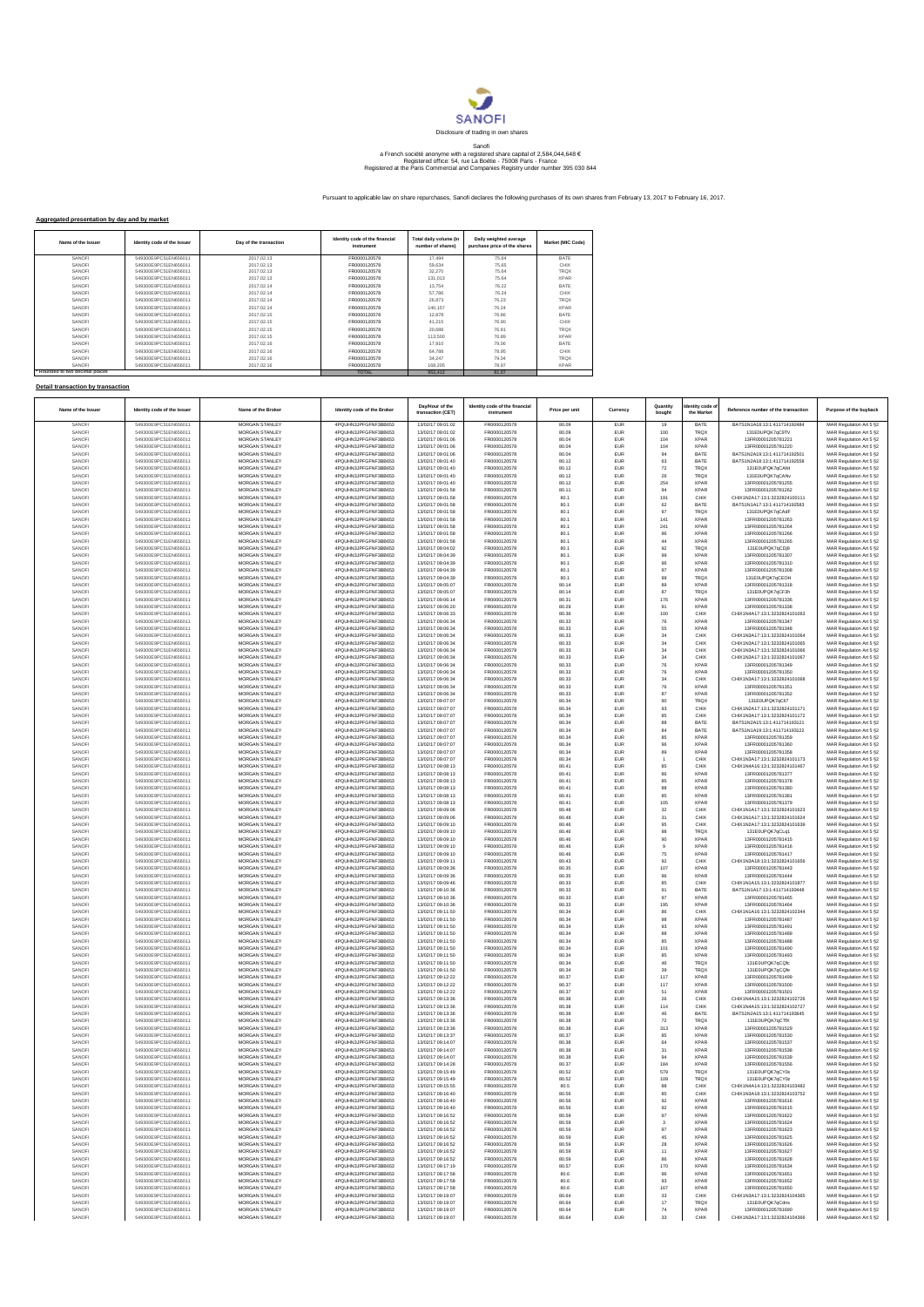| SANOF            | 549300E9PC51EN656011                         | MORGAN STANLEY                                 | 4PQUHN3JPFGFNF3BB653                          | 13/02/17 09:19:07                      | FR0000120578                 | 80.64          | EUR                      | 88                             | CHIX                       | CHIX1N3A17-13-1-3232824104367                                  | MAR Regulation Art 5 §2                            |
|------------------|----------------------------------------------|------------------------------------------------|-----------------------------------------------|----------------------------------------|------------------------------|----------------|--------------------------|--------------------------------|----------------------------|----------------------------------------------------------------|----------------------------------------------------|
| SANOFI           | 549300E9PC51EN656011                         | MORGAN STANLEY                                 | 4PQUHN3JPFGFNF3BB653                          | 13/02/17 09:19:07                      | FR0000120578                 | 80.64          | EUR                      | 74                             | <b>XPAR</b>                | 13FR00001205781691                                             | MAR Regulation Art 5 §2                            |
| SANOFI           | 549300E9PC51EN656011                         | MORGAN STANLEY                                 | 4PQUHN3JPFGFNF3BB653                          | 13/02/17 09:19:07                      | FR0000120578                 | 80.64          | EUR                      | 198                            | <b>XPAR</b>                | 13FR00001205781692                                             | MAR Regulation Art 5 §2                            |
| SANOFI           | 549300E9PC51EN656011                         | MORGAN STANLEY                                 | 4PQUHN3JPFGFNF3BB653                          | 13/02/17 09:19:07                      | FR0000120578                 | 80.64          | EUR                      | 17                             | TRQX                       | 131E0UPQK7qCdoG                                                | MAR Regulation Art 5 §2                            |
| SANOFI<br>SANOFI | 549300E9PC51EN656011<br>549300E9PC51EN656011 | MORGAN STANLEY<br>MORGAN STANLEY               | 4PQUHN3JPFGFNF3BB653<br>4PQUHN3JPFGFNF3BB653  | 13/02/17 09:19:07<br>13/02/17 09:19:30 | FR0000120578<br>FR0000120578 | 80.64<br>80.63 | EUR<br>EUR               | 45<br>92                       | <b>XPAR</b><br>TRQ)        | 13FR00001205781693<br>131E0UPQK7qCevF                          | MAR Regulation Art 5 §2<br>MAR Regulation Art 5 §2 |
| SANOFI           | 549300E9PC51EN656011                         | MORGAN STANLEY                                 | 4PQUHN3JPFGFNF3BB653                          | 13/02/17 09:19:30                      | FR0000120578                 | 80.63          | EUR                      | 89                             | <b>XPAR</b>                | 13FR00001205781734                                             | MAR Regulation Art 5 §2                            |
| SANOFI           | 549300E9PC51EN656011                         | MORGAN STANLEY                                 | 4PQUHN3JPFGFNF3BB653                          | 13/02/17 09:20:06                      | FR0000120578                 | 80.59          | EUR                      | 182                            | CHIX                       | CHIX1N3A17:13:1:3232824104782                                  | MAR Regulation Art 5 §2                            |
| SANOFI           | 549300E9PC51EN656011                         | <b>MORGAN STANLEY</b>                          | 4PQUHN3JPFGFNF3BB653                          | 13/02/17 09:20:06                      | FR0000120578                 | 80.59          | EUR                      | 85                             | <b>XPAR</b>                | 13FR00001205781754                                             | MAR Regulation Art 5 §2                            |
| SANOFI<br>SANOFI | 549300E9PC51EN656011<br>549300E9PC51EN656011 | <b>MORGAN STANLEY</b><br><b>MORGAN STANLEY</b> | 4PQUHN3JPFGFNF3BB653<br>4PQUHN3JPFGFNF3BB653  | 13/02/17 09:20:06<br>13/02/17 09:21:11 | FR0000120578<br>FR0000120578 | 80.59<br>80.56 | <b>EUR</b><br>EUR        | 88<br>36                       | <b>XPAR</b><br>BATE        | 13FR00001205781755<br>BATS1N2A16:13:1:411714194621             | MAR Regulation Art 5 §2<br>MAR Regulation Art 5 §2 |
| SANOFI           | 549300E9PC51EN656011                         | MORGAN STANLEY                                 | 4PQUHN3JPFGFNF3BB653                          | 13/02/17 09:21:11                      | FR0000120578                 | 80.56          | EUR                      | 95                             | CHIX                       | CHIX1N1A16:13:1:3232824105005                                  | MAR Regulation Art 5 §2                            |
| SANOFI           | 549300E9PC51EN656011                         | MORGAN STANLEY                                 | 4PQUHN3JPFGFNF3BB653                          | 13/02/17 09:21:11                      | FR0000120578                 | 80.56          | EUR                      | 111                            | CHIX                       | CHIX1N4A18:13:1:3232824105004                                  | MAR Regulation Art 5 §2                            |
| SANOF            | 549300E9PC51EN656011                         | MORGAN STANLEY                                 | 4PQUHN3JPFGFNF3BB653                          | 13/02/17 09:21:11                      | FR0000120578                 | 80.56          | EUR                      | 56                             | TRQ)                       | 131E0UPQK7qChuE                                                | MAR Regulation Art 5 §2                            |
| SANOFI           | 549300E9PC51EN656011                         | MORGAN STANLEY                                 | 4PQUHN3JPFGFNF3BB653                          | 13/02/17 09:21:11                      | FR0000120578                 | 80.56          | EUR                      | 248                            | <b>XPAR</b>                | 13FR00001205781773                                             | MAR Regulation Art 5 §2                            |
| SANOFI<br>SANOFI | 549300E9PC51EN656011<br>549300E9PC51EN656011 | MORGAN STANLEY<br>MORGAN STANLEY               | 4PQUHN3JPFGFNF3BB653<br>4PQUHN3JPFGFNF3BB653  | 13/02/17 09:22:18<br>13/02/17 09:22:18 | FR0000120578<br>FR0000120578 | 80.5<br>80.5   | EUR<br>EUR               | 21<br>39                       | TRQX<br>CHIX               | 131E0UPQK7qCjml<br>CHIX1N3A16:13:1:3232824105256               | MAR Regulation Art 5 §2<br>MAR Regulation Art 5 §2 |
| SANOFI           | 549300E9PC51EN656011                         | <b>MORGAN STANLEY</b>                          | 4PQUHN3JPFGFNF3BB653                          | 13/02/17 09:22:18                      | FR0000120578                 | 80.5           | EUR                      | 89                             | <b>XPAR</b>                | 13FR00001205781790                                             | MAR Regulation Art 5 §2                            |
| SANOFI           | 549300E9PC51EN656011                         | <b>MORGAN STANLEY</b>                          | 4PQUHN3JPFGFNF3BB653                          | 13/02/17 09:22:18                      | FR0000120578                 | 80.5           | <b>EUR</b>               | 89                             | <b>XPAR</b>                | 13FR00001205781791                                             | MAR Regulation Art 5 §2                            |
| SANOFI           | 549300E9PC51EN656011                         | MORGAN STANLEY                                 | 4PQUHN3JPFGFNF3BB653                          | 13/02/17 09:22:18                      | FR0000120578                 | 80.5           | EUR                      | 3                              | BATE                       | BATS1N1A15:13:1:411714194764                                   | MAR Regulation Art 5 §2                            |
| SANOF            | 549300E9PC51EN656011                         | MORGAN STANLEY                                 | 4PQUHN3JPFGFNF3BB653                          | 13/02/17 09:22:18                      | FR0000120578                 | 80.5           | EUR                      |                                | BATE                       | BATS1N1A15:13:1:411714194765                                   | MAR Regulation Art 5 §2                            |
| SANOFI           | 549300E9PC51EN656011                         | MORGAN STANLEY                                 | 4PQUHN3JPFGFNF3BB653                          | 13/02/17 09:22:18                      | FR0000120578                 | 80.5           | EUR                      |                                | BATE                       | BATS1N1A15:13:1:411714194768                                   | MAR Regulation Art 5 §2                            |
| SANOFI           | 549300E9PC51EN656011                         | MORGAN STANLEY                                 | 4PQUHN3JPFGFNF3BB653                          | 13/02/17 09:22:18                      | FR0000120578                 | 80.5           | EUR                      | 13                             | BATE                       | BATS1N1A15:13:1:411714194769                                   | MAR Regulation Art 5 §2                            |
| SANOFI<br>SANOFI | 549300E9PC51EN656011<br>549300E9PC51EN656011 | MORGAN STANLEY<br>MORGAN STANLEY               | 4PQUHN3JPFGFNF3BB653<br>4PQUHN3JPFGFNF3BB653  | 13/02/17 09:22:18<br>13/02/17 09:22:18 | FR0000120578<br>FR0000120578 | 80.5<br>80.5   | EUR<br>EUR               | 13<br>6                        | BATE<br>BATE               | BATS1N1A15:13:1:411714194770<br>BATS1N1A15:13:1:411714194771   | MAR Regulation Art 5 §2<br>MAR Regulation Art 5 §2 |
| SANOFI           | 549300E9PC51EN656011                         | <b>MORGAN STANLEY</b>                          | 4POLIHN3JPEGENE3BB653                         | 13/02/17 09:22:18                      | FR0000120578                 | 80.5           | EUR                      | 89                             | <b>XPAR</b>                | 13FR00001205781792                                             | MAR Regulation Art 5 §2                            |
| SANOFI           | 549300E9PC51EN656011                         | MORGAN STANLEY                                 | 4PQUHN3JPFGFNF3BB653                          | 13/02/17 09:23:46                      | FR0000120578                 | 80.55          | EUR                      | 29                             | CHIX                       | CHIX1N3A16:13:1:3232824105573                                  | MAR Regulation Art 5 §2                            |
| SANOFI           | 549300E9PC51EN656011                         | MORGAN STANLEY                                 | 4PQUHN3JPFGFNF3BB653                          | 13/02/17 09:23:46                      | FR0000120578                 | 80.55          | EUR                      | $15\,$                         | <b>TRQX</b>                | 131E0UPQK7qCmHr                                                | MAR Regulation Art 5 §2                            |
| SANOFI           | 549300E9PC51EN656011                         | MORGAN STANLEY                                 | 4PQUHN3JPFGFNF3BB653                          | 13/02/17 09:23:46                      | FR0000120578                 | 80.55          | EUR                      | $29\,$                         | CHIX                       | CHIX1N3A16:13:1:3232824105574                                  | MAR Regulation Art 5 §2                            |
| SANOF            | 549300E9PC51EN656011                         | MORGAN STANLEY<br>MORGAN STANLEY               | 4PQUHN3JPFGFNF3BB653                          | 13/02/17 09:23:46                      | FR0000120578                 | 80.55          | EUR                      | 29                             | CHIX                       | CHIX1N3A16:13:1:3232824105575                                  | MAR Regulation Art 5 §2                            |
| SANOFI<br>SANOFI | 549300E9PC51EN656011<br>549300E9PC51EN656011 | MORGAN STANLEY                                 | 4PQUHN3JPFGFNF3BB653<br>4PQUHN3JPFGFNF3BB653  | 13/02/17 09:23:46<br>13/02/17 09:23:46 | FR0000120578<br>FR0000120578 | 80.55<br>80.55 | EUR<br>EUR               | 140<br>14                      | CHIX<br>TRQX               | CHIX1N3A16:13:1:3232824105576<br>131E0UPQK7qCmHx               | MAR Regulation Art 5 §2<br>MAR Regulation Art 5 §2 |
| SANOFI           | 549300E9PC51EN656011                         | MORGAN STANLEY                                 | 4PQUHN3JPFGFNF3BB653                          | 13/02/17 09:23:46                      | FR0000120578                 | 80.55          | EUR                      | 139                            | <b>XPAR</b>                | 13FR00001205781808                                             | MAR Regulation Art 5 §2                            |
| SANOFI           | 549300E9PC51EN656011                         | <b>MORGAN STANLEY</b>                          | 4PQUHN3JPFGFNF3BB653                          | 13/02/17 09:23:46                      | FR0000120578                 | 80.55          | EUR                      | 67                             | <b>XPAR</b>                | 13FR00001205781810                                             | MAR Regulation Art 5 §2                            |
| SANOFI           | 549300E9PC51EN656011                         | <b>MORGAN STANLEY</b>                          | 4PQUHN3JPFGFNF3BB653                          | 13/02/17 09:23:46                      | FR0000120578                 | 80.55          | EUR                      | 67                             | <b>XPAR</b>                | 13FR00001205781811                                             | MAR Regulation Art 5 §2                            |
| SANOFI           | 549300E9PC51EN656011                         | MORGAN STANLEY                                 | 4PQUHN3JPFGFNF3BB653                          | 13/02/17 09:23:46                      | FR0000120578                 | 80.55          | EUR                      | 13                             | <b>XPAR</b>                | 13FR00001205781812                                             | MAR Regulation Art 5 §2                            |
| SANOFI<br>SANOFI | 549300E9PC51EN656011<br>549300E9PC51EN656011 | MORGAN STANLEY<br>MORGAN STANLEY               | 4PQUHN3JPFGFNF3BB653<br>4PQUHN3JPFGFNF3BB653  | 13/02/17 09:23:46<br>13/02/17 09:23:46 | FR0000120578<br>FR0000120578 | 80.55<br>80.55 | EUR<br>EUR               | 67                             | <b>TRQX</b><br><b>XPAF</b> | 131E0UPQK7qCml6<br>13FR00001205781813                          | MAR Regulation Art 5 §2<br>MAR Regulation Art 5 §2 |
| SANOFI           | 549300E9PC51EN656011                         | MORGAN STANLEY                                 | 4PQUHN3JPFGFNF3BB653                          | 13/02/17 09:23:46                      | FR0000120578                 | 80.55          | EUR                      | 155                            | <b>XPAF</b>                | 13FR00001205781814                                             | MAR Regulation Art 5 §2                            |
| SANOFI           | 549300E9PC51EN656011                         | MORGAN STANLEY                                 | 4PQUHN3JPFGFNF3BB653                          | 13/02/17 09:23:46                      | FR0000120578                 | 80.55          | EUR                      | 58                             | <b>XPAR</b>                | 13FR00001205781815                                             | MAR Regulation Art 5 §2                            |
| SANOFI           | 549300E9PC51EN656011                         | MORGAN STANLEY                                 | 4PQUHN3JPFGFNF3BB653                          | 13/02/17 09:24:12                      | FR0000120578                 | 80.54          | EUR                      | 176                            | <b>XPAR</b>                | 13FR00001205781824                                             | MAR Regulation Art 5 §2                            |
| SANOFI           | 549300E9PC51EN656011                         | <b>MORGAN STANLEY</b>                          | 4POLIHN3JPEGENE3BB653                         | 13/02/17 09:24:12                      | FR0000120578<br>FR0000120578 | 80.54          | <b>EUR</b>               | 24                             | <b>XPAR</b>                | 13FR00001205781825                                             | MAR Regulation Art 5 §2                            |
| SANOFI<br>SANOFI | 549300E9PC51EN656011<br>549300E9PC51EN656011 | <b>MORGAN STANLEY</b><br>MORGAN STANLEY        | 4PQUHN3JPFGFNF3BB653<br>4PQUHN3JPFGFNF3BB653  | 13/02/17 09:24:12<br>13/02/17 09:24:12 | FR0000120578                 | 80.54<br>80.54 | EUR<br>EUR               | 64<br>85                       | <b>XPAR</b><br><b>TRQX</b> | 13FR00001205781826<br>131F0UPOK7nCn1K                          | MAR Regulation Art 5 §2<br>MAR Regulation Art 5 §2 |
| SANOFI           | 549300E9PC51EN656011                         | MORGAN STANLEY                                 | 4PQUHN3JPFGFNF3BB653                          | 13/02/17 09:24:38                      | FR0000120578                 | 80.49          | EUR                      | 84                             | CHIX                       | CHIX1N2A17:13:1:3232824105765                                  | MAR Regulation Art 5 §2                            |
| SANOFI           | 549300E9PC51EN656011                         | MORGAN STANLEY                                 | 4PQUHN3JPFGFNF3BB653                          | 13/02/17 09:24:38                      | FR0000120578                 | 80.49          | EUR                      | $_{88}$                        | <b>XPAR</b>                | 13FR00001205781844                                             | MAR Regulation Art 5 §2                            |
| SANOFI           | 549300E9PC51EN656011                         | MORGAN STANLEY                                 | 4PQUHN3JPFGFNF3BB653                          | 13/02/17 09:24:41                      | FR0000120578                 | 80.47          | EUR                      | 62                             | <b>XPAF</b>                | 13FR00001205781846                                             | MAR Regulation Art 5 §2                            |
| SANOFI           | 549300E9PC51EN656011<br>549300E9PC51EN656011 | MORGAN STANLEY<br>MORGAN STANLEY               | 4PQUHN3JPFGFNF3BB653<br>4PQUHN3JPFGFNF3BB653  | 13/02/17 09:24:41<br>13/02/17 09:25:10 | FR0000120578<br>FR0000120578 | 80.47<br>80.49 | EUR<br>EUR               | $24\,$<br>108                  | <b>XPAR</b><br><b>XPAR</b> | 13FR00001205781847<br>13FR00001205781867                       | MAR Regulation Art 5 §2<br>MAR Regulation Art 5 §2 |
| SANOFI<br>SANOFI | 549300E9PC51EN656011                         | MORGAN STANLEY                                 | 4PQUHN3JPFGFNF3BB653                          | 13/02/17 09:25:10                      | FR0000120578                 | 80.49          | EUR                      | 170                            | <b>XPAR</b>                | 13FR00001205781868                                             | MAR Regulation Art 5 §2                            |
| SANOFI           | 549300E9PC51EN656011                         | <b>MORGAN STANLEY</b>                          | 4POLIHN3JPEGENE3BB653                         | 13/02/17 09:25:22                      | FR0000120578                 | 80.54          | <b>EUR</b>               | 97                             | <b>XPAR</b>                | 13FR00001205781885                                             | MAR Regulation Art 5 §2                            |
| SANOFI           | 549300E9PC51EN656011                         | MORGAN STANLEY                                 | 4PQUHN3JPFGFNF3BB653                          | 13/02/17 09:25:22                      | FR0000120578                 | 80.54          | EUR                      | 1                              | <b>XPAR</b>                | 13FR00001205781886                                             | MAR Regulation Art 5 §2                            |
| SANOFI           | 549300E9PC51EN656011                         | MORGAN STANLEY                                 | 4PQUHN3JPFGFNF3BB653                          | 13/02/17 09:25:40                      | FR0000120578                 | 80.55          | EUR                      | 87                             | <b>XPAR</b>                | 13FR00001205781900                                             | MAR Regulation Art 5 §2                            |
| SANOFI           | 549300E9PC51EN656011                         | MORGAN STANLEY                                 | 4PQUHN3JPFGFNF3BB653                          | 13/02/17 09:26:05<br>13/02/17 09:27:29 | FR0000120578<br>FR0000120578 | 80.55          | EUR                      | 185                            | XPAR                       | 13FR00001205781908                                             | MAR Regulation Art 5 §2                            |
| SANOFI<br>SANOFI | 549300E9PC51EN656011<br>549300E9PC51EN656011 | MORGAN STANLEY<br>MORGAN STANLEY               | 4PQUHN3JPFGFNF3BB653<br>4PQUHN3JPFGFNF3BB653  | 13/02/17 09:27:29                      | FR0000120578                 | 80.6<br>80.6   | EUR<br>EUR               | 15<br>15                       | BATE<br>BATE               | BATS1N2A15:13:1:411714195247<br>BATS1N2A15:13:1:411714195248   | MAR Regulation Art 5 §2                            |
| SANOFI           | 549300E9PC51EN656011                         | MORGAN STANLEY                                 | 4PQUHN3JPFGFNF3BB653                          | 13/02/17 09:27:29                      | FR0000120578                 | 80.6           | EUR                      | $15\,$                         | BATE                       | RATS1N2A15-13-1-411714195249                                   | MAR Regulation Art 5 §2<br>MAR Regulation Art 5 §2 |
| SANOFI           | 549300E9PC51EN656011                         | MORGAN STANLEY                                 | 4PQUHN3JPFGFNF3BB653                          | 13/02/17 09:27:29                      | FR0000120578                 | 80.6           | EUR                      | 15                             | BATE                       | BATS1N2A15:13:1:411714195250                                   | MAR Regulation Art 5 §2                            |
| SANOFI           | 549300E9PC51EN656011                         | <b>MORGAN STANLEY</b>                          | 4POLIHN3JPEGENE3BB653                         | 13/02/17 09:27:29                      | FR0000120578                 | 80.6           | EUR                      | 15                             | BATE                       | BATS1N2A15-13-1-411714195251                                   | MAR Regulation Art 5 §2                            |
| SANOFI           | 549300E9PC51EN656011                         | MORGAN STANLEY                                 | 4PQUHN3JPFGFNF3BB653                          | 13/02/17 09:27:29                      | FR0000120578                 | 80.6           | <b>EUR</b>               | 15                             | BATE                       | BATS1N2A15:13:1:411714195252                                   | MAR Regulation Art 5 §2                            |
| SANOFI<br>SANOFI | 549300E9PC51EN656011<br>549300E9PC51EN656011 | MORGAN STANLEY<br>MORGAN STANLEY               | 4PQUHN3JPFGFNF3BB653<br>4PQUHN3JPFGFNF3BB653  | 13/02/17 09:27:29                      | FR0000120578<br>FR0000120578 | 80.6<br>80.6   | EUR<br>EUR               | 10                             | BATE<br><b>XPAR</b>        | BATS1N2A15:13:1:411714195253<br>13FR00001205781927             | MAR Regulation Art 5 §2                            |
| SANOFI           | 549300E9PC51EN656011                         | MORGAN STANLEY                                 | 4PQUHN3JPFGFNF3BB653                          | 13/02/17 09:27:29<br>13/02/17 09:27:29 | FR0000120578                 | 80.6           | EUR                      | 100<br>$\overline{\mathbf{2}}$ | <b>XPAF</b>                | 13FR00001205781928                                             | MAR Regulation Art 5 §2<br>MAR Regulation Art 5 §2 |
| SANOFI           | 549300E9PC51EN656011                         | MORGAN STANLEY                                 | 4PQUHN3JPFGFNF3BB653                          | 13/02/17 09:27:29                      | FR0000120578                 | 80.6           | EUR                      | 100                            | <b>XPAR</b>                | 13FR00001205781929                                             | MAR Regulation Art 5 §2                            |
| SANOFI           | 549300E9PC51EN656011                         | MORGAN STANLEY                                 | 4PQUHN3JPFGFNF3BB653                          | 13/02/17 09:27:29                      | FR0000120578                 | 80.6           | EUR                      | 102                            | <b>XPAR</b>                | 13FR00001205781930                                             | MAR Regulation Art 5 §2                            |
| SANOFI           | 549300E9PC51EN656011                         | MORGAN STANLEY                                 | 4PQUHN3JPFGFNF3BB653                          | 13/02/17 09:27:29                      | FR0000120578                 | 80.6           | EUR                      | 102                            | <b>XPAR</b>                | 13FR00001205781931                                             | MAR Regulation Art 5 §2                            |
| SANOFI           | 549300E9PC51EN656011                         | <b>MORGAN STANLEY</b>                          | 4PQUHN3JPFGFNF3BB653                          | 13/02/17 09:27:29                      | FR0000120578                 | 80.6           | EUR                      | 198                            | <b>XPAR</b>                | 13FR00001205781932                                             | MAR Regulation Art 5 §2                            |
| SANOFI<br>SANOFI | 549300E9PC51EN656011<br>549300E9PC51EN656011 | <b>MORGAN STANLEY</b><br>MORGAN STANLEY        | 4PQUHN3JPFGFNF3BB653<br>4PQUHN3JPFGFNF3BB653  | 13/02/17 09:27:29<br>13/02/17 09:27:49 | FR0000120578<br>FR0000120578 | 80.6<br>80.58  | EUR<br>EUR               | 75<br>102                      | <b>XPAR</b><br><b>XPAR</b> | 13FR00001205781933<br>13FR00001205781936                       | MAR Regulation Art 5 §2<br>MAR Regulation Art 5 §2 |
| SANOFI           | 549300E9PC51EN656011                         | MORGAN STANLEY                                 | 4PQUHN3JPFGFNF3BB653                          | 13/02/17 09:27:56                      | FR0000120578                 | 80.57          | EUR                      | 105                            | CHIX                       | CHIX1N4A17:13:1:3232824106735                                  | MAR Regulation Art 5 §2                            |
| SANOF            | 549300E9PC51EN656011                         | MORGAN STANLEY                                 | 4PQUHN3JPFGFNF3BB653                          | 13/02/17 09:28:04                      | FR0000120578                 | 80.57          | EUR                      | 86                             | <b>XPAF</b>                | 13FR00001205781937                                             | MAR Regulation Art 5 §2                            |
| SANOFI           | 549300E9PC51EN656011                         | MORGAN STANLEY                                 | 4PQUHN3JPFGFNF3BB653                          | 13/02/17 09:28:28                      | FR0000120578                 | 80.58          | EUR                      | 89                             | BATE                       | BATS1N1A15:13:1:411714195319                                   | MAR Regulation Art 5 §2                            |
| SANOFI           | 549300E9PC51EN656011                         | MORGAN STANLEY                                 | 4PQUHN3JPFGFNF3BB653                          | 13/02/17 09:28:28                      | FR0000120578<br>FR0000120578 | 80.58          | EUR                      | 90<br>84                       | CHIX                       | CHIX1N2A16:13:1:3232824106862                                  | MAR Regulation Art 5 §2                            |
| SANOFI<br>SANOFI | 549300E9PC51EN656011<br>549300E9PC51EN656011 | MORGAN STANLEY<br><b>MORGAN STANLEY</b>        | 4PQUHN3JPFGFNF3BB653<br>4PQUHN3JPFGFNF3BB653  | 13/02/17 09:28:38<br>13/02/17 09:28:48 | FR0000120578                 | 80.51<br>80.5  | EUR<br>EUR               | 94                             | CHIX<br><b>XPAR</b>        | CHIX1N3A15:13:1:3232824106896<br>13FR00001205781955            | MAR Regulation Art 5 §2<br>MAR Regulation Art 5 §2 |
| SANOFI           | 549300E9PC51EN656011                         | <b>MORGAN STANLEY</b>                          | 4PQUHN3JPFGFNF3BB653                          | 13/02/17 09:29:08                      | FR0000120578                 | 80.48          | <b>EUR</b>               | 86                             | CHIX                       | CHIX1N4A16:13:1:3232824107015                                  | MAR Regulation Art 5 §2                            |
| SANOFI           | 549300E9PC51EN656011                         | <b>MORGAN STANLEY</b>                          | 4PQUHN3JPFGFNF3BB653                          | 13/02/17 09:30:11                      | FR0000120578                 | 80.5           | EUR                      | 26                             | CHIX                       | CHIX1N1A17:13:1:3232824107273                                  | MAR Regulation Art 5 §2                            |
| SANOFI           | 549300E9PC51EN656011                         | MORGAN STANLEY                                 | 4PQUHN3JPFGFNF3BB653                          | 13/02/17 09:30:11                      | FR0000120578                 | 80.5           | EUR                      | 8                              | BATE                       | BATS1N1A18:13:1:411714195441                                   | MAR Regulation Art 5 §2                            |
| SANOFI           | 549300E9PC51EN656011                         | MORGAN STANLEY                                 | 4PQUHN3JPFGFNF3BB653                          | 13/02/17 09:30:11                      | FR0000120578                 | 80.5           | EUR                      | 90                             | BATE                       | BATS1N2A15:13:1:411714195442                                   | MAR Regulation Art 5 §2                            |
| SANOF<br>SANOFI  | 549300E9PC51EN656011<br>549300E9PC51EN656011 | MORGAN STANLEY<br>MORGAN STANLEY               | 4PQUHN3JPFGFNF3BB653<br>4PQUHN3JPFGFNF3BB653  | 13/02/17 09:30:11<br>13/02/17 09:30:11 | FR0000120578<br>FR0000120578 | 80.5<br>80.5   | EUR<br>EUR               | 8<br>26                        | BATE<br>CHIX               | BATS1N1A18:13:1:411714195443<br>CHIX1N1A17:13:1:3232824107274  | MAR Regulation Art 5 §2<br>MAR Regulation Art 5 §2 |
| SANOFI           | 549300E9PC51EN656011                         | MORGAN STANLEY                                 | 4PQUHN3JPFGFNF3BB653                          | 13/02/17 09:30:11                      | FR0000120578                 | 80.5           | EUR                      | 20                             | BATE                       | BATS1N1A18:13:1:411714195444                                   | MAR Regulation Art 5 §2                            |
| SANOFI           | 549300E9PC51EN656011                         | MORGAN STANLEY                                 | 4PQUHN3JPFGFNF3BB653                          | 13/02/17 09:30:11                      | FR0000120578                 | 80.5           | EUR                      | 13                             | <b>TRQX</b>                | 131E0UPQK7qCxpk                                                | MAR Regulation Art 5 §2                            |
| SANOFI           | 549300E9PC51EN656011                         | <b>MORGAN STANLEY</b>                          | 4PQUHN3JPFGFNF3BB653                          | 13/02/17 09:30:11                      | FR0000120578                 | 80.5           | EUR                      | 59                             | <b>XPAR</b>                | 13FR00001205781975                                             | MAR Regulation Art 5 §2                            |
| SANOFI           | 549300E9PC51EN656011                         | <b>MORGAN STANLEY</b><br>MORGAN STANLEY        | 4PQUHN3JPFGFNF3BB653<br>4POLIHN3JPEGENE3BB653 | 13/02/17 09:30:11                      | FR0000120578                 | 80.5           | <b>EUR</b>               | 59                             | <b>XPAR</b>                | 13FR00001205781978                                             | MAR Regulation Art 5 §2                            |
| SANOFI<br>SANOFI | 549300E9PC51EN656011<br>549300E9PC51EN656011 | MORGAN STANLEY                                 | 4PQUHN3JPFGFNF3BB653                          | 13/02/17 09:30:11<br>13/02/17 09:30:11 | FR0000120578<br>FR0000120578 | 80.5<br>80.5   | EUR<br>EUR               | 129<br>101                     | <b>XPAR</b><br>CHIX        | 13FR00001205781979<br>CHIX1N2A18:13:1:3232824107275            | MAR Regulation Art 5 §2<br>MAR Regulation Art 5 §2 |
| SANOFI           | 549300E9PC51EN656011                         | MORGAN STANLEY                                 | 4PQUHN3JPFGFNF3BB653                          | 13/02/17 09:30:40                      | FR0000120578                 | 80.53          | EUR                      | 293                            | <b>XPAR</b>                | 13FR00001205781991                                             | MAR Regulation Art 5 §2                            |
| SANOF            | 549300E9PC51EN656011                         | MORGAN STANLEY                                 | 4PQUHN3JPFGFNF3BB653                          | 13/02/17 09:30:58                      | FR0000120578                 | 80.51          | EUR                      | 89                             | <b>XPAR</b>                | 13FR00001205781999                                             | MAR Regulation Art 5 §2                            |
| SANOFI           | 549300E9PC51EN656011                         | MORGAN STANLEY                                 | 4PQUHN3JPFGFNF3BB653                          | 13/02/17 09:31:01                      | FR0000120578                 | 80.51          | EUR                      | 90                             | <b>TRQX</b>                | 131E0UPQK7qCyyq                                                | MAR Regulation Art 5 §2                            |
| SANOFI           | 549300E9PC51EN656011                         | MORGAN STANLEY                                 | 4PQUHN3JPFGFNF3BB653                          | 13/02/17 09:31:21                      | FR0000120578                 | 80.52          | EUR                      | 26                             | <b>XPAR</b>                | 13FR000012057811008                                            | MAR Regulation Art 5 §2                            |
| SANOFI<br>SANOFI | 549300E9PC51EN656011<br>549300E9PC51EN656011 | <b>MORGAN STANLEY</b><br><b>MORGAN STANLEY</b> | 4PQUHN3JPFGFNF3BB653<br>4PQUHN3JPFGFNF3BB653  | 13/02/17 09:31:21<br>13/02/17 09:31:21 | FR0000120578<br>FR0000120578 | 80.52<br>80.51 | EUR<br>EUR               | 63<br>94                       | <b>XPAR</b><br><b>XPAR</b> | 13FR000012057811009<br>13FR000012057811011                     | MAR Regulation Art 5 §2<br>MAR Regulation Art 5 §2 |
| SANOFI           | 549300E9PC51EN656011                         | MORGAN STANLEY                                 | 4PQUHN3JPFGFNF3BB653                          | 13/02/17 09:31:49                      | FR0000120578                 | 80.49          | EUR                      | 177                            | <b>XPAR</b>                | 13FR000012057811025                                            | MAR Regulation Art 5 §2                            |
| SANOFI           | 549300E9PC51EN656011                         | MORGAN STANLEY                                 | 4PQUHN3JPFGFNF3BB653                          | 13/02/17 09:32:02                      | FR0000120578                 | 80.48          | EUR                      | 95                             | XPAR                       | 13FR000012057811028                                            | MAR Regulation Art 5 §2                            |
|                  |                                              |                                                | N3JPFGFNF3BB653                               |                                        |                              |                |                          |                                |                            |                                                                | : Regulation Art 5 §2                              |
| SANOF            | 549300E9PC51EN656011                         | MORGAN STANLEY<br>MORGAN STANLEY               | 4PQUHN3JPFGFNF3BB653                          | 13/02/17 09:32:18<br>13/02/17 09:33:00 | FR0000120578<br>FR0000120578 | 80.5           | EUR                      | $27\,$                         | CHIX                       | CHIX1N4A18:13:1:3232824107891                                  | MAR Regulation Art 5 §2                            |
| SANOFI<br>SANOFI | 549300E9PC51EN656011<br>549300E9PC51EN656011 | MORGAN STANLEY                                 | 4PQUHN3JPFGFNF3BB653<br>4PQUHN3JPFGFNF3BB653  | 13/02/17 09:33:00                      | FR0000120578                 | 80.47<br>80.47 | EUR<br>EUR               | 87<br>90                       | <b>XPAR</b><br><b>XPAR</b> | 13FR000012057811050<br>13FR000012057811054                     | MAR Regulation Art 5 §2<br>MAR Regulation Art 5 §2 |
| SANOFI           | 549300E9PC51EN656011                         | <b>MORGAN STANLEY</b>                          | 4PQUHN3JPFGFNF3BB653                          | 13/02/17 09:33:00                      | FR0000120578                 | 80.47          | <b>EUR</b>               | 74                             | <b>XPAR</b>                | 13ER000012057811052                                            | MAR Regulation Art 5 §2                            |
| SANOFI           | 549300E9PC51EN656011                         | <b>MORGAN STANLEY</b>                          | 4PQUHN3JPFGFNF3BB653                          | 13/02/17 09:33:00                      | FR0000120578                 | 80.47          | <b>EUR</b>               | 87                             | <b>XPAR</b>                | 13FR000012057811051                                            | MAR Regulation Art 5 §2                            |
| SANOFI           | 549300E9PC51EN656011                         | MORGAN STANLEY                                 | 4PQUHN3JPFGFNF3BB653                          | 13/02/17 09:33:00                      | FR0000120578                 | 80.47          | EUR                      | 26                             | <b>XPAR</b>                | 13FR000012057811053                                            | MAR Regulation Art 5 §2                            |
| SANOFI           | 549300E9PC51EN656011                         | MORGAN STANLEY                                 | 4PQUHN3JPFGFNF3BB653                          | 13/02/17 09:33:46                      | FR0000120578                 | 80.49          | EUR                      | 81                             | CHIX                       | CHIX1N3A18:13:1:3232824108397<br>13FR000012057811080           | MAR Regulation Art 5 §2                            |
| SANOFI<br>SANOFI | 549300E9PC51EN656011<br>549300E9PC51EN656011 | MORGAN STANLEY<br>MORGAN STANLEY               | 4PQUHN3JPFGFNF3BB653<br>4PQUHN3JPFGFNF3BB653  | 13/02/17 09:33:48<br>13/02/17 09:33:48 | FR0000120578<br>FR0000120578 | 80.49<br>80.49 | EUR<br>EUR               | 125                            | <b>XPAR</b><br>CHIX        | CHIX1N3A18:13:1:3232824108404                                  | MAR Regulation Art 5 §2<br>MAR Regulation Art 5 §2 |
| SANOFI           | 549300E9PC51EN656011                         | MORGAN STANLEY                                 | 4PQUHN3JPFGFNF3BB653                          | 13/02/17 09:33:48                      | FR0000120578                 | 80.49          | EUR                      | 125                            | <b>XPAR</b>                | 13FR000012057811083                                            | MAR Regulation Art 5 §2                            |
| SANOFI           | 549300E9PC51EN656011                         | MORGAN STANLEY                                 | 4PQUHN3JPFGFNF3BB653                          | 13/02/17 09:33:48                      | FR0000120578                 | 80.49          | EUR                      | 39                             | <b>XPAR</b>                | 13FR000012057811084                                            | MAR Regulation Art 5 §2                            |
| SANOFI           | 549300E9PC51EN656011                         | <b>MORGAN STANLEY</b><br>MORGAN STANLEY        | 4PQUHN3JPFGFNF3BB653                          | 13/02/17 09:34:13<br>13/02/17 09:34:13 | FR0000120578<br>FR0000120578 | 80.49          | <b>EUR</b>               | 88                             | <b>TRQX</b>                | 131E0UPQK7qD3Jn                                                | MAR Regulation Art 5 §2                            |
| SANOFI<br>SANOFI | 549300E9PC51EN656011<br>549300E9PC51EN656011 | <b>MORGAN STANLEY</b>                          | 4PQUHN3JPFGFNF3BB653<br>4PQUHN3JPFGFNF3BB653  | 13/02/17 09:34:13                      | FR0000120578                 | 80.49<br>80.49 | EUR<br><b>EUR</b>        | 87<br>97                       | <b>XPAR</b><br><b>XPAR</b> | 13FR000012057811103<br>13FR000012057811104                     | MAR Regulation Art 5 §2<br>MAR Regulation Art 5 §2 |
| SANOFI           | 549300E9PC51EN656011                         | MORGAN STANLEY                                 | 4PQUHN3JPFGFNF3BB653                          | 13/02/17 09:34:27                      | FR0000120578                 | 80.47          | EUR                      | 87                             | TRQX                       | 131E0UPQK7qD3sj                                                | MAR Regulation Art 5 §2                            |
| SANOFI           | 549300E9PC51EN656011                         | MORGAN STANLEY                                 | 4PQUHN3JPFGFNF3BB653                          | 13/02/17 09:35:22                      | FR0000120578                 | 80.46          | EUR                      | 92                             | <b>XPAR</b>                | 13FR000012057811162                                            | MAR Regulation Art 5 §2                            |
| SANOFI           | 549300E9PC51EN656011                         | MORGAN STANLEY                                 | 4PQUHN3JPFGFNF3BB653                          | 13/02/17 09:35:22                      | FR0000120578                 | 80.48          | EUR                      | 226                            | TRQ)                       | 131E0UPQK7qD5Qv                                                | MAR Regulation Art 5 §2                            |
| SANOFI<br>SANOFI | 549300E9PC51EN656011<br>549300E9PC51EN656011 | MORGAN STANLEY<br>MORGAN STANLEY               | 4PQUHN3JPFGFNF3BB653<br>4PQUHN3JPFGFNF3BB653  | 13/02/17 09:35:22<br>13/02/17 09:35:22 | FR0000120578<br>FR0000120578 | 80.48<br>80.48 | EUR<br><b>EUR</b>        | 83<br>31                       | <b>TRQX</b><br><b>TRQX</b> | 131E0UPQK7qD5Qy<br>131E0UPQK7qD5R1                             | MAR Regulation Art 5 §2<br>MAR Regulation Art 5 §2 |
| SANOFI           | 549300E9PC51EN656011                         | MORGAN STANLEY                                 | 4PQUHN3JPFGFNF3BB653                          | 13/02/17 09:36:43                      | FR0000120578                 | 80.47          | EUR                      | 14                             | TRQX                       | 131E0UPQK7qD7M1                                                | MAR Regulation Art 5 §2                            |
| SANOFI           | 549300E9PC51EN656011                         | <b>MORGAN STANLEY</b>                          | 4PQUHN3JPFGFNF3BB653                          | 13/02/17 09:36:43                      | FR0000120578                 | 80.47          | <b>EUR</b>               | 92                             | <b>XPAR</b>                | 13FR000012057811185                                            | MAR Regulation Art 5 §2                            |
| SANOFI           | 549300E9PC51EN656011                         | <b>MORGAN STANLEY</b>                          | 4PQUHN3JPFGFNF3BB653                          | 13/02/17 09:36:43                      | FR0000120578                 | 80.47          | EUR                      | 65                             | <b>XPAR</b>                | 13ER000012057811184                                            | MAR Regulation Art 5 §2                            |
| SANOFI           | 549300E9PC51EN656011                         | MORGAN STANLEY<br>MORGAN STANLEY               | 4PQUHN3JPFGFNF3BB653                          | 13/02/17 09:37:07                      | FR0000120578                 | 80.48          | EUR                      | 3                              | CHIX                       | CHIX1N3A14:13:1:3232824109183                                  | MAR Regulation Art 5 §2                            |
| SANOFI<br>SANOF  | 549300E9PC51EN656011<br>549300E9PC51EN656011 | MORGAN STANLEY                                 | 4PQUHN3JPFGFNF3BB653<br>4PQUHN3JPFGFNF3BB653  | 13/02/17 09:37:13<br>13/02/17 09:37:13 | FR0000120578<br>FR0000120578 | 80.5<br>80.5   | EUR<br>EUR               | 184<br>60                      | CHIX<br>BATE               | CHIX1N3A14:13:1:3232824109213<br>BATS1N2A17:13:1:411714196070  | MAR Regulation Art 5 §2<br>MAR Regulation Art 5 §2 |
| SANOFI           | 549300E9PC51EN656011                         | MORGAN STANLEY                                 | 4PQUHN3JPFGFNF3BB653                          | 13/02/17 09:37:13                      | FR0000120578                 | 80.5           | EUR                      | 94                             | <b>TRQX</b>                | 131E0UPQK7qD7vV                                                | MAR Regulation Art 5 §2                            |
| SANOFI           | 549300E9PC51EN656011                         | MORGAN STANLEY                                 | 4PQUHN3JPFGFNF3BB653                          | 13/02/17 09:37:13                      | FR0000120578                 | 80.5           | EUR                      | 410                            | <b>XPAR</b>                | 13FR000012057811207                                            | MAR Regulation Art 5 §2                            |
| SANOFI           | 549300E9PC51EN656011                         | MORGAN STANLEY                                 | 4PQUHN3JPFGFNF3BB653                          | 13/02/17 09:37:46                      | FR0000120578                 | 80.47          | <b>EUR</b>               | 16                             | CHIX                       | CHIX1N4A18:13:1:3232824109332                                  | MAR Regulation Art 5 §2                            |
| SANOFI<br>SANOFI | 549300E9PC51EN656011<br>549300E9PC51EN656011 | <b>MORGAN STANLEY</b><br><b>MORGAN STANLEY</b> | 4PQUHN3JPFGFNF3BB653<br>4PQUHN3JPFGFNF3BB653  | 13/02/17 09:37:46<br>13/02/17 09:37:46 | FR0000120578<br>FR0000120578 | 80.47<br>80.47 | EUR<br><b>EUR</b>        | 18<br>82                       | <b>XPAR</b><br>CHIX        | 13FR000012057811225<br>CHIX1N4A18:13:1:3232824109334           | MAR Regulation Art 5 §2<br>MAR Regulation Art 5 §2 |
| SANOFI           | 549300E9PC51EN656011                         | MORGAN STANLEY                                 | 4PQUHN3JPFGFNF3BB653                          | 13/02/17 09:37:46                      | FR0000120578                 | 80.47          | EUR                      | 66                             | <b>XPAR</b>                | 13FR000012057811226                                            | MAR Regulation Art 5 §2                            |
| SANOFI           | 549300E9PC51EN656011                         | MORGAN STANLEY                                 | 4PQUHN3JPFGFNF3BB653                          | 13/02/17 09:37:46                      | FR0000120578                 | 80.47          | EUR                      | 86                             | <b>TRQX</b>                | 131E0UPQK7qD8Xk                                                | MAR Regulation Art 5 §2                            |
| SANOF            | 549300E9PC51EN656011                         | MORGAN STANLEY                                 | 4PQUHN3JPFGFNF3BB653                          | 13/02/17 09:38:16                      | FR0000120578                 | 80.47          | EUR                      | 99                             | CHIX                       | CHIX1N1A15:13:1:3232824109391                                  | MAR Regulation Art 5 §2                            |
| SANOFI           | 549300E9PC51EN656011                         | MORGAN STANLEY                                 | 4PQUHN3JPFGFNF3BB653                          | 13/02/17 09:38:16                      | FR0000120578                 | 80.47          | EUR                      | 99                             | CHIX                       | CHIX1N2A17:13:1:3232824109395                                  | MAR Regulation Art 5 §2                            |
| SANOFI<br>SANOFI | 549300E9PC51EN656011<br>549300E9PC51EN656011 | MORGAN STANLEY<br>MORGAN STANLEY               | 4PQUHN3JPFGFNF3BB653<br>4PQUHN3JPFGFNF3BB653  | 13/02/17 09:38:24<br>13/02/17 09:38:33 | FR0000120578<br>FR0000120578 | 80.44<br>80.45 | <b>EUR</b><br>EUR        | $27\,$<br>85                   | <b>TRQX</b><br><b>XPAR</b> | 131E0UPQK7qD9Jp<br>13FR000012057811250                         | MAR Regulation Art 5 §2<br>MAR Regulation Art 5 §2 |
| SANOFI           | 549300E9PC51EN656011                         | <b>MORGAN STANLEY</b>                          | 4PQUHN3JPFGFNF3BB653                          | 13/02/17 09:38:33                      | FR0000120578                 | 80.45          | <b>EUR</b>               | 92                             | <b>TRQX</b>                | 131E0UPQK7qD9WL                                                | MAR Regulation Art 5 §2                            |
| SANOFI           | 549300E9PC51EN656011                         | <b>MORGAN STANLEY</b>                          | 4PQUHN3JPFGFNF3BB653                          | 13/02/17 09:38:52                      | FR0000120578                 | 80.45          | <b>EUR</b>               | 96                             | <b>TRQX</b>                | 131E0UPQK7gD9sv                                                | MAR Regulation Art 5 §2                            |
| SANOFI           | 549300E9PC51EN656011                         | MORGAN STANLEY                                 | 4PQUHN3JPFGFNF3BB653                          | 13/02/17 09:39:07                      | FR0000120578                 | 80.44          | EUR                      | 95                             | BATE                       | BATS1N1A18:13:1:411714196189                                   | MAR Regulation Art 5 §2                            |
| SANOFI<br>SANOFI | 549300E9PC51EN656011<br>549300E9PC51EN656011 | MORGAN STANLEY<br>MORGAN STANLEY               | 4PQUHN3JPFGFNF3BB653<br>4PQUHN3JPFGFNF3BB653  | 13/02/17 09:39:29<br>13/02/17 09:39:29 | FR0000120578<br>FR0000120578 | 80.43<br>80.43 | EUR<br>EUR               | 28<br>158                      | CHIX<br>CHIX               | CHIX1N3A16:13:1:3232824109636<br>CHIX1N3A16:13:1:3232824109637 | MAR Regulation Art 5 §2                            |
| SANOFI           | 549300E9PC51EN656011                         | MORGAN STANLEY                                 | 4PQUHN3JPFGFNF3BB653                          | 13/02/17 09:39:49                      | FR0000120578                 | 80.39          | EUR                      | 87                             | <b>XPAR</b>                | 13FR000012057811273                                            | MAR Regulation Art 5 §2<br>MAR Regulation Art 5 §2 |
| SANOFI           | 549300E9PC51EN656011                         | MORGAN STANLEY                                 | 4PQUHN3JPFGFNF3BB653                          | 13/02/17 09:39:49                      | FR0000120578                 | 80.39          | EUR                      | 90                             | <b>XPAR</b>                | 13FR000012057811272                                            | MAR Regulation Art 5 §2                            |
| SANOFI           | 549300E9PC51EN656011                         | MORGAN STANLEY                                 | 4PQUHN3JPFGFNF3BB653                          | 13/02/17 09:40:11                      | FR0000120578                 | 80.37          | <b>EUR</b>               | 38                             | CHIX                       | CHIX1N4A15:13:1:3232824109790                                  | MAR Regulation Art 5 §2                            |
| SANOFI           | 549300E9PC51EN656011                         | <b>MORGAN STANLEY</b>                          | 4PQUHN3JPFGFNF3BB653                          | 13/02/17 09:40:11                      | FR0000120578                 | 80.37          | <b>EUR</b>               | 51                             | CHIX                       | CHIX1N4A15:13:1:3232824109791                                  | MAR Regulation Art 5 §2                            |
| SANOFI           | 549300E9PC51EN656011                         | <b>MORGAN STANLEY</b>                          | 4PQUHN3JPFGFNF3BB653                          | 13/02/17 09:40:33                      | FR0000120578                 | 80.35          | <b>EUR</b>               | 89                             | <b>XPAR</b>                | 13FR000012057811307                                            | MAR Regulation Art 5 §2                            |
| SANOFI<br>SANOFI | 549300E9PC51EN656011<br>549300E9PC51EN656011 | <b>MORGAN STANLEY</b><br>MORGAN STANLEY        | 4PQUHN3JPFGFNF3BB653<br>4PQUHN3JPFGFNF3BB653  | 13/02/17 09:40:33<br>13/02/17 09:40:33 | FR0000120578<br>FR0000120578 | 80.35<br>80.35 | <b>EUR</b><br>EUR        | 92<br>88                       | <b>XPAR</b><br>CHIX        | 13FR000012057811308<br>CHIX1N2A16:13:1:3232824109879           | MAR Regulation Art 5 §2<br>MAR Regulation Art 5 §2 |
| SANOFI           | 549300E9PC51EN656011                         | MORGAN STANLEY                                 | 4PQUHN3JPFGFNF3BB653                          | 13/02/17 09:40:50                      | FR0000120578                 | 80.31          | EUR                      | 94                             | BATE                       | BATS1N1A18:13:1:411714196279                                   | MAR Regulation Art 5 §2                            |
| SANOFI           | 549300E9PC51EN656011                         | MORGAN STANLEY                                 | 4PQUHN3JPFGFNF3BB653                          | 13/02/17 09:42:01                      | FR0000120578                 | 80.31          | EUR                      | $27\,$                         | TRQ)                       | 131E0UPQK7qDDG\                                                | MAR Regulation Art 5 §2                            |
| SANOFI           | 549300E9PC51EN656011                         | MORGAN STANLEY                                 | 4PQUHN3JPFGFNF3BB653                          | 13/02/17 09:43:31                      | FR0000120578                 | 80.36          | EUR                      | 55                             | CHIX                       | CHIX1N4A18:13:1:3232824110364                                  | MAR Regulation Art 5 §2                            |
| SANOFI           | 549300E9PC51EN656011                         | MORGAN STANLEY                                 | 4PQUHN3JPFGFNF3BB653                          | 13/02/17 09:43:31                      | FR0000120578                 | 80.36          | EUR                      | 28                             | <b>TRQX</b>                | 131E0UPQK7qDF4e                                                | MAR Regulation Art 5 §2                            |
| SANOFI<br>SANOFI | 549300E9PC51EN656011<br>549300E9PC51EN656011 | MORGAN STANLEY<br><b>MORGAN STANLEY</b>        | 4PQUHN3JPFGFNF3BB653<br>4PQUHN3JPFGFNF3BB653  | 13/02/17 09:43:31<br>13/02/17 09:43:31 | FR0000120578<br>FR0000120578 | 80.36<br>80.36 | <b>EUR</b><br><b>EUR</b> | 55<br>17                       | CHIX<br>BATE               | CHIX1N4A18:13:1:3232824110366<br>BATS1N2A17:13:1:411714196391  | MAR Regulation Art 5 §2<br>MAR Regulation Art 5 §2 |
| SANOFI           | 549300E9PC51EN656011                         | <b>MORGAN STANLEY</b>                          | 4PQUHN3JPFGFNF3BB653                          | 13/02/17 09:43:31                      | FR0000120578                 | 80.36          | <b>EUR</b>               | 28                             | <b>TRQX</b>                | 131E0UPQK7gDF4k                                                | MAR Regulation Art 5 §2                            |
| SANOFI           | 549300E9PC51EN656011                         | MORGAN STANLEY                                 | 4PQUHN3JPFGFNF3BB653                          | 13/02/17 09:43:31                      | FR0000120578                 | 80.36          | EUR                      | 55                             | CHIX                       | CHIX1N4A18:13:1:3232824110367                                  | MAR Regulation Art 5 §2                            |
| SANOFI           | 549300E9PC51EN656011                         | MORGAN STANLEY                                 | 4PQUHN3JPFGFNF3BB653                          | 13/02/17 09:43:31                      | FR0000120578                 | 80.36          | EUR                      | 59                             | <b>TRQX</b>                | 131E0UPQK7qDF4n                                                | MAR Regulation Art 5 §2                            |
| SANOF<br>SANOF   | 549300E9PC51EN656011<br>549300E9PC51EN656011 | MORGAN STANLEY<br>MORGAN STANLEY               | 4PQUHN3JPFGFNF3BB653<br>4PQUHN3JPFGFNF3BB653  | 13/02/17 09:43:31<br>13/02/17 09:43:31 | FR0000120578<br>FR0000120578 | 80.36<br>80.36 | EUR<br>EUR               | 60<br>17                       | CHIX<br>BATE               | CHIX1N4A18:13:1:3232824110368<br>BATS1N2A17:13:1:411714196392  | MAR Regulation Art 5 §2<br>MAR Regulation Art 5 §2 |
| SANOFI           | 549300E9PC51EN656011                         | MORGAN STANLEY                                 | 4PQUHN3JPFGFNF3BB653                          | 13/02/17 09:43:31                      | FR0000120578                 | 80.36          | EUR                      | 17                             | BATE                       | BATS1N2A17:13:1:411714196393                                   | MAR Regulation Art 5 §2                            |
|                  |                                              |                                                |                                               |                                        |                              |                |                          |                                |                            |                                                                |                                                    |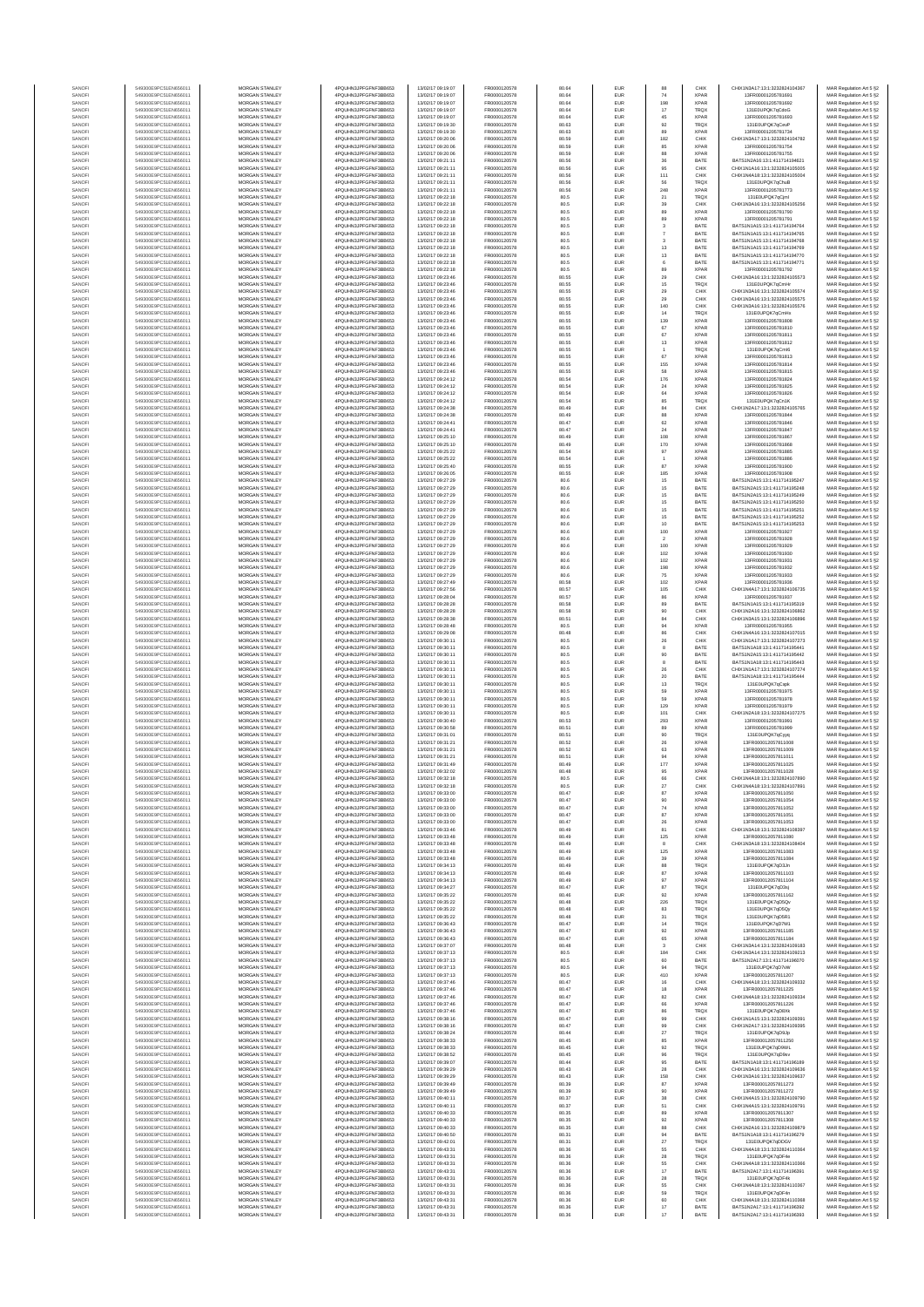| SANOF            | 549300E9PC51EN656011                         | MORGAN STANLEY                                 | 4PQUHN3JPFGFNF3BB653                          | 13/02/17 09:43:31                      | FR0000120578                 | 80.36          | EUR               | 122                   | <b>XPAR</b>                | 13FR000012057811355                                            | MAR Regulation Art 5 §2                            |
|------------------|----------------------------------------------|------------------------------------------------|-----------------------------------------------|----------------------------------------|------------------------------|----------------|-------------------|-----------------------|----------------------------|----------------------------------------------------------------|----------------------------------------------------|
| SANOFI           | 549300E9PC51EN656011                         | MORGAN STANLEY                                 | 4PQUHN3JPFGFNF3BB653                          | 13/02/17 09:43:31                      | FR0000120578                 | 80.36          | EUR               | 17                    | BATE                       | BATS1N2A17:13:1:411714196394                                   | MAR Regulation Art 5 §2                            |
| SANOF            | 549300E9PC51EN656011                         | MORGAN STANLEY                                 | 4PQUHN3JPFGFNF3BB653                          | 13/02/17 09:43:31                      | FR0000120578                 | 80.36          | EUR               |                       | BATE                       | BATS1N2A17:13:1:411714196395                                   | MAR Regulation Art 5 §2                            |
| SANOFI           | 549300E9PC51EN656011                         | MORGAN STANLEY                                 | 4PQUHN3JPFGFNF3BB653                          | 13/02/17 09:43:31                      | FR0000120578                 | 80.36          | EUR               | 122                   | <b>XPAF</b>                | 13FR000012057811357                                            | MAR Regulation Art 5 §2                            |
| SANOFI<br>SANOFI | 549300E9PC51EN656011<br>549300E9PC51EN656011 | MORGAN STANLEY<br>MORGAN STANLEY               | 4PQUHN3JPFGFNF3BB653<br>4PQUHN3JPFGFNF3BB653  | 13/02/17 09:43:31<br>13/02/17 09:43:31 | FR0000120578<br>FR0000120578 | 80.36<br>80.36 | EUR<br>EUR        | 73<br>122             | <b>XPAF</b><br><b>XPAF</b> | 13FR000012057811358<br>13FR000012057811359                     | MAR Regulation Art 5 §2<br>MAR Regulation Art 5 §2 |
| SANOFI           | 549300E9PC51EN656011                         | <b>MORGAN STANLEY</b>                          | 4POLIHN3JPEGENE3BB653                         | 13/02/17 09:43:31                      | FR0000120578                 | 80.36          | EUR               | 64                    | <b>XPAF</b>                | 13FR000012057811360                                            | MAR Regulation Art 5 §2                            |
| SANOFI           | 549300E9PC51EN656011                         | <b>MORGAN STANLEY</b>                          | 4PQUHN3JPFGFNF3BB653                          | 13/02/17 09:43:54                      | FR0000120578                 | 80.37          | EUR               | 117                   | <b>XPAF</b>                | 13FR000012057811393                                            | MAR Regulation Art 5 §2                            |
| SANOFI           | 549300E9PC51EN656011                         | MORGAN STANLEY                                 | 4PQUHN3JPFGFNF3BB653                          | 13/02/17 09:43:54                      | FR0000120578                 | 80.37          | EUR               | $117\,$               | <b>XPAF</b>                | 13FR000012057811395                                            | MAR Regulation Art 5 §2                            |
| SANOFI<br>SANOFI | 549300E9PC51EN656011<br>549300E9PC51EN656011 | MORGAN STANLEY<br>MORGAN STANLEY               | 4PQUHN3JPFGFNF3BB653<br>4PQUHN3JPFGFNF3BB653  | 13/02/17 09:43:54<br>13/02/17 09:44:01 | FR0000120578<br>FR0000120578 | 80.37<br>80.35 | EUR<br>EUR        | 91<br>263             | <b>XPAF</b><br>CHIX        | 13FR000012057811396<br>CHIX1N1A15:13:1:3232824110469           | MAR Regulation Art 5 §2<br>MAR Regulation Art 5 §2 |
| SANOF            | 549300E9PC51EN656011                         | MORGAN STANLEY                                 | 4PQUHN3JPFGFNF3BB653                          | 13/02/17 09:44:01                      | FR0000120578                 | 80.35          | EUR               | 86                    | <b>XPAF</b>                | 13FR000012057811403                                            | MAR Regulation Art 5 §2                            |
| SANOFI           | 549300E9PC51EN656011                         | MORGAN STANLEY                                 | 4PQUHN3JPFGFNF3BB653                          | 13/02/17 09:44:20                      | FR0000120578                 | 80.35          | EUR               | 92                    | <b>XPAF</b>                | 13FR000012057811411                                            | MAR Regulation Art 5 §2                            |
| SANOFI           | 549300E9PC51EN656011                         | MORGAN STANLEY                                 | 4PQUHN3JPFGFNF3BB653                          | 13/02/17 09:45:51                      | FR0000120578                 | 80.35          | EUR               | 97                    | <b>XPAF</b>                | 13FR000012057811425                                            | MAR Regulation Art 5 §2                            |
| SANOFI           | 549300E9PC51EN656011                         | MORGAN STANLEY                                 | 4PQUHN3JPFGFNF3BB653                          | 13/02/17 09:45:51                      | FR0000120578                 | 80.35          | EUR               | 92                    | <b>XPAF</b>                | 13FR000012057811426                                            | MAR Regulation Art 5 §2                            |
| SANOFI<br>SANOFI | 549300E9PC51EN656011<br>549300E9PC51EN656011 | <b>MORGAN STANLEY</b><br><b>MORGAN STANLEY</b> | 4PQUHN3JPFGFNF3BB653<br>4PQUHN3JPFGFNF3BB653  | 13/02/17 09:45:51<br>13/02/17 09:45:51 | FR0000120578<br>FR0000120578 | 80.35<br>80.35 | EUR<br>EUR        | 90<br>208             | <b>XPAF</b><br><b>XPAF</b> | 13FR000012057811427<br>13FR000012057811428                     | MAR Regulation Art 5 §2<br>MAR Regulation Art 5 §2 |
| SANOFI           | 549300E9PC51EN656011                         | MORGAN STANLEY                                 | 4PQUHN3JPFGFNF3BB653                          | 13/02/17 09:45:51                      | FR0000120578                 | 80.35          | EUR               | 88                    | CHIX                       | CHIX1N2A17:13:1:3232824110747                                  | MAR Regulation Art 5 §2                            |
| SANOFI           | 549300E9PC51EN656011                         | MORGAN STANLEY                                 | 4PQUHN3JPFGFNF3BB653                          | 13/02/17 09:45:51                      | FR0000120578                 | 80.35          | EUR               | $_{86}$               | CHIX                       | CHIX1N1A18:13:1:3232824110746                                  | MAR Regulation Art 5 §2                            |
| SANOFI           | 549300E9PC51EN656011                         | MORGAN STANLEY                                 | 4PQUHN3JPFGFNF3BB653                          | 13/02/17 09:45:51                      | FR0000120578                 | 80.35          | EUR               | 96                    | BATE                       | BATS1N2A17:13:1:411714196517                                   | MAR Regulation Art 5 §2                            |
| SANOFI           | 549300E9PC51EN656011                         | MORGAN STANLEY                                 | 4PQUHN3JPFGFNF3BB653                          | 13/02/17 09:46:12                      | FR0000120578                 | 80.35          | EUR               | 85                    | <b>XPAF</b>                | 13FR000012057811431                                            | MAR Regulation Art 5 §2                            |
| SANOFI           | 549300E9PC51EN656011                         | MORGAN STANLEY                                 | 4PQUHN3JPFGFNF3BB653                          | 13/02/17 09:46:12                      | FR0000120578                 | 80.35          | EUR               | 88                    | TRQ)                       | 131E0UPQK7qDIFT                                                | MAR Regulation Art 5 §2                            |
| SANOFI<br>SANOFI | 549300E9PC51EN656011<br>549300E9PC51EN656011 | MORGAN STANLEY<br><b>MORGAN STANLEY</b>        | 4PQUHN3JPFGFNF3BB653<br>4PQUHN3JPFGFNF3BB653  | 13/02/17 09:46:42<br>13/02/17 09:46:42 | FR0000120578                 | 80.35<br>80.35 | EUR<br>EUR        | 90                    | TRQ)<br>TRQ)               | 131E0UPQK7qDJFB<br>131E0UPQK7qDJFE                             | MAR Regulation Art 5 §2                            |
| SANOFI           | 549300E9PC51EN656011                         | <b>MORGAN STANLEY</b>                          | 4POLIHN3JPEGENE3BB653                         | 13/02/17 09:47:26                      | FR0000120578<br>FR0000120578 | 80.37          | EUR               | 90<br>358             | <b>XPAF</b>                | 13FR000012057811446                                            | MAR Regulation Art 5 §2<br>MAR Regulation Art 5 §2 |
| SANOFI           | 549300E9PC51EN656011                         | MORGAN STANLEY                                 | 4PQUHN3JPFGFNF3BB653                          | 13/02/17 09:47:41                      | FR0000120578                 | 80.4           | EUR               | 193                   | <b>XPAF</b>                | 13FR000012057811461                                            | MAR Regulation Art 5 §2                            |
| SANOFI           | 549300E9PC51EN656011                         | MORGAN STANLEY                                 | 4PQUHN3JPFGFNF3BB653                          | 13/02/17 09:48:10                      | FR0000120578                 | 80.38          | EUR               | $92\,$                | CHIX                       | CHIX1N3A18:13:1:3232824111202                                  | MAR Regulation Art 5 §2                            |
| SANOF            | 549300E9PC51EN656011                         | MORGAN STANLEY                                 | 4PQUHN3JPFGFNF3BB653                          | 13/02/17 09:48:10                      | FR0000120578                 | 80.38          | EUR               | 84                    | <b>XPAF</b>                | 13FR000012057811463                                            | MAR Regulation Art 5 §2                            |
| SANOFI           | 549300E9PC51EN656011                         | MORGAN STANLEY<br>MORGAN STANLEY               | 4PQUHN3JPFGFNF3BB653                          | 13/02/17 09:48:21                      | FR0000120578                 | 80.37          | EUR               | 89                    | <b>XPAF</b>                | 13FR000012057811472                                            | MAR Regulation Art 5 §2                            |
| SANOFI<br>SANOFI | 549300E9PC51EN656011<br>549300E9PC51EN656011 | MORGAN STANLEY                                 | 4PQUHN3JPFGFNF3BB653<br>4PQUHN3JPFGFNF3BB653  | 13/02/17 09:49:40<br>13/02/17 09:50:01 | FR0000120578<br>FR0000120578 | 80.37<br>80.37 | EUR<br>EUR        | 10<br>88              | <b>XPAF</b><br><b>XPAF</b> | 13FR000012057811491<br>13FR000012057811492                     | MAR Regulation Art 5 §2<br>MAR Regulation Art 5 §2 |
| SANOFI           | 549300E9PC51EN656011                         | <b>MORGAN STANLEY</b>                          | 4PQUHN3JPFGFNF3BB653                          | 13/02/17 09:50:01                      | FR0000120578                 | 80.37          | EUR               | 88                    | <b>XPAF</b>                | 13FR000012057811495                                            | MAR Regulation Art 5 §2                            |
| SANOFI           | 549300E9PC51EN656011                         | <b>MORGAN STANLEY</b>                          | 4PQUHN3JPFGFNF3BB653                          | 13/02/17 09:50:01                      | FR0000120578                 | 80.37          | EUR               | 400                   | CHIX                       | CHIX1N3A14:13:1:3232824111577                                  | MAR Regulation Art 5 §2                            |
| SANOFI           | 549300E9PC51EN656011                         | MORGAN STANLEY                                 | 4PQUHN3JPFGFNF3BB653                          | 13/02/17 09:50:01                      | FR0000120578                 | 80.37          | EUR               | $^{\rm 83}$           | CHIX                       | CHIX1N1A15:13:1:3232824111579                                  | MAR Regulation Art 5 §2                            |
| SANOFI<br>SANOFI | 549300E9PC51EN656011<br>549300E9PC51EN656011 | MORGAN STANLEY<br>MORGAN STANLEY               | 4PQUHN3JPFGFNF3BB653<br>4PQUHN3JPFGFNF3BB653  | 13/02/17 09:50:01<br>13/02/17 09:50:01 | FR0000120578<br>FR0000120578 | 80.37<br>80.37 | EUR<br>EUR        | $27\,$                | CHIX<br>CHIX               | CHIX1N3A14:13:1:3232824111578<br>CHIX1N1A15:13:1:3232824111580 | MAR Regulation Art 5 §2<br>MAR Regulation Art 5 §2 |
| SANOFI           | 549300E9PC51EN656011                         | MORGAN STANLEY                                 | 4PQUHN3JPFGFNF3BB653                          | 13/02/17 09:50:01                      | FR0000120578                 | 80.37          | EUR               | 90                    | BATE                       | BATS1N2A19:13:1:411714196811                                   | MAR Regulation Art 5 §2                            |
| SANOFI           | 549300E9PC51EN656011                         | MORGAN STANLEY                                 | 4PQUHN3JPFGFNF3BB653                          | 13/02/17 09:51:20                      | FR0000120578                 | 80.34          | EUR               | 71                    | XPAF                       | 13FR000012057811520                                            | MAR Regulation Art 5 §2                            |
| SANOFI           | 549300E9PC51EN656011                         | MORGAN STANLEY                                 | 4PQUHN3JPFGFNF3BB653                          | 13/02/17 09:51:20                      | FR0000120578                 | 80.34          | EUR               | 10                    | <b>XPAF</b>                | 13FR000012057811521                                            | MAR Regulation Art 5 §2                            |
| SANOFI           | 549300E9PC51EN656011                         | <b>MORGAN STANLEY</b>                          | 4PQUHN3JPFGFNF3BB653                          | 13/02/17 09:52:00                      | FR0000120578                 | 80.39          | EUR               | 111                   | <b>XPAF</b>                | 13FR000012057811541                                            | MAR Regulation Art 5 §2                            |
| SANOFI<br>SANOFI | 549300E9PC51EN656011<br>549300E9PC51EN656011 | <b>MORGAN STANLEY</b><br>MORGAN STANLEY        | 4PQUHN3JPFGFNF3BB653<br>4PQUHN3JPFGFNF3BB653  | 13/02/17 09:52:00<br>13/02/17 09:52:01 | FR0000120578<br>FR0000120578 | 80.39<br>80.39 | EUR<br>EUR        | 49<br>111             | CHIX<br>XPAF               | CHIX1N3A15:13:1:3232824111986<br>13FR000012057811546           | MAR Regulation Art 5 §2<br>MAR Regulation Art 5 §2 |
| SANOFI           | 549300E9PC51EN656011                         | MORGAN STANLEY                                 | 4POLIHN3JPEGENE3BB653                         | 13/02/17 09:52:01                      | FR0000120578                 | 80.39          | EUR               | ${\bf 26}$            | TRQ)                       | 131F0UPOK7gDOxJ                                                | MAR Regulation Art 5 §2                            |
| SANOFI           | 549300E9PC51EN656011                         | MORGAN STANLEY                                 | 4PQUHN3JPFGFNF3BB653                          | 13/02/17 09:52:01                      | FR0000120578                 | 80.39          | EUR               | 49                    | CHIX                       | CHIX1N3A15:13:1:3232824111988                                  | MAR Regulation Art 5 §2                            |
| SANOFI           | 549300E9PC51EN656011                         | MORGAN STANLEY                                 | 4PQUHN3JPFGFNF3BB653                          | 13/02/17 09:52:01                      | FR0000120578                 | 80.39          | EUR               | 111                   | <b>XPAF</b>                | 13FR000012057811548                                            | MAR Regulation Art 5 §2                            |
| SANOFI<br>SANOFI | 549300E9PC51EN656011<br>549300E9PC51EN656011 | MORGAN STANLEY<br>MORGAN STANLEY               | 4PQUHN3JPFGFNF3BB653<br>4PQUHN3JPFGFNF3BB653  | 13/02/17 09:52:01<br>13/02/17 09:52:01 | FR0000120578<br>FR0000120578 | 80.39<br>80.39 | EUR<br>EUR        | 49<br>171             | CHIX<br>XPAF               | CHIX1N3A15:13:1:3232824111989<br>13FR000012057811549           | MAR Regulation Art 5 §2<br>MAR Regulation Art 5 §2 |
| SANOFI           | 549300E9PC51EN656011                         | MORGAN STANLEY                                 | 4PQUHN3JPFGFNF3BB653                          | 13/02/17 09:52:01                      | FR0000120578                 | 80.39          | EUR               | 26                    | TRQ)                       | 131E0UPQK7qDQxQ                                                | MAR Regulation Art 5 §2                            |
| SANOFI           | 549300E9PC51EN656011                         | <b>MORGAN STANLEY</b>                          | 4PQUHN3JPFGFNF3BB653                          | 13/02/17 09:52:23                      | FR0000120578                 | 80.39          | EUR               | 55                    | <b>XPAF</b>                | 13FR000012057811552                                            | MAR Regulation Art 5 §2                            |
| SANOFI           | 549300E9PC51EN656011                         | MORGAN STANLEY                                 | 4PQUHN3JPFGFNF3BB653                          | 13/02/17 09:52:23                      | FR0000120578                 | 80.39          | EUR               | 40                    | BATE                       | BATS1N2A17:13:1:411714196973                                   | MAR Regulation Art 5 §2                            |
| SANOFI<br>SANOFI | 549300E9PC51EN656011<br>549300E9PC51EN656011 | MORGAN STANLEY<br>MORGAN STANLEY               | 4PQUHN3JPFGFNF3BB653<br>4PQUHN3JPFGFNF3BB653  | 13/02/17 09:52:23<br>13/02/17 09:52:23 | FR0000120578<br>FR0000120578 | 80.39<br>80.39 | EUR<br>EUR        | 145                   | BATE<br><b>XPAF</b>        | BATS1N2A17:13:1:411714196974<br>13FR000012057811553            | MAR Regulation Art 5 §2                            |
| SANOF            | 549300E9PC51EN656011                         | MORGAN STANLEY                                 | 4PQUHN3JPFGFNF3BB653                          | 13/02/17 09:53:08                      | FR0000120578                 | 80.39          | EUR               | $36\,$<br>130         | <b>XPAF</b>                | 13FR000012057811572                                            | MAR Regulation Art 5 §2<br>MAR Regulation Art 5 §2 |
| SANOFI           | 549300E9PC51EN656011                         | MORGAN STANLEY                                 | 4PQUHN3JPFGFNF3BB653                          | 13/02/17 09:53:08                      | FR0000120578                 | 80.39          | EUR               | 130                   | <b>XPAF</b>                | 13FR000012057811573                                            | MAR Regulation Art 5 §2                            |
| SANOFI           | 549300E9PC51EN656011                         | <b>MORGAN STANLEY</b>                          | 4PQUHN3JPFGFNF3BB653                          | 13/02/17 09:53:08                      | FR0000120578                 | 80.39          | EUR               | 115                   | <b>XPAF</b>                | 13FR000012057811574                                            | MAR Regulation Art 5 §2                            |
| SANOFI           | 549300E9PC51EN656011                         | MORGAN STANLEY                                 | 4PQUHN3JPFGFNF3BB653<br>4POLIHN3JPEGENE3BB653 | 13/02/17 09:53:14<br>13/02/17 09:53:37 | FR0000120578                 | 80.38          | EUR               | 85                    | CHIX                       | CHIX1N2A14:13:1:3232824112170                                  | MAR Regulation Art 5 §2                            |
| SANOFI<br>SANOFI | 549300E9PC51EN656011<br>549300E9PC51EN656011 | <b>MORGAN STANLEY</b><br><b>MORGAN STANLEY</b> | 4POLIHN3JPEGENE3BB653                         | 13/02/17 09:53:55                      | FR0000120578<br>FR0000120578 | 80.37<br>80.38 | EUR<br>EUR        | 91<br>187             | CHIX<br>TRQ)               | CHIX1N3A18:13:1:3232824112261<br>131E0UPQK7qDT3b               | MAR Regulation Art 5 §2<br>MAR Regulation Art 5 §2 |
| SANOFI           | 549300E9PC51EN656011                         | MORGAN STANLEY                                 | 4PQUHN3JPFGFNF3BB653                          | 13/02/17 09:54:20                      | FR0000120578                 | 80.38          | EUR               | 42                    | BATE                       | BATS1N2A17:13:1:411714197062                                   | MAR Regulation Art 5 §2                            |
| SANOFI           | 549300E9PC51EN656011                         | MORGAN STANLEY                                 | 4PQUHN3JPFGFNF3BB653                          | 13/02/17 09:54:20                      | FR0000120578                 | 80.38          | EUR               | 67                    | CHIX                       | CHIX1N4A17:13:1:3232824112386                                  | MAR Regulation Art 5 §2                            |
| SANOFI           | 549300E9PC51EN656011                         | MORGAN STANLEY                                 | 4PQUHN3JPFGFNF3BB653                          | 13/02/17 09:54:20                      | FR0000120578                 | 80.38          | EUR               | 57                    | BATE                       | BATS1N2A17:13:1:411714197063                                   | MAR Regulation Art 5 §2                            |
| SANOFI<br>SANOFI | 549300E9PC51EN656011<br>549300E9PC51EN656011 | MORGAN STANLEY<br>MORGAN STANLEY               | 4PQUHN3JPFGFNF3BB653<br>4PQUHN3JPFGFNF3BB653  | 13/02/17 09:54:20<br>13/02/17 09:55:00 | FR0000120578<br>FR0000120578 | 80.38<br>80.4  | EUR<br>EUR        | 29<br>195             | CHIX<br><b>XPAF</b>        | CHIX1N4A17:13:1:3232824112387<br>13FR000012057811614           | MAR Regulation Art 5 §2<br>MAR Regulation Art 5 §2 |
| SANOFI           | 549300E9PC51EN656011                         | MORGAN STANLEY                                 | 4PQUHN3JPFGFNF3BB653                          | 13/02/17 09:55:00                      | FR0000120578                 | 80.4           | EUR               | 94                    | <b>XPAF</b>                | 13FR000012057811616                                            | MAR Regulation Art 5 §2                            |
| SANOFI           | 549300E9PC51EN656011                         | <b>MORGAN STANLEY</b>                          | 4PQUHN3JPFGFNF3BB653                          | 13/02/17 09:55:50                      | FR0000120578                 | 80.43          | EUR               | 292                   | <b>XPAF</b>                | 13FR000012057811632                                            | MAR Regulation Art 5 §2                            |
| SANOFI           | 549300E9PC51EN656011                         | <b>MORGAN STANLEY</b>                          | 4PQUHN3JPFGFNF3BB653                          | 13/02/17 09:55:50                      | FR0000120578                 | 80.43          | EUR               | 85                    | <b>XPAF</b>                | 13FR000012057811633                                            | MAR Regulation Art 5 §2                            |
| SANOFI<br>SANOFI | 549300E9PC51EN656011<br>549300E9PC51EN656011 | MORGAN STANLEY<br>MORGAN STANLEY               | 4PQUHN3JPFGFNF3BB653<br>4PQUHN3JPFGFNF3BB653  | 13/02/17 09:56:58<br>13/02/17 09:56:58 | FR0000120578<br>FR0000120578 | 80.45<br>80.45 | EUR<br>EUR        | 94<br>115             | <b>XPAF</b><br>CHIX        | 13FR000012057811649<br>CHIX1N1A16:13:1:3232824112877           | MAR Regulation Art 5 §2<br>MAR Regulation Art 5 §2 |
| SANOFI           | 549300E9PC51EN656011                         | MORGAN STANLEY                                 | 4PQUHN3JPFGFNF3BB653                          | 13/02/17 09:56:58                      | FR0000120578                 | 80.45          | EUR               | 115                   | CHIX                       | CHIX1N1A16:13:1:3232824112879                                  | MAR Regulation Art 5 §2                            |
| SANOFI           | 549300E9PC51EN656011                         | MORGAN STANLEY                                 | 4PQUHN3JPFGFNF3BB653                          | 13/02/17 09:56:58                      | FR0000120578                 | 80.45          | EUR               | 25                    | CHIX                       | CHIX1N1A16:13:1:3232824112880                                  | MAR Regulation Art 5 §2                            |
| SANOFI           | 549300E9PC51EN656011<br>549300E9PC51EN656011 | MORGAN STANLEY<br>MORGAN STANLEY               | 4PQUHN3JPFGFNF3BB653<br>4PQUHN3JPFGFNF3BB653  | 13/02/17 09:56:58<br>13/02/17 09:56:58 | FR0000120578<br>FR0000120578 | 80.45          | EUR               | 115<br>15             | CHIX<br>CHIX               | CHIX1N1A16:13:1:3232824112881                                  | MAR Regulation Art 5 §2<br>MAR Regulation Art 5 §2 |
| SANOFI<br>SANOFI | 549300E9PC51EN656011                         | <b>MORGAN STANLEY</b>                          | 4PQUHN3JPFGFNF3BB653                          | 13/02/17 09:57:18                      | FR0000120578                 | 80.45<br>80.46 | EUR<br>EUR        | 180                   | CHIX                       | CHIX1N1A16:13:1:3232824112882<br>CHIX1N4A17:13:1:3232824112931 | MAR Regulation Art 5 §2                            |
| SANOFI           | 549300E9PC51EN656011                         | <b>MORGAN STANLEY</b>                          | 4PQUHN3JPFGFNF3BB653                          | 13/02/17 09:57:53                      | FR0000120578                 | 80.47          | EUR               | 49                    | CHIX                       | CHIX1N1A14:13:1:3232824113008                                  | MAR Regulation Art 5 §2                            |
| SANOFI           | 549300E9PC51EN656011                         | MORGAN STANLEY                                 | 4PQUHN3JPFGFNF3BB653                          | 13/02/17 09:58:52                      | FR0000120578                 | 80.48          | EUR               | 17                    | BATE                       | BATS1N2A17:13:1:411714197325                                   | MAR Regulation Art 5 §2                            |
| SANOFI<br>SANOFI | 549300E9PC51EN656011<br>549300E9PC51EN656011 | MORGAN STANLEY<br>MORGAN STANLEY               | 4PQUHN3JPFGFNF3BB653<br>4PQUHN3JPFGFNF3BB653  | 13/02/17 09:58:52<br>13/02/17 09:58:52 | FR0000120578<br>FR0000120578 | 80.48<br>80.48 | EUR<br>EUR        | 51<br>99              | CHIX<br>CHIX               | CHIX1N3A14:13:1:3232824113191<br>CHIX1N4A15:13:1:3232824113192 | MAR Regulation Art 5 §2<br>MAR Regulation Art 5 §2 |
| SANOF            | 549300E9PC51EN656011                         | MORGAN STANLEY                                 | 4PQUHN3JPFGFNF3BB653                          | 13/02/17 09:58:52                      | FR0000120578                 | 80.48          | EUR               | $17\,$                | BATE                       | BATS1N2A17:13:1:411714197326                                   | MAR Regulation Art 5 §2                            |
| SANOFI           | 549300E9PC51EN656011                         | MORGAN STANLEY                                 | 4PQUHN3JPFGFNF3BB653                          | 13/02/17 09:58:52                      | FR0000120578                 | 80.48          | EUR               | 51                    | CHIX                       | CHIX1N3A14:13:1:3232824113193                                  | MAR Regulation Art 5 §2                            |
| SANOFI           | 549300E9PC51EN656011                         | MORGAN STANLEY                                 | 4PQUHN3JPFGFNF3BB653                          | 13/02/17 09:58:52                      | FR0000120578                 | 80.48          | EUR               | 50                    | CHIX                       | CHIX1N3A14:13:1:3232824113194                                  | MAR Regulation Art 5 §2                            |
| SANOFI<br>SANOFI | 549300E9PC51EN656011<br>549300E9PC51EN656011 | MORGAN STANLEY<br><b>MORGAN STANLEY</b>        | 4PQUHN3JPFGFNF3BB653<br>4PQUHN3JPFGFNF3BB653  | 13/02/17 09:58:52<br>13/02/17 09:58:52 | FR0000120578<br>FR0000120578 | 80.48<br>80.48 | EUR<br>EUR        | $27\,$<br>116         | TRQ)<br><b>XPAF</b>        | 131E0UPQK7qDYW0<br>13FR000012057811672                         | MAR Regulation Art 5 §2<br>MAR Regulation Art 5 §2 |
| SANOFI           | 549300E9PC51EN656011                         | MORGAN STANLEY                                 | 4POLIHN3JPEGENE3BB653                         | 13/02/17 09:58:52                      | FR0000120578                 | 80.48          | EUR               | 15                    | BATE                       | BATS1N2A17:13:1:411714197327                                   | MAR Regulation Art 5 §2                            |
| SANOFI           | 549300E9PC51EN656011                         | MORGAN STANLEY                                 | 4PQUHN3JPFGFNF3BB653                          | 13/02/17 09:58:52                      | FR0000120578                 | 80.48          | EUR               | 50                    | TRQ)                       | 131E0UPQK7qDYW3                                                | MAR Regulation Art 5 §2                            |
| SANOFI           | 549300E9PC51EN656011                         | MORGAN STANLEY                                 | 4PQUHN3JPFGFNF3BB653                          | 13/02/17 09:58:52                      | FR0000120578                 | 80.48          | EUR               | 116                   | XPAF                       | 13FR000012057811674                                            | MAR Regulation Art 5 §2                            |
| SANOFI<br>SANOFI | 549300E9PC51EN656011<br>549300E9PC51EN656011 | MORGAN STANLEY<br>MORGAN STANLEY               | 4PQUHN3JPFGFNF3BB653<br>4PQUHN3JPFGFNF3BB653  | 13/02/17 09:58:52<br>13/02/17 09:58:52 | FR0000120578<br>FR0000120578 | 80.48<br>80.48 | EUR<br>EUR        | 106                   | <b>XPAF</b><br><b>XPAF</b> | 13FR000012057811675<br>13FR000012057811676                     | MAR Regulation Art 5 §2<br>MAR Regulation Art 5 §2 |
| SANOFI           | 549300E9PC51EN656011                         | MORGAN STANLEY                                 | 4PQUHN3JPFGFNF3BB653                          | 13/02/17 09:59:01                      | FR0000120578                 | 80.46          | EUR               | 91                    | TRQ)                       | 131E0UPQK7qDYiA                                                | MAR Regulation Art 5 §2                            |
| SANOFI           | 549300E9PC51EN656011                         | MORGAN STANLEY                                 | 4PQUHN3JPFGFNF3BB653                          | 13/02/17 09:59:14                      | FR0000120578                 | 80.41          | EUR               | 58                    | TRQ)                       | 131E0UPQK7qDYxl                                                | MAR Regulation Art 5 §2                            |
| SANOFI           | 549300E9PC51EN656011                         | <b>MORGAN STANLEY</b>                          | 4PQUHN3JPFGFNF3BB653                          | 13/02/17 09:59:32                      | FR0000120578                 | 80.39          | EUR               | 177                   | <b>XPAF</b>                | 13FR000012057811688                                            | MAR Regulation Art 5 §2                            |
| SANOFI           | 549300E9PC51EN656011<br>549300E9PC51EN656011 | <b>MORGAN STANLEY</b>                          | 4PQUHN3JPFGFNF3BB653                          | 13/02/17 09:59:50                      | ER0000120578                 | 80.39          | EUR               | 87                    | <b>XPAF</b>                | 13FR000012057811694                                            | MAR Regulation Art 5 §2                            |
| SANOFI<br>SANOFI | 549300E9PC51EN656011                         | MORGAN STANLEY<br>MORGAN STANLEY               | 4PQUHN3JPFGFNF3BB653<br>4PQUHN3JPFGFNF3BB653  | 13/02/17 09:59:58<br>13/02/17 10:00:23 | FR0000120578<br>FR0000120578 | 80.39<br>80.35 | EUR<br>EUR        | 90<br>91              | CHIX<br>CHIX               | CHIX1N4A17:13:1:3232824113524<br>CHIX1N1A18:13:1:3232824113636 | MAR Regulation Art 5 §2<br>MAR Regulation Art 5 §2 |
| SANOF            | 549300E9PC51EN656011                         | MORGAN STANLEY                                 | 4PQUHN3JPFGFNF3BB653                          | 13/02/17 10:00:23                      | FR0000120578                 | 80.35          | EUR               | 89                    | <b>XPAF</b>                | 13FR000012057811710                                            | MAR Regulation Art 5 §2                            |
| SANOFI           | 549300E9PC51EN656011                         | MORGAN STANLEY                                 | 4PQUHN3JPFGFNF3BB653                          | 13/02/17 10:00:59                      | FR0000120578                 | 80.38          |                   | 270                   | CHIX                       | CHIX1N1A15:13:1:3232824113741                                  | MAR Regulation Art 5 §2                            |
| SANOF            | 549300E9PC51EN656011                         | MORGAN STANLE'                                 | 4PQUHN3JPFGFNF3BB653                          | 13/02/17 10:01:07                      | ER0000120578                 | 80.37          |                   |                       |                            | I3FR000012057811743                                            | MAR Regulation Art 5 §2                            |
| SANOFI<br>SANOFI | 549300E9PC51EN656011<br>549300E9PC51EN656011 | MORGAN STANLEY<br><b>MORGAN STANLEY</b>        | 4PQUHN3JPFGFNF3BB653<br>4PQUHN3JPFGFNF3BB653  | 13/02/17 10:01:39<br>13/02/17 10:02:24 | FR0000120578<br>FR0000120578 | 80.37<br>80.37 | EUR<br>EUR        | 81<br>90              | <b>XPAF</b><br>CHIX        | 13FR000012057811754<br>CHIX1N4A15:13:1:3232824114068           | MAR Regulation Art 5 §2<br>MAR Regulation Art 5 §2 |
| SANOFI           | 549300E9PC51EN656011                         | <b>MORGAN STANLEY</b>                          | 4PQUHN3JPFGFNF3BB653                          | 13/02/17 10:02:24                      | FR0000120578                 | 80.37          | EUR               | 88                    | <b>XPAF</b>                | 13FR000012057811762                                            | MAR Regulation Art 5 §2                            |
| SANOFI           | 549300E9PC51EN656011                         | MORGAN STANLEY                                 | 4PQUHN3JPFGFNF3BB653                          | 13/02/17 10:02:24                      | FR0000120578                 | 80.37          | EUR               | 295                   | <b>XPAF</b>                | 13FR000012057811760                                            | MAR Regulation Art 5 §2                            |
| SANOFI           | 549300E9PC51EN656011                         | MORGAN STANLEY                                 | 4PQUHN3JPFGFNF3BB653                          | 13/02/17 10:02:57                      | FR0000120578                 | 80.36          | EUR               | $\overline{2}$        | CHIX                       | CHIX1N2A15:13:1:3232824114158                                  | MAR Regulation Art 5 §2                            |
| SANOFI<br>SANOFI | 549300E9PC51EN656011<br>549300E9PC51EN656011 | MORGAN STANLEY<br>MORGAN STANLEY               | 4PQUHN3JPFGFNF3BB653<br>4PQUHN3JPFGFNF3BB653  | 13/02/17 10:02:57<br>13/02/17 10:02:57 | FR0000120578<br>FR0000120578 | 80.36<br>80.36 | EUR<br>EUR        | 96<br>93              | CHIX<br><b>XPAF</b>        | CHIX1N2A15:13:1:3232824114159<br>13FR000012057811778           | MAR Regulation Art 5 §2<br>MAR Regulation Art 5 §2 |
| SANOFI           | 549300E9PC51EN656011                         | MORGAN STANLEY                                 | 4PQUHN3JPFGFNF3BB653                          | 13/02/17 10:02:57                      | FR0000120578                 | 80.36          | EUR               | 95                    | <b>XPAF</b>                | 13FR000012057811779                                            | MAR Regulation Art 5 §2                            |
| SANOFI           | 549300E9PC51EN656011                         | MORGAN STANLEY                                 | 4PQUHN3JPFGFNF3BB653                          | 13/02/17 10:03:17                      | FR0000120578                 | 80.35          | EUR               | $24\,$                | CHIX                       | CHIX1N4A16:13:1:3232824114224                                  | MAR Regulation Art 5 §2                            |
| SANOFI           | 549300E9PC51EN656011                         | MORGAN STANLEY                                 | 4PQUHN3JPFGFNF3BB653                          | 13/02/17 10:03:29                      | FR0000120578                 | 80.37          | EUR               | 110                   | <b>XPAR</b>                | 13FR000012057811794                                            | MAR Regulation Art 5 §2                            |
| SANOFI<br>SANOFI | 549300E9PC51EN656011<br>549300E9PC51EN656011 | <b>MORGAN STANLEY</b><br>MORGAN STANLEY        | 4PQUHN3JPFGFNF3BB653<br>4PQUHN3JPFGFNF3BB653  | 13/02/17 10:03:29<br>13/02/17 10:03:29 | FR0000120578<br>FR0000120578 | 80.37<br>80.37 | EUR<br>EUR        | 48<br>16              | <b>XPAR</b><br><b>XPAF</b> | 13FR000012057811795<br>13FR000012057811796                     | MAR Regulation Art 5 §2<br>MAR Regulation Art 5 §2 |
| SANOFI           | 549300E9PC51EN656011                         | MORGAN STANLEY                                 | 4PQUHN3JPFGFNF3BB653                          | 13/02/17 10:03:29                      | FR0000120578                 | 80.37          | EUR               | 19                    | <b>XPAF</b>                | 13FR000012057811797                                            | MAR Regulation Art 5 §2                            |
| SANOFI           | 549300E9PC51EN656011                         | MORGAN STANLEY                                 | 4PQUHN3JPFGFNF3BB653                          | 13/02/17 10:05:03                      | FR0000120578                 | 80.4           | EUR               | 111                   | TRQ)                       | 131E0UPQK7qDhWr                                                | MAR Regulation Art 5 §2                            |
| SANOF<br>SANOFI  | 549300E9PC51EN656011<br>549300E9PC51EN656011 | MORGAN STANLEY<br>MORGAN STANLEY               | 4PQUHN3JPFGFNF3BB653<br>4PQUHN3JPFGFNF3BB653  | 13/02/17 10:05:03<br>13/02/17 10:05:03 | FR0000120578<br>FR0000120578 | 80.4<br>80.4   | EUR<br>EUR        | 111<br>78             | TRQ)<br>TRQ)               | 131E0UPQK7qDhWx<br>131E0UPQK7qDhX0                             | MAR Regulation Art 5 §2<br>MAR Regulation Art 5 §2 |
| SANOFI           | 549300E9PC51EN656011                         | MORGAN STANLEY                                 | 4PQUHN3JPFGFNF3BB653                          | 13/02/17 10:05:03                      | FR0000120578                 | 80.4           | EUR               | 78                    | TRQ)                       | 131E0UPQK7qDhX2                                                | MAR Regulation Art 5 §2                            |
| SANOFI           | 549300E9PC51EN656011                         | MORGAN STANLEY                                 | 4PQUHN3JPFGFNF3BB653                          | 13/02/17 10:06:15                      | FR0000120578                 | 80.44          | EUR               | 62                    | <b>XPAF</b>                | 13FR000012057811841                                            | MAR Regulation Art 5 §2                            |
| SANOFI           | 549300E9PC51EN656011                         | MORGAN STANLEY                                 | 4PQUHN3JPFGFNF3BB653                          | 13/02/17 10:06:15                      | FR0000120578                 | 80.44          | EUR               | 27                    | CHIX                       | CHIX1N2A18-13-1-3232824114859                                  | MAR Regulation Art 5 §2                            |
| SANOFI           | 549300E9PC51EN656011                         | <b>MORGAN STANLEY</b>                          | 4PQUHN3JPFGFNF3BB653                          | 13/02/17 10:06:15                      | FR0000120578                 | 80.44<br>80.44 | EUR               | 60                    | <b>XPAR</b><br>BATE        | 13FR000012057811842<br>BATS1N1A16:13:1:411714197866            | MAR Regulation Art 5 §2                            |
| SANOFI<br>SANOFI | 549300E9PC51EN656011<br>549300E9PC51EN656011 | MORGAN STANLEY<br>MORGAN STANLEY               | 4PQUHN3JPFGFNF3BB653<br>4PQUHN3JPFGFNF3BB653  | 13/02/17 10:06:15<br>13/02/17 10:06:15 | FR0000120578<br>FR0000120578 | 80.44          | EUR<br>EUR        | $\overline{9}$        | BATE                       | BATS1N1A16:13:1:411714197867                                   | MAR Regulation Art 5 §2<br>MAR Regulation Art 5 §2 |
| SANOFI           | 549300E9PC51EN656011                         | MORGAN STANLEY                                 | 4PQUHN3JPFGFNF3BB653                          | 13/02/17 10:06:15                      | FR0000120578                 | 80.44          | EUR               | 14                    | TRQ)                       | 131E0UPQK7qDjnh                                                | MAR Regulation Art 5 §2                            |
| SANOFI           | 549300E9PC51EN656011                         | MORGAN STANLEY                                 | 4PQUHN3JPFGFNF3BB653                          | 13/02/17 10:06:15                      | FR0000120578                 | 80.44          | EUR               | 62                    | <b>XPAF</b>                | 13FR000012057811843                                            | MAR Regulation Art 5 §2                            |
| SANOFI           | 549300E9PC51EN656011                         | MORGAN STANLEY                                 | 4PQUHN3JPFGFNF3BB653                          | 13/02/17 10:06:15                      | FR0000120578                 | 80.44          | EUR               | $\overline{9}$        | BATE                       | BATS1N1A16:13:1:411714197868                                   | MAR Regulation Art 5 §2                            |
| SANOFI<br>SANOFI | 549300E9PC51EN656011<br>549300E9PC51EN656011 | MORGAN STANLEY<br><b>MORGAN STANLEY</b>        | 4PQUHN3JPFGFNF3BB653<br>4PQUHN3JPFGFNF3BB653  | 13/02/17 10:06:15<br>13/02/17 10:06:15 | FR0000120578<br>FR0000120578 | 80.44<br>80.44 | <b>EUR</b><br>EUR | 27<br>130             | CHIX<br><b>XPAR</b>        | CHIX1N2A18:13:1:3232824114860<br>13ER000012057811844           | MAR Regulation Art 5 §2<br>MAR Regulation Art 5 §2 |
| SANOFI           | 549300E9PC51EN656011                         | <b>MORGAN STANLEY</b>                          | 4PQUHN3JPFGFNF3BB653                          | 13/02/17 10:06:15                      | FR0000120578                 | 80.44          | EUR               | $\overline{9}$        | BATE                       | BATS1N1A16:13:1:411714197869                                   | MAR Regulation Art 5 §2                            |
| SANOFI           | 549300E9PC51EN656011                         | MORGAN STANLEY                                 | 4PQUHN3JPFGFNF3BB653                          | 13/02/17 10:06:15                      | FR0000120578                 | 80.44          | EUR               | $\overline{9}$        | BATE                       | BATS1N1A16:13:1:411714197870                                   | MAR Regulation Art 5 §2                            |
| SANOFI           | 549300E9PC51EN656011                         | MORGAN STANLEY                                 | 4PQUHN3JPFGFNF3BB653                          | 13/02/17 10:06:15                      | FR0000120578                 | 80.44          | EUR               | 14                    | TRQ)                       | 131E0UPQK7qDjnp                                                | MAR Regulation Art 5 §2                            |
| SANOFI<br>SANOFI | 549300E9PC51EN656011<br>549300E9PC51EN656011 | MORGAN STANLEY<br>MORGAN STANLEY               | 4PQUHN3JPFGFNF3BB653<br>4PQUHN3JPFGFNF3BB653  | 13/02/17 10:06:15<br>13/02/17 10:06:15 | FR0000120578<br>FR0000120578 | 80.44<br>80.44 | EUR<br>EUR        | 60<br>$\bar{2}$       | <b>XPAF</b><br><b>XPAF</b> | 13FR000012057811845<br>13FR000012057811846                     | MAR Regulation Art 5 §2<br>MAR Regulation Art 5 §2 |
| SANOFI           | 549300E9PC51EN656011                         | MORGAN STANLEY                                 | 4PQUHN3JPFGFNF3BB653                          | 13/02/17 10:06:15                      | FR0000120578                 | 80.44          | EUR               | 14                    | TRQ)                       | 131E0UPQK7qDjo2                                                | MAR Regulation Art 5 §2                            |
| SANOFI           | 549300E9PC51EN656011                         | MORGAN STANLEY                                 | 4PQUHN3JPFGFNF3BB653                          | 13/02/17 10:06:15                      | FR0000120578                 | 80.44          | EUR               | 114                   | <b>XPAR</b>                | 13FR000012057811847                                            | MAR Regulation Art 5 §2                            |
| SANOFI           | 549300E9PC51EN656011                         | <b>MORGAN STANLEY</b>                          | 4PQUHN3JPFGFNF3BB653                          | 13/02/17 10:06:15                      | FR0000120578                 | 80.44          | EUR               | $\overline{9}$        | BATE                       | BATS1N1A16:13:1:411714197871                                   | MAR Regulation Art 5 §2                            |
| SANOFI           | 549300E9PC51EN656011                         | <b>MORGAN STANLEY</b>                          | 4PQUHN3JPFGFNF3BB653                          | 13/02/17 10:06:15                      | FR0000120578                 | 80.44          | EUR               | 27                    | CHIX                       | CHIX1N2A18:13:1:3232824114861                                  | MAR Regulation Art 5 §2                            |
| SANOFI<br>SANOFI | 549300E9PC51EN656011<br>549300E9PC51EN656011 | MORGAN STANLEY<br>MORGAN STANLEY               | 4PQUHN3JPFGFNF3BB653<br>4PQUHN3JPFGFNF3BB653  | 13/02/17 10:06:15<br>13/02/17 10:06:15 | FR0000120578<br>FR0000120578 | 80.44<br>80.44 | EUR<br>EUR        | $\overline{2}$        | BATE<br>BATE               | BATS1N1A16:13:1:411714197872<br>BATS1N1A16:13:1:411714197873   | MAR Regulation Art 5 §2<br>MAR Regulation Art 5 §2 |
| SANOF            | 549300E9PC51EN656011                         | MORGAN STANLEY                                 | 4PQUHN3JPFGFNF3BB653                          | 13/02/17 10:06:15                      | FR0000120578                 | 80.44          | EUR               |                       | BATE                       | BATS1N1A16:13:1:411714197874                                   | MAR Regulation Art 5 §2                            |
| SANOFI           | 549300E9PC51EN656011                         | MORGAN STANLEY                                 | 4PQUHN3JPFGFNF3BB653                          | 13/02/17 10:06:15                      | FR0000120578                 | 80.44          | EUR               | 208                   | <b>XPAF</b>                | 13FR000012057811848                                            | MAR Regulation Art 5 §2                            |
| SANOFI           | 549300E9PC51EN656011                         | MORGAN STANLEY                                 | 4PQUHN3JPFGFNF3BB653                          | 13/02/17 10:06:17                      | FR0000120578                 | 80.42          | EUR               | 100                   | <b>XPAF</b>                | 13FR000012057811850                                            | MAR Regulation Art 5 §2                            |
| SANOFI<br>SANOFI | 549300E9PC51EN656011<br>549300E9PC51EN656011 | MORGAN STANLEY<br><b>MORGAN STANLEY</b>        | 4PQUHN3JPFGFNF3BB653<br>4PQUHN3JPFGFNF3BB653  | 13/02/17 10:06:41<br>13/02/17 10:07:41 | FR0000120578<br>FR0000120578 | 80.43<br>80.45 | <b>EUR</b><br>EUR | 24<br>100             | CHIX<br><b>XPAR</b>        | CHIX1N4A16:13:1:3232824114937<br>13FR000012057811866           | MAR Regulation Art 5 §2<br>MAR Regulation Art 5 §2 |
| SANOFI           | 549300E9PC51EN656011                         | <b>MORGAN STANLEY</b>                          | 4PQUHN3JPFGFNF3BB653                          | 13/02/17 10:07:41                      | FR0000120578                 | 80.45          | EUR               | 80                    | <b>XPAR</b>                | 13FR000012057811867                                            | MAR Regulation Art 5 §2                            |
| SANOFI           | 549300E9PC51EN656011                         | MORGAN STANLEY                                 | 4PQUHN3JPFGFNF3BB653                          | 13/02/17 10:09:08                      | FR0000120578                 | 80.46          | EUR               | 622                   | <b>XPAF</b>                | 13FR000012057811878                                            | MAR Regulation Art 5 §2                            |
| SANOFI           | 549300E9PC51EN656011                         | MORGAN STANLEY                                 | 4PQUHN3JPFGFNF3BB653                          | 13/02/17 10:09:08                      | FR0000120578                 | 80.46          | EUR               | 73                    | <b>XPAF</b>                | 13FR000012057811879                                            | MAR Regulation Art 5 §2                            |
| SANOFI<br>SANOF  | 549300E9PC51EN656011<br>549300E9PC51EN656011 | MORGAN STANLEY<br>MORGAN STANLEY               | 4PQUHN3JPFGFNF3BB653<br>4PQUHN3JPFGFNF3BB653  | 13/02/17 10:09:08<br>13/02/17 10:09:08 | FR0000120578<br>FR0000120578 | 80.46<br>80.46 | EUR<br>EUR        | 85<br>84              | <b>XPAF</b><br><b>XPAF</b> | 13FR000012057811880<br>13FR000012057811883                     | MAR Regulation Art 5 §2<br>MAR Regulation Art 5 §2 |
| SANOFI           | 549300E9PC51EN656011                         | MORGAN STANLEY                                 | 4PQUHN3JPFGFNF3BB653                          | 13/02/17 10:09:08                      | FR0000120578                 | 80.46          | EUR               | 84                    | <b>XPAF</b>                | 13FR000012057811881                                            | MAR Regulation Art 5 §2                            |
| SANOFI           | 549300E9PC51EN656011                         | MORGAN STANLEY                                 | 4PQUHN3JPFGFNF3BB653                          | 13/02/17 10:09:08                      | FR0000120578                 | 80.46          | EUR               | 85                    | <b>XPAF</b>                | 13FR000012057811885                                            | MAR Regulation Art 5 §2                            |
| SANOFI           | 549300E9PC51EN656011                         | MORGAN STANLEY                                 | 4PQUHN3JPFGFNF3BB653                          | 13/02/17 10:09:08                      | FR0000120578                 | 80.45          | EUR               | 87                    | CHIX                       | CHIX1N4A18:13:1:3232824115472                                  | MAR Regulation Art 5 §2                            |
| SANOFI<br>SANOFI | 549300E9PC51EN656011<br>549300E9PC51EN656011 | <b>MORGAN STANLEY</b><br><b>MORGAN STANLEY</b> | 4PQUHN3JPFGFNF3BB653<br>4PQUHN3JPFGFNF3BB653  | 13/02/17 10:09:26<br>13/02/17 10:09:54 | FR0000120578<br>FR0000120578 | 80.42<br>80.42 | EUR<br>EUR        | 90<br>30 <sup>°</sup> | CHIX<br>BATE               | CHIX1N3A16:13:1:3232824115503<br>BATS1N1A15:13:1:411714198158  | MAR Regulation Art 5 §2<br>MAR Regulation Art 5 §2 |
| SANOFI           | 549300E9PC51EN656011                         | MORGAN STANLEY                                 | 4PQUHN3JPFGFNF3BB653                          | 13/02/17 10:09:54                      | FR0000120578                 | 80.42          | EUR               | 73                    | <b>RATE</b>                | BATS1N1A15:13:1:411714198159                                   | MAR Regulation Art 5 §2                            |
| SANOFI           | 549300E9PC51EN656011                         | MORGAN STANLEY                                 | 4PQUHN3JPFGFNF3BB653                          | 13/02/17 10:10:00                      | FR0000120578                 | 80.41          | EUR               | 100                   | <b>XPAF</b>                | 13FR000012057811906                                            | MAR Regulation Art 5 §2                            |
| SANOFI           | 549300E9PC51EN656011                         | MORGAN STANLEY                                 | 4PQUHN3JPFGFNF3BB653                          | 13/02/17 10:10:52                      | FR0000120578                 | 80.39          | EUR               | 98                    | BATE                       | BATS1N2A17:13:1:411714198241                                   | MAR Regulation Art 5 §2                            |
| SANOFI<br>SANOFI | 549300E9PC51EN656011<br>549300E9PC51EN656011 | MORGAN STANLEY<br>MORGAN STANLEY               | 4PQUHN3JPFGFNF3BB653<br>4PQUHN3JPFGFNF3BB653  | 13/02/17 10:10:53<br>13/02/17 10:10:53 | FR0000120578<br>FR0000120578 | 80.39<br>80.39 | EUR<br>EUR        | 88<br>88              | XPAF<br><b>XPAF</b>        | 13FR000012057811922<br>13FR000012057811921                     | MAR Regulation Art 5 §2<br>MAR Regulation Art 5 §2 |
| SANOFI           | 549300E9PC51EN656011                         | MORGAN STANLEY                                 | 4PQUHN3JPFGFNF3BB653                          | 13/02/17 10:11:40                      | FR0000120578                 | 80.37          | EUR               | 28                    | CHIX                       | CHIX1N1A15:13:1:3232824115956                                  | MAR Regulation Art 5 §2                            |
| SANOFI           | 549300E9PC51EN656011                         | <b>MORGAN STANLEY</b>                          | 4PQUHN3JPFGFNF3BB653                          | 13/02/17 10:11:40                      | FR0000120578                 | 80.37          | EUR               | 15                    | <b>TRQX</b>                | 131E0UPQK7qDrBC                                                | MAR Regulation Art 5 §2                            |
|                  |                                              |                                                |                                               |                                        |                              |                |                   |                       |                            |                                                                |                                                    |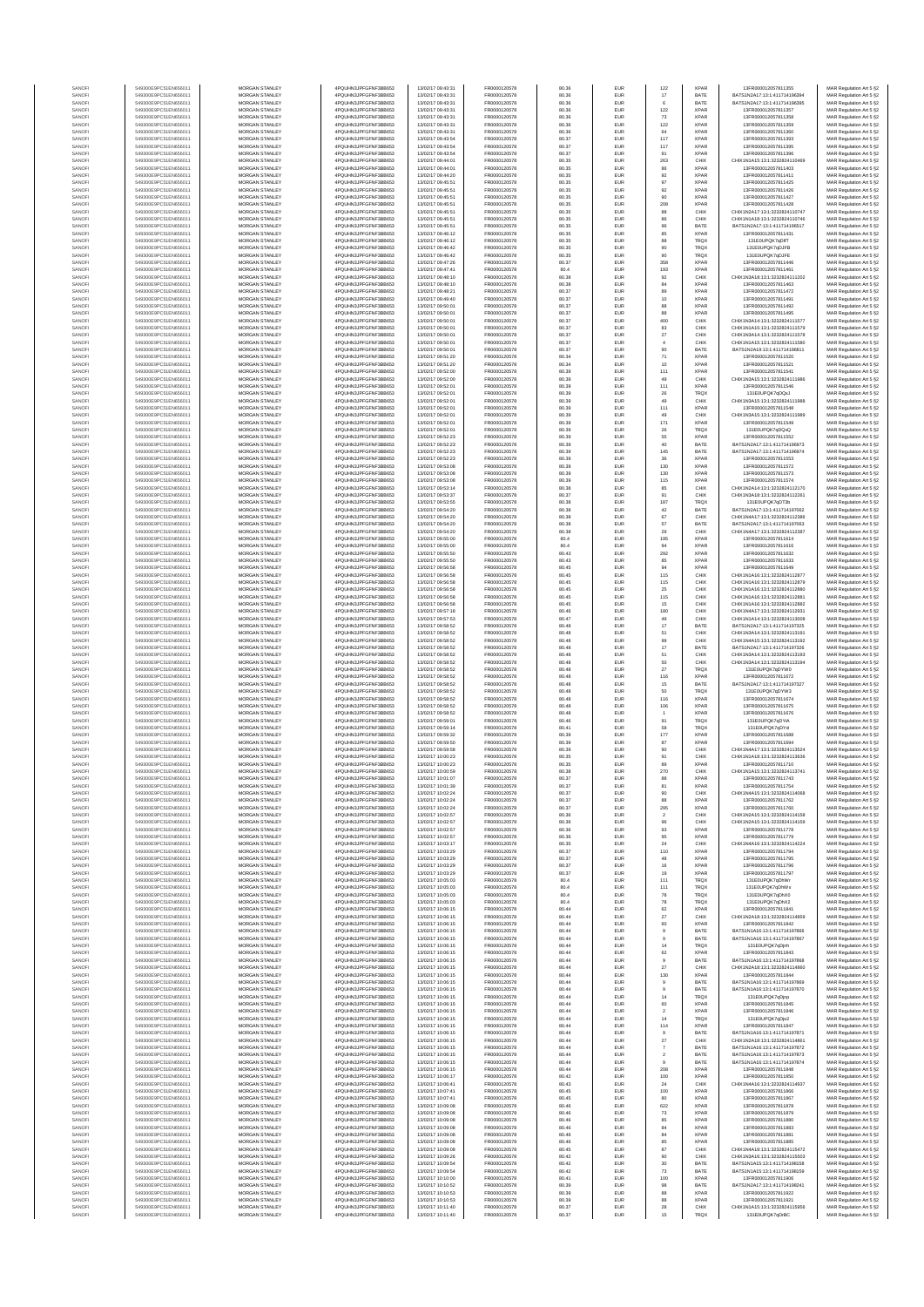| SANOF<br>549300E9PC51EN656011<br>MORGAN STANLEY<br>4PQUHN3JPFGFNF3BB653<br>13/02/17 10:12:00<br>FR0000120578<br>80.38<br>EUR<br>89<br>CHIX<br>CHIX1N2A14:13:1:3232824116051<br>FR0000120578<br>$12\,$<br>549300E9PC51EN656011<br>MORGAN STANLEY<br>4POLIHN3JPEGENE3BB653<br>13/02/17 10:12:00<br>80.38<br>EUR<br>CHIX<br>CHIX1N2A14:13:1:3232824116052<br>SANOFI<br>549300E9PC51EN656011<br>MORGAN STANLEY<br>13/02/17 10:12:00<br>FR0000120578<br>17<br>131E0UPQK7qDrmW<br>MAR Regulation Art 5 §2<br>SANOFI<br>4PQUHN3JPFGFNF3BB653<br>80.38<br>EUR<br><b>TRQX</b><br>88<br>SANOFI<br>549300E9PC51EN656011<br><b>MORGAN STANLEY</b><br>4PQUHN3JPFGFNF3BB653<br>13/02/17 10:12:00<br>FR0000120578<br>80.38<br>EUR<br><b>TRQX</b><br>131E0UPQK7gDrmb<br>MAR Regulation Art 5 §2<br>SANOFI<br>549300E9PC51EN656011<br><b>MORGAN STANLEY</b><br>4PQUHN3JPFGFNF3BB653<br>13/02/17 10:12:00<br>FR0000120578<br>80.38<br><b>EUR</b><br>17<br><b>TRQX</b><br>131E0UPQK7gDrmg<br>549300E9PC51EN656011<br><b>MORGAN STANLEY</b><br>4PQUHN3JPFGFNF3BB653<br>13/02/17 10:12:00<br>FR0000120578<br>80.38<br>EUR<br>36<br>TRQX<br>131E0UPQK7qDrmr<br>SANOFI<br>MORGAN STANLEY<br>13/02/17 10:12:00<br>FR0000120578<br>80.38<br>EUR<br>79<br><b>XPAR</b><br>SANOF<br>549300E9PC51EN656011<br>4PQUHN3JPFGFNF3BB653<br>13FR000012057811947<br>SANOFI<br>549300E9PC51EN656011<br>MORGAN STANLEY<br>4PQUHN3JPFGFNF3BB653<br>13/02/17 10:12:00<br>FR0000120578<br>80.38<br>EUR<br>131<br><b>XPAF</b><br>13FR000012057811948<br>MAR Regulation Art 5 §2<br>SANOF<br>549300E9PC51EN656011<br>MORGAN STANLEY<br>4PQUHN3JPFGFNF3BB653<br>13/02/17 10:12:01<br>FR0000120578<br>80.37<br>EUR<br>84<br>CHIX<br>CHIX1N3A15:13:1:3232824116077<br>MAR Regulation Art 5 §2<br>SANOFI<br>549300E9PC51EN656011<br>MORGAN STANLEY<br>4PQUHN3JPFGFNF3BB653<br>13/02/17 10:12:24<br>FR0000120578<br>80.38<br>EUR<br>176<br><b>XPAF</b><br>13FR000012057811959<br>MORGAN STANLEY<br>4PQUHN3JPFGFNF3BB653<br>13/02/17 10:12:29<br>FR0000120578<br>80.38<br>EUR<br>85<br><b>TRQX</b><br>549300E9PC51EN656011<br>131E0UPQK7qDsXL<br>SANOFI<br>MORGAN STANLEY<br>13/02/17 10:13:27<br>FR0000120578<br>CHIX<br>MAR Regulation Art 5 §2<br>549300E9PC51EN656011<br>4PQUHN3JPFGFNF3BB653<br>80.4<br>EUR<br>85<br>CHIX1N4A18:13:1:3232824116456<br>SANOFI<br>101<br>SANOFI<br>549300E9PC51EN656011<br><b>MORGAN STANLEY</b><br>4POLIHN3JPEGENE3BB653<br>13/02/17 10:13:27<br>FR0000120578<br>80.4<br>EUR<br><b>XPAR</b><br>13FR000012057811975<br>MAR Regulation Art 5 §2<br>SANOFI<br>549300E9PC51EN656011<br><b>MORGAN STANLEY</b><br>4PQUHN3JPFGFNF3BB653<br>13/02/17 10:13:27<br>FR0000120578<br>80.4<br><b>EUR</b><br>99<br><b>XPAR</b><br>13ER000012057811976<br>549300E9PC51EN656011<br>MORGAN STANLEY<br>4PQUHN3JPFGFNF3BB653<br>13/02/17 10:13:27<br>FR0000120578<br>80.4<br>EUR<br>86<br><b>XPAR</b><br>13FR000012057811977<br>SANOFI<br>549300E9PC51EN656011<br>MORGAN STANLEY<br>13/02/17 10:13:50<br>FR0000120578<br>80.41<br>EUR<br>87<br>CHIX<br>CHIX1N4A14:13:1:3232824116606<br>SANOFI<br>4PQUHN3JPFGFNF3BB653<br>SANOFI<br>549300E9PC51EN656011<br>MORGAN STANLEY<br>4PQUHN3JPFGFNF3BB653<br>13/02/17 10:13:50<br>FR0000120578<br>80.41<br>EUR<br>91<br><b>XPAF</b><br>13FR000012057811980<br>MAR Regulation Art 5 §2<br>549300E9PC51EN656011<br>MORGAN STANLEY<br>4PQUHN3JPFGFNF3BB653<br>13/02/17 10:14:01<br>FR0000120578<br>80.41<br>EUR<br>94<br>BATE<br>BATS1N2A16:13:1:411714198520<br>MAR Regulation Art 5 §2<br>SANOFI<br>549300E9PC51EN656011<br>MORGAN STANLEY<br>13/02/17 10:14:01<br>FR0000120578<br>SANOFI<br>4PQUHN3JPFGFNF3BB653<br>80.4<br>EUR<br>90<br>CHIX<br>CHIX1N1A15:13:1:3232824116683<br>$^{\rm 87}$<br>FR0000120578<br>80.41<br>EUR<br>CHIX<br>549300E9PC51EN656011<br>MORGAN STANLEY<br>4PQUHN3JPFGFNF3BB653<br>13/02/17 10:14:25<br>CHIX1N3A17:13:1:3232824116910<br>SANOFI<br>SANOFI<br>549300E9PC51EN656011<br><b>MORGAN STANLEY</b><br>4POLIHN3JPEGENE3BB653<br>13/02/17 10:14:29<br>FR0000120578<br>80.37<br><b>EUR</b><br>94<br><b>XPAR</b><br>13FR000012057812007<br>150<br>SANOFI<br>549300E9PC51EN656011<br>MORGAN STANLEY<br>4PQUHN3JPFGFNF3BB653<br>13/02/17 10:15:09<br>FR0000120578<br>80.41<br>EUR<br>CHIX<br>CHIX1N3A15:13:1:3232824117082<br>MAR Regulation Art 5 §2<br>549300E9PC51EN656011<br>MORGAN STANLEY<br>4PQUHN3JPFGFNF3BB653<br>13/02/17 10:15:09<br>FR0000120578<br>80.41<br>EUR<br>131<br>CHIX<br>CHIX1N3A15:13:1:3232824117083<br>MAR Regulation Art 5 §2<br>SANOFI<br>MORGAN STANLEY<br>13/02/17 10:15:55<br>FR0000120578<br>100<br><b>XPAR</b><br>MAR Regulation Art 5 §2<br>SANOFI<br>549300E9PC51EN656011<br>4PQUHN3JPFGFNF3BB653<br>80.42<br>EUR<br>13FR000012057812041<br>248<br>SANOF<br>549300E9PC51EN656011<br>MORGAN STANLEY<br>4PQUHN3JPFGFNF3BB653<br>13/02/17 10:15:55<br>FR0000120578<br>80.42<br>EUR<br><b>XPAF</b><br>13FR000012057812042<br>SANOFI<br>549300E9PC51EN656011<br>MORGAN STANLEY<br>4PQUHN3JPFGFNF3BB653<br>13/02/17 10:16:09<br>FR0000120578<br>80.41<br>EUR<br>87<br><b>XPAR</b><br>13FR000012057812044<br>MAR Regulation Art 5 §2<br>MORGAN STANLEY<br>4PQUHN3JPFGFNF3BB653<br>FR0000120578<br>80.4<br>EUR<br>84<br>CHIX<br>CHIX1N2A18:13:1:3232824117617<br>549300E9PC51EN656011<br>13/02/17 10:16:42<br>MAR Regulation Art 5 §2<br>SANOFI<br>FR0000120578<br>101<br><b>XPAR</b><br>549300E9PC51EN656011<br>MORGAN STANLEY<br>4PQUHN3JPFGFNF3BB653<br>13/02/17 10:16:42<br>80.4<br>EUR<br>13FR000012057812059<br>MAR Regulation Art 5 §2<br>SANOFI<br>SANOFI<br>549300E9PC51EN656011<br><b>MORGAN STANLEY</b><br>4PQUHN3JPFGFNF3BB653<br>13/02/17 10:16:42<br>FR0000120578<br>80.4<br>EUR<br>85<br><b>XPAR</b><br>13ER000012057812081<br>SANOFI<br>549300E9PC51EN656011<br><b>MORGAN STANLEY</b><br>4PQUHN3JPFGFNF3BB653<br>13/02/17 10:17:08<br>FR0000120578<br>80.41<br><b>EUR</b><br>170<br><b>XPAR</b><br>13FR000012057812062<br>549300E9PC51EN656011<br>MORGAN STANLEY<br>4PQUHN3JPFGFNF3BB653<br>13/02/17 10:19:12<br>FR0000120578<br>80.43<br>EUR<br>$\bf 73$<br><b>XPAR</b><br>13FR000012057812116<br>MAR Regulation Art 5 §2<br>SANOFI<br>549300E9PC51EN656011<br>MORGAN STANLEY<br>13/02/17 10:19:12<br>FR0000120578<br>80.43<br>EUR<br>$\bf 73$<br><b>XPAR</b><br>13FR000012057812118<br>MAR Regulation Art 5 §2<br>SANOFI<br>4PQUHN3JPFGFNF3BB653<br>SANOFI<br>549300E9PC51EN656011<br>MORGAN STANLEY<br>4PQUHN3JPFGFNF3BB653<br>13/02/17 10:19:12<br>FR0000120578<br>80.43<br>EUR<br>24<br><b>XPAR</b><br>13FR000012057812119<br>MAR Regulation Art 5 §2<br>$73\,$<br>549300E9PC51EN656011<br>MORGAN STANLEY<br>4PQUHN3JPFGFNF3BB653<br>13/02/17 10:19:12<br>FR0000120578<br>80.43<br>EUR<br><b>XPAR</b><br>13FR000012057812120<br>SANOFI<br>MORGAN STANLEY<br>13/02/17 10:19:12<br>FR0000120578<br>$24\,$<br><b>XPAR</b><br>13FR000012057812121<br>MAR Regulation Art 5 §2<br>SANOFI<br>549300E9PC51EN656011<br>4PQUHN3JPFGFNF3BB653<br>80.43<br>EUR<br>10<br>80.43<br>EUR<br>BATE<br>MORGAN STANLEY<br>13/02/17 10:19:12<br>FR0000120578<br>BATS1N2A15:13:1:411714199006<br>MAR Regulation Art 5 §2<br>SANOFI<br>549300E9PC51EN656011<br>4PQUHN3JPFGFNF3BB653<br>33<br>SANOFI<br>549300E9PC51EN656011<br><b>MORGAN STANLEY</b><br>4PQUHN3JPFGFNF3BB653<br>13/02/17 10:19:12<br>FR0000120578<br>80.43<br><b>EUR</b><br>CHIX<br>CHIX1N1A18:13:1:3232824118148<br>$17\,$<br>SANOFI<br>549300E9PC51EN656011<br><b>MORGAN STANLEY</b><br>4PQUHN3JPFGFNF3BB653<br>13/02/17 10:19:12<br>FR0000120578<br>80.43<br>EUR<br><b>TRQX</b><br>131E0UPQK7gE2W0<br>549300E9PC51EN656011<br>MORGAN STANLEY<br>4PQUHN3JPFGFNF3BB653<br>13/02/17 10:19:12<br>FR0000120578<br>80.43<br>EUR<br>$17\,$<br><b>TRQX</b><br>131E0UPQK7qE2W6<br>MAR Regulation Art 5 §2<br>SANOFI<br>MORGAN STANLEY<br>13/02/17 10:19:12<br>FR0000120578<br>10<br>BATS1N2A15:13:1:411714199007<br>MAR Regulation Art 5 §2<br>SANOFI<br>549300E9PC51EN656011<br>4PQUHN3JPFGFNF3BB653<br>80.43<br>EUR<br>BATE<br>85<br>SANOFI<br>549300E9PC51EN656011<br>MORGAN STANLEY<br>4PQUHN3JPFGFNF3BB653<br>13/02/17 10:19:12<br>FR0000120578<br>80.43<br>EUR<br>TRQ)<br>131E0UPQK7qE2W9<br>MAR Regulation Art 5 §2<br>SANOFI<br>549300E9PC51EN656011<br>MORGAN STANLEY<br>4PQUHN3JPFGFNF3BB653<br>13/02/17 10:19:12<br>FR0000120578<br>80.43<br>EUR<br>$\bf 73$<br><b>XPAF</b><br>13FR000012057812122<br>10<br>549300E9PC51EN656011<br>MORGAN STANLEY<br>4PQUHN3JPFGFNF3BB653<br>13/02/17 10:19:12<br>FR0000120578<br>80.43<br>EUR<br>BATE<br>BATS1N2A15:13:1:411714199008<br>MAR Regulation Art 5 §2<br>SANOFI<br>549300E9PC51EN656011<br>MORGAN STANLEY<br>13/02/17 10:19:12<br>FR0000120578<br>$24\,$<br><b>XPAR</b><br>MAR Regulation Art 5 §2<br>SANOFI<br>4PQUHN3JPFGFNF3BB653<br>80.43<br>EUR<br>13FR000012057812123<br>$73\,$<br>FR0000120578<br>80.43<br>EUR<br><b>XPAR</b><br>549300E9PC51EN656011<br>MORGAN STANLEY<br>4PQUHN3JPFGFNF3BB653<br>13/02/17 10:19:12<br>13FR000012057812124<br>MAR Regulation Art 5 §2<br>SANOFI<br><b>XPAR</b><br>SANOFI<br>549300E9PC51EN656011<br><b>MORGAN STANLEY</b><br>4POLIHN3JPEGENE3BB653<br>13/02/17 10:19:12<br>FR0000120578<br>80.43<br><b>EUR</b><br>73<br>13FR000012057812125<br>SANOFI<br>549300E9PC51EN656011<br><b>MORGAN STANLEY</b><br>4PQUHN3JPFGFNF3BB653<br>13/02/17 10:19:12<br>FR0000120578<br>80.43<br>EUR<br>$\overline{7}$<br><b>XPAR</b><br>13FR000012057812127<br>549300E9PC51EN656011<br>MORGAN STANLEY<br>4PQUHN3JPFGFNF3BB653<br>13/02/17 10:19:12<br>FR0000120578<br>80.43<br>EUR<br>$10$<br>BATE<br>BATS1N2A15:13:1:411714199009<br>MAR Regulation Art 5 §2<br>SANOFI<br>MORGAN STANLEY<br>13/02/17 10:19:12<br>FR0000120578<br>10<br>MAR Regulation Art 5 §2<br>SANOFI<br>549300E9PC51EN656011<br>4PQUHN3JPFGFNF3BB653<br>80.43<br>EUR<br>BATE<br>BATS1N2A15:13:1:411714199010<br>10<br>SANOFI<br>549300E9PC51EN656011<br>MORGAN STANLEY<br>4PQUHN3JPFGFNF3BB653<br>13/02/17 10:19:12<br>FR0000120578<br>80.43<br>EUR<br>BATE<br>BATS1N2A15:13:1:411714199011<br>MAR Regulation Art 5 §2<br>SANOFI<br>549300E9PC51EN656011<br>MORGAN STANLEY<br>4PQUHN3JPFGFNF3BB653<br>13/02/17 10:19:12<br>FR0000120578<br>80.43<br>EUR<br>133<br><b>XPAR</b><br>13FR000012057812128<br>549300E9PC51EN656011<br>MORGAN STANLEY<br>4PQUHN3JPFGFNF3BB653<br>13/02/17 10:19:12<br>FR0000120578<br>80.43<br>EUR<br>43<br><b>XPAR</b><br>13FR000012057812129<br>SANOFI<br>MORGAN STANLEY<br>13/02/17 10:20:07<br>FR0000120578<br>16<br><b>TRQX</b><br>131E0UPQK7qE3M5<br>549300E9PC51EN656011<br>4PQUHN3JPFGFNF3BB653<br>80.43<br>EUR<br>MAR Regulation Art 5 §2<br>SANOFI<br>30<br>SANOFI<br>549300E9PC51EN656011<br><b>MORGAN STANLEY</b><br>4PQUHN3JPFGFNF3BB653<br>13/02/17 10:20:07<br>FR0000120578<br>80.43<br>EUR<br>CHIX<br>CHIX1N4A15:13:1:3232824118287<br>MAR Regulation Art 5 §2<br>SANOFI<br>549300E9PC51EN656011<br>MORGAN STANLEY<br>4PQUHN3JPFGFNF3BB653<br>13/02/17 10:20:07<br>FR0000120578<br>80.43<br><b>EUR</b><br>16<br><b>TRQX</b><br>131E0UPQK7qE3M8<br>549300E9PC51EN656011<br>MORGAN STANLEY<br>4PQUHN3JPFGFNF3BB653<br>13/02/17 10:20:07<br>FR0000120578<br>80.43<br>EUR<br>10<br>BATE<br>BATS1N2A18:13:1:411714199067<br>SANOFI<br>MORGAN STANLEY<br>13/02/17 10:20:07<br>FR0000120578<br>80.43<br>EUR<br>$30\,$<br>CHIX1N4A15:13:1:3232824118288<br>MAR Regulation Art 5 §2<br>SANOFI<br>549300E9PC51EN656011<br>4PQUHN3JPFGFNF3BB653<br>CHIX<br>SANOFI<br>549300E9PC51EN656011<br>MORGAN STANLEY<br>4PQUHN3JPFGFNF3BB653<br>13/02/17 10:20:07<br>FR0000120578<br>80.43<br>EUR<br>69<br><b>XPAF</b><br>13FR000012057812142<br>MAR Regulation Art 5 §2<br>16<br>549300E9PC51EN656011<br>MORGAN STANLEY<br>4PQUHN3JPFGFNF3BB653<br>13/02/17 10:20:07<br>FR0000120578<br>80.43<br>EUR<br>TRQ)<br>131E0UPQK7qE3MC<br>MAR Regulation Art 5 §2<br>SANOFI<br>10<br>549300E9PC51EN656011<br>MORGAN STANLEY<br>13/02/17 10:20:07<br>FR0000120578<br>BATE<br>BATS1N2A18:13:1:411714199068<br>SANOFI<br>4PQUHN3JPFGFNF3BB653<br>80.43<br>EUR<br>$30\,$<br>80.43<br>549300E9PC51EN656011<br>MORGAN STANLEY<br>4PQUHN3JPFGFNF3BB653<br>13/02/17 10:20:07<br>FR0000120578<br>EUR<br>CHIX<br>CHIX1N4A15:13:1:3232824118289<br>SANOFI<br>SANOFI<br>549300E9PC51EN656011<br><b>MORGAN STANLEY</b><br>4PQUHN3JPFGFNF3BB653<br>13/02/17 10:20:07<br>FR0000120578<br>80.43<br><b>EUR</b><br>69<br><b>XPAR</b><br>13FR000012057812143<br>MAR Regulation Art 5 §2<br>49<br>SANOFI<br>549300E9PC51EN656011<br><b>MORGAN STANLEY</b><br>4PQUHN3JPFGFNF3BB653<br>13/02/17 10:20:07<br>FR0000120578<br>80.43<br>EUR<br><b>XPAR</b><br>13FR000012057812144<br>MAR Regulation Art 5 §2<br>SANOFI<br>549300E9PC51EN656011<br>MORGAN STANLEY<br>4PQUHN3JPFGFNF3BB653<br>13/02/17 10:20:07<br>FR0000120578<br>80.43<br>EUR<br>10<br>BATE<br>BATS1N2A18:13:1:411714199069<br>MAR Regulation Art 5 §2<br>MORGAN STANLEY<br>13/02/17 10:20:07<br>FR0000120578<br>69<br>SANOFI<br>549300E9PC51EN656011<br>4PQUHN3JPFGFNF3BB653<br>80.43<br>EUR<br><b>XPAR</b><br>13FR000012057812145<br>SANOF<br>549300E9PC51EN656011<br>MORGAN STANLEY<br>4PQUHN3JPFGFNF3BB653<br>13/02/17 10:20:07<br>FR0000120578<br>80.43<br>EUR<br>$\overline{\mathbf{2}}$<br><b>XPAR</b><br>13FR000012057812146<br>MAR Regulation Art 5 §2<br>SANOFI<br>549300E9PC51EN656011<br>MORGAN STANLEY<br>4PQUHN3JPFGFNF3BB653<br>13/02/17 10:20:07<br>FR0000120578<br>80.43<br>EUR<br>11<br>TRQ)<br>131E0UPQK7qE3MG<br>MAR Regulation Art 5 §2<br>MORGAN STANLEY<br>4PQUHN3JPFGFNF3BB653<br>13/02/17 10:20:07<br>FR0000120578<br>80.43<br>EUR<br>BATE<br>BATS1N2A18:13:1:411714199070<br>549300E9PC51EN656011<br>MAR Regulation Art 5 §2<br>SANOFI<br>$\overline{7}$<br>13/02/17 10:20:07<br>FR0000120578<br>15<br>549300E9PC51EN656011<br>MORGAN STANLEY<br>4PQUHN3JPFGFNF3BB653<br>80.43<br>EUR<br><b>XPAR</b><br>13FR000012057812147<br>SANOFI<br>158<br>SANOFI<br>549300E9PC51EN656011<br><b>MORGAN STANLEY</b><br>4PQUHN3JPFGFNF3BB653<br>13/02/17 10:20:32<br>FR0000120578<br>80.39<br>EUR<br>CHIX<br>CHIX1N4A15:13:1:3232824118424<br>SANOFI<br>549300E9PC51EN656011<br><b>MORGAN STANLEY</b><br>4PQUHN3JPFGFNF3BB653<br>13/02/17 10:20:53<br>FR0000120578<br>80.39<br><b>EUR</b><br>19<br><b>XPAR</b><br>13FR000012057812167<br>MAR Regulation Art 5 §2<br>549300E9PC51EN656011<br><b>MORGAN STANLEY</b><br>4PQUHN3JPFGFNF3BB653<br>13/02/17 10:21:46<br>FR0000120578<br>80.39<br>EUR<br>87<br><b>XPAR</b><br>13FR000012057812170<br>MAR Regulation Art 5 §2<br>SANOFI<br>549300E9PC51EN656011<br>MORGAN STANLEY<br>13/02/17 10:21:46<br>FR0000120578<br>80.39<br>EUR<br>76<br><b>XPAR</b><br>13FR000012057812168<br>SANOFI<br>4PQUHN3JPFGFNF3BB653<br>SANOFI<br>549300E9PC51EN656011<br>MORGAN STANLEY<br>4PQUHN3JPFGFNF3BB653<br>13/02/17 10:21:46<br>FR0000120578<br>80.39<br>EUR<br>76<br><b>XPAR</b><br>13FR000012057812171<br>76<br>SANOF<br>549300E9PC51EN656011<br>MORGAN STANLEY<br>4PQUHN3JPFGFNF3BB653<br>13/02/17 10:21:46<br>FR0000120578<br>80.39<br>EUR<br><b>XPAF</b><br>13FR000012057812174<br>MAR Regulation Art 5 §2<br>SANOFI<br>549300E9PC51EN656011<br>MORGAN STANLEY<br>4PQUHN3JPFGFNF3BB653<br>13/02/17 10:21:46<br>FR0000120578<br>80.39<br>EUR<br>76<br><b>XPAF</b><br>13FR000012057812173<br>MAR Regulation Art 5 §2<br>FR0000120578<br>80.39<br>EUR<br>76<br>BATE<br>BATS1N1A18:13:1:411714199165<br>549300E9PC51EN656011<br>MORGAN STANLEY<br>4PQUHN3JPFGFNF3BB653<br>13/02/17 10:21:46<br>SANOFI<br>FR0000120578<br>549300E9PC51EN656011<br>MORGAN STANLEY<br>4PQUHN3JPFGFNF3BB653<br>13/02/17 10:21:46<br>80.39<br>EUR<br>76<br>TRQX<br>131E0UPQK7qE5WH<br>SANOFI<br>SANOFI<br>549300E9PC51EN656011<br><b>MORGAN STANLEY</b><br>4PQUHN3JPFGFNF3BB653<br>13/02/17 10:21:46<br>FR0000120578<br>80.38<br>EUR<br>76<br><b>TRQX</b><br>131E0UPQK7gE5X8<br>MAR Regulation Art 5 §2<br>SANOFI<br>549300E9PC51EN656011<br><b>MORGAN STANLEY</b><br>4PQUHN3JPFGFNF3BB653<br>13/02/17 10:21:47<br>FR0000120578<br>80.36<br><b>EUR</b><br>101<br><b>TRQX</b><br>131E0UPQK7qE5Zj<br>MAR Regulation Art 5 §2<br>549300E9PC51EN656011<br>MORGAN STANLEY<br>4PQUHN3JPFGFNF3BB653<br>13/02/17 10:23:19<br>FR0000120578<br>80.38<br>EUR<br>438<br><b>XPAR</b><br>13FR000012057812196<br>MAR Regulation Art 5 §2<br>SANOFI<br>549300E9PC51EN656011<br>MORGAN STANLEY<br>13/02/17 10:23:19<br>FR0000120578<br>80.38<br>EUR<br>$^{\rm 84}$<br><b>XPAR</b><br>13FR000012057812197<br>SANOFI<br>4PQUHN3JPFGFNF3BB653<br>SANOFI<br>549300E9PC51EN656011<br>MORGAN STANLEY<br>4PQUHN3JPFGFNF3BB653<br>13/02/17 10:23:19<br>FR0000120578<br>80.37<br>EUR<br>87<br>BATE<br>BATS1N1A16:13:1:411714199286<br>MAR Regulation Art 5 §2<br>549300E9PC51EN656011<br>MORGAN STANLEY<br>4PQUHN3JPFGFNF3BB653<br>13/02/17 10:23:19<br>FR0000120578<br>80.37<br>EUR<br>84<br>CHIX<br>CHIX1N2A17:13:1:3232824119036<br>MAR Regulation Art 5 §2<br>SANOFI<br>549300E9PC51EN656011<br>MORGAN STANLEY<br>4PQUHN3JPFGFNF3BB653<br>13/02/17 10:23:51<br>FR0000120578<br>80.33<br>102<br><b>XPAR</b><br>MAR Regulation Art 5 §2<br>SANOFI<br>EUR<br>13FR000012057812239<br>210<br>80.34<br>EUR<br>CHIX<br>549300E9PC51EN656011<br>MORGAN STANLEY<br>4PQUHN3JPFGFNF3BB653<br>13/02/17 10:24:16<br>FR0000120578<br>CHIX1N1A17:13:1:3232824119319<br>SANOFI<br>SANOFI<br>549300E9PC51EN656011<br><b>MORGAN STANLEY</b><br>4POLIHN3JPEGENE3BB653<br>13/02/17 10:25:07<br>FR0000120578<br>80.34<br><b>EUR</b><br>98<br>CHIX<br>CHIX1N4A14:13:1:3232824119607<br>94<br>SANOFI<br>549300E9PC51EN656011<br><b>MORGAN STANLEY</b><br>4PQUHN3JPFGFNF3BB653<br>13/02/17 10:25:07<br>FR0000120578<br>80.34<br>EUR<br>CHIX<br>CHIX1N1A15:13:1:3232824119608<br>MAR Regulation Art 5 §2<br>549300E9PC51EN656011<br>MORGAN STANLEY<br>4PQUHN3JPFGFNF3BB653<br>13/02/17 10:25:07<br>FR0000120578<br>80.34<br>EUR<br>$98\,$<br>BATE<br>BATS1N1A16:13:1:411714199417<br>MAR Regulation Art 5 §2<br>SANOFI<br>MORGAN STANLEY<br>13/02/17 10:25:13<br>FR0000120578<br>98<br>SANOFI<br>549300E9PC51EN656011<br>4PQUHN3JPFGFNF3BB653<br>80.33<br>EUR<br>BATE<br>BATS1N2A17:13:1:411714199421<br>SANOF<br>549300E9PC51EN656011<br>MORGAN STANLEY<br>4PQUHN3JPFGFNF3BB653<br>13/02/17 10:25:38<br>FR0000120578<br>80.33<br>EUR<br>96<br>CHIX<br>CHIX1N4A14:13:1:3232824119724<br>SANOFI<br>549300E9PC51EN656011<br>MORGAN STANLEY<br>4PQUHN3JPFGFNF3BB653<br>13/02/17 10:25:38<br>FR0000120578<br>80.33<br>EUR<br><b>TRQX</b><br>131E0UPQK7qEB7h<br>MAR Regulation Art 5 §2<br>4PQUHN3JPFGFNF3BB653<br>549300E9PC51EN656011<br>MORGAN STANLEY<br>13/02/17 10:25:38<br>FR0000120578<br>80.32<br>EUR<br>93<br><b>XPAR</b><br>13FR000012057812291<br>MAR Regulation Art 5 §2<br>SANOFI<br>549300E9PC51EN656011<br>MORGAN STANLEY<br>4PQUHN3JPFGFNF3BB653<br><b>XPAR</b><br>13/02/17 10:25:38<br>FR0000120578<br>80.32<br>EUR<br>96<br>13FR000012057812294<br>SANOFI<br>SANOFI<br>549300E9PC51EN656011<br><b>MORGAN STANLEY</b><br>4PQUHN3JPFGFNF3BB653<br>13/02/17 10:26:18<br>FR0000120578<br>803<br><b>FLIR</b><br><b>TROX</b><br>131F0UPOK7oFBo<br>SANOFI<br>549300E9PC51EN656011<br><b>MORGAN STANLEY</b><br>4POLIHN3JPEGENE3BB653<br>13/02/17 10:26:18<br>FR0000120578<br>80.3<br><b>EUR</b><br>70<br><b>TRQX</b><br>131E0UPQK7qEBoz<br>MAR Regulation Art 5 §2<br>SANOFI<br>549300E9PC51EN656011<br>MORGAN STANLEY<br>4PQUHN3JPFGFNF3BB653<br>13/02/17 10:27:16<br>FR0000120578<br>CHIX1N3A14:13:1:3232824120217<br>MAR Regulation Art 5 §2<br>80.35<br>EUR<br>130<br>CHIX<br>13/02/17 10:27:16<br>FR0000120578<br>SANOFI<br>549300E9PC51EN656011<br>MORGAN STANLEY<br>4PQUHN3JPFGFNF3BB653<br>80.35<br>EUR<br>66<br><b>TRQX</b><br>131E0UPQK7qEDGj<br>MAR Regulation Art 5 §2<br>SANOFI<br>549300E9PC51EN656011<br>MORGAN STANLEY<br>4PQUHN3JPFGFNF3BB653<br>13/02/17 10:27:16<br>FR0000120578<br>80.35<br>EUR<br>291<br><b>XPAR</b><br>13FR000012057812332<br>SANOFI<br>549300E9PC51EN656011<br>MORGAN STANLEY<br>4PQUHN3JPFGFNF3BB653<br>13/02/17 10:27:27<br>FR0000120578<br>80.34<br>EUR<br>97<br>BATE<br>BATS1N1A18:13:1:411714199634<br>SANOFI<br>549300E9PC51EN656011<br>MORGAN STANLEY<br>4PQUHN3JPFGFNF3BB653<br>13/02/17 10:27:27<br>FR0000120578<br>80.33<br>EUR<br>95<br>TRQX<br>MAR Regulation Art 5 §2<br>131E0UPQK7gEDcT<br>116<br>CHIX<br>SANOFI<br>549300E9PC51EN656011<br>MORGAN STANLEY<br>4PQUHN3JPFGFNF3BB653<br>13/02/17 10:28:45<br>FR0000120578<br>80.33<br>EUR<br>CHIX1N4A14:13:1:3232824120710<br>MAR Regulation Art 5 §2<br>SANOFI<br>549300E9PC51EN656011<br>MORGAN STANLEY<br>4PQUHN3JPFGFNF3BB653<br>13/02/17 10:28:45<br>FR0000120578<br>80.33<br><b>EUR</b><br>38<br>BATE<br>BATS1N1A19:13:1:411714199770<br>SANOFI<br>549300E9PC51EN656011<br><b>MORGAN STANLEY</b><br>4PQUHN3JPFGFNF3BB653<br>13/02/17 10:28:45<br>FR0000120578<br>80.33<br>EUR<br>60<br><b>TRQX</b><br>131E0UPQK7gEG22<br>SANOFI<br>MORGAN STANLEY<br>13/02/17 10:28:45<br>FR0000120578<br>EUR<br>260<br><b>XPAR</b><br>MAR Regulation Art 5 §2<br>549300E9PC51EN656011<br>4PQUHN3JPFGFNF3BB653<br>80.33<br>13FR000012057812365<br>MORGAN STANLEY<br>FR0000120578<br>203<br>SANOFI<br>549300E9PC51EN656011<br>4POLIHN3JPEGENE3BB653<br>13/02/17 10:29:17<br>80.34<br>EUR<br>BATE<br>BATS1N2A19:13:1:411714199815<br>MAR Regulation Art 5 §2<br>SANOFI<br>549300E9PC51EN656011<br>MORGAN STANLEY<br>4PQUHN3JPFGFNF3BB653<br>13/02/17 10:29:58<br>FR0000120578<br>80.35<br>EUR<br>86<br><b>XPAR</b><br>13FR000012057812384<br>SANOFI<br>549300E9PC51EN656011<br>MORGAN STANLEY<br>4PQUHN3JPFGFNF3BB653<br>13/02/17 10:29:58<br>FR0000120578<br>80.35<br>EUR<br>258<br><b>XPAR</b><br>13FR000012057812383<br>SANOFI<br>549300E9PC51EN656011<br>MORGAN STANLEY<br>4PQUHN3JPFGFNF3BB653<br>13/02/17 10:30:34<br>FR0000120578<br>80.38<br>EUR<br>31<br><b>TRQX</b><br>131E0UPQK7qElsa<br>MAR Regulation Art 5 §2<br>87<br>SANOFI<br>549300E9PC51EN656011<br>MORGAN STANLEY<br>4PQUHN3JPFGFNF3BB653<br>13/02/17 10:30:34<br>FR0000120578<br>80.38<br>EUR<br><b>TRQX</b><br>131E0UPQK7qElsf<br>88<br>TRQX<br>SANOFI<br>549300E9PC51EN656011<br>MORGAN STANLEY<br>4PQUHN3JPFGFNF3BB653<br>13/02/17 10:30:44<br>FR0000120578<br>80.37<br>EUR<br>131E0UPQK7qEJ7I<br>SANOFI<br>549300E9PC51EN656011<br>MORGAN STANLEY<br>4PQUHN3JPFGFNF3BB653<br>13/02/17 10:30:44<br>FR0000120578<br>80.37<br><b>EUR</b><br>88<br><b>XPAR</b><br>13FR000012057812416<br>SANOFI<br>549300E9PC51EN656011<br><b>MORGAN STANLEY</b><br>4PQUHN3JPFGFNF3BB653<br>13/02/17 10:30:44<br>FR0000120578<br>80.37<br>EUR<br>89<br><b>TRQX</b><br>131E0UPQK7gEJ86<br>MAR Regulation Art 5 §2<br>SANOFI<br>MORGAN STANLEY<br>13/02/17 10:30:49<br>FR0000120578<br>80.35<br>EUR<br>100<br>CHIX<br>CHIX1N1A17:13:1:3232824121320<br>MAR Regulation Art 5 §2<br>549300E9PC51EN656011<br>4PQUHN3JPFGFNF3BB653<br>SANOFI<br>549300E9PC51EN656011<br><b>MORGAN STANLEY</b><br>4PQUHN3JPFGFNF3BB653<br>13/02/17 10:31:07<br>FR0000120578<br>80.33<br>EUR<br>60<br>CHIX<br>CHIX1N3A16:13:1:3232824121379<br>SANOFI<br>549300E9PC51EN656011<br>MORGAN STANLEY<br>4PQUHN3JPFGFNF3BB653<br>13/02/17 10:31:07<br>FR0000120578<br>80.33<br>EUR<br>38<br>CHIX<br>CHIX1N3A16:13:1:3232824121380<br>SANOFI<br>549300E9PC51EN656011<br>MORGAN STANLEY<br>4PQUHN3JPFGFNF3BB653<br>13/02/17 10:31:07<br>FR0000120578<br>80.33<br>EUR<br>94<br>CHIX<br>CHIX1N4A16:13:1:3232824121381<br>MAR Regulation Art 5 §2<br>56<br>SANOFI<br>549300E9PC51EN656011<br>MORGAN STANLEY<br>4PQUHN3JPFGFNF3BB653<br>13/02/17 10:32:31<br>FR0000120578<br>80.34<br>EUR<br>CHIX<br>CHIX1N3A16:13:1:3232824121611<br>MORGAN STANLEY<br>13/02/17 10:32:31<br>FR0000120578<br>$\overline{4}$<br>CHIX<br>SANOFI<br>549300E9PC51EN656011<br>4PQUHN3JPFGFNF3BB653<br>80.34<br><b>EUR</b><br>CHIX1N3A16:13:1:3232824121612<br>87<br>SANOFI<br>549300E9PC51EN656011<br>MORGAN STANLEY<br>4PQUHN3JPFGFNF3BB653<br>13/02/17 10:33:04<br>FR0000120578<br>80.33<br><b>EUR</b><br><b>XPAR</b><br>13FR000012057812448<br>SANOFI<br>549300E9PC51EN656011<br><b>MORGAN STANLEY</b><br>4PQUHN3JPFGFNF3BB653<br>13/02/17 10:33:04<br>FR0000120578<br>80.33<br><b>EUR</b><br>364<br>CHIX<br>CHIX1N1A15:13:1:3232824121728<br>MAR Regulation Art 5 §2<br><b>MORGAN STANLEY</b><br>13/02/17 10:33:04<br>FR0000120578<br>90<br><b>XPAR</b><br>MAR Regulation Art 5 §2<br>SANOFI<br>549300E9PC51EN656011<br>4POLIHN3JPEGENE3BB653<br>80.33<br>EUR<br>13FR000012057812453<br>MORGAN STANLEY<br>90<br><b>XPAR</b><br>MAR Regulation Art 5 §2<br>SANOFI<br>549300E9PC51EN656011<br>4PQUHN3JPFGFNF3BB653<br>13/02/17 10:33:04<br>FR0000120578<br>80.33<br>EUR<br>13FR000012057812454<br>SANOFI<br>549300E9PC51EN656011<br>MORGAN STANLEY<br>4PQUHN3JPFGFNF3BB653<br>13/02/17 10:33:32<br>FR0000120578<br>80.28<br>EUR<br>174<br><b>XPAR</b><br>13FR000012057812464<br>SANOFI<br>549300E9PC51EN656011<br>MORGAN STANLEY<br>4PQUHN3JPFGFNF3BB653<br>13/02/17 10:33:32<br>FR0000120578<br>80.28<br>EUR<br>89<br>TRQX<br>131E0UPQK7qEMqS<br>MAR Regulation Art 5 §2<br>SANOFI<br>549300E9PC51EN656011<br>MORGAN STANLEY<br>4PQUHN3JPFGFNF3BB653<br>13/02/17 10:33:50<br>FR0000120578<br>80.27<br>EUR<br><b>XPAR</b><br>13FR000012057812470<br>MAR Regulation Art 5 §2<br>96<br>300<br>SANOFI<br>MORGAN STANLEY<br>FR0000120578<br>80.27<br>EUR<br>CHIX<br>CHIX1N4A18:13:1:3232824122085<br>549300E9PC51EN656011<br>4PQUHN3JPFGFNF3BB653<br>13/02/17 10:34:31<br>SANOFI<br>549300E9PC51EN656011<br><b>MORGAN STANLEY</b><br>4PQUHN3JPFGFNF3BB653<br>13/02/17 10:34:35<br>FR0000120578<br>80.24<br><b>EUR</b><br>104<br>CHIX<br>CHIX1N3A15:13:1:3232824122098<br>SANOFI<br>549300E9PC51EN656011<br><b>MORGAN STANLEY</b><br>4PQUHN3JPFGFNF3BB653<br>13/02/17 10:34:35<br>FR0000120578<br>80.24<br><b>EUR</b><br>97<br><b>XPAR</b><br>13FR000012057812492<br>SANOFI<br>MORGAN STANLEY<br>13/02/17 10:34:54<br>FR0000120578<br>101<br><b>TRQX</b><br>MAR Regulation Art 5 §2<br>549300E9PC51EN656011<br>4PQUHN3JPFGFNF3BB653<br>80.23<br>EUR<br>131E0UPQK7qEObu<br>MORGAN STANLEY<br>MAR Regulation Art 5 §2<br>SANOFI<br>549300E9PC51EN656011<br>4PQUHN3JPFGFNF3BB653<br>13/02/17 10:35:29<br>FR0000120578<br>80.24<br>EUR<br>$\bf 72$<br>CHIX<br>CHIX1N4A16:13:1:3232824122323<br>SANOFI<br>549300E9PC51EN656011<br>MORGAN STANLEY<br>4PQUHN3JPFGFNF3BB653<br>13/02/17 10:35:29<br>FR0000120578<br>80.24<br>EUR<br>26<br>CHIX<br>CHIX1N4A16:13:1:3232824122324<br>SANOFI<br>549300E9PC51EN656011<br>MORGAN STANLEY<br>4PQUHN3JPFGFNF3BB653<br>13/02/17 10:35:30<br>FR0000120578<br>80.23<br>EUR<br>104<br><b>XPAR</b><br>13FR000012057812518<br>MORGAN STANLEY<br>EUR<br>116<br><b>XPAR</b><br>SANOFI<br>549300E9PC51EN656011<br>4PQUHN3JPFGFNF3BB653<br>13/02/17 10:36:11<br>FR0000120578<br>80.24<br>13FR000012057812545<br>MAR Regulation Art 5 §2<br><b>XPAR</b><br>MORGAN STANLEY<br>4PQUHN3JPFGFNF3BB653<br>13/02/17 10:36:11<br>FR0000120578<br>87<br>13FR000012057812546<br>SANOFI<br>549300E9PC51EN656011<br>80.24<br><b>EUR</b><br>SANOFI<br>549300E9PC51EN656011<br><b>MORGAN STANLEY</b><br>4PQUHN3JPFGFNF3BB653<br>13/02/17 10:36:11<br>FR0000120578<br>80.23<br><b>EUR</b><br>38<br>CHIX<br>CHIX1N3A14:13:1:3232824122580<br>SANOFI<br>549300E9PC51EN656011<br><b>MORGAN STANLEY</b><br>4PQUHN3JPFGFNF3BB653<br>13/02/17 10:36:11<br>FR0000120578<br>80.23<br><b>EUR</b><br>51<br>CHIX<br>CHIX1N3A14:13:1:3232824122581<br>549300E9PC51EN656011<br><b>MORGAN STANLEY</b><br>13/02/17 10:37:42<br>FR0000120578<br>73<br>TRQX<br>131E0UPQK7qESHv<br>SANOFI<br>4PQUHN3JPFGFNF3BB653<br>80.24<br>EUR<br>142<br>SANOFI<br>549300E9PC51EN656011<br>MORGAN STANLEY<br>4PQUHN3JPFGFNF3BB653<br>13/02/17 10:37:42<br>FR0000120578<br>80.24<br>EUR<br>CHIX<br>CHIX1N1A18:13:1:3232824122946<br>MAR Regulation Art 5 §2<br>SANOFI<br>549300E9PC51EN656011<br>MORGAN STANLEY<br>4PQUHN3JPFGFNF3BB653<br>13/02/17 10:37:42<br>FR0000120578<br>80.24<br>EUR<br>46<br>BATE<br>BATS1N1A19:13:1:411714200488<br>MAR Regulation Art 5 §2<br>SANOFI<br>549300E9PC51EN656011<br>MORGAN STANLEY<br>4PQUHN3JPFGFNF3BB653<br>13/02/17 10:37:42<br>FR0000120578<br>80.24<br>EUR<br>317<br><b>XPAR</b><br>13FR000012057812573<br>SANOFI<br>549300E9PC51EN656011<br>MORGAN STANLEY<br>4PQUHN3JPFGFNF3BB653<br>13/02/17 10:37:42<br>FR0000120578<br>80.24<br>EUR<br>101<br><b>XPAR</b><br>13FR000012057812574<br>MAR Regulation Art 5 §2<br>MORGAN STANLEY<br>4PQUHN3JPFGFNF3BB653<br>EUR<br>96<br><b>XPAR</b><br>SANOFI<br>549300E9PC51EN656011<br>13/02/17 10:37:43<br>FR0000120578<br>80.22<br>13FR000012057812581<br>MAR Regulation Art 5 §2<br>MORGAN STANLEY<br>13/02/17 10:38:11<br>FR0000120578<br>39<br><b>XPAR</b><br>13FR000012057812596<br>SANOFI<br>549300E9PC51EN656011<br>4PQUHN3JPFGFNF3BB653<br>80.19<br><b>EUR</b><br>48<br>SANOFI<br>549300E9PC51EN656011<br><b>MORGAN STANLEY</b><br>4PQUHN3JPFGFNF3BB653<br>13/02/17 10:38:11<br>FR0000120578<br>80.19<br><b>EUR</b><br><b>XPAR</b><br>13FR000012057812597<br>SANOFI<br>549300E9PC51EN656011<br><b>MORGAN STANLEY</b><br>4PQUHN3JPFGFNF3BB653<br>13/02/17 10:38:42<br>FR0000120578<br>80.2<br><b>EUR</b><br>99<br><b>XPAR</b><br>13FR000012057812611<br>549300E9PC51EN656011<br>MORGAN STANLEY<br>13/02/17 10:38:42<br>FR0000120578<br>97<br><b>XPAR</b><br>SANOFI<br>4PQUHN3JPFGFNF3BB653<br>80.2<br>EUR<br>13FR000012057812612<br>FR0000120578<br>108<br>CHIX<br>SANOFI<br>549300E9PC51EN656011<br>MORGAN STANLEY<br>4PQUHN3JPFGFNF3BB653<br>13/02/17 10:39:17<br>80.2<br>EUR<br>CHIX1N4A15:13:1:3232824123348<br>MAR Regulation Art 5 §2<br>SANOFI<br>549300E9PC51EN656011<br>MORGAN STANLEY<br>4PQUHN3JPFGFNF3BB653<br>13/02/17 10:39:17<br>FR0000120578<br>80.2<br>EUR<br>102<br>TRQ)<br>131E0UPQK7qEUGB<br>MAR Regulation Art 5 §2<br>SANOFI<br>549300E9PC51EN656011<br>MORGAN STANLEY<br>4PQUHN3JPFGFNF3BB653<br>13/02/17 10:39:17<br>FR0000120578<br>80.2<br>EUR<br>106<br><b>XPAR</b><br>13FR000012057812613<br><b>TRQX</b><br>SANOFI<br>549300E9PC51EN656011<br>MORGAN STANLEY<br>4PQUHN3JPFGFNF3BB653<br>13/02/17 10:41:21<br>FR0000120578<br>80.25<br>EUR<br>113<br>131E0UPQK7qEWX2<br>BATE<br>SANOFI<br>549300E9PC51EN656011<br>MORGAN STANLEY<br>13/02/17 10:41:21<br>FR0000120578<br>80.25<br>EUR<br>BATS1N1A19:13:1:411714200751<br>MAR Regulation Art 5 §2<br>4PQUHN3JPFGFNF3BB653<br>$\overline{7}$<br>SANOFI<br>549300E9PC51EN656011<br><b>MORGAN STANLEY</b><br>4PQUHN3JPFGFNF3BB653<br>13/02/17 10:41:22<br>FR0000120578<br>80.25<br><b>EUR</b><br>220<br>CHIX<br>CHIX1N2A16:13:1:3232824123729<br>SANOFI<br>549300E9PC51EN656011<br><b>MORGAN STANLEY</b><br>4PQUHN3JPFGFNF3BB653<br>13/02/17 10:41:22<br>FR0000120578<br>80.25<br>EUR<br>491<br><b>XPAR</b><br>13FR000012057812637<br>SANOFI<br>MORGAN STANLEY<br>13/02/17 10:41:22<br>FR0000120578<br>65<br>BATE<br>MAR Regulation Art 5 §2<br>549300E9PC51EN656011<br>4PQUHN3JPFGFNF3BB653<br>80.25<br>EUR<br>BATS1N1A19:13:1:411714200752 | SANOF | 549300E9PC51EN656011 | MORGAN STANLEY | 4PQUHN3JPFGFNF3BB653 | 13/02/17 10:12:00 | FR0000120578 | 80.38 | EUR | 35 | CHIX | CHIX1N2A14:13:1:3232824116049 | MAR Regulation Art 5 §2 |
|--------------------------------------------------------------------------------------------------------------------------------------------------------------------------------------------------------------------------------------------------------------------------------------------------------------------------------------------------------------------------------------------------------------------------------------------------------------------------------------------------------------------------------------------------------------------------------------------------------------------------------------------------------------------------------------------------------------------------------------------------------------------------------------------------------------------------------------------------------------------------------------------------------------------------------------------------------------------------------------------------------------------------------------------------------------------------------------------------------------------------------------------------------------------------------------------------------------------------------------------------------------------------------------------------------------------------------------------------------------------------------------------------------------------------------------------------------------------------------------------------------------------------------------------------------------------------------------------------------------------------------------------------------------------------------------------------------------------------------------------------------------------------------------------------------------------------------------------------------------------------------------------------------------------------------------------------------------------------------------------------------------------------------------------------------------------------------------------------------------------------------------------------------------------------------------------------------------------------------------------------------------------------------------------------------------------------------------------------------------------------------------------------------------------------------------------------------------------------------------------------------------------------------------------------------------------------------------------------------------------------------------------------------------------------------------------------------------------------------------------------------------------------------------------------------------------------------------------------------------------------------------------------------------------------------------------------------------------------------------------------------------------------------------------------------------------------------------------------------------------------------------------------------------------------------------------------------------------------------------------------------------------------------------------------------------------------------------------------------------------------------------------------------------------------------------------------------------------------------------------------------------------------------------------------------------------------------------------------------------------------------------------------------------------------------------------------------------------------------------------------------------------------------------------------------------------------------------------------------------------------------------------------------------------------------------------------------------------------------------------------------------------------------------------------------------------------------------------------------------------------------------------------------------------------------------------------------------------------------------------------------------------------------------------------------------------------------------------------------------------------------------------------------------------------------------------------------------------------------------------------------------------------------------------------------------------------------------------------------------------------------------------------------------------------------------------------------------------------------------------------------------------------------------------------------------------------------------------------------------------------------------------------------------------------------------------------------------------------------------------------------------------------------------------------------------------------------------------------------------------------------------------------------------------------------------------------------------------------------------------------------------------------------------------------------------------------------------------------------------------------------------------------------------------------------------------------------------------------------------------------------------------------------------------------------------------------------------------------------------------------------------------------------------------------------------------------------------------------------------------------------------------------------------------------------------------------------------------------------------------------------------------------------------------------------------------------------------------------------------------------------------------------------------------------------------------------------------------------------------------------------------------------------------------------------------------------------------------------------------------------------------------------------------------------------------------------------------------------------------------------------------------------------------------------------------------------------------------------------------------------------------------------------------------------------------------------------------------------------------------------------------------------------------------------------------------------------------------------------------------------------------------------------------------------------------------------------------------------------------------------------------------------------------------------------------------------------------------------------------------------------------------------------------------------------------------------------------------------------------------------------------------------------------------------------------------------------------------------------------------------------------------------------------------------------------------------------------------------------------------------------------------------------------------------------------------------------------------------------------------------------------------------------------------------------------------------------------------------------------------------------------------------------------------------------------------------------------------------------------------------------------------------------------------------------------------------------------------------------------------------------------------------------------------------------------------------------------------------------------------------------------------------------------------------------------------------------------------------------------------------------------------------------------------------------------------------------------------------------------------------------------------------------------------------------------------------------------------------------------------------------------------------------------------------------------------------------------------------------------------------------------------------------------------------------------------------------------------------------------------------------------------------------------------------------------------------------------------------------------------------------------------------------------------------------------------------------------------------------------------------------------------------------------------------------------------------------------------------------------------------------------------------------------------------------------------------------------------------------------------------------------------------------------------------------------------------------------------------------------------------------------------------------------------------------------------------------------------------------------------------------------------------------------------------------------------------------------------------------------------------------------------------------------------------------------------------------------------------------------------------------------------------------------------------------------------------------------------------------------------------------------------------------------------------------------------------------------------------------------------------------------------------------------------------------------------------------------------------------------------------------------------------------------------------------------------------------------------------------------------------------------------------------------------------------------------------------------------------------------------------------------------------------------------------------------------------------------------------------------------------------------------------------------------------------------------------------------------------------------------------------------------------------------------------------------------------------------------------------------------------------------------------------------------------------------------------------------------------------------------------------------------------------------------------------------------------------------------------------------------------------------------------------------------------------------------------------------------------------------------------------------------------------------------------------------------------------------------------------------------------------------------------------------------------------------------------------------------------------------------------------------------------------------------------------------------------------------------------------------------------------------------------------------------------------------------------------------------------------------------------------------------------------------------------------------------------------------------------------------------------------------------------------------------------------------------------------------------------------------------------------------------------------------------------------------------------------------------------------------------------------------------------------------------------------------------------------------------------------------------------------------------------------------------------------------------------------------------------------------------------------------------------------------------------------------------------------------------------------------------------------------------------------------------------------------------------------------------------------------------------------------------------------------------------------------------------------------------------------------------------------------------------------------------------------------------------------------------------------------------------------------------------------------------------------------------------------------------------------------------------------------------------------------------------------------------------------------------------------------------------------------------------------------------------------------------------------------------------------------------------------------------------------------------------------------------------------------------------------------------------------------------------------------------------------------------------------------------------------------------------------------------------------------------------------------------------------------------------------------------------------------------------------------------------------------------------------------------------------------------------------------------------------------------------------------------------------------------------------------------------------------------------------------------------------------------------------------------------------------------------------------------------------------------------------------------------------------------------------------------------------------------------------------------------------------------------------------------------------------------------------------------------------------------------------------------------------------------------------------------------------------------------------------------------------------------------------------------------------------------------------------------------------------------------------------------------------------------------------------------------------------------------------------------------------------------------------------------------------------------------------------------------------------------------------------------------------------------------------------------------------------------------------------------------------------------------------------------------------------------------------------------------------------------------------------------------------------------------------------------------------------------------------------------------------------------------------------------------------------------------------------------------------------------------------------------------------------------------------------------------------------------------------------------------------------------------------------------------------------------------------------------------------------------------------------------------------------------------------------------------------------------------------------------------------------------------------------------------------------------------------------------------------------------------------------------------------------------------------------------------------------------------------------------------------------------------------------------------------------------------------------------------------------------------------------------------------------------------------------------------------------------------------------------------------------------------------------------------------------------------------------------------------------------------------------------------------------------------------------------------------------------------------------------------------------------------------------------------------------------------------------------------------------------------------------------------------------------------------------------------------------------------------------------------------------------------------------------------------------------------------------------------------------------------------------------------------------------------------------------------------------------------------------------------------------------------------------------------------------------------------------------------------------------------------------------------------------------------------------------------------------------------------------------------------------------------------------------------------------------------------------------------------------------------------------------------------------------------------------------------------------------------------------------------------------------------------------------------------------------------------------------------------------------------------------------------------------------------------------------------------------------------------------------------------------------------------------------------------------------------------------------------------------------------------------------------------------------------------------------------------------------------------------------------------------------------------------------------------------------------------------------------------------------------------------------------------------------------------------------------------------------------------------------------------------------------------------------------------------------------------------------------------------------------------------------------------------------------------------------------------------------------------------------------------------------------------------------------------------------------------------------------------------------------------------------------------------------------------------------------------------------------------------------------------------------------------------------------------------------------------------------------------------------------------------------------------------------------------------------------------------------------------------------------------------------------------------------------------------------------------------------------------------------------------------------------------------------------------------------------------------------------------------------------------------------------------------------------------------------------------------------------------------------------------------------------------------------------------------------------------------------------------------------------------------------------------------------------------------------------------------------------------------------------------------------------------------------------------------------------------------------------------------------------------------------------------------------------------------------------------------------------------------------------------------------------------------------------------------------------------------------------------------------------------------------------------------------------------------------------------------------------------------------------------------------------------------------------------------------------------------------------------------------------------------------------------------------------------------------------------------------------------------------------------------------------------------------------------------------------------------------------------------------------------------------------------------------------------------------------------------------------------------------------------------------------------------------------------------------------------------------------------------------------------------------------------------------------------------------------------------------------------------------------------------------------------------------------------------------------------------------------------------------------------------------------------------------------------------------------------------------------------------------------------------------------------------------------------------------------------------------------------------------------------------------------------------------------------------------------------------------------------------------------------------------------------------------------------------------------------------------------------------------------------------------------------------------------------------------------------------------------------------------------------------------------------------------------------------------------------------------------------------------------------------------------------------------------------------------------------------------------------------------------------------------------------------------------------------------------------------------------------------------------------------------------------------------------------------------------------------------------------------------------------------------------------------------------------------------------------------------------------------------------------------------------------------------------------------------------------------------------------------------------------------------------------------------------------------------------------------------------------------------------------------------------------------------------------------------------------------------------------------------------------------------------------------------------------------------------------------------------------------------------------------------------------------------------------------------------------------------------------------------------------------------------------------------------------------------------------------------------------------------------------------------------------------------------------------------------------------------------------------------------------------------------------------------------------------------------------------------------------------------------------------------------------------------------------------------------------------------------------------------------------------------------------------------------------------------------------------------------------------------------------------------------------------------------------------------------------------------------------------------------------------------------------------------------------------------------------------------------------------------------------------------------------------------------------------------------------------------------------------------------------------------------------------------------------------------------------------------------------------------------------------------------------------------------------------------------------------------------------------------------------------------------------------------------------------------------------------------------------------------------------------------------------------------------------------------------------------------------------------------------------------------------------------------------------------------------------------------------------------------------------------------------------------------------------------------------------------------------------------------------------------------------------------------------------------------------------------------------------------------------------------------------------------------------------------------------------------------------------------------------------------------------------------------------------------------------------------------------------------------------------------------------------------------------------------------------------------------------------------------------------------------------------------------------------------------------------------------------------------------------------------------------------------------------------------------------------------------------------------------------------------------------------------------------------------------------------------------------------------------------------------------------------------------------------------------------------------------------------------------------------------------------------------------------------------------------------------------------------------------------------------------------------------------------------------------------------------------------------------------------------------------------------------------------------------------------------------------------------------------------------------------------------------------------------------------------------------------------------------------------------------------------------------------------------------------------------------------------------------------------------------------------------------------------------------------------------------------------------------------------------------------------------------------------------------------------------------------------------------------------------------------------------------------------------------------------------------------------------------------------------------------------------------------------------------------------------------------------------------------------------------------------------------------------------------------------------------------------------------------------------------------------------------------------------------------------------------------------------------------------------------------------------------------------------------------------------------------------------------------------------------------------------------------------------------------------------------------------------------------------------------------------------------------------------------------------------------------------------------------------------------------------------------------------------------------------------------------------------------------------------------------------------------------------------------------------------------------------------------------------------------------------------------------------------------------------------------------------------------------------------------------------------------------------------------------------------------------------------------------------------------------------------------------------------------------------------------------------------------------------------------------------------------------------------------------------------------------------------------------------------------------------------------------------------------------------------------------------------------------------------------------------------------------------------------------------------------------------------------------------------------------------------------------------------------------------------------------------------------------------------------------------------------------------------------------------------------------------------------------------------------------------------------------------------------------------------------------------------------------------------------------------------------------------------------------------------------------------------------------------------------------------------------------------------------------------------------------------------------------------------------------------------------------------------------------------------------------------------------------------------------------------------------------------------------------------------------------------------------------------------------------------------------------------------------------------------------------------------------------------------------------------------------------------------------------------------------------------------------------------------------------------------------------------------------------------------------------------------------------------------------------------------------------------------------------------------------------------------------------------------------------------------------------------------------------------------------------------------------------------------------------------------------------------------------------------------------------------------------------------------------------------------------------------------------------------------------------------------------------------------------------------------------------------------------------------------------------------------------------------------------------------------------------------------------------------------------------------------------------------------------------------------------------------------------------------------------------------------------------------------------------------------------------------------------------------------------------------------------------------------------------------------------------------------------------------------------------------------------------------------------------------------------------------------------------------------------------------------------------------------------------------------------------------------------------------------------------------------------------------------------------------------------------------------------------------------------------------------------|-------|----------------------|----------------|----------------------|-------------------|--------------|-------|-----|----|------|-------------------------------|-------------------------|
|                                                                                                                                                                                                                                                                                                                                                                                                                                                                                                                                                                                                                                                                                                                                                                                                                                                                                                                                                                                                                                                                                                                                                                                                                                                                                                                                                                                                                                                                                                                                                                                                                                                                                                                                                                                                                                                                                                                                                                                                                                                                                                                                                                                                                                                                                                                                                                                                                                                                                                                                                                                                                                                                                                                                                                                                                                                                                                                                                                                                                                                                                                                                                                                                                                                                                                                                                                                                                                                                                                                                                                                                                                                                                                                                                                                                                                                                                                                                                                                                                                                                                                                                                                                                                                                                                                                                                                                                                                                                                                                                                                                                                                                                                                                                                                                                                                                                                                                                                                                                                                                                                                                                                                                                                                                                                                                                                                                                                                                                                                                                                                                                                                                                                                                                                                                                                                                                                                                                                                                                                                                                                                                                                                                                                                                                                                                                                                                                                                                                                                                                                                                                                                                                                                                                                                                                                                                                                                                                                                                                                                                                                                                                                                                                                                                                                                                                                                                                                                                                                                                                                                                                                                                                                                                                                                                                                                                                                                                                                                                                                                                                                                                                                                                                                                                                                                                                                                                                                                                                                                                                                                                                                                                                                                                                                                                                                                                                                                                                                                                                                                                                                                                                                                                                                                                                                                                                                                                                                                                                                                                                                                                                                                                                                                                                                                                                                                                                                                                                                                                                                                                                                                                                                                                                                                                                                                                                                                                                                                                                                                                                                                                                                                                                                                                                                                                                                                                                                                                                                                                                                                                                                                                                                                                                                                                                                                                                                                                                                                                                                                                                                                                                                                                                                                                                                                                                                                                                                                                                                                                                                                                                                                                                                                                                                                                                                                                                                                                                                                                                                                                                                                                                                                                                                                                                                                                                                                                                                                                                                                                                                                                                                                                                                                                                                                                                                                                                                                                                                                                                                                                                                                                                                                                                                                                                                                                                                                                                                                                                                                                                                                                                                                                                                                                                                                                                                                                                                                                                                                                                                                                                                                                                                                                                                                                                                                                                                                                                                                                                                                                                                                                                                                                                                                                                                                                                                                                                                                                                                                                                                                                                                                                                                                                                                                                                                                                                                                                                                                                                                                                                                                                                                                                                                                                                                                                                                                                                                                                                                                                                                                                                                                                                                                                                                                                                                                                                                                                                                                                                                                                                                                                                                                                                                                                                                                                                                                                                                                                                                                                                                                                                                                                                                                                                                                                                                                                                                                                                                                                                                                                                                                                                                                                                                                                                                                                                                                                                                                                                                                                                                                                                                                                                                                                                                                                                                                                                                                                                                                                                                                                                                                                                                                                                                                                                                                                                                                                                                                                                                                                                                                                                                                                                                                                                                                                                                                                                                                                                                                                                                                                                                                                                                                                                                                                                                                                                                                                                                                                                                                                                                                                                                                                                                                                                                                                                                                                                                                                                                                                                                                                                                                                                                                                                                                                                                                                                                                                                                                                                                                                                                                                                                                                                                                                                                                                                                                                                                                                                                                                                                                                                                                                                                                                                                                                                                                                                                                                                                                                                                                                                                                                                                                                                                                                                                                                                                                                                                                                                                                                                                                                                                                                                                                                                                                                                                                                                                                                                                                                                                                                                                                                                                                                                                                                                                                                                                                                                                                                                                                                                                                                                                                                                                                                                                                                                                                                                                                                                                                                                                                                                                                                                                                                                                                                                                                                                                                                                                                                                                                                                                                                                                                                                                                                                                                                                                                                                                                                                                                                                                                                                                                                                                                                                                                                                                                                                                                                                                                                                                                                                                                                                                                                                                                                                                                                                                                                                                                                                                                                                                                                                                                                                                                                                                                                                                                                                                                                                                                                                                                                                                                                                                                                                                                                                                                                                                                                                                                                                                                                                                                                                                                                                                                                                                                                                                                                                                                                                                                                                                                                                                                                                                                                                                                                                                                                                                                                                                                                                                                                                                                                                                                                                                                                                                                                                                                                                                                                                                                                                                                                                                                                                                                                                                                                                                                                                                                                                                                                                                                                                                                                                                                                                                                                                                                                                                                                                                                                                                                                                                                                                                                                                                                                                                                                                                                                                                                                                                                                                                                                                                                                                                                                                                                                                                                                                                                                                                                                      |       |                      |                |                      |                   |              |       |     |    |      |                               | MAR Regulation Art 5 §2 |
|                                                                                                                                                                                                                                                                                                                                                                                                                                                                                                                                                                                                                                                                                                                                                                                                                                                                                                                                                                                                                                                                                                                                                                                                                                                                                                                                                                                                                                                                                                                                                                                                                                                                                                                                                                                                                                                                                                                                                                                                                                                                                                                                                                                                                                                                                                                                                                                                                                                                                                                                                                                                                                                                                                                                                                                                                                                                                                                                                                                                                                                                                                                                                                                                                                                                                                                                                                                                                                                                                                                                                                                                                                                                                                                                                                                                                                                                                                                                                                                                                                                                                                                                                                                                                                                                                                                                                                                                                                                                                                                                                                                                                                                                                                                                                                                                                                                                                                                                                                                                                                                                                                                                                                                                                                                                                                                                                                                                                                                                                                                                                                                                                                                                                                                                                                                                                                                                                                                                                                                                                                                                                                                                                                                                                                                                                                                                                                                                                                                                                                                                                                                                                                                                                                                                                                                                                                                                                                                                                                                                                                                                                                                                                                                                                                                                                                                                                                                                                                                                                                                                                                                                                                                                                                                                                                                                                                                                                                                                                                                                                                                                                                                                                                                                                                                                                                                                                                                                                                                                                                                                                                                                                                                                                                                                                                                                                                                                                                                                                                                                                                                                                                                                                                                                                                                                                                                                                                                                                                                                                                                                                                                                                                                                                                                                                                                                                                                                                                                                                                                                                                                                                                                                                                                                                                                                                                                                                                                                                                                                                                                                                                                                                                                                                                                                                                                                                                                                                                                                                                                                                                                                                                                                                                                                                                                                                                                                                                                                                                                                                                                                                                                                                                                                                                                                                                                                                                                                                                                                                                                                                                                                                                                                                                                                                                                                                                                                                                                                                                                                                                                                                                                                                                                                                                                                                                                                                                                                                                                                                                                                                                                                                                                                                                                                                                                                                                                                                                                                                                                                                                                                                                                                                                                                                                                                                                                                                                                                                                                                                                                                                                                                                                                                                                                                                                                                                                                                                                                                                                                                                                                                                                                                                                                                                                                                                                                                                                                                                                                                                                                                                                                                                                                                                                                                                                                                                                                                                                                                                                                                                                                                                                                                                                                                                                                                                                                                                                                                                                                                                                                                                                                                                                                                                                                                                                                                                                                                                                                                                                                                                                                                                                                                                                                                                                                                                                                                                                                                                                                                                                                                                                                                                                                                                                                                                                                                                                                                                                                                                                                                                                                                                                                                                                                                                                                                                                                                                                                                                                                                                                                                                                                                                                                                                                                                                                                                                                                                                                                                                                                                                                                                                                                                                                                                                                                                                                                                                                                                                                                                                                                                                                                                                                                                                                                                                                                                                                                                                                                                                                                                                                                                                                                                                                                                                                                                                                                                                                                                                                                                                                                                                                                                                                                                                                                                                                                                                                                                                                                                                                                                                                                                                                                                                                                                                                                                                                                                                                                                                                                                                                                                                                                                                                                                                                                                                                                                                                                                                                                                                                                                                                                                                                                                                                                                                                                                                                                                                                                                                                                                                                                                                                                                                                                                                                                                                                                                                                                                                                                                                                                                                                                                                                                                                                                                                                                                                                                                                                                                                                                                                                                                                                                                                                                                                                                                                                                                                                                                                                                                                                                                                                                                                                                                                                                                                                                                                                                                                                                                                                                                                                                                                                                                                                                                                                                                                                                                                                                                                                                                                                                                                                                                                                                                                                                                                                                                                                                                                                                                                                                                                                                                                                                                                                                                                                                                                                                                                                                                                                                                                                                                                                                                                                                                                                                                                                                                                                                                                                                                                                                                                                                                                                                                                                                                                                                                                                                                                                                                                                                                                                                                                                                                                                                                                                                                                                                                                                                                                                                                                                                                                                                                                                                                                                                                                                                                                                                                                                                                                                                                                                                                                                                                                                                                                                                                                                                                                                                                                                                                                                                                                                                                                                                                                                                                                                                                                                                                                                                                                                                                                                                                                                                                                                                                                                                                                                                                                                                                                                                                                                                                                                                                                                                                                                                                                                                                                                                                                                                                                                                                                                                                                                                                                                                                                                                                                                                                                                                                                                                                                                                                                                                                                                                                                                                                                                                                                                                                                                                                                                                                                                                                                                                                                                                                                                                                                                                                                                                      |       |                      |                |                      |                   |              |       |     |    |      |                               | MAR Regulation Art 5 §2 |
|                                                                                                                                                                                                                                                                                                                                                                                                                                                                                                                                                                                                                                                                                                                                                                                                                                                                                                                                                                                                                                                                                                                                                                                                                                                                                                                                                                                                                                                                                                                                                                                                                                                                                                                                                                                                                                                                                                                                                                                                                                                                                                                                                                                                                                                                                                                                                                                                                                                                                                                                                                                                                                                                                                                                                                                                                                                                                                                                                                                                                                                                                                                                                                                                                                                                                                                                                                                                                                                                                                                                                                                                                                                                                                                                                                                                                                                                                                                                                                                                                                                                                                                                                                                                                                                                                                                                                                                                                                                                                                                                                                                                                                                                                                                                                                                                                                                                                                                                                                                                                                                                                                                                                                                                                                                                                                                                                                                                                                                                                                                                                                                                                                                                                                                                                                                                                                                                                                                                                                                                                                                                                                                                                                                                                                                                                                                                                                                                                                                                                                                                                                                                                                                                                                                                                                                                                                                                                                                                                                                                                                                                                                                                                                                                                                                                                                                                                                                                                                                                                                                                                                                                                                                                                                                                                                                                                                                                                                                                                                                                                                                                                                                                                                                                                                                                                                                                                                                                                                                                                                                                                                                                                                                                                                                                                                                                                                                                                                                                                                                                                                                                                                                                                                                                                                                                                                                                                                                                                                                                                                                                                                                                                                                                                                                                                                                                                                                                                                                                                                                                                                                                                                                                                                                                                                                                                                                                                                                                                                                                                                                                                                                                                                                                                                                                                                                                                                                                                                                                                                                                                                                                                                                                                                                                                                                                                                                                                                                                                                                                                                                                                                                                                                                                                                                                                                                                                                                                                                                                                                                                                                                                                                                                                                                                                                                                                                                                                                                                                                                                                                                                                                                                                                                                                                                                                                                                                                                                                                                                                                                                                                                                                                                                                                                                                                                                                                                                                                                                                                                                                                                                                                                                                                                                                                                                                                                                                                                                                                                                                                                                                                                                                                                                                                                                                                                                                                                                                                                                                                                                                                                                                                                                                                                                                                                                                                                                                                                                                                                                                                                                                                                                                                                                                                                                                                                                                                                                                                                                                                                                                                                                                                                                                                                                                                                                                                                                                                                                                                                                                                                                                                                                                                                                                                                                                                                                                                                                                                                                                                                                                                                                                                                                                                                                                                                                                                                                                                                                                                                                                                                                                                                                                                                                                                                                                                                                                                                                                                                                                                                                                                                                                                                                                                                                                                                                                                                                                                                                                                                                                                                                                                                                                                                                                                                                                                                                                                                                                                                                                                                                                                                                                                                                                                                                                                                                                                                                                                                                                                                                                                                                                                                                                                                                                                                                                                                                                                                                                                                                                                                                                                                                                                                                                                                                                                                                                                                                                                                                                                                                                                                                                                                                                                                                                                                                                                                                                                                                                                                                                                                                                                                                                                                                                                                                                                                                                                                                                                                                                                                                                                                                                                                                                                                                                                                                                                                                                                                                                                                                                                                                                                                                                                                                                                                                                                                                                                                                                                                                                                                                                                                                                                                                                                                                                                                                                                                                                                                                                                                                                                                                                                                                                                                                                                                                                                                                                                                                                                                                                                                                                                                                                                                                                                                                                                                                                                                                                                                                                                                                                                                                                                                                                                                                                                                                                                                                                                                                                                                                                                                                                                                                                                                                                                                                                                                                                                                                                                                                                                                                                                                                                                                                                                                                                                                                                                                                                                                                                                                                                                                                                                                                                                                                                                                                                                                                                                                                                                                                                                                                                                                                                                                                                                                                                                                                                                                                                                                                                                                                                                                                                                                                                                                                                                                                                                                                                                                                                                                                                                                                                                                                                                                                                                                                                                                                                                                                                                                                                                                                                                                                                                                                                                                                                                                                                                                                                                                                                                                                                                                                                                                                                                                                                                                                                                                                                                                                                                                                                                                                                                                                                                                                                                                                                                                                                                                                                                                                                                                                                                                                                                                                                                                                                                                                                                                                                                                                                                                                                                                                                                                                                                                                                                                                                                                                                                                                                                                                                                                                                                                                                                                                                                                                                                                                                                                                                                                                                                                                                                                                                                                                                                                                                                                                                                                                                                                                                                                                                                                                                                                                                                                                                                                                                                                                                                                                                                                                                                                      |       |                      |                |                      |                   |              |       |     |    |      |                               |                         |
|                                                                                                                                                                                                                                                                                                                                                                                                                                                                                                                                                                                                                                                                                                                                                                                                                                                                                                                                                                                                                                                                                                                                                                                                                                                                                                                                                                                                                                                                                                                                                                                                                                                                                                                                                                                                                                                                                                                                                                                                                                                                                                                                                                                                                                                                                                                                                                                                                                                                                                                                                                                                                                                                                                                                                                                                                                                                                                                                                                                                                                                                                                                                                                                                                                                                                                                                                                                                                                                                                                                                                                                                                                                                                                                                                                                                                                                                                                                                                                                                                                                                                                                                                                                                                                                                                                                                                                                                                                                                                                                                                                                                                                                                                                                                                                                                                                                                                                                                                                                                                                                                                                                                                                                                                                                                                                                                                                                                                                                                                                                                                                                                                                                                                                                                                                                                                                                                                                                                                                                                                                                                                                                                                                                                                                                                                                                                                                                                                                                                                                                                                                                                                                                                                                                                                                                                                                                                                                                                                                                                                                                                                                                                                                                                                                                                                                                                                                                                                                                                                                                                                                                                                                                                                                                                                                                                                                                                                                                                                                                                                                                                                                                                                                                                                                                                                                                                                                                                                                                                                                                                                                                                                                                                                                                                                                                                                                                                                                                                                                                                                                                                                                                                                                                                                                                                                                                                                                                                                                                                                                                                                                                                                                                                                                                                                                                                                                                                                                                                                                                                                                                                                                                                                                                                                                                                                                                                                                                                                                                                                                                                                                                                                                                                                                                                                                                                                                                                                                                                                                                                                                                                                                                                                                                                                                                                                                                                                                                                                                                                                                                                                                                                                                                                                                                                                                                                                                                                                                                                                                                                                                                                                                                                                                                                                                                                                                                                                                                                                                                                                                                                                                                                                                                                                                                                                                                                                                                                                                                                                                                                                                                                                                                                                                                                                                                                                                                                                                                                                                                                                                                                                                                                                                                                                                                                                                                                                                                                                                                                                                                                                                                                                                                                                                                                                                                                                                                                                                                                                                                                                                                                                                                                                                                                                                                                                                                                                                                                                                                                                                                                                                                                                                                                                                                                                                                                                                                                                                                                                                                                                                                                                                                                                                                                                                                                                                                                                                                                                                                                                                                                                                                                                                                                                                                                                                                                                                                                                                                                                                                                                                                                                                                                                                                                                                                                                                                                                                                                                                                                                                                                                                                                                                                                                                                                                                                                                                                                                                                                                                                                                                                                                                                                                                                                                                                                                                                                                                                                                                                                                                                                                                                                                                                                                                                                                                                                                                                                                                                                                                                                                                                                                                                                                                                                                                                                                                                                                                                                                                                                                                                                                                                                                                                                                                                                                                                                                                                                                                                                                                                                                                                                                                                                                                                                                                                                                                                                                                                                                                                                                                                                                                                                                                                                                                                                                                                                                                                                                                                                                                                                                                                                                                                                                                                                                                                                                                                                                                                                                                                                                                                                                                                                                                                                                                                                                                                                                                                                                                                                                                                                                                                                                                                                                                                                                                                                                                                                                                                                                                                                                                                                                                                                                                                                                                                                                                                                                                                                                                                                                                                                                                                                                                                                                                                                                                                                                                                                                                                                                                                                                                                                                                                                                                                                                                                                                                                                                                                                                                                                                                                                                                                                                                                                                                                                                                                                                                                                                                                                                                                                                                                                                                                                                                                                                                                                                                                                                                                                                                                                                                                                                                                                                                                                                                                                                                                                                                                                                                                                                                                                                                                                                                                                                                                                                                                                                                                                                                                                                                                                                                                                                                                                                                                                                                                                                                                                                                                                                                                                                                                                                                                                                                                                                                                                                                                                                                                                                                                                                                                                                                                                                                                                                                                                                                                                                                                                                                                                                                                                                                                                                                                                                                                                                                                                                                                                                                                                                                                                                                                                                                                                                                                                                                                                                                                                                                                                                                                                                                                                                                                                                                                                                                                                                                                                                                                                                                                                                                                                                                                                                                                                                                                                                                                                                                                                                                                                                                                                                                                                                                                                                                                                                                                                                                                                                                                                                                                                                                                                                                                                                                                                                                                                                                                                                                                                                                                                                                                                                                                                                                                                                                                                                                                                                                                                                                                                                                                                                                                                                                                                                                                                                                                                                                                                                                                                                                                                                                                      |       |                      |                |                      |                   |              |       |     |    |      |                               | MAR Regulation Art 5 §2 |
|                                                                                                                                                                                                                                                                                                                                                                                                                                                                                                                                                                                                                                                                                                                                                                                                                                                                                                                                                                                                                                                                                                                                                                                                                                                                                                                                                                                                                                                                                                                                                                                                                                                                                                                                                                                                                                                                                                                                                                                                                                                                                                                                                                                                                                                                                                                                                                                                                                                                                                                                                                                                                                                                                                                                                                                                                                                                                                                                                                                                                                                                                                                                                                                                                                                                                                                                                                                                                                                                                                                                                                                                                                                                                                                                                                                                                                                                                                                                                                                                                                                                                                                                                                                                                                                                                                                                                                                                                                                                                                                                                                                                                                                                                                                                                                                                                                                                                                                                                                                                                                                                                                                                                                                                                                                                                                                                                                                                                                                                                                                                                                                                                                                                                                                                                                                                                                                                                                                                                                                                                                                                                                                                                                                                                                                                                                                                                                                                                                                                                                                                                                                                                                                                                                                                                                                                                                                                                                                                                                                                                                                                                                                                                                                                                                                                                                                                                                                                                                                                                                                                                                                                                                                                                                                                                                                                                                                                                                                                                                                                                                                                                                                                                                                                                                                                                                                                                                                                                                                                                                                                                                                                                                                                                                                                                                                                                                                                                                                                                                                                                                                                                                                                                                                                                                                                                                                                                                                                                                                                                                                                                                                                                                                                                                                                                                                                                                                                                                                                                                                                                                                                                                                                                                                                                                                                                                                                                                                                                                                                                                                                                                                                                                                                                                                                                                                                                                                                                                                                                                                                                                                                                                                                                                                                                                                                                                                                                                                                                                                                                                                                                                                                                                                                                                                                                                                                                                                                                                                                                                                                                                                                                                                                                                                                                                                                                                                                                                                                                                                                                                                                                                                                                                                                                                                                                                                                                                                                                                                                                                                                                                                                                                                                                                                                                                                                                                                                                                                                                                                                                                                                                                                                                                                                                                                                                                                                                                                                                                                                                                                                                                                                                                                                                                                                                                                                                                                                                                                                                                                                                                                                                                                                                                                                                                                                                                                                                                                                                                                                                                                                                                                                                                                                                                                                                                                                                                                                                                                                                                                                                                                                                                                                                                                                                                                                                                                                                                                                                                                                                                                                                                                                                                                                                                                                                                                                                                                                                                                                                                                                                                                                                                                                                                                                                                                                                                                                                                                                                                                                                                                                                                                                                                                                                                                                                                                                                                                                                                                                                                                                                                                                                                                                                                                                                                                                                                                                                                                                                                                                                                                                                                                                                                                                                                                                                                                                                                                                                                                                                                                                                                                                                                                                                                                                                                                                                                                                                                                                                                                                                                                                                                                                                                                                                                                                                                                                                                                                                                                                                                                                                                                                                                                                                                                                                                                                                                                                                                                                                                                                                                                                                                                                                                                                                                                                                                                                                                                                                                                                                                                                                                                                                                                                                                                                                                                                                                                                                                                                                                                                                                                                                                                                                                                                                                                                                                                                                                                                                                                                                                                                                                                                                                                                                                                                                                                                                                                                                                                                                                                                                                                                                                                                                                                                                                                                                                                                                                                                                                                                                                                                                                                                                                                                                                                                                                                                                                                                                                                                                                                                                                                                                                                                                                                                                                                                                                                                                                                                                                                                                                                                                                                                                                                                                                                                                                                                                                                                                                                                                                                                                                                                                                                                                                                                                                                                                                                                                                                                                                                                                                                                                                                                                                                                                                                                                                                                                                                                                                                                                                                                                                                                                                                                                                                                                                                                                                                                                                                                                                                                                                                                                                                                                                                                                                                                                                                                                                                                                                                                                                                                                                                                                                                                                                                                                                                                                                                                                                                                                                                                                                                                                                                                                                                                                                                                                                                                                                                                                                                                                                                                                                                                                                                                                                                                                                                                                                                                                                                                                                                                                                                                                                                                                                                                                                                                                                                                                                                                                                                                                                                                                                                                                                                                                                                                                                                                                                                                                                                                                                                                                                                                                                                                                                                                                                                                                                                                                                                                                                                                                                                                                                                                                                                                                                                                                                                                                                                                                                                                                                                                                                                                                                                                                                                                                                                                                                                                                                                                                                                                                                                                                                                                                                                                                                                                                                                                                                                                                                                                                                                                                                                                                                                                                                                                                                                                                                                                                                                      |       |                      |                |                      |                   |              |       |     |    |      |                               | MAR Regulation Art 5 §2 |
|                                                                                                                                                                                                                                                                                                                                                                                                                                                                                                                                                                                                                                                                                                                                                                                                                                                                                                                                                                                                                                                                                                                                                                                                                                                                                                                                                                                                                                                                                                                                                                                                                                                                                                                                                                                                                                                                                                                                                                                                                                                                                                                                                                                                                                                                                                                                                                                                                                                                                                                                                                                                                                                                                                                                                                                                                                                                                                                                                                                                                                                                                                                                                                                                                                                                                                                                                                                                                                                                                                                                                                                                                                                                                                                                                                                                                                                                                                                                                                                                                                                                                                                                                                                                                                                                                                                                                                                                                                                                                                                                                                                                                                                                                                                                                                                                                                                                                                                                                                                                                                                                                                                                                                                                                                                                                                                                                                                                                                                                                                                                                                                                                                                                                                                                                                                                                                                                                                                                                                                                                                                                                                                                                                                                                                                                                                                                                                                                                                                                                                                                                                                                                                                                                                                                                                                                                                                                                                                                                                                                                                                                                                                                                                                                                                                                                                                                                                                                                                                                                                                                                                                                                                                                                                                                                                                                                                                                                                                                                                                                                                                                                                                                                                                                                                                                                                                                                                                                                                                                                                                                                                                                                                                                                                                                                                                                                                                                                                                                                                                                                                                                                                                                                                                                                                                                                                                                                                                                                                                                                                                                                                                                                                                                                                                                                                                                                                                                                                                                                                                                                                                                                                                                                                                                                                                                                                                                                                                                                                                                                                                                                                                                                                                                                                                                                                                                                                                                                                                                                                                                                                                                                                                                                                                                                                                                                                                                                                                                                                                                                                                                                                                                                                                                                                                                                                                                                                                                                                                                                                                                                                                                                                                                                                                                                                                                                                                                                                                                                                                                                                                                                                                                                                                                                                                                                                                                                                                                                                                                                                                                                                                                                                                                                                                                                                                                                                                                                                                                                                                                                                                                                                                                                                                                                                                                                                                                                                                                                                                                                                                                                                                                                                                                                                                                                                                                                                                                                                                                                                                                                                                                                                                                                                                                                                                                                                                                                                                                                                                                                                                                                                                                                                                                                                                                                                                                                                                                                                                                                                                                                                                                                                                                                                                                                                                                                                                                                                                                                                                                                                                                                                                                                                                                                                                                                                                                                                                                                                                                                                                                                                                                                                                                                                                                                                                                                                                                                                                                                                                                                                                                                                                                                                                                                                                                                                                                                                                                                                                                                                                                                                                                                                                                                                                                                                                                                                                                                                                                                                                                                                                                                                                                                                                                                                                                                                                                                                                                                                                                                                                                                                                                                                                                                                                                                                                                                                                                                                                                                                                                                                                                                                                                                                                                                                                                                                                                                                                                                                                                                                                                                                                                                                                                                                                                                                                                                                                                                                                                                                                                                                                                                                                                                                                                                                                                                                                                                                                                                                                                                                                                                                                                                                                                                                                                                                                                                                                                                                                                                                                                                                                                                                                                                                                                                                                                                                                                                                                                                                                                                                                                                                                                                                                                                                                                                                                                                                                                                                                                                                                                                                                                                                                                                                                                                                                                                                                                                                                                                                                                                                                                                                                                                                                                                                                                                                                                                                                                                                                                                                                                                                                                                                                                                                                                                                                                                                                                                                                                                                                                                                                                                                                                                                                                                                                                                                                                                                                                                                                                                                                                                                                                                                                                                                                                                                                                                                                                                                                                                                                                                                                                                                                                                                                                                                                                                                                                                                                                                                                                                                                                                                                                                                                                                                                                                                                                                                                                                                                                                                                                                                                                                                                                                                                                                                                                                                                                                                                                                                                                                                                                                                                                                                                                                                                                                                                                                                                                                                                                                                                                                                                                                                                                                                                                                                                                                                                                                                                                                                                                                                                                                                                                                                                                                                                                                                                                                                                                                                                                                                                                                                                                                                                                                                                                                                                                                                                                                                                                                                                                                                                                                                                                                                                                                                                                                                                                                                                                                                                                                                                                                                                                                                                                                                                                                                                                                                                                                                                                                                                                                                                                                                                                                                                                                                                                                                                                                                                                                                                                                                                                                                                                                                                                                                                                                                                                                                                                                                                                                                                                                                                                                                                                                                                                                                                                                                                                                                                                                                                                                                                                                                                                                                                                                                                                                                                                                                                                                                                      |       |                      |                |                      |                   |              |       |     |    |      |                               | MAR Regulation Art 5 §2 |
|                                                                                                                                                                                                                                                                                                                                                                                                                                                                                                                                                                                                                                                                                                                                                                                                                                                                                                                                                                                                                                                                                                                                                                                                                                                                                                                                                                                                                                                                                                                                                                                                                                                                                                                                                                                                                                                                                                                                                                                                                                                                                                                                                                                                                                                                                                                                                                                                                                                                                                                                                                                                                                                                                                                                                                                                                                                                                                                                                                                                                                                                                                                                                                                                                                                                                                                                                                                                                                                                                                                                                                                                                                                                                                                                                                                                                                                                                                                                                                                                                                                                                                                                                                                                                                                                                                                                                                                                                                                                                                                                                                                                                                                                                                                                                                                                                                                                                                                                                                                                                                                                                                                                                                                                                                                                                                                                                                                                                                                                                                                                                                                                                                                                                                                                                                                                                                                                                                                                                                                                                                                                                                                                                                                                                                                                                                                                                                                                                                                                                                                                                                                                                                                                                                                                                                                                                                                                                                                                                                                                                                                                                                                                                                                                                                                                                                                                                                                                                                                                                                                                                                                                                                                                                                                                                                                                                                                                                                                                                                                                                                                                                                                                                                                                                                                                                                                                                                                                                                                                                                                                                                                                                                                                                                                                                                                                                                                                                                                                                                                                                                                                                                                                                                                                                                                                                                                                                                                                                                                                                                                                                                                                                                                                                                                                                                                                                                                                                                                                                                                                                                                                                                                                                                                                                                                                                                                                                                                                                                                                                                                                                                                                                                                                                                                                                                                                                                                                                                                                                                                                                                                                                                                                                                                                                                                                                                                                                                                                                                                                                                                                                                                                                                                                                                                                                                                                                                                                                                                                                                                                                                                                                                                                                                                                                                                                                                                                                                                                                                                                                                                                                                                                                                                                                                                                                                                                                                                                                                                                                                                                                                                                                                                                                                                                                                                                                                                                                                                                                                                                                                                                                                                                                                                                                                                                                                                                                                                                                                                                                                                                                                                                                                                                                                                                                                                                                                                                                                                                                                                                                                                                                                                                                                                                                                                                                                                                                                                                                                                                                                                                                                                                                                                                                                                                                                                                                                                                                                                                                                                                                                                                                                                                                                                                                                                                                                                                                                                                                                                                                                                                                                                                                                                                                                                                                                                                                                                                                                                                                                                                                                                                                                                                                                                                                                                                                                                                                                                                                                                                                                                                                                                                                                                                                                                                                                                                                                                                                                                                                                                                                                                                                                                                                                                                                                                                                                                                                                                                                                                                                                                                                                                                                                                                                                                                                                                                                                                                                                                                                                                                                                                                                                                                                                                                                                                                                                                                                                                                                                                                                                                                                                                                                                                                                                                                                                                                                                                                                                                                                                                                                                                                                                                                                                                                                                                                                                                                                                                                                                                                                                                                                                                                                                                                                                                                                                                                                                                                                                                                                                                                                                                                                                                                                                                                                                                                                                                                                                                                                                                                                                                                                                                                                                                                                                                                                                                                                                                                                                                                                                                                                                                                                                                                                                                                                                                                                                                                                                                                                                                                                                                                                                                                                                                                                                                                                                                                                                                                                                                                                                                                                                                                                                                                                                                                                                                                                                                                                                                                                                                                                                                                                                                                                                                                                                                                                                                                                                                                                                                                                                                                                                                                                                                                                                                                                                                                                                                                                                                                                                                                                                                                                                                                                                                                                                                                                                                                                                                                                                                                                                                                                                                                                                                                                                                                                                                                                                                                                                                                                                                                                                                                                                                                                                                                                                                                                                                                                                                                                                                                                                                                                                                                                                                                                                                                                                                                                                                                                                                                                                                                                                                                                                                                                                                                                                                                                                                                                                                                                                                                                                                                                                                                                                                                                                                                                                                                                                                                                                                                                                                                                                                                                                                                                                                                                                                                                                                                                                                                                                                                                                                                                                                                                                                                                                                                                                                                                                                                                                                                                                                                                                                                                                                                                                                                                                                                                                                                                                                                                                                                                                                                                                                                                                                                                                                                                                                                                                                                                                                                                                                                                                                                                                                                                                                                                                                                                                                                                                                                                                                                                                                                                                                                                                                                                                                                                                                                                                                                                                                                                                                                                                                                                                                                                                                                                                                                                                                                                                                                                                                                                                                                                                                                                                                                                                                                                                                                                                                      |       |                      |                |                      |                   |              |       |     |    |      |                               |                         |
|                                                                                                                                                                                                                                                                                                                                                                                                                                                                                                                                                                                                                                                                                                                                                                                                                                                                                                                                                                                                                                                                                                                                                                                                                                                                                                                                                                                                                                                                                                                                                                                                                                                                                                                                                                                                                                                                                                                                                                                                                                                                                                                                                                                                                                                                                                                                                                                                                                                                                                                                                                                                                                                                                                                                                                                                                                                                                                                                                                                                                                                                                                                                                                                                                                                                                                                                                                                                                                                                                                                                                                                                                                                                                                                                                                                                                                                                                                                                                                                                                                                                                                                                                                                                                                                                                                                                                                                                                                                                                                                                                                                                                                                                                                                                                                                                                                                                                                                                                                                                                                                                                                                                                                                                                                                                                                                                                                                                                                                                                                                                                                                                                                                                                                                                                                                                                                                                                                                                                                                                                                                                                                                                                                                                                                                                                                                                                                                                                                                                                                                                                                                                                                                                                                                                                                                                                                                                                                                                                                                                                                                                                                                                                                                                                                                                                                                                                                                                                                                                                                                                                                                                                                                                                                                                                                                                                                                                                                                                                                                                                                                                                                                                                                                                                                                                                                                                                                                                                                                                                                                                                                                                                                                                                                                                                                                                                                                                                                                                                                                                                                                                                                                                                                                                                                                                                                                                                                                                                                                                                                                                                                                                                                                                                                                                                                                                                                                                                                                                                                                                                                                                                                                                                                                                                                                                                                                                                                                                                                                                                                                                                                                                                                                                                                                                                                                                                                                                                                                                                                                                                                                                                                                                                                                                                                                                                                                                                                                                                                                                                                                                                                                                                                                                                                                                                                                                                                                                                                                                                                                                                                                                                                                                                                                                                                                                                                                                                                                                                                                                                                                                                                                                                                                                                                                                                                                                                                                                                                                                                                                                                                                                                                                                                                                                                                                                                                                                                                                                                                                                                                                                                                                                                                                                                                                                                                                                                                                                                                                                                                                                                                                                                                                                                                                                                                                                                                                                                                                                                                                                                                                                                                                                                                                                                                                                                                                                                                                                                                                                                                                                                                                                                                                                                                                                                                                                                                                                                                                                                                                                                                                                                                                                                                                                                                                                                                                                                                                                                                                                                                                                                                                                                                                                                                                                                                                                                                                                                                                                                                                                                                                                                                                                                                                                                                                                                                                                                                                                                                                                                                                                                                                                                                                                                                                                                                                                                                                                                                                                                                                                                                                                                                                                                                                                                                                                                                                                                                                                                                                                                                                                                                                                                                                                                                                                                                                                                                                                                                                                                                                                                                                                                                                                                                                                                                                                                                                                                                                                                                                                                                                                                                                                                                                                                                                                                                                                                                                                                                                                                                                                                                                                                                                                                                                                                                                                                                                                                                                                                                                                                                                                                                                                                                                                                                                                                                                                                                                                                                                                                                                                                                                                                                                                                                                                                                                                                                                                                                                                                                                                                                                                                                                                                                                                                                                                                                                                                                                                                                                                                                                                                                                                                                                                                                                                                                                                                                                                                                                                                                                                                                                                                                                                                                                                                                                                                                                                                                                                                                                                                                                                                                                                                                                                                                                                                                                                                                                                                                                                                                                                                                                                                                                                                                                                                                                                                                                                                                                                                                                                                                                                                                                                                                                                                                                                                                                                                                                                                                                                                                                                                                                                                                                                                                                                                                                                                                                                                                                                                                                                                                                                                                                                                                                                                                                                                                                                                                                                                                                                                                                                                                                                                                                                                                                                                                                                                                                                                                                                                                                                                                                                                                                                                                                                                                                                                                                                                                                                                                                                                                                                                                                                                                                                                                                                                                                                                                                                                                                                                                                                                                                                                                                                                                                                                                                                                                                                                                                                                                                                                                                                                                                                                                                                                                                                                                                                                                                                                                                                                                                                                                                                                                                                                                                                                                                                                                                                                                                                                                                                                                                                                                                                                                                                                                                                                                                                                                                                                                                                                                                                                                                                                                                                                                                                                                                                                                                                                                                                                                                                                                                                                                                                                                                                                                                                                                                                                                                                                                                                                                                                                                                                                                                                                                                                                                                                                                                                                                                                                                                                                                                                                                                                                                                                                                                                                                                                                                                                                                                                                                                                                                                                                                                                                                                                                                                                                                                                                                                      |       |                      |                |                      |                   |              |       |     |    |      |                               | MAR Regulation Art 5 §2 |
|                                                                                                                                                                                                                                                                                                                                                                                                                                                                                                                                                                                                                                                                                                                                                                                                                                                                                                                                                                                                                                                                                                                                                                                                                                                                                                                                                                                                                                                                                                                                                                                                                                                                                                                                                                                                                                                                                                                                                                                                                                                                                                                                                                                                                                                                                                                                                                                                                                                                                                                                                                                                                                                                                                                                                                                                                                                                                                                                                                                                                                                                                                                                                                                                                                                                                                                                                                                                                                                                                                                                                                                                                                                                                                                                                                                                                                                                                                                                                                                                                                                                                                                                                                                                                                                                                                                                                                                                                                                                                                                                                                                                                                                                                                                                                                                                                                                                                                                                                                                                                                                                                                                                                                                                                                                                                                                                                                                                                                                                                                                                                                                                                                                                                                                                                                                                                                                                                                                                                                                                                                                                                                                                                                                                                                                                                                                                                                                                                                                                                                                                                                                                                                                                                                                                                                                                                                                                                                                                                                                                                                                                                                                                                                                                                                                                                                                                                                                                                                                                                                                                                                                                                                                                                                                                                                                                                                                                                                                                                                                                                                                                                                                                                                                                                                                                                                                                                                                                                                                                                                                                                                                                                                                                                                                                                                                                                                                                                                                                                                                                                                                                                                                                                                                                                                                                                                                                                                                                                                                                                                                                                                                                                                                                                                                                                                                                                                                                                                                                                                                                                                                                                                                                                                                                                                                                                                                                                                                                                                                                                                                                                                                                                                                                                                                                                                                                                                                                                                                                                                                                                                                                                                                                                                                                                                                                                                                                                                                                                                                                                                                                                                                                                                                                                                                                                                                                                                                                                                                                                                                                                                                                                                                                                                                                                                                                                                                                                                                                                                                                                                                                                                                                                                                                                                                                                                                                                                                                                                                                                                                                                                                                                                                                                                                                                                                                                                                                                                                                                                                                                                                                                                                                                                                                                                                                                                                                                                                                                                                                                                                                                                                                                                                                                                                                                                                                                                                                                                                                                                                                                                                                                                                                                                                                                                                                                                                                                                                                                                                                                                                                                                                                                                                                                                                                                                                                                                                                                                                                                                                                                                                                                                                                                                                                                                                                                                                                                                                                                                                                                                                                                                                                                                                                                                                                                                                                                                                                                                                                                                                                                                                                                                                                                                                                                                                                                                                                                                                                                                                                                                                                                                                                                                                                                                                                                                                                                                                                                                                                                                                                                                                                                                                                                                                                                                                                                                                                                                                                                                                                                                                                                                                                                                                                                                                                                                                                                                                                                                                                                                                                                                                                                                                                                                                                                                                                                                                                                                                                                                                                                                                                                                                                                                                                                                                                                                                                                                                                                                                                                                                                                                                                                                                                                                                                                                                                                                                                                                                                                                                                                                                                                                                                                                                                                                                                                                                                                                                                                                                                                                                                                                                                                                                                                                                                                                                                                                                                                                                                                                                                                                                                                                                                                                                                                                                                                                                                                                                                                                                                                                                                                                                                                                                                                                                                                                                                                                                                                                                                                                                                                                                                                                                                                                                                                                                                                                                                                                                                                                                                                                                                                                                                                                                                                                                                                                                                                                                                                                                                                                                                                                                                                                                                                                                                                                                                                                                                                                                                                                                                                                                                                                                                                                                                                                                                                                                                                                                                                                                                                                                                                                                                                                                                                                                                                                                                                                                                                                                                                                                                                                                                                                                                                                                                                                                                                                                                                                                                                                                                                                                                                                                                                                                                                                                                                                                                                                                                                                                                                                                                                                                                                                                                                                                                                                                                                                                                                                                                                                                                                                                                                                                                                                                                                                                                                                                                                                                                                                                                                                                                                                                                                                                                                                                                                                                                                                                                                                                                                                                                                                                                                                                                                                                                                                                                                                                                                                                                                                                                                                                                                                                                                                                                                                                                                                                                                                                                                                                                                                                                                                                                                                                                                                                                                                                                                                                                                                                                                                                                                                                                                                                                                                                                                                                                                                                                                                                                                                                                                                                                                                                                                                                                                                                                                                                                                                                                                                                                                                                                                                                                                                                                                                                                                                                                                                                                                                                                                                                                                                                                                                                                                                                                                                                                                                                                                                                                                                                                                                                                                                                                                                                                                                                                                                                                                                                                                                                                                                                      |       |                      |                |                      |                   |              |       |     |    |      |                               | MAR Regulation Art 5 §2 |
|                                                                                                                                                                                                                                                                                                                                                                                                                                                                                                                                                                                                                                                                                                                                                                                                                                                                                                                                                                                                                                                                                                                                                                                                                                                                                                                                                                                                                                                                                                                                                                                                                                                                                                                                                                                                                                                                                                                                                                                                                                                                                                                                                                                                                                                                                                                                                                                                                                                                                                                                                                                                                                                                                                                                                                                                                                                                                                                                                                                                                                                                                                                                                                                                                                                                                                                                                                                                                                                                                                                                                                                                                                                                                                                                                                                                                                                                                                                                                                                                                                                                                                                                                                                                                                                                                                                                                                                                                                                                                                                                                                                                                                                                                                                                                                                                                                                                                                                                                                                                                                                                                                                                                                                                                                                                                                                                                                                                                                                                                                                                                                                                                                                                                                                                                                                                                                                                                                                                                                                                                                                                                                                                                                                                                                                                                                                                                                                                                                                                                                                                                                                                                                                                                                                                                                                                                                                                                                                                                                                                                                                                                                                                                                                                                                                                                                                                                                                                                                                                                                                                                                                                                                                                                                                                                                                                                                                                                                                                                                                                                                                                                                                                                                                                                                                                                                                                                                                                                                                                                                                                                                                                                                                                                                                                                                                                                                                                                                                                                                                                                                                                                                                                                                                                                                                                                                                                                                                                                                                                                                                                                                                                                                                                                                                                                                                                                                                                                                                                                                                                                                                                                                                                                                                                                                                                                                                                                                                                                                                                                                                                                                                                                                                                                                                                                                                                                                                                                                                                                                                                                                                                                                                                                                                                                                                                                                                                                                                                                                                                                                                                                                                                                                                                                                                                                                                                                                                                                                                                                                                                                                                                                                                                                                                                                                                                                                                                                                                                                                                                                                                                                                                                                                                                                                                                                                                                                                                                                                                                                                                                                                                                                                                                                                                                                                                                                                                                                                                                                                                                                                                                                                                                                                                                                                                                                                                                                                                                                                                                                                                                                                                                                                                                                                                                                                                                                                                                                                                                                                                                                                                                                                                                                                                                                                                                                                                                                                                                                                                                                                                                                                                                                                                                                                                                                                                                                                                                                                                                                                                                                                                                                                                                                                                                                                                                                                                                                                                                                                                                                                                                                                                                                                                                                                                                                                                                                                                                                                                                                                                                                                                                                                                                                                                                                                                                                                                                                                                                                                                                                                                                                                                                                                                                                                                                                                                                                                                                                                                                                                                                                                                                                                                                                                                                                                                                                                                                                                                                                                                                                                                                                                                                                                                                                                                                                                                                                                                                                                                                                                                                                                                                                                                                                                                                                                                                                                                                                                                                                                                                                                                                                                                                                                                                                                                                                                                                                                                                                                                                                                                                                                                                                                                                                                                                                                                                                                                                                                                                                                                                                                                                                                                                                                                                                                                                                                                                                                                                                                                                                                                                                                                                                                                                                                                                                                                                                                                                                                                                                                                                                                                                                                                                                                                                                                                                                                                                                                                                                                                                                                                                                                                                                                                                                                                                                                                                                                                                                                                                                                                                                                                                                                                                                                                                                                                                                                                                                                                                                                                                                                                                                                                                                                                                                                                                                                                                                                                                                                                                                                                                                                                                                                                                                                                                                                                                                                                                                                                                                                                                                                                                                                                                                                                                                                                                                                                                                                                                                                                                                                                                                                                                                                                                                                                                                                                                                                                                                                                                                                                                                                                                                                                                                                                                                                                                                                                                                                                                                                                                                                                                                                                                                                                                                                                                                                                                                                                                                                                                                                                                                                                                                                                                                                                                                                                                                                                                                                                                                                                                                                                                                                                                                                                                                                                                                                                                                                                                                                                                                                                                                                                                                                                                                                                                                                                                                                                                                                                                                                                                                                                                                                                                                                                                                                                                                                                                                                                                                                                                                                                                                                                                                                                                                                                                                                                                                                                                                                                                                                                                                                                                                                                                                                                                                                                                                                                                                                                                                                                                                                                                                                                                                                                                                                                                                                                                                                                                                                                                                                                                                                                                                                                                                                                                                                                                                                                                                                                                                                                                                                                                                                                                                                                                                                                                                                                                                                                                                                                                                                                                                                                                                                                                                                                                                                                                                                                                                                                                                                                                                                                                                                                                                                                                                                                                                                                                                                                                                                                      |       |                      |                |                      |                   |              |       |     |    |      |                               |                         |
|                                                                                                                                                                                                                                                                                                                                                                                                                                                                                                                                                                                                                                                                                                                                                                                                                                                                                                                                                                                                                                                                                                                                                                                                                                                                                                                                                                                                                                                                                                                                                                                                                                                                                                                                                                                                                                                                                                                                                                                                                                                                                                                                                                                                                                                                                                                                                                                                                                                                                                                                                                                                                                                                                                                                                                                                                                                                                                                                                                                                                                                                                                                                                                                                                                                                                                                                                                                                                                                                                                                                                                                                                                                                                                                                                                                                                                                                                                                                                                                                                                                                                                                                                                                                                                                                                                                                                                                                                                                                                                                                                                                                                                                                                                                                                                                                                                                                                                                                                                                                                                                                                                                                                                                                                                                                                                                                                                                                                                                                                                                                                                                                                                                                                                                                                                                                                                                                                                                                                                                                                                                                                                                                                                                                                                                                                                                                                                                                                                                                                                                                                                                                                                                                                                                                                                                                                                                                                                                                                                                                                                                                                                                                                                                                                                                                                                                                                                                                                                                                                                                                                                                                                                                                                                                                                                                                                                                                                                                                                                                                                                                                                                                                                                                                                                                                                                                                                                                                                                                                                                                                                                                                                                                                                                                                                                                                                                                                                                                                                                                                                                                                                                                                                                                                                                                                                                                                                                                                                                                                                                                                                                                                                                                                                                                                                                                                                                                                                                                                                                                                                                                                                                                                                                                                                                                                                                                                                                                                                                                                                                                                                                                                                                                                                                                                                                                                                                                                                                                                                                                                                                                                                                                                                                                                                                                                                                                                                                                                                                                                                                                                                                                                                                                                                                                                                                                                                                                                                                                                                                                                                                                                                                                                                                                                                                                                                                                                                                                                                                                                                                                                                                                                                                                                                                                                                                                                                                                                                                                                                                                                                                                                                                                                                                                                                                                                                                                                                                                                                                                                                                                                                                                                                                                                                                                                                                                                                                                                                                                                                                                                                                                                                                                                                                                                                                                                                                                                                                                                                                                                                                                                                                                                                                                                                                                                                                                                                                                                                                                                                                                                                                                                                                                                                                                                                                                                                                                                                                                                                                                                                                                                                                                                                                                                                                                                                                                                                                                                                                                                                                                                                                                                                                                                                                                                                                                                                                                                                                                                                                                                                                                                                                                                                                                                                                                                                                                                                                                                                                                                                                                                                                                                                                                                                                                                                                                                                                                                                                                                                                                                                                                                                                                                                                                                                                                                                                                                                                                                                                                                                                                                                                                                                                                                                                                                                                                                                                                                                                                                                                                                                                                                                                                                                                                                                                                                                                                                                                                                                                                                                                                                                                                                                                                                                                                                                                                                                                                                                                                                                                                                                                                                                                                                                                                                                                                                                                                                                                                                                                                                                                                                                                                                                                                                                                                                                                                                                                                                                                                                                                                                                                                                                                                                                                                                                                                                                                                                                                                                                                                                                                                                                                                                                                                                                                                                                                                                                                                                                                                                                                                                                                                                                                                                                                                                                                                                                                                                                                                                                                                                                                                                                                                                                                                                                                                                                                                                                                                                                                                                                                                                                                                                                                                                                                                                                                                                                                                                                                                                                                                                                                                                                                                                                                                                                                                                                                                                                                                                                                                                                                                                                                                                                                                                                                                                                                                                                                                                                                                                                                                                                                                                                                                                                                                                                                                                                                                                                                                                                                                                                                                                                                                                                                                                                                                                                                                                                                                                                                                                                                                                                                                                                                                                                                                                                                                                                                                                                                                                                                                                                                                                                                                                                                                                                                                                                                                                                                                                                                                                                                                                                                                                                                                                                                                                                                                                                                                                                                                                                                                                                                                                                                                                                                                                                                                                                                                                                                                                                                                                                                                                                                                                                                                                                                                                                                                                                                                                                                                                                                                                                                                                                                                                                                                                                                                                                                                                                                                                                                                                                                                                                                                                                                                                                                                                                                                                                                                                                                                                                                                                                                                                                                                                                                                                                                                                                                                                                                                                                                                                                                                                                                                                                                                                                                                                                                                                                                                                                                                                                                                                                                                                                                                                                                                                                                                                                                                                                                                                                                                                                                                                                                                                                                                                                                                                                                                                                                                                                                                                                                                                                                                                                                                                                                                                                                                                                                                                                                                      |       |                      |                |                      |                   |              |       |     |    |      |                               | MAR Regulation Art 5 §2 |
|                                                                                                                                                                                                                                                                                                                                                                                                                                                                                                                                                                                                                                                                                                                                                                                                                                                                                                                                                                                                                                                                                                                                                                                                                                                                                                                                                                                                                                                                                                                                                                                                                                                                                                                                                                                                                                                                                                                                                                                                                                                                                                                                                                                                                                                                                                                                                                                                                                                                                                                                                                                                                                                                                                                                                                                                                                                                                                                                                                                                                                                                                                                                                                                                                                                                                                                                                                                                                                                                                                                                                                                                                                                                                                                                                                                                                                                                                                                                                                                                                                                                                                                                                                                                                                                                                                                                                                                                                                                                                                                                                                                                                                                                                                                                                                                                                                                                                                                                                                                                                                                                                                                                                                                                                                                                                                                                                                                                                                                                                                                                                                                                                                                                                                                                                                                                                                                                                                                                                                                                                                                                                                                                                                                                                                                                                                                                                                                                                                                                                                                                                                                                                                                                                                                                                                                                                                                                                                                                                                                                                                                                                                                                                                                                                                                                                                                                                                                                                                                                                                                                                                                                                                                                                                                                                                                                                                                                                                                                                                                                                                                                                                                                                                                                                                                                                                                                                                                                                                                                                                                                                                                                                                                                                                                                                                                                                                                                                                                                                                                                                                                                                                                                                                                                                                                                                                                                                                                                                                                                                                                                                                                                                                                                                                                                                                                                                                                                                                                                                                                                                                                                                                                                                                                                                                                                                                                                                                                                                                                                                                                                                                                                                                                                                                                                                                                                                                                                                                                                                                                                                                                                                                                                                                                                                                                                                                                                                                                                                                                                                                                                                                                                                                                                                                                                                                                                                                                                                                                                                                                                                                                                                                                                                                                                                                                                                                                                                                                                                                                                                                                                                                                                                                                                                                                                                                                                                                                                                                                                                                                                                                                                                                                                                                                                                                                                                                                                                                                                                                                                                                                                                                                                                                                                                                                                                                                                                                                                                                                                                                                                                                                                                                                                                                                                                                                                                                                                                                                                                                                                                                                                                                                                                                                                                                                                                                                                                                                                                                                                                                                                                                                                                                                                                                                                                                                                                                                                                                                                                                                                                                                                                                                                                                                                                                                                                                                                                                                                                                                                                                                                                                                                                                                                                                                                                                                                                                                                                                                                                                                                                                                                                                                                                                                                                                                                                                                                                                                                                                                                                                                                                                                                                                                                                                                                                                                                                                                                                                                                                                                                                                                                                                                                                                                                                                                                                                                                                                                                                                                                                                                                                                                                                                                                                                                                                                                                                                                                                                                                                                                                                                                                                                                                                                                                                                                                                                                                                                                                                                                                                                                                                                                                                                                                                                                                                                                                                                                                                                                                                                                                                                                                                                                                                                                                                                                                                                                                                                                                                                                                                                                                                                                                                                                                                                                                                                                                                                                                                                                                                                                                                                                                                                                                                                                                                                                                                                                                                                                                                                                                                                                                                                                                                                                                                                                                                                                                                                                                                                                                                                                                                                                                                                                                                                                                                                                                                                                                                                                                                                                                                                                                                                                                                                                                                                                                                                                                                                                                                                                                                                                                                                                                                                                                                                                                                                                                                                                                                                                                                                                                                                                                                                                                                                                                                                                                                                                                                                                                                                                                                                                                                                                                                                                                                                                                                                                                                                                                                                                                                                                                                                                                                                                                                                                                                                                                                                                                                                                                                                                                                                                                                                                                                                                                                                                                                                                                                                                                                                                                                                                                                                                                                                                                                                                                                                                                                                                                                                                                                                                                                                                                                                                                                                                                                                                                                                                                                                                                                                                                                                                                                                                                                                                                                                                                                                                                                                                                                                                                                                                                                                                                                                                                                                                                                                                                                                                                                                                                                                                                                                                                                                                                                                                                                                                                                                                                                                                                                                                                                                                                                                                                                                                                                                                                                                                                                                                                                                                                                                                                                                                                                                                                                                                                                                                                                                                                                                                                                                                                                                                                                                                                                                                                                                                                                                                                                                                                                                                                                                                                                                                                                                                                                                                                                                                                                                                                                                                                                                                                                                                                                                                                                                                                                                                                                                                                                                                                                                                                                                                                                                                                                                                                                                                                                                                                                                                                                                                                                                                                                                                                                                                                                                                                                                                                                                                                                                                                                                                      |       |                      |                |                      |                   |              |       |     |    |      |                               | MAR Regulation Art 5 §2 |
|                                                                                                                                                                                                                                                                                                                                                                                                                                                                                                                                                                                                                                                                                                                                                                                                                                                                                                                                                                                                                                                                                                                                                                                                                                                                                                                                                                                                                                                                                                                                                                                                                                                                                                                                                                                                                                                                                                                                                                                                                                                                                                                                                                                                                                                                                                                                                                                                                                                                                                                                                                                                                                                                                                                                                                                                                                                                                                                                                                                                                                                                                                                                                                                                                                                                                                                                                                                                                                                                                                                                                                                                                                                                                                                                                                                                                                                                                                                                                                                                                                                                                                                                                                                                                                                                                                                                                                                                                                                                                                                                                                                                                                                                                                                                                                                                                                                                                                                                                                                                                                                                                                                                                                                                                                                                                                                                                                                                                                                                                                                                                                                                                                                                                                                                                                                                                                                                                                                                                                                                                                                                                                                                                                                                                                                                                                                                                                                                                                                                                                                                                                                                                                                                                                                                                                                                                                                                                                                                                                                                                                                                                                                                                                                                                                                                                                                                                                                                                                                                                                                                                                                                                                                                                                                                                                                                                                                                                                                                                                                                                                                                                                                                                                                                                                                                                                                                                                                                                                                                                                                                                                                                                                                                                                                                                                                                                                                                                                                                                                                                                                                                                                                                                                                                                                                                                                                                                                                                                                                                                                                                                                                                                                                                                                                                                                                                                                                                                                                                                                                                                                                                                                                                                                                                                                                                                                                                                                                                                                                                                                                                                                                                                                                                                                                                                                                                                                                                                                                                                                                                                                                                                                                                                                                                                                                                                                                                                                                                                                                                                                                                                                                                                                                                                                                                                                                                                                                                                                                                                                                                                                                                                                                                                                                                                                                                                                                                                                                                                                                                                                                                                                                                                                                                                                                                                                                                                                                                                                                                                                                                                                                                                                                                                                                                                                                                                                                                                                                                                                                                                                                                                                                                                                                                                                                                                                                                                                                                                                                                                                                                                                                                                                                                                                                                                                                                                                                                                                                                                                                                                                                                                                                                                                                                                                                                                                                                                                                                                                                                                                                                                                                                                                                                                                                                                                                                                                                                                                                                                                                                                                                                                                                                                                                                                                                                                                                                                                                                                                                                                                                                                                                                                                                                                                                                                                                                                                                                                                                                                                                                                                                                                                                                                                                                                                                                                                                                                                                                                                                                                                                                                                                                                                                                                                                                                                                                                                                                                                                                                                                                                                                                                                                                                                                                                                                                                                                                                                                                                                                                                                                                                                                                                                                                                                                                                                                                                                                                                                                                                                                                                                                                                                                                                                                                                                                                                                                                                                                                                                                                                                                                                                                                                                                                                                                                                                                                                                                                                                                                                                                                                                                                                                                                                                                                                                                                                                                                                                                                                                                                                                                                                                                                                                                                                                                                                                                                                                                                                                                                                                                                                                                                                                                                                                                                                                                                                                                                                                                                                                                                                                                                                                                                                                                                                                                                                                                                                                                                                                                                                                                                                                                                                                                                                                                                                                                                                                                                                                                                                                                                                                                                                                                                                                                                                                                                                                                                                                                                                                                                                                                                                                                                                                                                                                                                                                                                                                                                                                                                                                                                                                                                                                                                                                                                                                                                                                                                                                                                                                                                                                                                                                                                                                                                                                                                                                                                                                                                                                                                                                                                                                                                                                                                                                                                                                                                                                                                                                                                                                                                                                                                                                                                                                                                                                                                                                                                                                                                                                                                                                                                                                                                                                                                                                                                                                                                                                                                                                                                                                                                                                                                                                                                                                                                                                                                                                                                                                                                                                                                                                                                                                                                                                                                                                                                                                                                                                                                                                                                                                                                                                                                                                                                                                                                                                                                                                                                                                                                                                                                                                                                                                                                                                                                                                                                                                                                                                                                                                                                                                                                                                                                                                                                                                                                                                                                                                                                                                                                                                                                                                                                                                                                                                                                                                                                                                                                                                                                                                                                                                                                                                                                                                                                                                                                                                                                                                                                                                                                                                                                                                                                                                                                                                                                                                                                                                                                                                                                                                                                                                                                                                                                                                                                                                                                                                                                                                                                                                                                                                                                                                                                                                                                                                                                                                                                                                                                                                                                                                                                                                                                                                                                                                                                                                                                                                                                                                                                                                                      |       |                      |                |                      |                   |              |       |     |    |      |                               | MAR Regulation Art 5 §2 |
|                                                                                                                                                                                                                                                                                                                                                                                                                                                                                                                                                                                                                                                                                                                                                                                                                                                                                                                                                                                                                                                                                                                                                                                                                                                                                                                                                                                                                                                                                                                                                                                                                                                                                                                                                                                                                                                                                                                                                                                                                                                                                                                                                                                                                                                                                                                                                                                                                                                                                                                                                                                                                                                                                                                                                                                                                                                                                                                                                                                                                                                                                                                                                                                                                                                                                                                                                                                                                                                                                                                                                                                                                                                                                                                                                                                                                                                                                                                                                                                                                                                                                                                                                                                                                                                                                                                                                                                                                                                                                                                                                                                                                                                                                                                                                                                                                                                                                                                                                                                                                                                                                                                                                                                                                                                                                                                                                                                                                                                                                                                                                                                                                                                                                                                                                                                                                                                                                                                                                                                                                                                                                                                                                                                                                                                                                                                                                                                                                                                                                                                                                                                                                                                                                                                                                                                                                                                                                                                                                                                                                                                                                                                                                                                                                                                                                                                                                                                                                                                                                                                                                                                                                                                                                                                                                                                                                                                                                                                                                                                                                                                                                                                                                                                                                                                                                                                                                                                                                                                                                                                                                                                                                                                                                                                                                                                                                                                                                                                                                                                                                                                                                                                                                                                                                                                                                                                                                                                                                                                                                                                                                                                                                                                                                                                                                                                                                                                                                                                                                                                                                                                                                                                                                                                                                                                                                                                                                                                                                                                                                                                                                                                                                                                                                                                                                                                                                                                                                                                                                                                                                                                                                                                                                                                                                                                                                                                                                                                                                                                                                                                                                                                                                                                                                                                                                                                                                                                                                                                                                                                                                                                                                                                                                                                                                                                                                                                                                                                                                                                                                                                                                                                                                                                                                                                                                                                                                                                                                                                                                                                                                                                                                                                                                                                                                                                                                                                                                                                                                                                                                                                                                                                                                                                                                                                                                                                                                                                                                                                                                                                                                                                                                                                                                                                                                                                                                                                                                                                                                                                                                                                                                                                                                                                                                                                                                                                                                                                                                                                                                                                                                                                                                                                                                                                                                                                                                                                                                                                                                                                                                                                                                                                                                                                                                                                                                                                                                                                                                                                                                                                                                                                                                                                                                                                                                                                                                                                                                                                                                                                                                                                                                                                                                                                                                                                                                                                                                                                                                                                                                                                                                                                                                                                                                                                                                                                                                                                                                                                                                                                                                                                                                                                                                                                                                                                                                                                                                                                                                                                                                                                                                                                                                                                                                                                                                                                                                                                                                                                                                                                                                                                                                                                                                                                                                                                                                                                                                                                                                                                                                                                                                                                                                                                                                                                                                                                                                                                                                                                                                                                                                                                                                                                                                                                                                                                                                                                                                                                                                                                                                                                                                                                                                                                                                                                                                                                                                                                                                                                                                                                                                                                                                                                                                                                                                                                                                                                                                                                                                                                                                                                                                                                                                                                                                                                                                                                                                                                                                                                                                                                                                                                                                                                                                                                                                                                                                                                                                                                                                                                                                                                                                                                                                                                                                                                                                                                                                                                                                                                                                                                                                                                                                                                                                                                                                                                                                                                                                                                                                                                                                                                                                                                                                                                                                                                                                                                                                                                                                                                                                                                                                                                                                                                                                                                                                                                                                                                                                                                                                                                                                                                                                                                                                                                                                                                                                                                                                                                                                                                                                                                                                                                                                                                                                                                                                                                                                                                                                                                                                                                                                                                                                                                                                                                                                                                                                                                                                                                                                                                                                                                                                                                                                                                                                                                                                                                                                                                                                                                                                                                                                                                                                                                                                                                                                                                                                                                                                                                                                                                                                                                                                                                                                                                                                                                                                                                                                                                                                                                                                                                                                                                                                                                                                                                                                                                                                                                                                                                                                                                                                                                                                                                                                                                                                                                                                                                                                                                                                                                                                                                                                                                                                                                                                                                                                                                                                                                                                                                                                                                                                                                                                                                                                                                                                                                                                                                                                                                                                                                                                                                                                                                                                                                                                                                                                                                                                                                                                                                                                                                                                                                                                                                                                                                                                                                                                                                                                                                                                                                                                                                                                                                                                                                                                                                                                                                                                                                                                                                                                                                                                                                                                                                                                                                                                                                                                                                                                                                      |       |                      |                |                      |                   |              |       |     |    |      |                               |                         |
|                                                                                                                                                                                                                                                                                                                                                                                                                                                                                                                                                                                                                                                                                                                                                                                                                                                                                                                                                                                                                                                                                                                                                                                                                                                                                                                                                                                                                                                                                                                                                                                                                                                                                                                                                                                                                                                                                                                                                                                                                                                                                                                                                                                                                                                                                                                                                                                                                                                                                                                                                                                                                                                                                                                                                                                                                                                                                                                                                                                                                                                                                                                                                                                                                                                                                                                                                                                                                                                                                                                                                                                                                                                                                                                                                                                                                                                                                                                                                                                                                                                                                                                                                                                                                                                                                                                                                                                                                                                                                                                                                                                                                                                                                                                                                                                                                                                                                                                                                                                                                                                                                                                                                                                                                                                                                                                                                                                                                                                                                                                                                                                                                                                                                                                                                                                                                                                                                                                                                                                                                                                                                                                                                                                                                                                                                                                                                                                                                                                                                                                                                                                                                                                                                                                                                                                                                                                                                                                                                                                                                                                                                                                                                                                                                                                                                                                                                                                                                                                                                                                                                                                                                                                                                                                                                                                                                                                                                                                                                                                                                                                                                                                                                                                                                                                                                                                                                                                                                                                                                                                                                                                                                                                                                                                                                                                                                                                                                                                                                                                                                                                                                                                                                                                                                                                                                                                                                                                                                                                                                                                                                                                                                                                                                                                                                                                                                                                                                                                                                                                                                                                                                                                                                                                                                                                                                                                                                                                                                                                                                                                                                                                                                                                                                                                                                                                                                                                                                                                                                                                                                                                                                                                                                                                                                                                                                                                                                                                                                                                                                                                                                                                                                                                                                                                                                                                                                                                                                                                                                                                                                                                                                                                                                                                                                                                                                                                                                                                                                                                                                                                                                                                                                                                                                                                                                                                                                                                                                                                                                                                                                                                                                                                                                                                                                                                                                                                                                                                                                                                                                                                                                                                                                                                                                                                                                                                                                                                                                                                                                                                                                                                                                                                                                                                                                                                                                                                                                                                                                                                                                                                                                                                                                                                                                                                                                                                                                                                                                                                                                                                                                                                                                                                                                                                                                                                                                                                                                                                                                                                                                                                                                                                                                                                                                                                                                                                                                                                                                                                                                                                                                                                                                                                                                                                                                                                                                                                                                                                                                                                                                                                                                                                                                                                                                                                                                                                                                                                                                                                                                                                                                                                                                                                                                                                                                                                                                                                                                                                                                                                                                                                                                                                                                                                                                                                                                                                                                                                                                                                                                                                                                                                                                                                                                                                                                                                                                                                                                                                                                                                                                                                                                                                                                                                                                                                                                                                                                                                                                                                                                                                                                                                                                                                                                                                                                                                                                                                                                                                                                                                                                                                                                                                                                                                                                                                                                                                                                                                                                                                                                                                                                                                                                                                                                                                                                                                                                                                                                                                                                                                                                                                                                                                                                                                                                                                                                                                                                                                                                                                                                                                                                                                                                                                                                                                                                                                                                                                                                                                                                                                                                                                                                                                                                                                                                                                                                                                                                                                                                                                                                                                                                                                                                                                                                                                                                                                                                                                                                                                                                                                                                                                                                                                                                                                                                                                                                                                                                                                                                                                                                                                                                                                                                                                                                                                                                                                                                                                                                                                                                                                                                                                                                                                                                                                                                                                                                                                                                                                                                                                                                                                                                                                                                                                                                                                                                                                                                                                                                                                                                                                                                                                                                                                                                                                                                                                                                                                                                                                                                                                                                                                                                                                                                                                                                                                                                                                                                                                                                                                                                                                                                                                                                                                                                                                                                                                                                                                                                                                                                                                                                                                                                                                                                                                                                                                                                                                                                                                                                                                                                                                                                                                                                                                                                                                                                                                                                                                                                                                                                                                                                                                                                                                                                                                                                                                                                                                                                                                                                                                                                                                                                                                                                                                                                                                                                                                                                                                                                                                                                                                                                                                                                                                                                                                                                                                                                                                                                                                                                                                                                                                                                                                                                                                                                                                                                                                                                                                                                                                                                                                                                                                                                                                                                                                                                                                                                                                                                                                                                                                                                                                                                                                                                                                                                                                                                                                                                                                                                                                                                                                                                                                                                                                                                                                                                                                                                                                                                                                                                                                                                                                                                                                                                                                                                                                                                                                                                                                      |       |                      |                |                      |                   |              |       |     |    |      |                               | MAR Regulation Art 5 §2 |
|                                                                                                                                                                                                                                                                                                                                                                                                                                                                                                                                                                                                                                                                                                                                                                                                                                                                                                                                                                                                                                                                                                                                                                                                                                                                                                                                                                                                                                                                                                                                                                                                                                                                                                                                                                                                                                                                                                                                                                                                                                                                                                                                                                                                                                                                                                                                                                                                                                                                                                                                                                                                                                                                                                                                                                                                                                                                                                                                                                                                                                                                                                                                                                                                                                                                                                                                                                                                                                                                                                                                                                                                                                                                                                                                                                                                                                                                                                                                                                                                                                                                                                                                                                                                                                                                                                                                                                                                                                                                                                                                                                                                                                                                                                                                                                                                                                                                                                                                                                                                                                                                                                                                                                                                                                                                                                                                                                                                                                                                                                                                                                                                                                                                                                                                                                                                                                                                                                                                                                                                                                                                                                                                                                                                                                                                                                                                                                                                                                                                                                                                                                                                                                                                                                                                                                                                                                                                                                                                                                                                                                                                                                                                                                                                                                                                                                                                                                                                                                                                                                                                                                                                                                                                                                                                                                                                                                                                                                                                                                                                                                                                                                                                                                                                                                                                                                                                                                                                                                                                                                                                                                                                                                                                                                                                                                                                                                                                                                                                                                                                                                                                                                                                                                                                                                                                                                                                                                                                                                                                                                                                                                                                                                                                                                                                                                                                                                                                                                                                                                                                                                                                                                                                                                                                                                                                                                                                                                                                                                                                                                                                                                                                                                                                                                                                                                                                                                                                                                                                                                                                                                                                                                                                                                                                                                                                                                                                                                                                                                                                                                                                                                                                                                                                                                                                                                                                                                                                                                                                                                                                                                                                                                                                                                                                                                                                                                                                                                                                                                                                                                                                                                                                                                                                                                                                                                                                                                                                                                                                                                                                                                                                                                                                                                                                                                                                                                                                                                                                                                                                                                                                                                                                                                                                                                                                                                                                                                                                                                                                                                                                                                                                                                                                                                                                                                                                                                                                                                                                                                                                                                                                                                                                                                                                                                                                                                                                                                                                                                                                                                                                                                                                                                                                                                                                                                                                                                                                                                                                                                                                                                                                                                                                                                                                                                                                                                                                                                                                                                                                                                                                                                                                                                                                                                                                                                                                                                                                                                                                                                                                                                                                                                                                                                                                                                                                                                                                                                                                                                                                                                                                                                                                                                                                                                                                                                                                                                                                                                                                                                                                                                                                                                                                                                                                                                                                                                                                                                                                                                                                                                                                                                                                                                                                                                                                                                                                                                                                                                                                                                                                                                                                                                                                                                                                                                                                                                                                                                                                                                                                                                                                                                                                                                                                                                                                                                                                                                                                                                                                                                                                                                                                                                                                                                                                                                                                                                                                                                                                                                                                                                                                                                                                                                                                                                                                                                                                                                                                                                                                                                                                                                                                                                                                                                                                                                                                                                                                                                                                                                                                                                                                                                                                                                                                                                                                                                                                                                                                                                                                                                                                                                                                                                                                                                                                                                                                                                                                                                                                                                                                                                                                                                                                                                                                                                                                                                                                                                                                                                                                                                                                                                                                                                                                                                                                                                                                                                                                                                                                                                                                                                                                                                                                                                                                                                                                                                                                                                                                                                                                                                                                                                                                                                                                                                                                                                                                                                                                                                                                                                                                                                                                                                                                                                                                                                                                                                                                                                                                                                                                                                                                                                                                                                                                                                                                                                                                                                                                                                                                                                                                                                                                                                                                                                                                                                                                                                                                                                                                                                                                                                                                                                                                                                                                                                                                                                                                                                                                                                                                                                                                                                                                                                                                                                                                                                                                                                                                                                                                                                                                                                                                                                                                                                                                                                                                                                                                                                                                                                                                                                                                                                                                                                                                                                                                                                                                                                                                                                                                                                                                                                                                                                                                                                                                                                                                                                                                                                                                                                                                                                                                                                                                                                                                                                                                                                                                                                                                                                                                                                                                                                                                                                                                                                                                                                                                                                                                                                                                                                                                                                                                                                                                                                                                                                                                                                                                                                                                                                                                                                                                                                                                                                                                                                                                                                                                                                                                                                                                                                                                                                                                                                                                                                                                                                                                                                                                                                                                                                                                                                                                                                                                                                                                                                                                                                                                                                                                                                                      |       |                      |                |                      |                   |              |       |     |    |      |                               | MAR Regulation Art 5 §2 |
|                                                                                                                                                                                                                                                                                                                                                                                                                                                                                                                                                                                                                                                                                                                                                                                                                                                                                                                                                                                                                                                                                                                                                                                                                                                                                                                                                                                                                                                                                                                                                                                                                                                                                                                                                                                                                                                                                                                                                                                                                                                                                                                                                                                                                                                                                                                                                                                                                                                                                                                                                                                                                                                                                                                                                                                                                                                                                                                                                                                                                                                                                                                                                                                                                                                                                                                                                                                                                                                                                                                                                                                                                                                                                                                                                                                                                                                                                                                                                                                                                                                                                                                                                                                                                                                                                                                                                                                                                                                                                                                                                                                                                                                                                                                                                                                                                                                                                                                                                                                                                                                                                                                                                                                                                                                                                                                                                                                                                                                                                                                                                                                                                                                                                                                                                                                                                                                                                                                                                                                                                                                                                                                                                                                                                                                                                                                                                                                                                                                                                                                                                                                                                                                                                                                                                                                                                                                                                                                                                                                                                                                                                                                                                                                                                                                                                                                                                                                                                                                                                                                                                                                                                                                                                                                                                                                                                                                                                                                                                                                                                                                                                                                                                                                                                                                                                                                                                                                                                                                                                                                                                                                                                                                                                                                                                                                                                                                                                                                                                                                                                                                                                                                                                                                                                                                                                                                                                                                                                                                                                                                                                                                                                                                                                                                                                                                                                                                                                                                                                                                                                                                                                                                                                                                                                                                                                                                                                                                                                                                                                                                                                                                                                                                                                                                                                                                                                                                                                                                                                                                                                                                                                                                                                                                                                                                                                                                                                                                                                                                                                                                                                                                                                                                                                                                                                                                                                                                                                                                                                                                                                                                                                                                                                                                                                                                                                                                                                                                                                                                                                                                                                                                                                                                                                                                                                                                                                                                                                                                                                                                                                                                                                                                                                                                                                                                                                                                                                                                                                                                                                                                                                                                                                                                                                                                                                                                                                                                                                                                                                                                                                                                                                                                                                                                                                                                                                                                                                                                                                                                                                                                                                                                                                                                                                                                                                                                                                                                                                                                                                                                                                                                                                                                                                                                                                                                                                                                                                                                                                                                                                                                                                                                                                                                                                                                                                                                                                                                                                                                                                                                                                                                                                                                                                                                                                                                                                                                                                                                                                                                                                                                                                                                                                                                                                                                                                                                                                                                                                                                                                                                                                                                                                                                                                                                                                                                                                                                                                                                                                                                                                                                                                                                                                                                                                                                                                                                                                                                                                                                                                                                                                                                                                                                                                                                                                                                                                                                                                                                                                                                                                                                                                                                                                                                                                                                                                                                                                                                                                                                                                                                                                                                                                                                                                                                                                                                                                                                                                                                                                                                                                                                                                                                                                                                                                                                                                                                                                                                                                                                                                                                                                                                                                                                                                                                                                                                                                                                                                                                                                                                                                                                                                                                                                                                                                                                                                                                                                                                                                                                                                                                                                                                                                                                                                                                                                                                                                                                                                                                                                                                                                                                                                                                                                                                                                                                                                                                                                                                                                                                                                                                                                                                                                                                                                                                                                                                                                                                                                                                                                                                                                                                                                                                                                                                                                                                                                                                                                                                                                                                                                                                                                                                                                                                                                                                                                                                                                                                                                                                                                                                                                                                                                                                                                                                                                                                                                                                                                                                                                                                                                                                                                                                                                                                                                                                                                                                                                                                                                                                                                                                                                                                                                                                                                                                                                                                                                                                                                                                                                                                                                                                                                                                                                                                                                                                                                                                                                                                                                                                                                                                                                                                                                                                                                                                                                                                                                                                                                                                                                                                                                                                                                                                                                                                                                                                                                                                                                                                                                                                                                                                                                                                                                                                                                                                                                                                                                                                                                                                                                                                                                                                                                                                                                                                                                                                                                                                                                                                                                                                                                                                                                                                                                                                                                                                                                                                                                                                                                                                                                                                                                                                                                                                                                                                                                                                                                                                                                                                                                                                                                                                                                                                                                                                                                                                                                                                                                                                                                                                                                                                                                                                                                                                                                                                                                                                                                                                                                                                                                                                                                                                                                                                                                                                                                                                                                                                                                                                                                                                                                                                                                                                                                                                                                                                                                                                                                                                                                                                                                                                                                                                                                                                                                                                                                                                                                                                                                                                      |       |                      |                |                      |                   |              |       |     |    |      |                               | MAR Regulation Art 5 §2 |
|                                                                                                                                                                                                                                                                                                                                                                                                                                                                                                                                                                                                                                                                                                                                                                                                                                                                                                                                                                                                                                                                                                                                                                                                                                                                                                                                                                                                                                                                                                                                                                                                                                                                                                                                                                                                                                                                                                                                                                                                                                                                                                                                                                                                                                                                                                                                                                                                                                                                                                                                                                                                                                                                                                                                                                                                                                                                                                                                                                                                                                                                                                                                                                                                                                                                                                                                                                                                                                                                                                                                                                                                                                                                                                                                                                                                                                                                                                                                                                                                                                                                                                                                                                                                                                                                                                                                                                                                                                                                                                                                                                                                                                                                                                                                                                                                                                                                                                                                                                                                                                                                                                                                                                                                                                                                                                                                                                                                                                                                                                                                                                                                                                                                                                                                                                                                                                                                                                                                                                                                                                                                                                                                                                                                                                                                                                                                                                                                                                                                                                                                                                                                                                                                                                                                                                                                                                                                                                                                                                                                                                                                                                                                                                                                                                                                                                                                                                                                                                                                                                                                                                                                                                                                                                                                                                                                                                                                                                                                                                                                                                                                                                                                                                                                                                                                                                                                                                                                                                                                                                                                                                                                                                                                                                                                                                                                                                                                                                                                                                                                                                                                                                                                                                                                                                                                                                                                                                                                                                                                                                                                                                                                                                                                                                                                                                                                                                                                                                                                                                                                                                                                                                                                                                                                                                                                                                                                                                                                                                                                                                                                                                                                                                                                                                                                                                                                                                                                                                                                                                                                                                                                                                                                                                                                                                                                                                                                                                                                                                                                                                                                                                                                                                                                                                                                                                                                                                                                                                                                                                                                                                                                                                                                                                                                                                                                                                                                                                                                                                                                                                                                                                                                                                                                                                                                                                                                                                                                                                                                                                                                                                                                                                                                                                                                                                                                                                                                                                                                                                                                                                                                                                                                                                                                                                                                                                                                                                                                                                                                                                                                                                                                                                                                                                                                                                                                                                                                                                                                                                                                                                                                                                                                                                                                                                                                                                                                                                                                                                                                                                                                                                                                                                                                                                                                                                                                                                                                                                                                                                                                                                                                                                                                                                                                                                                                                                                                                                                                                                                                                                                                                                                                                                                                                                                                                                                                                                                                                                                                                                                                                                                                                                                                                                                                                                                                                                                                                                                                                                                                                                                                                                                                                                                                                                                                                                                                                                                                                                                                                                                                                                                                                                                                                                                                                                                                                                                                                                                                                                                                                                                                                                                                                                                                                                                                                                                                                                                                                                                                                                                                                                                                                                                                                                                                                                                                                                                                                                                                                                                                                                                                                                                                                                                                                                                                                                                                                                                                                                                                                                                                                                                                                                                                                                                                                                                                                                                                                                                                                                                                                                                                                                                                                                                                                                                                                                                                                                                                                                                                                                                                                                                                                                                                                                                                                                                                                                                                                                                                                                                                                                                                                                                                                                                                                                                                                                                                                                                                                                                                                                                                                                                                                                                                                                                                                                                                                                                                                                                                                                                                                                                                                                                                                                                                                                                                                                                                                                                                                                                                                                                                                                                                                                                                                                                                                                                                                                                                                                                                                                                                                                                                                                                                                                                                                                                                                                                                                                                                                                                                                                                                                                                                                                                                                                                                                                                                                                                                                                                                                                                                                                                                                                                                                                                                                                                                                                                                                                                                                                                                                                                                                                                                                                                                                                                                                                                                                                                                                                                                                                                                                                                                                                                                                                                                                                                                                                                                                                                                                                                                                                                                                                                                                                                                                                                                                                                                                                                                                                                                                                                                                                                                                                                                                                                                                                                                                                                                                                                                                                                                                                                                                                                                                                                                                                                                                                                                                                                                                                                                                                                                                                                                                                                                                                                                                                                                                                                                                                                                                                                                                                                                                                                                                                                                                                                                                                                                                                                                                                                                                                                                                                                                                                                                                                                                                                                                                                                                                                                                                                                                                                                                                                                                                                                                                                                                                                                                                                                                                                                                                                                                                                                                                                                                                                                                                                                                                                                                                                                                                                                                                                                                                                                                                                                                                                                                                                                                                                                                                                                                                                                                                                                                                                                                                                                                                                                                                                                                                                                                                                                                                                                                                                                                                                                                                                                                                                                                                                                      |       |                      |                |                      |                   |              |       |     |    |      |                               |                         |
|                                                                                                                                                                                                                                                                                                                                                                                                                                                                                                                                                                                                                                                                                                                                                                                                                                                                                                                                                                                                                                                                                                                                                                                                                                                                                                                                                                                                                                                                                                                                                                                                                                                                                                                                                                                                                                                                                                                                                                                                                                                                                                                                                                                                                                                                                                                                                                                                                                                                                                                                                                                                                                                                                                                                                                                                                                                                                                                                                                                                                                                                                                                                                                                                                                                                                                                                                                                                                                                                                                                                                                                                                                                                                                                                                                                                                                                                                                                                                                                                                                                                                                                                                                                                                                                                                                                                                                                                                                                                                                                                                                                                                                                                                                                                                                                                                                                                                                                                                                                                                                                                                                                                                                                                                                                                                                                                                                                                                                                                                                                                                                                                                                                                                                                                                                                                                                                                                                                                                                                                                                                                                                                                                                                                                                                                                                                                                                                                                                                                                                                                                                                                                                                                                                                                                                                                                                                                                                                                                                                                                                                                                                                                                                                                                                                                                                                                                                                                                                                                                                                                                                                                                                                                                                                                                                                                                                                                                                                                                                                                                                                                                                                                                                                                                                                                                                                                                                                                                                                                                                                                                                                                                                                                                                                                                                                                                                                                                                                                                                                                                                                                                                                                                                                                                                                                                                                                                                                                                                                                                                                                                                                                                                                                                                                                                                                                                                                                                                                                                                                                                                                                                                                                                                                                                                                                                                                                                                                                                                                                                                                                                                                                                                                                                                                                                                                                                                                                                                                                                                                                                                                                                                                                                                                                                                                                                                                                                                                                                                                                                                                                                                                                                                                                                                                                                                                                                                                                                                                                                                                                                                                                                                                                                                                                                                                                                                                                                                                                                                                                                                                                                                                                                                                                                                                                                                                                                                                                                                                                                                                                                                                                                                                                                                                                                                                                                                                                                                                                                                                                                                                                                                                                                                                                                                                                                                                                                                                                                                                                                                                                                                                                                                                                                                                                                                                                                                                                                                                                                                                                                                                                                                                                                                                                                                                                                                                                                                                                                                                                                                                                                                                                                                                                                                                                                                                                                                                                                                                                                                                                                                                                                                                                                                                                                                                                                                                                                                                                                                                                                                                                                                                                                                                                                                                                                                                                                                                                                                                                                                                                                                                                                                                                                                                                                                                                                                                                                                                                                                                                                                                                                                                                                                                                                                                                                                                                                                                                                                                                                                                                                                                                                                                                                                                                                                                                                                                                                                                                                                                                                                                                                                                                                                                                                                                                                                                                                                                                                                                                                                                                                                                                                                                                                                                                                                                                                                                                                                                                                                                                                                                                                                                                                                                                                                                                                                                                                                                                                                                                                                                                                                                                                                                                                                                                                                                                                                                                                                                                                                                                                                                                                                                                                                                                                                                                                                                                                                                                                                                                                                                                                                                                                                                                                                                                                                                                                                                                                                                                                                                                                                                                                                                                                                                                                                                                                                                                                                                                                                                                                                                                                                                                                                                                                                                                                                                                                                                                                                                                                                                                                                                                                                                                                                                                                                                                                                                                                                                                                                                                                                                                                                                                                                                                                                                                                                                                                                                                                                                                                                                                                                                                                                                                                                                                                                                                                                                                                                                                                                                                                                                                                                                                                                                                                                                                                                                                                                                                                                                                                                                                                                                                                                                                                                                                                                                                                                                                                                                                                                                                                                                                                                                                                                                                                                                                                                                                                                                                                                                                                                                                                                                                                                                                                                                                                                                                                                                                                                                                                                                                                                                                                                                                                                                                                                                                                                                                                                                                                                                                                                                                                                                                                                                                                                                                                                                                                                                                                                                                                                                                                                                                                                                                                                                                                                                                                                                                                                                                                                                                                                                                                                                                                                                                                                                                                                                                                                                                                                                                                                                                                                                                                                                                                                                                                                                                                                                                                                                                                                                                                                                                                                                                                                                                                                                                                                                                                                                                                                                                                                                                                                                                                                                                                                                                                                                                                                                                                                                                                                                                                                                                                                                                                                                                                                                                                                                                                                                                                                                                                                                                                                                                                                                                                                                                                                                                                                                                                                                                                                                                                                                                                                                                                                                                                                                                                                                                                                                                                                                                                                                                                                                                                                                                                                                                                                                                                                                                                                                      |       |                      |                |                      |                   |              |       |     |    |      |                               |                         |
|                                                                                                                                                                                                                                                                                                                                                                                                                                                                                                                                                                                                                                                                                                                                                                                                                                                                                                                                                                                                                                                                                                                                                                                                                                                                                                                                                                                                                                                                                                                                                                                                                                                                                                                                                                                                                                                                                                                                                                                                                                                                                                                                                                                                                                                                                                                                                                                                                                                                                                                                                                                                                                                                                                                                                                                                                                                                                                                                                                                                                                                                                                                                                                                                                                                                                                                                                                                                                                                                                                                                                                                                                                                                                                                                                                                                                                                                                                                                                                                                                                                                                                                                                                                                                                                                                                                                                                                                                                                                                                                                                                                                                                                                                                                                                                                                                                                                                                                                                                                                                                                                                                                                                                                                                                                                                                                                                                                                                                                                                                                                                                                                                                                                                                                                                                                                                                                                                                                                                                                                                                                                                                                                                                                                                                                                                                                                                                                                                                                                                                                                                                                                                                                                                                                                                                                                                                                                                                                                                                                                                                                                                                                                                                                                                                                                                                                                                                                                                                                                                                                                                                                                                                                                                                                                                                                                                                                                                                                                                                                                                                                                                                                                                                                                                                                                                                                                                                                                                                                                                                                                                                                                                                                                                                                                                                                                                                                                                                                                                                                                                                                                                                                                                                                                                                                                                                                                                                                                                                                                                                                                                                                                                                                                                                                                                                                                                                                                                                                                                                                                                                                                                                                                                                                                                                                                                                                                                                                                                                                                                                                                                                                                                                                                                                                                                                                                                                                                                                                                                                                                                                                                                                                                                                                                                                                                                                                                                                                                                                                                                                                                                                                                                                                                                                                                                                                                                                                                                                                                                                                                                                                                                                                                                                                                                                                                                                                                                                                                                                                                                                                                                                                                                                                                                                                                                                                                                                                                                                                                                                                                                                                                                                                                                                                                                                                                                                                                                                                                                                                                                                                                                                                                                                                                                                                                                                                                                                                                                                                                                                                                                                                                                                                                                                                                                                                                                                                                                                                                                                                                                                                                                                                                                                                                                                                                                                                                                                                                                                                                                                                                                                                                                                                                                                                                                                                                                                                                                                                                                                                                                                                                                                                                                                                                                                                                                                                                                                                                                                                                                                                                                                                                                                                                                                                                                                                                                                                                                                                                                                                                                                                                                                                                                                                                                                                                                                                                                                                                                                                                                                                                                                                                                                                                                                                                                                                                                                                                                                                                                                                                                                                                                                                                                                                                                                                                                                                                                                                                                                                                                                                                                                                                                                                                                                                                                                                                                                                                                                                                                                                                                                                                                                                                                                                                                                                                                                                                                                                                                                                                                                                                                                                                                                                                                                                                                                                                                                                                                                                                                                                                                                                                                                                                                                                                                                                                                                                                                                                                                                                                                                                                                                                                                                                                                                                                                                                                                                                                                                                                                                                                                                                                                                                                                                                                                                                                                                                                                                                                                                                                                                                                                                                                                                                                                                                                                                                                                                                                                                                                                                                                                                                                                                                                                                                                                                                                                                                                                                                                                                                                                                                                                                                                                                                                                                                                                                                                                                                                                                                                                                                                                                                                                                                                                                                                                                                                                                                                                                                                                                                                                                                                                                                                                                                                                                                                                                                                                                                                                                                                                                                                                                                                                                                                                                                                                                                                                                                                                                                                                                                                                                                                                                                                                                                                                                                                                                                                                                                                                                                                                                                                                                                                                                                                                                                                                                                                                                                                                                                                                                                                                                                                                                                                                                                                                                                                                                                                                                                                                                                                                                                                                                                                                                                                                                                                                                                                                                                                                                                                                                                                                                                                                                                                                                                                                                                                                                                                                                                                                                                                                                                                                                                                                                                                                                                                                                                                                                                                                                                                                                                                                                                                                                                                                                                                                                                                                                                                                                                                                                                                                                                                                                                                                                                                                                                                                                                                                                                                                                                                                                                                                                                                                                                                                                                                                                                                                                                                                                                                                                                                                                                                                                                                                                                                                                                                                                                                                                                                                                                                                                                                                                                                                                                                                                                                                                                                                                                                                                                                                                                                                                                                                                                                                                                                                                                                                                                                                                                                                                                                                                                                                                                                                                                                                                                                                                                                                                                                                                                                                                                                                                                                                                                                                                                                                                                                                                                                                                                      |       |                      |                |                      |                   |              |       |     |    |      |                               | MAR Regulation Art 5 §2 |
|                                                                                                                                                                                                                                                                                                                                                                                                                                                                                                                                                                                                                                                                                                                                                                                                                                                                                                                                                                                                                                                                                                                                                                                                                                                                                                                                                                                                                                                                                                                                                                                                                                                                                                                                                                                                                                                                                                                                                                                                                                                                                                                                                                                                                                                                                                                                                                                                                                                                                                                                                                                                                                                                                                                                                                                                                                                                                                                                                                                                                                                                                                                                                                                                                                                                                                                                                                                                                                                                                                                                                                                                                                                                                                                                                                                                                                                                                                                                                                                                                                                                                                                                                                                                                                                                                                                                                                                                                                                                                                                                                                                                                                                                                                                                                                                                                                                                                                                                                                                                                                                                                                                                                                                                                                                                                                                                                                                                                                                                                                                                                                                                                                                                                                                                                                                                                                                                                                                                                                                                                                                                                                                                                                                                                                                                                                                                                                                                                                                                                                                                                                                                                                                                                                                                                                                                                                                                                                                                                                                                                                                                                                                                                                                                                                                                                                                                                                                                                                                                                                                                                                                                                                                                                                                                                                                                                                                                                                                                                                                                                                                                                                                                                                                                                                                                                                                                                                                                                                                                                                                                                                                                                                                                                                                                                                                                                                                                                                                                                                                                                                                                                                                                                                                                                                                                                                                                                                                                                                                                                                                                                                                                                                                                                                                                                                                                                                                                                                                                                                                                                                                                                                                                                                                                                                                                                                                                                                                                                                                                                                                                                                                                                                                                                                                                                                                                                                                                                                                                                                                                                                                                                                                                                                                                                                                                                                                                                                                                                                                                                                                                                                                                                                                                                                                                                                                                                                                                                                                                                                                                                                                                                                                                                                                                                                                                                                                                                                                                                                                                                                                                                                                                                                                                                                                                                                                                                                                                                                                                                                                                                                                                                                                                                                                                                                                                                                                                                                                                                                                                                                                                                                                                                                                                                                                                                                                                                                                                                                                                                                                                                                                                                                                                                                                                                                                                                                                                                                                                                                                                                                                                                                                                                                                                                                                                                                                                                                                                                                                                                                                                                                                                                                                                                                                                                                                                                                                                                                                                                                                                                                                                                                                                                                                                                                                                                                                                                                                                                                                                                                                                                                                                                                                                                                                                                                                                                                                                                                                                                                                                                                                                                                                                                                                                                                                                                                                                                                                                                                                                                                                                                                                                                                                                                                                                                                                                                                                                                                                                                                                                                                                                                                                                                                                                                                                                                                                                                                                                                                                                                                                                                                                                                                                                                                                                                                                                                                                                                                                                                                                                                                                                                                                                                                                                                                                                                                                                                                                                                                                                                                                                                                                                                                                                                                                                                                                                                                                                                                                                                                                                                                                                                                                                                                                                                                                                                                                                                                                                                                                                                                                                                                                                                                                                                                                                                                                                                                                                                                                                                                                                                                                                                                                                                                                                                                                                                                                                                                                                                                                                                                                                                                                                                                                                                                                                                                                                                                                                                                                                                                                                                                                                                                                                                                                                                                                                                                                                                                                                                                                                                                                                                                                                                                                                                                                                                                                                                                                                                                                                                                                                                                                                                                                                                                                                                                                                                                                                                                                                                                                                                                                                                                                                                                                                                                                                                                                                                                                                                                                                                                                                                                                                                                                                                                                                                                                                                                                                                                                                                                                                                                                                                                                                                                                                                                                                                                                                                                                                                                                                                                                                                                                                                                                                                                                                                                                                                                                                                                                                                                                                                                                                                                                                                                                                                                                                                                                                                                                                                                                                                                                                                                                                                                                                                                                                                                                                                                                                                                                                                                                                                                                                                                                                                                                                                                                                                                                                                                                                                                                                                                                                                                                                                                                                                                                                                                                                                                                                                                                                                                                                                                                                                                                                                                                                                                                                                                                                                                                                                                                                                                                                                                                                                                                                                                                                                                                                                                                                                                                                                                                                                                                                                                                                                                                                                                                                                                                                                                                                                                                                                                                                                                                                                                                                                                                                                                                                                                                                                                                                                                                                                                                                                                                                                                                                                                                                                                                                                                                                                                                                                                                                                                                                                                                                                                                                                                                                                                                                                                                                                                                                                                                                                                                                                                                                                                                                                                                                                                                                                                                                                                                                                                                                                                                                                                                                                                                                                                                      |       |                      |                |                      |                   |              |       |     |    |      |                               |                         |
|                                                                                                                                                                                                                                                                                                                                                                                                                                                                                                                                                                                                                                                                                                                                                                                                                                                                                                                                                                                                                                                                                                                                                                                                                                                                                                                                                                                                                                                                                                                                                                                                                                                                                                                                                                                                                                                                                                                                                                                                                                                                                                                                                                                                                                                                                                                                                                                                                                                                                                                                                                                                                                                                                                                                                                                                                                                                                                                                                                                                                                                                                                                                                                                                                                                                                                                                                                                                                                                                                                                                                                                                                                                                                                                                                                                                                                                                                                                                                                                                                                                                                                                                                                                                                                                                                                                                                                                                                                                                                                                                                                                                                                                                                                                                                                                                                                                                                                                                                                                                                                                                                                                                                                                                                                                                                                                                                                                                                                                                                                                                                                                                                                                                                                                                                                                                                                                                                                                                                                                                                                                                                                                                                                                                                                                                                                                                                                                                                                                                                                                                                                                                                                                                                                                                                                                                                                                                                                                                                                                                                                                                                                                                                                                                                                                                                                                                                                                                                                                                                                                                                                                                                                                                                                                                                                                                                                                                                                                                                                                                                                                                                                                                                                                                                                                                                                                                                                                                                                                                                                                                                                                                                                                                                                                                                                                                                                                                                                                                                                                                                                                                                                                                                                                                                                                                                                                                                                                                                                                                                                                                                                                                                                                                                                                                                                                                                                                                                                                                                                                                                                                                                                                                                                                                                                                                                                                                                                                                                                                                                                                                                                                                                                                                                                                                                                                                                                                                                                                                                                                                                                                                                                                                                                                                                                                                                                                                                                                                                                                                                                                                                                                                                                                                                                                                                                                                                                                                                                                                                                                                                                                                                                                                                                                                                                                                                                                                                                                                                                                                                                                                                                                                                                                                                                                                                                                                                                                                                                                                                                                                                                                                                                                                                                                                                                                                                                                                                                                                                                                                                                                                                                                                                                                                                                                                                                                                                                                                                                                                                                                                                                                                                                                                                                                                                                                                                                                                                                                                                                                                                                                                                                                                                                                                                                                                                                                                                                                                                                                                                                                                                                                                                                                                                                                                                                                                                                                                                                                                                                                                                                                                                                                                                                                                                                                                                                                                                                                                                                                                                                                                                                                                                                                                                                                                                                                                                                                                                                                                                                                                                                                                                                                                                                                                                                                                                                                                                                                                                                                                                                                                                                                                                                                                                                                                                                                                                                                                                                                                                                                                                                                                                                                                                                                                                                                                                                                                                                                                                                                                                                                                                                                                                                                                                                                                                                                                                                                                                                                                                                                                                                                                                                                                                                                                                                                                                                                                                                                                                                                                                                                                                                                                                                                                                                                                                                                                                                                                                                                                                                                                                                                                                                                                                                                                                                                                                                                                                                                                                                                                                                                                                                                                                                                                                                                                                                                                                                                                                                                                                                                                                                                                                                                                                                                                                                                                                                                                                                                                                                                                                                                                                                                                                                                                                                                                                                                                                                                                                                                                                                                                                                                                                                                                                                                                                                                                                                                                                                                                                                                                                                                                                                                                                                                                                                                                                                                                                                                                                                                                                                                                                                                                                                                                                                                                                                                                                                                                                                                                                                                                                                                                                                                                                                                                                                                                                                                                                                                                                                                                                                                                                                                                                                                                                                                                                                                                                                                                                                                                                                                                                                                                                                                                                                                                                                                                                                                                                                                                                                                                                                                                                                                                                                                                                                                                                                                                                                                                                                                                                                                                                                                                                                                                                                                                                                                                                                                                                                                                                                                                                                                                                                                                                                                                                                                                                                                                                                                                                                                                                                                                                                                                                                                                                                                                                                                                                                                                                                                                                                                                                                                                                                                                                                                                                                                                                                                                                                                                                                                                                                                                                                                                                                                                                                                                                                                                                                                                                                                                                                                                                                                                                                                                                                                                                                                                                                                                                                                                                                                                                                                                                                                                                                                                                                                                                                                                                                                                                                                                                                                                                                                                                                                                                                                                                                                                                                                                                                                                                                                                                                                                                                                                                                                                                                                                                                                                                                                                                                                                                                                                                                                                                                                                                                                                                                                                                                                                                                                                                                                                                                                                                                                                                                                                                                                                                                                                                                                                                                                                                                                                                                                                                                                                                                                                                                                                                                                                                                                      |       |                      |                |                      |                   |              |       |     |    |      |                               |                         |
|                                                                                                                                                                                                                                                                                                                                                                                                                                                                                                                                                                                                                                                                                                                                                                                                                                                                                                                                                                                                                                                                                                                                                                                                                                                                                                                                                                                                                                                                                                                                                                                                                                                                                                                                                                                                                                                                                                                                                                                                                                                                                                                                                                                                                                                                                                                                                                                                                                                                                                                                                                                                                                                                                                                                                                                                                                                                                                                                                                                                                                                                                                                                                                                                                                                                                                                                                                                                                                                                                                                                                                                                                                                                                                                                                                                                                                                                                                                                                                                                                                                                                                                                                                                                                                                                                                                                                                                                                                                                                                                                                                                                                                                                                                                                                                                                                                                                                                                                                                                                                                                                                                                                                                                                                                                                                                                                                                                                                                                                                                                                                                                                                                                                                                                                                                                                                                                                                                                                                                                                                                                                                                                                                                                                                                                                                                                                                                                                                                                                                                                                                                                                                                                                                                                                                                                                                                                                                                                                                                                                                                                                                                                                                                                                                                                                                                                                                                                                                                                                                                                                                                                                                                                                                                                                                                                                                                                                                                                                                                                                                                                                                                                                                                                                                                                                                                                                                                                                                                                                                                                                                                                                                                                                                                                                                                                                                                                                                                                                                                                                                                                                                                                                                                                                                                                                                                                                                                                                                                                                                                                                                                                                                                                                                                                                                                                                                                                                                                                                                                                                                                                                                                                                                                                                                                                                                                                                                                                                                                                                                                                                                                                                                                                                                                                                                                                                                                                                                                                                                                                                                                                                                                                                                                                                                                                                                                                                                                                                                                                                                                                                                                                                                                                                                                                                                                                                                                                                                                                                                                                                                                                                                                                                                                                                                                                                                                                                                                                                                                                                                                                                                                                                                                                                                                                                                                                                                                                                                                                                                                                                                                                                                                                                                                                                                                                                                                                                                                                                                                                                                                                                                                                                                                                                                                                                                                                                                                                                                                                                                                                                                                                                                                                                                                                                                                                                                                                                                                                                                                                                                                                                                                                                                                                                                                                                                                                                                                                                                                                                                                                                                                                                                                                                                                                                                                                                                                                                                                                                                                                                                                                                                                                                                                                                                                                                                                                                                                                                                                                                                                                                                                                                                                                                                                                                                                                                                                                                                                                                                                                                                                                                                                                                                                                                                                                                                                                                                                                                                                                                                                                                                                                                                                                                                                                                                                                                                                                                                                                                                                                                                                                                                                                                                                                                                                                                                                                                                                                                                                                                                                                                                                                                                                                                                                                                                                                                                                                                                                                                                                                                                                                                                                                                                                                                                                                                                                                                                                                                                                                                                                                                                                                                                                                                                                                                                                                                                                                                                                                                                                                                                                                                                                                                                                                                                                                                                                                                                                                                                                                                                                                                                                                                                                                                                                                                                                                                                                                                                                                                                                                                                                                                                                                                                                                                                                                                                                                                                                                                                                                                                                                                                                                                                                                                                                                                                                                                                                                                                                                                                                                                                                                                                                                                                                                                                                                                                                                                                                                                                                                                                                                                                                                                                                                                                                                                                                                                                                                                                                                                                                                                                                                                                                                                                                                                                                                                                                                                                                                                                                                                                                                                                                                                                                                                                                                                                                                                                                                                                                                                                                                                                                                                                                                                                                                                                                                                                                                                                                                                                                                                                                                                                                                                                                                                                                                                                                                                                                                                                                                                                                                                                                                                                                                                                                                                                                                                                                                                                                                                                                                                                                                                                                                                                                                                                                                                                                                                                                                                                                                                                                                                                                                                                                                                                                                                                                                                                                                                                                                                                                                                                                                                                                                                                                                                                                                                                                                                                                                                                                                                                                                                                                                                                                                                                                                                                                                                                                                                                                                                                                                                                                                                                                                                                                                                                                                                                                                                                                                                                                                                                                                                                                                                                                                                                                                                                                                                                                                                                                                                                                                                                                                                                                                                                                                                                                                                                                                                                                                                                                                                                                                                                                                                                                                                                                                                                                                                                                                                                                                                                                                                                                                                                                                                                                                                                                                                                                                                                                                                                                                                                                                                                                                                                                                                                                                                                                                                                                                                                                                                                                                                                                                                                                                                                                                                                                                                                                                                                                                                                                                                                                                                                                                                                                                                                                                                                                                                                                                      |       |                      |                |                      |                   |              |       |     |    |      |                               | MAR Regulation Art 5 §2 |
|                                                                                                                                                                                                                                                                                                                                                                                                                                                                                                                                                                                                                                                                                                                                                                                                                                                                                                                                                                                                                                                                                                                                                                                                                                                                                                                                                                                                                                                                                                                                                                                                                                                                                                                                                                                                                                                                                                                                                                                                                                                                                                                                                                                                                                                                                                                                                                                                                                                                                                                                                                                                                                                                                                                                                                                                                                                                                                                                                                                                                                                                                                                                                                                                                                                                                                                                                                                                                                                                                                                                                                                                                                                                                                                                                                                                                                                                                                                                                                                                                                                                                                                                                                                                                                                                                                                                                                                                                                                                                                                                                                                                                                                                                                                                                                                                                                                                                                                                                                                                                                                                                                                                                                                                                                                                                                                                                                                                                                                                                                                                                                                                                                                                                                                                                                                                                                                                                                                                                                                                                                                                                                                                                                                                                                                                                                                                                                                                                                                                                                                                                                                                                                                                                                                                                                                                                                                                                                                                                                                                                                                                                                                                                                                                                                                                                                                                                                                                                                                                                                                                                                                                                                                                                                                                                                                                                                                                                                                                                                                                                                                                                                                                                                                                                                                                                                                                                                                                                                                                                                                                                                                                                                                                                                                                                                                                                                                                                                                                                                                                                                                                                                                                                                                                                                                                                                                                                                                                                                                                                                                                                                                                                                                                                                                                                                                                                                                                                                                                                                                                                                                                                                                                                                                                                                                                                                                                                                                                                                                                                                                                                                                                                                                                                                                                                                                                                                                                                                                                                                                                                                                                                                                                                                                                                                                                                                                                                                                                                                                                                                                                                                                                                                                                                                                                                                                                                                                                                                                                                                                                                                                                                                                                                                                                                                                                                                                                                                                                                                                                                                                                                                                                                                                                                                                                                                                                                                                                                                                                                                                                                                                                                                                                                                                                                                                                                                                                                                                                                                                                                                                                                                                                                                                                                                                                                                                                                                                                                                                                                                                                                                                                                                                                                                                                                                                                                                                                                                                                                                                                                                                                                                                                                                                                                                                                                                                                                                                                                                                                                                                                                                                                                                                                                                                                                                                                                                                                                                                                                                                                                                                                                                                                                                                                                                                                                                                                                                                                                                                                                                                                                                                                                                                                                                                                                                                                                                                                                                                                                                                                                                                                                                                                                                                                                                                                                                                                                                                                                                                                                                                                                                                                                                                                                                                                                                                                                                                                                                                                                                                                                                                                                                                                                                                                                                                                                                                                                                                                                                                                                                                                                                                                                                                                                                                                                                                                                                                                                                                                                                                                                                                                                                                                                                                                                                                                                                                                                                                                                                                                                                                                                                                                                                                                                                                                                                                                                                                                                                                                                                                                                                                                                                                                                                                                                                                                                                                                                                                                                                                                                                                                                                                                                                                                                                                                                                                                                                                                                                                                                                                                                                                                                                                                                                                                                                                                                                                                                                                                                                                                                                                                                                                                                                                                                                                                                                                                                                                                                                                                                                                                                                                                                                                                                                                                                                                                                                                                                                                                                                                                                                                                                                                                                                                                                                                                                                                                                                                                                                                                                                                                                                                                                                                                                                                                                                                                                                                                                                                                                                                                                                                                                                                                                                                                                                                                                                                                                                                                                                                                                                                                                                                                                                                                                                                                                                                                                                                                                                                                                                                                                                                                                                                                                                                                                                                                                                                                                                                                                                                                                                                                                                                                                                                                                                                                                                                                                                                                                                                                                                                                                                                                                                                                                                                                                                                                                                                                                                                                                                                                                                                                                                                                                                                                                                                                                                                                                                                                                                                                                                                                                                                                                                                                                                                                                                                                                                                                                                                                                                                                                                                                                                                                                                                                                                                                                                                                                                                                                                                                                                                                                                                                                                                                                                                                                                                                                                                                                                                                                                                                                                                                                                                                                                                                                                                                                                                                                                                                                                                                                                                                                                                                                                                                                                                                                                                                                                                                                                                                                                                                                                                                                                                                                                                                                                                                                                                                                                                                                                                                                                                                                                                                                                                                                                                                                                                                                                                                                                                                                                                                                                                                                                                                                                                                                                                                                                                                                                                                                                                                                                                                                                                                                                                                                                                                                                                                                                                                                                                                                                                                                                                                                                                                                                                                                                                                                                                                                                                      |       |                      |                |                      |                   |              |       |     |    |      |                               | MAR Regulation Art 5 §2 |
|                                                                                                                                                                                                                                                                                                                                                                                                                                                                                                                                                                                                                                                                                                                                                                                                                                                                                                                                                                                                                                                                                                                                                                                                                                                                                                                                                                                                                                                                                                                                                                                                                                                                                                                                                                                                                                                                                                                                                                                                                                                                                                                                                                                                                                                                                                                                                                                                                                                                                                                                                                                                                                                                                                                                                                                                                                                                                                                                                                                                                                                                                                                                                                                                                                                                                                                                                                                                                                                                                                                                                                                                                                                                                                                                                                                                                                                                                                                                                                                                                                                                                                                                                                                                                                                                                                                                                                                                                                                                                                                                                                                                                                                                                                                                                                                                                                                                                                                                                                                                                                                                                                                                                                                                                                                                                                                                                                                                                                                                                                                                                                                                                                                                                                                                                                                                                                                                                                                                                                                                                                                                                                                                                                                                                                                                                                                                                                                                                                                                                                                                                                                                                                                                                                                                                                                                                                                                                                                                                                                                                                                                                                                                                                                                                                                                                                                                                                                                                                                                                                                                                                                                                                                                                                                                                                                                                                                                                                                                                                                                                                                                                                                                                                                                                                                                                                                                                                                                                                                                                                                                                                                                                                                                                                                                                                                                                                                                                                                                                                                                                                                                                                                                                                                                                                                                                                                                                                                                                                                                                                                                                                                                                                                                                                                                                                                                                                                                                                                                                                                                                                                                                                                                                                                                                                                                                                                                                                                                                                                                                                                                                                                                                                                                                                                                                                                                                                                                                                                                                                                                                                                                                                                                                                                                                                                                                                                                                                                                                                                                                                                                                                                                                                                                                                                                                                                                                                                                                                                                                                                                                                                                                                                                                                                                                                                                                                                                                                                                                                                                                                                                                                                                                                                                                                                                                                                                                                                                                                                                                                                                                                                                                                                                                                                                                                                                                                                                                                                                                                                                                                                                                                                                                                                                                                                                                                                                                                                                                                                                                                                                                                                                                                                                                                                                                                                                                                                                                                                                                                                                                                                                                                                                                                                                                                                                                                                                                                                                                                                                                                                                                                                                                                                                                                                                                                                                                                                                                                                                                                                                                                                                                                                                                                                                                                                                                                                                                                                                                                                                                                                                                                                                                                                                                                                                                                                                                                                                                                                                                                                                                                                                                                                                                                                                                                                                                                                                                                                                                                                                                                                                                                                                                                                                                                                                                                                                                                                                                                                                                                                                                                                                                                                                                                                                                                                                                                                                                                                                                                                                                                                                                                                                                                                                                                                                                                                                                                                                                                                                                                                                                                                                                                                                                                                                                                                                                                                                                                                                                                                                                                                                                                                                                                                                                                                                                                                                                                                                                                                                                                                                                                                                                                                                                                                                                                                                                                                                                                                                                                                                                                                                                                                                                                                                                                                                                                                                                                                                                                                                                                                                                                                                                                                                                                                                                                                                                                                                                                                                                                                                                                                                                                                                                                                                                                                                                                                                                                                                                                                                                                                                                                                                                                                                                                                                                                                                                                                                                                                                                                                                                                                                                                                                                                                                                                                                                                                                                                                                                                                                                                                                                                                                                                                                                                                                                                                                                                                                                                                                                                                                                                                                                                                                                                                                                                                                                                                                                                                                                                                                                                                                                                                                                                                                                                                                                                                                                                                                                                                                                                                                                                                                                                                                                                                                                                                                                                                                                                                                                                                                                                                                                                                                                                                                                                                                                                                                                                                                                                                                                                                                                                                                                                                                                                                                                                                                                                                                                                                                                                                                                                                                                                                                                                                                                                                                                                                                                                                                                                                                                                                                                                                                                                                                                                                                                                                                                                                                                                                                                                                                                                                                                                                                                                                                                                                                                                                                                                                                                                                                                                                                                                                                                                                                                                                                                                                                                                                                                                                                                                                                                                                                                                                                                                                                                                                                                                                                                                                                                                                                                                                                                                                                                                                                                                                                                                                                                                                                                                                                                                                                                                                                                                                                                                                                                                                                                                                                                                                                                                                                                                                                                                                                                                                                                                                                                                                                                                                                                                                                                                                                                                                                                                                                                                                                                                                                                                                                                                                                                                                                                                                                                                                                                                                                                                                                                                                                                                                                                                                                                                                                                                                                                                                                                                                                                                                                                                                                                                                      |       |                      |                |                      |                   |              |       |     |    |      |                               |                         |
|                                                                                                                                                                                                                                                                                                                                                                                                                                                                                                                                                                                                                                                                                                                                                                                                                                                                                                                                                                                                                                                                                                                                                                                                                                                                                                                                                                                                                                                                                                                                                                                                                                                                                                                                                                                                                                                                                                                                                                                                                                                                                                                                                                                                                                                                                                                                                                                                                                                                                                                                                                                                                                                                                                                                                                                                                                                                                                                                                                                                                                                                                                                                                                                                                                                                                                                                                                                                                                                                                                                                                                                                                                                                                                                                                                                                                                                                                                                                                                                                                                                                                                                                                                                                                                                                                                                                                                                                                                                                                                                                                                                                                                                                                                                                                                                                                                                                                                                                                                                                                                                                                                                                                                                                                                                                                                                                                                                                                                                                                                                                                                                                                                                                                                                                                                                                                                                                                                                                                                                                                                                                                                                                                                                                                                                                                                                                                                                                                                                                                                                                                                                                                                                                                                                                                                                                                                                                                                                                                                                                                                                                                                                                                                                                                                                                                                                                                                                                                                                                                                                                                                                                                                                                                                                                                                                                                                                                                                                                                                                                                                                                                                                                                                                                                                                                                                                                                                                                                                                                                                                                                                                                                                                                                                                                                                                                                                                                                                                                                                                                                                                                                                                                                                                                                                                                                                                                                                                                                                                                                                                                                                                                                                                                                                                                                                                                                                                                                                                                                                                                                                                                                                                                                                                                                                                                                                                                                                                                                                                                                                                                                                                                                                                                                                                                                                                                                                                                                                                                                                                                                                                                                                                                                                                                                                                                                                                                                                                                                                                                                                                                                                                                                                                                                                                                                                                                                                                                                                                                                                                                                                                                                                                                                                                                                                                                                                                                                                                                                                                                                                                                                                                                                                                                                                                                                                                                                                                                                                                                                                                                                                                                                                                                                                                                                                                                                                                                                                                                                                                                                                                                                                                                                                                                                                                                                                                                                                                                                                                                                                                                                                                                                                                                                                                                                                                                                                                                                                                                                                                                                                                                                                                                                                                                                                                                                                                                                                                                                                                                                                                                                                                                                                                                                                                                                                                                                                                                                                                                                                                                                                                                                                                                                                                                                                                                                                                                                                                                                                                                                                                                                                                                                                                                                                                                                                                                                                                                                                                                                                                                                                                                                                                                                                                                                                                                                                                                                                                                                                                                                                                                                                                                                                                                                                                                                                                                                                                                                                                                                                                                                                                                                                                                                                                                                                                                                                                                                                                                                                                                                                                                                                                                                                                                                                                                                                                                                                                                                                                                                                                                                                                                                                                                                                                                                                                                                                                                                                                                                                                                                                                                                                                                                                                                                                                                                                                                                                                                                                                                                                                                                                                                                                                                                                                                                                                                                                                                                                                                                                                                                                                                                                                                                                                                                                                                                                                                                                                                                                                                                                                                                                                                                                                                                                                                                                                                                                                                                                                                                                                                                                                                                                                                                                                                                                                                                                                                                                                                                                                                                                                                                                                                                                                                                                                                                                                                                                                                                                                                                                                                                                                                                                                                                                                                                                                                                                                                                                                                                                                                                                                                                                                                                                                                                                                                                                                                                                                                                                                                                                                                                                                                                                                                                                                                                                                                                                                                                                                                                                                                                                                                                                                                                                                                                                                                                                                                                                                                                                                                                                                                                                                                                                                                                                                                                                                                                                                                                                                                                                                                                                                                                                                                                                                                                                                                                                                                                                                                                                                                                                                                                                                                                                                                                                                                                                                                                                                                                                                                                                                                                                                                                                                                                                                                                                                                                                                                                                                                                                                                                                                                                                                                                                                                                                                                                                                                                                                                                                                                                                                                                                                                                                                                                                                                                                                                                                                                                                                                                                                                                                                                                                                                                                                                                                                                                                                                                                                                                                                                                                                                                                                                                                                                                                                                                                                                                                                                                                                                                                                                                                                                                                                                                                                                                                                                                                                                                                                                                                                                                                                                                                                                                                                                                                                                                                                                                                                                                                                                                                                                                                                                                                                                                                                                                                                                                                                                                                                                                                                                                                                                                                                                                                                                                                                                                                                                                                                                                                                                                                                                                                                                                                                                                                                                                                                                                                                                                                                                                                                                                                                                                                                                                                                                                                                                                                                                                                                                                                                      |       |                      |                |                      |                   |              |       |     |    |      |                               |                         |
|                                                                                                                                                                                                                                                                                                                                                                                                                                                                                                                                                                                                                                                                                                                                                                                                                                                                                                                                                                                                                                                                                                                                                                                                                                                                                                                                                                                                                                                                                                                                                                                                                                                                                                                                                                                                                                                                                                                                                                                                                                                                                                                                                                                                                                                                                                                                                                                                                                                                                                                                                                                                                                                                                                                                                                                                                                                                                                                                                                                                                                                                                                                                                                                                                                                                                                                                                                                                                                                                                                                                                                                                                                                                                                                                                                                                                                                                                                                                                                                                                                                                                                                                                                                                                                                                                                                                                                                                                                                                                                                                                                                                                                                                                                                                                                                                                                                                                                                                                                                                                                                                                                                                                                                                                                                                                                                                                                                                                                                                                                                                                                                                                                                                                                                                                                                                                                                                                                                                                                                                                                                                                                                                                                                                                                                                                                                                                                                                                                                                                                                                                                                                                                                                                                                                                                                                                                                                                                                                                                                                                                                                                                                                                                                                                                                                                                                                                                                                                                                                                                                                                                                                                                                                                                                                                                                                                                                                                                                                                                                                                                                                                                                                                                                                                                                                                                                                                                                                                                                                                                                                                                                                                                                                                                                                                                                                                                                                                                                                                                                                                                                                                                                                                                                                                                                                                                                                                                                                                                                                                                                                                                                                                                                                                                                                                                                                                                                                                                                                                                                                                                                                                                                                                                                                                                                                                                                                                                                                                                                                                                                                                                                                                                                                                                                                                                                                                                                                                                                                                                                                                                                                                                                                                                                                                                                                                                                                                                                                                                                                                                                                                                                                                                                                                                                                                                                                                                                                                                                                                                                                                                                                                                                                                                                                                                                                                                                                                                                                                                                                                                                                                                                                                                                                                                                                                                                                                                                                                                                                                                                                                                                                                                                                                                                                                                                                                                                                                                                                                                                                                                                                                                                                                                                                                                                                                                                                                                                                                                                                                                                                                                                                                                                                                                                                                                                                                                                                                                                                                                                                                                                                                                                                                                                                                                                                                                                                                                                                                                                                                                                                                                                                                                                                                                                                                                                                                                                                                                                                                                                                                                                                                                                                                                                                                                                                                                                                                                                                                                                                                                                                                                                                                                                                                                                                                                                                                                                                                                                                                                                                                                                                                                                                                                                                                                                                                                                                                                                                                                                                                                                                                                                                                                                                                                                                                                                                                                                                                                                                                                                                                                                                                                                                                                                                                                                                                                                                                                                                                                                                                                                                                                                                                                                                                                                                                                                                                                                                                                                                                                                                                                                                                                                                                                                                                                                                                                                                                                                                                                                                                                                                                                                                                                                                                                                                                                                                                                                                                                                                                                                                                                                                                                                                                                                                                                                                                                                                                                                                                                                                                                                                                                                                                                                                                                                                                                                                                                                                                                                                                                                                                                                                                                                                                                                                                                                                                                                                                                                                                                                                                                                                                                                                                                                                                                                                                                                                                                                                                                                                                                                                                                                                                                                                                                                                                                                                                                                                                                                                                                                                                                                                                                                                                                                                                                                                                                                                                                                                                                                                                                                                                                                                                                                                                                                                                                                                                                                                                                                                                                                                                                                                                                                                                                                                                                                                                                                                                                                                                                                                                                                                                                                                                                                                                                                                                                                                                                                                                                                                                                                                                                                                                                                                                                                                                                                                                                                                                                                                                                                                                                                                                                                                                                                                                                                                                                                                                                                                                                                                                                                                                                                                                                                                                                                                                                                                                                                                                                                                                                                                                                                                                                                                                                                                                                                                                                                                                                                                                                                                                                                                                                                                                                                                                                                                                                                                                                                                                                                                                                                                                                                                                                                                                                                                                                                                                                                                                                                                                                                                                                                                                                                                                                                                                                                                                                                                                                                                                                                                                                                                                                                                                                                                                                                                                                                                                                                                                                                                                                                                                                                                                                                                                                                                                                                                                                                                                                                                                                                                                                                                                                                                                                                                                                                                                                                                                                                                                                                                                                                                                                                                                                                                                                                                                                                                                                                                                                                                                                                                                                                                                                                                                                                                                                                                                                                                                                                                                                                                                                                                                                                                                                                                                                                                                                                                                                                                                                                                                                                                                                                                                                                                                                                                                                                                                                                                                                                                                                                      |       |                      |                |                      |                   |              |       |     |    |      |                               | MAR Regulation Art 5 §2 |
|                                                                                                                                                                                                                                                                                                                                                                                                                                                                                                                                                                                                                                                                                                                                                                                                                                                                                                                                                                                                                                                                                                                                                                                                                                                                                                                                                                                                                                                                                                                                                                                                                                                                                                                                                                                                                                                                                                                                                                                                                                                                                                                                                                                                                                                                                                                                                                                                                                                                                                                                                                                                                                                                                                                                                                                                                                                                                                                                                                                                                                                                                                                                                                                                                                                                                                                                                                                                                                                                                                                                                                                                                                                                                                                                                                                                                                                                                                                                                                                                                                                                                                                                                                                                                                                                                                                                                                                                                                                                                                                                                                                                                                                                                                                                                                                                                                                                                                                                                                                                                                                                                                                                                                                                                                                                                                                                                                                                                                                                                                                                                                                                                                                                                                                                                                                                                                                                                                                                                                                                                                                                                                                                                                                                                                                                                                                                                                                                                                                                                                                                                                                                                                                                                                                                                                                                                                                                                                                                                                                                                                                                                                                                                                                                                                                                                                                                                                                                                                                                                                                                                                                                                                                                                                                                                                                                                                                                                                                                                                                                                                                                                                                                                                                                                                                                                                                                                                                                                                                                                                                                                                                                                                                                                                                                                                                                                                                                                                                                                                                                                                                                                                                                                                                                                                                                                                                                                                                                                                                                                                                                                                                                                                                                                                                                                                                                                                                                                                                                                                                                                                                                                                                                                                                                                                                                                                                                                                                                                                                                                                                                                                                                                                                                                                                                                                                                                                                                                                                                                                                                                                                                                                                                                                                                                                                                                                                                                                                                                                                                                                                                                                                                                                                                                                                                                                                                                                                                                                                                                                                                                                                                                                                                                                                                                                                                                                                                                                                                                                                                                                                                                                                                                                                                                                                                                                                                                                                                                                                                                                                                                                                                                                                                                                                                                                                                                                                                                                                                                                                                                                                                                                                                                                                                                                                                                                                                                                                                                                                                                                                                                                                                                                                                                                                                                                                                                                                                                                                                                                                                                                                                                                                                                                                                                                                                                                                                                                                                                                                                                                                                                                                                                                                                                                                                                                                                                                                                                                                                                                                                                                                                                                                                                                                                                                                                                                                                                                                                                                                                                                                                                                                                                                                                                                                                                                                                                                                                                                                                                                                                                                                                                                                                                                                                                                                                                                                                                                                                                                                                                                                                                                                                                                                                                                                                                                                                                                                                                                                                                                                                                                                                                                                                                                                                                                                                                                                                                                                                                                                                                                                                                                                                                                                                                                                                                                                                                                                                                                                                                                                                                                                                                                                                                                                                                                                                                                                                                                                                                                                                                                                                                                                                                                                                                                                                                                                                                                                                                                                                                                                                                                                                                                                                                                                                                                                                                                                                                                                                                                                                                                                                                                                                                                                                                                                                                                                                                                                                                                                                                                                                                                                                                                                                                                                                                                                                                                                                                                                                                                                                                                                                                                                                                                                                                                                                                                                                                                                                                                                                                                                                                                                                                                                                                                                                                                                                                                                                                                                                                                                                                                                                                                                                                                                                                                                                                                                                                                                                                                                                                                                                                                                                                                                                                                                                                                                                                                                                                                                                                                                                                                                                                                                                                                                                                                                                                                                                                                                                                                                                                                                                                                                                                                                                                                                                                                                                                                                                                                                                                                                                                                                                                                                                                                                                                                                                                                                                                                                                                                                                                                                                                                                                                                                                                                                                                                                                                                                                                                                                                                                                                                                                                                                                                                                                                                                                                                                                                                                                                                                                                                                                                                                                                                                                                                                                                                                                                                                                                                                                                                                                                                                                                                                                                                                                                                                                                                                                                                                                                                                                                                                                                                                                                                                                                                                                                                                                                                                                                                                                                                                                                                                                                                                                                                                                                                                                                                                                                                                                                                                                                                                                                                                                                                                                                                                                                                                                                                                                                                                                                                                                                                                                                                                                                                                                                                                                                                                                                                                                                                                                                                                                                                                                                                                                                                                                                                                                                                                                                                                                                                                                                                                                                                                                                                                                                                                                                                                                                                                                                                                                                                                                                                                                                                                                                                                                                                                                                                                                                                                                                                                                                                                                                                                                                                                                                                                                                                                                                                                                                                                                                                                                                                                                                                                                                                                                                                                                                                                      |       |                      |                |                      |                   |              |       |     |    |      |                               |                         |
|                                                                                                                                                                                                                                                                                                                                                                                                                                                                                                                                                                                                                                                                                                                                                                                                                                                                                                                                                                                                                                                                                                                                                                                                                                                                                                                                                                                                                                                                                                                                                                                                                                                                                                                                                                                                                                                                                                                                                                                                                                                                                                                                                                                                                                                                                                                                                                                                                                                                                                                                                                                                                                                                                                                                                                                                                                                                                                                                                                                                                                                                                                                                                                                                                                                                                                                                                                                                                                                                                                                                                                                                                                                                                                                                                                                                                                                                                                                                                                                                                                                                                                                                                                                                                                                                                                                                                                                                                                                                                                                                                                                                                                                                                                                                                                                                                                                                                                                                                                                                                                                                                                                                                                                                                                                                                                                                                                                                                                                                                                                                                                                                                                                                                                                                                                                                                                                                                                                                                                                                                                                                                                                                                                                                                                                                                                                                                                                                                                                                                                                                                                                                                                                                                                                                                                                                                                                                                                                                                                                                                                                                                                                                                                                                                                                                                                                                                                                                                                                                                                                                                                                                                                                                                                                                                                                                                                                                                                                                                                                                                                                                                                                                                                                                                                                                                                                                                                                                                                                                                                                                                                                                                                                                                                                                                                                                                                                                                                                                                                                                                                                                                                                                                                                                                                                                                                                                                                                                                                                                                                                                                                                                                                                                                                                                                                                                                                                                                                                                                                                                                                                                                                                                                                                                                                                                                                                                                                                                                                                                                                                                                                                                                                                                                                                                                                                                                                                                                                                                                                                                                                                                                                                                                                                                                                                                                                                                                                                                                                                                                                                                                                                                                                                                                                                                                                                                                                                                                                                                                                                                                                                                                                                                                                                                                                                                                                                                                                                                                                                                                                                                                                                                                                                                                                                                                                                                                                                                                                                                                                                                                                                                                                                                                                                                                                                                                                                                                                                                                                                                                                                                                                                                                                                                                                                                                                                                                                                                                                                                                                                                                                                                                                                                                                                                                                                                                                                                                                                                                                                                                                                                                                                                                                                                                                                                                                                                                                                                                                                                                                                                                                                                                                                                                                                                                                                                                                                                                                                                                                                                                                                                                                                                                                                                                                                                                                                                                                                                                                                                                                                                                                                                                                                                                                                                                                                                                                                                                                                                                                                                                                                                                                                                                                                                                                                                                                                                                                                                                                                                                                                                                                                                                                                                                                                                                                                                                                                                                                                                                                                                                                                                                                                                                                                                                                                                                                                                                                                                                                                                                                                                                                                                                                                                                                                                                                                                                                                                                                                                                                                                                                                                                                                                                                                                                                                                                                                                                                                                                                                                                                                                                                                                                                                                                                                                                                                                                                                                                                                                                                                                                                                                                                                                                                                                                                                                                                                                                                                                                                                                                                                                                                                                                                                                                                                                                                                                                                                                                                                                                                                                                                                                                                                                                                                                                                                                                                                                                                                                                                                                                                                                                                                                                                                                                                                                                                                                                                                                                                                                                                                                                                                                                                                                                                                                                                                                                                                                                                                                                                                                                                                                                                                                                                                                                                                                                                                                                                                                                                                                                                                                                                                                                                                                                                                                                                                                                                                                                                                                                                                                                                                                                                                                                                                                                                                                                                                                                                                                                                                                                                                                                                                                                                                                                                                                                                                                                                                                                                                                                                                                                                                                                                                                                                                                                                                                                                                                                                                                                                                                                                                                                                                                                                                                                                                                                                                                                                                                                                                                                                                                                                                                                                                                                                                                                                                                                                                                                                                                                                                                                                                                                                                                                                                                                                                                                                                                                                                                                                                                                                                                                                                                                                                                                                                                                                                                                                                                                                                                                                                                                                                                                                                                                                                                                                                                                                                                                                                                                                                                                                                                                                                                                                                                                                                                                                                                                                                                                                                                                                                                                                                                                                                                                                                                                                                                                                                                                                                                                                                                                                                                                                                                                                                                                                                                                                                                                                                                                                                                                                                                                                                                                                                                                                                                                                                                                                                                                                                                                                                                                                                                                                                                                                                                                                                                                                                                                                                                                                                                                                                                                                                                                                                                                                                                                                                                                                                                                                                                                                                                                                                                                                                                                                                                                                                                                                                                                                                                                                                                                                                                                                                                                                                                                                                                                                                                                                                                                                                      |       |                      |                |                      |                   |              |       |     |    |      |                               | MAR Regulation Art 5 §2 |
|                                                                                                                                                                                                                                                                                                                                                                                                                                                                                                                                                                                                                                                                                                                                                                                                                                                                                                                                                                                                                                                                                                                                                                                                                                                                                                                                                                                                                                                                                                                                                                                                                                                                                                                                                                                                                                                                                                                                                                                                                                                                                                                                                                                                                                                                                                                                                                                                                                                                                                                                                                                                                                                                                                                                                                                                                                                                                                                                                                                                                                                                                                                                                                                                                                                                                                                                                                                                                                                                                                                                                                                                                                                                                                                                                                                                                                                                                                                                                                                                                                                                                                                                                                                                                                                                                                                                                                                                                                                                                                                                                                                                                                                                                                                                                                                                                                                                                                                                                                                                                                                                                                                                                                                                                                                                                                                                                                                                                                                                                                                                                                                                                                                                                                                                                                                                                                                                                                                                                                                                                                                                                                                                                                                                                                                                                                                                                                                                                                                                                                                                                                                                                                                                                                                                                                                                                                                                                                                                                                                                                                                                                                                                                                                                                                                                                                                                                                                                                                                                                                                                                                                                                                                                                                                                                                                                                                                                                                                                                                                                                                                                                                                                                                                                                                                                                                                                                                                                                                                                                                                                                                                                                                                                                                                                                                                                                                                                                                                                                                                                                                                                                                                                                                                                                                                                                                                                                                                                                                                                                                                                                                                                                                                                                                                                                                                                                                                                                                                                                                                                                                                                                                                                                                                                                                                                                                                                                                                                                                                                                                                                                                                                                                                                                                                                                                                                                                                                                                                                                                                                                                                                                                                                                                                                                                                                                                                                                                                                                                                                                                                                                                                                                                                                                                                                                                                                                                                                                                                                                                                                                                                                                                                                                                                                                                                                                                                                                                                                                                                                                                                                                                                                                                                                                                                                                                                                                                                                                                                                                                                                                                                                                                                                                                                                                                                                                                                                                                                                                                                                                                                                                                                                                                                                                                                                                                                                                                                                                                                                                                                                                                                                                                                                                                                                                                                                                                                                                                                                                                                                                                                                                                                                                                                                                                                                                                                                                                                                                                                                                                                                                                                                                                                                                                                                                                                                                                                                                                                                                                                                                                                                                                                                                                                                                                                                                                                                                                                                                                                                                                                                                                                                                                                                                                                                                                                                                                                                                                                                                                                                                                                                                                                                                                                                                                                                                                                                                                                                                                                                                                                                                                                                                                                                                                                                                                                                                                                                                                                                                                                                                                                                                                                                                                                                                                                                                                                                                                                                                                                                                                                                                                                                                                                                                                                                                                                                                                                                                                                                                                                                                                                                                                                                                                                                                                                                                                                                                                                                                                                                                                                                                                                                                                                                                                                                                                                                                                                                                                                                                                                                                                                                                                                                                                                                                                                                                                                                                                                                                                                                                                                                                                                                                                                                                                                                                                                                                                                                                                                                                                                                                                                                                                                                                                                                                                                                                                                                                                                                                                                                                                                                                                                                                                                                                                                                                                                                                                                                                                                                                                                                                                                                                                                                                                                                                                                                                                                                                                                                                                                                                                                                                                                                                                                                                                                                                                                                                                                                                                                                                                                                                                                                                                                                                                                                                                                                                                                                                                                                                                                                                                                                                                                                                                                                                                                                                                                                                                                                                                                                                                                                                                                                                                                                                                                                                                                                                                                                                                                                                                                                                                                                                                                                                                                                                                                                                                                                                                                                                                                                                                                                                                                                                                                                                                                                                                                                                                                                                                                                                                                                                                                                                                                                                                                                                                                                                                                                                                                                                                                                                                                                                                                                                                                                                                                                                                                                                                                                                                                                                                                                                                                                                                                                                                                                                                                                                                                                                                                                                                                                                                                                                                                                                                                                                                                                                                                                                                                                                                                                                                                                                                                                                                                                                                                                                                                                                                                                                                                                                                                                                                                                                                                                                                                                                                                                                                                                                                                                                                                                                                                                                                                                                                                                                                                                                                                                                                                                                                                                                                                                                                                                                                                                                                                                                                                                                                                                                                                                                                                                                                                                                                                                                                                                                                                                                                                                                                                                                                                                                                                                                                                                                                                                                                                                                                                                                                                                                                                                                                                                                                                                                                                                                                                                                                                                                                                                                                                                                                                                                                                                                                                                                                                                                                                                                                                                                                                                                                                      |       |                      |                |                      |                   |              |       |     |    |      |                               | MAR Regulation Art 5 §2 |
|                                                                                                                                                                                                                                                                                                                                                                                                                                                                                                                                                                                                                                                                                                                                                                                                                                                                                                                                                                                                                                                                                                                                                                                                                                                                                                                                                                                                                                                                                                                                                                                                                                                                                                                                                                                                                                                                                                                                                                                                                                                                                                                                                                                                                                                                                                                                                                                                                                                                                                                                                                                                                                                                                                                                                                                                                                                                                                                                                                                                                                                                                                                                                                                                                                                                                                                                                                                                                                                                                                                                                                                                                                                                                                                                                                                                                                                                                                                                                                                                                                                                                                                                                                                                                                                                                                                                                                                                                                                                                                                                                                                                                                                                                                                                                                                                                                                                                                                                                                                                                                                                                                                                                                                                                                                                                                                                                                                                                                                                                                                                                                                                                                                                                                                                                                                                                                                                                                                                                                                                                                                                                                                                                                                                                                                                                                                                                                                                                                                                                                                                                                                                                                                                                                                                                                                                                                                                                                                                                                                                                                                                                                                                                                                                                                                                                                                                                                                                                                                                                                                                                                                                                                                                                                                                                                                                                                                                                                                                                                                                                                                                                                                                                                                                                                                                                                                                                                                                                                                                                                                                                                                                                                                                                                                                                                                                                                                                                                                                                                                                                                                                                                                                                                                                                                                                                                                                                                                                                                                                                                                                                                                                                                                                                                                                                                                                                                                                                                                                                                                                                                                                                                                                                                                                                                                                                                                                                                                                                                                                                                                                                                                                                                                                                                                                                                                                                                                                                                                                                                                                                                                                                                                                                                                                                                                                                                                                                                                                                                                                                                                                                                                                                                                                                                                                                                                                                                                                                                                                                                                                                                                                                                                                                                                                                                                                                                                                                                                                                                                                                                                                                                                                                                                                                                                                                                                                                                                                                                                                                                                                                                                                                                                                                                                                                                                                                                                                                                                                                                                                                                                                                                                                                                                                                                                                                                                                                                                                                                                                                                                                                                                                                                                                                                                                                                                                                                                                                                                                                                                                                                                                                                                                                                                                                                                                                                                                                                                                                                                                                                                                                                                                                                                                                                                                                                                                                                                                                                                                                                                                                                                                                                                                                                                                                                                                                                                                                                                                                                                                                                                                                                                                                                                                                                                                                                                                                                                                                                                                                                                                                                                                                                                                                                                                                                                                                                                                                                                                                                                                                                                                                                                                                                                                                                                                                                                                                                                                                                                                                                                                                                                                                                                                                                                                                                                                                                                                                                                                                                                                                                                                                                                                                                                                                                                                                                                                                                                                                                                                                                                                                                                                                                                                                                                                                                                                                                                                                                                                                                                                                                                                                                                                                                                                                                                                                                                                                                                                                                                                                                                                                                                                                                                                                                                                                                                                                                                                                                                                                                                                                                                                                                                                                                                                                                                                                                                                                                                                                                                                                                                                                                                                                                                                                                                                                                                                                                                                                                                                                                                                                                                                                                                                                                                                                                                                                                                                                                                                                                                                                                                                                                                                                                                                                                                                                                                                                                                                                                                                                                                                                                                                                                                                                                                                                                                                                                                                                                                                                                                                                                                                                                                                                                                                                                                                                                                                                                                                                                                                                                                                                                                                                                                                                                                                                                                                                                                                                                                                                                                                                                                                                                                                                                                                                                                                                                                                                                                                                                                                                                                                                                                                                                                                                                                                                                                                                                                                                                                                                                                                                                                                                                                                                                                                                                                                                                                                                                                                                                                                                                                                                                                                                                                                                                                                                                                                                                                                                                                                                                                                                                                                                                                                                                                                                                                                                                                                                                                                                                                                                                                                                                                                                                                                                                                                                                                                                                                                                                                                                                                                                                                                                                                                                                                                                                                                                                                                                                                                                                                                                                                                                                                                                                                                                                                                                                                                                                                                                                                                                                                                                                                                                                                                                                                                                                                                                                                                                                                                                                                                                                                                                                                                                                                                                                                                                                                                                                                                                                                                                                                                                                                                                                                                                                                                                                                                                                                                                                                                                                                                                                                                                                                                                                                                                                                                                                                                                                                                                                                                                                                                                                                                                                                                                                                                                                                                                                                                                                                                                                                                                                                                                                                                                                                                                                                                                                                                                                                                                                                                                                                                                                                                                                                                                                                                                                                                                                                                                                                      |       |                      |                |                      |                   |              |       |     |    |      |                               |                         |
|                                                                                                                                                                                                                                                                                                                                                                                                                                                                                                                                                                                                                                                                                                                                                                                                                                                                                                                                                                                                                                                                                                                                                                                                                                                                                                                                                                                                                                                                                                                                                                                                                                                                                                                                                                                                                                                                                                                                                                                                                                                                                                                                                                                                                                                                                                                                                                                                                                                                                                                                                                                                                                                                                                                                                                                                                                                                                                                                                                                                                                                                                                                                                                                                                                                                                                                                                                                                                                                                                                                                                                                                                                                                                                                                                                                                                                                                                                                                                                                                                                                                                                                                                                                                                                                                                                                                                                                                                                                                                                                                                                                                                                                                                                                                                                                                                                                                                                                                                                                                                                                                                                                                                                                                                                                                                                                                                                                                                                                                                                                                                                                                                                                                                                                                                                                                                                                                                                                                                                                                                                                                                                                                                                                                                                                                                                                                                                                                                                                                                                                                                                                                                                                                                                                                                                                                                                                                                                                                                                                                                                                                                                                                                                                                                                                                                                                                                                                                                                                                                                                                                                                                                                                                                                                                                                                                                                                                                                                                                                                                                                                                                                                                                                                                                                                                                                                                                                                                                                                                                                                                                                                                                                                                                                                                                                                                                                                                                                                                                                                                                                                                                                                                                                                                                                                                                                                                                                                                                                                                                                                                                                                                                                                                                                                                                                                                                                                                                                                                                                                                                                                                                                                                                                                                                                                                                                                                                                                                                                                                                                                                                                                                                                                                                                                                                                                                                                                                                                                                                                                                                                                                                                                                                                                                                                                                                                                                                                                                                                                                                                                                                                                                                                                                                                                                                                                                                                                                                                                                                                                                                                                                                                                                                                                                                                                                                                                                                                                                                                                                                                                                                                                                                                                                                                                                                                                                                                                                                                                                                                                                                                                                                                                                                                                                                                                                                                                                                                                                                                                                                                                                                                                                                                                                                                                                                                                                                                                                                                                                                                                                                                                                                                                                                                                                                                                                                                                                                                                                                                                                                                                                                                                                                                                                                                                                                                                                                                                                                                                                                                                                                                                                                                                                                                                                                                                                                                                                                                                                                                                                                                                                                                                                                                                                                                                                                                                                                                                                                                                                                                                                                                                                                                                                                                                                                                                                                                                                                                                                                                                                                                                                                                                                                                                                                                                                                                                                                                                                                                                                                                                                                                                                                                                                                                                                                                                                                                                                                                                                                                                                                                                                                                                                                                                                                                                                                                                                                                                                                                                                                                                                                                                                                                                                                                                                                                                                                                                                                                                                                                                                                                                                                                                                                                                                                                                                                                                                                                                                                                                                                                                                                                                                                                                                                                                                                                                                                                                                                                                                                                                                                                                                                                                                                                                                                                                                                                                                                                                                                                                                                                                                                                                                                                                                                                                                                                                                                                                                                                                                                                                                                                                                                                                                                                                                                                                                                                                                                                                                                                                                                                                                                                                                                                                                                                                                                                                                                                                                                                                                                                                                                                                                                                                                                                                                                                                                                                                                                                                                                                                                                                                                                                                                                                                                                                                                                                                                                                                                                                                                                                                                                                                                                                                                                                                                                                                                                                                                                                                                                                                                                                                                                                                                                                                                                                                                                                                                                                                                                                                                                                                                                                                                                                                                                                                                                                                                                                                                                                                                                                                                                                                                                                                                                                                                                                                                                                                                                                                                                                                                                                                                                                                                                                                                                                                                                                                                                                                                                                                                                                                                                                                                                                                                                                                                                                                                                                                                                                                                                                                                                                                                                                                                                                                                                                                                                                                                                                                                                                                                                                                                                                                                                                                                                                                                                                                                                                                                                                                                                                                                                                                                                                                                                                                                                                                                                                                                                                                                                                                                                                                                                                                                                                                                                                                                                                                                                                                                                                                                                                                                                                                                                                                                                                                                                                                                                                                                                                                                                                                                                                                                                                                                                                                                                                                                                                                                                                                                                                                                                                                                                                                                                                                                                                                                                                                                                                                                                                                                                                                                                                                                                                                                                                                                                                                                                                                                                                                                                                                                                                                                                                                                                                                                                                                                                                                                                                                                                                                                                                                                                                                                                                                                                                                                                                                                                                                                                                                                                                                                                                                                                                                                                                                                                                                                                                                                                                                                                                                      |       |                      |                |                      |                   |              |       |     |    |      |                               |                         |
|                                                                                                                                                                                                                                                                                                                                                                                                                                                                                                                                                                                                                                                                                                                                                                                                                                                                                                                                                                                                                                                                                                                                                                                                                                                                                                                                                                                                                                                                                                                                                                                                                                                                                                                                                                                                                                                                                                                                                                                                                                                                                                                                                                                                                                                                                                                                                                                                                                                                                                                                                                                                                                                                                                                                                                                                                                                                                                                                                                                                                                                                                                                                                                                                                                                                                                                                                                                                                                                                                                                                                                                                                                                                                                                                                                                                                                                                                                                                                                                                                                                                                                                                                                                                                                                                                                                                                                                                                                                                                                                                                                                                                                                                                                                                                                                                                                                                                                                                                                                                                                                                                                                                                                                                                                                                                                                                                                                                                                                                                                                                                                                                                                                                                                                                                                                                                                                                                                                                                                                                                                                                                                                                                                                                                                                                                                                                                                                                                                                                                                                                                                                                                                                                                                                                                                                                                                                                                                                                                                                                                                                                                                                                                                                                                                                                                                                                                                                                                                                                                                                                                                                                                                                                                                                                                                                                                                                                                                                                                                                                                                                                                                                                                                                                                                                                                                                                                                                                                                                                                                                                                                                                                                                                                                                                                                                                                                                                                                                                                                                                                                                                                                                                                                                                                                                                                                                                                                                                                                                                                                                                                                                                                                                                                                                                                                                                                                                                                                                                                                                                                                                                                                                                                                                                                                                                                                                                                                                                                                                                                                                                                                                                                                                                                                                                                                                                                                                                                                                                                                                                                                                                                                                                                                                                                                                                                                                                                                                                                                                                                                                                                                                                                                                                                                                                                                                                                                                                                                                                                                                                                                                                                                                                                                                                                                                                                                                                                                                                                                                                                                                                                                                                                                                                                                                                                                                                                                                                                                                                                                                                                                                                                                                                                                                                                                                                                                                                                                                                                                                                                                                                                                                                                                                                                                                                                                                                                                                                                                                                                                                                                                                                                                                                                                                                                                                                                                                                                                                                                                                                                                                                                                                                                                                                                                                                                                                                                                                                                                                                                                                                                                                                                                                                                                                                                                                                                                                                                                                                                                                                                                                                                                                                                                                                                                                                                                                                                                                                                                                                                                                                                                                                                                                                                                                                                                                                                                                                                                                                                                                                                                                                                                                                                                                                                                                                                                                                                                                                                                                                                                                                                                                                                                                                                                                                                                                                                                                                                                                                                                                                                                                                                                                                                                                                                                                                                                                                                                                                                                                                                                                                                                                                                                                                                                                                                                                                                                                                                                                                                                                                                                                                                                                                                                                                                                                                                                                                                                                                                                                                                                                                                                                                                                                                                                                                                                                                                                                                                                                                                                                                                                                                                                                                                                                                                                                                                                                                                                                                                                                                                                                                                                                                                                                                                                                                                                                                                                                                                                                                                                                                                                                                                                                                                                                                                                                                                                                                                                                                                                                                                                                                                                                                                                                                                                                                                                                                                                                                                                                                                                                                                                                                                                                                                                                                                                                                                                                                                                                                                                                                                                                                                                                                                                                                                                                                                                                                                                                                                                                                                                                                                                                                                                                                                                                                                                                                                                                                                                                                                                                                                                                                                                                                                                                                                                                                                                                                                                                                                                                                                                                                                                                                                                                                                                                                                                                                                                                                                                                                                                                                                                                                                                                                                                                                                                                                                                                                                                                                                                                                                                                                                                                                                                                                                                                                                                                                                                                                                                                                                                                                                                                                                                                                                                                                                                                                                                                                                                                                                                                                                                                                                                                                                                                                                                                                                                                                                                                                                                                                                                                                                                                                                                                                                                                                                                                                                                                                                                                                                                                                                                                                                                                                                                                                                                                                                                                                                                                                                                                                                                                                                                                                                                                                                                                                                                                                                                                                                                                                                                                                                                                                                                                                                                                                                                                                                                                                                                                                                                                                                                                                                                                                                                                                                                                                                                                                                                                                                                                                                                                                                                                                                                                                                                                                                                                                                                                                                                                                                                                                                                                                                                                                                                                                                                                                                                                                                                                                                                                                                                                                                                                                                                                                                                                                                                                                                                                                                                                                                                                                                                                                                                                                                                                                                                                                                                                                                                                                                                                                                                                                                                                                                                                                                                                                                                                                                                                                                                                      |       |                      |                |                      |                   |              |       |     |    |      |                               | MAR Regulation Art 5 §2 |
|                                                                                                                                                                                                                                                                                                                                                                                                                                                                                                                                                                                                                                                                                                                                                                                                                                                                                                                                                                                                                                                                                                                                                                                                                                                                                                                                                                                                                                                                                                                                                                                                                                                                                                                                                                                                                                                                                                                                                                                                                                                                                                                                                                                                                                                                                                                                                                                                                                                                                                                                                                                                                                                                                                                                                                                                                                                                                                                                                                                                                                                                                                                                                                                                                                                                                                                                                                                                                                                                                                                                                                                                                                                                                                                                                                                                                                                                                                                                                                                                                                                                                                                                                                                                                                                                                                                                                                                                                                                                                                                                                                                                                                                                                                                                                                                                                                                                                                                                                                                                                                                                                                                                                                                                                                                                                                                                                                                                                                                                                                                                                                                                                                                                                                                                                                                                                                                                                                                                                                                                                                                                                                                                                                                                                                                                                                                                                                                                                                                                                                                                                                                                                                                                                                                                                                                                                                                                                                                                                                                                                                                                                                                                                                                                                                                                                                                                                                                                                                                                                                                                                                                                                                                                                                                                                                                                                                                                                                                                                                                                                                                                                                                                                                                                                                                                                                                                                                                                                                                                                                                                                                                                                                                                                                                                                                                                                                                                                                                                                                                                                                                                                                                                                                                                                                                                                                                                                                                                                                                                                                                                                                                                                                                                                                                                                                                                                                                                                                                                                                                                                                                                                                                                                                                                                                                                                                                                                                                                                                                                                                                                                                                                                                                                                                                                                                                                                                                                                                                                                                                                                                                                                                                                                                                                                                                                                                                                                                                                                                                                                                                                                                                                                                                                                                                                                                                                                                                                                                                                                                                                                                                                                                                                                                                                                                                                                                                                                                                                                                                                                                                                                                                                                                                                                                                                                                                                                                                                                                                                                                                                                                                                                                                                                                                                                                                                                                                                                                                                                                                                                                                                                                                                                                                                                                                                                                                                                                                                                                                                                                                                                                                                                                                                                                                                                                                                                                                                                                                                                                                                                                                                                                                                                                                                                                                                                                                                                                                                                                                                                                                                                                                                                                                                                                                                                                                                                                                                                                                                                                                                                                                                                                                                                                                                                                                                                                                                                                                                                                                                                                                                                                                                                                                                                                                                                                                                                                                                                                                                                                                                                                                                                                                                                                                                                                                                                                                                                                                                                                                                                                                                                                                                                                                                                                                                                                                                                                                                                                                                                                                                                                                                                                                                                                                                                                                                                                                                                                                                                                                                                                                                                                                                                                                                                                                                                                                                                                                                                                                                                                                                                                                                                                                                                                                                                                                                                                                                                                                                                                                                                                                                                                                                                                                                                                                                                                                                                                                                                                                                                                                                                                                                                                                                                                                                                                                                                                                                                                                                                                                                                                                                                                                                                                                                                                                                                                                                                                                                                                                                                                                                                                                                                                                                                                                                                                                                                                                                                                                                                                                                                                                                                                                                                                                                                                                                                                                                                                                                                                                                                                                                                                                                                                                                                                                                                                                                                                                                                                                                                                                                                                                                                                                                                                                                                                                                                                                                                                                                                                                                                                                                                                                                                                                                                                                                                                                                                                                                                                                                                                                                                                                                                                                                                                                                                                                                                                                                                                                                                                                                                                                                                                                                                                                                                                                                                                                                                                                                                                                                                                                                                                                                                                                                                                                                                                                                                                                                                                                                                                                                                                                                                                                                                                                                                                                                                                                                                                                                                                                                                                                                                                                                                                                                                                                                                                                                                                                                                                                                                                                                                                                                                                                                                                                                                                                                                                                                                                                                                                                                                                                                                                                                                                                                                                                                                                                                                                                                                                                                                                                                                                                                                                                                                                                                                                                                                                                                                                                                                                                                                                                                                                                                                                                                                                                                                                                                                                                                                                                                                                                                                                                                                                                                                                                                                                                                                                                                                                                                                                                                                                                                                                                                                                                                                                                                                                                                                                                                                                                                                                                                                                                                                                                                                                                                                                                                                                                                                                                                                                                                                                                                                                                                                                                                                                                                                                                                                                                                                                                                                                                                                                                                                                                                                                                                                                                                                                                                                                                                                                                                                                                                                                                                                                                                                                                                                                                                                                                                                                                                                                                                                                                                                                                                                                                                                                                                                                                                                                                      |       |                      |                |                      |                   |              |       |     |    |      |                               |                         |
|                                                                                                                                                                                                                                                                                                                                                                                                                                                                                                                                                                                                                                                                                                                                                                                                                                                                                                                                                                                                                                                                                                                                                                                                                                                                                                                                                                                                                                                                                                                                                                                                                                                                                                                                                                                                                                                                                                                                                                                                                                                                                                                                                                                                                                                                                                                                                                                                                                                                                                                                                                                                                                                                                                                                                                                                                                                                                                                                                                                                                                                                                                                                                                                                                                                                                                                                                                                                                                                                                                                                                                                                                                                                                                                                                                                                                                                                                                                                                                                                                                                                                                                                                                                                                                                                                                                                                                                                                                                                                                                                                                                                                                                                                                                                                                                                                                                                                                                                                                                                                                                                                                                                                                                                                                                                                                                                                                                                                                                                                                                                                                                                                                                                                                                                                                                                                                                                                                                                                                                                                                                                                                                                                                                                                                                                                                                                                                                                                                                                                                                                                                                                                                                                                                                                                                                                                                                                                                                                                                                                                                                                                                                                                                                                                                                                                                                                                                                                                                                                                                                                                                                                                                                                                                                                                                                                                                                                                                                                                                                                                                                                                                                                                                                                                                                                                                                                                                                                                                                                                                                                                                                                                                                                                                                                                                                                                                                                                                                                                                                                                                                                                                                                                                                                                                                                                                                                                                                                                                                                                                                                                                                                                                                                                                                                                                                                                                                                                                                                                                                                                                                                                                                                                                                                                                                                                                                                                                                                                                                                                                                                                                                                                                                                                                                                                                                                                                                                                                                                                                                                                                                                                                                                                                                                                                                                                                                                                                                                                                                                                                                                                                                                                                                                                                                                                                                                                                                                                                                                                                                                                                                                                                                                                                                                                                                                                                                                                                                                                                                                                                                                                                                                                                                                                                                                                                                                                                                                                                                                                                                                                                                                                                                                                                                                                                                                                                                                                                                                                                                                                                                                                                                                                                                                                                                                                                                                                                                                                                                                                                                                                                                                                                                                                                                                                                                                                                                                                                                                                                                                                                                                                                                                                                                                                                                                                                                                                                                                                                                                                                                                                                                                                                                                                                                                                                                                                                                                                                                                                                                                                                                                                                                                                                                                                                                                                                                                                                                                                                                                                                                                                                                                                                                                                                                                                                                                                                                                                                                                                                                                                                                                                                                                                                                                                                                                                                                                                                                                                                                                                                                                                                                                                                                                                                                                                                                                                                                                                                                                                                                                                                                                                                                                                                                                                                                                                                                                                                                                                                                                                                                                                                                                                                                                                                                                                                                                                                                                                                                                                                                                                                                                                                                                                                                                                                                                                                                                                                                                                                                                                                                                                                                                                                                                                                                                                                                                                                                                                                                                                                                                                                                                                                                                                                                                                                                                                                                                                                                                                                                                                                                                                                                                                                                                                                                                                                                                                                                                                                                                                                                                                                                                                                                                                                                                                                                                                                                                                                                                                                                                                                                                                                                                                                                                                                                                                                                                                                                                                                                                                                                                                                                                                                                                                                                                                                                                                                                                                                                                                                                                                                                                                                                                                                                                                                                                                                                                                                                                                                                                                                                                                                                                                                                                                                                                                                                                                                                                                                                                                                                                                                                                                                                                                                                                                                                                                                                                                                                                                                                                                                                                                                                                                                                                                                                                                                                                                                                                                                                                                                                                                                                                                                                                                                                                                                                                                                                                                                                                                                                                                                                                                                                                                                                                                                                                                                                                                                                                                                                                                                                                                                                                                                                                                                                                                                                                                                                                                                                                                                                                                                                                                                                                                                                                                                                                                                                                                                                                                                                                                                                                                                                                                                                                                                                                                                                                                                                                                                                                                                                                                                                                                                                                                                                                                                                                                                                                                                                                                                                                                                                                                                                                                                                                                                                                                                                                                                                                                                                                                                                                                                                                                                                                                                                                                                                                                                                                                                                                                                                                                                                                                                                                                                                                                                                                                                                                                                                                                                                                                                                                                                                                                                                                                                                                                                                                                                                                                                                                                                                                                                                                                                                                                                                                                                                                                                                                                                                                                                                                                                                                                                                                                                                                                                                                                                                                                                                                                                                                                                                                                                                                                                                                                                                                                                                                                                                                                                                                                                                                                                                                                                                                                                                                                                                                                                                                                                                                                                                      |       |                      |                |                      |                   |              |       |     |    |      |                               |                         |
|                                                                                                                                                                                                                                                                                                                                                                                                                                                                                                                                                                                                                                                                                                                                                                                                                                                                                                                                                                                                                                                                                                                                                                                                                                                                                                                                                                                                                                                                                                                                                                                                                                                                                                                                                                                                                                                                                                                                                                                                                                                                                                                                                                                                                                                                                                                                                                                                                                                                                                                                                                                                                                                                                                                                                                                                                                                                                                                                                                                                                                                                                                                                                                                                                                                                                                                                                                                                                                                                                                                                                                                                                                                                                                                                                                                                                                                                                                                                                                                                                                                                                                                                                                                                                                                                                                                                                                                                                                                                                                                                                                                                                                                                                                                                                                                                                                                                                                                                                                                                                                                                                                                                                                                                                                                                                                                                                                                                                                                                                                                                                                                                                                                                                                                                                                                                                                                                                                                                                                                                                                                                                                                                                                                                                                                                                                                                                                                                                                                                                                                                                                                                                                                                                                                                                                                                                                                                                                                                                                                                                                                                                                                                                                                                                                                                                                                                                                                                                                                                                                                                                                                                                                                                                                                                                                                                                                                                                                                                                                                                                                                                                                                                                                                                                                                                                                                                                                                                                                                                                                                                                                                                                                                                                                                                                                                                                                                                                                                                                                                                                                                                                                                                                                                                                                                                                                                                                                                                                                                                                                                                                                                                                                                                                                                                                                                                                                                                                                                                                                                                                                                                                                                                                                                                                                                                                                                                                                                                                                                                                                                                                                                                                                                                                                                                                                                                                                                                                                                                                                                                                                                                                                                                                                                                                                                                                                                                                                                                                                                                                                                                                                                                                                                                                                                                                                                                                                                                                                                                                                                                                                                                                                                                                                                                                                                                                                                                                                                                                                                                                                                                                                                                                                                                                                                                                                                                                                                                                                                                                                                                                                                                                                                                                                                                                                                                                                                                                                                                                                                                                                                                                                                                                                                                                                                                                                                                                                                                                                                                                                                                                                                                                                                                                                                                                                                                                                                                                                                                                                                                                                                                                                                                                                                                                                                                                                                                                                                                                                                                                                                                                                                                                                                                                                                                                                                                                                                                                                                                                                                                                                                                                                                                                                                                                                                                                                                                                                                                                                                                                                                                                                                                                                                                                                                                                                                                                                                                                                                                                                                                                                                                                                                                                                                                                                                                                                                                                                                                                                                                                                                                                                                                                                                                                                                                                                                                                                                                                                                                                                                                                                                                                                                                                                                                                                                                                                                                                                                                                                                                                                                                                                                                                                                                                                                                                                                                                                                                                                                                                                                                                                                                                                                                                                                                                                                                                                                                                                                                                                                                                                                                                                                                                                                                                                                                                                                                                                                                                                                                                                                                                                                                                                                                                                                                                                                                                                                                                                                                                                                                                                                                                                                                                                                                                                                                                                                                                                                                                                                                                                                                                                                                                                                                                                                                                                                                                                                                                                                                                                                                                                                                                                                                                                                                                                                                                                                                                                                                                                                                                                                                                                                                                                                                                                                                                                                                                                                                                                                                                                                                                                                                                                                                                                                                                                                                                                                                                                                                                                                                                                                                                                                                                                                                                                                                                                                                                                                                                                                                                                                                                                                                                                                                                                                                                                                                                                                                                                                                                                                                                                                                                                                                                                                                                                                                                                                                                                                                                                                                                                                                                                                                                                                                                                                                                                                                                                                                                                                                                                                                                                                                                                                                                                                                                                                                                                                                                                                                                                                                                                                                                                                                                                                                                                                                                                                                                                                                                                                                                                                                                                                                                                                                                                                                                                                                                                                                                                                                                                                                                                                                                                                                                                                                                                                                                                                                                                                                                                                                                                                                                                                                                                                                                                                                                                                                                                                                                                                                                                                                                                                                                                                                                                                                                                                                                                                                                                                                                                                                                                                                                                                                                                                                                                                                                                                                                                                                                                                                                                                                                                                                                                                                                                                                                                                                                                                                                                                                                                                                                                                                                                                                                                                                                                                                                                                                                                                                                                                                                                                                                                                                                                                                                                                                                                                                                                                                                                                                                                                                                                                                                                                                                                                                                                                                                                                                                                                                                                                                                                                                                                                                                                                                                                                                                                                                                                                                                                                                                                                                                                                                                                                                                                                                                                                                                                                                                                                                                                                      |       |                      |                |                      |                   |              |       |     |    |      |                               | MAR Regulation Art 5 §2 |
|                                                                                                                                                                                                                                                                                                                                                                                                                                                                                                                                                                                                                                                                                                                                                                                                                                                                                                                                                                                                                                                                                                                                                                                                                                                                                                                                                                                                                                                                                                                                                                                                                                                                                                                                                                                                                                                                                                                                                                                                                                                                                                                                                                                                                                                                                                                                                                                                                                                                                                                                                                                                                                                                                                                                                                                                                                                                                                                                                                                                                                                                                                                                                                                                                                                                                                                                                                                                                                                                                                                                                                                                                                                                                                                                                                                                                                                                                                                                                                                                                                                                                                                                                                                                                                                                                                                                                                                                                                                                                                                                                                                                                                                                                                                                                                                                                                                                                                                                                                                                                                                                                                                                                                                                                                                                                                                                                                                                                                                                                                                                                                                                                                                                                                                                                                                                                                                                                                                                                                                                                                                                                                                                                                                                                                                                                                                                                                                                                                                                                                                                                                                                                                                                                                                                                                                                                                                                                                                                                                                                                                                                                                                                                                                                                                                                                                                                                                                                                                                                                                                                                                                                                                                                                                                                                                                                                                                                                                                                                                                                                                                                                                                                                                                                                                                                                                                                                                                                                                                                                                                                                                                                                                                                                                                                                                                                                                                                                                                                                                                                                                                                                                                                                                                                                                                                                                                                                                                                                                                                                                                                                                                                                                                                                                                                                                                                                                                                                                                                                                                                                                                                                                                                                                                                                                                                                                                                                                                                                                                                                                                                                                                                                                                                                                                                                                                                                                                                                                                                                                                                                                                                                                                                                                                                                                                                                                                                                                                                                                                                                                                                                                                                                                                                                                                                                                                                                                                                                                                                                                                                                                                                                                                                                                                                                                                                                                                                                                                                                                                                                                                                                                                                                                                                                                                                                                                                                                                                                                                                                                                                                                                                                                                                                                                                                                                                                                                                                                                                                                                                                                                                                                                                                                                                                                                                                                                                                                                                                                                                                                                                                                                                                                                                                                                                                                                                                                                                                                                                                                                                                                                                                                                                                                                                                                                                                                                                                                                                                                                                                                                                                                                                                                                                                                                                                                                                                                                                                                                                                                                                                                                                                                                                                                                                                                                                                                                                                                                                                                                                                                                                                                                                                                                                                                                                                                                                                                                                                                                                                                                                                                                                                                                                                                                                                                                                                                                                                                                                                                                                                                                                                                                                                                                                                                                                                                                                                                                                                                                                                                                                                                                                                                                                                                                                                                                                                                                                                                                                                                                                                                                                                                                                                                                                                                                                                                                                                                                                                                                                                                                                                                                                                                                                                                                                                                                                                                                                                                                                                                                                                                                                                                                                                                                                                                                                                                                                                                                                                                                                                                                                                                                                                                                                                                                                                                                                                                                                                                                                                                                                                                                                                                                                                                                                                                                                                                                                                                                                                                                                                                                                                                                                                                                                                                                                                                                                                                                                                                                                                                                                                                                                                                                                                                                                                                                                                                                                                                                                                                                                                                                                                                                                                                                                                                                                                                                                                                                                                                                                                                                                                                                                                                                                                                                                                                                                                                                                                                                                                                                                                                                                                                                                                                                                                                                                                                                                                                                                                                                                                                                                                                                                                                                                                                                                                                                                                                                                                                                                                                                                                                                                                                                                                                                                                                                                                                                                                                                                                                                                                                                                                                                                                                                                                                                                                                                                                                                                                                                                                                                                                                                                                                                                                                                                                                                                                                                                                                                                                                                                                                                                                                                                                                                                                                                                                                                                                                                                                                                                                                                                                                                                                                                                                                                                                                                                                                                                                                                                                                                                                                                                                                                                                                                                                                                                                                                                                                                                                                                                                                                                                                                                                                                                                                                                                                                                                                                                                                                                                                                                                                                                                                                                                                                                                                                                                                                                                                                                                                                                                                                                                                                                                                                                                                                                                                                                                                                                                                                                                                                                                                                                                                                                                                                                                                                                                                                                                                                                                                                                                                                                                                                                                                                                                                                                                                                                                                                                                                                                                                                                                                                                                                                                                                                                                                                                                                                                                                                                                                                                                                                                                                                                                                                                                                                                                                                                                                                                                                                                                                                                                                                                                                                                                                                                                                                                                                                                                                                                                                                                                                                                                                                                                                                                                                                                                                                                                                                                                                                      |       |                      |                |                      |                   |              |       |     |    |      |                               | MAR Regulation Art 5 §2 |
|                                                                                                                                                                                                                                                                                                                                                                                                                                                                                                                                                                                                                                                                                                                                                                                                                                                                                                                                                                                                                                                                                                                                                                                                                                                                                                                                                                                                                                                                                                                                                                                                                                                                                                                                                                                                                                                                                                                                                                                                                                                                                                                                                                                                                                                                                                                                                                                                                                                                                                                                                                                                                                                                                                                                                                                                                                                                                                                                                                                                                                                                                                                                                                                                                                                                                                                                                                                                                                                                                                                                                                                                                                                                                                                                                                                                                                                                                                                                                                                                                                                                                                                                                                                                                                                                                                                                                                                                                                                                                                                                                                                                                                                                                                                                                                                                                                                                                                                                                                                                                                                                                                                                                                                                                                                                                                                                                                                                                                                                                                                                                                                                                                                                                                                                                                                                                                                                                                                                                                                                                                                                                                                                                                                                                                                                                                                                                                                                                                                                                                                                                                                                                                                                                                                                                                                                                                                                                                                                                                                                                                                                                                                                                                                                                                                                                                                                                                                                                                                                                                                                                                                                                                                                                                                                                                                                                                                                                                                                                                                                                                                                                                                                                                                                                                                                                                                                                                                                                                                                                                                                                                                                                                                                                                                                                                                                                                                                                                                                                                                                                                                                                                                                                                                                                                                                                                                                                                                                                                                                                                                                                                                                                                                                                                                                                                                                                                                                                                                                                                                                                                                                                                                                                                                                                                                                                                                                                                                                                                                                                                                                                                                                                                                                                                                                                                                                                                                                                                                                                                                                                                                                                                                                                                                                                                                                                                                                                                                                                                                                                                                                                                                                                                                                                                                                                                                                                                                                                                                                                                                                                                                                                                                                                                                                                                                                                                                                                                                                                                                                                                                                                                                                                                                                                                                                                                                                                                                                                                                                                                                                                                                                                                                                                                                                                                                                                                                                                                                                                                                                                                                                                                                                                                                                                                                                                                                                                                                                                                                                                                                                                                                                                                                                                                                                                                                                                                                                                                                                                                                                                                                                                                                                                                                                                                                                                                                                                                                                                                                                                                                                                                                                                                                                                                                                                                                                                                                                                                                                                                                                                                                                                                                                                                                                                                                                                                                                                                                                                                                                                                                                                                                                                                                                                                                                                                                                                                                                                                                                                                                                                                                                                                                                                                                                                                                                                                                                                                                                                                                                                                                                                                                                                                                                                                                                                                                                                                                                                                                                                                                                                                                                                                                                                                                                                                                                                                                                                                                                                                                                                                                                                                                                                                                                                                                                                                                                                                                                                                                                                                                                                                                                                                                                                                                                                                                                                                                                                                                                                                                                                                                                                                                                                                                                                                                                                                                                                                                                                                                                                                                                                                                                                                                                                                                                                                                                                                                                                                                                                                                                                                                                                                                                                                                                                                                                                                                                                                                                                                                                                                                                                                                                                                                                                                                                                                                                                                                                                                                                                                                                                                                                                                                                                                                                                                                                                                                                                                                                                                                                                                                                                                                                                                                                                                                                                                                                                                                                                                                                                                                                                                                                                                                                                                                                                                                                                                                                                                                                                                                                                                                                                                                                                                                                                                                                                                                                                                                                                                                                                                                                                                                                                                                                                                                                                                                                                                                                                                                                                                                                                                                                                                                                                                                                                                                                                                                                                                                                                                                                                                                                                                                                                                                                                                                                                                                                                                                                                                                                                                                                                                                                                                                                                                                                                                                                                                                                                                                                                                                                                                                                                                                                                                                                                                                                                                                                                                                                                                                                                                                                                                                                                                                                                                                                                                                                                                                                                                                                                                                                                                                                                                                                                                                                                                                                                                                                                                                                                                                                                                                                                                                                                                                                                                                                                                                                                                                                                                                                                                                                                                                                                                                                                                                                                                                                                                                                                                                                                                                                                                                                                                                                                                                                                                                                                                                                                                                                                                                                                                                                                                                                                                                                                                                                                                                                                                                                                                                                                                                                                                                                                                                                                                                                                                                                                                                                                                                                                                                                                                                                                                                                                                                                                                                                                                                                                                                                                                                                                                                                                                                                                                                                                                                                                                                                                                                                                                                                                                                                                                                                                                                                                                                                                                                                                                                                                                                                                                                                                                                                                                                                                                                                                                                                                                                                                                                                                                                                                                                      |       |                      |                |                      |                   |              |       |     |    |      |                               |                         |
|                                                                                                                                                                                                                                                                                                                                                                                                                                                                                                                                                                                                                                                                                                                                                                                                                                                                                                                                                                                                                                                                                                                                                                                                                                                                                                                                                                                                                                                                                                                                                                                                                                                                                                                                                                                                                                                                                                                                                                                                                                                                                                                                                                                                                                                                                                                                                                                                                                                                                                                                                                                                                                                                                                                                                                                                                                                                                                                                                                                                                                                                                                                                                                                                                                                                                                                                                                                                                                                                                                                                                                                                                                                                                                                                                                                                                                                                                                                                                                                                                                                                                                                                                                                                                                                                                                                                                                                                                                                                                                                                                                                                                                                                                                                                                                                                                                                                                                                                                                                                                                                                                                                                                                                                                                                                                                                                                                                                                                                                                                                                                                                                                                                                                                                                                                                                                                                                                                                                                                                                                                                                                                                                                                                                                                                                                                                                                                                                                                                                                                                                                                                                                                                                                                                                                                                                                                                                                                                                                                                                                                                                                                                                                                                                                                                                                                                                                                                                                                                                                                                                                                                                                                                                                                                                                                                                                                                                                                                                                                                                                                                                                                                                                                                                                                                                                                                                                                                                                                                                                                                                                                                                                                                                                                                                                                                                                                                                                                                                                                                                                                                                                                                                                                                                                                                                                                                                                                                                                                                                                                                                                                                                                                                                                                                                                                                                                                                                                                                                                                                                                                                                                                                                                                                                                                                                                                                                                                                                                                                                                                                                                                                                                                                                                                                                                                                                                                                                                                                                                                                                                                                                                                                                                                                                                                                                                                                                                                                                                                                                                                                                                                                                                                                                                                                                                                                                                                                                                                                                                                                                                                                                                                                                                                                                                                                                                                                                                                                                                                                                                                                                                                                                                                                                                                                                                                                                                                                                                                                                                                                                                                                                                                                                                                                                                                                                                                                                                                                                                                                                                                                                                                                                                                                                                                                                                                                                                                                                                                                                                                                                                                                                                                                                                                                                                                                                                                                                                                                                                                                                                                                                                                                                                                                                                                                                                                                                                                                                                                                                                                                                                                                                                                                                                                                                                                                                                                                                                                                                                                                                                                                                                                                                                                                                                                                                                                                                                                                                                                                                                                                                                                                                                                                                                                                                                                                                                                                                                                                                                                                                                                                                                                                                                                                                                                                                                                                                                                                                                                                                                                                                                                                                                                                                                                                                                                                                                                                                                                                                                                                                                                                                                                                                                                                                                                                                                                                                                                                                                                                                                                                                                                                                                                                                                                                                                                                                                                                                                                                                                                                                                                                                                                                                                                                                                                                                                                                                                                                                                                                                                                                                                                                                                                                                                                                                                                                                                                                                                                                                                                                                                                                                                                                                                                                                                                                                                                                                                                                                                                                                                                                                                                                                                                                                                                                                                                                                                                                                                                                                                                                                                                                                                                                                                                                                                                                                                                                                                                                                                                                                                                                                                                                                                                                                                                                                                                                                                                                                                                                                                                                                                                                                                                                                                                                                                                                                                                                                                                                                                                                                                                                                                                                                                                                                                                                                                                                                                                                                                                                                                                                                                                                                                                                                                                                                                                                                                                                                                                                                                                                                                                                                                                                                                                                                                                                                                                                                                                                                                                                                                                                                                                                                                                                                                                                                                                                                                                                                                                                                                                                                                                                                                                                                                                                                                                                                                                                                                                                                                                                                                                                                                                                                                                                                                                                                                                                                                                                                                                                                                                                                                                                                                                                                                                                                                                                                                                                                                                                                                                                                                                                                                                                                                                                                                                                                                                                                                                                                                                                                                                                                                                                                                                                                                                                                                                                                                                                                                                                                                                                                                                                                                                                                                                                                                                                                                                                                                                                                                                                                                                                                                                                                                                                                                                                                                                                                                                                                                                                                                                                                                                                                                                                                                                                                                                                                                                                                                                                                                                                                                                                                                                                                                                                                                                                                                                                                                                                                                                                                                                                                                                                                                                                                                                                                                                                                                                                                                                                                                                                                                                                                                                                                                                                                                                                                                                                                                                                                                                                                                                                                                                                                                                                                                                                                                                                                                                                                                                                                                                                                                                                                                                                                                                                                                                                                                                                                                                                                                                                                                                                                                                                                                                                                                                                                                                                                                                                                                                                      |       |                      |                |                      |                   |              |       |     |    |      |                               |                         |
|                                                                                                                                                                                                                                                                                                                                                                                                                                                                                                                                                                                                                                                                                                                                                                                                                                                                                                                                                                                                                                                                                                                                                                                                                                                                                                                                                                                                                                                                                                                                                                                                                                                                                                                                                                                                                                                                                                                                                                                                                                                                                                                                                                                                                                                                                                                                                                                                                                                                                                                                                                                                                                                                                                                                                                                                                                                                                                                                                                                                                                                                                                                                                                                                                                                                                                                                                                                                                                                                                                                                                                                                                                                                                                                                                                                                                                                                                                                                                                                                                                                                                                                                                                                                                                                                                                                                                                                                                                                                                                                                                                                                                                                                                                                                                                                                                                                                                                                                                                                                                                                                                                                                                                                                                                                                                                                                                                                                                                                                                                                                                                                                                                                                                                                                                                                                                                                                                                                                                                                                                                                                                                                                                                                                                                                                                                                                                                                                                                                                                                                                                                                                                                                                                                                                                                                                                                                                                                                                                                                                                                                                                                                                                                                                                                                                                                                                                                                                                                                                                                                                                                                                                                                                                                                                                                                                                                                                                                                                                                                                                                                                                                                                                                                                                                                                                                                                                                                                                                                                                                                                                                                                                                                                                                                                                                                                                                                                                                                                                                                                                                                                                                                                                                                                                                                                                                                                                                                                                                                                                                                                                                                                                                                                                                                                                                                                                                                                                                                                                                                                                                                                                                                                                                                                                                                                                                                                                                                                                                                                                                                                                                                                                                                                                                                                                                                                                                                                                                                                                                                                                                                                                                                                                                                                                                                                                                                                                                                                                                                                                                                                                                                                                                                                                                                                                                                                                                                                                                                                                                                                                                                                                                                                                                                                                                                                                                                                                                                                                                                                                                                                                                                                                                                                                                                                                                                                                                                                                                                                                                                                                                                                                                                                                                                                                                                                                                                                                                                                                                                                                                                                                                                                                                                                                                                                                                                                                                                                                                                                                                                                                                                                                                                                                                                                                                                                                                                                                                                                                                                                                                                                                                                                                                                                                                                                                                                                                                                                                                                                                                                                                                                                                                                                                                                                                                                                                                                                                                                                                                                                                                                                                                                                                                                                                                                                                                                                                                                                                                                                                                                                                                                                                                                                                                                                                                                                                                                                                                                                                                                                                                                                                                                                                                                                                                                                                                                                                                                                                                                                                                                                                                                                                                                                                                                                                                                                                                                                                                                                                                                                                                                                                                                                                                                                                                                                                                                                                                                                                                                                                                                                                                                                                                                                                                                                                                                                                                                                                                                                                                                                                                                                                                                                                                                                                                                                                                                                                                                                                                                                                                                                                                                                                                                                                                                                                                                                                                                                                                                                                                                                                                                                                                                                                                                                                                                                                                                                                                                                                                                                                                                                                                                                                                                                                                                                                                                                                                                                                                                                                                                                                                                                                                                                                                                                                                                                                                                                                                                                                                                                                                                                                                                                                                                                                                                                                                                                                                                                                                                                                                                                                                                                                                                                                                                                                                                                                                                                                                                                                                                                                                                                                                                                                                                                                                                                                                                                                                                                                                                                                                                                                                                                                                                                                                                                                                                                                                                                                                                                                                                                                                                                                                                                                                                                                                                                                                                                                                                                                                                                                                                                                                                                                                                                                                                                                                                                                                                                                                                                                                                                                                                                                                                                                                                                                                                                                                                                                                                                                                                                                                                                                                                                                                                                                                                                                                                                                                                                                                                                                                                                                                                                                                                                                                                                                                                                                                                                                                                                                                                                                                                                                                                                                                                                                                                                                                                                                                                                                                                                                                                                                                                                                                                                                                                                                                                                                                                                                                                                                                                                                                                                                                                                                                                                                                                                                                                                                                                                                                                                                                                                                                                                                                                                                                                                                                                                                                                                                                                                                                                                                                                                                                                                                                                                                                                                                                                                                                                                                                                                                                                                                                                                                                                                                                                                                                                                                                                                                                                                                                                                                                                                                                                                                                                                                                                                                                                                                                                                                                                                                                                                                                                                                                                                                                                                                                                                                                                                                                                                                                                                                                                                                                                                                                                                                                                                                                                                                                                                                                                                                                                                                                                                                                                                                                                                                                                                                                                                                                                                                                                                                                                                                                                                                                                                                                                                                                                                                                                      |       |                      |                |                      |                   |              |       |     |    |      |                               | MAR Regulation Art 5 §2 |
|                                                                                                                                                                                                                                                                                                                                                                                                                                                                                                                                                                                                                                                                                                                                                                                                                                                                                                                                                                                                                                                                                                                                                                                                                                                                                                                                                                                                                                                                                                                                                                                                                                                                                                                                                                                                                                                                                                                                                                                                                                                                                                                                                                                                                                                                                                                                                                                                                                                                                                                                                                                                                                                                                                                                                                                                                                                                                                                                                                                                                                                                                                                                                                                                                                                                                                                                                                                                                                                                                                                                                                                                                                                                                                                                                                                                                                                                                                                                                                                                                                                                                                                                                                                                                                                                                                                                                                                                                                                                                                                                                                                                                                                                                                                                                                                                                                                                                                                                                                                                                                                                                                                                                                                                                                                                                                                                                                                                                                                                                                                                                                                                                                                                                                                                                                                                                                                                                                                                                                                                                                                                                                                                                                                                                                                                                                                                                                                                                                                                                                                                                                                                                                                                                                                                                                                                                                                                                                                                                                                                                                                                                                                                                                                                                                                                                                                                                                                                                                                                                                                                                                                                                                                                                                                                                                                                                                                                                                                                                                                                                                                                                                                                                                                                                                                                                                                                                                                                                                                                                                                                                                                                                                                                                                                                                                                                                                                                                                                                                                                                                                                                                                                                                                                                                                                                                                                                                                                                                                                                                                                                                                                                                                                                                                                                                                                                                                                                                                                                                                                                                                                                                                                                                                                                                                                                                                                                                                                                                                                                                                                                                                                                                                                                                                                                                                                                                                                                                                                                                                                                                                                                                                                                                                                                                                                                                                                                                                                                                                                                                                                                                                                                                                                                                                                                                                                                                                                                                                                                                                                                                                                                                                                                                                                                                                                                                                                                                                                                                                                                                                                                                                                                                                                                                                                                                                                                                                                                                                                                                                                                                                                                                                                                                                                                                                                                                                                                                                                                                                                                                                                                                                                                                                                                                                                                                                                                                                                                                                                                                                                                                                                                                                                                                                                                                                                                                                                                                                                                                                                                                                                                                                                                                                                                                                                                                                                                                                                                                                                                                                                                                                                                                                                                                                                                                                                                                                                                                                                                                                                                                                                                                                                                                                                                                                                                                                                                                                                                                                                                                                                                                                                                                                                                                                                                                                                                                                                                                                                                                                                                                                                                                                                                                                                                                                                                                                                                                                                                                                                                                                                                                                                                                                                                                                                                                                                                                                                                                                                                                                                                                                                                                                                                                                                                                                                                                                                                                                                                                                                                                                                                                                                                                                                                                                                                                                                                                                                                                                                                                                                                                                                                                                                                                                                                                                                                                                                                                                                                                                                                                                                                                                                                                                                                                                                                                                                                                                                                                                                                                                                                                                                                                                                                                                                                                                                                                                                                                                                                                                                                                                                                                                                                                                                                                                                                                                                                                                                                                                                                                                                                                                                                                                                                                                                                                                                                                                                                                                                                                                                                                                                                                                                                                                                                                                                                                                                                                                                                                                                                                                                                                                                                                                                                                                                                                                                                                                                                                                                                                                                                                                                                                                                                                                                                                                                                                                                                                                                                                                                                                                                                                                                                                                                                                                                                                                                                                                                                                                                                                                                                                                                                                                                                                                                                                                                                                                                                                                                                                                                                                                                                                                                                                                                                                                                                                                                                                                                                                                                                                                                                                                                                                                                                                                                                                                                                                                                                                                                                                                                                                                                                                                                                                                                                                                                                                                                                                                                                                                                                                                                                                                                                                                                                                                                                                                                                                                                                                                                                                                                                                                                                                                                                                                                                                                                                                                                                                                                                                                                                                                                                                                                                                                                                                                                                                                                                                                                                                                                                                                                                                                                                                                                                                                                                                                                                                                                                                                                                                                                                                                                                                                                                                                                                                                                                                                                                                                                                                                                                                                                                                                                                                                                                                                                                                                                                                                                                                                                                                                                                                                                                                                                                                                                                                                                                                                                                                                                                                                                                                                                                                                                                                                                                                                                                                                                                                                                                                                                                                                                                                                                                                                                                                                                                                                                                                                                                                                                                                                                                                                                                                                                                                                                                                                                                                                                                                                                                                                                                                                                                                                                                                                                                                                                                                                                                                                                                                                                                                                                                                                                                                                                                                                                                                                                                                                                                                                                                                                                      |       |                      |                |                      |                   |              |       |     |    |      |                               | MAR Regulation Art 5 §2 |
|                                                                                                                                                                                                                                                                                                                                                                                                                                                                                                                                                                                                                                                                                                                                                                                                                                                                                                                                                                                                                                                                                                                                                                                                                                                                                                                                                                                                                                                                                                                                                                                                                                                                                                                                                                                                                                                                                                                                                                                                                                                                                                                                                                                                                                                                                                                                                                                                                                                                                                                                                                                                                                                                                                                                                                                                                                                                                                                                                                                                                                                                                                                                                                                                                                                                                                                                                                                                                                                                                                                                                                                                                                                                                                                                                                                                                                                                                                                                                                                                                                                                                                                                                                                                                                                                                                                                                                                                                                                                                                                                                                                                                                                                                                                                                                                                                                                                                                                                                                                                                                                                                                                                                                                                                                                                                                                                                                                                                                                                                                                                                                                                                                                                                                                                                                                                                                                                                                                                                                                                                                                                                                                                                                                                                                                                                                                                                                                                                                                                                                                                                                                                                                                                                                                                                                                                                                                                                                                                                                                                                                                                                                                                                                                                                                                                                                                                                                                                                                                                                                                                                                                                                                                                                                                                                                                                                                                                                                                                                                                                                                                                                                                                                                                                                                                                                                                                                                                                                                                                                                                                                                                                                                                                                                                                                                                                                                                                                                                                                                                                                                                                                                                                                                                                                                                                                                                                                                                                                                                                                                                                                                                                                                                                                                                                                                                                                                                                                                                                                                                                                                                                                                                                                                                                                                                                                                                                                                                                                                                                                                                                                                                                                                                                                                                                                                                                                                                                                                                                                                                                                                                                                                                                                                                                                                                                                                                                                                                                                                                                                                                                                                                                                                                                                                                                                                                                                                                                                                                                                                                                                                                                                                                                                                                                                                                                                                                                                                                                                                                                                                                                                                                                                                                                                                                                                                                                                                                                                                                                                                                                                                                                                                                                                                                                                                                                                                                                                                                                                                                                                                                                                                                                                                                                                                                                                                                                                                                                                                                                                                                                                                                                                                                                                                                                                                                                                                                                                                                                                                                                                                                                                                                                                                                                                                                                                                                                                                                                                                                                                                                                                                                                                                                                                                                                                                                                                                                                                                                                                                                                                                                                                                                                                                                                                                                                                                                                                                                                                                                                                                                                                                                                                                                                                                                                                                                                                                                                                                                                                                                                                                                                                                                                                                                                                                                                                                                                                                                                                                                                                                                                                                                                                                                                                                                                                                                                                                                                                                                                                                                                                                                                                                                                                                                                                                                                                                                                                                                                                                                                                                                                                                                                                                                                                                                                                                                                                                                                                                                                                                                                                                                                                                                                                                                                                                                                                                                                                                                                                                                                                                                                                                                                                                                                                                                                                                                                                                                                                                                                                                                                                                                                                                                                                                                                                                                                                                                                                                                                                                                                                                                                                                                                                                                                                                                                                                                                                                                                                                                                                                                                                                                                                                                                                                                                                                                                                                                                                                                                                                                                                                                                                                                                                                                                                                                                                                                                                                                                                                                                                                                                                                                                                                                                                                                                                                                                                                                                                                                                                                                                                                                                                                                                                                                                                                                                                                                                                                                                                                                                                                                                                                                                                                                                                                                                                                                                                                                                                                                                                                                                                                                                                                                                                                                                                                                                                                                                                                                                                                                                                                                                                                                                                                                                                                                                                                                                                                                                                                                                                                                                                                                                                                                                                                                                                                                                                                                                                                                                                                                                                                                                                                                                                                                                                                                                                                                                                                                                                                                                                                                                                                                                                                                                                                                                                                                                                                                                                                                                                                                                                                                                                                                                                                                                                                                                                                                                                                                                                                                                                                                                                                                                                                                                                                                                                                                                                                                                                                                                                                                                                                                                                                                                                                                                                                                                                                                                                                                                                                                                                                                                                                                                                                                                                                                                                                                                                                                                                                                                                                                                                                                                                                                                                                                                                                                                                                                                                                                                                                                                                                                                                                                                                                                                                                                                                                                                                                                                                                                                                                                                                                                                                                                                                                                                                                                                                                                                                                                                                                                                                                                                                                                                                                                                                                                                                                                                                                                                                                                                                                                                                                                                                                                                                                                                                                                                                                                                                                                                                                                                                                                                                                                                                                                                                                                                                                                                                                                                                                                                                                                                                                                                                                                                                                                                                                                                                                                                                                                      |       |                      |                |                      |                   |              |       |     |    |      |                               |                         |
|                                                                                                                                                                                                                                                                                                                                                                                                                                                                                                                                                                                                                                                                                                                                                                                                                                                                                                                                                                                                                                                                                                                                                                                                                                                                                                                                                                                                                                                                                                                                                                                                                                                                                                                                                                                                                                                                                                                                                                                                                                                                                                                                                                                                                                                                                                                                                                                                                                                                                                                                                                                                                                                                                                                                                                                                                                                                                                                                                                                                                                                                                                                                                                                                                                                                                                                                                                                                                                                                                                                                                                                                                                                                                                                                                                                                                                                                                                                                                                                                                                                                                                                                                                                                                                                                                                                                                                                                                                                                                                                                                                                                                                                                                                                                                                                                                                                                                                                                                                                                                                                                                                                                                                                                                                                                                                                                                                                                                                                                                                                                                                                                                                                                                                                                                                                                                                                                                                                                                                                                                                                                                                                                                                                                                                                                                                                                                                                                                                                                                                                                                                                                                                                                                                                                                                                                                                                                                                                                                                                                                                                                                                                                                                                                                                                                                                                                                                                                                                                                                                                                                                                                                                                                                                                                                                                                                                                                                                                                                                                                                                                                                                                                                                                                                                                                                                                                                                                                                                                                                                                                                                                                                                                                                                                                                                                                                                                                                                                                                                                                                                                                                                                                                                                                                                                                                                                                                                                                                                                                                                                                                                                                                                                                                                                                                                                                                                                                                                                                                                                                                                                                                                                                                                                                                                                                                                                                                                                                                                                                                                                                                                                                                                                                                                                                                                                                                                                                                                                                                                                                                                                                                                                                                                                                                                                                                                                                                                                                                                                                                                                                                                                                                                                                                                                                                                                                                                                                                                                                                                                                                                                                                                                                                                                                                                                                                                                                                                                                                                                                                                                                                                                                                                                                                                                                                                                                                                                                                                                                                                                                                                                                                                                                                                                                                                                                                                                                                                                                                                                                                                                                                                                                                                                                                                                                                                                                                                                                                                                                                                                                                                                                                                                                                                                                                                                                                                                                                                                                                                                                                                                                                                                                                                                                                                                                                                                                                                                                                                                                                                                                                                                                                                                                                                                                                                                                                                                                                                                                                                                                                                                                                                                                                                                                                                                                                                                                                                                                                                                                                                                                                                                                                                                                                                                                                                                                                                                                                                                                                                                                                                                                                                                                                                                                                                                                                                                                                                                                                                                                                                                                                                                                                                                                                                                                                                                                                                                                                                                                                                                                                                                                                                                                                                                                                                                                                                                                                                                                                                                                                                                                                                                                                                                                                                                                                                                                                                                                                                                                                                                                                                                                                                                                                                                                                                                                                                                                                                                                                                                                                                                                                                                                                                                                                                                                                                                                                                                                                                                                                                                                                                                                                                                                                                                                                                                                                                                                                                                                                                                                                                                                                                                                                                                                                                                                                                                                                                                                                                                                                                                                                                                                                                                                                                                                                                                                                                                                                                                                                                                                                                                                                                                                                                                                                                                                                                                                                                                                                                                                                                                                                                                                                                                                                                                                                                                                                                                                                                                                                                                                                                                                                                                                                                                                                                                                                                                                                                                                                                                                                                                                                                                                                                                                                                                                                                                                                                                                                                                                                                                                                                                                                                                                                                                                                                                                                                                                                                                                                                                                                                                                                                                                                                                                                                                                                                                                                                                                                                                                                                                                                                                                                                                                                                                                                                                                                                                                                                                                                                                                                                                                                                                                                                                                                                                                                                                                                                                                                                                                                                                                                                                                                                                                                                                                                                                                                                                                                                                                                                                                                                                                                                                                                                                                                                                                                                                                                                                                                                                                                                                                                                                                                                                                                                                                                                                                                                                                                                                                                                                                                                                                                                                                                                                                                                                                                                                                                                                                                                                                                                                                                                                                                                                                                                                                                                                                                                                                                                                                                                                                                                                                                                                                                                                                                                                                                                                                                                                                                                                                                                                                                                                                                                                                                                                                                                                                                                                                                                                                                                                                                                                                                                                                                                                                                                                                                                                                                                                                                                                                                                                                                                                                                                                                                                                                                                                                                                                                                                                                                                                                                                                                                                                                                                                                                                                                                                                                                                                                                                                                                                                                                                                                                                                                                                                                                                                                                                                                                                                                                                                                                                                                                                                                                                                                                                                                                                                                                                                      |       |                      |                |                      |                   |              |       |     |    |      |                               | MAR Regulation Art 5 §2 |
|                                                                                                                                                                                                                                                                                                                                                                                                                                                                                                                                                                                                                                                                                                                                                                                                                                                                                                                                                                                                                                                                                                                                                                                                                                                                                                                                                                                                                                                                                                                                                                                                                                                                                                                                                                                                                                                                                                                                                                                                                                                                                                                                                                                                                                                                                                                                                                                                                                                                                                                                                                                                                                                                                                                                                                                                                                                                                                                                                                                                                                                                                                                                                                                                                                                                                                                                                                                                                                                                                                                                                                                                                                                                                                                                                                                                                                                                                                                                                                                                                                                                                                                                                                                                                                                                                                                                                                                                                                                                                                                                                                                                                                                                                                                                                                                                                                                                                                                                                                                                                                                                                                                                                                                                                                                                                                                                                                                                                                                                                                                                                                                                                                                                                                                                                                                                                                                                                                                                                                                                                                                                                                                                                                                                                                                                                                                                                                                                                                                                                                                                                                                                                                                                                                                                                                                                                                                                                                                                                                                                                                                                                                                                                                                                                                                                                                                                                                                                                                                                                                                                                                                                                                                                                                                                                                                                                                                                                                                                                                                                                                                                                                                                                                                                                                                                                                                                                                                                                                                                                                                                                                                                                                                                                                                                                                                                                                                                                                                                                                                                                                                                                                                                                                                                                                                                                                                                                                                                                                                                                                                                                                                                                                                                                                                                                                                                                                                                                                                                                                                                                                                                                                                                                                                                                                                                                                                                                                                                                                                                                                                                                                                                                                                                                                                                                                                                                                                                                                                                                                                                                                                                                                                                                                                                                                                                                                                                                                                                                                                                                                                                                                                                                                                                                                                                                                                                                                                                                                                                                                                                                                                                                                                                                                                                                                                                                                                                                                                                                                                                                                                                                                                                                                                                                                                                                                                                                                                                                                                                                                                                                                                                                                                                                                                                                                                                                                                                                                                                                                                                                                                                                                                                                                                                                                                                                                                                                                                                                                                                                                                                                                                                                                                                                                                                                                                                                                                                                                                                                                                                                                                                                                                                                                                                                                                                                                                                                                                                                                                                                                                                                                                                                                                                                                                                                                                                                                                                                                                                                                                                                                                                                                                                                                                                                                                                                                                                                                                                                                                                                                                                                                                                                                                                                                                                                                                                                                                                                                                                                                                                                                                                                                                                                                                                                                                                                                                                                                                                                                                                                                                                                                                                                                                                                                                                                                                                                                                                                                                                                                                                                                                                                                                                                                                                                                                                                                                                                                                                                                                                                                                                                                                                                                                                                                                                                                                                                                                                                                                                                                                                                                                                                                                                                                                                                                                                                                                                                                                                                                                                                                                                                                                                                                                                                                                                                                                                                                                                                                                                                                                                                                                                                                                                                                                                                                                                                                                                                                                                                                                                                                                                                                                                                                                                                                                                                                                                                                                                                                                                                                                                                                                                                                                                                                                                                                                                                                                                                                                                                                                                                                                                                                                                                                                                                                                                                                                                                                                                                                                                                                                                                                                                                                                                                                                                                                                                                                                                                                                                                                                                                                                                                                                                                                                                                                                                                                                                                                                                                                                                                                                                                                                                                                                                                                                                                                                                                                                                                                                                                                                                                                                                                                                                                                                                                                                                                                                                                                                                                                                                                                                                                                                                                                                                                                                                                                                                                                                                                                                                                                                                                                                                                                                                                                                                                                                                                                                                                                                                                                                                                                                                                                                                                                                                                                                                                                                                                                                                                                                                                                                                                                                                                                                                                                                                                                                                                                                                                                                                                                                                                                                                                                                                                                                                                                                                                                                                                                                                                                                                                                                                                                                                                                                                                                                                                                                                                                                                                                                                                                                                                                                                                                                                                                                                                                                                                                                                                                                                                                                                                                                                                                                                                                                                                                                                                                                                                                                                                                                                                                                                                                                                                                                                                                                                                                                                                                                                                                                                                                                                                                                                                                                                                                                                                                                                                                                                                                                                                                                                                                                                                                                                                                                                                                                                                                                                                                                                                                                                                                                                                                                                                                                                                                                                                                                                                                                                                                                                                                                                                                                                                                                                                                                                                                                                                                                                                                                                                                                                                                                                                                                                                                                                                                                                                                                                                                                                                                                                                                                                                                                                                                                                                                                                                                                                                                                                                                                                                                                      |       |                      |                |                      |                   |              |       |     |    |      |                               | MAR Regulation Art 5 §2 |
|                                                                                                                                                                                                                                                                                                                                                                                                                                                                                                                                                                                                                                                                                                                                                                                                                                                                                                                                                                                                                                                                                                                                                                                                                                                                                                                                                                                                                                                                                                                                                                                                                                                                                                                                                                                                                                                                                                                                                                                                                                                                                                                                                                                                                                                                                                                                                                                                                                                                                                                                                                                                                                                                                                                                                                                                                                                                                                                                                                                                                                                                                                                                                                                                                                                                                                                                                                                                                                                                                                                                                                                                                                                                                                                                                                                                                                                                                                                                                                                                                                                                                                                                                                                                                                                                                                                                                                                                                                                                                                                                                                                                                                                                                                                                                                                                                                                                                                                                                                                                                                                                                                                                                                                                                                                                                                                                                                                                                                                                                                                                                                                                                                                                                                                                                                                                                                                                                                                                                                                                                                                                                                                                                                                                                                                                                                                                                                                                                                                                                                                                                                                                                                                                                                                                                                                                                                                                                                                                                                                                                                                                                                                                                                                                                                                                                                                                                                                                                                                                                                                                                                                                                                                                                                                                                                                                                                                                                                                                                                                                                                                                                                                                                                                                                                                                                                                                                                                                                                                                                                                                                                                                                                                                                                                                                                                                                                                                                                                                                                                                                                                                                                                                                                                                                                                                                                                                                                                                                                                                                                                                                                                                                                                                                                                                                                                                                                                                                                                                                                                                                                                                                                                                                                                                                                                                                                                                                                                                                                                                                                                                                                                                                                                                                                                                                                                                                                                                                                                                                                                                                                                                                                                                                                                                                                                                                                                                                                                                                                                                                                                                                                                                                                                                                                                                                                                                                                                                                                                                                                                                                                                                                                                                                                                                                                                                                                                                                                                                                                                                                                                                                                                                                                                                                                                                                                                                                                                                                                                                                                                                                                                                                                                                                                                                                                                                                                                                                                                                                                                                                                                                                                                                                                                                                                                                                                                                                                                                                                                                                                                                                                                                                                                                                                                                                                                                                                                                                                                                                                                                                                                                                                                                                                                                                                                                                                                                                                                                                                                                                                                                                                                                                                                                                                                                                                                                                                                                                                                                                                                                                                                                                                                                                                                                                                                                                                                                                                                                                                                                                                                                                                                                                                                                                                                                                                                                                                                                                                                                                                                                                                                                                                                                                                                                                                                                                                                                                                                                                                                                                                                                                                                                                                                                                                                                                                                                                                                                                                                                                                                                                                                                                                                                                                                                                                                                                                                                                                                                                                                                                                                                                                                                                                                                                                                                                                                                                                                                                                                                                                                                                                                                                                                                                                                                                                                                                                                                                                                                                                                                                                                                                                                                                                                                                                                                                                                                                                                                                                                                                                                                                                                                                                                                                                                                                                                                                                                                                                                                                                                                                                                                                                                                                                                                                                                                                                                                                                                                                                                                                                                                                                                                                                                                                                                                                                                                                                                                                                                                                                                                                                                                                                                                                                                                                                                                                                                                                                                                                                                                                                                                                                                                                                                                                                                                                                                                                                                                                                                                                                                                                                                                                                                                                                                                                                                                                                                                                                                                                                                                                                                                                                                                                                                                                                                                                                                                                                                                                                                                                                                                                                                                                                                                                                                                                                                                                                                                                                                                                                                                                                                                                                                                                                                                                                                                                                                                                                                                                                                                                                                                                                                                                                                                                                                                                                                                                                                                                                                                                                                                                                                                                                                                                                                                                                                                                                                                                                                                                                                                                                                                                                                                                                                                                                                                                                                                                                                                                                                                                                                                                                                                                                                                                                                                                                                                                                                                                                                                                                                                                                                                                                                                                                                                                                                                                                                                                                                                                                                                                                                                                                                                                                                                                                                                                                                                                                                                                                                                                                                                                                                                                                                                                                                                                                                                                                                                                                                                                                                                                                                                                                                                                                                                                                                                                                                                                                                                                                                                                                                                                                                                                                                                                                                                                                                                                                                                                                                                                                                                                                                                                                                                                                                                                                                                                                                                                                                                                                                                                                                                                                                                                                                                                                                                                                                                                                                                                                                                                                                                                                                                                                                                                                                                                                                                                                                                                                                                                                                                                                                                                                                                                                                                                                                                                                                                                                                                                                                                                                                                                                                                                                                                                                                                                                                                                                                                                                                                                                                      |       |                      |                |                      |                   |              |       |     |    |      |                               |                         |
|                                                                                                                                                                                                                                                                                                                                                                                                                                                                                                                                                                                                                                                                                                                                                                                                                                                                                                                                                                                                                                                                                                                                                                                                                                                                                                                                                                                                                                                                                                                                                                                                                                                                                                                                                                                                                                                                                                                                                                                                                                                                                                                                                                                                                                                                                                                                                                                                                                                                                                                                                                                                                                                                                                                                                                                                                                                                                                                                                                                                                                                                                                                                                                                                                                                                                                                                                                                                                                                                                                                                                                                                                                                                                                                                                                                                                                                                                                                                                                                                                                                                                                                                                                                                                                                                                                                                                                                                                                                                                                                                                                                                                                                                                                                                                                                                                                                                                                                                                                                                                                                                                                                                                                                                                                                                                                                                                                                                                                                                                                                                                                                                                                                                                                                                                                                                                                                                                                                                                                                                                                                                                                                                                                                                                                                                                                                                                                                                                                                                                                                                                                                                                                                                                                                                                                                                                                                                                                                                                                                                                                                                                                                                                                                                                                                                                                                                                                                                                                                                                                                                                                                                                                                                                                                                                                                                                                                                                                                                                                                                                                                                                                                                                                                                                                                                                                                                                                                                                                                                                                                                                                                                                                                                                                                                                                                                                                                                                                                                                                                                                                                                                                                                                                                                                                                                                                                                                                                                                                                                                                                                                                                                                                                                                                                                                                                                                                                                                                                                                                                                                                                                                                                                                                                                                                                                                                                                                                                                                                                                                                                                                                                                                                                                                                                                                                                                                                                                                                                                                                                                                                                                                                                                                                                                                                                                                                                                                                                                                                                                                                                                                                                                                                                                                                                                                                                                                                                                                                                                                                                                                                                                                                                                                                                                                                                                                                                                                                                                                                                                                                                                                                                                                                                                                                                                                                                                                                                                                                                                                                                                                                                                                                                                                                                                                                                                                                                                                                                                                                                                                                                                                                                                                                                                                                                                                                                                                                                                                                                                                                                                                                                                                                                                                                                                                                                                                                                                                                                                                                                                                                                                                                                                                                                                                                                                                                                                                                                                                                                                                                                                                                                                                                                                                                                                                                                                                                                                                                                                                                                                                                                                                                                                                                                                                                                                                                                                                                                                                                                                                                                                                                                                                                                                                                                                                                                                                                                                                                                                                                                                                                                                                                                                                                                                                                                                                                                                                                                                                                                                                                                                                                                                                                                                                                                                                                                                                                                                                                                                                                                                                                                                                                                                                                                                                                                                                                                                                                                                                                                                                                                                                                                                                                                                                                                                                                                                                                                                                                                                                                                                                                                                                                                                                                                                                                                                                                                                                                                                                                                                                                                                                                                                                                                                                                                                                                                                                                                                                                                                                                                                                                                                                                                                                                                                                                                                                                                                                                                                                                                                                                                                                                                                                                                                                                                                                                                                                                                                                                                                                                                                                                                                                                                                                                                                                                                                                                                                                                                                                                                                                                                                                                                                                                                                                                                                                                                                                                                                                                                                                                                                                                                                                                                                                                                                                                                                                                                                                                                                                                                                                                                                                                                                                                                                                                                                                                                                                                                                                                                                                                                                                                                                                                                                                                                                                                                                                                                                                                                                                                                                                                                                                                                                                                                                                                                                                                                                                                                                                                                                                                                                                                                                                                                                                                                                                                                                                                                                                                                                                                                                                                                                                                                                                                                                                                                                                                                                                                                                                                                                                                                                                                                                                                                                                                                                                                                                                                                                                                                                                                                                                                                                                                                                                                                                                                                                                                                                                                                                                                                                                                                                                                                                                                                                                                                                                                                                                                                                                                                                                                                                                                                                                                                                                                                                                                                                                                                                                                                                                                                                                                                                                                                                                                                                                                                                                                                                                                                                                                                                                                                                                                                                                                                                                                                                                                                                                                                                                                                                                                                                                                                                                                                                                                                                                                                                                                                                                                                                                                                                                                                                                                                                                                                                                                                                                                                                                                                                                                                                                                                                                                                                                                                                                                                                                                                                                                                                                                                                                                                                                                                                                                                                                                                                                                                                                                                                                                                                                                                                                                                                                                                                                                                                                                                                                                                                                                                                                                                                                                                                                                                                                                                                                                                                                                                                                                                                                                                                                                                                                                                                                                                                                                                                                                                                                                                                                                                                                                                      |       |                      |                |                      |                   |              |       |     |    |      |                               |                         |
|                                                                                                                                                                                                                                                                                                                                                                                                                                                                                                                                                                                                                                                                                                                                                                                                                                                                                                                                                                                                                                                                                                                                                                                                                                                                                                                                                                                                                                                                                                                                                                                                                                                                                                                                                                                                                                                                                                                                                                                                                                                                                                                                                                                                                                                                                                                                                                                                                                                                                                                                                                                                                                                                                                                                                                                                                                                                                                                                                                                                                                                                                                                                                                                                                                                                                                                                                                                                                                                                                                                                                                                                                                                                                                                                                                                                                                                                                                                                                                                                                                                                                                                                                                                                                                                                                                                                                                                                                                                                                                                                                                                                                                                                                                                                                                                                                                                                                                                                                                                                                                                                                                                                                                                                                                                                                                                                                                                                                                                                                                                                                                                                                                                                                                                                                                                                                                                                                                                                                                                                                                                                                                                                                                                                                                                                                                                                                                                                                                                                                                                                                                                                                                                                                                                                                                                                                                                                                                                                                                                                                                                                                                                                                                                                                                                                                                                                                                                                                                                                                                                                                                                                                                                                                                                                                                                                                                                                                                                                                                                                                                                                                                                                                                                                                                                                                                                                                                                                                                                                                                                                                                                                                                                                                                                                                                                                                                                                                                                                                                                                                                                                                                                                                                                                                                                                                                                                                                                                                                                                                                                                                                                                                                                                                                                                                                                                                                                                                                                                                                                                                                                                                                                                                                                                                                                                                                                                                                                                                                                                                                                                                                                                                                                                                                                                                                                                                                                                                                                                                                                                                                                                                                                                                                                                                                                                                                                                                                                                                                                                                                                                                                                                                                                                                                                                                                                                                                                                                                                                                                                                                                                                                                                                                                                                                                                                                                                                                                                                                                                                                                                                                                                                                                                                                                                                                                                                                                                                                                                                                                                                                                                                                                                                                                                                                                                                                                                                                                                                                                                                                                                                                                                                                                                                                                                                                                                                                                                                                                                                                                                                                                                                                                                                                                                                                                                                                                                                                                                                                                                                                                                                                                                                                                                                                                                                                                                                                                                                                                                                                                                                                                                                                                                                                                                                                                                                                                                                                                                                                                                                                                                                                                                                                                                                                                                                                                                                                                                                                                                                                                                                                                                                                                                                                                                                                                                                                                                                                                                                                                                                                                                                                                                                                                                                                                                                                                                                                                                                                                                                                                                                                                                                                                                                                                                                                                                                                                                                                                                                                                                                                                                                                                                                                                                                                                                                                                                                                                                                                                                                                                                                                                                                                                                                                                                                                                                                                                                                                                                                                                                                                                                                                                                                                                                                                                                                                                                                                                                                                                                                                                                                                                                                                                                                                                                                                                                                                                                                                                                                                                                                                                                                                                                                                                                                                                                                                                                                                                                                                                                                                                                                                                                                                                                                                                                                                                                                                                                                                                                                                                                                                                                                                                                                                                                                                                                                                                                                                                                                                                                                                                                                                                                                                                                                                                                                                                                                                                                                                                                                                                                                                                                                                                                                                                                                                                                                                                                                                                                                                                                                                                                                                                                                                                                                                                                                                                                                                                                                                                                                                                                                                                                                                                                                                                                                                                                                                                                                                                                                                                                                                                                                                                                                                                                                                                                                                                                                                                                                                                                                                                                                                                                                                                                                                                                                                                                                                                                                                                                                                                                                                                                                                                                                                                                                                                                                                                                                                                                                                                                                                                                                                                                                                                                                                                                                                                                                                                                                                                                                                                                                                                                                                                                                                                                                                                                                                                                                                                                                                                                                                                                                                                                                                                                                                                                                                                                                                                                                                                                                                                                                                                                                                                                                                                                                                                                                                                                                                                                                                                                                                                                                                                                                                                                                                                                                                                                                                                                                                                                                                                                                                                                                                                                                                                                                                                                                                                                                                                                                                                                                                                                                                                                                                                                                                                                                                                                                                                                                                                                                                                                                                                                                                                                                                                                                                                                                                                                                                                                                                                                                                                                                                                                                                                                                                                                                                                                                                                                                                                                                                                                                                                                                                                                                                                                                                                                                                                                                                                                                                                                                                                                                                                                                                                                                                                                                                                                                                                                                                                                                                                                                                                                                                                                                                                                                                                                                                                                                                                                                                                                                                                                                                                                                                                                                                                                                                                                                                                                      |       |                      |                |                      |                   |              |       |     |    |      |                               | MAR Regulation Art 5 §2 |
|                                                                                                                                                                                                                                                                                                                                                                                                                                                                                                                                                                                                                                                                                                                                                                                                                                                                                                                                                                                                                                                                                                                                                                                                                                                                                                                                                                                                                                                                                                                                                                                                                                                                                                                                                                                                                                                                                                                                                                                                                                                                                                                                                                                                                                                                                                                                                                                                                                                                                                                                                                                                                                                                                                                                                                                                                                                                                                                                                                                                                                                                                                                                                                                                                                                                                                                                                                                                                                                                                                                                                                                                                                                                                                                                                                                                                                                                                                                                                                                                                                                                                                                                                                                                                                                                                                                                                                                                                                                                                                                                                                                                                                                                                                                                                                                                                                                                                                                                                                                                                                                                                                                                                                                                                                                                                                                                                                                                                                                                                                                                                                                                                                                                                                                                                                                                                                                                                                                                                                                                                                                                                                                                                                                                                                                                                                                                                                                                                                                                                                                                                                                                                                                                                                                                                                                                                                                                                                                                                                                                                                                                                                                                                                                                                                                                                                                                                                                                                                                                                                                                                                                                                                                                                                                                                                                                                                                                                                                                                                                                                                                                                                                                                                                                                                                                                                                                                                                                                                                                                                                                                                                                                                                                                                                                                                                                                                                                                                                                                                                                                                                                                                                                                                                                                                                                                                                                                                                                                                                                                                                                                                                                                                                                                                                                                                                                                                                                                                                                                                                                                                                                                                                                                                                                                                                                                                                                                                                                                                                                                                                                                                                                                                                                                                                                                                                                                                                                                                                                                                                                                                                                                                                                                                                                                                                                                                                                                                                                                                                                                                                                                                                                                                                                                                                                                                                                                                                                                                                                                                                                                                                                                                                                                                                                                                                                                                                                                                                                                                                                                                                                                                                                                                                                                                                                                                                                                                                                                                                                                                                                                                                                                                                                                                                                                                                                                                                                                                                                                                                                                                                                                                                                                                                                                                                                                                                                                                                                                                                                                                                                                                                                                                                                                                                                                                                                                                                                                                                                                                                                                                                                                                                                                                                                                                                                                                                                                                                                                                                                                                                                                                                                                                                                                                                                                                                                                                                                                                                                                                                                                                                                                                                                                                                                                                                                                                                                                                                                                                                                                                                                                                                                                                                                                                                                                                                                                                                                                                                                                                                                                                                                                                                                                                                                                                                                                                                                                                                                                                                                                                                                                                                                                                                                                                                                                                                                                                                                                                                                                                                                                                                                                                                                                                                                                                                                                                                                                                                                                                                                                                                                                                                                                                                                                                                                                                                                                                                                                                                                                                                                                                                                                                                                                                                                                                                                                                                                                                                                                                                                                                                                                                                                                                                                                                                                                                                                                                                                                                                                                                                                                                                                                                                                                                                                                                                                                                                                                                                                                                                                                                                                                                                                                                                                                                                                                                                                                                                                                                                                                                                                                                                                                                                                                                                                                                                                                                                                                                                                                                                                                                                                                                                                                                                                                                                                                                                                                                                                                                                                                                                                                                                                                                                                                                                                                                                                                                                                                                                                                                                                                                                                                                                                                                                                                                                                                                                                                                                                                                                                                                                                                                                                                                                                                                                                                                                                                                                                                                                                                                                                                                                                                                                                                                                                                                                                                                                                                                                                                                                                                                                                                                                                                                                                                                                                                                                                                                                                                                                                                                                                                                                                                                                                                                                                                                                                                                                                                                                                                                                                                                                                                                                                                                                                                                                                                                                                                                                                                                                                                                                                                                                                                                                                                                                                                                                                                                                                                                                                                                                                                                                                                                                                                                                                                                                                                                                                                                                                                                                                                                                                                                                                                                                                                                                                                                                                                                                                                                                                                                                                                                                                                                                                                                                                                                                                                                                                                                                                                                                                                                                                                                                                                                                                                                                                                                                                                                                                                                                                                                                                                                                                                                                                                                                                                                                                                                                                                                                                                                                                                                                                                                                                                                                                                                                                                                                                                                                                                                                                                                                                                                                                                                                                                                                                                                                                                                                                                                                                                                                                                                                                                                                                                                                                                                                                                                                                                                                                                                                                                                                                                                                                                                                                                                                                                                                                                                                                                                                                                                                                                                                                                                                                                                                                                                                                                                                                                                                                                                                                                                                                                                                                                                                                                                                                                                                                                                                                                                                      |       |                      |                |                      |                   |              |       |     |    |      |                               | MAR Regulation Art 5 §2 |
|                                                                                                                                                                                                                                                                                                                                                                                                                                                                                                                                                                                                                                                                                                                                                                                                                                                                                                                                                                                                                                                                                                                                                                                                                                                                                                                                                                                                                                                                                                                                                                                                                                                                                                                                                                                                                                                                                                                                                                                                                                                                                                                                                                                                                                                                                                                                                                                                                                                                                                                                                                                                                                                                                                                                                                                                                                                                                                                                                                                                                                                                                                                                                                                                                                                                                                                                                                                                                                                                                                                                                                                                                                                                                                                                                                                                                                                                                                                                                                                                                                                                                                                                                                                                                                                                                                                                                                                                                                                                                                                                                                                                                                                                                                                                                                                                                                                                                                                                                                                                                                                                                                                                                                                                                                                                                                                                                                                                                                                                                                                                                                                                                                                                                                                                                                                                                                                                                                                                                                                                                                                                                                                                                                                                                                                                                                                                                                                                                                                                                                                                                                                                                                                                                                                                                                                                                                                                                                                                                                                                                                                                                                                                                                                                                                                                                                                                                                                                                                                                                                                                                                                                                                                                                                                                                                                                                                                                                                                                                                                                                                                                                                                                                                                                                                                                                                                                                                                                                                                                                                                                                                                                                                                                                                                                                                                                                                                                                                                                                                                                                                                                                                                                                                                                                                                                                                                                                                                                                                                                                                                                                                                                                                                                                                                                                                                                                                                                                                                                                                                                                                                                                                                                                                                                                                                                                                                                                                                                                                                                                                                                                                                                                                                                                                                                                                                                                                                                                                                                                                                                                                                                                                                                                                                                                                                                                                                                                                                                                                                                                                                                                                                                                                                                                                                                                                                                                                                                                                                                                                                                                                                                                                                                                                                                                                                                                                                                                                                                                                                                                                                                                                                                                                                                                                                                                                                                                                                                                                                                                                                                                                                                                                                                                                                                                                                                                                                                                                                                                                                                                                                                                                                                                                                                                                                                                                                                                                                                                                                                                                                                                                                                                                                                                                                                                                                                                                                                                                                                                                                                                                                                                                                                                                                                                                                                                                                                                                                                                                                                                                                                                                                                                                                                                                                                                                                                                                                                                                                                                                                                                                                                                                                                                                                                                                                                                                                                                                                                                                                                                                                                                                                                                                                                                                                                                                                                                                                                                                                                                                                                                                                                                                                                                                                                                                                                                                                                                                                                                                                                                                                                                                                                                                                                                                                                                                                                                                                                                                                                                                                                                                                                                                                                                                                                                                                                                                                                                                                                                                                                                                                                                                                                                                                                                                                                                                                                                                                                                                                                                                                                                                                                                                                                                                                                                                                                                                                                                                                                                                                                                                                                                                                                                                                                                                                                                                                                                                                                                                                                                                                                                                                                                                                                                                                                                                                                                                                                                                                                                                                                                                                                                                                                                                                                                                                                                                                                                                                                                                                                                                                                                                                                                                                                                                                                                                                                                                                                                                                                                                                                                                                                                                                                                                                                                                                                                                                                                                                                                                                                                                                                                                                                                                                                                                                                                                                                                                                                                                                                                                                                                                                                                                                                                                                                                                                                                                                                                                                                                                                                                                                                                                                                                                                                                                                                                                                                                                                                                                                                                                                                                                                                                                                                                                                                                                                                                                                                                                                                                                                                                                                                                                                                                                                                                                                                                                                                                                                                                                                                                                                                                                                                                                                                                                                                                                                                                                                                                                                                                                                                                                                                                                                                                                                                                                                                                                                                                                                                                                                                                                                                                                                                                                                                                                                                                                                                                                                                                                                                                                                                                                                                                                                                                                                                                                                                                                                                                                                                                                                                                                                                                                                                                                                                                                                                                                                                                                                                                                                                                                                                                                                                                                                                                                                                                                                                                                                                                                                                                                                                                                                                                                                                                                                                                                                                                                                                                                                                                                                                                                                                                                                                                                                                                                                                                                                                                                                                                                                                                                                                                                                                                                                                                                                                                                                                                                                                                                                                                                                                                                                                                                                                                                                                                                                                                                                                                                                                                                                                                                                                                                                                                                                                                                                                                                                                                                                                                                                                                                                                                                                                                                                                                                                                                                                                                                                                                                                                                                                                                                                                                                                                                                                                                                                                                                                                                                                                                                                                                                                                                                                                                                                                                                                                                                                                                                                                                                                                                                                      |       |                      |                |                      |                   |              |       |     |    |      |                               |                         |
|                                                                                                                                                                                                                                                                                                                                                                                                                                                                                                                                                                                                                                                                                                                                                                                                                                                                                                                                                                                                                                                                                                                                                                                                                                                                                                                                                                                                                                                                                                                                                                                                                                                                                                                                                                                                                                                                                                                                                                                                                                                                                                                                                                                                                                                                                                                                                                                                                                                                                                                                                                                                                                                                                                                                                                                                                                                                                                                                                                                                                                                                                                                                                                                                                                                                                                                                                                                                                                                                                                                                                                                                                                                                                                                                                                                                                                                                                                                                                                                                                                                                                                                                                                                                                                                                                                                                                                                                                                                                                                                                                                                                                                                                                                                                                                                                                                                                                                                                                                                                                                                                                                                                                                                                                                                                                                                                                                                                                                                                                                                                                                                                                                                                                                                                                                                                                                                                                                                                                                                                                                                                                                                                                                                                                                                                                                                                                                                                                                                                                                                                                                                                                                                                                                                                                                                                                                                                                                                                                                                                                                                                                                                                                                                                                                                                                                                                                                                                                                                                                                                                                                                                                                                                                                                                                                                                                                                                                                                                                                                                                                                                                                                                                                                                                                                                                                                                                                                                                                                                                                                                                                                                                                                                                                                                                                                                                                                                                                                                                                                                                                                                                                                                                                                                                                                                                                                                                                                                                                                                                                                                                                                                                                                                                                                                                                                                                                                                                                                                                                                                                                                                                                                                                                                                                                                                                                                                                                                                                                                                                                                                                                                                                                                                                                                                                                                                                                                                                                                                                                                                                                                                                                                                                                                                                                                                                                                                                                                                                                                                                                                                                                                                                                                                                                                                                                                                                                                                                                                                                                                                                                                                                                                                                                                                                                                                                                                                                                                                                                                                                                                                                                                                                                                                                                                                                                                                                                                                                                                                                                                                                                                                                                                                                                                                                                                                                                                                                                                                                                                                                                                                                                                                                                                                                                                                                                                                                                                                                                                                                                                                                                                                                                                                                                                                                                                                                                                                                                                                                                                                                                                                                                                                                                                                                                                                                                                                                                                                                                                                                                                                                                                                                                                                                                                                                                                                                                                                                                                                                                                                                                                                                                                                                                                                                                                                                                                                                                                                                                                                                                                                                                                                                                                                                                                                                                                                                                                                                                                                                                                                                                                                                                                                                                                                                                                                                                                                                                                                                                                                                                                                                                                                                                                                                                                                                                                                                                                                                                                                                                                                                                                                                                                                                                                                                                                                                                                                                                                                                                                                                                                                                                                                                                                                                                                                                                                                                                                                                                                                                                                                                                                                                                                                                                                                                                                                                                                                                                                                                                                                                                                                                                                                                                                                                                                                                                                                                                                                                                                                                                                                                                                                                                                                                                                                                                                                                                                                                                                                                                                                                                                                                                                                                                                                                                                                                                                                                                                                                                                                                                                                                                                                                                                                                                                                                                                                                                                                                                                                                                                                                                                                                                                                                                                                                                                                                                                                                                                                                                                                                                                                                                                                                                                                                                                                                                                                                                                                                                                                                                                                                                                                                                                                                                                                                                                                                                                                                                                                                                                                                                                                                                                                                                                                                                                                                                                                                                                                                                                                                                                                                                                                                                                                                                                                                                                                                                                                                                                                                                                                                                                                                                                                                                                                                                                                                                                                                                                                                                                                                                                                                                                                                                                                                                                                                                                                                                                                                                                                                                                                                                                                                                                                                                                                                                                                                                                                                                                                                                                                                                                                                                                                                                                                                                                                                                                                                                                                                                                                                                                                                                                                                                                                                                                                                                                                                                                                                                                                                                                                                                                                                                                                                                                                                                                                                                                                                                                                                                                                                                                                                                                                                                                                                                                                                                                                                                                                                                                                                                                                                                                                                                                                                                                                                                                                                                                                                                                                                                                                                                                                                                                                                                                                                                                                                                                                                                                                                                                                                                                                                                                                                                                                                                                                                                                                                                                                                                                                                                                                                                                                                                                                                                                                                                                                                                                                                                                                                                                                                                                                                                                                                                                                                                                                                                                                                                                                                                                                                                                                                                                                                                                                                                                                                                                                                                                                                                                                                                                                                                                                                                                                                                                                                                                                                                                                                                                                                                                                                                                                                                                                                                                                                                                                                                                                                                                                                                                                                                                      |       |                      |                |                      |                   |              |       |     |    |      |                               |                         |
|                                                                                                                                                                                                                                                                                                                                                                                                                                                                                                                                                                                                                                                                                                                                                                                                                                                                                                                                                                                                                                                                                                                                                                                                                                                                                                                                                                                                                                                                                                                                                                                                                                                                                                                                                                                                                                                                                                                                                                                                                                                                                                                                                                                                                                                                                                                                                                                                                                                                                                                                                                                                                                                                                                                                                                                                                                                                                                                                                                                                                                                                                                                                                                                                                                                                                                                                                                                                                                                                                                                                                                                                                                                                                                                                                                                                                                                                                                                                                                                                                                                                                                                                                                                                                                                                                                                                                                                                                                                                                                                                                                                                                                                                                                                                                                                                                                                                                                                                                                                                                                                                                                                                                                                                                                                                                                                                                                                                                                                                                                                                                                                                                                                                                                                                                                                                                                                                                                                                                                                                                                                                                                                                                                                                                                                                                                                                                                                                                                                                                                                                                                                                                                                                                                                                                                                                                                                                                                                                                                                                                                                                                                                                                                                                                                                                                                                                                                                                                                                                                                                                                                                                                                                                                                                                                                                                                                                                                                                                                                                                                                                                                                                                                                                                                                                                                                                                                                                                                                                                                                                                                                                                                                                                                                                                                                                                                                                                                                                                                                                                                                                                                                                                                                                                                                                                                                                                                                                                                                                                                                                                                                                                                                                                                                                                                                                                                                                                                                                                                                                                                                                                                                                                                                                                                                                                                                                                                                                                                                                                                                                                                                                                                                                                                                                                                                                                                                                                                                                                                                                                                                                                                                                                                                                                                                                                                                                                                                                                                                                                                                                                                                                                                                                                                                                                                                                                                                                                                                                                                                                                                                                                                                                                                                                                                                                                                                                                                                                                                                                                                                                                                                                                                                                                                                                                                                                                                                                                                                                                                                                                                                                                                                                                                                                                                                                                                                                                                                                                                                                                                                                                                                                                                                                                                                                                                                                                                                                                                                                                                                                                                                                                                                                                                                                                                                                                                                                                                                                                                                                                                                                                                                                                                                                                                                                                                                                                                                                                                                                                                                                                                                                                                                                                                                                                                                                                                                                                                                                                                                                                                                                                                                                                                                                                                                                                                                                                                                                                                                                                                                                                                                                                                                                                                                                                                                                                                                                                                                                                                                                                                                                                                                                                                                                                                                                                                                                                                                                                                                                                                                                                                                                                                                                                                                                                                                                                                                                                                                                                                                                                                                                                                                                                                                                                                                                                                                                                                                                                                                                                                                                                                                                                                                                                                                                                                                                                                                                                                                                                                                                                                                                                                                                                                                                                                                                                                                                                                                                                                                                                                                                                                                                                                                                                                                                                                                                                                                                                                                                                                                                                                                                                                                                                                                                                                                                                                                                                                                                                                                                                                                                                                                                                                                                                                                                                                                                                                                                                                                                                                                                                                                                                                                                                                                                                                                                                                                                                                                                                                                                                                                                                                                                                                                                                                                                                                                                                                                                                                                                                                                                                                                                                                                                                                                                                                                                                                                                                                                                                                                                                                                                                                                                                                                                                                                                                                                                                                                                                                                                                                                                                                                                                                                                                                                                                                                                                                                                                                                                                                                                                                                                                                                                                                                                                                                                                                                                                                                                                                                                                                                                                                                                                                                                                                                                                                                                                                                                                                                                                                                                                                                                                                                                                                                                                                                                                                                                                                                                                                                                                                                                                                                                                                                                                                                                                                                                                                                                                                                                                                                                                                                                                                                                                                                                                                                                                                                                                                                                                                                                                                                                                                                                                                                                                                                                                                                                                                                                                                                                                                                                                                                                                                                                                                                                                                                                                                                                                                                                                                                                                                                                                                                                                                                                                                                                                                                                                                                                                                                                                                                                                                                                                                                                                                                                                                                                                                                                                                                                                                                                                                                                                                                                                                                                                                                                                                                                                                                                                                                                                                                                                                                                                                                                                                                                                                                                                                                                                                                                                                                                                                                                                                                                                                                                                                                                                                                                                                                                                                                                                                                                                                                                                                                                                                                                                                                                                                                                                                                                                                                                                                                                                                                                                                                                                                                                                                                                                                                                                                                                                                                                                                                                                                                                                                                                                                                                                                                                                                                                                                                                                                                                                                                                                                                                                                                                                                                                                                                                      |       |                      |                |                      |                   |              |       |     |    |      |                               | MAR Regulation Art 5 §2 |
|                                                                                                                                                                                                                                                                                                                                                                                                                                                                                                                                                                                                                                                                                                                                                                                                                                                                                                                                                                                                                                                                                                                                                                                                                                                                                                                                                                                                                                                                                                                                                                                                                                                                                                                                                                                                                                                                                                                                                                                                                                                                                                                                                                                                                                                                                                                                                                                                                                                                                                                                                                                                                                                                                                                                                                                                                                                                                                                                                                                                                                                                                                                                                                                                                                                                                                                                                                                                                                                                                                                                                                                                                                                                                                                                                                                                                                                                                                                                                                                                                                                                                                                                                                                                                                                                                                                                                                                                                                                                                                                                                                                                                                                                                                                                                                                                                                                                                                                                                                                                                                                                                                                                                                                                                                                                                                                                                                                                                                                                                                                                                                                                                                                                                                                                                                                                                                                                                                                                                                                                                                                                                                                                                                                                                                                                                                                                                                                                                                                                                                                                                                                                                                                                                                                                                                                                                                                                                                                                                                                                                                                                                                                                                                                                                                                                                                                                                                                                                                                                                                                                                                                                                                                                                                                                                                                                                                                                                                                                                                                                                                                                                                                                                                                                                                                                                                                                                                                                                                                                                                                                                                                                                                                                                                                                                                                                                                                                                                                                                                                                                                                                                                                                                                                                                                                                                                                                                                                                                                                                                                                                                                                                                                                                                                                                                                                                                                                                                                                                                                                                                                                                                                                                                                                                                                                                                                                                                                                                                                                                                                                                                                                                                                                                                                                                                                                                                                                                                                                                                                                                                                                                                                                                                                                                                                                                                                                                                                                                                                                                                                                                                                                                                                                                                                                                                                                                                                                                                                                                                                                                                                                                                                                                                                                                                                                                                                                                                                                                                                                                                                                                                                                                                                                                                                                                                                                                                                                                                                                                                                                                                                                                                                                                                                                                                                                                                                                                                                                                                                                                                                                                                                                                                                                                                                                                                                                                                                                                                                                                                                                                                                                                                                                                                                                                                                                                                                                                                                                                                                                                                                                                                                                                                                                                                                                                                                                                                                                                                                                                                                                                                                                                                                                                                                                                                                                                                                                                                                                                                                                                                                                                                                                                                                                                                                                                                                                                                                                                                                                                                                                                                                                                                                                                                                                                                                                                                                                                                                                                                                                                                                                                                                                                                                                                                                                                                                                                                                                                                                                                                                                                                                                                                                                                                                                                                                                                                                                                                                                                                                                                                                                                                                                                                                                                                                                                                                                                                                                                                                                                                                                                                                                                                                                                                                                                                                                                                                                                                                                                                                                                                                                                                                                                                                                                                                                                                                                                                                                                                                                                                                                                                                                                                                                                                                                                                                                                                                                                                                                                                                                                                                                                                                                                                                                                                                                                                                                                                                                                                                                                                                                                                                                                                                                                                                                                                                                                                                                                                                                                                                                                                                                                                                                                                                                                                                                                                                                                                                                                                                                                                                                                                                                                                                                                                                                                                                                                                                                                                                                                                                                                                                                                                                                                                                                                                                                                                                                                                                                                                                                                                                                                                                                                                                                                                                                                                                                                                                                                                                                                                                                                                                                                                                                                                                                                                                                                                                                                                                                                                                                                                                                                                                                                                                                                                                                                                                                                                                                                                                                                                                                                                                                                                                                                                                                                                                                                                                                                                                                                                                                                                                                                                                                                                                                                                                                                                                                                                                                                                                                                                                                                                                                                                                                                                                                                                                                                                                                                                                                                                                                                                                                                                                                                                                                                                                                                                                                                                                                                                                                                                                                                                                                                                                                                                                                                                                                                                                                                                                                                                                                                                                                                                                                                                                                                                                                                                                                                                                                                                                                                                                                                                                                                                                                                                                                                                                                                                                                                                                                                                                                                                                                                                                                                                                                                                                                                                                                                                                                                                                                                                                                                                                                                                                                                                                                                                                                                                                                                                                                                                                                                                                                                                                                                                                                                                                                                                                                                                                                                                                                                                                                                                                                                                                                                                                                                                                                                                                                                                                                                                                                                                                                                                                                                                                                                                                                                                                                                                                                                                                                                                                                                                                                                                                                                                                                                                                                                                                                                                                                                                                                                                                                                                                                                                                                                                                                                                                                                                                                                                                                                                                                                                                                                                                                                                                                                                                                                                                                      |       |                      |                |                      |                   |              |       |     |    |      |                               |                         |
|                                                                                                                                                                                                                                                                                                                                                                                                                                                                                                                                                                                                                                                                                                                                                                                                                                                                                                                                                                                                                                                                                                                                                                                                                                                                                                                                                                                                                                                                                                                                                                                                                                                                                                                                                                                                                                                                                                                                                                                                                                                                                                                                                                                                                                                                                                                                                                                                                                                                                                                                                                                                                                                                                                                                                                                                                                                                                                                                                                                                                                                                                                                                                                                                                                                                                                                                                                                                                                                                                                                                                                                                                                                                                                                                                                                                                                                                                                                                                                                                                                                                                                                                                                                                                                                                                                                                                                                                                                                                                                                                                                                                                                                                                                                                                                                                                                                                                                                                                                                                                                                                                                                                                                                                                                                                                                                                                                                                                                                                                                                                                                                                                                                                                                                                                                                                                                                                                                                                                                                                                                                                                                                                                                                                                                                                                                                                                                                                                                                                                                                                                                                                                                                                                                                                                                                                                                                                                                                                                                                                                                                                                                                                                                                                                                                                                                                                                                                                                                                                                                                                                                                                                                                                                                                                                                                                                                                                                                                                                                                                                                                                                                                                                                                                                                                                                                                                                                                                                                                                                                                                                                                                                                                                                                                                                                                                                                                                                                                                                                                                                                                                                                                                                                                                                                                                                                                                                                                                                                                                                                                                                                                                                                                                                                                                                                                                                                                                                                                                                                                                                                                                                                                                                                                                                                                                                                                                                                                                                                                                                                                                                                                                                                                                                                                                                                                                                                                                                                                                                                                                                                                                                                                                                                                                                                                                                                                                                                                                                                                                                                                                                                                                                                                                                                                                                                                                                                                                                                                                                                                                                                                                                                                                                                                                                                                                                                                                                                                                                                                                                                                                                                                                                                                                                                                                                                                                                                                                                                                                                                                                                                                                                                                                                                                                                                                                                                                                                                                                                                                                                                                                                                                                                                                                                                                                                                                                                                                                                                                                                                                                                                                                                                                                                                                                                                                                                                                                                                                                                                                                                                                                                                                                                                                                                                                                                                                                                                                                                                                                                                                                                                                                                                                                                                                                                                                                                                                                                                                                                                                                                                                                                                                                                                                                                                                                                                                                                                                                                                                                                                                                                                                                                                                                                                                                                                                                                                                                                                                                                                                                                                                                                                                                                                                                                                                                                                                                                                                                                                                                                                                                                                                                                                                                                                                                                                                                                                                                                                                                                                                                                                                                                                                                                                                                                                                                                                                                                                                                                                                                                                                                                                                                                                                                                                                                                                                                                                                                                                                                                                                                                                                                                                                                                                                                                                                                                                                                                                                                                                                                                                                                                                                                                                                                                                                                                                                                                                                                                                                                                                                                                                                                                                                                                                                                                                                                                                                                                                                                                                                                                                                                                                                                                                                                                                                                                                                                                                                                                                                                                                                                                                                                                                                                                                                                                                                                                                                                                                                                                                                                                                                                                                                                                                                                                                                                                                                                                                                                                                                                                                                                                                                                                                                                                                                                                                                                                                                                                                                                                                                                                                                                                                                                                                                                                                                                                                                                                                                                                                                                                                                                                                                                                                                                                                                                                                                                                                                                                                                                                                                                                                                                                                                                                                                                                                                                                                                                                                                                                                                                                                                                                                                                                                                                                                                                                                                                                                                                                                                                                                                                                                                                                                                                                                                                                                                                                                                                                                                                                                                                                                                                                                                                                                                                                                                                                                                                                                                                                                                                                                                                                                                                                                                                                                                                                                                                                                                                                                                                                                                                                                                                                                                                                                                                                                                                                                                                                                                                                                                                                                                                                                                                                                                                                                                                                                                                                                                                                                                                                                                                                                                                                                                                                                                                                                                                                                                                                                                                                                                                                                                                                                                                                                                                                                                                                                                                                                                                                                                                                                                                                                                                                                                                                                                                                                                                                                                                                                                                                                                                                                                                                                                                                                                                                                                                                                                                                                                                                                                                                                                                                                                                                                                                                                                                                                                                                                                                                                                                                                                                                                                                                                                                                                                                                                                                                                                                                                                                                                                                                                                                                                                                                                                                                                                                                                                                                                                                                                                                                                                                                                                                                                                                                                                                                                                                                                                                                                                                                                                                                                                                                                                                                                                                                                                                                                                                                                                                                                                      |       |                      |                |                      |                   |              |       |     |    |      |                               |                         |
|                                                                                                                                                                                                                                                                                                                                                                                                                                                                                                                                                                                                                                                                                                                                                                                                                                                                                                                                                                                                                                                                                                                                                                                                                                                                                                                                                                                                                                                                                                                                                                                                                                                                                                                                                                                                                                                                                                                                                                                                                                                                                                                                                                                                                                                                                                                                                                                                                                                                                                                                                                                                                                                                                                                                                                                                                                                                                                                                                                                                                                                                                                                                                                                                                                                                                                                                                                                                                                                                                                                                                                                                                                                                                                                                                                                                                                                                                                                                                                                                                                                                                                                                                                                                                                                                                                                                                                                                                                                                                                                                                                                                                                                                                                                                                                                                                                                                                                                                                                                                                                                                                                                                                                                                                                                                                                                                                                                                                                                                                                                                                                                                                                                                                                                                                                                                                                                                                                                                                                                                                                                                                                                                                                                                                                                                                                                                                                                                                                                                                                                                                                                                                                                                                                                                                                                                                                                                                                                                                                                                                                                                                                                                                                                                                                                                                                                                                                                                                                                                                                                                                                                                                                                                                                                                                                                                                                                                                                                                                                                                                                                                                                                                                                                                                                                                                                                                                                                                                                                                                                                                                                                                                                                                                                                                                                                                                                                                                                                                                                                                                                                                                                                                                                                                                                                                                                                                                                                                                                                                                                                                                                                                                                                                                                                                                                                                                                                                                                                                                                                                                                                                                                                                                                                                                                                                                                                                                                                                                                                                                                                                                                                                                                                                                                                                                                                                                                                                                                                                                                                                                                                                                                                                                                                                                                                                                                                                                                                                                                                                                                                                                                                                                                                                                                                                                                                                                                                                                                                                                                                                                                                                                                                                                                                                                                                                                                                                                                                                                                                                                                                                                                                                                                                                                                                                                                                                                                                                                                                                                                                                                                                                                                                                                                                                                                                                                                                                                                                                                                                                                                                                                                                                                                                                                                                                                                                                                                                                                                                                                                                                                                                                                                                                                                                                                                                                                                                                                                                                                                                                                                                                                                                                                                                                                                                                                                                                                                                                                                                                                                                                                                                                                                                                                                                                                                                                                                                                                                                                                                                                                                                                                                                                                                                                                                                                                                                                                                                                                                                                                                                                                                                                                                                                                                                                                                                                                                                                                                                                                                                                                                                                                                                                                                                                                                                                                                                                                                                                                                                                                                                                                                                                                                                                                                                                                                                                                                                                                                                                                                                                                                                                                                                                                                                                                                                                                                                                                                                                                                                                                                                                                                                                                                                                                                                                                                                                                                                                                                                                                                                                                                                                                                                                                                                                                                                                                                                                                                                                                                                                                                                                                                                                                                                                                                                                                                                                                                                                                                                                                                                                                                                                                                                                                                                                                                                                                                                                                                                                                                                                                                                                                                                                                                                                                                                                                                                                                                                                                                                                                                                                                                                                                                                                                                                                                                                                                                                                                                                                                                                                                                                                                                                                                                                                                                                                                                                                                                                                                                                                                                                                                                                                                                                                                                                                                                                                                                                                                                                                                                                                                                                                                                                                                                                                                                                                                                                                                                                                                                                                                                                                                                                                                                                                                                                                                                                                                                                                                                                                                                                                                                                                                                                                                                                                                                                                                                                                                                                                                                                                                                                                                                                                                                                                                                                                                                                                                                                                                                                                                                                                                                                                                                                                                                                                                                                                                                                                                                                                                                                                                                                                                                                                                                                                                                                                                                                                                                                                                                                                                                                                                                                                                                                                                                                                                                                                                                                                                                                                                                                                                                                                                                                                                                                                                                                                                                                                                                                                                                                                                                                                                                                                                                                                                                                                                                                                                                                                                                                                                                                                                                                                                                                                                                                                                                                                                                                                                                                                                                                                                                                                                                                                                                                                                                                                                                                                                                                                                                                                                                                                                                                                                                                                                                                                                                                                                                                                                                                                                                                                                                                                                                                                                                                                                                                                                                                                                                                                                                                                                                                                                                                                                                                                                                                                                                                                                                                                                                                                                                                                                                                                                                                                                                                                                                                                                                                                                                                                                                                                                                                                                                                                                                                                                                                                                                                                                                                                                                                                                                                                                                                                                                                                                                                                                                                                                                                                                                                                                                                                                                                                                                                                                                                                                                                                                                                                                                                                                                                      |       |                      |                |                      |                   |              |       |     |    |      |                               | MAR Regulation Art 5 §2 |
|                                                                                                                                                                                                                                                                                                                                                                                                                                                                                                                                                                                                                                                                                                                                                                                                                                                                                                                                                                                                                                                                                                                                                                                                                                                                                                                                                                                                                                                                                                                                                                                                                                                                                                                                                                                                                                                                                                                                                                                                                                                                                                                                                                                                                                                                                                                                                                                                                                                                                                                                                                                                                                                                                                                                                                                                                                                                                                                                                                                                                                                                                                                                                                                                                                                                                                                                                                                                                                                                                                                                                                                                                                                                                                                                                                                                                                                                                                                                                                                                                                                                                                                                                                                                                                                                                                                                                                                                                                                                                                                                                                                                                                                                                                                                                                                                                                                                                                                                                                                                                                                                                                                                                                                                                                                                                                                                                                                                                                                                                                                                                                                                                                                                                                                                                                                                                                                                                                                                                                                                                                                                                                                                                                                                                                                                                                                                                                                                                                                                                                                                                                                                                                                                                                                                                                                                                                                                                                                                                                                                                                                                                                                                                                                                                                                                                                                                                                                                                                                                                                                                                                                                                                                                                                                                                                                                                                                                                                                                                                                                                                                                                                                                                                                                                                                                                                                                                                                                                                                                                                                                                                                                                                                                                                                                                                                                                                                                                                                                                                                                                                                                                                                                                                                                                                                                                                                                                                                                                                                                                                                                                                                                                                                                                                                                                                                                                                                                                                                                                                                                                                                                                                                                                                                                                                                                                                                                                                                                                                                                                                                                                                                                                                                                                                                                                                                                                                                                                                                                                                                                                                                                                                                                                                                                                                                                                                                                                                                                                                                                                                                                                                                                                                                                                                                                                                                                                                                                                                                                                                                                                                                                                                                                                                                                                                                                                                                                                                                                                                                                                                                                                                                                                                                                                                                                                                                                                                                                                                                                                                                                                                                                                                                                                                                                                                                                                                                                                                                                                                                                                                                                                                                                                                                                                                                                                                                                                                                                                                                                                                                                                                                                                                                                                                                                                                                                                                                                                                                                                                                                                                                                                                                                                                                                                                                                                                                                                                                                                                                                                                                                                                                                                                                                                                                                                                                                                                                                                                                                                                                                                                                                                                                                                                                                                                                                                                                                                                                                                                                                                                                                                                                                                                                                                                                                                                                                                                                                                                                                                                                                                                                                                                                                                                                                                                                                                                                                                                                                                                                                                                                                                                                                                                                                                                                                                                                                                                                                                                                                                                                                                                                                                                                                                                                                                                                                                                                                                                                                                                                                                                                                                                                                                                                                                                                                                                                                                                                                                                                                                                                                                                                                                                                                                                                                                                                                                                                                                                                                                                                                                                                                                                                                                                                                                                                                                                                                                                                                                                                                                                                                                                                                                                                                                                                                                                                                                                                                                                                                                                                                                                                                                                                                                                                                                                                                                                                                                                                                                                                                                                                                                                                                                                                                                                                                                                                                                                                                                                                                                                                                                                                                                                                                                                                                                                                                                                                                                                                                                                                                                                                                                                                                                                                                                                                                                                                                                                                                                                                                                                                                                                                                                                                                                                                                                                                                                                                                                                                                                                                                                                                                                                                                                                                                                                                                                                                                                                                                                                                                                                                                                                                                                                                                                                                                                                                                                                                                                                                                                                                                                                                                                                                                                                                                                                                                                                                                                                                                                                                                                                                                                                                                                                                                                                                                                                                                                                                                                                                                                                                                                                                                                                                                                                                                                                                                                                                                                                                                                                                                                                                                                                                                                                                                                                                                                                                                                                                                                                                                                                                                                                                                                                                                                                                                                                                                                                                                                                                                                                                                                                                                                                                                                                                                                                                                                                                                                                                                                                                                                                                                                                                                                                                                                                                                                                                                                                                                                                                                                                                                                                                                                                                                                                                                                                                                                                                                                                                                                                                                                                                                                                                                                                                                                                                                                                                                                                                                                                                                                                                                                                                                                                                                                                                                                                                                                                                                                                                                                                                                                                                                                                                                                                                                                                                                                                                                                                                                                                                                                                                                                                                                                                                                                                                                                                                                                                                                                                                                                                                                                                                                                                                                                                                                                                                                                                                                                                                                                                                                                                                                                                                                                                                                                                                                                                                                                                                                                                                                                                                                                                                                                                                                                                                                                                                                                                                                                                                                                                                      |       |                      |                |                      |                   |              |       |     |    |      |                               | MAR Regulation Art 5 §2 |
|                                                                                                                                                                                                                                                                                                                                                                                                                                                                                                                                                                                                                                                                                                                                                                                                                                                                                                                                                                                                                                                                                                                                                                                                                                                                                                                                                                                                                                                                                                                                                                                                                                                                                                                                                                                                                                                                                                                                                                                                                                                                                                                                                                                                                                                                                                                                                                                                                                                                                                                                                                                                                                                                                                                                                                                                                                                                                                                                                                                                                                                                                                                                                                                                                                                                                                                                                                                                                                                                                                                                                                                                                                                                                                                                                                                                                                                                                                                                                                                                                                                                                                                                                                                                                                                                                                                                                                                                                                                                                                                                                                                                                                                                                                                                                                                                                                                                                                                                                                                                                                                                                                                                                                                                                                                                                                                                                                                                                                                                                                                                                                                                                                                                                                                                                                                                                                                                                                                                                                                                                                                                                                                                                                                                                                                                                                                                                                                                                                                                                                                                                                                                                                                                                                                                                                                                                                                                                                                                                                                                                                                                                                                                                                                                                                                                                                                                                                                                                                                                                                                                                                                                                                                                                                                                                                                                                                                                                                                                                                                                                                                                                                                                                                                                                                                                                                                                                                                                                                                                                                                                                                                                                                                                                                                                                                                                                                                                                                                                                                                                                                                                                                                                                                                                                                                                                                                                                                                                                                                                                                                                                                                                                                                                                                                                                                                                                                                                                                                                                                                                                                                                                                                                                                                                                                                                                                                                                                                                                                                                                                                                                                                                                                                                                                                                                                                                                                                                                                                                                                                                                                                                                                                                                                                                                                                                                                                                                                                                                                                                                                                                                                                                                                                                                                                                                                                                                                                                                                                                                                                                                                                                                                                                                                                                                                                                                                                                                                                                                                                                                                                                                                                                                                                                                                                                                                                                                                                                                                                                                                                                                                                                                                                                                                                                                                                                                                                                                                                                                                                                                                                                                                                                                                                                                                                                                                                                                                                                                                                                                                                                                                                                                                                                                                                                                                                                                                                                                                                                                                                                                                                                                                                                                                                                                                                                                                                                                                                                                                                                                                                                                                                                                                                                                                                                                                                                                                                                                                                                                                                                                                                                                                                                                                                                                                                                                                                                                                                                                                                                                                                                                                                                                                                                                                                                                                                                                                                                                                                                                                                                                                                                                                                                                                                                                                                                                                                                                                                                                                                                                                                                                                                                                                                                                                                                                                                                                                                                                                                                                                                                                                                                                                                                                                                                                                                                                                                                                                                                                                                                                                                                                                                                                                                                                                                                                                                                                                                                                                                                                                                                                                                                                                                                                                                                                                                                                                                                                                                                                                                                                                                                                                                                                                                                                                                                                                                                                                                                                                                                                                                                                                                                                                                                                                                                                                                                                                                                                                                                                                                                                                                                                                                                                                                                                                                                                                                                                                                                                                                                                                                                                                                                                                                                                                                                                                                                                                                                                                                                                                                                                                                                                                                                                                                                                                                                                                                                                                                                                                                                                                                                                                                                                                                                                                                                                                                                                                                                                                                                                                                                                                                                                                                                                                                                                                                                                                                                                                                                                                                                                                                                                                                                                                                                                                                                                                                                                                                                                                                                                                                                                                                                                                                                                                                                                                                                                                                                                                                                                                                                                                                                                                                                                                                                                                                                                                                                                                                                                                                                                                                                                                                                                                                                                                                                                                                                                                                                                                                                                                                                                                                                                                                                                                                                                                                                                                                                                                                                                                                                                                                                                                                                                                                                                                                                                                                                                                                                                                                                                                                                                                                                                                                                                                                                                                                                                                                                                                                                                                                                                                                                                                                                                                                                                                                                                                                                                                                                                                                                                                                                                                                                                                                                                                                                                                                                                                                                                                                                                                                                                                                                                                                                                                                                                                                                                                                                                                                                                                                                                                                                                                                                                                                                                                                                                                                                                                                                                                                                                                                                                                                                                                                                                                                                                                                                                                                                                                                                                                                                                                                                                                                                                                                                                                                                                                                                                                                                                                                                                                                                                                                                                                                                                                                                                                                                                                                                                                                                                                                                                                                                                                                                                                                                                                                                                                                                                                                                                                                                                                                                                                                                                                                                                                                                                                                                                                                                                                                                                                                                                                                                                                                                                                                                                                                                                                                                                                                                                                                      |       |                      |                |                      |                   |              |       |     |    |      |                               |                         |
|                                                                                                                                                                                                                                                                                                                                                                                                                                                                                                                                                                                                                                                                                                                                                                                                                                                                                                                                                                                                                                                                                                                                                                                                                                                                                                                                                                                                                                                                                                                                                                                                                                                                                                                                                                                                                                                                                                                                                                                                                                                                                                                                                                                                                                                                                                                                                                                                                                                                                                                                                                                                                                                                                                                                                                                                                                                                                                                                                                                                                                                                                                                                                                                                                                                                                                                                                                                                                                                                                                                                                                                                                                                                                                                                                                                                                                                                                                                                                                                                                                                                                                                                                                                                                                                                                                                                                                                                                                                                                                                                                                                                                                                                                                                                                                                                                                                                                                                                                                                                                                                                                                                                                                                                                                                                                                                                                                                                                                                                                                                                                                                                                                                                                                                                                                                                                                                                                                                                                                                                                                                                                                                                                                                                                                                                                                                                                                                                                                                                                                                                                                                                                                                                                                                                                                                                                                                                                                                                                                                                                                                                                                                                                                                                                                                                                                                                                                                                                                                                                                                                                                                                                                                                                                                                                                                                                                                                                                                                                                                                                                                                                                                                                                                                                                                                                                                                                                                                                                                                                                                                                                                                                                                                                                                                                                                                                                                                                                                                                                                                                                                                                                                                                                                                                                                                                                                                                                                                                                                                                                                                                                                                                                                                                                                                                                                                                                                                                                                                                                                                                                                                                                                                                                                                                                                                                                                                                                                                                                                                                                                                                                                                                                                                                                                                                                                                                                                                                                                                                                                                                                                                                                                                                                                                                                                                                                                                                                                                                                                                                                                                                                                                                                                                                                                                                                                                                                                                                                                                                                                                                                                                                                                                                                                                                                                                                                                                                                                                                                                                                                                                                                                                                                                                                                                                                                                                                                                                                                                                                                                                                                                                                                                                                                                                                                                                                                                                                                                                                                                                                                                                                                                                                                                                                                                                                                                                                                                                                                                                                                                                                                                                                                                                                                                                                                                                                                                                                                                                                                                                                                                                                                                                                                                                                                                                                                                                                                                                                                                                                                                                                                                                                                                                                                                                                                                                                                                                                                                                                                                                                                                                                                                                                                                                                                                                                                                                                                                                                                                                                                                                                                                                                                                                                                                                                                                                                                                                                                                                                                                                                                                                                                                                                                                                                                                                                                                                                                                                                                                                                                                                                                                                                                                                                                                                                                                                                                                                                                                                                                                                                                                                                                                                                                                                                                                                                                                                                                                                                                                                                                                                                                                                                                                                                                                                                                                                                                                                                                                                                                                                                                                                                                                                                                                                                                                                                                                                                                                                                                                                                                                                                                                                                                                                                                                                                                                                                                                                                                                                                                                                                                                                                                                                                                                                                                                                                                                                                                                                                                                                                                                                                                                                                                                                                                                                                                                                                                                                                                                                                                                                                                                                                                                                                                                                                                                                                                                                                                                                                                                                                                                                                                                                                                                                                                                                                                                                                                                                                                                                                                                                                                                                                                                                                                                                                                                                                                                                                                                                                                                                                                                                                                                                                                                                                                                                                                                                                                                                                                                                                                                                                                                                                                                                                                                                                                                                                                                                                                                                                                                                                                                                                                                                                                                                                                                                                                                                                                                                                                                                                                                                                                                                                                                                                                                                                                                                                                                                                                                                                                                                                                                                                                                                                                                                                                                                                                                                                                                                                                                                                                                                                                                                                                                                                                                                                                                                                                                                                                                                                                                                                                                                                                                                                                                                                                                                                                                                                                                                                                                                                                                                                                                                                                                                                                                                                                                                                                                                                                                                                                                                                                                                                                                                                                                                                                                                                                                                                                                                                                                                                                                                                                                                                                                                                                                                                                                                                                                                                                                                                                                                                                                                                                                                                                                                                                                                                                                                                                                                                                                                                                                                                                                                                                                                                                                                                                                                                                                                                                                                                                                                                                                                                                                                                                                                                                                                                                                                                                                                                                                                                                                                                                                                                                                                                                                                                                                                                                                                                                                                                                                                                                                                                                                                                                                                                                                                                                                                                                                                                                                                                                                                                                                                                                                                                                                                                                                                                                                                                                                                                                                                                                                                                                                                                                                                                                                                                                                                                                                                                                                                                                                                                                                                                                                                                                                                                                                                                                                      |       |                      |                |                      |                   |              |       |     |    |      |                               | MAR Regulation Art 5 §2 |
|                                                                                                                                                                                                                                                                                                                                                                                                                                                                                                                                                                                                                                                                                                                                                                                                                                                                                                                                                                                                                                                                                                                                                                                                                                                                                                                                                                                                                                                                                                                                                                                                                                                                                                                                                                                                                                                                                                                                                                                                                                                                                                                                                                                                                                                                                                                                                                                                                                                                                                                                                                                                                                                                                                                                                                                                                                                                                                                                                                                                                                                                                                                                                                                                                                                                                                                                                                                                                                                                                                                                                                                                                                                                                                                                                                                                                                                                                                                                                                                                                                                                                                                                                                                                                                                                                                                                                                                                                                                                                                                                                                                                                                                                                                                                                                                                                                                                                                                                                                                                                                                                                                                                                                                                                                                                                                                                                                                                                                                                                                                                                                                                                                                                                                                                                                                                                                                                                                                                                                                                                                                                                                                                                                                                                                                                                                                                                                                                                                                                                                                                                                                                                                                                                                                                                                                                                                                                                                                                                                                                                                                                                                                                                                                                                                                                                                                                                                                                                                                                                                                                                                                                                                                                                                                                                                                                                                                                                                                                                                                                                                                                                                                                                                                                                                                                                                                                                                                                                                                                                                                                                                                                                                                                                                                                                                                                                                                                                                                                                                                                                                                                                                                                                                                                                                                                                                                                                                                                                                                                                                                                                                                                                                                                                                                                                                                                                                                                                                                                                                                                                                                                                                                                                                                                                                                                                                                                                                                                                                                                                                                                                                                                                                                                                                                                                                                                                                                                                                                                                                                                                                                                                                                                                                                                                                                                                                                                                                                                                                                                                                                                                                                                                                                                                                                                                                                                                                                                                                                                                                                                                                                                                                                                                                                                                                                                                                                                                                                                                                                                                                                                                                                                                                                                                                                                                                                                                                                                                                                                                                                                                                                                                                                                                                                                                                                                                                                                                                                                                                                                                                                                                                                                                                                                                                                                                                                                                                                                                                                                                                                                                                                                                                                                                                                                                                                                                                                                                                                                                                                                                                                                                                                                                                                                                                                                                                                                                                                                                                                                                                                                                                                                                                                                                                                                                                                                                                                                                                                                                                                                                                                                                                                                                                                                                                                                                                                                                                                                                                                                                                                                                                                                                                                                                                                                                                                                                                                                                                                                                                                                                                                                                                                                                                                                                                                                                                                                                                                                                                                                                                                                                                                                                                                                                                                                                                                                                                                                                                                                                                                                                                                                                                                                                                                                                                                                                                                                                                                                                                                                                                                                                                                                                                                                                                                                                                                                                                                                                                                                                                                                                                                                                                                                                                                                                                                                                                                                                                                                                                                                                                                                                                                                                                                                                                                                                                                                                                                                                                                                                                                                                                                                                                                                                                                                                                                                                                                                                                                                                                                                                                                                                                                                                                                                                                                                                                                                                                                                                                                                                                                                                                                                                                                                                                                                                                                                                                                                                                                                                                                                                                                                                                                                                                                                                                                                                                                                                                                                                                                                                                                                                                                                                                                                                                                                                                                                                                                                                                                                                                                                                                                                                                                                                                                                                                                                                                                                                                                                                                                                                                                                                                                                                                                                                                                                                                                                                                                                                                                                                                                                                                                                                                                                                                                                                                                                                                                                                                                                                                                                                                                                                                                                                                                                                                                                                                                                                                                                                                                                                                                                                                                                                                                                                                                                                                                                                                                                                                                                                                                                                                                                                                                                                                                                                                                                                                                                                                                                                                                                                                                                                                                                                                                                                                                                                                                                                                                                                                                                                                                                                                                                                                                                                                                                                                                                                                                                                                                                                                                                                                                                                                                                                                                                                                                                                                                                                                                                                                                                                                                                                                                                                                                                                                                                                                                                                                                                                                                                                                                                                                                                                                                                                                                                                                                                                                                                                                                                                                                                                                                                                                                                                                                                                                                                                                                                                                                                                                                                                                                                                                                                                                                                                                                                                                                                                                                                                                                                                                                                                                                                                                                                                                                                                                                                                                                                                                                                                                                                                                                                                                                                                                                                                                                                                                                                                                                                                                                                                                                                                                                                                                                                                                                                                                                                                                                                                                                                                                                                                                                                                                                                                                                                                                                                                                                                                                                                                                                                                                                                                                                                                                                                                                                                                                                                                                                                                                                                                                                      |       |                      |                |                      |                   |              |       |     |    |      |                               | MAR Regulation Art 5 §2 |
|                                                                                                                                                                                                                                                                                                                                                                                                                                                                                                                                                                                                                                                                                                                                                                                                                                                                                                                                                                                                                                                                                                                                                                                                                                                                                                                                                                                                                                                                                                                                                                                                                                                                                                                                                                                                                                                                                                                                                                                                                                                                                                                                                                                                                                                                                                                                                                                                                                                                                                                                                                                                                                                                                                                                                                                                                                                                                                                                                                                                                                                                                                                                                                                                                                                                                                                                                                                                                                                                                                                                                                                                                                                                                                                                                                                                                                                                                                                                                                                                                                                                                                                                                                                                                                                                                                                                                                                                                                                                                                                                                                                                                                                                                                                                                                                                                                                                                                                                                                                                                                                                                                                                                                                                                                                                                                                                                                                                                                                                                                                                                                                                                                                                                                                                                                                                                                                                                                                                                                                                                                                                                                                                                                                                                                                                                                                                                                                                                                                                                                                                                                                                                                                                                                                                                                                                                                                                                                                                                                                                                                                                                                                                                                                                                                                                                                                                                                                                                                                                                                                                                                                                                                                                                                                                                                                                                                                                                                                                                                                                                                                                                                                                                                                                                                                                                                                                                                                                                                                                                                                                                                                                                                                                                                                                                                                                                                                                                                                                                                                                                                                                                                                                                                                                                                                                                                                                                                                                                                                                                                                                                                                                                                                                                                                                                                                                                                                                                                                                                                                                                                                                                                                                                                                                                                                                                                                                                                                                                                                                                                                                                                                                                                                                                                                                                                                                                                                                                                                                                                                                                                                                                                                                                                                                                                                                                                                                                                                                                                                                                                                                                                                                                                                                                                                                                                                                                                                                                                                                                                                                                                                                                                                                                                                                                                                                                                                                                                                                                                                                                                                                                                                                                                                                                                                                                                                                                                                                                                                                                                                                                                                                                                                                                                                                                                                                                                                                                                                                                                                                                                                                                                                                                                                                                                                                                                                                                                                                                                                                                                                                                                                                                                                                                                                                                                                                                                                                                                                                                                                                                                                                                                                                                                                                                                                                                                                                                                                                                                                                                                                                                                                                                                                                                                                                                                                                                                                                                                                                                                                                                                                                                                                                                                                                                                                                                                                                                                                                                                                                                                                                                                                                                                                                                                                                                                                                                                                                                                                                                                                                                                                                                                                                                                                                                                                                                                                                                                                                                                                                                                                                                                                                                                                                                                                                                                                                                                                                                                                                                                                                                                                                                                                                                                                                                                                                                                                                                                                                                                                                                                                                                                                                                                                                                                                                                                                                                                                                                                                                                                                                                                                                                                                                                                                                                                                                                                                                                                                                                                                                                                                                                                                                                                                                                                                                                                                                                                                                                                                                                                                                                                                                                                                                                                                                                                                                                                                                                                                                                                                                                                                                                                                                                                                                                                                                                                                                                                                                                                                                                                                                                                                                                                                                                                                                                                                                                                                                                                                                                                                                                                                                                                                                                                                                                                                                                                                                                                                                                                                                                                                                                                                                                                                                                                                                                                                                                                                                                                                                                                                                                                                                                                                                                                                                                                                                                                                                                                                                                                                                                                                                                                                                                                                                                                                                                                                                                                                                                                                                                                                                                                                                                                                                                                                                                                                                                                                                                                                                                                                                                                                                                                                                                                                                                                                                                                                                                                                                                                                                                                                                                                                                                                                                                                                                                                                                                                                                                                                                                                                                                                                                                                                                                                                                                                                                                                                                                                                                                                                                                                                                                                                                                                                                                                                                                                                                                                                                                                                                                                                                                                                                                                                                                                                                                                                                                                                                                                                                                                                                                                                                                                                                                                                                                                                                                                                                                                                                                                                                                                                                                                                                                                                                                                                                                                                                                                                                                                                                                                                                                                                                                                                                                                                                                                                                                                                                                                                                                                                                                                                                                                                                                                                                                                                                                                                                                                                                                                                                                                                                                                                                                                                                                                                                                                                                                                                                                                                                                                                                                                                                                                                                                                                                                                                                                                                                                                                                                                                                                                                                                                                                                                                                                                                                                                                                                                                                                                                                                                                                                                                                                                                                                                                                                                                                                                                                                                                                                                                                                                                                                                                                                                                                                                                                                                                                                                                                                                                                                                                                                                                                                                                                                                                                                                                                                                                                                                                                                                                      |       |                      |                |                      |                   |              |       |     |    |      |                               |                         |
|                                                                                                                                                                                                                                                                                                                                                                                                                                                                                                                                                                                                                                                                                                                                                                                                                                                                                                                                                                                                                                                                                                                                                                                                                                                                                                                                                                                                                                                                                                                                                                                                                                                                                                                                                                                                                                                                                                                                                                                                                                                                                                                                                                                                                                                                                                                                                                                                                                                                                                                                                                                                                                                                                                                                                                                                                                                                                                                                                                                                                                                                                                                                                                                                                                                                                                                                                                                                                                                                                                                                                                                                                                                                                                                                                                                                                                                                                                                                                                                                                                                                                                                                                                                                                                                                                                                                                                                                                                                                                                                                                                                                                                                                                                                                                                                                                                                                                                                                                                                                                                                                                                                                                                                                                                                                                                                                                                                                                                                                                                                                                                                                                                                                                                                                                                                                                                                                                                                                                                                                                                                                                                                                                                                                                                                                                                                                                                                                                                                                                                                                                                                                                                                                                                                                                                                                                                                                                                                                                                                                                                                                                                                                                                                                                                                                                                                                                                                                                                                                                                                                                                                                                                                                                                                                                                                                                                                                                                                                                                                                                                                                                                                                                                                                                                                                                                                                                                                                                                                                                                                                                                                                                                                                                                                                                                                                                                                                                                                                                                                                                                                                                                                                                                                                                                                                                                                                                                                                                                                                                                                                                                                                                                                                                                                                                                                                                                                                                                                                                                                                                                                                                                                                                                                                                                                                                                                                                                                                                                                                                                                                                                                                                                                                                                                                                                                                                                                                                                                                                                                                                                                                                                                                                                                                                                                                                                                                                                                                                                                                                                                                                                                                                                                                                                                                                                                                                                                                                                                                                                                                                                                                                                                                                                                                                                                                                                                                                                                                                                                                                                                                                                                                                                                                                                                                                                                                                                                                                                                                                                                                                                                                                                                                                                                                                                                                                                                                                                                                                                                                                                                                                                                                                                                                                                                                                                                                                                                                                                                                                                                                                                                                                                                                                                                                                                                                                                                                                                                                                                                                                                                                                                                                                                                                                                                                                                                                                                                                                                                                                                                                                                                                                                                                                                                                                                                                                                                                                                                                                                                                                                                                                                                                                                                                                                                                                                                                                                                                                                                                                                                                                                                                                                                                                                                                                                                                                                                                                                                                                                                                                                                                                                                                                                                                                                                                                                                                                                                                                                                                                                                                                                                                                                                                                                                                                                                                                                                                                                                                                                                                                                                                                                                                                                                                                                                                                                                                                                                                                                                                                                                                                                                                                                                                                                                                                                                                                                                                                                                                                                                                                                                                                                                                                                                                                                                                                                                                                                                                                                                                                                                                                                                                                                                                                                                                                                                                                                                                                                                                                                                                                                                                                                                                                                                                                                                                                                                                                                                                                                                                                                                                                                                                                                                                                                                                                                                                                                                                                                                                                                                                                                                                                                                                                                                                                                                                                                                                                                                                                                                                                                                                                                                                                                                                                                                                                                                                                                                                                                                                                                                                                                                                                                                                                                                                                                                                                                                                                                                                                                                                                                                                                                                                                                                                                                                                                                                                                                                                                                                                                                                                                                                                                                                                                                                                                                                                                                                                                                                                                                                                                                                                                                                                                                                                                                                                                                                                                                                                                                                                                                                                                                                                                                                                                                                                                                                                                                                                                                                                                                                                                                                                                                                                                                                                                                                                                                                                                                                                                                                                                                                                                                                                                                                                                                                                                                                                                                                                                                                                                                                                                                                                                                                                                                                                                                                                                                                                                                                                                                                                                                                                                                                                                                                                                                                                                                                                                                                                                                                                                                                                                                                                                                                                                                                                                                                                                                                                                                                                                                                                                                                                                                                                                                                                                                                                                                                                                                                                                                                                                                                                                                                                                                                                                                                                                                                                                                                                                                                                                                                                                                                                                                                                                                                                                                                                                                                                                                                                                                                                                                                                                                                                                                                                                                                                                                                                                                                                                                                                                                                                                                                                                                                                                                                                                                                                                                                                                                                                                                                                                                                                                                                                                                                                                                                                                                                                                                                                                                                                                                                                                                                                                                                                                                                                                                                                                                                                                                                                                                                                                                                                                                                                                                                                                                                                                                                                                                                                                                                                                                                                                                                                                                                                                                                                                                                                                                                                                                                      |       |                      |                |                      |                   |              |       |     |    |      |                               | MAR Regulation Art 5 §2 |
|                                                                                                                                                                                                                                                                                                                                                                                                                                                                                                                                                                                                                                                                                                                                                                                                                                                                                                                                                                                                                                                                                                                                                                                                                                                                                                                                                                                                                                                                                                                                                                                                                                                                                                                                                                                                                                                                                                                                                                                                                                                                                                                                                                                                                                                                                                                                                                                                                                                                                                                                                                                                                                                                                                                                                                                                                                                                                                                                                                                                                                                                                                                                                                                                                                                                                                                                                                                                                                                                                                                                                                                                                                                                                                                                                                                                                                                                                                                                                                                                                                                                                                                                                                                                                                                                                                                                                                                                                                                                                                                                                                                                                                                                                                                                                                                                                                                                                                                                                                                                                                                                                                                                                                                                                                                                                                                                                                                                                                                                                                                                                                                                                                                                                                                                                                                                                                                                                                                                                                                                                                                                                                                                                                                                                                                                                                                                                                                                                                                                                                                                                                                                                                                                                                                                                                                                                                                                                                                                                                                                                                                                                                                                                                                                                                                                                                                                                                                                                                                                                                                                                                                                                                                                                                                                                                                                                                                                                                                                                                                                                                                                                                                                                                                                                                                                                                                                                                                                                                                                                                                                                                                                                                                                                                                                                                                                                                                                                                                                                                                                                                                                                                                                                                                                                                                                                                                                                                                                                                                                                                                                                                                                                                                                                                                                                                                                                                                                                                                                                                                                                                                                                                                                                                                                                                                                                                                                                                                                                                                                                                                                                                                                                                                                                                                                                                                                                                                                                                                                                                                                                                                                                                                                                                                                                                                                                                                                                                                                                                                                                                                                                                                                                                                                                                                                                                                                                                                                                                                                                                                                                                                                                                                                                                                                                                                                                                                                                                                                                                                                                                                                                                                                                                                                                                                                                                                                                                                                                                                                                                                                                                                                                                                                                                                                                                                                                                                                                                                                                                                                                                                                                                                                                                                                                                                                                                                                                                                                                                                                                                                                                                                                                                                                                                                                                                                                                                                                                                                                                                                                                                                                                                                                                                                                                                                                                                                                                                                                                                                                                                                                                                                                                                                                                                                                                                                                                                                                                                                                                                                                                                                                                                                                                                                                                                                                                                                                                                                                                                                                                                                                                                                                                                                                                                                                                                                                                                                                                                                                                                                                                                                                                                                                                                                                                                                                                                                                                                                                                                                                                                                                                                                                                                                                                                                                                                                                                                                                                                                                                                                                                                                                                                                                                                                                                                                                                                                                                                                                                                                                                                                                                                                                                                                                                                                                                                                                                                                                                                                                                                                                                                                                                                                                                                                                                                                                                                                                                                                                                                                                                                                                                                                                                                                                                                                                                                                                                                                                                                                                                                                                                                                                                                                                                                                                                                                                                                                                                                                                                                                                                                                                                                                                                                                                                                                                                                                                                                                                                                                                                                                                                                                                                                                                                                                                                                                                                                                                                                                                                                                                                                                                                                                                                                                                                                                                                                                                                                                                                                                                                                                                                                                                                                                                                                                                                                                                                                                                                                                                                                                                                                                                                                                                                                                                                                                                                                                                                                                                                                                                                                                                                                                                                                                                                                                                                                                                                                                                                                                                                                                                                                                                                                                                                                                                                                                                                                                                                                                                                                                                                                                                                                                                                                                                                                                                                                                                                                                                                                                                                                                                                                                                                                                                                                                                                                                                                                                                                                                                                                                                                                                                                                                                                                                                                                                                                                                                                                                                                                                                                                                                                                                                                                                                                                                                                                                                                                                                                                                                                                                                                                                                                                                                                                                                                                                                                                                                                                                                                                                                                                                                                                                                                                                                                                                                                                                                                                                                                                                                                                                                                                                                                                                                                                                                                                                                                                                                                                                                                                                                                                                                                                                                                                                                                                                                                                                                                                                                                                                                                                                                                                                                                                                                                                                                                                                                                                                                                                                                                                                                                                                                                                                                                                                                                                                                                                                                                                                                                                                                                                                                                                                                                                                                                                                                                                                                                                                                                                                                                                                                                                                                                                                                                                                                                                                                                                                                                                                                                                                                                                                                                                                                                                                                                                                                                                                                                                                                                                                                                                                                                                                                                                                                                                                                                                                                                                                                                                                                                                                                                                                                                                                                                                                                                                                                                                                                                                                                                                                      |       |                      |                |                      |                   |              |       |     |    |      |                               | MAR Regulation Art 5 §2 |
|                                                                                                                                                                                                                                                                                                                                                                                                                                                                                                                                                                                                                                                                                                                                                                                                                                                                                                                                                                                                                                                                                                                                                                                                                                                                                                                                                                                                                                                                                                                                                                                                                                                                                                                                                                                                                                                                                                                                                                                                                                                                                                                                                                                                                                                                                                                                                                                                                                                                                                                                                                                                                                                                                                                                                                                                                                                                                                                                                                                                                                                                                                                                                                                                                                                                                                                                                                                                                                                                                                                                                                                                                                                                                                                                                                                                                                                                                                                                                                                                                                                                                                                                                                                                                                                                                                                                                                                                                                                                                                                                                                                                                                                                                                                                                                                                                                                                                                                                                                                                                                                                                                                                                                                                                                                                                                                                                                                                                                                                                                                                                                                                                                                                                                                                                                                                                                                                                                                                                                                                                                                                                                                                                                                                                                                                                                                                                                                                                                                                                                                                                                                                                                                                                                                                                                                                                                                                                                                                                                                                                                                                                                                                                                                                                                                                                                                                                                                                                                                                                                                                                                                                                                                                                                                                                                                                                                                                                                                                                                                                                                                                                                                                                                                                                                                                                                                                                                                                                                                                                                                                                                                                                                                                                                                                                                                                                                                                                                                                                                                                                                                                                                                                                                                                                                                                                                                                                                                                                                                                                                                                                                                                                                                                                                                                                                                                                                                                                                                                                                                                                                                                                                                                                                                                                                                                                                                                                                                                                                                                                                                                                                                                                                                                                                                                                                                                                                                                                                                                                                                                                                                                                                                                                                                                                                                                                                                                                                                                                                                                                                                                                                                                                                                                                                                                                                                                                                                                                                                                                                                                                                                                                                                                                                                                                                                                                                                                                                                                                                                                                                                                                                                                                                                                                                                                                                                                                                                                                                                                                                                                                                                                                                                                                                                                                                                                                                                                                                                                                                                                                                                                                                                                                                                                                                                                                                                                                                                                                                                                                                                                                                                                                                                                                                                                                                                                                                                                                                                                                                                                                                                                                                                                                                                                                                                                                                                                                                                                                                                                                                                                                                                                                                                                                                                                                                                                                                                                                                                                                                                                                                                                                                                                                                                                                                                                                                                                                                                                                                                                                                                                                                                                                                                                                                                                                                                                                                                                                                                                                                                                                                                                                                                                                                                                                                                                                                                                                                                                                                                                                                                                                                                                                                                                                                                                                                                                                                                                                                                                                                                                                                                                                                                                                                                                                                                                                                                                                                                                                                                                                                                                                                                                                                                                                                                                                                                                                                                                                                                                                                                                                                                                                                                                                                                                                                                                                                                                                                                                                                                                                                                                                                                                                                                                                                                                                                                                                                                                                                                                                                                                                                                                                                                                                                                                                                                                                                                                                                                                                                                                                                                                                                                                                                                                                                                                                                                                                                                                                                                                                                                                                                                                                                                                                                                                                                                                                                                                                                                                                                                                                                                                                                                                                                                                                                                                                                                                                                                                                                                                                                                                                                                                                                                                                                                                                                                                                                                                                                                                                                                                                                                                                                                                                                                                                                                                                                                                                                                                                                                                                                                                                                                                                                                                                                                                                                                                                                                                                                                                                                                                                                                                                                                                                                                                                                                                                                                                                                                                                                                                                                                                                                                                                                                                                                                                                                                                                                                                                                                                                                                                                                                                                                                                                                                                                                                                                                                                                                                                                                                                                                                                                                                                                                                                                                                                                                                                                                                                                                                                                                                                                                                                                                                                                                                                                                                                                                                                                                                                                                                                                                                                                                                                                                                                                                                                                                                                                                                                                                                                                                                                                                                                                                                                                                                                                                                                                                                                                                                                                                                                                                                                                                                                                                                                                                                                                                                                                                                                                                                                                                                                                                                                                                                                                                                                                                                                                                                                                                                                                                                                                                                                                                                                                                                                                                                                                                                                                                                                                                                                                                                                                                                                                                                                                                                                                                                                                                                                                                                                                                                                                                                                                                                                                                                                                                                                                                                                                                                                                                                                                                                                                                                                                                                                                                                                                                                                                                                                                                                                                                                                                                                                                                                                                                                                                                                                                                                                                                                                                                                                                                                                                                                                                                                                                                                                                                                                                                                                                                                                                                                                                                                                                                                                                                                                                                                                                                                                                                                      |       |                      |                |                      |                   |              |       |     |    |      |                               |                         |
|                                                                                                                                                                                                                                                                                                                                                                                                                                                                                                                                                                                                                                                                                                                                                                                                                                                                                                                                                                                                                                                                                                                                                                                                                                                                                                                                                                                                                                                                                                                                                                                                                                                                                                                                                                                                                                                                                                                                                                                                                                                                                                                                                                                                                                                                                                                                                                                                                                                                                                                                                                                                                                                                                                                                                                                                                                                                                                                                                                                                                                                                                                                                                                                                                                                                                                                                                                                                                                                                                                                                                                                                                                                                                                                                                                                                                                                                                                                                                                                                                                                                                                                                                                                                                                                                                                                                                                                                                                                                                                                                                                                                                                                                                                                                                                                                                                                                                                                                                                                                                                                                                                                                                                                                                                                                                                                                                                                                                                                                                                                                                                                                                                                                                                                                                                                                                                                                                                                                                                                                                                                                                                                                                                                                                                                                                                                                                                                                                                                                                                                                                                                                                                                                                                                                                                                                                                                                                                                                                                                                                                                                                                                                                                                                                                                                                                                                                                                                                                                                                                                                                                                                                                                                                                                                                                                                                                                                                                                                                                                                                                                                                                                                                                                                                                                                                                                                                                                                                                                                                                                                                                                                                                                                                                                                                                                                                                                                                                                                                                                                                                                                                                                                                                                                                                                                                                                                                                                                                                                                                                                                                                                                                                                                                                                                                                                                                                                                                                                                                                                                                                                                                                                                                                                                                                                                                                                                                                                                                                                                                                                                                                                                                                                                                                                                                                                                                                                                                                                                                                                                                                                                                                                                                                                                                                                                                                                                                                                                                                                                                                                                                                                                                                                                                                                                                                                                                                                                                                                                                                                                                                                                                                                                                                                                                                                                                                                                                                                                                                                                                                                                                                                                                                                                                                                                                                                                                                                                                                                                                                                                                                                                                                                                                                                                                                                                                                                                                                                                                                                                                                                                                                                                                                                                                                                                                                                                                                                                                                                                                                                                                                                                                                                                                                                                                                                                                                                                                                                                                                                                                                                                                                                                                                                                                                                                                                                                                                                                                                                                                                                                                                                                                                                                                                                                                                                                                                                                                                                                                                                                                                                                                                                                                                                                                                                                                                                                                                                                                                                                                                                                                                                                                                                                                                                                                                                                                                                                                                                                                                                                                                                                                                                                                                                                                                                                                                                                                                                                                                                                                                                                                                                                                                                                                                                                                                                                                                                                                                                                                                                                                                                                                                                                                                                                                                                                                                                                                                                                                                                                                                                                                                                                                                                                                                                                                                                                                                                                                                                                                                                                                                                                                                                                                                                                                                                                                                                                                                                                                                                                                                                                                                                                                                                                                                                                                                                                                                                                                                                                                                                                                                                                                                                                                                                                                                                                                                                                                                                                                                                                                                                                                                                                                                                                                                                                                                                                                                                                                                                                                                                                                                                                                                                                                                                                                                                                                                                                                                                                                                                                                                                                                                                                                                                                                                                                                                                                                                                                                                                                                                                                                                                                                                                                                                                                                                                                                                                                                                                                                                                                                                                                                                                                                                                                                                                                                                                                                                                                                                                                                                                                                                                                                                                                                                                                                                                                                                                                                                                                                                                                                                                                                                                                                                                                                                                                                                                                                                                                                                                                                                                                                                                                                                                                                                                                                                                                                                                                                                                                                                                                                                                                                                                                                                                                                                                                                                                                                                                                                                                                                                                                                                                                                                                                                                                                                                                                                                                                                                                                                                                                                                                                                                                                                                                                                                                                                                                                                                                                                                                                                                                                                                                                                                                                                                                                                                                                                                                                                                                                                                                                                                                                                                                                                                                                                                                                                                                                                                                                                                                                                                                                                                                                                                                                                                                                                                                                                                                                                                                                                                                                                                                                                                                                                                                                                                                                                                                                                                                                                                                                                                                                                                                                                                                                                                                                                                                                                                                                                                                                                                                                                                                                                                                                                                                                                                                                                                                                                                                                                                                                                                                                                                                                                                                                                                                                                                                                                                                                                                                                                                                                                                                                                                                                                                                                                                                                                                                                                                                                                                                                                                                                                                                                                                                                                                                                                                                                                                                                                                                                                                                                                                                                                                                                                                                                                                                                                                                                                                                                                                                                                                                                                                                                                                                                                                                                                                                                                                                      |       |                      |                |                      |                   |              |       |     |    |      |                               |                         |
|                                                                                                                                                                                                                                                                                                                                                                                                                                                                                                                                                                                                                                                                                                                                                                                                                                                                                                                                                                                                                                                                                                                                                                                                                                                                                                                                                                                                                                                                                                                                                                                                                                                                                                                                                                                                                                                                                                                                                                                                                                                                                                                                                                                                                                                                                                                                                                                                                                                                                                                                                                                                                                                                                                                                                                                                                                                                                                                                                                                                                                                                                                                                                                                                                                                                                                                                                                                                                                                                                                                                                                                                                                                                                                                                                                                                                                                                                                                                                                                                                                                                                                                                                                                                                                                                                                                                                                                                                                                                                                                                                                                                                                                                                                                                                                                                                                                                                                                                                                                                                                                                                                                                                                                                                                                                                                                                                                                                                                                                                                                                                                                                                                                                                                                                                                                                                                                                                                                                                                                                                                                                                                                                                                                                                                                                                                                                                                                                                                                                                                                                                                                                                                                                                                                                                                                                                                                                                                                                                                                                                                                                                                                                                                                                                                                                                                                                                                                                                                                                                                                                                                                                                                                                                                                                                                                                                                                                                                                                                                                                                                                                                                                                                                                                                                                                                                                                                                                                                                                                                                                                                                                                                                                                                                                                                                                                                                                                                                                                                                                                                                                                                                                                                                                                                                                                                                                                                                                                                                                                                                                                                                                                                                                                                                                                                                                                                                                                                                                                                                                                                                                                                                                                                                                                                                                                                                                                                                                                                                                                                                                                                                                                                                                                                                                                                                                                                                                                                                                                                                                                                                                                                                                                                                                                                                                                                                                                                                                                                                                                                                                                                                                                                                                                                                                                                                                                                                                                                                                                                                                                                                                                                                                                                                                                                                                                                                                                                                                                                                                                                                                                                                                                                                                                                                                                                                                                                                                                                                                                                                                                                                                                                                                                                                                                                                                                                                                                                                                                                                                                                                                                                                                                                                                                                                                                                                                                                                                                                                                                                                                                                                                                                                                                                                                                                                                                                                                                                                                                                                                                                                                                                                                                                                                                                                                                                                                                                                                                                                                                                                                                                                                                                                                                                                                                                                                                                                                                                                                                                                                                                                                                                                                                                                                                                                                                                                                                                                                                                                                                                                                                                                                                                                                                                                                                                                                                                                                                                                                                                                                                                                                                                                                                                                                                                                                                                                                                                                                                                                                                                                                                                                                                                                                                                                                                                                                                                                                                                                                                                                                                                                                                                                                                                                                                                                                                                                                                                                                                                                                                                                                                                                                                                                                                                                                                                                                                                                                                                                                                                                                                                                                                                                                                                                                                                                                                                                                                                                                                                                                                                                                                                                                                                                                                                                                                                                                                                                                                                                                                                                                                                                                                                                                                                                                                                                                                                                                                                                                                                                                                                                                                                                                                                                                                                                                                                                                                                                                                                                                                                                                                                                                                                                                                                                                                                                                                                                                                                                                                                                                                                                                                                                                                                                                                                                                                                                                                                                                                                                                                                                                                                                                                                                                                                                                                                                                                                                                                                                                                                                                                                                                                                                                                                                                                                                                                                                                                                                                                                                                                                                                                                                                                                                                                                                                                                                                                                                                                                                                                                                                                                                                                                                                                                                                                                                                                                                                                                                                                                                                                                                                                                                                                                                                                                                                                                                                                                                                                                                                                                                                                                                                                                                                                                                                                                                                                                                                                                                                                                                                                                                                                                                                                                                                                                                                                                                                                                                                                                                                                                                                                                                                                                                                                                                                                                                                                                                                                                                                                                                                                                                                                                                                                                                                                                                                                                                                                                                                                                                                                                                                                                                                                                                                                                                                                                                                                                                                                                                                                                                                                                                                                                                                                                                                                                                                                                                                                                                                                                                                                                                                                                                                                                                                                                                                                                                                                                                                                                                                                                                                                                                                                                                                                                                                                                                                                                                                                                                                                                                                                                                                                                                                                                                                                                                                                                                                                                                                                                                                                                                                                                                                                                                                                                                                                                                                                                                                                                                                                                                                                                                                                                                                                                                                                                                                                                                                                                                                                                                                                                                                                                                                                                                                                                                                                                                                                                                                                                                                                                                                                                                                                                                                                                                                                                                                                                                                                                                                                                                                                                                                                                                                                                                                                                                                                                                                                                                                                                                                      |       |                      |                |                      |                   |              |       |     |    |      |                               | MAR Regulation Art 5 §2 |
|                                                                                                                                                                                                                                                                                                                                                                                                                                                                                                                                                                                                                                                                                                                                                                                                                                                                                                                                                                                                                                                                                                                                                                                                                                                                                                                                                                                                                                                                                                                                                                                                                                                                                                                                                                                                                                                                                                                                                                                                                                                                                                                                                                                                                                                                                                                                                                                                                                                                                                                                                                                                                                                                                                                                                                                                                                                                                                                                                                                                                                                                                                                                                                                                                                                                                                                                                                                                                                                                                                                                                                                                                                                                                                                                                                                                                                                                                                                                                                                                                                                                                                                                                                                                                                                                                                                                                                                                                                                                                                                                                                                                                                                                                                                                                                                                                                                                                                                                                                                                                                                                                                                                                                                                                                                                                                                                                                                                                                                                                                                                                                                                                                                                                                                                                                                                                                                                                                                                                                                                                                                                                                                                                                                                                                                                                                                                                                                                                                                                                                                                                                                                                                                                                                                                                                                                                                                                                                                                                                                                                                                                                                                                                                                                                                                                                                                                                                                                                                                                                                                                                                                                                                                                                                                                                                                                                                                                                                                                                                                                                                                                                                                                                                                                                                                                                                                                                                                                                                                                                                                                                                                                                                                                                                                                                                                                                                                                                                                                                                                                                                                                                                                                                                                                                                                                                                                                                                                                                                                                                                                                                                                                                                                                                                                                                                                                                                                                                                                                                                                                                                                                                                                                                                                                                                                                                                                                                                                                                                                                                                                                                                                                                                                                                                                                                                                                                                                                                                                                                                                                                                                                                                                                                                                                                                                                                                                                                                                                                                                                                                                                                                                                                                                                                                                                                                                                                                                                                                                                                                                                                                                                                                                                                                                                                                                                                                                                                                                                                                                                                                                                                                                                                                                                                                                                                                                                                                                                                                                                                                                                                                                                                                                                                                                                                                                                                                                                                                                                                                                                                                                                                                                                                                                                                                                                                                                                                                                                                                                                                                                                                                                                                                                                                                                                                                                                                                                                                                                                                                                                                                                                                                                                                                                                                                                                                                                                                                                                                                                                                                                                                                                                                                                                                                                                                                                                                                                                                                                                                                                                                                                                                                                                                                                                                                                                                                                                                                                                                                                                                                                                                                                                                                                                                                                                                                                                                                                                                                                                                                                                                                                                                                                                                                                                                                                                                                                                                                                                                                                                                                                                                                                                                                                                                                                                                                                                                                                                                                                                                                                                                                                                                                                                                                                                                                                                                                                                                                                                                                                                                                                                                                                                                                                                                                                                                                                                                                                                                                                                                                                                                                                                                                                                                                                                                                                                                                                                                                                                                                                                                                                                                                                                                                                                                                                                                                                                                                                                                                                                                                                                                                                                                                                                                                                                                                                                                                                                                                                                                                                                                                                                                                                                                                                                                                                                                                                                                                                                                                                                                                                                                                                                                                                                                                                                                                                                                                                                                                                                                                                                                                                                                                                                                                                                                                                                                                                                                                                                                                                                                                                                                                                                                                                                                                                                                                                                                                                                                                                                                                                                                                                                                                                                                                                                                                                                                                                                                                                                                                                                                                                                                                                                                                                                                                                                                                                                                                                                                                                                                                                                                                                                                                                                                                                                                                                                                                                                                                                                                                                                                                                                                                                                                                                                                                                                                                                                                                                                                                                                                                                                                                                                                                                                                                                                                                                                                                                                                                                                                                                                                                                                                                                                                                                                                                                                                                                                                                                                                                                                                                                                                                                                                                                                                                                                                                                                                                                                                                                                                                                                                                                                                                                                                                                                                                                                                                                                                                                                                                                                                                                                                                                                                                                                                                                                                                                                                                                                                                                                                                                                                                                                                                                                                                                                                                                                                                                                                                                                                                                                                                                                                                                                                                                                                                                                                                                                                                                                                                                                                                                                                                                                                                                                                                                                                                                                                                                                                                                                                                                                                                                                                                                                                                                                                                                                                                                                                                                                                                                                                                                                                                                                                                                                                                                                                                                                                                                                                                                                                                                                                                                                                                                                                                                                                                                                                                                                                                                                                                                                                                                                                                                                                                                                                                                                                                                                                                                                                                                                                                                                                                                                                                                                                                                                                                                                                                                                                                                                                                                                                                                                                                                                                                                                                                                                                                                                                                                                                                                      |       |                      |                |                      |                   |              |       |     |    |      |                               |                         |
|                                                                                                                                                                                                                                                                                                                                                                                                                                                                                                                                                                                                                                                                                                                                                                                                                                                                                                                                                                                                                                                                                                                                                                                                                                                                                                                                                                                                                                                                                                                                                                                                                                                                                                                                                                                                                                                                                                                                                                                                                                                                                                                                                                                                                                                                                                                                                                                                                                                                                                                                                                                                                                                                                                                                                                                                                                                                                                                                                                                                                                                                                                                                                                                                                                                                                                                                                                                                                                                                                                                                                                                                                                                                                                                                                                                                                                                                                                                                                                                                                                                                                                                                                                                                                                                                                                                                                                                                                                                                                                                                                                                                                                                                                                                                                                                                                                                                                                                                                                                                                                                                                                                                                                                                                                                                                                                                                                                                                                                                                                                                                                                                                                                                                                                                                                                                                                                                                                                                                                                                                                                                                                                                                                                                                                                                                                                                                                                                                                                                                                                                                                                                                                                                                                                                                                                                                                                                                                                                                                                                                                                                                                                                                                                                                                                                                                                                                                                                                                                                                                                                                                                                                                                                                                                                                                                                                                                                                                                                                                                                                                                                                                                                                                                                                                                                                                                                                                                                                                                                                                                                                                                                                                                                                                                                                                                                                                                                                                                                                                                                                                                                                                                                                                                                                                                                                                                                                                                                                                                                                                                                                                                                                                                                                                                                                                                                                                                                                                                                                                                                                                                                                                                                                                                                                                                                                                                                                                                                                                                                                                                                                                                                                                                                                                                                                                                                                                                                                                                                                                                                                                                                                                                                                                                                                                                                                                                                                                                                                                                                                                                                                                                                                                                                                                                                                                                                                                                                                                                                                                                                                                                                                                                                                                                                                                                                                                                                                                                                                                                                                                                                                                                                                                                                                                                                                                                                                                                                                                                                                                                                                                                                                                                                                                                                                                                                                                                                                                                                                                                                                                                                                                                                                                                                                                                                                                                                                                                                                                                                                                                                                                                                                                                                                                                                                                                                                                                                                                                                                                                                                                                                                                                                                                                                                                                                                                                                                                                                                                                                                                                                                                                                                                                                                                                                                                                                                                                                                                                                                                                                                                                                                                                                                                                                                                                                                                                                                                                                                                                                                                                                                                                                                                                                                                                                                                                                                                                                                                                                                                                                                                                                                                                                                                                                                                                                                                                                                                                                                                                                                                                                                                                                                                                                                                                                                                                                                                                                                                                                                                                                                                                                                                                                                                                                                                                                                                                                                                                                                                                                                                                                                                                                                                                                                                                                                                                                                                                                                                                                                                                                                                                                                                                                                                                                                                                                                                                                                                                                                                                                                                                                                                                                                                                                                                                                                                                                                                                                                                                                                                                                                                                                                                                                                                                                                                                                                                                                                                                                                                                                                                                                                                                                                                                                                                                                                                                                                                                                                                                                                                                                                                                                                                                                                                                                                                                                                                                                                                                                                                                                                                                                                                                                                                                                                                                                                                                                                                                                                                                                                                                                                                                                                                                                                                                                                                                                                                                                                                                                                                                                                                                                                                                                                                                                                                                                                                                                                                                                                                                                                                                                                                                                                                                                                                                                                                                                                                                                                                                                                                                                                                                                                                                                                                                                                                                                                                                                                                                                                                                                                                                                                                                                                                                                                                                                                                                                                                                                                                                                                                                                                                                                                                                                                                                                                                                                                                                                                                                                                                                                                                                                                                                                                                                                                                                                                                                                                                                                                                                                                                                                                                                                                                                                                                                                                                                                                                                                                                                                                                                                                                                                                                                                                                                                                                                                                                                                                                                                                                                                                                                                                                                                                                                                                                                                                                                                                                                                                                                                                                                                                                                                                                                                                                                                                                                                                                                                                                                                                                                                                                                                                                                                                                                                                                                                                                                                                                                                                                                                                                                                                                                                                                                                                                                                                                                                                                                                                                                                                                                                                                                                                                                                                                                                                                                                                                                                                                                                                                                                                                                                                                                                                                                                                                                                                                                                                                                                                                                                                                                                                                                                                                                                                                                                                                                                                                                                                                                                                                                                                                                                                                                                                                                                                                                                                                                                                                                                                                                                                                                                                                                                                                                                                                                                                                                                                                                                                                                                                                                                                                                                                                                                                                                                                                                                                                                                                                                                                                                      |       |                      |                |                      |                   |              |       |     |    |      |                               |                         |
|                                                                                                                                                                                                                                                                                                                                                                                                                                                                                                                                                                                                                                                                                                                                                                                                                                                                                                                                                                                                                                                                                                                                                                                                                                                                                                                                                                                                                                                                                                                                                                                                                                                                                                                                                                                                                                                                                                                                                                                                                                                                                                                                                                                                                                                                                                                                                                                                                                                                                                                                                                                                                                                                                                                                                                                                                                                                                                                                                                                                                                                                                                                                                                                                                                                                                                                                                                                                                                                                                                                                                                                                                                                                                                                                                                                                                                                                                                                                                                                                                                                                                                                                                                                                                                                                                                                                                                                                                                                                                                                                                                                                                                                                                                                                                                                                                                                                                                                                                                                                                                                                                                                                                                                                                                                                                                                                                                                                                                                                                                                                                                                                                                                                                                                                                                                                                                                                                                                                                                                                                                                                                                                                                                                                                                                                                                                                                                                                                                                                                                                                                                                                                                                                                                                                                                                                                                                                                                                                                                                                                                                                                                                                                                                                                                                                                                                                                                                                                                                                                                                                                                                                                                                                                                                                                                                                                                                                                                                                                                                                                                                                                                                                                                                                                                                                                                                                                                                                                                                                                                                                                                                                                                                                                                                                                                                                                                                                                                                                                                                                                                                                                                                                                                                                                                                                                                                                                                                                                                                                                                                                                                                                                                                                                                                                                                                                                                                                                                                                                                                                                                                                                                                                                                                                                                                                                                                                                                                                                                                                                                                                                                                                                                                                                                                                                                                                                                                                                                                                                                                                                                                                                                                                                                                                                                                                                                                                                                                                                                                                                                                                                                                                                                                                                                                                                                                                                                                                                                                                                                                                                                                                                                                                                                                                                                                                                                                                                                                                                                                                                                                                                                                                                                                                                                                                                                                                                                                                                                                                                                                                                                                                                                                                                                                                                                                                                                                                                                                                                                                                                                                                                                                                                                                                                                                                                                                                                                                                                                                                                                                                                                                                                                                                                                                                                                                                                                                                                                                                                                                                                                                                                                                                                                                                                                                                                                                                                                                                                                                                                                                                                                                                                                                                                                                                                                                                                                                                                                                                                                                                                                                                                                                                                                                                                                                                                                                                                                                                                                                                                                                                                                                                                                                                                                                                                                                                                                                                                                                                                                                                                                                                                                                                                                                                                                                                                                                                                                                                                                                                                                                                                                                                                                                                                                                                                                                                                                                                                                                                                                                                                                                                                                                                                                                                                                                                                                                                                                                                                                                                                                                                                                                                                                                                                                                                                                                                                                                                                                                                                                                                                                                                                                                                                                                                                                                                                                                                                                                                                                                                                                                                                                                                                                                                                                                                                                                                                                                                                                                                                                                                                                                                                                                                                                                                                                                                                                                                                                                                                                                                                                                                                                                                                                                                                                                                                                                                                                                                                                                                                                                                                                                                                                                                                                                                                                                                                                                                                                                                                                                                                                                                                                                                                                                                                                                                                                                                                                                                                                                                                                                                                                                                                                                                                                                                                                                                                                                                                                                                                                                                                                                                                                                                                                                                                                                                                                                                                                                                                                                                                                                                                                                                                                                                                                                                                                                                                                                                                                                                                                                                                                                                                                                                                                                                                                                                                                                                                                                                                                                                                                                                                                                                                                                                                                                                                                                                                                                                                                                                                                                                                                                                                                                                                                                                                                                                                                                                                                                                                                                                                                                                                                                                                                                                                                                                                                                                                                                                                                                                                                                                                                                                                                                                                                                                                                                                                                                                                                                                                                                                                                                                                                                                                                                                                                                                                                                                                                                                                                                                                                                                                                                                                                                                                                                                                                                                                                                                                                                                                                                                                                                                                                                                                                                                                                                                                                                                                                                                                                                                                                                                                                                                                                                                                                                                                                                                                                                                                                                                                                                                                                                                                                                                                                                                                                                                                                                                                                                                                                                                                                                                                                                                                                                                                                                                                                                                                                                                                                                                                                                                                                                                                                                                                                                                                                                                                                                                                                                                                                                                                                                                                                                                                                                                                                                                                                                                                                                                                                                                                                                                                                                                                                                                                                                                                                                                                                                                                                                                                                                                                                                                                                                                                                                                                                                                                                                                                                                                                                                                                                                                                                                                                                                                                                                                                                                                                                                                                                                      |       |                      |                |                      |                   |              |       |     |    |      |                               | MAR Regulation Art 5 §2 |
|                                                                                                                                                                                                                                                                                                                                                                                                                                                                                                                                                                                                                                                                                                                                                                                                                                                                                                                                                                                                                                                                                                                                                                                                                                                                                                                                                                                                                                                                                                                                                                                                                                                                                                                                                                                                                                                                                                                                                                                                                                                                                                                                                                                                                                                                                                                                                                                                                                                                                                                                                                                                                                                                                                                                                                                                                                                                                                                                                                                                                                                                                                                                                                                                                                                                                                                                                                                                                                                                                                                                                                                                                                                                                                                                                                                                                                                                                                                                                                                                                                                                                                                                                                                                                                                                                                                                                                                                                                                                                                                                                                                                                                                                                                                                                                                                                                                                                                                                                                                                                                                                                                                                                                                                                                                                                                                                                                                                                                                                                                                                                                                                                                                                                                                                                                                                                                                                                                                                                                                                                                                                                                                                                                                                                                                                                                                                                                                                                                                                                                                                                                                                                                                                                                                                                                                                                                                                                                                                                                                                                                                                                                                                                                                                                                                                                                                                                                                                                                                                                                                                                                                                                                                                                                                                                                                                                                                                                                                                                                                                                                                                                                                                                                                                                                                                                                                                                                                                                                                                                                                                                                                                                                                                                                                                                                                                                                                                                                                                                                                                                                                                                                                                                                                                                                                                                                                                                                                                                                                                                                                                                                                                                                                                                                                                                                                                                                                                                                                                                                                                                                                                                                                                                                                                                                                                                                                                                                                                                                                                                                                                                                                                                                                                                                                                                                                                                                                                                                                                                                                                                                                                                                                                                                                                                                                                                                                                                                                                                                                                                                                                                                                                                                                                                                                                                                                                                                                                                                                                                                                                                                                                                                                                                                                                                                                                                                                                                                                                                                                                                                                                                                                                                                                                                                                                                                                                                                                                                                                                                                                                                                                                                                                                                                                                                                                                                                                                                                                                                                                                                                                                                                                                                                                                                                                                                                                                                                                                                                                                                                                                                                                                                                                                                                                                                                                                                                                                                                                                                                                                                                                                                                                                                                                                                                                                                                                                                                                                                                                                                                                                                                                                                                                                                                                                                                                                                                                                                                                                                                                                                                                                                                                                                                                                                                                                                                                                                                                                                                                                                                                                                                                                                                                                                                                                                                                                                                                                                                                                                                                                                                                                                                                                                                                                                                                                                                                                                                                                                                                                                                                                                                                                                                                                                                                                                                                                                                                                                                                                                                                                                                                                                                                                                                                                                                                                                                                                                                                                                                                                                                                                                                                                                                                                                                                                                                                                                                                                                                                                                                                                                                                                                                                                                                                                                                                                                                                                                                                                                                                                                                                                                                                                                                                                                                                                                                                                                                                                                                                                                                                                                                                                                                                                                                                                                                                                                                                                                                                                                                                                                                                                                                                                                                                                                                                                                                                                                                                                                                                                                                                                                                                                                                                                                                                                                                                                                                                                                                                                                                                                                                                                                                                                                                                                                                                                                                                                                                                                                                                                                                                                                                                                                                                                                                                                                                                                                                                                                                                                                                                                                                                                                                                                                                                                                                                                                                                                                                                                                                                                                                                                                                                                                                                                                                                                                                                                                                                                                                                                                                                                                                                                                                                                                                                                                                                                                                                                                                                                                                                                                                                                                                                                                                                                                                                                                                                                                                                                                                                                                                                                                                                                                                                                                                                                                                                                                                                                                                                                                                                                                                                                                                                                                                                                                                                                                                                                                                                                                                                                                                                                                                                                                                                                                                                                                                                                                                                                                                                                                                                                                                                                                                                                                                                                                                                                                                                                                                                                                                                                                                                                                                                                                                                                                                                                                                                                                                                                                                                                                                                                                                                                                                                                                                                                                                                                                                                                                                                                                                                                                                                                                                                                                                                                                                                                                                                                                                                                                                                                                                                                                                                                                                                                                                                                                                                                                                                                                                                                                                                                                                                                                                                                                                                                                                                                                                                                                                                                                                                                                                                                                                                                                                                                                                                                                                                                                                                                                                                                                                                                                                                                                                                                                                                                                                                                                                                                                                                                                                                                                                                                                                                                                                                                                                                                                                                                                                                                                                                                                                                                                                                                                                                                                                                                                                                                                                                                                                                                                                                                                                                                                                                                                                                                                                                                                                                                                                                                                                                      |       |                      |                |                      |                   |              |       |     |    |      |                               | MAR Regulation Art 5 §2 |
|                                                                                                                                                                                                                                                                                                                                                                                                                                                                                                                                                                                                                                                                                                                                                                                                                                                                                                                                                                                                                                                                                                                                                                                                                                                                                                                                                                                                                                                                                                                                                                                                                                                                                                                                                                                                                                                                                                                                                                                                                                                                                                                                                                                                                                                                                                                                                                                                                                                                                                                                                                                                                                                                                                                                                                                                                                                                                                                                                                                                                                                                                                                                                                                                                                                                                                                                                                                                                                                                                                                                                                                                                                                                                                                                                                                                                                                                                                                                                                                                                                                                                                                                                                                                                                                                                                                                                                                                                                                                                                                                                                                                                                                                                                                                                                                                                                                                                                                                                                                                                                                                                                                                                                                                                                                                                                                                                                                                                                                                                                                                                                                                                                                                                                                                                                                                                                                                                                                                                                                                                                                                                                                                                                                                                                                                                                                                                                                                                                                                                                                                                                                                                                                                                                                                                                                                                                                                                                                                                                                                                                                                                                                                                                                                                                                                                                                                                                                                                                                                                                                                                                                                                                                                                                                                                                                                                                                                                                                                                                                                                                                                                                                                                                                                                                                                                                                                                                                                                                                                                                                                                                                                                                                                                                                                                                                                                                                                                                                                                                                                                                                                                                                                                                                                                                                                                                                                                                                                                                                                                                                                                                                                                                                                                                                                                                                                                                                                                                                                                                                                                                                                                                                                                                                                                                                                                                                                                                                                                                                                                                                                                                                                                                                                                                                                                                                                                                                                                                                                                                                                                                                                                                                                                                                                                                                                                                                                                                                                                                                                                                                                                                                                                                                                                                                                                                                                                                                                                                                                                                                                                                                                                                                                                                                                                                                                                                                                                                                                                                                                                                                                                                                                                                                                                                                                                                                                                                                                                                                                                                                                                                                                                                                                                                                                                                                                                                                                                                                                                                                                                                                                                                                                                                                                                                                                                                                                                                                                                                                                                                                                                                                                                                                                                                                                                                                                                                                                                                                                                                                                                                                                                                                                                                                                                                                                                                                                                                                                                                                                                                                                                                                                                                                                                                                                                                                                                                                                                                                                                                                                                                                                                                                                                                                                                                                                                                                                                                                                                                                                                                                                                                                                                                                                                                                                                                                                                                                                                                                                                                                                                                                                                                                                                                                                                                                                                                                                                                                                                                                                                                                                                                                                                                                                                                                                                                                                                                                                                                                                                                                                                                                                                                                                                                                                                                                                                                                                                                                                                                                                                                                                                                                                                                                                                                                                                                                                                                                                                                                                                                                                                                                                                                                                                                                                                                                                                                                                                                                                                                                                                                                                                                                                                                                                                                                                                                                                                                                                                                                                                                                                                                                                                                                                                                                                                                                                                                                                                                                                                                                                                                                                                                                                                                                                                                                                                                                                                                                                                                                                                                                                                                                                                                                                                                                                                                                                                                                                                                                                                                                                                                                                                                                                                                                                                                                                                                                                                                                                                                                                                                                                                                                                                                                                                                                                                                                                                                                                                                                                                                                                                                                                                                                                                                                                                                                                                                                                                                                                                                                                                                                                                                                                                                                                                                                                                                                                                                                                                                                                                                                                                                                                                                                                                                                                                                                                                                                                                                                                                                                                                                                                                                                                                                                                                                                                                                                                                                                                                                                                                                                                                                                                                                                                                                                                                                                                                                                                                                                                                                                                                                                                                                                                                                                                                                                                                                                                                                                                                                                                                                                                                                                                                                                                                                                                                                                                                                                                                                                                                                                                                                                                                                                                                                                                                                                                                                                                                                                                                                                                                                                                                                                                                                                                                                                                                                                                                                                                                                                                                                                                                                                                                                                                                                                                                                                                                                                                                                                                                                                                                                                                                                                                                                                                                                                                                                                                                                                                                                                                                                                                                                                                                                                                                                                                                                                                                                                                                                                                                                                                                                                                                                                                                                                                                                                                                                                                                                                                                                                                                                                                                                                                                                                                                                                                                                                                                                                                                                                                                                                                                                                                                                                                                                                                                                                                                                                                                                                                                                                                                                                                                                                                                                                                                                                                                                                                                                                                                                                                                                                                                                                                                                                                                                                                                                                                                                                                                                                                                                                                                                                                                                                                                                                                                                                                                                                                                                                                                                                      |       |                      |                |                      |                   |              |       |     |    |      |                               |                         |
|                                                                                                                                                                                                                                                                                                                                                                                                                                                                                                                                                                                                                                                                                                                                                                                                                                                                                                                                                                                                                                                                                                                                                                                                                                                                                                                                                                                                                                                                                                                                                                                                                                                                                                                                                                                                                                                                                                                                                                                                                                                                                                                                                                                                                                                                                                                                                                                                                                                                                                                                                                                                                                                                                                                                                                                                                                                                                                                                                                                                                                                                                                                                                                                                                                                                                                                                                                                                                                                                                                                                                                                                                                                                                                                                                                                                                                                                                                                                                                                                                                                                                                                                                                                                                                                                                                                                                                                                                                                                                                                                                                                                                                                                                                                                                                                                                                                                                                                                                                                                                                                                                                                                                                                                                                                                                                                                                                                                                                                                                                                                                                                                                                                                                                                                                                                                                                                                                                                                                                                                                                                                                                                                                                                                                                                                                                                                                                                                                                                                                                                                                                                                                                                                                                                                                                                                                                                                                                                                                                                                                                                                                                                                                                                                                                                                                                                                                                                                                                                                                                                                                                                                                                                                                                                                                                                                                                                                                                                                                                                                                                                                                                                                                                                                                                                                                                                                                                                                                                                                                                                                                                                                                                                                                                                                                                                                                                                                                                                                                                                                                                                                                                                                                                                                                                                                                                                                                                                                                                                                                                                                                                                                                                                                                                                                                                                                                                                                                                                                                                                                                                                                                                                                                                                                                                                                                                                                                                                                                                                                                                                                                                                                                                                                                                                                                                                                                                                                                                                                                                                                                                                                                                                                                                                                                                                                                                                                                                                                                                                                                                                                                                                                                                                                                                                                                                                                                                                                                                                                                                                                                                                                                                                                                                                                                                                                                                                                                                                                                                                                                                                                                                                                                                                                                                                                                                                                                                                                                                                                                                                                                                                                                                                                                                                                                                                                                                                                                                                                                                                                                                                                                                                                                                                                                                                                                                                                                                                                                                                                                                                                                                                                                                                                                                                                                                                                                                                                                                                                                                                                                                                                                                                                                                                                                                                                                                                                                                                                                                                                                                                                                                                                                                                                                                                                                                                                                                                                                                                                                                                                                                                                                                                                                                                                                                                                                                                                                                                                                                                                                                                                                                                                                                                                                                                                                                                                                                                                                                                                                                                                                                                                                                                                                                                                                                                                                                                                                                                                                                                                                                                                                                                                                                                                                                                                                                                                                                                                                                                                                                                                                                                                                                                                                                                                                                                                                                                                                                                                                                                                                                                                                                                                                                                                                                                                                                                                                                                                                                                                                                                                                                                                                                                                                                                                                                                                                                                                                                                                                                                                                                                                                                                                                                                                                                                                                                                                                                                                                                                                                                                                                                                                                                                                                                                                                                                                                                                                                                                                                                                                                                                                                                                                                                                                                                                                                                                                                                                                                                                                                                                                                                                                                                                                                                                                                                                                                                                                                                                                                                                                                                                                                                                                                                                                                                                                                                                                                                                                                                                                                                                                                                                                                                                                                                                                                                                                                                                                                                                                                                                                                                                                                                                                                                                                                                                                                                                                                                                                                                                                                                                                                                                                                                                                                                                                                                                                                                                                                                                                                                                                                                                                                                                                                                                                                                                                                                                                                                                                                                                                                                                                                                                                                                                                                                                                                                                                                                                                                                                                                                                                                                                                                                                                                                                                                                                                                                                                                                                                                                                                                                                                                                                                                                                                                                                                                                                                                                                                                                                                                                                                                                                                                                                                                                                                                                                                                                                                                                                                                                                                                                                                                                                                                                                                                                                                                                                                                                                                                                                                                                                                                                                                                                                                                                                                                                                                                                                                                                                                                                                                                                                                                                                                                                                                                                                                                                                                                                                                                                                                                                                                                                                                                                                                                                                                                                                                                                                                                                                                                                                                                                                                                                                                                                                                                                                                                                                                                                                                                                                                                                                                                                                                                                                                                                                                                                                                                                                                                                                                                                                                                                                                                                                                                                                                                                                                                                                                                                                                                                                                                                                                                                                                                                                                                                                                                                                                                                                                                                                                                                                                                                                                                                                                                                                                                                                                                                                                                                                                                                                                                                                                                                                                                                                                                                                                                                                                                                                                                                                                                                                                                                                                                                                                                                                                                                                                                                                                                                                      |       |                      |                |                      |                   |              |       |     |    |      |                               | MAR Regulation Art 5 §2 |
|                                                                                                                                                                                                                                                                                                                                                                                                                                                                                                                                                                                                                                                                                                                                                                                                                                                                                                                                                                                                                                                                                                                                                                                                                                                                                                                                                                                                                                                                                                                                                                                                                                                                                                                                                                                                                                                                                                                                                                                                                                                                                                                                                                                                                                                                                                                                                                                                                                                                                                                                                                                                                                                                                                                                                                                                                                                                                                                                                                                                                                                                                                                                                                                                                                                                                                                                                                                                                                                                                                                                                                                                                                                                                                                                                                                                                                                                                                                                                                                                                                                                                                                                                                                                                                                                                                                                                                                                                                                                                                                                                                                                                                                                                                                                                                                                                                                                                                                                                                                                                                                                                                                                                                                                                                                                                                                                                                                                                                                                                                                                                                                                                                                                                                                                                                                                                                                                                                                                                                                                                                                                                                                                                                                                                                                                                                                                                                                                                                                                                                                                                                                                                                                                                                                                                                                                                                                                                                                                                                                                                                                                                                                                                                                                                                                                                                                                                                                                                                                                                                                                                                                                                                                                                                                                                                                                                                                                                                                                                                                                                                                                                                                                                                                                                                                                                                                                                                                                                                                                                                                                                                                                                                                                                                                                                                                                                                                                                                                                                                                                                                                                                                                                                                                                                                                                                                                                                                                                                                                                                                                                                                                                                                                                                                                                                                                                                                                                                                                                                                                                                                                                                                                                                                                                                                                                                                                                                                                                                                                                                                                                                                                                                                                                                                                                                                                                                                                                                                                                                                                                                                                                                                                                                                                                                                                                                                                                                                                                                                                                                                                                                                                                                                                                                                                                                                                                                                                                                                                                                                                                                                                                                                                                                                                                                                                                                                                                                                                                                                                                                                                                                                                                                                                                                                                                                                                                                                                                                                                                                                                                                                                                                                                                                                                                                                                                                                                                                                                                                                                                                                                                                                                                                                                                                                                                                                                                                                                                                                                                                                                                                                                                                                                                                                                                                                                                                                                                                                                                                                                                                                                                                                                                                                                                                                                                                                                                                                                                                                                                                                                                                                                                                                                                                                                                                                                                                                                                                                                                                                                                                                                                                                                                                                                                                                                                                                                                                                                                                                                                                                                                                                                                                                                                                                                                                                                                                                                                                                                                                                                                                                                                                                                                                                                                                                                                                                                                                                                                                                                                                                                                                                                                                                                                                                                                                                                                                                                                                                                                                                                                                                                                                                                                                                                                                                                                                                                                                                                                                                                                                                                                                                                                                                                                                                                                                                                                                                                                                                                                                                                                                                                                                                                                                                                                                                                                                                                                                                                                                                                                                                                                                                                                                                                                                                                                                                                                                                                                                                                                                                                                                                                                                                                                                                                                                                                                                                                                                                                                                                                                                                                                                                                                                                                                                                                                                                                                                                                                                                                                                                                                                                                                                                                                                                                                                                                                                                                                                                                                                                                                                                                                                                                                                                                                                                                                                                                                                                                                                                                                                                                                                                                                                                                                                                                                                                                                                                                                                                                                                                                                                                                                                                                                                                                                                                                                                                                                                                                                                                                                                                                                                                                                                                                                                                                                                                                                                                                                                                                                                                                                                                                                                                                                                                                                                                                                                                                                                                                                                                                                                                                                                                                                                                                                                                                                                                                                                                                                                                                                                                                                                                                                                                                                                                                                                                                                                                                                                                                                                                                                                                                                                                                                                                                                                                                                                                                                                                                                                                                                                                                                                                                                                                                                                                                                                                                                                                                                                                                                                                                                                                                                                                                                                                                                                                                                                                                                                                                                                                                                                                                                                                                                                                                                                                                                                                                                                                                                                                                                                                                                                                                                                                                                                                                                                                                                                                                                                                                                                                                                                                                                                                                                                                                                                                                                                                                                                                                                                                                                                                                                                                                                                                                                                                                                                                                                                                                                                                                                                                                                                                                                                                                                                                                                                                                                                                                                                                                                                                                                                                                                                                                                                                                                                                                                                                                                                                                                                                                                                                                                                                                                                                                                                                                                                                                                                                                                                                                                                                                                                                                                                                                                                                                                                                                                                                                                                                                                                                                                                                                                                                                                                                                                                                                                                                                                                                                                                                                                                                                                                                                                                                                                                                                                                                                                                                                                                                                                                                                      |       |                      |                |                      |                   |              |       |     |    |      |                               | MAR Regulation Art 5 §2 |
|                                                                                                                                                                                                                                                                                                                                                                                                                                                                                                                                                                                                                                                                                                                                                                                                                                                                                                                                                                                                                                                                                                                                                                                                                                                                                                                                                                                                                                                                                                                                                                                                                                                                                                                                                                                                                                                                                                                                                                                                                                                                                                                                                                                                                                                                                                                                                                                                                                                                                                                                                                                                                                                                                                                                                                                                                                                                                                                                                                                                                                                                                                                                                                                                                                                                                                                                                                                                                                                                                                                                                                                                                                                                                                                                                                                                                                                                                                                                                                                                                                                                                                                                                                                                                                                                                                                                                                                                                                                                                                                                                                                                                                                                                                                                                                                                                                                                                                                                                                                                                                                                                                                                                                                                                                                                                                                                                                                                                                                                                                                                                                                                                                                                                                                                                                                                                                                                                                                                                                                                                                                                                                                                                                                                                                                                                                                                                                                                                                                                                                                                                                                                                                                                                                                                                                                                                                                                                                                                                                                                                                                                                                                                                                                                                                                                                                                                                                                                                                                                                                                                                                                                                                                                                                                                                                                                                                                                                                                                                                                                                                                                                                                                                                                                                                                                                                                                                                                                                                                                                                                                                                                                                                                                                                                                                                                                                                                                                                                                                                                                                                                                                                                                                                                                                                                                                                                                                                                                                                                                                                                                                                                                                                                                                                                                                                                                                                                                                                                                                                                                                                                                                                                                                                                                                                                                                                                                                                                                                                                                                                                                                                                                                                                                                                                                                                                                                                                                                                                                                                                                                                                                                                                                                                                                                                                                                                                                                                                                                                                                                                                                                                                                                                                                                                                                                                                                                                                                                                                                                                                                                                                                                                                                                                                                                                                                                                                                                                                                                                                                                                                                                                                                                                                                                                                                                                                                                                                                                                                                                                                                                                                                                                                                                                                                                                                                                                                                                                                                                                                                                                                                                                                                                                                                                                                                                                                                                                                                                                                                                                                                                                                                                                                                                                                                                                                                                                                                                                                                                                                                                                                                                                                                                                                                                                                                                                                                                                                                                                                                                                                                                                                                                                                                                                                                                                                                                                                                                                                                                                                                                                                                                                                                                                                                                                                                                                                                                                                                                                                                                                                                                                                                                                                                                                                                                                                                                                                                                                                                                                                                                                                                                                                                                                                                                                                                                                                                                                                                                                                                                                                                                                                                                                                                                                                                                                                                                                                                                                                                                                                                                                                                                                                                                                                                                                                                                                                                                                                                                                                                                                                                                                                                                                                                                                                                                                                                                                                                                                                                                                                                                                                                                                                                                                                                                                                                                                                                                                                                                                                                                                                                                                                                                                                                                                                                                                                                                                                                                                                                                                                                                                                                                                                                                                                                                                                                                                                                                                                                                                                                                                                                                                                                                                                                                                                                                                                                                                                                                                                                                                                                                                                                                                                                                                                                                                                                                                                                                                                                                                                                                                                                                                                                                                                                                                                                                                                                                                                                                                                                                                                                                                                                                                                                                                                                                                                                                                                                                                                                                                                                                                                                                                                                                                                                                                                                                                                                                                                                                                                                                                                                                                                                                                                                                                                                                                                                                                                                                                                                                                                                                                                                                                                                                                                                                                                                                                                                                                                                                                                                                                                                                                                                                                                                                                                                                                                                                                                                                                                                                                                                                                                                                                                                                                                                                                                                                                                                                                                                                                                                                                                                                                                                                                                                                                                                                                                                                                                                                                                                                                                                                                                                                                                                                                                                                                                                                                                                                                                                                                                                                                                                                                                                                                                                                                                                                                                                                                                                                                                                                                                                                                                                                                                                                                                                                                                                                                                                                                                                                                                                                                                                                                                                                                                                                                                                                                                                                                                                                                                                                                                                                                                                                                                                                                                                                                                                                                                                                                                                                                                                                                                                                                                                                                                                                                                                                                                                                                                                                                                                                                                                                                                                                                                                                                                                                                                                                                                                                                                                                                                                                                                                                                                                                                                                                                                                                                                                                                                                                                                                                                                                                                                                                                                                                                                                                                                                                                                                                                                                                                                                                                                                                                                                                                                                                                                                                                                                                                                                                                                                                                                                                                                                                                                                                                                                                                                                                                                                                                                                                                                                                                                                                                                                                                                                                                                                                                                                                                                      |       |                      |                |                      |                   |              |       |     |    |      |                               |                         |
|                                                                                                                                                                                                                                                                                                                                                                                                                                                                                                                                                                                                                                                                                                                                                                                                                                                                                                                                                                                                                                                                                                                                                                                                                                                                                                                                                                                                                                                                                                                                                                                                                                                                                                                                                                                                                                                                                                                                                                                                                                                                                                                                                                                                                                                                                                                                                                                                                                                                                                                                                                                                                                                                                                                                                                                                                                                                                                                                                                                                                                                                                                                                                                                                                                                                                                                                                                                                                                                                                                                                                                                                                                                                                                                                                                                                                                                                                                                                                                                                                                                                                                                                                                                                                                                                                                                                                                                                                                                                                                                                                                                                                                                                                                                                                                                                                                                                                                                                                                                                                                                                                                                                                                                                                                                                                                                                                                                                                                                                                                                                                                                                                                                                                                                                                                                                                                                                                                                                                                                                                                                                                                                                                                                                                                                                                                                                                                                                                                                                                                                                                                                                                                                                                                                                                                                                                                                                                                                                                                                                                                                                                                                                                                                                                                                                                                                                                                                                                                                                                                                                                                                                                                                                                                                                                                                                                                                                                                                                                                                                                                                                                                                                                                                                                                                                                                                                                                                                                                                                                                                                                                                                                                                                                                                                                                                                                                                                                                                                                                                                                                                                                                                                                                                                                                                                                                                                                                                                                                                                                                                                                                                                                                                                                                                                                                                                                                                                                                                                                                                                                                                                                                                                                                                                                                                                                                                                                                                                                                                                                                                                                                                                                                                                                                                                                                                                                                                                                                                                                                                                                                                                                                                                                                                                                                                                                                                                                                                                                                                                                                                                                                                                                                                                                                                                                                                                                                                                                                                                                                                                                                                                                                                                                                                                                                                                                                                                                                                                                                                                                                                                                                                                                                                                                                                                                                                                                                                                                                                                                                                                                                                                                                                                                                                                                                                                                                                                                                                                                                                                                                                                                                                                                                                                                                                                                                                                                                                                                                                                                                                                                                                                                                                                                                                                                                                                                                                                                                                                                                                                                                                                                                                                                                                                                                                                                                                                                                                                                                                                                                                                                                                                                                                                                                                                                                                                                                                                                                                                                                                                                                                                                                                                                                                                                                                                                                                                                                                                                                                                                                                                                                                                                                                                                                                                                                                                                                                                                                                                                                                                                                                                                                                                                                                                                                                                                                                                                                                                                                                                                                                                                                                                                                                                                                                                                                                                                                                                                                                                                                                                                                                                                                                                                                                                                                                                                                                                                                                                                                                                                                                                                                                                                                                                                                                                                                                                                                                                                                                                                                                                                                                                                                                                                                                                                                                                                                                                                                                                                                                                                                                                                                                                                                                                                                                                                                                                                                                                                                                                                                                                                                                                                                                                                                                                                                                                                                                                                                                                                                                                                                                                                                                                                                                                                                                                                                                                                                                                                                                                                                                                                                                                                                                                                                                                                                                                                                                                                                                                                                                                                                                                                                                                                                                                                                                                                                                                                                                                                                                                                                                                                                                                                                                                                                                                                                                                                                                                                                                                                                                                                                                                                                                                                                                                                                                                                                                                                                                                                                                                                                                                                                                                                                                                                                                                                                                                                                                                                                                                                                                                                                                                                                                                                                                                                                                                                                                                                                                                                                                                                                                                                                                                                                                                                                                                                                                                                                                                                                                                                                                                                                                                                                                                                                                                                                                                                                                                                                                                                                                                                                                                                                                                                                                                                                                                                                                                                                                                                                                                                                                                                                                                                                                                                                                                                                                                                                                                                                                                                                                                                                                                                                                                                                                                                                                                                                                                                                                                                                                                                                                                                                                                                                                                                                                                                                                                                                                                                                                                                                                                                                                                                                                                                                                                                                                                                                                                                                                                                                                                                                                                                                                                                                                                                                                                                                                                                                                                                                                                                                                                                                                                                                                                                                                                                                                                                                                                                                                                                                                                                                                                                                                                                                                                                                                                                                                                                                                                                                                                                                                                                                                                                                                                                                                                                                                                                                                                                                                                                                                                                                                                                                                                                                                                                                                                                                                                                                                                                                                                                                                                                                                                                                                                                                                                                                                                                                                                                                                                                                                                                                                                                                                                                                                                                                                                                                                                                                                                                                                                                                                                                                                                                                                                                                                                                                                                                                                                                                                      |       |                      |                |                      |                   |              |       |     |    |      |                               | MAR Regulation Art 5 §2 |
|                                                                                                                                                                                                                                                                                                                                                                                                                                                                                                                                                                                                                                                                                                                                                                                                                                                                                                                                                                                                                                                                                                                                                                                                                                                                                                                                                                                                                                                                                                                                                                                                                                                                                                                                                                                                                                                                                                                                                                                                                                                                                                                                                                                                                                                                                                                                                                                                                                                                                                                                                                                                                                                                                                                                                                                                                                                                                                                                                                                                                                                                                                                                                                                                                                                                                                                                                                                                                                                                                                                                                                                                                                                                                                                                                                                                                                                                                                                                                                                                                                                                                                                                                                                                                                                                                                                                                                                                                                                                                                                                                                                                                                                                                                                                                                                                                                                                                                                                                                                                                                                                                                                                                                                                                                                                                                                                                                                                                                                                                                                                                                                                                                                                                                                                                                                                                                                                                                                                                                                                                                                                                                                                                                                                                                                                                                                                                                                                                                                                                                                                                                                                                                                                                                                                                                                                                                                                                                                                                                                                                                                                                                                                                                                                                                                                                                                                                                                                                                                                                                                                                                                                                                                                                                                                                                                                                                                                                                                                                                                                                                                                                                                                                                                                                                                                                                                                                                                                                                                                                                                                                                                                                                                                                                                                                                                                                                                                                                                                                                                                                                                                                                                                                                                                                                                                                                                                                                                                                                                                                                                                                                                                                                                                                                                                                                                                                                                                                                                                                                                                                                                                                                                                                                                                                                                                                                                                                                                                                                                                                                                                                                                                                                                                                                                                                                                                                                                                                                                                                                                                                                                                                                                                                                                                                                                                                                                                                                                                                                                                                                                                                                                                                                                                                                                                                                                                                                                                                                                                                                                                                                                                                                                                                                                                                                                                                                                                                                                                                                                                                                                                                                                                                                                                                                                                                                                                                                                                                                                                                                                                                                                                                                                                                                                                                                                                                                                                                                                                                                                                                                                                                                                                                                                                                                                                                                                                                                                                                                                                                                                                                                                                                                                                                                                                                                                                                                                                                                                                                                                                                                                                                                                                                                                                                                                                                                                                                                                                                                                                                                                                                                                                                                                                                                                                                                                                                                                                                                                                                                                                                                                                                                                                                                                                                                                                                                                                                                                                                                                                                                                                                                                                                                                                                                                                                                                                                                                                                                                                                                                                                                                                                                                                                                                                                                                                                                                                                                                                                                                                                                                                                                                                                                                                                                                                                                                                                                                                                                                                                                                                                                                                                                                                                                                                                                                                                                                                                                                                                                                                                                                                                                                                                                                                                                                                                                                                                                                                                                                                                                                                                                                                                                                                                                                                                                                                                                                                                                                                                                                                                                                                                                                                                                                                                                                                                                                                                                                                                                                                                                                                                                                                                                                                                                                                                                                                                                                                                                                                                                                                                                                                                                                                                                                                                                                                                                                                                                                                                                                                                                                                                                                                                                                                                                                                                                                                                                                                                                                                                                                                                                                                                                                                                                                                                                                                                                                                                                                                                                                                                                                                                                                                                                                                                                                                                                                                                                                                                                                                                                                                                                                                                                                                                                                                                                                                                                                                                                                                                                                                                                                                                                                                                                                                                                                                                                                                                                                                                                                                                                                                                                                                                                                                                                                                                                                                                                                                                                                                                                                                                                                                                                                                                                                                                                                                                                                                                                                                                                                                                                                                                                                                                                                                                                                                                                                                                                                                                                                                                                                                                                                                                                                                                                                                                                                                                                                                                                                                                                                                                                                                                                                                                                                                                                                                                                                                                                                                                                                                                                                                                                                                                                                                                                                                                                                                                                                                                                                                                                                                                                                                                                                                                                                                                                                                                                                                                                                                                                                                                                                                                                                                                                                                                                                                                                                                                                                                                                                                                                                                                                                                                                                                                                                                                                                                                                                                                                                                                                                                                                                                                                                                                                                                                                                                                                                                                                                                                                                                                                                                                                                                                                                                                                                                                                                                                                                                                                                                                                                                                                                                                                                                                                                                                                                                                                                                                                                                                                                                                                                                                                                                                                                                                                                                                                                                                                                                                                                                                                                                                                                                                                                                                                                                                                                                                                                                                                                                                                                                                                                                                                                                                                                                                                                                                                                                                                                                                                                                                                                                                                                                                                                                                                                                                                                                                                                                                                                                                                                      |       |                      |                |                      |                   |              |       |     |    |      |                               | MAR Regulation Art 5 §2 |
|                                                                                                                                                                                                                                                                                                                                                                                                                                                                                                                                                                                                                                                                                                                                                                                                                                                                                                                                                                                                                                                                                                                                                                                                                                                                                                                                                                                                                                                                                                                                                                                                                                                                                                                                                                                                                                                                                                                                                                                                                                                                                                                                                                                                                                                                                                                                                                                                                                                                                                                                                                                                                                                                                                                                                                                                                                                                                                                                                                                                                                                                                                                                                                                                                                                                                                                                                                                                                                                                                                                                                                                                                                                                                                                                                                                                                                                                                                                                                                                                                                                                                                                                                                                                                                                                                                                                                                                                                                                                                                                                                                                                                                                                                                                                                                                                                                                                                                                                                                                                                                                                                                                                                                                                                                                                                                                                                                                                                                                                                                                                                                                                                                                                                                                                                                                                                                                                                                                                                                                                                                                                                                                                                                                                                                                                                                                                                                                                                                                                                                                                                                                                                                                                                                                                                                                                                                                                                                                                                                                                                                                                                                                                                                                                                                                                                                                                                                                                                                                                                                                                                                                                                                                                                                                                                                                                                                                                                                                                                                                                                                                                                                                                                                                                                                                                                                                                                                                                                                                                                                                                                                                                                                                                                                                                                                                                                                                                                                                                                                                                                                                                                                                                                                                                                                                                                                                                                                                                                                                                                                                                                                                                                                                                                                                                                                                                                                                                                                                                                                                                                                                                                                                                                                                                                                                                                                                                                                                                                                                                                                                                                                                                                                                                                                                                                                                                                                                                                                                                                                                                                                                                                                                                                                                                                                                                                                                                                                                                                                                                                                                                                                                                                                                                                                                                                                                                                                                                                                                                                                                                                                                                                                                                                                                                                                                                                                                                                                                                                                                                                                                                                                                                                                                                                                                                                                                                                                                                                                                                                                                                                                                                                                                                                                                                                                                                                                                                                                                                                                                                                                                                                                                                                                                                                                                                                                                                                                                                                                                                                                                                                                                                                                                                                                                                                                                                                                                                                                                                                                                                                                                                                                                                                                                                                                                                                                                                                                                                                                                                                                                                                                                                                                                                                                                                                                                                                                                                                                                                                                                                                                                                                                                                                                                                                                                                                                                                                                                                                                                                                                                                                                                                                                                                                                                                                                                                                                                                                                                                                                                                                                                                                                                                                                                                                                                                                                                                                                                                                                                                                                                                                                                                                                                                                                                                                                                                                                                                                                                                                                                                                                                                                                                                                                                                                                                                                                                                                                                                                                                                                                                                                                                                                                                                                                                                                                                                                                                                                                                                                                                                                                                                                                                                                                                                                                                                                                                                                                                                                                                                                                                                                                                                                                                                                                                                                                                                                                                                                                                                                                                                                                                                                                                                                                                                                                                                                                                                                                                                                                                                                                                                                                                                                                                                                                                                                                                                                                                                                                                                                                                                                                                                                                                                                                                                                                                                                                                                                                                                                                                                                                                                                                                                                                                                                                                                                                                                                                                                                                                                                                                                                                                                                                                                                                                                                                                                                                                                                                                                                                                                                                                                                                                                                                                                                                                                                                                                                                                                                                                                                                                                                                                                                                                                                                                                                                                                                                                                                                                                                                                                                                                                                                                                                                                                                                                                                                                                                                                                                                                                                                                                                                                                                                                                                                                                                                                                                                                                                                                                                                                                                                                                                                                                                                                                                                                                                                                                                                                                                                                                                                                                                                                                                                                                                                                                                                                                                                                                                                                                                                                                                                                                                                                                                                                                                                                                                                                                                                                                                                                                                                                                                                                                                                                                                                                                                                                                                                                                                                                                                                                                                                                                                                                                                                                                                                                                                                                                                                                                                                                                                                                                                                                                                                                                                                                                                                                                                                                                                                                                                                                                                                                                                                                                                                                                                                                                                                                                                                                                                                                                                                                                                                                                                                                                                                                                                                                                                                                                                                                                                                                                                                                                                                                                                                                                                                                                                                                                                                                                                                                                                                                                                                                                                                                                                                                                                                                                                                                                                                                                                                                                                                                                                                                                                                                                                                                                                                                                                                                                                                                                                                                                                                                                                                                                                                                                                                                                                                                                                                                                                                                                                                                                                                                                                                                                                                                                                                                                                                                                                                                                                                                                                                                                                                                                                                                                                                                                                                                      |       |                      |                |                      |                   |              |       |     |    |      |                               |                         |
|                                                                                                                                                                                                                                                                                                                                                                                                                                                                                                                                                                                                                                                                                                                                                                                                                                                                                                                                                                                                                                                                                                                                                                                                                                                                                                                                                                                                                                                                                                                                                                                                                                                                                                                                                                                                                                                                                                                                                                                                                                                                                                                                                                                                                                                                                                                                                                                                                                                                                                                                                                                                                                                                                                                                                                                                                                                                                                                                                                                                                                                                                                                                                                                                                                                                                                                                                                                                                                                                                                                                                                                                                                                                                                                                                                                                                                                                                                                                                                                                                                                                                                                                                                                                                                                                                                                                                                                                                                                                                                                                                                                                                                                                                                                                                                                                                                                                                                                                                                                                                                                                                                                                                                                                                                                                                                                                                                                                                                                                                                                                                                                                                                                                                                                                                                                                                                                                                                                                                                                                                                                                                                                                                                                                                                                                                                                                                                                                                                                                                                                                                                                                                                                                                                                                                                                                                                                                                                                                                                                                                                                                                                                                                                                                                                                                                                                                                                                                                                                                                                                                                                                                                                                                                                                                                                                                                                                                                                                                                                                                                                                                                                                                                                                                                                                                                                                                                                                                                                                                                                                                                                                                                                                                                                                                                                                                                                                                                                                                                                                                                                                                                                                                                                                                                                                                                                                                                                                                                                                                                                                                                                                                                                                                                                                                                                                                                                                                                                                                                                                                                                                                                                                                                                                                                                                                                                                                                                                                                                                                                                                                                                                                                                                                                                                                                                                                                                                                                                                                                                                                                                                                                                                                                                                                                                                                                                                                                                                                                                                                                                                                                                                                                                                                                                                                                                                                                                                                                                                                                                                                                                                                                                                                                                                                                                                                                                                                                                                                                                                                                                                                                                                                                                                                                                                                                                                                                                                                                                                                                                                                                                                                                                                                                                                                                                                                                                                                                                                                                                                                                                                                                                                                                                                                                                                                                                                                                                                                                                                                                                                                                                                                                                                                                                                                                                                                                                                                                                                                                                                                                                                                                                                                                                                                                                                                                                                                                                                                                                                                                                                                                                                                                                                                                                                                                                                                                                                                                                                                                                                                                                                                                                                                                                                                                                                                                                                                                                                                                                                                                                                                                                                                                                                                                                                                                                                                                                                                                                                                                                                                                                                                                                                                                                                                                                                                                                                                                                                                                                                                                                                                                                                                                                                                                                                                                                                                                                                                                                                                                                                                                                                                                                                                                                                                                                                                                                                                                                                                                                                                                                                                                                                                                                                                                                                                                                                                                                                                                                                                                                                                                                                                                                                                                                                                                                                                                                                                                                                                                                                                                                                                                                                                                                                                                                                                                                                                                                                                                                                                                                                                                                                                                                                                                                                                                                                                                                                                                                                                                                                                                                                                                                                                                                                                                                                                                                                                                                                                                                                                                                                                                                                                                                                                                                                                                                                                                                                                                                                                                                                                                                                                                                                                                                                                                                                                                                                                                                                                                                                                                                                                                                                                                                                                                                                                                                                                                                                                                                                                                                                                                                                                                                                                                                                                                                                                                                                                                                                                                                                                                                                                                                                                                                                                                                                                                                                                                                                                                                                                                                                                                                                                                                                                                                                                                                                                                                                                                                                                                                                                                                                                                                                                                                                                                                                                                                                                                                                                                                                                                                                                                                                                                                                                                                                                                                                                                                                                                                                                                                                                                                                                                                                                                                                                                                                                                                                                                                                                                                                                                                                                                                                                                                                                                                                                                                                                                                                                                                                                                                                                                                                                                                                                                                                                                                                                                                                                                                                                                                                                                                                                                                                                                                                                                                                                                                                                                                                                                                                                                                                                                                                                                                                                                                                                                                                                                                                                                                                                                                                                                                                                                                                                                                                                                                                                                                                                                                                                                                                                                                                                                                                                                                                                                                                                                                                                                                                                                                                                                                                                                                                                                                                                                                                                                                                                                                                                                                                                                                                                                                                                                                                                                                                                                                                                                                                                                                                                                                                                                                                                                                                                                                                                                                                                                                                                                                                                                                                                                                                                                                                                                                                                                                                                                                                                                                                                                                                                                                                                                                                                                                                                                                                                                                                                                                                                                                                                                                                                                                                                                                                                                                                                                                                                                                                                                                                                                                                                                                                      |       |                      |                |                      |                   |              |       |     |    |      |                               |                         |
|                                                                                                                                                                                                                                                                                                                                                                                                                                                                                                                                                                                                                                                                                                                                                                                                                                                                                                                                                                                                                                                                                                                                                                                                                                                                                                                                                                                                                                                                                                                                                                                                                                                                                                                                                                                                                                                                                                                                                                                                                                                                                                                                                                                                                                                                                                                                                                                                                                                                                                                                                                                                                                                                                                                                                                                                                                                                                                                                                                                                                                                                                                                                                                                                                                                                                                                                                                                                                                                                                                                                                                                                                                                                                                                                                                                                                                                                                                                                                                                                                                                                                                                                                                                                                                                                                                                                                                                                                                                                                                                                                                                                                                                                                                                                                                                                                                                                                                                                                                                                                                                                                                                                                                                                                                                                                                                                                                                                                                                                                                                                                                                                                                                                                                                                                                                                                                                                                                                                                                                                                                                                                                                                                                                                                                                                                                                                                                                                                                                                                                                                                                                                                                                                                                                                                                                                                                                                                                                                                                                                                                                                                                                                                                                                                                                                                                                                                                                                                                                                                                                                                                                                                                                                                                                                                                                                                                                                                                                                                                                                                                                                                                                                                                                                                                                                                                                                                                                                                                                                                                                                                                                                                                                                                                                                                                                                                                                                                                                                                                                                                                                                                                                                                                                                                                                                                                                                                                                                                                                                                                                                                                                                                                                                                                                                                                                                                                                                                                                                                                                                                                                                                                                                                                                                                                                                                                                                                                                                                                                                                                                                                                                                                                                                                                                                                                                                                                                                                                                                                                                                                                                                                                                                                                                                                                                                                                                                                                                                                                                                                                                                                                                                                                                                                                                                                                                                                                                                                                                                                                                                                                                                                                                                                                                                                                                                                                                                                                                                                                                                                                                                                                                                                                                                                                                                                                                                                                                                                                                                                                                                                                                                                                                                                                                                                                                                                                                                                                                                                                                                                                                                                                                                                                                                                                                                                                                                                                                                                                                                                                                                                                                                                                                                                                                                                                                                                                                                                                                                                                                                                                                                                                                                                                                                                                                                                                                                                                                                                                                                                                                                                                                                                                                                                                                                                                                                                                                                                                                                                                                                                                                                                                                                                                                                                                                                                                                                                                                                                                                                                                                                                                                                                                                                                                                                                                                                                                                                                                                                                                                                                                                                                                                                                                                                                                                                                                                                                                                                                                                                                                                                                                                                                                                                                                                                                                                                                                                                                                                                                                                                                                                                                                                                                                                                                                                                                                                                                                                                                                                                                                                                                                                                                                                                                                                                                                                                                                                                                                                                                                                                                                                                                                                                                                                                                                                                                                                                                                                                                                                                                                                                                                                                                                                                                                                                                                                                                                                                                                                                                                                                                                                                                                                                                                                                                                                                                                                                                                                                                                                                                                                                                                                                                                                                                                                                                                                                                                                                                                                                                                                                                                                                                                                                                                                                                                                                                                                                                                                                                                                                                                                                                                                                                                                                                                                                                                                                                                                                                                                                                                                                                                                                                                                                                                                                                                                                                                                                                                                                                                                                                                                                                                                                                                                                                                                                                                                                                                                                                                                                                                                                                                                                                                                                                                                                                                                                                                                                                                                                                                                                                                                                                                                                                                                                                                                                                                                                                                                                                                                                                                                                                                                                                                                                                                                                                                                                                                                                                                                                                                                                                                                                                                                                                                                                                                                                                                                                                                                                                                                                                                                                                                                                                                                                                                                                                                                                                                                                                                                                                                                                                                                                                                                                                                                                                                                                                                                                                                                                                                                                                                                                                                                                                                                                                                                                                                                                                                                                                                                                                                                                                                                                                                                                                                                                                                                                                                                                                                                                                                                                                                                                                                                                                                                                                                                                                                                                                                                                                                                                                                                                                                                                                                                                                                                                                                                                                                                                                                                                                                                                                                                                                                                                                                                                                                                                                                                                                                                                                                                                                                                                                                                                                                                                                                                                                                                                                                                                                                                                                                                                                                                                                                                                                                                                                                                                                                                                                                                                                                                                                                                                                                                                                                                                                                                                                                                                                                                                                                                                                                                                                                                                                                                                                                                                                                                                                                                                                                                                                                                                                                                                                                                                                                                                                                                                                                                                                                                                                                                                                                                                                                                                                                                                                                                                                                                                                                                                                                                      |       |                      |                |                      |                   |              |       |     |    |      |                               | MAR Regulation Art 5 §2 |
|                                                                                                                                                                                                                                                                                                                                                                                                                                                                                                                                                                                                                                                                                                                                                                                                                                                                                                                                                                                                                                                                                                                                                                                                                                                                                                                                                                                                                                                                                                                                                                                                                                                                                                                                                                                                                                                                                                                                                                                                                                                                                                                                                                                                                                                                                                                                                                                                                                                                                                                                                                                                                                                                                                                                                                                                                                                                                                                                                                                                                                                                                                                                                                                                                                                                                                                                                                                                                                                                                                                                                                                                                                                                                                                                                                                                                                                                                                                                                                                                                                                                                                                                                                                                                                                                                                                                                                                                                                                                                                                                                                                                                                                                                                                                                                                                                                                                                                                                                                                                                                                                                                                                                                                                                                                                                                                                                                                                                                                                                                                                                                                                                                                                                                                                                                                                                                                                                                                                                                                                                                                                                                                                                                                                                                                                                                                                                                                                                                                                                                                                                                                                                                                                                                                                                                                                                                                                                                                                                                                                                                                                                                                                                                                                                                                                                                                                                                                                                                                                                                                                                                                                                                                                                                                                                                                                                                                                                                                                                                                                                                                                                                                                                                                                                                                                                                                                                                                                                                                                                                                                                                                                                                                                                                                                                                                                                                                                                                                                                                                                                                                                                                                                                                                                                                                                                                                                                                                                                                                                                                                                                                                                                                                                                                                                                                                                                                                                                                                                                                                                                                                                                                                                                                                                                                                                                                                                                                                                                                                                                                                                                                                                                                                                                                                                                                                                                                                                                                                                                                                                                                                                                                                                                                                                                                                                                                                                                                                                                                                                                                                                                                                                                                                                                                                                                                                                                                                                                                                                                                                                                                                                                                                                                                                                                                                                                                                                                                                                                                                                                                                                                                                                                                                                                                                                                                                                                                                                                                                                                                                                                                                                                                                                                                                                                                                                                                                                                                                                                                                                                                                                                                                                                                                                                                                                                                                                                                                                                                                                                                                                                                                                                                                                                                                                                                                                                                                                                                                                                                                                                                                                                                                                                                                                                                                                                                                                                                                                                                                                                                                                                                                                                                                                                                                                                                                                                                                                                                                                                                                                                                                                                                                                                                                                                                                                                                                                                                                                                                                                                                                                                                                                                                                                                                                                                                                                                                                                                                                                                                                                                                                                                                                                                                                                                                                                                                                                                                                                                                                                                                                                                                                                                                                                                                                                                                                                                                                                                                                                                                                                                                                                                                                                                                                                                                                                                                                                                                                                                                                                                                                                                                                                                                                                                                                                                                                                                                                                                                                                                                                                                                                                                                                                                                                                                                                                                                                                                                                                                                                                                                                                                                                                                                                                                                                                                                                                                                                                                                                                                                                                                                                                                                                                                                                                                                                                                                                                                                                                                                                                                                                                                                                                                                                                                                                                                                                                                                                                                                                                                                                                                                                                                                                                                                                                                                                                                                                                                                                                                                                                                                                                                                                                                                                                                                                                                                                                                                                                                                                                                                                                                                                                                                                                                                                                                                                                                                                                                                                                                                                                                                                                                                                                                                                                                                                                                                                                                                                                                                                                                                                                                                                                                                                                                                                                                                                                                                                                                                                                                                                                                                                                                                                                                                                                                                                                                                                                                                                                                                                                                                                                                                                                                                                                                                                                                                                                                                                                                                                                                                                                                                                                                                                                                                                                                                                                                                                                                                                                                                                                                                                                                                                                                                                                                                                                                                                                                                                                                                                                                                                                                                                                                                                                                                                                                                                                                                                                                                                                                                                                                                                                                                                                                                                                                                                                                                                                                                                                                                                                                                                                                                                                                                                                                                                                                                                                                                                                                                                                                                                                                                                                                                                                                                                                                                                                                                                                                                                                                                                                                                                                                                                                                                                                                                                                                                                                                                                                                                                                                                                                                                                                                                                                                                                                                                                                                                                                                                                                                                                                                                                                                                                                                                                                                                                                                                                                                                                                                                                                                                                                                                                                                                                                                                                                                                                                                                                                                                                                                                                                                                                                                                                                                                                                                                                                                                                                                                                                                                                                                                                                                                                                                                                                                                                                                                                                                                                                                                                                                                                                                                                                                                                                                                                                                                                                                                                                                                                                                                                                                                                                                                                                                                                                                                                                                                                                                                                                                                                      |       |                      |                |                      |                   |              |       |     |    |      |                               | MAR Regulation Art 5 §2 |
|                                                                                                                                                                                                                                                                                                                                                                                                                                                                                                                                                                                                                                                                                                                                                                                                                                                                                                                                                                                                                                                                                                                                                                                                                                                                                                                                                                                                                                                                                                                                                                                                                                                                                                                                                                                                                                                                                                                                                                                                                                                                                                                                                                                                                                                                                                                                                                                                                                                                                                                                                                                                                                                                                                                                                                                                                                                                                                                                                                                                                                                                                                                                                                                                                                                                                                                                                                                                                                                                                                                                                                                                                                                                                                                                                                                                                                                                                                                                                                                                                                                                                                                                                                                                                                                                                                                                                                                                                                                                                                                                                                                                                                                                                                                                                                                                                                                                                                                                                                                                                                                                                                                                                                                                                                                                                                                                                                                                                                                                                                                                                                                                                                                                                                                                                                                                                                                                                                                                                                                                                                                                                                                                                                                                                                                                                                                                                                                                                                                                                                                                                                                                                                                                                                                                                                                                                                                                                                                                                                                                                                                                                                                                                                                                                                                                                                                                                                                                                                                                                                                                                                                                                                                                                                                                                                                                                                                                                                                                                                                                                                                                                                                                                                                                                                                                                                                                                                                                                                                                                                                                                                                                                                                                                                                                                                                                                                                                                                                                                                                                                                                                                                                                                                                                                                                                                                                                                                                                                                                                                                                                                                                                                                                                                                                                                                                                                                                                                                                                                                                                                                                                                                                                                                                                                                                                                                                                                                                                                                                                                                                                                                                                                                                                                                                                                                                                                                                                                                                                                                                                                                                                                                                                                                                                                                                                                                                                                                                                                                                                                                                                                                                                                                                                                                                                                                                                                                                                                                                                                                                                                                                                                                                                                                                                                                                                                                                                                                                                                                                                                                                                                                                                                                                                                                                                                                                                                                                                                                                                                                                                                                                                                                                                                                                                                                                                                                                                                                                                                                                                                                                                                                                                                                                                                                                                                                                                                                                                                                                                                                                                                                                                                                                                                                                                                                                                                                                                                                                                                                                                                                                                                                                                                                                                                                                                                                                                                                                                                                                                                                                                                                                                                                                                                                                                                                                                                                                                                                                                                                                                                                                                                                                                                                                                                                                                                                                                                                                                                                                                                                                                                                                                                                                                                                                                                                                                                                                                                                                                                                                                                                                                                                                                                                                                                                                                                                                                                                                                                                                                                                                                                                                                                                                                                                                                                                                                                                                                                                                                                                                                                                                                                                                                                                                                                                                                                                                                                                                                                                                                                                                                                                                                                                                                                                                                                                                                                                                                                                                                                                                                                                                                                                                                                                                                                                                                                                                                                                                                                                                                                                                                                                                                                                                                                                                                                                                                                                                                                                                                                                                                                                                                                                                                                                                                                                                                                                                                                                                                                                                                                                                                                                                                                                                                                                                                                                                                                                                                                                                                                                                                                                                                                                                                                                                                                                                                                                                                                                                                                                                                                                                                                                                                                                                                                                                                                                                                                                                                                                                                                                                                                                                                                                                                                                                                                                                                                                                                                                                                                                                                                                                                                                                                                                                                                                                                                                                                                                                                                                                                                                                                                                                                                                                                                                                                                                                                                                                                                                                                                                                                                                                                                                                                                                                                                                                                                                                                                                                                                                                                                                                                                                                                                                                                                                                                                                                                                                                                                                                                                                                                                                                                                                                                                                                                                                                                                                                                                                                                                                                                                                                                                                                                                                                                                                                                                                                                                                                                                                                                                                                                                                                                                                                                                                                                                                                                                                                                                                                                                                                                                                                                                                                                                                                                                                                                                                                                                                                                                                                                                                                                                                                                                                                                                                                                                                                                                                                                                                                                                                                                                                                                                                                                                                                                                                                                                                                                                                                                                                                                                                                                                                                                                                                                                                                                                                                                                                                                                                                                                                                                                                                                                                                                                                                                                                                                                                                                                                                                                                                                                                                                                                                                                                                                                                                                                                                                                                                                                                                                                                                                                                                                                                                                                                                                                                                                                                                                                                                                                                                                                                                                                                                                                                                                                                                                                                                                                                                                                                                                                                                                                                                                                                                                                                                                                                                                                                                                                                                                                                                                                                                                                                                                                                                                                                                                                                                                                                                                                                                                                                                                                                                                                                                                                                                                                                                                                                                                                                                      |       |                      |                |                      |                   |              |       |     |    |      |                               |                         |
|                                                                                                                                                                                                                                                                                                                                                                                                                                                                                                                                                                                                                                                                                                                                                                                                                                                                                                                                                                                                                                                                                                                                                                                                                                                                                                                                                                                                                                                                                                                                                                                                                                                                                                                                                                                                                                                                                                                                                                                                                                                                                                                                                                                                                                                                                                                                                                                                                                                                                                                                                                                                                                                                                                                                                                                                                                                                                                                                                                                                                                                                                                                                                                                                                                                                                                                                                                                                                                                                                                                                                                                                                                                                                                                                                                                                                                                                                                                                                                                                                                                                                                                                                                                                                                                                                                                                                                                                                                                                                                                                                                                                                                                                                                                                                                                                                                                                                                                                                                                                                                                                                                                                                                                                                                                                                                                                                                                                                                                                                                                                                                                                                                                                                                                                                                                                                                                                                                                                                                                                                                                                                                                                                                                                                                                                                                                                                                                                                                                                                                                                                                                                                                                                                                                                                                                                                                                                                                                                                                                                                                                                                                                                                                                                                                                                                                                                                                                                                                                                                                                                                                                                                                                                                                                                                                                                                                                                                                                                                                                                                                                                                                                                                                                                                                                                                                                                                                                                                                                                                                                                                                                                                                                                                                                                                                                                                                                                                                                                                                                                                                                                                                                                                                                                                                                                                                                                                                                                                                                                                                                                                                                                                                                                                                                                                                                                                                                                                                                                                                                                                                                                                                                                                                                                                                                                                                                                                                                                                                                                                                                                                                                                                                                                                                                                                                                                                                                                                                                                                                                                                                                                                                                                                                                                                                                                                                                                                                                                                                                                                                                                                                                                                                                                                                                                                                                                                                                                                                                                                                                                                                                                                                                                                                                                                                                                                                                                                                                                                                                                                                                                                                                                                                                                                                                                                                                                                                                                                                                                                                                                                                                                                                                                                                                                                                                                                                                                                                                                                                                                                                                                                                                                                                                                                                                                                                                                                                                                                                                                                                                                                                                                                                                                                                                                                                                                                                                                                                                                                                                                                                                                                                                                                                                                                                                                                                                                                                                                                                                                                                                                                                                                                                                                                                                                                                                                                                                                                                                                                                                                                                                                                                                                                                                                                                                                                                                                                                                                                                                                                                                                                                                                                                                                                                                                                                                                                                                                                                                                                                                                                                                                                                                                                                                                                                                                                                                                                                                                                                                                                                                                                                                                                                                                                                                                                                                                                                                                                                                                                                                                                                                                                                                                                                                                                                                                                                                                                                                                                                                                                                                                                                                                                                                                                                                                                                                                                                                                                                                                                                                                                                                                                                                                                                                                                                                                                                                                                                                                                                                                                                                                                                                                                                                                                                                                                                                                                                                                                                                                                                                                                                                                                                                                                                                                                                                                                                                                                                                                                                                                                                                                                                                                                                                                                                                                                                                                                                                                                                                                                                                                                                                                                                                                                                                                                                                                                                                                                                                                                                                                                                                                                                                                                                                                                                                                                                                                                                                                                                                                                                                                                                                                                                                                                                                                                                                                                                                                                                                                                                                                                                                                                                                                                                                                                                                                                                                                                                                                                                                                                                                                                                                                                                                                                                                                                                                                                                                                                                                                                                                                                                                                                                                                                                                                                                                                                                                                                                                                                                                                                                                                                                                                                                                                                                                                                                                                                                                                                                                                                                                                                                                                                                                                                                                                                                                                                                                                                                                                                                                                                                                                                                                                                                                                                                                                                                                                                                                                                                                                                                                                                                                                                                                                                                                                                                                                                                                                                                                                                                                                                                                                                                                                                                                                                                                                                                                                                                                                                                                                                                                                                                                                                                                                                                                                                                                                                                                                                                                                                                                                                                                                                                                                                                                                                                                                                                                                                                                                                                                                                                                                                                                                                                                                                                                                                                                                                                                                                                                                                                                                                                                                                                                                                                                                                                                                                                                                                                                                                                                                                                                                                                                                                                                                                                                                                                                                                                                                                                                                                                                                                                                                                                                                                                                                                                                                                                                                                                                                                                                                                                                                                                                                                                                                                                                                                                                                                                                                                                                                                                                                                                                                                                                                                                                                                                                                                                                                                                                                                                                                                                                                                                                                                                                                                                                                                                                                                                                                                                                                                                                                                                                                                                                                                                                                                                                                                                                                                                                      |       |                      |                |                      |                   |              |       |     |    |      |                               | MAR Regulation Art 5 §2 |
|                                                                                                                                                                                                                                                                                                                                                                                                                                                                                                                                                                                                                                                                                                                                                                                                                                                                                                                                                                                                                                                                                                                                                                                                                                                                                                                                                                                                                                                                                                                                                                                                                                                                                                                                                                                                                                                                                                                                                                                                                                                                                                                                                                                                                                                                                                                                                                                                                                                                                                                                                                                                                                                                                                                                                                                                                                                                                                                                                                                                                                                                                                                                                                                                                                                                                                                                                                                                                                                                                                                                                                                                                                                                                                                                                                                                                                                                                                                                                                                                                                                                                                                                                                                                                                                                                                                                                                                                                                                                                                                                                                                                                                                                                                                                                                                                                                                                                                                                                                                                                                                                                                                                                                                                                                                                                                                                                                                                                                                                                                                                                                                                                                                                                                                                                                                                                                                                                                                                                                                                                                                                                                                                                                                                                                                                                                                                                                                                                                                                                                                                                                                                                                                                                                                                                                                                                                                                                                                                                                                                                                                                                                                                                                                                                                                                                                                                                                                                                                                                                                                                                                                                                                                                                                                                                                                                                                                                                                                                                                                                                                                                                                                                                                                                                                                                                                                                                                                                                                                                                                                                                                                                                                                                                                                                                                                                                                                                                                                                                                                                                                                                                                                                                                                                                                                                                                                                                                                                                                                                                                                                                                                                                                                                                                                                                                                                                                                                                                                                                                                                                                                                                                                                                                                                                                                                                                                                                                                                                                                                                                                                                                                                                                                                                                                                                                                                                                                                                                                                                                                                                                                                                                                                                                                                                                                                                                                                                                                                                                                                                                                                                                                                                                                                                                                                                                                                                                                                                                                                                                                                                                                                                                                                                                                                                                                                                                                                                                                                                                                                                                                                                                                                                                                                                                                                                                                                                                                                                                                                                                                                                                                                                                                                                                                                                                                                                                                                                                                                                                                                                                                                                                                                                                                                                                                                                                                                                                                                                                                                                                                                                                                                                                                                                                                                                                                                                                                                                                                                                                                                                                                                                                                                                                                                                                                                                                                                                                                                                                                                                                                                                                                                                                                                                                                                                                                                                                                                                                                                                                                                                                                                                                                                                                                                                                                                                                                                                                                                                                                                                                                                                                                                                                                                                                                                                                                                                                                                                                                                                                                                                                                                                                                                                                                                                                                                                                                                                                                                                                                                                                                                                                                                                                                                                                                                                                                                                                                                                                                                                                                                                                                                                                                                                                                                                                                                                                                                                                                                                                                                                                                                                                                                                                                                                                                                                                                                                                                                                                                                                                                                                                                                                                                                                                                                                                                                                                                                                                                                                                                                                                                                                                                                                                                                                                                                                                                                                                                                                                                                                                                                                                                                                                                                                                                                                                                                                                                                                                                                                                                                                                                                                                                                                                                                                                                                                                                                                                                                                                                                                                                                                                                                                                                                                                                                                                                                                                                                                                                                                                                                                                                                                                                                                                                                                                                                                                                                                                                                                                                                                                                                                                                                                                                                                                                                                                                                                                                                                                                                                                                                                                                                                                                                                                                                                                                                                                                                                                                                                                                                                                                                                                                                                                                                                                                                                                                                                                                                                                                                                                                                                                                                                                                                                                                                                                                                                                                                                                                                                                                                                                                                                                                                                                                                                                                                                                                                                                                                                                                                                                                                                                                                                                                                                                                                                                                                                                                                                                                                                                                                                                                                                                                                                                                                                                                                                                                                                                                                                                                                                                                                                                                                                                                                                                                                                                                                                                                                                                                                                                                                                                                                                                                                                                                                                                                                                                                                                                                                                                                                                                                                                                                                                                                                                                                                                                                                                                                                                                                                                                                                                                                                                                                                                                                                                                                                                                                                                                                                                                                                                                                                                                                                                                                                                                                                                                                                                                                                                                                                                                                                                                                                                                                                                                                                                                                                                                                                                                                                                                                                                                                                                                                                                                                                                                                                                                                                                                                                                                                                                                                                                                                                                                                                                                                                                                                                                                                                                                                                                                                                                                                                                                                                                                                                                                                                                                                                                                                                                                                                                                                                                                                                                                                                                                                                                                                                                                                                                                                                                                                                                                                                                                                                                                                                                                                                                                                                                                                                                                                                                                                                                                                                                                                                                                                                                                                                                                                                                                                      |       |                      |                |                      |                   |              |       |     |    |      |                               | MAR Regulation Art 5 §2 |
|                                                                                                                                                                                                                                                                                                                                                                                                                                                                                                                                                                                                                                                                                                                                                                                                                                                                                                                                                                                                                                                                                                                                                                                                                                                                                                                                                                                                                                                                                                                                                                                                                                                                                                                                                                                                                                                                                                                                                                                                                                                                                                                                                                                                                                                                                                                                                                                                                                                                                                                                                                                                                                                                                                                                                                                                                                                                                                                                                                                                                                                                                                                                                                                                                                                                                                                                                                                                                                                                                                                                                                                                                                                                                                                                                                                                                                                                                                                                                                                                                                                                                                                                                                                                                                                                                                                                                                                                                                                                                                                                                                                                                                                                                                                                                                                                                                                                                                                                                                                                                                                                                                                                                                                                                                                                                                                                                                                                                                                                                                                                                                                                                                                                                                                                                                                                                                                                                                                                                                                                                                                                                                                                                                                                                                                                                                                                                                                                                                                                                                                                                                                                                                                                                                                                                                                                                                                                                                                                                                                                                                                                                                                                                                                                                                                                                                                                                                                                                                                                                                                                                                                                                                                                                                                                                                                                                                                                                                                                                                                                                                                                                                                                                                                                                                                                                                                                                                                                                                                                                                                                                                                                                                                                                                                                                                                                                                                                                                                                                                                                                                                                                                                                                                                                                                                                                                                                                                                                                                                                                                                                                                                                                                                                                                                                                                                                                                                                                                                                                                                                                                                                                                                                                                                                                                                                                                                                                                                                                                                                                                                                                                                                                                                                                                                                                                                                                                                                                                                                                                                                                                                                                                                                                                                                                                                                                                                                                                                                                                                                                                                                                                                                                                                                                                                                                                                                                                                                                                                                                                                                                                                                                                                                                                                                                                                                                                                                                                                                                                                                                                                                                                                                                                                                                                                                                                                                                                                                                                                                                                                                                                                                                                                                                                                                                                                                                                                                                                                                                                                                                                                                                                                                                                                                                                                                                                                                                                                                                                                                                                                                                                                                                                                                                                                                                                                                                                                                                                                                                                                                                                                                                                                                                                                                                                                                                                                                                                                                                                                                                                                                                                                                                                                                                                                                                                                                                                                                                                                                                                                                                                                                                                                                                                                                                                                                                                                                                                                                                                                                                                                                                                                                                                                                                                                                                                                                                                                                                                                                                                                                                                                                                                                                                                                                                                                                                                                                                                                                                                                                                                                                                                                                                                                                                                                                                                                                                                                                                                                                                                                                                                                                                                                                                                                                                                                                                                                                                                                                                                                                                                                                                                                                                                                                                                                                                                                                                                                                                                                                                                                                                                                                                                                                                                                                                                                                                                                                                                                                                                                                                                                                                                                                                                                                                                                                                                                                                                                                                                                                                                                                                                                                                                                                                                                                                                                                                                                                                                                                                                                                                                                                                                                                                                                                                                                                                                                                                                                                                                                                                                                                                                                                                                                                                                                                                                                                                                                                                                                                                                                                                                                                                                                                                                                                                                                                                                                                                                                                                                                                                                                                                                                                                                                                                                                                                                                                                                                                                                                                                                                                                                                                                                                                                                                                                                                                                                                                                                                                                                                                                                                                                                                                                                                                                                                                                                                                                                                                                                                                                                                                                                                                                                                                                                                                                                                                                                                                                                                                                                                                                                                                                                                                                                                                                                                                                                                                                                                                                                                                                                                                                                                                                                                                                                                                                                                                                                                                                                                                                                                                                                                                                                                                                                                                                                                                                                                                                                                                                                                                                                                                                                                                                                                                                                                                                                                                                                                                                                                                                                                                                                                                                                                                                                                                                                                                                                                                                                                                                                                                                                                                                                                                                                                                                                                                                                                                                                                                                                                                                                                                                                                                                                                                                                                                                                                                                                                                                                                                                                                                                                                                                                                                                                                                                                                                                                                                                                                                                                                                                                                                                                                                                                                                                                                                                                                                                                                                                                                                                                                                                                                                                                                                                                                                                                                                                                                                                                                                                                                                                                                                                                                                                                                                                                                                                                                                                                                                                                                                                                                                                                                                                                                                                                                                                                                                                                                                                                                                                                                                                                                                                                                                                                                                                                                                                                                                                                                                                                                                                                                                                                                                                                                                                                                                                                                                                                                                                                                                                                                                                                                                                                                                                                                                                                                                                                                                                                                                                                                      |       |                      |                |                      |                   |              |       |     |    |      |                               |                         |
|                                                                                                                                                                                                                                                                                                                                                                                                                                                                                                                                                                                                                                                                                                                                                                                                                                                                                                                                                                                                                                                                                                                                                                                                                                                                                                                                                                                                                                                                                                                                                                                                                                                                                                                                                                                                                                                                                                                                                                                                                                                                                                                                                                                                                                                                                                                                                                                                                                                                                                                                                                                                                                                                                                                                                                                                                                                                                                                                                                                                                                                                                                                                                                                                                                                                                                                                                                                                                                                                                                                                                                                                                                                                                                                                                                                                                                                                                                                                                                                                                                                                                                                                                                                                                                                                                                                                                                                                                                                                                                                                                                                                                                                                                                                                                                                                                                                                                                                                                                                                                                                                                                                                                                                                                                                                                                                                                                                                                                                                                                                                                                                                                                                                                                                                                                                                                                                                                                                                                                                                                                                                                                                                                                                                                                                                                                                                                                                                                                                                                                                                                                                                                                                                                                                                                                                                                                                                                                                                                                                                                                                                                                                                                                                                                                                                                                                                                                                                                                                                                                                                                                                                                                                                                                                                                                                                                                                                                                                                                                                                                                                                                                                                                                                                                                                                                                                                                                                                                                                                                                                                                                                                                                                                                                                                                                                                                                                                                                                                                                                                                                                                                                                                                                                                                                                                                                                                                                                                                                                                                                                                                                                                                                                                                                                                                                                                                                                                                                                                                                                                                                                                                                                                                                                                                                                                                                                                                                                                                                                                                                                                                                                                                                                                                                                                                                                                                                                                                                                                                                                                                                                                                                                                                                                                                                                                                                                                                                                                                                                                                                                                                                                                                                                                                                                                                                                                                                                                                                                                                                                                                                                                                                                                                                                                                                                                                                                                                                                                                                                                                                                                                                                                                                                                                                                                                                                                                                                                                                                                                                                                                                                                                                                                                                                                                                                                                                                                                                                                                                                                                                                                                                                                                                                                                                                                                                                                                                                                                                                                                                                                                                                                                                                                                                                                                                                                                                                                                                                                                                                                                                                                                                                                                                                                                                                                                                                                                                                                                                                                                                                                                                                                                                                                                                                                                                                                                                                                                                                                                                                                                                                                                                                                                                                                                                                                                                                                                                                                                                                                                                                                                                                                                                                                                                                                                                                                                                                                                                                                                                                                                                                                                                                                                                                                                                                                                                                                                                                                                                                                                                                                                                                                                                                                                                                                                                                                                                                                                                                                                                                                                                                                                                                                                                                                                                                                                                                                                                                                                                                                                                                                                                                                                                                                                                                                                                                                                                                                                                                                                                                                                                                                                                                                                                                                                                                                                                                                                                                                                                                                                                                                                                                                                                                                                                                                                                                                                                                                                                                                                                                                                                                                                                                                                                                                                                                                                                                                                                                                                                                                                                                                                                                                                                                                                                                                                                                                                                                                                                                                                                                                                                                                                                                                                                                                                                                                                                                                                                                                                                                                                                                                                                                                                                                                                                                                                                                                                                                                                                                                                                                                                                                                                                                                                                                                                                                                                                                                                                                                                                                                                                                                                                                                                                                                                                                                                                                                                                                                                                                                                                                                                                                                                                                                                                                                                                                                                                                                                                                                                                                                                                                                                                                                                                                                                                                                                                                                                                                                                                                                                                                                                                                                                                                                                                                                                                                                                                                                                                                                                                                                                                                                                                                                                                                                                                                                                                                                                                                                                                                                                                                                                                                                                                                                                                                                                                                                                                                                                                                                                                                                                                                                                                                                                                                                                                                                                                                                                                                                                                                                                                                                                                                                                                                                                                                                                                                                                                                                                                                                                                                                                                                                                                                                                                                                                                                                                                                                                                                                                                                                                                                                                                                                                                                                                                                                                                                                                                                                                                                                                                                                                                                                                                                                                                                                                                                                                                                                                                                                                                                                                                                                                                                                                                                                                                                                                                                                                                                                                                                                                                                                                                                                                                                                                                                                                                                                                                                                                                                                                                                                                                                                                                                                                                                                                                                                                                                                                                                                                                                                                                                                                                                                                                                                                                                                                                                                                                                                                                                                                                                                                                                                                                                                                                                                                                                                                                                                                                                                                                                                                                                                                                                                                                                                                                                                                                                                                                                                                                                                                                                                                                                                                                                                                                                                                                                                                                                                                                                      |       |                      |                |                      |                   |              |       |     |    |      |                               | MAR Regulation Art 5 §2 |
|                                                                                                                                                                                                                                                                                                                                                                                                                                                                                                                                                                                                                                                                                                                                                                                                                                                                                                                                                                                                                                                                                                                                                                                                                                                                                                                                                                                                                                                                                                                                                                                                                                                                                                                                                                                                                                                                                                                                                                                                                                                                                                                                                                                                                                                                                                                                                                                                                                                                                                                                                                                                                                                                                                                                                                                                                                                                                                                                                                                                                                                                                                                                                                                                                                                                                                                                                                                                                                                                                                                                                                                                                                                                                                                                                                                                                                                                                                                                                                                                                                                                                                                                                                                                                                                                                                                                                                                                                                                                                                                                                                                                                                                                                                                                                                                                                                                                                                                                                                                                                                                                                                                                                                                                                                                                                                                                                                                                                                                                                                                                                                                                                                                                                                                                                                                                                                                                                                                                                                                                                                                                                                                                                                                                                                                                                                                                                                                                                                                                                                                                                                                                                                                                                                                                                                                                                                                                                                                                                                                                                                                                                                                                                                                                                                                                                                                                                                                                                                                                                                                                                                                                                                                                                                                                                                                                                                                                                                                                                                                                                                                                                                                                                                                                                                                                                                                                                                                                                                                                                                                                                                                                                                                                                                                                                                                                                                                                                                                                                                                                                                                                                                                                                                                                                                                                                                                                                                                                                                                                                                                                                                                                                                                                                                                                                                                                                                                                                                                                                                                                                                                                                                                                                                                                                                                                                                                                                                                                                                                                                                                                                                                                                                                                                                                                                                                                                                                                                                                                                                                                                                                                                                                                                                                                                                                                                                                                                                                                                                                                                                                                                                                                                                                                                                                                                                                                                                                                                                                                                                                                                                                                                                                                                                                                                                                                                                                                                                                                                                                                                                                                                                                                                                                                                                                                                                                                                                                                                                                                                                                                                                                                                                                                                                                                                                                                                                                                                                                                                                                                                                                                                                                                                                                                                                                                                                                                                                                                                                                                                                                                                                                                                                                                                                                                                                                                                                                                                                                                                                                                                                                                                                                                                                                                                                                                                                                                                                                                                                                                                                                                                                                                                                                                                                                                                                                                                                                                                                                                                                                                                                                                                                                                                                                                                                                                                                                                                                                                                                                                                                                                                                                                                                                                                                                                                                                                                                                                                                                                                                                                                                                                                                                                                                                                                                                                                                                                                                                                                                                                                                                                                                                                                                                                                                                                                                                                                                                                                                                                                                                                                                                                                                                                                                                                                                                                                                                                                                                                                                                                                                                                                                                                                                                                                                                                                                                                                                                                                                                                                                                                                                                                                                                                                                                                                                                                                                                                                                                                                                                                                                                                                                                                                                                                                                                                                                                                                                                                                                                                                                                                                                                                                                                                                                                                                                                                                                                                                                                                                                                                                                                                                                                                                                                                                                                                                                                                                                                                                                                                                                                                                                                                                                                                                                                                                                                                                                                                                                                                                                                                                                                                                                                                                                                                                                                                                                                                                                                                                                                                                                                                                                                                                                                                                                                                                                                                                                                                                                                                                                                                                                                                                                                                                                                                                                                                                                                                                                                                                                                                                                                                                                                                                                                                                                                                                                                                                                                                                                                                                                                                                                                                                                                                                                                                                                                                                                                                                                                                                                                                                                                                                                                                                                                                                                                                                                                                                                                                                                                                                                                                                                                                                                                                                                                                                                                                                                                                                                                                                                                                                                                                                                                                                                                                                                                                                                                                                                                                                                                                                                                                                                                                                                                                                                                                                                                                                                                                                                                                                                                                                                                                                                                                                                                                                                                                                                                                                                                                                                                                                                                                                                                                                                                                                                                                                                                                                                                                                                                                                                                                                                                                                                                                                                                                                                                                                                                                                                                                                                                                                                                                                                                                                                                                                                                                                                                                                                                                                                                                                                                                                                                                                                                                                                                                                                                                                                                                                                                                                                                                                                                                                                                                                                                                                                                                                                                                                                                                                                                                                                                                                                                                                                                                                                                                                                                                                                                                                                                                                                                                                                                                                                                                                                                                                                                                                                                                                                                                                                                                                                                                                                                                                                                                                                                                                                                                                                                                                                                                                                                                                                                                                                                                                                                                                                                                                                                                                                                                                                                                                                                                                                                                                                                                                                                                                                                                                                                                                                                      |       |                      |                |                      |                   |              |       |     |    |      |                               | MAR Regulation Art 5 §2 |
|                                                                                                                                                                                                                                                                                                                                                                                                                                                                                                                                                                                                                                                                                                                                                                                                                                                                                                                                                                                                                                                                                                                                                                                                                                                                                                                                                                                                                                                                                                                                                                                                                                                                                                                                                                                                                                                                                                                                                                                                                                                                                                                                                                                                                                                                                                                                                                                                                                                                                                                                                                                                                                                                                                                                                                                                                                                                                                                                                                                                                                                                                                                                                                                                                                                                                                                                                                                                                                                                                                                                                                                                                                                                                                                                                                                                                                                                                                                                                                                                                                                                                                                                                                                                                                                                                                                                                                                                                                                                                                                                                                                                                                                                                                                                                                                                                                                                                                                                                                                                                                                                                                                                                                                                                                                                                                                                                                                                                                                                                                                                                                                                                                                                                                                                                                                                                                                                                                                                                                                                                                                                                                                                                                                                                                                                                                                                                                                                                                                                                                                                                                                                                                                                                                                                                                                                                                                                                                                                                                                                                                                                                                                                                                                                                                                                                                                                                                                                                                                                                                                                                                                                                                                                                                                                                                                                                                                                                                                                                                                                                                                                                                                                                                                                                                                                                                                                                                                                                                                                                                                                                                                                                                                                                                                                                                                                                                                                                                                                                                                                                                                                                                                                                                                                                                                                                                                                                                                                                                                                                                                                                                                                                                                                                                                                                                                                                                                                                                                                                                                                                                                                                                                                                                                                                                                                                                                                                                                                                                                                                                                                                                                                                                                                                                                                                                                                                                                                                                                                                                                                                                                                                                                                                                                                                                                                                                                                                                                                                                                                                                                                                                                                                                                                                                                                                                                                                                                                                                                                                                                                                                                                                                                                                                                                                                                                                                                                                                                                                                                                                                                                                                                                                                                                                                                                                                                                                                                                                                                                                                                                                                                                                                                                                                                                                                                                                                                                                                                                                                                                                                                                                                                                                                                                                                                                                                                                                                                                                                                                                                                                                                                                                                                                                                                                                                                                                                                                                                                                                                                                                                                                                                                                                                                                                                                                                                                                                                                                                                                                                                                                                                                                                                                                                                                                                                                                                                                                                                                                                                                                                                                                                                                                                                                                                                                                                                                                                                                                                                                                                                                                                                                                                                                                                                                                                                                                                                                                                                                                                                                                                                                                                                                                                                                                                                                                                                                                                                                                                                                                                                                                                                                                                                                                                                                                                                                                                                                                                                                                                                                                                                                                                                                                                                                                                                                                                                                                                                                                                                                                                                                                                                                                                                                                                                                                                                                                                                                                                                                                                                                                                                                                                                                                                                                                                                                                                                                                                                                                                                                                                                                                                                                                                                                                                                                                                                                                                                                                                                                                                                                                                                                                                                                                                                                                                                                                                                                                                                                                                                                                                                                                                                                                                                                                                                                                                                                                                                                                                                                                                                                                                                                                                                                                                                                                                                                                                                                                                                                                                                                                                                                                                                                                                                                                                                                                                                                                                                                                                                                                                                                                                                                                                                                                                                                                                                                                                                                                                                                                                                                                                                                                                                                                                                                                                                                                                                                                                                                                                                                                                                                                                                                                                                                                                                                                                                                                                                                                                                                                                                                                                                                                                                                                                                                                                                                                                                                                                                                                                                                                                                                                                                                                                                                                                                                                                                                                                                                                                                                                                                                                                                                                                                                                                                                                                                                                                                                                                                                                                                                                                                                                                                                                                                                                                                                                                                                                                                                                                                                                                                                                                                                                                                                                                                                                                                                                                                                                                                                                                                                                                                                                                                                                                                                                                                                                                                                                                                                                                                                                                                                                                                                                                                                                                                                                                                                                                                                                                                                                                                                                                                                                                                                                                                                                                                                                                                                                                                                                                                                                                                                                                                                                                                                                                                                                                                                                                                                                                                                                                                                                                                                                                                                                                                                                                                                                                                                                                                                                                                                                                                                                                                                                                                                                                                                                                                                                                                                                                                                                                                                                                                                                                                                                                                                                                                                                                                                                                                                                                                                                                                                                                                                                                                                                                                                                                                                                                                                                                                                                                                                                                                                                                                                                                                                                                                                                                                                                                                                                                                                                                                                                                                                                                                                                                                                                                                                                                                                                                                                                                                                                                                                                                                                                                                                                                                                                                                                                                                                      |       |                      |                |                      |                   |              |       |     |    |      |                               | MAR Regulation Art 5 §2 |
|                                                                                                                                                                                                                                                                                                                                                                                                                                                                                                                                                                                                                                                                                                                                                                                                                                                                                                                                                                                                                                                                                                                                                                                                                                                                                                                                                                                                                                                                                                                                                                                                                                                                                                                                                                                                                                                                                                                                                                                                                                                                                                                                                                                                                                                                                                                                                                                                                                                                                                                                                                                                                                                                                                                                                                                                                                                                                                                                                                                                                                                                                                                                                                                                                                                                                                                                                                                                                                                                                                                                                                                                                                                                                                                                                                                                                                                                                                                                                                                                                                                                                                                                                                                                                                                                                                                                                                                                                                                                                                                                                                                                                                                                                                                                                                                                                                                                                                                                                                                                                                                                                                                                                                                                                                                                                                                                                                                                                                                                                                                                                                                                                                                                                                                                                                                                                                                                                                                                                                                                                                                                                                                                                                                                                                                                                                                                                                                                                                                                                                                                                                                                                                                                                                                                                                                                                                                                                                                                                                                                                                                                                                                                                                                                                                                                                                                                                                                                                                                                                                                                                                                                                                                                                                                                                                                                                                                                                                                                                                                                                                                                                                                                                                                                                                                                                                                                                                                                                                                                                                                                                                                                                                                                                                                                                                                                                                                                                                                                                                                                                                                                                                                                                                                                                                                                                                                                                                                                                                                                                                                                                                                                                                                                                                                                                                                                                                                                                                                                                                                                                                                                                                                                                                                                                                                                                                                                                                                                                                                                                                                                                                                                                                                                                                                                                                                                                                                                                                                                                                                                                                                                                                                                                                                                                                                                                                                                                                                                                                                                                                                                                                                                                                                                                                                                                                                                                                                                                                                                                                                                                                                                                                                                                                                                                                                                                                                                                                                                                                                                                                                                                                                                                                                                                                                                                                                                                                                                                                                                                                                                                                                                                                                                                                                                                                                                                                                                                                                                                                                                                                                                                                                                                                                                                                                                                                                                                                                                                                                                                                                                                                                                                                                                                                                                                                                                                                                                                                                                                                                                                                                                                                                                                                                                                                                                                                                                                                                                                                                                                                                                                                                                                                                                                                                                                                                                                                                                                                                                                                                                                                                                                                                                                                                                                                                                                                                                                                                                                                                                                                                                                                                                                                                                                                                                                                                                                                                                                                                                                                                                                                                                                                                                                                                                                                                                                                                                                                                                                                                                                                                                                                                                                                                                                                                                                                                                                                                                                                                                                                                                                                                                                                                                                                                                                                                                                                                                                                                                                                                                                                                                                                                                                                                                                                                                                                                                                                                                                                                                                                                                                                                                                                                                                                                                                                                                                                                                                                                                                                                                                                                                                                                                                                                                                                                                                                                                                                                                                                                                                                                                                                                                                                                                                                                                                                                                                                                                                                                                                                                                                                                                                                                                                                                                                                                                                                                                                                                                                                                                                                                                                                                                                                                                                                                                                                                                                                                                                                                                                                                                                                                                                                                                                                                                                                                                                                                                                                                                                                                                                                                                                                                                                                                                                                                                                                                                                                                                                                                                                                                                                                                                                                                                                                                                                                                                                                                                                                                                                                                                                                                                                                                                                                                                                                                                                                                                                                                                                                                                                                                                                                                                                                                                                                                                                                                                                                                                                                                                                                                                                                                                                                                                                                                                                                                                                                                                                                                                                                                                                                                                                                                                                                                                                                                                                                                                                                                                                                                                                                                                                                                                                                                                                                                                                                                                                                                                                                                                                                                                                                                                                                                                                                                                                                                                                                                                                                                                                                                                                                                                                                                                                                                                                                                                                                                                                                                                                                                                                                                                                                                                                                                                                                                                                                                                                                                                                                                                                                                                                                                                                                                                                                                                                                                                                                                                                                                                                                                                                                                                                                                                                                                                                                                                                                                                                                                                                                                                                                                                                                                                                                                                                                                                                                                                                                                                                                                                                                                                                                                                                                                                                                                                                                                                                                                                                                                                                                                                                                                                                                                                                                                                                                                                                                                                                                                                                                                                                                                                                                                                                                                                                                                                                                                                                                                                                                                                                                                                                                                                                                                                                                                                                                                                                                                                                                                                                                                                                                                                                                                                                                                                                                                                                                                                                                                                                                                                                                                                                                                                                                                                                                                                                                                                                                                                                                                                                                                                                                                      |       |                      |                |                      |                   |              |       |     |    |      |                               | MAR Regulation Art 5 §2 |
|                                                                                                                                                                                                                                                                                                                                                                                                                                                                                                                                                                                                                                                                                                                                                                                                                                                                                                                                                                                                                                                                                                                                                                                                                                                                                                                                                                                                                                                                                                                                                                                                                                                                                                                                                                                                                                                                                                                                                                                                                                                                                                                                                                                                                                                                                                                                                                                                                                                                                                                                                                                                                                                                                                                                                                                                                                                                                                                                                                                                                                                                                                                                                                                                                                                                                                                                                                                                                                                                                                                                                                                                                                                                                                                                                                                                                                                                                                                                                                                                                                                                                                                                                                                                                                                                                                                                                                                                                                                                                                                                                                                                                                                                                                                                                                                                                                                                                                                                                                                                                                                                                                                                                                                                                                                                                                                                                                                                                                                                                                                                                                                                                                                                                                                                                                                                                                                                                                                                                                                                                                                                                                                                                                                                                                                                                                                                                                                                                                                                                                                                                                                                                                                                                                                                                                                                                                                                                                                                                                                                                                                                                                                                                                                                                                                                                                                                                                                                                                                                                                                                                                                                                                                                                                                                                                                                                                                                                                                                                                                                                                                                                                                                                                                                                                                                                                                                                                                                                                                                                                                                                                                                                                                                                                                                                                                                                                                                                                                                                                                                                                                                                                                                                                                                                                                                                                                                                                                                                                                                                                                                                                                                                                                                                                                                                                                                                                                                                                                                                                                                                                                                                                                                                                                                                                                                                                                                                                                                                                                                                                                                                                                                                                                                                                                                                                                                                                                                                                                                                                                                                                                                                                                                                                                                                                                                                                                                                                                                                                                                                                                                                                                                                                                                                                                                                                                                                                                                                                                                                                                                                                                                                                                                                                                                                                                                                                                                                                                                                                                                                                                                                                                                                                                                                                                                                                                                                                                                                                                                                                                                                                                                                                                                                                                                                                                                                                                                                                                                                                                                                                                                                                                                                                                                                                                                                                                                                                                                                                                                                                                                                                                                                                                                                                                                                                                                                                                                                                                                                                                                                                                                                                                                                                                                                                                                                                                                                                                                                                                                                                                                                                                                                                                                                                                                                                                                                                                                                                                                                                                                                                                                                                                                                                                                                                                                                                                                                                                                                                                                                                                                                                                                                                                                                                                                                                                                                                                                                                                                                                                                                                                                                                                                                                                                                                                                                                                                                                                                                                                                                                                                                                                                                                                                                                                                                                                                                                                                                                                                                                                                                                                                                                                                                                                                                                                                                                                                                                                                                                                                                                                                                                                                                                                                                                                                                                                                                                                                                                                                                                                                                                                                                                                                                                                                                                                                                                                                                                                                                                                                                                                                                                                                                                                                                                                                                                                                                                                                                                                                                                                                                                                                                                                                                                                                                                                                                                                                                                                                                                                                                                                                                                                                                                                                                                                                                                                                                                                                                                                                                                                                                                                                                                                                                                                                                                                                                                                                                                                                                                                                                                                                                                                                                                                                                                                                                                                                                                                                                                                                                                                                                                                                                                                                                                                                                                                                                                                                                                                                                                                                                                                                                                                                                                                                                                                                                                                                                                                                                                                                                                                                                                                                                                                                                                                                                                                                                                                                                                                                                                                                                                                                                                                                                                                                                                                                                                                                                                                                                                                                                                                                                                                                                                                                                                                                                                                                                                                                                                                                                                                                                                                                                                                                                                                                                                                                                                                                                                                                                                                                                                                                                                                                                                                                                                                                                                                                                                                                                                                                                                                                                                                                                                                                                                                                                                                                                                                                                                                                                                                                                                                                                                                                                                                                                                                                                                                                                                                                                                                                                                                                                                                                                                                                                                                                                                                                                                                                                                                                                                                                                                                                                                                                                                                                                                                                                                                                                                                                                                                                                                                                                                                                                                                                                                                                                                                                                                                                                                                                                                                                                                                                                                                                                                                                                                                                                                                                                                                                                                                                                                                                                                                                                                                                                                                                                                                                                                                                                                                                                                                                                                                                                                                                                                                                                                                                                                                                                                                                                                                                                                                                                                                                                                                                                                                                                                                                                                                                                                                                                                                                                                                                                                                                                                                                                                                                                                                                                                                                                                                                                                                                                                                                                                                                                                                                                                                                                                                                                                                                                                                                                                                                                                                                                                                                                                                                                                                                                                                      |       |                      |                |                      |                   |              |       |     |    |      |                               | MAR Regulation Art 5 §2 |
|                                                                                                                                                                                                                                                                                                                                                                                                                                                                                                                                                                                                                                                                                                                                                                                                                                                                                                                                                                                                                                                                                                                                                                                                                                                                                                                                                                                                                                                                                                                                                                                                                                                                                                                                                                                                                                                                                                                                                                                                                                                                                                                                                                                                                                                                                                                                                                                                                                                                                                                                                                                                                                                                                                                                                                                                                                                                                                                                                                                                                                                                                                                                                                                                                                                                                                                                                                                                                                                                                                                                                                                                                                                                                                                                                                                                                                                                                                                                                                                                                                                                                                                                                                                                                                                                                                                                                                                                                                                                                                                                                                                                                                                                                                                                                                                                                                                                                                                                                                                                                                                                                                                                                                                                                                                                                                                                                                                                                                                                                                                                                                                                                                                                                                                                                                                                                                                                                                                                                                                                                                                                                                                                                                                                                                                                                                                                                                                                                                                                                                                                                                                                                                                                                                                                                                                                                                                                                                                                                                                                                                                                                                                                                                                                                                                                                                                                                                                                                                                                                                                                                                                                                                                                                                                                                                                                                                                                                                                                                                                                                                                                                                                                                                                                                                                                                                                                                                                                                                                                                                                                                                                                                                                                                                                                                                                                                                                                                                                                                                                                                                                                                                                                                                                                                                                                                                                                                                                                                                                                                                                                                                                                                                                                                                                                                                                                                                                                                                                                                                                                                                                                                                                                                                                                                                                                                                                                                                                                                                                                                                                                                                                                                                                                                                                                                                                                                                                                                                                                                                                                                                                                                                                                                                                                                                                                                                                                                                                                                                                                                                                                                                                                                                                                                                                                                                                                                                                                                                                                                                                                                                                                                                                                                                                                                                                                                                                                                                                                                                                                                                                                                                                                                                                                                                                                                                                                                                                                                                                                                                                                                                                                                                                                                                                                                                                                                                                                                                                                                                                                                                                                                                                                                                                                                                                                                                                                                                                                                                                                                                                                                                                                                                                                                                                                                                                                                                                                                                                                                                                                                                                                                                                                                                                                                                                                                                                                                                                                                                                                                                                                                                                                                                                                                                                                                                                                                                                                                                                                                                                                                                                                                                                                                                                                                                                                                                                                                                                                                                                                                                                                                                                                                                                                                                                                                                                                                                                                                                                                                                                                                                                                                                                                                                                                                                                                                                                                                                                                                                                                                                                                                                                                                                                                                                                                                                                                                                                                                                                                                                                                                                                                                                                                                                                                                                                                                                                                                                                                                                                                                                                                                                                                                                                                                                                                                                                                                                                                                                                                                                                                                                                                                                                                                                                                                                                                                                                                                                                                                                                                                                                                                                                                                                                                                                                                                                                                                                                                                                                                                                                                                                                                                                                                                                                                                                                                                                                                                                                                                                                                                                                                                                                                                                                                                                                                                                                                                                                                                                                                                                                                                                                                                                                                                                                                                                                                                                                                                                                                                                                                                                                                                                                                                                                                                                                                                                                                                                                                                                                                                                                                                                                                                                                                                                                                                                                                                                                                                                                                                                                                                                                                                                                                                                                                                                                                                                                                                                                                                                                                                                                                                                                                                                                                                                                                                                                                                                                                                                                                                                                                                                                                                                                                                                                                                                                                                                                                                                                                                                                                                                                                                                                                                                                                                                                                                                                                                                                                                                                                                                                                                                                                                                                                                                                                                                                                                                                                                                                                                                                                                                                                                                                                                                                                                                                                                                                                                                                                                                                                                                                                                                                                                                                                                                                                                                                                                                                                                                                                                                                                                                                                                                                                                                                                                                                                                                                                                                                                                                                                                                                                                                                                                                                                                                                                                                                                                                                                                                                                                                                                                                                                                                                                                                                                                                                                                                                                                                                                                                                                                                                                                                                                                                                                                                                                                                                                                                                                                                                                                                                                                                                                                                                                                                                                                                                                                                                                                                                                                                                                                                                                                                                                                                                                                                                                                                                                                                                                                                                                                                                                                                                                                                                                                                                                                                                                                                                                                                                                                                                                                                                                                                                                                                                                                                                                                                                                                                                                                                                                                                                                                                                                                                                                                                                                                                                                                                                                                                                                                                                                                                                                                                                                                                                                                                                                                                                                                                                                                                                                                                                                                                                                                                                                                                                                                                                                                                                                                                                      |       |                      |                |                      |                   |              |       |     |    |      |                               |                         |
|                                                                                                                                                                                                                                                                                                                                                                                                                                                                                                                                                                                                                                                                                                                                                                                                                                                                                                                                                                                                                                                                                                                                                                                                                                                                                                                                                                                                                                                                                                                                                                                                                                                                                                                                                                                                                                                                                                                                                                                                                                                                                                                                                                                                                                                                                                                                                                                                                                                                                                                                                                                                                                                                                                                                                                                                                                                                                                                                                                                                                                                                                                                                                                                                                                                                                                                                                                                                                                                                                                                                                                                                                                                                                                                                                                                                                                                                                                                                                                                                                                                                                                                                                                                                                                                                                                                                                                                                                                                                                                                                                                                                                                                                                                                                                                                                                                                                                                                                                                                                                                                                                                                                                                                                                                                                                                                                                                                                                                                                                                                                                                                                                                                                                                                                                                                                                                                                                                                                                                                                                                                                                                                                                                                                                                                                                                                                                                                                                                                                                                                                                                                                                                                                                                                                                                                                                                                                                                                                                                                                                                                                                                                                                                                                                                                                                                                                                                                                                                                                                                                                                                                                                                                                                                                                                                                                                                                                                                                                                                                                                                                                                                                                                                                                                                                                                                                                                                                                                                                                                                                                                                                                                                                                                                                                                                                                                                                                                                                                                                                                                                                                                                                                                                                                                                                                                                                                                                                                                                                                                                                                                                                                                                                                                                                                                                                                                                                                                                                                                                                                                                                                                                                                                                                                                                                                                                                                                                                                                                                                                                                                                                                                                                                                                                                                                                                                                                                                                                                                                                                                                                                                                                                                                                                                                                                                                                                                                                                                                                                                                                                                                                                                                                                                                                                                                                                                                                                                                                                                                                                                                                                                                                                                                                                                                                                                                                                                                                                                                                                                                                                                                                                                                                                                                                                                                                                                                                                                                                                                                                                                                                                                                                                                                                                                                                                                                                                                                                                                                                                                                                                                                                                                                                                                                                                                                                                                                                                                                                                                                                                                                                                                                                                                                                                                                                                                                                                                                                                                                                                                                                                                                                                                                                                                                                                                                                                                                                                                                                                                                                                                                                                                                                                                                                                                                                                                                                                                                                                                                                                                                                                                                                                                                                                                                                                                                                                                                                                                                                                                                                                                                                                                                                                                                                                                                                                                                                                                                                                                                                                                                                                                                                                                                                                                                                                                                                                                                                                                                                                                                                                                                                                                                                                                                                                                                                                                                                                                                                                                                                                                                                                                                                                                                                                                                                                                                                                                                                                                                                                                                                                                                                                                                                                                                                                                                                                                                                                                                                                                                                                                                                                                                                                                                                                                                                                                                                                                                                                                                                                                                                                                                                                                                                                                                                                                                                                                                                                                                                                                                                                                                                                                                                                                                                                                                                                                                                                                                                                                                                                                                                                                                                                                                                                                                                                                                                                                                                                                                                                                                                                                                                                                                                                                                                                                                                                                                                                                                                                                                                                                                                                                                                                                                                                                                                                                                                                                                                                                                                                                                                                                                                                                                                                                                                                                                                                                                                                                                                                                                                                                                                                                                                                                                                                                                                                                                                                                                                                                                                                                                                                                                                                                                                                                                                                                                                                                                                                                                                                                                                                                                                                                                                                                                                                                                                                                                                                                                                                                                                                                                                                                                                                                                                                                                                                                                                                                                                                                                                                                                                                                                                                                                                                                                                                                                                                                                                                                                                                                                                                                                                                                                                                                                                                                                                                                                                                                                                                                                                                                                                                                                                                                                                                                                                                                                                                                                                                                                                                                                                                                                                                                                                                                                                                                                                                                                                                                                                                                                                                                                                                                                                                                                                                                                                                                                                                                                                                                                                                                                                                                                                                                                                                                                                                                                                                                                                                                                                                                                                                                                                                                                                                                                                                                                                                                                                                                                                                                                                                                                                                                                                                                                                                                                                                                                                                                                                                                                                                                                                                                                                                                                                                                                                                                                                                                                                                                                                                                                                                                                                                                                                                                                                                                                                                                                                                                                                                                                                                                                                                                                                                                                                                                                                                                                                                                                                                                                                                                                                                                                                                                                                                                                                                                                                                                                                                                                                                                                                                                                                                                                                                                                                                                                                                                                                                                                                                                                                                                                                                                                                                                                                                                                                                                                                                                                                                                                                                                                                                      |       |                      |                |                      |                   |              |       |     |    |      |                               | MAR Regulation Art 5 §2 |
|                                                                                                                                                                                                                                                                                                                                                                                                                                                                                                                                                                                                                                                                                                                                                                                                                                                                                                                                                                                                                                                                                                                                                                                                                                                                                                                                                                                                                                                                                                                                                                                                                                                                                                                                                                                                                                                                                                                                                                                                                                                                                                                                                                                                                                                                                                                                                                                                                                                                                                                                                                                                                                                                                                                                                                                                                                                                                                                                                                                                                                                                                                                                                                                                                                                                                                                                                                                                                                                                                                                                                                                                                                                                                                                                                                                                                                                                                                                                                                                                                                                                                                                                                                                                                                                                                                                                                                                                                                                                                                                                                                                                                                                                                                                                                                                                                                                                                                                                                                                                                                                                                                                                                                                                                                                                                                                                                                                                                                                                                                                                                                                                                                                                                                                                                                                                                                                                                                                                                                                                                                                                                                                                                                                                                                                                                                                                                                                                                                                                                                                                                                                                                                                                                                                                                                                                                                                                                                                                                                                                                                                                                                                                                                                                                                                                                                                                                                                                                                                                                                                                                                                                                                                                                                                                                                                                                                                                                                                                                                                                                                                                                                                                                                                                                                                                                                                                                                                                                                                                                                                                                                                                                                                                                                                                                                                                                                                                                                                                                                                                                                                                                                                                                                                                                                                                                                                                                                                                                                                                                                                                                                                                                                                                                                                                                                                                                                                                                                                                                                                                                                                                                                                                                                                                                                                                                                                                                                                                                                                                                                                                                                                                                                                                                                                                                                                                                                                                                                                                                                                                                                                                                                                                                                                                                                                                                                                                                                                                                                                                                                                                                                                                                                                                                                                                                                                                                                                                                                                                                                                                                                                                                                                                                                                                                                                                                                                                                                                                                                                                                                                                                                                                                                                                                                                                                                                                                                                                                                                                                                                                                                                                                                                                                                                                                                                                                                                                                                                                                                                                                                                                                                                                                                                                                                                                                                                                                                                                                                                                                                                                                                                                                                                                                                                                                                                                                                                                                                                                                                                                                                                                                                                                                                                                                                                                                                                                                                                                                                                                                                                                                                                                                                                                                                                                                                                                                                                                                                                                                                                                                                                                                                                                                                                                                                                                                                                                                                                                                                                                                                                                                                                                                                                                                                                                                                                                                                                                                                                                                                                                                                                                                                                                                                                                                                                                                                                                                                                                                                                                                                                                                                                                                                                                                                                                                                                                                                                                                                                                                                                                                                                                                                                                                                                                                                                                                                                                                                                                                                                                                                                                                                                                                                                                                                                                                                                                                                                                                                                                                                                                                                                                                                                                                                                                                                                                                                                                                                                                                                                                                                                                                                                                                                                                                                                                                                                                                                                                                                                                                                                                                                                                                                                                                                                                                                                                                                                                                                                                                                                                                                                                                                                                                                                                                                                                                                                                                                                                                                                                                                                                                                                                                                                                                                                                                                                                                                                                                                                                                                                                                                                                                                                                                                                                                                                                                                                                                                                                                                                                                                                                                                                                                                                                                                                                                                                                                                                                                                                                                                                                                                                                                                                                                                                                                                                                                                                                                                                                                                                                                                                                                                                                                                                                                                                                                                                                                                                                                                                                                                                                                                                                                                                                                                                                                                                                                                                                                                                                                                                                                                                                                                                                                                                                                                                                                                                                                                                                                                                                                                                                                                                                                                                                                                                                                                                                                                                                                                                                                                                                                                                                                                                                                                                                                                                                                                                                                                                                                                                                                                                                                                                                                                                                                                                                                                                                                                                                                                                                                                                                                                                                                                                                                                                                                                                                                                                                                                                                                                                                                                                                                                                                                                                                                                                                                                                                                                                                                                                                                                                                                                                                                                                                                                                                                                                                                                                                                                                                                                                                                                                                                                                                                                                                                                                                                                                                                                                                                                                                                                                                                                                                                                                                                                                                                                                                                                                                                                                                                                                                                                                                                                                                                                                                                                                                                                                                                                                                                                                                                                                                                                                                                                                                                                                                                                                                                                                                                                                                                                                                                                                                                                                                                                                                                                                                                                                                                                                                                                                                                                                                                                                                                                                                                                                                                                                                                                                                                                                                                                                                                                                                                                                                                                                                                                                                                                                                                                                                                                                                                                                                                                                                                                                                                                                                                                                                                                                                                                                      |       |                      |                |                      |                   |              |       |     |    |      |                               | MAR Regulation Art 5 §2 |
|                                                                                                                                                                                                                                                                                                                                                                                                                                                                                                                                                                                                                                                                                                                                                                                                                                                                                                                                                                                                                                                                                                                                                                                                                                                                                                                                                                                                                                                                                                                                                                                                                                                                                                                                                                                                                                                                                                                                                                                                                                                                                                                                                                                                                                                                                                                                                                                                                                                                                                                                                                                                                                                                                                                                                                                                                                                                                                                                                                                                                                                                                                                                                                                                                                                                                                                                                                                                                                                                                                                                                                                                                                                                                                                                                                                                                                                                                                                                                                                                                                                                                                                                                                                                                                                                                                                                                                                                                                                                                                                                                                                                                                                                                                                                                                                                                                                                                                                                                                                                                                                                                                                                                                                                                                                                                                                                                                                                                                                                                                                                                                                                                                                                                                                                                                                                                                                                                                                                                                                                                                                                                                                                                                                                                                                                                                                                                                                                                                                                                                                                                                                                                                                                                                                                                                                                                                                                                                                                                                                                                                                                                                                                                                                                                                                                                                                                                                                                                                                                                                                                                                                                                                                                                                                                                                                                                                                                                                                                                                                                                                                                                                                                                                                                                                                                                                                                                                                                                                                                                                                                                                                                                                                                                                                                                                                                                                                                                                                                                                                                                                                                                                                                                                                                                                                                                                                                                                                                                                                                                                                                                                                                                                                                                                                                                                                                                                                                                                                                                                                                                                                                                                                                                                                                                                                                                                                                                                                                                                                                                                                                                                                                                                                                                                                                                                                                                                                                                                                                                                                                                                                                                                                                                                                                                                                                                                                                                                                                                                                                                                                                                                                                                                                                                                                                                                                                                                                                                                                                                                                                                                                                                                                                                                                                                                                                                                                                                                                                                                                                                                                                                                                                                                                                                                                                                                                                                                                                                                                                                                                                                                                                                                                                                                                                                                                                                                                                                                                                                                                                                                                                                                                                                                                                                                                                                                                                                                                                                                                                                                                                                                                                                                                                                                                                                                                                                                                                                                                                                                                                                                                                                                                                                                                                                                                                                                                                                                                                                                                                                                                                                                                                                                                                                                                                                                                                                                                                                                                                                                                                                                                                                                                                                                                                                                                                                                                                                                                                                                                                                                                                                                                                                                                                                                                                                                                                                                                                                                                                                                                                                                                                                                                                                                                                                                                                                                                                                                                                                                                                                                                                                                                                                                                                                                                                                                                                                                                                                                                                                                                                                                                                                                                                                                                                                                                                                                                                                                                                                                                                                                                                                                                                                                                                                                                                                                                                                                                                                                                                                                                                                                                                                                                                                                                                                                                                                                                                                                                                                                                                                                                                                                                                                                                                                                                                                                                                                                                                                                                                                                                                                                                                                                                                                                                                                                                                                                                                                                                                                                                                                                                                                                                                                                                                                                                                                                                                                                                                                                                                                                                                                                                                                                                                                                                                                                                                                                                                                                                                                                                                                                                                                                                                                                                                                                                                                                                                                                                                                                                                                                                                                                                                                                                                                                                                                                                                                                                                                                                                                                                                                                                                                                                                                                                                                                                                                                                                                                                                                                                                                                                                                                                                                                                                                                                                                                                                                                                                                                                                                                                                                                                                                                                                                                                                                                                                                                                                                                                                                                                                                                                                                                                                                                                                                                                                                                                                                                                                                                                                                                                                                                                                                                                                                                                                                                                                                                                                                                                                                                                                                                                                                                                                                                                                                                                                                                                                                                                                                                                                                                                                                                                                                                                                                                                                                                                                                                                                                                                                                                                                                                                                                                                                                                                                                                                                                                                                                                                                                                                                                                                                                                                                                                                                                                                                                                                                                                                                                                                                                                                                                                                                                                                                                                                                                                                                                                                                                                                                                                                                                                                                                                                                                                                                                                                                                                                                                                                                                                                                                                                                                                                                                                                                                                                                                                                                                                                                                                                                                                                                                                                                                                                                                                                                                                                                                                                                                                                                                                                                                                                                                                                                                                                                                                                                                                                                                                                                                                                                                                                                                                                                                                                                                                                                                                                                                                                                                                                                                                                                                                                                                                                                                                                                                                                                                                                                                                                                                                                                                                                                                                                                                                                                                                                                                                                                                                                                                                                                                                                                                                                                                                                                                                                                                                                                                                                                                                                                                                                      |       |                      |                |                      |                   |              |       |     |    |      |                               | MAR Regulation Art 5 §2 |
|                                                                                                                                                                                                                                                                                                                                                                                                                                                                                                                                                                                                                                                                                                                                                                                                                                                                                                                                                                                                                                                                                                                                                                                                                                                                                                                                                                                                                                                                                                                                                                                                                                                                                                                                                                                                                                                                                                                                                                                                                                                                                                                                                                                                                                                                                                                                                                                                                                                                                                                                                                                                                                                                                                                                                                                                                                                                                                                                                                                                                                                                                                                                                                                                                                                                                                                                                                                                                                                                                                                                                                                                                                                                                                                                                                                                                                                                                                                                                                                                                                                                                                                                                                                                                                                                                                                                                                                                                                                                                                                                                                                                                                                                                                                                                                                                                                                                                                                                                                                                                                                                                                                                                                                                                                                                                                                                                                                                                                                                                                                                                                                                                                                                                                                                                                                                                                                                                                                                                                                                                                                                                                                                                                                                                                                                                                                                                                                                                                                                                                                                                                                                                                                                                                                                                                                                                                                                                                                                                                                                                                                                                                                                                                                                                                                                                                                                                                                                                                                                                                                                                                                                                                                                                                                                                                                                                                                                                                                                                                                                                                                                                                                                                                                                                                                                                                                                                                                                                                                                                                                                                                                                                                                                                                                                                                                                                                                                                                                                                                                                                                                                                                                                                                                                                                                                                                                                                                                                                                                                                                                                                                                                                                                                                                                                                                                                                                                                                                                                                                                                                                                                                                                                                                                                                                                                                                                                                                                                                                                                                                                                                                                                                                                                                                                                                                                                                                                                                                                                                                                                                                                                                                                                                                                                                                                                                                                                                                                                                                                                                                                                                                                                                                                                                                                                                                                                                                                                                                                                                                                                                                                                                                                                                                                                                                                                                                                                                                                                                                                                                                                                                                                                                                                                                                                                                                                                                                                                                                                                                                                                                                                                                                                                                                                                                                                                                                                                                                                                                                                                                                                                                                                                                                                                                                                                                                                                                                                                                                                                                                                                                                                                                                                                                                                                                                                                                                                                                                                                                                                                                                                                                                                                                                                                                                                                                                                                                                                                                                                                                                                                                                                                                                                                                                                                                                                                                                                                                                                                                                                                                                                                                                                                                                                                                                                                                                                                                                                                                                                                                                                                                                                                                                                                                                                                                                                                                                                                                                                                                                                                                                                                                                                                                                                                                                                                                                                                                                                                                                                                                                                                                                                                                                                                                                                                                                                                                                                                                                                                                                                                                                                                                                                                                                                                                                                                                                                                                                                                                                                                                                                                                                                                                                                                                                                                                                                                                                                                                                                                                                                                                                                                                                                                                                                                                                                                                                                                                                                                                                                                                                                                                                                                                                                                                                                                                                                                                                                                                                                                                                                                                                                                                                                                                                                                                                                                                                                                                                                                                                                                                                                                                                                                                                                                                                                                                                                                                                                                                                                                                                                                                                                                                                                                                                                                                                                                                                                                                                                                                                                                                                                                                                                                                                                                                                                                                                                                                                                                                                                                                                                                                                                                                                                                                                                                                                                                                                                                                                                                                                                                                                                                                                                                                                                                                                                                                                                                                                                                                                                                                                                                                                                                                                                                                                                                                                                                                                                                                                                                                                                                                                                                                                                                                                                                                                                                                                                                                                                                                                                                                                                                                                                                                                                                                                                                                                                                                                                                                                                                                                                                                                                                                                                                                                                                                                                                                                                                                                                                                                                                                                                                                                                                                                                                                                                                                                                                                                                                                                                                                                                                                                                                                                                                                                                                                                                                                                                                                                                                                                                                                                                                                                                                                                                                                                                                                                                                                                                                                                                                                                                                                                                                                                                                                                                                                                                                                                                                                                                                                                                                                                                                                                                                                                                                                                                                                                                                                                                                                                                                                                                                                                                                                                                                                                                                                                                                                                                                                                                                                                                                                                                                                                                                                                                                                                                                                                                                                                                                                                                                                                                                                                                                                                                                                                                                                                                                                                                                                                                                                                                                                                                                                                                                                                                                                                                                                                                                                                                                                                                                                                                                                                                                                                                                                                                                                                                                                                                                                                                                                                                                                                                                                                                                                                                                                                                                                                                                                                                                                                                                                                                                                                                                                                                                                                                                                                                                                                                                                                                                                                                                                                                                                                                                                                                                                                                                                                                                                                                      |       |                      |                |                      |                   |              |       |     |    |      |                               | MAR Regulation Art 5 §2 |
|                                                                                                                                                                                                                                                                                                                                                                                                                                                                                                                                                                                                                                                                                                                                                                                                                                                                                                                                                                                                                                                                                                                                                                                                                                                                                                                                                                                                                                                                                                                                                                                                                                                                                                                                                                                                                                                                                                                                                                                                                                                                                                                                                                                                                                                                                                                                                                                                                                                                                                                                                                                                                                                                                                                                                                                                                                                                                                                                                                                                                                                                                                                                                                                                                                                                                                                                                                                                                                                                                                                                                                                                                                                                                                                                                                                                                                                                                                                                                                                                                                                                                                                                                                                                                                                                                                                                                                                                                                                                                                                                                                                                                                                                                                                                                                                                                                                                                                                                                                                                                                                                                                                                                                                                                                                                                                                                                                                                                                                                                                                                                                                                                                                                                                                                                                                                                                                                                                                                                                                                                                                                                                                                                                                                                                                                                                                                                                                                                                                                                                                                                                                                                                                                                                                                                                                                                                                                                                                                                                                                                                                                                                                                                                                                                                                                                                                                                                                                                                                                                                                                                                                                                                                                                                                                                                                                                                                                                                                                                                                                                                                                                                                                                                                                                                                                                                                                                                                                                                                                                                                                                                                                                                                                                                                                                                                                                                                                                                                                                                                                                                                                                                                                                                                                                                                                                                                                                                                                                                                                                                                                                                                                                                                                                                                                                                                                                                                                                                                                                                                                                                                                                                                                                                                                                                                                                                                                                                                                                                                                                                                                                                                                                                                                                                                                                                                                                                                                                                                                                                                                                                                                                                                                                                                                                                                                                                                                                                                                                                                                                                                                                                                                                                                                                                                                                                                                                                                                                                                                                                                                                                                                                                                                                                                                                                                                                                                                                                                                                                                                                                                                                                                                                                                                                                                                                                                                                                                                                                                                                                                                                                                                                                                                                                                                                                                                                                                                                                                                                                                                                                                                                                                                                                                                                                                                                                                                                                                                                                                                                                                                                                                                                                                                                                                                                                                                                                                                                                                                                                                                                                                                                                                                                                                                                                                                                                                                                                                                                                                                                                                                                                                                                                                                                                                                                                                                                                                                                                                                                                                                                                                                                                                                                                                                                                                                                                                                                                                                                                                                                                                                                                                                                                                                                                                                                                                                                                                                                                                                                                                                                                                                                                                                                                                                                                                                                                                                                                                                                                                                                                                                                                                                                                                                                                                                                                                                                                                                                                                                                                                                                                                                                                                                                                                                                                                                                                                                                                                                                                                                                                                                                                                                                                                                                                                                                                                                                                                                                                                                                                                                                                                                                                                                                                                                                                                                                                                                                                                                                                                                                                                                                                                                                                                                                                                                                                                                                                                                                                                                                                                                                                                                                                                                                                                                                                                                                                                                                                                                                                                                                                                                                                                                                                                                                                                                                                                                                                                                                                                                                                                                                                                                                                                                                                                                                                                                                                                                                                                                                                                                                                                                                                                                                                                                                                                                                                                                                                                                                                                                                                                                                                                                                                                                                                                                                                                                                                                                                                                                                                                                                                                                                                                                                                                                                                                                                                                                                                                                                                                                                                                                                                                                                                                                                                                                                                                                                                                                                                                                                                                                                                                                                                                                                                                                                                                                                                                                                                                                                                                                                                                                                                                                                                                                                                                                                                                                                                                                                                                                                                                                                                                                                                                                                                                                                                                                                                                                                                                                                                                                                                                                                                                                                                                                                                                                                                                                                                                                                                                                                                                                                                                                                                                                                                                                                                                                                                                                                                                                                                                                                                                                                                                                                                                                                                                                                                                                                                                                                                                                                                                                                                                                                                                                                                                                                                                                                                                                                                                                                                                                                                                                                                                                                                                                                                                                                                                                                                                                                                                                                                                                                                                                                                                                                                                                                                                                                                                                                                                                                                                                                                                                                                                                                                                                                                                                                                                                                                                                                                                                                                                                                                                                                                                                                                                                                                                                                                                                                                                                                                                                                                                                                                                                                                                                                                                                                                                                                                                                                                                                                                                                                                                                                                                                                                                                                                                                                                                                                                                                                                                                                                                                                                                                                                                                                                                                                                                                                                                                                                                                                                                                                                                                                                                                                                                                                                                                                                                                                                                                                                                                                                                                                                                                                                                                                                                                                                                                                                                      |       |                      |                |                      |                   |              |       |     |    |      |                               | MAR Regulation Art 5 §2 |
|                                                                                                                                                                                                                                                                                                                                                                                                                                                                                                                                                                                                                                                                                                                                                                                                                                                                                                                                                                                                                                                                                                                                                                                                                                                                                                                                                                                                                                                                                                                                                                                                                                                                                                                                                                                                                                                                                                                                                                                                                                                                                                                                                                                                                                                                                                                                                                                                                                                                                                                                                                                                                                                                                                                                                                                                                                                                                                                                                                                                                                                                                                                                                                                                                                                                                                                                                                                                                                                                                                                                                                                                                                                                                                                                                                                                                                                                                                                                                                                                                                                                                                                                                                                                                                                                                                                                                                                                                                                                                                                                                                                                                                                                                                                                                                                                                                                                                                                                                                                                                                                                                                                                                                                                                                                                                                                                                                                                                                                                                                                                                                                                                                                                                                                                                                                                                                                                                                                                                                                                                                                                                                                                                                                                                                                                                                                                                                                                                                                                                                                                                                                                                                                                                                                                                                                                                                                                                                                                                                                                                                                                                                                                                                                                                                                                                                                                                                                                                                                                                                                                                                                                                                                                                                                                                                                                                                                                                                                                                                                                                                                                                                                                                                                                                                                                                                                                                                                                                                                                                                                                                                                                                                                                                                                                                                                                                                                                                                                                                                                                                                                                                                                                                                                                                                                                                                                                                                                                                                                                                                                                                                                                                                                                                                                                                                                                                                                                                                                                                                                                                                                                                                                                                                                                                                                                                                                                                                                                                                                                                                                                                                                                                                                                                                                                                                                                                                                                                                                                                                                                                                                                                                                                                                                                                                                                                                                                                                                                                                                                                                                                                                                                                                                                                                                                                                                                                                                                                                                                                                                                                                                                                                                                                                                                                                                                                                                                                                                                                                                                                                                                                                                                                                                                                                                                                                                                                                                                                                                                                                                                                                                                                                                                                                                                                                                                                                                                                                                                                                                                                                                                                                                                                                                                                                                                                                                                                                                                                                                                                                                                                                                                                                                                                                                                                                                                                                                                                                                                                                                                                                                                                                                                                                                                                                                                                                                                                                                                                                                                                                                                                                                                                                                                                                                                                                                                                                                                                                                                                                                                                                                                                                                                                                                                                                                                                                                                                                                                                                                                                                                                                                                                                                                                                                                                                                                                                                                                                                                                                                                                                                                                                                                                                                                                                                                                                                                                                                                                                                                                                                                                                                                                                                                                                                                                                                                                                                                                                                                                                                                                                                                                                                                                                                                                                                                                                                                                                                                                                                                                                                                                                                                                                                                                                                                                                                                                                                                                                                                                                                                                                                                                                                                                                                                                                                                                                                                                                                                                                                                                                                                                                                                                                                                                                                                                                                                                                                                                                                                                                                                                                                                                                                                                                                                                                                                                                                                                                                                                                                                                                                                                                                                                                                                                                                                                                                                                                                                                                                                                                                                                                                                                                                                                                                                                                                                                                                                                                                                                                                                                                                                                                                                                                                                                                                                                                                                                                                                                                                                                                                                                                                                                                                                                                                                                                                                                                                                                                                                                                                                                                                                                                                                                                                                                                                                                                                                                                                                                                                                                                                                                                                                                                                                                                                                                                                                                                                                                                                                                                                                                                                                                                                                                                                                                                                                                                                                                                                                                                                                                                                                                                                                                                                                                                                                                                                                                                                                                                                                                                                                                                                                                                                                                                                                                                                                                                                                                                                                                                                                                                                                                                                                                                                                                                                                                                                                                                                                                                                                                                                                                                                                                                                                                                                                                                                                                                                                                                                                                                                                                                                                                                                                                                                                                                                                                                                                                                                                                                                                                                                                                                                                                                                                                                                                                                                                                                                                                                                                                                                                                                                                                                                                                                                                                                                                                                                                                                                                                                                                                                                                                                                                                                                                                                                                                                                                                                                                                                                                                                                                                                                                                                                                                                                                                                                                                                                                                                                                                                                                                                                                                                                                                                                                                                                                                                                                                                                                                                                                                                                                                                                                                                                                                                                                                                                                                                                                                                                                                                                                                                                                                                                                                                                                                                                                                                                                                                                                                                                                                                                                                                                                                                                                                                                                                                                                                                                                                                                                                                                                                                                                                                                                                                                                                                                                                                                                                                                                                                                                                                                                                                                                                                                                                                                                                                                                                                                                                                                                      |       |                      |                |                      |                   |              |       |     |    |      |                               |                         |
|                                                                                                                                                                                                                                                                                                                                                                                                                                                                                                                                                                                                                                                                                                                                                                                                                                                                                                                                                                                                                                                                                                                                                                                                                                                                                                                                                                                                                                                                                                                                                                                                                                                                                                                                                                                                                                                                                                                                                                                                                                                                                                                                                                                                                                                                                                                                                                                                                                                                                                                                                                                                                                                                                                                                                                                                                                                                                                                                                                                                                                                                                                                                                                                                                                                                                                                                                                                                                                                                                                                                                                                                                                                                                                                                                                                                                                                                                                                                                                                                                                                                                                                                                                                                                                                                                                                                                                                                                                                                                                                                                                                                                                                                                                                                                                                                                                                                                                                                                                                                                                                                                                                                                                                                                                                                                                                                                                                                                                                                                                                                                                                                                                                                                                                                                                                                                                                                                                                                                                                                                                                                                                                                                                                                                                                                                                                                                                                                                                                                                                                                                                                                                                                                                                                                                                                                                                                                                                                                                                                                                                                                                                                                                                                                                                                                                                                                                                                                                                                                                                                                                                                                                                                                                                                                                                                                                                                                                                                                                                                                                                                                                                                                                                                                                                                                                                                                                                                                                                                                                                                                                                                                                                                                                                                                                                                                                                                                                                                                                                                                                                                                                                                                                                                                                                                                                                                                                                                                                                                                                                                                                                                                                                                                                                                                                                                                                                                                                                                                                                                                                                                                                                                                                                                                                                                                                                                                                                                                                                                                                                                                                                                                                                                                                                                                                                                                                                                                                                                                                                                                                                                                                                                                                                                                                                                                                                                                                                                                                                                                                                                                                                                                                                                                                                                                                                                                                                                                                                                                                                                                                                                                                                                                                                                                                                                                                                                                                                                                                                                                                                                                                                                                                                                                                                                                                                                                                                                                                                                                                                                                                                                                                                                                                                                                                                                                                                                                                                                                                                                                                                                                                                                                                                                                                                                                                                                                                                                                                                                                                                                                                                                                                                                                                                                                                                                                                                                                                                                                                                                                                                                                                                                                                                                                                                                                                                                                                                                                                                                                                                                                                                                                                                                                                                                                                                                                                                                                                                                                                                                                                                                                                                                                                                                                                                                                                                                                                                                                                                                                                                                                                                                                                                                                                                                                                                                                                                                                                                                                                                                                                                                                                                                                                                                                                                                                                                                                                                                                                                                                                                                                                                                                                                                                                                                                                                                                                                                                                                                                                                                                                                                                                                                                                                                                                                                                                                                                                                                                                                                                                                                                                                                                                                                                                                                                                                                                                                                                                                                                                                                                                                                                                                                                                                                                                                                                                                                                                                                                                                                                                                                                                                                                                                                                                                                                                                                                                                                                                                                                                                                                                                                                                                                                                                                                                                                                                                                                                                                                                                                                                                                                                                                                                                                                                                                                                                                                                                                                                                                                                                                                                                                                                                                                                                                                                                                                                                                                                                                                                                                                                                                                                                                                                                                                                                                                                                                                                                                                                                                                                                                                                                                                                                                                                                                                                                                                                                                                                                                                                                                                                                                                                                                                                                                                                                                                                                                                                                                                                                                                                                                                                                                                                                                                                                                                                                                                                                                                                                                                                                                                                                                                                                                                                                                                                                                                                                                                                                                                                                                                                                                                                                                                                                                                                                                                                                                                                                                                                                                                                                                                                                                                                                                                                                                                                                                                                                                                                                                                                                                                                                                                                                                                                                                                                                                                                                                                                                                                                                                                                                                                                                                                                                                                                                                                                                                                                                                                                                                                                                                                                                                                                                                                                                                                                                                                                                                                                                                                                                                                                                                                                                                                                                                                                                                                                                                                                                                                                                                                                                                                                                                                                                                                                                                                                                                                                                                                                                                                                                                                                                                                                                                                                                                                                                                                                                                                                                                                                                                                                                                                                                                                                                                                                                                                                                                                                                                                                                                                                                                                                                                                                                                                                                                                                                                                                                                                                                                                                                                                                                                                                                                                                                                                                                                                                                                                                                                                                                                                                                                                                                                                                                                                                                                                                                                                                                                                                                                                                                                                                                                                                                                                                                                                                                                                                                                                                                                                                                                                                                                                                                                                                                                                                                                                                                                                                                                                                                                                                                                                                                                                                                                                                                                                                                                                                                                                                                                                                                                      |       |                      |                |                      |                   |              |       |     |    |      |                               |                         |
|                                                                                                                                                                                                                                                                                                                                                                                                                                                                                                                                                                                                                                                                                                                                                                                                                                                                                                                                                                                                                                                                                                                                                                                                                                                                                                                                                                                                                                                                                                                                                                                                                                                                                                                                                                                                                                                                                                                                                                                                                                                                                                                                                                                                                                                                                                                                                                                                                                                                                                                                                                                                                                                                                                                                                                                                                                                                                                                                                                                                                                                                                                                                                                                                                                                                                                                                                                                                                                                                                                                                                                                                                                                                                                                                                                                                                                                                                                                                                                                                                                                                                                                                                                                                                                                                                                                                                                                                                                                                                                                                                                                                                                                                                                                                                                                                                                                                                                                                                                                                                                                                                                                                                                                                                                                                                                                                                                                                                                                                                                                                                                                                                                                                                                                                                                                                                                                                                                                                                                                                                                                                                                                                                                                                                                                                                                                                                                                                                                                                                                                                                                                                                                                                                                                                                                                                                                                                                                                                                                                                                                                                                                                                                                                                                                                                                                                                                                                                                                                                                                                                                                                                                                                                                                                                                                                                                                                                                                                                                                                                                                                                                                                                                                                                                                                                                                                                                                                                                                                                                                                                                                                                                                                                                                                                                                                                                                                                                                                                                                                                                                                                                                                                                                                                                                                                                                                                                                                                                                                                                                                                                                                                                                                                                                                                                                                                                                                                                                                                                                                                                                                                                                                                                                                                                                                                                                                                                                                                                                                                                                                                                                                                                                                                                                                                                                                                                                                                                                                                                                                                                                                                                                                                                                                                                                                                                                                                                                                                                                                                                                                                                                                                                                                                                                                                                                                                                                                                                                                                                                                                                                                                                                                                                                                                                                                                                                                                                                                                                                                                                                                                                                                                                                                                                                                                                                                                                                                                                                                                                                                                                                                                                                                                                                                                                                                                                                                                                                                                                                                                                                                                                                                                                                                                                                                                                                                                                                                                                                                                                                                                                                                                                                                                                                                                                                                                                                                                                                                                                                                                                                                                                                                                                                                                                                                                                                                                                                                                                                                                                                                                                                                                                                                                                                                                                                                                                                                                                                                                                                                                                                                                                                                                                                                                                                                                                                                                                                                                                                                                                                                                                                                                                                                                                                                                                                                                                                                                                                                                                                                                                                                                                                                                                                                                                                                                                                                                                                                                                                                                                                                                                                                                                                                                                                                                                                                                                                                                                                                                                                                                                                                                                                                                                                                                                                                                                                                                                                                                                                                                                                                                                                                                                                                                                                                                                                                                                                                                                                                                                                                                                                                                                                                                                                                                                                                                                                                                                                                                                                                                                                                                                                                                                                                                                                                                                                                                                                                                                                                                                                                                                                                                                                                                                                                                                                                                                                                                                                                                                                                                                                                                                                                                                                                                                                                                                                                                                                                                                                                                                                                                                                                                                                                                                                                                                                                                                                                                                                                                                                                                                                                                                                                                                                                                                                                                                                                                                                                                                                                                                                                                                                                                                                                                                                                                                                                                                                                                                                                                                                                                                                                                                                                                                                                                                                                                                                                                                                                                                                                                                                                                                                                                                                                                                                                                                                                                                                                                                                                                                                                                                                                                                                                                                                                                                                                                                                                                                                                                                                                                                                                                                                                                                                                                                                                                                                                                                                                                                                                                                                                                                                                                                                                                                                                                                                                                                                                                                                                                                                                                                                                                                                                                                                                                                                                                                                                                                                                                                                                                                                                                                                                                                                                                                                                                                                                                                                                                                                                                                                                                                                                                                                                                                                                                                                                                                                                                                                                                                                                                                                                                                                                                                                                                                                                                                                                                                                                                                                                                                                                                                                                                                                                                                                                                                                                                                                                                                                                                                                                                                                                                                                                                                                                                                                                                                                                                                                                                                                                                                                                                                                                                                                                                                                                                                                                                                                                                                                                                                                                                                                                                                                                                                                                                                                                                                                                                                                                                                                                                                                                                                                                                                                                                                                                                                                                                                                                                                                                                                                                                                                                                                                                                                                                                                                                                                                                                                                                                                                                                                                                                                                                                                                                                                                                                                                                                                                                                                                                                                                                                                                                                                                                                                                                                                                                                                                                                                                                                                                                                                                                                                                                                                                                                                                                                                                                                                                                                                                                      |       |                      |                |                      |                   |              |       |     |    |      |                               | MAR Regulation Art 5 §2 |
|                                                                                                                                                                                                                                                                                                                                                                                                                                                                                                                                                                                                                                                                                                                                                                                                                                                                                                                                                                                                                                                                                                                                                                                                                                                                                                                                                                                                                                                                                                                                                                                                                                                                                                                                                                                                                                                                                                                                                                                                                                                                                                                                                                                                                                                                                                                                                                                                                                                                                                                                                                                                                                                                                                                                                                                                                                                                                                                                                                                                                                                                                                                                                                                                                                                                                                                                                                                                                                                                                                                                                                                                                                                                                                                                                                                                                                                                                                                                                                                                                                                                                                                                                                                                                                                                                                                                                                                                                                                                                                                                                                                                                                                                                                                                                                                                                                                                                                                                                                                                                                                                                                                                                                                                                                                                                                                                                                                                                                                                                                                                                                                                                                                                                                                                                                                                                                                                                                                                                                                                                                                                                                                                                                                                                                                                                                                                                                                                                                                                                                                                                                                                                                                                                                                                                                                                                                                                                                                                                                                                                                                                                                                                                                                                                                                                                                                                                                                                                                                                                                                                                                                                                                                                                                                                                                                                                                                                                                                                                                                                                                                                                                                                                                                                                                                                                                                                                                                                                                                                                                                                                                                                                                                                                                                                                                                                                                                                                                                                                                                                                                                                                                                                                                                                                                                                                                                                                                                                                                                                                                                                                                                                                                                                                                                                                                                                                                                                                                                                                                                                                                                                                                                                                                                                                                                                                                                                                                                                                                                                                                                                                                                                                                                                                                                                                                                                                                                                                                                                                                                                                                                                                                                                                                                                                                                                                                                                                                                                                                                                                                                                                                                                                                                                                                                                                                                                                                                                                                                                                                                                                                                                                                                                                                                                                                                                                                                                                                                                                                                                                                                                                                                                                                                                                                                                                                                                                                                                                                                                                                                                                                                                                                                                                                                                                                                                                                                                                                                                                                                                                                                                                                                                                                                                                                                                                                                                                                                                                                                                                                                                                                                                                                                                                                                                                                                                                                                                                                                                                                                                                                                                                                                                                                                                                                                                                                                                                                                                                                                                                                                                                                                                                                                                                                                                                                                                                                                                                                                                                                                                                                                                                                                                                                                                                                                                                                                                                                                                                                                                                                                                                                                                                                                                                                                                                                                                                                                                                                                                                                                                                                                                                                                                                                                                                                                                                                                                                                                                                                                                                                                                                                                                                                                                                                                                                                                                                                                                                                                                                                                                                                                                                                                                                                                                                                                                                                                                                                                                                                                                                                                                                                                                                                                                                                                                                                                                                                                                                                                                                                                                                                                                                                                                                                                                                                                                                                                                                                                                                                                                                                                                                                                                                                                                                                                                                                                                                                                                                                                                                                                                                                                                                                                                                                                                                                                                                                                                                                                                                                                                                                                                                                                                                                                                                                                                                                                                                                                                                                                                                                                                                                                                                                                                                                                                                                                                                                                                                                                                                                                                                                                                                                                                                                                                                                                                                                                                                                                                                                                                                                                                                                                                                                                                                                                                                                                                                                                                                                                                                                                                                                                                                                                                                                                                                                                                                                                                                                                                                                                                                                                                                                                                                                                                                                                                                                                                                                                                                                                                                                                                                                                                                                                                                                                                                                                                                                                                                                                                                                                                                                                                                                                                                                                                                                                                                                                                                                                                                                                                                                                                                                                                                                                                                                                                                                                                                                                                                                                                                                                                                                                                                                                                                                                                                                                                                                                                                                                                                                                                                                                                                                                                                                                                                                                                                                                                                                                                                                                                                                                                                                                                                                                                                                                                                                                                                                                                                                                                                                                                                                                                                                                                                                                                                                                                                                                                                                                                                                                                                                                                                                                                                                                                                                                                                                                                                                                                                                                                                                                                                                                                                                                                                                                                                                                                                                                                                                                                                                                                                                                                                                                                                                                                                                                                                                                                                                                                                                                                                                                                                                                                                                                                                                                                                                                                                                                                                                                                                                                                                                                                                                                                                                                                                                                                                                                                                                                                                                                                                                                                                                                                                                                                                                                                                                                                                                                                                                                                                                                                                                                                                                                                                                                                                                                                                                                                                                                                                                                                                                                                                                                                                                                                                                                                                                                                                                                                                                                                                                                                                                                                                                                                                                                                                                                                                                                                                                                                                                                      |       |                      |                |                      |                   |              |       |     |    |      |                               |                         |
|                                                                                                                                                                                                                                                                                                                                                                                                                                                                                                                                                                                                                                                                                                                                                                                                                                                                                                                                                                                                                                                                                                                                                                                                                                                                                                                                                                                                                                                                                                                                                                                                                                                                                                                                                                                                                                                                                                                                                                                                                                                                                                                                                                                                                                                                                                                                                                                                                                                                                                                                                                                                                                                                                                                                                                                                                                                                                                                                                                                                                                                                                                                                                                                                                                                                                                                                                                                                                                                                                                                                                                                                                                                                                                                                                                                                                                                                                                                                                                                                                                                                                                                                                                                                                                                                                                                                                                                                                                                                                                                                                                                                                                                                                                                                                                                                                                                                                                                                                                                                                                                                                                                                                                                                                                                                                                                                                                                                                                                                                                                                                                                                                                                                                                                                                                                                                                                                                                                                                                                                                                                                                                                                                                                                                                                                                                                                                                                                                                                                                                                                                                                                                                                                                                                                                                                                                                                                                                                                                                                                                                                                                                                                                                                                                                                                                                                                                                                                                                                                                                                                                                                                                                                                                                                                                                                                                                                                                                                                                                                                                                                                                                                                                                                                                                                                                                                                                                                                                                                                                                                                                                                                                                                                                                                                                                                                                                                                                                                                                                                                                                                                                                                                                                                                                                                                                                                                                                                                                                                                                                                                                                                                                                                                                                                                                                                                                                                                                                                                                                                                                                                                                                                                                                                                                                                                                                                                                                                                                                                                                                                                                                                                                                                                                                                                                                                                                                                                                                                                                                                                                                                                                                                                                                                                                                                                                                                                                                                                                                                                                                                                                                                                                                                                                                                                                                                                                                                                                                                                                                                                                                                                                                                                                                                                                                                                                                                                                                                                                                                                                                                                                                                                                                                                                                                                                                                                                                                                                                                                                                                                                                                                                                                                                                                                                                                                                                                                                                                                                                                                                                                                                                                                                                                                                                                                                                                                                                                                                                                                                                                                                                                                                                                                                                                                                                                                                                                                                                                                                                                                                                                                                                                                                                                                                                                                                                                                                                                                                                                                                                                                                                                                                                                                                                                                                                                                                                                                                                                                                                                                                                                                                                                                                                                                                                                                                                                                                                                                                                                                                                                                                                                                                                                                                                                                                                                                                                                                                                                                                                                                                                                                                                                                                                                                                                                                                                                                                                                                                                                                                                                                                                                                                                                                                                                                                                                                                                                                                                                                                                                                                                                                                                                                                                                                                                                                                                                                                                                                                                                                                                                                                                                                                                                                                                                                                                                                                                                                                                                                                                                                                                                                                                                                                                                                                                                                                                                                                                                                                                                                                                                                                                                                                                                                                                                                                                                                                                                                                                                                                                                                                                                                                                                                                                                                                                                                                                                                                                                                                                                                                                                                                                                                                                                                                                                                                                                                                                                                                                                                                                                                                                                                                                                                                                                                                                                                                                                                                                                                                                                                                                                                                                                                                                                                                                                                                                                                                                                                                                                                                                                                                                                                                                                                                                                                                                                                                                                                                                                                                                                                                                                                                                                                                                                                                                                                                                                                                                                                                                                                                                                                                                                                                                                                                                                                                                                                                                                                                                                                                                                                                                                                                                                                                                                                                                                                                                                                                                                                                                                                                                                                                                                                                                                                                                                                                                                                                                                                                                                                                                                                                                                                                                                                                                                                                                                                                                                                                                                                                                                                                                                                                                                                                                                                                                                                                                                                                                                                                                                                                                                                                                                                                                                                                                                                                                                                                                                                                                                                                                                                                                                                                                                                                                                                                                                                                                                                                                                                                                                                                                                                                                                                                                                                                                                                                                                                                                                                                                                                                                                                                                                                                                                                                                                                                                                                                                                                                                                                                                                                                                                                                                                                                                                                                                                                                                                                                                                                                                                                                                                                                                                                                                                                                                                                                                                                                                                                                                                                                                                                                                                                                                                                                                                                                                                                                                                                                                                                                                                                                                                                                                                                                                                                                                                                                                                                                                                                                                                                                                                                                                                                                                                                                                                                                                                                                                                                                                                                                                                                                                                                                                                                                                                                                                                                                                                                                                                                                                                                                                                                                                                                                                                                                                                                                                                                                                                                                                                                                                                                                                                                                                                                                                                                                                                                                                                                                                                                                                                      |       |                      |                |                      |                   |              |       |     |    |      |                               | MAR Regulation Art 5 §2 |
|                                                                                                                                                                                                                                                                                                                                                                                                                                                                                                                                                                                                                                                                                                                                                                                                                                                                                                                                                                                                                                                                                                                                                                                                                                                                                                                                                                                                                                                                                                                                                                                                                                                                                                                                                                                                                                                                                                                                                                                                                                                                                                                                                                                                                                                                                                                                                                                                                                                                                                                                                                                                                                                                                                                                                                                                                                                                                                                                                                                                                                                                                                                                                                                                                                                                                                                                                                                                                                                                                                                                                                                                                                                                                                                                                                                                                                                                                                                                                                                                                                                                                                                                                                                                                                                                                                                                                                                                                                                                                                                                                                                                                                                                                                                                                                                                                                                                                                                                                                                                                                                                                                                                                                                                                                                                                                                                                                                                                                                                                                                                                                                                                                                                                                                                                                                                                                                                                                                                                                                                                                                                                                                                                                                                                                                                                                                                                                                                                                                                                                                                                                                                                                                                                                                                                                                                                                                                                                                                                                                                                                                                                                                                                                                                                                                                                                                                                                                                                                                                                                                                                                                                                                                                                                                                                                                                                                                                                                                                                                                                                                                                                                                                                                                                                                                                                                                                                                                                                                                                                                                                                                                                                                                                                                                                                                                                                                                                                                                                                                                                                                                                                                                                                                                                                                                                                                                                                                                                                                                                                                                                                                                                                                                                                                                                                                                                                                                                                                                                                                                                                                                                                                                                                                                                                                                                                                                                                                                                                                                                                                                                                                                                                                                                                                                                                                                                                                                                                                                                                                                                                                                                                                                                                                                                                                                                                                                                                                                                                                                                                                                                                                                                                                                                                                                                                                                                                                                                                                                                                                                                                                                                                                                                                                                                                                                                                                                                                                                                                                                                                                                                                                                                                                                                                                                                                                                                                                                                                                                                                                                                                                                                                                                                                                                                                                                                                                                                                                                                                                                                                                                                                                                                                                                                                                                                                                                                                                                                                                                                                                                                                                                                                                                                                                                                                                                                                                                                                                                                                                                                                                                                                                                                                                                                                                                                                                                                                                                                                                                                                                                                                                                                                                                                                                                                                                                                                                                                                                                                                                                                                                                                                                                                                                                                                                                                                                                                                                                                                                                                                                                                                                                                                                                                                                                                                                                                                                                                                                                                                                                                                                                                                                                                                                                                                                                                                                                                                                                                                                                                                                                                                                                                                                                                                                                                                                                                                                                                                                                                                                                                                                                                                                                                                                                                                                                                                                                                                                                                                                                                                                                                                                                                                                                                                                                                                                                                                                                                                                                                                                                                                                                                                                                                                                                                                                                                                                                                                                                                                                                                                                                                                                                                                                                                                                                                                                                                                                                                                                                                                                                                                                                                                                                                                                                                                                                                                                                                                                                                                                                                                                                                                                                                                                                                                                                                                                                                                                                                                                                                                                                                                                                                                                                                                                                                                                                                                                                                                                                                                                                                                                                                                                                                                                                                                                                                                                                                                                                                                                                                                                                                                                                                                                                                                                                                                                                                                                                                                                                                                                                                                                                                                                                                                                                                                                                                                                                                                                                                                                                                                                                                                                                                                                                                                                                                                                                                                                                                                                                                                                                                                                                                                                                                                                                                                                                                                                                                                                                                                                                                                                                                                                                                                                                                                                                                                                                                                                                                                                                                                                                                                                                                                                                                                                                                                                                                                                                                                                                                                                                                                                                                                                                                                                                                                                                                                                                                                                                                                                                                                                                                                                                                                                                                                                                                                                                                                                                                                                                                                                                                                                                                                                                                                                                                                                                                                                                                                                                                                                                                                                                                                                                                                                                                                                                                                                                                                                                                                                                                                                                                                                                                                                                                                                                                                                                                                                                                                                                                                                                                                                                                                                                                                                                                                                                                                                                                                                                                                                                                                                                                                                                                                                                                                                                                                                                                                                                                                                                                                                                                                                                                                                                                                                                                                                                                                                                                                                                                                                                                                                                                                                                                                                                                                                                                                                                                                                                                                                                                                                                                                                                                                                                                                                                                                                                                                                                                                                                                                                                                                                                                                                                                                                                                                                                                                                                                                                                                                                                                                                                                                                                                                                                                                                                                                                                                                                                                                                                                                                                                                                                                                                                                                                                                                                                                                                                                                                                                                                                      |       |                      |                |                      |                   |              |       |     |    |      |                               | MAR Regulation Art 5 §2 |
|                                                                                                                                                                                                                                                                                                                                                                                                                                                                                                                                                                                                                                                                                                                                                                                                                                                                                                                                                                                                                                                                                                                                                                                                                                                                                                                                                                                                                                                                                                                                                                                                                                                                                                                                                                                                                                                                                                                                                                                                                                                                                                                                                                                                                                                                                                                                                                                                                                                                                                                                                                                                                                                                                                                                                                                                                                                                                                                                                                                                                                                                                                                                                                                                                                                                                                                                                                                                                                                                                                                                                                                                                                                                                                                                                                                                                                                                                                                                                                                                                                                                                                                                                                                                                                                                                                                                                                                                                                                                                                                                                                                                                                                                                                                                                                                                                                                                                                                                                                                                                                                                                                                                                                                                                                                                                                                                                                                                                                                                                                                                                                                                                                                                                                                                                                                                                                                                                                                                                                                                                                                                                                                                                                                                                                                                                                                                                                                                                                                                                                                                                                                                                                                                                                                                                                                                                                                                                                                                                                                                                                                                                                                                                                                                                                                                                                                                                                                                                                                                                                                                                                                                                                                                                                                                                                                                                                                                                                                                                                                                                                                                                                                                                                                                                                                                                                                                                                                                                                                                                                                                                                                                                                                                                                                                                                                                                                                                                                                                                                                                                                                                                                                                                                                                                                                                                                                                                                                                                                                                                                                                                                                                                                                                                                                                                                                                                                                                                                                                                                                                                                                                                                                                                                                                                                                                                                                                                                                                                                                                                                                                                                                                                                                                                                                                                                                                                                                                                                                                                                                                                                                                                                                                                                                                                                                                                                                                                                                                                                                                                                                                                                                                                                                                                                                                                                                                                                                                                                                                                                                                                                                                                                                                                                                                                                                                                                                                                                                                                                                                                                                                                                                                                                                                                                                                                                                                                                                                                                                                                                                                                                                                                                                                                                                                                                                                                                                                                                                                                                                                                                                                                                                                                                                                                                                                                                                                                                                                                                                                                                                                                                                                                                                                                                                                                                                                                                                                                                                                                                                                                                                                                                                                                                                                                                                                                                                                                                                                                                                                                                                                                                                                                                                                                                                                                                                                                                                                                                                                                                                                                                                                                                                                                                                                                                                                                                                                                                                                                                                                                                                                                                                                                                                                                                                                                                                                                                                                                                                                                                                                                                                                                                                                                                                                                                                                                                                                                                                                                                                                                                                                                                                                                                                                                                                                                                                                                                                                                                                                                                                                                                                                                                                                                                                                                                                                                                                                                                                                                                                                                                                                                                                                                                                                                                                                                                                                                                                                                                                                                                                                                                                                                                                                                                                                                                                                                                                                                                                                                                                                                                                                                                                                                                                                                                                                                                                                                                                                                                                                                                                                                                                                                                                                                                                                                                                                                                                                                                                                                                                                                                                                                                                                                                                                                                                                                                                                                                                                                                                                                                                                                                                                                                                                                                                                                                                                                                                                                                                                                                                                                                                                                                                                                                                                                                                                                                                                                                                                                                                                                                                                                                                                                                                                                                                                                                                                                                                                                                                                                                                                                                                                                                                                                                                                                                                                                                                                                                                                                                                                                                                                                                                                                                                                                                                                                                                                                                                                                                                                                                                                                                                                                                                                                                                                                                                                                                                                                                                                                                                                                                                                                                                                                                                                                                                                                                                                                                                                                                                                                                                                                                                                                                                                                                                                                                                                                                                                                                                                                                                                                                                                                                                                                                                                                                                                                                                                                                                                                                                                                                                                                                                                                                                                                                                                                                                                                                                                                                                                                                                                                                                                                                                                                                                                                                                                                                                                                                                                                                                                                                                                                                                                                                                                                                                                                                                                                                                                                                                                                                                                                                                                                                                                                                                                                                                                                                                                                                                                                                                                                                                                                                                                                                                                                                                                                                                                                                                                                                                                                                                                                                                                                                                                                                                                                                                                                                                                                                                                                                                                                                                                                                                                                                                                                                                                                                                                                                                                                                                                                                                                                                                                                                                                                                                                                                                                                                                                                                                                                                                                                                                                                                                                                                                                                                                                                                                                                                                                                                                                                                                                                                                                                                                                                                                                                                                                                                                                                                                                                                                                                                                                                                                                                                                                                                                                                                                                                                                                                                                                                                                                                                                                                                                                                                                                                                                                                                                                                                                      |       |                      |                |                      |                   |              |       |     |    |      |                               | MAR Regulation Art 5 §2 |
|                                                                                                                                                                                                                                                                                                                                                                                                                                                                                                                                                                                                                                                                                                                                                                                                                                                                                                                                                                                                                                                                                                                                                                                                                                                                                                                                                                                                                                                                                                                                                                                                                                                                                                                                                                                                                                                                                                                                                                                                                                                                                                                                                                                                                                                                                                                                                                                                                                                                                                                                                                                                                                                                                                                                                                                                                                                                                                                                                                                                                                                                                                                                                                                                                                                                                                                                                                                                                                                                                                                                                                                                                                                                                                                                                                                                                                                                                                                                                                                                                                                                                                                                                                                                                                                                                                                                                                                                                                                                                                                                                                                                                                                                                                                                                                                                                                                                                                                                                                                                                                                                                                                                                                                                                                                                                                                                                                                                                                                                                                                                                                                                                                                                                                                                                                                                                                                                                                                                                                                                                                                                                                                                                                                                                                                                                                                                                                                                                                                                                                                                                                                                                                                                                                                                                                                                                                                                                                                                                                                                                                                                                                                                                                                                                                                                                                                                                                                                                                                                                                                                                                                                                                                                                                                                                                                                                                                                                                                                                                                                                                                                                                                                                                                                                                                                                                                                                                                                                                                                                                                                                                                                                                                                                                                                                                                                                                                                                                                                                                                                                                                                                                                                                                                                                                                                                                                                                                                                                                                                                                                                                                                                                                                                                                                                                                                                                                                                                                                                                                                                                                                                                                                                                                                                                                                                                                                                                                                                                                                                                                                                                                                                                                                                                                                                                                                                                                                                                                                                                                                                                                                                                                                                                                                                                                                                                                                                                                                                                                                                                                                                                                                                                                                                                                                                                                                                                                                                                                                                                                                                                                                                                                                                                                                                                                                                                                                                                                                                                                                                                                                                                                                                                                                                                                                                                                                                                                                                                                                                                                                                                                                                                                                                                                                                                                                                                                                                                                                                                                                                                                                                                                                                                                                                                                                                                                                                                                                                                                                                                                                                                                                                                                                                                                                                                                                                                                                                                                                                                                                                                                                                                                                                                                                                                                                                                                                                                                                                                                                                                                                                                                                                                                                                                                                                                                                                                                                                                                                                                                                                                                                                                                                                                                                                                                                                                                                                                                                                                                                                                                                                                                                                                                                                                                                                                                                                                                                                                                                                                                                                                                                                                                                                                                                                                                                                                                                                                                                                                                                                                                                                                                                                                                                                                                                                                                                                                                                                                                                                                                                                                                                                                                                                                                                                                                                                                                                                                                                                                                                                                                                                                                                                                                                                                                                                                                                                                                                                                                                                                                                                                                                                                                                                                                                                                                                                                                                                                                                                                                                                                                                                                                                                                                                                                                                                                                                                                                                                                                                                                                                                                                                                                                                                                                                                                                                                                                                                                                                                                                                                                                                                                                                                                                                                                                                                                                                                                                                                                                                                                                                                                                                                                                                                                                                                                                                                                                                                                                                                                                                                                                                                                                                                                                                                                                                                                                                                                                                                                                                                                                                                                                                                                                                                                                                                                                                                                                                                                                                                                                                                                                                                                                                                                                                                                                                                                                                                                                                                                                                                                                                                                                                                                                                                                                                                                                                                                                                                                                                                                                                                                                                                                                                                                                                                                                                                                                                                                                                                                                                                                                                                                                                                                                                                                                                                                                                                                                                                                                                                                                                                                                                                                                                                                                                                                                                                                                                                                                                                                                                                                                                                                                                                                                                                                                                                                                                                                                                                                                                                                                                                                                                                                                                                                                                                                                                                                                                                                                                                                                                                                                                                                                                                                                                                                                                                                                                                                                                                                                                                                                                                                                                                                                                                                                                                                                                                                                                                                                                                                                                                                                                                                                                                                                                                                                                                                                                                                                                                                                                                                                                                                                                                                                                                                                                                                                                                                                                                                                                                                                                                                                                                                                                                                                                                                                                                                                                                                                                                                                                                                                                                                                                                                                                                                                                                                                                                                                                                                                                                                                                                                                                                                                                                                                                                                                                                                                                                                                                                                                                                                                                                                                                                                                                                                                                                                                                                                                                                                                                                                                                                                                                                                                                                                                                                                                                                                                                                                                                                                                                                                                                                                                                                                                                                                                                                                                                                                                                                                                                                                                                                                                                                                                                                                                                                                                                                                                                                                                                      |       |                      |                |                      |                   |              |       |     |    |      |                               |                         |
|                                                                                                                                                                                                                                                                                                                                                                                                                                                                                                                                                                                                                                                                                                                                                                                                                                                                                                                                                                                                                                                                                                                                                                                                                                                                                                                                                                                                                                                                                                                                                                                                                                                                                                                                                                                                                                                                                                                                                                                                                                                                                                                                                                                                                                                                                                                                                                                                                                                                                                                                                                                                                                                                                                                                                                                                                                                                                                                                                                                                                                                                                                                                                                                                                                                                                                                                                                                                                                                                                                                                                                                                                                                                                                                                                                                                                                                                                                                                                                                                                                                                                                                                                                                                                                                                                                                                                                                                                                                                                                                                                                                                                                                                                                                                                                                                                                                                                                                                                                                                                                                                                                                                                                                                                                                                                                                                                                                                                                                                                                                                                                                                                                                                                                                                                                                                                                                                                                                                                                                                                                                                                                                                                                                                                                                                                                                                                                                                                                                                                                                                                                                                                                                                                                                                                                                                                                                                                                                                                                                                                                                                                                                                                                                                                                                                                                                                                                                                                                                                                                                                                                                                                                                                                                                                                                                                                                                                                                                                                                                                                                                                                                                                                                                                                                                                                                                                                                                                                                                                                                                                                                                                                                                                                                                                                                                                                                                                                                                                                                                                                                                                                                                                                                                                                                                                                                                                                                                                                                                                                                                                                                                                                                                                                                                                                                                                                                                                                                                                                                                                                                                                                                                                                                                                                                                                                                                                                                                                                                                                                                                                                                                                                                                                                                                                                                                                                                                                                                                                                                                                                                                                                                                                                                                                                                                                                                                                                                                                                                                                                                                                                                                                                                                                                                                                                                                                                                                                                                                                                                                                                                                                                                                                                                                                                                                                                                                                                                                                                                                                                                                                                                                                                                                                                                                                                                                                                                                                                                                                                                                                                                                                                                                                                                                                                                                                                                                                                                                                                                                                                                                                                                                                                                                                                                                                                                                                                                                                                                                                                                                                                                                                                                                                                                                                                                                                                                                                                                                                                                                                                                                                                                                                                                                                                                                                                                                                                                                                                                                                                                                                                                                                                                                                                                                                                                                                                                                                                                                                                                                                                                                                                                                                                                                                                                                                                                                                                                                                                                                                                                                                                                                                                                                                                                                                                                                                                                                                                                                                                                                                                                                                                                                                                                                                                                                                                                                                                                                                                                                                                                                                                                                                                                                                                                                                                                                                                                                                                                                                                                                                                                                                                                                                                                                                                                                                                                                                                                                                                                                                                                                                                                                                                                                                                                                                                                                                                                                                                                                                                                                                                                                                                                                                                                                                                                                                                                                                                                                                                                                                                                                                                                                                                                                                                                                                                                                                                                                                                                                                                                                                                                                                                                                                                                                                                                                                                                                                                                                                                                                                                                                                                                                                                                                                                                                                                                                                                                                                                                                                                                                                                                                                                                                                                                                                                                                                                                                                                                                                                                                                                                                                                                                                                                                                                                                                                                                                                                                                                                                                                                                                                                                                                                                                                                                                                                                                                                                                                                                                                                                                                                                                                                                                                                                                                                                                                                                                                                                                                                                                                                                                                                                                                                                                                                                                                                                                                                                                                                                                                                                                                                                                                                                                                                                                                                                                                                                                                                                                                                                                                                                                                                                                                                                                                                                                                                                                                                                                                                                                                                                                                                                                                                                                                                                                                                                                                                                                                                                                                                                                                                                                                                                                                                                                                                                                                                                                                                                                                                                                                                                                                                                                                                                                                                                                                                                                                                                                                                                                                                                                                                                                                                                                                                                                                                                                                                                                                                                                                                                                                                                                                                                                                                                                                                                                                                                                                                                                                                                                                                                                                                                                                                                                                                                                                                                                                                                                                                                                                                                                                                                                                                                                                                                                                                                                                                                                                                                                                                                                                                                                                                                                                                                                                                                                                                                                                                                                                                                                                                                                                                                                                                                                                                                                                                                                                                                                                                                                                                                                                                                                                                                                                                                                                                                                                                                                                                                                                                                                                                                                                                                                                                                                                                                                                                                                                                                                                                                                                                                                                                                                                                                                                                                                                                                                                                                                                                                                                                                                                                                                                                                                                                                                                                                                                                                                                                                                                                                                                                                                                                                                                                                                                                                                                                                                                                                                                                                                                                                      |       |                      |                |                      |                   |              |       |     |    |      |                               | MAR Regulation Art 5 §2 |
|                                                                                                                                                                                                                                                                                                                                                                                                                                                                                                                                                                                                                                                                                                                                                                                                                                                                                                                                                                                                                                                                                                                                                                                                                                                                                                                                                                                                                                                                                                                                                                                                                                                                                                                                                                                                                                                                                                                                                                                                                                                                                                                                                                                                                                                                                                                                                                                                                                                                                                                                                                                                                                                                                                                                                                                                                                                                                                                                                                                                                                                                                                                                                                                                                                                                                                                                                                                                                                                                                                                                                                                                                                                                                                                                                                                                                                                                                                                                                                                                                                                                                                                                                                                                                                                                                                                                                                                                                                                                                                                                                                                                                                                                                                                                                                                                                                                                                                                                                                                                                                                                                                                                                                                                                                                                                                                                                                                                                                                                                                                                                                                                                                                                                                                                                                                                                                                                                                                                                                                                                                                                                                                                                                                                                                                                                                                                                                                                                                                                                                                                                                                                                                                                                                                                                                                                                                                                                                                                                                                                                                                                                                                                                                                                                                                                                                                                                                                                                                                                                                                                                                                                                                                                                                                                                                                                                                                                                                                                                                                                                                                                                                                                                                                                                                                                                                                                                                                                                                                                                                                                                                                                                                                                                                                                                                                                                                                                                                                                                                                                                                                                                                                                                                                                                                                                                                                                                                                                                                                                                                                                                                                                                                                                                                                                                                                                                                                                                                                                                                                                                                                                                                                                                                                                                                                                                                                                                                                                                                                                                                                                                                                                                                                                                                                                                                                                                                                                                                                                                                                                                                                                                                                                                                                                                                                                                                                                                                                                                                                                                                                                                                                                                                                                                                                                                                                                                                                                                                                                                                                                                                                                                                                                                                                                                                                                                                                                                                                                                                                                                                                                                                                                                                                                                                                                                                                                                                                                                                                                                                                                                                                                                                                                                                                                                                                                                                                                                                                                                                                                                                                                                                                                                                                                                                                                                                                                                                                                                                                                                                                                                                                                                                                                                                                                                                                                                                                                                                                                                                                                                                                                                                                                                                                                                                                                                                                                                                                                                                                                                                                                                                                                                                                                                                                                                                                                                                                                                                                                                                                                                                                                                                                                                                                                                                                                                                                                                                                                                                                                                                                                                                                                                                                                                                                                                                                                                                                                                                                                                                                                                                                                                                                                                                                                                                                                                                                                                                                                                                                                                                                                                                                                                                                                                                                                                                                                                                                                                                                                                                                                                                                                                                                                                                                                                                                                                                                                                                                                                                                                                                                                                                                                                                                                                                                                                                                                                                                                                                                                                                                                                                                                                                                                                                                                                                                                                                                                                                                                                                                                                                                                                                                                                                                                                                                                                                                                                                                                                                                                                                                                                                                                                                                                                                                                                                                                                                                                                                                                                                                                                                                                                                                                                                                                                                                                                                                                                                                                                                                                                                                                                                                                                                                                                                                                                                                                                                                                                                                                                                                                                                                                                                                                                                                                                                                                                                                                                                                                                                                                                                                                                                                                                                                                                                                                                                                                                                                                                                                                                                                                                                                                                                                                                                                                                                                                                                                                                                                                                                                                                                                                                                                                                                                                                                                                                                                                                                                                                                                                                                                                                                                                                                                                                                                                                                                                                                                                                                                                                                                                                                                                                                                                                                                                                                                                                                                                                                                                                                                                                                                                                                                                                                                                                                                                                                                                                                                                                                                                                                                                                                                                                                                                                                                                                                                                                                                                                                                                                                                                                                                                                                                                                                                                                                                                                                                                                                                                                                                                                                                                                                                                                                                                                                                                                                                                                                                                                                                                                                                                                                                                                                                                                                                                                                                                                                                                                                                                                                                                                                                                                                                                                                                                                                                                                                                                                                                                                                                                                                                                                                                                                                                                                                                                                                                                                                                                                                                                                                                                                                                                                                                                                                                                                                                                                                                                                                                                                                                                                                                                                                                                                                                                                                                                                                                                                                                                                                                                                                                                                                                                                                                                                                                                                                                                                                                                                                                                                                                                                                                                                                                                                                                                                                                                                                                                                                                                                                                                                                                                                                                                                                                                                                                                                                                                                                                                                                                                                                                                                                                                                                                                                                                                                                                                                                                                                                                                                                                                                                                                                                                                                                                                                                                                                                                                                                                                                                                                                                                      |       |                      |                |                      |                   |              |       |     |    |      |                               | MAR Regulation Art 5 §2 |
|                                                                                                                                                                                                                                                                                                                                                                                                                                                                                                                                                                                                                                                                                                                                                                                                                                                                                                                                                                                                                                                                                                                                                                                                                                                                                                                                                                                                                                                                                                                                                                                                                                                                                                                                                                                                                                                                                                                                                                                                                                                                                                                                                                                                                                                                                                                                                                                                                                                                                                                                                                                                                                                                                                                                                                                                                                                                                                                                                                                                                                                                                                                                                                                                                                                                                                                                                                                                                                                                                                                                                                                                                                                                                                                                                                                                                                                                                                                                                                                                                                                                                                                                                                                                                                                                                                                                                                                                                                                                                                                                                                                                                                                                                                                                                                                                                                                                                                                                                                                                                                                                                                                                                                                                                                                                                                                                                                                                                                                                                                                                                                                                                                                                                                                                                                                                                                                                                                                                                                                                                                                                                                                                                                                                                                                                                                                                                                                                                                                                                                                                                                                                                                                                                                                                                                                                                                                                                                                                                                                                                                                                                                                                                                                                                                                                                                                                                                                                                                                                                                                                                                                                                                                                                                                                                                                                                                                                                                                                                                                                                                                                                                                                                                                                                                                                                                                                                                                                                                                                                                                                                                                                                                                                                                                                                                                                                                                                                                                                                                                                                                                                                                                                                                                                                                                                                                                                                                                                                                                                                                                                                                                                                                                                                                                                                                                                                                                                                                                                                                                                                                                                                                                                                                                                                                                                                                                                                                                                                                                                                                                                                                                                                                                                                                                                                                                                                                                                                                                                                                                                                                                                                                                                                                                                                                                                                                                                                                                                                                                                                                                                                                                                                                                                                                                                                                                                                                                                                                                                                                                                                                                                                                                                                                                                                                                                                                                                                                                                                                                                                                                                                                                                                                                                                                                                                                                                                                                                                                                                                                                                                                                                                                                                                                                                                                                                                                                                                                                                                                                                                                                                                                                                                                                                                                                                                                                                                                                                                                                                                                                                                                                                                                                                                                                                                                                                                                                                                                                                                                                                                                                                                                                                                                                                                                                                                                                                                                                                                                                                                                                                                                                                                                                                                                                                                                                                                                                                                                                                                                                                                                                                                                                                                                                                                                                                                                                                                                                                                                                                                                                                                                                                                                                                                                                                                                                                                                                                                                                                                                                                                                                                                                                                                                                                                                                                                                                                                                                                                                                                                                                                                                                                                                                                                                                                                                                                                                                                                                                                                                                                                                                                                                                                                                                                                                                                                                                                                                                                                                                                                                                                                                                                                                                                                                                                                                                                                                                                                                                                                                                                                                                                                                                                                                                                                                                                                                                                                                                                                                                                                                                                                                                                                                                                                                                                                                                                                                                                                                                                                                                                                                                                                                                                                                                                                                                                                                                                                                                                                                                                                                                                                                                                                                                                                                                                                                                                                                                                                                                                                                                                                                                                                                                                                                                                                                                                                                                                                                                                                                                                                                                                                                                                                                                                                                                                                                                                                                                                                                                                                                                                                                                                                                                                                                                                                                                                                                                                                                                                                                                                                                                                                                                                                                                                                                                                                                                                                                                                                                                                                                                                                                                                                                                                                                                                                                                                                                                                                                                                                                                                                                                                                                                                                                                                                                                                                                                                                                                                                                                                                                                                                                                                                                                                                                                                                                                                                                                                                                                                                                                                                                                                                                                                                                                                                                                                                                                                                                                                                                                                                                                                                                                                                                                                                                                                                                                                                                                                                                                                                                                                                                                                                                                                                                                                                                                                                                                                                                                                                                                                                                                                                                                                                                                                                                                                                                                                                                                                                                                                                                                                                                                                                                                                                                                                                                                                                                                                                                                                                                                                                                                                                                                                                                                                                                                                                                                                                                                                                                                                                                                                                                                                                                                                                                                                                                                                                                                                                                                                                                                                                                                                                                                                                                                                                                                                                                                                                                                                                                                                                                                                                                                                                                                                                                                                                                                                                                                                                                                                                                                                                                                                                                                                                                                                                                                                                                                                                                                                                                                                                                                                                                                                                                                                                                                                                                                                                                                                                                                                                                                                                                                                                                                                                                                                                                                                                                                                                                                                                                                                                                                                                                                                                                                                                                                                                                                                                                                                                                                                                                                                                                                                                                                                                                                                                                                                                                                                                                                      |       |                      |                |                      |                   |              |       |     |    |      |                               | MAR Regulation Art 5 §2 |
|                                                                                                                                                                                                                                                                                                                                                                                                                                                                                                                                                                                                                                                                                                                                                                                                                                                                                                                                                                                                                                                                                                                                                                                                                                                                                                                                                                                                                                                                                                                                                                                                                                                                                                                                                                                                                                                                                                                                                                                                                                                                                                                                                                                                                                                                                                                                                                                                                                                                                                                                                                                                                                                                                                                                                                                                                                                                                                                                                                                                                                                                                                                                                                                                                                                                                                                                                                                                                                                                                                                                                                                                                                                                                                                                                                                                                                                                                                                                                                                                                                                                                                                                                                                                                                                                                                                                                                                                                                                                                                                                                                                                                                                                                                                                                                                                                                                                                                                                                                                                                                                                                                                                                                                                                                                                                                                                                                                                                                                                                                                                                                                                                                                                                                                                                                                                                                                                                                                                                                                                                                                                                                                                                                                                                                                                                                                                                                                                                                                                                                                                                                                                                                                                                                                                                                                                                                                                                                                                                                                                                                                                                                                                                                                                                                                                                                                                                                                                                                                                                                                                                                                                                                                                                                                                                                                                                                                                                                                                                                                                                                                                                                                                                                                                                                                                                                                                                                                                                                                                                                                                                                                                                                                                                                                                                                                                                                                                                                                                                                                                                                                                                                                                                                                                                                                                                                                                                                                                                                                                                                                                                                                                                                                                                                                                                                                                                                                                                                                                                                                                                                                                                                                                                                                                                                                                                                                                                                                                                                                                                                                                                                                                                                                                                                                                                                                                                                                                                                                                                                                                                                                                                                                                                                                                                                                                                                                                                                                                                                                                                                                                                                                                                                                                                                                                                                                                                                                                                                                                                                                                                                                                                                                                                                                                                                                                                                                                                                                                                                                                                                                                                                                                                                                                                                                                                                                                                                                                                                                                                                                                                                                                                                                                                                                                                                                                                                                                                                                                                                                                                                                                                                                                                                                                                                                                                                                                                                                                                                                                                                                                                                                                                                                                                                                                                                                                                                                                                                                                                                                                                                                                                                                                                                                                                                                                                                                                                                                                                                                                                                                                                                                                                                                                                                                                                                                                                                                                                                                                                                                                                                                                                                                                                                                                                                                                                                                                                                                                                                                                                                                                                                                                                                                                                                                                                                                                                                                                                                                                                                                                                                                                                                                                                                                                                                                                                                                                                                                                                                                                                                                                                                                                                                                                                                                                                                                                                                                                                                                                                                                                                                                                                                                                                                                                                                                                                                                                                                                                                                                                                                                                                                                                                                                                                                                                                                                                                                                                                                                                                                                                                                                                                                                                                                                                                                                                                                                                                                                                                                                                                                                                                                                                                                                                                                                                                                                                                                                                                                                                                                                                                                                                                                                                                                                                                                                                                                                                                                                                                                                                                                                                                                                                                                                                                                                                                                                                                                                                                                                                                                                                                                                                                                                                                                                                                                                                                                                                                                                                                                                                                                                                                                                                                                                                                                                                                                                                                                                                                                                                                                                                                                                                                                                                                                                                                                                                                                                                                                                                                                                                                                                                                                                                                                                                                                                                                                                                                                                                                                                                                                                                                                                                                                                                                                                                                                                                                                                                                                                                                                                                                                                                                                                                                                                                                                                                                                                                                                                                                                                                                                                                                                                                                                                                                                                                                                                                                                                                                                                                                                                                                                                                                                                                                                                                                                                                                                                                                                                                                                                                                                                                                                                                                                                                                                                                                                                                                                                                                                                                                                                                                                                                                                                                                                                                                                                                                                                                                                                                                                                                                                                                                                                                                                                                                                                                                                                                                                                                                                                                                                                                                                                                                                                                                                                                                                                                                                                                                                                                                                                                                                                                                                                                                                                                                                                                                                                                                                                                                                                                                                                                                                                                                                                                                                                                                                                                                                                                                                                                                                                                                                                                                                                                                                                                                                                                                                                                                                                                                                                                                                                                                                                                                                                                                                                                                                                                                                                                                                                                                                                                                                                                                                                                                                                                                                                                                                                                                                                                                                                                                                                                                                                                                                                                                                                                                                                                                                                                                                                                                                                                                                                                                                                                                                                                                                                                                                                                                                                                                                                                                                                                                                                                                                                                                                                                                                                                                                                                                                                                                                                                                                                                                                                                                                                                                                                                                                                                                                                      |       |                      |                |                      |                   |              |       |     |    |      |                               | MAR Regulation Art 5 §2 |
|                                                                                                                                                                                                                                                                                                                                                                                                                                                                                                                                                                                                                                                                                                                                                                                                                                                                                                                                                                                                                                                                                                                                                                                                                                                                                                                                                                                                                                                                                                                                                                                                                                                                                                                                                                                                                                                                                                                                                                                                                                                                                                                                                                                                                                                                                                                                                                                                                                                                                                                                                                                                                                                                                                                                                                                                                                                                                                                                                                                                                                                                                                                                                                                                                                                                                                                                                                                                                                                                                                                                                                                                                                                                                                                                                                                                                                                                                                                                                                                                                                                                                                                                                                                                                                                                                                                                                                                                                                                                                                                                                                                                                                                                                                                                                                                                                                                                                                                                                                                                                                                                                                                                                                                                                                                                                                                                                                                                                                                                                                                                                                                                                                                                                                                                                                                                                                                                                                                                                                                                                                                                                                                                                                                                                                                                                                                                                                                                                                                                                                                                                                                                                                                                                                                                                                                                                                                                                                                                                                                                                                                                                                                                                                                                                                                                                                                                                                                                                                                                                                                                                                                                                                                                                                                                                                                                                                                                                                                                                                                                                                                                                                                                                                                                                                                                                                                                                                                                                                                                                                                                                                                                                                                                                                                                                                                                                                                                                                                                                                                                                                                                                                                                                                                                                                                                                                                                                                                                                                                                                                                                                                                                                                                                                                                                                                                                                                                                                                                                                                                                                                                                                                                                                                                                                                                                                                                                                                                                                                                                                                                                                                                                                                                                                                                                                                                                                                                                                                                                                                                                                                                                                                                                                                                                                                                                                                                                                                                                                                                                                                                                                                                                                                                                                                                                                                                                                                                                                                                                                                                                                                                                                                                                                                                                                                                                                                                                                                                                                                                                                                                                                                                                                                                                                                                                                                                                                                                                                                                                                                                                                                                                                                                                                                                                                                                                                                                                                                                                                                                                                                                                                                                                                                                                                                                                                                                                                                                                                                                                                                                                                                                                                                                                                                                                                                                                                                                                                                                                                                                                                                                                                                                                                                                                                                                                                                                                                                                                                                                                                                                                                                                                                                                                                                                                                                                                                                                                                                                                                                                                                                                                                                                                                                                                                                                                                                                                                                                                                                                                                                                                                                                                                                                                                                                                                                                                                                                                                                                                                                                                                                                                                                                                                                                                                                                                                                                                                                                                                                                                                                                                                                                                                                                                                                                                                                                                                                                                                                                                                                                                                                                                                                                                                                                                                                                                                                                                                                                                                                                                                                                                                                                                                                                                                                                                                                                                                                                                                                                                                                                                                                                                                                                                                                                                                                                                                                                                                                                                                                                                                                                                                                                                                                                                                                                                                                                                                                                                                                                                                                                                                                                                                                                                                                                                                                                                                                                                                                                                                                                                                                                                                                                                                                                                                                                                                                                                                                                                                                                                                                                                                                                                                                                                                                                                                                                                                                                                                                                                                                                                                                                                                                                                                                                                                                                                                                                                                                                                                                                                                                                                                                                                                                                                                                                                                                                                                                                                                                                                                                                                                                                                                                                                                                                                                                                                                                                                                                                                                                                                                                                                                                                                                                                                                                                                                                                                                                                                                                                                                                                                                                                                                                                                                                                                                                                                                                                                                                                                                                                                                                                                                                                                                                                                                                                                                                                                                                                                                                                                                                                                                                                                                                                                                                                                                                                                                                                                                                                                                                                                                                                                                                                                                                                                                                                                                                                                                                                                                                                                                                                                                                                                                                                                                                                                                                                                                                                                                                                                                                                                                                                                                                                                                                                                                                                                                                                                                                                                                                                                                                                                                                                                                                                                                                                                                                                                                                                                                                                                                                                                                                                                                                                                                                                                                                                                                                                                                                                                                                                                                                                                                                                                                                                                                                                                                                                                                                                                                                                                                                                                                                                                                                                                                                                                                                                                                                                                                                                                                                                                                                                                                                                                                                                                                                                                                                                                                                                                                                                                                                                                                                                                                                                                                                                                                                                                                                                                                                                                                                                                                                                                                                                                                                                                                                                                                                                                                                                                                                                                                                                                                                                                                                                                                                                                                                                                                                                                                                                                                                                                                                                                                                                                                                                                                                                                                                                                                                                                                                                                                                                                                                                                                                                                                                                                                                                                                                                                                                                      |       |                      |                |                      |                   |              |       |     |    |      |                               | MAR Regulation Art 5 §2 |
|                                                                                                                                                                                                                                                                                                                                                                                                                                                                                                                                                                                                                                                                                                                                                                                                                                                                                                                                                                                                                                                                                                                                                                                                                                                                                                                                                                                                                                                                                                                                                                                                                                                                                                                                                                                                                                                                                                                                                                                                                                                                                                                                                                                                                                                                                                                                                                                                                                                                                                                                                                                                                                                                                                                                                                                                                                                                                                                                                                                                                                                                                                                                                                                                                                                                                                                                                                                                                                                                                                                                                                                                                                                                                                                                                                                                                                                                                                                                                                                                                                                                                                                                                                                                                                                                                                                                                                                                                                                                                                                                                                                                                                                                                                                                                                                                                                                                                                                                                                                                                                                                                                                                                                                                                                                                                                                                                                                                                                                                                                                                                                                                                                                                                                                                                                                                                                                                                                                                                                                                                                                                                                                                                                                                                                                                                                                                                                                                                                                                                                                                                                                                                                                                                                                                                                                                                                                                                                                                                                                                                                                                                                                                                                                                                                                                                                                                                                                                                                                                                                                                                                                                                                                                                                                                                                                                                                                                                                                                                                                                                                                                                                                                                                                                                                                                                                                                                                                                                                                                                                                                                                                                                                                                                                                                                                                                                                                                                                                                                                                                                                                                                                                                                                                                                                                                                                                                                                                                                                                                                                                                                                                                                                                                                                                                                                                                                                                                                                                                                                                                                                                                                                                                                                                                                                                                                                                                                                                                                                                                                                                                                                                                                                                                                                                                                                                                                                                                                                                                                                                                                                                                                                                                                                                                                                                                                                                                                                                                                                                                                                                                                                                                                                                                                                                                                                                                                                                                                                                                                                                                                                                                                                                                                                                                                                                                                                                                                                                                                                                                                                                                                                                                                                                                                                                                                                                                                                                                                                                                                                                                                                                                                                                                                                                                                                                                                                                                                                                                                                                                                                                                                                                                                                                                                                                                                                                                                                                                                                                                                                                                                                                                                                                                                                                                                                                                                                                                                                                                                                                                                                                                                                                                                                                                                                                                                                                                                                                                                                                                                                                                                                                                                                                                                                                                                                                                                                                                                                                                                                                                                                                                                                                                                                                                                                                                                                                                                                                                                                                                                                                                                                                                                                                                                                                                                                                                                                                                                                                                                                                                                                                                                                                                                                                                                                                                                                                                                                                                                                                                                                                                                                                                                                                                                                                                                                                                                                                                                                                                                                                                                                                                                                                                                                                                                                                                                                                                                                                                                                                                                                                                                                                                                                                                                                                                                                                                                                                                                                                                                                                                                                                                                                                                                                                                                                                                                                                                                                                                                                                                                                                                                                                                                                                                                                                                                                                                                                                                                                                                                                                                                                                                                                                                                                                                                                                                                                                                                                                                                                                                                                                                                                                                                                                                                                                                                                                                                                                                                                                                                                                                                                                                                                                                                                                                                                                                                                                                                                                                                                                                                                                                                                                                                                                                                                                                                                                                                                                                                                                                                                                                                                                                                                                                                                                                                                                                                                                                                                                                                                                                                                                                                                                                                                                                                                                                                                                                                                                                                                                                                                                                                                                                                                                                                                                                                                                                                                                                                                                                                                                                                                                                                                                                                                                                                                                                                                                                                                                                                                                                                                                                                                                                                                                                                                                                                                                                                                                                                                                                                                                                                                                                                                                                                                                                                                                                                                                                                                                                                                                                                                                                                                                                                                                                                                                                                                                                                                                                                                                                                                                                                                                                                                                                                                                                                                                                                                                                                                                                                                                                                                                                                                                                                                                                                                                                                                                                                                                                                                                                                                                                                                                                                                                                                                                                                                                                                                                                                                                                                                                                                                                                                                                                                                                                                                                                                                                                                                                                                                                                                                                                                                                                                                                                                                                                                                                                                                                                                                                                                                                                                                                                                                                                                                                                                                                                                                                                                                                                                                                                                                                                                                                                                                                                                                                                                                                                                                                                                                                                                                                                                                                                                                                                                                                                                                                                                                                                                                                                                                                                                                                                                                                                                                                                                                                                                                                                                                                                                                                                                                                                                                                                                                                                                                                                                                                                                                                                                                                                                                                                                                                                                                                                                                                                                                                                                                                                                                                                                                                                                                                                                                                                                                                                                                                                                                                                                                                                                                                      |       |                      |                |                      |                   |              |       |     |    |      |                               | MAR Regulation Art 5 §2 |
|                                                                                                                                                                                                                                                                                                                                                                                                                                                                                                                                                                                                                                                                                                                                                                                                                                                                                                                                                                                                                                                                                                                                                                                                                                                                                                                                                                                                                                                                                                                                                                                                                                                                                                                                                                                                                                                                                                                                                                                                                                                                                                                                                                                                                                                                                                                                                                                                                                                                                                                                                                                                                                                                                                                                                                                                                                                                                                                                                                                                                                                                                                                                                                                                                                                                                                                                                                                                                                                                                                                                                                                                                                                                                                                                                                                                                                                                                                                                                                                                                                                                                                                                                                                                                                                                                                                                                                                                                                                                                                                                                                                                                                                                                                                                                                                                                                                                                                                                                                                                                                                                                                                                                                                                                                                                                                                                                                                                                                                                                                                                                                                                                                                                                                                                                                                                                                                                                                                                                                                                                                                                                                                                                                                                                                                                                                                                                                                                                                                                                                                                                                                                                                                                                                                                                                                                                                                                                                                                                                                                                                                                                                                                                                                                                                                                                                                                                                                                                                                                                                                                                                                                                                                                                                                                                                                                                                                                                                                                                                                                                                                                                                                                                                                                                                                                                                                                                                                                                                                                                                                                                                                                                                                                                                                                                                                                                                                                                                                                                                                                                                                                                                                                                                                                                                                                                                                                                                                                                                                                                                                                                                                                                                                                                                                                                                                                                                                                                                                                                                                                                                                                                                                                                                                                                                                                                                                                                                                                                                                                                                                                                                                                                                                                                                                                                                                                                                                                                                                                                                                                                                                                                                                                                                                                                                                                                                                                                                                                                                                                                                                                                                                                                                                                                                                                                                                                                                                                                                                                                                                                                                                                                                                                                                                                                                                                                                                                                                                                                                                                                                                                                                                                                                                                                                                                                                                                                                                                                                                                                                                                                                                                                                                                                                                                                                                                                                                                                                                                                                                                                                                                                                                                                                                                                                                                                                                                                                                                                                                                                                                                                                                                                                                                                                                                                                                                                                                                                                                                                                                                                                                                                                                                                                                                                                                                                                                                                                                                                                                                                                                                                                                                                                                                                                                                                                                                                                                                                                                                                                                                                                                                                                                                                                                                                                                                                                                                                                                                                                                                                                                                                                                                                                                                                                                                                                                                                                                                                                                                                                                                                                                                                                                                                                                                                                                                                                                                                                                                                                                                                                                                                                                                                                                                                                                                                                                                                                                                                                                                                                                                                                                                                                                                                                                                                                                                                                                                                                                                                                                                                                                                                                                                                                                                                                                                                                                                                                                                                                                                                                                                                                                                                                                                                                                                                                                                                                                                                                                                                                                                                                                                                                                                                                                                                                                                                                                                                                                                                                                                                                                                                                                                                                                                                                                                                                                                                                                                                                                                                                                                                                                                                                                                                                                                                                                                                                                                                                                                                                                                                                                                                                                                                                                                                                                                                                                                                                                                                                                                                                                                                                                                                                                                                                                                                                                                                                                                                                                                                                                                                                                                                                                                                                                                                                                                                                                                                                                                                                                                                                                                                                                                                                                                                                                                                                                                                                                                                                                                                                                                                                                                                                                                                                                                                                                                                                                                                                                                                                                                                                                                                                                                                                                                                                                                                                                                                                                                                                                                                                                                                                                                                                                                                                                                                                                                                                                                                                                                                                                                                                                                                                                                                                                                                                                                                                                                                                                                                                                                                                                                                                                                                                                                                                                                                                                                                                                                                                                                                                                                                                                                                                                                                                                                                                                                                                                                                                                                                                                                                                                                                                                                                                                                                                                                                                                                                                                                                                                                                                                                                                                                                                                                                                                                                                                                                                                                                                                                                                                                                                                                                                                                                                                                                                                                                                                                                                                                                                                                                                                                                                                                                                                                                                                                                                                                                                                                                                                                                                                                                                                                                                                                                                                                                                                                                                                                                                                                                                                                                                                                                                                                                                                                                                                                                                                                                                                                                                                                                                                                                                                                                                                                                                                                                                                                                                                                                                                                                                                                                                                                                                                                                                                                                                                                                                                                                                                                                                                                                                                                                                                                                                                                                                                                                                                                                                                                                                                                                                                                                                                                                                                                                                                                                                                                                                                                                                                                                                                                                                                                                                                                                                                                                                                                                                                                                                                                                                                                                                                      |       |                      |                |                      |                   |              |       |     |    |      |                               |                         |
|                                                                                                                                                                                                                                                                                                                                                                                                                                                                                                                                                                                                                                                                                                                                                                                                                                                                                                                                                                                                                                                                                                                                                                                                                                                                                                                                                                                                                                                                                                                                                                                                                                                                                                                                                                                                                                                                                                                                                                                                                                                                                                                                                                                                                                                                                                                                                                                                                                                                                                                                                                                                                                                                                                                                                                                                                                                                                                                                                                                                                                                                                                                                                                                                                                                                                                                                                                                                                                                                                                                                                                                                                                                                                                                                                                                                                                                                                                                                                                                                                                                                                                                                                                                                                                                                                                                                                                                                                                                                                                                                                                                                                                                                                                                                                                                                                                                                                                                                                                                                                                                                                                                                                                                                                                                                                                                                                                                                                                                                                                                                                                                                                                                                                                                                                                                                                                                                                                                                                                                                                                                                                                                                                                                                                                                                                                                                                                                                                                                                                                                                                                                                                                                                                                                                                                                                                                                                                                                                                                                                                                                                                                                                                                                                                                                                                                                                                                                                                                                                                                                                                                                                                                                                                                                                                                                                                                                                                                                                                                                                                                                                                                                                                                                                                                                                                                                                                                                                                                                                                                                                                                                                                                                                                                                                                                                                                                                                                                                                                                                                                                                                                                                                                                                                                                                                                                                                                                                                                                                                                                                                                                                                                                                                                                                                                                                                                                                                                                                                                                                                                                                                                                                                                                                                                                                                                                                                                                                                                                                                                                                                                                                                                                                                                                                                                                                                                                                                                                                                                                                                                                                                                                                                                                                                                                                                                                                                                                                                                                                                                                                                                                                                                                                                                                                                                                                                                                                                                                                                                                                                                                                                                                                                                                                                                                                                                                                                                                                                                                                                                                                                                                                                                                                                                                                                                                                                                                                                                                                                                                                                                                                                                                                                                                                                                                                                                                                                                                                                                                                                                                                                                                                                                                                                                                                                                                                                                                                                                                                                                                                                                                                                                                                                                                                                                                                                                                                                                                                                                                                                                                                                                                                                                                                                                                                                                                                                                                                                                                                                                                                                                                                                                                                                                                                                                                                                                                                                                                                                                                                                                                                                                                                                                                                                                                                                                                                                                                                                                                                                                                                                                                                                                                                                                                                                                                                                                                                                                                                                                                                                                                                                                                                                                                                                                                                                                                                                                                                                                                                                                                                                                                                                                                                                                                                                                                                                                                                                                                                                                                                                                                                                                                                                                                                                                                                                                                                                                                                                                                                                                                                                                                                                                                                                                                                                                                                                                                                                                                                                                                                                                                                                                                                                                                                                                                                                                                                                                                                                                                                                                                                                                                                                                                                                                                                                                                                                                                                                                                                                                                                                                                                                                                                                                                                                                                                                                                                                                                                                                                                                                                                                                                                                                                                                                                                                                                                                                                                                                                                                                                                                                                                                                                                                                                                                                                                                                                                                                                                                                                                                                                                                                                                                                                                                                                                                                                                                                                                                                                                                                                                                                                                                                                                                                                                                                                                                                                                                                                                                                                                                                                                                                                                                                                                                                                                                                                                                                                                                                                                                                                                                                                                                                                                                                                                                                                                                                                                                                                                                                                                                                                                                                                                                                                                                                                                                                                                                                                                                                                                                                                                                                                                                                                                                                                                                                                                                                                                                                                                                                                                                                                                                                                                                                                                                                                                                                                                                                                                                                                                                                                                                                                                                                                                                                                                                                                                                                                                                                                                                                                                                                                                                                                                                                                                                                                                                                                                                                                                                                                                                                                                                                                                                                                                                                                                                                                                                                                                                                                                                                                                                                                                                                                                                                                                                                                                                                                                                                                                                                                                                                                                                                                                                                                                                                                                                                                                                                                                                                                                                                                                                                                                                                                                                                                                                                                                                                                                                                                                                                                                                                                                                                                                                                                                                                                                                                                                                                                                                                                                                                                                                                                                                                                                                                                                                                                                                                                                                                                                                                                                                                                                                                                                                                                                                                                                                                                                                                                                                                                                                                                                                                                                                                                                                                                                                                                                                                                                                                                                                                                                                                                                                                                                                                                                                                                                                                                                                                                                                                                                                                                                                                                                                                                                                                                                                                                                                                                                                                                                                                                                                                                                                                                                                                                                                                                                                                                                                                                                      |       |                      |                |                      |                   |              |       |     |    |      |                               | MAR Regulation Art 5 §2 |
|                                                                                                                                                                                                                                                                                                                                                                                                                                                                                                                                                                                                                                                                                                                                                                                                                                                                                                                                                                                                                                                                                                                                                                                                                                                                                                                                                                                                                                                                                                                                                                                                                                                                                                                                                                                                                                                                                                                                                                                                                                                                                                                                                                                                                                                                                                                                                                                                                                                                                                                                                                                                                                                                                                                                                                                                                                                                                                                                                                                                                                                                                                                                                                                                                                                                                                                                                                                                                                                                                                                                                                                                                                                                                                                                                                                                                                                                                                                                                                                                                                                                                                                                                                                                                                                                                                                                                                                                                                                                                                                                                                                                                                                                                                                                                                                                                                                                                                                                                                                                                                                                                                                                                                                                                                                                                                                                                                                                                                                                                                                                                                                                                                                                                                                                                                                                                                                                                                                                                                                                                                                                                                                                                                                                                                                                                                                                                                                                                                                                                                                                                                                                                                                                                                                                                                                                                                                                                                                                                                                                                                                                                                                                                                                                                                                                                                                                                                                                                                                                                                                                                                                                                                                                                                                                                                                                                                                                                                                                                                                                                                                                                                                                                                                                                                                                                                                                                                                                                                                                                                                                                                                                                                                                                                                                                                                                                                                                                                                                                                                                                                                                                                                                                                                                                                                                                                                                                                                                                                                                                                                                                                                                                                                                                                                                                                                                                                                                                                                                                                                                                                                                                                                                                                                                                                                                                                                                                                                                                                                                                                                                                                                                                                                                                                                                                                                                                                                                                                                                                                                                                                                                                                                                                                                                                                                                                                                                                                                                                                                                                                                                                                                                                                                                                                                                                                                                                                                                                                                                                                                                                                                                                                                                                                                                                                                                                                                                                                                                                                                                                                                                                                                                                                                                                                                                                                                                                                                                                                                                                                                                                                                                                                                                                                                                                                                                                                                                                                                                                                                                                                                                                                                                                                                                                                                                                                                                                                                                                                                                                                                                                                                                                                                                                                                                                                                                                                                                                                                                                                                                                                                                                                                                                                                                                                                                                                                                                                                                                                                                                                                                                                                                                                                                                                                                                                                                                                                                                                                                                                                                                                                                                                                                                                                                                                                                                                                                                                                                                                                                                                                                                                                                                                                                                                                                                                                                                                                                                                                                                                                                                                                                                                                                                                                                                                                                                                                                                                                                                                                                                                                                                                                                                                                                                                                                                                                                                                                                                                                                                                                                                                                                                                                                                                                                                                                                                                                                                                                                                                                                                                                                                                                                                                                                                                                                                                                                                                                                                                                                                                                                                                                                                                                                                                                                                                                                                                                                                                                                                                                                                                                                                                                                                                                                                                                                                                                                                                                                                                                                                                                                                                                                                                                                                                                                                                                                                                                                                                                                                                                                                                                                                                                                                                                                                                                                                                                                                                                                                                                                                                                                                                                                                                                                                                                                                                                                                                                                                                                                                                                                                                                                                                                                                                                                                                                                                                                                                                                                                                                                                                                                                                                                                                                                                                                                                                                                                                                                                                                                                                                                                                                                                                                                                                                                                                                                                                                                                                                                                                                                                                                                                                                                                                                                                                                                                                                                                                                                                                                                                                                                                                                                                                                                                                                                                                                                                                                                                                                                                                                                                                                                                                                                                                                                                                                                                                                                                                                                                                                                                                                                                                                                                                                                                                                                                                                                                                                                                                                                                                                                                                                                                                                                                                                                                                                                                                                                                                                                                                                                                                                                                                                                                                                                                                                                                                                                                                                                                                                                                                                                                                                                                                                                                                                                                                                                                                                                                                                                                                                                                                                                                                                                                                                                                                                                                                                                                                                                                                                                                                                                                                                                                                                                                                                                                                                                                                                                                                                                                                                                                                                                                                                                                                                                                                                                                                                                                                                                                                                                                                                                                                                                                                                                                                                                                                                                                                                                                                                                                                                                                                                                                                                                                                                                                                                                                                                                                                                                                                                                                                                                                                                                                                                                                                                                                                                                                                                                                                                                                                                                                                                                                                                                                                                                                                                                                                                                                                                                                                                                                                                                                                                                                                                                                                                                                                                                                                                                                                                                                                                                                                                                                                                                                                                                                                                                                                                                                                                                                                                                                                                                                                                                                                                                                                                                                                                                                                                                                                                      |       |                      |                |                      |                   |              |       |     |    |      |                               |                         |
|                                                                                                                                                                                                                                                                                                                                                                                                                                                                                                                                                                                                                                                                                                                                                                                                                                                                                                                                                                                                                                                                                                                                                                                                                                                                                                                                                                                                                                                                                                                                                                                                                                                                                                                                                                                                                                                                                                                                                                                                                                                                                                                                                                                                                                                                                                                                                                                                                                                                                                                                                                                                                                                                                                                                                                                                                                                                                                                                                                                                                                                                                                                                                                                                                                                                                                                                                                                                                                                                                                                                                                                                                                                                                                                                                                                                                                                                                                                                                                                                                                                                                                                                                                                                                                                                                                                                                                                                                                                                                                                                                                                                                                                                                                                                                                                                                                                                                                                                                                                                                                                                                                                                                                                                                                                                                                                                                                                                                                                                                                                                                                                                                                                                                                                                                                                                                                                                                                                                                                                                                                                                                                                                                                                                                                                                                                                                                                                                                                                                                                                                                                                                                                                                                                                                                                                                                                                                                                                                                                                                                                                                                                                                                                                                                                                                                                                                                                                                                                                                                                                                                                                                                                                                                                                                                                                                                                                                                                                                                                                                                                                                                                                                                                                                                                                                                                                                                                                                                                                                                                                                                                                                                                                                                                                                                                                                                                                                                                                                                                                                                                                                                                                                                                                                                                                                                                                                                                                                                                                                                                                                                                                                                                                                                                                                                                                                                                                                                                                                                                                                                                                                                                                                                                                                                                                                                                                                                                                                                                                                                                                                                                                                                                                                                                                                                                                                                                                                                                                                                                                                                                                                                                                                                                                                                                                                                                                                                                                                                                                                                                                                                                                                                                                                                                                                                                                                                                                                                                                                                                                                                                                                                                                                                                                                                                                                                                                                                                                                                                                                                                                                                                                                                                                                                                                                                                                                                                                                                                                                                                                                                                                                                                                                                                                                                                                                                                                                                                                                                                                                                                                                                                                                                                                                                                                                                                                                                                                                                                                                                                                                                                                                                                                                                                                                                                                                                                                                                                                                                                                                                                                                                                                                                                                                                                                                                                                                                                                                                                                                                                                                                                                                                                                                                                                                                                                                                                                                                                                                                                                                                                                                                                                                                                                                                                                                                                                                                                                                                                                                                                                                                                                                                                                                                                                                                                                                                                                                                                                                                                                                                                                                                                                                                                                                                                                                                                                                                                                                                                                                                                                                                                                                                                                                                                                                                                                                                                                                                                                                                                                                                                                                                                                                                                                                                                                                                                                                                                                                                                                                                                                                                                                                                                                                                                                                                                                                                                                                                                                                                                                                                                                                                                                                                                                                                                                                                                                                                                                                                                                                                                                                                                                                                                                                                                                                                                                                                                                                                                                                                                                                                                                                                                                                                                                                                                                                                                                                                                                                                                                                                                                                                                                                                                                                                                                                                                                                                                                                                                                                                                                                                                                                                                                                                                                                                                                                                                                                                                                                                                                                                                                                                                                                                                                                                                                                                                                                                                                                                                                                                                                                                                                                                                                                                                                                                                                                                                                                                                                                                                                                                                                                                                                                                                                                                                                                                                                                                                                                                                                                                                                                                                                                                                                                                                                                                                                                                                                                                                                                                                                                                                                                                                                                                                                                                                                                                                                                                                                                                                                                                                                                                                                                                                                                                                                                                                                                                                                                                                                                                                                                                                                                                                                                                                                                                                                                                                                                                                                                                                                                                                                                                                                                                                                                                                                                                                                                                                                                                                                                                                                                                                                                                                                                                                                                                                                                                                                                                                                                                                                                                                                                                                                                                                                                                                                                                                                                                                                                                                                                                                                                                                                                                                                                                                                                                                                                                                                                                                                                                                                                                                                                                                                                                                                                                                                                                                                                                                                                                                                                                                                                                                                                                                                                                                                                                                                                                                                                                                                                                                                                                                                                                                                                                                                                                                                                                                                                                                                                                                                                                                                                                                                                                                                                                                                                                                                                                                                                                                                                                                                                                                                                                                                                                                                                                                                                                                                                                                                                                                                                                                                                                                                                                                                                                                                                                                                                                                                                                                                                                                                                                                                                                                                                                                                                                                                                                                                                                                                                                                                                                                                                                                                                                                                                                                                                                                                                                                                                                                                                                                                                                                                                                                                                                                                                                                                                                                                                                                                      |       |                      |                |                      |                   |              |       |     |    |      |                               | MAR Regulation Art 5 §2 |
|                                                                                                                                                                                                                                                                                                                                                                                                                                                                                                                                                                                                                                                                                                                                                                                                                                                                                                                                                                                                                                                                                                                                                                                                                                                                                                                                                                                                                                                                                                                                                                                                                                                                                                                                                                                                                                                                                                                                                                                                                                                                                                                                                                                                                                                                                                                                                                                                                                                                                                                                                                                                                                                                                                                                                                                                                                                                                                                                                                                                                                                                                                                                                                                                                                                                                                                                                                                                                                                                                                                                                                                                                                                                                                                                                                                                                                                                                                                                                                                                                                                                                                                                                                                                                                                                                                                                                                                                                                                                                                                                                                                                                                                                                                                                                                                                                                                                                                                                                                                                                                                                                                                                                                                                                                                                                                                                                                                                                                                                                                                                                                                                                                                                                                                                                                                                                                                                                                                                                                                                                                                                                                                                                                                                                                                                                                                                                                                                                                                                                                                                                                                                                                                                                                                                                                                                                                                                                                                                                                                                                                                                                                                                                                                                                                                                                                                                                                                                                                                                                                                                                                                                                                                                                                                                                                                                                                                                                                                                                                                                                                                                                                                                                                                                                                                                                                                                                                                                                                                                                                                                                                                                                                                                                                                                                                                                                                                                                                                                                                                                                                                                                                                                                                                                                                                                                                                                                                                                                                                                                                                                                                                                                                                                                                                                                                                                                                                                                                                                                                                                                                                                                                                                                                                                                                                                                                                                                                                                                                                                                                                                                                                                                                                                                                                                                                                                                                                                                                                                                                                                                                                                                                                                                                                                                                                                                                                                                                                                                                                                                                                                                                                                                                                                                                                                                                                                                                                                                                                                                                                                                                                                                                                                                                                                                                                                                                                                                                                                                                                                                                                                                                                                                                                                                                                                                                                                                                                                                                                                                                                                                                                                                                                                                                                                                                                                                                                                                                                                                                                                                                                                                                                                                                                                                                                                                                                                                                                                                                                                                                                                                                                                                                                                                                                                                                                                                                                                                                                                                                                                                                                                                                                                                                                                                                                                                                                                                                                                                                                                                                                                                                                                                                                                                                                                                                                                                                                                                                                                                                                                                                                                                                                                                                                                                                                                                                                                                                                                                                                                                                                                                                                                                                                                                                                                                                                                                                                                                                                                                                                                                                                                                                                                                                                                                                                                                                                                                                                                                                                                                                                                                                                                                                                                                                                                                                                                                                                                                                                                                                                                                                                                                                                                                                                                                                                                                                                                                                                                                                                                                                                                                                                                                                                                                                                                                                                                                                                                                                                                                                                                                                                                                                                                                                                                                                                                                                                                                                                                                                                                                                                                                                                                                                                                                                                                                                                                                                                                                                                                                                                                                                                                                                                                                                                                                                                                                                                                                                                                                                                                                                                                                                                                                                                                                                                                                                                                                                                                                                                                                                                                                                                                                                                                                                                                                                                                                                                                                                                                                                                                                                                                                                                                                                                                                                                                                                                                                                                                                                                                                                                                                                                                                                                                                                                                                                                                                                                                                                                                                                                                                                                                                                                                                                                                                                                                                                                                                                                                                                                                                                                                                                                                                                                                                                                                                                                                                                                                                                                                                                                                                                                                                                                                                                                                                                                                                                                                                                                                                                                                                                                                                                                                                                                                                                                                                                                                                                                                                                                                                                                                                                                                                                                                                                                                                                                                                                                                                                                                                                                                                                                                                                                                                                                                                                                                                                                                                                                                                                                                                                                                                                                                                                                                                                                                                                                                                                                                                                                                                                                                                                                                                                                                                                                                                                                                                                                                                                                                                                                                                                                                                                                                                                                                                                                                                                                                                                                                                                                                                                                                                                                                                                                                                                                                                                                                                                                                                                                                                                                                                                                                                                                                                                                                                                                                                                                                                                                                                                                                                                                                                                                                                                                                                                                                                                                                                                                                                                                                                                                                                                                                                                                                                                                                                                                                                                                                                                                                                                                                                                                                                                                                                                                                                                                                                                                                                                                                                                                                                                                                                                                                                                                                                                                                                                                                                                                                                                                                                                                                                                                                                                                                                                                                                                                                                                                                                                                                                                                                                                                                                                                                                                                                                                                                                                                                                                                                                                                                                                                                                                                                                                                                                                                                                                                                                                                                                                                                                                                      |       |                      |                |                      |                   |              |       |     |    |      |                               | MAR Regulation Art 5 §2 |
|                                                                                                                                                                                                                                                                                                                                                                                                                                                                                                                                                                                                                                                                                                                                                                                                                                                                                                                                                                                                                                                                                                                                                                                                                                                                                                                                                                                                                                                                                                                                                                                                                                                                                                                                                                                                                                                                                                                                                                                                                                                                                                                                                                                                                                                                                                                                                                                                                                                                                                                                                                                                                                                                                                                                                                                                                                                                                                                                                                                                                                                                                                                                                                                                                                                                                                                                                                                                                                                                                                                                                                                                                                                                                                                                                                                                                                                                                                                                                                                                                                                                                                                                                                                                                                                                                                                                                                                                                                                                                                                                                                                                                                                                                                                                                                                                                                                                                                                                                                                                                                                                                                                                                                                                                                                                                                                                                                                                                                                                                                                                                                                                                                                                                                                                                                                                                                                                                                                                                                                                                                                                                                                                                                                                                                                                                                                                                                                                                                                                                                                                                                                                                                                                                                                                                                                                                                                                                                                                                                                                                                                                                                                                                                                                                                                                                                                                                                                                                                                                                                                                                                                                                                                                                                                                                                                                                                                                                                                                                                                                                                                                                                                                                                                                                                                                                                                                                                                                                                                                                                                                                                                                                                                                                                                                                                                                                                                                                                                                                                                                                                                                                                                                                                                                                                                                                                                                                                                                                                                                                                                                                                                                                                                                                                                                                                                                                                                                                                                                                                                                                                                                                                                                                                                                                                                                                                                                                                                                                                                                                                                                                                                                                                                                                                                                                                                                                                                                                                                                                                                                                                                                                                                                                                                                                                                                                                                                                                                                                                                                                                                                                                                                                                                                                                                                                                                                                                                                                                                                                                                                                                                                                                                                                                                                                                                                                                                                                                                                                                                                                                                                                                                                                                                                                                                                                                                                                                                                                                                                                                                                                                                                                                                                                                                                                                                                                                                                                                                                                                                                                                                                                                                                                                                                                                                                                                                                                                                                                                                                                                                                                                                                                                                                                                                                                                                                                                                                                                                                                                                                                                                                                                                                                                                                                                                                                                                                                                                                                                                                                                                                                                                                                                                                                                                                                                                                                                                                                                                                                                                                                                                                                                                                                                                                                                                                                                                                                                                                                                                                                                                                                                                                                                                                                                                                                                                                                                                                                                                                                                                                                                                                                                                                                                                                                                                                                                                                                                                                                                                                                                                                                                                                                                                                                                                                                                                                                                                                                                                                                                                                                                                                                                                                                                                                                                                                                                                                                                                                                                                                                                                                                                                                                                                                                                                                                                                                                                                                                                                                                                                                                                                                                                                                                                                                                                                                                                                                                                                                                                                                                                                                                                                                                                                                                                                                                                                                                                                                                                                                                                                                                                                                                                                                                                                                                                                                                                                                                                                                                                                                                                                                                                                                                                                                                                                                                                                                                                                                                                                                                                                                                                                                                                                                                                                                                                                                                                                                                                                                                                                                                                                                                                                                                                                                                                                                                                                                                                                                                                                                                                                                                                                                                                                                                                                                                                                                                                                                                                                                                                                                                                                                                                                                                                                                                                                                                                                                                                                                                                                                                                                                                                                                                                                                                                                                                                                                                                                                                                                                                                                                                                                                                                                                                                                                                                                                                                                                                                                                                                                                                                                                                                                                                                                                                                                                                                                                                                                                                                                                                                                                                                                                                                                                                                                                                                                                                                                                                                                                                                                                                                                                                                                                                                                                                                                                                                                                                                                                                                                                                                                                                                                                                                                                                                                                                                                                                                                                                                                                                                                                                                                                                                                                                                                                                                                                                                                                                                                                                                                                                                                                                                                                                                                                                                                                                                                                                                                                                                                                                                                                                                                                                                                                                                                                                                                                                                                                                                                                                                                                                                                                                                                                                                                                                                                                                                                                                                                                                                                                                                                                                                                                                                                                                                                                                                                                                                                                                                                                                                                                                                                                                                                                                                                                                                                                                                                                                                                                                                                                                                                                                                                                                                                                                                                                                                                                                                                                                                                                                                                                                                                                                                                                                                                                                                                                                                                                                                                                                                                                                                                                                                                                                                                                                                                                                                                                                                                                                                                                                                                                                                                                                                                                                                                                                                                                                                                                                                                                                                                                                                                                                                                                                                                                                                                                                                                                                                                                                                                      |       |                      |                |                      |                   |              |       |     |    |      |                               | MAR Regulation Art 5 §2 |
|                                                                                                                                                                                                                                                                                                                                                                                                                                                                                                                                                                                                                                                                                                                                                                                                                                                                                                                                                                                                                                                                                                                                                                                                                                                                                                                                                                                                                                                                                                                                                                                                                                                                                                                                                                                                                                                                                                                                                                                                                                                                                                                                                                                                                                                                                                                                                                                                                                                                                                                                                                                                                                                                                                                                                                                                                                                                                                                                                                                                                                                                                                                                                                                                                                                                                                                                                                                                                                                                                                                                                                                                                                                                                                                                                                                                                                                                                                                                                                                                                                                                                                                                                                                                                                                                                                                                                                                                                                                                                                                                                                                                                                                                                                                                                                                                                                                                                                                                                                                                                                                                                                                                                                                                                                                                                                                                                                                                                                                                                                                                                                                                                                                                                                                                                                                                                                                                                                                                                                                                                                                                                                                                                                                                                                                                                                                                                                                                                                                                                                                                                                                                                                                                                                                                                                                                                                                                                                                                                                                                                                                                                                                                                                                                                                                                                                                                                                                                                                                                                                                                                                                                                                                                                                                                                                                                                                                                                                                                                                                                                                                                                                                                                                                                                                                                                                                                                                                                                                                                                                                                                                                                                                                                                                                                                                                                                                                                                                                                                                                                                                                                                                                                                                                                                                                                                                                                                                                                                                                                                                                                                                                                                                                                                                                                                                                                                                                                                                                                                                                                                                                                                                                                                                                                                                                                                                                                                                                                                                                                                                                                                                                                                                                                                                                                                                                                                                                                                                                                                                                                                                                                                                                                                                                                                                                                                                                                                                                                                                                                                                                                                                                                                                                                                                                                                                                                                                                                                                                                                                                                                                                                                                                                                                                                                                                                                                                                                                                                                                                                                                                                                                                                                                                                                                                                                                                                                                                                                                                                                                                                                                                                                                                                                                                                                                                                                                                                                                                                                                                                                                                                                                                                                                                                                                                                                                                                                                                                                                                                                                                                                                                                                                                                                                                                                                                                                                                                                                                                                                                                                                                                                                                                                                                                                                                                                                                                                                                                                                                                                                                                                                                                                                                                                                                                                                                                                                                                                                                                                                                                                                                                                                                                                                                                                                                                                                                                                                                                                                                                                                                                                                                                                                                                                                                                                                                                                                                                                                                                                                                                                                                                                                                                                                                                                                                                                                                                                                                                                                                                                                                                                                                                                                                                                                                                                                                                                                                                                                                                                                                                                                                                                                                                                                                                                                                                                                                                                                                                                                                                                                                                                                                                                                                                                                                                                                                                                                                                                                                                                                                                                                                                                                                                                                                                                                                                                                                                                                                                                                                                                                                                                                                                                                                                                                                                                                                                                                                                                                                                                                                                                                                                                                                                                                                                                                                                                                                                                                                                                                                                                                                                                                                                                                                                                                                                                                                                                                                                                                                                                                                                                                                                                                                                                                                                                                                                                                                                                                                                                                                                                                                                                                                                                                                                                                                                                                                                                                                                                                                                                                                                                                                                                                                                                                                                                                                                                                                                                                                                                                                                                                                                                                                                                                                                                                                                                                                                                                                                                                                                                                                                                                                                                                                                                                                                                                                                                                                                                                                                                                                                                                                                                                                                                                                                                                                                                                                                                                                                                                                                                                                                                                                                                                                                                                                                                                                                                                                                                                                                                                                                                                                                                                                                                                                                                                                                                                                                                                                                                                                                                                                                                                                                                                                                                                                                                                                                                                                                                                                                                                                                                                                                                                                                                                                                                                                                                                                                                                                                                                                                                                                                                                                                                                                                                                                                                                                                                                                                                                                                                                                                                                                                                                                                                                                                                                                                                                                                                                                                                                                                                                                                                                                                                                                                                                                                                                                                                                                                                                                                                                                                                                                                                                                                                                                                                                                                                                                                                                                                                                                                                                                                                                                                                                                                                                                                                                                                                                                                                                                                                                                                                                                                                                                                                                                                                                                                                                                                                                                                                                                                                                                                                                                                                                                                                                                                                                                                                                                                                                                                                                                                                                                                                                                                                                                                                                                                                                                                                                                                                                                                                                                                                                                                                                                                                                                                                                                                                                                                                                                                                                                                                                                                                                                                                                                                                                                                                                                                                                                                                                                                                                                                                                                                                                                                                                                                                                                                                                                      |       |                      |                |                      |                   |              |       |     |    |      |                               | MAR Regulation Art 5 §2 |
|                                                                                                                                                                                                                                                                                                                                                                                                                                                                                                                                                                                                                                                                                                                                                                                                                                                                                                                                                                                                                                                                                                                                                                                                                                                                                                                                                                                                                                                                                                                                                                                                                                                                                                                                                                                                                                                                                                                                                                                                                                                                                                                                                                                                                                                                                                                                                                                                                                                                                                                                                                                                                                                                                                                                                                                                                                                                                                                                                                                                                                                                                                                                                                                                                                                                                                                                                                                                                                                                                                                                                                                                                                                                                                                                                                                                                                                                                                                                                                                                                                                                                                                                                                                                                                                                                                                                                                                                                                                                                                                                                                                                                                                                                                                                                                                                                                                                                                                                                                                                                                                                                                                                                                                                                                                                                                                                                                                                                                                                                                                                                                                                                                                                                                                                                                                                                                                                                                                                                                                                                                                                                                                                                                                                                                                                                                                                                                                                                                                                                                                                                                                                                                                                                                                                                                                                                                                                                                                                                                                                                                                                                                                                                                                                                                                                                                                                                                                                                                                                                                                                                                                                                                                                                                                                                                                                                                                                                                                                                                                                                                                                                                                                                                                                                                                                                                                                                                                                                                                                                                                                                                                                                                                                                                                                                                                                                                                                                                                                                                                                                                                                                                                                                                                                                                                                                                                                                                                                                                                                                                                                                                                                                                                                                                                                                                                                                                                                                                                                                                                                                                                                                                                                                                                                                                                                                                                                                                                                                                                                                                                                                                                                                                                                                                                                                                                                                                                                                                                                                                                                                                                                                                                                                                                                                                                                                                                                                                                                                                                                                                                                                                                                                                                                                                                                                                                                                                                                                                                                                                                                                                                                                                                                                                                                                                                                                                                                                                                                                                                                                                                                                                                                                                                                                                                                                                                                                                                                                                                                                                                                                                                                                                                                                                                                                                                                                                                                                                                                                                                                                                                                                                                                                                                                                                                                                                                                                                                                                                                                                                                                                                                                                                                                                                                                                                                                                                                                                                                                                                                                                                                                                                                                                                                                                                                                                                                                                                                                                                                                                                                                                                                                                                                                                                                                                                                                                                                                                                                                                                                                                                                                                                                                                                                                                                                                                                                                                                                                                                                                                                                                                                                                                                                                                                                                                                                                                                                                                                                                                                                                                                                                                                                                                                                                                                                                                                                                                                                                                                                                                                                                                                                                                                                                                                                                                                                                                                                                                                                                                                                                                                                                                                                                                                                                                                                                                                                                                                                                                                                                                                                                                                                                                                                                                                                                                                                                                                                                                                                                                                                                                                                                                                                                                                                                                                                                                                                                                                                                                                                                                                                                                                                                                                                                                                                                                                                                                                                                                                                                                                                                                                                                                                                                                                                                                                                                                                                                                                                                                                                                                                                                                                                                                                                                                                                                                                                                                                                                                                                                                                                                                                                                                                                                                                                                                                                                                                                                                                                                                                                                                                                                                                                                                                                                                                                                                                                                                                                                                                                                                                                                                                                                                                                                                                                                                                                                                                                                                                                                                                                                                                                                                                                                                                                                                                                                                                                                                                                                                                                                                                                                                                                                                                                                                                                                                                                                                                                                                                                                                                                                                                                                                                                                                                                                                                                                                                                                                                                                                                                                                                                                                                                                                                                                                                                                                                                                                                                                                                                                                                                                                                                                                                                                                                                                                                                                                                                                                                                                                                                                                                                                                                                                                                                                                                                                                                                                                                                                                                                                                                                                                                                                                                                                                                                                                                                                                                                                                                                                                                                                                                                                                                                                                                                                                                                                                                                                                                                                                                                                                                                                                                                                                                                                                                                                                                                                                                                                                                                                                                                                                                                                                                                                                                                                                                                                                                                                                                                                                                                                                                                                                                                                                                                                                                                                                                                                                                                                                                                                                                                                                                                                                                                                                                                                                                                                                                                                                                                                                                                                                                                                                                                                                                                                                                                                                                                                                                                                                                                                                                                                                                                                                                                                                                                                                                                                                                                                                                                                                                                                                                                                                                                                                                                                                                                                                                                                                                                                                                                                                                                                                                                                                                                                                                                                                                                                                                                                                                                                                                                                                                                                                                                                                                                                                                                                                                                                                                                                                                                                                                                                                                                                                                                                                                                                                                                                                                                                                                                      |       |                      |                |                      |                   |              |       |     |    |      |                               |                         |
|                                                                                                                                                                                                                                                                                                                                                                                                                                                                                                                                                                                                                                                                                                                                                                                                                                                                                                                                                                                                                                                                                                                                                                                                                                                                                                                                                                                                                                                                                                                                                                                                                                                                                                                                                                                                                                                                                                                                                                                                                                                                                                                                                                                                                                                                                                                                                                                                                                                                                                                                                                                                                                                                                                                                                                                                                                                                                                                                                                                                                                                                                                                                                                                                                                                                                                                                                                                                                                                                                                                                                                                                                                                                                                                                                                                                                                                                                                                                                                                                                                                                                                                                                                                                                                                                                                                                                                                                                                                                                                                                                                                                                                                                                                                                                                                                                                                                                                                                                                                                                                                                                                                                                                                                                                                                                                                                                                                                                                                                                                                                                                                                                                                                                                                                                                                                                                                                                                                                                                                                                                                                                                                                                                                                                                                                                                                                                                                                                                                                                                                                                                                                                                                                                                                                                                                                                                                                                                                                                                                                                                                                                                                                                                                                                                                                                                                                                                                                                                                                                                                                                                                                                                                                                                                                                                                                                                                                                                                                                                                                                                                                                                                                                                                                                                                                                                                                                                                                                                                                                                                                                                                                                                                                                                                                                                                                                                                                                                                                                                                                                                                                                                                                                                                                                                                                                                                                                                                                                                                                                                                                                                                                                                                                                                                                                                                                                                                                                                                                                                                                                                                                                                                                                                                                                                                                                                                                                                                                                                                                                                                                                                                                                                                                                                                                                                                                                                                                                                                                                                                                                                                                                                                                                                                                                                                                                                                                                                                                                                                                                                                                                                                                                                                                                                                                                                                                                                                                                                                                                                                                                                                                                                                                                                                                                                                                                                                                                                                                                                                                                                                                                                                                                                                                                                                                                                                                                                                                                                                                                                                                                                                                                                                                                                                                                                                                                                                                                                                                                                                                                                                                                                                                                                                                                                                                                                                                                                                                                                                                                                                                                                                                                                                                                                                                                                                                                                                                                                                                                                                                                                                                                                                                                                                                                                                                                                                                                                                                                                                                                                                                                                                                                                                                                                                                                                                                                                                                                                                                                                                                                                                                                                                                                                                                                                                                                                                                                                                                                                                                                                                                                                                                                                                                                                                                                                                                                                                                                                                                                                                                                                                                                                                                                                                                                                                                                                                                                                                                                                                                                                                                                                                                                                                                                                                                                                                                                                                                                                                                                                                                                                                                                                                                                                                                                                                                                                                                                                                                                                                                                                                                                                                                                                                                                                                                                                                                                                                                                                                                                                                                                                                                                                                                                                                                                                                                                                                                                                                                                                                                                                                                                                                                                                                                                                                                                                                                                                                                                                                                                                                                                                                                                                                                                                                                                                                                                                                                                                                                                                                                                                                                                                                                                                                                                                                                                                                                                                                                                                                                                                                                                                                                                                                                                                                                                                                                                                                                                                                                                                                                                                                                                                                                                                                                                                                                                                                                                                                                                                                                                                                                                                                                                                                                                                                                                                                                                                                                                                                                                                                                                                                                                                                                                                                                                                                                                                                                                                                                                                                                                                                                                                                                                                                                                                                                                                                                                                                                                                                                                                                                                                                                                                                                                                                                                                                                                                                                                                                                                                                                                                                                                                                                                                                                                                                                                                                                                                                                                                                                                                                                                                                                                                                                                                                                                                                                                                                                                                                                                                                                                                                                                                                                                                                                                                                                                                                                                                                                                                                                                                                                                                                                                                                                                                                                                                                                                                                                                                                                                                                                                                                                                                                                                                                                                                                                                                                                                                                                                                                                                                                                                                                                                                                                                                                                                                                                                                                                                                                                                                                                                                                                                                                                                                                                                                                                                                                                                                                                                                                                                                                                                                                                                                                                                                                                                                                                                                                                                                                                                                                                                                                                                                                                                                                                                                                                                                                                                                                                                                                                                                                                                                                                                                                                                                                                                                                                                                                                                                                                                                                                                                                                                                                                                                                                                                                                                                                                                                                                                                                                                                                                                                                                                                                                                                                                                                                                                                                                                                                                                                                                                                                                                                                                                                                                                                                                                                                                                                                                                                                                                                                                                                                                                                                                                                                                                                                                                                                                                                                                                                                                                                                                                                                                                                                                                                                                                                                                                                                      |       |                      |                |                      |                   |              |       |     |    |      |                               | MAR Regulation Art 5 §2 |
|                                                                                                                                                                                                                                                                                                                                                                                                                                                                                                                                                                                                                                                                                                                                                                                                                                                                                                                                                                                                                                                                                                                                                                                                                                                                                                                                                                                                                                                                                                                                                                                                                                                                                                                                                                                                                                                                                                                                                                                                                                                                                                                                                                                                                                                                                                                                                                                                                                                                                                                                                                                                                                                                                                                                                                                                                                                                                                                                                                                                                                                                                                                                                                                                                                                                                                                                                                                                                                                                                                                                                                                                                                                                                                                                                                                                                                                                                                                                                                                                                                                                                                                                                                                                                                                                                                                                                                                                                                                                                                                                                                                                                                                                                                                                                                                                                                                                                                                                                                                                                                                                                                                                                                                                                                                                                                                                                                                                                                                                                                                                                                                                                                                                                                                                                                                                                                                                                                                                                                                                                                                                                                                                                                                                                                                                                                                                                                                                                                                                                                                                                                                                                                                                                                                                                                                                                                                                                                                                                                                                                                                                                                                                                                                                                                                                                                                                                                                                                                                                                                                                                                                                                                                                                                                                                                                                                                                                                                                                                                                                                                                                                                                                                                                                                                                                                                                                                                                                                                                                                                                                                                                                                                                                                                                                                                                                                                                                                                                                                                                                                                                                                                                                                                                                                                                                                                                                                                                                                                                                                                                                                                                                                                                                                                                                                                                                                                                                                                                                                                                                                                                                                                                                                                                                                                                                                                                                                                                                                                                                                                                                                                                                                                                                                                                                                                                                                                                                                                                                                                                                                                                                                                                                                                                                                                                                                                                                                                                                                                                                                                                                                                                                                                                                                                                                                                                                                                                                                                                                                                                                                                                                                                                                                                                                                                                                                                                                                                                                                                                                                                                                                                                                                                                                                                                                                                                                                                                                                                                                                                                                                                                                                                                                                                                                                                                                                                                                                                                                                                                                                                                                                                                                                                                                                                                                                                                                                                                                                                                                                                                                                                                                                                                                                                                                                                                                                                                                                                                                                                                                                                                                                                                                                                                                                                                                                                                                                                                                                                                                                                                                                                                                                                                                                                                                                                                                                                                                                                                                                                                                                                                                                                                                                                                                                                                                                                                                                                                                                                                                                                                                                                                                                                                                                                                                                                                                                                                                                                                                                                                                                                                                                                                                                                                                                                                                                                                                                                                                                                                                                                                                                                                                                                                                                                                                                                                                                                                                                                                                                                                                                                                                                                                                                                                                                                                                                                                                                                                                                                                                                                                                                                                                                                                                                                                                                                                                                                                                                                                                                                                                                                                                                                                                                                                                                                                                                                                                                                                                                                                                                                                                                                                                                                                                                                                                                                                                                                                                                                                                                                                                                                                                                                                                                                                                                                                                                                                                                                                                                                                                                                                                                                                                                                                                                                                                                                                                                                                                                                                                                                                                                                                                                                                                                                                                                                                                                                                                                                                                                                                                                                                                                                                                                                                                                                                                                                                                                                                                                                                                                                                                                                                                                                                                                                                                                                                                                                                                                                                                                                                                                                                                                                                                                                                                                                                                                                                                                                                                                                                                                                                                                                                                                                                                                                                                                                                                                                                                                                                                                                                                                                                                                                                                                                                                                                                                                                                                                                                                                                                                                                                                                                                                                                                                                                                                                                                                                                                                                                                                                                                                                                                                                                                                                                                                                                                                                                                                                                                                                                                                                                                                                                                                                                                                                                                                                                                                                                                                                                                                                                                                                                                                                                                                                                                                                                                                                                                                                                                                                                                                                                                                                                                                                                                                                                                                                                                                                                                                                                                                                                                                                                                                                                                                                                                                                                                                                                                                                                                                                                                                                                                                                                                                                                                                                                                                                                                                                                                                                                                                                                                                                                                                                                                                                                                                                                                                                                                                                                                                                                                                                                                                                                                                                                                                                                                                                                                                                                                                                                                                                                                                                                                                                                                                                                                                                                                                                                                                                                                                                                                                                                                                                                                                                                                                                                                                                                                                                                                                                                                                                                                                                                                                                                                                                                                                                                                                                                                                                                                                                                                                                                                                                                                                                                                                                                                                                                                                                                                                                                                                                                                                                                                                                                                                                                                                                                                                                                                                                                                                                                                                                                                                                                                                                                                                                                                                                                                                                                                      |       |                      |                |                      |                   |              |       |     |    |      |                               | MAR Regulation Art 5 §2 |
|                                                                                                                                                                                                                                                                                                                                                                                                                                                                                                                                                                                                                                                                                                                                                                                                                                                                                                                                                                                                                                                                                                                                                                                                                                                                                                                                                                                                                                                                                                                                                                                                                                                                                                                                                                                                                                                                                                                                                                                                                                                                                                                                                                                                                                                                                                                                                                                                                                                                                                                                                                                                                                                                                                                                                                                                                                                                                                                                                                                                                                                                                                                                                                                                                                                                                                                                                                                                                                                                                                                                                                                                                                                                                                                                                                                                                                                                                                                                                                                                                                                                                                                                                                                                                                                                                                                                                                                                                                                                                                                                                                                                                                                                                                                                                                                                                                                                                                                                                                                                                                                                                                                                                                                                                                                                                                                                                                                                                                                                                                                                                                                                                                                                                                                                                                                                                                                                                                                                                                                                                                                                                                                                                                                                                                                                                                                                                                                                                                                                                                                                                                                                                                                                                                                                                                                                                                                                                                                                                                                                                                                                                                                                                                                                                                                                                                                                                                                                                                                                                                                                                                                                                                                                                                                                                                                                                                                                                                                                                                                                                                                                                                                                                                                                                                                                                                                                                                                                                                                                                                                                                                                                                                                                                                                                                                                                                                                                                                                                                                                                                                                                                                                                                                                                                                                                                                                                                                                                                                                                                                                                                                                                                                                                                                                                                                                                                                                                                                                                                                                                                                                                                                                                                                                                                                                                                                                                                                                                                                                                                                                                                                                                                                                                                                                                                                                                                                                                                                                                                                                                                                                                                                                                                                                                                                                                                                                                                                                                                                                                                                                                                                                                                                                                                                                                                                                                                                                                                                                                                                                                                                                                                                                                                                                                                                                                                                                                                                                                                                                                                                                                                                                                                                                                                                                                                                                                                                                                                                                                                                                                                                                                                                                                                                                                                                                                                                                                                                                                                                                                                                                                                                                                                                                                                                                                                                                                                                                                                                                                                                                                                                                                                                                                                                                                                                                                                                                                                                                                                                                                                                                                                                                                                                                                                                                                                                                                                                                                                                                                                                                                                                                                                                                                                                                                                                                                                                                                                                                                                                                                                                                                                                                                                                                                                                                                                                                                                                                                                                                                                                                                                                                                                                                                                                                                                                                                                                                                                                                                                                                                                                                                                                                                                                                                                                                                                                                                                                                                                                                                                                                                                                                                                                                                                                                                                                                                                                                                                                                                                                                                                                                                                                                                                                                                                                                                                                                                                                                                                                                                                                                                                                                                                                                                                                                                                                                                                                                                                                                                                                                                                                                                                                                                                                                                                                                                                                                                                                                                                                                                                                                                                                                                                                                                                                                                                                                                                                                                                                                                                                                                                                                                                                                                                                                                                                                                                                                                                                                                                                                                                                                                                                                                                                                                                                                                                                                                                                                                                                                                                                                                                                                                                                                                                                                                                                                                                                                                                                                                                                                                                                                                                                                                                                                                                                                                                                                                                                                                                                                                                                                                                                                                                                                                                                                                                                                                                                                                                                                                                                                                                                                                                                                                                                                                                                                                                                                                                                                                                                                                                                                                                                                                                                                                                                                                                                                                                                                                                                                                                                                                                                                                                                                                                                                                                                                                                                                                                                                                                                                                                                                                                                                                                                                                                                                                                                                                                                                                                                                                                                                                                                                                                                                                                                                                                                                                                                                                                                                                                                                                                                                                                                                                                                                                                                                                                                                                                                                                                                                                                                                                                                                                                                                                                                                                                                                                                                                                                                                                                                                                                                                                                                                                                                                                                                                                                                                                                                                                                                                                                                                                                                                                                                                                                                                                                                                                                                                                                                                                                                                                                                                                                                                                                                                                                                                                                                                                                                                                                                                                                                                                                                                                                                                                                                                                                                                                                                                                                                                                                                                                                                                                                                                                                                                                                                                                                                                                                                                                                                                                                                                                                                                                                                                                                                                                                                                                                                                                                                                                                                                                                                                                                                                                                                                                                                                                                                                                                                                                                                                                                                                                                                                                                                                                                                                                                                                                                                                                                                                                                                                                                                                                                                                                                                                                                                                                                                                                                                                                                                                                                                                                                                                                                                                                                                                                                                                                                                                                                                                                                                                                                                                                                                                                                                                                                                                                                                                                                                                      |       |                      |                |                      |                   |              |       |     |    |      |                               | MAR Regulation Art 5 §2 |
|                                                                                                                                                                                                                                                                                                                                                                                                                                                                                                                                                                                                                                                                                                                                                                                                                                                                                                                                                                                                                                                                                                                                                                                                                                                                                                                                                                                                                                                                                                                                                                                                                                                                                                                                                                                                                                                                                                                                                                                                                                                                                                                                                                                                                                                                                                                                                                                                                                                                                                                                                                                                                                                                                                                                                                                                                                                                                                                                                                                                                                                                                                                                                                                                                                                                                                                                                                                                                                                                                                                                                                                                                                                                                                                                                                                                                                                                                                                                                                                                                                                                                                                                                                                                                                                                                                                                                                                                                                                                                                                                                                                                                                                                                                                                                                                                                                                                                                                                                                                                                                                                                                                                                                                                                                                                                                                                                                                                                                                                                                                                                                                                                                                                                                                                                                                                                                                                                                                                                                                                                                                                                                                                                                                                                                                                                                                                                                                                                                                                                                                                                                                                                                                                                                                                                                                                                                                                                                                                                                                                                                                                                                                                                                                                                                                                                                                                                                                                                                                                                                                                                                                                                                                                                                                                                                                                                                                                                                                                                                                                                                                                                                                                                                                                                                                                                                                                                                                                                                                                                                                                                                                                                                                                                                                                                                                                                                                                                                                                                                                                                                                                                                                                                                                                                                                                                                                                                                                                                                                                                                                                                                                                                                                                                                                                                                                                                                                                                                                                                                                                                                                                                                                                                                                                                                                                                                                                                                                                                                                                                                                                                                                                                                                                                                                                                                                                                                                                                                                                                                                                                                                                                                                                                                                                                                                                                                                                                                                                                                                                                                                                                                                                                                                                                                                                                                                                                                                                                                                                                                                                                                                                                                                                                                                                                                                                                                                                                                                                                                                                                                                                                                                                                                                                                                                                                                                                                                                                                                                                                                                                                                                                                                                                                                                                                                                                                                                                                                                                                                                                                                                                                                                                                                                                                                                                                                                                                                                                                                                                                                                                                                                                                                                                                                                                                                                                                                                                                                                                                                                                                                                                                                                                                                                                                                                                                                                                                                                                                                                                                                                                                                                                                                                                                                                                                                                                                                                                                                                                                                                                                                                                                                                                                                                                                                                                                                                                                                                                                                                                                                                                                                                                                                                                                                                                                                                                                                                                                                                                                                                                                                                                                                                                                                                                                                                                                                                                                                                                                                                                                                                                                                                                                                                                                                                                                                                                                                                                                                                                                                                                                                                                                                                                                                                                                                                                                                                                                                                                                                                                                                                                                                                                                                                                                                                                                                                                                                                                                                                                                                                                                                                                                                                                                                                                                                                                                                                                                                                                                                                                                                                                                                                                                                                                                                                                                                                                                                                                                                                                                                                                                                                                                                                                                                                                                                                                                                                                                                                                                                                                                                                                                                                                                                                                                                                                                                                                                                                                                                                                                                                                                                                                                                                                                                                                                                                                                                                                                                                                                                                                                                                                                                                                                                                                                                                                                                                                                                                                                                                                                                                                                                                                                                                                                                                                                                                                                                                                                                                                                                                                                                                                                                                                                                                                                                                                                                                                                                                                                                                                                                                                                                                                                                                                                                                                                                                                                                                                                                                                                                                                                                                                                                                                                                                                                                                                                                                                                                                                                                                                                                                                                                                                                                                                                                                                                                                                                                                                                                                                                                                                                                                                                                                                                                                                                                                                                                                                                                                                                                                                                                                                                                                                                                                                                                                                                                                                                                                                                                                                                                                                                                                                                                                                                                                                                                                                                                                                                                                                                                                                                                                                                                                                                                                                                                                                                                                                                                                                                                                                                                                                                                                                                                                                                                                                                                                                                                                                                                                                                                                                                                                                                                                                                                                                                                                                                                                                                                                                                                                                                                                                                                                                                                                                                                                                                                                                                                                                                                                                                                                                                                                                                                                                                                                                                                                                                                                                                                                                                                                                                                                                                                                                                                                                                                                                                                                                                                                                                                                                                                                                                                                                                                                                                                                                                                                                                                                                                                                                                                                                                                                                                                                                                                                                                                                                                                                                                                                                                                                                                                                                                                                                                                                                                                                                                                                                                                                                                                                                                                                                                                                                                                                                                                                                                                                                                                                                                                                                                                                                                                                                                                                                                                                                                                                                                                                                                                                                                                                      |       |                      |                |                      |                   |              |       |     |    |      |                               | MAR Regulation Art 5 §2 |
|                                                                                                                                                                                                                                                                                                                                                                                                                                                                                                                                                                                                                                                                                                                                                                                                                                                                                                                                                                                                                                                                                                                                                                                                                                                                                                                                                                                                                                                                                                                                                                                                                                                                                                                                                                                                                                                                                                                                                                                                                                                                                                                                                                                                                                                                                                                                                                                                                                                                                                                                                                                                                                                                                                                                                                                                                                                                                                                                                                                                                                                                                                                                                                                                                                                                                                                                                                                                                                                                                                                                                                                                                                                                                                                                                                                                                                                                                                                                                                                                                                                                                                                                                                                                                                                                                                                                                                                                                                                                                                                                                                                                                                                                                                                                                                                                                                                                                                                                                                                                                                                                                                                                                                                                                                                                                                                                                                                                                                                                                                                                                                                                                                                                                                                                                                                                                                                                                                                                                                                                                                                                                                                                                                                                                                                                                                                                                                                                                                                                                                                                                                                                                                                                                                                                                                                                                                                                                                                                                                                                                                                                                                                                                                                                                                                                                                                                                                                                                                                                                                                                                                                                                                                                                                                                                                                                                                                                                                                                                                                                                                                                                                                                                                                                                                                                                                                                                                                                                                                                                                                                                                                                                                                                                                                                                                                                                                                                                                                                                                                                                                                                                                                                                                                                                                                                                                                                                                                                                                                                                                                                                                                                                                                                                                                                                                                                                                                                                                                                                                                                                                                                                                                                                                                                                                                                                                                                                                                                                                                                                                                                                                                                                                                                                                                                                                                                                                                                                                                                                                                                                                                                                                                                                                                                                                                                                                                                                                                                                                                                                                                                                                                                                                                                                                                                                                                                                                                                                                                                                                                                                                                                                                                                                                                                                                                                                                                                                                                                                                                                                                                                                                                                                                                                                                                                                                                                                                                                                                                                                                                                                                                                                                                                                                                                                                                                                                                                                                                                                                                                                                                                                                                                                                                                                                                                                                                                                                                                                                                                                                                                                                                                                                                                                                                                                                                                                                                                                                                                                                                                                                                                                                                                                                                                                                                                                                                                                                                                                                                                                                                                                                                                                                                                                                                                                                                                                                                                                                                                                                                                                                                                                                                                                                                                                                                                                                                                                                                                                                                                                                                                                                                                                                                                                                                                                                                                                                                                                                                                                                                                                                                                                                                                                                                                                                                                                                                                                                                                                                                                                                                                                                                                                                                                                                                                                                                                                                                                                                                                                                                                                                                                                                                                                                                                                                                                                                                                                                                                                                                                                                                                                                                                                                                                                                                                                                                                                                                                                                                                                                                                                                                                                                                                                                                                                                                                                                                                                                                                                                                                                                                                                                                                                                                                                                                                                                                                                                                                                                                                                                                                                                                                                                                                                                                                                                                                                                                                                                                                                                                                                                                                                                                                                                                                                                                                                                                                                                                                                                                                                                                                                                                                                                                                                                                                                                                                                                                                                                                                                                                                                                                                                                                                                                                                                                                                                                                                                                                                                                                                                                                                                                                                                                                                                                                                                                                                                                                                                                                                                                                                                                                                                                                                                                                                                                                                                                                                                                                                                                                                                                                                                                                                                                                                                                                                                                                                                                                                                                                                                                                                                                                                                                                                                                                                                                                                                                                                                                                                                                                                                                                                                                                                                                                                                                                                                                                                                                                                                                                                                                                                                                                                                                                                                                                                                                                                                                                                                                                                                                                                                                                                                                                                                                                                                                                                                                                                                                                                                                                                                                                                                                                                                                                                                                                                                                                                                                                                                                                                                                                                                                                                                                                                                                                                                                                                                                                                                                                                                                                                                                                                                                                                                                                                                                                                                                                                                                                                                                                                                                                                                                                                                                                                                                                                                                                                                                                                                                                                                                                                                                                                                                                                                                                                                                                                                                                                                                                                                                                                                                                                                                                                                                                                                                                                                                                                                                                                                                                                                                                                                                                                                                                                                                                                                                                                                                                                                                                                                                                                                                                                                                                                                                                                                                                                                                                                                                                                                                                                                                                                                                                                                                                                                                                                                                                                                                                                                                                                                                                                                                                                                                                                                                                                                                                                                                                                                                                                                                                                                                                                                                                                                                                                                                                                                                                                                                                                                                                                                                                                                                                                                                                                                                                                                                                                                                                                                                                                                                                      |       |                      |                |                      |                   |              |       |     |    |      |                               |                         |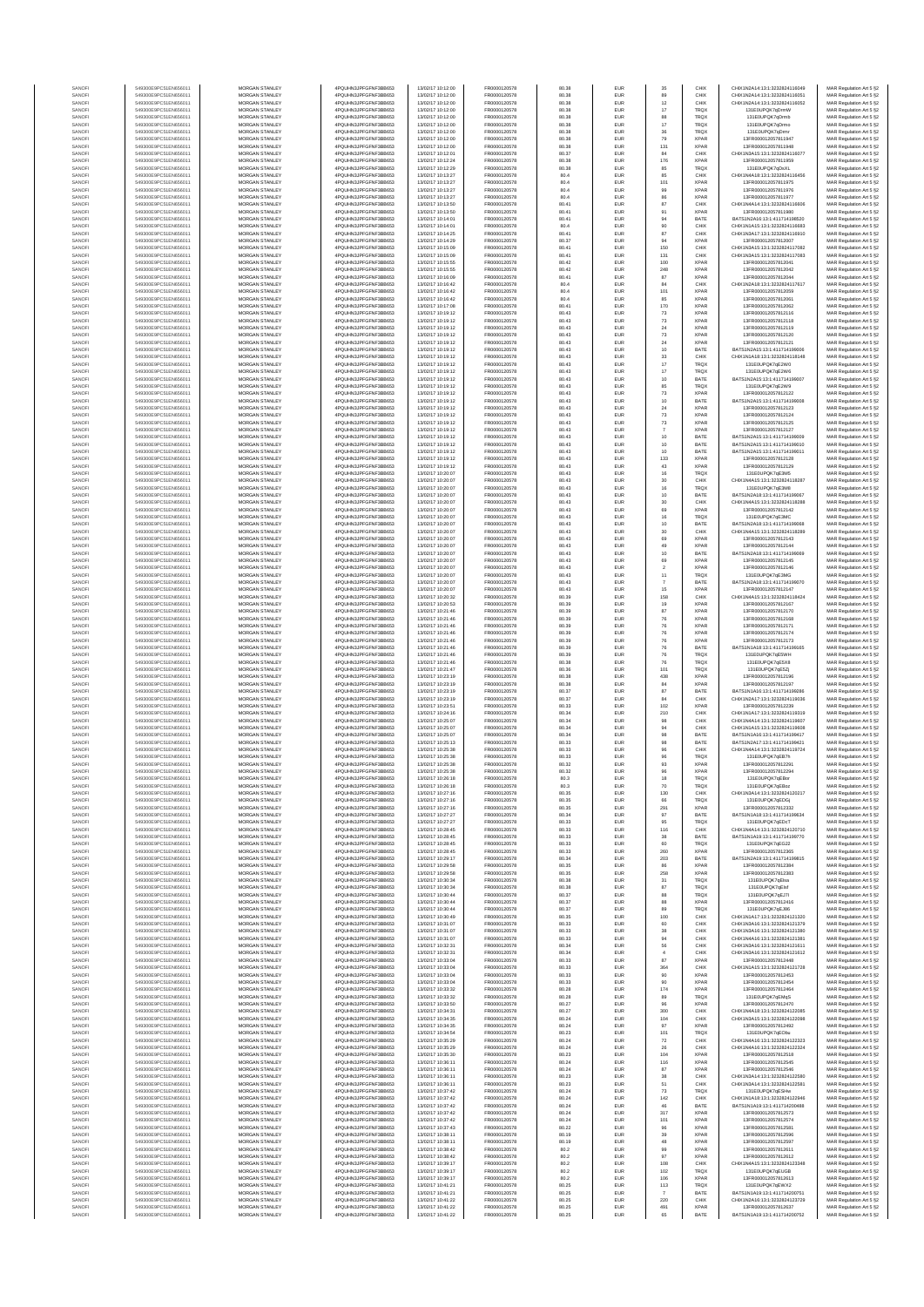| SANOF            | 549300E9PC51EN656011                         | MORGAN STANLEY                                 | 4PQUHN3JPFGFNF3BB653                          | 13/02/17 10:41:46                      | FR0000120578                 | 80.27          | EUR                      | 80                       | CHIX                       | CHIX1N4A16:13:1:3232824123900                                  | MAR Regulation Art 5 §2                            |
|------------------|----------------------------------------------|------------------------------------------------|-----------------------------------------------|----------------------------------------|------------------------------|----------------|--------------------------|--------------------------|----------------------------|----------------------------------------------------------------|----------------------------------------------------|
| SANOF            | 549300E9PC51EN656011                         | MORGAN STANLEY                                 | 4PQUHN3JPFGFNF3BB653                          | 13/02/17 10:41:46                      | FR0000120578                 | 80.27          | EUR                      | 15                       | BATE                       | BATS1N2A15:13:1:411714200797                                   | MAR Regulation Art 5 §2                            |
| SANOFI<br>SANOFI | 549300E9PC51EN656011<br>549300E9PC51EN656011 | MORGAN STANLEY<br>MORGAN STANLEY               | 4PQUHN3JPFGFNF3BB653<br>4PQUHN3JPFGFNF3BB653  | 13/02/17 10:41:46<br>13/02/17 10:41:46 | FR0000120578<br>FR0000120578 | 80.27<br>80.27 | EUR<br>EUR               | $27\,$<br>91             | CHIX<br>BATE               | CHIX1N4A16:13:1:3232824123901<br>BATS1N2A15:13:1:411714200798  | MAR Regulation Art 5 §2<br>MAR Regulation Art 5 §2 |
| SANOFI           | 549300E9PC51EN656011                         | <b>MORGAN STANLEY</b>                          | 4PQUHN3JPFGFNF3BB653                          | 13/02/17 10:43:08                      | FR0000120578                 | 80.3           | EUR                      | 96                       | CHIX                       | CHIX1N1A17:13:1:3232824124143                                  | MAR Regulation Art 5 §2                            |
| SANOFI           | 549300E9PC51EN656011                         | <b>MORGAN STANLEY</b>                          | 4PQUHN3JPFGFNF3BB653                          | 13/02/17 10:43:08                      | FR0000120578                 | 80.3           | <b>EUR</b>               | 391                      | <b>XPAR</b>                | 13FR000012057812662                                            | MAR Regulation Art 5 §2                            |
| SANOFI<br>SANOF  | 549300E9PC51EN656011<br>549300E9PC51EN656011 | MORGAN STANLEY<br>MORGAN STANLEY               | 4PQUHN3JPFGFNF3BB653<br>4PQUHN3JPFGFNF3BB653  | 13/02/17 10:43:08<br>13/02/17 10:43:13 | FR0000120578<br>FR0000120578 | 80.3<br>80.27  | EUR<br>EUR               | 94<br>$96\,$             | <b>XPAR</b><br>BATE        | 13FR000012057812664<br>BATS1N1A19:13:1:411714200886            | MAR Regulation Art 5 §2<br>MAR Regulation Art 5 §2 |
| SANOFI           | 549300E9PC51EN656011                         | MORGAN STANLEY                                 | 4PQUHN3JPFGFNF3BB653                          | 13/02/17 10:43:13                      | FR0000120578                 | 80.27          | EUR                      | 83                       | XPAF                       | 13FR000012057812668                                            | MAR Regulation Art 5 §2                            |
| SANOFI<br>SANOFI | 549300E9PC51EN656011<br>549300E9PC51EN656011 | MORGAN STANLEY<br>MORGAN STANLEY               | 4PQUHN3JPFGFNF3BB653<br>4PQUHN3JPFGFNF3BB653  | 13/02/17 10:43:13<br>13/02/17 10:43:45 | FR0000120578<br>FR0000120578 | 80.27<br>80.25 | EUR<br>EUR               | $\ddot{4}$<br>90         | XPAF<br>TRQ)               | 13FR000012057812669<br>131E0UPQK7qEa1X                         | MAR Regulation Art 5 §2<br>MAR Regulation Art 5 §2 |
| SANOFI           | 549300E9PC51EN656011                         | MORGAN STANLEY                                 | 4PQUHN3JPFGFNF3BB653                          | 13/02/17 10:45:11                      | FR0000120578                 | 80.34          | EUR                      | 69                       | <b>XPAR</b>                | 13FR000012057812723                                            | MAR Regulation Art 5 §2                            |
| SANOFI           | 549300E9PC51EN656011                         | MORGAN STANLEY                                 | 4PQUHN3JPFGFNF3BB653                          | 13/02/17 10:45:11                      | FR0000120578                 | 80.34          | <b>EUR</b>               | 164                      | <b>XPAR</b>                | 13FR000012057812724                                            | MAR Regulation Art 5 §2                            |
| SANOFI<br>SANOFI | 549300E9PC51EN656011<br>549300E9PC51EN656011 | <b>MORGAN STANLEY</b><br><b>MORGAN STANLEY</b> | 4PQUHN3JPFGFNF3BB653<br>4PQUHN3JPFGFNF3BB653  | 13/02/17 10:45:11<br>13/02/17 10:45:37 | FR0000120578<br>FR0000120578 | 80.34<br>80.33 | <b>EUR</b><br><b>EUR</b> | 420<br>106               | <b>XPAR</b><br><b>XPAR</b> | 13FR000012057812725<br>13FR000012057812743                     | MAR Regulation Art 5 §2<br>MAR Regulation Art 5 §2 |
| SANOFI           | 549300E9PC51EN656011                         | MORGAN STANLEY                                 | 4PQUHN3JPFGFNF3BB653                          | 13/02/17 10:45:47                      | FR0000120578                 | 80.35          | EUR                      | 5                        | CHIX                       | CHIX1N1A16:13:1:3232824125094                                  | MAR Regulation Art 5 §2                            |
| SANOFI           | 549300E9PC51EN656011                         | MORGAN STANLEY                                 | 4PQUHN3JPFGFNF3BB653                          | 13/02/17 10:45:47                      | FR0000120578                 | 80.35          | EUR                      | 100                      | TRQ)                       | 131E0UPQK7qEe85                                                | MAR Regulation Art 5 §2                            |
| SANOFI<br>SANOFI | 549300E9PC51EN656011<br>549300E9PC51EN656011 | MORGAN STANLEY<br>MORGAN STANLEY               | 4PQUHN3JPFGFNF3BB653<br>4PQUHN3JPFGFNF3BB653  | 13/02/17 10:46:02<br>13/02/17 10:46:02 | FR0000120578<br>FR0000120578 | 80.34<br>80.34 | EUR<br>EUR               | 56<br>42                 | CHIX<br>CHIX               | CHIX1N1A14:13:1:3232824125197<br>CHIX1N1A14:13:1:3232824125198 | MAR Regulation Art 5 §2<br>MAR Regulation Art 5 §2 |
| SANOFI           | 549300E9PC51EN656011                         | MORGAN STANLEY                                 | 4PQUHN3JPFGFNF3BB653                          | 13/02/17 10:47:01                      | FR0000120578                 | 80.34          | EUR                      | 122                      | XPAF                       | 13FR000012057812772                                            | MAR Regulation Art 5 §2                            |
| SANOFI           | 549300E9PC51EN656011                         | MORGAN STANLEY                                 | 4PQUHN3JPFGFNF3BB653                          | 13/02/17 10:47:01                      | FR0000120578                 | 80.34          | EUR                      | 85                       | <b>XPAR</b>                | 13FR000012057812773                                            | MAR Regulation Art 5 §2                            |
| SANOFI<br>SANOFI | 549300E9PC51EN656011<br>549300E9PC51EN656011 | <b>MORGAN STANLEY</b><br>MORGAN STANLEY        | 4PQUHN3JPFGFNF3BB653<br>4PQUHN3JPFGFNF3BB653  | 13/02/17 10:47:01<br>13/02/17 10:47:08 | FR0000120578<br>FR0000120578 | 80.34<br>80.34 | <b>EUR</b><br>EUR        | 243<br>89                | <b>XPAR</b><br><b>XPAR</b> | 13FR000012057812778<br>13ER000012057812787                     | MAR Regulation Art 5 §2<br>MAR Regulation Art 5 §2 |
| SANOFI           | 549300E9PC51EN656011                         | MORGAN STANLEY                                 | 4PQUHN3JPFGFNF3BB653                          | 13/02/17 10:48:20                      | FR0000120578                 | 80.37          | EUR                      | $\mathbf 6$              | TRQX                       | 131E0UPQK7qEi4y                                                | MAR Regulation Art 5 §2                            |
| SANOFI           | 549300E9PC51EN656011                         | MORGAN STANLEY                                 | 4PQUHN3JPFGFNF3BB653                          | 13/02/17 10:48:20                      | FR0000120578                 | 80.37          | EUR                      | $9$                      | <b>TRQX</b>                | 131E0UPQK7qEi51                                                | MAR Regulation Art 5 §2                            |
| SANOFI<br>SANOFI | 549300E9PC51EN656011<br>549300E9PC51EN656011 | MORGAN STANLEY<br>MORGAN STANLEY               | 4PQUHN3JPFGFNF3BB653<br>4PQUHN3JPFGFNF3BB653  | 13/02/17 10:48:20<br>13/02/17 10:48:20 | FR0000120578<br>FR0000120578 | 80.37<br>80.37 | EUR<br>EUR               | 10<br>31                 | BATE<br>CHIX               | BATS1N2A19:13:1:411714201304<br>CHIX1N1A18:13:1:3232824125743  | MAR Regulation Art 5 §2<br>MAR Regulation Art 5 §2 |
| SANOFI           | 549300E9PC51EN656011                         | MORGAN STANLEY                                 | 4PQUHN3JPFGFNF3BB653                          | 13/02/17 10:48:20                      | FR0000120578                 | 80.37          | EUR                      | 10                       | BATE                       | BATS1N2A19:13:1:411714201305                                   | MAR Regulation Art 5 §2                            |
| SANOFI           | 549300E9PC51EN656011                         | MORGAN STANLEY                                 | 4PQUHN3JPFGFNF3BB653                          | 13/02/17 10:48:20                      | FR0000120578                 | 80.37          | EUR                      | 10                       | BATE                       | BATS1N2A19:13:1:411714201306                                   | MAR Regulation Art 5 §2                            |
| SANOFI<br>SANOFI | 549300E9PC51EN656011<br>549300E9PC51EN656011 | <b>MORGAN STANLEY</b><br><b>MORGAN STANLEY</b> | 4PQUHN3JPFGFNF3BB653<br>4PQUHN3JPFGFNF3BB653  | 13/02/17 10:48:20<br>13/02/17 10:48:20 | FR0000120578<br>FR0000120578 | 80.37<br>80.37 | <b>EUR</b><br><b>EUR</b> | 70<br>193                | <b>XPAR</b><br><b>XPAR</b> | 13FR000012057812821<br>13FR000012057812822                     | MAR Regulation Art 5 §2<br>MAR Regulation Art 5 §2 |
| SANOFI           | 549300E9PC51EN656011                         | MORGAN STANLEY                                 | 4PQUHN3JPFGFNF3BB653                          | 13/02/17 10:48:20                      | FR0000120578                 | 80.37          | EUR                      | 8                        | BATE                       | BATS1N2A19:13:1:411714201307                                   | MAR Regulation Art 5 §2                            |
| SANOFI           | 549300E9PC51EN656011                         | MORGAN STANLEY                                 | 4PQUHN3JPFGFNF3BB653                          | 13/02/17 10:48:20                      | FR0000120578                 | 80.37          | EUR                      | $31\,$                   | CHIX                       | CHIX1N1A18:13:1:3232824125744                                  | MAR Regulation Art 5 §2                            |
| SANOFI<br>SANOFI | 549300E9PC51EN656011<br>549300E9PC51EN656011 | MORGAN STANLEY<br>MORGAN STANLEY               | 4PQUHN3JPFGFNF3BB653<br>4PQUHN3JPFGFNF3BB653  | 13/02/17 10:48:20<br>13/02/17 10:49:07 | FR0000120578<br>FR0000120578 | 80.37<br>80.38 | EUR<br>EUR               | 10 <sub>1</sub><br>99    | CHIX<br>BATE               | CHIX1N2A14:13:1:3232824125745<br>BATS1N1A16:13:1:411714201413  | MAR Regulation Art 5 §2<br>MAR Regulation Art 5 §2 |
| SANOFI           | 549300E9PC51EN656011                         | MORGAN STANLEY                                 | 4PQUHN3JPFGFNF3BB653                          | 13/02/17 10:49:07                      | FR0000120578                 | 80.38          | EUR                      | 85                       | XPAF                       | 13FR000012057812838                                            | MAR Regulation Art 5 §2                            |
| SANOFI<br>SANOFI | 549300E9PC51EN656011<br>549300E9PC51EN656011 | MORGAN STANLEY<br><b>MORGAN STANLEY</b>        | 4PQUHN3JPFGFNF3BB653<br>4PQUHN3JPFGFNF3BB653  | 13/02/17 10:49:07<br>13/02/17 10:49:07 | FR0000120578<br>FR0000120578 | 80.38<br>80.38 | EUR<br><b>EUR</b>        | $\bf{24}$<br>85          | <b>XPAF</b><br><b>XPAR</b> | 13FR000012057812839<br>13FR000012057812840                     | MAR Regulation Art 5 §2<br>MAR Regulation Art 5 §2 |
| SANOFI           | 549300E9PC51EN656011                         | <b>MORGAN STANLEY</b>                          | 4PQUHN3JPFGFNF3BB653                          | 13/02/17 10:49:07                      | FR0000120578                 | 80.38          | <b>EUR</b>               | 81                       | <b>XPAR</b>                | 13FR000012057812841                                            | MAR Regulation Art 5 §2                            |
| SANOFI           | 549300E9PC51EN656011                         | MORGAN STANLEY                                 | 4PQUHN3JPFGFNF3BB653                          | 13/02/17 10:49:34                      | FR0000120578                 | 80.42          | EUR                      | 182                      | BATE                       | BATS1N2A18:13:1:411714201448                                   | MAR Regulation Art 5 §2                            |
| SANOFI<br>SANOFI | 549300E9PC51EN656011<br>549300E9PC51EN656011 | MORGAN STANLEY<br>MORGAN STANLEY               | 4PQUHN3JPFGFNF3BB653<br>4PQUHN3JPFGFNF3BB653  | 13/02/17 10:49:34<br>13/02/17 10:49:34 | FR0000120578<br>FR0000120578 | 80.41<br>80.41 | EUR<br>EUR               | 10<br>80                 | <b>XPAF</b><br>XPAF        | 13FR000012057812859<br>13FR000012057812860                     | MAR Regulation Art 5 §2<br>MAR Regulation Art 5 §2 |
| SANOFI           | 549300E9PC51EN656011                         | MORGAN STANLEY                                 | 4PQUHN3JPFGFNF3BB653                          | 13/02/17 10:49:47                      | FR0000120578                 | 80.38          | EUR                      | 86                       | CHIX                       | CHIX1N2A14:13:1:323282412620                                   | MAR Regulation Art 5 §2                            |
| SANOFI           | 549300E9PC51EN656011                         | MORGAN STANLEY                                 | 4PQUHN3JPFGFNF3BB653                          | 13/02/17 10:50:20                      | FR0000120578                 | 80.38          | EUR                      | 113                      | CHIX                       | CHIX1N1A15:13:1:3232824126400                                  | MAR Regulation Art 5 §2                            |
| SANOFI<br>SANOFI | 549300E9PC51EN656011<br>549300E9PC51EN656011 | MORGAN STANLEY<br>MORGAN STANLEY               | 4PQUHN3JPFGFNF3BB653<br>4PQUHN3JPFGFNF3BB653  | 13/02/17 10:51:52<br>13/02/17 10:51:52 | FR0000120578<br>FR0000120578 | 80.41<br>80.41 | EUR<br>EUR               | 80<br>90                 | TRQ)<br><b>XPAR</b>        | 131E0UPQK7qEntq<br>13FR000012057812890                         | MAR Regulation Art 5 §2<br>MAR Regulation Art 5 §2 |
| SANOFI           | 549300E9PC51EN656011                         | <b>MORGAN STANLEY</b>                          | 4PQUHN3JPFGFNF3BB653                          | 13/02/17 10:51:52                      | FR0000120578                 | 80.41          | EUR                      | 16                       | CHIX                       | CHIX1N4A14:13:1:3232824126662                                  | MAR Regulation Art 5 §2                            |
| SANOFI           | 549300E9PC51EN656011<br>549300E9PC51EN656011 | MORGAN STANLEY<br>MORGAN STANLEY               | 4PQUHN3JPFGFNF3BB653<br>4PQUHN3JPFGFNF3BB653  | 13/02/17 10:51:52<br>13/02/17 10:51:52 | FR0000120578<br>FR0000120578 | 80.41<br>80.41 | <b>EUR</b><br>EUR        | 68                       | <b>TRQX</b><br>BATE        | 131E0UPQK7aEnuJ<br>BATS1N2A17:13:1:411714201586                | MAR Regulation Art 5 §2                            |
| SANOFI<br>SANOFI | 549300E9PC51EN656011                         | MORGAN STANLEY                                 | 4PQUHN3JPFGFNF3BB653                          | 13/02/17 10:51:52                      | FR0000120578                 | 80.41          | EUR                      | 43<br>118                | CHIX                       | CHIX1N4A14:13:1:3232824126663                                  | MAR Regulation Art 5 §2<br>MAR Regulation Art 5 §2 |
| SANOFI           | 549300E9PC51EN656011                         | MORGAN STANLEY                                 | 4PQUHN3JPFGFNF3BB653                          | 13/02/17 10:51:52                      | FR0000120578                 | 80.41          | EUR                      | 298                      | XPAF                       | 13FR000012057812891                                            | MAR Regulation Art 5 §2                            |
| SANOFI           | 549300E9PC51EN656011                         | MORGAN STANLEY                                 | 4PQUHN3JPFGFNF3BB653                          | 13/02/17 10:51:59                      | FR0000120578                 | 80.41          | EUR                      | 29                       | CHIX                       | CHIX1N2A18:13:1:323282412668                                   | MAR Regulation Art 5 §2                            |
| SANOFI<br>SANOFI | 549300E9PC51EN656011<br>549300E9PC51EN656011 | MORGAN STANLEY<br>MORGAN STANLEY               | 4PQUHN3JPFGFNF3BB653<br>4PQUHN3JPFGFNF3BB653  | 13/02/17 10:51:59<br>13/02/17 10:52:10 | FR0000120578<br>FR0000120578 | 80.41<br>80.4  | EUR<br><b>EUR</b>        | 64<br>104                | CHIX<br>CHIX               | CHIX1N2A18:13:1:3232824126681<br>CHIX1N3A18:13:1:3232824126737 | MAR Regulation Art 5 §2<br>MAR Regulation Art 5 §2 |
| SANOFI           | 549300E9PC51EN656011                         | <b>MORGAN STANLEY</b>                          | 4PQUHN3JPFGFNF3BB653                          | 13/02/17 10:52:23                      | FR0000120578                 | 80.39          | <b>EUR</b>               | 31                       | BATE                       | BATS1N1A19:13:1:411714201615                                   | MAR Regulation Art 5 §2                            |
| SANOFI           | 549300E9PC51EN656011                         | MORGAN STANLEY                                 | 4PQUHN3JPFGFNF3BB653                          | 13/02/17 10:52:27                      | FR0000120578                 | 80.37          | <b>EUR</b>               | 98                       | <b>XPAF</b>                | 13FR000012057812916                                            | MAR Regulation Art 5 §2                            |
| SANOFI<br>SANOFI | 549300E9PC51EN656011<br>549300E9PC51EN656011 | MORGAN STANLEY<br>MORGAN STANLEY               | 4PQUHN3JPFGFNF3BB653<br>4PQUHN3JPFGFNF3BB653  | 13/02/17 10:52:29<br>13/02/17 10:52:54 | FR0000120578<br>FR0000120578 | 80.34<br>80.35 | EUR<br>EUR               | 85<br>86                 | CHIX<br>CHIX               | CHIX1N4A17:13:1:3232824126820<br>CHIX1N2A18:13:1:3232824126927 | MAR Regulation Art 5 §2<br>MAR Regulation Art 5 §2 |
| SANOFI           | 549300E9PC51EN656011                         | MORGAN STANLEY                                 | 4PQUHN3JPFGFNF3BB653                          | 13/02/17 10:53:43                      | FR0000120578                 | 80.4           | EUR                      | 150                      | TRQ)                       | 131E0UPQK7gErZh                                                | MAR Regulation Art 5 §2                            |
| SANOFI           | 549300E9PC51EN656011                         | MORGAN STANLEY                                 | 4PQUHN3JPFGFNF3BB653                          | 13/02/17 10:53:43                      | FR0000120578                 | 80.4           | EUR                      | 113                      | TRQX                       | 131E0UPQK7qErZk                                                | MAR Regulation Art 5 §2                            |
| SANOFI<br>SANOFI | 549300E9PC51EN656011<br>549300E9PC51EN656011 | MORGAN STANLEY<br>MORGAN STANLEY               | 4PQUHN3JPFGFNF3BB653<br>4PQUHN3JPFGFNF3BB653  | 13/02/17 10:53:43<br>13/02/17 10:53:43 | FR0000120578<br>FR0000120578 | 80.4<br>80.4   | EUR<br>EUR               | 70<br>$\bf{22}$          | <b>XPAR</b><br><b>XPAR</b> | 13FR000012057812981<br>13FR000012057812982                     | MAR Regulation Art 5 §2<br>MAR Regulation Art 5 §2 |
| SANOFI           | 549300E9PC51EN656011                         | <b>MORGAN STANLEY</b>                          | 4PQUHN3JPFGFNF3BB653                          | 13/02/17 10:55:10                      | FR0000120578                 | 80.42          | <b>EUR</b>               | 400                      | CHIX                       | CHIX1N3A18:13:1:3232824127513                                  | MAR Regulation Art 5 §2                            |
| SANOFI           | 549300E9PC51EN656011                         | <b>MORGAN STANLEY</b>                          | 4PQUHN3JPFGFNF3BB653                          | 13/02/17 10:55:10                      | FR0000120578                 | 80.42          | EUR                      | 84                       | <b>TRQX</b>                | 131E0UPQK7gEttM                                                | MAR Regulation Art 5 §2                            |
| SANOFI<br>SANOFI | 549300E9PC51EN656011<br>549300E9PC51EN656011 | MORGAN STANLEY<br>MORGAN STANLEY               | 4PQUHN3JPFGFNF3BB653<br>4PQUHN3JPFGFNF3BB653  | 13/02/17 10:55:10<br>13/02/17 10:56:16 | FR0000120578<br>FR0000120578 | 80.42<br>80.41 | EUR<br>EUR               | 103<br>95                | <b>XPAR</b><br><b>XPAR</b> | 13FR000012057813006<br>13FR000012057813020                     | MAR Regulation Art 5 §2<br>MAR Regulation Art 5 §2 |
| SANOFI           | 549300E9PC51EN656011                         | MORGAN STANLEY                                 | 4PQUHN3JPFGFNF3BB653                          | 13/02/17 10:56:16                      | FR0000120578                 | 80.41          | EUR                      | 396                      | CHIX                       | CHIX1N2A14:13:1:3232824127626                                  | MAR Regulation Art 5 §2                            |
| SANOFI           | 549300E9PC51EN656011                         | MORGAN STANLEY                                 | 4PQUHN3JPFGFNF3BB653<br>4PQUHN3JPFGFNF3BB653  | 13/02/17 10:56:40                      | FR0000120578                 | 80.39          | EUR                      | 46                       | XPAF                       | 13FR000012057813024                                            | MAR Regulation Art 5 §2                            |
| SANOFI<br>SANOFI | 549300E9PC51EN656011<br>549300E9PC51EN656011 | MORGAN STANLEY<br>MORGAN STANLEY               | 4PQUHN3JPFGFNF3BB653                          | 13/02/17 10:56:40<br>13/02/17 10:57:09 | FR0000120578<br>FR0000120578 | 80.39<br>80.35 | EUR<br>EUR               | 139<br>89                | <b>XPAR</b><br><b>XPAR</b> | 13FR000012057813025<br>13FR000012057813027                     | MAR Regulation Art 5 §2<br>MAR Regulation Art 5 §2 |
| SANOFI           | 549300E9PC51EN656011                         | <b>MORGAN STANLEY</b>                          | 4PQUHN3JPFGFNF3BB653                          | 13/02/17 10:57:09                      | FR0000120578                 | 80.35          | <b>EUR</b>               | 91                       | <b>TRQX</b>                | 131E0UPQK7gEw6x                                                | MAR Regulation Art 5 §2                            |
| SANOFI<br>SANOFI | 549300E9PC51EN656011<br>549300E9PC51EN656011 | <b>MORGAN STANLEY</b><br>MORGAN STANLEY        | 4PQUHN3JPFGFNF3BB653<br>4PQUHN3JPFGFNF3BB653  | 13/02/17 10:57:13<br>13/02/17 10:57:41 | FR0000120578<br>FR0000120578 | 80.34<br>80.33 | <b>EUR</b><br>EUR        | 91<br>62                 | <b>XPAR</b><br>CHIX        | 13FR000012057813030<br>CHIX1N1A15:13:1:3232824128025           | MAR Regulation Art 5 §2<br>MAR Regulation Art 5 §2 |
| SANOFI           | 549300E9PC51EN656011                         | MORGAN STANLEY                                 | 4PQUHN3JPFGFNF3BB653                          | 13/02/17 10:57:53                      | FR0000120578                 | 80.34          | EUR                      | 179                      | BATE                       | BATS1N1A17:13:1:411714202048                                   | MAR Regulation Art 5 §2                            |
| SANOFI           | 549300E9PC51EN656011                         | MORGAN STANLEY                                 | 4PQUHN3JPFGFNF3BB653                          | 13/02/17 10:58:27                      | FR0000120578                 | 80.32          | EUR                      | 29                       | BATE                       | BATS1N2A18:13:1:411714202101                                   | MAR Regulation Art 5 §2                            |
| SANOF<br>SANOFI  | 549300E9PC51EN656011<br>549300E9PC51EN656011 | MORGAN STANLEY<br>MORGAN STANLEY               | 4PQUHN3JPFGFNF3BB653<br>4PQUHN3JPFGFNF3BB653  | 13/02/17 10:58:27<br>13/02/17 10:58:27 | FR0000120578<br>FR0000120578 | 80.32<br>80.32 | EUR<br>EUR               | 25<br>127                | BATE<br>BATE               | BATS1N2A18:13:1:411714202102<br>BATS1N2A18:13:1:411714202103   | MAR Regulation Art 5 §2<br>MAR Regulation Art 5 §2 |
| SANOFI           | 549300E9PC51EN656011                         | MORGAN STANLEY                                 | 4PQUHN3JPFGFNF3BB653                          | 13/02/17 10:58:27                      | FR0000120578                 | 80.32          | EUR                      | $15\,$                   | BATE                       | BATS1N2A18:13:1:411714202104                                   | MAR Regulation Art 5 §2                            |
| SANOFI           | 549300E9PC51EN656011                         | MORGAN STANLEY                                 | 4PQUHN3JPFGFNF3BB653                          | 13/02/17 11:01:34                      | FR0000120578                 | 80.33          | EUR                      | 70                       | <b>XPAF</b>                | 13FR000012057813091                                            | MAR Regulation Art 5 §2                            |
| SANOFI<br>SANOFI | 549300E9PC51EN656011<br>549300E9PC51EN656011 | <b>MORGAN STANLEY</b><br><b>MORGAN STANLEY</b> | 4PQUHN3JPFGFNF3BB653<br>4PQUHN3JPFGFNF3BB653  | 13/02/17 11:01:59<br>13/02/17 11:02:11 | FR0000120578<br>FR0000120578 | 80.37<br>80.37 | <b>EUR</b><br><b>EUR</b> | 85<br>$\scriptstyle{72}$ | CHIX<br><b>TRQX</b>        | CHIX1N3A15:13:1:3232824128727<br>131E0UPQK7qF2Vx               | MAR Regulation Art 5 §2<br>MAR Regulation Art 5 §2 |
| SANOFI           | 549300E9PC51EN656011                         | MORGAN STANLEY                                 | 4PQUHN3JPFGFNF3BB653                          | 13/02/17 11:02:21                      | FR0000120578                 | 80.37          | EUR                      | $96\,$                   | TRQX                       | 131E0UPQK7qF2hU                                                | MAR Regulation Art 5 §2                            |
| SANOFI           | 549300E9PC51EN656011                         | MORGAN STANLEY<br>MORGAN STANLEY               | 4PQUHN3JPFGFNF3BB653                          | 13/02/17 11:02:44<br>13/02/17 11:02:50 | FR0000120578<br>FR0000120578 | 80.37          | EUR                      | $96\,$                   | TRQX                       | 131E0UPQK7qF35i                                                | MAR Regulation Art 5 §2                            |
| SANOFI<br>SANOFI | 549300E9PC51EN656011<br>549300E9PC51EN656011 | MORGAN STANLEY                                 | 4PQUHN3JPFGFNF3BB653<br>4PQUHN3JPFGFNF3BB653  | 13/02/17 11:03:01                      | FR0000120578                 | 80.37<br>80.36 | EUR<br>EUR               | 99<br>$17\,$             | TRQ)<br>TRQ)               | 131E0UPQK7qF3EW<br>131E0UPQK7qF3No                             | MAR Regulation Art 5 §2<br>MAR Regulation Art 5 §2 |
| SANOFI           | 549300E9PC51EN656011                         | MORGAN STANLEY                                 | 4PQUHN3JPFGFNF3BB653                          | 13/02/17 11:03:01                      | FR0000120578                 | 80.36          | EUR                      | 28                       | CHIX                       | CHIX1N4A17:13:1:3232824128914                                  | MAR Regulation Art 5 §2                            |
| SANOFI<br>SANOFI | 549300E9PC51EN656011<br>549300E9PC51EN656011 | MORGAN STANLEY<br><b>MORGAN STANLEY</b>        | 4PQUHN3JPFGFNF3BB653<br>4PQUHN3JPFGFNF3BB653  | 13/02/17 11:03:01<br>13/02/17 11:03:01 | FR0000120578<br>FR0000120578 | 80.36<br>80.36 | EUR<br><b>EUR</b>        | 84<br>28                 | CHIX<br>CHIX               | CHIX1N1A16:13:1:3232824128916<br>CHIX1N4A17-13-1-3232824128919 | MAR Regulation Art 5 §2<br>MAR Regulation Art 5 §2 |
| SANOFI           | 549300E9PC51EN656011                         | MORGAN STANLEY                                 | 4PQUHN3JPFGFNF3BB653                          | 13/02/17 11:03:01                      | FR0000120578                 | 80.36          | <b>EUR</b>               | 271                      | CHIX                       | CHIX1N4A17-13-1-3232824128920                                  | MAR Regulation Art 5 §2                            |
| SANOFI           | 549300E9PC51EN656011                         | MORGAN STANLEY                                 | 4POLIHN3JPEGENE3BB653                         | 13/02/17 11:03:01                      | FR0000120578                 | 80.36          | EUR                      | 8                        | BATE                       | BATS1N2A18:13:1:411714202379                                   | MAR Regulation Art 5 §2                            |
| SANOFI<br>SANOF  | 549300E9PC51EN656011<br>549300E9PC51EN656011 | MORGAN STANLEY<br>MORGAN STANLEY               | 4PQUHN3JPFGFNF3BB653<br>4PQUHN3JPFGFNF3BB653  | 13/02/17 11:03:01<br>13/02/17 11:03:01 | FR0000120578<br>FR0000120578 | 80.36<br>80.36 | EUR<br>EUR               | 17                       | TRQ)<br>BATE               | 131E0UPQK7qF3N<br>BATS1N2A18:13:1:411714202381                 | MAR Regulation Art 5 §2<br>MAR Regulation Art 5 §2 |
| SANOFI           | 549300E9PC51EN656011                         | MORGAN STANLEY                                 | 4PQUHN3JPFGFNF3BB653                          | 13/02/17 11:03:01                      | FR0000120578                 | 80.36          | EUR                      | 10 <sub>1</sub>          | TRQ)                       | 131E0UPQK7qF3Ny                                                | MAR Regulation Art 5 §2                            |
| SANOFI           | 549300E9PC51EN656011<br>549300E9PC51EN656011 | MORGAN STANLEY<br>MORGAN STANLEY               | 4PQUHN3JPFGFNF3BB653<br>4PQUHN3JPFGFNF3BB653  | 13/02/17 11:03:01<br>13/02/17 11:03:01 | FR0000120578<br>FR0000120578 | 80.36          | EUR<br>EUR               | 15<br>8                  | BATE<br>BATE               | BATS1N2A18:13:1:411714202382<br>BATS1N2A18:13:1:411714202383   | MAR Regulation Art 5 §2                            |
| SANOFI<br>SANOFI | 549300E9PC51EN656011                         | <b>MORGAN STANLEY</b>                          | 4PQUHN3JPFGFNF3BB653                          | 13/02/17 11:03:01                      | FR0000120578                 | 80.36<br>80.36 | <b>FUE</b>               | 13                       | <b>RATE</b>                | RATS1N2A18-13-1-411714202384                                   | MAR Regulation Art 5 §2<br>MAR Regulation Art 5 §2 |
| SANOFI           | 549300E9PC51EN656011                         | <b>MORGAN STANLEY</b>                          | 4PQUHN3JPFGFNF3BB653                          | 13/02/17 11:03:01                      | FR0000120578                 | 80.36          | <b>EUR</b>               | 17                       | <b>TRQX</b>                | 131E0UPQK7qF3OF                                                | MAR Regulation Art 5 §2                            |
| SANOFI<br>SANOFI | 549300E9PC51EN656011<br>549300E9PC51EN656011 | MORGAN STANLEY<br>MORGAN STANLEY               | 4POLIHN3JPEGENE3BB653<br>4PQUHN3JPFGFNF3BB653 | 13/02/17 11:03:01<br>13/02/17 11:03:01 | FR0000120578<br>FR0000120578 | 80.36<br>80.36 | EUR<br>EUR               | 61<br>8                  | <b>XPAR</b><br>BATE        | 13FR000012057813098<br>BATS1N2A18:13:1:411714202385            | MAR Regulation Art 5 §2<br>MAR Regulation Art 5 §2 |
| SANOFI           | 549300E9PC51EN656011                         | MORGAN STANLEY                                 | 4PQUHN3JPFGFNF3BB653                          | 13/02/17 11:03:01                      | FR0000120578                 | 80.36          | EUR                      | 16                       | TRQ)                       | 131E0UPQK7gF3ON                                                | MAR Regulation Art 5 §2                            |
| SANOFI           | 549300E9PC51EN656011                         | MORGAN STANLEY                                 | 4PQUHN3JPFGFNF3BB653                          | 13/02/17 11:03:01                      | FR0000120578                 | 80.36          | EUR                      | 61                       | XPAF                       | 13FR000012057813100                                            | MAR Regulation Art 5 §2                            |
| SANOFI<br>SANOFI | 549300E9PC51EN656011<br>549300E9PC51EN656011 | MORGAN STANLEY<br>MORGAN STANLEY               | 4PQUHN3JPFGFNF3BB653<br>4PQUHN3JPFGFNF3BB653  | 13/02/17 11:03:01<br>13/02/17 11:03:01 | FR0000120578<br>FR0000120578 | 80.36<br>80.36 | EUR<br><b>EUR</b>        | 8<br>8                   | BATE<br>BATE               | BATS1N2A18:13:1:411714202386<br>BATS1N2A18:13:1:411714202387   | MAR Regulation Art 5 §2<br>MAR Regulation Art 5 §2 |
| SANOFI           | 549300E9PC51EN656011                         | MORGAN STANLEY                                 | 4PQUHN3JPFGFNF3BB653                          | 13/02/17 11:03:03                      | FR0000120578                 | 80.35          | <b>EUR</b>               | 167                      | CHIX                       | CHIX1N3A14-13-1-3232824128939                                  | MAR Regulation Art 5 §2                            |
| SANOFI<br>SANOFI | 549300E9PC51EN656011<br>549300E9PC51EN656011 | <b>MORGAN STANLEY</b><br>MORGAN STANLEY        | 4PQUHN3JPFGFNF3BB653<br>4PQUHN3JPFGFNF3BB653  | 13/02/17 11:03:03<br>13/02/17 11:03:03 | FR0000120578<br>FR0000120578 | 80.35<br>80.35 | <b>EUR</b><br><b>EUR</b> | 54<br>85                 | BATE<br>TRQX               | BATS1N1A16:13:1:411714202395<br>131E0UPQK7qF3S8                | MAR Regulation Art 5 §2<br>MAR Regulation Art 5 §2 |
| SANOFI           | 549300E9PC51EN656011                         | MORGAN STANLEY                                 | 4PQUHN3JPFGFNF3BB653                          | 13/02/17 11:03:03                      | FR0000120578                 | 80.35          | <b>EUR</b>               | 372                      | <b>XPAR</b>                | 13FR000012057813105                                            | MAR Regulation Art 5 §2                            |
| SANOFI           | 549300E9PC51EN656011                         | MORGAN STANLEY                                 | 4PQUHN3JPFGFNF3BB653                          | 13/02/17 11:03:06                      | FR0000120578                 | 80.32          | EUR                      | 110                      | CHIX                       | CHIX1N4A15:13:1:3232824128965                                  | MAR Regulation Art 5 §2                            |
| SANOFI<br>SANOFI | 549300E9PC51EN656011<br>549300E9PC51EN656011 | MORGAN STANLEY<br>MORGAN STANLEY               | 4PQUHN3JPFGFNF3BB653<br>4PQUHN3JPFGFNF3BB653  | 13/02/17 11:03:38<br>13/02/17 11:03:40 | FR0000120578<br>FR0000120578 | 80.28<br>80.3  | EUR<br>EUR               | 88<br>87                 | XPAF<br>CHIX               | 13FR000012057813121<br>CHIX1N2A15:13:1:3232824129188           | MAR Regulation Art 5 §2<br>MAR Regulation Art 5 §2 |
| SANOFI           | 549300E9PC51EN656011                         | MORGAN STANLEY                                 | 4PQUHN3JPFGFNF3BB653                          | 13/02/17 11:03:55                      | FR0000120578                 | 80.29          | EUR                      | 97                       | <b>XPAR</b>                | 13FR000012057813129                                            | MAR Regulation Art 5 §2                            |
| SANOFI<br>SANOFI | 549300E9PC51EN656011<br>549300E9PC51EN656011 | MORGAN STANLEY<br>MORGAN STANLEY               | 4PQUHN3JPFGFNF3BB653<br>4PQUHN3JPFGFNF3BB653  | 13/02/17 11:06:08<br>13/02/17 11:06:45 | FR0000120578<br>FR0000120578 | 80.34<br>80.36 | <b>EUR</b><br><b>EUR</b> | 55<br>80                 | <b>XPAR</b><br><b>TRQX</b> | 13FR000012057813140<br>131E0UPQK7gF7zt                         | MAR Regulation Art 5 §2<br>MAR Regulation Art 5 §2 |
| SANOFI           | 549300E9PC51EN656011                         | <b>MORGAN STANLEY</b>                          | 4PQUHN3JPFGFNF3BB653                          | 13/02/17 11:06:45                      | FR0000120578                 | 80.36          | <b>EUR</b>               | 80                       | <b>XPAR</b>                | 13FR000012057813149                                            | MAR Regulation Art 5 §2                            |
| SANOFI           | 549300E9PC51EN656011                         | MORGAN STANLEY                                 | 4PQUHN3JPFGFNF3BB653                          | 13/02/17 11:06:45                      | FR0000120578                 | 80.36          | <b>EUR</b>               | 100                      | <b>XPAR</b>                | 13FR000012057813150                                            | MAR Regulation Art 5 §2                            |
| SANOFI<br>SANOFI | 549300E9PC51EN656011<br>549300E9PC51EN656011 | MORGAN STANLEY<br>MORGAN STANLEY               | 4PQUHN3JPFGFNF3BB653<br>4PQUHN3JPFGFNF3BB653  | 13/02/17 11:06:45<br>13/02/17 11:08:18 | FR0000120578<br>FR0000120578 | 80.36<br>80.39 | <b>EUR</b><br>EUR        | 100<br>86                | <b>XPAR</b><br>BATE        | 13FR000012057813151<br>BATS1N1A16:13:1:411714202771            | MAR Regulation Art 5 §2<br>MAR Regulation Art 5 §2 |
| SANOFI           | 549300E9PC51EN656011                         | MORGAN STANLEY                                 | 4PQUHN3JPFGFNF3BB653                          | 13/02/17 11:08:18                      | FR0000120578                 | 80.39          | EUR                      | 264                      | CHIX                       | CHIX1N1A14:13:1:3232824129979                                  | MAR Regulation Art 5 §2                            |
| SANOFI           | 549300E9PC51EN656011                         | MORGAN STANLEY                                 | 4PQUHN3JPFGFNF3BB653                          | 13/02/17 11:08:18                      | FR0000120578                 | 80.39          | EUR                      | 135                      | TRQX<br><b>XPAR</b>        | 131E0UPQK7qF9mp                                                | MAR Regulation Art 5 §2                            |
| SANOFI<br>SANOFI | 549300E9PC51EN656011<br>549300E9PC51EN656011 | MORGAN STANLEY<br><b>MORGAN STANLEY</b>        | 4PQUHN3JPFGFNF3BB653<br>4PQUHN3JPFGFNF3BB653  | 13/02/17 11:08:18<br>13/02/17 11:08:19 | FR0000120578<br>FR0000120578 | 80.39<br>80.39 | <b>EUR</b><br><b>EUR</b> | 590<br>139               | <b>XPAR</b>                | 13FR000012057813161<br>13FR000012057813173                     | MAR Regulation Art 5 §2<br>MAR Regulation Art 5 §2 |
| SANOFI           | 549300E9PC51EN656011                         | <b>MORGAN STANLEY</b>                          | 4PQUHN3JPFGFNF3BB653                          | 13/02/17 11:08:19                      | FR0000120578                 | 80.39          | <b>EUR</b>               | 227                      | <b>XPAR</b>                | 13FR000012057813174                                            | MAR Regulation Art 5 §2                            |
| SANOFI<br>SANOFI | 549300E9PC51EN656011<br>549300E9PC51EN656011 | MORGAN STANLEY<br>MORGAN STANLEY               | 4POLIHN3JPEGENE3BB653<br>4PQUHN3JPFGFNF3BB653 | 13/02/17 11:08:32<br>13/02/17 11:08:49 | FR0000120578<br>FR0000120578 | 80.36<br>80.35 | EUR<br><b>EUR</b>        | 90<br>85                 | <b>TROX</b><br><b>XPAR</b> | 131E0UPQK7qFAAI<br>13FR000012057813186                         | MAR Regulation Art 5 §2<br>MAR Regulation Art 5 §2 |
| SANOFI           | 549300E9PC51EN656011                         | MORGAN STANLEY                                 | 4PQUHN3JPFGFNF3BB653                          | 13/02/17 11:11:24                      | FR0000120578                 | 80.37          | EUR                      | 82                       | TRQ)                       | 131E0UPQK7qFDMX                                                | MAR Regulation Art 5 §2                            |
| SANOFI           | 549300E9PC51EN656011                         | MORGAN STANLEY                                 | 4PQUHN3JPFGFNF3BB653                          | 13/02/17 11:11:34                      | FR0000120578                 | 80.37          | EUR                      | 28                       | CHIX                       | CHIX1N2A14:13:1:3232824130680                                  | MAR Regulation Art 5 §2                            |
| SANOFI<br>SANOFI | 549300E9PC51EN656011<br>549300E9PC51EN656011 | MORGAN STANLEY<br>MORGAN STANLEY               | 4PQUHN3JPFGFNF3BB653<br>4PQUHN3JPFGFNF3BB653  | 13/02/17 11:11:34<br>13/02/17 11:11:34 | FR0000120578<br>FR0000120578 | 80.37<br>80.37 | EUR<br><b>EUR</b>        | 64<br>105                | <b>XPAR</b><br>TRQX        | 13FR000012057813234<br>131E0UPQK7qFDeZ                         | MAR Regulation Art 5 §2<br>MAR Regulation Art 5 §2 |
| SANOFI           | 549300E9PC51EN656011                         | <b>MORGAN STANLEY</b>                          | 4PQUHN3JPFGFNF3BB653                          | 13/02/17 11:11:34                      | FR0000120578                 | 80.37          | <b>EUR</b>               | 15                       | <b>TRQX</b>                | 131E0UPQK7gFDeW                                                | MAR Regulation Art 5 §2                            |
| SANOFI           | 549300E9PC51EN656011                         | <b>MORGAN STANLEY</b>                          | 4PQUHN3JPFGFNF3BB653                          | 13/02/17 11:11:35                      | FR0000120578                 | 80.37          | <b>EUR</b>               | $\overline{9}$           | BATE                       | BATS1N2A17:13:1:411714203019                                   | MAR Regulation Art 5 §2                            |
| SANOFI<br>SANOFI | 549300E9PC51EN656011<br>549300E9PC51EN656011 | MORGAN STANLEY<br>MORGAN STANLEY               | 4PQUHN3JPFGFNF3BB653<br>4PQUHN3JPFGFNF3BB653  | 13/02/17 11:11:40<br>13/02/17 11:11:50 | FR0000120578<br>FR0000120578 | 80.37<br>80.37 | <b>EUR</b><br>EUR        | ${\bf 28}$<br>28         | CHIX<br>CHIX               | CHIX1N2A14:13:1:3232824130696<br>CHIX1N2A14:13:1:3232824130735 | MAR Regulation Art 5 §2<br>MAR Regulation Art 5 §2 |
| SANOFI           | 549300E9PC51EN656011                         | MORGAN STANLEY                                 | 4PQUHN3JPFGFNF3BB653                          | 13/02/17 11:11:50                      | FR0000120578                 | 80.37          | EUR                      | 158                      | CHIX                       | CHIX1N2A14:13:1:3232824130736                                  | MAR Regulation Art 5 §2                            |
| SANOFI           | 549300E9PC51EN656011                         | MORGAN STANLEY                                 | 4PQUHN3JPFGFNF3BB653                          | 13/02/17 11:11:50                      | FR0000120578                 | 80.37          | EUR                      | 64                       | <b>XPAR</b>                | 13FR000012057813236                                            | MAR Regulation Art 5 §2                            |
| SANOFI<br>SANOFI | 549300E9PC51EN656011<br>549300E9PC51EN656011 | MORGAN STANLEY<br>MORGAN STANLEY               | 4PQUHN3JPFGFNF3BB653<br>4PQUHN3JPFGFNF3BB653  | 13/02/17 11:11:50<br>13/02/17 11:11:50 | FR0000120578<br>FR0000120578 | 80.37<br>80.37 | EUR<br><b>EUR</b>        | 413<br>$\theta$          | <b>XPAR</b><br>BATE        | 13FR000012057813237<br>BATS1N2A17:13:1:411714203040            | MAR Regulation Art 5 §2<br>MAR Regulation Art 5 §2 |
| SANOFI           | 549300E9PC51EN656011                         | <b>MORGAN STANLEY</b>                          | 4PQUHN3JPFGFNF3BB653                          | 13/02/17 11:11:50                      | FR0000120578                 | 80.37          | <b>EUR</b>               | 15                       | <b>TRQX</b>                | 131E0UPQK7gFDzE                                                | MAR Regulation Art 5 §2                            |
| SANOFI           | 549300E9PC51EN656011<br>549300E9PC51EN656011 | <b>MORGAN STANLEY</b><br>MORGAN STANLEY        | 4PQUHN3JPFGFNF3BB653<br>4PQUHN3JPFGFNF3BB653  | 13/02/17 11:11:50                      | FR0000120578                 | 80.37          | <b>EUR</b>               | $\theta$                 | BATE<br>TRQX               | BATS1N2A17:13:1:411714203041                                   | MAR Regulation Art 5 §2                            |
| SANOFI<br>SANOFI | 549300E9PC51EN656011                         | MORGAN STANLEY                                 | 4PQUHN3JPFGFNF3BB653                          | 13/02/17 11:11:50<br>13/02/17 11:11:50 | FR0000120578<br>FR0000120578 | 80.37<br>80.37 | EUR<br><b>EUR</b>        | 101<br>$15\,$            | TRQX                       | 131E0UPQK7qFDzJ<br>131E0UPQK7qFDzP                             | MAR Regulation Art 5 §2<br>MAR Regulation Art 5 §2 |
| SANOFI           | 549300E9PC51EN656011                         | MORGAN STANLEY                                 | 4PQUHN3JPFGFNF3BB653                          | 13/02/17 11:11:50                      | FR0000120578                 | 80.37          | EUR                      | 79                       | TRQX                       | 131E0UPQK7qFDzS                                                | MAR Regulation Art 5 §2                            |
| SANOFI<br>SANOFI | 549300E9PC51EN656011<br>549300E9PC51EN656011 | MORGAN STANLEY<br>MORGAN STANLEY               | 4PQUHN3JPFGFNF3BB653<br>4PQUHN3JPFGFNF3BB653  | 13/02/17 11:11:50<br>13/02/17 11:12:23 | FR0000120578<br>FR0000120578 | 80.37<br>80.32 | EUR<br>EUR               | 62<br>85                 | TRQX<br><b>XPAR</b>        | 131E0UPQK7qFE01<br>13FR000012057813243                         | MAR Regulation Art 5 §2<br>MAR Regulation Art 5 §2 |
| SANOFI           | 549300E9PC51EN656011                         | MORGAN STANLEY                                 | 4PQUHN3JPFGFNF3BB653                          | 13/02/17 11:12:23                      | FR0000120578                 | 80.32          | EUR                      | 104                      | <b>XPAR</b>                | 13FR000012057813242                                            | MAR Regulation Art 5 §2                            |
| SANOFI           | 549300E9PC51EN656011                         | MORGAN STANLEY                                 | 4PQUHN3JPFGFNF3BB653                          | 13/02/17 11:12:59                      | FR0000120578                 | 80.32          | <b>EUR</b>               | 91                       | <b>XPAR</b>                | 13FR000012057813253                                            | MAR Regulation Art 5 §2                            |
| SANOFI<br>SANOFI | 549300E9PC51EN656011<br>549300E9PC51EN656011 | <b>MORGAN STANLEY</b><br><b>MORGAN STANLEY</b> | 4PQUHN3JPFGFNF3BB653<br>4PQUHN3JPFGFNF3BB653  | 13/02/17 11:12:59<br>13/02/17 11:13:36 | FR0000120578<br>FR0000120578 | 80.32<br>80.34 | <b>EUR</b><br><b>EUR</b> | 181<br>186               | <b>XPAR</b><br><b>TRQX</b> | 13FR000012057813252<br>131E0UPQK7qFGKF                         | MAR Regulation Art 5 §2<br>MAR Regulation Art 5 §2 |
| SANOFI           | 549300E9PC51EN656011                         | MORGAN STANLEY                                 | 4PQUHN3JPFGFNF3BB653                          | 13/02/17 11:13:39                      | FR0000120578                 | 80.33          | <b>EUR</b>               | 93                       | <b>XPAR</b>                | 13FR000012057813278                                            | MAR Regulation Art 5 §2                            |
| SANOFI<br>SANOFI | 549300E9PC51EN656011<br>549300E9PC51EN656011 | MORGAN STANLEY<br>MORGAN STANLEY               | 4PQUHN3JPFGFNF3BB653<br>4PQUHN3JPFGFNF3BB653  | 13/02/17 11:14:09<br>13/02/17 11:14:09 | FR0000120578<br>FR0000120578 | 80.31<br>80.31 | <b>EUR</b><br>EUR        | 95<br>96                 | <b>XPAR</b><br>XPAF        | 13FR000012057813286<br>13FR000012057813284                     | MAR Regulation Art 5 §2                            |
| SANOFI           | 549300E9PC51EN656011                         | MORGAN STANLEY                                 | 4PQUHN3JPFGFNF3BB653                          | 13/02/17 11:15:41                      | FR0000120578                 | 80.32          | EUR                      | $74\,$                   | CHIX                       | CHIX1N4A15:13:1:3232824131509                                  | MAR Regulation Art 5 §2<br>MAR Regulation Art 5 §2 |
| SANOFI           | 549300E9PC51EN656011                         | MORGAN STANLEY                                 | 4PQUHN3JPFGFNF3BB653                          | 13/02/17 11:16:07                      | FR0000120578                 | 80.34          | EUR                      | 36                       | <b>TRQX</b>                | 131E0UPQK7qFlid                                                | MAR Regulation Art 5 §2                            |
| SANOFI<br>SANOFI | 549300E9PC51EN656011<br>549300E9PC51EN656011 | MORGAN STANLEY<br><b>MORGAN STANLEY</b>        | 4PQUHN3JPFGFNF3BB653<br>4PQUHN3JPFGFNF3BB653  | 13/02/17 11:16:07<br>13/02/17 11:16:07 | FR0000120578<br>FR0000120578 | 80.34<br>80.34 | <b>EUR</b><br><b>EUR</b> | $23\,$<br>71             | BATE<br>CHIX               | BATS1N2A15:13:1:411714203272<br>CHIX1N2A17:13:1:3232824131636  | MAR Regulation Art 5 §2<br>MAR Regulation Art 5 §2 |
| SANOFI           | 549300E9PC51EN656011                         | <b>MORGAN STANLEY</b>                          | 4PQUHN3JPFGFNF3BB653                          | 13/02/17 11:16:07                      | FR0000120578                 | 80.34          | <b>EUR</b>               | 23                       | BATE                       | BATS1N2A15:13:1:411714203273                                   | MAR Regulation Art 5 §2                            |
| SANOFI           | 549300E9PC51EN656011                         | MORGAN STANLEY                                 | 4PQUHN3JPFGFNF3BB653                          | 13/02/17 11:16:07                      | FR0000120578                 | 80.34          | <b>EUR</b>               | 158                      | XPAR                       | 13FR000012057813309                                            | MAR Regulation Art 5 §2                            |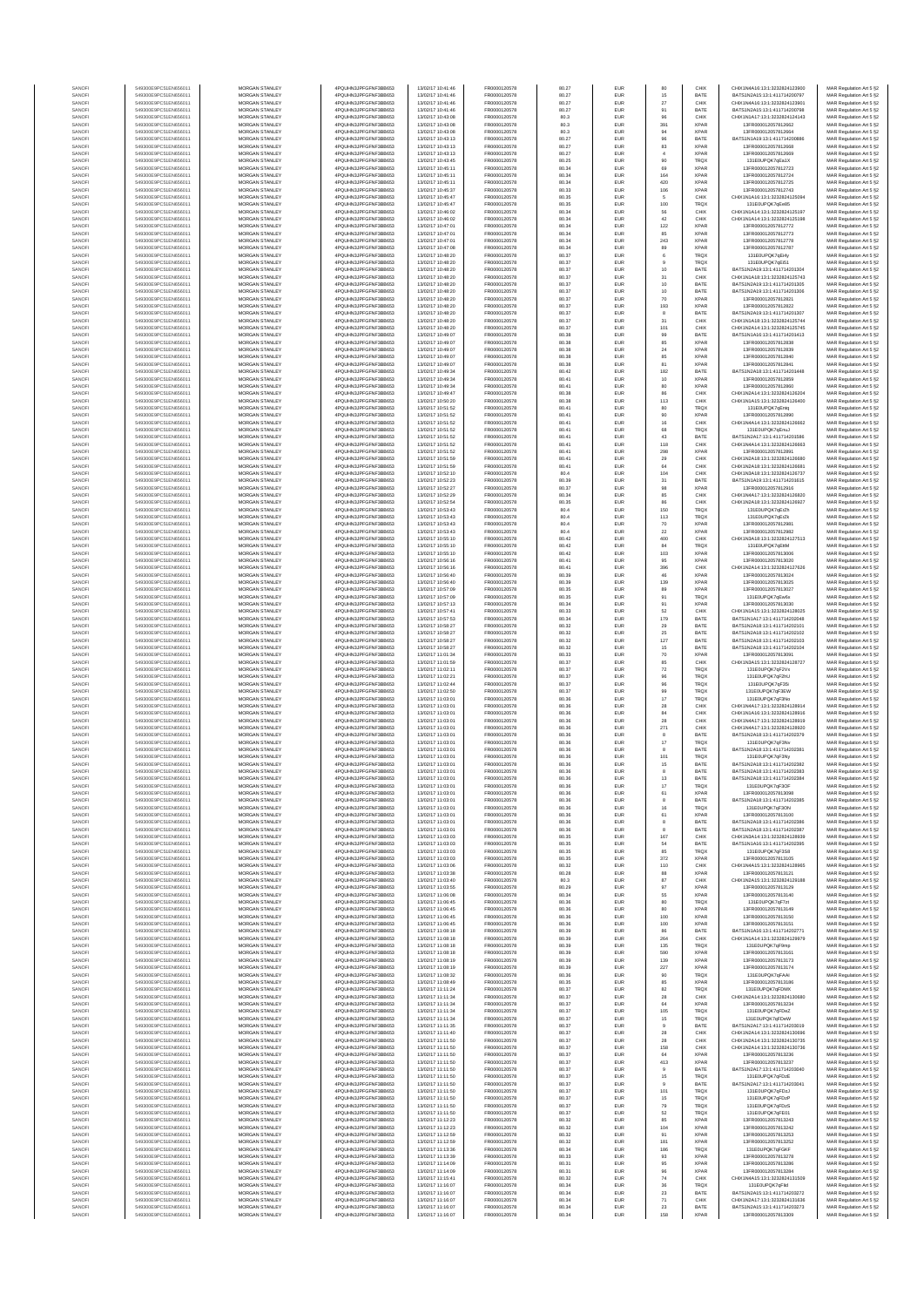| SANOF            | 549300E9PC51EN656011                         | MORGAN STANLEY                                 | 4PQUHN3JPFGFNF3BB653                          | 13/02/17 11:16:07                      | FR0000120578                 | 80.34          | EUR                      | 158                  | <b>XPAR</b>                | 13FR000012057813310                                            | MAR Regulation Art 5 §2                                                       |
|------------------|----------------------------------------------|------------------------------------------------|-----------------------------------------------|----------------------------------------|------------------------------|----------------|--------------------------|----------------------|----------------------------|----------------------------------------------------------------|-------------------------------------------------------------------------------|
| SANOFI           | 549300E9PC51EN656011                         | MORGAN STANLEY                                 | 4PQUHN3JPFGFNF3BB653                          | 13/02/17 11:16:07                      | FR0000120578                 | 80.34          | EUR                      | 86                   | <b>XPAR</b>                | 13FR000012057813311                                            | MAR Regulation Art 5 §2                                                       |
| SANOFI<br>SANOFI | 549300E9PC51EN656011<br>549300E9PC51EN656011 | MORGAN STANLEY<br>MORGAN STANLEY               | 4PQUHN3JPFGFNF3BB653<br>4PQUHN3JPFGFNF3BB653  | 13/02/17 11:16:07<br>13/02/17 11:16:07 | FR0000120578<br>FR0000120578 | 80.34<br>80.34 | EUR<br>EUR               | $36\,$<br>14         | <b>TRQX</b><br><b>XPAR</b> | 131E0UPQK7qFlj3<br>13FR000012057813312                         | MAR Regulation Art 5 §2<br>MAR Regulation Art 5 §2                            |
| SANOFI           | 549300E9PC51EN656011                         | MORGAN STANLEY                                 | 4PQUHN3JPFGFNF3BB653                          | 13/02/17 11:16:07                      | FR0000120578                 | 80.34          | EUR                      | 127                  | <b>XPAF</b>                | 13FR000012057813313                                            | MAR Regulation Art 5 §2                                                       |
| SANOFI           | 549300E9PC51EN656011                         | MORGAN STANLEY                                 | 4PQUHN3JPFGFNF3BB653                          | 13/02/17 11:16:42                      | FR0000120578                 | 80.33          | EUR                      | 173                  | CHIX                       | CHIX1N2A16:13:1:3232824131711                                  | MAR Regulation Art 5 §2                                                       |
| SANOFI           | 549300E9PC51EN656011                         | MORGAN STANLEY                                 | 4PQUHN3JPFGFNF3BB653                          | 13/02/17 11:16:52                      | FR0000120578                 | 80.33          | EUR                      | 76                   | <b>XPAR</b>                | 13FR000012057813319                                            | MAR Regulation Art 5 §2                                                       |
| SANOFI<br>SANOFI | 549300E9PC51EN656011<br>549300E9PC51EN656011 | MORGAN STANLEY<br><b>MORGAN STANLEY</b>        | 4PQUHN3JPFGFNF3BB653<br>4PQUHN3JPFGFNF3BB653  | 13/02/17 11:18:26<br>13/02/17 11:18:26 | FR0000120578<br>FR0000120578 | 80.36<br>80.36 | EUR<br>EUR               | 49<br>152            | BATE<br>CHIX               | BATS1N2A19:13:1:411714203417<br>CHIX1N4A15:13:1:3232824132093  | MAR Regulation Art 5 §2                                                       |
| SANOFI           | 549300E9PC51EN656011                         | <b>MORGAN STANLEY</b>                          | 4PQUHN3JPFGFNF3BB653                          | 13/02/17 11:18:26                      | FR0000120578                 | 80.36          | <b>EUR</b>               | 77                   | <b>TRQX</b>                | 131E0UPQK7gFLJL                                                | MAR Regulation Art 5 §2<br>MAR Regulation Art 5 §2                            |
| SANOFI           | 549300E9PC51EN656011                         | <b>MORGAN STANLEY</b>                          | 4PQUHN3JPFGFNF3BB653                          | 13/02/17 11:18:26                      | FR0000120578                 | 80.36          | EUR                      | 338                  | <b>XPAR</b>                | 13FR000012057813342                                            | MAR Regulation Art 5 §2                                                       |
| SANOFI           | 549300E9PC51EN656011                         | MORGAN STANLEY                                 | 4PQUHN3JPFGFNF3BB653                          | 13/02/17 11:18:26                      | FR0000120578                 | 80.35          | EUR                      | 88                   | CHIX                       | CHIX1N2A16:13:1:3232824132095                                  | MAR Regulation Art 5 §2                                                       |
| SANOFI<br>SANOF  | 549300E9PC51EN656011<br>549300E9PC51EN656011 | MORGAN STANLEY<br>MORGAN STANLEY               | 4PQUHN3JPFGFNF3BB653<br>4PQUHN3JPFGFNF3BB653  | 13/02/17 11:19:21<br>13/02/17 11:19:21 | FR0000120578<br>FR0000120578 | 80.36<br>80.36 | EUR<br>EUR               | 107<br>107           | <b>XPAR</b><br><b>XPAR</b> | 13FR000012057813354<br>13FR000012057813355                     | MAR Regulation Art 5 §2<br>MAR Regulation Art 5 §2                            |
| SANOFI           | 549300E9PC51EN656011                         | MORGAN STANLEY                                 | 4PQUHN3JPFGFNF3BB653                          | 13/02/17 11:19:21                      | FR0000120578                 | 80.36          | EUR                      | 62                   | <b>XPAR</b>                | 13FR000012057813356                                            | MAR Regulation Art 5 §2                                                       |
| SANOFI           | 549300E9PC51EN656011                         | MORGAN STANLEY                                 | 4PQUHN3JPFGFNF3BB653                          | 13/02/17 11:20:35                      | FR0000120578                 | 80.36          | EUR                      | 87                   | TRQX                       | 131E0UPQK7qFNRd                                                | MAR Regulation Art 5 §2                                                       |
| SANOFI           | 549300E9PC51EN656011                         | MORGAN STANLEY                                 | 4PQUHN3JPFGFNF3BB653                          | 13/02/17 11:20:35                      | FR0000120578                 | 80.36          | EUR                      | 383                  | <b>XPAR</b>                | 13FR000012057813369                                            | MAR Regulation Art 5 §2                                                       |
| SANOFI<br>SANOFI | 549300E9PC51EN656011<br>549300E9PC51EN656011 | <b>MORGAN STANLEY</b><br><b>MORGAN STANLEY</b> | 4PQUHN3JPFGFNF3BB653<br>4PQUHN3JPFGFNF3BB653  | 13/02/17 11:20:36<br>13/02/17 11:20:36 | FR0000120578<br>FR0000120578 | 80.35<br>80.35 | EUR<br><b>EUR</b>        | 49<br>42             | <b>XPAR</b><br><b>XPAR</b> | 13FR000012057813372<br>13FR000012057813373                     | MAR Regulation Art 5 §2<br>MAR Regulation Art 5 §2                            |
| SANOFI           | 549300E9PC51EN656011                         | <b>MORGAN STANLEY</b>                          | 4PQUHN3JPFGFNF3BB653                          | 13/02/17 11:23:30                      | FR0000120578                 | 80.42          | EUR                      | 104                  | <b>XPAR</b>                | 13FR000012057813407                                            | MAR Regulation Art 5 §2                                                       |
| SANOF            | 549300E9PC51EN656011                         | MORGAN STANLEY                                 | 4PQUHN3JPFGFNF3BB653                          | 13/02/17 11:23:30                      | FR0000120578                 | 80.42          | EUR                      | 85                   | <b>XPAR</b>                | 13FR000012057813409                                            | MAR Regulation Art 5 §2                                                       |
| SANOFI<br>SANOF  | 549300E9PC51EN656011<br>549300E9PC51EN656011 | MORGAN STANLEY<br>MORGAN STANLEY               | 4PQUHN3JPFGFNF3BB653<br>4PQUHN3JPFGFNF3BB653  | 13/02/17 11:23:30<br>13/02/17 11:23:30 | FR0000120578<br>FR0000120578 | 80.42<br>80.42 | EUR<br>EUR               | 104<br>496           | <b>XPAF</b><br><b>XPAF</b> | 13FR000012057813410<br>13FR000012057813411                     | MAR Regulation Art 5 §2<br>MAR Regulation Art 5 §2                            |
| SANOFI           | 549300E9PC51EN656011                         | MORGAN STANLEY                                 | 4PQUHN3JPFGFNF3BB653                          | 13/02/17 11:23:41                      | FR0000120578                 | 80.4           | EUR                      | $27\,$               | <b>XPAR</b>                | 13FR000012057813413                                            | MAR Regulation Art 5 §2                                                       |
| SANOFI           | 549300E9PC51EN656011                         | MORGAN STANLEY                                 | 4PQUHN3JPFGFNF3BB653                          | 13/02/17 11:23:41                      | FR0000120578                 | 80.4           | EUR                      | 100                  | CHIX                       | CHIX1N1A18:13:1:3232824133134                                  | MAR Regulation Art 5 §2                                                       |
| SANOFI           | 549300E9PC51EN656011                         | <b>MORGAN STANLEY</b>                          | 4POLIHN3JPEGENE3BB653                         | 13/02/17 11:23:41                      | FR0000120578                 | 80.4           | EUR                      | 99                   | <b>TRQX</b>                | 131E0UPQK7gFQWC                                                | MAR Regulation Art 5 §2                                                       |
| SANOFI<br>SANOFI | 549300E9PC51EN656011<br>549300E9PC51EN656011 | MORGAN STANLEY<br>MORGAN STANLEY               | 4PQUHN3JPFGFNF3BB653<br>4PQUHN3JPFGFNF3BB653  | 13/02/17 11:23:41<br>13/02/17 11:24:21 | FR0000120578<br>FR0000120578 | 80.4<br>80.4   | EUR<br>EUR               | 71<br>$35\,$         | <b>XPAR</b><br><b>XPAR</b> | 13ER000012057813414<br>13FR000012057813432                     | MAR Regulation Art 5 §2<br>MAR Regulation Art 5 §2                            |
| SANOFI           | 549300E9PC51EN656011                         | MORGAN STANLEY                                 | 4PQUHN3JPFGFNF3BB653                          | 13/02/17 11:24:22                      | FR0000120578                 | 80.4           | EUR                      | 99                   | CHIX                       | CHIX1N4A18:13:1:3232824133283                                  | MAR Regulation Art 5 §2                                                       |
| SANOF            | 549300E9PC51EN656011                         | MORGAN STANLEY                                 | 4PQUHN3JPFGFNF3BB653                          | 13/02/17 11:24:22                      | FR0000120578                 | 80.4           | EUR                      | 143                  | <b>XPAF</b>                | 13FR000012057813433                                            | MAR Regulation Art 5 §2                                                       |
| SANOFI           | 549300E9PC51EN656011                         | MORGAN STANLEY                                 | 4PQUHN3JPFGFNF3BB653                          | 13/02/17 11:24:22                      | FR0000120578                 | 80.39          | EUR                      |                      | <b>XPAR</b>                | 13FR000012057813435                                            | MAR Regulation Art 5 §2                                                       |
| SANOFI<br>SANOFI | 549300E9PC51EN656011<br>549300E9PC51EN656011 | MORGAN STANLEY<br>MORGAN STANLEY               | 4PQUHN3JPFGFNF3BB653<br>4PQUHN3JPFGFNF3BB653  | 13/02/17 11:26:56<br>13/02/17 11:26:56 | FR0000120578<br>FR0000120578 | 80.46<br>80.46 | EUR<br>EUR               | $15\,$<br>31         | <b>TRQX</b><br>CHIX        | 131E0UPQK7qFUIO<br>CHIX1N4A16:13:1:3232824133783               | MAR Regulation Art 5 §2<br>MAR Regulation Art 5 §2                            |
| SANOFI           | 549300E9PC51EN656011                         | <b>MORGAN STANLEY</b>                          | 4PQUHN3JPFGFNF3BB653                          | 13/02/17 11:26:56                      | FR0000120578                 | 80.46          | EUR                      | $\overline{9}$       | BATE                       | BATS1N2A16:13:1:411714203926                                   | MAR Regulation Art 5 §2                                                       |
| SANOFI           | 549300E9PC51EN656011                         | <b>MORGAN STANLEY</b>                          | 4PQUHN3JPFGFNF3BB653                          | 13/02/17 11:26:56                      | FR0000120578                 | 80.46          | EUR                      | 100                  | CHIX                       | CHIX1N4A16:13:1:3232824133784                                  | MAR Regulation Art 5 §2                                                       |
| SANOFI<br>SANOFI | 549300E9PC51EN656011<br>549300E9PC51EN656011 | MORGAN STANLEY<br>MORGAN STANLEY               | 4PQUHN3JPFGFNF3BB653<br>4PQUHN3JPFGFNF3BB653  | 13/02/17 11:26:56<br>13/02/17 11:26:56 | FR0000120578<br>FR0000120578 | 80.46<br>80.46 | EUR<br>EUR               | 96<br>$_{\rm 68}$    | BATE<br><b>XPAR</b>        | BATS1N2A15:13:1:411714203927<br>13FR000012057813471            | MAR Regulation Art 5 §2<br>MAR Regulation Art 5 §2                            |
| SANOFI           | 549300E9PC51EN656011                         | MORGAN STANLEY                                 | 4PQUHN3JPFGFNF3BB653                          | 13/02/17 11:26:56                      | FR0000120578                 | 80.46          | EUR                      | 68                   | <b>XPAR</b>                | 13FR000012057813472                                            | MAR Regulation Art 5 §2                                                       |
| SANOFI           | 549300E9PC51EN656011                         | MORGAN STANLEY                                 | 4PQUHN3JPFGFNF3BB653                          | 13/02/17 11:26:56                      | FR0000120578                 | 80.46          | EUR                      | 12                   | <b>XPAR</b>                | 13FR000012057813473                                            | MAR Regulation Art 5 §2                                                       |
| SANOFI<br>SANOFI | 549300E9PC51EN656011<br>549300E9PC51EN656011 | MORGAN STANLEY<br>MORGAN STANLEY               | 4PQUHN3JPFGFNF3BB653<br>4PQUHN3JPFGFNF3BB653  | 13/02/17 11:26:56<br>13/02/17 11:26:56 | FR0000120578<br>FR0000120578 | 80.46<br>80.46 | EUR<br>EUR               | 15<br>68             | <b>TRQX</b><br><b>XPAR</b> | 131E0UPQK7qFUlm<br>13FR000012057813474                         | MAR Regulation Art 5 §2<br>MAR Regulation Art 5 §2                            |
| SANOFI           | 549300E9PC51EN656011                         | <b>MORGAN STANLEY</b>                          | 4POLIHN3JPEGENE3BB653                         | 13/02/17 11:27:21                      | FR0000120578                 | 80.5           | <b>EUR</b>               | 149                  | CHIX                       | CHIX1N2A17-13-1-3232824133844                                  | MAR Regulation Art 5 §2                                                       |
| SANOFI           | 549300E9PC51EN656011                         | <b>MORGAN STANLEY</b>                          | 4PQUHN3JPFGFNF3BB653                          | 13/02/17 11:27:21                      | FR0000120578                 | 80.5           | EUR                      | 77                   | <b>TRQX</b>                | 131E0UPQK7gFVKd                                                | MAR Regulation Art 5 §2                                                       |
| SANOFI<br>SANOFI | 549300E9PC51EN656011<br>549300E9PC51EN656011 | MORGAN STANLEY<br>MORGAN STANLEY               | 4PQUHN3JPFGFNF3BB653<br>4PQUHN3JPFGFNF3BB653  | 13/02/17 11:27:21<br>13/02/17 11:27:21 | FR0000120578<br>FR0000120578 | 80.5<br>80.5   | EUR<br>EUR               | 120<br>215           | <b>XPAR</b><br><b>XPAR</b> | 13FR000012057813486<br>13FR000012057813487                     | MAR Regulation Art 5 §2                                                       |
| SANOFI           | 549300E9PC51EN656011                         | MORGAN STANLEY                                 | 4PQUHN3JPFGFNF3BB653                          | 13/02/17 11:28:47                      | FR0000120578                 | 80.51          | EUR                      | 80                   | <b>TRQX</b>                | 131E0UPQK7qFWrd                                                | MAR Regulation Art 5 §2<br>MAR Regulation Art 5 §2                            |
| SANOFI           | 549300E9PC51EN656011                         | MORGAN STANLEY                                 | 4PQUHN3JPFGFNF3BB653                          | 13/02/17 11:28:47                      | FR0000120578                 | 80.51          | EUR                      | 158                  | CHIX                       | CHIX1N1A15:13:1:3232824134121                                  | MAR Regulation Art 5 §2                                                       |
| SANOFI           | 549300E9PC51EN656011                         | MORGAN STANLEY                                 | 4PQUHN3JPFGFNF3BB653                          | 13/02/17 11:28:47                      | FR0000120578                 | 80.51          | EUR                      | 353                  | <b>XPAF</b>                | 13FR000012057813506                                            | MAR Regulation Art 5 §2                                                       |
| SANOFI<br>SANOFI | 549300E9PC51EN656011<br>549300E9PC51EN656011 | MORGAN STANLEY<br>MORGAN STANLEY               | 4PQUHN3JPFGFNF3BB653<br>4PQUHN3JPFGFNF3BB653  | 13/02/17 11:29:05<br>13/02/17 11:29:16 | FR0000120578<br>FR0000120578 | 80.49<br>80.53 | EUR<br>EUR               | 109<br>85            | <b>XPAR</b><br><b>XPAR</b> | 13FR000012057813515<br>13FR000012057813544                     | MAR Regulation Art 5 §2<br>MAR Regulation Art 5 §2                            |
| SANOFI           | 549300E9PC51EN656011                         | <b>MORGAN STANLEY</b>                          | 4POLIHN3JPEGENE3BB653                         | 13/02/17 11:29:27                      | FR0000120578                 | 80.5           | <b>EUR</b>               | 92                   | <b>XPAR</b>                | 13FR000012057813566                                            | MAR Regulation Art 5 §2                                                       |
| SANOFI           | 549300E9PC51EN656011                         | MORGAN STANLEY                                 | 4PQUHN3JPFGFNF3BB653                          | 13/02/17 11:29:27                      | FR0000120578                 | 80.5           | EUR                      | 97                   | <b>XPAR</b>                | 13ER000012057813565                                            | MAR Regulation Art 5 §2                                                       |
| SANOFI           | 549300E9PC51EN656011                         | MORGAN STANLEY<br>MORGAN STANLEY               | 4PQUHN3JPFGFNF3BB653                          | 13/02/17 11:29:48                      | FR0000120578<br>FR0000120578 | 80.48          | EUR                      | $97\,$<br>180        | CHIX                       | CHIX1N4A18:13:1:3232824134599<br>131E0UPQK7qFbXf               | MAR Regulation Art 5 §2<br>MAR Regulation Art 5 §2                            |
| SANOFI<br>SANOFI | 549300E9PC51EN656011<br>549300E9PC51EN656011 | MORGAN STANLEY                                 | 4PQUHN3JPFGFNF3BB653<br>4PQUHN3JPFGFNF3BB653  | 13/02/17 11:30:39<br>13/02/17 11:30:54 | FR0000120578                 | 80.55<br>80.55 | EUR<br>EUR               | 85                   | TRQ)<br><b>XPAF</b>        | 13FR000012057813637                                            | MAR Regulation Art 5 §2                                                       |
| SANOFI           | 549300E9PC51EN656011                         | MORGAN STANLEY                                 | 4PQUHN3JPFGFNF3BB653                          | 13/02/17 11:30:57                      | FR0000120578                 | 80.54          | EUR                      | 94                   | CHIX                       | CHIX1N4A15:13:1:3232824134971                                  | MAR Regulation Art 5 §2                                                       |
| SANOFI           | 549300E9PC51EN656011                         | MORGAN STANLEY                                 | 4PQUHN3JPFGFNF3BB653                          | 13/02/17 11:30:57                      | FR0000120578                 | 80.53          | EUR                      | $\scriptstyle{72}$   | <b>XPAR</b>                | 13FR000012057813641                                            | MAR Regulation Art 5 §2                                                       |
| SANOFI<br>SANOFI | 549300E9PC51EN656011<br>549300E9PC51EN656011 | MORGAN STANLEY<br><b>MORGAN STANLEY</b>        | 4PQUHN3JPFGFNF3BB653<br>4POLIHN3JPEGENE3BB653 | 13/02/17 11:31:21<br>13/02/17 11:31:42 | FR0000120578<br>FR0000120578 | 80.52<br>80.5  | EUR<br>EUR               | 91<br>86             | CHIX<br>CHIX               | CHIX1N4A17:13:1:3232824135112<br>CHIX1N3A18:13:1:3232824135167 | MAR Regulation Art 5 §2<br>MAR Regulation Art 5 §2                            |
| SANOFI           | 549300E9PC51EN656011                         | MORGAN STANLEY                                 | 4PQUHN3JPFGFNF3BB653                          | 13/02/17 11:31:59                      | FR0000120578                 | 80.52          | <b>EUR</b>               | 88                   | <b>XPAR</b>                | 13FR000012057813661                                            | MAR Regulation Art 5 §2                                                       |
| SANOFI           | 549300E9PC51EN656011                         | MORGAN STANLEY                                 | 4PQUHN3JPFGFNF3BB653                          | 13/02/17 11:32:21                      | FR0000120578                 | 80.5           | EUR                      | 91                   | <b>XPAR</b>                | 13FR000012057813665                                            | MAR Regulation Art 5 §2                                                       |
| SANOFI           | 549300E9PC51EN656011                         | MORGAN STANLEY                                 | 4PQUHN3JPFGFNF3BB653                          | 13/02/17 11:32:41                      | FR0000120578                 | 80.52          | EUR                      | 69                   | CHIX                       | CHIX1N2A14:13:1:3232824135309                                  | MAR Regulation Art 5 §2                                                       |
| SANOFI<br>SANOFI | 549300E9PC51EN656011<br>549300E9PC51EN656011 | MORGAN STANLEY<br>MORGAN STANLEY               | 4PQUHN3JPFGFNF3BB653<br>4PQUHN3JPFGFNF3BB653  | 13/02/17 11:32:41<br>13/02/17 11:32:58 | FR0000120578<br>FR0000120578 | 80.52<br>80.52 | EUR<br>EUR               | 105<br>88            | CHIX<br><b>XPAF</b>        | CHIX1N2A14:13:1:3232824135310<br>13FR000012057813671           | MAR Regulation Art 5 §2<br>MAR Regulation Art 5 §2                            |
| SANOFI           | 549300E9PC51EN656011                         | MORGAN STANLEY                                 | 4PQUHN3JPFGFNF3BB653                          | 13/02/17 11:32:59                      | FR0000120578                 | 80.52          | EUR                      | 88                   | <b>XPAR</b>                | 13FR000012057813672                                            | MAR Regulation Art 5 §2                                                       |
| SANOFI           | 549300E9PC51EN656011                         | MORGAN STANLEY                                 | 4PQUHN3JPFGFNF3BB653                          | 13/02/17 11:33:58                      | FR0000120578                 | 80.54          | EUR                      | 282                  | CHIX                       | CHIX1N3A16:13:1:3232824135566                                  | MAR Regulation Art 5 §2                                                       |
| SANOFI<br>SANOFI | 549300E9PC51EN656011<br>549300E9PC51EN656011 | <b>MORGAN STANLEY</b><br><b>MORGAN STANLEY</b> | 4PQUHN3JPFGFNF3BB653<br>4PQUHN3JPFGFNF3BB653  | 13/02/17 11:33:58<br>13/02/17 11:34:59 | FR0000120578<br>FR0000120578 | 80.54<br>80.56 | EUR<br>EUR               | 106<br>118           | CHIX<br><b>XPAR</b>        | CHIX1N4A17:13:1:3232824135567<br>13FR000012057813709           | MAR Regulation Art 5 §2<br>MAR Regulation Art 5 §2                            |
| SANOFI           | 549300E9PC51EN656011                         | MORGAN STANLEY                                 | 4PQUHN3JPFGFNF3BB653                          | 13/02/17 11:34:59                      | FR0000120578                 | 80.56          | EUR                      | 19                   | <b>XPAR</b>                | 13FR000012057813711                                            | MAR Regulation Art 5 §2                                                       |
| SANOFI           | 549300E9PC51EN656011                         | MORGAN STANLEY                                 | 4PQUHN3JPFGFNF3BB653                          | 13/02/17 11:34:59                      | FR0000120578                 | 80.56          | EUR                      | 12                   | <b>XPAR</b>                | 13FR000012057813712                                            | MAR Regulation Art 5 §2                                                       |
| SANOF<br>SANOFI  | 549300E9PC51EN656011<br>549300E9PC51EN656011 | MORGAN STANLEY<br>MORGAN STANLEY               | 4PQUHN3JPFGFNF3BB653<br>4PQUHN3JPFGFNF3BB653  | 13/02/17 11:34:59<br>13/02/17 11:34:59 | FR0000120578<br>FR0000120578 | 80.56<br>80.56 | EUR<br>EUR               | 106<br>12            | <b>XPAF</b><br><b>XPAF</b> | 13FR000012057813713<br>13FR000012057813714                     | MAR Regulation Art 5 §2                                                       |
| SANOFI           | 549300E9PC51EN656011                         | MORGAN STANLEY                                 | 4PQUHN3JPFGFNF3BB653                          | 13/02/17 11:34:59                      | FR0000120578                 | 80.56          | EUR                      | 19                   | <b>XPAR</b>                | 13FR000012057813715                                            | MAR Regulation Art 5 §2<br>MAR Regulation Art 5 §2                            |
| SANOFI           | 549300E9PC51EN656011                         | MORGAN STANLEY                                 | 4PQUHN3JPFGFNF3BB653                          | 13/02/17 11:34:59                      | FR0000120578                 | 80.55          | EUR                      | 102                  | BATE                       | BATS1N1A16:13:1:411714204568                                   | MAR Regulation Art 5 §2                                                       |
| SANOFI           | 549300E9PC51EN656011                         | <b>MORGAN STANLEY</b>                          | 4PQUHN3JPFGFNF3BB653                          | 13/02/17 11:34:59                      | FR0000120578                 | 80.55          | EUR                      | 97                   | <b>XPAR</b>                | 13FR000012057813716                                            | MAR Regulation Art 5 §2                                                       |
| SANOFI<br>SANOFI | 549300E9PC51EN656011<br>549300E9PC51EN656011 | <b>MORGAN STANLEY</b><br><b>MORGAN STANLEY</b> | 4PQUHN3JPFGFNF3BB653<br>4PQUHN3JPFGFNF3BB653  | 13/02/17 11:35:38<br>13/02/17 11:35:38 | FR0000120578<br>FR0000120578 | 80.57<br>80.57 | EUR<br>EUR               | 14<br>39             | <b>XPAR</b><br><b>XPAR</b> | 13FR000012057813727<br>13FR000012057813728                     | MAR Regulation Art 5 §2<br>MAR Regulation Art 5 §2                            |
| SANOFI           | 549300E9PC51EN656011                         | MORGAN STANLEY                                 | 4PQUHN3JPFGFNF3BB653                          | 13/02/17 11:35:38                      | FR0000120578                 | 80.57          | EUR                      | 53                   | <b>XPAR</b>                | 13FR000012057813729                                            | MAR Regulation Art 5 §2                                                       |
| SANOFI           | 549300E9PC51EN656011                         | MORGAN STANLEY                                 | 4PQUHN3JPFGFNF3BB653                          | 13/02/17 11:37:33                      | FR0000120578                 | 80.57          | EUR                      | 10                   | BATE                       | BATS1N2A19:13:1:411714204684                                   | MAR Regulation Art 5 §2                                                       |
| SANOF<br>SANOFI  | 549300E9PC51EN656011<br>549300E9PC51EN656011 | MORGAN STANLEY<br>MORGAN STANLEY               | 4PQUHN3JPFGFNF3BB653<br>4PQUHN3JPFGFNF3BB653  | 13/02/17 11:37:33<br>13/02/17 11:37:33 | FR0000120578<br>FR0000120578 | 80.57<br>80.57 | EUR<br>EUR               | $\,$ 4 $\,$<br>32    | BATE<br>CHIX               | BATS1N2A19:13:1:411714204685<br>CHIX1N1A14:13:1:3232824136203  | MAR Regulation Art 5 §2<br>MAR Regulation Art 5 §2                            |
| SANOFI           | 549300E9PC51EN656011                         | MORGAN STANLEY                                 | 4PQUHN3JPFGFNF3BB653                          | 13/02/17 11:37:33                      | FR0000120578                 | 80.57          | EUR                      | $32\,$               | CHIX                       | CHIX1N1A14:13:1:3232824136204                                  | MAR Regulation Art 5 §2                                                       |
| SANOFI           | 549300E9PC51EN656011                         | MORGAN STANLEY                                 | 4PQUHN3JPFGFNF3BB653                          | 13/02/17 11:37:33                      | FR0000120578                 | 80.57          | EUR                      | $^{\rm 8}$           | CHIX                       | CHIX1N1A14:13:1:3232824136205                                  | MAR Regulation Art 5 §2                                                       |
| SANOFI<br>SANOFI | 549300E9PC51EN656011<br>549300E9PC51EN656011 | <b>MORGAN STANLEY</b><br><b>MORGAN STANLEY</b> | 4PQUHN3JPFGFNF3BB653<br>4PQUHN3JPFGFNF3BB653  | 13/02/17 11:37:33<br>13/02/17 11:37:33 | FR0000120578<br>FR0000120578 | 80.57<br>80.57 | EUR<br>EUR               | 32<br>16             | CHIX<br><b>TRQX</b>        | CHIX1N1A14-13-1-3232824136206<br>131 FOUROK 7o First           | MAR Regulation Art 5 §2<br>MAR Regulation Art 5 §2                            |
| SANOFI           | 549300E9PC51EN656011                         | MORGAN STANLEY                                 | 4PQUHN3JPFGFNF3BB653                          | 13/02/17 11:37:33                      | FR0000120578                 | 80.57          | EUR                      | 21                   | TRQX                       | 131E0UPQK7qFjtV                                                | MAR Regulation Art 5 §2                                                       |
| SANOFI           | 549300E9PC51EN656011                         | MORGAN STANLEY                                 | 4PQUHN3JPFGFNF3BB653                          | 13/02/17 11:37:33                      | FR0000120578                 | 80.57          | EUR                      | 81                   | CHIX                       | CHIX1N1A14:13:1:3232824136207                                  | MAR Regulation Art 5 §2                                                       |
| SANOFI           | 549300E9PC51EN656011                         | MORGAN STANLEY<br>MORGAN STANLEY               | 4PQUHN3JPFGFNF3BB653                          | 13/02/17 11:37:33                      | FR0000120578                 | 80.57          | EUR                      | 16                   | TRQ)                       | 131E0UPQK7gFifY                                                | MAR Regulation Art 5 §2                                                       |
| SANOF<br>SANOFI  | 549300E9PC51EN656011<br>549300E9PC51EN656011 | MORGAN STANLEY                                 | 4PQUHN3JPFGFNF3BB653<br>4PQUHN3JPFGFNF3BB653  | 13/02/17 11:37:33<br>13/02/17 11:37:33 | FR0000120578<br>FR0000120578 | 80.57<br>80.57 | EUR<br>EUR               | 41<br>10             | TRQX<br>BATE               | 131E0UPQK7qFjtb<br>BATS1N2A19:13:1:411714204686                | MAR Regulation Art 5 §2<br>MAR Regulation Art 5 §2                            |
| SANOFI           | 549300E9PC51EN656011                         | MORGAN STANLEY                                 | 4PQUHN3JPFGFNF3BB653                          | 13/02/17 11:37:33                      | FR0000120578                 | 80.57          | EUR                      | $\overline{4}$       | BATE                       | BATS1N2A19:13:1:411714204687                                   | MAR Regulation Art 5 §2                                                       |
| SANOFI           | 549300E9PC51EN656011                         | <b>MORGAN STANLEY</b>                          | 4PQUHN3JPFGFNF3BB653                          | 13/02/17 11:37:33                      | FR0000120578                 | 80.57          | EUR                      | 6                    | BATE                       | BATS1N2A19:13:1:411714204688                                   | MAR Regulation Art 5 §2                                                       |
| SANOFI<br>SANOFI | 549300E9PC51EN656011<br>549300E9PC51EN656011 | <b>MORGAN STANLEY</b><br>MORGAN STANLEY        | 4PQUHN3JPFGFNF3BB653<br>4PQUHN3JPFGFNF3BB653  | 13/02/17 11:37:33<br>13/02/17 11:37:33 | FR0000120578<br>FR0000120578 | 80.57<br>80.57 | EUR<br>EUR               | $\overline{4}$<br>71 | BATE<br><b>XPAR</b>        | BATS1N2A19:13:1:411714204689<br>13FR000012057813742            | MAR Regulation Art 5 §2<br>MAR Regulation Art 5 §2                            |
| SANOFI           | 549300E9PC51EN656011                         | MORGAN STANLEY                                 | 4PQUHN3JPFGFNF3BB653                          | 13/02/17 11:37:33                      | FR0000120578                 | 80.57          | EUR                      | 10                   | BATE                       | BATS1N2A19:13:1:411714204690                                   | MAR Regulation Art 5 §2                                                       |
|                  |                                              |                                                | N3JPFGFNF3BB653                               |                                        |                              |                |                          |                      |                            |                                                                | : Regulation Art 5 §2                                                         |
| SANOF<br>SANOFI  | 549300E9PC51EN656011<br>549300E9PC51EN656011 | MORGAN STANLEY<br>MORGAN STANLEY               | 4PQUHN3JPFGFNF3BB653<br>4PQUHN3JPFGFNF3BB653  | 13/02/17 11:37:33<br>13/02/17 11:37:33 | FR0000120578<br>FR0000120578 | 80.57<br>80.57 | EUR<br>EUR               | 17                   | <b>XPAR</b><br>BATE        | 13FR000012057813744<br>BATS1N2A19:13:1:411714204691            | MAR Regulation Art 5 §2<br>MAR Regulation Art 5 §2                            |
| SANOFI           | 549300E9PC51EN656011                         | MORGAN STANLEY                                 | 4PQUHN3JPFGFNF3BB653                          | 13/02/17 11:37:33                      | FR0000120578                 | 80.57          | EUR                      | 10<br>$\overline{2}$ | BATE                       | BATS1N2A19:13:1:411714204692                                   | MAR Regulation Art 5 §2                                                       |
| SANOFI           | 549300E9PC51EN656011                         | <b>MORGAN STANLEY</b>                          | 4PQUHN3JPFGFNF3BB653                          | 13/02/17 11:37:33                      | FR0000120578                 | 80.57          | <b>EUR</b>               | 71                   | <b>XPAR</b>                | 13ER000012057813745                                            | MAR Regulation Art 5 §2                                                       |
| SANOFI           | 549300E9PC51EN656011                         | <b>MORGAN STANLEY</b>                          | 4PQUHN3JPFGFNF3BB653                          | 13/02/17 11:37:33                      | FR0000120578                 | 80.57          | <b>EUR</b>               | 22                   | <b>XPAR</b>                | 13FR000012057813746                                            | MAR Regulation Art 5 §2                                                       |
| SANOFI<br>SANOFI | 549300E9PC51EN656011<br>549300E9PC51EN656011 | MORGAN STANLEY<br>MORGAN STANLEY               | 4PQUHN3JPFGFNF3BB653<br>4PQUHN3JPFGFNF3BB653  | 13/02/17 11:37:35<br>13/02/17 11:37:35 | FR0000120578<br>FR0000120578 | 80.56<br>80.56 | EUR<br>EUR               | 35<br>$66\,$         | TRQX<br>TRQX               | 131E0UPQK7qFjwg<br>131E0UPQK7qFjwj                             | MAR Regulation Art 5 §2<br>MAR Regulation Art 5 §2                            |
| SANOFI           | 549300E9PC51EN656011                         | MORGAN STANLEY                                 | 4PQUHN3JPFGFNF3BB653                          | 13/02/17 11:37:35                      | FR0000120578                 | 80.56          | EUR                      | 99                   | <b>XPAR</b>                | 13FR000012057813747                                            | MAR Regulation Art 5 §2                                                       |
| SANOFI           | 549300E9PC51EN656011                         | MORGAN STANLEY                                 | 4PQUHN3JPFGFNF3BB653                          | 13/02/17 11:37:59                      | FR0000120578                 | 80.53          | EUR                      | 98                   | <b>XPAR</b>                | 13FR000012057813759                                            | MAR Regulation Art 5 §2                                                       |
| SANOFI<br>SANOFI | 549300E9PC51EN656011<br>549300E9PC51EN656011 | MORGAN STANLEY<br>MORGAN STANLEY               | 4PQUHN3JPFGFNF3BB653<br>4PQUHN3JPFGFNF3BB653  | 13/02/17 11:38:47<br>13/02/17 11:38:47 | FR0000120578<br>FR0000120578 | 80.55<br>80.55 | EUR<br>EUR               | 118<br>55            | CHIX<br>CHIX               | CHIX1N2A16:13:1:3232824136462<br>CHIX1N2A16:13:1:3232824136463 | MAR Regulation Art 5 §2<br>MAR Regulation Art 5 §2                            |
| SANOFI           | 549300E9PC51EN656011                         | <b>MORGAN STANLEY</b>                          | 4PQUHN3JPFGFNF3BB653                          | 13/02/17 11:38:47                      | FR0000120578                 | 80.55          | <b>EUR</b>               | 63                   | CHIX                       | CHIX1N2A16:13:1:3232824136464                                  | MAR Regulation Art 5 §2                                                       |
| SANOFI<br>SANOFI | 549300E9PC51EN656011<br>549300E9PC51EN656011 | MORGAN STANLEY<br><b>MORGAN STANLEY</b>        | 4PQUHN3JPFGFNF3BB653<br>4PQUHN3JPFGFNF3BB653  | 13/02/17 11:38:47<br>13/02/17 11:39:27 | FR0000120578<br>FR0000120578 | 80.55<br>80.55 | EUR<br><b>EUR</b>        | 39<br>63             | <b>TRQX</b><br>CHIX        | 131 FOUROK 7n Flort<br>CHIX1N4A14:13:1:3232824136636           | MAR Regulation Art 5 §2<br>MAR Regulation Art 5 §2                            |
| SANOFI           | 549300E9PC51EN656011                         | MORGAN STANLEY                                 | 4PQUHN3JPFGFNF3BB653                          | 13/02/17 11:39:32                      | FR0000120578                 | 80.55          | EUR                      | 54                   | CHIX                       | CHIX1N4A14:13:1:3232824136671                                  | MAR Regulation Art 5 §2                                                       |
| SANOFI           | 549300E9PC51EN656011                         | MORGAN STANLEY                                 | 4PQUHN3JPFGFNF3BB653                          | 13/02/17 11:39:32                      | FR0000120578                 | 80.55          | EUR                      | 104                  | CHIX                       | CHIX1N4A14:13:1:3232824136672                                  | MAR Regulation Art 5 §2                                                       |
| SANOFI<br>SANOFI | 549300E9PC51EN656011<br>549300E9PC51EN656011 | MORGAN STANLEY<br>MORGAN STANLEY               | 4PQUHN3JPFGFNF3BB653<br>4PQUHN3JPFGFNF3BB653  | 13/02/17 11:39:32<br>13/02/17 11:39:44 | FR0000120578<br>FR0000120578 | 80.55<br>80.54 | EUR<br>EUR               | 73<br>111            | CHIX<br>CHIX               | CHIX1N4A14:13:1:3232824136673<br>CHIX1N2A18:13:1:3232824136703 | MAR Regulation Art 5 §2<br>MAR Regulation Art 5 §2                            |
| SANOFI           | 549300E9PC51EN656011                         | MORGAN STANLEY                                 | 4PQUHN3JPFGFNF3BB653                          | 13/02/17 11:39:57                      | FR0000120578                 | 80.55          | EUR                      | 104                  | CHIX                       | CHIX1N1A18:13:1:3232824136763                                  | MAR Regulation Art 5 §2                                                       |
| SANOFI           | 549300E9PC51EN656011                         | MORGAN STANLEY                                 | 4PQUHN3JPFGFNF3BB653                          | 13/02/17 11:40:14                      | FR0000120578                 | 80.53          | EUR                      | 101                  | <b>XPAR</b>                | 13FR000012057813803                                            | MAR Regulation Art 5 §2                                                       |
| SANOFI<br>SANOFI | 549300E9PC51EN656011<br>549300E9PC51EN656011 | <b>MORGAN STANLEY</b><br><b>MORGAN STANLEY</b> | 4PQUHN3JPFGFNF3BB653<br>4PQUHN3JPFGFNF3BB653  | 13/02/17 11:42:20<br>13/02/17 11:43:20 | FR0000120578<br>FR0000120578 | 80.57<br>80.56 | <b>EUR</b><br><b>EUR</b> | 108<br>72            | <b>XPAR</b><br>BATE        | 13FR000012057813823<br>BATS1N1A18:13:1:411714205040            | MAR Regulation Art 5 §2                                                       |
| SANOFI           | 549300E9PC51EN656011                         | MORGAN STANLEY                                 | 4PQUHN3JPFGFNF3BB653                          | 13/02/17 11:43:20                      | FR0000120578                 | 80.56          | EUR                      | 65                   | CHIX                       | CHIX1N1A16:13:1:3232824137311                                  | MAR Regulation Art 5 §2<br>MAR Regulation Art 5 §2                            |
| SANOFI           | 549300E9PC51EN656011                         | MORGAN STANLEY                                 | 4PQUHN3JPFGFNF3BB653                          | 13/02/17 11:43:20                      | FR0000120578                 | 80.56          | EUR                      | 154                  | CHIX                       | CHIX1N1A16:13:1:3232824137312                                  | MAR Regulation Art 5 §2                                                       |
| SANOFI           | 549300E9PC51EN656011<br>549300E9PC51EN656011 | MORGAN STANLEY                                 | 4PQUHN3JPFGFNF3BB653                          | 13/02/17 11:43:20                      | FR0000120578                 | 80.56          | EUR                      | 88                   | <b>XPAR</b>                | 13FR000012057813842                                            | MAR Regulation Art 5 §2                                                       |
| SANOFI<br>SANOFI | 549300E9PC51EN656011                         | MORGAN STANLEY<br>MORGAN STANLEY               | 4PQUHN3JPFGFNF3BB653<br>4PQUHN3JPFGFNF3BB653  | 13/02/17 11:43:20<br>13/02/17 11:43:20 | FR0000120578<br>FR0000120578 | 80.56<br>80.56 | EUR<br>EUR               | 490<br>112           | <b>XPAR</b><br>TRQX        | 13FR000012057813845<br>131E0UPQK7qFpcJ                         | MAR Regulation Art 5 §2<br>MAR Regulation Art 5 §2                            |
| SANOFI           | 549300E9PC51EN656011                         | MORGAN STANLEY                                 | 4PQUHN3JPFGFNF3BB653                          | 13/02/17 11:43:21                      | FR0000120578                 | 80.54          | EUR                      | 30                   | BATE                       | BATS1N2A18:13:1:411714205046                                   | MAR Regulation Art 5 §2                                                       |
| SANOFI           | 549300E9PC51EN656011                         | <b>MORGAN STANLEY</b>                          | 4PQUHN3JPFGFNF3BB653                          | 13/02/17 11:43:21                      | FR0000120578                 | 80.54          | <b>EUR</b>               | 88                   | <b>XPAR</b>                | 13FR000012057813847                                            | MAR Regulation Art 5 §2                                                       |
| SANOFI<br>SANOFI | 549300E9PC51EN656011<br>549300E9PC51EN656011 | <b>MORGAN STANLEY</b><br>MORGAN STANLEY        | 4PQUHN3JPFGFNF3BB653<br>4PQUHN3JPFGFNF3BB653  | 13/02/17 11:45:16<br>13/02/17 11:45:16 | FR0000120578<br>FR0000120578 | 80.56<br>80.56 | <b>EUR</b><br>EUR        | 35<br>89             | CHIX<br>CHIX               | CHIX1N4A14:13:1:3232824137711<br>CHIX1N1A15:13:1:3232824137712 | MAR Regulation Art 5 §2<br>MAR Regulation Art 5 §2                            |
| SANOFI           | 549300E9PC51EN656011                         | MORGAN STANLEY                                 | 4PQUHN3JPFGFNF3BB653                          | 13/02/17 11:45:16                      | FR0000120578                 | 80.56          | EUR                      | $29\,$               | CHIX                       | CHIX1N4A14:13:1:3232824137713                                  | MAR Regulation Art 5 §2                                                       |
| SANOFI           | 549300E9PC51EN656011                         | MORGAN STANLEY                                 | 4PQUHN3JPFGFNF3BB653                          | 13/02/17 11:45:16                      | FR0000120578                 | 80.56          | EUR                      | $\mathbf 6$          | CHIX                       | CHIX1N4A14:13:1:3232824137714                                  | MAR Regulation Art 5 §2                                                       |
| SANOFI           | 549300E9PC51EN656011                         | MORGAN STANLEY                                 | 4PQUHN3JPFGFNF3BB653                          | 13/02/17 11:45:16                      | FR0000120578                 | 80.56          | EUR                      | 35                   | CHIX                       | CHIX1N4A14:13:1:3232824137716                                  | MAR Regulation Art 5 §2                                                       |
| SANOFI<br>SANOFI | 549300E9PC51EN656011<br>549300E9PC51EN656011 | MORGAN STANLEY<br>MORGAN STANLEY               | 4PQUHN3JPFGFNF3BB653<br>4PQUHN3JPFGFNF3BB653  | 13/02/17 11:45:16<br>13/02/17 11:45:16 | FR0000120578<br>FR0000120578 | 80.56<br>80.56 | <b>EUR</b><br>EUR        | 40<br>$18$           | CHIX<br>TRQX               | CHIX1N4A14:13:1:3232824137717<br>131E0UPQK7qFrhe               | MAR Regulation Art 5 §2<br>MAR Regulation Art 5 §2                            |
| SANOFI           | 549300E9PC51EN656011                         | <b>MORGAN STANLEY</b>                          | 4PQUHN3JPFGFNF3BB653                          | 13/02/17 11:45:16                      | FR0000120578                 | 80.56          | <b>EUR</b>               | 18                   | <b>TRQX</b>                | 131E0UPQK7qFrhj                                                | MAR Regulation Art 5 §2                                                       |
| SANOFI           | 549300E9PC51EN656011                         | <b>MORGAN STANLEY</b>                          | 4PQUHN3JPFGFNF3BB653                          | 13/02/17 11:45:16                      | FR0000120578                 | 80.56          | <b>EUR</b>               | 39                   | <b>TRQX</b>                | 131E0UPQK7gFrhm                                                | MAR Regulation Art 5 §2                                                       |
| SANOFI<br>SANOFI | 549300E9PC51EN656011<br>549300E9PC51EN656011 | MORGAN STANLEY<br>MORGAN STANLEY               | 4PQUHN3JPFGFNF3BB653<br>4PQUHN3JPFGFNF3BB653  | 13/02/17 11:45:16<br>13/02/17 11:45:20 | FR0000120578<br>FR0000120578 | 80.56<br>80.55 | EUR<br>EUR               | 79<br>43             | <b>XPAR</b><br>TRQX        | 13FR000012057813872<br>131E0UPQK7qFmN                          | MAR Regulation Art 5 §2<br>MAR Regulation Art 5 §2                            |
| SANOFI           | 549300E9PC51EN656011                         | MORGAN STANLEY                                 | 4PQUHN3JPFGFNF3BB653                          | 13/02/17 11:45:20                      | FR0000120578                 | 80.55          | EUR                      | 88                   | <b>TRQX</b>                | 131E0UPQK7qFmL                                                 | MAR Regulation Art 5 §2                                                       |
| SANOFI           | 549300E9PC51EN656011                         | MORGAN STANLEY                                 | 4PQUHN3JPFGFNF3BB653                          | 13/02/17 11:45:20                      | FR0000120578                 | 80.55          | EUR                      | 47                   | <b>TRQX</b>                | 131E0UPQK7qFmT                                                 | MAR Regulation Art 5 §2                                                       |
| SANOFI<br>SANOFI | 549300E9PC51EN656011<br>549300E9PC51EN656011 | MORGAN STANLEY<br>MORGAN STANLEY               | 4PQUHN3JPFGFNF3BB653<br>4PQUHN3JPFGFNF3BB653  | 13/02/17 11:45:20<br>13/02/17 11:46:06 | FR0000120578<br>FR0000120578 | 80.55          | EUR                      | $^{\rm 87}$<br>105   | <b>XPAR</b><br><b>XPAR</b> | 13FR000012057813877<br>13FR000012057813885                     | MAR Regulation Art 5 §2<br>MAR Regulation Art 5 §2                            |
| SANOFI           | 549300E9PC51EN656011                         | <b>MORGAN STANLEY</b>                          | 4PQUHN3JPFGFNF3BB653                          | 13/02/17 11:46:06                      | FR0000120578                 | 80.51<br>80.51 | <b>EUR</b><br><b>EUR</b> | 89                   | <b>XPAR</b>                | 13FR000012057813887                                            | MAR Regulation Art 5 §2                                                       |
| SANOFI           | 549300E9PC51EN656011                         | <b>MORGAN STANLEY</b>                          | 4PQUHN3JPFGFNF3BB653                          | 13/02/17 11:46:06                      | FR0000120578                 | 80.51          | <b>EUR</b>               | 86                   | <b>XPAR</b>                | 13FR000012057813886                                            | MAR Regulation Art 5 §2                                                       |
| SANOFI           | 549300E9PC51EN656011                         | <b>MORGAN STANLEY</b>                          | 4PQUHN3JPFGFNF3BB653                          | 13/02/17 11:46:27                      | FR0000120578                 | 80.48          | <b>EUR</b>               | 88                   | <b>XPAR</b>                | 13FR000012057813896                                            | MAR Regulation Art 5 §2                                                       |
| SANOFI<br>SANOFI | 549300E9PC51EN656011<br>549300E9PC51EN656011 | MORGAN STANLEY<br>MORGAN STANLEY               | 4PQUHN3JPFGFNF3BB653<br>4PQUHN3JPFGFNF3BB653  | 13/02/17 11:47:20<br>13/02/17 11:47:20 | FR0000120578<br>FR0000120578 | 80.51<br>80.51 | EUR<br>EUR               | 97<br>62             | CHIX<br>TRQX               | CHIX1N3A18:13:1:3232824137987<br>131E0UPQK7qFu26               | MAR Regulation Art 5 §2<br>MAR Regulation Art 5 §2                            |
| SANOFI           | 549300E9PC51EN656011                         | MORGAN STANLEY                                 | 4PQUHN3JPFGFNF3BB653                          | 13/02/17 11:47:20                      | FR0000120578                 | 80.51          | EUR                      | 123                  | <b>TRQX</b>                | 131E0UPQK7qFu2G                                                | MAR Regulation Art 5 §2                                                       |
| SANOFI           | 549300E9PC51EN656011                         | MORGAN STANLEY                                 | 4PQUHN3JPFGFNF3BB653                          | 13/02/17 11:47:20                      | FR0000120578                 | 80.51          | EUR                      | 99                   | <b>TRQX</b>                | 131E0UPQK7qFu2l                                                | MAR Regulation Art 5 §2                                                       |
| SANOFI<br>SANOFI | 549300E9PC51EN656011<br>549300E9PC51EN656011 | MORGAN STANLEY<br>MORGAN STANLEY               | 4PQUHN3JPFGFNF3BB653<br>4PQUHN3JPFGFNF3BB653  | 13/02/17 11:48:04<br>13/02/17 11:49:13 | FR0000120578<br>FR0000120578 | 80.52          | EUR                      | 208<br>173           | <b>XPAR</b><br><b>XPAR</b> | 13FR000012057813921<br>13FR000012057813936                     | MAR Regulation Art 5 §2<br>MAR Regulation Art 5 §2                            |
|                  |                                              |                                                | 4PQUHN3JPFGFNF3BB653                          | 13/02/17 11:49:13                      | FR0000120578                 | 80.55<br>80.55 | <b>EUR</b><br><b>EUR</b> | 186                  | <b>XPAR</b>                | 13FR000012057813937                                            | MAR Regulation Art 5 §2                                                       |
| SANOFI           | 549300E9PC51EN656011                         | <b>MORGAN STANLEY</b>                          |                                               |                                        |                              |                |                          |                      |                            |                                                                |                                                                               |
| SANOFI           | 549300E9PC51EN656011                         | <b>MORGAN STANLEY</b>                          | 4PQUHN3JPFGFNF3BB653                          | 13/02/17 11:49:13                      | FR0000120578                 | 80.55          | <b>EUR</b>               | 39                   | <b>XPAR</b>                | 13FR000012057813938                                            | MAR Regulation Art 5 §2                                                       |
| SANOFI           | 549300E9PC51EN656011                         | MORGAN STANLEY                                 | 4PQUHN3JPFGFNF3BB653                          | 13/02/17 11:49:15                      | FR0000120578                 | 80.53          | EUR                      | $\overline{9}$       | <b>XPAR</b>                | 13FR000012057813942                                            | MAR Regulation Art 5 §2                                                       |
| SANOFI<br>SANOF  | 549300E9PC51EN656011<br>549300E9PC51EN656011 | MORGAN STANLEY<br>MORGAN STANLEY               | 4PQUHN3JPFGFNF3BB653<br>4PQUHN3JPFGFNF3BB653  | 13/02/17 11:49:15<br>13/02/17 11:49:35 | FR0000120578<br>FR0000120578 | 80.53<br>80.51 | EUR<br>EUR               | $77\,$<br>88         | <b>XPAR</b><br><b>XPAR</b> | 13FR000012057813943<br>13FR000012057813958                     | MAR Regulation Art 5 §2                                                       |
| SANOF<br>SANOFI  | 549300E9PC51EN656011<br>549300E9PC51EN656011 | MORGAN STANLEY<br>MORGAN STANLEY               | 4PQUHN3JPFGFNF3BB653<br>4PQUHN3JPFGFNF3BB653  | 13/02/17 11:49:49<br>13/02/17 11:50:35 | FR0000120578<br>FR0000120578 | 80.5<br>80.51  | EUR<br>EUR               | 104<br>$77\,$        | <b>XPAR</b><br>TRQX        | 13FR000012057813964<br>131E0UPQK7qFxod                         | MAR Regulation Art 5 §2<br>MAR Regulation Art 5 §2<br>MAR Regulation Art 5 §2 |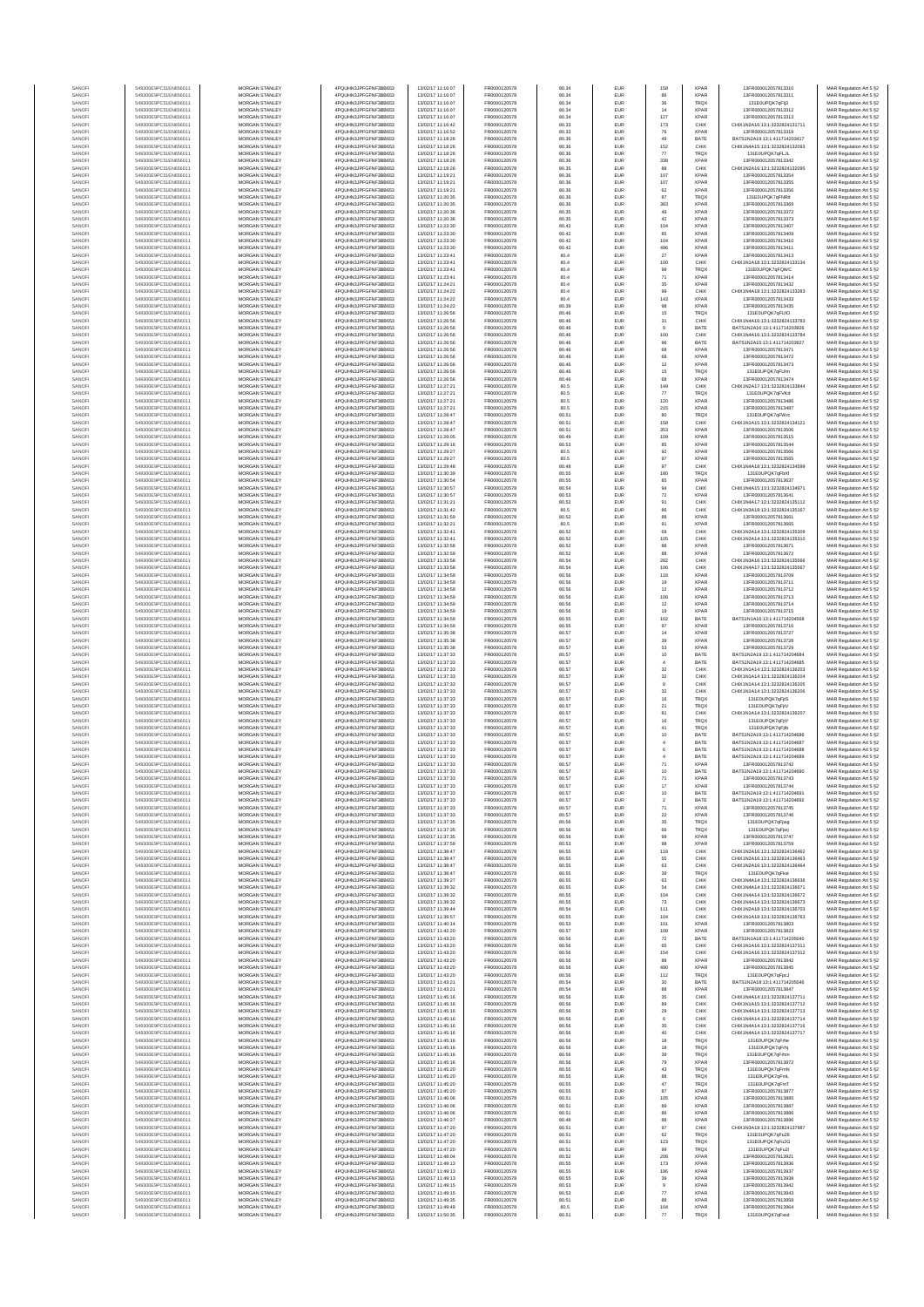| SANOFI           | 549300E9PC51EN656011                         | MORGAN STANLEY                                 | 4POLIHN3JPEGENE3BB653                         | 13/02/17 11:50:35                      | FR0000120578                 | 80.51          | EUR                      | 81                    | <b>XPAR</b>                | 13FR000012057813967                                            | MAR Regulation Art 5 §2                            |
|------------------|----------------------------------------------|------------------------------------------------|-----------------------------------------------|----------------------------------------|------------------------------|----------------|--------------------------|-----------------------|----------------------------|----------------------------------------------------------------|----------------------------------------------------|
| SANOFI           | 549300E9PC51EN656011                         | MORGAN STANLEY                                 | 4PQUHN3JPFGFNF3BB653                          | 13/02/17 11:50:35                      | FR0000120578                 | 80.51          | EUR                      | 24                    | <b>TRQX</b>                | 131E0UPQK7qFxoh                                                | MAR Regulation Art 5 §2                            |
| SANOFI<br>SANOFI | 549300E9PC51EN656011<br>549300E9PC51EN656011 | <b>MORGAN STANLEY</b><br><b>MORGAN STANLEY</b> | 4POLIHN3JPEGENE3BB653<br>4PQUHN3JPFGFNF3BB653 | 13/02/17 11:50:35<br>13/02/17 11:51:25 | FR0000120578<br>FR0000120578 | 80.51<br>80.52 | <b>EUR</b><br><b>EUR</b> | 14<br>98              | <b>XPAR</b><br>CHIX        | 13FR000012057813968<br>CHIX1N2A14:13:1:3232824138877           | MAR Regulation Art 5 §2<br>MAR Regulation Art 5 §2 |
| SANOFI           | 549300E9PC51EN656011                         | MORGAN STANLEY                                 | 4PQUHN3JPFGFNF3BB653                          | 13/02/17 11:51:25                      | FR0000120578                 | 80.52          | EUR                      | $\sqrt{2}$            | CHIX                       | CHIX1N3A17:13:1:3232824138878                                  | MAR Regulation Art 5 §2                            |
| SANOFI           | 549300E9PC51EN656011                         | MORGAN STANLEY                                 | 4PQUHN3JPFGFNF3BB653                          | 13/02/17 11:51:32                      | FR0000120578                 | 80.51          | EUR                      | 100                   | CHIX                       | CHIX1N2A14:13:1:3232824138899                                  | MAR Regulation Art 5 §2                            |
| SANOFI<br>SANOFI | 549300E9PC51EN656011<br>549300E9PC51EN656011 | MORGAN STANLEY<br>MORGAN STANLEY               | 4PQUHN3JPFGFNF3BB653<br>4PQUHN3JPFGFNF3BB653  | 13/02/17 11:51:32<br>13/02/17 11:51:32 | FR0000120578<br>FR0000120578 | 80.51<br>80.51 | EUR<br>EUR               | 100<br>98             | CHIX<br>CHIX               | CHIX1N3A17:13:1:3232824138900<br>CHIX1N3A17:13:1:3232824138901 | MAR Regulation Art 5 §2<br>MAR Regulation Art 5 §2 |
| SANOFI           | 549300E9PC51EN656011                         | MORGAN STANLEY                                 | 4PQUHN3JPFGFNF3BB653                          | 13/02/17 11:51:49                      | FR0000120578                 | 80.48          | EUR                      | 104                   | <b>XPAR</b>                | 13FR000012057813987                                            | MAR Regulation Art 5 §2                            |
| SANOFI<br>SANOFI | 549300E9PC51EN656011<br>549300E9PC51EN656011 | MORGAN STANLEY<br>MORGAN STANLEY               | 4PQUHN3JPFGFNF3BB653<br>4PQUHN3JPFGFNF3BB653  | 13/02/17 11:52:25<br>13/02/17 11:52:25 | FR0000120578<br>FR0000120578 | 80.49<br>80.49 | EUR<br>EUR               | $74\,$<br>119         | CHIX<br>CHIX               | CHIX1N3A16:13:1:3232824139011<br>CHIX1N3A16:13:1:3232824139012 | MAR Regulation Art 5 §2<br>MAR Regulation Art 5 §2 |
| SANOFI           | 549300E9PC51EN656011                         | <b>MORGAN STANLEY</b>                          | 4PQUHN3JPFGFNF3BB653                          | 13/02/17 11:54:00                      | FR0000120578                 | 80.49          | <b>EUR</b>               | 70                    | <b>TROX</b>                | 131E0UPQK7qG1Kt                                                | MAR Regulation Art 5 §2                            |
| SANOFI           | 549300E9PC51EN656011<br>549300E9PC51EN656011 | MORGAN STANLEY<br>MORGAN STANLEY               | 4PQUHN3JPFGFNF3BB653<br>4POUHN3JPEGENE3BB653  | 13/02/17 11:54:00<br>13/02/17 11:54:00 | FR0000120578<br>FR0000120578 | 80.49<br>80.49 | <b>EUR</b><br>EUR        | 139<br>45             | CHIX<br>BATE               | CHIX1N2A14-13-1-3232824139296<br>BATS1N2A19:13:1:411714205600  | MAR Regulation Art 5 §2                            |
| SANOFI<br>SANOFI | 549300E9PC51EN656011                         | MORGAN STANLEY                                 | 4PQUHN3JPFGFNF3BB653                          | 13/02/17 11:54:00                      | FR0000120578                 | 80.49          | EUR                      | 310                   | XPAR                       | 13FR000012057814015                                            | MAR Regulation Art 5 §2<br>MAR Regulation Art 5 §2 |
| SANOFI           | 549300E9PC51EN656011                         | MORGAN STANLEY                                 | 4PQUHN3JPFGFNF3BB653                          | 13/02/17 11:55:47                      | FR0000120578                 | 80.49          | EUR                      | 84                    | CHIX                       | CHIX1N1A14:13:1:3232824139560                                  | MAR Regulation Art 5 §2                            |
| SANOFI<br>SANOFI | 549300E9PC51EN656011<br>549300E9PC51EN656011 | MORGAN STANLEY<br>MORGAN STANLEY               | 4PQUHN3JPFGFNF3BB653<br>4PQUHN3JPFGFNF3BB653  | 13/02/17 11:55:47<br>13/02/17 11:55:47 | FR0000120578<br>FR0000120578 | 80.49<br>80.49 | EUR<br>EUR               | 60<br>97              | CHIX<br>CHIX               | CHIX1N1A14:13:1:3232824139561<br>CHIX1N4A18:13:1:3232824139562 | MAR Regulation Art 5 §2<br>MAR Regulation Art 5 §2 |
| SANOFI           | 549300E9PC51EN656011                         | MORGAN STANLEY                                 | 4PQUHN3JPFGFNF3BB653                          | 13/02/17 11:55:47                      | FR0000120578                 | 80.49          | EUR                      | 66                    | TRQX                       | 131E0UPQK7qG3FA                                                | MAR Regulation Art 5 §2                            |
| SANOFI           | 549300E9PC51EN656011                         | <b>MORGAN STANLEY</b>                          | 4PQUHN3JPFGFNF3BB653                          | 13/02/17 11:55:47                      | FR0000120578                 | 80.49          | <b>EUR</b>               | $\overline{7}$        | <b>TRQX</b>                | 131E0UPQK7qG3FC                                                | MAR Regulation Art 5 §2                            |
| SANOFI<br>SANOFI | 549300E9PC51EN656011<br>549300E9PC51EN656011 | MORGAN STANLEY<br>MORGAN STANLEY               | 4PQUHN3JPFGFNF3BB653<br>4PQUHN3JPFGFNF3BB653  | 13/02/17 11:55:47<br>13/02/17 11:55:47 | FR0000120578                 | 80.49<br>80.48 | <b>EUR</b><br>EUR        | 322                   | <b>XPAR</b><br>TRQX        | 13FR000012057814032<br>131E0UPQK7qG3HK                         | MAR Regulation Art 5 §2                            |
| SANOFI           | 549300E9PC51EN656011                         | MORGAN STANLEY                                 | 4PQUHN3JPFGFNF3BB653                          | 13/02/17 11:56:08                      | FR0000120578<br>FR0000120578 | 80.44          | EUR                      | $97\,$                | XPAR                       | 13FR000012057814058                                            | MAR Regulation Art 5 §2<br>MAR Regulation Art 5 §2 |
| SANOFI           | 549300E9PC51EN656011                         | MORGAN STANLEY                                 | 4PQUHN3JPFGFNF3BB653                          | 13/02/17 11:56:31                      | FR0000120578                 | 80.47          | EUR                      | $\boldsymbol{7}$      | <b>XPAF</b>                | 13FR000012057814078                                            | MAR Regulation Art 5 §2                            |
| SANOFI<br>SANOFI | 549300E9PC51EN656011<br>549300E9PC51EN656011 | MORGAN STANLEY<br>MORGAN STANLEY               | 4PQUHN3JPFGFNF3BB653<br>4PQUHN3JPFGFNF3BB653  | 13/02/17 11:56:31<br>13/02/17 11:56:57 | FR0000120578<br>FR0000120578 | 80.47<br>80.45 | EUR<br>EUR               | 89<br>$10$            | <b>XPAR</b><br>CHIX        | 13FR000012057814079<br>CHIX1N3A14:13:1:3232824139817           | MAR Regulation Art 5 §2<br>MAR Regulation Art 5 §2 |
| SANOFI           | 549300E9PC51EN656011                         | MORGAN STANLEY                                 | 4PQUHN3JPFGFNF3BB653                          | 13/02/17 11:56:57                      | FR0000120578                 | 80.45          | EUR                      | 172                   | CHIX                       | CHIX1N3A14:13:1:3232824139818                                  | MAR Regulation Art 5 §2                            |
| SANOFI<br>SANOFI | 549300E9PC51EN656011<br>549300E9PC51EN656011 | <b>MORGAN STANLEY</b><br>MORGAN STANLEY        | 4PQUHN3JPFGFNF3BB653<br>4PQUHN3JPFGFNF3BB653  | 13/02/17 11:57:15<br>13/02/17 11:57:22 | FR0000120578                 | 80.4<br>80.4   | <b>EUR</b>               | 47                    | <b>TROX</b><br><b>XPAR</b> | 131E0UPQK7gG5nf<br>13FR000012057814124                         | MAR Regulation Art 5 §2                            |
| SANOFI           | 549300E9PC51EN656011                         | MORGAN STANLEY                                 | 4PQUHN3JPFGFNF3BB653                          | 13/02/17 11:58:03                      | FR0000120578<br>FR0000120578 | 80.41          | EUR<br>EUR               | 85<br>$92\,$          | <b>XPAR</b>                | 13FR000012057814136                                            | MAR Regulation Art 5 §2<br>MAR Regulation Art 5 §2 |
| SANOFI           | 549300E9PC51EN656011                         | MORGAN STANLEY                                 | 4PQUHN3JPFGFNF3BB653                          | 13/02/17 11:58:03                      | FR0000120578                 | 80.41          | EUR                      | $44\,$                | BATE                       | BATS1N2A17:13:1:411714205859                                   | MAR Regulation Art 5 §2                            |
| SANOFI<br>SANOFI | 549300E9PC51EN656011<br>549300E9PC51EN656011 | MORGAN STANLEY<br>MORGAN STANLEY               | 4PQUHN3JPFGFNF3BB653<br>4PQUHN3JPFGFNF3BB653  | 13/02/17 11:58:03<br>13/02/17 11:58:54 | FR0000120578<br>FR0000120578 | 80.41<br>80.42 | EUR<br>EUR               | 100<br>124            | CHIX<br><b>XPAF</b>        | CHIX1N4A16:13:1:3232824140060<br>13FR000012057814153           | MAR Regulation Art 5 §2<br>MAR Regulation Art 5 §2 |
| SANOFI           | 549300E9PC51EN656011                         | MORGAN STANLEY                                 | 4PQUHN3JPFGFNF3BB653                          | 13/02/17 11:58:54                      | FR0000120578                 | 80.41          | EUR                      | 98                    | CHIX                       | CHIX1N4A15:13:1:3232824140234                                  | MAR Regulation Art 5 §2                            |
| SANOFI           | 549300E9PC51EN656011                         | MORGAN STANLEY                                 | 4PQUHN3JPFGFNF3BB653                          | 13/02/17 11:58:54                      | FR0000120578                 | 80.41          | EUR                      | 93                    | TRQX                       | 131E0UPQK7qG7YP                                                | MAR Regulation Art 5 §2                            |
| SANOFI<br>SANOFI | 549300E9PC51EN656011<br>549300E9PC51EN656011 | <b>MORGAN STANLEY</b><br><b>MORGAN STANLEY</b> | 4PQUHN3JPFGFNF3BB653<br>4PQUHN3JPFGFNF3BB653  | 13/02/17 11:58:54<br>13/02/17 11:58:54 | FR0000120578<br>FR0000120578 | 80.42<br>80.42 | <b>EUR</b><br><b>EUR</b> | 124<br>$27\,$         | <b>XPAR</b><br><b>XPAR</b> | 13FR000012057814155<br>13FR000012057814156                     | MAR Regulation Art 5 §2<br>MAR Regulation Art 5 §2 |
| SANOFI           | 549300E9PC51EN656011                         | MORGAN STANLEY                                 | 4PQUHN3JPFGFNF3BB653                          | 13/02/17 11:58:54                      | FR0000120578                 | 80.42          | EUR                      | $\sqrt{5}$            | <b>XPAR</b>                | 13FR000012057814157                                            | MAR Regulation Art 5 §2                            |
| SANOFI           | 549300E9PC51EN656011                         | MORGAN STANLEY                                 | 4PQUHN3JPFGFNF3BB653                          | 13/02/17 12:00:50                      | FR0000120578                 | 80.42          | EUR                      | 132                   | <b>XPAR</b>                | 13FR000012057814189                                            | MAR Regulation Art 5 §2                            |
| SANOF<br>SANOFI  | 549300E9PC51EN656011<br>549300E9PC51EN656011 | MORGAN STANLEY<br>MORGAN STANLEY               | 4PQUHN3JPFGFNF3BB653<br>4PQUHN3JPFGFNF3BB653  | 13/02/17 12:00:50<br>13/02/17 12:00:50 | FR0000120578<br>FR0000120578 | 80.42<br>80.41 | EUR<br>EUR               | 261<br>97             | <b>XPAR</b><br><b>XPAR</b> | 13FR000012057814191<br>13FR000012057814200                     | MAR Regulation Art 5 §2<br>MAR Regulation Art 5 §2 |
| SANOFI           | 549300E9PC51EN656011                         | MORGAN STANLEY                                 | 4PQUHN3JPFGFNF3BB653                          | 13/02/17 12:00:50                      | FR0000120578                 | 80.42          | EUR                      | 97                    | TRQX                       | 131E0UPQK7gGA4v                                                | MAR Regulation Art 5 §2                            |
| SANOFI<br>SANOFI | 549300E9PC51EN656011<br>549300E9PC51EN656011 | MORGAN STANLEY<br>MORGAN STANLEY               | 4PQUHN3JPFGFNF3BB653<br>4PQUHN3JPFGFNF3BB653  | 13/02/17 12:00:50<br>13/02/17 12:01:41 | FR0000120578<br>FR0000120578 | 80.41<br>80.39 | EUR<br>EUR               | 100<br>91             | <b>XPAR</b><br><b>XPAR</b> | 13FR000012057814211<br>13FR000012057814247                     | MAR Regulation Art 5 §2<br>MAR Regulation Art 5 §2 |
| SANOFI           | 549300E9PC51EN656011                         | <b>MORGAN STANLEY</b>                          | 4PQUHN3JPFGFNF3BB653                          | 13/02/17 12:01:41                      | FR0000120578                 | 80.38          | <b>EUR</b>               | 100                   | <b>TRQX</b>                | 131F0UPOK7nGB2v                                                | MAR Regulation Art 5 §2                            |
| SANOFI           | 549300E9PC51EN656011                         | MORGAN STANLEY                                 | 4PQUHN3JPFGFNF3BB653                          | 13/02/17 12:03:08                      | FR0000120578                 | 80.4           | <b>EUR</b>               | 355                   | <b>XPAR</b>                | 13FR000012057814287                                            | MAR Regulation Art 5 §2                            |
| SANOFI<br>SANOFI | 549300E9PC51EN656011<br>549300E9PC51EN656011 | MORGAN STANLEY<br>MORGAN STANLEY               | 4PQUHN3JPFGFNF3BB653<br>4PQUHN3JPFGFNF3BB653  | 13/02/17 12:04:10<br>13/02/17 12:04:10 | FR0000120578<br>FR0000120578 | 80.42<br>80.42 | EUR<br>EUR               | $15\,$<br>105         | <b>XPAR</b><br>XPAR        | 13FR000012057814305<br>13FR000012057814306                     | MAR Regulation Art 5 §2<br>MAR Regulation Art 5 §2 |
| SANOF            | 549300E9PC51EN656011                         | MORGAN STANLEY                                 | 4PQUHN3JPFGFNF3BB653                          | 13/02/17 12:04:10                      | FR0000120578                 | 80.42          | EUR                      | 105                   | <b>XPAR</b>                | 13FR000012057814307                                            | MAR Regulation Art 5 §2                            |
| SANOFI           | 549300E9PC51EN656011                         | MORGAN STANLEY                                 | 4PQUHN3JPFGFNF3BB653                          | 13/02/17 12:04:10                      | FR0000120578                 | 80.42          | EUR                      | 15                    | <b>XPAR</b>                | 13FR000012057814308                                            | MAR Regulation Art 5 §2                            |
| SANOFI<br>SANOFI | 549300E9PC51EN656011<br>549300E9PC51EN656011 | MORGAN STANLEY<br>MORGAN STANLEY               | 4PQUHN3JPFGFNF3BB653<br>4PQUHN3JPFGFNF3BB653  | 13/02/17 12:04:10<br>13/02/17 12:04:10 | FR0000120578<br>FR0000120578 | 80.42<br>80.42 | EUR<br><b>EUR</b>        | 90<br>25              | <b>XPAR</b><br>CHIX        | 13FR000012057814309<br>CHIX1N4A14:13:1:3232824141234           | MAR Regulation Art 5 §2<br>MAR Regulation Art 5 §2 |
| SANOFI           | 549300E9PC51EN656011                         | <b>MORGAN STANLEY</b>                          | 4PQUHN3JPFGFNF3BB653                          | 13/02/17 12:04:24                      | FR0000120578                 | 80.43          | <b>EUR</b>               | 90                    | <b>XPAR</b>                | 13FR000012057814326                                            | MAR Regulation Art 5 §2                            |
| SANOFI<br>SANOFI | 549300E9PC51EN656011<br>549300E9PC51EN656011 | <b>MORGAN STANLEY</b><br>MORGAN STANLEY        | 4PQUHN3JPFGFNF3BB653<br>4PQUHN3JPFGFNF3BB653  | 13/02/17 12:06:12                      | FR0000120578<br>FR0000120578 | 80.46<br>80.46 | <b>EUR</b><br>EUR        | 14<br>$\overline{7}$  | <b>TRQX</b><br><b>TRQX</b> | 131E0UPQK7qGFwk<br>131E0UPQK7qGFyG                             | MAR Regulation Art 5 §2                            |
| SANOFI           | 549300E9PC51EN656011                         | MORGAN STANLEY                                 | 4PQUHN3JPFGFNF3BB653                          | 13/02/17 12:06:13<br>13/02/17 12:06:13 | FR0000120578                 | 80.46          | EUR                      | $11$                  | CHIX                       | CHIX1N4A18:13:1:3232824141583                                  | MAR Regulation Art 5 §2<br>MAR Regulation Art 5 §2 |
| SANOFI           | 549300E9PC51EN656011                         | MORGAN STANLEY                                 | 4PQUHN3JPFGFNF3BB653                          | 13/02/17 12:06:13                      | FR0000120578                 | 80.46          | EUR                      |                       | BATE                       | BATS1N1A17:13:1:411714206406                                   | MAR Regulation Art 5 §2                            |
| SANOFI<br>SANOFI | 549300E9PC51EN656011<br>549300E9PC51EN656011 | MORGAN STANLEY<br>MORGAN STANLEY               | 4PQUHN3JPFGFNF3BB653<br>4PQUHN3JPFGFNF3BB653  | 13/02/17 12:06:13<br>13/02/17 12:06:13 | FR0000120578<br>FR0000120578 | 80.46<br>80.46 | EUR<br>EUR               | $_{9}$                | BATE<br>BATE               | BATS1N1A17:13:1:411714206407<br>BATS1N1A17:13:1:411714206408   | MAR Regulation Art 5 §2<br>MAR Regulation Art 5 §2 |
| SANOFI           | 549300E9PC51EN656011                         | MORGAN STANLEY                                 | 4PQUHN3JPFGFNF3BB653                          | 13/02/17 12:06:13                      | FR0000120578                 | 80.46          | EUR                      | 34                    | <b>XPAR</b>                | 13FR000012057814359                                            | MAR Regulation Art 5 §2                            |
| SANOFI           | 549300E9PC51EN656011                         | <b>MORGAN STANLEY</b>                          | 4PQUHN3JPFGFNF3BB653                          | 13/02/17 12:06:13                      | FR0000120578                 | 80.46          | <b>EUR</b>               | 31                    | <b>XPAR</b>                | 13FR000012057814360                                            | MAR Regulation Art 5 §2                            |
| SANOFI<br>SANOFI | 549300E9PC51EN656011<br>549300E9PC51EN656011 | <b>MORGAN STANLEY</b><br>MORGAN STANLEY        | 4PQUHN3JPFGFNF3BB653<br>4PQUHN3JPFGFNF3BB653  | 13/02/17 12:07:08<br>13/02/17 12:07:08 | FR0000120578<br>FR0000120578 | 80.5<br>80.5   | <b>EUR</b><br>EUR        | 195<br>87             | <b>XPAR</b><br>CHIX        | 13FR000012057814374<br>CHIX1N2A17:13:1:3232824141765           | MAR Regulation Art 5 §2<br>MAR Regulation Art 5 §2 |
| SANOFI           | 549300E9PC51EN656011                         | MORGAN STANLEY                                 | 4PQUHN3JPFGFNF3BB653                          | 13/02/17 12:07:08                      | FR0000120578                 | 80.5           | EUR                      |                       | CHIX                       | CHIX1N2A17:13:1:3232824141766                                  | MAR Regulation Art 5 §2                            |
| SANOFI<br>SANOFI | 549300E9PC51EN656011<br>549300E9PC51EN656011 | MORGAN STANLEY<br>MORGAN STANLEY               | 4PQUHN3JPFGFNF3BB653<br>4PQUHN3JPFGFNF3BB653  | 13/02/17 12:07:08<br>13/02/17 12:07:08 | FR0000120578<br>FR0000120578 | 80.5<br>80.5   | EUR<br>EUR               | 45                    | TRQX<br>TRQX               | 131E0UPQK7qGH1q<br>131E0UPQK7qGH1v                             | MAR Regulation Art 5 §2                            |
| SANOFI           | 549300E9PC51EN656011                         | MORGAN STANLEY                                 | 4PQUHN3JPFGFNF3BB653                          | 13/02/17 12:07:08                      | FR0000120578                 | 80.5           | EUR                      | $70$<br>80            | CHIX                       | CHIX1N2A17:13:1:3232824141767                                  | MAR Regulation Art 5 §2<br>MAR Regulation Art 5 §2 |
| SANOFI           | 549300E9PC51EN656011                         | MORGAN STANLEY                                 | 4PQUHN3JPFGFNF3BB653                          | 13/02/17 12:07:08                      | FR0000120578                 | 80.5           | EUR                      | 51                    | CHIX                       | CHIX1N2A17:13:1:3232824141769                                  | MAR Regulation Art 5 §2                            |
| SANOFI<br>SANOFI | 549300E9PC51EN656011<br>549300E9PC51EN656011 | <b>MORGAN STANLEY</b><br><b>MORGAN STANLEY</b> | 4PQUHN3JPFGFNF3BB653<br>4PQUHN3JPFGFNF3BB653  | 13/02/17 12:07:08<br>13/02/17 12:07:08 | FR0000120578<br>FR0000120578 | 80.5<br>80.5   | <b>EUR</b><br><b>EUR</b> | 195<br>112            | <b>XPAR</b><br><b>XPAR</b> | 13FR000012057814376<br>13FR000012057814377                     | MAR Regulation Art 5 §2<br>MAR Regulation Art 5 §2 |
| SANOFI           | 549300E9PC51EN656011                         | MORGAN STANLEY                                 | 4PQUHN3JPFGFNF3BB653                          | 13/02/17 12:09:06                      | FR0000120578                 | 80.53          | EUR                      | $27\,$                | CHIX                       | CHIX1N4A18:13:1:3232824142107                                  | MAR Regulation Art 5 §2                            |
| SANOFI<br>SANOFI | 549300E9PC51EN656011<br>549300E9PC51EN656011 | MORGAN STANLEY<br>MORGAN STANLEY               | 4PQUHN3JPFGFNF3BB653<br>4PQUHN3JPFGFNF3BB653  | 13/02/17 12:09:06<br>13/02/17 12:09:06 | FR0000120578<br>FR0000120578 | 80.53<br>80.53 | EUR<br>EUR               | $27\,$                | CHIX<br>CHIX               | CHIX1N4A18:13:1:3232824142110<br>CHIX1N4A18:13:1:3232824142111 | MAR Regulation Art 5 §2                            |
| SANOFI           | 549300E9PC51EN656011                         | MORGAN STANLEY                                 | 4PQUHN3JPFGFNF3BB653                          | 13/02/17 12:09:06                      | FR0000120578                 | 80.53          | EUR                      | 121<br>62             | <b>XPAF</b>                | 13FR000012057814401                                            | MAR Regulation Art 5 §2<br>MAR Regulation Art 5 §2 |
| SANOFI           | 549300E9PC51EN656011                         | MORGAN STANLEY                                 | 4PQUHN3JPFGFNF3BB653                          | 13/02/17 12:09:06                      | FR0000120578                 | 80.53          | EUR                      | 9                     | BATE                       | BATS1N2A15:13:1:411714206556                                   | MAR Regulation Art 5 §2                            |
| SANOFI<br>SANOFI | 549300E9PC51EN656011<br>549300E9PC51EN656011 | MORGAN STANLEY<br>MORGAN STANLEY               | 4PQUHN3JPFGFNF3BB653<br>4PQUHN3JPFGFNF3BB653  | 13/02/17 12:09:06<br>13/02/17 12:09:06 | FR0000120578<br>FR0000120578 | 80.53<br>80.53 | EUR<br><b>EUR</b>        | $\overline{9}$<br>129 | BATE<br><b>XPAR</b>        | BATS1N2A15:13:1:411714206557<br>13FR000012057814405            | MAR Regulation Art 5 §2<br>MAR Regulation Art 5 §2 |
| SANOFI           | 549300E9PC51EN656011                         | <b>MORGAN STANLEY</b>                          | 4PQUHN3JPFGFNF3BB653                          | 13/02/17 12:09:06                      | FR0000120578                 | 80.53          | <b>EUR</b>               | $\theta$              | BATE                       | BATS1N2A15:13:1:411714206558                                   | MAR Regulation Art 5 §2                            |
| SANOFI           | 549300E9PC51EN656011                         | <b>MORGAN STANLEY</b>                          | 4PQUHN3JPFGFNF3BB653<br>4PQUHN3JPFGFNF3BB653  | 13/02/17 12:09:06                      | FR0000120578                 | 80.53          | EUR                      | 15                    | <b>TRQX</b>                | 131E0UPQK7gGlkH                                                | MAR Regulation Art 5 §2                            |
| SANOFI<br>SANOFI | 549300E9PC51EN656011<br>549300E9PC51EN656011 | MORGAN STANLEY<br>MORGAN STANLEY               | 4PQUHN3JPFGFNF3BB653                          | 13/02/17 12:09:06<br>13/02/17 12:09:06 | FR0000120578<br>FR0000120578 | 80.53<br>80.53 | EUR<br>EUR               | 74<br>$9$             | TRQX<br>BATE               | 131E0UPQK7qGlkK<br>BATS1N2A15:13:1:411714206559                | MAR Regulation Art 5 §2<br>MAR Regulation Art 5 §2 |
| SANOFI           | 549300E9PC51EN656011                         | MORGAN STANLEY                                 | 4PQUHN3JPFGFNF3BB653                          | 13/02/17 12:09:06                      | FR0000120578                 | 80.53          | EUR                      |                       | BATE                       | BATS1N2A15:13:1:411714206560                                   | MAR Regulation Art 5 §2                            |
| SANOFI<br>SANOFI | 549300E9PC51EN656011<br>549300E9PC51EN656011 | MORGAN STANLEY<br>MORGAN STANLEY               | 4PQUHN3JPFGFNF3BB653<br>4PQUHN3JPFGFNF3BB653  | 13/02/17 12:09:06<br>13/02/17 12:09:06 | FR0000120578<br>FR0000120578 | 80.53<br>80.53 | EUR<br>EUR               | $\boldsymbol{7}$      | BATE<br>BATE               | BATS1N2A15:13:1:411714206561<br>BATS1N2A15:13:1:411714206562   | MAR Regulation Art 5 §2<br>MAR Regulation Art 5 §2 |
| SANOFI           | 549300E9PC51EN656011                         | MORGAN STANLEY                                 | 4PQUHN3JPFGFNF3BB653                          | 13/02/17 12:09:06                      | FR0000120578                 | 80.53          | EUR                      | $_{33}$               | <b>XPAR</b>                | 13FR000012057814407                                            | MAR Regulation Art 5 §2                            |
| SANOFI           | 549300E9PC51EN656011                         | <b>MORGAN STANLEY</b>                          | 4PQUHN3JPFGFNF3BB653                          | 13/02/17 12:09:06                      | FR0000120578                 | 80.53          | <b>EUR</b>               | 29                    | <b>XPAR</b>                | 13FR000012057814408                                            | MAR Regulation Art 5 §2                            |
| SANOFI<br>SANOFI | 549300E9PC51EN656011<br>549300E9PC51EN656011 | MORGAN STANLEY<br>MORGAN STANLEY               | 4PQUHN3JPFGFNF3BB653<br>4PQUHN3JPFGFNF3BB653  | 13/02/17 12:09:06<br>13/02/17 12:09:06 | FR0000120578<br>FR0000120578 | 80.53<br>80.53 | <b>EUR</b><br>EUR        | 29<br>$62\,$          | <b>XPAR</b><br><b>XPAR</b> | 13FR000012057814409<br>13FR000012057814410                     | MAR Regulation Art 5 §2<br>MAR Regulation Art 5 §2 |
| SANOFI           | 549300E9PC51EN656011                         | MORGAN STANLEY                                 | 4PQUHN3JPFGFNF3BB653                          | 13/02/17 12:09:06                      | FR0000120578                 | 80.53          | EUR                      | $\bf 22$              | <b>XPAR</b>                | 13FR000012057814411                                            | MAR Regulation Art 5 §2                            |
| SANOF<br>SANOFI  | 549300E9PC51EN656011<br>549300E9PC51EN656011 | MORGAN STANLEY<br>MORGAN STANLEY               | 4PQUHN3JPFGFNF3BB653<br>4PQUHN3JPFGFNF3BB653  | 13/02/17 12:09:06<br>13/02/17 12:10:04 | FR0000120578<br>FR0000120578 | 80.53<br>80.53 | EUR<br>EUR               | ${\bf 28}$            | <b>XPAR</b><br><b>XPAR</b> | 13FR000012057814412<br>13FR000012057814425                     | MAR Regulation Art 5 §2<br>MAR Regulation Art 5 §2 |
| SANOFI           | 549300E9PC51EN656011                         | MORGAN STANLEY                                 | 4PQUHN3JPFGFNF3BB653                          | 13/02/17 12:10:04                      | FR0000120578                 | 80.53          | EUR                      | 90<br>97              | TRQX                       | 131E0UPQK7qGK8F                                                | MAR Regulation Art 5 §2                            |
| SANOFI           | 549300E9PC51EN656011                         | MORGAN STANLEY                                 | 4PQUHN3JPFGFNF3BB653                          | 13/02/17 12:10:04                      | FR0000120578                 | 80.53          | EUR                      | 14                    | <b>XPAR</b>                | 13FR000012057814426                                            | MAR Regulation Art 5 §2                            |
| SANOFI<br>SANOFI | 549300E9PC51EN656011<br>549300E9PC51EN656011 | <b>MORGAN STANLEY</b><br><b>MORGAN STANLEY</b> | 4PQUHN3JPFGFNF3BB653<br>4PQUHN3JPFGFNF3BB653  | 13/02/17 12:10:04<br>13/02/17 12:10:39 | FR0000120578<br>FR0000120578 | 80.53<br>80.56 | <b>EUR</b><br><b>EUR</b> | 88<br>84              | <b>XPAR</b><br>CHIX        | 13FR000012057814427<br>CHIX1N4A16:13:1:3232824142537           | MAR Regulation Art 5 §2<br>MAR Regulation Art 5 §2 |
| SANOFI           | 549300E9PC51EN65601                          | <b>MORGAN STANLEY</b>                          | 4POLIHN3JPEGENE3BB653                         | 13/02/17 12:10:39                      | FR0000120578                 | 80.56          | <b>FUE</b>               | 87                    | <b>XPAR</b>                | 13FR000012057814453                                            | MAR Regulation Art 5 §2                            |
| SANOFI           | 549300E9PC51EN656011                         | MORGAN STANLEY                                 | 4PQUHN3JPFGFNF3BB653                          | 13/02/17 12:10:44                      | FR0000120578                 | 80.54          | EUR                      | 89                    | <b>TRQX</b>                | 131E0UPQK7qGLYg                                                | MAR Regulation Art 5 §2                            |
| SANOF<br>SANOFI  | 549300E9PC51EN656011<br>549300E9PC51EN656011 | MORGAN STANLEY<br>MORGAN STANLEY               | 4PQUHN3JPFGFNF3BB653<br>4PQUHN3JPFGFNF3BB653  | 13/02/17 12:11:51<br>13/02/17 12:11:51 | FR0000120578<br>FR0000120578 | 80.52<br>80.52 | EUR<br>EUR               | 91<br>91              | <b>XPAR</b><br><b>XPAR</b> | 13FR000012057814495<br>13FR000012057814496                     | MAR Regulation Art 5 §2<br>MAR Regulation Art 5 §2 |
| SANOFI           | 549300E9PC51EN656011                         | MORGAN STANLEY                                 | 4PQUHN3JPFGFNF3BB653                          | 13/02/17 12:11:51                      | FR0000120578                 | 80.52          | <b>EUR</b>               | 88                    | <b>XPAR</b>                | 13FR000012057814498                                            | MAR Regulation Art 5 §2                            |
| SANOFI<br>SANOFI | 549300E9PC51EN656011<br>549300E9PC51EN656011 | MORGAN STANLEY<br><b>MORGAN STANLEY</b>        | 4PQUHN3JPFGFNF3BB653<br>4PQUHN3JPFGFNF3BB653  | 13/02/17 12:12:30<br>13/02/17 12:12:30 | FR0000120578<br>FR0000120578 | 80.51<br>80.51 | EUR<br><b>EUR</b>        | 184<br>60             | <b>XPAR</b><br><b>XPAR</b> | 13FR000012057814508<br>13FR000012057814510                     | MAR Regulation Art 5 §2                            |
| SANOFI           | 549300E9PC51EN656011                         | <b>MORGAN STANLEY</b>                          | 4PQUHN3JPFGFNF3BB653                          | 13/02/17 12:12:30                      | FR0000120578                 | 80.51          | <b>EUR</b>               | 40                    | <b>XPAR</b>                | 13ER000012057814511                                            | MAR Regulation Art 5 §2<br>MAR Regulation Art 5 §2 |
| SANOFI           | 549300E9PC51EN656011                         | MORGAN STANLEY                                 | 4PQUHN3JPFGFNF3BB653                          | 13/02/17 12:13:01                      | FR0000120578                 | 80.53          | EUR                      | 94                    | <b>XPAR</b>                | 13FR000012057814533                                            | MAR Regulation Art 5 §2                            |
| SANOFI<br>SANOFI | 549300E9PC51EN656011<br>549300E9PC51EN656011 | MORGAN STANLEY<br>MORGAN STANLEY               | 4PQUHN3JPFGFNF3BB653<br>4PQUHN3JPFGFNF3BB653  | 13/02/17 12:13:20<br>13/02/17 12:13:20 | FR0000120578<br>FR0000120578 | 80.54<br>80.53 | EUR<br>EUR               | 101<br>80             | CHIX<br>CHIX               | CHIX1N4A15:13:1:3232824142956<br>CHIX1N1A17:13:1:3232824142957 | MAR Regulation Art 5 §2<br>MAR Regulation Art 5 §2 |
| SANOFI           | 549300E9PC51EN656011                         | MORGAN STANLEY                                 | 4PQUHN3JPFGFNF3BB653                          | 13/02/17 12:13:20                      | FR0000120578                 | 80.53          | EUR                      | 21                    | CHIX                       | CHIX1N1A17:13:1:3232824142958                                  | MAR Regulation Art 5 §2                            |
| SANOFI<br>SANOFI | 549300E9PC51EN656011<br>549300E9PC51EN656011 | MORGAN STANLEY<br>MORGAN STANLEY               | 4POLIHN3JPEGENE3BB653<br>4PQUHN3JPFGFNF3BB653 | 13/02/17 12:13:20<br>13/02/17 12:14:39 | FR0000120578<br>FR0000120578 | 80.53          | <b>EUR</b><br>EUR        | $96\,$<br>250         | <b>XPAR</b><br><b>XPAR</b> | 13FR000012057814539                                            | MAR Regulation Art 5 §2                            |
| SANOFI           | 549300E9PC51EN656011                         | MORGAN STANLEY                                 | 4PQUHN3JPFGFNF3BB653                          | 13/02/17 12:14:39                      | FR0000120578                 | 80.52<br>80.52 | EUR                      | 31                    | <b>XPAR</b>                | 13FR000012057814549<br>13FR000012057814550                     | MAR Regulation Art 5 §2<br>MAR Regulation Art 5 §2 |
| SANOFI           | 549300E9PC51EN656011                         | <b>MORGAN STANLEY</b>                          | 4PQUHN3JPFGFNF3BB653                          | 13/02/17 12:15:17                      | FR0000120578                 | 80.5           | <b>EUR</b>               | 90                    | CHIX                       | CHIX1N2A16:13:1:3232824143262                                  | MAR Regulation Art 5 §2                            |
| SANOFI<br>SANOFI | 549300E9PC51EN656011<br>549300E9PC51EN656011 | <b>MORGAN STANLEY</b><br>MORGAN STANLEY        | 4PQUHN3JPFGFNF3BB653<br>4PQUHN3JPFGFNF3BB653  | 13/02/17 12:15:17<br>13/02/17 12:15:17 | FR0000120578<br>FR0000120578 | 80.5<br>80.5   | <b>EUR</b><br><b>EUR</b> | 84<br>$\overline{7}$  | <b>XPAR</b><br><b>XPAR</b> | 13FR000012057814564<br>13FR000012057814565                     | MAR Regulation Art 5 §2<br>MAR Regulation Art 5 §2 |
| SANOFI           | 549300E9PC51EN656011                         | MORGAN STANLEY                                 | 4PQUHN3JPFGFNF3BB653                          | 13/02/17 12:15:59                      | FR0000120578                 | 80.51          | <b>EUR</b>               | 88                    | BATE                       | BATS1N1A18:13:1:411714206973                                   | MAR Regulation Art 5 §2                            |
| SANOFI<br>SANOFI | 549300E9PC51EN656011<br>549300E9PC51EN656011 | MORGAN STANLEY<br>MORGAN STANLEY               | 4PQUHN3JPFGFNF3BB653<br>4PQUHN3JPFGFNF3BB653  | 13/02/17 12:15:59<br>13/02/17 12:15:59 | FR0000120578<br>FR0000120578 | 80.51<br>80.51 | EUR<br>EUR               | 55<br>55              | BATE<br>BATE               | BATS1N1A18:13:1:411714206974<br>BATS1N1A18:13:1:411714206975   | MAR Regulation Art 5 §2                            |
| SANOFI           | 549300E9PC51EN656011                         | MORGAN STANLEY                                 | 4PQUHN3JPFGFNF3BB653                          | 13/02/17 12:15:59                      | FR0000120578                 | 80.51          | EUR                      | ${\bf 78}$            | BATE                       | BATS1N1A18:13:1:411714206976                                   | MAR Regulation Art 5 §2<br>MAR Regulation Art 5 §2 |
| SANOFI           | 549300E9PC51EN656011                         | MORGAN STANLEY                                 | 4PQUHN3JPFGFNF3BB653                          | 13/02/17 12:16:00                      | FR0000120578                 | 80.49          | <b>EUR</b>               | 20                    | <b>TROX</b>                | 131E0UPQK7qGRHD                                                | MAR Regulation Art 5 §2                            |
| SANOFI<br>SANOFI | 549300E9PC51EN656011<br>549300E9PC51EN656011 | <b>MORGAN STANLEY</b><br><b>MORGAN STANLEY</b> | 4PQUHN3JPFGFNF3BB653<br>4PQUHN3JPFGFNF3BB653  | 13/02/17 12:16:10<br>13/02/17 12:16:10 | FR0000120578<br>FR0000120578 | 80.47<br>80.47 | <b>EUR</b><br><b>EUR</b> | 88<br>90              | <b>XPAR</b><br><b>XPAR</b> | 13FR000012057814576<br>13FR000012057814575                     | MAR Regulation Art 5 §2<br>MAR Regulation Art 5 §2 |
| SANOFI           | 549300E9PC51EN656011                         | MORGAN STANLEY                                 | 4PQUHN3JPFGFNF3BB653                          | 13/02/17 12:17:54                      | FR0000120578                 | 80.54          | <b>EUR</b>               | 199                   | <b>XPAR</b>                | 13FR000012057814634                                            | MAR Regulation Art 5 §2                            |
| SANOFI           | 549300E9PC51EN656011                         | MORGAN STANLEY                                 | 4PQUHN3JPFGFNF3BB653                          | 13/02/17 12:17:54                      | FR0000120578                 | 80.54          | <b>EUR</b>               | 201                   | <b>XPAR</b>                | 13FR000012057814635                                            | MAR Regulation Art 5 §2                            |
| SANOFI<br>SANOFI | 549300E9PC51EN656011<br>549300E9PC51EN656011 | MORGAN STANLEY<br>MORGAN STANLEY               | 4PQUHN3JPFGFNF3BB653<br>4PQUHN3JPFGFNF3BB653  | 13/02/17 12:17:54<br>13/02/17 12:17:54 | FR0000120578<br>FR0000120578 | 80.52<br>80.52 | EUR<br>EUR               | 89<br>104             | CHIX<br>CHIX               | CHIX1N4A17:13:1:3232824143803<br>CHIX1N1A15:13:1:3232824143804 | MAR Regulation Art 5 §2<br>MAR Regulation Art 5 §2 |
| SANOFI           | 549300E9PC51EN656011                         | MORGAN STANLEY                                 | 4PQUHN3JPFGFNF3BB653                          | 13/02/17 12:18:40                      | FR0000120578                 | 80.51          | EUR                      | 94                    | <b>XPAR</b>                | 13FR000012057814670                                            | MAR Regulation Art 5 §2                            |
| SANOFI<br>SANOFI | 549300E9PC51EN656011<br>549300E9PC51EN656011 | MORGAN STANLEY<br>MORGAN STANLEY               | 4PQUHN3JPFGFNF3BB653<br>4PQUHN3JPFGFNF3BB653  | 13/02/17 12:19:11<br>13/02/17 12:19:11 | FR0000120578<br>FR0000120578 | 80.52<br>80.52 | <b>EUR</b><br><b>EUR</b> | 88<br>85              | <b>XPAR</b><br>CHIX        | 13FR000012057814678<br>CHIX1N3A17:13:1:3232824144081           | MAR Regulation Art 5 §2                            |
| SANOFI           | 549300E9PC51EN656011                         | <b>MORGAN STANLEY</b>                          | 4PQUHN3JPFGFNF3BB653                          | 13/02/17 12:22:38                      | FR0000120578                 | 80.56          | <b>EUR</b>               | 326                   | CHIX                       | CHIX1N2A17:13:1:3232824144752                                  | MAR Regulation Art 5 §2<br>MAR Regulation Art 5 §2 |
| SANOFI           | 549300E9PC51EN656011                         | MORGAN STANLEY                                 | 4PQUHN3JPFGFNF3BB653                          | 13/02/17 12:22:38                      | FR0000120578                 | 80.56          | EUR                      | 728                   | XPAR                       | 13FR000012057814720                                            | MAR Regulation Art 5 §2                            |
| SANOFI<br>SANOFI | 549300E9PC51EN656011<br>549300E9PC51EN656011 | MORGAN STANLEY<br>MORGAN STANLEY               | 4PQUHN3JPFGFNF3BB653<br>4PQUHN3JPFGFNF3BB653  | 13/02/17 12:22:38<br>13/02/17 12:22:38 | FR0000120578<br>FR0000120578 | 80.55<br>80.55 | <b>EUR</b><br>EUR        | 102<br>101            | XPAR<br><b>XPAR</b>        | 13FR000012057814722<br>13FR000012057814723                     | MAR Regulation Art 5 §2<br>MAR Regulation Art 5 §2 |
| SANOFI           | 549300E9PC51EN656011                         | MORGAN STANLEY                                 | 4PQUHN3JPFGFNF3BB653                          | 13/02/17 12:23:25                      | FR0000120578                 | 80.53          | EUR                      | $\mathbf s$           | <b>XPAR</b>                | 13FR000012057814729                                            | MAR Regulation Art 5 §2                            |
| SANOFI<br>SANOFI | 549300E9PC51EN656011<br>549300E9PC51EN656011 | MORGAN STANLEY<br>MORGAN STANLEY               | 4PQUHN3JPFGFNF3BB653<br>4PQUHN3JPFGFNF3BB653  | 13/02/17 12:25:30<br>13/02/17 12:25:30 | FR0000120578<br>FR0000120578 | 80.56<br>80.56 | <b>EUR</b><br>EUR        | 64<br>64              | CHIX<br>CHIX               | CHIX1N2A15:13:1:3232824145318<br>CHIX1N2A15:13:1:3232824145320 | MAR Regulation Art 5 §2<br>MAR Regulation Art 5 §2 |
| SANOFI           | 549300E9PC51EN656011                         | <b>MORGAN STANLEY</b>                          | 4PQUHN3JPFGFNF3BB653                          | 13/02/17 12:25:30                      | FR0000120578                 | 80.56          | <b>EUR</b>               | 36                    | CHIX                       | CHIX1N2A15:13:1:3232824145321                                  | MAR Regulation Art 5 §2                            |
| SANOFI           | 549300E9PC51EN656011                         | <b>MORGAN STANLEY</b>                          | 4PQUHN3JPFGFNF3BB653                          | 13/02/17 12:25:30                      | FR0000120578                 | 80.56          | <b>EUR</b>               | 34                    | <b>TRQX</b>                | 131E0UPQK7gGau9                                                | MAR Regulation Art 5 §2                            |
| SANOFI<br>SANOFI | 549300E9PC51EN656011<br>549300E9PC51EN656011 | MORGAN STANLEY<br>MORGAN STANLEY               | 4PQUHN3JPFGFNF3BB653<br>4PQUHN3JPFGFNF3BB653  | 13/02/17 12:25:30<br>13/02/17 12:25:43 | FR0000120578<br>FR0000120578 | 80.56<br>80.54 | EUR<br><b>EUR</b>        | 145<br>347            | XPAR<br>CHIX               | 13FR000012057814740<br>CHIX1N2A14:13:1:323282414536            | MAR Regulation Art 5 §2<br>MAR Regulation Art 5 §2 |
| SANOFI           | 549300E9PC51EN656011                         | MORGAN STANLEY                                 | 4PQUHN3JPFGFNF3BB653                          | 13/02/17 12:27:13                      | FR0000120578                 | 80.54          | EUR                      | 30                    | <b>XPAR</b>                | 13FR000012057814752                                            | MAR Regulation Art 5 §2                            |
| SANOFI           | 549300E9PC51EN656011                         | MORGAN STANLEY                                 | 4PQUHN3JPFGFNF3BB653                          | 13/02/17 12:27:13                      | FR0000120578                 | 80.54          | EUR                      | 60                    | <b>TRQX</b>                | 131E0UPQK7qGcUR                                                | MAR Regulation Art 5 §2                            |
| SANOFI<br>SANOFI | 549300E9PC51EN656011<br>549300E9PC51EN656011 | MORGAN STANLEY<br>MORGAN STANLEY               | 4PQUHN3JPFGFNF3BB653<br>4PQUHN3JPFGFNF3BB653  | 13/02/17 12:27:13<br>13/02/17 12:27:13 | FR0000120578<br>FR0000120578 | 80.54<br>80.54 | EUR<br>EUR               | 48<br>$10$            | CHIX<br>BATE               | CHIX1N2A18:13:1:3232824145598<br>BATS1N1A19:13:1:411714207715  | MAR Regulation Art 5 §2<br>MAR Regulation Art 5 §2 |
| SANOFI           | 549300E9PC51EN656011                         | MORGAN STANLEY                                 | 4PQUHN3JPFGFNF3BB653                          | 13/02/17 12:27:13                      | FR0000120578                 | 80.54          | EUR                      | 86                    | <b>XPAR</b>                | 13FR000012057814753                                            | MAR Regulation Art 5 §2                            |
| SANOFI<br>SANOFI | 549300E9PC51EN656011<br>549300E9PC51EN656011 | <b>MORGAN STANLEY</b><br>MORGAN STANLEY        | 4PQUHN3JPFGFNF3BB653<br>4PQUHN3JPFGFNF3BB653  | 13/02/17 12:27:13<br>13/02/17 12:27:13 | FR0000120578<br>FR0000120578 | 80.54<br>80.54 | <b>EUR</b><br><b>EUR</b> | 88<br>243             | <b>XPAR</b><br><b>TRQX</b> | 13FR000012057814754<br>131E0UPQK7qGcUw                         | MAR Regulation Art 5 §2<br>MAR Regulation Art 5 §2 |
| SANOFI           | 549300E9PC51EN656011                         | MORGAN STANLEY                                 | 4PQUHN3JPFGFNF3BB653                          | 13/02/17 12:30:49                      | FR0000120578                 | 80.61          | <b>EUR</b>               | 98                    | <b>TRQX</b>                | 131E0UPQK7qGgTu                                                | MAR Regulation Art 5 §2                            |
| SANOFI           | 549300E9PC51EN656011                         | MORGAN STANLEY                                 | 4PQUHN3JPFGFNF3BB653                          | 13/02/17 12:30:53                      | FR0000120578                 | 80.6           | EUR                      | 37                    | BATE                       | BATS1N2A18:13:1:411714207904                                   | MAR Regulation Art 5 §2                            |
| SANOFI<br>SANOFI | 549300E9PC51EN656011<br>549300E9PC51EN656011 | MORGAN STANLEY<br>MORGAN STANLEY               | 4PQUHN3JPFGFNF3BB653<br>4PQUHN3JPFGFNF3BB653  | 13/02/17 12:30:53<br>13/02/17 12:30:53 | FR0000120578<br>FR0000120578 | 80.6<br>80.6   | EUR<br>EUR               | 59<br>$_{37}$         | <b>TRQX</b><br>BATE        | 131E0UPQK7qGgZr<br>BATS1N2A18:13:1:411714207905                | MAR Regulation Art 5 §2<br>MAR Regulation Art 5 §2 |
| SANOFI           | 549300E9PC51EN656011                         | MORGAN STANLEY                                 | 4PQUHN3JPFGFNF3BB653                          | 13/02/17 12:30:53                      | FR0000120578                 | 80.6           | <b>EUR</b>               | 115                   | CHIX                       | CHIX1N3A15:13:1:3232824146217                                  | MAR Regulation Art 5 §2                            |
| SANOFI<br>SANOFI | 549300E9PC51EN656011<br>549300E9PC51EN656011 | MORGAN STANLEY<br><b>MORGAN STANLEY</b>        | 4PQUHN3JPFGFNF3BB653<br>4PQUHN3JPFGFNF3BB653  | 13/02/17 12:30:53<br>13/02/17 12:30:53 | FR0000120578<br>FR0000120578 | 80.6<br>80.6   | EUR<br><b>EUR</b>        | 115<br>85             | CHIX<br>CHIX               | CHIX1N3A15:13:1:3232824146218<br>CHIX1N3A15:13:1:3232824146219 | MAR Regulation Art 5 §2                            |
| SANOFI           | 549300E9PC51EN656011                         | <b>MORGAN STANLEY</b>                          | 4PQUHN3JPFGFNF3BB653                          | 13/02/17 12:30:53                      | FR0000120578                 | 80.6           | <b>EUR</b>               | 29                    | BATE                       | BATS1N2A18:13:1:411714207906                                   | MAR Regulation Art 5 §2<br>MAR Regulation Art 5 §2 |
| SANOFI           | 549300E9PC51EN656011                         | MORGAN STANLEY                                 | 4PQUHN3JPFGFNF3BB653                          | 13/02/17 12:30:53                      | FR0000120578                 | 80.6           | EUR                      | 256                   | <b>XPAR</b><br>TRQX        | 13FR000012057814810                                            | MAR Regulation Art 5 §2                            |
| SANOFI<br>SANOFI | 549300E9PC51EN656011<br>549300E9PC51EN656011 | MORGAN STANLEY<br>MORGAN STANLEY               | 4PQUHN3JPFGFNF3BB653<br>4PQUHN3JPFGFNF3BB653  | 13/02/17 12:30:53<br>13/02/17 12:30:53 | FR0000120578<br>FR0000120578 | 80.6<br>80.6   | EUR<br>EUR               | 59<br>$12$            | TRQX                       | 131E0UPQK7qGgZz<br>131E0UPQK7qGga2                             | MAR Regulation Art 5 §2<br>MAR Regulation Art 5 §2 |
|                  |                                              |                                                |                                               |                                        |                              |                |                          |                       |                            |                                                                |                                                    |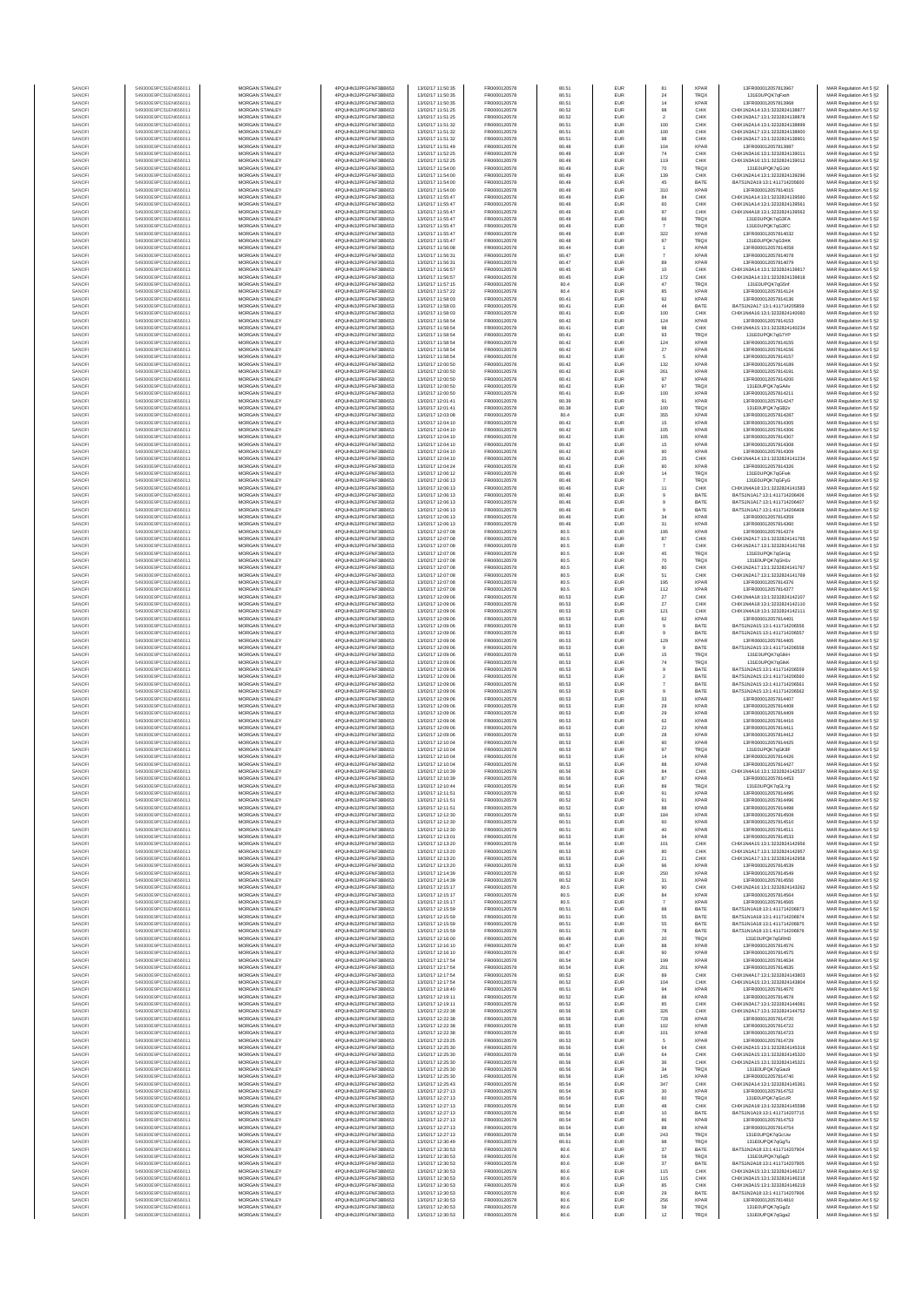| SANOF            | 549300E9PC51EN656011                         | MORGAN STANLEY                                 | 4PQUHN3JPFGFNF3BB653                          | 13/02/17 12:30:53                      | FR0000120578                 | 80.6           | EUR        | 31                 | TRQX                       | 131E0UPQK7qGga9                                                | MAR Regulation Art 5 §2                            |
|------------------|----------------------------------------------|------------------------------------------------|-----------------------------------------------|----------------------------------------|------------------------------|----------------|------------|--------------------|----------------------------|----------------------------------------------------------------|----------------------------------------------------|
| SANOF            | 549300E9PC51EN656011                         | MORGAN STANLEY                                 | 4PQUHN3JPFGFNF3BB653                          | 13/02/17 12:30:53                      | FR0000120578                 | 80.6           | EUR        | 256                | <b>XPAR</b>                | 13FR000012057814811                                            | MAR Regulation Art 5 §2                            |
| SANOFI           | 549300E9PC51EN656011                         | <b>MORGAN STANLEY</b>                          | 4POLIHN3JPEGENE3BB653                         | 13/02/17 12:30:53                      | FR0000120578                 | 80.6           | EUR        | 90                 | <b>XPAR</b>                | 13FR000012057814812                                            | MAR Regulation Art 5 §2                            |
| SANOFI           | 549300E9PC51EN656011                         | MORGAN STANLEY                                 | 4PQUHN3JPFGFNF3BB653                          | 13/02/17 12:30:53                      | FR0000120578                 | 80.6           | EUR        | 100                | <b>XPAR</b>                | 13FR000012057814813                                            | MAR Regulation Art 5 §2                            |
| SANOFI<br>SANOFI | 549300E9PC51EN656011<br>549300E9PC51EN656011 | MORGAN STANLEY<br>MORGAN STANLEY               | 4PQUHN3JPFGFNF3BB653<br>4PQUHN3JPFGFNF3BB653  | 13/02/17 12:31:50<br>13/02/17 12:33:02 | FR0000120578<br>FR0000120578 | 80.58<br>80.6  | EUR<br>EUR | 85<br>248          | <b>XPAR</b><br>XPAR        | 13FR000012057814838<br>13FR000012057814862                     | MAR Regulation Art 5 §2<br>MAR Regulation Art 5 §2 |
| SANOF            | 549300E9PC51EN656011                         | MORGAN STANLEY                                 | 4PQUHN3JPFGFNF3BB653                          | 13/02/17 12:33:02                      | FR0000120578                 | 80.6           | EUR        | $\mathsf{93}$      | <b>XPAF</b>                | 13FR000012057814864                                            | MAR Regulation Art 5 §2                            |
| SANOFI           | 549300E9PC51EN656011                         | MORGAN STANLEY                                 | 4PQUHN3JPFGFNF3BB653                          | 13/02/17 12:33:02                      | FR0000120578                 | 80.6           | EUR        | 43                 | <b>XPAF</b>                | 13FR000012057814863                                            | MAR Regulation Art 5 §2                            |
| SANOFI           | 549300E9PC51EN656011<br>549300E9PC51EN656011 | MORGAN STANLEY<br>MORGAN STANLEY               | 4PQUHN3JPFGFNF3BB653<br>4PQUHN3JPFGFNF3BB653  | 13/02/17 12:33:10<br>13/02/17 12:33:10 | FR0000120578<br>FR0000120578 | 80.57<br>80.57 | EUR<br>EUR | 97<br>100          | <b>XPAR</b><br><b>XPAR</b> | 13FR000012057814870<br>13FR000012057814869                     | MAR Regulation Art 5 §2<br>MAR Regulation Art 5 §2 |
| SANOFI<br>SANOFI | 549300E9PC51EN656011                         | MORGAN STANLEY                                 | 4PQUHN3JPFGFNF3BB653                          | 13/02/17 12:33:58                      | FR0000120578                 | 80.55          | EUR        | 76                 | <b>XPAR</b>                | 13FR000012057814879                                            | MAR Regulation Art 5 §2                            |
| SANOFI           | 549300E9PC51EN656011                         | <b>MORGAN STANLEY</b>                          | 4PQUHN3JPFGFNF3BB653                          | 13/02/17 12:33:58                      | FR0000120578                 | 80.55          | EUR        | 20                 | <b>XPAR</b>                | 13FR000012057814880                                            | MAR Regulation Art 5 §2                            |
| SANOFI           | 549300E9PC51EN656011                         | MORGAN STANLEY                                 | 4PQUHN3JPFGFNF3BB653                          | 13/02/17 12:34:21                      | FR0000120578                 | 80.56          | EUR        | 38                 | <b>XPAR</b>                | 13FR000012057814904                                            | MAR Regulation Art 5 §2                            |
| SANOFI<br>SANOFI | 549300E9PC51EN656011<br>549300E9PC51EN656011 | MORGAN STANLEY<br>MORGAN STANLEY               | 4PQUHN3JPFGFNF3BB653<br>4PQUHN3JPFGFNF3BB653  | 13/02/17 12:34:23<br>13/02/17 12:34:23 | FR0000120578<br>FR0000120578 | 80.55<br>80.55 | EUR<br>EUR | $_{\rm 57}$<br>39  | <b>TRQX</b><br>TRQX        | 131E0UPQK7qGmRp<br>131E0UPQK7qGmRs                             | MAR Regulation Art 5 §2<br>MAR Regulation Art 5 §2 |
| SANOF            | 549300E9PC51EN656011                         | MORGAN STANLEY                                 | 4PQUHN3JPFGFNF3BB653                          | 13/02/17 12:34:23                      | FR0000120578                 | 80.55          | EUR        | 51                 | TRQ)                       | 131E0UPQK7qGmRu                                                | MAR Regulation Art 5 §2                            |
| SANOFI           | 549300E9PC51EN656011                         | MORGAN STANLEY                                 | 4PQUHN3JPFGFNF3BB653                          | 13/02/17 12:34:23                      | FR0000120578                 | 80.55          | EUR        | 84                 | <b>XPAF</b>                | 13FR000012057814913                                            | MAR Regulation Art 5 §2                            |
| SANOFI           | 549300E9PC51EN656011                         | MORGAN STANLEY                                 | 4PQUHN3JPFGFNF3BB653                          | 13/02/17 12:36:20                      | FR0000120578                 | 80.55          | EUR        | $\overline{7}$     | BATE                       | BATS1N2A16:13:1:411714208423                                   | MAR Regulation Art 5 §2                            |
| SANOFI<br>SANOFI | 549300E9PC51EN656011<br>549300E9PC51EN656011 | MORGAN STANLEY<br><b>MORGAN STANLEY</b>        | 4PQUHN3JPFGFNF3BB653<br>4PQUHN3JPFGFNF3BB653  | 13/02/17 12:36:20<br>13/02/17 12:36:20 | FR0000120578<br>FR0000120578 | 80.55<br>80.55 | EUR<br>EUR | 81<br>112          | BATE<br><b>XPAR</b>        | BATS1N2A16:13:1:411714208424<br>13FR000012057814946            | MAR Regulation Art 5 §2                            |
| SANOFI           | 549300E9PC51EN656011                         | <b>MORGAN STANLEY</b>                          | 4PQUHN3JPFGFNF3BB653                          | 13/02/17 12:36:20                      | FR0000120578                 | 80.55          | EUR        | $112\,$            | <b>XPAR</b>                | 13FR000012057814947                                            | MAR Regulation Art 5 §2<br>MAR Regulation Art 5 §2 |
| SANOFI           | 549300E9PC51EN656011                         | MORGAN STANLEY                                 | 4PQUHN3JPFGFNF3BB653                          | 13/02/17 12:36:20                      | FR0000120578                 | 80.55          | EUR        | 55                 | <b>XPAR</b>                | 13FR000012057814948                                            | MAR Regulation Art 5 §2                            |
| SANOFI           | 549300E9PC51EN656011                         | MORGAN STANLEY                                 | 4PQUHN3JPFGFNF3BB653                          | 13/02/17 12:36:30                      | FR0000120578                 | 80.55          | EUR        | 5                  | CHIX                       | CHIX1N3A17:13:1:3232824147718                                  | MAR Regulation Art 5 §2                            |
| SANOFI           | 549300E9PC51EN656011<br>549300E9PC51EN656011 | MORGAN STANLEY<br>MORGAN STANLEY               | 4PQUHN3JPFGFNF3BB653<br>4PQUHN3JPFGFNF3BB653  | 13/02/17 12:36:36<br>13/02/17 12:36:37 | FR0000120578<br>FR0000120578 | 80.55<br>80.55 | EUR<br>EUR | 6                  | CHIX<br>CHIX               | CHIX1N3A17:13:1:3232824147721<br>CHIX1N3A17:13:1:3232824147728 | MAR Regulation Art 5 §2                            |
| SANOFI<br>SANOFI | 549300E9PC51EN656011                         | <b>MORGAN STANLEY</b>                          | 4PQUHN3JPFGFNF3BB653                          | 13/02/17 12:36:37                      | FR0000120578                 | 80.55          | EUR        | $77\,$<br>73       | <b>XPAR</b>                | 13FR000012057814954                                            | MAR Regulation Art 5 §2<br>MAR Regulation Art 5 §2 |
| SANOFI           | 549300E9PC51EN656011                         | MORGAN STANLEY                                 | 4PQUHN3JPFGFNF3BB653                          | 13/02/17 12:36:37                      | FR0000120578                 | 80.55          | EUR        | $\overline{4}$     | <b>XPAR</b>                | 13FR000012057814955                                            | MAR Regulation Art 5 §2                            |
| SANOFI           | 549300E9PC51EN656011                         | <b>MORGAN STANLEY</b>                          | 4POLIHN3JPEGENE3BB653                         | 13/02/17 12:36:37                      | FR0000120578                 | 80.54          | EUR        | 67                 | <b>XPAR</b>                | 13FR000012057814957                                            | MAR Regulation Art 5 §2                            |
| SANOFI           | 549300E9PC51EN656011                         | <b>MORGAN STANLEY</b>                          | 4PQUHN3JPFGFNF3BB653                          | 13/02/17 12:38:17                      | FR0000120578                 | 80.55          | EUR        | 245                | <b>TRQX</b>                | 131F0UPOK7oGosz                                                | MAR Regulation Art 5 §2                            |
| SANOFI<br>SANOFI | 549300E9PC51EN656011<br>549300E9PC51EN656011 | MORGAN STANLEY<br>MORGAN STANLEY               | 4PQUHN3JPFGFNF3BB653<br>4PQUHN3JPFGFNF3BB653  | 13/02/17 12:38:17<br>13/02/17 12:38:18 | FR0000120578<br>FR0000120578 | 80.55<br>80.54 | EUR<br>EUR | 123<br>36          | <b>TRQX</b><br>CHIX        | 131E0UPQK7qGqt3<br>CHIX1N4A17:13:1:3232824147892               | MAR Regulation Art 5 §2<br>MAR Regulation Art 5 §2 |
| SANOFI           | 549300E9PC51EN656011                         | MORGAN STANLEY                                 | 4PQUHN3JPFGFNF3BB653                          | 13/02/17 12:39:28                      | FR0000120578                 | 80.53          | EUR        | 80                 | <b>XPAF</b>                | 13FR000012057814999                                            | MAR Regulation Art 5 §2                            |
| SANOFI           | 549300E9PC51EN656011                         | MORGAN STANLEY                                 | 4PQUHN3JPFGFNF3BB653                          | 13/02/17 12:40:08                      | FR0000120578                 | 80.54          | EUR        | 122                | CHIX                       | CHIX1N1A16:13:1:3232824148184                                  | MAR Regulation Art 5 §2                            |
| SANOFI           | 549300E9PC51EN656011                         | MORGAN STANLEY<br>MORGAN STANLEY               | 4PQUHN3JPFGFNF3BB653                          | 13/02/17 12:40:08                      | FR0000120578<br>FR0000120578 | 80.54          | EUR        | 248<br>25          | <b>XPAR</b><br><b>XPAR</b> | 13FR000012057815008                                            | MAR Regulation Art 5 §2<br>MAR Regulation Art 5 §2 |
| SANOFI<br>SANOFI | 549300E9PC51EN656011<br>549300E9PC51EN656011 | <b>MORGAN STANLEY</b>                          | 4PQUHN3JPFGFNF3BB653<br>4PQUHN3JPFGFNF3BB653  | 13/02/17 12:40:08<br>13/02/17 12:40:08 | FR0000120578                 | 80.54<br>80.54 | EUR<br>EUR | 87                 | <b>XPAR</b>                | 13FR000012057815009<br>13FR000012057815011                     | MAR Regulation Art 5 §2                            |
| SANOFI           | 549300E9PC51EN656011                         | <b>MORGAN STANLEY</b>                          | 4PQUHN3JPFGFNF3BB653                          | 13/02/17 12:40:08                      | FR0000120578                 | 80.54          | EUR        | 16                 | <b>XPAR</b>                | 13FR000012057815012                                            | MAR Regulation Art 5 §2                            |
| SANOFI           | 549300E9PC51EN656011                         | MORGAN STANLEY                                 | 4PQUHN3JPFGFNF3BB653                          | 13/02/17 12:41:19                      | FR0000120578                 | 80.53          | EUR        | 28                 | <b>TRQX</b>                | 131E0UPQK7qGuRv                                                | MAR Regulation Art 5 §2                            |
| SANOF<br>SANOFI  | 549300E9PC51EN656011<br>549300E9PC51EN656011 | MORGAN STANLEY<br>MORGAN STANLEY               | 4PQUHN3JPFGFNF3BB653<br>4PQUHN3JPFGFNF3BB653  | 13/02/17 12:42:09<br>13/02/17 12:42:10 | FR0000120578<br>FR0000120578 | 80.54<br>80.54 | EUR<br>EUR | $42\,$             | <b>TRQX</b><br>TRQ)        | 131E0UPQK7qGv8R<br>131E0UPQK7qGv94                             | MAR Regulation Art 5 §2                            |
| SANOFI           | 549300E9PC51EN656011                         | MORGAN STANLEY                                 | 4PQUHN3JPFGFNF3BB653                          | 13/02/17 12:42:10                      | FR0000120578                 | 80.54          | EUR        | $11$               | <b>TRQX</b>                | 131E0UPQK7qGv9                                                 | MAR Regulation Art 5 §2<br>MAR Regulation Art 5 §2 |
| SANOFI           | 549300E9PC51EN656011                         | MORGAN STANLEY                                 | 4PQUHN3JPFGFNF3BB653                          | 13/02/17 12:42:24                      | FR0000120578                 | 80.54          | EUR        | 6                  | <b>TRQX</b>                | 131E0UPQK7qGvHj                                                | MAR Regulation Art 5 §2                            |
| SANOFI           | 549300E9PC51EN656011                         | MORGAN STANLEY<br>MORGAN STANLEY               | 4PQUHN3JPFGFNF3BB653                          | 13/02/17 12:42:24                      | FR0000120578                 | 80.54          | EUR        | $\overline{7}$     | BATE                       | BATS1N1A15:13:1:411714208676                                   | MAR Regulation Art 5 §2                            |
| SANOFI<br>SANOFI | 549300E9PC51EN656011<br>549300E9PC51EN656011 | <b>MORGAN STANLEY</b>                          | 4PQUHN3JPFGFNF3BB653<br>4POLIHN3JPEGENE3BB653 | 13/02/17 12:42:24<br>13/02/17 12:42:24 | FR0000120578<br>FR0000120578 | 80.54<br>80.54 | EUR<br>EUR | 35<br>129          | BATE<br>CHIX               | BATS1N1A15:13:1:411714208677<br>CHIX1N3A16:13:1:3232824148531  | MAR Regulation Art 5 §2<br>MAR Regulation Art 5 §2 |
| SANOFI           | 549300E9PC51EN656011                         | MORGAN STANLEY                                 | 4PQUHN3JPFGFNF3BB653                          | 13/02/17 12:42:24                      | FR0000120578                 | 80.54          | EUR        | 40                 | <b>TRQX</b>                | 131E0UPQK7qGvH                                                 | MAR Regulation Art 5 §2                            |
| SANOFI           | 549300E9PC51EN656011                         | MORGAN STANLEY                                 | 4PQUHN3JPFGFNF3BB653                          | 13/02/17 12:42:24                      | FR0000120578                 | 80.54          | EUR        | $43\,$             | <b>TRQX</b>                | 131E0UPQK7qGvHv                                                | MAR Regulation Art 5 §2                            |
| SANOF            | 549300E9PC51EN656011                         | MORGAN STANLEY                                 | 4PQUHN3JPFGFNF3BB653                          | 13/02/17 12:42:24                      | FR0000120578                 | 80.54          | EUR        | $\,$ 4 $\,$        | <b>TRQX</b>                | 131E0UPQK7qGvHy<br>13FR000012057815023                         | MAR Regulation Art 5 §2                            |
| SANOFI<br>SANOFI | 549300E9PC51EN656011<br>549300E9PC51EN656011 | MORGAN STANLEY<br>MORGAN STANLEY               | 4PQUHN3JPFGFNF3BB653<br>4PQUHN3JPFGFNF3BB653  | 13/02/17 12:42:24<br>13/02/17 12:42:44 | FR0000120578<br>FR0000120578 | 80.54<br>80.56 | EUR<br>EUR | 288<br>40          | <b>XPAF</b><br><b>XPAF</b> | 13FR000012057815056                                            | MAR Regulation Art 5 §2<br>MAR Regulation Art 5 §2 |
| SANOFI           | 549300E9PC51EN656011                         | MORGAN STANLEY                                 | 4PQUHN3JPFGFNF3BB653                          | 13/02/17 12:42:45                      | FR0000120578                 | 80.56          | EUR        | $27\,$             | <b>XPAR</b>                | 13FR000012057815057                                            | MAR Regulation Art 5 §2                            |
| SANOFI           | 549300E9PC51EN656011                         | MORGAN STANLEY                                 | 4PQUHN3JPFGFNF3BB653                          | 13/02/17 12:42:46                      | FR0000120578                 | 80.56          | EUR        | $20\,$             | <b>XPAR</b>                | 13FR000012057815064                                            | MAR Regulation Art 5 §2                            |
| SANOFI           | 549300E9PC51EN656011                         | <b>MORGAN STANLEY</b>                          | 4POLIHN3JPEGENE3BB653                         | 13/02/17 12:42:46                      | FR0000120578                 | 80.56          | EUR        | $\frac{94}{92}$    | <b>XPAR</b>                | 13FR000012057815065                                            | MAR Regulation Art 5 §2                            |
| SANOFI<br>SANOFI | 549300E9PC51EN656011<br>549300E9PC51EN656011 | <b>MORGAN STANLEY</b><br>MORGAN STANLEY        | 4PQUHN3JPFGFNF3BB653<br>4PQUHN3JPFGFNF3BB653  | 13/02/17 12:43:29<br>13/02/17 12:43:29 | FR0000120578<br>FR0000120578 | 80.54<br>80.54 | EUR<br>EUR | $\scriptstyle{72}$ | <b>XPAR</b><br>CHIX        | 13FR000012057815069<br>CHIX1N4A14:13:1:3232824148686           | MAR Regulation Art 5 §2<br>MAR Regulation Art 5 §2 |
| SANOFI           | 549300E9PC51EN656011                         | MORGAN STANLEY                                 | 4PQUHN3JPFGFNF3BB653                          | 13/02/17 12:43:29                      | FR0000120578                 | 80.54          | EUR        | 19                 | CHIX                       | CHIX1N4A14:13:1:3232824148687                                  | MAR Regulation Art 5 §2                            |
| SANOF            | 549300E9PC51EN656011                         | MORGAN STANLEY                                 | 4PQUHN3JPFGFNF3BB653                          | 13/02/17 12:43:41                      | FR0000120578                 | 80.49          | EUR        | 97                 | CHIX                       | CHIX1N3A18:13:1:3232824148735                                  | MAR Regulation Art 5 §2                            |
| SANOFI           | 549300E9PC51EN656011                         | MORGAN STANLEY                                 | 4PQUHN3JPFGFNF3BB653                          | 13/02/17 12:44:01                      | FR0000120578                 | 80.48          | EUR        | 94                 | <b>XPAF</b>                | 13FR000012057815102                                            | MAR Regulation Art 5 §2                            |
| SANOFI<br>SANOFI | 549300E9PC51EN656011<br>549300E9PC51EN656011 | MORGAN STANLEY<br>MORGAN STANLEY               | 4PQUHN3JPFGFNF3BB653<br>4PQUHN3JPFGFNF3BB653  | 13/02/17 12:44:53<br>13/02/17 12:44:53 | FR0000120578<br>FR0000120578 | 80.48<br>80.48 | EUR<br>EUR | 108<br>103         | <b>XPAR</b><br><b>XPAR</b> | 13FR000012057815115<br>13FR000012057815116                     | MAR Regulation Art 5 §2<br>MAR Regulation Art 5 §2 |
| SANOFI           | 549300E9PC51EN656011                         | <b>MORGAN STANLEY</b>                          | 4PQUHN3JPFGFNF3BB653                          | 13/02/17 12:45:28                      | FR0000120578                 | 80.49          | EUR        | 84                 | <b>XPAR</b>                | 13FR000012057815137                                            | MAR Regulation Art 5 §2                            |
| SANOFI           | 549300E9PC51EN656011                         | <b>MORGAN STANLEY</b>                          | 4PQUHN3JPFGFNF3BB653                          | 13/02/17 12:45:28                      | FR0000120578                 | 80.49          | EUR        | 126                | <b>XPAR</b>                | 13FR000012057815138                                            | MAR Regulation Art 5 §2                            |
| SANOFI           | 549300E9PC51EN656011                         | MORGAN STANLEY                                 | 4PQUHN3JPFGFNF3BB653                          | 13/02/17 12:45:37                      | FR0000120578                 | 80.47          | EUR        | $25\,$             | CHIX                       | CHIX1N1A18:13:1:3232824149148                                  | MAR Regulation Art 5 §2                            |
| SANOFI<br>SANOFI | 549300E9PC51EN656011<br>549300E9PC51EN656011 | MORGAN STANLEY<br>MORGAN STANLEY               | 4PQUHN3JPFGFNF3BB653<br>4PQUHN3JPFGFNF3BB653  | 13/02/17 12:45:37<br>13/02/17 12:45:3  | FR0000120578<br>FR0000120578 | 80.47<br>80.47 | EUR<br>EUR | 83<br>25           | CHIX<br><b>XPAF</b>        | CHIX1N1A18:13:1:3232824149149<br>13FR000012057815149           | MAR Regulation Art 5 §2<br>MAR Regulation Art 5 §2 |
| SANOF            | 549300E9PC51EN656011                         | MORGAN STANLEY                                 | 4PQUHN3JPFGFNF3BB653                          | 13/02/17 12:45:37                      | FR0000120578                 | 80.47          | EUR        | 75                 | <b>XPAF</b>                | 13FR000012057815150                                            | MAR Regulation Art 5 §2                            |
| SANOFI           | 549300E9PC51EN656011                         | MORGAN STANLEY                                 | 4PQUHN3JPFGFNF3BB653                          | 13/02/17 12:46:29                      | FR0000120578                 | 80.47          | EUR        | 87                 | CHIX                       | CHIX1N1A14:13:1:3232824149266                                  | MAR Regulation Art 5 §2                            |
| SANOFI<br>SANOFI | 549300E9PC51EN656011<br>549300E9PC51EN656011 | MORGAN STANLEY<br><b>MORGAN STANLEY</b>        | 4PQUHN3JPFGFNF3BB653<br>4PQUHN3JPFGFNF3BB653  | 13/02/17 12:47:08<br>13/02/17 12:47:08 | FR0000120578<br>FR0000120578 | 80.46<br>80.46 | EUR<br>EUR | 88                 | <b>XPAF</b><br>CHIX        | 13FR000012057815176<br>CHIX1N4A17:13:1:3232824149359           | MAR Regulation Art 5 §2                            |
| SANOFI           | 549300E9PC51EN656011                         | <b>MORGAN STANLEY</b>                          | 4PQUHN3JPFGFNF3BB653                          | 13/02/17 12:47:23                      | FR0000120578                 | 80.46          | EUR        | 84<br>$\sqrt{5}$   | CHIX                       | CHIX1N1A14:13:1:3232824149405                                  | MAR Regulation Art 5 §2<br>MAR Regulation Art 5 §2 |
| SANOFI           | 549300E9PC51EN656011                         | MORGAN STANLEY                                 | 4PQUHN3JPFGFNF3BB653                          | 13/02/17 12:47:23                      | FR0000120578                 | 80.46          | EUR        | 81                 | CHIX                       | CHIX1N1A14:13:1:3232824149406                                  | MAR Regulation Art 5 §2                            |
| SANOFI           | 549300E9PC51EN656011                         | MORGAN STANLEY                                 | 4PQUHN3JPFGFNF3BB653                          | 13/02/17 12:48:46                      | FR0000120578                 | 80.45          | EUR        | $14\,$             | <b>TRQX</b>                | 131E0UPQK7qH234                                                | MAR Regulation Art 5 §2                            |
| SANOF<br>SANOFI  | 549300E9PC51EN656011<br>549300E9PC51EN656011 | MORGAN STANLEY<br>MORGAN STANLEY               | 4PQUHN3JPFGFNF3BB653<br>4PQUHN3JPFGFNF3BB653  | 13/02/17 12:48:46<br>13/02/17 12:48:46 | FR0000120578<br>FR0000120578 | 80.45<br>80.45 | EUR<br>EUR | $41\,$             | TRQ)<br>BATE               | 131E0UPQK7qH23F<br>BATS1N2A15:13:1:411714208975                | MAR Regulation Art 5 §2                            |
| SANOFI           | 549300E9PC51EN656011                         | MORGAN STANLEY                                 | 4PQUHN3JPFGFNF3BB653                          | 13/02/17 12:49:08                      | FR0000120578                 | 80.46          | EUR        | $31\,$<br>19       | <b>XPAR</b>                | 13FR000012057815198                                            | MAR Regulation Art 5 §2<br>MAR Regulation Art 5 §2 |
| SANOFI           | 549300E9PC51EN656011                         | MORGAN STANLEY                                 | 4PQUHN3JPFGFNF3BB653                          | 13/02/17 12:49:08                      | FR0000120578                 | 80.46          | EUR        | 15                 | BATE                       | BATS1N1A18:13:1:411714208987                                   | MAR Regulation Art 5 §2                            |
| SANOFI           | 549300E9PC51EN656011                         | MORGAN STANLEY                                 | 4PQUHN3JPFGFNF3BB653                          | 13/02/17 12:49:08                      | FR0000120578                 | 80.46          | EUR        | $\bf 22$           | BATE                       | BATS1N1A18:13:1:411714208988                                   | MAR Regulation Art 5 §2                            |
| SANOFI<br>SANOFI | 549300E9PC51EN656011<br>549300E9PC51EN656011 | <b>MORGAN STANLEY</b><br><b>MORGAN STANLEY</b> | 4PQUHN3JPFGFNF3BB653<br>4PQUHN3JPFGFNF3BB653  | 13/02/17 12:49:08<br>13/02/17 12:49:17 | FR0000120578<br>FR0000120578 | 80.46<br>80.45 | EUR<br>EUR | 116<br>286         | CHIX<br>CHIX               | CHIX1N1A16:13:1:3232824149631<br>CHIX1N3A14:13:1:3232824149660 | MAR Regulation Art 5 §2<br>MAR Regulation Art 5 §2 |
| SANOFI           | 549300E9PC51EN656011                         | MORGAN STANLEY                                 | 4PQUHN3JPFGFNF3BB653                          | 13/02/17 12:50:28                      | FR0000120578                 | 80.46          | EUR        | $\boldsymbol{2}$   | BATE                       | BATS1N2A18:13:1:411714209079                                   | MAR Regulation Art 5 §2                            |
| SANOFI           | 549300E9PC51EN656011                         | MORGAN STANLEY                                 | 4PQUHN3JPFGFNF3BB653                          | 13/02/17 12:50:28                      | FR0000120578                 | 80.46          | EUR        | $92\,$             | BATE                       | BATS1N2A18:13:1:411714209080                                   | MAR Regulation Art 5 §2                            |
| SANOFI           | 549300E9PC51EN656011                         | MORGAN STANLEY                                 | 4PQUHN3JPFGFNF3BB653                          | 13/02/17 12:50:28                      | FR0000120578                 | 80.46          | EUR        | 100                | TRQ)                       | 131E0UPQK7qH3eo                                                | MAR Regulation Art 5 §2                            |
| SANOFI           | 549300E9PC51EN656011                         | MORGAN STANLEY                                 | 4PQUHN3JPFGFNF3BB653<br>4PQUHN3JPFGFNF3BB653  | 13/02/17 12:50:58                      | FR0000120578                 | 80.43          | EUR        | $\mathsf{93}$      | CHIX                       | CHIX1N4A17:13:1:3232824149945                                  | MAR Regulation Art 5 §2<br>MAR Regulation Art 5 §2 |
| SANOFI<br>SANOFI | 549300E9PC51EN656011<br>549300E9PC51EN656011 | MORGAN STANLEY<br>MORGAN STANLEY               | 4PQUHN3JPFGFNF3BB653                          | 13/02/17 12:50:58<br>13/02/17 12:51:00 | FR0000120578<br>FR0000120578 | 80.43<br>80.44 | EUR<br>EUR | $\sqrt{5}$<br>39   | CHIX<br>TRQX               | CHIX1N2A15:13:1:3232824149946<br>131E0UPQK7qH43U               | MAR Regulation Art 5 §2                            |
| SANOFI           | 549300E9PC51EN656011                         | <b>MORGAN STANLEY</b>                          | 4POLIHN3JPEGENE3BB653                         | 13/02/17 12:51:05                      | FR0000120578                 | 80.45          | EUR        | 234                | <b>TRQX</b>                | 131F0UPOK7oH467                                                | MAR Regulation Art 5 §2                            |
| SANOFI           | 549300E9PC51EN656011                         | MORGAN STANLEY                                 | 4PQUHN3JPFGFNF3BB653                          | 13/02/17 12:52:38                      | FR0000120578                 | 80.44          | EUR        | 88                 | <b>TRQX</b>                | 131F0UPOK7oH5Tz                                                | MAR Regulation Art 5 §2                            |
| SANOFI<br>SANOF  | 549300E9PC51EN656011<br>549300E9PC51EN656011 | MORGAN STANLEY<br>MORGAN STANLEY               | 4PQUHN3JPFGFNF3BB653<br>4PQUHN3JPFGFNF3BB653  | 13/02/17 12:53:44<br>13/02/17 12:53:44 | FR0000120578<br>FR0000120578 | 80.44<br>80.44 | EUR<br>EUR | 45<br>$11\,$       | <b>TRQX</b><br><b>TRQX</b> | 131E0UPQK7qH6Hz<br>131E0UPQK7qH6IU                             | MAR Regulation Art 5 §2<br>MAR Regulation Art 5 §2 |
| SANOFI           | 549300E9PC51EN656011                         | MORGAN STANLEY                                 | 4PQUHN3JPFGFNF3BB653                          | 13/02/17 12:53:44                      | FR0000120578                 | 80.44          | EUR        | $^{\rm 3}$         | TRQ)                       | 131E0UPQK7qH6le                                                | MAR Regulation Art 5 §2                            |
| SANOFI           | 549300E9PC51EN656011                         | MORGAN STANLEY                                 | 4PQUHN3JPFGFNF3BB653                          | 13/02/17 12:54:40                      | FR0000120578                 | 80.45          | EUR        | $29\,$             | CHIX                       | CHIX1N1A17:13:1:3232824150488                                  | MAR Regulation Art 5 §2                            |
| SANOFI           | 549300E9PC51EN656011                         | MORGAN STANLEY                                 | 4PQUHN3JPFGFNF3BB653                          | 13/02/17 12:54:40                      | FR0000120578                 | 80.45          | EUR        | 108                | CHIX                       | CHIX1N2A15:13:1:3232824150489                                  | MAR Regulation Art 5 §2                            |
| SANOFI<br>SANOFI | 549300E9PC51EN656011<br>549300E9PC51EN656011 | MORGAN STANLEY<br><b>MORGAN STANLEY</b>        | 4PQUHN3JPFGFNF3BB653<br>4PQUHN3JPFGFNF3BB653  | 13/02/17 12:54:40<br>13/02/17 12:54:40 | FR0000120578<br>FR0000120578 | 80.45<br>80.45 | EUR<br>EUR | 65<br>29           | <b>XPAR</b><br>CHIX        | 13FR000012057815282<br>CHIX1N1A17:13:1:3232824150491           | MAR Regulation Art 5 §2<br>MAR Regulation Art 5 §2 |
| SANOFI           | 549300E9PC51EN656011                         | MORGAN STANLEY                                 | 4POLIHN3JPEGENE3BB653                         | 13/02/17 12:54:40                      | FR0000120578                 | 80.45          | EUR        | 111                | <b>XPAR</b>                | 13FR000012057815283                                            | MAR Regulation Art 5 §2                            |
|                  |                                              |                                                |                                               |                                        |                              |                |            |                    |                            |                                                                |                                                    |
| SANOFI           | 549300E9PC51EN656011                         | MORGAN STANLEY                                 | 4PQUHN3JPFGFNF3BB653                          | 13/02/17 12:54:40                      | FR0000120578                 | 80.45          | EUR        | 134                | CHIX                       | CHIX1N1A17:13:1:3232824150492                                  | MAR Regulation Art 5 §2                            |
| SANOF<br>SANOFI  | 549300E9PC51EN656011<br>549300E9PC51EN656011 | MORGAN STANLEY<br>MORGAN STANLEY               | 4PQUHN3JPFGFNF3BB653<br>4PQUHN3JPFGFNF3BB653  | 13/02/17 12:54:40<br>13/02/17 12:54:40 | FR0000120578<br>FR0000120578 | 80.45<br>80.45 | EUR<br>EUR | 65                 | BATE<br><b>XPAR</b>        | BATS1N2A19:13:1:411714209282<br>13FR000012057815290            | MAR Regulation Art 5 §2<br>MAR Regulation Art 5 §2 |
| SANOFI           | 549300E9PC51EN656011                         | MORGAN STANLEY                                 | 4PQUHN3JPFGFNF3BB653                          | 13/02/17 12:54:40                      | FR0000120578                 | 80.45          | EUR        | 183                | <b>XPAR</b>                | 13FR000012057815291                                            | MAR Regulation Art 5 §2                            |
| SANOFI           | 549300E9PC51EN656011                         | MORGAN STANLEY                                 | 4PQUHN3JPFGFNF3BB653                          | 13/02/17 12:54:40                      | FR0000120578                 | 80.45          | EUR        |                    | <b>BATE</b>                | BATS1N2A19:13:1:411714209283                                   | MAR Regulation Art 5 §2                            |
| SANOFI<br>SANOFI | 549300E9PC51EN656011<br>549300E9PC51EN656011 | MORGAN STANLEY<br><b>MORGAN STANLEY</b>        | 4PQUHN3JPFGFNF3BB653<br>4PQUHN3JPFGFNF3BB653  | 13/02/17 12:54:40<br>13/02/17 12:54:40 | FR0000120578<br>FR0000120578 | 80.45<br>80.45 | EUR<br>EUR | 65<br>50           | <b>XPAR</b><br><b>XPAR</b> | 13FR000012057815292<br>13FR000012057815293                     | MAR Regulation Art 5 §2                            |
| SANOFI           | 549300E9PC51EN656011                         | MORGAN STANLEY                                 | 4PQUHN3JPFGFNF3BB653                          | 13/02/17 12:54:40                      | FR0000120578                 | 80.45          | EUR        |                    | BATE                       | BATS1N2A19:13:1:411714209284                                   | MAR Regulation Art 5 §2<br>MAR Regulation Art 5 §2 |
| SANOFI           | 549300E9PC51EN656011                         | MORGAN STANLEY                                 | 4PQUHN3JPFGFNF3BB653                          | 13/02/17 12:54:40                      | FR0000120578                 | 80.45          | EUR        | $^{\circ}$         | <b>BATE</b>                | BATS1N2A19:13:1:411714209285                                   | MAR Regulation Art 5 §2                            |
| SANOF<br>SANOFI  | 549300E9PC51EN656011<br>549300E9PC51EN656011 | MORGAN STANLEY<br>MORGAN STANLEY               | 4PQUHN3JPFGFNF3BB653<br>4PQUHN3JPFGFNF3BB653  | 13/02/17 12:54:40<br>13/02/17 12:54:40 | FR0000120578<br>FR0000120578 | 80.45<br>80.45 | EUR<br>EUR | $\mathsf g$        | BATE<br>BATE               | BATS1N2A19:13:1:411714209286<br>BATS1N2A19:13:1:411714209287   | MAR Regulation Art 5 §2                            |
| SANOFI           | 549300E9PC51EN656011                         | MORGAN STANLEY                                 | 4PQUHN3JPFGFNF3BB653                          | 13/02/17 12:54:40                      | FR0000120578                 | 80.45          | EUR        | 8                  | BATE                       | BATS1N2A19:13:1:411714209288                                   | MAR Regulation Art 5 §2<br>MAR Regulation Art 5 §2 |
| SANOFI           | 549300E9PC51EN656011                         | MORGAN STANLEY                                 | 4PQUHN3JPFGFNF3BB653                          | 13/02/17 12:54:40                      | FR0000120578                 | 80.45          | <b>EUR</b> | 84                 | CHIX                       | CHIX1N3A15:13:1:3232824150493                                  | MAR Regulation Art 5 §2                            |
| SANOFI           | 549300E9PC51EN656011                         | MORGAN STANLEY<br>MORGAN STANLEY               | 4PQUHN3JPFGFNF3BB653                          | 13/02/17 12:54:40<br>13/02/17 12:56:05 | FR0000120578                 | 80.44          | EUR        | 110                | <b>XPAR</b>                | 13FR000012057815297                                            | MAR Regulation Art 5 §2                            |
| SANOFI<br>SANOFI | 549300E9PC51EN656011<br>549300E9PC51EN656011 | <b>MORGAN STANLEY</b>                          | 4PQUHN3JPFGFNF3BB653<br>4PQUHN3JPFGFNF3BB653  | 13/02/17 12:56:10                      | FR0000120578<br>FR0000120578 | 80.46<br>80.46 | EUR<br>EUR | 300<br>88          | <b>XPAR</b><br><b>XPAR</b> | 13FR000012057815352<br>13FR000012057815357                     | MAR Regulation Art 5 §2<br>MAR Regulation Art 5 §2 |
| SANOFI           | 549300E9PC51EN656011                         | MORGAN STANLEY                                 | 4PQUHN3JPFGFNF3BB653                          | 13/02/17 12:56:10                      | FR0000120578                 | 80.45          | EUR        | 89                 | <b>XPAR</b>                | 13FR000012057815361                                            | MAR Regulation Art 5 §2                            |
| SANOFI           | 549300E9PC51EN656011                         | MORGAN STANLEY                                 | 4PQUHN3JPFGFNF3BB653                          | 13/02/17 12:56:10                      | FR0000120578                 | 80.45          | EUR        | 61                 | <b>XPAR</b>                | 13FR000012057815362                                            | MAR Regulation Art 5 §2                            |
| SANOF<br>SANOF   | 549300E9PC51EN656011<br>549300E9PC51EN656011 | MORGAN STANLEY<br>MORGAN STANLEY               | 4PQUHN3JPFGFNF3BB653<br>4PQUHN3JPFGFNF3BB653  | 13/02/17 12:56:10<br>13/02/17 12:57:44 | FR0000120578<br>FR0000120578 | 80.45<br>80.47 | EUR<br>EUR | 24<br>91           | CHIX<br><b>XPAR</b>        | CHIX1N3A15:13:1:3232824150806<br>13FR000012057815406           | MAR Regulation Art 5 §2<br>MAR Regulation Art 5 §2 |
| SANOFI           | 549300E9PC51EN656011                         | MORGAN STANLEY                                 | 4PQUHN3JPFGFNF3BB653                          | 13/02/17 12:57:44                      | FR0000120578                 | 80.47          | EUR        | 184                | <b>XPAR</b>                | 13FR000012057815405                                            | MAR Regulation Art 5 §2                            |
| SANOFI           | 549300E9PC51EN656011                         | MORGAN STANLEY                                 | 4PQUHN3JPFGFNF3BB653                          | 13/02/17 12:59:10                      | FR0000120578                 | 80.46          | <b>EUR</b> | 85                 | <b>TRQX</b>                | 131E0UPQK7qHC7g                                                | MAR Regulation Art 5 §2                            |
| SANOFI           | 549300E9PC51EN656011                         | MORGAN STANLEY                                 | 4PQUHN3JPFGFNF3BB653                          | 13/02/17 12:59:10                      | FR0000120578                 | 80.46          | EUR        | 24<br>39           | <b>TRQX</b>                | 131E0UPQK7gHC7m                                                | MAR Regulation Art 5 §2                            |
| SANOFI<br>SANOFI | 549300E9PC51EN656011<br>549300E9PC51EN656011 | <b>MORGAN STANLEY</b><br>MORGAN STANLEY        | 4PQUHN3JPFGFNF3BB653<br>4PQUHN3JPFGFNF3BB653  | 13/02/17 12:59:10<br>13/02/17 12:59:10 | FR0000120578<br>FR0000120578 | 80.46<br>80.46 | EUR<br>EUR | 98                 | CHIX<br><b>XPAR</b>        | CHIX1N1A15:13:1:3232824151411<br>13FR000012057815421           | MAR Regulation Art 5 §2<br>MAR Regulation Art 5 §2 |
| SANOFI           | 549300E9PC51EN656011                         | MORGAN STANLEY                                 | 4PQUHN3JPFGFNF3BB653                          | 13/02/17 12:59:10                      | FR0000120578                 | 80.46          | EUR        | 91                 | <b>XPAR</b>                | 13FR000012057815419                                            | MAR Regulation Art 5 §2                            |
| SANOFI           | 549300E9PC51EN656011                         | MORGAN STANLEY                                 | 4PQUHN3JPFGFNF3BB653                          | 13/02/17 12:59:10                      | FR0000120578                 | 80.46          | EUR        | 103                | <b>XPAR</b>                | 13FR000012057815420                                            | MAR Regulation Art 5 §2                            |
| SANOFI<br>SANOFI | 549300E9PC51EN656011<br>549300E9PC51EN656011 | MORGAN STANLEY<br>MORGAN STANLEY               | 4PQUHN3JPFGFNF3BB653<br>4PQUHN3JPFGFNF3BB653  | 13/02/17 12:59:51<br>13/02/17 12:59:51 | FR0000120578<br>FR0000120578 | 80.43<br>80.43 | EUR<br>EUR | 31<br>61           | <b>TRQX</b><br><b>TRQX</b> | 131E0UPQK7qHD9X<br>131E0UPQK7qHD9c                             | MAR Regulation Art 5 §2<br>MAR Regulation Art 5 §2 |
| SANOFI           | 549300E9PC51EN656011                         | MORGAN STANLEY                                 | 4PQUHN3JPFGFNF3BB653                          | 13/02/17 12:59:51                      | FR0000120578                 | 80.43          | EUR        | 10                 | <b>TRQX</b>                | 131E0UPQK7qHD9i                                                | MAR Regulation Art 5 §2                            |
| SANOFI           | 549300E9PC51EN656011                         | <b>MORGAN STANLEY</b>                          | 4PQUHN3JPFGFNF3BB653                          | 13/02/17 12:59:51                      | FR0000120578                 | 80.43          | EUR        | 35                 | <b>XPAR</b>                | 13FR000012057815441                                            | MAR Regulation Art 5 §2                            |
| SANOFI           | 549300E9PC51EN656011                         | <b>MORGAN STANLEY</b>                          | 4PQUHN3JPFGFNF3BB653                          | 13/02/17 12:59:51                      | FR0000120578                 | 80.43          | EUR        | 58                 | <b>XPAR</b>                | 13FR000012057815442                                            | MAR Regulation Art 5 §2                            |
| SANOFI<br>SANOFI | 549300E9PC51EN656011<br>549300E9PC51EN656011 | MORGAN STANLEY<br>MORGAN STANLEY               | 4PQUHN3JPFGFNF3BB653<br>4PQUHN3JPFGFNF3BB653  | 13/02/17 12:59:56<br>13/02/17 13:00:25 | FR0000120578<br>FR0000120578 | 80.43<br>80.42 | EUR<br>EUR | 93<br>$98\,$       | CHIX<br><b>XPAR</b>        | CHIX1N1A17:13:1:3232824151569<br>13FR000012057815484           | MAR Regulation Art 5 §2<br>MAR Regulation Art 5 §2 |
| SANOFI           | 549300E9PC51EN656011                         | MORGAN STANLEY                                 | 4PQUHN3JPFGFNF3BB653                          | 13/02/17 13:00:25                      | FR0000120578                 | 80.42          | EUR        |                    | <b>XPAR</b>                | 13FR000012057815485                                            | MAR Regulation Art 5 §2                            |
| SANOFI           | 549300E9PC51EN656011                         | MORGAN STANLEY                                 | 4PQUHN3JPFGFNF3BB653                          | 13/02/17 13:00:25                      | FR0000120578                 | 80.41          | EUR        | 106                | <b>TRQX</b>                | 131E0UPQK7qHE6v                                                | MAR Regulation Art 5 §2                            |
| SANOFI           | 549300E9PC51EN656011                         | MORGAN STANLEY                                 | 4PQUHN3JPFGFNF3BB653                          | 13/02/17 13:00:25                      | FR0000120578                 | 80.41          | EUR        | 89                 | <b>TRQX</b>                | 131E0UPQK7qHE6t                                                | MAR Regulation Art 5 §2                            |
| SANOFI<br>SANOFI | 549300E9PC51EN656011<br>549300E9PC51EN656011 | MORGAN STANLEY<br><b>MORGAN STANLEY</b>        | 4PQUHN3JPFGFNF3BB653<br>4PQUHN3JPFGFNF3BB653  | 13/02/17 13:01:53<br>13/02/17 13:02:28 | FR0000120578<br>FR0000120578 | 80.46<br>80.46 | EUR<br>EUR | 195<br>194         | <b>XPAR</b><br>CHIX        | 13FR000012057815509<br>CHIX1N1A15:13:1:3232824152229           | MAR Regulation Art 5 §2<br>MAR Regulation Art 5 §2 |
| SANOFI           | 549300E9PC51EN656011                         | <b>MORGAN STANLEY</b>                          | 4PQUHN3JPFGFNF3BB653                          | 13/02/17 13:02:45                      | FR0000120578                 | 80.45          | EUR        | 26                 | <b>XPAR</b>                | 13FR000012057815528                                            | MAR Regulation Art 5 §2                            |
| SANOFI           | 549300E9PC51EN656011                         | MORGAN STANLEY                                 | 4PQUHN3JPFGFNF3BB653                          | 13/02/17 13:02:56                      | FR0000120578                 | 80.45          | EUR        | $\sqrt{2}$         | CHIX                       | CHIX1N2A16:13:1:3232824152356                                  | MAR Regulation Art 5 §2                            |
| SANOFI           | 549300E9PC51EN656011                         | MORGAN STANLEY                                 | 4PQUHN3JPFGFNF3BB653                          | 13/02/17 13:02:56                      | FR0000120578                 | 80.45          | EUR        | 100                | TRQX                       | 131E0UPQK7qHlkV                                                | MAR Regulation Art 5 §2                            |
| SANOF<br>SANOFI  | 549300E9PC51EN656011<br>549300E9PC51EN656011 | MORGAN STANLEY<br>MORGAN STANLEY               | 4PQUHN3JPFGFNF3BB653<br>4PQUHN3JPFGFNF3BB653  | 13/02/17 13:03:18<br>13/02/17 13:03:26 | FR0000120578<br>FR0000120578 | 80.45<br>80.47 | EUR<br>EUR | 85<br>85           | <b>XPAR</b><br><b>XPAR</b> | 13FR000012057815531<br>13FR000012057815545                     | MAR Regulation Art 5 §2<br>MAR Regulation Art 5 §2 |
| SANOFI           | 549300E9PC51EN656011                         | MORGAN STANLEY                                 | 4PQUHN3JPFGFNF3BB653                          | 13/02/17 13:03:51                      | FR0000120578                 | 80.47          | EUR        | 90                 | CHIX                       | CHIX1N2A16:13:1:3232824152505                                  | MAR Regulation Art 5 §2                            |
| SANOFI           | 549300E9PC51EN656011                         | MORGAN STANLEY                                 | 4PQUHN3JPFGFNF3BB653                          | 13/02/17 13:03:51                      | FR0000120578                 | 80.46          | EUR        | 91                 | <b>BATE</b>                | BATS1N1A17:13:1:411714209912                                   | MAR Regulation Art 5 §2                            |
| SANOFI           | 549300E9PC51EN656011                         | MORGAN STANLEY                                 | 4PQUHN3JPFGFNF3BB653                          | 13/02/17 13:03:52                      | FR0000120578                 | 80.45          | EUR        | 94                 | CHIX                       | CHIX1N4A17:13:1:3232824152558                                  | MAR Regulation Art 5 §2                            |
| SANOFI<br>SANOFI | 549300E9PC51EN656011<br>549300E9PC51EN656011 | <b>MORGAN STANLEY</b><br><b>MORGAN STANLEY</b> | 4PQUHN3JPFGFNF3BB653<br>4PQUHN3JPFGFNF3BB653  | 13/02/17 13:03:52<br>13/02/17 13:03:52 | FR0000120578<br>FR0000120578 | 80.45<br>80.45 | EUR<br>EUR | 88<br>102          | CHIX<br><b>XPAR</b>        | CHIX1N1A17:13:1:3232824152559<br>13FR000012057815581           | MAR Regulation Art 5 §2<br>MAR Regulation Art 5 §2 |
| SANOFI           | 549300E9PC51EN656011                         | MORGAN STANLEY                                 | 4PQUHN3JPFGFNF3BB653                          | 13/02/17 13:04:09                      | FR0000120578                 | 80.43          | EUR        | 95                 | CHIX                       | CHIX1N3A15:13:1:3232824152651                                  | MAR Regulation Art 5 §2                            |
| SANOFI           | 549300E9PC51EN656011                         | MORGAN STANLEY                                 | 4PQUHN3JPFGFNF3BB653                          | 13/02/17 13:05:38                      | FR0000120578                 | 80.43          | EUR        | 90                 | XPAR                       | 13FR000012057815608                                            | MAR Regulation Art 5 §2                            |
| SANOFI<br>SANOFI | 549300E9PC51EN656011<br>549300E9PC51EN656011 | MORGAN STANLEY<br>MORGAN STANLEY               | 4PQUHN3JPFGFNF3BB653<br>4PQUHN3JPFGFNF3BB653  | 13/02/17 13:05:54<br>13/02/17 13:05:54 | FR0000120578<br>FR0000120578 | 80.42<br>80.4  | EUR        | 108<br>78          | <b>XPAR</b><br>CHIX        | 13FR000012057815624<br>CHIX1N2A17:13:1:3232824153117           | MAR Regulation Art 5 §2                            |
| SANOFI           | 549300E9PC51EN656011                         | MORGAN STANLEY                                 | 4PQUHN3JPFGFNF3BB653                          | 13/02/17 13:06:25                      | FR0000120578                 | 80.41          | EUR<br>EUR | 89                 | <b>XPAR</b>                | 13FR000012057815679                                            | MAR Regulation Art 5 §2<br>MAR Regulation Art 5 §2 |
| SANOFI           | 549300E9PC51EN656011                         | MORGAN STANLEY                                 | 4PQUHN3JPFGFNF3BB653                          | 13/02/17 13:06:34                      | FR0000120578                 | 80.41          | EUR        | 113                | <b>XPAR</b>                | 13FR000012057815688                                            | MAR Regulation Art 5 §2                            |
| SANOFI           | 549300E9PC51EN656011                         | <b>MORGAN STANLEY</b>                          | 4PQUHN3JPFGFNF3BB653                          | 13/02/17 13:06:59                      | FR0000120578                 | 80.41          | EUR        | 96                 | <b>TRQX</b>                | 131E0UPQK7gHP0X                                                | MAR Regulation Art 5 §2                            |
| SANOFI           | 549300E9PC51EN656011                         | <b>MORGAN STANLEY</b>                          | 4PQUHN3JPFGFNF3BB653                          | 13/02/17 13:07:50                      | FR0000120578                 | 80.4           | EUR        | 126                | <b>XPAR</b><br>XPAR        | 13FR000012057815702                                            | MAR Regulation Art 5 §2                            |
| SANOFI<br>SANOFI | 549300E9PC51EN656011<br>549300E9PC51EN656011 | MORGAN STANLEY<br>MORGAN STANLEY               | 4PQUHN3JPFGFNF3BB653<br>4PQUHN3JPFGFNF3BB653  | 13/02/17 13:07:50<br>13/02/17 13:07:58 | FR0000120578<br>FR0000120578 | 80.4<br>80.4   | EUR<br>EUR | 140<br>45          | TRQX                       | 13FR000012057815703<br>131E0UPQK7qHQAM                         | MAR Regulation Art 5 §2<br>MAR Regulation Art 5 §2 |
| SANOF            | 549300E9PC51EN656011                         | MORGAN STANLEY                                 | 4PQUHN3JPFGFNF3BB653                          | 13/02/17 13:08:00                      | FR0000120578                 | 80.39          | EUR        | $\,$               | <b>XPAR</b>                | 13FR000012057815711                                            | MAR Regulation Art 5 §2                            |
|                  |                                              |                                                |                                               |                                        |                              |                |            |                    |                            |                                                                |                                                    |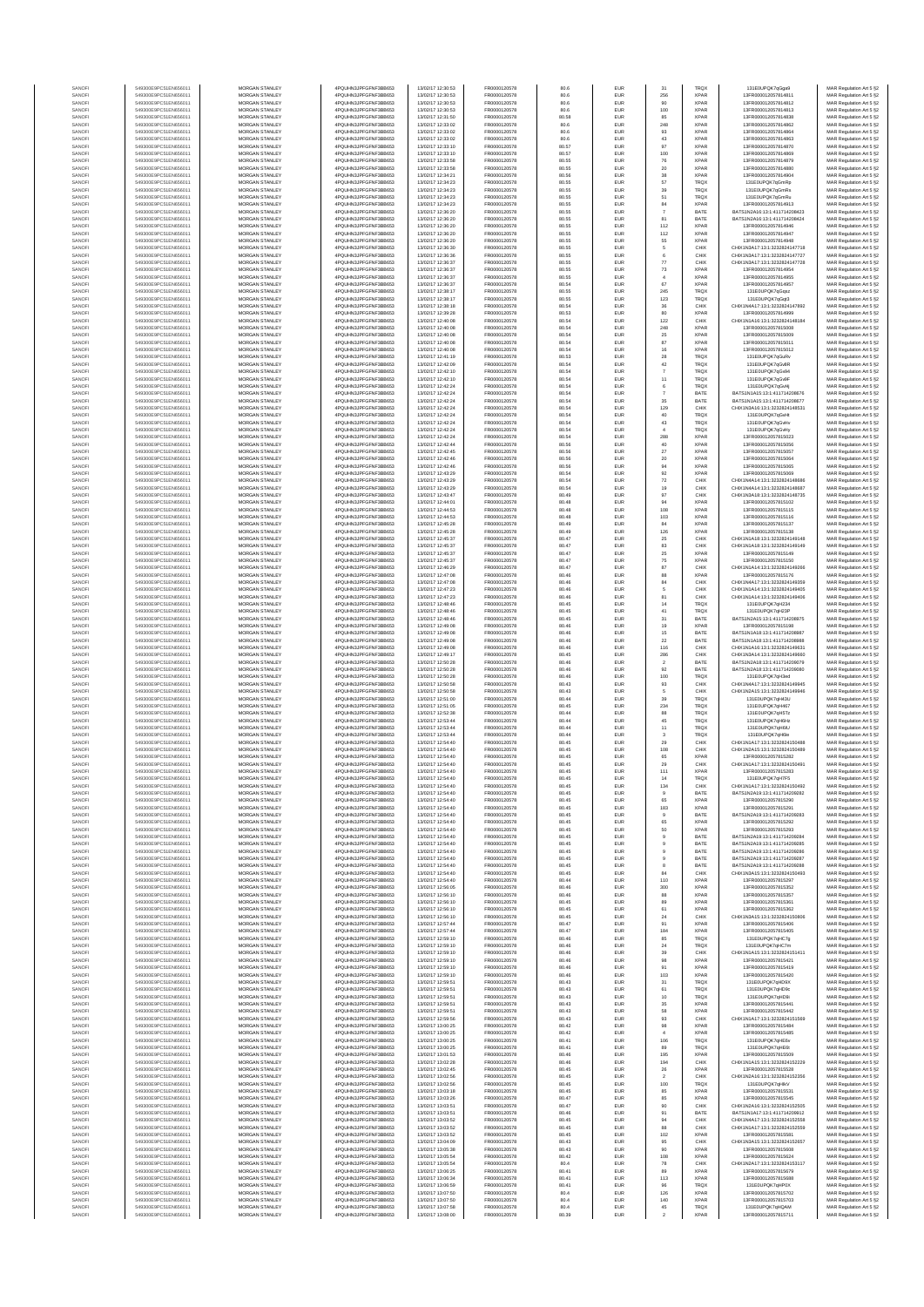| SANOF            | 549300E9PC51EN656011                         | <b>MORGAN STANLEY</b>                          | 4PQUHN3JPFGFNF3BB653                         | 13/02/17 13:08:00                      | FR0000120578                 | 80.39          | EUR                      | 82                         | <b>XPAR</b>                | 13FR000012057815712                                            | MAR Regulation Art 5 §2                            |
|------------------|----------------------------------------------|------------------------------------------------|----------------------------------------------|----------------------------------------|------------------------------|----------------|--------------------------|----------------------------|----------------------------|----------------------------------------------------------------|----------------------------------------------------|
| SANOFI<br>SANOFI | 549300E9PC51EN656011<br>549300E9PC51EN656011 | <b>MORGAN STANLEY</b><br>MORGAN STANLEY        | 4PQUHN3JPFGFNF3BB653<br>4PQUHN3JPFGFNF3BB653 | 13/02/17 13:08:00<br>13/02/17 13:08:00 | FR0000120578<br>FR0000120578 | 80.39<br>80.39 | EUR<br>EUR               | 89                         | <b>XPAR</b><br><b>XPAF</b> | 13FR000012057815714<br>13FR000012057815713                     | MAR Regulation Art 5 §2                            |
| SANOFI           | 549300E9PC51EN656011                         | MORGAN STANLEY                                 | 4PQUHN3JPFGFNF3BB653                         | 13/02/17 13:08:00                      | FR0000120578                 | 80.39          | EUR                      | 95<br>87                   | <b>XPAR</b>                | 13FR000012057815715                                            | MAR Regulation Art 5 §2<br>MAR Regulation Art 5 §2 |
| SANOFI           | 549300E9PC51EN656011                         | MORGAN STANLEY                                 | 4PQUHN3JPFGFNF3BB653                         | 13/02/17 13:09:52                      | FR0000120578                 | 80.38          | EUR                      | 262                        | XPAF                       | 13FR000012057815782                                            | MAR Regulation Art 5 §2                            |
| SANOFI<br>SANOFI | 549300E9PC51EN656011<br>549300E9PC51EN656011 | MORGAN STANLEY<br>MORGAN STANLEY               | 4PQUHN3JPFGFNF3BB653<br>4PQUHN3JPFGFNF3BB653 | 13/02/17 13:10:37<br>13/02/17 13:10:37 | FR0000120578<br>FR0000120578 | 80.35<br>80.35 | EUR<br>EUR               | 89                         | BATE<br>BATE               | BATS1N1A15:13:1:411714210437<br>BATS1N1A15:13:1:411714210438   | MAR Regulation Art 5 §2<br>MAR Regulation Art 5 §2 |
| SANOFI           | 549300E9PC51EN656011                         | MORGAN STANLEY                                 | 4PQUHN3JPFGFNF3BB653                         | 13/02/17 13:10:38                      | FR0000120578                 | 80.36          | <b>EUR</b>               | 100                        | XPAF                       | 13FR000012057815812                                            | MAR Regulation Art 5 §2                            |
| SANOFI<br>SANOFI | 549300E9PC51EN656011<br>549300E9PC51EN656011 | <b>MORGAN STANLEY</b><br><b>MORGAN STANLEY</b> | 4PQUHN3JPFGFNF3BB653<br>4PQUHN3JPFGFNF3BB653 | 13/02/17 13:10:38<br>13/02/17 13:10:38 | FR0000120578<br>FR0000120578 | 80.36<br>80.36 | EUR<br><b>EUR</b>        | 120                        | <b>XPAR</b><br><b>XPAR</b> | 13FR000012057815813<br>13FR000012057815814                     | MAR Regulation Art 5 §2                            |
| SANOFI           | 549300E9PC51EN656011                         | <b>MORGAN STANLEY</b>                          | 4PQUHN3JPFGFNF3BB653                         | 13/02/17 13:10:58                      | FR0000120578                 | 80.34          | <b>EUR</b>               | 62<br>88                   | CHIX                       | CHIX1N4A14:13:1:3232824154041                                  | MAR Regulation Art 5 §2<br>MAR Regulation Art 5 §2 |
| SANOFI           | 549300E9PC51EN656011                         | MORGAN STANLEY                                 | 4PQUHN3JPFGFNF3BB653                         | 13/02/17 13:10:58                      | FR0000120578                 | 80.34          | EUR                      | 88                         | <b>XPAF</b>                | 13FR000012057815825                                            | MAR Regulation Art 5 §2                            |
| SANOFI<br>SANOFI | 549300E9PC51EN656011<br>549300E9PC51EN656011 | MORGAN STANLEY<br>MORGAN STANLEY               | 4PQUHN3JPFGFNF3BB653<br>4PQUHN3JPFGFNF3BB653 | 13/02/17 13:10:58<br>13/02/17 13:10:58 | FR0000120578<br>FR0000120578 | 80.34<br>80.34 | EUR<br>EUR               | 89<br>91                   | <b>XPAF</b><br>XPAF        | 13FR000012057815826<br>13FR000012057815827                     | MAR Regulation Art 5 §2<br>MAR Regulation Art 5 §2 |
| SANOFI           | 549300E9PC51EN656011                         | MORGAN STANLEY                                 | 4PQUHN3JPFGFNF3BB653                         | 13/02/17 13:12:19                      | FR0000120578                 | 80.34          | EUR                      | 60                         | CHIX                       | CHIX1N3A14:13:1:3232824154325                                  | MAR Regulation Art 5 §2                            |
| SANOFI           | 549300E9PC51EN656011                         | MORGAN STANLEY                                 | 4PQUHN3JPFGFNF3BB653                         | 13/02/17 13:12:19                      | FR0000120578                 | 80.34          | <b>EUR</b>               | $44\,$                     | CHIX                       | CHIX1N3A14:13:1:3232824154326                                  | MAR Regulation Art 5 §2                            |
| SANOFI<br>SANOFI | 549300E9PC51EN656011<br>549300E9PC51EN656011 | MORGAN STANLEY<br><b>MORGAN STANLEY</b>        | 4PQUHN3JPFGFNF3BB653<br>4PQUHN3JPFGFNF3BB653 | 13/02/17 13:12:40<br>13/02/17 13:12:49 | FR0000120578<br>FR0000120578 | 80.34<br>80.35 | <b>EUR</b><br>EUR        | $_{\rm 38}$<br>87          | <b>XPAF</b><br>TRQ)        | 13FR000012057815842<br>131E0UPQK7gHVpP                         | MAR Regulation Art 5 §2<br>MAR Regulation Art 5 §2 |
| SANOFI           | 549300E9PC51EN656011                         | <b>MORGAN STANLEY</b>                          | 4PQUHN3JPFGFNF3BB653                         | 13/02/17 13:12:49                      | FR0000120578                 | 80.33          | <b>EUR</b>               | 90                         | CHIX                       | CHIX1N1A15:13:1:3232824154409                                  | MAR Regulation Art 5 §2                            |
| SANOFI           | 549300E9PC51EN656011                         | MORGAN STANLEY                                 | 4PQUHN3JPFGFNF3BB653                         | 13/02/17 13:12:49                      | FR0000120578                 | 80.33          | EUR                      | $98\,$                     | CHIX                       | CHIX1N3A14:13:1:3232824154411                                  | MAR Regulation Art 5 §2                            |
| SANOF<br>SANOFI  | 549300E9PC51EN656011<br>549300E9PC51EN656011 | MORGAN STANLEY<br>MORGAN STANLEY               | 4PQUHN3JPFGFNF3BB653<br>4PQUHN3JPFGFNF3BB653 | 13/02/17 13:12:49<br>13/02/17 13:13:01 | FR0000120578<br>FR0000120578 | 80.33<br>80.33 | EUR<br>EUR               | 106<br>87                  | CHIX<br>CHIX               | CHIX1N2A17:13:1:3232824154410<br>CHIX1N1A18:13:1:3232824154456 | MAR Regulation Art 5 §2<br>MAR Regulation Art 5 §2 |
| SANOFI           | 549300E9PC51EN656011                         | MORGAN STANLEY                                 | 4PQUHN3JPFGFNF3BB653                         | 13/02/17 13:14:14                      | FR0000120578                 | 80.34          | EUR                      | 100                        | XPAF                       | 13FR000012057815888                                            | MAR Regulation Art 5 §2                            |
| SANOFI           | 549300E9PC51EN656011                         | MORGAN STANLEY                                 | 4PQUHN3JPFGFNF3BB653                         | 13/02/17 13:14:14                      | FR0000120578                 | 80.33          | <b>EUR</b>               | 100                        | <b>XPAF</b>                | 13FR000012057815894                                            | MAR Regulation Art 5 §2                            |
| SANOFI<br>SANOFI | 549300E9PC51EN656011<br>549300E9PC51EN656011 | MORGAN STANLEY<br><b>MORGAN STANLEY</b>        | 4PQUHN3JPFGFNF3BB653<br>4PQUHN3JPFGFNF3BB653 | 13/02/17 13:14:14<br>13/02/17 13:14:14 | FR0000120578<br>FR0000120578 | 80.33<br>80.33 | EUR<br><b>EUR</b>        | $\,$ 2 $\,$                | <b>XPAF</b><br><b>XPAR</b> | 13FR000012057815896<br>13FR000012057815895                     | MAR Regulation Art 5 §2<br>MAR Regulation Art 5 §2 |
| SANOFI           | 549300E9PC51EN656011                         | <b>MORGAN STANLEY</b>                          | 4PQUHN3JPFGFNF3BB653                         | 13/02/17 13:14:45                      | FR0000120578                 | 80.32          | EUR                      | $\frac{91}{74}$            | TRQ)                       | 131E0UPOK7eHYO9                                                | MAR Regulation Art 5 §2                            |
| SANOFI           | 549300E9PC51EN656011                         | MORGAN STANLEY                                 | 4PQUHN3JPFGFNF3BB653                         | 13/02/17 13:14:46                      | FR0000120578                 | 80.31          | EUR                      | $10$                       | CHIX                       | CHIX1N3A18:13:1:3232824154747                                  | MAR Regulation Art 5 §2                            |
| SANOFI<br>SANOF  | 549300E9PC51EN656011<br>549300E9PC51EN656011 | MORGAN STANLEY<br>MORGAN STANLEY               | 4PQUHN3JPFGFNF3BB653<br>4PQUHN3JPFGFNF3BB653 | 13/02/17 13:16:41<br>13/02/17 13:16:41 | FR0000120578<br>FR0000120578 | 80.35<br>80.35 | EUR<br>EUR               | $\mathbf{21}$<br>88        | <b>XPAF</b><br>XPAF        | 13FR000012057815921<br>13FR000012057815922                     | MAR Regulation Art 5 §2<br>MAR Regulation Art 5 §2 |
| SANOFI           | 549300E9PC51EN656011                         | MORGAN STANLEY                                 | 4PQUHN3JPFGFNF3BB653                         | 13/02/17 13:16:41                      | FR0000120578                 | 80.35          | EUR                      | $_{\rm 36}$                | XPAF                       | 13FR000012057815923                                            | MAR Regulation Art 5 §2                            |
| SANOFI           | 549300E9PC51EN656011                         | MORGAN STANLEY                                 | 4PQUHN3JPFGFNF3BB653                         | 13/02/17 13:16:42                      | FR0000120578                 | 80.35          | EUR                      | $\,$ 4 $\,$                | <b>XPAF</b>                | 13FR000012057815924                                            | MAR Regulation Art 5 §2                            |
| SANOFI<br>SANOFI | 549300E9PC51EN656011<br>549300E9PC51EN656011 | MORGAN STANLEY<br><b>MORGAN STANLEY</b>        | 4PQUHN3JPFGFNF3BB653<br>4PQUHN3JPFGFNF3BB653 | 13/02/17 13:16:53<br>13/02/17 13:16:53 | FR0000120578<br>FR0000120578 | 80.35<br>80.35 | <b>EUR</b><br><b>EUR</b> | $92\,$<br>$\boldsymbol{8}$ | CHIX<br>CHIX               | CHIX1N2A14:13:1:3232824155162<br>CHIX1N3A15:13:1:3232824155163 | MAR Regulation Art 5 §2<br>MAR Regulation Art 5 §2 |
| SANOFI           | 549300E9PC51EN656011                         | <b>MORGAN STANLEY</b>                          | 4PQUHN3JPFGFNF3BB653                         | 13/02/17 13:16:53                      | FR0000120578                 | 80.35          | <b>EUR</b>               | 88                         | CHIX                       | CHIX1N1A17:13:1:3232824155164                                  | MAR Regulation Art 5 §2                            |
| SANOFI<br>SANOFI | 549300E9PC51EN656011<br>549300E9PC51EN656011 | MORGAN STANLEY                                 | 4PQUHN3JPFGFNF3BB653<br>4PQUHN3JPFGFNF3BB653 | 13/02/17 13:17:15<br>13/02/17 13:17:15 | FR0000120578<br>FR0000120578 | 80.35          | EUR                      | 99                         | CHIX<br>XPAF               | CHIX1N1A18:13:1:3232824155221<br>13FR000012057815926           | MAR Regulation Art 5 §2                            |
| SANOFI           | 549300E9PC51EN656011                         | MORGAN STANLEY<br>MORGAN STANLEY               | 4PQUHN3JPFGFNF3BB653                         | 13/02/17 13:17:30                      | FR0000120578                 | 80.35<br>80.38 | EUR<br>EUR               | $207\,$<br>100             | CHIX                       | CHIX1N2A17:13:1:3232824155364                                  | MAR Regulation Art 5 §2<br>MAR Regulation Art 5 §2 |
| SANOFI           | 549300E9PC51EN656011                         | MORGAN STANLEY                                 | 4PQUHN3JPFGFNF3BB653                         | 13/02/17 13:17:30                      | FR0000120578                 | 80.38          | EUR                      | $\overline{5}$             | CHIX                       | CHIX1N3A17:13:1:3232824155365                                  | MAR Regulation Art 5 §2                            |
| SANOFI<br>SANOFI | 549300E9PC51EN656011<br>549300E9PC51EN656011 | MORGAN STANLEY<br>MORGAN STANLEY               | 4PQUHN3JPFGFNF3BB653<br>4PQUHN3JPFGFNF3BB653 | 13/02/17 13:18:29<br>13/02/17 13:18:29 | FR0000120578<br>FR0000120578 | 80.38<br>80.38 | <b>EUR</b><br>EUR        | 49<br>$_{\rm 3}$           | CHIX<br>CHIX               | CHIX1N4A14:13:1:3232824155482<br>CHIX1N4A14:13:1:3232824155483 | MAR Regulation Art 5 §2<br>MAR Regulation Art 5 §2 |
| SANOFI           | 549300E9PC51EN656011                         | <b>MORGAN STANLEY</b>                          | 4PQUHN3JPFGFNF3BB653                         | 13/02/17 13:18:29                      | FR0000120578                 | 80.38          | <b>EUR</b>               | $10$                       | CHIX                       | CHIX1N4A14:13:1:3232824155484                                  | MAR Regulation Art 5 §2                            |
| SANOFI           | 549300E9PC51EN656011                         | <b>MORGAN STANLEY</b>                          | 4PQUHN3JPFGFNF3BB653                         | 13/02/17 13:18:29                      | FR0000120578                 | 80.38          | EUR                      | $\overline{\mathbf{3}}$    | CHIX                       | CHIX1N4A14:13:1:3232824155485                                  | MAR Regulation Art 5 §2                            |
| SANOFI<br>SANOFI | 549300E9PC51EN656011<br>549300E9PC51EN656011 | <b>MORGAN STANLEY</b><br>MORGAN STANLEY        | 4PQUHN3JPFGFNF3BB653<br>4PQUHN3JPFGFNF3BB653 | 13/02/17 13:19:00<br>13/02/17 13:19:00 | FR0000120578<br>FR0000120578 | 80.41<br>80.41 | <b>EUR</b><br>EUR        | 109<br>$40\,$              | <b>XPAF</b><br><b>XPAF</b> | 13FR000012057815975<br>13FR000012057815976                     | MAR Regulation Art 5 §2<br>MAR Regulation Art 5 §2 |
| SANOFI           | 549300E9PC51EN656011                         | MORGAN STANLEY                                 | 4PQUHN3JPFGFNF3BB653                         | 13/02/17 13:19:00                      | FR0000120578                 | 80.41          | EUR                      | $20\,$                     | <b>XPAF</b>                | 13FR000012057815977                                            | MAR Regulation Art 5 §2                            |
| SANOFI           | 549300E9PC51EN656011                         | MORGAN STANLEY                                 | 4PQUHN3JPFGFNF3BB653                         | 13/02/17 13:19:00                      | FR0000120578                 | 80.4           | EUR                      | $43\,$                     | CHIX                       | CHIX1N4A14:13:1:3232824155702                                  | MAR Regulation Art 5 §2                            |
| SANOF<br>SANOFI  | 549300E9PC51EN656011<br>549300E9PC51EN656011 | MORGAN STANLEY<br>MORGAN STANLEY               | 4PQUHN3JPFGFNF3BB653<br>4PQUHN3JPFGFNF3BB653 | 13/02/17 13:19:43<br>13/02/17 13:19:43 | FR0000120578<br>FR0000120578 | 80.41<br>80.41 | EUR<br><b>EUR</b>        | 124<br>254                 | XPAF<br><b>XPAF</b>        | 13FR000012057816012<br>13FR000012057816011                     | MAR Regulation Art 5 §2<br>MAR Regulation Art 5 §2 |
| SANOFI           | 549300E9PC51EN656011                         | MORGAN STANLEY                                 | 4PQUHN3JPFGFNF3BB653                         | 13/02/17 13:19:55                      | FR0000120578                 | 80.39          | EUR                      | 106                        | <b>XPAF</b>                | 13FR000012057816034                                            | MAR Regulation Art 5 §2                            |
| SANOFI           | 549300E9PC51EN656011                         | <b>MORGAN STANLEY</b>                          | 4PQUHN3JPFGFNF3BB653                         | 13/02/17 13:20:09                      | FR0000120578                 | 80.39          | <b>EUR</b>               | 108                        | <b>XPAR</b>                | 13FR000012057816046                                            | MAR Regulation Art 5 §2                            |
| SANOFI<br>SANOFI | 549300E9PC51EN656011<br>549300E9PC51EN656011 | <b>MORGAN STANLEY</b><br>MORGAN STANLEY        | 4PQUHN3JPFGFNF3BB653<br>4PQUHN3JPFGFNF3BB653 | 13/02/17 13:20:54<br>13/02/17 13:20:57 | FR0000120578<br>FR0000120578 | 80.4<br>80.4   | <b>EUR</b><br>EUR        | 30<br>151                  | <b>TRQX</b><br>TRQ)        | 131E0UPQK7aHgaH<br>131E0UPQK7qHgcN                             | MAR Regulation Art 5 §2<br>MAR Regulation Art 5 §2 |
| SANOFI           | 549300E9PC51EN656011                         | MORGAN STANLEY                                 | 4PQUHN3JPFGFNF3BB653                         | 13/02/17 13:21:37                      | FR0000120578                 | 80.4           | EUR                      | 193                        | TRQ)                       | 131E0UPQK7qHhFr                                                | MAR Regulation Art 5 §2                            |
| SANOF<br>SANOFI  | 549300E9PC51EN656011<br>549300E9PC51EN656011 | MORGAN STANLEY<br>MORGAN STANLEY               | 4PQUHN3JPFGFNF3BB653<br>4PQUHN3JPFGFNF3BB653 | 13/02/17 13:22:05<br>13/02/17 13:22:05 | FR0000120578<br>FR0000120578 | 80.4<br>80.41  | EUR<br>EUR               | $98\,$<br>104              | CHIX<br>TRQ)               | CHIX1N3A16:13:1:3232824156443<br>131E0UPQK7qHhqu               | MAR Regulation Art 5 §2<br>MAR Regulation Art 5 §2 |
| SANOFI           | 549300E9PC51EN656011                         | MORGAN STANLEY                                 | 4PQUHN3JPFGFNF3BB653                         | 13/02/17 13:22:05                      | FR0000120578                 | 80.41          | EUR                      | $46\,$                     | TRQ)                       | 131E0UPQK7qHhqv                                                | MAR Regulation Art 5 §2                            |
| SANOFI           | 549300E9PC51EN656011                         | MORGAN STANLEY                                 | 4PQUHN3JPFGFNF3BB653                         | 13/02/17 13:22:05                      | FR0000120578                 | 80.41          | <b>EUR</b>               | 58                         | TRQX                       | 131E0UPQK7qHhr1                                                | MAR Regulation Art 5 §2                            |
| SANOFI<br>SANOFI | 549300E9PC51EN656011<br>549300E9PC51EN656011 | <b>MORGAN STANLEY</b><br>MORGAN STANLEY        | 4PQUHN3JPFGFNF3BB653<br>4PQUHN3JPFGFNF3BB653 | 13/02/17 13:22:05<br>13/02/17 13:23:05 | FR0000120578<br>FR0000120578 | 80.4           | EUR                      | 88                         | <b>XPAR</b><br>BATE        | 13FR000012057816093<br>RATS1N2A19-13-1-411714211240            | MAR Regulation Art 5 §2                            |
| SANOFI           | 549300E9PC51EN656011                         | MORGAN STANLEY                                 | 4PQUHN3JPFGFNF3BB653                         | 13/02/17 13:24:14                      | FR0000120578                 | 80.39<br>80.38 | EUR<br>EUR               | 88<br>$23\,$               | BATE                       | BATS1N1A18:13:1:411714211331                                   | MAR Regulation Art 5 §2<br>MAR Regulation Art 5 §2 |
| SANOF            | 549300E9PC51EN656011                         | MORGAN STANLEY                                 | 4PQUHN3JPFGFNF3BB653                         | 13/02/17 13:24:14                      | FR0000120578                 | 80.38          | EUR                      | $_{88}$                    | CHIX                       | CHIX1N4A18:13:1:3232824156759                                  | MAR Regulation Art 5 §2                            |
| SANOFI<br>SANOFI | 549300E9PC51EN656011<br>549300E9PC51EN656011 | MORGAN STANLEY<br>MORGAN STANLEY               | 4PQUHN3JPFGFNF3BB653<br>4PQUHN3JPFGFNF3BB653 | 13/02/17 13:24:14<br>13/02/17 13:24:14 | FR0000120578<br>FR0000120578 | 80.38<br>80.38 | EUR<br>EUR               | 68<br>91                   | BATE<br>CHIX               | BATS1N1A18:13:1:411714211332<br>CHIX1N4A15:13:1:3232824156760  | MAR Regulation Art 5 §2                            |
| SANOFI           | 549300E9PC51EN656011                         | MORGAN STANLEY                                 | 4PQUHN3JPFGFNF3BB653                         | 13/02/17 13:24:14                      | FR0000120578                 | 80.38          | <b>EUR</b>               | $92\,$                     | <b>XPAF</b>                | 13FR000012057816123                                            | MAR Regulation Art 5 §2<br>MAR Regulation Art 5 §2 |
| SANOFI           | 549300E9PC51EN656011                         | MORGAN STANLEY                                 | 4PQUHN3JPFGFNF3BB653                         | 13/02/17 13:25:12                      | FR0000120578                 | 80.37          | EUR                      | 86                         | <b>XPAF</b>                | 13FR000012057816131                                            | MAR Regulation Art 5 §2                            |
| SANOFI<br>SANOFI | 549300E9PC51EN656011<br>549300E9PC51EN656011 | <b>MORGAN STANLEY</b><br><b>MORGAN STANLEY</b> | 4PQUHN3JPFGFNF3BB653<br>4PQUHN3JPFGFNF3BB653 | 13/02/17 13:25:12<br>13/02/17 13:26:25 | FR0000120578<br>FR0000120578 | 80.37<br>80.39 | <b>EUR</b><br>EUR        | 171<br>103                 | <b>XPAR</b><br><b>XPAR</b> | 13FR000012057816130<br>13FR000012057816156                     | MAR Regulation Art 5 §2<br>MAR Regulation Art 5 §2 |
| SANOFI           | 549300E9PC51EN656011                         | MORGAN STANLEY                                 | 4PQUHN3JPFGFNF3BB653                         | 13/02/17 13:26:25                      | FR0000120578                 | 80.39          | EUR                      | 103                        | <b>XPAF</b>                | 13FR000012057816158                                            | MAR Regulation Art 5 §2                            |
| SANOFI           | 549300E9PC51EN656011                         | MORGAN STANLEY                                 | 4PQUHN3JPFGFNF3BB653                         | 13/02/17 13:26:25                      | FR0000120578                 | 80.39          | EUR                      | 134                        | <b>XPAF</b>                | 13FR000012057816159                                            | MAR Regulation Art 5 §2                            |
| SANOF<br>SANOFI  | 549300E9PC51EN656011<br>549300E9PC51EN656011 | MORGAN STANLEY<br>MORGAN STANLEY               | 4PQUHN3JPFGFNF3BB653<br>4PQUHN3JPFGFNF3BB653 | 13/02/17 13:26:25<br>13/02/17 13:27:47 | FR0000120578<br>FR0000120578 | 80.39<br>80.41 | EUR<br>EUR               | $13\,$<br>$98\,$           | XPAF<br>CHIX               | 13FR000012057816160<br>CHIX1N3A16:13:1:3232824157417           | MAR Regulation Art 5 §2<br>MAR Regulation Art 5 §2 |
| SANOFI           | 549300E9PC51EN656011                         | MORGAN STANLEY                                 | 4PQUHN3JPFGFNF3BB653                         | 13/02/17 13:27:47                      | FR0000120578                 | 80.41          | EUR                      | 19                         | CHIX                       | CHIX1N3A16:13:1:3232824157418                                  | MAR Regulation Art 5 §2                            |
| SANOFI<br>SANOFI | 549300E9PC51EN656011<br>549300E9PC51EN656011 | MORGAN STANLEY<br><b>MORGAN STANLEY</b>        | 4PQUHN3JPFGFNF3BB653<br>4PQUHN3JPFGFNF3BB653 | 13/02/17 13:27:47<br>13/02/17 13:27:47 | FR0000120578<br>FR0000120578 | 80.41<br>80.41 | <b>EUR</b><br><b>EUR</b> | 38<br>60                   | BATE<br>TRQ)               | BATS1N1A17:13:1:411714211518<br>131E0UPQK7gHn6f                | MAR Regulation Art 5 §2<br>MAR Regulation Art 5 §2 |
| SANOFI           | 549300E9PC51EN656011                         | <b>MORGAN STANLEY</b>                          | 4PQUHN3JPFGFNF3BB653                         | 13/02/17 13:27:47                      | FR0000120578                 | 80.41          | <b>EUR</b>               | 30                         | <b>XPAR</b>                | 13FR000012057816173                                            | MAR Regulation Art 5 §2                            |
| SANOFI           | 549300E9PC51EN656011                         | <b>MORGAN STANLEY</b>                          | 4PQUHN3JPFGFNF3BB653                         | 13/02/17 13:27:47                      | FR0000120578                 | 80.41          | EUR                      | 231                        | <b>XPAF</b>                | 13FR000012057816174                                            | MAR Regulation Art 5 §2                            |
| SANOFI<br>SANOFI | 549300E9PC51EN656011<br>549300E9PC51EN656011 | MORGAN STANLEY<br>MORGAN STANLEY               | 4PQUHN3JPFGFNF3BB653<br>4PQUHN3JPFGFNF3BB653 | 13/02/17 13:28:24<br>13/02/17 13:28:55 | FR0000120578<br>FR0000120578 | 80.39<br>80.41 | EUR<br>EUR               | 161<br>100                 | <b>XPAF</b><br><b>XPAF</b> | 13FR000012057816184<br>13FR000012057816199                     | MAR Regulation Art 5 §2<br>MAR Regulation Art 5 §2 |
| SANOF            | 549300E9PC51EN656011                         | MORGAN STANLEY                                 | 4PQUHN3JPFGFNF3BB653                         | 13/02/17 13:28:55                      | FR0000120578                 | 80.41          | EUR                      | $96\,$                     | XPAF                       | 13FR000012057816200                                            | MAR Regulation Art 5 §2                            |
| SANOFI           | 549300E9PC51EN656011                         | MORGAN STANLEY                                 | 4PQUHN3JPFGFNF3BB653                         | 13/02/17 13:29:42                      | FR0000120578                 | 80.4           | EUR                      | 86                         | XPAF                       | 13FR000012057816204                                            | MAR Regulation Art 5 §2                            |
| SANOFI<br>SANOFI | 549300E9PC51EN656011<br>549300E9PC51EN656011 | MORGAN STANLEY<br>MORGAN STANLEY               | 4PQUHN3JPFGFNF3BB653<br>4PQUHN3JPFGFNF3BB653 | 13/02/17 13:29:42<br>13/02/17 13:30:20 | FR0000120578<br>FR0000120578 | 80.4<br>80.4   | EUR<br><b>EUR</b>        | $\bf 86$<br>$43\,$         | TRQ)<br>TRQX               | 131E0UPQK7qHpWy<br>131E0UPQK7qHqLe                             | MAR Regulation Art 5 §2<br>MAR Regulation Art 5 §2 |
| SANOFI           | 549300E9PC51EN656011                         | <b>MORGAN STANLEY</b>                          | 4PQUHN3JPFGFNF3BB653                         | 13/02/17 13:30:38                      | FR0000120578                 | 80.42          | EUR                      | 31                         | <b>XPAF</b>                | 13FR000012057816227                                            | MAR Regulation Art 5 §2                            |
| SANOFI           | 549300E9PC51EN656011                         | MORGAN STANLEY                                 | 4POLIHN3JPEGENE3BB653                        | 13/02/17 13:30:38                      | FR0000120578                 | 80.42          | <b>EUR</b>               | 100                        | CHIX                       | CHIX1N4A14-13-1-3232824157985                                  | MAR Regulation Art 5 §2                            |
| SANOFI<br>SANOFI | 549300E9PC51EN656011<br>549300E9PC51EN656011 | MORGAN STANLEY<br>MORGAN STANLEY               | 4PQUHN3JPFGFNF3BB653<br>4PQUHN3JPFGFNF3BB653 | 13/02/17 13:30:48<br>13/02/17 13:31:25 | FR0000120578<br>FR0000120578 | 80.42<br>80.44 | EUR<br>EUR               | $2\mathrm{s}$<br>107       | CHIX<br><b>XPAF</b>        | CHIX1N2A18:13:1:3232824158016<br>13FR000012057816256           | MAR Regulation Art 5 §2<br>MAR Regulation Art 5 §2 |
| SANOFI           | 549300E9PC51EN656011                         | MORGAN STANLEY                                 | 4PQUHN3JPFGFNF3BB653                         | 13/02/17 13:31:25                      | FR0000120578                 | 80.44          | EUR                      | 279                        | <b>XPAF</b>                | 13FR000012057816255                                            | MAR Regulation Art 5 §2                            |
| SANOF            | 549300E9PC51EN656011                         | MORGAN STANLEY                                 | 4PQUHN3JPFGFNF3BB653                         | 13/02/17 13:31:25                      | FR0000120578                 | 80.44          | EUR                      | 109                        | CHIX                       | CHIX1N1A16:13:1:3232824158236                                  | MAR Regulation Art 5 §2                            |
| SANOFI<br>SANOFI | 549300E9PC51EN656011<br>549300E9PC51EN656011 | MORGAN STANLEY<br>MORGAN STANLEY               | 4PQUHN3JPFGFNF3BB653<br>4PQUHN3JPFGFNF3BB653 | 13/02/17 13:31:42<br>13/02/17 13:32:34 | FR0000120578<br>FR0000120578 | 80.41<br>80.43 | <b>EUR</b><br>EUR        | ${\bf 26}$<br>34           | BATE<br><b>XPAF</b>        | BATS1N2A18:13:1:411714211768<br>13FR000012057816268            | MAR Regulation Art 5 §2<br>MAR Regulation Art 5 §2 |
| SANOFI           | 549300E9PC51EN656011                         | <b>MORGAN STANLEY</b>                          | 4PQUHN3JPFGFNF3BB653                         | 13/02/17 13:32:34                      | FR0000120578                 | 80.43          | <b>EUR</b>               | 110                        | <b>TRQX</b>                | 131E0UPQK7gHtWy                                                | MAR Regulation Art 5 §2                            |
| SANOFI           | 549300E9PC51EN656011                         | MORGAN STANLEY<br>MORGAN STANLEY               | 4PQUHN3JPFGFNF3BB653                         | 13/02/17 13:32:34                      | FR0000120578                 | 80.43          | <b>EUR</b>               | $\bf 22$                   | <b>XPAR</b>                | 13FR000012057816269                                            | MAR Regulation Art 5 §2                            |
| SANOF<br>SANOFI  | 549300E9PC51EN656011<br>549300E9PC51EN656011 | MORGAN STANLEY                                 | 4PQUHN3JPFGFNF3BB653<br>4PQUHN3JPFGFNF3BB653 | 13/02/17 13:32:34<br>13/02/17 13:32:35 | FR0000120578<br>FR0000120578 | 80.43<br>80.43 | EUR<br>EUR               | 90                         | CHIX<br>CHIX               | CHIX1N4A17:13:1:3232824158420<br>CHIX1N1A18:13:1:3232824158422 | MAR Regulation Art 5 §2<br>MAR Regulation Art 5 §2 |
|                  |                                              |                                                |                                              |                                        |                              |                |                          |                            |                            | 13:1:411714211799                                              | t Regulation Art 5 §2                              |
| SANOF<br>SANOFI  | 549300E9PC51EN656011<br>549300E9PC51EN656011 | MORGAN STANLEY<br>MORGAN STANLEY               | 4PQUHN3JPFGFNF3BB653<br>4PQUHN3JPFGFNF3BB653 | 13/02/17 13:32:42<br>13/02/17 13:33:11 | FR0000120578<br>FR0000120578 | 80.43<br>80.41 | EUR<br><b>EUR</b>        | 87<br>90                   | CHIX<br>CHIX               | CHIX1N2A16:13:1:3232824158441<br>CHIX1N1A17:13:1:3232824158535 | MAR Regulation Art 5 §2<br>MAR Regulation Art 5 §2 |
| SANOFI           | 549300E9PC51EN656011                         | MORGAN STANLEY                                 | 4PQUHN3JPFGFNF3BB653                         | 13/02/17 13:33:11                      | FR0000120578                 | 80.41          | <b>EUR</b>               | 92                         | CHIX                       | CHIX1N3A17:13:1:3232824158557                                  | MAR Regulation Art 5 §2                            |
| SANOFI           | 549300E9PC51EN656011                         | <b>MORGAN STANLEY</b>                          | 4PQUHN3JPFGFNF3BB653                         | 13/02/17 13:33:36                      | FR0000120578                 | 80.41          | EUR                      | 89                         | <b>TRQX</b>                | 131F0UPOK7oHv7o                                                | MAR Regulation Art 5 §2                            |
| SANOFI<br>SANOFI | 549300E9PC51EN656011<br>549300E9PC51EN656011 | <b>MORGAN STANLEY</b><br>MORGAN STANLEY        | 4PQUHN3JPFGFNF3BB653<br>4PQUHN3JPFGFNF3BB653 | 13/02/17 13:34:19<br>13/02/17 13:34:19 | FR0000120578<br>FR0000120578 | 80.39<br>80.39 | <b>EUR</b><br>EUR        | 84<br>$29\,$               | <b>XPAR</b><br>TRQX        | 13FR000012057816286<br>131E0UPQK7gHvf                          | MAR Regulation Art 5 §2<br>MAR Regulation Art 5 §2 |
| SANOFI           | 549300E9PC51EN656011                         | MORGAN STANLEY                                 | 4PQUHN3JPFGFNF3BB653                         | 13/02/17 13:34:27                      | FR0000120578                 | 80.39          | <b>EUR</b>               | $_{\rm 57}$                | CHIX                       | CHIX1N4A18:13:1:3232824158772                                  | MAR Regulation Art 5 §2                            |
| SANOFI<br>SANOFI | 549300E9PC51EN656011<br>549300E9PC51EN656011 | MORGAN STANLEY<br>MORGAN STANLEY               | 4PQUHN3JPFGFNF3BB653<br>4PQUHN3JPFGFNF3BB653 | 13/02/17 13:34:59<br>13/02/17 13:34:59 | FR0000120578<br>FR0000120578 | 80.38<br>80.38 | EUR<br>EUR               | 87<br>86                   | BATE<br>XPAF               | BATS1N1A15:13:1:411714211938<br>13FR000012057816291            | MAR Regulation Art 5 §2<br>MAR Regulation Art 5 §2 |
| SANOFI           | 549300E9PC51EN656011                         | MORGAN STANLEY                                 | 4PQUHN3JPFGFNF3BB653                         | 13/02/17 13:35:49                      | FR0000120578                 | 80.39          | <b>EUR</b>               | 85                         | CHIX                       | CHIX1N2A17:13:1:3232824158982                                  | MAR Regulation Art 5 §2                            |
| SANOFI           | 549300E9PC51EN656011                         | MORGAN STANLEY                                 | 4PQUHN3JPFGFNF3BB653                         | 13/02/17 13:35:49                      | FR0000120578                 | 80.39          | <b>EUR</b>               | 87                         | <b>XPAR</b>                | 13FR000012057816299                                            | MAR Regulation Art 5 §2                            |
| SANOFI<br>SANOFI | 549300E9PC51EN656011<br>549300E9PC51EN656011 | <b>MORGAN STANLEY</b><br><b>MORGAN STANLEY</b> | 4PQUHN3JPFGFNF3BB653<br>4PQUHN3JPFGFNF3BB653 | 13/02/17 13:35:49<br>13/02/17 13:35:49 | FR0000120578<br>FR0000120578 | 80.39<br>80.39 | <b>EUR</b><br><b>EUR</b> | 84<br>86                   | <b>XPAR</b><br><b>XPAR</b> | 13FR000012057816304<br>13ER000012057816301                     | MAR Regulation Art 5 §2<br>MAR Regulation Art 5 §2 |
| SANOFI           | 549300E9PC51EN656011                         | <b>MORGAN STANLEY</b>                          | 4PQUHN3JPFGFNF3BB653                         | 13/02/17 13:35:49                      | FR0000120578                 | 80.38          | <b>EUR</b>               | 84                         | CHIX                       | CHIX1N1A15:13:1:3232824159009                                  | MAR Regulation Art 5 §2                            |
| SANOFI<br>SANOFI | 549300E9PC51EN656011<br>549300E9PC51EN656011 | MORGAN STANLEY<br>MORGAN STANLEY               | 4PQUHN3JPFGFNF3BB653<br>4PQUHN3JPFGFNF3BB653 | 13/02/17 13:35:49<br>13/02/17 13:36:39 | FR0000120578<br>FR0000120578 | 80.38<br>80.35 | EUR<br><b>EUR</b>        | 88<br>85                   | <b>XPAR</b><br>CHIX        | 13FR000012057816310<br>CHIX1N2A15:13:1:3232824159215           | MAR Regulation Art 5 §2<br>MAR Regulation Art 5 §2 |
| SANOFI           | 549300E9PC51EN656011                         | MORGAN STANLEY                                 | 4PQUHN3JPFGFNF3BB653                         | 13/02/17 13:36:39                      | FR0000120578                 | 80.33          | EUR                      | 95                         | TRQ)                       | 131E0UPQK7qHzFE                                                | MAR Regulation Art 5 §2                            |
| SANOFI           | 549300E9PC51EN656011                         | MORGAN STANLEY                                 | 4PQUHN3JPFGFNF3BB653                         | 13/02/17 13:36:39                      | FR0000120578                 | 80.33          | EUR                      | 89                         | XPAF                       | 13FR000012057816321                                            | MAR Regulation Art 5 §2                            |
| SANOFI<br>SANOFI | 549300E9PC51EN656011<br>549300E9PC51EN656011 | MORGAN STANLEY<br>MORGAN STANLEY               | 4PQUHN3JPFGFNF3BB653<br>4PQUHN3JPFGFNF3BB653 | 13/02/17 13:36:59<br>13/02/17 13:37:56 | FR0000120578<br>FR0000120578 | 80.32<br>80.35 | <b>EUR</b><br><b>EUR</b> | 96<br>88                   | <b>TRQX</b><br><b>XPAR</b> | 131E0UPQK7gHzn5<br>13FR000012057816354                         | MAR Regulation Art 5 §2<br>MAR Regulation Art 5 §2 |
| SANOFI           | 549300E9PC51EN656011                         | <b>MORGAN STANLEY</b>                          | 4PQUHN3JPFGFNF3BB653                         | 13/02/17 13:38:32                      | FR0000120578                 | 80.34          | <b>EUR</b>               | 95                         | <b>XPAR</b>                | 13FR000012057816361                                            | MAR Regulation Art 5 §2                            |
| SANOFI           | 549300E9PC51EN656011                         | MORGAN STANLEY                                 | 4PQUHN3JPFGFNF3BB653                         | 13/02/17 13:38:32<br>13/02/17 13:38:51 | FR0000120578                 | 80.34          | <b>EUR</b>               | 96                         | <b>XPAR</b>                | 13FR000012057816363                                            | MAR Regulation Art 5 §2                            |
| SANOFI<br>SANOFI | 549300E9PC51EN656011<br>549300E9PC51EN656011 | MORGAN STANLEY<br>MORGAN STANLEY               | 4PQUHN3JPFGFNF3BB653<br>4PQUHN3JPFGFNF3BB653 | 13/02/17 13:38:51                      | FR0000120578<br>FR0000120578 | 80.33<br>80.32 | EUR<br>EUR               | 91<br>86                   | <b>XPAR</b><br><b>XPAR</b> | 13FR000012057816370<br>13FR000012057816375                     | MAR Regulation Art 5 §2<br>MAR Regulation Art 5 §2 |
| SANOF            | 549300E9PC51EN656011                         | MORGAN STANLEY                                 | 4PQUHN3JPFGFNF3BB653                         | 13/02/17 13:38:51                      | FR0000120578                 | 80.32          | EUR                      | 90                         | XPAF                       | 13FR000012057816374                                            | MAR Regulation Art 5 §2                            |
| SANOFI<br>SANOFI | 549300E9PC51EN656011                         | MORGAN STANLEY                                 | 4PQUHN3JPFGFNF3BB653                         | 13/02/17 13:38:51                      | FR0000120578                 | 80.32          | EUR                      | 72<br>$17\,$               | XPAF<br><b>XPAR</b>        | 13FR000012057816376                                            | MAR Regulation Art 5 §2                            |
| SANOFI           | 549300E9PC51EN656011<br>549300E9PC51EN656011 | MORGAN STANLEY<br>MORGAN STANLEY               | 4PQUHN3JPFGFNF3BB653<br>4PQUHN3JPFGFNF3BB653 | 13/02/17 13:38:51<br>13/02/17 13:40:09 | FR0000120578<br>FR0000120578 | 80.32<br>80.32 | EUR<br><b>EUR</b>        | 73                         | CHIX                       | 13FR000012057816377<br>CHIX1N4A18:13:1:3232824159766           | MAR Regulation Art 5 §2<br>MAR Regulation Art 5 §2 |
| SANOFI           | 549300E9PC51EN656011                         | <b>MORGAN STANLEY</b>                          | 4PQUHN3JPFGFNF3BB653                         | 13/02/17 13:40:09                      | FR0000120578                 | 80.32          | <b>EUR</b>               | 100                        | <b>TRQX</b>                | 131E0UPQK7ql2rY                                                | MAR Regulation Art 5 §2                            |
| SANOFI<br>SANOFI | 549300E9PC51EN656011<br>549300E9PC51EN656011 | <b>MORGAN STANLEY</b><br>MORGAN STANLEY        | 4PQUHN3JPFGFNF3BB653<br>4PQUHN3JPFGFNF3BB653 | 13/02/17 13:41:04<br>13/02/17 13:41:04 | FR0000120578<br>FR0000120578 | 80.32<br>80.32 | <b>EUR</b><br>EUR        | 17<br>78                   | CHIX<br>CHIX               | CHIX1N3A14:13:1:3232824159896<br>CHIX1N3A14:13:1:3232824159897 | MAR Regulation Art 5 §2<br>MAR Regulation Art 5 §2 |
| SANOFI           | 549300E9PC51EN656011                         | MORGAN STANLEY                                 | 4PQUHN3JPFGFNF3BB653                         | 13/02/17 13:41:04                      | FR0000120578                 | 80.32          | EUR                      | 180                        | <b>XPAR</b>                | 13FR000012057816401                                            | MAR Regulation Art 5 §2                            |
| SANOF            | 549300E9PC51EN656011                         | MORGAN STANLEY                                 | 4PQUHN3JPFGFNF3BB653                         | 13/02/17 13:41:18                      | FR0000120578                 | 80.31          | EUR                      | $16\,$                     | TRQ)                       | 131E0UPQK7ql3q8                                                | MAR Regulation Art 5 §2                            |
| SANOFI<br>SANOFI | 549300E9PC51EN656011<br>549300E9PC51EN656011 | MORGAN STANLEY<br>MORGAN STANLEY               | 4PQUHN3JPFGFNF3BB653<br>4PQUHN3JPFGFNF3BB653 | 13/02/17 13:41:18<br>13/02/17 13:41:20 | FR0000120578<br>FR0000120578 | 80.31<br>80.3  | EUR<br><b>EUR</b>        | 80<br>68                   | TRQ)<br>CHIX               | 131E0UPQK7ql3ql<br>CHIX1N1A14:13:1:3232824160044               | MAR Regulation Art 5 §2<br>MAR Regulation Art 5 §2 |
| SANOFI           | 549300E9PC51EN656011                         | MORGAN STANLEY                                 | 4PQUHN3JPFGFNF3BB653                         | 13/02/17 13:41:57                      | FR0000120578                 | 80.31          | <b>EUR</b>               | $20\,$                     | BATE                       | BATS1N1A19:13:1:411714212339                                   | MAR Regulation Art 5 §2                            |
| SANOFI           | 549300E9PC51EN656011                         | <b>MORGAN STANLEY</b>                          | 4PQUHN3JPFGFNF3BB653                         | 13/02/17 13:41:57                      | FR0000120578                 | 80.31          | <b>EUR</b>               | 48                         | BATE                       | BATS1N1A19:13:1:411714212340                                   | MAR Regulation Art 5 §2                            |
| SANOFI<br>SANOFI | 549300E9PC51EN656011<br>549300E9PC51EN656011 | <b>MORGAN STANLEY</b><br>MORGAN STANLEY        | 4PQUHN3JPFGFNF3BB653<br>4PQUHN3JPFGFNF3BB653 | 13/02/17 13:42:03<br>13/02/17 13:42:57 | FR0000120578<br>FR0000120578 | 80.29<br>80.32 | <b>EUR</b><br>EUR        | 87<br>$^{\rm 6}$           | CHIX<br>TRQX               | CHIX1N4A16:13:1:3232824160308<br>131E0UPQK7ql6eF               | MAR Regulation Art 5 §2<br>MAR Regulation Art 5 §2 |
| SANOFI           | 549300E9PC51EN656011                         | MORGAN STANLEY                                 | 4PQUHN3JPFGFNF3BB653                         | 13/02/17 13:43:12                      | FR0000120578                 | 80.32          | EUR                      | 179                        | <b>TRQX</b>                | 131E0UPQK7ql6p4                                                | MAR Regulation Art 5 §2                            |
| SANOFI           | 549300E9PC51EN656011                         | MORGAN STANLEY                                 | 4PQUHN3JPFGFNF3BB653                         | 13/02/17 13:43:12                      | FR0000120578                 | 80.32          | EUR                      | 86                         | TRQ)                       | 131E0UPQK7ql6p8                                                | MAR Regulation Art 5 §2                            |
| SANOFI<br>SANOFI | 549300E9PC51EN656011<br>549300E9PC51EN656011 | MORGAN STANLEY<br>MORGAN STANLEY               | 4PQUHN3JPFGFNF3BB653<br>4PQUHN3JPFGFNF3BB653 | 13/02/17 13:43:12<br>13/02/17 13:43:12 | FR0000120578<br>FR0000120578 | 80.32<br>80.31 | EUR<br>EUR               | $90\,$<br>$17\,$           | CHIX<br>CHIX               | CHIX1N1A18:13:1:3232824160532<br>CHIX1N3A16:13:1:3232824160559 | MAR Regulation Art 5 §2<br>MAR Regulation Art 5 §2 |
| SANOFI           | 549300E9PC51EN656011                         | MORGAN STANLEY                                 | 4PQUHN3JPFGFNF3BB653                         | 13/02/17 13:43:12                      | FR0000120578                 | 80.31          | <b>EUR</b>               | 90                         | <b>XPAR</b>                | 13FR000012057816451                                            | MAR Regulation Art 5 §2                            |
| SANOFI<br>SANOFI | 549300E9PC51EN656011<br>549300E9PC51EN656011 | <b>MORGAN STANLEY</b><br><b>MORGAN STANLEY</b> | 4PQUHN3JPFGFNF3BB653<br>4PQUHN3JPFGFNF3BB653 | 13/02/17 13:44:52<br>13/02/17 13:44:52 | FR0000120578<br>FR0000120578 | 80.31<br>80.31 | <b>EUR</b><br><b>EUR</b> | 180<br>252                 | <b>XPAR</b><br><b>XPAR</b> | 13FR000012057816485<br>13FR000012057816486                     | MAR Regulation Art 5 §2                            |
| SANOFI           | 549300E9PC51EN656011                         | <b>MORGAN STANLEY</b>                          | 4PQUHN3JPFGFNF3BB653                         | 13/02/17 13:45:10                      | FR0000120578                 | 80.29          | <b>EUR</b>               | 94                         | <b>XPAR</b>                | 13FR000012057816496                                            | MAR Regulation Art 5 §2<br>MAR Regulation Art 5 §2 |
| SANOFI           | 549300E9PC51EN656011                         | MORGAN STANLEY                                 | 4PQUHN3JPFGFNF3BB653                         | 13/02/17 13:45:10                      | FR0000120578                 | 80.28          | EUR                      | 90                         | <b>XPAR</b>                | 13FR000012057816498                                            | MAR Regulation Art 5 §2                            |
| SANOFI<br>SANOFI | 549300E9PC51EN656011<br>549300E9PC51EN656011 | MORGAN STANLEY<br>MORGAN STANLEY               | 4PQUHN3JPFGFNF3BB653<br>4PQUHN3JPFGFNF3BB653 | 13/02/17 13:45:10<br>13/02/17 13:46:16 | FR0000120578<br>FR0000120578 | 80.28<br>80.25 | EUR<br>EUR               | 88<br>$_{32}$              | <b>XPAR</b><br>TRQ)        | 13FR000012057816499<br>131E0UPQK7qIA8P                         | MAR Regulation Art 5 §2<br>MAR Regulation Art 5 §2 |
| SANOFI           | 549300E9PC51EN656011                         | MORGAN STANLEY                                 | 4PQUHN3JPFGFNF3BB653                         | 13/02/17 13:46:17                      | FR0000120578                 | 80.25          | EUR                      | 62                         | TRQ)                       | 131E0UPQK7qlA8a                                                | MAR Regulation Art 5 §2                            |
| SANOFI           | 549300E9PC51EN656011                         | MORGAN STANLEY                                 | 4PQUHN3JPFGFNF3BB653                         | 13/02/17 13:46:17                      | FR0000120578                 | 80.25          | EUR                      | 88<br>87                   | BATE<br><b>XPAF</b>        | BATS1N2A16:13:1:411714212570                                   | MAR Regulation Art 5 §2                            |
| SANOFI<br>SANOFI | 549300E9PC51EN656011<br>549300E9PC51EN656011 | MORGAN STANLEY<br><b>MORGAN STANLEY</b>        | 4PQUHN3JPFGFNF3BB653<br>4PQUHN3JPFGFNF3BB653 | 13/02/17 13:46:24<br>13/02/17 13:47:18 | FR0000120578<br>FR0000120578 | 80.23<br>80.24 | <b>EUR</b><br><b>EUR</b> | 65                         | CHIX                       | 13FR000012057816510<br>CHIX1N4A16:13:1:3232824161230           | MAR Regulation Art 5 §2<br>MAR Regulation Art 5 §2 |
| SANOFI           | 549300E9PC51EN656011                         | <b>MORGAN STANLEY</b>                          | 4PQUHN3JPFGFNF3BB653                         | 13/02/17 13:47:18                      | FR0000120578                 | 80.24          | <b>EUR</b>               | 124                        | CHIX                       | CHIX1N4A16:13:1:3232824161231                                  | MAR Regulation Art 5 §2                            |
| SANOFI<br>SANOFI | 549300E9PC51EN656011<br>549300E9PC51EN656011 | MORGAN STANLEY<br>MORGAN STANLEY               | 4PQUHN3JPFGFNF3BB653<br>4PQUHN3JPFGFNF3BB653 | 13/02/17 13:47:46<br>13/02/17 13:47:50 | FR0000120578<br>FR0000120578 | 80.26<br>80.26 | EUR<br>EUR               | 100<br>79                  | <b>TRQX</b><br><b>XPAR</b> | 131E0UPQK7qICAz<br>13FR000012057816540                         | MAR Regulation Art 5 §2<br>MAR Regulation Art 5 §2 |
| SANOF            | 549300E9PC51EN656011                         | MORGAN STANLEY                                 | 4PQUHN3JPFGFNF3BB653                         | 13/02/17 13:48:08                      | FR0000120578                 | 80.25          | EUR                      | 90                         | CHIX                       | CHIX1N3A16:13:1:3232824161401                                  | MAR Regulation Art 5 §2                            |
| SANOF<br>SANOFI  | 549300E9PC51EN656011<br>549300E9PC51EN656011 | MORGAN STANLEY<br>MORGAN STANLEY               | 4PQUHN3JPFGFNF3BB653<br>4PQUHN3JPFGFNF3BB653 | 13/02/17 13:49:32<br>13/02/17 13:49:32 | FR0000120578<br>FR0000120578 | 80.25<br>80.25 | EUR                      | 86<br>109                  | CHIX<br><b>XPAR</b>        | CHIX1N2A18:13:1:3232824161649<br>13FR000012057816555           | MAR Regulation Art 5 §2<br>MAR Regulation Art 5 §2 |
|                  |                                              |                                                |                                              |                                        |                              |                | <b>EUR</b>               |                            |                            |                                                                |                                                    |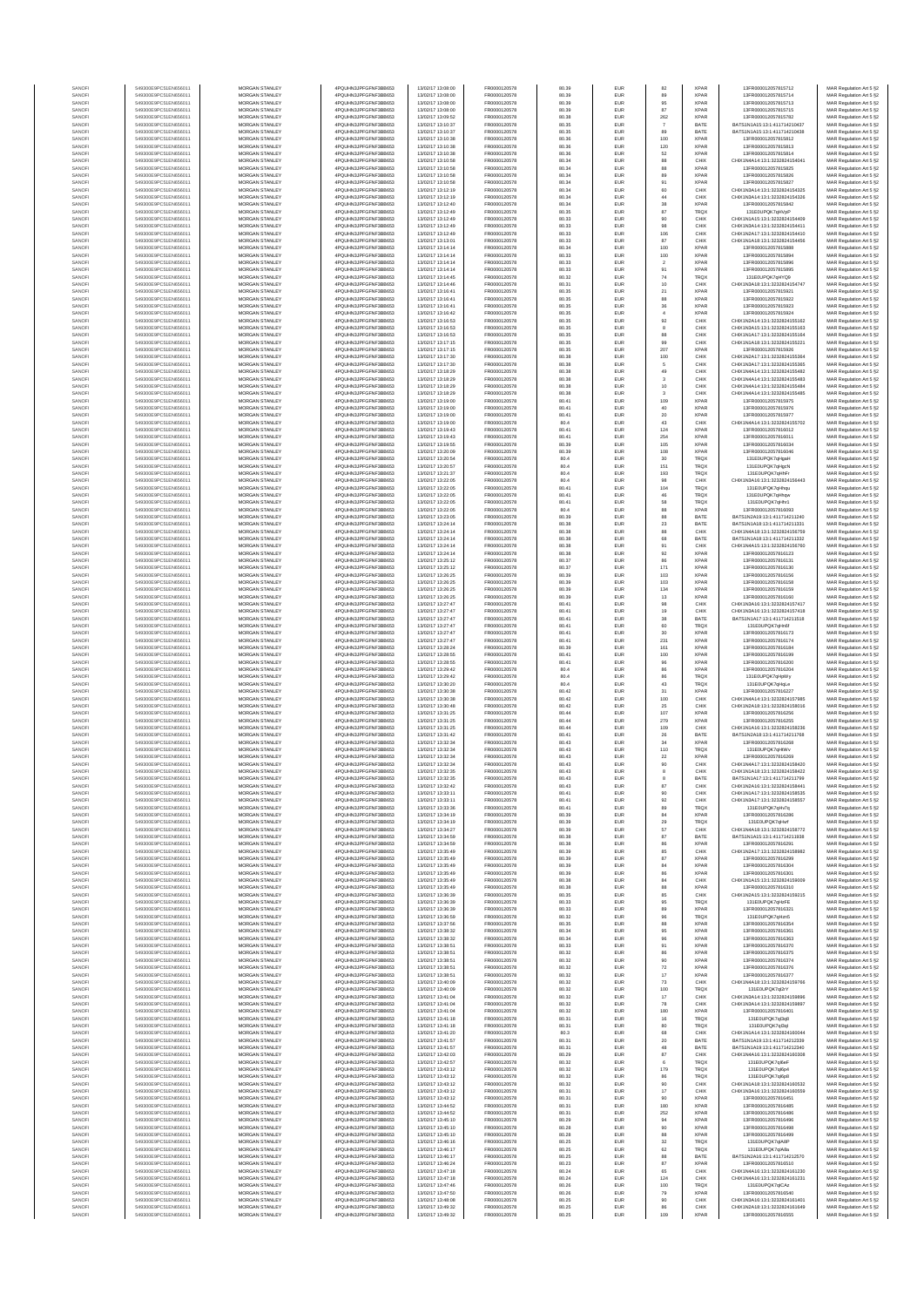| SANOF           | 549300E9PC51EN656011                         | MORGAN STANLEY                                 | 4PQUHN3JPFGFNF3BB653                         | 13/02/17 13:49:32                      | FR0000120578                 | 80.25          | EUR        | 109                      | <b>XPAR</b>                | 13ER000012057816558                        | MAR Regulation Art 5 §2                            |
|-----------------|----------------------------------------------|------------------------------------------------|----------------------------------------------|----------------------------------------|------------------------------|----------------|------------|--------------------------|----------------------------|--------------------------------------------|----------------------------------------------------|
| SANOFI          | 549300E9PC51EN656011                         | <b>MORGAN STANLEY</b>                          | 4PQUHN3JPFGFNF3BB653                         | 13/02/17 13:49:32                      | FR0000120578                 | 80.25          | EUR        | 88                       | <b>XPAR</b>                | 13FR000012057816559                        | MAR Regulation Art 5 §2                            |
| SANOFI          | 549300E9PC51EN656011                         | MORGAN STANLEY                                 | 4PQUHN3JPFGFNF3BB653                         | 13/02/17 13:49:33                      | FR0000120578                 | 80.24          | EUR        |                          | <b>TRQX</b>                | 131E0UPQK7qIEB8                            | MAR Regulation Art 5 §2                            |
| SANOFI          | 549300E9PC51EN656011                         | MORGAN STANLEY                                 | 4PQUHN3JPFGFNF3BB653                         | 13/02/17 13:49:33                      | FR0000120578                 | 80.24          | EUR        | 88                       | <b>TRQX</b>                | 131E0UPQK7qIEBA                            | MAR Regulation Art 5 §2                            |
| SANOFI          | 549300E9PC51EN656011                         | MORGAN STANLEY                                 | 4PQUHN3JPFGFNF3BB653                         | 13/02/17 13:49:48                      | FR0000120578                 | 80.24          | EUR        | 100                      | <b>XPAF</b>                | 13FR000012057816569                        | MAR Regulation Art 5 §2                            |
| SANOFI          | 549300E9PC51EN656011                         | MORGAN STANLEY                                 | 4PQUHN3JPFGFNF3BB653                         | 13/02/17 13:51:04                      | FR0000120578                 | 80.23          | EUR        | 59                       | CHIX                       | CHIX1N1A16:13:1:3232824161954              | MAR Regulation Art 5 §2                            |
| SANOFI          | 549300E9PC51EN656011                         | MORGAN STANLEY                                 | 4PQUHN3JPFGFNF3BB653                         | 13/02/17 13:51:04                      | FR0000120578                 | 80.23          | EUR        | $36\,$                   | CHIX                       | CHIX1N1A16:13:1:3232824161955              | MAR Regulation Art 5 §2                            |
| SANOFI          | 549300E9PC51EN656011                         | MORGAN STANLEY                                 | 4PQUHN3JPFGFNF3BB653                         | 13/02/17 13:51:04                      | FR0000120578                 | 80.23          | EUR        | 66                       | CHIX                       | CHIX1N2A16:13:1:3232824161959              | MAR Regulation Art 5 §2                            |
| SANOFI          | 549300E9PC51EN656011                         | <b>MORGAN STANLEY</b>                          | 4PQUHN3JPFGFNF3BB653                         | 13/02/17 13:51:04                      | FR0000120578                 | 80.23          | EUR        | 25                       | CHIX                       | CHIX1N2A16:13:1:3232824161960              | MAR Regulation Art 5 §2                            |
| SANOFI          | 549300E9PC51EN656011                         | <b>MORGAN STANLEY</b>                          | 4PQUHN3JPFGFNF3BB653                         | 13/02/17 13:51:04                      | FR0000120578                 | 80.23          | EUR        |                          | <b>XPAR</b>                | 13FR000012057816581                        | MAR Regulation Art 5 §2                            |
| SANOFI          | 549300E9PC51EN656011                         | <b>MORGAN STANLEY</b>                          | 4PQUHN3JPFGFNF3BB653                         | 13/02/17 13:51:04                      | FR0000120578                 | 80.23          | EUR        | 68<br>94                 | <b>TRQX</b>                | 131E0UPQK7glFz1                            | MAR Regulation Art 5 §2                            |
| SANOFI          | 549300E9PC51EN656011                         | MORGAN STANLEY                                 | 4PQUHN3JPFGFNF3BB653                         | 13/02/17 13:51:04                      | FR0000120578                 | 80.23          | EUR        | $27\,$                   | <b>XPAR</b>                | 13FR000012057816582                        | MAR Regulation Art 5 §2                            |
| SANOFI          | 549300E9PC51EN656011                         | MORGAN STANLEY                                 | 4PQUHN3JPFGFNF3BB653                         | 13/02/17 13:51:24                      | FR0000120578                 | 80.23          | EUR        | $\,$ 4                   | BATE                       | BATS1N1A19:13:1:411714212885               | MAR Regulation Art 5 §2                            |
| SANOF           | 549300E9PC51EN656011                         | MORGAN STANLEY                                 | 4PQUHN3JPFGFNF3BB653                         | 13/02/17 13:51:24                      | FR0000120578                 | 80.23          | EUR        | $\bf 22$                 | BATE                       | BATS1N1A19:13:1:411714212886               | MAR Regulation Art 5 §2                            |
| SANOFI          | 549300E9PC51EN656011                         | MORGAN STANLEY                                 | 4PQUHN3JPFGFNF3BB653                         | 13/02/17 13:51:24                      | FR0000120578                 | 80.23          | EUR        | 59                       | BATE                       | BATS1N1A19:13:1:411714212887               | MAR Regulation Art 5 §2                            |
| SANOFI          | 549300E9PC51EN656011                         | MORGAN STANLEY                                 | 4PQUHN3JPFGFNF3BB653                         | 13/02/17 13:52:24                      | FR0000120578                 | 80.27          | EUR        | 109                      | <b>XPAR</b>                | 13FR000012057816649                        | MAR Regulation Art 5 §2                            |
| SANOFI          | 549300E9PC51EN656011                         | MORGAN STANLEY                                 | 4PQUHN3JPFGFNF3BB653                         | 13/02/17 13:52:24                      | FR0000120578                 | 80.27          | EUR        | 109                      | <b>XPAR</b>                | 13FR000012057816651                        | MAR Regulation Art 5 §2                            |
| SANOFI          | 549300E9PC51EN656011                         | <b>MORGAN STANLEY</b>                          | 4PQUHN3JPFGFNF3BB653                         | 13/02/17 13:52:24                      | FR0000120578                 | 80.27          | EUR        | 151                      | <b>XPAR</b>                | 13FR000012057816652                        | MAR Regulation Art 5 §2                            |
| SANOFI          | 549300E9PC51EN656011                         | <b>MORGAN STANLEY</b>                          | 4PQUHN3JPFGFNF3BB653                         | 13/02/17 13:52:44                      | FR0000120578                 | 80.27          | EUR        | 96                       | BATE                       | BATS1N2A18:13:1:411714213003               | MAR Regulation Art 5 §2                            |
| SANOFI          | 549300E9PC51EN656011                         | MORGAN STANLEY                                 | 4PQUHN3JPFGFNF3BB653                         | 13/02/17 13:53:08                      | FR0000120578                 | 80.26          | EUR        | 15                       | <b>TRQX</b>                | 131E0UPQK7qUOn                             | MAR Regulation Art 5 §2                            |
| SANOF           | 549300E9PC51EN656011                         | MORGAN STANLEY                                 | 4PQUHN3JPFGFNF3BB653                         | 13/02/17 13:53:08                      | FR0000120578                 | 80.26          | EUR        | 81                       | <b>TRQX</b>                | 131E0UPQK7qUOy                             | MAR Regulation Art 5 §2                            |
| SANOFI          | 549300E9PC51EN656011                         | MORGAN STANLEY                                 | 4PQUHN3JPFGFNF3BB653                         | 13/02/17 13:55:13                      | FR0000120578                 | 80.29          | EUR        | 22                       | BATE                       | BATS1N2A15:13:1:411714213120               | MAR Regulation Art 5 §2                            |
| SANOFI          | 549300E9PC51EN656011                         | MORGAN STANLEY                                 | 4PQUHN3JPFGFNF3BB653                         | 13/02/17 13:55:13                      | FR0000120578                 | 80.29          | EUR        | 1                        | BATE                       | BATS1N2A15:13:1:411714213121               | MAR Regulation Art 5 §2                            |
| SANOFI          | 549300E9PC51EN656011                         | MORGAN STANLEY                                 | 4PQUHN3JPFGFNF3BB653                         | 13/02/17 13:55:13                      | FR0000120578                 | 80.29          | EUR        | $\bf{22}$                | BATE                       | BATS1N2A15:13:1:411714213122               | MAR Regulation Art 5 §2                            |
| SANOFI          | 549300E9PC51EN656011                         | MORGAN STANLEY                                 | 4PQUHN3JPFGFNF3BB653                         | 13/02/17 13:55:13                      | FR0000120578                 | 80.29          | EUR        |                          | BATE                       | BATS1N2A15:13:1:411714213123               | MAR Regulation Art 5 §2                            |
| SANOFI          | 549300E9PC51EN656011                         | <b>MORGAN STANLEY</b><br>MORGAN STANLEY        | 4POLIHN3JPEGENE3BB653                        | 13/02/17 13:55:13                      | FR0000120578                 | 80.29          | EUR        |                          | BATE                       | BATS1N2A15:13:1:411714213124               | MAR Regulation Art 5 §2                            |
| SANOFI          | 549300E9PC51EN656011                         | MORGAN STANLEY                                 | 4PQUHN3JPFGFNF3BB653                         | 13/02/17 13:55:13                      | FR0000120578                 | 80.29          | EUR        | 23                       | BATE                       | BATS1N2A15:13:1:411714213125               | MAR Regulation Art 5 §2                            |
| SANOFI          | 549300E9PC51EN656011                         |                                                | 4PQUHN3JPFGFNF3BB653                         | 13/02/17 13:55:13                      | FR0000120578                 | 80.29          | EUR        | $\overline{\phantom{a}}$ | BATE                       | BATS1N2A15:13:1:411714213126               | MAR Regulation Art 5 §2                            |
| SANOFI          | 549300E9PC51EN656011                         | MORGAN STANLEY                                 | 4PQUHN3JPFGFNF3BB653                         | 13/02/17 13:55:13                      | FR0000120578                 | 80.29          | EUR        | $_{\rm 38}$              | <b>TRQX</b>                | 131E0UPQK7qILAL                            | MAR Regulation Art 5 §2                            |
| SANOF           | 549300E9PC51EN656011                         | MORGAN STANLEY                                 | 4PQUHN3JPFGFNF3BB653                         | 13/02/17 13:55:13                      | FR0000120578                 | 80.29          | EUR        | 38                       | TRQ)                       | 131E0UPQK7qILAW                            | MAR Regulation Art 5 §2                            |
| SANOFI          | 549300E9PC51EN656011                         | MORGAN STANLEY                                 | 4PQUHN3JPFGFNF3BB653                         | 13/02/17 13:55:13                      | FR0000120578                 | 80.29          | EUR        | 29                       | TRQ)                       | 131E0UPQK7qLAZ                             | MAR Regulation Art 5 §2                            |
| SANOFI          | 549300E9PC51EN656011                         | MORGAN STANLEY                                 | 4PQUHN3JPFGFNF3BB653                         | 13/02/17 13:55:13                      | FR0000120578                 | 80.29          | EUR        | 163                      | <b>XPAR</b>                | 13FR000012057816701                        | MAR Regulation Art 5 §2                            |
| SANOFI          | 549300E9PC51EN656011                         | MORGAN STANLEY                                 | 4PQUHN3JPFGFNF3BB653                         | 13/02/17 13:55:13                      | FR0000120578                 | 80.29          | EUR        | 14                       | TRQX                       | 131E0UPQK7qILAc                            | MAR Regulation Art 5 §2                            |
| SANOFI          | 549300E9PC51EN656011                         | <b>MORGAN STANLEY</b>                          | 4PQUHN3JPFGFNF3BB653                         | 13/02/17 13:55:13                      | FR0000120578                 | 80.29          | EUR        | 83                       | <b>XPAR</b>                | 13FR000012057816702                        | MAR Regulation Art 5 §2                            |
| SANOFI          | 549300E9PC51EN656011                         | <b>MORGAN STANLEY</b>                          | 4PQUHN3JPFGFNF3BB653                         | 13/02/17 13:55:13                      | FR0000120578                 | 80.29          | EUR        | 80                       | <b>XPAR</b>                | 13FR000012057816703                        | MAR Regulation Art 5 §2                            |
| SANOFI          | 549300E9PC51EN656011                         | MORGAN STANLEY                                 | 4PQUHN3JPFGFNF3BB653                         | 13/02/17 13:55:13                      | FR0000120578                 | 80.29          | EUR        | 10                       | <b>XPAR</b>                | 13FR000012057816704                        | MAR Regulation Art 5 §2                            |
| SANOFI          | 549300E9PC51EN656011                         | MORGAN STANLEY                                 | 4PQUHN3JPFGFNF3BB653                         | 13/02/17 13:55:13                      | FR0000120578                 | 80.29          | EUR        | 163                      | <b>XPAR</b>                | 13FR000012057816705                        | MAR Regulation Art 5 §2                            |
| SANOFI          | 549300E9PC51EN656011                         | MORGAN STANLEY                                 | 4PQUHN3JPFGFNF3BB653                         | 13/02/17 13:55:13                      | FR0000120578                 | 80.29          | EUR        | 25                       | <b>XPAF</b>                | 13FR000012057816706                        | MAR Regulation Art 5 §2                            |
| SANOFI          | 549300E9PC51EN656011                         | MORGAN STANLEY                                 | 4PQUHN3JPFGFNF3BB653                         | 13/02/17 13:55:35                      | FR0000120578                 | 80.28          | EUR        | 91                       | TRQ)                       | 131E0UPQK7qlLei                            | MAR Regulation Art 5 §2                            |
| SANOFI          | 549300E9PC51EN656011                         | MORGAN STANLEY                                 | 4PQUHN3JPFGFNF3BB653                         | 13/02/17 13:56:00                      | FR0000120578                 | 80.29          | EUR        | 88                       | CHIX                       | CHIX1N2A14:13:1:3232824163178              | MAR Regulation Art 5 §2                            |
| SANOFI          | 549300E9PC51EN656011                         | MORGAN STANLEY                                 | 4PQUHN3JPFGFNF3BB653                         | 13/02/17 13:57:12                      | FR0000120578                 | 80.28          | EUR        | 93                       | TRQ)                       | 131E0UPQK7qlNmt                            | MAR Regulation Art 5 §2                            |
| SANOFI          | 549300E9PC51EN656011                         | <b>MORGAN STANLEY</b>                          | 4POLIHN3JPEGENE3BB653                        | 13/02/17 13:57:12                      | FR0000120578                 | 80.28          | EUR        | 85                       | <b>TRQX</b>                | 131F0UPOK7olNmx                            | MAR Regulation Art 5 §2                            |
| SANOFI          | 549300E9PC51EN656011                         | MORGAN STANLEY                                 | 4PQUHN3JPFGFNF3BB653                         | 13/02/17 13:57:12                      | FR0000120578                 | 80.28          | EUR        | 12                       | CHIX                       | CHIX1N1A15:13:1:3232824163379              | MAR Regulation Art 5 §2                            |
| SANOFI          | 549300E9PC51EN656011                         | <b>MORGAN STANLEY</b>                          | 4PQUHN3JPFGFNF3BB653                         | 13/02/17 13:57:12                      | FR0000120578                 | 80.28          | EUR        | 75                       | CHIX                       | CHIX1N1A15:13:1:3232824163380              | MAR Regulation Art 5 §2                            |
| SANOFI          | 549300E9PC51EN656011                         | MORGAN STANLEY                                 | 4PQUHN3JPFGFNF3BB653                         | 13/02/17 13:57:12                      | FR0000120578                 | 80.28          | EUR        | 60                       | <b>XPAF</b>                | 13FR000012057816749                        | MAR Regulation Art 5 §2                            |
| SANOFI          | 549300E9PC51EN656011                         | MORGAN STANLEY                                 | 4PQUHN3JPFGFNF3BB653                         | 13/02/17 13:57:12                      | FR0000120578                 | 80.28          | EUR        | ${\bf 28}$               | <b>XPAR</b>                | 13FR000012057816750                        | MAR Regulation Art 5 §2                            |
| SANOFI          | 549300E9PC51EN656011                         | MORGAN STANLEY                                 | 4PQUHN3JPFGFNF3BB653                         | 13/02/17 13:57:12                      | FR0000120578                 | 80.28          | EUR        | 85                       | <b>XPAF</b>                | 13FR000012057816751                        | MAR Regulation Art 5 §2                            |
| SANOFI          | 549300E9PC51EN656011                         | MORGAN STANLEY                                 | 4PQUHN3JPFGFNF3BB653                         | 13/02/17 13:57:22                      | FR0000120578                 | 80.27          | EUR        | 16                       | BATE                       | BATS1N1A19:13:1:411714213287               | MAR Regulation Art 5 §2<br>MAR Regulation Art 5 §2 |
| SANOFI          | 549300E9PC51EN656011                         | MORGAN STANLEY                                 | 4PQUHN3JPFGFNF3BB653                         | 13/02/17 13:57:41                      | FR0000120578                 | 80.27          | EUR        | 94                       | <b>TRQX</b>                | 131E0UPQK7glOXe                            | MAR Regulation Art 5 §2                            |
| SANOFI          | 549300E9PC51EN656011                         | MORGAN STANLEY                                 | 4PQUHN3JPFGFNF3BB653                         | 13/02/17 13:57:41                      | FR0000120578                 | 80.27          | EUR        | 92                       | <b>XPAR</b>                | 13FR000012057816754                        |                                                    |
| SANOFI          | 549300E9PC51EN656011                         | <b>MORGAN STANLEY</b>                          | 4POLIHN3JPEGENE3BB653                        | 13/02/17 13:58:37                      | FR0000120578                 | 80.26          | EUR        | 14                       | <b>XPAR</b>                | 13FR000012057816762                        | MAR Regulation Art 5 §2                            |
| SANOFI          | 549300E9PC51EN656011                         | <b>MORGAN STANLEY</b>                          | 4POLIHN3JPEGENE3BB653                        | 13/02/17 13:59:04                      | FR0000120578                 | 80.28          | EUR        | 157                      | <b>XPAR</b>                | 13FR000012057816777                        | MAR Regulation Art 5 §2                            |
| SANOFI          | 549300E9PC51EN656011                         | MORGAN STANLEY                                 | 4PQUHN3JPFGFNF3BB653                         | 13/02/17 13:59:44                      | FR0000120578                 | 80.28          | EUR        | $96\,$                   | CHIX                       | CHIX1N1A15:13:1:3232824163873              | MAR Regulation Art 5 §2                            |
| SANOFI          | 549300E9PC51EN656011                         | MORGAN STANLEY                                 | 4PQUHN3JPFGFNF3BB653                         | 13/02/17 13:59:44                      | FR0000120578                 | 80.28          | EUR        | 209                      | <b>XPAF</b>                | 13FR000012057816781                        | MAR Regulation Art 5 §2                            |
| SANOFI          | 549300E9PC51EN656011                         | MORGAN STANLEY                                 | 4PQUHN3JPFGFNF3BB653                         | 13/02/17 13:59:44                      | FR0000120578                 | 80.28          | EUR        | $\mathsf{93}$            | <b>XPAF</b>                | 13FR000012057816784                        | MAR Regulation Art 5 §2                            |
| SANOFI          | 549300E9PC51EN656011                         | MORGAN STANLEY                                 | 4PQUHN3JPFGFNF3BB653                         | 13/02/17 13:59:49                      | FR0000120578                 | 80.27          | EUR        | 97                       | <b>XPAF</b>                | 13FR000012057816787                        | MAR Regulation Art 5 §2                            |
| SANOFI          | 549300E9PC51EN656011                         | MORGAN STANLEY                                 | 4PQUHN3JPFGFNF3BB653                         | 13/02/17 14:02:02                      | FR0000120578                 | 80.27          | EUR        | 56                       | TRQX                       | 131E0UPQK7qlT8a                            | MAR Regulation Art 5 §2                            |
| SANOFI          | 549300E9PC51EN656011                         | MORGAN STANLEY                                 | 4PQUHN3JPFGFNF3BB653                         | 13/02/17 14:02:02                      | FR0000120578                 | 80.27          | EUR        | $_{32}$                  | <b>TRQX</b>                | 131E0UPQK7qlT98                            | MAR Regulation Art 5 §2                            |
| SANOFI          | 549300E9PC51EN656011                         | <b>MORGAN STANLEY</b>                          | 4POLIHN3JPEGENE3BB653                        | 13/02/17 14:02:02                      | FR0000120578                 | 80.27          | EUR        | 89                       | CHIX                       | CHIX1N1A14-13-1-3232824164185              | MAR Regulation Art 5 §2                            |
| SANOFI          | 549300E9PC51EN656011                         | MORGAN STANLEY                                 | 4PQUHN3JPFGFNF3BB653                         | 13/02/17 14:02:02                      | FR0000120578                 | 80.27          | EUR        | 210                      | <b>XPAR</b>                | 13FR000012057816819                        | MAR Regulation Art 5 §2                            |
| SANOFI          | 549300E9PC51EN656011                         | MORGAN STANLEY                                 | 4PQUHN3JPFGFNF3BB653                         | 13/02/17 14:02:11                      | FR0000120578                 | 80.27          | EUR        | 8                        | <b>XPAR</b>                | 13FR000012057816820                        | MAR Regulation Art 5 §2                            |
| SANOFI          | 549300E9PC51EN656011                         | MORGAN STANLEY                                 | 4PQUHN3JPFGFNF3BB653                         | 13/02/17 14:02:11                      | FR0000120578                 | 80.27          | EUR        | $41\,$                   | <b>XPAR</b>                | 13FR000012057816821                        | MAR Regulation Art 5 §2                            |
| SANOFI          | 549300E9PC51EN656011                         | MORGAN STANLEY                                 | 4PQUHN3JPFGFNF3BB653                         | 13/02/17 14:02:11                      | FR0000120578                 | 80.27          | EUR        | 86                       | <b>XPAF</b>                | 13FR000012057816828                        | MAR Regulation Art 5 §2                            |
| SANOFI          | 549300E9PC51EN656011                         | MORGAN STANLEY                                 | 4PQUHN3JPFGFNF3BB653                         | 13/02/17 14:02:11                      | FR0000120578                 | 80.27          | EUR        | 98                       | <b>XPAF</b>                | 13FR000012057816822                        | MAR Regulation Art 5 §2                            |
| SANOFI          | 549300E9PC51EN656011                         | MORGAN STANLEY                                 | 4PQUHN3JPFGFNF3BB653                         | 13/02/17 14:02:11                      | FR0000120578                 | 80.27          | EUR        | 88                       | <b>XPAR</b>                | 13FR000012057816829                        | MAR Regulation Art 5 §2                            |
| SANOFI          | 549300E9PC51EN656011                         | MORGAN STANLEY                                 | 4PQUHN3JPFGFNF3BB653                         | 13/02/17 14:04:08                      | FR0000120578                 | 80.27          | EUR        | $20\,$                   | CHIX                       | CHIX1N3A16:13:1:3232824164567              | MAR Regulation Art 5 §2                            |
| SANOFI          | 549300E9PC51EN656011                         | <b>MORGAN STANLEY</b>                          | 4PQUHN3JPFGFNF3BB653                         | 13/02/17 14:04:09                      | FR0000120578                 | 80.27          | EUR        | 41                       | CHIX                       | CHIX1N3A16:13:1:3232824164568              | MAR Regulation Art 5 §2                            |
| SANOFI          | 549300E9PC51EN656011                         | <b>MORGAN STANLEY</b>                          | 4PQUHN3JPFGFNF3BB653                         | 13/02/17 14:04:09                      | FR0000120578                 | 80.27          | EUR        | 29                       | CHIX                       | CHIX1N3A16:13:1:3232824164569              | MAR Regulation Art 5 §2                            |
| SANOFI          | 549300E9PC51EN656011                         | MORGAN STANLEY                                 | 4PQUHN3JPFGFNF3BB653                         | 13/02/17 14:04:09                      | FR0000120578                 | 80.27          | EUR        | $21\,$                   | CHIX                       | CHIX1N4A15:13:1:3232824164571              | MAR Regulation Art 5 §2                            |
| SANOFI          | 549300E9PC51EN656011                         | MORGAN STANLEY                                 | 4PQUHN3JPFGFNF3BB653                         | 13/02/17 14:04:09                      | FR0000120578                 | 80.27          | EUR        | 64                       | CHIX                       | CHIX1N4A15:13:1:3232824164572              | MAR Regulation Art 5 §2                            |
| SANOFI          | 549300E9PC51EN656011                         | MORGAN STANLEY                                 | 4PQUHN3JPFGFNF3BB653                         | 13/02/17 14:04:09                      | FR0000120578                 | 80.27          | EUR        | 35                       | <b>XPAF</b>                | 13FR000012057816849                        | MAR Regulation Art 5 §2                            |
| SANOFI          | 549300E9PC51EN656011                         | MORGAN STANLEY                                 | 4PQUHN3JPFGFNF3BB653                         | 13/02/17 14:04:10                      | FR0000120578                 | 80.27          | EUR        | 88                       | <b>XPAF</b>                | 13FR000012057816850                        | MAR Regulation Art 5 §2                            |
| SANOFI          | 549300E9PC51EN656011                         | MORGAN STANLEY                                 | 4PQUHN3JPFGFNF3BB653                         | 13/02/17 14:04:10                      | FR0000120578                 | 80.27          | EUR        | 88                       | <b>XPAR</b>                | 13FR000012057816851                        | MAR Regulation Art 5 §2                            |
| SANOFI          | 549300E9PC51EN656011                         | MORGAN STANLEY                                 | 4PQUHN3JPFGFNF3BB653                         | 13/02/17 14:04:10                      | FR0000120578                 | 80.27          | EUR        | 88                       | <b>XPAR</b>                | 13FR000012057816852                        | MAR Regulation Art 5 §2                            |
| SANOFI          | 549300E9PC51EN656011                         | <b>MORGAN STANLEY</b>                          | 4PQUHN3JPFGFNF3BB653                         | 13/02/17 14:04:11                      | FR0000120578                 | 80.27          | EUR        | 85                       | <b>XPAR</b>                | 13FR000012057816854                        | MAR Regulation Art 5 §2                            |
| SANOFI          | 549300E9PC51EN656011                         | <b>MORGAN STANLEY</b>                          | 4PQUHN3JPFGFNF3BB653                         | 13/02/17 14:04:11                      | FR0000120578                 | 80.27          | EUR        | 69                       | <b>XPAR</b>                | 13FR000012057816853                        | MAR Regulation Art 5 §2                            |
| SANOFI          | 549300E9PC51EN656011                         | <b>MORGAN STANLEY</b>                          | 4PQUHN3JPFGFNF3BB653                         | 13/02/17 14:04:11                      | FR0000120578                 | 80.25          | EUR        | 66                       | TRQ)                       | 131E0UPQK7gIV0d                            | MAR Regulation Art 5 §2                            |
| SANOFI          | 549300E9PC51EN656011                         | MORGAN STANLEY                                 | 4PQUHN3JPFGFNF3BB653                         | 13/02/17 14:04:12                      | FR0000120578                 | 80.24          | EUR        | 86                       | BATE                       | BATS1N1A19:13:1:411714213683               | MAR Regulation Art 5 §2                            |
| SANOFI<br>SANOF | 549300E9PC51EN656011<br>549300E9PC51EN656011 | MORGAN STANLEY<br>MORGAN STANLEY               | 4PQUHN3JPFGFNF3BB653<br>4PQUHN3JPFGFNF3BB653 | 13/02/17 14:04:12<br>13/02/17 14:04:12 | FR0000120578<br>FR0000120578 | 80.24<br>80.24 | EUR<br>EUR | 35                       | <b>XPAR</b><br><b>XPAF</b> | 13FR000012057816870<br>13FR000012057816871 | MAR Regulation Art 5 §2                            |
| SANOFI          | 549300E9PC51EN656011                         | MORGAN STANLEY                                 | 4PQUHN3JPFGFNF3BB653                         | 13/02/17 14:04:14                      | FR0000120578                 | 80.22          | EUR        | 64<br>88                 | CHIX                       | CHIX1N3A15:13:1:3232824164582              | MAR Regulation Art 5 §2<br>MAR Regulation Art 5 §2 |
| SANOFI          | 549300E9PC51EN656011                         | MORGAN STANLEY                                 | 4PQUHN3JPFGFNF3BB653                         | 13/02/17 14:05:54                      | FR0000120578                 | 80.25          | EUR        | 272                      | <b>XPAR</b>                | 13FR000012057816930                        | MAR Regulation Art 5 §2                            |
| SANOFI          | 549300E9PC51EN656011                         | MORGAN STANLEY                                 | 4PQUHN3JPFGFNF3BB653                         | 13/02/17 14:06:02                      | FR0000120578                 | 80.24          | EUR        | $\sqrt{4}$               | BATE                       | BATS1N2A16:13:1:411714213812               | MAR Regulation Art 5 §2                            |
| SANOFI          | 549300E9PC51EN656011                         | <b>MORGAN STANLEY</b>                          | 4PQUHN3JPFGFNF3BB653                         | 13/02/17 14:06:02                      | FR0000120578                 | 80.24          | EUR        | 5                        | BATE                       | BATS1N2A16-13-1-411714213813               | MAR Regulation Art 5 §2                            |
| SANOFI          | 549300E9PC51EN656011                         | <b>MORGAN STANLEY</b>                          | 4POLIHN3JPEGENE3BB653                        | 13/02/17 14:06:02                      | FR0000120578                 | 80.24          | EUR        | 56                       | BATE                       | BATS1N2A16:13:1:411714213814               | MAR Regulation Art 5 §2                            |
| SANOFI          | 549300E9PC51EN656011                         | MORGAN STANLEY                                 | 4PQUHN3JPFGFNF3BB653                         | 13/02/17 14:06:02                      | FR0000120578                 | 80.24          | EUR        | $37\,$                   | BATE                       | BATS1N2A16:13:1:411714213815               | MAR Regulation Art 5 §2                            |
| SANOFI          | 549300E9PC51EN656011                         | MORGAN STANLEY                                 | 4PQUHN3JPFGFNF3BB653                         | 13/02/17 14:06:02                      | FR0000120578                 | 80.24          | EUR        | $96\,$                   | <b>XPAR</b>                | 13FR000012057816945                        | MAR Regulation Art 5 §2                            |
| SANOFI          | 549300E9PC51EN656011                         | MORGAN STANLEY                                 | 4PQUHN3JPFGFNF3BB653                         | 13/02/17 14:06:02                      | FR0000120578                 | 80.24          | EUR        | 98                       | <b>XPAF</b>                | 13FR000012057816946                        | MAR Regulation Art 5 §2                            |
| SANOFI          | 549300E9PC51EN656011                         | MORGAN STANLEY                                 | 4PQUHN3JPFGFNF3BB653                         | 13/02/17 14:07:03                      | FR0000120578                 | 80.24          | EUR        | 105                      | <b>XPAR</b>                | 13FR000012057816964                        | MAR Regulation Art 5 §2                            |
| SANOFI          | 549300E9PC51EN656011                         | MORGAN STANLEY                                 | 4PQUHN3JPFGFNF3BB653                         | 13/02/17 14:07:29                      | FR0000120578                 | 80.21          | EUR        | 102                      | <b>XPAR</b>                | 13FR000012057816975                        | MAR Regulation Art 5 §2                            |
| SANOFI          | 549300E9PC51EN656011                         | MORGAN STANLEY                                 | 4PQUHN3JPFGFNF3BB653                         | 13/02/17 14:08:36                      | FR0000120578                 | 80.26          | EUR        | 296                      | CHIX                       | CHIX1N3A18:13:1:3232824165461              | MAR Regulation Art 5 §2                            |
| SANOFI          | 549300E9PC51EN656011                         | <b>MORGAN STANLEY</b>                          | 4PQUHN3JPFGFNF3BB653                         | 13/02/17 14:08:36                      | FR0000120578                 | 80.26          | EUR        | 86                       | <b>XPAR</b>                | 13FR000012057817006                        | MAR Regulation Art 5 §2                            |
| SANOFI          | 549300E9PC51EN656011<br>549300E9PC51EN656011 | <b>MORGAN STANLEY</b><br><b>MORGAN STANLEY</b> | 4PQUHN3JPFGFNF3BB653<br>4PQUHN3JPFGFNF3BB653 | 13/02/17 14:10:29<br>13/02/17 14:10:29 | FR0000120578<br>FR0000120578 | 80.26<br>80.27 | EUR<br>EUR | 90<br>242                | <b>XPAR</b><br><b>XPAR</b> | 13FR000012057817049<br>13FR000012057817046 | MAR Regulation Art 5 §2                            |
| SANOF<br>SANOFI | 549300E9PC51EN656011                         | MORGAN STANLEY                                 | 4PQUHN3JPFGFNF3BB653                         | 13/02/17 14:10:29                      | FR0000120578                 | 80.27          | EUR        | 86                       | <b>XPAR</b>                | 13FR000012057817048                        | MAR Regulation Art 5 §2<br>MAR Regulation Art 5 §2 |
| SANOF           | 549300E9PC51EN656011                         | MORGAN STANLEY                                 | HN3JPFGFNF3BB653<br>4PQUHN3JPFGFNF3BB653     | 13/02/17 14:10:29                      | FR0000120578                 | 80.27          | EUR        | 18                       | BATE                       | BATS1N2A16:13:1:411714214124               | MAR Regulation Art 5 §2                            |
| SANOFI          | 549300E9PC51EN656011                         | MORGAN STANLEY                                 | 4PQUHN3JPFGFNF3BB653                         | 13/02/17 14:10:29                      | FR0000120578                 | 80.27          | EUR        | 75                       | <b>TRQX</b>                | 131E0UPQK7qlcWq                            | MAR Regulation Art 5 §2                            |
| SANOFI          | 549300E9PC51EN656011                         | MORGAN STANLEY                                 | 4PQUHN3JPFGFNF3BB653                         | 13/02/17 14:10:29                      | FR0000120578                 | 80.27          | EUR        | 19                       | <b>TRQX</b>                | 131E0UPQK7qlcWv                            | MAR Regulation Art 5 §2                            |
| SANOFI          | 549300E9PC51EN656011                         | <b>MORGAN STANLEY</b>                          | 4PQUHN3JPFGFNF3BB653                         | 13/02/17 14:10:29                      | FR0000120578                 | 80.27          | EUR        | 73                       | <b>XPAR</b>                | 13FR000012057817052                        | MAR Regulation Art 5 §2                            |
| SANOFI          | 549300E9PC51EN656011                         | <b>MORGAN STANLEY</b>                          | 4PQUHN3JPFGFNF3BB653                         | 13/02/17 14:11:23                      | FR0000120578                 | 80.27          | EUR        | 134                      | <b>XPAR</b>                | 13FR000012057817056                        | MAR Regulation Art 5 §2                            |
| SANOFI          | 549300E9PC51EN656011                         | MORGAN STANLEY                                 | 4PQUHN3JPFGFNF3BB653                         | 13/02/17 14:11:23                      | FR0000120578                 | 80.27          | EUR        | 88                       | <b>XPAR</b>                | 13FR000012057817057                        | MAR Regulation Art 5 §2                            |
| SANOFI          | 549300E9PC51EN656011                         | MORGAN STANLEY                                 | 4PQUHN3JPFGFNF3BB653                         | 13/02/17 14:13:07                      | FR0000120578                 | 80.31          | EUR        | 84                       | <b>XPAR</b>                | 13FR000012057817078                        | MAR Regulation Art 5 §2                            |
| SANOFI          | 549300E9PC51EN656011                         | MORGAN STANLEY                                 | 4PQUHN3JPFGFNF3BB653                         | 13/02/17 14:13:07                      | FR0000120578                 | 80.31          | EUR        | 58                       | CHIX                       | CHIX1N1A15:13:1:3232824166185              | MAR Regulation Art 5 §2                            |
| SANOFI          | 549300E9PC51EN656011                         | MORGAN STANLEY                                 | 4PQUHN3JPFGFNF3BB653                         | 13/02/17 14:13:07                      | FR0000120578                 | 80.31          | EUR        | 386                      | CHIX                       | CHIX1N1A15:13:1:3232824166186              | MAR Regulation Art 5 §2                            |
| SANOFI          | 549300E9PC51EN656011                         | MORGAN STANLEY                                 | 4PQUHN3JPFGFNF3BB653                         | 13/02/17 14:13:07                      | FR0000120578                 | 80.31          |            | 30                       | <b>TRQX</b>                | 131E0UPQK7alfDh                            | MAR Regulation Art 5 §2                            |
| SANOFI          | 549300E9PC51EN656011                         | MORGAN STANLEY                                 | 4PQUHN3JPFGFNF3BB653                         | 13/02/17 14:13:07                      | FR0000120578                 | 80.31          | EUR<br>EUR | 59                       | TRQX                       | 131E0UPQK7qlfDj                            | MAR Regulation Art 5 §2                            |
| SANOFI          | 549300E9PC51EN656011                         | <b>MORGAN STANLEY</b>                          | 4PQUHN3JPFGFNF3BB653                         | 13/02/17 14:15:32                      | FR0000120578                 | 80.33          | EUR        | $\overline{7}$           | BATE                       | BATS1N2A17-13-1-411714214380               | MAR Regulation Art 5 §2                            |
| SANOFI          | 549300E9PC51EN656011                         | <b>MORGAN STANLEY</b>                          | 4PQUHN3JPFGFNF3BB653                         | 13/02/17 14:15:32                      | FR0000120578                 | 80.33          | EUR        | 107                      | <b>XPAR</b>                | 13FR000012057817105                        | MAR Regulation Art 5 §2                            |
| SANOFI          | 549300E9PC51EN656011                         | <b>MORGAN STANLEY</b>                          | 4PQUHN3JPFGFNF3BB653                         | 13/02/17 14:15:32                      | FR0000120578                 | 80.33          | EUR        | 8                        | <b>BATE</b>                | BATS1N2A17:13:1:411714214381               | MAR Regulation Art 5 §2                            |
| SANOFI          | 549300E9PC51EN656011                         | MORGAN STANLEY                                 | 4PQUHN3JPFGFNF3BB653                         | 13/02/17 14:15:32                      | FR0000120578                 | 80.33          | EUR        | 13                       | BATE                       | BATS1N2A17:13:1:411714214382               | MAR Regulation Art 5 §2                            |
| SANOFI          | 549300E9PC51EN656011                         | MORGAN STANLEY                                 | 4PQUHN3JPFGFNF3BB653                         | 13/02/17 14:15:32                      | FR0000120578                 | 80.33          | EUR        | $\sqrt{2}$               | BATE                       | BATS1N2A17:13:1:411714214383               | MAR Regulation Art 5 §2                            |
| SANOFI          | 549300E9PC51EN656011                         | MORGAN STANLEY                                 | 4PQUHN3JPFGFNF3BB653                         | 13/02/17 14:15:32                      | FR0000120578                 | 80.33          | EUR        | 15                       | BATE                       | BATS1N2A17:13:1:411714214384               | MAR Regulation Art 5 §2                            |
| SANOFI          | 549300E9PC51EN656011                         | MORGAN STANLEY                                 | 4PQUHN3JPFGFNF3BB653                         | 13/02/17 14:15:32                      | FR0000120578                 | 80.33          | EUR        | 21                       | <b>XPAF</b>                | 13FR000012057817109                        | MAR Regulation Art 5 §2                            |
| SANOFI          | 549300E9PC51EN656011                         | MORGAN STANLEY                                 | 4PQUHN3JPFGFNF3BB653                         | 13/02/17 14:15:32                      | FR0000120578                 | 80.33          | EUR        | $\sqrt{2}$               | BATE                       | BATS1N2A17:13:1:411714214385               | MAR Regulation Art 5 §2                            |
| SANOFI          | 549300E9PC51EN656011                         | MORGAN STANLEY                                 | 4PQUHN3JPFGFNF3BB653                         | 13/02/17 14:15:32                      | FR0000120578                 | 80.33          | EUR        | 13                       | BATE                       | BATS1N2A17:13:1:411714214386               | MAR Regulation Art 5 §2                            |
| SANOFI          | 549300E9PC51EN656011                         | MORGAN STANLEY                                 | 4PQUHN3JPFGFNF3BB653                         | 13/02/17 14:15:32                      | FR0000120578                 | 80.33          | EUR        | 15                       | <b>BATE</b>                | BATS1N2A17-13-1-411714214387               | MAR Regulation Art 5 §2                            |
| SANOFI          | 549300E9PC51EN656011                         | <b>MORGAN STANLEY</b>                          | 4PQUHN3JPFGFNF3BB653                         | 13/02/17 14:15:32                      | FR0000120578                 | 80.33          | EUR        | 15                       | BATE                       | BATS1N2A17:13:1:411714214388               | MAR Regulation Art 5 §2                            |
| SANOFI          | 549300E9PC51EN656011                         | MORGAN STANLEY                                 | 4PQUHN3JPFGFNF3BB653                         | 13/02/17 14:15:32                      | FR0000120578                 | 80.33          | EUR        | $^{\circ}$               | BATE                       | BATS1N2A17:13:1:411714214389               | MAR Regulation Art 5 §2                            |
| SANOFI          | 549300E9PC51EN656011                         | MORGAN STANLEY                                 | 4PQUHN3JPFGFNF3BB653                         | 13/02/17 14:15:32                      | FR0000120578                 | 80.33          | EUR        | 86                       | <b>XPAR</b>                | 13FR000012057817110                        | MAR Regulation Art 5 §2                            |
| SANOFI          | 549300E9PC51EN656011                         | MORGAN STANLEY                                 | 4PQUHN3JPFGFNF3BB653                         | 13/02/17 14:15:32                      | FR0000120578                 | 80.33          | EUR        | 86                       | <b>XPAR</b>                | 13FR000012057817111                        | MAR Regulation Art 5 §2                            |
| SANOFI          | 549300E9PC51EN656011                         | MORGAN STANLEY                                 | 4PQUHN3JPFGFNF3BB653                         | 13/02/17 14:15:32                      | FR0000120578                 | 80.33          | EUR        | 86                       | <b>XPAR</b>                | 13FR000012057817112                        | MAR Regulation Art 5 §2                            |
| SANOFI          | 549300E9PC51EN656011                         | MORGAN STANLEY                                 | 4PQUHN3JPFGFNF3BB653                         | 13/02/17 14:15:32                      | FR0000120578                 | 80.33          | EUR        | 113                      | BATE                       | BATS1N1A17:13:1:411714214390               | MAR Regulation Art 5 §2                            |
| SANOFI          | 549300E9PC51EN656011                         | MORGAN STANLEY                                 | 4PQUHN3JPFGFNF3BB653                         | 13/02/17 14:15:32                      | FR0000120578                 | 80.33          | <b>EUR</b> | 12                       | BATE                       | BATS1N1A17:13:1:411714214391               | MAR Regulation Art 5 §2                            |
| SANOFI          | 549300E9PC51EN656011                         | <b>MORGAN STANLEY</b>                          | 4PQUHN3JPFGFNF3BB653                         | 13/02/17 14:15:42                      | FR0000120578                 | 80.32          | EUR        | 160                      | <b>XPAR</b>                | 13FR000012057817113                        | MAR Regulation Art 5 §2                            |
| SANOFI          | 549300E9PC51EN656011                         | <b>MORGAN STANLEY</b>                          | 4PQUHN3JPFGFNF3BB653                         | 13/02/17 14:16:13                      | FR0000120578                 | 80.32          | EUR        | 37                       | <b>TRQX</b>                | 131E0UPQK7gli7A                            | MAR Regulation Art 5 §2                            |
| SANOFI          | 549300E9PC51EN656011                         | MORGAN STANLEY                                 | 4PQUHN3JPFGFNF3BB653                         | 13/02/17 14:16:13                      | FR0000120578                 | 80.32          | EUR        | 19                       | <b>XPAR</b>                | 13FR000012057817117                        | MAR Regulation Art 5 §2                            |
| SANOFI          | 549300E9PC51EN656011                         | MORGAN STANLEY                                 | 4PQUHN3JPFGFNF3BB653                         | 13/02/17 14:16:13                      | FR0000120578                 | 80.32          | EUR        | 49                       | TRQX                       | 131E0UPQK7qli7Y                            | MAR Regulation Art 5 §2                            |
| SANOFI          | 549300E9PC51EN656011                         | MORGAN STANLEY                                 | 4PQUHN3JPFGFNF3BB653                         | 13/02/17 14:16:13                      | FR0000120578                 | 80.32          | EUR        | 87                       | CHIX                       | CHIX1N4A16:13:1:3232824166698              | MAR Regulation Art 5 §2                            |
| SANOFI          | 549300E9PC51EN656011                         | MORGAN STANLEY                                 | 4PQUHN3JPFGFNF3BB653                         | 13/02/17 14:16:13                      | FR0000120578                 | 80.32          | EUR        | 85                       | CHIX                       | CHIX1N1A16:13:1:3232824166699              | MAR Regulation Art 5 §2                            |
| SANOFI          | 549300E9PC51EN656011                         | MORGAN STANLEY                                 | 4PQUHN3JPFGFNF3BB653                         | 13/02/17 14:17:18                      | FR0000120578                 | 80.36          | EUR        | 121                      | CHIX                       | CHIX1N3A16:13:1:3232824167012              | MAR Regulation Art 5 §2                            |
| SANOFI          | 549300E9PC51EN656011                         | MORGAN STANLEY                                 | 4PQUHN3JPFGFNF3BB653                         | 13/02/17 14:17:18                      | FR0000120578                 | 80.36          | <b>EUR</b> | 111                      | CHIX                       | CHIX1N3A16:13:1:3232824167013              | MAR Regulation Art 5 §2                            |
| SANOFI          | 549300E9PC51EN656011                         | <b>MORGAN STANLEY</b>                          | 4PQUHN3JPFGFNF3BB653                         | 13/02/17 14:17:18                      | FR0000120578                 | 80.36          | EUR        | 10                       | CHIX                       | CHIX1N3A16:13:1:3232824167014              | MAR Regulation Art 5 §2                            |
| SANOFI          | 549300E9PC51EN656011                         | <b>MORGAN STANLEY</b>                          | 4PQUHN3JPFGFNF3BB653                         | 13/02/17 14:17:18                      | FR0000120578                 | 80.36          | EUR        | 63                       | CHIX                       | CHIX1N3A16:13:1:3232824167015              | MAR Regulation Art 5 §2                            |
| SANOFI          | 549300E9PC51EN656011                         | MORGAN STANLEY                                 | 4PQUHN3JPFGFNF3BB653                         | 13/02/17 14:17:28                      | FR0000120578                 | 80.35          | EUR        | $31\,$                   | TRQX                       | 131E0UPQK7qlkFn                            | MAR Regulation Art 5 §2                            |
| SANOFI          | 549300E9PC51EN656011                         | MORGAN STANLEY                                 | 4PQUHN3JPFGFNF3BB653                         | 13/02/17 14:17:28                      | FR0000120578                 | 80.35          | EUR        | 54                       | <b>XPAR</b>                | 13FR000012057817151                        | MAR Regulation Art 5 §2                            |
| SANOFI          | 549300E9PC51EN656011                         | MORGAN STANLEY                                 | 4PQUHN3JPFGFNF3BB653                         | 13/02/17 14:18:09                      | FR0000120578                 | 80.33          | EUR        | 85                       | TRQ)                       | 131E0UPQK7qlkua                            | MAR Regulation Art 5 §2                            |
| SANOFI          | 549300E9PC51EN656011                         | MORGAN STANLEY                                 | 4PQUHN3JPFGFNF3BB653                         | 13/02/17 14:18:09                      | FR0000120578                 | 80.33          | EUR        | 88                       | BATE                       | BATS1N1A19:13:1:411714214572               | MAR Regulation Art 5 §2                            |
| SANOFI          | 549300E9PC51EN656011                         | MORGAN STANLEY                                 | 4PQUHN3JPFGFNF3BB653                         | 13/02/17 14:18:09                      | FR0000120578                 | 80.33          | EUR        | 86                       | <b>XPAR</b>                | 13FR000012057817175                        | MAR Regulation Art 5 §2                            |
| SANOFI          | 549300E9PC51EN656011                         | MORGAN STANLEY                                 | 4PQUHN3JPFGFNF3BB653                         | 13/02/17 14:18:09                      | FR0000120578                 | 80.32          | EUR        | 86                       | CHIX                       | CHIX1N1A17:13:1:3232824167189              | MAR Regulation Art 5 §2                            |
| SANOFI          | 549300E9PC51EN656011                         | <b>MORGAN STANLEY</b>                          | 4PQUHN3JPFGFNF3BB653                         | 13/02/17 14:18:09                      | FR0000120578                 | 80.32          | EUR        | 90                       | CHIX                       | CHIX1N2A15:13:1:3232824167190              | MAR Regulation Art 5 §2                            |
| SANOFI          | 549300E9PC51EN656011                         | <b>MORGAN STANLEY</b>                          | 4PQUHN3JPFGFNF3BB653                         | 13/02/17 14:18:09                      | FR0000120578                 | 80.32          | EUR        | 87                       | <b>XPAR</b>                | 13FR000012057817178                        | MAR Regulation Art 5 §2                            |
| SANOFI          | 549300E9PC51EN656011                         | <b>MORGAN STANLEY</b>                          | 4PQUHN3JPFGFNF3BB653                         | 13/02/17 14:18:42                      | FR0000120578                 | 80.32          | EUR        | 61                       | <b>XPAR</b>                | 13FR000012057817199                        | MAR Regulation Art 5 §2                            |
| SANOFI          | 549300E9PC51EN656011                         | MORGAN STANLEY                                 | 4PQUHN3JPFGFNF3BB653                         | 13/02/17 14:18:44                      | FR0000120578                 | 80.32          | EUR        | $37\,$                   | CHIX                       | CHIX1N3A17:13:1:3232824167462              | MAR Regulation Art 5 §2                            |
| SANOFI          | 549300E9PC51EN656011                         | MORGAN STANLEY                                 | 4PQUHN3JPFGFNF3BB653                         | 13/02/17 14:18:44                      | FR0000120578                 | 80.32          | EUR        | 39                       | CHIX                       | CHIX1N3A17:13:1:3232824167463              | MAR Regulation Art 5 §2                            |
| SANOFI          | 549300E9PC51EN656011                         | MORGAN STANLEY                                 | 4PQUHN3JPFGFNF3BB653                         | 13/02/17 14:18:44                      | FR0000120578                 | 80.32          | EUR        | 19                       | <b>XPAR</b>                | 13FR000012057817200                        |                                                    |
| SANOFI          | 549300E9PC51EN656011                         | MORGAN STANLEY                                 | 4PQUHN3JPFGFNF3BB653                         | 13/02/17 14:19:32                      | FR0000120578                 | 80.35          | EUR        | 87                       | <b>XPAR</b>                | 13FR000012057817211                        | MAR Regulation Art 5 §2<br>MAR Regulation Art 5 §2 |
| SANOFI          | 549300E9PC51EN656011                         | MORGAN STANLEY                                 | 4PQUHN3JPFGFNF3BB653                         | 13/02/17 14:20:26                      | FR0000120578                 | 80.38          | EUR        | 185                      | <b>XPAR</b>                | 13FR000012057817225                        | MAR Regulation Art 5 §2                            |
| SANOFI          | 549300E9PC51EN656011                         | MORGAN STANLEY                                 | 4PQUHN3JPFGFNF3BB653                         | 13/02/17 14:20:41                      | FR0000120578                 | 80.38          | EUR        | 42                       | CHIX                       | CHIX1N2A14:13:1:3232824167859              | MAR Regulation Art 5 §2                            |
| SANOFI          | 549300E9PC51EN656011                         | <b>MORGAN STANLEY</b>                          | 4PQUHN3JPFGFNF3BB653                         | 13/02/17 14:20:41                      | FR0000120578                 | 80.38          | EUR        | 84                       | <b>XPAR</b>                | 13FR000012057817240                        | MAR Regulation Art 5 §2                            |
| SANOFI          | 549300E9PC51EN656011                         | <b>MORGAN STANLEY</b>                          | 4PQUHN3JPFGFNF3BB653                         | 13/02/17 14:20:41                      | FR0000120578                 | 80.38          | EUR        | 45                       | CHIX                       | CHIX1N2A14:13:1:3232824167860              | MAR Regulation Art 5 §2                            |
| SANOFI          | 549300E9PC51EN656011                         | MORGAN STANLEY                                 | 4PQUHN3JPFGFNF3BB653                         | 13/02/17 14:20:54                      | FR0000120578                 | 80.37          | EUR        | 86                       | <b>XPAR</b>                | 13FR000012057817247                        | MAR Regulation Art 5 §2                            |
| SANOFI          | 549300E9PC51EN656011                         | MORGAN STANLEY                                 | 4PQUHN3JPFGFNF3BB653                         | 13/02/17 14:22:47                      | FR0000120578                 | 80.44          | EUR        | 16                       | TRQX                       | 131E0UPQK7qlqtj                            | MAR Regulation Art 5 §2                            |
| SANOF           | 549300E9PC51EN656011                         | MORGAN STANLEY                                 | 4PQUHN3JPFGFNF3BB653                         | 13/02/17 14:22:47                      | FR0000120578                 | 80.44          | EUR        | 30                       | CHIX                       | CHIX1N2A14:13:1:3232824168300              | MAR Regulation Art 5 §2                            |
| SANOF           | 549300E9PC51EN656011                         | MORGAN STANLEY                                 | 4PQUHN3JPFGFNF3BB653                         | 13/02/17 14:22:47                      | FR0000120578                 | 80.44          | EUR        | $\mathsf g$              | BATE                       | BATS1N2A15:13:1:411714214941               |                                                    |
| SANOFI          | 549300E9PC51EN656011                         | MORGAN STANLEY                                 | 4PQUHN3JPFGFNF3BB653                         | 13/02/17 14:22:47                      | FR0000120578                 | 80.44          | EUR        | 16                       | TRQX                       | 131E0UPQK7qlqtr                            | MAR Regulation Art 5 §2<br>MAR Regulation Art 5 §2 |
|                 |                                              |                                                |                                              |                                        |                              |                |            |                          |                            |                                            |                                                    |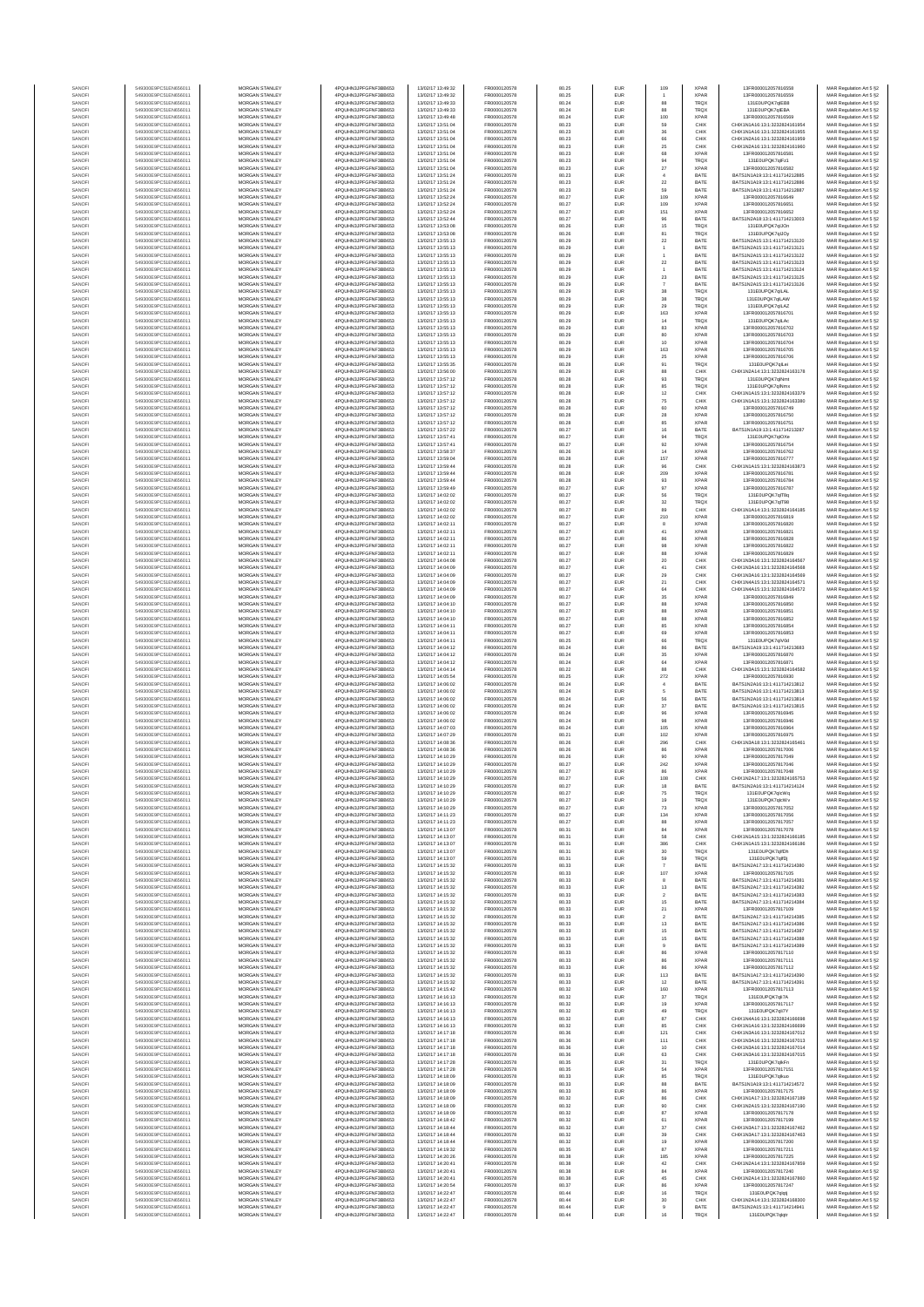| SANOF            | 549300E9PC51EN656011                         | MORGAN STANLEY                                 | 4PQUHN3JPFGFNF3BB653                         | 13/02/17 14:22:47                      | FR0000120578                 | 80.44          | EUR                      | 90                    | <b>XPAR</b>                | 13FR000012057817287                                            | MAR Regulation Art 5 §2                            |
|------------------|----------------------------------------------|------------------------------------------------|----------------------------------------------|----------------------------------------|------------------------------|----------------|--------------------------|-----------------------|----------------------------|----------------------------------------------------------------|----------------------------------------------------|
| SANOF            | 549300E9PC51EN656011                         | MORGAN STANLEY                                 | 4PQUHN3JPFGFNF3BB653                         | 13/02/17 14:22:47                      | FR0000120578                 | 80.44          | EUR                      | 67                    | <b>XPAR</b>                | 13FR000012057817286                                            | MAR Regulation Art 5 §2                            |
| SANOFI           | 549300E9PC51EN656011                         | MORGAN STANLEY                                 | 4PQUHN3JPFGFNF3BB653                         | 13/02/17 14:22:47                      | FR0000120578                 | 80.44          | EUR                      | 101                   | <b>XPAR</b><br><b>XPAF</b> | 13FR000012057817291                                            | MAR Regulation Art 5 §2                            |
| SANOFI<br>SANOFI | 549300E9PC51EN656011<br>549300E9PC51EN656011 | MORGAN STANLEY<br><b>MORGAN STANLEY</b>        | 4PQUHN3JPFGFNF3BB653<br>4PQUHN3JPFGFNF3BB653 | 13/02/17 14:22:47<br>13/02/17 14:22:47 | FR0000120578<br>FR0000120578 | 80.44<br>80.44 | EUR<br>EUR               | 142<br>30             | CHIX                       | 13FR000012057817292<br>CHIX1N2A14:13:1:3232824168301           | MAR Regulation Art 5 §2<br>MAR Regulation Art 5 §2 |
| SANOFI           | 549300E9PC51EN656011                         | <b>MORGAN STANLEY</b>                          | 4PQUHN3JPFGFNF3BB653                         | 13/02/17 14:23:10                      | FR0000120578                 | 80.48          | <b>EUR</b>               | 364                   | <b>XPAR</b>                | 13FR000012057817306                                            | MAR Regulation Art 5 §2                            |
| SANOFI           | 549300E9PC51EN656011                         | MORGAN STANLEY                                 | 4PQUHN3JPFGFNF3BB653                         | 13/02/17 14:23:32                      | FR0000120578                 | 80.51          | EUR                      | 113                   | CHIX                       | CHIX1N1A15:13:1:3232824168595                                  | MAR Regulation Art 5 §2                            |
| SANOF            | 549300E9PC51EN656011                         | MORGAN STANLEY                                 | 4PQUHN3JPFGFNF3BB653                         | 13/02/17 14:23:50                      | FR0000120578                 | 80.51          | EUR                      | 43                    | <b>XPAR</b>                | 13FR000012057817324                                            | MAR Regulation Art 5 §2                            |
| SANOFI<br>SANOFI | 549300E9PC51EN656011<br>549300E9PC51EN656011 | MORGAN STANLEY<br>MORGAN STANLEY               | 4PQUHN3JPFGFNF3BB653<br>4PQUHN3JPFGFNF3BB653 | 13/02/17 14:24:16<br>13/02/17 14:24:16 | FR0000120578<br>FR0000120578 | 80.52<br>80.52 | EUR<br>EUR               | 27<br>102             | XPAF<br>TRQ)               | 13FR000012057817337<br>131E0UPQK7qltOF                         | MAR Regulation Art 5 §2<br>MAR Regulation Art 5 §2 |
| SANOFI           | 549300E9PC51EN656011                         | MORGAN STANLEY                                 | 4PQUHN3JPFGFNF3BB653                         | 13/02/17 14:24:16                      | FR0000120578                 | 80.52          | EUR                      | 74                    | XPAF                       | 13FR000012057817338                                            | MAR Regulation Art 5 §2                            |
| SANOFI           | 549300E9PC51EN656011                         | MORGAN STANLEY                                 | 4POLIHN3JPEGENE3BB653                        | 13/02/17 14:24:53                      | FR0000120578                 | 80.57          | EUR                      | 191                   | <b>XPAR</b>                | 13FR000012057817378                                            | MAR Regulation Art 5 §2<br>MAR Regulation Art 5 §2 |
| SANOFI<br>SANOFI | 549300E9PC51EN656011<br>549300E9PC51EN656011 | MORGAN STANLEY<br><b>MORGAN STANLEY</b>        | 4PQUHN3JPFGFNF3BB653<br>4PQUHN3JPFGFNF3BB653 | 13/02/17 14:25:13<br>13/02/17 14:25:27 | FR0000120578<br>FR0000120578 | 80.58<br>80.55 | <b>EUR</b><br><b>EUR</b> | 193<br>44             | CHIX<br>CHIX               | CHIX1N2A17:13:1:3232824169205<br>CHIX1N4A18:13:1:3232824169272 | MAR Regulation Art 5 §2                            |
| SANOFI           | 549300E9PC51EN656011                         | <b>MORGAN STANLEY</b>                          | 4PQUHN3JPFGFNF3BB653                         | 13/02/17 14:26:17                      | FR0000120578                 | 80.56          | <b>EUR</b>               | 80                    | <b>XPAR</b>                | 13FR000012057817424                                            | MAR Regulation Art 5 §2                            |
| SANOFI           | 549300E9PC51EN656011                         | MORGAN STANLEY                                 | 4PQUHN3JPFGFNF3BB653                         | 13/02/17 14:26:17                      | FR0000120578                 | 80.56          | EUR                      | 115                   | <b>XPAF</b>                | 13FR000012057817425                                            | MAR Regulation Art 5 §2                            |
| SANOFI           | 549300E9PC51EN656011                         | MORGAN STANLEY                                 | 4PQUHN3JPFGFNF3BB653                         | 13/02/17 14:26:44                      | FR0000120578                 | 80.57          | EUR                      | 82                    | CHIX                       | CHIX1N1A17:13:1:323282416955                                   | MAR Regulation Art 5 §2                            |
| SANOFI<br>SANOFI | 549300E9PC51EN656011<br>549300E9PC51EN656011 | MORGAN STANLEY<br>MORGAN STANLEY               | 4PQUHN3JPFGFNF3BB653<br>4PQUHN3JPFGFNF3BB653 | 13/02/17 14:26:44<br>13/02/17 14:27:03 | FR0000120578<br>FR0000120578 | 80.57<br>80.56 | EUR<br>EUR               | 20 <sub>6</sub><br>97 | CHIX<br>CHIX               | CHIX1N1A17:13:1:3232824169552<br>CHIX1N3A14:13:1:3232824169734 | MAR Regulation Art 5 §2<br>MAR Regulation Art 5 §2 |
| SANOFI           | 549300E9PC51EN656011                         | MORGAN STANLEY                                 | 4PQUHN3JPFGFNF3BB653                         | 13/02/17 14:27:34                      | FR0000120578                 | 80.54          | EUR                      | 89                    | XPAF                       | 13FR000012057817444                                            | MAR Regulation Art 5 §2                            |
| SANOFI           | 549300E9PC51EN656011                         | MORGAN STANLEY                                 | 4PQUHN3JPFGFNF3BB653                         | 13/02/17 14:28:21                      | FR0000120578                 | 80.55          | EUR                      | $\ddot{a}$            | <b>XPAR</b>                | 13FR000012057817456                                            | MAR Regulation Art 5 §2                            |
| SANOFI           | 549300E9PC51EN656011                         | <b>MORGAN STANLEY</b>                          | 4POLIHN3JPEGENE3BB653                        | 13/02/17 14:28:21                      | FR0000120578                 | 80.55          | <b>EUR</b>               | 89                    | <b>XPAR</b>                | 13FR000012057817457                                            | MAR Regulation Art 5 §2                            |
| SANOFI<br>SANOFI | 549300E9PC51EN656011<br>549300E9PC51EN656011 | MORGAN STANLEY<br>MORGAN STANLEY               | 4PQUHN3JPFGFNF3BB653<br>4PQUHN3JPFGFNF3BB653 | 13/02/17 14:28:21<br>13/02/17 14:28:21 | FR0000120578<br>FR0000120578 | 80.55<br>80.55 | EUR<br>EUR               | 20<br>$\bf 46$        | <b>XPAR</b><br><b>XPAR</b> | 13FR000012057817458<br>13FR000012057817459                     | MAR Regulation Art 5 §2<br>MAR Regulation Art 5 §2 |
| SANOFI           | 549300E9PC51EN656011                         | MORGAN STANLEY                                 | 4PQUHN3JPFGFNF3BB653                         | 13/02/17 14:28:27                      | FR0000120578                 | 80.56          | EUR                      | 209                   | CHIX                       | CHIX1N3A18:13:1:3232824169992                                  | MAR Regulation Art 5 §2                            |
| SANOFI           | 549300E9PC51EN656011                         | MORGAN STANLEY                                 | 4PQUHN3JPFGFNF3BB653                         | 13/02/17 14:28:28                      | FR0000120578                 | 80.55          | EUR                      | $\sqrt{5}$            | BATE                       | BATS1N2A17:13:1:411714215487                                   | MAR Regulation Art 5 §2                            |
| SANOFI           | 549300E9PC51EN656011                         | MORGAN STANLEY                                 | 4PQUHN3JPFGFNF3BB653                         | 13/02/17 14:29:02                      | FR0000120578                 | 80.55          | EUR                      | 108                   | BATE                       | BATS1N2A17:13:1:411714215520                                   | MAR Regulation Art 5 §2                            |
| SANOFI<br>SANOFI | 549300E9PC51EN656011<br>549300E9PC51EN656011 | MORGAN STANLEY<br>MORGAN STANLEY               | 4PQUHN3JPFGFNF3BB653<br>4PQUHN3JPFGFNF3BB653 | 13/02/17 14:29:02<br>13/02/17 14:29:02 | FR0000120578<br>FR0000120578 | 80.55<br>80.55 | EUR<br>EUR               | $_{3}$<br>94          | BATE<br>TRQ)               | BATS1N2A17:13:1:411714215523<br>131E0UPQK7qJ0UC                | MAR Regulation Art 5 §2<br>MAR Regulation Art 5 §2 |
| SANOFI           | 549300E9PC51EN656011                         | <b>MORGAN STANLEY</b>                          | 4POLIHN3JPEGENE3BB653                        | 13/02/17 14:29:02                      | FR0000120578                 | 80.55          | <b>EUR</b>               | 10                    | BATE                       | BATS1N2A17:13:1:411714215524                                   | MAR Regulation Art 5 §2                            |
| SANOFI           | 549300E9PC51EN656011                         | <b>MORGAN STANLEY</b>                          | 4PQUHN3JPFGFNF3BB653                         | 13/02/17 14:29:02                      | FR0000120578                 | 80.55          | <b>EUR</b>               | 28                    | BATE                       | BATS1N2A17:13:1:411714215525                                   | MAR Regulation Art 5 §2                            |
| SANOFI<br>SANOFI | 549300E9PC51EN656011<br>549300E9PC51EN656011 | MORGAN STANLEY<br>MORGAN STANLEY               | 4PQUHN3JPFGFNF3BB653<br>4PQUHN3JPFGFNF3BB653 | 13/02/17 14:30:52<br>13/02/17 14:30:52 | FR0000120578<br>FR0000120578 | 80.59<br>80.59 | EUR<br>EUR               | 59<br>170             | TRQX<br>CHIX               | 131E0UPQK7qJ2RH<br>CHIX1N4A16:13:1:3232824170464               | MAR Regulation Art 5 §2<br>MAR Regulation Art 5 §2 |
| SANOFI           | 549300E9PC51EN656011                         | MORGAN STANLEY                                 | 4PQUHN3JPFGFNF3BB653                         | 13/02/17 14:30:52                      | FR0000120578                 | 80.59          | EUR                      | $96\,$                | TRQ)                       | 131E0UPQK7qJ2RL                                                | MAR Regulation Art 5 §2                            |
| SANOFI           | 549300E9PC51EN656011                         | MORGAN STANLEY                                 | 4PQUHN3JPFGFNF3BB653                         | 13/02/17 14:30:52                      | FR0000120578                 | 80.59          | EUR                      | 229                   | XPAF                       | 13FR000012057817489                                            | MAR Regulation Art 5 §2                            |
| SANOFI           | 549300E9PC51EN656011                         | MORGAN STANLEY<br>MORGAN STANLEY               | 4PQUHN3JPFGFNF3BB653<br>4PQUHN3JPFGFNF3BB653 | 13/02/17 14:30:52<br>13/02/17 14:31:07 | FR0000120578<br>FR0000120578 | 80.59<br>80.54 | EUR<br>EUR               | 152<br>87             | <b>XPAF</b><br><b>XPAF</b> | 13FR000012057817490<br>13FR000012057817511                     | MAR Regulation Art 5 §2<br>MAR Regulation Art 5 §2 |
| SANOFI<br>SANOFI | 549300E9PC51EN656011<br>549300E9PC51EN656011 | <b>MORGAN STANLEY</b>                          | 4PQUHN3JPFGFNF3BB653                         | 13/02/17 14:31:07                      | FR0000120578                 | 80.53          | <b>EUR</b>               |                       | <b>XPAR</b>                | 13FR000012057817527                                            | MAR Regulation Art 5 §2                            |
| SANOFI           | 549300E9PC51EN656011                         | <b>MORGAN STANLEY</b>                          | 4PQUHN3JPFGFNF3BB653                         | 13/02/17 14:31:07                      | FR0000120578                 | 80.53          | <b>EUR</b>               | 91<br>87              | <b>XPAR</b>                | 13FR000012057817525                                            | MAR Regulation Art 5 §2                            |
| SANOFI           | 549300E9PC51EN656011                         | MORGAN STANLEY                                 | 4PQUHN3JPFGFNF3BB653                         | 13/02/17 14:31:07                      | FR0000120578                 | 80.53          | EUR                      | 103                   | <b>XPAR</b>                | 13FR000012057817526                                            | MAR Regulation Art 5 §2                            |
| SANOFI<br>SANOFI | 549300E9PC51EN656011<br>549300E9PC51EN656011 | MORGAN STANLEY<br>MORGAN STANLEY               | 4PQUHN3JPFGFNF3BB653<br>4PQUHN3JPFGFNF3BB653 | 13/02/17 14:31:07<br>13/02/17 14:33:08 | FR0000120578<br>FR0000120578 | 80.53<br>80.52 | EUR<br>EUR               | 97<br>96              | <b>XPAR</b><br>XPAF        | 13FR000012057817524<br>13FR000012057817570                     | MAR Regulation Art 5 §2<br>MAR Regulation Art 5 §2 |
| SANOFI           | 549300E9PC51EN656011                         | MORGAN STANLEY                                 | 4PQUHN3JPFGFNF3BB653                         | 13/02/17 14:33:08                      | FR0000120578                 | 80.53          | EUR                      | 99                    | XPAF                       | 13FR000012057817566                                            | MAR Regulation Art 5 §2                            |
| SANOFI           | 549300E9PC51EN656011                         | MORGAN STANLEY                                 | 4PQUHN3JPFGFNF3BB653                         | 13/02/17 14:33:08                      | FR0000120578                 | 80.53          | EUR                      | 98                    | XPAF                       | 13FR00001205781756                                             | MAR Regulation Art 5 §2                            |
| SANOFI<br>SANOFI | 549300E9PC51EN656011<br>549300E9PC51EN656011 | MORGAN STANLEY<br>MORGAN STANLEY               | 4PQUHN3JPFGFNF3BB653<br>4PQUHN3JPFGFNF3BB653 | 13/02/17 14:33:08<br>13/02/17 14:33:08 | FR0000120578<br>FR0000120578 | 80.53<br>80.53 | EUR<br>EUR               | 96<br>95              | TRQX<br>TRQX               | 131E0UPQK7qJ5YT<br>131E0UPQK7qJ5YV                             | MAR Regulation Art 5 §2<br>MAR Regulation Art 5 §2 |
| SANOFI           | 549300E9PC51EN656011                         | <b>MORGAN STANLEY</b>                          | 4PQUHN3JPFGFNF3BB653                         | 13/02/17 14:33:08                      | FR0000120578                 | 80.52          | <b>EUR</b>               |                       | <b>XPAR</b>                | 13FR000012057817590                                            | MAR Regulation Art 5 §2                            |
| SANOFI           | 549300E9PC51EN656011                         | MORGAN STANLEY                                 | 4PQUHN3JPFGFNF3BB653                         | 13/02/17 14:33:08                      | FR0000120578                 | 80.52          | <b>EUR</b>               | 98<br>95              | BATE                       | BATS1N1A17:13:1:411714215915                                   | MAR Regulation Art 5 §2                            |
| SANOFI           | 549300E9PC51EN656011                         | MORGAN STANLEY                                 | 4PQUHN3JPFGFNF3BB653                         | 13/02/17 14:33:08                      | FR0000120578                 | 80.52          | EUR                      | 55                    | CHIX                       | CHIX1N3A18:13:1:3232824171020                                  | MAR Regulation Art 5 §2                            |
| SANOFI<br>SANOFI | 549300E9PC51EN656011<br>549300E9PC51EN656011 | MORGAN STANLEY<br>MORGAN STANLEY               | 4PQUHN3JPFGFNF3BB653<br>4PQUHN3JPFGFNF3BB653 | 13/02/17 14:33:08<br>13/02/17 14:33:22 | FR0000120578<br>FR0000120578 | 80.52<br>80.5  | EUR<br>EUR               | 31<br>91              | CHIX<br>XPAF               | CHIX1N3A18:13:1:3232824171021<br>13FR000012057817601           | MAR Regulation Art 5 §2<br>MAR Regulation Art 5 §2 |
| SANOFI           | 549300E9PC51EN656011                         | MORGAN STANLEY                                 | 4PQUHN3JPFGFNF3BB653                         | 13/02/17 14:33:39                      | FR0000120578                 | 80.47          | EUR                      | 10                    | BATE                       | BATS1N2A17:13:1:411714215955                                   | MAR Regulation Art 5 §2                            |
| SANOFI           | 549300E9PC51EN656011                         | MORGAN STANLEY                                 | 4PQUHN3JPFGFNF3BB653                         | 13/02/17 14:33:39                      | FR0000120578                 | 80.47          | EUR                      | $20\,$                | BATE                       | BATS1N2A17-13-1-411714215956                                   | MAR Regulation Art 5 §2                            |
| SANOFI<br>SANOFI | 549300E9PC51EN656011<br>549300E9PC51EN656011 | MORGAN STANLEY<br><b>MORGAN STANLEY</b>        | 4PQUHN3JPFGFNF3BB653<br>4PQUHN3JPFGFNF3BB653 | 13/02/17 14:33:39<br>13/02/17 14:33:39 | FR0000120578<br>FR0000120578 | 80.47<br>80.47 | EUR<br><b>EUR</b>        | 15<br>22              | BATE<br>BATE               | BATS1N2A17:13:1:411714215957<br>BATS1N2A17-13-1-411714215958   | MAR Regulation Art 5 §2<br>MAR Regulation Art 5 §2 |
| SANOFI           | 549300E9PC51EN656011                         | MORGAN STANLEY                                 | 4PQUHN3JPFGFNF3BB653                         | 13/02/17 14:33:39                      | FR0000120578                 | 80.47          | <b>EUR</b>               | 19                    | BATE                       | RATS1N2A17-13-1-411714215959                                   | MAR Regulation Art 5 §2                            |
| SANOFI           | 549300E9PC51EN656011                         | MORGAN STANLEY                                 | 4PQUHN3JPFGFNF3BB653                         | 13/02/17 14:33:39                      | FR0000120578                 | 80.47          | EUR                      | $\mathbf{1}$          | BATE                       | BATS1N2A17:13:1:411714215960                                   | MAR Regulation Art 5 §2                            |
| SANOFI           | 549300E9PC51EN656011                         | MORGAN STANLEY                                 | 4PQUHN3JPFGFNF3BB653                         | 13/02/17 14:34:49                      | FR0000120578                 | 80.38          | EUR                      | $98\,$                | TRQ)                       | 131E0UPQK7qJ8BO                                                | MAR Regulation Art 5 §2                            |
| SANOFI<br>SANOFI | 549300E9PC51EN656011<br>549300E9PC51EN656011 | MORGAN STANLEY<br>MORGAN STANLEY               | 4PQUHN3JPFGFNF3BB653<br>4PQUHN3JPFGFNF3BB653 | 13/02/17 14:34:49<br>13/02/17 14:36:39 | FR0000120578<br>FR0000120578 | 80.37<br>80.37 | EUR<br>EUR               | 85<br>87              | XPAF<br>XPAF               | 13FR000012057817625<br>13FR000012057817657                     | MAR Regulation Art 5 §2<br>MAR Regulation Art 5 §2 |
| SANOFI           | 549300E9PC51EN656011                         | MORGAN STANLEY                                 | 4PQUHN3JPFGFNF3BB653                         | 13/02/17 14:36:39                      | FR0000120578                 | 80.37          | EUR                      | 85                    | <b>XPAR</b>                | 13FR000012057817664                                            | MAR Regulation Art 5 §2                            |
| SANOFI           | 549300E9PC51EN656011                         | MORGAN STANLEY                                 | 4PQUHN3JPFGFNF3BB653                         | 13/02/17 14:36:39                      | FR0000120578                 | 80.37          | EUR                      | 84                    | <b>XPAR</b>                | 13FR000012057817665                                            | MAR Regulation Art 5 §2                            |
| SANOFI           | 549300E9PC51EN656011                         | <b>MORGAN STANLEY</b>                          | 4PQUHN3JPFGFNF3BB653                         | 13/02/17 14:36:39                      | FR0000120578                 | 80.37          | <b>EUR</b>               | 150                   | <b>XPAR</b>                | 13FR000012057817666                                            | MAR Regulation Art 5 §2                            |
| SANOFI<br>SANOFI | 549300E9PC51EN656011<br>549300E9PC51EN656011 | <b>MORGAN STANLEY</b><br>MORGAN STANLEY        | 4PQUHN3JPFGFNF3BB653<br>4PQUHN3JPFGFNF3BB653 | 13/02/17 14:36:39<br>13/02/17 14:36:39 | FR0000120578<br>FR0000120578 | 80.37<br>80.37 | EUR<br>EUR               | 89<br>87              | <b>XPAR</b><br>CHIX        | 13FR000012057817663<br>CHIX1N1A14:13:1:3232824171965           | MAR Regulation Art 5 §2<br>MAR Regulation Art 5 §2 |
| SANOFI           | 549300E9PC51EN656011                         | MORGAN STANLEY                                 | 4PQUHN3JPFGFNF3BB653                         | 13/02/17 14:36:39                      | FR0000120578                 | 80.37          | EUR                      | 84                    | TRQX                       | 131E0UPQK7qJAKr                                                | MAR Regulation Art 5 §2                            |
| SANOFI           | 549300E9PC51EN656011                         | MORGAN STANLEY                                 | 4PQUHN3JPFGFNF3BB653                         | 13/02/17 14:37:41                      | FR0000120578                 | 80.34          | EUR                      | 150                   | XPAF                       | 13FR000012057817708                                            | MAR Regulation Art 5 §2                            |
| SANOFI           | 549300E9PC51EN656011                         | MORGAN STANLEY                                 | 4PQUHN3JPFGFNF3BB653<br>4PQUHN3JPFGFNF3BB653 | 13/02/17 14:37:41                      | FR0000120578                 | 80.34          | EUR                      | 165                   | XPAF                       | 13FR000012057817709                                            | MAR Regulation Art 5 §2                            |
| SANOFI<br>SANOFI | 549300E9PC51EN656011<br>549300E9PC51EN656011 | MORGAN STANLEY<br>MORGAN STANLEY               | 4PQUHN3JPFGFNF3BB653                         | 13/02/17 14:37:41<br>13/02/17 14:38:07 | FR0000120578<br>FR0000120578 | 80.34<br>80.35 | EUR<br>EUR               | 111<br>85             | <b>XPAR</b><br>CHIX        | 13FR000012057817710<br>CHIX1N1A17:13:1:3232824172278           | MAR Regulation Art 5 §2<br>MAR Regulation Art 5 §2 |
| SANOFI           | 549300E9PC51EN656011                         | <b>MORGAN STANLEY</b>                          | 4PQUHN3JPFGFNF3BB653                         | 13/02/17 14:42:03                      | FR0000120578                 | 80.39          | <b>EUR</b>               | 140                   | CHIX                       | CHIX1N1A17:13:1:3232824172952                                  | MAR Regulation Art 5 §2                            |
| SANOFI           | 549300E9PC51EN656011                         | <b>MORGAN STANLEY</b>                          | 4PQUHN3JPFGFNF3BB653                         | 13/02/17 14:42:03                      | FR0000120578                 | 80.39          | <b>EUR</b>               | 46                    | BATE                       | BATS1N2A15:13:1:411714216637                                   | MAR Regulation Art 5 §2                            |
| SANOFI<br>SANOFI | 549300E9PC51EN656011<br>549300E9PC51EN656011 | MORGAN STANLEY<br>MORGAN STANLEY               | 4PQUHN3JPFGFNF3BB653<br>4PQUHN3JPFGFNF3BB653 | 13/02/17 14:42:03<br>13/02/17 14:42:03 | FR0000120578<br>FR0000120578 | 80.39<br>80.39 | EUR<br>EUR               | 313<br>$71\,$         | XPAF<br>TRQX               | 13FR000012057817774<br>131E0UPQK7qJGBa                         | MAR Regulation Art 5 §2<br>MAR Regulation Art 5 §2 |
| SANOFI           | 549300E9PC51EN656011                         | MORGAN STANLEY                                 | 4PQUHN3JPFGFNF3BB653                         | 13/02/17 14:42:03                      | FR0000120578                 | 80.39          | EUR                      | 82                    | CHIX                       | CHIX1N1A17:13:1:3232824172953                                  | MAR Regulation Art 5 §2                            |
| SANOF            | 549300E9PC51EN656011                         | MORGAN STANLEY                                 | 4PQUHN3JPFGFNF3BB653                         | 13/02/17 14:42:03                      | FR0000120578                 | 80.39          | EUR                      | 46                    | BATE                       | BATS1N2A15:13:1:411714216638                                   | MAR Regulation Art 5 §2                            |
| SANOFI           | 549300E9PC51EN656011                         | MORGAN STANLEY                                 | 4PQUHN3JPFGFNF3BB653                         | 13/02/17 14:42:03                      | FR0000120578                 | 80.39          | EUR                      | 176                   | TRQ)                       | 131E0UPQK7qJGBł                                                | MAR Regulation Art 5 §2                            |
| SANOFI<br>SANOFI | 549300E9PC51EN656011<br>549300E9PC51EN656011 | MORGAN STANLEY<br>MORGAN STANLEY               | 4PQUHN3JPFGFNF3BB653<br>4PQUHN3JPFGFNF3BB653 | 13/02/17 14:42:03<br>13/02/17 14:42:03 | FR0000120578<br>FR0000120578 | 80.39<br>80.39 | EUR<br>EUR               | 38<br>313             | TRQX<br><b>XPAR</b>        | 131E0UPQK7qJGBo<br>13FR000012057817783                         | MAR Regulation Art 5 §2<br>MAR Regulation Art 5 §2 |
| SANOFI           | 549300E9PC51EN656011                         | <b>MORGAN STANLEY</b>                          | 4PQUHN3JPFGFNF3BB653                         | 13/02/17 14:42:03                      | FR0000120578                 | 80.39          | <b>EUR</b>               | 74                    | <b>XPAR</b>                | 13FR000012057817784                                            | MAR Regulation Art 5 §2                            |
| SANOFI           | 549300E9PC51EN656011                         | <b>MORGAN STANLEY</b>                          | 4PQUHN3JPFGFNF3BB653                         | 13/02/17 14:42:03                      | FR0000120578                 | 80.39          | <b>EUR</b>               | 124                   | <b>XPAR</b>                | 13FR000012057817785                                            | MAR Regulation Art 5 §2                            |
| SANOFI           | 549300E9PC51EN656011                         | MORGAN STANLEY<br>MORGAN STANLEY               | 4PQUHN3JPFGFNF3BB653                         | 13/02/17 14:42:03<br>13/02/17 14:42:03 | FR0000120578                 | 80.39          | EUR                      | 58                    | CHIX                       | CHIX1N1A17:13:1:3232824172954                                  | MAR Regulation Art 5 §2                            |
| SANOFI<br>SANOFI | 549300E9PC51EN656011<br>549300E9PC51EN656011 | MORGAN STANLEY                                 | 4PQUHN3JPFGFNF3BB653<br>4PQUHN3JPFGFNF3BB653 | 13/02/17 14:42:03                      | FR0000120578<br>FR0000120578 | 80.39<br>80.39 | EUR<br>EUR               | $_{\rm 33}$<br>89     | TRQX<br>CHIX               | 131E0UPQK7qJGB<br>CHIX1N1A17:13:1:3232824172955                | MAR Regulation Art 5 §2<br>MAR Regulation Art 5 §2 |
| SANOFI           | 549300E9PC51EN656011                         | MORGAN STANLEY                                 | 4PQUHN3JPFGFNF3BB653                         | 13/02/17 14:42:03                      | FR0000120578                 | 80.39          | EUR                      | 47                    | TRQ)                       | 131E0UPQK7qJGBL                                                | MAR Regulation Art 5 §2                            |
| SANOFI           | 549300E9PC51EN656011                         | MORGAN STANLEY                                 | 4PQUHN3JPFGFNF3BB653                         | 13/02/17 14:42:03                      | FR0000120578                 | 80.39          | EUR                      | 29                    | BATE                       | BATS1N2A15:13:1:411714216639                                   | MAR Regulation Art 5 §2                            |
| SANOFI<br>SANOFI | 549300E9PC51EN656011<br>549300E9PC51EN656011 | MORGAN STANLEY<br><b>MORGAN STANLEY</b>        | 4PQUHN3JPFGFNF3BB653<br>4PQUHN3JPFGFNF3BB653 | 13/02/17 14:42:26<br>13/02/17 14:42:26 | FR0000120578<br>FR0000120578 | 80.36<br>80.36 | EUR<br><b>EUR</b>        | 173                   | <b>XPAR</b><br><b>XPAR</b> | 13FR000012057817794<br>13FR000012057817795                     | MAR Regulation Art 5 §2                            |
| SANOFI           | 549300E9PC51EN656011                         | MORGAN STANLEY                                 | 4PQUHN3JPFGFNF3BB653                         | 13/02/17 14:42:26                      | FR0000120578                 | 80.36          | <b>EUR</b>               | 98<br>95              | CHIX                       | CHIX1N4A18:13:1:3232824173032                                  | MAR Regulation Art 5 §2<br>MAR Regulation Art 5 §2 |
| SANOFI           | 549300E9PC51EN656011                         | MORGAN STANLEY                                 | 4PQUHN3JPFGFNF3BB653                         | 13/02/17 14:43:30                      | FR0000120578                 | 80.37          | EUR                      | $93\,$                | <b>XPAR</b>                | 13FR000012057817825                                            | MAR Regulation Art 5 §2                            |
| SANOFI           | 549300E9PC51EN656011                         | MORGAN STANLEY                                 | 4PQUHN3JPFGFNF3BB653                         | 13/02/17 14:43:30                      | FR0000120578                 | 80.36          | EUR                      | 83                    | BATE                       | BATS1N2A19:13:1:411714216751                                   | MAR Regulation Art 5 §2                            |
| SANOF<br>SANOFI  | 549300E9PC51EN656011<br>549300E9PC51EN656011 | MORGAN STANLEY<br>MORGAN STANLEY               | 4PQUHN3JPFGFNF3BB653<br>4PQUHN3JPFGFNF3BB653 | 13/02/17 14:43:30<br>13/02/17 14:43:30 | FR0000120578<br>FR0000120578 | 80.36<br>80.36 | EUR<br>EUR               | 92                    | CHIX<br>BATE               | CHIX1N4A16:13:1:3232824173402<br>BATS1N2A19:13:1:411714216752  | MAR Regulation Art 5 §2<br>MAR Regulation Art 5 §2 |
| SANOFI           | 549300E9PC51EN656011                         | MORGAN STANLEY                                 | 4PQUHN3JPFGFNF3BB653                         | 13/02/17 14:43:30                      | FR0000120578                 | 80.35          | EUR                      | 86                    | CHIX                       | CHIX1N1A17:13:1:3232824173404                                  | MAR Regulation Art 5 §2                            |
| SANOFI           | 549300E9PC51EN656011                         | MORGAN STANLEY                                 | 4PQUHN3JPFGFNF3BB653                         | 13/02/17 14:43:30                      | FR0000120578                 | 80.35          | EUR                      | 14                    | CHIX                       | CHIX1N2A16:13:1:3232824173405                                  | MAR Regulation Art 5 §2                            |
| SANOFI<br>SANOFI | 549300E9PC51EN656011<br>549300E9PC51EN656011 | <b>MORGAN STANLEY</b><br><b>MORGAN STANLEY</b> | 4PQUHN3JPFGFNF3BB653<br>4PQUHN3JPFGFNF3BB653 | 13/02/17 14:43:30<br>13/02/17 14:44:12 | FR0000120578<br>FR0000120578 | 80.35<br>80.33 | <b>FUE</b><br><b>EUR</b> | 73<br>86              | CHIX<br>CHIX               | CHIX1N2A16-13-1-3232824173406<br>CHIX1N3A14:13:1:3232824173527 | MAR Regulation Art 5 §2<br>MAR Regulation Art 5 §2 |
| SANOFI           | 549300E9PC51EN656011                         | MORGAN STANLEY                                 | 4POLIHN3JPEGENE3BB653                        | 13/02/17 14:44:12                      | FR0000120578                 | 80.33          | EUR                      | 23                    | CHIX                       | CHIX1N4A16:13:1:3232824173528                                  | MAR Regulation Art 5 §2                            |
| SANOFI           | 549300E9PC51EN656011                         | <b>MORGAN STANLEY</b>                          | 4PQUHN3JPFGFNF3BB653                         | 13/02/17 14:44:12                      | FR0000120578                 | 80.33          | EUR                      | 61                    | CHIX                       | CHIX1N4A16:13:1:3232824173529                                  | MAR Regulation Art 5 §2                            |
| SANOFI<br>SANOFI | 549300E9PC51EN656011<br>549300E9PC51EN656011 | MORGAN STANLEY<br>MORGAN STANLEY               | 4PQUHN3JPFGFNF3BB653<br>4PQUHN3JPFGFNF3BB653 | 13/02/17 14:44:12<br>13/02/17 14:45:14 | FR0000120578<br>FR0000120578 | 80.33<br>80.32 | EUR<br>EUR               | 87                    | XPAF<br>TRQ)               | 13FR000012057817848<br>131E0UPQK7qJK2R                         | MAR Regulation Art 5 §2                            |
| SANOFI           | 549300E9PC51EN656011                         | MORGAN STANLEY                                 | 4PQUHN3JPFGFNF3BB653                         | 13/02/17 14:45:14                      | FR0000120578                 | 80.31          | EUR                      | 85                    | CHIX                       | CHIX1N3A15:13:1:3232824173678                                  | MAR Regulation Art 5 §2<br>MAR Regulation Art 5 §2 |
| SANOFI           | 549300E9PC51EN656011                         | MORGAN STANLEY                                 | 4PQUHN3JPFGFNF3BB653                         | 13/02/17 14:45:14                      | FR0000120578                 | 80.31          | <b>EUR</b>               | 15                    | CHIX                       | CHIX1N4A18:13:1:3232824173679                                  | MAR Regulation Art 5 §2                            |
| SANOFI           | 549300E9PC51EN656011<br>549300E9PC51EN656011 | MORGAN STANLEY                                 | 4PQUHN3JPFGFNF3BB653                         | 13/02/17 14:46:24<br>13/02/17 14:46:24 | FR0000120578<br>FR0000120578 | 80.31          | <b>EUR</b>               | $\overline{7}$        | CHIX                       | CHIX1N2A16:13:1:3232824173913                                  | MAR Regulation Art 5 §2                            |
| SANOFI<br>SANOFI | 549300E9PC51EN656011                         | <b>MORGAN STANLEY</b><br>MORGAN STANLEY        | 4PQUHN3JPFGFNF3BB653<br>4PQUHN3JPFGFNF3BB653 | 13/02/17 14:46:24                      | FR0000120578                 | 80.31<br>80.31 | <b>EUR</b><br>EUR        | 89<br>83              | CHIX<br>CHIX               | CHIX1N4A18:13:1:3232824173912<br>CHIX1N2A16:13:1:3232824173914 | MAR Regulation Art 5 §2<br>MAR Regulation Art 5 §2 |
| SANOFI           | 549300E9PC51EN656011                         | MORGAN STANLEY                                 | 4PQUHN3JPFGFNF3BB653                         | 13/02/17 14:47:34                      | FR0000120578                 | 80.32          | <b>EUR</b>               | 44                    | BATE                       | BATS1N2A19:13:1:411714217033                                   | MAR Regulation Art 5 §2                            |
| SANOFI           | 549300E9PC51EN656011                         | MORGAN STANLEY                                 | 4PQUHN3JPFGFNF3BB653<br>4PQUHN3JPFGFNF3BB653 | 13/02/17 14:47:34                      | FR0000120578                 | 80.32          | EUR                      | 134                   | CHIX                       | CHIX1N3A18:13:1:323282417409                                   | MAR Regulation Art 5 §2                            |
| SANOFI<br>SANOFI | 549300E9PC51EN656011<br>549300E9PC51EN656011 | MORGAN STANLEY<br>MORGAN STANLEY               | 4PQUHN3JPFGFNF3BB653                         | 13/02/17 14:47:34<br>13/02/17 14:47:34 | FR0000120578<br>FR0000120578 | 80.31<br>80.32 | EUR<br>EUR               | 88<br>69              | CHIX<br>TRQ)               | CHIX1N4A15:13:1:3232824174108<br>131E0UPQK7qJM9j               | MAR Regulation Art 5 §2<br>MAR Regulation Art 5 §2 |
| SANOFI           | 549300E9PC51EN656011                         | MORGAN STANLEY                                 | 4PQUHN3JPFGFNF3BB653                         | 13/02/17 14:47:34                      | FR0000120578                 | 80.32          | EUR                      | 301                   | <b>XPAR</b>                | 13FR000012057817924                                            | MAR Regulation Art 5 §2                            |
| SANOFI<br>SANOFI | 549300E9PC51EN656011<br>549300E9PC51EN656011 | MORGAN STANLEY<br>MORGAN STANLEY               | 4PQUHN3JPFGFNF3BB653<br>4PQUHN3JPFGFNF3BB653 | 13/02/17 14:47:34<br>13/02/17 14:47:34 | FR0000120578<br>FR0000120578 | 80.32<br>80.31 | <b>EUR</b><br><b>EUR</b> | 116<br>166            | <b>XPAR</b><br><b>XPAR</b> | 13FR000012057817927<br>13FR000012057817931                     | MAR Regulation Art 5 §2                            |
| SANOFI           | 549300E9PC51EN656011                         | MORGAN STANLEY                                 | 4PQUHN3JPFGFNF3BB653                         | 13/02/17 14:47:34                      | FR0000120578                 | 80.31          | <b>EUR</b>               | 119                   | <b>XPAR</b>                | 13FR000012057817930                                            | MAR Regulation Art 5 §2<br>MAR Regulation Art 5 §2 |
| SANOFI           | 549300E9PC51EN656011                         | MORGAN STANLEY                                 | 4PQUHN3JPFGFNF3BB653                         | 13/02/17 14:48:33                      | FR0000120578                 | 80.27          | EUR                      | 102                   | CHIX                       | CHIX1N2A15:13:1:3232824174406                                  | MAR Regulation Art 5 §2                            |
| SANOFI           | 549300E9PC51EN656011                         | MORGAN STANLEY                                 | 4PQUHN3JPFGFNF3BB653                         | 13/02/17 14:48:35                      | FR0000120578                 | 80.24          | EUR                      | 108                   | <b>TRQX</b>                | 131E0UPQK7qJNaX                                                | MAR Regulation Art 5 §2                            |
| SANOFI<br>SANOFI | 549300E9PC51EN656011<br>549300E9PC51EN656011 | MORGAN STANLEY<br>MORGAN STANLEY               | 4PQUHN3JPFGFNF3BB653<br>4PQUHN3JPFGFNF3BB653 | 13/02/17 14:48:35<br>13/02/17 14:48:35 | FR0000120578<br>FR0000120578 | 80.24<br>80.24 | EUR<br>EUR               | $72\,$<br>94          | <b>XPAR</b><br><b>XPAR</b> | 13FR000012057818011<br>13FR000012057818013                     | MAR Regulation Art 5 §2<br>MAR Regulation Art 5 §2 |
| SANOFI           | 549300E9PC51EN656011                         | MORGAN STANLEY                                 | 4PQUHN3JPFGFNF3BB653                         | 13/02/17 14:48:35                      | FR0000120578                 | 80.24          | EUR                      | $15\,$                | <b>XPAR</b>                | 13FR000012057818012                                            | MAR Regulation Art 5 §2                            |
| SANOFI           | 549300E9PC51EN656011                         | MORGAN STANLEY                                 | 4PQUHN3JPFGFNF3BB653                         | 13/02/17 14:49:19                      | FR0000120578                 | 80.24          | <b>EUR</b>               | 103                   | CHIX                       | CHIX1N3A15:13:1:3232824174610                                  | MAR Regulation Art 5 §2                            |
| SANOFI<br>SANOFI | 549300E9PC51EN656011<br>549300E9PC51EN656011 | MORGAN STANLEY<br><b>MORGAN STANLEY</b>        | 4PQUHN3JPFGFNF3BB653<br>4PQUHN3JPFGFNF3BB653 | 13/02/17 14:49:19<br>13/02/17 14:49:19 | FR0000120578<br>FR0000120578 | 80.24<br>80.24 | <b>EUR</b><br><b>EUR</b> | 95<br>96              | CHIX<br><b>TRQX</b>        | CHIX1N4A17:13:1:3232824174611<br>131E0UPQK7qJON8               | MAR Regulation Art 5 §2<br>MAR Regulation Art 5 §2 |
| SANOFI           | 549300E9PC51EN656011                         | MORGAN STANLEY                                 | 4PQUHN3JPFGFNF3BB653                         | 13/02/17 14:49:19                      | FR0000120578                 | 80.24          | EUR                      | 95                    | <b>XPAR</b>                | 13FR000012057818030                                            | MAR Regulation Art 5 §2                            |
| SANOFI           | 549300E9PC51EN656011                         | MORGAN STANLEY                                 | 4PQUHN3JPFGFNF3BB653                         | 13/02/17 14:50:39                      | FR0000120578                 | 80.26          | <b>EUR</b>               | 108                   | CHIX                       | CHIX1N4A17:13:1:3232824174913                                  | MAR Regulation Art 5 §2                            |
| SANOFI           | 549300E9PC51EN656011                         | MORGAN STANLEY                                 | 4PQUHN3JPFGFNF3BB653                         | 13/02/17 14:51:17                      | FR0000120578                 | 80.26          | EUR                      | 95                    | BATE                       | BATS1N2A15:13:1:411714217489                                   | MAR Regulation Art 5 §2                            |
| SANOFI<br>SANOFI | 549300E9PC51EN656011<br>549300E9PC51EN656011 | MORGAN STANLEY<br>MORGAN STANLEY               | 4PQUHN3JPFGFNF3BB653<br>4PQUHN3JPFGFNF3BB653 | 13/02/17 14:51:17<br>13/02/17 14:51:17 | FR0000120578<br>FR0000120578 | 80.26<br>80.26 | EUR<br>EUR               | 21<br>38              | BATE<br><b>XPAR</b>        | BATS1N2A15:13:1:411714217490<br>13FR000012057818068            | MAR Regulation Art 5 §2<br>MAR Regulation Art 5 §2 |
| SANOFI           | 549300E9PC51EN656011                         | MORGAN STANLEY                                 | 4PQUHN3JPFGFNF3BB653                         | 13/02/17 14:51:17                      | FR0000120578                 | 80.26          | EUR                      | 183                   | <b>XPAR</b>                | 13FR000012057818069                                            | MAR Regulation Art 5 §2                            |
| SANOFI           | 549300E9PC51EN656011                         | <b>MORGAN STANLEY</b>                          | 4PQUHN3JPFGFNF3BB653                         | 13/02/17 14:51:17                      | FR0000120578                 | 80.26          | <b>EUR</b>               | $\overline{4}$        | <b>XPAR</b>                | 13FR000012057818070                                            | MAR Regulation Art 5 §2                            |
| SANOFI<br>SANOFI | 549300E9PC51EN656011<br>549300E9PC51EN656011 | <b>MORGAN STANLEY</b><br>MORGAN STANLEY        | 4PQUHN3JPFGFNF3BB653<br>4PQUHN3JPFGFNF3BB653 | 13/02/17 14:53:15<br>13/02/17 14:53:15 | FR0000120578<br>FR0000120578 | 80.3<br>80.3   | <b>EUR</b><br>EUR        | 65<br>85              | <b>TRQX</b><br>TRQX        | 131E0UPQK7qJTrT<br>131E0UPQK7qJTrV                             | MAR Regulation Art 5 §2<br>MAR Regulation Art 5 §2 |
| SANOFI           | 549300E9PC51EN656011                         | MORGAN STANLEY                                 | 4PQUHN3JPFGFNF3BB653                         | 13/02/17 14:53:15                      | FR0000120578                 | 80.3           | EUR                      | 17                    | TRQX                       | 131E0UPQK7qJTrX                                                | MAR Regulation Art 5 §2                            |
| SANOFI           | 549300E9PC51EN656011                         | MORGAN STANLEY                                 | 4PQUHN3JPFGFNF3BB653                         | 13/02/17 14:53:15                      | FR0000120578                 | 80.3           | EUR                      | 127                   | CHIX                       | CHIX1N4A16:13:1:3232824175500                                  | MAR Regulation Art 5 §2                            |
| SANOFI           | 549300E9PC51EN656011                         | MORGAN STANLEY                                 | 4PQUHN3JPFGFNF3BB653                         | 13/02/17 14:53:15                      | FR0000120578                 | 80.3           | EUR                      | 285                   | <b>XPAR</b>                | 13FR000012057818095                                            | MAR Regulation Art 5 §2                            |
| SANOFI<br>SANOFI | 549300E9PC51EN656011<br>549300E9PC51EN656011 | MORGAN STANLEY<br>MORGAN STANLEY               | 4PQUHN3JPFGFNF3BB653<br>4PQUHN3JPFGFNF3BB653 | 13/02/17 14:53:15<br>13/02/17 14:53:15 | FR0000120578<br>FR0000120578 | 80.3<br>80.3   | EUR<br><b>EUR</b>        | 144<br>169            | <b>XPAR</b><br><b>XPAR</b> | 13FR000012057818100<br>13FR000012057818102                     | MAR Regulation Art 5 §2<br>MAR Regulation Art 5 §2 |
| SANOFI           | 549300E9PC51EN656011                         | <b>MORGAN STANLEY</b>                          | 4PQUHN3JPFGFNF3BB653                         | 13/02/17 14:53:15                      | FR0000120578                 | 80.29          | <b>EUR</b>               | 96                    | CHIX                       | CHIX1N1A18:13:1:3232824175501                                  | MAR Regulation Art 5 §2                            |
| SANOFI           | 549300E9PC51EN656011                         | <b>MORGAN STANLEY</b>                          | 4PQUHN3JPFGFNF3BB653                         | 13/02/17 14:53:15                      | FR0000120578                 | 80.29          | <b>EUR</b>               | 135                   | BATE                       | BATS1N2A15:13:1:411714217604                                   | MAR Regulation Art 5 §2                            |
| SANOFI<br>SANOFI | 549300E9PC51EN656011<br>549300E9PC51EN656011 | MORGAN STANLEY<br>MORGAN STANLEY               | 4PQUHN3JPFGFNF3BB653<br>4PQUHN3JPFGFNF3BB653 | 13/02/17 14:54:11<br>13/02/17 14:55:13 | FR0000120578<br>FR0000120578 | 80.29<br>80.3  | EUR<br>EUR               | 101<br>109            | <b>XPAR</b><br><b>XPAR</b> | 13FR000012057818124<br>13FR000012057818145                     | MAR Regulation Art 5 §2                            |
| SANOFI           | 549300E9PC51EN656011                         | MORGAN STANLEY                                 | 4PQUHN3JPFGFNF3BB653                         | 13/02/17 14:55:13                      | FR0000120578                 | 80.3           | EUR                      | 203                   | <b>XPAR</b>                | 13FR000012057818144                                            | MAR Regulation Art 5 §2<br>MAR Regulation Art 5 §2 |
| SANOFI           | 549300E9PC51EN656011                         | MORGAN STANLEY                                 | 4PQUHN3JPFGFNF3BB653                         | 13/02/17 14:55:13                      | FR0000120578                 | 80.3           | EUR                      | 107                   | <b>XPAR</b>                | 13FR000012057818148                                            | MAR Regulation Art 5 §2                            |
| SANOFI           | 549300E9PC51EN656011                         | MORGAN STANLEY                                 | 4PQUHN3JPFGFNF3BB653                         | 13/02/17 14:55:34                      | FR0000120578                 | 80.29          | EUR                      | 90                    | <b>XPAR</b>                | 13FR000012057818157                                            | MAR Regulation Art 5 §2                            |
| SANOFI<br>SANOFI | 549300E9PC51EN656011<br>549300E9PC51EN656011 | MORGAN STANLEY<br>MORGAN STANLEY               | 4PQUHN3JPFGFNF3BB653<br>4PQUHN3JPFGFNF3BB653 | 13/02/17 14:55:53<br>13/02/17 14:55:53 | FR0000120578<br>FR0000120578 | 80.31<br>80.31 | EUR<br><b>EUR</b>        | 95<br>91              | CHIX<br>CHIX               | CHIX1N3A18:13:1:3232824176196<br>CHIX1N3A18:13:1:3232824176197 | MAR Regulation Art 5 §2<br>MAR Regulation Art 5 §2 |
| SANOFI           | 549300E9PC51EN656011                         | <b>MORGAN STANLEY</b>                          | 4PQUHN3JPFGFNF3BB653                         | 13/02/17 14:56:45                      | FR0000120578                 | 80.28          | <b>EUR</b>               | 21                    | BATE                       | BATS1N1A18:13:1:411714217867                                   | MAR Regulation Art 5 §2                            |
| SANOFI           | 549300E9PC51EN656011                         | <b>MORGAN STANLEY</b>                          | 4PQUHN3JPFGFNF3BB653                         | 13/02/17 14:56:45                      | FR0000120578                 | 80.28          | <b>EUR</b>               | 19                    | BATE                       | BATS1N1A18:13:1:411714217868                                   | MAR Regulation Art 5 §2                            |
| SANOFI           | 549300E9PC51EN656011                         | MORGAN STANLEY                                 | 4PQUHN3JPFGFNF3BB653                         | 13/02/17 14:57:45                      | FR0000120578                 | 80.29          | <b>EUR</b>               | 67                    | CHIX                       | CHIX1N1A16:13:1:3232824176550                                  | MAR Regulation Art 5 §2                            |
| SANOFI<br>SANOFI | 549300E9PC51EN656011<br>549300E9PC51EN656011 | MORGAN STANLEY<br>MORGAN STANLEY               | 4PQUHN3JPFGFNF3BB653<br>4PQUHN3JPFGFNF3BB653 | 13/02/17 14:57:45<br>13/02/17 14:57:45 | FR0000120578<br>FR0000120578 | 80.29<br>80.29 | EUR<br>EUR               | 320<br>86             | <b>XPAR</b><br>CHIX        | 13FR000012057818209<br>CHIX1N1A16:13:1:323282417655            | MAR Regulation Art 5 §2<br>MAR Regulation Art 5 §2 |
| SANOFI           | 549300E9PC51EN656011                         | MORGAN STANLEY                                 | 4PQUHN3JPFGFNF3BB653                         | 13/02/17 14:57:45                      | FR0000120578                 | 80.29          | EUR                      | 110                   | CHIX                       | CHIX1N4A17:13:1:3232824176552                                  | MAR Regulation Art 5 §2                            |
| SANOFI           | 549300E9PC51EN656011                         | MORGAN STANLEY                                 | 4PQUHN3JPFGFNF3BB653                         | 13/02/17 14:57:45                      | FR0000120578                 | 80.29          | EUR                      | 47                    | BATE                       | BATS1N2A15:13:1:411714217931                                   | MAR Regulation Art 5 §2                            |
| SANOFI<br>SANOFI | 549300E9PC51EN656011<br>549300E9PC51EN656011 | MORGAN STANLEY<br><b>MORGAN STANLEY</b>        | 4PQUHN3JPFGFNF3BB653<br>4PQUHN3JPFGFNF3BB653 | 13/02/17 14:57:45<br>13/02/17 14:59:24 | FR0000120578<br>FR0000120578 | 80.29<br>80.31 | EUR<br><b>EUR</b>        | 110<br>85             | CHIX<br><b>TRQX</b>        | CHIX1N4A17:13:1:3232824176553<br>131E0UPQK7qJboc               | MAR Regulation Art 5 §2<br>MAR Regulation Art 5 §2 |
| SANOFI           | 549300E9PC51EN656011                         | <b>MORGAN STANLEY</b>                          | 4PQUHN3JPFGFNF3BB653                         | 13/02/17 14:59:59                      | FR0000120578                 | 80.31          | <b>EUR</b>               | 218                   | CHIX                       | CHIX1N4A16:13:1:3232824177006                                  | MAR Regulation Art 5 §2                            |
| SANOFI           | 549300E9PC51EN656011                         | MORGAN STANLEY                                 | 4PQUHN3JPFGFNF3BB653                         | 13/02/17 14:59:59                      | FR0000120578                 | 80.31          | EUR                      | $71\,$                | BATE                       | BATS1N2A15:13:1:411714218062                                   | MAR Regulation Art 5 §2                            |
|                  |                                              |                                                |                                              |                                        |                              |                |                          |                       |                            |                                                                |                                                    |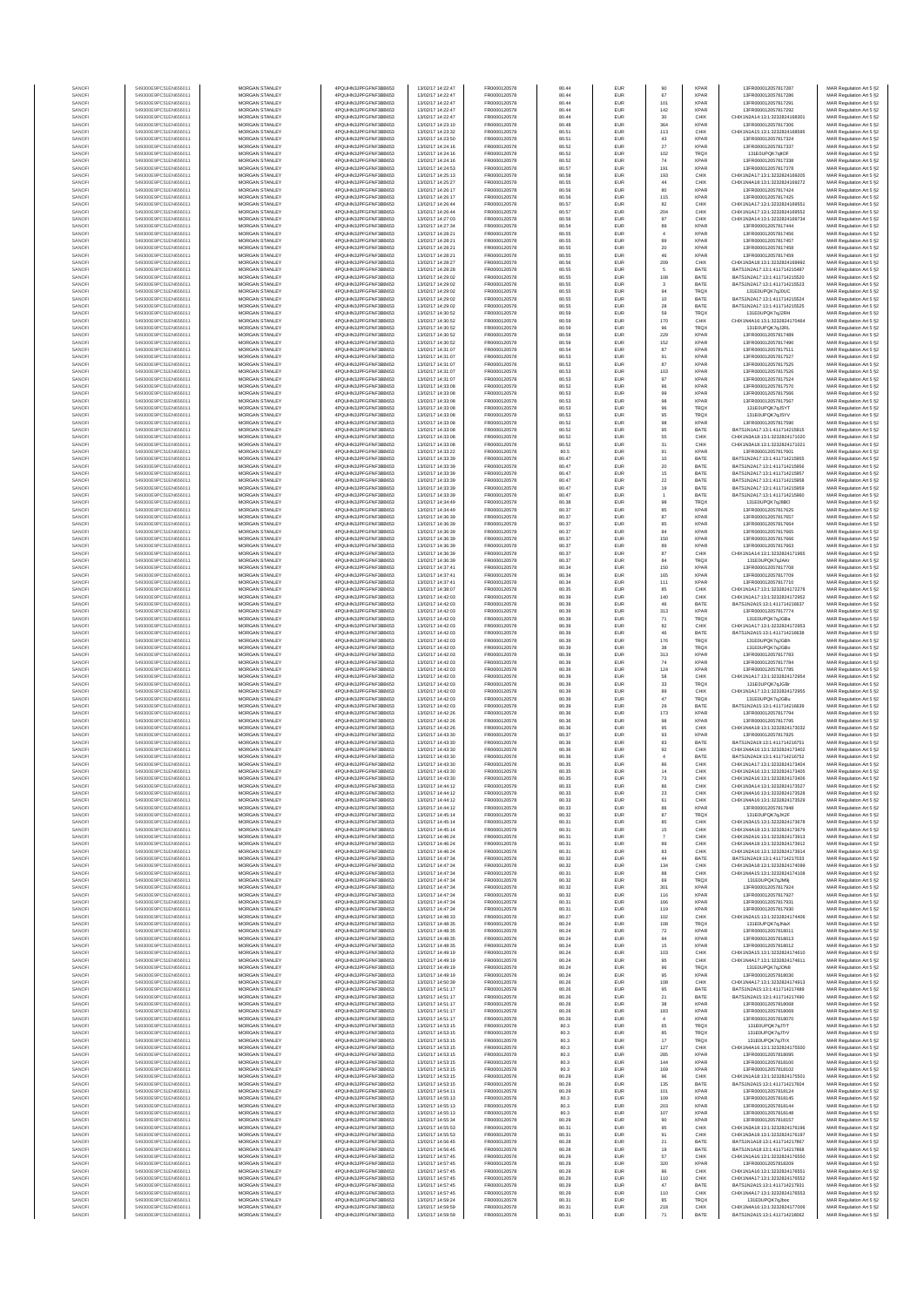| SANOF            | 549300E9PC51EN656011                         | MORGAN STANLEY                                 | 4PQUHN3JPFGFNF3BB653                          | 13/02/17 14:59:59                      | FR0000120578                 | 80.31          | EUR                      | 112                                     | TRQX                       | 131E0UPQK7qJcVf                                                | MAR Regulation Art 5 §2                            |
|------------------|----------------------------------------------|------------------------------------------------|-----------------------------------------------|----------------------------------------|------------------------------|----------------|--------------------------|-----------------------------------------|----------------------------|----------------------------------------------------------------|----------------------------------------------------|
| SANOF            | 549300E9PC51EN656011                         | MORGAN STANLEY                                 | 4PQUHN3JPFGFNF3BB653                          | 13/02/17 14:59:59                      | FR0000120578                 | 80.31          | EUR                      | 486                                     | <b>XPAR</b>                | 13FR000012057818226                                            | MAR Regulation Art 5 §2                            |
| SANOFI<br>SANOFI | 549300E9PC51EN656011<br>549300E9PC51EN656011 | MORGAN STANLEY<br>MORGAN STANLEY               | 4PQUHN3JPFGFNF3BB653<br>4PQUHN3JPFGFNF3BB653  | 13/02/17 15:02:15<br>13/02/17 15:02:15 | FR0000120578<br>FR0000120578 | 80.31<br>80.31 | EUR<br>EUR               | 30<br>186                               | BATE<br>CHIX               | BATS1N2A16:13:1:411714218223<br>CHIX1N1A18:13:1:3232824177519  | MAR Regulation Art 5 §2<br>MAR Regulation Art 5 §2 |
| SANOFI           | 549300E9PC51EN656011                         | <b>MORGAN STANLEY</b>                          | 4PQUHN3JPFGFNF3BB653                          | 13/02/17 15:02:15                      | FR0000120578                 | 80.31          | EUR                      | 416                                     | <b>XPAR</b>                | 13FR000012057818241                                            | MAR Regulation Art 5 §2                            |
| SANOFI<br>SANOFI | 549300E9PC51EN656011<br>549300E9PC51EN656011 | <b>MORGAN STANLEY</b><br>MORGAN STANLEY        | 4PQUHN3JPFGFNF3BB653<br>4POURN3JPEGENE3BB653  | 13/02/17 15:02:15<br>13/02/17 15:02:15 | FR0000120578<br>FR0000120578 | 80.31<br>80.31 | <b>EUR</b><br>EUR        | 17                                      | <b>XPAR</b><br><b>XPAR</b> | 13FR000012057818247<br>13ER000012057818248                     | MAR Regulation Art 5 §2                            |
| SANOF            | 549300E9PC51EN656011                         | MORGAN STANLEY                                 | 4PQUHN3JPFGFNF3BB653                          | 13/02/17 15:02:15                      | FR0000120578                 | 80.31          | EUR                      | 90<br>14                                | <b>XPAR</b>                | 13FR000012057818249                                            | MAR Regulation Art 5 §2<br>MAR Regulation Art 5 §2 |
| SANOFI           | 549300E9PC51EN656011                         | MORGAN STANLEY                                 | 4PQUHN3JPFGFNF3BB653                          | 13/02/17 15:03:46                      | FR0000120578                 | 80.32          | EUR                      | 600                                     | XPAF                       | 13FR000012057818257                                            | MAR Regulation Art 5 §2                            |
| SANOFI<br>SANOFI | 549300E9PC51EN656011<br>549300E9PC51EN656011 | MORGAN STANLEY<br>MORGAN STANLEY               | 4PQUHN3JPFGFNF3BB653<br>4PQUHN3JPFGFNF3BB653  | 13/02/17 15:03:46<br>13/02/17 15:03:46 | FR0000120578<br>FR0000120578 | 80.32<br>80.32 | EUR<br>EUR               | 100<br>110                              | XPAF<br>XPAF               | 13FR000012057818258<br>13FR000012057818259                     | MAR Regulation Art 5 §2<br>MAR Regulation Art 5 §2 |
| SANOFI           | 549300E9PC51EN656011                         | MORGAN STANLEY                                 | 4PQUHN3JPFGFNF3BB653                          | 13/02/17 15:03:46                      | FR0000120578                 | 80.32          | EUR                      | $74\,$                                  | <b>XPAR</b>                | 13FR000012057818260                                            | MAR Regulation Art 5 §2                            |
| SANOFI<br>SANOFI | 549300E9PC51EN656011<br>549300E9PC51EN656011 | MORGAN STANLEY<br><b>MORGAN STANLEY</b>        | 4PQUHN3JPFGFNF3BB653<br>4PQUHN3JPFGFNF3BB653  | 13/02/17 15:04:58<br>13/02/17 15:04:58 | FR0000120578<br>FR0000120578 | 80.35<br>80.35 | EUR<br><b>EUR</b>        | 14<br>8                                 | TRQX<br>BATE               | 131E0UPQK7qJil6<br>BATS1N2A16:13:1:411714218407                | MAR Regulation Art 5 §2<br>MAR Regulation Art 5 §2 |
| SANOFI           | 549300E9PC51EN656011                         | <b>MORGAN STANLEY</b>                          | 4PQUHN3JPFGFNF3BB653                          | 13/02/17 15:04:58                      | FR0000120578                 | 80.35          | <b>EUR</b>               | 8                                       | BATE                       | BATS1N2A16:13:1:411714218408                                   | MAR Regulation Art 5 §2                            |
| SANOFI           | 549300E9PC51EN656011                         | MORGAN STANLEY                                 | 4PQUHN3JPFGFNF3BB653                          | 13/02/17 15:04:58                      | FR0000120578                 | 80.35          | EUR                      | ${\bf 26}$                              | CHIX                       | CHIX1N4A16:13:1:3232824178167                                  | MAR Regulation Art 5 §2                            |
| SANOFI<br>SANOFI | 549300E9PC51EN656011<br>549300E9PC51EN656011 | MORGAN STANLEY<br>MORGAN STANLEY               | 4PQUHN3JPFGFNF3BB653<br>4PQUHN3JPFGFNF3BB653  | 13/02/17 15:04:58<br>13/02/17 15:04:58 | FR0000120578<br>FR0000120578 | 80.35<br>80.35 | EUR<br>EUR               | $\,$ 8<br>${\bf 26}$                    | BATE<br>CHIX               | BATS1N2A16:13:1:411714218409<br>CHIX1N4A16:13:1:3232824178168  | MAR Regulation Art 5 §2<br>MAR Regulation Art 5 §2 |
| SANOFI           | 549300E9PC51EN656011                         | MORGAN STANLEY                                 | 4PQUHN3JPFGFNF3BB653                          | 13/02/17 15:04:58                      | FR0000120578                 | 80.35          | EUR                      | $\rm 26$                                | CHIX                       | CHIX1N4A16:13:1:3232824178169                                  | MAR Regulation Art 5 §2                            |
| SANOFI           | 549300E9PC51EN656011                         | MORGAN STANLEY                                 | 4PQUHN3JPFGFNF3BB653                          | 13/02/17 15:04:58                      | FR0000120578                 | 80.35          | EUR                      | $_{37}$                                 | CHIX                       | CHIX1N4A16:13:1:3232824178170                                  | MAR Regulation Art 5 §2                            |
| SANOFI           | 549300E9PC51EN656011                         | MORGAN STANLEY                                 | 4PQUHN3JPFGFNF3BB653                          | 13/02/17 15:04:58                      | FR0000120578                 | 80.35          | EUR                      | $^{\rm 8}$                              | BATE                       | BATS1N2A16:13:1:411714218410                                   | MAR Regulation Art 5 §2                            |
| SANOFI<br>SANOFI | 549300E9PC51EN656011<br>549300E9PC51EN656011 | <b>MORGAN STANLEY</b><br>MORGAN STANLEY        | 4PQUHN3JPFGFNF3BB653<br>4PQUHN3JPFGFNF3BB653  | 13/02/17 15:04:58<br>13/02/17 15:04:58 | FR0000120578<br>FR0000120578 | 80.35<br>80.35 | <b>EUR</b><br>EUR        | 5<br>13                                 | BATE<br>TRQ)               | BATS1N2A16:13:1:411714218411<br>131F0UPOK7oJilF                | MAR Regulation Art 5 §2<br>MAR Regulation Art 5 §2 |
| SANOFI           | 549300E9PC51EN656011                         | MORGAN STANLEY                                 | 4PQUHN3JPFGFNF3BB653                          | 13/02/17 15:04:58                      | FR0000120578                 | 80.35          | EUR                      | 59                                      | <b>XPAR</b>                | 13FR000012057818274                                            | MAR Regulation Art 5 §2                            |
| SANOFI<br>SANOFI | 549300E9PC51EN656011<br>549300E9PC51EN656011 | MORGAN STANLEY<br>MORGAN STANLEY               | 4PQUHN3JPFGFNF3BB653<br>4PQUHN3JPFGFNF3BB653  | 13/02/17 15:04:58<br>13/02/17 15:04:58 | FR0000120578<br>FR0000120578 | 80.35<br>80.35 | EUR<br>EUR               | 59                                      | <b>XPAR</b><br>XPAF        | 13FR000012057818276<br>13FR000012057818277                     | MAR Regulation Art 5 §2                            |
| SANOFI           | 549300E9PC51EN656011                         | MORGAN STANLEY                                 | 4PQUHN3JPFGFNF3BB653                          | 13/02/17 15:04:58                      | FR0000120578                 | 80.35          | EUR                      | 91<br>47                                | XPAF                       | 13FR000012057818278                                            | MAR Regulation Art 5 §2<br>MAR Regulation Art 5 §2 |
| SANOFI           | 549300E9PC51EN656011                         | MORGAN STANLEY                                 | 4PQUHN3JPFGFNF3BB653                          | 13/02/17 15:04:58                      | FR0000120578                 | 80.35          | EUR                      | $31\,$                                  | CHIX                       | CHIX1N1A17:13:1:3232824178171                                  | MAR Regulation Art 5 §2                            |
| SANOFI<br>SANOFI | 549300E9PC51EN656011<br>549300E9PC51EN656011 | MORGAN STANLEY<br><b>MORGAN STANLEY</b>        | 4PQUHN3JPFGFNF3BB653<br>4PQUHN3JPFGFNF3BB653  | 13/02/17 15:05:18<br>13/02/17 15:05:18 | FR0000120578<br>FR0000120578 | 80.34<br>80.34 | EUR<br><b>EUR</b>        | 85<br>3                                 | BATE<br>BATE               | BATS1N1A19:13:1:411714218421<br>RATS1N1A19-13-1-411714218422   | MAR Regulation Art 5 §2<br>MAR Regulation Art 5 §2 |
| SANOFI           | 549300E9PC51EN656011                         | <b>MORGAN STANLEY</b>                          | 4PQUHN3JPFGFNF3BB653                          | 13/02/17 15:05:18                      | FR0000120578                 | 80.34          | <b>EUR</b>               | 88                                      | <b>XPAF</b>                | 13FR000012057818283                                            | MAR Regulation Art 5 §2                            |
| SANOFI           | 549300E9PC51EN656011                         | MORGAN STANLEY                                 | 4PQUHN3JPFGFNF3BB653                          | 13/02/17 15:05:18                      | FR0000120578                 | 80.33          | EUR                      | 90                                      | CHIX                       | CHIX1N2A15:13:1:3232824178223                                  | MAR Regulation Art 5 §2                            |
| SANOFI<br>SANOFI | 549300E9PC51EN656011<br>549300E9PC51EN656011 | MORGAN STANLEY<br>MORGAN STANLEY               | 4PQUHN3JPFGFNF3BB653<br>4PQUHN3JPFGFNF3BB653  | 13/02/17 15:06:12<br>13/02/17 15:06:37 | FR0000120578<br>FR0000120578 | 80.33<br>80.29 | EUR<br>EUR               | 265<br>89                               | <b>XPAF</b><br>XPAF        | 13FR00001205781829<br>13FR000012057818327                      | MAR Regulation Art 5 §2<br>MAR Regulation Art 5 §2 |
| SANOFI           | 549300E9PC51EN656011                         | MORGAN STANLEY                                 | 4PQUHN3JPFGFNF3BB653                          | 13/02/17 15:06:37                      | FR0000120578                 | 80.29          | EUR                      | 89                                      | TRQ)                       | 131E0UPQK7qJkml                                                | MAR Regulation Art 5 §2                            |
| SANOFI           | 549300E9PC51EN656011                         | MORGAN STANLEY                                 | 4PQUHN3JPFGFNF3BB653                          | 13/02/17 15:06:38                      | FR0000120578                 | 80.28          | EUR                      | 89<br>87                                | CHIX<br>BATE               | CHIX1N4A14:13:1:3232824178534                                  | MAR Regulation Art 5 §2                            |
| SANOFI<br>SANOFI | 549300E9PC51EN656011<br>549300E9PC51EN656011 | MORGAN STANLEY<br><b>MORGAN STANLEY</b>        | 4PQUHN3JPFGFNF3BB653<br>4PQUHN3JPFGFNF3BB653  | 13/02/17 15:06:38<br>13/02/17 15:06:38 | FR0000120578<br>FR0000120578 | 80.28<br>80.28 | EUR<br><b>EUR</b>        | 88                                      | <b>XPAR</b>                | BATS1N2A19:13:1:411714218510<br>13FR000012057818346            | MAR Regulation Art 5 §2<br>MAR Regulation Art 5 §2 |
| SANOFI           | 549300E9PC51EN656011                         | <b>MORGAN STANLEY</b>                          | 4PQUHN3JPFGFNF3BB653                          | 13/02/17 15:06:38                      | FR0000120578                 | 80.28          | <b>EUR</b>               | 85                                      | <b>XPAR</b>                | 13FR000012057818348                                            | MAR Regulation Art 5 §2                            |
| SANOFI           | 549300E9PC51EN656011                         | MORGAN STANLEY                                 | 4PQUHN3JPFGFNF3BB653                          | 13/02/17 15:07:07                      | FR0000120578                 | 80.33          | EUR                      | 88                                      | <b>XPAR</b>                | 13FR000012057818433                                            | MAR Regulation Art 5 §2                            |
| SANOFI<br>SANOFI | 549300E9PC51EN656011<br>549300E9PC51EN656011 | MORGAN STANLEY<br>MORGAN STANLEY               | 4PQUHN3JPFGFNF3BB653<br>4PQUHN3JPFGFNF3BB653  | 13/02/17 15:07:07<br>13/02/17 15:07:53 | FR0000120578<br>FR0000120578 | 80.33<br>80.34 | EUR<br>EUR               | 87<br>94                                | <b>XPAF</b><br>CHIX        | 13FR000012057818434<br>CHIX1N3A18:13:1:323282417920            | MAR Regulation Art 5 §2<br>MAR Regulation Art 5 §2 |
| SANOFI           | 549300E9PC51EN656011                         | MORGAN STANLEY                                 | 4PQUHN3JPFGFNF3BB653                          | 13/02/17 15:07:53                      | FR0000120578                 | 80.34          | EUR                      | 93                                      | XPAF                       | 13FR000012057818475                                            | MAR Regulation Art 5 §2                            |
| SANOFI<br>SANOFI | 549300E9PC51EN656011<br>549300E9PC51EN656011 | MORGAN STANLEY<br>MORGAN STANLEY               | 4PQUHN3JPFGFNF3BB653<br>4PQUHN3JPFGFNF3BB653  | 13/02/17 15:07:53<br>13/02/17 15:07:53 | FR0000120578<br>FR0000120578 | 80.34<br>80.34 | EUR<br>EUR               | 12<br>16                                | BATE<br>BATE               | BATS1N2A17:13:1:411714218727<br>BATS1N2A17:13:1:411714218728   | MAR Regulation Art 5 §2<br>MAR Regulation Art 5 §2 |
| SANOFI           | 549300E9PC51EN656011                         | MORGAN STANLEY                                 | 4PQUHN3JPFGFNF3BB653                          | 13/02/17 15:07:53                      | FR0000120578                 | 80.34          | EUR                      | 32                                      | BATE                       | BATS1N2A17:13:1:411714218729                                   | MAR Regulation Art 5 §2                            |
| SANOFI           | 549300E9PC51EN656011                         | <b>MORGAN STANLEY</b>                          | 4PQUHN3JPFGFNF3BB653                          | 13/02/17 15:07:53                      | FR0000120578                 | 80.34          | <b>EUR</b>               | $\begin{array}{c} 40 \\ 93 \end{array}$ | BATE                       | BATS1N2A17-13-1-411714218730                                   | MAR Regulation Art 5 §2                            |
| SANOFI<br>SANOFI | 549300E9PC51EN656011<br>549300E9PC51EN656011 | MORGAN STANLEY<br>MORGAN STANLEY               | 4PQUHN3JPFGFNF3BB653<br>4PQUHN3JPFGFNF3BB653  | 13/02/17 15:08:48<br>13/02/17 15:08:48 | FR0000120578<br>FR0000120578 | 80.32<br>80.31 | <b>EUR</b><br>EUR        | 96                                      | <b>XPAR</b><br>CHIX        | 13FR000012057818479<br>CHIX1N4A17:13:1:3232824179315           | MAR Regulation Art 5 §2<br>MAR Regulation Art 5 §2 |
| SANOFI           | 549300E9PC51EN656011                         | MORGAN STANLEY                                 | 4PQUHN3JPFGFNF3BB653                          | 13/02/17 15:08:48                      | FR0000120578                 | 80.31          | EUR                      | 10                                      | CHIX                       | CHIX1N1A16:13:1:3232824179316                                  | MAR Regulation Art 5 §2                            |
| SANOFI           | 549300E9PC51EN656011                         | MORGAN STANLEY                                 | 4PQUHN3JPFGFNF3BB653                          | 13/02/17 15:08:48                      | FR0000120578                 | 80.31          | EUR                      | 79                                      | CHIX                       | CHIX1N1A16:13:1:3232824179319                                  | MAR Regulation Art 5 §2                            |
| SANOFI<br>SANOFI | 549300E9PC51EN656011<br>549300E9PC51EN656011 | MORGAN STANLEY<br>MORGAN STANLEY               | 4PQUHN3JPFGFNF3BB653<br>4PQUHN3JPFGFNF3BB653  | 13/02/17 15:08:48<br>13/02/17 15:08:48 | FR0000120578<br>FR0000120578 | 80.31<br>80.31 | EUR<br>EUR               | 92<br>90                                | XPAF<br>CHIX               | 13FR000012057818486<br>CHIX1N2A15:13:1:3232824179350           | MAR Regulation Art 5 §2<br>MAR Regulation Art 5 §2 |
| SANOFI           | 549300E9PC51EN656011                         | MORGAN STANLEY                                 | 4PQUHN3JPFGFNF3BB653                          | 13/02/17 15:10:02                      | FR0000120578                 | 80.27          | <b>EUR</b>               | 48                                      | CHIX                       | CHIX1N4A18:13:1:3232824179549                                  | MAR Regulation Art 5 §2                            |
| SANOFI           | 549300E9PC51EN656011                         | <b>MORGAN STANLEY</b>                          | 4PQUHN3JPFGFNF3BB653                          | 13/02/17 15:10:02                      | FR0000120578                 | 80.27          | <b>EUR</b>               | 64                                      | CHIX                       | CHIX1N4A18-13-1-3232824179550                                  | MAR Regulation Art 5 §2                            |
| SANOFI<br>SANOFI | 549300E9PC51EN656011<br>549300E9PC51EN656011 | MORGAN STANLEY<br>MORGAN STANLEY               | 4PQUHN3JPFGFNF3BB653<br>4PQUHN3JPFGFNF3BB653  | 13/02/17 15:10:02<br>13/02/17 15:10:02 | FR0000120578<br>FR0000120578 | 80.27<br>80.27 | <b>EUR</b><br>EUR        | 87<br>10                                | BATE<br>CHIX               | BATS1N1A18-13-1-411714218835<br>CHIX1N1A16:13:1:3232824179551  | MAR Regulation Art 5 §2<br>MAR Regulation Art 5 §2 |
| SANOFI           | 549300E9PC51EN656011                         | MORGAN STANLEY                                 | 4PQUHN3JPFGFNF3BB653                          | 13/02/17 15:10:14                      | FR0000120578                 | 80.25          | EUR                      | $_{30}$                                 | XPAF                       | 13FR000012057818520                                            | MAR Regulation Art 5 §2                            |
| SANOFI           | 549300E9PC51EN656011                         | MORGAN STANLEY                                 | 4PQUHN3JPFGFNF3BB653                          | 13/02/17 15:11:12                      | FR0000120578                 | 80.26          | EUR                      | 374                                     | CHID                       | CHIX1N4A17:13:1:3232824179760                                  | MAR Regulation Art 5 §2                            |
| SANOFI<br>SANOFI | 549300E9PC51EN656011<br>549300E9PC51EN656011 | MORGAN STANLEY<br>MORGAN STANLEY               | 4PQUHN3JPFGFNF3BB653<br>4PQUHN3JPFGFNF3BB653  | 13/02/17 15:11:12<br>13/02/17 15:12:11 | FR0000120578<br>FR0000120578 | 80.25<br>80.28 | EUR<br>EUR               | 93<br>90                                | XPAF<br>CHIX               | 13FR000012057818545<br>CHIX1N4A16:13:1:3232824179971           | MAR Regulation Art 5 §2<br>MAR Regulation Art 5 §2 |
| SANOFI           | 549300E9PC51EN656011                         | MORGAN STANLEY                                 | 4PQUHN3JPFGFNF3BB653                          | 13/02/17 15:12:11                      | FR0000120578                 | 80.28          | EUR                      | 131                                     | <b>XPAR</b>                | 13FR000012057818569                                            | MAR Regulation Art 5 §2                            |
| SANOFI           | 549300E9PC51EN656011                         | <b>MORGAN STANLEY</b>                          | 4PQUHN3JPFGFNF3BB653                          | 13/02/17 15:12:11                      | FR0000120578                 | 80.28          | <b>EUR</b>               | 116                                     | <b>XPAR</b>                | 13FR000012057818570                                            | MAR Regulation Art 5 §2                            |
| SANOFI<br>SANOFI | 549300E9PC51EN656011<br>549300E9PC51EN656011 | <b>MORGAN STANLEY</b><br>MORGAN STANLEY        | 4PQUHN3JPFGFNF3BB653<br>4PQUHN3JPFGFNF3BB653  | 13/02/17 15:12:11<br>13/02/17 15:12:32 | FR0000120578<br>FR0000120578 | 80.28<br>80.3  | EUR<br>EUR               | 21<br>100                               | <b>XPAR</b><br>BATE        | 13FR000012057818571<br>BATS1N2A17:13:1:411714219002            | MAR Regulation Art 5 §2<br>MAR Regulation Art 5 §2 |
| SANOFI           | 549300E9PC51EN656011                         | MORGAN STANLEY                                 | 4PQUHN3JPFGFNF3BB653                          | 13/02/17 15:12:32                      | FR0000120578                 | 80.3           | EUR                      | 61                                      | BATE                       | BATS1N2A17:13:1:411714219003                                   | MAR Regulation Art 5 §2                            |
| SANOFI           | 549300E9PC51EN656011                         | MORGAN STANLEY                                 | 4PQUHN3JPFGFNF3BB653                          | 13/02/17 15:12:32                      | FR0000120578                 | 80.3           | EUR                      | $13\,$                                  | BATE                       | BATS1N2A17:13:1:411714219004                                   | MAR Regulation Art 5 §2                            |
| SANOFI<br>SANOFI | 549300E9PC51EN656011<br>549300E9PC51EN656011 | MORGAN STANLEY<br>MORGAN STANLEY               | 4PQUHN3JPFGFNF3BB653<br>4PQUHN3JPFGFNF3BB653  | 13/02/17 15:14:25<br>13/02/17 15:14:25 | FR0000120578<br>FR0000120578 | 80.31<br>80.31 | EUR<br>EUR               | $_{3}$<br>94                            | CHIX<br>CHIX               | CHIX1N3A15:13:1:3232824180402<br>CHIX1N3A15:13:1:3232824180403 | MAR Regulation Art 5 §2<br>MAR Regulation Art 5 §2 |
| SANOFI           | 549300E9PC51EN656011                         | MORGAN STANLEY                                 | 4PQUHN3JPFGFNF3BB653                          | 13/02/17 15:14:25                      | FR0000120578                 | 80.31          | EUR                      | 50                                      | TRQ)                       | 131E0UPQK7qJwC6                                                | MAR Regulation Art 5 §2                            |
| SANOFI<br>SANOFI | 549300E9PC51EN656011<br>549300E9PC51EN656011 | <b>MORGAN STANLEY</b><br><b>MORGAN STANLEY</b> | 4PQUHN3JPFGFNF3BB653<br>4PQUHN3JPFGFNF3BB653  | 13/02/17 15:14:25<br>13/02/17 15:14:25 | FR0000120578<br>FR0000120578 | 80.31<br>80.31 | <b>EUR</b><br><b>EUR</b> | 3<br>215                                | <b>XPAR</b><br><b>XPAR</b> | 13FR000012057818588<br>13FR000012057818589                     | MAR Regulation Art 5 §2<br>MAR Regulation Art 5 §2 |
| SANOFI           | 549300E9PC51EN656011                         | MORGAN STANLEY                                 | 4PQUHN3JPFGFNF3BB653                          | 13/02/17 15:14:25                      | FR0000120578                 | 80.31          | EUR                      | $\mathbf 3$                             | <b>XPAF</b>                | 13FR000012057818590                                            | MAR Regulation Art 5 §2                            |
| SANOFI           | 549300E9PC51EN656011                         | MORGAN STANLEY                                 | 4PQUHN3JPFGFNF3BB653                          | 13/02/17 15:14:25                      | FR0000120578                 | 80.31          | EUR                      | 85                                      | CHIX                       | CHIX1N3A15:13:1:3232824180404                                  | MAR Regulation Art 5 §2                            |
| SANOFI<br>SANOF  | 549300E9PC51EN656011<br>549300E9PC51EN656011 | MORGAN STANLEY<br>MORGAN STANLEY               | 4PQUHN3JPFGFNF3BB653<br>4PQUHN3JPFGFNF3BB653  | 13/02/17 15:14:25<br>13/02/17 15:15:05 | FR0000120578<br>FR0000120578 | 80.31<br>80.34 | EUR<br>EUR               | 215<br>391                              | XPAF<br>XPAF               | 13FR00001205781859<br>13FR000012057818602                      | MAR Regulation Art 5 §2<br>MAR Regulation Art 5 §2 |
| SANOFI           | 549300E9PC51EN656011                         | MORGAN STANLEY                                 | 4PQUHN3JPFGFNF3BB653                          | 13/02/17 15:15:25                      | FR0000120578                 | 80.34          | EUR                      | 115                                     | TRQ)                       | 131E0UPQK7qJxD1                                                | MAR Regulation Art 5 §2                            |
| SANOFI           | 549300E9PC51EN656011<br>549300E9PC51EN656011 | MORGAN STANLEY<br>MORGAN STANLEY               | 4PQUHN3JPFGFNF3BB653<br>4PQUHN3JPFGFNF3BB653  | 13/02/17 15:15:36<br>13/02/17 15:15:36 | FR0000120578<br>FR0000120578 | 80.33<br>80.32 | EUR<br>EUR               | 110<br>86                               | TRQX<br><b>XPAR</b>        | 131E0UPQK7qJxTo<br>13FR000012057818628                         | MAR Regulation Art 5 §2<br>MAR Regulation Art 5 §2 |
| SANOFI<br>SANOFI | 549300E9PC51EN656011                         | <b>MORGAN STANLEY</b>                          | 4PQUHN3JPFGFNF3BB653                          | 13/02/17 15:19:06                      | FR0000120578                 | 80.36          | <b>EUR</b>               | 350                                     | <b>XPAR</b>                | 13FR000012057818670                                            | MAR Regulation Art 5 §2                            |
| SANOFI           | 549300E9PC51EN656011                         | <b>MORGAN STANLEY</b>                          | 4PQUHN3JPFGFNF3BB653                          | 13/02/17 15:20:03                      | FR0000120578                 | 80.38          | <b>EUR</b>               | 96                                      | CHIX                       | CHIX1N1A15:13:1:3232824181729                                  | MAR Regulation Art 5 §2                            |
| SANOFI           | 549300E9PC51EN656011                         | MORGAN STANLEY<br>MORGAN STANLEY               | 4PQUHN3JPFGFNF3BB653                          | 13/02/17 15:20:06                      | FR0000120578                 | 80.37<br>80.37 | EUR<br>EUR               | 111                                     | TRQX<br>TRQX               | 131E0UPQK7qK2zq<br>131E0UPQK7qK305                             | MAR Regulation Art 5 §2                            |
| SANOFI<br>SANOFI | 549300E9PC51EN656011<br>549300E9PC51EN656011 | MORGAN STANLEY                                 | 4PQUHN3JPFGFNF3BB653<br>4PQUHN3JPFGFNF3BB653  | 13/02/17 15:20:06<br>13/02/17 15:20:06 | FR0000120578<br>FR0000120578 | 80.37          | EUR                      | $15\,$<br>71                            | BATE                       | BATS1N1A17:13:1:411714219503                                   | MAR Regulation Art 5 §2<br>MAR Regulation Art 5 §2 |
| SANOFI           | 549300E9PC51EN656011                         | MORGAN STANLEY                                 | 4PQUHN3JPFGFNF3BB653                          | 13/02/17 15:20:06                      | FR0000120578                 | 80.37          | EUR                      | 10                                      | BATE                       | BATS1N2A15:13:1:411714219505                                   | MAR Regulation Art 5 §2                            |
| SANOFI<br>SANOFI | 549300E9PC51EN656011<br>549300E9PC51EN656011 | MORGAN STANLEY<br>MORGAN STANLEY               | 4PQUHN3JPFGFNF3BB653<br>4PQUHN3JPFGFNF3BB653  | 13/02/17 15:20:51<br>13/02/17 15:21:04 | FR0000120578<br>FR0000120578 | 80.39<br>80.4  | EUR<br>EUR               | 97<br>111                               | BATE<br><b>XPAF</b>        | BATS1N1A18:13:1:411714219558<br>13FR000012057818700            | MAR Regulation Art 5 §2<br>MAR Regulation Art 5 §2 |
| SANOFI           | 549300E9PC51EN656011                         | <b>MORGAN STANLEY</b>                          | 4PQUHN3JPFGFNF3BB653                          | 13/02/17 15:21:04                      | FR0000120578                 | 80.41          | <b>EUR</b>               | 100                                     | BATE                       | BATS1N2A15:13:1:411714219584                                   | MAR Regulation Art 5 §2                            |
| SANOFI           | 549300E9PC51EN656011                         | MORGAN STANLEY                                 | 4PQUHN3JPFGFNF3BB653                          | 13/02/17 15:21:04                      | FR0000120578                 | 80.41          | <b>EUR</b>               | 123                                     | BATE                       | BATS1N2A15:13:1:411714219585                                   | MAR Regulation Art 5 §2                            |
| SANOFI<br>SANOFI | 549300E9PC51EN656011<br>549300E9PC51EN656011 | MORGAN STANLEY<br>MORGAN STANLEY               | 4POLIHN3JPEGENE3BB653<br>4PQUHN3JPFGFNF3BB653 | 13/02/17 15:21:04<br>13/02/17 15:21:04 | FR0000120578<br>FR0000120578 | 80.4<br>80.41  | EUR<br>EUR               | 116<br>100                              | CHIX<br>BATE               | CHIX1N3A15:13:1:3232824181990<br>BATS1N1A19:13:1:411714219586  | MAR Regulation Art 5 §2<br>MAR Regulation Art 5 §2 |
| SANOF            | 549300E9PC51EN656011                         | MORGAN STANLEY                                 | 4PQUHN3JPFGFNF3BB653                          | 13/02/17 15:21:04                      | FR0000120578                 | 80.41          | EUR                      | 78                                      | BATE                       | BATS1N1A19:13:1:411714219587                                   | MAR Regulation Art 5 §2                            |
| SANOFI           | 549300E9PC51EN656011                         | MORGAN STANLEY                                 | 4PQUHN3JPFGFNF3BB653<br>4PQUHN3JPFGFNF3BB653  | 13/02/17 15:21:04                      | FR0000120578                 | 80.41          | EUR                      | 72                                      | BATE<br>BATE               | BATS1N1A19:13:1:411714219586                                   | MAR Regulation Art 5 §2                            |
| SANOFI<br>SANOFI | 549300E9PC51EN656011<br>549300E9PC51EN656011 | MORGAN STANLEY<br>MORGAN STANLEY               | 4PQUHN3JPFGFNF3BB653                          | 13/02/17 15:21:04<br>13/02/17 15:21:04 | FR0000120578<br>FR0000120578 | 80.41<br>80.4  | EUR<br>EUR               | 100<br>133                              | BATE                       | BATS1N2A19:13:1:411714219589<br>BATS1N1A17:13:1:411714219590   | MAR Regulation Art 5 §2<br>MAR Regulation Art 5 §2 |
| SANOFI           | 549300E9PC51EN656011                         | <b>MORGAN STANLEY</b>                          | 4PQUHN3JPFGFNF3BB653                          | 13/02/17 15:21:04                      | FR0000120578                 | 80.41          | <b>FUE</b>               | 100                                     | <b>RATE</b>                | BATS1N1A17:13:1:411714219591                                   | MAR Regulation Art 5 §2                            |
| SANOFI<br>SANOFI | 549300E9PC51EN656011<br>549300E9PC51EN656011 | <b>MORGAN STANLEY</b><br>MORGAN STANLEY        | 4PQUHN3JPFGFNF3BB653<br>4POLIHN3JPEGENE3BB653 | 13/02/17 15:21:09<br>13/02/17 15:21:09 | FR0000120578<br>FR0000120578 | 80.41<br>80.41 | <b>EUR</b><br>EUR        | 69                                      | BATE<br>BATE               | BATS1N2A18-13-1-411714219805<br>BATS1N1A19:13:1:411714219606   | MAR Regulation Art 5 §2                            |
| SANOFI           | 549300E9PC51EN656011                         | MORGAN STANLEY                                 | 4PQUHN3JPFGFNF3BB653                          | 13/02/17 15:21:09                      | FR0000120578                 | 80.41          | EUR                      | 182<br>474                              | <b>XPAR</b>                | 13FR000012057818708                                            | MAR Regulation Art 5 §2<br>MAR Regulation Art 5 §2 |
| SANOFI           | 549300E9PC51EN656011                         | MORGAN STANLEY                                 | 4PQUHN3JPFGFNF3BB653                          | 13/02/17 15:21:53                      | FR0000120578                 | 80.4           | EUR                      | 175                                     | XPAF                       | 13FR000012057818713                                            | MAR Regulation Art 5 §2                            |
| SANOFI<br>SANOFI | 549300E9PC51EN656011<br>549300E9PC51EN656011 | MORGAN STANLEY<br>MORGAN STANLEY               | 4PQUHN3JPFGFNF3BB653<br>4PQUHN3JPFGFNF3BB653  | 13/02/17 15:23:04<br>13/02/17 15:23:04 | FR0000120578<br>FR0000120578 | 80.43<br>80.43 | EUR<br>EUR               | 133<br>43                               | CHIX<br>BATE               | CHIX1N2A16:13:1:3232824182353<br>BATS1N1A19:13:1:411714219744  | MAR Regulation Art 5 §2<br>MAR Regulation Art 5 §2 |
| SANOFI           | 549300E9PC51EN656011                         | MORGAN STANLEY                                 | 4PQUHN3JPFGFNF3BB653                          | 13/02/17 15:23:04                      | FR0000120578                 | 80.43          | <b>EUR</b>               | 262                                     | <b>XPAR</b>                | 13FR000012057818720                                            | MAR Regulation Art 5 §2                            |
| SANOFI           | 549300E9PC51EN656011                         | MORGAN STANLEY                                 | 4PQUHN3JPFGFNF3BB653                          | 13/02/17 15:23:04                      | FR0000120578<br>FR0000120578 | 80.43          | <b>EUR</b>               | 69                                      | <b>TRQX</b>                | 131F0UPOK7oK6x7                                                | MAR Regulation Art 5 §2                            |
| SANOFI<br>SANOFI | 549300E9PC51EN656011<br>549300E9PC51EN656011 | <b>MORGAN STANLEY</b><br>MORGAN STANLEY        | 4PQUHN3JPFGFNF3BB653<br>4PQUHN3JPFGFNF3BB653  | 13/02/17 15:23:04<br>13/02/17 15:23:04 | FR0000120578                 | 80.43<br>80.43 | <b>EUR</b><br>EUR        | 35<br>159                               | <b>XPAR</b><br><b>XPAR</b> | 13FR000012057818721<br>13FR000012057818722                     | MAR Regulation Art 5 §2<br>MAR Regulation Art 5 §2 |
| SANOFI           | 549300E9PC51EN656011                         | MORGAN STANLEY                                 | 4PQUHN3JPFGFNF3BB653                          | 13/02/17 15:24:07                      | FR0000120578                 | 80.42          | <b>EUR</b>               | 96                                      | CHIX                       | CHIX1N1A16:13:1:3232824182538                                  | MAR Regulation Art 5 §2                            |
| SANOFI<br>SANOFI | 549300E9PC51EN656011<br>549300E9PC51EN656011 | MORGAN STANLEY<br>MORGAN STANLEY               | 4PQUHN3JPFGFNF3BB653<br>4PQUHN3JPFGFNF3BB653  | 13/02/17 15:24:07<br>13/02/17 15:26:20 | FR0000120578<br>FR0000120578 | 80.42<br>80.43 | EUR<br>EUR               | 289<br>109                              | CHIX<br>CHIX               | CHIX1N1A16:13:1:323282418253<br>CHIX1N4A18:13:1:3232824183086  | MAR Regulation Art 5 §2<br>MAR Regulation Art 5 §2 |
| SANOFI           | 549300E9PC51EN656011                         | MORGAN STANLEY                                 | 4PQUHN3JPFGFNF3BB653                          | 13/02/17 15:26:20                      | FR0000120578                 | 80.43          | EUR                      | 108                                     | XPAF                       | 13FR000012057818746                                            | MAR Regulation Art 5 §2                            |
| SANOFI<br>SANOFI | 549300E9PC51EN656011<br>549300E9PC51EN656011 | MORGAN STANLEY<br>MORGAN STANLEY               | 4PQUHN3JPFGFNF3BB653<br>4PQUHN3JPFGFNF3BB653  | 13/02/17 15:26:20<br>13/02/17 15:26:20 | FR0000120578<br>FR0000120578 | 80.43<br>80.43 | EUR<br><b>EUR</b>        | 114<br>110                              | <b>XPAR</b><br><b>XPAR</b> | 13FR000012057818750<br>13FR000012057818747                     | MAR Regulation Art 5 §2<br>MAR Regulation Art 5 §2 |
| SANOFI           | 549300E9PC51EN656011                         | MORGAN STANLEY                                 | 4PQUHN3JPFGFNF3BB653                          | 13/02/17 15:26:20                      | FR0000120578                 | 80.43          | <b>EUR</b>               | 115                                     | <b>XPAR</b>                | 13FR000012057818752                                            | MAR Regulation Art 5 §2                            |
| SANOFI           | 549300E9PC51EN656011                         | <b>MORGAN STANLEY</b>                          | 4PQUHN3JPFGFNF3BB653                          | 13/02/17 15:26:20                      | FR0000120578                 | 80.43          | <b>EUR</b>               | 383                                     | <b>XPAR</b>                | 13FR000012057818748                                            | MAR Regulation Art 5 §2                            |
| SANOFI<br>SANOFI | 549300E9PC51EN656011<br>549300E9PC51EN656011 | MORGAN STANLEY<br>MORGAN STANLEY               | 4PQUHN3JPFGFNF3BB653<br>4PQUHN3JPFGFNF3BB653  | 13/02/17 15:26:20<br>13/02/17 15:26:21 | FR0000120578<br>FR0000120578 | 80.43<br>80.42 | EUR<br><b>EUR</b>        | 111<br>67                               | <b>XPAR</b><br>CHIX        | 13FR000012057818755<br>CHIX1N3A16:13:1:3232824183103           | MAR Regulation Art 5 §2<br>MAR Regulation Art 5 §2 |
| SANOF            | 549300E9PC51EN656011                         | MORGAN STANLEY                                 | 4PQUHN3JPFGFNF3BB653                          | 13/02/17 15:26:21                      | FR0000120578                 | 80.42          | EUR                      | 47                                      | CHIX                       | CHIX1N3A16:13:1:3232824183104                                  | MAR Regulation Art 5 §2                            |
| SANOFI           | 549300E9PC51EN656011                         | MORGAN STANLEY                                 | 4PQUHN3JPFGFNF3BB653                          | 13/02/17 15:27:33                      | FR0000120578                 | 80.4           | EUR                      | 138                                     | TRQX                       | 131E0UPQK7gKC4v                                                | MAR Regulation Art 5 §2                            |
| SANOFI<br>SANOFI | 549300E9PC51EN656011<br>549300E9PC51EN656011 | MORGAN STANLEY<br>MORGAN STANLEY               | 4PQUHN3JPFGFNF3BB653<br>4PQUHN3JPFGFNF3BB653  | 13/02/17 15:27:33<br>13/02/17 15:28:04 | FR0000120578<br>FR0000120578 | 80.4<br>80.4   | EUR<br><b>EUR</b>        | 80<br>277                               | TRQX<br><b>XPAR</b>        | 131E0UPQK7qKC5I<br>13FR000012057818762                         | MAR Regulation Art 5 §2<br>MAR Regulation Art 5 §2 |
| SANOFI           | 549300E9PC51EN656011                         | MORGAN STANLEY                                 | 4PQUHN3JPFGFNF3BB653                          | 13/02/17 15:28:04                      | FR0000120578                 | 80.4           | <b>EUR</b>               | 63                                      | <b>TRQX</b>                | 131E0UPQK7qKCkY                                                | MAR Regulation Art 5 §2                            |
| SANOFI<br>SANOFI | 549300E9PC51EN656011                         | <b>MORGAN STANLEY</b>                          | 4PQUHN3JPFGFNF3BB653                          | 13/02/17 15:28:04                      | FR0000120578                 | 80.4           | <b>EUR</b>               | 124                                     | CHIX                       | CHIX1N3A17:13:1:3232824183504                                  | MAR Regulation Art 5 §2                            |
| SANOFI           | 549300E9PC51EN656011<br>549300E9PC51EN656011 | MORGAN STANLEY<br>MORGAN STANLEY               | 4PQUHN3JPFGFNF3BB653<br>4PQUHN3JPFGFNF3BB653  | 13/02/17 15:28:04<br>13/02/17 15:29:00 | FR0000120578<br>FR0000120578 | 80.4<br>80.38  | EUR<br><b>EUR</b>        | 40<br>194                               | BATE<br>CHIX               | BATS1N2A17:13:1:411714220150<br>CHIX1N2A15:13:1:3232824183743  | MAR Regulation Art 5 §2<br>MAR Regulation Art 5 §2 |
| SANOFI           | 549300E9PC51EN656011                         | MORGAN STANLEY                                 | 4PQUHN3JPFGFNF3BB653                          | 13/02/17 15:29:00                      | FR0000120578                 | 80.38          | EUR                      | 115                                     | <b>XPAR</b>                | 13FR000012057818809                                            | MAR Regulation Art 5 §2                            |
| SANOFI<br>SANOFI | 549300E9PC51EN656011<br>549300E9PC51EN656011 | MORGAN STANLEY<br>MORGAN STANLEY               | 4PQUHN3JPFGFNF3BB653<br>4PQUHN3JPFGFNF3BB653  | 13/02/17 15:29:00<br>13/02/17 15:29:00 | FR0000120578<br>FR0000120578 | 80.38<br>80.38 | EUR<br>EUR               | 115<br>133                              | <b>XPAR</b><br><b>XPAR</b> | 13FR000012057818812<br>13FR000012057818813                     | MAR Regulation Art 5 §2<br>MAR Regulation Art 5 §2 |
| SANOFI           | 549300E9PC51EN656011                         | MORGAN STANLEY                                 | 4PQUHN3JPFGFNF3BB653                          | 13/02/17 15:29:00                      | FR0000120578                 | 80.38          | EUR                      | 10                                      | <b>XPAR</b>                | 13FR000012057818814                                            | MAR Regulation Art 5 §2                            |
| SANOFI           | 549300E9PC51EN656011                         | <b>MORGAN STANLEY</b>                          | 4PQUHN3JPFGFNF3BB653                          | 13/02/17 15:29:56                      | FR0000120578                 | 80.4           | <b>EUR</b>               | 15                                      | <b>XPAR</b>                | 13FR000012057818842                                            | MAR Regulation Art 5 §2                            |
| SANOFI<br>SANOFI | 549300E9PC51EN656011<br>549300E9PC51EN656011 | <b>MORGAN STANLEY</b><br>MORGAN STANLEY        | 4PQUHN3JPFGFNF3BB653<br>4PQUHN3JPFGFNF3BB653  | 13/02/17 15:29:59<br>13/02/17 15:30:00 | FR0000120578<br>FR0000120578 | 80.41<br>80.41 | <b>EUR</b><br><b>EUR</b> | 149<br>158                              | BATE<br>BATE               | BATS1N2A16:13:1:411714220337<br>BATS1N2A16:13:1:411714220345   | MAR Regulation Art 5 §2<br>MAR Regulation Art 5 §2 |
| SANOFI           | 549300E9PC51EN656011                         | MORGAN STANLEY                                 | 4PQUHN3JPFGFNF3BB653                          | 13/02/17 15:30:00                      | FR0000120578                 | 80.41          | EUR                      | 115                                     | BATE                       | BATS1N2A16:13:1:411714220346                                   | MAR Regulation Art 5 §2                            |
| SANOFI           | 549300E9PC51EN656011                         | MORGAN STANLEY                                 | 4PQUHN3JPFGFNF3BB653                          | 13/02/17 15:30:00                      | FR0000120578                 | 80.41          | EUR                      | 274                                     | BATE                       | BATS1N1A18:13:1:411714220347                                   | MAR Regulation Art 5 §2                            |
| SANOFI<br>SANOFI | 549300E9PC51EN656011<br>549300E9PC51EN656011 | MORGAN STANLEY<br>MORGAN STANLEY               | 4PQUHN3JPFGFNF3BB653<br>4PQUHN3JPFGFNF3BB653  | 13/02/17 15:30:58<br>13/02/17 15:30:58 | FR0000120578<br>FR0000120578 | 80.41<br>80.41 | EUR<br><b>EUR</b>        | 126<br>68                               | CHIX<br>CHIX               | CHIX1N1A18:13:1:3232824184572<br>CHIX1N1A18:13:1:3232824184574 | MAR Regulation Art 5 §2<br>MAR Regulation Art 5 §2 |
| SANOFI           | 549300E9PC51EN656011                         | MORGAN STANLEY                                 | 4PQUHN3JPFGFNF3BB653                          | 13/02/17 15:30:58                      | FR0000120578                 | 80.41          | <b>EUR</b>               | 58                                      | CHIX                       | CHIX1N1A18:13:1:3232824184575                                  | MAR Regulation Art 5 §2                            |
| SANOFI<br>SANOFI | 549300E9PC51EN656011<br>549300E9PC51EN656011 | <b>MORGAN STANLEY</b><br><b>MORGAN STANLEY</b> | 4PQUHN3JPFGFNF3BB653<br>4PQUHN3JPFGFNF3BB653  | 13/02/17 15:30:58<br>13/02/17 15:30:58 | FR0000120578<br>FR0000120578 | 80.41<br>80.41 | <b>EUR</b><br><b>EUR</b> | 168                                     | CHIX<br>CHIX               | CHIX1N1A18:13:1:3232824184576<br>CHIX1N1A18:13:1:3232824184590 | MAR Regulation Art 5 §2                            |
| SANOFI           | 549300E9PC51EN656011                         | MORGAN STANLEY                                 | 4PQUHN3JPFGFNF3BB653                          | 13/02/17 15:31:06                      | FR0000120578                 | 80.38          | EUR                      | 19<br>190                               | <b>XPAR</b>                | 13FR000012057818885                                            | MAR Regulation Art 5 §2<br>MAR Regulation Art 5 §2 |
| SANOFI           | 549300E9PC51EN656011                         | MORGAN STANLEY                                 | 4PQUHN3JPFGFNF3BB653                          | 13/02/17 15:31:50                      | FR0000120578                 | 80.39          | EUR                      | 50                                      | BATE                       | BATS1N1A18:13:1:411714220616                                   | MAR Regulation Art 5 §2                            |
| SANOFI<br>SANOFI | 549300E9PC51EN656011<br>549300E9PC51EN656011 | MORGAN STANLEY<br>MORGAN STANLEY               | 4PQUHN3JPFGFNF3BB653<br>4PQUHN3JPFGFNF3BB653  | 13/02/17 15:31:50<br>13/02/17 15:31:50 | FR0000120578<br>FR0000120578 | 80.39<br>80.39 | EUR<br>EUR               | 22<br>107                               | BATE<br>BATE               | BATS1N1A18:13:1:411714220617<br>BATS1N1A18:13:1:411714220618   | MAR Regulation Art 5 §2<br>MAR Regulation Art 5 §2 |
| SANOFI           | 549300E9PC51EN656011                         | MORGAN STANLEY                                 | 4PQUHN3JPFGFNF3BB653                          | 13/02/17 15:31:50                      | FR0000120578                 | 80.39          | EUR                      | 120                                     | BATE                       | BATS1N1A18:13:1:411714220619                                   | MAR Regulation Art 5 §2                            |
| SANOFI           | 549300E9PC51EN656011                         | MORGAN STANLEY                                 | 4PQUHN3JPFGFNF3BB653                          | 13/02/17 15:31:50                      | FR0000120578                 | 80.39          | <b>EUR</b>               | 135                                     | <b>XPAR</b>                | 13FR000012057818917                                            | MAR Regulation Art 5 §2                            |
| SANOFI<br>SANOFI | 549300E9PC51EN656011<br>549300E9PC51EN656011 | MORGAN STANLEY<br><b>MORGAN STANLEY</b>        | 4PQUHN3JPFGFNF3BB653<br>4PQUHN3JPFGFNF3BB653  | 13/02/17 15:32:01<br>13/02/17 15:32:22 | FR0000120578<br>FR0000120578 | 80.39<br>80.41 | <b>EUR</b><br><b>EUR</b> | 129<br>144                              | CHIX<br>CHIX               | CHIX1N1A17:13:1:3232824184978<br>CHIX1N3A15:13:1:3232824185050 | MAR Regulation Art 5 §2<br>MAR Regulation Art 5 §2 |
| SANOFI           | 549300E9PC51EN656011                         | <b>MORGAN STANLEY</b>                          | 4PQUHN3JPFGFNF3BB653                          | 13/02/17 15:32:22                      | FR0000120578                 | 80.4           | <b>EUR</b>               | 130                                     | <b>XPAR</b>                | 13FR000012057818958                                            | MAR Regulation Art 5 §2                            |
| SANOFI<br>SANOFI | 549300E9PC51EN656011<br>549300E9PC51EN656011 | MORGAN STANLEY<br>MORGAN STANLEY               | 4PQUHN3JPFGFNF3BB653<br>4PQUHN3JPFGFNF3BB653  | 13/02/17 15:32:22<br>13/02/17 15:32:22 | FR0000120578<br>FR0000120578 | 80.4<br>80.4   | <b>EUR</b><br>EUR        | 148<br>144                              | <b>XPAR</b><br>CHIX        | 13FR000012057818959                                            | MAR Regulation Art 5 §2                            |
| SANOFI           | 549300E9PC51EN656011                         | MORGAN STANLEY                                 | 4PQUHN3JPFGFNF3BB653                          | 13/02/17 15:32:22                      | FR0000120578                 | 80.4           | EUR                      | 138                                     | CHIX                       | CHIX1N4A17:13:1:3232824185052<br>CHIX1N1A18:13:1:3232824185053 | MAR Regulation Art 5 §2<br>MAR Regulation Art 5 §2 |
| SANOFI           | 549300E9PC51EN656011                         | MORGAN STANLEY                                 | 4PQUHN3JPFGFNF3BB653                          | 13/02/17 15:32:22                      | FR0000120578                 | 80.4           | EUR                      | 196                                     | <b>XPAR</b>                | 13FR000012057818963                                            | MAR Regulation Art 5 §2                            |
| SANOFI<br>SANOFI | 549300E9PC51EN656011<br>549300E9PC51EN656011 | MORGAN STANLEY<br>MORGAN STANLEY               | 4PQUHN3JPFGFNF3BB653<br>4PQUHN3JPFGFNF3BB653  | 13/02/17 15:33:19<br>13/02/17 15:33:19 | FR0000120578<br>FR0000120578 | 80.36<br>80.36 | EUR<br><b>EUR</b>        | 100<br>100                              | CHIX<br>CHIX               | CHIX1N3A16:13:1:3232824185428<br>CHIX1N4A17:13:1:3232824185429 | MAR Regulation Art 5 §2<br>MAR Regulation Art 5 §2 |
| SANOFI           | 549300E9PC51EN656011                         | <b>MORGAN STANLEY</b>                          | 4PQUHN3JPFGFNF3BB653                          | 13/02/17 15:33:19                      | FR0000120578                 | 80.36          | <b>EUR</b>               | 108                                     | <b>XPAR</b>                | 13FR000012057818986                                            | MAR Regulation Art 5 §2                            |
| SANOFI<br>SANOFI | 549300E9PC51EN656011<br>549300E9PC51EN656011 | <b>MORGAN STANLEY</b><br>MORGAN STANLEY        | 4PQUHN3JPFGFNF3BB653<br>4PQUHN3JPFGFNF3BB653  | 13/02/17 15:33:19<br>13/02/17 15:33:19 | FR0000120578<br>FR0000120578 | 80.36<br>80.36 | <b>EUR</b><br>EUR        | 119<br>90                               | <b>XPAR</b><br>XPAR        | 13FR000012057818985<br>13FR000012057818987                     | MAR Regulation Art 5 §2<br>MAR Regulation Art 5 §2 |
|                  |                                              |                                                |                                               |                                        |                              |                |                          |                                         |                            |                                                                |                                                    |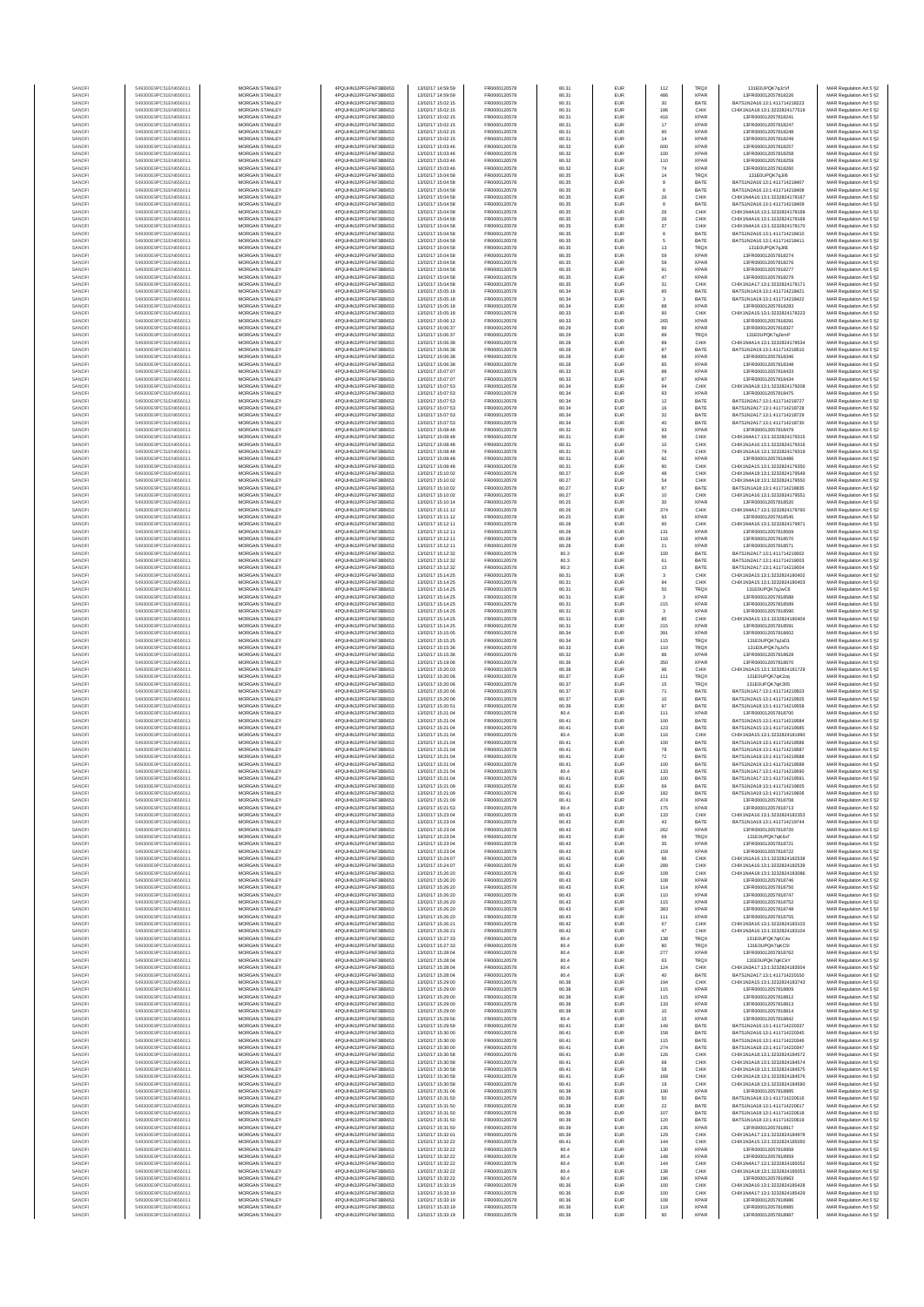| SANOF            | 549300E9PC51EN656011                         | <b>MORGAN STANLEY</b>                          | 4PQUHN3JPFGFNF3BB653                          | 13/02/17 15:33:19                      | FR0000120578                 | 80.36          | EUR                      | 59                   | <b>XPAR</b>                | 13FR000012057818988                                            | MAR Regulation Art 5 §2                            |
|------------------|----------------------------------------------|------------------------------------------------|-----------------------------------------------|----------------------------------------|------------------------------|----------------|--------------------------|----------------------|----------------------------|----------------------------------------------------------------|----------------------------------------------------|
| SANOFI<br>SANOFI | 549300E9PC51EN656011<br>549300E9PC51EN656011 | <b>MORGAN STANLEY</b><br>MORGAN STANLEY        | 4PQUHN3JPFGFNF3BB653<br>4PQUHN3JPFGFNF3BB653  | 13/02/17 15:34:37<br>13/02/17 15:34:37 | FR0000120578<br>FR0000120578 | 80.37<br>80.37 | <b>EUR</b><br>EUR        | 99<br>139            | <b>XPAR</b><br><b>XPAR</b> | 13FR000012057819031<br>13FR000012057819032                     | MAR Regulation Art 5 §2<br>MAR Regulation Art 5 §2 |
| SANOFI           | 549300E9PC51EN656011                         | MORGAN STANLEY                                 | 4PQUHN3JPFGFNF3BB653                          | 13/02/17 15:34:43                      | FR0000120578                 | 80.38          | EUR                      | 125                  | CHIX                       | CHIX1N2A16:13:1:3232824186032                                  | MAR Regulation Art 5 §2                            |
| SANOFI<br>SANOFI | 549300E9PC51EN656011<br>549300E9PC51EN656011 | MORGAN STANLEY<br>MORGAN STANLEY               | 4PQUHN3JPFGFNF3BB653<br>4PQUHN3JPFGFNF3BB653  | 13/02/17 15:34:57<br>13/02/17 15:36:32 | FR0000120578<br>FR0000120578 | 80.36<br>80.41 | EUR<br>EUR               | 95<br>67             | <b>XPAR</b><br>CHIX        | 13FR000012057819054<br>CHIX1N3A18:13:1:3232824186681           | MAR Regulation Art 5 §2<br>MAR Regulation Art 5 §2 |
| SANOFI           | 549300E9PC51EN656011                         | MORGAN STANLEY                                 | 4PQUHN3JPFGFNF3BB653                          | 13/02/17 15:36:32                      | FR0000120578                 | 80.41          | EUR                      | $_{34}$              | CHIX                       | CHIX1N3A18:13:1:3232824186688                                  | MAR Regulation Art 5 §2                            |
| SANOFI<br>SANOFI | 549300E9PC51EN656011<br>549300E9PC51EN656011 | MORGAN STANLEY<br><b>MORGAN STANLEY</b>        | 4PQUHN3JPFGFNF3BB653<br>4PQUHN3JPFGFNF3BB653  | 13/02/17 15:36:32<br>13/02/17 15:36:32 | FR0000120578<br>FR0000120578 | 80.41<br>80.41 | EUR<br>EUR               | 33<br>83             | BATE<br>CHIX               | BATS1N2A19:13:1:411714221151<br>CHIX1N3A18:13:1:3232824186690  | MAR Regulation Art 5 §2<br>MAR Regulation Art 5 §2 |
| SANOFI<br>SANOFI | 549300E9PC51EN656011<br>549300E9PC51EN656011 | MORGAN STANLEY<br>MORGAN STANLEY               | 4PQUHN3JPFGFNF3BB653<br>4PQUHN3JPFGFNF3BB653  | 13/02/17 15:36:32<br>13/02/17 15:36:32 | FR0000120578<br>FR0000120578 | 80.41<br>80.41 | <b>EUR</b><br><b>EUR</b> | 33<br>$\overline{4}$ | BATE<br>BATE               | BATS1N2A19:13:1:411714221152<br>BATS1N2A19:13:1:411714221153   | MAR Regulation Art 5 §2<br>MAR Regulation Art 5 §2 |
| SANOFI           | 549300E9PC51EN656011                         | MORGAN STANLEY                                 | 4PQUHN3JPFGFNF3BB653                          | 13/02/17 15:36:32                      | FR0000120578                 | 80.41          | EUR                      | $18\,$               | CHIX                       | CHIX1N3A18:13:1:3232824186691                                  | MAR Regulation Art 5 §2                            |
| SANOFI<br>SANOF  | 549300E9PC51EN656011<br>549300E9PC51EN656011 | MORGAN STANLEY<br>MORGAN STANLEY               | 4PQUHN3JPFGFNF3BB653<br>4PQUHN3JPFGFNF3BB653  | 13/02/17 15:36:32<br>13/02/17 15:36:32 | FR0000120578<br>FR0000120578 | 80.41<br>80.41 | EUR<br>EUR               | 25<br>62             | CHIX<br>TRQ)               | CHIX1N3A18:13:1:3232824186692<br>131E0UPQK7qKTzx               | MAR Regulation Art 5 §2                            |
| SANOFI           | 549300E9PC51EN656011                         | MORGAN STANLEY                                 | 4PQUHN3JPFGFNF3BB653                          | 13/02/17 15:36:32                      | FR0000120578                 | 80.41          | EUR                      | 226                  | <b>XPAR</b>                | 13FR000012057819097                                            | MAR Regulation Art 5 §2<br>MAR Regulation Art 5 §2 |
| SANOFI<br>SANOFI | 549300E9PC51EN656011<br>549300E9PC51EN656011 | MORGAN STANLEY<br>MORGAN STANLEY               | 4PQUHN3JPFGFNF3BB653<br>4PQUHN3JPFGFNF3BB653  | 13/02/17 15:36:32<br>13/02/17 15:36:32 | FR0000120578<br>FR0000120578 | 80.41<br>80.41 | EUR<br>EUR               | 172<br>110           | <b>XPAR</b><br><b>XPAR</b> | 13FR000012057819098<br>13FR000012057819099                     | MAR Regulation Art 5 §2<br>MAR Regulation Art 5 §2 |
| SANOFI           | 549300E9PC51EN656011                         | <b>MORGAN STANLEY</b>                          | 4PQUHN3JPFGFNF3BB653                          | 13/02/17 15:36:32                      | FR0000120578                 | 80.41          | <b>EUR</b>               | 52                   | <b>TRQX</b>                | 131E0UPQK7qKU0D                                                | MAR Regulation Art 5 §2                            |
| SANOFI           | 549300E9PC51EN656011<br>549300E9PC51EN656011 | <b>MORGAN STANLEY</b><br>MORGAN STANLEY        | 4PQUHN3JPFGFNF3BB653<br>4PQUHN3JPFGFNF3BB653  | 13/02/17 15:36:32<br>13/02/17 15:36:32 | FR0000120578<br>FR0000120578 | 80.41<br>80.41 | EUR<br>EUR               | $11\,$               | <b>TRQX</b><br>XPAR        | 131E0UPQK7qKU0H<br>13FR000012057819100                         | MAR Regulation Art 5 §2                            |
| SANOFI<br>SANOFI | 549300E9PC51EN656011                         | MORGAN STANLEY                                 | 4PQUHN3JPFGFNF3BB653                          | 13/02/17 15:36:50                      | FR0000120578                 | 80.41          | EUR                      | 84<br>${\bf 76}$     | CHIX                       | CHIX1N1A15:13:1:3232824186790                                  | MAR Regulation Art 5 §2<br>MAR Regulation Art 5 §2 |
| SANOFI           | 549300E9PC51EN656011                         | MORGAN STANLEY                                 | 4PQUHN3JPFGFNF3BB653                          | 13/02/17 15:36:50                      | FR0000120578                 | 80.41          | EUR                      | 250                  | CHIX                       | CHIX1N1A15:13:1:3232824186791<br>13FR000012057819105           | MAR Regulation Art 5 §2                            |
| SANOFI<br>SANOFI | 549300E9PC51EN656011<br>549300E9PC51EN656011 | MORGAN STANLEY<br>MORGAN STANLEY               | 4PQUHN3JPFGFNF3BB653<br>4PQUHN3JPFGFNF3BB653  | 13/02/17 15:37:05<br>13/02/17 15:37:05 | FR0000120578<br>FR0000120578 | 80.42<br>80.42 | EUR<br>EUR               | $47\,$<br>51         | <b>XPAF</b><br><b>XPAR</b> | 13FR000012057819107                                            | MAR Regulation Art 5 §2<br>MAR Regulation Art 5 §2 |
| SANOFI           | 549300E9PC51EN656011                         | MORGAN STANLEY                                 | 4PQUHN3JPFGFNF3BB653                          | 13/02/17 15:37:41                      | FR0000120578                 | 80.47          | EUR                      | 157                  | <b>XPAR</b>                | 13FR000012057819126                                            | MAR Regulation Art 5 §2                            |
| SANOFI<br>SANOFI | 549300E9PC51EN656011<br>549300E9PC51EN656011 | <b>MORGAN STANLEY</b><br>MORGAN STANLEY        | 4PQUHN3JPFGFNF3BB653<br>4PQUHN3JPFGFNF3BB653  | 13/02/17 15:37:41<br>13/02/17 15:37:41 | FR0000120578<br>FR0000120578 | 80.47<br>80.47 | <b>EUR</b><br><b>EUR</b> | 131<br>66            | <b>XPAR</b><br><b>XPAR</b> | 13FR000012057819129<br>13FR000012057819130                     | MAR Regulation Art 5 §2<br>MAR Regulation Art 5 §2 |
| SANOFI           | 549300E9PC51EN656011                         | MORGAN STANLEY<br>MORGAN STANLEY               | 4PQUHN3JPFGFNF3BB653                          | 13/02/17 15:37:41                      | FR0000120578<br>FR0000120578 | 80.47          | EUR                      | $17\,$               | <b>XPAR</b>                | 13FR000012057819131                                            | MAR Regulation Art 5 §2                            |
| SANOFI<br>SANOFI | 549300E9PC51EN656011<br>549300E9PC51EN656011 | MORGAN STANLEY                                 | 4PQUHN3JPFGFNF3BB653<br>4PQUHN3JPFGFNF3BB653  | 13/02/17 15:38:06<br>13/02/17 15:38:06 | FR0000120578                 | 80.47<br>80.47 | EUR<br>EUR               | 124<br>64            | <b>XPAR</b><br><b>XPAR</b> | 13FR000012057819141<br>13FR000012057819142                     | MAR Regulation Art 5 §2<br>MAR Regulation Art 5 §2 |
| SANOFI           | 549300E9PC51EN656011                         | MORGAN STANLEY                                 | 4PQUHN3JPFGFNF3BB653                          | 13/02/17 15:38:06                      | FR0000120578                 | 80.47          | EUR                      | 50                   | <b>XPAR</b>                | 13FR000012057819143                                            | MAR Regulation Art 5 §2                            |
| SANOFI<br>SANOFI | 549300E9PC51EN656011<br>549300E9PC51EN656011 | MORGAN STANLEY<br>MORGAN STANLEY               | 4PQUHN3JPFGFNF3BB653<br>4PQUHN3JPFGFNF3BB653  | 13/02/17 15:38:06<br>13/02/17 15:38:06 | FR0000120578<br>FR0000120578 | 80.47<br>80.47 | EUR<br>EUR               | 109<br>12            | <b>XPAR</b><br><b>XPAR</b> | 13FR000012057819144<br>13FR000012057819145                     | MAR Regulation Art 5 §2<br>MAR Regulation Art 5 §2 |
| SANOFI<br>SANOFI | 549300E9PC51EN656011<br>549300E9PC51EN656011 | <b>MORGAN STANLEY</b><br>MORGAN STANLEY        | 4PQUHN3JPFGFNF3BB653<br>4PQUHN3JPFGFNF3BB653  | 13/02/17 15:38:17<br>13/02/17 15:38:20 | FR0000120578<br>FR0000120578 | 80.48<br>80.44 | <b>EUR</b><br><b>EUR</b> | 93<br>99             | CHIX<br>BATE               | CHIX1N4A17:13:1:3232824187271<br>BATS1N1A18:13:1:411714221353  | MAR Regulation Art 5 §2<br>MAR Regulation Art 5 §2 |
| SANOFI           | 549300E9PC51EN656011                         | MORGAN STANLEY                                 | 4PQUHN3JPFGFNF3BB653                          | 13/02/17 15:38:20                      | FR0000120578                 | 80.44          | EUR                      | 129                  | TRQX                       | 131E0UPQK7qKXeE                                                | MAR Regulation Art 5 §2                            |
| SANOFI<br>SANOFI | 549300E9PC51EN656011<br>549300E9PC51EN656011 | MORGAN STANLEY<br>MORGAN STANLEY               | 4PQUHN3JPFGFNF3BB653<br>4PQUHN3JPFGFNF3BB653  | 13/02/17 15:38:20<br>13/02/17 15:38:20 | FR0000120578<br>FR0000120578 | 80.44<br>80.44 | EUR<br>EUR               | 171                  | TRQX<br><b>XPAR</b>        | 131E0UPQK7qKXeC<br>13FR000012057819153                         | MAR Regulation Art 5 §2                            |
| SANOFI           | 549300E9PC51EN656011                         | MORGAN STANLEY                                 | 4PQUHN3JPFGFNF3BB653                          | 13/02/17 15:38:20                      | FR0000120578                 | 80.44          | EUR                      | 202<br>85            | <b>XPAR</b>                | 13FR000012057819152                                            | MAR Regulation Art 5 §2<br>MAR Regulation Art 5 §2 |
| SANOFI           | 549300E9PC51EN656011                         | MORGAN STANLEY                                 | 4PQUHN3JPFGFNF3BB653<br>4PQUHN3JPFGFNF3BB653  | 13/02/17 15:39:37                      | FR0000120578                 | 80.46          | EUR<br>EUR               | 177<br>90            | BATE<br><b>XPAR</b>        | BATS1N1A19:13:1:411714221480<br>13FR000012057819182            | MAR Regulation Art 5 §2                            |
| SANOFI<br>SANOFI | 549300E9PC51EN656011<br>549300E9PC51EN656011 | MORGAN STANLEY<br><b>MORGAN STANLEY</b>        | 4PQUHN3JPFGFNF3BB653                          | 13/02/17 15:39:47<br>13/02/17 15:40:03 | FR0000120578<br>FR0000120578 | 80.44<br>80.46 | <b>EUR</b>               | 203                  | <b>XPAR</b>                | 13FR000012057819188                                            | MAR Regulation Art 5 §2<br>MAR Regulation Art 5 §2 |
| SANOFI<br>SANOFI | 549300E9PC51EN656011<br>549300E9PC51EN656011 | MORGAN STANLEY<br>MORGAN STANLEY               | 4PQUHN3JPFGFNF3BB653<br>4PQUHN3JPFGFNF3BB653  | 13/02/17 15:40:29<br>13/02/17 15:40:29 | FR0000120578<br>FR0000120578 | 80.45<br>80.45 | <b>EUR</b><br>EUR        | 36<br>60             | CHIX<br>CHIX               | CHIX1N2A18-13-1-3232824187759<br>CHIX1N2A18:13:1:3232824187760 | MAR Regulation Art 5 §2<br>MAR Regulation Art 5 §2 |
| SANOFI           | 549300E9PC51EN656011                         | MORGAN STANLEY                                 | 4PQUHN3JPFGFNF3BB653                          | 13/02/17 15:40:29                      | FR0000120578                 | 80.45          | EUR                      | 147                  | <b>XPAR</b>                | 13FR000012057819189                                            | MAR Regulation Art 5 §2                            |
| SANOFI<br>SANOFI | 549300E9PC51EN656011<br>549300E9PC51EN656011 | MORGAN STANLEY<br>MORGAN STANLEY               | 4PQUHN3JPFGFNF3BB653<br>4PQUHN3JPFGFNF3BB653  | 13/02/17 15:40:29<br>13/02/17 15:40:51 | FR0000120578<br>FR0000120578 | 80.45<br>80.47 | EUR<br>EUR               | 14<br>221            | XPAR<br><b>XPAR</b>        | 13FR000012057819190<br>13FR000012057819206                     | MAR Regulation Art 5 §2<br>MAR Regulation Art 5 §2 |
| SANOFI           | 549300E9PC51EN656011                         | MORGAN STANLEY                                 | 4PQUHN3JPFGFNF3BB653                          | 13/02/17 15:41:07                      | FR0000120578                 | 80.45          | EUR                      | 20                   | <b>TRQX</b>                | 131E0UPQK7qKcj2                                                | MAR Regulation Art 5 §2                            |
| SANOFI<br>SANOFI | 549300E9PC51EN656011<br>549300E9PC51EN656011 | MORGAN STANLEY<br>MORGAN STANLEY               | 4PQUHN3JPFGFNF3BB653<br>4PQUHN3JPFGFNF3BB653  | 13/02/17 15:41:07<br>13/02/17 15:41:17 | FR0000120578<br>FR0000120578 | 80.45<br>80.46 | EUR<br>EUR               | 121<br>38            | TRQX<br>BATE               | 131E0UPQK7gKciC<br>BATS1N1A15:13:1:411714221665                | MAR Regulation Art 5 §2<br>MAR Regulation Art 5 §2 |
| SANOFI           | 549300E9PC51EN656011                         | <b>MORGAN STANLEY</b>                          | 4PQUHN3JPFGFNF3BB653                          | 13/02/17 15:41:17                      | FR0000120578                 | 80.46          | <b>EUR</b>               | $62\,$               | BATE                       | RATS1N1A15-13-1-411714221666                                   | MAR Regulation Art 5 §2                            |
| SANOFI<br>SANOFI | 549300E9PC51EN656011<br>549300E9PC51EN656011 | <b>MORGAN STANLEY</b><br>MORGAN STANLEY        | 4PQUHN3JPFGFNF3BB653<br>4PQUHN3JPFGFNF3BB653  | 13/02/17 15:41:17<br>13/02/17 15:41:17 | FR0000120578<br>FR0000120578 | 80.46<br>80.46 | <b>EUR</b><br>EUR        | 31<br>$\sqrt{4}$     | BATE<br>BATE               | BATS1N1A15:13:1:411714221667<br>BATS1N1A15:13:1:411714221669   | MAR Regulation Art 5 §2<br>MAR Regulation Art 5 §2 |
| SANOFI           | 549300E9PC51EN656011                         | MORGAN STANLEY                                 | 4PQUHN3JPFGFNF3BB653                          | 13/02/17 15:41:17                      | FR0000120578                 | 80.46          | EUR                      |                      | BATE                       | BATS1N1A15:13:1:411714221670                                   | MAR Regulation Art 5 §2                            |
| SANOFI<br>SANOFI | 549300E9PC51EN656011<br>549300E9PC51EN656011 | MORGAN STANLEY<br>MORGAN STANLEY               | 4PQUHN3JPFGFNF3BB653<br>4PQUHN3JPFGFNF3BB653  | 13/02/17 15:41:35<br>13/02/17 15:41:35 | FR0000120578<br>FR0000120578 | 80.46<br>80.45 | EUR<br>EUR               | 144<br>132           | <b>XPAF</b><br>CHIX        | 13FR000012057819226<br>CHIX1N4A14:13:1:3232824188236           | MAR Regulation Art 5 §2<br>MAR Regulation Art 5 §2 |
| SANOFI           | 549300E9PC51EN656011                         | MORGAN STANLEY                                 | 4PQUHN3JPFGFNF3BB653                          | 13/02/17 15:41:35                      | FR0000120578                 | 80.45          | EUR                      | $62\,$               | CHIX                       | CHIX1N1A14:13:1:3232824188238                                  | MAR Regulation Art 5 §2                            |
| SANOFI<br>SANOFI | 549300E9PC51EN656011<br>549300E9PC51EN656011 | MORGAN STANLEY<br><b>MORGAN STANLEY</b>        | 4PQUHN3JPFGFNF3BB653<br>4PQUHN3JPFGFNF3BB653  | 13/02/17 15:41:35<br>13/02/17 15:41:35 | FR0000120578<br>FR0000120578 | 80.45<br>80.45 | EUR<br>EUR               | 12<br>51             | CHIX<br>CHIX               | CHIX1N4A14:13:1:3232824188237<br>CHIX1N1A14:13:1:3232824188239 | MAR Regulation Art 5 §2<br>MAR Regulation Art 5 §2 |
| SANOFI           | 549300E9PC51EN656011                         | MORGAN STANLEY                                 | 4PQUHN3JPFGFNF3BB653                          | 13/02/17 15:41:35                      | FR0000120578                 | 80.45          | <b>EUR</b>               | 68                   | <b>XPAR</b>                | 13FR000012057819227                                            | MAR Regulation Art 5 §2                            |
| SANOFI<br>SANOFI | 549300E9PC51EN656011<br>549300E9PC51EN656011 | MORGAN STANLEY<br>MORGAN STANLEY               | 4PQUHN3JPFGFNF3BB653<br>4PQUHN3JPFGFNF3BB653  | 13/02/17 15:41:35<br>13/02/17 15:41:35 | FR0000120578<br>FR0000120578 | 80.45<br>80.45 | EUR<br>EUR               | 40<br>135            | XPAR<br><b>XPAR</b>        | 13FR000012057819228<br>13FR000012057819229                     | MAR Regulation Art 5 §2<br>MAR Regulation Art 5 §2 |
| SANOFI           | 549300E9PC51EN656011                         | MORGAN STANLEY                                 | 4PQUHN3JPFGFNF3BB653                          | 13/02/17 15:42:07                      | FR0000120578                 | 80.46          | EUR                      | 38                   | CHIX                       | CHIX1N2A16:13:1:323282418835                                   | MAR Regulation Art 5 §2                            |
| SANOFI<br>SANOFI | 549300E9PC51EN656011<br>549300E9PC51EN656011 | MORGAN STANLEY<br>MORGAN STANLEY               | 4PQUHN3JPFGFNF3BB653<br>4PQUHN3JPFGFNF3BB653  | 13/02/17 15:42:07<br>13/02/17 15:42:07 | FR0000120578<br>FR0000120578 | 80.46<br>80.46 | EUR<br>EUR               | 65<br>$27\,$         | CHIX<br><b>XPAR</b>        | CHIX1N2A16:13:1:3232824188355<br>13FR000012057819237           | MAR Regulation Art 5 §2<br>MAR Regulation Art 5 §2 |
| SANOFI           | 549300E9PC51EN656011                         | MORGAN STANLEY                                 | 4PQUHN3JPFGFNF3BB653                          | 13/02/17 15:42:07                      | FR0000120578                 | 80.46          | EUR                      | 94                   | <b>XPAR</b>                | 13FR000012057819239                                            | MAR Regulation Art 5 §2                            |
| SANOFI<br>SANOFI | 549300E9PC51EN656011<br>549300E9PC51EN656011 | MORGAN STANLEY<br><b>MORGAN STANLEY</b>        | 4PQUHN3JPFGFNF3BB653<br>4PQUHN3JPFGFNF3BB653  | 13/02/17 15:42:07<br>13/02/17 15:42:07 | FR0000120578<br>FR0000120578 | 80.46<br>80.46 | <b>EUR</b><br><b>EUR</b> | 64<br>82             | <b>XPAR</b><br><b>XPAR</b> | 13FR000012057819238<br>13FR000012057819240                     | MAR Regulation Art 5 §2<br>MAR Regulation Art 5 §2 |
| SANOFI           | 549300E9PC51EN656011                         | MORGAN STANLEY                                 | 4PQUHN3JPFGFNF3BB653                          | 13/02/17 15:42:07                      | FR0000120578                 | 80.46          | EUR                      | $13\,$               | <b>XPAR</b>                | 13FR000012057819241                                            | MAR Regulation Art 5 §2                            |
| SANOFI<br>SANOF  | 549300E9PC51EN656011<br>549300E9PC51EN656011 | MORGAN STANLEY<br>MORGAN STANLEY               | 4PQUHN3JPFGFNF3BB653<br>4PQUHN3JPFGFNF3BB653  | 13/02/17 15:43:57<br>13/02/17 15:43:57 | FR0000120578<br>FR0000120578 | 80.46<br>80.46 | EUR<br>EUR               | 137<br>70            | CHIX<br><b>TRQX</b>        | CHIX1N4A14:13:1:3232824188819<br>131E0UPQK7qKhO\               | MAR Regulation Art 5 §2<br>MAR Regulation Art 5 §2 |
| SANOFI           | 549300E9PC51EN656011                         | MORGAN STANLEY                                 | 4PQUHN3JPFGFNF3BB653                          | 13/02/17 15:43:57                      | FR0000120578                 | 80.46          | EUR                      | 306                  | <b>XPAR</b>                | 13FR000012057819259                                            | MAR Regulation Art 5 §2                            |
| SANOFI<br>SANOFI | 549300E9PC51EN656011<br>549300E9PC51EN656011 | MORGAN STANLEY<br>MORGAN STANLEY               | 4PQUHN3JPFGFNF3BB653<br>4PQUHN3JPFGFNF3BB653  | 13/02/17 15:44:49<br>13/02/17 15:44:49 | FR0000120578<br>FR0000120578 | 80.5<br>80.5   | EUR<br>EUR               | 58<br>115            | TRQX<br>CHIX               | 131E0UPQK7qKj1P<br>CHIX1N2A18:13:1:3232824189244               | MAR Regulation Art 5 §2<br>MAR Regulation Art 5 §2 |
| SANOFI<br>SANOFI | 549300E9PC51EN656011<br>549300E9PC51EN656011 | <b>MORGAN STANLEY</b><br><b>MORGAN STANLEY</b> | 4PQUHN3JPFGFNF3BB653<br>4PQUHN3JPFGFNF3BB653  | 13/02/17 15:44:49<br>13/02/17 15:44:49 | FR0000120578                 | 80.5<br>80.5   | <b>EUR</b><br><b>EUR</b> | 37<br>165            | BATE<br><b>XPAR</b>        | BATS1N2A16:13:1:411714222049<br>13FR000012057819293            | MAR Regulation Art 5 §2                            |
| SANOFI           | 549300E9PC51EN656011                         | <b>MORGAN STANLEY</b>                          | 4PQUHN3JPFGFNF3BB653                          | 13/02/17 15:44:49                      | FR0000120578<br>FR0000120578 | 80.5           | <b>EUR</b>               | 256                  | <b>XPAR</b>                | 13FR000012057819290                                            | MAR Regulation Art 5 §2<br>MAR Regulation Art 5 §2 |
| SANOFI<br>SANOFI | 549300E9PC51EN656011<br>549300E9PC51EN656011 | MORGAN STANLEY<br>MORGAN STANLEY               | 4PQUHN3JPFGFNF3BB653<br>4PQUHN3JPFGFNF3BB653  | 13/02/17 15:45:25<br>13/02/17 15:45:25 | FR0000120578<br>FR0000120578 | 80.52<br>80.52 | EUR<br>EUR               | 221<br>105           | CHIX<br>CHIX               | CHIX1N4A16:13:1:3232824189529<br>CHIX1N4A16:13:1:3232824189530 | MAR Regulation Art 5 §2<br>MAR Regulation Art 5 §2 |
| SANOFI           | 549300E9PC51EN656011                         | MORGAN STANLEY                                 | 4PQUHN3JPFGFNF3BB653                          | 13/02/17 15:45:34                      | FR0000120578                 | 80.51          | EUR                      | 167                  | CHIX                       | CHIX1N2A15:13:1:3232824189549                                  | MAR Regulation Art 5 §2                            |
| SANOFI           | 549300E9PC51EN656011                         | MORGAN STANLEY                                 | 4PQUHN3JPFGFNF3BB653<br>4PQUHN3JPFGFNF3BB653  | 13/02/17 15:45:38<br>13/02/17 15:45:38 | FR0000120578<br>FR0000120578 | 80.5           | EUR<br>EUR               | 160<br>159           | CHIX<br>TRQX               | CHIX1N1A16:13:1:3232824189597                                  | MAR Regulation Art 5 §2                            |
| SANOFI<br>SANOFI | 549300E9PC51EN656011<br>549300E9PC51EN656011 | MORGAN STANLEY<br>MORGAN STANLEY               | 4PQUHN3JPFGFNF3BB653                          | 13/02/17 15:45:38                      | FR0000120578                 | 80.5<br>80.5   | EUR                      | 101                  | TRQX                       | 131E0UPQK7qKkg5<br>131E0UPQK7qKkg9                             | MAR Regulation Art 5 §2<br>MAR Regulation Art 5 §2 |
| SANOFI<br>SANOFI | 549300E9PC51EN656011<br>549300E9PC51EN656011 | <b>MORGAN STANLEY</b><br>MORGAN STANLEY        | 4PQUHN3JPFGFNF3BB653<br>4PQUHN3JPFGFNF3BB653  | 13/02/17 15:45:38<br>13/02/17 15:46:07 | FR0000120578<br>FR0000120578 | 80.5<br>80.5   | <b>EUR</b><br><b>EUR</b> | 109<br>92            | <b>XPAR</b><br><b>TRQX</b> | 13FR000012057819342<br>131E0UPQK7qKm8e                         | MAR Regulation Art 5 §2<br>MAR Regulation Art 5 §2 |
| SANOFI           | 549300E9PC51EN656011                         | MORGAN STANLEY                                 | 4PQUHN3JPFGFNF3BB653                          | 13/02/17 15:46:07                      | FR0000120578                 | 80.5           | EUR                      | 91                   | <b>XPAR</b>                | 13FR000012057819365                                            | MAR Regulation Art 5 §2                            |
| SANOFI<br>SANOFI | 549300E9PC51EN656011<br>549300E9PC51EN656011 | MORGAN STANLEY<br>MORGAN STANLEY               | 4PQUHN3JPFGFNF3BB653<br>4PQUHN3JPFGFNF3BB653  | 13/02/17 15:46:07<br>13/02/17 15:47:43 | FR0000120578<br>FR0000120578 | 80.5<br>80.45  | EUR<br>EUR               | $_{\rm 87}$<br>94    | <b>XPAR</b><br>TRQX        | 13FR000012057819362<br>131E0UPQK7qKoQC                         | MAR Regulation Art 5 §2<br>MAR Regulation Art 5 §2 |
| SANOFI           | 549300E9PC51EN656011                         | MORGAN STANLEY                                 | 4PQUHN3JPFGFNF3BB653                          | 13/02/17 15:47:43                      | FR0000120578                 | 80.45          | EUR                      | 62                   | CHIX                       | CHIX1N1A15:13:1:3232824190190                                  | MAR Regulation Art 5 §2                            |
| SANOFI<br>SANOFI | 549300E9PC51EN656011<br>549300E9PC51EN656011 | MORGAN STANLEY<br>MORGAN STANLEY               | 4PQUHN3JPFGFNF3BB653<br>4PQUHN3JPFGFNF3BB653  | 13/02/17 15:47:43<br>13/02/17 15:48:24 | FR0000120578<br>FR0000120578 | 80.45<br>80.47 | EUR<br>EUR               | 81<br>69             | CHIX<br>TRQX               | CHIX1N1A15:13:1:3232824190191<br>131E0UPQK7qKpzd               | MAR Regulation Art 5 §2<br>MAR Regulation Art 5 §2 |
| SANOFI           | 549300E9PC51EN656011                         | <b>MORGAN STANLEY</b>                          | 4PQUHN3JPFGFNF3BB653                          | 13/02/17 15:48:24                      | FR0000120578                 | 80.47          | <b>EUR</b>               | 38                   | CHIX                       | CHIX1N2A18:13:1:3232824190475                                  | MAR Regulation Art 5 §2                            |
| SANOFI<br>SANOFI | 549300E9PC51EN656011<br>549300E9PC51EN656011 | <b>MORGAN STANLEY</b><br>MORGAN STANLEY        | 4PQUHN3JPFGFNF3BB653<br>4PQUHN3JPFGFNF3BB653  | 13/02/17 15:48:24<br>13/02/17 15:48:24 | FR0000120578<br>FR0000120578 | 80.47<br>80.47 | <b>EUR</b><br>EUR        | 43<br>299            | BATE<br><b>XPAR</b>        | RATS1N1A16-13-1-411714222415<br>13ER000012057819420            | MAR Regulation Art 5 §2<br>MAR Regulation Art 5 §2 |
| SANOFI           | 549300E9PC51EN656011                         | MORGAN STANLEY                                 | 4PQUHN3JPFGFNF3BB653                          | 13/02/17 15:48:24                      | FR0000120578                 | 80.47          | EUR                      | 96                   | CHIX                       | CHIX1N2A18:13:1:3232824190476                                  | MAR Regulation Art 5 §2                            |
| SANOF            | 549300E9PC51EN656011                         | MORGAN STANLEY                                 | 4PQUHN3JPFGFNF3BB653                          | 13/02/17 15:48:24                      | FR0000120578                 | 80.46          | EUR                      | 69                   | CHIX                       | CHIX1N4A18:13:1:3232824190477                                  | t Regulation Art 5 62<br>MAR Regulation Art 5 §2   |
| SANOFI           | 549300E9PC51EN656011                         | MORGAN STANLEY                                 | 4PQUHN3JPFGFNF3BB653                          | 13/02/17 15:48:24                      | FR0000120578                 | 80.46          | EUR                      | 161                  | CHIX                       | CHIX1N4A18:13:1:3232824190478                                  | MAR Regulation Art 5 §2                            |
| SANOFI<br>SANOFI | 549300E9PC51EN656011<br>549300E9PC51EN656011 | MORGAN STANLEY<br><b>MORGAN STANLEY</b>        | 4PQUHN3JPFGFNF3BB653<br>4PQUHN3JPFGFNF3BB653  | 13/02/17 15:48:24<br>13/02/17 15:48:24 | FR0000120578<br>FR0000120578 | 80.46<br>80.46 | EUR<br><b>EUR</b>        | 145<br>19            | <b>TRQX</b><br><b>TRQX</b> | 131E0UPQK7qKq0C<br>131E0UPQK7gKg0K                             | MAR Regulation Art 5 §2<br>MAR Regulation Art 5 §2 |
| SANOFI           | 549300E9PC51EN656011                         | <b>MORGAN STANLEY</b>                          | 4PQUHN3JPFGFNF3BB653                          | 13/02/17 15:48:55                      | FR0000120578                 | 80.45          | <b>EUR</b>               | 43                   | BATE                       | BATS1N2A19:13:1:411714222458                                   | MAR Regulation Art 5 §2                            |
| SANOFI<br>SANOFI | 549300E9PC51EN656011<br>549300E9PC51EN656011 | MORGAN STANLEY<br>MORGAN STANLEY               | 4POLIHN3JPEGENE3BB653<br>4PQUHN3JPFGFNF3BB653 | 13/02/17 15:48:55<br>13/02/17 15:50:02 | FR0000120578<br>FR0000120578 | 80.45<br>80.46 | EUR<br>EUR               | 46<br>116            | BATE<br>CHIX               | BATS1N2A19:13:1:411714222459<br>CHIX1N3A16:13:1:3232824190925  | MAR Regulation Art 5 §2<br>MAR Regulation Art 5 §2 |
| SANOFI           | 549300E9PC51EN656011                         | MORGAN STANLEY                                 | 4PQUHN3JPFGFNF3BB653                          | 13/02/17 15:50:02                      | FR0000120578                 | 80.46          | EUR                      | 116                  | CHIX                       | CHIX1N3A16:13:1:3232824190927                                  | MAR Regulation Art 5 §2                            |
| SANOFI<br>SANOFI | 549300E9PC51EN656011<br>549300E9PC51EN656011 | MORGAN STANLEY<br>MORGAN STANLEY               | 4PQUHN3JPFGFNF3BB653<br>4PQUHN3JPFGFNF3BB653  | 13/02/17 15:50:02<br>13/02/17 15:50:58 | FR0000120578<br>FR0000120578 | 80.46<br>80.47 | EUR<br>EUR               | 126                  | CHIX<br>CHIX               | CHIX1N3A16:13:1:3232824190928<br>CHIX1N4A18:13:1:3232824191168 | MAR Regulation Art 5 §2<br>MAR Regulation Art 5 §2 |
| SANOFI           | 549300E9PC51EN656011                         | MORGAN STANLEY<br>MORGAN STANLEY               | 4PQUHN3JPFGFNF3BB653                          | 13/02/17 15:50:58                      | FR0000120578                 | 80.47          | <b>EUR</b>               | 41                   | BATE                       | BATS1N1A16:13:1:411714222639                                   | MAR Regulation Art 5 §2                            |
| SANOFI<br>SANOFI | 549300E9PC51EN656011<br>549300E9PC51EN656011 | MORGAN STANLEY                                 | 4PQUHN3JPFGFNF3BB653<br>4PQUHN3JPFGFNF3BB653  | 13/02/17 15:50:58<br>13/02/17 15:50:58 | FR0000120578<br>FR0000120578 | 80.47<br>80.47 | <b>EUR</b><br><b>EUR</b> | 170<br>346           | <b>XPAR</b><br><b>XPAR</b> | 13FR000012057819503<br>13FR000012057819504                     | MAR Regulation Art 5 §2<br>MAR Regulation Art 5 §2 |
| SANOFI<br>SANOFI | 549300E9PC51EN656011<br>549300E9PC51EN656011 | <b>MORGAN STANLEY</b><br><b>MORGAN STANLEY</b> | 4PQUHN3JPFGFNF3BB653<br>4PQUHN3JPFGFNF3BB653  | 13/02/17 15:51:37<br>13/02/17 15:51:44 | FR0000120578<br>FR0000120578 | 80.46<br>80.45 | <b>EUR</b><br><b>EUR</b> | 372<br>115           | <b>XPAR</b><br>TRQX        | 13ER000012057819520<br>131E0UPQK7qKvnJ                         | MAR Regulation Art 5 §2<br>MAR Regulation Art 5 §2 |
| SANOFI           | 549300E9PC51EN656011                         | MORGAN STANLEY                                 | 4PQUHN3JPFGFNF3BB653                          | 13/02/17 15:53:40                      | FR0000120578                 | 80.48          | <b>EUR</b>               | $44\,$               | BATE                       | BATS1N2A18:13:1:411714222988                                   | MAR Regulation Art 5 §2                            |
| SANOFI<br>SANOFI | 549300E9PC51EN656011<br>549300E9PC51EN656011 | MORGAN STANLEY<br>MORGAN STANLEY               | 4PQUHN3JPFGFNF3BB653<br>4PQUHN3JPFGFNF3BB653  | 13/02/17 15:53:40<br>13/02/17 15:53:40 | FR0000120578<br>FR0000120578 | 80.48<br>80.48 | EUR<br>EUR               | 76<br>$44\,$         | CHIX<br>BATE               | CHIX1N4A18:13:1:3232824192248<br>BATS1N2A18:13:1:411714222989  | MAR Regulation Art 5 §2<br>MAR Regulation Art 5 §2 |
| SANOFI           | 549300E9PC51EN656011                         | MORGAN STANLEY                                 | 4PQUHN3JPFGFNF3BB653                          | 13/02/17 15:53:40                      | FR0000120578                 | 80.48          | EUR                      | 302                  | <b>XPAR</b>                | 13FR000012057819578                                            | MAR Regulation Art 5 §2<br>MAR Regulation Art 5 §2 |
| SANOFI<br>SANOFI | 549300E9PC51EN656011<br>549300E9PC51EN656011 | MORGAN STANLEY<br>MORGAN STANLEY               | 4PQUHN3JPFGFNF3BB653<br>4PQUHN3JPFGFNF3BB653  | 13/02/17 15:53:40<br>13/02/17 15:53:40 | FR0000120578<br>FR0000120578 | 80.48<br>80.48 | <b>EUR</b><br><b>EUR</b> | 59<br>26             | CHIX<br>BATE               | CHIX1N4A18:13:1:3232824192249<br>BATS1N2A18:13:1:411714222990  | MAR Regulation Art 5 §2                            |
| SANOFI<br>SANOFI | 549300E9PC51EN656011                         | <b>MORGAN STANLEY</b><br>MORGAN STANLEY        | 4PQUHN3JPFGFNF3BB653<br>4PQUHN3JPFGFNF3BB653  | 13/02/17 15:53:40<br>13/02/17 15:53:40 | FR0000120578                 | 80.48          | <b>EUR</b>               | 77<br>302            | CHIX<br><b>XPAR</b>        | CHIX1N4A18:13:1:3232824192251<br>13FR000012057819581           | MAR Regulation Art 5 §2                            |
| SANOFI           | 549300E9PC51EN656011<br>549300E9PC51EN656011 | MORGAN STANLEY                                 | 4PQUHN3JPFGFNF3BB653                          | 13/02/17 15:53:40                      | FR0000120578<br>FR0000120578 | 80.48<br>80.48 | <b>EUR</b><br><b>EUR</b> | 135                  | CHIX                       | CHIX1N4A18:13:1:3232824192252                                  | MAR Regulation Art 5 §2<br>MAR Regulation Art 5 §2 |
| SANOF<br>SANOFI  | 549300E9PC51EN656011<br>549300E9PC51EN656011 | MORGAN STANLEY<br>MORGAN STANLEY               | 4PQUHN3JPFGFNF3BB653<br>4PQUHN3JPFGFNF3BB653  | 13/02/17 15:53:40<br>13/02/17 15:53:40 | FR0000120578<br>FR0000120578 | 80.48<br>80.48 | EUR<br>EUR               | $_{9}$               | <b>XPAR</b><br>CHIX        | 13FR000012057819582<br>CHIX1N4A18:13:1:3232824192253           | MAR Regulation Art 5 §2<br>MAR Regulation Art 5 §2 |
| SANOFI           | 549300E9PC51EN656011                         | MORGAN STANLEY                                 | 4PQUHN3JPFGFNF3BB653                          | 13/02/17 15:53:40                      | FR0000120578                 | 80.48          | <b>EUR</b>               | 130                  | <b>XPAR</b>                | 13FR000012057819583                                            | MAR Regulation Art 5 §2                            |
| SANOFI<br>SANOFI | 549300E9PC51EN656011<br>549300E9PC51EN656011 | MORGAN STANLEY<br><b>MORGAN STANLEY</b>        | 4PQUHN3JPFGFNF3BB653<br>4PQUHN3JPFGFNF3BB653  | 13/02/17 15:53:40<br>13/02/17 15:53:43 | FR0000120578<br>FR0000120578 | 80.48<br>80.47 | EUR<br><b>EUR</b>        | 38<br>98             | <b>XPAR</b><br><b>XPAR</b> | 13FR000012057819584<br>13FR000012057819587                     | MAR Regulation Art 5 §2<br>MAR Regulation Art 5 §2 |
| SANOFI           | 549300E9PC51EN656011                         | <b>MORGAN STANLEY</b>                          | 4PQUHN3JPFGFNF3BB653                          | 13/02/17 15:53:43                      | FR0000120578                 | 80.47          | <b>EUR</b>               | 76                   | <b>XPAR</b>                | 13FR000012057819588                                            | MAR Regulation Art 5 §2                            |
| SANOFI<br>SANOFI | 549300E9PC51EN656011<br>549300E9PC51EN656011 | MORGAN STANLEY<br>MORGAN STANLEY               | 4PQUHN3JPFGFNF3BB653<br>4PQUHN3JPFGFNF3BB653  | 13/02/17 15:53:43<br>13/02/17 15:53:43 | FR0000120578<br>FR0000120578 | 80.47<br>80.47 | EUR<br><b>EUR</b>        | 19<br>126            | <b>XPAR</b><br><b>XPAR</b> | 13FR000012057819589<br>13FR000012057819591                     | MAR Regulation Art 5 §2<br>MAR Regulation Art 5 §2 |
| SANOFI           | 549300E9PC51EN656011                         | MORGAN STANLEY                                 | 4PQUHN3JPFGFNF3BB653                          | 13/02/17 15:53:43                      | FR0000120578                 | 80.47          | EUR                      | 98                   | <b>XPAR</b>                | 13FR000012057819590                                            | MAR Regulation Art 5 §2                            |
| SANOFI<br>SANOFI | 549300E9PC51EN656011<br>549300E9PC51EN656011 | MORGAN STANLEY<br>MORGAN STANLEY               | 4PQUHN3JPFGFNF3BB653<br>4PQUHN3JPFGFNF3BB653  | 13/02/17 15:54:48<br>13/02/17 15:55:15 | FR0000120578<br>FR0000120578 | 80.46<br>80.44 | EUR<br><b>EUR</b>        | 126<br>251           | <b>XPAR</b><br>BATE        | 13FR000012057819668<br>BATS1N2A17:13:1:411714223203            | MAR Regulation Art 5 §2<br>MAR Regulation Art 5 §2 |
| SANOFI           | 549300E9PC51EN656011                         | MORGAN STANLEY                                 | 4PQUHN3JPFGFNF3BB653                          | 13/02/17 15:55:44                      | FR0000120578                 | 80.47          | <b>EUR</b>               | 57                   | <b>XPAR</b>                | 13FR000012057819686                                            | MAR Regulation Art 5 §2                            |
| SANOFI<br>SANOFI | 549300E9PC51EN656011<br>549300E9PC51EN656011 | <b>MORGAN STANLEY</b><br><b>MORGAN STANLEY</b> | 4PQUHN3JPFGFNF3BB653<br>4PQUHN3JPFGFNF3BB653  | 13/02/17 15:55:44<br>13/02/17 15:55:54 | FR0000120578<br>FR0000120578 | 80.47<br>80.47 | <b>EUR</b><br><b>EUR</b> | 280<br>153           | <b>XPAR</b><br><b>XPAR</b> | 13FR000012057819687<br>13FR000012057819698                     | MAR Regulation Art 5 §2<br>MAR Regulation Art 5 §2 |
| SANOFI           | 549300E9PC51EN656011                         | MORGAN STANLEY                                 | 4PQUHN3JPFGFNF3BB653                          | 13/02/17 15:56:16                      | FR0000120578                 | 80.45          | EUR                      | 155                  | CHIX                       | CHIX1N2A18:13:1:3232824193310                                  | MAR Regulation Art 5 §2                            |
| SANOFI<br>SANOFI | 549300E9PC51EN656011<br>549300E9PC51EN656011 | MORGAN STANLEY<br>MORGAN STANLEY               | 4PQUHN3JPFGFNF3BB653<br>4PQUHN3JPFGFNF3BB653  | 13/02/17 15:57:27<br>13/02/17 15:57:29 | FR0000120578<br>FR0000120578 | 80.47<br>80.47 | EUR<br>EUR               | $11\,$<br>16         | <b>TRQX</b><br>TRQX        | 131E0UPQK7qL6Yv<br>131E0UPQK7qL6ay                             | MAR Regulation Art 5 §2<br>MAR Regulation Art 5 §2 |
| SANOFI           | 549300E9PC51EN656011                         | MORGAN STANLEY                                 | 4PQUHN3JPFGFNF3BB653                          | 13/02/17 15:57:29                      | FR0000120578                 | 80.47          | EUR                      | $27\,$               | TRQX                       | 131E0UPQK7qL6b8                                                | MAR Regulation Art 5 §2                            |
| SANOFI<br>SANOFI | 549300E9PC51EN656011<br>549300E9PC51EN656011 | MORGAN STANLEY<br>MORGAN STANLEY               | 4PQUHN3JPFGFNF3BB653<br>4PQUHN3JPFGFNF3BB653  | 13/02/17 15:57:29<br>13/02/17 15:57:29 | FR0000120578<br>FR0000120578 | 80.47<br>80.47 | EUR<br>EUR               | 53<br>17             | CHIX<br>BATE               | CHIX1N3A18:13:1:3232824193679<br>BATS1N2A17:13:1:411714223441  | MAR Regulation Art 5 §2<br>MAR Regulation Art 5 §2 |
| SANOFI           | 549300E9PC51EN656011                         | <b>MORGAN STANLEY</b>                          | 4PQUHN3JPFGFNF3BB653                          | 13/02/17 15:57:29                      | FR0000120578                 | 80.47          | <b>EUR</b>               | 119                  | <b>XPAR</b>                | 13FR000012057819741                                            | MAR Regulation Art 5 §2                            |
| SANOFI<br>SANOFI | 549300E9PC51EN656011<br>549300E9PC51EN656011 | <b>MORGAN STANLEY</b><br><b>MORGAN STANLEY</b> | 4PQUHN3JPFGFNF3BB653<br>4PQUHN3JPFGFNF3BB653  | 13/02/17 15:57:45<br>13/02/17 15:57:45 | FR0000120578<br>FR0000120578 | 80.48<br>80.48 | <b>EUR</b><br><b>EUR</b> | 41<br>128            | CHIX<br>CHIX               | CHIX1N4A18:13:1:3232824193732<br>CHIX1N4A18:13:1:3232824193733 | MAR Regulation Art 5 §2<br>MAR Regulation Art 5 §2 |
| SANOFI<br>SANOFI | 549300E9PC51EN656011<br>549300E9PC51EN656011 | MORGAN STANLEY<br>MORGAN STANLEY               | 4PQUHN3JPFGFNF3BB653<br>4PQUHN3JPFGFNF3BB653  | 13/02/17 15:57:45<br>13/02/17 15:57:45 | FR0000120578<br>FR0000120578 | 80.48<br>80.48 | EUR<br>EUR               | 87<br>378            | TRQX<br><b>XPAR</b>        | 131E0UPQK7qL6yi<br>13FR000012057819746                         | MAR Regulation Art 5 §2<br>MAR Regulation Art 5 §2 |
| SANOFI           | 549300E9PC51EN656011                         | MORGAN STANLEY                                 | 4PQUHN3JPFGFNF3BB653                          | 13/02/17 15:57:47                      | FR0000120578                 | 80.47          | EUR                      | 150                  | <b>XPAR</b>                | 13FR000012057819749                                            | MAR Regulation Art 5 §2                            |
| SANOFI<br>SANOFI | 549300E9PC51EN656011<br>549300E9PC51EN656011 | MORGAN STANLEY<br>MORGAN STANLEY               | 4PQUHN3JPFGFNF3BB653<br>4PQUHN3JPFGFNF3BB653  | 13/02/17 15:58:43<br>13/02/17 15:58:43 | FR0000120578<br>FR0000120578 | 80.49<br>80.49 | EUR<br>EUR               | 288<br>148           | BATE<br>CHIX               | BATS1N1A18:13:1:411714223524<br>CHIX1N4A18:13:1:3232824194053  | MAR Regulation Art 5 §2<br>MAR Regulation Art 5 §2 |
| SANOFI           | 549300E9PC51EN656011                         | MORGAN STANLEY                                 | 4PQUHN3JPFGFNF3BB653                          | 13/02/17 15:58:43                      | FR0000120578                 | 80.49          | EUR                      | 138                  | CHIX                       | CHIX1N1A16:13:1:3232824194054                                  | MAR Regulation Art 5 §2                            |
| SANOFI<br>SANOFI | 549300E9PC51EN656011<br>549300E9PC51EN656011 | <b>MORGAN STANLEY</b><br><b>MORGAN STANLEY</b> | 4PQUHN3JPFGFNF3BB653<br>4PQUHN3JPFGFNF3BB653  | 13/02/17 15:58:44<br>13/02/17 15:58:44 | FR0000120578<br>FR0000120578 | 80.48<br>80.48 | <b>EUR</b><br><b>EUR</b> | 111<br>189           | <b>XPAR</b><br><b>XPAR</b> | 13FR000012057819773<br>13FR000012057819774                     | MAR Regulation Art 5 §2<br>MAR Regulation Art 5 §2 |
| SANOFI           | 549300E9PC51EN656011                         | MORGAN STANLEY                                 | 4PQUHN3JPFGFNF3BB653                          | 13/02/17 15:58:44                      | FR0000120578                 | 80.48          | EUR                      | 189                  | XPAR                       | 13FR000012057819775                                            | MAR Regulation Art 5 §2                            |
| SANOFI<br>SANOFI | 549300E9PC51EN656011<br>549300E9PC51EN656011 | MORGAN STANLEY<br>MORGAN STANLEY               | 4PQUHN3JPFGFNF3BB653<br>4PQUHN3JPFGFNF3BB653  | 13/02/17 15:59:56<br>13/02/17 16:00:13 | FR0000120578<br>FR0000120578 | 80.5<br>80.5   | EUR<br>EUR               | 197<br>198           | <b>XPAR</b><br>CHIX        | 13FR000012057819823<br>CHIX1N4A16:13:1:3232824194740           | MAR Regulation Art 5 §2<br>MAR Regulation Art 5 §2 |
| SANOF<br>SANOFI  | 549300E9PC51EN656011                         | MORGAN STANLEY                                 | 4PQUHN3JPFGFNF3BB653                          | 13/02/17 16:00:31                      | FR0000120578                 | 80.5           | EUR                      | 114                  | CHIX                       | CHIX1N1A14:13:1:3232824194928                                  | MAR Regulation Art 5 §2                            |
|                  | 549300E9PC51EN656011                         | MORGAN STANLEY                                 | 4PQUHN3JPFGFNF3BB653                          | 13/02/17 16:00:31                      | FR0000120578                 | 80.5           | EUR                      | 185                  | CHIX                       | CHIX1N2A17:13:1:3232824194929                                  | MAR Regulation Art 5 §2                            |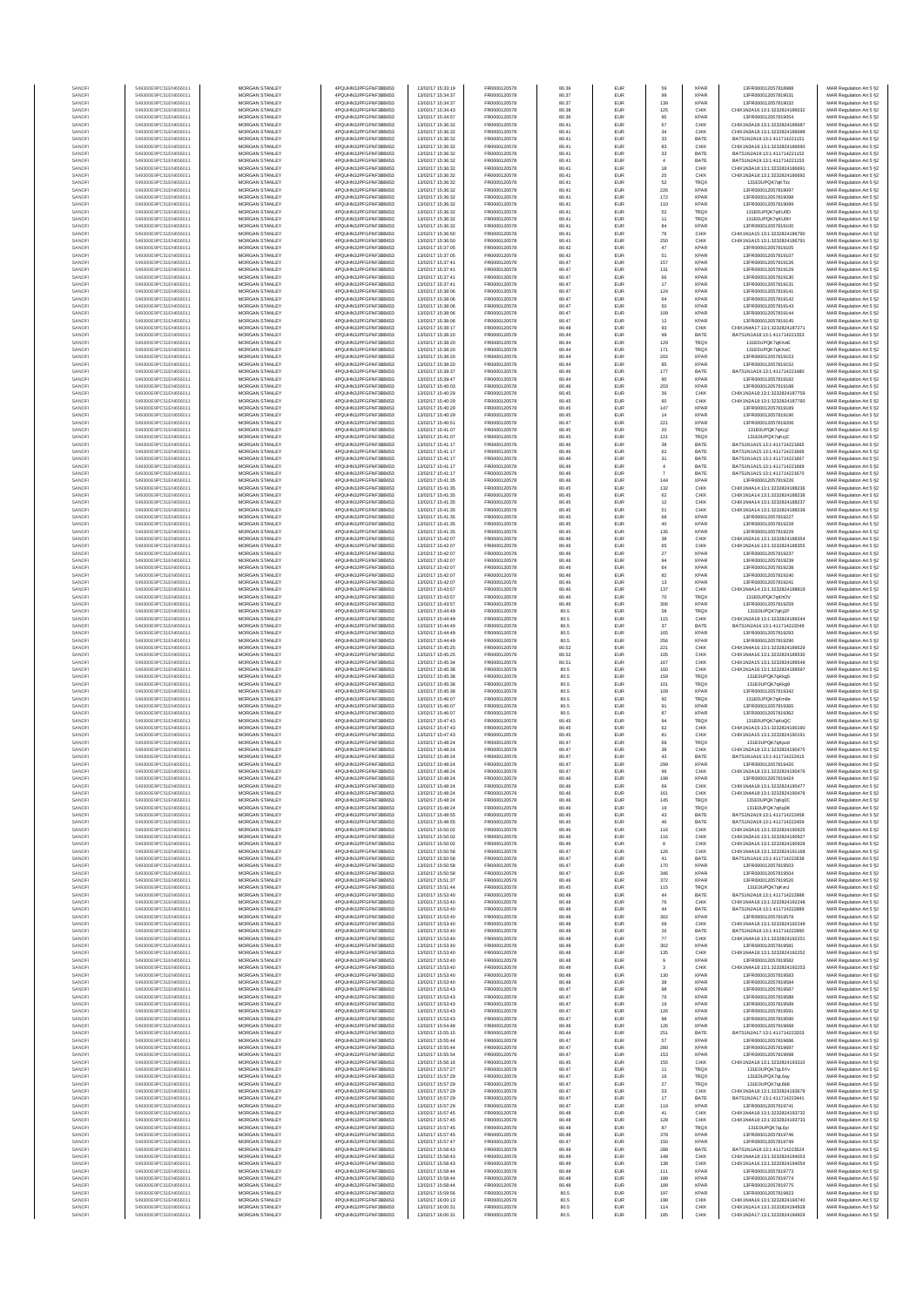| SANOF            | 549300E9PC51EN656011                         | MORGAN STANLEY                                 | 4PQUHN3JPFGFNF3BB653                         | 13/02/17 16:02:19                      | FR0000120578                 | 80.52          | EUR                      | 32                        | CHIX                       | CHIX1N3A14:13:1:3232824195424                                  | MAR Regulation Art 5 §2                            |
|------------------|----------------------------------------------|------------------------------------------------|----------------------------------------------|----------------------------------------|------------------------------|----------------|--------------------------|---------------------------|----------------------------|----------------------------------------------------------------|----------------------------------------------------|
| SANOF            | 549300E9PC51EN656011                         | MORGAN STANLEY                                 | 4PQUHN3JPFGFNF3BB653                         | 13/02/17 16:02:19                      | FR0000120578                 | 80.52          | EUR                      | 10                        | BATE                       | BATS1N2A17:13:1:411714223970                                   | MAR Regulation Art 5 §2                            |
| SANOFI<br>SANOFI | 549300E9PC51EN656011<br>549300E9PC51EN656011 | MORGAN STANLEY<br>MORGAN STANLEY               | 4PQUHN3JPFGFNF3BB653<br>4PQUHN3JPFGFNF3BB653 | 13/02/17 16:02:19<br>13/02/17 16:02:19 | FR0000120578<br>FR0000120578 | 80.52<br>80.52 | EUR<br>EUR               | 292<br>17                 | CHIX<br>TRQX               | CHIX1N1A18:13:1:3232824195425<br>131E0UPQK7qLG00               | MAR Regulation Art 5 §2<br>MAR Regulation Art 5 §2 |
| SANOFI           | 549300E9PC51EN656011                         | <b>MORGAN STANLEY</b>                          | 4PQUHN3JPFGFNF3BB653                         | 13/02/17 16:02:19                      | FR0000120578                 | 80.52          | <b>EUR</b>               | 10                        | BATE                       | BATS1N2A17:13:1:411714223972                                   | MAR Regulation Art 5 §2                            |
| SANOFI<br>SANOFI | 549300E9PC51EN656011<br>549300E9PC51EN656011 | <b>MORGAN STANLEY</b><br>MORGAN STANLEY        | 4PQUHN3JPFGFNF3BB653<br>4PQUHN3JPFGFNF3BB653 | 13/02/17 16:02:19<br>13/02/17 16:02:19 | FR0000120578<br>FR0000120578 | 80.52<br>80.52 | <b>EUR</b><br>EUR        | 76                        | CHIX<br>BATE               | CHIX1N3A14-13-1-3232824195427<br>BATS1N2A17:13:1:411714223973  | MAR Regulation Art 5 §2<br>MAR Regulation Art 5 §2 |
| SANOFI           | 549300E9PC51EN656011                         | MORGAN STANLEY                                 | 4PQUHN3JPFGFNF3BB653                         | 13/02/17 16:02:19                      | FR0000120578                 | 80.52          | EUR                      | $18\,$<br>$10$            | BATE                       | BATS1N2A17:13:1:411714223974                                   | MAR Regulation Art 5 §2                            |
| SANOFI           | 549300E9PC51EN656011                         | MORGAN STANLEY                                 | 4PQUHN3JPFGFNF3BB653                         | 13/02/17 16:02:19                      | FR0000120578                 | 80.52          | EUR                      | 32                        | CHIX                       | CHIX1N3A14:13:1:3232824195428                                  | MAR Regulation Art 5 §2                            |
| SANOFI<br>SANOFI | 549300E9PC51EN656011<br>549300E9PC51EN656011 | MORGAN STANLEY<br>MORGAN STANLEY               | 4PQUHN3JPFGFNF3BB653<br>4PQUHN3JPFGFNF3BB653 | 13/02/17 16:02:19<br>13/02/17 16:02:19 | FR0000120578<br>FR0000120578 | 80.52<br>80.52 | EUR<br>EUR               | $17\,$<br>18              | <b>TRQX</b><br>BATE        | 131E0UPQK7qLG05<br>BATS1N2A17:13:1:411714223975                | MAR Regulation Art 5 §2<br>MAR Regulation Art 5 §2 |
| SANOFI           | 549300E9PC51EN656011                         | MORGAN STANLEY                                 | 4PQUHN3JPFGFNF3BB653                         | 13/02/17 16:02:19                      | FR0000120578                 | 80.52          | EUR                      | 61                        | CHIX                       | CHIX1N3A14:13:1:3232824195429                                  | MAR Regulation Art 5 §2                            |
| SANOFI<br>SANOFI | 549300E9PC51EN656011<br>549300E9PC51EN656011 | MORGAN STANLEY<br><b>MORGAN STANLEY</b>        | 4PQUHN3JPFGFNF3BB653<br>4PQUHN3JPFGFNF3BB653 | 13/02/17 16:02:19<br>13/02/17 16:02:19 | FR0000120578<br>FR0000120578 | 80.52<br>80.52 | EUR<br><b>EUR</b>        | 69<br>72                  | TRQX<br><b>XPAR</b>        | 131E0UPQK7qLG08<br>13FR000012057819886                         | MAR Regulation Art 5 §2<br>MAR Regulation Art 5 §2 |
| SANOFI           | 549300E9PC51EN656011                         | MORGAN STANLEY                                 | 4PQUHN3JPFGFNF3BB653                         | 13/02/17 16:02:19                      | FR0000120578                 | 80.52          | EUR                      | 153                       | <b>XPAR</b>                | 13FR000012057819891                                            | MAR Regulation Art 5 §2                            |
| SANOFI           | 549300E9PC51EN656011                         | MORGAN STANLEY                                 | 4PQUHN3JPFGFNF3BB653                         | 13/02/17 16:02:19                      | FR0000120578                 | 80.52          | EUR                      | 158                       | <b>XPAR</b>                | 13FR000012057819890                                            | MAR Regulation Art 5 §2                            |
| SANOFI<br>SANOFI | 549300E9PC51EN656011<br>549300E9PC51EN656011 | MORGAN STANLEY<br>MORGAN STANLEY               | 4PQUHN3JPFGFNF3BB653<br>4PQUHN3JPFGFNF3BB653 | 13/02/17 16:02:19<br>13/02/17 16:02:19 | FR0000120578<br>FR0000120578 | 80.52<br>80.52 | EUR<br>EUR               | $\scriptstyle{72}$<br>153 | <b>XPAR</b><br><b>XPAR</b> | 13FR000012057819892<br>13FR000012057819893                     | MAR Regulation Art 5 §2                            |
| SANOFI           | 549300E9PC51EN656011                         | MORGAN STANLEY                                 | 4PQUHN3JPFGFNF3BB653                         | 13/02/17 16:02:46                      | FR0000120578                 | 80.49          | EUR                      | 129                       | <b>XPAF</b>                | 13FR000012057819895                                            | MAR Regulation Art 5 §2<br>MAR Regulation Art 5 §2 |
| SANOFI           | 549300E9PC51EN656011                         | MORGAN STANLEY                                 | 4PQUHN3JPFGFNF3BB653                         | 13/02/17 16:03:00                      | FR0000120578                 | 80.51          | EUR                      | 86                        | CHIX                       | CHIX1N3A17:13:1:3232824195766                                  | MAR Regulation Art 5 §2                            |
| SANOFI           | 549300E9PC51EN656011                         | MORGAN STANLEY                                 | 4PQUHN3JPFGFNF3BB653                         | 13/02/17 16:03:06                      | FR0000120578                 | 80.51          | EUR                      | 183                       | CHIX                       | CHIX1N3A17:13:1:3232824195818                                  | MAR Regulation Art 5 §2                            |
| SANOFI<br>SANOFI | 549300E9PC51EN656011<br>549300E9PC51EN656011 | <b>MORGAN STANLEY</b><br>MORGAN STANLEY        | 4PQUHN3JPFGFNF3BB653<br>4PQUHN3JPFGFNF3BB653 | 13/02/17 16:03:33<br>13/02/17 16:03:33 | FR0000120578<br>FR0000120578 | 80.51<br>80.51 | <b>EUR</b><br><b>EUR</b> | 141<br>140                | CHIX<br><b>XPAR</b>        | CHIX1N2A14:13:1:3232824195954<br>13FR000012057819908           | MAR Regulation Art 5 §2<br>MAR Regulation Art 5 §2 |
| SANOFI           | 549300E9PC51EN656011                         | MORGAN STANLEY                                 | 4PQUHN3JPFGFNF3BB653                         | 13/02/17 16:03:33                      | FR0000120578                 | 80.5           | EUR                      | 171                       | <b>XPAR</b>                | 13FR000012057819914                                            | MAR Regulation Art 5 §2                            |
| SANOFI           | 549300E9PC51EN656011                         | MORGAN STANLEY                                 | 4PQUHN3JPFGFNF3BB653                         | 13/02/17 16:03:33                      | FR0000120578                 | 80.49          | EUR                      |                           | TRQX                       | 131E0UPQK7qLlsd                                                | MAR Regulation Art 5 §2                            |
| SANOF<br>SANOFI  | 549300E9PC51EN656011<br>549300E9PC51EN656011 | MORGAN STANLEY<br>MORGAN STANLEY               | 4PQUHN3JPFGFNF3BB653<br>4PQUHN3JPFGFNF3BB653 | 13/02/17 16:03:33<br>13/02/17 16:03:52 | FR0000120578<br>FR0000120578 | 80.49<br>80.48 | EUR<br>EUR               | ${\bf 26}$<br>13          | TRQX<br>CHIX               | 131E0UPQK7qLls<br>CHIX1N2A16:13:1:3232824196120                | MAR Regulation Art 5 §2<br>MAR Regulation Art 5 §2 |
| SANOFI           | 549300E9PC51EN656011                         | MORGAN STANLEY                                 | 4PQUHN3JPFGFNF3BB653                         | 13/02/17 16:03:52                      | FR0000120578                 | 80.48          | EUR                      | 154                       | CHIX                       | CHIX1N2A16:13:1:3232824196121                                  | MAR Regulation Art 5 §2                            |
| SANOFI           | 549300E9PC51EN656011                         | MORGAN STANLEY                                 | 4PQUHN3JPFGFNF3BB653                         | 13/02/17 16:04:17                      | FR0000120578                 | 80.46          | EUR                      | 123                       | <b>XPAR</b>                | 13FR000012057819959                                            | MAR Regulation Art 5 §2                            |
| SANOFI<br>SANOFI | 549300E9PC51EN656011<br>549300E9PC51EN656011 | <b>MORGAN STANLEY</b><br>MORGAN STANLEY        | 4PQUHN3JPFGFNF3BB653<br>4PQUHN3JPFGFNF3BB653 | 13/02/17 16:04:17<br>13/02/17 16:04:51 | FR0000120578<br>FR0000120578 | 80.46<br>80.49 | <b>EUR</b><br><b>EUR</b> | 120<br>218                | CHIX<br>CHIX               | CHIX1N2A14:13:1:3232824196211<br>CHIX1N2A17:13:1:3232824196372 | MAR Regulation Art 5 §2                            |
| SANOFI           | 549300E9PC51EN656011                         | MORGAN STANLEY                                 | 4PQUHN3JPFGFNF3BB653                         | 13/02/17 16:04:51                      | FR0000120578                 | 80.49          | EUR                      | 154                       | CHIX                       | CHIX1N2A17:13:1:3232824196373                                  | MAR Regulation Art 5 §2<br>MAR Regulation Art 5 §2 |
| SANOFI           | 549300E9PC51EN656011                         | MORGAN STANLEY                                 | 4PQUHN3JPFGFNF3BB653                         | 13/02/17 16:05:07                      | FR0000120578                 | 80.48          | EUR                      | 95                        | CHIX                       | CHIX1N3A17:13:1:3232824196506                                  | MAR Regulation Art 5 §2                            |
| SANOFI<br>SANOFI | 549300E9PC51EN656011<br>549300E9PC51EN656011 | MORGAN STANLEY<br>MORGAN STANLEY               | 4PQUHN3JPFGFNF3BB653<br>4PQUHN3JPFGFNF3BB653 | 13/02/17 16:06:10<br>13/02/17 16:06:17 | FR0000120578<br>FR0000120578 | 80.49<br>80.5  | EUR<br>EUR               | 101<br>28                 | TRQX<br><b>TRQX</b>        | 131E0UPQK7qLNaz<br>131E0UPQK7qLNw                              | MAR Regulation Art 5 §2<br>MAR Regulation Art 5 §2 |
| SANOFI           | 549300E9PC51EN656011                         | MORGAN STANLEY                                 | 4PQUHN3JPFGFNF3BB653                         | 13/02/17 16:06:51                      | FR0000120578                 | 80.52          | EUR                      | 131                       | TRQX                       | 131E0UPQK7qLP7m                                                | MAR Regulation Art 5 §2                            |
| SANOFI           | 549300E9PC51EN656011                         | MORGAN STANLEY                                 | 4PQUHN3JPFGFNF3BB653                         | 13/02/17 16:06:51                      | FR0000120578                 | 80.52          | EUR                      | 84                        | BATE                       | BATS1N2A17:13:1:411714224466                                   | MAR Regulation Art 5 §2                            |
| SANOFI<br>SANOFI | 549300E9PC51EN656011<br>549300E9PC51EN656011 | <b>MORGAN STANLEY</b><br><b>MORGAN STANLEY</b> | 4PQUHN3JPFGFNF3BB653<br>4PQUHN3JPFGFNF3BB653 | 13/02/17 16:06:51<br>13/02/17 16:06:51 | FR0000120578<br>FR0000120578 | 80.52<br>80.52 | <b>EUR</b><br><b>EUR</b> | 256<br>192                | CHIX<br><b>XPAR</b>        | CHIX1N2A17:13:1:3232824197393<br>13FR0000120578110037          | MAR Regulation Art 5 §2                            |
| SANOFI           | 549300E9PC51EN656011                         | MORGAN STANLEY                                 | 4PQUHN3JPFGFNF3BB653                         | 13/02/17 16:06:51                      | FR0000120578                 | 80.52          | EUR                      | 572                       | <b>XPAR</b>                | 13FR0000120578110033                                           | MAR Regulation Art 5 §2<br>MAR Regulation Art 5 §2 |
| SANOFI           | 549300E9PC51EN656011                         | MORGAN STANLEY                                 | 4PQUHN3JPFGFNF3BB653                         | 13/02/17 16:06:51                      | FR0000120578                 | 80.51          | EUR                      | 28                        | CHIX                       | CHIX1N1A16:13:1:3232824197414                                  | MAR Regulation Art 5 §2                            |
| SANOFI<br>SANOFI | 549300E9PC51EN656011<br>549300E9PC51EN656011 | MORGAN STANLEY<br>MORGAN STANLEY               | 4PQUHN3JPFGFNF3BB653<br>4PQUHN3JPFGFNF3BB653 | 13/02/17 16:06:51<br>13/02/17 16:06:51 | FR0000120578<br>FR0000120578 | 80.51<br>80.51 | EUR<br>EUR               | 95<br>138                 | CHIX<br><b>XPAR</b>        | CHIX1N1A16:13:1:3232824197415<br>13FR0000120578110040          | MAR Regulation Art 5 §2<br>MAR Regulation Art 5 §2 |
| SANOFI           | 549300E9PC51EN656011                         | MORGAN STANLEY                                 | 4PQUHN3JPFGFNF3BB653                         | 13/02/17 16:06:51                      | FR0000120578                 | 80.51          | EUR                      | 112                       | <b>XPAR</b>                | 13FR0000120578110041                                           | MAR Regulation Art 5 §2                            |
| SANOFI           | 549300E9PC51EN656011                         | MORGAN STANLEY                                 | 4PQUHN3JPFGFNF3BB653                         | 13/02/17 16:06:51                      | FR0000120578                 | 80.51          | EUR                      | 49                        | <b>XPAR</b>                | 13FR0000120578110043                                           | MAR Regulation Art 5 §2                            |
| SANOFI<br>SANOFI | 549300E9PC51EN656011<br>549300E9PC51EN656011 | MORGAN STANLEY<br><b>MORGAN STANLEY</b>        | 4PQUHN3JPFGFNF3BB653<br>4PQUHN3JPFGFNF3BB653 | 13/02/17 16:06:51<br>13/02/17 16:06:52 | FR0000120578<br>FR0000120578 | 80.51<br>80.51 | EUR<br><b>EUR</b>        | ${\bf 26}$<br>174         | <b>XPAR</b><br><b>XPAR</b> | 13FR0000120578110044<br>13FR0000120578110045                   | MAR Regulation Art 5 §2<br>MAR Regulation Art 5 §2 |
| SANOFI           | 549300E9PC51EN656011                         | <b>MORGAN STANLEY</b>                          | 4PQUHN3JPFGFNF3BB653                         | 13/02/17 16:06:52                      | FR0000120578                 | 80.51          | <b>EUR</b>               | $12\,$                    | BATE                       | BATS1N1A16:13:1:411714224473                                   | MAR Regulation Art 5 §2                            |
| SANOFI           | 549300E9PC51EN656011                         | MORGAN STANLEY                                 | 4PQUHN3JPFGFNF3BB653                         | 13/02/17 16:08:28                      | FR0000120578                 | 80.48          | EUR                      | 85                        | BATE                       | BATS1N2A19:13:1:411714224663                                   | MAR Regulation Art 5 §2                            |
| SANOFI<br>SANOFI | 549300E9PC51EN656011<br>549300E9PC51EN656011 | MORGAN STANLEY<br>MORGAN STANLEY               | 4PQUHN3JPFGFNF3BB653<br>4PQUHN3JPFGFNF3BB653 | 13/02/17 16:08:28<br>13/02/17 16:08:28 | FR0000120578<br>FR0000120578 | 80.48<br>80.48 | EUR<br>EUR               | 86<br>$\scriptstyle{72}$  | CHIX<br><b>XPAF</b>        | CHIX1N4A17:13:1:3232824197873<br>13FR0000120578110067          | MAR Regulation Art 5 §2<br>MAR Regulation Art 5 §2 |
| SANOFI           | 549300E9PC51EN656011                         | MORGAN STANLEY                                 | 4PQUHN3JPFGFNF3BB653                         | 13/02/17 16:08:28                      | FR0000120578                 | 80.48          | EUR                      | 87                        | <b>XPAR</b>                | 13FR0000120578110066                                           | MAR Regulation Art 5 §2                            |
| SANOFI           | 549300E9PC51EN656011                         | MORGAN STANLEY                                 | 4PQUHN3JPFGFNF3BB653                         | 13/02/17 16:08:28                      | FR0000120578                 | 80.48          | EUR                      | 87                        | <b>XPAR</b>                | 13FR0000120578110068                                           | MAR Regulation Art 5 §2                            |
| SANOFI<br>SANOFI | 549300E9PC51EN656011<br>549300E9PC51EN656011 | MORGAN STANLEY<br><b>MORGAN STANLEY</b>        | 4PQUHN3JPFGFNF3BB653<br>4PQUHN3JPFGFNF3BB653 | 13/02/17 16:08:45<br>13/02/17 16:10:41 | FR0000120578<br>FR0000120578 | 80.47<br>80.5  | EUR<br><b>EUR</b>        | 85<br>103                 | <b>XPAR</b><br>CHIX        | 13FR0000120578110070<br>CHIX1N3A16-13-1-3232824198708          | MAR Regulation Art 5 §2                            |
| SANOFI           | 549300E9PC51EN656011                         | MORGAN STANLEY                                 | 4PQUHN3JPFGFNF3BB653                         | 13/02/17 16:10:41                      | FR0000120578                 | 80.5           | <b>EUR</b>               | 100                       | CHIX                       | CHIX1N3A16-13-1-3232824198709                                  | MAR Regulation Art 5 §2<br>MAR Regulation Art 5 §2 |
| SANOFI           | 549300E9PC51EN656011                         | MORGAN STANLEY                                 | 4PQUHN3JPFGFNF3BB653                         | 13/02/17 16:10:41                      | FR0000120578                 | 80.5           | EUR                      | ${\bf 28}$                | CHIX                       | CHIX1N3A16:13:1:3232824198710                                  | MAR Regulation Art 5 §2                            |
| SANOFI<br>SANOFI | 549300E9PC51EN656011<br>549300E9PC51EN656011 | MORGAN STANLEY<br>MORGAN STANLEY               | 4PQUHN3JPFGFNF3BB653<br>4PQUHN3JPFGFNF3BB653 | 13/02/17 16:10:41<br>13/02/17 16:10:41 | FR0000120578<br>FR0000120578 | 80.5<br>80.5   | EUR<br>EUR               | 102<br>16                 | <b>TRQX</b><br>TRQX        | 131E0UPQK7qLUWG<br>131E0UPQK7qLUWJ                             | MAR Regulation Art 5 §2                            |
| SANOFI           | 549300E9PC51EN656011                         | MORGAN STANLEY                                 | 4PQUHN3JPFGFNF3BB653                         | 13/02/17 16:10:41                      | FR0000120578                 | 80.5           | EUR                      | 143                       | <b>TRQX</b>                | 131E0UPQK7qLUWF                                                | MAR Regulation Art 5 §2<br>MAR Regulation Art 5 §2 |
| SANOFI           | 549300E9PC51EN656011                         | MORGAN STANLEY                                 | 4PQUHN3JPFGFNF3BB653                         | 13/02/17 16:10:41                      | FR0000120578                 | 80.5           | EUR                      | 28                        | TRQX                       | 131E0UPQK7qLUWR                                                | MAR Regulation Art 5 §2                            |
| SANOFI           | 549300E9PC51EN656011                         | MORGAN STANLEY                                 | 4PQUHN3JPFGFNF3BB653                         | 13/02/17 16:10:41                      | FR0000120578                 | 80.5           | EUR                      | 517                       | <b>XPAR</b>                | 13FR0000120578110075                                           | MAR Regulation Art 5 §2                            |
| SANOFI<br>SANOFI | 549300E9PC51EN656011<br>549300E9PC51EN656011 | <b>MORGAN STANLEY</b><br><b>MORGAN STANLEY</b> | 4PQUHN3JPFGFNF3BB653<br>4PQUHN3JPFGFNF3BB653 | 13/02/17 16:10:41<br>13/02/17 16:10:41 | FR0000120578<br>FR0000120578 | 80.5<br>80.49  | <b>EUR</b><br><b>EUR</b> | 250<br>237                | <b>XPAR</b><br><b>XPAR</b> | 13FR0000120578110080<br>13FR0000120578110087                   | MAR Regulation Art 5 §2<br>MAR Regulation Art 5 §2 |
| SANOFI           | 549300E9PC51EN656011                         | MORGAN STANLEY                                 | 4PQUHN3JPFGFNF3BB653                         | 13/02/17 16:10:41                      | FR0000120578                 | 80.49          | EUR                      | $177\,$                   | <b>XPAR</b>                | 13FR0000120578110083                                           | MAR Regulation Art 5 §2                            |
| SANOFI           | 549300E9PC51EN656011                         | MORGAN STANLEY                                 | 4PQUHN3JPFGFNF3BB653                         | 13/02/17 16:10:41                      | FR0000120578                 | 80.49          | EUR                      | $71\,$                    | XPAR                       | 13FR0000120578110084                                           | MAR Regulation Art 5 §2                            |
| SANOF<br>SANOFI  | 549300E9PC51EN656011<br>549300E9PC51EN656011 | MORGAN STANLEY<br>MORGAN STANLEY               | 4PQUHN3JPFGFNF3BB653<br>4PQUHN3JPFGFNF3BB653 | 13/02/17 16:10:41<br>13/02/17 16:10:46 | FR0000120578<br>FR0000120578 | 80.49<br>80.47 | EUR<br>EUR               | 83<br>$77\,$              | <b>XPAF</b><br>CHIX        | 13FR0000120578110085<br>CHIX1N1A18:13:1:3232824198785          | MAR Regulation Art 5 §2<br>MAR Regulation Art 5 §2 |
| SANOFI           | 549300E9PC51EN656011                         | MORGAN STANLEY                                 | 4PQUHN3JPFGFNF3BB653                         | 13/02/17 16:10:46                      | FR0000120578                 | 80.46          | EUR                      | $\bf{24}$                 | CHIX                       | CHIX1N2A18:13:1:3232824198787                                  | MAR Regulation Art 5 §2                            |
| SANOFI           | 549300E9PC51EN656011                         | MORGAN STANLEY                                 | 4PQUHN3JPFGFNF3BB653                         | 13/02/17 16:10:46                      | FR0000120578                 | 80.46          | EUR                      | 66                        | CHIX                       | CHIX1N2A18:13:1:3232824198788                                  | MAR Regulation Art 5 §2                            |
| SANOFI<br>SANOFI | 549300E9PC51EN656011<br>549300E9PC51EN656011 | <b>MORGAN STANLEY</b><br><b>MORGAN STANLEY</b> | 4PQUHN3JPFGFNF3BB653<br>4PQUHN3JPFGFNF3BB653 | 13/02/17 16:12:11<br>13/02/17 16:12:11 | FR0000120578<br>FR0000120578 | 80.47<br>80.47 | <b>EUR</b><br><b>EUR</b> | 94<br>86                  | <b>XPAR</b><br><b>XPAR</b> | 13FR0000120578110166<br>13FR0000120578110168                   | MAR Regulation Art 5 §2<br>MAR Regulation Art 5 §2 |
| SANOFI           | 549300E9PC51EN656011                         | MORGAN STANLEY                                 | 4PQUHN3JPFGFNF3BB653                         | 13/02/17 16:12:11                      | FR0000120578                 | 80.47          | EUR                      | 85                        | XPAR                       | 13FR0000120578110169                                           | MAR Regulation Art 5 §2                            |
| SANOFI<br>SANOFI | 549300E9PC51EN656011<br>549300E9PC51EN656011 | MORGAN STANLEY<br>MORGAN STANLEY               | 4PQUHN3JPFGFNF3BB653<br>4PQUHN3JPFGFNF3BB653 | 13/02/17 16:12:21<br>13/02/17 16:12:21 | FR0000120578<br>FR0000120578 | 80.46<br>80.46 | EUR<br>EUR               | 104                       | <b>XPAR</b><br>CHIX        | 13FR0000120578110173<br>CHIX1N1A14:13:1:3232824199439          | MAR Regulation Art 5 §2                            |
| SANOF            | 549300E9PC51EN656011                         | MORGAN STANLEY                                 | 4PQUHN3JPFGFNF3BB653                         | 13/02/17 16:13:07                      | FR0000120578                 | 80.47          | EUR                      |                           | BATE                       | BATS1N2A18:13:1:411714225238                                   | MAR Regulation Art 5 §2<br>MAR Regulation Art 5 §2 |
| SANOFI           | 549300E9PC51EN656011                         | MORGAN STANLEY                                 | 4PQUHN3JPFGFNF3BB653                         | 13/02/17 16:13:07                      | FR0000120578                 | 80.47          | EUR                      |                           | BATE                       | BATS1N2A18:13:1:411714225239                                   | MAR Regulation Art 5 §2                            |
| SANOFI           | 549300E9PC51EN656011<br>549300E9PC51EN656011 | MORGAN STANLEY<br>MORGAN STANLEY               | 4PQUHN3JPFGFNF3BB653<br>4PQUHN3JPFGFNF3BB653 | 13/02/17 16:13:07<br>13/02/17 16:13:07 | FR0000120578<br>FR0000120578 | 80.47<br>80.47 | EUR<br>EUR               | 9                         | BATE<br>BATE               | BATS1N2A18:13:1:411714225240<br>BATS1N2A18:13:1:411714225241   | MAR Regulation Art 5 §2                            |
| SANOFI<br>SANOFI | 549300E9PC51EN656011                         | <b>MORGAN STANLEY</b>                          | 4PQUHN3JPFGFNF3BB653                         | 13/02/17 16:13:07                      | FR0000120578                 | 80.47          | <b>EUR</b>               | 89                        | <b>XPAR</b>                | 13FR0000120578110183                                           | MAR Regulation Art 5 §2<br>MAR Regulation Art 5 §2 |
| SANOFI           | 549300E9PC51EN656011                         | MORGAN STANLEY                                 | 4PQUHN3JPFGFNF3BB653                         | 13/02/17 16:13:14                      | FR0000120578                 | 80.46          | <b>EUR</b>               | 122                       | <b>XPAR</b>                | 13FR0000120578110187                                           | MAR Regulation Art 5 §2                            |
| SANOFI           | 549300E9PC51EN656011<br>549300E9PC51EN656011 | MORGAN STANLEY<br>MORGAN STANLEY               | 4PQUHN3JPFGFNF3BB653                         | 13/02/17 16:13:14<br>13/02/17 16:13:15 | FR0000120578                 | 80.46<br>80.44 | EUR<br>EUR               | 274                       | <b>XPAR</b><br>CHIX        | 13FR0000120578110189                                           | MAR Regulation Art 5 §2                            |
| SANOFI<br>SANOFI | 549300E9PC51EN656011                         | MORGAN STANLEY                                 | 4PQUHN3JPFGFNF3BB653<br>4PQUHN3JPFGFNF3BB653 | 13/02/17 16:13:15                      | FR0000120578<br>FR0000120578 | 80.44          | EUR                      | $70\,$<br>127             | CHIX                       | CHIX1N1A18:13:1:3232824199713<br>CHIX1N1A18:13:1:3232824199714 | MAR Regulation Art 5 §2<br>MAR Regulation Art 5 §2 |
| SANOFI           | 549300E9PC51EN656011                         | MORGAN STANLEY                                 | 4PQUHN3JPFGFNF3BB653                         | 13/02/17 16:14:26                      | FR0000120578                 | 80.44          | EUR                      | 49                        | <b>TRQX</b>                | 131E0UPQK7qLbu)                                                | MAR Regulation Art 5 §2                            |
| SANOFI           | 549300E9PC51EN656011                         | MORGAN STANLEY                                 | 4PQUHN3JPFGFNF3BB653                         | 13/02/17 16:14:26                      | FR0000120578                 | 80.44          | EUR<br>EUR               | 36<br>93                  | BATE<br>CHIX               | BATS1N1A17:13:1:411714225371                                   | MAR Regulation Art 5 §2<br>MAR Regulation Art 5 §2 |
| SANOFI<br>SANOFI | 549300E9PC51EN656011<br>549300E9PC51EN656011 | MORGAN STANLEY<br><b>MORGAN STANLEY</b>        | 4PQUHN3JPFGFNF3BB653<br>4PQUHN3JPFGFNF3BB653 | 13/02/17 16:14:26<br>13/02/17 16:14:26 | FR0000120578<br>FR0000120578 | 80.44<br>80.44 | <b>EUR</b>               | $13\,$                    | CHIX                       | CHIX1N4A18:13:1:3232824200022<br>CHIX1N4A18-13-1-3232824200023 | MAR Regulation Art 5 §2                            |
| SANOFI           | 549300E9PC51EN656011                         | MORGAN STANLEY                                 | 4PQUHN3JPFGFNF3BB653                         | 13/02/17 16:14:26                      | FR0000120578                 | 80.44          | <b>EUR</b>               | 5                         | CHIX                       | CHIX1N4A18-13-1-3232824200024                                  | MAR Regulation Art 5 §2                            |
| SANOFI<br>SANOFI | 549300E9PC51EN656011<br>549300E9PC51EN656011 | MORGAN STANLEY<br>MORGAN STANLEY               | 4PQUHN3JPFGFNF3BB653<br>4PQUHN3JPFGFNF3BB653 | 13/02/17 16:14:26<br>13/02/17 16:14:26 | FR0000120578<br>FR0000120578 | 80.44<br>80.44 | EUR<br>EUR               | 8<br>154                  | <b>TRQX</b><br>XPAR        | 131E0UPQK7qLbus<br>13FR0000120578110216                        | MAR Regulation Art 5 §2<br>MAR Regulation Art 5 §2 |
| SANOF            | 549300E9PC51EN656011                         | MORGAN STANLEY                                 | 4PQUHN3JPFGFNF3BB653                         | 13/02/17 16:14:26                      | FR0000120578                 | 80.44          | EUR                      | 51                        | <b>XPAR</b>                | 13FR0000120578110217                                           | MAR Regulation Art 5 §2                            |
| SANOFI           | 549300E9PC51EN656011                         | MORGAN STANLEY                                 | 4PQUHN3JPFGFNF3BB653                         | 13/02/17 16:14:26                      | FR0000120578                 | 80.44          | EUR                      | 43                        | <b>XPAR</b>                | 13FR0000120578110218                                           | MAR Regulation Art 5 §2                            |
| SANOFI<br>SANOFI | 549300E9PC51EN656011<br>549300E9PC51EN656011 | MORGAN STANLEY<br>MORGAN STANLEY               | 4PQUHN3JPFGFNF3BB653<br>4PQUHN3JPFGFNF3BB653 | 13/02/17 16:14:26<br>13/02/17 16:14:39 | FR0000120578<br>FR0000120578 | 80.44<br>80.42 | EUR<br>EUR               | 214<br>37                 | <b>XPAR</b><br>BATE        | 13FR0000120578110219<br>BATS1N2A15:13:1:411714225391           | MAR Regulation Art 5 §2<br>MAR Regulation Art 5 §2 |
| SANOFI           | 549300E9PC51EN656011                         | <b>MORGAN STANLEY</b>                          | 4PQUHN3JPFGFNF3BB653                         | 13/02/17 16:14:39                      | FR0000120578                 | 80.42          | <b>FUR</b>               | 81                        | RATE                       | BATS1N2A15:13:1:411714225392                                   | MAR Regulation Art 5 §2                            |
| SANOFI           | 549300E9PC51EN656011                         | MORGAN STANLEY                                 | 4PQUHN3JPFGFNF3BB653                         | 13/02/17 16:14:39                      | FR0000120578                 | 80.42          | <b>EUR</b>               | $\mathbf{Q}$              | BATE                       | BATS1N2A15:13:1:411714225393                                   | MAR Regulation Art 5 §2                            |
| SANOFI<br>SANOFI | 549300E9PC51EN656011<br>549300E9PC51EN656011 | MORGAN STANLEY<br>MORGAN STANLEY               | 4PQUHN3JPFGFNF3BB653<br>4PQUHN3JPFGFNF3BB653 | 13/02/17 16:15:06<br>13/02/17 16:15:06 | FR0000120578<br>FR0000120578 | 80.4<br>80.4   | EUR<br>EUR               | 134                       | BATE<br>BATE               | BATS1N1A16:13:1:411714225446<br>BATS1N1A16:13:1:411714225447   | MAR Regulation Art 5 §2<br>MAR Regulation Art 5 §2 |
| SANOFI           | 549300E9PC51EN656011                         | MORGAN STANLEY                                 | 4PQUHN3JPFGFNF3BB653                         | 13/02/17 16:15:06                      | FR0000120578                 | 80.4           | EUR                      | 130                       | <b>XPAR</b>                | 13FR0000120578110235                                           | MAR Regulation Art 5 §2                            |
| SANOFI           | 549300E9PC51EN656011                         | MORGAN STANLEY                                 | 4PQUHN3JPFGFNF3BB653                         | 13/02/17 16:15:26                      | FR0000120578                 | 80.4           | EUR                      | 125                       | <b>XPAR</b>                | 13FR0000120578110240                                           | MAR Regulation Art 5 §2                            |
| SANOFI<br>SANOFI | 549300E9PC51EN656011<br>549300E9PC51EN656011 | MORGAN STANLEY<br>MORGAN STANLEY               | 4PQUHN3JPFGFNF3BB653<br>4PQUHN3JPFGFNF3BB653 | 13/02/17 16:15:26<br>13/02/17 16:15:26 | FR0000120578<br>FR0000120578 | 80.4<br>80.4   | EUR<br>EUR               | 125<br>87                 | <b>XPAR</b><br><b>XPAR</b> | 13FR0000120578110241<br>13FR0000120578110242                   | MAR Regulation Art 5 §2<br>MAR Regulation Art 5 §2 |
| SANOFI           | 549300E9PC51EN656011                         | <b>MORGAN STANLEY</b>                          | 4PQUHN3JPFGFNF3BB653                         | 13/02/17 16:15:26                      | FR0000120578                 | 80.4           | <b>EUR</b>               | 86                        | <b>XPAR</b>                | 13FR0000120578110243                                           | MAR Regulation Art 5 §2                            |
| SANOFI<br>SANOFI | 549300E9PC51EN656011<br>549300E9PC51EN656011 | MORGAN STANLEY<br>MORGAN STANLEY               | 4PQUHN3JPFGFNF3BB653<br>4PQUHN3JPFGFNF3BB653 | 13/02/17 16:15:26<br>13/02/17 16:15:26 | FR0000120578                 | 80.4<br>80.4   | <b>EUR</b><br>EUR        | 100                       | BATE<br><b>XPAR</b>        | BATS1N1A17:13:1:411714225496                                   | MAR Regulation Art 5 §2                            |
| SANOFI           | 549300E9PC51EN656011                         | MORGAN STANLEY                                 | 4POLIHN3JPEGENE3BB653                        | 13/02/17 16:16:00                      | FR0000120578<br>FR0000120578 | 80.42          | EUR                      | $25\,$<br>95              | BATE                       | 13FR0000120578110244<br>BATS1N2A19:13:1:411714225543           | MAR Regulation Art 5 §2<br>MAR Regulation Art 5 §2 |
| SANOFI           | 549300E9PC51EN656011                         | MORGAN STANLEY                                 | 4PQUHN3JPFGFNF3BB653                         | 13/02/17 16:16:00                      | FR0000120578                 | 80.42          | EUR                      | 26                        | TRQX                       | 131E0UPQK7qLeBd                                                | MAR Regulation Art 5 §2                            |
| SANOFI<br>SANOFI | 549300E9PC51EN656011<br>549300E9PC51EN656011 | MORGAN STANLEY<br>MORGAN STANLEY               | 4PQUHN3JPFGFNF3BB653<br>4PQUHN3JPFGFNF3BB653 | 13/02/17 16:16:00<br>13/02/17 16:16:00 | FR0000120578<br>FR0000120578 | 80.42<br>80.42 | EUR<br>EUR               | 62<br>87                  | TRQX<br><b>XPAR</b>        | 131E0UPQK7qLeBg<br>13FR0000120578110249                        | MAR Regulation Art 5 §2<br>MAR Regulation Art 5 §2 |
| SANOFI           | 549300E9PC51EN656011                         | MORGAN STANLEY                                 | 4PQUHN3JPFGFNF3BB653                         | 13/02/17 16:17:05                      | FR0000120578                 | 80.41          | EUR                      |                           | BATE                       | BATS1N2A15:13:1:411714225657                                   | MAR Regulation Art 5 §2                            |
| SANOFI<br>SANOFI | 549300E9PC51EN656011<br>549300E9PC51EN656011 | MORGAN STANLEY<br>MORGAN STANLEY               | 4PQUHN3JPFGFNF3BB653<br>4PQUHN3JPFGFNF3BB653 | 13/02/17 16:17:05<br>13/02/17 16:17:05 | FR0000120578<br>FR0000120578 | 80.41<br>80.41 | EUR<br><b>EUR</b>        | 9                         | BATE<br>BATE               | BATS1N2A15:13:1:411714225658<br>BATS1N2A15:13:1:411714225659   | MAR Regulation Art 5 §2                            |
| SANOFI           | 549300E9PC51EN656011                         | MORGAN STANLEY                                 | 4PQUHN3JPFGFNF3BB653                         | 13/02/17 16:17:05                      | FR0000120578                 | 80.41          | <b>EUR</b>               | $\mathbf{Q}$              | CHIX                       | CHIX1N1A14-13-1-3232824200903                                  | MAR Regulation Art 5 §2<br>MAR Regulation Art 5 §2 |
| SANOFI           | 549300E9PC51EN656011                         | MORGAN STANLEY                                 | 4PQUHN3JPFGFNF3BB653                         | 13/02/17 16:17:05                      | FR0000120578                 | 80.41          | EUR                      |                           | BATE                       | BATS1N2A15:13:1:411714225660                                   | MAR Regulation Art 5 §2                            |
| SANOFI<br>SANOFI | 549300E9PC51EN656011<br>549300E9PC51EN656011 | MORGAN STANLEY<br>MORGAN STANLEY               | 4PQUHN3JPFGFNF3BB653<br>4PQUHN3JPFGFNF3BB653 | 13/02/17 16:17:05<br>13/02/17 16:17:05 | FR0000120578<br>FR0000120578 | 80.41<br>80.41 | EUR<br>EUR               | 18                        | CHIX<br>BATE               | CHIX1N1A14:13:1:3232824200904<br>BATS1N2A15:13:1:411714225661  | MAR Regulation Art 5 §2<br>MAR Regulation Art 5 §2 |
| SANOFI           | 549300E9PC51EN656011                         | MORGAN STANLEY                                 | 4PQUHN3JPFGFNF3BB653                         | 13/02/17 16:17:05                      | FR0000120578                 | 80.41          | EUR                      | 118                       | CHIX                       | CHIX1N1A14:13:1:3232824200907                                  | MAR Regulation Art 5 §2                            |
| SANOFI           | 549300E9PC51EN656011                         | MORGAN STANLEY                                 | 4PQUHN3JPFGFNF3BB653                         | 13/02/17 16:17:05                      | FR0000120578                 | 80.41          | EUR                      | $15\,$                    | <b>TRQX</b>                | 131E0UPQK7qLfoL                                                | MAR Regulation Art 5 §2                            |
| SANOFI<br>SANOFI | 549300E9PC51EN656011<br>549300E9PC51EN656011 | MORGAN STANLEY<br>MORGAN STANLEY               | 4PQUHN3JPFGFNF3BB653<br>4PQUHN3JPFGFNF3BB653 | 13/02/17 16:17:05<br>13/02/17 16:17:05 | FR0000120578<br>FR0000120578 | 80.41<br>80.41 | EUR<br><b>EUR</b>        | 144<br>15                 | TRQX<br><b>TRQX</b>        | 131E0UPQK7qLfoS<br>131E0UPQK7gLfoZ                             | MAR Regulation Art 5 §2<br>MAR Regulation Art 5 §2 |
| SANOFI           | 549300E9PC51EN656011                         | <b>MORGAN STANLEY</b>                          | 4PQUHN3JPFGFNF3BB653                         | 13/02/17 16:17:05                      | FR0000120578                 | 80.41          | <b>EUR</b>               | 62                        | <b>XPAR</b>                | 13FR0000120578110265                                           | MAR Regulation Art 5 §2                            |
| SANOFI           | 549300E9PC51EN656011                         | MORGAN STANLEY                                 | 4PQUHN3JPFGFNF3BB653                         | 13/02/17 16:17:05                      | FR0000120578                 | 80.41          | EUR                      | 44<br>62                  | <b>TRQX</b><br><b>XPAR</b> | 131E0UPQK7gLfoc                                                | MAR Regulation Art 5 §2                            |
| SANOFI<br>SANOFI | 549300E9PC51EN656011<br>549300E9PC51EN656011 | MORGAN STANLEY<br>MORGAN STANLEY               | 4PQUHN3JPFGFNF3BB653<br>4PQUHN3JPFGFNF3BB653 | 13/02/17 16:17:05<br>13/02/17 16:17:05 | FR0000120578<br>FR0000120578 | 80.41<br>80.41 | EUR<br>EUR               | 200                       | <b>XPAR</b>                | 13FR0000120578110270<br>13FR0000120578110271                   | MAR Regulation Art 5 §2<br>MAR Regulation Art 5 §2 |
| SANOFI           | 549300E9PC51EN656011                         | MORGAN STANLEY                                 | 4PQUHN3JPFGFNF3BB653                         | 13/02/17 16:17:06                      | FR0000120578                 | 80.39          | EUR                      | 84                        | CHIX                       | CHIX1N4A18:13:1:3232824200918                                  | MAR Regulation Art 5 §2                            |
| SANOFI<br>SANOFI | 549300E9PC51EN656011<br>549300E9PC51EN656011 | MORGAN STANLEY<br>MORGAN STANLEY               | 4PQUHN3JPFGFNF3BB653<br>4PQUHN3JPFGFNF3BB653 | 13/02/17 16:17:06<br>13/02/17 16:17:06 | FR0000120578<br>FR0000120578 | 80.39<br>80.39 | <b>EUR</b><br>EUR        | 104<br>136                | <b>XPAR</b><br><b>XPAR</b> | 13FR0000120578110276<br>13FR0000120578110275                   | MAR Regulation Art 5 §2<br>MAR Regulation Art 5 §2 |
| SANOFI           | 549300E9PC51EN656011                         | <b>MORGAN STANLEY</b>                          | 4PQUHN3JPFGFNF3BB653                         | 13/02/17 16:17:51                      | FR0000120578                 | 80.39          | <b>EUR</b>               | 87                        | <b>XPAR</b>                | 13FR0000120578110302                                           | MAR Regulation Art 5 §2                            |
| SANOFI           | 549300E9PC51EN656011                         | <b>MORGAN STANLEY</b>                          | 4PQUHN3JPFGFNF3BB653                         | 13/02/17 16:18:02                      | FR0000120578                 | 80.38          | <b>EUR</b>               | 58                        | <b>XPAR</b>                | 13FR0000120578110307                                           | MAR Regulation Art 5 §2                            |
| SANOFI<br>SANOFI | 549300E9PC51EN656011<br>549300E9PC51EN656011 | MORGAN STANLEY<br>MORGAN STANLEY               | 4PQUHN3JPFGFNF3BB653<br>4PQUHN3JPFGFNF3BB653 | 13/02/17 16:18:20<br>13/02/17 16:18:20 | FR0000120578<br>FR0000120578 | 80.39<br>80.39 | EUR<br>EUR               | ${\bf 76}$<br>123         | CHIX<br>CHIX               | CHIX1N2A16:13:1:3232824201293<br>CHIX1N2A16:13:1:3232824201294 | MAR Regulation Art 5 §2<br>MAR Regulation Art 5 §2 |
| SANOFI           | 549300E9PC51EN656011                         | MORGAN STANLEY                                 | 4PQUHN3JPFGFNF3BB653                         | 13/02/17 16:18:20                      | FR0000120578                 | 80.39          | EUR                      | 86                        | <b>XPAR</b>                | 13FR0000120578110311                                           | MAR Regulation Art 5 §2                            |
| SANOFI           | 549300E9PC51EN656011                         | MORGAN STANLEY                                 | 4PQUHN3JPFGFNF3BB653                         | 13/02/17 16:18:30                      | FR0000120578                 | 80.39          | EUR                      | 90                        | <b>XPAR</b>                | 13FR0000120578110315                                           | MAR Regulation Art 5 §2                            |
| SANOFI<br>SANOFI | 549300E9PC51EN656011<br>549300E9PC51EN656011 | MORGAN STANLEY<br>MORGAN STANLEY               | 4PQUHN3JPFGFNF3BB653<br>4PQUHN3JPFGFNF3BB653 | 13/02/17 16:18:31<br>13/02/17 16:19:25 | FR0000120578<br>FR0000120578 | 80.38<br>80.38 | EUR<br>EUR               | 51<br>93                  | TRQX<br>CHIX               | 131E0UPQK7qLi1W<br>CHIX1N3A15:13:1:3232824201614               | MAR Regulation Art 5 §2<br>MAR Regulation Art 5 §2 |
| SANOFI           | 549300E9PC51EN656011                         | <b>MORGAN STANLEY</b>                          | 4PQUHN3JPFGFNF3BB653                         | 13/02/17 16:19:25                      | FR0000120578                 | 80.38          | <b>EUR</b>               | 6                         | BATE                       | BATS1N1A18:13:1:411714225877                                   | MAR Regulation Art 5 §2                            |
| SANOFI           | 549300E9PC51EN656011                         | <b>MORGAN STANLEY</b>                          | 4PQUHN3JPFGFNF3BB653                         | 13/02/17 16:19:25                      | FR0000120578                 | 80.38          | <b>EUR</b>               | 31                        | BATE                       | BATS1N1A18:13:1:411714225878                                   | MAR Regulation Art 5 §2                            |
| SANOFI<br>SANOFI | 549300E9PC51EN656011<br>549300E9PC51EN656011 | MORGAN STANLEY<br>MORGAN STANLEY               | 4PQUHN3JPFGFNF3BB653<br>4PQUHN3JPFGFNF3BB653 | 13/02/17 16:19:27<br>13/02/17 16:19:27 | FR0000120578<br>FR0000120578 | 80.38<br>80.38 | <b>EUR</b><br>EUR        | 75<br>256                 | CHIX<br>CHIX               | CHIX1N3A15:13:1:3232824201642<br>CHIX1N3A15:13:1:3232824201643 | MAR Regulation Art 5 §2<br>MAR Regulation Art 5 §2 |
| SANOFI           | 549300E9PC51EN656011                         | MORGAN STANLEY                                 | 4PQUHN3JPFGFNF3BB653                         | 13/02/17 16:20:21                      | FR0000120578                 | 80.4           | EUR                      |                           | BATE                       | BATS1N1A18:13:1:411714226015                                   | MAR Regulation Art 5 §2                            |
| SANOFI           | 549300E9PC51EN656011                         | MORGAN STANLEY                                 | 4PQUHN3JPFGFNF3BB653                         | 13/02/17 16:20:21                      | FR0000120578                 | 80.4           | EUR                      |                           | BATE                       | BATS1N1A18:13:1:411714226016                                   | MAR Regulation Art 5 §2                            |
| SANOFI<br>SANOFI | 549300E9PC51EN656011<br>549300E9PC51EN656011 | MORGAN STANLEY<br>MORGAN STANLEY               | 4PQUHN3JPFGFNF3BB653<br>4PQUHN3JPFGFNF3BB653 | 13/02/17 16:20:21<br>13/02/17 16:20:21 | FR0000120578<br>FR0000120578 | 80.4<br>80.4   | EUR<br>EUR               | 30<br>$\overline{9}$      | CHIX<br>BATE               | CHIX1N2A15:13:1:3232824201965<br>BATS1N1A18:13:1:411714226017  | MAR Regulation Art 5 §2<br>MAR Regulation Art 5 §2 |
| SANOFI           | 549300E9PC51EN656011                         | MORGAN STANLEY                                 | 4PQUHN3JPFGFNF3BB653                         | 13/02/17 16:20:21                      | FR0000120578                 | 80.4           | EUR                      | 107                       | CHIX                       | CHIX1N3A15:13:1:3232824201967                                  | MAR Regulation Art 5 §2                            |
| SANOFI           | 549300E9PC51EN656011                         | <b>MORGAN STANLEY</b>                          | 4PQUHN3JPFGFNF3BB653                         | 13/02/17 16:20:21                      | FR0000120578                 | 80.4           | <b>EUR</b>               | $\overline{1}$            | BATE                       | BATS1N1A18:13:1:411714226018                                   | MAR Regulation Art 5 §2                            |
| SANOFI<br>SANOFI | 549300E9PC51EN656011<br>549300E9PC51EN656011 | <b>MORGAN STANLEY</b><br>MORGAN STANLEY        | 4PQUHN3JPFGFNF3BB653<br>4PQUHN3JPFGFNF3BB653 | 13/02/17 16:20:21<br>13/02/17 16:20:21 | FR0000120578<br>FR0000120578 | 80.4<br>80.4   | <b>EUR</b><br>EUR        | 30                        | BATE<br>CHIX               | BATS1N1A18:13:1:411714226019<br>CHIX1N2A15:13:1:3232824201968  | MAR Regulation Art 5 §2<br>MAR Regulation Art 5 §2 |
| SANOFI           | 549300E9PC51EN656011                         | MORGAN STANLEY                                 | 4PQUHN3JPFGFNF3BB653                         | 13/02/17 16:20:21                      | FR0000120578                 | 80.4           | EUR                      | 62                        | CHIX                       | CHIX1N2A15:13:1:3232824201969                                  | MAR Regulation Art 5 §2                            |
| SANOFI           | 549300E9PC51EN656011                         | MORGAN STANLEY                                 | 4PQUHN3JPFGFNF3BB653                         | 13/02/17 16:20:21                      | FR0000120578                 | 80.4           | EUR                      | 16                        | TRQX                       | 131E0UPQK7qLkzy                                                | MAR Regulation Art 5 §2                            |
| SANOFI<br>SANOFI | 549300E9PC51EN656011<br>549300E9PC51EN656011 | MORGAN STANLEY<br>MORGAN STANLEY               | 4PQUHN3JPFGFNF3BB653<br>4PQUHN3JPFGFNF3BB653 | 13/02/17 16:20:21<br>13/02/17 16:20:21 | FR0000120578<br>FR0000120578 | 80.4<br>80.4   | EUR<br><b>EUR</b>        | 165<br>69                 | TRQX<br><b>XPAR</b>        | 131E0UPQK7qLI03<br>13FR0000120578110345                        | MAR Regulation Art 5 §2<br>MAR Regulation Art 5 §2 |
| SANOFI           | 549300E9PC51EN656011                         | MORGAN STANLEY                                 | 4PQUHN3JPFGFNF3BB653                         | 13/02/17 16:20:23                      | FR0000120578                 | 80.4           | EUR                      | 70                        | CHIX                       | CHIX1N4A14:13:1:3232824201978                                  | MAR Regulation Art 5 §2                            |
| SANOFI<br>SANOFI | 549300E9PC51EN656011<br>549300E9PC51EN656011 | <b>MORGAN STANLEY</b><br><b>MORGAN STANLEY</b> | 4PQUHN3JPFGFNF3BB653<br>4PQUHN3JPFGFNF3BB653 | 13/02/17 16:20:23<br>13/02/17 16:20:30 | FR0000120578<br>FR0000120578 | 80.4<br>80.4   | <b>EUR</b><br><b>EUR</b> | 55<br>125                 | CHIX<br>CHIX               | CHIX1N4A14:13:1:3232824201979<br>CHIX1N4A14:13:1:3232824202015 | MAR Regulation Art 5 §2                            |
| SANOFI           | 549300E9PC51EN656011                         | MORGAN STANLEY                                 | 4PQUHN3JPFGFNF3BB653                         | 13/02/17 16:20:31                      | FR0000120578                 | 80.4           | EUR                      | 100                       | <b>XPAR</b>                | 13FR0000120578110350                                           | MAR Regulation Art 5 §2<br>MAR Regulation Art 5 §2 |
|                  |                                              |                                                |                                              |                                        |                              |                |                          |                           |                            |                                                                |                                                    |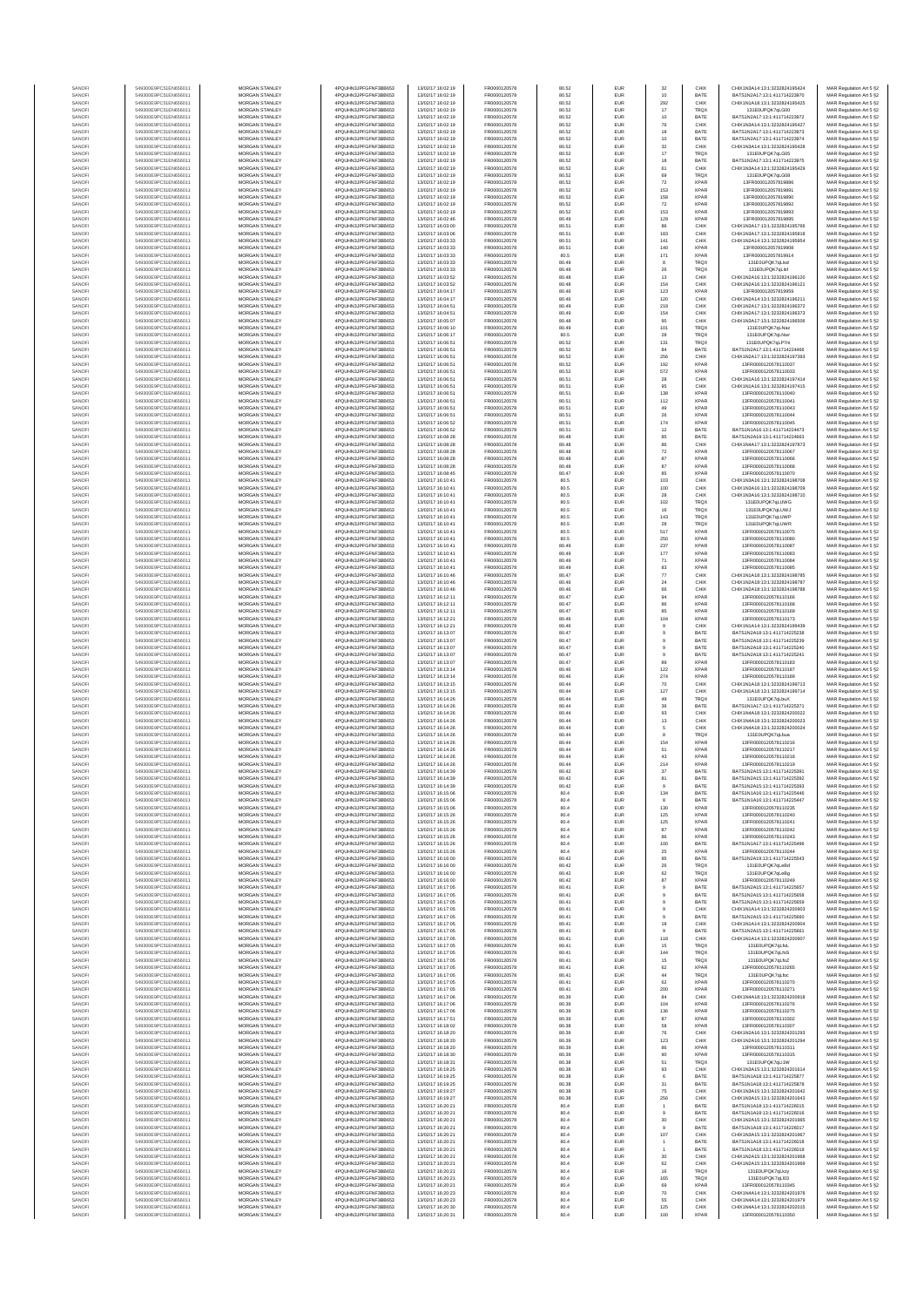| SANOF            | 549300E9PC51EN656011                         | MORGAN STANLEY                                 | 4PQUHN3JPFGFNF3BB653                          | 13/02/17 16:20:46                      | FR0000120578                 |
|------------------|----------------------------------------------|------------------------------------------------|-----------------------------------------------|----------------------------------------|------------------------------|
| SANOFI           | 549300E9PC51EN656011                         | MORGAN STANLEY                                 | 4PQUHN3JPFGFNF3BB653                          | 13/02/17 16:20:46                      | FR0000120578                 |
| SANOF            | 549300E9PC51EN656011                         | MORGAN STANLEY                                 | 4PQUHN3JPFGFNF3BB653                          | 13/02/17 16:22:47                      | FR0000120578                 |
| SANOFI           | 549300E9PC51EN656011                         | MORGAN STANLEY                                 | 4PQUHN3JPFGFNF3BB653                          | 13/02/17 16:22:47                      | FR0000120578                 |
| SANOFI           | 549300E9PC51EN656011                         | MORGAN STANLEY                                 | 4PQUHN3JPFGFNF3BB653                          | 13/02/17 16:22:47                      | FR0000120578                 |
| SANOFI           | 549300E9PC51EN656011                         | MORGAN STANLEY                                 | 4PQUHN3JPFGFNF3BB653                          | 13/02/17 16:22:47                      | FR0000120578                 |
| SANOFI<br>SANOFI | 549300E9PC51EN656011<br>549300E9PC51EN656011 | <b>MORGAN STANLEY</b><br><b>MORGAN STANLEY</b> | 4PQUHN3JPFGFNF3BB653<br>4PQUHN3JPFGFNF3BB653  | 13/02/17 16:22:47<br>13/02/17 16:22:47 | FR0000120578<br>FR0000120578 |
| SANOFI           | 549300E9PC51EN656011                         | MORGAN STANLEY                                 | 4PQUHN3JPFGFNF3BB653                          | 13/02/17 16:22:47                      | FR0000120578                 |
| SANOFI           | 549300E9PC51EN656011                         | MORGAN STANLEY                                 | 4PQUHN3JPFGFNF3BB653                          | 13/02/17 16:22:47                      | FR0000120578                 |
| SANOFI           | 549300E9PC51EN656011                         | MORGAN STANLEY                                 | 4PQUHN3JPFGFNF3BB653                          | 13/02/17 16:22:47                      | FR0000120578                 |
| SANOFI           | 549300E9PC51EN656011                         | MORGAN STANLEY                                 | 4PQUHN3JPFGFNF3BB653                          | 13/02/17 16:22:47                      | FR0000120578                 |
| SANOFI           | 549300E9PC51EN656011                         | MORGAN STANLEY                                 | 4PQUHN3JPFGFNF3BB653                          | 13/02/17 16:22:47                      | FR0000120578                 |
| SANOFI           | 549300E9PC51EN656011                         | MORGAN STANLEY                                 | 4PQUHN3JPFGFNF3BB653                          | 13/02/17 16:22:47                      | FR0000120578                 |
| SANOFI           | 549300E9PC51EN656011                         | MORGAN STANLEY                                 | 4PQUHN3JPFGFNF3BB653                          | 13/02/17 16:23:15                      | FR0000120578                 |
| SANOFI<br>SANOFI | 549300E9PC51EN656011<br>549300E9PC51EN656011 | <b>MORGAN STANLEY</b><br><b>MORGAN STANLEY</b> | 4PQUHN3JPFGFNF3BB653<br>4PQUHN3JPFGFNF3BB653  | 13/02/17 16:23:15<br>13/02/17 16:23:22 | FR0000120578<br>FR0000120578 |
| SANOFI           | 549300E9PC51EN656011                         | MORGAN STANLEY                                 | 4PQUHN3JPFGFNF3BB653                          | 13/02/17 16:23:43                      | FR0000120578                 |
| SANOFI           | 549300E9PC51EN656011                         | MORGAN STANLEY                                 | 4PQUHN3JPFGFNF3BB653                          | 13/02/17 16:23:45                      | FR0000120578                 |
| SANOFI           | 549300E9PC51EN656011                         | MORGAN STANLEY                                 | 4PQUHN3JPFGFNF3BB653                          | 13/02/17 16:23:46                      | FR0000120578                 |
| SANOFI           | 549300E9PC51EN656011                         | MORGAN STANLEY                                 | 4PQUHN3JPFGFNF3BB653                          | 13/02/17 16:23:46                      | FR0000120578                 |
| SANOFI           | 549300E9PC51EN656011                         | MORGAN STANLEY                                 | 4PQUHN3JPFGFNF3BB653                          | 13/02/17 16:23:46                      | FR0000120578                 |
| SANOFI           | 549300E9PC51EN656011                         | MORGAN STANLEY                                 | 4PQUHN3JPFGFNF3BB653                          | 13/02/17 16:23:56                      | FR0000120578                 |
| SANOFI           | 549300E9PC51EN656011                         | <b>MORGAN STANLEY</b>                          | 4PQUHN3JPFGFNF3BB653                          | 13/02/17 16:23:56                      | FR0000120578                 |
| SANOFI           | 549300E9PC51EN656011                         | <b>MORGAN STANLEY</b>                          | 4PQUHN3JPFGFNF3BB653                          | 13/02/17 16:24:33                      | FR0000120578                 |
| SANOFI           | 549300E9PC51EN656011                         | MORGAN STANLEY                                 | 4PQUHN3JPFGFNF3BB653                          | 13/02/17 16:24:33                      | FR0000120578                 |
| SANOFI           | 549300E9PC51EN656011                         | MORGAN STANLEY<br>MORGAN STANLEY               | 4PQUHN3JPFGFNF3BB653                          | 13/02/17 16:24:33<br>13/02/17 16:24:33 | FR0000120578                 |
| SANOF<br>SANOFI  | 549300E9PC51EN656011<br>549300E9PC51EN656011 | MORGAN STANLEY                                 | 4PQUHN3JPFGFNF3BB653<br>4PQUHN3JPFGFNF3BB653  | 13/02/17 16:24:47                      | FR0000120578<br>FR0000120578 |
| SANOFI           | 549300E9PC51EN656011                         | MORGAN STANLEY                                 | 4PQUHN3JPFGFNF3BB653                          | 13/02/17 16:25:21                      | FR0000120578                 |
| SANOFI           | 549300E9PC51EN656011                         | MORGAN STANLEY                                 | 4PQUHN3JPFGFNF3BB653                          | 13/02/17 16:25:23                      | FR0000120578                 |
| SANOFI           | 549300E9PC51EN656011                         | <b>MORGAN STANLEY</b>                          | 4PQUHN3JPFGFNF3BB653                          | 13/02/17 16:25:26                      | FR0000120578                 |
| SANOFI           | 549300E9PC51EN656011                         | <b>MORGAN STANLEY</b>                          | 4PQUHN3JPFGFNF3BB653                          | 13/02/17 16:25:26                      | FR0000120578                 |
| SANOFI           | 549300E9PC51EN656011                         | MORGAN STANLEY                                 | 4PQUHN3JPFGFNF3BB653                          | 13/02/17 16:25:35                      | FR0000120578                 |
| SANOFI           | 549300E9PC51EN656011                         | MORGAN STANLEY                                 | 4PQUHN3JPFGFNF3BB653                          | 13/02/17 16:25:35                      | FR0000120578                 |
| SANOFI           | 549300E9PC51EN656011                         | MORGAN STANLEY                                 | 4PQUHN3JPFGFNF3BB653                          | 13/02/17 16:25:35                      | FR0000120578                 |
| SANOFI           | 549300E9PC51EN656011<br>549300E9PC51EN656011 | MORGAN STANLEY<br>MORGAN STANLEY               | 4PQUHN3JPFGFNF3BB653<br>4PQUHN3JPFGFNF3BB653  | 13/02/17 16:25:35<br>13/02/17 16:25:35 | FR0000120578<br>FR0000120578 |
| SANOFI<br>SANOFI | 549300E9PC51EN656011                         | MORGAN STANLEY                                 | 4PQUHN3JPFGFNF3BB653                          | 13/02/17 16:26:10                      | FR0000120578                 |
| SANOFI           | 549300E9PC51EN656011                         | <b>MORGAN STANLEY</b>                          | 4PQUHN3JPFGFNF3BB653                          | 13/02/17 16:26:24                      | FR0000120578                 |
| SANOFI           | 549300E9PC51EN656011                         | <b>MORGAN STANLEY</b>                          | 4PQUHN3JPFGFNF3BB653                          | 13/02/17 16:26:56                      | FR0000120578                 |
| SANOFI           | 549300E9PC51EN656011                         | MORGAN STANLEY                                 | 4PQUHN3JPFGFNF3BB653                          | 13/02/17 16:26:56                      | FR0000120578                 |
| SANOFI           | 549300E9PC51EN656011                         | MORGAN STANLEY                                 | 4POLIHN3JPEGENE3BB653                         | 13/02/17 16:26:56                      | FR0000120578                 |
| SANOFI           | 549300E9PC51EN656011                         | MORGAN STANLEY                                 | 4PQUHN3JPFGFNF3BB653                          | 13/02/17 16:26:56                      | FR0000120578                 |
| SANOFI<br>SANOFI | 549300E9PC51EN656011<br>549300E9PC51EN656011 | MORGAN STANLEY<br>MORGAN STANLEY               | 4PQUHN3JPFGFNF3BB653<br>4PQUHN3JPFGFNF3BB653  | 13/02/17 16:27:15<br>13/02/17 16:27:15 | FR0000120578<br>FR0000120578 |
| SANOFI           | 549300E9PC51EN656011                         | MORGAN STANLEY                                 | 4PQUHN3JPFGFNF3BB653                          | 13/02/17 16:27:15                      | FR0000120578                 |
| SANOFI           | 549300E9PC51EN656011                         | MORGAN STANLEY                                 | 4PQUHN3JPFGFNF3BB653                          | 13/02/17 16:28:12                      | FR0000120578                 |
| SANOFI           | 549300E9PC51EN656011                         | <b>MORGAN STANLEY</b>                          | 4PQUHN3JPFGFNF3BB653                          | 13/02/17 16:28:12                      | FR0000120578                 |
| SANOFI           | 549300E9PC51EN656011                         | MORGAN STANLEY                                 | 4PQUHN3JPFGFNF3BB653                          | 13/02/17 16:28:12                      | FR0000120578                 |
| SANOFI           | 549300E9PC51EN656011                         | MORGAN STANLEY                                 | 4PQUHN3JPFGFNF3BB653                          | 13/02/17 16:28:29                      | FR0000120578                 |
| SANOFI           | 549300E9PC51EN656011                         | MORGAN STANLEY                                 | 4PQUHN3JPFGFNF3BB653                          | 13/02/17 16:28:29                      | FR0000120578                 |
| SANOF            | 549300E9PC51EN656011                         | MORGAN STANLEY                                 | 4PQUHN3JPFGFNF3BB653                          | 13/02/17 16:28:51                      | FR0000120578                 |
| SANOFI           | 549300E9PC51EN656011                         | MORGAN STANLEY                                 | 4PQUHN3JPFGFNF3BB653                          | 13/02/17 16:28:51                      | FR0000120578                 |
| SANOFI           | 549300E9PC51EN656011                         | MORGAN STANLEY                                 | 4PQUHN3JPFGFNF3BB653                          | 13/02/17 16:28:51                      | FR0000120578                 |
| SANOFI<br>SANOFI | 549300E9PC51EN656011<br>549300E9PC51EN656011 | MORGAN STANLEY<br><b>MORGAN STANLEY</b>        | 4PQUHN3JPFGFNF3BB653<br>4POLIHN3JPEGENE3BB653 | 13/02/17 16:28:58<br>13/02/17 16:29:00 | FR0000120578<br>FR0000120578 |
| SANOFI           | 549300E9PC51EN656011                         | <b>MORGAN STANLEY</b>                          | 4PQUHN3JPFGFNF3BB653                          | 13/02/17 16:29:00                      | FR0000120578                 |
| SANOFI           | 549300E9PC51EN656011                         | MORGAN STANLEY                                 | 4POURN3JPEGENE3BB653                          | 13/02/17 16:29:01                      | FR0000120578                 |
| SANOFI           | 549300E9PC51EN656011                         | MORGAN STANLEY                                 | 4PQUHN3JPFGFNF3BB653                          | 13/02/17 16:29:07                      | FR0000120578                 |
| SANOFI           | 549300E9PC51EN656011                         | MORGAN STANLEY                                 | 4PQUHN3JPFGFNF3BB653                          | 13/02/17 16:29:11                      | FR0000120578                 |
| SANOFI           | 549300E9PC51EN656011                         | MORGAN STANLEY                                 | 4PQUHN3JPFGFNF3BB653                          | 13/02/17 16:29:11                      | FR0000120578                 |
| SANOFI           | 549300E9PC51EN656011                         | MORGAN STANLEY                                 | 4PQUHN3JPFGFNF3BB653                          | 13/02/17 16:29:11                      | FR0000120578                 |
| SANOFI           | 549300E9PC51EN656011                         | MORGAN STANLEY                                 | 4PQUHN3JPFGFNF3BB653                          | 13/02/17 16:29:30                      | FR0000120578                 |
| SANOFI           | 549300E9PC51EN656011                         | <b>MORGAN STANLEY</b>                          | 4PQUHN3JPFGFNF3BB653                          | 13/02/17 16:29:30                      | FR0000120578                 |
| SANOFI           | 549300E9PC51EN656011<br>549300E9PC51EN656011 | <b>MORGAN STANLEY</b>                          | 4PQUHN3JPFGFNF3BB653<br>4PQUHN3JPFGFNF3BB653  | 13/02/17 16:29:30                      | FR0000120578                 |
| SANOFI<br>SANOFI | 549300E9PC51EN656011                         | MORGAN STANLEY<br>MORGAN STANLEY               | 4PQUHN3JPFGFNF3BB653                          | 13/02/17 16:30:37<br>13/02/17 16:30:37 | FR0000120578<br>FR0000120578 |
| SANOF            | 549300E9PC51EN656011                         | MORGAN STANLEY                                 | 4PQUHN3JPFGFNF3BB653                          | 13/02/17 16:30:37                      | FR0000120578                 |
| SANOFI           | 549300E9PC51EN656011                         | MORGAN STANLEY                                 | 4PQUHN3JPFGFNF3BB653                          | 13/02/17 16:30:37                      | FR0000120578                 |
| SANOFI           | 549300E9PC51EN656011                         | MORGAN STANLEY                                 | 4PQUHN3JPFGFNF3BB653                          | 13/02/17 16:30:37                      | FR0000120578                 |
| SANOFI           | 549300E9PC51EN656011                         | MORGAN STANLEY                                 | 4PQUHN3JPFGFNF3BB653                          | 13/02/17 16:31:14                      | FR0000120578                 |
| SANOFI           | 549300E9PC51EN656011                         | <b>MORGAN STANLEY</b>                          | 4PQUHN3JPFGFNF3BB653                          | 13/02/17 16:31:14                      | FR0000120578                 |
| SANOFI           | 549300E9PC51EN656011                         | <b>MORGAN STANLEY</b>                          | 4PQUHN3JPFGFNF3BB653                          | 13/02/17 16:31:14                      | FR0000120578                 |
| SANOFI<br>SANOFI | 549300E9PC51EN656011<br>549300E9PC51EN656011 | MORGAN STANLEY<br>MORGAN STANLEY               | 4PQUHN3JPFGFNF3BB653<br>4PQUHN3JPFGFNF3BB653  | 13/02/17 16:31:14<br>13/02/17 16:31:14 | FR0000120578                 |
| SANOFI           | 549300E9PC51EN656011                         | MORGAN STANLEY                                 | 4PQUHN3JPFGFNF3BB653                          | 13/02/17 16:31:14                      | FR0000120578<br>FR0000120578 |
| SANOFI           | 549300E9PC51EN656011                         | MORGAN STANLEY                                 | 4PQUHN3JPFGFNF3BB653                          | 13/02/17 16:31:15                      | FR0000120578                 |
| SANOFI           | 549300E9PC51EN656011                         | MORGAN STANLEY                                 | 4PQUHN3JPFGFNF3BB653                          | 13/02/17 16:31:15                      | FR0000120578                 |
| SANOFI           | 549300E9PC51EN656011                         | MORGAN STANLEY                                 | 4PQUHN3JPFGFNF3BB653                          | 13/02/17 16:31:15                      | FR0000120578                 |
| SANOFI           | 549300E9PC51EN656011                         | MORGAN STANLEY                                 | 4PQUHN3JPFGFNF3BB653                          | 13/02/17 16:31:15                      | FR0000120578                 |
| SANOFI           | 549300E9PC51EN656011                         | <b>MORGAN STANLEY</b>                          | 4PQUHN3JPFGFNF3BB653                          | 13/02/17 16:31:15                      | FR0000120578                 |
| SANOFI           | 549300E9PC51EN656011                         | MORGAN STANLEY                                 | 4PQUHN3JPFGFNF3BB653                          | 13/02/17 16:31:17                      | FR0000120578                 |
| SANOFI           | 549300E9PC51EN656011                         | MORGAN STANLEY                                 | 4PQUHN3JPFGFNF3BB653                          | 13/02/17 16:31:18                      | FR0000120578                 |
| SANOFI<br>SANOFI | 549300E9PC51EN656011<br>549300E9PC51EN656011 | MORGAN STANLEY<br>MORGAN STANLEY               | 4PQUHN3JPFGFNF3BB653<br>4PQUHN3JPFGFNF3BB653  | 13/02/17 16:31:18<br>13/02/17 16:31:18 | FR0000120578<br>FR0000120578 |
| SANOFI           | 549300E9PC51EN656011                         | MORGAN STANLEY                                 | 4PQUHN3JPFGFNF3BB653                          | 13/02/17 16:31:18                      | FR0000120578                 |
| SANOFI           | 549300E9PC51EN656011                         | MORGAN STANLEY                                 | 4PQUHN3JPFGFNF3BB653                          | 13/02/17 16:31:18                      | FR0000120578                 |
| SANOFI           | 549300E9PC51EN656011                         | MORGAN STANLEY                                 | 4PQUHN3JPFGFNF3BB653                          | 13/02/17 16:31:18                      | FR0000120578                 |
| SANOFI           | 549300E9PC51EN656011                         | <b>MORGAN STANLEY</b>                          | 4PQUHN3JPFGFNF3BB653                          | 13/02/17 16:31:18                      | FR0000120578                 |
| SANOFI           | 549300E9PC51EN656011                         | MORGAN STANLEY                                 | 4PQUHN3JPFGFNF3BB653                          | 13/02/17 16:31:18                      | FR0000120578                 |
| SANOFI           | 549300E9PC51EN656011                         | MORGAN STANLEY                                 | 4PQUHN3JPFGFNF3BB653                          | 13/02/17 16:31:18                      | FR0000120578                 |
| SANOFI           | 549300E9PC51EN656011                         | MORGAN STANLEY                                 | 4PQUHN3JPFGFNF3BB653                          | 13/02/17 16:31:20                      | FR0000120578                 |
| SANOF            | 549300E9PC51EN656011                         | MORGAN STANLEY                                 | 4PQUHN3JPFGFNF3BB653                          | 13/02/17 16:31:24                      | FR0000120578                 |
| SANOFI           | 549300E9PC51EN656011                         | MORGAN STANLEY<br>MORGAN STANLEY               | 4PQUHN3JPFGFNF3BB653                          | 13/02/17 16:31:24                      | FR0000120578<br>ER0000120578 |
| SANOF<br>SANOFI  | 549300E9PC51EN65601<br>549300E9PC51EN656011  | MORGAN STANLEY                                 | PQUHN3JPFGFNF3BB653<br>4PQUHN3JPFGFNF3BB653   | 13/02/17 16:31:24<br>13/02/17 16:31:24 | FR0000120578                 |
| SANOFI           | 549300E9PC51EN656011                         | MORGAN STANLEY                                 | 4PQUHN3JPFGFNF3BB653                          | 13/02/17 16:31:53                      | FR0000120578                 |
| SANOFI           | 549300E9PC51EN656011                         | <b>MORGAN STANLEY</b>                          | 4PQUHN3JPFGFNF3BB653                          | 13/02/17 16:32:01                      | FR0000120578                 |
| SANOFI           | 549300E9PC51EN656011                         | MORGAN STANLEY                                 | 4PQUHN3JPFGFNF3BB653                          | 13/02/17 16:33:12                      | FR0000120578                 |
| SANOFI           | 549300E9PC51EN656011                         | MORGAN STANLEY                                 | 4PQUHN3JPFGFNF3BB653                          | 13/02/17 16:33:12                      | FR0000120578                 |
| SANOFI           | 549300E9PC51EN656011                         | MORGAN STANLEY                                 | 4PQUHN3JPFGFNF3BB653                          | 13/02/17 16:33:12                      | FR0000120578                 |
| SANOFI           | 549300E9PC51EN656011                         | MORGAN STANLEY                                 | 4PQUHN3JPFGFNF3BB653                          | 13/02/17 16:33:12                      | FR0000120578                 |
| SANOFI<br>SANOFI | 549300E9PC51EN656011<br>549300E9PC51EN656011 | MORGAN STANLEY<br>MORGAN STANLEY               | 4PQUHN3JPFGFNF3BB653<br>4PQUHN3JPFGFNF3BB653  | 13/02/17 16:33:12<br>13/02/17 16:33:12 | FR0000120578<br>FR0000120578 |
| SANOFI           | 549300E9PC51EN656011                         | MORGAN STANLEY                                 | 4PQUHN3JPFGFNF3BB653                          | 13/02/17 16:33:12                      | FR0000120578                 |
| SANOFI           | 549300E9PC51EN656011                         | MORGAN STANLEY                                 | 4PQUHN3JPFGFNF3BB653                          | 13/02/17 16:33:12                      | FR0000120578                 |
| SANOFI           | 549300E9PC51EN656011                         | MORGAN STANLEY                                 | 4PQUHN3JPFGFNF3BB653                          | 13/02/17 16:33:28                      | FR0000120578                 |
| SANOFI           | 549300E9PC51EN656011                         | MORGAN STANLEY                                 | 4PQUHN3JPFGFNF3BB653                          | 13/02/17 16:33:41                      | FR0000120578                 |
| SANOFI           | 549300E9PC51EN656011                         | MORGAN STANLEY                                 | 4PQUHN3JPFGFNF3BB653                          | 13/02/17 16:33:45                      | FR0000120578                 |
| SANOFI<br>SANOFI | 549300E9PC51EN656011<br>549300E9PC51EN656011 | MORGAN STANLEY<br>MORGAN STANLEY               | 4PQUHN3JPFGFNF3BB653<br>4PQUHN3JPFGFNF3BB653  | 13/02/17 16:33:45<br>13/02/17 16:33:45 | FR0000120578<br>FR0000120578 |
| SANOFI           | 549300E9PC51EN656011                         | MORGAN STANLEY                                 | 4PQUHN3JPFGFNF3BB653                          | 13/02/17 16:33:45                      | FR0000120578                 |
| SANOFI           | 549300E9PC51EN656011                         | MORGAN STANLEY                                 | 4PQUHN3JPFGFNF3BB653                          | 13/02/17 16:34:01                      | FR0000120578                 |
| SANOFI           | 549300E9PC51EN656011                         | MORGAN STANLEY                                 | 4PQUHN3JPFGFNF3BB653                          | 13/02/17 16:34:01                      | FR0000120578                 |
| SANOFI           | 549300E9PC51EN656011                         | <b>MORGAN STANLEY</b>                          | 4PQUHN3JPFGFNF3BB653                          | 13/02/17 16:34:23                      | FR0000120578                 |
| SANOFI           | 549300E9PC51EN656011                         | MORGAN STANLEY                                 | 4PQUHN3JPFGFNF3BB653                          | 13/02/17 16:34:23                      | FR0000120578                 |
| SANOFI           | 549300E9PC51EN656011                         | MORGAN STANLEY                                 | 4PQUHN3JPFGFNF3BB653                          | 13/02/17 16:34:23                      | FR0000120578                 |
| SANOFI<br>SANOFI | 549300E9PC51EN656011<br>549300E9PC51EN656011 | MORGAN STANLEY<br>MORGAN STANLEY               | 4PQUHN3JPFGFNF3BB653<br>4PQUHN3JPFGFNF3BB653  | 13/02/17 16:34:23<br>13/02/17 16:34:25 | FR0000120578<br>FR0000120578 |
| SANOFI           | 549300E9PC51EN656011                         | MORGAN STANLEY                                 | 4PQUHN3JPFGFNF3BB653                          | 13/02/17 16:34:42                      | FR0000120578                 |
| SANOFI           | 549300E9PC51EN656011                         | MORGAN STANLEY                                 | 4PQUHN3JPFGFNF3BB653                          | 13/02/17 16:34:42                      | FR0000120578                 |
| SANOFI           | 549300E9PC51EN656011                         | MORGAN STANLEY                                 | 4PQUHN3JPFGFNF3BB653                          | 13/02/17 16:34:56                      | FR0000120578                 |
| SANOFI           | 549300E9PC51EN656011                         | <b>MORGAN STANLEY</b>                          | 4PQUHN3JPFGFNF3BB653                          | 13/02/17 16:34:56                      | FR0000120578                 |
| SANOFI           | 549300E9PC51EN656011                         | MORGAN STANLEY                                 | 4PQUHN3JPFGFNF3BB653                          | 13/02/17 16:35:20                      | FR0000120578                 |
| SANOFI           | 549300E9PC51EN656011                         | MORGAN STANLEY                                 | 4PQUHN3JPFGFNF3BB653                          | 13/02/17 16:35:36                      | FR0000120578                 |
| SANOFI<br>SANOFI | 549300E9PC51EN656011<br>549300E9PC51EN656011 | MORGAN STANLEY<br>MORGAN STANLEY               | 4PQUHN3JPFGFNF3BB653<br>4PQUHN3JPFGFNF3BB653  | 13/02/17 16:35:36<br>13/02/17 16:35:41 | FR0000120578<br>FR0000120578 |
| SANOFI           | 549300E9PC51EN656011                         | MORGAN STANLEY                                 | 4PQUHN3JPFGFNF3BB653                          | 13/02/17 16:35:41                      | FR0000120578                 |
| SANOFI           | 549300E9PC51EN656011                         | MORGAN STANLEY                                 | 4PQUHN3JPFGFNF3BB653                          | 13/02/17 16:36:00                      | FR0000120578                 |
| SANOFI           | 549300E9PC51EN656011                         | <b>MORGAN STANLEY</b>                          | 4PQUHN3JPFGFNF3BB653                          | 13/02/17 16:36:00                      | FR0000120578                 |
| SANOFI           | 549300E9PC51EN656011                         | <b>MORGAN STANLEY</b>                          | 4PQUHN3JPFGFNF3BB653                          | 13/02/17 16:36:31                      | FR0000120578                 |
| SANOFI           | 549300E9PC51EN656011                         | MORGAN STANLEY                                 | 4PQUHN3JPFGFNF3BB653                          | 13/02/17 16:36:31                      | FR0000120578                 |
| SANOFI           | 549300E9PC51EN656011                         | MORGAN STANLEY                                 | 4PQUHN3JPFGFNF3BB653                          | 13/02/17 16:36:31                      | FR0000120578                 |
| SANOFI           | 549300E9PC51EN656011                         | MORGAN STANLEY                                 | 4PQUHN3JPFGFNF3BB653                          | 13/02/17 16:36:31                      | FR0000120578                 |
| SANOFI           | 549300E9PC51EN656011                         | MORGAN STANLEY                                 | 4PQUHN3JPFGFNF3BB653                          | 13/02/17 16:36:35                      | FR0000120578                 |
| SANOFI           | 549300E9PC51EN656011                         | MORGAN STANLEY                                 | 4PQUHN3JPFGFNF3BB653                          | 13/02/17 16:37:18                      | FR0000120578                 |
| SANOFI           | 549300E9PC51EN656011                         | MORGAN STANLEY                                 | 4PQUHN3JPFGFNF3BB653                          | 13/02/17 16:37:24                      | FR0000120578                 |
| SANOFI<br>SANOFI | 549300E9PC51EN656011<br>549300E9PC51EN656011 | <b>MORGAN STANLEY</b><br><b>MORGAN STANLEY</b> | 4PQUHN3JPFGFNF3BB653<br>4PQUHN3JPFGFNF3BB653  | 13/02/17 16:37:25<br>13/02/17 16:37:25 | FR0000120578<br>FR0000120578 |
| SANOFI           | 549300E9PC51EN656011                         | MORGAN STANLEY                                 | 4PQUHN3JPFGFNF3BB653                          | 13/02/17 16:37:25                      | FR0000120578                 |
| SANOFI           | 549300E9PC51EN656011                         | MORGAN STANLEY                                 | 4PQUHN3JPFGFNF3BB653                          | 13/02/17 16:37:25                      | FR0000120578                 |
| SANOFI           | 549300E9PC51EN656011                         | MORGAN STANLEY                                 | 4PQUHN3JPFGFNF3BB653                          | 13/02/17 16:37:25                      | FR0000120578                 |
| SANOF            | 549300E9PC51EN656011                         | MORGAN STANLEY                                 | 4PQUHN3JPFGFNF3BB653                          | 13/02/17 16:37:25                      | FR0000120578                 |
| SANOFI           | 549300E9PC51EN656011                         | MORGAN STANLEY                                 | 4PQUHN3JPFGFNF3BB653                          | 13/02/17 16:37:31                      | FR0000120578                 |
| SANOFI           | 549300E9PC51EN656011                         | MORGAN STANLEY                                 | 4PQUHN3JPFGFNF3BB653                          | 13/02/17 16:37:54                      | FR0000120578                 |
| SANOFI           | 549300E9PC51EN656011                         | MORGAN STANLEY                                 | 4PQUHN3JPFGFNF3BB653                          | 13/02/17 16:37:54                      | FR0000120578                 |
| SANOFI           | 549300E9PC51EN656011                         | <b>MORGAN STANLEY</b>                          | 4PQUHN3JPFGFNF3BB653                          | 13/02/17 16:38:03                      | FR0000120578                 |
| SANOFI           | 549300E9PC51EN656011                         | <b>MORGAN STANLEY</b>                          | 4PQUHN3JPFGFNF3BB653                          | 13/02/17 16:38:06                      | FR0000120578                 |
| SANOFI<br>SANOFI | 549300E9PC51EN656011<br>549300E9PC51EN656011 | MORGAN STANLEY<br>MORGAN STANLEY               | 4PQUHN3JPFGFNF3BB653<br>4PQUHN3JPFGFNF3BB653  | 13/02/17 16:38:06<br>13/02/17 16:38:15 | FR0000120578<br>FR0000120578 |
| SANOFI           | 549300E9PC51EN656011                         | MORGAN STANLEY                                 | 4PQUHN3JPFGFNF3BB653                          | 13/02/17 16:38:15                      | FR0000120578                 |
| SANOFI           | 549300E9PC51EN656011                         | MORGAN STANLEY                                 | 4PQUHN3JPFGFNF3BB653                          | 13/02/17 16:38:15                      | FR0000120578                 |
| SANOFI           | 549300E9PC51EN656011                         | MORGAN STANLEY                                 | 4PQUHN3JPFGFNF3BB653                          | 13/02/17 16:38:15                      | FR0000120578                 |
| SANOFI           | 549300E9PC51EN656011                         | MORGAN STANLEY                                 | 4PQUHN3JPFGFNF3BB653                          | 13/02/17 16:38:15                      | FR0000120578                 |
| SANOFI           | 549300E9PC51EN656011                         | <b>MORGAN STANLEY</b>                          | 4PQUHN3JPFGFNF3BB653                          | 13/02/17 16:38:15                      | FR0000120578                 |
|                  |                                              |                                                |                                               |                                        |                              |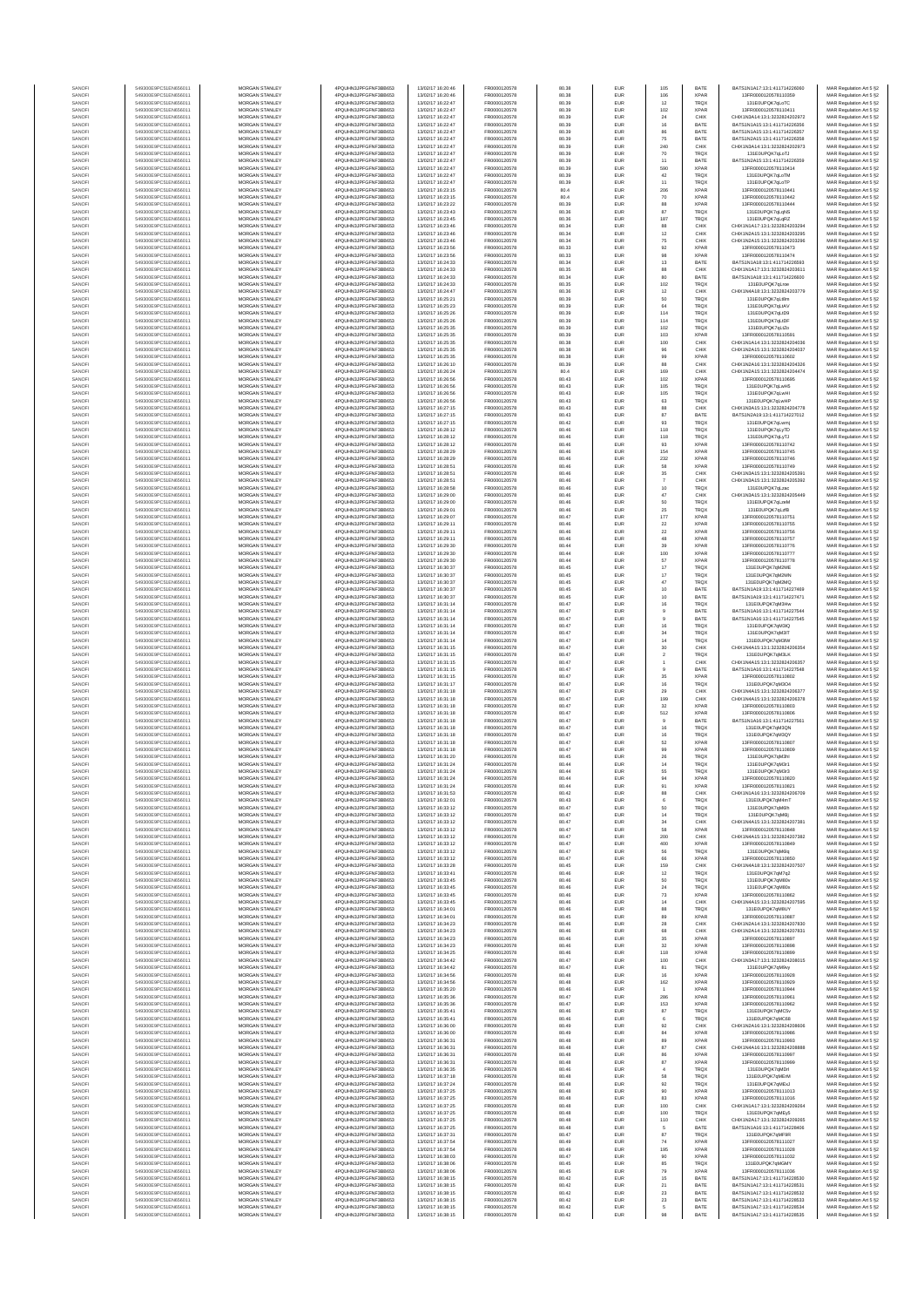| SANOF            | 549300E9PC51EN656011                         | MORGAN STANLEY                                 | 4PQUHN3JPFGFNF3BB653                          | 13/02/17 16:39:35                      | FR0000120578                 | 80.46          | EUR                      | 103                  | <b>TRQX</b>                | 131E0UPQK7qMJaf                                                | MAR Regulation Art 5 §2                            |
|------------------|----------------------------------------------|------------------------------------------------|-----------------------------------------------|----------------------------------------|------------------------------|----------------|--------------------------|----------------------|----------------------------|----------------------------------------------------------------|----------------------------------------------------|
| SANOFI           | 549300E9PC51EN656011                         | MORGAN STANLEY                                 | 4PQUHN3JPFGFNF3BB653                          | 13/02/17 16:39:35                      | FR0000120578                 | 80.46          | EUR                      | 414                  | <b>XPAR</b>                | 13FR0000120578111069                                           | MAR Regulation Art 5 §2                            |
| SANOF            | 549300E9PC51EN656011                         | MORGAN STANLEY                                 | 4PQUHN3JPFGFNF3BB653                          | 13/02/17 16:39:35                      | FR0000120578                 | 80.46          | EUR                      | 36                   | <b>XPAR</b>                | 13FR0000120578111070                                           | MAR Regulation Art 5 §2                            |
| SANOFI           | 549300E9PC51EN656011                         | MORGAN STANLEY                                 | 4PQUHN3JPFGFNF3BB653                          | 13/02/17 16:39:35                      | FR0000120578                 | 80.46          | EUR                      | 88                   | <b>XPAR</b>                | 13FR0000120578111073                                           | MAR Regulation Art 5 §2                            |
| SANOFI<br>SANOFI | 549300E9PC51EN656011<br>549300E9PC51EN656011 | MORGAN STANLEY<br>MORGAN STANLEY               | 4PQUHN3JPFGFNF3BB653<br>4PQUHN3JPFGFNF3BB653  | 13/02/17 16:39:59<br>13/02/17 16:39:59 | FR0000120578<br>FR0000120578 | 80.46<br>80.46 | EUR<br>EUR               | 49<br>111            | CHIX<br>CHIX               | CHIX1N2A17:13:1:3232824210445<br>CHIX1N2A17:13:1:3232824210446 | MAR Regulation Art 5 §2<br>MAR Regulation Art 5 §2 |
| SANOFI           | 549300E9PC51EN656011                         | <b>MORGAN STANLEY</b>                          | 4PQUHN3JPFGFNF3BB653                          | 13/02/17 16:39:59                      | FR0000120578                 | 80.46          | EUR                      | 43                   | CHIX                       | CHIX1N2A17-13-1-3232824210447                                  | MAR Regulation Art 5 §2                            |
| SANOFI           | 549300E9PC51EN656011                         | <b>MORGAN STANLEY</b>                          | 4PQUHN3JPFGFNF3BB653                          | 13/02/17 16:39:59                      | FR0000120578                 | 80.46          | <b>EUR</b>               | 91                   | CHIX                       | CHIX1N3A16:13:1:3232824210448                                  | MAR Regulation Art 5 §2                            |
| SANOFI           | 549300E9PC51EN656011                         | MORGAN STANLEY                                 | 4PQUHN3JPFGFNF3BB653                          | 13/02/17 16:40:14                      | FR0000120578                 | 80.47          | EUR                      | 50                   | TROX                       | 131E0UPQK7qMKeW                                                | MAR Regulation Art 5 §2                            |
| SANOFI<br>SANOFI | 549300E9PC51EN656011<br>549300E9PC51EN656011 | MORGAN STANLEY<br>MORGAN STANLEY               | 4PQUHN3JPFGFNF3BB653<br>4PQUHN3JPFGFNF3BB653  | 13/02/17 16:40:14<br>13/02/17 16:40:14 | FR0000120578<br>FR0000120578 | 80.47<br>80.47 | EUR<br>EUR               | 50<br>50             | <b>TRQX</b><br>TRQX        | 131E0UPQK7qMKec<br>131E0UPQK7qMKee                             | MAR Regulation Art 5 §2<br>MAR Regulation Art 5 §2 |
| SANOF            | 549300E9PC51EN656011                         | MORGAN STANLEY                                 | 4PQUHN3JPFGFNF3BB653                          | 13/02/17 16:40:15                      | FR0000120578                 | 80.47          | EUR                      | $37\,$               | TRQX                       | 131E0UPQK7qMKgz                                                | MAR Regulation Art 5 §2                            |
| SANOFI           | 549300E9PC51EN656011                         | MORGAN STANLEY                                 | 4PQUHN3JPFGFNF3BB653                          | 13/02/17 16:40:25                      | FR0000120578                 | 80.47          | EUR                      | 89                   | BATE                       | BATS1N1A19:13:1:411714228834                                   | MAR Regulation Art 5 §2                            |
| SANOFI           | 549300E9PC51EN656011                         | MORGAN STANLEY                                 | 4PQUHN3JPFGFNF3BB653                          | 13/02/17 16:40:25                      | FR0000120578                 | 80.46          | EUR                      | $21\,$               | CHIX                       | CHIX1N1A16:13:1:3232824210587                                  | MAR Regulation Art 5 §2                            |
| SANOFI           | 549300E9PC51EN656011                         | MORGAN STANLEY                                 | 4PQUHN3JPFGFNF3BB653                          | 13/02/17 16:40:25                      | FR0000120578                 | 80.45          | EUR                      | $\overline{4}$<br>57 | CHIX                       | CHIX1N4A14:13:1:3232824210591                                  | MAR Regulation Art 5 §2                            |
| SANOFI<br>SANOFI | 549300E9PC51EN656011<br>549300E9PC51EN656011 | <b>MORGAN STANLEY</b><br><b>MORGAN STANLEY</b> | 4PQUHN3JPFGFNF3BB653<br>4PQUHN3JPFGFNF3BB653  | 13/02/17 16:41:04<br>13/02/17 16:41:15 | FR0000120578<br>FR0000120578 | 80.46<br>80.46 | EUR<br>EUR               | 87                   | CHIX<br><b>XPAR</b>        | CHIX1N3A15:13:1:3232824210719<br>13FR0000120578111100          | MAR Regulation Art 5 §2<br>MAR Regulation Art 5 §2 |
| SANOFI           | 549300E9PC51EN656011                         | MORGAN STANLEY                                 | 4PQUHN3JPFGFNF3BB653                          | 13/02/17 16:41:15                      | FR0000120578                 | 80.46          | EUR                      | ${\bf 28}$           | CHIX                       | CHIX1N3A15:13:1:3232824210798                                  | MAR Regulation Art 5 §2                            |
| SANOFI           | 549300E9PC51EN656011                         | MORGAN STANLEY                                 | 4PQUHN3JPFGFNF3BB653                          | 13/02/17 16:41:15                      | FR0000120578                 | 80.46          | EUR                      | 5                    | BATE                       | BATS1N1A15:13:1:411714228926                                   | MAR Regulation Art 5 §2                            |
| SANOFI           | 549300E9PC51EN656011                         | MORGAN STANLEY                                 | 4PQUHN3JPFGFNF3BB653                          | 13/02/17 16:41:15                      | FR0000120578                 | 80.46          | EUR                      | 88                   | <b>XPAR</b>                | 13FR0000120578111105                                           | MAR Regulation Art 5 §2                            |
| SANOFI           | 549300E9PC51EN656011                         | MORGAN STANLEY                                 | 4PQUHN3JPFGFNF3BB653                          | 13/02/17 16:41:15                      | FR0000120578                 | 80.46          | EUR                      | $\bf 22$             | BATE                       | BATS1N1A15:13:1:411714228927                                   | MAR Regulation Art 5 §2                            |
| SANOFI           | 549300E9PC51EN656011                         | MORGAN STANLEY                                 | 4PQUHN3JPFGFNF3BB653                          | 13/02/17 16:41:15                      | FR0000120578                 | 80.46          | EUR                      | 121                  | BATE                       | BATS1N1A15:13:1:411714228928                                   | MAR Regulation Art 5 §2                            |
| SANOFI           | 549300E9PC51EN656011                         | MORGAN STANLEY                                 | 4PQUHN3JPFGFNF3BB653<br>4POLIHN3JPEGENE3BB653 | 13/02/17 16:41:15                      | FR0000120578                 | 80.46          | EUR                      | 173                  | TRQX                       | 131E0UPQK7qMLyx                                                | MAR Regulation Art 5 §2                            |
| SANOFI<br>SANOFI | 549300E9PC51EN656011<br>549300E9PC51EN656011 | <b>MORGAN STANLEY</b><br><b>MORGAN STANLEY</b> | 4PQUHN3JPFGFNF3BB653                          | 13/02/17 16:41:40<br>13/02/17 16:41:41 | FR0000120578<br>FR0000120578 | 80.49<br>80.49 | <b>EUR</b><br>EUR        | 114<br>81            | CHIX<br>CHIX               | CHIX1N2A15:13:1:3232824210945<br>CHIX1N2A15-13-1-3232824210949 | MAR Regulation Art 5 §2<br>MAR Regulation Art 5 §2 |
| SANOFI           | 549300E9PC51EN656011                         | MORGAN STANLEY                                 | 4PQUHN3JPFGFNF3BB653                          | 13/02/17 16:41:57                      | FR0000120578                 | 80.49          | EUR                      | 89                   | CHIX                       | CHIX1N1A14:13:1:3232824211017                                  | MAR Regulation Art 5 §2                            |
| SANOFI           | 549300E9PC51EN656011                         | MORGAN STANLEY                                 | 4PQUHN3JPFGFNF3BB653                          | 13/02/17 16:41:57                      | FR0000120578                 | 80.49          | EUR                      | 91                   | CHIX                       | CHIX1N3A17:13:1:3232824211018                                  | MAR Regulation Art 5 §2                            |
| SANOFI           | 549300E9PC51EN656011                         | MORGAN STANLEY                                 | 4PQUHN3JPFGFNF3BB653                          | 13/02/17 16:41:57                      | FR0000120578                 | 80.49          | EUR                      | 169                  | <b>XPAF</b>                | 13FR0000120578111119                                           | MAR Regulation Art 5 §2                            |
| SANOFI           | 549300E9PC51EN656011                         | MORGAN STANLEY                                 | 4PQUHN3JPFGFNF3BB653                          | 13/02/17 16:42:02                      | FR0000120578                 | 80.46          | EUR                      | 87                   | <b>XPAR</b>                | 13FR0000120578111124                                           | MAR Regulation Art 5 §2                            |
| SANOFI<br>SANOFI | 549300E9PC51EN656011<br>549300E9PC51EN656011 | MORGAN STANLEY<br>MORGAN STANLEY               | 4PQUHN3JPFGFNF3BB653<br>4PQUHN3JPFGFNF3BB653  | 13/02/17 16:43:07<br>13/02/17 16:43:07 | FR0000120578<br>FR0000120578 | 80.51<br>80.51 | EUR<br>EUR               | 83<br>85             | CHIX<br>CHIX               | CHIX1N3A17:13:1:3232824211437<br>CHIX1N3A17:13:1:3232824211438 | MAR Regulation Art 5 §2<br>MAR Regulation Art 5 §2 |
| SANOFI           | 549300E9PC51EN656011                         | <b>MORGAN STANLEY</b>                          | 4PQUHN3JPFGFNF3BB653                          | 13/02/17 16:43:07                      | FR0000120578                 | 80.51          | EUR                      | 38                   | <b>TRQX</b>                | 131E0UPQK7gMOlg                                                | MAR Regulation Art 5 §2                            |
| SANOFI           | 549300E9PC51EN656011                         | <b>MORGAN STANLEY</b>                          | 4PQUHN3JPFGFNF3BB653                          | 13/02/17 16:43:07                      | FR0000120578                 | 80.51          | <b>EUR</b>               | 48                   | <b>TRQX</b>                | 131E0UPQK7gMOls                                                | MAR Regulation Art 5 §2                            |
| SANOFI           | 549300E9PC51EN656011                         | <b>MORGAN STANLEY</b>                          | 4PQUHN3JPFGFNF3BB653                          | 13/02/17 16:43:07                      | FR0000120578                 | 80.51          | EUR                      | 377                  | <b>XPAR</b>                | 13FR0000120578111144                                           | MAR Regulation Art 5 §2                            |
| SANOFI           | 549300E9PC51EN656011                         | MORGAN STANLEY                                 | 4PQUHN3JPFGFNF3BB653                          | 13/02/17 16:43:07                      | FR0000120578                 | 80.51          | EUR                      | 84                   | <b>XPAR</b>                | 13FR0000120578111145                                           | MAR Regulation Art 5 §2                            |
| SANOFI<br>SANOFI | 549300E9PC51EN656011<br>549300E9PC51EN656011 | MORGAN STANLEY<br>MORGAN STANLEY               | 4PQUHN3JPFGFNF3BB653<br>4PQUHN3JPFGFNF3BB653  | 13/02/17 16:43:13<br>13/02/17 16:43:57 | FR0000120578<br>FR0000120578 | 80.48<br>80.5  | EUR<br>EUR               | 85<br>288            | BATE<br>BATE               | BATS1N2A19:13:1:411714229097<br>BATS1N1A16:13:1:411714229173   | MAR Regulation Art 5 §2<br>MAR Regulation Art 5 §2 |
| SANOFI           | 549300E9PC51EN656011                         | MORGAN STANLEY                                 | 4PQUHN3JPFGFNF3BB653                          | 13/02/17 16:43:57                      | FR0000120578                 | 80.5           | EUR                      | 92                   | BATE                       | BATS1N2A18:13:1:411714229174                                   | MAR Regulation Art 5 §2                            |
| SANOFI           | 549300E9PC51EN656011                         | MORGAN STANLEY                                 | 4PQUHN3JPFGFNF3BB653                          | 13/02/17 16:43:57                      | FR0000120578                 | 80.49          | EUR                      | 96                   | BATE                       | BATS1N2A18:13:1:411714229176                                   | MAR Regulation Art 5 §2                            |
| SANOFI           | 549300E9PC51EN656011                         | <b>MORGAN STANLEY</b>                          | 4PQUHN3JPFGFNF3BB653                          | 13/02/17 16:43:57                      | FR0000120578                 | 80.49          | <b>EUR</b>               | 89                   | BATE                       | BATS1N1A19:13:1:411714229177                                   | MAR Regulation Art 5 §2                            |
| SANOFI           | 549300E9PC51EN656011<br>549300E9PC51EN656011 | <b>MORGAN STANLEY</b><br>MORGAN STANLEY        | 4PQUHN3JPFGFNF3BB653<br>4PQUHN3JPFGFNF3BB653  | 13/02/17 16:43:57<br>13/02/17 16:43:57 | FR0000120578<br>FR0000120578 | 80.5<br>80.49  | EUR<br>EUR               | 95                   | <b>XPAR</b><br>CHIX        | 13FR0000120578111167<br>CHIX1N1A16:13:1:3232824211766          | MAR Regulation Art 5 §2                            |
| SANOFI<br>SANOFI | 549300E9PC51EN656011                         | <b>MORGAN STANLEY</b>                          | 4PQUHN3JPFGFNF3BB653                          | 13/02/17 16:43:57                      | FR0000120578                 | 80.49          | EUR                      | $\bf 24$<br>66       | CHIX                       | CHIX1N1A16:13:1:3232824211767                                  | MAR Regulation Art 5 §2<br>MAR Regulation Art 5 §2 |
| SANOFI           | 549300E9PC51EN656011                         | MORGAN STANLEY                                 | 4PQUHN3JPFGFNF3BB653                          | 13/02/17 16:44:25                      | FR0000120578                 | 80.5           | EUR                      | $\bf 22$             | <b>XPAR</b>                | 13FR0000120578111186                                           | MAR Regulation Art 5 §2                            |
| SANOFI           | 549300E9PC51EN656011                         | MORGAN STANLEY                                 | 4PQUHN3JPFGFNF3BB653                          | 13/02/17 16:44:31                      | FR0000120578                 | 80.5           | EUR                      | 80                   | <b>XPAF</b>                | 13FR0000120578111188                                           | MAR Regulation Art 5 §2                            |
| SANOFI           | 549300E9PC51EN656011                         | MORGAN STANLEY                                 | 4PQUHN3JPFGFNF3BB653                          | 13/02/17 16:44:34                      | FR0000120578                 | 80.5           | EUR                      | $\overline{4}$       | <b>XPAF</b>                | 13FR0000120578111193                                           | MAR Regulation Art 5 §2                            |
| SANOFI<br>SANOFI | 549300E9PC51EN656011<br>549300E9PC51EN656011 | MORGAN STANLEY<br>MORGAN STANLEY               | 4PQUHN3JPFGFNF3BB653<br>4PQUHN3JPFGFNF3BB653  | 13/02/17 16:44:41<br>13/02/17 16:44:41 | FR0000120578<br>FR0000120578 | 80.5<br>80.5   | EUR<br>EUR               | 100<br>96            | CHIX<br>CHIX               | CHIX1N1A18:13:1:3232824211958<br>CHIX1N2A15:13:1:3232824211960 | MAR Regulation Art 5 §2<br>MAR Regulation Art 5 §2 |
| SANOFI           | 549300E9PC51EN656011                         | <b>MORGAN STANLEY</b>                          | 4POLIHN3JPEGENE3BB653                         | 13/02/17 16:44:47                      | FR0000120578                 | 80.47          | <b>EUR</b>               | 32                   | CHIX                       | CHIX1N2A14:13:1:3232824211990                                  | MAR Regulation Art 5 §2                            |
| SANOFI           | 549300E9PC51EN656011                         | MORGAN STANLEY                                 | 4PQUHN3JPFGFNF3BB653                          | 13/02/17 16:44:47                      | FR0000120578                 | 80.47          | EUR                      | 32                   | CHIX                       | CHIX1N2A14:13:1:3232824211991                                  | MAR Regulation Art 5 §2                            |
| SANOFI           | 549300E9PC51EN656011                         | MORGAN STANLEY                                 | 4PQUHN3JPFGFNF3BB653                          | 13/02/17 16:46:02                      | FR0000120578                 | 80.5           | EUR                      | $40\,$               | <b>TRQX</b>                | 131E0UPQK7qMT1L                                                | MAR Regulation Art 5 §2                            |
| SANOFI           | 549300E9PC51EN656011                         | MORGAN STANLEY                                 | 4PQUHN3JPFGFNF3BB653                          | 13/02/17 16:46:08                      | FR0000120578                 | 80.5           | EUR                      | 18                   | TRQX                       | 131E0UPQK7qMTEm                                                | MAR Regulation Art 5 §2                            |
| SANOF<br>SANOFI  | 549300E9PC51EN656011<br>549300E9PC51EN656011 | MORGAN STANLEY<br>MORGAN STANLEY               | 4PQUHN3JPFGFNF3BB653<br>4PQUHN3JPFGFNF3BB653  | 13/02/17 16:46:08<br>13/02/17 16:46:08 | FR0000120578<br>FR0000120578 | 80.5<br>80.5   | EUR<br>EUR               | 95<br>$27\,$         | TRQ)<br>TRQ)               | 131E0UPQK7qMTEo<br>131E0UPQK7qMTEq                             | MAR Regulation Art 5 §2                            |
| SANOFI           | 549300E9PC51EN656011                         | MORGAN STANLEY                                 | 4PQUHN3JPFGFNF3BB653                          | 13/02/17 16:46:08                      | FR0000120578                 | 80.5           | EUR                      | $37\,$               | BATE                       | BATS1N1A17:13:1:411714229394                                   | MAR Regulation Art 5 §2<br>MAR Regulation Art 5 §2 |
| SANOFI           | 549300E9PC51EN656011                         | MORGAN STANLEY                                 | 4PQUHN3JPFGFNF3BB653                          | 13/02/17 16:46:08                      | FR0000120578                 | 80.5           | EUR                      | 108                  | CHIX                       | CHIX1N1A18:13:1:3232824212523                                  | MAR Regulation Art 5 §2                            |
| SANOFI           | 549300E9PC51EN656011                         | <b>MORGAN STANLEY</b>                          | 4PQUHN3JPFGFNF3BB653                          | 13/02/17 16:46:13                      | FR0000120578                 | 80.5           | EUR                      | 25                   | <b>TRQX</b>                | 131E0UPQK7gMTK                                                 | MAR Regulation Art 5 §2                            |
| SANOFI           | 549300E9PC51EN656011                         | <b>MORGAN STANLEY</b>                          | 4PQUHN3JPFGFNF3BB653                          | 13/02/17 16:46:13                      | FR0000120578                 | 80.5           | <b>EUR</b>               | 43                   | <b>TRQX</b>                | 131E0UPQK7gMTKt                                                | MAR Regulation Art 5 §2                            |
| SANOFI<br>SANOFI | 549300E9PC51EN656011<br>549300E9PC51EN656011 | MORGAN STANLEY<br>MORGAN STANLEY               | 4PQUHN3JPFGFNF3BB653<br>4PQUHN3JPFGFNF3BB653  | 13/02/17 16:46:13<br>13/02/17 16:46:18 | FR0000120578<br>FR0000120578 | 80.49<br>80.49 | EUR<br>EUR               | 50<br>$_{\rm 52}$    | TRQX<br>CHIX               | 131E0UPQK7qMTN2<br>CHIX1N3A17:13:1:3232824212557               | MAR Regulation Art 5 §2<br>MAR Regulation Art 5 §2 |
| SANOFI           | 549300E9PC51EN656011                         | MORGAN STANLEY                                 | 4PQUHN3JPFGFNF3BB653                          | 13/02/17 16:46:28                      | FR0000120578                 | 80.51          | EUR                      | 59                   | BATE                       | BATS1N1A17:13:1:411714229425                                   | MAR Regulation Art 5 §2                            |
| SANOFI           | 549300E9PC51EN656011                         | MORGAN STANLEY                                 | 4PQUHN3JPFGFNF3BB653                          | 13/02/17 16:46:28                      | FR0000120578                 | 80.51          | EUR                      | 180                  | CHIX                       | CHIX1N1A16:13:1:3232824212639                                  | MAR Regulation Art 5 §2                            |
| SANOFI           | 549300E9PC51EN656011                         | MORGAN STANLEY                                 | 4PQUHN3JPFGFNF3BB653                          | 13/02/17 16:46:28                      | FR0000120578                 | 80.51          | EUR                      | 91                   | <b>TRQX</b>                | 131E0UPQK7qMTon                                                | MAR Regulation Art 5 §2                            |
| SANOFI           | 549300E9PC51EN656011                         | MORGAN STANLEY                                 | 4PQUHN3JPFGFNF3BB653                          | 13/02/17 16:46:28                      | FR0000120578                 | 80.51          | EUR                      | 68                   | <b>XPAR</b>                | 13FR0000120578111238                                           | MAR Regulation Art 5 §2                            |
| SANOFI<br>SANOFI | 549300E9PC51EN656011<br>549300E9PC51EN656011 | <b>MORGAN STANLEY</b><br><b>MORGAN STANLEY</b> | 4PQUHN3JPFGFNF3BB653<br>4PQUHN3JPFGFNF3BB653  | 13/02/17 16:46:28<br>13/02/17 16:46:28 | FR0000120578<br>FR0000120578 | 80.51<br>80.5  | <b>EUR</b><br>EUR        | 100<br>103           | <b>TRQX</b><br><b>TRQX</b> | 131E0UPQK7gMTpF<br>131E0UPQK7qMTqY                             | MAR Regulation Art 5 §2<br>MAR Regulation Art 5 §2 |
| SANOFI           | 549300E9PC51EN656011                         | MORGAN STANLEY                                 | 4PQUHN3JPFGFNF3BB653                          | 13/02/17 16:46:28                      | FR0000120578                 | 80.5           | EUR                      | $_{\rm 32}$          | <b>TRQX</b>                | 131E0UPQK7qMTrL                                                | MAR Regulation Art 5 §2                            |
| SANOFI           | 549300E9PC51EN656011                         | MORGAN STANLEY                                 | 4PQUHN3JPFGFNF3BB653                          | 13/02/17 16:46:31                      | FR0000120578                 | 80.49          | EUR                      | $2\mathrm{s}$        | <b>XPAR</b>                | 13FR0000120578111242                                           | MAR Regulation Art 5 §2                            |
| SANOF            | 549300E9PC51EN656011                         | MORGAN STANLEY                                 | 4PQUHN3JPFGFNF3BB653                          | 13/02/17 16:46:34                      | FR0000120578                 | 80.48          | EUR                      | 50                   | <b>XPAR</b>                | 13FR0000120578111249                                           | MAR Regulation Art 5 §2                            |
| SANOFI           | 549300E9PC51EN656011<br>549300E9PC51EN656011 | MORGAN STANLEY<br>MORGAN STANLEY               | 4PQUHN3JPFGFNF3BB653<br>4PQUHN3JPFGFNF3BB653  | 13/02/17 16:48:42<br>13/02/17 16:49:05 | FR0000120578<br>FR0000120578 | 80.51<br>80.51 | EUR<br>EUR               | 83<br>19             | TRQ)<br><b>XPAR</b>        | 131E0UPQK7qMWI5<br>13FR0000120578111261                        | MAR Regulation Art 5 §2                            |
| SANOFI<br>SANOFI | 549300E9PC51EN656011                         | MORGAN STANLEY                                 | 4PQUHN3JPFGFNF3BB653                          | 13/02/17 16:49:18                      | FR0000120578                 | 80.51          | EUR                      | 50                   | <b>XPAR</b>                | 13FR0000120578111262                                           | MAR Regulation Art 5 §2<br>MAR Regulation Art 5 §2 |
| SANOFI           | 549300E9PC51EN656011                         | <b>MORGAN STANLEY</b>                          | 4PQUHN3JPFGFNF3BB653                          | 13/02/17 16:49:28                      | FR0000120578                 | 80.51          | EUR                      | 53                   | <b>TRQX</b>                | 131E0UPQK7gMX3E                                                | MAR Regulation Art 5 §2                            |
| SANOFI           | 549300E9PC51EN656011                         | <b>MORGAN STANLEY</b>                          | 4PQUHN3JPFGFNF3BB653                          | 13/02/17 16:49:38                      | FR0000120578                 | 80.51          | <b>EUR</b>               | 25                   | BATE                       | BATS1N1A16:13:1:411714229729                                   | MAR Regulation Art 5 §2                            |
| SANOFI           | 549300E9PC51EN656011                         | MORGAN STANLEY                                 | 4PQUHN3JPFGFNF3BB653                          | 13/02/17 16:49:43                      | FR0000120578                 | 80.51          | EUR                      | 113                  | <b>TRQX</b>                | 131E0UPQK7qMXM1                                                | MAR Regulation Art 5 §2                            |
| SANOF<br>SANOFI  | 549300E9PC51EN656011<br>549300E9PC51EN656011 | MORGAN STANLEY<br>MORGAN STANLEY               | 4PQUHN3JPFGFNF3BB653<br>4PQUHN3JPFGFNF3BB653  | 13/02/17 16:49:44<br>13/02/17 16:49:44 | FR0000120578<br>FR0000120578 | 80.51<br>80.51 | EUR<br>EUR               | 50<br>160            | <b>XPAR</b><br>CHIX        | 13FR0000120578111263<br>CHIX1N2A16:13:1:3232824213768          | MAR Regulation Art 5 §2<br>MAR Regulation Art 5 §2 |
| SANOFI           | 549300E9PC51EN656011                         | MORGAN STANLEY                                 | 4PQUHN3JPFGFNF3BB653                          | 13/02/17 16:49:44                      | FR0000120578                 | 80.51          | EUR                      | $24\,$               | CHIX                       | CHIX1N1A15:13:1:3232824213769                                  | MAR Regulation Art 5 §2                            |
| SANOFI           | 549300E9PC51EN656011                         | MORGAN STANLEY                                 | 4PQUHN3JPFGFNF3BB653                          | 13/02/17 16:49:44                      | FR0000120578                 | 80.51          | EUR                      | 244                  | <b>TRQX</b>                | 131E0UPQK7qMXQ0                                                | MAR Regulation Art 5 §2                            |
| SANOFI           | 549300E9PC51EN656011                         | MORGAN STANLEY                                 | 4PQUHN3JPFGFNF3BB653                          | 13/02/17 16:49:44                      | FR0000120578                 | 80.51          | EUR                      | 99                   | <b>TRQX</b>                | 131E0UPQK7qMXQ6                                                | MAR Regulation Art 5 §2                            |
| SANOFI           | 549300E9PC51EN656011                         | MORGAN STANLEY                                 | 4PQUHN3JPFGFNF3BB653                          | 13/02/17 16:49:44                      | FR0000120578                 | 80.51          | EUR                      | 43                   | CHIX                       | CHIX1N1A15:13:1:3232824213770                                  | MAR Regulation Art 5 §2                            |
| SANOFI<br>SANOFI | 549300E9PC51EN656011<br>549300E9PC51EN656011 | <b>MORGAN STANLEY</b><br>MORGAN STANLEY        | 4PQUHN3JPFGFNF3BB653<br>4PQUHN3JPFGFNF3BB653  | 13/02/17 16:49:44<br>13/02/17 16:49:44 | FR0000120578<br>FR0000120578 | 80.51<br>80.51 | EUR<br><b>EUR</b>        | $\overline{4}$<br>23 | BATE<br>CHIX               | BATS1N1A16:13:1:411714229753<br>CHIX1N1A15:13:1:3232824213771  | MAR Regulation Art 5 §2<br>MAR Regulation Art 5 §2 |
| SANOFI           | 549300E9PC51EN656011                         | MORGAN STANLEY                                 | 4PQUHN3JPFGFNF3BB653                          | 13/02/17 16:49:44                      | FR0000120578                 | 80.51          | EUR                      |                      | BATE                       | BATS1N1A16:13:1:411714229754                                   | MAR Regulation Art 5 §2                            |
| SANOFI           | 549300E9PC51EN656011                         | MORGAN STANLEY                                 | 4PQUHN3JPFGFNF3BB653                          | 13/02/17 16:49:44                      | FR0000120578                 | 80.51          | EUR                      | 192                  | CHIX                       | CHIX1N4A15:13:1:3232824213775                                  | MAR Regulation Art 5 §2                            |
| SANOFI           | 549300E9PC51EN656011                         | MORGAN STANLEY                                 | 4PQUHN3JPFGFNF3BB653                          | 13/02/17 16:49:44                      | FR0000120578                 | 80.51          | EUR                      | 33                   | BATE                       | BATS1N1A16:13:1:411714229755                                   | MAR Regulation Art 5 §2                            |
| SANOFI           | 549300E9PC51EN656011                         | MORGAN STANLEY<br>MORGAN STANLEY               | 4PQUHN3JPFGFNF3BB653                          | 13/02/17 16:49:44                      | FR0000120578                 | 80.51          | EUR                      | 240                  | <b>XPAF</b>                | 13FR0000120578111264                                           | MAR Regulation Art 5 §2                            |
| SANOFI<br>SANOFI | 549300E9PC51EN656011<br>549300E9PC51EN656011 | MORGAN STANLEY                                 | 4PQUHN3JPFGFNF3BB653<br>4PQUHN3JPFGFNF3BB653  | 13/02/17 16:49:44<br>13/02/17 16:49:44 | FR0000120578<br>FR0000120578 | 80.51<br>80.51 | EUR<br>EUR               | 401<br>91            | <b>XPAR</b><br><b>XPAR</b> | 13FR0000120578111271<br>13FR0000120578111266                   | MAR Regulation Art 5 §2<br>MAR Regulation Art 5 §2 |
| SANOFI           | 549300E9PC51EN656011                         | <b>MORGAN STANLEY</b>                          | 4PQUHN3JPFGFNF3BB653                          | 13/02/17 16:49:44                      | FR0000120578                 | 80.51          | <b>EUR</b>               | 88                   | <b>XPAR</b>                | 13FR0000120578111268                                           | MAR Regulation Art 5 §2                            |
| SANOFI           | 549300E9PC51EN656011                         | <b>MORGAN STANLEY</b>                          | 4PQUHN3JPFGFNF3BB653                          | 13/02/17 16:49:44                      | FR0000120578                 | 80.51          | EUR                      | 89                   | <b>XPAR</b>                | 13FR0000120578111267                                           | MAR Regulation Art 5 §2                            |
| SANOFI           | 549300E9PC51EN656011                         | MORGAN STANLEY                                 | 4PQUHN3JPFGFNF3BB653                          | 13/02/17 16:49:44                      | FR0000120578                 | 80.51          | EUR                      | 88                   | <b>XPAR</b>                | 13FR0000120578111269                                           | MAR Regulation Art 5 §2                            |
| SANOFI           | 549300E9PC51EN656011                         | MORGAN STANLEY                                 | 4PQUHN3JPFGFNF3BB653                          | 13/02/17 16:49:44                      | FR0000120578<br>FR0000120578 | 80.51          | EUR                      | 248                  | XPAR                       | 13FR0000120578111274                                           | MAR Regulation Art 5 §2                            |
| SANOF<br>SANOFI  | 549300E9PC51EN656011<br>549300E9PC51EN656011 | MORGAN STANLEY<br>MORGAN STANLEY               | 4PQUHN3JPFGFNF3BB653<br>4PQUHN3JPFGFNF3BB653  | 13/02/17 16:49:44<br>13/02/17 16:49:44 | FR0000120578                 | 80.51<br>80.51 | EUR<br>EUR               | 150<br>32            | <b>XPAR</b><br><b>XPAR</b> | 13FR0000120578111275<br>13FR0000120578111276                   | MAR Regulation Art 5 §2<br>MAR Regulation Art 5 §2 |
| SANOF            | 49300E9PC51EN656011                          | <b>MORGAN STANLE</b>                           | PQUHN3JPFGFNF3BB653                           | 3/02/17 16:50:12                       | <b>ER0000120578</b>          | 80.48          |                          |                      | XPAF                       | 3FR0000120578111304                                            | MAR Regulation Art 5 §2                            |
| SANOFI           | 549300E9PC51EN656011                         | MORGAN STANLEY                                 | 4PQUHN3JPFGFNF3BB653                          | 13/02/17 16:50:12                      | FR0000120578                 | 80.48          | EUR                      | 88                   | TRQX                       | 131E0UPQK7qMYHM                                                | MAR Regulation Art 5 §2                            |
| SANOFI           | 549300E9PC51EN656011                         | <b>MORGAN STANLEY</b>                          | 4PQUHN3JPFGFNF3BB653                          | 13/02/17 16:50:25                      | FR0000120578                 | 80.46          | <b>EUR</b>               | 50                   | <b>TRQX</b>                | 131E0UPQK7qMYZ5                                                | MAR Regulation Art 5 §2                            |
| SANOFI<br>SANOFI | 549300E9PC51EN656011<br>549300E9PC51EN656011 | <b>MORGAN STANLEY</b><br>MORGAN STANLEY        | 4PQUHN3JPFGFNF3BB653<br>4PQUHN3JPFGFNF3BB653  | 13/02/17 16:50:54<br>13/02/17 16:51:26 | FR0000120578<br>FR0000120578 | 80.45<br>80.46 | <b>EUR</b><br>EUR        | 176<br>11            | <b>XPAR</b><br><b>RATE</b> | 13FR0000120578111320<br>BATS1N1A16:13:1:411714229942           | MAR Regulation Art 5 §2<br>MAR Regulation Art 5 §2 |
| SANOFI           | 549300E9PC51EN656011                         | MORGAN STANLEY                                 | 4PQUHN3JPFGFNF3BB653                          | 13/02/17 16:51:26                      | FR0000120578                 | 80.46          | EUR                      | $27\,$               | BATE                       | BATS1N1A16:13:1:411714229943                                   | MAR Regulation Art 5 §2                            |
| SANOF            | 549300E9PC51EN656011                         | MORGAN STANLEY                                 | 4PQUHN3JPFGFNF3BB653                          | 13/02/17 16:51:26                      | FR0000120578                 | 80.46          | EUR                      | 90                   | BATE                       | BATS1N2A15:13:1:411714229944                                   | MAR Regulation Art 5 §2                            |
| SANOF            | 549300E9PC51EN656011                         | MORGAN STANLEY                                 | 4PQUHN3JPFGFNF3BB653                          | 13/02/17 16:51:33                      | FR0000120578                 | 80.46          | EUR                      | 89                   | CHIX                       | CHIX1N3A15:13:1:3232824214510                                  | MAR Regulation Art 5 §2                            |
| SANOFI<br>SANOFI | 549300E9PC51EN656011                         | MORGAN STANLEY<br>MORGAN STANLEY               | 4PQUHN3JPFGFNF3BB653<br>4PQUHN3JPFGFNF3BB653  | 13/02/17 16:51:33                      | FR0000120578<br>FR0000120578 | 80.46<br>80.47 | EUR<br>EUR               | 79<br>98             | CHIX<br>CHIX               | CHIX1N4A14:13:1:3232824214511<br>CHIX1N2A18:13:1:3232824214567 | MAR Regulation Art 5 §2<br>MAR Regulation Art 5 §2 |
| SANOFI           | 549300E9PC51EN656011<br>549300E9PC51EN656011 | MORGAN STANLEY                                 | 4PQUHN3JPFGFNF3BB653                          | 13/02/17 16:51:45<br>13/02/17 16:51:45 | FR0000120578                 | 80.47          | <b>EUR</b>               | 78                   | <b>TRQX</b>                | 131E0UPQK7gMaTp                                                | MAR Regulation Art 5 §2                            |
| SANOFI           | 549300E9PC51EN656011                         | <b>MORGAN STANLEY</b>                          | 4PQUHN3JPFGFNF3BB653                          | 13/02/17 16:51:46                      | FR0000120578                 | 80.47          | <b>EUR</b>               | 159                  | <b>XPAR</b>                | 13FR0000120578111331                                           | MAR Regulation Art 5 §2                            |
| SANOFI           | 549300E9PC51EN656011                         | MORGAN STANLEY                                 | 4PQUHN3JPFGFNF3BB653                          | 13/02/17 16:51:46                      | FR0000120578                 | 80.47          | EUR                      | 100                  | <b>TRQX</b>                | 131E0UPQK7qMaV9                                                | MAR Regulation Art 5 §2                            |
| SANOFI<br>SANOFI | 549300E9PC51EN656011<br>549300E9PC51EN656011 | MORGAN STANLEY                                 | 4PQUHN3JPFGFNF3BB653<br>4PQUHN3JPFGFNF3BB653  | 13/02/17 16:51:46<br>13/02/17 16:51:46 | FR0000120578<br>FR0000120578 | 80.47<br>80.47 | EUR<br>EUR               | 110                  | CHIX<br><b>XPAR</b>        | CHIX1N1A15:13:1:3232824214569<br>13FR0000120578111333          | MAR Regulation Art 5 §2                            |
| SANOF            | 549300E9PC51EN656011                         | MORGAN STANLEY<br>MORGAN STANLEY               | 4PQUHN3JPFGFNF3BB653                          | 13/02/17 16:52:35                      | FR0000120578                 | 80.47          | EUR                      | $70\,$<br>50         | <b>XPAR</b>                | 13FR0000120578111339                                           | MAR Regulation Art 5 §2<br>MAR Regulation Art 5 §2 |
| SANOFI           | 549300E9PC51EN656011                         | MORGAN STANLEY                                 | 4PQUHN3JPFGFNF3BB653                          | 13/02/17 16:52:47                      | FR0000120578                 | 80.47          | EUR                      | 113                  | CHIX                       | CHIX1N3A18:13:1:3232824214974                                  | MAR Regulation Art 5 §2                            |
| SANOFI           | 549300E9PC51EN656011                         | MORGAN STANLEY                                 | 4PQUHN3JPFGFNF3BB653                          | 13/02/17 16:52:47                      | FR0000120578                 | 80.47          | EUR                      | 86                   | BATE                       | BATS1N1A18:13:1:411714230135                                   | MAR Regulation Art 5 §2                            |
| SANOFI           | 549300E9PC51EN656011                         | MORGAN STANLEY                                 | 4PQUHN3JPFGFNF3BB653                          | 13/02/17 16:52:47                      | FR0000120578                 | 80.47          | EUR                      | 41                   | <b>XPAR</b>                | 13FR0000120578111340                                           | MAR Regulation Art 5 §2                            |
| SANOFI<br>SANOFI | 549300E9PC51EN656011<br>549300E9PC51EN656011 | MORGAN STANLEY<br><b>MORGAN STANLEY</b>        | 4PQUHN3JPFGFNF3BB653<br>4PQUHN3JPFGFNF3BB653  | 13/02/17 16:52:47<br>13/02/17 16:52:47 | FR0000120578<br>FR0000120578 | 80.47<br>80.47 | <b>EUR</b><br><b>EUR</b> | 91<br>89             | <b>XPAR</b><br><b>TRQX</b> | 13FR0000120578111342<br>131E0UPQK7gMbIM                        | MAR Regulation Art 5 §2<br>MAR Regulation Art 5 §2 |
| SANOFI           | 549300E9PC51EN656011                         | MORGAN STANLEY                                 | 4PQUHN3JPFGFNF3BB653                          | 13/02/17 16:52:47                      | FR0000120578                 | 80.47          | EUR                      | 88                   | <b>TRQX</b>                | 131E0UPQK7qMblK                                                | MAR Regulation Art 5 §2                            |
| SANOFI           | 549300E9PC51EN656011                         | MORGAN STANLEY                                 | 4PQUHN3JPFGFNF3BB653                          | 13/02/17 16:52:47                      | FR0000120578                 | 80.47          | EUR                      | 86                   | TRQX                       | 131E0UPQK7qMbIS                                                | MAR Regulation Art 5 §2                            |
| SANOFI           | 549300E9PC51EN656011                         | MORGAN STANLEY                                 | 4PQUHN3JPFGFNF3BB653                          | 13/02/17 16:52:47                      | FR0000120578                 | 80.47          | EUR                      | 90                   | <b>TRQX</b>                | 131E0UPQK7qMblO                                                | MAR Regulation Art 5 §2                            |
| SANOFI<br>SANOFI | 549300E9PC51EN656011<br>549300E9PC51EN656011 | MORGAN STANLEY<br>MORGAN STANLEY               | 4PQUHN3JPFGFNF3BB653<br>4PQUHN3JPFGFNF3BB653  | 13/02/17 16:52:52<br>13/02/17 16:53:17 | FR0000120578<br>FR0000120578 | 80.43<br>80.44 | EUR<br>EUR               | $2\!\!\!$<br>186     | <b>XPAR</b><br><b>XPAR</b> | 13FR0000120578111345<br>13FR0000120578111355                   | MAR Regulation Art 5 §2<br>MAR Regulation Art 5 §2 |
| SANOFI           | 549300E9PC51EN656011                         | MORGAN STANLEY                                 | 4PQUHN3JPFGFNF3BB653                          | 13/02/17 16:53:17                      | FR0000120578                 | 80.44          | <b>EUR</b>               | 92                   | CHIX                       | CHIX1N2A16:13:1:3232824215248                                  | MAR Regulation Art 5 §2                            |
| SANOFI           | 549300E9PC51EN656011                         | <b>MORGAN STANLEY</b>                          | 4PQUHN3JPFGFNF3BB653                          | 13/02/17 16:53:17                      | FR0000120578                 | 80.44          | <b>EUR</b>               | 92                   | BATE                       | BATS1N2A16-13-1-411714230217                                   | MAR Regulation Art 5 §2                            |
| SANOFI           | 549300E9PC51EN656011                         | <b>MORGAN STANLEY</b>                          | 4PQUHN3JPFGFNF3BB653                          | 13/02/17 16:53:17                      | FR0000120578                 | 80.43          | <b>EUR</b>               | 50                   | <b>XPAR</b>                | 13FR0000120578111357                                           | MAR Regulation Art 5 §2                            |
| SANOFI<br>SANOFI | 549300E9PC51EN656011<br>549300E9PC51EN656011 | MORGAN STANLEY<br>MORGAN STANLEY               | 4PQUHN3JPFGFNF3BB653<br>4PQUHN3JPFGFNF3BB653  | 13/02/17 16:53:41<br>13/02/17 16:53:45 | FR0000120578<br>FR0000120578 | 80.42<br>80.42 | EUR<br>EUR               | 50<br>14             | <b>XPAR</b><br>CHIX        | 13FR0000120578111368<br>CHIX1N2A18:13:1:3232824215472          | MAR Regulation Art 5 §2<br>MAR Regulation Art 5 §2 |
| SANOFI           | 549300E9PC51EN656011                         | MORGAN STANLEY                                 | 4PQUHN3JPFGFNF3BB653                          | 13/02/17 16:53:45                      | FR0000120578                 | 80.42          | EUR                      | 17                   | CHIX                       | CHIX1N2A18:13:1:3232824215473                                  | MAR Regulation Art 5 §2                            |
| SANOFI           | 549300E9PC51EN656011                         | MORGAN STANLEY                                 | 4PQUHN3JPFGFNF3BB653                          | 13/02/17 16:53:45                      | FR0000120578                 | 80.42          | EUR                      | $32\,$               | CHIX                       | CHIX1N2A18:13:1:3232824215474                                  | MAR Regulation Art 5 §2                            |
| SANOFI           | 549300E9PC51EN656011                         | MORGAN STANLEY                                 | 4PQUHN3JPFGFNF3BB653                          | 13/02/17 16:54:07                      | FR0000120578                 | 80.45          | EUR                      | 69                   | <b>TRQX</b>                | 131E0UPQK7qMewJ                                                | MAR Regulation Art 5 §2                            |
| SANOFI<br>SANOFI | 549300E9PC51EN656011<br>549300E9PC51EN656011 | MORGAN STANLEY<br><b>MORGAN STANLEY</b>        | 4PQUHN3JPFGFNF3BB653<br>4PQUHN3JPFGFNF3BB653  | 13/02/17 16:54:07<br>13/02/17 16:54:07 | FR0000120578<br>FR0000120578 | 80.45<br>80.45 | EUR<br><b>EUR</b>        | 200<br>108           | TRQX<br><b>TRQX</b>        | 131E0UPQK7qMewX<br>131E0UPQK7gMewa                             | MAR Regulation Art 5 §2                            |
| SANOFI           | 549300E9PC51EN656011                         | <b>MORGAN STANLEY</b>                          | 4PQUHN3JPFGFNF3BB653                          | 13/02/17 16:54:07                      | FR0000120578                 | 80.45          | <b>EUR</b>               | 87                   | <b>XPAR</b>                | 13FR0000120578111383                                           | MAR Regulation Art 5 §2<br>MAR Regulation Art 5 §2 |
| SANOFI           | 549300E9PC51EN656011                         | MORGAN STANLEY                                 | 4PQUHN3JPFGFNF3BB653                          | 13/02/17 16:54:12                      | FR0000120578                 | 80.43          | EUR                      | $\overline{4}$       | <b>TRQX</b>                | 131E0UPQK7qMf6N                                                | MAR Regulation Art 5 §2                            |
| SANOFI           | 549300E9PC51EN656011                         | MORGAN STANLEY                                 | 4PQUHN3JPFGFNF3BB653                          | 13/02/17 16:54:12                      | FR0000120578                 | 80.43          | EUR                      | 17                   | CHIX                       | CHIX1N2A16:13:1:3232824215830                                  | MAR Regulation Art 5 §2                            |
| SANOF            | 549300E9PC51EN656011                         | MORGAN STANLEY                                 | 4PQUHN3JPFGFNF3BB653                          | 13/02/17 16:54:17                      | FR0000120578                 | 80.43          | EUR                      | 46                   | <b>XPAR</b>                | 13FR0000120578111399                                           | MAR Regulation Art 5 §2                            |
| SANOFI<br>SANOFI | 549300E9PC51EN656011<br>549300E9PC51EN656011 | MORGAN STANLEY<br>MORGAN STANLEY               | 4PQUHN3JPFGFNF3BB653<br>4PQUHN3JPFGFNF3BB653  | 13/02/17 16:55:05<br>13/02/17 16:55:05 | FR0000120578<br>FR0000120578 | 80.46<br>80.46 | EUR<br>EUR               | 14<br>38             | CHIX<br>CHIX               | CHIX1N3A18:13:1:3232824216214<br>CHIX1N3A18:13:1:3232824216215 | MAR Regulation Art 5 §2<br>MAR Regulation Art 5 §2 |
| SANOFI           | 549300E9PC51EN656011                         | MORGAN STANLEY                                 | 4PQUHN3JPFGFNF3BB653                          | 13/02/17 16:55:05                      | FR0000120578                 | 80.46          | <b>EUR</b>               | 14                   | CHIX                       | CHIX1N3A18:13:1:3232824216217                                  | MAR Regulation Art 5 §2                            |
| SANOFI           | 549300E9PC51EN656011                         | <b>MORGAN STANLEY</b>                          | 4PQUHN3JPFGFNF3BB653                          | 13/02/17 16:55:05                      | FR0000120578                 | 80.46          | <b>EUR</b>               | 38                   | CHIX                       | CHIX1N3A18:13:1:3232824216218                                  | MAR Regulation Art 5 §2                            |
| SANOFI           | 549300E9PC51EN656011                         | <b>MORGAN STANLEY</b>                          | 4PQUHN3JPFGFNF3BB653                          | 13/02/17 16:55:05                      | FR0000120578                 | 80.46          | <b>EUR</b>               | 14                   | CHIX                       | CHIX1N3A18:13:1:3232824216219                                  | MAR Regulation Art 5 §2                            |
| SANOFI<br>SANOFI | 549300E9PC51EN656011<br>549300E9PC51EN656011 | MORGAN STANLEY                                 | 4PQUHN3JPFGFNF3BB653<br>4PQUHN3JPFGFNF3BB653  | 13/02/17 16:55:05<br>13/02/17 16:55:05 | FR0000120578                 | 80.46<br>80.46 | EUR<br>EUR               | 21                   | CHIX<br>TRQX               | CHIX1N3A18:13:1:3232824216220                                  | MAR Regulation Art 5 §2                            |
| SANOFI           | 549300E9PC51EN656011                         | MORGAN STANLEY<br>MORGAN STANLEY               | 4PQUHN3JPFGFNF3BB653                          | 13/02/17 16:55:05                      | FR0000120578<br>FR0000120578 | 80.46          | EUR                      | ${\bf 26}$<br>26     | TRQX                       | 131E0UPQK7qMgue<br>131E0UPQK7qMgul                             | MAR Regulation Art 5 §2<br>MAR Regulation Art 5 §2 |
| SANOF            | 549300E9PC51EN656011                         | MORGAN STANLEY                                 | 4PQUHN3JPFGFNF3BB653                          | 13/02/17 16:55:05                      | FR0000120578                 | 80.46          | EUR                      | 10                   | <b>TRQX</b>                | 131E0UPQK7qMgun                                                | MAR Regulation Art 5 §2                            |
| SANOFI           | 549300E9PC51EN656011                         | MORGAN STANLEY                                 | 4PQUHN3JPFGFNF3BB653                          | 13/02/17 16:55:05                      | FR0000120578                 | 80.46          | EUR                      | 10                   | TRQX                       | 131E0UPQK7qMgup                                                | MAR Regulation Art 5 §2                            |
| SANOFI           | 549300E9PC51EN656011                         | MORGAN STANLEY                                 | 4PQUHN3JPFGFNF3BB653                          | 13/02/17 16:55:05                      | FR0000120578                 | 80.46          | EUR                      | 91<br>117            | <b>XPAR</b><br><b>XPAR</b> | 13FR0000120578111424                                           | MAR Regulation Art 5 §2                            |
| SANOFI<br>SANOFI | 549300E9PC51EN656011<br>549300E9PC51EN656011 | MORGAN STANLEY<br><b>MORGAN STANLEY</b>        | 4PQUHN3JPFGFNF3BB653<br>4PQUHN3JPFGFNF3BB653  | 13/02/17 16:55:05<br>13/02/17 16:55:05 | FR0000120578<br>FR0000120578 | 80.46<br>80.46 | EUR<br><b>EUR</b>        | 100                  | <b>XPAR</b>                | 13FR0000120578111423<br>13FR0000120578111426                   | MAR Regulation Art 5 §2<br>MAR Regulation Art 5 §2 |
| SANOFI           | 549300E9PC51EN656011                         | <b>MORGAN STANLEY</b>                          | 4PQUHN3JPFGFNF3BB653                          | 13/02/17 16:55:05                      | FR0000120578                 | 80.46          | <b>EUR</b>               | 95                   | <b>XPAR</b>                | 13FR0000120578111427                                           | MAR Regulation Art 5 §2                            |
| SANOFI           | 549300E9PC51EN656011                         | MORGAN STANLEY                                 | 4PQUHN3JPFGFNF3BB653                          | 13/02/17 16:55:48                      | FR0000120578                 | 80.48          | EUR                      | 10                   | <b>TRQX</b>                | 131E0UPQK7qMht0                                                | MAR Regulation Art 5 §2                            |
| SANOFI           | 549300E9PC51EN656011                         | MORGAN STANLEY                                 | 4PQUHN3JPFGFNF3BB653                          | 13/02/17 16:55:48                      | FR0000120578                 | 80.48          | EUR                      | 50                   | TRQX                       | 131E0UPQK7qMht2                                                | MAR Regulation Art 5 §2                            |
| SANOF<br>SANOFI  | 549300E9PC51EN656011<br>549300E9PC51EN656011 | MORGAN STANLEY<br>MORGAN STANLEY               | 4PQUHN3JPFGFNF3BB653<br>4PQUHN3JPFGFNF3BB653  | 13/02/17 16:55:56<br>13/02/17 16:55:56 | FR0000120578<br>FR0000120578 | 80.48<br>80.48 | EUR<br>EUR               | 44<br>136            | BATE<br>CHIX               | BATS1N1A16:13:1:411714230615<br>CHIX1N4A16:13:1:3232824216466  | MAR Regulation Art 5 §2<br>MAR Regulation Art 5 §2 |
| SANOFI           | 549300E9PC51EN656011                         | MORGAN STANLEY                                 | 4PQUHN3JPFGFNF3BB653                          | 13/02/17 16:55:56                      | FR0000120578                 | 80.48          | EUR                      | 70                   | TRQX                       | 131E0UPQK7qMi4j                                                | MAR Regulation Art 5 §2                            |
| SANOFI           | 549300E9PC51EN656011                         | MORGAN STANLEY                                 | 4PQUHN3JPFGFNF3BB653                          | 13/02/17 16:55:56                      | FR0000120578                 | 80.48          | EUR                      | 150                  | <b>XPAR</b>                | 13FR0000120578111451                                           | MAR Regulation Art 5 §2                            |
| SANOFI           | 549300E9PC51EN656011                         | <b>MORGAN STANLEY</b>                          | 4PQUHN3JPFGFNF3BB653                          | 13/02/17 16:55:56                      | FR0000120578                 | 80.48          | EUR                      | 153                  | <b>XPAR</b>                | 13FR0000120578111452                                           | MAR Regulation Art 5 §2                            |
|                  |                                              |                                                |                                               |                                        |                              |                |                          |                      |                            |                                                                |                                                    |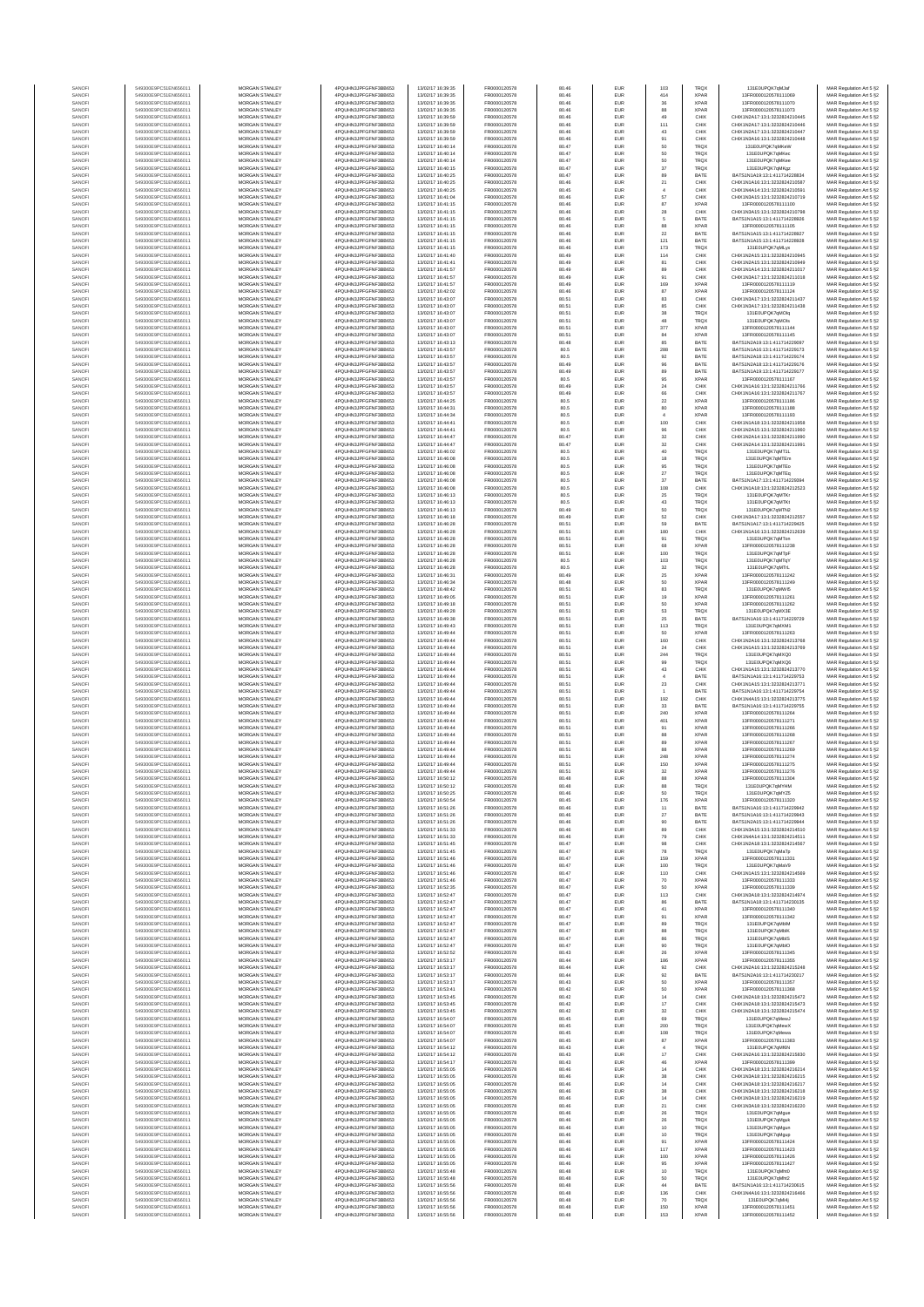| MORGAN STANLEY<br>4PQUHN3JPFGFNF3BB653<br>FR0000120578<br>EUR<br>55<br>CHIX1N1A17:13:1:3232824216673<br>SANOFI<br>549300E9PC51EN656011<br>13/02/17 16:56:25<br>80.48<br>CHIX<br>MAR Regulation Art 5 §2<br>SANOFI<br>549300E9PC51EN656011<br><b>MORGAN STANLEY</b><br>4PQUHN3JPFGFNF3BB653<br>13/02/17 16:56:25<br>FR0000120578<br>80.48<br><b>EUR</b><br>34<br>CHIX<br>CHIX1N1A17:13:1:3232824216678<br>MAR Regulation Art 5 §2<br>38<br>SANOFI<br>549300E9PC51EN656011<br><b>MORGAN STANLEY</b><br>4PQUHN3JPFGFNF3BB653<br>13/02/17 16:56:31<br>FR0000120578<br>80.48<br><b>EUR</b><br><b>XPAR</b><br>13FR0000120578111470<br>MAR Regulation Art 5 §2<br>549300E9PC51EN656011<br>MORGAN STANLEY<br>4PQUHN3JPFGFNF3BB653<br>13/02/17 16:56:50<br>FR0000120578<br>80.48<br>EUR<br>85<br>TRQX<br>131E0UPQK7qMjSc<br>MAR Regulation Art 5 §2<br>SANOFI<br>MORGAN STANLEY<br>13/02/17 16:56:52<br>FR0000120578<br>50<br>13FR0000120578111474<br>MAR Regulation Art 5 §2<br>SANOFI<br>549300E9PC51EN656011<br>4PQUHN3JPFGFNF3BB653<br>80.48<br>EUR<br><b>XPAR</b><br>50<br>SANOF<br>549300E9PC51EN656011<br>MORGAN STANLEY<br>4PQUHN3JPFGFNF3BB653<br>13/02/17 16:56:59<br>FR0000120578<br>80.48<br>EUR<br>XPAF<br>13FR0000120578111475<br>MAR Regulation Art 5 §2<br>SANOFI<br>549300E9PC51EN656011<br>MORGAN STANLEY<br>4PQUHN3JPFGFNF3BB653<br>13/02/17 16:57:00<br>FR0000120578<br>80.48<br>EUR<br>39<br>XPAF<br>13FR0000120578111476<br>MAR Regulation Art 5 §2<br>84<br>4PQUHN3JPFGFNF3BB653<br>13/02/17 16:57:00<br>FR0000120578<br>EUR<br><b>XPAR</b><br>13FR0000120578111478<br>549300E9PC51EN656011<br>MORGAN STANLEY<br>80.48<br>MAR Regulation Art 5 §2<br>87<br><b>XPAF</b><br>549300E9PC51EN656011<br>MORGAN STANLEY<br>4PQUHN3JPFGFNF3BB653<br>13/02/17 16:57:00<br>FR0000120578<br>80.48<br>EUR<br>13FR0000120578111485<br>MAR Regulation Art 5 §2<br>SANOFI<br>84<br>4PQUHN3JPFGFNF3BB653<br>FR0000120578<br>80.48<br>EUR<br><b>XPAR</b><br>MAR Regulation Art 5 §2<br>549300E9PC51EN656011<br>MORGAN STANLEY<br>13/02/17 16:57:00<br>13FR0000120578111480<br>549300E9PC51EN656011<br><b>MORGAN STANLEY</b><br>4PQUHN3JPFGFNF3BB653<br>13/02/17 16:57:00<br>FR0000120578<br>80.48<br><b>EUR</b><br>85<br><b>XPAF</b><br>13FR0000120578111483<br>MAR Regulation Art 5 §2<br>88<br>549300E9PC51EN656011<br>MORGAN STANLEY<br>4PQUHN3JPFGFNF3BB653<br>13/02/17 16:57:00<br>FR0000120578<br>80.47<br>EUR<br>CHIX<br>CHIX1N1A16:13:1:3232824216845<br>MAR Regulation Art 5 §2<br>549300E9PC51EN656011<br>MORGAN STANLEY<br>4PQUHN3JPFGFNF3BB653<br>13/02/17 16:57:00<br>FR0000120578<br>80.47<br>EUR<br>88<br>TRQX<br>131E0UPQK7qMjbs<br>MAR Regulation Art 5 §2<br>MORGAN STANLEY<br>13/02/17 16:57:58<br>FR0000120578<br>$18\,$<br>13FR0000120578111525<br>MAR Regulation Art 5 §2<br>549300E9PC51EN656011<br>4PQUHN3JPFGFNF3BB653<br>80.5<br>EUR<br><b>XPAR</b><br>100<br>549300E9PC51EN656011<br>MORGAN STANLEY<br>4PQUHN3JPFGFNF3BB653<br>13/02/17 16:58:04<br>FR0000120578<br>80.5<br>EUR<br>XPAF<br>13FR0000120578111526<br>MAR Regulation Art 5 §2<br>549300E9PC51EN656011<br>MORGAN STANLEY<br>4PQUHN3JPFGFNF3BB653<br>13/02/17 16:58:04<br>FR0000120578<br>80.5<br>EUR<br>50<br>XPAF<br>13FR0000120578111527<br>MAR Regulation Art 5 §2<br>56<br>4PQUHN3JPFGFNF3BB653<br>FR0000120578<br>80.5<br>EUR<br><b>XPAR</b><br>13FR0000120578111528<br>MAR Regulation Art 5 §2<br>549300E9PC51EN656011<br>MORGAN STANLEY<br>13/02/17 16:58:04<br>13/02/17 16:58:04<br>FR0000120578<br>48<br><b>XPAF</b><br>549300E9PC51EN656011<br>MORGAN STANLEY<br>4PQUHN3JPFGFNF3BB653<br>80.5<br>EUR<br>13FR0000120578111529<br>MAR Regulation Art 5 §2<br>127<br>549300E9PC51EN656011<br><b>MORGAN STANLEY</b><br>4PQUHN3JPFGFNF3BB653<br>13/02/17 16:58:04<br>FR0000120578<br>80.5<br><b>EUR</b><br><b>XPAR</b><br>13FR0000120578111530<br>MAR Regulation Art 5 §2<br>103<br>549300E9PC51EN656011<br>MORGAN STANLEY<br>4PQUHN3JPFGFNF3BB653<br>13/02/17 16:58:04<br>FR0000120578<br>80.5<br><b>EUR</b><br><b>XPAR</b><br>13FR0000120578111532<br>MAR Regulation Art 5 §2<br>549300E9PC51EN656011<br>MORGAN STANLEY<br>4PQUHN3JPFGFNF3BB653<br>13/02/17 16:59:08<br>FR0000120578<br>80.54<br>EUR<br>193<br>CHIX<br>CHIX1N3A18:13:1:3232824217599<br>MAR Regulation Art 5 §2<br>MORGAN STANLEY<br>13/02/17 16:59:08<br>FR0000120578<br>80.54<br>EUR<br>99<br>MAR Regulation Art 5 §2<br>549300E9PC51EN656011<br>4PQUHN3JPFGFNF3BB653<br>TRQX<br>131E0UPQK7qMnAR<br>549300E9PC51EN656011<br>MORGAN STANLEY<br>4PQUHN3JPFGFNF3BB653<br>13/02/17 16:59:08<br>FR0000120578<br>80.54<br>EUR<br>63<br>BATE<br>BATS1N2A15:13:1:411714231025<br>MAR Regulation Art 5 §2<br>432<br>549300E9PC51EN656011<br>MORGAN STANLEY<br>4PQUHN3JPFGFNF3BB653<br>13/02/17 16:59:08<br>FR0000120578<br>80.54<br>EUR<br>XPAF<br>13FR0000120578111556<br>MAR Regulation Art 5 §2<br>549300E9PC51EN656011<br>MORGAN STANLEY<br>4PQUHN3JPFGFNF3BB653<br>13/02/17 16:59:19<br>FR0000120578<br>41<br>TRQX<br>MAR Regulation Art 5 §2<br>80.53<br>EUR<br>131E0UPQK7qMnUr<br>49<br>EUR<br>TRQX<br>MORGAN STANLEY<br>4PQUHN3JPFGFNF3BB653<br>13/02/17 16:59:28<br>FR0000120578<br>80.53<br>131E0UPQK7qMnd<br>MAR Regulation Art 5 §2<br>549300E9PC51EN656011<br>549300E9PC51EN656011<br><b>MORGAN STANLEY</b><br>4PQUHN3JPFGFNF3BB653<br>13/02/17 16:59:30<br>FR0000120578<br>80.53<br><b>EUR</b><br>89<br>CHIX<br>CHIX1N1A16:13:1:3232824217720<br>MAR Regulation Art 5 §2<br>90<br>549300E9PC51EN656011<br><b>MORGAN STANLEY</b><br>4PQUHN3JPFGFNF3BB653<br>13/02/17 16:59:30<br>FR0000120578<br>80.53<br><b>EUR</b><br><b>XPAR</b><br>13FR0000120578111561<br>MAR Regulation Art 5 §2<br>549300E9PC51EN656011<br>MORGAN STANLEY<br>4PQUHN3JPFGFNF3BB653<br>13/02/17 16:59:30<br>FR0000120578<br>80.53<br>EUR<br>$17\,$<br><b>XPAF</b><br>13FR0000120578111563<br>MAR Regulation Art 5 §2<br>MORGAN STANLEY<br>13/02/17 16:59:30<br>50<br>MAR Regulation Art 5 §2<br>549300E9PC51EN656011<br>4PQUHN3JPFGFNF3BB653<br>FR0000120578<br>80.52<br>EUR<br><b>XPAR</b><br>13FR0000120578111564<br>41<br>549300E9PC51EN656011<br>MORGAN STANLEY<br>4PQUHN3JPFGFNF3BB653<br>13/02/17 16:59:30<br>FR0000120578<br>80.52<br>EUR<br>XPAF<br>13FR0000120578111565<br>MAR Regulation Art 5 §2<br>549300E9PC51EN656011<br>MORGAN STANLEY<br>4PQUHN3JPFGFNF3BB653<br>13/02/17 16:59:30<br>FR0000120578<br>80.51<br>EUR<br>$9$<br>XPAF<br>13FR0000120578111566<br>MAR Regulation Art 5 §2<br>50<br>549300E9PC51EN656011<br>4PQUHN3JPFGFNF3BB653<br>13/02/17 16:59:30<br>FR0000120578<br>80.52<br>EUR<br>CHIX<br>CHIX1N1A18:13:1:3232824217731<br>MORGAN STANLEY<br>MAR Regulation Art 5 §2<br>MORGAN STANLEY<br>4PQUHN3JPFGFNF3BB653<br>13/02/17 16:59:30<br>FR0000120578<br>39<br>CHIX1N1A18:13:1:3232824217732<br>MAR Regulation Art 5 §2<br>549300E9PC51EN656011<br>80.52<br>EUR<br>CHIX<br>50<br>549300E9PC51EN656011<br><b>MORGAN STANLEY</b><br>4PQUHN3JPFGFNF3BB653<br>13/02/17 16:59:55<br>FR0000120578<br>80.5<br><b>EUR</b><br><b>TRQX</b><br>131E0UPQK7qMoNG<br>MAR Regulation Art 5 §2<br>$47\,$<br>549300E9PC51EN656011<br><b>MORGAN STANLEY</b><br>4PQUHN3JPFGFNF3BB653<br>13/02/17 16:59:55<br>FR0000120578<br>80.5<br><b>EUR</b><br><b>TRQX</b><br>131E0UPQK7qMoNI<br>MAR Regulation Art 5 §2<br>549300E9PC51EN656011<br>MORGAN STANLEY<br>4PQUHN3JPFGFNF3BB653<br>13/02/17 16:59:55<br>FR0000120578<br>80.5<br>EUR<br>$\,$ 3 $\,$<br>CHIX1N2A15:13:1:3232824217870<br>MAR Regulation Art 5 §2<br>CHIX<br>MORGAN STANLEY<br>13/02/17 17:00:02<br>FR0000120578<br>80.5<br>EUR<br>50<br>MAR Regulation Art 5 §2<br>549300E9PC51EN656011<br>4PQUHN3JPFGFNF3BB653<br>CHIX<br>CHIX1N2A15:13:1:3232824217927<br>549300E9PC51EN656011<br>MORGAN STANLEY<br>4PQUHN3JPFGFNF3BB653<br>13/02/17 17:00:02<br>FR0000120578<br>80.5<br>EUR<br>50<br>CHID<br>CHIX1N2A15:13:1:3232824217928<br>MAR Regulation Art 5 §2<br>50<br>549300E9PC51EN656011<br>MORGAN STANLEY<br>4PQUHN3JPFGFNF3BB653<br>13/02/17 17:00:12<br>FR0000120578<br>80.5<br>EUR<br>XPAF<br>13FR0000120578111597<br>MAR Regulation Art 5 §2<br>549300E9PC51EN656011<br>MORGAN STANLEY<br>4PQUHN3JPFGFNF3BB653<br>13/02/17 17:00:12<br>FR0000120578<br>50<br><b>XPAF</b><br>80.5<br>EUR<br>13FR0000120578111598<br>MAR Regulation Art 5 §2<br>50<br>MORGAN STANLEY<br>4PQUHN3JPFGFNF3BB653<br>FR0000120578<br>80.5<br>EUR<br><b>XPAF</b><br>549300E9PC51EN656011<br>13/02/17 17:00:12<br>13FR0000120578111599<br>MAR Regulation Art 5 §2<br>MORGAN STANLEY<br>4PQUHN3JPFGFNF3BB653<br>FR0000120578<br>116<br>CHIX<br>CHIX1N2A17:13:1:3232824218213<br>MAR Regulation Art 5 §2<br>549300E9PC51EN656011<br>13/02/17 17:00:31<br>80.51<br><b>EUR</b><br>87<br>549300E9PC51EN656011<br><b>MORGAN STANLEY</b><br>4PQUHN3JPFGFNF3BB653<br>13/02/17 17:00:31<br>FR0000120578<br>80.51<br><b>EUR</b><br>CHIX<br>CHIX1N3A14-13-1-3232824218215<br>MAR Regulation Art 5 §2<br>121<br>549300E9PC51EN656011<br>MORGAN STANLEY<br>4PQUHN3JPFGFNF3BB653<br>13/02/17 17:00:31<br>FR0000120578<br>80.51<br><b>EUR</b><br>CHIX<br>CHIX1N2A17:13:1:3232824218216<br>MAR Regulation Art 5 §2<br>549300E9PC51EN656011<br>MORGAN STANLEY<br>4PQUHN3JPFGFNF3BB653<br>13/02/17 17:00:33<br>FR0000120578<br>15<br>XPAF<br>MAR Regulation Art 5 §2<br>80.51<br>EUR<br>13FR0000120578111607<br>MORGAN STANLEY<br>4PQUHN3JPFGFNF3BB653<br>13/02/17 17:00:34<br>FR0000120578<br>80.51<br>EUR<br>79<br>XPAF<br>549300E9PC51EN656011<br>13FR0000120578111608<br>MAR Regulation Art 5 §2<br>97<br>549300E9PC51EN656011<br>MORGAN STANLEY<br>4PQUHN3JPFGFNF3BB653<br>13/02/17 17:00:37<br>FR0000120578<br>80.51<br>EUR<br>TRQ)<br>131E0UPQK7qMq3x<br>MAR Regulation Art 5 §2<br>$17\,$<br>549300E9PC51EN656011<br>MORGAN STANLEY<br>4PQUHN3JPFGFNF3BB653<br>13/02/17 17:00:45<br>FR0000120578<br>80.51<br>EUR<br>XPAF<br>13FR0000120578111616<br>MAR Regulation Art 5 §2<br>549300E9PC51EN656011<br>4PQUHN3JPFGFNF3BB653<br>13/02/17 17:00:45<br>FR0000120578<br>79<br><b>XPAR</b><br>13FR0000120578111617<br>MAR Regulation Art 5 §2<br>MORGAN STANLEY<br>80.51<br>EUR<br>39<br>4PQUHN3JPFGFNF3BB653<br>FR0000120578<br>EUR<br><b>XPAR</b><br>MAR Regulation Art 5 §2<br>549300E9PC51EN656011<br>MORGAN STANLEY<br>13/02/17 17:01:05<br>80.49<br>13FR0000120578111630<br>549300E9PC51EN656011<br><b>MORGAN STANLEY</b><br>4PQUHN3JPFGFNF3BB653<br>13/02/17 17:01:05<br>FR0000120578<br>80.49<br><b>EUR</b><br>46<br><b>XPAR</b><br>13FR0000120578111631<br>MAR Regulation Art 5 §2<br>104<br>549300E9PC51EN656011<br>MORGAN STANLEY<br>4PQUHN3JPFGFNF3BB653<br>13/02/17 17:01:13<br>FR0000120578<br>80.49<br>EUR<br>CHIX<br>CHIX1N2A14:13:1:3232824218656<br>MAR Regulation Art 5 §2<br>549300E9PC51EN656011<br>MORGAN STANLEY<br>4PQUHN3JPFGFNF3BB653<br>13/02/17 17:01:13<br>FR0000120578<br>80.49<br>EUR<br>86<br>TRQX<br>131E0UPQK7qMrDL<br>MAR Regulation Art 5 §2<br>MORGAN STANLEY<br>13/02/17 17:01:13<br>FR0000120578<br>85<br>MAR Regulation Art 5 §2<br>549300E9PC51EN656011<br>4PQUHN3JPFGFNF3BB653<br>80.49<br>EUR<br><b>XPAR</b><br>13FR0000120578111633<br>41<br>549300E9PC51EN656011<br>MORGAN STANLEY<br>4PQUHN3JPFGFNF3BB653<br>13/02/17 17:01:46<br>FR0000120578<br>80.52<br>EUR<br>BATE<br>BATS1N1A16:13:1:411714231420<br>MAR Regulation Art 5 §2<br>549300E9PC51EN656011<br>MORGAN STANLEY<br>4PQUHN3JPFGFNF3BB653<br>13/02/17 17:01:46<br>FR0000120578<br>80.52<br>EUR<br>92<br>CHIX<br>CHIX1N4A18:13:1:323282421878<br>MAR Regulation Art 5 §2<br>$_{33}$<br>4PQUHN3JPFGFNF3BB653<br>13/02/17 17:01:46<br>FR0000120578<br>80.52<br>EUR<br>CHIX<br>549300E9PC51EN656011<br>MORGAN STANLEY<br>CHIX1N4A18:13:1:3232824218787<br>MAR Regulation Art 5 §2<br>MORGAN STANLEY<br>FR0000120578<br><b>XPAF</b><br>549300E9PC51EN656011<br>4PQUHN3JPFGFNF3BB653<br>13/02/17 17:01:46<br>80.52<br>EUR<br>$\overline{7}$<br>13FR0000120578111661<br>MAR Regulation Art 5 §2<br>549300E9PC51EN656011<br><b>MORGAN STANLEY</b><br>4PQUHN3JPFGFNF3BB653<br>13/02/17 17:01:46<br>FR0000120578<br>80.52<br><b>EUR</b><br>$\ddot{\phantom{1}}$<br><b>XPAR</b><br>13FR0000120578111662<br>MAR Regulation Art 5 §2<br>273<br>549300E9PC51EN656011<br><b>MORGAN STANLEY</b><br>4PQUHN3JPFGFNF3BB653<br>13/02/17 17:01:46<br>FR0000120578<br>80.52<br><b>EUR</b><br><b>XPAR</b><br>13FR0000120578111663<br>MAR Regulation Art 5 §2<br>549300E9PC51EN656011<br>MORGAN STANLEY<br>4PQUHN3JPFGFNF3BB653<br>13/02/17 17:01:46<br>FR0000120578<br>EUR<br>100<br><b>XPAF</b><br>13FR0000120578111665<br>MAR Regulation Art 5 §2<br>80.51<br>MORGAN STANLEY<br>13/02/17 17:01:58<br>FR0000120578<br>80.52<br>EUR<br>87<br><b>XPAR</b><br>MAR Regulation Art 5 §2<br>549300E9PC51EN656011<br>4PQUHN3JPFGFNF3BB653<br>13FR0000120578111668<br>549300E9PC51EN656011<br>MORGAN STANLEY<br>4PQUHN3JPFGFNF3BB653<br>13/02/17 17:02:15<br>FR0000120578<br>80.51<br>EUR<br>80<br>XPAF<br>13FR0000120578111675<br>MAR Regulation Art 5 §2<br>138<br>549300E9PC51EN656011<br>MORGAN STANLEY<br>4PQUHN3JPFGFNF3BB653<br>13/02/17 17:02:18<br>FR0000120578<br>80.51<br>EUR<br>CHIX<br>CHIX1N3A16:13:1:323282421895<br>MAR Regulation Art 5 §2<br>549300E9PC51EN656011<br>MORGAN STANLEY<br>4PQUHN3JPFGFNF3BB653<br>13/02/17 17:02:30<br>FR0000120578<br>XPAF<br>MAR Regulation Art 5 §2<br>80.48<br>EUR<br>191<br>13FR0000120578111702<br>80.47<br>EUR<br>104<br><b>XPAF</b><br>MORGAN STANLEY<br>4PQUHN3JPFGFNF3BB653<br>13/02/17 17:02:43<br>FR0000120578<br>13FR0000120578111707<br>MAR Regulation Art 5 §2<br>549300E9PC51EN656011<br>161<br>549300E9PC51EN656011<br><b>MORGAN STANLEY</b><br>4PQUHN3JPFGFNF3BB653<br>13/02/17 17:02:43<br>FR0000120578<br>80.47<br><b>EUR</b><br><b>XPAR</b><br>13FR0000120578111708<br>MAR Regulation Art 5 §2<br>549300E9PC51EN656011<br><b>MORGAN STANLEY</b><br>4PQUHN3JPFGFNF3BB653<br>13/02/17 17:02:43<br>FR0000120578<br>80.47<br><b>EUR</b><br>13<br><b>XPAR</b><br>13FR0000120578111709<br>MAR Regulation Art 5 §2<br>549300E9PC51EN656011<br>MORGAN STANLEY<br>4PQUHN3JPFGFNF3BB653<br>13/02/17 17:02:57<br>FR0000120578<br>80.45<br>EUR<br>$172\,$<br>TRQX<br>131E0UPQK7qMuX4<br>MAR Regulation Art 5 §2<br>MORGAN STANLEY<br>13/02/17 17:03:18<br>FR0000120578<br>94<br>CHIX1N4A17:13:1:3232824219414<br>MAR Regulation Art 5 §2<br>549300E9PC51EN656011<br>4PQUHN3JPFGFNF3BB653<br>80.44<br>EUR<br>CHIX<br>104<br>549300E9PC51EN656011<br>MORGAN STANLEY<br>4PQUHN3JPFGFNF3BB653<br>13/02/17 17:03:18<br>FR0000120578<br>80.44<br>EUR<br>XPAF<br>13FR0000120578111722<br>MAR Regulation Art 5 §2<br>549300E9PC51EN656011<br>MORGAN STANLEY<br>4PQUHN3JPFGFNF3BB653<br>13/02/17 17:03:18<br>FR0000120578<br>80.44<br>EUR<br>97<br>XPAF<br>13FR0000120578111723<br>MAR Regulation Art 5 §2<br>4PQUHN3JPFGFNF3BB653<br>202<br>549300E9PC51EN656011<br>MORGAN STANLEY<br>13/02/17 17:03:34<br>FR0000120578<br>80.44<br>EUR<br><b>XPAR</b><br>13FR0000120578111729<br>MAR Regulation Art 5 §2<br>4PQUHN3JPFGFNF3BB653<br>13/02/17 17:03:43<br>105<br><b>XPAF</b><br>13FR0000120578111732<br>549300E9PC51EN656011<br>MORGAN STANLEY<br>FR0000120578<br>80.44<br>EUR<br>MAR Regulation Art 5 §2<br>FR0000120578<br>EUR<br>97<br><b>XPAR</b><br>MORGAN STANLEY<br>4PQUHN3JPFGFNF3BB653<br>13/02/17 17:03:46<br>80.43<br>13FR0000120578111734<br>MAR Regulation Art 5 §2<br>549300E9PC51EN656011<br>100<br>549300E9PC51EN656011<br><b>MORGAN STANLEY</b><br>4PQUHN3JPFGFNF3BB653<br>13/02/17 17:04:38<br>FR0000120578<br>80.42<br><b>EUR</b><br><b>TRQX</b><br>131E0UPQK7qMxbg<br>MAR Regulation Art 5 §2<br>549300E9PC51EN656011<br><b>MORGAN STANLEY</b><br>4PQUHN3JPFGFNF3BB653<br>13/02/17 17:04:38<br>FR0000120578<br>80.42<br><b>EUR</b><br>28<br>BATE<br>BATS1N2A18:13:1:411714231771<br>MAR Regulation Art 5 §2<br>549300E9PC51EN656011<br>MORGAN STANLEY<br>4PQUHN3JPFGFNF3BB653<br>13/02/17 17:04:38<br>FR0000120578<br>80.42<br>EUR<br>69<br>BATE<br>BATS1N2A18:13:1:411714231772<br>MAR Regulation Art 5 §2<br>MORGAN STANLEY<br>13/02/17 17:04:38<br>FR0000120578<br>197<br>MAR Regulation Art 5 §2<br>549300E9PC51EN656011<br>4PQUHN3JPFGFNF3BB653<br>80.42<br>EUR<br><b>XPAF</b><br>13FR0000120578111740<br>104<br>549300E9PC51EN656011<br>MORGAN STANLEY<br>4PQUHN3JPFGFNF3BB653<br>13/02/17 17:04:38<br>FR0000120578<br>80.42<br>EUR<br>XPAF<br>13FR0000120578111741<br>MAR Regulation Art 5 §2<br>549300E9PC51EN656011<br>MORGAN STANLEY<br>4PQUHN3JPFGFNF3BB653<br>13/02/17 17:04:38<br>FR0000120578<br>80.42<br>EUR<br>102<br>XPAF<br>13FR0000120578111743<br>MAR Regulation Art 5 §2<br>101<br>549300E9PC51EN656011<br>MORGAN STANLEY<br>4PQUHN3JPFGFNF3BB653<br>13/02/17 17:04:38<br>FR0000120578<br>80.42<br>EUR<br><b>XPAR</b><br>13FR0000120578111742<br>MAR Regulation Art 5 §2<br>MORGAN STANLEY<br>FR0000120578<br><b>XPAR</b><br>13FR0000120578111752<br>MAR Regulation Art 5 §2<br>549300E9PC51EN656011<br>4PQUHN3JPFGFNF3BB653<br>13/02/17 17:04:50<br>80.42<br><b>EUR</b><br>185<br>549300E9PC51EN656011<br><b>MORGAN STANLEY</b><br>4POLIHN3JPEGENE3BB653<br>13/02/17 17:04:56<br>FR0000120578<br>80.41<br><b>EUR</b><br>98<br><b>XPAR</b><br>13FR0000120578111756<br>MAR Regulation Art 5 §2<br>56<br>549300E9PC51EN656011<br>MORGAN STANLEY<br>4PQUHN3JPFGFNF3BB653<br>13/02/17 17:05:15<br>FR0000120578<br>80.4<br><b>EUR</b><br><b>XPAR</b><br>13FR0000120578111771<br>MAR Regulation Art 5 §2<br>549300E9PC51EN656011<br>MORGAN STANLEY<br>4PQUHN3JPFGFNF3BB653<br>13/02/17 17:05:15<br>FR0000120578<br>80.4<br>EUR<br>$_{\rm 34}$<br>XPAF<br>13FR0000120578111772<br>MAR Regulation Art 5 §2<br>MORGAN STANLEY<br>4PQUHN3JPFGFNF3BB653<br>13/02/17 17:05:15<br>FR0000120578<br>80.4<br>EUR<br>66<br>XPAF<br>13FR0000120578111773<br>549300E9PC51EN656011<br>MAR Regulation Art 5 §2<br>549300E9PC51EN656011<br>MORGAN STANLEY<br>4PQUHN3JPFGFNF3BB653<br>13/02/17 17:05:15<br>FR0000120578<br>80.4<br>EUR<br>25<br>XPAF<br>13FR0000120578111774<br>MAR Regulation Art 5 §2<br>95<br>549300E9PC51EN656011<br>MORGAN STANLEY<br>4PQUHN3JPFGFNF3BB653<br>13/02/17 17:05:15<br>FR0000120578<br>80.4<br>EUR<br>XPAF<br>13FR0000120578111775<br>MAR Regulation Art 5 §2<br>549300E9PC51EN656011<br>MORGAN STANLEY<br>4PQUHN3JPFGFNF3BB653<br>13/02/17 17:05:35<br>192<br>MAR Regulation Art 5 §2<br>FR0000120578<br>80.4<br>EUR<br>CHIX<br>CHIX1N2A15:13:1:3232824220514<br>4PQUHN3JPFGFNF3BB653<br>FR0000120578<br>80.4<br>EUR<br><b>XPAR</b><br>MAR Regulation Art 5 §2<br>549300E9PC51EN656011<br>MORGAN STANLEY<br>13/02/17 17:05:43<br>90<br>13FR0000120578111788<br>105<br>549300E9PC51EN656011<br><b>MORGAN STANLEY</b><br>4POLIHN3JPEGENE3BB653<br>13/02/17 17:06:09<br>FR0000120578<br>80.42<br><b>EUR</b><br>CHIX<br>CHIX1N4A18:13:1:3232824220719<br>MAR Regulation Art 5 §2<br>549300E9PC51EN656011<br>MORGAN STANLEY<br>4POLIHN3JPEGENE3BB653<br>13/02/17 17:06:09<br>FR0000120578<br>80.42<br><b>EUR</b><br>15<br>CHIX<br>CHIX1N4A18:13:1:3232824220720<br>MAR Regulation Art 5 §2<br>62<br>MAD DA<br>13/02/17 17:06:09<br>549300E9PC51EN656011<br>MORGAN STANLEY<br>4PQUHN3JPFGFNF3BB653<br>FR0000120578<br>80.42<br>EUR<br>100<br><b>XPAR</b><br>13FR0000120578111799<br>MAR Regulation Art 5 §2<br>549300E9PC51EN656011<br>MORGAN STANLEY<br>4PQUHN3JPFGFNF3BB653<br>13/02/17 17:06:09<br>FR0000120578<br>80.42<br>EUR<br>170<br><b>XPAR</b><br>13FR0000120578111800<br>MAR Regulation Art 5 §2<br>549300E9PC51EN656011<br>MORGAN STANLEY<br>4PQUHN3JPFGFNF3BB653<br>13/02/17 17:07:02<br>FR0000120578<br>80.44<br>EUR<br>95<br>TRQX<br>131E0UPQK7qN2WD<br>MAR Regulation Art 5 §2<br>4PQUHN3JPFGFNF3BB653<br>13/02/17 17:07:02<br>FR0000120578<br>65<br>131E0UPQK7qN2W9<br>549300E9PC51EN656011<br>MORGAN STANLEY<br>80.44<br>EUR<br><b>TRQX</b><br>MAR Regulation Art 5 §2<br>BATS1N2A17:13:1:411714232189<br>549300E9PC51EN656011<br>MORGAN STANLEY<br>4PQUHN3JPFGFNF3BB653<br>13/02/17 17:07:02<br>FR0000120578<br>27<br>BATE<br>MAR Regulation Art 5 §2<br>80.44<br><b>EUR</b><br>67<br>549300E9PC51EN656011<br>MORGAN STANLEY<br>4PQUHN3JPFGFNF3BB653<br>13/02/17 17:07:02<br>FR0000120578<br>80.44<br><b>EUR</b><br>CHIX<br>CHIX1N2A18:13:1:3232824221062<br>MAR Regulation Art 5 §2<br>549300E9PC51EN656011<br><b>MORGAN STANLEY</b><br>4PQUHN3JPFGFNF3BB653<br>13/02/17 17:07:02<br>FR0000120578<br>80.44<br><b>EUR</b><br>15<br>BATE<br>BATS1N2A17:13:1:411714232190<br>MAR Regulation Art 5 §2<br>MORGAN STANLEY<br>13/02/17 17:07:02<br>FR0000120578<br>61<br>CHIX1N2A18:13:1:3232824221063<br>MAR Regulation Art 5 §2<br>549300E9PC51EN656011<br>4PQUHN3JPFGFNF3BB653<br>80.44<br><b>EUR</b><br>CHIX<br>MORGAN STANLEY<br>FR0000120578<br>286<br>549300E9PC51EN656011<br>4PQUHN3JPFGFNF3BB653<br>13/02/17 17:07:02<br>80.44<br><b>EUR</b><br><b>XPAR</b><br>13FR0000120578111809<br>MAR Regulation Art 5 §2<br>549300E9PC51EN656011<br>MORGAN STANLEY<br>4PQUHN3JPFGFNF3BB653<br>13/02/17 17:07:02<br>FR0000120578<br>80.44<br>EUR<br>124<br><b>XPAR</b><br>13FR0000120578111810<br>MAR Regulation Art 5 §2<br>549300E9PC51EN656011<br>MORGAN STANLEY<br>4PQUHN3JPFGFNF3BB653<br>13/02/17 17:07:13<br>FR0000120578<br>80.44<br>EUR<br>84<br><b>XPAR</b><br>13FR0000120578111813<br>MAR Regulation Art 5 §2<br>549300E9PC51EN656011<br>4PQUHN3JPFGFNF3BB653<br>13/02/17 17:07:13<br><b>XPAR</b><br>13FR0000120578111812<br>MAR Regulation Art 5 §2<br>MORGAN STANLEY<br>FR0000120578<br>90<br>80.44<br>EUR<br>4PQUHN3JPFGFNF3BB653<br>162<br>549300E9PC51EN656011<br>MORGAN STANLEY<br>13/02/17 17:07:37<br>FR0000120578<br>80.45<br>EUR<br>CHIX<br>CHIX1N3A14:13:1:3232824221286<br>MAR Regulation Art 5 §2<br>549300E9PC51EN656011<br>MORGAN STANLEY<br>4PQUHN3JPFGFNF3BB653<br>13/02/17 17:07:37<br>FR0000120578<br>50<br>CHIX<br>CHIX1N3A14:13:1:3232824221287<br>MAR Regulation Art 5 §2<br>80.45<br><b>EUR</b><br>47<br>549300E9PC51EN656011<br>MORGAN STANLEY<br>4PQUHN3JPFGFNF3BB653<br>13/02/17 17:07:37<br>FR0000120578<br>80.45<br><b>EUR</b><br>CHIX<br>CHIX1N3A14-13-1-3232824221288<br>MAR Regulation Art 5 §2<br>549300E9PC51EN656011<br><b>MORGAN STANLEY</b><br>4PQUHN3JPFGFNF3BB653<br>13/02/17 17:07:40<br>FR0000120578<br>80.44<br><b>EUR</b><br>59<br>CHIX<br>CHIX1N1A15:13:1:3232824221303<br>MAR Regulation Art 5 §2<br>MORGAN STANLEY<br>13/02/17 17:07:53<br>FR0000120578<br>87<br>CHIX1N3A17:13:1:3232824221409<br>MAR Regulation Art 5 §2<br>549300E9PC51EN656011<br>4PQUHN3JPFGFNF3BB653<br>80.45<br>EUR<br>CHIX<br>MORGAN STANLEY<br>FR0000120578<br>95<br>549300E9PC51EN656011<br>4PQUHN3JPFGFNF3BB653<br>13/02/17 17:07:53<br>80.44<br><b>EUR</b><br>CHIX<br>CHIX1N2A15:13:1:3232824221411<br>MAR Regulation Art 5 §2<br>549300E9PC51EN656011<br>MORGAN STANLEY<br>4PQUHN3JPFGFNF3BB653<br>13/02/17 17:07:53<br>FR0000120578<br>80.44<br>EUR<br>88<br>CHIX<br>CHIX1N4A15:13:1:3232824221412<br>MAR Regulation Art 5 §2<br>549300E9PC51EN656011<br>MORGAN STANLEY<br>4PQUHN3JPFGFNF3BB653<br>13/02/17 17:07:53<br>FR0000120578<br>80.44<br>EUR<br>63<br>CHIX<br>CHIX1N1A16:13:1:3232824221413<br>MAR Regulation Art 5 §2<br>4PQUHN3JPFGFNF3BB653<br>549300E9PC51EN656011<br>MORGAN STANLEY<br>13/02/17 17:07:53<br>FR0000120578<br>23<br>CHIX<br>CHIX1N1A16:13:1:3232824221414<br>MAR Regulation Art 5 §2<br>80.44<br>EUR<br>86<br><b>XPAR</b><br>MORGAN STANLEY<br>4PQUHN3JPFGFNF3BB653<br>FR0000120578<br>80.44<br><b>EUR</b><br>13FR0000120578111832<br>MAR Regulation Art 5 §2<br>549300E9PC51EN656011<br>13/02/17 17:07:53<br>549300E9PC51EN656011<br>MORGAN STANLEY<br>4PQUHN3JPFGFNF3BB653<br>13/02/17 17:08:10<br>FR0000120578<br>80.39<br><b>EUR</b><br>94<br>CHIX<br>CHIX1N2A15:13:1:3232824221543<br>MAR Regulation Art 5 §2<br>549300E9PC51EN656011<br>MORGAN STANLEY<br>4PQUHN3JPFGFNF3BB653<br>13/02/17 17:08:10<br>FR0000120578<br>80.39<br><b>EUR</b><br>100<br><b>XPAR</b><br>13FR0000120578111857<br>MAR Regulation Art 5 §2<br>MORGAN STANLEY<br>4PQUHN3JPFGFNF3BB653<br>13/02/17 17:08:34<br>FR0000120578<br>95<br>CHIX<br>MAR Regulation Art 5 §2<br>549300E9PC51EN656011<br>80.35<br><b>EUR</b><br>CHIX1N4A18:13:1:3232824221712<br>MORGAN STANLEY<br>97<br>549300E9PC51EN656011<br>4PQUHN3JPFGFNF3BB653<br>13/02/17 17:08:53<br>FR0000120578<br>80.35<br>EUR<br>CHIX<br>CHIX1N3A16:13:1:3232824221883<br>MAR Regulation Art 5 §2<br>549300E9PC51EN656011<br>MORGAN STANLEY<br>4PQUHN3JPFGFNF3BB653<br>13/02/17 17:08:53<br>FR0000120578<br>80.35<br>EUR<br>84<br><b>XPAR</b><br>13FR0000120578111889<br>MAR Regulation Art 5 §2<br>549300E9PC51EN656011<br>MORGAN STANLEY<br>4PQUHN3JPFGFNF3BB653<br>13/02/17 17:08:53<br>FR0000120578<br>80.35<br>EUR<br>100<br><b>XPAR</b><br>13FR0000120578111890<br>MAR Regulation Art 5 §2<br>549300E9PC51EN656011<br>4PQUHN3JPFGFNF3BB653<br>13/02/17 17:09:04<br>FR0000120578<br>EUR<br>126<br><b>XPAR</b><br>MORGAN STANLEY<br>80.37<br>13FR0000120578111904<br>MAR Regulation Art 5 §2<br>549300E9PC51EN656011<br>MORGAN STANLEY<br>4PQUHN3JPFGFNF3BB653<br>13/02/17 17:09:09<br>FR0000120578<br>122<br>BATE<br>BATS1N2A19:13:1:411714232515<br>MAR Regulation Art 5 §2<br>80.36<br><b>EUR</b><br>549300E9PC51EN656011<br><b>MORGAN STANLEY</b><br>4PQUHN3JPFGFNF3BB653<br>13/02/17 17:09:56<br>FR0000120578<br>80.4<br><b>EUR</b><br>105<br>CHIX<br>CHIX1N4A17:13:1:3232824222345<br>MAR Regulation Art 5 §2<br>549300E9PC51EN656011<br><b>MORGAN STANLEY</b><br>4PQUHN3JPFGFNF3BB653<br>13/02/17 17:09:56<br>FR0000120578<br>80.4<br><b>EUR</b><br>338<br><b>XPAR</b><br>13FR0000120578111921<br>MAR Regulation Art 5 §2<br>MORGAN STANLEY<br>4PQUHN3JPFGFNF3BB653<br>13/02/17 17:09:56<br>FR0000120578<br>104<br><b>XPAR</b><br>MAR Regulation Art 5 §2<br>549300E9PC51EN656011<br>80.4<br>EUR<br>13FR0000120578111924<br>MORGAN STANLEY<br>FR0000120578<br>101<br><b>XPAR</b><br>549300E9PC51EN656011<br>4PQUHN3JPFGFNF3BB653<br>13/02/17 17:09:56<br>80.4<br><b>EUR</b><br>13FR0000120578111926<br>MAR Regulation Art 5 §2<br>549300E9PC51EN656011<br>MORGAN STANLEY<br>4PQUHN3JPFGFNF3BB653<br>13/02/17 17:09:56<br>FR0000120578<br>80.4<br>EUR<br>104<br>XPAF<br>13FR0000120578111927<br>MAR Regulation Art 5 §2<br>549300E9PC51EN656011<br>MORGAN STANLEY<br>4PQUHN3JPFGFNF3BB653<br>13/02/17 17:10:34<br>FR0000120578<br>80.37<br>EUR<br>60<br>CHIX<br>CHIX1N4A17:13:1:323282422258<br>MAR Regulation Art 5 §2<br>57<br>549300E9PC51EN656011<br>MORGAN STANLEY<br>4PQUHN3JPFGFNF3BB653<br>13/02/17 17:10:34<br>FR0000120578<br>80.37<br>EUR<br><b>TRQX</b><br>131E0UPQK7qN8nf<br>MAR Regulation Art 5 §2<br>4PQUHN3JPFGFNF3BB653<br>73<br><b>XPAR</b><br>549300E9PC51EN656011<br>MORGAN STANLEY<br>13/02/17 17:11:18<br>FR0000120578<br>80.38<br><b>EUR</b><br>13FR0000120578111967<br>MAR Regulation Art 5 §2<br>549300E9PC51EN656011<br><b>MORGAN STANLEY</b><br>4PQUHN3JPFGFNF3BB653<br>13/02/17 17:11:18<br>FR0000120578<br>80.38<br><b>EUR</b><br>97<br><b>XPAR</b><br>13FR0000120578111968<br>MAR Regulation Art 5 §2<br>549300E9PC51EN656011<br><b>MORGAN STANLEY</b><br>4PQUHN3JPFGFNF3BB653<br>13/02/17 17:11:20<br>FR0000120578<br>80.39<br><b>EUR</b><br>209<br>CHIX<br>CHIX1N3A18:13:1:3232824222920<br>MAR Regulation Art 5 §2<br>MORGAN STANLEY<br>4PQUHN3JPFGFNF3BB653<br>13/02/17 17:11:20<br>FR0000120578<br>82<br>BATE<br>BATS1N1A16:13:1:411714232827<br>MAR Regulation Art 5 §2<br>549300E9PC51EN656011<br>80.39<br><b>EUR</b><br>MORGAN STANLEY<br>41<br>549300E9PC51EN656011<br>4PQUHN3JPFGFNF3BB653<br>13/02/17 17:11:28<br>FR0000120578<br>80.39<br><b>EUR</b><br>CHIX<br>CHIX1N3A18:13:1:3232824223102<br>MAR Regulation Art 5 §2<br>549300E9PC51EN656011<br>MORGAN STANLEY<br>4PQUHN3JPFGFNF3BB653<br>13/02/17 17:11:28<br>FR0000120578<br>80.39<br>EUR<br>128<br>TRQX<br>131E0UPQK7qNANR<br>MAR Regulation Art 5 §2<br>549300E9PC51EN656011<br>MORGAN STANLEY<br>4PQUHN3JPFGFNF3BB653<br>13/02/17 17:11:28<br>FR0000120578<br>80.39<br>EUR<br>414<br><b>XPAR</b><br>13FR0000120578112000<br>MAR Regulation Art 5 §2<br>4PQUHN3JPFGFNF3BB653<br>FR0000120578<br>145<br><b>XPAR</b><br>13FR0000120578112001<br>549300E9PC51EN656011<br>MORGAN STANLEY<br>13/02/17 17:11:28<br>80.39<br><b>EUR</b><br>MAR Regulation Art 5 §2<br>4PQUHN3JPFGFNF3BB653<br>13/02/17 17:11:36<br>57<br>BATE<br>549300E9PC51EN656011<br>MORGAN STANLEY<br>FR0000120578<br>BATS1N2A19:13:1:411714232985<br>MAR Regulation Art 5 §2<br>80.39<br><b>EUR</b><br>4PQUHN3JPFGFNF3BB653<br>126<br>549300E9PC51EN656011<br>MORGAN STANLEY<br>FR0000120578<br><b>EUR</b><br><b>TRQX</b><br>131E0UPQK7qNAvg<br>MAR Regulation Art 5 §2<br>13/02/17 17:11:42<br>80.4<br>549300E9PC51EN656011<br><b>MORGAN STANLEY</b><br>4PQUHN3JPFGFNF3BB653<br>13/02/17 17:11:42<br>FR0000120578<br>80.4<br><b>EUR</b><br>179<br><b>XPAR</b><br>13FR0000120578112025<br>MAR Regulation Art 5 §2<br>549300E9PC51EN656011<br><b>MORGAN STANLEY</b><br>4PQUHN3JPFGFNF3BB653<br>13/02/17 17:11:42<br>FR0000120578<br>80.4<br><b>EUR</b><br>42<br><b>XPAR</b><br>13FR0000120578112026<br>MAR Regulation Art 5 §2<br>MORGAN STANLEY<br>13/02/17 17:11:42<br>FR0000120578<br>80.39<br>$\mathbf{93}$<br>CHIX<br>CHIX1N2A17:13:1:3232824223273<br>MAR Regulation Art 5 §2<br>549300E9PC51EN656011<br>4PQUHN3JPFGFNF3BB653<br><b>EUR</b><br>MORGAN STANLEY<br>91<br>549300E9PC51EN656011<br>4PQUHN3JPFGFNF3BB653<br>13/02/17 17:11:42<br>FR0000120578<br>80.39<br><b>EUR</b><br>BATE<br>BATS1N1A16:13:1:411714233009<br>MAR Regulation Art 5 §2<br>549300E9PC51EN656011<br>MORGAN STANLEY<br>4PQUHN3JPFGFNF3BB653<br>13/02/17 17:12:25<br>FR0000120578<br>80.38<br>EUR<br>54<br>TRQX<br>131E0UPQK7qNCUu<br>MAR Regulation Art 5 §2<br>549300E9PC51EN656011<br>MORGAN STANLEY<br>4PQUHN3JPFGFNF3BB653<br>13/02/17 17:12:26<br>FR0000120578<br>80.38<br>EUR<br>343<br>TRQX<br>131E0UPQK7qNCWx<br>MAR Regulation Art 5 §2<br>127<br>4PQUHN3JPFGFNF3BB653<br>BATE<br>BATS1N2A17:13:1:411714233191<br>549300E9PC51EN656011<br>MORGAN STANLEY<br>13/02/17 17:12:31<br>FR0000120578<br>80.38<br>EUR<br>MAR Regulation Art 5 §2<br>MORGAN STANLEY<br>4PQUHN3JPFGFNF3BB653<br>13/02/17 17:12:45<br>FR0000120578<br>126<br>549300E9PC51EN656011<br>80.38<br><b>EUR</b><br><b>TROX</b><br>131E0UPQK7qND2g<br>MAR Regulation Art 5 §2<br>549300E9PC51EN656011<br><b>MORGAN STANLEY</b><br>4PQUHN3JPFGFNF3BB653<br>13/02/17 17:12:58<br>FR0000120578<br>80.38<br><b>EUR</b><br>132<br><b>XPAR</b><br>13FR0000120578112100<br>MAR Regulation Art 5 §2<br>549300E9PC51EN656011<br><b>MORGAN STANLEY</b><br>4PQUHN3JPFGFNF3BB653<br>13/02/17 17:12:58<br>FR0000120578<br>80.38<br><b>EUR</b><br>80<br><b>XPAR</b><br>13FR0000120578112105<br>MAR Regulation Art 5 §2<br>MORGAN STANLEY<br>13/02/17 17:13:00<br>FR0000120578<br>88<br><b>TROX</b><br>MAR Regulation Art 5 §2<br>549300E9PC51EN656011<br>4PQUHN3JPFGFNF3BB653<br>80.38<br>EUR<br>131E0UPQK7qNDV7<br>MORGAN STANLEY<br>80.38<br>EUR<br>45<br>XPAR<br>549300E9PC51EN656011<br>4PQUHN3JPFGFNF3BB653<br>13/02/17 17:13:02<br>FR0000120578<br>13FR0000120578112107<br>MAR Regulation Art 5 §2<br>549300E9PC51EN656011<br>MORGAN STANLEY<br>4PQUHN3JPFGFNF3BB653<br>13/02/17 17:13:02<br>FR0000120578<br>80.38<br>EUR<br>22<br>TRQX<br>131E0UPQK7qNDZ0<br>MAR Regulation Art 5 §2 | SANOF  | 549300E9PC51EN656011 | MORGAN STANLEY | 4PQUHN3JPFGFNF3BB653 | 13/02/17 16:55:56 | FR0000120578 | 80.47 | EUR | 92 | <b>XPAR</b> | 13FR0000120578111460 | MAR Regulation Art 5 §2 |
|-----------------------------------------------------------------------------------------------------------------------------------------------------------------------------------------------------------------------------------------------------------------------------------------------------------------------------------------------------------------------------------------------------------------------------------------------------------------------------------------------------------------------------------------------------------------------------------------------------------------------------------------------------------------------------------------------------------------------------------------------------------------------------------------------------------------------------------------------------------------------------------------------------------------------------------------------------------------------------------------------------------------------------------------------------------------------------------------------------------------------------------------------------------------------------------------------------------------------------------------------------------------------------------------------------------------------------------------------------------------------------------------------------------------------------------------------------------------------------------------------------------------------------------------------------------------------------------------------------------------------------------------------------------------------------------------------------------------------------------------------------------------------------------------------------------------------------------------------------------------------------------------------------------------------------------------------------------------------------------------------------------------------------------------------------------------------------------------------------------------------------------------------------------------------------------------------------------------------------------------------------------------------------------------------------------------------------------------------------------------------------------------------------------------------------------------------------------------------------------------------------------------------------------------------------------------------------------------------------------------------------------------------------------------------------------------------------------------------------------------------------------------------------------------------------------------------------------------------------------------------------------------------------------------------------------------------------------------------------------------------------------------------------------------------------------------------------------------------------------------------------------------------------------------------------------------------------------------------------------------------------------------------------------------------------------------------------------------------------------------------------------------------------------------------------------------------------------------------------------------------------------------------------------------------------------------------------------------------------------------------------------------------------------------------------------------------------------------------------------------------------------------------------------------------------------------------------------------------------------------------------------------------------------------------------------------------------------------------------------------------------------------------------------------------------------------------------------------------------------------------------------------------------------------------------------------------------------------------------------------------------------------------------------------------------------------------------------------------------------------------------------------------------------------------------------------------------------------------------------------------------------------------------------------------------------------------------------------------------------------------------------------------------------------------------------------------------------------------------------------------------------------------------------------------------------------------------------------------------------------------------------------------------------------------------------------------------------------------------------------------------------------------------------------------------------------------------------------------------------------------------------------------------------------------------------------------------------------------------------------------------------------------------------------------------------------------------------------------------------------------------------------------------------------------------------------------------------------------------------------------------------------------------------------------------------------------------------------------------------------------------------------------------------------------------------------------------------------------------------------------------------------------------------------------------------------------------------------------------------------------------------------------------------------------------------------------------------------------------------------------------------------------------------------------------------------------------------------------------------------------------------------------------------------------------------------------------------------------------------------------------------------------------------------------------------------------------------------------------------------------------------------------------------------------------------------------------------------------------------------------------------------------------------------------------------------------------------------------------------------------------------------------------------------------------------------------------------------------------------------------------------------------------------------------------------------------------------------------------------------------------------------------------------------------------------------------------------------------------------------------------------------------------------------------------------------------------------------------------------------------------------------------------------------------------------------------------------------------------------------------------------------------------------------------------------------------------------------------------------------------------------------------------------------------------------------------------------------------------------------------------------------------------------------------------------------------------------------------------------------------------------------------------------------------------------------------------------------------------------------------------------------------------------------------------------------------------------------------------------------------------------------------------------------------------------------------------------------------------------------------------------------------------------------------------------------------------------------------------------------------------------------------------------------------------------------------------------------------------------------------------------------------------------------------------------------------------------------------------------------------------------------------------------------------------------------------------------------------------------------------------------------------------------------------------------------------------------------------------------------------------------------------------------------------------------------------------------------------------------------------------------------------------------------------------------------------------------------------------------------------------------------------------------------------------------------------------------------------------------------------------------------------------------------------------------------------------------------------------------------------------------------------------------------------------------------------------------------------------------------------------------------------------------------------------------------------------------------------------------------------------------------------------------------------------------------------------------------------------------------------------------------------------------------------------------------------------------------------------------------------------------------------------------------------------------------------------------------------------------------------------------------------------------------------------------------------------------------------------------------------------------------------------------------------------------------------------------------------------------------------------------------------------------------------------------------------------------------------------------------------------------------------------------------------------------------------------------------------------------------------------------------------------------------------------------------------------------------------------------------------------------------------------------------------------------------------------------------------------------------------------------------------------------------------------------------------------------------------------------------------------------------------------------------------------------------------------------------------------------------------------------------------------------------------------------------------------------------------------------------------------------------------------------------------------------------------------------------------------------------------------------------------------------------------------------------------------------------------------------------------------------------------------------------------------------------------------------------------------------------------------------------------------------------------------------------------------------------------------------------------------------------------------------------------------------------------------------------------------------------------------------------------------------------------------------------------------------------------------------------------------------------------------------------------------------------------------------------------------------------------------------------------------------------------------------------------------------------------------------------------------------------------------------------------------------------------------------------------------------------------------------------------------------------------------------------------------------------------------------------------------------------------------------------------------------------------------------------------------------------------------------------------------------------------------------------------------------------------------------------------------------------------------------------------------------------------------------------------------------------------------------------------------------------------------------------------------------------------------------------------------------------------------------------------------------------------------------------------------------------------------------------------------------------------------------------------------------------------------------------------------------------------------------------------------------------------------------------------------------------------------------------------------------------------------------------------------------------------------------------------------------------------------------------------------------------------------------------------------------------------------------------------------------------------------------------------------------------------------------------------------------------------------------------------------------------------------------------------------------------------------------------------------------------------------------------------------------------------------------------------------------------------------------------------------------------------------------------------------------------------------------------------------------------------------------------------------------------------------------------------------------------------------------------------------------------------------------------------------------------------------------------------------------------------------------------------------------------------------------------------------------------------------------------------------------------------------------------------------------------------------------------------------------------------------------------------------------------------------------------------------------------------------------------------------------------------------------------------------------------------------------------------------------------------------------------------------------------------------------------------------------------------------------------------------------------------------------------------------------------------------------------------------------------------------------------------------------------------------------------------------------------------------------------------------------------------------------------------------------------------------------------------------------------------------------------------------------------------------------------------------------------------------------------------------------------------------------------------------------------------------------------------------------------------------------------------------------------------------------------------------------------------------------------------------------------------------------------------------------------------------------------------------------------------------------------------------------------------------------------------------------------------------------------------------------------------------------------------------------------------------------------------------------------------------------------------------------------------------------------------------------------------------------------------------------------------------------------------------------------------------------------------------------------------------------------------------------------------------------------------------------------------------------------------------------------------------------------------------------------------------------------------------------------------------------------------------------------------------------------------------------------------------------------------------------------------------------------------------------------------------------------------------------------------------------------------------------------------------------------------------------------------------------------------------------------------------------------------------------------------------------------------------------------------------------------------------------------------------------------------------------------------------------------------------------------------------------------------------------------------------------------------------------------------------------------------------------------------------------------------------------------------------------------------------------------------------------------------------------------------------------------------------------------------------------------------------------------------------------------------------------------------------------------------------------------------------------------------------------------------------------------------------------------------------------------------------------------------------------------------------------------------------------------------------------------------------------------------------------------------------------------------------------------------------------------------------------------------------------------------------------------------------------------------------------------------------------------------------------------------------------------------------------------------------------------------------------------------------------------------------------------------------------------------------------------------------------------------------------------------------------------------------------------------------------------------------------------------------------------------------------------------------------------------------------------------------------------------------------------------------------------------------------------------------------------------------------------------------------------------------------------------------------------------------------------------------------------------------------------------------------------------------------------------------------------------------------------------------------------------------------------------------------------------------------------------------------------------------------------------------------------------------------------------------------------------------------------------------------------------------------------------------------------------------------------------------------------------------------------------------------------------------------------------------------------------------------------------------------------------------------------------------------------------------------------------------------------------------------------------------------------------------------------------------------------------------------------------------------------------------------------------------------------------------------------------------------------------------------------------------------------------------------------------------------------------------------------------------------------------------------------------------------------------------------------------------------------------------------------------------------------------------------------------------------------------------------------------------------------------------------------------------------------------------------------------------------------------------------------------------------------------------------------------------------------------------------------------------------------------------------------------------------------------------------------------------------------------------------------------------------------------------------------------------------------------------------------------------------------------------------------------------------------------------------------------------------------------------------------------------------------------------------------------------------------------------------------------------------------------------------------------------------------------------------------------------------------------------------------------------------------------------------------------------------------------------------------------------------------------------------------------------------------------------------------------------------------------------------------------------------------------------------------------------------------------------------------------------------------------------------------------------------------------------------------------------------------------------------------------------------------------------------------------------------------------------------------------------------------------------------------------------------------------------------------------------------------------------------------------------------------------------------------------------------------------------------------------------------------------------------------------------------------------------------------------------------------------------------------------------------------------------------------------------------------------------------------------------------------------------------------------------------------------------------------------------------------------------------------------------------------------------------------------------------------------------------------------------------------------------------------------------------------------------------------------------------------------------------------------------------------------------------------------------------------------------------------------------------------------------------------------------------------------------------------------------------------------------------------------------------------------------------------------------------------------------------------------------------------------------------------------------------------------------------------------------------------------------------------------------------------------------------------------------------------------------------------------------------------------------------------------------------------------------------------------------------------------------------------------------------------------------------------------------------------------------------------------------------------------------------------------------------------------------------------------------------------------------------------------------------------------------------------------------------------------------------------------------------------------------------------------------------------------------------------------------------------------------------------------------------------------------------------------------------------------------------------------------------------------------------------------------------------------------------------------------------------------------------------------------------------------------------------------------------------------------------------------------------------------------------------------------------------------------------------------------------------------------------------------------------------------------------------------------------------------------------------------------------------------------------------------------------------------------------------------------------------------------------------------------------------------------------------------------------------------------------------------------------------------------------------------------------------------------------------------------------------------------------------------------------------------------------------------------------------------------------------------------------------------------------------------------------------------------------------------------------------------------------------------------------------------------------------------------------------------------------------------------------------------------------------------------------------------------------------------------------------------------------------------------------------------------------------------------------------------------------------------------------------------------------------------------------------------------------------------------------------------------------------------------------------------------------------------------------------------------------------------------------------------------------------------------------------------------------------------------------------------------------------------------------------------------------------------------------------------------------------------------------------------------------------------------------------------------------------------------------------------------------------------------------------------------------------------------------------------------------------------------------------------------------------------------------------------------------------------------------------------------------------------------------------------------------------------------------------------------------------------------------------------------------------------------------------------------------------------------------------------------------------------------------------------------------------------------------------------------------------------------------------------------------------------------------------------------------------------------------------------------------------------------------------------------------------------------------------------------------------------------------------------------------------------------------------------------------------------------------------------------------------------------------------------------------------------------------------------------------------------------------------------------------------------------------------------------------------------------------------------------------------------------------------------------------------------------------------------------------------------------------------------------------------------------------------------------------------------------------------------------------------------------------------------------------------------------------------------------------------------------------------------------------------------------------------------------------------------------------------------------------------------------------------------------------------------------------------------------------------------------------------------------------------------------------------------------------------------------------------------------------------------------------------------------------------------------------------------------------------------------------------------------------------------------------------------------------------------------------------------------------------------------------------------------------------------------------------------------------------------------------------------------------------------------------------------------------------------------------------------------------------------------------------------------------------------------------------------------------------------------------------------------------------------------------------------------------------------------------------------------------------------------------------------------------------------------------------------------------------------------------------------------------------------------------------------------------------------------------------------------------------------------------------------------------------------------------------------------------------------------------------------------------------------------------------------------------------------------------------------------------------------------------------------------------------------------------------------------------------------------------------------------------------------------------------------------------------------------------------------------------------------------------------------------------------------------------------------------------------------------------------------------------------------------------------------------------------------------------------------------------------------------------------------------------------------------------------------------------------------------------------------------------------------------------------------------------------------------------------------------------------------------------------------------------------------------------------------------------------------------------------------------------------------------------------------------------------------------------------------------------------------------------------------------------------------------------------------------------------------------------------------------------------------------------------------------------------------------------------------------------------------------------------------------------------------------------------------------------------------------------------------------------------------------------------------------------------------------------------------------------------------------------------------------------------------------------------------------------------------------------------------------------------------------------------------------------------------------------------------------------------------------------------------------------------------------------------------------------------------------------------------------------------------------------------------------|--------|----------------------|----------------|----------------------|-------------------|--------------|-------|-----|----|-------------|----------------------|-------------------------|
|                                                                                                                                                                                                                                                                                                                                                                                                                                                                                                                                                                                                                                                                                                                                                                                                                                                                                                                                                                                                                                                                                                                                                                                                                                                                                                                                                                                                                                                                                                                                                                                                                                                                                                                                                                                                                                                                                                                                                                                                                                                                                                                                                                                                                                                                                                                                                                                                                                                                                                                                                                                                                                                                                                                                                                                                                                                                                                                                                                                                                                                                                                                                                                                                                                                                                                                                                                                                                                                                                                                                                                                                                                                                                                                                                                                                                                                                                                                                                                                                                                                                                                                                                                                                                                                                                                                                                                                                                                                                                                                                                                                                                                                                                                                                                                                                                                                                                                                                                                                                                                                                                                                                                                                                                                                                                                                                                                                                                                                                                                                                                                                                                                                                                                                                                                                                                                                                                                                                                                                                                                                                                                                                                                                                                                                                                                                                                                                                                                                                                                                                                                                                                                                                                                                                                                                                                                                                                                                                                                                                                                                                                                                                                                                                                                                                                                                                                                                                                                                                                                                                                                                                                                                                                                                                                                                                                                                                                                                                                                                                                                                                                                                                                                                                                                                                                                                                                                                                                                                                                                                                                                                                                                                                                                                                                                                                                                                                                                                                                                                                                                                                                                                                                                                                                                                                                                                                                                                                                                                                                                                                                                                                                                                                                                                                                                                                                                                                                                                                                                                                                                                                                                                                                                                                                                                                                                                                                                                                                                                                                                                                                                                                                                                                                                                                                                                                                                                                                                                                                                                                                                                                                                                                                                                                                                                                                                                                                                                                                                                                                                                                                                                                                                                                                                                                                                                                                                                                                                                                                                                                                                                                                                                                                                                                                                                                                                                                                                                                                                                                                                                                                                                                                                                                                                                                                                                                                                                                                                                                                                                                                                                                                                                                                                                                                                                                                                                                                                                                                                                                                                                                                                                                                                                                                                                                                                                                                                                                                                                                                                                                                                                                                                                                                                                                                                                                                                                                                                                                                                                                                                                                                                                                                                                                                                                                                                                                                                                                                                                                                                                                                                                                                                                                                                                                                                                                                                                                                                                                                                                                                                                                                                                                                                                                                                                                                                                                                                                                                                                                                                                                                                                                                                                                                                                                                                                                                                                                                                                                                                                                                                                                                                                                                                                                                                                                                                                                                                                                                                                                                                                                                                                                                                                                                                                                                                                                                                                                                                                                                                                                                                                                                                                                                                                                                                                                                                                                                                                                                                                                                                                                                                                                                                                                                                                                                                                                                                                                                                                                                                                                                                                                                                                                                                                                                                                                                                                                                                                                                                                                                                                                                                                                                                                                                                                                                                                                                                                                                                                                                                                                                                                                                                                                                                                                                                                                                                                                                                                                                                                                                                                                                                                                                                                                                                                                                                                                                                                                                                                                                                                                                                                                                                                                                                                                                                                                                                                                                                                                                                                                                                                                                                                                                                                                                                                                                                                                                                                                                                                                                                                                                                                                                                                                                                                                                                                                                                                                                                                                                                                                                                                                                                                                                                                                                                                                                                                                                                                                                                                                                                                                                                                                                                                                                                                                                                                                                                                                                                                                                                                                                                                                                                                                                                                                                                                                                                                                                                                                                                                                                                                                                                                                                                                                                                                                                                                                                                                                                                                                                                                                                                                                                                                                                                                                                                                                                                                                                                                                                                                                                                                                                                                                                                                                                                                                                                                                                                                                                                                                                                                                                                                                                                                                                                                                                                                                                                                                                                                                                                                                                                                                                                                                                                                                                                                                                                                                                                                                                                                                                                                                                                                                                                                                                                                                                                                                                                                                                                                                                                                                                                                                                                                                                                                                                                                                                                                                                                                                                                                                                                                                                                                                                                                                                                                                                                                                                                                                                                                                                                                                                                                                                                                                                                                                                                                                                                                                                                                                                                                                                                                                                                                                                                                                                                                                                                                                                                                                                                                                                                                                                                                                                                                                                                                                                                                                                                                                                                                                                                                                                                                                                                                                                                                                                                                                                                                                                                                                                                                                                                                                                                                                                                                                                                                                                                                                                                                                                                                                                                                                                                                                                                                                                                                                                                                                                                                                                                                                                                                                                                                                                                                                                                                                                                                                                                                                                                                                                                                                                                                                                                                                                                                                                                                                                                                                                                             |        |                      |                |                      |                   |              |       |     |    |             |                      |                         |
|                                                                                                                                                                                                                                                                                                                                                                                                                                                                                                                                                                                                                                                                                                                                                                                                                                                                                                                                                                                                                                                                                                                                                                                                                                                                                                                                                                                                                                                                                                                                                                                                                                                                                                                                                                                                                                                                                                                                                                                                                                                                                                                                                                                                                                                                                                                                                                                                                                                                                                                                                                                                                                                                                                                                                                                                                                                                                                                                                                                                                                                                                                                                                                                                                                                                                                                                                                                                                                                                                                                                                                                                                                                                                                                                                                                                                                                                                                                                                                                                                                                                                                                                                                                                                                                                                                                                                                                                                                                                                                                                                                                                                                                                                                                                                                                                                                                                                                                                                                                                                                                                                                                                                                                                                                                                                                                                                                                                                                                                                                                                                                                                                                                                                                                                                                                                                                                                                                                                                                                                                                                                                                                                                                                                                                                                                                                                                                                                                                                                                                                                                                                                                                                                                                                                                                                                                                                                                                                                                                                                                                                                                                                                                                                                                                                                                                                                                                                                                                                                                                                                                                                                                                                                                                                                                                                                                                                                                                                                                                                                                                                                                                                                                                                                                                                                                                                                                                                                                                                                                                                                                                                                                                                                                                                                                                                                                                                                                                                                                                                                                                                                                                                                                                                                                                                                                                                                                                                                                                                                                                                                                                                                                                                                                                                                                                                                                                                                                                                                                                                                                                                                                                                                                                                                                                                                                                                                                                                                                                                                                                                                                                                                                                                                                                                                                                                                                                                                                                                                                                                                                                                                                                                                                                                                                                                                                                                                                                                                                                                                                                                                                                                                                                                                                                                                                                                                                                                                                                                                                                                                                                                                                                                                                                                                                                                                                                                                                                                                                                                                                                                                                                                                                                                                                                                                                                                                                                                                                                                                                                                                                                                                                                                                                                                                                                                                                                                                                                                                                                                                                                                                                                                                                                                                                                                                                                                                                                                                                                                                                                                                                                                                                                                                                                                                                                                                                                                                                                                                                                                                                                                                                                                                                                                                                                                                                                                                                                                                                                                                                                                                                                                                                                                                                                                                                                                                                                                                                                                                                                                                                                                                                                                                                                                                                                                                                                                                                                                                                                                                                                                                                                                                                                                                                                                                                                                                                                                                                                                                                                                                                                                                                                                                                                                                                                                                                                                                                                                                                                                                                                                                                                                                                                                                                                                                                                                                                                                                                                                                                                                                                                                                                                                                                                                                                                                                                                                                                                                                                                                                                                                                                                                                                                                                                                                                                                                                                                                                                                                                                                                                                                                                                                                                                                                                                                                                                                                                                                                                                                                                                                                                                                                                                                                                                                                                                                                                                                                                                                                                                                                                                                                                                                                                                                                                                                                                                                                                                                                                                                                                                                                                                                                                                                                                                                                                                                                                                                                                                                                                                                                                                                                                                                                                                                                                                                                                                                                                                                                                                                                                                                                                                                                                                                                                                                                                                                                                                                                                                                                                                                                                                                                                                                                                                                                                                                                                                                                                                                                                                                                                                                                                                                                                                                                                                                                                                                                                                                                                                                                                                                                                                                                                                                                                                                                                                                                                                                                                                                                                                                                                                                                                                                                                                                                                                                                                                                                                                                                                                                                                                                                                                                                                                                                                                                                                                                                                                                                                                                                                                                                                                                                                                                                                                                                                                                                                                                                                                                                                                                                                                                                                                                                                                                                                                                                                                                                                                                                                                                                                                                                                                                                                                                                                                                                                                                                                                                                                                                                                                                                                                                                                                                                                                                                                                                                                                                                                                                                                                                                                                                                                                                                                                                                                                                                                                                                                                                                                                                                                                                                                                                                                                                                                                                                                                                                                                                                                                                                                                                                                                                                                                                                                                                                                                                                                                                                                                                                                                                                                                                                                                                                                                                                                                                                                                                                                                                                                                                                                                                                                                                                                                                                                                                                                                                                                                                                                                                                                                                                                                                                                                                                                                                                                                                                                                                                                                                                                                                                                                                                                                                                                                                                                                                                                                                                                                                                                                                                                                                                                                                                                                                                                                                                                                                                                                                                                                                                                                                                                                                                                                                                                                                                                                                                                                                                                                                                                                                                                                                                                                                                                                                                                                                                                                                                                                                                                                                                                                                                                                                                                                                                                                                                                                                                                                                                                                                             |        |                      |                |                      |                   |              |       |     |    |             |                      |                         |
|                                                                                                                                                                                                                                                                                                                                                                                                                                                                                                                                                                                                                                                                                                                                                                                                                                                                                                                                                                                                                                                                                                                                                                                                                                                                                                                                                                                                                                                                                                                                                                                                                                                                                                                                                                                                                                                                                                                                                                                                                                                                                                                                                                                                                                                                                                                                                                                                                                                                                                                                                                                                                                                                                                                                                                                                                                                                                                                                                                                                                                                                                                                                                                                                                                                                                                                                                                                                                                                                                                                                                                                                                                                                                                                                                                                                                                                                                                                                                                                                                                                                                                                                                                                                                                                                                                                                                                                                                                                                                                                                                                                                                                                                                                                                                                                                                                                                                                                                                                                                                                                                                                                                                                                                                                                                                                                                                                                                                                                                                                                                                                                                                                                                                                                                                                                                                                                                                                                                                                                                                                                                                                                                                                                                                                                                                                                                                                                                                                                                                                                                                                                                                                                                                                                                                                                                                                                                                                                                                                                                                                                                                                                                                                                                                                                                                                                                                                                                                                                                                                                                                                                                                                                                                                                                                                                                                                                                                                                                                                                                                                                                                                                                                                                                                                                                                                                                                                                                                                                                                                                                                                                                                                                                                                                                                                                                                                                                                                                                                                                                                                                                                                                                                                                                                                                                                                                                                                                                                                                                                                                                                                                                                                                                                                                                                                                                                                                                                                                                                                                                                                                                                                                                                                                                                                                                                                                                                                                                                                                                                                                                                                                                                                                                                                                                                                                                                                                                                                                                                                                                                                                                                                                                                                                                                                                                                                                                                                                                                                                                                                                                                                                                                                                                                                                                                                                                                                                                                                                                                                                                                                                                                                                                                                                                                                                                                                                                                                                                                                                                                                                                                                                                                                                                                                                                                                                                                                                                                                                                                                                                                                                                                                                                                                                                                                                                                                                                                                                                                                                                                                                                                                                                                                                                                                                                                                                                                                                                                                                                                                                                                                                                                                                                                                                                                                                                                                                                                                                                                                                                                                                                                                                                                                                                                                                                                                                                                                                                                                                                                                                                                                                                                                                                                                                                                                                                                                                                                                                                                                                                                                                                                                                                                                                                                                                                                                                                                                                                                                                                                                                                                                                                                                                                                                                                                                                                                                                                                                                                                                                                                                                                                                                                                                                                                                                                                                                                                                                                                                                                                                                                                                                                                                                                                                                                                                                                                                                                                                                                                                                                                                                                                                                                                                                                                                                                                                                                                                                                                                                                                                                                                                                                                                                                                                                                                                                                                                                                                                                                                                                                                                                                                                                                                                                                                                                                                                                                                                                                                                                                                                                                                                                                                                                                                                                                                                                                                                                                                                                                                                                                                                                                                                                                                                                                                                                                                                                                                                                                                                                                                                                                                                                                                                                                                                                                                                                                                                                                                                                                                                                                                                                                                                                                                                                                                                                                                                                                                                                                                                                                                                                                                                                                                                                                                                                                                                                                                                                                                                                                                                                                                                                                                                                                                                                                                                                                                                                                                                                                                                                                                                                                                                                                                                                                                                                                                                                                                                                                                                                                                                                                                                                                                                                                                                                                                                                                                                                                                                                                                                                                                                                                                                                                                                                                                                                                                                                                                                                                                                                                                                                                                                                                                                                                                                                                                                                                                                                                                                                                                                                                                                                                                                                                                                                                                                                                                                                                                                                                                                                                                                                                                                                                                                                                                                                                                                                                                                                                                                                                                                                                                                                                                                                                                                                                                                                                                                                                                                                                                                                                                                                                                                                                                                                                                                                                                                                                                                                                                                                                                                                                                                                                                                                                                                                                                                                                                                                                                                                                                                                                                                                                                                                                                                                                                                                                                                                                                                                                                                                                                                                                                                                                                                                                                                                                                                                                                                                                                                                                                                                                                                                                                                                                                                                                                                                                                                                                                                                                                                                                                                                                                                                                                                                                                                                                                                                                                                                                                                                                                                                                                                                                                                                                                                                                                                                                                                                                                                                                                                                                                                                                                                                                                                                                                                                                                                                                                                                                                                                                                                                                                                                                                                                                                                                                                                                                                                                                                                                                                                                                                                                                                                                                                                                                                                                                                                                                                                                                                                                                                                                                                                                                                                                                                                                                                                                                                                                                                                                                                                                                                                                                                                                                                                                                                                                                                                             |        |                      |                |                      |                   |              |       |     |    |             |                      |                         |
|                                                                                                                                                                                                                                                                                                                                                                                                                                                                                                                                                                                                                                                                                                                                                                                                                                                                                                                                                                                                                                                                                                                                                                                                                                                                                                                                                                                                                                                                                                                                                                                                                                                                                                                                                                                                                                                                                                                                                                                                                                                                                                                                                                                                                                                                                                                                                                                                                                                                                                                                                                                                                                                                                                                                                                                                                                                                                                                                                                                                                                                                                                                                                                                                                                                                                                                                                                                                                                                                                                                                                                                                                                                                                                                                                                                                                                                                                                                                                                                                                                                                                                                                                                                                                                                                                                                                                                                                                                                                                                                                                                                                                                                                                                                                                                                                                                                                                                                                                                                                                                                                                                                                                                                                                                                                                                                                                                                                                                                                                                                                                                                                                                                                                                                                                                                                                                                                                                                                                                                                                                                                                                                                                                                                                                                                                                                                                                                                                                                                                                                                                                                                                                                                                                                                                                                                                                                                                                                                                                                                                                                                                                                                                                                                                                                                                                                                                                                                                                                                                                                                                                                                                                                                                                                                                                                                                                                                                                                                                                                                                                                                                                                                                                                                                                                                                                                                                                                                                                                                                                                                                                                                                                                                                                                                                                                                                                                                                                                                                                                                                                                                                                                                                                                                                                                                                                                                                                                                                                                                                                                                                                                                                                                                                                                                                                                                                                                                                                                                                                                                                                                                                                                                                                                                                                                                                                                                                                                                                                                                                                                                                                                                                                                                                                                                                                                                                                                                                                                                                                                                                                                                                                                                                                                                                                                                                                                                                                                                                                                                                                                                                                                                                                                                                                                                                                                                                                                                                                                                                                                                                                                                                                                                                                                                                                                                                                                                                                                                                                                                                                                                                                                                                                                                                                                                                                                                                                                                                                                                                                                                                                                                                                                                                                                                                                                                                                                                                                                                                                                                                                                                                                                                                                                                                                                                                                                                                                                                                                                                                                                                                                                                                                                                                                                                                                                                                                                                                                                                                                                                                                                                                                                                                                                                                                                                                                                                                                                                                                                                                                                                                                                                                                                                                                                                                                                                                                                                                                                                                                                                                                                                                                                                                                                                                                                                                                                                                                                                                                                                                                                                                                                                                                                                                                                                                                                                                                                                                                                                                                                                                                                                                                                                                                                                                                                                                                                                                                                                                                                                                                                                                                                                                                                                                                                                                                                                                                                                                                                                                                                                                                                                                                                                                                                                                                                                                                                                                                                                                                                                                                                                                                                                                                                                                                                                                                                                                                                                                                                                                                                                                                                                                                                                                                                                                                                                                                                                                                                                                                                                                                                                                                                                                                                                                                                                                                                                                                                                                                                                                                                                                                                                                                                                                                                                                                                                                                                                                                                                                                                                                                                                                                                                                                                                                                                                                                                                                                                                                                                                                                                                                                                                                                                                                                                                                                                                                                                                                                                                                                                                                                                                                                                                                                                                                                                                                                                                                                                                                                                                                                                                                                                                                                                                                                                                                                                                                                                                                                                                                                                                                                                                                                                                                                                                                                                                                                                                                                                                                                                                                                                                                                                                                                                                                                                                                                                                                                                                                                                                                                                                                                                                                                                                                                                                                                                                                                                                                                                                                                                                                                                                                                                                                                                                                                                                                                                                                                                                                                                                                                                                                                                                                                                                                                                                                                                                                                                                                                                                                                                                                                                                                                                                                                                                                                                                                                                                                                                                                                                                                                                                                                                                                                                                                                                                                                                                                                                                                                                                                                                                                                                                                                                                                                                                                                                                                                                                                                                                                                                                                                                                                                                                                                                                                                                                                                                                                                                                                                                                                                                                                                                                                                                                                                                                                                                                                                                                                                                                                                                                                                                                                                                                                                                                                                                                                                                                                                                                                                                                                                                                                                                                                                                                                                                                                                                                                                                                                                                                                                                                                                                                                                                                                                                                                                                                                                                                                                                                                                                                                                                                                                                                                                                                                                                                                                                                                                                                                                                                                                                                                                                                                                                                                                                                                                                                                                                                                                                                                                                                                                                                                                                                                                                                                                                                                                                                                                                                                                                                                                                                                                                                                                                                                                                                                                                                                                                                                                                                                                                                                                                                                                                                                                                                                                                                                                                                                                                                                                                                                                                                                                                                                                                                                                                                                                                                                                             |        |                      |                |                      |                   |              |       |     |    |             |                      |                         |
|                                                                                                                                                                                                                                                                                                                                                                                                                                                                                                                                                                                                                                                                                                                                                                                                                                                                                                                                                                                                                                                                                                                                                                                                                                                                                                                                                                                                                                                                                                                                                                                                                                                                                                                                                                                                                                                                                                                                                                                                                                                                                                                                                                                                                                                                                                                                                                                                                                                                                                                                                                                                                                                                                                                                                                                                                                                                                                                                                                                                                                                                                                                                                                                                                                                                                                                                                                                                                                                                                                                                                                                                                                                                                                                                                                                                                                                                                                                                                                                                                                                                                                                                                                                                                                                                                                                                                                                                                                                                                                                                                                                                                                                                                                                                                                                                                                                                                                                                                                                                                                                                                                                                                                                                                                                                                                                                                                                                                                                                                                                                                                                                                                                                                                                                                                                                                                                                                                                                                                                                                                                                                                                                                                                                                                                                                                                                                                                                                                                                                                                                                                                                                                                                                                                                                                                                                                                                                                                                                                                                                                                                                                                                                                                                                                                                                                                                                                                                                                                                                                                                                                                                                                                                                                                                                                                                                                                                                                                                                                                                                                                                                                                                                                                                                                                                                                                                                                                                                                                                                                                                                                                                                                                                                                                                                                                                                                                                                                                                                                                                                                                                                                                                                                                                                                                                                                                                                                                                                                                                                                                                                                                                                                                                                                                                                                                                                                                                                                                                                                                                                                                                                                                                                                                                                                                                                                                                                                                                                                                                                                                                                                                                                                                                                                                                                                                                                                                                                                                                                                                                                                                                                                                                                                                                                                                                                                                                                                                                                                                                                                                                                                                                                                                                                                                                                                                                                                                                                                                                                                                                                                                                                                                                                                                                                                                                                                                                                                                                                                                                                                                                                                                                                                                                                                                                                                                                                                                                                                                                                                                                                                                                                                                                                                                                                                                                                                                                                                                                                                                                                                                                                                                                                                                                                                                                                                                                                                                                                                                                                                                                                                                                                                                                                                                                                                                                                                                                                                                                                                                                                                                                                                                                                                                                                                                                                                                                                                                                                                                                                                                                                                                                                                                                                                                                                                                                                                                                                                                                                                                                                                                                                                                                                                                                                                                                                                                                                                                                                                                                                                                                                                                                                                                                                                                                                                                                                                                                                                                                                                                                                                                                                                                                                                                                                                                                                                                                                                                                                                                                                                                                                                                                                                                                                                                                                                                                                                                                                                                                                                                                                                                                                                                                                                                                                                                                                                                                                                                                                                                                                                                                                                                                                                                                                                                                                                                                                                                                                                                                                                                                                                                                                                                                                                                                                                                                                                                                                                                                                                                                                                                                                                                                                                                                                                                                                                                                                                                                                                                                                                                                                                                                                                                                                                                                                                                                                                                                                                                                                                                                                                                                                                                                                                                                                                                                                                                                                                                                                                                                                                                                                                                                                                                                                                                                                                                                                                                                                                                                                                                                                                                                                                                                                                                                                                                                                                                                                                                                                                                                                                                                                                                                                                                                                                                                                                                                                                                                                                                                                                                                                                                                                                                                                                                                                                                                                                                                                                                                                                                                                                                                                                                                                                                                                                                                                                                                                                                                                                                                                                                                                                                                                                                                                                                                                                                                                                                                                                                                                                                                                                                                                                                                                                                                                                                                                                                                                                                                                                                                                                                                                                                                                                                                                                                                                                                                                                                                                                                                                                                                                                                                                                                                                                                                                                                                                                                                                                                                                                                                                                                                                                                                                                                                                                                                                                                                                                                                                                                                                                                                                                                                                                                                                                                                                                                                                                                                                                                                                                                                                                                                                                                                                                                                                                                                                                                                                                                                                                                                                                                                                                                                                                                                                                                                                                                                                                                                                                                                                                                                                                                                                                                                                                                                                                                                                                                                                                                                                                                                                                                                                                                                                                                                                                                                                                                                                                                                                                                                                                                                                                                                                                                                                                                                                                                                                                                                                                                                                                                                                                                                                                                                                                                                                                                                                                                                                                                                                                                                                                                                                                                                                                                                                                                                                                                                                                                                                                                                                                                                                                                                                                                                                                                                                                                                                                                                                                                                                                                                                                                                                                                                                                                                                                                                                                                                                                                                                                                                                                                                                                                                                                                                                                                                                                                                                                                                                                                                                                                                                                                                                                                                                                                                                                                                                                                                                                             |        |                      |                |                      |                   |              |       |     |    |             |                      |                         |
|                                                                                                                                                                                                                                                                                                                                                                                                                                                                                                                                                                                                                                                                                                                                                                                                                                                                                                                                                                                                                                                                                                                                                                                                                                                                                                                                                                                                                                                                                                                                                                                                                                                                                                                                                                                                                                                                                                                                                                                                                                                                                                                                                                                                                                                                                                                                                                                                                                                                                                                                                                                                                                                                                                                                                                                                                                                                                                                                                                                                                                                                                                                                                                                                                                                                                                                                                                                                                                                                                                                                                                                                                                                                                                                                                                                                                                                                                                                                                                                                                                                                                                                                                                                                                                                                                                                                                                                                                                                                                                                                                                                                                                                                                                                                                                                                                                                                                                                                                                                                                                                                                                                                                                                                                                                                                                                                                                                                                                                                                                                                                                                                                                                                                                                                                                                                                                                                                                                                                                                                                                                                                                                                                                                                                                                                                                                                                                                                                                                                                                                                                                                                                                                                                                                                                                                                                                                                                                                                                                                                                                                                                                                                                                                                                                                                                                                                                                                                                                                                                                                                                                                                                                                                                                                                                                                                                                                                                                                                                                                                                                                                                                                                                                                                                                                                                                                                                                                                                                                                                                                                                                                                                                                                                                                                                                                                                                                                                                                                                                                                                                                                                                                                                                                                                                                                                                                                                                                                                                                                                                                                                                                                                                                                                                                                                                                                                                                                                                                                                                                                                                                                                                                                                                                                                                                                                                                                                                                                                                                                                                                                                                                                                                                                                                                                                                                                                                                                                                                                                                                                                                                                                                                                                                                                                                                                                                                                                                                                                                                                                                                                                                                                                                                                                                                                                                                                                                                                                                                                                                                                                                                                                                                                                                                                                                                                                                                                                                                                                                                                                                                                                                                                                                                                                                                                                                                                                                                                                                                                                                                                                                                                                                                                                                                                                                                                                                                                                                                                                                                                                                                                                                                                                                                                                                                                                                                                                                                                                                                                                                                                                                                                                                                                                                                                                                                                                                                                                                                                                                                                                                                                                                                                                                                                                                                                                                                                                                                                                                                                                                                                                                                                                                                                                                                                                                                                                                                                                                                                                                                                                                                                                                                                                                                                                                                                                                                                                                                                                                                                                                                                                                                                                                                                                                                                                                                                                                                                                                                                                                                                                                                                                                                                                                                                                                                                                                                                                                                                                                                                                                                                                                                                                                                                                                                                                                                                                                                                                                                                                                                                                                                                                                                                                                                                                                                                                                                                                                                                                                                                                                                                                                                                                                                                                                                                                                                                                                                                                                                                                                                                                                                                                                                                                                                                                                                                                                                                                                                                                                                                                                                                                                                                                                                                                                                                                                                                                                                                                                                                                                                                                                                                                                                                                                                                                                                                                                                                                                                                                                                                                                                                                                                                                                                                                                                                                                                                                                                                                                                                                                                                                                                                                                                                                                                                                                                                                                                                                                                                                                                                                                                                                                                                                                                                                                                                                                                                                                                                                                                                                                                                                                                                                                                                                                                                                                                                                                                                                                                                                                                                                                                                                                                                                                                                                                                                                                                                                                                                                                                                                                                                                                                                                                                                                                                                                                                                                                                                                                                                                                                                                                                                                                                                                                                                                                                                                                                                                                                                                                                                                                                                                                                                                                                                                                                                                                                                                                                                                                                                                                                                                                                                                                                                                                                                                                                                                                                                                                                                                                                                                                                                                                                                                                                                                                                                                                                                                                                                                                                                                                                                                                                                                                                                                                                                                                                                                                                                                                                                                                                                                                                                                                                                                                                                                                                                                                                                                                                                                                                                                                                                                                                                                                                                                                                                                                                                                                                                                                                                                                                                                                                                                                                                                                                                                                                                                                                                                                                                                                                                                                                                                                                                                                                                                                                                                                                                                                                                                                                                                                                                                                                                                                                                                                                                                                                                                                                                                                                                                                                                                                                                                                                                                                                                                                                                                                                                                                                                                                                                                                                                                                                                                                                                                                                                                                                                                                                                                                                                                                                                                                                                                                                                                                                                                                                                                                                                                                                                                                                                                                                                                                                                                                                                                                                                                                                                                                                                                                                                                                                                                                                                                                                                                                                                                                                                                                                                                                                                                                                                                                                                                                                                                                                                                                                                                                                                                                                                                                                                                                                                                                                                                                                                                                                                                                                                                                             |        |                      |                |                      |                   |              |       |     |    |             |                      |                         |
| SANOFI<br>SANOFI<br>SANOFI<br>SANOFI<br>SANOFI<br>SANOF<br>SANOFI<br>SANOFI<br>SANOFI<br>SANOFI<br>SANOFI<br>SANOFI<br>SANOFI<br>SANOFI<br>SANOFI<br>SANOFI<br>SANOFI<br>SANOFI<br>SANOFI<br>SANOFI<br>SANOFI<br>SANOF<br>SANOFI<br>SANOFI<br>SANOFI<br>SANOFI<br>SANOFI<br>SANOFI<br>SANOFI<br>SANOFI<br>SANOFI<br>SANOFI<br>SANOFI<br>SANOFI<br>SANOFI<br>SANOFI<br>SANOFI<br>SANOFI<br>SANOFI<br>SANOFI<br>SANOFI<br>SANOFI<br>SANOFI<br>SANOFI<br>SANOFI<br>SANOFI<br>SANOF<br>SANOFI<br>SANOFI<br>SANOFI<br>SANOFI<br>SANOFI<br>SANOFI<br>SANOFI<br>SANOFI<br>SANOFI<br>SANOFI<br>SANOFI<br>SANOFI<br>SANOFI<br>SANOFI<br>SANOFI<br>SANOF<br>SANOFI<br>SANOFI<br>SANOFI<br>SANOFI<br>SANOFI<br>SANOFI<br>SANOFI<br>SANOFI<br>SANOF<br>SANOFI<br>SANOFI<br>SANOFI<br>SANOFI<br>SANOFI<br>SANOFI<br>SANOFI<br>SANOFI<br>SANOFI<br>SANOFI<br>SANOFI<br>SANOFI<br>SANOFI<br>SANOFI<br>SANOF<br>SANOFI<br>SANOFI<br>SANOFI<br>SANOFI<br>SANOFI<br>SANOFI<br>SANOFI<br>SANOFI<br>SANOFI<br>SANOFI<br>SANOFI<br>SANOFI<br>SANOFI<br>SANOFI<br>SANOFI<br>SANOFI<br>SANOFI<br>SANOFI<br>SANOFI<br>SANOFI<br>SANOFI<br>SANOFI<br>SANOFI<br>SANOFI<br>SANOFI<br>SANOFI<br>SANOFI<br>SANOFI<br>SANOFI<br>SANOFI<br>SANOFI<br>SANOFI<br>SANOFI<br>SANOFI<br>SANOFI<br>SANOFI<br>SANOFI<br>SANOFI<br>SANOFI<br>SANOFI<br>SANOFI<br>SANOFI<br>SANOFI<br>SANOFI<br>SANOFI<br>SANOFI<br>SANOFI<br>SANOFI<br>SANOFI<br>SANOF<br>SANOFI<br>SANOFI<br>SANOFI<br>SANOFI<br>SANOFI<br>SANOFI<br>SANOFI<br>SANOFI                                                                                                                                                                                                                                                                                                                                                                                                                                                                                                                                                                                                                                                                                                                                                                                                                                                                                                                                                                                                                                                                                                                                                                                                                                                                                                                                                                                                                                                                                                                                                                                                                                                                                                                                                                                                                                                                                                                                                                                                                                                                                                                                                                                                                                                                                                                                                                                                                                                                                                                                                                                                                                                                                                                                                                                                                                                                                                                                                                                                                                                                                                                                                                                                                                                                                                                                                                                                                                                                                                                                                                                                                                                                                                                                                                                                                                                                                                                                                                                                                                                                                                                                                                                                                                                                                                                                                                                                                                                                                                                                                                                                                                                                                                                                                                                                                                                                                                                                                                                                                                                                                                                                                                                                                                                                                                                                                                                                                                                                                                                                                                                                                                                                                                                                                                                                                                                                                                                                                                                                                                                                                                                                                                                                                                                                                                                                                                                                                                                                                                                                                                                                                                                                                                                                                                                                                                                                                                                                                                                                                                                                                                                                                                                                                                                                                                                                                                                                                                                                                                                                                                                                                                                                                                                                                                                                                                                                                                                                                                                                                                                                                                                                                                                                                                                                                                                                                                                                                                                                                                                                                                                                                                                                                                                                                                                                                                                                                                                                                                                                                                                                                                                                                                                                                                                                                                                                                                                                                                                                                                                                                                                                                                                                                                                                                                                                                                                                                                                                                                                                                                                                                                                                                                                                                                                                                                                                                                                                                                                                                                                                                                                                                                                                                                                                                                                                                                                                                                                                                                                                                                                                                                                                                                                                                                                                                                                                                                                                                                                                                                                                                                                                                                                                                                                                                                                                                                                                                                                                                                                                                                                                                                                                                                                                                                                                                                                                                                                                                                                                                                                                                                                                                                                                                                                                                                                                                                                                                                                                                                                                                                                                                                                                                                                                                                                                                                                                                                                                                                                                                                                                                                                                                                                                                                                                                                                                                                                                                                                                                                                                                                                                                                                                                                                                                                                                                                                                                                                                                                                                                                                                                                                                                                                                                                                                                                                                                                                                                                                                                                                                                                                                                                                                                                                                                                                                                                                                                                                                                                                                                                                                                                                                                                                                                                                                                                                                                                                                                                                                                                                                                                                                                                                                                                                                                                                                                                                                                                                                                                                                                                                                                                                                                                                                                                                                                                                                                                                                                                                                                                                                                                                                                                                                                                                                                                                                                                                                                                                                                                                                                                                                                                                                                                                                                                                                                                                                                                                                                                                                                                                                                                                                                                                                                                                                                                                                                                                                                                                                                                                                                                                                                                                                                                                                                                                                                                                                                                                                                                                                                                                                                                                                                                                                                                                                                                                                                                                                                                                                                                                                                                                                                                                                                                                                                                                                                                                                                                                                                                                                                                                                                                                                                                                                                                                                                                                                                                                                                                                                                                                                                                                                                                                                                                                                                                                                                                                                                                                                                                                                                                                                                                                                                                                                                                                                                                                                                                                                                                                                                                                                                                                                                                                                                                                                                                                                                                                                                                                                                                                                                                                                                                                                                                                                                                                                                                                                                                                                                                                                                                                                                                                                                                                                                                                                                                                                                                                                                                                                                                                                                                                                                                                                                                                                                                                                                                                                                                                                                                                                                                                                                                                                                                                                                                                                                                                                                                                                                                                                                                                                                                                                                                                                                                                                                                                                                                                                                                                                                                                                                                                                                                                                                                                                                                                                                                                                                                                                                                                                                                                                                                                                                                                                                                                                                                                                                                                                                                                                                                                                                                                                                                                                                                                                                                                                                                                                                                                                                                                                                                                                                                                                                                                                                                                                                                                                                                                                                                                                                                                                                                                                                                                                                                                                                                                                                                                                                                                                                                                                                                                                                                                                                                                                                                                                                                                                                                                                                                                                                                                                                                                                                                                                                                                                                                                                                                                                                                                                                                                                                                                                                                                                                                                                                                                                                                                                                                                                                                                                                                                                                                                                                                                                                                                                                                                                                                                                                                                                                                                                                                                                                                                                                                                                                                                                                                                                                                                                                                                                                                                                                                                                                                                                                                                                                                                                             | SANOFI |                      |                |                      |                   |              |       |     |    |             |                      |                         |
|                                                                                                                                                                                                                                                                                                                                                                                                                                                                                                                                                                                                                                                                                                                                                                                                                                                                                                                                                                                                                                                                                                                                                                                                                                                                                                                                                                                                                                                                                                                                                                                                                                                                                                                                                                                                                                                                                                                                                                                                                                                                                                                                                                                                                                                                                                                                                                                                                                                                                                                                                                                                                                                                                                                                                                                                                                                                                                                                                                                                                                                                                                                                                                                                                                                                                                                                                                                                                                                                                                                                                                                                                                                                                                                                                                                                                                                                                                                                                                                                                                                                                                                                                                                                                                                                                                                                                                                                                                                                                                                                                                                                                                                                                                                                                                                                                                                                                                                                                                                                                                                                                                                                                                                                                                                                                                                                                                                                                                                                                                                                                                                                                                                                                                                                                                                                                                                                                                                                                                                                                                                                                                                                                                                                                                                                                                                                                                                                                                                                                                                                                                                                                                                                                                                                                                                                                                                                                                                                                                                                                                                                                                                                                                                                                                                                                                                                                                                                                                                                                                                                                                                                                                                                                                                                                                                                                                                                                                                                                                                                                                                                                                                                                                                                                                                                                                                                                                                                                                                                                                                                                                                                                                                                                                                                                                                                                                                                                                                                                                                                                                                                                                                                                                                                                                                                                                                                                                                                                                                                                                                                                                                                                                                                                                                                                                                                                                                                                                                                                                                                                                                                                                                                                                                                                                                                                                                                                                                                                                                                                                                                                                                                                                                                                                                                                                                                                                                                                                                                                                                                                                                                                                                                                                                                                                                                                                                                                                                                                                                                                                                                                                                                                                                                                                                                                                                                                                                                                                                                                                                                                                                                                                                                                                                                                                                                                                                                                                                                                                                                                                                                                                                                                                                                                                                                                                                                                                                                                                                                                                                                                                                                                                                                                                                                                                                                                                                                                                                                                                                                                                                                                                                                                                                                                                                                                                                                                                                                                                                                                                                                                                                                                                                                                                                                                                                                                                                                                                                                                                                                                                                                                                                                                                                                                                                                                                                                                                                                                                                                                                                                                                                                                                                                                                                                                                                                                                                                                                                                                                                                                                                                                                                                                                                                                                                                                                                                                                                                                                                                                                                                                                                                                                                                                                                                                                                                                                                                                                                                                                                                                                                                                                                                                                                                                                                                                                                                                                                                                                                                                                                                                                                                                                                                                                                                                                                                                                                                                                                                                                                                                                                                                                                                                                                                                                                                                                                                                                                                                                                                                                                                                                                                                                                                                                                                                                                                                                                                                                                                                                                                                                                                                                                                                                                                                                                                                                                                                                                                                                                                                                                                                                                                                                                                                                                                                                                                                                                                                                                                                                                                                                                                                                                                                                                                                                                                                                                                                                                                                                                                                                                                                                                                                                                                                                                                                                                                                                                                                                                                                                                                                                                                                                                                                                                                                                                                                                                                                                                                                                                                                                                                                                                                                                                                                                                                                                                                                                                                                                                                                                                                                                                                                                                                                                                                                                                                                                                                                                                                                                                                                                                                                                                                                                                                                                                                                                                                                                                                                                                                                                                                                                                                                                                                                                                                                                                                                                                                                                                                                                                                                                                                                                                                                                                                                                                                                                                                                                                                                                                                                                                                                                                                                                                                                                                                                                                                                                                                                                                                                                                                                                                                                                                                                                                                                                                                                                                                                                                                                                                                                                                                                                                                                                                                                                                                                                                                                                                                                                                                                                                                                                                                                                                                                                                                                                                                                                                                                                                                                                                                                                                                                                                                                                                                                                                                                                                                                                                                                                                                                                                                                                                                                                                                                                                                                                                                                                                                                                                                                                                                                                                                                                                                                                                                                                                                                                                                                                                                                                                                                                                                                                                                                                                                                                                                                                                                                                                                                                                                                                                                                                                                                                                                                                                                                                                                                                                                                                                                                                                                                                                                                                                                                                                                                                                                                                                                                                                                                                                                                                                                                                                                                                                                                                                                                                                                                                                                                                                                                                                                                                                                                                                                                                                                                                                                                                                                                                                                                                                                                                                                                                                                                                                                                                                                                                                                                                                                                                                                                                                                                                                                                                                                                                                                                                                                                                                                                                                                                                                                                                                                                                                                                                                                                                                                                                                                                                                                                                                                                                                                                                                                                                                                                                                                                                                                                                             |        |                      |                |                      |                   |              |       |     |    |             |                      |                         |
|                                                                                                                                                                                                                                                                                                                                                                                                                                                                                                                                                                                                                                                                                                                                                                                                                                                                                                                                                                                                                                                                                                                                                                                                                                                                                                                                                                                                                                                                                                                                                                                                                                                                                                                                                                                                                                                                                                                                                                                                                                                                                                                                                                                                                                                                                                                                                                                                                                                                                                                                                                                                                                                                                                                                                                                                                                                                                                                                                                                                                                                                                                                                                                                                                                                                                                                                                                                                                                                                                                                                                                                                                                                                                                                                                                                                                                                                                                                                                                                                                                                                                                                                                                                                                                                                                                                                                                                                                                                                                                                                                                                                                                                                                                                                                                                                                                                                                                                                                                                                                                                                                                                                                                                                                                                                                                                                                                                                                                                                                                                                                                                                                                                                                                                                                                                                                                                                                                                                                                                                                                                                                                                                                                                                                                                                                                                                                                                                                                                                                                                                                                                                                                                                                                                                                                                                                                                                                                                                                                                                                                                                                                                                                                                                                                                                                                                                                                                                                                                                                                                                                                                                                                                                                                                                                                                                                                                                                                                                                                                                                                                                                                                                                                                                                                                                                                                                                                                                                                                                                                                                                                                                                                                                                                                                                                                                                                                                                                                                                                                                                                                                                                                                                                                                                                                                                                                                                                                                                                                                                                                                                                                                                                                                                                                                                                                                                                                                                                                                                                                                                                                                                                                                                                                                                                                                                                                                                                                                                                                                                                                                                                                                                                                                                                                                                                                                                                                                                                                                                                                                                                                                                                                                                                                                                                                                                                                                                                                                                                                                                                                                                                                                                                                                                                                                                                                                                                                                                                                                                                                                                                                                                                                                                                                                                                                                                                                                                                                                                                                                                                                                                                                                                                                                                                                                                                                                                                                                                                                                                                                                                                                                                                                                                                                                                                                                                                                                                                                                                                                                                                                                                                                                                                                                                                                                                                                                                                                                                                                                                                                                                                                                                                                                                                                                                                                                                                                                                                                                                                                                                                                                                                                                                                                                                                                                                                                                                                                                                                                                                                                                                                                                                                                                                                                                                                                                                                                                                                                                                                                                                                                                                                                                                                                                                                                                                                                                                                                                                                                                                                                                                                                                                                                                                                                                                                                                                                                                                                                                                                                                                                                                                                                                                                                                                                                                                                                                                                                                                                                                                                                                                                                                                                                                                                                                                                                                                                                                                                                                                                                                                                                                                                                                                                                                                                                                                                                                                                                                                                                                                                                                                                                                                                                                                                                                                                                                                                                                                                                                                                                                                                                                                                                                                                                                                                                                                                                                                                                                                                                                                                                                                                                                                                                                                                                                                                                                                                                                                                                                                                                                                                                                                                                                                                                                                                                                                                                                                                                                                                                                                                                                                                                                                                                                                                                                                                                                                                                                                                                                                                                                                                                                                                                                                                                                                                                                                                                                                                                                                                                                                                                                                                                                                                                                                                                                                                                                                                                                                                                                                                                                                                                                                                                                                                                                                                                                                                                                                                                                                                                                                                                                                                                                                                                                                                                                                                                                                                                                                                                                                                                                                                                                                                                                                                                                                                                                                                                                                                                                                                                                                                                                                                                                                                                                                                                                                                                                                                                                                                                                                                                                                                                                                                                                                                                                                                                                                                                                                                                                                                                                                                                                                                                                                                                                                                                                                                                                                                                                                                                                                                                                                                                                                                                                                                                                                                                                                                                                                                                                                                                                                                                                                                                                                                                                                                                                                                                                                                                                                                                                                                                                                                                                                                                                                                                                                                                                                                                                                                                                                                                                                                                                                                                                                                                                                                                                                                                                                                                                                                                                                                                                                                                                                                                                                                                                                                                                                                                                                                                                                                                                                                                                                                                                                                                                                                                                                                                                                                                                                                                                                                                                                                                                                                                                                                                                                                                                                                                                                                                                                                                                                                                                                                                                                                                                                                                                                                                                                                                                                                                                                                                                                                                                                                                                                                                                                                                                                                                                                                                                                                                                                                                                                                                                                                                                                                                                                                                                                                                                                                                                                                                                                                                                                                                                                                                                                                                                                                                                                                                                                                                                                                                                                                                                                                                                                                                                                                                                                                                                                                                                                                                                                                                                                                                                                                                                                                                                                                                                                                                                                                                                                                                                                                                                                                                                                                             |        |                      |                |                      |                   |              |       |     |    |             |                      |                         |
|                                                                                                                                                                                                                                                                                                                                                                                                                                                                                                                                                                                                                                                                                                                                                                                                                                                                                                                                                                                                                                                                                                                                                                                                                                                                                                                                                                                                                                                                                                                                                                                                                                                                                                                                                                                                                                                                                                                                                                                                                                                                                                                                                                                                                                                                                                                                                                                                                                                                                                                                                                                                                                                                                                                                                                                                                                                                                                                                                                                                                                                                                                                                                                                                                                                                                                                                                                                                                                                                                                                                                                                                                                                                                                                                                                                                                                                                                                                                                                                                                                                                                                                                                                                                                                                                                                                                                                                                                                                                                                                                                                                                                                                                                                                                                                                                                                                                                                                                                                                                                                                                                                                                                                                                                                                                                                                                                                                                                                                                                                                                                                                                                                                                                                                                                                                                                                                                                                                                                                                                                                                                                                                                                                                                                                                                                                                                                                                                                                                                                                                                                                                                                                                                                                                                                                                                                                                                                                                                                                                                                                                                                                                                                                                                                                                                                                                                                                                                                                                                                                                                                                                                                                                                                                                                                                                                                                                                                                                                                                                                                                                                                                                                                                                                                                                                                                                                                                                                                                                                                                                                                                                                                                                                                                                                                                                                                                                                                                                                                                                                                                                                                                                                                                                                                                                                                                                                                                                                                                                                                                                                                                                                                                                                                                                                                                                                                                                                                                                                                                                                                                                                                                                                                                                                                                                                                                                                                                                                                                                                                                                                                                                                                                                                                                                                                                                                                                                                                                                                                                                                                                                                                                                                                                                                                                                                                                                                                                                                                                                                                                                                                                                                                                                                                                                                                                                                                                                                                                                                                                                                                                                                                                                                                                                                                                                                                                                                                                                                                                                                                                                                                                                                                                                                                                                                                                                                                                                                                                                                                                                                                                                                                                                                                                                                                                                                                                                                                                                                                                                                                                                                                                                                                                                                                                                                                                                                                                                                                                                                                                                                                                                                                                                                                                                                                                                                                                                                                                                                                                                                                                                                                                                                                                                                                                                                                                                                                                                                                                                                                                                                                                                                                                                                                                                                                                                                                                                                                                                                                                                                                                                                                                                                                                                                                                                                                                                                                                                                                                                                                                                                                                                                                                                                                                                                                                                                                                                                                                                                                                                                                                                                                                                                                                                                                                                                                                                                                                                                                                                                                                                                                                                                                                                                                                                                                                                                                                                                                                                                                                                                                                                                                                                                                                                                                                                                                                                                                                                                                                                                                                                                                                                                                                                                                                                                                                                                                                                                                                                                                                                                                                                                                                                                                                                                                                                                                                                                                                                                                                                                                                                                                                                                                                                                                                                                                                                                                                                                                                                                                                                                                                                                                                                                                                                                                                                                                                                                                                                                                                                                                                                                                                                                                                                                                                                                                                                                                                                                                                                                                                                                                                                                                                                                                                                                                                                                                                                                                                                                                                                                                                                                                                                                                                                                                                                                                                                                                                                                                                                                                                                                                                                                                                                                                                                                                                                                                                                                                                                                                                                                                                                                                                                                                                                                                                                                                                                                                                                                                                                                                                                                                                                                                                                                                                                                                                                                                                                                                                                                                                                                                                                                                                                                                                                                                                                                                                                                                                                                                                                                                                                                                                                                                                                                                                                                                                                                                                                                                                                                                                                                                                                                                                                                                                                                                                                                                                                                                                                                                                                                                                                                                                                                                                                                                                                                                                                                                                                                                                                                                                                                                                                                                                                                                                                                                                                                                                                                                                                                                                                                                                                                                                                                                                                                                                                                                                                                                                                                                                                                                                                                                                                                                                                                                                                                                                                                                                                                                                                                                                                                                                                                                                                                                                                                                                                                                                                                                                                                                                                                                                                                                                                                                                                                                                                                                                                                                                                                                                                                                                                                                                                                                                                                                                                                                                                                                                                                                                                                                                                                                                                                                                                                                                                                                                                                                                                                                                                                                                                                                                                                                                                                                                                                                                                                                                                                                                                                                                                                                                                                                                                                                                                                                                                                                                                                                                                                                                                                                                                                                                                                                                                                                                                                                                                                                                                                                                                                                                                                                                                                                                                                                                                                                                                                                                                                                                                                                                                                                                                                                                                                                                                                                                                                                                                                                                                                                                                                                                                                                                                                                                                                                                                                                                                                                                                                                                             |        |                      |                |                      |                   |              |       |     |    |             |                      |                         |
|                                                                                                                                                                                                                                                                                                                                                                                                                                                                                                                                                                                                                                                                                                                                                                                                                                                                                                                                                                                                                                                                                                                                                                                                                                                                                                                                                                                                                                                                                                                                                                                                                                                                                                                                                                                                                                                                                                                                                                                                                                                                                                                                                                                                                                                                                                                                                                                                                                                                                                                                                                                                                                                                                                                                                                                                                                                                                                                                                                                                                                                                                                                                                                                                                                                                                                                                                                                                                                                                                                                                                                                                                                                                                                                                                                                                                                                                                                                                                                                                                                                                                                                                                                                                                                                                                                                                                                                                                                                                                                                                                                                                                                                                                                                                                                                                                                                                                                                                                                                                                                                                                                                                                                                                                                                                                                                                                                                                                                                                                                                                                                                                                                                                                                                                                                                                                                                                                                                                                                                                                                                                                                                                                                                                                                                                                                                                                                                                                                                                                                                                                                                                                                                                                                                                                                                                                                                                                                                                                                                                                                                                                                                                                                                                                                                                                                                                                                                                                                                                                                                                                                                                                                                                                                                                                                                                                                                                                                                                                                                                                                                                                                                                                                                                                                                                                                                                                                                                                                                                                                                                                                                                                                                                                                                                                                                                                                                                                                                                                                                                                                                                                                                                                                                                                                                                                                                                                                                                                                                                                                                                                                                                                                                                                                                                                                                                                                                                                                                                                                                                                                                                                                                                                                                                                                                                                                                                                                                                                                                                                                                                                                                                                                                                                                                                                                                                                                                                                                                                                                                                                                                                                                                                                                                                                                                                                                                                                                                                                                                                                                                                                                                                                                                                                                                                                                                                                                                                                                                                                                                                                                                                                                                                                                                                                                                                                                                                                                                                                                                                                                                                                                                                                                                                                                                                                                                                                                                                                                                                                                                                                                                                                                                                                                                                                                                                                                                                                                                                                                                                                                                                                                                                                                                                                                                                                                                                                                                                                                                                                                                                                                                                                                                                                                                                                                                                                                                                                                                                                                                                                                                                                                                                                                                                                                                                                                                                                                                                                                                                                                                                                                                                                                                                                                                                                                                                                                                                                                                                                                                                                                                                                                                                                                                                                                                                                                                                                                                                                                                                                                                                                                                                                                                                                                                                                                                                                                                                                                                                                                                                                                                                                                                                                                                                                                                                                                                                                                                                                                                                                                                                                                                                                                                                                                                                                                                                                                                                                                                                                                                                                                                                                                                                                                                                                                                                                                                                                                                                                                                                                                                                                                                                                                                                                                                                                                                                                                                                                                                                                                                                                                                                                                                                                                                                                                                                                                                                                                                                                                                                                                                                                                                                                                                                                                                                                                                                                                                                                                                                                                                                                                                                                                                                                                                                                                                                                                                                                                                                                                                                                                                                                                                                                                                                                                                                                                                                                                                                                                                                                                                                                                                                                                                                                                                                                                                                                                                                                                                                                                                                                                                                                                                                                                                                                                                                                                                                                                                                                                                                                                                                                                                                                                                                                                                                                                                                                                                                                                                                                                                                                                                                                                                                                                                                                                                                                                                                                                                                                                                                                                                                                                                                                                                                                                                                                                                                                                                                                                                                                                                                                                                                                                                                                                                                                                                                                                                                                                                                                                                                                                                                                                                                                                                                                                                                                                                                                                                                                                                                                                                                                                                                                                                                                                                                                                                                                                                                                                                                                                                                                                                                                                                                                                                                                                                                                                                                                                                                                                                                                                                                                                                                                                                                                                                                                                                                                                                                                                                                                                                                                                                                                                                                                                                                                                                                                                                                                                                                                                                                                                                                                                                                                                                                                                                                                                                                                                                                                                                                                                                                                                                                                                                                                                                                                                                                                                                                                                                                                                                                                                                                                                                                                                                                                                                                                                                                                                                                                                                                                                                                                                                                                                                                                                                                                                                                                                                                                                                                                                                                                                                                                                                                                                                                                                                                                                                                                                                                                                                                                                                                                                                                                                                                                                                                                                                                                                                                                                                                                                                                                                                                                                                                                                                                                                                                                                                                                                                                                                                                                                                                                                                                                                                                                                                                                                                                                                                                                                                                                                                                                                                                                                                                                                                                                                                                                                                                                                                                                                                                                                                                                                                                                                                                                                                                                                                                                                                                                                                                                                                                                                                                                                                                                                                                                                                                                                             |        |                      |                |                      |                   |              |       |     |    |             |                      |                         |
|                                                                                                                                                                                                                                                                                                                                                                                                                                                                                                                                                                                                                                                                                                                                                                                                                                                                                                                                                                                                                                                                                                                                                                                                                                                                                                                                                                                                                                                                                                                                                                                                                                                                                                                                                                                                                                                                                                                                                                                                                                                                                                                                                                                                                                                                                                                                                                                                                                                                                                                                                                                                                                                                                                                                                                                                                                                                                                                                                                                                                                                                                                                                                                                                                                                                                                                                                                                                                                                                                                                                                                                                                                                                                                                                                                                                                                                                                                                                                                                                                                                                                                                                                                                                                                                                                                                                                                                                                                                                                                                                                                                                                                                                                                                                                                                                                                                                                                                                                                                                                                                                                                                                                                                                                                                                                                                                                                                                                                                                                                                                                                                                                                                                                                                                                                                                                                                                                                                                                                                                                                                                                                                                                                                                                                                                                                                                                                                                                                                                                                                                                                                                                                                                                                                                                                                                                                                                                                                                                                                                                                                                                                                                                                                                                                                                                                                                                                                                                                                                                                                                                                                                                                                                                                                                                                                                                                                                                                                                                                                                                                                                                                                                                                                                                                                                                                                                                                                                                                                                                                                                                                                                                                                                                                                                                                                                                                                                                                                                                                                                                                                                                                                                                                                                                                                                                                                                                                                                                                                                                                                                                                                                                                                                                                                                                                                                                                                                                                                                                                                                                                                                                                                                                                                                                                                                                                                                                                                                                                                                                                                                                                                                                                                                                                                                                                                                                                                                                                                                                                                                                                                                                                                                                                                                                                                                                                                                                                                                                                                                                                                                                                                                                                                                                                                                                                                                                                                                                                                                                                                                                                                                                                                                                                                                                                                                                                                                                                                                                                                                                                                                                                                                                                                                                                                                                                                                                                                                                                                                                                                                                                                                                                                                                                                                                                                                                                                                                                                                                                                                                                                                                                                                                                                                                                                                                                                                                                                                                                                                                                                                                                                                                                                                                                                                                                                                                                                                                                                                                                                                                                                                                                                                                                                                                                                                                                                                                                                                                                                                                                                                                                                                                                                                                                                                                                                                                                                                                                                                                                                                                                                                                                                                                                                                                                                                                                                                                                                                                                                                                                                                                                                                                                                                                                                                                                                                                                                                                                                                                                                                                                                                                                                                                                                                                                                                                                                                                                                                                                                                                                                                                                                                                                                                                                                                                                                                                                                                                                                                                                                                                                                                                                                                                                                                                                                                                                                                                                                                                                                                                                                                                                                                                                                                                                                                                                                                                                                                                                                                                                                                                                                                                                                                                                                                                                                                                                                                                                                                                                                                                                                                                                                                                                                                                                                                                                                                                                                                                                                                                                                                                                                                                                                                                                                                                                                                                                                                                                                                                                                                                                                                                                                                                                                                                                                                                                                                                                                                                                                                                                                                                                                                                                                                                                                                                                                                                                                                                                                                                                                                                                                                                                                                                                                                                                                                                                                                                                                                                                                                                                                                                                                                                                                                                                                                                                                                                                                                                                                                                                                                                                                                                                                                                                                                                                                                                                                                                                                                                                                                                                                                                                                                                                                                                                                                                                                                                                                                                                                                                                                                                                                                                                                                                                                                                                                                                                                                                                                                                                                                                                                                                                                                                                                                                                                                                                                                                                                                                                                                                                                                                                                                                                                                                                                                                                                                                                                                                                                                                                                                                                                                                                                                                                                                                                                                                                                                                                                                                                                                                                                                                                                                                                                                                                                                                                                                                                                                                                                                                                                                                                                                                                                                                                                                                                                                                                                                                                                                                                                                                                                                                                                                                                                                                                                                                                                                                                                                                                                                                                                                                                                                                                                                                                                                                                                                                                                                                                                                                                                                                                                                                                                                                                                                                                                                                                                                                                                                                                                                                                                                                                                                                                                                                                                                                                                                                                                                                                                                                                                                                                                                                                                                                                                                                                                                                                                                                                                                                                                                                                                                                                                                                                                                                                                                                                                                                                                                                                                                                                                                                                                                                                                                                                                                                                                                                                                                                                                                                                                                                                                                                                                                                                                                                                                                                                                                                                                                                                                                                                                                                                                                                                                                                                                                                                                                                                                                                                                                                                                                                                                                                                                                                                                                                                                                                                                                                                                                                                                                                                                                                                                                                                                                                                                                                                                                                                             |        |                      |                |                      |                   |              |       |     |    |             |                      |                         |
|                                                                                                                                                                                                                                                                                                                                                                                                                                                                                                                                                                                                                                                                                                                                                                                                                                                                                                                                                                                                                                                                                                                                                                                                                                                                                                                                                                                                                                                                                                                                                                                                                                                                                                                                                                                                                                                                                                                                                                                                                                                                                                                                                                                                                                                                                                                                                                                                                                                                                                                                                                                                                                                                                                                                                                                                                                                                                                                                                                                                                                                                                                                                                                                                                                                                                                                                                                                                                                                                                                                                                                                                                                                                                                                                                                                                                                                                                                                                                                                                                                                                                                                                                                                                                                                                                                                                                                                                                                                                                                                                                                                                                                                                                                                                                                                                                                                                                                                                                                                                                                                                                                                                                                                                                                                                                                                                                                                                                                                                                                                                                                                                                                                                                                                                                                                                                                                                                                                                                                                                                                                                                                                                                                                                                                                                                                                                                                                                                                                                                                                                                                                                                                                                                                                                                                                                                                                                                                                                                                                                                                                                                                                                                                                                                                                                                                                                                                                                                                                                                                                                                                                                                                                                                                                                                                                                                                                                                                                                                                                                                                                                                                                                                                                                                                                                                                                                                                                                                                                                                                                                                                                                                                                                                                                                                                                                                                                                                                                                                                                                                                                                                                                                                                                                                                                                                                                                                                                                                                                                                                                                                                                                                                                                                                                                                                                                                                                                                                                                                                                                                                                                                                                                                                                                                                                                                                                                                                                                                                                                                                                                                                                                                                                                                                                                                                                                                                                                                                                                                                                                                                                                                                                                                                                                                                                                                                                                                                                                                                                                                                                                                                                                                                                                                                                                                                                                                                                                                                                                                                                                                                                                                                                                                                                                                                                                                                                                                                                                                                                                                                                                                                                                                                                                                                                                                                                                                                                                                                                                                                                                                                                                                                                                                                                                                                                                                                                                                                                                                                                                                                                                                                                                                                                                                                                                                                                                                                                                                                                                                                                                                                                                                                                                                                                                                                                                                                                                                                                                                                                                                                                                                                                                                                                                                                                                                                                                                                                                                                                                                                                                                                                                                                                                                                                                                                                                                                                                                                                                                                                                                                                                                                                                                                                                                                                                                                                                                                                                                                                                                                                                                                                                                                                                                                                                                                                                                                                                                                                                                                                                                                                                                                                                                                                                                                                                                                                                                                                                                                                                                                                                                                                                                                                                                                                                                                                                                                                                                                                                                                                                                                                                                                                                                                                                                                                                                                                                                                                                                                                                                                                                                                                                                                                                                                                                                                                                                                                                                                                                                                                                                                                                                                                                                                                                                                                                                                                                                                                                                                                                                                                                                                                                                                                                                                                                                                                                                                                                                                                                                                                                                                                                                                                                                                                                                                                                                                                                                                                                                                                                                                                                                                                                                                                                                                                                                                                                                                                                                                                                                                                                                                                                                                                                                                                                                                                                                                                                                                                                                                                                                                                                                                                                                                                                                                                                                                                                                                                                                                                                                                                                                                                                                                                                                                                                                                                                                                                                                                                                                                                                                                                                                                                                                                                                                                                                                                                                                                                                                                                                                                                                                                                                                                                                                                                                                                                                                                                                                                                                                                                                                                                                                                                                                                                                                                                                                                                                                                                                                                                                                                                                                                                                                                                                                                                                                                                                                                                                                                                                                                                                                                                                                                                                                                                                                                                                                                                                                                                                                                                                                                                                                                                                                                                                                                                                                                                                                                                                                                                                                                                                                                                                                                                                                                                                                                                                                                                                                                                                                                                                                                                                                                                                                                                                                                                                                                                                                                                                                                                                                                                                                                                                                                                                                                                                                                                                                                                                                                                                                                                                                                                                                                                                                                                                                                                                                                                                                                                                                                                                                                                                                                                                                                                                                                                                                                                                                                                                                                                                                                                                                                                                                                                                                                                                                                                                                                                                                                                                                                                                                                                                                                                                                                                                                                                                                                                                                                                                                                                                                                                                                                                                                                                                                                                                                                                                                                                                                                                                                                                                                                                                                                                                                                                                                                                                                                                                                                                                                                                                                                                                                                                                                                                                                                                                                                                                                                                                                                                                                                                                                                                                                                                                                                                                                                                                                                                                                                                                                                                                                                                                                                                                                                                                                                                                                                                                                                                                                                                                                                                                                                                                                                                                                                                                                                                                                                             |        |                      |                |                      |                   |              |       |     |    |             |                      |                         |
|                                                                                                                                                                                                                                                                                                                                                                                                                                                                                                                                                                                                                                                                                                                                                                                                                                                                                                                                                                                                                                                                                                                                                                                                                                                                                                                                                                                                                                                                                                                                                                                                                                                                                                                                                                                                                                                                                                                                                                                                                                                                                                                                                                                                                                                                                                                                                                                                                                                                                                                                                                                                                                                                                                                                                                                                                                                                                                                                                                                                                                                                                                                                                                                                                                                                                                                                                                                                                                                                                                                                                                                                                                                                                                                                                                                                                                                                                                                                                                                                                                                                                                                                                                                                                                                                                                                                                                                                                                                                                                                                                                                                                                                                                                                                                                                                                                                                                                                                                                                                                                                                                                                                                                                                                                                                                                                                                                                                                                                                                                                                                                                                                                                                                                                                                                                                                                                                                                                                                                                                                                                                                                                                                                                                                                                                                                                                                                                                                                                                                                                                                                                                                                                                                                                                                                                                                                                                                                                                                                                                                                                                                                                                                                                                                                                                                                                                                                                                                                                                                                                                                                                                                                                                                                                                                                                                                                                                                                                                                                                                                                                                                                                                                                                                                                                                                                                                                                                                                                                                                                                                                                                                                                                                                                                                                                                                                                                                                                                                                                                                                                                                                                                                                                                                                                                                                                                                                                                                                                                                                                                                                                                                                                                                                                                                                                                                                                                                                                                                                                                                                                                                                                                                                                                                                                                                                                                                                                                                                                                                                                                                                                                                                                                                                                                                                                                                                                                                                                                                                                                                                                                                                                                                                                                                                                                                                                                                                                                                                                                                                                                                                                                                                                                                                                                                                                                                                                                                                                                                                                                                                                                                                                                                                                                                                                                                                                                                                                                                                                                                                                                                                                                                                                                                                                                                                                                                                                                                                                                                                                                                                                                                                                                                                                                                                                                                                                                                                                                                                                                                                                                                                                                                                                                                                                                                                                                                                                                                                                                                                                                                                                                                                                                                                                                                                                                                                                                                                                                                                                                                                                                                                                                                                                                                                                                                                                                                                                                                                                                                                                                                                                                                                                                                                                                                                                                                                                                                                                                                                                                                                                                                                                                                                                                                                                                                                                                                                                                                                                                                                                                                                                                                                                                                                                                                                                                                                                                                                                                                                                                                                                                                                                                                                                                                                                                                                                                                                                                                                                                                                                                                                                                                                                                                                                                                                                                                                                                                                                                                                                                                                                                                                                                                                                                                                                                                                                                                                                                                                                                                                                                                                                                                                                                                                                                                                                                                                                                                                                                                                                                                                                                                                                                                                                                                                                                                                                                                                                                                                                                                                                                                                                                                                                                                                                                                                                                                                                                                                                                                                                                                                                                                                                                                                                                                                                                                                                                                                                                                                                                                                                                                                                                                                                                                                                                                                                                                                                                                                                                                                                                                                                                                                                                                                                                                                                                                                                                                                                                                                                                                                                                                                                                                                                                                                                                                                                                                                                                                                                                                                                                                                                                                                                                                                                                                                                                                                                                                                                                                                                                                                                                                                                                                                                                                                                                                                                                                                                                                                                                                                                                                                                                                                                                                                                                                                                                                                                                                                                                                                                                                                                                                                                                                                                                                                                                                                                                                                                                                                                                                                                                                                                                                                                                                                                                                                                                                                                                                                                                                                                                                                                                                                                                                                                                                                                                                                                                                                                                                                                                                                                                                                                                                                                                                                                                                                                                                                                                                                                                                                                                                                                                                                                                                                                                                                                                                                                                                                                                                                                                                                                                                                                                                                                                                                                                                                                                                                                                                                                                                                                                                                                                                                                                                                                                                                                                                                                                                                                                                                                                                                                                                                                                                                                                                                                                                                                                                                                                                                                                                                                                                                                                                                                                                                                                                                                                                                                                                                                                                                                                                                                                                                                                                                                                                                                                                                                                                                                                                                                                                                                                                                                                                                                                                                                                                                                                                                                                                                                                                                                                                                                                                                                                                                                                                                                                                                                                                                                                                                                                                                                                                                                                                                                                                                                                                                                                                                                                                                                                                                                                                                                                                                                                                                                                                                                                                                                                                                                                                                                                                                                                                                                                                                                                                                                                                                                                                                                                                                                                                                                                                                                                                                                                                                                                                                                                                                                                                                                                                                                                                                                                                                                                                                                                                                                                                                                             |        |                      |                |                      |                   |              |       |     |    |             |                      |                         |
|                                                                                                                                                                                                                                                                                                                                                                                                                                                                                                                                                                                                                                                                                                                                                                                                                                                                                                                                                                                                                                                                                                                                                                                                                                                                                                                                                                                                                                                                                                                                                                                                                                                                                                                                                                                                                                                                                                                                                                                                                                                                                                                                                                                                                                                                                                                                                                                                                                                                                                                                                                                                                                                                                                                                                                                                                                                                                                                                                                                                                                                                                                                                                                                                                                                                                                                                                                                                                                                                                                                                                                                                                                                                                                                                                                                                                                                                                                                                                                                                                                                                                                                                                                                                                                                                                                                                                                                                                                                                                                                                                                                                                                                                                                                                                                                                                                                                                                                                                                                                                                                                                                                                                                                                                                                                                                                                                                                                                                                                                                                                                                                                                                                                                                                                                                                                                                                                                                                                                                                                                                                                                                                                                                                                                                                                                                                                                                                                                                                                                                                                                                                                                                                                                                                                                                                                                                                                                                                                                                                                                                                                                                                                                                                                                                                                                                                                                                                                                                                                                                                                                                                                                                                                                                                                                                                                                                                                                                                                                                                                                                                                                                                                                                                                                                                                                                                                                                                                                                                                                                                                                                                                                                                                                                                                                                                                                                                                                                                                                                                                                                                                                                                                                                                                                                                                                                                                                                                                                                                                                                                                                                                                                                                                                                                                                                                                                                                                                                                                                                                                                                                                                                                                                                                                                                                                                                                                                                                                                                                                                                                                                                                                                                                                                                                                                                                                                                                                                                                                                                                                                                                                                                                                                                                                                                                                                                                                                                                                                                                                                                                                                                                                                                                                                                                                                                                                                                                                                                                                                                                                                                                                                                                                                                                                                                                                                                                                                                                                                                                                                                                                                                                                                                                                                                                                                                                                                                                                                                                                                                                                                                                                                                                                                                                                                                                                                                                                                                                                                                                                                                                                                                                                                                                                                                                                                                                                                                                                                                                                                                                                                                                                                                                                                                                                                                                                                                                                                                                                                                                                                                                                                                                                                                                                                                                                                                                                                                                                                                                                                                                                                                                                                                                                                                                                                                                                                                                                                                                                                                                                                                                                                                                                                                                                                                                                                                                                                                                                                                                                                                                                                                                                                                                                                                                                                                                                                                                                                                                                                                                                                                                                                                                                                                                                                                                                                                                                                                                                                                                                                                                                                                                                                                                                                                                                                                                                                                                                                                                                                                                                                                                                                                                                                                                                                                                                                                                                                                                                                                                                                                                                                                                                                                                                                                                                                                                                                                                                                                                                                                                                                                                                                                                                                                                                                                                                                                                                                                                                                                                                                                                                                                                                                                                                                                                                                                                                                                                                                                                                                                                                                                                                                                                                                                                                                                                                                                                                                                                                                                                                                                                                                                                                                                                                                                                                                                                                                                                                                                                                                                                                                                                                                                                                                                                                                                                                                                                                                                                                                                                                                                                                                                                                                                                                                                                                                                                                                                                                                                                                                                                                                                                                                                                                                                                                                                                                                                                                                                                                                                                                                                                                                                                                                                                                                                                                                                                                                                                                                                                                                                                                                                                                                                                                                                                                                                                                                                                                                                                                                                                                                                                                                                                                                                                                                                                                                                                                                                                                                                                                                                                                                                                                                                                                                                                                                                                                                                                                                                                                                                                                                                                                                                                                                                                                                                                                                                                                                                                                                                                                                                                                                                                                                                                                                                                                                                                                                                                                                                                                                                                                                                                                                                                                                                                                                                                                                                                                                                                                                                                                                                                                                                                                                                                                                                                                                                                                                                                                                                                                                                                                                                                                                                                                                                                                                                                                                                                                                                                                                                                                                                                                                                                                                                                                                                                                                                                                                                                                                                                                                                                                                                                                                                                                                                                                                                                                                                                                                                                                                                                                                                                                                                                                                                                                                                                                                                                                                                                                                                                                                                                                                                                                                                                                                                                                                                                                                                                                                                                                                                                                                                                                                                                                                                                                                                                                                                                                                                                                                                                                                                                                                                                                                                                                                                                                                                                                                                                                                                                                                                                                                                                                                                                                                                                                                                                                                                                                                                                                                                                                                                                                                                                                                                                                                                                                                                                                                                                                                                                                                                                                                                                                                                                                                                                                                                                                                                                                                                                                                                                                                                                                                                                                                                                                                                                                                                             |        |                      |                |                      |                   |              |       |     |    |             |                      |                         |
|                                                                                                                                                                                                                                                                                                                                                                                                                                                                                                                                                                                                                                                                                                                                                                                                                                                                                                                                                                                                                                                                                                                                                                                                                                                                                                                                                                                                                                                                                                                                                                                                                                                                                                                                                                                                                                                                                                                                                                                                                                                                                                                                                                                                                                                                                                                                                                                                                                                                                                                                                                                                                                                                                                                                                                                                                                                                                                                                                                                                                                                                                                                                                                                                                                                                                                                                                                                                                                                                                                                                                                                                                                                                                                                                                                                                                                                                                                                                                                                                                                                                                                                                                                                                                                                                                                                                                                                                                                                                                                                                                                                                                                                                                                                                                                                                                                                                                                                                                                                                                                                                                                                                                                                                                                                                                                                                                                                                                                                                                                                                                                                                                                                                                                                                                                                                                                                                                                                                                                                                                                                                                                                                                                                                                                                                                                                                                                                                                                                                                                                                                                                                                                                                                                                                                                                                                                                                                                                                                                                                                                                                                                                                                                                                                                                                                                                                                                                                                                                                                                                                                                                                                                                                                                                                                                                                                                                                                                                                                                                                                                                                                                                                                                                                                                                                                                                                                                                                                                                                                                                                                                                                                                                                                                                                                                                                                                                                                                                                                                                                                                                                                                                                                                                                                                                                                                                                                                                                                                                                                                                                                                                                                                                                                                                                                                                                                                                                                                                                                                                                                                                                                                                                                                                                                                                                                                                                                                                                                                                                                                                                                                                                                                                                                                                                                                                                                                                                                                                                                                                                                                                                                                                                                                                                                                                                                                                                                                                                                                                                                                                                                                                                                                                                                                                                                                                                                                                                                                                                                                                                                                                                                                                                                                                                                                                                                                                                                                                                                                                                                                                                                                                                                                                                                                                                                                                                                                                                                                                                                                                                                                                                                                                                                                                                                                                                                                                                                                                                                                                                                                                                                                                                                                                                                                                                                                                                                                                                                                                                                                                                                                                                                                                                                                                                                                                                                                                                                                                                                                                                                                                                                                                                                                                                                                                                                                                                                                                                                                                                                                                                                                                                                                                                                                                                                                                                                                                                                                                                                                                                                                                                                                                                                                                                                                                                                                                                                                                                                                                                                                                                                                                                                                                                                                                                                                                                                                                                                                                                                                                                                                                                                                                                                                                                                                                                                                                                                                                                                                                                                                                                                                                                                                                                                                                                                                                                                                                                                                                                                                                                                                                                                                                                                                                                                                                                                                                                                                                                                                                                                                                                                                                                                                                                                                                                                                                                                                                                                                                                                                                                                                                                                                                                                                                                                                                                                                                                                                                                                                                                                                                                                                                                                                                                                                                                                                                                                                                                                                                                                                                                                                                                                                                                                                                                                                                                                                                                                                                                                                                                                                                                                                                                                                                                                                                                                                                                                                                                                                                                                                                                                                                                                                                                                                                                                                                                                                                                                                                                                                                                                                                                                                                                                                                                                                                                                                                                                                                                                                                                                                                                                                                                                                                                                                                                                                                                                                                                                                                                                                                                                                                                                                                                                                                                                                                                                                                                                                                                                                                                                                                                                                                                                                                                                                                                                                                                                                                                                                                                                                                                                                                                                                                                                                                                                                                                                                                                                                                                                                                                                                                                                                                                                                                                                                                                                                                                                                                                                                                                                                                                                                                                                                                                                                                                                                                                                                                                                                                                                                                                                                                                                                                                                                                                                                                                                                                                                                                                                                                                                                                                                                                                                                                                                                                                                                                                                                                                                                                                                                                                                                                                                                                                                                                                                                                                                                                                                                                                                                                                                                                                                                                                                                                                                                                                                                                                                                                                                                                                                                                                                                                                                                                                                                                                                                                                                                                                                                                                                                                                                                                                                                                                                                                                                                                                                                                                                                                                                                                                                                                                                                                                                                                                                                                                                                                                                                                                                                                                                                                                                                                                                                                                                                                                                                                                                                                                                                                                                                                                                                                                                                                                                                                                                                                                                                                                                                                                                                                                                                                                                                                                                                                                                                                                                                                                                                                                                                                                                                                                                                                                                                                                                                                                                                                                                                                                                                                                                                                                                                                                                                                                                                                                                                                                                                                                                                                                                                                                                                                                                                                                                                                                                                                                                                                                                                                                                                                                                                                                                                                                                                                                                                                                                                                                                                                                                                             |        |                      |                |                      |                   |              |       |     |    |             |                      |                         |
|                                                                                                                                                                                                                                                                                                                                                                                                                                                                                                                                                                                                                                                                                                                                                                                                                                                                                                                                                                                                                                                                                                                                                                                                                                                                                                                                                                                                                                                                                                                                                                                                                                                                                                                                                                                                                                                                                                                                                                                                                                                                                                                                                                                                                                                                                                                                                                                                                                                                                                                                                                                                                                                                                                                                                                                                                                                                                                                                                                                                                                                                                                                                                                                                                                                                                                                                                                                                                                                                                                                                                                                                                                                                                                                                                                                                                                                                                                                                                                                                                                                                                                                                                                                                                                                                                                                                                                                                                                                                                                                                                                                                                                                                                                                                                                                                                                                                                                                                                                                                                                                                                                                                                                                                                                                                                                                                                                                                                                                                                                                                                                                                                                                                                                                                                                                                                                                                                                                                                                                                                                                                                                                                                                                                                                                                                                                                                                                                                                                                                                                                                                                                                                                                                                                                                                                                                                                                                                                                                                                                                                                                                                                                                                                                                                                                                                                                                                                                                                                                                                                                                                                                                                                                                                                                                                                                                                                                                                                                                                                                                                                                                                                                                                                                                                                                                                                                                                                                                                                                                                                                                                                                                                                                                                                                                                                                                                                                                                                                                                                                                                                                                                                                                                                                                                                                                                                                                                                                                                                                                                                                                                                                                                                                                                                                                                                                                                                                                                                                                                                                                                                                                                                                                                                                                                                                                                                                                                                                                                                                                                                                                                                                                                                                                                                                                                                                                                                                                                                                                                                                                                                                                                                                                                                                                                                                                                                                                                                                                                                                                                                                                                                                                                                                                                                                                                                                                                                                                                                                                                                                                                                                                                                                                                                                                                                                                                                                                                                                                                                                                                                                                                                                                                                                                                                                                                                                                                                                                                                                                                                                                                                                                                                                                                                                                                                                                                                                                                                                                                                                                                                                                                                                                                                                                                                                                                                                                                                                                                                                                                                                                                                                                                                                                                                                                                                                                                                                                                                                                                                                                                                                                                                                                                                                                                                                                                                                                                                                                                                                                                                                                                                                                                                                                                                                                                                                                                                                                                                                                                                                                                                                                                                                                                                                                                                                                                                                                                                                                                                                                                                                                                                                                                                                                                                                                                                                                                                                                                                                                                                                                                                                                                                                                                                                                                                                                                                                                                                                                                                                                                                                                                                                                                                                                                                                                                                                                                                                                                                                                                                                                                                                                                                                                                                                                                                                                                                                                                                                                                                                                                                                                                                                                                                                                                                                                                                                                                                                                                                                                                                                                                                                                                                                                                                                                                                                                                                                                                                                                                                                                                                                                                                                                                                                                                                                                                                                                                                                                                                                                                                                                                                                                                                                                                                                                                                                                                                                                                                                                                                                                                                                                                                                                                                                                                                                                                                                                                                                                                                                                                                                                                                                                                                                                                                                                                                                                                                                                                                                                                                                                                                                                                                                                                                                                                                                                                                                                                                                                                                                                                                                                                                                                                                                                                                                                                                                                                                                                                                                                                                                                                                                                                                                                                                                                                                                                                                                                                                                                                                                                                                                                                                                                                                                                                                                                                                                                                                                                                                                                                                                                                                                                                                                                                                                                                                                                                                                                                                                                                                                                                                                                                                                                                                                                                                                                                                                                                                                                                                                                                                                                                                                                                                                                                                                                                                                                                                                                                                                                                                                                                                                                                                                                                                                                                                                                                                                                                                                                                                                                                                                                                                                                                                                                                                                                                                                                                                                                                                                                                                                                                                                                                                                                                                                                                                                                                                                                                                                                                                                                                                                                                                                                                                                                                                                                                                                                                                                                                                                                                                                                                                                                                                                                                                                                                                                                                                                                                                                                                                                                                                                                                                                                                                                                                                                                                                                                                                                                                                                                                                                                                                                                                                                                                                                                                                                                                                                                                                                                                                                                                                                                                                                                                                                                                                                                                                                                                                                                                                                                                                                                                                                                                                                                                                                                                                                                                                                                                                                                                                                                                                                                                                                                                                                                                                                                                                                                                                                                                                                                                                                                                                                                                                                                                                                                                                                                                                                                                                                                                                                                                                                                                                                                                                                                                                                                                                                                                                                                                                                                                                                                                                                                                                                                                                                                                                                                                                                                                                                                                                                                                                                                                                                                                                                                                                                                                             |        |                      |                |                      |                   |              |       |     |    |             |                      |                         |
|                                                                                                                                                                                                                                                                                                                                                                                                                                                                                                                                                                                                                                                                                                                                                                                                                                                                                                                                                                                                                                                                                                                                                                                                                                                                                                                                                                                                                                                                                                                                                                                                                                                                                                                                                                                                                                                                                                                                                                                                                                                                                                                                                                                                                                                                                                                                                                                                                                                                                                                                                                                                                                                                                                                                                                                                                                                                                                                                                                                                                                                                                                                                                                                                                                                                                                                                                                                                                                                                                                                                                                                                                                                                                                                                                                                                                                                                                                                                                                                                                                                                                                                                                                                                                                                                                                                                                                                                                                                                                                                                                                                                                                                                                                                                                                                                                                                                                                                                                                                                                                                                                                                                                                                                                                                                                                                                                                                                                                                                                                                                                                                                                                                                                                                                                                                                                                                                                                                                                                                                                                                                                                                                                                                                                                                                                                                                                                                                                                                                                                                                                                                                                                                                                                                                                                                                                                                                                                                                                                                                                                                                                                                                                                                                                                                                                                                                                                                                                                                                                                                                                                                                                                                                                                                                                                                                                                                                                                                                                                                                                                                                                                                                                                                                                                                                                                                                                                                                                                                                                                                                                                                                                                                                                                                                                                                                                                                                                                                                                                                                                                                                                                                                                                                                                                                                                                                                                                                                                                                                                                                                                                                                                                                                                                                                                                                                                                                                                                                                                                                                                                                                                                                                                                                                                                                                                                                                                                                                                                                                                                                                                                                                                                                                                                                                                                                                                                                                                                                                                                                                                                                                                                                                                                                                                                                                                                                                                                                                                                                                                                                                                                                                                                                                                                                                                                                                                                                                                                                                                                                                                                                                                                                                                                                                                                                                                                                                                                                                                                                                                                                                                                                                                                                                                                                                                                                                                                                                                                                                                                                                                                                                                                                                                                                                                                                                                                                                                                                                                                                                                                                                                                                                                                                                                                                                                                                                                                                                                                                                                                                                                                                                                                                                                                                                                                                                                                                                                                                                                                                                                                                                                                                                                                                                                                                                                                                                                                                                                                                                                                                                                                                                                                                                                                                                                                                                                                                                                                                                                                                                                                                                                                                                                                                                                                                                                                                                                                                                                                                                                                                                                                                                                                                                                                                                                                                                                                                                                                                                                                                                                                                                                                                                                                                                                                                                                                                                                                                                                                                                                                                                                                                                                                                                                                                                                                                                                                                                                                                                                                                                                                                                                                                                                                                                                                                                                                                                                                                                                                                                                                                                                                                                                                                                                                                                                                                                                                                                                                                                                                                                                                                                                                                                                                                                                                                                                                                                                                                                                                                                                                                                                                                                                                                                                                                                                                                                                                                                                                                                                                                                                                                                                                                                                                                                                                                                                                                                                                                                                                                                                                                                                                                                                                                                                                                                                                                                                                                                                                                                                                                                                                                                                                                                                                                                                                                                                                                                                                                                                                                                                                                                                                                                                                                                                                                                                                                                                                                                                                                                                                                                                                                                                                                                                                                                                                                                                                                                                                                                                                                                                                                                                                                                                                                                                                                                                                                                                                                                                                                                                                                                                                                                                                                                                                                                                                                                                                                                                                                                                                                                                                                                                                                                                                                                                                                                                                                                                                                                                                                                                                                                                                                                                                                                                                                                                                                                                                                                                                                                                                                                                                                                                                                                                                                                                                                                                                                                                                                                                                                                                                                                                                                                                                                                                                                                                                                                                                                                                                                                                                                                                                                                                                                                                                                                                                                                                                                                                                                                                                                                                                                                                                                                                                                                                                                                                                                                                                                                                                                                                                                                                                                                                                                                                                                                                                                                                                                                                                                                                                                                                                                                                                                                                                                                                                                                                                                                                                                                                                                                                                                                                                                                                                                                                                                                                                                                                                                                                                                                                                                                                                                                                                                                                                                                                                                                                                                                                                                                                                                                                                                                                                                                                                                                                                                                                                                                                                                                                                                                                                                                                                                                                                                                                                                                                                                                                                                                                                                                                                                                                                                                                                                                                                                                                                                                                                                                                                                                                                                                                                                                                                                                                                                                                                                                                                                                                                                                                                                                                                                                                                                                                                                                                                                                                                                                                                                                                                                                                                                                                                                                                                                                                                                                                                                                                                                                                                                                                                                                                                                                                                                                                                                                                                                                                                                                                                             |        |                      |                |                      |                   |              |       |     |    |             |                      |                         |
|                                                                                                                                                                                                                                                                                                                                                                                                                                                                                                                                                                                                                                                                                                                                                                                                                                                                                                                                                                                                                                                                                                                                                                                                                                                                                                                                                                                                                                                                                                                                                                                                                                                                                                                                                                                                                                                                                                                                                                                                                                                                                                                                                                                                                                                                                                                                                                                                                                                                                                                                                                                                                                                                                                                                                                                                                                                                                                                                                                                                                                                                                                                                                                                                                                                                                                                                                                                                                                                                                                                                                                                                                                                                                                                                                                                                                                                                                                                                                                                                                                                                                                                                                                                                                                                                                                                                                                                                                                                                                                                                                                                                                                                                                                                                                                                                                                                                                                                                                                                                                                                                                                                                                                                                                                                                                                                                                                                                                                                                                                                                                                                                                                                                                                                                                                                                                                                                                                                                                                                                                                                                                                                                                                                                                                                                                                                                                                                                                                                                                                                                                                                                                                                                                                                                                                                                                                                                                                                                                                                                                                                                                                                                                                                                                                                                                                                                                                                                                                                                                                                                                                                                                                                                                                                                                                                                                                                                                                                                                                                                                                                                                                                                                                                                                                                                                                                                                                                                                                                                                                                                                                                                                                                                                                                                                                                                                                                                                                                                                                                                                                                                                                                                                                                                                                                                                                                                                                                                                                                                                                                                                                                                                                                                                                                                                                                                                                                                                                                                                                                                                                                                                                                                                                                                                                                                                                                                                                                                                                                                                                                                                                                                                                                                                                                                                                                                                                                                                                                                                                                                                                                                                                                                                                                                                                                                                                                                                                                                                                                                                                                                                                                                                                                                                                                                                                                                                                                                                                                                                                                                                                                                                                                                                                                                                                                                                                                                                                                                                                                                                                                                                                                                                                                                                                                                                                                                                                                                                                                                                                                                                                                                                                                                                                                                                                                                                                                                                                                                                                                                                                                                                                                                                                                                                                                                                                                                                                                                                                                                                                                                                                                                                                                                                                                                                                                                                                                                                                                                                                                                                                                                                                                                                                                                                                                                                                                                                                                                                                                                                                                                                                                                                                                                                                                                                                                                                                                                                                                                                                                                                                                                                                                                                                                                                                                                                                                                                                                                                                                                                                                                                                                                                                                                                                                                                                                                                                                                                                                                                                                                                                                                                                                                                                                                                                                                                                                                                                                                                                                                                                                                                                                                                                                                                                                                                                                                                                                                                                                                                                                                                                                                                                                                                                                                                                                                                                                                                                                                                                                                                                                                                                                                                                                                                                                                                                                                                                                                                                                                                                                                                                                                                                                                                                                                                                                                                                                                                                                                                                                                                                                                                                                                                                                                                                                                                                                                                                                                                                                                                                                                                                                                                                                                                                                                                                                                                                                                                                                                                                                                                                                                                                                                                                                                                                                                                                                                                                                                                                                                                                                                                                                                                                                                                                                                                                                                                                                                                                                                                                                                                                                                                                                                                                                                                                                                                                                                                                                                                                                                                                                                                                                                                                                                                                                                                                                                                                                                                                                                                                                                                                                                                                                                                                                                                                                                                                                                                                                                                                                                                                                                                                                                                                                                                                                                                                                                                                                                                                                                                                                                                                                                                                                                                                                                                                                                                                                                                                                                                                                                                                                                                                                                                                                                                                                                                                                                                                                                                                                                                                                                                                                                                                                                                                                                                                                                                                                                                                                                                                                                                                                                                                                                                                                                                                                                                                                                                                                                                                                                                                                                                                                                                                                                                                                                                                                                                                                                                                                                                                                                                                                                                                                                                                                                                                                                                                                                                                                                                                                                                                                                                                                                                                                                                                                                                                                                                                                                                                                                                                                                                                                                                                                                                                                                                                                                                                                                                                                                                                                                                                                                                                                                                                                                                                                                                                                                                                                                                                                                                                                                                                                                                                                                                                                                                                                                                                                                                                                                                                                                                                                                                                                                                                                                                                                                                                                                                                                                                                                                                                                                                                                                                                                                                                                                                                                                                                                                                                                                                                                                                                                                                                                                                                                                                                                                                                                                                                                                                                                                                                                                                                                                                                                                                                                                                                                                                                                                                                                                                                                                                                                                                                                                                                                                                                                                                                                                                                                                                                                                                                                                                                                                                                                                                                                                                                                                                                                                                                                                                                                                                                                                                                                                                                                                                                                                                                             |        |                      |                |                      |                   |              |       |     |    |             |                      |                         |
|                                                                                                                                                                                                                                                                                                                                                                                                                                                                                                                                                                                                                                                                                                                                                                                                                                                                                                                                                                                                                                                                                                                                                                                                                                                                                                                                                                                                                                                                                                                                                                                                                                                                                                                                                                                                                                                                                                                                                                                                                                                                                                                                                                                                                                                                                                                                                                                                                                                                                                                                                                                                                                                                                                                                                                                                                                                                                                                                                                                                                                                                                                                                                                                                                                                                                                                                                                                                                                                                                                                                                                                                                                                                                                                                                                                                                                                                                                                                                                                                                                                                                                                                                                                                                                                                                                                                                                                                                                                                                                                                                                                                                                                                                                                                                                                                                                                                                                                                                                                                                                                                                                                                                                                                                                                                                                                                                                                                                                                                                                                                                                                                                                                                                                                                                                                                                                                                                                                                                                                                                                                                                                                                                                                                                                                                                                                                                                                                                                                                                                                                                                                                                                                                                                                                                                                                                                                                                                                                                                                                                                                                                                                                                                                                                                                                                                                                                                                                                                                                                                                                                                                                                                                                                                                                                                                                                                                                                                                                                                                                                                                                                                                                                                                                                                                                                                                                                                                                                                                                                                                                                                                                                                                                                                                                                                                                                                                                                                                                                                                                                                                                                                                                                                                                                                                                                                                                                                                                                                                                                                                                                                                                                                                                                                                                                                                                                                                                                                                                                                                                                                                                                                                                                                                                                                                                                                                                                                                                                                                                                                                                                                                                                                                                                                                                                                                                                                                                                                                                                                                                                                                                                                                                                                                                                                                                                                                                                                                                                                                                                                                                                                                                                                                                                                                                                                                                                                                                                                                                                                                                                                                                                                                                                                                                                                                                                                                                                                                                                                                                                                                                                                                                                                                                                                                                                                                                                                                                                                                                                                                                                                                                                                                                                                                                                                                                                                                                                                                                                                                                                                                                                                                                                                                                                                                                                                                                                                                                                                                                                                                                                                                                                                                                                                                                                                                                                                                                                                                                                                                                                                                                                                                                                                                                                                                                                                                                                                                                                                                                                                                                                                                                                                                                                                                                                                                                                                                                                                                                                                                                                                                                                                                                                                                                                                                                                                                                                                                                                                                                                                                                                                                                                                                                                                                                                                                                                                                                                                                                                                                                                                                                                                                                                                                                                                                                                                                                                                                                                                                                                                                                                                                                                                                                                                                                                                                                                                                                                                                                                                                                                                                                                                                                                                                                                                                                                                                                                                                                                                                                                                                                                                                                                                                                                                                                                                                                                                                                                                                                                                                                                                                                                                                                                                                                                                                                                                                                                                                                                                                                                                                                                                                                                                                                                                                                                                                                                                                                                                                                                                                                                                                                                                                                                                                                                                                                                                                                                                                                                                                                                                                                                                                                                                                                                                                                                                                                                                                                                                                                                                                                                                                                                                                                                                                                                                                                                                                                                                                                                                                                                                                                                                                                                                                                                                                                                                                                                                                                                                                                                                                                                                                                                                                                                                                                                                                                                                                                                                                                                                                                                                                                                                                                                                                                                                                                                                                                                                                                                                                                                                                                                                                                                                                                                                                                                                                                                                                                                                                                                                                                                                                                                                                                                                                                                                                                                                                                                                                                                                                                                                                                                                                                                                                                                                                                                                                                                                                                                                                                                                                                                                                                                                                                                                                                                                                                                                                                                                                                                                                                                                                                                                                                                                                                                                                                                                                                                                                                                                                                                                                                                                                                                                                                                                                                                                                                                                                                                                                                                                                                                                                                                                                                                                                                                                                                                                                                                                                                                                                                                                                                                                                                                                                                                                                                                                                                                                                                                                                                                                                                                                                                                                                                                                                                                                                                                                                                                                                                                                                                                                                                                                                                                                                                                                                                                                                                                                                                                                                                                                                                                                                                                                                                                                                                                                                                                                                                                                                                                                                                                                                                                                                                                                                                                                                                                                                                                                                                                                                                                                                                                                                                                                                                                                                                                                                                                                                                                                                                                                                                                                                                                                                                                                                                                                                                                                                                                                                                                                                                                                                                                                                                                                                                                                                                                                                                                                                                                                                                                                                                                                                                                                                                                                                                                                                                                                                                                                                                                                                                                                                                                                                                                                                                                                                                                                                                                                                                                                                                                                                                                                                                                                                                                                                                                                                                                                             |        |                      |                |                      |                   |              |       |     |    |             |                      |                         |
|                                                                                                                                                                                                                                                                                                                                                                                                                                                                                                                                                                                                                                                                                                                                                                                                                                                                                                                                                                                                                                                                                                                                                                                                                                                                                                                                                                                                                                                                                                                                                                                                                                                                                                                                                                                                                                                                                                                                                                                                                                                                                                                                                                                                                                                                                                                                                                                                                                                                                                                                                                                                                                                                                                                                                                                                                                                                                                                                                                                                                                                                                                                                                                                                                                                                                                                                                                                                                                                                                                                                                                                                                                                                                                                                                                                                                                                                                                                                                                                                                                                                                                                                                                                                                                                                                                                                                                                                                                                                                                                                                                                                                                                                                                                                                                                                                                                                                                                                                                                                                                                                                                                                                                                                                                                                                                                                                                                                                                                                                                                                                                                                                                                                                                                                                                                                                                                                                                                                                                                                                                                                                                                                                                                                                                                                                                                                                                                                                                                                                                                                                                                                                                                                                                                                                                                                                                                                                                                                                                                                                                                                                                                                                                                                                                                                                                                                                                                                                                                                                                                                                                                                                                                                                                                                                                                                                                                                                                                                                                                                                                                                                                                                                                                                                                                                                                                                                                                                                                                                                                                                                                                                                                                                                                                                                                                                                                                                                                                                                                                                                                                                                                                                                                                                                                                                                                                                                                                                                                                                                                                                                                                                                                                                                                                                                                                                                                                                                                                                                                                                                                                                                                                                                                                                                                                                                                                                                                                                                                                                                                                                                                                                                                                                                                                                                                                                                                                                                                                                                                                                                                                                                                                                                                                                                                                                                                                                                                                                                                                                                                                                                                                                                                                                                                                                                                                                                                                                                                                                                                                                                                                                                                                                                                                                                                                                                                                                                                                                                                                                                                                                                                                                                                                                                                                                                                                                                                                                                                                                                                                                                                                                                                                                                                                                                                                                                                                                                                                                                                                                                                                                                                                                                                                                                                                                                                                                                                                                                                                                                                                                                                                                                                                                                                                                                                                                                                                                                                                                                                                                                                                                                                                                                                                                                                                                                                                                                                                                                                                                                                                                                                                                                                                                                                                                                                                                                                                                                                                                                                                                                                                                                                                                                                                                                                                                                                                                                                                                                                                                                                                                                                                                                                                                                                                                                                                                                                                                                                                                                                                                                                                                                                                                                                                                                                                                                                                                                                                                                                                                                                                                                                                                                                                                                                                                                                                                                                                                                                                                                                                                                                                                                                                                                                                                                                                                                                                                                                                                                                                                                                                                                                                                                                                                                                                                                                                                                                                                                                                                                                                                                                                                                                                                                                                                                                                                                                                                                                                                                                                                                                                                                                                                                                                                                                                                                                                                                                                                                                                                                                                                                                                                                                                                                                                                                                                                                                                                                                                                                                                                                                                                                                                                                                                                                                                                                                                                                                                                                                                                                                                                                                                                                                                                                                                                                                                                                                                                                                                                                                                                                                                                                                                                                                                                                                                                                                                                                                                                                                                                                                                                                                                                                                                                                                                                                                                                                                                                                                                                                                                                                                                                                                                                                                                                                                                                                                                                                                                                                                                                                                                                                                                                                                                                                                                                                                                                                                                                                                                                                                                                                                                                                                                                                                                                                                                                                                                                                                                                                                                                                                                                                                                                                                                                                                                                                                                                                                                                                                                                                                                                                                                                                                                                                                                                                                                                                                                                                                                                                                                                                                                                                                                                                                                                                                                                                                                                                                                                                                                                                                                                                                                                                                                                                                                                                                                                                                                                                                                                                                                                                                                                                                                                                                                                                                                                                                                                                                                                                                                                                                                                                                                                                                                                                                                                                                                                                                                                                                                                                                                                                                                                                                                                                                                                                                                                                                                                                                                                                                                                                                                                                                                                                                                                                                                                                                                                                                                                                                                                                                                                                                                                                                                                                                                                                                                                                                                                                                                                                                                                                                                                                                                                                                                                                                                                                                                                                                                                                                                                                                                                                                                                                                                                                                                                                                                                                                                                                                                                                                                                                                                                                                                                                                                                                                                                                                                                                                                                                                                                                                                                                                                                                                                                                                                                                                                                                                                                                                                                                                                                                                                                                                                                                                                                                                                                                                                                                                                                                                                                                                                                                                                                                                                                                                                                                                                                                                                                                                                                                                                                                                                                                                                                                                                                                                                                                                             |        |                      |                |                      |                   |              |       |     |    |             |                      |                         |
|                                                                                                                                                                                                                                                                                                                                                                                                                                                                                                                                                                                                                                                                                                                                                                                                                                                                                                                                                                                                                                                                                                                                                                                                                                                                                                                                                                                                                                                                                                                                                                                                                                                                                                                                                                                                                                                                                                                                                                                                                                                                                                                                                                                                                                                                                                                                                                                                                                                                                                                                                                                                                                                                                                                                                                                                                                                                                                                                                                                                                                                                                                                                                                                                                                                                                                                                                                                                                                                                                                                                                                                                                                                                                                                                                                                                                                                                                                                                                                                                                                                                                                                                                                                                                                                                                                                                                                                                                                                                                                                                                                                                                                                                                                                                                                                                                                                                                                                                                                                                                                                                                                                                                                                                                                                                                                                                                                                                                                                                                                                                                                                                                                                                                                                                                                                                                                                                                                                                                                                                                                                                                                                                                                                                                                                                                                                                                                                                                                                                                                                                                                                                                                                                                                                                                                                                                                                                                                                                                                                                                                                                                                                                                                                                                                                                                                                                                                                                                                                                                                                                                                                                                                                                                                                                                                                                                                                                                                                                                                                                                                                                                                                                                                                                                                                                                                                                                                                                                                                                                                                                                                                                                                                                                                                                                                                                                                                                                                                                                                                                                                                                                                                                                                                                                                                                                                                                                                                                                                                                                                                                                                                                                                                                                                                                                                                                                                                                                                                                                                                                                                                                                                                                                                                                                                                                                                                                                                                                                                                                                                                                                                                                                                                                                                                                                                                                                                                                                                                                                                                                                                                                                                                                                                                                                                                                                                                                                                                                                                                                                                                                                                                                                                                                                                                                                                                                                                                                                                                                                                                                                                                                                                                                                                                                                                                                                                                                                                                                                                                                                                                                                                                                                                                                                                                                                                                                                                                                                                                                                                                                                                                                                                                                                                                                                                                                                                                                                                                                                                                                                                                                                                                                                                                                                                                                                                                                                                                                                                                                                                                                                                                                                                                                                                                                                                                                                                                                                                                                                                                                                                                                                                                                                                                                                                                                                                                                                                                                                                                                                                                                                                                                                                                                                                                                                                                                                                                                                                                                                                                                                                                                                                                                                                                                                                                                                                                                                                                                                                                                                                                                                                                                                                                                                                                                                                                                                                                                                                                                                                                                                                                                                                                                                                                                                                                                                                                                                                                                                                                                                                                                                                                                                                                                                                                                                                                                                                                                                                                                                                                                                                                                                                                                                                                                                                                                                                                                                                                                                                                                                                                                                                                                                                                                                                                                                                                                                                                                                                                                                                                                                                                                                                                                                                                                                                                                                                                                                                                                                                                                                                                                                                                                                                                                                                                                                                                                                                                                                                                                                                                                                                                                                                                                                                                                                                                                                                                                                                                                                                                                                                                                                                                                                                                                                                                                                                                                                                                                                                                                                                                                                                                                                                                                                                                                                                                                                                                                                                                                                                                                                                                                                                                                                                                                                                                                                                                                                                                                                                                                                                                                                                                                                                                                                                                                                                                                                                                                                                                                                                                                                                                                                                                                                                                                                                                                                                                                                                                                                                                                                                                                                                                                                                                                                                                                                                                                                                                                                                                                                                                                                                                                                                                                                                                                                                                                                                                                                                                                                                                                                                                                                                                                                                                                                                                                                                                                                                                                                                                                                                                                                                                                                                                                                                                                                                                                                                                                                                                                                                                                                                                                                                                                                                                                                                                                                                                                                                                                                                                                                                                                                                                                                                                                                                                                                                                                                                                                                                                                                                                                                                                                                                                                                                                                                                                                                                                                                                                                                                                                                                                                                                                                                                                                                                                                                                                                                                                                                                                                                                                                                                                                                                                                                                                                                                                                                                                                                                                                                                                                                                                                                                                                                                                                                                                                                                                                                                                                                                                                                                                                                                                                                                                                                                                                                                                                                                                                                                                                                                                                                                                                                                                                                                                                                                                                                                                                                                                                                                                                                                                                                                                                                                                                                                                                                                                                                                                                                                                                                                                                                                                                                                                                                                                                                                                                                                                                                                                                                                                                                                                                                                                                                                                                                                                                                                                                                                                                                                                                                                                                                                                                                                                                                                                                                                                                                                                                                                                                                                                                                                                                                                                                                                                                                                                                                                                                                                                                                                                                                                                                                                                                                                                                                                                                                                                                                                             |        |                      |                |                      |                   |              |       |     |    |             |                      |                         |
|                                                                                                                                                                                                                                                                                                                                                                                                                                                                                                                                                                                                                                                                                                                                                                                                                                                                                                                                                                                                                                                                                                                                                                                                                                                                                                                                                                                                                                                                                                                                                                                                                                                                                                                                                                                                                                                                                                                                                                                                                                                                                                                                                                                                                                                                                                                                                                                                                                                                                                                                                                                                                                                                                                                                                                                                                                                                                                                                                                                                                                                                                                                                                                                                                                                                                                                                                                                                                                                                                                                                                                                                                                                                                                                                                                                                                                                                                                                                                                                                                                                                                                                                                                                                                                                                                                                                                                                                                                                                                                                                                                                                                                                                                                                                                                                                                                                                                                                                                                                                                                                                                                                                                                                                                                                                                                                                                                                                                                                                                                                                                                                                                                                                                                                                                                                                                                                                                                                                                                                                                                                                                                                                                                                                                                                                                                                                                                                                                                                                                                                                                                                                                                                                                                                                                                                                                                                                                                                                                                                                                                                                                                                                                                                                                                                                                                                                                                                                                                                                                                                                                                                                                                                                                                                                                                                                                                                                                                                                                                                                                                                                                                                                                                                                                                                                                                                                                                                                                                                                                                                                                                                                                                                                                                                                                                                                                                                                                                                                                                                                                                                                                                                                                                                                                                                                                                                                                                                                                                                                                                                                                                                                                                                                                                                                                                                                                                                                                                                                                                                                                                                                                                                                                                                                                                                                                                                                                                                                                                                                                                                                                                                                                                                                                                                                                                                                                                                                                                                                                                                                                                                                                                                                                                                                                                                                                                                                                                                                                                                                                                                                                                                                                                                                                                                                                                                                                                                                                                                                                                                                                                                                                                                                                                                                                                                                                                                                                                                                                                                                                                                                                                                                                                                                                                                                                                                                                                                                                                                                                                                                                                                                                                                                                                                                                                                                                                                                                                                                                                                                                                                                                                                                                                                                                                                                                                                                                                                                                                                                                                                                                                                                                                                                                                                                                                                                                                                                                                                                                                                                                                                                                                                                                                                                                                                                                                                                                                                                                                                                                                                                                                                                                                                                                                                                                                                                                                                                                                                                                                                                                                                                                                                                                                                                                                                                                                                                                                                                                                                                                                                                                                                                                                                                                                                                                                                                                                                                                                                                                                                                                                                                                                                                                                                                                                                                                                                                                                                                                                                                                                                                                                                                                                                                                                                                                                                                                                                                                                                                                                                                                                                                                                                                                                                                                                                                                                                                                                                                                                                                                                                                                                                                                                                                                                                                                                                                                                                                                                                                                                                                                                                                                                                                                                                                                                                                                                                                                                                                                                                                                                                                                                                                                                                                                                                                                                                                                                                                                                                                                                                                                                                                                                                                                                                                                                                                                                                                                                                                                                                                                                                                                                                                                                                                                                                                                                                                                                                                                                                                                                                                                                                                                                                                                                                                                                                                                                                                                                                                                                                                                                                                                                                                                                                                                                                                                                                                                                                                                                                                                                                                                                                                                                                                                                                                                                                                                                                                                                                                                                                                                                                                                                                                                                                                                                                                                                                                                                                                                                                                                                                                                                                                                                                                                                                                                                                                                                                                                                                                                                                                                                                                                                                                                                                                                                                                                                                                                                                                                                                                                                                                                                                                                                                                                                                                                                                                                                                                                                                                                                                                                                                                                                                                                                                                                                                                                                                                                                                                                                                                                                                                                                                                                                                                                                                                                                                                                                                                                                                                                                                                                                                                                                                                                                                                                                                                                                                                                                                                                                                                                                                                                                                                                                                                                                                                                                                                                                                                                                                                                                                                                                                                                                                                                                                                                                                                                                                                                                                                                                                                                                                                                                                                                                                                                                                                                                                                                                                                                                                                                                                                                                                                                                                                                                                                                                                                                                                                                                                                                                                                                                                                                                                                                                                                                                                                                                                                                                                                                                                                                                                                                                                                                                                                                                                                                                                                                                                                                                                                                                                                                                                                                                                                                                                                                                                                                                                                                                                                                                                                                                                                                                                                                                                                                                                                                                                                                                                                                                                                                                                                                                                                                                                                                                                                                                                                                                                                                                                                                                                                                                                                                                                                                                                                                                                                                                                                                                                                                                                                                                                                                                                                                                                                                                                                                                                                                                                                                                                                                                                                                                                                                                                                                                                                                                                                                                             |        |                      |                |                      |                   |              |       |     |    |             |                      |                         |
|                                                                                                                                                                                                                                                                                                                                                                                                                                                                                                                                                                                                                                                                                                                                                                                                                                                                                                                                                                                                                                                                                                                                                                                                                                                                                                                                                                                                                                                                                                                                                                                                                                                                                                                                                                                                                                                                                                                                                                                                                                                                                                                                                                                                                                                                                                                                                                                                                                                                                                                                                                                                                                                                                                                                                                                                                                                                                                                                                                                                                                                                                                                                                                                                                                                                                                                                                                                                                                                                                                                                                                                                                                                                                                                                                                                                                                                                                                                                                                                                                                                                                                                                                                                                                                                                                                                                                                                                                                                                                                                                                                                                                                                                                                                                                                                                                                                                                                                                                                                                                                                                                                                                                                                                                                                                                                                                                                                                                                                                                                                                                                                                                                                                                                                                                                                                                                                                                                                                                                                                                                                                                                                                                                                                                                                                                                                                                                                                                                                                                                                                                                                                                                                                                                                                                                                                                                                                                                                                                                                                                                                                                                                                                                                                                                                                                                                                                                                                                                                                                                                                                                                                                                                                                                                                                                                                                                                                                                                                                                                                                                                                                                                                                                                                                                                                                                                                                                                                                                                                                                                                                                                                                                                                                                                                                                                                                                                                                                                                                                                                                                                                                                                                                                                                                                                                                                                                                                                                                                                                                                                                                                                                                                                                                                                                                                                                                                                                                                                                                                                                                                                                                                                                                                                                                                                                                                                                                                                                                                                                                                                                                                                                                                                                                                                                                                                                                                                                                                                                                                                                                                                                                                                                                                                                                                                                                                                                                                                                                                                                                                                                                                                                                                                                                                                                                                                                                                                                                                                                                                                                                                                                                                                                                                                                                                                                                                                                                                                                                                                                                                                                                                                                                                                                                                                                                                                                                                                                                                                                                                                                                                                                                                                                                                                                                                                                                                                                                                                                                                                                                                                                                                                                                                                                                                                                                                                                                                                                                                                                                                                                                                                                                                                                                                                                                                                                                                                                                                                                                                                                                                                                                                                                                                                                                                                                                                                                                                                                                                                                                                                                                                                                                                                                                                                                                                                                                                                                                                                                                                                                                                                                                                                                                                                                                                                                                                                                                                                                                                                                                                                                                                                                                                                                                                                                                                                                                                                                                                                                                                                                                                                                                                                                                                                                                                                                                                                                                                                                                                                                                                                                                                                                                                                                                                                                                                                                                                                                                                                                                                                                                                                                                                                                                                                                                                                                                                                                                                                                                                                                                                                                                                                                                                                                                                                                                                                                                                                                                                                                                                                                                                                                                                                                                                                                                                                                                                                                                                                                                                                                                                                                                                                                                                                                                                                                                                                                                                                                                                                                                                                                                                                                                                                                                                                                                                                                                                                                                                                                                                                                                                                                                                                                                                                                                                                                                                                                                                                                                                                                                                                                                                                                                                                                                                                                                                                                                                                                                                                                                                                                                                                                                                                                                                                                                                                                                                                                                                                                                                                                                                                                                                                                                                                                                                                                                                                                                                                                                                                                                                                                                                                                                                                                                                                                                                                                                                                                                                                                                                                                                                                                                                                                                                                                                                                                                                                                                                                                                                                                                                                                                                                                                                                                                                                                                                                                                                                                                                                                                                                                                                                                                                                                                                                                                                                                                                                                                                                                                                                                                                                                                                                                                                                                                                                                                                                                                                                                                                                                                                                                                                                                                                                                                                                                                                                                                                                                                                                                                                                                                                                                                                                                                                                                                                                                                                                                                                                                                                                                                                                                                                                                                                                                                                                                                                                                                                                                                                                                                                                                                                                                                                                                                                                                                                                                                                                                                                                                                                                                                                                                                                                                                                                                                                                                                                                                                                                                                                                                                                                                                                                                                                                                                                                                                                                                                                                                                                                                                                                                                                                                                                                                                                                                                                                                                                                                                                                                                                                                                                                                                                                                                                                                                                                                                                                                                                                                                                                                                                                                                                                                                                                                                                                                                                                                                                                                                                                                                                                                                                                                                                                                                                                                                                                                                                                                                                                                                                                                                                                                                                                                                                                                                                                                                                                                                                                                                                                                                                                                                                                                                                                                                                                                                                                                                                                                                                                                                                                                                                                                                                                                                                                                                                                                                                                                                                                                                                                                                                                                                                                                                                                                                                                                                                                                                                                                                                             |        |                      |                |                      |                   |              |       |     |    |             |                      |                         |
|                                                                                                                                                                                                                                                                                                                                                                                                                                                                                                                                                                                                                                                                                                                                                                                                                                                                                                                                                                                                                                                                                                                                                                                                                                                                                                                                                                                                                                                                                                                                                                                                                                                                                                                                                                                                                                                                                                                                                                                                                                                                                                                                                                                                                                                                                                                                                                                                                                                                                                                                                                                                                                                                                                                                                                                                                                                                                                                                                                                                                                                                                                                                                                                                                                                                                                                                                                                                                                                                                                                                                                                                                                                                                                                                                                                                                                                                                                                                                                                                                                                                                                                                                                                                                                                                                                                                                                                                                                                                                                                                                                                                                                                                                                                                                                                                                                                                                                                                                                                                                                                                                                                                                                                                                                                                                                                                                                                                                                                                                                                                                                                                                                                                                                                                                                                                                                                                                                                                                                                                                                                                                                                                                                                                                                                                                                                                                                                                                                                                                                                                                                                                                                                                                                                                                                                                                                                                                                                                                                                                                                                                                                                                                                                                                                                                                                                                                                                                                                                                                                                                                                                                                                                                                                                                                                                                                                                                                                                                                                                                                                                                                                                                                                                                                                                                                                                                                                                                                                                                                                                                                                                                                                                                                                                                                                                                                                                                                                                                                                                                                                                                                                                                                                                                                                                                                                                                                                                                                                                                                                                                                                                                                                                                                                                                                                                                                                                                                                                                                                                                                                                                                                                                                                                                                                                                                                                                                                                                                                                                                                                                                                                                                                                                                                                                                                                                                                                                                                                                                                                                                                                                                                                                                                                                                                                                                                                                                                                                                                                                                                                                                                                                                                                                                                                                                                                                                                                                                                                                                                                                                                                                                                                                                                                                                                                                                                                                                                                                                                                                                                                                                                                                                                                                                                                                                                                                                                                                                                                                                                                                                                                                                                                                                                                                                                                                                                                                                                                                                                                                                                                                                                                                                                                                                                                                                                                                                                                                                                                                                                                                                                                                                                                                                                                                                                                                                                                                                                                                                                                                                                                                                                                                                                                                                                                                                                                                                                                                                                                                                                                                                                                                                                                                                                                                                                                                                                                                                                                                                                                                                                                                                                                                                                                                                                                                                                                                                                                                                                                                                                                                                                                                                                                                                                                                                                                                                                                                                                                                                                                                                                                                                                                                                                                                                                                                                                                                                                                                                                                                                                                                                                                                                                                                                                                                                                                                                                                                                                                                                                                                                                                                                                                                                                                                                                                                                                                                                                                                                                                                                                                                                                                                                                                                                                                                                                                                                                                                                                                                                                                                                                                                                                                                                                                                                                                                                                                                                                                                                                                                                                                                                                                                                                                                                                                                                                                                                                                                                                                                                                                                                                                                                                                                                                                                                                                                                                                                                                                                                                                                                                                                                                                                                                                                                                                                                                                                                                                                                                                                                                                                                                                                                                                                                                                                                                                                                                                                                                                                                                                                                                                                                                                                                                                                                                                                                                                                                                                                                                                                                                                                                                                                                                                                                                                                                                                                                                                                                                                                                                                                                                                                                                                                                                                                                                                                                                                                                                                                                                                                                                                                                                                                                                                                                                                                                                                                                                                                                                                                                                                                                                                                                                                                                                                                                                                                                                                                                                                                                                                                                                                                                                                                                                                                                                                                                                                                                                                                                                                                                                                                                                                                                                                                                                                                                                                                                                                                                                                                                                                                                                                                                                                                                                                                                                                                                                                                                                                                                                                                                                                                                                                                                                                                                                                                                                                                                                                                                                                                                                                                                                                                                                                                                                                                                                                                                                                                                                                                                                                                                                                                                                                                                                                                                                                                                                                                                                                                                                                                                                                                                                                                                                                                                                                                                                                                                                                                                                                                                                                                                                                                                                                                                                                                                                                                                                                                                                                                                                                                                                                                                                                                                                                                                                                                                                                                                                                                                                                                                                                                                                                                                                                                                                                                                                                                                                                                                                                                                                                                                                                                                                                                                                                                                                                                                                                                                                                                                                                                                                                                                                                                                                                                                                                                                                                                                                                                                                                                                                                                                                                                                                                                                                                                                                                                                                                                                                                                                                                                                                                                                                                                                                                                                                                                                                                                                                                                                                                                                                                                                                                                                                                                                                                                                                                                                                                                                                                                                                                                                                                                                                                                                                                                                                                                                                                                                                             |        |                      |                |                      |                   |              |       |     |    |             |                      |                         |
|                                                                                                                                                                                                                                                                                                                                                                                                                                                                                                                                                                                                                                                                                                                                                                                                                                                                                                                                                                                                                                                                                                                                                                                                                                                                                                                                                                                                                                                                                                                                                                                                                                                                                                                                                                                                                                                                                                                                                                                                                                                                                                                                                                                                                                                                                                                                                                                                                                                                                                                                                                                                                                                                                                                                                                                                                                                                                                                                                                                                                                                                                                                                                                                                                                                                                                                                                                                                                                                                                                                                                                                                                                                                                                                                                                                                                                                                                                                                                                                                                                                                                                                                                                                                                                                                                                                                                                                                                                                                                                                                                                                                                                                                                                                                                                                                                                                                                                                                                                                                                                                                                                                                                                                                                                                                                                                                                                                                                                                                                                                                                                                                                                                                                                                                                                                                                                                                                                                                                                                                                                                                                                                                                                                                                                                                                                                                                                                                                                                                                                                                                                                                                                                                                                                                                                                                                                                                                                                                                                                                                                                                                                                                                                                                                                                                                                                                                                                                                                                                                                                                                                                                                                                                                                                                                                                                                                                                                                                                                                                                                                                                                                                                                                                                                                                                                                                                                                                                                                                                                                                                                                                                                                                                                                                                                                                                                                                                                                                                                                                                                                                                                                                                                                                                                                                                                                                                                                                                                                                                                                                                                                                                                                                                                                                                                                                                                                                                                                                                                                                                                                                                                                                                                                                                                                                                                                                                                                                                                                                                                                                                                                                                                                                                                                                                                                                                                                                                                                                                                                                                                                                                                                                                                                                                                                                                                                                                                                                                                                                                                                                                                                                                                                                                                                                                                                                                                                                                                                                                                                                                                                                                                                                                                                                                                                                                                                                                                                                                                                                                                                                                                                                                                                                                                                                                                                                                                                                                                                                                                                                                                                                                                                                                                                                                                                                                                                                                                                                                                                                                                                                                                                                                                                                                                                                                                                                                                                                                                                                                                                                                                                                                                                                                                                                                                                                                                                                                                                                                                                                                                                                                                                                                                                                                                                                                                                                                                                                                                                                                                                                                                                                                                                                                                                                                                                                                                                                                                                                                                                                                                                                                                                                                                                                                                                                                                                                                                                                                                                                                                                                                                                                                                                                                                                                                                                                                                                                                                                                                                                                                                                                                                                                                                                                                                                                                                                                                                                                                                                                                                                                                                                                                                                                                                                                                                                                                                                                                                                                                                                                                                                                                                                                                                                                                                                                                                                                                                                                                                                                                                                                                                                                                                                                                                                                                                                                                                                                                                                                                                                                                                                                                                                                                                                                                                                                                                                                                                                                                                                                                                                                                                                                                                                                                                                                                                                                                                                                                                                                                                                                                                                                                                                                                                                                                                                                                                                                                                                                                                                                                                                                                                                                                                                                                                                                                                                                                                                                                                                                                                                                                                                                                                                                                                                                                                                                                                                                                                                                                                                                                                                                                                                                                                                                                                                                                                                                                                                                                                                                                                                                                                                                                                                                                                                                                                                                                                                                                                                                                                                                                                                                                                                                                                                                                                                                                                                                                                                                                                                                                                                                                                                                                                                                                                                                                                                                                                                                                                                                                                                                                                                                                                                                                                                                                                                                                                                                                                                                                                                                                                                                                                                                                                                                                                                                                                                                                                                                                                                                                                                                                                                                                                                                                                                                                                                                                                                                                                                                                                                                                                                                                                                                                                                                                                                                                                                                                                                                                                                                                                                                                                                                                                                                                                                                                                                                                                                                                                                                                                                                                                                                                                                                                                                                                                                                                                                                                                                                                                                                                                                                                                                                                                                                                                                                                                                                                                                                                                                                                                                                                                                                                                                                                                                                                                                                                                                                                                                                                                                                                                                                                                                                                                                                                                                                                                                                                                                                                                                                                                                                                                                                                                                                                                                                                                                                                                                                                                                                                                                                                                                                                                                                                                                                                                                                                                                                                                                                                                                                                                                                                                                                                                                                                                                                                                                                                                                                                                                                                                                                                                                                                                                                                                                                                                                                                                                                                                                                                                                                                                                                                                                                                                                                                                                                                                                                                                                                                                                                                                                                                                                                                                                                                                                                                                                                                                                                                                                                                                                                                                                                                                                                                                                                                                                                                                                                                                                                                                                                                                                                                                                                                                                                                                                                                                                                                                                             |        |                      |                |                      |                   |              |       |     |    |             |                      |                         |
|                                                                                                                                                                                                                                                                                                                                                                                                                                                                                                                                                                                                                                                                                                                                                                                                                                                                                                                                                                                                                                                                                                                                                                                                                                                                                                                                                                                                                                                                                                                                                                                                                                                                                                                                                                                                                                                                                                                                                                                                                                                                                                                                                                                                                                                                                                                                                                                                                                                                                                                                                                                                                                                                                                                                                                                                                                                                                                                                                                                                                                                                                                                                                                                                                                                                                                                                                                                                                                                                                                                                                                                                                                                                                                                                                                                                                                                                                                                                                                                                                                                                                                                                                                                                                                                                                                                                                                                                                                                                                                                                                                                                                                                                                                                                                                                                                                                                                                                                                                                                                                                                                                                                                                                                                                                                                                                                                                                                                                                                                                                                                                                                                                                                                                                                                                                                                                                                                                                                                                                                                                                                                                                                                                                                                                                                                                                                                                                                                                                                                                                                                                                                                                                                                                                                                                                                                                                                                                                                                                                                                                                                                                                                                                                                                                                                                                                                                                                                                                                                                                                                                                                                                                                                                                                                                                                                                                                                                                                                                                                                                                                                                                                                                                                                                                                                                                                                                                                                                                                                                                                                                                                                                                                                                                                                                                                                                                                                                                                                                                                                                                                                                                                                                                                                                                                                                                                                                                                                                                                                                                                                                                                                                                                                                                                                                                                                                                                                                                                                                                                                                                                                                                                                                                                                                                                                                                                                                                                                                                                                                                                                                                                                                                                                                                                                                                                                                                                                                                                                                                                                                                                                                                                                                                                                                                                                                                                                                                                                                                                                                                                                                                                                                                                                                                                                                                                                                                                                                                                                                                                                                                                                                                                                                                                                                                                                                                                                                                                                                                                                                                                                                                                                                                                                                                                                                                                                                                                                                                                                                                                                                                                                                                                                                                                                                                                                                                                                                                                                                                                                                                                                                                                                                                                                                                                                                                                                                                                                                                                                                                                                                                                                                                                                                                                                                                                                                                                                                                                                                                                                                                                                                                                                                                                                                                                                                                                                                                                                                                                                                                                                                                                                                                                                                                                                                                                                                                                                                                                                                                                                                                                                                                                                                                                                                                                                                                                                                                                                                                                                                                                                                                                                                                                                                                                                                                                                                                                                                                                                                                                                                                                                                                                                                                                                                                                                                                                                                                                                                                                                                                                                                                                                                                                                                                                                                                                                                                                                                                                                                                                                                                                                                                                                                                                                                                                                                                                                                                                                                                                                                                                                                                                                                                                                                                                                                                                                                                                                                                                                                                                                                                                                                                                                                                                                                                                                                                                                                                                                                                                                                                                                                                                                                                                                                                                                                                                                                                                                                                                                                                                                                                                                                                                                                                                                                                                                                                                                                                                                                                                                                                                                                                                                                                                                                                                                                                                                                                                                                                                                                                                                                                                                                                                                                                                                                                                                                                                                                                                                                                                                                                                                                                                                                                                                                                                                                                                                                                                                                                                                                                                                                                                                                                                                                                                                                                                                                                                                                                                                                                                                                                                                                                                                                                                                                                                                                                                                                                                                                                                                                                                                                                                                                                                                                                                                                                                                                                                                                                                                                                                                                                                                                                                                                                                                                                                                                                                                                                                                                                                                                                                                                                                                                                                                                                                                                                                                                                                                                                                                                                                                                                                                                                                                                                                                                                                                                                                                                                                                                                                                                                                                                                                                                                                                                                                                                                                                                                                                                                                                                                                                                                                                                                                                                                                                                                                                                                                                                                                                                                                                                                                                                                                                                                                                                                                                                                                                                                                                                                                                                                                                                                                                                                                                                                                                                                                                                                                                                                                                                                                                                                                                                                                                                                                                                                                                                                                                                                                                                                                                                                                                                                                                                                                                                                                                                                                                                                                                                                                                                                                                                                                                                                                                                                                                                                                                                                                                                                                                                                                                                                                                                                                                                                                                                                                                                                                                                                                                                                                                                                                                                                                                                                                                                                                                                                                                                                                                                                                                                                                                                                                                                                                                                                                                                                                                                                                                                                                                                                                                                                                                                                                                                                                                                                                                                                                                                                                                                                                                                                                                                                                                                                                                                                                                                                                                                                                                                                                                                                                                                                                                                                                                                                                                                                                                                                                                                                                                                                                                                                                                                                                                                                                                                                                                                                                                                                             |        |                      |                |                      |                   |              |       |     |    |             |                      |                         |
|                                                                                                                                                                                                                                                                                                                                                                                                                                                                                                                                                                                                                                                                                                                                                                                                                                                                                                                                                                                                                                                                                                                                                                                                                                                                                                                                                                                                                                                                                                                                                                                                                                                                                                                                                                                                                                                                                                                                                                                                                                                                                                                                                                                                                                                                                                                                                                                                                                                                                                                                                                                                                                                                                                                                                                                                                                                                                                                                                                                                                                                                                                                                                                                                                                                                                                                                                                                                                                                                                                                                                                                                                                                                                                                                                                                                                                                                                                                                                                                                                                                                                                                                                                                                                                                                                                                                                                                                                                                                                                                                                                                                                                                                                                                                                                                                                                                                                                                                                                                                                                                                                                                                                                                                                                                                                                                                                                                                                                                                                                                                                                                                                                                                                                                                                                                                                                                                                                                                                                                                                                                                                                                                                                                                                                                                                                                                                                                                                                                                                                                                                                                                                                                                                                                                                                                                                                                                                                                                                                                                                                                                                                                                                                                                                                                                                                                                                                                                                                                                                                                                                                                                                                                                                                                                                                                                                                                                                                                                                                                                                                                                                                                                                                                                                                                                                                                                                                                                                                                                                                                                                                                                                                                                                                                                                                                                                                                                                                                                                                                                                                                                                                                                                                                                                                                                                                                                                                                                                                                                                                                                                                                                                                                                                                                                                                                                                                                                                                                                                                                                                                                                                                                                                                                                                                                                                                                                                                                                                                                                                                                                                                                                                                                                                                                                                                                                                                                                                                                                                                                                                                                                                                                                                                                                                                                                                                                                                                                                                                                                                                                                                                                                                                                                                                                                                                                                                                                                                                                                                                                                                                                                                                                                                                                                                                                                                                                                                                                                                                                                                                                                                                                                                                                                                                                                                                                                                                                                                                                                                                                                                                                                                                                                                                                                                                                                                                                                                                                                                                                                                                                                                                                                                                                                                                                                                                                                                                                                                                                                                                                                                                                                                                                                                                                                                                                                                                                                                                                                                                                                                                                                                                                                                                                                                                                                                                                                                                                                                                                                                                                                                                                                                                                                                                                                                                                                                                                                                                                                                                                                                                                                                                                                                                                                                                                                                                                                                                                                                                                                                                                                                                                                                                                                                                                                                                                                                                                                                                                                                                                                                                                                                                                                                                                                                                                                                                                                                                                                                                                                                                                                                                                                                                                                                                                                                                                                                                                                                                                                                                                                                                                                                                                                                                                                                                                                                                                                                                                                                                                                                                                                                                                                                                                                                                                                                                                                                                                                                                                                                                                                                                                                                                                                                                                                                                                                                                                                                                                                                                                                                                                                                                                                                                                                                                                                                                                                                                                                                                                                                                                                                                                                                                                                                                                                                                                                                                                                                                                                                                                                                                                                                                                                                                                                                                                                                                                                                                                                                                                                                                                                                                                                                                                                                                                                                                                                                                                                                                                                                                                                                                                                                                                                                                                                                                                                                                                                                                                                                                                                                                                                                                                                                                                                                                                                                                                                                                                                                                                                                                                                                                                                                                                                                                                                                                                                                                                                                                                                                                                                                                                                                                                                                                                                                                                                                                                                                                                                                                                                                                                                                                                                                                                                                                                                                                                                                                                                                                                                                                                                                                                                                                                                                                                                                                                                                                                                                                                                                                                                                                                                                                                                                                                                                                                                                                                                                                                                                                                                                                                                                                                                                                                                                                                                                                                                                                                                                                                                                                                                                                                                                                                                                                                                                                                                                                                                                                                                                                                                                                                                                                                                                                                                                                                                                                                                                                                                                                                                                                                                                                                                                                                                                                                                                                                                                                                                                                                                                                                                                                                                                                                                                                                                                                                                                                                                                                                                                                                                                                                                                                                                                                                                                                                                                                                                                                                                                                                                                                                                                                                                                                                                                                                                                                                                                                                                                                                                                                                                                                                                                                                                                                                                                                                                                                                                                                                                                                                                                                                                                                                                                                                                                                                                                                                                                                                                                                                                                                                                                                                                                                                                                                                                                                                                                                                                                                                                                                                                                                                                                                                                                                                                                                                                                                                                                                                                                                                                                                                                                                                                                                                                                                                                                                                                                                                                                                                                                                                                                                                                                                                                                                                                                                                                                                                                                                                                                                                                                                                                                                                                                                                                                                                                                                                                                                                                                                             |        |                      |                |                      |                   |              |       |     |    |             |                      |                         |
|                                                                                                                                                                                                                                                                                                                                                                                                                                                                                                                                                                                                                                                                                                                                                                                                                                                                                                                                                                                                                                                                                                                                                                                                                                                                                                                                                                                                                                                                                                                                                                                                                                                                                                                                                                                                                                                                                                                                                                                                                                                                                                                                                                                                                                                                                                                                                                                                                                                                                                                                                                                                                                                                                                                                                                                                                                                                                                                                                                                                                                                                                                                                                                                                                                                                                                                                                                                                                                                                                                                                                                                                                                                                                                                                                                                                                                                                                                                                                                                                                                                                                                                                                                                                                                                                                                                                                                                                                                                                                                                                                                                                                                                                                                                                                                                                                                                                                                                                                                                                                                                                                                                                                                                                                                                                                                                                                                                                                                                                                                                                                                                                                                                                                                                                                                                                                                                                                                                                                                                                                                                                                                                                                                                                                                                                                                                                                                                                                                                                                                                                                                                                                                                                                                                                                                                                                                                                                                                                                                                                                                                                                                                                                                                                                                                                                                                                                                                                                                                                                                                                                                                                                                                                                                                                                                                                                                                                                                                                                                                                                                                                                                                                                                                                                                                                                                                                                                                                                                                                                                                                                                                                                                                                                                                                                                                                                                                                                                                                                                                                                                                                                                                                                                                                                                                                                                                                                                                                                                                                                                                                                                                                                                                                                                                                                                                                                                                                                                                                                                                                                                                                                                                                                                                                                                                                                                                                                                                                                                                                                                                                                                                                                                                                                                                                                                                                                                                                                                                                                                                                                                                                                                                                                                                                                                                                                                                                                                                                                                                                                                                                                                                                                                                                                                                                                                                                                                                                                                                                                                                                                                                                                                                                                                                                                                                                                                                                                                                                                                                                                                                                                                                                                                                                                                                                                                                                                                                                                                                                                                                                                                                                                                                                                                                                                                                                                                                                                                                                                                                                                                                                                                                                                                                                                                                                                                                                                                                                                                                                                                                                                                                                                                                                                                                                                                                                                                                                                                                                                                                                                                                                                                                                                                                                                                                                                                                                                                                                                                                                                                                                                                                                                                                                                                                                                                                                                                                                                                                                                                                                                                                                                                                                                                                                                                                                                                                                                                                                                                                                                                                                                                                                                                                                                                                                                                                                                                                                                                                                                                                                                                                                                                                                                                                                                                                                                                                                                                                                                                                                                                                                                                                                                                                                                                                                                                                                                                                                                                                                                                                                                                                                                                                                                                                                                                                                                                                                                                                                                                                                                                                                                                                                                                                                                                                                                                                                                                                                                                                                                                                                                                                                                                                                                                                                                                                                                                                                                                                                                                                                                                                                                                                                                                                                                                                                                                                                                                                                                                                                                                                                                                                                                                                                                                                                                                                                                                                                                                                                                                                                                                                                                                                                                                                                                                                                                                                                                                                                                                                                                                                                                                                                                                                                                                                                                                                                                                                                                                                                                                                                                                                                                                                                                                                                                                                                                                                                                                                                                                                                                                                                                                                                                                                                                                                                                                                                                                                                                                                                                                                                                                                                                                                                                                                                                                                                                                                                                                                                                                                                                                                                                                                                                                                                                                                                                                                                                                                                                                                                                                                                                                                                                                                                                                                                                                                                                                                                                                                                                                                                                                                                                                                                                                                                                                                                                                                                                                                                                                                                                                                                                                                                                                                                                                                                                                                                                                                                                                                                                                                                                                                                                                                                                                                                                                                                                                                                                                                                                                                                                                                                                                                                                                                                                                                                                                                                                                                                                                                                                                                                                                                                                                                                                                                                                                                                                                                                                                                                                                                                                                                                                                                                                                                                                                                                                                                                                                                                                                                                                                                                                                                                                                                                                                                                                                                                                                                                                                                                                                                                                                                                                                                                                                                                                                                                                                                                                                                                                                                                                                                                                                                                                                                                                                                                                                                                                                                                                                                                                                                                                                                                                                                                                                                                                                                                                                                                                                                                                                                                                                                                                                                                                                                                                                                                                                                                                                                                                                                                                                                                                                                                                                                                                                                                                                                                                                                                                                                                                                                                                                                                                                                                                                                                                                                                                                                                                                                                                                                                                                                                                                                                                                                                                                                                                                                                                                                                                                                                                                                                                                                                                                                                                                                                                                                                                                                                                                                                                                                                                                                                                                                                                                                                                                                                                                                                                                             |        |                      |                |                      |                   |              |       |     |    |             |                      |                         |
|                                                                                                                                                                                                                                                                                                                                                                                                                                                                                                                                                                                                                                                                                                                                                                                                                                                                                                                                                                                                                                                                                                                                                                                                                                                                                                                                                                                                                                                                                                                                                                                                                                                                                                                                                                                                                                                                                                                                                                                                                                                                                                                                                                                                                                                                                                                                                                                                                                                                                                                                                                                                                                                                                                                                                                                                                                                                                                                                                                                                                                                                                                                                                                                                                                                                                                                                                                                                                                                                                                                                                                                                                                                                                                                                                                                                                                                                                                                                                                                                                                                                                                                                                                                                                                                                                                                                                                                                                                                                                                                                                                                                                                                                                                                                                                                                                                                                                                                                                                                                                                                                                                                                                                                                                                                                                                                                                                                                                                                                                                                                                                                                                                                                                                                                                                                                                                                                                                                                                                                                                                                                                                                                                                                                                                                                                                                                                                                                                                                                                                                                                                                                                                                                                                                                                                                                                                                                                                                                                                                                                                                                                                                                                                                                                                                                                                                                                                                                                                                                                                                                                                                                                                                                                                                                                                                                                                                                                                                                                                                                                                                                                                                                                                                                                                                                                                                                                                                                                                                                                                                                                                                                                                                                                                                                                                                                                                                                                                                                                                                                                                                                                                                                                                                                                                                                                                                                                                                                                                                                                                                                                                                                                                                                                                                                                                                                                                                                                                                                                                                                                                                                                                                                                                                                                                                                                                                                                                                                                                                                                                                                                                                                                                                                                                                                                                                                                                                                                                                                                                                                                                                                                                                                                                                                                                                                                                                                                                                                                                                                                                                                                                                                                                                                                                                                                                                                                                                                                                                                                                                                                                                                                                                                                                                                                                                                                                                                                                                                                                                                                                                                                                                                                                                                                                                                                                                                                                                                                                                                                                                                                                                                                                                                                                                                                                                                                                                                                                                                                                                                                                                                                                                                                                                                                                                                                                                                                                                                                                                                                                                                                                                                                                                                                                                                                                                                                                                                                                                                                                                                                                                                                                                                                                                                                                                                                                                                                                                                                                                                                                                                                                                                                                                                                                                                                                                                                                                                                                                                                                                                                                                                                                                                                                                                                                                                                                                                                                                                                                                                                                                                                                                                                                                                                                                                                                                                                                                                                                                                                                                                                                                                                                                                                                                                                                                                                                                                                                                                                                                                                                                                                                                                                                                                                                                                                                                                                                                                                                                                                                                                                                                                                                                                                                                                                                                                                                                                                                                                                                                                                                                                                                                                                                                                                                                                                                                                                                                                                                                                                                                                                                                                                                                                                                                                                                                                                                                                                                                                                                                                                                                                                                                                                                                                                                                                                                                                                                                                                                                                                                                                                                                                                                                                                                                                                                                                                                                                                                                                                                                                                                                                                                                                                                                                                                                                                                                                                                                                                                                                                                                                                                                                                                                                                                                                                                                                                                                                                                                                                                                                                                                                                                                                                                                                                                                                                                                                                                                                                                                                                                                                                                                                                                                                                                                                                                                                                                                                                                                                                                                                                                                                                                                                                                                                                                                                                                                                                                                                                                                                                                                                                                                                                                                                                                                                                                                                                                                                                                                                                                                                                                                                                                                                                                                                                                                                                                                                                                                                                                                                                                                                                                                                                                                                                                                                                                                                                                                                                                                                                                                                                                                                                                                                                                                                                                                                                                                                                                                                                                                                                                                                                                                                                                                                                                                                                                                                                                                                                                                                                                                                                                                                                                                                                                                                                                                                                                                                                                                                                                                                                                                                                                                                                                                                                                                                                                                                                                                                                                                                                                                                                                                                                                                                                                                                                                                                                                                                                                                                                                                                                                                                                                                                                                                                                                                                                                                                                                                                                                                                                                                                                                                                                                                                                                                                                                                                                                                                                                                                                                                                                                                                                                                                                                                                                                                                                                                                                                                                                                                                                                                                                                                                                                                                                                                                                                                                                                                                                                                                                                                                                                                                                                                                                                                                                                                                                                                                                                                                                                                                                                                                                                                                                                                                                                                                                                                                                                                                                                                                                                                                                                                                                                                                                                                                                                                                                                                                                                                                                                                                                                                                                                                                                                                                                                                                                                                                                                                                                                                                                                                                                                                                                                                                                                                                                                                                                                                                                                                                                                                                                                                                                                                                                                                                                                                                                                             |        |                      |                |                      |                   |              |       |     |    |             |                      |                         |
|                                                                                                                                                                                                                                                                                                                                                                                                                                                                                                                                                                                                                                                                                                                                                                                                                                                                                                                                                                                                                                                                                                                                                                                                                                                                                                                                                                                                                                                                                                                                                                                                                                                                                                                                                                                                                                                                                                                                                                                                                                                                                                                                                                                                                                                                                                                                                                                                                                                                                                                                                                                                                                                                                                                                                                                                                                                                                                                                                                                                                                                                                                                                                                                                                                                                                                                                                                                                                                                                                                                                                                                                                                                                                                                                                                                                                                                                                                                                                                                                                                                                                                                                                                                                                                                                                                                                                                                                                                                                                                                                                                                                                                                                                                                                                                                                                                                                                                                                                                                                                                                                                                                                                                                                                                                                                                                                                                                                                                                                                                                                                                                                                                                                                                                                                                                                                                                                                                                                                                                                                                                                                                                                                                                                                                                                                                                                                                                                                                                                                                                                                                                                                                                                                                                                                                                                                                                                                                                                                                                                                                                                                                                                                                                                                                                                                                                                                                                                                                                                                                                                                                                                                                                                                                                                                                                                                                                                                                                                                                                                                                                                                                                                                                                                                                                                                                                                                                                                                                                                                                                                                                                                                                                                                                                                                                                                                                                                                                                                                                                                                                                                                                                                                                                                                                                                                                                                                                                                                                                                                                                                                                                                                                                                                                                                                                                                                                                                                                                                                                                                                                                                                                                                                                                                                                                                                                                                                                                                                                                                                                                                                                                                                                                                                                                                                                                                                                                                                                                                                                                                                                                                                                                                                                                                                                                                                                                                                                                                                                                                                                                                                                                                                                                                                                                                                                                                                                                                                                                                                                                                                                                                                                                                                                                                                                                                                                                                                                                                                                                                                                                                                                                                                                                                                                                                                                                                                                                                                                                                                                                                                                                                                                                                                                                                                                                                                                                                                                                                                                                                                                                                                                                                                                                                                                                                                                                                                                                                                                                                                                                                                                                                                                                                                                                                                                                                                                                                                                                                                                                                                                                                                                                                                                                                                                                                                                                                                                                                                                                                                                                                                                                                                                                                                                                                                                                                                                                                                                                                                                                                                                                                                                                                                                                                                                                                                                                                                                                                                                                                                                                                                                                                                                                                                                                                                                                                                                                                                                                                                                                                                                                                                                                                                                                                                                                                                                                                                                                                                                                                                                                                                                                                                                                                                                                                                                                                                                                                                                                                                                                                                                                                                                                                                                                                                                                                                                                                                                                                                                                                                                                                                                                                                                                                                                                                                                                                                                                                                                                                                                                                                                                                                                                                                                                                                                                                                                                                                                                                                                                                                                                                                                                                                                                                                                                                                                                                                                                                                                                                                                                                                                                                                                                                                                                                                                                                                                                                                                                                                                                                                                                                                                                                                                                                                                                                                                                                                                                                                                                                                                                                                                                                                                                                                                                                                                                                                                                                                                                                                                                                                                                                                                                                                                                                                                                                                                                                                                                                                                                                                                                                                                                                                                                                                                                                                                                                                                                                                                                                                                                                                                                                                                                                                                                                                                                                                                                                                                                                                                                                                                                                                                                                                                                                                                                                                                                                                                                                                                                                                                                                                                                                                                                                                                                                                                                                                                                                                                                                                                                                                                                                                                                                                                                                                                                                                                                                                                                                                                                                                                                                                                                                                                                                                                                                                                                                                                                                                                                                                                                                                                                                                                                                                                                                                                                                                                                                                                                                                                                                                                                                                                                                                                                                                                                                                                                                                                                                                                                                                                                                                                                                                                                                                                                                                                                                                                                                                                                                                                                                                                                                                                                                                                                                                                                                                                                                                                                                                                                                                                                                                                                                                                                                                                                                                                                                                                                                                                                                                                                                                                                                                                                                                                                                                                                                                                                                                                                                                                                                                                                                                                                                                                                                                                                                                                                                                                                                                                                                                                                                                                                                                                                                                                                                                                                                                                                                                                                                                                                                                                                                                                                                                                                                                                                                                                                                                                                                                                                                                                                                                                                                                                                                                                                                                                                                                                                                                                                                                                                                                                                                                                                                                                                                                                                                                                                                                                                                                                                                                                                                                                                                                                                                                                                                                                                                                                                                                                                                                                                                                                                                                                                                                                                                                                                                                                                                                                                                                                                                                                                                                                                                                                                                                                                                                                                                                                             |        |                      |                |                      |                   |              |       |     |    |             |                      |                         |
|                                                                                                                                                                                                                                                                                                                                                                                                                                                                                                                                                                                                                                                                                                                                                                                                                                                                                                                                                                                                                                                                                                                                                                                                                                                                                                                                                                                                                                                                                                                                                                                                                                                                                                                                                                                                                                                                                                                                                                                                                                                                                                                                                                                                                                                                                                                                                                                                                                                                                                                                                                                                                                                                                                                                                                                                                                                                                                                                                                                                                                                                                                                                                                                                                                                                                                                                                                                                                                                                                                                                                                                                                                                                                                                                                                                                                                                                                                                                                                                                                                                                                                                                                                                                                                                                                                                                                                                                                                                                                                                                                                                                                                                                                                                                                                                                                                                                                                                                                                                                                                                                                                                                                                                                                                                                                                                                                                                                                                                                                                                                                                                                                                                                                                                                                                                                                                                                                                                                                                                                                                                                                                                                                                                                                                                                                                                                                                                                                                                                                                                                                                                                                                                                                                                                                                                                                                                                                                                                                                                                                                                                                                                                                                                                                                                                                                                                                                                                                                                                                                                                                                                                                                                                                                                                                                                                                                                                                                                                                                                                                                                                                                                                                                                                                                                                                                                                                                                                                                                                                                                                                                                                                                                                                                                                                                                                                                                                                                                                                                                                                                                                                                                                                                                                                                                                                                                                                                                                                                                                                                                                                                                                                                                                                                                                                                                                                                                                                                                                                                                                                                                                                                                                                                                                                                                                                                                                                                                                                                                                                                                                                                                                                                                                                                                                                                                                                                                                                                                                                                                                                                                                                                                                                                                                                                                                                                                                                                                                                                                                                                                                                                                                                                                                                                                                                                                                                                                                                                                                                                                                                                                                                                                                                                                                                                                                                                                                                                                                                                                                                                                                                                                                                                                                                                                                                                                                                                                                                                                                                                                                                                                                                                                                                                                                                                                                                                                                                                                                                                                                                                                                                                                                                                                                                                                                                                                                                                                                                                                                                                                                                                                                                                                                                                                                                                                                                                                                                                                                                                                                                                                                                                                                                                                                                                                                                                                                                                                                                                                                                                                                                                                                                                                                                                                                                                                                                                                                                                                                                                                                                                                                                                                                                                                                                                                                                                                                                                                                                                                                                                                                                                                                                                                                                                                                                                                                                                                                                                                                                                                                                                                                                                                                                                                                                                                                                                                                                                                                                                                                                                                                                                                                                                                                                                                                                                                                                                                                                                                                                                                                                                                                                                                                                                                                                                                                                                                                                                                                                                                                                                                                                                                                                                                                                                                                                                                                                                                                                                                                                                                                                                                                                                                                                                                                                                                                                                                                                                                                                                                                                                                                                                                                                                                                                                                                                                                                                                                                                                                                                                                                                                                                                                                                                                                                                                                                                                                                                                                                                                                                                                                                                                                                                                                                                                                                                                                                                                                                                                                                                                                                                                                                                                                                                                                                                                                                                                                                                                                                                                                                                                                                                                                                                                                                                                                                                                                                                                                                                                                                                                                                                                                                                                                                                                                                                                                                                                                                                                                                                                                                                                                                                                                                                                                                                                                                                                                                                                                                                                                                                                                                                                                                                                                                                                                                                                                                                                                                                                                                                                                                                                                                                                                                                                                                                                                                                                                                                                                                                                                                                                                                                                                                                                                                                                                                                                                                                                                                                                                                                                                                                                                                                                                                                                                                                                                                                                                                                                                                                                                                                                                                                                                                                                                                                                                                                                                                                                                                                                                                                                                                                                                                                                                                                                                                                                                                                                                                                                                                                                                                                                                                                                                                                                                                                                                                                                                                                                                                                                                                                                                                                                                                                                                                                                                                                                                                                                                                                                                                                                                                                                                                                                                                                                                                                                                                                                                                                                                                                                                                                                                                                                                                                                                                                                                                                                                                                                                                                                                                                                                                                                                                                                                                                                                                                                                                                                                                                                                                                                                                                                                                                                                                                                                                                                                                                                                                                                                                                                                                                                                                                                                                                                                                                                                                                                                                                                                                                                                                                                                                                                                                                                                                                                                                                                                                                                                                                                                                                                                                                                                                                                                                                                                                                                                                                                                                                                                                                                                                                                                                                                                                                                                                                                                                                                                                                                                                                                                                                                                                                                                                                                                                                                                                                                                                                                                                                                                                                                                                                                                                                                                                                                                                                                                                                                                                                                             |        |                      |                |                      |                   |              |       |     |    |             |                      |                         |
|                                                                                                                                                                                                                                                                                                                                                                                                                                                                                                                                                                                                                                                                                                                                                                                                                                                                                                                                                                                                                                                                                                                                                                                                                                                                                                                                                                                                                                                                                                                                                                                                                                                                                                                                                                                                                                                                                                                                                                                                                                                                                                                                                                                                                                                                                                                                                                                                                                                                                                                                                                                                                                                                                                                                                                                                                                                                                                                                                                                                                                                                                                                                                                                                                                                                                                                                                                                                                                                                                                                                                                                                                                                                                                                                                                                                                                                                                                                                                                                                                                                                                                                                                                                                                                                                                                                                                                                                                                                                                                                                                                                                                                                                                                                                                                                                                                                                                                                                                                                                                                                                                                                                                                                                                                                                                                                                                                                                                                                                                                                                                                                                                                                                                                                                                                                                                                                                                                                                                                                                                                                                                                                                                                                                                                                                                                                                                                                                                                                                                                                                                                                                                                                                                                                                                                                                                                                                                                                                                                                                                                                                                                                                                                                                                                                                                                                                                                                                                                                                                                                                                                                                                                                                                                                                                                                                                                                                                                                                                                                                                                                                                                                                                                                                                                                                                                                                                                                                                                                                                                                                                                                                                                                                                                                                                                                                                                                                                                                                                                                                                                                                                                                                                                                                                                                                                                                                                                                                                                                                                                                                                                                                                                                                                                                                                                                                                                                                                                                                                                                                                                                                                                                                                                                                                                                                                                                                                                                                                                                                                                                                                                                                                                                                                                                                                                                                                                                                                                                                                                                                                                                                                                                                                                                                                                                                                                                                                                                                                                                                                                                                                                                                                                                                                                                                                                                                                                                                                                                                                                                                                                                                                                                                                                                                                                                                                                                                                                                                                                                                                                                                                                                                                                                                                                                                                                                                                                                                                                                                                                                                                                                                                                                                                                                                                                                                                                                                                                                                                                                                                                                                                                                                                                                                                                                                                                                                                                                                                                                                                                                                                                                                                                                                                                                                                                                                                                                                                                                                                                                                                                                                                                                                                                                                                                                                                                                                                                                                                                                                                                                                                                                                                                                                                                                                                                                                                                                                                                                                                                                                                                                                                                                                                                                                                                                                                                                                                                                                                                                                                                                                                                                                                                                                                                                                                                                                                                                                                                                                                                                                                                                                                                                                                                                                                                                                                                                                                                                                                                                                                                                                                                                                                                                                                                                                                                                                                                                                                                                                                                                                                                                                                                                                                                                                                                                                                                                                                                                                                                                                                                                                                                                                                                                                                                                                                                                                                                                                                                                                                                                                                                                                                                                                                                                                                                                                                                                                                                                                                                                                                                                                                                                                                                                                                                                                                                                                                                                                                                                                                                                                                                                                                                                                                                                                                                                                                                                                                                                                                                                                                                                                                                                                                                                                                                                                                                                                                                                                                                                                                                                                                                                                                                                                                                                                                                                                                                                                                                                                                                                                                                                                                                                                                                                                                                                                                                                                                                                                                                                                                                                                                                                                                                                                                                                                                                                                                                                                                                                                                                                                                                                                                                                                                                                                                                                                                                                                                                                                                                                                                                                                                                                                                                                                                                                                                                                                                                                                                                                                                                                                                                                                                                                                                                                                                                                                                                                                                                                                                                                                                                                                                                                                                                                                                                                                                                                                                                                                                                                                                                                                                                                                                                                                                                                                                                                                                                                                                                                                                                                                                                                                                                                                                                                                                                                                                                                                                                                                                                                                                                                                                                                                                                                                                                                                                                                                                                                                                                                                                                                                                                                                                                                                                                                                                                                                                                                                                                                                                                                                                                                                                                                                                                                                                                                                                                                                                                                                                                                                                                                                                                                                                                                                                                                                                                                                                                                                                                                                                                                                                                                                                                                                                                                                                                                                                                                                                                                                                                                                                                                                                                                                                                                                                                                                                                                                                                                                                                                                                                                                                                                                                                                                                                                                                                                                                                                                                                                                                                                                                                                                                                                                                                                                                                                                                                                                                                                                                                                                                                                                                                                                                                                                                                                                                                                                                                                                                                                                                                                                                                                                                                                                                                                                                                                                                                                                                                                                                                                                                                                                                                                                                                                                                                                                                                                                                                                                                                                                                                                                                                                                                                                                                                                                                                                                                                                                                                                                                                                                                                                                                                                                                                                                                                                                                                                                                                             |        |                      |                |                      |                   |              |       |     |    |             |                      |                         |
|                                                                                                                                                                                                                                                                                                                                                                                                                                                                                                                                                                                                                                                                                                                                                                                                                                                                                                                                                                                                                                                                                                                                                                                                                                                                                                                                                                                                                                                                                                                                                                                                                                                                                                                                                                                                                                                                                                                                                                                                                                                                                                                                                                                                                                                                                                                                                                                                                                                                                                                                                                                                                                                                                                                                                                                                                                                                                                                                                                                                                                                                                                                                                                                                                                                                                                                                                                                                                                                                                                                                                                                                                                                                                                                                                                                                                                                                                                                                                                                                                                                                                                                                                                                                                                                                                                                                                                                                                                                                                                                                                                                                                                                                                                                                                                                                                                                                                                                                                                                                                                                                                                                                                                                                                                                                                                                                                                                                                                                                                                                                                                                                                                                                                                                                                                                                                                                                                                                                                                                                                                                                                                                                                                                                                                                                                                                                                                                                                                                                                                                                                                                                                                                                                                                                                                                                                                                                                                                                                                                                                                                                                                                                                                                                                                                                                                                                                                                                                                                                                                                                                                                                                                                                                                                                                                                                                                                                                                                                                                                                                                                                                                                                                                                                                                                                                                                                                                                                                                                                                                                                                                                                                                                                                                                                                                                                                                                                                                                                                                                                                                                                                                                                                                                                                                                                                                                                                                                                                                                                                                                                                                                                                                                                                                                                                                                                                                                                                                                                                                                                                                                                                                                                                                                                                                                                                                                                                                                                                                                                                                                                                                                                                                                                                                                                                                                                                                                                                                                                                                                                                                                                                                                                                                                                                                                                                                                                                                                                                                                                                                                                                                                                                                                                                                                                                                                                                                                                                                                                                                                                                                                                                                                                                                                                                                                                                                                                                                                                                                                                                                                                                                                                                                                                                                                                                                                                                                                                                                                                                                                                                                                                                                                                                                                                                                                                                                                                                                                                                                                                                                                                                                                                                                                                                                                                                                                                                                                                                                                                                                                                                                                                                                                                                                                                                                                                                                                                                                                                                                                                                                                                                                                                                                                                                                                                                                                                                                                                                                                                                                                                                                                                                                                                                                                                                                                                                                                                                                                                                                                                                                                                                                                                                                                                                                                                                                                                                                                                                                                                                                                                                                                                                                                                                                                                                                                                                                                                                                                                                                                                                                                                                                                                                                                                                                                                                                                                                                                                                                                                                                                                                                                                                                                                                                                                                                                                                                                                                                                                                                                                                                                                                                                                                                                                                                                                                                                                                                                                                                                                                                                                                                                                                                                                                                                                                                                                                                                                                                                                                                                                                                                                                                                                                                                                                                                                                                                                                                                                                                                                                                                                                                                                                                                                                                                                                                                                                                                                                                                                                                                                                                                                                                                                                                                                                                                                                                                                                                                                                                                                                                                                                                                                                                                                                                                                                                                                                                                                                                                                                                                                                                                                                                                                                                                                                                                                                                                                                                                                                                                                                                                                                                                                                                                                                                                                                                                                                                                                                                                                                                                                                                                                                                                                                                                                                                                                                                                                                                                                                                                                                                                                                                                                                                                                                                                                                                                                                                                                                                                                                                                                                                                                                                                                                                                                                                                                                                                                                                                                                                                                                                                                                                                                                                                                                                                                                                                                                                                                                                                                                                                                                                                                                                                                                                                                                                                                                                                                                                                                                                                                                                                                                                                                                                                                                                                                                                                                                                                                                                                                                                                                                                                                                                                                                                                                                                                                                                                                                                                                                                                                                                                                                                                                                                                                                                                                                                                                                                                                                                                                                                                                                                                                                                                                                                                                                                                                                                                                                                                                                                                                                                                                                                                                                                                                                                                                                                                                                                                                                                                                                                                                                                                                                                                                                                                                                                                                                                                                                                                                                                                                                                                                                                                                                                                                                                                                                                                                                                                                                                                                                                                                                                                                                                                                                                                                                                                                                                                                                                                                                                                                                                                                                                                                                                                                                                                                                                                                                                                                                                                                                                                                                                                                                                                                                                                                                                                                                                                                                                                                                                                                                                                                                                                                                                                                                                                                                                                                                                                                                                                                                                                                                                                                                                                                                                                                                                                                                                                                                                                                                                                                                                                                                                                                                                                                                                                                                                                                                                                                                                                                                                                                                                                                                                                                                                                                                                                                                                                                                                                                                                                                                                                                                                                                                                                                                                             |        |                      |                |                      |                   |              |       |     |    |             |                      |                         |
|                                                                                                                                                                                                                                                                                                                                                                                                                                                                                                                                                                                                                                                                                                                                                                                                                                                                                                                                                                                                                                                                                                                                                                                                                                                                                                                                                                                                                                                                                                                                                                                                                                                                                                                                                                                                                                                                                                                                                                                                                                                                                                                                                                                                                                                                                                                                                                                                                                                                                                                                                                                                                                                                                                                                                                                                                                                                                                                                                                                                                                                                                                                                                                                                                                                                                                                                                                                                                                                                                                                                                                                                                                                                                                                                                                                                                                                                                                                                                                                                                                                                                                                                                                                                                                                                                                                                                                                                                                                                                                                                                                                                                                                                                                                                                                                                                                                                                                                                                                                                                                                                                                                                                                                                                                                                                                                                                                                                                                                                                                                                                                                                                                                                                                                                                                                                                                                                                                                                                                                                                                                                                                                                                                                                                                                                                                                                                                                                                                                                                                                                                                                                                                                                                                                                                                                                                                                                                                                                                                                                                                                                                                                                                                                                                                                                                                                                                                                                                                                                                                                                                                                                                                                                                                                                                                                                                                                                                                                                                                                                                                                                                                                                                                                                                                                                                                                                                                                                                                                                                                                                                                                                                                                                                                                                                                                                                                                                                                                                                                                                                                                                                                                                                                                                                                                                                                                                                                                                                                                                                                                                                                                                                                                                                                                                                                                                                                                                                                                                                                                                                                                                                                                                                                                                                                                                                                                                                                                                                                                                                                                                                                                                                                                                                                                                                                                                                                                                                                                                                                                                                                                                                                                                                                                                                                                                                                                                                                                                                                                                                                                                                                                                                                                                                                                                                                                                                                                                                                                                                                                                                                                                                                                                                                                                                                                                                                                                                                                                                                                                                                                                                                                                                                                                                                                                                                                                                                                                                                                                                                                                                                                                                                                                                                                                                                                                                                                                                                                                                                                                                                                                                                                                                                                                                                                                                                                                                                                                                                                                                                                                                                                                                                                                                                                                                                                                                                                                                                                                                                                                                                                                                                                                                                                                                                                                                                                                                                                                                                                                                                                                                                                                                                                                                                                                                                                                                                                                                                                                                                                                                                                                                                                                                                                                                                                                                                                                                                                                                                                                                                                                                                                                                                                                                                                                                                                                                                                                                                                                                                                                                                                                                                                                                                                                                                                                                                                                                                                                                                                                                                                                                                                                                                                                                                                                                                                                                                                                                                                                                                                                                                                                                                                                                                                                                                                                                                                                                                                                                                                                                                                                                                                                                                                                                                                                                                                                                                                                                                                                                                                                                                                                                                                                                                                                                                                                                                                                                                                                                                                                                                                                                                                                                                                                                                                                                                                                                                                                                                                                                                                                                                                                                                                                                                                                                                                                                                                                                                                                                                                                                                                                                                                                                                                                                                                                                                                                                                                                                                                                                                                                                                                                                                                                                                                                                                                                                                                                                                                                                                                                                                                                                                                                                                                                                                                                                                                                                                                                                                                                                                                                                                                                                                                                                                                                                                                                                                                                                                                                                                                                                                                                                                                                                                                                                                                                                                                                                                                                                                                                                                                                                                                                                                                                                                                                                                                                                                                                                                                                                                                                                                                                                                                                                                                                                                                                                                                                                                                                                                                                                                                                                                                                                                                                                                                                                                                                                                                                                                                                                                                                                                                                                                                                                                                                                                                                                                                                                                                                                                                                                                                                                                                                                                                                                                                                                                                                                                                                                                                                                                                                                                                                                                                                                                                                                                                                                                                                                                                                                                                                                                                                                                                                                                                                                                                                                                                                                                                                                                                                                                                                                                                                                                                                                                                                                                                                                                                                                                                                                                                                                                                                                                                                                                                                                                                                                                                                                                                                                                                                                                                                                                                                                                                                                                                                                                                                                                                                                                                                                                                                                                                                                                                                                                                                                                                                                                                                                                                                                                                                                                                                                                                                                                                                                                                                                                                                                                                                                                                                                                                                                                                                                                                                                                                                                                                                                                                                                                                                                                                                                                                                                                                                                                                                                                                                                                                                                                                                                                                                                                                                                                                                                                                                                                                                                                                                                                                                                                                                                                                                                                                                                                                                                                                                                                                                                                                                                                                                                                                                                                                                                                                                                                                                                                                                                                                                                                                                                                                                                                                                                                                                                                                                                                                                                                                                                                             |        |                      |                |                      |                   |              |       |     |    |             |                      |                         |
|                                                                                                                                                                                                                                                                                                                                                                                                                                                                                                                                                                                                                                                                                                                                                                                                                                                                                                                                                                                                                                                                                                                                                                                                                                                                                                                                                                                                                                                                                                                                                                                                                                                                                                                                                                                                                                                                                                                                                                                                                                                                                                                                                                                                                                                                                                                                                                                                                                                                                                                                                                                                                                                                                                                                                                                                                                                                                                                                                                                                                                                                                                                                                                                                                                                                                                                                                                                                                                                                                                                                                                                                                                                                                                                                                                                                                                                                                                                                                                                                                                                                                                                                                                                                                                                                                                                                                                                                                                                                                                                                                                                                                                                                                                                                                                                                                                                                                                                                                                                                                                                                                                                                                                                                                                                                                                                                                                                                                                                                                                                                                                                                                                                                                                                                                                                                                                                                                                                                                                                                                                                                                                                                                                                                                                                                                                                                                                                                                                                                                                                                                                                                                                                                                                                                                                                                                                                                                                                                                                                                                                                                                                                                                                                                                                                                                                                                                                                                                                                                                                                                                                                                                                                                                                                                                                                                                                                                                                                                                                                                                                                                                                                                                                                                                                                                                                                                                                                                                                                                                                                                                                                                                                                                                                                                                                                                                                                                                                                                                                                                                                                                                                                                                                                                                                                                                                                                                                                                                                                                                                                                                                                                                                                                                                                                                                                                                                                                                                                                                                                                                                                                                                                                                                                                                                                                                                                                                                                                                                                                                                                                                                                                                                                                                                                                                                                                                                                                                                                                                                                                                                                                                                                                                                                                                                                                                                                                                                                                                                                                                                                                                                                                                                                                                                                                                                                                                                                                                                                                                                                                                                                                                                                                                                                                                                                                                                                                                                                                                                                                                                                                                                                                                                                                                                                                                                                                                                                                                                                                                                                                                                                                                                                                                                                                                                                                                                                                                                                                                                                                                                                                                                                                                                                                                                                                                                                                                                                                                                                                                                                                                                                                                                                                                                                                                                                                                                                                                                                                                                                                                                                                                                                                                                                                                                                                                                                                                                                                                                                                                                                                                                                                                                                                                                                                                                                                                                                                                                                                                                                                                                                                                                                                                                                                                                                                                                                                                                                                                                                                                                                                                                                                                                                                                                                                                                                                                                                                                                                                                                                                                                                                                                                                                                                                                                                                                                                                                                                                                                                                                                                                                                                                                                                                                                                                                                                                                                                                                                                                                                                                                                                                                                                                                                                                                                                                                                                                                                                                                                                                                                                                                                                                                                                                                                                                                                                                                                                                                                                                                                                                                                                                                                                                                                                                                                                                                                                                                                                                                                                                                                                                                                                                                                                                                                                                                                                                                                                                                                                                                                                                                                                                                                                                                                                                                                                                                                                                                                                                                                                                                                                                                                                                                                                                                                                                                                                                                                                                                                                                                                                                                                                                                                                                                                                                                                                                                                                                                                                                                                                                                                                                                                                                                                                                                                                                                                                                                                                                                                                                                                                                                                                                                                                                                                                                                                                                                                                                                                                                                                                                                                                                                                                                                                                                                                                                                                                                                                                                                                                                                                                                                                                                                                                                                                                                                                                                                                                                                                                                                                                                                                                                                                                                                                                                                                                                                                                                                                                                                                                                                                                                                                                                                                                                                                                                                                                                                                                                                                                                                                                                                                                                                                                                                                                                                                                                                                                                                                                                                                                                                                                                                                                                                                                                                                                                                                                                                                                                                                                                                                                                                                                                                                                                                                                                                                                                                                                                                                                                                                                                                                                                                                                                                                                                                                                                                                                                                                                                                                                                                                                                                                                                                                                                                                                                                                                                                                                                                                                                                                                                                                                                                                                                                                                                                                                                                                                                                                                                                                                                                                                                                                                                                                                                                                                                                                                                                                                                                                                                                                                                                                                                                                                                                                                                                                                                                                                                                                                                                                                                                                                                                                                                                                                                                                                                                                                                                                                                                                                                                                                                                                                                                                                                                                                                                                                                                                                                                                                                                                                                                                                                                                                                                                                                                                                                                                                                                                                                                                                                                                                                                                                                                                                                                                                                                                                                                                                                                                                                                                                                                                                                                                                                                                                                                                                                                                                                                                                                                                                                                                                                                                                                                                                                                                                                                                                                                                                                                                                                                                                                                                                                                                                                                                                                                                                                                                             |        |                      |                |                      |                   |              |       |     |    |             |                      |                         |
|                                                                                                                                                                                                                                                                                                                                                                                                                                                                                                                                                                                                                                                                                                                                                                                                                                                                                                                                                                                                                                                                                                                                                                                                                                                                                                                                                                                                                                                                                                                                                                                                                                                                                                                                                                                                                                                                                                                                                                                                                                                                                                                                                                                                                                                                                                                                                                                                                                                                                                                                                                                                                                                                                                                                                                                                                                                                                                                                                                                                                                                                                                                                                                                                                                                                                                                                                                                                                                                                                                                                                                                                                                                                                                                                                                                                                                                                                                                                                                                                                                                                                                                                                                                                                                                                                                                                                                                                                                                                                                                                                                                                                                                                                                                                                                                                                                                                                                                                                                                                                                                                                                                                                                                                                                                                                                                                                                                                                                                                                                                                                                                                                                                                                                                                                                                                                                                                                                                                                                                                                                                                                                                                                                                                                                                                                                                                                                                                                                                                                                                                                                                                                                                                                                                                                                                                                                                                                                                                                                                                                                                                                                                                                                                                                                                                                                                                                                                                                                                                                                                                                                                                                                                                                                                                                                                                                                                                                                                                                                                                                                                                                                                                                                                                                                                                                                                                                                                                                                                                                                                                                                                                                                                                                                                                                                                                                                                                                                                                                                                                                                                                                                                                                                                                                                                                                                                                                                                                                                                                                                                                                                                                                                                                                                                                                                                                                                                                                                                                                                                                                                                                                                                                                                                                                                                                                                                                                                                                                                                                                                                                                                                                                                                                                                                                                                                                                                                                                                                                                                                                                                                                                                                                                                                                                                                                                                                                                                                                                                                                                                                                                                                                                                                                                                                                                                                                                                                                                                                                                                                                                                                                                                                                                                                                                                                                                                                                                                                                                                                                                                                                                                                                                                                                                                                                                                                                                                                                                                                                                                                                                                                                                                                                                                                                                                                                                                                                                                                                                                                                                                                                                                                                                                                                                                                                                                                                                                                                                                                                                                                                                                                                                                                                                                                                                                                                                                                                                                                                                                                                                                                                                                                                                                                                                                                                                                                                                                                                                                                                                                                                                                                                                                                                                                                                                                                                                                                                                                                                                                                                                                                                                                                                                                                                                                                                                                                                                                                                                                                                                                                                                                                                                                                                                                                                                                                                                                                                                                                                                                                                                                                                                                                                                                                                                                                                                                                                                                                                                                                                                                                                                                                                                                                                                                                                                                                                                                                                                                                                                                                                                                                                                                                                                                                                                                                                                                                                                                                                                                                                                                                                                                                                                                                                                                                                                                                                                                                                                                                                                                                                                                                                                                                                                                                                                                                                                                                                                                                                                                                                                                                                                                                                                                                                                                                                                                                                                                                                                                                                                                                                                                                                                                                                                                                                                                                                                                                                                                                                                                                                                                                                                                                                                                                                                                                                                                                                                                                                                                                                                                                                                                                                                                                                                                                                                                                                                                                                                                                                                                                                                                                                                                                                                                                                                                                                                                                                                                                                                                                                                                                                                                                                                                                                                                                                                                                                                                                                                                                                                                                                                                                                                                                                                                                                                                                                                                                                                                                                                                                                                                                                                                                                                                                                                                                                                                                                                                                                                                                                                                                                                                                                                                                                                                                                                                                                                                                                                                                                                                                                                                                                                                                                                                                                                                                                                                                                                                                                                                                                                                                                                                                                                                                                                                                                                                                                                                                                                                                                                                                                                                                                                                                                                                                                                                                                                                                                                                                                                                                                                                                                                                                                                                                                                                                                                                                                                                                                                                                                                                                                                                                                                                                                                                                                                                                                                                                                                                                                                                                                                                                                                                                                                                                                                                                                                                                                                                                                                                                                                                                                                                                                                                                                                                                                                                                                                                                                                                                                                                                                                                                                                                                                                                                                                                                                                                                                                                                                                                                                                                                                                                                                                                                                                                                                                                                                                                                                                                                                                                                                                                                                                                                                                                                                                                                                                                                                                                                                                                                                                                                                                                                                                                                                                                                                                                                                                                                                                                                                                                                                                                                                                                                                                                                                                                                                                                                                                                                                                                                                                                                                                                                                                                                                                                                                                                                                                                                                                                                                                                                                                                                                                                                                                                                                                                                                                                                                                                                                                                                                                                                                                                                                                                                                                                                                                                                                                                                                                                                                                                                                                                                                                                                                                                                                                                                                                                             |        |                      |                |                      |                   |              |       |     |    |             |                      |                         |
|                                                                                                                                                                                                                                                                                                                                                                                                                                                                                                                                                                                                                                                                                                                                                                                                                                                                                                                                                                                                                                                                                                                                                                                                                                                                                                                                                                                                                                                                                                                                                                                                                                                                                                                                                                                                                                                                                                                                                                                                                                                                                                                                                                                                                                                                                                                                                                                                                                                                                                                                                                                                                                                                                                                                                                                                                                                                                                                                                                                                                                                                                                                                                                                                                                                                                                                                                                                                                                                                                                                                                                                                                                                                                                                                                                                                                                                                                                                                                                                                                                                                                                                                                                                                                                                                                                                                                                                                                                                                                                                                                                                                                                                                                                                                                                                                                                                                                                                                                                                                                                                                                                                                                                                                                                                                                                                                                                                                                                                                                                                                                                                                                                                                                                                                                                                                                                                                                                                                                                                                                                                                                                                                                                                                                                                                                                                                                                                                                                                                                                                                                                                                                                                                                                                                                                                                                                                                                                                                                                                                                                                                                                                                                                                                                                                                                                                                                                                                                                                                                                                                                                                                                                                                                                                                                                                                                                                                                                                                                                                                                                                                                                                                                                                                                                                                                                                                                                                                                                                                                                                                                                                                                                                                                                                                                                                                                                                                                                                                                                                                                                                                                                                                                                                                                                                                                                                                                                                                                                                                                                                                                                                                                                                                                                                                                                                                                                                                                                                                                                                                                                                                                                                                                                                                                                                                                                                                                                                                                                                                                                                                                                                                                                                                                                                                                                                                                                                                                                                                                                                                                                                                                                                                                                                                                                                                                                                                                                                                                                                                                                                                                                                                                                                                                                                                                                                                                                                                                                                                                                                                                                                                                                                                                                                                                                                                                                                                                                                                                                                                                                                                                                                                                                                                                                                                                                                                                                                                                                                                                                                                                                                                                                                                                                                                                                                                                                                                                                                                                                                                                                                                                                                                                                                                                                                                                                                                                                                                                                                                                                                                                                                                                                                                                                                                                                                                                                                                                                                                                                                                                                                                                                                                                                                                                                                                                                                                                                                                                                                                                                                                                                                                                                                                                                                                                                                                                                                                                                                                                                                                                                                                                                                                                                                                                                                                                                                                                                                                                                                                                                                                                                                                                                                                                                                                                                                                                                                                                                                                                                                                                                                                                                                                                                                                                                                                                                                                                                                                                                                                                                                                                                                                                                                                                                                                                                                                                                                                                                                                                                                                                                                                                                                                                                                                                                                                                                                                                                                                                                                                                                                                                                                                                                                                                                                                                                                                                                                                                                                                                                                                                                                                                                                                                                                                                                                                                                                                                                                                                                                                                                                                                                                                                                                                                                                                                                                                                                                                                                                                                                                                                                                                                                                                                                                                                                                                                                                                                                                                                                                                                                                                                                                                                                                                                                                                                                                                                                                                                                                                                                                                                                                                                                                                                                                                                                                                                                                                                                                                                                                                                                                                                                                                                                                                                                                                                                                                                                                                                                                                                                                                                                                                                                                                                                                                                                                                                                                                                                                                                                                                                                                                                                                                                                                                                                                                                                                                                                                                                                                                                                                                                                                                                                                                                                                                                                                                                                                                                                                                                                                                                                                                                                                                                                                                                                                                                                                                                                                                                                                                                                                                                                                                                                                                                                                                                                                                                                                                                                                                                                                                                                                                                                                                                                                                                                                                                                                                                                                                                                                                                                                                                                                                                                                                                                                                                                                                                                                                                                                                                                                                                                                                                                                                                                                                                                                                                                                                                                                                                                                                                                                                                                                                                                                                                                                                                                                                                                                                                                                                                                                                                                                                                                                                                                                                                                                                                                                                                                                                                                                                                                                                                                                                                                                                                                                                                                                                                                                                                                                                                                                                                                                                                                                                                                                                                                                                                                                                                                                                                                                                                                                                                                                                                                                                                                                                                                                                                                                                                                                                                                                                                                                                                                                                                                                                                                                                                                                                                                                                                                                                                                                                                                                                                                                                                                                                                                                                                                                                                                                                                                                                                                                                                                                                                                                                                                                                                                                                                                                                                                                                                                                                                                                                                                                                                                                                                                                                                                                                                                                                                                                                                                                                                                                                                                                                                                                                                                                                                                                                                                                                                                                                                                                                                                                                                                                                                                                                                                                                                                                                                                                                                                                                                                                                                                                                                                             |        |                      |                |                      |                   |              |       |     |    |             |                      |                         |
|                                                                                                                                                                                                                                                                                                                                                                                                                                                                                                                                                                                                                                                                                                                                                                                                                                                                                                                                                                                                                                                                                                                                                                                                                                                                                                                                                                                                                                                                                                                                                                                                                                                                                                                                                                                                                                                                                                                                                                                                                                                                                                                                                                                                                                                                                                                                                                                                                                                                                                                                                                                                                                                                                                                                                                                                                                                                                                                                                                                                                                                                                                                                                                                                                                                                                                                                                                                                                                                                                                                                                                                                                                                                                                                                                                                                                                                                                                                                                                                                                                                                                                                                                                                                                                                                                                                                                                                                                                                                                                                                                                                                                                                                                                                                                                                                                                                                                                                                                                                                                                                                                                                                                                                                                                                                                                                                                                                                                                                                                                                                                                                                                                                                                                                                                                                                                                                                                                                                                                                                                                                                                                                                                                                                                                                                                                                                                                                                                                                                                                                                                                                                                                                                                                                                                                                                                                                                                                                                                                                                                                                                                                                                                                                                                                                                                                                                                                                                                                                                                                                                                                                                                                                                                                                                                                                                                                                                                                                                                                                                                                                                                                                                                                                                                                                                                                                                                                                                                                                                                                                                                                                                                                                                                                                                                                                                                                                                                                                                                                                                                                                                                                                                                                                                                                                                                                                                                                                                                                                                                                                                                                                                                                                                                                                                                                                                                                                                                                                                                                                                                                                                                                                                                                                                                                                                                                                                                                                                                                                                                                                                                                                                                                                                                                                                                                                                                                                                                                                                                                                                                                                                                                                                                                                                                                                                                                                                                                                                                                                                                                                                                                                                                                                                                                                                                                                                                                                                                                                                                                                                                                                                                                                                                                                                                                                                                                                                                                                                                                                                                                                                                                                                                                                                                                                                                                                                                                                                                                                                                                                                                                                                                                                                                                                                                                                                                                                                                                                                                                                                                                                                                                                                                                                                                                                                                                                                                                                                                                                                                                                                                                                                                                                                                                                                                                                                                                                                                                                                                                                                                                                                                                                                                                                                                                                                                                                                                                                                                                                                                                                                                                                                                                                                                                                                                                                                                                                                                                                                                                                                                                                                                                                                                                                                                                                                                                                                                                                                                                                                                                                                                                                                                                                                                                                                                                                                                                                                                                                                                                                                                                                                                                                                                                                                                                                                                                                                                                                                                                                                                                                                                                                                                                                                                                                                                                                                                                                                                                                                                                                                                                                                                                                                                                                                                                                                                                                                                                                                                                                                                                                                                                                                                                                                                                                                                                                                                                                                                                                                                                                                                                                                                                                                                                                                                                                                                                                                                                                                                                                                                                                                                                                                                                                                                                                                                                                                                                                                                                                                                                                                                                                                                                                                                                                                                                                                                                                                                                                                                                                                                                                                                                                                                                                                                                                                                                                                                                                                                                                                                                                                                                                                                                                                                                                                                                                                                                                                                                                                                                                                                                                                                                                                                                                                                                                                                                                                                                                                                                                                                                                                                                                                                                                                                                                                                                                                                                                                                                                                                                                                                                                                                                                                                                                                                                                                                                                                                                                                                                                                                                                                                                                                                                                                                                                                                                                                                                                                                                                                                                                                                                                                                                                                                                                                                                                                                                                                                                                                                                                                                                                                                                                                                                                                                                                                                                                                                                                                                                                                                                                                                                                                                                                                                                                                                                                                                                                                                                                                                                                                                                                                                                                                                                                                                                                                                                                                                                                                                                                                                                                                                                                                                                                                                                                                                                                                                                                                                                                                                                                                                                                                                                                                                                                                                                                                                                                                                                                                                                                                                                                                                                                                                                                                                                                                                                                                                                                                                                                                                                                                                                                                                                                                                                                                                                                                                                                                                                                                                                                                                                                                                                                                                                                                                                                                                                                                                                                                                                                                                                                                                                                                                                                                                                                                                                                                                                                                                                                                                                                                                                                                                                                                                                                                                                                                                                                                                                                                                                                                                                                                                                                                                                                                                                                                                                                                                                                                                                                                                                                                                                                                                                                                                                                                                                                                                                                                                                                                                                                                                                                                                                                                                                                                                                                                                                                                                                                                                                                                                                                                                                                                                                                                                                                                                                                                                                                                                                                                                                                                                                                                                                                                                                                                                                                                                                                                                                                                                                                                                                                                                                                                                                                                                                                                                                                                                                             |        |                      |                |                      |                   |              |       |     |    |             |                      |                         |
|                                                                                                                                                                                                                                                                                                                                                                                                                                                                                                                                                                                                                                                                                                                                                                                                                                                                                                                                                                                                                                                                                                                                                                                                                                                                                                                                                                                                                                                                                                                                                                                                                                                                                                                                                                                                                                                                                                                                                                                                                                                                                                                                                                                                                                                                                                                                                                                                                                                                                                                                                                                                                                                                                                                                                                                                                                                                                                                                                                                                                                                                                                                                                                                                                                                                                                                                                                                                                                                                                                                                                                                                                                                                                                                                                                                                                                                                                                                                                                                                                                                                                                                                                                                                                                                                                                                                                                                                                                                                                                                                                                                                                                                                                                                                                                                                                                                                                                                                                                                                                                                                                                                                                                                                                                                                                                                                                                                                                                                                                                                                                                                                                                                                                                                                                                                                                                                                                                                                                                                                                                                                                                                                                                                                                                                                                                                                                                                                                                                                                                                                                                                                                                                                                                                                                                                                                                                                                                                                                                                                                                                                                                                                                                                                                                                                                                                                                                                                                                                                                                                                                                                                                                                                                                                                                                                                                                                                                                                                                                                                                                                                                                                                                                                                                                                                                                                                                                                                                                                                                                                                                                                                                                                                                                                                                                                                                                                                                                                                                                                                                                                                                                                                                                                                                                                                                                                                                                                                                                                                                                                                                                                                                                                                                                                                                                                                                                                                                                                                                                                                                                                                                                                                                                                                                                                                                                                                                                                                                                                                                                                                                                                                                                                                                                                                                                                                                                                                                                                                                                                                                                                                                                                                                                                                                                                                                                                                                                                                                                                                                                                                                                                                                                                                                                                                                                                                                                                                                                                                                                                                                                                                                                                                                                                                                                                                                                                                                                                                                                                                                                                                                                                                                                                                                                                                                                                                                                                                                                                                                                                                                                                                                                                                                                                                                                                                                                                                                                                                                                                                                                                                                                                                                                                                                                                                                                                                                                                                                                                                                                                                                                                                                                                                                                                                                                                                                                                                                                                                                                                                                                                                                                                                                                                                                                                                                                                                                                                                                                                                                                                                                                                                                                                                                                                                                                                                                                                                                                                                                                                                                                                                                                                                                                                                                                                                                                                                                                                                                                                                                                                                                                                                                                                                                                                                                                                                                                                                                                                                                                                                                                                                                                                                                                                                                                                                                                                                                                                                                                                                                                                                                                                                                                                                                                                                                                                                                                                                                                                                                                                                                                                                                                                                                                                                                                                                                                                                                                                                                                                                                                                                                                                                                                                                                                                                                                                                                                                                                                                                                                                                                                                                                                                                                                                                                                                                                                                                                                                                                                                                                                                                                                                                                                                                                                                                                                                                                                                                                                                                                                                                                                                                                                                                                                                                                                                                                                                                                                                                                                                                                                                                                                                                                                                                                                                                                                                                                                                                                                                                                                                                                                                                                                                                                                                                                                                                                                                                                                                                                                                                                                                                                                                                                                                                                                                                                                                                                                                                                                                                                                                                                                                                                                                                                                                                                                                                                                                                                                                                                                                                                                                                                                                                                                                                                                                                                                                                                                                                                                                                                                                                                                                                                                                                                                                                                                                                                                                                                                                                                                                                                                                                                                                                                                                                                                                                                                                                                                                                                                                                                                                                                                                                                                                                                                                                                                                                                                                                                                                                                                                                                                                                                                                                                                                                                                                                                                                                                                                                                                                                                                                                                                                                                                                                                                                                                                                                                                                                                                                                                                                                                                                                                                                                                                                                                                                                                                                                                                                                                                                                                                                                                                                                                                                                                                                                                                                                                                                                                                                                                                                                                                                                                                                                                                                                                                                                                                                                                                                                                                                                                                                                                                                                                                                                                                                                                                                                                                                                                                                                                                                                                                                                                                                                                                                                                                                                                                                                                                                                                                                                                                                                                                                                                                                                                                                                                                                                                                                                                                                                                                                                                                                                                                                                                                                                                                                                                                                                                                                                                                                                                                                                                                                                                                                                                                                                                                                                                                                                                                                                                                                                                                                                                                                                                                                                                                                                                                                                                                                                                                                                                                                                                                                                                                                                                                                                                                                                                                                                                                                                                                                                                                                                                                                                                                                                                                                                                                                                                                                                                                                                                                                                                                                                                                                                                                                                                                                                                                                                                                                                                                                                                                                                                                                                                                                                                                             |        |                      |                |                      |                   |              |       |     |    |             |                      |                         |
|                                                                                                                                                                                                                                                                                                                                                                                                                                                                                                                                                                                                                                                                                                                                                                                                                                                                                                                                                                                                                                                                                                                                                                                                                                                                                                                                                                                                                                                                                                                                                                                                                                                                                                                                                                                                                                                                                                                                                                                                                                                                                                                                                                                                                                                                                                                                                                                                                                                                                                                                                                                                                                                                                                                                                                                                                                                                                                                                                                                                                                                                                                                                                                                                                                                                                                                                                                                                                                                                                                                                                                                                                                                                                                                                                                                                                                                                                                                                                                                                                                                                                                                                                                                                                                                                                                                                                                                                                                                                                                                                                                                                                                                                                                                                                                                                                                                                                                                                                                                                                                                                                                                                                                                                                                                                                                                                                                                                                                                                                                                                                                                                                                                                                                                                                                                                                                                                                                                                                                                                                                                                                                                                                                                                                                                                                                                                                                                                                                                                                                                                                                                                                                                                                                                                                                                                                                                                                                                                                                                                                                                                                                                                                                                                                                                                                                                                                                                                                                                                                                                                                                                                                                                                                                                                                                                                                                                                                                                                                                                                                                                                                                                                                                                                                                                                                                                                                                                                                                                                                                                                                                                                                                                                                                                                                                                                                                                                                                                                                                                                                                                                                                                                                                                                                                                                                                                                                                                                                                                                                                                                                                                                                                                                                                                                                                                                                                                                                                                                                                                                                                                                                                                                                                                                                                                                                                                                                                                                                                                                                                                                                                                                                                                                                                                                                                                                                                                                                                                                                                                                                                                                                                                                                                                                                                                                                                                                                                                                                                                                                                                                                                                                                                                                                                                                                                                                                                                                                                                                                                                                                                                                                                                                                                                                                                                                                                                                                                                                                                                                                                                                                                                                                                                                                                                                                                                                                                                                                                                                                                                                                                                                                                                                                                                                                                                                                                                                                                                                                                                                                                                                                                                                                                                                                                                                                                                                                                                                                                                                                                                                                                                                                                                                                                                                                                                                                                                                                                                                                                                                                                                                                                                                                                                                                                                                                                                                                                                                                                                                                                                                                                                                                                                                                                                                                                                                                                                                                                                                                                                                                                                                                                                                                                                                                                                                                                                                                                                                                                                                                                                                                                                                                                                                                                                                                                                                                                                                                                                                                                                                                                                                                                                                                                                                                                                                                                                                                                                                                                                                                                                                                                                                                                                                                                                                                                                                                                                                                                                                                                                                                                                                                                                                                                                                                                                                                                                                                                                                                                                                                                                                                                                                                                                                                                                                                                                                                                                                                                                                                                                                                                                                                                                                                                                                                                                                                                                                                                                                                                                                                                                                                                                                                                                                                                                                                                                                                                                                                                                                                                                                                                                                                                                                                                                                                                                                                                                                                                                                                                                                                                                                                                                                                                                                                                                                                                                                                                                                                                                                                                                                                                                                                                                                                                                                                                                                                                                                                                                                                                                                                                                                                                                                                                                                                                                                                                                                                                                                                                                                                                                                                                                                                                                                                                                                                                                                                                                                                                                                                                                                                                                                                                                                                                                                                                                                                                                                                                                                                                                                                                                                                                                                                                                                                                                                                                                                                                                                                                                                                                                                                                                                                                                                                                                                                                                                                                                                                                                                                                                                                                                                                                                                                                                                                                                                                                                                                                                                                                                                                                                                                                                                                                                                                                                                                                                                                                                                                                                                                                                                                                                                                                                                                                                                                                                                                                                                                                                                                                                                                                                                                                                                                                                                                                                                                                                                                                                                                                                                                                                                                                                                                                                                                                                                                                                                                                                                                                                                                                                                                                                                                                                                                                                                                                                                                                                                                                                                                                                                                                                                                                                                                                                                                                                                                                                                                                                                                                                                                                                                                                                                                                                                                                                                                                                                                                                                                                                                                                                                                                                                                                                                                                                                                                                                                                                                                                                                                                                                                                                                                                                                                                                                                                                                                                                                                                                                                                                                                                                                                                                                                                                                                                                                                                                                                                                                                                                                                                                                                                                                                                                                                                                                                                                                                                                                                                                                                                                                                                                                                                                                                                                                                                                                                                                                                                                                                                                                                                                                                                                                                                                                                                                                                                                                                                                                                                                                                                                                                                                                                                                                                                                                                                                                                                                                                                                                                                                                                                                                                                                                                                                                                                                                                                                                                                                                                                             |        |                      |                |                      |                   |              |       |     |    |             |                      |                         |
|                                                                                                                                                                                                                                                                                                                                                                                                                                                                                                                                                                                                                                                                                                                                                                                                                                                                                                                                                                                                                                                                                                                                                                                                                                                                                                                                                                                                                                                                                                                                                                                                                                                                                                                                                                                                                                                                                                                                                                                                                                                                                                                                                                                                                                                                                                                                                                                                                                                                                                                                                                                                                                                                                                                                                                                                                                                                                                                                                                                                                                                                                                                                                                                                                                                                                                                                                                                                                                                                                                                                                                                                                                                                                                                                                                                                                                                                                                                                                                                                                                                                                                                                                                                                                                                                                                                                                                                                                                                                                                                                                                                                                                                                                                                                                                                                                                                                                                                                                                                                                                                                                                                                                                                                                                                                                                                                                                                                                                                                                                                                                                                                                                                                                                                                                                                                                                                                                                                                                                                                                                                                                                                                                                                                                                                                                                                                                                                                                                                                                                                                                                                                                                                                                                                                                                                                                                                                                                                                                                                                                                                                                                                                                                                                                                                                                                                                                                                                                                                                                                                                                                                                                                                                                                                                                                                                                                                                                                                                                                                                                                                                                                                                                                                                                                                                                                                                                                                                                                                                                                                                                                                                                                                                                                                                                                                                                                                                                                                                                                                                                                                                                                                                                                                                                                                                                                                                                                                                                                                                                                                                                                                                                                                                                                                                                                                                                                                                                                                                                                                                                                                                                                                                                                                                                                                                                                                                                                                                                                                                                                                                                                                                                                                                                                                                                                                                                                                                                                                                                                                                                                                                                                                                                                                                                                                                                                                                                                                                                                                                                                                                                                                                                                                                                                                                                                                                                                                                                                                                                                                                                                                                                                                                                                                                                                                                                                                                                                                                                                                                                                                                                                                                                                                                                                                                                                                                                                                                                                                                                                                                                                                                                                                                                                                                                                                                                                                                                                                                                                                                                                                                                                                                                                                                                                                                                                                                                                                                                                                                                                                                                                                                                                                                                                                                                                                                                                                                                                                                                                                                                                                                                                                                                                                                                                                                                                                                                                                                                                                                                                                                                                                                                                                                                                                                                                                                                                                                                                                                                                                                                                                                                                                                                                                                                                                                                                                                                                                                                                                                                                                                                                                                                                                                                                                                                                                                                                                                                                                                                                                                                                                                                                                                                                                                                                                                                                                                                                                                                                                                                                                                                                                                                                                                                                                                                                                                                                                                                                                                                                                                                                                                                                                                                                                                                                                                                                                                                                                                                                                                                                                                                                                                                                                                                                                                                                                                                                                                                                                                                                                                                                                                                                                                                                                                                                                                                                                                                                                                                                                                                                                                                                                                                                                                                                                                                                                                                                                                                                                                                                                                                                                                                                                                                                                                                                                                                                                                                                                                                                                                                                                                                                                                                                                                                                                                                                                                                                                                                                                                                                                                                                                                                                                                                                                                                                                                                                                                                                                                                                                                                                                                                                                                                                                                                                                                                                                                                                                                                                                                                                                                                                                                                                                                                                                                                                                                                                                                                                                                                                                                                                                                                                                                                                                                                                                                                                                                                                                                                                                                                                                                                                                                                                                                                                                                                                                                                                                                                                                                                                                                                                                                                                                                                                                                                                                                                                                                                                                                                                                                                                                                                                                                                                                                                                                                                                                                                                                                                                                                                                                                                                                                                                                                                                                                                                                                                                                                                                                                                                                                                                                                                                                                                                                                                                                                                                                                                                                                                                                                                                                                                                                                                                                                                                                                                                                                                                                                                                                                                                                                                                                                                                                                                                                                                                                                                                                                                                                                                                                                                                                                                                                                                                                                                                                                                                                                                                                                                                                                                                                                                                                                                                                                                                                                                                                                                                                                                                                                                                                                                                                                                                                                                                                                                                                                                                                                                                                                                                                                                                                                                                                                                                                                                                                                                                                                                                                                                                                                                                                                                                                                                                                                                                                                                                                                                                                                                                                                                                                                                                                                                                                                                                                                                                                                                                                                                                                                                                                                                                                                                                                                                                                                                                                                                                                                                                                                                                                                                                                                                                                                                                                                                                                                                                                                                                                                                                                                                                                                                                                                                                                                                                                                                                                                                                                                                                                                                                                                                                                                                                                                                                                                                                                                                                                                                                                                                                                                                                                                                                                                                                                                                                                                                                                                                                                                                                             |        |                      |                |                      |                   |              |       |     |    |             |                      |                         |
|                                                                                                                                                                                                                                                                                                                                                                                                                                                                                                                                                                                                                                                                                                                                                                                                                                                                                                                                                                                                                                                                                                                                                                                                                                                                                                                                                                                                                                                                                                                                                                                                                                                                                                                                                                                                                                                                                                                                                                                                                                                                                                                                                                                                                                                                                                                                                                                                                                                                                                                                                                                                                                                                                                                                                                                                                                                                                                                                                                                                                                                                                                                                                                                                                                                                                                                                                                                                                                                                                                                                                                                                                                                                                                                                                                                                                                                                                                                                                                                                                                                                                                                                                                                                                                                                                                                                                                                                                                                                                                                                                                                                                                                                                                                                                                                                                                                                                                                                                                                                                                                                                                                                                                                                                                                                                                                                                                                                                                                                                                                                                                                                                                                                                                                                                                                                                                                                                                                                                                                                                                                                                                                                                                                                                                                                                                                                                                                                                                                                                                                                                                                                                                                                                                                                                                                                                                                                                                                                                                                                                                                                                                                                                                                                                                                                                                                                                                                                                                                                                                                                                                                                                                                                                                                                                                                                                                                                                                                                                                                                                                                                                                                                                                                                                                                                                                                                                                                                                                                                                                                                                                                                                                                                                                                                                                                                                                                                                                                                                                                                                                                                                                                                                                                                                                                                                                                                                                                                                                                                                                                                                                                                                                                                                                                                                                                                                                                                                                                                                                                                                                                                                                                                                                                                                                                                                                                                                                                                                                                                                                                                                                                                                                                                                                                                                                                                                                                                                                                                                                                                                                                                                                                                                                                                                                                                                                                                                                                                                                                                                                                                                                                                                                                                                                                                                                                                                                                                                                                                                                                                                                                                                                                                                                                                                                                                                                                                                                                                                                                                                                                                                                                                                                                                                                                                                                                                                                                                                                                                                                                                                                                                                                                                                                                                                                                                                                                                                                                                                                                                                                                                                                                                                                                                                                                                                                                                                                                                                                                                                                                                                                                                                                                                                                                                                                                                                                                                                                                                                                                                                                                                                                                                                                                                                                                                                                                                                                                                                                                                                                                                                                                                                                                                                                                                                                                                                                                                                                                                                                                                                                                                                                                                                                                                                                                                                                                                                                                                                                                                                                                                                                                                                                                                                                                                                                                                                                                                                                                                                                                                                                                                                                                                                                                                                                                                                                                                                                                                                                                                                                                                                                                                                                                                                                                                                                                                                                                                                                                                                                                                                                                                                                                                                                                                                                                                                                                                                                                                                                                                                                                                                                                                                                                                                                                                                                                                                                                                                                                                                                                                                                                                                                                                                                                                                                                                                                                                                                                                                                                                                                                                                                                                                                                                                                                                                                                                                                                                                                                                                                                                                                                                                                                                                                                                                                                                                                                                                                                                                                                                                                                                                                                                                                                                                                                                                                                                                                                                                                                                                                                                                                                                                                                                                                                                                                                                                                                                                                                                                                                                                                                                                                                                                                                                                                                                                                                                                                                                                                                                                                                                                                                                                                                                                                                                                                                                                                                                                                                                                                                                                                                                                                                                                                                                                                                                                                                                                                                                                                                                                                                                                                                                                                                                                                                                                                                                                                                                                                                                                                                                                                                                                                                                                                                                                                                                                                                                                                                                                                                                                                                                                                                                                                                                                                                                                                                                                                                                                                                                                                                                                                                                                                                                                                                                                                                                                                                                                                                                                                                                                                                                                                                                                                                                                                                                                                                                                                                                                                                                                                                                                                                                                                                                                                                                                                                                                                                                                                                                                                                                                                                                                                                                                                                                                                                                                                                                                                                                                                                                                                                                                                                                                                                                                                                                                                                                                                                                                                                                                                                                                                                                                                                                                                                                                                                                                                                                                                                                                                                                                                                                                                                                                                                                                                                                                                                                                                                                                                                                                                                                                                                                                                                                                                                                                                                                                                                                                                                                                                                                                                                                                                                                                                                                                                                                                                                                                                                                                                                                                                                                                                                                                                                                                                                                                                                                                                                                                                                                                                                                                                                                                                                                                                                                                                                                                                                                                                                                                                                                                                                                                                                                                                                                                                                                                                                                                                                                                                                                                                                                                                                                                                                                                                                                                                                                                                                                                                                                                                                                                                                                                                                                                                                                                                                                                                                                                                                                                                                                                                                                                                                                                                                                                                                                                                                                                                             |        |                      |                |                      |                   |              |       |     |    |             |                      |                         |
|                                                                                                                                                                                                                                                                                                                                                                                                                                                                                                                                                                                                                                                                                                                                                                                                                                                                                                                                                                                                                                                                                                                                                                                                                                                                                                                                                                                                                                                                                                                                                                                                                                                                                                                                                                                                                                                                                                                                                                                                                                                                                                                                                                                                                                                                                                                                                                                                                                                                                                                                                                                                                                                                                                                                                                                                                                                                                                                                                                                                                                                                                                                                                                                                                                                                                                                                                                                                                                                                                                                                                                                                                                                                                                                                                                                                                                                                                                                                                                                                                                                                                                                                                                                                                                                                                                                                                                                                                                                                                                                                                                                                                                                                                                                                                                                                                                                                                                                                                                                                                                                                                                                                                                                                                                                                                                                                                                                                                                                                                                                                                                                                                                                                                                                                                                                                                                                                                                                                                                                                                                                                                                                                                                                                                                                                                                                                                                                                                                                                                                                                                                                                                                                                                                                                                                                                                                                                                                                                                                                                                                                                                                                                                                                                                                                                                                                                                                                                                                                                                                                                                                                                                                                                                                                                                                                                                                                                                                                                                                                                                                                                                                                                                                                                                                                                                                                                                                                                                                                                                                                                                                                                                                                                                                                                                                                                                                                                                                                                                                                                                                                                                                                                                                                                                                                                                                                                                                                                                                                                                                                                                                                                                                                                                                                                                                                                                                                                                                                                                                                                                                                                                                                                                                                                                                                                                                                                                                                                                                                                                                                                                                                                                                                                                                                                                                                                                                                                                                                                                                                                                                                                                                                                                                                                                                                                                                                                                                                                                                                                                                                                                                                                                                                                                                                                                                                                                                                                                                                                                                                                                                                                                                                                                                                                                                                                                                                                                                                                                                                                                                                                                                                                                                                                                                                                                                                                                                                                                                                                                                                                                                                                                                                                                                                                                                                                                                                                                                                                                                                                                                                                                                                                                                                                                                                                                                                                                                                                                                                                                                                                                                                                                                                                                                                                                                                                                                                                                                                                                                                                                                                                                                                                                                                                                                                                                                                                                                                                                                                                                                                                                                                                                                                                                                                                                                                                                                                                                                                                                                                                                                                                                                                                                                                                                                                                                                                                                                                                                                                                                                                                                                                                                                                                                                                                                                                                                                                                                                                                                                                                                                                                                                                                                                                                                                                                                                                                                                                                                                                                                                                                                                                                                                                                                                                                                                                                                                                                                                                                                                                                                                                                                                                                                                                                                                                                                                                                                                                                                                                                                                                                                                                                                                                                                                                                                                                                                                                                                                                                                                                                                                                                                                                                                                                                                                                                                                                                                                                                                                                                                                                                                                                                                                                                                                                                                                                                                                                                                                                                                                                                                                                                                                                                                                                                                                                                                                                                                                                                                                                                                                                                                                                                                                                                                                                                                                                                                                                                                                                                                                                                                                                                                                                                                                                                                                                                                                                                                                                                                                                                                                                                                                                                                                                                                                                                                                                                                                                                                                                                                                                                                                                                                                                                                                                                                                                                                                                                                                                                                                                                                                                                                                                                                                                                                                                                                                                                                                                                                                                                                                                                                                                                                                                                                                                                                                                                                                                                                                                                                                                                                                                                                                                                                                                                                                                                                                                                                                                                                                                                                                                                                                                                                                                                                                                                                                                                                                                                                                                                                                                                                                                                                                                                                                                                                                                                                                                                                                                                                                                                                                                                                                                                                                                                                                                                                                                                                                                                                                                                                                                                                                                                                                                                                                                                                                                                                                                                                                                                                                                                                                                                                                                                                                                                                                                                                                                                                                                                                                                                                                                                                                                                                                                                                                                                                                                                                                                                                                                                                                                                                                                                                                                                                                                                                                                                                                                                                                                                                                                                                                                                                                                                                                                                                                                                                                                                                                                                                                                                                                                                                                                                                                                                                                                                                                                                                                                                                                                                                                                                                                                                                                                                                                                                                                                                                                                                                                                                                                                                                                                                                                                                                                                                                                                                                                                                                                                                                                                                                                                                                                                                                                                                                                                                                                                                                                                                                                                                                                                                                                                                                                                                                                                                                                                                                                                                                                                                                                                                                                                                                                                                                                                                                                                                                                                                                                                                                                                                                                                                                                                                                                                                                                                                                                                                                                                                                                                                                                                                                                                                                                                                                                                                                                                                                                                                                                             |        |                      |                |                      |                   |              |       |     |    |             |                      |                         |
|                                                                                                                                                                                                                                                                                                                                                                                                                                                                                                                                                                                                                                                                                                                                                                                                                                                                                                                                                                                                                                                                                                                                                                                                                                                                                                                                                                                                                                                                                                                                                                                                                                                                                                                                                                                                                                                                                                                                                                                                                                                                                                                                                                                                                                                                                                                                                                                                                                                                                                                                                                                                                                                                                                                                                                                                                                                                                                                                                                                                                                                                                                                                                                                                                                                                                                                                                                                                                                                                                                                                                                                                                                                                                                                                                                                                                                                                                                                                                                                                                                                                                                                                                                                                                                                                                                                                                                                                                                                                                                                                                                                                                                                                                                                                                                                                                                                                                                                                                                                                                                                                                                                                                                                                                                                                                                                                                                                                                                                                                                                                                                                                                                                                                                                                                                                                                                                                                                                                                                                                                                                                                                                                                                                                                                                                                                                                                                                                                                                                                                                                                                                                                                                                                                                                                                                                                                                                                                                                                                                                                                                                                                                                                                                                                                                                                                                                                                                                                                                                                                                                                                                                                                                                                                                                                                                                                                                                                                                                                                                                                                                                                                                                                                                                                                                                                                                                                                                                                                                                                                                                                                                                                                                                                                                                                                                                                                                                                                                                                                                                                                                                                                                                                                                                                                                                                                                                                                                                                                                                                                                                                                                                                                                                                                                                                                                                                                                                                                                                                                                                                                                                                                                                                                                                                                                                                                                                                                                                                                                                                                                                                                                                                                                                                                                                                                                                                                                                                                                                                                                                                                                                                                                                                                                                                                                                                                                                                                                                                                                                                                                                                                                                                                                                                                                                                                                                                                                                                                                                                                                                                                                                                                                                                                                                                                                                                                                                                                                                                                                                                                                                                                                                                                                                                                                                                                                                                                                                                                                                                                                                                                                                                                                                                                                                                                                                                                                                                                                                                                                                                                                                                                                                                                                                                                                                                                                                                                                                                                                                                                                                                                                                                                                                                                                                                                                                                                                                                                                                                                                                                                                                                                                                                                                                                                                                                                                                                                                                                                                                                                                                                                                                                                                                                                                                                                                                                                                                                                                                                                                                                                                                                                                                                                                                                                                                                                                                                                                                                                                                                                                                                                                                                                                                                                                                                                                                                                                                                                                                                                                                                                                                                                                                                                                                                                                                                                                                                                                                                                                                                                                                                                                                                                                                                                                                                                                                                                                                                                                                                                                                                                                                                                                                                                                                                                                                                                                                                                                                                                                                                                                                                                                                                                                                                                                                                                                                                                                                                                                                                                                                                                                                                                                                                                                                                                                                                                                                                                                                                                                                                                                                                                                                                                                                                                                                                                                                                                                                                                                                                                                                                                                                                                                                                                                                                                                                                                                                                                                                                                                                                                                                                                                                                                                                                                                                                                                                                                                                                                                                                                                                                                                                                                                                                                                                                                                                                                                                                                                                                                                                                                                                                                                                                                                                                                                                                                                                                                                                                                                                                                                                                                                                                                                                                                                                                                                                                                                                                                                                                                                                                                                                                                                                                                                                                                                                                                                                                                                                                                                                                                                                                                                                                                                                                                                                                                                                                                                                                                                                                                                                                                                                                                                                                                                                                                                                                                                                                                                                                                                                                                                                                                                                                                                                                                                                                                                                                                                                                                                                                                                                                                                                                                                                                                                                                                                                                                                                                                                                                                                                                                                                                                                                                                                                                                                                                                                                                                                                                                                                                                                                                                                                                                                                                                                                                                                                                                                                                                                                                                                                                                                                                                                                                                                                                                                                                                                                                                                                                                                                                                                                                                                                                                                                                                                                                                                                                                                                                                                                                                                                                                                                                                                                                                                                                                                                                                                                                                                                                                                                                                                                                                                                                                                                                                                                                                                                                                                                                                                                                                                                                                                                                                                                                                                                                                                                                                                                                                                                                                                                                                                                                                                                                                                                                                                                                                                                                                                                                                                                                                                                                                                                                                                                                                                                                                                                                                                                                                                                                                                                                                                                                                                                                                                                                                                                                                                                                                                                                                                                                                                                                                                                                                                                                                                                                                                                                                                                                                                                                                                                                                                                                                                                                                                                                                                                                                                                                                                                                                                                                                                                                                                                                                                                                                                                                                                                                                                                                                                                                                                                                                                                                                                                                                                                                                                                                                             |        |                      |                |                      |                   |              |       |     |    |             |                      |                         |
|                                                                                                                                                                                                                                                                                                                                                                                                                                                                                                                                                                                                                                                                                                                                                                                                                                                                                                                                                                                                                                                                                                                                                                                                                                                                                                                                                                                                                                                                                                                                                                                                                                                                                                                                                                                                                                                                                                                                                                                                                                                                                                                                                                                                                                                                                                                                                                                                                                                                                                                                                                                                                                                                                                                                                                                                                                                                                                                                                                                                                                                                                                                                                                                                                                                                                                                                                                                                                                                                                                                                                                                                                                                                                                                                                                                                                                                                                                                                                                                                                                                                                                                                                                                                                                                                                                                                                                                                                                                                                                                                                                                                                                                                                                                                                                                                                                                                                                                                                                                                                                                                                                                                                                                                                                                                                                                                                                                                                                                                                                                                                                                                                                                                                                                                                                                                                                                                                                                                                                                                                                                                                                                                                                                                                                                                                                                                                                                                                                                                                                                                                                                                                                                                                                                                                                                                                                                                                                                                                                                                                                                                                                                                                                                                                                                                                                                                                                                                                                                                                                                                                                                                                                                                                                                                                                                                                                                                                                                                                                                                                                                                                                                                                                                                                                                                                                                                                                                                                                                                                                                                                                                                                                                                                                                                                                                                                                                                                                                                                                                                                                                                                                                                                                                                                                                                                                                                                                                                                                                                                                                                                                                                                                                                                                                                                                                                                                                                                                                                                                                                                                                                                                                                                                                                                                                                                                                                                                                                                                                                                                                                                                                                                                                                                                                                                                                                                                                                                                                                                                                                                                                                                                                                                                                                                                                                                                                                                                                                                                                                                                                                                                                                                                                                                                                                                                                                                                                                                                                                                                                                                                                                                                                                                                                                                                                                                                                                                                                                                                                                                                                                                                                                                                                                                                                                                                                                                                                                                                                                                                                                                                                                                                                                                                                                                                                                                                                                                                                                                                                                                                                                                                                                                                                                                                                                                                                                                                                                                                                                                                                                                                                                                                                                                                                                                                                                                                                                                                                                                                                                                                                                                                                                                                                                                                                                                                                                                                                                                                                                                                                                                                                                                                                                                                                                                                                                                                                                                                                                                                                                                                                                                                                                                                                                                                                                                                                                                                                                                                                                                                                                                                                                                                                                                                                                                                                                                                                                                                                                                                                                                                                                                                                                                                                                                                                                                                                                                                                                                                                                                                                                                                                                                                                                                                                                                                                                                                                                                                                                                                                                                                                                                                                                                                                                                                                                                                                                                                                                                                                                                                                                                                                                                                                                                                                                                                                                                                                                                                                                                                                                                                                                                                                                                                                                                                                                                                                                                                                                                                                                                                                                                                                                                                                                                                                                                                                                                                                                                                                                                                                                                                                                                                                                                                                                                                                                                                                                                                                                                                                                                                                                                                                                                                                                                                                                                                                                                                                                                                                                                                                                                                                                                                                                                                                                                                                                                                                                                                                                                                                                                                                                                                                                                                                                                                                                                                                                                                                                                                                                                                                                                                                                                                                                                                                                                                                                                                                                                                                                                                                                                                                                                                                                                                                                                                                                                                                                                                                                                                                                                                                                                                                                                                                                                                                                                                                                                                                                                                                                                                                                                                                                                                                                                                                                                                                                                                                                                                                                                                                                                                                                                                                                                                                                                                                                                                                                                                                                                                                                                                                                                                                                                                                                                                                                                                                                                                                                                                                                                                                                                                                                                                                                                                                                                                                                                                                                                                                                                                                                                                                                                                                                                                                                                                                                                                                                                                                                                                                                                                                                                                                                                                                                                                                                                                                                                                                                                                                                                                                                                                                                                                                                                                                                                                                                                                                                                                                                                                                                                                                                                                                                                                                                                                                                                                                                                                                                                                                                                                                                                                                                                                                                                                                                                                                                                                                                                                                                                                                                                                                                                                                                                                                                                                                                                                                                                                                                                                                                                                                                                                                                                                                                                                                                                                                                                                                                                                                                                                                                                                                                                                                                                                                                                                                                                                                                                                                                                                                                                                                                                                                                                                                                                                                                                                                                                                                                                                                                                                                                                                                                                                                                                                                                                                                                                                                                                                                                                                                                                                                                                                                                                                                                                                                                                                                                                                                                                                                                                                                                                                                                                                                                                                                                                                                                                                                                                                                                                                                                                                                                                                                                                                                                                                                                                                                                                                             |        |                      |                |                      |                   |              |       |     |    |             |                      |                         |
|                                                                                                                                                                                                                                                                                                                                                                                                                                                                                                                                                                                                                                                                                                                                                                                                                                                                                                                                                                                                                                                                                                                                                                                                                                                                                                                                                                                                                                                                                                                                                                                                                                                                                                                                                                                                                                                                                                                                                                                                                                                                                                                                                                                                                                                                                                                                                                                                                                                                                                                                                                                                                                                                                                                                                                                                                                                                                                                                                                                                                                                                                                                                                                                                                                                                                                                                                                                                                                                                                                                                                                                                                                                                                                                                                                                                                                                                                                                                                                                                                                                                                                                                                                                                                                                                                                                                                                                                                                                                                                                                                                                                                                                                                                                                                                                                                                                                                                                                                                                                                                                                                                                                                                                                                                                                                                                                                                                                                                                                                                                                                                                                                                                                                                                                                                                                                                                                                                                                                                                                                                                                                                                                                                                                                                                                                                                                                                                                                                                                                                                                                                                                                                                                                                                                                                                                                                                                                                                                                                                                                                                                                                                                                                                                                                                                                                                                                                                                                                                                                                                                                                                                                                                                                                                                                                                                                                                                                                                                                                                                                                                                                                                                                                                                                                                                                                                                                                                                                                                                                                                                                                                                                                                                                                                                                                                                                                                                                                                                                                                                                                                                                                                                                                                                                                                                                                                                                                                                                                                                                                                                                                                                                                                                                                                                                                                                                                                                                                                                                                                                                                                                                                                                                                                                                                                                                                                                                                                                                                                                                                                                                                                                                                                                                                                                                                                                                                                                                                                                                                                                                                                                                                                                                                                                                                                                                                                                                                                                                                                                                                                                                                                                                                                                                                                                                                                                                                                                                                                                                                                                                                                                                                                                                                                                                                                                                                                                                                                                                                                                                                                                                                                                                                                                                                                                                                                                                                                                                                                                                                                                                                                                                                                                                                                                                                                                                                                                                                                                                                                                                                                                                                                                                                                                                                                                                                                                                                                                                                                                                                                                                                                                                                                                                                                                                                                                                                                                                                                                                                                                                                                                                                                                                                                                                                                                                                                                                                                                                                                                                                                                                                                                                                                                                                                                                                                                                                                                                                                                                                                                                                                                                                                                                                                                                                                                                                                                                                                                                                                                                                                                                                                                                                                                                                                                                                                                                                                                                                                                                                                                                                                                                                                                                                                                                                                                                                                                                                                                                                                                                                                                                                                                                                                                                                                                                                                                                                                                                                                                                                                                                                                                                                                                                                                                                                                                                                                                                                                                                                                                                                                                                                                                                                                                                                                                                                                                                                                                                                                                                                                                                                                                                                                                                                                                                                                                                                                                                                                                                                                                                                                                                                                                                                                                                                                                                                                                                                                                                                                                                                                                                                                                                                                                                                                                                                                                                                                                                                                                                                                                                                                                                                                                                                                                                                                                                                                                                                                                                                                                                                                                                                                                                                                                                                                                                                                                                                                                                                                                                                                                                                                                                                                                                                                                                                                                                                                                                                                                                                                                                                                                                                                                                                                                                                                                                                                                                                                                                                                                                                                                                                                                                                                                                                                                                                                                                                                                                                                                                                                                                                                                                                                                                                                                                                                                                                                                                                                                                                                                                                                                                                                                                                                                                                                                                                                                                                                                                                                                                                                                                                                                                                                                                                                                                                                                                                                                                                                                                                                                                                                                                                                                                                                                                                                                                                                                                                                                                                                                                                                                                                                                                                                                                                                                                                                                                                                                                                                                                                                                                                                                                                                                                                                                                                                                                                                                                                                                                                                                                                                                                                                                                                                                                                                                                                                                                                                                                                                                                                                                                                                                                                                                                                                                                                                                                                                                                                                                                                                                                                                                                                                                                                                                                                                                                                                                                                                                                                                                                                                                                                                                                                                                                                                                                                                                                                                                                                                                                                                                                                                                                                                                                                                                                                                                                                                                                                                                                                                                                                                                                                                                                                                                                                                                                                                                                                                                                                                                                                                                                                                                                                                                                                                                                                                                                                                                                                                                                                                                                                                                                                                                                                                                                                                                                                                                                                                                                                                                                                                                                                                                                                                                                                                                                                                                                                                                                                                                                                                                                                                                                                                                                                                                                                                                                                                                                                                                                                                                                                                                                                                                                                                                                                                                                                                                                                                                                                                                                                                                                                                                                                                                                                                                                                                                                                                                                                             |        |                      |                |                      |                   |              |       |     |    |             |                      |                         |
|                                                                                                                                                                                                                                                                                                                                                                                                                                                                                                                                                                                                                                                                                                                                                                                                                                                                                                                                                                                                                                                                                                                                                                                                                                                                                                                                                                                                                                                                                                                                                                                                                                                                                                                                                                                                                                                                                                                                                                                                                                                                                                                                                                                                                                                                                                                                                                                                                                                                                                                                                                                                                                                                                                                                                                                                                                                                                                                                                                                                                                                                                                                                                                                                                                                                                                                                                                                                                                                                                                                                                                                                                                                                                                                                                                                                                                                                                                                                                                                                                                                                                                                                                                                                                                                                                                                                                                                                                                                                                                                                                                                                                                                                                                                                                                                                                                                                                                                                                                                                                                                                                                                                                                                                                                                                                                                                                                                                                                                                                                                                                                                                                                                                                                                                                                                                                                                                                                                                                                                                                                                                                                                                                                                                                                                                                                                                                                                                                                                                                                                                                                                                                                                                                                                                                                                                                                                                                                                                                                                                                                                                                                                                                                                                                                                                                                                                                                                                                                                                                                                                                                                                                                                                                                                                                                                                                                                                                                                                                                                                                                                                                                                                                                                                                                                                                                                                                                                                                                                                                                                                                                                                                                                                                                                                                                                                                                                                                                                                                                                                                                                                                                                                                                                                                                                                                                                                                                                                                                                                                                                                                                                                                                                                                                                                                                                                                                                                                                                                                                                                                                                                                                                                                                                                                                                                                                                                                                                                                                                                                                                                                                                                                                                                                                                                                                                                                                                                                                                                                                                                                                                                                                                                                                                                                                                                                                                                                                                                                                                                                                                                                                                                                                                                                                                                                                                                                                                                                                                                                                                                                                                                                                                                                                                                                                                                                                                                                                                                                                                                                                                                                                                                                                                                                                                                                                                                                                                                                                                                                                                                                                                                                                                                                                                                                                                                                                                                                                                                                                                                                                                                                                                                                                                                                                                                                                                                                                                                                                                                                                                                                                                                                                                                                                                                                                                                                                                                                                                                                                                                                                                                                                                                                                                                                                                                                                                                                                                                                                                                                                                                                                                                                                                                                                                                                                                                                                                                                                                                                                                                                                                                                                                                                                                                                                                                                                                                                                                                                                                                                                                                                                                                                                                                                                                                                                                                                                                                                                                                                                                                                                                                                                                                                                                                                                                                                                                                                                                                                                                                                                                                                                                                                                                                                                                                                                                                                                                                                                                                                                                                                                                                                                                                                                                                                                                                                                                                                                                                                                                                                                                                                                                                                                                                                                                                                                                                                                                                                                                                                                                                                                                                                                                                                                                                                                                                                                                                                                                                                                                                                                                                                                                                                                                                                                                                                                                                                                                                                                                                                                                                                                                                                                                                                                                                                                                                                                                                                                                                                                                                                                                                                                                                                                                                                                                                                                                                                                                                                                                                                                                                                                                                                                                                                                                                                                                                                                                                                                                                                                                                                                                                                                                                                                                                                                                                                                                                                                                                                                                                                                                                                                                                                                                                                                                                                                                                                                                                                                                                                                                                                                                                                                                                                                                                                                                                                                                                                                                                                                                                                                                                                                                                                                                                                                                                                                                                                                                                                                                                                                                                                                                                                                                                                                                                                                                                                                                                                                                                                                                                                                                                                                                                                                                                                                                                                                                                                                                                                                                                                                                                                                                                                                                                                                                                                                                                                                                                                                                                                                                                                                                                                                                                                                                                                                                                                                                                                                                                                                                                                                                                                                                                                                                                                                                                                                                                                                                                                                                                                                                                                                                                                                                                                                                                                                                                                                                                                                                                                                                                                                                                                                                                                                                                                                                                                                                                                                                                                                                                                                                                                                                                                                                                                                                                                                                                                                                                                                                                                                                                                                                                                                                                                                                                                                                                                                                                                                                                                                                                                                                                                                                                                                                                                                                                                                                                                                                                                                                                                                                                                                                                                                                                                                                                                                                                                                                                                                                                                                                                                                                                                                                                                                                                                                                                                                                                                                                                                                                                                                                                                                                                                                                                                                                                                                                                                                                                                                                                                                                                                                                                                                                                                                                                                                                                                                                                                                                                                                                                                                                                                                                                                                                                                                                                                                                                                                                                                                                                                                                                                                                                                                                                                                                                                                                                                                                                                                                                                                                                                                                                                                                                                                                                                                                                                                                                                                             |        |                      |                |                      |                   |              |       |     |    |             |                      |                         |
|                                                                                                                                                                                                                                                                                                                                                                                                                                                                                                                                                                                                                                                                                                                                                                                                                                                                                                                                                                                                                                                                                                                                                                                                                                                                                                                                                                                                                                                                                                                                                                                                                                                                                                                                                                                                                                                                                                                                                                                                                                                                                                                                                                                                                                                                                                                                                                                                                                                                                                                                                                                                                                                                                                                                                                                                                                                                                                                                                                                                                                                                                                                                                                                                                                                                                                                                                                                                                                                                                                                                                                                                                                                                                                                                                                                                                                                                                                                                                                                                                                                                                                                                                                                                                                                                                                                                                                                                                                                                                                                                                                                                                                                                                                                                                                                                                                                                                                                                                                                                                                                                                                                                                                                                                                                                                                                                                                                                                                                                                                                                                                                                                                                                                                                                                                                                                                                                                                                                                                                                                                                                                                                                                                                                                                                                                                                                                                                                                                                                                                                                                                                                                                                                                                                                                                                                                                                                                                                                                                                                                                                                                                                                                                                                                                                                                                                                                                                                                                                                                                                                                                                                                                                                                                                                                                                                                                                                                                                                                                                                                                                                                                                                                                                                                                                                                                                                                                                                                                                                                                                                                                                                                                                                                                                                                                                                                                                                                                                                                                                                                                                                                                                                                                                                                                                                                                                                                                                                                                                                                                                                                                                                                                                                                                                                                                                                                                                                                                                                                                                                                                                                                                                                                                                                                                                                                                                                                                                                                                                                                                                                                                                                                                                                                                                                                                                                                                                                                                                                                                                                                                                                                                                                                                                                                                                                                                                                                                                                                                                                                                                                                                                                                                                                                                                                                                                                                                                                                                                                                                                                                                                                                                                                                                                                                                                                                                                                                                                                                                                                                                                                                                                                                                                                                                                                                                                                                                                                                                                                                                                                                                                                                                                                                                                                                                                                                                                                                                                                                                                                                                                                                                                                                                                                                                                                                                                                                                                                                                                                                                                                                                                                                                                                                                                                                                                                                                                                                                                                                                                                                                                                                                                                                                                                                                                                                                                                                                                                                                                                                                                                                                                                                                                                                                                                                                                                                                                                                                                                                                                                                                                                                                                                                                                                                                                                                                                                                                                                                                                                                                                                                                                                                                                                                                                                                                                                                                                                                                                                                                                                                                                                                                                                                                                                                                                                                                                                                                                                                                                                                                                                                                                                                                                                                                                                                                                                                                                                                                                                                                                                                                                                                                                                                                                                                                                                                                                                                                                                                                                                                                                                                                                                                                                                                                                                                                                                                                                                                                                                                                                                                                                                                                                                                                                                                                                                                                                                                                                                                                                                                                                                                                                                                                                                                                                                                                                                                                                                                                                                                                                                                                                                                                                                                                                                                                                                                                                                                                                                                                                                                                                                                                                                                                                                                                                                                                                                                                                                                                                                                                                                                                                                                                                                                                                                                                                                                                                                                                                                                                                                                                                                                                                                                                                                                                                                                                                                                                                                                                                                                                                                                                                                                                                                                                                                                                                                                                                                                                                                                                                                                                                                                                                                                                                                                                                                                                                                                                                                                                                                                                                                                                                                                                                                                                                                                                                                                                                                                                                                                                                                                                                                                                                                                                                                                                                                                                                                                                                                                                                                                                                                                                                                                                                                                                                                                                                                                                                                                                                                                                                                                                                                                                                                                                                                                                                                                                                                                                                                                                                                                                                                                                                                                                                                                                                                                                                                                                                                                                                                                                                                                                                                                                                                                                                                                                                                                                                                                                                                                                                                                                                                                                                                                                                                                                                                                                                                                                                                                                                                                                                                                                                                                                                                                                                                                                                                                                                                                                                                                                                                                                                                                                                                                                                                                                                                                                                                                                                                                                                                                                                                                                                                                                                                                                                                                                                                                                                                                                                                                                                                                                                                                                                                                                                                                                                                                                                                                                                                                                                                                                                                                                                                                                                                                                                                                                                                                                                                                                                                                                                                                                                                                                                                                                                                                                                                                                                                                                                                                                                                                                                                                                                                                                                                                                                                                                                                                                                                                                                                                                                                                                                                                                                                                                                                                                                                                                                                                                                                                                                                                                                                                                                                                                                                                                                                                                                                                                                                                                                                                                                                                                                                                                                                                                                                                                                                                                                                                                                                                                                                                                                                                                                                                                                                                                                                                                             |        |                      |                |                      |                   |              |       |     |    |             |                      |                         |
|                                                                                                                                                                                                                                                                                                                                                                                                                                                                                                                                                                                                                                                                                                                                                                                                                                                                                                                                                                                                                                                                                                                                                                                                                                                                                                                                                                                                                                                                                                                                                                                                                                                                                                                                                                                                                                                                                                                                                                                                                                                                                                                                                                                                                                                                                                                                                                                                                                                                                                                                                                                                                                                                                                                                                                                                                                                                                                                                                                                                                                                                                                                                                                                                                                                                                                                                                                                                                                                                                                                                                                                                                                                                                                                                                                                                                                                                                                                                                                                                                                                                                                                                                                                                                                                                                                                                                                                                                                                                                                                                                                                                                                                                                                                                                                                                                                                                                                                                                                                                                                                                                                                                                                                                                                                                                                                                                                                                                                                                                                                                                                                                                                                                                                                                                                                                                                                                                                                                                                                                                                                                                                                                                                                                                                                                                                                                                                                                                                                                                                                                                                                                                                                                                                                                                                                                                                                                                                                                                                                                                                                                                                                                                                                                                                                                                                                                                                                                                                                                                                                                                                                                                                                                                                                                                                                                                                                                                                                                                                                                                                                                                                                                                                                                                                                                                                                                                                                                                                                                                                                                                                                                                                                                                                                                                                                                                                                                                                                                                                                                                                                                                                                                                                                                                                                                                                                                                                                                                                                                                                                                                                                                                                                                                                                                                                                                                                                                                                                                                                                                                                                                                                                                                                                                                                                                                                                                                                                                                                                                                                                                                                                                                                                                                                                                                                                                                                                                                                                                                                                                                                                                                                                                                                                                                                                                                                                                                                                                                                                                                                                                                                                                                                                                                                                                                                                                                                                                                                                                                                                                                                                                                                                                                                                                                                                                                                                                                                                                                                                                                                                                                                                                                                                                                                                                                                                                                                                                                                                                                                                                                                                                                                                                                                                                                                                                                                                                                                                                                                                                                                                                                                                                                                                                                                                                                                                                                                                                                                                                                                                                                                                                                                                                                                                                                                                                                                                                                                                                                                                                                                                                                                                                                                                                                                                                                                                                                                                                                                                                                                                                                                                                                                                                                                                                                                                                                                                                                                                                                                                                                                                                                                                                                                                                                                                                                                                                                                                                                                                                                                                                                                                                                                                                                                                                                                                                                                                                                                                                                                                                                                                                                                                                                                                                                                                                                                                                                                                                                                                                                                                                                                                                                                                                                                                                                                                                                                                                                                                                                                                                                                                                                                                                                                                                                                                                                                                                                                                                                                                                                                                                                                                                                                                                                                                                                                                                                                                                                                                                                                                                                                                                                                                                                                                                                                                                                                                                                                                                                                                                                                                                                                                                                                                                                                                                                                                                                                                                                                                                                                                                                                                                                                                                                                                                                                                                                                                                                                                                                                                                                                                                                                                                                                                                                                                                                                                                                                                                                                                                                                                                                                                                                                                                                                                                                                                                                                                                                                                                                                                                                                                                                                                                                                                                                                                                                                                                                                                                                                                                                                                                                                                                                                                                                                                                                                                                                                                                                                                                                                                                                                                                                                                                                                                                                                                                                                                                                                                                                                                                                                                                                                                                                                                                                                                                                                                                                                                                                                                                                                                                                                                                                                                                                                                                                                                                                                                                                                                                                                                                                                                                                                                                                                                                                                                                                                                                                                                                                                                                                                                                                                                                                                                                                                                                                                                                                                                                                                                                                                                                                                                                                                                                                                                                                                                                                                                                                                                                                                                                                                                                                                                                                                                                                                                                                                                                                                                                                                                                                                                                                                                                                                                                                                                                                                                                                                                                                                                                                                                                                                                                                                                                                                                                                                                                                                                                                                                                                                                                                                                                                                                                                                                                                                                                                                                                                                                                                                                                                                                                                                                                                                                                                                                                                                                                                                                                                                                                                                                                                                                                                                                                                                                                                                                                                                                                                                                                                                                                                                                                                                                                                                                                                                                                                                                                                                                                                                                                                                                                                                                                                                                                                                                                                                                                                                                                                                                                                                                                                                                                                                                                                                                                                                                                                                                                                                                                                                                                                                                                                                                                                                                                                                                                                                                                                                                                                                                                                                                                                                                                                                                                                                                                                                                                                                                                                                                                                                                                                                                                                                                                                                                                                                                                                                                                                                                                                                                                                                                                                                                                                                                                                                                                                                                                                                                                                                             |        |                      |                |                      |                   |              |       |     |    |             |                      |                         |
|                                                                                                                                                                                                                                                                                                                                                                                                                                                                                                                                                                                                                                                                                                                                                                                                                                                                                                                                                                                                                                                                                                                                                                                                                                                                                                                                                                                                                                                                                                                                                                                                                                                                                                                                                                                                                                                                                                                                                                                                                                                                                                                                                                                                                                                                                                                                                                                                                                                                                                                                                                                                                                                                                                                                                                                                                                                                                                                                                                                                                                                                                                                                                                                                                                                                                                                                                                                                                                                                                                                                                                                                                                                                                                                                                                                                                                                                                                                                                                                                                                                                                                                                                                                                                                                                                                                                                                                                                                                                                                                                                                                                                                                                                                                                                                                                                                                                                                                                                                                                                                                                                                                                                                                                                                                                                                                                                                                                                                                                                                                                                                                                                                                                                                                                                                                                                                                                                                                                                                                                                                                                                                                                                                                                                                                                                                                                                                                                                                                                                                                                                                                                                                                                                                                                                                                                                                                                                                                                                                                                                                                                                                                                                                                                                                                                                                                                                                                                                                                                                                                                                                                                                                                                                                                                                                                                                                                                                                                                                                                                                                                                                                                                                                                                                                                                                                                                                                                                                                                                                                                                                                                                                                                                                                                                                                                                                                                                                                                                                                                                                                                                                                                                                                                                                                                                                                                                                                                                                                                                                                                                                                                                                                                                                                                                                                                                                                                                                                                                                                                                                                                                                                                                                                                                                                                                                                                                                                                                                                                                                                                                                                                                                                                                                                                                                                                                                                                                                                                                                                                                                                                                                                                                                                                                                                                                                                                                                                                                                                                                                                                                                                                                                                                                                                                                                                                                                                                                                                                                                                                                                                                                                                                                                                                                                                                                                                                                                                                                                                                                                                                                                                                                                                                                                                                                                                                                                                                                                                                                                                                                                                                                                                                                                                                                                                                                                                                                                                                                                                                                                                                                                                                                                                                                                                                                                                                                                                                                                                                                                                                                                                                                                                                                                                                                                                                                                                                                                                                                                                                                                                                                                                                                                                                                                                                                                                                                                                                                                                                                                                                                                                                                                                                                                                                                                                                                                                                                                                                                                                                                                                                                                                                                                                                                                                                                                                                                                                                                                                                                                                                                                                                                                                                                                                                                                                                                                                                                                                                                                                                                                                                                                                                                                                                                                                                                                                                                                                                                                                                                                                                                                                                                                                                                                                                                                                                                                                                                                                                                                                                                                                                                                                                                                                                                                                                                                                                                                                                                                                                                                                                                                                                                                                                                                                                                                                                                                                                                                                                                                                                                                                                                                                                                                                                                                                                                                                                                                                                                                                                                                                                                                                                                                                                                                                                                                                                                                                                                                                                                                                                                                                                                                                                                                                                                                                                                                                                                                                                                                                                                                                                                                                                                                                                                                                                                                                                                                                                                                                                                                                                                                                                                                                                                                                                                                                                                                                                                                                                                                                                                                                                                                                                                                                                                                                                                                                                                                                                                                                                                                                                                                                                                                                                                                                                                                                                                                                                                                                                                                                                                                                                                                                                                                                                                                                                                                                                                                                                                                                                                                                                                                                                                                                                                                                                                                                                                                                                                                                                                                                                                                                                                                                                                                                                                                                                                                                                                                                                                                                                                                                                                                                                                                                                                                                                                                                                                                                                                                                                                                                                                                                                                                                                                                                                                                                                                                                                                                                                                                                                                                                                                                                                                                                                                                                                                                                                                                                                                                                                                                                                                                                                                                                                                                                                                                                                                                                                                                                                                                                                                                                                                                                                                                                                                                                                                                                                                                                                                                                                                                                                                                                                                                                                                                                                                                                                                                                                                                                                                                                                                                                                                                                                                                                                                                                                                                                                                                                                                                                                                                                                                                                                                                                                                                                                                                                                                                                                                                                                                                                                                                                                                                                                                                                                                                                                                                                                                                                                                                                                                                                                                                                                                                                                                                                                                                                                                                                                                                                                                                                                                                                                                                                                                                                                                                                                                                                                                                                                                                                                                                                                                                                                                                                                                                                                                                                                                                                                                                                                                                                                                                                                                                                                                                                                                                                                                                                                                                                                                                                                                                                                                                                                                                                                                                                                                                                                                                                                                                                                                                                                                                                                                                                                                                                                                                                                                                                                                                                                                                                                                                                                                                                                                                                                                                                                                                                             |        |                      |                |                      |                   |              |       |     |    |             |                      |                         |
|                                                                                                                                                                                                                                                                                                                                                                                                                                                                                                                                                                                                                                                                                                                                                                                                                                                                                                                                                                                                                                                                                                                                                                                                                                                                                                                                                                                                                                                                                                                                                                                                                                                                                                                                                                                                                                                                                                                                                                                                                                                                                                                                                                                                                                                                                                                                                                                                                                                                                                                                                                                                                                                                                                                                                                                                                                                                                                                                                                                                                                                                                                                                                                                                                                                                                                                                                                                                                                                                                                                                                                                                                                                                                                                                                                                                                                                                                                                                                                                                                                                                                                                                                                                                                                                                                                                                                                                                                                                                                                                                                                                                                                                                                                                                                                                                                                                                                                                                                                                                                                                                                                                                                                                                                                                                                                                                                                                                                                                                                                                                                                                                                                                                                                                                                                                                                                                                                                                                                                                                                                                                                                                                                                                                                                                                                                                                                                                                                                                                                                                                                                                                                                                                                                                                                                                                                                                                                                                                                                                                                                                                                                                                                                                                                                                                                                                                                                                                                                                                                                                                                                                                                                                                                                                                                                                                                                                                                                                                                                                                                                                                                                                                                                                                                                                                                                                                                                                                                                                                                                                                                                                                                                                                                                                                                                                                                                                                                                                                                                                                                                                                                                                                                                                                                                                                                                                                                                                                                                                                                                                                                                                                                                                                                                                                                                                                                                                                                                                                                                                                                                                                                                                                                                                                                                                                                                                                                                                                                                                                                                                                                                                                                                                                                                                                                                                                                                                                                                                                                                                                                                                                                                                                                                                                                                                                                                                                                                                                                                                                                                                                                                                                                                                                                                                                                                                                                                                                                                                                                                                                                                                                                                                                                                                                                                                                                                                                                                                                                                                                                                                                                                                                                                                                                                                                                                                                                                                                                                                                                                                                                                                                                                                                                                                                                                                                                                                                                                                                                                                                                                                                                                                                                                                                                                                                                                                                                                                                                                                                                                                                                                                                                                                                                                                                                                                                                                                                                                                                                                                                                                                                                                                                                                                                                                                                                                                                                                                                                                                                                                                                                                                                                                                                                                                                                                                                                                                                                                                                                                                                                                                                                                                                                                                                                                                                                                                                                                                                                                                                                                                                                                                                                                                                                                                                                                                                                                                                                                                                                                                                                                                                                                                                                                                                                                                                                                                                                                                                                                                                                                                                                                                                                                                                                                                                                                                                                                                                                                                                                                                                                                                                                                                                                                                                                                                                                                                                                                                                                                                                                                                                                                                                                                                                                                                                                                                                                                                                                                                                                                                                                                                                                                                                                                                                                                                                                                                                                                                                                                                                                                                                                                                                                                                                                                                                                                                                                                                                                                                                                                                                                                                                                                                                                                                                                                                                                                                                                                                                                                                                                                                                                                                                                                                                                                                                                                                                                                                                                                                                                                                                                                                                                                                                                                                                                                                                                                                                                                                                                                                                                                                                                                                                                                                                                                                                                                                                                                                                                                                                                                                                                                                                                                                                                                                                                                                                                                                                                                                                                                                                                                                                                                                                                                                                                                                                                                                                                                                                                                                                                                                                                                                                                                                                                                                                                                                                                                                                                                                                                                                                                                                                                                                                                                                                                                                                                                                                                                                                                                                                                                                                                                                                                                                                                                                                                                                                                                                                                                                                                                                                                                                                                                                                                                                                                                                                                                                                                                                                                                                                                                                                                                                                                                                                                                                                                                                                                                                                                                                                                                                                                                                                                                                                                                                                                                                                                                                                                                                                                                                                                                                                                                                                                                                                                                                                                                                                                                                                                                                                                                                                                                                                                                                                                                                                                                                                                                                                                                                                                                                                                                                                                                                                                                                                                                                                                                                                                                                                                                                                                                                                                                                                                                                                                                                                                                                                                                                                                                                                                                                                                                                                                                                                                                                                                                                                                                                                                                                                                                                                                                                                                                                                                                                                                                                                                                                                                                                                                                                                                                                                                                                                                                                                                                                                                                                                                                                                                                                                                                                                                                                                                                                                                                                                                                                                                                                                                                                                                                                                                                                                                                                                                                                                                                                                                                                                                                                                                                                                                                                                                                                                                                                                                                                                                                                                                                                                                                                                                                                                                                                                                                                                                                                                                                                                                                                                                                                                                                                                                                                                                                                                                                                                                                                                                                                                                                             |        |                      |                |                      |                   |              |       |     |    |             |                      |                         |
|                                                                                                                                                                                                                                                                                                                                                                                                                                                                                                                                                                                                                                                                                                                                                                                                                                                                                                                                                                                                                                                                                                                                                                                                                                                                                                                                                                                                                                                                                                                                                                                                                                                                                                                                                                                                                                                                                                                                                                                                                                                                                                                                                                                                                                                                                                                                                                                                                                                                                                                                                                                                                                                                                                                                                                                                                                                                                                                                                                                                                                                                                                                                                                                                                                                                                                                                                                                                                                                                                                                                                                                                                                                                                                                                                                                                                                                                                                                                                                                                                                                                                                                                                                                                                                                                                                                                                                                                                                                                                                                                                                                                                                                                                                                                                                                                                                                                                                                                                                                                                                                                                                                                                                                                                                                                                                                                                                                                                                                                                                                                                                                                                                                                                                                                                                                                                                                                                                                                                                                                                                                                                                                                                                                                                                                                                                                                                                                                                                                                                                                                                                                                                                                                                                                                                                                                                                                                                                                                                                                                                                                                                                                                                                                                                                                                                                                                                                                                                                                                                                                                                                                                                                                                                                                                                                                                                                                                                                                                                                                                                                                                                                                                                                                                                                                                                                                                                                                                                                                                                                                                                                                                                                                                                                                                                                                                                                                                                                                                                                                                                                                                                                                                                                                                                                                                                                                                                                                                                                                                                                                                                                                                                                                                                                                                                                                                                                                                                                                                                                                                                                                                                                                                                                                                                                                                                                                                                                                                                                                                                                                                                                                                                                                                                                                                                                                                                                                                                                                                                                                                                                                                                                                                                                                                                                                                                                                                                                                                                                                                                                                                                                                                                                                                                                                                                                                                                                                                                                                                                                                                                                                                                                                                                                                                                                                                                                                                                                                                                                                                                                                                                                                                                                                                                                                                                                                                                                                                                                                                                                                                                                                                                                                                                                                                                                                                                                                                                                                                                                                                                                                                                                                                                                                                                                                                                                                                                                                                                                                                                                                                                                                                                                                                                                                                                                                                                                                                                                                                                                                                                                                                                                                                                                                                                                                                                                                                                                                                                                                                                                                                                                                                                                                                                                                                                                                                                                                                                                                                                                                                                                                                                                                                                                                                                                                                                                                                                                                                                                                                                                                                                                                                                                                                                                                                                                                                                                                                                                                                                                                                                                                                                                                                                                                                                                                                                                                                                                                                                                                                                                                                                                                                                                                                                                                                                                                                                                                                                                                                                                                                                                                                                                                                                                                                                                                                                                                                                                                                                                                                                                                                                                                                                                                                                                                                                                                                                                                                                                                                                                                                                                                                                                                                                                                                                                                                                                                                                                                                                                                                                                                                                                                                                                                                                                                                                                                                                                                                                                                                                                                                                                                                                                                                                                                                                                                                                                                                                                                                                                                                                                                                                                                                                                                                                                                                                                                                                                                                                                                                                                                                                                                                                                                                                                                                                                                                                                                                                                                                                                                                                                                                                                                                                                                                                                                                                                                                                                                                                                                                                                                                                                                                                                                                                                                                                                                                                                                                                                                                                                                                                                                                                                                                                                                                                                                                                                                                                                                                                                                                                                                                                                                                                                                                                                                                                                                                                                                                                                                                                                                                                                                                                                                                                                                                                                                                                                                                                                                                                                                                                                                                                                                                                                                                                                                                                                                                                                                                                                                                                                                                                                                                                                                                                                                                                                                                                                                                                                                                                                                                                                                                                                                                                                                                                                                                                                                                                                                                                                                                                                                                                                                                                                                                                                                                                                                                                                                                                                                                                                                                                                                                                                                                                                                                                                                                                                                                                                                                                                                                                                                                                                                                                                                                                                                                                                                                                                                                                                                                                                                                                                                                                                                                                                                                                                                                                                                                                                                                                                                                                                                                                                                                                                                                                                                                                                                                                                                                                                                                                                                                                                                                                                                                                                                                                                                                                                                                                                                                                                                                                                                                                                                                                                                                                                                                                                                                                                                                                                                                                                                                                                                                                                                                                                                                                                                                                                                                                                                                                                                                                                                                                                                                                                                                                                                                                                                                                                                                                                                                                                                                                                                                                                                                                                                                                                                                                                                                                                                                                                                                                                                                                                                                                                                                                                                                                                                                                                                                                                                                                                                                                                                                                                                                                                                                                                                                                                                                                                                                                                                                                                                                                                                                                                                                                                                                                                             |        |                      |                |                      |                   |              |       |     |    |             |                      |                         |
|                                                                                                                                                                                                                                                                                                                                                                                                                                                                                                                                                                                                                                                                                                                                                                                                                                                                                                                                                                                                                                                                                                                                                                                                                                                                                                                                                                                                                                                                                                                                                                                                                                                                                                                                                                                                                                                                                                                                                                                                                                                                                                                                                                                                                                                                                                                                                                                                                                                                                                                                                                                                                                                                                                                                                                                                                                                                                                                                                                                                                                                                                                                                                                                                                                                                                                                                                                                                                                                                                                                                                                                                                                                                                                                                                                                                                                                                                                                                                                                                                                                                                                                                                                                                                                                                                                                                                                                                                                                                                                                                                                                                                                                                                                                                                                                                                                                                                                                                                                                                                                                                                                                                                                                                                                                                                                                                                                                                                                                                                                                                                                                                                                                                                                                                                                                                                                                                                                                                                                                                                                                                                                                                                                                                                                                                                                                                                                                                                                                                                                                                                                                                                                                                                                                                                                                                                                                                                                                                                                                                                                                                                                                                                                                                                                                                                                                                                                                                                                                                                                                                                                                                                                                                                                                                                                                                                                                                                                                                                                                                                                                                                                                                                                                                                                                                                                                                                                                                                                                                                                                                                                                                                                                                                                                                                                                                                                                                                                                                                                                                                                                                                                                                                                                                                                                                                                                                                                                                                                                                                                                                                                                                                                                                                                                                                                                                                                                                                                                                                                                                                                                                                                                                                                                                                                                                                                                                                                                                                                                                                                                                                                                                                                                                                                                                                                                                                                                                                                                                                                                                                                                                                                                                                                                                                                                                                                                                                                                                                                                                                                                                                                                                                                                                                                                                                                                                                                                                                                                                                                                                                                                                                                                                                                                                                                                                                                                                                                                                                                                                                                                                                                                                                                                                                                                                                                                                                                                                                                                                                                                                                                                                                                                                                                                                                                                                                                                                                                                                                                                                                                                                                                                                                                                                                                                                                                                                                                                                                                                                                                                                                                                                                                                                                                                                                                                                                                                                                                                                                                                                                                                                                                                                                                                                                                                                                                                                                                                                                                                                                                                                                                                                                                                                                                                                                                                                                                                                                                                                                                                                                                                                                                                                                                                                                                                                                                                                                                                                                                                                                                                                                                                                                                                                                                                                                                                                                                                                                                                                                                                                                                                                                                                                                                                                                                                                                                                                                                                                                                                                                                                                                                                                                                                                                                                                                                                                                                                                                                                                                                                                                                                                                                                                                                                                                                                                                                                                                                                                                                                                                                                                                                                                                                                                                                                                                                                                                                                                                                                                                                                                                                                                                                                                                                                                                                                                                                                                                                                                                                                                                                                                                                                                                                                                                                                                                                                                                                                                                                                                                                                                                                                                                                                                                                                                                                                                                                                                                                                                                                                                                                                                                                                                                                                                                                                                                                                                                                                                                                                                                                                                                                                                                                                                                                                                                                                                                                                                                                                                                                                                                                                                                                                                                                                                                                                                                                                                                                                                                                                                                                                                                                                                                                                                                                                                                                                                                                                                                                                                                                                                                                                                                                                                                                                                                                                                                                                                                                                                                                                                                                                                                                                                                                                                                                                                                                                                                                                                                                                                                                                                                                                                                                                                                                                                                                                                                                                                                                                                                                                                                                                                                                                                                                                                                                                                                                                                                                                                                                                                                                                                                                                                                                                                                                                                                                                                                                                                                                                                                                                                                                                                                                                                                                                                                                                                                                                                                                                                                                                                                                                                                                                                                                                                                                                                                                                                                                                                                                                                                                                                                                                                                                                                                                                                                                                                                                                                                                                                                                                                                                                                                                                                                                                                                                                                                                                                                                                                                                                                                                                                                                                                                                                                                                                                                                                                                                                                                                                                                                                                                                                                                                                                                                                                                                                                                                                                                                                                                                                                                                                                                                                                                                                                                                                                                                                                                                                                                                                                                                                                                                                                                                                                                                                                                                                                                                                                                                                                                                                                                                                                                                                                                                                                                                                                                                                                                                                                                                                                                                                                                                                                                                                                                                                                                                                                                                                                                                                                                                                                                                                                                                                                                                                                                                                                                                                                                                                                                                                                                                                                                                                                                                                                                                                                                                                                                                                                                                                                                                                                                                                                                                                                                                                                                                                                                                                                                                                                                                                                                                                                                                                                                                                                                                                                                                                                                                             |        |                      |                |                      |                   |              |       |     |    |             |                      |                         |
|                                                                                                                                                                                                                                                                                                                                                                                                                                                                                                                                                                                                                                                                                                                                                                                                                                                                                                                                                                                                                                                                                                                                                                                                                                                                                                                                                                                                                                                                                                                                                                                                                                                                                                                                                                                                                                                                                                                                                                                                                                                                                                                                                                                                                                                                                                                                                                                                                                                                                                                                                                                                                                                                                                                                                                                                                                                                                                                                                                                                                                                                                                                                                                                                                                                                                                                                                                                                                                                                                                                                                                                                                                                                                                                                                                                                                                                                                                                                                                                                                                                                                                                                                                                                                                                                                                                                                                                                                                                                                                                                                                                                                                                                                                                                                                                                                                                                                                                                                                                                                                                                                                                                                                                                                                                                                                                                                                                                                                                                                                                                                                                                                                                                                                                                                                                                                                                                                                                                                                                                                                                                                                                                                                                                                                                                                                                                                                                                                                                                                                                                                                                                                                                                                                                                                                                                                                                                                                                                                                                                                                                                                                                                                                                                                                                                                                                                                                                                                                                                                                                                                                                                                                                                                                                                                                                                                                                                                                                                                                                                                                                                                                                                                                                                                                                                                                                                                                                                                                                                                                                                                                                                                                                                                                                                                                                                                                                                                                                                                                                                                                                                                                                                                                                                                                                                                                                                                                                                                                                                                                                                                                                                                                                                                                                                                                                                                                                                                                                                                                                                                                                                                                                                                                                                                                                                                                                                                                                                                                                                                                                                                                                                                                                                                                                                                                                                                                                                                                                                                                                                                                                                                                                                                                                                                                                                                                                                                                                                                                                                                                                                                                                                                                                                                                                                                                                                                                                                                                                                                                                                                                                                                                                                                                                                                                                                                                                                                                                                                                                                                                                                                                                                                                                                                                                                                                                                                                                                                                                                                                                                                                                                                                                                                                                                                                                                                                                                                                                                                                                                                                                                                                                                                                                                                                                                                                                                                                                                                                                                                                                                                                                                                                                                                                                                                                                                                                                                                                                                                                                                                                                                                                                                                                                                                                                                                                                                                                                                                                                                                                                                                                                                                                                                                                                                                                                                                                                                                                                                                                                                                                                                                                                                                                                                                                                                                                                                                                                                                                                                                                                                                                                                                                                                                                                                                                                                                                                                                                                                                                                                                                                                                                                                                                                                                                                                                                                                                                                                                                                                                                                                                                                                                                                                                                                                                                                                                                                                                                                                                                                                                                                                                                                                                                                                                                                                                                                                                                                                                                                                                                                                                                                                                                                                                                                                                                                                                                                                                                                                                                                                                                                                                                                                                                                                                                                                                                                                                                                                                                                                                                                                                                                                                                                                                                                                                                                                                                                                                                                                                                                                                                                                                                                                                                                                                                                                                                                                                                                                                                                                                                                                                                                                                                                                                                                                                                                                                                                                                                                                                                                                                                                                                                                                                                                                                                                                                                                                                                                                                                                                                                                                                                                                                                                                                                                                                                                                                                                                                                                                                                                                                                                                                                                                                                                                                                                                                                                                                                                                                                                                                                                                                                                                                                                                                                                                                                                                                                                                                                                                                                                                                                                                                                                                                                                                                                                                                                                                                                                                                                                                                                                                                                                                                                                                                                                                                                                                                                                                                                                                                                                                                                                                                                                                                                                                                                                                                                                                                                                                                                                                                                                                                                                                                                                                                                                                                                                                                                                                                                                                                                                                                                                                                                                                                                                                                                                                                                                                                                                                                                                                                                                                                                                                                                                                                                                                                                                                                                                                                                                                                                                                                                                                                                                                                                                                                                                                                                                                                                                                                                                                                                                                                                                                                                                                                                                                                                                                                                                                                                                                                                                                                                                                                                                                                                                                                                                                                                                                                                                                                                                                                                                                                                                                                                                                                                                                                                                                                                                                                                                                                                                                                                                                                                                                                                                                                                                                                                                                                                                                                                                                                                                                                                                                                                                                                                                                                                                                                                                                                                                                                                                                                                                                                                                                                                                                                                                                                                                                                                                                                                                                                                                                                                                                                                                                                                                                                                                                                                                                                                                                                                                                                                                                                                                                                                                                                                                                                                                                                                                                                                                                                                                                                                                                                                                                                                                                                                                                                                                                                                                                                                                                                                                                                                                                                                                                                                                                                                                                                                                                                                                                                                                                                                                                                                                                                                             |        |                      |                |                      |                   |              |       |     |    |             |                      |                         |
|                                                                                                                                                                                                                                                                                                                                                                                                                                                                                                                                                                                                                                                                                                                                                                                                                                                                                                                                                                                                                                                                                                                                                                                                                                                                                                                                                                                                                                                                                                                                                                                                                                                                                                                                                                                                                                                                                                                                                                                                                                                                                                                                                                                                                                                                                                                                                                                                                                                                                                                                                                                                                                                                                                                                                                                                                                                                                                                                                                                                                                                                                                                                                                                                                                                                                                                                                                                                                                                                                                                                                                                                                                                                                                                                                                                                                                                                                                                                                                                                                                                                                                                                                                                                                                                                                                                                                                                                                                                                                                                                                                                                                                                                                                                                                                                                                                                                                                                                                                                                                                                                                                                                                                                                                                                                                                                                                                                                                                                                                                                                                                                                                                                                                                                                                                                                                                                                                                                                                                                                                                                                                                                                                                                                                                                                                                                                                                                                                                                                                                                                                                                                                                                                                                                                                                                                                                                                                                                                                                                                                                                                                                                                                                                                                                                                                                                                                                                                                                                                                                                                                                                                                                                                                                                                                                                                                                                                                                                                                                                                                                                                                                                                                                                                                                                                                                                                                                                                                                                                                                                                                                                                                                                                                                                                                                                                                                                                                                                                                                                                                                                                                                                                                                                                                                                                                                                                                                                                                                                                                                                                                                                                                                                                                                                                                                                                                                                                                                                                                                                                                                                                                                                                                                                                                                                                                                                                                                                                                                                                                                                                                                                                                                                                                                                                                                                                                                                                                                                                                                                                                                                                                                                                                                                                                                                                                                                                                                                                                                                                                                                                                                                                                                                                                                                                                                                                                                                                                                                                                                                                                                                                                                                                                                                                                                                                                                                                                                                                                                                                                                                                                                                                                                                                                                                                                                                                                                                                                                                                                                                                                                                                                                                                                                                                                                                                                                                                                                                                                                                                                                                                                                                                                                                                                                                                                                                                                                                                                                                                                                                                                                                                                                                                                                                                                                                                                                                                                                                                                                                                                                                                                                                                                                                                                                                                                                                                                                                                                                                                                                                                                                                                                                                                                                                                                                                                                                                                                                                                                                                                                                                                                                                                                                                                                                                                                                                                                                                                                                                                                                                                                                                                                                                                                                                                                                                                                                                                                                                                                                                                                                                                                                                                                                                                                                                                                                                                                                                                                                                                                                                                                                                                                                                                                                                                                                                                                                                                                                                                                                                                                                                                                                                                                                                                                                                                                                                                                                                                                                                                                                                                                                                                                                                                                                                                                                                                                                                                                                                                                                                                                                                                                                                                                                                                                                                                                                                                                                                                                                                                                                                                                                                                                                                                                                                                                                                                                                                                                                                                                                                                                                                                                                                                                                                                                                                                                                                                                                                                                                                                                                                                                                                                                                                                                                                                                                                                                                                                                                                                                                                                                                                                                                                                                                                                                                                                                                                                                                                                                                                                                                                                                                                                                                                                                                                                                                                                                                                                                                                                                                                                                                                                                                                                                                                                                                                                                                                                                                                                                                                                                                                                                                                                                                                                                                                                                                                                                                                                                                                                                                                                                                                                                                                                                                                                                                                                                                                                                                                                                                                                                                                                                                                                                                                                                                                                                                                                                                                                                                                                                                                                                                                                                                                                                                                                                                                                                                                                                                                                                                                                                                                                                                                                                                                                                                                                                                                                                                                                                                                                                                                                                                                                                                                                                                                                                                                                                                                                                                                                                                                                                                                                                                                                                                                                                                                                                                                                                                                                                                                                                                                                                                                                                                                                                                                                                                                                                                                                                                                                                                                                                                                                                                                                                                                                                                                                                                                                                                                                                                                                                                                                                                                                                                                                                                                                                                                                                                                                                                                                                                                                                                                                                                                                                                                                                                                                                                                                                                                                                                                                                                                                                                                                                                                                                                                                                                                                                                                                                                                                                                                                                                                                                                                                                                                                                                                                                                                                                                                                                                                                                                                                                                                                                                                                                                                                                                                                                                                                                                                                                                                                                                                                                                                                                                                                                                                                                                                                                                                                                                                                                                                                                                                                                                                                                                                                                                                                                                                                                                                                                                                                                                                                                                                                                                                                                                                                                                                                                                                                                                                                                                                                                                                                                                                                                                                                                                                                                                                                                                                                                                                                                                                                                                                                                                                                                                             |        |                      |                |                      |                   |              |       |     |    |             |                      |                         |
|                                                                                                                                                                                                                                                                                                                                                                                                                                                                                                                                                                                                                                                                                                                                                                                                                                                                                                                                                                                                                                                                                                                                                                                                                                                                                                                                                                                                                                                                                                                                                                                                                                                                                                                                                                                                                                                                                                                                                                                                                                                                                                                                                                                                                                                                                                                                                                                                                                                                                                                                                                                                                                                                                                                                                                                                                                                                                                                                                                                                                                                                                                                                                                                                                                                                                                                                                                                                                                                                                                                                                                                                                                                                                                                                                                                                                                                                                                                                                                                                                                                                                                                                                                                                                                                                                                                                                                                                                                                                                                                                                                                                                                                                                                                                                                                                                                                                                                                                                                                                                                                                                                                                                                                                                                                                                                                                                                                                                                                                                                                                                                                                                                                                                                                                                                                                                                                                                                                                                                                                                                                                                                                                                                                                                                                                                                                                                                                                                                                                                                                                                                                                                                                                                                                                                                                                                                                                                                                                                                                                                                                                                                                                                                                                                                                                                                                                                                                                                                                                                                                                                                                                                                                                                                                                                                                                                                                                                                                                                                                                                                                                                                                                                                                                                                                                                                                                                                                                                                                                                                                                                                                                                                                                                                                                                                                                                                                                                                                                                                                                                                                                                                                                                                                                                                                                                                                                                                                                                                                                                                                                                                                                                                                                                                                                                                                                                                                                                                                                                                                                                                                                                                                                                                                                                                                                                                                                                                                                                                                                                                                                                                                                                                                                                                                                                                                                                                                                                                                                                                                                                                                                                                                                                                                                                                                                                                                                                                                                                                                                                                                                                                                                                                                                                                                                                                                                                                                                                                                                                                                                                                                                                                                                                                                                                                                                                                                                                                                                                                                                                                                                                                                                                                                                                                                                                                                                                                                                                                                                                                                                                                                                                                                                                                                                                                                                                                                                                                                                                                                                                                                                                                                                                                                                                                                                                                                                                                                                                                                                                                                                                                                                                                                                                                                                                                                                                                                                                                                                                                                                                                                                                                                                                                                                                                                                                                                                                                                                                                                                                                                                                                                                                                                                                                                                                                                                                                                                                                                                                                                                                                                                                                                                                                                                                                                                                                                                                                                                                                                                                                                                                                                                                                                                                                                                                                                                                                                                                                                                                                                                                                                                                                                                                                                                                                                                                                                                                                                                                                                                                                                                                                                                                                                                                                                                                                                                                                                                                                                                                                                                                                                                                                                                                                                                                                                                                                                                                                                                                                                                                                                                                                                                                                                                                                                                                                                                                                                                                                                                                                                                                                                                                                                                                                                                                                                                                                                                                                                                                                                                                                                                                                                                                                                                                                                                                                                                                                                                                                                                                                                                                                                                                                                                                                                                                                                                                                                                                                                                                                                                                                                                                                                                                                                                                                                                                                                                                                                                                                                                                                                                                                                                                                                                                                                                                                                                                                                                                                                                                                                                                                                                                                                                                                                                                                                                                                                                                                                                                                                                                                                                                                                                                                                                                                                                                                                                                                                                                                                                                                                                                                                                                                                                                                                                                                                                                                                                                                                                                                                                                                                                                                                                                                                                                                                                                                                                                                                                                                                                                                                                                                                                                                                                                                                                                                                                                                                                                                                                                                                                                                                                                                                                                                                                                                                                                                                                                                                                                                                                                                                                                                                                                                                                                                                                                                                                                                                                                                                                                                                                                                                                                                                                                                                                                                                                                                                                                                                                                                                                                                                                                                                                                                                                                                                                                                                                                                                                                                                                                                                                                                                                                                                                                                                                                                                                                                                                                                                                                                                                                                                                                                                                                                                                                                                                                                                                                                                                                                                                                                                                                                                                                                                                                                                                                                                                                                                                                                                                                                                                                                                                                                                                                                                                                                                                                                                                                                                                                                                                                                                                                                                                                                                                                                                                                                                                                                                                                                                                                                                                                                                                                                                                                                                                                                                                                                                                                                                                                                                                                                                                                                                                                                                                                                                                                                                                                                                                                                                                                                                                                                                                                                                                                                                                                                                                                                                                                                                                                                                                                                                                                                                                                                                                                                                                                                                                                                                                                                                                                                                                                                                                                                                                                                                                                                                                                                                                                                                                                                                                                                                                                                                                                                                                                                                                                                                                                                                                                                                                                                                                                                                                                                                                                                                                                                                                                                             |        |                      |                |                      |                   |              |       |     |    |             |                      |                         |
|                                                                                                                                                                                                                                                                                                                                                                                                                                                                                                                                                                                                                                                                                                                                                                                                                                                                                                                                                                                                                                                                                                                                                                                                                                                                                                                                                                                                                                                                                                                                                                                                                                                                                                                                                                                                                                                                                                                                                                                                                                                                                                                                                                                                                                                                                                                                                                                                                                                                                                                                                                                                                                                                                                                                                                                                                                                                                                                                                                                                                                                                                                                                                                                                                                                                                                                                                                                                                                                                                                                                                                                                                                                                                                                                                                                                                                                                                                                                                                                                                                                                                                                                                                                                                                                                                                                                                                                                                                                                                                                                                                                                                                                                                                                                                                                                                                                                                                                                                                                                                                                                                                                                                                                                                                                                                                                                                                                                                                                                                                                                                                                                                                                                                                                                                                                                                                                                                                                                                                                                                                                                                                                                                                                                                                                                                                                                                                                                                                                                                                                                                                                                                                                                                                                                                                                                                                                                                                                                                                                                                                                                                                                                                                                                                                                                                                                                                                                                                                                                                                                                                                                                                                                                                                                                                                                                                                                                                                                                                                                                                                                                                                                                                                                                                                                                                                                                                                                                                                                                                                                                                                                                                                                                                                                                                                                                                                                                                                                                                                                                                                                                                                                                                                                                                                                                                                                                                                                                                                                                                                                                                                                                                                                                                                                                                                                                                                                                                                                                                                                                                                                                                                                                                                                                                                                                                                                                                                                                                                                                                                                                                                                                                                                                                                                                                                                                                                                                                                                                                                                                                                                                                                                                                                                                                                                                                                                                                                                                                                                                                                                                                                                                                                                                                                                                                                                                                                                                                                                                                                                                                                                                                                                                                                                                                                                                                                                                                                                                                                                                                                                                                                                                                                                                                                                                                                                                                                                                                                                                                                                                                                                                                                                                                                                                                                                                                                                                                                                                                                                                                                                                                                                                                                                                                                                                                                                                                                                                                                                                                                                                                                                                                                                                                                                                                                                                                                                                                                                                                                                                                                                                                                                                                                                                                                                                                                                                                                                                                                                                                                                                                                                                                                                                                                                                                                                                                                                                                                                                                                                                                                                                                                                                                                                                                                                                                                                                                                                                                                                                                                                                                                                                                                                                                                                                                                                                                                                                                                                                                                                                                                                                                                                                                                                                                                                                                                                                                                                                                                                                                                                                                                                                                                                                                                                                                                                                                                                                                                                                                                                                                                                                                                                                                                                                                                                                                                                                                                                                                                                                                                                                                                                                                                                                                                                                                                                                                                                                                                                                                                                                                                                                                                                                                                                                                                                                                                                                                                                                                                                                                                                                                                                                                                                                                                                                                                                                                                                                                                                                                                                                                                                                                                                                                                                                                                                                                                                                                                                                                                                                                                                                                                                                                                                                                                                                                                                                                                                                                                                                                                                                                                                                                                                                                                                                                                                                                                                                                                                                                                                                                                                                                                                                                                                                                                                                                                                                                                                                                                                                                                                                                                                                                                                                                                                                                                                                                                                                                                                                                                                                                                                                                                                                                                                                                                                                                                                                                                                                                                                                                                                                                                                                                                                                                                                                                                                                                                                                                                                                                                                                                                                                                                                                                                                                                                                                                                                                                                                                                                                                                                                                                                                                                                                                                                                                                                                                                                                                                                                                                                                                                                                                                                                                                                                                                                                                                                                                                                                                                                                                                                                                                                                                                                                                                                                                                                                                                                                                                                                                                                                                                                                                                                                                                                                                                                                                                                                                                                                                                                                                                                                                                                                                                                                                                                                                                                                                                                                                                                                                                                                                                                                                                                                                                                                                                                                                                                                                                                                                                                                                                                                                                                                                                                                                                                                                                                                                                                                                                                                                                                                                                                                                                                                                                                                                                                                                                                                                                                                                                                                                                                                                                                                                                                                                                                                                                                                                                                                                                                                                                                                                                                                                                                                                                                                                                                                                                                                                                                                                                                                                                                                                                                                                                                                                                                                                                                                                                                                                                                                                                                                                                                                                                                                                                                                                                                                                                                                                                                                                                                                                                                                                                                                                                                                                                                                                                                                                                                                                                                                                                                                                                                                                                                                                                                                                                                                                                                                                                                                                                                                                                                                                                                                                                                                                                                                                                                                                                                                                                                                                                                                                                                                                                                                                                                                                                                             |        |                      |                |                      |                   |              |       |     |    |             |                      |                         |
|                                                                                                                                                                                                                                                                                                                                                                                                                                                                                                                                                                                                                                                                                                                                                                                                                                                                                                                                                                                                                                                                                                                                                                                                                                                                                                                                                                                                                                                                                                                                                                                                                                                                                                                                                                                                                                                                                                                                                                                                                                                                                                                                                                                                                                                                                                                                                                                                                                                                                                                                                                                                                                                                                                                                                                                                                                                                                                                                                                                                                                                                                                                                                                                                                                                                                                                                                                                                                                                                                                                                                                                                                                                                                                                                                                                                                                                                                                                                                                                                                                                                                                                                                                                                                                                                                                                                                                                                                                                                                                                                                                                                                                                                                                                                                                                                                                                                                                                                                                                                                                                                                                                                                                                                                                                                                                                                                                                                                                                                                                                                                                                                                                                                                                                                                                                                                                                                                                                                                                                                                                                                                                                                                                                                                                                                                                                                                                                                                                                                                                                                                                                                                                                                                                                                                                                                                                                                                                                                                                                                                                                                                                                                                                                                                                                                                                                                                                                                                                                                                                                                                                                                                                                                                                                                                                                                                                                                                                                                                                                                                                                                                                                                                                                                                                                                                                                                                                                                                                                                                                                                                                                                                                                                                                                                                                                                                                                                                                                                                                                                                                                                                                                                                                                                                                                                                                                                                                                                                                                                                                                                                                                                                                                                                                                                                                                                                                                                                                                                                                                                                                                                                                                                                                                                                                                                                                                                                                                                                                                                                                                                                                                                                                                                                                                                                                                                                                                                                                                                                                                                                                                                                                                                                                                                                                                                                                                                                                                                                                                                                                                                                                                                                                                                                                                                                                                                                                                                                                                                                                                                                                                                                                                                                                                                                                                                                                                                                                                                                                                                                                                                                                                                                                                                                                                                                                                                                                                                                                                                                                                                                                                                                                                                                                                                                                                                                                                                                                                                                                                                                                                                                                                                                                                                                                                                                                                                                                                                                                                                                                                                                                                                                                                                                                                                                                                                                                                                                                                                                                                                                                                                                                                                                                                                                                                                                                                                                                                                                                                                                                                                                                                                                                                                                                                                                                                                                                                                                                                                                                                                                                                                                                                                                                                                                                                                                                                                                                                                                                                                                                                                                                                                                                                                                                                                                                                                                                                                                                                                                                                                                                                                                                                                                                                                                                                                                                                                                                                                                                                                                                                                                                                                                                                                                                                                                                                                                                                                                                                                                                                                                                                                                                                                                                                                                                                                                                                                                                                                                                                                                                                                                                                                                                                                                                                                                                                                                                                                                                                                                                                                                                                                                                                                                                                                                                                                                                                                                                                                                                                                                                                                                                                                                                                                                                                                                                                                                                                                                                                                                                                                                                                                                                                                                                                                                                                                                                                                                                                                                                                                                                                                                                                                                                                                                                                                                                                                                                                                                                                                                                                                                                                                                                                                                                                                                                                                                                                                                                                                                                                                                                                                                                                                                                                                                                                                                                                                                                                                                                                                                                                                                                                                                                                                                                                                                                                                                                                                                                                                                                                                                                                                                                                                                                                                                                                                                                                                                                                                                                                                                                                                                                                                                                                                                                                                                                                                                                                                                                                                                                                                                                                                                                                                                                                                                                                                                                                                                                                                                                                                                                                                                                                                                                                                                                                                                                                                                                                                                                                                                                                                                                                                                                                                                                                                                                                                                                                                                                                                                                                                                                                                                                                                                                                                                                                                                                                                                                                                                                                                                                                                                                                                                                                                                                                                                                                                                                                                                                                                                                                                                                                                                                                                                                                                                                                                                                                                                                                                                                                                                                                                                                                                                                                                                                                                                                                                                                                                                                                                                                                                                                                                                                                                                                                                                                                                                                                                                                                                                                                                                                                                                                                                                                                                                                                                                                                                                                                                                                                                                                                                                                                                                                                                                                                                                                                                                                                                                                                                                                                                                                                                                                                                                                                                                                                                                                                                                                                                                                                                                                                                                                                                                                                                                                                                                                                                                                                                                                                                                                                                                                                                                                                                                                                                                                                                                                                                                                                                                                                                                                                                                                                                                                                                                                                                                                                                                                                                                                                                                                                                                                                                                                                                                                                                                                                                                                                                                                                                                                                                                                                                                                                                                                                                                                                                                                                                                                                                                                                                                                                                                                                                                                                                                                                                                                                                                                             |        |                      |                |                      |                   |              |       |     |    |             |                      |                         |
|                                                                                                                                                                                                                                                                                                                                                                                                                                                                                                                                                                                                                                                                                                                                                                                                                                                                                                                                                                                                                                                                                                                                                                                                                                                                                                                                                                                                                                                                                                                                                                                                                                                                                                                                                                                                                                                                                                                                                                                                                                                                                                                                                                                                                                                                                                                                                                                                                                                                                                                                                                                                                                                                                                                                                                                                                                                                                                                                                                                                                                                                                                                                                                                                                                                                                                                                                                                                                                                                                                                                                                                                                                                                                                                                                                                                                                                                                                                                                                                                                                                                                                                                                                                                                                                                                                                                                                                                                                                                                                                                                                                                                                                                                                                                                                                                                                                                                                                                                                                                                                                                                                                                                                                                                                                                                                                                                                                                                                                                                                                                                                                                                                                                                                                                                                                                                                                                                                                                                                                                                                                                                                                                                                                                                                                                                                                                                                                                                                                                                                                                                                                                                                                                                                                                                                                                                                                                                                                                                                                                                                                                                                                                                                                                                                                                                                                                                                                                                                                                                                                                                                                                                                                                                                                                                                                                                                                                                                                                                                                                                                                                                                                                                                                                                                                                                                                                                                                                                                                                                                                                                                                                                                                                                                                                                                                                                                                                                                                                                                                                                                                                                                                                                                                                                                                                                                                                                                                                                                                                                                                                                                                                                                                                                                                                                                                                                                                                                                                                                                                                                                                                                                                                                                                                                                                                                                                                                                                                                                                                                                                                                                                                                                                                                                                                                                                                                                                                                                                                                                                                                                                                                                                                                                                                                                                                                                                                                                                                                                                                                                                                                                                                                                                                                                                                                                                                                                                                                                                                                                                                                                                                                                                                                                                                                                                                                                                                                                                                                                                                                                                                                                                                                                                                                                                                                                                                                                                                                                                                                                                                                                                                                                                                                                                                                                                                                                                                                                                                                                                                                                                                                                                                                                                                                                                                                                                                                                                                                                                                                                                                                                                                                                                                                                                                                                                                                                                                                                                                                                                                                                                                                                                                                                                                                                                                                                                                                                                                                                                                                                                                                                                                                                                                                                                                                                                                                                                                                                                                                                                                                                                                                                                                                                                                                                                                                                                                                                                                                                                                                                                                                                                                                                                                                                                                                                                                                                                                                                                                                                                                                                                                                                                                                                                                                                                                                                                                                                                                                                                                                                                                                                                                                                                                                                                                                                                                                                                                                                                                                                                                                                                                                                                                                                                                                                                                                                                                                                                                                                                                                                                                                                                                                                                                                                                                                                                                                                                                                                                                                                                                                                                                                                                                                                                                                                                                                                                                                                                                                                                                                                                                                                                                                                                                                                                                                                                                                                                                                                                                                                                                                                                                                                                                                                                                                                                                                                                                                                                                                                                                                                                                                                                                                                                                                                                                                                                                                                                                                                                                                                                                                                                                                                                                                                                                                                                                                                                                                                                                                                                                                                                                                                                                                                                                                                                                                                                                                                                                                                                                                                                                                                                                                                                                                                                                                                                                                                                                                                                                                                                                                                                                                                                                                                                                                                                                                                                                                                                                                                                                                                                                                                                                                                                                                                                                                                                                                                                                                                                                                                                                                                                                                                                                                                                                                                                                                                                                                                                                                                                                                                                                                                                                                                                                                                                                                                                                                                                                                                                                                                                                                                                                                                                                                                                                                                                                                                                                                                                                                                                                                                                                                                                                                                                                                                                                                                                                                                                                                                                                                                                                                                                                                                                                                                                                                                                                                                                                                                                                                                                                                                                                                                                                                                                                                                                                                                                                                                                                                                                                                                                                                                                                                                                                                                                                                                                                                                                                                                                                                                                                                                                                                                                                                                                                                                                                                                                                                                                                                                                                                                                                                                                                                                                                                                                                                                                                                                                                                                                                                                                                                                                                                                                                                                                                                                                                                                                                                                                                                                                                                                                                                                                                                                                                                                                                                                                                                                                                                                                                                                                                                                                                                                                                                                                                                                                                                                                                                                                                                                                                                                                                                                                                                                                                                                                                                                                                                                                                                                                                                                                                                                                                                                                                                                                                                                                                                                                                                                                                                                                                                                                                                                                                                                                                                                                                                                                                                                                                                                                                                                                                                                                                                                                                                                                                                                                                                                                                                                                                                                                                                                                                                                                                                                                                                                                                                                             |        |                      |                |                      |                   |              |       |     |    |             |                      |                         |
|                                                                                                                                                                                                                                                                                                                                                                                                                                                                                                                                                                                                                                                                                                                                                                                                                                                                                                                                                                                                                                                                                                                                                                                                                                                                                                                                                                                                                                                                                                                                                                                                                                                                                                                                                                                                                                                                                                                                                                                                                                                                                                                                                                                                                                                                                                                                                                                                                                                                                                                                                                                                                                                                                                                                                                                                                                                                                                                                                                                                                                                                                                                                                                                                                                                                                                                                                                                                                                                                                                                                                                                                                                                                                                                                                                                                                                                                                                                                                                                                                                                                                                                                                                                                                                                                                                                                                                                                                                                                                                                                                                                                                                                                                                                                                                                                                                                                                                                                                                                                                                                                                                                                                                                                                                                                                                                                                                                                                                                                                                                                                                                                                                                                                                                                                                                                                                                                                                                                                                                                                                                                                                                                                                                                                                                                                                                                                                                                                                                                                                                                                                                                                                                                                                                                                                                                                                                                                                                                                                                                                                                                                                                                                                                                                                                                                                                                                                                                                                                                                                                                                                                                                                                                                                                                                                                                                                                                                                                                                                                                                                                                                                                                                                                                                                                                                                                                                                                                                                                                                                                                                                                                                                                                                                                                                                                                                                                                                                                                                                                                                                                                                                                                                                                                                                                                                                                                                                                                                                                                                                                                                                                                                                                                                                                                                                                                                                                                                                                                                                                                                                                                                                                                                                                                                                                                                                                                                                                                                                                                                                                                                                                                                                                                                                                                                                                                                                                                                                                                                                                                                                                                                                                                                                                                                                                                                                                                                                                                                                                                                                                                                                                                                                                                                                                                                                                                                                                                                                                                                                                                                                                                                                                                                                                                                                                                                                                                                                                                                                                                                                                                                                                                                                                                                                                                                                                                                                                                                                                                                                                                                                                                                                                                                                                                                                                                                                                                                                                                                                                                                                                                                                                                                                                                                                                                                                                                                                                                                                                                                                                                                                                                                                                                                                                                                                                                                                                                                                                                                                                                                                                                                                                                                                                                                                                                                                                                                                                                                                                                                                                                                                                                                                                                                                                                                                                                                                                                                                                                                                                                                                                                                                                                                                                                                                                                                                                                                                                                                                                                                                                                                                                                                                                                                                                                                                                                                                                                                                                                                                                                                                                                                                                                                                                                                                                                                                                                                                                                                                                                                                                                                                                                                                                                                                                                                                                                                                                                                                                                                                                                                                                                                                                                                                                                                                                                                                                                                                                                                                                                                                                                                                                                                                                                                                                                                                                                                                                                                                                                                                                                                                                                                                                                                                                                                                                                                                                                                                                                                                                                                                                                                                                                                                                                                                                                                                                                                                                                                                                                                                                                                                                                                                                                                                                                                                                                                                                                                                                                                                                                                                                                                                                                                                                                                                                                                                                                                                                                                                                                                                                                                                                                                                                                                                                                                                                                                                                                                                                                                                                                                                                                                                                                                                                                                                                                                                                                                                                                                                                                                                                                                                                                                                                                                                                                                                                                                                                                                                                                                                                                                                                                                                                                                                                                                                                                                                                                                                                                                                                                                                                                                                                                                                                                                                                                                                                                                                                                                                                                                                                                                                                                                                                                                                                                                                                                                                                                                                                                                                                                                                                                                                                                                                                                                                                                                                                                                                                                                                                                                                                                                                                                                                                                                                                                                                                                                                                                                                                                                                                                                                                                                                                                                                                                                                                                                                                                                                                                                                                                                                                                                                                                                                                                                                                                                                                                                                                                                                                                                                                                                                                                                                                                                                                                                                                                                                                                                                                                                                                                                                                                                                                                                                                                                                                                                                                                                                                                                                                                                                                                                                                                                                                                                                                                                                                                                                                                                                                                                                                                                                                                                                                                                                                                                                                                                                                                                                                                                                                                                                                                                                                                                                                                                                                                                                                                                                                                                                                                                                                                                                                                                                                                                                                                                                                                                                                                                                                                                                                                                                                                                                                                                                                                                                                                                                                                                                                                                                                                                                                                                                                                                                                                                                                                                                                                                                                                                                                                                                                                                                                                                                                                                                                                                                                                                                                                                                                                                                                                                                                                                                                                                                                                                                                                                                                                                                                                                                                                                                                                                                                                                                                                                                                                                                                                                                                                                                                                                                                                                                                                                                                                                                                                                                                                                                                                                                             |        |                      |                |                      |                   |              |       |     |    |             |                      |                         |
|                                                                                                                                                                                                                                                                                                                                                                                                                                                                                                                                                                                                                                                                                                                                                                                                                                                                                                                                                                                                                                                                                                                                                                                                                                                                                                                                                                                                                                                                                                                                                                                                                                                                                                                                                                                                                                                                                                                                                                                                                                                                                                                                                                                                                                                                                                                                                                                                                                                                                                                                                                                                                                                                                                                                                                                                                                                                                                                                                                                                                                                                                                                                                                                                                                                                                                                                                                                                                                                                                                                                                                                                                                                                                                                                                                                                                                                                                                                                                                                                                                                                                                                                                                                                                                                                                                                                                                                                                                                                                                                                                                                                                                                                                                                                                                                                                                                                                                                                                                                                                                                                                                                                                                                                                                                                                                                                                                                                                                                                                                                                                                                                                                                                                                                                                                                                                                                                                                                                                                                                                                                                                                                                                                                                                                                                                                                                                                                                                                                                                                                                                                                                                                                                                                                                                                                                                                                                                                                                                                                                                                                                                                                                                                                                                                                                                                                                                                                                                                                                                                                                                                                                                                                                                                                                                                                                                                                                                                                                                                                                                                                                                                                                                                                                                                                                                                                                                                                                                                                                                                                                                                                                                                                                                                                                                                                                                                                                                                                                                                                                                                                                                                                                                                                                                                                                                                                                                                                                                                                                                                                                                                                                                                                                                                                                                                                                                                                                                                                                                                                                                                                                                                                                                                                                                                                                                                                                                                                                                                                                                                                                                                                                                                                                                                                                                                                                                                                                                                                                                                                                                                                                                                                                                                                                                                                                                                                                                                                                                                                                                                                                                                                                                                                                                                                                                                                                                                                                                                                                                                                                                                                                                                                                                                                                                                                                                                                                                                                                                                                                                                                                                                                                                                                                                                                                                                                                                                                                                                                                                                                                                                                                                                                                                                                                                                                                                                                                                                                                                                                                                                                                                                                                                                                                                                                                                                                                                                                                                                                                                                                                                                                                                                                                                                                                                                                                                                                                                                                                                                                                                                                                                                                                                                                                                                                                                                                                                                                                                                                                                                                                                                                                                                                                                                                                                                                                                                                                                                                                                                                                                                                                                                                                                                                                                                                                                                                                                                                                                                                                                                                                                                                                                                                                                                                                                                                                                                                                                                                                                                                                                                                                                                                                                                                                                                                                                                                                                                                                                                                                                                                                                                                                                                                                                                                                                                                                                                                                                                                                                                                                                                                                                                                                                                                                                                                                                                                                                                                                                                                                                                                                                                                                                                                                                                                                                                                                                                                                                                                                                                                                                                                                                                                                                                                                                                                                                                                                                                                                                                                                                                                                                                                                                                                                                                                                                                                                                                                                                                                                                                                                                                                                                                                                                                                                                                                                                                                                                                                                                                                                                                                                                                                                                                                                                                                                                                                                                                                                                                                                                                                                                                                                                                                                                                                                                                                                                                                                                                                                                                                                                                                                                                                                                                                                                                                                                                                                                                                                                                                                                                                                                                                                                                                                                                                                                                                                                                                                                                                                                                                                                                                                                                                                                                                                                                                                                                                                                                                                                                                                                                                                                                                                                                                                                                                                                                                                                                                                                                                                                                                                                                                                                                                                                                                                                                                                                                                                                                                                                                                                                                                                                                                                                                                                                                                                                                                                                                                                                                                                                                                                                                                                                                                                                                                                                                                                                                                                                                                                                                                                                                                                                                                                                                                                                                                                                                                                                                                                                                                                                                                                                                                                                                                                                                                                                                                                                                                                                                                                                                                                                                                                                                                                                                                                                                                                                                                                                                                                                                                                                                                                                                                                                                                                                                                                                                                                                                                                                                                                                                                                                                                                                                                                                                                                                                                                                                                                                                                                                                                                                                                                                                                                                                                                                                                                                                                                                                                                                                                                                                                                                                                                                                                                                                                                                                                                                                                                                                                                                                                                                                                                                                                                                                                                                                                                                                                                                                                                                                                                                                                                                                                                                                                                                                                                                                                                                                                                                                                                                                                                                                                                                                                                                                                                                                                                                                                                                                                                                                                                                                                                                                                                                                                                                                                                                                                                                                                                                                                                                                                                                                                                                                                                                                                                                                                                                                                                                                                                                                                                                                                                                                                                                                                                                                                                                                                                                                                                                                                                                                                                                                                                                                                                                                                                                                                                                                             |        |                      |                |                      |                   |              |       |     |    |             |                      |                         |
|                                                                                                                                                                                                                                                                                                                                                                                                                                                                                                                                                                                                                                                                                                                                                                                                                                                                                                                                                                                                                                                                                                                                                                                                                                                                                                                                                                                                                                                                                                                                                                                                                                                                                                                                                                                                                                                                                                                                                                                                                                                                                                                                                                                                                                                                                                                                                                                                                                                                                                                                                                                                                                                                                                                                                                                                                                                                                                                                                                                                                                                                                                                                                                                                                                                                                                                                                                                                                                                                                                                                                                                                                                                                                                                                                                                                                                                                                                                                                                                                                                                                                                                                                                                                                                                                                                                                                                                                                                                                                                                                                                                                                                                                                                                                                                                                                                                                                                                                                                                                                                                                                                                                                                                                                                                                                                                                                                                                                                                                                                                                                                                                                                                                                                                                                                                                                                                                                                                                                                                                                                                                                                                                                                                                                                                                                                                                                                                                                                                                                                                                                                                                                                                                                                                                                                                                                                                                                                                                                                                                                                                                                                                                                                                                                                                                                                                                                                                                                                                                                                                                                                                                                                                                                                                                                                                                                                                                                                                                                                                                                                                                                                                                                                                                                                                                                                                                                                                                                                                                                                                                                                                                                                                                                                                                                                                                                                                                                                                                                                                                                                                                                                                                                                                                                                                                                                                                                                                                                                                                                                                                                                                                                                                                                                                                                                                                                                                                                                                                                                                                                                                                                                                                                                                                                                                                                                                                                                                                                                                                                                                                                                                                                                                                                                                                                                                                                                                                                                                                                                                                                                                                                                                                                                                                                                                                                                                                                                                                                                                                                                                                                                                                                                                                                                                                                                                                                                                                                                                                                                                                                                                                                                                                                                                                                                                                                                                                                                                                                                                                                                                                                                                                                                                                                                                                                                                                                                                                                                                                                                                                                                                                                                                                                                                                                                                                                                                                                                                                                                                                                                                                                                                                                                                                                                                                                                                                                                                                                                                                                                                                                                                                                                                                                                                                                                                                                                                                                                                                                                                                                                                                                                                                                                                                                                                                                                                                                                                                                                                                                                                                                                                                                                                                                                                                                                                                                                                                                                                                                                                                                                                                                                                                                                                                                                                                                                                                                                                                                                                                                                                                                                                                                                                                                                                                                                                                                                                                                                                                                                                                                                                                                                                                                                                                                                                                                                                                                                                                                                                                                                                                                                                                                                                                                                                                                                                                                                                                                                                                                                                                                                                                                                                                                                                                                                                                                                                                                                                                                                                                                                                                                                                                                                                                                                                                                                                                                                                                                                                                                                                                                                                                                                                                                                                                                                                                                                                                                                                                                                                                                                                                                                                                                                                                                                                                                                                                                                                                                                                                                                                                                                                                                                                                                                                                                                                                                                                                                                                                                                                                                                                                                                                                                                                                                                                                                                                                                                                                                                                                                                                                                                                                                                                                                                                                                                                                                                                                                                                                                                                                                                                                                                                                                                                                                                                                                                                                                                                                                                                                                                                                                                                                                                                                                                                                                                                                                                                                                                                                                                                                                                                                                                                                                                                                                                                                                                                                                                                                                                                                                                                                                                                                                                                                                                                                                                                                                                                                                                                                                                                                                                                                                                                                                                                                                                                                                                                                                                                                                                                                                                                                                                                                                                                                                                                                                                                                                                                                                                                                                                                                                                                                                                                                                                                                                                                                                                                                                                                                                                                                                                                                                                                                                                                                                                                                                                                                                                                                                                                                                                                                                                                                                                                                                                                                                                                                                                                                                                                                                                                                                                                                                                                                                                                                                                                                                                                                                                                                                                                                                                                                                                                                                                                                                                                                                                                                                                                                                                                                                                                                                                                                                                                                                                                                                                                                                                                                                                                                                                                                                                                                                                                                                                                                                                                                                                                                                                                                                                                                                                                                                                                                                                                                                                                                                                                                                                                                                                                                                                                                                                                                                                                                                                                                                                                                                                                                                                                                                                                                                                                                                                                                                                                                                                                                                                                                                                                                                                                                                                                                                                                                                                                                                                                                                                                                                                                                                                                                                                                                                                                                                                                                                                                                                                                                                                                                                                                                                                                                                                                                                                                                                                                                                                                                                                                                                                                                                                                                                                                                                                                                                                                                                                                                                                                                                                                                                                                                                                                                                                                                                                                                                                                                                                                                                                                                                                             |        |                      |                |                      |                   |              |       |     |    |             |                      |                         |
|                                                                                                                                                                                                                                                                                                                                                                                                                                                                                                                                                                                                                                                                                                                                                                                                                                                                                                                                                                                                                                                                                                                                                                                                                                                                                                                                                                                                                                                                                                                                                                                                                                                                                                                                                                                                                                                                                                                                                                                                                                                                                                                                                                                                                                                                                                                                                                                                                                                                                                                                                                                                                                                                                                                                                                                                                                                                                                                                                                                                                                                                                                                                                                                                                                                                                                                                                                                                                                                                                                                                                                                                                                                                                                                                                                                                                                                                                                                                                                                                                                                                                                                                                                                                                                                                                                                                                                                                                                                                                                                                                                                                                                                                                                                                                                                                                                                                                                                                                                                                                                                                                                                                                                                                                                                                                                                                                                                                                                                                                                                                                                                                                                                                                                                                                                                                                                                                                                                                                                                                                                                                                                                                                                                                                                                                                                                                                                                                                                                                                                                                                                                                                                                                                                                                                                                                                                                                                                                                                                                                                                                                                                                                                                                                                                                                                                                                                                                                                                                                                                                                                                                                                                                                                                                                                                                                                                                                                                                                                                                                                                                                                                                                                                                                                                                                                                                                                                                                                                                                                                                                                                                                                                                                                                                                                                                                                                                                                                                                                                                                                                                                                                                                                                                                                                                                                                                                                                                                                                                                                                                                                                                                                                                                                                                                                                                                                                                                                                                                                                                                                                                                                                                                                                                                                                                                                                                                                                                                                                                                                                                                                                                                                                                                                                                                                                                                                                                                                                                                                                                                                                                                                                                                                                                                                                                                                                                                                                                                                                                                                                                                                                                                                                                                                                                                                                                                                                                                                                                                                                                                                                                                                                                                                                                                                                                                                                                                                                                                                                                                                                                                                                                                                                                                                                                                                                                                                                                                                                                                                                                                                                                                                                                                                                                                                                                                                                                                                                                                                                                                                                                                                                                                                                                                                                                                                                                                                                                                                                                                                                                                                                                                                                                                                                                                                                                                                                                                                                                                                                                                                                                                                                                                                                                                                                                                                                                                                                                                                                                                                                                                                                                                                                                                                                                                                                                                                                                                                                                                                                                                                                                                                                                                                                                                                                                                                                                                                                                                                                                                                                                                                                                                                                                                                                                                                                                                                                                                                                                                                                                                                                                                                                                                                                                                                                                                                                                                                                                                                                                                                                                                                                                                                                                                                                                                                                                                                                                                                                                                                                                                                                                                                                                                                                                                                                                                                                                                                                                                                                                                                                                                                                                                                                                                                                                                                                                                                                                                                                                                                                                                                                                                                                                                                                                                                                                                                                                                                                                                                                                                                                                                                                                                                                                                                                                                                                                                                                                                                                                                                                                                                                                                                                                                                                                                                                                                                                                                                                                                                                                                                                                                                                                                                                                                                                                                                                                                                                                                                                                                                                                                                                                                                                                                                                                                                                                                                                                                                                                                                                                                                                                                                                                                                                                                                                                                                                                                                                                                                                                                                                                                                                                                                                                                                                                                                                                                                                                                                                                                                                                                                                                                                                                                                                                                                                                                                                                                                                                                                                                                                                                                                                                                                                                                                                                                                                                                                                                                                                                                                                                                                                                                                                                                                                                                                                                                                                                                                                                                                                                                                                                                                                                                                                                                                                                                                                                                                                                                                                                                                                                                                                                                                                                                                                                                                                                                                                                                                                                                                                                                                                                                                                                                                                                                                                                                                                                                                                                                                                                                                                                                                                                                                                                                                                                                                                                                                                                                                                                                                                                                                                                                                                                                                                                                                                                                                                                                                                                                                                                                                                                                                                                                                                                                                                                                                                                                                                                                                                                                                                                                                                                                                                                                                                                                                                                                                                                                                                                                                                                                                                                                                                                                                                                                                                                                                                                                                                                                                                                                                                                                                                                                                                                                                                                                                                                                                                                                                                                                                                                                                                                                                                                                                                                                                                                                                                                                                                                                                                                                                                                                                                                                                                                                                                                                                                                                                                                                                                                                                                                                                                                                                                                                                                                                                                                                                                                                                                                                                                                                                                                                                                                                                                                                                                                                                                                                                                                                                                                                                                                                                                                                                                                                                                                                                                                                                                                                                                                                                                                                                                                                                                                                                                                                                                                                                                                                                                                                                                                                                                                                                                                                                                                                                                                                                                                                                                             |        |                      |                |                      |                   |              |       |     |    |             |                      |                         |
|                                                                                                                                                                                                                                                                                                                                                                                                                                                                                                                                                                                                                                                                                                                                                                                                                                                                                                                                                                                                                                                                                                                                                                                                                                                                                                                                                                                                                                                                                                                                                                                                                                                                                                                                                                                                                                                                                                                                                                                                                                                                                                                                                                                                                                                                                                                                                                                                                                                                                                                                                                                                                                                                                                                                                                                                                                                                                                                                                                                                                                                                                                                                                                                                                                                                                                                                                                                                                                                                                                                                                                                                                                                                                                                                                                                                                                                                                                                                                                                                                                                                                                                                                                                                                                                                                                                                                                                                                                                                                                                                                                                                                                                                                                                                                                                                                                                                                                                                                                                                                                                                                                                                                                                                                                                                                                                                                                                                                                                                                                                                                                                                                                                                                                                                                                                                                                                                                                                                                                                                                                                                                                                                                                                                                                                                                                                                                                                                                                                                                                                                                                                                                                                                                                                                                                                                                                                                                                                                                                                                                                                                                                                                                                                                                                                                                                                                                                                                                                                                                                                                                                                                                                                                                                                                                                                                                                                                                                                                                                                                                                                                                                                                                                                                                                                                                                                                                                                                                                                                                                                                                                                                                                                                                                                                                                                                                                                                                                                                                                                                                                                                                                                                                                                                                                                                                                                                                                                                                                                                                                                                                                                                                                                                                                                                                                                                                                                                                                                                                                                                                                                                                                                                                                                                                                                                                                                                                                                                                                                                                                                                                                                                                                                                                                                                                                                                                                                                                                                                                                                                                                                                                                                                                                                                                                                                                                                                                                                                                                                                                                                                                                                                                                                                                                                                                                                                                                                                                                                                                                                                                                                                                                                                                                                                                                                                                                                                                                                                                                                                                                                                                                                                                                                                                                                                                                                                                                                                                                                                                                                                                                                                                                                                                                                                                                                                                                                                                                                                                                                                                                                                                                                                                                                                                                                                                                                                                                                                                                                                                                                                                                                                                                                                                                                                                                                                                                                                                                                                                                                                                                                                                                                                                                                                                                                                                                                                                                                                                                                                                                                                                                                                                                                                                                                                                                                                                                                                                                                                                                                                                                                                                                                                                                                                                                                                                                                                                                                                                                                                                                                                                                                                                                                                                                                                                                                                                                                                                                                                                                                                                                                                                                                                                                                                                                                                                                                                                                                                                                                                                                                                                                                                                                                                                                                                                                                                                                                                                                                                                                                                                                                                                                                                                                                                                                                                                                                                                                                                                                                                                                                                                                                                                                                                                                                                                                                                                                                                                                                                                                                                                                                                                                                                                                                                                                                                                                                                                                                                                                                                                                                                                                                                                                                                                                                                                                                                                                                                                                                                                                                                                                                                                                                                                                                                                                                                                                                                                                                                                                                                                                                                                                                                                                                                                                                                                                                                                                                                                                                                                                                                                                                                                                                                                                                                                                                                                                                                                                                                                                                                                                                                                                                                                                                                                                                                                                                                                                                                                                                                                                                                                                                                                                                                                                                                                                                                                                                                                                                                                                                                                                                                                                                                                                                                                                                                                                                                                                                                                                                                                                                                                                                                                                                                                                                                                                                                                                                                                                                                                                                                                                                                                                                                                                                                                                                                                                                                                                                                                                                                                                                                                                                                                                                                                                                                                                                                                                                                                                                                                                                                                                                                                                                                                                                                                                                                                                                                                                                                                                                                                                                                                                                                                                                                                                                                                                                                                                                                                                                                                                                                                                                                                                                                                                                                                                                                                                                                                                                                                                                                                                                                                                                                                                                                                                                                                                                                                                                                                                                                                                                                                                                                                                                                                                                                                                                                                                                                                                                                                                                                                                                                                                                                                                                                                                                                                                                                                                                                                                                                                                                                                                                                                                                                                                                                                                                                                                                                                                                                                                                                                                                                                                                                                                                                                                                                                                                                                                                                                                                                                                                                                                                                                                                                                                                                                                                                                                                                                                                                                                                                                                                                                                                                                                                                                                                                                                                                                                                                                                                                                                                                                                                                                                                                                                                                                                                                                                                                                                                                                                                                                                                                                                                                                                                                                                                                                                                                                                                                                                                                                                                                                                                                                                                                                                                                                                                                                                                                                                                                                                                                                                                                                                                                                                                                                                                                                                                                                                                                                                                                                                                                                                                                                                                                                                                                                                             |        |                      |                |                      |                   |              |       |     |    |             |                      |                         |
|                                                                                                                                                                                                                                                                                                                                                                                                                                                                                                                                                                                                                                                                                                                                                                                                                                                                                                                                                                                                                                                                                                                                                                                                                                                                                                                                                                                                                                                                                                                                                                                                                                                                                                                                                                                                                                                                                                                                                                                                                                                                                                                                                                                                                                                                                                                                                                                                                                                                                                                                                                                                                                                                                                                                                                                                                                                                                                                                                                                                                                                                                                                                                                                                                                                                                                                                                                                                                                                                                                                                                                                                                                                                                                                                                                                                                                                                                                                                                                                                                                                                                                                                                                                                                                                                                                                                                                                                                                                                                                                                                                                                                                                                                                                                                                                                                                                                                                                                                                                                                                                                                                                                                                                                                                                                                                                                                                                                                                                                                                                                                                                                                                                                                                                                                                                                                                                                                                                                                                                                                                                                                                                                                                                                                                                                                                                                                                                                                                                                                                                                                                                                                                                                                                                                                                                                                                                                                                                                                                                                                                                                                                                                                                                                                                                                                                                                                                                                                                                                                                                                                                                                                                                                                                                                                                                                                                                                                                                                                                                                                                                                                                                                                                                                                                                                                                                                                                                                                                                                                                                                                                                                                                                                                                                                                                                                                                                                                                                                                                                                                                                                                                                                                                                                                                                                                                                                                                                                                                                                                                                                                                                                                                                                                                                                                                                                                                                                                                                                                                                                                                                                                                                                                                                                                                                                                                                                                                                                                                                                                                                                                                                                                                                                                                                                                                                                                                                                                                                                                                                                                                                                                                                                                                                                                                                                                                                                                                                                                                                                                                                                                                                                                                                                                                                                                                                                                                                                                                                                                                                                                                                                                                                                                                                                                                                                                                                                                                                                                                                                                                                                                                                                                                                                                                                                                                                                                                                                                                                                                                                                                                                                                                                                                                                                                                                                                                                                                                                                                                                                                                                                                                                                                                                                                                                                                                                                                                                                                                                                                                                                                                                                                                                                                                                                                                                                                                                                                                                                                                                                                                                                                                                                                                                                                                                                                                                                                                                                                                                                                                                                                                                                                                                                                                                                                                                                                                                                                                                                                                                                                                                                                                                                                                                                                                                                                                                                                                                                                                                                                                                                                                                                                                                                                                                                                                                                                                                                                                                                                                                                                                                                                                                                                                                                                                                                                                                                                                                                                                                                                                                                                                                                                                                                                                                                                                                                                                                                                                                                                                                                                                                                                                                                                                                                                                                                                                                                                                                                                                                                                                                                                                                                                                                                                                                                                                                                                                                                                                                                                                                                                                                                                                                                                                                                                                                                                                                                                                                                                                                                                                                                                                                                                                                                                                                                                                                                                                                                                                                                                                                                                                                                                                                                                                                                                                                                                                                                                                                                                                                                                                                                                                                                                                                                                                                                                                                                                                                                                                                                                                                                                                                                                                                                                                                                                                                                                                                                                                                                                                                                                                                                                                                                                                                                                                                                                                                                                                                                                                                                                                                                                                                                                                                                                                                                                                                                                                                                                                                                                                                                                                                                                                                                                                                                                                                                                                                                                                                                                                                                                                                                                                                                                                                                                                                                                                                                                                                                                                                                                                                                                                                                                                                                                                                                                                                                                                                                                                                                                                                                                                                                                                                                                                                                                                                                                                                                                                                                                                                                                                                                                                                                                                                                                                                                                                                                                                                                                                                                                                                                                                                                                                                                                                                                                                                                                                                                                                                                                                                                                                                                                                                                                                                                                                                                                                                                                                                                                                                                                                                                                                                                                                                                                                                                                                                                                                                                                                                                                                                                                                                                                                                                                                                                                                                                                                                                                                                                                                                                                                                                                                                                                                                                                                                                                                                                                                                                                                                                                                                                                                                                                                                                                                                                                                                                                                                                                                                                                                                                                                                                                                                                                                                                                                                                                                                                                                                                                                                                                                                                                                                                                                                                                                                                                                                                                                                                                                                                                                                                                                                                                                                                                                                                                                                                                                                                                                                                                                                                                                                                                                                                                                                                                                                                                                                                                                                                                                                                                                                                                                                                                                                                                                                                                                                                                                                                                                                                                                                                                                                                                                                                                                                                                                                                                                                                                                                                                                                                                                                                                                                                                                                                                                                                                                                                                                                                                                                                                                                                                                                                                                                                                                                                                                                                                                                                                                             |        |                      |                |                      |                   |              |       |     |    |             |                      |                         |
|                                                                                                                                                                                                                                                                                                                                                                                                                                                                                                                                                                                                                                                                                                                                                                                                                                                                                                                                                                                                                                                                                                                                                                                                                                                                                                                                                                                                                                                                                                                                                                                                                                                                                                                                                                                                                                                                                                                                                                                                                                                                                                                                                                                                                                                                                                                                                                                                                                                                                                                                                                                                                                                                                                                                                                                                                                                                                                                                                                                                                                                                                                                                                                                                                                                                                                                                                                                                                                                                                                                                                                                                                                                                                                                                                                                                                                                                                                                                                                                                                                                                                                                                                                                                                                                                                                                                                                                                                                                                                                                                                                                                                                                                                                                                                                                                                                                                                                                                                                                                                                                                                                                                                                                                                                                                                                                                                                                                                                                                                                                                                                                                                                                                                                                                                                                                                                                                                                                                                                                                                                                                                                                                                                                                                                                                                                                                                                                                                                                                                                                                                                                                                                                                                                                                                                                                                                                                                                                                                                                                                                                                                                                                                                                                                                                                                                                                                                                                                                                                                                                                                                                                                                                                                                                                                                                                                                                                                                                                                                                                                                                                                                                                                                                                                                                                                                                                                                                                                                                                                                                                                                                                                                                                                                                                                                                                                                                                                                                                                                                                                                                                                                                                                                                                                                                                                                                                                                                                                                                                                                                                                                                                                                                                                                                                                                                                                                                                                                                                                                                                                                                                                                                                                                                                                                                                                                                                                                                                                                                                                                                                                                                                                                                                                                                                                                                                                                                                                                                                                                                                                                                                                                                                                                                                                                                                                                                                                                                                                                                                                                                                                                                                                                                                                                                                                                                                                                                                                                                                                                                                                                                                                                                                                                                                                                                                                                                                                                                                                                                                                                                                                                                                                                                                                                                                                                                                                                                                                                                                                                                                                                                                                                                                                                                                                                                                                                                                                                                                                                                                                                                                                                                                                                                                                                                                                                                                                                                                                                                                                                                                                                                                                                                                                                                                                                                                                                                                                                                                                                                                                                                                                                                                                                                                                                                                                                                                                                                                                                                                                                                                                                                                                                                                                                                                                                                                                                                                                                                                                                                                                                                                                                                                                                                                                                                                                                                                                                                                                                                                                                                                                                                                                                                                                                                                                                                                                                                                                                                                                                                                                                                                                                                                                                                                                                                                                                                                                                                                                                                                                                                                                                                                                                                                                                                                                                                                                                                                                                                                                                                                                                                                                                                                                                                                                                                                                                                                                                                                                                                                                                                                                                                                                                                                                                                                                                                                                                                                                                                                                                                                                                                                                                                                                                                                                                                                                                                                                                                                                                                                                                                                                                                                                                                                                                                                                                                                                                                                                                                                                                                                                                                                                                                                                                                                                                                                                                                                                                                                                                                                                                                                                                                                                                                                                                                                                                                                                                                                                                                                                                                                                                                                                                                                                                                                                                                                                                                                                                                                                                                                                                                                                                                                                                                                                                                                                                                                                                                                                                                                                                                                                                                                                                                                                                                                                                                                                                                                                                                                                                                                                                                                                                                                                                                                                                                                                                                                                                                                                                                                                                                                                                                                                                                                                                                                                                                                                                                                                                                                                                                                                                                                                                                                                                                                                                                                                                                                                                                                                                                                                                                                                                                                                                                                                                                                                                                                                                                                                                                                                                                                                                                                                                                                                                                                                                                                                                                                                                                                                                                                                                                                                                                                                                                                                                                                                                                                                                                                                                                                                                                                                                                                                                                                                                                                                                                                                                                                                                                                                                                                                                                                                                                                                                                                                                                                                                                                                                                                                                                                                                                                                                                                                                                                                                                                                                                                                                                                                                                                                                                                                                                                                                                                                                                                                                                                                                                                                                                                                                                                                                                                                                                                                                                                                                                                                                                                                                                                                                                                                                                                                                                                                                                                                                                                                                                                                                                                                                                                                                                                                                                                                                                                                                                                                                                                                                                                                                                                                                                                                                                                                                                                                                                                                                                                                                                                                                                                                                                                                                                                                                                                                                                                                                                                                                                                                                                                                                                                                                                                                                                                                                                                                                                                                                                                                                                                                                                                                                                                                                                                                                                                                                                                                                                                                                                                                                                                                                                                                                                                                                                                                                                                                                                                                                                                                                                                                                                                                                                                                                                                                                                                                                                                                                                                                                                                                                             |        |                      |                |                      |                   |              |       |     |    |             |                      |                         |
|                                                                                                                                                                                                                                                                                                                                                                                                                                                                                                                                                                                                                                                                                                                                                                                                                                                                                                                                                                                                                                                                                                                                                                                                                                                                                                                                                                                                                                                                                                                                                                                                                                                                                                                                                                                                                                                                                                                                                                                                                                                                                                                                                                                                                                                                                                                                                                                                                                                                                                                                                                                                                                                                                                                                                                                                                                                                                                                                                                                                                                                                                                                                                                                                                                                                                                                                                                                                                                                                                                                                                                                                                                                                                                                                                                                                                                                                                                                                                                                                                                                                                                                                                                                                                                                                                                                                                                                                                                                                                                                                                                                                                                                                                                                                                                                                                                                                                                                                                                                                                                                                                                                                                                                                                                                                                                                                                                                                                                                                                                                                                                                                                                                                                                                                                                                                                                                                                                                                                                                                                                                                                                                                                                                                                                                                                                                                                                                                                                                                                                                                                                                                                                                                                                                                                                                                                                                                                                                                                                                                                                                                                                                                                                                                                                                                                                                                                                                                                                                                                                                                                                                                                                                                                                                                                                                                                                                                                                                                                                                                                                                                                                                                                                                                                                                                                                                                                                                                                                                                                                                                                                                                                                                                                                                                                                                                                                                                                                                                                                                                                                                                                                                                                                                                                                                                                                                                                                                                                                                                                                                                                                                                                                                                                                                                                                                                                                                                                                                                                                                                                                                                                                                                                                                                                                                                                                                                                                                                                                                                                                                                                                                                                                                                                                                                                                                                                                                                                                                                                                                                                                                                                                                                                                                                                                                                                                                                                                                                                                                                                                                                                                                                                                                                                                                                                                                                                                                                                                                                                                                                                                                                                                                                                                                                                                                                                                                                                                                                                                                                                                                                                                                                                                                                                                                                                                                                                                                                                                                                                                                                                                                                                                                                                                                                                                                                                                                                                                                                                                                                                                                                                                                                                                                                                                                                                                                                                                                                                                                                                                                                                                                                                                                                                                                                                                                                                                                                                                                                                                                                                                                                                                                                                                                                                                                                                                                                                                                                                                                                                                                                                                                                                                                                                                                                                                                                                                                                                                                                                                                                                                                                                                                                                                                                                                                                                                                                                                                                                                                                                                                                                                                                                                                                                                                                                                                                                                                                                                                                                                                                                                                                                                                                                                                                                                                                                                                                                                                                                                                                                                                                                                                                                                                                                                                                                                                                                                                                                                                                                                                                                                                                                                                                                                                                                                                                                                                                                                                                                                                                                                                                                                                                                                                                                                                                                                                                                                                                                                                                                                                                                                                                                                                                                                                                                                                                                                                                                                                                                                                                                                                                                                                                                                                                                                                                                                                                                                                                                                                                                                                                                                                                                                                                                                                                                                                                                                                                                                                                                                                                                                                                                                                                                                                                                                                                                                                                                                                                                                                                                                                                                                                                                                                                                                                                                                                                                                                                                                                                                                                                                                                                                                                                                                                                                                                                                                                                                                                                                                                                                                                                                                                                                                                                                                                                                                                                                                                                                                                                                                                                                                                                                                                                                                                                                                                                                                                                                                                                                                                                                                                                                                                                                                                                                                                                                                                                                                                                                                                                                                                                                                                                                                                                                                                                                                                                                                                                                                                                                                                                                                                                                                                                                                                                                                                                                                                                                                                                                                                                                                                                                                                                                                                                                                                                                                                                                                                                                                                                                                                                                                                                                                                                                                                                                                                                                                                                                                                                                                                                                                                                                                                                                                                                                                                                                                                                                                                                                                                                                                                                                                                                                                                                                                                                                                                                                                                                                                                                                                                                                                                                                                                                                                                                                                                                                                                                                                                                                                                                                                                                                                                                                                                                                                                                                                                                                                                                                                                                                                                                                                                                                                                                                                                                                                                                                                                                                                                                                                                                                                                                                                                                                                                                                                                                                                                                                                                                                                                                                                                                                                                                                                                                                                                                                                                                                                                                                                                                                                                                                                                                                                                                                                                                                                                                                                                                                                                                                                                                                                                                                                                                                                                                                                                                                                                                                                                                                                                                                                                                                                                                                                                                                                                                                                                                                                                                                                                                                                                                                                                                                                                                                                                                                                                                                                                                                                                                                                                                                                                                                                                                                                                                                                                                                                                                                                                                                                                                                                                                                                                                                                                                                                                                                                                                                                                                                                             |        |                      |                |                      |                   |              |       |     |    |             |                      |                         |
|                                                                                                                                                                                                                                                                                                                                                                                                                                                                                                                                                                                                                                                                                                                                                                                                                                                                                                                                                                                                                                                                                                                                                                                                                                                                                                                                                                                                                                                                                                                                                                                                                                                                                                                                                                                                                                                                                                                                                                                                                                                                                                                                                                                                                                                                                                                                                                                                                                                                                                                                                                                                                                                                                                                                                                                                                                                                                                                                                                                                                                                                                                                                                                                                                                                                                                                                                                                                                                                                                                                                                                                                                                                                                                                                                                                                                                                                                                                                                                                                                                                                                                                                                                                                                                                                                                                                                                                                                                                                                                                                                                                                                                                                                                                                                                                                                                                                                                                                                                                                                                                                                                                                                                                                                                                                                                                                                                                                                                                                                                                                                                                                                                                                                                                                                                                                                                                                                                                                                                                                                                                                                                                                                                                                                                                                                                                                                                                                                                                                                                                                                                                                                                                                                                                                                                                                                                                                                                                                                                                                                                                                                                                                                                                                                                                                                                                                                                                                                                                                                                                                                                                                                                                                                                                                                                                                                                                                                                                                                                                                                                                                                                                                                                                                                                                                                                                                                                                                                                                                                                                                                                                                                                                                                                                                                                                                                                                                                                                                                                                                                                                                                                                                                                                                                                                                                                                                                                                                                                                                                                                                                                                                                                                                                                                                                                                                                                                                                                                                                                                                                                                                                                                                                                                                                                                                                                                                                                                                                                                                                                                                                                                                                                                                                                                                                                                                                                                                                                                                                                                                                                                                                                                                                                                                                                                                                                                                                                                                                                                                                                                                                                                                                                                                                                                                                                                                                                                                                                                                                                                                                                                                                                                                                                                                                                                                                                                                                                                                                                                                                                                                                                                                                                                                                                                                                                                                                                                                                                                                                                                                                                                                                                                                                                                                                                                                                                                                                                                                                                                                                                                                                                                                                                                                                                                                                                                                                                                                                                                                                                                                                                                                                                                                                                                                                                                                                                                                                                                                                                                                                                                                                                                                                                                                                                                                                                                                                                                                                                                                                                                                                                                                                                                                                                                                                                                                                                                                                                                                                                                                                                                                                                                                                                                                                                                                                                                                                                                                                                                                                                                                                                                                                                                                                                                                                                                                                                                                                                                                                                                                                                                                                                                                                                                                                                                                                                                                                                                                                                                                                                                                                                                                                                                                                                                                                                                                                                                                                                                                                                                                                                                                                                                                                                                                                                                                                                                                                                                                                                                                                                                                                                                                                                                                                                                                                                                                                                                                                                                                                                                                                                                                                                                                                                                                                                                                                                                                                                                                                                                                                                                                                                                                                                                                                                                                                                                                                                                                                                                                                                                                                                                                                                                                                                                                                                                                                                                                                                                                                                                                                                                                                                                                                                                                                                                                                                                                                                                                                                                                                                                                                                                                                                                                                                                                                                                                                                                                                                                                                                                                                                                                                                                                                                                                                                                                                                                                                                                                                                                                                                                                                                                                                                                                                                                                                                                                                                                                                                                                                                                                                                                                                                                                                                                                                                                                                                                                                                                                                                                                                                                                                                                                                                                                                                                                                                                                                                                                                                                                                                                                                                                                                                                                                                                                                                                                                                                                                                                                                                                                                                                                                                                                                                                                                                                                                                                                                                                                                                                                                                                                                                                                                                                                                                                                                                                                                                                                                                                                                                                                                                                                                                                                                                                                                                                                                                                                                                                                                                                                                                                                                                                                                                                                                                                                                                                                                                                                                                                                                                                                                                                                                                                                                                                                                                                                                                                                                                                                                                                                                                                                                                                                                                                                                                                                                                                                                                                                                                                                                                                                                                                                                                                                                                                                                                                                                                                                                                                                                                                                                                                                                                                                                                                                                                                                                                                                                                                                                                                                                                                                                                                                                                                                                                                                                                                                                                                                                                                                                                                                                                                                                                                                                                                                                                                                                                                                                                                                                                                                                                                                                                                                                                                                                                                                                                                                                                                                                                                                                                                                                                                                                                                                                                                                                                                                                                                                                                                                                                                                                                                                                                                                                                                                                                                                                                                                                                                                                                                                                                                                                                                                                                                                                                                                                                                                                                                                                                                                                                                                                                                                                                                                                                                                                                                                                                                                                                                                                                                                                                                                                                                                                                                                                                                                                                                                                                             |        |                      |                |                      |                   |              |       |     |    |             |                      |                         |
|                                                                                                                                                                                                                                                                                                                                                                                                                                                                                                                                                                                                                                                                                                                                                                                                                                                                                                                                                                                                                                                                                                                                                                                                                                                                                                                                                                                                                                                                                                                                                                                                                                                                                                                                                                                                                                                                                                                                                                                                                                                                                                                                                                                                                                                                                                                                                                                                                                                                                                                                                                                                                                                                                                                                                                                                                                                                                                                                                                                                                                                                                                                                                                                                                                                                                                                                                                                                                                                                                                                                                                                                                                                                                                                                                                                                                                                                                                                                                                                                                                                                                                                                                                                                                                                                                                                                                                                                                                                                                                                                                                                                                                                                                                                                                                                                                                                                                                                                                                                                                                                                                                                                                                                                                                                                                                                                                                                                                                                                                                                                                                                                                                                                                                                                                                                                                                                                                                                                                                                                                                                                                                                                                                                                                                                                                                                                                                                                                                                                                                                                                                                                                                                                                                                                                                                                                                                                                                                                                                                                                                                                                                                                                                                                                                                                                                                                                                                                                                                                                                                                                                                                                                                                                                                                                                                                                                                                                                                                                                                                                                                                                                                                                                                                                                                                                                                                                                                                                                                                                                                                                                                                                                                                                                                                                                                                                                                                                                                                                                                                                                                                                                                                                                                                                                                                                                                                                                                                                                                                                                                                                                                                                                                                                                                                                                                                                                                                                                                                                                                                                                                                                                                                                                                                                                                                                                                                                                                                                                                                                                                                                                                                                                                                                                                                                                                                                                                                                                                                                                                                                                                                                                                                                                                                                                                                                                                                                                                                                                                                                                                                                                                                                                                                                                                                                                                                                                                                                                                                                                                                                                                                                                                                                                                                                                                                                                                                                                                                                                                                                                                                                                                                                                                                                                                                                                                                                                                                                                                                                                                                                                                                                                                                                                                                                                                                                                                                                                                                                                                                                                                                                                                                                                                                                                                                                                                                                                                                                                                                                                                                                                                                                                                                                                                                                                                                                                                                                                                                                                                                                                                                                                                                                                                                                                                                                                                                                                                                                                                                                                                                                                                                                                                                                                                                                                                                                                                                                                                                                                                                                                                                                                                                                                                                                                                                                                                                                                                                                                                                                                                                                                                                                                                                                                                                                                                                                                                                                                                                                                                                                                                                                                                                                                                                                                                                                                                                                                                                                                                                                                                                                                                                                                                                                                                                                                                                                                                                                                                                                                                                                                                                                                                                                                                                                                                                                                                                                                                                                                                                                                                                                                                                                                                                                                                                                                                                                                                                                                                                                                                                                                                                                                                                                                                                                                                                                                                                                                                                                                                                                                                                                                                                                                                                                                                                                                                                                                                                                                                                                                                                                                                                                                                                                                                                                                                                                                                                                                                                                                                                                                                                                                                                                                                                                                                                                                                                                                                                                                                                                                                                                                                                                                                                                                                                                                                                                                                                                                                                                                                                                                                                                                                                                                                                                                                                                                                                                                                                                                                                                                                                                                                                                                                                                                                                                                                                                                                                                                                                                                                                                                                                                                                                                                                                                                                                                                                                                                                                                                                                                                                                                                                                                                                                                                                                                                                                                                                                                                                                                                                                                                                                                                                                                                                                                                                                                                                                                                                                                                                                                                                                                                                                                                                                                                                                                                                                                                                                                                                                                                                                                                                                                                                                                                                                                                                                                                                                                                                                                                                                                                                                                                                                                                                                                                                                                                                                                                                                                                                                                                                                                                                                                                                                                                                                                                                                                                                                                                                                                                                                                                                                                                                                                                                                                                                                                                                                                                                                                                                                                                                                                                                                                                                                                                                                                                                                                                                                                                                                                                                                                                                                                                                                                                                                                                                                                                                                                                                                                                                                                                                                                                                                                                                                                                                                                                                                                                                                                                                                                                                                                                                                                                                                                                                                                                                                                                                                                                                                                                                                                                                                                                                                                                                                                                                                                                                                                                                                                                                                                                                                                                                                                                                                                                                                                                                                                                                                                                                                                                                                                                                                                                                                                                                                                                                                                                                                                                                                                                                                                                                                                                                                                                                                                                                                                                                                                                                                                                                                                                                                                                                                                                                                                                                                                                                                                                                                                                                                                                                                                                                                                                                                                                                                                                                                                                                                                                                                                                                                                                                                                                                                                                                                                                                                                                                                                                             |        |                      |                |                      |                   |              |       |     |    |             |                      |                         |
|                                                                                                                                                                                                                                                                                                                                                                                                                                                                                                                                                                                                                                                                                                                                                                                                                                                                                                                                                                                                                                                                                                                                                                                                                                                                                                                                                                                                                                                                                                                                                                                                                                                                                                                                                                                                                                                                                                                                                                                                                                                                                                                                                                                                                                                                                                                                                                                                                                                                                                                                                                                                                                                                                                                                                                                                                                                                                                                                                                                                                                                                                                                                                                                                                                                                                                                                                                                                                                                                                                                                                                                                                                                                                                                                                                                                                                                                                                                                                                                                                                                                                                                                                                                                                                                                                                                                                                                                                                                                                                                                                                                                                                                                                                                                                                                                                                                                                                                                                                                                                                                                                                                                                                                                                                                                                                                                                                                                                                                                                                                                                                                                                                                                                                                                                                                                                                                                                                                                                                                                                                                                                                                                                                                                                                                                                                                                                                                                                                                                                                                                                                                                                                                                                                                                                                                                                                                                                                                                                                                                                                                                                                                                                                                                                                                                                                                                                                                                                                                                                                                                                                                                                                                                                                                                                                                                                                                                                                                                                                                                                                                                                                                                                                                                                                                                                                                                                                                                                                                                                                                                                                                                                                                                                                                                                                                                                                                                                                                                                                                                                                                                                                                                                                                                                                                                                                                                                                                                                                                                                                                                                                                                                                                                                                                                                                                                                                                                                                                                                                                                                                                                                                                                                                                                                                                                                                                                                                                                                                                                                                                                                                                                                                                                                                                                                                                                                                                                                                                                                                                                                                                                                                                                                                                                                                                                                                                                                                                                                                                                                                                                                                                                                                                                                                                                                                                                                                                                                                                                                                                                                                                                                                                                                                                                                                                                                                                                                                                                                                                                                                                                                                                                                                                                                                                                                                                                                                                                                                                                                                                                                                                                                                                                                                                                                                                                                                                                                                                                                                                                                                                                                                                                                                                                                                                                                                                                                                                                                                                                                                                                                                                                                                                                                                                                                                                                                                                                                                                                                                                                                                                                                                                                                                                                                                                                                                                                                                                                                                                                                                                                                                                                                                                                                                                                                                                                                                                                                                                                                                                                                                                                                                                                                                                                                                                                                                                                                                                                                                                                                                                                                                                                                                                                                                                                                                                                                                                                                                                                                                                                                                                                                                                                                                                                                                                                                                                                                                                                                                                                                                                                                                                                                                                                                                                                                                                                                                                                                                                                                                                                                                                                                                                                                                                                                                                                                                                                                                                                                                                                                                                                                                                                                                                                                                                                                                                                                                                                                                                                                                                                                                                                                                                                                                                                                                                                                                                                                                                                                                                                                                                                                                                                                                                                                                                                                                                                                                                                                                                                                                                                                                                                                                                                                                                                                                                                                                                                                                                                                                                                                                                                                                                                                                                                                                                                                                                                                                                                                                                                                                                                                                                                                                                                                                                                                                                                                                                                                                                                                                                                                                                                                                                                                                                                                                                                                                                                                                                                                                                                                                                                                                                                                                                                                                                                                                                                                                                                                                                                                                                                                                                                                                                                                                                                                                                                                                                                                                                                                                                                                                                                                                                                                                                                                                                                                                                                                                                                                                                                                                                                                                                                                                                                                                                                                                                                                                                                                                                                                                                                                                                                                                                                                                                                                                                                                                                                                                                                                                                                                                                                                                                                                                                                                                                                                                                                                                                                                                                                                                                                                                                                                                                                                                                                                                                                                                                                                                                                                                                                                                                                                                                                                                                                                                                                                                                                                                                                                                                                                                                                                                                                                                                                                                                                                                                                                                                                                                                                                                                                                                                                                                                                                                                                                                                                                                                                                                                                                                                                                                                                                                                                                                                                                                                                                                                                                                                                                                                                                                                                                                                                                                                                                                                                                                                                                                                                                                                                                                                                                                                                                                                                                                                                                                                                                                                                                                                                                                                                                                                                                                                                                                                                                                                                                                                                                                                                                                                                                                                                                                                                                                                                                                                                                                                                                                                                                                                                                                                                                                                                                                                                                                                                                                                                                                                                                                                                                                                                                                                                                                                                                                                                                                                                                                                                                                                                                                                                                                                                                                                                                                                                                                                                                                                                                                                                                                                                                                                                                                                                                                                                                                                                                                                                                                                                                                                                                                                                                                                                                                                                                                                                                                                                                                                                                                                                                                             |        |                      |                |                      |                   |              |       |     |    |             |                      |                         |
|                                                                                                                                                                                                                                                                                                                                                                                                                                                                                                                                                                                                                                                                                                                                                                                                                                                                                                                                                                                                                                                                                                                                                                                                                                                                                                                                                                                                                                                                                                                                                                                                                                                                                                                                                                                                                                                                                                                                                                                                                                                                                                                                                                                                                                                                                                                                                                                                                                                                                                                                                                                                                                                                                                                                                                                                                                                                                                                                                                                                                                                                                                                                                                                                                                                                                                                                                                                                                                                                                                                                                                                                                                                                                                                                                                                                                                                                                                                                                                                                                                                                                                                                                                                                                                                                                                                                                                                                                                                                                                                                                                                                                                                                                                                                                                                                                                                                                                                                                                                                                                                                                                                                                                                                                                                                                                                                                                                                                                                                                                                                                                                                                                                                                                                                                                                                                                                                                                                                                                                                                                                                                                                                                                                                                                                                                                                                                                                                                                                                                                                                                                                                                                                                                                                                                                                                                                                                                                                                                                                                                                                                                                                                                                                                                                                                                                                                                                                                                                                                                                                                                                                                                                                                                                                                                                                                                                                                                                                                                                                                                                                                                                                                                                                                                                                                                                                                                                                                                                                                                                                                                                                                                                                                                                                                                                                                                                                                                                                                                                                                                                                                                                                                                                                                                                                                                                                                                                                                                                                                                                                                                                                                                                                                                                                                                                                                                                                                                                                                                                                                                                                                                                                                                                                                                                                                                                                                                                                                                                                                                                                                                                                                                                                                                                                                                                                                                                                                                                                                                                                                                                                                                                                                                                                                                                                                                                                                                                                                                                                                                                                                                                                                                                                                                                                                                                                                                                                                                                                                                                                                                                                                                                                                                                                                                                                                                                                                                                                                                                                                                                                                                                                                                                                                                                                                                                                                                                                                                                                                                                                                                                                                                                                                                                                                                                                                                                                                                                                                                                                                                                                                                                                                                                                                                                                                                                                                                                                                                                                                                                                                                                                                                                                                                                                                                                                                                                                                                                                                                                                                                                                                                                                                                                                                                                                                                                                                                                                                                                                                                                                                                                                                                                                                                                                                                                                                                                                                                                                                                                                                                                                                                                                                                                                                                                                                                                                                                                                                                                                                                                                                                                                                                                                                                                                                                                                                                                                                                                                                                                                                                                                                                                                                                                                                                                                                                                                                                                                                                                                                                                                                                                                                                                                                                                                                                                                                                                                                                                                                                                                                                                                                                                                                                                                                                                                                                                                                                                                                                                                                                                                                                                                                                                                                                                                                                                                                                                                                                                                                                                                                                                                                                                                                                                                                                                                                                                                                                                                                                                                                                                                                                                                                                                                                                                                                                                                                                                                                                                                                                                                                                                                                                                                                                                                                                                                                                                                                                                                                                                                                                                                                                                                                                                                                                                                                                                                                                                                                                                                                                                                                                                                                                                                                                                                                                                                                                                                                                                                                                                                                                                                                                                                                                                                                                                                                                                                                                                                                                                                                                                                                                                                                                                                                                                                                                                                                                                                                                                                                                                                                                                                                                                                                                                                                                                                                                                                                                                                                                                                                                                                                                                                                                                                                                                                                                                                                                                                                                                                                                                                                                                                                                                                                                                                                                                                                                                                                                                                                                                                                                                                                                                                                                                                                                                                                                                                                                                                                                                                                                                                                                                                                                                                                                                                                                                                                                                                                                                                                                                                                                                                                                                                                                                                                                                                                                                                                                                                                                                                                                                                                                                                                                                                                                                                                                                                                                                                                                                                                                                                                                                                                                                                                                                                                                                                                                                                                                                                                                                                                                                                                                                                                                                                                                                                                                                                                                                                                                                                                                                                                                                                                                                                                                                                                                                                                                                                                                                                                                                                                                                                                                                                                                                                                                                                                                                                                                                                                                                                                                                                                                                                                                                                                                                                                                                                                                                                                                                                                                                                                                                                                                                                                                                                                                                                                                                                                                                                                                                                                                                                                                                                                                                                                                                                                                                                                                                                                                                                                                                                                                                                                                                                                                                                                                                                                                                                                                                                                                                                                                                                                                                                                                                                                                                                                                                                                                                                                                                                                                                                                                                                                                                                                                                                                                                                                                                                                                                                                                                                                                                                                                                                                                                                                                                                                                                                                                                                                                                                                                                                                                                                                                                                                                                                                                                                                                                             |        |                      |                |                      |                   |              |       |     |    |             |                      |                         |
|                                                                                                                                                                                                                                                                                                                                                                                                                                                                                                                                                                                                                                                                                                                                                                                                                                                                                                                                                                                                                                                                                                                                                                                                                                                                                                                                                                                                                                                                                                                                                                                                                                                                                                                                                                                                                                                                                                                                                                                                                                                                                                                                                                                                                                                                                                                                                                                                                                                                                                                                                                                                                                                                                                                                                                                                                                                                                                                                                                                                                                                                                                                                                                                                                                                                                                                                                                                                                                                                                                                                                                                                                                                                                                                                                                                                                                                                                                                                                                                                                                                                                                                                                                                                                                                                                                                                                                                                                                                                                                                                                                                                                                                                                                                                                                                                                                                                                                                                                                                                                                                                                                                                                                                                                                                                                                                                                                                                                                                                                                                                                                                                                                                                                                                                                                                                                                                                                                                                                                                                                                                                                                                                                                                                                                                                                                                                                                                                                                                                                                                                                                                                                                                                                                                                                                                                                                                                                                                                                                                                                                                                                                                                                                                                                                                                                                                                                                                                                                                                                                                                                                                                                                                                                                                                                                                                                                                                                                                                                                                                                                                                                                                                                                                                                                                                                                                                                                                                                                                                                                                                                                                                                                                                                                                                                                                                                                                                                                                                                                                                                                                                                                                                                                                                                                                                                                                                                                                                                                                                                                                                                                                                                                                                                                                                                                                                                                                                                                                                                                                                                                                                                                                                                                                                                                                                                                                                                                                                                                                                                                                                                                                                                                                                                                                                                                                                                                                                                                                                                                                                                                                                                                                                                                                                                                                                                                                                                                                                                                                                                                                                                                                                                                                                                                                                                                                                                                                                                                                                                                                                                                                                                                                                                                                                                                                                                                                                                                                                                                                                                                                                                                                                                                                                                                                                                                                                                                                                                                                                                                                                                                                                                                                                                                                                                                                                                                                                                                                                                                                                                                                                                                                                                                                                                                                                                                                                                                                                                                                                                                                                                                                                                                                                                                                                                                                                                                                                                                                                                                                                                                                                                                                                                                                                                                                                                                                                                                                                                                                                                                                                                                                                                                                                                                                                                                                                                                                                                                                                                                                                                                                                                                                                                                                                                                                                                                                                                                                                                                                                                                                                                                                                                                                                                                                                                                                                                                                                                                                                                                                                                                                                                                                                                                                                                                                                                                                                                                                                                                                                                                                                                                                                                                                                                                                                                                                                                                                                                                                                                                                                                                                                                                                                                                                                                                                                                                                                                                                                                                                                                                                                                                                                                                                                                                                                                                                                                                                                                                                                                                                                                                                                                                                                                                                                                                                                                                                                                                                                                                                                                                                                                                                                                                                                                                                                                                                                                                                                                                                                                                                                                                                                                                                                                                                                                                                                                                                                                                                                                                                                                                                                                                                                                                                                                                                                                                                                                                                                                                                                                                                                                                                                                                                                                                                                                                                                                                                                                                                                                                                                                                                                                                                                                                                                                                                                                                                                                                                                                                                                                                                                                                                                                                                                                                                                                                                                                                                                                                                                                                                                                                                                                                                                                                                                                                                                                                                                                                                                                                                                                                                                                                                                                                                                                                                                                                                                                                                                                                                                                                                                                                                                                                                                                                                                                                                                                                                                                                                                                                                                                                                                                                                                                                                                                                                                                                                                                                                                                                                                                                                                                                                                                                                                                                                                                                                                                                                                                                                                                                                                                                                                                                                                                                                                                                                                                                                                                                                                                                                                                                                                                                                                                                                                                                                                                                                                                                                                                                                                                                                                                                                                                                                                                                                                                                                                                                                                                                                                                                                                                                                                                                                                                                                                                                                                                                                                                                                                                                                                                                                                                                                                                                                                                                                                                                                                                                                                                                                                                                                                                                                                                                                                                                                                                                                                                                                                                                                                                                                                                                                                                                                                                                                                                                                                                                                                                                                                                                                                                                                                                                                                                                                                                                                                                                                                                                                                                                                                                                                                                                                                                                                                                                                                                                                                                                                                                                                                                                                                                                                                                                                                                                                                                                                                                                                                                                                                                                                                                                                                                                                                                                                                                                                                                                                                                                                                                                                                                                                                                                                                                                                                                                                                                                                                                                                                                                                                                                                                                                                                                                                                                                                                                                                                                                                                                                                                                                                                                                                                                                                                                                                                                                                                                                                                                                                                                                             |        |                      |                |                      |                   |              |       |     |    |             |                      |                         |
|                                                                                                                                                                                                                                                                                                                                                                                                                                                                                                                                                                                                                                                                                                                                                                                                                                                                                                                                                                                                                                                                                                                                                                                                                                                                                                                                                                                                                                                                                                                                                                                                                                                                                                                                                                                                                                                                                                                                                                                                                                                                                                                                                                                                                                                                                                                                                                                                                                                                                                                                                                                                                                                                                                                                                                                                                                                                                                                                                                                                                                                                                                                                                                                                                                                                                                                                                                                                                                                                                                                                                                                                                                                                                                                                                                                                                                                                                                                                                                                                                                                                                                                                                                                                                                                                                                                                                                                                                                                                                                                                                                                                                                                                                                                                                                                                                                                                                                                                                                                                                                                                                                                                                                                                                                                                                                                                                                                                                                                                                                                                                                                                                                                                                                                                                                                                                                                                                                                                                                                                                                                                                                                                                                                                                                                                                                                                                                                                                                                                                                                                                                                                                                                                                                                                                                                                                                                                                                                                                                                                                                                                                                                                                                                                                                                                                                                                                                                                                                                                                                                                                                                                                                                                                                                                                                                                                                                                                                                                                                                                                                                                                                                                                                                                                                                                                                                                                                                                                                                                                                                                                                                                                                                                                                                                                                                                                                                                                                                                                                                                                                                                                                                                                                                                                                                                                                                                                                                                                                                                                                                                                                                                                                                                                                                                                                                                                                                                                                                                                                                                                                                                                                                                                                                                                                                                                                                                                                                                                                                                                                                                                                                                                                                                                                                                                                                                                                                                                                                                                                                                                                                                                                                                                                                                                                                                                                                                                                                                                                                                                                                                                                                                                                                                                                                                                                                                                                                                                                                                                                                                                                                                                                                                                                                                                                                                                                                                                                                                                                                                                                                                                                                                                                                                                                                                                                                                                                                                                                                                                                                                                                                                                                                                                                                                                                                                                                                                                                                                                                                                                                                                                                                                                                                                                                                                                                                                                                                                                                                                                                                                                                                                                                                                                                                                                                                                                                                                                                                                                                                                                                                                                                                                                                                                                                                                                                                                                                                                                                                                                                                                                                                                                                                                                                                                                                                                                                                                                                                                                                                                                                                                                                                                                                                                                                                                                                                                                                                                                                                                                                                                                                                                                                                                                                                                                                                                                                                                                                                                                                                                                                                                                                                                                                                                                                                                                                                                                                                                                                                                                                                                                                                                                                                                                                                                                                                                                                                                                                                                                                                                                                                                                                                                                                                                                                                                                                                                                                                                                                                                                                                                                                                                                                                                                                                                                                                                                                                                                                                                                                                                                                                                                                                                                                                                                                                                                                                                                                                                                                                                                                                                                                                                                                                                                                                                                                                                                                                                                                                                                                                                                                                                                                                                                                                                                                                                                                                                                                                                                                                                                                                                                                                                                                                                                                                                                                                                                                                                                                                                                                                                                                                                                                                                                                                                                                                                                                                                                                                                                                                                                                                                                                                                                                                                                                                                                                                                                                                                                                                                                                                                                                                                                                                                                                                                                                                                                                                                                                                                                                                                                                                                                                                                                                                                                                                                                                                                                                                                                                                                                                                                                                                                                                                                                                                                                                                                                                                                                                                                                                                                                                                                                                                                                                                                                                                                                                                                                                                                                                                                                                                                                                                                                                                                                                                                                                                                                                                                                                                                                                                                                                                                                                                                                                                                                                                                                                                                                                                                                                                                                                                                                                                                                                                                                                                                                                                                                                                                                                                                                                                                                                                                                                                                                                                                                                                                                                                                                                                                                                                                                                                                                                                                                                                                                                                                                                                                                                                                                                                                                                                                                                                                                                                                                                                                                                                                                                                                                                                                                                                                                                                                                                                                                                                                                                                                                                                                                                                                                                                                                                                                                                                                                                                                                                                                                                                                                                                                                                                                                                                                                                                                                                                                                                                                                                                                                                                                                                                                                                                                                                                                                                                                                                                                                                                                                                                                                                                                                                                                                                                                                                                                                                                                                                                                                                                                                                                                                                                                                                                                                                                                                                                                                                                                                                                                                                                                                                                                                                                                                                                                                                                                                                                                                                                                                                                                                                                                                                                                                                                                                                                                                                                                                                                                                                                                                                                                                                                                                                                                                                                                                                                                                                                                                                                                                                                                                                                                                                                                                                                                                                                                                                                                                                                                                                                                                                             |        |                      |                |                      |                   |              |       |     |    |             |                      |                         |
|                                                                                                                                                                                                                                                                                                                                                                                                                                                                                                                                                                                                                                                                                                                                                                                                                                                                                                                                                                                                                                                                                                                                                                                                                                                                                                                                                                                                                                                                                                                                                                                                                                                                                                                                                                                                                                                                                                                                                                                                                                                                                                                                                                                                                                                                                                                                                                                                                                                                                                                                                                                                                                                                                                                                                                                                                                                                                                                                                                                                                                                                                                                                                                                                                                                                                                                                                                                                                                                                                                                                                                                                                                                                                                                                                                                                                                                                                                                                                                                                                                                                                                                                                                                                                                                                                                                                                                                                                                                                                                                                                                                                                                                                                                                                                                                                                                                                                                                                                                                                                                                                                                                                                                                                                                                                                                                                                                                                                                                                                                                                                                                                                                                                                                                                                                                                                                                                                                                                                                                                                                                                                                                                                                                                                                                                                                                                                                                                                                                                                                                                                                                                                                                                                                                                                                                                                                                                                                                                                                                                                                                                                                                                                                                                                                                                                                                                                                                                                                                                                                                                                                                                                                                                                                                                                                                                                                                                                                                                                                                                                                                                                                                                                                                                                                                                                                                                                                                                                                                                                                                                                                                                                                                                                                                                                                                                                                                                                                                                                                                                                                                                                                                                                                                                                                                                                                                                                                                                                                                                                                                                                                                                                                                                                                                                                                                                                                                                                                                                                                                                                                                                                                                                                                                                                                                                                                                                                                                                                                                                                                                                                                                                                                                                                                                                                                                                                                                                                                                                                                                                                                                                                                                                                                                                                                                                                                                                                                                                                                                                                                                                                                                                                                                                                                                                                                                                                                                                                                                                                                                                                                                                                                                                                                                                                                                                                                                                                                                                                                                                                                                                                                                                                                                                                                                                                                                                                                                                                                                                                                                                                                                                                                                                                                                                                                                                                                                                                                                                                                                                                                                                                                                                                                                                                                                                                                                                                                                                                                                                                                                                                                                                                                                                                                                                                                                                                                                                                                                                                                                                                                                                                                                                                                                                                                                                                                                                                                                                                                                                                                                                                                                                                                                                                                                                                                                                                                                                                                                                                                                                                                                                                                                                                                                                                                                                                                                                                                                                                                                                                                                                                                                                                                                                                                                                                                                                                                                                                                                                                                                                                                                                                                                                                                                                                                                                                                                                                                                                                                                                                                                                                                                                                                                                                                                                                                                                                                                                                                                                                                                                                                                                                                                                                                                                                                                                                                                                                                                                                                                                                                                                                                                                                                                                                                                                                                                                                                                                                                                                                                                                                                                                                                                                                                                                                                                                                                                                                                                                                                                                                                                                                                                                                                                                                                                                                                                                                                                                                                                                                                                                                                                                                                                                                                                                                                                                                                                                                                                                                                                                                                                                                                                                                                                                                                                                                                                                                                                                                                                                                                                                                                                                                                                                                                                                                                                                                                                                                                                                                                                                                                                                                                                                                                                                                                                                                                                                                                                                                                                                                                                                                                                                                                                                                                                                                                                                                                                                                                                                                                                                                                                                                                                                                                                                                                                                                                                                                                                                                                                                                                                                                                                                                                                                                                                                                                                                                                                                                                                                                                                                                                                                                                                                                                                                                                                                                                                                                                                                                                                                                                                                                                                                                                                                                                                                                                                                                                                                                                                                                                                                                                                                                                                                                                                                                                                                                                                                                                                                                                                                                                                                                                                                                                                                                                                                                                                                                                                                                                                                                                                                                                                                                                                                                                                                                                                                                                                                                                                                                                                                                                                                                                                                                                                                                                                                                                                                                                                                                                                                                                                                                                                                                                                                                                                                                                                                                                                                                                                                                                                                                                                                                                                                                                                                                                                                                                                                                                                                                                                                                                                                                                                                                                                                                                                                                                                                                                                                                                                                                                                                                                                                                                                                                                                                                                                                                                                                                                                                                                                                                                                                                                                                                                                                                                                                                                                                                                                                                                                                                                                                                                                                                                                                                                                                                                                                                                                                                                                                                                                                                                                                                                                                                                                                                                                                                                                                                                                                                                                                                                                                                                                                                                                                                                                                                                                                                                                                                                                                                                                                                                                                                                                                                                                                                                                                                                                                                                                                                                                                                                                                                                                                                                                                                                                                                                                                                                                                                                                                                                                                                                                                                                                                                                                                                                                                                                             |        |                      |                |                      |                   |              |       |     |    |             |                      |                         |
|                                                                                                                                                                                                                                                                                                                                                                                                                                                                                                                                                                                                                                                                                                                                                                                                                                                                                                                                                                                                                                                                                                                                                                                                                                                                                                                                                                                                                                                                                                                                                                                                                                                                                                                                                                                                                                                                                                                                                                                                                                                                                                                                                                                                                                                                                                                                                                                                                                                                                                                                                                                                                                                                                                                                                                                                                                                                                                                                                                                                                                                                                                                                                                                                                                                                                                                                                                                                                                                                                                                                                                                                                                                                                                                                                                                                                                                                                                                                                                                                                                                                                                                                                                                                                                                                                                                                                                                                                                                                                                                                                                                                                                                                                                                                                                                                                                                                                                                                                                                                                                                                                                                                                                                                                                                                                                                                                                                                                                                                                                                                                                                                                                                                                                                                                                                                                                                                                                                                                                                                                                                                                                                                                                                                                                                                                                                                                                                                                                                                                                                                                                                                                                                                                                                                                                                                                                                                                                                                                                                                                                                                                                                                                                                                                                                                                                                                                                                                                                                                                                                                                                                                                                                                                                                                                                                                                                                                                                                                                                                                                                                                                                                                                                                                                                                                                                                                                                                                                                                                                                                                                                                                                                                                                                                                                                                                                                                                                                                                                                                                                                                                                                                                                                                                                                                                                                                                                                                                                                                                                                                                                                                                                                                                                                                                                                                                                                                                                                                                                                                                                                                                                                                                                                                                                                                                                                                                                                                                                                                                                                                                                                                                                                                                                                                                                                                                                                                                                                                                                                                                                                                                                                                                                                                                                                                                                                                                                                                                                                                                                                                                                                                                                                                                                                                                                                                                                                                                                                                                                                                                                                                                                                                                                                                                                                                                                                                                                                                                                                                                                                                                                                                                                                                                                                                                                                                                                                                                                                                                                                                                                                                                                                                                                                                                                                                                                                                                                                                                                                                                                                                                                                                                                                                                                                                                                                                                                                                                                                                                                                                                                                                                                                                                                                                                                                                                                                                                                                                                                                                                                                                                                                                                                                                                                                                                                                                                                                                                                                                                                                                                                                                                                                                                                                                                                                                                                                                                                                                                                                                                                                                                                                                                                                                                                                                                                                                                                                                                                                                                                                                                                                                                                                                                                                                                                                                                                                                                                                                                                                                                                                                                                                                                                                                                                                                                                                                                                                                                                                                                                                                                                                                                                                                                                                                                                                                                                                                                                                                                                                                                                                                                                                                                                                                                                                                                                                                                                                                                                                                                                                                                                                                                                                                                                                                                                                                                                                                                                                                                                                                                                                                                                                                                                                                                                                                                                                                                                                                                                                                                                                                                                                                                                                                                                                                                                                                                                                                                                                                                                                                                                                                                                                                                                                                                                                                                                                                                                                                                                                                                                                                                                                                                                                                                                                                                                                                                                                                                                                                                                                                                                                                                                                                                                                                                                                                                                                                                                                                                                                                                                                                                                                                                                                                                                                                                                                                                                                                                                                                                                                                                                                                                                                                                                                                                                                                                                                                                                                                                                                                                                                                                                                                                                                                                                                                                                                                                                                                                                                                                                                                                                                                                                                                                                                                                                                                                                                                                                                                                                                                                                                                                                                                                                                                                                                                                                                                                                                                                                                                                                                                                                                                                                                                                                                                                                                                                                                                                                                                                                                                                                                                                                                                                                                                                                                                                                                                                                                                                                                                                                                                                                                                                                                                                                                                                                                                                                                                                                                                                                                                                                                                                                                                                                                                                                                                                                                                                                                                                                                                                                                                                                                                                                                                                                                                                                                                                                                                                                                                                                                                                                                                                                                                                                                                                                                                                                                                                                                                                                                                                                                                                                                                                                                                                                                                                                                                                                                                                                                                                                                                                                                                                                                                                                                                                                                                                                                                                                                                                                                                                                                                                                                                                                                                                                                                                                                                                                                                                                                                                                                                                                                                                                                                                                                                                                                                                                                                                                                                                                                                                                                                                                                                                                                                                                                                                                                                                                                                                                                                                                                                                                                                                                                                                                                                                                                                                                                                                                                                                                                                                                                                                                                                                                                                                                                                                                                                                                                                                                                                                                                                                                                                                                                                                                                                                                                                                                                                                                                                                                                                                                                                                                                                                                                                                                                                                                                                                                                                                                                                                                                                                                                                                                                                                                                                                                                             |        |                      |                |                      |                   |              |       |     |    |             |                      |                         |
|                                                                                                                                                                                                                                                                                                                                                                                                                                                                                                                                                                                                                                                                                                                                                                                                                                                                                                                                                                                                                                                                                                                                                                                                                                                                                                                                                                                                                                                                                                                                                                                                                                                                                                                                                                                                                                                                                                                                                                                                                                                                                                                                                                                                                                                                                                                                                                                                                                                                                                                                                                                                                                                                                                                                                                                                                                                                                                                                                                                                                                                                                                                                                                                                                                                                                                                                                                                                                                                                                                                                                                                                                                                                                                                                                                                                                                                                                                                                                                                                                                                                                                                                                                                                                                                                                                                                                                                                                                                                                                                                                                                                                                                                                                                                                                                                                                                                                                                                                                                                                                                                                                                                                                                                                                                                                                                                                                                                                                                                                                                                                                                                                                                                                                                                                                                                                                                                                                                                                                                                                                                                                                                                                                                                                                                                                                                                                                                                                                                                                                                                                                                                                                                                                                                                                                                                                                                                                                                                                                                                                                                                                                                                                                                                                                                                                                                                                                                                                                                                                                                                                                                                                                                                                                                                                                                                                                                                                                                                                                                                                                                                                                                                                                                                                                                                                                                                                                                                                                                                                                                                                                                                                                                                                                                                                                                                                                                                                                                                                                                                                                                                                                                                                                                                                                                                                                                                                                                                                                                                                                                                                                                                                                                                                                                                                                                                                                                                                                                                                                                                                                                                                                                                                                                                                                                                                                                                                                                                                                                                                                                                                                                                                                                                                                                                                                                                                                                                                                                                                                                                                                                                                                                                                                                                                                                                                                                                                                                                                                                                                                                                                                                                                                                                                                                                                                                                                                                                                                                                                                                                                                                                                                                                                                                                                                                                                                                                                                                                                                                                                                                                                                                                                                                                                                                                                                                                                                                                                                                                                                                                                                                                                                                                                                                                                                                                                                                                                                                                                                                                                                                                                                                                                                                                                                                                                                                                                                                                                                                                                                                                                                                                                                                                                                                                                                                                                                                                                                                                                                                                                                                                                                                                                                                                                                                                                                                                                                                                                                                                                                                                                                                                                                                                                                                                                                                                                                                                                                                                                                                                                                                                                                                                                                                                                                                                                                                                                                                                                                                                                                                                                                                                                                                                                                                                                                                                                                                                                                                                                                                                                                                                                                                                                                                                                                                                                                                                                                                                                                                                                                                                                                                                                                                                                                                                                                                                                                                                                                                                                                                                                                                                                                                                                                                                                                                                                                                                                                                                                                                                                                                                                                                                                                                                                                                                                                                                                                                                                                                                                                                                                                                                                                                                                                                                                                                                                                                                                                                                                                                                                                                                                                                                                                                                                                                                                                                                                                                                                                                                                                                                                                                                                                                                                                                                                                                                                                                                                                                                                                                                                                                                                                                                                                                                                                                                                                                                                                                                                                                                                                                                                                                                                                                                                                                                                                                                                                                                                                                                                                                                                                                                                                                                                                                                                                                                                                                                                                                                                                                                                                                                                                                                                                                                                                                                                                                                                                                                                                                                                                                                                                                                                                                                                                                                                                                                                                                                                                                                                                                                                                                                                                                                                                                                                                                                                                                                                                                                                                                                                                                                                                                                                                                                                                                                                                                                                                                                                                                                                                                                                                                                                                                                                                                                                                                                                                                                                                                                                                                                                                                                                                                                                                                                                                                                                                                                                                                                                                                                                                                                                                                                                                                                                                                                                                                                                                                                                                                                                                                                                                                                                                                                                                                                                                                                                                                                                                                                                                                                                                                                                                                                                                                                                                                                                                                                                                                                                                                                                                                                                                                                                                                                                                                                                                                                                                                                                                                                                                                                                                                                                                                                                                                                                                                                                                                                                                                                                                                                                                                                                                                                                                                                                                                                                                                                                                                                                                                                                                                                                                                                                                                                                                                                                                                                                                                                                                                                                                                                                                                                                                                                                                                                                                                                                                                                                                                                                                                                                                                                                                                                                                                                                                                                                                                                                                                                                                                                                                                                                                                                                                                                                                                                                                                                                                                                                                                                                                                                                                                                                                                                                                                                                                                                                                                                                                                                                                                                                                                                                                                                                                                                                                                                                                                                                                                                                                                                                                                                                                                                                                                                                                                                                                                                                                                                                                                                                                                                                                                                                                                                                                                                                                                                                                                                                                                                                                             |        |                      |                |                      |                   |              |       |     |    |             |                      |                         |
|                                                                                                                                                                                                                                                                                                                                                                                                                                                                                                                                                                                                                                                                                                                                                                                                                                                                                                                                                                                                                                                                                                                                                                                                                                                                                                                                                                                                                                                                                                                                                                                                                                                                                                                                                                                                                                                                                                                                                                                                                                                                                                                                                                                                                                                                                                                                                                                                                                                                                                                                                                                                                                                                                                                                                                                                                                                                                                                                                                                                                                                                                                                                                                                                                                                                                                                                                                                                                                                                                                                                                                                                                                                                                                                                                                                                                                                                                                                                                                                                                                                                                                                                                                                                                                                                                                                                                                                                                                                                                                                                                                                                                                                                                                                                                                                                                                                                                                                                                                                                                                                                                                                                                                                                                                                                                                                                                                                                                                                                                                                                                                                                                                                                                                                                                                                                                                                                                                                                                                                                                                                                                                                                                                                                                                                                                                                                                                                                                                                                                                                                                                                                                                                                                                                                                                                                                                                                                                                                                                                                                                                                                                                                                                                                                                                                                                                                                                                                                                                                                                                                                                                                                                                                                                                                                                                                                                                                                                                                                                                                                                                                                                                                                                                                                                                                                                                                                                                                                                                                                                                                                                                                                                                                                                                                                                                                                                                                                                                                                                                                                                                                                                                                                                                                                                                                                                                                                                                                                                                                                                                                                                                                                                                                                                                                                                                                                                                                                                                                                                                                                                                                                                                                                                                                                                                                                                                                                                                                                                                                                                                                                                                                                                                                                                                                                                                                                                                                                                                                                                                                                                                                                                                                                                                                                                                                                                                                                                                                                                                                                                                                                                                                                                                                                                                                                                                                                                                                                                                                                                                                                                                                                                                                                                                                                                                                                                                                                                                                                                                                                                                                                                                                                                                                                                                                                                                                                                                                                                                                                                                                                                                                                                                                                                                                                                                                                                                                                                                                                                                                                                                                                                                                                                                                                                                                                                                                                                                                                                                                                                                                                                                                                                                                                                                                                                                                                                                                                                                                                                                                                                                                                                                                                                                                                                                                                                                                                                                                                                                                                                                                                                                                                                                                                                                                                                                                                                                                                                                                                                                                                                                                                                                                                                                                                                                                                                                                                                                                                                                                                                                                                                                                                                                                                                                                                                                                                                                                                                                                                                                                                                                                                                                                                                                                                                                                                                                                                                                                                                                                                                                                                                                                                                                                                                                                                                                                                                                                                                                                                                                                                                                                                                                                                                                                                                                                                                                                                                                                                                                                                                                                                                                                                                                                                                                                                                                                                                                                                                                                                                                                                                                                                                                                                                                                                                                                                                                                                                                                                                                                                                                                                                                                                                                                                                                                                                                                                                                                                                                                                                                                                                                                                                                                                                                                                                                                                                                                                                                                                                                                                                                                                                                                                                                                                                                                                                                                                                                                                                                                                                                                                                                                                                                                                                                                                                                                                                                                                                                                                                                                                                                                                                                                                                                                                                                                                                                                                                                                                                                                                                                                                                                                                                                                                                                                                                                                                                                                                                                                                                                                                                                                                                                                                                                                                                                                                                                                                                                                                                                                                                                                                                                                                                                                                                                                                                                                                                                                                                                                                                                                                                                                                                                                                                                                                                                                                                                                                                                                                                                                                                                                                                                                                                                                                                                                                                                                                                                                                                                                                                                                                                                                                                                                                                                                                                                                                                                                                                                                                                                                                                                                                                                                                                                                                                                                                                                                                                                                                                                                                                                                                                                                                                                                                                                                                                                                                                                                                                                                                                                                                                                                                                                                                                                                                                                                                                                                                                                                                                                                                                                                                                                                                                                                                                                                                                                                                                                                                                                                                                                                                                                                                                                                                                                                                                                                                                                                                                                                                                                                                                                                                                                                                                                                                                                                                                                                                                                                                                                                                                                                                                                                                                                                                                                                                                                                                                                                                                                                                                                                                                                                                                                                                                                                                                                                                                                                                                                                                                                                                                                                                                                                                                                                                                                                                                                                                                                                                                                                                                                                                                                                                                                                                                                                                                                                                                                                                                                                                                                                                                                                                                                                                                                                                                                                                                                                                                                                                                                                                                                                                                                                                                                                                                                                                                                                                                                                                                                                                                                                                                                                                                                                                                                                                                                                                                                                                                                                                                                                                                                                                                                                                                                                                                                                                                                                                                             |        |                      |                |                      |                   |              |       |     |    |             |                      |                         |
|                                                                                                                                                                                                                                                                                                                                                                                                                                                                                                                                                                                                                                                                                                                                                                                                                                                                                                                                                                                                                                                                                                                                                                                                                                                                                                                                                                                                                                                                                                                                                                                                                                                                                                                                                                                                                                                                                                                                                                                                                                                                                                                                                                                                                                                                                                                                                                                                                                                                                                                                                                                                                                                                                                                                                                                                                                                                                                                                                                                                                                                                                                                                                                                                                                                                                                                                                                                                                                                                                                                                                                                                                                                                                                                                                                                                                                                                                                                                                                                                                                                                                                                                                                                                                                                                                                                                                                                                                                                                                                                                                                                                                                                                                                                                                                                                                                                                                                                                                                                                                                                                                                                                                                                                                                                                                                                                                                                                                                                                                                                                                                                                                                                                                                                                                                                                                                                                                                                                                                                                                                                                                                                                                                                                                                                                                                                                                                                                                                                                                                                                                                                                                                                                                                                                                                                                                                                                                                                                                                                                                                                                                                                                                                                                                                                                                                                                                                                                                                                                                                                                                                                                                                                                                                                                                                                                                                                                                                                                                                                                                                                                                                                                                                                                                                                                                                                                                                                                                                                                                                                                                                                                                                                                                                                                                                                                                                                                                                                                                                                                                                                                                                                                                                                                                                                                                                                                                                                                                                                                                                                                                                                                                                                                                                                                                                                                                                                                                                                                                                                                                                                                                                                                                                                                                                                                                                                                                                                                                                                                                                                                                                                                                                                                                                                                                                                                                                                                                                                                                                                                                                                                                                                                                                                                                                                                                                                                                                                                                                                                                                                                                                                                                                                                                                                                                                                                                                                                                                                                                                                                                                                                                                                                                                                                                                                                                                                                                                                                                                                                                                                                                                                                                                                                                                                                                                                                                                                                                                                                                                                                                                                                                                                                                                                                                                                                                                                                                                                                                                                                                                                                                                                                                                                                                                                                                                                                                                                                                                                                                                                                                                                                                                                                                                                                                                                                                                                                                                                                                                                                                                                                                                                                                                                                                                                                                                                                                                                                                                                                                                                                                                                                                                                                                                                                                                                                                                                                                                                                                                                                                                                                                                                                                                                                                                                                                                                                                                                                                                                                                                                                                                                                                                                                                                                                                                                                                                                                                                                                                                                                                                                                                                                                                                                                                                                                                                                                                                                                                                                                                                                                                                                                                                                                                                                                                                                                                                                                                                                                                                                                                                                                                                                                                                                                                                                                                                                                                                                                                                                                                                                                                                                                                                                                                                                                                                                                                                                                                                                                                                                                                                                                                                                                                                                                                                                                                                                                                                                                                                                                                                                                                                                                                                                                                                                                                                                                                                                                                                                                                                                                                                                                                                                                                                                                                                                                                                                                                                                                                                                                                                                                                                                                                                                                                                                                                                                                                                                                                                                                                                                                                                                                                                                                                                                                                                                                                                                                                                                                                                                                                                                                                                                                                                                                                                                                                                                                                                                                                                                                                                                                                                                                                                                                                                                                                                                                                                                                                                                                                                                                                                                                                                                                                                                                                                                                                                                                                                                                                                                                                                                                                                                                                                                                                                                                                                                                                                                                                                                                                                                                                                                                                                                                                                                                                                                                                                                                                                                                                                                                                                                                                                                                                                                                                                                                                                                                                                                                                                                                                                                                                                                                                                                                                                                                                                                                                                                                                                                                                                                                                                                                                                                                                                                                                                                                                                                                                                                                                                                                                                                                                                                                                                                                                                                                                                                                                                                                                                                                                                                                                                                                                                                                                                                                                                                                                                                                                                                                                                                                                                                                                                                                                                                                                                                                                                                                                                                                                                                                                                                                                                                                                                                                                                                                                                                                                                                                                                                                                                                                                                                                                                                                                                                                                                                                                                                                                                                                                                                                                                                                                                                                                                                                                                                                                                                                                                                                                                                                                                                                                                                                                                                                                                                                                                                                                                                                                                                                                                                                                                                                                                                                                                                                                                                                                                                                                                                                                                                                                                                                                                                                                                                                                                                                                                                                                                                                                                                                                                                                                                                                                                                                                                                                                                                                                                                                                                                                                                                                                                                                                                                                                                                                                                                                                                                                                                                                                                                                                                                                                                                                                                                                                                                                                                                                                                                                                                                                                                                                                                                                                                                                                                                                                                                                                                                                                                             |        |                      |                |                      |                   |              |       |     |    |             |                      |                         |
|                                                                                                                                                                                                                                                                                                                                                                                                                                                                                                                                                                                                                                                                                                                                                                                                                                                                                                                                                                                                                                                                                                                                                                                                                                                                                                                                                                                                                                                                                                                                                                                                                                                                                                                                                                                                                                                                                                                                                                                                                                                                                                                                                                                                                                                                                                                                                                                                                                                                                                                                                                                                                                                                                                                                                                                                                                                                                                                                                                                                                                                                                                                                                                                                                                                                                                                                                                                                                                                                                                                                                                                                                                                                                                                                                                                                                                                                                                                                                                                                                                                                                                                                                                                                                                                                                                                                                                                                                                                                                                                                                                                                                                                                                                                                                                                                                                                                                                                                                                                                                                                                                                                                                                                                                                                                                                                                                                                                                                                                                                                                                                                                                                                                                                                                                                                                                                                                                                                                                                                                                                                                                                                                                                                                                                                                                                                                                                                                                                                                                                                                                                                                                                                                                                                                                                                                                                                                                                                                                                                                                                                                                                                                                                                                                                                                                                                                                                                                                                                                                                                                                                                                                                                                                                                                                                                                                                                                                                                                                                                                                                                                                                                                                                                                                                                                                                                                                                                                                                                                                                                                                                                                                                                                                                                                                                                                                                                                                                                                                                                                                                                                                                                                                                                                                                                                                                                                                                                                                                                                                                                                                                                                                                                                                                                                                                                                                                                                                                                                                                                                                                                                                                                                                                                                                                                                                                                                                                                                                                                                                                                                                                                                                                                                                                                                                                                                                                                                                                                                                                                                                                                                                                                                                                                                                                                                                                                                                                                                                                                                                                                                                                                                                                                                                                                                                                                                                                                                                                                                                                                                                                                                                                                                                                                                                                                                                                                                                                                                                                                                                                                                                                                                                                                                                                                                                                                                                                                                                                                                                                                                                                                                                                                                                                                                                                                                                                                                                                                                                                                                                                                                                                                                                                                                                                                                                                                                                                                                                                                                                                                                                                                                                                                                                                                                                                                                                                                                                                                                                                                                                                                                                                                                                                                                                                                                                                                                                                                                                                                                                                                                                                                                                                                                                                                                                                                                                                                                                                                                                                                                                                                                                                                                                                                                                                                                                                                                                                                                                                                                                                                                                                                                                                                                                                                                                                                                                                                                                                                                                                                                                                                                                                                                                                                                                                                                                                                                                                                                                                                                                                                                                                                                                                                                                                                                                                                                                                                                                                                                                                                                                                                                                                                                                                                                                                                                                                                                                                                                                                                                                                                                                                                                                                                                                                                                                                                                                                                                                                                                                                                                                                                                                                                                                                                                                                                                                                                                                                                                                                                                                                                                                                                                                                                                                                                                                                                                                                                                                                                                                                                                                                                                                                                                                                                                                                                                                                                                                                                                                                                                                                                                                                                                                                                                                                                                                                                                                                                                                                                                                                                                                                                                                                                                                                                                                                                                                                                                                                                                                                                                                                                                                                                                                                                                                                                                                                                                                                                                                                                                                                                                                                                                                                                                                                                                                                                                                                                                                                                                                                                                                                                                                                                                                                                                                                                                                                                                                                                                                                                                                                                                                                                                                                                                                                                                                                                                                                                                                                                                                                                                                                                                                                                                                                                                                                                                                                                                                                                                                                                                                                                                                                                                                                                                                                                                                                                                                                                                                                                                                                                                                                                                                                                                                                                                                                                                                                                                                                                                                                                                                                                                                                                                                                                                                                                                                                                                                                                                                                                                                                                                                                                                                                                                                                                                                                                                                                                                                                                                                                                                                                                                                                                                                                                                                                                                                                                                                                                                                                                                                                                                                                                                                                                                                                                                                                                                                                                                                                                                                                                                                                                                                                                                                                                                                                                                                                                                                                                                                                                                                                                                                                                                                                                                                                                                                                                                                                                                                                                                                                                                                                                                                                                                                                                                                                                                                                                                                                                                                                                                                                                                                                                                                                                                                                                                                                                                                                                                                                                                                                                                                                                                                                                                                                                                                                                                                                                                                                                                                                                                                                                                                                                                                                                                                                                                                                                                                                                                                                                                                                                                                                                                                                                                                                                                                                                                                                                                                                                                                                                                                                                                                                                                                                                                                                                                                                                                                                                                                                                                                                                                                                                                                                                                                                                                                                                                                                                                                                                                                                                                                                                                                                                                                                                                                                                                                                             |        |                      |                |                      |                   |              |       |     |    |             |                      |                         |
|                                                                                                                                                                                                                                                                                                                                                                                                                                                                                                                                                                                                                                                                                                                                                                                                                                                                                                                                                                                                                                                                                                                                                                                                                                                                                                                                                                                                                                                                                                                                                                                                                                                                                                                                                                                                                                                                                                                                                                                                                                                                                                                                                                                                                                                                                                                                                                                                                                                                                                                                                                                                                                                                                                                                                                                                                                                                                                                                                                                                                                                                                                                                                                                                                                                                                                                                                                                                                                                                                                                                                                                                                                                                                                                                                                                                                                                                                                                                                                                                                                                                                                                                                                                                                                                                                                                                                                                                                                                                                                                                                                                                                                                                                                                                                                                                                                                                                                                                                                                                                                                                                                                                                                                                                                                                                                                                                                                                                                                                                                                                                                                                                                                                                                                                                                                                                                                                                                                                                                                                                                                                                                                                                                                                                                                                                                                                                                                                                                                                                                                                                                                                                                                                                                                                                                                                                                                                                                                                                                                                                                                                                                                                                                                                                                                                                                                                                                                                                                                                                                                                                                                                                                                                                                                                                                                                                                                                                                                                                                                                                                                                                                                                                                                                                                                                                                                                                                                                                                                                                                                                                                                                                                                                                                                                                                                                                                                                                                                                                                                                                                                                                                                                                                                                                                                                                                                                                                                                                                                                                                                                                                                                                                                                                                                                                                                                                                                                                                                                                                                                                                                                                                                                                                                                                                                                                                                                                                                                                                                                                                                                                                                                                                                                                                                                                                                                                                                                                                                                                                                                                                                                                                                                                                                                                                                                                                                                                                                                                                                                                                                                                                                                                                                                                                                                                                                                                                                                                                                                                                                                                                                                                                                                                                                                                                                                                                                                                                                                                                                                                                                                                                                                                                                                                                                                                                                                                                                                                                                                                                                                                                                                                                                                                                                                                                                                                                                                                                                                                                                                                                                                                                                                                                                                                                                                                                                                                                                                                                                                                                                                                                                                                                                                                                                                                                                                                                                                                                                                                                                                                                                                                                                                                                                                                                                                                                                                                                                                                                                                                                                                                                                                                                                                                                                                                                                                                                                                                                                                                                                                                                                                                                                                                                                                                                                                                                                                                                                                                                                                                                                                                                                                                                                                                                                                                                                                                                                                                                                                                                                                                                                                                                                                                                                                                                                                                                                                                                                                                                                                                                                                                                                                                                                                                                                                                                                                                                                                                                                                                                                                                                                                                                                                                                                                                                                                                                                                                                                                                                                                                                                                                                                                                                                                                                                                                                                                                                                                                                                                                                                                                                                                                                                                                                                                                                                                                                                                                                                                                                                                                                                                                                                                                                                                                                                                                                                                                                                                                                                                                                                                                                                                                                                                                                                                                                                                                                                                                                                                                                                                                                                                                                                                                                                                                                                                                                                                                                                                                                                                                                                                                                                                                                                                                                                                                                                                                                                                                                                                                                                                                                                                                                                                                                                                                                                                                                                                                                                                                                                                                                                                                                                                                                                                                                                                                                                                                                                                                                                                                                                                                                                                                                                                                                                                                                                                                                                                                                                                                                                                                                                                                                                                                                                                                                                                                                                                                                                                                                                                                                                                                                                                                                                                                                                                                                                                                                                                                                                                                                                                                                                                                                                                                                                                                                                                                                                                                                                                                                                                                                                                                                                                                                                                                                                                                                                                                                                                                                                                                                                                                                                                                                                                                                                                                                                                                                                                                                                                                                                                                                                                                                                                                                                                                                                                                                                                                                                                                                                                                                                                                                                                                                                                                                                                                                                                                                                                                                                                                                                                                                                                                                                                                                                                                                                                                                                                                                                                                                                                                                                                                                                                                                                                                                                                                                                                                                                                                                                                                                                                                                                                                                                                                                                                                                                                                                                                                                                                                                                                                                                                                                                                                                                                                                                                                                                                                                                                                                                                                                                                                                                                                                                                                                                                                                                                                                                                                                                                                                                                                                                                                                                                                                                                                                                                                                                                                                                                                                                                                                                                                                                                                                                                                                                                                                                                                                                                                                                                                                                                                                                                                                                                                                                                                                                                                                                                                                                                                                                                                                                                                                                                                                                                                                                                                                                                                                                                                                                                                                                                                                                                                                                                                                                                                                                                                                                                                                                                                                                                                                                                                                                                                                                                                                                                                                                                                                             |        |                      |                |                      |                   |              |       |     |    |             |                      |                         |
|                                                                                                                                                                                                                                                                                                                                                                                                                                                                                                                                                                                                                                                                                                                                                                                                                                                                                                                                                                                                                                                                                                                                                                                                                                                                                                                                                                                                                                                                                                                                                                                                                                                                                                                                                                                                                                                                                                                                                                                                                                                                                                                                                                                                                                                                                                                                                                                                                                                                                                                                                                                                                                                                                                                                                                                                                                                                                                                                                                                                                                                                                                                                                                                                                                                                                                                                                                                                                                                                                                                                                                                                                                                                                                                                                                                                                                                                                                                                                                                                                                                                                                                                                                                                                                                                                                                                                                                                                                                                                                                                                                                                                                                                                                                                                                                                                                                                                                                                                                                                                                                                                                                                                                                                                                                                                                                                                                                                                                                                                                                                                                                                                                                                                                                                                                                                                                                                                                                                                                                                                                                                                                                                                                                                                                                                                                                                                                                                                                                                                                                                                                                                                                                                                                                                                                                                                                                                                                                                                                                                                                                                                                                                                                                                                                                                                                                                                                                                                                                                                                                                                                                                                                                                                                                                                                                                                                                                                                                                                                                                                                                                                                                                                                                                                                                                                                                                                                                                                                                                                                                                                                                                                                                                                                                                                                                                                                                                                                                                                                                                                                                                                                                                                                                                                                                                                                                                                                                                                                                                                                                                                                                                                                                                                                                                                                                                                                                                                                                                                                                                                                                                                                                                                                                                                                                                                                                                                                                                                                                                                                                                                                                                                                                                                                                                                                                                                                                                                                                                                                                                                                                                                                                                                                                                                                                                                                                                                                                                                                                                                                                                                                                                                                                                                                                                                                                                                                                                                                                                                                                                                                                                                                                                                                                                                                                                                                                                                                                                                                                                                                                                                                                                                                                                                                                                                                                                                                                                                                                                                                                                                                                                                                                                                                                                                                                                                                                                                                                                                                                                                                                                                                                                                                                                                                                                                                                                                                                                                                                                                                                                                                                                                                                                                                                                                                                                                                                                                                                                                                                                                                                                                                                                                                                                                                                                                                                                                                                                                                                                                                                                                                                                                                                                                                                                                                                                                                                                                                                                                                                                                                                                                                                                                                                                                                                                                                                                                                                                                                                                                                                                                                                                                                                                                                                                                                                                                                                                                                                                                                                                                                                                                                                                                                                                                                                                                                                                                                                                                                                                                                                                                                                                                                                                                                                                                                                                                                                                                                                                                                                                                                                                                                                                                                                                                                                                                                                                                                                                                                                                                                                                                                                                                                                                                                                                                                                                                                                                                                                                                                                                                                                                                                                                                                                                                                                                                                                                                                                                                                                                                                                                                                                                                                                                                                                                                                                                                                                                                                                                                                                                                                                                                                                                                                                                                                                                                                                                                                                                                                                                                                                                                                                                                                                                                                                                                                                                                                                                                                                                                                                                                                                                                                                                                                                                                                                                                                                                                                                                                                                                                                                                                                                                                                                                                                                                                                                                                                                                                                                                                                                                                                                                                                                                                                                                                                                                                                                                                                                                                                                                                                                                                                                                                                                                                                                                                                                                                                                                                                                                                                                                                                                                                                                                                                                                                                                                                                                                                                                                                                                                                                                                                                                                                                                                                                                                                                                                                                                                                                                                                                                                                                                                                                                                                                                                                                                                                                                                                                                                                                                                                                                                                                                                                                                                                                                                                                                                                                                                                                                                                                                                                                                                                                                                                                                                                                                                                                                                                                                                                                                                                                                                                                                                                                                                                                                                                                                                                                                                                                                                                                                                                                                                                                                                                                                                                                                                                                                                                                                                                                                                                                                                                                                                                                                                                                                                                                                                                                                                                                                                                                                                                                                                                                                                                                                                                                                                                                                                                                                                                                                                                                                                                                                                                                                                                                                                                                                                                                                                                                                                                                                                                                                                                                                                                                                                                                                                                                                                                                                                                                                                                                                                                                                                                                                                                                                                                                                                                                                                                                                                                                                                                                                                                                                                                                                                                                                                                                                                                                                                                                                                                                                                                                                                                                                                                                                                                                                                                                                                                                                                                                                                                                                                                                                                                                                                                                                                                                                                                                                                                                                                                                                                                                                                                                                                                                                                                                                                                                                                                                                                                                                                                                                                                                                                                                                                                                                                                                                                                                                                                                                                                                                                                                                                                                                                                                             |        |                      |                |                      |                   |              |       |     |    |             |                      |                         |
|                                                                                                                                                                                                                                                                                                                                                                                                                                                                                                                                                                                                                                                                                                                                                                                                                                                                                                                                                                                                                                                                                                                                                                                                                                                                                                                                                                                                                                                                                                                                                                                                                                                                                                                                                                                                                                                                                                                                                                                                                                                                                                                                                                                                                                                                                                                                                                                                                                                                                                                                                                                                                                                                                                                                                                                                                                                                                                                                                                                                                                                                                                                                                                                                                                                                                                                                                                                                                                                                                                                                                                                                                                                                                                                                                                                                                                                                                                                                                                                                                                                                                                                                                                                                                                                                                                                                                                                                                                                                                                                                                                                                                                                                                                                                                                                                                                                                                                                                                                                                                                                                                                                                                                                                                                                                                                                                                                                                                                                                                                                                                                                                                                                                                                                                                                                                                                                                                                                                                                                                                                                                                                                                                                                                                                                                                                                                                                                                                                                                                                                                                                                                                                                                                                                                                                                                                                                                                                                                                                                                                                                                                                                                                                                                                                                                                                                                                                                                                                                                                                                                                                                                                                                                                                                                                                                                                                                                                                                                                                                                                                                                                                                                                                                                                                                                                                                                                                                                                                                                                                                                                                                                                                                                                                                                                                                                                                                                                                                                                                                                                                                                                                                                                                                                                                                                                                                                                                                                                                                                                                                                                                                                                                                                                                                                                                                                                                                                                                                                                                                                                                                                                                                                                                                                                                                                                                                                                                                                                                                                                                                                                                                                                                                                                                                                                                                                                                                                                                                                                                                                                                                                                                                                                                                                                                                                                                                                                                                                                                                                                                                                                                                                                                                                                                                                                                                                                                                                                                                                                                                                                                                                                                                                                                                                                                                                                                                                                                                                                                                                                                                                                                                                                                                                                                                                                                                                                                                                                                                                                                                                                                                                                                                                                                                                                                                                                                                                                                                                                                                                                                                                                                                                                                                                                                                                                                                                                                                                                                                                                                                                                                                                                                                                                                                                                                                                                                                                                                                                                                                                                                                                                                                                                                                                                                                                                                                                                                                                                                                                                                                                                                                                                                                                                                                                                                                                                                                                                                                                                                                                                                                                                                                                                                                                                                                                                                                                                                                                                                                                                                                                                                                                                                                                                                                                                                                                                                                                                                                                                                                                                                                                                                                                                                                                                                                                                                                                                                                                                                                                                                                                                                                                                                                                                                                                                                                                                                                                                                                                                                                                                                                                                                                                                                                                                                                                                                                                                                                                                                                                                                                                                                                                                                                                                                                                                                                                                                                                                                                                                                                                                                                                                                                                                                                                                                                                                                                                                                                                                                                                                                                                                                                                                                                                                                                                                                                                                                                                                                                                                                                                                                                                                                                                                                                                                                                                                                                                                                                                                                                                                                                                                                                                                                                                                                                                                                                                                                                                                                                                                                                                                                                                                                                                                                                                                                                                                                                                                                                                                                                                                                                                                                                                                                                                                                                                                                                                                                                                                                                                                                                                                                                                                                                                                                                                                                                                                                                                                                                                                                                                                                                                                                                                                                                                                                                                                                                                                                                                                                                                                                                                                                                                                                                                                                                                                                                                                                                                                                                                                                                                                                                                                                                                                                                                                                                                                                                                                                                                                                                                                                                                                                                                                                                                                                                                                                                                                                                                                                                                                                                                                                                                                                                                                                                                                                                                                                                                                                                                                                                                                                                                                                                                                                                                                                                                                                                                                                                                                                                                                                                                                                                                                                                                                                                                                                                                                                                                                                                                                                                                                                                                                                                                                                                                                                                                                                                                                                                                                                                                                                                                                                                                                                                                                                                                                                                                                                                                                                                                                                                                                                                                                                                                                                                                                                                                                                                                                                                                                                                                                                                                                                                                                                                                                                                                                                                                                                                                                                                                                                                                                                                                                                                                                                                                                                                                                                                                                                                                                                                                                                                                                                                                                                                                                                                                                                                                                                                                                                                                                                                                                                                                                                                                                                                                                                                                                                                                                                                                                                                                                                                                                                                                                                                                                                                                                                                                                                                                                                                                                                                                                                                                                                                                                                                                                                                                                                                                                                                                                                                                                                                                                                                                                                                                                                                                                                                                                                                                                                                                                                                                                                                                                                                                                                                                                                                                                                                                                                                                                                                                                                                                                                                                                                                                                                                                                                             |        |                      |                |                      |                   |              |       |     |    |             |                      |                         |
|                                                                                                                                                                                                                                                                                                                                                                                                                                                                                                                                                                                                                                                                                                                                                                                                                                                                                                                                                                                                                                                                                                                                                                                                                                                                                                                                                                                                                                                                                                                                                                                                                                                                                                                                                                                                                                                                                                                                                                                                                                                                                                                                                                                                                                                                                                                                                                                                                                                                                                                                                                                                                                                                                                                                                                                                                                                                                                                                                                                                                                                                                                                                                                                                                                                                                                                                                                                                                                                                                                                                                                                                                                                                                                                                                                                                                                                                                                                                                                                                                                                                                                                                                                                                                                                                                                                                                                                                                                                                                                                                                                                                                                                                                                                                                                                                                                                                                                                                                                                                                                                                                                                                                                                                                                                                                                                                                                                                                                                                                                                                                                                                                                                                                                                                                                                                                                                                                                                                                                                                                                                                                                                                                                                                                                                                                                                                                                                                                                                                                                                                                                                                                                                                                                                                                                                                                                                                                                                                                                                                                                                                                                                                                                                                                                                                                                                                                                                                                                                                                                                                                                                                                                                                                                                                                                                                                                                                                                                                                                                                                                                                                                                                                                                                                                                                                                                                                                                                                                                                                                                                                                                                                                                                                                                                                                                                                                                                                                                                                                                                                                                                                                                                                                                                                                                                                                                                                                                                                                                                                                                                                                                                                                                                                                                                                                                                                                                                                                                                                                                                                                                                                                                                                                                                                                                                                                                                                                                                                                                                                                                                                                                                                                                                                                                                                                                                                                                                                                                                                                                                                                                                                                                                                                                                                                                                                                                                                                                                                                                                                                                                                                                                                                                                                                                                                                                                                                                                                                                                                                                                                                                                                                                                                                                                                                                                                                                                                                                                                                                                                                                                                                                                                                                                                                                                                                                                                                                                                                                                                                                                                                                                                                                                                                                                                                                                                                                                                                                                                                                                                                                                                                                                                                                                                                                                                                                                                                                                                                                                                                                                                                                                                                                                                                                                                                                                                                                                                                                                                                                                                                                                                                                                                                                                                                                                                                                                                                                                                                                                                                                                                                                                                                                                                                                                                                                                                                                                                                                                                                                                                                                                                                                                                                                                                                                                                                                                                                                                                                                                                                                                                                                                                                                                                                                                                                                                                                                                                                                                                                                                                                                                                                                                                                                                                                                                                                                                                                                                                                                                                                                                                                                                                                                                                                                                                                                                                                                                                                                                                                                                                                                                                                                                                                                                                                                                                                                                                                                                                                                                                                                                                                                                                                                                                                                                                                                                                                                                                                                                                                                                                                                                                                                                                                                                                                                                                                                                                                                                                                                                                                                                                                                                                                                                                                                                                                                                                                                                                                                                                                                                                                                                                                                                                                                                                                                                                                                                                                                                                                                                                                                                                                                                                                                                                                                                                                                                                                                                                                                                                                                                                                                                                                                                                                                                                                                                                                                                                                                                                                                                                                                                                                                                                                                                                                                                                                                                                                                                                                                                                                                                                                                                                                                                                                                                                                                                                                                                                                                                                                                                                                                                                                                                                                                                                                                                                                                                                                                                                                                                                                                                                                                                                                                                                                                                                                                                                                                                                                                                                                                                                                                                                                                                                                                                                                                                                                                                                                                                                                                                                                                                                                                                                                                                                                                                                                                                                                                                                                                                                                                                                                                                                                                                                                                                                                                                                                                                                                                                                                                                                                                                                                                                                                                                                                                                                                                                                                                                                                                                                                                                                                                                                                                                                                                                                                                                                                                                                                                                                                                                                                                                                                                                                                                                                                                                                                                                                                                                                                                                                                                                                                                                                                                                                                                                                                                                                                                                                                                                                                                                                                                                                                                                                                                                                                                                                                                                                                                                                                                                                                                                                                                                                                                                                                                                                                                                                                                                                                                                                                                                                                                                                                                                                                                                                                                                                                                                                                                                                                                                                                                                                                                                                                                                                                                                                                                                                                                                                                                                                                                                                                                                                                                                                                                                                                                                                                                                                                                                                                                                                                                                                                                                                                                                                                                                                                                                                                                                                                                                                                                                                                                                                                                                                                                                                                                                                                                                                                                                                                                                                                                                                                                                                                                                                                                                                                                                                                                                                                                                                                                                                                                                                                                                                                                                                                                                                                                                                                                                                                                                                                                                                                                                                                                                                                                                                                             |        |                      |                |                      |                   |              |       |     |    |             |                      |                         |
|                                                                                                                                                                                                                                                                                                                                                                                                                                                                                                                                                                                                                                                                                                                                                                                                                                                                                                                                                                                                                                                                                                                                                                                                                                                                                                                                                                                                                                                                                                                                                                                                                                                                                                                                                                                                                                                                                                                                                                                                                                                                                                                                                                                                                                                                                                                                                                                                                                                                                                                                                                                                                                                                                                                                                                                                                                                                                                                                                                                                                                                                                                                                                                                                                                                                                                                                                                                                                                                                                                                                                                                                                                                                                                                                                                                                                                                                                                                                                                                                                                                                                                                                                                                                                                                                                                                                                                                                                                                                                                                                                                                                                                                                                                                                                                                                                                                                                                                                                                                                                                                                                                                                                                                                                                                                                                                                                                                                                                                                                                                                                                                                                                                                                                                                                                                                                                                                                                                                                                                                                                                                                                                                                                                                                                                                                                                                                                                                                                                                                                                                                                                                                                                                                                                                                                                                                                                                                                                                                                                                                                                                                                                                                                                                                                                                                                                                                                                                                                                                                                                                                                                                                                                                                                                                                                                                                                                                                                                                                                                                                                                                                                                                                                                                                                                                                                                                                                                                                                                                                                                                                                                                                                                                                                                                                                                                                                                                                                                                                                                                                                                                                                                                                                                                                                                                                                                                                                                                                                                                                                                                                                                                                                                                                                                                                                                                                                                                                                                                                                                                                                                                                                                                                                                                                                                                                                                                                                                                                                                                                                                                                                                                                                                                                                                                                                                                                                                                                                                                                                                                                                                                                                                                                                                                                                                                                                                                                                                                                                                                                                                                                                                                                                                                                                                                                                                                                                                                                                                                                                                                                                                                                                                                                                                                                                                                                                                                                                                                                                                                                                                                                                                                                                                                                                                                                                                                                                                                                                                                                                                                                                                                                                                                                                                                                                                                                                                                                                                                                                                                                                                                                                                                                                                                                                                                                                                                                                                                                                                                                                                                                                                                                                                                                                                                                                                                                                                                                                                                                                                                                                                                                                                                                                                                                                                                                                                                                                                                                                                                                                                                                                                                                                                                                                                                                                                                                                                                                                                                                                                                                                                                                                                                                                                                                                                                                                                                                                                                                                                                                                                                                                                                                                                                                                                                                                                                                                                                                                                                                                                                                                                                                                                                                                                                                                                                                                                                                                                                                                                                                                                                                                                                                                                                                                                                                                                                                                                                                                                                                                                                                                                                                                                                                                                                                                                                                                                                                                                                                                                                                                                                                                                                                                                                                                                                                                                                                                                                                                                                                                                                                                                                                                                                                                                                                                                                                                                                                                                                                                                                                                                                                                                                                                                                                                                                                                                                                                                                                                                                                                                                                                                                                                                                                                                                                                                                                                                                                                                                                                                                                                                                                                                                                                                                                                                                                                                                                                                                                                                                                                                                                                                                                                                                                                                                                                                                                                                                                                                                                                                                                                                                                                                                                                                                                                                                                                                                                                                                                                                                                                                                                                                                                                                                                                                                                                                                                                                                                                                                                                                                                                                                                                                                                                                                                                                                                                                                                                                                                                                                                                                                                                                                                                                                                                                                                                                                                                                                                                                                                                                                                                                                                                                                                                                                                                                                                                                                                                                                                                                                                                                                                                                                                                                                                                                                                                                                                                                                                                                                                                                                                                                                                                                                                                                                                                                                                                                                                                                                                                                                                                                                                                                                                                                                                                                                                                                                                                                                                                                                                                                                                                                                                                                                                                                                                                                                                                                                                                                                                                                                                                                                                                                                                                                                                                                                                                                                                                                                                                                                                                                                                                                                                                                                                                                                                                                                                                                                                                                                                                                                                                                                                                                                                                                                                                                                                                                                                                                                                                                                                                                                                                                                                                                                                                                                                                                                                                                                                                                                                                                                                                                                                                                                                                                                                                                                                                                                                                                                                                                                                                                                                                                                                                                                                                                                                                                                                                                                                                                                                                                                                                                                                                                                                                                                                                                                                                                                                                                                                                                                                                                                                                                                                                                                                                                                                                                                                                                                                                                                                                                                                                                                                                                                                                                                                                                                                                                                                                                                                                                                                                                                                                                                                                                                                                                                                                                                                                                                                                                                                                                                                                                                                                                                                                                                                                                                                                                                                                                                                                                                                                                                                                                                                                                                                                                                                                             |        |                      |                |                      |                   |              |       |     |    |             |                      |                         |
|                                                                                                                                                                                                                                                                                                                                                                                                                                                                                                                                                                                                                                                                                                                                                                                                                                                                                                                                                                                                                                                                                                                                                                                                                                                                                                                                                                                                                                                                                                                                                                                                                                                                                                                                                                                                                                                                                                                                                                                                                                                                                                                                                                                                                                                                                                                                                                                                                                                                                                                                                                                                                                                                                                                                                                                                                                                                                                                                                                                                                                                                                                                                                                                                                                                                                                                                                                                                                                                                                                                                                                                                                                                                                                                                                                                                                                                                                                                                                                                                                                                                                                                                                                                                                                                                                                                                                                                                                                                                                                                                                                                                                                                                                                                                                                                                                                                                                                                                                                                                                                                                                                                                                                                                                                                                                                                                                                                                                                                                                                                                                                                                                                                                                                                                                                                                                                                                                                                                                                                                                                                                                                                                                                                                                                                                                                                                                                                                                                                                                                                                                                                                                                                                                                                                                                                                                                                                                                                                                                                                                                                                                                                                                                                                                                                                                                                                                                                                                                                                                                                                                                                                                                                                                                                                                                                                                                                                                                                                                                                                                                                                                                                                                                                                                                                                                                                                                                                                                                                                                                                                                                                                                                                                                                                                                                                                                                                                                                                                                                                                                                                                                                                                                                                                                                                                                                                                                                                                                                                                                                                                                                                                                                                                                                                                                                                                                                                                                                                                                                                                                                                                                                                                                                                                                                                                                                                                                                                                                                                                                                                                                                                                                                                                                                                                                                                                                                                                                                                                                                                                                                                                                                                                                                                                                                                                                                                                                                                                                                                                                                                                                                                                                                                                                                                                                                                                                                                                                                                                                                                                                                                                                                                                                                                                                                                                                                                                                                                                                                                                                                                                                                                                                                                                                                                                                                                                                                                                                                                                                                                                                                                                                                                                                                                                                                                                                                                                                                                                                                                                                                                                                                                                                                                                                                                                                                                                                                                                                                                                                                                                                                                                                                                                                                                                                                                                                                                                                                                                                                                                                                                                                                                                                                                                                                                                                                                                                                                                                                                                                                                                                                                                                                                                                                                                                                                                                                                                                                                                                                                                                                                                                                                                                                                                                                                                                                                                                                                                                                                                                                                                                                                                                                                                                                                                                                                                                                                                                                                                                                                                                                                                                                                                                                                                                                                                                                                                                                                                                                                                                                                                                                                                                                                                                                                                                                                                                                                                                                                                                                                                                                                                                                                                                                                                                                                                                                                                                                                                                                                                                                                                                                                                                                                                                                                                                                                                                                                                                                                                                                                                                                                                                                                                                                                                                                                                                                                                                                                                                                                                                                                                                                                                                                                                                                                                                                                                                                                                                                                                                                                                                                                                                                                                                                                                                                                                                                                                                                                                                                                                                                                                                                                                                                                                                                                                                                                                                                                                                                                                                                                                                                                                                                                                                                                                                                                                                                                                                                                                                                                                                                                                                                                                                                                                                                                                                                                                                                                                                                                                                                                                                                                                                                                                                                                                                                                                                                                                                                                                                                                                                                                                                                                                                                                                                                                                                                                                                                                                                                                                                                                                                                                                                                                                                                                                                                                                                                                                                                                                                                                                                                                                                                                                                                                                                                                                                                                                                                                                                                                                                                                                                                                                                                                                                                                                                                                                                                                                                                                                                                                                                                                                                                                                                                                                                                                                                                                                                                                                                                                                                                                                                                                                                                                                                                                                                                                                                                                                                                                                                                                                                                                                                                                                                                                                                                                                                                                                                                                                                                                                                                                                                                                                                                                                                                                                                                                                                                                                                                                                                                                                                                                                                                                                                                                                                                                                                                                                                                                                                                                                                                                                                                                                                                                                                                                                                                                                                                                                                                                                                                                                                                                                                                                                                                                                                                                                                                                                                                                                                                                                                                                                                                                                                                                                                                                                                                                                                                                                                                                                                                                                                                                                                                                                                                                                                                                                                                                                                                                                                                                                                                                                                                                                                                                                                                                                                                                                                                                                                                                                                                                                                                                                                                                                                                                                                                                                                                                                                                                                                                                                                                                                                                                                                                                                                                                                                                                                                                                                                                                                                                                                                                                                                                                                                                                                                                                                                                                                                                                                                                                                                                                                                                                                                                                                                                                                                                                                                                                                                                                                                                                                                                                                                                                                                                                                                                             |        |                      |                |                      |                   |              |       |     |    |             |                      |                         |
|                                                                                                                                                                                                                                                                                                                                                                                                                                                                                                                                                                                                                                                                                                                                                                                                                                                                                                                                                                                                                                                                                                                                                                                                                                                                                                                                                                                                                                                                                                                                                                                                                                                                                                                                                                                                                                                                                                                                                                                                                                                                                                                                                                                                                                                                                                                                                                                                                                                                                                                                                                                                                                                                                                                                                                                                                                                                                                                                                                                                                                                                                                                                                                                                                                                                                                                                                                                                                                                                                                                                                                                                                                                                                                                                                                                                                                                                                                                                                                                                                                                                                                                                                                                                                                                                                                                                                                                                                                                                                                                                                                                                                                                                                                                                                                                                                                                                                                                                                                                                                                                                                                                                                                                                                                                                                                                                                                                                                                                                                                                                                                                                                                                                                                                                                                                                                                                                                                                                                                                                                                                                                                                                                                                                                                                                                                                                                                                                                                                                                                                                                                                                                                                                                                                                                                                                                                                                                                                                                                                                                                                                                                                                                                                                                                                                                                                                                                                                                                                                                                                                                                                                                                                                                                                                                                                                                                                                                                                                                                                                                                                                                                                                                                                                                                                                                                                                                                                                                                                                                                                                                                                                                                                                                                                                                                                                                                                                                                                                                                                                                                                                                                                                                                                                                                                                                                                                                                                                                                                                                                                                                                                                                                                                                                                                                                                                                                                                                                                                                                                                                                                                                                                                                                                                                                                                                                                                                                                                                                                                                                                                                                                                                                                                                                                                                                                                                                                                                                                                                                                                                                                                                                                                                                                                                                                                                                                                                                                                                                                                                                                                                                                                                                                                                                                                                                                                                                                                                                                                                                                                                                                                                                                                                                                                                                                                                                                                                                                                                                                                                                                                                                                                                                                                                                                                                                                                                                                                                                                                                                                                                                                                                                                                                                                                                                                                                                                                                                                                                                                                                                                                                                                                                                                                                                                                                                                                                                                                                                                                                                                                                                                                                                                                                                                                                                                                                                                                                                                                                                                                                                                                                                                                                                                                                                                                                                                                                                                                                                                                                                                                                                                                                                                                                                                                                                                                                                                                                                                                                                                                                                                                                                                                                                                                                                                                                                                                                                                                                                                                                                                                                                                                                                                                                                                                                                                                                                                                                                                                                                                                                                                                                                                                                                                                                                                                                                                                                                                                                                                                                                                                                                                                                                                                                                                                                                                                                                                                                                                                                                                                                                                                                                                                                                                                                                                                                                                                                                                                                                                                                                                                                                                                                                                                                                                                                                                                                                                                                                                                                                                                                                                                                                                                                                                                                                                                                                                                                                                                                                                                                                                                                                                                                                                                                                                                                                                                                                                                                                                                                                                                                                                                                                                                                                                                                                                                                                                                                                                                                                                                                                                                                                                                                                                                                                                                                                                                                                                                                                                                                                                                                                                                                                                                                                                                                                                                                                                                                                                                                                                                                                                                                                                                                                                                                                                                                                                                                                                                                                                                                                                                                                                                                                                                                                                                                                                                                                                                                                                                                                                                                                                                                                                                                                                                                                                                                                                                                                                                                                                                                                                                                                                                                                                                                                                                                                                                                                                                                                                                                                                                                                                                                                                                                                                                                                                                                                                                                                                                                                                                                                                                                                                                                                                                                                                                                                                                                                                                                                                                                                                                                                                                                                                                                                                                                                                                                                                                                                                                                                                                                                                                                                                                                                                                                                                                                                                                                                                                                                                                                                                                                                                                                                                                                                                                                                                                                                                                                                                                                                                                                                                                                                                                                                                                                                                                                                                                                                                                                                                                                                                                                                                                                                                                                                                                                                                                                                                                                                                                                                                                                                                                                                                                                                                                                                                                                                                                                                                                                                                                                                                                                                                                                                                                                                                                                                                                                                                                                                                                                                                                                                                                                                                                                                                                                                                                                                                                                                                                                                                                                                                                                                                                                                                                                                                                                                                                                                                                                                                                                                                                                                                                                                                                                                                                                                                                                                                                                                                                                                                                                                                                                                                                                                                                                                                                                                                                                                                                                                                                                                                                                                                                                                                                                                                                                                                                                                                                                                                                                                                                                                                                                                                                                                                                                                                                                                                                                                                                                                                                                                                                                                                                                                                                                                                                                                                                                                                                                                                                                                                                                                                                                                                                                                                                                                                                                                             |        |                      |                |                      |                   |              |       |     |    |             |                      |                         |
|                                                                                                                                                                                                                                                                                                                                                                                                                                                                                                                                                                                                                                                                                                                                                                                                                                                                                                                                                                                                                                                                                                                                                                                                                                                                                                                                                                                                                                                                                                                                                                                                                                                                                                                                                                                                                                                                                                                                                                                                                                                                                                                                                                                                                                                                                                                                                                                                                                                                                                                                                                                                                                                                                                                                                                                                                                                                                                                                                                                                                                                                                                                                                                                                                                                                                                                                                                                                                                                                                                                                                                                                                                                                                                                                                                                                                                                                                                                                                                                                                                                                                                                                                                                                                                                                                                                                                                                                                                                                                                                                                                                                                                                                                                                                                                                                                                                                                                                                                                                                                                                                                                                                                                                                                                                                                                                                                                                                                                                                                                                                                                                                                                                                                                                                                                                                                                                                                                                                                                                                                                                                                                                                                                                                                                                                                                                                                                                                                                                                                                                                                                                                                                                                                                                                                                                                                                                                                                                                                                                                                                                                                                                                                                                                                                                                                                                                                                                                                                                                                                                                                                                                                                                                                                                                                                                                                                                                                                                                                                                                                                                                                                                                                                                                                                                                                                                                                                                                                                                                                                                                                                                                                                                                                                                                                                                                                                                                                                                                                                                                                                                                                                                                                                                                                                                                                                                                                                                                                                                                                                                                                                                                                                                                                                                                                                                                                                                                                                                                                                                                                                                                                                                                                                                                                                                                                                                                                                                                                                                                                                                                                                                                                                                                                                                                                                                                                                                                                                                                                                                                                                                                                                                                                                                                                                                                                                                                                                                                                                                                                                                                                                                                                                                                                                                                                                                                                                                                                                                                                                                                                                                                                                                                                                                                                                                                                                                                                                                                                                                                                                                                                                                                                                                                                                                                                                                                                                                                                                                                                                                                                                                                                                                                                                                                                                                                                                                                                                                                                                                                                                                                                                                                                                                                                                                                                                                                                                                                                                                                                                                                                                                                                                                                                                                                                                                                                                                                                                                                                                                                                                                                                                                                                                                                                                                                                                                                                                                                                                                                                                                                                                                                                                                                                                                                                                                                                                                                                                                                                                                                                                                                                                                                                                                                                                                                                                                                                                                                                                                                                                                                                                                                                                                                                                                                                                                                                                                                                                                                                                                                                                                                                                                                                                                                                                                                                                                                                                                                                                                                                                                                                                                                                                                                                                                                                                                                                                                                                                                                                                                                                                                                                                                                                                                                                                                                                                                                                                                                                                                                                                                                                                                                                                                                                                                                                                                                                                                                                                                                                                                                                                                                                                                                                                                                                                                                                                                                                                                                                                                                                                                                                                                                                                                                                                                                                                                                                                                                                                                                                                                                                                                                                                                                                                                                                                                                                                                                                                                                                                                                                                                                                                                                                                                                                                                                                                                                                                                                                                                                                                                                                                                                                                                                                                                                                                                                                                                                                                                                                                                                                                                                                                                                                                                                                                                                                                                                                                                                                                                                                                                                                                                                                                                                                                                                                                                                                                                                                                                                                                                                                                                                                                                                                                                                                                                                                                                                                                                                                                                                                                                                                                                                                                                                                                                                                                                                                                                                                                                                                                                                                                                                                                                                                                                                                                                                                                                                                                                                                                                                                                                                                                                                                                                                                                                                                                                                                                                                                                                                                                                                                                                                                                                                                                                                                                                                                                                                                                                                                                                                                                                                                                                                                                                                                                                                                                                                                                                                                                                                                                                                                                                                                                                                                                                                                                                                                                                                                                                                                                                                                                                                                                                                                                                                                                                                                                                                                                                                                                                                                                                                                                                                                                                                                                                                                                                                                                                                                                                                                                                                                                                                                                                                                                                                                                                                                                                                                                                                                                                                                                                                                                                                                                                                                                                                                                                                                                                                                                                                                                                                                                                                                                                                                                                                                                                                                                                                                                                                                                                                                                                                                                                                                                                                                                                                                                                                                                                                                                                                                                                                                                                                                                                                                                                                                                                                                                                                                                                                                                                                                                                                                                                                                                                                                                                                                                                                                                                                                                                                                                                                                                                                                                                                                                                                                                                                                                                                                                                                                                                                                                                                                                                                                                                                                                                                                                                                                                                                                                                                                                                                                                                                                                                                                                                                                                                                                                                                                                                                                                                                                                                                                                                                                                                                                                                                                                             |        |                      |                |                      |                   |              |       |     |    |             |                      |                         |
|                                                                                                                                                                                                                                                                                                                                                                                                                                                                                                                                                                                                                                                                                                                                                                                                                                                                                                                                                                                                                                                                                                                                                                                                                                                                                                                                                                                                                                                                                                                                                                                                                                                                                                                                                                                                                                                                                                                                                                                                                                                                                                                                                                                                                                                                                                                                                                                                                                                                                                                                                                                                                                                                                                                                                                                                                                                                                                                                                                                                                                                                                                                                                                                                                                                                                                                                                                                                                                                                                                                                                                                                                                                                                                                                                                                                                                                                                                                                                                                                                                                                                                                                                                                                                                                                                                                                                                                                                                                                                                                                                                                                                                                                                                                                                                                                                                                                                                                                                                                                                                                                                                                                                                                                                                                                                                                                                                                                                                                                                                                                                                                                                                                                                                                                                                                                                                                                                                                                                                                                                                                                                                                                                                                                                                                                                                                                                                                                                                                                                                                                                                                                                                                                                                                                                                                                                                                                                                                                                                                                                                                                                                                                                                                                                                                                                                                                                                                                                                                                                                                                                                                                                                                                                                                                                                                                                                                                                                                                                                                                                                                                                                                                                                                                                                                                                                                                                                                                                                                                                                                                                                                                                                                                                                                                                                                                                                                                                                                                                                                                                                                                                                                                                                                                                                                                                                                                                                                                                                                                                                                                                                                                                                                                                                                                                                                                                                                                                                                                                                                                                                                                                                                                                                                                                                                                                                                                                                                                                                                                                                                                                                                                                                                                                                                                                                                                                                                                                                                                                                                                                                                                                                                                                                                                                                                                                                                                                                                                                                                                                                                                                                                                                                                                                                                                                                                                                                                                                                                                                                                                                                                                                                                                                                                                                                                                                                                                                                                                                                                                                                                                                                                                                                                                                                                                                                                                                                                                                                                                                                                                                                                                                                                                                                                                                                                                                                                                                                                                                                                                                                                                                                                                                                                                                                                                                                                                                                                                                                                                                                                                                                                                                                                                                                                                                                                                                                                                                                                                                                                                                                                                                                                                                                                                                                                                                                                                                                                                                                                                                                                                                                                                                                                                                                                                                                                                                                                                                                                                                                                                                                                                                                                                                                                                                                                                                                                                                                                                                                                                                                                                                                                                                                                                                                                                                                                                                                                                                                                                                                                                                                                                                                                                                                                                                                                                                                                                                                                                                                                                                                                                                                                                                                                                                                                                                                                                                                                                                                                                                                                                                                                                                                                                                                                                                                                                                                                                                                                                                                                                                                                                                                                                                                                                                                                                                                                                                                                                                                                                                                                                                                                                                                                                                                                                                                                                                                                                                                                                                                                                                                                                                                                                                                                                                                                                                                                                                                                                                                                                                                                                                                                                                                                                                                                                                                                                                                                                                                                                                                                                                                                                                                                                                                                                                                                                                                                                                                                                                                                                                                                                                                                                                                                                                                                                                                                                                                                                                                                                                                                                                                                                                                                                                                                                                                                                                                                                                                                                                                                                                                                                                                                                                                                                                                                                                                                                                                                                                                                                                                                                                                                                                                                                                                                                                                                                                                                                                                                                                                                                                                                                                                                                                                                                                                                                                                                                                                                                                                                                                                                                                                                                                                                                                                                                                                                                                                                                                                                                                                                                                                                                                                                                                                                                                                                                                                                                                                                                                                                                                                                                                                                                                                                                                                                                                                                                                                                                                                                                                                                                                                                                                                                                                                                                                                                                                                                                                                                                                                                                                                                                                                                                                                                                                                                                                                                                                                                                                                                                                                                                                                                                                                                                                                                                                                                                                                                                                                                                                                                                                                                                                                                                                                                                                                                                                                                                                                                                                                                                                                                                                                                                                                                                                                                                                                                                                                                                                                                                                                                                                                                                                                                                                                                                                                                                                                                                                                                                                                                                                                                                                                                                                                                                                                                                                                                                                                                                                                                                                                                                                                                                                                                                                                                                                                                                                                                                                                                                                                                                                                                                                                                                                                                                                                                                                                                                                                                                                                                                                                                                                                                                                                                                                                                                                                                                                                                                                                                                                                                                                                                                                                                                                                                                                                                                                                                                                                                                                                                                                                                                                                                                                                                                                                                                                                                                                                                                                                                                                                                                                                                                                                                                                                                                                                                                                                                                                                                                                                                                                                                                                                                                                                                                                                                                                                                                                                             |        |                      |                |                      |                   |              |       |     |    |             |                      |                         |
|                                                                                                                                                                                                                                                                                                                                                                                                                                                                                                                                                                                                                                                                                                                                                                                                                                                                                                                                                                                                                                                                                                                                                                                                                                                                                                                                                                                                                                                                                                                                                                                                                                                                                                                                                                                                                                                                                                                                                                                                                                                                                                                                                                                                                                                                                                                                                                                                                                                                                                                                                                                                                                                                                                                                                                                                                                                                                                                                                                                                                                                                                                                                                                                                                                                                                                                                                                                                                                                                                                                                                                                                                                                                                                                                                                                                                                                                                                                                                                                                                                                                                                                                                                                                                                                                                                                                                                                                                                                                                                                                                                                                                                                                                                                                                                                                                                                                                                                                                                                                                                                                                                                                                                                                                                                                                                                                                                                                                                                                                                                                                                                                                                                                                                                                                                                                                                                                                                                                                                                                                                                                                                                                                                                                                                                                                                                                                                                                                                                                                                                                                                                                                                                                                                                                                                                                                                                                                                                                                                                                                                                                                                                                                                                                                                                                                                                                                                                                                                                                                                                                                                                                                                                                                                                                                                                                                                                                                                                                                                                                                                                                                                                                                                                                                                                                                                                                                                                                                                                                                                                                                                                                                                                                                                                                                                                                                                                                                                                                                                                                                                                                                                                                                                                                                                                                                                                                                                                                                                                                                                                                                                                                                                                                                                                                                                                                                                                                                                                                                                                                                                                                                                                                                                                                                                                                                                                                                                                                                                                                                                                                                                                                                                                                                                                                                                                                                                                                                                                                                                                                                                                                                                                                                                                                                                                                                                                                                                                                                                                                                                                                                                                                                                                                                                                                                                                                                                                                                                                                                                                                                                                                                                                                                                                                                                                                                                                                                                                                                                                                                                                                                                                                                                                                                                                                                                                                                                                                                                                                                                                                                                                                                                                                                                                                                                                                                                                                                                                                                                                                                                                                                                                                                                                                                                                                                                                                                                                                                                                                                                                                                                                                                                                                                                                                                                                                                                                                                                                                                                                                                                                                                                                                                                                                                                                                                                                                                                                                                                                                                                                                                                                                                                                                                                                                                                                                                                                                                                                                                                                                                                                                                                                                                                                                                                                                                                                                                                                                                                                                                                                                                                                                                                                                                                                                                                                                                                                                                                                                                                                                                                                                                                                                                                                                                                                                                                                                                                                                                                                                                                                                                                                                                                                                                                                                                                                                                                                                                                                                                                                                                                                                                                                                                                                                                                                                                                                                                                                                                                                                                                                                                                                                                                                                                                                                                                                                                                                                                                                                                                                                                                                                                                                                                                                                                                                                                                                                                                                                                                                                                                                                                                                                                                                                                                                                                                                                                                                                                                                                                                                                                                                                                                                                                                                                                                                                                                                                                                                                                                                                                                                                                                                                                                                                                                                                                                                                                                                                                                                                                                                                                                                                                                                                                                                                                                                                                                                                                                                                                                                                                                                                                                                                                                                                                                                                                                                                                                                                                                                                                                                                                                                                                                                                                                                                                                                                                                                                                                                                                                                                                                                                                                                                                                                                                                                                                                                                                                                                                                                                                                                                                                                                                                                                                                                                                                                                                                                                                                                                                                                                                                                                                                                                                                                                                                                                                                                                                                                                                                                                                                                                                                                                                                                                                                                                                                                                                                                                                                                                                                                                                                                                                                                                                                                                                                                                                                                                                                                                                                                                                                                                                                                                                                                                                                                                                                                                                                                                                                                                                                                                                                                                                                                                                                                                                                                                                                                                                                                                                                                                                                                                                                                                                                                                                                                                                                                                                                                                                                                                                                                                                                                                                                                                                                                                                                                                                                                                                                                                                                                                                                                                                                                                                                                                                                                                                                                                                                                                                                                                                                                                                                                                                                                                                                                                                                                                                                                                                                                                                                                                                                                                                                                                                                                                                                                                                                                                                                                                                                                                                                                                                                                                                                                                                                                                                                                                                                                                                                                                                                                                                                                                                                                                                                                                                                                                                                                                                                                                                                                                                                                                                                                                                                                                                                                                                                                                                                                                                                                                                                                                                                                                                                                                                                                                                                                                                                                                                                                                                                                                                                                                                                                                                                                                                                                                                                                                                                                                                                                                                                                                                                                                                                                                                                                                                                                                                                                                                                                                                                                                                                                                                                                                                                                                                                                                                                             |        |                      |                |                      |                   |              |       |     |    |             |                      |                         |
|                                                                                                                                                                                                                                                                                                                                                                                                                                                                                                                                                                                                                                                                                                                                                                                                                                                                                                                                                                                                                                                                                                                                                                                                                                                                                                                                                                                                                                                                                                                                                                                                                                                                                                                                                                                                                                                                                                                                                                                                                                                                                                                                                                                                                                                                                                                                                                                                                                                                                                                                                                                                                                                                                                                                                                                                                                                                                                                                                                                                                                                                                                                                                                                                                                                                                                                                                                                                                                                                                                                                                                                                                                                                                                                                                                                                                                                                                                                                                                                                                                                                                                                                                                                                                                                                                                                                                                                                                                                                                                                                                                                                                                                                                                                                                                                                                                                                                                                                                                                                                                                                                                                                                                                                                                                                                                                                                                                                                                                                                                                                                                                                                                                                                                                                                                                                                                                                                                                                                                                                                                                                                                                                                                                                                                                                                                                                                                                                                                                                                                                                                                                                                                                                                                                                                                                                                                                                                                                                                                                                                                                                                                                                                                                                                                                                                                                                                                                                                                                                                                                                                                                                                                                                                                                                                                                                                                                                                                                                                                                                                                                                                                                                                                                                                                                                                                                                                                                                                                                                                                                                                                                                                                                                                                                                                                                                                                                                                                                                                                                                                                                                                                                                                                                                                                                                                                                                                                                                                                                                                                                                                                                                                                                                                                                                                                                                                                                                                                                                                                                                                                                                                                                                                                                                                                                                                                                                                                                                                                                                                                                                                                                                                                                                                                                                                                                                                                                                                                                                                                                                                                                                                                                                                                                                                                                                                                                                                                                                                                                                                                                                                                                                                                                                                                                                                                                                                                                                                                                                                                                                                                                                                                                                                                                                                                                                                                                                                                                                                                                                                                                                                                                                                                                                                                                                                                                                                                                                                                                                                                                                                                                                                                                                                                                                                                                                                                                                                                                                                                                                                                                                                                                                                                                                                                                                                                                                                                                                                                                                                                                                                                                                                                                                                                                                                                                                                                                                                                                                                                                                                                                                                                                                                                                                                                                                                                                                                                                                                                                                                                                                                                                                                                                                                                                                                                                                                                                                                                                                                                                                                                                                                                                                                                                                                                                                                                                                                                                                                                                                                                                                                                                                                                                                                                                                                                                                                                                                                                                                                                                                                                                                                                                                                                                                                                                                                                                                                                                                                                                                                                                                                                                                                                                                                                                                                                                                                                                                                                                                                                                                                                                                                                                                                                                                                                                                                                                                                                                                                                                                                                                                                                                                                                                                                                                                                                                                                                                                                                                                                                                                                                                                                                                                                                                                                                                                                                                                                                                                                                                                                                                                                                                                                                                                                                                                                                                                                                                                                                                                                                                                                                                                                                                                                                                                                                                                                                                                                                                                                                                                                                                                                                                                                                                                                                                                                                                                                                                                                                                                                                                                                                                                                                                                                                                                                                                                                                                                                                                                                                                                                                                                                                                                                                                                                                                                                                                                                                                                                                                                                                                                                                                                                                                                                                                                                                                                                                                                                                                                                                                                                                                                                                                                                                                                                                                                                                                                                                                                                                                                                                                                                                                                                                                                                                                                                                                                                                                                                                                                                                                                                                                                                                                                                                                                                                                                                                                                                                                                                                                                                                                                                                                                                                                                                                                                                                                                                                                                                                                                                                                                                                                                                                                                                                                                                                                                                                                                                                                                                                                                                                                                                                                                                                                                                                                                                                                                                                                                                                                                                                                                                                                                                                                                                                                                                                                                                                                                                                                                                                                                                                                                                                                                                                                                                                                                                                                                                                                                                                                                                                                                                                                                                                                                                                                                                                                                                                                                                                                                                                                                                                                                                                                                                                                                                                                                                                                                                                                                                                                                                                                                                                                                                                                                                                                                                                                                                                                                                                                                                                                                                                                                                                                                                                                                                                                                                                                                                                                                                                                                                                                                                                                                                                                                                                                                                                                                                                                                                                                                                                                                                                                                                                                                                                                                                                                                                                                                                                                                                                                                                                                                                                                                                                                                                                                                                                                                                                                                                                                                                                                                                                                                                                                                                                                                                                                                                                                                                                                                                                                                                                                                                                                                                                                                                                                                                                                                                                                                                                                                                                                                                                                                                                                                                                                                                                                                                                                                                                                                                                                                                                                                                                                                                                                                                                                                                                             |        |                      |                |                      |                   |              |       |     |    |             |                      |                         |
|                                                                                                                                                                                                                                                                                                                                                                                                                                                                                                                                                                                                                                                                                                                                                                                                                                                                                                                                                                                                                                                                                                                                                                                                                                                                                                                                                                                                                                                                                                                                                                                                                                                                                                                                                                                                                                                                                                                                                                                                                                                                                                                                                                                                                                                                                                                                                                                                                                                                                                                                                                                                                                                                                                                                                                                                                                                                                                                                                                                                                                                                                                                                                                                                                                                                                                                                                                                                                                                                                                                                                                                                                                                                                                                                                                                                                                                                                                                                                                                                                                                                                                                                                                                                                                                                                                                                                                                                                                                                                                                                                                                                                                                                                                                                                                                                                                                                                                                                                                                                                                                                                                                                                                                                                                                                                                                                                                                                                                                                                                                                                                                                                                                                                                                                                                                                                                                                                                                                                                                                                                                                                                                                                                                                                                                                                                                                                                                                                                                                                                                                                                                                                                                                                                                                                                                                                                                                                                                                                                                                                                                                                                                                                                                                                                                                                                                                                                                                                                                                                                                                                                                                                                                                                                                                                                                                                                                                                                                                                                                                                                                                                                                                                                                                                                                                                                                                                                                                                                                                                                                                                                                                                                                                                                                                                                                                                                                                                                                                                                                                                                                                                                                                                                                                                                                                                                                                                                                                                                                                                                                                                                                                                                                                                                                                                                                                                                                                                                                                                                                                                                                                                                                                                                                                                                                                                                                                                                                                                                                                                                                                                                                                                                                                                                                                                                                                                                                                                                                                                                                                                                                                                                                                                                                                                                                                                                                                                                                                                                                                                                                                                                                                                                                                                                                                                                                                                                                                                                                                                                                                                                                                                                                                                                                                                                                                                                                                                                                                                                                                                                                                                                                                                                                                                                                                                                                                                                                                                                                                                                                                                                                                                                                                                                                                                                                                                                                                                                                                                                                                                                                                                                                                                                                                                                                                                                                                                                                                                                                                                                                                                                                                                                                                                                                                                                                                                                                                                                                                                                                                                                                                                                                                                                                                                                                                                                                                                                                                                                                                                                                                                                                                                                                                                                                                                                                                                                                                                                                                                                                                                                                                                                                                                                                                                                                                                                                                                                                                                                                                                                                                                                                                                                                                                                                                                                                                                                                                                                                                                                                                                                                                                                                                                                                                                                                                                                                                                                                                                                                                                                                                                                                                                                                                                                                                                                                                                                                                                                                                                                                                                                                                                                                                                                                                                                                                                                                                                                                                                                                                                                                                                                                                                                                                                                                                                                                                                                                                                                                                                                                                                                                                                                                                                                                                                                                                                                                                                                                                                                                                                                                                                                                                                                                                                                                                                                                                                                                                                                                                                                                                                                                                                                                                                                                                                                                                                                                                                                                                                                                                                                                                                                                                                                                                                                                                                                                                                                                                                                                                                                                                                                                                                                                                                                                                                                                                                                                                                                                                                                                                                                                                                                                                                                                                                                                                                                                                                                                                                                                                                                                                                                                                                                                                                                                                                                                                                                                                                                                                                                                                                                                                                                                                                                                                                                                                                                                                                                                                                                                                                                                                                                                                                                                                                                                                                                                                                                                                                                                                                                                                                                                                                                                                                                                                                                                                                                                                                                                                                                                                                                                                                                                                                                                                                                                                                                                                                                                                                                                                                                                                                                                                                                                                                                                                                                                                                                                                                                                                                                                                                                                                                                                                                                                                                                                                                                                                                                                                                                                                                                                                                                                                                                                                                                                                                                                                                                                                                                                                                                                                                                                                                                                                                                                                                                                                                                                                                                                                                                                                                                                                                                                                                                                                                                                                                                                                                                                                                                                                                                                                                                                                                                                                                                                                                                                                                                                                                                                                                                                                                                                                                                                                                                                                                                                                                                                                                                                                                                                                                                                                                                                                                                                                                                                                                                                                                                                                                                                                                                                                                                                                                                                                                                                                                                                                                                                                                                                                                                                                                                                                                                                                                                                                                                                                                                                                                                                                                                                                                                                                                                                                                                                                                                                                                                                                                                                                                                                                                                                                                                                                                                                                                                                                                                                                                                                                                                                                                                                                                                                                                                                                                                                                                                                                                                                                                                                                                                                                                                                                                                                                                                                                                                                                                                                                                                                                                                                                                                                                                                                                                                                                                                                                                                                                                                                                                                             |        |                      |                |                      |                   |              |       |     |    |             |                      |                         |
|                                                                                                                                                                                                                                                                                                                                                                                                                                                                                                                                                                                                                                                                                                                                                                                                                                                                                                                                                                                                                                                                                                                                                                                                                                                                                                                                                                                                                                                                                                                                                                                                                                                                                                                                                                                                                                                                                                                                                                                                                                                                                                                                                                                                                                                                                                                                                                                                                                                                                                                                                                                                                                                                                                                                                                                                                                                                                                                                                                                                                                                                                                                                                                                                                                                                                                                                                                                                                                                                                                                                                                                                                                                                                                                                                                                                                                                                                                                                                                                                                                                                                                                                                                                                                                                                                                                                                                                                                                                                                                                                                                                                                                                                                                                                                                                                                                                                                                                                                                                                                                                                                                                                                                                                                                                                                                                                                                                                                                                                                                                                                                                                                                                                                                                                                                                                                                                                                                                                                                                                                                                                                                                                                                                                                                                                                                                                                                                                                                                                                                                                                                                                                                                                                                                                                                                                                                                                                                                                                                                                                                                                                                                                                                                                                                                                                                                                                                                                                                                                                                                                                                                                                                                                                                                                                                                                                                                                                                                                                                                                                                                                                                                                                                                                                                                                                                                                                                                                                                                                                                                                                                                                                                                                                                                                                                                                                                                                                                                                                                                                                                                                                                                                                                                                                                                                                                                                                                                                                                                                                                                                                                                                                                                                                                                                                                                                                                                                                                                                                                                                                                                                                                                                                                                                                                                                                                                                                                                                                                                                                                                                                                                                                                                                                                                                                                                                                                                                                                                                                                                                                                                                                                                                                                                                                                                                                                                                                                                                                                                                                                                                                                                                                                                                                                                                                                                                                                                                                                                                                                                                                                                                                                                                                                                                                                                                                                                                                                                                                                                                                                                                                                                                                                                                                                                                                                                                                                                                                                                                                                                                                                                                                                                                                                                                                                                                                                                                                                                                                                                                                                                                                                                                                                                                                                                                                                                                                                                                                                                                                                                                                                                                                                                                                                                                                                                                                                                                                                                                                                                                                                                                                                                                                                                                                                                                                                                                                                                                                                                                                                                                                                                                                                                                                                                                                                                                                                                                                                                                                                                                                                                                                                                                                                                                                                                                                                                                                                                                                                                                                                                                                                                                                                                                                                                                                                                                                                                                                                                                                                                                                                                                                                                                                                                                                                                                                                                                                                                                                                                                                                                                                                                                                                                                                                                                                                                                                                                                                                                                                                                                                                                                                                                                                                                                                                                                                                                                                                                                                                                                                                                                                                                                                                                                                                                                                                                                                                                                                                                                                                                                                                                                                                                                                                                                                                                                                                                                                                                                                                                                                                                                                                                                                                                                                                                                                                                                                                                                                                                                                                                                                                                                                                                                                                                                                                                                                                                                                                                                                                                                                                                                                                                                                                                                                                                                                                                                                                                                                                                                                                                                                                                                                                                                                                                                                                                                                                                                                                                                                                                                                                                                                                                                                                                                                                                                                                                                                                                                                                                                                                                                                                                                                                                                                                                                                                                                                                                                                                                                                                                                                                                                                                                                                                                                                                                                                                                                                                                                                                                                                                                                                                                                                                                                                                                                                                                                                                                                                                                                                                                                                                                                                                                                                                                                                                                                                                                                                                                                                                                                                                                                                                                                                                                                                                                                                                                                                                                                                                                                                                                                                                                                                                                                                                                                                                                                                                                                                                                                                                                                                                                                                                                                                                                                                                                                                                                                                                                                                                                                                                                                                                                                                                                                                                                                                                                                                                                                                                                                                                                                                                                                                                                                                                                                                                                                                                                                                                                                                                                                                                                                                                                                                                                                                                                                                                                                                                                                                                                                                                                                                                                                                                                                                                                                                                                                                                                                                                                                                                                                                                                                                                                                                                                                                                                                                                                                                                                                                                                                                                                                                                                                                                                                                                                                                                                                                                                                                                                                                                                                                                                                                                                                                                                                                                                                                                                                                                                                                                                                                                                                                                                                                                                                                                                                                                                                                                                                                                                                                                                                                                                                                                                                                                                                                                                                                                                                                                                                                                                                                                                                                                                                                                                                                                                                                                                                                                                                                                                                                                                                                                                                                                                                                                                                                                                                                                                                                                                                                                                                                                                                                                                                                                                                                                                                                                                                                                                                                                                                                                                                                                                                                                                                                                                                                                                                                                             |        |                      |                |                      |                   |              |       |     |    |             |                      |                         |
|                                                                                                                                                                                                                                                                                                                                                                                                                                                                                                                                                                                                                                                                                                                                                                                                                                                                                                                                                                                                                                                                                                                                                                                                                                                                                                                                                                                                                                                                                                                                                                                                                                                                                                                                                                                                                                                                                                                                                                                                                                                                                                                                                                                                                                                                                                                                                                                                                                                                                                                                                                                                                                                                                                                                                                                                                                                                                                                                                                                                                                                                                                                                                                                                                                                                                                                                                                                                                                                                                                                                                                                                                                                                                                                                                                                                                                                                                                                                                                                                                                                                                                                                                                                                                                                                                                                                                                                                                                                                                                                                                                                                                                                                                                                                                                                                                                                                                                                                                                                                                                                                                                                                                                                                                                                                                                                                                                                                                                                                                                                                                                                                                                                                                                                                                                                                                                                                                                                                                                                                                                                                                                                                                                                                                                                                                                                                                                                                                                                                                                                                                                                                                                                                                                                                                                                                                                                                                                                                                                                                                                                                                                                                                                                                                                                                                                                                                                                                                                                                                                                                                                                                                                                                                                                                                                                                                                                                                                                                                                                                                                                                                                                                                                                                                                                                                                                                                                                                                                                                                                                                                                                                                                                                                                                                                                                                                                                                                                                                                                                                                                                                                                                                                                                                                                                                                                                                                                                                                                                                                                                                                                                                                                                                                                                                                                                                                                                                                                                                                                                                                                                                                                                                                                                                                                                                                                                                                                                                                                                                                                                                                                                                                                                                                                                                                                                                                                                                                                                                                                                                                                                                                                                                                                                                                                                                                                                                                                                                                                                                                                                                                                                                                                                                                                                                                                                                                                                                                                                                                                                                                                                                                                                                                                                                                                                                                                                                                                                                                                                                                                                                                                                                                                                                                                                                                                                                                                                                                                                                                                                                                                                                                                                                                                                                                                                                                                                                                                                                                                                                                                                                                                                                                                                                                                                                                                                                                                                                                                                                                                                                                                                                                                                                                                                                                                                                                                                                                                                                                                                                                                                                                                                                                                                                                                                                                                                                                                                                                                                                                                                                                                                                                                                                                                                                                                                                                                                                                                                                                                                                                                                                                                                                                                                                                                                                                                                                                                                                                                                                                                                                                                                                                                                                                                                                                                                                                                                                                                                                                                                                                                                                                                                                                                                                                                                                                                                                                                                                                                                                                                                                                                                                                                                                                                                                                                                                                                                                                                                                                                                                                                                                                                                                                                                                                                                                                                                                                                                                                                                                                                                                                                                                                                                                                                                                                                                                                                                                                                                                                                                                                                                                                                                                                                                                                                                                                                                                                                                                                                                                                                                                                                                                                                                                                                                                                                                                                                                                                                                                                                                                                                                                                                                                                                                                                                                                                                                                                                                                                                                                                                                                                                                                                                                                                                                                                                                                                                                                                                                                                                                                                                                                                                                                                                                                                                                                                                                                                                                                                                                                                                                                                                                                                                                                                                                                                                                                                                                                                                                                                                                                                                                                                                                                                                                                                                                                                                                                                                                                                                                                                                                                                                                                                                                                                                                                                                                                                                                                                                                                                                                                                                                                                                                                                                                                                                                                                                                                                                                                                                                                                                                                                                                                                                                                                                                                                                                                                                                                                                                                                                                                                                                                                                                                                                                                                                                                                                                                                                                                                                                                                                                                                                                                                                                                                                                                                                                                                                                                                                                                                                                                                                                                                                                                                                                                                                                                                                                                                                                                                                                                                                                                                                                                                                                                                                                                                                                                                                                                                                                                                                                                                                                                                                                                                                                                                                                                                                                                                                                                                                                                                                                                                                                                                                                                                                                                                                                                                                                                                                                                                                                                                                                                                                                                                                                                                                                                                                                                                                                                                                                                                                                                                                                                                                                                                                                                                                                                                                                                                                                                                                                                                                                                                                                                                                                                                                                                                                                                                                                                                                                                                                                                                                                                                                                                                                                                                                                                                                                                                                                                                                                                                                                                                                                                                                                                                                                                                                                                                                                                                                                                                                                                                                                                                                                                                                                                                                                                                                                                                                                                                                                                                                                                                                                                                                                                                                                                                                                                                                                                                                                                                                                                                                                                                                                                                                                                                                                                                                                                                                                                                                                                                                                                                                                                                                                                                                                                                                                                                                                                                                                                                                                                                                                                                                                                                                             |        |                      |                |                      |                   |              |       |     |    |             |                      |                         |
|                                                                                                                                                                                                                                                                                                                                                                                                                                                                                                                                                                                                                                                                                                                                                                                                                                                                                                                                                                                                                                                                                                                                                                                                                                                                                                                                                                                                                                                                                                                                                                                                                                                                                                                                                                                                                                                                                                                                                                                                                                                                                                                                                                                                                                                                                                                                                                                                                                                                                                                                                                                                                                                                                                                                                                                                                                                                                                                                                                                                                                                                                                                                                                                                                                                                                                                                                                                                                                                                                                                                                                                                                                                                                                                                                                                                                                                                                                                                                                                                                                                                                                                                                                                                                                                                                                                                                                                                                                                                                                                                                                                                                                                                                                                                                                                                                                                                                                                                                                                                                                                                                                                                                                                                                                                                                                                                                                                                                                                                                                                                                                                                                                                                                                                                                                                                                                                                                                                                                                                                                                                                                                                                                                                                                                                                                                                                                                                                                                                                                                                                                                                                                                                                                                                                                                                                                                                                                                                                                                                                                                                                                                                                                                                                                                                                                                                                                                                                                                                                                                                                                                                                                                                                                                                                                                                                                                                                                                                                                                                                                                                                                                                                                                                                                                                                                                                                                                                                                                                                                                                                                                                                                                                                                                                                                                                                                                                                                                                                                                                                                                                                                                                                                                                                                                                                                                                                                                                                                                                                                                                                                                                                                                                                                                                                                                                                                                                                                                                                                                                                                                                                                                                                                                                                                                                                                                                                                                                                                                                                                                                                                                                                                                                                                                                                                                                                                                                                                                                                                                                                                                                                                                                                                                                                                                                                                                                                                                                                                                                                                                                                                                                                                                                                                                                                                                                                                                                                                                                                                                                                                                                                                                                                                                                                                                                                                                                                                                                                                                                                                                                                                                                                                                                                                                                                                                                                                                                                                                                                                                                                                                                                                                                                                                                                                                                                                                                                                                                                                                                                                                                                                                                                                                                                                                                                                                                                                                                                                                                                                                                                                                                                                                                                                                                                                                                                                                                                                                                                                                                                                                                                                                                                                                                                                                                                                                                                                                                                                                                                                                                                                                                                                                                                                                                                                                                                                                                                                                                                                                                                                                                                                                                                                                                                                                                                                                                                                                                                                                                                                                                                                                                                                                                                                                                                                                                                                                                                                                                                                                                                                                                                                                                                                                                                                                                                                                                                                                                                                                                                                                                                                                                                                                                                                                                                                                                                                                                                                                                                                                                                                                                                                                                                                                                                                                                                                                                                                                                                                                                                                                                                                                                                                                                                                                                                                                                                                                                                                                                                                                                                                                                                                                                                                                                                                                                                                                                                                                                                                                                                                                                                                                                                                                                                                                                                                                                                                                                                                                                                                                                                                                                                                                                                                                                                                                                                                                                                                                                                                                                                                                                                                                                                                                                                                                                                                                                                                                                                                                                                                                                                                                                                                                                                                                                                                                                                                                                                                                                                                                                                                                                                                                                                                                                                                                                                                                                                                                                                                                                                                                                                                                                                                                                                                                                                                                                                                                                                                                                                                                                                                                                                                                                                                                                                                                                                                                                                                                                                                                                                                                                                                                                                                                                                                                                                                                                                                                                                                                                                                                                                                                                                                                                                                                                                                                                                                                                                                                                                                                                                                                                                                                                                                                                                                                                                                                                                                                                                                                                                                                                                                                                                                                                                                                                                                                                                                                                                                                                                                                                                                                                                                                                                                                                                                                                                                                                                                                                                                                                                                                                                                                                                                                                                                                                                                                                                                                                                                                                                                                                                                                                                                                                                                                                                                                                                                                                                                                                                                                                                                                                                                                                                                                                                                                                                                                                                                                                                                                                                                                                                                                                                                                                                                                                                                                                                                                                                                                                                                                                                                                                                                                                                                                                                                                                                                                                                                                                                                                                                                                                                                                                                                                                                                                                                                                                                                                                                                                                                                                                                                                                                                                                                                                                                                                                                                                                                                                                                                                                                                                                                                                                                                                                                                                                                                                                                                                                                                                                                                                                                                                                                                                                                                                                                                                                                                                                                                                                                                                                                                                                                                                                                                                                                                                                                                                                                                                                                                                                                                                                                                                                                                                                                                                                                                                                                                                                                                                                                                                                                                                                                                                                                                                                                                                                                                                                                                                                                                                                                                                                                                                                                                                                                                                                                                                                                                                             |        |                      |                |                      |                   |              |       |     |    |             |                      |                         |
|                                                                                                                                                                                                                                                                                                                                                                                                                                                                                                                                                                                                                                                                                                                                                                                                                                                                                                                                                                                                                                                                                                                                                                                                                                                                                                                                                                                                                                                                                                                                                                                                                                                                                                                                                                                                                                                                                                                                                                                                                                                                                                                                                                                                                                                                                                                                                                                                                                                                                                                                                                                                                                                                                                                                                                                                                                                                                                                                                                                                                                                                                                                                                                                                                                                                                                                                                                                                                                                                                                                                                                                                                                                                                                                                                                                                                                                                                                                                                                                                                                                                                                                                                                                                                                                                                                                                                                                                                                                                                                                                                                                                                                                                                                                                                                                                                                                                                                                                                                                                                                                                                                                                                                                                                                                                                                                                                                                                                                                                                                                                                                                                                                                                                                                                                                                                                                                                                                                                                                                                                                                                                                                                                                                                                                                                                                                                                                                                                                                                                                                                                                                                                                                                                                                                                                                                                                                                                                                                                                                                                                                                                                                                                                                                                                                                                                                                                                                                                                                                                                                                                                                                                                                                                                                                                                                                                                                                                                                                                                                                                                                                                                                                                                                                                                                                                                                                                                                                                                                                                                                                                                                                                                                                                                                                                                                                                                                                                                                                                                                                                                                                                                                                                                                                                                                                                                                                                                                                                                                                                                                                                                                                                                                                                                                                                                                                                                                                                                                                                                                                                                                                                                                                                                                                                                                                                                                                                                                                                                                                                                                                                                                                                                                                                                                                                                                                                                                                                                                                                                                                                                                                                                                                                                                                                                                                                                                                                                                                                                                                                                                                                                                                                                                                                                                                                                                                                                                                                                                                                                                                                                                                                                                                                                                                                                                                                                                                                                                                                                                                                                                                                                                                                                                                                                                                                                                                                                                                                                                                                                                                                                                                                                                                                                                                                                                                                                                                                                                                                                                                                                                                                                                                                                                                                                                                                                                                                                                                                                                                                                                                                                                                                                                                                                                                                                                                                                                                                                                                                                                                                                                                                                                                                                                                                                                                                                                                                                                                                                                                                                                                                                                                                                                                                                                                                                                                                                                                                                                                                                                                                                                                                                                                                                                                                                                                                                                                                                                                                                                                                                                                                                                                                                                                                                                                                                                                                                                                                                                                                                                                                                                                                                                                                                                                                                                                                                                                                                                                                                                                                                                                                                                                                                                                                                                                                                                                                                                                                                                                                                                                                                                                                                                                                                                                                                                                                                                                                                                                                                                                                                                                                                                                                                                                                                                                                                                                                                                                                                                                                                                                                                                                                                                                                                                                                                                                                                                                                                                                                                                                                                                                                                                                                                                                                                                                                                                                                                                                                                                                                                                                                                                                                                                                                                                                                                                                                                                                                                                                                                                                                                                                                                                                                                                                                                                                                                                                                                                                                                                                                                                                                                                                                                                                                                                                                                                                                                                                                                                                                                                                                                                                                                                                                                                                                                                                                                                                                                                                                                                                                                                                                                                                                                                                                                                                                                                                                                                                                                                                                                                                                                                                                                                                                                                                                                                                                                                                                                                                                                                                                                                                                                                                                                                                                                                                                                                                                                                                                                                                                                                                                                                                                                                                                                                                                                                                                                                                                                                                                                                                                                                                                                                                                                                                                                                                                                                                                                                                                                                                                                                                                                                                                                                                                                                                                                                                                                                                                                                                                                                                                                                                                                                                                                                                                                                                                                                                                                                                                                                                                                                                                                                                                                                                                                                                                                                                                                                                                                                                                                                                                                                                                                                                                                                                                                                                                                                                                                                                                                                                                                                                                                                                                                                                                                                                                                                                                                                                                                                                                                                                                                                                                                                                                                                                                                                                                                                                                                                                                                                                                                                                                                                                                                                                                                                                                                                                                                                                                                                                                                                                                                                                                                                                                                                                                                                                                                                                                                                                                                                                                                                                                                                                                                                                                                                                                                                                                                                                                                                                                                                                                                                                                                                                                                                                                                                                                                                                                                                                                                                                                                                                                                                                                                                                                                                                                                                                                                                                                                                                                                                                                                                                                                                                                                                                                                                                                                                                                                                                                                                                                                                                                                                                                                                                                                                                                                                                                                                                                                                                                                                                                                                                                                                                                                                                                                                                                                                                                                                                                                                                                                                                                                                                                                                                                                                                                                             |        |                      |                |                      |                   |              |       |     |    |             |                      |                         |
|                                                                                                                                                                                                                                                                                                                                                                                                                                                                                                                                                                                                                                                                                                                                                                                                                                                                                                                                                                                                                                                                                                                                                                                                                                                                                                                                                                                                                                                                                                                                                                                                                                                                                                                                                                                                                                                                                                                                                                                                                                                                                                                                                                                                                                                                                                                                                                                                                                                                                                                                                                                                                                                                                                                                                                                                                                                                                                                                                                                                                                                                                                                                                                                                                                                                                                                                                                                                                                                                                                                                                                                                                                                                                                                                                                                                                                                                                                                                                                                                                                                                                                                                                                                                                                                                                                                                                                                                                                                                                                                                                                                                                                                                                                                                                                                                                                                                                                                                                                                                                                                                                                                                                                                                                                                                                                                                                                                                                                                                                                                                                                                                                                                                                                                                                                                                                                                                                                                                                                                                                                                                                                                                                                                                                                                                                                                                                                                                                                                                                                                                                                                                                                                                                                                                                                                                                                                                                                                                                                                                                                                                                                                                                                                                                                                                                                                                                                                                                                                                                                                                                                                                                                                                                                                                                                                                                                                                                                                                                                                                                                                                                                                                                                                                                                                                                                                                                                                                                                                                                                                                                                                                                                                                                                                                                                                                                                                                                                                                                                                                                                                                                                                                                                                                                                                                                                                                                                                                                                                                                                                                                                                                                                                                                                                                                                                                                                                                                                                                                                                                                                                                                                                                                                                                                                                                                                                                                                                                                                                                                                                                                                                                                                                                                                                                                                                                                                                                                                                                                                                                                                                                                                                                                                                                                                                                                                                                                                                                                                                                                                                                                                                                                                                                                                                                                                                                                                                                                                                                                                                                                                                                                                                                                                                                                                                                                                                                                                                                                                                                                                                                                                                                                                                                                                                                                                                                                                                                                                                                                                                                                                                                                                                                                                                                                                                                                                                                                                                                                                                                                                                                                                                                                                                                                                                                                                                                                                                                                                                                                                                                                                                                                                                                                                                                                                                                                                                                                                                                                                                                                                                                                                                                                                                                                                                                                                                                                                                                                                                                                                                                                                                                                                                                                                                                                                                                                                                                                                                                                                                                                                                                                                                                                                                                                                                                                                                                                                                                                                                                                                                                                                                                                                                                                                                                                                                                                                                                                                                                                                                                                                                                                                                                                                                                                                                                                                                                                                                                                                                                                                                                                                                                                                                                                                                                                                                                                                                                                                                                                                                                                                                                                                                                                                                                                                                                                                                                                                                                                                                                                                                                                                                                                                                                                                                                                                                                                                                                                                                                                                                                                                                                                                                                                                                                                                                                                                                                                                                                                                                                                                                                                                                                                                                                                                                                                                                                                                                                                                                                                                                                                                                                                                                                                                                                                                                                                                                                                                                                                                                                                                                                                                                                                                                                                                                                                                                                                                                                                                                                                                                                                                                                                                                                                                                                                                                                                                                                                                                                                                                                                                                                                                                                                                                                                                                                                                                                                                                                                                                                                                                                                                                                                                                                                                                                                                                                                                                                                                                                                                                                                                                                                                                                                                                                                                                                                                                                                                                                                                                                                                                                                                                                                                                                                                                                                                                                                                                                                                                                                                                                                                                                                                                                                                                                                                                                                                                                                                                                                                                                                                                                                                                                                                                                                                                                                                                                                                                                                                                                                                                                                                                                                                                                                                                                                                                                                                                                                                                                                                                                                                                                                                                                                                                                                                                                                                                                                                                                                                                                                                                                                                                                                                                                                                                                                                                                                                                                                                                                                                                                                                                                                                                                                                                                                                                                                                                                                                                                                                                                                                                                                                                                                                                                                                                                                                                                                                                                                                                                                                                                                                                                                                                                                                                                                                                                                                                                                                                                                                                                                                                                                                                                                                                                                                                                                                                                                                                                                                                                                                                                                                                                                                                                                                                                                                                                                                                                                                                                                                                                                                                                                                                                                                                                                                                                                                                                                                                                                                                                                                                                                                                                                                                                                                                                                                                                                                                                                                                                                                                                                                                                                                                                                                                                                                                                                                                                                                                                                                                                                                                                                                                                                                                                                                                                                                                                                                                                                                                                                                                                                                                                                                                                                                                                                                                                                                                                                                                                                                                                                                                                                                                                                                                                                                                                                                                                                                                                                                                                                                                                                                                                                                                                                                                                                                                                                                             |        |                      |                |                      |                   |              |       |     |    |             |                      |                         |
|                                                                                                                                                                                                                                                                                                                                                                                                                                                                                                                                                                                                                                                                                                                                                                                                                                                                                                                                                                                                                                                                                                                                                                                                                                                                                                                                                                                                                                                                                                                                                                                                                                                                                                                                                                                                                                                                                                                                                                                                                                                                                                                                                                                                                                                                                                                                                                                                                                                                                                                                                                                                                                                                                                                                                                                                                                                                                                                                                                                                                                                                                                                                                                                                                                                                                                                                                                                                                                                                                                                                                                                                                                                                                                                                                                                                                                                                                                                                                                                                                                                                                                                                                                                                                                                                                                                                                                                                                                                                                                                                                                                                                                                                                                                                                                                                                                                                                                                                                                                                                                                                                                                                                                                                                                                                                                                                                                                                                                                                                                                                                                                                                                                                                                                                                                                                                                                                                                                                                                                                                                                                                                                                                                                                                                                                                                                                                                                                                                                                                                                                                                                                                                                                                                                                                                                                                                                                                                                                                                                                                                                                                                                                                                                                                                                                                                                                                                                                                                                                                                                                                                                                                                                                                                                                                                                                                                                                                                                                                                                                                                                                                                                                                                                                                                                                                                                                                                                                                                                                                                                                                                                                                                                                                                                                                                                                                                                                                                                                                                                                                                                                                                                                                                                                                                                                                                                                                                                                                                                                                                                                                                                                                                                                                                                                                                                                                                                                                                                                                                                                                                                                                                                                                                                                                                                                                                                                                                                                                                                                                                                                                                                                                                                                                                                                                                                                                                                                                                                                                                                                                                                                                                                                                                                                                                                                                                                                                                                                                                                                                                                                                                                                                                                                                                                                                                                                                                                                                                                                                                                                                                                                                                                                                                                                                                                                                                                                                                                                                                                                                                                                                                                                                                                                                                                                                                                                                                                                                                                                                                                                                                                                                                                                                                                                                                                                                                                                                                                                                                                                                                                                                                                                                                                                                                                                                                                                                                                                                                                                                                                                                                                                                                                                                                                                                                                                                                                                                                                                                                                                                                                                                                                                                                                                                                                                                                                                                                                                                                                                                                                                                                                                                                                                                                                                                                                                                                                                                                                                                                                                                                                                                                                                                                                                                                                                                                                                                                                                                                                                                                                                                                                                                                                                                                                                                                                                                                                                                                                                                                                                                                                                                                                                                                                                                                                                                                                                                                                                                                                                                                                                                                                                                                                                                                                                                                                                                                                                                                                                                                                                                                                                                                                                                                                                                                                                                                                                                                                                                                                                                                                                                                                                                                                                                                                                                                                                                                                                                                                                                                                                                                                                                                                                                                                                                                                                                                                                                                                                                                                                                                                                                                                                                                                                                                                                                                                                                                                                                                                                                                                                                                                                                                                                                                                                                                                                                                                                                                                                                                                                                                                                                                                                                                                                                                                                                                                                                                                                                                                                                                                                                                                                                                                                                                                                                                                                                                                                                                                                                                                                                                                                                                                                                                                                                                                                                                                                                                                                                                                                                                                                                                                                                                                                                                                                                                                                                                                                                                                                                                                                                                                                                                                                                                                                                                                                                                                                                                                                                                                                                                                                                                                                                                                                                                                                                                                                                                                                                                                                                                                                                                                                                                                                                                                                                                                                                                                                                                                                                                                                                                                                                                                                                                                                                                                                                                                                                                                                                                                                                                                                                                                                                                                                                                                                                                                                                                                                                                                                                                                                                                                                                                                                                                                                                                                                                                                                                                                                                                                                                                                                                                                                                                                                                                                                                                                                                                                                                                                                                                                                                                                                                                                                                                                                                                                                                                                                                                                                                                                                                                                                                                                                                                                                                                                                                                                                                                                                                                                                                                                                                                                                                                                                                                                                                                                                                                                                                                                                                                                                                                                                                                                                                                                                                                                                                                                                                                                                                                                                                                                                                                                                                                                                                                                                                                                                                                                                                                                                                                                                                                                                                                                                                                                                                                                                                                                                                                                                                                                                                                                                                                                                                                                                                                                                                                                                                                                                                                                                                                                                                                                                                                                                                                                                                                                                                                                                                                                                                                                                                                                                                                                                                                                                                                                                                                                                                                                                                                                                                                                                                                                                                                                                                                                                                                                                                                                                                                                                                                                                                                                                                                                                                                                                                                                                                                                                                                                                                                                                                                                                                                                                                                                                                                                                                                                                                                             |        |                      |                |                      |                   |              |       |     |    |             |                      |                         |
|                                                                                                                                                                                                                                                                                                                                                                                                                                                                                                                                                                                                                                                                                                                                                                                                                                                                                                                                                                                                                                                                                                                                                                                                                                                                                                                                                                                                                                                                                                                                                                                                                                                                                                                                                                                                                                                                                                                                                                                                                                                                                                                                                                                                                                                                                                                                                                                                                                                                                                                                                                                                                                                                                                                                                                                                                                                                                                                                                                                                                                                                                                                                                                                                                                                                                                                                                                                                                                                                                                                                                                                                                                                                                                                                                                                                                                                                                                                                                                                                                                                                                                                                                                                                                                                                                                                                                                                                                                                                                                                                                                                                                                                                                                                                                                                                                                                                                                                                                                                                                                                                                                                                                                                                                                                                                                                                                                                                                                                                                                                                                                                                                                                                                                                                                                                                                                                                                                                                                                                                                                                                                                                                                                                                                                                                                                                                                                                                                                                                                                                                                                                                                                                                                                                                                                                                                                                                                                                                                                                                                                                                                                                                                                                                                                                                                                                                                                                                                                                                                                                                                                                                                                                                                                                                                                                                                                                                                                                                                                                                                                                                                                                                                                                                                                                                                                                                                                                                                                                                                                                                                                                                                                                                                                                                                                                                                                                                                                                                                                                                                                                                                                                                                                                                                                                                                                                                                                                                                                                                                                                                                                                                                                                                                                                                                                                                                                                                                                                                                                                                                                                                                                                                                                                                                                                                                                                                                                                                                                                                                                                                                                                                                                                                                                                                                                                                                                                                                                                                                                                                                                                                                                                                                                                                                                                                                                                                                                                                                                                                                                                                                                                                                                                                                                                                                                                                                                                                                                                                                                                                                                                                                                                                                                                                                                                                                                                                                                                                                                                                                                                                                                                                                                                                                                                                                                                                                                                                                                                                                                                                                                                                                                                                                                                                                                                                                                                                                                                                                                                                                                                                                                                                                                                                                                                                                                                                                                                                                                                                                                                                                                                                                                                                                                                                                                                                                                                                                                                                                                                                                                                                                                                                                                                                                                                                                                                                                                                                                                                                                                                                                                                                                                                                                                                                                                                                                                                                                                                                                                                                                                                                                                                                                                                                                                                                                                                                                                                                                                                                                                                                                                                                                                                                                                                                                                                                                                                                                                                                                                                                                                                                                                                                                                                                                                                                                                                                                                                                                                                                                                                                                                                                                                                                                                                                                                                                                                                                                                                                                                                                                                                                                                                                                                                                                                                                                                                                                                                                                                                                                                                                                                                                                                                                                                                                                                                                                                                                                                                                                                                                                                                                                                                                                                                                                                                                                                                                                                                                                                                                                                                                                                                                                                                                                                                                                                                                                                                                                                                                                                                                                                                                                                                                                                                                                                                                                                                                                                                                                                                                                                                                                                                                                                                                                                                                                                                                                                                                                                                                                                                                                                                                                                                                                                                                                                                                                                                                                                                                                                                                                                                                                                                                                                                                                                                                                                                                                                                                                                                                                                                                                                                                                                                                                                                                                                                                                                                                                                                                                                                                                                                                                                                                                                                                                                                                                                                                                                                                                                                                                                                                                                                                                                                                                                                                                                                                                                                                                                                                                                                                                                                                                                                                                                                                                                                                                                                                                                                                                                                                                                                                                                                                                                                                                                                                                                                                                                                                                                                                                                                                                                                                                                                                                                                                                                                                                                                                                                                                                                                                                                                                                                                                                                                                                                                                                                                                                                                                                                                                                                                                                                                                                                                                                                                                                                                                                                                                                                                                                                                                                                                                                                                                                                                                                                                                                                                                                                                                                                                                                                                                                                                                                                                                                                                                                                                                                                                                                                                                                                                                                                                                                                                                                                                                                                                                                                                                                                                                                                                                                                                                                                                                                                                                                                                                                                                                                                                                                                                                                                                                                                                                                                                                                                                                                                                                                                                                                                                                                                                                                                                                                                                                                                                                                                                                                                                                                                                                                                                                                                                                                                                                                                                                                                                                                                                                                                                                                                                                                                                                                                                                                                                                                                                                                                                                                                                                                                                                                                                                                                                                                                                                                                                                                                                                                                                                                                                                                                                                                                                                                                                                                                                                                                                                                                                                                                                                                                                                                                                                                                                                                                                                                                                                                                                                                                                                                                                                                                                                                                                                                                                                                                                                                                                                                                                                                                             |        |                      |                |                      |                   |              |       |     |    |             |                      |                         |
|                                                                                                                                                                                                                                                                                                                                                                                                                                                                                                                                                                                                                                                                                                                                                                                                                                                                                                                                                                                                                                                                                                                                                                                                                                                                                                                                                                                                                                                                                                                                                                                                                                                                                                                                                                                                                                                                                                                                                                                                                                                                                                                                                                                                                                                                                                                                                                                                                                                                                                                                                                                                                                                                                                                                                                                                                                                                                                                                                                                                                                                                                                                                                                                                                                                                                                                                                                                                                                                                                                                                                                                                                                                                                                                                                                                                                                                                                                                                                                                                                                                                                                                                                                                                                                                                                                                                                                                                                                                                                                                                                                                                                                                                                                                                                                                                                                                                                                                                                                                                                                                                                                                                                                                                                                                                                                                                                                                                                                                                                                                                                                                                                                                                                                                                                                                                                                                                                                                                                                                                                                                                                                                                                                                                                                                                                                                                                                                                                                                                                                                                                                                                                                                                                                                                                                                                                                                                                                                                                                                                                                                                                                                                                                                                                                                                                                                                                                                                                                                                                                                                                                                                                                                                                                                                                                                                                                                                                                                                                                                                                                                                                                                                                                                                                                                                                                                                                                                                                                                                                                                                                                                                                                                                                                                                                                                                                                                                                                                                                                                                                                                                                                                                                                                                                                                                                                                                                                                                                                                                                                                                                                                                                                                                                                                                                                                                                                                                                                                                                                                                                                                                                                                                                                                                                                                                                                                                                                                                                                                                                                                                                                                                                                                                                                                                                                                                                                                                                                                                                                                                                                                                                                                                                                                                                                                                                                                                                                                                                                                                                                                                                                                                                                                                                                                                                                                                                                                                                                                                                                                                                                                                                                                                                                                                                                                                                                                                                                                                                                                                                                                                                                                                                                                                                                                                                                                                                                                                                                                                                                                                                                                                                                                                                                                                                                                                                                                                                                                                                                                                                                                                                                                                                                                                                                                                                                                                                                                                                                                                                                                                                                                                                                                                                                                                                                                                                                                                                                                                                                                                                                                                                                                                                                                                                                                                                                                                                                                                                                                                                                                                                                                                                                                                                                                                                                                                                                                                                                                                                                                                                                                                                                                                                                                                                                                                                                                                                                                                                                                                                                                                                                                                                                                                                                                                                                                                                                                                                                                                                                                                                                                                                                                                                                                                                                                                                                                                                                                                                                                                                                                                                                                                                                                                                                                                                                                                                                                                                                                                                                                                                                                                                                                                                                                                                                                                                                                                                                                                                                                                                                                                                                                                                                                                                                                                                                                                                                                                                                                                                                                                                                                                                                                                                                                                                                                                                                                                                                                                                                                                                                                                                                                                                                                                                                                                                                                                                                                                                                                                                                                                                                                                                                                                                                                                                                                                                                                                                                                                                                                                                                                                                                                                                                                                                                                                                                                                                                                                                                                                                                                                                                                                                                                                                                                                                                                                                                                                                                                                                                                                                                                                                                                                                                                                                                                                                                                                                                                                                                                                                                                                                                                                                                                                                                                                                                                                                                                                                                                                                                                                                                                                                                                                                                                                                                                                                                                                                                                                                                                                                                                                                                                                                                                                                                                                                                                                                                                                                                                                                                                                                                                                                                                                                                                                                                                                                                                                                                                                                                                                                                                                                                                                                                                                                                                                                                                                                                                                                                                                                                                                                                                                                                                                                                                                                                                                                                                                                                                                                                                                                                                                                                                                                                                                                                                                                                                                                                                                                                                                                                                                                                                                                                                                                                                                                                                                                                                                                                                                                                                                                                                                                                                                                                                                                                                                                                                                                                                                                                                                                                                                                                                                                                                                                                                                                                                                                                                                                                                                                                                                                                                                                                                                                                                                                                                                                                                                                                                                                                                                                                                                                                                                                                                                                                                                                                                                                                                                                                                                                                                                                                                                                                                                                                                                                                                                                                                                                                                                                                                                                                                                                                                                                                                                                                                                                                                                                                                                                                                                                                                                                                                                                                                                                                                                                                                                                                                                                                                                                                                                                                                                                                                                                                                                                                                                                                                                                                                                                                                                                                                                                                                                                                                                                                                                                                                                                                                                                                                                                                                                                                                                                                                                                                                                                                                                                                                                                                                                                                                                                                                                                                                                                                                                                                                                                                                                                                                                                                                                                                                                                                                                                                                                                                                                                                                                                                             |        |                      |                |                      |                   |              |       |     |    |             |                      |                         |
|                                                                                                                                                                                                                                                                                                                                                                                                                                                                                                                                                                                                                                                                                                                                                                                                                                                                                                                                                                                                                                                                                                                                                                                                                                                                                                                                                                                                                                                                                                                                                                                                                                                                                                                                                                                                                                                                                                                                                                                                                                                                                                                                                                                                                                                                                                                                                                                                                                                                                                                                                                                                                                                                                                                                                                                                                                                                                                                                                                                                                                                                                                                                                                                                                                                                                                                                                                                                                                                                                                                                                                                                                                                                                                                                                                                                                                                                                                                                                                                                                                                                                                                                                                                                                                                                                                                                                                                                                                                                                                                                                                                                                                                                                                                                                                                                                                                                                                                                                                                                                                                                                                                                                                                                                                                                                                                                                                                                                                                                                                                                                                                                                                                                                                                                                                                                                                                                                                                                                                                                                                                                                                                                                                                                                                                                                                                                                                                                                                                                                                                                                                                                                                                                                                                                                                                                                                                                                                                                                                                                                                                                                                                                                                                                                                                                                                                                                                                                                                                                                                                                                                                                                                                                                                                                                                                                                                                                                                                                                                                                                                                                                                                                                                                                                                                                                                                                                                                                                                                                                                                                                                                                                                                                                                                                                                                                                                                                                                                                                                                                                                                                                                                                                                                                                                                                                                                                                                                                                                                                                                                                                                                                                                                                                                                                                                                                                                                                                                                                                                                                                                                                                                                                                                                                                                                                                                                                                                                                                                                                                                                                                                                                                                                                                                                                                                                                                                                                                                                                                                                                                                                                                                                                                                                                                                                                                                                                                                                                                                                                                                                                                                                                                                                                                                                                                                                                                                                                                                                                                                                                                                                                                                                                                                                                                                                                                                                                                                                                                                                                                                                                                                                                                                                                                                                                                                                                                                                                                                                                                                                                                                                                                                                                                                                                                                                                                                                                                                                                                                                                                                                                                                                                                                                                                                                                                                                                                                                                                                                                                                                                                                                                                                                                                                                                                                                                                                                                                                                                                                                                                                                                                                                                                                                                                                                                                                                                                                                                                                                                                                                                                                                                                                                                                                                                                                                                                                                                                                                                                                                                                                                                                                                                                                                                                                                                                                                                                                                                                                                                                                                                                                                                                                                                                                                                                                                                                                                                                                                                                                                                                                                                                                                                                                                                                                                                                                                                                                                                                                                                                                                                                                                                                                                                                                                                                                                                                                                                                                                                                                                                                                                                                                                                                                                                                                                                                                                                                                                                                                                                                                                                                                                                                                                                                                                                                                                                                                                                                                                                                                                                                                                                                                                                                                                                                                                                                                                                                                                                                                                                                                                                                                                                                                                                                                                                                                                                                                                                                                                                                                                                                                                                                                                                                                                                                                                                                                                                                                                                                                                                                                                                                                                                                                                                                                                                                                                                                                                                                                                                                                                                                                                                                                                                                                                                                                                                                                                                                                                                                                                                                                                                                                                                                                                                                                                                                                                                                                                                                                                                                                                                                                                                                                                                                                                                                                                                                                                                                                                                                                                                                                                                                                                                                                                                                                                                                                                                                                                                                                                                                                                                                                                                                                                                                                                                                                                                                                                                                                                                                                                                                                                                                                                                                                                                                                                                                                                                                                                                                                                                                                                                                                                                                                                                                                                                                                                                                                                                                                                                                                                                                                                                                                                                                                                                                                                                                                                                                                                                                                                                                                                                                                                                                                                                                                                                                                                                                                                                                                                                                                                                                                                                                                                                                                                                                                                                                                                                                                                                                                                                                                                                                                                                                                                                                                                                                                                                                                                                                                                                                                                                                                                                                                                                                                                                                                                                                                                                                                                                                                                                                                                                                                                                                                                                                                                                                                                                                                                                                                                                                                                                                                                                                                                                                                                                                                                                                                                                                                                                                                                                                                                                                                                                                                                                                                                                                                                                                                                                                                                                                                                                                                                                                                                                                                                                                                                                                                                                                                                                                                                                                                                                                                                                                                                                                                                                                                                                                                                                                                                                                                                                                                                                                                                                                                                                                                                                                                                                                                                                                                                                                                                                                                                                                                                                                                                                                                                                                                                                                                                                                                                                                                                                                                                                                                                                                                                                                                                                                                                                                                                                                                                                                                                                                                                                                                                                                                                                                                                                                                                                                                                                                                                                                                                                                                                                                                             |        |                      |                |                      |                   |              |       |     |    |             |                      |                         |
|                                                                                                                                                                                                                                                                                                                                                                                                                                                                                                                                                                                                                                                                                                                                                                                                                                                                                                                                                                                                                                                                                                                                                                                                                                                                                                                                                                                                                                                                                                                                                                                                                                                                                                                                                                                                                                                                                                                                                                                                                                                                                                                                                                                                                                                                                                                                                                                                                                                                                                                                                                                                                                                                                                                                                                                                                                                                                                                                                                                                                                                                                                                                                                                                                                                                                                                                                                                                                                                                                                                                                                                                                                                                                                                                                                                                                                                                                                                                                                                                                                                                                                                                                                                                                                                                                                                                                                                                                                                                                                                                                                                                                                                                                                                                                                                                                                                                                                                                                                                                                                                                                                                                                                                                                                                                                                                                                                                                                                                                                                                                                                                                                                                                                                                                                                                                                                                                                                                                                                                                                                                                                                                                                                                                                                                                                                                                                                                                                                                                                                                                                                                                                                                                                                                                                                                                                                                                                                                                                                                                                                                                                                                                                                                                                                                                                                                                                                                                                                                                                                                                                                                                                                                                                                                                                                                                                                                                                                                                                                                                                                                                                                                                                                                                                                                                                                                                                                                                                                                                                                                                                                                                                                                                                                                                                                                                                                                                                                                                                                                                                                                                                                                                                                                                                                                                                                                                                                                                                                                                                                                                                                                                                                                                                                                                                                                                                                                                                                                                                                                                                                                                                                                                                                                                                                                                                                                                                                                                                                                                                                                                                                                                                                                                                                                                                                                                                                                                                                                                                                                                                                                                                                                                                                                                                                                                                                                                                                                                                                                                                                                                                                                                                                                                                                                                                                                                                                                                                                                                                                                                                                                                                                                                                                                                                                                                                                                                                                                                                                                                                                                                                                                                                                                                                                                                                                                                                                                                                                                                                                                                                                                                                                                                                                                                                                                                                                                                                                                                                                                                                                                                                                                                                                                                                                                                                                                                                                                                                                                                                                                                                                                                                                                                                                                                                                                                                                                                                                                                                                                                                                                                                                                                                                                                                                                                                                                                                                                                                                                                                                                                                                                                                                                                                                                                                                                                                                                                                                                                                                                                                                                                                                                                                                                                                                                                                                                                                                                                                                                                                                                                                                                                                                                                                                                                                                                                                                                                                                                                                                                                                                                                                                                                                                                                                                                                                                                                                                                                                                                                                                                                                                                                                                                                                                                                                                                                                                                                                                                                                                                                                                                                                                                                                                                                                                                                                                                                                                                                                                                                                                                                                                                                                                                                                                                                                                                                                                                                                                                                                                                                                                                                                                                                                                                                                                                                                                                                                                                                                                                                                                                                                                                                                                                                                                                                                                                                                                                                                                                                                                                                                                                                                                                                                                                                                                                                                                                                                                                                                                                                                                                                                                                                                                                                                                                                                                                                                                                                                                                                                                                                                                                                                                                                                                                                                                                                                                                                                                                                                                                                                                                                                                                                                                                                                                                                                                                                                                                                                                                                                                                                                                                                                                                                                                                                                                                                                                                                                                                                                                                                                                                                                                                                                                                                                                                                                                                                                                                                                                                                                                                                                                                                                                                                                                                                                                                                                                                                                                                                                                                                                                                                                                                                                                                                                                                                                                                                                                                                                                                                                                                                                                                                                                                                                                                                                                                                                                                                                                                                                                                                                                                                                                                                                                                                                                                                                                                                                                                                                                                                                                                                                                                                                                                                                                                                                                                                                                                                                                                                                                                                                                                                                                                                                                                                                                                                                                                                                                                                                                                                                                                                                                                                                                                                                                                                                                                                                                                                                                                                                                                                                                                                                                                                                                                                                                                                                                                                                                                                                                                                                                                                                                                                                                                                                                                                                                                                                                                                                                                                                                                                                                                                                                                                                                                                                                                                                                                                                                                                                                                                                                                                                                                                                                                                                                                                                                                                                                                                                                                                                                                                                                                                                                                                                                                                                                                                                                                                                                                                                                                                                                                                                                                                                                                                                                                                                                                                                                                                                                                                                                                                                                                                                                                                                                                                                                                                                                                                                                                                                                                                                                                                                                                                                                                                                                                                                                                                                                                                                                                                                                                                                                                                                                                                                                                                                                                                                                                                                                                                                                                                                                                                                                                                                                                                                                                                                                                                                                                                                                                                                                                                                                                                                                                                                                                                                                             |        |                      |                |                      |                   |              |       |     |    |             |                      |                         |
|                                                                                                                                                                                                                                                                                                                                                                                                                                                                                                                                                                                                                                                                                                                                                                                                                                                                                                                                                                                                                                                                                                                                                                                                                                                                                                                                                                                                                                                                                                                                                                                                                                                                                                                                                                                                                                                                                                                                                                                                                                                                                                                                                                                                                                                                                                                                                                                                                                                                                                                                                                                                                                                                                                                                                                                                                                                                                                                                                                                                                                                                                                                                                                                                                                                                                                                                                                                                                                                                                                                                                                                                                                                                                                                                                                                                                                                                                                                                                                                                                                                                                                                                                                                                                                                                                                                                                                                                                                                                                                                                                                                                                                                                                                                                                                                                                                                                                                                                                                                                                                                                                                                                                                                                                                                                                                                                                                                                                                                                                                                                                                                                                                                                                                                                                                                                                                                                                                                                                                                                                                                                                                                                                                                                                                                                                                                                                                                                                                                                                                                                                                                                                                                                                                                                                                                                                                                                                                                                                                                                                                                                                                                                                                                                                                                                                                                                                                                                                                                                                                                                                                                                                                                                                                                                                                                                                                                                                                                                                                                                                                                                                                                                                                                                                                                                                                                                                                                                                                                                                                                                                                                                                                                                                                                                                                                                                                                                                                                                                                                                                                                                                                                                                                                                                                                                                                                                                                                                                                                                                                                                                                                                                                                                                                                                                                                                                                                                                                                                                                                                                                                                                                                                                                                                                                                                                                                                                                                                                                                                                                                                                                                                                                                                                                                                                                                                                                                                                                                                                                                                                                                                                                                                                                                                                                                                                                                                                                                                                                                                                                                                                                                                                                                                                                                                                                                                                                                                                                                                                                                                                                                                                                                                                                                                                                                                                                                                                                                                                                                                                                                                                                                                                                                                                                                                                                                                                                                                                                                                                                                                                                                                                                                                                                                                                                                                                                                                                                                                                                                                                                                                                                                                                                                                                                                                                                                                                                                                                                                                                                                                                                                                                                                                                                                                                                                                                                                                                                                                                                                                                                                                                                                                                                                                                                                                                                                                                                                                                                                                                                                                                                                                                                                                                                                                                                                                                                                                                                                                                                                                                                                                                                                                                                                                                                                                                                                                                                                                                                                                                                                                                                                                                                                                                                                                                                                                                                                                                                                                                                                                                                                                                                                                                                                                                                                                                                                                                                                                                                                                                                                                                                                                                                                                                                                                                                                                                                                                                                                                                                                                                                                                                                                                                                                                                                                                                                                                                                                                                                                                                                                                                                                                                                                                                                                                                                                                                                                                                                                                                                                                                                                                                                                                                                                                                                                                                                                                                                                                                                                                                                                                                                                                                                                                                                                                                                                                                                                                                                                                                                                                                                                                                                                                                                                                                                                                                                                                                                                                                                                                                                                                                                                                                                                                                                                                                                                                                                                                                                                                                                                                                                                                                                                                                                                                                                                                                                                                                                                                                                                                                                                                                                                                                                                                                                                                                                                                                                                                                                                                                                                                                                                                                                                                                                                                                                                                                                                                                                                                                                                                                                                                                                                                                                                                                                                                                                                                                                                                                                                                                                                                                                                                                                                                                                                                                                                                                                                                                                                                                                                                                                                                                                                                                                                                                                                                                                                                                                                                                                                                                                                                                                                                                                                                                                                                                                                                                                                                                                                                                                                                                                                                                                                                                                                                                                                                                                                                                                                                                                                                                                                                                                                                                                                                                                                                                                                                                                                                                                                                                                                                                                                                                                                                                                                                                                                                                                                                                                                                                                                                                                                                                                                                                                                                                                                                                                                                                                                                                                                                                                                                                                                                                                                                                                                                                                                                                                                                                                                                                                                                                                                                                                                                                                                                                                                                                                                                                                                                                                                                                                                                                                                                                                                                                                                                                                                                                                                                                                                                                                                                                                                                                                                                                                                                                                                                                                                                                                                                                                                                                                                                                                                                                                                                                                                                                                                                                                                                                                                                                                                                                                                                                                                                                                                                                                                                                                                                                                                                                                                                                                                                                                                                                                                                                                                                                                                                                                                                                                                                                                                                                                                                                                                                                                                                                                                                                                                                                                                                                                                                                                                                                                                                                                                                                                                                                                                                                                                                                                                                                                                                                                                                                                                                                                                                                                                                                                                                                                                                                                                                                                                                                                                                                                                                                                                                                                             |        |                      |                |                      |                   |              |       |     |    |             |                      |                         |
|                                                                                                                                                                                                                                                                                                                                                                                                                                                                                                                                                                                                                                                                                                                                                                                                                                                                                                                                                                                                                                                                                                                                                                                                                                                                                                                                                                                                                                                                                                                                                                                                                                                                                                                                                                                                                                                                                                                                                                                                                                                                                                                                                                                                                                                                                                                                                                                                                                                                                                                                                                                                                                                                                                                                                                                                                                                                                                                                                                                                                                                                                                                                                                                                                                                                                                                                                                                                                                                                                                                                                                                                                                                                                                                                                                                                                                                                                                                                                                                                                                                                                                                                                                                                                                                                                                                                                                                                                                                                                                                                                                                                                                                                                                                                                                                                                                                                                                                                                                                                                                                                                                                                                                                                                                                                                                                                                                                                                                                                                                                                                                                                                                                                                                                                                                                                                                                                                                                                                                                                                                                                                                                                                                                                                                                                                                                                                                                                                                                                                                                                                                                                                                                                                                                                                                                                                                                                                                                                                                                                                                                                                                                                                                                                                                                                                                                                                                                                                                                                                                                                                                                                                                                                                                                                                                                                                                                                                                                                                                                                                                                                                                                                                                                                                                                                                                                                                                                                                                                                                                                                                                                                                                                                                                                                                                                                                                                                                                                                                                                                                                                                                                                                                                                                                                                                                                                                                                                                                                                                                                                                                                                                                                                                                                                                                                                                                                                                                                                                                                                                                                                                                                                                                                                                                                                                                                                                                                                                                                                                                                                                                                                                                                                                                                                                                                                                                                                                                                                                                                                                                                                                                                                                                                                                                                                                                                                                                                                                                                                                                                                                                                                                                                                                                                                                                                                                                                                                                                                                                                                                                                                                                                                                                                                                                                                                                                                                                                                                                                                                                                                                                                                                                                                                                                                                                                                                                                                                                                                                                                                                                                                                                                                                                                                                                                                                                                                                                                                                                                                                                                                                                                                                                                                                                                                                                                                                                                                                                                                                                                                                                                                                                                                                                                                                                                                                                                                                                                                                                                                                                                                                                                                                                                                                                                                                                                                                                                                                                                                                                                                                                                                                                                                                                                                                                                                                                                                                                                                                                                                                                                                                                                                                                                                                                                                                                                                                                                                                                                                                                                                                                                                                                                                                                                                                                                                                                                                                                                                                                                                                                                                                                                                                                                                                                                                                                                                                                                                                                                                                                                                                                                                                                                                                                                                                                                                                                                                                                                                                                                                                                                                                                                                                                                                                                                                                                                                                                                                                                                                                                                                                                                                                                                                                                                                                                                                                                                                                                                                                                                                                                                                                                                                                                                                                                                                                                                                                                                                                                                                                                                                                                                                                                                                                                                                                                                                                                                                                                                                                                                                                                                                                                                                                                                                                                                                                                                                                                                                                                                                                                                                                                                                                                                                                                                                                                                                                                                                                                                                                                                                                                                                                                                                                                                                                                                                                                                                                                                                                                                                                                                                                                                                                                                                                                                                                                                                                                                                                                                                                                                                                                                                                                                                                                                                                                                                                                                                                                                                                                                                                                                                                                                                                                                                                                                                                                                                                                                                                                                                                                                                                                                                                                                                                                                                                                                                                                                                                                                                                                                                                                                                                                                                                                                                                                                                                                                                                                                                                                                                                                                                                                                                                                                                                                                                                                                                                                                                                                                                                                                                                                                                                                                                                                                                                                                                                                                                                                                                                                                                                                                                                                                                                                                                                                                                                                                                                                                                                                                                                                                                                                                                                                                                                                                                                                                                                                                                                                                                                                                                                                                                                                                                                                                                                                                                                                                                                                                                                                                                                                                                                                                                                                                                                                                                                                                                                                                                                                                                                                                                                                                                                                                                                                                                                                                                                                                                                                                                                                                                                                                                                                                                                                                                                                                                                                                                                                                                                                                                                                                                                                                                                                                                                                                                                                                                                                                                                                                                                                                                                                                                                                                                                                                                                                                                                                                                                                                                                                                                                                                                                                                                                                                                                                                                                                                                                                                                                                                                                                                                                                                                                                                                                                                                                                                                                                                                                                                                                                                                                                                                                                                                                                                                                                                                                                                                                                                                                                                                                                                                                                                                                                                                                                                                                                                                                                                                                                                                                                                                                                                                                                                                                                                                                                                                                                                                                                                                                                                                                                                                                                                                                                                                                                                                                                                                                                                             |        |                      |                |                      |                   |              |       |     |    |             |                      |                         |
|                                                                                                                                                                                                                                                                                                                                                                                                                                                                                                                                                                                                                                                                                                                                                                                                                                                                                                                                                                                                                                                                                                                                                                                                                                                                                                                                                                                                                                                                                                                                                                                                                                                                                                                                                                                                                                                                                                                                                                                                                                                                                                                                                                                                                                                                                                                                                                                                                                                                                                                                                                                                                                                                                                                                                                                                                                                                                                                                                                                                                                                                                                                                                                                                                                                                                                                                                                                                                                                                                                                                                                                                                                                                                                                                                                                                                                                                                                                                                                                                                                                                                                                                                                                                                                                                                                                                                                                                                                                                                                                                                                                                                                                                                                                                                                                                                                                                                                                                                                                                                                                                                                                                                                                                                                                                                                                                                                                                                                                                                                                                                                                                                                                                                                                                                                                                                                                                                                                                                                                                                                                                                                                                                                                                                                                                                                                                                                                                                                                                                                                                                                                                                                                                                                                                                                                                                                                                                                                                                                                                                                                                                                                                                                                                                                                                                                                                                                                                                                                                                                                                                                                                                                                                                                                                                                                                                                                                                                                                                                                                                                                                                                                                                                                                                                                                                                                                                                                                                                                                                                                                                                                                                                                                                                                                                                                                                                                                                                                                                                                                                                                                                                                                                                                                                                                                                                                                                                                                                                                                                                                                                                                                                                                                                                                                                                                                                                                                                                                                                                                                                                                                                                                                                                                                                                                                                                                                                                                                                                                                                                                                                                                                                                                                                                                                                                                                                                                                                                                                                                                                                                                                                                                                                                                                                                                                                                                                                                                                                                                                                                                                                                                                                                                                                                                                                                                                                                                                                                                                                                                                                                                                                                                                                                                                                                                                                                                                                                                                                                                                                                                                                                                                                                                                                                                                                                                                                                                                                                                                                                                                                                                                                                                                                                                                                                                                                                                                                                                                                                                                                                                                                                                                                                                                                                                                                                                                                                                                                                                                                                                                                                                                                                                                                                                                                                                                                                                                                                                                                                                                                                                                                                                                                                                                                                                                                                                                                                                                                                                                                                                                                                                                                                                                                                                                                                                                                                                                                                                                                                                                                                                                                                                                                                                                                                                                                                                                                                                                                                                                                                                                                                                                                                                                                                                                                                                                                                                                                                                                                                                                                                                                                                                                                                                                                                                                                                                                                                                                                                                                                                                                                                                                                                                                                                                                                                                                                                                                                                                                                                                                                                                                                                                                                                                                                                                                                                                                                                                                                                                                                                                                                                                                                                                                                                                                                                                                                                                                                                                                                                                                                                                                                                                                                                                                                                                                                                                                                                                                                                                                                                                                                                                                                                                                                                                                                                                                                                                                                                                                                                                                                                                                                                                                                                                                                                                                                                                                                                                                                                                                                                                                                                                                                                                                                                                                                                                                                                                                                                                                                                                                                                                                                                                                                                                                                                                                                                                                                                                                                                                                                                                                                                                                                                                                                                                                                                                                                                                                                                                                                                                                                                                                                                                                                                                                                                                                                                                                                                                                                                                                                                                                                                                                                                                                                                                                                                                                                                                                                                                                                                                                                                                                                                                                                                                                                                                                                                                                                                                                                                                                                                                                                                                                                                                                                                                                                                                                                                                                                                                                                                                                                                                                                                                                                                                                                                                                                                                                                                                                                                                                                                                                                                                                                                                                                                                                                                                                                                                                                                                                                                                                                                                                                                                                                                                                                                                                                                                                                                                                                                                                                                                                                                                                                                                                                                                                                                                                                                                                                                                                                                                                                                                                                                                                                                                                                                                                                                                                                                                                                                                                                                                                                                                                                                                                                                                                                                                                                                                                                                                                                                                                                                                                                                                                                                                                                                                                                                                                                                                                                                                                                                                                                                                                                                                                                                                                                                                                                                                                                                                                                                                                                                                                                                                                                                                                                                                                                                                                                                                                                                                                                                                                                                                                                                                                                                                                                                                                                                                                                                                                                                                                                                                                                                                                                                                                                                                                                                                                                                                                                                                                                                                                                                                                                                                                                                                                                                                                                                                                                                                                                                                                                                                                                                                                                                                                                                                                                                                                                                                                                                                                                                                                                                                                                                                                                                                                                                                                                                                                                                                                                                                                                                                                                                                                                                                                                                                                                                                                                                                                                                                                                                                                                                                                                                                                                                             |        |                      |                |                      |                   |              |       |     |    |             |                      |                         |
|                                                                                                                                                                                                                                                                                                                                                                                                                                                                                                                                                                                                                                                                                                                                                                                                                                                                                                                                                                                                                                                                                                                                                                                                                                                                                                                                                                                                                                                                                                                                                                                                                                                                                                                                                                                                                                                                                                                                                                                                                                                                                                                                                                                                                                                                                                                                                                                                                                                                                                                                                                                                                                                                                                                                                                                                                                                                                                                                                                                                                                                                                                                                                                                                                                                                                                                                                                                                                                                                                                                                                                                                                                                                                                                                                                                                                                                                                                                                                                                                                                                                                                                                                                                                                                                                                                                                                                                                                                                                                                                                                                                                                                                                                                                                                                                                                                                                                                                                                                                                                                                                                                                                                                                                                                                                                                                                                                                                                                                                                                                                                                                                                                                                                                                                                                                                                                                                                                                                                                                                                                                                                                                                                                                                                                                                                                                                                                                                                                                                                                                                                                                                                                                                                                                                                                                                                                                                                                                                                                                                                                                                                                                                                                                                                                                                                                                                                                                                                                                                                                                                                                                                                                                                                                                                                                                                                                                                                                                                                                                                                                                                                                                                                                                                                                                                                                                                                                                                                                                                                                                                                                                                                                                                                                                                                                                                                                                                                                                                                                                                                                                                                                                                                                                                                                                                                                                                                                                                                                                                                                                                                                                                                                                                                                                                                                                                                                                                                                                                                                                                                                                                                                                                                                                                                                                                                                                                                                                                                                                                                                                                                                                                                                                                                                                                                                                                                                                                                                                                                                                                                                                                                                                                                                                                                                                                                                                                                                                                                                                                                                                                                                                                                                                                                                                                                                                                                                                                                                                                                                                                                                                                                                                                                                                                                                                                                                                                                                                                                                                                                                                                                                                                                                                                                                                                                                                                                                                                                                                                                                                                                                                                                                                                                                                                                                                                                                                                                                                                                                                                                                                                                                                                                                                                                                                                                                                                                                                                                                                                                                                                                                                                                                                                                                                                                                                                                                                                                                                                                                                                                                                                                                                                                                                                                                                                                                                                                                                                                                                                                                                                                                                                                                                                                                                                                                                                                                                                                                                                                                                                                                                                                                                                                                                                                                                                                                                                                                                                                                                                                                                                                                                                                                                                                                                                                                                                                                                                                                                                                                                                                                                                                                                                                                                                                                                                                                                                                                                                                                                                                                                                                                                                                                                                                                                                                                                                                                                                                                                                                                                                                                                                                                                                                                                                                                                                                                                                                                                                                                                                                                                                                                                                                                                                                                                                                                                                                                                                                                                                                                                                                                                                                                                                                                                                                                                                                                                                                                                                                                                                                                                                                                                                                                                                                                                                                                                                                                                                                                                                                                                                                                                                                                                                                                                                                                                                                                                                                                                                                                                                                                                                                                                                                                                                                                                                                                                                                                                                                                                                                                                                                                                                                                                                                                                                                                                                                                                                                                                                                                                                                                                                                                                                                                                                                                                                                                                                                                                                                                                                                                                                                                                                                                                                                                                                                                                                                                                                                                                                                                                                                                                                                                                                                                                                                                                                                                                                                                                                                                                                                                                                                                                                                                                                                                                                                                                                                                                                                                                                                                                                                                                                                                                                                                                                                                                                                                                                                                                                                                                                                                                                                                                                                                                                                                                                                                                                                                                                                                                                                                                                                                                                                                                                                                                                                                                                                                                                                                                                                                                                                                                                                                                                                                                                                                                                                                                                                                                                                                                                                                                                                                                                                                                                                                                                                                                                                                                                                                                                                                                                                                                                                                                                                                                                                                                                                                                                                                                                                                                                                                                                                                                                                                                                                                                                                                                                                                                                                                                                                                                                                                                                                                                                                                                                                                                                                                                                                                                                                                                                                                                                                                                                                                                                                                                                                                                                                                                                                                                                                                                                                                                                                                                                                                                                                                                                                                                                                                                                                                                                                                                                                                                                                                                                                                                                                                                                                                                                                                                                                                                                                                                                                                                                                                                                                                                                                                                                                                                                                                                                                                                                                                                                                                                                                                                                                                                                                                                                                                                                                                                                                                                                                                                                                                                                                                                                                                                                                                                                                                                                                                                                                                                                                                                                                                                                                                                                                                                                                                                                                                                                                                                                                                                                                                                                                                                                                                                                                                                                                                                                                                                                                                                                                                                                                                                                                                             |        |                      |                |                      |                   |              |       |     |    |             |                      |                         |
|                                                                                                                                                                                                                                                                                                                                                                                                                                                                                                                                                                                                                                                                                                                                                                                                                                                                                                                                                                                                                                                                                                                                                                                                                                                                                                                                                                                                                                                                                                                                                                                                                                                                                                                                                                                                                                                                                                                                                                                                                                                                                                                                                                                                                                                                                                                                                                                                                                                                                                                                                                                                                                                                                                                                                                                                                                                                                                                                                                                                                                                                                                                                                                                                                                                                                                                                                                                                                                                                                                                                                                                                                                                                                                                                                                                                                                                                                                                                                                                                                                                                                                                                                                                                                                                                                                                                                                                                                                                                                                                                                                                                                                                                                                                                                                                                                                                                                                                                                                                                                                                                                                                                                                                                                                                                                                                                                                                                                                                                                                                                                                                                                                                                                                                                                                                                                                                                                                                                                                                                                                                                                                                                                                                                                                                                                                                                                                                                                                                                                                                                                                                                                                                                                                                                                                                                                                                                                                                                                                                                                                                                                                                                                                                                                                                                                                                                                                                                                                                                                                                                                                                                                                                                                                                                                                                                                                                                                                                                                                                                                                                                                                                                                                                                                                                                                                                                                                                                                                                                                                                                                                                                                                                                                                                                                                                                                                                                                                                                                                                                                                                                                                                                                                                                                                                                                                                                                                                                                                                                                                                                                                                                                                                                                                                                                                                                                                                                                                                                                                                                                                                                                                                                                                                                                                                                                                                                                                                                                                                                                                                                                                                                                                                                                                                                                                                                                                                                                                                                                                                                                                                                                                                                                                                                                                                                                                                                                                                                                                                                                                                                                                                                                                                                                                                                                                                                                                                                                                                                                                                                                                                                                                                                                                                                                                                                                                                                                                                                                                                                                                                                                                                                                                                                                                                                                                                                                                                                                                                                                                                                                                                                                                                                                                                                                                                                                                                                                                                                                                                                                                                                                                                                                                                                                                                                                                                                                                                                                                                                                                                                                                                                                                                                                                                                                                                                                                                                                                                                                                                                                                                                                                                                                                                                                                                                                                                                                                                                                                                                                                                                                                                                                                                                                                                                                                                                                                                                                                                                                                                                                                                                                                                                                                                                                                                                                                                                                                                                                                                                                                                                                                                                                                                                                                                                                                                                                                                                                                                                                                                                                                                                                                                                                                                                                                                                                                                                                                                                                                                                                                                                                                                                                                                                                                                                                                                                                                                                                                                                                                                                                                                                                                                                                                                                                                                                                                                                                                                                                                                                                                                                                                                                                                                                                                                                                                                                                                                                                                                                                                                                                                                                                                                                                                                                                                                                                                                                                                                                                                                                                                                                                                                                                                                                                                                                                                                                                                                                                                                                                                                                                                                                                                                                                                                                                                                                                                                                                                                                                                                                                                                                                                                                                                                                                                                                                                                                                                                                                                                                                                                                                                                                                                                                                                                                                                                                                                                                                                                                                                                                                                                                                                                                                                                                                                                                                                                                                                                                                                                                                                                                                                                                                                                                                                                                                                                                                                                                                                                                                                                                                                                                                                                                                                                                                                                                                                                                                                                                                                                                                                                                                                                                                                                                                                                                                                                                                                                                                                                                                                                                                                                                                                                                                                                                                                                                                                                                                                                                                                                                                                                                                                                                                                                                                                                                                                                                                                                                                                                                                                                                                                                                                                                                                                                                                                                                                                                                                                                                                                                                                                                                                                                                                                                                                                                                                                                                                                                                                                                                                                                                                                                                                                                                                                                                                                                                                                                                                                                                                                                                                                                                                                                                                                                                                                                                                                                                                                                                                                                                                                                                                                                                                                                                                                                                                                                                                                                                                                                                                                                                                                                                                                                                                                                                                                                                                                                                                                                                                                                                                                                                                                                                                                                                                                                                                                                                                                                                                                                                                                                                                                                                                                                                                                                                                                                                                                                                                                                                                                                                                                                                                                                                                                                                                                                                                                                                                                                                                                                                                                                                                                                                                                                                                                                                                                                                                                                                                                                                                                                                                                                                                                                                                                                                                                                                                                                                                                                                                                                                                                                                                                                                                                                                                                                                                                                                                                                                                                                                                                                                                                                                                                                                                                                                                                                                                                                                                                                                                                                                                                                                                                                                                                                                                                                                                                                                                                                                                                                                                                                                                                                                                                                                                                                                                                                                                                             |        |                      |                |                      |                   |              |       |     |    |             |                      |                         |
|                                                                                                                                                                                                                                                                                                                                                                                                                                                                                                                                                                                                                                                                                                                                                                                                                                                                                                                                                                                                                                                                                                                                                                                                                                                                                                                                                                                                                                                                                                                                                                                                                                                                                                                                                                                                                                                                                                                                                                                                                                                                                                                                                                                                                                                                                                                                                                                                                                                                                                                                                                                                                                                                                                                                                                                                                                                                                                                                                                                                                                                                                                                                                                                                                                                                                                                                                                                                                                                                                                                                                                                                                                                                                                                                                                                                                                                                                                                                                                                                                                                                                                                                                                                                                                                                                                                                                                                                                                                                                                                                                                                                                                                                                                                                                                                                                                                                                                                                                                                                                                                                                                                                                                                                                                                                                                                                                                                                                                                                                                                                                                                                                                                                                                                                                                                                                                                                                                                                                                                                                                                                                                                                                                                                                                                                                                                                                                                                                                                                                                                                                                                                                                                                                                                                                                                                                                                                                                                                                                                                                                                                                                                                                                                                                                                                                                                                                                                                                                                                                                                                                                                                                                                                                                                                                                                                                                                                                                                                                                                                                                                                                                                                                                                                                                                                                                                                                                                                                                                                                                                                                                                                                                                                                                                                                                                                                                                                                                                                                                                                                                                                                                                                                                                                                                                                                                                                                                                                                                                                                                                                                                                                                                                                                                                                                                                                                                                                                                                                                                                                                                                                                                                                                                                                                                                                                                                                                                                                                                                                                                                                                                                                                                                                                                                                                                                                                                                                                                                                                                                                                                                                                                                                                                                                                                                                                                                                                                                                                                                                                                                                                                                                                                                                                                                                                                                                                                                                                                                                                                                                                                                                                                                                                                                                                                                                                                                                                                                                                                                                                                                                                                                                                                                                                                                                                                                                                                                                                                                                                                                                                                                                                                                                                                                                                                                                                                                                                                                                                                                                                                                                                                                                                                                                                                                                                                                                                                                                                                                                                                                                                                                                                                                                                                                                                                                                                                                                                                                                                                                                                                                                                                                                                                                                                                                                                                                                                                                                                                                                                                                                                                                                                                                                                                                                                                                                                                                                                                                                                                                                                                                                                                                                                                                                                                                                                                                                                                                                                                                                                                                                                                                                                                                                                                                                                                                                                                                                                                                                                                                                                                                                                                                                                                                                                                                                                                                                                                                                                                                                                                                                                                                                                                                                                                                                                                                                                                                                                                                                                                                                                                                                                                                                                                                                                                                                                                                                                                                                                                                                                                                                                                                                                                                                                                                                                                                                                                                                                                                                                                                                                                                                                                                                                                                                                                                                                                                                                                                                                                                                                                                                                                                                                                                                                                                                                                                                                                                                                                                                                                                                                                                                                                                                                                                                                                                                                                                                                                                                                                                                                                                                                                                                                                                                                                                                                                                                                                                                                                                                                                                                                                                                                                                                                                                                                                                                                                                                                                                                                                                                                                                                                                                                                                                                                                                                                                                                                                                                                                                                                                                                                                                                                                                                                                                                                                                                                                                                                                                                                                                                                                                                                                                                                                                                                                                                                                                                                                                                                                                                                                                                                                                                                                                                                                                                                                                                                                                                                                                                                                                                                                                                                                                                                                                                                                                                                                                                                                                                                                                                                                                                                                                                                                                                                                                                                                                                                                                                                                                                                                                                                                                                                                                                                                                                                                                                                                                                                                                                                                                                                                                                                                                                                                                                                                                                                                                                                                                                                                                                                                                                                                                                                                                                                                                                                                                                                                                                                                                                                                                                                                                                                                                                                                                                                                                                                                                                                                                                                                                                                                                                                                                                                                                                                                                                                                                                                                                                                                                                                                                                                                                                                                                                                                                                                                                                                                                                                                                                                                                                                                                                                                                                                                                                                                                                                                                                                                                                                                                                                                                                                                                                                                                                                                                                                                                                                                                                                                                                                                                                                                                                                                                                                                                                                                                                                                                                                                                                                                                                                                                                                                                                                                                                                                                                                                                                                                                                                                                                                                                                                                                                                                                                                                                                                                                                                                                                                                                                                                                                                                                                                                                                                                                                                                                                                                                                                                                                                                                                                                                                                                                                                                                                                                                                                                                                                                                                                                                                                                                                                                                                                                                                                                                                                                                                                                                                                                                                                                                                                                                                                                                                                                                                                                                                                                                                                                             |        |                      |                |                      |                   |              |       |     |    |             |                      |                         |
|                                                                                                                                                                                                                                                                                                                                                                                                                                                                                                                                                                                                                                                                                                                                                                                                                                                                                                                                                                                                                                                                                                                                                                                                                                                                                                                                                                                                                                                                                                                                                                                                                                                                                                                                                                                                                                                                                                                                                                                                                                                                                                                                                                                                                                                                                                                                                                                                                                                                                                                                                                                                                                                                                                                                                                                                                                                                                                                                                                                                                                                                                                                                                                                                                                                                                                                                                                                                                                                                                                                                                                                                                                                                                                                                                                                                                                                                                                                                                                                                                                                                                                                                                                                                                                                                                                                                                                                                                                                                                                                                                                                                                                                                                                                                                                                                                                                                                                                                                                                                                                                                                                                                                                                                                                                                                                                                                                                                                                                                                                                                                                                                                                                                                                                                                                                                                                                                                                                                                                                                                                                                                                                                                                                                                                                                                                                                                                                                                                                                                                                                                                                                                                                                                                                                                                                                                                                                                                                                                                                                                                                                                                                                                                                                                                                                                                                                                                                                                                                                                                                                                                                                                                                                                                                                                                                                                                                                                                                                                                                                                                                                                                                                                                                                                                                                                                                                                                                                                                                                                                                                                                                                                                                                                                                                                                                                                                                                                                                                                                                                                                                                                                                                                                                                                                                                                                                                                                                                                                                                                                                                                                                                                                                                                                                                                                                                                                                                                                                                                                                                                                                                                                                                                                                                                                                                                                                                                                                                                                                                                                                                                                                                                                                                                                                                                                                                                                                                                                                                                                                                                                                                                                                                                                                                                                                                                                                                                                                                                                                                                                                                                                                                                                                                                                                                                                                                                                                                                                                                                                                                                                                                                                                                                                                                                                                                                                                                                                                                                                                                                                                                                                                                                                                                                                                                                                                                                                                                                                                                                                                                                                                                                                                                                                                                                                                                                                                                                                                                                                                                                                                                                                                                                                                                                                                                                                                                                                                                                                                                                                                                                                                                                                                                                                                                                                                                                                                                                                                                                                                                                                                                                                                                                                                                                                                                                                                                                                                                                                                                                                                                                                                                                                                                                                                                                                                                                                                                                                                                                                                                                                                                                                                                                                                                                                                                                                                                                                                                                                                                                                                                                                                                                                                                                                                                                                                                                                                                                                                                                                                                                                                                                                                                                                                                                                                                                                                                                                                                                                                                                                                                                                                                                                                                                                                                                                                                                                                                                                                                                                                                                                                                                                                                                                                                                                                                                                                                                                                                                                                                                                                                                                                                                                                                                                                                                                                                                                                                                                                                                                                                                                                                                                                                                                                                                                                                                                                                                                                                                                                                                                                                                                                                                                                                                                                                                                                                                                                                                                                                                                                                                                                                                                                                                                                                                                                                                                                                                                                                                                                                                                                                                                                                                                                                                                                                                                                                                                                                                                                                                                                                                                                                                                                                                                                                                                                                                                                                                                                                                                                                                                                                                                                                                                                                                                                                                                                                                                                                                                                                                                                                                                                                                                                                                                                                                                                                                                                                                                                                                                                                                                                                                                                                                                                                                                                                                                                                                                                                                                                                                                                                                                                                                                                                                                                                                                                                                                                                                                                                                                                                                                                                                                                                                                                                                                                                                                                                                                                                                                                                                                                                                                                                                                                                                                                                                                                                                                                                                                                                                                                                                                                                                                                                                                                                                                                                                                                                                                                                                                                                                                                                                                                                                                                                                                                                                                                                                                                                                                                                                                                                                                                                                                                                                                                                                                                                                                                                                                                                                                                                                                                                                                                                                                                                                                                                                                                                                                                                                                                                                                                                                                                                                                                                                                                                                                                                                                                                                                                                                                                                                                                                                                                                                                                                                                                                                                                                                                                                                                                                                                                                                                                                                                                                                                                                                                                                                                                                                                                                                                                                                                                                                                                                                                                                                                                                                                                                                                                                                                                                                                                                                                                                                                                                                                                                                                                                                                                                                                                                                                                                                                                                                                                                                                                                                                                                                                                                                                                                                                                                                                                                                                                                                                                                                                                                                                                                                                                                                                                                                                                                                                                                                                                                                                                                                                                                                                                                                                                                                                                                                                                                                                                                                                                                                                                                                                                                                                                                                                                                                                                                                                                                                                                                                                                                                                                                                                                                                                                                                                                                                                                                                                                                                                                                                                                                                                             |        |                      |                |                      |                   |              |       |     |    |             |                      |                         |
|                                                                                                                                                                                                                                                                                                                                                                                                                                                                                                                                                                                                                                                                                                                                                                                                                                                                                                                                                                                                                                                                                                                                                                                                                                                                                                                                                                                                                                                                                                                                                                                                                                                                                                                                                                                                                                                                                                                                                                                                                                                                                                                                                                                                                                                                                                                                                                                                                                                                                                                                                                                                                                                                                                                                                                                                                                                                                                                                                                                                                                                                                                                                                                                                                                                                                                                                                                                                                                                                                                                                                                                                                                                                                                                                                                                                                                                                                                                                                                                                                                                                                                                                                                                                                                                                                                                                                                                                                                                                                                                                                                                                                                                                                                                                                                                                                                                                                                                                                                                                                                                                                                                                                                                                                                                                                                                                                                                                                                                                                                                                                                                                                                                                                                                                                                                                                                                                                                                                                                                                                                                                                                                                                                                                                                                                                                                                                                                                                                                                                                                                                                                                                                                                                                                                                                                                                                                                                                                                                                                                                                                                                                                                                                                                                                                                                                                                                                                                                                                                                                                                                                                                                                                                                                                                                                                                                                                                                                                                                                                                                                                                                                                                                                                                                                                                                                                                                                                                                                                                                                                                                                                                                                                                                                                                                                                                                                                                                                                                                                                                                                                                                                                                                                                                                                                                                                                                                                                                                                                                                                                                                                                                                                                                                                                                                                                                                                                                                                                                                                                                                                                                                                                                                                                                                                                                                                                                                                                                                                                                                                                                                                                                                                                                                                                                                                                                                                                                                                                                                                                                                                                                                                                                                                                                                                                                                                                                                                                                                                                                                                                                                                                                                                                                                                                                                                                                                                                                                                                                                                                                                                                                                                                                                                                                                                                                                                                                                                                                                                                                                                                                                                                                                                                                                                                                                                                                                                                                                                                                                                                                                                                                                                                                                                                                                                                                                                                                                                                                                                                                                                                                                                                                                                                                                                                                                                                                                                                                                                                                                                                                                                                                                                                                                                                                                                                                                                                                                                                                                                                                                                                                                                                                                                                                                                                                                                                                                                                                                                                                                                                                                                                                                                                                                                                                                                                                                                                                                                                                                                                                                                                                                                                                                                                                                                                                                                                                                                                                                                                                                                                                                                                                                                                                                                                                                                                                                                                                                                                                                                                                                                                                                                                                                                                                                                                                                                                                                                                                                                                                                                                                                                                                                                                                                                                                                                                                                                                                                                                                                                                                                                                                                                                                                                                                                                                                                                                                                                                                                                                                                                                                                                                                                                                                                                                                                                                                                                                                                                                                                                                                                                                                                                                                                                                                                                                                                                                                                                                                                                                                                                                                                                                                                                                                                                                                                                                                                                                                                                                                                                                                                                                                                                                                                                                                                                                                                                                                                                                                                                                                                                                                                                                                                                                                                                                                                                                                                                                                                                                                                                                                                                                                                                                                                                                                                                                                                                                                                                                                                                                                                                                                                                                                                                                                                                                                                                                                                                                                                                                                                                                                                                                                                                                                                                                                                                                                                                                                                                                                                                                                                                                                                                                                                                                                                                                                                                                                                                                                                                                                                                                                                                                                                                                                                                                                                                                                                                                                                                                                                                                                                                                                                                                                                                                                                                                                                                                                                                                                                                                                                                                                                                                                                                                                                                                                                                                                                                                                                                                                                                                                                                                                                                                                                                                                                                                                                                                                                                                                                                                                                                                                                                                                                                                                                                                                                                                                                                                                                                                                                                                                                                                                                                                                                                                                                                                                                                                                                                                                                                                                                                                                                                                                                                                                                                                                                                                                                                                                                                                                                                                                                                                                                                                                                                                                                                                                                                                                                                                                                                                                                                                                                                                                                                                                                                                                                                                                                                                                                                                                                                                                                                                                                                                                                                                                                                                                                                                                                                                                                                                                                                                                                                                                                                                                                                                                                                                                                                                                                                                                                                                                                                                                                                                                                                                                                                                                                                                                                                                                                                                                                                                                                                                                                                                                                                                                                                                                                                                                                                                                                                                                                                                                                                                                                                                                                                                                                                                                                                                                                                                                                                                                                                                                                                                                                                                                                                                                                                                                                                                                                                                                                                                                                                                                                                                                                                                                                                                                                                                                                                                                                                                                                                                                                                                                                                                                                                                                                                                                                                                                                                                                                                                                                                                                                                                                                                             |        |                      |                |                      |                   |              |       |     |    |             |                      |                         |
|                                                                                                                                                                                                                                                                                                                                                                                                                                                                                                                                                                                                                                                                                                                                                                                                                                                                                                                                                                                                                                                                                                                                                                                                                                                                                                                                                                                                                                                                                                                                                                                                                                                                                                                                                                                                                                                                                                                                                                                                                                                                                                                                                                                                                                                                                                                                                                                                                                                                                                                                                                                                                                                                                                                                                                                                                                                                                                                                                                                                                                                                                                                                                                                                                                                                                                                                                                                                                                                                                                                                                                                                                                                                                                                                                                                                                                                                                                                                                                                                                                                                                                                                                                                                                                                                                                                                                                                                                                                                                                                                                                                                                                                                                                                                                                                                                                                                                                                                                                                                                                                                                                                                                                                                                                                                                                                                                                                                                                                                                                                                                                                                                                                                                                                                                                                                                                                                                                                                                                                                                                                                                                                                                                                                                                                                                                                                                                                                                                                                                                                                                                                                                                                                                                                                                                                                                                                                                                                                                                                                                                                                                                                                                                                                                                                                                                                                                                                                                                                                                                                                                                                                                                                                                                                                                                                                                                                                                                                                                                                                                                                                                                                                                                                                                                                                                                                                                                                                                                                                                                                                                                                                                                                                                                                                                                                                                                                                                                                                                                                                                                                                                                                                                                                                                                                                                                                                                                                                                                                                                                                                                                                                                                                                                                                                                                                                                                                                                                                                                                                                                                                                                                                                                                                                                                                                                                                                                                                                                                                                                                                                                                                                                                                                                                                                                                                                                                                                                                                                                                                                                                                                                                                                                                                                                                                                                                                                                                                                                                                                                                                                                                                                                                                                                                                                                                                                                                                                                                                                                                                                                                                                                                                                                                                                                                                                                                                                                                                                                                                                                                                                                                                                                                                                                                                                                                                                                                                                                                                                                                                                                                                                                                                                                                                                                                                                                                                                                                                                                                                                                                                                                                                                                                                                                                                                                                                                                                                                                                                                                                                                                                                                                                                                                                                                                                                                                                                                                                                                                                                                                                                                                                                                                                                                                                                                                                                                                                                                                                                                                                                                                                                                                                                                                                                                                                                                                                                                                                                                                                                                                                                                                                                                                                                                                                                                                                                                                                                                                                                                                                                                                                                                                                                                                                                                                                                                                                                                                                                                                                                                                                                                                                                                                                                                                                                                                                                                                                                                                                                                                                                                                                                                                                                                                                                                                                                                                                                                                                                                                                                                                                                                                                                                                                                                                                                                                                                                                                                                                                                                                                                                                                                                                                                                                                                                                                                                                                                                                                                                                                                                                                                                                                                                                                                                                                                                                                                                                                                                                                                                                                                                                                                                                                                                                                                                                                                                                                                                                                                                                                                                                                                                                                                                                                                                                                                                                                                                                                                                                                                                                                                                                                                                                                                                                                                                                                                                                                                                                                                                                                                                                                                                                                                                                                                                                                                                                                                                                                                                                                                                                                                                                                                                                                                                                                                                                                                                                                                                                                                                                                                                                                                                                                                                                                                                                                                                                                                                                                                                                                                                                                                                                                                                                                                                                                                                                                                                                                                                                                                                                                                                                                                                                                                                                                                                                                                                                                                                                                                                                                                                                                                                                                                                                                                                                                                                                                                                                                                                                                                                                                                                                                                                                                                                                                                                                                                                                                                                                                                                                                                                                                                                                                                                                                                                                                                                                                                                                                                                                                                                                                                                                                                                                                                                                                                                                                                                                                                                                                                                                                                                                                                                                                                                                                                                                                                                                                                                                                                                                                                                                                                                                                                                                                                                                                                                                                                                                                                                                                                                                                                                                                                                                                                                                                                                                                                                                                                                                                                                                                                                                                                                                                                                                                                                                                                                                                                                                                                                                                                                                                                                                                                                                                                                                                                                                                                                                                                                                                                                                                                                                                                                                                                                                                                                                                                                                                                                                                                                                                                                                                                                                                                                                                                                                                                                                                                                                                                                                                                                                                                                                                                                                                                                                                                                                                                                                                                                                                                                                                                                                                                                                                                                                                                                                                                                                                                                                                                                                                                                                                                                                                                                                                                                                                                                                                                                                                                                                                                                                                                                                                                                                                                                                                                                                                                                                                                                                                                                                                                                                                                                                                                                                                                                                                                                                                                                                                                                                                                                                                                                                                                                                                                                                                                                                                                                                                             |        |                      |                |                      |                   |              |       |     |    |             |                      |                         |
|                                                                                                                                                                                                                                                                                                                                                                                                                                                                                                                                                                                                                                                                                                                                                                                                                                                                                                                                                                                                                                                                                                                                                                                                                                                                                                                                                                                                                                                                                                                                                                                                                                                                                                                                                                                                                                                                                                                                                                                                                                                                                                                                                                                                                                                                                                                                                                                                                                                                                                                                                                                                                                                                                                                                                                                                                                                                                                                                                                                                                                                                                                                                                                                                                                                                                                                                                                                                                                                                                                                                                                                                                                                                                                                                                                                                                                                                                                                                                                                                                                                                                                                                                                                                                                                                                                                                                                                                                                                                                                                                                                                                                                                                                                                                                                                                                                                                                                                                                                                                                                                                                                                                                                                                                                                                                                                                                                                                                                                                                                                                                                                                                                                                                                                                                                                                                                                                                                                                                                                                                                                                                                                                                                                                                                                                                                                                                                                                                                                                                                                                                                                                                                                                                                                                                                                                                                                                                                                                                                                                                                                                                                                                                                                                                                                                                                                                                                                                                                                                                                                                                                                                                                                                                                                                                                                                                                                                                                                                                                                                                                                                                                                                                                                                                                                                                                                                                                                                                                                                                                                                                                                                                                                                                                                                                                                                                                                                                                                                                                                                                                                                                                                                                                                                                                                                                                                                                                                                                                                                                                                                                                                                                                                                                                                                                                                                                                                                                                                                                                                                                                                                                                                                                                                                                                                                                                                                                                                                                                                                                                                                                                                                                                                                                                                                                                                                                                                                                                                                                                                                                                                                                                                                                                                                                                                                                                                                                                                                                                                                                                                                                                                                                                                                                                                                                                                                                                                                                                                                                                                                                                                                                                                                                                                                                                                                                                                                                                                                                                                                                                                                                                                                                                                                                                                                                                                                                                                                                                                                                                                                                                                                                                                                                                                                                                                                                                                                                                                                                                                                                                                                                                                                                                                                                                                                                                                                                                                                                                                                                                                                                                                                                                                                                                                                                                                                                                                                                                                                                                                                                                                                                                                                                                                                                                                                                                                                                                                                                                                                                                                                                                                                                                                                                                                                                                                                                                                                                                                                                                                                                                                                                                                                                                                                                                                                                                                                                                                                                                                                                                                                                                                                                                                                                                                                                                                                                                                                                                                                                                                                                                                                                                                                                                                                                                                                                                                                                                                                                                                                                                                                                                                                                                                                                                                                                                                                                                                                                                                                                                                                                                                                                                                                                                                                                                                                                                                                                                                                                                                                                                                                                                                                                                                                                                                                                                                                                                                                                                                                                                                                                                                                                                                                                                                                                                                                                                                                                                                                                                                                                                                                                                                                                                                                                                                                                                                                                                                                                                                                                                                                                                                                                                                                                                                                                                                                                                                                                                                                                                                                                                                                                                                                                                                                                                                                                                                                                                                                                                                                                                                                                                                                                                                                                                                                                                                                                                                                                                                                                                                                                                                                                                                                                                                                                                                                                                                                                                                                                                                                                                                                                                                                                                                                                                                                                                                                                                                                                                                                                                                                                                                                                                                                                                                                                                                                                                                                                                                                                                                                                                                                                                                                                                                                                                                                                                                                                                                                                                                                                                                                                                                                                                                                                                                                                                                                                                                                                                                                                                                                                                                                                                                                                                                                                                                                                                                                                                                                                                                                                                                                                                                                                                                                                                                                                                                                                                                                                                                                                                                                                                                                                                                                                                                                                                                                                                                                                                                                                                                                                                                                                                                                                                                                                                                                                                                                                                                                                                                                                                                                                                                                                                                                                                                                                                                                                                                                                                                                                                                                                                                                                                                                                                                                                                                                                                                                                                                                                                                                                                                                                                                                                                                                                                                                                                                                                                                                                                                                                                                                                                                                                                                                                                                                                                                                                                                                                                                                                                                                                                                                                                                                                                                                                                                                                                                                                                                                                                                                                                                                                                                                                                                                                                                                                                                                                                                                                                                                                                                                                                                                                                                                                                                                                                                                                                                                                                                                                                                                                                                                                                                                                                                                                                                                                                                                                                                                                                                                                                                                                                                                                                                                                                                                                                                                                                                                                                                                                                                                                                                                                                                                                                                                                                                                                                                                                                                                                                                                                                                                                                                                                                                                                                                                                                                                                                                                                                                                                                                                                                                                                                                                                                                                                                                                                                                                                                             |        |                      |                |                      |                   |              |       |     |    |             |                      |                         |
|                                                                                                                                                                                                                                                                                                                                                                                                                                                                                                                                                                                                                                                                                                                                                                                                                                                                                                                                                                                                                                                                                                                                                                                                                                                                                                                                                                                                                                                                                                                                                                                                                                                                                                                                                                                                                                                                                                                                                                                                                                                                                                                                                                                                                                                                                                                                                                                                                                                                                                                                                                                                                                                                                                                                                                                                                                                                                                                                                                                                                                                                                                                                                                                                                                                                                                                                                                                                                                                                                                                                                                                                                                                                                                                                                                                                                                                                                                                                                                                                                                                                                                                                                                                                                                                                                                                                                                                                                                                                                                                                                                                                                                                                                                                                                                                                                                                                                                                                                                                                                                                                                                                                                                                                                                                                                                                                                                                                                                                                                                                                                                                                                                                                                                                                                                                                                                                                                                                                                                                                                                                                                                                                                                                                                                                                                                                                                                                                                                                                                                                                                                                                                                                                                                                                                                                                                                                                                                                                                                                                                                                                                                                                                                                                                                                                                                                                                                                                                                                                                                                                                                                                                                                                                                                                                                                                                                                                                                                                                                                                                                                                                                                                                                                                                                                                                                                                                                                                                                                                                                                                                                                                                                                                                                                                                                                                                                                                                                                                                                                                                                                                                                                                                                                                                                                                                                                                                                                                                                                                                                                                                                                                                                                                                                                                                                                                                                                                                                                                                                                                                                                                                                                                                                                                                                                                                                                                                                                                                                                                                                                                                                                                                                                                                                                                                                                                                                                                                                                                                                                                                                                                                                                                                                                                                                                                                                                                                                                                                                                                                                                                                                                                                                                                                                                                                                                                                                                                                                                                                                                                                                                                                                                                                                                                                                                                                                                                                                                                                                                                                                                                                                                                                                                                                                                                                                                                                                                                                                                                                                                                                                                                                                                                                                                                                                                                                                                                                                                                                                                                                                                                                                                                                                                                                                                                                                                                                                                                                                                                                                                                                                                                                                                                                                                                                                                                                                                                                                                                                                                                                                                                                                                                                                                                                                                                                                                                                                                                                                                                                                                                                                                                                                                                                                                                                                                                                                                                                                                                                                                                                                                                                                                                                                                                                                                                                                                                                                                                                                                                                                                                                                                                                                                                                                                                                                                                                                                                                                                                                                                                                                                                                                                                                                                                                                                                                                                                                                                                                                                                                                                                                                                                                                                                                                                                                                                                                                                                                                                                                                                                                                                                                                                                                                                                                                                                                                                                                                                                                                                                                                                                                                                                                                                                                                                                                                                                                                                                                                                                                                                                                                                                                                                                                                                                                                                                                                                                                                                                                                                                                                                                                                                                                                                                                                                                                                                                                                                                                                                                                                                                                                                                                                                                                                                                                                                                                                                                                                                                                                                                                                                                                                                                                                                                                                                                                                                                                                                                                                                                                                                                                                                                                                                                                                                                                                                                                                                                                                                                                                                                                                                                                                                                                                                                                                                                                                                                                                                                                                                                                                                                                                                                                                                                                                                                                                                                                                                                                                                                                                                                                                                                                                                                                                                                                                                                                                                                                                                                                                                                                                                                                                                                                                                                                                                                                                                                                                                                                                                                                                                                                                                                                                                                                                                                                                                                                                                                                                                                                                                                                                                                                                                                                                                                                                                                                                                                                                                                                                                                                                                                                                                                                                                                                                                                                                                                                                                                                                                                                                                                                                                                                                                                                                                                                                                                                                                                                                                                                                                                                                                                                                                                                                                                                                                                                                                                                                                                                                                                                                                                                                                                                                                                                                                                                                                                                                                                                                                                                                                                                                                                                                                                                                                                                                                                                                                                                                                                                                                                                                                                                                                                                                                                                                                                                                                                                                                                                                                                                                                                                                                                                                                                                                                                                                                                                                                                                                                                                                                                                                                                                                                                                                                                                                                                                                                                                                                                                                                                                                                                                                                                                                                                                                                                                                                                                                                                                                                                                                                                                                                                                                                                                                                                                                                                                                                                                                                                                                                                                                                                                                                                                                                                                                                                                                                                                                                                                                                                                                                                                                                                                                                                                                                                                                                                                                                                                                                                                                                                                                                                                                                                                                                                                                                                                                                                                                                                                                                                                                                                                                                                                                                                                                                                                                                                                                                                                                                                                                                                                                                                                                                                                                                                                                                                                                                                                                             |        |                      |                |                      |                   |              |       |     |    |             |                      |                         |
|                                                                                                                                                                                                                                                                                                                                                                                                                                                                                                                                                                                                                                                                                                                                                                                                                                                                                                                                                                                                                                                                                                                                                                                                                                                                                                                                                                                                                                                                                                                                                                                                                                                                                                                                                                                                                                                                                                                                                                                                                                                                                                                                                                                                                                                                                                                                                                                                                                                                                                                                                                                                                                                                                                                                                                                                                                                                                                                                                                                                                                                                                                                                                                                                                                                                                                                                                                                                                                                                                                                                                                                                                                                                                                                                                                                                                                                                                                                                                                                                                                                                                                                                                                                                                                                                                                                                                                                                                                                                                                                                                                                                                                                                                                                                                                                                                                                                                                                                                                                                                                                                                                                                                                                                                                                                                                                                                                                                                                                                                                                                                                                                                                                                                                                                                                                                                                                                                                                                                                                                                                                                                                                                                                                                                                                                                                                                                                                                                                                                                                                                                                                                                                                                                                                                                                                                                                                                                                                                                                                                                                                                                                                                                                                                                                                                                                                                                                                                                                                                                                                                                                                                                                                                                                                                                                                                                                                                                                                                                                                                                                                                                                                                                                                                                                                                                                                                                                                                                                                                                                                                                                                                                                                                                                                                                                                                                                                                                                                                                                                                                                                                                                                                                                                                                                                                                                                                                                                                                                                                                                                                                                                                                                                                                                                                                                                                                                                                                                                                                                                                                                                                                                                                                                                                                                                                                                                                                                                                                                                                                                                                                                                                                                                                                                                                                                                                                                                                                                                                                                                                                                                                                                                                                                                                                                                                                                                                                                                                                                                                                                                                                                                                                                                                                                                                                                                                                                                                                                                                                                                                                                                                                                                                                                                                                                                                                                                                                                                                                                                                                                                                                                                                                                                                                                                                                                                                                                                                                                                                                                                                                                                                                                                                                                                                                                                                                                                                                                                                                                                                                                                                                                                                                                                                                                                                                                                                                                                                                                                                                                                                                                                                                                                                                                                                                                                                                                                                                                                                                                                                                                                                                                                                                                                                                                                                                                                                                                                                                                                                                                                                                                                                                                                                                                                                                                                                                                                                                                                                                                                                                                                                                                                                                                                                                                                                                                                                                                                                                                                                                                                                                                                                                                                                                                                                                                                                                                                                                                                                                                                                                                                                                                                                                                                                                                                                                                                                                                                                                                                                                                                                                                                                                                                                                                                                                                                                                                                                                                                                                                                                                                                                                                                                                                                                                                                                                                                                                                                                                                                                                                                                                                                                                                                                                                                                                                                                                                                                                                                                                                                                                                                                                                                                                                                                                                                                                                                                                                                                                                                                                                                                                                                                                                                                                                                                                                                                                                                                                                                                                                                                                                                                                                                                                                                                                                                                                                                                                                                                                                                                                                                                                                                                                                                                                                                                                                                                                                                                                                                                                                                                                                                                                                                                                                                                                                                                                                                                                                                                                                                                                                                                                                                                                                                                                                                                                                                                                                                                                                                                                                                                                                                                                                                                                                                                                                                                                                                                                                                                                                                                                                                                                                                                                                                                                                                                                                                                                                                                                                                                                                                                                                                                                                                                                                                                                                                                                                                                                                                                                                                                                                                                                                                                                                                                                                                                                                                                                                                                                                                                                                                                                                                                                                                                                                                                                                                                                                                                                                                                                                                                                                                                                                                                                                                                                                                                                                                                                                                                                                                                                                                                                                                                                                                                                                                                                                                                                                                                                                                                                                                                                                                                                                                                                                                                                                                                                                                                                                                                                                                                                                                                                                                                                                                                                                                                                                                                                                                                                                                                                                                                                                                                                                                                                                                                                                                                                                                                                                                                                                                                                                                                                                                                                                                                                                                                                                                                                                                                                                                                                                                                                                                                                                                                                                                                                                                                                                                                                                                                                                                                                                                                                                                                                                                                                                                                                                                                                                                                                                                                                                                                                                                                                                                                                                                                                                                                                                                                                                                                                                                                                                                                                                                                                                                                                                                                                                                                                                                                                                                                                                                                                                                                                                                                                                                                                                                                                                                                                                                                                                                                                                                                                                                                                                                                                                                                                                                                                                                                                                                                                                                                                                                                                                                                                                                                                                                                                                                                                                                                                                                                                                                                                                                                                                                                                                                                                                                                                                                                                                                                                                                                                                                                                                                                                                                                                                             |        |                      |                |                      |                   |              |       |     |    |             |                      |                         |
|                                                                                                                                                                                                                                                                                                                                                                                                                                                                                                                                                                                                                                                                                                                                                                                                                                                                                                                                                                                                                                                                                                                                                                                                                                                                                                                                                                                                                                                                                                                                                                                                                                                                                                                                                                                                                                                                                                                                                                                                                                                                                                                                                                                                                                                                                                                                                                                                                                                                                                                                                                                                                                                                                                                                                                                                                                                                                                                                                                                                                                                                                                                                                                                                                                                                                                                                                                                                                                                                                                                                                                                                                                                                                                                                                                                                                                                                                                                                                                                                                                                                                                                                                                                                                                                                                                                                                                                                                                                                                                                                                                                                                                                                                                                                                                                                                                                                                                                                                                                                                                                                                                                                                                                                                                                                                                                                                                                                                                                                                                                                                                                                                                                                                                                                                                                                                                                                                                                                                                                                                                                                                                                                                                                                                                                                                                                                                                                                                                                                                                                                                                                                                                                                                                                                                                                                                                                                                                                                                                                                                                                                                                                                                                                                                                                                                                                                                                                                                                                                                                                                                                                                                                                                                                                                                                                                                                                                                                                                                                                                                                                                                                                                                                                                                                                                                                                                                                                                                                                                                                                                                                                                                                                                                                                                                                                                                                                                                                                                                                                                                                                                                                                                                                                                                                                                                                                                                                                                                                                                                                                                                                                                                                                                                                                                                                                                                                                                                                                                                                                                                                                                                                                                                                                                                                                                                                                                                                                                                                                                                                                                                                                                                                                                                                                                                                                                                                                                                                                                                                                                                                                                                                                                                                                                                                                                                                                                                                                                                                                                                                                                                                                                                                                                                                                                                                                                                                                                                                                                                                                                                                                                                                                                                                                                                                                                                                                                                                                                                                                                                                                                                                                                                                                                                                                                                                                                                                                                                                                                                                                                                                                                                                                                                                                                                                                                                                                                                                                                                                                                                                                                                                                                                                                                                                                                                                                                                                                                                                                                                                                                                                                                                                                                                                                                                                                                                                                                                                                                                                                                                                                                                                                                                                                                                                                                                                                                                                                                                                                                                                                                                                                                                                                                                                                                                                                                                                                                                                                                                                                                                                                                                                                                                                                                                                                                                                                                                                                                                                                                                                                                                                                                                                                                                                                                                                                                                                                                                                                                                                                                                                                                                                                                                                                                                                                                                                                                                                                                                                                                                                                                                                                                                                                                                                                                                                                                                                                                                                                                                                                                                                                                                                                                                                                                                                                                                                                                                                                                                                                                                                                                                                                                                                                                                                                                                                                                                                                                                                                                                                                                                                                                                                                                                                                                                                                                                                                                                                                                                                                                                                                                                                                                                                                                                                                                                                                                                                                                                                                                                                                                                                                                                                                                                                                                                                                                                                                                                                                                                                                                                                                                                                                                                                                                                                                                                                                                                                                                                                                                                                                                                                                                                                                                                                                                                                                                                                                                                                                                                                                                                                                                                                                                                                                                                                                                                                                                                                                                                                                                                                                                                                                                                                                                                                                                                                                                                                                                                                                                                                                                                                                                                                                                                                                                                                                                                                                                                                                                                                                                                                                                                                                                                                                                                                                                                                                                                                                                                                                                                                                                                                                                                                                                                                                                                                                                                                                                                                                                                                                                                                                                                                                                                                                                                                                                                                                                                                                                                                                                                                                                                                                                                                                                                                                                                                                                                                                                                                                                                                                                                                                                                                                                                                                                                                                                                                                                                                                                                                                                                                                                                                                                                                                                                                                                                                                                                                                                                                                                                                                                                                                                                                                                                                                                                                                                                                                                                                                                                                                                                                                                                                                                                                                                                                                                                                                                                                                                                                                                                                                                                                                                                                                                                                                                                                                                                                                                                                                                                                                                                                                                                                                                                                                                                                                                                                                                                                                                                                                                                                                                                                                                                                                                                                                                                                                                                                                                                                                                                                                                                                                                                                                                                                                                                                                                                                                                                                                                                                                                                                                                                                                                                                                                                                                                                                                                                                                                                                                                                                                                                                                                                                                                                                                                                                                                                                                                                                                                                                                                                                                                                                                                                                                                                                                                                                                                                                                                                                                                                                                                                                                                                                                                                                                                                                                                                                                                                                                                                                                                                                                                                                                                                                                                                                                                                                                                                                                                                                                                                                                                                                                                                                                                                                                                                                                                                                             |        |                      |                |                      |                   |              |       |     |    |             |                      |                         |
|                                                                                                                                                                                                                                                                                                                                                                                                                                                                                                                                                                                                                                                                                                                                                                                                                                                                                                                                                                                                                                                                                                                                                                                                                                                                                                                                                                                                                                                                                                                                                                                                                                                                                                                                                                                                                                                                                                                                                                                                                                                                                                                                                                                                                                                                                                                                                                                                                                                                                                                                                                                                                                                                                                                                                                                                                                                                                                                                                                                                                                                                                                                                                                                                                                                                                                                                                                                                                                                                                                                                                                                                                                                                                                                                                                                                                                                                                                                                                                                                                                                                                                                                                                                                                                                                                                                                                                                                                                                                                                                                                                                                                                                                                                                                                                                                                                                                                                                                                                                                                                                                                                                                                                                                                                                                                                                                                                                                                                                                                                                                                                                                                                                                                                                                                                                                                                                                                                                                                                                                                                                                                                                                                                                                                                                                                                                                                                                                                                                                                                                                                                                                                                                                                                                                                                                                                                                                                                                                                                                                                                                                                                                                                                                                                                                                                                                                                                                                                                                                                                                                                                                                                                                                                                                                                                                                                                                                                                                                                                                                                                                                                                                                                                                                                                                                                                                                                                                                                                                                                                                                                                                                                                                                                                                                                                                                                                                                                                                                                                                                                                                                                                                                                                                                                                                                                                                                                                                                                                                                                                                                                                                                                                                                                                                                                                                                                                                                                                                                                                                                                                                                                                                                                                                                                                                                                                                                                                                                                                                                                                                                                                                                                                                                                                                                                                                                                                                                                                                                                                                                                                                                                                                                                                                                                                                                                                                                                                                                                                                                                                                                                                                                                                                                                                                                                                                                                                                                                                                                                                                                                                                                                                                                                                                                                                                                                                                                                                                                                                                                                                                                                                                                                                                                                                                                                                                                                                                                                                                                                                                                                                                                                                                                                                                                                                                                                                                                                                                                                                                                                                                                                                                                                                                                                                                                                                                                                                                                                                                                                                                                                                                                                                                                                                                                                                                                                                                                                                                                                                                                                                                                                                                                                                                                                                                                                                                                                                                                                                                                                                                                                                                                                                                                                                                                                                                                                                                                                                                                                                                                                                                                                                                                                                                                                                                                                                                                                                                                                                                                                                                                                                                                                                                                                                                                                                                                                                                                                                                                                                                                                                                                                                                                                                                                                                                                                                                                                                                                                                                                                                                                                                                                                                                                                                                                                                                                                                                                                                                                                                                                                                                                                                                                                                                                                                                                                                                                                                                                                                                                                                                                                                                                                                                                                                                                                                                                                                                                                                                                                                                                                                                                                                                                                                                                                                                                                                                                                                                                                                                                                                                                                                                                                                                                                                                                                                                                                                                                                                                                                                                                                                                                                                                                                                                                                                                                                                                                                                                                                                                                                                                                                                                                                                                                                                                                                                                                                                                                                                                                                                                                                                                                                                                                                                                                                                                                                                                                                                                                                                                                                                                                                                                                                                                                                                                                                                                                                                                                                                                                                                                                                                                                                                                                                                                                                                                                                                                                                                                                                                                                                                                                                                                                                                                                                                                                                                                                                                                                                                                                                                                                                                                                                                                                                                                                                                                                                                                                                                                                                                                                                                                                                                                                                                                                                                                                                                                                                                                                                                                                                                                                                                                                                                                                                                                                                                                                                                                                                                                                                                                                                                                                                                                                                                                                                                                                                                                                                                                                                                                                                                                                                                                                                                                                                                                                                                                                                                                                                                                                                                                                                                                                                                                                                                                                                                                                                                                                                                                                                                                                                                                                                                                                                                                                                                                                                                                                                                                                                                                                                                                                                                                                                                                                                                                                                                                                                                                                                                                                                                                                                                                                                                                                                                                                                                                                                                                                                                                                                                                                                                                                                                                                                                                                                                                                                                                                                                                                                                                                                                                                                                                                                                                                                                                                                                                                                                                                                                                                                                                                                                                                                                                                                                                                                                                                                                                                                                                                                                                                                                                                                                                                                                                                                                                                                                                                                                                                                                                                                                                                                                                                                                                                                                                                                                                                                                                                                                                                                                                                                                                                                                                                                                                                                                                                                                                                                                                                                                                                                                                                                                                                                                                                                                                                                                                                                                                                                                                                                                                                                                                                                                                                                                                                                                                                                                                                                                                                                                                                                                                                                                                                                                                                                                                                                                                                                                             |        |                      |                |                      |                   |              |       |     |    |             |                      |                         |
|                                                                                                                                                                                                                                                                                                                                                                                                                                                                                                                                                                                                                                                                                                                                                                                                                                                                                                                                                                                                                                                                                                                                                                                                                                                                                                                                                                                                                                                                                                                                                                                                                                                                                                                                                                                                                                                                                                                                                                                                                                                                                                                                                                                                                                                                                                                                                                                                                                                                                                                                                                                                                                                                                                                                                                                                                                                                                                                                                                                                                                                                                                                                                                                                                                                                                                                                                                                                                                                                                                                                                                                                                                                                                                                                                                                                                                                                                                                                                                                                                                                                                                                                                                                                                                                                                                                                                                                                                                                                                                                                                                                                                                                                                                                                                                                                                                                                                                                                                                                                                                                                                                                                                                                                                                                                                                                                                                                                                                                                                                                                                                                                                                                                                                                                                                                                                                                                                                                                                                                                                                                                                                                                                                                                                                                                                                                                                                                                                                                                                                                                                                                                                                                                                                                                                                                                                                                                                                                                                                                                                                                                                                                                                                                                                                                                                                                                                                                                                                                                                                                                                                                                                                                                                                                                                                                                                                                                                                                                                                                                                                                                                                                                                                                                                                                                                                                                                                                                                                                                                                                                                                                                                                                                                                                                                                                                                                                                                                                                                                                                                                                                                                                                                                                                                                                                                                                                                                                                                                                                                                                                                                                                                                                                                                                                                                                                                                                                                                                                                                                                                                                                                                                                                                                                                                                                                                                                                                                                                                                                                                                                                                                                                                                                                                                                                                                                                                                                                                                                                                                                                                                                                                                                                                                                                                                                                                                                                                                                                                                                                                                                                                                                                                                                                                                                                                                                                                                                                                                                                                                                                                                                                                                                                                                                                                                                                                                                                                                                                                                                                                                                                                                                                                                                                                                                                                                                                                                                                                                                                                                                                                                                                                                                                                                                                                                                                                                                                                                                                                                                                                                                                                                                                                                                                                                                                                                                                                                                                                                                                                                                                                                                                                                                                                                                                                                                                                                                                                                                                                                                                                                                                                                                                                                                                                                                                                                                                                                                                                                                                                                                                                                                                                                                                                                                                                                                                                                                                                                                                                                                                                                                                                                                                                                                                                                                                                                                                                                                                                                                                                                                                                                                                                                                                                                                                                                                                                                                                                                                                                                                                                                                                                                                                                                                                                                                                                                                                                                                                                                                                                                                                                                                                                                                                                                                                                                                                                                                                                                                                                                                                                                                                                                                                                                                                                                                                                                                                                                                                                                                                                                                                                                                                                                                                                                                                                                                                                                                                                                                                                                                                                                                                                                                                                                                                                                                                                                                                                                                                                                                                                                                                                                                                                                                                                                                                                                                                                                                                                                                                                                                                                                                                                                                                                                                                                                                                                                                                                                                                                                                                                                                                                                                                                                                                                                                                                                                                                                                                                                                                                                                                                                                                                                                                                                                                                                                                                                                                                                                                                                                                                                                                                                                                                                                                                                                                                                                                                                                                                                                                                                                                                                                                                                                                                                                                                                                                                                                                                                                                                                                                                                                                                                                                                                                                                                                                                                                                                                                                                                                                                                                                                                                                                                                                                                                                                                                                                                                                                                                                                                                                                                                                                                                                                                                                                                                                                                                                                                                                                                                                                                                                                                                                                                                                                                                                                                                                                                                                                                                                                                                                                                                                                                                                                                                                                                                                                                                                                                                                                                                                                                                                                                                                                                                                                                                                                                                                                                                                                                                                                                                                                                                                                                                                                                                                                                                                                                                                                                                                                                                                                                                                                                                                                                                                                                                                                                                                                                                                                                                                                                                                                                                                                                                                                                                                                                                                                                                                                                                                                                                                                                                                                                                                                                                                                                                                                                                                                                                                                                                                                                                                                                                                                                                                                                                                                                                                                                                                                                                                                                                                                                                                                                                                                                                                                                                                                                                                                                                                                                                                                                                                                                                                                                                                                                                                                                                                                                                                                                                                                                                                                                                                                                                                                                                                                                                                                                                                                                                                                                                                                                                                                                                                                                                                                                                                                                                                                                                                                                                                                                                                                                                                                                                                                                                                                                                                                                                                                                                                                                                                                                                                                                                                                                                                                                                                                                                                                                                                                                                                                                                                                                                                                                                                                                                                                                                                                                                                                                                                                                                                                                                                                                                                                                                                                                                                                             |        |                      |                |                      |                   |              |       |     |    |             |                      |                         |
|                                                                                                                                                                                                                                                                                                                                                                                                                                                                                                                                                                                                                                                                                                                                                                                                                                                                                                                                                                                                                                                                                                                                                                                                                                                                                                                                                                                                                                                                                                                                                                                                                                                                                                                                                                                                                                                                                                                                                                                                                                                                                                                                                                                                                                                                                                                                                                                                                                                                                                                                                                                                                                                                                                                                                                                                                                                                                                                                                                                                                                                                                                                                                                                                                                                                                                                                                                                                                                                                                                                                                                                                                                                                                                                                                                                                                                                                                                                                                                                                                                                                                                                                                                                                                                                                                                                                                                                                                                                                                                                                                                                                                                                                                                                                                                                                                                                                                                                                                                                                                                                                                                                                                                                                                                                                                                                                                                                                                                                                                                                                                                                                                                                                                                                                                                                                                                                                                                                                                                                                                                                                                                                                                                                                                                                                                                                                                                                                                                                                                                                                                                                                                                                                                                                                                                                                                                                                                                                                                                                                                                                                                                                                                                                                                                                                                                                                                                                                                                                                                                                                                                                                                                                                                                                                                                                                                                                                                                                                                                                                                                                                                                                                                                                                                                                                                                                                                                                                                                                                                                                                                                                                                                                                                                                                                                                                                                                                                                                                                                                                                                                                                                                                                                                                                                                                                                                                                                                                                                                                                                                                                                                                                                                                                                                                                                                                                                                                                                                                                                                                                                                                                                                                                                                                                                                                                                                                                                                                                                                                                                                                                                                                                                                                                                                                                                                                                                                                                                                                                                                                                                                                                                                                                                                                                                                                                                                                                                                                                                                                                                                                                                                                                                                                                                                                                                                                                                                                                                                                                                                                                                                                                                                                                                                                                                                                                                                                                                                                                                                                                                                                                                                                                                                                                                                                                                                                                                                                                                                                                                                                                                                                                                                                                                                                                                                                                                                                                                                                                                                                                                                                                                                                                                                                                                                                                                                                                                                                                                                                                                                                                                                                                                                                                                                                                                                                                                                                                                                                                                                                                                                                                                                                                                                                                                                                                                                                                                                                                                                                                                                                                                                                                                                                                                                                                                                                                                                                                                                                                                                                                                                                                                                                                                                                                                                                                                                                                                                                                                                                                                                                                                                                                                                                                                                                                                                                                                                                                                                                                                                                                                                                                                                                                                                                                                                                                                                                                                                                                                                                                                                                                                                                                                                                                                                                                                                                                                                                                                                                                                                                                                                                                                                                                                                                                                                                                                                                                                                                                                                                                                                                                                                                                                                                                                                                                                                                                                                                                                                                                                                                                                                                                                                                                                                                                                                                                                                                                                                                                                                                                                                                                                                                                                                                                                                                                                                                                                                                                                                                                                                                                                                                                                                                                                                                                                                                                                                                                                                                                                                                                                                                                                                                                                                                                                                                                                                                                                                                                                                                                                                                                                                                                                                                                                                                                                                                                                                                                                                                                                                                                                                                                                                                                                                                                                                                                                                                                                                                                                                                                                                                                                                                                                                                                                                                                                                                                                                                                                                                                                                                                                                                                                                                                                                                                                                                                                                                                                                                                                                                                                                                                                                                                                                                                                                                                                                                                                                                                                                                                                                                                                                                                                                                                                                                                                                                                                                                                                                                                                                                                                                                                                                                                                                                                                                                                                                                                                                                                                                                                                                                                                                                                                                                                                                                                                                                                                                                                                                                                                                                                                                                                                                                                                                                                                                                                                                                                                                                                                                                                                                                                                                                                                                                                                                                                                                                                                                                                                                                                                                                                                                                                                                                                                                                                                                                                                                                                                                                                                                                                                                                                                                                                                                                                                                                                                                                                                                                                                                                                                                                                                                                                                                                                                                                                                                                                                                                                                                                                                                                                                                                                                                                                                                                                                                                                                                                                                                                                                                                                                                                                                                                                                                                                                                                                                                                                                                                                                                                                                                                                                                                                                                                                                                                                                                                                                                                                                                                                                                                                                                                                                                                                                                                                                                                                                                                                                                                                                                                                                                                                                                                                                                                                                                                                                                                                                                                                                                                                                                                                                                                                                                                                                                                                                                                                                                                                                                                                                                                                                                                                                                                                                                                                                                                                                                                                                                                                                                                                                                                                                                                                                                                                                                                                                                                                                                                                                                                                                                                                                                                                                                                                                                                                                                                                                                                                                             |        |                      |                |                      |                   |              |       |     |    |             |                      |                         |
|                                                                                                                                                                                                                                                                                                                                                                                                                                                                                                                                                                                                                                                                                                                                                                                                                                                                                                                                                                                                                                                                                                                                                                                                                                                                                                                                                                                                                                                                                                                                                                                                                                                                                                                                                                                                                                                                                                                                                                                                                                                                                                                                                                                                                                                                                                                                                                                                                                                                                                                                                                                                                                                                                                                                                                                                                                                                                                                                                                                                                                                                                                                                                                                                                                                                                                                                                                                                                                                                                                                                                                                                                                                                                                                                                                                                                                                                                                                                                                                                                                                                                                                                                                                                                                                                                                                                                                                                                                                                                                                                                                                                                                                                                                                                                                                                                                                                                                                                                                                                                                                                                                                                                                                                                                                                                                                                                                                                                                                                                                                                                                                                                                                                                                                                                                                                                                                                                                                                                                                                                                                                                                                                                                                                                                                                                                                                                                                                                                                                                                                                                                                                                                                                                                                                                                                                                                                                                                                                                                                                                                                                                                                                                                                                                                                                                                                                                                                                                                                                                                                                                                                                                                                                                                                                                                                                                                                                                                                                                                                                                                                                                                                                                                                                                                                                                                                                                                                                                                                                                                                                                                                                                                                                                                                                                                                                                                                                                                                                                                                                                                                                                                                                                                                                                                                                                                                                                                                                                                                                                                                                                                                                                                                                                                                                                                                                                                                                                                                                                                                                                                                                                                                                                                                                                                                                                                                                                                                                                                                                                                                                                                                                                                                                                                                                                                                                                                                                                                                                                                                                                                                                                                                                                                                                                                                                                                                                                                                                                                                                                                                                                                                                                                                                                                                                                                                                                                                                                                                                                                                                                                                                                                                                                                                                                                                                                                                                                                                                                                                                                                                                                                                                                                                                                                                                                                                                                                                                                                                                                                                                                                                                                                                                                                                                                                                                                                                                                                                                                                                                                                                                                                                                                                                                                                                                                                                                                                                                                                                                                                                                                                                                                                                                                                                                                                                                                                                                                                                                                                                                                                                                                                                                                                                                                                                                                                                                                                                                                                                                                                                                                                                                                                                                                                                                                                                                                                                                                                                                                                                                                                                                                                                                                                                                                                                                                                                                                                                                                                                                                                                                                                                                                                                                                                                                                                                                                                                                                                                                                                                                                                                                                                                                                                                                                                                                                                                                                                                                                                                                                                                                                                                                                                                                                                                                                                                                                                                                                                                                                                                                                                                                                                                                                                                                                                                                                                                                                                                                                                                                                                                                                                                                                                                                                                                                                                                                                                                                                                                                                                                                                                                                                                                                                                                                                                                                                                                                                                                                                                                                                                                                                                                                                                                                                                                                                                                                                                                                                                                                                                                                                                                                                                                                                                                                                                                                                                                                                                                                                                                                                                                                                                                                                                                                                                                                                                                                                                                                                                                                                                                                                                                                                                                                                                                                                                                                                                                                                                                                                                                                                                                                                                                                                                                                                                                                                                                                                                                                                                                                                                                                                                                                                                                                                                                                                                                                                                                                                                                                                                                                                                                                                                                                                                                                                                                                                                                                                                                                                                                                                                                                                                                                                                                                                                                                                                                                                                                                                                                                                                                                                                                                                                                                                                                                                                                                                                                                                                                                                                                                                                                                                                                                                                                                                                                                                                                                                                                                                                                                                                                                                                                                                                                                                                                                                                                                                                                                                                                                                                                                                                                                                                                                                                                                                                                                                                                                                                                                                                                                                                                                                                                                                                                                                                                                                                                                                                                                                                                                                                                                                                                                                                                                                                                                                                                                                                                                                                                                                                                                                                                                                                                                                                                                                                                                                                                                                                                                                                                                                                                                                                                                                                                                                                                                                                                                                                                                                                                                                                                                                                                                                                                                                                                                                                                                                                                                                                                                                                                                                                                                                                                                                                                                                                                                                                                                                                                                                                                                                                                                                                                                                                                                                                                                                                                                                                                                                                                                                                                                                                                                                                                                                                                                                                                                                                                                                                                                                                                                                                                                                                                                                                                                                                                                                                                                                                                                                                                                                                                                                                                                                                                                                                                                                                                                                                                                                                                                                                                                                                                                                                                                                                                                                                                                                                                                                                                                                                                                                                                                                                                                                                                                                                                                                                                                                                                                                                                                                                                                                                                                                                                                                                                                                                                                                                                                                                             |        |                      |                |                      |                   |              |       |     |    |             |                      |                         |
|                                                                                                                                                                                                                                                                                                                                                                                                                                                                                                                                                                                                                                                                                                                                                                                                                                                                                                                                                                                                                                                                                                                                                                                                                                                                                                                                                                                                                                                                                                                                                                                                                                                                                                                                                                                                                                                                                                                                                                                                                                                                                                                                                                                                                                                                                                                                                                                                                                                                                                                                                                                                                                                                                                                                                                                                                                                                                                                                                                                                                                                                                                                                                                                                                                                                                                                                                                                                                                                                                                                                                                                                                                                                                                                                                                                                                                                                                                                                                                                                                                                                                                                                                                                                                                                                                                                                                                                                                                                                                                                                                                                                                                                                                                                                                                                                                                                                                                                                                                                                                                                                                                                                                                                                                                                                                                                                                                                                                                                                                                                                                                                                                                                                                                                                                                                                                                                                                                                                                                                                                                                                                                                                                                                                                                                                                                                                                                                                                                                                                                                                                                                                                                                                                                                                                                                                                                                                                                                                                                                                                                                                                                                                                                                                                                                                                                                                                                                                                                                                                                                                                                                                                                                                                                                                                                                                                                                                                                                                                                                                                                                                                                                                                                                                                                                                                                                                                                                                                                                                                                                                                                                                                                                                                                                                                                                                                                                                                                                                                                                                                                                                                                                                                                                                                                                                                                                                                                                                                                                                                                                                                                                                                                                                                                                                                                                                                                                                                                                                                                                                                                                                                                                                                                                                                                                                                                                                                                                                                                                                                                                                                                                                                                                                                                                                                                                                                                                                                                                                                                                                                                                                                                                                                                                                                                                                                                                                                                                                                                                                                                                                                                                                                                                                                                                                                                                                                                                                                                                                                                                                                                                                                                                                                                                                                                                                                                                                                                                                                                                                                                                                                                                                                                                                                                                                                                                                                                                                                                                                                                                                                                                                                                                                                                                                                                                                                                                                                                                                                                                                                                                                                                                                                                                                                                                                                                                                                                                                                                                                                                                                                                                                                                                                                                                                                                                                                                                                                                                                                                                                                                                                                                                                                                                                                                                                                                                                                                                                                                                                                                                                                                                                                                                                                                                                                                                                                                                                                                                                                                                                                                                                                                                                                                                                                                                                                                                                                                                                                                                                                                                                                                                                                                                                                                                                                                                                                                                                                                                                                                                                                                                                                                                                                                                                                                                                                                                                                                                                                                                                                                                                                                                                                                                                                                                                                                                                                                                                                                                                                                                                                                                                                                                                                                                                                                                                                                                                                                                                                                                                                                                                                                                                                                                                                                                                                                                                                                                                                                                                                                                                                                                                                                                                                                                                                                                                                                                                                                                                                                                                                                                                                                                                                                                                                                                                                                                                                                                                                                                                                                                                                                                                                                                                                                                                                                                                                                                                                                                                                                                                                                                                                                                                                                                                                                                                                                                                                                                                                                                                                                                                                                                                                                                                                                                                                                                                                                                                                                                                                                                                                                                                                                                                                                                                                                                                                                                                                                                                                                                                                                                                                                                                                                                                                                                                                                                                                                                                                                                                                                                                                                                                                                                                                                                                                                                                                                                                                                                                                                                                                                                                                                                                                                                                                                                                                                                                                                                                                                                                                                                                                                                                                                                                                                                                                                                                                                                                                                                                                                                                                                                                                                                                                                                                                                                                                                                                                                                                                                                                                                                                                                                                                                                                                                                                                                                                                                                                                                                                                                                                                                                                                                                                                                                                                                                                                                                                                                                                                                                                                                                                                                                                                                                                                                                                                                                                                                                                                                                                                                                                                                                                                                                                                                                                                                                                                                                                                                                                                                                                                                                                                                                                                                                                                                                                                                                                                                                                                                                                                                                                                                                                                                                                                                                                                                                                                                                                                                                                                                                                                                                                                                                                                                                                                                                                                                                                                                                                                                                                                                                                                                                                                                                                                                                                                                                                                                                                                                                                                                                                                                                                                                                                                                                                                                                                                                                                                                                                                                                                                                                                                                                                                                                                                                                                                                                                                                                                                                                                                                                                                                                                                                                                                                                                                                                                                                                                                                                                                                                                                                                                                                                                                                                                                                                                                                                                                                                                                                                                                                                                                                                                                                                                                                                                                                                                                                                                                                                                                                                                                                                                                                                                                                                                                                                                                                                                                                                                                                                                                                                                                                                                                                                                                                                                                                                                                                             |        |                      |                |                      |                   |              |       |     |    |             |                      |                         |
|                                                                                                                                                                                                                                                                                                                                                                                                                                                                                                                                                                                                                                                                                                                                                                                                                                                                                                                                                                                                                                                                                                                                                                                                                                                                                                                                                                                                                                                                                                                                                                                                                                                                                                                                                                                                                                                                                                                                                                                                                                                                                                                                                                                                                                                                                                                                                                                                                                                                                                                                                                                                                                                                                                                                                                                                                                                                                                                                                                                                                                                                                                                                                                                                                                                                                                                                                                                                                                                                                                                                                                                                                                                                                                                                                                                                                                                                                                                                                                                                                                                                                                                                                                                                                                                                                                                                                                                                                                                                                                                                                                                                                                                                                                                                                                                                                                                                                                                                                                                                                                                                                                                                                                                                                                                                                                                                                                                                                                                                                                                                                                                                                                                                                                                                                                                                                                                                                                                                                                                                                                                                                                                                                                                                                                                                                                                                                                                                                                                                                                                                                                                                                                                                                                                                                                                                                                                                                                                                                                                                                                                                                                                                                                                                                                                                                                                                                                                                                                                                                                                                                                                                                                                                                                                                                                                                                                                                                                                                                                                                                                                                                                                                                                                                                                                                                                                                                                                                                                                                                                                                                                                                                                                                                                                                                                                                                                                                                                                                                                                                                                                                                                                                                                                                                                                                                                                                                                                                                                                                                                                                                                                                                                                                                                                                                                                                                                                                                                                                                                                                                                                                                                                                                                                                                                                                                                                                                                                                                                                                                                                                                                                                                                                                                                                                                                                                                                                                                                                                                                                                                                                                                                                                                                                                                                                                                                                                                                                                                                                                                                                                                                                                                                                                                                                                                                                                                                                                                                                                                                                                                                                                                                                                                                                                                                                                                                                                                                                                                                                                                                                                                                                                                                                                                                                                                                                                                                                                                                                                                                                                                                                                                                                                                                                                                                                                                                                                                                                                                                                                                                                                                                                                                                                                                                                                                                                                                                                                                                                                                                                                                                                                                                                                                                                                                                                                                                                                                                                                                                                                                                                                                                                                                                                                                                                                                                                                                                                                                                                                                                                                                                                                                                                                                                                                                                                                                                                                                                                                                                                                                                                                                                                                                                                                                                                                                                                                                                                                                                                                                                                                                                                                                                                                                                                                                                                                                                                                                                                                                                                                                                                                                                                                                                                                                                                                                                                                                                                                                                                                                                                                                                                                                                                                                                                                                                                                                                                                                                                                                                                                                                                                                                                                                                                                                                                                                                                                                                                                                                                                                                                                                                                                                                                                                                                                                                                                                                                                                                                                                                                                                                                                                                                                                                                                                                                                                                                                                                                                                                                                                                                                                                                                                                                                                                                                                                                                                                                                                                                                                                                                                                                                                                                                                                                                                                                                                                                                                                                                                                                                                                                                                                                                                                                                                                                                                                                                                                                                                                                                                                                                                                                                                                                                                                                                                                                                                                                                                                                                                                                                                                                                                                                                                                                                                                                                                                                                                                                                                                                                                                                                                                                                                                                                                                                                                                                                                                                                                                                                                                                                                                                                                                                                                                                                                                                                                                                                                                                                                                                                                                                                                                                                                                                                                                                                                                                                                                                                                                                                                                                                                                                                                                                                                                                                                                                                                                                                                                                                                                                                                                                                                                                                                                                                                                                                                                                                                                                                                                                                                                                                                                                                                                                                                                                                                                                                                                                                                                                                                                                                                                                                                                                                                                                                                                                                                                                                                                                                                                                                                                                                                                                                                                                                                                                                                                                                                                                                                                                                                                                                                                                                                                                                                                                                                                                                                                                                                                                                                                                                                                                                                                                                                                                                                                                                                                                                                                                                                                                                                                                                                                                                                                                                                                                                                                                                                                                                                                                                                                                                                                                                                                                                                                                                                                                                                                                                                                                                                                                                                                                                                                                                                                                                                                                                                                                                                                                                                                                                                                                                                                                                                                                                                                                                                                                                                                                                                                                                                                                                                                                                                                                                                                                                                                                                                                                                                                                                                                                                                                                                                                                                                                                                                                                                                                                                                                                                                                                                                                                                                                                                                                                                                                                                                                                                                                                                                                                                                                                                                                                                                                                                                                                                                                                                                                                                                                                                                                                                                                                                                                                                                                                                                                                                                                                                                                                                                                                                                                                                                                                                                                                                                                                                                                                                                                                                                                             |        |                      |                |                      |                   |              |       |     |    |             |                      |                         |
|                                                                                                                                                                                                                                                                                                                                                                                                                                                                                                                                                                                                                                                                                                                                                                                                                                                                                                                                                                                                                                                                                                                                                                                                                                                                                                                                                                                                                                                                                                                                                                                                                                                                                                                                                                                                                                                                                                                                                                                                                                                                                                                                                                                                                                                                                                                                                                                                                                                                                                                                                                                                                                                                                                                                                                                                                                                                                                                                                                                                                                                                                                                                                                                                                                                                                                                                                                                                                                                                                                                                                                                                                                                                                                                                                                                                                                                                                                                                                                                                                                                                                                                                                                                                                                                                                                                                                                                                                                                                                                                                                                                                                                                                                                                                                                                                                                                                                                                                                                                                                                                                                                                                                                                                                                                                                                                                                                                                                                                                                                                                                                                                                                                                                                                                                                                                                                                                                                                                                                                                                                                                                                                                                                                                                                                                                                                                                                                                                                                                                                                                                                                                                                                                                                                                                                                                                                                                                                                                                                                                                                                                                                                                                                                                                                                                                                                                                                                                                                                                                                                                                                                                                                                                                                                                                                                                                                                                                                                                                                                                                                                                                                                                                                                                                                                                                                                                                                                                                                                                                                                                                                                                                                                                                                                                                                                                                                                                                                                                                                                                                                                                                                                                                                                                                                                                                                                                                                                                                                                                                                                                                                                                                                                                                                                                                                                                                                                                                                                                                                                                                                                                                                                                                                                                                                                                                                                                                                                                                                                                                                                                                                                                                                                                                                                                                                                                                                                                                                                                                                                                                                                                                                                                                                                                                                                                                                                                                                                                                                                                                                                                                                                                                                                                                                                                                                                                                                                                                                                                                                                                                                                                                                                                                                                                                                                                                                                                                                                                                                                                                                                                                                                                                                                                                                                                                                                                                                                                                                                                                                                                                                                                                                                                                                                                                                                                                                                                                                                                                                                                                                                                                                                                                                                                                                                                                                                                                                                                                                                                                                                                                                                                                                                                                                                                                                                                                                                                                                                                                                                                                                                                                                                                                                                                                                                                                                                                                                                                                                                                                                                                                                                                                                                                                                                                                                                                                                                                                                                                                                                                                                                                                                                                                                                                                                                                                                                                                                                                                                                                                                                                                                                                                                                                                                                                                                                                                                                                                                                                                                                                                                                                                                                                                                                                                                                                                                                                                                                                                                                                                                                                                                                                                                                                                                                                                                                                                                                                                                                                                                                                                                                                                                                                                                                                                                                                                                                                                                                                                                                                                                                                                                                                                                                                                                                                                                                                                                                                                                                                                                                                                                                                                                                                                                                                                                                                                                                                                                                                                                                                                                                                                                                                                                                                                                                                                                                                                                                                                                                                                                                                                                                                                                                                                                                                                                                                                                                                                                                                                                                                                                                                                                                                                                                                                                                                                                                                                                                                                                                                                                                                                                                                                                                                                                                                                                                                                                                                                                                                                                                                                                                                                                                                                                                                                                                                                                                                                                                                                                                                                                                                                                                                                                                                                                                                                                                                                                                                                                                                                                                                                                                                                                                                                                                                                                                                                                                                                                                                                                                                                                                                                                                                                                                                                                                                                                                                                                                                                                                                                                                                                                                                                                                                                                                                                                                                                                                                                                                                                                                                                                                                                                                                                                                                                                                                                                                                                                                                                                                                                                                                                                                                                                                                                                                                                                                                                                                                                                                                                                                                                                                                                                                                                                                                                                                                                                                                                                                                                                                                                                                                                                                                                                                                                                                                                                                                                                                                                                                                                                                                                                                                                                                                                                                                                                                                                                                                                                                                                                                                                                                                                                                                                                                                                                                                                                                                                                                                                                                                                                                                                                                                                                                                                                                                                                                                                                                                                                                                                                                                                                                                                                                                                                                                                                                                                                                                                                                                                                                                                                                                                                                                                                                                                                                                                                                                                                                                                                                                                                                                                                                                                                                                                                                                                                                                                                                                                                                                                                                                                                                                                                                                                                                                                                                                                                                                                                                                                                                                                                                                                                                                                                                                                                                                                                                                                                                                                                                                                                                                                                                                                                                                                                                                                                                                                                                                                                                                                                                                                                                                                                                                                                                                                                                                                                                                                                                                                                                                                                                                                                                                                                                                                                                                                                                                                                                                                                                                                                                                                                                                                                                                                                                                                                                                                                                                                                             |        |                      |                |                      |                   |              |       |     |    |             |                      |                         |
|                                                                                                                                                                                                                                                                                                                                                                                                                                                                                                                                                                                                                                                                                                                                                                                                                                                                                                                                                                                                                                                                                                                                                                                                                                                                                                                                                                                                                                                                                                                                                                                                                                                                                                                                                                                                                                                                                                                                                                                                                                                                                                                                                                                                                                                                                                                                                                                                                                                                                                                                                                                                                                                                                                                                                                                                                                                                                                                                                                                                                                                                                                                                                                                                                                                                                                                                                                                                                                                                                                                                                                                                                                                                                                                                                                                                                                                                                                                                                                                                                                                                                                                                                                                                                                                                                                                                                                                                                                                                                                                                                                                                                                                                                                                                                                                                                                                                                                                                                                                                                                                                                                                                                                                                                                                                                                                                                                                                                                                                                                                                                                                                                                                                                                                                                                                                                                                                                                                                                                                                                                                                                                                                                                                                                                                                                                                                                                                                                                                                                                                                                                                                                                                                                                                                                                                                                                                                                                                                                                                                                                                                                                                                                                                                                                                                                                                                                                                                                                                                                                                                                                                                                                                                                                                                                                                                                                                                                                                                                                                                                                                                                                                                                                                                                                                                                                                                                                                                                                                                                                                                                                                                                                                                                                                                                                                                                                                                                                                                                                                                                                                                                                                                                                                                                                                                                                                                                                                                                                                                                                                                                                                                                                                                                                                                                                                                                                                                                                                                                                                                                                                                                                                                                                                                                                                                                                                                                                                                                                                                                                                                                                                                                                                                                                                                                                                                                                                                                                                                                                                                                                                                                                                                                                                                                                                                                                                                                                                                                                                                                                                                                                                                                                                                                                                                                                                                                                                                                                                                                                                                                                                                                                                                                                                                                                                                                                                                                                                                                                                                                                                                                                                                                                                                                                                                                                                                                                                                                                                                                                                                                                                                                                                                                                                                                                                                                                                                                                                                                                                                                                                                                                                                                                                                                                                                                                                                                                                                                                                                                                                                                                                                                                                                                                                                                                                                                                                                                                                                                                                                                                                                                                                                                                                                                                                                                                                                                                                                                                                                                                                                                                                                                                                                                                                                                                                                                                                                                                                                                                                                                                                                                                                                                                                                                                                                                                                                                                                                                                                                                                                                                                                                                                                                                                                                                                                                                                                                                                                                                                                                                                                                                                                                                                                                                                                                                                                                                                                                                                                                                                                                                                                                                                                                                                                                                                                                                                                                                                                                                                                                                                                                                                                                                                                                                                                                                                                                                                                                                                                                                                                                                                                                                                                                                                                                                                                                                                                                                                                                                                                                                                                                                                                                                                                                                                                                                                                                                                                                                                                                                                                                                                                                                                                                                                                                                                                                                                                                                                                                                                                                                                                                                                                                                                                                                                                                                                                                                                                                                                                                                                                                                                                                                                                                                                                                                                                                                                                                                                                                                                                                                                                                                                                                                                                                                                                                                                                                                                                                                                                                                                                                                                                                                                                                                                                                                                                                                                                                                                                                                                                                                                                                                                                                                                                                                                                                                                                                                                                                                                                                                                                                                                                                                                                                                                                                                                                                                                                                                                                                                                                                                                                                                                                                                                                                                                                                                                                                                                                                                                                                                                                                                                                                                                                                                                                                                                                                                                                                                                                                                                                                                                                                                                                                                                                                                                                                                                                                                                                                                                                                                                                                                                                                                                                                                                                                                                                                                                                                                                                                                                                                                                                                                                                                                                                                                                                                                                                                                                                                                                                                                                                                                                                                                                                                                                                                                                                                                                                                                                                                                                                                                                                                                                                                                                                                                                                                                                                                                                                                                                                                                                                                                                                                                                                                                                                                                                                                                                                                                                                                                                                                                                                                                                                                                                                                                                                                                                                                                                                                                                                                                                                                                                                                                                                                                                                                                                                                                                                                                                                                                                                                                                                                                                                                                                                                                                                                                                                                                                                                                                                                                                                                                                                                                                                                                                                                                                                                                                                                                                                                                                                                                                                                                                                                                                                                                                                                                                                                                                                                                                                                                                                                                                                                                                                                                                                                                                                                                                                                                                                                                                                                                                                                                                                                                                                                                                                                                                                                                                                                                                                                                                                                                                                                                                                                                                                                                                                                                                                                                                                                                                                                                                                                                                                                                                                                                                                                                                                                                                                                                                                                                                                                                                                                                                                                                                             |        |                      |                |                      |                   |              |       |     |    |             |                      |                         |
|                                                                                                                                                                                                                                                                                                                                                                                                                                                                                                                                                                                                                                                                                                                                                                                                                                                                                                                                                                                                                                                                                                                                                                                                                                                                                                                                                                                                                                                                                                                                                                                                                                                                                                                                                                                                                                                                                                                                                                                                                                                                                                                                                                                                                                                                                                                                                                                                                                                                                                                                                                                                                                                                                                                                                                                                                                                                                                                                                                                                                                                                                                                                                                                                                                                                                                                                                                                                                                                                                                                                                                                                                                                                                                                                                                                                                                                                                                                                                                                                                                                                                                                                                                                                                                                                                                                                                                                                                                                                                                                                                                                                                                                                                                                                                                                                                                                                                                                                                                                                                                                                                                                                                                                                                                                                                                                                                                                                                                                                                                                                                                                                                                                                                                                                                                                                                                                                                                                                                                                                                                                                                                                                                                                                                                                                                                                                                                                                                                                                                                                                                                                                                                                                                                                                                                                                                                                                                                                                                                                                                                                                                                                                                                                                                                                                                                                                                                                                                                                                                                                                                                                                                                                                                                                                                                                                                                                                                                                                                                                                                                                                                                                                                                                                                                                                                                                                                                                                                                                                                                                                                                                                                                                                                                                                                                                                                                                                                                                                                                                                                                                                                                                                                                                                                                                                                                                                                                                                                                                                                                                                                                                                                                                                                                                                                                                                                                                                                                                                                                                                                                                                                                                                                                                                                                                                                                                                                                                                                                                                                                                                                                                                                                                                                                                                                                                                                                                                                                                                                                                                                                                                                                                                                                                                                                                                                                                                                                                                                                                                                                                                                                                                                                                                                                                                                                                                                                                                                                                                                                                                                                                                                                                                                                                                                                                                                                                                                                                                                                                                                                                                                                                                                                                                                                                                                                                                                                                                                                                                                                                                                                                                                                                                                                                                                                                                                                                                                                                                                                                                                                                                                                                                                                                                                                                                                                                                                                                                                                                                                                                                                                                                                                                                                                                                                                                                                                                                                                                                                                                                                                                                                                                                                                                                                                                                                                                                                                                                                                                                                                                                                                                                                                                                                                                                                                                                                                                                                                                                                                                                                                                                                                                                                                                                                                                                                                                                                                                                                                                                                                                                                                                                                                                                                                                                                                                                                                                                                                                                                                                                                                                                                                                                                                                                                                                                                                                                                                                                                                                                                                                                                                                                                                                                                                                                                                                                                                                                                                                                                                                                                                                                                                                                                                                                                                                                                                                                                                                                                                                                                                                                                                                                                                                                                                                                                                                                                                                                                                                                                                                                                                                                                                                                                                                                                                                                                                                                                                                                                                                                                                                                                                                                                                                                                                                                                                                                                                                                                                                                                                                                                                                                                                                                                                                                                                                                                                                                                                                                                                                                                                                                                                                                                                                                                                                                                                                                                                                                                                                                                                                                                                                                                                                                                                                                                                                                                                                                                                                                                                                                                                                                                                                                                                                                                                                                                                                                                                                                                                                                                                                                                                                                                                                                                                                                                                                                                                                                                                                                                                                                                                                                                                                                                                                                                                                                                                                                                                                                                                                                                                                                                                                                                                                                                                                                                                                                                                                                                                                                                                                                                                                                                                                                                                                                                                                                                                                                                                                                                                                                                                                                                                                                                                                                                                                                                                                                                                                                                                                                                                                                                                                                                                                                                                                                                                                                                                                                                                                                                                                                                                                                                                                                                                                                                                                                                                                                                                                                                                                                                                                                                                                                                                                                                                                                                                                                                                                                                                                                                                                                                                                                                                                                                                                                                                                                                                                                                                                                                                                                                                                                                                                                                                                                                                                                                                                                                                                                                                                                                                                                                                                                                                                                                                                                                                                                                                                                                                                                                                                                                                                                                                                                                                                                                                                                                                                                                                                                                                                                                                                                                                                                                                                                                                                                                                                                                                                                                                                                                                                                                                                                                                                                                                                                                                                                                                                                                                                                                                                                                                                                                                                                                                                                                                                                                                                                                                                                                                                                                                                                                                                                                                                                                                                                                                                                                                                                                                                                                                                                                                                                                                                                                                                                                                                                                                                                                                                                                                                                                                                                                                                                                                                                                                                                                                                                                                                                                                                                                                                                                                                                                                                                                                                                                                                                                                                                                                                                                                                                                                                                                                                                                                                                                                                                                                                                                                             |        |                      |                |                      |                   |              |       |     |    |             |                      |                         |
|                                                                                                                                                                                                                                                                                                                                                                                                                                                                                                                                                                                                                                                                                                                                                                                                                                                                                                                                                                                                                                                                                                                                                                                                                                                                                                                                                                                                                                                                                                                                                                                                                                                                                                                                                                                                                                                                                                                                                                                                                                                                                                                                                                                                                                                                                                                                                                                                                                                                                                                                                                                                                                                                                                                                                                                                                                                                                                                                                                                                                                                                                                                                                                                                                                                                                                                                                                                                                                                                                                                                                                                                                                                                                                                                                                                                                                                                                                                                                                                                                                                                                                                                                                                                                                                                                                                                                                                                                                                                                                                                                                                                                                                                                                                                                                                                                                                                                                                                                                                                                                                                                                                                                                                                                                                                                                                                                                                                                                                                                                                                                                                                                                                                                                                                                                                                                                                                                                                                                                                                                                                                                                                                                                                                                                                                                                                                                                                                                                                                                                                                                                                                                                                                                                                                                                                                                                                                                                                                                                                                                                                                                                                                                                                                                                                                                                                                                                                                                                                                                                                                                                                                                                                                                                                                                                                                                                                                                                                                                                                                                                                                                                                                                                                                                                                                                                                                                                                                                                                                                                                                                                                                                                                                                                                                                                                                                                                                                                                                                                                                                                                                                                                                                                                                                                                                                                                                                                                                                                                                                                                                                                                                                                                                                                                                                                                                                                                                                                                                                                                                                                                                                                                                                                                                                                                                                                                                                                                                                                                                                                                                                                                                                                                                                                                                                                                                                                                                                                                                                                                                                                                                                                                                                                                                                                                                                                                                                                                                                                                                                                                                                                                                                                                                                                                                                                                                                                                                                                                                                                                                                                                                                                                                                                                                                                                                                                                                                                                                                                                                                                                                                                                                                                                                                                                                                                                                                                                                                                                                                                                                                                                                                                                                                                                                                                                                                                                                                                                                                                                                                                                                                                                                                                                                                                                                                                                                                                                                                                                                                                                                                                                                                                                                                                                                                                                                                                                                                                                                                                                                                                                                                                                                                                                                                                                                                                                                                                                                                                                                                                                                                                                                                                                                                                                                                                                                                                                                                                                                                                                                                                                                                                                                                                                                                                                                                                                                                                                                                                                                                                                                                                                                                                                                                                                                                                                                                                                                                                                                                                                                                                                                                                                                                                                                                                                                                                                                                                                                                                                                                                                                                                                                                                                                                                                                                                                                                                                                                                                                                                                                                                                                                                                                                                                                                                                                                                                                                                                                                                                                                                                                                                                                                                                                                                                                                                                                                                                                                                                                                                                                                                                                                                                                                                                                                                                                                                                                                                                                                                                                                                                                                                                                                                                                                                                                                                                                                                                                                                                                                                                                                                                                                                                                                                                                                                                                                                                                                                                                                                                                                                                                                                                                                                                                                                                                                                                                                                                                                                                                                                                                                                                                                                                                                                                                                                                                                                                                                                                                                                                                                                                                                                                                                                                                                                                                                                                                                                                                                                                                                                                                                                                                                                                                                                                                                                                                                                                                                                                                                                                                                                                                                                                                                                                                                                                                                                                                                                                                                                                                                                                                                                                                                                                                                                                                                                                                                                                                                                                                                                                                                                                                                                                                                                                                                                                                                                                                                                                                                                                                                                                                                                                                                                                                                                                                                                                                                                                                                                                                                                                                                                                                                                                                                                                                                                                                                                                                                                                                                                                                                                                                                                                                                                                                                                                                                                                                                                                                                                                                                                                                                                                                                                                                                                                                                                                                                                                                                                                                                                                                                                                                                                                                                                                                                                                                                                                                                                                                                                                                                                                                                                                                                                                                                                                                                                                                                                                                                                                                                                                                                                                                                                                                                                                                                                                                                                                                                                                                                                                                                                                                                                                                                                                                                                                                                                                                                                                                                                                                                                                                                                                                                                                                                                                                                                                                                                                                                                                                                                                                                                                                                                                                                                                                                                                                                                                                                                                                                                                                                                                                                                                                                                                                                                                                                                                                                                                                                                                                                                                                                                                                                                                                                                                                                                                                                                                                                                                                                                                                                                                                                                                                                                                                                                                                                                                                                                                                                                                                                                                                                                                                                                                                                                                                                                                                                                                                                                                                                                                                                                                                                                                                                                                                                                                                                                                                                                                                                                                                                                                                                                                                                                                                                                                                                                                                                                             |        |                      |                |                      |                   |              |       |     |    |             |                      |                         |
|                                                                                                                                                                                                                                                                                                                                                                                                                                                                                                                                                                                                                                                                                                                                                                                                                                                                                                                                                                                                                                                                                                                                                                                                                                                                                                                                                                                                                                                                                                                                                                                                                                                                                                                                                                                                                                                                                                                                                                                                                                                                                                                                                                                                                                                                                                                                                                                                                                                                                                                                                                                                                                                                                                                                                                                                                                                                                                                                                                                                                                                                                                                                                                                                                                                                                                                                                                                                                                                                                                                                                                                                                                                                                                                                                                                                                                                                                                                                                                                                                                                                                                                                                                                                                                                                                                                                                                                                                                                                                                                                                                                                                                                                                                                                                                                                                                                                                                                                                                                                                                                                                                                                                                                                                                                                                                                                                                                                                                                                                                                                                                                                                                                                                                                                                                                                                                                                                                                                                                                                                                                                                                                                                                                                                                                                                                                                                                                                                                                                                                                                                                                                                                                                                                                                                                                                                                                                                                                                                                                                                                                                                                                                                                                                                                                                                                                                                                                                                                                                                                                                                                                                                                                                                                                                                                                                                                                                                                                                                                                                                                                                                                                                                                                                                                                                                                                                                                                                                                                                                                                                                                                                                                                                                                                                                                                                                                                                                                                                                                                                                                                                                                                                                                                                                                                                                                                                                                                                                                                                                                                                                                                                                                                                                                                                                                                                                                                                                                                                                                                                                                                                                                                                                                                                                                                                                                                                                                                                                                                                                                                                                                                                                                                                                                                                                                                                                                                                                                                                                                                                                                                                                                                                                                                                                                                                                                                                                                                                                                                                                                                                                                                                                                                                                                                                                                                                                                                                                                                                                                                                                                                                                                                                                                                                                                                                                                                                                                                                                                                                                                                                                                                                                                                                                                                                                                                                                                                                                                                                                                                                                                                                                                                                                                                                                                                                                                                                                                                                                                                                                                                                                                                                                                                                                                                                                                                                                                                                                                                                                                                                                                                                                                                                                                                                                                                                                                                                                                                                                                                                                                                                                                                                                                                                                                                                                                                                                                                                                                                                                                                                                                                                                                                                                                                                                                                                                                                                                                                                                                                                                                                                                                                                                                                                                                                                                                                                                                                                                                                                                                                                                                                                                                                                                                                                                                                                                                                                                                                                                                                                                                                                                                                                                                                                                                                                                                                                                                                                                                                                                                                                                                                                                                                                                                                                                                                                                                                                                                                                                                                                                                                                                                                                                                                                                                                                                                                                                                                                                                                                                                                                                                                                                                                                                                                                                                                                                                                                                                                                                                                                                                                                                                                                                                                                                                                                                                                                                                                                                                                                                                                                                                                                                                                                                                                                                                                                                                                                                                                                                                                                                                                                                                                                                                                                                                                                                                                                                                                                                                                                                                                                                                                                                                                                                                                                                                                                                                                                                                                                                                                                                                                                                                                                                                                                                                                                                                                                                                                                                                                                                                                                                                                                                                                                                                                                                                                                                                                                                                                                                                                                                                                                                                                                                                                                                                                                                                                                                                                                                                                                                                                                                                                                                                                                                                                                                                                                                                                                                                                                                                                                                                                                                                                                                                                                                                                                                                                                                                                                                                                                                                                                                                                                                                                                                                                                                                                                                                                                                                                                                                                                                                                                                                                                                                                                                                                                                                                                                                                                                                                                                                                                                                                                                                                                                                                                                                                                                                                                                                                                                                                                                                                                                                                                                                                                                                                                                                                                                                                                                                                                                                                                                                                                                                                                                                                                                                                                                                                                                                                                                                                                                                                                                                                                                                                                                                                                                                                                                                                                                                                                                                                                                                                                                                                                                                                                                                                                                                                                                                                                                                                                                                                                                                                                                                                                                                                                                                                                                                                                                                                                                                                                                                                                                                                                                                                                                                                                                                                                                                                                                                                                                                                                                                                                                                                                                                                                                                                                                                                                                                                                                                                                                                                                                                                                                                                                                                                                                                                                                                                                                                                                                                                                                                                                                                                                                                                                                                                                                                                                                                                                                                                                                                                                                                                                                                                                                                                                                                                                                                                                                                                                                                                                                                                                                                                                                                                                                                                                                                                                                                                                                                                                                                                                                                                                                                                                                                                                                                                                                                                                                                                                                                                                                                                                                                                                                                                                                                                                                                                                                                                                                                                                                                                                                                                                                                             |        |                      |                |                      |                   |              |       |     |    |             |                      |                         |
|                                                                                                                                                                                                                                                                                                                                                                                                                                                                                                                                                                                                                                                                                                                                                                                                                                                                                                                                                                                                                                                                                                                                                                                                                                                                                                                                                                                                                                                                                                                                                                                                                                                                                                                                                                                                                                                                                                                                                                                                                                                                                                                                                                                                                                                                                                                                                                                                                                                                                                                                                                                                                                                                                                                                                                                                                                                                                                                                                                                                                                                                                                                                                                                                                                                                                                                                                                                                                                                                                                                                                                                                                                                                                                                                                                                                                                                                                                                                                                                                                                                                                                                                                                                                                                                                                                                                                                                                                                                                                                                                                                                                                                                                                                                                                                                                                                                                                                                                                                                                                                                                                                                                                                                                                                                                                                                                                                                                                                                                                                                                                                                                                                                                                                                                                                                                                                                                                                                                                                                                                                                                                                                                                                                                                                                                                                                                                                                                                                                                                                                                                                                                                                                                                                                                                                                                                                                                                                                                                                                                                                                                                                                                                                                                                                                                                                                                                                                                                                                                                                                                                                                                                                                                                                                                                                                                                                                                                                                                                                                                                                                                                                                                                                                                                                                                                                                                                                                                                                                                                                                                                                                                                                                                                                                                                                                                                                                                                                                                                                                                                                                                                                                                                                                                                                                                                                                                                                                                                                                                                                                                                                                                                                                                                                                                                                                                                                                                                                                                                                                                                                                                                                                                                                                                                                                                                                                                                                                                                                                                                                                                                                                                                                                                                                                                                                                                                                                                                                                                                                                                                                                                                                                                                                                                                                                                                                                                                                                                                                                                                                                                                                                                                                                                                                                                                                                                                                                                                                                                                                                                                                                                                                                                                                                                                                                                                                                                                                                                                                                                                                                                                                                                                                                                                                                                                                                                                                                                                                                                                                                                                                                                                                                                                                                                                                                                                                                                                                                                                                                                                                                                                                                                                                                                                                                                                                                                                                                                                                                                                                                                                                                                                                                                                                                                                                                                                                                                                                                                                                                                                                                                                                                                                                                                                                                                                                                                                                                                                                                                                                                                                                                                                                                                                                                                                                                                                                                                                                                                                                                                                                                                                                                                                                                                                                                                                                                                                                                                                                                                                                                                                                                                                                                                                                                                                                                                                                                                                                                                                                                                                                                                                                                                                                                                                                                                                                                                                                                                                                                                                                                                                                                                                                                                                                                                                                                                                                                                                                                                                                                                                                                                                                                                                                                                                                                                                                                                                                                                                                                                                                                                                                                                                                                                                                                                                                                                                                                                                                                                                                                                                                                                                                                                                                                                                                                                                                                                                                                                                                                                                                                                                                                                                                                                                                                                                                                                                                                                                                                                                                                                                                                                                                                                                                                                                                                                                                                                                                                                                                                                                                                                                                                                                                                                                                                                                                                                                                                                                                                                                                                                                                                                                                                                                                                                                                                                                                                                                                                                                                                                                                                                                                                                                                                                                                                                                                                                                                                                                                                                                                                                                                                                                                                                                                                                                                                                                                                                                                                                                                                                                                                                                                                                                                                                                                                                                                                                                                                                                                                                                                                                                                                                                                                                                                                                                                                                                                                                                                                                                                                                                                                                                                                                                                                                                                                                                                                                                                                                                                                                                                                                                                                                                                                                                                                                                                                                                                                                                                                                                                                                                                                                                                                                                                                                                                                                                                                                                                                                                                                                                                                                                                                                                                                                                                                                                                                                                                                                                                                                                                                                                                                                                                                                                                                                                                                                                                                                                                                                                                                                                                                                                                                                                                                                                                                                                                                                                                                                                                                                                                                                                                                                                                                                                                                                                                                                                                                                                                                                                                                                                                                                                                                                                                                                                                                                                                                                                                                                                                                                                                                                                                                                                                                                                                                                                                                                                                                                                                                                                                                                                                                                                                                                                                                                                                                                                                                                                                                                                                                                                                                                                                                                                                                                                                                                                                                                                                                                                                                                                                                                                                                                                                                                                                                                                                                                                                                                                                                                                                                                                                                                                                                                                                                                                                                                                                                                                                                                                                                                                                                                                                                                                                                                                                                                                                                                                                                                                                                                                                                                                                                                                                                                                                                                                                                                                                                                                                                                                                                                                                                                                                                                                                                                                                                                                                                                                                                                                                                                                                                                                                                                                                                                                                                                                                                                                                             |        |                      |                |                      |                   |              |       |     |    |             |                      |                         |
|                                                                                                                                                                                                                                                                                                                                                                                                                                                                                                                                                                                                                                                                                                                                                                                                                                                                                                                                                                                                                                                                                                                                                                                                                                                                                                                                                                                                                                                                                                                                                                                                                                                                                                                                                                                                                                                                                                                                                                                                                                                                                                                                                                                                                                                                                                                                                                                                                                                                                                                                                                                                                                                                                                                                                                                                                                                                                                                                                                                                                                                                                                                                                                                                                                                                                                                                                                                                                                                                                                                                                                                                                                                                                                                                                                                                                                                                                                                                                                                                                                                                                                                                                                                                                                                                                                                                                                                                                                                                                                                                                                                                                                                                                                                                                                                                                                                                                                                                                                                                                                                                                                                                                                                                                                                                                                                                                                                                                                                                                                                                                                                                                                                                                                                                                                                                                                                                                                                                                                                                                                                                                                                                                                                                                                                                                                                                                                                                                                                                                                                                                                                                                                                                                                                                                                                                                                                                                                                                                                                                                                                                                                                                                                                                                                                                                                                                                                                                                                                                                                                                                                                                                                                                                                                                                                                                                                                                                                                                                                                                                                                                                                                                                                                                                                                                                                                                                                                                                                                                                                                                                                                                                                                                                                                                                                                                                                                                                                                                                                                                                                                                                                                                                                                                                                                                                                                                                                                                                                                                                                                                                                                                                                                                                                                                                                                                                                                                                                                                                                                                                                                                                                                                                                                                                                                                                                                                                                                                                                                                                                                                                                                                                                                                                                                                                                                                                                                                                                                                                                                                                                                                                                                                                                                                                                                                                                                                                                                                                                                                                                                                                                                                                                                                                                                                                                                                                                                                                                                                                                                                                                                                                                                                                                                                                                                                                                                                                                                                                                                                                                                                                                                                                                                                                                                                                                                                                                                                                                                                                                                                                                                                                                                                                                                                                                                                                                                                                                                                                                                                                                                                                                                                                                                                                                                                                                                                                                                                                                                                                                                                                                                                                                                                                                                                                                                                                                                                                                                                                                                                                                                                                                                                                                                                                                                                                                                                                                                                                                                                                                                                                                                                                                                                                                                                                                                                                                                                                                                                                                                                                                                                                                                                                                                                                                                                                                                                                                                                                                                                                                                                                                                                                                                                                                                                                                                                                                                                                                                                                                                                                                                                                                                                                                                                                                                                                                                                                                                                                                                                                                                                                                                                                                                                                                                                                                                                                                                                                                                                                                                                                                                                                                                                                                                                                                                                                                                                                                                                                                                                                                                                                                                                                                                                                                                                                                                                                                                                                                                                                                                                                                                                                                                                                                                                                                                                                                                                                                                                                                                                                                                                                                                                                                                                                                                                                                                                                                                                                                                                                                                                                                                                                                                                                                                                                                                                                                                                                                                                                                                                                                                                                                                                                                                                                                                                                                                                                                                                                                                                                                                                                                                                                                                                                                                                                                                                                                                                                                                                                                                                                                                                                                                                                                                                                                                                                                                                                                                                                                                                                                                                                                                                                                                                                                                                                                                                                                                                                                                                                                                                                                                                                                                                                                                                                                                                                                                                                                                                                                                                                                                                                                                                                                                                                                                                                                                                                                                                                                                                                                                                                                                                                                                                                                                                                                                                                                                                                                                                                                                                                                                                                                                                                                                                                                                                                                                                                                                                                                                                                                                                                                                                                                                                                                                                                                                                                                                                                                                                                                                                                                                                                                                                                                                                                                                                                                                                                                                                                                                                                                                                                                                                                                                                                                                                                                                                                                                                                                                                                                                                                                                                                                                                                                                                                                                                                                                                                                                                                                                                                                                                                                                                                                                                                                                                                                                                                                                                                                                                                                                                                                                                                                                                                                                                                                                                                                                                                                                                                                                                                                                                                                                                                                                                                                                                                                                                                                                                                                                                                                                                                                                                                                                                                                                                                                                                                                                                                                                                                                                                                                                                                                                                                                                                                                                                                                                                                                                                                                                                                                                                                                                                                                                                                                                                                                                                                                                                                                                                                                                                                                                                                                                                                                                                                                                                                                                                                                                                                                                                                                                                                                                                                                                                                                                                                                                                                                                                                                                                                                                                                                                                                                                                                                                                                                                                                                                                                                                                                                                                                                                                                                                                                                                                                                                                                                                                                                                                                                                                                                                                                                                                                                                                                                                                                                                                                                             |        |                      |                |                      |                   |              |       |     |    |             |                      |                         |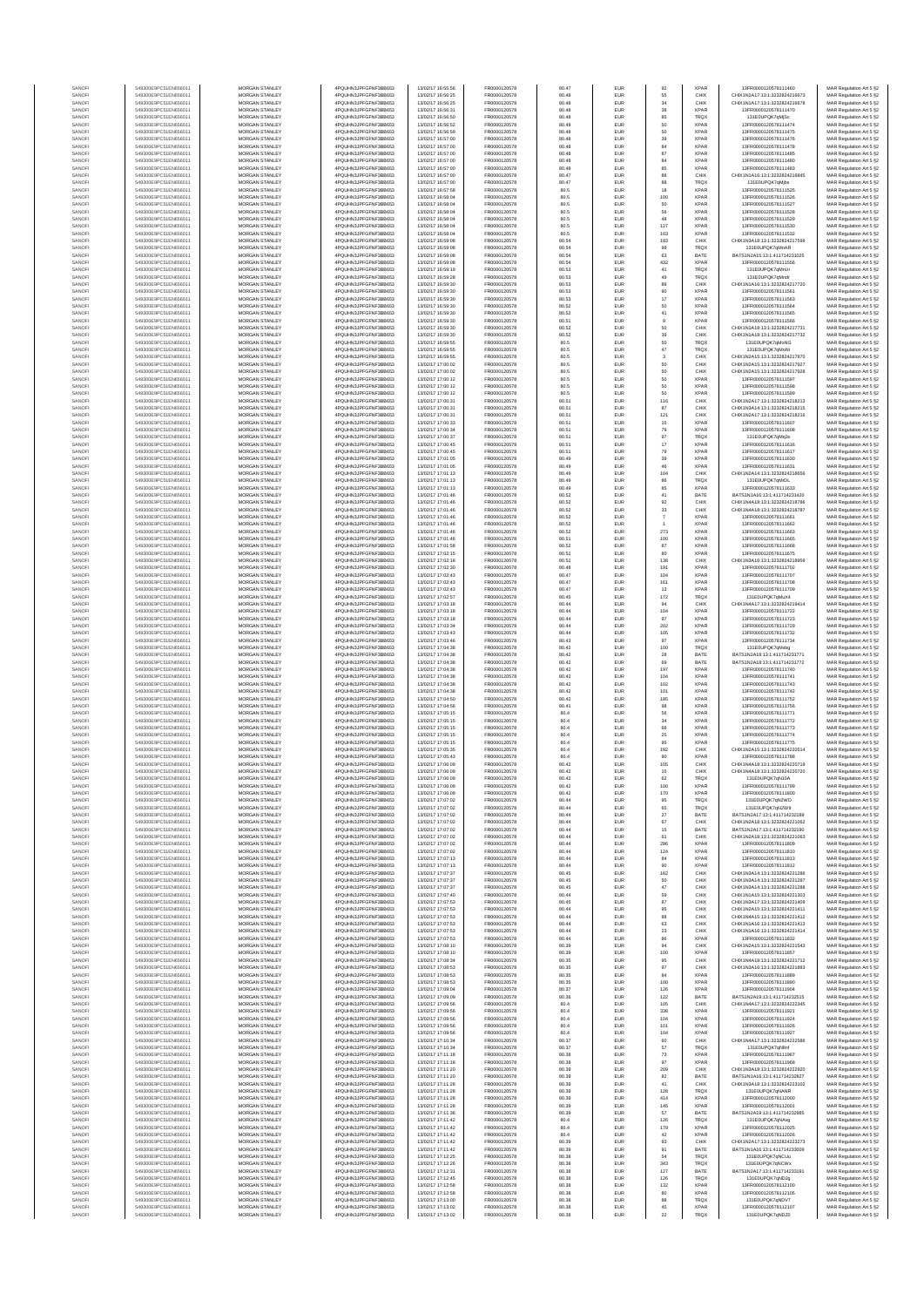| SANOF            | 549300E9PC51EN656011                         | <b>MORGAN STANLEY</b>                          | 4PQUHN3JPFGFNF3BB653                         | 13/02/17 17:13:02                      | FR0000120578                 | 80.38          | EUR                      | 70                   | <b>XPAR</b>                | 13FR0000120578112115                                           | MAR Regulation Art 5 §2                            |
|------------------|----------------------------------------------|------------------------------------------------|----------------------------------------------|----------------------------------------|------------------------------|----------------|--------------------------|----------------------|----------------------------|----------------------------------------------------------------|----------------------------------------------------|
| SANOFI<br>SANOFI | 549300E9PC51EN656011<br>549300E9PC51EN656011 | <b>MORGAN STANLEY</b><br>MORGAN STANLEY        | 4PQUHN3JPFGFNF3BB653<br>4PQUHN3JPFGFNF3BB653 | 13/02/17 17:13:31<br>13/02/17 17:13:31 | FR0000120578<br>FR0000120578 | 80.38<br>80.38 | <b>EUR</b><br>EUR        | 134                  | <b>XPAR</b><br><b>XPAR</b> | 13FR0000120578112120<br>13FR0000120578112121                   | MAR Regulation Art 5 §2                            |
| SANOFI           | 549300E9PC51EN656011                         | MORGAN STANLEY                                 | 4POLIHN3JPEGENE3BB653                        | 13/02/17 17:13:31                      | FR0000120578                 | 80.38          | EUR                      | $127\,$<br>130       | <b>TRQX</b>                | 131E0UPQK7gNEMi                                                | MAR Regulation Art 5 §2<br>MAR Regulation Art 5 §2 |
| SANOFI           | 549300E9PC51EN656011                         | MORGAN STANLEY                                 | 4PQUHN3JPFGFNF3BB653                         | 13/02/17 17:13:43                      | FR0000120578                 | 80.35          | EUR                      | 20                   | XPAF                       | 13FR0000120578112127                                           | MAR Regulation Art 5 §2                            |
| SANOFI<br>SANOFI | 549300E9PC51EN656011<br>549300E9PC51EN656011 | MORGAN STANLEY<br>MORGAN STANLEY               | 4PQUHN3JPFGFNF3BB653<br>4PQUHN3JPFGFNF3BB653 | 13/02/17 17:14:02<br>13/02/17 17:14:02 | FR0000120578<br>FR0000120578 | 80.36<br>80.36 | EUR<br>EUR               | 39<br>$\mathsf{9}$   | BATE<br>BATE               | BATS1N2A18:13:1:411714233502<br>BATS1N2A18:13:1:411714233505   | MAR Regulation Art 5 §2<br>MAR Regulation Art 5 §2 |
| SANOFI           | 549300E9PC51EN656011                         | MORGAN STANLEY                                 | 4PQUHN3JPFGFNF3BB653                         | 13/02/17 17:14:21                      | FR0000120578                 | 80.36          | EUR                      | 73                   | CHIX                       | CHIX1N4A18:13:1:3232824224557                                  | MAR Regulation Art 5 §2                            |
| SANOFI<br>SANOFI | 549300E9PC51EN656011<br>549300E9PC51EN656011 | <b>MORGAN STANLEY</b><br><b>MORGAN STANLEY</b> | 4PQUHN3JPFGFNF3BB653<br>4PQUHN3JPFGFNF3BB653 | 13/02/17 17:14:23<br>13/02/17 17:14:27 | FR0000120578<br>FR0000120578 | 80.36<br>80.37 | EUR<br><b>EUR</b>        | 112<br>107           | TRQ)<br>CHIX               | 131E0UPQK7gNFmi<br>CHIX1N2A17:13:1:3232824224584               | MAR Regulation Art 5 §2<br>MAR Regulation Art 5 §2 |
| SANOFI           | 549300E9PC51EN656011                         | <b>MORGAN STANLEY</b>                          | 4PQUHN3JPFGFNF3BB653                         | 13/02/17 17:14:27                      | FR0000120578                 | 80.37          | <b>EUR</b>               | 67                   | BATE                       | BATS1N2A16-13-1-411714233587                                   | MAR Regulation Art 5 §2                            |
| SANOFI           | 549300E9PC51EN656011                         | MORGAN STANLEY                                 | 4PQUHN3JPFGFNF3BB653                         | 13/02/17 17:14:27                      | FR0000120578                 | 80.37          | EUR                      | 68                   | CHIX                       | CHIX1N2A17:13:1:3232824224587                                  | MAR Regulation Art 5 §2                            |
| SANOFI<br>SANOF  | 549300E9PC51EN656011<br>549300E9PC51EN656011 | MORGAN STANLEY<br>MORGAN STANLEY               | 4PQUHN3JPFGFNF3BB653<br>4PQUHN3JPFGFNF3BB653 | 13/02/17 17:14:32<br>13/02/17 17:14:32 | FR0000120578<br>FR0000120578 | 80.37<br>80.37 | EUR<br>EUR               | 85<br>38             | CHIX<br>BATE               | CHIX1N3A16:13:1:3232824224615<br>BATS1N1A15:13:1:411714233597  | MAR Regulation Art 5 §2<br>MAR Regulation Art 5 §2 |
| SANOFI           | 549300E9PC51EN656011                         | MORGAN STANLEY                                 | 4PQUHN3JPFGFNF3BB653                         | 13/02/17 17:14:32                      | FR0000120578                 | 80.37          | EUR                      | 33                   | CHIX                       | CHIX1N3A16:13:1:3232824224616                                  | MAR Regulation Art 5 §2                            |
| SANOFI           | 549300E9PC51EN656011                         | MORGAN STANLEY                                 | 4PQUHN3JPFGFNF3BB653                         | 13/02/17 17:14:46                      | FR0000120578                 | 80.37          | EUR                      | 57                   | BATE                       | BATS1N1A17:13:1:411714233694                                   | MAR Regulation Art 5 §2                            |
| SANOFI<br>SANOFI | 549300E9PC51EN656011<br>549300E9PC51EN656011 | MORGAN STANLEY<br><b>MORGAN STANLEY</b>        | 4PQUHN3JPFGFNF3BB653<br>4PQUHN3JPFGFNF3BB653 | 13/02/17 17:14:47<br>13/02/17 17:14:55 | FR0000120578<br>FR0000120578 | 80.37<br>80.39 | EUR<br><b>EUR</b>        | 175<br>159           | CHIX<br>CHIX               | CHIX1N1A18:13:1:3232824224858<br>CHIX1N3A14:13:1:3232824225002 | MAR Regulation Art 5 §2<br>MAR Regulation Art 5 §2 |
| SANOFI           | 549300E9PC51EN656011                         | <b>MORGAN STANLEY</b>                          | 4PQUHN3JPFGFNF3BB653                         | 13/02/17 17:14:55                      | FR0000120578                 | 80.39          | <b>EUR</b>               | 52                   | BATE                       | BATS1N1A17:13:1:411714233751                                   | MAR Regulation Art 5 §2                            |
| SANOFI           | 549300E9PC51EN656011                         | MORGAN STANLEY                                 | 4PQUHN3JPFGFNF3BB653                         | 13/02/17 17:14:55                      | FR0000120578                 | 80.39          | EUR                      | 81                   | TRQX                       | 131E0UPQK7gNGtf                                                | MAR Regulation Art 5 §2                            |
| SANOF<br>SANOFI  | 549300E9PC51EN656011<br>549300E9PC51EN656011 | MORGAN STANLEY<br>MORGAN STANLEY               | 4PQUHN3JPFGFNF3BB653<br>4PQUHN3JPFGFNF3BB653 | 13/02/17 17:14:55<br>13/02/17 17:14:55 | FR0000120578<br>FR0000120578 | 80.39<br>80.39 | EUR<br>EUR               | 248<br>107           | <b>XPAR</b><br>XPAF        | 13FR0000120578112188<br>13FR0000120578112189                   | MAR Regulation Art 5 §2<br>MAR Regulation Art 5 §2 |
| SANOFI           | 549300E9PC51EN656011                         | MORGAN STANLEY                                 | 4PQUHN3JPFGFNF3BB653                         | 13/02/17 17:15:30                      | FR0000120578                 | 80.42          | EUR                      | 124                  | TRQ)                       | 131E0UPQK7qNlcf                                                | MAR Regulation Art 5 §2                            |
| SANOFI           | 549300E9PC51EN656011                         | MORGAN STANLEY                                 | 4PQUHN3JPFGFNF3BB653                         | 13/02/17 17:15:30                      | FR0000120578                 | 80.42          | EUR                      | 544                  | <b>XPAR</b>                | 13FR0000120578112201                                           | MAR Regulation Art 5 §2                            |
| SANOFI<br>SANOFI | 549300E9PC51EN656011<br>549300E9PC51EN656011 | MORGAN STANLEY<br><b>MORGAN STANLEY</b>        | 4PQUHN3JPFGFNF3BB653<br>4PQUHN3JPFGFNF3BB653 | 13/02/17 17:16:39<br>13/02/17 17:16:39 | FR0000120578<br>FR0000120578 | 80.43<br>80.43 | EUR<br><b>EUR</b>        | 83<br>183            | BATE<br>CHIX               | BATS1N1A18:13:1:411714234104<br>CHIX1N4A16:13:1:3232824226007  | MAR Regulation Art 5 §2<br>MAR Regulation Art 5 §2 |
| SANOFI           | 549300E9PC51EN656011                         | MORGAN STANLEY                                 | 4PQUHN3JPFGFNF3BB653                         | 13/02/17 17:16:41                      | FR0000120578                 | 80.43          | EUR                      | 19                   | <b>TRQX</b>                | 131E0UPQK7gNL6o                                                | MAR Regulation Art 5 §2                            |
| SANOFI           | 549300E9PC51EN656011                         | MORGAN STANLEY<br>MORGAN STANLEY               | 4PQUHN3JPFGFNF3BB653                         | 13/02/17 17:16:45                      | FR0000120578                 | 80.43          | EUR                      | 40                   | TRQX                       | 131E0UPQK7qNLC4                                                | MAR Regulation Art 5 §2                            |
| SANOFI<br>SANOF  | 549300E9PC51EN656011<br>549300E9PC51EN656011 | MORGAN STANLEY                                 | 4PQUHN3JPFGFNF3BB653<br>4PQUHN3JPFGFNF3BB653 | 13/02/17 17:16:45<br>13/02/17 17:16:45 | FR0000120578<br>FR0000120578 | 80.43<br>80.43 | EUR<br>EUR               | 88<br>566            | <b>XPAR</b><br>XPAF        | 13FR0000120578112233<br>13FR0000120578112230                   | MAR Regulation Art 5 §2<br>MAR Regulation Art 5 §2 |
| SANOFI           | 549300E9PC51EN656011                         | MORGAN STANLEY                                 | 4PQUHN3JPFGFNF3BB653                         | 13/02/17 17:16:45                      | FR0000120578                 | 80.43          | EUR                      | 84                   | XPAF                       | 13FR0000120578112234                                           | MAR Regulation Art 5 §2                            |
| SANOFI           | 549300E9PC51EN656011                         | MORGAN STANLEY                                 | 4PQUHN3JPFGFNF3BB653                         | 13/02/17 17:16:45                      | FR0000120578                 | 80.43          | EUR                      | 89                   | <b>XPAR</b>                | 13FR0000120578112235                                           | MAR Regulation Art 5 §2                            |
| SANOFI<br>SANOFI | 549300E9PC51EN656011<br>549300E9PC51EN656011 | MORGAN STANLEY<br><b>MORGAN STANLEY</b>        | 4PQUHN3JPFGFNF3BB653<br>4PQUHN3JPFGFNF3BB653 | 13/02/17 17:16:45<br>13/02/17 17:17:04 | FR0000120578<br>FR0000120578 | 80.43<br>80.42 | EUR<br><b>EUR</b>        | 141<br>91            | <b>XPAF</b><br>CHIX        | 13FR0000120578112236<br>CHIX1N1A17:13:1:3232824226185          | MAR Regulation Art 5 §2<br>MAR Regulation Art 5 §2 |
| SANOFI           | 549300E9PC51EN656011                         | <b>MORGAN STANLEY</b>                          | 4PQUHN3JPFGFNF3BB653                         | 13/02/17 17:17:04                      | FR0000120578                 | 80.42          | <b>EUR</b>               | 50                   | CHIX                       | CHIX1N2A14:13:1:3232824226187                                  | MAR Regulation Art 5 §2                            |
| SANOFI<br>SANOFI | 549300E9PC51EN656011<br>549300E9PC51EN656011 | MORGAN STANLEY<br>MORGAN STANLEY               | 4PQUHN3JPFGFNF3BB653<br>4PQUHN3JPFGFNF3BB653 | 13/02/17 17:17:04<br>13/02/17 17:17:04 | FR0000120578                 | 80.42<br>80.42 | EUR<br>EUR               | $43\,$               | CHIX<br>TRQ)               | CHIX1N2A14:13:1:3232824226188<br>131E0UPQK7qNLds               | MAR Regulation Art 5 §2                            |
| SANOFI           | 549300E9PC51EN656011                         | MORGAN STANLEY                                 | 4PQUHN3JPFGFNF3BB653                         | 13/02/17 17:17:18                      | FR0000120578<br>FR0000120578 | 80.42          | EUR                      | $\mathbf{93}$<br>100 | XPAF                       | 13FR0000120578112247                                           | MAR Regulation Art 5 §2<br>MAR Regulation Art 5 §2 |
| SANOFI           | 549300E9PC51EN656011                         | MORGAN STANLEY                                 | 4PQUHN3JPFGFNF3BB653                         | 13/02/17 17:17:18                      | FR0000120578                 | 80.42          | EUR                      | $\scriptstyle{72}$   | XPAF                       | 13FR0000120578112250                                           | MAR Regulation Art 5 §2                            |
| SANOFI<br>SANOFI | 549300E9PC51EN656011<br>549300E9PC51EN656011 | MORGAN STANLEY<br>MORGAN STANLEY               | 4PQUHN3JPFGFNF3BB653<br>4PQUHN3JPFGFNF3BB653 | 13/02/17 17:17:18<br>13/02/17 17:17:55 | FR0000120578<br>FR0000120578 | 80.42<br>80.44 | EUR<br>EUR               | 93<br>259            | <b>XPAR</b><br><b>XPAF</b> | 13FR0000120578112251<br>13FR0000120578112277                   | MAR Regulation Art 5 §2<br>MAR Regulation Art 5 §2 |
| SANOFI           | 549300E9PC51EN656011                         | <b>MORGAN STANLEY</b>                          | 4PQUHN3JPFGFNF3BB653                         | 13/02/17 17:17:55                      | FR0000120578                 | 80.44          | <b>EUR</b>               | 115                  | CHIX                       | CHIX1N1A14-13-1-3232824226682                                  | MAR Regulation Art 5 §2                            |
| SANOFI           | 549300E9PC51EN656011                         | MORGAN STANLEY                                 | 4PQUHN3JPFGFNF3BB653                         | 13/02/17 17:17:55<br>13/02/17 17:17:55 | FR0000120578                 | 80.44          | <b>EUR</b>               | 38                   | BATE                       | BATS1N1A19:13:1:411714234324                                   | MAR Regulation Art 5 §2                            |
| SANOFI<br>SANOFI | 549300E9PC51EN656011<br>549300E9PC51EN656011 | <b>MORGAN STANLEY</b><br>MORGAN STANLEY        | 4PQUHN3JPFGFNF3BB653<br>4PQUHN3JPFGFNF3BB653 | 13/02/17 17:17:55                      | FR0000120578<br>FR0000120578 | 80.44<br>80.44 | <b>EUR</b><br>EUR        | 59<br>94             | <b>TRQX</b><br><b>XPAR</b> | 131E0UPQK7qNNN6<br>13FR0000120578112281                        | MAR Regulation Art 5 §2<br>MAR Regulation Art 5 §2 |
| SANOFI           | 549300E9PC51EN656011                         | MORGAN STANLEY                                 | 4PQUHN3JPFGFNF3BB653                         | 13/02/17 17:18:25                      | FR0000120578                 | 80.46          | EUR                      | 57                   | TRQX                       | 131E0UPQK7qNOc7                                                | MAR Regulation Art 5 §2                            |
| SANOFI           | 549300E9PC51EN656011                         | MORGAN STANLEY                                 | 4PQUHN3JPFGFNF3BB653                         | 13/02/17 17:18:25                      | FR0000120578                 | 80.46          | EUR                      | 110                  | CHIX                       | CHIX1N3A15:13:1:323282422703<br>BATS1N1A19:13:1:411714234479   | MAR Regulation Art 5 §2                            |
| SANOF<br>SANOFI  | 549300E9PC51EN656011<br>549300E9PC51EN656011 | MORGAN STANLEY<br>MORGAN STANLEY               | 4PQUHN3JPFGFNF3BB653<br>4PQUHN3JPFGFNF3BB653 | 13/02/17 17:18:25<br>13/02/17 17:18:27 | FR0000120578<br>FR0000120578 | 80.46<br>80.46 | EUR<br>EUR               | $_{\rm 36}$<br>86    | BATE<br>CHIX               | CHIX1N4A14:13:1:3232824227041                                  | MAR Regulation Art 5 §2<br>MAR Regulation Art 5 §2 |
| SANOFI           | 549300E9PC51EN656011                         | MORGAN STANLEY                                 | 4PQUHN3JPFGFNF3BB653                         | 13/02/17 17:18:27                      | FR0000120578                 | 80.46          | EUR                      | 247                  | <b>XPAF</b>                | 13FR0000120578112293                                           | MAR Regulation Art 5 §2                            |
| SANOFI           | 549300E9PC51EN656011                         | <b>MORGAN STANLEY</b>                          | 4PQUHN3JPFGFNF3BB653                         | 13/02/17 17:18:38                      | FR0000120578                 | 80.43          | EUR                      | $\overline{4}$       | <b>XPAR</b>                | 13FR0000120578112307                                           | MAR Regulation Art 5 §2                            |
| SANOFI<br>SANOFI | 549300E9PC51EN656011<br>549300E9PC51EN656011 | <b>MORGAN STANLEY</b><br>MORGAN STANLEY        | 4PQUHN3JPFGFNF3BB653<br>4PQUHN3JPFGFNF3BB653 | 13/02/17 17:18:38<br>13/02/17 17:18:44 | FR0000120578<br>FR0000120578 | 80.43<br>80.42 | <b>EUR</b><br>EUR        | 97<br>85             | <b>XPAR</b><br><b>XPAR</b> | 13FR0000120578112308<br>13FR0000120578112309                   | MAR Regulation Art 5 §2<br>MAR Regulation Art 5 §2 |
| SANOFI           | 549300E9PC51EN656011                         | MORGAN STANLEY                                 | 4PQUHN3JPFGFNF3BB653                         | 13/02/17 17:18:58                      | FR0000120578                 | 80.44          | EUR                      | 50                   | <b>XPAF</b>                | 13FR0000120578112321                                           | MAR Regulation Art 5 §2                            |
| SANOF            | 549300E9PC51EN656011                         | MORGAN STANLEY                                 | 4PQUHN3JPFGFNF3BB653                         | 13/02/17 17:18:58                      | FR0000120578                 | 80.44          | EUR                      | 223                  | XPAF                       | 13FR0000120578112322                                           | MAR Regulation Art 5 §2                            |
| SANOFI<br>SANOFI | 549300E9PC51EN656011<br>549300E9PC51EN656011 | MORGAN STANLEY<br>MORGAN STANLEY               | 4PQUHN3JPFGFNF3BB653<br>4PQUHN3JPFGFNF3BB653 | 13/02/17 17:19:06<br>13/02/17 17:19:06 | FR0000120578<br>FR0000120578 | 80.41<br>80.41 | EUR<br>EUR               | $\,$<br>$16\,$       | BATE<br>BATE               | BATS1N1A17:13:1:411714234642<br>BATS1N1A17:13:1:411714234643   | MAR Regulation Art 5 §2<br>MAR Regulation Art 5 §2 |
| SANOFI           | 549300E9PC51EN656011                         | MORGAN STANLEY                                 | 4PQUHN3JPFGFNF3BB653                         | 13/02/17 17:19:10                      | FR0000120578                 | 80.41          | EUR                      | 60                   | BATE                       | BATS1N1A17:13:1:411714234655                                   | MAR Regulation Art 5 §2                            |
| SANOFI           | 549300E9PC51EN656011                         | <b>MORGAN STANLEY</b>                          | 4PQUHN3JPFGFNF3BB653                         | 13/02/17 17:19:48                      | FR0000120578                 | 80.42          | <b>EUR</b>               | 200                  | <b>XPAR</b>                | 13FR0000120578112343                                           | MAR Regulation Art 5 §2                            |
| SANOFI<br>SANOFI | 549300E9PC51EN656011<br>549300E9PC51EN656011 | <b>MORGAN STANLEY</b><br>MORGAN STANLEY        | 4PQUHN3JPFGFNF3BB653<br>4PQUHN3JPFGFNF3BB653 | 13/02/17 17:19:48<br>13/02/17 17:19:59 | FR0000120578<br>FR0000120578 | 80.42<br>80.42 | <b>EUR</b><br>EUR        | 49<br>99             | <b>XPAR</b><br><b>XPAF</b> | 13FR0000120578112344<br>13FR0000120578112348                   | MAR Regulation Art 5 §2<br>MAR Regulation Art 5 §2 |
| SANOF            | 549300E9PC51EN656011                         | MORGAN STANLEY                                 | 4PQUHN3JPFGFNF3BB653                         | 13/02/17 17:20:03                      | FR0000120578                 | 80.42          | EUR                      | 91                   | CHIX                       | CHIX1N1A16:13:1:3232824227937                                  | MAR Regulation Art 5 §2                            |
| SANOFI           | 549300E9PC51EN656011                         | MORGAN STANLEY                                 | 4PQUHN3JPFGFNF3BB653                         | 13/02/17 17:20:03                      | FR0000120578                 | 80.42          | EUR                      | 94                   | CHIX                       | CHIX1N2A15:13:1:3232824227938                                  | MAR Regulation Art 5 §2                            |
| SANOFI<br>SANOFI | 549300E9PC51EN656011<br>549300E9PC51EN656011 | MORGAN STANLEY<br>MORGAN STANLEY               | 4PQUHN3JPFGFNF3BB653<br>4PQUHN3JPFGFNF3BB653 | 13/02/17 17:20:03<br>13/02/17 17:20:03 | FR0000120578<br>FR0000120578 | 80.42<br>80.42 | EUR<br>EUR               | 86<br>14             | XPAF<br>XPAF               | 13FR0000120578112350<br>13FR0000120578112351                   | MAR Regulation Art 5 §2<br>MAR Regulation Art 5 §2 |
| SANOFI           | 549300E9PC51EN656011                         | MORGAN STANLEY                                 | 4PQUHN3JPFGFNF3BB653                         | 13/02/17 17:20:51                      | FR0000120578                 | 80.44          | EUR                      | $21\,$               | BATE                       | BATS1N2A18:13:1:411714235050                                   | MAR Regulation Art 5 §2                            |
| SANOFI<br>SANOFI | 549300E9PC51EN656011<br>549300E9PC51EN656011 | <b>MORGAN STANLEY</b><br><b>MORGAN STANLEY</b> | 4PQUHN3JPFGFNF3BB653<br>4PQUHN3JPFGFNF3BB653 | 13/02/17 17:20:51<br>13/02/17 17:20:51 | FR0000120578<br>FR0000120578 | 80.44<br>80.44 | <b>EUR</b><br>EUR        | 49<br>16             | CHIX<br>CHIX               | CHIX1N1A17:13:1:3232824228359<br>CHIX1N1A17:13:1:3232824228360 | MAR Regulation Art 5 §2<br>MAR Regulation Art 5 §2 |
| SANOFI           | 549300E9PC51EN656011                         | MORGAN STANLEY                                 | 4PQUHN3JPFGFNF3BB653                         | 13/02/17 17:20:51                      | FR0000120578                 | 80.44          | EUR                      | 65                   | CHIX                       | CHIX1N1A17:13:1:3232824228362                                  | MAR Regulation Art 5 §2                            |
| SANOFI           | 549300E9PC51EN656011                         | MORGAN STANLEY                                 | 4PQUHN3JPFGFNF3BB653                         | 13/02/17 17:20:51                      | FR0000120578                 | 80.44          | EUR                      | 117                  | CHIX                       | CHIX1N1A17:13:1:3232824228363                                  | MAR Regulation Art 5 §2                            |
| SANOF<br>SANOFI  | 549300E9PC51EN656011<br>549300E9PC51EN656011 | MORGAN STANLEY<br>MORGAN STANLEY               | 4PQUHN3JPFGFNF3BB653<br>4PQUHN3JPFGFNF3BB653 | 13/02/17 17:20:51<br>13/02/17 17:20:51 | FR0000120578<br>FR0000120578 | 80.44<br>80.44 | EUR<br>EUR               | 15<br>18             | TRQ)<br>TRQ)               | 131E0UPQK7qNU7o<br>131E0UPQK7qNU7y                             | MAR Regulation Art 5 §2<br>MAR Regulation Art 5 §2 |
| SANOFI           | 549300E9PC51EN656011                         | MORGAN STANLEY                                 | 4PQUHN3JPFGFNF3BB653                         | 13/02/17 17:20:51                      | FR0000120578                 | 80.44          | EUR                      | $_{33}$              | TRQX                       | 131E0UPQK7qNU88                                                | MAR Regulation Art 5 §2                            |
| SANOFI           | 549300E9PC51EN656011                         | MORGAN STANLEY                                 | 4PQUHN3JPFGFNF3BB653                         | 13/02/17 17:20:51                      | FR0000120578                 | 80.44          | EUR                      | 60                   | TRQX                       | 131E0UPQK7qNU8B                                                | MAR Regulation Art 5 §2                            |
| SANOFI<br>SANOFI | 549300E9PC51EN656011<br>549300E9PC51EN656011 | <b>MORGAN STANLEY</b><br><b>MORGAN STANLEY</b> | 4PQUHN3JPFGFNF3BB653<br>4PQUHN3JPFGFNF3BB653 | 13/02/17 17:20:51<br>13/02/17 17:20:51 | FR0000120578<br>FR0000120578 | 80.44<br>80.44 | <b>EUR</b><br><b>EUR</b> | 21<br>21             | BATE<br>BATE               | BATS1N2A18:13:1:411714235051<br>BATS1N2A18:13:1:411714235052   | MAR Regulation Art 5 §2<br>MAR Regulation Art 5 §2 |
| SANOFI           | 549300E9PC51EN656011                         | <b>MORGAN STANLEY</b>                          | 4PQUHN3JPFGFNF3BB653                         | 13/02/17 17:20:51                      | FR0000120578                 | 80.44          | EUR                      | 100                  | <b>XPAR</b>                | 13FR0000120578112367                                           | MAR Regulation Art 5 §2                            |
| SANOFI<br>SANOFI | 549300E9PC51EN656011<br>549300E9PC51EN656011 | MORGAN STANLEY<br>MORGAN STANLEY               | 4PQUHN3JPFGFNF3BB653<br>4PQUHN3JPFGFNF3BB653 | 13/02/17 17:20:51<br>13/02/17 17:20:51 | FR0000120578<br>FR0000120578 | 80.44<br>80.44 | EUR<br>EUR               | $27\,$<br>63         | <b>XPAR</b><br>XPAR        | 13FR0000120578112368<br>13FR0000120578112369                   | MAR Regulation Art 5 §2<br>MAR Regulation Art 5 §2 |
| SANOF            | 549300E9PC51EN656011                         | MORGAN STANLEY                                 | 4PQUHN3JPFGFNF3BB653                         | 13/02/17 17:20:52                      | FR0000120578                 | 80.44          | EUR                      | 18                   | BATE                       | BATS1N2A18:13:1:41171423505                                    | MAR Regulation Art 5 §2                            |
| SANOFI           | 549300E9PC51EN656011                         | MORGAN STANLEY                                 | 4PQUHN3JPFGFNF3BB653                         | 13/02/17 17:20:52                      | FR0000120578                 | 80.44          | EUR                      | 80                   | TRQ)                       | 131E0UPQK7qNUBA                                                | MAR Regulation Art 5 §2                            |
| SANOFI           | 549300E9PC51EN656011<br>549300E9PC51EN656011 | MORGAN STANLEY<br>MORGAN STANLEY               | 4PQUHN3JPFGFNF3BB653<br>4PQUHN3JPFGFNF3BB653 | 13/02/17 17:20:52<br>13/02/17 17:20:52 | FR0000120578<br>FR0000120578 | 80.44<br>80.44 | EUR<br>EUR               | 146                  | <b>XPAR</b><br><b>XPAF</b> | 13FR0000120578112371<br>13FR0000120578112372                   | MAR Regulation Art 5 §2<br>MAR Regulation Art 5 §2 |
| SANOFI<br>SANOFI | 549300E9PC51EN656011                         | <b>MORGAN STANLEY</b>                          | 4PQUHN3JPFGFNF3BB653                         | 13/02/17 17:20:52                      | FR0000120578                 | 80.44          | <b>EUR</b>               | 6<br>94              | <b>XPAR</b>                | 13FR0000120578112373                                           | MAR Regulation Art 5 §2                            |
| SANOFI           | 549300E9PC51EN656011                         | <b>MORGAN STANLEY</b>                          | 4PQUHN3JPFGFNF3BB653                         | 13/02/17 17:20:52                      | FR0000120578                 | 80.44          | <b>EUR</b>               | 100                  | <b>XPAR</b>                | 13FR0000120578112374                                           | MAR Regulation Art 5 §2                            |
| SANOFI<br>SANOFI | 549300E9PC51EN656011<br>549300E9PC51EN656011 | MORGAN STANLEY<br>MORGAN STANLEY               | 4PQUHN3JPFGFNF3BB653<br>4PQUHN3JPFGFNF3BB653 | 13/02/17 17:20:52<br>13/02/17 17:21:14 | FR0000120578<br>FR0000120578 | 80.44<br>80.45 | EUR<br>EUR               | 21<br>$92\,$         | <b>XPAF</b><br>BATE        | 13FR0000120578112375<br>BATS1N2A16:13:1:411714235118           | MAR Regulation Art 5 §2<br>MAR Regulation Art 5 §2 |
| SANOFI           | 549300E9PC51EN656011                         | MORGAN STANLEY                                 | 4PQUHN3JPFGFNF3BB653                         | 13/02/17 17:21:14                      | FR0000120578                 | 80.45          | EUR                      | 100                  | BATE                       | BATS1N2A15:13:1:411714235120                                   | MAR Regulation Art 5 §2                            |
| SANOFI           | 549300E9PC51EN656011                         | MORGAN STANLEY                                 | 4PQUHN3JPFGFNF3BB653                         | 13/02/17 17:21:14                      | FR0000120578                 | 80.45          | EUR                      | 91                   | XPAF                       | 3FR0000120578112384                                            | MAR Regulation Art 5 §2                            |
| SANOFI<br>SANOFI | 549300E9PC51EN656011<br>549300E9PC51EN656011 | MORGAN STANLEY<br>MORGAN STANLEY               | 4PQUHN3JPFGFNF3BB653<br>4PQUHN3JPFGFNF3BB653 | 13/02/17 17:21:43<br>13/02/17 17:21:43 | FR0000120578<br>FR0000120578 | 80.49<br>80.49 | EUR<br>EUR               | 57<br>36             | TRQ)<br>BATE               | 131E0UPQK7gNWDR<br>BATS1N1A18:13:1:411714235250                | MAR Regulation Art 5 §2<br>MAR Regulation Art 5 §2 |
| SANOFI           | 549300E9PC51EN656011                         | <b>MORGAN STANLEY</b>                          | 4PQUHN3JPFGFNF3BB653                         | 13/02/17 17:21:43                      | FR0000120578                 | 80.49          | <b>EUR</b>               | 109                  | CHIX                       | CHIX1N1A16:13:1:3232824228919                                  | MAR Regulation Art 5 §2                            |
| SANOFI<br>SANOFI | 549300E9PC51EN656011<br>549300E9PC51EN656011 | <b>MORGAN STANLEY</b><br>MORGAN STANLEY        | 4PQUHN3JPFGFNF3BB653<br>4PQUHN3JPFGFNF3BB653 | 13/02/17 17:21:43<br>13/02/17 17:21:55 | FR0000120578<br>FR0000120578 | 80.49<br>80.48 | <b>EUR</b><br>EUR        | 245<br>85            | <b>XPAR</b><br>CHIX        | 13FR0000120578112399<br>CHIX1N3A15:13:1:3232824229058          | MAR Regulation Art 5 §2<br>MAR Regulation Art 5 §2 |
| SANOFI           | 549300E9PC51EN656011                         | MORGAN STANLEY                                 | 4PQUHN3JPFGFNF3BB653                         | 13/02/17 17:21:55                      | FR0000120578                 | 80.48          | EUR                      | 85                   | CHIX                       | CHIX1N4A17:13:1:3232824229060                                  | MAR Regulation Art 5 §2                            |
|                  |                                              |                                                |                                              | 3/02/17 17:22:1                        |                              |                |                          |                      |                            |                                                                | : Regulation Art 5 §.                              |
| SANOF<br>SANOFI  | 549300E9PC51EN656011<br>549300E9PC51EN656011 | MORGAN STANLEY<br>MORGAN STANLEY               | 4PQUHN3JPFGFNF3BB653<br>4PQUHN3JPFGFNF3BB653 | 13/02/17 17:22:19<br>13/02/17 17:22:19 | FR0000120578<br>FR0000120578 | 80.48<br>80.48 | EUR<br>EUR               | 60<br>33             | BATE<br>BATE               | BATS1N1A15:13:1:411714235385<br>BATS1N1A15:13:1:411714235386   | MAR Regulation Art 5 §2<br>MAR Regulation Art 5 §2 |
| SANOFI           | 549300E9PC51EN656011                         | MORGAN STANLEY                                 | 4PQUHN3JPFGFNF3BB653                         | 13/02/17 17:22:19                      | FR0000120578                 | 80.48          | EUR                      | 98                   | CHIX                       | CHIX1N1A18:13:1:3232824229227                                  | MAR Regulation Art 5 §2                            |
| SANOFI<br>SANOFI | 549300E9PC51EN656011<br>549300E9PC51EN656011 | <b>MORGAN STANLEY</b><br><b>MORGAN STANLEY</b> | 4PQUHN3JPFGFNF3BB653<br>4PQUHN3JPFGFNF3BB653 | 13/02/17 17:22:19<br>13/02/17 17:22:19 | FR0000120578<br>FR0000120578 | 80.48<br>80.48 | <b>EUR</b><br><b>EUR</b> | 86<br>67             | CHIX<br><b>XPAR</b>        | CHIX1N3A17:13:1:3232824229228<br>13FR0000120578112425          | MAR Regulation Art 5 §2                            |
| SANOFI           | 549300E9PC51EN656011                         | MORGAN STANLEY                                 | 4PQUHN3JPFGFNF3BB653                         | 13/02/17 17:22:36                      | FR0000120578                 | 80.48          | EUR                      | 88                   | <b>XPAR</b>                | 13FR0000120578112473                                           | MAR Regulation Art 5 §2<br>MAR Regulation Art 5 §2 |
| SANOFI           | 549300E9PC51EN656011                         | MORGAN STANLEY                                 | 4PQUHN3JPFGFNF3BB653                         | 13/02/17 17:22:36                      | FR0000120578                 | 80.48          | <b>EUR</b>               | 84                   | <b>XPAR</b>                | 13FR0000120578112474                                           | MAR Regulation Art 5 §2                            |
| SANOFI<br>SANOFI | 549300E9PC51EN656011<br>549300E9PC51EN656011 | MORGAN STANLEY<br>MORGAN STANLEY               | 4PQUHN3JPFGFNF3BB653<br>4PQUHN3JPFGFNF3BB653 | 13/02/17 17:22:36<br>13/02/17 17:22:47 | FR0000120578<br>FR0000120578 | 80.48<br>80.48 | EUR<br>EUR               | 88<br>85             | <b>XPAR</b><br><b>XPAR</b> | 13FR0000120578112476<br>13FR0000120578112484                   | MAR Regulation Art 5 §2<br>MAR Regulation Art 5 §2 |
| SANOFI           | 549300E9PC51EN656011                         | MORGAN STANLEY                                 | 4PQUHN3JPFGFNF3BB653                         | 13/02/17 17:22:47                      | FR0000120578                 | 80.48          | EUR                      | 89                   | <b>XPAR</b>                | 13FR0000120578112483                                           | MAR Regulation Art 5 §2                            |
| SANOFI<br>SANOFI | 549300E9PC51EN656011<br>549300E9PC51EN656011 | MORGAN STANLEY<br><b>MORGAN STANLEY</b>        | 4PQUHN3JPFGFNF3BB653<br>4PQUHN3JPFGFNF3BB653 | 13/02/17 17:23:23<br>13/02/17 17:23:23 | FR0000120578<br>FR0000120578 | 80.49<br>80.49 | EUR<br><b>EUR</b>        | 85                   | <b>XPAR</b><br><b>XPAR</b> | 13FR0000120578112527<br>13FR0000120578112528                   | MAR Regulation Art 5 §2                            |
| SANOFI           | 549300E9PC51EN656011                         | <b>MORGAN STANLEY</b>                          | 4PQUHN3JPFGFNF3BB653                         | 13/02/17 17:23:23                      | FR0000120578                 | 80.49          | <b>EUR</b>               | 85<br>86             | <b>XPAR</b>                | 13FR0000120578112529                                           | MAR Regulation Art 5 §2<br>MAR Regulation Art 5 §2 |
| SANOFI           | 549300E9PC51EN656011                         | <b>MORGAN STANLEY</b>                          | 4PQUHN3JPFGFNF3BB653                         | 13/02/17 17:23:23                      | FR0000120578                 | 80.49          | <b>EUR</b>               | 299                  | <b>XPAR</b>                | 13FR0000120578112526                                           | MAR Regulation Art 5 §2                            |
| SANOFI<br>SANOFI | 549300E9PC51EN656011<br>549300E9PC51EN656011 | MORGAN STANLEY<br>MORGAN STANLEY               | 4PQUHN3JPFGFNF3BB653<br>4PQUHN3JPFGFNF3BB653 | 13/02/17 17:23:50<br>13/02/17 17:23:50 | FR0000120578<br>FR0000120578 | 80.48<br>80.48 | <b>EUR</b><br>EUR        | 91<br>100            | CHIX<br>TRQX               | CHIX1N3A16:13:1:3232824230137<br>131E0UPQK7qNaNf               | MAR Regulation Art 5 §2<br>MAR Regulation Art 5 §2 |
| SANOFI           | 549300E9PC51EN656011                         | MORGAN STANLEY                                 | 4PQUHN3JPFGFNF3BB653                         | 13/02/17 17:23:50                      | FR0000120578                 | 80.48          | EUR                      | 161                  | <b>XPAR</b>                | 13FR0000120578112560                                           | MAR Regulation Art 5 §2                            |
| SANOFI           | 549300E9PC51EN656011                         | MORGAN STANLEY                                 | 4PQUHN3JPFGFNF3BB653                         | 13/02/17 17:23:50                      | FR0000120578                 | 80.48          | EUR                      | 35                   | <b>XPAR</b>                | 13FR0000120578112561                                           | MAR Regulation Art 5 §2                            |
| SANOFI<br>SANOFI | 549300E9PC51EN656011<br>549300E9PC51EN656011 | MORGAN STANLEY<br>MORGAN STANLEY               | 4PQUHN3JPFGFNF3BB653<br>4PQUHN3JPFGFNF3BB653 | 13/02/17 17:24:01<br>13/02/17 17:24:01 | FR0000120578<br>FR0000120578 | 80.49<br>80.49 | EUR<br><b>EUR</b>        | 131<br>50            | BATE<br>BATE               | BATS1N2A19:13:1:411714235740<br>BATS1N2A19:13:1:411714235741   | MAR Regulation Art 5 §2<br>MAR Regulation Art 5 §2 |
| SANOFI           | 549300E9PC51EN656011                         | MORGAN STANLEY                                 | 4PQUHN3JPFGFNF3BB653                         | 13/02/17 17:24:01                      | FR0000120578                 | 80.49          | <b>EUR</b>               | 43                   | BATE                       | BATS1N2A19:13:1:411714235742                                   | MAR Regulation Art 5 §2                            |
| SANOFI<br>SANOFI | 549300E9PC51EN656011                         | MORGAN STANLEY<br>MORGAN STANLEY               | 4PQUHN3JPFGFNF3BB653                         | 13/02/17 17:24:05<br>13/02/17 17:24:24 | FR0000120578                 | 80.49          | <b>EUR</b>               | 59<br>87             | BATE<br>CHIX               | BATS1N2A19-13-1-411714235768<br>CHIX1N2A18:13:1:3232824230460  | MAR Regulation Art 5 §2<br>MAR Regulation Art 5 §2 |
| SANOFI           | 549300E9PC51EN656011<br>549300E9PC51EN656011 | MORGAN STANLEY                                 | 4PQUHN3JPFGFNF3BB653<br>4PQUHN3JPFGFNF3BB653 | 13/02/17 17:24:24                      | FR0000120578<br>FR0000120578 | 80.48<br>80.48 | <b>EUR</b><br><b>EUR</b> | 84                   | CHIX                       | CHIX1N3A18:13:1:3232824230461                                  | MAR Regulation Art 5 §2                            |
| SANOF            | 549300E9PC51EN656011                         | MORGAN STANLEY                                 | 4PQUHN3JPFGFNF3BB653                         | 13/02/17 17:24:37                      | FR0000120578                 | 80.49          | EUR                      | 182                  | <b>XPAR</b>                | 13FR0000120578112576                                           | MAR Regulation Art 5 §2                            |
| SANOFI<br>SANOFI | 549300E9PC51EN656011                         | MORGAN STANLEY<br>MORGAN STANLEY               | 4PQUHN3JPFGFNF3BB653<br>4PQUHN3JPFGFNF3BB653 | 13/02/17 17:24:37                      | FR0000120578                 | 80.49          | EUR                      | $13\,$<br>86         | <b>XPAR</b><br><b>XPAR</b> | 13FR0000120578112580<br>13FR0000120578112581                   | MAR Regulation Art 5 §2<br>MAR Regulation Art 5 §2 |
| SANOFI           | 549300E9PC51EN656011<br>549300E9PC51EN656011 | MORGAN STANLEY                                 | 4PQUHN3JPFGFNF3BB653                         | 13/02/17 17:24:37<br>13/02/17 17:24:39 | FR0000120578<br>FR0000120578 | 80.49<br>80.48 | EUR<br><b>EUR</b>        | 88                   | <b>XPAR</b>                | 13FR0000120578112591                                           | MAR Regulation Art 5 §2                            |
| SANOFI           | 549300E9PC51EN656011                         | <b>MORGAN STANLEY</b>                          | 4PQUHN3JPFGFNF3BB653                         | 13/02/17 17:24:53                      | FR0000120578                 | 80.5           | <b>EUR</b>               | 97                   | <b>TRQX</b>                | 131E0UPQK7gNcvF                                                | MAR Regulation Art 5 §2                            |
| SANOFI<br>SANOFI | 549300E9PC51EN656011<br>549300E9PC51EN656011 | <b>MORGAN STANLEY</b><br>MORGAN STANLEY        | 4PQUHN3JPFGFNF3BB653<br>4PQUHN3JPFGFNF3BB653 | 13/02/17 17:24:53<br>13/02/17 17:24:53 | FR0000120578<br>FR0000120578 | 80.5<br>80.5   | <b>EUR</b><br><b>EUR</b> | 86<br>86             | <b>XPAR</b><br><b>XPAR</b> | 13FR0000120578112600<br>13FR0000120578112601                   | MAR Regulation Art 5 §2<br>MAR Regulation Art 5 §2 |
| SANOFI           | 549300E9PC51EN656011                         | MORGAN STANLEY                                 | 4PQUHN3JPFGFNF3BB653                         | 13/02/17 17:25:16                      | FR0000120578                 | 80.47          | <b>EUR</b>               | 187                  | CHIX                       | CHIX1N2A15:13:1:3232824231061                                  | MAR Regulation Art 5 §2                            |
| SANOFI           | 549300E9PC51EN656011                         | MORGAN STANLEY                                 | 4PQUHN3JPFGFNF3BB653                         | 13/02/17 17:25:16                      | FR0000120578                 | 80.47          | EUR                      | 89                   | <b>XPAR</b>                | 13FR0000120578112613                                           | MAR Regulation Art 5 §2                            |
| SANOFI<br>SANOFI | 549300E9PC51EN656011<br>549300E9PC51EN656011 | MORGAN STANLEY<br>MORGAN STANLEY               | 4PQUHN3JPFGFNF3BB653<br>4PQUHN3JPFGFNF3BB653 | 13/02/17 17:25:16<br>13/02/17 17:25:30 | FR0000120578<br>FR0000120578 | 80.47<br>80.44 | EUR<br>EUR               | 85                   | CHIX<br>CHIX               | CHIX1N3A17:13:1:3232824231116<br>CHIX1N4A18:13:1:3232824231272 | MAR Regulation Art 5 §2<br>MAR Regulation Art 5 §2 |
| SANOFI           | 549300E9PC51EN656011                         | MORGAN STANLEY                                 | 4PQUHN3JPFGFNF3BB653                         | 13/02/17 17:26:13                      | FR0000120578                 | 80.51          | <b>EUR</b>               | 73                   | <b>XPAR</b>                | 13FR0000120578112650                                           | MAR Regulation Art 5 §2                            |
| SANOFI<br>SANOFI | 549300E9PC51EN656011<br>549300E9PC51EN656011 | <b>MORGAN STANLEY</b><br><b>MORGAN STANLEY</b> | 4PQUHN3JPFGFNF3BB653<br>4PQUHN3JPFGFNF3BB653 | 13/02/17 17:26:13<br>13/02/17 17:26:45 | FR0000120578<br>FR0000120578 | 80.51<br>80.52 | <b>EUR</b><br><b>EUR</b> | 79<br>15             | <b>XPAR</b><br><b>TRQX</b> | 13FR0000120578112653<br>131E0UPQK7qNgX0                        | MAR Regulation Art 5 §2                            |
| SANOFI           | 549300E9PC51EN656011                         | MORGAN STANLEY                                 | 4PQUHN3JPFGFNF3BB653                         | 13/02/17 17:26:45                      | FR0000120578                 | 80.52          | <b>EUR</b>               | 56                   | TRQX                       | 131E0UPQK7qNgX3                                                | MAR Regulation Art 5 §2<br>MAR Regulation Art 5 §2 |
| SANOFI           | 549300E9PC51EN656011                         | MORGAN STANLEY                                 | 4PQUHN3JPFGFNF3BB653                         | 13/02/17 17:27:24                      | FR0000120578                 | 80.55          | EUR                      | 8                    | BATE                       | BATS1N2A17:13:1:411714236396                                   | MAR Regulation Art 5 §2                            |
| SANOFI<br>SANOFI | 549300E9PC51EN656011<br>549300E9PC51EN656011 | MORGAN STANLEY<br>MORGAN STANLEY               | 4PQUHN3JPFGFNF3BB653<br>4PQUHN3JPFGFNF3BB653 | 13/02/17 17:27:24<br>13/02/17 17:27:24 | FR0000120578<br>FR0000120578 | 80.55<br>80.55 | EUR<br>EUR               | $^{\rm 8}$<br>28     | BATE<br>CHIX               | BATS1N2A17:13:1:411714236398<br>CHIX1N4A15:13:1:3232824232011  | MAR Regulation Art 5 §2                            |
| SANOFI           | 549300E9PC51EN656011                         | MORGAN STANLEY                                 | 4PQUHN3JPFGFNF3BB653                         | 13/02/17 17:27:24                      | FR0000120578                 | 80.55          | <b>EUR</b>               | 174                  | CHIX                       | CHIX1N4A15:13:1:3232824232012                                  | MAR Regulation Art 5 §2<br>MAR Regulation Art 5 §2 |
| SANOFI           | 549300E9PC51EN656011                         | MORGAN STANLEY                                 | 4PQUHN3JPFGFNF3BB653                         | 13/02/17 17:27:24                      | FR0000120578                 | 80.55          | EUR                      | 22                   | <b>TRQX</b>                | 131E0UPQK7qNhUG                                                | MAR Regulation Art 5 §2                            |
| SANOFI<br>SANOFI | 549300E9PC51EN656011<br>549300E9PC51EN656011 | <b>MORGAN STANLEY</b><br><b>MORGAN STANLEY</b> | 4PQUHN3JPFGFNF3BB653<br>4PQUHN3JPFGFNF3BB653 | 13/02/17 17:27:24<br>13/02/17 17:27:24 | FR0000120578<br>FR0000120578 | 80.55<br>80.55 | <b>EUR</b><br><b>EUR</b> | 28<br>100            | CHIX<br><b>TRQX</b>        | CHIX1N4A15:13:1:3232824232013<br>131E0UPQK7qNhUN               | MAR Regulation Art 5 §2<br>MAR Regulation Art 5 §2 |
| SANOFI           | 549300E9PC51EN656011                         | <b>MORGAN STANLEY</b>                          | 4PQUHN3JPFGFNF3BB653                         | 13/02/17 17:27:24                      | FR0000120578                 | 80.55          | <b>EUR</b>               | $22\,$               | <b>TRQX</b>                | 131E0UPQK7gNhUT                                                | MAR Regulation Art 5 §2                            |
| SANOFI           | 549300E9PC51EN656011                         | MORGAN STANLEY                                 | 4PQUHN3JPFGFNF3BB653                         | 13/02/17 17:27:24                      | FR0000120578                 | 80.55          | <b>EUR</b>               | 40                   | TRQX                       | 131E0UPQK7qNhUW                                                | MAR Regulation Art 5 §2                            |
| SANOFI<br>SANOFI | 549300E9PC51EN656011<br>549300E9PC51EN656011 | MORGAN STANLEY<br>MORGAN STANLEY               | 4PQUHN3JPFGFNF3BB653<br>4PQUHN3JPFGFNF3BB653 | 13/02/17 17:27:24<br>13/02/17 17:27:24 | FR0000120578<br>FR0000120578 | 80.55<br>80.55 | <b>EUR</b><br>EUR        | 28<br>$\bf{22}$      | CHIX<br>TRQX               | CHIX1N4A15:13:1:3232824232014<br>131E0UPQK7qNhUg               | MAR Regulation Art 5 §2<br>MAR Regulation Art 5 §2 |
| SANOFI           | 549300E9PC51EN656011                         | MORGAN STANLEY                                 | 4PQUHN3JPFGFNF3BB653                         | 13/02/17 17:27:24                      | FR0000120578                 | 80.55          | EUR                      | 8                    | BATE                       | BATS1N2A17:13:1:411714236399                                   | MAR Regulation Art 5 §2                            |
| SANOFI           | 549300E9PC51EN656011                         | MORGAN STANLEY                                 | 4PQUHN3JPFGFNF3BB653                         | 13/02/17 17:27:24                      | FR0000120578                 | 80.55          | <b>EUR</b>               | $\bf 28$             | CHIX<br><b>TRQX</b>        | CHIX1N4A15:13:1:3232824232015                                  | MAR Regulation Art 5 §2                            |
| SANOFI<br>SANOFI | 549300E9PC51EN656011<br>549300E9PC51EN656011 | MORGAN STANLEY<br><b>MORGAN STANLEY</b>        | 4PQUHN3JPFGFNF3BB653<br>4PQUHN3JPFGFNF3BB653 | 13/02/17 17:27:24<br>13/02/17 17:27:33 | FR0000120578<br>FR0000120578 | 80.55<br>80.57 | <b>EUR</b><br><b>EUR</b> | 11<br>98             | BATE                       | 131E0UPQK7qNhUm<br>BATS1N2A18:13:1:411714236454                | MAR Regulation Art 5 §2<br>MAR Regulation Art 5 §2 |
| SANOFI           | 549300E9PC51EN656011                         | <b>MORGAN STANLEY</b>                          | 4PQUHN3JPFGFNF3BB653                         | 13/02/17 17:27:33                      | FR0000120578                 | 80.57          | <b>EUR</b>               | 302                  | CHIX                       | CHIX1N2A16:13:1:3232824232128                                  | MAR Regulation Art 5 §2                            |
| SANOFI<br>SANOFI | 549300E9PC51EN656011<br>549300E9PC51EN656011 | MORGAN STANLEY<br>MORGAN STANLEY               | 4PQUHN3JPFGFNF3BB653<br>4PQUHN3JPFGFNF3BB653 | 13/02/17 17:27:33<br>13/02/17 17:27:33 | FR0000120578<br>FR0000120578 | 80.57<br>80.57 | <b>EUR</b><br><b>EUR</b> | 99<br>84             | CHIX<br><b>XPAR</b>        | CHIX1N3A18:13:1:3232824232129<br>13FR0000120578112695          | MAR Regulation Art 5 §2<br>MAR Regulation Art 5 §2 |
| SANOFI           | 549300E9PC51EN656011                         | MORGAN STANLEY                                 | 4PQUHN3JPFGFNF3BB653                         | 13/02/17 17:27:33                      | FR0000120578                 | 80.57          | EUR                      | 248                  | <b>XPAR</b>                | 13FR0000120578112696                                           | MAR Regulation Art 5 §2                            |
| SANOF<br>SANOFI  | 549300E9PC51EN656011<br>549300E9PC51EN656011 | MORGAN STANLEY<br>MORGAN STANLEY               | 4PQUHN3JPFGFNF3BB653<br>4PQUHN3JPFGFNF3BB653 | 13/02/17 17:27:33<br>13/02/17 17:27:33 | FR0000120578<br>FR0000120578 | 80.57<br>80.57 | EUR<br><b>EUR</b>        | 340<br>12            | <b>XPAR</b><br>TRQX        | 13FR0000120578112697                                           | MAR Regulation Art 5 §2                            |
|                  |                                              |                                                |                                              |                                        |                              |                |                          |                      |                            | 131E0UPQK7qNhsy                                                | MAR Regulation Art 5 §2                            |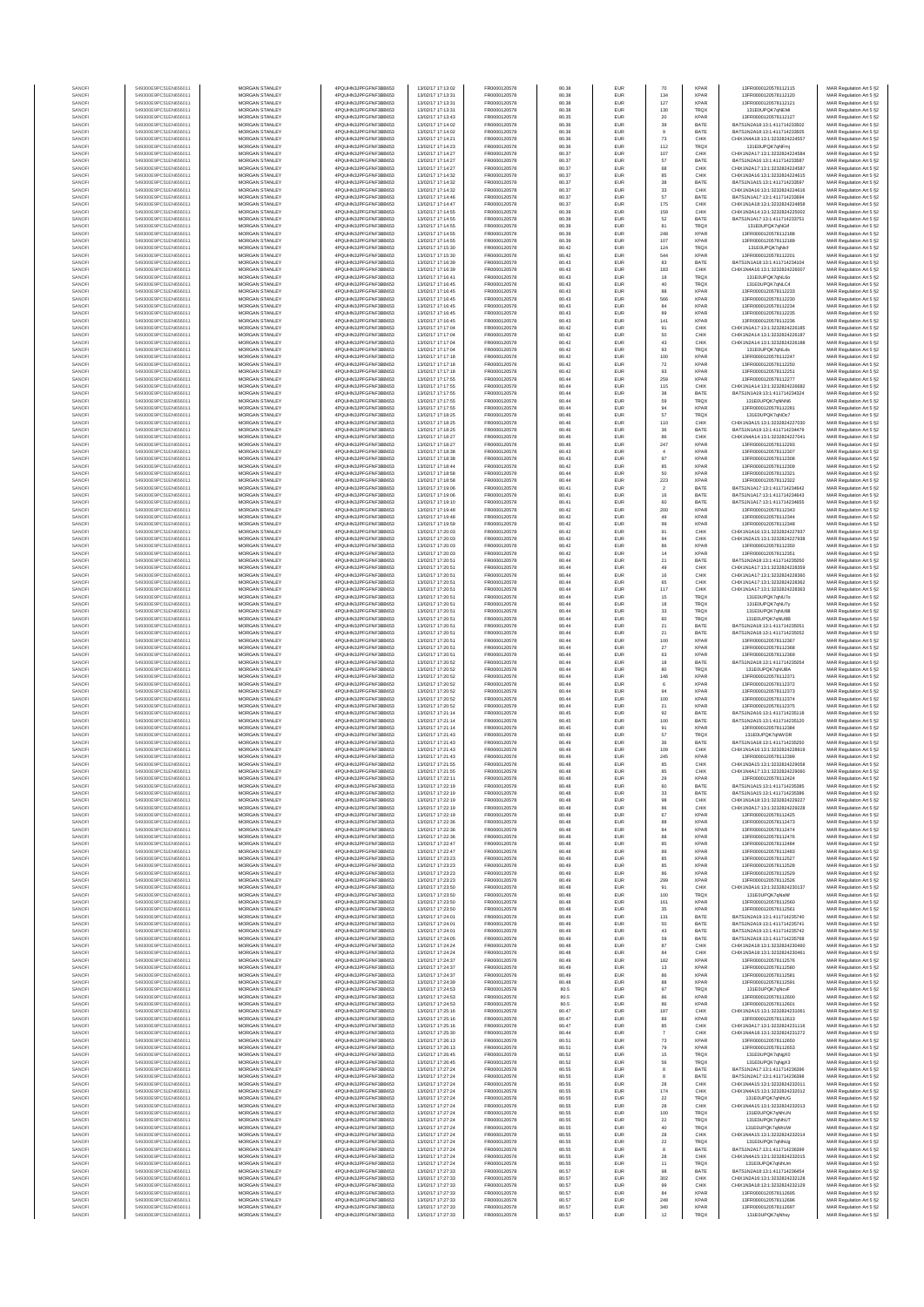| SANOF            | 549300E9PC51EN656011                         | MORGAN STANLEY                                 | 4PQUHN3JPFGFNF3BB653                          | 13/02/17 17:27:33                      | FR0000120578                 | 80.57          | EUR                      | 142                   | <b>TRQX</b>                | 131E0UPQK7gNhtX                                                | MAR Regulation Art 5 §2                            |
|------------------|----------------------------------------------|------------------------------------------------|-----------------------------------------------|----------------------------------------|------------------------------|----------------|--------------------------|-----------------------|----------------------------|----------------------------------------------------------------|----------------------------------------------------|
| SANOFI           | 549300E9PC51EN656011                         | <b>MORGAN STANLEY</b>                          | 4PQUHN3JPFGFNF3BB653                          | 13/02/17 17:27:47                      | FR0000120578                 | 80.5           | EUR                      | 60                    | BATE                       | BATS1N1A17-13-1-411714236486                                   | MAR Regulation Art 5 §2                            |
| SANOFI           | 549300E9PC51EN656011                         | <b>MORGAN STANLEY</b>                          | 4PQUHN3JPFGFNF3BB653                          | 13/02/17 17:28:17                      | FR0000120578                 | 80.54          | EUR                      | 248                   | <b>XPAR</b>                | 13FR0000120578112739                                           | MAR Regulation Art 5 §2                            |
| SANOFI           | 549300E9PC51EN656011                         | MORGAN STANLEY                                 | 4PQUHN3JPFGFNF3BB653                          | 13/02/17 17:28:17                      | FR0000120578                 | 80.54          | EUR                      | 248                   | XPAR                       | 13FR0000120578112740                                           | MAR Regulation Art 5 §2                            |
| SANOFI<br>SANOFI | 549300E9PC51EN656011<br>549300E9PC51EN656011 | MORGAN STANLEY<br>MORGAN STANLEY               | 4PQUHN3JPFGFNF3BB653<br>4PQUHN3JPFGFNF3BB653  | 13/02/17 17:28:17<br>13/02/17 17:28:18 | FR0000120578<br>FR0000120578 | 80.54<br>80.54 | EUR<br>EUR               | 79<br>114             | <b>XPAF</b><br>CHIX        | 13FR0000120578112741<br>CHIX1N3A16:13:1:3232824232443          | MAR Regulation Art 5 §2<br>MAR Regulation Art 5 §2 |
| SANOFI           | 549300E9PC51EN656011                         | MORGAN STANLEY                                 | 4PQUHN3JPFGFNF3BB653                          | 14/02/17 09:01:06                      | FR0000120578                 | 80.09          | EUR                      | 87                    | <b>XPAR</b>                | 14FR00001205781148                                             | MAR Regulation Art 5 §2                            |
| SANOFI           | 549300E9PC51EN656011                         | MORGAN STANLEY                                 | 4PQUHN3JPFGFNF3BB653                          | 14/02/17 09:01:06                      | FR0000120578                 | 80.09          | EUR                      | 40                    | <b>XPAR</b>                | 14FR00001205781149                                             | MAR Regulation Art 5 §2                            |
| SANOFI           | 549300E9PC51EN656011                         | <b>MORGAN STANLEY</b>                          | 4PQUHN3JPFGFNF3BB653                          | 14/02/17 09:01:06                      | FR0000120578                 | 80.09          | EUR                      | 89                    | <b>XPAR</b>                | 14FR00001205781150                                             | MAR Regulation Art 5 §2                            |
| SANOFI<br>SANOFI | 549300E9PC51EN656011<br>549300E9PC51EN656011 | <b>MORGAN STANLEY</b><br><b>MORGAN STANLEY</b> | 4PQUHN3JPFGFNF3BB653<br>4PQUHN3JPFGFNF3BB653  | 14/02/17 09:01:57<br>14/02/17 09:01:57 | FR0000120578<br>FR0000120578 | 80.21<br>80.22 | EUR<br>EUR               | 92<br>183             | <b>TRQX</b><br><b>XPAR</b> | 141E0UQ9Hblibkf<br>14FR00001205781154                          | MAR Regulation Art 5 §2<br>MAR Regulation Art 5 §2 |
| SANOFI           | 549300E9PC51EN656011                         | MORGAN STANLEY                                 | 4PQUHN3JPFGFNF3BB653                          | 14/02/17 09:01:57                      | FR0000120578                 | 80.21          | EUR                      | $2\mathrm{s}$         | <b>XPAR</b>                | 14FR00001205781155                                             | MAR Regulation Art 5 §2                            |
| SANOFI           | 549300E9PC51EN656011                         | MORGAN STANLEY                                 | 4PQUHN3JPFGFNF3BB653                          | 14/02/17 09:01:57                      | FR0000120578                 | 80.21          | EUR                      | 65                    | <b>XPAR</b>                | 14FR00001205781156                                             | MAR Regulation Art 5 §2                            |
| SANOF<br>SANOFI  | 549300E9PC51EN656011<br>549300E9PC51EN656011 | MORGAN STANLEY<br>MORGAN STANLEY               | 4PQUHN3JPFGFNF3BB653<br>4PQUHN3JPFGFNF3BB653  | 14/02/17 09:01:57<br>14/02/17 09:02:04 | FR0000120578<br>FR0000120578 | 80.21<br>80.25 | EUR<br>EUR               | 88<br>93              | <b>XPAF</b><br><b>XPAR</b> | 14FR00001205781157<br>14FR00001205781161                       | MAR Regulation Art 5 §2<br>MAR Regulation Art 5 §2 |
| SANOFI           | 549300E9PC51EN656011                         | MORGAN STANLEY                                 | 4PQUHN3JPFGFNF3BB653                          | 14/02/17 09:02:04                      | FR0000120578                 | 80.24          | EUR                      | 45                    | BATE                       | BATS1N2A19:14:1:411714192650                                   | MAR Regulation Art 5 §2                            |
| SANOFI           | 549300E9PC51EN656011                         | MORGAN STANLEY                                 | 4PQUHN3JPFGFNF3BB653                          | 14/02/17 09:02:04                      | FR0000120578                 | 80.24          | EUR                      | 43                    | BATE                       | BATS1N2A19:14:1:411714192651                                   | MAR Regulation Art 5 §2                            |
| SANOFI           | 549300E9PC51EN656011                         | <b>MORGAN STANLEY</b>                          | 4PQUHN3JPFGFNF3BB653                          | 14/02/17 09:02:04                      | FR0000120578                 | 80.24          | EUR                      | 91                    | <b>XPAR</b>                | 14FR00001205781164                                             | MAR Regulation Art 5 §2                            |
| SANOFI<br>SANOFI | 549300E9PC51EN656011<br>549300E9PC51EN656011 | <b>MORGAN STANLEY</b><br><b>MORGAN STANLEY</b> | 4PQUHN3JPFGFNF3BB653<br>4PQUHN3JPFGFNF3BB653  | 14/02/17 09:02:04<br>14/02/17 09:02:04 | FR0000120578<br>FR0000120578 | 80.24<br>80.24 | <b>EUR</b><br>EUR        | 65<br>$\mathsf{93}$   | <b>XPAR</b><br><b>XPAR</b> | 14FR00001205781166<br>14FR00001205781165                       | MAR Regulation Art 5 §2<br>MAR Regulation Art 5 §2 |
| SANOF            | 549300E9PC51EN656011                         | MORGAN STANLEY                                 | 4PQUHN3JPFGFNF3BB653                          | 14/02/17 09:02:04                      | FR0000120578                 | 80.24          | EUR                      | $38\,$                | <b>XPAR</b>                | 14FR00001205781167                                             | MAR Regulation Art 5 §2                            |
| SANOFI           | 549300E9PC51EN656011                         | MORGAN STANLEY                                 | 4PQUHN3JPFGFNF3BB653                          | 14/02/17 09:02:04                      | FR0000120578                 | 80.23          | EUR                      | 92                    | TRQ)                       | 141E0UQ9Hblic64                                                | MAR Regulation Art 5 §2                            |
| SANOFI           | 549300E9PC51EN656011                         | MORGAN STANLEY                                 | 4PQUHN3JPFGFNF3BB653                          | 14/02/17 09:02:04                      | FR0000120578                 | 80.23          | EUR                      | 88                    | <b>XPAR</b>                | 14FR00001205781168                                             | MAR Regulation Art 5 §2                            |
| SANOFI<br>SANOFI | 549300E9PC51EN656011<br>549300E9PC51EN656011 | MORGAN STANLEY<br>MORGAN STANLEY               | 4PQUHN3JPFGFNF3BB653<br>4PQUHN3JPFGFNF3BB653  | 14/02/17 09:02:04<br>14/02/17 09:02:15 | FR0000120578<br>FR0000120578 | 80.23<br>80.17 | EUR<br>EUR               | 86<br>$93\,$          | <b>XPAR</b><br><b>XPAR</b> | 14FR00001205781169<br>14FR00001205781172                       | MAR Regulation Art 5 §2<br>MAR Regulation Art 5 §2 |
| SANOFI           | 549300E9PC51EN656011                         | <b>MORGAN STANLEY</b>                          | 4POLIHN3JPEGENE3BB653                         | 14/02/17 09:02:29                      | FR0000120578                 | 80.08          | EUR                      | 96                    | CHIX                       | CHIX1N4A16:14:1:3232824100398                                  | MAR Regulation Art 5 §2                            |
| SANOFI           | 549300E9PC51EN656011                         | MORGAN STANLEY                                 | 4PQUHN3JPFGFNF3BB653                          | 14/02/17 09:02:29                      | FR0000120578                 | 80.08          | EUR                      | 96                    | <b>XPAR</b>                | 14FR00001205781173                                             | MAR Regulation Art 5 §2                            |
| SANOFI           | 549300E9PC51EN656011                         | MORGAN STANLEY                                 | 4PQUHN3JPFGFNF3BB653                          | 14/02/17 09:04:02                      | FR0000120578                 | 80.05          | EUR                      | $_{\rm 87}$           | <b>XPAR</b>                | 14FR00001205781196                                             | MAR Regulation Art 5 §2                            |
| SANOFI<br>SANOF  | 549300E9PC51EN656011<br>549300E9PC51EN656011 | MORGAN STANLEY<br>MORGAN STANLEY               | 4PQUHN3JPFGFNF3BB653<br>4PQUHN3JPFGFNF3BB653  | 14/02/17 09:05:00<br>14/02/17 09:05:04 | FR0000120578<br>FR0000120578 | 80.14<br>80.11 | EUR<br>EUR               | 96<br>$_{\rm 64}$     | TRQX<br>TRQ)               | 141E0UQ9Hblij0k<br>141E0UQ9HblijEP                             | MAR Regulation Art 5 §2<br>MAR Regulation Art 5 §2 |
| SANOFI           | 549300E9PC51EN656011                         | MORGAN STANLEY                                 | 4PQUHN3JPFGFNF3BB653                          | 14/02/17 09:05:04                      | FR0000120578                 | 80.11          | EUR                      | 124                   | CHIX                       | CHIX1N3A14:14:1:3232824101137                                  | MAR Regulation Art 5 §2                            |
| SANOFI           | 549300E9PC51EN656011                         | MORGAN STANLEY                                 | 4PQUHN3JPFGFNF3BB653                          | 14/02/17 09:05:04                      | FR0000120578                 | 80.11          | EUR                      | 200                   | <b>XPAR</b>                | 14FR00001205781204                                             | MAR Regulation Art 5 §2                            |
| SANOFI<br>SANOFI | 549300E9PC51EN656011<br>549300E9PC51EN656011 | MORGAN STANLEY<br><b>MORGAN STANLEY</b>        | 4PQUHN3JPFGFNF3BB653<br>4PQUHN3JPFGFNF3BB653  | 14/02/17 09:05:04<br>14/02/17 09:05:05 | FR0000120578<br>FR0000120578 | 80.11<br>80.11 | EUR<br>EUR               | 79<br>27              | <b>XPAR</b><br>CHIX        | 14FR00001205781205<br>CHIX1N2A14:14:1:3232824101143            | MAR Regulation Art 5 §2<br>MAR Regulation Art 5 §2 |
| SANOFI           | 549300E9PC51EN656011                         | <b>MORGAN STANLEY</b>                          | 4PQUHN3JPFGFNF3BB653                          | 14/02/17 09:05:05                      | FR0000120578                 | 80.11          | EUR                      | 15                    | <b>TRQX</b>                | 141E0UQ9HbliiGQ                                                | MAR Regulation Art 5 §2                            |
| SANOFI           | 549300E9PC51EN656011                         | MORGAN STANLEY                                 | 4PQUHN3JPFGFNF3BB653                          | 14/02/17 09:05:05                      | FR0000120578                 | 80.11          | EUR                      | $27\,$                | CHIX                       | CHIX1N2A14:14:1:3232824101144                                  | MAR Regulation Art 5 §2                            |
| SANOFI           | 549300E9PC51EN656011                         | MORGAN STANLEY                                 | 4PQUHN3JPFGFNF3BB653                          | 14/02/17 09:05:05                      | FR0000120578                 | 80.11          | EUR                      | 14                    | CHIX                       | CHIX1N2A14:14:1:3232824101146                                  | MAR Regulation Art 5 §2                            |
| SANOFI<br>SANOFI | 549300E9PC51EN656011<br>549300E9PC51EN656011 | MORGAN STANLEY<br>MORGAN STANLEY               | 4PQUHN3JPFGFNF3BB653<br>4PQUHN3JPFGFNF3BB653  | 14/02/17 09:05:07<br>14/02/17 09:05:07 | FR0000120578<br>FR0000120578 | 80.1<br>80.1   | EUR<br>EUR               | 105<br>40             | CHIX<br>CHIX               | CHIX1N4A16:14:1:3232824101164<br>CHIX1N4A16:14:1:3232824101165 | MAR Regulation Art 5 §2<br>MAR Regulation Art 5 §2 |
| SANOFI           | 549300E9PC51EN656011                         | MORGAN STANLEY                                 | 4PQUHN3JPFGFNF3BB653                          | 14/02/17 09:05:07                      | FR0000120578                 | 80.1           | EUR                      | 75                    | <b>TRQX</b>                | 141E0UQ9HblijMW                                                | MAR Regulation Art 5 §2                            |
| SANOFI           | 549300E9PC51EN656011                         | MORGAN STANLEY                                 | 4PQUHN3JPFGFNF3BB653                          | 14/02/17 09:05:07                      | FR0000120578                 | 80.1           | EUR                      | 89                    | <b>XPAR</b>                | 14FR00001205781215                                             | MAR Regulation Art 5 §2                            |
| SANOFI<br>SANOFI | 549300E9PC51EN656011<br>549300E9PC51EN656011 | <b>MORGAN STANLEY</b><br><b>MORGAN STANLEY</b> | 4POLIHN3JPEGENE3BB653<br>4PQUHN3JPFGFNF3BB653 | 14/02/17 09:05:07<br>14/02/17 09:05:22 | FR0000120578<br>FR0000120578 | 80.1<br>80.08  | <b>EUR</b><br>EUR        | 237<br>183            | <b>XPAR</b><br><b>XPAR</b> | 14FR00001205781216<br>14FR00001205781225                       | MAR Regulation Art 5 §2<br>MAR Regulation Art 5 §2 |
| SANOFI           | 549300E9PC51EN656011                         | MORGAN STANLEY                                 | 4PQUHN3JPFGFNF3BB653                          | 14/02/17 09:05:36                      | FR0000120578                 | 80.09          | EUR                      | 65                    | CHIX                       | CHIX1N3A16:14:1:3232824101331                                  | MAR Regulation Art 5 §2                            |
| SANOFI           | 549300E9PC51EN656011                         | MORGAN STANLEY                                 | 4PQUHN3JPFGFNF3BB653                          | 14/02/17 09:05:36                      | FR0000120578                 | 80.09          | EUR                      | $31\,$                | CHIX                       | CHIX1N3A16:14:1:3232824101332                                  | MAR Regulation Art 5 §2                            |
| SANOFI           | 549300E9PC51EN656011                         | MORGAN STANLEY                                 | 4PQUHN3JPFGFNF3BB653                          | 14/02/17 09:07:09                      | FR0000120578                 | 80.13          | EUR                      | 156                   | CHIX                       | CHIX1N2A14:14:1:3232824101909                                  | MAR Regulation Art 5 §2                            |
| SANOFI<br>SANOFI | 549300E9PC51EN656011<br>549300E9PC51EN656011 | MORGAN STANLEY<br>MORGAN STANLEY               | 4PQUHN3JPFGFNF3BB653<br>4PQUHN3JPFGFNF3BB653  | 14/02/17 09:07:09<br>14/02/17 09:07:09 | FR0000120578<br>FR0000120578 | 80.13<br>80.13 | EUR<br>EUR               | 80<br>232             | TRQ)<br><b>XPAR</b>        | 141E0UQ9HbligNL<br>14FR00001205781328                          | MAR Regulation Art 5 §2<br>MAR Regulation Art 5 §2 |
| SANOFI           | 549300E9PC51EN656011                         | MORGAN STANLEY                                 | 4PQUHN3JPFGFNF3BB653                          | 14/02/17 09:07:09                      | FR0000120578                 | 80.13          | EUR                      | 118                   | <b>XPAR</b>                | 14FR00001205781329                                             | MAR Regulation Art 5 §2                            |
| SANOFI           | 549300E9PC51EN656011                         | MORGAN STANLEY                                 | 4PQUHN3JPFGFNF3BB653                          | 14/02/17 09:07:42                      | FR0000120578                 | 80.15          | EUR                      | 93                    | <b>XPAR</b>                | 14FR00001205781356                                             | MAR Regulation Art 5 §2                            |
| SANOFI<br>SANOFI | 549300E9PC51EN656011<br>549300E9PC51EN656011 | <b>MORGAN STANLEY</b><br>MORGAN STANLEY        | 4POLIHN3JPEGENE3BB653<br>4PQUHN3JPFGFNF3BB653 | 14/02/17 09:07:42<br>14/02/17 09:07:42 | FR0000120578<br>FR0000120578 | 80.15<br>80.15 | EUR<br>EUR               | 215<br>101            | <b>XPAR</b><br><b>XPAR</b> | 14FR00001205781357<br>14FR00001205781358                       | MAR Regulation Art 5 §2<br>MAR Regulation Art 5 §2 |
| SANOFI           | 549300E9PC51EN656011                         | MORGAN STANLEY                                 | 4PQUHN3JPFGFNF3BB653                          | 14/02/17 09:07:51                      | FR0000120578                 | 80.09          | EUR                      | 91                    | CHIX                       | CHIX1N1A15:14:1:3232824102093                                  | MAR Regulation Art 5 §2                            |
| SANOFI           | 549300E9PC51EN656011                         | MORGAN STANLEY                                 | 4PQUHN3JPFGFNF3BB653                          | 14/02/17 09:07:56                      | FR0000120578                 | 80.09          | EUR                      | 87                    | CHIX                       | CHIX1N2A15:14:1:3232824102101                                  | MAR Regulation Art 5 §2                            |
| SANOFI           | 549300E9PC51EN656011                         | MORGAN STANLEY                                 | 4PQUHN3JPFGFNF3BB653                          | 14/02/17 09:08:23                      | FR0000120578                 | 80.14          | EUR                      | 196                   | <b>XPAF</b>                | 14FR00001205781426                                             | MAR Regulation Art 5 §2                            |
| SANOFI<br>SANOFI | 549300E9PC51EN656011<br>549300E9PC51EN656011 | MORGAN STANLEY<br>MORGAN STANLEY               | 4PQUHN3JPFGFNF3BB653<br>4PQUHN3JPFGFNF3BB653  | 14/02/17 09:08:31<br>14/02/17 09:08:35 | FR0000120578<br>FR0000120578 | 80.14<br>80.14 | EUR<br>EUR               | 94<br>$93\,$          | CHIX<br><b>XPAR</b>        | CHIX1N1A14:14:1:3232824102320<br>14FR00001205781446            | MAR Regulation Art 5 §2<br>MAR Regulation Art 5 §2 |
| SANOFI           | 549300E9PC51EN656011                         | MORGAN STANLEY                                 | 4PQUHN3JPFGFNF3BB653                          | 14/02/17 09:09:52                      | FR0000120578                 | 80.18          | EUR                      | 372                   | CHIX                       | CHIX1N2A18:14:1:3232824102824                                  | MAR Regulation Art 5 §2                            |
| SANOFI           | 549300E9PC51EN656011                         | <b>MORGAN STANLEY</b>                          | 4PQUHN3JPFGFNF3BB653                          | 14/02/17 09:09:52                      | FR0000120578                 | 80.18          | EUR                      | 84                    | <b>XPAR</b>                | 14FR00001205781527                                             | MAR Regulation Art 5 §2                            |
| SANOFI           | 549300E9PC51EN656011                         | <b>MORGAN STANLEY</b><br>MORGAN STANLEY        | 4PQUHN3JPFGFNF3BB653<br>4POLIHN3JPEGENE3BB653 | 14/02/17 09:09:52                      | FR0000120578                 | 80.18          | <b>EUR</b>               | 48                    | <b>XPAR</b>                | 14FR00001205781528<br>14FR00001205781529                       | MAR Regulation Art 5 §2                            |
| SANOFI<br>SANOFI | 549300E9PC51EN656011<br>549300E9PC51EN656011 | MORGAN STANLEY                                 | 4PQUHN3JPFGFNF3BB653                          | 14/02/17 09:09:52<br>14/02/17 09:09:52 | FR0000120578<br>FR0000120578 | 80.18<br>80.18 | EUR<br>EUR               | 36<br>$_{86}$         | <b>XPAR</b><br>TRQ)        | 141E0UQ9HbliyUN                                                | MAR Regulation Art 5 §2<br>MAR Regulation Art 5 §2 |
| SANOFI           | 549300E9PC51EN656011                         | MORGAN STANLEY                                 | 4PQUHN3JPFGFNF3BB653                          | 14/02/17 09:10:18                      | FR0000120578                 | 80.19          | EUR                      | 47                    | CHIX                       | CHIX1N1A14:14:1:3232824103010                                  | MAR Regulation Art 5 §2                            |
| SANOFI           | 549300E9PC51EN656011                         | MORGAN STANLEY                                 | 4PQUHN3JPFGFNF3BB653                          | 14/02/17 09:10:18                      | FR0000120578                 | 80.19          | EUR                      | 38                    | CHIX                       | CHIX1N1A14:14:1:3232824103011                                  | MAR Regulation Art 5 §2                            |
| SANOFI<br>SANOFI | 549300E9PC51EN656011<br>549300E9PC51EN656011 | MORGAN STANLEY<br>MORGAN STANLEY               | 4PQUHN3JPFGFNF3BB653<br>4PQUHN3JPFGFNF3BB653  | 14/02/17 09:10:18<br>14/02/17 09:10:25 | FR0000120578<br>FR0000120578 | 80.19<br>80.2  | EUR<br>EUR               | $^{\rm 87}$<br>90     | <b>XPAR</b><br>BATE        | 14FR00001205781549<br>BATS1N1A18:14:1:411714193753             | MAR Regulation Art 5 §2<br>MAR Regulation Art 5 §2 |
| SANOFI           | 549300E9PC51EN656011                         | <b>MORGAN STANLEY</b>                          | 4PQUHN3JPFGFNF3BB653                          | 14/02/17 09:10:36                      | FR0000120578                 | 80.22          | EUR                      | 103                   | <b>TRQX</b>                | 141E0UQ9Hbli0Wo                                                | MAR Regulation Art 5 §2                            |
| SANOFI           | 549300E9PC51EN656011                         | <b>MORGAN STANLEY</b>                          | 4PQUHN3JPFGFNF3BB653                          | 14/02/17 09:10:48                      | FR0000120578                 | 80.24          | EUR                      | 78                    | <b>XPAR</b>                | 14FR00001205781595                                             | MAR Regulation Art 5 §2                            |
| SANOFI           | 549300E9PC51EN656011                         | MORGAN STANLEY<br>MORGAN STANLEY               | 4PQUHN3JPFGFNF3BB653                          | 14/02/17 09:10:48<br>14/02/17 09:11:46 | FR0000120578<br>FR0000120578 | 80.24          | EUR                      | 19<br>113             | <b>XPAR</b>                | 14FR00001205781596<br>CHIX1N1A15:14:1:3232824103499            | MAR Regulation Art 5 §2                            |
| SANOFI<br>SANOF  | 549300E9PC51EN656011<br>549300E9PC51EN656011 | MORGAN STANLEY                                 | 4PQUHN3JPFGFNF3BB653<br>4PQUHN3JPFGFNF3BB653  | 14/02/17 09:11:46                      | FR0000120578                 | 80.27<br>80.27 | EUR<br>EUR               | $72\,$                | CHIX<br>CHIX               | CHIX1N1A15:14:1:3232824103502                                  | MAR Regulation Art 5 §2<br>MAR Regulation Art 5 §2 |
| SANOFI           | 549300E9PC51EN656011                         | MORGAN STANLEY                                 | 4PQUHN3JPFGFNF3BB653                          | 14/02/17 09:11:46                      | FR0000120578                 | 80.27          | EUR                      | 113                   | CHIX                       | CHIX1N1A15:14:1:3232824103503                                  | MAR Regulation Art 5 §2                            |
| SANOFI           | 549300E9PC51EN656011                         | MORGAN STANLEY                                 | 4PQUHN3JPFGFNF3BB653                          | 14/02/17 09:11:46                      | FR0000120578                 | 80.27          | EUR                      | 81                    | CHIX                       | CHIX1N1A15:14:1:3232824103504                                  | MAR Regulation Art 5 §2                            |
| SANOFI<br>SANOFI | 549300E9PC51EN656011<br>549300E9PC51EN656011 | MORGAN STANLEY<br><b>MORGAN STANLEY</b>        | 4PQUHN3JPFGFNF3BB653<br>4PQUHN3JPFGFNF3BB653  | 14/02/17 09:11:46<br>14/02/17 09:11:46 | FR0000120578<br>FR0000120578 | 80.27<br>80.27 | EUR<br>EUR               | 101<br>60             | <b>XPAR</b><br>CHIX        | 14FR00001205781676<br>CHIX1N1A15:14:1:3232824103505            | MAR Regulation Art 5 §2<br>MAR Regulation Art 5 §2 |
| SANOFI           | 549300E9PC51EN656011                         | <b>MORGAN STANLEY</b>                          | 4PQUHN3JPFGFNF3BB653                          | 14/02/17 09:12:01                      | FR0000120578                 | 80.26          | EUR                      | 97                    | <b>XPAR</b>                | 14FR00001205781690                                             | MAR Regulation Art 5 §2                            |
| SANOFI           | 549300E9PC51EN656011                         | <b>MORGAN STANLEY</b>                          | 4PQUHN3JPFGFNF3BB653                          | 14/02/17 09:13:18                      | FR0000120578                 | 80.25          | EUR                      | 8                     | BATE                       | BATS1N1A15:14:1:411714193971                                   | MAR Regulation Art 5 §2                            |
| SANOFI           | 549300E9PC51EN656011                         | MORGAN STANLEY<br>MORGAN STANLEY               | 4PQUHN3JPFGFNF3BB653                          | 14/02/17 09:13:18<br>14/02/17 09:13:18 | FR0000120578<br>FR0000120578 | 80.25          | EUR                      | 8<br>26               | BATE                       | BATS1N1A15:14:1:411714193972                                   | MAR Regulation Art 5 §2                            |
| SANOFI<br>SANOF  | 549300E9PC51EN656011<br>549300E9PC51EN656011 | MORGAN STANLEY                                 | 4PQUHN3JPFGFNF3BB653<br>4PQUHN3JPFGFNF3BB653  | 14/02/17 09:13:18                      | FR0000120578                 | 80.25<br>80.25 | EUR<br>EUR               | 8                     | CHIX<br>BATE               | CHIX1N3A17:14:1:3232824103926<br>BATS1N1A15:14:1:411714193973  | MAR Regulation Art 5 §2<br>MAR Regulation Art 5 §2 |
| SANOFI           | 549300E9PC51EN656011                         | MORGAN STANLEY                                 | 4PQUHN3JPFGFNF3BB653                          | 14/02/17 09:13:18                      | FR0000120578                 | 80.25          | EUR                      | 26                    | CHIX                       | CHIX1N3A17:14:1:3232824103927                                  | MAR Regulation Art 5 §2                            |
| SANOFI           | 549300E9PC51EN656011                         | MORGAN STANLEY                                 | 4PQUHN3JPFGFNF3BB653                          | 14/02/17 09:13:18                      | FR0000120578                 | 80.25          | EUR                      | 8                     | BATE                       | BATS1N1A15:14:1:411714193974                                   | MAR Regulation Art 5 §2                            |
| SANOFI<br>SANOFI | 549300E9PC51EN656011<br>549300E9PC51EN656011 | MORGAN STANLEY<br><b>MORGAN STANLEY</b>        | 4PQUHN3JPFGFNF3BB653<br>4PQUHN3JPFGFNF3BB653  | 14/02/17 09:13:18<br>14/02/17 09:13:18 | FR0000120578<br>FR0000120578 | 80.25<br>80.25 | EUR<br>EUR               | 82<br>8               | CHIX<br>BATE               | CHIX1N3A17:14:1:3232824103928<br>BATS1N1A15:14:1:411714193975  | MAR Regulation Art 5 §2                            |
| SANOFI           | 549300E9PC51EN656011                         | <b>MORGAN STANLEY</b>                          | 4PQUHN3JPFGFNF3BB653                          | 14/02/17 09:13:18                      | FR0000120578                 | 80.25          | EUR                      | 13                    | <b>TRQX</b>                | 141E0UQ9Hbli7rL                                                | MAR Regulation Art 5 §2<br>MAR Regulation Art 5 §2 |
| SANOFI           | 549300E9PC51EN656011                         | MORGAN STANLEY                                 | 4PQUHN3JPFGFNF3BB653                          | 14/02/17 09:13:18                      | FR0000120578                 | 80.25          | EUR                      | $\overline{4}$        | BATE                       | BATS1N1A15:14:1:411714193976                                   | MAR Regulation Art 5 §2                            |
| SANOFI           | 549300E9PC51EN656011                         | MORGAN STANLEY                                 | 4PQUHN3JPFGFNF3BB653                          | 14/02/17 09:13:18                      | FR0000120578                 | 80.25          | EUR                      | 58                    | <b>XPAR</b>                | 14FR00001205781736                                             | MAR Regulation Art 5 §2                            |
| SANOFI<br>SANOF  | 549300E9PC51EN656011<br>549300E9PC51EN656011 | MORGAN STANLEY<br>MORGAN STANLEY               | 4PQUHN3JPFGFNF3BB653<br>4PQUHN3JPFGFNF3BB653  | 14/02/17 09:13:18<br>14/02/17 09:13:18 | FR0000120578<br>FR0000120578 | 80.25<br>80.25 | EUR<br>EUR               | 89<br>243             | <b>XPAR</b><br><b>XPAR</b> | 14FR00001205781737<br>14FR0000120578173                        | MAR Regulation Art 5 §2<br>MAR Regulation Art 5 §2 |
| SANOFI           | 549300E9PC51EN656011                         | MORGAN STANLEY                                 | 4PQUHN3JPFGFNF3BB653                          | 14/02/17 09:13:18                      | FR0000120578                 | 80.25          | EUR                      | 56                    | CHIX                       | CHIX1N4A17:14:1:3232824103929                                  | MAR Regulation Art 5 §2                            |
| SANOFI           | 549300E9PC51EN656011                         | MORGAN STANLEY                                 | 4PQUHN3JPFGFNF3BB653                          | 14/02/17 09:14:36                      | FR0000120578                 | 80.28          | EUR                      | 148                   | CHIX                       | CHIX1N4A18:14:1:3232824104377                                  | MAR Regulation Art 5 §2                            |
| SANOFI<br>SANOFI | 549300E9PC51EN656011<br>549300E9PC51EN656011 | <b>MORGAN STANLEY</b><br><b>MORGAN STANLEY</b> | 4PQUHN3JPFGFNF3BB653<br>4PQUHN3JPFGFNF3BB653  | 14/02/17 09:14:36<br>14/02/17 09:14:36 | FR0000120578<br>FR0000120578 | 80.28<br>80.28 | EUR<br>EUR               | 331<br>99             | <b>XPAR</b><br><b>XPAR</b> | 14FR00001205781755<br>14FR00001205781756                       | MAR Regulation Art 5 §2<br>MAR Regulation Art 5 §2 |
| SANOF            | 549300E9PC51EN656011                         | MORGAN STANLEY                                 | 4PQUHN3JPFGFNF3BB653                          | 14/02/17 09:14:36                      | FR0000120578                 | 80.28          | EUR                      | 99                    | <b>XPAR</b>                | 14FR00001205781757                                             | MAR Regulation Art 5 §2                            |
| SANOFI           | 549300E9PC51EN656011                         | MORGAN STANLEY                                 | 4PQUHN3JPFGFNF3BB653                          | 14/02/17 09:14:36                      | FR0000120578                 | 80.28          | EUR                      | 48                    | <b>XPAR</b>                | 14FR00001205781758                                             | MAR Regulation Art 5 §2                            |
|                  |                                              |                                                | N3JPFGFNF3BB653                               | 14/02/17 09:15:21                      | FR0000120578                 |                |                          |                       |                            | 14FR00001205781783                                             | : Regulation Art 5 §2                              |
| SANOF<br>SANOFI  | 549300E9PC51EN656011<br>549300E9PC51EN656011 | MORGAN STANLEY<br>MORGAN STANLEY               | 4PQUHN3JPFGFNF3BB653<br>4PQUHN3JPFGFNF3BB653  | 14/02/17 09:15:21                      | FR0000120578                 | 80.32<br>80.32 | EUR<br>EUR               | 36<br>52              | <b>XPAR</b><br><b>XPAR</b> | 14FR00001205781784                                             | MAR Regulation Art 5 §2<br>MAR Regulation Art 5 §2 |
| SANOFI           | 549300E9PC51EN656011                         | MORGAN STANLEY                                 | 4PQUHN3JPFGFNF3BB653                          | 14/02/17 09:15:21                      | FR0000120578                 | 80.32          | EUR                      | 87                    | <b>XPAR</b>                | 14FR00001205781785                                             | MAR Regulation Art 5 §2                            |
| SANOFI           | 549300E9PC51EN656011                         | <b>MORGAN STANLEY</b>                          | 4PQUHN3JPFGFNF3BB653                          | 14/02/17 09:15:21                      | FR0000120578                 | 80.32          | <b>EUR</b>               | 88                    | <b>XPAR</b>                | 14FR00001205781786                                             | MAR Regulation Art 5 §2                            |
| SANOFI<br>SANOFI | 549300E9PC51EN656011<br>549300E9PC51EN656011 | <b>MORGAN STANLEY</b><br>MORGAN STANLEY        | 4PQUHN3JPFGFNF3BB653<br>4PQUHN3JPFGFNF3BB653  | 14/02/17 09:15:46<br>14/02/17 09:15:46 | FR0000120578<br>FR0000120578 | 80.32<br>80.32 | <b>EUR</b><br>EUR        | 149<br>120            | <b>XPAR</b><br><b>XPAR</b> | 14FR00001205781803<br>14FR00001205781804                       | MAR Regulation Art 5 §2<br>MAR Regulation Art 5 §2 |
| SANOFI           | 549300E9PC51EN656011                         | MORGAN STANLEY                                 | 4PQUHN3JPFGFNF3BB653                          | 14/02/17 09:16:03                      | FR0000120578                 | 80.26          | EUR                      | 103                   | <b>XPAR</b>                | 14FR00001205781809                                             | MAR Regulation Art 5 §2                            |
| SANOFI           | 549300E9PC51EN656011                         | MORGAN STANLEY                                 | 4PQUHN3JPFGFNF3BB653                          | 14/02/17 09:18:03                      | FR0000120578                 | 80.37          | EUR                      | 81                    | <b>XPAR</b>                | 14FR00001205781866                                             | MAR Regulation Art 5 §2                            |
| SANOFI           | 549300E9PC51EN656011                         | MORGAN STANLEY                                 | 4PQUHN3JPFGFNF3BB653                          | 14/02/17 09:18:03                      | FR0000120578                 | 80.37          | EUR                      | 295                   | <b>XPAR</b><br>CHIX        | 14FR0000120578186<br>CHIX1N4A17:14:1:3232824105651             | MAR Regulation Art 5 §2                            |
| SANOFI<br>SANOFI | 549300E9PC51EN656011<br>549300E9PC51EN656011 | MORGAN STANLEY<br>MORGAN STANLEY               | 4PQUHN3JPFGFNF3BB653<br>4PQUHN3JPFGFNF3BB653  | 14/02/17 09:18:03<br>14/02/17 09:18:03 | FR0000120578<br>FR0000120578 | 80.37<br>80.37 | EUR<br>EUR               | 35<br>$77\,$          | <b>XPAR</b>                | 14FR00001205781869                                             | MAR Regulation Art 5 §2<br>MAR Regulation Art 5 §2 |
| SANOFI           | 549300E9PC51EN656011                         | <b>MORGAN STANLEY</b>                          | 4PQUHN3JPFGFNF3BB653                          | 14/02/17 09:18:03                      | FR0000120578                 | 80.37          | <b>EUR</b>               | 35                    | CHIX                       | CHIX1N4A17:14:1:3232824105652                                  | MAR Regulation Art 5 §2                            |
| SANOFI<br>SANOFI | 549300E9PC51EN656011<br>549300E9PC51EN656011 | MORGAN STANLEY<br><b>MORGAN STANLEY</b>        | 4PQUHN3JPFGFNF3BB653<br>4PQUHN3JPFGFNF3BB653  | 14/02/17 09:18:03<br>14/02/17 09:18:03 | FR0000120578<br>FR0000120578 | 80.37<br>80.37 | <b>EUR</b><br><b>EUR</b> | 116<br>17             | CHIX<br>CHIX               | CHIX1N3A17:14:1:3232824105654<br>CHIX1N3A17:14:1:3232824105655 | MAR Regulation Art 5 §2<br>MAR Regulation Art 5 §2 |
| SANOFI           | 549300E9PC51EN656011                         | MORGAN STANLEY                                 | 4PQUHN3JPFGFNF3BB653                          | 14/02/17 09:18:41                      | FR0000120578                 | 80.38          | EUR                      | 28                    | CHIX                       | CHIX1N4A18:14:1:3232824105798                                  | MAR Regulation Art 5 §2                            |
| SANOFI           | 549300E9PC51EN656011                         | MORGAN STANLEY                                 | 4PQUHN3JPFGFNF3BB653                          | 14/02/17 09:18:41                      | FR0000120578                 | 80.38          | EUR                      | 159                   | CHIX                       | CHIX1N4A18:14:1:3232824105799                                  | MAR Regulation Art 5 §2                            |
| SANOFI<br>SANOFI | 549300E9PC51EN656011<br>549300E9PC51EN656011 | MORGAN STANLEY<br>MORGAN STANLEY               | 4PQUHN3JPFGFNF3BB653<br>4PQUHN3JPFGFNF3BB653  | 14/02/17 09:18:41<br>14/02/17 09:18:41 | FR0000120578<br>FR0000120578 | 80.38<br>80.38 | EUR<br>EUR               | 14<br>86              | TRQ)<br><b>XPAR</b>        | 141E0UQ9HbliJak<br>14FR00001205781872                          | MAR Regulation Art 5 §2<br>MAR Regulation Art 5 §2 |
| SANOFI           | 549300E9PC51EN656011                         | MORGAN STANLEY                                 | 4PQUHN3JPFGFNF3BB653                          | 14/02/17 09:18:41                      | FR0000120578                 | 80.38          | EUR                      | 418                   | <b>XPAR</b>                | 14FR00001205781871                                             | MAR Regulation Art 5 §2                            |
| SANOFI           | 549300E9PC51EN656011                         | MORGAN STANLEY                                 | 4PQUHN3JPFGFNF3BB653                          | 14/02/17 09:18:41                      | FR0000120578                 | 80.38          | EUR                      | $\overline{4}$        | <b>XPAR</b>                | 14FR00001205781874                                             | MAR Regulation Art 5 §2                            |
| SANOFI<br>SANOFI | 549300E9PC51EN656011<br>549300E9PC51EN656011 | <b>MORGAN STANLEY</b><br><b>MORGAN STANLEY</b> | 4PQUHN3JPFGFNF3BB653<br>4PQUHN3JPFGFNF3BB653  | 14/02/17 09:18:41<br>14/02/17 09:20:25 | FR0000120578<br>FR0000120578 | 80.38<br>80.36 | <b>EUR</b><br>EUR        | 81<br>10              | CHIX<br><b>XPAR</b>        | CHIX1N1A14:14:1:3232824105800<br>14FR00001205781918            | MAR Regulation Art 5 §2                            |
| SANOFI           | 549300E9PC51EN656011                         | MORGAN STANLEY                                 | 4PQUHN3JPFGFNF3BB653                          | 14/02/17 09:20:51                      | FR0000120578                 | 80.41          | EUR                      | 89                    | <b>XPAR</b>                | 14FR00001205781927                                             | MAR Regulation Art 5 §2<br>MAR Regulation Art 5 §2 |
| SANOFI           | 549300E9PC51EN656011                         | MORGAN STANLEY                                 | 4PQUHN3JPFGFNF3BB653                          | 14/02/17 09:20:55                      | FR0000120578                 | 80.41          | EUR                      | 53                    | CHIX                       | CHIX1N2A16:14:1:3232824106444                                  | MAR Regulation Art 5 §2                            |
| SANOFI           | 549300E9PC51EN656011                         | MORGAN STANLEY                                 | 4PQUHN3JPFGFNF3BB653                          | 14/02/17 09:20:55                      | FR0000120578                 | 80.41          | EUR                      | 41                    | CHIX                       | CHIX1N2A16:14:1:3232824106447                                  | MAR Regulation Art 5 §2                            |
| SANOFI<br>SANOFI | 549300E9PC51EN656011<br>549300E9PC51EN656011 | MORGAN STANLEY<br>MORGAN STANLEY               | 4PQUHN3JPFGFNF3BB653<br>4PQUHN3JPFGFNF3BB653  | 14/02/17 09:20:55<br>14/02/17 09:20:55 | FR0000120578<br>FR0000120578 | 80.41<br>80.41 | EUR<br>EUR               | 12<br>$_{\rm 57}$     | CHIX<br>CHIX               | CHIX1N2A16:14:1:3232824106448<br>CHIX1N2A16:14:1:3232824106449 | MAR Regulation Art 5 §2<br>MAR Regulation Art 5 §2 |
| SANOFI           | 549300E9PC51EN656011                         | MORGAN STANLEY                                 | 4PQUHN3JPFGFNF3BB653                          | 14/02/17 09:20:55                      | FR0000120578                 | 80.41          | EUR                      | 53                    | CHIX                       | CHIX1N2A16:14:1:3232824106450                                  | MAR Regulation Art 5 §2                            |
| SANOFI           | 549300E9PC51EN656011                         | <b>MORGAN STANLEY</b>                          | 4PQUHN3JPFGFNF3BB653                          | 14/02/17 09:20:55                      | FR0000120578                 | 80.41          | <b>EUR</b>               | 32                    | <b>XPAR</b>                | 14FR00001205781928                                             | MAR Regulation Art 5 §2                            |
| SANOFI           | 549300E9PC51EN656011                         | <b>MORGAN STANLEY</b>                          | 4PQUHN3JPFGFNF3BB653                          | 14/02/17 09:20:55                      | FR0000120578                 | 80.41          | <b>EUR</b>               | 87                    | <b>XPAR</b>                | 14FR00001205781929                                             | MAR Regulation Art 5 §2                            |
| SANOFI<br>SANOFI | 549300E9PC51EN656011<br>549300E9PC51EN656011 | MORGAN STANLEY<br>MORGAN STANLEY               | 4PQUHN3JPFGFNF3BB653<br>4PQUHN3JPFGFNF3BB653  | 14/02/17 09:20:55<br>14/02/17 09:20:55 | FR0000120578<br>FR0000120578 | 80.41<br>80.41 | EUR<br>EUR               | 119<br>$\overline{2}$ | <b>XPAR</b><br><b>XPAR</b> | 14FR00001205781930<br>14FR00001205781931                       | MAR Regulation Art 5 §2<br>MAR Regulation Art 5 §2 |
| SANOFI           | 549300E9PC51EN656011                         | MORGAN STANLEY                                 | 4PQUHN3JPFGFNF3BB653                          | 14/02/17 09:20:55                      | FR0000120578                 | 80.41          | EUR                      | 117                   | <b>XPAR</b>                | 14FR00001205781932                                             | MAR Regulation Art 5 §2                            |
| SANOFI           | 549300E9PC51EN656011                         | MORGAN STANLEY                                 | 4PQUHN3JPFGFNF3BB653                          | 14/02/17 09:20:55                      | FR0000120578                 | 80.41          | EUR                      | 119                   | <b>XPAR</b>                | 14FR00001205781933                                             | MAR Regulation Art 5 §2                            |
| SANOFI<br>SANOFI | 549300E9PC51EN656011<br>549300E9PC51EN656011 | MORGAN STANLEY<br>MORGAN STANLEY               | 4PQUHN3JPFGFNF3BB653<br>4PQUHN3JPFGFNF3BB653  | 14/02/17 09:20:55<br>14/02/17 09:20:55 | FR0000120578<br>FR0000120578 | 80.41<br>80.41 | EUR<br>EUR               | 53<br>45              | CHIX<br>CHIX               | CHIX1N2A16:14:1:3232824106451<br>CHIX1N2A16:14:1:3232824106452 | MAR Regulation Art 5 §2<br>MAR Regulation Art 5 §2 |
| SANOFI           | 549300E9PC51EN656011                         | <b>MORGAN STANLEY</b>                          | 4PQUHN3JPFGFNF3BB653                          | 14/02/17 09:20:55                      | FR0000120578                 | 80.41          | <b>EUR</b>               | $\overline{2}$        | <b>XPAR</b>                | 14FR00001205781934                                             | MAR Regulation Art 5 §2                            |
| SANOFI           | 549300E9PC51EN656011                         | <b>MORGAN STANLEY</b>                          | 4PQUHN3JPFGFNF3BB653                          | 14/02/17 09:20:55                      | FR0000120578                 | 80.41          | <b>EUR</b>               | 119                   | <b>XPAR</b>                | 14FR00001205781935                                             | MAR Regulation Art 5 §2                            |
| SANOFI           | 549300E9PC51EN656011                         | MORGAN STANLEY                                 | 4PQUHN3JPFGFNF3BB653                          | 14/02/17 09:20:55                      | FR0000120578                 | 80.41          | EUR                      | 71                    | <b>XPAR</b>                | 14FR00001205781936                                             | MAR Regulation Art 5 §2                            |
| SANOFI<br>SANOFI | 549300E9PC51EN656011<br>549300E9PC51EN656011 | MORGAN STANLEY<br>MORGAN STANLEY               | 4PQUHN3JPFGFNF3BB653<br>4PQUHN3JPFGFNF3BB653  | 14/02/17 09:20:55<br>14/02/17 09:21:30 | FR0000120578<br>FR0000120578 | 80.41<br>80.46 | EUR<br>EUR               | 30<br>114             | <b>XPAR</b><br><b>TRQX</b> | 14FR00001205781937<br>141E0UQ9HbljPGx                          | MAR Regulation Art 5 §2<br>MAR Regulation Art 5 §2 |
| SANOFI           | 549300E9PC51EN656011                         | MORGAN STANLEY                                 | 4PQUHN3JPFGFNF3BB653                          | 14/02/17 09:21:44                      | FR0000120578                 | 80.44          | EUR                      | 99                    | CHIX                       | CHIX1N3A17:14:1:3232824106719                                  | MAR Regulation Art 5 §2                            |
| SANOFI           | 549300E9PC51EN656011                         | MORGAN STANLEY                                 | 4PQUHN3JPFGFNF3BB653                          | 14/02/17 09:21:44                      | FR0000120578                 | 80.44          | EUR                      | 161                   | CHIX                       | CHIX1N4A15:14:1:3232824106720                                  | MAR Regulation Art 5 §2                            |
| SANOFI           | 549300E9PC51EN656011                         | MORGAN STANLEY                                 | 4PQUHN3JPFGFNF3BB653                          | 14/02/17 09:21:46                      | FR0000120578                 | 80.4           | <b>EUR</b>               | 35                    | CHIX                       | CHIX1N1A17:14:1:3232824106743                                  | MAR Regulation Art 5 §2                            |
| SANOFI<br>SANOFI | 549300E9PC51EN656011<br>549300E9PC51EN656011 | <b>MORGAN STANLEY</b><br><b>MORGAN STANLEY</b> | 4PQUHN3JPFGFNF3BB653<br>4PQUHN3JPFGFNF3BB653  | 14/02/17 09:22:01<br>14/02/17 09:22:42 | FR0000120578<br>FR0000120578 | 80.41<br>80.4  | <b>EUR</b><br><b>EUR</b> | 19<br>88              | <b>XPAR</b><br><b>TRQX</b> | 14FR00001205781998<br>141E0UQ9HbliRai                          | MAR Regulation Art 5 §2<br>MAR Regulation Art 5 §2 |
| SANOFI           | 549300E9PC51EN656011                         | <b>MORGAN STANLEY</b>                          | 4PQUHN3JPFGFNF3BB653                          | 14/02/17 09:22:42                      | FR0000120578                 | 80.4           | <b>EUR</b>               | 18                    | <b>XPAR</b>                | 14FR000012057811024                                            | MAR Regulation Art 5 §2                            |
| SANOFI           | 549300E9PC51EN656011                         | MORGAN STANLEY                                 | 4PQUHN3JPFGFNF3BB653                          | 14/02/17 09:22:42                      | FR0000120578                 | 80.4           | EUR                      | $66\,$                | <b>XPAR</b>                | 14FR000012057811025                                            | MAR Regulation Art 5 §2                            |
| SANOFI<br>SANOFI | 549300E9PC51EN656011<br>549300E9PC51EN656011 | MORGAN STANLEY<br>MORGAN STANLEY               | 4PQUHN3JPFGFNF3BB653<br>4PQUHN3JPFGFNF3BB653  | 14/02/17 09:22:42<br>14/02/17 09:22:42 | FR0000120578<br>FR0000120578 | 80.4<br>80.4   | EUR<br>EUR               | 90<br>85              | <b>XPAR</b><br><b>XPAR</b> | 14FR000012057811027<br>14FR000012057811023                     | MAR Regulation Art 5 §2<br>MAR Regulation Art 5 §2 |
| SANOFI           | 549300E9PC51EN656011                         | MORGAN STANLEY                                 | 4PQUHN3JPFGFNF3BB653                          | 14/02/17 09:22:42                      | FR0000120578                 | 80.4           | EUR                      | 96                    | <b>XPAR</b>                | 14FR000012057811026                                            | MAR Regulation Art 5 §2                            |
| SANOFI           | 549300E9PC51EN656011                         | MORGAN STANLEY                                 | 4PQUHN3JPFGFNF3BB653                          | 14/02/17 09:23:02                      | FR0000120578                 | 80.37          | EUR                      | 94                    | <b>XPAR</b>                | 14FR000012057811050                                            | MAR Regulation Art 5 §2                            |
| SANOFI           | 549300E9PC51EN656011                         | MORGAN STANLEY                                 | 4PQUHN3JPFGFNF3BB653                          | 14/02/17 09:23:02                      | FR0000120578                 | 80.37          | <b>EUR</b>               | 94                    | <b>XPAR</b>                | 14FR000012057811049                                            | MAR Regulation Art 5 §2                            |
| SANOFI<br>SANOFI | 549300E9PC51EN656011<br>549300E9PC51EN656011 | <b>MORGAN STANLEY</b><br><b>MORGAN STANLEY</b> | 4PQUHN3JPFGFNF3BB653<br>4PQUHN3JPFGFNF3BB653  | 14/02/17 09:25:25<br>14/02/17 09:25:36 | FR0000120578<br>FR0000120578 | 80.39<br>80.39 | <b>EUR</b><br><b>EUR</b> | 87<br>100             | <b>TRQX</b><br><b>TRQX</b> | 141E0UQ9HbliWgS<br>141E0UQ9HbljXF9                             | MAR Regulation Art 5 §2<br>MAR Regulation Art 5 §2 |
| SANOFI           | 549300E9PC51EN656011                         | MORGAN STANLEY                                 | 4PQUHN3JPFGFNF3BB653                          | 14/02/17 09:25:36                      | FR0000120578                 | 80.39          | EUR                      | 132                   | CHIX                       | CHIX1N3A15:14:1:3232824108109                                  | MAR Regulation Art 5 §2                            |
| SANOFI           | 549300E9PC51EN656011                         | MORGAN STANLEY                                 | 4PQUHN3JPFGFNF3BB653                          | 14/02/17 09:25:36                      | FR0000120578                 | 80.39          | EUR                      | 132                   | CHIX                       | CHIX1N3A15:14:1:3232824108110                                  | MAR Regulation Art 5 §2                            |
| SANOF<br>SANOF   | 549300E9PC51EN656011<br>549300E9PC51EN656011 | MORGAN STANLEY<br>MORGAN STANLEY               | 4PQUHN3JPFGFNF3BB653<br>4PQUHN3JPFGFNF3BB653  | 14/02/17 09:25:46<br>14/02/17 09:25:46 | FR0000120578<br>FR0000120578 | 80.39<br>80.39 | EUR<br>EUR               | 68<br>43              | <b>TRQX</b><br>CHIX        | 141E0UQ9HbljXab<br>CHIX1N4A17:14:1:3232824108163               | MAR Regulation Art 5 §2<br>MAR Regulation Art 5 §2 |
| SANOFI           | 549300E9PC51EN656011                         | MORGAN STANLEY                                 | 4PQUHN3JPFGFNF3BB653                          | 14/02/17 09:25:46                      | FR0000120578                 | 80.39          | EUR                      | 90                    | CHIX                       | CHIX1N4A17:14:1:3232824108164                                  | MAR Regulation Art 5 §2                            |
|                  |                                              |                                                |                                               |                                        |                              |                |                          |                       |                            |                                                                |                                                    |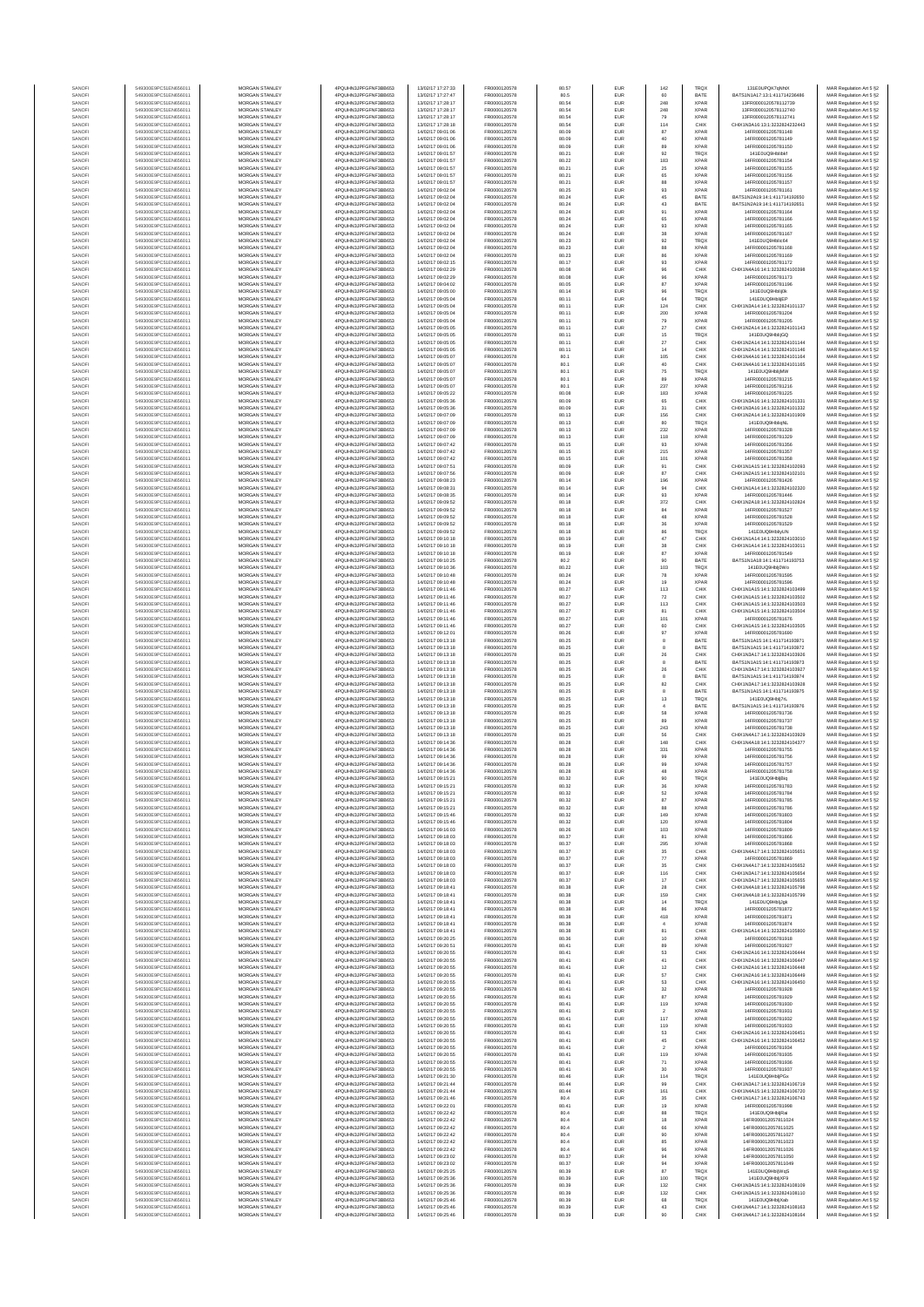| SANOF            | 549300E9PC51EN656011                         | MORGAN STANLEY                                 | 4PQUHN3JPFGFNF3BB653                          | 14/02/17 09:25:46                      | FR0000120578                 | 80.39          | EUR                      | 68                    | TRQX                       | 141E0UQ9HbljXal                                                | MAR Regulation Art 5 §2                            |
|------------------|----------------------------------------------|------------------------------------------------|-----------------------------------------------|----------------------------------------|------------------------------|----------------|--------------------------|-----------------------|----------------------------|----------------------------------------------------------------|----------------------------------------------------|
| SANOFI           | 549300E9PC51EN656011                         | MORGAN STANLEY                                 | 4PQUHN3JPFGFNF3BB653                          | 14/02/17 09:25:46                      | FR0000120578                 | 80.39          | EUR                      |                       | TRQX                       | 141E0UQ9HbliXag                                                | MAR Regulation Art 5 §2                            |
| SANOF<br>SANOFI  | 549300E9PC51EN656011<br>549300E9PC51EN656011 | MORGAN STANLEY<br>MORGAN STANLEY               | 4PQUHN3JPFGFNF3BB653<br>4PQUHN3JPFGFNF3BB653  | 14/02/17 09:25:46<br>14/02/17 09:25:46 | FR0000120578<br>FR0000120578 | 80.39<br>80.39 | EUR<br>EUR               | 297<br>110            | <b>XPAR</b><br><b>XPAR</b> | 14FR000012057811105<br>14FR000012057811107                     | MAR Regulation Art 5 §2<br>MAR Regulation Art 5 §2 |
| SANOFI           | 549300E9PC51EN656011                         | MORGAN STANLEY                                 | 4PQUHN3JPFGFNF3BB653                          | 14/02/17 09:25:46                      | FR0000120578                 | 80.39          | EUR                      | 133                   | CHIX                       | CHIX1N4A17:14:1:3232824108166                                  | MAR Regulation Art 5 §2                            |
| SANOFI           | 549300E9PC51EN656011                         | MORGAN STANLEY                                 | 4PQUHN3JPFGFNF3BB653                          | 14/02/17 09:25:59                      | FR0000120578                 | 80.37          | EUR                      | 96                    | <b>XPAR</b>                | 14FR000012057811112                                            | MAR Regulation Art 5 §2                            |
| SANOFI<br>SANOFI | 549300E9PC51EN656011<br>549300E9PC51EN656011 | <b>MORGAN STANLEY</b><br><b>MORGAN STANLEY</b> | 4PQUHN3JPFGFNF3BB653<br>4PQUHN3JPFGFNF3BB653  | 14/02/17 09:25:59<br>14/02/17 09:25:59 | FR0000120578<br>FR0000120578 | 80.37<br>80.37 | EUR<br><b>EUR</b>        | 84<br>84              | CHIX<br>CHIX               | CHIX1N1A15:14:1:3232824108213<br>CHIX1N2A14:14:1:3232824108214 | MAR Regulation Art 5 §2<br>MAR Regulation Art 5 §2 |
| SANOFI           | 549300E9PC51EN656011                         | MORGAN STANLEY                                 | 4PQUHN3JPFGFNF3BB653                          | 14/02/17 09:26:38                      | FR0000120578                 | 80.35          | EUR                      | 88                    | <b>XPAR</b>                | 14FR000012057811115                                            | MAR Regulation Art 5 §2                            |
| SANOFI<br>SANOFI | 549300E9PC51EN656011<br>549300E9PC51EN656011 | MORGAN STANLEY<br>MORGAN STANLEY               | 4PQUHN3JPFGFNF3BB653<br>4PQUHN3JPFGFNF3BB653  | 14/02/17 09:26:38<br>14/02/17 09:26:38 | FR0000120578<br>FR0000120578 | 80.35<br>80.35 | EUR<br>EUR               | 87<br>91              | <b>XPAR</b><br>TRQX        | 14FR000012057811116<br>141E0UQ9HbliZ86                         | MAR Regulation Art 5 §2<br>MAR Regulation Art 5 §2 |
| SANOF            | 549300E9PC51EN656011                         | MORGAN STANLEY                                 | 4PQUHN3JPFGFNF3BB653                          | 14/02/17 09:26:38                      | FR0000120578                 | 80.35          | EUR                      | 89                    | TRQ)                       | 141E0UQ9HbliZ88                                                | MAR Regulation Art 5 §2                            |
| SANOFI           | 549300E9PC51EN656011                         | MORGAN STANLEY                                 | 4PQUHN3JPFGFNF3BB653                          | 14/02/17 09:27:55                      | FR0000120578                 | 80.4           | EUR                      | 90                    | CHIX                       | CHIX1N3A15:14:1:3232824108751                                  | MAR Regulation Art 5 §2                            |
| SANOFI<br>SANOFI | 549300E9PC51EN656011<br>549300E9PC51EN656011 | MORGAN STANLEY<br>MORGAN STANLEY               | 4PQUHN3JPFGFNF3BB653<br>4PQUHN3JPFGFNF3BB653  | 14/02/17 09:27:55<br>14/02/17 09:27:55 | FR0000120578<br>FR0000120578 | 80.4<br>80.4   | EUR<br>EUR               | 99<br>88              | <b>TRQX</b><br><b>XPAR</b> | 141E0UQ9HbljbvQ<br>14FR000012057811136                         | MAR Regulation Art 5 §2<br>MAR Regulation Art 5 §2 |
| SANOFI           | 549300E9PC51EN656011                         | <b>MORGAN STANLEY</b>                          | 4PQUHN3JPFGFNF3BB653                          | 14/02/17 09:27:55                      | FR0000120578                 | 80.4           | EUR                      | 178                   | <b>XPAR</b>                | 14FR000012057811137                                            | MAR Regulation Art 5 §2                            |
| SANOFI           | 549300E9PC51EN656011                         | <b>MORGAN STANLEY</b>                          | 4PQUHN3JPFGFNF3BB653                          | 14/02/17 09:27:55                      | FR0000120578                 | 80.4           | EUR                      | 87                    | <b>XPAR</b>                | 14FR000012057811135                                            | MAR Regulation Art 5 §2                            |
| SANOFI<br>SANOFI | 549300E9PC51EN656011<br>549300E9PC51EN656011 | MORGAN STANLEY<br>MORGAN STANLEY               | 4PQUHN3JPFGFNF3BB653<br>4PQUHN3JPFGFNF3BB653  | 14/02/17 09:27:55<br>14/02/17 09:28:58 | FR0000120578<br>FR0000120578 | 80.4<br>80.37  | EUR<br>EUR               | 88<br>85              | <b>XPAR</b><br>CHIX        | 14FR000012057811134<br>CHIX1N4A15:14:1:3232824108973           | MAR Regulation Art 5 §2<br>MAR Regulation Art 5 §2 |
| SANOFI           | 549300E9PC51EN656011                         | MORGAN STANLEY                                 | 4PQUHN3JPFGFNF3BB653                          | 14/02/17 09:28:58                      | FR0000120578                 | 80.37          | EUR                      | 87                    | <b>TRQX</b>                | 141E0UQ9Hbljdpu                                                | MAR Regulation Art 5 §2                            |
| SANOFI           | 549300E9PC51EN656011                         | MORGAN STANLEY                                 | 4PQUHN3JPFGFNF3BB653                          | 14/02/17 09:28:58                      | FR0000120578                 | 80.37          | EUR                      | 87                    | <b>TRQX</b>                | 141E0UQ9Hbljdpw                                                | MAR Regulation Art 5 §2                            |
| SANOFI           | 549300E9PC51EN656011                         | MORGAN STANLEY                                 | 4PQUHN3JPFGFNF3BB653                          | 14/02/17 09:28:58                      | FR0000120578                 | 80.37          | EUR                      | 182                   | <b>XPAR</b>                | 14FR000012057811145                                            | MAR Regulation Art 5 §2                            |
| SANOFI<br>SANOFI | 549300E9PC51EN656011<br>549300E9PC51EN656011 | MORGAN STANLEY<br><b>MORGAN STANLEY</b>        | 4PQUHN3JPFGFNF3BB653<br>4POLIHN3JPEGENE3BB653 | 14/02/17 09:28:58<br>14/02/17 09:29:10 | FR0000120578<br>FR0000120578 | 80.37<br>80.34 | EUR<br><b>EUR</b>        | 87<br>88              | <b>XPAR</b><br><b>XPAR</b> | 14FR000012057811146<br>14FR000012057811147                     | MAR Regulation Art 5 §2<br>MAR Regulation Art 5 §2 |
| SANOFI           | 549300E9PC51EN656011                         | <b>MORGAN STANLEY</b>                          | 4PQUHN3JPFGFNF3BB653                          | 14/02/17 09:31:26                      | FR0000120578                 | 80.41          | EUR                      | 48                    | BATE                       | BATS1N1A19-14-1-411714195480                                   | MAR Regulation Art 5 §2                            |
| SANOFI           | 549300E9PC51EN656011                         | MORGAN STANLEY                                 | 4PQUHN3JPFGFNF3BB653                          | 14/02/17 09:31:26                      | FR0000120578                 | 80.41          | EUR                      | 147                   | CHIX                       | CHIX1N4A16:14:1:3232824109631                                  | MAR Regulation Art 5 §2                            |
| SANOFI<br>SANOFI | 549300E9PC51EN656011<br>549300E9PC51EN656011 | MORGAN STANLEY<br>MORGAN STANLEY               | 4PQUHN3JPFGFNF3BB653<br>4PQUHN3JPFGFNF3BB653  | 14/02/17 09:31:26<br>14/02/17 09:31:26 | FR0000120578<br>FR0000120578 | 80.41<br>80.41 | EUR<br>EUR               | 331<br>76             | <b>XPAR</b><br>TRQ)        | 14FR000012057811179<br>141E0UQ9HbljiTY                         | MAR Regulation Art 5 §2<br>MAR Regulation Art 5 §2 |
| SANOFI           | 549300E9PC51EN656011                         | MORGAN STANLEY                                 | 4PQUHN3JPFGFNF3BB653                          | 14/02/17 09:31:26                      | FR0000120578                 | 80.41          | EUR                      |                       | CHIX                       | CHIX1N4A16:14:1:3232824109632                                  | MAR Regulation Art 5 §2                            |
| SANOFI           | 549300E9PC51EN656011                         | MORGAN STANLEY                                 | 4PQUHN3JPFGFNF3BB653                          | 14/02/17 09:31:26                      | FR0000120578                 | 80.4           | EUR                      | $^{\rm 87}$           | BATE                       | BATS1N2A19:14:1:411714195481                                   | MAR Regulation Art 5 §2                            |
| SANOFI<br>SANOFI | 549300E9PC51EN656011<br>549300E9PC51EN656011 | MORGAN STANLEY<br><b>MORGAN STANLEY</b>        | 4PQUHN3JPFGFNF3BB653<br>4PQUHN3JPFGFNF3BB653  | 14/02/17 09:31:26<br>14/02/17 09:31:26 | FR0000120578<br>FR0000120578 | 80.4<br>80.4   | EUR<br>EUR               | 87<br>88              | CHIX<br>CHIX               | CHIX1N1A17:14:1:3232824109637<br>CHIX1N2A17:14:1:3232824109638 | MAR Regulation Art 5 §2<br>MAR Regulation Art 5 §2 |
| SANOFI           | 549300E9PC51EN656011                         | <b>MORGAN STANLEY</b>                          | 4PQUHN3JPFGFNF3BB653                          | 14/02/17 09:31:26                      | FR0000120578                 | 80.4           | <b>EUR</b>               | 90                    | CHIX                       | CHIX1N3A17:14:1:3232824109635                                  | MAR Regulation Art 5 §2                            |
| SANOFI           | 549300E9PC51EN656011                         | MORGAN STANLEY                                 | 4PQUHN3JPFGFNF3BB653                          | 14/02/17 09:31:26                      | FR0000120578                 | 80.4           | EUR                      | 90                    | <b>XPAR</b>                | 14FR000012057811180                                            | MAR Regulation Art 5 §2                            |
| SANOFI<br>SANOFI | 549300E9PC51EN656011<br>549300E9PC51EN656011 | MORGAN STANLEY<br>MORGAN STANLEY               | 4PQUHN3JPFGFNF3BB653<br>4PQUHN3JPFGFNF3BB653  | 14/02/17 09:31:26<br>14/02/17 09:31:53 | FR0000120578<br>FR0000120578 | 80.4<br>80.4   | EUR<br>EUR               | 86<br>86              | <b>XPAR</b><br>CHIX        | 14FR000012057811181<br>CHIX1N4A17:14:1:3232824109735           | MAR Regulation Art 5 §2<br>MAR Regulation Art 5 §2 |
| SANOFI           | 549300E9PC51EN656011                         | MORGAN STANLEY                                 | 4PQUHN3JPFGFNF3BB653                          | 14/02/17 09:31:53                      | FR0000120578                 | 80.41          | EUR                      | $12\,$                | <b>XPAF</b>                | 14FR000012057811207                                            | MAR Regulation Art 5 §2                            |
| SANOFI           | 549300E9PC51EN656011                         | MORGAN STANLEY                                 | 4PQUHN3JPFGFNF3BB653                          | 14/02/17 09:31:53                      | FR0000120578                 | 80.41          | EUR                      | 64                    | <b>XPAR</b>                | 14FR000012057811208                                            | MAR Regulation Art 5 §2                            |
| SANOFI<br>SANOFI | 549300E9PC51EN656011<br>549300E9PC51EN656011 | MORGAN STANLEY<br><b>MORGAN STANLEY</b>        | 4PQUHN3JPFGFNF3BB653<br>4PQUHN3JPFGFNF3BB653  | 14/02/17 09:31:53<br>14/02/17 09:32:58 | FR0000120578<br>FR0000120578 | 80.41<br>80.45 | EUR<br><b>EUR</b>        | $\bf 22$<br>$27\,$    | <b>XPAR</b><br><b>XPAR</b> | 14FR000012057811209<br>14FR000012057811233                     | MAR Regulation Art 5 §2<br>MAR Regulation Art 5 §2 |
| SANOFI           | 549300E9PC51EN656011                         | <b>MORGAN STANLEY</b>                          | 4PQUHN3JPFGFNF3BB653                          | 14/02/17 09:32:58                      | FR0000120578                 | 80.45          | EUR                      | 25                    | CHIX                       | CHIX1N2A15:14:1:3232824109970                                  | MAR Regulation Art 5 §2                            |
| SANOFI           | 549300E9PC51EN656011                         | MORGAN STANLEY                                 | 4PQUHN3JPFGFNF3BB653                          | 14/02/17 09:33:24                      | FR0000120578                 | 80.44          | EUR                      | 120                   | CHIX                       | CHIX1N2A15:14:1:3232824110123                                  | MAR Regulation Art 5 §2                            |
| SANOFI<br>SANOF  | 549300E9PC51EN656011<br>549300E9PC51EN656011 | MORGAN STANLEY<br>MORGAN STANLEY               | 4PQUHN3JPFGFNF3BB653<br>4PQUHN3JPFGFNF3BB653  | 14/02/17 09:33:24<br>14/02/17 09:33:24 | FR0000120578<br>FR0000120578 | 80.44<br>80.44 | EUR<br>EUR               | 100<br>$39\,$         | CHIX<br>BATE               | CHIX1N3A14:14:1:3232824110124<br>BATS1N1A19:14:1:411714195600  | MAR Regulation Art 5 §2<br>MAR Regulation Art 5 §2 |
| SANOFI           | 549300E9PC51EN656011                         | MORGAN STANLEY                                 | 4PQUHN3JPFGFNF3BB653                          | 14/02/17 09:33:24                      | FR0000120578                 | 80.44          | EUR                      | 62                    | TRQ)                       | 141E0UQ9Hbljlls                                                | MAR Regulation Art 5 §2                            |
| SANOFI           | 549300E9PC51EN656011                         | MORGAN STANLEY                                 | 4PQUHN3JPFGFNF3BB653                          | 14/02/17 09:33:24                      | FR0000120578                 | 80.44          | EUR                      | 99                    | <b>XPAF</b>                | 14FR000012057811244                                            | MAR Regulation Art 5 §2                            |
| SANOFI<br>SANOFI | 549300E9PC51EN656011<br>549300E9PC51EN656011 | MORGAN STANLEY<br>MORGAN STANLEY               | 4PQUHN3JPFGFNF3BB653<br>4PQUHN3JPFGFNF3BB653  | 14/02/17 09:33:24<br>14/02/17 09:33:32 | FR0000120578<br>FR0000120578 | 80.44<br>80.43 | EUR<br>EUR               | 268<br>91             | <b>XPAR</b><br>CHIX        | 14FR000012057811243<br>CHIX1N4A14:14:1:3232824110148           | MAR Regulation Art 5 §2<br>MAR Regulation Art 5 §2 |
| SANOFI           | 549300E9PC51EN656011                         | <b>MORGAN STANLEY</b>                          | 4POLIHN3JPEGENE3BB653                         | 14/02/17 09:35:39                      | FR0000120578                 | 80.48          | <b>EUR</b>               | 101                   | <b>TRQX</b>                | 141E0UQ9HbljpSp                                                | MAR Regulation Art 5 §2                            |
| SANOFI           | 549300E9PC51EN656011<br>549300E9PC51EN656011 | MORGAN STANLEY                                 | 4PQUHN3JPFGFNF3BB653                          | 14/02/17 09:35:39                      | FR0000120578                 | 80.48          | EUR                      | 199                   | CHIX                       | CHIX1N3A15:14:1:3232824110555                                  | MAR Regulation Art 5 §2                            |
| SANOFI<br>SANOFI | 549300E9PC51EN656011                         | MORGAN STANLEY<br>MORGAN STANLEY               | 4PQUHN3JPFGFNF3BB653<br>4PQUHN3JPFGFNF3BB653  | 14/02/17 09:35:39<br>14/02/17 09:36:30 | FR0000120578<br>FR0000120578 | 80.48<br>80.47 | EUR<br>EUR               | 445<br>86             | <b>XPAR</b><br>CHIX        | 14FR000012057811305<br>CHIX1N4A14:14:1:3232824110748           | MAR Regulation Art 5 §2<br>MAR Regulation Art 5 §2 |
| SANOF            | 549300E9PC51EN656011                         | MORGAN STANLEY                                 | 4PQUHN3JPFGFNF3BB653                          | 14/02/17 09:36:30                      | FR0000120578                 | 80.47          | EUR                      | 90                    | BATE                       | BATS1N2A17:14:1:411714195779                                   | MAR Regulation Art 5 §2                            |
| SANOFI           | 549300E9PC51EN656011                         | MORGAN STANLEY                                 | 4PQUHN3JPFGFNF3BB653                          | 14/02/17 09:36:30                      | FR0000120578                 | 80.47          | EUR                      |                       | CHIX                       | CHIX1N1A16:14:1:3232824110749                                  | MAR Regulation Art 5 §2                            |
| SANOFI<br>SANOFI | 549300E9PC51EN656011<br>549300E9PC51EN656011 | MORGAN STANLEY<br>MORGAN STANLEY               | 4PQUHN3JPFGFNF3BB653<br>4PQUHN3JPFGFNF3BB653  | 14/02/17 09:36:30<br>14/02/17 09:36:30 | FR0000120578<br>FR0000120578 | 80.47<br>80.47 | EUR<br>EUR               | $^{\rm 87}$<br>85     | <b>TRQX</b><br><b>TRQX</b> | 141E0UQ9HbljgIr<br>141E0UQ9Hbljglt                             | MAR Regulation Art 5 §2<br>MAR Regulation Art 5 §2 |
| SANOFI           | 549300E9PC51EN656011                         | <b>MORGAN STANLEY</b>                          | 4PQUHN3JPFGFNF3BB653                          | 14/02/17 09:36:30                      | FR0000120578                 | 80.47          | EUR                      | 84                    | <b>TRQX</b>                | 141E0UQ9Hbligly                                                | MAR Regulation Art 5 §2                            |
| SANOFI           | 549300E9PC51EN656011                         | <b>MORGAN STANLEY</b>                          | 4PQUHN3JPFGFNF3BB653                          | 14/02/17 09:36:30                      | FR0000120578                 | 80.47          | <b>EUR</b>               | 82                    | <b>XPAR</b>                | 14FR000012057811320                                            | MAR Regulation Art 5 §2                            |
| SANOFI<br>SANOFI | 549300E9PC51EN656011<br>549300E9PC51EN656011 | MORGAN STANLEY<br>MORGAN STANLEY               | 4PQUHN3JPFGFNF3BB653<br>4PQUHN3JPFGFNF3BB653  | 14/02/17 09:36:30<br>14/02/17 09:36:30 | FR0000120578<br>FR0000120578 | 80.47<br>80.47 | EUR<br>EUR               | 85<br>86              | <b>XPAR</b><br><b>XPAR</b> | 14FR000012057811322<br>14FR000012057811323                     | MAR Regulation Art 5 §2<br>MAR Regulation Art 5 §2 |
| SANOFI           | 549300E9PC51EN656011                         | MORGAN STANLEY                                 | 4PQUHN3JPFGFNF3BB653                          | 14/02/17 09:36:30                      | FR0000120578                 | 80.47          | EUR                      | 3                     | <b>XPAR</b>                | 14FR000012057811321                                            | MAR Regulation Art 5 §2                            |
| SANOFI           | 549300E9PC51EN656011                         | MORGAN STANLEY                                 | 4PQUHN3JPFGFNF3BB653                          | 14/02/17 09:39:06                      | FR0000120578                 | 80.46          | EUR                      | 346                   | <b>XPAR</b>                | 14FR000012057811352                                            | MAR Regulation Art 5 §2                            |
| SANOFI<br>SANOFI | 549300E9PC51EN656011<br>549300E9PC51EN656011 | MORGAN STANLEY<br>MORGAN STANLEY               | 4PQUHN3JPFGFNF3BB653<br>4PQUHN3JPFGFNF3BB653  | 14/02/17 09:39:06<br>14/02/17 09:39:06 | FR0000120578<br>FR0000120578 | 80.46<br>80.46 | EUR<br>EUR               | 64<br>95              | <b>XPAR</b><br><b>XPAR</b> | 14FR000012057811353<br>14FR000012057811354                     | MAR Regulation Art 5 §2<br>MAR Regulation Art 5 §2 |
| SANOFI           | 549300E9PC51EN656011                         | <b>MORGAN STANLEY</b>                          | 4PQUHN3JPFGFNF3BB653                          | 14/02/17 09:39:06                      | FR0000120578                 | 80.46          | <b>EUR</b>               | 155                   | CHIX                       | CHIX1N1A18:14:1:3232824111346                                  | MAR Regulation Art 5 §2                            |
| SANOFI           | 549300E9PC51EN656011<br>549300E9PC51EN656011 | <b>MORGAN STANLEY</b>                          | 4PQUHN3JPFGFNF3BB653<br>4PQUHN3JPFGFNF3BB653  | 14/02/17 09:39:06                      | FR0000120578                 | 80.46          | EUR                      | 28                    | CHIX                       | CHIX1N3A14:14:1:3232824111348                                  | MAR Regulation Art 5 §2                            |
| SANOFI<br>SANOFI | 549300E9PC51EN656011                         | MORGAN STANLEY<br>MORGAN STANLEY               | 4PQUHN3JPFGFNF3BB653                          | 14/02/17 09:39:06<br>14/02/17 09:39:06 | FR0000120578<br>FR0000120578 | 80.46<br>80.46 | EUR<br>EUR               | 50<br>$\overline{9}$  | BATE<br>BATE               | BATS1N2A19:14:1:411714195972<br>BATS1N1A18:14:1:411714195973   | MAR Regulation Art 5 §2<br>MAR Regulation Art 5 §2 |
| SANOF            | 549300E9PC51EN656011                         | MORGAN STANLEY                                 | 4PQUHN3JPFGFNF3BB653                          | 14/02/17 09:39:06                      | FR0000120578                 | 80.46          | EUR                      | 79                    | TRQ)                       | 141E0UQ9Hbljup8                                                | MAR Regulation Art 5 §2                            |
| SANOFI           | 549300E9PC51EN656011                         | MORGAN STANLEY                                 | 4PQUHN3JPFGFNF3BB653                          | 14/02/17 09:39:06                      | FR0000120578                 | 80.46          | EUR                      | 28                    | CHIX                       | CHIX1N3A14:14:1:3232824111349                                  | MAR Regulation Art 5 §2                            |
| SANOFI<br>SANOFI | 549300E9PC51EN656011<br>549300E9PC51EN656011 | MORGAN STANLEY<br>MORGAN STANLEY               | 4PQUHN3JPFGFNF3BB653<br>4PQUHN3JPFGFNF3BB653  | 14/02/17 09:39:06<br>14/02/17 09:39:06 | FR0000120578<br>FR0000120578 | 80.46<br>80.46 | EUR<br>EUR               | $14\,$<br>50          | <b>TRQX</b><br>CHIX        | 141E0UQ9HbljupE<br>CHIX1N3A14:14:1:3232824111350               | MAR Regulation Art 5 §2<br>MAR Regulation Art 5 §2 |
| SANOFI           | 549300E9PC51EN656011                         | <b>MORGAN STANLEY</b>                          | 4PQUHN3JPFGFNF3BB653                          | 14/02/17 09:39:06                      | FR0000120578                 | 80.46          | EUR                      | 64                    | <b>XPAR</b>                | 14FR000012057811355                                            | MAR Regulation Art 5 §2                            |
| SANOFI           | 549300E9PC51EN656011<br>549300E9PC51EN656011 | <b>MORGAN STANLEY</b><br>MORGAN STANLEY        | 4PQUHN3JPFGFNF3BB653<br>4PQUHN3JPFGFNF3BB653  | 14/02/17 09:39:06<br>14/02/17 09:39:06 | FR0000120578<br>FR0000120578 | 80.46<br>80.46 | <b>EUR</b><br>EUR        | 123                   | <b>XPAR</b><br>BATE        | 14FR000012057811356<br>BATS1N1A18:14:1:411714195974            | MAR Regulation Art 5 §2                            |
| SANOFI<br>SANOF  | 549300E9PC51EN656011                         | MORGAN STANLEY                                 | 4PQUHN3JPFGFNF3BB653                          | 14/02/17 09:39:06                      | FR0000120578                 | 80.46          | EUR                      | $\mathsf g$<br>$14\,$ | <b>TRQX</b>                | 141E0UQ9HbljupN                                                | MAR Regulation Art 5 §2<br>MAR Regulation Art 5 §2 |
| SANOFI           | 549300E9PC51EN656011                         | MORGAN STANLEY                                 | 4PQUHN3JPFGFNF3BB653                          | 14/02/17 09:39:06                      | FR0000120578                 | 80.46          | EUR                      | 14                    | TRQX                       | 141E0UQ9HbljupW                                                | MAR Regulation Art 5 §2                            |
| SANOFI<br>SANOFI | 549300E9PC51EN656011<br>549300E9PC51EN656011 | MORGAN STANLEY<br>MORGAN STANLEY               | 4PQUHN3JPFGFNF3BB653<br>4PQUHN3JPFGFNF3BB653  | 14/02/17 09:39:06<br>14/02/17 09:39:06 | FR0000120578<br>FR0000120578 | 80.46<br>80.46 | EUR<br>EUR               | 16<br>25              | TRQ)<br><b>XPAR</b>        | 141E0UQ9HbljupZ<br>14FR000012057811357                         | MAR Regulation Art 5 §2<br>MAR Regulation Art 5 §2 |
| SANOFI           | 549300E9PC51EN656011                         | MORGAN STANLEY                                 | 4PQUHN3JPFGFNF3BB653                          | 14/02/17 09:39:21                      | FR0000120578                 | 80.41          | EUR                      | 89                    | <b>XPAR</b>                | 14FR000012057811376                                            | MAR Regulation Art 5 §2                            |
| SANOFI           | 549300E9PC51EN656011                         | MORGAN STANLEY                                 | 4PQUHN3JPFGFNF3BB653                          | 14/02/17 09:39:21                      | FR0000120578                 | 80.41          | EUR                      | 92                    | <b>XPAR</b>                | 14FR000012057811375                                            | MAR Regulation Art 5 §2                            |
| SANOFI           | 549300E9PC51EN656011                         | <b>MORGAN STANLEY</b><br>MORGAN STANLEY        | 4PQUHN3JPFGFNF3BB653                          | 14/02/17 09:40:13                      | FR0000120578                 | 80.49          | EUR                      | 96                    | CHIX                       | CHIX1N1A17:14:1:3232824111590                                  | MAR Regulation Art 5 §2                            |
| SANOFI<br>SANOFI | 549300E9PC51EN656011<br>549300E9PC51EN656011 | MORGAN STANLEY                                 | 4PQUHN3JPFGFNF3BB653<br>4PQUHN3JPFGFNF3BB653  | 14/02/17 09:40:13<br>14/02/17 09:40:13 | FR0000120578<br>FR0000120578 | 80.49<br>80.49 | <b>EUR</b><br>EUR        | 203<br>98             | CHIX<br><b>XPAR</b>        | CHIX1N1A17:14:1:3232824111591<br>14FR000012057811394           | MAR Regulation Art 5 §2<br>MAR Regulation Art 5 §2 |
| SANOFI           | 549300E9PC51EN656011                         | MORGAN STANLEY                                 | 4PQUHN3JPFGFNF3BB653                          | 14/02/17 09:41:56                      | FR0000120578                 | 80.5           | EUR                      | $\overline{7}$        | CHIX                       | CHIX1N3A16:14:1:3232824111936                                  | MAR Regulation Art 5 §2                            |
| SANOFI           | 549300E9PC51EN656011<br>549300E9PC51EN656011 | MORGAN STANLEY<br>MORGAN STANLEY               | 4PQUHN3JPFGFNF3BB653<br>4PQUHN3JPFGFNF3BB653  | 14/02/17 09:42:17<br>14/02/17 09:42:17 | FR0000120578<br>FR0000120578 | 80.51<br>80.51 | EUR<br>EUR               | 92<br>54              | CHIX<br>CHIX               | CHIX1N1A17:14:1:3232824112017<br>CHIX1N1A17:14:1:3232824112018 | MAR Regulation Art 5 §2                            |
| SANOFI<br>SANOFI | 549300E9PC51EN656011                         | MORGAN STANLEY                                 | 4PQUHN3JPFGFNF3BB653                          | 14/02/17 09:42:17                      | FR0000120578                 | 80.51          | EUR                      | 6                     | CHIX                       | CHIX1N1A17:14:1:3232824112019                                  | MAR Regulation Art 5 §2<br>MAR Regulation Art 5 §2 |
| SANOFI           | 549300E9PC51EN656011                         | MORGAN STANLEY                                 | 4PQUHN3JPFGFNF3BB653                          | 14/02/17 09:42:22                      | FR0000120578                 | 80.5           | EUR                      | 399                   | <b>XPAR</b>                | 14FR000012057811419                                            | MAR Regulation Art 5 §2                            |
| SANOFI<br>SANOFI | 549300E9PC51EN656011<br>549300E9PC51EN656011 | <b>MORGAN STANLEY</b><br><b>MORGAN STANLEY</b> | 4PQUHN3JPFGFNF3BB653<br>4PQUHN3JPFGFNF3BB653  | 14/02/17 09:42:22<br>14/02/17 09:42:22 | FR0000120578<br>FR0000120578 | 80.5<br>80.5   | <b>EUR</b><br>EUR        | 90<br>178             | CHIX<br>CHIX               | CHIX1N2A18-14-1-3232824112031<br>CHIX1N3A15:14:1:3232824112032 | MAR Regulation Art 5 §2<br>MAR Regulation Art 5 §2 |
| SANOFI           | 549300E9PC51EN656011                         | MORGAN STANLEY                                 | 4PQUHN3JPFGFNF3BB653                          | 14/02/17 09:42:22                      | FR0000120578                 | 80.5           | EUR                      | 90                    | CHIX                       | CHIX1N4A14:14:1:3232824112034                                  | MAR Regulation Art 5 §2                            |
| SANOFI           | 549300E9PC51EN656011                         | MORGAN STANLEY                                 | 4PQUHN3JPFGFNF3BB653                          | 14/02/17 09:42:22                      | FR0000120578                 | 80.5           | EUR                      | 91                    | <b>TRQX</b>                | 141E0UQ9Hbljz6Y                                                | MAR Regulation Art 5 §2                            |
| SANOF<br>SANOFI  | 549300E9PC51EN656011<br>549300E9PC51EN656011 | MORGAN STANLEY<br>MORGAN STANLEY               | 4PQUHN3JPFGFNF3BB653<br>4PQUHN3JPFGFNF3BB653  | 14/02/17 09:42:51<br>14/02/17 09:43:13 | FR0000120578<br>FR0000120578 | 80.46          | EUR<br>EUR               | 182<br>71             | CHIX<br>BATE               | CHIX1N2A14:14:1:3232824112118<br>BATS1N1A15:14:1:411714196191  | MAR Regulation Art 5 §2<br>MAR Regulation Art 5 §2 |
| SANOF            | 549300E9PC51EN656011                         | MORGAN STANLE'                                 | PQUHN3JPFGFNF3BB653                           | 4/02/17 09:43:18                       | <b>ER0000120578</b>          | 80.45          |                          | 119                   | BATE                       | RATS1N1A15-14-1-411714196204                                   | MAR Regulation Art 5 §2                            |
| SANOFI           | 549300E9PC51EN656011                         | MORGAN STANLEY                                 | 4PQUHN3JPFGFNF3BB653                          | 14/02/17 09:43:39                      | FR0000120578                 | 80.44          | EUR                      | 92                    | <b>XPAR</b>                | 14FR000012057811451                                            | MAR Regulation Art 5 §2                            |
| SANOFI<br>SANOFI | 549300E9PC51EN656011<br>549300E9PC51EN656011 | <b>MORGAN STANLEY</b><br><b>MORGAN STANLEY</b> | 4PQUHN3JPFGFNF3BB653<br>4PQUHN3JPFGFNF3BB653  | 14/02/17 09:43:39<br>14/02/17 09:43:57 | FR0000120578<br>FR0000120578 | 80.44<br>80.42 | <b>EUR</b><br><b>EUR</b> | 89<br>92              | <b>XPAR</b><br>CHIX        | 14FR000012057811453<br>CHIX1N3A15:14:1:3232824112521           | MAR Regulation Art 5 §2<br>MAR Regulation Art 5 §2 |
| SANOFI           | 549300E9PC51EN656011                         | MORGAN STANLEY                                 | 4PQUHN3JPFGFNF3BB653                          | 14/02/17 09:43:57                      | FR0000120578                 | 80.42          | EUR                      | 97                    | <b>XPAR</b>                | 14FR000012057811462                                            | MAR Regulation Art 5 §2                            |
| SANOFI           | 549300E9PC51EN656011                         | MORGAN STANLEY                                 | 4PQUHN3JPFGFNF3BB653                          | 14/02/17 09:44:09                      | FR0000120578                 | 80.38          | EUR                      | 97                    | <b>XPAR</b>                | 14FR000012057811467                                            | MAR Regulation Art 5 §2                            |
| SANOFI<br>SANOFI | 549300E9PC51EN656011<br>549300E9PC51EN656011 | MORGAN STANLEY<br>MORGAN STANLEY               | 4PQUHN3JPFGFNF3BB653<br>4PQUHN3JPFGFNF3BB653  | 14/02/17 09:44:23<br>14/02/17 09:44:23 | FR0000120578<br>FR0000120578 | 80.37<br>80.37 | EUR<br>EUR               | 79<br>12              | BATE<br>BATE               | BATS1N2A15:14:1:411714196293<br>BATS1N2A15:14:1:411714196294   | MAR Regulation Art 5 §2<br>MAR Regulation Art 5 §2 |
| SANOFI           | 549300E9PC51EN656011                         | MORGAN STANLEY                                 | 4PQUHN3JPFGFNF3BB653                          | 14/02/17 09:44:33                      | FR0000120578                 | 80.35          | EUR                      | 86                    | BATE                       | BATS1N1A16:14:1:411714196298                                   | MAR Regulation Art 5 §2                            |
| SANOFI<br>SANOFI | 549300E9PC51EN656011<br>549300E9PC51EN656011 | MORGAN STANLEY<br>MORGAN STANLEY               | 4PQUHN3JPFGFNF3BB653<br>4PQUHN3JPFGFNF3BB653  | 14/02/17 09:45:16<br>14/02/17 09:45:16 | FR0000120578<br>FR0000120578 | 80.39<br>80.39 | EUR<br><b>EUR</b>        | 103                   | CHIX<br>CHIX               | CHIX1N1A17:14:1:3232824112808<br>CHIX1N1A17-14-1-3232824112810 | MAR Regulation Art 5 §2                            |
| SANOFI           | 549300E9PC51EN656011                         | <b>MORGAN STANLEY</b>                          | 4PQUHN3JPFGFNF3BB653                          | 14/02/17 09:45:22                      | FR0000120578                 | 80.39          | <b>EUR</b>               | 135<br>86             | CHIX                       | CHIX1N2A16:14:1:3232824112819                                  | MAR Regulation Art 5 §2<br>MAR Regulation Art 5 §2 |
| SANOFI           | 549300E9PC51EN656011                         | MORGAN STANLEY                                 | 4PQUHN3JPFGFNF3BB653                          | 14/02/17 09:45:37                      | FR0000120578                 | 80.34          | EUR                      | 90                    | <b>XPAR</b>                | 14FR000012057811581                                            | MAR Regulation Art 5 §2                            |
| SANOFI<br>SANOFI | 549300E9PC51EN656011<br>549300E9PC51EN656011 | MORGAN STANLEY<br>MORGAN STANLEY               | 4PQUHN3JPFGFNF3BB653<br>4PQUHN3JPFGFNF3BB653  | 14/02/17 09:46:25<br>14/02/17 09:46:25 | FR0000120578<br>FR0000120578 | 80.37<br>80.37 | EUR<br>EUR               | 35<br>$35\,$          | CHIX<br>CHIX               | CHIX1N3A15:14:1:3232824113090<br>CHIX1N3A15:14:1:3232824113091 | MAR Regulation Art 5 §2<br>MAR Regulation Art 5 §2 |
| SANOF            | 549300E9PC51EN656011                         | MORGAN STANLEY                                 | 4PQUHN3JPFGFNF3BB653                          | 14/02/17 09:46:25                      | FR0000120578                 | 80.37          | EUR                      | 35                    | CHIX                       | CHIX1N3A15:14:1:3232824113092                                  | MAR Regulation Art 5 §2                            |
| SANOFI           | 549300E9PC51EN656011                         | MORGAN STANLEY<br>MORGAN STANLEY               | 4PQUHN3JPFGFNF3BB653                          | 14/02/17 09:46:25                      | FR0000120578                 | 80.37          | EUR                      | 35                    | CHIX                       | CHIX1N3A15:14:1:3232824113093<br>CHIX1N3A15:14:1:3232824113094 | MAR Regulation Art 5 §2                            |
| SANOFI<br>SANOFI | 549300E9PC51EN656011<br>549300E9PC51EN656011 | MORGAN STANLEY                                 | 4PQUHN3JPFGFNF3BB653<br>4PQUHN3JPFGFNF3BB653  | 14/02/17 09:46:25<br>14/02/17 09:46:25 | FR0000120578<br>FR0000120578 | 80.37<br>80.37 | EUR<br>EUR               | $22\,$<br>79          | CHIX<br><b>XPAR</b>        | 14FR000012057811596                                            | MAR Regulation Art 5 §2<br>MAR Regulation Art 5 §2 |
| SANOFI           | 549300E9PC51EN656011                         | MORGAN STANLEY                                 | 4PQUHN3JPFGFNF3BB653                          | 14/02/17 09:46:25                      | FR0000120578                 | 80.37          | <b>EUR</b>               | 284                   | <b>XPAR</b>                | 14FR000012057811597                                            | MAR Regulation Art 5 §2                            |
| SANOFI<br>SANOFI | 549300E9PC51EN656011<br>549300E9PC51EN656011 | MORGAN STANLEY<br>MORGAN STANLEY               | 4PQUHN3JPFGFNF3BB653<br>4PQUHN3JPFGFNF3BB653  | 14/02/17 09:47:29<br>14/02/17 09:48:26 | FR0000120578<br>FR0000120578 | 80.38<br>80.44 | <b>EUR</b><br>EUR        | 164<br>$29\,$         | <b>XPAR</b><br>CHIX        | 14FR000012057811621<br>CHIX1N4A17:14:1:3232824113690           | MAR Regulation Art 5 §2<br>MAR Regulation Art 5 §2 |
| SANOFI           | 549300E9PC51EN656011                         | MORGAN STANLEY                                 | 4PQUHN3JPFGFNF3BB653                          | 14/02/17 09:48:26                      | FR0000120578                 | 80.44          | EUR                      | 78                    | CHIX                       | CHIX1N4A17:14:1:3232824113691                                  | MAR Regulation Art 5 §2                            |
| SANOFI           | 549300E9PC51EN656011                         | MORGAN STANLEY                                 | 4PQUHN3JPFGFNF3BB653                          | 14/02/17 09:48:26                      | FR0000120578                 | 80.44          | EUR                      | 15                    | TRQ)                       | 141E0UQ9Hblk9Fw                                                | MAR Regulation Art 5 §2                            |
| SANOFI<br>SANOFI | 549300E9PC51EN656011<br>549300E9PC51EN656011 | MORGAN STANLEY<br>MORGAN STANLEY               | 4PQUHN3JPFGFNF3BB653<br>4PQUHN3JPFGFNF3BB653  | 14/02/17 09:48:26<br>14/02/17 09:48:35 | FR0000120578<br>FR0000120578 | 80.44<br>80.42 | EUR<br>EUR               | 67<br>43              | <b>XPAR</b><br><b>XPAR</b> | 14FR000012057811656<br>14FR000012057811662                     | MAR Regulation Art 5 §2<br>MAR Regulation Art 5 §2 |
| SANOFI           | 549300E9PC51EN656011                         | MORGAN STANLEY                                 | 4PQUHN3JPFGFNF3BB653                          | 14/02/17 09:49:00                      | FR0000120578                 | 80.48          | EUR                      | 152                   | <b>TRQX</b>                | 141E0UQ9HblkAMD                                                | MAR Regulation Art 5 §2                            |
| SANOFI           | 549300E9PC51EN656011                         | <b>MORGAN STANLEY</b>                          | 4PQUHN3JPFGFNF3BB653                          | 14/02/17 09:49:00                      | FR0000120578                 | 80.48          | <b>EUR</b>               | 228                   | <b>XPAR</b>                | 14FR000012057811683                                            | MAR Regulation Art 5 §2                            |
| SANOFI<br>SANOFI | 549300E9PC51EN656011<br>549300E9PC51EN656011 | <b>MORGAN STANLEY</b><br>MORGAN STANLEY        | 4PQUHN3JPFGFNF3BB653<br>4PQUHN3JPFGFNF3BB653  | 14/02/17 09:49:00<br>14/02/17 09:49:00 | FR0000120578<br>FR0000120578 | 80.48<br>80.48 | <b>EUR</b><br>EUR        | 105<br>150            | <b>XPAR</b><br><b>XPAR</b> | 14FR000012057811686<br>14FR000012057811687                     | MAR Regulation Art 5 §2<br>MAR Regulation Art 5 §2 |
| SANOFI           | 549300E9PC51EN656011                         | MORGAN STANLEY                                 | 4PQUHN3JPFGFNF3BB653                          | 14/02/17 09:49:00                      | FR0000120578                 | 80.48          | EUR                      | 181                   | <b>XPAR</b>                | 14FR000012057811688                                            | MAR Regulation Art 5 §2                            |
| SANOFI<br>SANOFI | 549300E9PC51EN656011<br>549300E9PC51EN656011 | MORGAN STANLEY<br>MORGAN STANLEY               | 4PQUHN3JPFGFNF3BB653<br>4PQUHN3JPFGFNF3BB653  | 14/02/17 09:49:22<br>14/02/17 09:49:22 | FR0000120578<br>FR0000120578 | 80.46<br>80.46 | EUR<br>EUR               | 48<br>130             | <b>XPAR</b><br><b>XPAR</b> | 14FR000012057811706<br>14FR000012057811707                     | MAR Regulation Art 5 §2<br>MAR Regulation Art 5 §2 |
| SANOFI           | 549300E9PC51EN656011                         | MORGAN STANLEY                                 | 4PQUHN3JPFGFNF3BB653                          | 14/02/17 09:49:35                      | FR0000120578                 | 80.45          | EUR                      | 100                   | <b>XPAR</b>                | 14FR000012057811718                                            | MAR Regulation Art 5 §2                            |
| SANOFI           | 549300E9PC51EN656011                         | MORGAN STANLEY                                 | 4PQUHN3JPFGFNF3BB653                          | 14/02/17 09:50:12                      | FR0000120578                 | 80.38          | EUR                      | 80                    | CHIX                       | CHIX1N3A18:14:1:3232824114330                                  | MAR Regulation Art 5 §2                            |
| SANOFI<br>SANOFI | 549300E9PC51EN656011<br>549300E9PC51EN656011 | <b>MORGAN STANLEY</b><br><b>MORGAN STANLEY</b> | 4PQUHN3JPFGFNF3BB653<br>4PQUHN3JPFGFNF3BB653  | 14/02/17 09:50:12<br>14/02/17 09:50:57 | FR0000120578<br>FR0000120578 | 80.38<br>80.41 | <b>EUR</b><br><b>EUR</b> | 86<br>244             | BATE<br><b>XPAR</b>        | BATS1N1A15:14:1:411714196735<br>14FR000012057811746            | MAR Regulation Art 5 §2<br>MAR Regulation Art 5 §2 |
| SANOFI           | 549300E9PC51EN656011                         | MORGAN STANLEY                                 | 4PQUHN3JPFGFNF3BB653                          | 14/02/17 09:51:08                      | FR0000120578                 | 80.42          | EUR                      | 58                    | <b>XPAR</b>                | 14FR000012057811761                                            | MAR Regulation Art 5 §2                            |
| SANOFI           | 549300E9PC51EN656011                         | MORGAN STANLEY                                 | 4PQUHN3JPFGFNF3BB653                          | 14/02/17 09:51:35                      | FR0000120578                 | 80.44          | EUR                      | $37\,$                | CHIX                       | CHIX1N1A17:14:1:3232824114888                                  | MAR Regulation Art 5 §2                            |
| SANOFI<br>SANOFI | 549300E9PC51EN656011<br>549300E9PC51EN656011 | MORGAN STANLEY<br>MORGAN STANLEY               | 4PQUHN3JPFGFNF3BB653<br>4PQUHN3JPFGFNF3BB653  | 14/02/17 09:51:35<br>14/02/17 09:51:35 | FR0000120578<br>FR0000120578 | 80.44<br>80.44 | EUR<br>EUR               | $\overline{9}$<br>107 | CHIX<br>CHIX               | CHIX1N1A17:14:1:3232824114889<br>CHIX1N1A17:14:1:3232824114890 | MAR Regulation Art 5 §2<br>MAR Regulation Art 5 §2 |
| SANOFI           | 549300E9PC51EN656011                         | MORGAN STANLEY                                 | 4PQUHN3JPFGFNF3BB653                          | 14/02/17 09:51:35                      | FR0000120578                 | 80.44          | EUR                      | 103                   | <b>XPAR</b>                | 14FR000012057811776                                            | MAR Regulation Art 5 §2                            |
| SANOFI           | 549300E9PC51EN656011                         | MORGAN STANLEY                                 | 4PQUHN3JPFGFNF3BB653                          | 14/02/17 09:51:35                      | FR0000120578                 | 80.44          | EUR                      | 103                   | <b>XPAR</b>                | 14FR000012057811777                                            | MAR Regulation Art 5 §2                            |
| SANOFI<br>SANOFI | 549300E9PC51EN656011<br>549300E9PC51EN656011 | <b>MORGAN STANLEY</b><br><b>MORGAN STANLEY</b> | 4PQUHN3JPFGFNF3BB653<br>4PQUHN3JPFGFNF3BB653  | 14/02/17 09:51:35<br>14/02/17 09:51:35 | FR0000120578<br>FR0000120578 | 80.44<br>80.44 | <b>EUR</b><br><b>EUR</b> | 103<br>34             | <b>XPAR</b><br><b>XPAR</b> | 14FR000012057811778<br>14FR000012057811779                     | MAR Regulation Art 5 §2<br>MAR Regulation Art 5 §2 |
| SANOFI           | 549300E9PC51EN656011                         | MORGAN STANLEY                                 | 4PQUHN3JPFGFNF3BB653                          | 14/02/17 09:52:55                      | FR0000120578                 | 80.44          | EUR                      | 92                    | <b>XPAR</b>                | 14FR000012057811827                                            | MAR Regulation Art 5 §2                            |
| SANOFI           | 549300E9PC51EN656011                         | MORGAN STANLEY                                 | 4PQUHN3JPFGFNF3BB653                          | 14/02/17 09:52:55                      | FR0000120578                 | 80.44          | EUR                      | 135                   | CHIX                       | CHIX1N1A16:14:1:3232824115347                                  | MAR Regulation Art 5 §2                            |
| SANOFI<br>SANOFI | 549300E9PC51EN656011<br>549300E9PC51EN656011 | MORGAN STANLEY<br>MORGAN STANLEY               | 4PQUHN3JPFGFNF3BB653<br>4PQUHN3JPFGFNF3BB653  | 14/02/17 09:53:09<br>14/02/17 09:53:09 | FR0000120578<br>FR0000120578 | 80.45<br>80.45 | EUR<br>EUR               | 15<br>249             | TRQX<br><b>XPAR</b>        | 141E0UQ9Hblkl3J<br>14FR000012057811832                         | MAR Regulation Art 5 §2<br>MAR Regulation Art 5 §2 |
| SANOFI           | 549300E9PC51EN656011                         | MORGAN STANLEY                                 | 4PQUHN3JPFGFNF3BB653                          | 14/02/17 09:53:09                      | FR0000120578                 | 80.45          | EUR                      | $27\,$                | CHIX                       | CHIX1N3A15:14:1:3232824115381                                  | MAR Regulation Art 5 §2                            |
| SANOFI           | 549300E9PC51EN656011                         | MORGAN STANLEY                                 | 4PQUHN3JPFGFNF3BB653                          | 14/02/17 09:53:09                      | FR0000120578                 | 80.45          | EUR                      | 15                    | CHIX                       | CHIX1N3A15:14:1:3232824115383                                  | MAR Regulation Art 5 §2                            |
| SANOFI<br>SANOFI | 549300E9PC51EN656011<br>549300E9PC51EN656011 | MORGAN STANLEY<br><b>MORGAN STANLEY</b>        | 4PQUHN3JPFGFNF3BB653<br>4PQUHN3JPFGFNF3BB653  | 14/02/17 09:53:09<br>14/02/17 09:53:09 | FR0000120578<br>FR0000120578 | 80.45<br>80.45 | EUR<br><b>EUR</b>        | 15<br>8               | TRQX<br><b>XPAR</b>        | 141E0UQ9HblkJ3N<br>14FR000012057811837                         | MAR Regulation Art 5 §2<br>MAR Regulation Art 5 §2 |
| SANOFI           | 549300E9PC51EN656011                         | <b>MORGAN STANLEY</b>                          | 4PQUHN3JPFGFNF3BB653                          | 14/02/17 09:53:09                      | FR0000120578                 | 80.45          | <b>EUR</b>               | 100                   | <b>XPAR</b>                | 14FR000012057811838                                            | MAR Regulation Art 5 §2                            |
| SANOFI<br>SANOFI | 549300E9PC51EN656011<br>549300E9PC51EN656011 | MORGAN STANLEY<br>MORGAN STANLEY               | 4PQUHN3JPFGFNF3BB653<br>4PQUHN3JPFGFNF3BB653  | 14/02/17 09:53:25<br>14/02/17 09:53:45 | FR0000120578<br>FR0000120578 | 80.46<br>80.43 | EUR<br>EUR               | 92<br>105             | <b>XPAR</b><br>CHIX        | 14FR000012057811852<br>CHIX1N3A17:14:1:3232824115734           | MAR Regulation Art 5 §2<br>MAR Regulation Art 5 §2 |
| SANOFI           | 549300E9PC51EN656011                         | MORGAN STANLEY                                 | 4PQUHN3JPFGFNF3BB653                          | 14/02/17 09:53:45                      | FR0000120578                 | 80.43          | EUR                      |                       | CHIX                       | CHIX1N4A14:14:1:3232824115735                                  | MAR Regulation Art 5 §2                            |
| SANOFI           | 549300E9PC51EN656011                         | MORGAN STANLEY                                 | 4PQUHN3JPFGFNF3BB653                          | 14/02/17 09:53:52                      | FR0000120578                 | 80.4           | EUR                      | 100                   | <b>XPAR</b>                | 14FR000012057811960                                            | MAR Regulation Art 5 §2                            |
| SANOFI<br>SANOFI | 549300E9PC51EN656011<br>549300E9PC51EN656011 | MORGAN STANLEY<br>MORGAN STANLEY               | 4PQUHN3JPFGFNF3BB653<br>4PQUHN3JPFGFNF3BB653  | 14/02/17 09:54:11<br>14/02/17 09:54:22 | FR0000120578<br>FR0000120578 | 80.4<br>80.4   | EUR<br>EUR               | 100<br>96             | <b>XPAR</b><br><b>TRQX</b> | 14FR000012057811995<br>141E0UQ9HblkKn5                         | MAR Regulation Art 5 §2<br>MAR Regulation Art 5 §2 |
| SANOFI           | 549300E9PC51EN656011                         | <b>MORGAN STANLEY</b>                          | 4PQUHN3JPFGFNF3BB653                          | 14/02/17 09:56:01                      | FR0000120578                 | 80.46          | EUR                      | 28                    | CHIX                       | CHIX1N1A17:14:1:3232824116304                                  | MAR Regulation Art 5 §2                            |
|                  |                                              |                                                |                                               |                                        |                              |                |                          |                       |                            |                                                                |                                                    |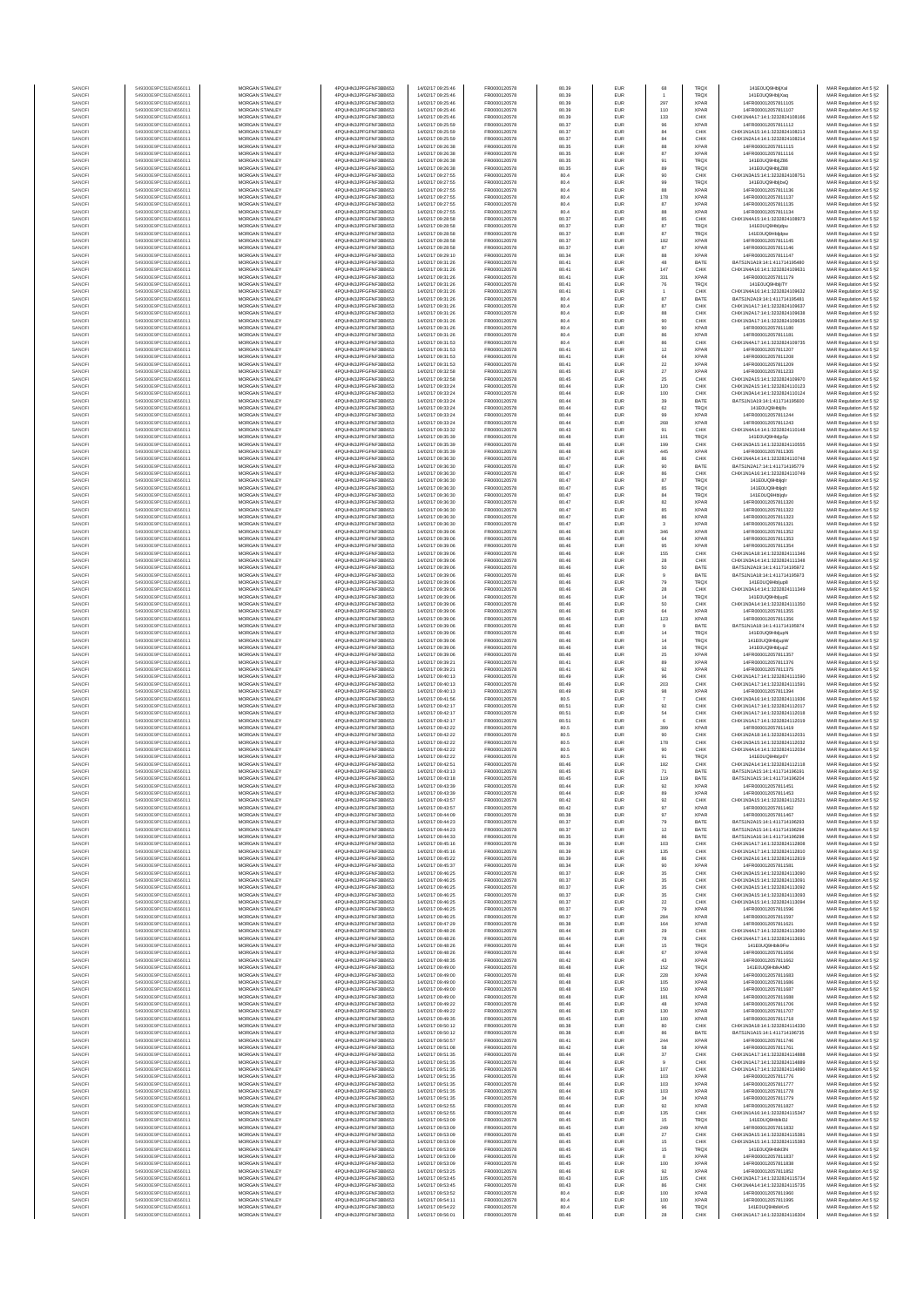| SANOF            | 549300E9PC51EN656011                         | MORGAN STANLEY                                 | 4PQUHN3JPFGFNF3BB653                          | 14/02/17 09:56:01                      | FR0000120578                 | 80.46          | EUR                      | 172               | CHIX                       | CHIX1N1A17:14:1:3232824116305                                  | MAR Regulation Art 5 §2                            |
|------------------|----------------------------------------------|------------------------------------------------|-----------------------------------------------|----------------------------------------|------------------------------|----------------|--------------------------|-------------------|----------------------------|----------------------------------------------------------------|----------------------------------------------------|
| SANOF            | 549300E9PC51EN656011                         | MORGAN STANLEY                                 | 4PQUHN3JPFGFNF3BB653                          | 14/02/17 09:56:01                      | FR0000120578                 | 80.46          | EUR                      | 15                | CHIX                       | CHIX1N1A17:14:1:3232824116306                                  | MAR Regulation Art 5 §2                            |
| SANOFI           | 549300E9PC51EN656011                         | MORGAN STANLEY<br>MORGAN STANLEY               | 4PQUHN3JPFGFNF3BB653                          | 14/02/17 09:56:01                      | FR0000120578                 | 80.46          | EUR                      | $14\,$            | <b>TRQX</b><br><b>XPAR</b> | 141FOUQ9HNkNHN                                                 | MAR Regulation Art 5 §2                            |
| SANOFI<br>SANOFI | 549300E9PC51EN656011<br>549300E9PC51EN656011 | <b>MORGAN STANLEY</b>                          | 4PQUHN3JPFGFNF3BB653<br>4PQUHN3JPFGFNF3BB653  | 14/02/17 09:56:01<br>14/02/17 09:56:01 | FR0000120578<br>FR0000120578 | 80.46<br>80.46 | EUR<br>EUR               | 63<br>37          | <b>XPAR</b>                | 14FR000012057812036<br>14FR000012057812037                     | MAR Regulation Art 5 §2<br>MAR Regulation Art 5 §2 |
| SANOFI           | 549300E9PC51EN656011                         | <b>MORGAN STANLEY</b>                          | 4PQUHN3JPFGFNF3BB653                          | 14/02/17 09:57:04                      | FR0000120578                 | 80.47          | <b>EUR</b>               | 97                | CHIX                       | CHIX1N4A18:14:1:3232824116690                                  | MAR Regulation Art 5 §2                            |
| SANOFI           | 549300E9PC51EN656011                         | <b>MORGAN STANLEY</b>                          | 4POLIHN3JPEGENE3BB653                         | 14/02/17 09:57:04                      | FR0000120578                 | 80.47          | EUR                      | $77\,$            | <b>XPAR</b>                | 14FR000012057812054                                            | MAR Regulation Art 5 §2                            |
| SANOF<br>SANOFI  | 549300E9PC51EN656011<br>549300E9PC51EN656011 | MORGAN STANLEY<br>MORGAN STANLEY               | 4PQUHN3JPFGFNF3BB653<br>4PQUHN3JPFGFNF3BB653  | 14/02/17 09:57:04<br>14/02/17 09:57:04 | FR0000120578<br>FR0000120578 | 80.47<br>80.47 | EUR<br>EUR               | $_{\rm 34}$<br>20 | CHIX<br><b>XPAF</b>        | CHIX1N3A15:14:1:3232824116688<br>14FR000012057812056           | MAR Regulation Art 5 §2                            |
| SANOF            | 549300E9PC51EN656011                         | MORGAN STANLEY                                 | 4PQUHN3JPFGFNF3BB653                          | 14/02/17 09:57:04                      | FR0000120578                 | 80.47          | EUR                      | $_{\rm 34}$       | CHIX                       | CHIX1N3A15:14:1:3232824116691                                  | MAR Regulation Art 5 §2<br>MAR Regulation Art 5 §2 |
| SANOFI           | 549300E9PC51EN656011                         | MORGAN STANLEY                                 | 4PQUHN3JPFGFNF3BB653                          | 14/02/17 09:57:04                      | FR0000120578                 | 80.47          | EUR                      | 11                | BATE                       | BATS1N2A15:14:1:411714197320                                   | MAR Regulation Art 5 §2                            |
| SANOFI<br>SANOFI | 549300E9PC51EN656011<br>549300E9PC51EN656011 | MORGAN STANLEY<br>MORGAN STANLEY               | 4PQUHN3JPFGFNF3BB653<br>4PQUHN3JPFGFNF3BB653  | 14/02/17 09:57:04<br>14/02/17 09:57:04 | FR0000120578<br>FR0000120578 | 80.47<br>80.47 | EUR<br>EUR               | 59<br>19          | CHIX<br>BATE               | CHIX1N3A15:14:1:3232824116692<br>BATS1N2A15:14:1:411714197321  | MAR Regulation Art 5 §2<br>MAR Regulation Art 5 §2 |
| SANOFI           | 549300E9PC51EN656011                         | <b>MORGAN STANLEY</b>                          | 4POLIHN3JPEGENE3BB653                         | 14/02/17 09:57:04                      | FR0000120578                 | 80.47          | EUR                      | 34                | CHIX                       | CHIX1N3A15:14:1:3232824116693                                  | MAR Regulation Art 5 §2                            |
| SANOFI           | 549300E9PC51EN656011                         | <b>MORGAN STANLEY</b>                          | 4PQUHN3JPFGFNF3BB653                          | 14/02/17 09:57:04                      | FR0000120578                 | 80.47          | <b>EUR</b>               | 83                | CHIX                       | CHIX1N3A15:14:1:3232824116694                                  | MAR Regulation Art 5 §2                            |
| SANOFI<br>SANOFI | 549300E9PC51EN656011<br>549300E9PC51EN656011 | MORGAN STANLEY<br>MORGAN STANLEY               | 4PQUHN3JPFGFNF3BB653<br>4PQUHN3JPFGFNF3BB653  | 14/02/17 09:57:04<br>14/02/17 09:57:04 | FR0000120578<br>FR0000120578 | 80.47<br>80.47 | EUR<br>EUR               | 11<br>57          | BATE<br><b>XPAR</b>        | BATS1N2A15:14:1:411714197322<br>14FR000012057812057            | MAR Regulation Art 5 §2<br>MAR Regulation Art 5 §2 |
| SANOFI           | 549300E9PC51EN656011                         | MORGAN STANLEY                                 | 4PQUHN3JPFGFNF3BB653                          | 14/02/17 09:57:04                      | FR0000120578                 | 80.47          | EUR                      | 99                | <b>XPAF</b>                | 14FR000012057812058                                            | MAR Regulation Art 5 §2                            |
| SANOFI           | 549300E9PC51EN656011                         | MORGAN STANLEY                                 | 4PQUHN3JPFGFNF3BB653                          | 14/02/17 09:57:04                      | FR0000120578                 | 80.47          | EUR                      | 11                | BATE                       | BATS1N2A15:14:1:411714197323                                   | MAR Regulation Art 5 §2                            |
| SANOFI           | 549300E9PC51EN656011                         | MORGAN STANLEY                                 | 4PQUHN3JPFGFNF3BB653                          | 14/02/17 09:57:04                      | FR0000120578                 | 80.47          | EUR                      | 11                | BATE                       | BATS1N2A15:14:1:411714197324                                   | MAR Regulation Art 5 §2                            |
| SANOFI<br>SANOFI | 549300E9PC51EN656011<br>549300E9PC51EN656011 | MORGAN STANLEY<br><b>MORGAN STANLEY</b>        | 4PQUHN3JPFGFNF3BB653<br>4POLIHN3JPEGENE3BB653 | 14/02/17 09:57:04<br>14/02/17 09:57:04 | FR0000120578<br>FR0000120578 | 80.47<br>80.47 | EUR<br><b>EUR</b>        | 11<br>6           | BATE<br>BATE               | BATS1N2A15:14:1:411714197325<br>BATS1N2A15:14:1:411714197326   | MAR Regulation Art 5 §2<br>MAR Regulation Art 5 §2 |
| SANOFI           | 549300E9PC51EN656011                         | MORGAN STANLEY                                 | 4PQUHN3JPFGFNF3BB653                          | 14/02/17 09:57:04                      | FR0000120578                 | 80.47          | EUR                      | 77                | <b>XPAR</b>                | 14FR000012057812059                                            | MAR Regulation Art 5 §2                            |
| SANOFI           | 549300E9PC51EN656011                         | MORGAN STANLEY                                 | 4PQUHN3JPFGFNF3BB653                          | 14/02/17 09:57:04                      | FR0000120578                 | 80.47          | EUR                      | $77\,$            | <b>XPAR</b>                | 14FR000012057812060                                            | MAR Regulation Art 5 §2                            |
| SANOFI<br>SANOF  | 549300E9PC51EN656011<br>549300E9PC51EN656011 | MORGAN STANLEY<br>MORGAN STANLEY               | 4PQUHN3JPFGFNF3BB653<br>4PQUHN3JPFGFNF3BB653  | 14/02/17 09:57:04<br>14/02/17 09:57:04 | FR0000120578<br>FR0000120578 | 80.47<br>80.47 | EUR<br>EUR               | $77\,$<br>60      | <b>XPAR</b><br><b>XPAF</b> | 14FR000012057812061<br>14FR000012057812062                     | MAR Regulation Art 5 §2                            |
| SANOFI           | 549300E9PC51EN656011                         | MORGAN STANLEY                                 | 4PQUHN3JPFGFNF3BB653                          | 14/02/17 09:57:28                      | FR0000120578                 | 80.46          | EUR                      |                   | <b>XPAR</b>                | 14FR000012057812071                                            | MAR Regulation Art 5 §2<br>MAR Regulation Art 5 §2 |
| SANOFI           | 549300E9PC51EN656011                         | MORGAN STANLEY                                 | 4PQUHN3JPFGFNF3BB653                          | 14/02/17 09:57:28                      | FR0000120578                 | 80.46          | EUR                      | 88                | CHIX                       | CHIX1N1A16:14:1:3232824116838                                  | MAR Regulation Art 5 §2                            |
| SANOFI           | 549300E9PC51EN656011                         | MORGAN STANLEY                                 | 4PQUHN3JPFGFNF3BB653                          | 14/02/17 09:57:42                      | FR0000120578<br>FR0000120578 | 80.43          | EUR                      | 88<br>190         | CHIX                       | CHIX1N2A15:14:1:3232824116905                                  | MAR Regulation Art 5 §2                            |
| SANOFI<br>SANOFI | 549300E9PC51EN656011<br>549300E9PC51EN656011 | <b>MORGAN STANLEY</b><br><b>MORGAN STANLEY</b> | 4PQUHN3JPFGFNF3BB653<br>4PQUHN3JPFGFNF3BB653  | 14/02/17 09:58:08<br>14/02/17 09:58:12 | FR0000120578                 | 80.44<br>80.43 | EUR<br><b>EUR</b>        | 37                | <b>XPAR</b><br><b>TRQX</b> | 14FR000012057812081<br>141E0UQ9HblkQaP                         | MAR Regulation Art 5 §2<br>MAR Regulation Art 5 §2 |
| SANOFI           | 549300E9PC51EN656011                         | MORGAN STANLEY                                 | 4PQUHN3JPFGFNF3BB653                          | 14/02/17 09:58:20                      | FR0000120578                 | 80.43          | EUR                      | 101               | CHIX                       | CHIX1N4A16:14:1:3232824117057                                  | MAR Regulation Art 5 §2                            |
| SANOFI<br>SANOFI | 549300E9PC51EN656011<br>549300E9PC51EN656011 | MORGAN STANLEY<br>MORGAN STANLEY               | 4PQUHN3JPFGFNF3BB653<br>4PQUHN3JPFGFNF3BB653  | 14/02/17 09:58:42<br>14/02/17 09:58:42 | FR0000120578<br>FR0000120578 | 80.45<br>80.44 | EUR<br>EUR               | 90<br>14          | <b>XPAR</b><br>BATE        | 14FR000012057812092<br>BATS1N2A17:14:1:411714197458            | MAR Regulation Art 5 §2                            |
| SANOFI           | 549300E9PC51EN656011                         | MORGAN STANLEY                                 | 4PQUHN3JPFGFNF3BB653                          | 14/02/17 09:58:42                      | FR0000120578                 | 80.44          | EUR                      | 78                | BATE                       | BATS1N2A17:14:1:411714197459                                   | MAR Regulation Art 5 §2<br>MAR Regulation Art 5 §2 |
| SANOFI           | 549300E9PC51EN656011                         | MORGAN STANLEY                                 | 4PQUHN3JPFGFNF3BB653                          | 14/02/17 09:58:54                      | FR0000120578                 | 80.42          | EUR                      | 91                | <b>TRQX</b>                | 141E0UQ9HblkROF                                                | MAR Regulation Art 5 §2                            |
| SANOFI<br>SANOFI | 549300E9PC51EN656011<br>549300E9PC51EN656011 | MORGAN STANLEY<br><b>MORGAN STANLEY</b>        | 4PQUHN3JPFGFNF3BB653<br>4PQUHN3JPFGFNF3BB653  | 14/02/17 09:59:14<br>14/02/17 09:59:16 | FR0000120578<br>FR0000120578 | 80.38<br>80.37 | EUR<br><b>EUR</b>        | 85                | CHIX<br><b>XPAR</b>        | CHIX1N3A14:14:1:3232824117226<br>14FR000012057812097           | MAR Regulation Art 5 §2<br>MAR Regulation Art 5 §2 |
| SANOFI           | 549300E9PC51EN656011                         | <b>MORGAN STANLEY</b>                          | 4PQUHN3JPFGFNF3BB653                          | 14/02/17 09:59:41                      | FR0000120578                 | 80.41          | EUR                      | 90<br>8           | CHIX                       | CHIX1N4A15:14:1:3232824117322                                  | MAR Regulation Art 5 §2                            |
| SANOFI           | 549300E9PC51EN656011                         | MORGAN STANLEY                                 | 4PQUHN3JPFGFNF3BB653                          | 14/02/17 10:00:02                      | FR0000120578                 | 80.42          | EUR                      | 115               | <b>XPAR</b>                | 14FR000012057812114                                            | MAR Regulation Art 5 §2                            |
| SANOFI<br>SANOFI | 549300E9PC51EN656011<br>549300E9PC51EN656011 | MORGAN STANLEY<br>MORGAN STANLEY               | 4PQUHN3JPFGFNF3BB653<br>4PQUHN3JPFGFNF3BB653  | 14/02/17 10:00:02<br>14/02/17 10:00:02 | FR0000120578<br>FR0000120578 | 80.42<br>80.42 | EUR<br>EUR               |                   | <b>XPAR</b><br><b>XPAF</b> | 14FR000012057812115<br>14FR000012057812116                     | MAR Regulation Art 5 §2                            |
| SANOFI           | 549300E9PC51EN656011                         | MORGAN STANLEY                                 | 4PQUHN3JPFGFNF3BB653                          | 14/02/17 10:00:02                      | FR0000120578                 | 80.42          | EUR                      | 115<br>$27\,$     | <b>XPAF</b>                | 14FR000012057812117                                            | MAR Regulation Art 5 §2<br>MAR Regulation Art 5 §2 |
| SANOFI           | 549300E9PC51EN656011                         | MORGAN STANLEY                                 | 4PQUHN3JPFGFNF3BB653                          | 14/02/17 10:01:04                      | FR0000120578                 | 80.42          | EUR                      | $37\,$            | BATE                       | BATS1N2A16:14:1:411714197595                                   | MAR Regulation Art 5 §2                            |
| SANOFI<br>SANOFI | 549300E9PC51EN656011<br>549300E9PC51EN656011 | MORGAN STANLEY<br>MORGAN STANLEY               | 4PQUHN3JPFGFNF3BB653<br>4PQUHN3JPFGFNF3BB653  | 14/02/17 10:01:04<br>14/02/17 10:01:04 | FR0000120578<br>FR0000120578 | 80.42<br>80.42 | EUR<br>EUR               | 116<br>257        | CHIX<br><b>XPAR</b>        | CHIX1N2A14:14:1:3232824117714<br>14FR000012057812121           | MAR Regulation Art 5 §2<br>MAR Regulation Art 5 §2 |
| SANOFI           | 549300E9PC51EN656011                         | <b>MORGAN STANLEY</b>                          | 4POLIHN3JPEGENE3BB653                         | 14/02/17 10:01:04                      | FR0000120578                 | 80.42          | <b>EUR</b>               | 59                | <b>TRQX</b>                | 141E0UQ9HblkUeo                                                | MAR Regulation Art 5 §2                            |
| SANOFI           | 549300E9PC51EN656011                         | <b>MORGAN STANLEY</b>                          | 4PQUHN3JPFGFNF3BB653                          | 14/02/17 10:01:04                      | FR0000120578                 | 80.42          | EUR                      | 41                | CHIX                       | CHIX1N2A14:14:1:3232824117734                                  | MAR Regulation Art 5 §2                            |
| SANOFI<br>SANOFI | 549300E9PC51EN656011<br>549300E9PC51EN656011 | MORGAN STANLEY<br>MORGAN STANLEY               | 4PQUHN3JPFGFNF3BB653<br>4PQUHN3JPFGFNF3BB653  | 14/02/17 10:01:04<br>14/02/17 10:01:59 | FR0000120578<br>FR0000120578 | 80.42<br>80.34 | EUR<br>EUR               | 61<br>94          | CHIX<br><b>XPAR</b>        | CHIX1N2A14:14:1:3232824117735<br>14FR000012057812139           | MAR Regulation Art 5 §2                            |
| SANOFI           | 549300E9PC51EN656011                         | MORGAN STANLEY                                 | 4PQUHN3JPFGFNF3BB653                          | 14/02/17 10:01:59                      | FR0000120578                 | 80.34          | EUR                      | $\mathbf 6$       | <b>XPAF</b>                | 14FR000012057812140                                            | MAR Regulation Art 5 §2<br>MAR Regulation Art 5 §2 |
| SANOFI           | 549300E9PC51EN656011                         | MORGAN STANLEY                                 | 4PQUHN3JPFGFNF3BB653                          | 14/02/17 10:02:08                      | FR0000120578                 | 80.34          | EUR                      | 88                | <b>XPAR</b>                | 14FR000012057812141                                            | MAR Regulation Art 5 §2                            |
| SANOFI           | 549300E9PC51EN656011<br>549300E9PC51EN656011 | MORGAN STANLEY<br>MORGAN STANLEY               | 4PQUHN3JPFGFNF3BB653<br>4PQUHN3JPFGFNF3BB653  | 14/02/17 10:02:08<br>14/02/17 10:02:08 | FR0000120578<br>FR0000120578 | 80.34<br>80.34 | EUR<br>EUR               | 96<br>93          | <b>XPAR</b><br>CHIX        | 14FR000012057812142<br>CHIX1N3A14:14:1:3232824117993           | MAR Regulation Art 5 §2<br>MAR Regulation Art 5 §2 |
| SANOFI<br>SANOFI | 549300E9PC51EN656011                         | <b>MORGAN STANLEY</b>                          | 4PQUHN3JPFGFNF3BB653                          | 14/02/17 10:02:19                      | FR0000120578                 | 80.34          | EUR                      | 139               | CHIX                       | CHIX1N4A16-14-1-3232824118045                                  | MAR Regulation Art 5 §2                            |
| SANOFI           | 549300E9PC51EN656011                         | <b>MORGAN STANLEY</b>                          | 4PQUHN3JPFGFNF3BB653                          | 14/02/17 10:02:47                      | FR0000120578                 | 80.33          | <b>EUR</b>               | $\overline{9}$    | <b>XPAR</b>                | 14FR000012057812168                                            | MAR Regulation Art 5 §2                            |
| SANOFI<br>SANOFI | 549300E9PC51EN656011<br>549300E9PC51EN656011 | <b>MORGAN STANLEY</b><br>MORGAN STANLEY        | 4POLIHN3JPEGENE3BB653<br>4PQUHN3JPFGFNF3BB653 | 14/02/17 10:02:47<br>14/02/17 10:02:47 | FR0000120578<br>FR0000120578 | 80.33<br>80.33 | EUR<br>EUR               | 101<br>90         | TRQX<br><b>XPAR</b>        | 141E0UQ9HblkXCP<br>14FR000012057812169                         | MAR Regulation Art 5 §2                            |
| SANOFI           | 549300E9PC51EN656011                         | MORGAN STANLEY                                 | 4PQUHN3JPFGFNF3BB653                          | 14/02/17 10:02:54                      | FR0000120578                 | 80.3           | EUR                      | 101               | CHIX                       | CHIX1N1A14:14:1:3232824118214                                  | MAR Regulation Art 5 §2<br>MAR Regulation Art 5 §2 |
| SANOFI           | 549300E9PC51EN656011                         | MORGAN STANLEY                                 | 4PQUHN3JPFGFNF3BB653                          | 14/02/17 10:03:05                      | FR0000120578                 | 80.31          | EUR                      | 98                | CHIX                       | CHIX1N2A17:14:1:3232824118249                                  | MAR Regulation Art 5 §2                            |
| SANOFI           | 549300E9PC51EN656011<br>549300E9PC51EN656011 | MORGAN STANLEY<br>MORGAN STANLEY               | 4PQUHN3JPFGFNF3BB653<br>4PQUHN3JPFGFNF3BB653  | 14/02/17 10:03:29<br>14/02/17 10:03:29 | FR0000120578<br>FR0000120578 | 80.3<br>80.3   | EUR<br>EUR               | 98<br>$^{\rm 87}$ | <b>XPAR</b><br><b>TRQX</b> | 14FR000012057812223<br>141E0UQ9HblkYtv                         | MAR Regulation Art 5 §2<br>MAR Regulation Art 5 §2 |
| SANOFI<br>SANOFI | 549300E9PC51EN656011                         | <b>MORGAN STANLEY</b>                          | 4PQUHN3JPFGFNF3BB653                          | 14/02/17 10:03:41                      | FR0000120578                 | 80.27          | <b>EUR</b>               | 92                | <b>XPAR</b>                | 14FR000012057812237                                            | MAR Regulation Art 5 §2                            |
| SANOFI           | 549300E9PC51EN656011                         | <b>MORGAN STANLEY</b>                          | 4PQUHN3JPFGFNF3BB653                          | 14/02/17 10:04:04                      | FR0000120578                 | 80.27          | EUR                      | 101               | CHIX                       | CHIX1N3A14:14:1:3232824118765                                  | MAR Regulation Art 5 §2                            |
| SANOFI           | 549300E9PC51EN656011                         | MORGAN STANLEY                                 | 4PQUHN3JPFGFNF3BB653                          | 14/02/17 10:04:08                      | FR0000120578                 | 80.27          | EUR                      | 87                | CHIX                       | CHIX1N4A15:14:1:3232824118801                                  | MAR Regulation Art 5 §2                            |
| SANOFI<br>SANOF  | 549300E9PC51EN656011<br>549300E9PC51EN656011 | MORGAN STANLEY<br>MORGAN STANLEY               | 4PQUHN3JPFGFNF3BB653<br>4PQUHN3JPFGFNF3BB653  | 14/02/17 10:04:37<br>14/02/17 10:05:39 | FR0000120578<br>FR0000120578 | 80.26<br>80.27 | EUR<br>EUR               | 174<br>60         | CHIX<br><b>XPAR</b>        | CHIX1N2A14:14:1:3232824118911<br>14FR000012057812281           | MAR Regulation Art 5 §2<br>MAR Regulation Art 5 §2 |
| SANOFI           | 549300E9PC51EN656011                         | MORGAN STANLEY                                 | 4PQUHN3JPFGFNF3BB653                          | 14/02/17 10:05:43                      | FR0000120578                 | 80.27          | EUR                      | 60                | TRQ)                       | 141E0UQ9Hblke9V                                                | MAR Regulation Art 5 §2                            |
| SANOFI           | 549300E9PC51EN656011                         | MORGAN STANLEY                                 | 4PQUHN3JPFGFNF3BB653                          | 14/02/17 10:05:43                      | FR0000120578                 | 80.27          | EUR                      | 149               | <b>XPAR</b>                | 14FR000012057812282                                            | MAR Regulation Art 5 §2                            |
| SANOFI<br>SANOFI | 549300E9PC51EN656011<br>549300E9PC51EN656011 | MORGAN STANLEY<br><b>MORGAN STANLEY</b>        | 4PQUHN3JPFGFNF3BB653<br>4PQUHN3JPFGFNF3BB653  | 14/02/17 10:05:43<br>14/02/17 10:05:43 | FR0000120578<br>FR0000120578 | 80.27<br>80.27 | EUR<br>EUR               | 100<br>100        | CHIX<br>CHIX               | CHIX1N3A15:14:1:3232824119222<br>CHIX1N4A16:14:1:3232824119223 | MAR Regulation Art 5 §2<br>MAR Regulation Art 5 §2 |
| SANOFI           | 549300E9PC51EN656011                         | <b>MORGAN STANLEY</b>                          | 4PQUHN3JPFGFNF3BB653                          | 14/02/17 10:05:43                      | FR0000120578                 | 80.27          | <b>EUR</b>               | 9                 | <b>XPAR</b>                | 14FR000012057812283                                            | MAR Regulation Art 5 §2                            |
| SANOFI           | 549300E9PC51EN656011<br>549300E9PC51EN656011 | MORGAN STANLEY<br>MORGAN STANLEY               | 4PQUHN3JPFGFNF3BB653                          | 14/02/17 10:06:06<br>14/02/17 10:06:06 | FR0000120578<br>FR0000120578 | 80.27<br>80.27 | EUR<br>EUR               | 92                | TROX<br><b>XPAR</b>        | 141E0UQ9Hblkep6<br>14FR000012057812285                         | MAR Regulation Art 5 §2                            |
| SANOFI<br>SANOFI | 549300E9PC51EN656011                         | MORGAN STANLEY                                 | 4PQUHN3JPFGFNF3BB653<br>4PQUHN3JPFGFNF3BB653  | 14/02/17 10:06:12                      | FR0000120578                 | 80.26          | EUR                      | 94<br>91          | <b>XPAF</b>                | 14FR000012057812286                                            | MAR Regulation Art 5 §2<br>MAR Regulation Art 5 §2 |
| SANOF            | 549300E9PC51EN656011                         | MORGAN STANLEY                                 | 4PQUHN3JPFGFNF3BB653                          | 14/02/17 10:06:27                      | FR0000120578                 | 80.23          | EUR                      | 11                | <b>XPAF</b>                | 14FR000012057812297                                            | MAR Regulation Art 5 §2                            |
| SANOFI           | 549300E9PC51EN656011                         | MORGAN STANLEY                                 | 4PQUHN3JPFGFNF3BB653                          | 14/02/17 10:07:19                      | FR0000120578<br>FR0000120578 | 80.24<br>80.24 | EUR<br>EUR               | 252<br>82         | CHIX<br>BATE               | CHIX1N4A16:14:1:3232824119623                                  | MAR Regulation Art 5 §2                            |
| SANOFI<br>SANOFI | 549300E9PC51EN656011<br>549300E9PC51EN656011 | MORGAN STANLEY<br>MORGAN STANLEY               | 4PQUHN3JPFGFNF3BB653<br>4PQUHN3JPFGFNF3BB653  | 14/02/17 10:07:19<br>14/02/17 10:07:19 | FR0000120578                 | 80.24          | EUR                      | 18                | TRQX                       | BATS1N1A16:14:1:411714198110<br>141E0UQ9Hblkgow                | MAR Regulation Art 5 §2<br>MAR Regulation Art 5 §2 |
| SANOFI           | 549300E9PC51EN656011                         | <b>MORGAN STANLEY</b>                          | 4PQUHN3JPFGFNF3BB653                          | 14/02/17 10:07:19                      | FR0000120578                 | 80.24          | EUR                      | 111               | CHIX                       | CHIX1N1A14:14:1:3232824119634                                  | MAR Regulation Art 5 §2                            |
| SANOFI           | 549300E9PC51EN656011<br>549300E9PC51EN656011 | <b>MORGAN STANLEY</b><br>MORGAN STANLEY        | 4PQUHN3JPFGFNF3BB653<br>4PQUHN3JPFGFNF3BB653  | 14/02/17 10:08:07<br>14/02/17 10:08:24 | FR0000120578<br>FR0000120578 | 80.25          | <b>EUR</b><br>EUR        | 126               | <b>XPAR</b><br>CHIX        | 14FR000012057812304<br>CHIX1N1A16:14:1:3232824119930           | MAR Regulation Art 5 §2                            |
| SANOFI<br>SANOFI | 549300E9PC51EN656011                         | MORGAN STANLEY                                 | 4PQUHN3JPFGFNF3BB653                          | 14/02/17 10:08:24                      | FR0000120578                 | 80.26<br>80.26 | EUR                      | 79<br>18          | CHIX                       | CHIX1N1A16:14:1:3232824119932                                  | MAR Regulation Art 5 §2<br>MAR Regulation Art 5 §2 |
| SANOFI           | 549300E9PC51EN656011                         | MORGAN STANLEY                                 | 4PQUHN3JPFGFNF3BB653                          | 14/02/17 10:08:24                      | FR0000120578                 | 80.26          | EUR                      | 117               | <b>TRQX</b>                | 141E0UQ9HblkitZ                                                | MAR Regulation Art 5 §2                            |
| SANOFI           | 549300E9PC51EN656011<br>549300E9PC51EN656011 | MORGAN STANLEY                                 | 4PQUHN3JPFGFNF3BB653                          | 14/02/17 10:08:24                      | FR0000120578                 | 80.26          | EUR                      | 117               | <b>TRQX</b>                | 141E0UQ9Hblkite                                                | MAR Regulation Art 5 §2                            |
| SANOFI<br>SANOFI | 549300E9PC51EN656011                         | MORGAN STANLEY<br>MORGAN STANLEY               | 4PQUHN3JPFGFNF3BB653<br>4PQUHN3JPFGFNF3BB653  | 14/02/17 10:08:24<br>14/02/17 10:08:40 | FR0000120578<br>FR0000120578 | 80.26<br>80.25 | EUR<br>EUR               | 109<br>90         | <b>TRQX</b><br>TRQX        | 141E0UQ9Hblkitt<br>141E0UQ9Hblkj9e                             | MAR Regulation Art 5 §2<br>MAR Regulation Art 5 §2 |
| SANOFI           | 549300E9PC51EN656011                         | <b>MORGAN STANLEY</b>                          | 4PQUHN3JPFGFNF3BB653                          | 14/02/17 10:09:08                      | FR0000120578                 | 80.22          | <b>EUR</b>               | 91                | <b>TROX</b>                | 141E0UQ9Hblkigl                                                | MAR Regulation Art 5 §2                            |
| SANOFI           | 549300E9PC51EN656011<br>549300E9PC51EN656011 | MORGAN STANLEY<br>MORGAN STANLEY               | 4PQUHN3JPFGFNF3BB653<br>4PQUHN3JPFGFNF3BB653  | 14/02/17 10:09:08                      | FR0000120578                 | 80.22          | EUR                      | $\overline{9}$    | <b>TRQX</b>                | 141E0UQ9HblkigK                                                | MAR Regulation Art 5 §2                            |
| SANOFI<br>SANOFI | 549300E9PC51EN656011                         | MORGAN STANLEY                                 | 4PQUHN3JPFGFNF3BB653                          | 14/02/17 10:09:34<br>14/02/17 10:10:08 | FR0000120578<br>FR0000120578 | 80.24<br>80.24 | EUR<br>EUR               | 236<br>60         | <b>XPAR</b><br>XPAR        | 14FR000012057812346<br>14FR000012057812358                     | MAR Regulation Art 5 §2<br>MAR Regulation Art 5 §2 |
| SANOF            | 549300E9PC51EN656011                         | MORGAN STANLEY                                 | 4PQUHN3JPFGFNF3BB653                          | 14/02/17 10:10:26                      | FR0000120578                 | 80.23          | EUR                      | 110               | <b>XPAR</b>                | 14FR000012057812362                                            | MAR Regulation Art 5 §2                            |
| SANOFI           | 549300E9PC51EN656011<br>549300E9PC51EN656011 | MORGAN STANLEY<br>MORGAN STANLEY               | 4PQUHN3JPFGFNF3BB653<br>4PQUHN3JPFGFNF3BB653  | 14/02/17 10:10:28<br>14/02/17 10:10:28 | FR0000120578<br>FR0000120578 | 80.23<br>80.23 | EUR<br>EUR               | 110<br>110        | <b>XPAR</b><br><b>XPAR</b> | 14FR000012057812363<br>14FR000012057812364                     | MAR Regulation Art 5 §2<br>MAR Regulation Art 5 §2 |
| SANOFI<br>SANOFI | 549300E9PC51EN656011                         | MORGAN STANLEY                                 | 4PQUHN3JPFGFNF3BB653                          | 14/02/17 10:11:35                      | FR0000120578                 | 80.24          | EUR                      | 29                | CHIX                       | CHIX1N1A16:14:1:3232824120635                                  | MAR Regulation Art 5 §2                            |
| SANOFI           | 549300E9PC51EN656011                         | <b>MORGAN STANLEY</b>                          | 4PQUHN3JPFGFNF3BB653                          | 14/02/17 10:11:35                      | FR0000120578                 | 80.24          | <b>FLIR</b>              | 29                | CHIX                       | CHIX1N1A16:14:1:3232824120636                                  | MAR Regulation Art 5 §2                            |
| SANOFI<br>SANOFI | 549300E9PC51EN656011<br>549300E9PC51EN656011 | <b>MORGAN STANLEY</b><br>MORGAN STANLEY        | 4PQUHN3JPFGFNF3BB653<br>4POLIHN3JPEGENE3BB653 | 14/02/17 10:11:35<br>14/02/17 10:11:35 | FR0000120578<br>FR0000120578 | 80.24<br>80.24 | <b>EUR</b><br>EUR        | 56<br>29          | CHIX<br>CHIX               | CHIX1N1A16:14:1:3232824120637<br>CHIX1N1A16:14:1:3232824120638 | MAR Regulation Art 5 §2<br>MAR Regulation Art 5 §2 |
| SANOFI           | 549300E9PC51EN656011                         | MORGAN STANLEY                                 | 4PQUHN3JPFGFNF3BB653                          | 14/02/17 10:11:35                      | FR0000120578                 | 80.24          | EUR                      | $2\mathrm{s}$     | CHIX                       | CHIX1N1A16:14:1:3232824120639                                  | MAR Regulation Art 5 §2                            |
| SANOFI           | 549300E9PC51EN656011<br>549300E9PC51EN656011 | MORGAN STANLEY                                 | 4PQUHN3JPFGFNF3BB653                          | 14/02/17 10:11:35<br>14/02/17 10:11:35 | FR0000120578                 | 80.24          | EUR                      |                   | <b>TRQX</b>                | 141E0UQ9HblknoD                                                | MAR Regulation Art 5 §2                            |
| SANOFI<br>SANOFI | 549300E9PC51EN656011                         | MORGAN STANLEY<br>MORGAN STANLEY               | 4PQUHN3JPFGFNF3BB653<br>4PQUHN3JPFGFNF3BB653  | 14/02/17 10:11:35                      | FR0000120578<br>FR0000120578 | 80.24<br>80.24 | EUR<br>EUR               | 16<br>54          | <b>TRQX</b><br><b>TRQX</b> | 141E0UQ9HblknoJ<br>141E0UQ9HblknoM                             | MAR Regulation Art 5 §2<br>MAR Regulation Art 5 §2 |
| SANOFI           | 549300E9PC51EN656011                         | MORGAN STANLEY                                 | 4PQUHN3JPFGFNF3BB653                          | 14/02/17 10:11:35                      | FR0000120578                 | 80.24          | EUR                      | $_{\rm 67}$       | <b>XPAR</b>                | 14FR000012057812394                                            | MAR Regulation Art 5 §2                            |
| SANOFI<br>SANOFI | 549300E9PC51EN656011<br>549300E9PC51EN656011 | <b>MORGAN STANLEY</b><br><b>MORGAN STANLEY</b> | 4PQUHN3JPFGFNF3BB653<br>4PQUHN3JPFGFNF3BB653  | 14/02/17 10:11:35<br>14/02/17 10:11:35 | FR0000120578<br>FR0000120578 | 80.24<br>80.24 | <b>EUR</b><br>EUR        | 24<br>67          | <b>XPAR</b><br><b>XPAR</b> | 14FR000012057812395<br>14FR000012057812396                     | MAR Regulation Art 5 §2<br>MAR Regulation Art 5 §2 |
| SANOFI           | 549300E9PC51EN656011                         | MORGAN STANLEY                                 | 4PQUHN3JPFGFNF3BB653                          | 14/02/17 10:11:35                      | FR0000120578                 | 80.24          | EUR                      | $\bf 24$          | <b>XPAR</b>                | 14FR000012057812397                                            | MAR Regulation Art 5 §2                            |
| SANOFI           | 549300E9PC51EN656011                         | MORGAN STANLEY                                 | 4PQUHN3JPFGFNF3BB653                          | 14/02/17 10:11:35                      | FR0000120578                 | 80.24          | EUR                      | 67                | XPAR                       | 14FR000012057812398                                            | MAR Regulation Art 5 §2                            |
| SANOFI<br>SANOFI | 549300E9PC51EN656011<br>549300E9PC51EN656011 | MORGAN STANLEY<br>MORGAN STANLEY               | 4PQUHN3JPFGFNF3BB653<br>4PQUHN3JPFGFNF3BB653  | 14/02/17 10:11:35<br>14/02/17 10:11:35 | FR0000120578<br>FR0000120578 | 80.24<br>80.24 | EUR<br>EUR               | $24\,$<br>67      | <b>XPAR</b><br><b>XPAF</b> | 14FR000012057812399<br>14FR000012057812400                     | MAR Regulation Art 5 §2<br>MAR Regulation Art 5 §2 |
| SANOFI           | 549300E9PC51EN656011                         | MORGAN STANLEY                                 | 4PQUHN3JPFGFNF3BB653                          | 14/02/17 10:11:35                      | FR0000120578                 | 80.24          | EUR                      | 36                | <b>XPAR</b>                | 14FR000012057812401                                            | MAR Regulation Art 5 §2                            |
| SANOFI<br>SANOFI | 549300E9PC51EN656011<br>549300E9PC51EN656011 | MORGAN STANLEY<br>MORGAN STANLEY               | 4PQUHN3JPFGFNF3BB653<br>4PQUHN3JPFGFNF3BB653  | 14/02/17 10:13:05<br>14/02/17 10:13:05 | FR0000120578<br>FR0000120578 | 80.23<br>80.23 | EUR<br>EUR               | 90<br>100         | TRQX<br><b>XPAR</b>        | 141E0UQ9Hblkpi2<br>14FR000012057812404                         | MAR Regulation Art 5 §2<br>MAR Regulation Art 5 §2 |
| SANOFI           | 549300E9PC51EN656011                         | MORGAN STANLEY                                 | 4PQUHN3JPFGFNF3BB653                          | 14/02/17 10:13:05                      | FR0000120578                 | 80.23          | <b>EUR</b>               | 100               | <b>XPAR</b>                | 14FR000012057812405                                            | MAR Regulation Art 5 §2                            |
| SANOFI           | 549300E9PC51EN656011                         | <b>MORGAN STANLEY</b>                          | 4PQUHN3JPFGFNF3BB653                          | 14/02/17 10:13:05                      | FR0000120578                 | 80.23          | <b>EUR</b>               | 67                | <b>XPAR</b>                | 14FR000012057812406                                            | MAR Regulation Art 5 §2                            |
| SANOFI<br>SANOFI | 549300E9PC51EN656011<br>549300E9PC51EN656011 | MORGAN STANLEY<br>MORGAN STANLEY               | 4PQUHN3JPFGFNF3BB653<br>4PQUHN3JPFGFNF3BB653  | 14/02/17 10:13:05<br>14/02/17 10:13:39 | FR0000120578<br>FR0000120578 | 80.23<br>80.25 | EUR<br>EUR               | 100<br>19         | <b>XPAR</b><br><b>TRQX</b> | 14FR000012057812407<br>141E0UQ9HblkgaB                         | MAR Regulation Art 5 §2<br>MAR Regulation Art 5 §2 |
| SANOFI           | 549300E9PC51EN656011                         | MORGAN STANLEY                                 | 4PQUHN3JPFGFNF3BB653                          | 14/02/17 10:13:39                      | FR0000120578                 | 80.25          | EUR                      | $37\,$            | CHIX                       | CHIX1N3A14:14:1:3232824120970                                  | MAR Regulation Art 5 §2                            |
| SANOFI           | 549300E9PC51EN656011                         | MORGAN STANLEY                                 | 4PQUHN3JPFGFNF3BB653                          | 14/02/17 10:13:39                      | FR0000120578                 | 80.25          | EUR                      | 37                | CHIX                       | CHIX1N3A14:14:1:3232824120971                                  | MAR Regulation Art 5 §2                            |
| SANOFI<br>SANOFI | 549300E9PC51EN656011<br>549300E9PC51EN656011 | MORGAN STANLEY<br>MORGAN STANLEY               | 4PQUHN3JPFGFNF3BB653<br>4PQUHN3JPFGFNF3BB653  | 14/02/17 10:13:39<br>14/02/17 10:13:39 | FR0000120578<br>FR0000120578 | 80.25<br>80.25 | EUR<br>EUR               | 35<br>85          | CHIX<br><b>XPAR</b>        | CHIX1N3A14:14:1:3232824120972<br>14FR000012057812413           | MAR Regulation Art 5 §2<br>MAR Regulation Art 5 §2 |
| SANOFI           | 549300E9PC51EN656011                         | MORGAN STANLEY                                 | 4PQUHN3JPFGFNF3BB653                          | 14/02/17 10:13:39                      | FR0000120578                 | 80.25          | <b>EUR</b>               | $\overline{2}$    | CHIX                       | CHIX1N3A14:14:1:3232824120973                                  | MAR Regulation Art 5 §2                            |
| SANOFI           | 549300E9PC51EN656011                         | <b>MORGAN STANLEY</b>                          | 4PQUHN3JPFGFNF3BB653                          | 14/02/17 10:13:39                      | FR0000120578                 | 80.25          | <b>EUR</b>               | 6                 | CHIX                       | CHIX1N3A14:14:1:3232824120974                                  | MAR Regulation Art 5 §2                            |
| SANOFI<br>SANOFI | 549300E9PC51EN656011<br>549300E9PC51EN656011 | MORGAN STANLEY<br>MORGAN STANLEY               | 4PQUHN3JPFGFNF3BB653<br>4PQUHN3JPFGFNF3BB653  | 14/02/17 10:13:39<br>14/02/17 10:13:39 | FR0000120578<br>FR0000120578 | 80.25<br>80.25 | EUR<br>EUR               | 19<br>19          | <b>TRQX</b><br><b>TRQX</b> | 141E0UQ9Hblkgal<br>141E0UQ9HblkgaM                             | MAR Regulation Art 5 §2<br>MAR Regulation Art 5 §2 |
| SANOFI           | 549300E9PC51EN656011                         | MORGAN STANLEY                                 | 4PQUHN3JPFGFNF3BB653                          | 14/02/17 10:13:39                      | FR0000120578                 | 80.25          | EUR                      | 85                | <b>XPAR</b>                | 14FR000012057812414                                            | MAR Regulation Art 5 §2                            |
| SANOFI<br>SANOFI | 549300E9PC51EN656011<br>549300E9PC51EN656011 | MORGAN STANLEY<br>MORGAN STANLEY               | 4PQUHN3JPFGFNF3BB653<br>4PQUHN3JPFGFNF3BB653  | 14/02/17 10:13:39<br>14/02/17 10:13:39 | FR0000120578<br>FR0000120578 | 80.25<br>80.25 | EUR<br>EUR               | 85<br>8           | <b>XPAR</b><br><b>XPAR</b> | 14FR000012057812415<br>14FR000012057812416                     | MAR Regulation Art 5 §2<br>MAR Regulation Art 5 §2 |
| SANOFI           | 549300E9PC51EN656011                         | MORGAN STANLEY                                 | 4PQUHN3JPFGFNF3BB653                          | 14/02/17 10:13:39                      | FR0000120578                 | 80.25          | EUR                      | 3                 | <b>XPAR</b>                | 14FR000012057812417                                            | MAR Regulation Art 5 §2                            |
| SANOFI           | 549300E9PC51EN656011                         | <b>MORGAN STANLEY</b>                          | 4PQUHN3JPFGFNF3BB653                          | 14/02/17 10:13:44                      | FR0000120578                 | 80.24          | <b>EUR</b>               | 90                | <b>XPAR</b>                | 14FR000012057812419                                            | MAR Regulation Art 5 §2                            |
| SANOFI<br>SANOFI | 549300E9PC51EN656011<br>549300E9PC51EN656011 | <b>MORGAN STANLEY</b><br>MORGAN STANLEY        | 4PQUHN3JPFGFNF3BB653<br>4PQUHN3JPFGFNF3BB653  | 14/02/17 10:13:55<br>14/02/17 10:14:11 | FR0000120578<br>FR0000120578 | 80.22<br>80.22 | <b>EUR</b><br>EUR        | 98<br>87          | BATE<br><b>XPAR</b>        | BATS1N1A18:14:1:411714198496<br>14FR000012057812446            | MAR Regulation Art 5 §2<br>MAR Regulation Art 5 §2 |
| SANOFI           | 549300E9PC51EN656011                         | MORGAN STANLEY                                 | 4PQUHN3JPFGFNF3BB653                          | 14/02/17 10:15:20                      | FR0000120578                 | 80.2           | EUR                      | 62                | <b>XPAR</b>                | 14FR000012057812457                                            | MAR Regulation Art 5 §2                            |
| SANOFI           | 549300E9PC51EN656011                         | MORGAN STANLEY                                 | 4PQUHN3JPFGFNF3BB653                          | 14/02/17 10:15:32                      | FR0000120578                 | 80.21          | EUR                      | 62                | <b>XPAR</b>                | 14FR000012057812468                                            | MAR Regulation Art 5 §2                            |
| SANOFI<br>SANOFI | 549300E9PC51EN656011<br>549300E9PC51EN656011 | MORGAN STANLEY<br>MORGAN STANLEY               | 4PQUHN3JPFGFNF3BB653<br>4PQUHN3JPFGFNF3BB653  | 14/02/17 10:15:59<br>14/02/17 10:15:59 | FR0000120578<br>FR0000120578 | 80.22<br>80.22 | EUR<br>EUR               | 40<br>90          | CHIX<br>CHIX               | CHIX1N3A18:14:1:3232824121527<br>CHIX1N4A15:14:1:3232824121528 | MAR Regulation Art 5 §2<br>MAR Regulation Art 5 §2 |
| SANOFI           | 549300E9PC51EN656011                         | MORGAN STANLEY                                 | 4PQUHN3JPFGFNF3BB653                          | 14/02/17 10:15:59                      | FR0000120578                 | 80.22          | <b>EUR</b>               | 90                | <b>XPAR</b>                | 14FR000012057812472                                            | MAR Regulation Art 5 §2                            |
| SANOFI           | 549300E9PC51EN656011                         | <b>MORGAN STANLEY</b>                          | 4PQUHN3JPFGFNF3BB653                          | 14/02/17 10:15:59                      | FR0000120578                 | 80.22          | <b>EUR</b>               | 13                | BATE                       | BATS1N1A17:14:1:411714198646                                   | MAR Regulation Art 5 §2                            |
| SANOFI<br>SANOFI | 549300E9PC51EN656011<br>549300E9PC51EN656011 | <b>MORGAN STANLEY</b><br>MORGAN STANLEY        | 4PQUHN3JPFGFNF3BB653<br>4PQUHN3JPFGFNF3BB653  | 14/02/17 10:16:11<br>14/02/17 10:16:36 | FR0000120578<br>FR0000120578 | 80.23<br>80.23 | <b>EUR</b><br>EUR        | 30<br>87          | <b>TRQX</b><br><b>XPAR</b> | 141E0UQ9Hblkv4h<br>14FR000012057812476                         | MAR Regulation Art 5 §2                            |
| SANOFI           | 549300E9PC51EN656011                         | MORGAN STANLEY                                 | 4PQUHN3JPFGFNF3BB653                          | 14/02/17 10:16:36                      | FR0000120578                 | 80.23          | EUR                      | 88                | <b>XPAR</b>                | 14FR000012057812477                                            | MAR Regulation Art 5 §2<br>MAR Regulation Art 5 §2 |
| SANOFI           | 549300E9PC51EN656011                         | MORGAN STANLEY                                 | 4PQUHN3JPFGFNF3BB653                          | 14/02/17 10:16:36                      | FR0000120578                 | 80.23          | EUR                      | 17                | CHIX                       | CHIX1N4A15:14:1:3232824121655                                  | MAR Regulation Art 5 §2                            |
| SANOFI<br>SANOFI | 549300E9PC51EN656011<br>549300E9PC51EN656011 | MORGAN STANLEY<br>MORGAN STANLEY               | 4PQUHN3JPFGFNF3BB653<br>4PQUHN3JPFGFNF3BB653  | 14/02/17 10:16:36<br>14/02/17 10:16:36 | FR0000120578<br>FR0000120578 | 80.23<br>80.23 | EUR<br>EUR               | 58                | CHIX<br>CHIX               | CHIX1N4A15:14:1:3232824121656<br>CHIX1N4A15:14:1:3232824121657 | MAR Regulation Art 5 §2<br>MAR Regulation Art 5 §2 |
| SANOFI           | 549300E9PC51EN656011                         | MORGAN STANLEY                                 | 4PQUHN3JPFGFNF3BB653                          | 14/02/17 10:16:36                      | FR0000120578                 | 80.23          | EUR                      | $40\,$            | TRQX                       | 141E0UQ9HblkvoY                                                | MAR Regulation Art 5 §2                            |
| SANOFI           | 549300E9PC51EN656011                         | MORGAN STANLEY                                 | 4PQUHN3JPFGFNF3BB653                          | 14/02/17 10:16:36                      | FR0000120578                 | 80.23          | <b>EUR</b>               | 40                | <b>TRQX</b>                | 141E0UQ9Hblkvoc                                                | MAR Regulation Art 5 §2                            |
| SANOFI<br>SANOFI | 549300E9PC51EN656011<br>549300E9PC51EN656011 | <b>MORGAN STANLEY</b><br><b>MORGAN STANLEY</b> | 4PQUHN3JPFGFNF3BB653<br>4PQUHN3JPFGFNF3BB653  | 14/02/17 10:16:36<br>14/02/17 10:16:36 | FR0000120578<br>FR0000120578 | 80.23<br>80.23 | <b>EUR</b><br><b>EUR</b> | 16<br>32          | <b>TRQX</b><br><b>TRQX</b> | 141E0UQ9Hblkvof<br>141E0UQ9Hblkvok                             | MAR Regulation Art 5 §2<br>MAR Regulation Art 5 §2 |
| SANOFI           | 549300E9PC51EN656011                         | MORGAN STANLEY                                 | 4PQUHN3JPFGFNF3BB653                          | 14/02/17 10:16:36                      | FR0000120578                 | 80.23          | EUR                      | 60                | CHIX                       | CHIX1N4A15:14:1:3232824121658                                  | MAR Regulation Art 5 §2                            |
| SANOFI           | 549300E9PC51EN656011                         | MORGAN STANLEY                                 | 4PQUHN3JPFGFNF3BB653                          | 14/02/17 10:18:25                      | FR0000120578                 | 80.28          | EUR                      | 5                 | <b>XPAR</b>                | 14FR000012057812488                                            | MAR Regulation Art 5 §2                            |
| SANOFI<br>SANOFI | 549300E9PC51EN656011<br>549300E9PC51EN656011 | MORGAN STANLEY<br>MORGAN STANLEY               | 4PQUHN3JPFGFNF3BB653<br>4PQUHN3JPFGFNF3BB653  | 14/02/17 10:18:28<br>14/02/17 10:18:28 | FR0000120578<br>FR0000120578 | 80.28<br>80.28 | EUR<br>EUR               | 16<br>85          | TRQ)<br><b>TRQX</b>        | 141E0UQ9Hblkylr<br>141E0UQ9Hblkylw                             | MAR Regulation Art 5 §2<br>MAR Regulation Art 5 §2 |
| SANOFI           | 549300E9PC51EN656011                         | MORGAN STANLEY                                 | 4PQUHN3JPFGFNF3BB653                          | 14/02/17 10:18:28                      | FR0000120578                 | 80.28          | EUR                      | 64                | <b>XPAR</b>                | 14FR000012057812489                                            | MAR Regulation Art 5 §2                            |
| SANOFI           | 549300E9PC51EN656011                         | MORGAN STANLEY                                 | 4PQUHN3JPFGFNF3BB653                          | 14/02/17 10:18:28                      | FR0000120578                 | 80.28          | EUR                      | 30                | CHIX                       | CHIX1N3A18:14:1:3232824122084                                  | MAR Regulation Art 5 §2                            |
| SANOFI<br>SANOFI | 549300E9PC51EN656011<br>549300E9PC51EN656011 | <b>MORGAN STANLEY</b><br><b>MORGAN STANLEY</b> | 4PQUHN3JPFGFNF3BB653<br>4PQUHN3JPFGFNF3BB653  | 14/02/17 10:18:28<br>14/02/17 10:18:28 | FR0000120578<br>FR0000120578 | 80.28<br>80.28 | <b>EUR</b><br>EUR        | 16<br>75          | <b>TRQX</b><br><b>TRQX</b> | 141E0UQ9Hblkvlz<br>141E0UQ9Hblkym2                             | MAR Regulation Art 5 §2<br>MAR Regulation Art 5 §2 |
| SANOFI           | 549300E9PC51EN656011                         | MORGAN STANLEY                                 | 4PQUHN3JPFGFNF3BB653                          | 14/02/17 10:18:28                      | FR0000120578                 | 80.28          | EUR                      | $30\,$            | CHIX                       | CHIX1N3A18:14:1:3232824122085                                  | MAR Regulation Art 5 §2                            |
|                  |                                              |                                                |                                               |                                        |                              |                |                          |                   |                            |                                                                |                                                    |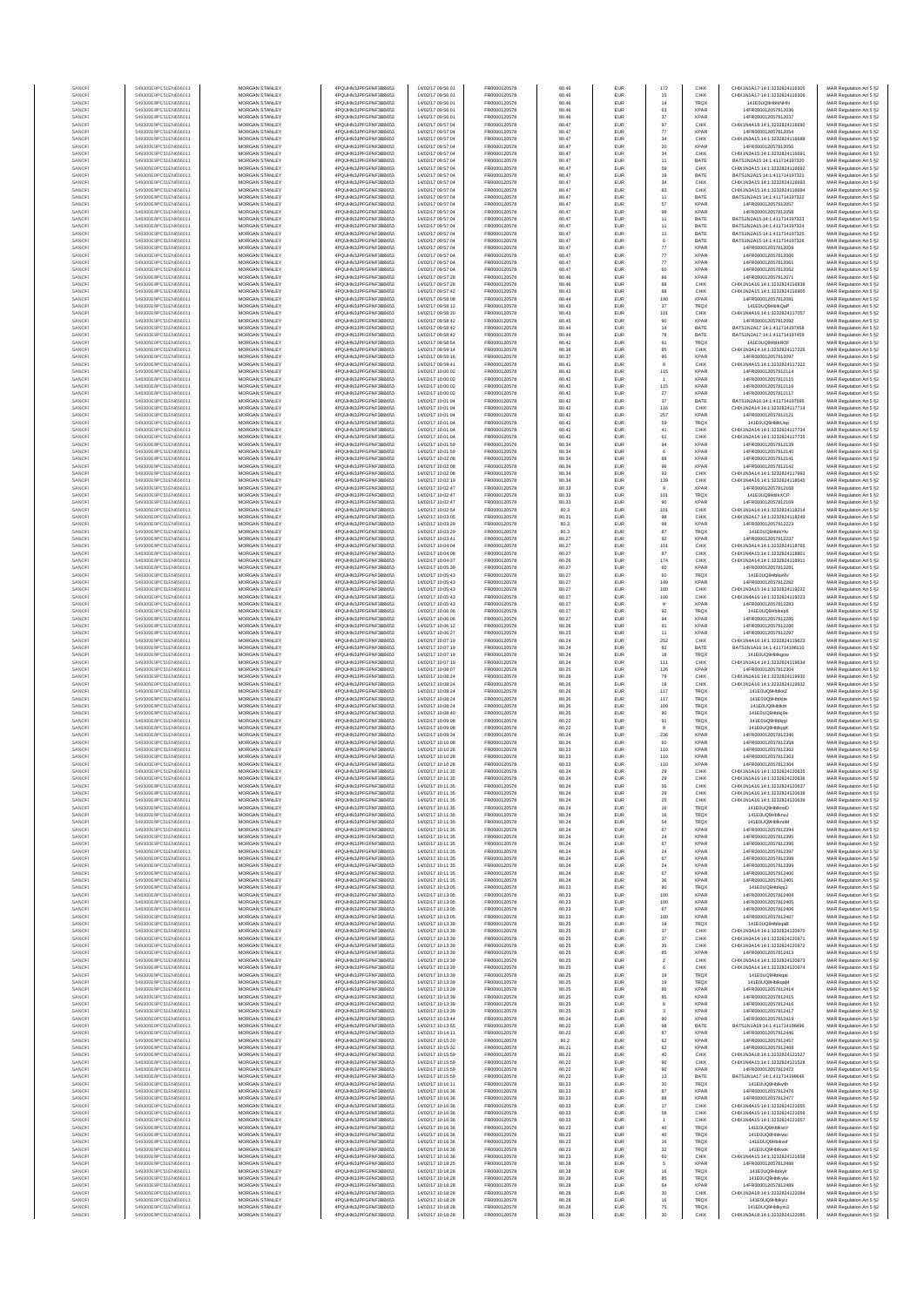| SANOF            | 549300E9PC51EN656011                         | <b>MORGAN STANLEY</b>                          | 4PQUHN3JPFGFNF3BB653                         | 14/02/17 10:18:28                      | FR0000120578                 | 80.28          | EUR                      | 16                       | <b>TRQX</b>                | 141F0UQ9Hblkvm4                                              | MAR Regulation Art 5 §2                            |
|------------------|----------------------------------------------|------------------------------------------------|----------------------------------------------|----------------------------------------|------------------------------|----------------|--------------------------|--------------------------|----------------------------|--------------------------------------------------------------|----------------------------------------------------|
| SANOFI           | 549300E9PC51EN656011                         | MORGAN STANLEY                                 | 4PQUHN3JPFGFNF3BB653                         | 14/02/17 10:18:28                      | FR0000120578                 | 80.28          | EUR                      | 6                        | CHIX                       | CHIX1N3A18:14:1:3232824122086                                | MAR Regulation Art 5 §2                            |
| SANOFI           | 549300E9PC51EN656011                         | MORGAN STANLEY                                 | 4PQUHN3JPFGFNF3BB653                         | 14/02/17 10:18:28                      | FR0000120578                 | 80.28          | EUR                      | $30\,$                   | CHIX                       | CHIX1N3A18:14:1:3232824122087                                | MAR Regulation Art 5 §2                            |
| SANOFI           | 549300E9PC51EN656011                         | MORGAN STANLEY                                 | 4PQUHN3JPFGFNF3BB653                         | 14/02/17 10:18:28                      | FR0000120578                 | 80.28          | EUR                      | 15                       | TRQX                       | 141E0UQ9Hblkym7                                              | MAR Regulation Art 5 §2                            |
| SANOFI           | 549300E9PC51EN656011                         | MORGAN STANLEY                                 | 4PQUHN3JPFGFNF3BB653                         | 14/02/17 10:18:28                      | FR0000120578                 | 80.28          | EUR                      | 6                        | CHIX                       | CHIX1N3A18:14:1:323282412208                                 | MAR Regulation Art 5 §2                            |
| SANOFI<br>SANOFI | 549300E9PC51EN656011<br>549300E9PC51EN656011 | MORGAN STANLEY<br>MORGAN STANLEY               | 4PQUHN3JPFGFNF3BB653<br>4PQUHN3JPFGFNF3BB653 | 14/02/17 10:18:28<br>14/02/17 10:18:28 | FR0000120578<br>FR0000120578 | 80.28<br>80.28 | EUR<br>EUR               | $_{30}$<br>58            | CHIX<br><b>XPAR</b>        | CHIX1N3A18:14:1:323282412208<br>14FR000012057812492          | MAR Regulation Art 5 §2<br>MAR Regulation Art 5 §2 |
| SANOFI           | 549300E9PC51EN656011                         | MORGAN STANLEY                                 | 4PQUHN3JPFGFNF3BB653                         | 14/02/17 10:18:28                      | FR0000120578                 | 80.28          | EUR                      | 11                       | <b>XPAF</b>                | 14FR000012057812493                                          | MAR Regulation Art 5 §2                            |
| SANOFI           | 549300E9PC51EN656011                         | <b>MORGAN STANLEY</b>                          | 4PQUHN3JPFGFNF3BB653                         | 14/02/17 10:18:28                      | FR0000120578                 | 80.28          | EUR                      | 111                      | <b>XPAR</b>                | 14FR000012057812494                                          | MAR Regulation Art 5 §2                            |
| SANOFI           | 549300E9PC51EN656011                         | <b>MORGAN STANLEY</b>                          | 4PQUHN3JPFGFNF3BB653                         | 14/02/17 10:18:28                      | FR0000120578                 | 80.28          | <b>EUR</b>               | 54                       | <b>XPAR</b>                | 14FR000012057812495                                          | MAR Regulation Art 5 §2                            |
| SANOFI           | 549300E9PC51EN656011                         | <b>MORGAN STANLEY</b>                          | 4PQUHN3JPFGFNF3BB653                         | 14/02/17 10:18:28                      | FR0000120578                 | 80.28          | <b>EUR</b>               | $24\,$                   | <b>XPAR</b>                | 14FR000012057812496                                          | MAR Regulation Art 5 §2                            |
| SANOFI<br>SANOFI | 549300E9PC51EN656011<br>549300E9PC51EN656011 | MORGAN STANLEY<br>MORGAN STANLEY               | 4PQUHN3JPFGFNF3BB653<br>4PQUHN3JPFGFNF3BB653 | 14/02/17 10:18:39<br>14/02/17 10:18:39 | FR0000120578<br>FR0000120578 | 80.29<br>80.29 | EUR<br>EUR               | $17\,$<br>$_{\rm 32}$    | TRQ)<br>CHIX               | 141E0UQ9Hblkz6j<br>CHIX1N2A17:14:1:3232824122127             | MAR Regulation Art 5 §2<br>MAR Regulation Art 5 §2 |
| SANOF            | 549300E9PC51EN656011                         | MORGAN STANLEY                                 | 4PQUHN3JPFGFNF3BB653                         | 14/02/17 10:18:39                      | FR0000120578                 | 80.29          | EUR                      | $\bf 74$                 | XPAF                       | 14FR000012057812502                                          | MAR Regulation Art 5 §2                            |
| SANOFI           | 549300E9PC51EN656011                         | MORGAN STANLEY                                 | 4PQUHN3JPFGFNF3BB653                         | 14/02/17 10:18:46                      | FR0000120578                 | 80.29          | EUR                      | $_{\rm 32}$              | CHIX                       | CHIX1N2A17:14:1:3232824122156                                | MAR Regulation Art 5 §2                            |
| SANOFI           | 549300E9PC51EN656011                         | MORGAN STANLEY                                 | 4PQUHN3JPFGFNF3BB653                         | 14/02/17 10:18:46                      | FR0000120578                 | 80.29          | EUR                      | $17\,$                   | TRQ)                       | 141E0UQ9HblkzFG                                              | MAR Regulation Art 5 §2                            |
| SANOFI           | 549300E9PC51EN656011                         | MORGAN STANLEY                                 | 4PQUHN3JPFGFNF3BB653                         | 14/02/17 10:18:46                      | FR0000120578                 | 80.29          | EUR                      | 38                       | <b>TRQX</b>                | 141E0UQ9HblkzFJ                                              | MAR Regulation Art 5 §2                            |
| SANOFI           | 549300E9PC51EN656011                         | <b>MORGAN STANLEY</b>                          | 4PQUHN3JPFGFNF3BB653                         | 14/02/17 10:18:46                      | FR0000120578                 | 80.29          | <b>EUR</b>               | 75                       | CHIX                       | CHIX1N2A17:14:1:3232824122157                                | MAR Regulation Art 5 §2                            |
| SANOFI<br>SANOFI | 549300E9PC51EN656011<br>549300E9PC51EN656011 | <b>MORGAN STANLEY</b><br>MORGAN STANLEY        | 4PQUHN3JPFGFNF3BB653<br>4PQUHN3JPFGFNF3BB653 | 14/02/17 10:18:46<br>14/02/17 10:18:46 | FR0000120578<br>FR0000120578 | 80.29<br>80.29 | <b>EUR</b><br>EUR        | 74                       | <b>XPAR</b><br><b>XPAR</b> | 14FR000012057812503<br>14FR000012057812504                   | MAR Regulation Art 5 §2                            |
| SANOF            | 549300E9PC51EN656011                         | MORGAN STANLEY                                 | 4PQUHN3JPFGFNF3BB653                         | 14/02/17 10:19:42                      | FR0000120578                 | 80.3           | EUR                      | 164<br>152               | <b>XPAR</b>                | 14FR000012057812528                                          | MAR Regulation Art 5 §2<br>MAR Regulation Art 5 §2 |
| SANOFI           | 549300E9PC51EN656011                         | MORGAN STANLEY                                 | 4PQUHN3JPFGFNF3BB653                         | 14/02/17 10:19:42                      | FR0000120578                 | 80.3           | EUR                      | $96\,$                   | TRQ)                       | 141E0UQ9Hbll114                                              | MAR Regulation Art 5 §2                            |
| SANOFI           | 549300E9PC51EN656011                         | MORGAN STANLEY                                 | 4PQUHN3JPFGFNF3BB653                         | 14/02/17 10:19:42                      | FR0000120578                 | 80.3           | EUR                      | 208                      | XPAF                       | 14FR000012057812529                                          | MAR Regulation Art 5 §2                            |
| SANOFI           | 549300E9PC51EN656011                         | MORGAN STANLEY                                 | 4PQUHN3JPFGFNF3BB653                         | 14/02/17 10:20:03                      | FR0000120578                 | 80.3           | EUR                      | 53                       | <b>XPAR</b>                | 14FR000012057812535                                          | MAR Regulation Art 5 §2                            |
| SANOFI           | 549300E9PC51EN656011                         | MORGAN STANLEY                                 | 4PQUHN3JPFGFNF3BB653                         | 14/02/17 10:20:06                      | FR0000120578                 | 80.3           | EUR                      | $_{33}$                  | <b>XPAR</b>                | 14FR000012057812536                                          | MAR Regulation Art 5 §2                            |
| SANOFI<br>SANOFI | 549300E9PC51EN656011<br>549300E9PC51EN656011 | <b>MORGAN STANLEY</b><br>MORGAN STANLEY        | 4PQUHN3JPFGFNF3BB653<br>4PQUHN3JPFGFNF3BB653 | 14/02/17 10:20:07<br>14/02/17 10:20:41 | FR0000120578<br>FR0000120578 | 80.3<br>80.3   | <b>EUR</b><br>EUR        | 85<br>14                 | <b>XPAR</b><br><b>XPAR</b> | 14FR000012057812539<br>14FR000012057812542                   | MAR Regulation Art 5 §2<br>MAR Regulation Art 5 §2 |
| SANOFI           | 549300E9PC51EN656011                         | MORGAN STANLEY                                 | 4PQUHN3JPFGFNF3BB653                         | 14/02/17 10:20:53                      | FR0000120578                 | 80.3           | EUR                      | 96                       | CHIX                       | CHIX1N4A16:14:1:3232824122682                                | MAR Regulation Art 5 §2                            |
| SANOFI           | 549300E9PC51EN656011                         | MORGAN STANLEY                                 | 4PQUHN3JPFGFNF3BB653                         | 14/02/17 10:20:53                      | FR0000120578                 | 80.3           | EUR                      | 85                       | BATE                       | BATS1N2A18:14:1:411714198955                                 | MAR Regulation Art 5 §2                            |
| SANOF            | 549300E9PC51EN656011                         | MORGAN STANLEY                                 | 4PQUHN3JPFGFNF3BB653                         | 14/02/17 10:20:53                      | FR0000120578                 | 80.3           | EUR                      | 84                       | CHIX                       | CHIX1N1A14:14:1:3232824122682                                | MAR Regulation Art 5 §2                            |
| SANOFI           | 549300E9PC51EN656011                         | MORGAN STANLEY                                 | 4PQUHN3JPFGFNF3BB653                         | 14/02/17 10:20:53                      | FR0000120578                 | 80.3           | EUR                      | 55                       | XPAF                       | 14FR000012057812543                                          | MAR Regulation Art 5 §2                            |
| SANOFI<br>SANOFI | 549300E9PC51EN656011<br>549300E9PC51EN656011 | MORGAN STANLEY<br>MORGAN STANLEY               | 4PQUHN3JPFGFNF3BB653<br>4PQUHN3JPFGFNF3BB653 | 14/02/17 10:20:53<br>14/02/17 10:20:53 | FR0000120578<br>FR0000120578 | 80.3<br>80.29  | EUR<br>EUR               | $2\mathrm{S}$<br>92      | <b>XPAR</b><br>XPAF        | 14FR000012057812544<br>14FR000012057812546                   | MAR Regulation Art 5 §2<br>MAR Regulation Art 5 §2 |
| SANOFI           | 549300E9PC51EN656011                         | <b>MORGAN STANLEY</b>                          | 4PQUHN3JPFGFNF3BB653                         | 14/02/17 10:22:32                      | FR0000120578                 | 80.27          | <b>EUR</b>               | 51                       | BATE                       | BATS1N1A19:14:1:411714199084                                 | MAR Regulation Art 5 §2                            |
| SANOFI           | 549300E9PC51EN656011                         | <b>MORGAN STANLEY</b>                          | 4PQUHN3JPFGFNF3BB653                         | 14/02/17 10:22:32                      | FR0000120578                 | 80.27          | <b>EUR</b>               | 156                      | CHIX                       | CHIX1N2A17:14:1:3232824123211                                | MAR Regulation Art 5 §2                            |
| SANOFI           | 549300E9PC51EN656011                         | MORGAN STANLEY                                 | 4PQUHN3JPFGFNF3BB653                         | 14/02/17 10:22:32                      | FR0000120578                 | 80.27          | EUR                      | 80                       | TRQ)                       | 141E0UQ9Hbll59                                               | MAR Regulation Art 5 §2                            |
| SANOFI           | 549300E9PC51EN656011                         | MORGAN STANLEY                                 | 4PQUHN3JPFGFNF3BB653                         | 14/02/17 10:22:32                      | FR0000120578                 | 80.27          | EUR                      | 350                      | <b>XPAR</b>                | 14FR000012057812572                                          | MAR Regulation Art 5 §2                            |
| SANOFI<br>SANOFI | 549300E9PC51EN656011<br>549300E9PC51EN656011 | MORGAN STANLEY<br>MORGAN STANLEY               | 4PQUHN3JPFGFNF3BB653<br>4PQUHN3JPFGFNF3BB653 | 14/02/17 10:22:32<br>14/02/17 10:22:53 | FR0000120578<br>FR0000120578 | 80.26<br>80.28 | EUR<br>EUR               | 93<br>97                 | CHID<br>XPAF               | CHIX1N3A15:14:1:3232824123214<br>14FR000012057812578         | MAR Regulation Art 5 §2<br>MAR Regulation Art 5 §2 |
| SANOFI           | 549300E9PC51EN656011                         | MORGAN STANLEY                                 | 4PQUHN3JPFGFNF3BB653                         | 14/02/17 10:23:12                      | FR0000120578                 | 80.27          | EUR                      | 101                      | CHIX                       | CHIX1N2A16:14:1:3232824123419                                | MAR Regulation Art 5 §2                            |
| SANOFI           | 549300E9PC51EN656011                         | MORGAN STANLEY                                 | 4PQUHN3JPFGFNF3BB653                         | 14/02/17 10:23:12                      | FR0000120578                 | 80.27          | EUR                      | 96                       | CHIX                       | CHIX1N3A18:14:1:3232824123425                                | MAR Regulation Art 5 §2                            |
| SANOFI           | 549300E9PC51EN656011                         | <b>MORGAN STANLEY</b>                          | 4PQUHN3JPFGFNF3BB653                         | 14/02/17 10:23:55                      | FR0000120578                 | 80.25          | <b>EUR</b>               | 94<br>86                 | CHIX                       | CHIX1N4A14:14:1:3232824123554                                | MAR Regulation Art 5 §2                            |
| SANOFI           | 549300E9PC51EN656011                         | MORGAN STANLEY                                 | 4PQUHN3JPFGFNF3BB653                         | 14/02/17 10:23:55<br>14/02/17 10:23:55 | FR0000120578                 | 80.25          | EUR                      |                          | CHIX                       | CHIX1N2A16:14:1:3232824123555                                | MAR Regulation Art 5 §2                            |
| SANOFI<br>SANOFI | 549300E9PC51EN656011<br>549300E9PC51EN656011 | <b>MORGAN STANLEY</b><br>MORGAN STANLEY        | 4PQUHN3JPFGFNF3BB653<br>4PQUHN3JPFGFNF3BB653 | 14/02/17 10:23:55                      | FR0000120578<br>FR0000120578 | 80.25<br>80.25 | <b>EUR</b><br>EUR        | 14<br>$\sqrt{4}$         | <b>XPAR</b><br><b>XPAF</b> | 14FR000012057812587<br>14FR000012057812588                   | MAR Regulation Art 5 §2<br>MAR Regulation Art 5 §2 |
| SANOFI           | 549300E9PC51EN656011                         | MORGAN STANLEY                                 | 4PQUHN3JPFGFNF3BB653                         | 14/02/17 10:24:11                      | FR0000120578                 | 80.24          | EUR                      | 85                       | CHIX                       | CHIX1N3A15:14:1:3232824123611                                | MAR Regulation Art 5 §2                            |
| SANOFI           | 549300E9PC51EN656011                         | MORGAN STANLEY                                 | 4PQUHN3JPFGFNF3BB653                         | 14/02/17 10:24:11                      | FR0000120578                 | 80.24          | EUR                      | $\mathbf{93}$            | BATE                       | BATS1N1A15:14:1:411714199158                                 | MAR Regulation Art 5 §2                            |
| SANOF            | 549300E9PC51EN656011                         | MORGAN STANLEY                                 | 4PQUHN3JPFGFNF3BB653                         | 14/02/17 10:25:03                      | FR0000120578                 | 80.25          | EUR                      | 92                       | XPAF                       | 14FR000012057812599                                          | MAR Regulation Art 5 §2                            |
| SANOFI           | 549300E9PC51EN656011                         | MORGAN STANLEY                                 | 4PQUHN3JPFGFNF3BB653                         | 14/02/17 10:25:03                      | FR0000120578                 | 80.25          | EUR                      | 91                       | BATE                       | BATS1N1A15:14:1:411714199204                                 | MAR Regulation Art 5 §2                            |
| SANOFI<br>SANOFI | 549300E9PC51EN656011<br>549300E9PC51EN656011 | MORGAN STANLEY<br><b>MORGAN STANLEY</b>        | 4PQUHN3JPFGFNF3BB653<br>4PQUHN3JPFGFNF3BB653 | 14/02/17 10:25:03<br>14/02/17 10:25:08 | FR0000120578<br>FR0000120578 | 80.25<br>80.24 | EUR<br><b>EUR</b>        | 183<br>100               | CHIX<br><b>XPAR</b>        | CHIX1N1A18:14:1:3232824123829<br>14FR000012057812607         | MAR Regulation Art 5 §2<br>MAR Regulation Art 5 §2 |
| SANOFI           | 549300E9PC51EN656011                         | <b>MORGAN STANLEY</b>                          | 4PQUHN3JPFGFNF3BB653                         | 14/02/17 10:25:45                      | FR0000120578                 | 80.24          | <b>EUR</b>               | 181                      | <b>XPAR</b>                | 14FR000012057812626                                          | MAR Regulation Art 5 §2                            |
| SANOFI           | 549300E9PC51EN656011                         | MORGAN STANLEY                                 | 4POLIHN3JPEGENE3BB653                        | 14/02/17 10:25:45                      | FR0000120578                 | 80.23          | EUR                      | $42\,$                   | <b>XPAR</b>                | 14FR000012057812627                                          | MAR Regulation Art 5 §2                            |
| SANOFI           | 549300E9PC51EN656011                         | MORGAN STANLEY                                 | 4PQUHN3JPFGFNF3BB653                         | 14/02/17 10:25:45                      | FR0000120578                 | 80.23          | EUR                      | 49                       | <b>XPAF</b>                | 14FR000012057812628                                          | MAR Regulation Art 5 §2                            |
| SANOF            | 549300E9PC51EN656011                         | MORGAN STANLEY                                 | 4PQUHN3JPFGFNF3BB653                         | 14/02/17 10:26:42                      | FR0000120578                 | 80.23          | EUR                      | $\mathsf{9}$             | XPAF                       | 14FR000012057812659                                          | MAR Regulation Art 5 §2                            |
| SANOFI<br>SANOFI | 549300E9PC51EN656011<br>549300E9PC51EN656011 | MORGAN STANLEY<br>MORGAN STANLEY               | 4PQUHN3JPFGFNF3BB653<br>4PQUHN3JPFGFNF3BB653 | 14/02/17 10:26:42<br>14/02/17 10:26:51 | FR0000120578<br>FR0000120578 | 80.23<br>80.2  | EUR<br>EUR               | 353<br>95                | XPAF<br><b>XPAR</b>        | 14FR000012057812660<br>14FR000012057812667                   | MAR Regulation Art 5 §2<br>MAR Regulation Art 5 §2 |
| SANOFI           | 549300E9PC51EN656011                         | MORGAN STANLEY                                 | 4PQUHN3JPFGFNF3BB653                         | 14/02/17 10:27:07                      | FR0000120578                 | 80.2           | EUR                      | 80                       | BATE                       | BATS1N2A19:14:1:411714199316                                 | MAR Regulation Art 5 §2                            |
| SANOFI           | 549300E9PC51EN656011                         | <b>MORGAN STANLEY</b>                          | 4PQUHN3JPFGFNF3BB653                         | 14/02/17 10:27:07                      | FR0000120578                 | 80.2           | <b>EUR</b>               | 6                        | BATE                       | BATS1N2A19:14:1:411714199317                                 | MAR Regulation Art 5 §2                            |
| SANOFI           | 549300E9PC51EN656011                         | <b>MORGAN STANLEY</b>                          | 4PQUHN3JPFGFNF3BB653                         | 14/02/17 10:27:07                      | FR0000120578                 | 80.19          | <b>EUR</b>               | 86                       | BATE                       | BATS1N1A15:14:1:411714199318                                 | MAR Regulation Art 5 §2                            |
| SANOFI           | 549300E9PC51EN656011                         | MORGAN STANLEY                                 | 4PQUHN3JPFGFNF3BB653                         | 14/02/17 10:27:23                      | FR0000120578                 | 80.17          | EUR                      | 91                       | <b>XPAR</b>                | 14FR000012057812676                                          | MAR Regulation Art 5 §2                            |
| SANOF            | 549300E9PC51EN656011                         | MORGAN STANLEY                                 | 4PQUHN3JPFGFNF3BB653                         | 14/02/17 10:27:23                      | FR0000120578                 | 80.17          | EUR                      | 85                       | TRQX                       | 141E0UQ9HbIID4Z                                              | MAR Regulation Art 5 §2                            |
| SANOFI<br>SANOFI | 549300E9PC51EN656011<br>549300E9PC51EN656011 | MORGAN STANLEY<br>MORGAN STANLEY               | 4PQUHN3JPFGFNF3BB653<br>4PQUHN3JPFGFNF3BB653 | 14/02/17 10:28:06<br>14/02/17 10:28:09 | FR0000120578<br>FR0000120578 | 80.16<br>80.15 | EUR<br>EUR               | 107<br>113               | XPAF<br>XPAF               | 14FR000012057812719<br>14FR000012057812722                   | MAR Regulation Art 5 §2<br>MAR Regulation Art 5 §2 |
| SANOFI           | 549300E9PC51EN656011                         | MORGAN STANLEY                                 | 4PQUHN3JPFGFNF3BB653                         | 14/02/17 10:30:13                      | FR0000120578                 | 80.17          | EUR                      | 113                      | TRQX                       | 141E0UQ9HbllHvF                                              | MAR Regulation Art 5 §2                            |
| SANOFI           | 549300E9PC51EN656011                         | MORGAN STANLEY                                 | 4PQUHN3JPFGFNF3BB653                         | 14/02/17 10:30:13                      | FR0000120578                 | 80.17          | EUR                      | 494                      | <b>XPAR</b>                | 14FR000012057812760                                          | MAR Regulation Art 5 §2                            |
| SANOFI           | 549300E9PC51EN656011                         | <b>MORGAN STANLEY</b>                          | 4PQUHN3JPFGFNF3BB653                         | 14/02/17 10:30:13                      | FR0000120578                 | 80.17          | <b>EUR</b>               | $222\,$                  | CHIX                       | CHIX1N3A18:14:1:3232824124976                                | MAR Regulation Art 5 §2                            |
| SANOFI<br>SANOFI | 549300E9PC51EN656011<br>549300E9PC51EN656011 | <b>MORGAN STANLEY</b><br>MORGAN STANLEY        | 4PQUHN3JPFGFNF3BB653<br>4PQUHN3JPFGFNF3BB653 | 14/02/17 10:30:13                      | FR0000120578                 | 80.17<br>80.17 | EUR                      | 72                       | BATE<br>XPAF               | BATS1N2A16:14:1:411714199535<br>14FR000012057812761          | MAR Regulation Art 5 §2                            |
| SANOFI           | 549300E9PC51EN656011                         | MORGAN STANLEY                                 | 4PQUHN3JPFGFNF3BB653                         | 14/02/17 10:30:13<br>14/02/17 10:30:13 | FR0000120578<br>FR0000120578 | 80.16          | EUR<br>EUR               | 105                      | <b>XPAR</b>                | 14FR000012057812763                                          | MAR Regulation Art 5 §2<br>MAR Regulation Art 5 §2 |
| SANOF            | 549300E9PC51EN656011                         | MORGAN STANLEY                                 | 4PQUHN3JPFGFNF3BB653                         | 14/02/17 10:30:42                      | FR0000120578                 | 80.12          | EUR                      | 84                       | XPAF                       | 14FR000012057812795                                          | MAR Regulation Art 5 §2                            |
| SANOFI           | 549300E9PC51EN656011                         | MORGAN STANLEY                                 | 4PQUHN3JPFGFNF3BB653                         | 14/02/17 10:31:45                      | FR0000120578                 | 80.13          | EUR                      | 69                       | XPAF                       | 14FR000012057812806                                          | MAR Regulation Art 5 §2                            |
| SANOFI           | 549300E9PC51EN656011                         | MORGAN STANLEY                                 | 4PQUHN3JPFGFNF3BB653                         | 14/02/17 10:31:45                      | FR0000120578                 | 80.13          | EUR                      | 30                       | CHIX                       | CHIX1N4A18:14:1:3232824125322                                | MAR Regulation Art 5 §2                            |
| SANOFI<br>SANOFI | 549300E9PC51EN656011<br>549300E9PC51EN656011 | MORGAN STANLEY<br><b>MORGAN STANLEY</b>        | 4PQUHN3JPFGFNF3BB653<br>4PQUHN3JPFGFNF3BB653 | 14/02/17 10:31:45<br>14/02/17 10:31:45 | FR0000120578<br>FR0000120578 | 80.13<br>80.13 | EUR<br>EUR               | 180<br>81                | <b>XPAF</b><br>CHIX        | 14FR000012057812807<br>CHIX1N4A18:14:1:3232824125324         | MAR Regulation Art 5 §2<br>MAR Regulation Art 5 §2 |
| SANOFI           | 549300E9PC51EN656011                         | <b>MORGAN STANLEY</b>                          | 4PQUHN3JPFGFNF3BB653                         | 14/02/17 10:31:45                      | FR0000120578                 | 80.13          | <b>EUR</b>               | 10                       | BATE                       | BATS1N2A17:14:1:411714199646                                 | MAR Regulation Art 5 §2                            |
| SANOFI           | 549300E9PC51EN656011                         | <b>MORGAN STANLEY</b>                          | 4PQUHN3JPFGFNF3BB653                         | 14/02/17 10:31:45                      | FR0000120578                 | 80.13          | EUR                      | 10                       | BATE                       | BATS1N2A17:14:1:411714199647                                 | MAR Regulation Art 5 §2                            |
| SANOFI           | 549300E9PC51EN656011                         | MORGAN STANLEY                                 | 4PQUHN3JPFGFNF3BB653                         | 14/02/17 10:31:45                      | FR0000120578                 | 80.13          | EUR                      | $10$                     | BATE                       | BATS1N2A17:14:1:411714199648                                 | MAR Regulation Art 5 §2                            |
| SANOFI           | 549300E9PC51EN656011                         | MORGAN STANLEY                                 | 4PQUHN3JPFGFNF3BB653                         | 14/02/17 10:31:45                      | FR0000120578                 | 80.13          | EUR                      | 16                       | TRQX                       | 141E0UQ9HbllKhZ                                              | MAR Regulation Art 5 §2                            |
| SANOF<br>SANOFI  | 549300E9PC51EN656011<br>549300E9PC51EN656011 | MORGAN STANLEY<br>MORGAN STANLEY               | 4PQUHN3JPFGFNF3BB653<br>4PQUHN3JPFGFNF3BB653 | 14/02/17 10:31:45<br>14/02/17 10:31:45 | FR0000120578<br>FR0000120578 | 80.13<br>80.13 | EUR<br>EUR               | 6<br>41                  | BATE<br>TRQ)               | BATS1N2A17:14:1:411714199649<br>141E0UQ9HbllKhe              | MAR Regulation Art 5 §2<br>MAR Regulation Art 5 §2 |
| SANOFI           | 549300E9PC51EN656011                         | MORGAN STANLEY                                 | 4PQUHN3JPFGFNF3BB653                         | 14/02/17 10:31:45                      | FR0000120578                 | 80.12          | EUR                      | 52                       | BATE                       | BATS1N1A15:14:1:411714199650                                 | MAR Regulation Art 5 §2                            |
| SANOFI           | 549300E9PC51EN656011                         | MORGAN STANLEY                                 | 4PQUHN3JPFGFNF3BB653                         | 14/02/17 10:31:45                      | FR0000120578                 | 80.12          | EUR                      | 35                       | BATE                       | BATS1N1A15:14:1:411714199651                                 | MAR Regulation Art 5 §2                            |
| SANOFI           | 549300E9PC51EN656011                         | <b>MORGAN STANLEY</b>                          | 4PQUHN3JPFGFNF3BB653                         | 14/02/17 10:32:05                      | FR0000120578                 | 80.11          | <b>EUR</b>               | $\overline{9}$           | CHIX                       | CHIX1N2A18:14:1:3232824125352                                | MAR Regulation Art 5 §2                            |
| SANOFI           | 549300E9PC51EN656011<br>549300E9PC51EN656011 | <b>MORGAN STANLEY</b><br>MORGAN STANLEY        | 4PQUHN3JPFGFNF3BB653<br>4PQUHN3JPFGFNF3BB653 | 14/02/17 10:32:05<br>14/02/17 10:32:38 | FR0000120578<br>FR0000120578 | 80.11          | <b>EUR</b><br>EUR        | 79                       | CHIX<br>TRQX               | CHIX1N2A18:14:1:3232824125353<br>141E0UQ9HbllMLZ             | MAR Regulation Art 5 §2                            |
| SANOFI<br>SANOFI | 549300E9PC51EN656011                         | MORGAN STANLEY                                 | 4PQUHN3JPFGFNF3BB653                         | 14/02/17 10:32:38                      | FR0000120578                 | 80.1<br>80.1   | EUR                      | $\bf 46$<br>39           | TRQX                       | 141E0UQ9HbllMLc                                              | MAR Regulation Art 5 §2<br>MAR Regulation Art 5 §2 |
| SANOFI           | 549300E9PC51EN656011                         | MORGAN STANLEY                                 | 4PQUHN3JPFGFNF3BB653                         | 14/02/17 10:32:38                      | FR0000120578                 | 80.1           | EUR                      | 85                       | XPAF                       | 14FR000012057812819                                          | MAR Regulation Art 5 §2                            |
| SANOF            | 549300E9PC51EN656011                         | MORGAN STANLEY                                 | 4PQUHN3JPFGFNF3BB653                         | 14/02/17 10:32:38                      | FR0000120578                 | 80.1           | EUR                      | 87                       | XPAF                       | 14FR000012057812820                                          | MAR Regulation Art 5 §2                            |
| SANOFI           | 549300E9PC51EN656011                         | MORGAN STANLEY                                 | 4PQUHN3JPFGFNF3BB653                         | 14/02/17 10:32:38                      | FR0000120578                 | 80.09          | EUR                      | 88                       | CHIX                       | CHIX1N4A16:14:1:3232824125498                                | MAR Regulation Art 5 §2                            |
| SANOFI<br>SANOFI | 549300E9PC51EN656011<br>549300E9PC51EN656011 | MORGAN STANLEY<br><b>MORGAN STANLEY</b>        | 4PQUHN3JPFGFNF3BB653<br>4PQUHN3JPFGFNF3BB653 | 14/02/17 10:32:39<br>14/02/17 10:34:52 | FR0000120578<br>FR0000120578 | 80.07<br>80.11 | EUR<br><b>EUR</b>        | 90<br>19                 | <b>XPAR</b><br><b>TRQX</b> | 14FR000012057812823<br>141F0UQ9HNIRRh                        | MAR Regulation Art 5 §2<br>MAR Regulation Art 5 §2 |
| SANOFI           | 549300E9PC51EN656011                         | <b>MORGAN STANLEY</b>                          | 4PQUHN3JPFGFNF3BB653                         | 14/02/17 10:34:53                      | FR0000120578                 | 80.11          | <b>EUR</b>               | 19                       | <b>TRQX</b>                | 141E0UQ9HbllRB                                               | MAR Regulation Art 5 §2                            |
| SANOF            | 549300E9PC51EN656011                         | MORGAN STANLEY                                 | 4PQUHN3JPFGFNF3BB653                         | 14/02/17 10:34:53                      | FR0000120578                 | 80.11          | EUR                      | $_{\rm 38}$              | CHIX                       | CHIX1N3A18:14:1:3232824125975                                | MAR Regulation Art 5 §2                            |
| SANOFI           | 549300E9PC51EN656011                         | MORGAN STANLEY                                 | 4PQUHN3JPFGFNF3BB653                         | 14/02/17 10:34:53                      | FR0000120578                 | 80.11          | EUR                      | 12                       | BATE                       | BATS1N1A18:14:1:411714199844                                 | MAR Regulation Art 5 §2                            |
|                  |                                              |                                                | 4PQUHN3JPFGFNF3BB653                         |                                        | FR0000120578                 |                |                          |                          |                            |                                                              | रे Regulation Art 5 \$2                            |
| SANOF<br>SANOFI  | 549300E9PC51EN656011<br>549300E9PC51EN656011 | MORGAN STANLEY<br>MORGAN STANLEY               | 4PQUHN3JPFGFNF3BB653                         | 14/02/17 10:34:53<br>14/02/17 10:34:53 | FR0000120578                 | 80.11<br>80.11 | EUR<br>EUR               | 85<br>25                 | XPAF<br><b>XPAR</b>        | 14FR000012057812883<br>14FR000012057812884                   | MAR Regulation Art 5 §2<br>MAR Regulation Art 5 §2 |
| SANOFI           | 549300E9PC51EN656011                         | MORGAN STANLEY                                 | 4PQUHN3JPFGFNF3BB653                         | 14/02/17 10:34:53                      | FR0000120578                 | 80.11          | EUR                      | 85                       | <b>XPAR</b>                | 14FR000012057812885                                          | MAR Regulation Art 5 §2                            |
| SANOFI           | 549300E9PC51EN656011                         | <b>MORGAN STANLEY</b>                          | 4PQUHN3JPFGFNF3BB653                         | 14/02/17 10:34:57                      | FR0000120578                 | 80.11          | <b>EUR</b>               | 44                       | <b>XPAR</b>                | 14FR000012057812887                                          | MAR Regulation Art 5 §2                            |
| SANOFI           | 549300E9PC51EN656011                         | <b>MORGAN STANLEY</b>                          | 4PQUHN3JPFGFNF3BB653                         | 14/02/17 10:35:04                      | FR0000120578                 | 80.11          | <b>EUR</b>               | 18                       | <b>XPAR</b>                | 14FR000012057812888                                          | MAR Regulation Art 5 §2                            |
| SANOFI<br>SANOFI | 549300E9PC51EN656011<br>549300E9PC51EN656011 | MORGAN STANLEY<br>MORGAN STANLEY               | 4PQUHN3JPFGFNF3BB653<br>4PQUHN3JPFGFNF3BB653 | 14/02/17 10:35:42<br>14/02/17 10:35:42 | FR0000120578<br>FR0000120578 | 80.11<br>80.11 | EUR<br><b>EUR</b>        | $\overline{9}$<br>86     | BATE<br>BATE               | BATS1N1A19:14:1:411714199874<br>BATS1N2A17:14:1:411714199875 | MAR Regulation Art 5 §2<br>MAR Regulation Art 5 §2 |
| SANOFI           | 549300E9PC51EN656011                         | MORGAN STANLEY                                 | 4PQUHN3JPFGFNF3BB653                         | 14/02/17 10:35:42                      | FR0000120578                 | 80.11          | EUR                      | 27                       | CHIX                       | CHIX1N1A15:14:1:3232824126113                                | MAR Regulation Art 5 §2                            |
| SANOFI           | 549300E9PC51EN656011                         | MORGAN STANLEY                                 | 4PQUHN3JPFGFNF3BB653                         | 14/02/17 10:35:42                      | FR0000120578                 | 80.11          | EUR                      | 84                       | BATE                       | BATS1N1A19:14:1:411714199876                                 | MAR Regulation Art 5 §2                            |
| SANOFI           | 549300E9PC51EN656011                         | MORGAN STANLEY                                 | 4PQUHN3JPFGFNF3BB653                         | 14/02/17 10:35:42                      | FR0000120578                 | 80.11          | EUR                      | 27                       | CHIX                       | CHIX1N1A15:14:1:3232824126115                                | MAR Regulation Art 5 §2                            |
| SANOFI           | 549300E9PC51EN656011                         | MORGAN STANLEY                                 | 4PQUHN3JPFGFNF3BB653                         | 14/02/17 10:35:42                      | FR0000120578                 | 80.11          | EUR                      | $15\,$                   | <b>TRQX</b>                | 141E0UQ9HbllShv<br>CHIX1N1A15:14:1:3232824126116             | MAR Regulation Art 5 §2                            |
| SANOFI<br>SANOFI | 549300E9PC51EN656011<br>549300E9PC51EN656011 | <b>MORGAN STANLEY</b><br><b>MORGAN STANLEY</b> | 4PQUHN3JPFGFNF3BB653<br>4PQUHN3JPFGFNF3BB653 | 14/02/17 10:35:42<br>14/02/17 10:35:42 | FR0000120578<br>FR0000120578 | 80.11<br>80.11 | <b>EUR</b><br><b>EUR</b> | 59<br>87                 | CHIX<br><b>TRQX</b>        | 141F0UQ9HbllSid                                              | MAR Regulation Art 5 §2<br>MAR Regulation Art 5 §2 |
| SANOFI           | 549300E9PC51EN656011                         | <b>MORGAN STANLEY</b>                          | 4PQUHN3JPFGFNF3BB653                         | 14/02/17 10:35:42                      | FR0000120578                 | 80.11          | <b>EUR</b>               | $\overline{9}$           | BATE                       | BATS1N1A19:14:1:411714199878                                 | MAR Regulation Art 5 §2                            |
| SANOFI           | 549300E9PC51EN656011                         | MORGAN STANLEY                                 | 4PQUHN3JPFGFNF3BB653                         | 14/02/17 10:35:42                      | FR0000120578                 | 80.11          | <b>EUR</b>               | $24\,$                   | CHIX                       | CHIX1N1A15:14:1:3232824126118                                | MAR Regulation Art 5 §2                            |
| SANOFI<br>SANOFI | 549300E9PC51EN656011<br>549300E9PC51EN656011 | MORGAN STANLEY<br>MORGAN STANLEY               | 4PQUHN3JPFGFNF3BB653<br>4PQUHN3JPFGFNF3BB653 | 14/02/17 10:35:42<br>14/02/17 10:35:42 | FR0000120578<br>FR0000120578 | 80.11<br>80.11 | EUR<br>EUR               | 62<br>104                | <b>XPAR</b><br><b>XPAR</b> | 14FR000012057812891<br>14FR000012057812890                   | MAR Regulation Art 5 §2                            |
| SANOFI           | 549300E9PC51EN656011                         | MORGAN STANLEY                                 | 4PQUHN3JPFGFNF3BB653                         | 14/02/17 10:35:42                      | FR0000120578                 | 80.11          | EUR                      | $\mathsf{9}$             | BATE                       | BATS1N1A19:14:1:411714199882                                 | MAR Regulation Art 5 §2<br>MAR Regulation Art 5 §2 |
| SANOFI           | 549300E9PC51EN656011                         | MORGAN STANLEY                                 | 4PQUHN3JPFGFNF3BB653                         | 14/02/17 10:35:42                      | FR0000120578                 | 80.11          | EUR                      | 15                       | <b>TRQX</b>                | 141E0UQ9HbIISiE                                              | MAR Regulation Art 5 §2                            |
| SANOFI           | 549300E9PC51EN656011                         | MORGAN STANLEY                                 | 4PQUHN3JPFGFNF3BB653                         | 14/02/17 10:35:42                      | FR0000120578                 | 80.11          | <b>EUR</b>               | 41                       | TRQX                       | 141E0UQ9HbllSiH                                              | MAR Regulation Art 5 §2                            |
| SANOFI           | 549300E9PC51EN656011<br>549300E9PC51EN656011 | MORGAN STANLEY<br>MORGAN STANLEY               | 4PQUHN3JPFGFNF3BB653                         | 14/02/17 10:35:42                      | FR0000120578<br>FR0000120578 | 80.11          | <b>EUR</b>               | $\overline{9}$           | BATE                       | BATS1N1A19:14:1:411714199883                                 | MAR Regulation Art 5 §2                            |
| SANOFI<br>SANOFI | 549300E9PC51EN656011                         | MORGAN STANLEY                                 | 4PQUHN3JPFGFNF3BB653<br>4PQUHN3JPFGFNF3BB653 | 14/02/17 10:35:42<br>14/02/17 10:35:42 | FR0000120578                 | 80.11<br>80.11 | <b>EUR</b><br>EUR        | $\overline{9}$<br>$62\,$ | BATE<br><b>XPAR</b>        | BATS1N1A19:14:1:411714199884<br>14FR000012057812894          | MAR Regulation Art 5 §2<br>MAR Regulation Art 5 §2 |
| SANOFI           | 549300E9PC51EN656011                         | MORGAN STANLEY                                 | 4PQUHN3JPFGFNF3BB653                         | 14/02/17 10:35:42                      | FR0000120578                 | 80.11          | <b>EUR</b>               | 38                       | <b>XPAR</b>                | 14FR000012057812895                                          | MAR Regulation Art 5 §2                            |
| SANOF            | 549300E9PC51EN656011                         | MORGAN STANLEY                                 | 4PQUHN3JPFGFNF3BB653                         | 14/02/17 10:35:42                      | FR0000120578                 | 80.11          | EUR                      | 62                       | <b>XPAR</b>                | 14FR000012057812896                                          | MAR Regulation Art 5 §2                            |
| SANOFI           | 549300E9PC51EN656011                         | MORGAN STANLEY                                 | 4PQUHN3JPFGFNF3BB653                         | 14/02/17 10:35:42                      | FR0000120578                 | 80.11          | EUR                      | 21                       | <b>XPAR</b>                | 14FR00001205781289                                           | MAR Regulation Art 5 §2                            |
| SANOFI<br>SANOFI | 549300E9PC51EN656011<br>549300E9PC51EN656011 | MORGAN STANLEY<br>MORGAN STANLEY               | 4PQUHN3JPFGFNF3BB653<br>4PQUHN3JPFGFNF3BB653 | 14/02/17 10:36:19<br>14/02/17 10:36:19 | FR0000120578<br>FR0000120578 | 80.12<br>80.12 | EUR<br><b>EUR</b>        | 188<br>88                | CHIX<br><b>XPAR</b>        | CHIX1N2A17:14:1:3232824126258<br>14FR000012057812935         | MAR Regulation Art 5 §2<br>MAR Regulation Art 5 §2 |
| SANOFI           | 549300E9PC51EN656011                         | <b>MORGAN STANLEY</b>                          | 4PQUHN3JPFGFNF3BB653                         | 14/02/17 10:36:28                      | FR0000120578                 | 80.11          | <b>EUR</b>               | 90                       | <b>XPAR</b>                | 14FR000012057812938                                          | MAR Regulation Art 5 §2                            |
| SANOFI           | 549300E9PC51EN656011                         | <b>MORGAN STANLEY</b>                          | 4PQUHN3JPFGFNF3BB653                         | 14/02/17 10:36:28                      | FR0000120578                 | 80.11          | <b>EUR</b>               | $\overline{1}$           | <b>XPAR</b>                | 14FR000012057812939                                          | MAR Regulation Art 5 §2                            |
| SANOFI           | 549300E9PC51EN656011                         | MORGAN STANLEY                                 | 4PQUHN3JPFGFNF3BB653                         | 14/02/17 10:37:40                      | FR0000120578                 | 80.12          | <b>EUR</b>               | 26                       | <b>TROX</b>                | 141E0UQ9HbllWrM                                              | MAR Regulation Art 5 §2                            |
| SANOFI<br>SANOFI | 549300E9PC51EN656011<br>549300E9PC51EN656011 | MORGAN STANLEY<br>MORGAN STANLEY               | 4PQUHN3JPFGFNF3BB653<br>4PQUHN3JPFGFNF3BB653 | 14/02/17 10:37:40<br>14/02/17 10:37:40 | FR0000120578<br>FR0000120578 | 80.12<br>80.12 | <b>EUR</b><br>EUR        | 67<br>133                | <b>TRQX</b><br><b>XPAR</b> | 141E0UQ9HbllWrP<br>14FR000012057812963                       | MAR Regulation Art 5 §2<br>MAR Regulation Art 5 §2 |
| SANOFI           | 549300E9PC51EN656011                         | MORGAN STANLEY                                 | 4PQUHN3JPFGFNF3BB653                         | 14/02/17 10:37:40                      | FR0000120578                 | 80.12          | EUR                      | 249                      | <b>XPAR</b>                | 14FR000012057812964                                          | MAR Regulation Art 5 §2                            |
| SANOFI           | 549300E9PC51EN656011                         | MORGAN STANLEY                                 | 4PQUHN3JPFGFNF3BB653                         | 14/02/17 10:37:42                      | FR0000120578                 | 80.1           | EUR                      | 95                       | CHIX                       | CHIX1N3A15:14:1:3232824126691                                | MAR Regulation Art 5 §2                            |
| SANOFI           | 549300E9PC51EN656011                         | MORGAN STANLEY                                 | 4PQUHN3JPFGFNF3BB653                         | 14/02/17 10:37:42                      | FR0000120578                 | 80.1           | EUR                      | 92                       | CHIX                       | CHIX1N4A14:14:1:3232824126692                                | MAR Regulation Art 5 §2                            |
| SANOFI<br>SANOFI | 549300E9PC51EN656011<br>549300E9PC51EN656011 | <b>MORGAN STANLEY</b><br><b>MORGAN STANLEY</b> | 4PQUHN3JPFGFNF3BB653<br>4PQUHN3JPFGFNF3BB653 | 14/02/17 10:39:41<br>14/02/17 10:39:41 | FR0000120578<br>FR0000120578 | 80.11<br>80.11 | <b>EUR</b><br><b>EUR</b> | 38<br>20                 | CHIX<br><b>TRQX</b>        | CHIX1N4A14:14:1:3232824127140<br>141E0UQ9Hbllas3             | MAR Regulation Art 5 §2<br>MAR Regulation Art 5 §2 |
| SANOFI           | 549300E9PC51EN656011                         | MORGAN STANLEY                                 | 4PQUHN3JPFGFNF3BB653                         | 14/02/17 10:39:41                      | FR0000120578                 | 80.11          | EUR                      | $_{\rm 38}$              | CHIX                       | CHIX1N4A14:14:1:3232824127141                                | MAR Regulation Art 5 §2                            |
| SANOFI           | 549300E9PC51EN656011                         | MORGAN STANLEY                                 | 4PQUHN3JPFGFNF3BB653                         | 14/02/17 10:39:41                      | FR0000120578                 | 80.11          | EUR                      | 87                       | <b>XPAR</b>                | 14FR000012057813019                                          | MAR Regulation Art 5 §2                            |
| SANOFI           | 549300E9PC51EN656011                         | MORGAN STANLEY                                 | 4PQUHN3JPFGFNF3BB653                         | 14/02/17 10:39:41                      | FR0000120578                 | 80.11          | EUR                      | 115                      | CHIX                       | CHIX1N4A14:14:1:3232824127142                                | MAR Regulation Art 5 §2                            |
| SANOFI<br>SANOFI | 549300E9PC51EN656011<br>549300E9PC51EN656011 | MORGAN STANLEY<br>MORGAN STANLEY               | 4PQUHN3JPFGFNF3BB653<br>4PQUHN3JPFGFNF3BB653 | 14/02/17 10:39:41<br>14/02/17 10:39:41 | FR0000120578<br>FR0000120578 | 80.11<br>80.11 | EUR<br><b>EUR</b>        | 20<br>87                 | TRQX<br><b>XPAR</b>        | 141E0UQ9Hbllas9<br>14FR000012057813020                       | MAR Regulation Art 5 §2<br>MAR Regulation Art 5 §2 |
| SANOFI           | 549300E9PC51EN656011                         | MORGAN STANLEY                                 | 4PQUHN3JPFGFNF3BB653                         | 14/02/17 10:39:41                      | FR0000120578                 | 80.11          | EUR                      | 24                       | <b>XPAR</b>                | 14FR000012057813021                                          | MAR Regulation Art 5 §2                            |
| SANOFI           | 549300E9PC51EN656011                         | <b>MORGAN STANLEY</b>                          | 4PQUHN3JPFGFNF3BB653                         | 14/02/17 10:39:41                      | FR0000120578                 | 80.11          | <b>EUR</b>               | 87                       | <b>XPAR</b>                | 14FR000012057813022                                          | MAR Regulation Art 5 §2                            |
| SANOFI           | 549300E9PC51EN656011                         | <b>MORGAN STANLEY</b>                          | 4PQUHN3JPFGFNF3BB653                         | 14/02/17 10:39:41                      | FR0000120578                 | 80.11          | <b>EUR</b>               | 33                       | <b>XPAR</b>                | 14FR000012057813023                                          | MAR Regulation Art 5 §2                            |
| SANOFI           | 549300E9PC51EN656011                         | <b>MORGAN STANLEY</b>                          | 4PQUHN3JPFGFNF3BB653                         | 14/02/17 10:39:41                      | FR0000120578                 | 80.11          | <b>EUR</b>               | 145                      | CHIX<br><b>XPAR</b>        | CHIX1N1A18:14:1:3232824127143                                | MAR Regulation Art 5 §2                            |
| SANOFI<br>SANOFI | 549300E9PC51EN656011<br>549300E9PC51EN656011 | MORGAN STANLEY<br>MORGAN STANLEY               | 4PQUHN3JPFGFNF3BB653<br>4PQUHN3JPFGFNF3BB653 | 14/02/17 10:39:44<br>14/02/17 10:39:47 | FR0000120578<br>FR0000120578 | 80.1<br>80.08  | <b>EUR</b><br><b>EUR</b> | 85<br>17                 | BATE                       | 14FR000012057813025<br>BATS1N2A17:14:1:411714200256          | MAR Regulation Art 5 §2<br>MAR Regulation Art 5 §2 |
| SANOFI           | 549300E9PC51EN656011                         | MORGAN STANLEY                                 | 4PQUHN3JPFGFNF3BB653                         | 14/02/17 10:39:47                      | FR0000120578                 | 80.08          | EUR                      | 69                       | BATE                       | BATS1N2A17:14:1:411714200257                                 | MAR Regulation Art 5 §2                            |
| SANOFI           | 549300E9PC51EN656011                         | MORGAN STANLEY                                 | 4PQUHN3JPFGFNF3BB653                         | 14/02/17 10:39:47                      | FR0000120578                 | 80.08          | EUR                      | 84                       | <b>XPAR</b>                | 14FR000012057813030                                          | MAR Regulation Art 5 §2                            |
| SANOFI           | 549300E9PC51EN656011                         | MORGAN STANLEY                                 | 4PQUHN3JPFGFNF3BB653                         | 14/02/17 10:41:13                      | FR0000120578                 | 80.14          | <b>EUR</b>               | 45                       | <b>XPAR</b>                | 14FR000012057813044                                          | MAR Regulation Art 5 §2                            |
| SANOFI<br>SANOFI | 549300E9PC51EN656011<br>549300E9PC51EN656011 | MORGAN STANLEY<br><b>MORGAN STANLEY</b>        | 4PQUHN3JPFGFNF3BB653<br>4PQUHN3JPFGFNF3BB653 | 14/02/17 10:41:36<br>14/02/17 10:41:36 | FR0000120578<br>FR0000120578 | 80.15<br>80.15 | <b>EUR</b><br><b>EUR</b> | 412<br>102               | <b>XPAR</b><br><b>XPAR</b> | 14FR000012057813047<br>14FR000012057813050                   | MAR Regulation Art 5 §2                            |
| SANOFI           | 549300E9PC51EN656011                         | <b>MORGAN STANLEY</b>                          | 4PQUHN3JPFGFNF3BB653                         | 14/02/17 10:41:36                      | FR0000120578                 | 80.15          | <b>EUR</b>               | 104                      | <b>TRQX</b>                | 141E0UQ9Hblldi2                                              | MAR Regulation Art 5 §2<br>MAR Regulation Art 5 §2 |
| SANOFI           | 549300E9PC51EN656011                         | MORGAN STANLEY                                 | 4PQUHN3JPFGFNF3BB653                         | 14/02/17 10:43:06                      | FR0000120578                 | 80.12          | EUR                      | 88                       | CHIX                       | CHIX1N2A14:14:1:3232824127838                                | MAR Regulation Art 5 §2                            |
| SANOFI           | 549300E9PC51EN656011                         | MORGAN STANLEY                                 | 4PQUHN3JPFGFNF3BB653                         | 14/02/17 10:43:06                      | FR0000120578                 | 80.12          | EUR                      | 280                      | <b>XPAR</b>                | 14FR000012057813056                                          | MAR Regulation Art 5 §2                            |
| SANOFI<br>SANOF  | 549300E9PC51EN656011<br>549300E9PC51EN656011 | MORGAN STANLEY<br>MORGAN STANLEY               | 4PQUHN3JPFGFNF3BB653<br>4PQUHN3JPFGFNF3BB653 | 14/02/17 10:43:06<br>14/02/17 10:43:06 | FR0000120578<br>FR0000120578 | 80.12<br>80.12 | EUR<br>EUR               | 89<br>92                 | <b>XPAR</b><br>TRQX        | 14FR000012057813057<br>141E0UQ9HbllgJ3                       | MAR Regulation Art 5 §2<br>MAR Regulation Art 5 §2 |
| SANOFI           | 549300E9PC51EN656011                         | MORGAN STANLEY                                 | 4PQUHN3JPFGFNF3BB653                         | 14/02/17 10:43:06                      | FR0000120578                 | 80.12          | EUR                      | 87                       | XPAR                       | 14FR000012057813058                                          | MAR Regulation Art 5 §2                            |
|                  |                                              |                                                |                                              |                                        |                              |                |                          |                          |                            |                                                              |                                                    |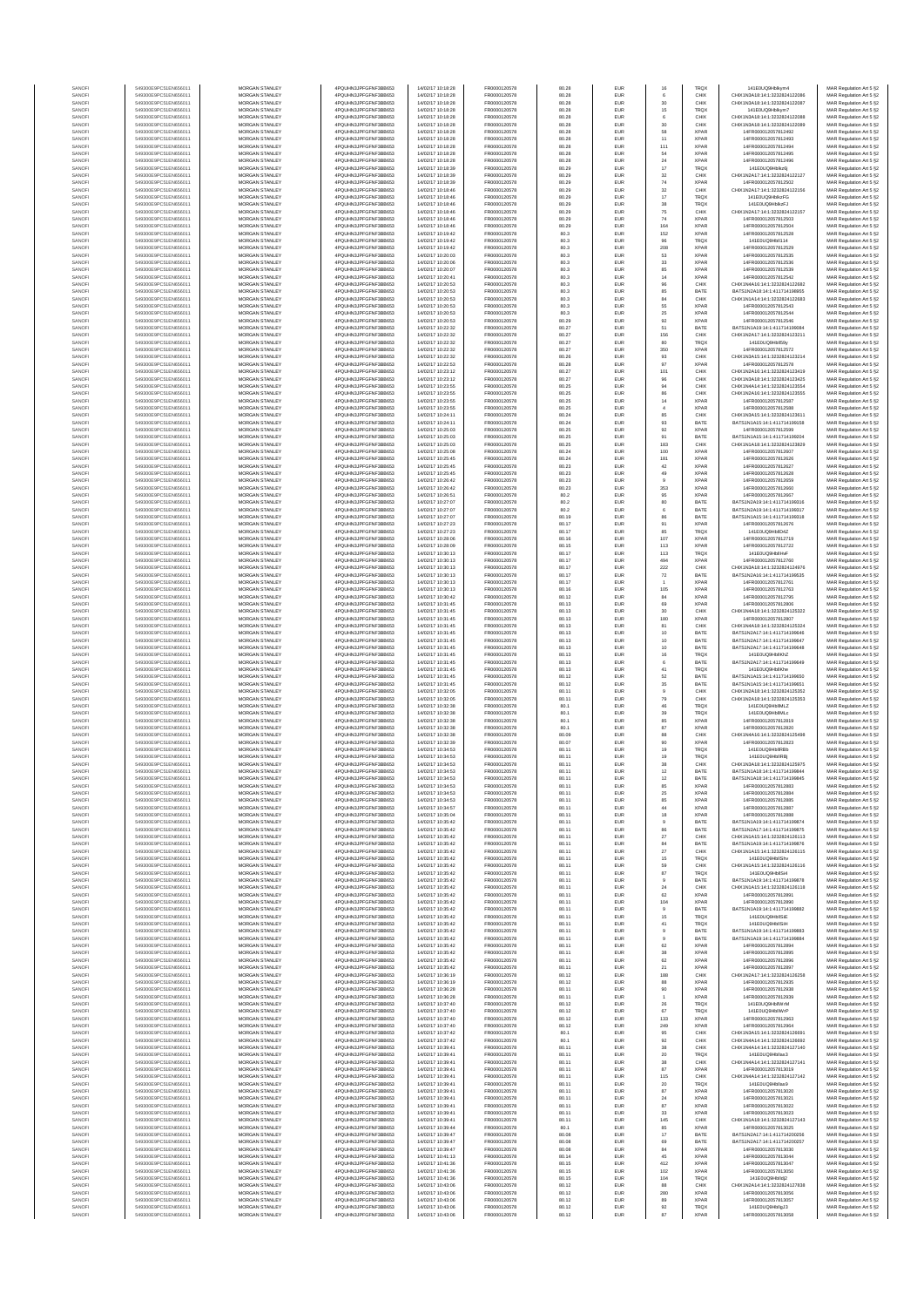| SANOF            | 549300E9PC51EN656011                         | MORGAN STANLEY                                 | 4PQUHN3JPFGFNF3BB653                           | 14/02/17 10:43:35                      | FR0000120578                 | 80.12          | EUR               | 87                    | <b>XPAR</b>                | 14FR000012057813087                                            | MAR Regulation Art 5 §2                            |
|------------------|----------------------------------------------|------------------------------------------------|------------------------------------------------|----------------------------------------|------------------------------|----------------|-------------------|-----------------------|----------------------------|----------------------------------------------------------------|----------------------------------------------------|
| SANOFI           | 549300E9PC51EN656011                         | MORGAN STANLEY                                 | 4PQUHN3JPFGFNF3BB653                           | 14/02/17 10:44:53                      | FR0000120578                 | 80.15          | EUR               | 47                    | BATE                       | BATS1N1A16:14:1:411714200582                                   | MAR Regulation Art 5 §2                            |
| SANOF<br>SANOFI  | 549300E9PC51EN656011<br>549300E9PC51EN656011 | MORGAN STANLEY<br>MORGAN STANLEY               | 4PQUHN3JPFGFNF3BB653<br>4PQUHN3JPFGFNF3BB653   | 14/02/17 10:44:53<br>14/02/17 10:44:53 | FR0000120578<br>FR0000120578 | 80.15<br>80.15 | EUR<br>EUR        | 145<br>103            | CHIX<br>CHIX               | CHIX1N2A15:14:1:3232824128183<br>CHIX1N3A16:14:1:3232824128185 | MAR Regulation Art 5 §2<br>MAR Regulation Art 5 §2 |
| SANOFI           | 549300E9PC51EN656011                         | MORGAN STANLEY                                 | 4PQUHN3JPFGFNF3BB653                           | 14/02/17 10:44:53                      | FR0000120578                 | 80.15          | EUR               | 324                   | XPAF                       | 14FR000012057813103                                            | MAR Regulation Art 5 §2                            |
| SANOFI           | 549300E9PC51EN656011                         | MORGAN STANLEY                                 | 4PQUHN3JPFGFNF3BB653                           | 14/02/17 10:44:53                      | FR0000120578                 | 80.15          | EUR               | 74                    | TRQ)                       | 141E0UQ9HblljV9                                                | MAR Regulation Art 5 §2                            |
| SANOFI           | 549300E9PC51EN656011                         | <b>MORGAN STANLEY</b>                          | 4POLIHN3JPEGENE3BB653                          | 14/02/17 10:45:01                      | FR0000120578                 | 80.14          | EUR               | 102                   | <b>XPAF</b>                | 14FR000012057813105                                            | MAR Regulation Art 5 §2                            |
| SANOFI<br>SANOFI | 549300E9PC51EN656011<br>549300E9PC51EN656011 | <b>MORGAN STANLEY</b><br>MORGAN STANLEY        | 4PQUHN3JPFGFNF3BB653<br>4PQUHN3JPFGFNF3BB653   | 14/02/17 10:45:41<br>14/02/17 10:45:41 | FR0000120578<br>FR0000120578 | 80.18<br>80.18 | EUR<br>EUR        | 114<br>155            | <b>XPAF</b><br><b>XPAF</b> | 14FR000012057813123<br>14FR000012057813124                     | MAR Regulation Art 5 §2<br>MAR Regulation Art 5 §2 |
| SANOFI           | 549300E9PC51EN656011                         | MORGAN STANLEY                                 | 4PQUHN3JPFGFNF3BB653                           | 14/02/17 10:47:49                      | FR0000120578                 | 80.22          | EUR               | $27\,$                | TRQ)                       | 141E0UQ9HblloCG                                                | MAR Regulation Art 5 §2                            |
| SANOFI           | 549300E9PC51EN656011                         | MORGAN STANLEY                                 | 4PQUHN3JPFGFNF3BB653                           | 14/02/17 10:47:49                      | FR0000120578                 | 80.22          | EUR               | 27                    | TRQ)                       | 141E0UQ9HblloCK                                                | MAR Regulation Art 5 §2                            |
| SANOF<br>SANOFI  | 549300E9PC51EN656011<br>549300E9PC51EN656011 | MORGAN STANLEY<br>MORGAN STANLEY               | 4PQUHN3JPFGFNF3BB653<br>4PQUHN3JPFGFNF3BB653   | 14/02/17 10:47:49<br>14/02/17 10:47:49 | FR0000120578<br>FR0000120578 | 80.22<br>80.22 | EUR<br>EUR        | 53<br>53              | CHIX<br>CHIX               | CHIX1N3A15:14:1:3232824128745<br>CHIX1N3A15:14:1:3232824128746 | MAR Regulation Art 5 §2<br>MAR Regulation Art 5 §2 |
| SANOFI           | 549300E9PC51EN656011                         | <b>MORGAN STANLEY</b>                          | 4PQUHN3JPFGFNF3BB653                           | 14/02/17 10:47:49                      | FR0000120578                 | 80.22          | EUR               | $27\,$                | TRQ)                       | 141E0UQ9HblloCF                                                | MAR Regulation Art 5 §2                            |
| SANOFI           | 549300E9PC51EN656011                         | MORGAN STANLEY                                 | 4PQUHN3JPFGFNF3BB653                           | 14/02/17 10:47:49                      | FR0000120578                 | 80.22          | EUR               | 110                   | <b>XPAF</b>                | 14FR000012057813142                                            | MAR Regulation Art 5 §2                            |
| SANOFI<br>SANOFI | 549300E9PC51EN656011<br>549300E9PC51EN656011 | <b>MORGAN STANLEY</b><br><b>MORGAN STANLEY</b> | 4PQUHN3JPFGFNF3BB653<br>4PQUHN3JPFGFNF3BB653   | 14/02/17 10:47:49<br>14/02/17 10:47:49 | FR0000120578<br>FR0000120578 | 80.22<br>80.22 | EUR<br>EUR        | $\overline{9}$<br>110 | <b>XPAF</b><br><b>XPAF</b> | 14FR000012057813143<br>14FR000012057813144                     | MAR Regulation Art 5 §2<br>MAR Regulation Art 5 §2 |
| SANOFI           | 549300E9PC51EN656011                         | MORGAN STANLEY                                 | 4PQUHN3JPFGFNF3BB653                           | 14/02/17 10:47:49                      | FR0000120578                 | 80.22          | EUR               | 87                    | <b>XPAF</b>                | 14FR000012057813145                                            | MAR Regulation Art 5 §2                            |
| SANOFI           | 549300E9PC51EN656011                         | MORGAN STANLEY                                 | 4PQUHN3JPFGFNF3BB653                           | 14/02/17 10:47:52                      | FR0000120578                 | 80.21          | EUR               | $94\,$                | <b>XPAF</b>                | 14FR000012057813146                                            | MAR Regulation Art 5 §2                            |
| SANOFI           | 549300E9PC51EN656011<br>549300E9PC51EN656011 | MORGAN STANLEY<br>MORGAN STANLEY               | 4PQUHN3JPFGFNF3BB653<br>4PQUHN3JPFGFNF3BB653   | 14/02/17 10:47:52<br>14/02/17 10:49:06 | FR0000120578<br>FR0000120578 | 80.21<br>80.23 | EUR<br>EUR        | 77<br>16              | <b>XPAF</b><br>TRQ)        | 14FR000012057813147<br>141E0UQ9Hbllqub                         | MAR Regulation Art 5 §2<br>MAR Regulation Art 5 §2 |
| SANOFI<br>SANOFI | 549300E9PC51EN656011                         | MORGAN STANLEY                                 | 4PQUHN3JPFGFNF3BB653                           | 14/02/17 10:49:06                      | FR0000120578                 | 80.23          | EUR               | 32                    | CHIX                       | CHIX1N3A17:14:1:3232824129029                                  | MAR Regulation Art 5 §2                            |
| SANOFI           | 549300E9PC51EN656011                         | MORGAN STANLEY                                 | 4PQUHN3JPFGFNF3BB653                           | 14/02/17 10:49:06                      | FR0000120578                 | 80.23          | EUR               | $16\,$                | TRQ)                       | 141E0UQ9Hbllquf                                                | MAR Regulation Art 5 §2                            |
| SANOFI           | 549300E9PC51EN656011                         | <b>MORGAN STANLEY</b>                          | 4PQUHN3JPFGFNF3BB653<br>4POLIHN3JPEGENE3BB653  | 14/02/17 10:49:06                      | FR0000120578                 | 80.23          | EUR               | 74                    | TRQ)                       | 141E0UQ9Hbllqui                                                | MAR Regulation Art 5 §2                            |
| SANOFI<br>SANOFI | 549300E9PC51EN656011<br>549300E9PC51EN656011 | <b>MORGAN STANLEY</b><br>MORGAN STANLEY        | 4PQUHN3JPFGFNF3BB653                           | 14/02/17 10:49:06<br>14/02/17 10:49:06 | FR0000120578<br>FR0000120578 | 80.23<br>80.23 | EUR<br>EUR        | 73<br>$73\,$          | <b>XPAF</b><br>XPAF        | 14FR000012057813163<br>14FR000012057813164                     | MAR Regulation Art 5 §2<br>MAR Regulation Art 5 §2 |
| SANOFI           | 549300E9PC51EN656011                         | MORGAN STANLEY                                 | 4PQUHN3JPFGFNF3BB653                           | 14/02/17 10:49:06                      | FR0000120578                 | 80.23          | EUR               | $\sqrt{2}$            | TRQ)                       | 141E0UQ9Hbllgu                                                 | MAR Regulation Art 5 §2                            |
| SANOF<br>SANOFI  | 549300E9PC51EN656011<br>549300E9PC51EN656011 | MORGAN STANLEY<br>MORGAN STANLEY               | 4PQUHN3JPFGFNF3BB653<br>4PQUHN3JPFGFNF3BB653   | 14/02/17 10:49:06<br>14/02/17 10:49:06 | FR0000120578<br>FR0000120578 | 80.23<br>80.23 | EUR<br>EUR        | $47\,$<br>$_{\rm 32}$ | <b>XPAF</b><br>CHIX        | 14FR000012057813165<br>CHIX1N3A17:14:1:3232824129030           | MAR Regulation Art 5 §2                            |
| SANOFI           | 549300E9PC51EN656011                         | MORGAN STANLEY                                 | 4PQUHN3JPFGFNF3BB653                           | 14/02/17 10:49:06                      | FR0000120578                 | 80.23          | EUR               | $\boldsymbol{8}$      | CHIX                       | CHIX1N3A17:14:1:3232824129031                                  | MAR Regulation Art 5 §2<br>MAR Regulation Art 5 §2 |
| SANOFI           | 549300E9PC51EN656011                         | MORGAN STANLEY                                 | 4PQUHN3JPFGFNF3BB653                           | 14/02/17 10:49:06                      | FR0000120578                 | 80.23          | EUR               | $32\,$                | CHIX                       | CHIX1N3A17:14:1:3232824129032                                  | MAR Regulation Art 5 §2                            |
| SANOFI<br>SANOFI | 549300E9PC51EN656011<br>549300E9PC51EN656011 | <b>MORGAN STANLEY</b><br><b>MORGAN STANLEY</b> | 4PQUHN3JPFGFNF3BB653<br>4PQUHN3JPFGFNF3BB653   | 14/02/17 10:49:06<br>14/02/17 10:49:06 | FR0000120578<br>FR0000120578 | 80.23<br>80.23 | EUR<br>EUR        | 73<br>73              | <b>XPAF</b><br><b>XPAF</b> | 14FR000012057813166<br>14FR000012057813167                     | MAR Regulation Art 5 §2<br>MAR Regulation Art 5 §2 |
| SANOFI           | 549300E9PC51EN656011                         | MORGAN STANLEY                                 | 4PQUHN3JPFGFNF3BB653                           | 14/02/17 10:49:06                      | FR0000120578                 | 80.23          | EUR               | $\bf 73$              | <b>XPAF</b>                | 14FR000012057813168                                            | MAR Regulation Art 5 §2                            |
| SANOFI           | 549300E9PC51EN656011                         | MORGAN STANLEY                                 | 4PQUHN3JPFGFNF3BB653                           | 14/02/17 10:49:07                      | FR0000120578                 | 80.22          | EUR               | 91                    | <b>XPAR</b>                | 14FR000012057813170                                            | MAR Regulation Art 5 §2                            |
| SANOFI<br>SANOFI | 549300E9PC51EN656011<br>549300E9PC51EN656011 | MORGAN STANLEY<br>MORGAN STANLEY               | 4PQUHN3JPFGFNF3BB653<br>4PQUHN3JPFGFNF3BB653   | 14/02/17 10:49:11<br>14/02/17 10:50:00 | FR0000120578<br>FR0000120578 | 80.24<br>80.21 | EUR<br>EUR        | 89<br>$92\,$          | <b>XPAF</b><br><b>XPAF</b> | 14FR000012057813173<br>14FR000012057813206                     | MAR Regulation Art 5 §2<br>MAR Regulation Art 5 §2 |
| SANOFI           | 549300E9PC51EN656011                         | MORGAN STANLEY                                 | 4PQUHN3JPFGFNF3BB653                           | 14/02/17 10:51:59                      | FR0000120578                 | 80.24          | EUR               | 48                    | TRQ)                       | 141E0UQ9HbllvhK                                                | MAR Regulation Art 5 §2                            |
| SANOFI           | 549300E9PC51EN656011                         | MORGAN STANLEY                                 | 4PQUHN3JPFGFNF3BB653                           | 14/02/17 10:51:59                      | FR0000120578                 | 80.24          | EUR               | $30\,$                | BATE                       | BATS1N2A15:14:1:411714200987                                   | MAR Regulation Art 5 §2                            |
| SANOFI<br>SANOFI | 549300E9PC51EN656011<br>549300E9PC51EN656011 | <b>MORGAN STANLEY</b><br><b>MORGAN STANLEY</b> | 4PQUHN3JPFGFNF3BB653<br>4PQUHN3JPFGFNF3BB653   | 14/02/17 10:51:59<br>14/02/17 10:51:59 | FR0000120578<br>FR0000120578 | 80.24<br>80.24 | EUR<br>EUR        | 30<br>38              | BATE<br>TRQ)               | BATS1N2A15:14:1:411714200988<br>141E0UQ9HbllvhV                | MAR Regulation Art 5 §2<br>MAR Regulation Art 5 §2 |
| SANOFI           | 549300E9PC51EN656011                         | MORGAN STANLEY                                 | 4PQUHN3JPFGFNF3BB653                           | 14/02/17 10:51:59                      | FR0000120578                 | 80.24          | EUR               | $30\,$                | BATE                       | BATS1N2A15:14:1:411714200989                                   | MAR Regulation Art 5 §2                            |
| SANOFI           | 549300E9PC51EN656011                         | MORGAN STANLEY                                 | 4PQUHN3JPFGFNF3BB653                           | 14/02/17 10:51:59                      | FR0000120578                 | 80.24          | EUR               | 210                   | <b>XPAF</b>                | 14FR000012057813232<br>BATS1N2A15:14:1:411714200990            | MAR Regulation Art 5 §2                            |
| SANOFI<br>SANOFI | 549300E9PC51EN656011<br>549300E9PC51EN656011 | MORGAN STANLEY<br>MORGAN STANLEY               | 4PQUHN3JPFGFNF3BB653<br>4PQUHN3JPFGFNF3BB653   | 14/02/17 10:51:59<br>14/02/17 10:51:59 | FR0000120578<br>FR0000120578 | 80.24<br>80.24 | EUR<br>EUR        | $27\,$<br>10          | BATE<br>TRQ)               | 141E0UQ9HbllvhX                                                | MAR Regulation Art 5 §2<br>MAR Regulation Art 5 §2 |
| SANOFI           | 549300E9PC51EN656011                         | MORGAN STANLEY                                 | 4PQUHN3JPFGFNF3BB653                           | 14/02/17 10:51:59                      | FR0000120578                 | 80.24          | EUR               | $87\,$                | TRQ)                       | 141E0UQ9Hbllvha                                                | MAR Regulation Art 5 §2                            |
| SANOFI           | 549300E9PC51EN656011                         | MORGAN STANLEY                                 | 4PQUHN3JPFGFNF3BB653                           | 14/02/17 10:51:59                      | FR0000120578                 | 80.24          | EUR               | 40                    | <b>XPAF</b>                | 14FR000012057813233                                            | MAR Regulation Art 5 §2                            |
| SANOFI<br>SANOFI | 549300E9PC51EN656011<br>549300E9PC51EN656011 | MORGAN STANLEY<br><b>MORGAN STANLEY</b>        | 4PQUHN3JPFGFNF3BB653<br>4PQUHN3JPFGFNF3BB653   | 14/02/17 10:51:59<br>14/02/17 10:51:59 | FR0000120578<br>FR0000120578 | 80.24<br>80.24 | EUR<br>EUR        | 170<br>40             | <b>XPAF</b><br><b>XPAF</b> | 14FR000012057813234<br>14FR000012057813235                     | MAR Regulation Art 5 §2<br>MAR Regulation Art 5 §2 |
| SANOFI           | 549300E9PC51EN656011                         | <b>MORGAN STANLEY</b>                          | 4PQUHN3JPFGFNF3BB653                           | 14/02/17 10:51:59                      | FR0000120578                 | 80.24          | EUR               | 170                   | <b>XPAF</b>                | 14FR000012057813236                                            | MAR Regulation Art 5 §2                            |
| SANOFI           | 549300E9PC51EN656011                         | MORGAN STANLEY<br>MORGAN STANLEY               | 4PQUHN3JPFGFNF3BB653                           | 14/02/17 10:51:59<br>14/02/17 10:51:59 | FR0000120578<br>FR0000120578 | 80.24          | EUR               | $40\,$                | XPAF<br><b>XPAR</b>        | 14FR000012057813237                                            | MAR Regulation Art 5 §2                            |
| SANOFI<br>SANOF  | 549300E9PC51EN656011<br>549300E9PC51EN656011 | MORGAN STANLEY                                 | 4PQUHN3JPFGFNF3BB653<br>4PQUHN3JPFGFNF3BB653   | 14/02/17 10:51:59                      | FR0000120578                 | 80.24<br>80.24 | EUR<br>EUR        | $13\,$<br>116         | <b>XPAF</b>                | 14FR000012057813238<br>14FR000012057813239                     | MAR Regulation Art 5 §2<br>MAR Regulation Art 5 §2 |
| SANOFI           | 549300E9PC51EN656011                         | MORGAN STANLEY                                 | 4PQUHN3JPFGFNF3BB653                           | 14/02/17 10:52:22                      | FR0000120578                 | 80.25          | EUR               | 33                    | <b>XPAF</b>                | 14FR000012057813244                                            | MAR Regulation Art 5 §2                            |
| SANOFI           | 549300E9PC51EN656011<br>549300E9PC51EN656011 | MORGAN STANLEY<br>MORGAN STANLEY               | 4PQUHN3JPFGFNF3BB653<br>4PQUHN3JPFGFNF3BB653   | 14/02/17 10:53:11<br>14/02/17 10:53:11 | FR0000120578<br>FR0000120578 | 80.25<br>80.25 | EUR<br>EUR        | 89<br>87              | CHIX<br>CHIX               | CHIX1N2A18:14:1:3232824129870<br>CHIX1N3A14:14:1:3232824129871 | MAR Regulation Art 5 §2<br>MAR Regulation Art 5 §2 |
| SANOFI<br>SANOFI | 549300E9PC51EN656011                         | <b>MORGAN STANLEY</b>                          | 4POLIHN3JPEGENE3BB653                          | 14/02/17 10:53:11                      | FR0000120578                 | 80.25          | EUR               | 87                    | CHIX                       | CHIX1N4A16:14:1:3232824129873                                  | MAR Regulation Art 5 §2                            |
| SANOFI           | 549300E9PC51EN656011                         | <b>MORGAN STANLEY</b>                          | 4POLIHN3JPEGENE3BB653                          | 14/02/17 10:53:11                      | FR0000120578                 | 80.25          | EUR               | 84                    | CHIX                       | CHIX1N3A15:14:1:3232824129874                                  | MAR Regulation Art 5 §2                            |
| SANOFI<br>SANOFI | 549300E9PC51EN656011<br>549300E9PC51EN656011 | MORGAN STANLEY<br>MORGAN STANLEY               | 4POLIHN3JPEGENE3BB653<br>4PQUHN3JPFGFNF3BB653  | 14/02/17 10:53:11<br>14/02/17 10:53:11 | FR0000120578                 | 80.25<br>80.25 | EUR<br>EUR        | 56                    | <b>XPAF</b><br><b>XPAF</b> | 14FR000012057813245<br>14FR000012057813248                     | MAR Regulation Art 5 §2                            |
| SANOFI           | 549300E9PC51EN656011                         | MORGAN STANLEY                                 | 4PQUHN3JPFGFNF3BB653                           | 14/02/17 10:53:48                      | FR0000120578<br>FR0000120578 | 80.26          | EUR               | 85<br>19              | CHIX                       | CHIX1N2A17:14:1:3232824129992                                  | MAR Regulation Art 5 §2<br>MAR Regulation Art 5 §2 |
| SANOFI           | 549300E9PC51EN656011                         | MORGAN STANLEY                                 | 4PQUHN3JPFGFNF3BB653                           | 14/02/17 10:53:52                      | FR0000120578                 | 80.25          | EUR               | 94                    | <b>XPAF</b>                | 14FR000012057813279                                            | MAR Regulation Art 5 §2                            |
| SANOFI<br>SANOFI | 549300E9PC51EN656011<br>549300E9PC51EN656011 | MORGAN STANLEY<br>MORGAN STANLEY               | 4PQUHN3JPFGFNF3BB653<br>4PQUHN3JPFGFNF3BB653   | 14/02/17 10:53:53<br>14/02/17 10:53:53 | FR0000120578<br>FR0000120578 | 80.25<br>80.25 | EUR<br>EUR        | 99                    | <b>XPAF</b><br><b>XPAF</b> | 14FR000012057813280<br>14FR000012057813281                     | MAR Regulation Art 5 §2<br>MAR Regulation Art 5 §2 |
| SANOFI           | 549300E9PC51EN656011                         | <b>MORGAN STANLEY</b>                          | 4PQUHN3JPFGFNF3BB653                           | 14/02/17 10:54:09                      | FR0000120578                 | 80.24          | EUR               | 96                    | <b>XPAF</b>                | 14FR000012057813301                                            | MAR Regulation Art 5 §2                            |
| SANOFI           | 549300E9PC51EN656011                         | <b>MORGAN STANLEY</b>                          | 4PQUHN3JPFGFNF3BB653                           | 14/02/17 10:54:12                      | FR0000120578                 | 80.24          | EUR               | $\overline{2}$        | <b>XPAF</b>                | 14FR000012057813302                                            | MAR Regulation Art 5 §2                            |
| SANOFI<br>SANOFI | 549300E9PC51EN656011<br>549300E9PC51EN656011 | MORGAN STANLEY<br>MORGAN STANLEY               | 4PQUHN3JPFGFNF3BB653<br>4PQUHN3JPFGFNF3BB653   | 14/02/17 10:57:40<br>14/02/17 10:58:00 | FR0000120578<br>FR0000120578 | 80.29<br>80.32 | EUR<br>EUR        | 90<br>94              | <b>XPAF</b><br>TRQ)        | 14FR000012057813329<br>141E0UQ9Hblm3hM                         | MAR Regulation Art 5 §2<br>MAR Regulation Art 5 §2 |
| SANOFI           | 549300E9PC51EN656011                         | MORGAN STANLEY                                 | 4PQUHN3JPFGFNF3BB653                           | 14/02/17 10:58:07                      | FR0000120578                 | 80.31          | EUR               | $31\,$                | CHIX                       | CHIX1N3A18:14:1:3232824130661                                  | MAR Regulation Art 5 §2                            |
| SANOFI           | 549300E9PC51EN656011                         | MORGAN STANLEY                                 | 4PQUHN3JPFGFNF3BB653                           | 14/02/17 10:58:07                      | FR0000120578                 | 80.31          | EUR               | 92                    | CHIX                       | CHIX1N3A18:14:1:3232824130663                                  | MAR Regulation Art 5 §2                            |
| SANOFI<br>SANOFI | 549300E9PC51EN656011<br>549300E9PC51EN656011 | MORGAN STANLEY<br>MORGAN STANLEY               | 4PQUHN3JPFGFNF3BB653<br>4PQUHN3JPFGFNF3BB653   | 14/02/17 10:58:07<br>14/02/17 10:58:07 | FR0000120578<br>FR0000120578 | 80.31<br>80.31 | EUR<br>EUR        | $31\,$<br>147         | CHIX<br>CHIX               | CHIX1N3A18:14:1:3232824130664<br>CHIX1N3A18:14:1:3232824130665 | MAR Regulation Art 5 §2<br>MAR Regulation Art 5 §2 |
| SANOFI           | 549300E9PC51EN656011                         | <b>MORGAN STANLEY</b>                          | 4PQUHN3JPFGFNF3BB653                           | 14/02/17 10:58:07                      | FR0000120578                 | 80.31          | EUR               | 20                    | TRQ)                       | 141E0UQ9Hblm3pg                                                | MAR Regulation Art 5 §2                            |
| SANOFI           | 549300E9PC51EN656011                         | <b>MORGAN STANLEY</b>                          | 4PQUHN3JPFGFNF3BB653                           | 14/02/17 10:58:07                      | FR0000120578                 | 80.31          | EUR               | 92                    | TRQ)                       | 141E0UQ9Hblm3pl                                                | MAR Regulation Art 5 §2                            |
| SANOFI<br>SANOFI | 549300E9PC51EN656011<br>549300E9PC51EN656011 | MORGAN STANLEY<br>MORGAN STANLEY               | 4PQUHN3JPFGFNF3BB653<br>4PQUHN3JPFGFNF3BB653   | 14/02/17 10:58:07<br>14/02/17 10:58:07 | FR0000120578<br>FR0000120578 | 80.31<br>80.31 | EUR<br>EUR        | $20\,$<br>68          | TRQ)<br>TRQ)               | 141E0UQ9Hblm3pc<br>141E0UQ9Hblm3pr                             | MAR Regulation Art 5 §2<br>MAR Regulation Art 5 §2 |
| SANOFI           | 549300E9PC51EN656011                         | MORGAN STANLEY                                 | 4PQUHN3JPFGFNF3BB653                           | 14/02/17 10:58:07                      | FR0000120578                 | 80.31          | EUR               | 518                   | <b>XPAF</b>                | 14FR000012057813334                                            | MAR Regulation Art 5 §2                            |
| SANOF            | 549300E9PC51EN656011                         | MORGAN STANLEY                                 | 4PQUHN3JPFGFNF3BB653                           | 14/02/17 10:58:07                      | FR0000120578                 | 80.31          | EUR               | 68                    | <b>XPAF</b>                | 14FR000012057813337                                            | MAR Regulation Art 5 §2                            |
| SANOFI<br>SANOFI | 549300E9PC51EN656011<br>549300E9PC51EN656011 | MORGAN STANLEY<br>MORGAN STANLEY               | 4PQUHN3JPFGFNF3BB653<br>4PQUHN3JPFGFNF3BB653   | 14/02/17 10:58:07<br>14/02/17 10:58:07 | FR0000120578<br>FR0000120578 | 80.31<br>80.31 | EUR<br>EUR        | 130<br>31             | <b>XPAF</b><br>CHIX        | 14FR000012057813338<br>CHIX1N3A18:14:1:3232824130666           | MAR Regulation Art 5 §2<br>MAR Regulation Art 5 §2 |
| SANOFI           | 549300E9PC51EN656011                         | MORGAN STANLEY                                 | 4PQUHN3JPFGFNF3BB653                           | 14/02/17 10:58:07                      | FR0000120578                 | 80.31          | EUR               | 112                   | XPAF                       | 14FR000012057813339                                            | MAR Regulation Art 5 §2                            |
| SANOFI           | 549300E9PC51EN656011                         | <b>MORGAN STANLEY</b>                          | 4PQUHN3JPFGFNF3BB653                           | 14/02/17 10:58:07                      | FR0000120578                 | 80.31          | EUR               | 44                    | <b>XPAF</b>                | 14FR000012057813340                                            | MAR Regulation Art 5 §2                            |
| SANOFI<br>SANOFI | 549300E9PC51EN656011<br>549300E9PC51EN656011 | MORGAN STANLEY<br>MORGAN STANLEY               | 4POLIHN3JPEGENE3BB653<br>4POLIHN3JPEGENE3BB653 | 14/02/17 10:58:07<br>14/02/17 10:58:42 | FR0000120578<br>FR0000120578 | 80.31<br>80.32 | EUR<br>EUR        | 58<br>99              | <b>XPAF</b><br>CHIX        | 14FR000012057813341<br>CHIX1N3A14:14:1:3232824130729           | MAR Regulation Art 5 §2<br>MAR Regulation Art 5 §2 |
| SANOFI           | 549300E9PC51EN656011                         | MORGAN STANLEY                                 | 4PQUHN3JPFGFNF3BB653                           | 14/02/17 10:58:42                      | FR0000120578                 | 80.32          | EUR               | 99                    | <b>XPAF</b>                | 14FR000012057813345                                            | MAR Regulation Art 5 §2                            |
| SANOFI           | 549300E9PC51EN656011                         | MORGAN STANLEY                                 | 4PQUHN3JPFGFNF3BB653                           | 14/02/17 10:58:42                      | FR0000120578                 | 80.32          | EUR               | 91                    | <b>XPAF</b>                | 14FR000012057813351                                            | MAR Regulation Art 5 §2                            |
| SANOFI<br>SANOFI | 549300E9PC51EN656011<br>549300E9PC51EN656011 | MORGAN STANLEY<br>MORGAN STANLEY               | 4PQUHN3JPFGFNF3BB653<br>4PQUHN3JPFGFNF3BB653   | 14/02/17 10:59:31<br>14/02/17 10:59:31 | FR0000120578<br>FR0000120578 | 80.33<br>80.33 | EUR<br>EUR        | 89<br>84              | BATE<br>CHIX               | BATS1N2A18:14:1:411714201306<br>CHIX1N1A15:14:1:3232824130883  | MAR Regulation Art 5 §2<br>MAR Regulation Art 5 §2 |
| SANOFI           | 549300E9PC51EN656011                         | MORGAN STANLEY                                 | 4PQUHN3JPFGFNF3BB653                           | 14/02/17 10:59:31                      | FR0000120578                 | 80.33          | EUR               | 90                    | TRQ)                       | 141E0UQ9Hblm5Ts                                                | MAR Regulation Art 5 §2                            |
| SANOFI           | 549300E9PC51EN656011                         | <b>MORGAN STANLEY</b>                          | 4PQUHN3JPFGFNF3BB653                           | 14/02/17 10:59:31                      | FR0000120578<br>ER0000120578 | 80.33          | EUR               | 86                    | <b>XPAF</b>                | 14FR000012057813361<br>14FR000012057813379                     | MAR Regulation Art 5 §2                            |
| SANOFI<br>SANOFI | 549300E9PC51EN656011<br>549300E9PC51EN656011 | <b>MORGAN STANLEY</b><br>MORGAN STANLEY        | 4PQUHN3JPFGFNF3BB653<br>4PQUHN3JPFGFNF3BB653   | 14/02/17 11:01:37<br>14/02/17 11:01:37 | FR0000120578                 | 80.34<br>80.34 | EUR<br>EUR        | 49<br>88              | <b>XPAF</b><br>CHIX        | CHIX1N2A17:14:1:3232824131289                                  | MAR Regulation Art 5 §2<br>MAR Regulation Art 5 §2 |
| SANOFI           | 549300E9PC51EN656011                         | MORGAN STANLEY                                 | 4PQUHN3JPFGFNF3BB653                           | 14/02/17 11:01:37                      | FR0000120578                 | 80.34          | EUR               | 38                    | BATE                       | BATS1N2A17:14:1:411714201406                                   | MAR Regulation Art 5 §2                            |
| SANOF            | 549300E9PC51EN656011                         | MORGAN STANLEY<br>MORGAN STANLEY               | 4PQUHN3JPFGFNF3BB653                           | 14/02/17 11:01:37                      | FR0000120578                 | 80.34          | EUR               | 35                    | TRQ)                       | 141E0UQ9Hblm8Dc<br>14FR000012057813380                         | MAR Regulation Art 5 §2                            |
| SANOFI<br>SANOF  | 549300E9PC51EN656011<br>549300E9PC51EN656011 | MORGAN STANLE'                                 | 4PQUHN3JPFGFNF3BB653<br>4PQUHN3JPFGFNF3BB653   | 14/02/17 11:01:37<br>14/02/17 11:01:37 | FR0000120578<br>ER0000120578 | 80.34<br>80.34 |                   | 248                   | <b>XPAF</b>                | CHIX1N2A17:14:1:3232824131290                                  | MAR Regulation Art 5 §2<br>MAR Regulation Art 5 §2 |
| SANOFI           | 549300E9PC51EN656011                         | MORGAN STANLEY                                 | 4PQUHN3JPFGFNF3BB653                           | 14/02/17 11:01:37                      | FR0000120578                 | 80.34          | EUR               | 19                    | BATE                       | BATS1N2A17:14:1:411714201407                                   | MAR Regulation Art 5 §2                            |
| SANOFI<br>SANOFI | 549300E9PC51EN656011<br>549300E9PC51EN656011 | <b>MORGAN STANLEY</b><br><b>MORGAN STANLEY</b> | 4PQUHN3JPFGFNF3BB653<br>4PQUHN3JPFGFNF3BB653   | 14/02/17 11:01:37<br>14/02/17 11:01:37 | FR0000120578<br>FR0000120578 | 80.34<br>80.34 | EUR<br>EUR        | 94<br>105             | <b>XPAR</b><br><b>XPAR</b> | 14FR000012057813381<br>14FR000012057813382                     | MAR Regulation Art 5 §2                            |
| SANOFI           | 549300E9PC51EN656011                         | MORGAN STANLEY                                 | 4PQUHN3JPFGFNF3BB653                           | 14/02/17 11:01:37                      | FR0000120578                 | 80.34          | EUR               | 54                    | <b>TRQX</b>                | 141E0UQ9Hblm8Dh                                                | MAR Regulation Art 5 §2<br>MAR Regulation Art 5 §2 |
| SANOFI           | 549300E9PC51EN656011                         | MORGAN STANLEY                                 | 4PQUHN3JPFGFNF3BB653                           | 14/02/17 11:01:37                      | FR0000120578                 | 80.33          | EUR               | 109                   | <b>XPAF</b>                | 14FR000012057813383                                            | MAR Regulation Art 5 §2                            |
| SANOFI<br>SANOFI | 549300E9PC51EN656011<br>549300E9PC51EN656011 | MORGAN STANLEY<br>MORGAN STANLEY               | 4PQUHN3JPFGFNF3BB653<br>4PQUHN3JPFGFNF3BB653   | 14/02/17 11:01:37<br>14/02/17 11:02:51 | FR0000120578<br>FR0000120578 | 80.33<br>80.34 | EUR<br>EUR        | 85<br>136             | <b>XPAF</b><br><b>XPAF</b> | 14FR000012057813384<br>14FR000012057813387                     | MAR Regulation Art 5 §2<br>MAR Regulation Art 5 §2 |
| SANOFI           | 549300E9PC51EN656011                         | MORGAN STANLEY                                 | 4PQUHN3JPFGFNF3BB653                           | 14/02/17 11:02:56                      | FR0000120578                 | 80.34          | EUR               | 45                    | <b>XPAF</b>                | 14FR000012057813388                                            | MAR Regulation Art 5 §2                            |
| SANOFI           | 549300E9PC51EN656011                         | MORGAN STANLEY<br>MORGAN STANLEY               | 4PQUHN3JPFGFNF3BB653                           | 14/02/17 11:02:56                      | FR0000120578                 | 80.34          | EUR               | 124                   | <b>XPAF</b>                | 14FR000012057813389                                            | MAR Regulation Art 5 §2                            |
| SANOFI<br>SANOFI | 549300E9PC51EN656011<br>549300E9PC51EN656011 | <b>MORGAN STANLEY</b>                          | 4PQUHN3JPFGFNF3BB653<br>4PQUHN3JPFGFNF3BB653   | 14/02/17 11:03:06<br>14/02/17 11:03:06 | FR0000120578<br>FR0000120578 | 80.34<br>80.34 | EUR<br>EUR        | 3<br>88               | <b>XPAR</b><br><b>XPAR</b> | 14FR000012057813390<br>14FR000012057813392                     | MAR Regulation Art 5 §2<br>MAR Regulation Art 5 §2 |
| SANOFI           | 549300E9PC51EN656011                         | MORGAN STANLEY                                 | 4PQUHN3JPFGFNF3BB653                           | 14/02/17 11:03:42                      | FR0000120578                 | 80.33          | EUR               | 85                    | CHIX                       | CHIX1N3A16:14:1:3232824131600                                  | MAR Regulation Art 5 §2                            |
| SANOFI<br>SANOFI | 549300E9PC51EN656011<br>549300E9PC51EN656011 | MORGAN STANLEY<br>MORGAN STANLEY               | 4PQUHN3JPFGFNF3BB653<br>4PQUHN3JPFGFNF3BB653   | 14/02/17 11:03:42<br>14/02/17 11:03:42 | FR0000120578<br>FR0000120578 | 80.33<br>80.33 | EUR<br>EUR        | 87<br>85              | CHIX<br>CHIX               | CHIX1N4A18:14:1:3232824131601<br>CHIX1N1A17:14:1:3232824131602 | MAR Regulation Art 5 §2<br>MAR Regulation Art 5 §2 |
| SANOF            | 549300E9PC51EN656011                         | MORGAN STANLEY                                 | 4PQUHN3JPFGFNF3BB653                           | 14/02/17 11:05:13                      | FR0000120578                 | 80.34          | EUR               |                       | BATE                       | BATS1N1A16:14:1:411714201524                                   | MAR Regulation Art 5 §2                            |
| SANOFI           | 549300E9PC51EN656011<br>549300E9PC51EN656011 | MORGAN STANLEY<br>MORGAN STANLEY               | 4PQUHN3JPFGFNF3BB653                           | 14/02/17 11:05:13                      | FR0000120578                 | 80.34          | EUR               | 91                    | <b>XPAF</b>                | 14FR000012057813399                                            | MAR Regulation Art 5 §2                            |
| SANOFI<br>SANOFI | 549300E9PC51EN656011                         | MORGAN STANLEY                                 | 4PQUHN3JPFGFNF3BB653<br>4PQUHN3JPFGFNF3BB653   | 14/02/17 11:05:13<br>14/02/17 11:05:13 | FR0000120578<br>FR0000120578 | 80.34<br>80.34 | EUR<br>EUR        | 43<br>5               | CHIX<br>BATE               | CHIX1N3A16:14:1:3232824131815<br>BATS1N1A16:14:1:411714201525  | MAR Regulation Art 5 §2<br>MAR Regulation Art 5 §2 |
| SANOFI           | 549300E9PC51EN656011                         | MORGAN STANLEY                                 | 4PQUHN3JPFGFNF3BB653                           | 14/02/17 11:05:13                      | FR0000120578                 | 80.34          | EUR               | 100                   | CHIX                       | CHIX1N3A16:14:1:3232824131816                                  | MAR Regulation Art 5 §2                            |
| SANOFI<br>SANOFI | 549300E9PC51EN656011<br>549300E9PC51EN656011 | <b>MORGAN STANLEY</b><br>MORGAN STANLEY        | 4PQUHN3JPFGFNF3BB653<br>4PQUHN3JPFGFNF3BB653   | 14/02/17 11:05:13<br>14/02/17 11:05:13 | FR0000120578<br>FR0000120578 | 80.34<br>80.34 | EUR<br>EUR        | 4<br>$10$             | BATE<br>BATE               | BATS1N1A16:14:1:411714201526<br>BATS1N1A16:14:1:411714201527   | MAR Regulation Art 5 §2<br>MAR Regulation Art 5 §2 |
| SANOFI           | 549300E9PC51EN656011                         | MORGAN STANLEY                                 | 4PQUHN3JPFGFNF3BB653                           | 14/02/17 11:05:13                      | FR0000120578                 | 80.34          | EUR               | $\overline{4}$        | BATE                       | BATS1N1A16:14:1:411714201528                                   | MAR Regulation Art 5 §2                            |
| SANOFI           | 549300E9PC51EN656011                         | MORGAN STANLEY                                 | 4PQUHN3JPFGFNF3BB653                           | 14/02/17 11:05:13                      | FR0000120578                 | 80.34          | EUR               | 96                    | XPAF                       | 14FR000012057813398                                            | MAR Regulation Art 5 §2                            |
| SANOFI<br>SANOFI | 549300E9PC51EN656011<br>549300E9PC51EN656011 | MORGAN STANLEY<br>MORGAN STANLEY               | 4PQUHN3JPFGFNF3BB653<br>4PQUHN3JPFGFNF3BB653   | 14/02/17 11:05:13<br>14/02/17 11:05:13 | FR0000120578<br>FR0000120578 | 80.34<br>80.34 | EUR<br>EUR        | 22<br>213             | TRQ)<br><b>XPAF</b>        | 141E0UQ9HblmCdF<br>14FR000012057813400                         | MAR Regulation Art 5 §2<br>MAR Regulation Art 5 §2 |
| SANOFI           | 549300E9PC51EN656011                         | MORGAN STANLEY                                 | 4PQUHN3JPFGFNF3BB653                           | 14/02/17 11:05:13                      | FR0000120578                 | 80.34          | <b>EUR</b>        | 14                    | BATE                       | BATS1N1A16:14:1:411714201529                                   | MAR Regulation Art 5 §2                            |
| SANOFI<br>SANOFI | 549300E9PC51EN656011<br>549300E9PC51EN656011 | <b>MORGAN STANLEY</b><br><b>MORGAN STANLEY</b> | 4PQUHN3JPFGFNF3BB653<br>4PQUHN3JPFGFNF3BB653   | 14/02/17 11:05:13<br>14/02/17 11:05:13 | FR0000120578<br>FR0000120578 | 80.34<br>80.34 | EUR<br>EUR        | 22<br>29              | <b>TRQX</b><br><b>TRQX</b> | 141E0UQ9HblmCdV<br>141E0UQ9HblmCdY                             | MAR Regulation Art 5 §2                            |
| SANOFI           | 549300E9PC51EN656011                         | MORGAN STANLEY                                 | 4PQUHN3JPFGFNF3BB653                           | 14/02/17 11:05:13                      | FR0000120578                 | 80.34          | EUR               | 11                    | <b>XPAR</b>                | 14FR000012057813401                                            | MAR Regulation Art 5 §2<br>MAR Regulation Art 5 §2 |
| SANOFI           | 549300E9PC51EN656011                         | MORGAN STANLEY                                 | 4PQUHN3JPFGFNF3BB653                           | 14/02/17 11:05:13                      | FR0000120578                 | 80.34          | EUR               |                       | BATE                       | BATS1N2A18:14:1:411714201530                                   | MAR Regulation Art 5 §2                            |
| SANOFI<br>SANOFI | 549300E9PC51EN656011<br>549300E9PC51EN656011 | MORGAN STANLEY<br>MORGAN STANLEY               | 4PQUHN3JPFGFNF3BB653<br>4PQUHN3JPFGFNF3BB653   | 14/02/17 11:05:20<br>14/02/17 11:05:20 | FR0000120578<br>FR0000120578 | 80.32<br>80.32 | EUR<br>EUR        | 72                    | BATE<br>BATE               | BATS1N1A18:14:1:411714201559<br>BATS1N1A18:14:1:411714201560   | MAR Regulation Art 5 §2<br>MAR Regulation Art 5 §2 |
| SANOFI           | 549300E9PC51EN656011                         | MORGAN STANLEY                                 | 4PQUHN3JPFGFNF3BB653                           | 14/02/17 11:05:20                      | FR0000120578                 | 80.32          | EUR               | 94                    | CHIX                       | CHIX1N1A14:14:1:3232824131889                                  | MAR Regulation Art 5 §2                            |
| SANOFI           | 549300E9PC51EN656011                         | MORGAN STANLEY                                 | 4PQUHN3JPFGFNF3BB653                           | 14/02/17 11:05:20                      | FR0000120578                 | 80.32          | EUR               | 11                    | BATE                       | BATS1N1A18:14:1:411714201561                                   | MAR Regulation Art 5 §2                            |
| SANOFI<br>SANOFI | 549300E9PC51EN656011<br>549300E9PC51EN656011 | <b>MORGAN STANLEY</b><br><b>MORGAN STANLEY</b> | 4PQUHN3JPFGFNF3BB653<br>4PQUHN3JPFGFNF3BB653   | 14/02/17 11:05:20<br>14/02/17 11:05:20 | FR0000120578<br>FR0000120578 | 80.32<br>80.32 | EUR<br>EUR        | 88<br>89              | <b>XPAF</b><br><b>XPAR</b> | 14FR000012057813408<br>14FR000012057813409                     | MAR Regulation Art 5 §2<br>MAR Regulation Art 5 §2 |
| SANOFI           | 549300E9PC51EN656011                         | MORGAN STANLEY                                 | 4PQUHN3JPFGFNF3BB653                           | 14/02/17 11:07:06                      | FR0000120578                 | 80.33          | EUR               | 341                   | XPAR                       | 14FR000012057813422                                            | MAR Regulation Art 5 §2                            |
| SANOFI           | 549300E9PC51EN656011                         | MORGAN STANLEY                                 | 4PQUHN3JPFGFNF3BB653                           | 14/02/17 11:07:26                      | FR0000120578                 | 80.33          | EUR               | 183                   | <b>XPAF</b>                | 14FR000012057813432                                            | MAR Regulation Art 5 §2                            |
| SANOF<br>SANOFI  | 549300E9PC51EN656011<br>549300E9PC51EN656011 | MORGAN STANLEY<br>MORGAN STANLEY               | 4PQUHN3JPFGFNF3BB653<br>4PQUHN3JPFGFNF3BB653   | 14/02/17 11:07:26<br>14/02/17 11:07:26 | FR0000120578<br>FR0000120578 | 80.32<br>80.32 | EUR<br>EUR        | 93<br>170             | <b>XPAF</b><br><b>XPAF</b> | 14FR000012057813437<br>14FR000012057813440                     | MAR Regulation Art 5 §2<br>MAR Regulation Art 5 §2 |
| SANOFI           | 549300E9PC51EN656011                         | MORGAN STANLEY                                 | 4PQUHN3JPFGFNF3BB653                           | 14/02/17 11:07:26                      | FR0000120578                 | 80.32          | EUR               | $33\,$                | <b>XPAF</b>                | 14FR000012057813438                                            | MAR Regulation Art 5 §2                            |
| SANOFI<br>SANOFI | 549300E9PC51EN656011<br>549300E9PC51EN656011 | MORGAN STANLEY<br><b>MORGAN STANLEY</b>        | 4PQUHN3JPFGFNF3BB653<br>4PQUHN3JPFGFNF3BB653   | 14/02/17 11:07:26<br>14/02/17 11:08:56 | FR0000120578<br>FR0000120578 | 80.32<br>80.33 | <b>EUR</b><br>EUR | 88<br>98              | <b>XPAF</b><br><b>XPAR</b> | 14FR000012057813439<br>14FR000012057813445                     | MAR Regulation Art 5 §2<br>MAR Regulation Art 5 §2 |
| SANOFI           | 549300E9PC51EN656011                         | <b>MORGAN STANLEY</b>                          | 4PQUHN3JPFGFNF3BB653                           | 14/02/17 11:08:56                      | FR0000120578                 | 80.33          | EUR               | 97                    | <b>XPAR</b>                | 14FR000012057813448                                            | MAR Regulation Art 5 §2                            |
| SANOFI           | 549300E9PC51EN656011                         | MORGAN STANLEY                                 | 4PQUHN3JPFGFNF3BB653                           | 14/02/17 11:08:56                      | FR0000120578                 | 80.32          | EUR               | 87                    | <b>XPAR</b>                | 14FR000012057813451                                            | MAR Regulation Art 5 §2                            |
| SANOFI<br>SANOFI | 549300E9PC51EN656011<br>549300E9PC51EN656011 | MORGAN STANLEY<br>MORGAN STANLEY               | 4PQUHN3JPFGFNF3BB653<br>4PQUHN3JPFGFNF3BB653   | 14/02/17 11:08:56<br>14/02/17 11:09:45 | FR0000120578<br>FR0000120578 | 80.32<br>80.32 | EUR<br>EUR        | 123<br>88             | <b>XPAF</b><br>BATE        | 14FR000012057813452<br>BATS1N1A16:14:1:411714201779            | MAR Regulation Art 5 §2<br>MAR Regulation Art 5 §2 |
| SANOF            | 549300E9PC51EN656011                         | MORGAN STANLEY                                 | 4PQUHN3JPFGFNF3BB653                           | 14/02/17 11:09:45                      | FR0000120578                 | 80.32          | EUR               | 86                    | CHIX                       | CHIX1N2A14:14:1:3232824132692                                  | MAR Regulation Art 5 §2                            |
| SANOFI           | 549300E9PC51EN656011                         | MORGAN STANLEY                                 | 4PQUHN3JPFGFNF3BB653                           | 14/02/17 11:10:14                      | FR0000120578                 | 80.32          | EUR               | 89                    | BATE                       | BATS1N1A18:14:1:411714201838                                   | MAR Regulation Art 5 §2                            |
| SANOFI<br>SANOFI | 549300E9PC51EN656011<br>549300E9PC51EN656011 | MORGAN STANLEY<br>MORGAN STANLEY               | 4PQUHN3JPFGFNF3BB653<br>4PQUHN3JPFGFNF3BB653   | 14/02/17 11:10:14<br>14/02/17 11:10:43 | FR0000120578<br>FR0000120578 | 80.32<br>80.31 | EUR<br>EUR        | 89<br>183             | CHIX<br><b>XPAF</b>        | CHIX1N1A14:14:1:3232824132827<br>14FR000012057813482           | MAR Regulation Art 5 §2<br>MAR Regulation Art 5 §2 |
| SANOFI           | 549300E9PC51EN656011                         | <b>MORGAN STANLEY</b>                          | 4PQUHN3JPFGFNF3BB653                           | 14/02/17 11:12:27                      | FR0000120578                 | 80.33          | EUR               | 90                    | CHIX                       | CHIX1N4A17:14:1:3232824133250                                  | MAR Regulation Art 5 §2                            |
| SANOFI<br>SANOFI | 549300E9PC51EN656011<br>549300E9PC51EN656011 | <b>MORGAN STANLEY</b><br>MORGAN STANLEY        | 4PQUHN3JPFGFNF3BB653<br>4PQUHN3JPFGFNF3BB653   | 14/02/17 11:12:27<br>14/02/17 11:12:27 | FR0000120578<br>FR0000120578 | 80.33<br>80.33 | EUR<br>EUR        | 282<br>127            | <b>XPAR</b><br><b>XPAF</b> | 14FR000012057813493<br>14FR000012057813494                     | MAR Regulation Art 5 §2<br>MAR Regulation Art 5 §2 |
| SANOFI           | 549300E9PC51EN656011                         | MORGAN STANLEY                                 | 4PQUHN3JPFGFNF3BB653                           | 14/02/17 11:12:27                      | FR0000120578                 | 80.33          | EUR               | 14                    | CHIX                       | CHIX1N4A17:14:1:3232824133251                                  | MAR Regulation Art 5 §2                            |
| SANOFI           | 549300E9PC51EN656011                         | MORGAN STANLEY                                 | 4PQUHN3JPFGFNF3BB653                           | 14/02/17 11:12:27                      | FR0000120578                 | 80.33          | EUR               | 22                    | CHIX                       | CHIX1N4A17:14:1:3232824133252                                  | MAR Regulation Art 5 §2                            |
| SANOFI<br>SANOFI | 549300E9PC51EN656011<br>549300E9PC51EN656011 | MORGAN STANLEY<br>MORGAN STANLEY               | 4PQUHN3JPFGFNF3BB653<br>4PQUHN3JPFGFNF3BB653   | 14/02/17 11:12:27<br>14/02/17 11:12:51 | FR0000120578<br>FR0000120578 | 80.33<br>80.32 | EUR<br>EUR        | 65<br>87              | TRQ)<br>CHIX               | 141E0UQ9HblmNkb<br>CHIX1N2A15:14:1:3232824133319               | MAR Regulation Art 5 §2<br>MAR Regulation Art 5 §2 |
| SANOFI           | 549300E9PC51EN656011                         | MORGAN STANLEY                                 | 4PQUHN3JPFGFNF3BB653                           | 14/02/17 11:12:51                      | FR0000120578                 | 80.31          | EUR               | 72                    | <b>XPAR</b>                | 14FR000012057813500                                            | MAR Regulation Art 5 §2                            |
| SANOFI           | 549300E9PC51EN656011                         | <b>MORGAN STANLEY</b>                          | 4PQUHN3JPFGFNF3BB653                           | 14/02/17 11:12:51                      | FR0000120578                 | 80.31          | EUR               | $22\,$                | <b>XPAR</b>                | 14FR000012057813501                                            | MAR Regulation Art 5 §2                            |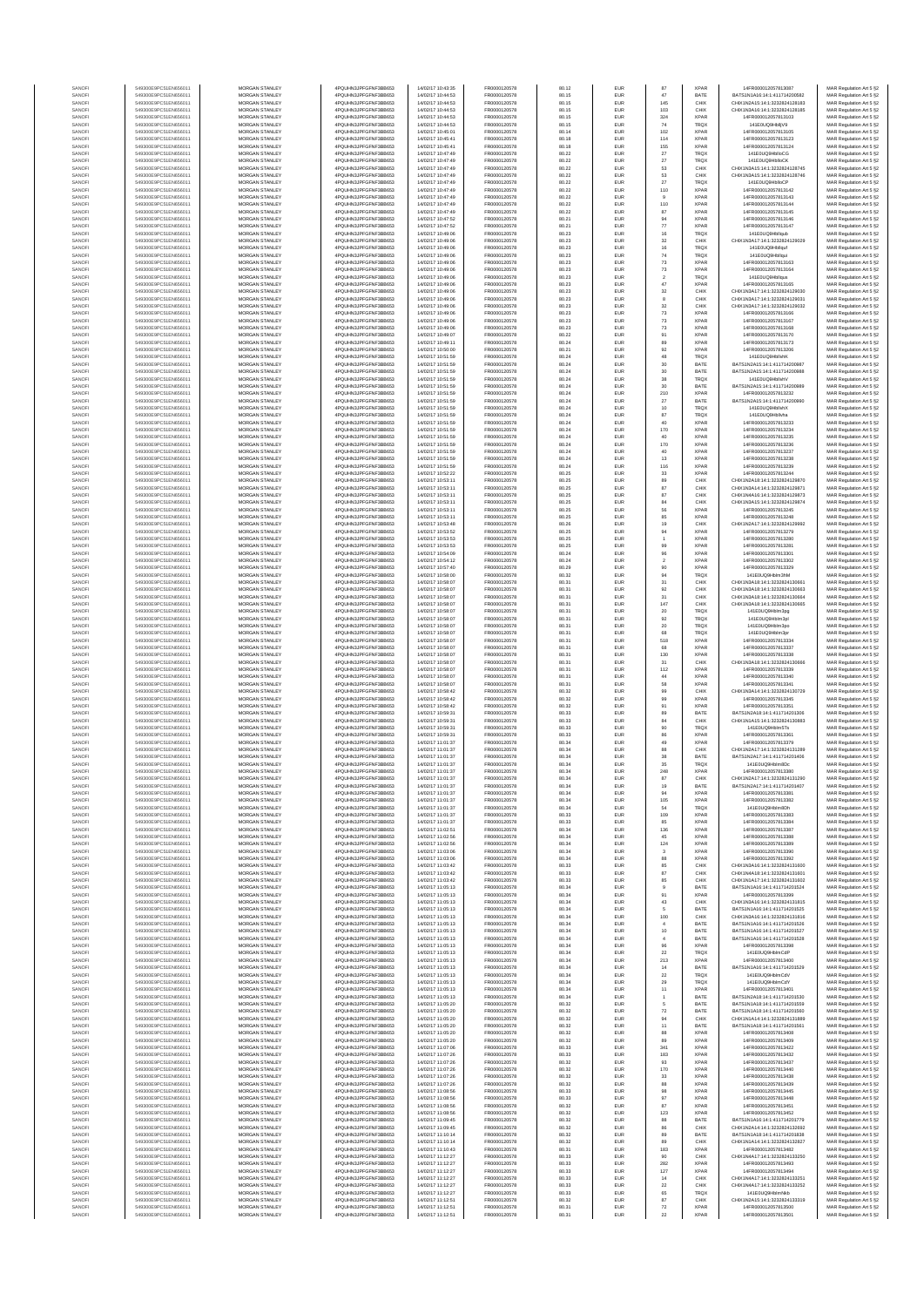| SANOF            | 549300E9PC51EN656011                         | MORGAN STANLEY                                 | 4PQUHN3JPFGFNF3BB653                           | 14/02/17 11:12:51                      | FR0000120578                 | 80.31          | EUR        | 131                | <b>XPAR</b>                | 14FR000012057813502                                            | MAR Regulation Art 5 §2                            |
|------------------|----------------------------------------------|------------------------------------------------|------------------------------------------------|----------------------------------------|------------------------------|----------------|------------|--------------------|----------------------------|----------------------------------------------------------------|----------------------------------------------------|
| SANOFI           | 549300E9PC51EN656011                         | <b>MORGAN STANLEY</b>                          | 4PQUHN3JPFGFNF3BB653                           | 14/02/17 11:12:51                      | ER0000120578                 | 80.31          | EUR        | 136                | TRQ)                       | 141F0UQ9HblmQAF                                                | MAR Regulation Art 5 §2                            |
| SANOFI           | 549300E9PC51EN656011                         | MORGAN STANLEY                                 | 4PQUHN3JPFGFNF3BB653                           | 14/02/17 11:12:51                      | FR0000120578                 | 80.31          | EUR        | $93\,$             | XPAF                       | 14FR000012057813504                                            | MAR Regulation Art 5 §2                            |
| SANOFI<br>SANOFI | 549300E9PC51EN656011<br>549300E9PC51EN656011 | MORGAN STANLEY<br>MORGAN STANLEY               | 4PQUHN3JPFGFNF3BB653<br>4PQUHN3JPFGFNF3BB653   | 14/02/17 11:12:51<br>14/02/17 11:12:51 | FR0000120578<br>FR0000120578 | 80.31<br>80.31 | EUR<br>EUR | 86<br>$72\,$       | <b>XPAF</b><br><b>XPAF</b> | 14FR000012057813506<br>14FR000012057813505                     | MAR Regulation Art 5 §2<br>MAR Regulation Art 5 §2 |
| SANOFI           | 549300E9PC51EN656011                         | MORGAN STANLEY                                 | 4PQUHN3JPFGFNF3BB653                           | 14/02/17 11:15:53                      | FR0000120578                 | 80.32          | EUR        | 30                 | CHIX                       | CHIX1N2A16:14:1:3232824133887                                  | MAR Regulation Art 5 §2                            |
| SANOFI           | 549300E9PC51EN656011                         | MORGAN STANLEY                                 | 4PQUHN3JPFGFNF3BB653                           | 14/02/17 11:15:53                      | FR0000120578                 | 80.32          | EUR        | $30\,$             | CHIX                       | CHIX1N2A16:14:1:3232824133888                                  | MAR Regulation Art 5 §2                            |
| SANOFI           | 549300E9PC51EN656011                         | MORGAN STANLEY                                 | 4PQUHN3JPFGFNF3BB653                           | 14/02/17 11:15:53                      | FR0000120578                 | 80.32          | EUR        | 10                 | BATE                       | BATS1N1A19:14:1:411714202138                                   | MAR Regulation Art 5 §2                            |
| SANOFI<br>SANOFI | 549300E9PC51EN656011<br>549300E9PC51EN656011 | <b>MORGAN STANLEY</b><br><b>MORGAN STANLEY</b> | 4PQUHN3JPFGFNF3BB653<br>4PQUHN3JPFGFNF3BB653   | 14/02/17 11:15:53<br>14/02/17 11:15:53 | FR0000120578<br>FR0000120578 | 80.32<br>80.32 | EUR<br>EUR | 64<br>10           | CHIX<br>BATE               | CHIX1N2A16:14:1:3232824133889<br>BATS1N1A19:14:1:411714202139  | MAR Regulation Art 5 §2<br>MAR Regulation Art 5 §2 |
| SANOFI           | 549300E9PC51EN656011                         | MORGAN STANLEY                                 | 4PQUHN3JPFGFNF3BB653                           | 14/02/17 11:15:53                      | FR0000120578                 | 80.32          | EUR        | 30                 | CHIX                       | CHIX1N2A16:14:1:3232824133890                                  | MAR Regulation Art 5 §2                            |
| SANOFI           | 549300E9PC51EN656011                         | MORGAN STANLEY                                 | 4PQUHN3JPFGFNF3BB653                           | 14/02/17 11:15:53                      | FR0000120578                 | 80.32          | EUR        | $\ddot{a}$         | CHIX                       | CHIX1N2A16:14:1:3232824133891                                  | MAR Regulation Art 5 §2                            |
| SANOFI           | 549300E9PC51EN656011                         | MORGAN STANLEY                                 | 4PQUHN3JPFGFNF3BB653                           | 14/02/17 11:15:53                      | FR0000120578                 | 80.32          | EUR        | 19                 | BATE                       | BATS1N1A19:14:1:411714202140                                   | MAR Regulation Art 5 §2                            |
| SANOF<br>SANOFI  | 549300E9PC51EN656011<br>549300E9PC51EN656011 | MORGAN STANLEY<br>MORGAN STANLEY               | 4PQUHN3JPFGFNF3BB653<br>4PQUHN3JPFGFNF3BB653   | 14/02/17 11:15:53<br>14/02/17 11:15:53 | FR0000120578<br>FR0000120578 | 80.32<br>80.32 | EUR<br>EUR | 10<br>$\bar{2}$    | BATE<br>BATE               | BATS1N1A19:14:1:411714202141<br>BATS1N1A19:14:1:411714202142   | MAR Regulation Art 5 §2                            |
| SANOFI           | 549300E9PC51EN656011                         | MORGAN STANLEY                                 | 4PQUHN3JPFGFNF3BB653                           | 14/02/17 11:15:53                      | FR0000120578                 | 80.32          | EUR        | $16\,$             | TRQ)                       | 141E0UQ9HblmRvr                                                | MAR Regulation Art 5 §2<br>MAR Regulation Art 5 §2 |
| SANOFI           | 549300E9PC51EN656011                         | MORGAN STANLEY                                 | 4PQUHN3JPFGFNF3BB653                           | 14/02/17 11:15:53                      | FR0000120578                 | 80.32          | EUR        | 16                 | TRQ)                       | 141E0UQ9HblmRw                                                 | MAR Regulation Art 5 §2                            |
| SANOFI           | 549300E9PC51EN656011                         | <b>MORGAN STANLEY</b>                          | 4PQUHN3JPFGFNF3BB653                           | 14/02/17 11:15:53                      | FR0000120578                 | 80.32          | EUR        | 49                 | TRQ)                       | 141E0UQ9HblmRw                                                 | MAR Regulation Art 5 §2                            |
| SANOFI           | 549300E9PC51EN656011                         | <b>MORGAN STANLEY</b>                          | 4PQUHN3JPFGFNF3BB653                           | 14/02/17 11:15:53                      | FR0000120578                 | 80.32          | EUR        | 69                 | <b>XPAF</b>                | 14FR000012057813565                                            | MAR Regulation Art 5 §2                            |
| SANOFI           | 549300E9PC51EN656011<br>549300E9PC51EN656011 | MORGAN STANLEY<br>MORGAN STANLEY               | 4PQUHN3JPFGFNF3BB653<br>4PQUHN3JPFGFNF3BB653   | 14/02/17 11:15:53<br>14/02/17 11:15:53 | FR0000120578                 | 80.32<br>80.32 | EUR<br>EUR | 69<br>69           | <b>XPAF</b><br><b>XPAR</b> | 14FR000012057813566<br>14FR000012057813567                     | MAR Regulation Art 5 §2                            |
| SANOFI<br>SANOFI | 549300E9PC51EN656011                         | MORGAN STANLEY                                 | 4PQUHN3JPFGFNF3BB653                           | 14/02/17 11:15:53                      | FR0000120578<br>FR0000120578 | 80.32          | EUR        | 108                | <b>XPAF</b>                | 14FR000012057813568                                            | MAR Regulation Art 5 §2<br>MAR Regulation Art 5 §2 |
| SANOFI           | 549300E9PC51EN656011                         | MORGAN STANLEY                                 | 4PQUHN3JPFGFNF3BB653                           | 14/02/17 11:15:53                      | FR0000120578                 | 80.32          | EUR        | 38                 | <b>XPAF</b>                | 14FR000012057813569                                            | MAR Regulation Art 5 §2                            |
| SANOFI           | 549300E9PC51EN656011                         | MORGAN STANLEY                                 | 4PQUHN3JPFGFNF3BB653                           | 14/02/17 11:16:34                      | FR0000120578                 | 80.33          | EUR        | 112                | XPAF                       | 14FR000012057813577                                            | MAR Regulation Art 5 §2                            |
| SANOFI           | 549300E9PC51EN656011                         | MORGAN STANLEY                                 | 4PQUHN3JPFGFNF3BB653                           | 14/02/17 11:16:34                      | FR0000120578                 | 80.33          | EUR        | 134                | <b>XPAF</b>                | 14FR000012057813580                                            | MAR Regulation Art 5 §2                            |
| SANOFI           | 549300E9PC51EN656011                         | <b>MORGAN STANLEY</b>                          | 4PQUHN3JPFGFNF3BB653                           | 14/02/17 11:17:27                      | FR0000120578                 | 80.33          | EUR        | 100                | CHIX                       | CHIX1N4A14:14:1:3232824134226                                  | MAR Regulation Art 5 §2<br>MAR Regulation Art 5 §2 |
| SANOFI<br>SANOFI | 549300E9PC51EN656011<br>549300E9PC51EN656011 | <b>MORGAN STANLEY</b><br>MORGAN STANLEY        | 4PQUHN3JPFGFNF3BB653<br>4PQUHN3JPFGFNF3BB653   | 14/02/17 11:17:27<br>14/02/17 11:19:02 | FR0000120578<br>FR0000120578 | 80.33<br>80.34 | EUR<br>EUR | 100<br>15          | TRQ)<br>TRQ)               | 141E0UQ9HblmTvi<br>141E0UQ9HblmVm3                             | MAR Regulation Art 5 §2                            |
| SANOFI           | 549300E9PC51EN656011                         | MORGAN STANLEY                                 | 4PQUHN3JPFGFNF3BB653                           | 14/02/17 11:20:52                      | FR0000120578                 | 80.36          | EUR        | 100                | CHIX                       | CHIX1N1A16:14:1:3232824134786                                  | MAR Regulation Art 5 §2                            |
| SANOF            | 549300E9PC51EN656011                         | MORGAN STANLEY                                 | 4PQUHN3JPFGFNF3BB653                           | 14/02/17 11:21:21                      | FR0000120578                 | 80.36          | EUR        | 194                | <b>XPAF</b>                | 14FR000012057813622                                            | MAR Regulation Art 5 §2                            |
| SANOFI           | 549300E9PC51EN656011                         | MORGAN STANLEY                                 | 4PQUHN3JPFGFNF3BB653                           | 14/02/17 11:21:21                      | FR0000120578                 | 80.36          | EUR        | 99                 | CHIX                       | CHIX1N1A14:14:1:3232824134877                                  | MAR Regulation Art 5 §2                            |
| SANOFI<br>SANOFI | 549300E9PC51EN656011<br>549300E9PC51EN656011 | MORGAN STANLEY<br>MORGAN STANLEY               | 4PQUHN3JPFGFNF3BB653<br>4PQUHN3JPFGFNF3BB653   | 14/02/17 11:21:21<br>14/02/17 11:21:21 | FR0000120578<br>FR0000120578 | 80.36<br>80.36 | EUR<br>EUR | 1034<br>529        | CHIX<br>TRQ)               | CHIX1N3A18:14:1:3232824134879<br>141E0UQ9HblmYMt               | MAR Regulation Art 5 §2<br>MAR Regulation Art 5 §2 |
| SANOFI           | 549300E9PC51EN656011                         | <b>MORGAN STANLEY</b>                          | 4PQUHN3JPFGFNF3BB653                           | 14/02/17 11:21:21                      | FR0000120578                 | 80.35          | EUR        | 103                | <b>XPAF</b>                | 14FR000012057813627                                            | MAR Regulation Art 5 §2                            |
| SANOFI           | 549300E9PC51EN656011                         | <b>MORGAN STANLEY</b>                          | 4PQUHN3JPFGFNF3BB653                           | 14/02/17 11:21:21                      | FR0000120578                 | 80.35          | EUR        | 88                 | <b>XPAF</b>                | 14FR000012057813628                                            | MAR Regulation Art 5 §2                            |
| SANOFI           | 549300E9PC51EN656011                         | MORGAN STANLEY                                 | 4PQUHN3JPFGFNF3BB653                           | 14/02/17 11:21:21                      | FR0000120578                 | 80.35          | EUR        | 98                 | <b>XPAF</b>                | 14FR000012057813629                                            | MAR Regulation Art 5 §2                            |
| SANOFI<br>SANOFI | 549300E9PC51EN656011<br>549300E9PC51EN656011 | MORGAN STANLEY<br>MORGAN STANLEY               | 4PQUHN3JPFGFNF3BB653<br>4PQUHN3JPFGFNF3BB653   | 14/02/17 11:24:07<br>14/02/17 11:24:07 | FR0000120578<br>FR0000120578 | 80.33<br>80.33 | EUR<br>EUR | $\bf 22$<br>251    | <b>XPAR</b><br><b>XPAF</b> | 14FR000012057813670<br>14FR000012057813672                     | MAR Regulation Art 5 §2                            |
| SANOFI           | 549300E9PC51EN656011                         | MORGAN STANLEY                                 | 4PQUHN3JPFGFNF3BB653                           | 14/02/17 11:24:07                      | FR0000120578                 | 80.33          | EUR        | 311                | <b>XPAF</b>                | 14FR000012057813671                                            | MAR Regulation Art 5 §2<br>MAR Regulation Art 5 §2 |
| SANOFI           | 549300E9PC51EN656011                         | MORGAN STANLEY                                 | 4PQUHN3JPFGFNF3BB653                           | 14/02/17 11:24:08                      | FR0000120578                 | 80.32          | EUR        | 163                | CHIX                       | CHIX1N3A15:14:1:3232824135435                                  | MAR Regulation Art 5 §2                            |
| SANOFI           | 549300E9PC51EN656011                         | MORGAN STANLEY                                 | 4PQUHN3JPFGFNF3BB653                           | 14/02/17 11:25:12                      | FR0000120578                 | 80.34          | EUR        | 145                | <b>XPAF</b>                | 14FR000012057813688                                            | MAR Regulation Art 5 §2                            |
| SANOFI           | 549300E9PC51EN656011                         | <b>MORGAN STANLEY</b>                          | 4PQUHN3JPFGFNF3BB653                           | 14/02/17 11:25:38                      | FR0000120578                 | 80.35          | EUR        | 193                | <b>XPAF</b>                | 14FR000012057813699                                            | MAR Regulation Art 5 §2                            |
| SANOFI<br>SANOFI | 549300E9PC51EN656011<br>549300E9PC51EN656011 | <b>MORGAN STANLEY</b><br>MORGAN STANLEY        | 4PQUHN3JPFGFNF3BB653<br>4POLIHN3JPEGENE3BB653  | 14/02/17 11:25:57<br>14/02/17 11:27:28 | FR0000120578<br>FR0000120578 | 80.32<br>80.39 | EUR<br>EUR | 197<br>74          | <b>XPAF</b><br>TRQ)        | 14FR000012057813718<br>141E0UQ9HblmgiA                         | MAR Regulation Art 5 §2<br>MAR Regulation Art 5 §2 |
| SANOFI           | 549300E9PC51EN656011                         | MORGAN STANLEY                                 | 4PQUHN3JPFGFNF3BB653                           | 14/02/17 11:27:28                      | FR0000120578                 | 80.39          | EUR        | 144                | CHIX                       | CHIX1N2A14:14:1:3232824135917                                  | MAR Regulation Art 5 §2                            |
| SANOFI           | 549300E9PC51EN656011                         | MORGAN STANLEY                                 | 4PQUHN3JPFGFNF3BB653                           | 14/02/17 11:27:28                      | FR0000120578                 | 80.39          | EUR        | 47                 | BATE                       | BATS1N2A15:14:1:411714202677                                   | MAR Regulation Art 5 §2                            |
| SANOFI           | 549300E9PC51EN656011                         | MORGAN STANLEY                                 | 4PQUHN3JPFGFNF3BB653                           | 14/02/17 11:27:28                      | FR0000120578                 | 80.39          | EUR        | 322                | <b>XPAF</b>                | 14FR000012057813736                                            | MAR Regulation Art 5 §2                            |
| SANOF<br>SANOFI  | 549300E9PC51EN656011<br>549300E9PC51EN656011 | MORGAN STANLEY<br>MORGAN STANLEY               | 4PQUHN3JPFGFNF3BB653<br>4PQUHN3JPFGFNF3BB653   | 14/02/17 11:28:51<br>14/02/17 11:28:51 | FR0000120578<br>FR0000120578 | 80.39<br>80.39 | EUR<br>EUR | 31<br>111          | CHIX<br>CHIX               | CHIX1N1A18:14:1:3232824136159<br>CHIX1N1A18:14:1:3232824136160 | MAR Regulation Art 5 §2<br>MAR Regulation Art 5 §2 |
| SANOFI           | 549300E9PC51EN656011                         | MORGAN STANLEY                                 | 4PQUHN3JPFGFNF3BB653                           | 14/02/17 11:28:51                      | FR0000120578                 | 80.39          | EUR        | 10                 | BATE                       | BATS1N1A17:14:1:411714202751                                   | MAR Regulation Art 5 §2                            |
| SANOFI           | 549300E9PC51EN656011                         | <b>MORGAN STANLEY</b>                          | 4PQUHN3JPFGFNF3BB653                           | 14/02/17 11:28:51                      | FR0000120578                 | 80.39          | EUR        | 10                 | BATE                       | BATS1N1A17:14:1:411714202752                                   | MAR Regulation Art 5 §2                            |
| SANOFI           | 549300E9PC51EN656011                         | <b>MORGAN STANLEY</b>                          | 4PQUHN3JPFGFNF3BB653                           | 14/02/17 11:28:51                      | FR0000120578                 | 80.39          | EUR        | 10                 | BATE                       | BATS1N1A17-14-1-411714202753                                   | MAR Regulation Art 5 §2                            |
| SANOFI<br>SANOFI | 549300E9PC51EN656011<br>549300E9PC51EN656011 | MORGAN STANLEY<br>MORGAN STANLEY               | 4PQUHN3JPFGFNF3BB653<br>4PQUHN3JPFGFNF3BB653   | 14/02/17 11:28:51<br>14/02/17 11:28:51 | FR0000120578<br>FR0000120578 | 80.39<br>80.39 | EUR<br>EUR | $10$<br>6          | BATE<br>BATE               | BATS1N1A17:14:1:411714202754<br>BATS1N1A17:14:1:411714202755   | MAR Regulation Art 5 §2<br>MAR Regulation Art 5 §2 |
| SANOF            | 549300E9PC51EN656011                         | MORGAN STANLEY                                 | 4PQUHN3JPFGFNF3BB653                           | 14/02/17 11:28:51                      | FR0000120578                 | 80.39          | EUR        | 16                 | TRQ)                       | 141E0UQ9Hblmi5C                                                | MAR Regulation Art 5 §2                            |
| SANOFI           | 549300E9PC51EN656011                         | MORGAN STANLEY                                 | 4PQUHN3JPFGFNF3BB653                           | 14/02/17 11:28:51                      | FR0000120578                 | 80.39          | EUR        | 16                 | TRQ)                       | 141E0UQ9Hblmi5U                                                | MAR Regulation Art 5 §2                            |
| SANOFI           | 549300E9PC51EN656011                         | MORGAN STANLEY                                 | 4POLIHN3JPEGENE3BB653                          | 14/02/17 11:28:51                      | FR0000120578                 | 80.39          | EUR        | $41\,$             | TRQ)                       | 141E0UQ9Hblmi5X                                                | MAR Regulation Art 5 §2                            |
| SANOFI<br>SANOFI | 549300E9PC51EN656011<br>549300E9PC51EN656011 | MORGAN STANLEY<br><b>MORGAN STANLEY</b>        | 4PQUHN3JPFGFNF3BB653<br>4PQUHN3JPFGFNF3BB653   | 14/02/17 11:28:51<br>14/02/17 11:28:51 | FR0000120578<br>FR0000120578 | 80.39<br>80.39 | EUR<br>EUR | 71<br>128          | <b>XPAF</b><br><b>XPAF</b> | 14FR000012057813747<br>14FR000012057813749                     | MAR Regulation Art 5 §2                            |
| SANOFI           | 549300E9PC51EN656011                         | <b>MORGAN STANLEY</b>                          | 4PQUHN3JPFGFNF3BB653                           | 14/02/17 11:28:51                      | FR0000120578                 | 80.39          | EUR        | 118                | <b>XPAF</b>                | 14FR000012057813750                                            | MAR Regulation Art 5 §2<br>MAR Regulation Art 5 §2 |
| SANOFI           | 549300E9PC51EN656011                         | MORGAN STANLEY                                 | 4PQUHN3JPFGFNF3BB653                           | 14/02/17 11:32:58                      | FR0000120578                 | 80.39          | EUR        | 98                 | TRQ)                       | 141E0UQ9HblmmxR                                                | MAR Regulation Art 5 §2                            |
| SANOFI           | 549300E9PC51EN656011                         | MORGAN STANLEY                                 | 4PQUHN3JPFGFNF3BB653                           | 14/02/17 11:33:16                      | FR0000120578                 | 80.39          | EUR        | 95                 | <b>XPAF</b>                | 14FR000012057813797                                            | MAR Regulation Art 5 §2                            |
| SANOFI<br>SANOFI | 549300E9PC51EN656011<br>549300E9PC51EN656011 | MORGAN STANLEY<br>MORGAN STANLEY               | 4PQUHN3JPFGFNF3BB653<br>4PQUHN3JPFGFNF3BB653   | 14/02/17 11:33:22<br>14/02/17 11:33:24 | FR0000120578<br>FR0000120578 | 80.38<br>80.38 | EUR<br>EUR | 11<br>38           | <b>XPAF</b><br>CHIX        | 14FR000012057813798<br>CHIX1N3A14:14:1:3232824136825           | MAR Regulation Art 5 §2<br>MAR Regulation Art 5 §2 |
| SANOFI           | 549300E9PC51EN656011                         | MORGAN STANLEY                                 | 4PQUHN3JPFGFNF3BB653                           | 14/02/17 11:33:45                      | FR0000120578                 | 80.39          | EUR        | 30                 | XPAF                       | 14FR000012057813802                                            | MAR Regulation Art 5 §2                            |
| SANOFI           | 549300E9PC51EN656011                         | MORGAN STANLEY                                 | 4PQUHN3JPFGFNF3BB653                           | 14/02/17 11:33:45                      | FR0000120578                 | 80.39          | EUR        | 59                 | <b>XPAF</b>                | 14FR000012057813803                                            | MAR Regulation Art 5 §2                            |
| SANOFI           | 549300E9PC51EN656011                         | <b>MORGAN STANLEY</b>                          | 4PQUHN3JPFGFNF3BB653                           | 14/02/17 11:33:47                      | FR0000120578                 | 80.38          | EUR        | 27                 | CHIX                       | CHIX1N4A17:14:1:3232824136895                                  | MAR Regulation Art 5 §2                            |
| SANOFI           | 549300E9PC51EN656011                         | <b>MORGAN STANLEY</b>                          | 4PQUHN3JPFGFNF3BB653                           | 14/02/17 11:33:47                      | FR0000120578                 | 80.38          | EUR        | 19                 | TRQ)                       | 141E0UQ9HblmnlH                                                | MAR Regulation Art 5 §2                            |
| SANOFI<br>SANOFI | 549300E9PC51EN656011<br>549300E9PC51EN656011 | MORGAN STANLEY<br>MORGAN STANLEY               | 4PQUHN3JPFGFNF3BB653<br>4PQUHN3JPFGFNF3BB653   | 14/02/17 11:33:47<br>14/02/17 11:33:47 | FR0000120578<br>FR0000120578 | 80.38<br>80.38 | EUR<br>EUR | 102<br>59          | XPAF<br><b>XPAF</b>        | 14FR000012057813807<br>14FR000012057813808                     | MAR Regulation Art 5 §2<br>MAR Regulation Art 5 §2 |
| SANOF            | 549300E9PC51EN656011                         | MORGAN STANLEY                                 | 4PQUHN3JPFGFNF3BB653                           | 14/02/17 11:33:47                      | FR0000120578                 | 80.38          | EUR        | 59                 | <b>XPAF</b>                | 14FR000012057813809                                            | MAR Regulation Art 5 §2                            |
| SANOFI           | 549300E9PC51EN656011                         | MORGAN STANLEY                                 | 4PQUHN3JPFGFNF3BB653                           | 14/02/17 11:34:08                      | FR0000120578                 | 80.37          | EUR        | 312                | CHIX                       | CHIX1N3A16:14:1:3232824136943                                  | MAR Regulation Art 5 §2                            |
| SANOFI           | 549300E9PC51EN656011                         | MORGAN STANLEY                                 | 4PQUHN3JPFGFNF3BB653                           | 14/02/17 11:34:08                      | FR0000120578                 | 80.36          | EUR        | 35                 | <b>XPAF</b>                | 14FR000012057813812                                            | MAR Regulation Art 5 §2                            |
| SANOFI<br>SANOFI | 549300E9PC51EN656011<br>549300E9PC51EN656011 | MORGAN STANLEY<br><b>MORGAN STANLEY</b>        | 4PQUHN3JPFGFNF3BB653<br>4PQUHN3JPFGFNF3BB653   | 14/02/17 11:34:08<br>14/02/17 11:34:08 | FR0000120578<br>FR0000120578 | 80.36<br>80.36 | EUR<br>EUR | 175<br>121         | <b>XPAF</b><br><b>XPAF</b> | 14FR000012057813813<br>14FR000012057813814                     | MAR Regulation Art 5 §2<br>MAR Regulation Art 5 §2 |
| SANOFI           | 549300E9PC51EN656011                         | <b>MORGAN STANLEY</b>                          | 4PQUHN3JPFGFNF3BB653                           | 14/02/17 11:34:08                      | FR0000120578                 | 80.36          | EUR        | 315                | CHIX                       | CHIX1N1A14:14:1:3232824136952                                  | MAR Regulation Art 5 §2                            |
| SANOFI           | 549300E9PC51EN656011                         | <b>MORGAN STANLEY</b>                          | 4PQUHN3JPFGFNF3BB653                           | 14/02/17 11:34:08                      | FR0000120578                 | 80.36          | EUR        | 95                 | CHIX                       | CHIX1N2A18:14:1:3232824136953                                  | MAR Regulation Art 5 §2                            |
| SANOFI           | 549300E9PC51EN656011                         | MORGAN STANLEY                                 | 4PQUHN3JPFGFNF3BB653                           | 14/02/17 11:34:08                      | FR0000120578                 | 80.36          | EUR        | $174\,$            | CHIX                       | CHIX1N1A18:14:1:3232824136954                                  | MAR Regulation Art 5 §2                            |
| SANOFI<br>SANOF  | 549300E9PC51EN656011<br>549300E9PC51EN656011 | MORGAN STANLEY<br>MORGAN STANLEY               | 4PQUHN3JPFGFNF3BB653<br>4PQUHN3JPFGFNF3BB653   | 14/02/17 11:36:08<br>14/02/17 11:36:08 | FR0000120578<br>FR0000120578 | 80.35<br>80.35 | EUR<br>EUR | 140<br>91          | CHIX<br><b>XPAF</b>        | CHIX1N2A18:14:1:3232824137307<br>14FR000012057813830           | MAR Regulation Art 5 §2<br>MAR Regulation Art 5 §2 |
| SANOFI           | 549300E9PC51EN656011                         | MORGAN STANLEY                                 | 4PQUHN3JPFGFNF3BB653                           | 14/02/17 11:36:08                      | FR0000120578                 | 80.35          | EUR        | 89                 | <b>XPAF</b>                | 14FR000012057813831                                            | MAR Regulation Art 5 §2                            |
| SANOFI           | 549300E9PC51EN656011                         | MORGAN STANLEY                                 | 4PQUHN3JPFGFNF3BB653                           | 14/02/17 11:36:08                      | FR0000120578                 | 80.35          | EUR        | 95                 | <b>XPAF</b>                | 14FR000012057813832                                            | MAR Regulation Art 5 §2                            |
| SANOFI           | 549300E9PC51EN656011                         | MORGAN STANLEY                                 | 4PQUHN3JPFGFNF3BB653                           | 14/02/17 11:37:29                      | FR0000120578                 | 80.36          | EUR        | 18                 | BATE                       | BATS1N1A17:14:1:411714203150                                   | MAR Regulation Art 5 §2                            |
| SANOFI<br>SANOFI | 549300E9PC51EN656011<br>549300E9PC51EN656011 | <b>MORGAN STANLEY</b><br><b>MORGAN STANLEY</b> | 4POLIHN3JPEGENE3BB653<br>4POLIHN3JPEGENE3BB653 | 14/02/17 11:37:29<br>14/02/17 11:37:29 | FR0000120578<br>FR0000120578 | 80.36<br>80.36 | EUR<br>EUR | 52<br>216          | BATE<br>CHIX               | BATS1N1A17-14-1-411714203151<br>CHIX1N3A18-14-1-3232824137576  | MAR Regulation Art 5 §2<br>MAR Regulation Art 5 §2 |
| SANOFI           | 549300E9PC51EN656011                         | MORGAN STANLEY                                 | 4PQUHN3JPFGFNF3BB653                           | 14/02/17 11:37:29                      | FR0000120578                 | 80.36          | EUR        | $\scriptstyle{72}$ | TRQ)                       | 141E0UQ9Hblmrvd                                                | MAR Regulation Art 5 §2                            |
| SANOFI           | 549300E9PC51EN656011                         | MORGAN STANLEY                                 | 4PQUHN3JPFGFNF3BB653                           | 14/02/17 11:37:29                      | FR0000120578                 | 80.36          | EUR        | $38\,$             | TRQ)                       | 141E0UQ9Hblmn4                                                 | MAR Regulation Art 5 §2                            |
| SANOFI           | 549300E9PC51EN656011                         | MORGAN STANLEY                                 | 4PQUHN3JPFGFNF3BB653                           | 14/02/17 11:37:29                      | FR0000120578                 | 80.36          | EUR        | 480                | <b>XPAF</b>                | 14FR000012057813845                                            | MAR Regulation Art 5 §2                            |
| SANOFI<br>SANOFI | 549300E9PC51EN656011<br>549300E9PC51EN656011 | MORGAN STANLEY<br>MORGAN STANLEY               | 4PQUHN3JPFGFNF3BB653<br>4PQUHN3JPFGFNF3BB653   | 14/02/17 11:40:13<br>14/02/17 11:40:13 | FR0000120578<br>FR0000120578 | 80.37<br>80.37 | EUR<br>EUR | 31<br>17           | CHIX<br>TRQ)               | CHIX1N3A16:14:1:3232824138022<br>141E0UQ9Hblmupv               | MAR Regulation Art 5 §2<br>MAR Regulation Art 5 §2 |
| SANOFI           | 549300E9PC51EN656011                         | MORGAN STANLEY                                 | 4PQUHN3JPFGFNF3BB653                           | 14/02/17 11:40:13                      | FR0000120578                 | 80.37          | EUR        | 206                | CHIX                       | CHIX1N3A16:14:1:3232824138024                                  | MAR Regulation Art 5 §2                            |
| SANOFI           | 549300E9PC51EN656011                         | <b>MORGAN STANLEY</b>                          | 4PQUHN3JPFGFNF3BB653                           | 14/02/17 11:40:13                      | FR0000120578                 | 80.37          | EUR        | 105                | <b>TRQX</b>                | 141E0UQ9Hblmug0                                                | MAR Regulation Art 5 §2                            |
| SANOFI           | 549300E9PC51EN656011                         | MORGAN STANLEY                                 | 4PQUHN3JPFGFNF3BB653                           | 14/02/17 11:40:13                      | ER0000120578                 | 80.37          | EUR        | 71                 | <b>XPAR</b>                | 14FR000012057813862                                            | MAR Regulation Art 5 §2                            |
| SANOFI<br>SANOFI | 549300E9PC51EN656011<br>549300E9PC51EN656011 | MORGAN STANLEY<br>MORGAN STANLEY               | 4PQUHN3JPFGFNF3BB653<br>4PQUHN3JPFGFNF3BB653   | 14/02/17 11:40:13<br>14/02/17 11:40:13 | FR0000120578<br>FR0000120578 | 80.37<br>80.37 | EUR<br>EUR | 380<br>71          | <b>XPAF</b><br>XPAR        | 14FR000012057813864<br>14FR000012057813865                     | MAR Regulation Art 5 §2<br>MAR Regulation Art 5 §2 |
|                  |                                              |                                                | N3JPFGFNF3BB653                                |                                        |                              |                |            |                    |                            | 012057813866                                                   |                                                    |
| SANOF            | 549300E9PC51EN656011                         | MORGAN STANLEY                                 | 4PQUHN3JPFGFNF3BB653                           | 14/02/17 11:40:13                      | FR0000120578                 | 80.36          | EUR        | 263                | TRQ)                       | 141E0UQ9HblmuqQ                                                | MAR Regulation Art 5 §2                            |
| SANOFI           | 549300E9PC51EN656011                         | MORGAN STANLEY                                 | 4PQUHN3JPFGFNF3BB653                           | 14/02/17 11:40:13                      | FR0000120578                 | 80.36          | EUR        | 39                 | <b>TRQX</b>                | 141E0UQ9HblmuqS                                                | MAR Regulation Art 5 §2                            |
| SANOFI<br>SANOFI | 549300E9PC51EN656011<br>549300E9PC51EN656011 | MORGAN STANLEY<br><b>MORGAN STANLEY</b>        | 4PQUHN3JPFGFNF3BB653<br>4PQUHN3JPFGFNF3BB653   | 14/02/17 11:40:13<br>14/02/17 11:44:53 | FR0000120578<br>FR0000120578 | 80.36<br>80.38 | EUR<br>EUR | 118<br>127         | <b>XPAF</b><br>CHIX        | 14FR000012057813867<br>CHIX1N4A16:14:1:3232824138694           | MAR Regulation Art 5 §2                            |
| SANOFI           | 549300E9PC51EN656011                         | <b>MORGAN STANLEY</b>                          | 4PQUHN3JPFGFNF3BB653                           | 14/02/17 11:44:53                      | FR0000120578                 | 80.38          | EUR        | 60                 | <b>TRQX</b>                | 141E0UQ9HblmzAO                                                | MAR Regulation Art 5 §2<br>MAR Regulation Art 5 §2 |
| SANOFI           | 549300E9PC51EN656011                         | MORGAN STANLEY                                 | 4POLIHN3JPEGENE3BB653                          | 14/02/17 11:44:53                      | FR0000120578                 | 80.38          | EUR        | 6                  | <b>TRQX</b>                | 141E0UQ9HblmzAU                                                | MAR Regulation Art 5 §2                            |
| SANOFI           | 549300E9PC51EN656011                         | MORGAN STANLEY                                 | 4PQUHN3JPFGFNF3BB653                           | 14/02/17 11:44:53                      | FR0000120578                 | 80.38          | EUR        | 284                | <b>XPAF</b>                | 14FR000012057813890                                            | MAR Regulation Art 5 §2                            |
| SANOFI<br>SANOFI | 549300E9PC51EN656011<br>549300E9PC51EN656011 | MORGAN STANLEY<br>MORGAN STANLEY               | 4PQUHN3JPFGFNF3BB653<br>4PQUHN3JPFGFNF3BB653   | 14/02/17 11:44:53<br>14/02/17 11:45:00 | FR0000120578<br>FR0000120578 | 80.38<br>80.37 | EUR<br>EUR | 85<br>156          | <b>XPAF</b><br>CHIX        | 14FR000012057813891<br>CHIX1N2A18:14:1:3232824138727           | MAR Regulation Art 5 §2<br>MAR Regulation Art 5 §2 |
| SANOFI           | 549300E9PC51EN656011                         | MORGAN STANLEY                                 | 4PQUHN3JPFGFNF3BB653                           | 14/02/17 11:45:00                      | FR0000120578                 | 80.37          | EUR        | 152                | CHIX                       | CHIX1N1A14:14:1:3232824138726                                  | MAR Regulation Art 5 §2                            |
| SANOFI           | 549300E9PC51EN656011                         | MORGAN STANLEY                                 | 4PQUHN3JPFGFNF3BB653                           | 14/02/17 11:45:00                      | FR0000120578                 | 80.37          | EUR        | 100                | BATE                       | BATS1N2A17:14:1:411714203528                                   | MAR Regulation Art 5 §2                            |
| SANOFI           | 549300E9PC51EN656011                         | <b>MORGAN STANLEY</b><br>MORGAN STANLEY        | 4PQUHN3JPFGFNF3BB653                           | 14/02/17 11:45:00                      | FR0000120578<br>FR0000120578 | 80.37          | EUR        | 54                 | BATE                       | RATS1N2A17-14-1-411714203529<br>CHIX1N2A1R-14-1-3232R2413R72R  | MAR Regulation Art 5 §2                            |
| SANOFI<br>SANOFI | 549300E9PC51EN656011<br>549300E9PC51EN656011 | <b>MORGAN STANLEY</b>                          | 4PQUHN3JPFGFNF3BB653<br>4PQUHN3JPFGFNF3BB653   | 14/02/17 11:45:00<br>14/02/17 11:45:00 | FR0000120578                 | 80.37<br>80.37 | EUR<br>EUR | 54<br>207          | CHIX<br><b>XPAR</b>        | 14FR000012057813893                                            | MAR Regulation Art 5 §2<br>MAR Regulation Art 5 §2 |
| SANOFI           | 549300E9PC51EN656011                         | MORGAN STANLEY                                 | 4PQUHN3JPFGFNF3BB653                           | 14/02/17 11:45:05                      | FR0000120578                 | 80.36          | EUR        | 86                 | <b>XPAF</b>                | 14FR000012057813897                                            | MAR Regulation Art 5 §2                            |
| SANOFI           | 549300E9PC51EN656011                         | MORGAN STANLEY                                 | 4PQUHN3JPFGFNF3BB653                           | 14/02/17 11:45:48                      | FR0000120578                 | 80.37          | EUR        | 75                 | CHIX                       | CHIX1N3A14:14:1:3232824138865                                  | MAR Regulation Art 5 §2                            |
| SANOFI<br>SANOFI | 549300E9PC51EN656011<br>549300E9PC51EN656011 | MORGAN STANLEY<br>MORGAN STANLEY               | 4PQUHN3JPFGFNF3BB653<br>4PQUHN3JPFGFNF3BB653   | 14/02/17 11:45:50<br>14/02/17 11:46:10 | FR0000120578<br>FR0000120578 | 80.37<br>80.36 | EUR<br>EUR | 84<br>235          | CHIX<br>XPAF               | CHIX1N3A14:14:1:3232824138909<br>14FR000012057813913           | MAR Regulation Art 5 §2                            |
| SANOFI           | 549300E9PC51EN656011                         | MORGAN STANLEY                                 | 4PQUHN3JPFGFNF3BB653                           | 14/02/17 11:46:37                      | FR0000120578                 | 80.33          | EUR        | 221                | BATE                       | BATS1N2A17:14:1:411714203618                                   | MAR Regulation Art 5 §2<br>MAR Regulation Art 5 §2 |
| SANOFI           | 549300E9PC51EN656011                         | MORGAN STANLEY                                 | 4PQUHN3JPFGFNF3BB653                           | 14/02/17 11:47:17                      | FR0000120578                 | 80.3           | EUR        | 142                | <b>XPAF</b>                | 14FR000012057813935                                            | MAR Regulation Art 5 §2                            |
| SANOFI           | 549300E9PC51EN656011                         | MORGAN STANLEY                                 | 4PQUHN3JPFGFNF3BB653                           | 14/02/17 11:49:59                      | FR0000120578                 | 80.32          | EUR        | 8                  | <b>TRQX</b>                | 141E0UQ9Hbln5I5                                                | MAR Regulation Art 5 §2                            |
| SANOFI           | 549300E9PC51EN656011                         | <b>MORGAN STANLEY</b><br>MORGAN STANLEY        | 4PQUHN3JPFGFNF3BB653                           | 14/02/17 11:50:21<br>14/02/17 11:50:21 | FR0000120578                 | 80.31          | EUR        |                    | BATE                       | BATS1N1A17:14:1:411714203817                                   | MAR Regulation Art 5 §2                            |
| SANOFI<br>SANOFI | 549300E9PC51EN656011<br>549300E9PC51EN656011 | MORGAN STANLEY                                 | 4PQUHN3JPFGFNF3BB653<br>4PQUHN3JPFGFNF3BB653   | 14/02/17 11:50:21                      | FR0000120578<br>FR0000120578 | 80.31<br>80.31 | EUR<br>EUR | $13\,$             | BATE<br>BATE               | BATS1N1A17:14:1:411714203818<br>BATS1N1A17:14:1:411714203819   | MAR Regulation Art 5 §2<br>MAR Regulation Art 5 §2 |
| SANOFI           | 549300E9PC51EN656011                         | MORGAN STANLEY                                 | 4PQUHN3JPFGFNF3BB653                           | 14/02/17 11:50:21                      | FR0000120578                 | 80.31          | EUR        | 96                 | CHIX                       | CHIX1N1A16:14:1:3232824139738                                  | MAR Regulation Art 5 §2                            |
| SANOFI           | 549300E9PC51EN656011                         | MORGAN STANLEY                                 | 4PQUHN3JPFGFNF3BB653                           | 14/02/17 11:50:21                      | FR0000120578                 | 80.31          | EUR        | 92                 | CHIX                       | CHIX1N1A16:14:1:3232824139739                                  | MAR Regulation Art 5 §2                            |
| SANOFI           | 549300E9PC51EN656011                         | MORGAN STANLEY                                 | 4PQUHN3JPFGFNF3BB653                           | 14/02/17 11:50:21                      | FR0000120578                 | 80.31          | EUR        | 48                 | TRQ)                       | 141E0UQ9HbIn5nE                                                | MAR Regulation Art 5 §2                            |
| SANOFI<br>SANOFI | 549300E9PC51EN656011<br>549300E9PC51EN656011 | MORGAN STANLEY<br><b>MORGAN STANLEY</b>        | 4PQUHN3JPFGFNF3BB653<br>4PQUHN3JPFGFNF3BB653   | 14/02/17 11:50:21<br>14/02/17 11:50:21 | FR0000120578<br>FR0000120578 | 80.31<br>80.31 | EUR<br>EUR | 31<br>28           | BATE<br>BATE               | BATS1N1A17:14:1:411714203820<br>BATS1N1A17:14:1:411714203821   | MAR Regulation Art 5 §2<br>MAR Regulation Art 5 §2 |
| SANOFI           | 549300E9PC51EN656011                         | <b>MORGAN STANLEY</b>                          | 4PQUHN3JPFGFNF3BB653                           | 14/02/17 11:50:21                      | FR0000120578                 | 80.31          | EUR        | 89                 | CHIX                       | CHIX1N1A16:14:1:3232824139740                                  | MAR Regulation Art 5 §2                            |
| SANOFI           | 549300E9PC51EN656011                         | MORGAN STANLEY                                 | 4PQUHN3JPFGFNF3BB653                           | 14/02/17 11:50:21                      | FR0000120578                 | 80.31          | EUR        | 214                | <b>XPAF</b>                | 14FR000012057813966                                            | MAR Regulation Art 5 §2                            |
| SANOFI           | 549300E9PC51EN656011                         | MORGAN STANLEY                                 | 4PQUHN3JPFGFNF3BB653                           | 14/02/17 11:50:21                      | FR0000120578                 | 80.31          | EUR        | 48                 | TRQ)                       | 141E0UQ9Hbln5nU                                                | MAR Regulation Art 5 §2                            |
| SANOFI<br>SANOFI | 549300E9PC51EN656011<br>549300E9PC51EN656011 | MORGAN STANLEY<br>MORGAN STANLEY               | 4PQUHN3JPFGFNF3BB653<br>4PQUHN3JPFGFNF3BB653   | 14/02/17 11:50:21<br>14/02/17 11:50:21 | FR0000120578<br>FR0000120578 | 80.31<br>80.31 | EUR<br>EUR | 29<br>17           | TRQ)<br>TRQ)               | 141E0UQ9Hbln5nX<br>141E0UQ9Hbln5nb                             | MAR Regulation Art 5 §2<br>MAR Regulation Art 5 §2 |
| SANOFI           | 549300E9PC51EN656011                         | MORGAN STANLEY                                 | 4PQUHN3JPFGFNF3BB653                           | 14/02/17 11:50:21                      | FR0000120578                 | 80.31          | EUR        | 214                | <b>XPAF</b>                | 14FR000012057813970                                            | MAR Regulation Art 5 §2                            |
| SANOFI           | 549300E9PC51EN656011                         | MORGAN STANLEY                                 | 4PQUHN3JPFGFNF3BB653                           | 14/02/17 11:50:21                      | FR0000120578                 | 80.31          | EUR        | 190                | <b>XPAF</b>                | 14FR000012057813971                                            | MAR Regulation Art 5 §2                            |
| SANOFI           | 549300E9PC51EN656011                         | <b>MORGAN STANLEY</b>                          | 4PQUHN3JPFGFNF3BB653                           | 14/02/17 11:50:21                      | FR0000120578                 | 80.3           | EUR        | 219                | <b>XPAR</b>                | 14FR000012057813972                                            | MAR Regulation Art 5 §2                            |
| SANOFI<br>SANOFI | 549300E9PC51EN656011<br>549300E9PC51EN656011 | <b>MORGAN STANLEY</b><br>MORGAN STANLEY        | 4PQUHN3JPFGFNF3BB653<br>4PQUHN3JPFGFNF3BB653   | 14/02/17 11:50:21<br>14/02/17 11:50:21 | FR0000120578<br>FR0000120578 | 80.3<br>80.29  | EUR<br>EUR | 209<br>201         | <b>XPAR</b><br><b>XPAF</b> | 14FR000012057813973<br>14FR000012057813975                     | MAR Regulation Art 5 §2<br>MAR Regulation Art 5 §2 |
| SANOFI           | 549300E9PC51EN656011                         | MORGAN STANLEY                                 | 4PQUHN3JPFGFNF3BB653                           | 14/02/17 11:50:21                      | FR0000120578                 | 80.29          | EUR        | 201                | <b>XPAF</b>                | 14FR000012057813974                                            | MAR Regulation Art 5 §2                            |
| SANOFI           | 549300E9PC51EN656011                         | MORGAN STANLEY                                 | 4PQUHN3JPFGFNF3BB653                           | 14/02/17 11:50:59                      | FR0000120578                 | 80.23          | EUR        | 20                 | XPAF                       | 14FR000012057814004                                            | MAR Regulation Art 5 §2                            |
| SANOFI           | 549300E9PC51EN656011                         | MORGAN STANLEY                                 | 4PQUHN3JPFGFNF3BB653                           | 14/02/17 11:50:59                      | FR0000120578                 | 80.23          | EUR        | 92                 | XPAF                       | 14FR000012057814005                                            | MAR Regulation Art 5 §2                            |
| SANOFI           | 549300E9PC51EN656011                         | MORGAN STANLEY                                 | 4PQUHN3JPFGFNF3BB653                           | 14/02/17 11:50:59                      | FR0000120578                 | 80.23          | EUR        | 134                | <b>XPAF</b><br><b>XPAR</b> | 14FR000012057814006                                            | MAR Regulation Art 5 §2                            |
| SANOFI<br>SANOFI | 549300E9PC51EN656011<br>549300E9PC51EN656011 | MORGAN STANLEY<br><b>MORGAN STANLEY</b>        | 4PQUHN3JPFGFNF3BB653<br>4PQUHN3JPFGFNF3BB653   | 14/02/17 11:53:07<br>14/02/17 11:53:07 | FR0000120578<br>FR0000120578 | 80.18<br>80.18 | EUR<br>EUR | 129<br>141         | <b>XPAR</b>                | 14FR000012057814029<br>14FR000012057814030                     | MAR Regulation Art 5 §2<br>MAR Regulation Art 5 §2 |
| SANOFI           | 549300E9PC51EN656011                         | <b>MORGAN STANLEY</b>                          | 4PQUHN3JPFGFNF3BB653                           | 14/02/17 11:53:07                      | FR0000120578                 | 80.18          | EUR        | 70                 | <b>XPAR</b>                | 14FR000012057814031                                            | MAR Regulation Art 5 §2                            |
| SANOFI           | 549300E9PC51EN656011                         | <b>MORGAN STANLEY</b>                          | 4PQUHN3JPFGFNF3BB653                           | 14/02/17 11:53:07                      | FR0000120578                 | 80.18          | EUR        | 55                 | <b>XPAR</b>                | 14FR000012057814032                                            | MAR Regulation Art 5 §2                            |
| SANOFI           | 549300E9PC51EN656011                         | MORGAN STANLEY                                 | 4PQUHN3JPFGFNF3BB653                           | 14/02/17 11:53:07                      | FR0000120578                 | 80.18          | EUR        | 136<br>192         | <b>XPAF</b>                | 14FR000012057814033                                            | MAR Regulation Art 5 §2                            |
| SANOFI<br>SANOFI | 549300E9PC51EN656011<br>549300E9PC51EN656011 | MORGAN STANLEY<br>MORGAN STANLEY               | 4PQUHN3JPFGFNF3BB653<br>4PQUHN3JPFGFNF3BB653   | 14/02/17 11:53:07<br>14/02/17 11:56:02 | FR0000120578<br>FR0000120578 | 80.18<br>80.17 | EUR<br>EUR | 113                | <b>XPAF</b><br>TRQ)        | 14FR000012057814034<br>141E0UQ9HblnCdo                         | MAR Regulation Art 5 §2<br>MAR Regulation Art 5 §2 |
| SANOFI           | 549300E9PC51EN656011                         | MORGAN STANLEY                                 | 4PQUHN3JPFGFNF3BB653                           | 14/02/17 11:56:02                      | FR0000120578                 | 80.17          | EUR        | 110                | TRQ)                       | 141E0UQ9HblnCdq                                                | MAR Regulation Art 5 §2                            |
| SANOFI           | 549300E9PC51EN656011                         | MORGAN STANLEY                                 | 4PQUHN3JPFGFNF3BB653                           | 14/02/17 11:56:02                      | FR0000120578                 | 80.16          | EUR        | 139                | CHIX                       | CHIX1N2A17:14:1:3232824142209                                  | MAR Regulation Art 5 §2                            |
| SANOFI           | 549300E9PC51EN656011                         | MORGAN STANLEY                                 | 4PQUHN3JPFGFNF3BB653                           | 14/02/17 11:56:02                      | FR0000120578                 | 80.16          | EUR        | 143                | CHIX                       | CHIX1N3A15:14:1:3232824142210                                  | MAR Regulation Art 5 §2                            |
| SANOFI<br>SANOFI | 549300E9PC51EN656011<br>549300E9PC51EN656011 | <b>MORGAN STANLEY</b><br><b>MORGAN STANLEY</b> | 4PQUHN3JPFGFNF3BB653<br>4PQUHN3JPFGFNF3BB653   | 14/02/17 11:56:02<br>14/02/17 11:56:02 | FR0000120578<br>FR0000120578 | 80.16<br>80.16 | EUR<br>EUR | 69<br>280          | CHIX<br>CHIX               | CHIX1N3A15:14:1:3232824142211<br>CHIX1N4A17:14:1:3232824142212 | MAR Regulation Art 5 §2<br>MAR Regulation Art 5 §2 |
| SANOFI           | 549300E9PC51EN656011                         | MORGAN STANLEY                                 | 4PQUHN3JPFGFNF3BB653                           | 14/02/17 11:56:02                      | FR0000120578                 | 80.16          | EUR        | 170                | <b>XPAF</b>                | 14FR000012057814107                                            | MAR Regulation Art 5 §2                            |
| SANOFI           | 549300E9PC51EN656011                         | MORGAN STANLEY                                 | 4PQUHN3JPFGFNF3BB653                           | 14/02/17 11:58:42                      | FR0000120578                 | 80.24          | EUR        | 117                | CHIX                       | CHIX1N4A14:14:1:3232824143317                                  | MAR Regulation Art 5 §2                            |
| SANOF            | 549300E9PC51EN656011                         | MORGAN STANLEY                                 | 4PQUHN3JPFGFNF3BB653                           | 14/02/17 11:59:36                      | FR0000120578                 | 80.3           | EUR        | 242                | XPAF                       | 14FR000012057814174                                            | MAR Regulation Art 5 §2                            |
| SANOF<br>SANOFI  | 549300E9PC51EN656011<br>549300E9PC51EN656011 | MORGAN STANLEY<br>MORGAN STANLEY               | 4PQUHN3JPFGFNF3BB653<br>4PQUHN3JPFGFNF3BB653   | 14/02/17 11:59:36<br>14/02/17 12:00:08 | FR0000120578<br>FR0000120578 | 80.29<br>80.31 | EUR<br>EUR | 19<br>26           | <b>XPAF</b><br>BATE        | 14FR000012057814177<br>BATS1N1A16:14:1:411714205158            | MAR Regulation Art 5 §2<br>MAR Regulation Art 5 §2 |
|                  |                                              |                                                |                                                |                                        |                              |                |            |                    |                            |                                                                |                                                    |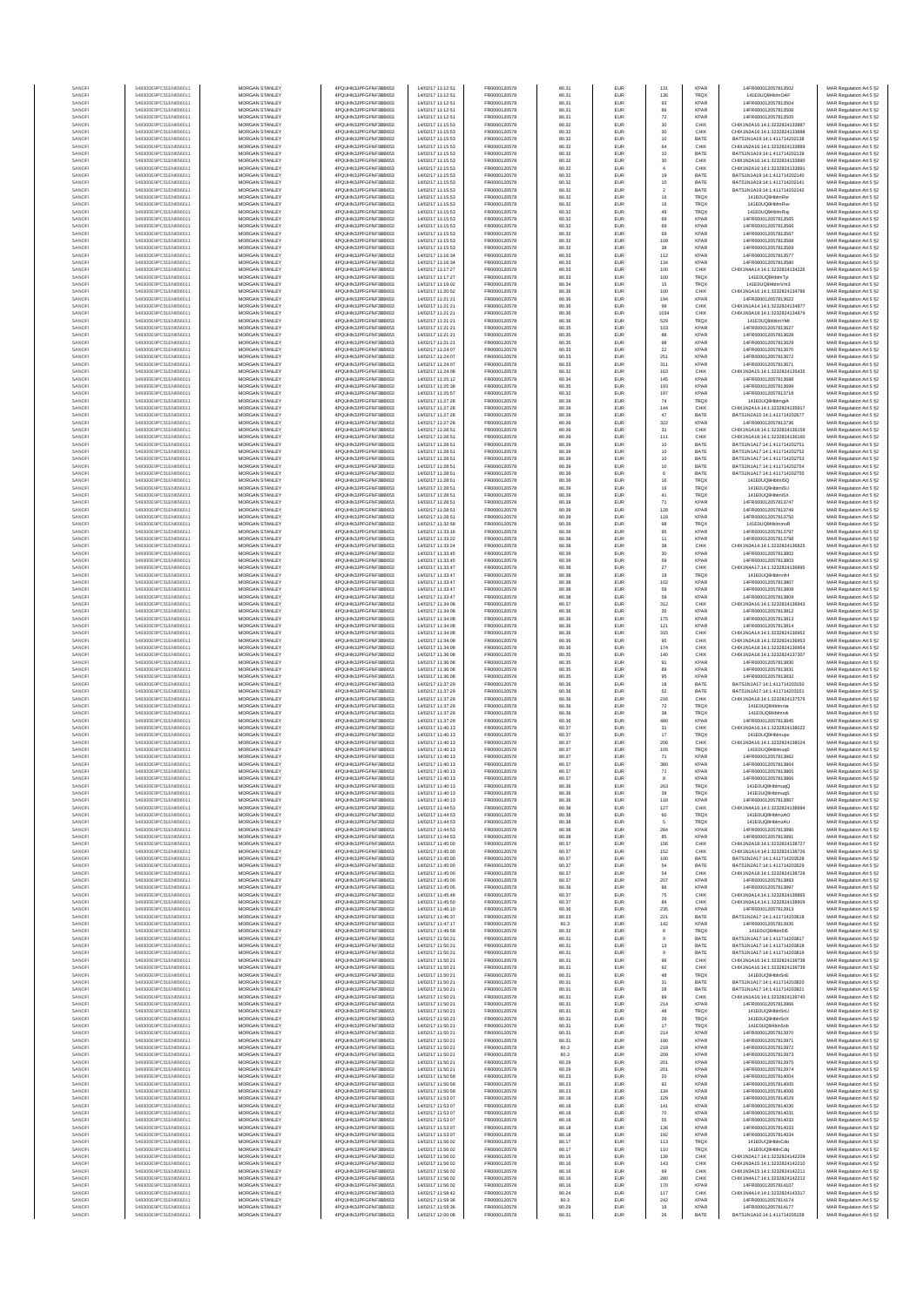| SANOF            | 549300E9PC51EN656011                         | MORGAN STANLEY                   | 4PQUHN3JPFGFNF3BB653                          | 14/02/17 12:00:08                      | FR0000120578                 | 80.31          | EUR        | 23             | BATE         | BATS1N1A16-14-1-411714205159                                   | MAR Regulation Art 5 §2                            |
|------------------|----------------------------------------------|----------------------------------|-----------------------------------------------|----------------------------------------|------------------------------|----------------|------------|----------------|--------------|----------------------------------------------------------------|----------------------------------------------------|
| SANOFI           | 549300E9PC51EN656011                         | <b>MORGAN STANLEY</b>            | 4PQUHN3JPFGFNF3BB653                          | 14/02/17 12:00:08                      | FR0000120578                 | 80.31          | EUR        | 142            | BATE         | BATS1N1A16:14:1:411714205160                                   | MAR Regulation Art 5 §2                            |
| SANOFI           | 549300E9PC51EN656011                         | MORGAN STANLEY                   | 4PQUHN3JPFGFNF3BB653                          | 14/02/17 12:00:08                      | FR0000120578                 | 80.31          | EUR        | 69             | BATE         | BATS1N2A19:14:1:411714205162                                   | MAR Regulation Art 5 §2                            |
| SANOFI           | 549300E9PC51EN656011                         | MORGAN STANLEY                   | 4PQUHN3JPFGFNF3BB653                          | 14/02/17 12:00:08                      | FR0000120578                 | 80.31          | EUR        | 100            | TRQX         | 141E0UQ9HblnLAv                                                | MAR Regulation Art 5 §2                            |
| SANOFI           | 549300E9PC51EN656011                         | MORGAN STANLEY                   | 4PQUHN3JPFGFNF3BB653                          | 14/02/17 12:00:40                      | FR0000120578                 | 80.31          | EUR        | 191            | <b>XPAR</b>  | 14FR000012057814202                                            | MAR Regulation Art 5 §2                            |
| SANOFI           | 549300E9PC51EN656011                         | MORGAN STANLEY                   | 4PQUHN3JPFGFNF3BB653                          | 14/02/17 12:00:40                      | FR0000120578                 | 80.3           | EUR        | 170            | <b>XPAR</b>  | 14FR000012057814205                                            | MAR Regulation Art 5 §2                            |
| SANOFI           | 549300E9PC51EN656011                         | MORGAN STANLEY                   | 4PQUHN3JPFGFNF3BB653                          | 14/02/17 12:00:40                      | FR0000120578                 | 80.3           | EUR        | 176            | <b>XPAR</b>  | 14FR000012057814206                                            | MAR Regulation Art 5 §2                            |
| SANOFI           | 549300E9PC51EN656011                         | MORGAN STANLEY                   | 4PQUHN3JPFGFNF3BB653                          | 14/02/17 12:01:35                      | FR0000120578                 | 80.3           | EUR        | 117            | BATE         | BATS1N2A15:14:1:411714205316                                   | MAR Regulation Art 5 §2                            |
| SANOFI           | 549300E9PC51EN656011                         | <b>MORGAN STANLEY</b>            | 4PQUHN3JPFGFNF3BB653                          | 14/02/17 12:01:35                      | FR0000120578                 | 80.3           | EUR        | 177            | <b>XPAR</b>  | 14FR000012057814242                                            | MAR Regulation Art 5 §2                            |
| SANOFI           | 549300E9PC51EN656011                         | <b>MORGAN STANLEY</b>            | 4PQUHN3JPFGFNF3BB653                          | 14/02/17 12:01:35                      | FR0000120578                 | 80.3           | <b>EUR</b> | 154            | <b>XPAR</b>  | 14FR000012057814240                                            | MAR Regulation Art 5 §2                            |
| SANOFI           | 549300E9PC51EN656011                         | <b>MORGAN STANLEY</b>            | 4PQUHN3JPFGFNF3BB653                          | 14/02/17 12:01:35                      | FR0000120578                 | 80.3           | EUR        | 161            | <b>XPAR</b>  | 14FR000012057814241                                            | MAR Regulation Art 5 §2                            |
| SANOFI           | 549300E9PC51EN656011                         | MORGAN STANLEY                   | 4PQUHN3JPFGFNF3BB653                          | 14/02/17 12:07:01                      | FR0000120578                 | 80.23          | EUR        | 308            | <b>XPAR</b>  | 14FR000012057814294                                            | MAR Regulation Art 5 §2                            |
| SANOFI           | 549300E9PC51EN656011                         | MORGAN STANLEY                   | 4PQUHN3JPFGFNF3BB653                          | 14/02/17 12:07:01                      | FR0000120578                 | 80.23          | EUR        | 211            | <b>XPAR</b>  | 14FR000012057814296                                            | MAR Regulation Art 5 §2                            |
| SANOF            | 549300E9PC51EN656011                         | MORGAN STANLEY                   | 4PQUHN3JPFGFNF3BB653                          | 14/02/17 12:07:01                      | FR0000120578                 | 80.23          | EUR        | 170            | <b>XPAR</b>  | 14FR000012057814297                                            |                                                    |
| SANOFI           | 549300E9PC51EN656011                         | MORGAN STANLEY                   | 4PQUHN3JPFGFNF3BB653                          | 14/02/17 12:07:01                      | FR0000120578                 | 80.23          | EUR        | 102            | <b>TRQX</b>  | 141E0UQ9HblnUYI                                                | MAR Regulation Art 5 §2<br>MAR Regulation Art 5 §2 |
| SANOFI           | 549300E9PC51EN656011                         | MORGAN STANLEY                   | 4PQUHN3JPFGFNF3BB653                          | 14/02/17 12:07:01                      | FR0000120578                 | 80.23          | EUR        | 174            | CHIX         | CHIX1N2A16:14:1:3232824146357                                  | MAR Regulation Art 5 §2                            |
| SANOFI           | 549300E9PC51EN656011                         | MORGAN STANLEY                   | 4PQUHN3JPFGFNF3BB653                          | 14/02/17 12:07:01                      | FR0000120578                 | 80.23          | EUR        | 202            | CHIX         | CHIX1N3A14:14:1:3232824146359                                  | MAR Regulation Art 5 §2                            |
| SANOFI           | 549300E9PC51EN656011                         | <b>MORGAN STANLEY</b>            | 4PQUHN3JPFGFNF3BB653                          | 14/02/17 12:07:01                      | FR0000120578                 | 80.22          | EUR        | 202            | <b>XPAR</b>  | 14FR000012057814303                                            | MAR Regulation Art 5 §2                            |
| SANOFI           | 549300E9PC51EN656011                         | <b>MORGAN STANLEY</b>            | 4PQUHN3JPFGFNF3BB653                          | 14/02/17 12:07:01                      | FR0000120578                 | 80.22          | <b>EUR</b> | 111            | <b>XPAR</b>  | 14FR000012057814304                                            | MAR Regulation Art 5 §2                            |
| SANOFI           | 549300E9PC51EN656011                         | <b>MORGAN STANLEY</b>            | 4PQUHN3JPFGFNF3BB653                          | 14/02/17 12:07:01                      | FR0000120578                 | 80.22          | EUR        | 63             | <b>XPAR</b>  | 14FR000012057814305                                            | MAR Regulation Art 5 §2                            |
| SANOF            | 549300E9PC51EN656011                         | MORGAN STANLEY                   | 4PQUHN3JPFGFNF3BB653                          | 14/02/17 12:08:28                      | FR0000120578                 | 80.18          | EUR        | 151            | <b>XPAR</b>  | 14FR000012057814320                                            | MAR Regulation Art 5 §2                            |
| SANOFI           | 549300E9PC51EN656011                         | MORGAN STANLEY                   | 4PQUHN3JPFGFNF3BB653                          | 14/02/17 12:09:45                      | FR0000120578                 | 80.18          | EUR        | 352            | TRQ)         | 141E0UQ9HblnYZq                                                | MAR Regulation Art 5 §2                            |
| SANOFI           | 549300E9PC51EN656011                         | MORGAN STANLEY                   | 4PQUHN3JPFGFNF3BB653                          | 14/02/17 12:10:27                      | FR0000120578                 | 80.18          | EUR        | 203            | <b>XPAR</b>  | 14FR000012057814342                                            | MAR Regulation Art 5 §2                            |
| SANOFI           | 549300E9PC51EN656011                         | MORGAN STANLEY                   | 4PQUHN3JPFGFNF3BB653                          | 14/02/17 12:10:38                      | FR0000120578                 | 80.17          | EUR        | 187            | <b>XPAR</b>  | 14FR000012057814344                                            | MAR Regulation Art 5 §2                            |
| SANOFI           | 549300E9PC51EN656011                         | MORGAN STANLEY                   | 4PQUHN3JPFGFNF3BB653<br>4POLIHN3JPEGENE3BB653 | 14/02/17 12:12:47                      | FR0000120578                 | 80.19          | EUR        | 139            | CHIX         | CHIX1N2A17:14:1:3232824147959                                  | MAR Regulation Art 5 §2                            |
| SANOFI           | 549300E9PC51EN656011                         | <b>MORGAN STANLEY</b>            | 4PQUHN3JPFGFNF3BB653                          | 14/02/17 12:12:47                      | FR0000120578                 | 80.19          | EUR        | $\overline{1}$ | CHIX         | CHIX1N3A15:14:1:3232824147961                                  | MAR Regulation Art 5 §2                            |
| SANOFI           | 549300E9PC51EN656011                         | MORGAN STANLEY                   |                                               | 14/02/17 12:12:47                      | FR0000120578                 | 80.19          | EUR        | 223            | CHIX         | CHIX1N3A15:14:1:3232824147962                                  | MAR Regulation Art 5 §2                            |
| SANOFI           | 549300E9PC51EN656011                         | MORGAN STANLEY                   | 4PQUHN3JPFGFNF3BB653                          | 14/02/17 12:12:47                      | FR0000120578                 | 80.19          | EUR        | $312\,$        | <b>XPAR</b>  | 14FR000012057814356                                            | MAR Regulation Art 5 §2                            |
| SANOFI           | 549300E9PC51EN656011                         | MORGAN STANLEY                   | 4PQUHN3JPFGFNF3BB653                          | 14/02/17 12:16:05                      | FR0000120578                 | 80.19          | EUR        | 28             | CHIX         | CHIX1N3A17:14:1:3232824148772                                  | MAR Regulation Art 5 §2                            |
| SANOF            | 549300E9PC51EN656011                         | MORGAN STANLEY                   | 4PQUHN3JPFGFNF3BB653                          | 14/02/17 12:16:05                      | FR0000120578                 | 80.19          | EUR        | $14\,$         | TRQ)         | 141E0UQ9Hblnf6p                                                | MAR Regulation Art 5 §2                            |
| SANOFI           | 549300E9PC51EN656011                         | MORGAN STANLEY                   | 4PQUHN3JPFGFNF3BB653                          | 14/02/17 12:16:05                      | FR0000120578                 | 80.19          | EUR        | 202            | TRQ)         | 141E0UQ9Hblnf6u                                                |                                                    |
| SANOFI           | 549300E9PC51EN656011                         | MORGAN STANLEY                   | 4PQUHN3JPFGFNF3BB653                          | 14/02/17 12:16:05                      | FR0000120578                 | 80.19          | EUR        | 268            | <b>XPAR</b>  | 14FR000012057814362                                            | MAR Regulation Art 5 §2<br>MAR Regulation Art 5 §2 |
| SANOFI           | 549300E9PC51EN656011                         | MORGAN STANLEY                   | 4PQUHN3JPFGFNF3BB653                          | 14/02/17 12:16:05                      | FR0000120578                 | 80.19          | EUR        | $\theta$       | BATE         | BATS1N2A16:14:1:411714206554                                   | MAR Regulation Art 5 §2                            |
| SANOFI           | 549300E9PC51EN656011                         | <b>MORGAN STANLEY</b>            | 4PQUHN3JPFGFNF3BB653                          | 14/02/17 12:16:05                      | FR0000120578                 | 80.19          | EUR        | $\overline{9}$ | BATE         | BATS1N2A16:14:1:411714206555                                   | MAR Regulation Art 5 §2                            |
| SANOFI           | 549300E9PC51EN656011                         | <b>MORGAN STANLEY</b>            | 4PQUHN3JPFGFNF3BB653                          | 14/02/17 12:16:05                      | FR0000120578                 | 80.19          | EUR        | 14             | <b>TRQX</b>  | 141E0UQ9Hblnf71                                                | MAR Regulation Art 5 §2                            |
| SANOFI           | 549300E9PC51EN656011                         | MORGAN STANLEY                   | 4PQUHN3JPFGFNF3BB653                          | 14/02/17 12:16:05                      | FR0000120578                 | 80.19          | EUR        | 28             | CHIX         | CHIX1N3A17:14:1:3232824148773                                  | MAR Regulation Art 5 §2                            |
| SANOFI           | 549300E9PC51EN656011                         | MORGAN STANLEY                   | 4PQUHN3JPFGFNF3BB653                          | 14/02/17 12:16:05                      | FR0000120578                 | 80.19          | EUR        | $9$            | BATE         | BATS1N2A16:14:1:411714206556                                   | MAR Regulation Art 5 §2                            |
| SANOFI           | 549300E9PC51EN656011                         | MORGAN STANLEY                   | 4PQUHN3JPFGFNF3BB653                          | 14/02/17 12:16:05                      | FR0000120578                 | 80.19          | EUR        | 63             | <b>XPAR</b>  | 14FR000012057814364                                            | MAR Regulation Art 5 §2                            |
| SANOFI           | 549300E9PC51EN656011                         | MORGAN STANLEY                   | 4PQUHN3JPFGFNF3BB653                          | 14/02/17 12:16:05                      | FR0000120578                 | 80.19          | EUR        | 205            | <b>XPAF</b>  | 14FR000012057814363                                            | MAR Regulation Art 5 §2                            |
| SANOFI           | 549300E9PC51EN656011                         | MORGAN STANLEY                   | 4PQUHN3JPFGFNF3BB653                          | 14/02/17 12:16:05                      | FR0000120578                 | 80.19          | EUR        | $\theta$       | BATE         | BATS1N2A16:14:1:411714206557                                   | MAR Regulation Art 5 §2                            |
| SANOFI           | 549300E9PC51EN656011                         | MORGAN STANLEY                   | 4PQUHN3JPFGFNF3BB653                          | 14/02/17 12:16:05                      | FR0000120578                 | 80.19          | EUR        | $\theta$       | BATE         | BATS1N2A16:14:1:411714206558                                   | MAR Regulation Art 5 §2                            |
| SANOFI           | 549300E9PC51EN656011                         | <b>MORGAN STANLEY</b>            | 4POLIHN3JPEGENE3BB653                         | 14/02/17 12:16:05                      | FR0000120578                 | 80.19          | <b>EUR</b> | 114            | <b>XPAR</b>  | 14FR000012057814365                                            | MAR Regulation Art 5 §2                            |
| SANOFI           | 549300E9PC51EN656011                         | <b>MORGAN STANLEY</b>            | 4PQUHN3JPFGFNF3BB653                          | 14/02/17 12:16:05                      | FR0000120578                 | 80.19          | EUR        | 29             | <b>XPAR</b>  | 14FR000012057814366                                            | MAR Regulation Art 5 §2                            |
| SANOFI           | 549300E9PC51EN656011                         | MORGAN STANLEY                   | 4PQUHN3JPFGFNF3BB653                          | 14/02/17 12:17:34                      | FR0000120578                 | 80.22          | EUR        | 28             | CHIX         | CHIX1N1A16:14:1:3232824149252                                  | MAR Regulation Art 5 §2                            |
| SANOFI           | 549300E9PC51EN656011                         | MORGAN STANLEY                   | 4PQUHN3JPFGFNF3BB653                          | 14/02/17 12:17:34                      | FR0000120578                 | 80.22          | EUR        | $\mathsf g$    | BATE         | BATS1N2A18:14:1:411714206654                                   | MAR Regulation Art 5 §2                            |
| SANOFI           | 549300E9PC51EN656011                         | MORGAN STANLEY                   | 4PQUHN3JPFGFNF3BB653                          | 14/02/17 12:17:34                      | FR0000120578                 | 80.22          | EUR        | $\overline{9}$ | BATE         | BATS1N2A18:14:1:411714206655                                   | MAR Regulation Art 5 §2                            |
| SANOFI           | 549300E9PC51EN656011                         | MORGAN STANLEY                   | 4PQUHN3JPFGFNF3BB653                          | 14/02/17 12:17:34                      | FR0000120578                 | 80.22          | EUR        | 28             | CHIX         | CHIX1N1A16:14:1:3232824149253                                  | MAR Regulation Art 5 §2                            |
|                  | 549300E9PC51EN656011                         | MORGAN STANLEY                   | 4PQUHN3JPFGFNF3BB653                          | 14/02/17 12:17:34                      | FR0000120578                 | 80.22          | EUR        | $9$            | BATE         | BATS1N2A18:14:1:411714206656                                   | MAR Regulation Art 5 §2                            |
| SANOFI<br>SANOFI | 549300E9PC51EN656011                         | MORGAN STANLEY                   | 4PQUHN3JPFGFNF3BB653                          | 14/02/17 12:17:34                      | FR0000120578                 | 80.22          | EUR        | $\theta$       | BATE         | BATS1N2A18:14:1:411714206657                                   | MAR Regulation Art 5 §2                            |
| SANOFI           | 549300E9PC51EN656011                         | MORGAN STANLEY                   | 4PQUHN3JPFGFNF3BB653                          | 14/02/17 12:17:34                      | FR0000120578                 | 80.22          | EUR        | $14\,$         | <b>TRQX</b>  | 141E0UQ9Hblngl                                                 | MAR Regulation Art 5 §2                            |
| SANOFI           | 549300E9PC51EN656011                         | <b>MORGAN STANLEY</b>            | 4POLIHN3JPEGENE3BB653                         | 14/02/17 12:17:34                      | FR0000120578                 | 80.22          | EUR        | 55             | <b>TRQX</b>  | 141E0UQ9Hblnglu                                                | MAR Regulation Art 5 §2                            |
| SANOFI           | 549300E9PC51EN656011                         | MORGAN STANLEY                   | 4PQUHN3JPFGFNF3BB653                          | 14/02/17 12:17:34                      | FR0000120578                 | 80.22          | EUR        | $\overline{7}$ | BATE         | BATS1N2A18-14-1-411714206658<br>CHIX1N1A16:14:1:3232824149254  | MAR Regulation Art 5 §2                            |
| SANOFI           | 549300E9PC51EN656011                         | MORGAN STANLEY                   | 4PQUHN3JPFGFNF3BB653                          | 14/02/17 12:17:34                      | FR0000120578                 | 80.22          | EUR        | $18\,$         | CHIX         | 14FR000012057814386                                            | MAR Regulation Art 5 §2                            |
| SANOFI           | 549300E9PC51EN656011                         | MORGAN STANLEY                   | 4PQUHN3JPFGFNF3BB653                          | 14/02/17 12:17:34                      | FR0000120578                 | 80.22          | EUR        | 64             | <b>XPAR</b>  |                                                                | MAR Regulation Art 5 §2                            |
| SANOFI           | 549300E9PC51EN656011                         | MORGAN STANLEY                   | 4PQUHN3JPFGFNF3BB653                          | 14/02/17 12:17:34                      | FR0000120578                 | 80.22          | EUR        | 176            | <b>XPAF</b>  | 14FR000012057814387                                            | MAR Regulation Art 5 §2                            |
| SANOFI           | 549300E9PC51EN656011                         | MORGAN STANLEY                   | 4PQUHN3JPFGFNF3BB653                          | 14/02/17 12:17:34                      | FR0000120578                 | 80.22          | EUR        | 10             | CHIX         | CHIX1N1A16:14:1:3232824149255                                  | MAR Regulation Art 5 §2                            |
| SANOFI           | 549300E9PC51EN656011                         | MORGAN STANLEY                   | 4PQUHN3JPFGFNF3BB653                          | 14/02/17 12:17:34                      | FR0000120578                 | 80.22          | EUR        | 59             | <b>XPAR</b>  | 14FR000012057814388                                            | MAR Regulation Art 5 §2                            |
| SANOFI           | 549300E9PC51EN656011                         | MORGAN STANLEY                   | 4PQUHN3JPFGFNF3BB653                          | 14/02/17 12:17:34                      | FR0000120578                 | 80.22          | EUR        | 18             | CHIX         | CHIX1N1A16:14:1:3232824149256                                  | MAR Regulation Art 5 §2                            |
| SANOFI           | 549300E9PC51EN656011                         | <b>MORGAN STANLEY</b>            | 4POLIHN3JPEGENE3BB653                         | 14/02/17 12:18:00                      | FR0000120578                 | 80.22          | EUR        | 160            | CHIX         | CHIX1N1A14-14-1-3232824149325                                  | MAR Regulation Art 5 §2                            |
| SANOFI           | 549300E9PC51EN656011                         | <b>MORGAN STANLEY</b>            | 4PQUHN3JPFGFNF3BB653                          | 14/02/17 12:18:00                      | FR0000120578                 | 80.22          | EUR        | 25             | CHIX         | CHIX1N1A14:14:1:3232824149326                                  | MAR Regulation Art 5 §2                            |
| SANOFI           | 549300E9PC51EN656011                         | MORGAN STANLEY                   | 4PQUHN3JPFGFNF3BB653                          | 14/02/17 12:20:06                      | FR0000120578                 | 80.23          | EUR        | 404            | <b>XPAR</b>  | 14FR000012057814414                                            | MAR Regulation Art 5 §2                            |
| SANOFI           | 549300E9PC51EN656011                         | MORGAN STANLEY                   | 4PQUHN3JPFGFNF3BB653                          | 14/02/17 12:20:06                      | FR0000120578                 | 80.23          | EUR        | 92             | <b>TRQX</b>  | 141E0UQ9HblnjPx                                                | MAR Regulation Art 5 §2                            |
| SANOFI           | 549300E9PC51EN656011                         | MORGAN STANLEY                   | 4PQUHN3JPFGFNF3BB653                          | 14/02/17 12:20:06                      | FR0000120578                 | 80.23          | EUR        | 181            | CHIX         | CHIX1N4A16:14:1:3232824149756                                  | MAR Regulation Art 5 §2                            |
| SANOFI           | 549300E9PC51EN656011                         | MORGAN STANLEY                   | 4PQUHN3JPFGFNF3BB653                          | 14/02/17 12:20:06                      | FR0000120578                 | 80.23          | EUR        | 59             | BATE         | BATS1N2A19:14:1:411714206872                                   | MAR Regulation Art 5 §2                            |
| SANOFI           | 549300E9PC51EN656011                         | MORGAN STANLEY                   | 4PQUHN3JPFGFNF3BB653                          | 14/02/17 12:21:06                      | FR0000120578                 | 80.19          | EUR        | 184            | CHIX         | CHIX1N3A17:14:1:3232824150004                                  | MAR Regulation Art 5 §2                            |
| SANOFI           | 549300E9PC51EN656011                         | MORGAN STANLEY                   | 4PQUHN3JPFGFNF3BB653                          | 14/02/17 12:24:40                      | FR0000120578                 | 80.22          | EUR        | 28             | CHIX         | CHIX1N3A16:14:1:3232824150745                                  | MAR Regulation Art 5 §2                            |
| SANOFI           | 549300E9PC51EN656011                         | <b>MORGAN STANLEY</b>            | 4PQUHN3JPFGFNF3BB653                          | 14/02/17 12:24:40                      | FR0000120578                 | 80.22          | EUR        | 66             | CHIX         | CHIX1N3A16:14:1:3232824150746                                  | MAR Regulation Art 5 §2                            |
| SANOFI           | 549300E9PC51EN656011                         | <b>MORGAN STANLEY</b>            | 4PQUHN3JPFGFNF3BB653                          | 14/02/17 12:24:56                      | FR0000120578                 | 80.22          | EUR        | 37             | CHIX         | CHIX1N4A17:14:1:3232824150789                                  | MAR Regulation Art 5 §2                            |
| SANOFI           | 549300E9PC51EN656011                         | MORGAN STANLEY<br>MORGAN STANLEY | 4PQUHN3JPFGFNF3BB653                          | 14/02/17 12:24:56<br>14/02/17 12:25:15 | FR0000120578<br>FR0000120578 | 80.22          | EUR        | 55<br>100      | CHIX         | CHIX1N4A17:14:1:3232824150790                                  | MAR Regulation Art 5 §2                            |
| SANOFI<br>SANOF  | 549300E9PC51EN656011<br>549300E9PC51EN656011 | MORGAN STANLEY                   | 4PQUHN3JPFGFNF3BB653<br>4PQUHN3JPFGFNF3BB653  | 14/02/17 12:25:32                      | FR0000120578                 | 80.22<br>80.22 | EUR<br>EUR | 94             | CHIX<br>CHIX | CHIX1N4A15:14:1:3232824150852<br>CHIX1N3A14:14:1:3232824150891 | MAR Regulation Art 5 §2<br>MAR Regulation Art 5 §2 |
| SANOFI           | 549300E9PC51EN656011                         | MORGAN STANLEY                   | 4PQUHN3JPFGFNF3BB653                          | 14/02/17 12:25:39                      | FR0000120578                 | 80.21          | EUR        | 31             | CHIX         | CHIX1N1A17:14:1:3232824150909                                  | MAR Regulation Art 5 §2                            |
| SANOFI           | 549300E9PC51EN656011                         | MORGAN STANLEY                   | 4PQUHN3JPFGFNF3BB653                          | 14/02/17 12:25:39                      | FR0000120578                 | 80.21          | EUR        | 15             | TRQX         | 141E0UQ9HbInpze                                                | MAR Regulation Art 5 §2                            |
| SANOFI           | 549300E9PC51EN656011                         | MORGAN STANLEY                   | 4PQUHN3JPFGFNF3BB653                          | 14/02/17 12:25:39                      | FR0000120578                 | 80.21          | EUR        | $\overline{9}$ | BATE         | BATS1N2A15:14:1:411714207180                                   | MAR Regulation Art 5 §2                            |
| SANOFI           | 549300E9PC51EN656011                         | <b>MORGAN STANLEY</b>            | 4PQUHN3JPFGFNF3BB653                          | 14/02/17 12:25:39                      | FR0000120578                 | 80.21          | EUR        | 31             | CHIX         | CHIX1N1A17:14:1:3232824150910                                  | MAR Regulation Art 5 §2                            |
| SANOFI           | 549300E9PC51EN656011                         | <b>MORGAN STANLEY</b>            | 4PQUHN3JPFGFNF3BB653                          | 14/02/17 12:25:39                      | FR0000120578                 | 80.21          | EUR        | 18             | BATE         | BATS1N2A15:14:1:411714207181                                   | MAR Regulation Art 5 §2                            |
| SANOFI           | 549300E9PC51EN656011                         | <b>MORGAN STANLEY</b>            | 4PQUHN3JPFGFNF3BB653                          | 14/02/17 12:25:39                      | FR0000120578                 | 80.21          | EUR        | 62             | CHIX         | CHIX1N1A17:14:1:3232824150911                                  | MAR Regulation Art 5 §2                            |
| SANOFI           | 549300E9PC51EN656011                         | MORGAN STANLEY                   | 4PQUHN3JPFGFNF3BB653                          | 14/02/17 12:25:39                      | FR0000120578                 | 80.21          | EUR        | $31\,$         | CHIX         | CHIX1N1A17:14:1:3232824150912                                  | MAR Regulation Art 5 §2                            |
| SANOFI           | 549300E9PC51EN656011                         | MORGAN STANLEY                   | 4PQUHN3JPFGFNF3BB653                          | 14/02/17 12:25:39                      | FR0000120578                 | 80.21          | EUR        | 68             | <b>XPAR</b>  | 14FR000012057814438                                            | MAR Regulation Art 5 §2                            |
| SANOF            | 549300E9PC51EN656011                         | MORGAN STANLEY                   | 4PQUHN3JPFGFNF3BB653                          | 14/02/17 12:25:39                      | FR0000120578                 | 80.21          | EUR        | $\mathsf g$    | BATE         | BATS1N2A15:14:1:411714207182                                   | MAR Regulation Art 5 §2                            |
| SANOFI           | 549300E9PC51EN656011                         | MORGAN STANLEY                   | 4PQUHN3JPFGFNF3BB653                          | 14/02/17 12:25:39                      | FR0000120578                 | 80.21          | EUR        | 15             | TRQ)         | 141E0UQ9HbInpzv                                                | MAR Regulation Art 5 §2                            |
| SANOFI           | 549300E9PC51EN656011                         | MORGAN STANLEY                   | 4PQUHN3JPFGFNF3BB653                          | 14/02/17 12:25:39                      | FR0000120578                 | 80.21          | EUR        | 346            | <b>XPAR</b>  | 14FR000012057814442                                            | MAR Regulation Art 5 §2                            |
| SANOFI           | 549300E9PC51EN656011                         | MORGAN STANLEY                   | 4PQUHN3JPFGFNF3BB653                          | 14/02/17 12:25:39                      | FR0000120578                 | 80.21          | EUR        | 15             | <b>TRQX</b>  | 141E0UQ9Hblnq01                                                | MAR Regulation Art 5 §2                            |
| SANOFI           | 549300E9PC51EN656011                         | <b>MORGAN STANLEY</b>            | 4PQUHN3JPFGFNF3BB653                          | 14/02/17 12:26:39                      | FR0000120578                 | 80.21          | EUR        | 306            | <b>XPAR</b>  | 14FR000012057814444                                            | MAR Regulation Art 5 §2                            |
| SANOFI           | 549300E9PC51EN656011                         | <b>MORGAN STANLEY</b>            | 4PQUHN3JPFGFNF3BB653                          | 14/02/17 12:25:39                      | FR0000120578                 | 80.21          | EUR        | 90             | <b>XPAR</b>  | 14FR000012057814443                                            | MAR Regulation Art 5 §2                            |
| SANOFI           | 549300E9PC51EN656011                         | MORGAN STANLEY                   | 4PQUHN3JPFGFNF3BB653                          | 14/02/17 12:25:39                      | FR0000120578                 | 80.21          | EUR        | 40             | TRQX         | 141E0UQ9Hblng04                                                | MAR Regulation Art 5 §2                            |
| SANOFI           | 549300E9PC51EN656011                         | MORGAN STANLEY                   | 4PQUHN3JPFGFNF3BB653                          | 14/02/17 12:25:39                      | FR0000120578                 | 80.21          | EUR        | $9$            | BATE         | BATS1N2A15:14:1:411714207183                                   | MAR Regulation Art 5 §2                            |
| SANOFI           | 549300E9PC51EN656011                         | MORGAN STANLEY                   | 4PQUHN3JPFGFNF3BB653                          | 14/02/17 12:25:39                      | FR0000120578                 | 80.21          | EUR        |                | BATE         | BATS1N2A15:14:1:411714207184                                   | MAR Regulation Art 5 §2                            |
| SANOF            | 549300E9PC51EN656011                         | MORGAN STANLEY                   | 4PQUHN3JPFGFNF3BB653                          | 14/02/17 12:26:21                      | FR0000120578                 | 80.21          | EUR        | 166            | <b>XPAR</b>  | 14FR000012057814451                                            | MAR Regulation Art 5 §2                            |
| SANOFI           | 549300E9PC51EN656011                         | MORGAN STANLEY                   | 4PQUHN3JPFGFNF3BB653                          | 14/02/17 12:27:41                      | FR0000120578                 | 80.22          | EUR        | 41             | <b>XPAR</b>  | 14FR000012057814456                                            | MAR Regulation Art 5 §2                            |
| SANOFI           | 549300E9PC51EN656011                         | MORGAN STANLEY                   | 4PQUHN3JPFGFNF3BB653                          | 14/02/17 12:27:53                      | FR0000120578                 | 80.22          | EUR        | 170            | <b>XPAR</b>  | 14FR000012057814457                                            | MAR Regulation Art 5 §2                            |
| SANOFI           | 549300E9PC51EN656011                         | <b>MORGAN STANLEY</b>            | 4PQUHN3JPFGFNF3BB653                          | 14/02/17 12:27:53                      | FR0000120578                 | 80.22          | EUR        | 107            | <b>XPAR</b>  | 14FR000012057814458                                            | MAR Regulation Art 5 §2                            |
| SANOFI           | 549300E9PC51EN656011                         | <b>MORGAN STANLEY</b>            | 4PQUHN3JPFGFNF3BB653                          | 14/02/17 12:28:19                      | FR0000120578                 | 80.22          | EUR        | 19             | <b>XPAR</b>  | 14FR000012057814459                                            | MAR Regulation Art 5 §2                            |
| SANOF            | 549300E9PC51EN656011                         | MORGAN STANLEY                   | 4PQUHN3JPFGFNF3BB653                          | 14/02/17 12:28:25                      | FR0000120578                 | 80.22          | EUR        | 164            | <b>TRQX</b>  | 141E0UQ9Hblnshr                                                | MAR Regulation Art 5 §2                            |
| SANOFI           | 549300E9PC51EN656011                         | MORGAN STANLEY                   | 4PQUHN3JPFGFNF3BB653                          | 14/02/17 12:28:25                      | FR0000120578                 | 80.22          | EUR        | 205            | TRQX         | 141E0UQ9Hblnshv                                                | MAR Regulation Art 5 §2                            |
| SANOF            | 549300E9PC51EN656011                         | MORGAN STANLEY                   | N3JPFGFNF3BB653<br>4PQUHN3JPFGFNF3BB653       | J2/17 12:28:25<br>14/02/17 12:31:16    | FR0000120578                 | 80.2           | EUR        | 73             | BATE         | BATS1N1A19:14:1:411714207466                                   | : Regulation Art 5 §2<br>MAR Regulation Art 5 §2   |
| SANOFI           | 549300E9PC51EN656011                         | MORGAN STANLEY                   | 4PQUHN3JPFGFNF3BB653                          | 14/02/17 12:31:16                      | FR0000120578                 | 80.2           | EUR        | 497            | <b>XPAR</b>  | 14FR000012057814494                                            | MAR Regulation Art 5 §2                            |
| SANOFI           | 549300E9PC51EN656011                         | MORGAN STANLEY                   | 4PQUHN3JPFGFNF3BB653                          | 14/02/17 12:31:16                      | FR0000120578                 | 80.2           | EUR        | 177            | <b>XPAR</b>  | 14FR000012057814496                                            | MAR Regulation Art 5 §2                            |
| SANOFI           | 549300E9PC51EN656011                         | <b>MORGAN STANLEY</b>            | 4PQUHN3JPFGFNF3BB653                          | 14/02/17 12:31:30                      | FR0000120578                 | 80.18          | <b>EUR</b> | 183            | <b>XPAR</b>  | 14FR000012057814502                                            | MAR Regulation Art 5 §2                            |
| SANOFI           | 549300E9PC51EN656011                         | <b>MORGAN STANLEY</b>            | 4PQUHN3JPFGFNF3BB653                          | 14/02/17 12:32:21                      | FR0000120578                 | 80.17          | <b>EUR</b> | 243            | <b>XPAR</b>  | 14FR000012057814504                                            | MAR Regulation Art 5 §2                            |
| SANOFI           | 549300E9PC51EN656011                         | MORGAN STANLEY                   | 4PQUHN3JPFGFNF3BB653                          | 14/02/17 12:33:03                      | FR0000120578                 | 80.18          | EUR        | 109            | TRQX         | 141E0UQ9Hblnv1u                                                | MAR Regulation Art 5 §2                            |
| SANOFI           | 549300E9PC51EN656011                         | MORGAN STANLEY                   | 4PQUHN3JPFGFNF3BB653                          | 14/02/17 12:33:03                      | FR0000120578                 | 80.18          | EUR        | 149            | TRQX         | 141E0UQ9Hblny1x                                                | MAR Regulation Art 5 §2                            |
| SANOFI           | 549300E9PC51EN656011                         | MORGAN STANLEY                   | 4PQUHN3JPFGFNF3BB653                          | 14/02/17 12:35:15                      | FR0000120578                 | 80.21          | EUR        |                | CHIX         | CHIX1N1A14:14:1:3232824152871                                  | MAR Regulation Art 5 §2                            |
| SANOFI           | 549300E9PC51EN656011                         | MORGAN STANLEY                   | 4PQUHN3JPFGFNF3BB653                          | 14/02/17 12:35:15                      | FR0000120578                 | 80.21          | EUR        | 59             | CHIX         | CHIX1N1A14:14:1:3232824152872                                  | MAR Regulation Art 5 §2                            |
| SANOFI           | 549300E9PC51EN656011                         | MORGAN STANLEY                   | 4PQUHN3JPFGFNF3BB653                          | 14/02/17 12:35:15                      | FR0000120578                 | 80.21          | EUR        | 332            | <b>XPAR</b>  | 14FR000012057814526                                            | MAR Regulation Art 5 §2                            |
| SANOFI           | 549300E9PC51EN656011                         | MORGAN STANLEY                   | 4PQUHN3JPFGFNF3BB653                          | 14/02/17 12:39:00                      | FR0000120578                 | 80.18          | EUR        | 149            | <b>XPAR</b>  | 14FR000012057814534                                            | MAR Regulation Art 5 §2                            |
| SANOFI           | 549300E9PC51EN656011                         | <b>MORGAN STANLEY</b>            | 4PQUHN3JPFGFNF3BB653                          | 14/02/17 12:39:00                      | FR0000120578                 | 80.18          | <b>EUR</b> | 161            | <b>XPAR</b>  | 14FR000012057814533                                            | MAR Regulation Art 5 §2                            |
| SANOFI           | 549300E9PC51EN656011                         | <b>MORGAN STANLEY</b>            | 4PQUHN3JPFGFNF3BB653                          | 14/02/17 12:39:00                      | FR0000120578                 | 80.17          | EUR        | 56             | CHIX         | CHIX1N1A16:14:1:3232824153518                                  | MAR Regulation Art 5 §2                            |
| SANOFI           | 549300E9PC51EN656011                         | <b>MORGAN STANLEY</b>            | 4PQUHN3JPFGFNF3BB653                          | 14/02/17 12:39:00                      | FR0000120578                 | 80.17          | <b>EUR</b> | 197            | BATE         | BATS1N1A19:14:1:411714207882                                   | MAR Regulation Art 5 §2                            |
| SANOFI           | 549300E9PC51EN656011                         | MORGAN STANLEY                   | 4PQUHN3JPFGFNF3BB653                          | 14/02/17 12:39:00                      | FR0000120578                 | 80.17          | EUR        | 153            | <b>XPAR</b>  | 14FR000012057814535                                            | MAR Regulation Art 5 §2                            |
| SANOFI           | 549300E9PC51EN656011                         | MORGAN STANLEY                   | 4PQUHN3JPFGFNF3BB653                          | 14/02/17 12:39:00                      | FR0000120578                 | 80.17          | EUR        | 153            | <b>XPAR</b>  | 14FR000012057814536                                            | MAR Regulation Art 5 §2                            |
| SANOFI           | 549300E9PC51EN656011                         | MORGAN STANLEY                   | 4PQUHN3JPFGFNF3BB653                          | 14/02/17 12:39:00                      | FR0000120578                 | 80.17          | EUR        | 17             | BATE         | BATS1N1A19:14:1:411714207883                                   | MAR Regulation Art 5 §2                            |
| SANOFI           | 549300E9PC51EN656011                         | MORGAN STANLEY                   | 4PQUHN3JPFGFNF3BB653                          | 14/02/17 12:39:00                      | FR0000120578                 | 80.17          | EUR        | 311            | CHIX         | CHIX1N1A16:14:1:3232824153523                                  | MAR Regulation Art 5 §2                            |
| SANOFI           | 549300E9PC51EN656011                         | MORGAN STANLEY                   | 4PQUHN3JPFGFNF3BB653                          | 14/02/17 12:40:16                      | FR0000120578                 | 80.19          | EUR        | 342            | <b>XPAR</b>  | 14FR000012057814546                                            | MAR Regulation Art 5 §2                            |
| SANOFI           | 549300E9PC51EN656011                         | MORGAN STANLEY                   | 4PQUHN3JPFGFNF3BB653                          | 14/02/17 12:44:15                      | FR0000120578                 | 80.21          | EUR        | 98             | <b>XPAR</b>  | 14FR000012057814559                                            | MAR Regulation Art 5 §2                            |
| SANOFI           | 549300E9PC51EN656011                         | <b>MORGAN STANLEY</b>            | 4PQUHN3JPFGFNF3BB653                          | 14/02/17 12:44:27                      | FR0000120578                 | 80.22          | <b>EUR</b> | 36             | <b>XPAR</b>  | 14FR000012057814568                                            | MAR Regulation Art 5 §2                            |
| SANOFI           | 549300E9PC51EN656011                         | <b>MORGAN STANLEY</b>            | 4PQUHN3JPFGFNF3BB653                          | 14/02/17 12:44:27                      | FR0000120578                 | 80.22          | EUR        | 50             | <b>XPAR</b>  | 14FR000012057814569                                            |                                                    |
| SANOFI           | 549300E9PC51EN656011                         | MORGAN STANLEY                   | 4PQUHN3JPFGFNF3BB653                          | 14/02/17 12:44:27                      | FR0000120578                 | 80.22          | EUR        | 10             | <b>XPAR</b>  | 14FR000012057814570                                            | MAR Regulation Art 5 §2<br>MAR Regulation Art 5 §2 |
| SANOFI           | 549300E9PC51EN656011                         | MORGAN STANLEY                   | 4PQUHN3JPFGFNF3BB653                          | 14/02/17 12:44:39                      | FR0000120578                 | 80.21          | EUR        | 31             | CHIX         | CHIX1N2A18:14:1:3232824154574                                  | MAR Regulation Art 5 §2                            |
| SANOFI           | 549300E9PC51EN656011                         | MORGAN STANLEY                   | 4PQUHN3JPFGFNF3BB653                          | 14/02/17 12:44:39                      | FR0000120578                 | 80.21          | EUR        | 71             | <b>XPAR</b>  | 14FR000012057814574                                            | MAR Regulation Art 5 §2                            |
| SANOFI           | 549300E9PC51EN656011                         | MORGAN STANLEY                   | 4PQUHN3JPFGFNF3BB653                          | 14/02/17 12:44:39                      | FR0000120578                 | 80.21          | EUR        | 249            | <b>XPAR</b>  | 14FR000012057814575                                            | MAR Regulation Art 5 §2                            |
| SANOFI           | 549300E9PC51EN656011                         | MORGAN STANLEY                   | 4PQUHN3JPFGFNF3BB653                          | 14/02/17 12:44:39                      | FR0000120578                 | 80.21          | EUR        | 267            | CHIX         | CHIX1N2A18:14:1:3232824154575                                  | MAR Regulation Art 5 §2                            |
| SANOFI           | 549300E9PC51EN656011                         | MORGAN STANLEY                   | 4PQUHN3JPFGFNF3BB653                          | 14/02/17 12:44:39                      | FR0000120578                 | 80.21          | EUR        | 16             | <b>TRQX</b>  | 141E0UQ9Hblo9lr                                                | MAR Regulation Art 5 §2                            |
| SANOFI           | 549300E9PC51EN656011                         | <b>MORGAN STANLEY</b>            | 4PQUHN3JPFGFNF3BB653                          | 14/02/17 12:44:39                      | FR0000120578                 | 80.21          | EUR        | 71             | <b>XPAR</b>  | 14FR000012057814576                                            | MAR Regulation Art 5 §2                            |
| SANOFI           | 549300E9PC51EN656011                         | <b>MORGAN STANLEY</b>            | 4PQUHN3JPFGFNF3BB653                          | 14/02/17 12:44:39                      | FR0000120578                 | 80.21          | <b>EUR</b> | 178            | <b>XPAR</b>  | 14FR000012057814577                                            | MAR Regulation Art 5 §2                            |
| SANOFI           | 549300E9PC51EN656011                         | MORGAN STANLEY                   | 4PQUHN3JPFGFNF3BB653                          | 14/02/17 12:44:39                      | FR0000120578                 | 80.21          | EUR        | 16             | TRQX         | 141E0UQ9Hblo9lv                                                | MAR Regulation Art 5 §2                            |
| SANOFI           | 549300E9PC51EN656011                         | MORGAN STANLEY                   | 4PQUHN3JPFGFNF3BB653                          | 14/02/17 12:44:39                      | FR0000120578                 | 80.21          | EUR        | 120            | TRQX         | 141E0UQ9Hblo9ly                                                | MAR Regulation Art 5 §2                            |
| SANOFI           | 549300E9PC51EN656011                         | MORGAN STANLEY                   | 4PQUHN3JPFGFNF3BB653                          | 14/02/17 12:44:39                      | FR0000120578                 | 80.21          | EUR        | 71             | <b>XPAR</b>  | 14FR000012057814578                                            | MAR Regulation Art 5 §2                            |
| SANOFI           | 549300E9PC51EN656011                         | MORGAN STANLEY                   | 4PQUHN3JPFGFNF3BB653                          | 14/02/17 12:44:39                      | FR0000120578                 | 80.21          | EUR        | 26             | <b>XPAR</b>  | 14FR000012057814579                                            | MAR Regulation Art 5 §2                            |
| SANOFI           | 549300E9PC51EN656011                         | MORGAN STANLEY                   | 4PQUHN3JPFGFNF3BB653                          | 14/02/17 12:46:23                      | FR0000120578                 | 80.24          | <b>EUR</b> | 100            | <b>XPAR</b>  | 14FR000012057814593                                            | MAR Regulation Art 5 §2                            |
| SANOFI           | 549300E9PC51EN656011                         | MORGAN STANLEY                   | 4PQUHN3JPFGFNF3BB653                          | 14/02/17 12:46:23                      | FR0000120578                 | 80.24          | EUR        | 110            | <b>XPAR</b>  | 14FR000012057814594                                            | MAR Regulation Art 5 §2                            |
| SANOFI           | 549300E9PC51EN656011                         | <b>MORGAN STANLEY</b>            | 4PQUHN3JPFGFNF3BB653                          | 14/02/17 12:46:23                      | FR0000120578                 | 80.24          | <b>EUR</b> | 100            | <b>XPAR</b>  | 14FR000012057814595                                            | MAR Regulation Art 5 §2                            |
| SANOFI           | 549300E9PC51EN656011                         | <b>MORGAN STANLEY</b>            | 4PQUHN3JPFGFNF3BB653                          | 14/02/17 12:46:23                      | FR0000120578                 | 80.24          | <b>EUR</b> | 113            | <b>XPAR</b>  | 14FR000012057814596                                            | MAR Regulation Art 5 §2                            |
| SANOFI           | 549300E9PC51EN656011                         | MORGAN STANLEY                   | 4PQUHN3JPFGFNF3BB653                          | 14/02/17 12:49:10                      | FR0000120578                 | 80.24          | EUR        | 165            | <b>XPAR</b>  | 14FR000012057814612                                            | MAR Regulation Art 5 §2                            |
| SANOFI           | 549300E9PC51EN656011                         | MORGAN STANLEY                   | 4PQUHN3JPFGFNF3BB653                          | 14/02/17 12:49:10                      | FR0000120578                 | 80.24          | EUR        | 74             | CHIX         | CHIX1N3A14:14:1:3232824155387                                  | MAR Regulation Art 5 §2                            |
| SANOFI           | 549300E9PC51EN656011                         | MORGAN STANLEY                   | 4PQUHN3JPFGFNF3BB653                          | 14/02/17 12:49:10                      | FR0000120578                 | 80.24          | EUR        | 282            | <b>XPAR</b>  | 14FR000012057814614                                            | MAR Regulation Art 5 §2                            |
| SANOFI           | 549300E9PC51EN656011                         | MORGAN STANLEY                   | 4PQUHN3JPFGFNF3BB653                          | 14/02/17 12:49:10                      | FR0000120578                 | 80.23          | EUR        | 302            | <b>XPAR</b>  | 14FR000012057814624                                            | MAR Regulation Art 5 §2                            |
| SANOFI           | 549300E9PC51EN656011                         | MORGAN STANLEY                   | 4PQUHN3JPFGFNF3BB653                          | 14/02/17 12:49:10                      | FR0000120578                 | 80.24          | EUR        | $74\,$         | CHIX         | CHIX1N3A14:14:1:3232824155389                                  | MAR Regulation Art 5 §2                            |
| SANOFI           | 549300E9PC51EN656011                         | MORGAN STANLEY                   | 4PQUHN3JPFGFNF3BB653                          | 14/02/17 12:49:10                      | FR0000120578                 | 80.24          | <b>EUR</b> | 24             | BATE         | BATS1N2A18:14:1:411714208332                                   | MAR Regulation Art 5 §2                            |
| SANOFI           | 549300E9PC51EN656011                         | <b>MORGAN STANLEY</b>            | 4PQUHN3JPFGFNF3BB653                          | 14/02/17 12:49:10                      | FR0000120578                 | 80.24          | EUR        | 53             | CHIX         | CHIX1N3A14:14:1:3232824155390                                  | MAR Regulation Art 5 §2                            |
| SANOFI           | 549300E9PC51EN656011                         | <b>MORGAN STANLEY</b>            | 4PQUHN3JPFGFNF3BB653                          | 14/02/17 12:49:10                      | FR0000120578                 | 80.24          | <b>EUR</b> | 38             | <b>TRQX</b>  | 141E0UQ9HbloDUE                                                | MAR Regulation Art 5 §2                            |
| SANOFI           | 549300E9PC51EN656011                         | <b>MORGAN STANLEY</b>            | 4PQUHN3JPFGFNF3BB653                          | 14/02/17 12:49:10                      | FR0000120578                 | 80.24          | <b>EUR</b> | 24             | <b>BATE</b>  | BATS1N2A18:14:1:411714208333                                   | MAR Regulation Art 5 §2                            |
| SANOFI           | 549300E9PC51EN656011                         | MORGAN STANLEY                   | 4PQUHN3JPFGFNF3BB653                          | 14/02/17 12:49:10                      | FR0000120578                 | 80.24          | EUR        | 17             | BATE         | BATS1N2A18:14:1:411714208334                                   | MAR Regulation Art 5 §2                            |
| SANOFI           | 549300E9PC51EN656011                         | MORGAN STANLEY                   | 4PQUHN3JPFGFNF3BB653                          | 14/02/17 12:49:10                      | FR0000120578                 | 80.24          | EUR        | 38             | TRQX         | 141E0UQ9HbloDUJ                                                | MAR Regulation Art 5 §2                            |
| SANOFI           | 549300E9PC51EN656011                         | MORGAN STANLEY                   | 4PQUHN3JPFGFNF3BB653                          | 14/02/17 12:49:10                      | FR0000120578                 | 80.24          | EUR        | 26             | <b>TRQX</b>  | 141E0UQ9HbloDUM                                                | MAR Regulation Art 5 §2                            |
| SANOFI           | 549300E9PC51EN656011                         | MORGAN STANLEY                   | 4PQUHN3JPFGFNF3BB653                          | 14/02/17 12:49:10                      | FR0000120578                 | 80.23          | EUR        | $23\,$         | BATE         | BATS1N1A15:14:1:411714208335                                   | MAR Regulation Art 5 §2                            |
| SANOFI           | 549300E9PC51EN656011                         | MORGAN STANLEY                   | 4PQUHN3JPFGFNF3BB653                          | 14/02/17 12:49:10                      | FR0000120578                 | 80.23          | EUR        | 106            | BATE         | BATS1N1A15:14:1:411714208336                                   | MAR Regulation Art 5 §2                            |
| SANOFI           | 549300E9PC51EN656011                         | MORGAN STANLEY                   | 4PQUHN3JPFGFNF3BB653                          | 14/02/17 12:49:10                      | FR0000120578                 | 80.23          | <b>EUR</b> | 200            | CHIX         | CHIX1N2A14:14:1:3232824155391                                  | MAR Regulation Art 5 §2                            |
| SANOFI           | 549300E9PC51EN656011                         | <b>MORGAN STANLEY</b>            | 4PQUHN3JPFGFNF3BB653                          | 14/02/17 12:49:10                      | FR0000120578                 | 80.23          | <b>EUR</b> | 5              | CHIX         | CHIX1N2A14:14:1:3232824155392                                  | MAR Regulation Art 5 §2                            |
| SANOFI           | 549300E9PC51EN656011                         | <b>MORGAN STANLEY</b>            | 4PQUHN3JPFGFNF3BB653                          | 14/02/17 12:49:10                      | FR0000120578                 | 80.23          | <b>EUR</b> | 23             | <b>BATE</b>  | BATS1N1A15:14:1:411714208337                                   | MAR Regulation Art 5 §2                            |
| SANOFI           | 549300E9PC51EN656011                         | MORGAN STANLEY                   | 4PQUHN3JPFGFNF3BB653                          | 14/02/17 12:49:10                      | FR0000120578                 | 80.23          | EUR        | 106            | <b>BATE</b>  | BATS1N1A15:14:1:411714208338                                   | MAR Regulation Art 5 §2                            |
| SANOFI           | 549300E9PC51EN656011                         | MORGAN STANLEY                   | 4PQUHN3JPFGFNF3BB653                          | 14/02/17 12:49:10                      | FR0000120578                 | 80.23          | EUR        | $23\,$         | BATE         | BATS1N1A15:14:1:411714208339                                   | MAR Regulation Art 5 §2                            |
| SANOF            | 549300E9PC51EN656011                         | MORGAN STANLEY                   | 4PQUHN3JPFGFNF3BB653                          | 14/02/17 12:49:10                      | FR0000120578                 | 80.23          | EUR        | 106            | BATE         | BATS1N1A15:14:1:411714208340                                   | MAR Regulation Art 5 §2                            |
| SANOF            | 549300E9PC51EN656011                         | MORGAN STANLEY                   | 4PQUHN3JPFGFNF3BB653                          | 14/02/17 12:49:10                      | FR0000120578                 | 80.23          | EUR        | 15             | BATE         | BATS1N1A15:14:1:411714208341                                   | MAR Regulation Art 5 §2                            |
| SANOFI           | 549300E9PC51EN656011                         | MORGAN STANLEY                   | 4PQUHN3JPFGFNF3BB653                          | 14/02/17 12:51:24                      | FR0000120578                 | 80.24          | EUR        | 257            | XPAR         | 14FR000012057814666                                            | MAR Regulation Art 5 §2                            |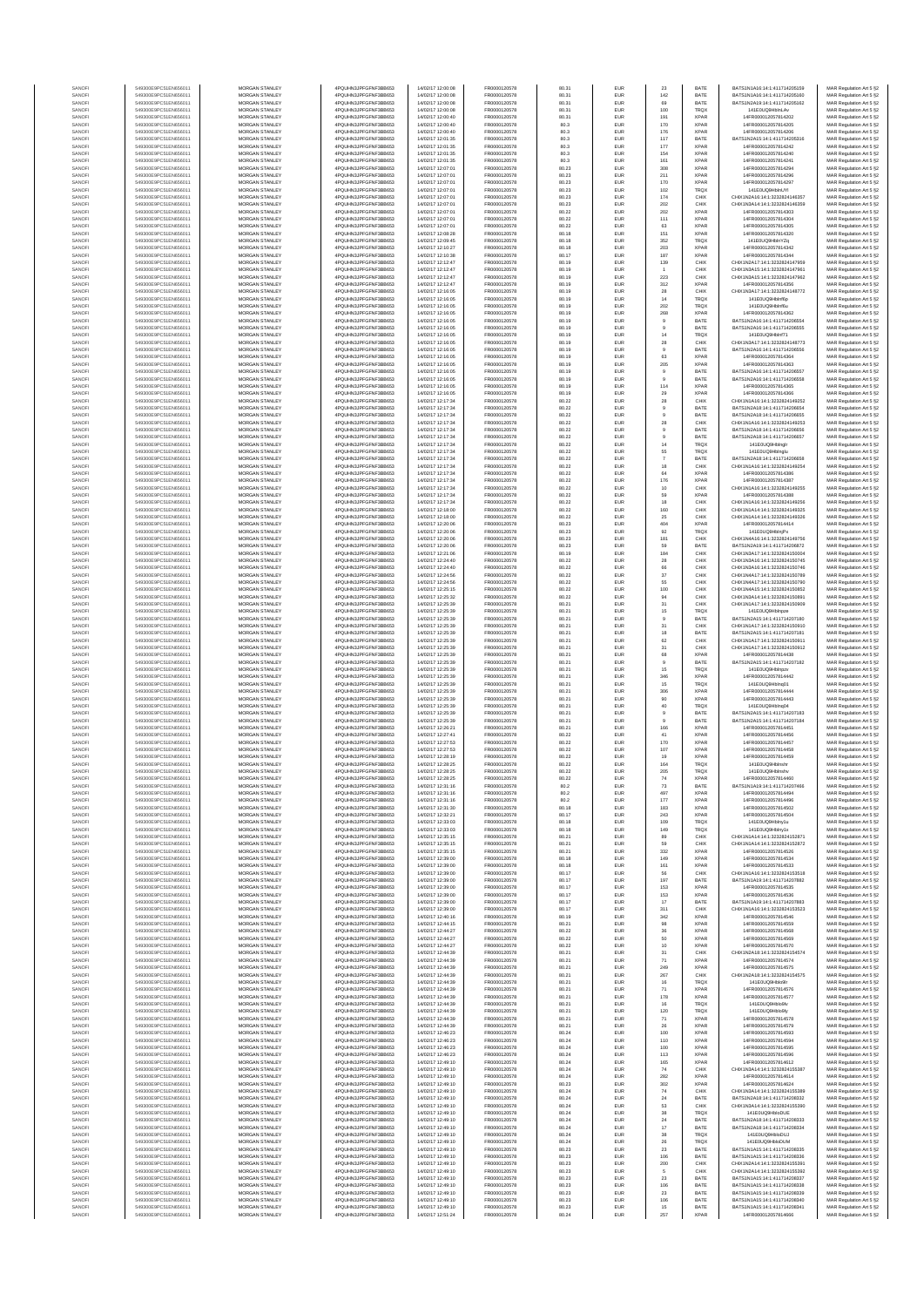|                  | 549300E9PC51EN656011                         | MORGAN STANLEY                          | 4PQUHN3JPFGFNF3BB653                          | 14/02/17 12:53:22                      | FR0000120578                 | 80.25          | EUR                      | 119                     | <b>XPAR</b>                | 14FR000012057814669                                            | MAR Regulation Art 5 §2                            |
|------------------|----------------------------------------------|-----------------------------------------|-----------------------------------------------|----------------------------------------|------------------------------|----------------|--------------------------|-------------------------|----------------------------|----------------------------------------------------------------|----------------------------------------------------|
| SANOF            | 549300E9PC51EN656011                         | MORGAN STANLEY                          | 4PQUHN3JPFGFNF3BB653                          | 14/02/17 12:54:49                      | FR0000120578                 | 80.25          | EUR                      | 76                      | <b>XPAF</b>                | 14FR000012057814675                                            | MAR Regulation Art 5 §2                            |
| SANOFI<br>SANOFI | 549300E9PC51EN656011<br>549300E9PC51EN656011 | MORGAN STANLEY<br>MORGAN STANLEY        | 4PQUHN3JPFGFNF3BB653<br>4PQUHN3JPFGFNF3BB653  | 14/02/17 12:54:57<br>14/02/17 12:54:57 | FR0000120578<br>FR0000120578 | 80.25<br>80.25 | EUR<br>EUR               | 76<br>149               | <b>XPAF</b><br><b>XPAF</b> | 14FR000012057814680<br>14FR000012057814683                     | MAR Regulation Art 5 §2<br>MAR Regulation Art 5 §2 |
| SANOFI           | 549300E9PC51EN656011                         | <b>MORGAN STANLEY</b>                   | 4PQUHN3JPFGFNF3BB653                          | 14/02/17 12:54:57                      | FR0000120578                 | 80.24          | <b>EUR</b>               | 330                     | <b>XPAR</b>                | 14FR000012057814697                                            | MAR Regulation Art 5 §2                            |
| SANOFI           | 549300E9PC51EN656011                         | <b>MORGAN STANLEY</b>                   | 4PQUHN3JPFGFNF3BB653                          | 14/02/17 12:54:57                      | FR0000120578                 | 80.24          | EUR                      | 122                     | <b>XPAR</b>                | 14FR000012057814694                                            | MAR Regulation Art 5 §2                            |
| SANOFI           | 549300E9PC51EN656011                         | MORGAN STANLEY<br>MORGAN STANLEY        | 4PQUHN3JPFGFNF3BB653                          | 14/02/17 12:54:57<br>14/02/17 12:54:57 | FR0000120578                 | 80.24          | EUR                      | 136                     | <b>XPAF</b>                | 14FR000012057814701                                            | MAR Regulation Art 5 §2                            |
| SANOFI<br>SANOFI | 549300E9PC51EN656011<br>549300E9PC51EN656011 | MORGAN STANLEY                          | 4PQUHN3JPFGFNF3BB653<br>4PQUHN3JPFGFNF3BB653  | 14/02/17 12:54:57                      | FR0000120578<br>FR0000120578 | 80.25<br>80.25 | EUR<br>EUR               | $11\,$<br>95            | BATE<br>CHIX               | BATS1N2A16:14:1:411714208679<br>CHIX1N2A16:14:1:3232824156309  | MAR Regulation Art 5 §2<br>MAR Regulation Art 5 §2 |
| SANOFI           | 549300E9PC51EN656011                         | MORGAN STANLEY                          | 4PQUHN3JPFGFNF3BB653                          | 14/02/17 12:54:57                      | FR0000120578                 | 80.24          | EUR                      | $\scriptstyle{72}$      | XPAF                       | 14FR000012057814702                                            | MAR Regulation Art 5 §2                            |
| SANOFI           | 549300E9PC51EN656011                         | MORGAN STANLEY                          | 4PQUHN3JPFGFNF3BB653                          | 14/02/17 12:54:57                      | FR0000120578                 | 80.24          | EUR                      | 228                     | XPAF                       | 14FR000012057814703                                            | MAR Regulation Art 5 §2                            |
| SANOFI<br>SANOFI | 549300E9PC51EN656011<br>549300E9PC51EN656011 | MORGAN STANLEY<br>MORGAN STANLEY        | 4PQUHN3JPFGFNF3BB653<br>4PQUHN3JPFGFNF3BB653  | 14/02/17 12:54:57<br>14/02/17 12:54:57 | FR0000120578<br>FR0000120578 | 80.24<br>80.24 | <b>EUR</b><br>EUR        | 127<br>208              | <b>XPAF</b><br><b>XPAF</b> | 14FR000012057814704<br>14FR000012057814705                     | MAR Regulation Art 5 §2<br>MAR Regulation Art 5 §2 |
| SANOFI           | 549300E9PC51EN656011                         | <b>MORGAN STANLEY</b>                   | 4PQUHN3JPFGFNF3BB653                          | 14/02/17 12:55:47                      | FR0000120578                 | 80.21          | <b>EUR</b>               | 124                     | <b>XPAR</b>                | 14FR000012057814745                                            | MAR Regulation Art 5 §2                            |
| SANOFI           | 549300E9PC51EN656011                         | <b>MORGAN STANLEY</b>                   | 4PQUHN3JPFGFNF3BB653                          | 14/02/17 12:59:50                      | FR0000120578                 | 80.24          | <b>EUR</b>               | 100                     | <b>XPAR</b>                | 14FR000012057814803                                            | MAR Regulation Art 5 §2                            |
| SANOFI           | 549300E9PC51EN656011                         | MORGAN STANLEY                          | 4PQUHN3JPFGFNF3BB653                          | 14/02/17 12:59:50                      | FR0000120578                 | 80.24          | EUR                      | 119                     | <b>XPAF</b>                | 14FR000012057814804                                            | MAR Regulation Art 5 §2                            |
| SANOFI           | 549300E9PC51EN656011                         | MORGAN STANLEY                          | 4PQUHN3JPFGFNF3BB653                          | 14/02/17 12:59:50                      | FR0000120578                 | 80.24          | EUR                      | 58                      | XPAF                       | 14FR000012057814805                                            | MAR Regulation Art 5 §2                            |
| SANOFI<br>SANOFI | 549300E9PC51EN656011<br>549300E9PC51EN656011 | MORGAN STANLEY<br>MORGAN STANLEY        | 4PQUHN3JPFGFNF3BB653<br>4PQUHN3JPFGFNF3BB653  | 14/02/17 13:01:02<br>14/02/17 13:01:02 | FR0000120578<br>FR0000120578 | 80.3<br>80.3   | EUR<br>EUR               | 124<br>219              | XPAF<br><b>XPAF</b>        | 14FR000012057814822<br>14FR000012057814825                     | MAR Regulation Art 5 §2<br>MAR Regulation Art 5 §2 |
| SANOFI           | 549300E9PC51EN656011                         | MORGAN STANLEY                          | 4PQUHN3JPFGFNF3BB653                          | 14/02/17 13:01:02                      | FR0000120578                 | 80.29          | EUR                      | 241                     | CHIX                       | CHIX1N1A17:14:1:3232824157502                                  | MAR Regulation Art 5 §2                            |
| SANOFI           | 549300E9PC51EN656011                         | MORGAN STANLEY                          | 4PQUHN3JPFGFNF3BB653                          | 14/02/17 13:01:02                      | FR0000120578                 | 80.29          | <b>EUR</b>               | 264                     | CHIX                       | CHIX1N2A14:14:1:3232824157503                                  | MAR Regulation Art 5 §2                            |
| SANOFI<br>SANOFI | 549300E9PC51EN656011<br>549300E9PC51EN656011 | <b>MORGAN STANLEY</b><br>MORGAN STANLEY | 4PQUHN3JPFGFNF3BB653<br>4PQUHN3JPFGFNF3BB653  | 14/02/17 13:01:40<br>14/02/17 13:01:40 | FR0000120578<br>FR0000120578 | 80.24          | <b>EUR</b>               | 207                     | <b>XPAF</b><br><b>XPAF</b> | 14FR000012057814841<br>14FR000012057814840                     | MAR Regulation Art 5 §2                            |
| SANOFI           | 549300E9PC51EN656011                         | MORGAN STANLEY                          | 4PQUHN3JPFGFNF3BB653                          | 14/02/17 13:03:20                      | FR0000120578                 | 80.24<br>80.23 | EUR<br>EUR               | 193<br>136              | CHIX                       | CHIX1N4A15:14:1:3232824157934                                  | MAR Regulation Art 5 §2<br>MAR Regulation Art 5 §2 |
| SANOFI           | 549300E9PC51EN656011                         | MORGAN STANLEY                          | 4PQUHN3JPFGFNF3BB653                          | 14/02/17 13:03:20                      | FR0000120578                 | 80.23          | EUR                      | 110                     | CHIX                       | CHIX1N4A15:14:1:3232824157935                                  | MAR Regulation Art 5 §2                            |
| SANOFI           | 549300E9PC51EN656011                         | MORGAN STANLEY                          | 4PQUHN3JPFGFNF3BB653                          | 14/02/17 13:03:20                      | FR0000120578                 | 80.23          | EUR                      | 188                     | <b>XPAF</b>                | 14FR000012057814863                                            | MAR Regulation Art 5 §2                            |
| SANOFI           | 549300E9PC51EN656011<br>549300E9PC51EN656011 | MORGAN STANLEY<br>MORGAN STANLEY        | 4PQUHN3JPFGFNF3BB653<br>4PQUHN3JPFGFNF3BB653  | 14/02/17 13:03:20<br>14/02/17 13:03:20 | FR0000120578<br>FR0000120578 | 80.23<br>80.23 | EUR                      | 200<br>170              | XPAF<br><b>XPAF</b>        | 14FR000012057814864<br>14FR000012057814865                     | MAR Regulation Art 5 §2<br>MAR Regulation Art 5 §2 |
| SANOFI<br>SANOFI | 549300E9PC51EN656011                         | MORGAN STANLEY                          | 4PQUHN3JPFGFNF3BB653                          | 14/02/17 13:03:20                      | FR0000120578                 | 80.23          | <b>EUR</b><br>EUR        | 204                     | <b>XPAF</b>                | 14FR000012057814862                                            | MAR Regulation Art 5 §2                            |
| SANOFI           | 549300E9PC51EN656011                         | <b>MORGAN STANLEY</b>                   | 4PQUHN3JPFGFNF3BB653                          | 14/02/17 13:08:20                      | FR0000120578                 | 80.27          | <b>EUR</b>               | $47\,$                  | <b>XPAF</b>                | 14FR000012057814920                                            | MAR Regulation Art 5 §2                            |
| SANOFI           | 549300E9PC51EN656011                         | <b>MORGAN STANLEY</b>                   | 4PQUHN3JPFGFNF3BB653                          | 14/02/17 13:10:41                      | FR0000120578                 | 80.31          | <b>EUR</b>               | 35                      | CHIX                       | CHIX1N1A17:14:1:3232824159267                                  | MAR Regulation Art 5 §2                            |
| SANOFI<br>SANOFI | 549300E9PC51EN656011<br>549300E9PC51EN656011 | MORGAN STANLEY<br>MORGAN STANLEY        | 4PQUHN3JPFGFNF3BB653<br>4PQUHN3JPFGFNF3BB653  | 14/02/17 13:10:41<br>14/02/17 13:10:41 | FR0000120578<br>FR0000120578 | 80.31<br>80.31 | EUR<br>EUR               | $3\mathrm{5}$<br>81     | CHIX<br><b>XPAF</b>        | CHIX1N1A17:14:1:3232824159269<br>14FR000012057814936           | MAR Regulation Art 5 §2<br>MAR Regulation Art 5 §2 |
| SANOF            | 549300E9PC51EN656011                         | MORGAN STANLEY                          | 4PQUHN3JPFGFNF3BB653                          | 14/02/17 13:10:41                      | FR0000120578                 | 80.31          | EUR                      | 367                     | XPAF                       | 14FR000012057814937                                            | MAR Regulation Art 5 §2                            |
| SANOFI           | 549300E9PC51EN656011                         | MORGAN STANLEY                          | 4PQUHN3JPFGFNF3BB653                          | 14/02/17 13:10:41                      | FR0000120578                 | 80.31          | EUR                      | 81                      | XPAF                       | 14FR000012057814938                                            | MAR Regulation Art 5 §2                            |
| SANOFI           | 549300E9PC51EN656011<br>549300E9PC51EN656011 | MORGAN STANLEY<br>MORGAN STANLEY        | 4PQUHN3JPFGFNF3BB653<br>4PQUHN3JPFGFNF3BB653  | 14/02/17 13:10:41<br>14/02/17 13:10:41 | FR0000120578<br>FR0000120578 | 80.31<br>80.31 | EUR                      | 194<br>35               | <b>XPAF</b><br>CHIX        | 14FR000012057814939<br>CHIX1N1A17:14:1:3232824159270           | MAR Regulation Art 5 §2<br>MAR Regulation Art 5 §2 |
| SANOFI<br>SANOFI | 549300E9PC51EN656011                         | <b>MORGAN STANLEY</b>                   | 4PQUHN3JPFGFNF3BB653                          | 14/02/17 13:10:41                      | FR0000120578                 | 80.31          | <b>EUR</b><br><b>EUR</b> | 81                      | <b>XPAR</b>                | 14FR000012057814940                                            | MAR Regulation Art 5 §2                            |
| SANOFI           | 549300E9PC51EN656011                         | <b>MORGAN STANLEY</b>                   | 4PQUHN3JPFGFNF3BB653                          | 14/02/17 13:13:14                      | FR0000120578                 | 80.32          | EUR                      | 100                     | CHIX                       | CHIX1N4A16:14:1:3232824159668                                  | MAR Regulation Art 5 §2                            |
| SANOFI           | 549300E9PC51EN656011                         | MORGAN STANLEY                          | 4PQUHN3JPFGFNF3BB653                          | 14/02/17 13:13:17                      | FR0000120578                 | 80.32          | EUR                      | 126                     | CHIX                       | CHIX1N1A15:14:1:3232824159670                                  | MAR Regulation Art 5 §2                            |
| SANOFI<br>SANOFI | 549300E9PC51EN656011<br>549300E9PC51EN656011 | MORGAN STANLEY<br>MORGAN STANLEY        | 4PQUHN3JPFGFNF3BB653<br>4PQUHN3JPFGFNF3BB653  | 14/02/17 13:13:17<br>14/02/17 13:13:17 | FR0000120578<br>FR0000120578 | 80.32<br>80.32 | EUR<br>EUR               | 134<br>$41\,$           | CHIX<br>BATE               | CHIX1N1A15:14:1:3232824159672<br>BATS1N1A17:14:1:411714209572  | MAR Regulation Art 5 §2<br>MAR Regulation Art 5 §2 |
| SANOF            | 549300E9PC51EN656011                         | MORGAN STANLEY                          | 4PQUHN3JPFGFNF3BB653                          | 14/02/17 13:13:17                      | FR0000120578                 | 80.32          | EUR                      | $\bf 24$                | BATE                       | BATS1N1A17:14:1:411714209573                                   | MAR Regulation Art 5 §2                            |
| SANOFI           | 549300E9PC51EN656011                         | MORGAN STANLEY                          | 4PQUHN3JPFGFNF3BB653                          | 14/02/17 13:13:17                      | FR0000120578                 | 80.32          | EUR                      | 281                     | XPAF                       | 14FR000012057814953                                            | MAR Regulation Art 5 §2                            |
| SANOFI           | 549300E9PC51EN656011                         | MORGAN STANLEY                          | 4PQUHN3JPFGFNF3BB653<br>4PQUHN3JPFGFNF3BB653  | 14/02/17 13:13:17                      | FR0000120578                 | 80.32          | EUR                      | 273                     | <b>XPAF</b>                | 14FR000012057814954                                            | MAR Regulation Art 5 §2                            |
| SANOFI<br>SANOFI | 549300E9PC51EN656011<br>549300E9PC51EN656011 | MORGAN STANLEY<br><b>MORGAN STANLEY</b> | 4PQUHN3JPFGFNF3BB653                          | 14/02/17 13:13:17<br>14/02/17 13:13:17 | FR0000120578<br>FR0000120578 | 80.32<br>80.32 | <b>EUR</b><br><b>EUR</b> | 85<br>59                | CHIX<br><b>XPAF</b>        | CHIX1N1A15:14:1:3232824159673<br>14FR000012057814955           | MAR Regulation Art 5 §2<br>MAR Regulation Art 5 §2 |
| SANOFI           | 549300E9PC51EN656011                         | MORGAN STANLEY                          | 4PQUHN3JPFGFNF3BB653                          | 14/02/17 13:13:17                      | FR0000120578                 | 80.32          | <b>EUR</b>               | 205                     | <b>XPAF</b>                | 14FR000012057814956                                            | MAR Regulation Art 5 §2                            |
| SANOFI           | 549300E9PC51EN656011                         | MORGAN STANLEY                          | 4PQUHN3JPFGFNF3BB653                          | 14/02/17 13:13:35                      | FR0000120578                 | 80.29          | EUR                      | 198                     | CHIX                       | CHIX1N2A17:14:1:3232824159716                                  | MAR Regulation Art 5 §2                            |
| SANOFI           | 549300E9PC51EN656011                         | MORGAN STANLEY                          | 4PQUHN3JPFGFNF3BB653                          | 14/02/17 13:13:35                      | FR0000120578                 | 80.29          | EUR                      | 185                     | TRQ)                       | 141E0UQ9Hbloc03<br>14FR000012057814974                         | MAR Regulation Art 5 §2                            |
| SANOFI<br>SANOFI | 549300E9PC51EN656011<br>549300E9PC51EN656011 | MORGAN STANLEY<br>MORGAN STANLEY        | 4PQUHN3JPFGFNF3BB653<br>4PQUHN3JPFGFNF3BB653  | 14/02/17 13:13:35<br>14/02/17 13:13:35 | FR0000120578<br>FR0000120578 | 80.29<br>80.29 | EUR<br>EUR               | 235<br>190              | <b>XPAF</b><br>XPAF        | 14FR000012057814973                                            | MAR Regulation Art 5 §2<br>MAR Regulation Art 5 §2 |
| SANOFI           | 549300E9PC51EN656011                         | MORGAN STANLEY                          | 4PQUHN3JPFGFNF3BB653                          | 14/02/17 13:13:35                      | FR0000120578                 | 80.29          | <b>EUR</b>               | 182                     | <b>XPAF</b>                | 14FR000012057814972                                            | MAR Regulation Art 5 §2                            |
| SANOFI           | 549300E9PC51EN656011                         | MORGAN STANLEY                          | 4PQUHN3JPFGFNF3BB653                          | 14/02/17 13:17:22                      | FR0000120578                 | 80.27          | EUR                      | $\bf{22}$               | CHIX                       | CHIX1N2A16:14:1:3232824160283                                  | MAR Regulation Art 5 §2                            |
| SANOFI           | 549300E9PC51EN656011                         | <b>MORGAN STANLEY</b>                   | 4PQUHN3JPFGFNF3BB653                          | 14/02/17 13:17:22                      | FR0000120578                 | 80.27          | <b>EUR</b>               | $\frac{74}{35}$         | CHIX                       | CHIX1N2A16:14:1:3232824160284                                  | MAR Regulation Art 5 §2                            |
| SANOFI<br>SANOFI | 549300E9PC51EN656011<br>549300E9PC51EN656011 | <b>MORGAN STANLEY</b><br>MORGAN STANLEY | 4PQUHN3JPFGFNF3BB653<br>4PQUHN3JPFGFNF3BB653  | 14/02/17 13:19:46<br>14/02/17 13:19:46 | FR0000120578<br>FR0000120578 | 80.31<br>80.31 | <b>EUR</b><br>EUR        | $3\mathrm{5}$           | CHIX<br>CHIX               | CHIX1N4A14:14:1:3232824160576<br>CHIX1N4A14:14:1:3232824160577 | MAR Regulation Art 5 §2<br>MAR Regulation Art 5 §2 |
| SANOFI           | 549300E9PC51EN656011                         | MORGAN STANLEY                          | 4PQUHN3JPFGFNF3BB653                          | 14/02/17 13:19:46                      | FR0000120578                 | 80.31          | EUR                      | 81                      | XPAF                       | 14FR000012057815037                                            | MAR Regulation Art 5 §2                            |
| SANOFI           | 549300E9PC51EN656011                         | MORGAN STANLEY                          | 4PQUHN3JPFGFNF3BB653                          | 14/02/17 13:19:46                      | FR0000120578                 | 80.31          | EUR                      | 81                      | XPAF                       | 14FR000012057815038                                            | MAR Regulation Art 5 §2                            |
| SANOFI           | 549300E9PC51EN656011                         | MORGAN STANLEY                          | 4PQUHN3JPFGFNF3BB653                          | 14/02/17 13:19:46                      | FR0000120578                 | 80.31          | EUR                      | 19                      | <b>XPAF</b>                | 14FR000012057815039                                            | MAR Regulation Art 5 §2                            |
| SANOFI<br>SANOFI | 549300E9PC51EN656011<br>549300E9PC51EN656011 | MORGAN STANLEY<br>MORGAN STANLEY        | 4PQUHN3JPFGFNF3BB653<br>4PQUHN3JPFGFNF3BB653  | 14/02/17 13:19:46<br>14/02/17 13:19:46 | FR0000120578<br>FR0000120578 | 80.31<br>80.31 | EUR<br><b>EUR</b>        | $35\,$<br>81            | CHIX<br><b>XPAF</b>        | CHIX1N4A14:14:1:3232824160578<br>14FR000012057815040           | MAR Regulation Art 5 §2<br>MAR Regulation Art 5 §2 |
| SANOFI           | 549300E9PC51EN656011                         | <b>MORGAN STANLEY</b>                   | 4PQUHN3JPFGFNF3BB653                          | 14/02/17 13:20:08                      | FR0000120578                 | 80.31          | EUR                      | 81                      | <b>XPAF</b>                | 14FR000012057815042                                            | MAR Regulation Art 5 §2                            |
| SANOFI           | 549300E9PC51EN656011                         | <b>MORGAN STANLEY</b>                   | 4PQUHN3JPFGFNF3BB653                          | 14/02/17 13:20:08                      | FR0000120578                 | 80.31          | EUR                      | 35                      | CHIX                       | CHIX1N4A14:14:1:3232824160625                                  | MAR Regulation Art 5 §2                            |
| SANOFI<br>SANOFI | 549300E9PC51EN656011<br>549300E9PC51EN656011 | MORGAN STANLEY<br>MORGAN STANLEY        | 4PQUHN3JPFGFNF3BB653<br>4PQUHN3JPFGFNF3BB653  | 14/02/17 13:20:08<br>14/02/17 13:20:08 | FR0000120578<br>FR0000120578 | 80.31<br>80.31 | EUR<br>EUR               | 103                     | CHIX<br>CHIX               | CHIX1N1A17:14:1:3232824160627<br>CHIX1N4A14:14:1:3232824160630 | MAR Regulation Art 5 §2                            |
| SANOFI           | 549300E9PC51EN656011                         | MORGAN STANLEY                          | 4PQUHN3JPFGFNF3BB653                          | 14/02/17 13:20:08                      | FR0000120578                 | 80.31          | EUR                      | $35\,$<br>60            | CHIX                       | CHIX1N4A14:14:1:3232824160632                                  | MAR Regulation Art 5 §2<br>MAR Regulation Art 5 §2 |
| SANOFI           | 549300E9PC51EN656011                         | MORGAN STANLEY                          | 4PQUHN3JPFGFNF3BB653                          | 14/02/17 13:20:08                      | FR0000120578                 | 80.31          | EUR                      | 103                     | CHIX                       | CHIX1N1A17:14:1:3232824160631                                  | MAR Regulation Art 5 §2                            |
| SANOFI           | 549300E9PC51EN656011                         | MORGAN STANLEY                          | 4PQUHN3JPFGFNF3BB653                          | 14/02/17 13:20:08                      | FR0000120578                 | 80.31          | <b>EUR</b>               | 93                      | CHIX                       | CHIX1N1A17:14:1:3232824160633                                  | MAR Regulation Art 5 §2                            |
| SANOFI<br>SANOFI | 549300E9PC51EN656011<br>549300E9PC51EN656011 | MORGAN STANLEY<br><b>MORGAN STANLEY</b> | 4PQUHN3JPFGFNF3BB653<br>4PQUHN3JPFGFNF3BB653  | 14/02/17 13:20:08<br>14/02/17 13:20:08 | FR0000120578<br>FR0000120578 | 80.31<br>80.31 | EUR<br><b>EUR</b>        | 81<br>103               | <b>XPAF</b><br><b>XPAF</b> | 14FR000012057815046<br>14FR000012057815047                     | MAR Regulation Art 5 §2<br>MAR Regulation Art 5 §2 |
| SANOFI           | 549300E9PC51EN656011                         | <b>MORGAN STANLEY</b>                   | 4PQUHN3JPFGFNF3BB653                          | 14/02/17 13:23:04                      | FR0000120578                 | 80.31          | <b>EUR</b>               | 56                      | CHIX                       | CHIX1N1A17:14:1:3232824161115                                  | MAR Regulation Art 5 §2                            |
| SANOFI           | 549300E9PC51EN656011                         | MORGAN STANLEY                          | 4PQUHN3JPFGFNF3BB653                          | 14/02/17 13:23:04                      | FR0000120578                 | 80.31          | EUR                      | $18\,$                  | BATE                       | BATS1N2A15:14:1:411714209961                                   | MAR Regulation Art 5 §2                            |
| SANOFI           | 549300E9PC51EN656011                         | MORGAN STANLEY                          | 4PQUHN3JPFGFNF3BB653                          | 14/02/17 13:23:04                      | FR0000120578                 | 80.31          | EUR                      | $18\,$                  | BATE                       | BATS1N2A15:14:1:411714209962                                   | MAR Regulation Art 5 §2                            |
| SANOF<br>SANOFI  | 549300E9PC51EN656011<br>549300E9PC51EN656011 | MORGAN STANLEY<br>MORGAN STANLEY        | 4PQUHN3JPFGFNF3BB653<br>4PQUHN3JPFGFNF3BB653  | 14/02/17 13:23:04<br>14/02/17 13:23:04 | FR0000120578<br>FR0000120578 | 80.31<br>80.31 | EUR<br>EUR               | 19<br>56                | BATE<br>CHIX               | BATS1N2A15:14:1:411714209963<br>CHIX1N1A17:14:1:3232824161117  | MAR Regulation Art 5 §2<br>MAR Regulation Art 5 §2 |
| SANOFI           | 549300E9PC51EN656011                         | MORGAN STANLEY                          | 4PQUHN3JPFGFNF3BB653                          | 14/02/17 13:23:04                      | FR0000120578                 | 80.31          | EUR                      | 53                      | CHIX                       | CHIX1N1A17:14:1:3232824161118                                  | MAR Regulation Art 5 §2                            |
| SANOFI           | 549300E9PC51EN656011                         | MORGAN STANLEY                          | 4PQUHN3JPFGFNF3BB653                          | 14/02/17 13:23:04                      | FR0000120578                 | 80.31          | <b>EUR</b>               | 29                      | TRQX                       | 141E0UQ9HblomJu                                                | MAR Regulation Art 5 §2                            |
| SANOFI<br>SANOFI | 549300E9PC51EN656011<br>549300E9PC51EN656011 | MORGAN STANLEY<br><b>MORGAN STANLEY</b> | 4PQUHN3JPFGFNF3BB653<br>4PQUHN3JPFGFNF3BB653  | 14/02/17 13:23:04<br>14/02/17 13:23:04 | FR0000120578<br>FR0000120578 | 80.31<br>80.31 | EUR<br><b>EUR</b>        | 125                     | <b>XPAR</b><br><b>XPAR</b> | 14FR000012057815062<br>14FR000012057815063                     | MAR Regulation Art 5 §2                            |
| SANOFI           | 549300E9PC51EN656011                         | <b>MORGAN STANLEY</b>                   | 4PQUHN3JPFGFNF3BB653                          | 14/02/17 13:23:04                      | FR0000120578                 | 80.31          | EUR                      | 125<br>125              | <b>XPAR</b>                | 14FR000012057815064                                            | MAR Regulation Art 5 §2<br>MAR Regulation Art 5 §2 |
| SANOFI           | 549300E9PC51EN656011                         | MORGAN STANLEY                          | 4PQUHN3JPFGFNF3BB653                          | 14/02/17 13:23:04                      | FR0000120578                 | 80.31          | EUR                      | $\sqrt{2}$              | <b>XPAF</b>                | 14FR000012057815065                                            | MAR Regulation Art 5 §2                            |
| SANOFI           | 549300E9PC51EN656011                         | MORGAN STANLEY                          | 4PQUHN3JPFGFNF3BB653                          | 14/02/17 13:23:04                      | FR0000120578                 | 80.31          | EUR                      | 61                      | TRQ)                       | 141E0UQ9HblomK                                                 | MAR Regulation Art 5 §2                            |
| SANOFI<br>SANOFI | 549300E9PC51EN656011<br>549300E9PC51EN656011 | MORGAN STANLEY<br>MORGAN STANLEY        | 4PQUHN3JPFGFNF3BB653<br>4PQUHN3JPFGFNF3BB653  | 14/02/17 13:25:08<br>14/02/17 13:25:08 | FR0000120578<br>FR0000120578 | 80.36<br>80.36 | EUR<br>EUR               | 161<br>61               | CHIX<br>CHIX               | CHIX1N3A16:14:1:3232824161430<br>CHIX1N3A16:14:1:3232824161431 | MAR Regulation Art 5 §2<br>MAR Regulation Art 5 §2 |
| SANOFI           | 549300E9PC51EN656011                         | MORGAN STANLEY                          | 4PQUHN3JPFGFNF3BB653                          | 14/02/17 13:25:08                      | FR0000120578                 | 80.36          | EUR                      | 114                     | TRQ)                       | 141E0UQ9Hbloo8V                                                | MAR Regulation Art 5 §2                            |
| SANOFI           | 549300E9PC51EN656011                         | MORGAN STANLEY                          | 4PQUHN3JPFGFNF3BB653                          | 14/02/17 13:25:08                      | FR0000120578                 | 80.36          | <b>EUR</b>               | 498                     | <b>XPAR</b>                | 14FR000012057815085                                            | MAR Regulation Art 5 §2                            |
| SANOFI           | 549300E9PC51EN656011                         | <b>MORGAN STANLEY</b>                   | 4PQUHN3JPFGFNF3BB653<br>4POLIHN3JPEGENE3BB653 | 14/02/17 13:27:38<br>14/02/17 13:27:38 | FR0000120578<br>FR0000120578 | 80.38          | <b>EUR</b>               | 153                     | <b>XPAR</b>                | 14FR000012057815109                                            | MAR Regulation Art 5 §2                            |
| SANOFI<br>SANOFI | 549300E9PC51EN656011<br>549300E9PC51EN656011 | <b>MORGAN STANLEY</b><br>MORGAN STANLEY | 4PQUHN3JPFGFNF3BB653                          | 14/02/17 13:27:38                      | FR0000120578                 | 80.38<br>80.38 | <b>EUR</b><br>EUR        | 404<br>68               | <b>XPAR</b><br>CHIX        | 14FR000012057815110<br>CHIX1N3A14:14:1:3232824161805           | MAR Regulation Art 5 §2<br>MAR Regulation Art 5 §2 |
| SANOFI           | 549300E9PC51EN656011                         | MORGAN STANLEY                          | 4PQUHN3JPFGFNF3BB653                          | 14/02/17 13:27:38                      | FR0000120578                 | 80.38          | EUR                      | 131                     | <b>XPAF</b>                | 14FR000012057815111                                            | MAR Regulation Art 5 §2                            |
| SANOF            | 549300E9PC51EN656011                         | MORGAN STANLEY                          | 4PQUHN3JPFGFNF3BB653                          | 14/02/17 13:27:38                      | FR0000120578                 | 80.38          | EUR                      | $35\,$                  | TRQ)                       | 141E0UQ9Hblog8F                                                | MAR Regulation Art 5 §2                            |
| SANOF<br>SANOFI  | 549300E9PC51EN656011<br>549300E9PC51EN656011 | MORGAN STANLEY<br>MORGAN STANLEY        | 4PQUHN3JPFGFNF3BB653<br>4PQUHN3JPFGFNF3BB653  | 14/02/17 13:27:38<br>14/02/17 13:27:38 | FR0000120578<br>FR0000120578 | 80.38<br>80.38 | EUR                      | 68<br>35                | CHIX<br>TRQ)               | CHIX1N3A14:14:1:3232824161806<br>141E0UQ9Hblog8S               | MAR Regulation Art 5 §2<br>MAR Regulation Art 5 §2 |
| SANOFI           | 549300E9PC51EN656011                         | MORGAN STANLEY                          | 4PQUHN3JPFGFNF3BB653                          | 14/02/17 13:27:38                      | FR0000120578                 | 80.38          | <b>EUR</b><br><b>EUR</b> | 11                      | CHIX                       | CHIX1N3A14:14:1:3232824161807                                  | MAR Regulation Art 5 §2                            |
| <b>SANOF</b>     |                                              | <b>IORGAN STANLEY</b>                   | OLIHN3-IPEGENE3BI                             | 4/02/17 13:27:31                       | FR000012057                  | 30.38          | <b>FUR</b>               | 45                      | <b>CPAR</b>                | 14FR00001205781511                                             | MAR Regulation Art 5.62                            |
| SANOFI           | 549300E9PC51EN656011                         | <b>MORGAN STANLEY</b>                   | 4PQUHN3JPFGFNF3BB653                          | 14/02/17 13:27:38                      | FR0000120578                 | 80.38          | <b>EUR</b>               | 5                       | <b>TRQX</b>                | 141E0UQ9Hblog8i<br>CHIX1N1A17:14:1:3232824162567               | MAR Regulation Art 5 §2                            |
| SANOFI<br>SANOFI | 549300E9PC51EN656011<br>549300E9PC51EN656011 | MORGAN STANLEY<br>MORGAN STANLEY        | 4PQUHN3JPFGFNF3BB653<br>4PQUHN3JPFGFNF3BB653  | 14/02/17 13:32:15<br>14/02/17 13:32:15 | FR0000120578<br>FR0000120578 | 80.38<br>80.38 | EUR<br>EUR               | 45<br>51                | CHIX<br>CHIX               | CHIX1N1A17:14:1:3232824162568                                  | MAR Regulation Art 5 §2<br>MAR Regulation Art 5 §2 |
| SANOFI           | 549300E9PC51EN656011                         | MORGAN STANLEY                          | 4PQUHN3JPFGFNF3BB653                          | 14/02/17 13:32:18                      | FR0000120578                 | 80.37          | EUR                      | 230                     | BATE                       | BATS1N2A17:14:1:411714210365                                   | MAR Regulation Art 5 §2                            |
| SANOFI           | 549300E9PC51EN656011                         | MORGAN STANLEY                          | 4PQUHN3JPFGFNF3BB653                          | 14/02/17 13:32:18                      | FR0000120578                 | 80.37          | EUR                      | 220                     | CHIX                       | CHIX1N3A17:14:1:3232824162574                                  | MAR Regulation Art 5 §2                            |
| SANOFI<br>SANOFI | 549300E9PC51EN656011<br>549300E9PC51EN656011 | MORGAN STANLEY<br>MORGAN STANLEY        | 4PQUHN3JPFGFNF3BB653<br>4PQUHN3JPFGFNF3BB653  | 14/02/17 13:32:18<br>14/02/17 13:32:18 | FR0000120578<br>FR0000120578 | 80.37<br>80.37 | <b>EUR</b><br><b>EUR</b> | 124<br>166              | <b>XPAR</b><br><b>XPAR</b> | 14FR000012057815139<br>14FR000012057815144                     | MAR Regulation Art 5 §2<br>MAR Regulation Art 5 §2 |
| SANOFI           | 549300E9PC51EN656011                         | <b>MORGAN STANLEY</b>                   | 4PQUHN3JPFGFNF3BB653                          | 14/02/17 13:32:18                      | FR0000120578                 | 80.37          | <b>EUR</b>               | 88                      | <b>XPAR</b>                | 14FR000012057815140                                            | MAR Regulation Art 5 §2                            |
| SANOFI           | 549300E9PC51EN656011                         | MORGAN STANLEY                          | 4PQUHN3JPFGFNF3BB653                          | 14/02/17 13:32:18                      | FR0000120578                 | 80.36          | <b>EUR</b>               | $\overline{\mathbf{3}}$ | CHIX                       | CHIX1N2A14:14:1:3232824162581                                  | MAR Regulation Art 5 §2                            |
| SANOFI           | 549300E9PC51EN656011                         | MORGAN STANLEY                          | 4PQUHN3JPFGFNF3BB653                          | 14/02/17 13:32:18                      | FR0000120578                 | 80.36          | EUR                      | 318                     | CHIX                       | CHIX1N4A18:14:1:3232824162580                                  | MAR Regulation Art 5 §2                            |
| SANOFI<br>SANOFI | 549300E9PC51EN656011<br>549300E9PC51EN656011 | MORGAN STANLEY<br>MORGAN STANLEY        | 4PQUHN3JPFGFNF3BB653<br>4PQUHN3JPFGFNF3BB653  | 14/02/17 13:32:18<br>14/02/17 13:32:18 | FR0000120578<br>FR0000120578 | 80.37<br>80.36 | <b>EUR</b><br>EUR        | 173<br>320              | <b>XPAF</b><br>CHIX        | 14FR000012057815141<br>CHIX1N2A14:14:1:3232824162582           | MAR Regulation Art 5 §2<br>MAR Regulation Art 5 §2 |
| SANOFI           | 549300E9PC51EN656011                         | MORGAN STANLEY                          | 4PQUHN3JPFGFNF3BB653                          | 14/02/17 13:32:18                      | FR0000120578                 | 80.36          | EUR                      | 76                      | CHIX                       | CHIX1N2A14:14:1:3232824162583                                  | MAR Regulation Art 5 §2                            |
| SANOFI           | 549300E9PC51EN656011<br>549300E9PC51EN656011 | MORGAN STANLEY                          | 4PQUHN3JPFGFNF3BB653                          | 14/02/17 13:34:33                      | FR0000120578                 | 80.32          | EUR                      | 187                     | <b>XPAF</b><br><b>XPAR</b> | 14FR000012057815164                                            | MAR Regulation Art 5 §2                            |
| SANOFI<br>SANOFI | 549300E9PC51EN656011                         | MORGAN STANLEY<br>MORGAN STANLEY        | 4PQUHN3JPFGFNF3BB653<br>4PQUHN3JPFGFNF3BB653  | 14/02/17 13:34:33<br>14/02/17 13:34:33 | FR0000120578<br>FR0000120578 | 80.32<br>80.32 | <b>EUR</b><br><b>EUR</b> | 187<br>237              | <b>XPAR</b>                | 14FR000012057815165<br>14FR000012057815166                     | MAR Regulation Art 5 §2<br>MAR Regulation Art 5 §2 |
| SANOFI           | 549300E9PC51EN656011                         | <b>MORGAN STANLEY</b>                   | 4PQUHN3JPFGFNF3BB653                          | 14/02/17 13:34:33                      | FR0000120578                 | 80.32          | <b>EUR</b>               | 144                     | <b>TRQX</b>                | 141 FOLIO9HblowHi                                              | MAR Regulation Art 5 §2                            |
| SANOFI           | 549300E9PC51EN656011                         | <b>MORGAN STANLEY</b>                   | 4PQUHN3JPFGFNF3BB653                          | 14/02/17 13:34:33                      | FR0000120578                 | 80.32          | <b>EUR</b>               | 150                     | CHIX                       | CHIX1N4A17:14:1:3232824162903                                  | MAR Regulation Art 5 §2                            |
| SANOFI<br>SANOFI | 549300E9PC51EN656011<br>549300E9PC51EN656011 | MORGAN STANLEY<br>MORGAN STANLEY        | 4POLIHN3JPEGENE3BB653<br>4PQUHN3JPFGFNF3BB653 | 14/02/17 13:35:30<br>14/02/17 13:35:30 | FR0000120578<br>FR0000120578 | 80.3<br>80.3   | EUR<br>EUR               | 131<br>131              | <b>XPAR</b><br><b>XPAR</b> | 14FR000012057815176<br>14FR000012057815175                     | MAR Regulation Art 5 §2<br>MAR Regulation Art 5 §2 |
| SANOFI           | 549300E9PC51EN656011                         | MORGAN STANLEY                          | 4PQUHN3JPFGFNF3BB653                          | 14/02/17 13:35:30                      | FR0000120578                 | 80.3           | EUR                      | 124                     | CHIX                       | CHIX1N3A15:14:1:3232824163117                                  | MAR Regulation Art 5 §2                            |
| SANOFI           | 549300E9PC51EN656011                         | MORGAN STANLEY                          | 4PQUHN3JPFGFNF3BB653                          | 14/02/17 13:40:19                      | FR0000120578                 | 80.28          | EUR                      | 137                     | CHIX                       | CHIX1N2A15:14:1:3232824163964                                  | MAR Regulation Art 5 §2                            |
| SANOFI           | 549300E9PC51EN656011                         | MORGAN STANLEY                          | 4PQUHN3JPFGFNF3BB653                          | 14/02/17 13:40:19                      | FR0000120578                 | 80.28          | <b>EUR</b>               | 136                     | <b>XPAR</b><br><b>XPAR</b> | 14FR000012057815250                                            | MAR Regulation Art 5 §2                            |
| SANOFI<br>SANOFI | 549300E9PC51EN656011<br>549300E9PC51EN656011 | MORGAN STANLEY<br><b>MORGAN STANLEY</b> | 4PQUHN3JPFGFNF3BB653<br>4PQUHN3JPFGFNF3BB653  | 14/02/17 13:40:19<br>14/02/17 13:43:27 | FR0000120578<br>FR0000120578 | 80.28<br>80.31 | EUR<br><b>EUR</b>        | 134<br>100              | CHIX                       | 14FR000012057815248<br>CHIX1N1A15:14:1:3232824164484           | MAR Regulation Art 5 §2<br>MAR Regulation Art 5 §2 |
| SANOFI           | 549300E9PC51EN656011                         | <b>MORGAN STANLEY</b>                   | 4PQUHN3JPFGFNF3BB653                          | 14/02/17 13:44:16                      | FR0000120578                 | 80.34          | <b>EUR</b>               | 97                      | CHIX                       | CHIX1N3A18:14:1:3232824164611                                  | MAR Regulation Art 5 §2                            |
| SANOFI           | 549300E9PC51EN656011                         | MORGAN STANLEY                          | 4PQUHN3JPFGFNF3BB653                          | 14/02/17 13:44:17                      | FR0000120578                 | 80.33          | EUR                      | $20\,$                  | TRQX                       | 141E0UQ9Hblp5a3                                                | MAR Regulation Art 5 §2                            |
| SANOFI<br>SANOF  | 549300E9PC51EN656011<br>549300E9PC51EN656011 | MORGAN STANLEY<br>MORGAN STANLEY        | 4PQUHN3JPFGFNF3BB653<br>4PQUHN3JPFGFNF3BB653  | 14/02/17 13:44:17<br>14/02/17 13:44:17 | FR0000120578<br>FR0000120578 | 80.33<br>80.33 | EUR<br>EUR               | $\overline{7}$<br>91    | BATE<br>CHIX               | BATS1N2A16:14:1:411714210903<br>CHIX1N1A15:14:1:3232824164620  | MAR Regulation Art 5 §2<br>MAR Regulation Art 5 §2 |
| SANOFI           | 549300E9PC51EN656011                         | MORGAN STANLEY                          | 4PQUHN3JPFGFNF3BB653                          | 14/02/17 13:44:17                      | FR0000120578                 | 80.33          | EUR                      | 53                      | XPAF                       | 14FR000012057815287                                            | MAR Regulation Art 5 §2                            |
| SANOFI           | 549300E9PC51EN656011                         | MORGAN STANLEY                          | 4PQUHN3JPFGFNF3BB653                          | 14/02/17 13:44:17                      | FR0000120578                 | 80.33          | EUR                      | $20\,$                  | <b>TRQX</b>                | 141E0UQ9Hblp5a6                                                | MAR Regulation Art 5 §2                            |
| SANOFI<br>SANOFI | 549300E9PC51EN656011<br>549300E9PC51EN656011 | MORGAN STANLEY<br><b>MORGAN STANLEY</b> | 4PQUHN3JPFGFNF3BB653<br>4PQUHN3JPFGFNF3BB653  | 14/02/17 13:44:17<br>14/02/17 13:44:17 | FR0000120578<br>FR0000120578 | 80.33<br>80.33 | <b>EUR</b><br><b>EUR</b> | 25<br>$\overline{7}$    | CHIX<br>BATE               | CHIX1N2A17:14:1:3232824164622<br>BATS1N2A16:14:1:411714210904  | MAR Regulation Art 5 §2                            |
| SANOFI           | 549300E9PC51EN656011                         | <b>MORGAN STANLEY</b>                   | 4PQUHN3JPFGFNF3BB653                          | 14/02/17 13:44:17                      | FR0000120578                 | 80.33          | <b>EUR</b>               | 92                      | <b>TRQX</b>                | 141E0UQ9Hblp5a9                                                | MAR Regulation Art 5 §2<br>MAR Regulation Art 5 §2 |
| SANOFI           | 549300E9PC51EN656011                         | MORGAN STANLEY                          | 4PQUHN3JPFGFNF3BB653                          | 14/02/17 13:44:17                      | FR0000120578                 | 80.33          | EUR                      | $25\,$                  | CHIX                       | CHIX1N2A17:14:1:3232824164624                                  | MAR Regulation Art 5 §2                            |
| SANOFI           | 549300E9PC51EN656011                         | MORGAN STANLEY                          | 4PQUHN3JPFGFNF3BB653                          | 14/02/17 13:44:17                      | FR0000120578                 | 80.33          | EUR                      | $18\,$                  | BATE                       | BATS1N2A16:14:1:411714210905                                   | MAR Regulation Art 5 §2                            |
| SANOF<br>SANOFI  | 549300E9PC51EN656011<br>549300E9PC51EN656011 | MORGAN STANLEY<br>MORGAN STANLEY        | 4PQUHN3JPFGFNF3BB653<br>4PQUHN3JPFGFNF3BB653  | 14/02/17 13:44:17<br>14/02/17 13:44:17 | FR0000120578<br>FR0000120578 | 80.33<br>80.33 | EUR<br>EUR               | 323<br>$\overline{7}$   | CHIX<br>BATE               | CHIX1N2A17:14:1:3232824164625<br>BATS1N2A16:14:1:411714210906  | MAR Regulation Art 5 §2<br>MAR Regulation Art 5 §2 |
| SANOFI           | 549300E9PC51EN656011                         | MORGAN STANLEY                          | 4PQUHN3JPFGFNF3BB653                          | 14/02/17 13:44:17                      | FR0000120578                 | 80.33          | <b>EUR</b>               | 18                      | BATE                       | BATS1N2A16:14:1:411714210907                                   | MAR Regulation Art 5 §2                            |
| SANOFI           | 549300E9PC51EN656011                         | MORGAN STANLEY                          | 4PQUHN3JPFGFNF3BB653                          | 14/02/17 13:44:17                      | FR0000120578                 | 80.33          | EUR                      | 53                      | <b>XPAF</b>                | 14FR000012057815288                                            | MAR Regulation Art 5 §2                            |
| SANOFI           | 549300E9PC51EN656011                         | <b>MORGAN STANLEY</b>                   | 4PQUHN3JPFGFNF3BB653                          | 14/02/17 13:44:17                      | FR0000120578                 | 80.33          | <b>EUR</b>               | $\overline{7}$          | BATE                       | BATS1N2A16:14:1:411714210908                                   | MAR Regulation Art 5 §2                            |
| SANOFI<br>SANOFI | 549300E9PC51EN656011<br>549300E9PC51EN656011 | <b>MORGAN STANLEY</b><br>MORGAN STANLEY | 4PQUHN3JPFGFNF3BB653<br>4PQUHN3JPFGFNF3BB653  | 14/02/17 13:44:17<br>14/02/17 13:44:17 | FR0000120578<br>FR0000120578 | 80.33<br>80.33 | <b>EUR</b><br>EUR        | 227<br>$\overline{7}$   | <b>XPAR</b><br>BATE        | 14FR000012057815289<br>BATS1N2A16:14:1:411714210909            | MAR Regulation Art 5 §2<br>MAR Regulation Art 5 §2 |
| SANOFI           | 549300E9PC51EN656011                         | MORGAN STANLEY                          | 4PQUHN3JPFGFNF3BB653                          | 14/02/17 13:44:17                      | FR0000120578                 | 80.33          | EUR                      | 53                      | <b>XPAR</b>                | 14FR000012057815290                                            | MAR Regulation Art 5 §2                            |
| SANOFI           | 549300E9PC51EN656011                         | MORGAN STANLEY                          | 4PQUHN3JPFGFNF3BB653                          | 14/02/17 13:44:17                      | FR0000120578                 | 80.33          | EUR                      | $77\,$                  | XPAF                       | 14FR000012057815291                                            | MAR Regulation Art 5 §2                            |
| SANOFI<br>SANOFI | 549300E9PC51EN656011<br>549300E9PC51EN656011 | MORGAN STANLEY<br>MORGAN STANLEY        | 4PQUHN3JPFGFNF3BB653<br>4PQUHN3JPFGFNF3BB653  | 14/02/17 13:44:17<br>14/02/17 13:44:17 | FR0000120578<br>FR0000120578 | 80.33<br>80.33 | EUR<br>EUR               | $20\,$                  | BATE<br>TRQ)               | BATS1N2A16:14:1:411714210910<br>141E0UQ9Hblp5aS                | MAR Regulation Art 5 §2<br>MAR Regulation Art 5 §2 |
| SANOFI           | 549300E9PC51EN656011                         | MORGAN STANLEY                          | 4PQUHN3JPFGFNF3BB653                          | 14/02/17 13:44:17                      | FR0000120578                 | 80.33          | <b>EUR</b>               | 53                      | <b>XPAR</b>                | 14FR000012057815292                                            | MAR Regulation Art 5 §2                            |
| SANOFI           | 549300E9PC51EN656011                         | MORGAN STANLEY                          | 4PQUHN3JPFGFNF3BB653                          | 14/02/17 13:44:36                      | FR0000120578                 | 80.36          | EUR                      | 399                     | <b>TRQX</b>                | 141E0UQ9Hblp66Y                                                | MAR Regulation Art 5 §2                            |
| SANOFI           | 549300E9PC51EN656011                         | <b>MORGAN STANLEY</b>                   | 4PQUHN3JPFGFNF3BB653                          | 14/02/17 13:44:36                      | FR0000120578                 | 80.36          | <b>EUR</b>               | 200                     | <b>XPAR</b>                | 14FR000012057815306                                            | MAR Regulation Art 5 §2                            |
| SANOFI<br>SANOFI | 549300E9PC51EN656011<br>549300E9PC51EN656011 | <b>MORGAN STANLEY</b><br>MORGAN STANLEY | 4PQUHN3JPFGFNF3BB653<br>4PQUHN3JPFGFNF3BB653  | 14/02/17 13:44:36<br>14/02/17 13:44:36 | FR0000120578<br>FR0000120578 | 80.36<br>80.36 | <b>EUR</b><br>EUR        | 86                      | <b>XPAR</b><br><b>XPAR</b> | 14FR000012057815307<br>14FR000012057815305                     | MAR Regulation Art 5 §2                            |
| SANOFI           | 549300E9PC51EN656011                         | MORGAN STANLEY                          | 4PQUHN3JPFGFNF3BB653                          | 14/02/17 13:48:24                      | FR0000120578                 | 80.35          | EUR                      | $211\,$<br>415          | <b>XPAR</b>                | 14FR000012057815343                                            | MAR Regulation Art 5 §2<br>MAR Regulation Art 5 §2 |
| SANOFI           | 549300E9PC51EN656011                         | MORGAN STANLEY                          | 4PQUHN3JPFGFNF3BB653                          | 14/02/17 13:48:52                      | FR0000120578                 | 80.33          | EUR                      | 298                     | TRQ)                       | 141E0UQ9HblpAQN                                                | MAR Regulation Art 5 §2                            |
| SANOFI           | 549300E9PC51EN656011                         | MORGAN STANLEY                          | 4PQUHN3JPFGFNF3BB653                          | 14/02/17 13:48:52                      | FR0000120578                 | 80.33          | EUR                      | 137                     | <b>XPAF</b>                | 14FR000012057815357                                            | MAR Regulation Art 5 §2                            |
| SANOFI<br>SANOFI | 549300E9PC51EN656011<br>549300E9PC51EN656011 | MORGAN STANLEY<br>MORGAN STANLEY        | 4PQUHN3JPFGFNF3BB653<br>4PQUHN3JPFGFNF3BB653  | 14/02/17 13:48:52<br>14/02/17 13:48:52 | FR0000120578<br>FR0000120578 | 80.33<br>80.33 | EUR<br><b>EUR</b>        | 193<br>307              | <b>XPAR</b><br><b>XPAR</b> | 14FR000012057815358<br>14FR000012057815359                     | MAR Regulation Art 5 §2<br>MAR Regulation Art 5 §2 |
| SANOFI           | 549300E9PC51EN656011                         | <b>MORGAN STANLEY</b>                   | 4PQUHN3JPFGFNF3BB653                          | 14/02/17 13:53:44                      | FR0000120578                 | 80.39          | <b>EUR</b>               | 125                     | <b>XPAR</b>                | 14FR000012057815391                                            | MAR Regulation Art 5 §2                            |
| SANOFI           | 549300E9PC51EN656011                         | <b>MORGAN STANLEY</b>                   | 4PQUHN3JPFGFNF3BB653                          | 14/02/17 13:54:05                      | FR0000120578                 | 80.39          | <b>EUR</b>               | 293                     | <b>XPAR</b>                | 14FR000012057815396                                            | MAR Regulation Art 5 §2                            |
| SANOFI           | 549300E9PC51EN656011                         | MORGAN STANLEY                          | 4PQUHN3JPFGFNF3BB653                          | 14/02/17 13:54:05                      | FR0000120578                 | 80.39          | EUR                      | 305                     | CHIX                       | CHIX1N3A14:14:1:3232824166332                                  | MAR Regulation Art 5 §2                            |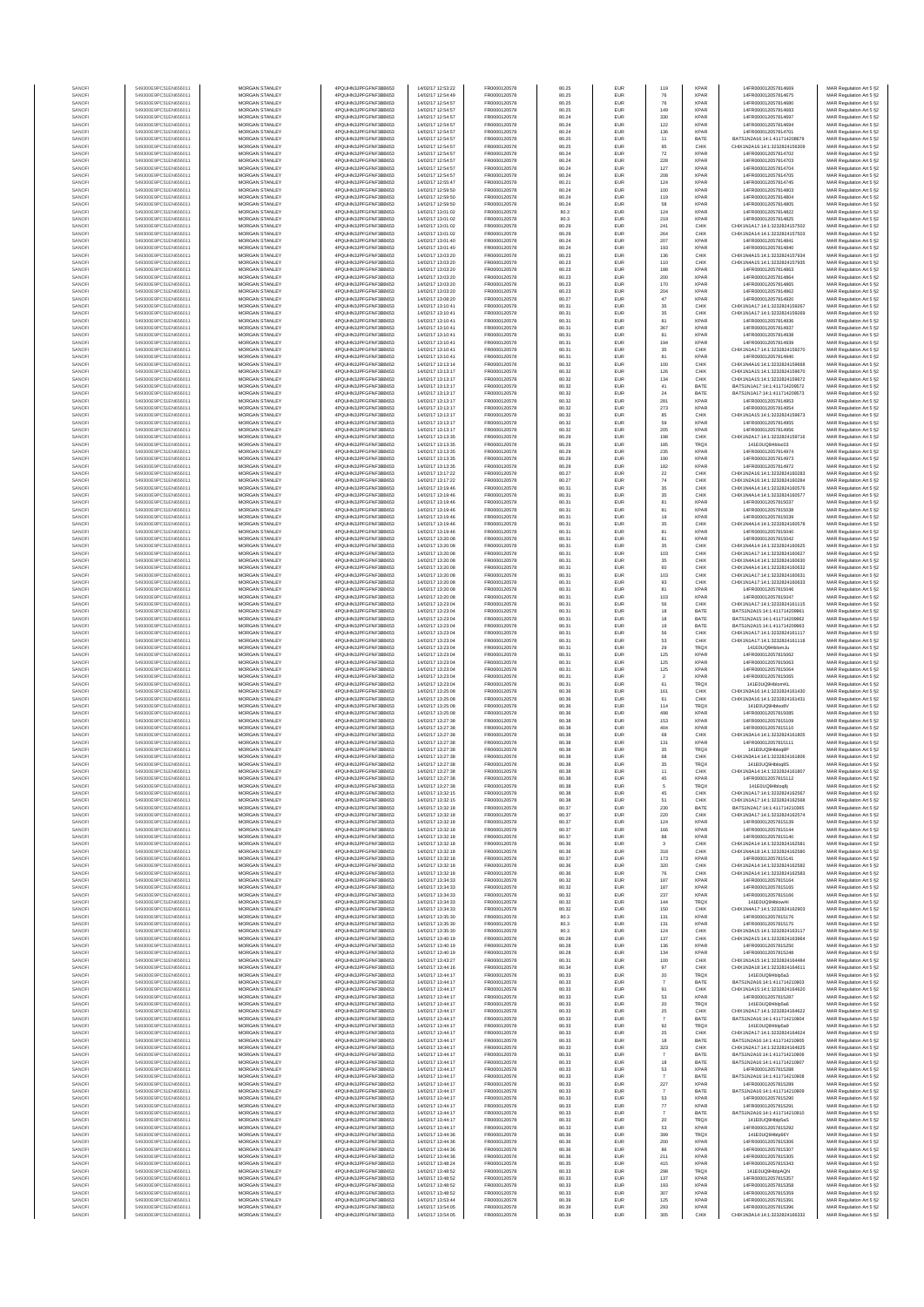| SANOF            | 549300E9PC51EN656011                         | MORGAN STANLEY                                 | 4PQUHN3JPFGFNF3BB653                           | 14/02/17 13:54:05                      | FR0000120578                 | 80.38          | EUR        | 277                   | CHIX                       | CHIX1N4A14-14-1-3232824166339                                  | MAR Regulation Art 5 §2                            |
|------------------|----------------------------------------------|------------------------------------------------|------------------------------------------------|----------------------------------------|------------------------------|----------------|------------|-----------------------|----------------------------|----------------------------------------------------------------|----------------------------------------------------|
| SANOFI           | 549300E9PC51EN656011                         | <b>MORGAN STANLEY</b>                          | 4PQUHN3JPFGFNF3BB653                           | 14/02/17 13:54:05                      | FR0000120578                 | 80.38          | EUR        | 107                   | <b>XPAR</b>                | 14FR000012057815404                                            | MAR Regulation Art 5 §2                            |
| SANOFI           | 549300E9PC51EN656011                         | MORGAN STANLEY                                 | 4PQUHN3JPFGFNF3BB653                           | 14/02/17 13:54:05                      | FR0000120578                 | 80.38          | EUR        | 99                    | <b>XPAR</b>                | 14FR000012057815407                                            | MAR Regulation Art 5 §2                            |
| SANOFI           | 549300E9PC51EN656011                         | MORGAN STANLEY                                 | 4PQUHN3JPFGFNF3BB653                           | 14/02/17 13:54:05                      | FR0000120578                 | 80.38          | EUR        | 206                   | XPAR                       | 14FR000012057815406                                            | MAR Regulation Art 5 §2                            |
| SANOFI           | 549300E9PC51EN656011                         | MORGAN STANLEY                                 | 4PQUHN3JPFGFNF3BB653                           | 14/02/17 13:54:05                      | FR0000120578                 | 80.38          | EUR        | 195                   | <b>XPAF</b>                | 14FR000012057815405                                            | MAR Regulation Art 5 §2                            |
| SANOFI           | 549300E9PC51EN656011<br>549300E9PC51EN656011 | MORGAN STANLEY<br>MORGAN STANLEY               | 4PQUHN3JPFGFNF3BB653<br>4PQUHN3JPFGFNF3BB653   | 14/02/17 13:54:05<br>14/02/17 13:54:05 | FR0000120578<br>FR0000120578 | 80.38<br>80.38 | EUR<br>EUR | 126<br>50             | <b>XPAF</b><br><b>XPAR</b> | 14FR000012057815408<br>14FR000012057815409                     | MAR Regulation Art 5 §2                            |
| SANOFI<br>SANOFI | 549300E9PC51EN656011                         | MORGAN STANLEY                                 | 4PQUHN3JPFGFNF3BB653                           | 14/02/17 13:57:00                      | FR0000120578                 | 80.42          | EUR        | 251                   | CHIX                       | CHIX1N1A17:14:1:3232824166809                                  | MAR Regulation Art 5 §2<br>MAR Regulation Art 5 §2 |
| SANOFI           | 549300E9PC51EN656011                         | <b>MORGAN STANLEY</b>                          | 4PQUHN3JPFGFNF3BB653                           | 14/02/17 13:57:00                      | FR0000120578                 | 80.42          | EUR        | 92                    | TRQ)                       | 141E0UQ9HblplkP                                                | MAR Regulation Art 5 §2                            |
| SANOFI           | 549300E9PC51EN656011                         | <b>MORGAN STANLEY</b>                          | 4PQUHN3JPFGFNF3BB653                           | 14/02/17 13:57:00                      | FR0000120578                 | 80.42          | EUR        | 80                    | <b>TRQX</b>                | 141E0UQ9HblplkR                                                | MAR Regulation Art 5 §2                            |
| SANOFI           | 549300E9PC51EN656011                         | <b>MORGAN STANLEY</b>                          | 4PQUHN3JPFGFNF3BB653                           | 14/02/17 13:57:00                      | FR0000120578                 | 80.42          | EUR        | 105                   | <b>XPAR</b>                | 14FR000012057815441                                            | MAR Regulation Art 5 §2                            |
| SANOFI<br>SANOFI | 549300E9PC51EN656011<br>549300E9PC51EN656011 | MORGAN STANLEY<br>MORGAN STANLEY               | 4PQUHN3JPFGFNF3BB653<br>4PQUHN3JPFGFNF3BB653   | 14/02/17 13:57:00<br>14/02/17 13:57:00 | FR0000120578<br>FR0000120578 | 80.42<br>80.42 | EUR<br>EUR | $_{\rm 32}$<br>173    | <b>XPAR</b><br><b>XPAR</b> | 14FR000012057815442<br>14FR000012057815444                     | MAR Regulation Art 5 §2<br>MAR Regulation Art 5 §2 |
| SANOF            | 549300E9PC51EN656011                         | MORGAN STANLEY                                 | 4PQUHN3JPFGFNF3BB653                           | 14/02/17 13:57:00                      | FR0000120578                 | 80.42          | EUR        | 97                    | <b>XPAF</b>                | 14FR000012057815443                                            | MAR Regulation Art 5 §2                            |
| SANOFI           | 549300E9PC51EN656011                         | MORGAN STANLEY                                 | 4PQUHN3JPFGFNF3BB653                           | 14/02/17 14:00:21                      | FR0000120578                 | 80.44          | EUR        | 156                   | <b>XPAF</b>                | 14FR000012057815499                                            | MAR Regulation Art 5 §2                            |
| SANOFI           | 549300E9PC51EN656011                         | MORGAN STANLEY                                 | 4PQUHN3JPFGFNF3BB653                           | 14/02/17 14:00:48                      | FR0000120578                 | 80.42          | EUR        | 122                   | BATE                       | BATS1N1A17:14:1:411714211738                                   | MAR Regulation Art 5 §2                            |
| SANOFI           | 549300E9PC51EN656011                         | MORGAN STANLEY                                 | 4PQUHN3JPFGFNF3BB653                           | 14/02/17 14:00:48                      | FR0000120578                 | 80.42          | EUR        | $\overline{7}$        | BATE                       | BATS1N1A17:14:1:411714211739                                   | MAR Regulation Art 5 §2                            |
| SANOFI<br>SANOFI | 549300E9PC51EN656011<br>549300E9PC51EN656011 | <b>MORGAN STANLEY</b><br><b>MORGAN STANLEY</b> | 4PQUHN3JPFGFNF3BB653<br>4PQUHN3JPFGFNF3BB653   | 14/02/17 14:00:48<br>14/02/17 14:00:48 | FR0000120578<br>FR0000120578 | 80.42<br>80.42 | EUR<br>EUR | 25<br>209             | BATE<br><b>XPAR</b>        | BATS1N1A17:14:1:411714211740<br>14FR000012057815504            | MAR Regulation Art 5 §2<br>MAR Regulation Art 5 §2 |
| SANOFI           | 549300E9PC51EN656011                         | MORGAN STANLEY                                 | 4PQUHN3JPFGFNF3BB653                           | 14/02/17 14:00:48                      | FR0000120578                 | 80.42          | EUR        | 268                   | <b>XPAR</b>                | 14FR000012057815505                                            | MAR Regulation Art 5 §2                            |
| SANOF            | 549300E9PC51EN656011                         | MORGAN STANLEY                                 | 4PQUHN3JPFGFNF3BB653                           | 14/02/17 14:00:48                      | FR0000120578                 | 80.42          | EUR        | 145                   | <b>XPAR</b>                | 14FR000012057815506                                            | MAR Regulation Art 5 §2                            |
| SANOFI           | 549300E9PC51EN656011                         | MORGAN STANLEY                                 | 4PQUHN3JPFGFNF3BB653                           | 14/02/17 14:04:21                      | FR0000120578                 | 80.44          | EUR        | 51                    | BATE                       | BATS1N1A17:14:1:411714211903                                   | MAR Regulation Art 5 §2                            |
| SANOFI           | 549300E9PC51EN656011                         | MORGAN STANLEY                                 | 4PQUHN3JPFGFNF3BB653                           | 14/02/17 14:04:21                      | FR0000120578                 | 80.44          | EUR        | 157                   | CHIX                       | CHIX1N2A17:14:1:3232824168001                                  | MAR Regulation Art 5 §2                            |
| SANOFI           | 549300E9PC51EN656011                         | MORGAN STANLEY                                 | 4PQUHN3JPFGFNF3BB653                           | 14/02/17 14:04:22                      | FR0000120578                 | 80.44          | EUR        | 430                   | <b>XPAR</b><br><b>XPAR</b> | 14FR000012057815541                                            | MAR Regulation Art 5 §2                            |
| SANOFI<br>SANOFI | 549300E9PC51EN656011<br>549300E9PC51EN656011 | MORGAN STANLEY<br><b>MORGAN STANLEY</b>        | 4PQUHN3JPFGFNF3BB653<br>4POLIHN3JPEGENE3BB653  | 14/02/17 14:04:27<br>14/02/17 14:04:27 | FR0000120578<br>FR0000120578 | 80.43<br>80.43 | EUR<br>EUR | 245<br>150            | <b>XPAR</b>                | 14FR000012057815549<br>14FR000012057815550                     | MAR Regulation Art 5 §2<br>MAR Regulation Art 5 §2 |
| SANOFI           | 549300E9PC51EN656011                         | MORGAN STANLEY                                 | 4PQUHN3JPFGFNF3BB653                           | 14/02/17 14:04:27                      | FR0000120578                 | 80.43          | EUR        | 157                   | <b>TRQX</b>                | 141E0UQ9HblpQmJ                                                | MAR Regulation Art 5 §2                            |
| SANOFI           | 549300E9PC51EN656011                         | MORGAN STANLEY                                 | 4PQUHN3JPFGFNF3BB653                           | 14/02/17 14:04:27                      | FR0000120578                 | 80.43          | EUR        | 151                   | BATE                       | BATS1N1A18:14:1:411714211906                                   | MAR Regulation Art 5 §2                            |
| SANOFI           | 549300E9PC51EN656011                         | MORGAN STANLEY                                 | 4PQUHN3JPFGFNF3BB653                           | 14/02/17 14:04:27                      | FR0000120578                 | 80.43          | EUR        | 40                    | CHIX                       | CHIX1N3A17:14:1:3232824168029                                  | MAR Regulation Art 5 §2                            |
| SANOF<br>SANOFI  | 549300E9PC51EN656011<br>549300E9PC51EN656011 | MORGAN STANLEY<br>MORGAN STANLEY               | 4PQUHN3JPFGFNF3BB653<br>4PQUHN3JPFGFNF3BB653   | 14/02/17 14:04:27<br>14/02/17 14:04:27 | FR0000120578<br>FR0000120578 | 80.43<br>80.43 | EUR<br>EUR | $27\,$<br>69          | BATE<br>CHIX               | BATS1N1A18:14:1:411714211907<br>CHIX1N3A17:14:1:3232824168030  | MAR Regulation Art 5 §2<br>MAR Regulation Art 5 §2 |
| SANOFI           | 549300E9PC51EN656011                         | MORGAN STANLEY                                 | 4PQUHN3JPFGFNF3BB653                           | 14/02/17 14:04:27                      | FR0000120578                 | 80.43          | EUR        | $36\,$                | BATE                       | BATS1N2A19:14:1:411714211908                                   | MAR Regulation Art 5 §2                            |
| SANOFI           | 549300E9PC51EN656011                         | MORGAN STANLEY                                 | 4PQUHN3JPFGFNF3BB653                           | 14/02/17 14:04:27                      | FR0000120578                 | 80.43          | EUR        | $\,$ 2 $\,$           | <b>XPAR</b>                | 14FR000012057815551                                            | MAR Regulation Art 5 §2                            |
| SANOFI           | 549300E9PC51EN656011                         | <b>MORGAN STANLEY</b>                          | 4PQUHN3JPFGFNF3BB653                           | 14/02/17 14:04:27                      | FR0000120578                 | 80.43          | EUR        | 73                    | <b>TRQX</b>                | 141E0UQ9HbloQmN                                                | MAR Regulation Art 5 §2                            |
| SANOFI<br>SANOFI | 549300E9PC51EN656011<br>549300E9PC51EN656011 | <b>MORGAN STANLEY</b><br>MORGAN STANLEY        | 4PQUHN3JPFGFNF3BB653<br>4PQUHN3JPFGFNF3BB653   | 14/02/17 14:04:27<br>14/02/17 14:09:18 | FR0000120578<br>FR0000120578 | 80.43<br>80.44 | EUR<br>EUR | 57<br>$\bf 73$        | <b>TRQX</b><br><b>TRQX</b> | 141E0UQ9HblpQmF<br>141E0UQ9HblpVNo                             | MAR Regulation Art 5 §2<br>MAR Regulation Art 5 §2 |
| SANOFI           | 549300E9PC51EN656011                         | MORGAN STANLEY                                 | 4PQUHN3JPFGFNF3BB653                           | 14/02/17 14:09:18                      | FR0000120578                 | 80.44          | EUR        | 143                   | CHIX                       | CHIX1N1A18:14:1:3232824168896                                  | MAR Regulation Art 5 §2                            |
| SANOFI           | 549300E9PC51EN656011                         | MORGAN STANLEY                                 | 4PQUHN3JPFGFNF3BB653                           | 14/02/17 14:09:18                      | FR0000120578                 | 80.44          | EUR        | 319                   | <b>XPAF</b>                | 14FR000012057815588                                            | MAR Regulation Art 5 §2                            |
| SANOFI           | 549300E9PC51EN656011                         | MORGAN STANLEY                                 | 4PQUHN3JPFGFNF3BB653                           | 14/02/17 14:09:18                      | FR0000120578                 | 80.43          | EUR        | 207                   | <b>XPAF</b>                | 14FR000012057815593                                            | MAR Regulation Art 5 §2                            |
| SANOFI           | 549300E9PC51EN656011                         | MORGAN STANLEY                                 | 4PQUHN3JPFGFNF3BB653                           | 14/02/17 14:09:18                      | FR0000120578                 | 80.43          | EUR        | 165                   | <b>XPAR</b><br><b>XPAR</b> | 14FR000012057815595                                            | MAR Regulation Art 5 §2                            |
| SANOFI<br>SANOFI | 549300E9PC51EN656011<br>549300E9PC51EN656011 | MORGAN STANLEY<br><b>MORGAN STANLEY</b>        | 4PQUHN3JPFGFNF3BB653<br>4POLIHN3JPEGENE3BB653  | 14/02/17 14:09:18<br>14/02/17 14:09:18 | FR0000120578<br>FR0000120578 | 80.43<br>80.43 | EUR<br>EUR | 115<br>232            | <b>XPAR</b>                | 14FR000012057815594<br>14FR000012057815597                     | MAR Regulation Art 5 §2<br>MAR Regulation Art 5 §2 |
| SANOFI           | 549300E9PC51EN656011                         | <b>MORGAN STANLEY</b>                          | 4PQUHN3JPFGFNF3BB653                           | 14/02/17 14:09:18                      | FR0000120578                 | 80.43          | EUR        | 172                   | <b>XPAR</b>                | 14FR000012057815598                                            | MAR Regulation Art 5 §2                            |
| SANOFI           | 549300E9PC51EN656011                         | <b>MORGAN STANLEY</b>                          | 4PQUHN3JPFGFNF3BB653                           | 14/02/17 14:09:18                      | FR0000120578                 | 80.43          | EUR        | 157                   | <b>XPAR</b>                | 14FR000012057815596                                            | MAR Regulation Art 5 §2                            |
| SANOFI           | 549300E9PC51EN656011                         | MORGAN STANLEY                                 | 4PQUHN3JPFGFNF3BB653                           | 14/02/17 14:11:49                      | FR0000120578                 | 80.44          | EUR        | 121                   | <b>XPAR</b>                | 14FR000012057815623                                            | MAR Regulation Art 5 §2                            |
| SANOFI<br>SANOFI | 549300E9PC51EN656011<br>549300E9PC51EN656011 | MORGAN STANLEY<br>MORGAN STANLEY               | 4PQUHN3JPFGFNF3BB653<br>4PQUHN3JPFGFNF3BB653   | 14/02/17 14:13:02<br>14/02/17 14:13:46 | FR0000120578<br>FR0000120578 | 80.48<br>80.48 | EUR<br>EUR | 127<br>155            | <b>XPAR</b><br><b>XPAF</b> | 14FR000012057815646<br>14FR000012057815659                     | MAR Regulation Art 5 §2                            |
| SANOFI           | 549300E9PC51EN656011                         | MORGAN STANLEY                                 | 4PQUHN3JPFGFNF3BB653                           | 14/02/17 14:13:53                      | FR0000120578                 | 80.51          | EUR        | 216                   | <b>XPAF</b>                | 14FR000012057815678                                            | MAR Regulation Art 5 §2<br>MAR Regulation Art 5 §2 |
| SANOFI           | 549300E9PC51EN656011                         | MORGAN STANLEY                                 | 4PQUHN3JPFGFNF3BB653                           | 14/02/17 14:14:25                      | FR0000120578                 | 80.55          | EUR        | 318                   | <b>XPAR</b>                | 14FR000012057815695                                            | MAR Regulation Art 5 §2                            |
| SANOFI           | 549300E9PC51EN656011                         | MORGAN STANLEY                                 | 4PQUHN3JPFGFNF3BB653                           | 14/02/17 14:15:42                      | FR0000120578                 | 80.58          | EUR        | 11                    | <b>XPAR</b>                | 14FR000012057815740                                            | MAR Regulation Art 5 §2                            |
| SANOFI<br>SANOFI | 549300E9PC51EN656011<br>549300E9PC51EN656011 | <b>MORGAN STANLEY</b><br><b>MORGAN STANLEY</b> | 4POLIHN3JPEGENE3BB653<br>4POLIHN3JPEGENE3BB653 | 14/02/17 14:16:09<br>14/02/17 14:16:09 | FR0000120578<br>FR0000120578 | 80.58<br>80.58 | EUR<br>EUR | 114<br>125            | <b>XPAR</b><br><b>XPAR</b> | 14FR000012057815741<br>14FR000012057815744                     | MAR Regulation Art 5 §2<br>MAR Regulation Art 5 §2 |
| SANOFI           | 549300E9PC51EN656011                         | MORGAN STANLEY                                 | 4PQUHN3JPFGFNF3BB653                           | 14/02/17 14:16:09                      | FR0000120578                 | 80.58          | EUR        | 51                    | <b>XPAR</b>                | 14FR000012057815745                                            | MAR Regulation Art 5 §2                            |
| SANOFI           | 549300E9PC51EN656011                         | MORGAN STANLEY                                 | 4PQUHN3JPFGFNF3BB653                           | 14/02/17 14:16:09                      | FR0000120578                 | 80.58          | EUR        | $20\,$                | <b>XPAR</b>                | 14FR000012057815746                                            | MAR Regulation Art 5 §2                            |
| SANOFI           | 549300E9PC51EN656011                         | MORGAN STANLEY                                 | 4PQUHN3JPFGFNF3BB653                           | 14/02/17 14:17:32                      | FR0000120578                 | 80.61          | EUR        | 70                    | <b>XPAF</b>                | 14FR000012057815773                                            | MAR Regulation Art 5 §2                            |
| SANOFI<br>SANOFI | 549300E9PC51EN656011<br>549300E9PC51EN656011 | MORGAN STANLEY<br>MORGAN STANLEY               | 4PQUHN3JPFGFNF3BB653<br>4PQUHN3JPFGFNF3BB653   | 14/02/17 14:17:32<br>14/02/17 14:17:32 | FR0000120578<br>FR0000120578 | 80.61<br>80.61 | EUR<br>EUR | 10<br>31              | BATE<br>CHIX               | BATS1N2A17:14:1:411714212585<br>CHIX1N1A17:14:1:3232824170344  | MAR Regulation Art 5 §2<br>MAR Regulation Art 5 §2 |
| SANOFI           | 549300E9PC51EN656011                         | MORGAN STANLEY                                 | 4PQUHN3JPFGFNF3BB653                           | 14/02/17 14:17:32                      | FR0000120578                 | 80.61          | EUR        | 16                    | <b>TRQX</b>                | 141E0UQ9Hblpeuf                                                | MAR Regulation Art 5 §2                            |
| SANOFI           | 549300E9PC51EN656011                         | <b>MORGAN STANLEY</b>                          | 4POLIHN3JPEGENE3BB653                          | 14/02/17 14:17:32                      | FR0000120578                 | 80.61          | EUR        | 10                    | BATE                       | BATS1N2A17:14:1:411714212587                                   | MAR Regulation Art 5 §2                            |
| SANOFI           | 549300E9PC51EN656011                         | MORGAN STANLEY                                 | 4PQUHN3JPFGFNF3BB653                           | 14/02/17 14:17:32                      | FR0000120578                 | 80.61          | EUR        | $70\,$                | <b>XPAR</b>                | 14FR000012057815776                                            | MAR Regulation Art 5 §2                            |
| SANOFI           | 549300E9PC51EN656011<br>549300E9PC51EN656011 | MORGAN STANLEY<br>MORGAN STANLEY               | 4PQUHN3JPFGFNF3BB653<br>4PQUHN3JPFGFNF3BB653   | 14/02/17 14:17:32<br>14/02/17 14:17:32 | FR0000120578<br>FR0000120578 | 80.61<br>80.61 | EUR        | ${\bf 26}$            | <b>XPAR</b><br><b>XPAR</b> | 14FR000012057815777<br>14FR000012057815778                     | MAR Regulation Art 5 §2                            |
| SANOFI<br>SANOFI | 549300E9PC51EN656011                         | MORGAN STANLEY                                 | 4PQUHN3JPFGFNF3BB653                           | 14/02/17 14:17:32                      | FR0000120578                 | 80.61          | EUR<br>EUR | $70$<br>18            | <b>XPAF</b>                | 14FR000012057815779                                            | MAR Regulation Art 5 §2<br>MAR Regulation Art 5 §2 |
| SANOFI           | 549300E9PC51EN656011                         | MORGAN STANLEY                                 | 4PQUHN3JPFGFNF3BB653                           | 14/02/17 14:17:32                      | FR0000120578                 | 80.61          | EUR        | 16                    | TRQ)                       | 141E0UQ9Hblpeu                                                 | MAR Regulation Art 5 §2                            |
| SANOFI           | 549300E9PC51EN656011                         | MORGAN STANLEY                                 | 4PQUHN3JPFGFNF3BB653                           | 14/02/17 14:17:32                      | FR0000120578                 | 80.61          | EUR        | 31                    | CHIX                       | CHIX1N1A17:14:1:3232824170350                                  | MAR Regulation Art 5 §2                            |
| SANOFI           | 549300E9PC51EN656011                         | MORGAN STANLEY                                 | 4PQUHN3JPFGFNF3BB653                           | 14/02/17 14:17:32                      | FR0000120578                 | 80.61          | EUR        | 10                    | BATE                       | BATS1N2A17:14:1:411714212588                                   | MAR Regulation Art 5 §2                            |
| SANOFI<br>SANOFI | 549300E9PC51EN656011<br>549300E9PC51EN656011 | <b>MORGAN STANLEY</b><br><b>MORGAN STANLEY</b> | 4PQUHN3JPFGFNF3BB653<br>4PQUHN3JPFGFNF3BB653   | 14/02/17 14:17:32<br>14/02/17 14:17:33 | FR0000120578<br>FR0000120578 | 80.61<br>80.61 | EUR<br>EUR | $\overline{7}$<br>109 | BATE<br><b>XPAR</b>        | BATS1N2A17:14:1:411714212590<br>14FR000012057815781            | MAR Regulation Art 5 §2<br>MAR Regulation Art 5 §2 |
| SANOFI           | 549300E9PC51EN656011                         | MORGAN STANLEY                                 | 4PQUHN3JPFGFNF3BB653                           | 14/02/17 14:17:33                      | FR0000120578                 | 80.61          | EUR        | 109                   | <b>XPAR</b>                | 14FR000012057815783                                            | MAR Regulation Art 5 §2                            |
| SANOFI           | 549300E9PC51EN656011                         | MORGAN STANLEY                                 | 4PQUHN3JPFGFNF3BB653                           | 14/02/17 14:17:33                      | FR0000120578                 | 80.61          | EUR        | $44\,$                | <b>XPAR</b>                | 14FR000012057815784                                            | MAR Regulation Art 5 §2                            |
| SANOFI           | 549300E9PC51EN656011                         | MORGAN STANLEY                                 | 4PQUHN3JPFGFNF3BB653                           | 14/02/17 14:18:39                      | FR0000120578                 | 80.62          | EUR        | 249                   | <b>XPAF</b>                | 14FR000012057815802                                            | MAR Regulation Art 5 §2                            |
| SANOFI<br>SANOFI | 549300E9PC51EN656011<br>549300E9PC51EN656011 | MORGAN STANLEY<br>MORGAN STANLEY               | 4PQUHN3JPFGFNF3BB653<br>4PQUHN3JPFGFNF3BB653   | 14/02/17 14:18:39<br>14/02/17 14:18:40 | FR0000120578<br>FR0000120578 | 80.61<br>80.6  | EUR<br>EUR | 100<br>161            | CHIX<br><b>XPAR</b>        | CHIX1N2A15:14:1:3232824170657<br>14FR000012057815809           | MAR Regulation Art 5 §2<br>MAR Regulation Art 5 §2 |
| SANOFI           | 549300E9PC51EN656011                         | MORGAN STANLEY                                 | 4PQUHN3JPFGFNF3BB653                           | 14/02/17 14:18:40                      | FR0000120578                 | 80.6           | EUR        | 14                    | <b>XPAR</b>                | 14FR000012057815810                                            | MAR Regulation Art 5 §2                            |
| SANOFI           | 549300E9PC51EN656011                         | <b>MORGAN STANLEY</b>                          | 4PQUHN3JPFGFNF3BB653                           | 14/02/17 14:18:40                      | FR0000120578                 | 80.6           | EUR        | 254                   | BATE                       | BATS1N2A16:14:1:411714212694                                   | MAR Regulation Art 5 §2                            |
| SANOFI           | 549300E9PC51EN656011                         | <b>MORGAN STANLEY</b>                          | 4PQUHN3JPFGFNF3BB653                           | 14/02/17 14:18:40                      | FR0000120578                 | 80.6           | EUR        | 227                   | <b>XPAR</b>                | 14FR000012057815811                                            | MAR Regulation Art 5 §2                            |
| SANOFI<br>SANOFI | 549300E9PC51EN656011<br>549300E9PC51EN656011 | <b>MORGAN STANLEY</b><br>MORGAN STANLEY        | 4PQUHN3JPFGFNF3BB653<br>4PQUHN3JPFGFNF3BB653   | 14/02/17 14:18:40<br>14/02/17 14:19:08 | FR0000120578<br>FR0000120578 | 80.6<br>80.57  | EUR<br>EUR | 236<br>49             | <b>XPAR</b><br><b>XPAR</b> | 14FR000012057815812<br>14FR000012057815820                     | MAR Regulation Art 5 §2<br>MAR Regulation Art 5 §2 |
| SANOFI           | 549300E9PC51EN656011                         | MORGAN STANLEY                                 | 4PQUHN3JPFGFNF3BB653                           | 14/02/17 14:19:08                      | FR0000120578                 | 80.57          | EUR        | 124                   | <b>XPAR</b>                | 14FR000012057815821                                            | MAR Regulation Art 5 §2                            |
| SANOF            | 549300E9PC51EN656011                         | MORGAN STANLEY                                 | 4PQUHN3JPFGFNF3BB653                           | 14/02/17 14:19:08                      | FR0000120578                 | 80.57          | EUR        | 169                   | <b>XPAF</b>                | 14FR000012057815822                                            | MAR Regulation Art 5 §2                            |
| SANOFI           | 549300E9PC51EN656011                         | MORGAN STANLEY                                 | 4PQUHN3JPFGFNF3BB653                           | 14/02/17 14:19:40                      | FR0000120578                 | 80.56          | EUR        | 142                   | <b>XPAF</b>                | 14FR000012057815831                                            | MAR Regulation Art 5 §2                            |
| SANOFI<br>SANOFI | 549300E9PC51EN656011<br>549300E9PC51EN656011 | MORGAN STANLEY<br>MORGAN STANLEY               | 4PQUHN3JPFGFNF3BB653<br>4PQUHN3JPFGFNF3BB653   | 14/02/17 14:23:10<br>14/02/17 14:25:13 | FR0000120578<br>FR0000120578 | 80.65<br>80.67 | EUR<br>EUR | 145<br>103            | <b>XPAR</b><br>CHIX        | 14FR000012057815891<br>CHIX1N3A18:14:1:3232824172018           | MAR Regulation Art 5 §2<br>MAR Regulation Art 5 §2 |
| SANOFI           | 549300E9PC51EN656011                         | <b>MORGAN STANLEY</b>                          | 4PQUHN3JPFGFNF3BB653                           | 14/02/17 14:25:13                      | FR0000120578                 | 80.67          | EUR        | 103                   | CHIX                       | CHIX1N3A18-14-1-3232824172019                                  | MAR Regulation Art 5 §2                            |
| SANOFI           | 549300E9PC51EN656011                         | <b>MORGAN STANLEY</b>                          | 4POLIHN3JPEGENE3BB653                          | 14/02/17 14:25:13                      | FR0000120578                 | 80.67          | EUR        | 37                    | CHIX                       | CHIX1N3A18:14:1:3232824172020                                  | MAR Regulation Art 5 §2                            |
| SANOFI           | 549300E9PC51EN656011                         | MORGAN STANLEY                                 | 4PQUHN3JPFGFNF3BB653                           | 14/02/17 14:26:18                      | FR0000120578                 | 80.69          | EUR        | 148                   | <b>XPAR</b>                | 14FR000012057815972                                            | MAR Regulation Art 5 §2                            |
| SANOFI           | 549300E9PC51EN656011                         | MORGAN STANLEY<br>MORGAN STANLEY               | 4PQUHN3JPFGFNF3BB653                           | 14/02/17 14:27:51                      | FR0000120578                 | 80.71          | EUR        | 104                   | CHIX                       | CHIX1N1A15:14:1:3232824172410<br>CHIX1N1A15:14:1:3232824172412 | MAR Regulation Art 5 §2                            |
| SANOFI<br>SANOFI | 549300E9PC51EN656011<br>549300E9PC51EN656011 | MORGAN STANLEY                                 | 4PQUHN3JPFGFNF3BB653<br>4PQUHN3JPFGFNF3BB653   | 14/02/17 14:27:51<br>14/02/17 14:27:51 | FR0000120578<br>FR0000120578 | 80.71<br>80.71 | EUR<br>EUR | 104<br>54             | CHIX<br>CHIX               | CHIX1N1A15:14:1:3232824172413                                  | MAR Regulation Art 5 §2<br>MAR Regulation Art 5 §2 |
| SANOFI           | 549300E9PC51EN656011                         | MORGAN STANLEY                                 | 4PQUHN3JPFGFNF3BB653                           | 14/02/17 14:27:51                      | FR0000120578                 | 80.71          | EUR        | 285                   | <b>XPAR</b>                | 14FR000012057815981                                            | MAR Regulation Art 5 §2                            |
| SANOFI           | 549300E9PC51EN656011                         | MORGAN STANLEY                                 | 4PQUHN3JPFGFNF3BB653                           | 14/02/17 14:27:51                      | FR0000120578                 | 80.71          | EUR        | 140                   | <b>XPAR</b>                | 14FR000012057815982                                            | MAR Regulation Art 5 §2                            |
| SANOFI<br>SANOFI | 549300E9PC51EN656011<br>549300E9PC51EN656011 | <b>MORGAN STANLEY</b><br><b>MORGAN STANLEY</b> | 4PQUHN3JPFGFNF3BB653<br>4PQUHN3JPFGFNF3BB653   | 14/02/17 14:28:41<br>14/02/17 14:29:21 | FR0000120578<br>FR0000120578 | 80.74<br>80.75 | EUR<br>EUR | 308<br>155            | <b>XPAR</b><br><b>XPAR</b> | 14FR000012057815991<br>14FR000012057815999                     | MAR Regulation Art 5 §2                            |
| SANOF            | 549300E9PC51EN656011                         | MORGAN STANLEY                                 | 4PQUHN3JPFGFNF3BB653                           | 14/02/17 14:29:21                      | FR0000120578                 | 80.75          | EUR        | 53                    | <b>XPAR</b>                | 14FR000012057816001                                            | MAR Regulation Art 5 §2<br>MAR Regulation Art 5 §2 |
| SANOFI           | 549300E9PC51EN656011                         | MORGAN STANLEY                                 | 4PQUHN3JPFGFNF3BB653                           | 14/02/17 14:29:21                      | FR0000120578                 | 80.75          | EUR        | 90                    | TRQX                       | 141E0UQ9HblprF8                                                | MAR Regulation Art 5 §2                            |
|                  |                                              |                                                | 1N3JPFGFNF3BB653                               |                                        |                              |                |            |                       |                            | 00012057816006                                                 | ⊀ Regulation Art 5 §.                              |
| SANOF            | 549300E9PC51EN656011                         | MORGAN STANLEY<br>MORGAN STANLEY               | 4PQUHN3JPFGFNF3BB653<br>4PQUHN3JPFGFNF3BB653   | 14/02/17 14:31:03<br>14/02/17 14:31:03 | FR0000120578<br>FR0000120578 | 80.79          | EUR        | 86<br>80              | <b>TRQX</b>                | 141E0UQ9Hblotiz                                                | MAR Regulation Art 5 §2                            |
| SANOFI<br>SANOFI | 549300E9PC51EN656011<br>549300E9PC51EN656011 | MORGAN STANLEY                                 | 4PQUHN3JPFGFNF3BB653                           | 14/02/17 14:31:03                      | FR0000120578                 | 80.79<br>80.79 | EUR<br>EUR | 100                   | <b>XPAR</b><br><b>XPAR</b> | 14FR000012057816038<br>14FR000012057816039                     | MAR Regulation Art 5 §2<br>MAR Regulation Art 5 §2 |
| SANOFI           | 549300E9PC51EN656011                         | <b>MORGAN STANLEY</b>                          | 4PQUHN3JPFGFNF3BB653                           | 14/02/17 14:31:03                      | FR0000120578                 | 80.79          | EUR        | 80                    | <b>XPAR</b>                | 14FR000012057816040                                            | MAR Regulation Art 5 §2                            |
| SANOFI           | 549300E9PC51EN656011                         | <b>MORGAN STANLEY</b>                          | 4PQUHN3JPFGFNF3BB653                           | 14/02/17 14:31:03                      | FR0000120578                 | 80.79          | EUR        | 119                   | <b>XPAR</b>                | 14FR000012057816041                                            | MAR Regulation Art 5 §2                            |
| SANOFI<br>SANOFI | 549300E9PC51EN656011<br>549300E9PC51EN656011 | MORGAN STANLEY<br>MORGAN STANLEY               | 4PQUHN3JPFGFNF3BB653<br>4PQUHN3JPFGFNF3BB653   | 14/02/17 14:33:24<br>14/02/17 14:33:24 | FR0000120578<br>FR0000120578 | 80.82<br>80.82 | EUR<br>EUR | $_{\rm 32}$<br>19     | BATE<br>BATE               | BATS1N2A16:14:1:411714213405<br>BATS1N2A16:14:1:411714213406   | MAR Regulation Art 5 §2<br>MAR Regulation Art 5 §2 |
| SANOFI           | 549300E9PC51EN656011                         | MORGAN STANLEY                                 | 4PQUHN3JPFGFNF3BB653                           | 14/02/17 14:33:24                      | FR0000120578                 | 80.82          | EUR        | 246                   | CHIX                       | CHIX1N3A15:14:1:3232824173522                                  | MAR Regulation Art 5 §2                            |
| SANOFI           | 549300E9PC51EN656011                         | MORGAN STANLEY                                 | 4PQUHN3JPFGFNF3BB653                           | 14/02/17 14:33:24                      | FR0000120578                 | 80.82          | EUR        | $\boldsymbol{7}$      | CHIX                       | CHIX1N3A15:14:1:3232824173523                                  | MAR Regulation Art 5 §2                            |
| SANOFI           | 549300E9PC51EN656011                         | MORGAN STANLEY                                 | 4PQUHN3JPFGFNF3BB653                           | 14/02/17 14:33:24                      | FR0000120578                 | 80.82          | EUR        | 32                    | BATE                       | BATS1N2A16:14:1:411714213407                                   | MAR Regulation Art 5 §2                            |
| SANOFI<br>SANOFI | 549300E9PC51EN656011<br>549300E9PC51EN656011 | MORGAN STANLEY<br><b>MORGAN STANLEY</b>        | 4PQUHN3JPFGFNF3BB653<br>4PQUHN3JPFGFNF3BB653   | 14/02/17 14:33:24<br>14/02/17 14:33:24 | FR0000120578<br>FR0000120578 | 80.82<br>80.82 | EUR<br>EUR | 130<br>565            | <b>TRQX</b><br><b>XPAR</b> | 141E0UQ9HblpwHf<br>14FR000012057816071                         | MAR Regulation Art 5 §2<br>MAR Regulation Art 5 §2 |
| SANOFI           | 549300E9PC51EN656011                         | <b>MORGAN STANLEY</b>                          | 4PQUHN3JPFGFNF3BB653                           | 14/02/17 14:34:19                      | FR0000120578                 | 80.84          | EUR        | 115                   | CHIX                       | CHIX1N4A16:14:1:3232824173782                                  | MAR Regulation Art 5 §2                            |
| SANOFI           | 549300E9PC51EN656011                         | <b>MORGAN STANLEY</b>                          | 4PQUHN3JPFGFNF3BB653                           | 14/02/17 14:34:19                      | FR0000120578                 | 80.84          | EUR        | 115                   | CHIX                       | CHIX1N4A16:14:1:3232824173783                                  | MAR Regulation Art 5 §2                            |
| SANOFI           | 549300E9PC51EN656011                         | MORGAN STANLEY<br><b>MORGAN STANLEY</b>        | 4PQUHN3JPFGFNF3BB653                           | 14/02/17 14:34:19                      | FR0000120578<br>FR0000120578 | 80.84          | EUR        | 12                    | XPAR<br><b>XPAR</b>        | 14FR000012057816083                                            | MAR Regulation Art 5 §2                            |
| SANOFI<br>SANOFI | 549300E9PC51EN656011<br>549300E9PC51EN656011 | MORGAN STANLEY                                 | 4PQUHN3JPFGFNF3BB653<br>4PQUHN3JPFGFNF3BB653   | 14/02/17 14:34:56<br>14/02/17 14:34:56 | FR0000120578                 | 80.83<br>80.83 | EUR<br>EUR | 130<br>295            | <b>XPAR</b>                | 14FR000012057816098<br>14FR000012057816099                     | MAR Regulation Art 5 §2<br>MAR Regulation Art 5 §2 |
| SANOFI           | 549300E9PC51EN656011                         | MORGAN STANLEY                                 | 4PQUHN3JPFGFNF3BB653                           | 14/02/17 14:36:43                      | FR0000120578                 | 80.81          | EUR        | 251                   | <b>XPAR</b>                | 14FR000012057816114                                            | MAR Regulation Art 5 §2                            |
| SANOFI           | 549300E9PC51EN656011                         | MORGAN STANLEY                                 | 4PQUHN3JPFGFNF3BB653                           | 14/02/17 14:36:43                      | FR0000120578                 | 80.81          | EUR        | 113                   | CHIX                       | CHIX1N3A14:14:1:3232824174231                                  | MAR Regulation Art 5 §2                            |
| SANOFI           | 549300E9PC51EN656011                         | MORGAN STANLEY<br>MORGAN STANLEY               | 4PQUHN3JPFGFNF3BB653                           | 14/02/17 14:36:43                      | FR0000120578<br>FR0000120578 | 80.81          | EUR        | 36                    | BATE                       | BATS1N1A15:14:1:411714213551<br>141F0UQ9Hblozof                | MAR Regulation Art 5 §2                            |
| SANOFI<br>SANOFI | 549300E9PC51EN656011<br>549300E9PC51EN656011 | <b>MORGAN STANLEY</b>                          | 4PQUHN3JPFGFNF3BB653<br>4PQUHN3JPFGFNF3BB653   | 14/02/17 14:36:43<br>14/02/17 14:36:59 | FR0000120578                 | 80.81<br>80.79 | EUR<br>EUR | 58<br>228             | <b>TRQX</b><br>CHIX        | CHIX1N2A16-14-1-3232824174259                                  | MAR Regulation Art 5 §2<br>MAR Regulation Art 5 §2 |
| SANOFI           | 549300E9PC51EN656011                         | MORGAN STANLEY                                 | 4PQUHN3JPFGFNF3BB653                           | 14/02/17 14:37:41                      | FR0000120578                 | 80.76          | EUR        | 92                    | CHIX                       | CHIX1N3A18:14:1:3232824174417                                  | MAR Regulation Art 5 §2                            |
| SANOFI           | 549300E9PC51EN656011                         | MORGAN STANLEY                                 | 4PQUHN3JPFGFNF3BB653                           | 14/02/17 14:37:41                      | FR0000120578                 | 80.76          | EUR        | 130                   | CHIX                       | CHIX1N3A18:14:1:3232824174418                                  | MAR Regulation Art 5 §2                            |
| SANOFI           | 549300E9PC51EN656011                         | MORGAN STANLEY                                 | 4PQUHN3JPFGFNF3BB653                           | 14/02/17 14:38:29                      | FR0000120578                 | 80.72          | EUR        | 125                   | CHIX                       | CHIX1N3A16:14:1:3232824174570                                  | MAR Regulation Art 5 §2                            |
| SANOFI<br>SANOFI | 549300E9PC51EN656011<br>549300E9PC51EN656011 | MORGAN STANLEY<br>MORGAN STANLEY               | 4PQUHN3JPFGFNF3BB653<br>4PQUHN3JPFGFNF3BB653   | 14/02/17 14:38:29<br>14/02/17 14:38:29 | FR0000120578<br>FR0000120578 | 80.72<br>80.72 | EUR<br>EUR | 132<br>201            | CHIX<br><b>XPAR</b>        | CHIX1N2A17:14:1:3232824174571<br>14FR000012057816149           | MAR Regulation Art 5 §2<br>MAR Regulation Art 5 §2 |
| SANOFI           | 549300E9PC51EN656011                         | MORGAN STANLEY                                 | 4PQUHN3JPFGFNF3BB653                           | 14/02/17 14:38:29                      | FR0000120578                 | 80.72          | EUR        | 277                   | <b>XPAR</b>                | 14FR000012057816148                                            | MAR Regulation Art 5 §2                            |
| SANOFI           | 549300E9PC51EN656011                         | <b>MORGAN STANLEY</b>                          | 4PQUHN3JPFGFNF3BB653                           | 14/02/17 14:38:29                      | FR0000120578                 | 80.73          | EUR        | 290                   | <b>XPAR</b>                | 14FR000012057816139                                            | MAR Regulation Art 5 §2                            |
| SANOFI           | 549300E9PC51EN656011                         | <b>MORGAN STANLEY</b>                          | 4PQUHN3JPFGFNF3BB653                           | 14/02/17 14:38:29                      | FR0000120578                 | 80.72          | EUR        | 135                   | <b>XPAR</b>                | 14FR000012057816150                                            | MAR Regulation Art 5 §2                            |
| SANOFI<br>SANOFI | 549300E9PC51EN656011<br>549300E9PC51EN656011 | MORGAN STANLEY<br>MORGAN STANLEY               | 4PQUHN3JPFGFNF3BB653<br>4PQUHN3JPFGFNF3BB653   | 14/02/17 14:40:00<br>14/02/17 14:40:00 | FR0000120578<br>FR0000120578 | 80.76<br>80.76 | EUR<br>EUR | 116<br>66             | BATE<br>BATE               | BATS1N2A16:14:1:411714213713<br>BATS1N1A16:14:1:411714213714   | MAR Regulation Art 5 §2                            |
| SANOFI           | 549300E9PC51EN656011                         | MORGAN STANLEY                                 | 4PQUHN3JPFGFNF3BB653                           | 14/02/17 14:40:00                      | FR0000120578                 | 80.76          | EUR        | 112                   | BATE                       | BATS1N1A16:14:1:411714213715                                   | MAR Regulation Art 5 §2<br>MAR Regulation Art 5 §2 |
| SANOFI           | 549300E9PC51EN656011                         | MORGAN STANLEY                                 | 4PQUHN3JPFGFNF3BB653                           | 14/02/17 14:40:00                      | FR0000120578                 | 80.76          | EUR        | 177                   | <b>XPAR</b>                | 14FR000012057816163                                            | MAR Regulation Art 5 §2                            |
| SANOFI           | 549300E9PC51EN656011                         | MORGAN STANLEY                                 | 4PQUHN3JPFGFNF3BB653                           | 14/02/17 14:40:00                      | FR0000120578                 | 80.76          | EUR        | 173                   | <b>XPAR</b>                | 14FR000012057816164                                            | MAR Regulation Art 5 §2                            |
| SANOFI           | 549300E9PC51EN656011                         | MORGAN STANLEY                                 | 4PQUHN3JPFGFNF3BB653                           | 14/02/17 14:40:45                      | FR0000120578                 | 80.74          | EUR        | 144                   | <b>XPAR</b>                | 14FR000012057816185                                            | MAR Regulation Art 5 §2                            |
| SANOFI<br>SANOFI | 549300E9PC51EN656011<br>549300E9PC51EN656011 | <b>MORGAN STANLEY</b><br><b>MORGAN STANLEY</b> | 4PQUHN3JPFGFNF3BB653<br>4PQUHN3JPFGFNF3BB653   | 14/02/17 14:40:45<br>14/02/17 14:40:45 | FR0000120578<br>FR0000120578 | 80.74<br>80.74 | EUR<br>EUR | 144<br>150            | <b>XPAR</b><br>CHIX        | 14FR000012057816186<br>CHIX1N2A14:14:1:3232824175074           | MAR Regulation Art 5 §2<br>MAR Regulation Art 5 §2 |
| SANOFI           | 549300E9PC51EN656011                         | MORGAN STANLEY                                 | 4PQUHN3JPFGFNF3BB653                           | 14/02/17 14:41:35                      | FR0000120578                 | 80.71          | EUR        | 156                   | <b>XPAR</b>                | 14FR000012057816209                                            | MAR Regulation Art 5 §2                            |
| SANOFI           | 549300E9PC51EN656011                         | MORGAN STANLEY                                 | 4PQUHN3JPFGFNF3BB653                           | 14/02/17 14:41:35                      | FR0000120578                 | 80.71          | EUR        | 141                   | <b>XPAR</b>                | 14FR000012057816208                                            | MAR Regulation Art 5 §2                            |
| SANOFI           | 549300E9PC51EN656011                         | MORGAN STANLEY                                 | 4PQUHN3JPFGFNF3BB653                           | 14/02/17 14:41:53                      | FR0000120578                 | 80.69          | EUR        | 97                    | <b>XPAR</b>                | 14FR000012057816217                                            | MAR Regulation Art 5 §2                            |
| SANOFI<br>SANOFI | 549300E9PC51EN656011<br>549300E9PC51EN656011 | MORGAN STANLEY<br>MORGAN STANLEY               | 4PQUHN3JPFGFNF3BB653<br>4PQUHN3JPFGFNF3BB653   | 14/02/17 14:41:53<br>14/02/17 14:44:25 | FR0000120578<br>FR0000120578 | 80.69<br>80.75 | EUR<br>EUR | 42<br>170             | <b>XPAR</b><br>CHIX        | 14FR000012057816218<br>CHIX1N1A14:14:1:3232824175796           | MAR Regulation Art 5 §2<br>MAR Regulation Art 5 §2 |
| SANOFI           | 549300E9PC51EN656011                         | MORGAN STANLEY                                 | 4PQUHN3JPFGFNF3BB653                           | 14/02/17 14:44:25                      | FR0000120578                 | 80.75          | EUR        | 53                    | <b>XPAR</b>                | 14FR000012057816252                                            | MAR Regulation Art 5 §2                            |
| SANOFI           | 549300E9PC51EN656011                         | <b>MORGAN STANLEY</b>                          | 4PQUHN3JPFGFNF3BB653                           | 14/02/17 14:44:25                      | FR0000120578                 | 80.75          | EUR        | 183                   | <b>XPAR</b>                | 14FR000012057816251                                            | MAR Regulation Art 5 §2                            |
| SANOFI           | 549300E9PC51EN656011                         | <b>MORGAN STANLEY</b>                          | 4PQUHN3JPFGFNF3BB653                           | 14/02/17 14:47:10                      | FR0000120578                 | 80.83          | EUR        | 50                    | <b>XPAR</b>                | 14FR000012057816298                                            | MAR Regulation Art 5 §2                            |
| SANOFI<br>SANOFI | 549300E9PC51EN656011<br>549300E9PC51EN656011 | <b>MORGAN STANLEY</b><br>MORGAN STANLEY        | 4PQUHN3JPFGFNF3BB653<br>4PQUHN3JPFGFNF3BB653   | 14/02/17 14:47:13<br>14/02/17 14:47:13 | FR0000120578<br>FR0000120578 | 80.83<br>80.83 | EUR<br>EUR | 13<br>${\bf 26}$      | <b>TRQX</b><br>CHIX        | 141E0UQ9HbloCyn<br>CHIX1N3A15:14:1:3232824176280               | MAR Regulation Art 5 §2<br>MAR Regulation Art 5 §2 |
| SANOFI           | 549300E9PC51EN656011                         | MORGAN STANLEY                                 | 4PQUHN3JPFGFNF3BB653                           | 14/02/17 14:47:13                      | FR0000120578                 | 80.83          | EUR        | 8                     | BATE                       | BATS1N1A16:14:1:411714214050                                   | MAR Regulation Art 5 §2                            |
| SANOFI           | 549300E9PC51EN656011                         | MORGAN STANLEY                                 | 4PQUHN3JPFGFNF3BB653                           | 14/02/17 14:47:13                      | FR0000120578                 | 80.83          | EUR        | 8                     | BATE                       | BATS1N1A16:14:1:411714214051                                   | MAR Regulation Art 5 §2                            |
| SANOFI           | 549300E9PC51EN656011                         | MORGAN STANLEY                                 | 4PQUHN3JPFGFNF3BB653                           | 14/02/17 14:47:13                      | FR0000120578                 | 80.83          | EUR        | 26                    | CHIX                       | CHIX1N3A15:14:1:3232824176282                                  | MAR Regulation Art 5 §2                            |
| SANOFI<br>SANOFI | 549300E9PC51EN656011<br>549300E9PC51EN656011 | MORGAN STANLEY<br>MORGAN STANLEY               | 4PQUHN3JPFGFNF3BB653<br>4PQUHN3JPFGFNF3BB653   | 14/02/17 14:47:13<br>14/02/17 14:47:13 | FR0000120578<br>FR0000120578 | 80.83<br>80.83 | EUR<br>EUR | 174<br>58             | CHIX<br><b>XPAR</b>        | CHIX1N3A15:14:1:3232824176283<br>14FR000012057816300           | MAR Regulation Art 5 §2<br>MAR Regulation Art 5 §2 |
| SANOFI           | 549300E9PC51EN656011                         | <b>MORGAN STANLEY</b>                          | 4PQUHN3JPFGFNF3BB653                           | 14/02/17 14:47:13                      | FR0000120578                 | 80.83          | EUR        | 8                     | BATE                       | BATS1N1A16:14:1:411714214052                                   | MAR Regulation Art 5 §2                            |
| SANOFI           | 549300E9PC51EN656011                         | <b>MORGAN STANLEY</b>                          | 4PQUHN3JPFGFNF3BB653                           | 14/02/17 14:47:13                      | FR0000120578                 | 80.83          | EUR        | 13                    | CHIX                       | CHIX1N3A15:14:1:3232824176284                                  | MAR Regulation Art 5 §2                            |
| SANOFI<br>SANOFI | 549300E9PC51EN656011<br>549300E9PC51EN656011 | MORGAN STANLEY<br>MORGAN STANLEY               | 4PQUHN3JPFGFNF3BB653<br>4PQUHN3JPFGFNF3BB653   | 14/02/17 14:47:13<br>14/02/17 14:47:13 | FR0000120578<br>FR0000120578 | 80.83          | EUR<br>EUR | 8<br>8                | BATE<br>BATE               | BATS1N1A16:14:1:411714214053<br>BATS1N1A16:14:1:411714214054   | MAR Regulation Art 5 §2                            |
| SANOF            | 549300E9PC51EN656011                         | MORGAN STANLEY                                 | 4PQUHN3JPFGFNF3BB653                           | 14/02/17 14:47:13                      | FR0000120578                 | 80.83<br>80.83 | EUR        |                       | BATE                       | BATS1N1A16:14:1:411714214055                                   | MAR Regulation Art 5 §2<br>MAR Regulation Art 5 §2 |
| SANOF            | 549300E9PC51EN656011                         | MORGAN STANLEY                                 | 4PQUHN3JPFGFNF3BB653                           | 14/02/17 14:47:13                      | FR0000120578                 | 80.83          | EUR        | 8                     | BATE                       | BATS1N1A16:14:1:411714214056                                   | MAR Regulation Art 5 §2                            |
| SANOFI           | 549300E9PC51EN656011                         | MORGAN STANLEY                                 | 4PQUHN3JPFGFNF3BB653                           | 14/02/17 14:47:13                      | FR0000120578                 | 80.83          | EUR        | 8                     | BATE                       | BATS1N1A16:14:1:411714214057                                   | MAR Regulation Art 5 §2                            |
|                  |                                              |                                                |                                                |                                        |                              |                |            |                       |                            |                                                                |                                                    |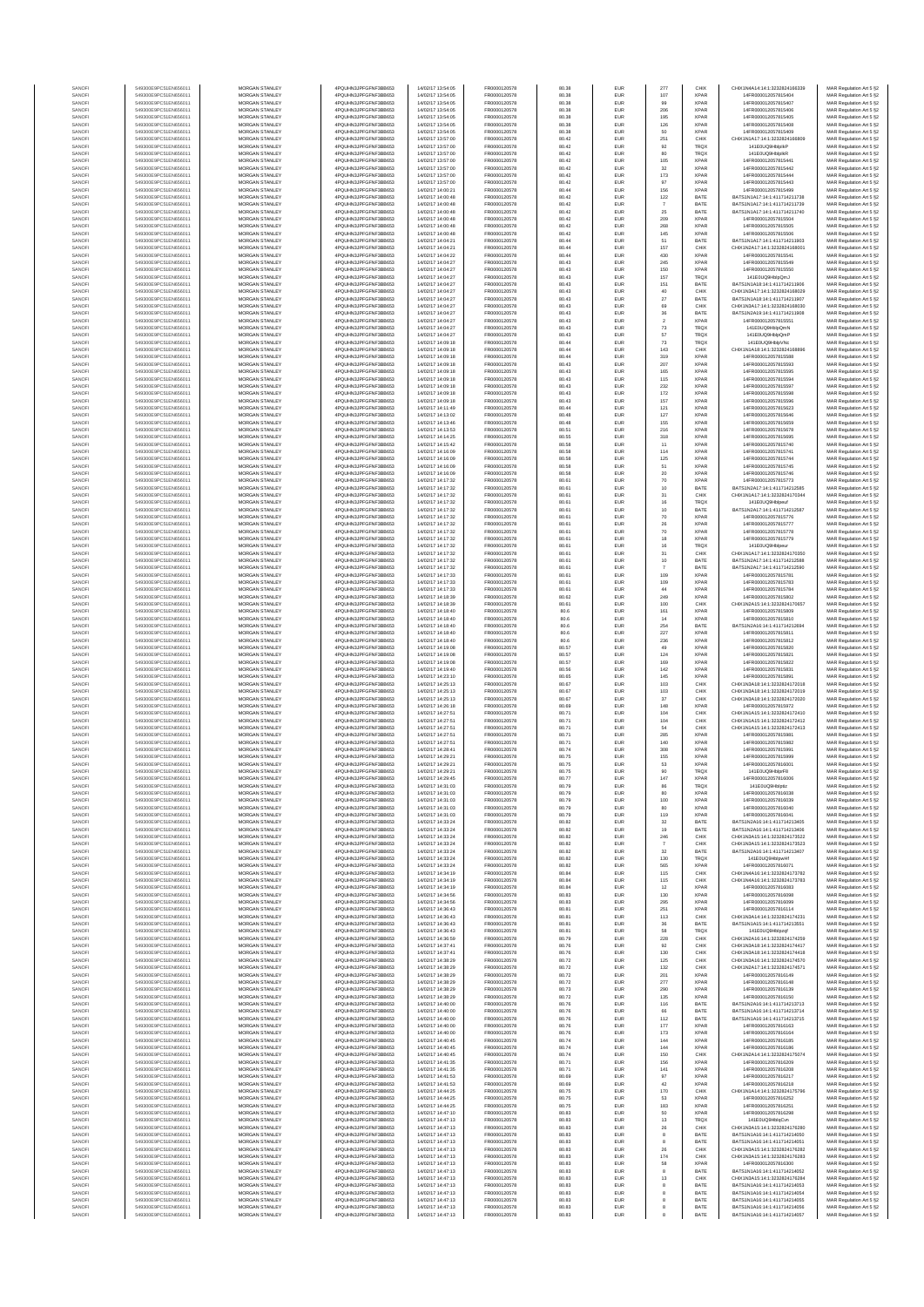| SANOF            | 549300E9PC51EN656011                         | MORGAN STANLEY                   | 4PQUHN3JPFGFNF3BB653                         | 14/02/17 14:47:13                      | FR0000120578                 | 80.83          | EUR               |                   | BATE         | BATS1N1A16:14:1:411714214058                                   | MAR Regulation Art 5 §2                            |
|------------------|----------------------------------------------|----------------------------------|----------------------------------------------|----------------------------------------|------------------------------|----------------|-------------------|-------------------|--------------|----------------------------------------------------------------|----------------------------------------------------|
| SANOF            | 549300E9PC51EN656011                         | MORGAN STANLEY                   | 4PQUHN3JPFGFNF3BB653                         | 14/02/17 14:47:13                      | FR0000120578                 | 80.83          | EUR               | 58                | BATE         | BATS1N1A16:14:1:411714214059                                   | MAR Regulation Art 5 §2                            |
| SANOFI           | 549300E9PC51EN656011                         | MORGAN STANLEY                   | 4PQUHN3JPFGFNF3BB653                         | 14/02/17 14:47:13                      | FR0000120578                 | 80.83          | EUR               |                   | <b>XPAR</b>  | 14FR000012057816302                                            | MAR Regulation Art 5 §2                            |
| SANOFI           | 549300E9PC51EN656011                         | MORGAN STANLEY                   | 4PQUHN3JPFGFNF3BB653                         | 14/02/17 14:47:13                      | FR0000120578                 | 80.83          | EUR               | 100               | CHIX         | CHIX1N4A17:14:1:3232824176285                                  | MAR Regulation Art 5 §2                            |
| SANOFI           | 549300E9PC51EN656011                         | <b>MORGAN STANLEY</b>            | 4PQUHN3JPFGFNF3BB653                         | 14/02/17 14:47:13                      | FR0000120578                 | 80.83          | EUR               | 105               | <b>XPAR</b>  | 14FR000012057816303                                            | MAR Regulation Art 5 §2                            |
| SANOFI           | 549300E9PC51EN656011                         | <b>MORGAN STANLEY</b>            | 4PQUHN3JPFGFNF3BB653                         | 14/02/17 14:47:13                      | FR0000120578                 | 80.83          | <b>EUR</b>        | 105               | <b>XPAR</b>  | 14FR000012057816304                                            | MAR Regulation Art 5 §2                            |
| SANOFI           | 549300E9PC51EN656011                         | MORGAN STANLEY                   | 4PQUHN3JPFGFNF3BB653                         | 14/02/17 14:47:38                      | FR0000120578                 | 80.84          | EUR               | 233               | <b>XPAR</b>  | 14FR000012057816310                                            | MAR Regulation Art 5 §2                            |
| SANOF            | 549300E9PC51EN656011                         | MORGAN STANLEY                   | 4PQUHN3JPFGFNF3BB653                         | 14/02/17 14:47:38                      | FR0000120578                 | 80.84          | EUR               | 215               | <b>XPAR</b>  | 14FR000012057816314                                            | MAR Regulation Art 5 §2                            |
| SANOFI           | 549300E9PC51EN656011                         | MORGAN STANLEY                   | 4PQUHN3JPFGFNF3BB653                         | 14/02/17 14:47:38                      | FR0000120578                 | 80.83          | EUR               | 184               | CHIX         | CHIX1N2A14:14:1:3232824176394                                  | MAR Regulation Art 5 §2                            |
| SANOF            | 549300E9PC51EN656011                         | MORGAN STANLEY                   | 4PQUHN3JPFGFNF3BB653                         | 14/02/17 14:47:38                      | FR0000120578                 | 80.83          | EUR               | 224               | TRQ)         | 141E0UQ9HblqDW2                                                | MAR Regulation Art 5 §2                            |
| SANOFI           | 549300E9PC51EN656011                         | MORGAN STANLEY                   | 4PQUHN3JPFGFNF3BB653                         | 14/02/17 14:47:38                      | FR0000120578                 | 80.83          | EUR               | 139               | XPAF         | 14FR000012057816318                                            | MAR Regulation Art 5 §2                            |
| SANOFI           | 549300E9PC51EN656011                         | MORGAN STANLEY                   | 4PQUHN3JPFGFNF3BB653                         | 14/02/17 14:47:38                      | FR0000120578                 | 80.83          | EUR               | 78                | XPAF         | 14FR000012057816319                                            | MAR Regulation Art 5 §2                            |
| SANOFI           | 549300E9PC51EN656011                         | MORGAN STANLEY                   | 4PQUHN3JPFGFNF3BB653                         | 14/02/17 14:47:57                      | FR0000120578                 | 80.84          | <b>EUR</b>        | 110               | CHIX         | CHIX1N3A14:14:1:3232824176511                                  | MAR Regulation Art 5 §2                            |
| SANOFI           | 549300E9PC51EN656011                         | <b>MORGAN STANLEY</b>            | 4POLIHN3JPEGENE3BB653                        | 14/02/17 14:47:57                      | FR0000120578                 | 80.84          | <b>EUR</b>        | 86                | <b>XPAR</b>  | 14FR000012057816347                                            | MAR Regulation Art 5 §2                            |
| SANOFI           | 549300E9PC51EN656011                         | MORGAN STANLEY                   | 4PQUHN3JPFGFNF3BB653                         | 14/02/17 14:51:38                      | FR0000120578                 | 80.81          | <b>EUR</b>        | 697               | <b>XPAR</b>  | 14FR000012057816429                                            | MAR Regulation Art 5 §2                            |
| SANOFI           | 549300E9PC51EN656011                         | MORGAN STANLEY                   | 4PQUHN3JPFGFNF3BB653                         | 14/02/17 14:51:38                      | FR0000120578                 | 80.8           | EUR               | 29                | BATE         | BATS1N2A17:14:1:411714214414                                   | MAR Regulation Art 5 §2                            |
| SANOFI           | 549300E9PC51EN656011                         | MORGAN STANLEY                   | 4PQUHN3JPFGFNF3BB653                         | 14/02/17 14:51:38                      | FR0000120578                 | 80.8           | EUR               | 132               | BATE         | BATS1N2A17:14:1:411714214415                                   | MAR Regulation Art 5 §2                            |
| SANOFI           | 549300E9PC51EN656011                         | MORGAN STANLEY                   | 4PQUHN3JPFGFNF3BB653                         | 14/02/17 14:51:38                      | FR0000120578                 | 80.8           | EUR               | 29                | BATE         | BATS1N2A17:14:1:411714214416                                   | MAR Regulation Art 5 §2                            |
| SANOFI           | 549300E9PC51EN656011                         | MORGAN STANLEY                   | 4PQUHN3JPFGFNF3BB653                         | 14/02/17 14:51:38                      | FR0000120578                 | 80.8           | EUR               | 189               | XPAF         | 14FR000012057816430                                            | MAR Regulation Art 5 §2                            |
| SANOFI           | 549300E9PC51EN656011                         | MORGAN STANLEY                   | 4PQUHN3JPFGFNF3BB653                         | 14/02/17 14:51:38                      | FR0000120578                 | 80.8           | EUR               | 330               | <b>XPAR</b>  | 14FR000012057816431                                            | MAR Regulation Art 5 §2                            |
| SANOFI           | 549300E9PC51EN656011                         | MORGAN STANLEY                   | 4PQUHN3JPFGFNF3BB653                         | 14/02/17 14:52:03                      | FR0000120578                 | 80.8           | EUR               | 61                | BATE         | BATS1N1A19:14:1:411714214445                                   | MAR Regulation Art 5 §2                            |
| SANOFI           | 549300E9PC51EN656011                         | <b>MORGAN STANLEY</b>            | 4POLIHN3JPEGENE3BB653                        | 14/02/17 14:52:03                      | FR0000120578                 | 80.8           | <b>EUR</b>        | 51                | BATE         | RATS1N1A19-14-1-411714214446                                   | MAR Regulation Art 5 §2                            |
| SANOFI           | 549300E9PC51EN656011                         | MORGAN STANLEY                   | 4PQUHN3JPFGFNF3BB653                         | 14/02/17 14:52:02                      | FR0000120578                 | 80.8           | EUR               | 48                | BATE         | BATS1N2A17:14:1:411714214447                                   | MAR Regulation Art 5 §2                            |
| SANOFI           | 549300E9PC51EN656011                         | MORGAN STANLEY                   | 4PQUHN3JPFGFNF3BB653                         | 14/02/17 14:52:03                      | FR0000120578                 | 80.8           | EUR               | $62\,$            | BATE         | BATS1N2A17:14:1:411714214448                                   | MAR Regulation Art 5 §2                            |
| SANOFI           | 549300E9PC51EN656011                         | MORGAN STANLEY                   | 4PQUHN3JPFGFNF3BB653                         | 14/02/17 14:53:48                      | FR0000120578                 | 80.8           | EUR               | $70$              | BATE         | BATS1N2A16:14:1:411714214538                                   | MAR Regulation Art 5 §2                            |
| SANOFI           | 549300E9PC51EN656011                         | MORGAN STANLEY                   | 4PQUHN3JPFGFNF3BB653                         | 14/02/17 14:53:53                      | FR0000120578                 | 80.78          | EUR               | 125               | CHIX         | CHIX1N1A15:14:1:3232824177920                                  | MAR Regulation Art 5 §2                            |
| SANOFI           | 549300E9PC51EN656011                         | MORGAN STANLEY                   | 4PQUHN3JPFGFNF3BB653                         | 14/02/17 14:54:13                      | FR0000120578                 | 80.76          | EUR               | 124               | CHIX         | CHIX1N3A18:14:1:3232824177962                                  | MAR Regulation Art 5 §2                            |
| SANOFI           | 549300E9PC51EN656011                         | MORGAN STANLEY                   | 4PQUHN3JPFGFNF3BB653                         | 14/02/17 14:54:52                      | FR0000120578                 | 80.76          | EUR               | 292               | <b>XPAR</b>  | 14FR000012057816493                                            | MAR Regulation Art 5 §2                            |
| SANOFI           | 549300E9PC51EN656011                         | MORGAN STANLEY                   | 4PQUHN3JPFGFNF3BB653                         | 14/02/17 14:54:52                      | FR0000120578                 | 80.75          | EUR               | 144               | <b>XPAF</b>  | 14FR000012057816501                                            | MAR Regulation Art 5 §2                            |
| SANOFI           | 549300E9PC51EN656011                         | <b>MORGAN STANLEY</b>            | 4PQUHN3JPFGFNF3BB653                         | 14/02/17 14:54:52                      | FR0000120578                 | 80.75          | <b>EUR</b>        | 208               | <b>XPAR</b>  | 14FR000012057816502                                            | MAR Regulation Art 5 §2                            |
| SANOFI           | 549300E9PC51EN656011                         | <b>MORGAN STANLEY</b>            | 4PQUHN3JPFGFNF3BB653                         | 14/02/17 14:56:28                      | FR0000120578                 | 80.81          | <b>EUR</b>        | 187               | <b>XPAR</b>  | 14FR000012057816533                                            | MAR Regulation Art 5 §2                            |
| SANOFI           | 549300E9PC51EN656011                         | MORGAN STANLEY                   | 4PQUHN3JPFGFNF3BB653                         | 14/02/17 14:56:28                      | FR0000120578                 | 80.81          | EUR               | 194               | <b>XPAF</b>  | 14FR000012057816535                                            | MAR Regulation Art 5 §2                            |
| SANOFI           | 549300E9PC51EN656011                         | MORGAN STANLEY                   | 4PQUHN3JPFGFNF3BB653                         | 14/02/17 14:57:40                      | FR0000120578                 | 80.81          | EUR               | 106               | <b>XPAR</b>  | 14FR000012057816546                                            | MAR Regulation Art 5 §2                            |
| SANOFI           | 549300E9PC51EN656011                         | MORGAN STANLEY                   | 4PQUHN3JPFGFNF3BB653                         | 14/02/17 14:57:40                      | FR0000120578                 | 80.81          | EUR               | $14\,$            | XPAF         | 14FR000012057816550                                            | MAR Regulation Art 5 §2                            |
| SANOFI           | 549300E9PC51EN656011                         | MORGAN STANLEY                   | 4PQUHN3JPFGFNF3BB653                         | 14/02/17 14:57:40                      | FR0000120578                 | 80.81          | EUR               | 92                | XPAF         | 14FR00001205781655                                             | MAR Regulation Art 5 §2                            |
| SANOFI           | 549300E9PC51EN656011                         | MORGAN STANLEY                   | 4PQUHN3JPFGFNF3BB653                         | 14/02/17 14:57:40                      | FR0000120578                 | 80.81          | EUR               | 50                | <b>XPAF</b>  | 14FR000012057816552                                            | MAR Regulation Art 5 §2                            |
| SANOFI           | 549300E9PC51EN656011                         | MORGAN STANLEY                   | 4PQUHN3JPFGFNF3BB653                         | 14/02/17 14:57:40                      | FR0000120578                 | 80.81          | EUR               | 56                | <b>XPAF</b>  | 14FR000012057816553                                            | MAR Regulation Art 5 §2                            |
| SANOFI           | 549300E9PC51EN656011                         | <b>MORGAN STANLEY</b>            | 4PQUHN3JPFGFNF3BB653                         | 14/02/17 14:57:40                      | FR0000120578                 | 80.81          | <b>EUR</b>        |                   | <b>XPAR</b>  | 14FR000012057816554                                            | MAR Regulation Art 5 §2                            |
| SANOFI           | 549300E9PC51EN656011                         | <b>MORGAN STANLEY</b>            | 4PQUHN3JPFGFNF3BB653                         | 14/02/17 14:58:06                      | FR0000120578                 | 80.8           | <b>EUR</b>        | 29<br>88          | <b>XPAR</b>  | 14FR000012057816557                                            | MAR Regulation Art 5 §2                            |
| SANOFI           | 549300E9PC51EN656011                         | MORGAN STANLEY                   | 4PQUHN3JPFGFNF3BB653                         | 14/02/17 14:58:06                      | FR0000120578                 | 80.8           | EUR               | 86                | <b>XPAR</b>  | 14FR000012057816558                                            | MAR Regulation Art 5 §2                            |
| SANOFI           | 549300E9PC51EN656011                         | MORGAN STANLEY                   | 4PQUHN3JPFGFNF3BB653                         | 14/02/17 14:58:58                      | FR0000120578                 | 80.8           | EUR               | 43                | <b>XPAR</b>  | 14FR000012057816562                                            | MAR Regulation Art 5 §2                            |
| SANOFI           | 549300E9PC51EN656011                         | MORGAN STANLEY                   | 4PQUHN3JPFGFNF3BB653                         | 14/02/17 15:00:24                      | FR0000120578                 | 80.84          | EUR               | 501               | XPAF         | 14FR000012057816582                                            | MAR Regulation Art 5 §2                            |
| SANOFI           | 549300E9PC51EN656011                         | MORGAN STANLEY                   | 4PQUHN3JPFGFNF3BB653                         | 14/02/17 15:00:24                      | FR0000120578                 | 80.84          | EUR               | 224               | CHIX         | CHIX1N3A18:14:1:3232824179382                                  | MAR Regulation Art 5 §2                            |
| SANOFI           | 549300E9PC51EN656011                         | MORGAN STANLEY                   | 4PQUHN3JPFGFNF3BB653                         | 14/02/17 15:00:24                      | FR0000120578                 | 80.84          | EUR               | 110               | XPAF         | 14FR000012057816589                                            | MAR Regulation Art 5 §2                            |
| SANOFI           | 549300E9PC51EN656011                         | MORGAN STANLEY                   | 4PQUHN3JPFGFNF3BB653                         | 14/02/17 15:00:24                      | FR0000120578                 | 80.84          | EUR               | 115               | TRQ)         | 141E0UQ9HblqT2a                                                | MAR Regulation Art 5 §2                            |
| SANOFI           | 549300E9PC51EN656011                         | MORGAN STANLEY                   | 4PQUHN3JPFGFNF3BB653                         | 14/02/17 15:00:24                      | FR0000120578                 | 80.84          | EUR               | 110               | <b>XPAR</b>  | 14FR000012057816593                                            | MAR Regulation Art 5 §2                            |
| SANOFI           | 549300E9PC51EN656011                         | <b>MORGAN STANLEY</b>            | 4PQUHN3JPFGFNF3BB653                         | 14/02/17 15:00:24                      | FR0000120578                 | 80.84          | EUR               | 80                | <b>XPAR</b>  | 14FR000012057816594                                            | MAR Regulation Art 5 §2                            |
| SANOFI           | 549300E9PC51EN656011                         | MORGAN STANLEY                   | 4PQUHN3JPFGFNF3BB653                         | 14/02/17 15:01:43                      | FR0000120578                 | 80.84          | <b>EUR</b>        | 47                | <b>XPAR</b>  | 14FR000012057816606                                            | MAR Regulation Art 5 §2                            |
| SANOFI           | 549300E9PC51EN656011                         | MORGAN STANLEY                   | 4PQUHN3JPFGFNF3BB653                         | 14/02/17 15:01:43                      | FR0000120578                 | 80.84          | EUR               | 125               | CHIX         | CHIX1N4A15:14:1:3232824179835                                  | MAR Regulation Art 5 §2                            |
| SANOFI           | 549300E9PC51EN656011                         | MORGAN STANLEY                   | 4PQUHN3JPFGFNF3BB653                         | 14/02/17 15:01:43                      | FR0000120578                 | 80.84          | EUR               | 65                | TRQX         | 141E0UQ9HblgUYH                                                | MAR Regulation Art 5 §2                            |
| SANOF            | 549300E9PC51EN656011<br>549300E9PC51EN656011 | MORGAN STANLEY<br>MORGAN STANLEY | 4PQUHN3JPFGFNF3BB653<br>4PQUHN3JPFGFNF3BB653 | 14/02/17 15:01:43<br>14/02/17 15:02:14 | FR0000120578<br>FR0000120578 | 80.84<br>80.86 | EUR<br>EUR        | 234<br>154        | XPAF<br>XPAF | 14FR000012057816607<br>14FR000012057816615                     | MAR Regulation Art 5 §2                            |
| SANOFI<br>SANOFI | 549300E9PC51EN656011                         | MORGAN STANLEY                   | 4PQUHN3JPFGFNF3BB653                         | 14/02/17 15:02:15                      | FR0000120578                 | 80.85          | EUR               | 149               | CHIX         | CHIX1N3A17:14:1:3232824179951                                  | MAR Regulation Art 5 §2<br>MAR Regulation Art 5 §2 |
| SANOFI           | 549300E9PC51EN656011                         | MORGAN STANLEY                   | 4PQUHN3JPFGFNF3BB653                         | 14/02/17 15:02:15                      | FR0000120578                 | 80.84          | <b>EUR</b>        | 161               | TRQX         | 141E0UQ9HblqVEr                                                | MAR Regulation Art 5 §2                            |
| SANOFI           | 549300E9PC51EN656011                         | <b>MORGAN STANLEY</b>            | 4PQUHN3JPFGFNF3BB653                         | 14/02/17 15:02:15                      | FR0000120578                 | 80.84          | <b>EUR</b>        | 136               | CHIX         | CHIX1N4A15:14:1:3232824179968                                  | MAR Regulation Art 5 §2                            |
| SANOFI           | 549300E9PC51EN656011                         | MORGAN STANLEY                   | 4PQUHN3JPFGFNF3BB653                         | 14/02/17 15:02:15                      | FR0000120578                 | 80.84          | <b>EUR</b>        | 145               | CHIX         | CHIX1N1A15:14:1:3232824179969                                  | MAR Regulation Art 5 §2                            |
| SANOFI<br>SANOFI | 549300E9PC51EN656011<br>549300E9PC51EN656011 | MORGAN STANLEY<br>MORGAN STANLEY | 4PQUHN3JPFGFNF3BB653<br>4PQUHN3JPFGFNF3BB653 | 14/02/17 15:02:15<br>14/02/17 15:04:24 | FR0000120578<br>FR0000120578 | 80.84<br>80.87 | EUR<br>EUR        | 141               | XPAF<br>BATE | 14FR000012057816618<br>BATS1N1A18:14:1:411714215253            | MAR Regulation Art 5 §2                            |
| SANOFI           | 549300E9PC51EN656011                         | MORGAN STANLEY                   | 4PQUHN3JPFGFNF3BB653                         | 14/02/17 15:04:24                      | FR0000120578                 | 80.87          | EUR               | $\mathbf 2$<br>90 | BATE         | BATS1N1A18:14:1:411714215254                                   | MAR Regulation Art 5 §2<br>MAR Regulation Art 5 §2 |
| SANOFI           | 549300E9PC51EN656011                         | MORGAN STANLEY                   | 4PQUHN3JPFGFNF3BB653                         | 14/02/17 15:04:24                      | FR0000120578                 | 80.87          | EUR               | 101               | XPAF         | 14FR000012057816652                                            | MAR Regulation Art 5 §2                            |
| SANOFI           | 549300E9PC51EN656011                         | MORGAN STANLEY                   | 4PQUHN3JPFGFNF3BB653                         | 14/02/17 15:04:42                      | FR0000120578                 | 80.88          | EUR               | 183               | <b>XPAR</b>  | 14FR000012057816660                                            | MAR Regulation Art 5 §2                            |
| SANOFI           | 549300E9PC51EN656011                         | MORGAN STANLEY                   | 4PQUHN3JPFGFNF3BB653                         | 14/02/17 15:04:59                      | FR0000120578                 | 80.87          | EUR               | $24\,$            | CHIX         | CHIX1N2A18:14:1:3232824180617                                  | MAR Regulation Art 5 §2                            |
| SANOFI           | 549300E9PC51EN656011                         | <b>MORGAN STANLEY</b>            | 4PQUHN3JPFGFNF3BB653                         | 14/02/17 15:04:59                      | FR0000120578                 | 80.87          | <b>EUR</b>        | 71                | CHIX         | CHIX1N2A18:14:1:3232824180618                                  | MAR Regulation Art 5 §2                            |
| SANOFI           | 549300E9PC51EN656011                         | <b>MORGAN STANLEY</b>            | 4PQUHN3JPFGFNF3BB653                         | 14/02/17 15:05:14                      | FR0000120578                 | 80.86          | EUR               | 78                | CHIX         | CHIX1N4A15:14:1:3232824180643                                  | MAR Regulation Art 5 §2                            |
| SANOFI           | 549300E9PC51EN656011                         | MORGAN STANLEY                   | 4PQUHN3JPFGFNF3BB653                         | 14/02/17 15:05:14                      | FR0000120578                 | 80.86          | EUR               | $\overline{7}$    | CHIX         | CHIX1N4A15:14:1:3232824180644                                  | MAR Regulation Art 5 §2                            |
| SANOFI           | 549300E9PC51EN656011                         | MORGAN STANLEY                   | 4PQUHN3JPFGFNF3BB653                         | 14/02/17 15:05:56                      | FR0000120578                 | 80.86          | EUR               | $112\,$           | CHIX         | CHIX1N1A16:14:1:3232824180732                                  | MAR Regulation Art 5 §2                            |
| SANOFI           | 549300E9PC51EN656011                         | MORGAN STANLEY                   | 4PQUHN3JPFGFNF3BB653                         | 14/02/17 15:05:56                      | FR0000120578                 | 80.86          | EUR               | $\mathsf g$       | CHIX         | CHIX1N1A16:14:1:3232824180734                                  | MAR Regulation Art 5 §2                            |
| SANOFI           | 549300E9PC51EN656011                         | MORGAN STANLEY                   | 4PQUHN3JPFGFNF3BB653                         | 14/02/17 15:06:58                      | FR0000120578                 | 80.92          | EUR               | 31                | CHIX         | CHIX1N1A15:14:1:3232824180987                                  | MAR Regulation Art 5 §2                            |
| SANOFI           | 549300E9PC51EN656011                         | MORGAN STANLEY                   | 4PQUHN3JPFGFNF3BB653                         | 14/02/17 15:06:58                      | FR0000120578                 | 80.92          | EUR               | 63                | <b>XPAR</b>  | 14FR000012057816712                                            | MAR Regulation Art 5 §2                            |
| SANOFI           | 549300E9PC51EN656011                         | MORGAN STANLEY                   | 4PQUHN3JPFGFNF3BB653                         | 14/02/17 15:06:58                      | FR0000120578                 | 80.92          | EUR               | 15                | TRQ)         | 141E0UQ9HblqaZo                                                | MAR Regulation Art 5 §2                            |
| SANOFI           | 549300E9PC51EN656011                         | <b>MORGAN STANLEY</b>            | 4PQUHN3JPFGFNF3BB653                         | 14/02/17 15:06:58                      | FR0000120578                 | 80.92          | <b>EUR</b>        | $\overline{7}$    | <b>XPAR</b>  | 14FR000012057816713                                            | MAR Regulation Art 5 §2                            |
| SANOFI           | 549300E9PC51EN656011                         | <b>MORGAN STANLEY</b>            | 4PQUHN3JPFGFNF3BB653                         | 14/02/17 15:06:58                      | FR0000120578                 | 80.92          | <b>EUR</b>        | 258               | <b>XPAR</b>  | 14FR000012057816715                                            |                                                    |
| SANOFI           | 549300E9PC51EN656011                         | MORGAN STANLEY                   | 4PQUHN3JPFGFNF3BB653                         | 14/02/17 15:06:58                      | FR0000120578                 | 80.92          | EUR               | 31                | CHIX         | CHIX1N1A15:14:1:3232824180989                                  | MAR Regulation Art 5 §2<br>MAR Regulation Art 5 §2 |
| SANOFI           | 549300E9PC51EN656011                         | MORGAN STANLEY                   | 4PQUHN3JPFGFNF3BB653                         | 14/02/17 15:06:58                      | FR0000120578                 | 80.92          | EUR               | $31\,$            | CHIX         | CHIX1N1A15:14:1:3232824180990                                  | MAR Regulation Art 5 §2                            |
| SANOFI           | 549300E9PC51EN656011                         | MORGAN STANLEY                   | 4PQUHN3JPFGFNF3BB653                         | 14/02/17 15:06:58                      | FR0000120578                 | 80.92          | EUR               | 15                | TRQ)         | 141E0UQ9Hblqaa/                                                | MAR Regulation Art 5 §2                            |
| SANOF            | 549300E9PC51EN656011                         | MORGAN STANLEY                   | 4PQUHN3JPFGFNF3BB653                         | 14/02/17 15:06:58                      | FR0000120578                 | 80.92          | EUR               | 15                | TRQ)         | 141E0UQ9HblgaaD                                                | MAR Regulation Art 5 §2                            |
| SANOFI           | 549300E9PC51EN656011                         | MORGAN STANLEY                   | 4PQUHN3JPFGFNF3BB653                         | 14/02/17 15:06:58                      | FR0000120578                 | 80.92          | EUR               | 83                | CHIX         | CHIX1N2A15:14:1:323282418099                                   | MAR Regulation Art 5 §2                            |
| SANOFI           | 549300E9PC51EN656011                         | MORGAN STANLEY                   | 4PQUHN3JPFGFNF3BB653                         | 14/02/17 15:06:58                      | FR0000120578                 | 80.91          | EUR               | 153               | TRQ)         | 141E0UQ9Hblgaar                                                | MAR Regulation Art 5 §2                            |
| SANOFI           | 549300E9PC51EN656011                         | MORGAN STANLEY                   | 4PQUHN3JPFGFNF3BB653                         | 14/02/17 15:06:58                      | FR0000120578                 | 80.91          | EUR               | 161               | <b>XPAR</b>  | 14FR000012057816717                                            | MAR Regulation Art 5 §2                            |
| SANOFI           | 549300E9PC51EN656011                         | <b>MORGAN STANLEY</b>            | 4PQUHN3JPFGFNF3BB653                         | 14/02/17 15:07:53                      | FR0000120578                 | 80.9           | <b>EUR</b>        | 191               | <b>XPAR</b>  | 14FR000012057816735                                            | MAR Regulation Art 5 §2                            |
| SANOFI           | 549300E9PC51EN656011                         | <b>MORGAN STANLEY</b>            | 4PQUHN3JPFGFNF3BB653                         | 14/02/17 15:08:13                      | FR0000120578                 | 80.89          | <b>EUR</b>        | 107               | CHIX         | CHIX1N1A16:14:1:3232824181314                                  | MAR Regulation Art 5 §2                            |
| SANOFI           | 549300E9PC51EN656011                         | MORGAN STANLEY                   | 4PQUHN3JPFGFNF3BB653                         | 14/02/17 15:08:37                      | FR0000120578                 | 80.89          | EUR               | 5                 | BATE         | BATS1N2A19:14:1:411714215546                                   | MAR Regulation Art 5 §2                            |
| SANOFI           | 549300E9PC51EN656011                         | MORGAN STANLEY                   | 4PQUHN3JPFGFNF3BB653                         | 14/02/17 15:08:37                      | FR0000120578                 | 80.89          | EUR               | 110               | BATE         | BATS1N2A19:14:1:411714215547                                   | MAR Regulation Art 5 §2                            |
| SANOFI           | 549300E9PC51EN656011                         | MORGAN STANLEY                   | 4PQUHN3JPFGFNF3BB653                         | 14/02/17 15:08:54                      | FR0000120578                 | 80.87          | EUR               | 100               | CHIX         | CHIX1N1A14:14:1:3232824181501                                  | MAR Regulation Art 5 §2                            |
| SANOFI           | 549300E9PC51EN656011                         | MORGAN STANLEY                   | 4PQUHN3JPFGFNF3BB653                         | 14/02/17 15:09:01                      | FR0000120578                 | 80.87          | EUR               | 100               | TRQ)         | 141E0UQ9HblqdG0                                                | MAR Regulation Art 5 §2                            |
| SANOFI           | 549300E9PC51EN656011                         | MORGAN STANLEY                   | 4PQUHN3JPFGFNF3BB653                         | 14/02/17 15:09:14                      | FR0000120578                 | 80.87          | EUR               | 115               | XPAF         | 14FR000012057816760                                            | MAR Regulation Art 5 §2                            |
| SANOFI           | 549300E9PC51EN656011                         | MORGAN STANLEY                   | 4PQUHN3JPFGFNF3BB653                         | 14/02/17 15:09:59                      | FR0000120578                 | 80.88          | EUR               | 40                | <b>XPAR</b>  | 14FR000012057816766                                            | MAR Regulation Art 5 §2                            |
| SANOFI           | 549300E9PC51EN656011                         | <b>MORGAN STANLEY</b>            | 4PQUHN3JPFGFNF3BB653                         | 14/02/17 15:10:24                      | FR0000120578                 | 80.91          | EUR               | 427               | <b>XPAR</b>  | 14FR000012057816769                                            | MAR Regulation Art 5 §2                            |
| SANOFI           | 549300E9PC51EN656011                         | MORGAN STANLEY                   | 4PQUHN3JPFGFNF3BB653                         | 14/02/17 15:10:24                      | FR0000120578                 | 80.9           | <b>EUR</b>        | 172               | CHIX         | CHIX1N2A16-14-1-3232824181832                                  | MAR Regulation Art 5 §2                            |
| SANOFI           | 549300E9PC51EN656011                         | MORGAN STANLEY                   | 4PQUHN3JPFGFNF3BB653                         | 14/02/17 15:10:24                      | FR0000120578                 | 80.9           | EUR               | $_{\rm 38}$       | CHIX         | CHIX1N2A16:14:1:3232824181833                                  | MAR Regulation Art 5 §2                            |
| SANOFI           | 549300E9PC51EN656011                         | MORGAN STANLEY                   | 4PQUHN3JPFGFNF3BB653                         | 14/02/17 15:10:24                      | FR0000120578                 | 80.9           | EUR               | 43                | CHIX         | CHIX1N3A14:14:1:3232824181834                                  | MAR Regulation Art 5 §2                            |
| SANOF            | 549300E9PC51EN656011                         | MORGAN STANLEY                   | 4PQUHN3JPFGFNF3BB653                         | 14/02/17 15:10:24                      | FR0000120578                 | 80.9           | EUR               | 114               | CHIX         | CHIX1N3A14:14:1:3232824181835                                  | MAR Regulation Art 5 §2                            |
| SANOFI           | 549300E9PC51EN656011                         | MORGAN STANLEY                   | 4PQUHN3JPFGFNF3BB653                         | 14/02/17 15:10:24                      | FR0000120578                 | 80.9           | EUR               | 184               | TRQ)         | 141E0UQ9Hblgehg                                                | MAR Regulation Art 5 §2                            |
| SANOFI           | 549300E9PC51EN656011                         | MORGAN STANLEY                   | 4PQUHN3JPFGFNF3BB653                         | 14/02/17 15:10:55                      | FR0000120578                 | 80.88          | EUR               | 99                | <b>XPAR</b>  | 14FR000012057816776                                            | MAR Regulation Art 5 §2                            |
| SANOFI           | 549300E9PC51EN656011                         | MORGAN STANLEY                   | 4PQUHN3JPFGFNF3BB653                         | 14/02/17 15:10:55                      | FR0000120578                 | 80.88          | EUR               | 86                | <b>XPAR</b>  | 14FR000012057816779                                            | MAR Regulation Art 5 §2                            |
| SANOFI           | 549300E9PC51EN656011                         | <b>MORGAN STANLEY</b>            | 4PQUHN3JPFGFNF3BB653                         | 14/02/17 15:10:55                      | FR0000120578                 | 80.88          | <b>FUE</b>        | 113               | <b>XPAR</b>  | 14FR000012057816780                                            | MAR Regulation Art 5 §2                            |
| SANOFI           | 549300E9PC51EN656011                         | <b>MORGAN STANLEY</b>            | 4PQUHN3JPFGFNF3BB653                         | 14/02/17 15:11:44                      | FR0000120578                 | 80.88          | <b>EUR</b>        | 84                | BATE         | BATS1N1A15:14:1:411714215845                                   | MAR Regulation Art 5 §2                            |
| SANOFI           | 549300E9PC51EN656011                         | MORGAN STANLEY                   | 4PQUHN3JPFGFNF3BB653                         | 14/02/17 15:11:44                      | FR0000120578                 | 80.88          | EUR               | 92                | <b>XPAR</b>  | 14FR000012057816798                                            | MAR Regulation Art 5 §2                            |
| SANOFI           | 549300E9PC51EN656011                         | <b>MORGAN STANLEY</b>            | 4PQUHN3JPFGFNF3BB653                         | 14/02/17 15:11:44                      | FR0000120578                 | 80.88          | <b>EUR</b>        | 104               | <b>XPAR</b>  | 14FR000012057816797                                            | MAR Regulation Art 5 §2                            |
| SANOFI           | 549300E9PC51EN656011                         | MORGAN STANLEY                   | 4PQUHN3JPFGFNF3BB653                         | 14/02/17 15:12:24                      | FR0000120578                 | 80.85          | EUR               | 106               | CHIX         | CHIX1N2A14:14:1:3232824182384                                  | MAR Regulation Art 5 §2                            |
| SANOFI           | 549300E9PC51EN656011                         | MORGAN STANLEY                   | 4PQUHN3JPFGFNF3BB653                         | 14/02/17 15:12:24                      | FR0000120578                 | 80.85          | EUR               | 107               | CHIX         | CHIX1N4A14:14:1:3232824182385                                  | MAR Regulation Art 5 §2                            |
| SANOFI           | 549300E9PC51EN656011                         | MORGAN STANLEY                   | 4PQUHN3JPFGFNF3BB653                         | 14/02/17 15:12:25                      | FR0000120578                 | 80.85          | EUR               | 28                | <b>XPAR</b>  | 14FR000012057816821                                            | MAR Regulation Art 5 §2                            |
| SANOFI           | 549300E9PC51EN656011                         | MORGAN STANLEY                   | 4PQUHN3JPFGFNF3BB653                         | 14/02/17 15:12:25                      | FR0000120578                 | 80.85          | <b>EUR</b>        | 76                | <b>XPAR</b>  | 14FR000012057816822                                            | MAR Regulation Art 5 §2                            |
| SANOFI           | 549300E9PC51EN656011                         | MORGAN STANLEY                   | 4PQUHN3JPFGFNF3BB653                         | 14/02/17 15:14:10                      | FR0000120578                 | 80.81          | <b>EUR</b>        | 105               | <b>XPAR</b>  | 14FR000012057816846                                            | MAR Regulation Art 5 §2                            |
| SANOFI           | 549300E9PC51EN656011                         | <b>MORGAN STANLEY</b>            | 4PQUHN3JPFGFNF3BB653                         | 14/02/17 15:14:39                      | FR0000120578                 | 80.8           | <b>EUR</b>        | 209               | <b>XPAR</b>  | 14FR000012057816852                                            |                                                    |
| SANOFI           | 549300E9PC51EN656011                         | MORGAN STANLEY                   | 4PQUHN3JPFGFNF3BB653                         | 14/02/17 15:14:55                      | FR0000120578                 | 80.78          | EUR               | 87                | <b>XPAR</b>  | 14FR000012057816867                                            | MAR Regulation Art 5 §2<br>MAR Regulation Art 5 §2 |
| SANOFI           | 549300E9PC51EN656011                         | MORGAN STANLEY                   | 4PQUHN3JPFGFNF3BB653                         | 14/02/17 15:14:55                      | FR0000120578                 | 80.77          | <b>EUR</b>        | 182               | <b>XPAR</b>  | 14FR000012057816875                                            | MAR Regulation Art 5 §2                            |
| SANOFI           | 549300E9PC51EN656011                         | MORGAN STANLEY                   | 4PQUHN3JPFGFNF3BB653                         | 14/02/17 15:14:55                      | FR0000120578                 | 80.77          | EUR               | 154               | <b>XPAR</b>  | 14FR000012057816876                                            | MAR Regulation Art 5 §2                            |
| SANOFI           | 549300E9PC51EN656011                         | MORGAN STANLEY                   | 4PQUHN3JPFGFNF3BB653                         | 14/02/17 15:14:55                      | FR0000120578                 | 80.77          | EUR               | 153               | <b>XPAR</b>  | 14FR000012057816877                                            | MAR Regulation Art 5 §2                            |
| SANOFI           | 549300E9PC51EN656011                         | MORGAN STANLEY                   | 4PQUHN3JPFGFNF3BB653                         | 14/02/17 15:14:55                      | FR0000120578                 | 80.77          | EUR               | 33                | BATE         | BATS1N2A17:14:1:411714216088                                   | MAR Regulation Art 5 §2                            |
| SANOFI           | 549300E9PC51EN656011                         | MORGAN STANLEY                   | 4PQUHN3JPFGFNF3BB653                         | 14/02/17 15:14:55                      | FR0000120578                 | 80.77          | EUR               | 132               | BATE         | BATS1N2A17:14:1:411714216089                                   | MAR Regulation Art 5 §2                            |
| SANOFI           | 549300E9PC51EN656011                         | MORGAN STANLEY                   | 4PQUHN3JPFGFNF3BB653                         | 14/02/17 15:16:33                      | FR0000120578                 | 80.81          | <b>EUR</b>        | 113               | CHIX         | CHIX1N1A15:14:1:3232824183345<br>CHIX1N1A16-14-1-3232824183758 | MAR Regulation Art 5 §2                            |
| SANOFI           | 549300E9PC51EN656011                         | <b>MORGAN STANLEY</b>            | 4PQUHN3JPFGFNF3BB653                         | 14/02/17 15:18:40                      | FR0000120578                 | 80.87          | EUR               | 100               | CHIX         | 141F0UQ9HblonvW                                                | MAR Regulation Art 5 §2                            |
| SANOFI           | 549300E9PC51EN656011                         | <b>MORGAN STANLEY</b>            | 4PQUHN3JPFGFNF3BB653                         | 14/02/17 15:18:40                      | FR0000120578                 | 80.87          | <b>EUR</b>        | 110               | <b>TRQX</b>  |                                                                | MAR Regulation Art 5 §2                            |
| SANOFI           | 549300E9PC51EN656011                         | MORGAN STANLEY                   | 4PQUHN3JPFGFNF3BB653                         | 14/02/17 15:18:40                      | FR0000120578                 | 80.87          | EUR               | 110               | CHIX         | CHIX1N1A16:14:1:3232824183759                                  | MAR Regulation Art 5 §2                            |
| SANOFI           | 549300E9PC51EN656011                         | MORGAN STANLEY                   | 4PQUHN3JPFGFNF3BB653                         | 14/02/17 15:18:40                      | FR0000120578                 | 80.87          | <b>EUR</b>        | 100               | <b>TRQX</b>  | 141E0UQ9HblqpvY                                                | MAR Regulation Art 5 §2                            |
| SANOFI           | 549300E9PC51EN656011                         | MORGAN STANLEY                   | 4PQUHN3JPFGFNF3BB653                         | 14/02/17 15:18:40                      | FR0000120578                 | 80.87          | EUR               | 110               | <b>XPAR</b>  | 14FR000012057816936                                            | MAR Regulation Art 5 §2                            |
| SANOFI           | 549300E9PC51EN656011                         | MORGAN STANLEY                   | 4PQUHN3JPFGFNF3BB653                         | 14/02/17 15:18:40                      | FR0000120578                 | 80.87          | EUR               | 100               | <b>XPAR</b>  | 14FR000012057816937                                            | MAR Regulation Art 5 §2                            |
| SANOFI           | 549300E9PC51EN656011                         | MORGAN STANLEY                   | 4PQUHN3JPFGFNF3BB653                         | 14/02/17 15:18:40                      | FR0000120578                 | 80.87          | EUR               | 100               | <b>XPAR</b>  | 14FR000012057816938                                            | MAR Regulation Art 5 §2                            |
| SANOFI           | 549300E9PC51EN656011                         | MORGAN STANLEY                   | 4PQUHN3JPFGFNF3BB653                         | 14/02/17 15:18:40                      | FR0000120578                 | 80.87          | <b>EUR</b>        | 100               | <b>XPAR</b>  | 14FR000012057816939                                            | MAR Regulation Art 5 §2                            |
| SANOFI           | 549300E9PC51EN656011                         | MORGAN STANLEY                   | 4PQUHN3JPFGFNF3BB653                         | 14/02/17 15:18:52                      | FR0000120578                 | 80.87          | <b>EUR</b>        | 80                | CHIX         | CHIX1N1A14-14-1-3232824183786                                  | MAR Regulation Art 5 §2                            |
| SANOFI           | 549300E9PC51EN656011                         | <b>MORGAN STANLEY</b>            | 4PQUHN3JPFGFNF3BB653                         | 14/02/17 15:18:52                      | FR0000120578                 | 80.87          | <b>EUR</b>        | 80                | CHIX         | CHIX1N1A14-14-1-3232824183787                                  | MAR Regulation Art 5 §2                            |
| SANOFI<br>SANOFI | 549300E9PC51EN656011<br>549300E9PC51EN656011 | MORGAN STANLEY<br>MORGAN STANLEY | 4PQUHN3JPFGFNF3BB653<br>4PQUHN3JPFGFNF3BB653 | 14/02/17 15:19:12<br>14/02/17 15:19:12 | FR0000120578<br>FR0000120578 | 80.86<br>80.86 | EUR<br><b>EUR</b> | 76                | CHIX<br>CHIX | CHIX1N1A17:14:1:3232824183854                                  | MAR Regulation Art 5 §2                            |
| SANOFI           | 549300E9PC51EN656011                         | MORGAN STANLEY                   | 4PQUHN3JPFGFNF3BB653                         | 14/02/17 15:19:14                      | FR0000120578                 | 80.84          | EUR               | 71<br>21          | TRQX         | CHIX1N1A17:14:1:3232824183855<br>141E0UQ9HblqqYV               | MAR Regulation Art 5 §2<br>MAR Regulation Art 5 §2 |
| SANOFI           | 549300E9PC51EN656011                         | MORGAN STANLEY                   | 4PQUHN3JPFGFNF3BB653                         | 14/02/17 15:19:14                      | FR0000120578                 | 80.84          | EUR               | 126               | TRQX         | 141E0UQ9HblqqYX                                                | MAR Regulation Art 5 §2                            |
| SANOFI           | 549300E9PC51EN656011                         | MORGAN STANLEY                   | 4PQUHN3JPFGFNF3BB653                         | 14/02/17 15:19:14                      | FR0000120578                 | 80.84          | EUR               | 141               | <b>TRQX</b>  | 141E0UQ9HblqqYZ                                                | MAR Regulation Art 5 §2                            |
| SANOFI           | 549300E9PC51EN656011                         | MORGAN STANLEY                   | 4PQUHN3JPFGFNF3BB653                         | 14/02/17 15:19:14                      | FR0000120578                 | 80.84          | EUR               | 137               | CHIX         | CHIX1N2A14:14:1:3232824183861                                  | MAR Regulation Art 5 §2                            |
| SANOFI           | 549300E9PC51EN656011                         | <b>MORGAN STANLEY</b>            | 4PQUHN3JPFGFNF3BB653                         | 14/02/17 15:19:14                      | FR0000120578                 | 80.84          | <b>EUR</b>        | 135               | <b>XPAR</b>  | 14FR000012057816947                                            | MAR Regulation Art 5 §2                            |
| SANOFI           | 549300E9PC51EN656011                         | <b>MORGAN STANLEY</b>            | 4PQUHN3JPFGFNF3BB653                         | 14/02/17 15:19:41                      | FR0000120578                 | 80.84          | <b>EUR</b>        | 111               | <b>XPAR</b>  | 14FR000012057816961                                            | MAR Regulation Art 5 §2                            |
| SANOFI           | 549300E9PC51EN656011                         | MORGAN STANLEY                   | 4PQUHN3JPFGFNF3BB653                         | 14/02/17 15:19:41                      | FR0000120578                 | 80.84          | <b>EUR</b>        | 88                | <b>XPAR</b>  | 14FR000012057816962                                            | MAR Regulation Art 5 §2                            |
| SANOFI           | 549300E9PC51EN656011                         | MORGAN STANLEY                   | 4PQUHN3JPFGFNF3BB653                         | 14/02/17 15:19:41                      | FR0000120578                 | 80.84          | EUR               | 86                | <b>TRQX</b>  | 141E0UQ9Hblqr0S                                                | MAR Regulation Art 5 §2                            |
| SANOFI           | 549300E9PC51EN656011                         | MORGAN STANLEY                   | 4PQUHN3JPFGFNF3BB653                         | 14/02/17 15:21:35                      | FR0000120578                 | 80.86          | EUR               | 204               | <b>XPAR</b>  | 14FR000012057816978                                            | MAR Regulation Art 5 §2                            |
| SANOFI           | 549300E9PC51EN656011                         | MORGAN STANLEY                   | 4PQUHN3JPFGFNF3BB653                         | 14/02/17 15:22:10                      | FR0000120578                 | 80.87          | EUR               | 160               | CHIX         | CHIX1N4A14:14:1:3232824184416                                  | MAR Regulation Art 5 §2                            |
| SANOFI           | 549300E9PC51EN656011                         | MORGAN STANLEY                   | 4PQUHN3JPFGFNF3BB653                         | 14/02/17 15:22:36                      | FR0000120578                 | 80.86          | EUR               | 157               | CHIX         | CHIX1N1A16:14:1:3232824184527                                  | MAR Regulation Art 5 §2                            |
| SANOFI           | 549300E9PC51EN656011                         | MORGAN STANLEY                   | 4PQUHN3JPFGFNF3BB653                         | 14/02/17 15:22:36                      | FR0000120578                 | 80.86          | <b>EUR</b>        | 227               | CHIX         | CHIX1N1A18:14:1:3232824184528                                  | MAR Regulation Art 5 §2                            |
| SANOFI           | 549300E9PC51EN656011                         | <b>MORGAN STANLEY</b>            | 4PQUHN3JPFGFNF3BB653                         | 14/02/17 15:23:07                      | FR0000120578                 | 80.87          | <b>EUR</b>        | 162               | <b>XPAR</b>  | 14FR000012057816990                                            | MAR Regulation Art 5 §2                            |
| SANOFI           | 549300E9PC51EN656011                         | <b>MORGAN STANLEY</b>            | 4PQUHN3JPFGFNF3BB653                         | 14/02/17 15:23:07                      | FR0000120578                 | 80.87          | <b>EUR</b>        | 158               | <b>XPAR</b>  | 14FR000012057816991                                            | MAR Regulation Art 5 §2                            |
| SANOFI           | 549300E9PC51EN656011                         | MORGAN STANLEY                   | 4PQUHN3JPFGFNF3BB653                         | 14/02/17 15:24:22                      | FR0000120578                 | 80.85          | EUR               | 15                | <b>XPAR</b>  | 14FR000012057817009                                            | MAR Regulation Art 5 §2                            |
| SANOFI           | 549300E9PC51EN656011                         | MORGAN STANLEY                   | 4PQUHN3JPFGFNF3BB653                         | 14/02/17 15:24:34                      | FR0000120578                 | 80.87          | EUR               | 82                | TRQX         | 141E0UQ9Hblqx3N                                                | MAR Regulation Art 5 §2                            |
| SANOFI           | 549300E9PC51EN656011                         | MORGAN STANLEY                   | 4PQUHN3JPFGFNF3BB653                         | 14/02/17 15:24:34                      | FR0000120578                 | 80.87          | EUR               | 158               | CHIX         | CHIX1N2A15:14:1:3232824185146                                  | MAR Regulation Art 5 §2                            |
| SANOFI           | 549300E9PC51EN656011                         | MORGAN STANLEY                   | 4PQUHN3JPFGFNF3BB653                         | 14/02/17 15:24:34                      | FR0000120578                 | 80.87          | EUR               | 33                | BATE         | ATS1N1A19:14:1:411714216737                                    | MAR Regulation Art 5 §2                            |
| SANOFI           | 549300E9PC51EN656011                         | MORGAN STANLEY                   | 4PQUHN3JPFGFNF3BB653                         | 14/02/17 15:24:34                      | FR0000120578                 | 80.87          | EUR               | 19                | BATE         | BATS1N1A19:14:1:411714216738                                   | MAR Regulation Art 5 §2                            |
| SANOFI           | 549300E9PC51EN656011                         | MORGAN STANLEY                   | 4PQUHN3JPFGFNF3BB653                         | 14/02/17 15:24:34                      | FR0000120578                 | 80.87          | EUR               | 354               | <b>XPAR</b>  | 14FR000012057817017                                            | MAR Regulation Art 5 §2                            |
| SANOFI           | 549300E9PC51EN656011                         | MORGAN STANLEY                   | 4PQUHN3JPFGFNF3BB653                         | 14/02/17 15:24:34                      | FR0000120578                 | 80.86          | <b>EUR</b>        | 77                | BATE         | BATS1N1A15:14:1:411714216739                                   | MAR Regulation Art 5 §2                            |
| SANOFI           | 549300E9PC51EN656011                         | <b>MORGAN STANLEY</b>            | 4PQUHN3JPFGFNF3BB653                         | 14/02/17 15:24:34                      | FR0000120578                 | 80.86          | <b>EUR</b>        | 81                | BATE         | BATS1N1A15:14:1:411714216740                                   |                                                    |
| SANOFI           | 549300E9PC51EN656011                         | <b>MORGAN STANLEY</b>            | 4PQUHN3JPFGFNF3BB653                         | 14/02/17 15:24:34                      | FR0000120578                 | 80.86          | <b>EUR</b>        | 23                | BATE         | BATS1N1A15:14:1:411714216741                                   | MAR Regulation Art 5 §2<br>MAR Regulation Art 5 §2 |
| SANOFI           | 549300E9PC51EN656011                         | MORGAN STANLEY                   | 4PQUHN3JPFGFNF3BB653                         | 14/02/17 15:24:34                      | FR0000120578                 | 80.86          | <b>EUR</b>        | 159               | <b>XPAR</b>  | 14FR000012057817023                                            | MAR Regulation Art 5 §2                            |
| SANOFI           | 549300E9PC51EN656011                         | MORGAN STANLEY                   | 4PQUHN3JPFGFNF3BB653                         | 14/02/17 15:24:39                      | FR0000120578                 | 80.84          | EUR               | 290               | <b>XPAR</b>  | 14FR000012057817033                                            | MAR Regulation Art 5 §2                            |
| SANOFI           | 549300E9PC51EN656011                         | MORGAN STANLEY                   | 4PQUHN3JPFGFNF3BB653                         | 14/02/17 15:24:39                      | FR0000120578                 | 80.84          | EUR               | 95                | <b>XPAR</b>  | 14FR000012057817032                                            | MAR Regulation Art 5 §2                            |
| SANOFI           | 549300E9PC51EN656011                         | MORGAN STANLEY                   | 4PQUHN3JPFGFNF3BB653                         | 14/02/17 15:25:00                      | FR0000120578                 | 80.78          | EUR               | 89                | TRQX         | 141E0UQ9Hblqy3T                                                | MAR Regulation Art 5 §2                            |
| SANOFI           | 549300E9PC51EN656011                         | MORGAN STANLEY                   | 4PQUHN3JPFGFNF3BB653                         | 14/02/17 15:26:36                      | FR0000120578                 | 80.79          | EUR               | 99                | <b>XPAR</b>  | 14FR000012057817211                                            | MAR Regulation Art 5 §2                            |
| SANOFI           | 549300E9PC51EN656011                         | MORGAN STANLEY                   | 4PQUHN3JPFGFNF3BB653                         | 14/02/17 15:26:45                      | FR0000120578                 | 80.79          | EUR               | 8                 | <b>XPAR</b>  | 14FR000012057817215                                            | MAR Regulation Art 5 §2                            |
| SANOFI           | 549300E9PC51EN656011                         | <b>MORGAN STANLEY</b>            | 4PQUHN3JPFGFNF3BB653                         | 14/02/17 15:26:45                      | FR0000120578                 | 80.79          | <b>EUR</b>        | 95                | <b>XPAR</b>  | 14FR000012057817216                                            |                                                    |
| SANOFI           | 549300E9PC51EN656011                         | <b>MORGAN STANLEY</b>            | 4PQUHN3JPFGFNF3BB653                         | 14/02/17 15:27:01                      | FR0000120578                 | 80.78          | <b>EUR</b>        | 87                | CHIX         | CHIX1N2A18:14:1:3232824185835                                  | MAR Regulation Art 5 §2<br>MAR Regulation Art 5 §2 |
| SANOFI           | 549300E9PC51EN656011                         | MORGAN STANLEY                   | 4PQUHN3JPFGFNF3BB653                         | 14/02/17 15:27:01                      | FR0000120578                 | 80.77          | EUR               | 118               | CHIX         | CHIX1N4A15:14:1:3232824185842                                  | MAR Regulation Art 5 §2                            |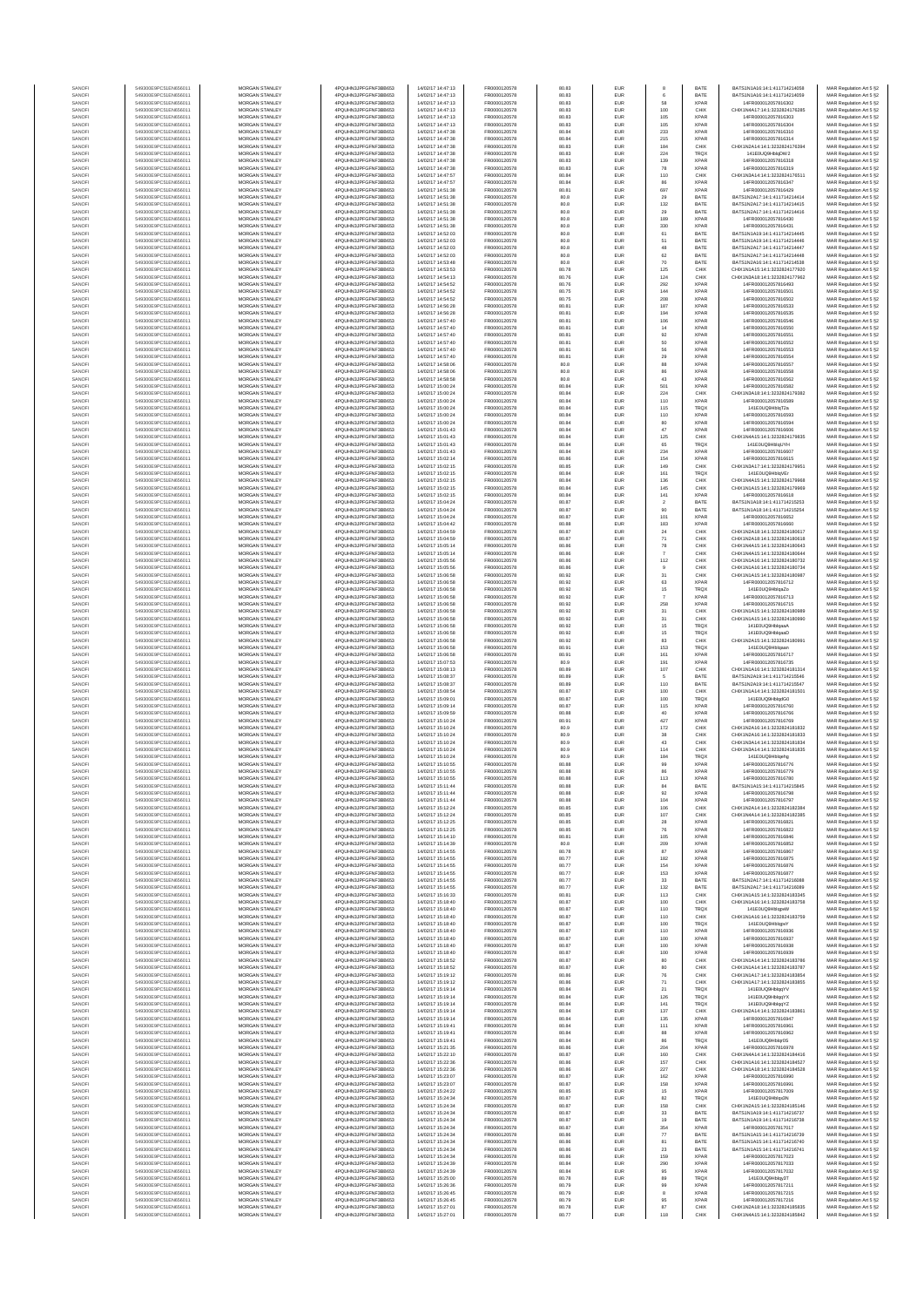| SANOF            | 549300E9PC51EN656011                         | <b>MORGAN STANLEY</b>                          | 4PQUHN3JPFGFNF3BB653                          | 14/02/17 15:27:01                      | FR0000120578                 | 80.77          | EUR               | 35                              | <b>TRQX</b>                | 141E0UQ9Hblr0lb                                                | MAR Regulation Art 5 §2                            |
|------------------|----------------------------------------------|------------------------------------------------|-----------------------------------------------|----------------------------------------|------------------------------|----------------|-------------------|---------------------------------|----------------------------|----------------------------------------------------------------|----------------------------------------------------|
| SANOFI           | 549300E9PC51EN656011                         | <b>MORGAN STANLEY</b>                          | 4PQUHN3JPFGFNF3BB653                          | 14/02/17 15:27:01                      | FR0000120578                 | 80.77          | EUR               | 204                             | <b>XPAR</b>                | 14FR000012057817229                                            | MAR Regulation Art 5 §2                            |
| SANOFI           | 549300E9PC51EN656011                         | MORGAN STANLEY                                 | 4PQUHN3JPFGFNF3BB653                          | 14/02/17 15:27:01                      | FR0000120578                 | 80.77          | EUR               | 188                             | <b>XPAR</b><br>XPAR        | 14FR000012057817230                                            | MAR Regulation Art 5 §2                            |
| SANOFI<br>SANOFI | 549300E9PC51EN656011<br>549300E9PC51EN656011 | MORGAN STANLEY<br>MORGAN STANLEY               | 4PQUHN3JPFGFNF3BB653<br>4PQUHN3JPFGFNF3BB653  | 14/02/17 15:27:01<br>14/02/17 15:27:10 | FR0000120578<br>FR0000120578 | 80.77<br>80.73 | EUR<br>EUR        | 175<br>90                       | CHIX                       | 14FR000012057817231<br>CHIX1N3A18:14:1:3232824185927           | MAR Regulation Art 5 §2<br>MAR Regulation Art 5 §2 |
| SANOFI           | 549300E9PC51EN656011                         | MORGAN STANLEY                                 | 4PQUHN3JPFGFNF3BB653                          | 14/02/17 15:27:10                      | FR0000120578                 | 80.73          | EUR               |                                 | CHIX                       | CHIX1N3A18:14:1:3232824185928                                  | MAR Regulation Art 5 §2                            |
| SANOFI           | 549300E9PC51EN656011                         | MORGAN STANLEY                                 | 4PQUHN3JPFGFNF3BB653                          | 14/02/17 15:27:27                      | FR0000120578                 | 80.7           | EUR               | 106                             | <b>TRQX</b>                | 141E0UQ9Hblr1uO                                                | MAR Regulation Art 5 §2                            |
| SANOFI           | 549300E9PC51EN656011                         | MORGAN STANLEY                                 | 4PQUHN3JPFGFNF3BB653                          | 14/02/17 15:27:27                      | FR0000120578                 | 80.7           | EUR               | $\overline{4}$                  | <b>TRQX</b>                | 141E0UQ9Hblr1uQ                                                | MAR Regulation Art 5 §2                            |
| SANOFI<br>SANOFI | 549300E9PC51EN656011<br>549300E9PC51EN656011 | <b>MORGAN STANLEY</b><br><b>MORGAN STANLEY</b> | 4PQUHN3JPFGFNF3BB653<br>4PQUHN3JPFGFNF3BB653  | 14/02/17 15:28:45<br>14/02/17 15:28:45 | FR0000120578<br>FR0000120578 | 80.77<br>80.75 | EUR<br>EUR        | 121                             | <b>XPAR</b><br><b>TRQX</b> | 14FR000012057817406<br>141E0UQ9Hblr3sY                         | MAR Regulation Art 5 §2<br>MAR Regulation Art 5 §2 |
| SANOFI           | 549300E9PC51EN656011                         | <b>MORGAN STANLEY</b>                          | 4PQUHN3JPFGFNF3BB653                          | 14/02/17 15:28:45                      | FR0000120578                 | 80.75          | EUR               | $21\,$<br>$72\,$                | <b>TRQX</b>                | 141E0UQ9Hblr3se                                                | MAR Regulation Art 5 §2                            |
| SANOFI           | 549300E9PC51EN656011                         | MORGAN STANLEY                                 | 4PQUHN3JPFGFNF3BB653                          | 14/02/17 15:29:56                      | FR0000120578                 | 80.82          | EUR               | 179                             | <b>XPAR</b>                | 14FR000012057817422                                            | MAR Regulation Art 5 §2                            |
| SANOFI           | 549300E9PC51EN656011                         | MORGAN STANLEY                                 | 4PQUHN3JPFGFNF3BB653                          | 14/02/17 15:29:58                      | FR0000120578                 | 80.82          | EUR               | $17\,$                          | BATE                       | BATS1N2A17:14:1:411714217169                                   | MAR Regulation Art 5 §2                            |
| SANOF<br>SANOFI  | 549300E9PC51EN656011<br>549300E9PC51EN656011 | MORGAN STANLEY<br>MORGAN STANLEY               | 4PQUHN3JPFGFNF3BB653<br>4PQUHN3JPFGFNF3BB653  | 14/02/17 15:30:04<br>14/02/17 15:30:04 | FR0000120578<br>FR0000120578 | 80.83<br>80.83 | EUR<br>EUR        | 88                              | CHIX<br>CHIX               | CHIX1N4A15:14:1:3232824186650<br>CHIX1N4A15:14:1:3232824186651 | MAR Regulation Art 5 §2                            |
| SANOFI           | 549300E9PC51EN656011                         | MORGAN STANLEY                                 | 4PQUHN3JPFGFNF3BB653                          | 14/02/17 15:30:05                      | FR0000120578                 | 80.83          | EUR               | 135<br>97                       | CHIX                       | CHIX1N4A15:14:1:3232824186659                                  | MAR Regulation Art 5 §2<br>MAR Regulation Art 5 §2 |
| SANOFI           | 549300E9PC51EN656011                         | MORGAN STANLEY                                 | 4PQUHN3JPFGFNF3BB653                          | 14/02/17 15:30:11                      | FR0000120578                 | 80.83          | EUR               | 50                              | <b>XPAF</b>                | 14FR000012057817440                                            | MAR Regulation Art 5 §2                            |
| SANOFI           | 549300E9PC51EN656011                         | <b>MORGAN STANLEY</b>                          | 4PQUHN3JPFGFNF3BB653                          | 14/02/17 15:30:11                      | FR0000120578                 | 80.83          | EUR               | 38                              | <b>XPAR</b>                | 14FR000012057817441                                            | MAR Regulation Art 5 §2                            |
| SANOFI           | 549300E9PC51EN656011                         | <b>MORGAN STANLEY</b>                          | 4PQUHN3JPFGFNF3BB653                          | 14/02/17 15:30:11                      | FR0000120578                 | 80.83          | EUR               | 50                              | <b>TRQX</b>                | 141E0UQ9Hblr6NE                                                | MAR Regulation Art 5 §2                            |
| SANOFI           | 549300E9PC51EN656011                         | MORGAN STANLEY                                 | 4PQUHN3JPFGFNF3BB653                          | 14/02/17 15:30:11                      | FR0000120578                 | 80.83          | EUR               | 50                              | <b>TRQX</b>                | 141E0UQ9Hblr6NG                                                | MAR Regulation Art 5 §2                            |
| SANOF<br>SANOFI  | 549300E9PC51EN656011<br>549300E9PC51EN656011 | MORGAN STANLEY<br>MORGAN STANLEY               | 4PQUHN3JPFGFNF3BB653<br>4PQUHN3JPFGFNF3BB653  | 14/02/17 15:30:11<br>14/02/17 15:30:11 | FR0000120578<br>FR0000120578 | 80.83<br>80.83 | EUR<br>EUR        | $20\,$                          | <b>XPAR</b><br><b>XPAF</b> | 14FR000012057817442<br>14FR000012057817443                     | MAR Regulation Art 5 §2                            |
| SANOFI           | 549300E9PC51EN656011                         | MORGAN STANLEY                                 | 4PQUHN3JPFGFNF3BB653                          | 14/02/17 15:30:11                      | FR0000120578                 | 80.83          | EUR               | 25<br>$\bf{22}$                 | <b>XPAF</b>                | 14FR000012057817444                                            | MAR Regulation Art 5 §2<br>MAR Regulation Art 5 §2 |
| SANOFI           | 549300E9PC51EN656011                         | MORGAN STANLEY                                 | 4PQUHN3JPFGFNF3BB653                          | 14/02/17 15:30:11                      | FR0000120578                 | 80.83          | EUR               | 14                              | CHIX                       | CHIX1N4A15:14:1:3232824186699                                  | MAR Regulation Art 5 §2                            |
| SANOFI           | 549300E9PC51EN656011                         | MORGAN STANLEY                                 | 4PQUHN3JPFGFNF3BB653                          | 14/02/17 15:30:11                      | FR0000120578                 | 80.83          | EUR               | $71\,$                          | <b>TRQX</b>                | 141E0UQ9Hblr6NS                                                | MAR Regulation Art 5 §2                            |
| SANOFI<br>SANOFI | 549300E9PC51EN656011<br>549300E9PC51EN656011 | <b>MORGAN STANLEY</b><br><b>MORGAN STANLEY</b> | 4PQUHN3JPFGFNF3BB653<br>4PQUHN3JPFGFNF3BB653  | 14/02/17 15:30:11<br>14/02/17 15:30:24 | FR0000120578<br>FR0000120578 | 80.83<br>80.83 | EUR<br>EUR        | 28<br>62                        | <b>XPAR</b><br><b>XPAR</b> | 14FR000012057817445<br>14FR000012057817456                     | MAR Regulation Art 5 §2<br>MAR Regulation Art 5 §2 |
| SANOFI           | 549300E9PC51EN656011                         | MORGAN STANLEY                                 | 4PQUHN3JPFGFNF3BB653                          | 14/02/17 15:30:24                      | FR0000120578                 | 80.83          | EUR               | 50                              | <b>XPAR</b>                | 14FR000012057817457                                            | MAR Regulation Art 5 §2                            |
| SANOFI           | 549300E9PC51EN656011                         | MORGAN STANLEY                                 | 4PQUHN3JPFGFNF3BB653                          | 14/02/17 15:30:24                      | FR0000120578                 | 80.83          | EUR               | 15                              | <b>XPAR</b>                | 14FR000012057817458                                            | MAR Regulation Art 5 §2                            |
| SANOF            | 549300E9PC51EN656011                         | MORGAN STANLEY                                 | 4PQUHN3JPFGFNF3BB653                          | 14/02/17 15:30:35                      | FR0000120578                 | 80.83          | EUR               | 10                              | CHIX                       | CHIX1N2A17:14:1:3232824186907                                  | MAR Regulation Art 5 §2                            |
| SANOFI           | 549300E9PC51EN656011                         | MORGAN STANLEY                                 | 4PQUHN3JPFGFNF3BB653                          | 14/02/17 15:30:36                      | FR0000120578                 | 80.83          | EUR               | 126                             | CHIX                       | CHIX1N2A17:14:1:3232824186908                                  | MAR Regulation Art 5 §2                            |
| SANOFI<br>SANOFI | 549300E9PC51EN656011<br>549300E9PC51EN656011 | MORGAN STANLEY<br>MORGAN STANLEY               | 4PQUHN3JPFGFNF3BB653<br>4PQUHN3JPFGFNF3BB653  | 14/02/17 15:30:51<br>14/02/17 15:31:27 | FR0000120578<br>FR0000120578 | 80.85<br>80.9  | EUR<br>EUR        | 10<br>119                       | TRQ)<br><b>XPAR</b>        | 141E0UQ9Hblr87b<br>14FR000012057817534                         | MAR Regulation Art 5 §2<br>MAR Regulation Art 5 §2 |
| SANOFI           | 549300E9PC51EN656011                         | <b>MORGAN STANLEY</b>                          | 4PQUHN3JPFGFNF3BB653                          | 14/02/17 15:31:31                      | FR0000120578                 | 80.91          | EUR               | 30                              | CHIX                       | CHIX1N2A18:14:1:3232824187352                                  | MAR Regulation Art 5 §2                            |
| SANOFI           | 549300E9PC51EN656011                         | <b>MORGAN STANLEY</b>                          | 4PQUHN3JPFGFNF3BB653                          | 14/02/17 15:31:31                      | FR0000120578                 | 80.91          | EUR               | 30                              | CHIX                       | CHIX1N2A18:14:1:3232824187353                                  | MAR Regulation Art 5 §2                            |
| SANOFI           | 549300E9PC51EN656011                         | MORGAN STANLEY                                 | 4PQUHN3JPFGFNF3BB653                          | 14/02/17 15:31:31                      | FR0000120578                 | 80.91          | EUR               | 79                              | CHIX                       | CHIX1N2A18:14:1:3232824187354                                  | MAR Regulation Art 5 §2                            |
| SANOFI<br>SANOFI | 549300E9PC51EN656011<br>549300E9PC51EN656011 | MORGAN STANLEY<br>MORGAN STANLEY               | 4PQUHN3JPFGFNF3BB653<br>4PQUHN3JPFGFNF3BB653  | 14/02/17 15:31:31<br>14/02/17 15:31:31 | FR0000120578<br>FR0000120578 | 80.91<br>80.91 | EUR<br>EUR        | $\boldsymbol{4}$<br>15          | CHIX<br>TRQ)               | CHIX1N2A18:14:1:3232824187355<br>141E0UQ9Hblr9pt               | MAR Regulation Art 5 §2                            |
| SANOFI           | 549300E9PC51EN656011                         | MORGAN STANLEY                                 | 4PQUHN3JPFGFNF3BB653                          | 14/02/17 15:31:31                      | FR0000120578                 | 80.91          | EUR               | 15                              | TRQ)                       | 141E0UQ9Hblr9py                                                | MAR Regulation Art 5 §2<br>MAR Regulation Art 5 §2 |
| SANOFI           | 549300E9PC51EN656011                         | MORGAN STANLEY                                 | 4PQUHN3JPFGFNF3BB653                          | 14/02/17 15:31:31                      | FR0000120578                 | 80.91          | EUR               | 43                              | <b>TRQX</b>                | 141E0UQ9Hblr9q1                                                | MAR Regulation Art 5 §2                            |
| SANOFI           | 549300E9PC51EN656011                         | MORGAN STANLEY                                 | 4PQUHN3JPFGFNF3BB653                          | 14/02/17 15:31:31                      | FR0000120578                 | 80.91          | EUR               | 68                              | <b>XPAR</b>                | 14FR000012057817538                                            | MAR Regulation Art 5 §2                            |
| SANOFI<br>SANOFI | 549300E9PC51EN656011<br>549300E9PC51EN656011 | <b>MORGAN STANLEY</b><br>MORGAN STANLEY        | 4PQUHN3JPFGFNF3BB653<br>4PQUHN3JPFGFNF3BB653  | 14/02/17 15:31:31<br>14/02/17 15:31:31 | FR0000120578<br>FR0000120578 | 80.91<br>80.91 | EUR<br>EUR        | 68<br>183                       | <b>XPAR</b><br><b>XPAR</b> | 14FR000012057817540<br>14FR000012057817541                     | MAR Regulation Art 5 §2                            |
| SANOFI           | 549300E9PC51EN656011                         | <b>MORGAN STANLEY</b>                          | 4PQUHN3JPFGFNF3BB653                          | 14/02/17 15:32:00                      | FR0000120578                 | 80.97          | EUR               | 120                             | <b>XPAR</b>                | 14FR000012057817581                                            | MAR Regulation Art 5 §2<br>MAR Regulation Art 5 §2 |
| SANOFI           | 549300E9PC51EN656011                         | MORGAN STANLEY                                 | 4PQUHN3JPFGFNF3BB653                          | 14/02/17 15:32:00                      | FR0000120578                 | 80.97          | EUR               | 195                             | <b>XPAF</b>                | 14FR000012057817582                                            | MAR Regulation Art 5 §2                            |
| SANOFI           | 549300E9PC51EN656011                         | MORGAN STANLEY                                 | 4PQUHN3JPFGFNF3BB653                          | 14/02/17 15:33:21                      | FR0000120578                 | 80.96          | EUR               | $42\,$                          | <b>TRQX</b>                | 141E0UQ9HblrDZd                                                | MAR Regulation Art 5 §2                            |
| SANOFI           | 549300E9PC51EN656011<br>549300E9PC51EN656011 | MORGAN STANLEY<br>MORGAN STANLEY               | 4PQUHN3JPFGFNF3BB653<br>4PQUHN3JPFGFNF3BB653  | 14/02/17 15:33:2<br>14/02/17 15:33:31  | FR0000120578<br>FR0000120578 | 80.96<br>80.97 | EUR<br>EUR        | 50<br>81                        | TRQ)<br><b>XPAF</b>        | 141E0UQ9HblrDZf<br>14FR000012057817648                         | MAR Regulation Art 5 §2                            |
| SANOFI<br>SANOFI | 549300E9PC51EN656011                         | <b>MORGAN STANLEY</b>                          | 4PQUHN3JPFGFNF3BB653                          | 14/02/17 15:33:32                      | FR0000120578                 | 80.97          | EUR               | 205                             | CHIX                       | CHIX1N2A17:14:1:3232824187935                                  | MAR Regulation Art 5 §2<br>MAR Regulation Art 5 §2 |
| SANOFI           | 549300E9PC51EN656011                         | MORGAN STANLEY                                 | 4PQUHN3JPFGFNF3BB653                          | 14/02/17 15:33:32                      | FR0000120578                 | 80.97          | EUR               | 76                              | BATE                       | BATS1N2A16:14:1:411714217590                                   | MAR Regulation Art 5 §2                            |
| SANOFI           | 549300E9PC51EN656011                         | <b>MORGAN STANLEY</b>                          | 4POLIHN3JPEGENE3BB653                         | 14/02/17 15:33:40                      | FR0000120578                 | 80.96          | EUR               | 16                              | <b>TRQX</b>                | 141E0UQ9HblrEJI                                                | MAR Regulation Art 5 §2                            |
| SANOFI           | 549300E9PC51EN656011                         | <b>MORGAN STANLEY</b>                          | 4PQUHN3JPFGFNF3BB653                          | 14/02/17 15:33:40                      | FR0000120578                 | 80.96          | EUR               | 23                              | <b>TRQX</b>                | 141E0UQ9HblrEJo                                                | MAR Regulation Art 5 §2                            |
| SANOFI<br>SANOFI | 549300E9PC51EN656011<br>549300E9PC51EN656011 | MORGAN STANLEY<br>MORGAN STANLEY               | 4PQUHN3JPFGFNF3BB653<br>4PQUHN3JPFGFNF3BB653  | 14/02/17 15:33:40<br>14/02/17 15:33:40 | FR0000120578<br>FR0000120578 | 80.96<br>80.96 | EUR<br>EUR        | $10$<br>$31\,$                  | BATE<br>CHIX               | BATS1N2A17:14:1:411714217632<br>CHIX1N2A18:14:1:3232824188028  | MAR Regulation Art 5 §2<br>MAR Regulation Art 5 §2 |
| SANOFI           | 549300E9PC51EN656011                         | MORGAN STANLEY                                 | 4PQUHN3JPFGFNF3BB653                          | 14/02/17 15:33:40                      | FR0000120578                 | 80.96          | EUR               | 109                             | CHIX                       | CHIX1N2A18:14:1:3232824188029                                  | MAR Regulation Art 5 §2                            |
| SANOFI           | 549300E9PC51EN656011                         | MORGAN STANLEY                                 | 4PQUHN3JPFGFNF3BB653                          | 14/02/17 15:33:40                      | FR0000120578                 | 80.96          | EUR               | 16                              | TRQ)                       | 141E0UQ9HblrEK1                                                | MAR Regulation Art 5 §2                            |
| SANOFI           | 549300E9PC51EN656011                         | MORGAN STANLEY                                 | 4PQUHN3JPFGFNF3BB653                          | 14/02/17 15:33:40                      | FR0000120578                 | 80.96          | EUR               | 16                              | <b>TRQX</b>                | 141E0UQ9HblrEK4                                                | MAR Regulation Art 5 §2                            |
| SANOFI<br>SANOFI | 549300E9PC51EN656011<br>549300E9PC51EN656011 | MORGAN STANLEY<br><b>MORGAN STANLEY</b>        | 4PQUHN3JPFGFNF3BB653<br>4POLIHN3JPEGENE3BB653 | 14/02/17 15:33:40<br>14/02/17 15:33:40 | FR0000120578<br>FR0000120578 | 80.96<br>80.96 | EUR<br>EUR        | 70                              | <b>TRQX</b><br><b>XPAR</b> | 141E0UQ9HblrEK7<br>14FR000012057817658                         | MAR Regulation Art 5 §2<br>MAR Regulation Art 5 §2 |
| SANOFI           | 549300E9PC51EN656011                         | MORGAN STANLEY                                 | 4PQUHN3JPFGFNF3BB653                          | 14/02/17 15:33:40                      | FR0000120578                 | 80.96          | EUR               | 70                              | <b>XPAR</b>                | 14FR000012057817662                                            | MAR Regulation Art 5 §2                            |
| SANOFI           | 549300E9PC51EN656011                         | MORGAN STANLEY                                 | 4PQUHN3JPFGFNF3BB653                          | 14/02/17 15:33:40                      | FR0000120578                 | 80.96          | EUR               | 94                              | <b>XPAR</b>                | 14FR000012057817664                                            | MAR Regulation Art 5 §2                            |
| SANOF            | 549300E9PC51EN656011                         | MORGAN STANLEY                                 | 4PQUHN3JPFGFNF3BB653                          | 14/02/17 15:33:40                      | FR0000120578                 | 80.96          | EUR               | $14\,$                          | <b>XPAR</b>                | 14FR000012057817665                                            | MAR Regulation Art 5 §2                            |
| SANOFI           | 549300E9PC51EN656011<br>549300E9PC51EN656011 | MORGAN STANLEY<br>MORGAN STANLEY               | 4PQUHN3JPFGFNF3BB653<br>4PQUHN3JPFGFNF3BB653  | 14/02/17 15:33:40<br>14/02/17 15:34:23 | FR0000120578<br>FR0000120578 | 80.96<br>80.98 | EUR<br>EUR        | 99<br>334                       | <b>XPAF</b><br><b>XPAF</b> | 14FR000012057817666<br>14FR000012057817704                     | MAR Regulation Art 5 §2                            |
| SANOFI<br>SANOFI | 549300E9PC51EN656011                         | MORGAN STANLEY                                 | 4PQUHN3JPFGFNF3BB653                          | 14/02/17 15:34:23                      | FR0000120578                 | 80.98          | EUR               | 149                             | CHIX                       | CHIX1N4A16:14:1:3232824188289                                  | MAR Regulation Art 5 §2<br>MAR Regulation Art 5 §2 |
| SANOFI           | 549300E9PC51EN656011                         | MORGAN STANLEY                                 | 4PQUHN3JPFGFNF3BB653                          | 14/02/17 15:34:23                      | FR0000120578                 | 80.98          | EUR               | 76                              | CHIX                       | CHIX1N4A16:14:1:3232824188290                                  | MAR Regulation Art 5 §2                            |
| SANOFI           | 549300E9PC51EN656011                         | <b>MORGAN STANLEY</b>                          | 4PQUHN3JPFGFNF3BB653                          | 14/02/17 15:34:42                      | FR0000120578                 | 80.98          | EUR               | 85                              | <b>XPAR</b>                | 14FR000012057817709                                            | MAR Regulation Art 5 §2                            |
| SANOFI           | 549300E9PC51EN656011                         | <b>MORGAN STANLEY</b>                          | 4PQUHN3JPFGFNF3BB653                          | 14/02/17 15:34:42                      | FR0000120578                 | 80.98          | EUR               | 62                              | <b>XPAR</b>                | 14FR000012057817710                                            | MAR Regulation Art 5 §2                            |
| SANOFI<br>SANOFI | 549300E9PC51EN656011<br>549300E9PC51EN656011 | MORGAN STANLEY<br>MORGAN STANLEY               | 4PQUHN3JPFGFNF3BB653<br>4PQUHN3JPFGFNF3BB653  | 14/02/17 15:34:43<br>14/02/17 15:35:20 | FR0000120578<br>FR0000120578 | 80.97<br>80.97 | EUR<br>EUR        | $\ensuremath{\mathbf{3}}$<br>62 | <b>TRQX</b><br><b>XPAR</b> | 141E0UQ9HblrGPI<br>14FR000012057817746                         | MAR Regulation Art 5 §2<br>MAR Regulation Art 5 §2 |
| SANOFI           | 549300E9PC51EN656011                         | MORGAN STANLEY                                 | 4PQUHN3JPFGFNF3BB653                          | 14/02/17 15:35:20                      | FR0000120578                 | 80.97          | EUR               | 128                             | <b>XPAF</b>                | 14FR000012057817752                                            | MAR Regulation Art 5 §2                            |
| SANOFI           | 549300E9PC51EN656011                         | MORGAN STANLEY                                 | 4PQUHN3JPFGFNF3BB653                          | 14/02/17 15:35:20                      | FR0000120578                 | 80.97          | EUR               | 211                             | <b>XPAF</b>                | 14FR000012057817747                                            | MAR Regulation Art 5 §2                            |
| SANOFI           | 549300E9PC51EN656011                         | MORGAN STANLEY                                 | 4PQUHN3JPFGFNF3BB653                          | 14/02/17 15:36:02                      | FR0000120578                 | 80.96          | EUR               | 14                              | BATE                       | BATS1N2A17:14:1:411714217901                                   | MAR Regulation Art 5 §2                            |
| SANOFI<br>SANOFI | 549300E9PC51EN656011<br>549300E9PC51EN656011 | MORGAN STANLEY<br><b>MORGAN STANLEY</b>        | 4PQUHN3JPFGFNF3BB653<br>4PQUHN3JPFGFNF3BB653  | 14/02/17 15:36:02<br>14/02/17 15:36:02 | FR0000120578<br>FR0000120578 | 80.96<br>80.96 | EUR<br>EUR        | $_{32}$<br>42                   | BATE<br>CHIX               | BATS1N2A17:14:1:411714217903<br>CHIX1N4A14:14:1:3232824188877  | MAR Regulation Art 5 §2<br>MAR Regulation Art 5 §2 |
| SANOFI           | 549300E9PC51EN656011                         | <b>MORGAN STANLEY</b>                          | 4PQUHN3JPFGFNF3BB653                          | 14/02/17 15:36:02                      | FR0000120578                 | 80.96          | EUR               | 100                             | CHIX                       | CHIX1N4A14:14:1:3232824188880                                  | MAR Regulation Art 5 §2                            |
| SANOFI           | 549300E9PC51EN656011                         | <b>MORGAN STANLEY</b>                          | 4PQUHN3JPFGFNF3BB653                          | 14/02/17 15:36:02                      | FR0000120578                 | 80.95          | EUR               | 66                              | CHIX                       | CHIX1N1A15:14:1:3232824188887                                  | MAR Regulation Art 5 §2                            |
| SANOFI           | 549300E9PC51EN656011                         | MORGAN STANLEY                                 | 4PQUHN3JPFGFNF3BB653                          | 14/02/17 15:36:02                      | FR0000120578                 | 80.96          | EUR               | $\bf 22$                        | <b>TRQX</b>                | 141E0UQ9HblrJ6m                                                | MAR Regulation Art 5 §2                            |
| SANOFI<br>SANOF  | 549300E9PC51EN656011<br>549300E9PC51EN656011 | MORGAN STANLEY<br>MORGAN STANLEY               | 4PQUHN3JPFGFNF3BB653<br>4PQUHN3JPFGFNF3BB653  | 14/02/17 15:36:02<br>14/02/17 15:36:02 | FR0000120578<br>FR0000120578 | 80.95<br>80.96 | EUR<br>EUR        | 171<br>50                       | <b>TRQX</b><br>TRQ)        | 141E0UQ9HblrJ6z<br>141E0UQ9HblrJ6r                             | MAR Regulation Art 5 §2<br>MAR Regulation Art 5 §2 |
| SANOFI           | 549300E9PC51EN656011                         | MORGAN STANLEY                                 | 4PQUHN3JPFGFNF3BB653                          | 14/02/17 15:36:02                      | FR0000120578                 | 80.96          | EUR               | 96                              | <b>XPAF</b>                | 14FR000012057817840                                            | MAR Regulation Art 5 §2                            |
| SANOFI           | 549300E9PC51EN656011                         | MORGAN STANLEY                                 | 4PQUHN3JPFGFNF3BB653                          | 14/02/17 15:36:02                      | FR0000120578                 | 80.96          | EUR               | 100                             | <b>XPAR</b>                | 14FR000012057817841                                            | MAR Regulation Art 5 §2                            |
| SANOFI           | 549300E9PC51EN656011                         | MORGAN STANLEY                                 | 4PQUHN3JPFGFNF3BB653                          | 14/02/17 15:36:02                      | FR0000120578                 | 80.96          | EUR               | 96                              | <b>XPAR</b>                | 14FR000012057817842                                            | MAR Regulation Art 5 §2                            |
| SANOFI<br>SANOFI | 549300E9PC51EN656011<br>549300E9PC51EN656011 | <b>MORGAN STANLEY</b><br><b>MORGAN STANLEY</b> | 4PQUHN3JPFGFNF3BB653<br>4POLIHN3JPEGENE3BB653 | 14/02/17 15:36:02<br>14/02/17 15:36:02 | FR0000120578<br>FR0000120578 | 80.96<br>80.95 | EUR<br>EUR        | 24<br>100                       | <b>XPAR</b><br>CHIX        | 14FR000012057817843<br>CHIX1N1A15:14:1:3232824188888           | MAR Regulation Art 5 §2<br>MAR Regulation Art 5 §2 |
| SANOFI           | 549300E9PC51EN656011                         | MORGAN STANLEY                                 | 4PQUHN3JPFGFNF3BB653                          | 14/02/17 15:36:02                      | FR0000120578                 | 80.95          | EUR               | 171                             | <b>XPAR</b>                | 14FR000012057817855                                            | MAR Regulation Art 5 §2                            |
| SANOFI           | 549300E9PC51EN656011                         | MORGAN STANLEY                                 | 4PQUHN3JPFGFNF3BB653                          | 14/02/17 15:36:05                      | FR0000120578                 | 80.93          | EUR               | 94                              | CHIX                       | CHIX1N2A16:14:1:3232824188899                                  | MAR Regulation Art 5 §2                            |
| SANOFI           | 549300E9PC51EN656011                         | MORGAN STANLEY                                 | 4PQUHN3JPFGFNF3BB653                          | 14/02/17 15:37:02                      | FR0000120578                 | 80.96          | EUR               | 99                              | CHIX                       | CHIX1N2A17:14:1:3232824189223                                  | MAR Regulation Art 5 §2                            |
| SANOF<br>SANOFI  | 549300E9PC51EN656011<br>549300E9PC51EN656011 | MORGAN STANLEY<br>MORGAN STANLEY               | 4PQUHN3JPFGFNF3BB653<br>4PQUHN3JPFGFNF3BB653  | 14/02/17 15:37:02<br>14/02/17 15:37:02 | FR0000120578<br>FR0000120578 | 80.96<br>80.95 | EUR<br>EUR        | 102<br>100                      | <b>XPAF</b><br>CHIX        | 14FR00001205781789<br>CHIX1N1A17:14:1:3232824189228            | MAR Regulation Art 5 §2<br>MAR Regulation Art 5 §2 |
| SANOFI           | 549300E9PC51EN656011                         | MORGAN STANLEY                                 | 4PQUHN3JPFGFNF3BB653                          | 14/02/17 15:37:02                      | FR0000120578                 | 80.95          | EUR               | 159                             | CHIX                       | CHIX1N4A18:14:1:3232824189229                                  | MAR Regulation Art 5 §2                            |
| SANOFI           | 549300E9PC51EN656011                         | <b>MORGAN STANLEY</b>                          | 4PQUHN3JPFGFNF3BB653                          | 14/02/17 15:37:04                      | FR0000120578                 | 80.94          | EUR               | 103                             | <b>XPAR</b>                | 14FR000012057817911                                            | MAR Regulation Art 5 §2                            |
| SANOFI           | 549300E9PC51EN656011                         | <b>MORGAN STANLEY</b>                          | 4PQUHN3JPFGFNF3BB653                          | 14/02/17 15:37:04                      | ER0000120578                 | 80.94          | EUR               | 100                             | <b>XPAR</b>                | 14FR000012057817912                                            | MAR Regulation Art 5 §2                            |
| SANOF<br>SANOFI  | 549300E9PC51EN656011<br>549300E9PC51EN656011 | <b>MORGAN STANLEY</b><br>MORGAN STANLEY        | 4PQUHN3JPFGFNF3BB653<br>4PQUHN3JPFGFNF3BB653  | 14/02/17 15:37:22<br>14/02/17 15:37:22 | FR0000120578<br>FR0000120578 | 80.92<br>80.92 | EUR<br>EUR        | 105<br>88                       | CHIX<br><b>XPAR</b>        | CHIX1N3A14:14:1:3232824189446<br>14FR000012057817976           | MAR Regulation Art 5 §2<br>MAR Regulation Art 5 §2 |
|                  |                                              |                                                | 1N3JPFGFNF3BB653                              | 32/17 15:37:22                         |                              |                |                   |                                 |                            | 1205781797.                                                    |                                                    |
| SANOF            | 549300E9PC51EN656011                         | MORGAN STANLEY                                 | 4PQUHN3JPFGFNF3BB653                          | 14/02/17 15:38:01                      | FR0000120578                 | 80.92          | EUR               | 107                             | CHIX                       | CHIX1N3A14:14:1:3232824189667                                  | MAR Regulation Art 5 §2                            |
| SANOFI           | 549300E9PC51EN656011                         | MORGAN STANLEY                                 | 4PQUHN3JPFGFNF3BB653                          | 14/02/17 15:38:01                      | FR0000120578                 | 80.92          | EUR               | 87                              | <b>TRQX</b>                | 141E0UQ9HblrOTL                                                | MAR Regulation Art 5 §2                            |
| SANOFI<br>SANOFI | 549300E9PC51EN656011<br>549300E9PC51EN656011 | MORGAN STANLEY<br><b>MORGAN STANLEY</b>        | 4PQUHN3JPFGFNF3BB653<br>4PQUHN3JPFGFNF3BB653  | 14/02/17 15:38:01<br>14/02/17 15:38:01 | FR0000120578<br>FR0000120578 | 80.92<br>80.92 | EUR<br>EUR        | 87<br>95                        | <b>XPAR</b><br><b>XPAR</b> | 14FR000012057818028<br>14FR000012057818029                     | MAR Regulation Art 5 §2                            |
| SANOFI           | 549300E9PC51EN656011                         | <b>MORGAN STANLEY</b>                          | 4PQUHN3JPFGFNF3BB653                          | 14/02/17 15:38:47                      | FR0000120578                 | 80.91          | EUR               | $\overline{2}$                  | BATE                       | BATS1N1A18:14:1:411714218227                                   | MAR Regulation Art 5 §2<br>MAR Regulation Art 5 §2 |
| SANOFI           | 549300E9PC51EN656011                         | MORGAN STANLEY                                 | 4PQUHN3JPFGFNF3BB653                          | 14/02/17 15:38:47                      | FR0000120578                 | 80.91          | EUR               | $\bf 22$                        | BATE                       | BATS1N1A18:14:1:411714218228                                   | MAR Regulation Art 5 §2                            |
| SANOFI           | 549300E9PC51EN656011                         | MORGAN STANLEY                                 | 4PQUHN3JPFGFNF3BB653                          | 14/02/17 15:38:47                      | FR0000120578                 | 80.91          | EUR               | 57                              | BATE                       | BATS1N1A18:14:1:411714218229                                   | MAR Regulation Art 5 §2                            |
| SANOFI<br>SANOFI | 549300E9PC51EN656011<br>549300E9PC51EN656011 | MORGAN STANLEY<br>MORGAN STANLEY               | 4PQUHN3JPFGFNF3BB653<br>4PQUHN3JPFGFNF3BB653  | 14/02/17 15:38:47<br>14/02/17 15:38:47 | FR0000120578<br>FR0000120578 | 80.91<br>80.91 | EUR<br>EUR        | 6<br>39                         | BATE<br>BATE               | BATS1N1A18:14:1:411714218230<br>BATS1N2A19:14:1:411714218231   | MAR Regulation Art 5 §2                            |
| SANOFI           | 549300E9PC51EN656011                         | MORGAN STANLEY                                 | 4PQUHN3JPFGFNF3BB653                          | 14/02/17 15:38:48                      | FR0000120578                 | 80.91          | EUR               | $47\,$                          | BATE                       | BATS1N2A19:14:1:411714218236                                   | MAR Regulation Art 5 §2<br>MAR Regulation Art 5 §2 |
| SANOFI           | 549300E9PC51EN656011                         | MORGAN STANLEY                                 | 4PQUHN3JPFGFNF3BB653                          | 14/02/17 15:39:06                      | FR0000120578                 | 80.89          | EUR               | 82                              | BATE                       | BATS1N2A17:14:1:411714218257                                   | MAR Regulation Art 5 §2                            |
| SANOFI           | 549300E9PC51EN656011                         | <b>MORGAN STANLEY</b>                          | 4PQUHN3JPFGFNF3BB653                          | 14/02/17 15:39:06<br>14/02/17 15:39:06 | FR0000120578<br>FR0000120578 | 80.89          | EUR               | 37<br>86                        | BATE                       | BATS1N2A17:14:1:411714218266<br>141F0UQ9HblrOUp                | MAR Regulation Art 5 §2                            |
| SANOFI<br>SANOFI | 549300E9PC51EN656011<br>549300E9PC51EN656011 | <b>MORGAN STANLEY</b><br><b>MORGAN STANLEY</b> | 4PQUHN3JPFGFNF3BB653<br>4PQUHN3JPFGFNF3BB653  | 14/02/17 15:39:06                      | FR0000120578                 | 80.89<br>80.89 | EUR<br>EUR        | 28                              | <b>TRQX</b><br><b>TRQX</b> | 141F0UQ9HblrOVU                                                | MAR Regulation Art 5 §2<br>MAR Regulation Art 5 §2 |
| SANOFI           | 549300E9PC51EN656011                         | MORGAN STANLEY                                 | 4PQUHN3JPFGFNF3BB653                          | 14/02/17 15:39:39                      | FR0000120578                 | 80.88          | EUR               | 289                             | <b>XPAR</b>                | 14FR000012057818075                                            | MAR Regulation Art 5 §2                            |
| SANOFI           | 549300E9PC51EN656011                         | <b>MORGAN STANLEY</b>                          | 4PQUHN3JPFGFNF3BB653                          | 14/02/17 15:39:39                      | FR0000120578                 | 80.87          | EUR               | 89                              | <b>XPAR</b>                | 14FR000012057818085                                            | MAR Regulation Art 5 §2                            |
| SANOFI<br>SANOFI | 549300E9PC51EN656011<br>549300E9PC51EN656011 | MORGAN STANLEY<br>MORGAN STANLEY               | 4PQUHN3JPFGFNF3BB653<br>4PQUHN3JPFGFNF3BB653  | 14/02/17 15:39:39<br>14/02/17 15:39:39 | FR0000120578<br>FR0000120578 | 80.87<br>80.87 | EUR<br>EUR        | 100<br>90                       | BATE<br><b>TRQX</b>        | BATS1N1A18:14:1:411714218292<br>141E0UQ9HblrRXM                | MAR Regulation Art 5 §2<br>MAR Regulation Art 5 §2 |
| SANOFI           | 549300E9PC51EN656011                         | MORGAN STANLEY                                 | 4PQUHN3JPFGFNF3BB653                          | 14/02/17 15:39:39                      | FR0000120578                 | 80.87          | EUR               | 6                               | <b>BATE</b>                | BATS1N1A18:14:1:411714218293                                   | MAR Regulation Art 5 §2                            |
| SANOFI           | 549300E9PC51EN656011                         | MORGAN STANLEY                                 | 4PQUHN3JPFGFNF3BB653                          | 14/02/17 15:39:39                      | FR0000120578                 | 80.87          | EUR               | 89                              | CHIX                       | CHIX1N1A18:14:1:3232824190279                                  | MAR Regulation Art 5 §2                            |
| SANOFI           | 549300E9PC51EN656011                         | MORGAN STANLEY                                 | 4PQUHN3JPFGFNF3BB653                          | 14/02/17 15:39:39                      | FR0000120578                 | 80.87          | EUR               | 4                               | <b>BATE</b>                | BATS1N2A17:14:1:411714218294                                   | MAR Regulation Art 5 §2                            |
| SANOFI<br>SANOFI | 549300E9PC51EN656011<br>549300E9PC51EN656011 | <b>MORGAN STANLEY</b><br>MORGAN STANLEY        | 4PQUHN3JPFGFNF3BB653<br>4PQUHN3JPFGFNF3BB653  | 14/02/17 15:41:04<br>14/02/17 15:41:05 | FR0000120578<br>FR0000120578 | 80.92<br>80.91 | EUR<br>EUR        | 433<br>$_{\rm 87}$              | <b>XPAR</b><br>CHIX        | 14FR000012057818167<br>CHIX1N1A16:14:1:3232824190801           | MAR Regulation Art 5 §2<br>MAR Regulation Art 5 §2 |
| SANOFI           | 549300E9PC51EN656011                         | MORGAN STANLEY                                 | 4PQUHN3JPFGFNF3BB653                          | 14/02/17 15:42:15                      | FR0000120578                 | 80.93          | EUR               | $\sqrt{2}$                      | <b>BATE</b>                | BATS1N1A18:14:1:411714218517                                   | MAR Regulation Art 5 §2                            |
| SANOFI           | 549300E9PC51EN656011                         | MORGAN STANLEY                                 | 4PQUHN3JPFGFNF3BB653                          | 14/02/17 15:42:15                      | FR0000120578                 | 80.93          | EUR               | 15                              | CHIX                       | CHIX1N3A18:14:1:3232824191259                                  | MAR Regulation Art 5 §2                            |
| SANOFI           | 549300E9PC51EN656011                         | MORGAN STANLEY                                 | 4PQUHN3JPFGFNF3BB653                          | 14/02/17 15:42:15                      | FR0000120578                 | 80.93          | EUR               | 70                              | <b>TRQX</b>                | 141E0UQ9HblrW6f                                                | MAR Regulation Art 5 §2                            |
| SANOFI<br>SANOFI | 549300E9PC51EN656011<br>549300E9PC51EN656011 | MORGAN STANLEY<br>MORGAN STANLEY               | 4PQUHN3JPFGFNF3BB653<br>4PQUHN3JPFGFNF3BB653  | 14/02/17 15:42:15<br>14/02/17 15:42:15 | FR0000120578<br>FR0000120578 | 80.93<br>80.93 | EUR<br><b>EUR</b> | 306<br>18                       | <b>XPAR</b><br>BATE        | 14FR000012057818208<br>BATS1N1A18:14:1:411714218518            | MAR Regulation Art 5 §2<br>MAR Regulation Art 5 §2 |
| SANOFI           | 549300E9PC51EN656011                         | <b>MORGAN STANLEY</b>                          | 4PQUHN3JPFGFNF3BB653                          | 14/02/17 15:42:15                      | FR0000120578                 | 80.93          | EUR               | 25                              | <b>BATE</b>                | BATS1N1A18:14:1:411714218519                                   | MAR Regulation Art 5 §2                            |
| SANOFI           | 549300E9PC51EN656011                         | <b>MORGAN STANLEY</b>                          | 4PQUHN3JPFGFNF3BB653                          | 14/02/17 15:42:15                      | FR0000120578                 | 80.93          | EUR               | 104                             | CHIX                       | CHIX1N3A18:14:1:3232824191260                                  | MAR Regulation Art 5 §2                            |
| SANOFI           | 549300E9PC51EN656011                         | MORGAN STANLEY                                 | 4PQUHN3JPFGFNF3BB653                          | 14/02/17 15:42:15                      | FR0000120578<br>FR0000120578 | 80.93          | EUR               | 54                              | CHIX                       | CHIX1N2A16:14:1:3232824191261                                  | MAR Regulation Art 5 §2                            |
| SANOFI<br>SANOFI | 549300E9PC51EN656011<br>549300E9PC51EN656011 | MORGAN STANLEY<br>MORGAN STANLEY               | 4PQUHN3JPFGFNF3BB653<br>4PQUHN3JPFGFNF3BB653  | 14/02/17 15:42:15<br>14/02/17 15:42:15 | FR0000120578                 | 80.93<br>80.93 | EUR<br>EUR        | 136                             | CHIX<br>CHIX               | CHIX1N3A18:14:1:3232824191263<br>CHIX1N2A16:14:1:3232824191262 | MAR Regulation Art 5 §2<br>MAR Regulation Art 5 §2 |
| SANOFI           | 549300E9PC51EN656011                         | MORGAN STANLEY                                 | 4PQUHN3JPFGFNF3BB653                          | 14/02/17 15:42:15                      | FR0000120578                 | 80.92          | EUR               | 117                             | <b>TRQX</b>                | 141E0UQ9HblrW7D                                                | MAR Regulation Art 5 §2                            |
| SANOFI           | 549300E9PC51EN656011                         | MORGAN STANLEY                                 | 4PQUHN3JPFGFNF3BB653                          | 14/02/17 15:42:15                      | FR0000120578                 | 80.92          | EUR               | 99                              | <b>XPAR</b>                | 14FR000012057818213                                            | MAR Regulation Art 5 §2                            |
| SANOFI           | 549300E9PC51EN656011                         | MORGAN STANLEY                                 | 4PQUHN3JPFGFNF3BB653                          | 14/02/17 15:42:15                      | FR0000120578                 | 80.92          | <b>EUR</b>        | 106                             | <b>XPAR</b>                | 14FR000012057818212                                            | MAR Regulation Art 5 §2                            |
| SANOFI<br>SANOFI | 549300E9PC51EN656011<br>549300E9PC51EN656011 | <b>MORGAN STANLEY</b><br><b>MORGAN STANLEY</b> | 4PQUHN3JPFGFNF3BB653<br>4PQUHN3JPFGFNF3BB653  | 14/02/17 15:43:09<br>14/02/17 15:43:18 | FR0000120578<br>FR0000120578 | 80.94<br>80.93 | EUR<br>EUR        | 180<br>91                       | <b>XPAR</b><br><b>TRQX</b> | 14FR000012057818234<br>141E0UQ9HblrXoT                         | MAR Regulation Art 5 §2<br>MAR Regulation Art 5 §2 |
| SANOFI           | 549300E9PC51EN656011                         | MORGAN STANLEY                                 | 4PQUHN3JPFGFNF3BB653                          | 14/02/17 15:43:18                      | FR0000120578                 | 80.92          | EUR               | 88                              | CHIX                       | CHIX1N4A18:14:1:3232824191531                                  | MAR Regulation Art 5 §2                            |
| SANOFI           | 549300E9PC51EN656011                         | MORGAN STANLEY                                 | 4PQUHN3JPFGFNF3BB653                          | 14/02/17 15:43:18                      | FR0000120578                 | 80.92          | EUR               | 120                             | CHIX                       | CHIX1N1A18:14:1:3232824191532                                  | MAR Regulation Art 5 §2                            |
| SANOFI           | 549300E9PC51EN656011                         | MORGAN STANLEY                                 | 4PQUHN3JPFGFNF3BB653                          | 14/02/17 15:43:18                      | FR0000120578                 | 80.92          | EUR               | 95                              | <b>XPAF</b>                | 14FR000012057818240                                            | MAR Regulation Art 5 §2                            |
| SANOFI<br>SANOFI | 549300E9PC51EN656011<br>549300E9PC51EN656011 | MORGAN STANLEY<br>MORGAN STANLEY               | 4PQUHN3JPFGFNF3BB653<br>4PQUHN3JPFGFNF3BB653  | 14/02/17 15:44:04<br>14/02/17 15:44:04 | FR0000120578<br>FR0000120578 | 80.94<br>80.94 | EUR<br>EUR        | 85<br>90                        | BATE<br><b>TRQX</b>        | BATS1N1A19:14:1:411714218639<br>141E0UQ9HblrZ0u                | MAR Regulation Art 5 §2<br>MAR Regulation Art 5 §2 |
| SANOFI           | 549300E9PC51EN656011                         | MORGAN STANLEY                                 | 4PQUHN3JPFGFNF3BB653                          | 14/02/17 15:45:53                      | FR0000120578                 | 80.95          | EUR               | 23                              | <b>TRQX</b>                | 141E0UQ9HblrcFt                                                | MAR Regulation Art 5 §2                            |
| SANOFI           | 549300E9PC51EN656011                         | <b>MORGAN STANLEY</b>                          | 4PQUHN3JPFGFNF3BB653                          | 14/02/17 15:45:55                      | FR0000120578                 | 80.95          | EUR               | 12                              | <b>XPAR</b>                | 14FR000012057818293                                            | MAR Regulation Art 5 §2                            |
| SANOFI           | 549300E9PC51EN656011                         | <b>MORGAN STANLEY</b>                          | 4PQUHN3JPFGFNF3BB653                          | 14/02/17 15:45:55                      | FR0000120578                 | 80.95          | EUR               | 259                             | <b>XPAR</b>                | 14FR000012057818295                                            | MAR Regulation Art 5 §2                            |
| SANOFI<br>SANOFI | 549300E9PC51EN656011<br>549300E9PC51EN656011 | <b>MORGAN STANLEY</b><br>MORGAN STANLEY        | 4PQUHN3JPFGFNF3BB653<br>4PQUHN3JPFGFNF3BB653  | 14/02/17 15:45:55<br>14/02/17 15:45:55 | FR0000120578<br>FR0000120578 | 80.95<br>80.95 | EUR<br>EUR        | 205<br>95                       | <b>XPAR</b><br><b>XPAR</b> | 14FR000012057818296<br>14FR000012057818297                     | MAR Regulation Art 5 §2<br>MAR Regulation Art 5 §2 |
| SANOFI           | 549300E9PC51EN656011                         | MORGAN STANLEY                                 | 4PQUHN3JPFGFNF3BB653                          | 14/02/17 15:45:55                      | FR0000120578                 | 80.95          | EUR               | 102                             | CHIX                       | CHIX1N3A14:14:1:3232824192332                                  | MAR Regulation Art 5 §2                            |
| SANOFI           | 549300E9PC51EN656011                         | MORGAN STANLEY                                 | 4PQUHN3JPFGFNF3BB653                          | 14/02/17 15:45:55                      | FR0000120578                 | 80.95          | EUR               | 100                             | TRQ)                       | 141E0UQ9HblrcHi                                                | MAR Regulation Art 5 §2                            |
| SANOFI           | 549300E9PC51EN656011                         | MORGAN STANLEY                                 | 4PQUHN3JPFGFNF3BB653                          | 14/02/17 15:45:55                      | FR0000120578                 | 80.95          | EUR               | $\,$ 2 $\,$                     | <b>XPAR</b>                | 14FR000012057818296                                            | MAR Regulation Art 5 §2                            |
| SANOFI<br>SANOFI | 549300E9PC51EN656011<br>549300E9PC51EN656011 | MORGAN STANLEY<br>MORGAN STANLEY               | 4PQUHN3JPFGFNF3BB653<br>4PQUHN3JPFGFNF3BB653  | 14/02/17 15:45:55<br>14/02/17 15:45:55 | FR0000120578<br>FR0000120578 | 80.95<br>80.95 | EUR<br>EUR        | 41<br>$\overline{2}$            | <b>XPAR</b><br><b>XPAR</b> | 14FR000012057818299<br>14FR000012057818301                     | MAR Regulation Art 5 §2<br>MAR Regulation Art 5 §2 |
| SANOFI           | 549300E9PC51EN656011                         | <b>MORGAN STANLEY</b>                          | 4PQUHN3JPFGFNF3BB653                          | 14/02/17 15:45:55                      | FR0000120578                 | 80.95          | EUR               | 256                             | <b>XPAR</b>                | 14FR000012057818302                                            | MAR Regulation Art 5 §2                            |
| SANOFI           | 549300E9PC51EN656011                         | <b>MORGAN STANLEY</b>                          | 4PQUHN3JPFGFNF3BB653                          | 14/02/17 15:45:55                      | FR0000120578                 | 80.94          | EUR               | 96                              | <b>XPAR</b>                | 14FR000012057818308                                            | MAR Regulation Art 5 §2                            |
| SANOFI           | 549300E9PC51EN656011                         | MORGAN STANLEY                                 | 4PQUHN3JPFGFNF3BB653                          | 14/02/17 15:45:55                      | FR0000120578                 | 80.94          | EUR               | 17                              | <b>XPAR</b>                | 14FR000012057818309                                            | MAR Regulation Art 5 §2                            |
| SANOFI<br>SANOF  | 549300E9PC51EN656011<br>549300E9PC51EN656011 | MORGAN STANLEY<br>MORGAN STANLEY               | 4PQUHN3JPFGFNF3BB653<br>4PQUHN3JPFGFNF3BB653  | 14/02/17 15:45:55<br>14/02/17 15:46:11 | FR0000120578<br>FR0000120578 | 80.94<br>80.94 | EUR<br>EUR        | 99<br>84                        | <b>XPAR</b><br><b>XPAR</b> | 14FR000012057818307<br>14FR000012057818377                     | MAR Regulation Art 5 §2<br>MAR Regulation Art 5 §2 |
| SANOF            | 549300E9PC51EN656011                         | MORGAN STANLEY                                 | 4PQUHN3JPFGFNF3BB653                          | 14/02/17 15:46:11                      | FR0000120578                 | 80.94          | EUR               | 96                              | <b>XPAR</b>                | 14FR000012057818378                                            | MAR Regulation Art 5 §2                            |
| SANOFI           | 549300E9PC51EN656011                         | MORGAN STANLEY                                 | 4PQUHN3JPFGFNF3BB653                          | 14/02/17 15:46:11                      | FR0000120578                 | 80.94          | <b>EUR</b>        | 91                              | <b>XPAR</b>                | 14FR000012057818379                                            | MAR Regulation Art 5 §2                            |
|                  |                                              |                                                |                                               |                                        |                              |                |                   |                                 |                            |                                                                |                                                    |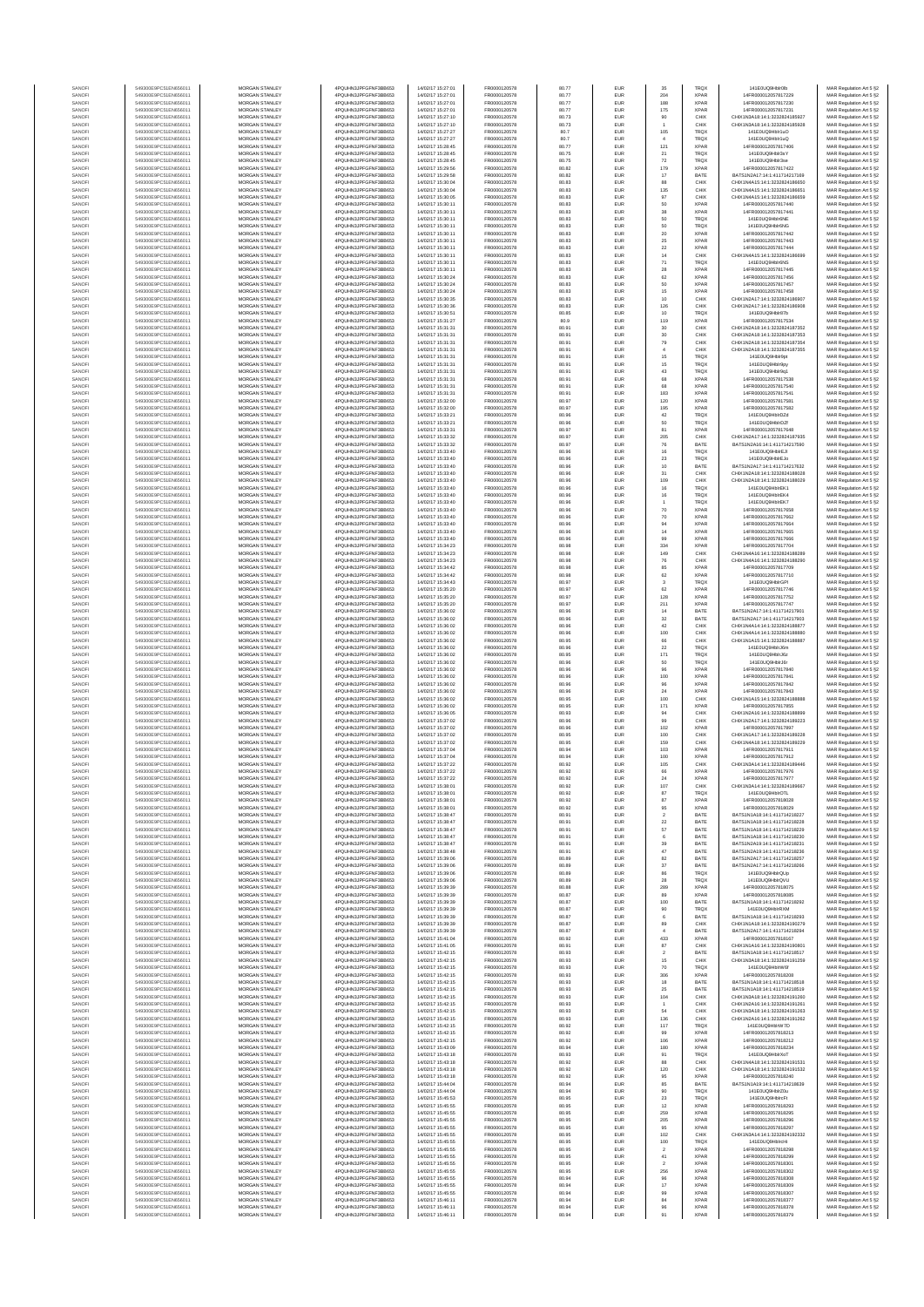| SANOF            | 549300E9PC51EN656011                         | MORGAN STANLEY                                 | 4PQUHN3JPFGFNF3BB653                          | 14/02/17 15:46:27                      | FR0000120578                 | 80.91          | EUR                      | 50                    | <b>TRQX</b>                | 141E0UQ9HblrdIV                                                | MAR Regulation Art 5 §2                            |
|------------------|----------------------------------------------|------------------------------------------------|-----------------------------------------------|----------------------------------------|------------------------------|----------------|--------------------------|-----------------------|----------------------------|----------------------------------------------------------------|----------------------------------------------------|
| SANOFI           | 549300E9PC51EN656011                         | <b>MORGAN STANLEY</b>                          | 4PQUHN3JPFGFNF3BB653                          | 14/02/17 15:47:39                      | FR0000120578                 | 80.96          | EUR                      | 356                   | CHIX                       | CHIX1N1A17:14:1:3232824192900                                  | MAR Regulation Art 5 §2                            |
| SANOFI<br>SANOFI | 549300E9PC51EN656011<br>549300E9PC51EN656011 | MORGAN STANLEY<br>MORGAN STANLEY               | 4PQUHN3JPFGFNF3BB653<br>4PQUHN3JPFGFNF3BB653  | 14/02/17 15:47:39<br>14/02/17 15:47:39 | FR0000120578<br>FR0000120578 | 80.96<br>80.96 | EUR<br>EUR               | 97<br>319             | CHIX<br><b>XPAR</b>        | CHIX1N3A15:14:1:3232824192901<br>14FR000012057818467           | MAR Regulation Art 5 §2<br>MAR Regulation Art 5 §2 |
| SANOFI           | 549300E9PC51EN656011                         | MORGAN STANLEY                                 | 4PQUHN3JPFGFNF3BB653                          | 14/02/17 15:47:39                      | FR0000120578                 | 80.94          | EUR                      | 90                    | <b>XPAF</b>                | 14FR000012057818474                                            | MAR Regulation Art 5 §2                            |
| SANOFI           | 549300E9PC51EN656011<br>549300E9PC51EN656011 | MORGAN STANLEY<br>MORGAN STANLEY               | 4PQUHN3JPFGFNF3BB653<br>4PQUHN3JPFGFNF3BB653  | 14/02/17 15:48:05<br>14/02/17 15:48:09 | FR0000120578<br>FR0000120578 | 80.92<br>80.91 | EUR<br>EUR               | 100<br>97             | <b>XPAR</b><br>TRQX        | 14FR000012057818475<br>141E0UQ9HblrgSa                         | MAR Regulation Art 5 §2<br>MAR Regulation Art 5 §2 |
| SANOFI<br>SANOFI | 549300E9PC51EN656011                         | MORGAN STANLEY                                 | 4PQUHN3JPFGFNF3BB653                          | 14/02/17 15:48:34                      | FR0000120578                 | 80.92          | EUR                      | 100                   | <b>XPAR</b>                | 14FR000012057818492                                            | MAR Regulation Art 5 §2                            |
| SANOFI           | 549300E9PC51EN656011                         | <b>MORGAN STANLEY</b>                          | 4PQUHN3JPFGFNF3BB653                          | 14/02/17 15:48:34                      | FR0000120578                 | 80.92          | EUR                      | 95                    | <b>XPAR</b>                | 14FR000012057818493                                            | MAR Regulation Art 5 §2                            |
| SANOFI<br>SANOFI | 549300E9PC51EN656011<br>549300E9PC51EN656011 | <b>MORGAN STANLEY</b><br><b>MORGAN STANLEY</b> | 4PQUHN3JPFGFNF3BB653<br>4PQUHN3JPFGFNF3BB653  | 14/02/17 15:48:37<br>14/02/17 15:48:38 | FR0000120578<br>FR0000120578 | 80.91<br>80.9  | <b>EUR</b><br>EUR        | 89<br>88              | CHIX<br>CHIX               | CHIX1N1A14:14:1:3232824193172<br>CHIX1N2A14-14-1-3232824193183 | MAR Regulation Art 5 §2<br>MAR Regulation Art 5 §2 |
| SANOFI           | 549300E9PC51EN656011                         | MORGAN STANLEY                                 | 4PQUHN3JPFGFNF3BB653                          | 14/02/17 15:49:04                      | FR0000120578                 | 80.89          | EUR                      | 100                   | TRQ)                       | 141E0UQ9HblrhzO                                                | MAR Regulation Art 5 §2                            |
| SANOFI<br>SANOF  | 549300E9PC51EN656011<br>549300E9PC51EN656011 | MORGAN STANLEY<br>MORGAN STANLEY               | 4PQUHN3JPFGFNF3BB653<br>4PQUHN3JPFGFNF3BB653  | 14/02/17 15:49:04<br>14/02/17 15:49:04 | FR0000120578<br>FR0000120578 | 80.88<br>80.89 | EUR<br>EUR               | 99<br>99              | <b>XPAR</b><br><b>XPAF</b> | 14FR000012057818515<br>14FR000012057818511                     | MAR Regulation Art 5 §2                            |
| SANOFI           | 549300E9PC51EN656011                         | MORGAN STANLEY                                 | 4PQUHN3JPFGFNF3BB653                          | 14/02/17 15:49:47                      | FR0000120578                 | 80.92          | EUR                      | 149                   | CHIX                       | CHIX1N3A18:14:1:3232824193632                                  | MAR Regulation Art 5 §2<br>MAR Regulation Art 5 §2 |
| SANOFI           | 549300E9PC51EN656011                         | MORGAN STANLEY                                 | 4PQUHN3JPFGFNF3BB653                          | 14/02/17 15:49:47                      | FR0000120578                 | 80.92          | EUR                      | 147                   | CHIX                       | CHIX1N3A18:14:1:3232824193633                                  | MAR Regulation Art 5 §2                            |
| SANOFI<br>SANOFI | 549300E9PC51EN656011<br>549300E9PC51EN656011 | MORGAN STANLEY<br><b>MORGAN STANLEY</b>        | 4PQUHN3JPFGFNF3BB653<br>4PQUHN3JPFGFNF3BB653  | 14/02/17 15:50:10<br>14/02/17 15:50:27 | FR0000120578<br>FR0000120578 | 80.91<br>80.95 | EUR<br>EUR               | 256<br>87             | CHIX<br>BATE               | CHIX1N1A14:14:1:3232824193714<br>BATS1N2A16:14:1:411714219089  | MAR Regulation Art 5 §2<br>MAR Regulation Art 5 §2 |
| SANOFI           | 549300E9PC51EN656011                         | <b>MORGAN STANLEY</b>                          | 4PQUHN3JPFGFNF3BB653                          | 14/02/17 15:50:27                      | FR0000120578                 | 80.95          | <b>EUR</b>               | 88                    | <b>XPAR</b>                | 14FR000012057818559                                            | MAR Regulation Art 5 §2                            |
| SANOFI           | 549300E9PC51EN656011                         | <b>MORGAN STANLEY</b>                          | 4PQUHN3JPFGFNF3BB653                          | 14/02/17 15:50:27                      | FR0000120578                 | 80.95          | EUR                      | $\,$ 2 $\,$           | BATE                       | BATS1N2A16:14:1:411714219090                                   | MAR Regulation Art 5 §2                            |
| SANOF<br>SANOFI  | 549300E9PC51EN656011<br>549300E9PC51EN656011 | MORGAN STANLEY<br>MORGAN STANLEY               | 4PQUHN3JPFGFNF3BB653<br>4PQUHN3JPFGFNF3BB653  | 14/02/17 15:50:47<br>14/02/17 15:50:47 | FR0000120578<br>FR0000120578 | 80.96<br>80.96 | EUR<br>EUR               | $92\,$<br>91          | CHIX<br>TRQ)               | CHIX1N4A15:14:1:3232824193910<br>141E0UQ9HblrknH               | MAR Regulation Art 5 §2<br>MAR Regulation Art 5 §2 |
| SANOFI           | 549300E9PC51EN656011                         | MORGAN STANLEY                                 | 4PQUHN3JPFGFNF3BB653                          | 14/02/17 15:51:22                      | FR0000120578                 | 80.96          | EUR                      | 85                    | BATE                       | BATS1N1A16:14:1:411714219163                                   | MAR Regulation Art 5 §2                            |
| SANOFI           | 549300E9PC51EN656011                         | MORGAN STANLEY                                 | 4PQUHN3JPFGFNF3BB653                          | 14/02/17 15:51:22                      | FR0000120578                 | 80.96          | EUR                      | 257                   | <b>XPAR</b>                | 14FR000012057818594                                            | MAR Regulation Art 5 §2                            |
| SANOFI<br>SANOFI | 549300E9PC51EN656011<br>549300E9PC51EN656011 | MORGAN STANLEY<br><b>MORGAN STANLEY</b>        | 4PQUHN3JPFGFNF3BB653<br>4POLIHN3JPEGENE3BB653 | 14/02/17 15:51:26<br>14/02/17 15:51:26 | FR0000120578<br>FR0000120578 | 80.94<br>80.94 | EUR<br>EUR               | 90<br>90              | <b>XPAR</b><br><b>XPAR</b> | 14FR000012057818603<br>14FR000012057818604                     | MAR Regulation Art 5 §2<br>MAR Regulation Art 5 §2 |
| SANOFI           | 549300E9PC51EN656011                         | MORGAN STANLEY                                 | 4PQUHN3JPFGFNF3BB653                          | 14/02/17 15:51:42                      | FR0000120578                 | 80.91          | EUR                      | 85                    | CHIX                       | CHIX1N4A17-14-1-3232824194272                                  | MAR Regulation Art 5 §2                            |
| SANOFI           | 549300E9PC51EN656011                         | MORGAN STANLEY                                 | 4PQUHN3JPFGFNF3BB653                          | 14/02/17 15:52:16                      | FR0000120578                 | 80.93          | EUR                      | 180                   | CHIX                       | CHIX1N2A14:14:1:3232824194533                                  | MAR Regulation Art 5 §2                            |
| SANOFI<br>SANOF  | 549300E9PC51EN656011<br>549300E9PC51EN656011 | MORGAN STANLEY<br>MORGAN STANLEY               | 4PQUHN3JPFGFNF3BB653<br>4PQUHN3JPFGFNF3BB653  | 14/02/17 15:52:16<br>14/02/17 15:52:16 | FR0000120578<br>FR0000120578 | 80.93<br>80.92 | EUR<br>EUR               | 87<br>91              | <b>XPAR</b><br>CHIX        | 14FR000012057818622<br>CHIX1N1A16:14:1:3232824194543           | MAR Regulation Art 5 §2<br>MAR Regulation Art 5 §2 |
| SANOFI           | 549300E9PC51EN656011                         | MORGAN STANLEY                                 | 4PQUHN3JPFGFNF3BB653                          | 14/02/17 15:52:41                      | FR0000120578                 | 80.91          | EUR                      | 90                    | BATE                       | BATS1N2A15:14:1:411714219327                                   | MAR Regulation Art 5 §2                            |
| SANOFI           | 549300E9PC51EN656011                         | MORGAN STANLEY                                 | 4PQUHN3JPFGFNF3BB653                          | 14/02/17 15:52:49                      | FR0000120578                 | 80.91          | EUR                      | 87                    | <b>TRQX</b>                | 141E0UQ9HblmpP                                                 | MAR Regulation Art 5 §2                            |
| SANOFI<br>SANOFI | 549300E9PC51EN656011<br>549300E9PC51EN656011 | MORGAN STANLEY<br><b>MORGAN STANLEY</b>        | 4PQUHN3JPFGFNF3BB653<br>4PQUHN3JPFGFNF3BB653  | 14/02/17 15:52:49<br>14/02/17 15:53:06 | FR0000120578<br>FR0000120578 | 80.91<br>80.92 | EUR<br>EUR               | 87<br>87              | <b>XPAR</b><br><b>XPAR</b> | 14FR000012057818681<br>14FR000012057818687                     | MAR Regulation Art 5 §2<br>MAR Regulation Art 5 §2 |
| SANOFI           | 549300E9PC51EN656011                         | <b>MORGAN STANLEY</b>                          | 4PQUHN3JPFGFNF3BB653                          | 14/02/17 15:53:50                      | FR0000120578                 | 80.93          | EUR                      | 274                   | CHIX                       | CHIX1N4A15:14:1:3232824195138                                  | MAR Regulation Art 5 §2                            |
| SANOFI<br>SANOFI | 549300E9PC51EN656011<br>549300E9PC51EN656011 | MORGAN STANLEY<br>MORGAN STANLEY               | 4PQUHN3JPFGFNF3BB653<br>4PQUHN3JPFGFNF3BB653  | 14/02/17 15:53:50<br>14/02/17 15:53:50 | FR0000120578<br>FR0000120578 | 80.93<br>80.93 | EUR<br>EUR               | 93<br>$97\,$          | <b>XPAR</b><br><b>XPAR</b> | 14FR000012057818692<br>14FR000012057818693                     | MAR Regulation Art 5 §2<br>MAR Regulation Art 5 §2 |
| SANOFI           | 549300E9PC51EN656011                         | MORGAN STANLEY                                 | 4PQUHN3JPFGFNF3BB653                          | 14/02/17 15:53:50                      | FR0000120578                 | 80.93          | EUR                      | 88                    | TRQ)                       | 141E0UQ9HblrpTn                                                | MAR Regulation Art 5 §2                            |
| SANOFI           | 549300E9PC51EN656011                         | MORGAN STANLEY                                 | 4PQUHN3JPFGFNF3BB653                          | 14/02/17 15:54:44                      | FR0000120578                 | 80.94          | EUR                      | 256                   | <b>XPAR</b>                | 14FR000012057818707                                            | MAR Regulation Art 5 §2                            |
| SANOFI<br>SANOFI | 549300E9PC51EN656011<br>549300E9PC51EN656011 | MORGAN STANLEY<br>MORGAN STANLEY               | 4PQUHN3JPFGFNF3BB653<br>4PQUHN3JPFGFNF3BB653  | 14/02/17 15:54:44<br>14/02/17 15:54:47 | FR0000120578<br>FR0000120578 | 80.94<br>80.94 | EUR<br>EUR               | 210<br>89             | CHIX<br>BATE               | CHIX1N4A18:14:1:3232824195496<br>BATS1N2A16:14:1:411714219559  | MAR Regulation Art 5 §2<br>MAR Regulation Art 5 §2 |
| SANOFI           | 549300E9PC51EN656011                         | <b>MORGAN STANLEY</b>                          | 4POLIHN3JPEGENE3BB653                         | 14/02/17 15:54:52                      | FR0000120578                 | 80.93          | <b>EUR</b>               | 86                    | CHIX                       | CHIX1N3A16:14:1:3232824195550                                  | MAR Regulation Art 5 §2                            |
| SANOFI<br>SANOFI | 549300E9PC51EN656011<br>549300E9PC51EN656011 | <b>MORGAN STANLEY</b><br>MORGAN STANLEY        | 4PQUHN3JPFGFNF3BB653<br>4PQUHN3JPFGFNF3BB653  | 14/02/17 15:54:52<br>14/02/17 15:56:10 | FR0000120578<br>FR0000120578 | 80.91<br>80.94 | EUR<br>EUR               | 87<br>100             | BATE<br>CHIX               | RATS1N1A15-14-1-411714219572<br>CHIX1N4A18:14:1:3232824195932  | MAR Regulation Art 5 §2<br>MAR Regulation Art 5 §2 |
| SANOFI           | 549300E9PC51EN656011                         | MORGAN STANLEY                                 | 4PQUHN3JPFGFNF3BB653                          | 14/02/17 15:56:10                      | FR0000120578                 | 80.94          | EUR                      | 100                   | CHIX                       | CHIX1N4A18:14:1:3232824195933                                  | MAR Regulation Art 5 §2                            |
| SANOFI           | 549300E9PC51EN656011                         | MORGAN STANLEY                                 | 4PQUHN3JPFGFNF3BB653                          | 14/02/17 15:56:10                      | FR0000120578                 | 80.94          | EUR                      | 100                   | <b>TRQX</b>                | 141E0UQ9HbirtLg                                                | MAR Regulation Art 5 §2                            |
| SANOFI<br>SANOFI | 549300E9PC51EN656011<br>549300E9PC51EN656011 | MORGAN STANLEY<br>MORGAN STANLEY               | 4PQUHN3JPFGFNF3BB653<br>4PQUHN3JPFGFNF3BB653  | 14/02/17 15:56:10<br>14/02/17 15:56:10 | FR0000120578<br>FR0000120578 | 80.94<br>80.94 | EUR<br>EUR               | 100<br>18             | <b>TRQX</b><br><b>XPAR</b> | 141E0UQ9HblrtLi<br>14FR000012057818747                         | MAR Regulation Art 5 §2<br>MAR Regulation Art 5 §2 |
| SANOFI           | 549300E9PC51EN656011                         | MORGAN STANLEY                                 | 4PQUHN3JPFGFNF3BB653                          | 14/02/17 15:56:10                      | FR0000120578                 | 80.94          | EUR                      | 200                   | <b>XPAR</b>                | 14FR000012057818748                                            | MAR Regulation Art 5 §2                            |
| SANOFI           | 549300E9PC51EN656011                         | MORGAN STANLEY                                 | 4PQUHN3JPFGFNF3BB653<br>4POLIHN3JPEGENE3BB653 | 14/02/17 15:56:10                      | FR0000120578                 | 80.94          | EUR                      | 81                    | <b>XPAR</b>                | 14FR000012057818749                                            | MAR Regulation Art 5 §2                            |
| SANOFI<br>SANOFI | 549300E9PC51EN656011<br>549300E9PC51EN656011 | <b>MORGAN STANLEY</b><br>MORGAN STANLEY        | 4PQUHN3JPFGFNF3BB653                          | 14/02/17 15:57:50<br>14/02/17 15:57:50 | FR0000120578<br>FR0000120578 | 80.98<br>80.98 | <b>EUR</b><br>EUR        | 250<br>559            | CHIX<br><b>XPAR</b>        | CHIX1N4A18:14:1:3232824196358<br>14FR000012057818774           | MAR Regulation Art 5 §2<br>MAR Regulation Art 5 §2 |
| SANOFI           | 549300E9PC51EN656011                         | MORGAN STANLEY                                 | 4PQUHN3JPFGFNF3BB653                          | 14/02/17 15:57:50                      | FR0000120578                 | 80.98          | EUR                      | 94                    | <b>XPAR</b>                | 14FR000012057818776                                            | MAR Regulation Art 5 §2                            |
| SANOFI<br>SANOFI | 549300E9PC51EN656011<br>549300E9PC51EN656011 | MORGAN STANLEY<br>MORGAN STANLEY               | 4PQUHN3JPFGFNF3BB653<br>4PQUHN3JPFGFNF3BB653  | 14/02/17 15:58:03<br>14/02/17 15:58:38 | FR0000120578<br>FR0000120578 | 80.97<br>80.98 | EUR<br>EUR               | 37<br>336             | CHIX<br><b>XPAF</b>        | CHIX1N2A15:14:1:3232824196390<br>14FR000012057818789           | MAR Regulation Art 5 §2                            |
| SANOFI           | 549300E9PC51EN656011                         | MORGAN STANLEY                                 | 4PQUHN3JPFGFNF3BB653                          | 14/02/17 15:58:38                      | FR0000120578                 | 80.98          | EUR                      | 103                   | <b>XPAR</b>                | 14FR000012057818791                                            | MAR Regulation Art 5 §2<br>MAR Regulation Art 5 §2 |
| SANOFI           | 549300E9PC51EN656011                         | MORGAN STANLEY                                 | 4PQUHN3JPFGFNF3BB653                          | 14/02/17 15:58:38                      | FR0000120578                 | 80.98          | EUR                      | 101                   | <b>XPAR</b>                | 14FR000012057818790                                            | MAR Regulation Art 5 §2                            |
| SANOFI<br>SANOFI | 549300E9PC51EN656011<br>549300E9PC51EN656011 | MORGAN STANLEY<br><b>MORGAN STANLEY</b>        | 4PQUHN3JPFGFNF3BB653<br>4PQUHN3JPFGFNF3BB653  | 14/02/17 15:59:40<br>14/02/17 15:59:40 | FR0000120578<br>FR0000120578 | 81<br>81       | EUR<br>EUR               | 89<br>85              | CHIX<br>CHIX               | CHIX1N3A18:14:1:3232824196903<br>CHIX1N1A14:14:1:3232824196904 | MAR Regulation Art 5 §2<br>MAR Regulation Art 5 §2 |
| SANOFI           | 549300E9PC51EN656011                         | <b>MORGAN STANLEY</b>                          | 4PQUHN3JPFGFNF3BB653                          | 14/02/17 15:59:40                      | FR0000120578                 | 81             | EUR                      | 112                   | <b>TRQX</b>                | 141E0UQ9HblryQs                                                | MAR Regulation Art 5 §2                            |
| SANOFI           | 549300E9PC51EN656011                         | MORGAN STANLEY                                 | 4PQUHN3JPFGFNF3BB653                          | 14/02/17 15:59:40                      | FR0000120578                 | 81             | EUR                      | 84                    | BATE                       | BATS1N2A16:14:1:411714219941                                   | MAR Regulation Art 5 §2                            |
| SANOFI<br>SANOFI | 549300E9PC51EN656011<br>549300E9PC51EN656011 | MORGAN STANLEY<br>MORGAN STANLEY               | 4PQUHN3JPFGFNF3BB653<br>4PQUHN3JPFGFNF3BB653  | 14/02/17 15:59:40<br>14/02/17 15:59:40 | FR0000120578<br>FR0000120578 | 81             | EUR<br>EUR               | 86<br>88              | <b>XPAR</b><br><b>XPAR</b> | 14FR000012057818869<br>14FR000012057818871                     | MAR Regulation Art 5 §2<br>MAR Regulation Art 5 §2 |
| SANOFI           | 549300E9PC51EN656011                         | MORGAN STANLEY                                 | 4PQUHN3JPFGFNF3BB653                          | 14/02/17 15:59:40                      | FR0000120578                 | 81             | EUR                      | 112                   | <b>TRQX</b>                | 141E0UQ9HblryR2                                                | MAR Regulation Art 5 §2                            |
| SANOFI<br>SANOFI | 549300E9PC51EN656011<br>549300E9PC51EN656011 | MORGAN STANLEY<br>MORGAN STANLEY               | 4PQUHN3JPFGFNF3BB653<br>4PQUHN3JPFGFNF3BB653  | 14/02/17 15:59:40<br>14/02/17 16:00:02 | FR0000120578<br>FR0000120578 | 81<br>80.99    | EUR<br>EUR               | 144<br>66             | <b>TRQX</b><br><b>XPAR</b> | 141E0UQ9HblryR5<br>14FR000012057818887                         | MAR Regulation Art 5 §2<br>MAR Regulation Art 5 §2 |
| SANOFI           | 549300E9PC51EN656011                         | <b>MORGAN STANLEY</b>                          | 4PQUHN3JPFGFNF3BB653                          | 14/02/17 16:00:02                      | FR0000120578                 | 80.99          | EUR                      | 37                    | <b>XPAR</b>                | 14FR000012057818888                                            | MAR Regulation Art 5 §2                            |
| SANOFI           | 549300E9PC51EN656011                         | <b>MORGAN STANLEY</b>                          | 4PQUHN3JPFGFNF3BB653                          | 14/02/17 16:00:02                      | FR0000120578                 | 80.97          | EUR                      | 98                    | <b>XPAR</b>                | 14FR000012057818899                                            | MAR Regulation Art 5 §2                            |
| SANOFI<br>SANOFI | 549300E9PC51EN656011<br>549300E9PC51EN656011 | MORGAN STANLEY<br>MORGAN STANLEY               | 4PQUHN3JPFGFNF3BB653<br>4PQUHN3JPFGFNF3BB653  | 14/02/17 16:00:02<br>14/02/17 16:00:25 | FR0000120578<br>FR0000120578 | 80.97<br>80.92 | EUR<br>EUR               | $_{86}$<br>86         | <b>XPAR</b><br>XPAR        | 14FR000012057818898<br>14FR000012057818973                     | MAR Regulation Art 5 §2<br>MAR Regulation Art 5 §2 |
| SANOF            | 549300E9PC51EN656011                         | MORGAN STANLEY                                 | 4PQUHN3JPFGFNF3BB653                          | 14/02/17 16:00:43                      | FR0000120578                 | 80.92          | EUR                      | 190                   | <b>XPAF</b>                | 14FR000012057818984                                            | MAR Regulation Art 5 §2                            |
| SANOFI<br>SANOFI | 549300E9PC51EN656011<br>549300E9PC51EN656011 | MORGAN STANLEY<br>MORGAN STANLEY               | 4PQUHN3JPFGFNF3BB653<br>4PQUHN3JPFGFNF3BB653  | 14/02/17 16:00:53<br>14/02/17 16:00:53 | FR0000120578<br>FR0000120578 | 80.97<br>80.96 | EUR<br>EUR               | 84<br>101             | CHIX<br>CHIX               | CHIX1N2A17:14:1:3232824197865<br>CHIX1N3A14:14:1:3232824197872 | MAR Regulation Art 5 §2<br>MAR Regulation Art 5 §2 |
| SANOFI           | 549300E9PC51EN656011                         | MORGAN STANLEY                                 | 4PQUHN3JPFGFNF3BB653                          | 14/02/17 16:02:49                      | FR0000120578                 | 81             | EUR                      | 67                    | CHIX                       | CHIX1N1A14:14:1:3232824198867                                  | MAR Regulation Art 5 §2                            |
| SANOFI<br>SANOFI | 549300E9PC51EN656011<br>549300E9PC51EN656011 | <b>MORGAN STANLEY</b><br><b>MORGAN STANLEY</b> | 4PQUHN3JPFGFNF3BB653<br>4PQUHN3JPFGFNF3BB653  | 14/02/17 16:02:49<br>14/02/17 16:02:49 | FR0000120578<br>FR0000120578 | 81<br>81       | EUR<br>EUR               | 99<br>67              | CHIX<br>CHIX               | CHIX1N1A14:14:1:3232824198868<br>CHIX1N1A14:14:1:3232824198869 | MAR Regulation Art 5 §2<br>MAR Regulation Art 5 §2 |
| SANOFI           | 549300E9PC51EN656011                         | <b>MORGAN STANLEY</b>                          | 4PQUHN3JPFGFNF3BB653                          | 14/02/17 16:02:49                      | FR0000120578                 | 81             | EUR                      | 17                    | CHIX                       | CHIX1N1A14:14:1:3232824198870                                  | MAR Regulation Art 5 §2                            |
| SANOFI           | 549300E9PC51EN656011                         | MORGAN STANLEY<br>MORGAN STANLEY               | 4PQUHN3JPFGFNF3BB653                          | 14/02/17 16:02:49<br>14/02/17 16:02:49 | FR0000120578<br>FR0000120578 | 81             | EUR                      | $\,$ 2 $\,$           | <b>TRQX</b>                | 141E0UQ9HblsB1b<br>BATS1N2A18:14:1:411714220535                | MAR Regulation Art 5 §2                            |
| SANOFI<br>SANOF  | 549300E9PC51EN656011<br>549300E9PC51EN656011 | MORGAN STANLEY                                 | 4PQUHN3JPFGFNF3BB653<br>4PQUHN3JPFGFNF3BB653  | 14/02/17 16:02:49                      | FR0000120578                 | 81<br>81       | EUR<br>EUR               | $22\,$<br>$\bf 22$    | BATE<br>BATE               | BATS1N2A18:14:1:411714220536                                   | MAR Regulation Art 5 §2<br>MAR Regulation Art 5 §2 |
| SANOFI           | 549300E9PC51EN656011                         | MORGAN STANLEY                                 | 4PQUHN3JPFGFNF3BB653                          | 14/02/17 16:02:49                      | FR0000120578                 | 81             | EUR                      |                       | BATE                       | BATS1N2A18:14:1:411714220537                                   | MAR Regulation Art 5 §2                            |
| SANOFI<br>SANOFI | 549300E9PC51EN656011<br>549300E9PC51EN656011 | MORGAN STANLEY<br>MORGAN STANLEY               | 4PQUHN3JPFGFNF3BB653<br>4PQUHN3JPFGFNF3BB653  | 14/02/17 16:02:49<br>14/02/17 16:02:49 | FR0000120578<br>FR0000120578 | 81<br>81       | EUR<br>EUR               | $\bf 22$<br>218       | BATE<br><b>XPAR</b>        | BATS1N2A18:14:1:411714220538<br>14FR000012057819030            | MAR Regulation Art 5 §2<br>MAR Regulation Art 5 §2 |
| SANOFI           | 549300E9PC51EN656011                         | <b>MORGAN STANLEY</b>                          | 4PQUHN3JPFGFNF3BB653                          | 14/02/17 16:02:49                      | FR0000120578                 | 81             | EUR                      | 32                    | <b>TRQX</b>                | 141E0UQ9HblsB1r                                                | MAR Regulation Art 5 §2                            |
| SANOFI           | 549300E9PC51EN656011<br>549300E9PC51EN656011 | <b>MORGAN STANLEY</b><br>MORGAN STANLEY        | 4PQUHN3JPFGFNF3BB653<br>4PQUHN3JPFGFNF3BB653  | 14/02/17 16:02:49<br>14/02/17 16:02:49 | FR0000120578<br>FR0000120578 | 81<br>81       | EUR<br>EUR               | $\overline{2}$<br>150 | <b>TRQX</b><br><b>XPAR</b> | 141F0UQ9HblsR1u<br>14FR000012057819031                         | MAR Regulation Art 5 §2                            |
| SANOFI<br>SANOFI | 549300E9PC51EN656011                         | MORGAN STANLEY                                 | 4PQUHN3JPFGFNF3BB653                          | 14/02/17 16:02:49                      | FR0000120578                 | 81             | EUR                      | 190                   | <b>XPAR</b>                | 14FR000012057819032                                            | MAR Regulation Art 5 §2<br>MAR Regulation Art 5 §2 |
| SANOFI           | 549300E9PC51EN656011                         | MORGAN STANLEY                                 | 4PQUHN3JPFGFNF3BB653                          | 14/02/17 16:02:49                      | FR0000120578                 | 81             | EUR                      | 103                   | TRQ)                       | 141E0UQ9HblsB31                                                | MAR Regulation Art 5 §2                            |
| SANOF<br>SANOFI  | 549300E9PC51EN656011<br>549300E9PC51EN656011 | MORGAN STANLEY<br>MORGAN STANLEY               | 4PQUHN3JPFGFNF3BB653<br>4PQUHN3JPFGFNF3BB653  | 14/02/17 16:03:01<br>14/02/17 16:03:25 | FR0000120578<br>FR0000120578 | 80.99<br>80.98 | EUR<br>EUR               | 92<br>89              | <b>XPAR</b><br><b>XPAR</b> | 14FR000012057819041<br>14FR000012057819055                     | MAR Regulation Art 5 §2<br>MAR Regulation Art 5 §2 |
| SANOFI           | 549300E9PC51EN656011                         | MORGAN STANLEY                                 | 4PQUHN3JPFGFNF3BB653                          | 14/02/17 16:03:29                      | FR0000120578                 | 80.97          | EUR                      | $^{\rm 84}$           | <b>XPAR</b>                | 14FR000012057819056                                            | MAR Regulation Art 5 §2                            |
| SANOFI<br>SANOFI | 549300E9PC51EN656011<br>549300E9PC51EN656011 | <b>MORGAN STANLEY</b><br><b>MORGAN STANLEY</b> | 4PQUHN3JPFGFNF3BB653<br>4PQUHN3JPFGFNF3BB653  | 14/02/17 16:03:29<br>14/02/17 16:03:49 | FR0000120578<br>FR0000120578 | 80.97<br>80.97 | EUR<br>EUR               | 8<br>87               | <b>XPAR</b><br><b>TRQX</b> | 14FR000012057819058<br>141E0UQ9HblsDb6                         | MAR Regulation Art 5 §2<br>MAR Regulation Art 5 §2 |
| SANOF            | 549300E9PC51EN656011                         | MORGAN STANLEY                                 | 4PQUHN3JPFGFNF3BB653                          | 14/02/17 16:04:01                      | FR0000120578                 | 80.97          | EUR                      | 30                    | BATE                       | BATS1N1A17:14:1:411714220657                                   | MAR Regulation Art 5 §2                            |
| SANOFI           | 549300E9PC51EN656011                         | MORGAN STANLEY                                 | 4PQUHN3JPFGFNF3BB653                          | 14/02/17 16:04:02                      | FR0000120578                 | 80.98          | EUR                      | 95                    | <b>XPAR</b>                | 14FR000012057819094                                            | MAR Regulation Art 5 §2                            |
| SANOF            | 549300E9PC51EN656011                         | MORGAN STANLEY                                 | N3JPFGFNF3BB653<br>4PQUHN3JPFGFNF3BB653       | 14/02/17 16:05:21                      | FR0000120578                 | 80.98          | EUR                      | 193                   | CHIX                       | CHIX1N3A16:14:1:3232824199819                                  | : Regulation Art 5 §2<br>MAR Regulation Art 5 §2   |
| SANOFI           | 549300E9PC51EN656011                         | MORGAN STANLEY                                 | 4PQUHN3JPFGFNF3BB653                          | 14/02/17 16:05:21                      | FR0000120578                 | 80.98          | EUR                      | 176                   | CHIX                       | CHIX1N3A16:14:1:3232824199820                                  | MAR Regulation Art 5 §2                            |
| SANOFI           | 549300E9PC51EN656011                         | MORGAN STANLEY                                 | 4PQUHN3JPFGFNF3BB653                          | 14/02/17 16:05:30                      | FR0000120578<br>FR0000120578 | 80.99          | EUR                      | 91                    | <b>XPAR</b>                | 14FR000012057819136                                            | MAR Regulation Art 5 §2                            |
| SANOFI<br>SANOFI | 549300E9PC51EN656011<br>549300E9PC51EN656011 | <b>MORGAN STANLEY</b><br><b>MORGAN STANLEY</b> | 4PQUHN3JPFGFNF3BB653<br>4PQUHN3JPFGFNF3BB653  | 14/02/17 16:05:39<br>14/02/17 16:06:31 | FR0000120578                 | 80.99<br>80.99 | <b>EUR</b><br><b>EUR</b> | 96<br>126             | <b>XPAR</b><br><b>XPAR</b> | 14FR000012057819139<br>14FR000012057819146                     | MAR Regulation Art 5 §2<br>MAR Regulation Art 5 §2 |
| SANOFI           | 549300E9PC51EN656011                         | MORGAN STANLEY                                 | 4PQUHN3JPFGFNF3BB653                          | 14/02/17 16:06:31                      | FR0000120578                 | 80.99          | EUR                      | 90                    | TRQX                       | 141E0UQ9HblsKRO                                                | MAR Regulation Art 5 §2                            |
| SANOFI<br>SANOFI | 549300E9PC51EN656011<br>549300E9PC51EN656011 | MORGAN STANLEY<br>MORGAN STANLEY               | 4PQUHN3JPFGFNF3BB653<br>4PQUHN3JPFGFNF3BB653  | 14/02/17 16:06:31<br>14/02/17 16:06:31 | FR0000120578<br>FR0000120578 | 80.99<br>80.99 | EUR<br>EUR               | 110<br>20             | CHIX<br>TRQ)               | CHIX1N1A16:14:1:3232824200387<br>141E0UQ9HblsKRQ               | MAR Regulation Art 5 §2<br>MAR Regulation Art 5 §2 |
| SANOFI           | 549300E9PC51EN656011                         | MORGAN STANLEY                                 | 4PQUHN3JPFGFNF3BB653                          | 14/02/17 16:07:19                      | FR0000120578                 | 80.99          | EUR                      | 49                    | CHIX                       | CHIX1N2A15:14:1:3232824200808                                  | MAR Regulation Art 5 §2                            |
| SANOFI<br>SANOFI | 549300E9PC51EN656011<br>549300E9PC51EN656011 | MORGAN STANLEY<br>MORGAN STANLEY               | 4PQUHN3JPFGFNF3BB653<br>4PQUHN3JPFGFNF3BB653  | 14/02/17 16:07:19<br>14/02/17 16:07:19 | FR0000120578<br>FR0000120578 | 80.99<br>80.99 | EUR<br>EUR               | 48<br>114             | CHIX<br>TRQX               | CHIX1N2A15:14:1:3232824200809<br>141E0UQ9HblsMca               | MAR Regulation Art 5 §2<br>MAR Regulation Art 5 §2 |
| SANOFI           | 549300E9PC51EN656011                         | <b>MORGAN STANLEY</b>                          | 4PQUHN3JPFGFNF3BB653                          | 14/02/17 16:07:19                      | FR0000120578                 | 80.99          | <b>EUR</b>               | 231                   | <b>TRQX</b>                | 141F0UQ9HbisMcc                                                | MAR Regulation Art 5 §2                            |
| SANOFI           | 549300E9PC51EN656011                         | <b>MORGAN STANLEY</b>                          | 4PQUHN3JPFGFNF3BB653                          | 14/02/17 16:07:19                      | FR0000120578                 | 80.99          | <b>EUR</b>               | $\theta$              | <b>TRQX</b>                | 141E0UQ9HblsMcf                                                | MAR Regulation Art 5 §2                            |
| SANOFI<br>SANOFI | 549300E9PC51EN656011<br>549300E9PC51EN656011 | <b>MORGAN STANLEY</b><br>MORGAN STANLEY        | 4PQUHN3JPFGFNF3BB653<br>4POLIHN3JPEGENE3BB653 | 14/02/17 16:07:19<br>14/02/17 16:07:19 | FR0000120578<br>FR0000120578 | 80.99<br>80.99 | <b>EUR</b><br>EUR        | 41<br>56              | <b>XPAR</b><br><b>XPAR</b> | 14FR000012057819165<br>14FR000012057819166                     | MAR Regulation Art 5 §2<br>MAR Regulation Art 5 §2 |
| SANOFI           | 549300E9PC51EN656011                         | MORGAN STANLEY                                 | 4PQUHN3JPFGFNF3BB653                          | 14/02/17 16:07:26                      | FR0000120578                 | 80.97          | EUR                      | 88                    | <b>XPAR</b>                | 14FR000012057819177                                            | MAR Regulation Art 5 §2                            |
| SANOFI<br>SANOFI | 549300E9PC51EN656011<br>549300E9PC51EN656011 | MORGAN STANLEY<br>MORGAN STANLEY               | 4PQUHN3JPFGFNF3BB653<br>4PQUHN3JPFGFNF3BB653  | 14/02/17 16:07:26<br>14/02/17 16:07:42 | FR0000120578<br>FR0000120578 | 80.97<br>80.95 | EUR<br>EUR               | $\overline{2}$<br>61  | CHIX<br><b>XPAR</b>        | CHIX1N4A17:14:1:3232824200949<br>14FR000012057819183           | MAR Regulation Art 5 §2                            |
| SANOFI           | 549300E9PC51EN656011                         | MORGAN STANLEY                                 | 4PQUHN3JPFGFNF3BB653                          | 14/02/17 16:07:42                      | FR0000120578                 | 80.95          | <b>EUR</b>               | 86                    | <b>XPAR</b>                | 14FR000012057819186                                            | MAR Regulation Art 5 §2<br>MAR Regulation Art 5 §2 |
| SANOFI           | 549300E9PC51EN656011                         | MORGAN STANLEY                                 | 4PQUHN3JPFGFNF3BB653                          | 14/02/17 16:07:42                      | FR0000120578                 | 80.95          | EUR                      | 29                    | <b>XPAR</b>                | 14FR000012057819185                                            | MAR Regulation Art 5 §2                            |
| SANOFI<br>SANOFI | 549300E9PC51EN656011<br>549300E9PC51EN656011 | <b>MORGAN STANLEY</b><br><b>MORGAN STANLEY</b> | 4PQUHN3JPFGFNF3BB653<br>4PQUHN3JPFGFNF3BB653  | 14/02/17 16:07:47<br>14/02/17 16:07:58 | FR0000120578<br>FR0000120578 | 80.93<br>80.9  | <b>EUR</b><br><b>EUR</b> | 99<br>99              | <b>TRQX</b><br>CHIX        | 141E0UQ9HblsNvH<br>CHIX1N1A16:14:1:3232824201258               | MAR Regulation Art 5 §2<br>MAR Regulation Art 5 §2 |
| SANOFI           | 549300E9PC51EN656011                         | MORGAN STANLEY                                 | 4PQUHN3JPFGFNF3BB653                          | 14/02/17 16:08:05                      | FR0000120578                 | 80.89          | EUR                      | 89                    | <b>XPAR</b>                | 14FR000012057819198                                            | MAR Regulation Art 5 §2                            |
| SANOFI<br>SANOFI | 549300E9PC51EN656011<br>549300E9PC51EN656011 | MORGAN STANLEY<br>MORGAN STANLEY               | 4PQUHN3JPFGFNF3BB653<br>4PQUHN3JPFGFNF3BB653  | 14/02/17 16:08:22<br>14/02/17 16:08:32 | FR0000120578<br>FR0000120578 | 80.89<br>80.89 | EUR<br>EUR               | 97<br>92              | CHIX<br><b>XPAR</b>        | CHIX1N3A16:14:1:3232824201545<br>14FR000012057819224           | MAR Regulation Art 5 §2                            |
| SANOFI           | 549300E9PC51EN656011                         | MORGAN STANLEY                                 | 4PQUHN3JPFGFNF3BB653                          | 14/02/17 16:08:54                      | FR0000120578                 | 80.9           | EUR                      | 272                   | <b>XPAR</b>                | 14FR000012057819226                                            | MAR Regulation Art 5 §2<br>MAR Regulation Art 5 §2 |
| SANOFI           | 549300E9PC51EN656011                         | MORGAN STANLEY                                 | 4PQUHN3JPFGFNF3BB653                          | 14/02/17 16:09:22                      | FR0000120578                 | 80.88          | EUR                      | 188                   | BATE                       | BATS1N2A17:14:1:411714221290                                   | MAR Regulation Art 5 §2                            |
| SANOFI<br>SANOFI | 549300E9PC51EN656011<br>549300E9PC51EN656011 | MORGAN STANLEY<br><b>MORGAN STANLEY</b>        | 4PQUHN3JPFGFNF3BB653<br>4PQUHN3JPFGFNF3BB653  | 14/02/17 16:09:50<br>14/02/17 16:09:50 | FR0000120578<br>FR0000120578 | 80.9<br>80.9   | EUR<br><b>EUR</b>        | 112<br>90             | <b>XPAR</b><br><b>XPAR</b> | 14FR000012057819246<br>14FR000012057819247                     | MAR Regulation Art 5 §2<br>MAR Regulation Art 5 §2 |
| SANOFI           | 549300E9PC51EN656011                         | <b>MORGAN STANLEY</b>                          | 4PQUHN3JPFGFNF3BB653                          | 14/02/17 16:09:50                      | FR0000120578                 | 80.9           | <b>EUR</b>               | 22                    | <b>XPAR</b>                | 14FR000012057819248                                            | MAR Regulation Art 5 §2                            |
| SANOFI<br>SANOFI | 549300E9PC51EN656011<br>549300E9PC51EN656011 | MORGAN STANLEY<br>MORGAN STANLEY               | 4PQUHN3JPFGFNF3BB653<br>4PQUHN3JPFGFNF3BB653  | 14/02/17 16:09:50<br>14/02/17 16:09:59 | FR0000120578<br>FR0000120578 | 80.9<br>80.89  | EUR<br>EUR               | 50<br>92              | <b>XPAR</b><br><b>XPAR</b> | 14FR000012057819249<br>14FR000012057819254                     | MAR Regulation Art 5 §2<br>MAR Regulation Art 5 §2 |
| SANOFI           | 549300E9PC51EN656011                         | MORGAN STANLEY                                 | 4PQUHN3JPFGFNF3BB653                          | 14/02/17 16:10:12                      | FR0000120578                 | 80.88          | EUR                      | 100                   | <b>TRQX</b>                | 141E0UQ9HblsUem                                                | MAR Regulation Art 5 §2                            |
| SANOFI           | 549300E9PC51EN656011                         | MORGAN STANLEY                                 | 4PQUHN3JPFGFNF3BB653                          | 14/02/17 16:10:26                      | FR0000120578                 | 80.87          | EUR                      | 95                    | <b>XPAR</b>                | 14FR000012057819267                                            | MAR Regulation Art 5 §2                            |
| SANOFI<br>SANOFI | 549300E9PC51EN656011<br>549300E9PC51EN656011 | MORGAN STANLEY<br>MORGAN STANLEY               | 4PQUHN3JPFGFNF3BB653<br>4PQUHN3JPFGFNF3BB653  | 14/02/17 16:10:26<br>14/02/17 16:10:52 | FR0000120578<br>FR0000120578 | 80.87<br>80.94 | <b>EUR</b><br>EUR        | 94<br>176             | <b>XPAR</b><br><b>XPAR</b> | 14FR000012057819270<br>14FR000012057819283                     | MAR Regulation Art 5 §2<br>MAR Regulation Art 5 §2 |
| SANOFI           | 549300E9PC51EN656011                         | <b>MORGAN STANLEY</b>                          | 4PQUHN3JPFGFNF3BB653                          | 14/02/17 16:11:54                      | FR0000120578                 | 80.96          | <b>EUR</b>               | 545                   | <b>TRQX</b>                | 141E0UQ9HblsYVi                                                | MAR Regulation Art 5 §2                            |
| SANOFI<br>SANOFI | 549300E9PC51EN656011<br>549300E9PC51EN656011 | <b>MORGAN STANLEY</b><br>MORGAN STANLEY        | 4PQUHN3JPFGFNF3BB653<br>4PQUHN3JPFGFNF3BB653  | 14/02/17 16:11:56<br>14/02/17 16:12:14 | FR0000120578<br>FR0000120578 | 80.95<br>80.95 | <b>EUR</b><br>EUR        | 84<br>100             | <b>XPAR</b><br><b>XPAR</b> | 14FR000012057819305<br>14FR000012057819310                     | MAR Regulation Art 5 §2<br>MAR Regulation Art 5 §2 |
| SANOFI           | 549300E9PC51EN656011                         | MORGAN STANLEY                                 | 4PQUHN3JPFGFNF3BB653                          | 14/02/17 16:12:48                      | FR0000120578                 | 80.95          | EUR                      | 102                   | CHIX                       | CHIX1N2A16:14:1:3232824203499                                  | MAR Regulation Art 5 §2                            |
| SANOFI<br>SANOFI | 549300E9PC51EN656011<br>549300E9PC51EN656011 | MORGAN STANLEY<br>MORGAN STANLEY               | 4PQUHN3JPFGFNF3BB653<br>4PQUHN3JPFGFNF3BB653  | 14/02/17 16:12:48<br>14/02/17 16:12:48 | FR0000120578<br>FR0000120578 | 80.95<br>80.95 | EUR<br>EUR               | 92<br>90              | <b>XPAR</b><br><b>XPAR</b> | 14FR000012057819347<br>14FR000012057819349                     | MAR Regulation Art 5 §2                            |
| SANOFI           | 549300E9PC51EN656011                         | MORGAN STANLEY                                 | 4PQUHN3JPFGFNF3BB653                          | 14/02/17 16:12:48                      | FR0000120578                 | 80.95          | EUR                      | 88                    | <b>XPAR</b>                | 14FR000012057819350                                            | MAR Regulation Art 5 §2<br>MAR Regulation Art 5 §2 |
| SANOFI           | 549300E9PC51EN656011                         | MORGAN STANLEY                                 | 4PQUHN3JPFGFNF3BB653                          | 14/02/17 16:13:14                      | FR0000120578                 | 80.93          | <b>EUR</b>               | 90                    | CHIX                       | CHIX1N3A15:14:1:3232824203747                                  | MAR Regulation Art 5 §2                            |
| SANOFI<br>SANOFI | 549300E9PC51EN656011<br>549300E9PC51EN656011 | <b>MORGAN STANLEY</b><br><b>MORGAN STANLEY</b> | 4PQUHN3JPFGFNF3BB653<br>4PQUHN3JPFGFNF3BB653  | 14/02/17 16:13:15<br>14/02/17 16:13:15 | FR0000120578<br>FR0000120578 | 80.93<br>80.93 | <b>EUR</b><br><b>EUR</b> | 94<br>93              | <b>XPAR</b><br><b>TRQX</b> | 14FR000012057819366<br>141E0UQ9HblsbVx                         | MAR Regulation Art 5 §2<br>MAR Regulation Art 5 §2 |
| SANOFI           | 549300E9PC51EN656011                         | <b>MORGAN STANLEY</b>                          | 4PQUHN3JPFGFNF3BB653                          | 14/02/17 16:13:15                      | FR0000120578                 | 80.93          | <b>EUR</b>               | 1                     | <b>XPAR</b>                | 14FR000012057819367                                            | MAR Regulation Art 5 §2                            |
| SANOFI<br>SANOFI | 549300E9PC51EN656011<br>549300E9PC51EN656011 | MORGAN STANLEY<br>MORGAN STANLEY               | 4PQUHN3JPFGFNF3BB653<br>4PQUHN3JPFGFNF3BB653  | 14/02/17 16:13:26<br>14/02/17 16:13:28 | FR0000120578<br>FR0000120578 | 80.92<br>80.92 | EUR<br>EUR               | 98<br>87              | TRQX<br><b>XPAR</b>        | 141E0UQ9Hblsbvx<br>14FR000012057819372                         | MAR Regulation Art 5 §2<br>MAR Regulation Art 5 §2 |
| SANOFI           | 549300E9PC51EN656011                         | MORGAN STANLEY                                 | 4PQUHN3JPFGFNF3BB653                          | 14/02/17 16:14:05                      | FR0000120578                 | 80.9           | EUR                      | 100                   | <b>XPAR</b>                | 14FR000012057819411                                            | MAR Regulation Art 5 §2                            |
| SANOFI           | 549300E9PC51EN656011                         | MORGAN STANLEY                                 | 4PQUHN3JPFGFNF3BB653<br>4PQUHN3JPFGFNF3BB653  | 14/02/17 16:14:05                      | FR0000120578                 | 80.9<br>80.89  | EUR                      | 266                   | <b>XPAR</b><br>CHIX        | 14FR000012057819412                                            | MAR Regulation Art 5 §2                            |
| SANOFI<br>SANOFI | 549300E9PC51EN656011<br>549300E9PC51EN656011 | MORGAN STANLEY<br>MORGAN STANLEY               | 4PQUHN3JPFGFNF3BB653                          | 14/02/17 16:14:10<br>14/02/17 16:14:10 | FR0000120578<br>FR0000120578 | 80.89          | EUR<br><b>EUR</b>        | 67<br>26              | CHIX                       | CHIX1N1A17:14:1:3232824204166<br>CHIX1N1A17:14:1:3232824204167 | MAR Regulation Art 5 §2<br>MAR Regulation Art 5 §2 |
| SANOFI           | 549300E9PC51EN656011                         | <b>MORGAN STANLEY</b>                          | 4PQUHN3JPFGFNF3BB653                          | 14/02/17 16:14:26                      | FR0000120578                 | 80.87          | <b>EUR</b>               | 87                    | <b>TRQX</b>                | 141E0UQ9HblseiJ                                                | MAR Regulation Art 5 §2                            |
| SANOFI<br>SANOFI | 549300E9PC51EN656011<br>549300E9PC51EN656011 | <b>MORGAN STANLEY</b><br>MORGAN STANLEY        | 4PQUHN3JPFGFNF3BB653<br>4PQUHN3JPFGFNF3BB653  | 14/02/17 16:14:26<br>14/02/17 16:14:36 | FR0000120578<br>FR0000120578 | 80.87<br>80.84 | <b>EUR</b><br>EUR        | 88<br>85              | <b>XPAR</b><br><b>XPAR</b> | 14FR000012057819423<br>14FR000012057819430                     | MAR Regulation Art 5 §2<br>MAR Regulation Art 5 §2 |
| SANOFI           | 549300E9PC51EN656011                         | MORGAN STANLEY                                 | 4PQUHN3JPFGFNF3BB653                          | 14/02/17 16:14:47                      | FR0000120578                 | 80.84          | EUR                      | 96                    | <b>XPAR</b>                | 14FR000012057819436                                            | MAR Regulation Art 5 §2                            |
| SANOFI<br>SANOF  | 549300E9PC51EN656011<br>549300E9PC51EN656011 | MORGAN STANLEY<br>MORGAN STANLEY               | 4PQUHN3JPFGFNF3BB653<br>4PQUHN3JPFGFNF3BB653  | 14/02/17 16:15:04<br>14/02/17 16:15:42 | FR0000120578<br>FR0000120578 | 80.84<br>80.86 | EUR<br>EUR               | 205<br>100            | <b>TRQX</b><br><b>TRQX</b> | 141E0UQ9Hblsgah<br>141E0UQ9Hblshqo                             | MAR Regulation Art 5 §2<br>MAR Regulation Art 5 §2 |
| SANOFI           | 549300E9PC51EN656011                         | MORGAN STANLEY                                 | 4PQUHN3JPFGFNF3BB653                          | 14/02/17 16:15:46                      | FR0000120578                 | 80.86          | EUR                      | 50                    | <b>TRQX</b>                | 141E0UQ9Hblsi0D                                                | MAR Regulation Art 5 §2                            |
|                  |                                              |                                                |                                               |                                        |                              |                |                          |                       |                            |                                                                |                                                    |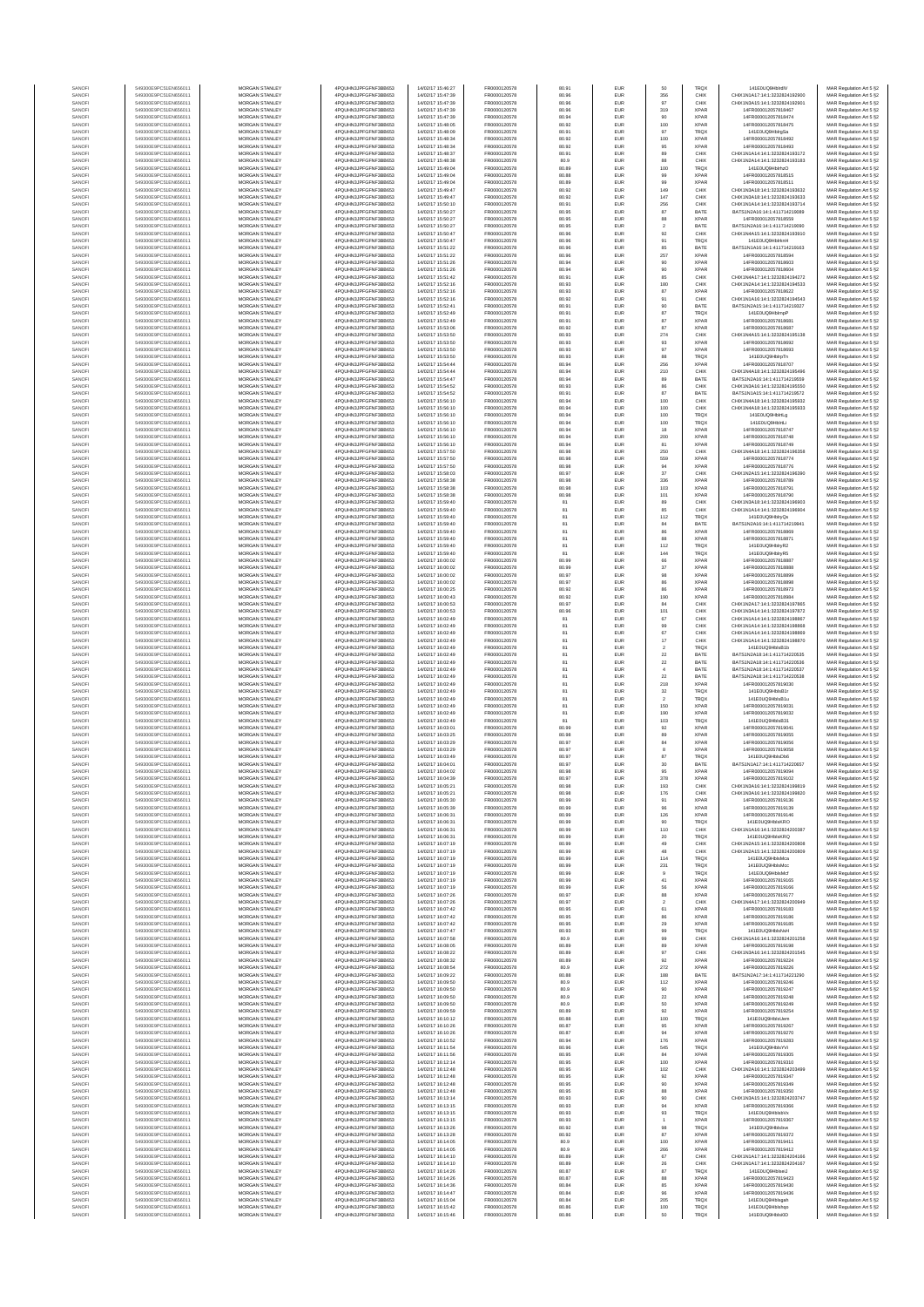| SANOFI           | 549300E9PC51EN656011                         | <b>MORGAN STANLEY</b>                          | 4PQUHN3JPFGFNF3BB653                         | 14/02/17 16:15:46                      | FR0000120578                 | 80.86          | EUR                      | 50                                      | <b>TRQX</b>                | 141FOLIO9HNsiOH                                               | MAR Regulation Art 5 §2                            |
|------------------|----------------------------------------------|------------------------------------------------|----------------------------------------------|----------------------------------------|------------------------------|----------------|--------------------------|-----------------------------------------|----------------------------|---------------------------------------------------------------|----------------------------------------------------|
| SANOFI           | 549300E9PC51EN656011                         | <b>MORGAN STANLEY</b>                          | 4PQUHN3JPFGFNF3BB653                         | 14/02/17 16:16:00                      | FR0000120578                 | 80.86          | <b>EUR</b>               | 344                                     | <b>XPAR</b>                | 14FR000012057819469                                           | MAR Regulation Art 5 §2                            |
| SANOFI<br>SANOFI | 549300E9PC51EN656011<br>549300E9PC51EN656011 | MORGAN STANLEY<br>MORGAN STANLEY               | 4PQUHN3JPFGFNF3BB653<br>4PQUHN3JPFGFNF3BB653 | 14/02/17 16:16:00<br>14/02/17 16:16:21 | FR0000120578<br>FR0000120578 | 80.86<br>80.85 | EUR<br>EUR               | 101<br>191                              | <b>XPAR</b><br><b>XPAR</b> | 14FR000012057819471<br>14FR000012057819478                    | MAR Regulation Art 5 §2<br>MAR Regulation Art 5 §2 |
| SANOFI           | 549300E9PC51EN656011                         | MORGAN STANLEY                                 | 4PQUHN3JPFGFNF3BB653                         | 14/02/17 16:16:30                      | FR0000120578                 | 80.85          | EUR                      | 41                                      | XPAF                       | 14FR000012057819489                                           | MAR Regulation Art 5 §2                            |
| SANOFI           | 549300E9PC51EN656011                         | MORGAN STANLEY                                 | 4PQUHN3JPFGFNF3BB653                         | 14/02/17 16:16:30                      | FR0000120578                 | 80.85          | EUR                      | 50                                      | XPAF                       | 14FR000012057819491                                           | MAR Regulation Art 5 §2                            |
| SANOFI           | 549300E9PC51EN656011                         | MORGAN STANLEY                                 | 4PQUHN3JPFGFNF3BB653                         | 14/02/17 16:16:30                      | FR0000120578                 | 80.85          | EUR                      | 10                                      | <b>XPAR</b>                | 14FR000012057819492                                           | MAR Regulation Art 5 §2                            |
| SANOFI<br>SANOFI | 549300E9PC51EN656011<br>549300E9PC51EN656011 | MORGAN STANLEY<br><b>MORGAN STANLEY</b>        | 4PQUHN3JPFGFNF3BB653<br>4PQUHN3JPFGFNF3BB653 | 14/02/17 16:16:42<br>14/02/17 16:17:46 | FR0000120578<br>FR0000120578 | 80.85<br>80.87 | EUR<br>EUR               | 91<br>80                                | CHIX<br>TRQ)               | CHIX1N3A18:14:1:3232824205198<br>141E0UQ9HblsmKF              | MAR Regulation Art 5 §2<br>MAR Regulation Art 5 §2 |
| SANOFI           | 549300E9PC51EN656011                         | <b>MORGAN STANLEY</b>                          | 4PQUHN3JPFGFNF3BB653                         | 14/02/17 16:17:46                      | FR0000120578                 | 80.87          | <b>EUR</b>               | 6                                       | BATE                       | BATS1N2A15:14:1:411714222180                                  | MAR Regulation Art 5 §2                            |
| SANOFI           | 549300E9PC51EN656011                         | <b>MORGAN STANLEY</b>                          | 4PQUHN3JPFGFNF3BB653                         | 14/02/17 16:17:46                      | FR0000120578                 | 80.87          | <b>EUR</b>               | 134                                     | <b>XPAR</b>                | 14FR000012057819504                                           | MAR Regulation Art 5 §2                            |
| SANOFI           | 549300E9PC51EN656011                         | MORGAN STANLEY                                 | 4PQUHN3JPFGFNF3BB653                         | 14/02/17 16:17:46<br>14/02/17 16:17:46 | FR0000120578                 | 80.87          | EUR                      | 156                                     | CHIX                       | CHIX1N4A18:14:1:3232824205566                                 | MAR Regulation Art 5 §2                            |
| SANOFI<br>SANOF  | 549300E9PC51EN656011<br>549300E9PC51EN656011 | MORGAN STANLEY<br>MORGAN STANLEY               | 4PQUHN3JPFGFNF3BB653<br>4PQUHN3JPFGFNF3BB653 | 14/02/17 16:17:46                      | FR0000120578<br>FR0000120578 | 80.87<br>80.87 | EUR<br>EUR               | 215<br>$98\,$                           | <b>XPAF</b><br>CHIX        | 14FR000012057819505<br>CHIX1N1A16:14:1:323282420556           | MAR Regulation Art 5 §2<br>MAR Regulation Art 5 §2 |
| SANOFI           | 549300E9PC51EN656011                         | MORGAN STANLEY                                 | 4PQUHN3JPFGFNF3BB653                         | 14/02/17 16:17:46                      | FR0000120578                 | 80.87          | EUR                      | 45                                      | BATE                       | BATS1N2A15:14:1:411714222181                                  | MAR Regulation Art 5 §2                            |
| SANOFI           | 549300E9PC51EN656011                         | MORGAN STANLEY                                 | 4PQUHN3JPFGFNF3BB653                         | 14/02/17 16:18:36                      | FR0000120578                 | 80.89          | EUR                      | 446                                     | CHIX                       | CHIX1N2A15:14:1:3232824205867                                 | MAR Regulation Art 5 §2                            |
| SANOFI           | 549300E9PC51EN656011                         | MORGAN STANLEY                                 | 4PQUHN3JPFGFNF3BB653                         | 14/02/17 16:18:36                      | FR0000120578                 | 80.89          | EUR                      | 96                                      | CHIX                       | CHIX1N3A15:14:1:3232824205868                                 | MAR Regulation Art 5 §2                            |
| SANOFI<br>SANOFI | 549300E9PC51EN656011<br>549300E9PC51EN656011 | <b>MORGAN STANLEY</b><br><b>MORGAN STANLEY</b> | 4PQUHN3JPFGFNF3BB653<br>4PQUHN3JPFGFNF3BB653 | 14/02/17 16:18:56<br>14/02/17 16:18:56 | FR0000120578<br>FR0000120578 | 80.87<br>80.87 | <b>EUR</b><br><b>EUR</b> | 15<br>$16\,$                            | <b>TRQX</b><br><b>XPAR</b> | 141E0UQ9Hblsp8I<br>14FR000012057819523                        | MAR Regulation Art 5 §2<br>MAR Regulation Art 5 §2 |
| SANOFI           | 549300E9PC51EN656011                         | MORGAN STANLEY                                 | 4PQUHN3JPFGFNF3BB653                         | 14/02/17 16:18:56                      | FR0000120578                 | 80.87          | EUR                      | 70                                      | TRQX                       | 141E0UQ9Hblsp8Q                                               | MAR Regulation Art 5 §2                            |
| SANOF            | 549300E9PC51EN656011                         | MORGAN STANLEY                                 | 4PQUHN3JPFGFNF3BB653                         | 14/02/17 16:18:56                      | FR0000120578                 | 80.87          | EUR                      | $77\,$                                  | <b>XPAR</b>                | 14FR000012057819524                                           | MAR Regulation Art 5 §2                            |
| SANOFI           | 549300E9PC51EN656011                         | MORGAN STANLEY                                 | 4PQUHN3JPFGFNF3BB653                         | 14/02/17 16:19:23                      | FR0000120578                 | 80.87          | EUR                      | 93                                      | TRQ)                       | 141E0UQ9HblsqJT                                               | MAR Regulation Art 5 §2                            |
| SANOFI<br>SANOFI | 549300E9PC51EN656011<br>549300E9PC51EN656011 | MORGAN STANLEY<br>MORGAN STANLEY               | 4PQUHN3JPFGFNF3BB653<br>4PQUHN3JPFGFNF3BB653 | 14/02/17 16:19:23<br>14/02/17 16:20:11 | FR0000120578<br>FR0000120578 | 80.87<br>80.89 | EUR<br>EUR               | 181<br>10                               | XPAF<br>BATE               | 14FR000012057819527<br>BATS1N1A15:14:1:411714222470           | MAR Regulation Art 5 §2<br>MAR Regulation Art 5 §2 |
| SANOFI           | 549300E9PC51EN656011                         | MORGAN STANLEY                                 | 4PQUHN3JPFGFNF3BB653                         | 14/02/17 16:20:11                      | FR0000120578                 | 80.89          | EUR                      | 71                                      | <b>XPAR</b>                | 14FR000012057819535                                           | MAR Regulation Art 5 §2                            |
| SANOFI           | 549300E9PC51EN656011                         | <b>MORGAN STANLEY</b>                          | 4PQUHN3JPFGFNF3BB653                         | 14/02/17 16:20:11                      | FR0000120578                 | 80.89          | EUR                      | $\begin{array}{c} 31 \\ 86 \end{array}$ | CHIX                       | CHIX1N4A14:14:1:3232824206484                                 | MAR Regulation Art 5 §2                            |
| SANOFI           | 549300E9PC51EN656011<br>549300E9PC51EN656011 | MORGAN STANLEY                                 | 4PQUHN3JPFGFNF3BB653                         | 14/02/17 16:20:11                      | FR0000120578                 | 80.89          | EUR                      |                                         | CHIX                       | CHIX1N1A18:14:1:3232824206486                                 | MAR Regulation Art 5 §2                            |
| SANOFI<br>SANOFI | 549300E9PC51EN656011                         | MORGAN STANLEY<br>MORGAN STANLEY               | 4PQUHN3JPFGFNF3BB653<br>4PQUHN3JPFGFNF3BB653 | 14/02/17 16:20:11<br>14/02/17 16:20:11 | FR0000120578<br>FR0000120578 | 80.89<br>80.89 | EUR<br>EUR               | $10$<br>10                              | BATE<br>BATE               | BATS1N1A15:14:1:411714222473<br>BATS1N1A15:14:1:411714222474  | MAR Regulation Art 5 §2<br>MAR Regulation Art 5 §2 |
| SANOFI           | 549300E9PC51EN656011                         | MORGAN STANLEY                                 | 4PQUHN3JPFGFNF3BB653                         | 14/02/17 16:20:11                      | FR0000120578                 | 80.89          | EUR                      | 87                                      | XPAF                       | 14FR000012057819541                                           | MAR Regulation Art 5 §2                            |
| SANOFI           | 549300E9PC51EN656011                         | MORGAN STANLEY                                 | 4PQUHN3JPFGFNF3BB653                         | 14/02/17 16:20:11                      | FR0000120578                 | 80.89          | EUR                      | 71                                      | XPAF                       | 14FR000012057819543                                           | MAR Regulation Art 5 §2                            |
| SANOFI<br>SANOFI | 549300E9PC51EN656011<br>549300E9PC51EN656011 | MORGAN STANLEY<br>MORGAN STANLEY               | 4PQUHN3JPFGFNF3BB653<br>4PQUHN3JPFGFNF3BB653 | 14/02/17 16:20:11<br>14/02/17 16:20:11 | FR0000120578<br>FR0000120578 | 80.89<br>80.89 | EUR<br>EUR               | 134<br>10                               | <b>XPAR</b><br>BATE        | 14FR000012057819544<br>BATS1N1A15:14:1:411714222475           | MAR Regulation Art 5 §2<br>MAR Regulation Art 5 §2 |
| SANOFI           | 549300E9PC51EN656011                         | <b>MORGAN STANLEY</b>                          | 4PQUHN3JPFGFNF3BB653                         | 14/02/17 16:20:11                      | FR0000120578                 | 80.89          | <b>EUR</b>               | 31                                      | CHIX                       | CHIX1N4A14:14:1:3232824206488                                 | MAR Regulation Art 5 §2                            |
| SANOFI           | 549300E9PC51EN656011                         | <b>MORGAN STANLEY</b>                          | 4PQUHN3JPFGFNF3BB653                         | 14/02/17 16:20:17                      | FR0000120578                 | 80.88          | <b>EUR</b>               | 87                                      | <b>XPAF</b>                | 14FR000012057819546                                           | MAR Regulation Art 5 §2                            |
| SANOFI           | 549300E9PC51EN656011                         | MORGAN STANLEY                                 | 4PQUHN3JPFGFNF3BB653                         | 14/02/17 16:20:29                      | FR0000120578                 | 80.9           | EUR                      | 88                                      | CHIX                       | CHIX1N4A17:14:1:3232824206635                                 | MAR Regulation Art 5 §2                            |
| SANOFI<br>SANOFI | 549300E9PC51EN656011<br>549300E9PC51EN656011 | MORGAN STANLEY<br>MORGAN STANLEY               | 4PQUHN3JPFGFNF3BB653<br>4PQUHN3JPFGFNF3BB653 | 14/02/17 16:20:29<br>14/02/17 16:20:36 | FR0000120578<br>FR0000120578 | 80.9<br>80.89  | EUR<br>EUR               | 84<br>82                                | <b>XPAF</b><br>CHIX        | 14FR000012057819557<br>CHIX1N1A18:14:1:3232824206723          | MAR Regulation Art 5 §2<br>MAR Regulation Art 5 §2 |
| SANOFI           | 549300E9PC51EN656011                         | MORGAN STANLEY                                 | 4PQUHN3JPFGFNF3BB653                         | 14/02/17 16:20:56                      | FR0000120578                 | 80.89          | EUR                      | 41                                      | BATE                       | BATS1N2A18:14:1:411714222557                                  | MAR Regulation Art 5 §2                            |
| SANOFI           | 549300E9PC51EN656011                         | MORGAN STANLEY                                 | 4PQUHN3JPFGFNF3BB653                         | 14/02/17 16:21:01                      | FR0000120578                 | 80.89          | EUR                      | 63                                      | BATE                       | BATS1N2A18:14:1:411714222564                                  | MAR Regulation Art 5 §2                            |
| SANOFI<br>SANOFI | 549300E9PC51EN656011<br>549300E9PC51EN656011 | MORGAN STANLEY<br><b>MORGAN STANLEY</b>        | 4PQUHN3JPFGFNF3BB653<br>4PQUHN3JPFGFNF3BB653 | 14/02/17 16:21:36<br>14/02/17 16:21:36 | FR0000120578<br>FR0000120578 | 80.91<br>80.91 | EUR<br><b>EUR</b>        | $_{32}$<br>13                           | BATE<br>BATE               | BATS1N1A17:14:1:411714222623<br>BATS1N1A17:14:1:411714222624  | MAR Regulation Art 5 §2<br>MAR Regulation Art 5 §2 |
| SANOFI           | 549300E9PC51EN656011                         | MORGAN STANLEY                                 | 4PQUHN3JPFGFNF3BB653                         | 14/02/17 16:21:36                      | FR0000120578                 | 80.91          | <b>EUR</b>               | 307                                     | <b>XPAF</b>                | 14FR000012057819583                                           | MAR Regulation Art 5 §2                            |
| SANOFI           | 549300E9PC51EN656011                         | <b>MORGAN STANLEY</b>                          | 4PQUHN3JPFGFNF3BB653                         | 14/02/17 16:21:36                      | FR0000120578                 | 80.91          | <b>EUR</b>               | 137                                     | CHIX                       | CHIX1N1A18:14:1:3232824207070                                 | MAR Regulation Art 5 §2                            |
| SANOFI           | 549300E9PC51EN656011                         | MORGAN STANLEY                                 | 4PQUHN3JPFGFNF3BB653                         | 14/02/17 16:21:36                      | FR0000120578                 | 80.91          | EUR                      | $70$                                    | TRQX                       | 141E0UQ9HblsukM                                               | MAR Regulation Art 5 §2                            |
| SANOFI<br>SANOFI | 549300E9PC51EN656011<br>549300E9PC51EN656011 | MORGAN STANLEY<br>MORGAN STANLEY               | 4PQUHN3JPFGFNF3BB653<br>4PQUHN3JPFGFNF3BB653 | 14/02/17 16:22:03<br>14/02/17 16:22:03 | FR0000120578<br>FR0000120578 | 80.89<br>80.89 | EUR<br>EUR               | 88<br>185                               | CHIX<br>XPAF               | CHIX1N4A16:14:1:3232824207189<br>14FR000012057819593          | MAR Regulation Art 5 §2<br>MAR Regulation Art 5 §2 |
| SANOFI           | 549300E9PC51EN656011                         | MORGAN STANLEY                                 | 4PQUHN3JPFGFNF3BB653                         | 14/02/17 16:22:33                      | FR0000120578                 | 80.91          | EUR                      | 165                                     | XPAF                       | 14FR000012057819615                                           | MAR Regulation Art 5 §2                            |
| SANOFI           | 549300E9PC51EN656011                         | MORGAN STANLEY                                 | 4PQUHN3JPFGFNF3BB653                         | 14/02/17 16:22:34                      | FR0000120578                 | 80.91          | EUR                      | 209                                     | XPAF                       | 14FR000012057819616                                           | MAR Regulation Art 5 §2                            |
| SANOFI<br>SANOFI | 549300E9PC51EN656011<br>549300E9PC51EN656011 | MORGAN STANLEY<br><b>MORGAN STANLEY</b>        | 4PQUHN3JPFGFNF3BB653<br>4PQUHN3JPFGFNF3BB653 | 14/02/17 16:22:47<br>14/02/17 16:22:55 | FR0000120578<br>FR0000120578 | 80.89<br>80.88 | EUR<br><b>EUR</b>        | 93                                      | CHIX<br><b>XPAR</b>        | CHIX1N3A18:14:1:3232824207458<br>14FR000012057819625          | MAR Regulation Art 5 §2                            |
| SANOFI           | 549300E9PC51EN656011                         | <b>MORGAN STANLEY</b>                          | 4PQUHN3JPFGFNF3BB653                         | 14/02/17 16:23:00                      | FR0000120578                 | 80.87          | <b>EUR</b>               | 92<br>90                                | <b>XPAR</b>                | 14FR000012057819626                                           | MAR Regulation Art 5 §2<br>MAR Regulation Art 5 §2 |
| SANOFI           | 549300E9PC51EN656011                         | MORGAN STANLEY                                 | 4PQUHN3JPFGFNF3BB653                         | 14/02/17 16:24:00                      | FR0000120578                 | 80.89          | EUR                      | 57                                      | CHIX                       | CHIX1N3A15:14:1:3232824207921                                 | MAR Regulation Art 5 §2                            |
| SANOFI           | 549300E9PC51EN656011                         | MORGAN STANLEY                                 | 4PQUHN3JPFGFNF3BB653                         | 14/02/17 16:24:44                      | FR0000120578                 | 80.9           | EUR                      | $77\,$                                  | BATE                       | BATS1N1A18:14:1:411714222943                                  | MAR Regulation Art 5 §2                            |
| SANOFI<br>SANOFI | 549300E9PC51EN656011<br>549300E9PC51EN656011 | MORGAN STANLEY<br>MORGAN STANLEY               | 4PQUHN3JPFGFNF3BB653<br>4PQUHN3JPFGFNF3BB653 | 14/02/17 16:24:44<br>14/02/17 16:24:44 | FR0000120578<br>FR0000120578 | 80.9<br>80.9   | EUR<br>EUR               | 234<br>120                              | CHIX<br>TRQ)               | CHIX1N3A15:14:1:3232824208166<br>141E0UQ9Hblt0fM              | MAR Regulation Art 5 §2<br>MAR Regulation Art 5 §2 |
| SANOFI           | 549300E9PC51EN656011                         | MORGAN STANLEY                                 | 4PQUHN3JPFGFNF3BB653                         | 14/02/17 16:24:44                      | FR0000120578                 | 80.9           | EUR                      | 89                                      | TRQX                       | 141E0UQ9Hblt0fO                                               | MAR Regulation Art 5 §2                            |
| SANOFI           | 549300E9PC51EN656011                         | MORGAN STANLEY                                 | 4PQUHN3JPFGFNF3BB653                         | 14/02/17 16:24:44                      | FR0000120578                 | 80.9           | EUR                      | 524                                     | <b>XPAR</b>                | 14FR000012057819649                                           | MAR Regulation Art 5 §2                            |
| SANOFI           | 549300E9PC51EN656011                         | <b>MORGAN STANLEY</b>                          | 4PQUHN3JPFGFNF3BB653                         | 14/02/17 16:24:50                      | FR0000120578                 | 80.87          | <b>EUR</b>               | 99                                      | <b>TRQX</b>                | 141E0UQ9Hblt0z8                                               | MAR Regulation Art 5 §2                            |
| SANOFI<br>SANOFI | 549300E9PC51EN656011<br>549300E9PC51EN656011 | <b>MORGAN STANLEY</b><br>MORGAN STANLEY        | 4PQUHN3JPFGFNF3BB653<br>4PQUHN3JPFGFNF3BB653 | 14/02/17 16:24:55<br>14/02/17 16:25:15 | FR0000120578<br>FR0000120578 | 80.86<br>80.87 | <b>EUR</b><br>EUR        | 95<br>$20\,$                            | CHIX<br>TRQX               | CHIX1N3A16:14:1:3232824208330<br>141E0UQ9Hblt2N               | MAR Regulation Art 5 §2<br>MAR Regulation Art 5 §2 |
| SANOFI           | 549300E9PC51EN656011                         | MORGAN STANLEY                                 | 4PQUHN3JPFGFNF3BB653                         | 14/02/17 16:25:46                      | FR0000120578                 | 80.88          | EUR                      | $96\,$                                  | CHIX                       | CHIX1N2A14:14:1:3232824208687                                 | MAR Regulation Art 5 §2                            |
| SANOFI           | 549300E9PC51EN656011                         | MORGAN STANLEY                                 | 4PQUHN3JPFGFNF3BB653                         | 14/02/17 16:25:46                      | FR0000120578                 | 80.88          | EUR                      | 107                                     | BATE                       | BATS1N1A16:14:1:411714223094                                  | MAR Regulation Art 5 §2                            |
| SANOFI           | 549300E9PC51EN656011                         | MORGAN STANLEY                                 | 4PQUHN3JPFGFNF3BB653                         | 14/02/17 16:25:46                      | FR0000120578                 | 80.88          | EUR                      | 107                                     | BATE                       | BATS1N1A16:14:1:411714223095                                  | MAR Regulation Art 5 §2                            |
| SANOFI<br>SANOFI | 549300E9PC51EN656011<br>549300E9PC51EN656011 | MORGAN STANLEY<br>MORGAN STANLEY               | 4PQUHN3JPFGFNF3BB653<br>4PQUHN3JPFGFNF3BB653 | 14/02/17 16:25:46<br>14/02/17 16:25:46 | FR0000120578<br>FR0000120578 | 80.88<br>80.88 | EUR<br>EUR               | 10<br>97                                | BATE<br>BATE               | BATS1N1A16:14:1:411714223096<br>BATS1N1A16:14:1:411714223097  | MAR Regulation Art 5 §2<br>MAR Regulation Art 5 §2 |
| SANOFI           | 549300E9PC51EN656011                         | <b>MORGAN STANLEY</b>                          | 4PQUHN3JPFGFNF3BB653                         | 14/02/17 16:25:46                      | FR0000120578                 | 80.88          | <b>EUR</b>               | 103                                     | BATE                       | BATS1N1A16:14:1:411714223098                                  | MAR Regulation Art 5 §2                            |
| SANOFI           | 549300E9PC51EN656011                         | <b>MORGAN STANLEY</b>                          | 4PQUHN3JPFGFNF3BB653                         | 14/02/17 16:26:25                      | FR0000120578                 | 80.88          | EUR                      | 123                                     | CHIX                       | CHIX1N3A17:14:1:3232824208945                                 | MAR Regulation Art 5 §2                            |
| SANOFI<br>SANOFI | 549300E9PC51EN656011<br>549300E9PC51EN656011 | MORGAN STANLEY<br>MORGAN STANLEY               | 4PQUHN3JPFGFNF3BB653<br>4PQUHN3JPFGFNF3BB653 | 14/02/17 16:26:38<br>14/02/17 16:26:38 | FR0000120578<br>FR0000120578 | 80.88<br>80.88 | EUR<br>EUR               | 106<br>233                              | <b>XPAR</b><br><b>XPAR</b> | 14FR000012057819721<br>14FR000012057819722                    | MAR Regulation Art 5 §2<br>MAR Regulation Art 5 §2 |
| SANOFI           | 549300E9PC51EN656011                         | MORGAN STANLEY                                 | 4PQUHN3JPFGFNF3BB653                         | 14/02/17 16:26:38                      | FR0000120578                 | 80.88          | EUR                      | $\mathbf{93}$                           | XPAF                       | 14FR000012057819727                                           | MAR Regulation Art 5 §2                            |
| SANOFI           | 549300E9PC51EN656011                         | MORGAN STANLEY                                 | 4PQUHN3JPFGFNF3BB653                         | 14/02/17 16:26:45                      | FR0000120578                 | 80.85          | EUR                      | 95                                      | CHIX                       | CHIX1N1A18:14:1:323282420905                                  | MAR Regulation Art 5 §2                            |
| SANOFI           | 549300E9PC51EN656011                         | MORGAN STANLEY                                 | 4PQUHN3JPFGFNF3BB653                         | 14/02/17 16:27:28                      | FR0000120578                 | 80.83          | EUR                      | 13                                      | BATE                       | BATS1N1A18:14:1:411714223258                                  | MAR Regulation Art 5 §2                            |
| SANOFI<br>SANOFI | 549300E9PC51EN656011<br>549300E9PC51EN656011 | MORGAN STANLEY<br><b>MORGAN STANLEY</b>        | 4PQUHN3JPFGFNF3BB653<br>4PQUHN3JPFGFNF3BB653 | 14/02/17 16:27:28<br>14/02/17 16:27:28 | FR0000120578<br>FR0000120578 | 80.83<br>80.83 | EUR<br><b>EUR</b>        | 22<br>109                               | BATE<br>CHIX               | BATS1N1A18:14:1:411714223259<br>CHIX1N1A14:14:1:3232824209312 | MAR Regulation Art 5 §2<br>MAR Regulation Art 5 §2 |
| SANOFI           | 549300E9PC51EN656011                         | <b>MORGAN STANLEY</b>                          | 4PQUHN3JPFGFNF3BB653                         | 14/02/17 16:27:28                      | FR0000120578                 | 80.83          | <b>EUR</b>               | 21                                      | <b>TRQX</b>                | 141E0UQ9Hblt6Sh                                               | MAR Regulation Art 5 §2                            |
| SANOFI           | 549300E9PC51EN656011                         | <b>MORGAN STANLEY</b>                          | 4PQUHN3JPFGFNF3BB653                         | 14/02/17 16:27:28                      | FR0000120578                 | 80.83          | EUR                      | 35                                      | <b>TRQX</b>                | 141E0UQ9Hblt6Sm                                               | MAR Regulation Art 5 §2                            |
| SANOFI<br>SANOFI | 549300E9PC51EN656011<br>549300E9PC51EN656011 | MORGAN STANLEY<br>MORGAN STANLEY               | 4PQUHN3JPFGFNF3BB653<br>4PQUHN3JPFGFNF3BB653 | 14/02/17 16:27:28<br>14/02/17 16:27:28 | FR0000120578<br>FR0000120578 | 80.83<br>80.83 | EUR<br>EUR               | $\mathbf{93}$<br>106                    | <b>XPAR</b><br><b>XPAR</b> | 14FR000012057819752<br>14FR000012057819753                    | MAR Regulation Art 5 §2<br>MAR Regulation Art 5 §2 |
| SANOF            | 549300E9PC51EN656011                         | MORGAN STANLEY                                 | 4PQUHN3JPFGFNF3BB653                         | 14/02/17 16:27:28                      | FR0000120578                 | 80.83          | EUR                      | $44\,$                                  | XPAF                       | 14FR000012057819754                                           | MAR Regulation Art 5 §2                            |
| SANOFI           | 549300E9PC51EN656011                         | MORGAN STANLEY                                 | 4PQUHN3JPFGFNF3BB653                         | 14/02/17 16:28:42                      | FR0000120578                 | 80.84          | EUR                      | 147                                     | CHIX                       | CHIX1N3A18:14:1:323282420966                                  | MAR Regulation Art 5 §2                            |
| SANOFI           | 549300E9PC51EN656011                         | MORGAN STANLEY                                 | 4PQUHN3JPFGFNF3BB653                         | 14/02/17 16:28:42                      | FR0000120578                 | 80.84          | EUR                      | 100                                     | CHIX                       | CHIX1N3A18:14:1:3232824209669                                 | MAR Regulation Art 5 §2                            |
| SANOFI<br>SANOFI | 549300E9PC51EN656011<br>549300E9PC51EN656011 | MORGAN STANLEY<br><b>MORGAN STANLEY</b>        | 4PQUHN3JPFGFNF3BB653<br>4PQUHN3JPFGFNF3BB653 | 14/02/17 16:28:42<br>14/02/17 16:28:42 | FR0000120578<br>FR0000120578 | 80.84<br>80.84 | EUR<br><b>EUR</b>        | 30<br>100                               | CHIX<br><b>TRQX</b>        | CHIX1N3A18:14:1:3232824209670<br>141E0UQ9Hblt8M2              | MAR Regulation Art 5 §2<br>MAR Regulation Art 5 §2 |
| SANOFI           | 549300E9PC51EN656011                         | <b>MORGAN STANLEY</b>                          | 4PQUHN3JPFGFNF3BB653                         | 14/02/17 16:28:42                      | FR0000120578                 | 80.84          | <b>EUR</b>               | 22                                      | <b>TRQX</b>                | 141F0UQ9HN#8MA                                                | MAR Regulation Art 5 §2                            |
| SANOFI           | 549300E9PC51EN656011                         | MORGAN STANLEY                                 | 4PQUHN3JPFGFNF3BB653                         | 14/02/17 16:28:42                      | FR0000120578                 | 80.84          | EUR                      | $43\,$                                  | CHIX                       | CHIX1N4A15:14:1:3232824209671                                 | MAR Regulation Art 5 §2                            |
| SANOFI           | 549300E9PC51EN656011                         | MORGAN STANLEY                                 | 4PQUHN3JPFGFNF3BB653                         | 14/02/17 16:28:42                      | FR0000120578                 | 80.84          | EUR                      | $14\,$                                  | BATE                       | BATS1N1A16:14:1:411714223350                                  | MAR Regulation Art 5 §2                            |
| SANOFI<br>SANOFI | 549300E9PC51EN656011<br>549300E9PC51EN656011 | MORGAN STANLEY<br>MORGAN STANLEY               | 4PQUHN3JPFGFNF3BB653<br>4PQUHN3JPFGFNF3BB653 | 14/02/17 16:28:42<br>14/02/17 16:28:42 | FR0000120578<br>FR0000120578 | 80.84<br>80.84 | EUR<br>EUR               | 15<br>66                                | TRQ)<br>XPAF               | 141E0UQ9Hblt8M<br>14FR000012057819771                         | MAR Regulation Art 5 §2<br>MAR Regulation Art 5 §2 |
| SANOFI           | 549300E9PC51EN656011                         | MORGAN STANLEY                                 | 4PQUHN3JPFGFNF3BB653                         | 14/02/17 16:29:14                      | FR0000120578                 | 80.84          | EUR                      | 28                                      | CHIX                       | CHIX1N4A14:14:1:323282420989                                  | MAR Regulation Art 5 §2                            |
| SANOFI           | 549300E9PC51EN656011                         | MORGAN STANLEY                                 | 4POLIHN3JPEGENE3BB653                        | 14/02/17 16:30:36                      | FR0000120578                 | 80.87          | EUR                      | 117                                     | CHIX                       | CHIX1N2A15:14:1:3232824210397                                 | MAR Regulation Art 5 §2                            |
| SANOFI<br>SANOFI | 549300E9PC51EN656011<br>549300E9PC51EN656011 | <b>MORGAN STANLEY</b><br><b>MORGAN STANLEY</b> | 4PQUHN3JPFGFNF3BB653<br>4PQUHN3JPFGFNF3BB653 | 14/02/17 16:30:36<br>14/02/17 16:30:36 | FR0000120578<br>FR0000120578 | 80.87<br>80.87 | EUR<br><b>EUR</b>        | 164<br>92                               | CHIX<br>BATE               | CHIX1N2A15:14:1:3232824210398<br>BATS1N2A15:14:1:411714223511 | MAR Regulation Art 5 §2<br>MAR Regulation Art 5 §2 |
| SANOFI           | 549300E9PC51EN656011                         | MORGAN STANLEY                                 | 4PQUHN3JPFGFNF3BB653                         | 14/02/17 16:30:36                      | FR0000120578                 | 80.87          | EUR                      | 89                                      | CHIX                       | CHIX1N2A16:14:1:3232824210401                                 | MAR Regulation Art 5 §2                            |
| SANOFI           | 549300E9PC51EN656011                         | MORGAN STANLEY                                 | 4PQUHN3JPFGFNF3BB653                         | 14/02/17 16:30:36                      | FR0000120578                 | 80.87          | EUR                      | 143                                     | TRQX                       | 141E0UQ9HbltC1H                                               | MAR Regulation Art 5 §2                            |
| SANOF            | 549300E9PC51EN656011                         | MORGAN STANLEY                                 | 4PQUHN3JPFGFNF3BB653                         | 14/02/17 16:30:36                      | FR0000120578                 | 80.87          | EUR                      | 96                                      | <b>XPAR</b>                | 14FR000012057819806                                           | रे Regulation Art 5 \$2<br>MAR Regulation Art 5 §2 |
| SANOFI           | 549300E9PC51EN656011                         | MORGAN STANLEY                                 | 4PQUHN3JPFGFNF3BB653                         | 14/02/17 16:30:36                      | FR0000120578                 | 80.87          | EUR                      | 627                                     | <b>XPAR</b>                | 14FR000012057819805                                           | MAR Regulation Art 5 §2                            |
| SANOFI           | 549300E9PC51EN656011                         | MORGAN STANLEY                                 | 4PQUHN3JPFGFNF3BB653                         | 14/02/17 16:30:36                      | FR0000120578                 | 80.87          | EUR                      | 91                                      | <b>XPAR</b>                | 14FR000012057819807                                           | MAR Regulation Art 5 §2                            |
| SANOFI           | 549300E9PC51EN656011                         | <b>MORGAN STANLEY</b>                          | 4PQUHN3JPFGFNF3BB653                         | 14/02/17 16:30:36                      | FR0000120578                 | 80.87          | <b>EUR</b>               | 80                                      | CHIX                       | CHIX1N3A15:14:1:3232824210403                                 | MAR Regulation Art 5 §2                            |
| SANOFI<br>SANOFI | 549300E9PC51EN656011<br>549300E9PC51EN656011 | <b>MORGAN STANLEY</b><br>MORGAN STANLEY        | 4PQUHN3JPFGFNF3BB653<br>4PQUHN3JPFGFNF3BB653 | 14/02/17 16:30:36<br>14/02/17 16:30:55 | FR0000120578<br>FR0000120578 | 80.87<br>80.83 | <b>EUR</b><br>EUR        | 12<br>86                                | CHIX<br><b>XPAR</b>        | CHIX1N3A15:14:1:3232824210404<br>14FR000012057819827          | MAR Regulation Art 5 §2<br>MAR Regulation Art 5 §2 |
| SANOFI           | 549300E9PC51EN656011                         | MORGAN STANLEY                                 | 4PQUHN3JPFGFNF3BB653                         | 14/02/17 16:30:55                      | FR0000120578                 | 80.83          | <b>EUR</b>               | 95                                      | TRQX                       | 141E0UQ9HbltCOg                                               | MAR Regulation Art 5 §2                            |
| SANOFI           | 549300E9PC51EN656011                         | MORGAN STANLEY                                 | 4PQUHN3JPFGFNF3BB653                         | 14/02/17 16:31:30                      | FR0000120578                 | 80.87          | EUR                      | 360                                     | <b>XPAR</b>                | 14FR000012057819850                                           | MAR Regulation Art 5 §2                            |
| SANOFI<br>SANOFI | 549300E9PC51EN656011<br>549300E9PC51EN656011 | MORGAN STANLEY<br>MORGAN STANLEY               | 4PQUHN3JPFGFNF3BB653<br>4PQUHN3JPFGFNF3BB653 | 14/02/17 16:31:31<br>14/02/17 16:32:00 | FR0000120578<br>FR0000120578 | 80.86          | EUR<br>EUR               | 97<br>66                                | <b>XPAR</b><br>BATE        | 14FR000012057819855<br>BATS1N2A17:14:1:411714223690           | MAR Regulation Art 5 §2<br>MAR Regulation Art 5 §2 |
| SANOFI           | 549300E9PC51EN656011                         | MORGAN STANLEY                                 | 4PQUHN3JPFGFNF3BB653                         | 14/02/17 16:32:00                      | FR0000120578                 | 80.84<br>80.84 | EUR                      | $\sqrt{27}$                             | BATE                       | BATS1N2A17:14:1:411714223691                                  | MAR Regulation Art 5 §2                            |
| SANOFI           | 549300E9PC51EN656011                         | <b>MORGAN STANLEY</b>                          | 4PQUHN3JPFGFNF3BB653                         | 14/02/17 16:32:00                      | FR0000120578                 | 80.84          | <b>EUR</b>               | 97                                      | <b>XPAR</b>                | 14FR000012057819861                                           | MAR Regulation Art 5 §2                            |
| SANOFI<br>SANOFI | 549300E9PC51EN656011<br>549300E9PC51EN656011 | <b>MORGAN STANLEY</b><br><b>MORGAN STANLEY</b> | 4PQUHN3JPFGFNF3BB653<br>4PQUHN3JPFGFNF3BB653 | 14/02/17 16:32:00<br>14/02/17 16:32:38 | FR0000120578<br>FR0000120578 | 80.84<br>80.87 | <b>EUR</b><br><b>EUR</b> | 93<br>120                               | <b>XPAR</b><br><b>XPAR</b> | 14FR000012057819862<br>14FR000012057819875                    | MAR Regulation Art 5 §2                            |
| SANOFI           | 549300E9PC51EN656011                         | MORGAN STANLEY                                 | 4PQUHN3JPFGFNF3BB653                         | 14/02/17 16:32:38                      | FR0000120578                 | 80.87          | <b>EUR</b>               | 148                                     | <b>XPAR</b>                | 14FR000012057819876                                           | MAR Regulation Art 5 §2<br>MAR Regulation Art 5 §2 |
| SANOFI           | 549300E9PC51EN656011                         | MORGAN STANLEY                                 | 4PQUHN3JPFGFNF3BB653                         | 14/02/17 16:32:38                      | FR0000120578                 | 80.87          | EUR                      | 85                                      | <b>XPAR</b>                | 14FR000012057819877                                           | MAR Regulation Art 5 §2                            |
| SANOFI<br>SANOFI | 549300E9PC51EN656011<br>549300E9PC51EN656011 | MORGAN STANLEY<br>MORGAN STANLEY               | 4PQUHN3JPFGFNF3BB653<br>4PQUHN3JPFGFNF3BB653 | 14/02/17 16:32:38<br>14/02/17 16:33:21 | FR0000120578<br>FR0000120578 | 80.87<br>80.88 | EUR<br>EUR               | 85<br>$\mathsf g$                       | <b>XPAR</b><br>BATE        | 14FR000012057819878<br>BATS1N1A15:14:1:411714223848           | MAR Regulation Art 5 §2                            |
| SANOFI           | 549300E9PC51EN656011                         | MORGAN STANLEY                                 | 4PQUHN3JPFGFNF3BB653                         | 14/02/17 16:33:21                      | FR0000120578                 | 80.88          | EUR                      | $\theta$                                | BATE                       | BATS1N1A15:14:1:411714223849                                  | MAR Regulation Art 5 §2<br>MAR Regulation Art 5 §2 |
| SANOFI           | 549300E9PC51EN656011                         | MORGAN STANLEY                                 | 4PQUHN3JPFGFNF3BB653                         | 14/02/17 16:33:21                      | FR0000120578                 | 80.88          | <b>EUR</b>               | 29                                      | CHIX                       | CHIX1N4A15:14:1:3232824211522                                 | MAR Regulation Art 5 §2                            |
| SANOFI           | 549300E9PC51EN656011<br>549300E9PC51EN656011 | MORGAN STANLEY<br>MORGAN STANLEY               | 4PQUHN3JPFGFNF3BB653                         | 14/02/17 16:33:21                      | FR0000120578<br>FR0000120578 | 80.88          | <b>EUR</b>               | $\overline{9}$                          | BATE                       | BATS1N1A15:14:1:411714223850                                  | MAR Regulation Art 5 §2                            |
| SANOFI<br>SANOFI | 549300E9PC51EN656011                         | MORGAN STANLEY                                 | 4PQUHN3JPFGFNF3BB653<br>4PQUHN3JPFGFNF3BB653 | 14/02/17 16:33:21<br>14/02/17 16:33:21 | FR0000120578                 | 80.88<br>80.88 | <b>EUR</b><br>EUR        | $\overline{9}$<br>3                     | BATE<br>BATE               | BATS1N1A15:14:1:411714223851<br>BATS1N1A15:14:1:411714223852  | MAR Regulation Art 5 §2<br>MAR Regulation Art 5 §2 |
| SANOFI           | 549300E9PC51EN656011                         | MORGAN STANLEY                                 | 4PQUHN3JPFGFNF3BB653                         | 14/02/17 16:33:21                      | FR0000120578                 | 80.88          | <b>EUR</b>               | 15                                      | <b>TRQX</b>                | 141E0UQ9HbltlNq                                               | MAR Regulation Art 5 §2                            |
| SANOF            | 549300E9PC51EN656011                         | MORGAN STANLEY                                 | 4PQUHN3JPFGFNF3BB653                         | 14/02/17 16:33:21                      | FR0000120578                 | 80.88          | EUR                      | 66                                      | <b>XPAR</b>                | 14FR000012057819889                                           | MAR Regulation Art 5 §2                            |
| SANOFI<br>SANOFI | 549300E9PC51EN656011<br>549300E9PC51EN656011 | MORGAN STANLEY<br>MORGAN STANLEY               | 4PQUHN3JPFGFNF3BB653<br>4PQUHN3JPFGFNF3BB653 | 14/02/17 16:33:21<br>14/02/17 16:33:21 | FR0000120578<br>FR0000120578 | 80.88<br>80.88 | EUR<br>EUR               | 66<br>84                                | <b>XPAR</b><br><b>XPAR</b> | 14FR000012057819890<br>14FR000012057819891                    | MAR Regulation Art 5 §2<br>MAR Regulation Art 5 §2 |
| SANOFI           | 549300E9PC51EN656011                         | MORGAN STANLEY                                 | 4PQUHN3JPFGFNF3BB653                         | 14/02/17 16:33:21                      | FR0000120578                 | 80.88          | <b>EUR</b>               | 103                                     | CHIX                       | CHIX1N1A14:14:1:3232824211523                                 | MAR Regulation Art 5 §2                            |
| SANOFI           | 549300E9PC51EN656011                         | <b>MORGAN STANLEY</b>                          | 4PQUHN3JPFGFNF3BB653                         | 14/02/17 16:33:30                      | FR0000120578                 | 80.87          | <b>EUR</b>               | 77                                      | CHIX                       | CHIX1N2A14:14:1:3232824211563                                 | MAR Regulation Art 5 §2                            |
| SANOFI           | 549300E9PC51EN656011                         | <b>MORGAN STANLEY</b><br>MORGAN STANLEY        | 4PQUHN3JPFGFNF3BB653                         | 14/02/17 16:33:30                      | FR0000120578                 | 80.87          | <b>EUR</b>               | $\overline{9}$                          | CHIX<br><b>TROX</b>        | CHIX1N2A14:14:1:3232824211564                                 | MAR Regulation Art 5 §2                            |
| SANOFI<br>SANOFI | 549300E9PC51EN656011<br>549300E9PC51EN656011 | MORGAN STANLEY                                 | 4PQUHN3JPFGFNF3BB653<br>4PQUHN3JPFGFNF3BB653 | 14/02/17 16:33:30<br>14/02/17 16:33:32 | FR0000120578<br>FR0000120578 | 80.87<br>80.86 | <b>EUR</b><br><b>EUR</b> | 86<br>88                                | <b>TRQX</b>                | 141E0UQ9Hbltlfg<br>141E0UQ9Hbltlii                            | MAR Regulation Art 5 §2<br>MAR Regulation Art 5 §2 |
| SANOFI           | 549300E9PC51EN656011                         | MORGAN STANLEY                                 | 4PQUHN3JPFGFNF3BB653                         | 14/02/17 16:33:55                      | FR0000120578                 | 80.85          | EUR                      | 87                                      | CHIX                       | CHIX1N1A15:14:1:3232824211673                                 | MAR Regulation Art 5 §2                            |
| SANOFI           | 549300E9PC51EN656011                         | MORGAN STANLEY                                 | 4PQUHN3JPFGFNF3BB653                         | 14/02/17 16:33:56                      | FR0000120578                 | 80.85          | EUR                      | 172                                     | <b>XPAR</b>                | 14FR000012057819902                                           | MAR Regulation Art 5 §2                            |
| SANOFI<br>SANOFI | 549300E9PC51EN656011<br>549300E9PC51EN656011 | MORGAN STANLEY<br>MORGAN STANLEY               | 4PQUHN3JPFGFNF3BB653<br>4PQUHN3JPFGFNF3BB653 | 14/02/17 16:34:03<br>14/02/17 16:34:18 | FR0000120578<br>FR0000120578 | 80.84<br>80.83 | EUR<br>EUR               | 99<br>102                               | <b>XPAR</b><br><b>XPAR</b> | 14FR000012057819907<br>14FR000012057819910                    | MAR Regulation Art 5 §2<br>MAR Regulation Art 5 §2 |
| SANOFI           | 549300E9PC51EN656011                         | <b>MORGAN STANLEY</b>                          | 4PQUHN3JPFGFNF3BB653                         | 14/02/17 16:34:30                      | FR0000120578                 | 80.82          | <b>EUR</b>               | 32                                      | <b>TRQX</b>                | 141E0UQ9HbltKEQ                                               | MAR Regulation Art 5 §2                            |
| SANOFI           | 549300E9PC51EN656011                         | <b>MORGAN STANLEY</b>                          | 4PQUHN3JPFGFNF3BB653                         | 14/02/17 16:34:31                      | FR0000120578                 | 80.82          | <b>EUR</b>               | 56                                      | <b>TRQX</b>                | 141E0UQ9HbltKFo                                               | MAR Regulation Art 5 §2                            |
| SANOFI           | 549300E9PC51EN656011                         | MORGAN STANLEY                                 | 4PQUHN3JPFGFNF3BB653                         | 14/02/17 16:34:38                      | FR0000120578                 | 80.83          | EUR                      | 144                                     | <b>TRQX</b>                | 141E0UQ9HbltKVm                                               | MAR Regulation Art 5 §2                            |
| SANOFI<br>SANOFI | 549300E9PC51EN656011<br>549300E9PC51EN656011 | MORGAN STANLEY<br>MORGAN STANLEY               | 4PQUHN3JPFGFNF3BB653<br>4PQUHN3JPFGFNF3BB653 | 14/02/17 16:34:41<br>14/02/17 16:34:55 | FR0000120578<br>FR0000120578 | 80.82<br>80.81 | EUR<br>EUR               | 39<br>52                                | <b>XPAR</b><br>CHIX        | 14FR000012057819921<br>CHIX1N2A14:14:1:3232824212010          | MAR Regulation Art 5 §2<br>MAR Regulation Art 5 §2 |
| SANOFI           | 549300E9PC51EN656011                         | MORGAN STANLEY                                 | 4PQUHN3JPFGFNF3BB653                         | 14/02/17 16:34:55                      | FR0000120578                 | 80.81          | EUR                      | 89                                      | BATE                       | BATS1N1A17:14:1:411714223991                                  | MAR Regulation Art 5 §2                            |
| SANOFI           | 549300E9PC51EN656011                         | MORGAN STANLEY                                 | 4PQUHN3JPFGFNF3BB653                         | 14/02/17 16:35:04                      | FR0000120578                 | 80.82          | EUR                      | 88                                      | CHIX                       | CHIX1N3A16:14:1:3232824212123                                 | MAR Regulation Art 5 §2                            |
| SANOFI           | 549300E9PC51EN656011                         | MORGAN STANLEY                                 | 4PQUHN3JPFGFNF3BB653                         | 14/02/17 16:35:04                      | FR0000120578                 | 80.82          | EUR                      | 60                                      | <b>XPAR</b>                | 14FR000012057819941                                           | MAR Regulation Art 5 §2                            |
| SANOFI<br>SANOFI | 549300E9PC51EN656011<br>549300E9PC51EN656011 | <b>MORGAN STANLEY</b><br><b>MORGAN STANLEY</b> | 4PQUHN3JPFGFNF3BB653<br>4PQUHN3JPFGFNF3BB653 | 14/02/17 16:35:04<br>14/02/17 16:35:14 | FR0000120578<br>FR0000120578 | 80.82<br>80.83 | <b>EUR</b><br><b>EUR</b> | 29<br>100                               | <b>XPAR</b><br><b>TRQX</b> | 14FR000012057819942<br>141E0UQ9HbltLyv                        | MAR Regulation Art 5 §2<br>MAR Regulation Art 5 §2 |
| SANOFI           | 549300E9PC51EN656011                         | <b>MORGAN STANLEY</b>                          | 4PQUHN3JPFGFNF3BB653                         | 14/02/17 16:35:19                      | FR0000120578                 | 80.83          | <b>EUR</b>               | 98                                      | CHIX                       | CHIX1N1A17:14:1:3232824212283                                 | MAR Regulation Art 5 §2                            |
| SANOFI           | 549300E9PC51EN656011                         | MORGAN STANLEY                                 | 4PQUHN3JPFGFNF3BB653                         | 14/02/17 16:35:33                      | FR0000120578                 | 80.82          | EUR                      | 104                                     | XPAR                       | 14FR000012057819950                                           | MAR Regulation Art 5 §2                            |
| SANOFI<br>SANOFI | 549300E9PC51EN656011<br>549300E9PC51EN656011 | MORGAN STANLEY<br>MORGAN STANLEY               | 4PQUHN3JPFGFNF3BB653<br>4PQUHN3JPFGFNF3BB653 | 14/02/17 16:35:58<br>14/02/17 16:35:59 | FR0000120578<br>FR0000120578 | 80.83<br>80.83 | <b>EUR</b><br>EUR        | 65<br>84                                | <b>XPAR</b><br>BATE        | 14FR000012057819962<br>BATS1N2A17:14:1:411714224130           | MAR Regulation Art 5 §2<br>MAR Regulation Art 5 §2 |
| SANOFI           | 549300E9PC51EN656011                         | MORGAN STANLEY                                 | 4PQUHN3JPFGFNF3BB653                         | 14/02/17 16:35:59                      | FR0000120578                 | 80.83          | EUR                      | 118                                     | <b>XPAR</b>                | 14FR000012057819963                                           | MAR Regulation Art 5 §2                            |
| SANOFI           | 549300E9PC51EN656011                         | MORGAN STANLEY                                 | 4PQUHN3JPFGFNF3BB653                         | 14/02/17 16:36:11                      | FR0000120578                 | 80.81          | EUR                      | 86                                      | TRQX                       | 141E0UQ9HbltOEJ                                               | MAR Regulation Art 5 §2                            |
| SANOFI           | 549300E9PC51EN656011                         | MORGAN STANLEY                                 | 4PQUHN3JPFGFNF3BB653                         | 14/02/17 16:36:11                      | FR0000120578                 | 80.81          | <b>EUR</b>               | 87                                      | <b>XPAR</b>                | 14FR000012057819971                                           | MAR Regulation Art 5 §2                            |
| SANOFI<br>SANOFI | 549300E9PC51EN656011<br>549300E9PC51EN656011 | <b>MORGAN STANLEY</b><br><b>MORGAN STANLEY</b> | 4PQUHN3JPFGFNF3BB653<br>4PQUHN3JPFGFNF3BB653 | 14/02/17 16:36:38<br>14/02/17 16:36:38 | FR0000120578<br>FR0000120578 | 80.8<br>80.8   | <b>EUR</b><br><b>EUR</b> | 88<br>8                                 | CHIX<br><b>TRQX</b>        | CHIX1N1A18:14:1:3232824212899<br>141E0UQ9HbltP85              | MAR Regulation Art 5 §2<br>MAR Regulation Art 5 §2 |
| SANOFI           | 549300E9PC51EN656011                         | <b>MORGAN STANLEY</b>                          | 4PQUHN3JPFGFNF3BB653                         | 14/02/17 16:36:38                      | FR0000120578                 | 80.8           | EUR                      | 79                                      | <b>TRQX</b>                | 141E0UQ9HbltP8A                                               | MAR Regulation Art 5 §2                            |
| SANOFI           | 549300E9PC51EN656011                         | MORGAN STANLEY                                 | 4PQUHN3JPFGFNF3BB653                         | 14/02/17 16:36:38                      | FR0000120578                 | 80.8           | EUR                      | 93                                      | <b>XPAR</b>                | 14FR000012057819975                                           | MAR Regulation Art 5 §2                            |
| SANOFI<br>SANOF  | 549300E9PC51EN656011<br>549300E9PC51EN656011 | MORGAN STANLEY<br>MORGAN STANLEY               | 4PQUHN3JPFGFNF3BB653<br>4PQUHN3JPFGFNF3BB653 | 14/02/17 16:36:59<br>14/02/17 16:36:59 | FR0000120578<br>FR0000120578 | 80.78<br>80.78 | EUR<br>EUR               | 90<br>93                                | <b>XPAR</b><br><b>XPAR</b> | 14FR00001205781998<br>14FR000012057819983                     | MAR Regulation Art 5 §2<br>MAR Regulation Art 5 §2 |
| SANOFI           | 549300E9PC51EN656011                         | MORGAN STANLEY                                 | 4PQUHN3JPFGFNF3BB653                         | 14/02/17 16:36:59                      | FR0000120578                 | 80.78          | EUR                      | 86                                      | TRQX                       | 141E0UQ9HbltQ7e                                               | MAR Regulation Art 5 §2                            |
|                  |                                              |                                                |                                              |                                        |                              |                |                          |                                         |                            |                                                               |                                                    |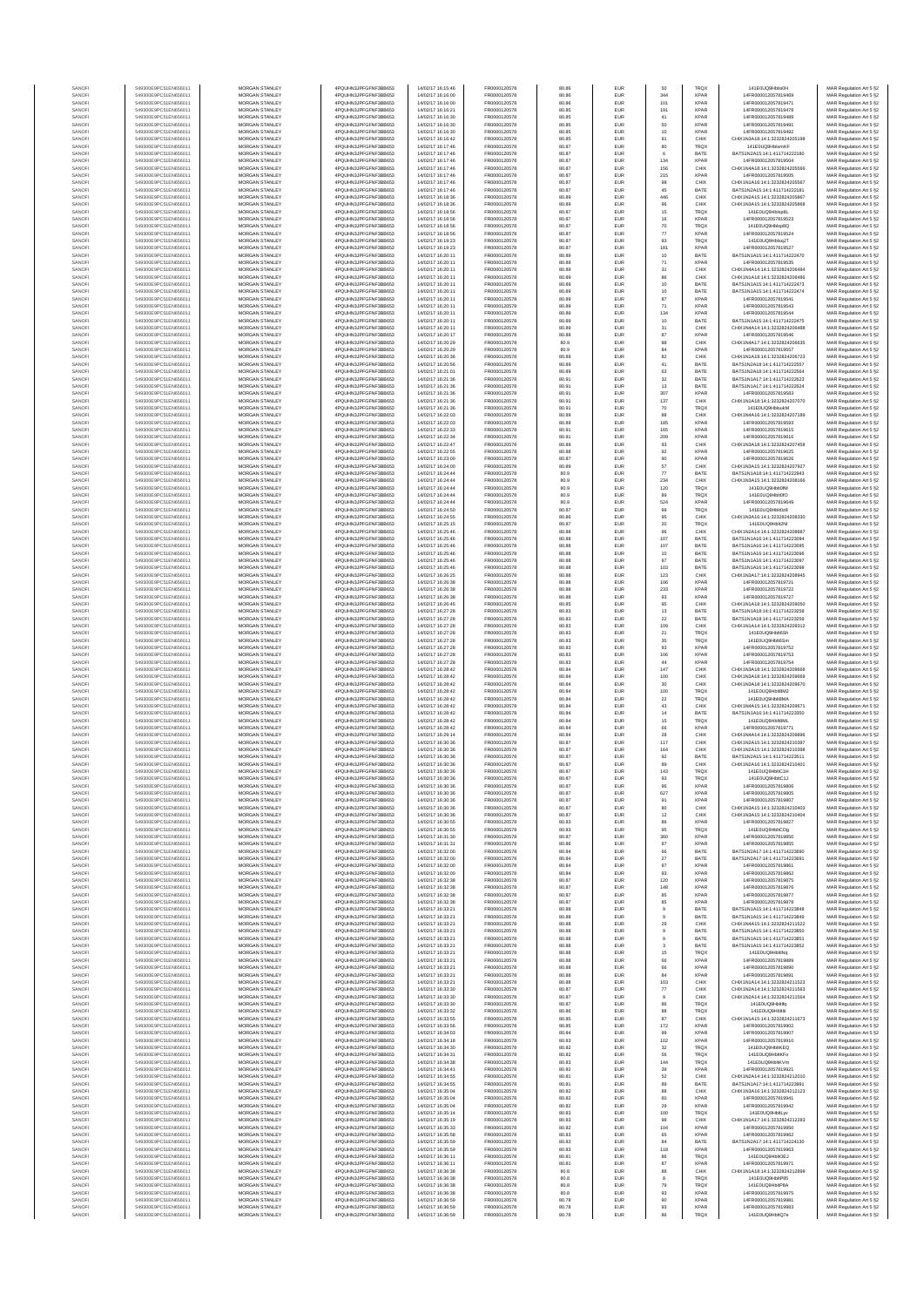| SANOFI           | 549300E9PC51EN656011                         | MORGAN STANLEY                                 | 4PQUHN3JPFGFNF3BB653                         | 14/02/17 16:37:41                      | FR0000120578                 | 80.78          | EUR                      | 288                      | <b>XPAR</b>                | 14FR0000120578110001                                           | MAR Regulation Art 5 §2                            |
|------------------|----------------------------------------------|------------------------------------------------|----------------------------------------------|----------------------------------------|------------------------------|----------------|--------------------------|--------------------------|----------------------------|----------------------------------------------------------------|----------------------------------------------------|
| SANOFI<br>SANOFI | 549300E9PC51EN656011<br>549300E9PC51EN656011 | MORGAN STANLEY<br>MORGAN STANLEY               | 4PQUHN3JPFGFNF3BB653<br>4PQUHN3JPFGFNF3BB653 | 14/02/17 16:37:41<br>14/02/17 16:37:55 | FR0000120578<br>FR0000120578 | 80.78<br>80.78 | <b>EUR</b><br>EUR        | 100<br>92                | <b>XPAR</b><br><b>XPAR</b> | 14FR0000120578110003<br>14FR0000120578110012                   | MAR Regulation Art 5 §2                            |
| SANOFI           | 549300E9PC51EN656011                         | MORGAN STANLEY                                 | 4PQUHN3JPFGFNF3BB653                         | 14/02/17 16:37:55                      | FR0000120578                 | 80.78          | EUR                      | 91                       | <b>XPAR</b>                | 14FR0000120578110013                                           | MAR Regulation Art 5 §2<br>MAR Regulation Art 5 §2 |
| SANOFI           | 549300E9PC51EN656011                         | MORGAN STANLEY                                 | 4PQUHN3JPFGFNF3BB653                         | 14/02/17 16:39:07                      | FR0000120578                 | 80.79          | EUR                      | 29                       | CHIX                       | CHIX1N4A15:14:1:3232824214012                                  | MAR Regulation Art 5 §2                            |
| SANOFI<br>SANOFI | 549300E9PC51EN656011<br>549300E9PC51EN656011 | MORGAN STANLEY<br>MORGAN STANLEY               | 4PQUHN3JPFGFNF3BB653<br>4PQUHN3JPFGFNF3BB653 | 14/02/17 16:39:07<br>14/02/17 16:39:07 | FR0000120578<br>FR0000120578 | 80.79<br>80.79 | EUR<br>EUR               | $9$<br>29                | BATE<br>CHIX               | BATS1N1A17:14:1:411714224497<br>CHIX1N4A15:14:1:3232824214015  | MAR Regulation Art 5 §2<br>MAR Regulation Art 5 §2 |
| SANOFI           | 549300E9PC51EN656011                         | MORGAN STANLEY                                 | 4PQUHN3JPFGFNF3BB653                         | 14/02/17 16:39:07                      | FR0000120578                 | 80.79          | EUR                      | 34                       | CHIX                       | CHIX1N4A15:14:1:3232824214016                                  | MAR Regulation Art 5 §2                            |
| SANOFI<br>SANOFI | 549300E9PC51EN656011<br>549300E9PC51EN656011 | <b>MORGAN STANLEY</b><br><b>MORGAN STANLEY</b> | 4PQUHN3JPFGFNF3BB653<br>4PQUHN3JPFGFNF3BB653 | 14/02/17 16:39:07<br>14/02/17 16:39:07 | FR0000120578<br>FR0000120578 | 80.79<br>80.79 | EUR<br><b>EUR</b>        | 29<br>$\overline{2}$     | CHIX<br>BATE               | CHIX1N4A15:14:1:3232824214017<br>BATS1N1A17:14:1:411714224498  | MAR Regulation Art 5 §2<br>MAR Regulation Art 5 §2 |
| SANOFI           | 549300E9PC51EN656011                         | <b>MORGAN STANLEY</b>                          | 4PQUHN3JPFGFNF3BB653                         | 14/02/17 16:39:07                      | FR0000120578                 | 80.79          | <b>EUR</b>               | 73                       | CHIX                       | CHIX1N4A15:14:1:3232824214018                                  | MAR Regulation Art 5 §2                            |
| SANOFI           | 549300E9PC51EN656011                         | MORGAN STANLEY                                 | 4PQUHN3JPFGFNF3BB653                         | 14/02/17 16:39:07                      | FR0000120578                 | 80.79          | EUR                      | 5                        | BATE                       | BATS1N1A17:14:1:411714224499                                   | MAR Regulation Art 5 §2                            |
| SANOFI<br>SANOF  | 549300E9PC51EN656011<br>549300E9PC51EN656011 | MORGAN STANLEY<br>MORGAN STANLEY               | 4PQUHN3JPFGFNF3BB653<br>4PQUHN3JPFGFNF3BB653 | 14/02/17 16:39:07<br>14/02/17 16:39:07 | FR0000120578<br>FR0000120578 | 80.79<br>80.79 | EUR<br>EUR               | $\,$ 2 $\,$              | BATE<br>BATE               | BATS1N1A17:14:1:411714224500<br>BATS1N1A17:14:1:411714224501   | MAR Regulation Art 5 §2<br>MAR Regulation Art 5 §2 |
| SANOFI           | 549300E9PC51EN656011                         | MORGAN STANLEY                                 | 4PQUHN3JPFGFNF3BB653                         | 14/02/17 16:39:07                      | FR0000120578                 | 80.79          | EUR                      | $\overline{\mathbf{3}}$  | TRQ)                       | 141E0UQ9HbltVCv                                                | MAR Regulation Art 5 §2                            |
| SANOFI           | 549300E9PC51EN656011                         | MORGAN STANLEY                                 | 4PQUHN3JPFGFNF3BB653                         | 14/02/17 16:39:07                      | FR0000120578                 | 80.79          | EUR                      | $\mathsf g$              | TRQX<br><b>XPAR</b>        | 141E0UQ9HbltVCx                                                | MAR Regulation Art 5 §2                            |
| SANOFI<br>SANOFI | 549300E9PC51EN656011<br>549300E9PC51EN656011 | MORGAN STANLEY<br><b>MORGAN STANLEY</b>        | 4PQUHN3JPFGFNF3BB653<br>4PQUHN3JPFGFNF3BB653 | 14/02/17 16:39:07<br>14/02/17 16:39:07 | FR0000120578<br>FR0000120578 | 80.79<br>80.79 | EUR<br><b>EUR</b>        | 16<br>41                 | <b>XPAR</b>                | 14FR0000120578110025<br>14FR0000120578110026                   | MAR Regulation Art 5 §2<br>MAR Regulation Art 5 §2 |
| SANOFI           | 549300E9PC51EN656011                         | <b>MORGAN STANLEY</b>                          | 4PQUHN3JPFGFNF3BB653                         | 14/02/17 16:39:31                      | FR0000120578                 | 80.78          | <b>EUR</b>               | 60                       | <b>XPAR</b>                | 14FR0000120578110030                                           | MAR Regulation Art 5 §2                            |
| SANOFI           | 549300E9PC51EN656011                         | MORGAN STANLEY                                 | 4PQUHN3JPFGFNF3BB653<br>4PQUHN3JPFGFNF3BB653 | 14/02/17 16:39:31                      | FR0000120578                 | 80.78          | EUR                      | 88                       | <b>XPAR</b>                | 14FR0000120578110032                                           | MAR Regulation Art 5 §2                            |
| SANOF<br>SANOFI  | 549300E9PC51EN656011<br>549300E9PC51EN656011 | MORGAN STANLEY<br>MORGAN STANLEY               | 4PQUHN3JPFGFNF3BB653                         | 14/02/17 16:39:31<br>14/02/17 16:39:31 | FR0000120578<br>FR0000120578 | 80.77<br>80.78 | EUR<br>EUR               | 86<br>289                | XPAF<br>XPAF               | 14FR0000120578110046<br>14FR0000120578110038                   | MAR Regulation Art 5 §2<br>MAR Regulation Art 5 §2 |
| SANOFI           | 549300E9PC51EN656011                         | MORGAN STANLEY                                 | 4PQUHN3JPFGFNF3BB653                         | 14/02/17 16:39:31                      | FR0000120578                 | 80.77          | EUR                      | 89                       | XPAF                       | 14FR0000120578110052                                           | MAR Regulation Art 5 §2                            |
| SANOFI           | 549300E9PC51EN656011                         | MORGAN STANLEY                                 | 4PQUHN3JPFGFNF3BB653                         | 14/02/17 16:39:31                      | FR0000120578                 | 80.78          | EUR                      | 86                       | <b>XPAR</b>                | 14FR0000120578110035                                           | MAR Regulation Art 5 §2                            |
| SANOFI<br>SANOFI | 549300E9PC51EN656011<br>549300E9PC51EN656011 | MORGAN STANLEY<br><b>MORGAN STANLEY</b>        | 4PQUHN3JPFGFNF3BB653<br>4PQUHN3JPFGFNF3BB653 | 14/02/17 16:39:31<br>14/02/17 16:39:31 | FR0000120578<br>FR0000120578 | 80.78<br>80.78 | EUR<br><b>EUR</b>        | 100<br>$\overline{9}$    | <b>XPAR</b><br><b>XPAR</b> | 14FR0000120578110067<br>14FR0000120578110068                   | MAR Regulation Art 5 §2<br>MAR Regulation Art 5 §2 |
| SANOFI           | 549300E9PC51EN656011                         | MORGAN STANLEY                                 | 4PQUHN3JPFGFNF3BB653                         | 14/02/17 16:39:31                      | FR0000120578                 | 80.78          | EUR                      | 91                       | <b>XPAR</b>                | 14FR0000120578110069                                           | MAR Regulation Art 5 §2                            |
| SANOFI<br>SANOFI | 549300E9PC51EN656011<br>549300E9PC51EN656011 | MORGAN STANLEY<br>MORGAN STANLEY               | 4PQUHN3JPFGFNF3BB653<br>4PQUHN3JPFGFNF3BB653 | 14/02/17 16:39:31                      | FR0000120578<br>FR0000120578 | 80.78<br>80.8  | EUR<br>EUR               | 87                       | XPAF<br>CHIX               | 14FR0000120578110070<br>CHIX1N2A18:14:1:3232824214426          | MAR Regulation Art 5 §2                            |
| SANOF            | 549300E9PC51EN656011                         | MORGAN STANLEY                                 | 4PQUHN3JPFGFNF3BB653                         | 14/02/17 16:40:04<br>14/02/17 16:40:04 | FR0000120578                 | 80.8           | EUR                      | 90<br>174                | XPAF                       | 14FR0000120578110082                                           | MAR Regulation Art 5 §2<br>MAR Regulation Art 5 §2 |
| SANOFI           | 549300E9PC51EN656011                         | MORGAN STANLEY                                 | 4PQUHN3JPFGFNF3BB653                         | 14/02/17 16:40:33                      | FR0000120578                 | 80.82          | EUR                      | 341                      | XPAF                       | 14FR0000120578110092                                           | MAR Regulation Art 5 §2                            |
| SANOFI           | 549300E9PC51EN656011<br>549300E9PC51EN656011 | MORGAN STANLEY<br>MORGAN STANLEY               | 4PQUHN3JPFGFNF3BB653<br>4PQUHN3JPFGFNF3BB653 | 14/02/17 16:40:41<br>14/02/17 16:40:41 | FR0000120578<br>FR0000120578 | 80.83<br>80.83 | EUR<br>EUR               | $\sqrt{4}$<br>86         | BATE<br>BATE               | BATS1N1A15:14:1:411714224640<br>BATS1N1A15:14:1:411714224641   | MAR Regulation Art 5 §2<br>MAR Regulation Art 5 §2 |
| SANOFI<br>SANOFI | 549300E9PC51EN656011                         | <b>MORGAN STANLEY</b>                          | 4PQUHN3JPFGFNF3BB653                         | 14/02/17 16:41:30                      | FR0000120578                 | 80.82          | <b>EUR</b>               | 293                      | <b>XPAR</b>                | 14FR0000120578110120                                           | MAR Regulation Art 5 §2                            |
| SANOFI           | 549300E9PC51EN656011                         | <b>MORGAN STANLEY</b>                          | 4PQUHN3JPFGFNF3BB653                         | 14/02/17 16:41:33                      | FR0000120578                 | 80.82          | <b>EUR</b>               | 88                       | <b>XPAR</b>                | 14FR0000120578110126                                           | MAR Regulation Art 5 §2                            |
| SANOFI<br>SANOFI | 549300E9PC51EN656011<br>549300E9PC51EN656011 | MORGAN STANLEY<br>MORGAN STANLEY               | 4PQUHN3JPFGFNF3BB653<br>4PQUHN3JPFGFNF3BB653 | 14/02/17 16:41:33<br>14/02/17 16:41:52 | FR0000120578<br>FR0000120578 | 80.82<br>80.82 | EUR<br>EUR               | 241<br>100               | TRQX<br>TRQX               | 141E0UQ9Hblta6c<br>141E0UQ9HbltaoO                             | MAR Regulation Art 5 §2<br>MAR Regulation Art 5 §2 |
| SANOFI           | 549300E9PC51EN656011                         | MORGAN STANLEY                                 | 4PQUHN3JPFGFNF3BB653                         | 14/02/17 16:42:15                      | FR0000120578                 | 80.83          | EUR                      | 94                       | CHIX                       | CHIX1N1A15:14:1:323282421543                                   | MAR Regulation Art 5 §2                            |
| SANOFI           | 549300E9PC51EN656011                         | MORGAN STANLEY                                 | 4PQUHN3JPFGFNF3BB653                         | 14/02/17 16:42:15                      | FR0000120578                 | 80.83          | EUR                      | $\sqrt{4}$               | CHIX                       | CHIX1N1A15:14:1:3232824215437                                  | MAR Regulation Art 5 §2                            |
| SANOFI<br>SANOFI | 549300E9PC51EN656011<br>549300E9PC51EN656011 | MORGAN STANLEY<br>MORGAN STANLEY               | 4PQUHN3JPFGFNF3BB653<br>4PQUHN3JPFGFNF3BB653 | 14/02/17 16:42:15<br>14/02/17 16:42:15 | FR0000120578<br>FR0000120578 | 80.83<br>80.83 | EUR<br>EUR               | 194<br>59                | TRQX<br>TRQX               | 141E0UQ9Hbltbew<br>141E0UQ9Hbltbez                             | MAR Regulation Art 5 §2<br>MAR Regulation Art 5 §2 |
| SANOFI           | 549300E9PC51EN656011                         | <b>MORGAN STANLEY</b>                          | 4PQUHN3JPFGFNF3BB653                         | 14/02/17 16:42:24                      | FR0000120578                 | 80.82          | <b>EUR</b>               | 102                      | <b>XPAR</b>                | 14FR0000120578110159                                           | MAR Regulation Art 5 §2                            |
| SANOFI<br>SANOFI | 549300E9PC51EN656011<br>549300E9PC51EN656011 | MORGAN STANLEY<br><b>MORGAN STANLEY</b>        | 4PQUHN3JPFGFNF3BB653<br>4PQUHN3JPFGFNF3BB653 | 14/02/17 18:42:28<br>14/02/17 16:43:13 | FR0000120578<br>FR0000120578 | 80.81<br>80.81 | <b>EUR</b><br><b>EUR</b> | 105<br>108               | <b>XPAR</b><br><b>XPAR</b> | 14FR0000120578110166<br>14FR0000120578110182                   | MAR Regulation Art 5 §2<br>MAR Regulation Art 5 §2 |
| SANOFI           | 549300E9PC51EN656011                         | MORGAN STANLEY                                 | 4POURN3JPEGENE3BB653                         | 14/02/17 16:43:13                      | FR0000120578                 | 80.81          | EUR                      | 132                      | <b>XPAR</b>                | 14FR0000120578110181                                           | MAR Regulation Art 5 §2                            |
| SANOFI           | 549300E9PC51EN656011                         | MORGAN STANLEY                                 | 4PQUHN3JPFGFNF3BB653                         | 14/02/17 16:43:13                      | FR0000120578                 | 80.81          | EUR                      | 132                      | <b>XPAR</b>                | 14FR0000120578110184                                           | MAR Regulation Art 5 §2                            |
| SANOFI<br>SANOF  | 549300E9PC51EN656011<br>549300E9PC51EN656011 | MORGAN STANLEY<br>MORGAN STANLEY               | 4PQUHN3JPFGFNF3BB653<br>4PQUHN3JPFGFNF3BB653 | 14/02/17 16:43:13<br>14/02/17 16:43:13 | FR0000120578<br>FR0000120578 | 80.81<br>80.81 | EUR<br>EUR               | 109<br>$44\,$            | XPAF<br>XPAF               | 14FR0000120578110183<br>14FR0000120578110185                   | MAR Regulation Art 5 §2<br>MAR Regulation Art 5 §2 |
| SANOFI           | 549300E9PC51EN656011                         | MORGAN STANLEY                                 | 4PQUHN3JPFGFNF3BB653                         | 14/02/17 16:44:03                      | FR0000120578                 | 80.84          | EUR                      | 34                       | <b>XPAF</b>                | 14FR0000120578110208                                           | MAR Regulation Art 5 §2                            |
| SANOFI           | 549300E9PC51EN656011                         | MORGAN STANLEY                                 | 4PQUHN3JPFGFNF3BB653                         | 14/02/17 16:44:03                      | FR0000120578                 | 80.84          | EUR                      | 380                      | <b>XPAF</b>                | 14FR0000120578110209                                           | MAR Regulation Art 5 §2                            |
| SANOFI<br>SANOFI | 549300E9PC51EN656011<br>549300E9PC51EN656011 | <b>MORGAN STANLEY</b><br><b>MORGAN STANLEY</b> | 4PQUHN3JPFGFNF3BB653<br>4PQUHN3JPFGFNF3BB653 | 14/02/17 16:44:03<br>14/02/17 16:44:22 | FR0000120578<br>FR0000120578 | 80.84<br>80.83 | EUR<br><b>EUR</b>        | 104<br>100               | <b>XPAR</b><br><b>XPAR</b> | 14FR0000120578110210<br>14FR0000120578110213                   | MAR Regulation Art 5 §2<br>MAR Regulation Art 5 §2 |
| SANOFI           | 549300E9PC51EN656011                         | MORGAN STANLEY                                 | 4PQUHN3JPFGFNF3BB653                         | 14/02/17 16:44:37                      | FR0000120578                 | 80.84          | EUR                      | 104                      | <b>XPAR</b>                | 14FR0000120578110226                                           | MAR Regulation Art 5 §2                            |
| SANOFI           | 549300E9PC51EN656011                         | MORGAN STANLEY<br>MORGAN STANLEY               | 4PQUHN3JPFGFNF3BB653                         | 14/02/17 16:44:37                      | FR0000120578                 | 80.84          | EUR                      | 192                      | <b>XPAF</b>                | 14FR0000120578110227<br>CHIX1N3A15:14:1:3232824216516          | MAR Regulation Art 5 §2                            |
| SANOF<br>SANOFI  | 549300E9PC51EN656011<br>549300E9PC51EN656011 | MORGAN STANLEY                                 | 4PQUHN3JPFGFNF3BB653<br>4PQUHN3JPFGFNF3BB653 | 14/02/17 16:44:53<br>14/02/17 16:45:02 | FR0000120578<br>FR0000120578 | 80.86<br>80.86 | EUR<br>EUR               | 207<br>55                | CHIX<br>CHIX               | CHIX1N4A18:14:1:3232824216557                                  | MAR Regulation Art 5 §2<br>MAR Regulation Art 5 §2 |
| SANOFI           | 549300E9PC51EN656011                         | MORGAN STANLEY                                 | 4PQUHN3JPFGFNF3BB653                         | 14/02/17 16:45:02                      | FR0000120578                 | 80.86          | EUR                      | 46                       | CHIX                       | CHIX1N4A18:14:1:3232824216558                                  | MAR Regulation Art 5 §2                            |
| SANOFI           | 549300E9PC51EN656011                         | MORGAN STANLEY                                 | 4PQUHN3JPFGFNF3BB653                         | 14/02/17 16:45:18                      | FR0000120578                 | 80.86          | EUR                      | 104                      | <b>XPAF</b>                | 14FR0000120578110262                                           | MAR Regulation Art 5 §2                            |
| SANOFI<br>SANOFI | 549300E9PC51EN656011<br>549300E9PC51EN656011 | <b>MORGAN STANLEY</b><br><b>MORGAN STANLEY</b> | 4PQUHN3JPFGFNF3BB653<br>4PQUHN3JPFGFNF3BB653 | 14/02/17 16:45:18<br>14/02/17 16:45:22 | FR0000120578<br>FR0000120578 | 80.86<br>80.86 | <b>EUR</b><br><b>EUR</b> | 96<br>100                | <b>XPAR</b><br><b>XPAR</b> | 14FR0000120578110263<br>14FR0000120578110274                   | MAR Regulation Art 5 §2<br>MAR Regulation Art 5 §2 |
| SANOFI           | 549300E9PC51EN656011                         | MORGAN STANLEY                                 | 4PQUHN3JPFGFNF3BB653                         | 14/02/17 16:45:23                      | FR0000120578                 | 80.84          | EUR                      | $_{\rm 38}$              | CHIX                       | CHIX1N1A15:14:1:3232824216684                                  | MAR Regulation Art 5 §2                            |
| SANOFI<br>SANOFI | 549300E9PC51EN656011<br>549300E9PC51EN656011 | MORGAN STANLEY<br>MORGAN STANLEY               | 4PQUHN3JPFGFNF3BB653<br>4PQUHN3JPFGFNF3BB653 | 14/02/17 16:45:43<br>14/02/17 16:45:43 | FR0000120578<br>FR0000120578 | 80.82<br>80.82 | EUR<br>EUR               | 40<br>56                 | CHIX<br>CHIX               | CHIX1N2A16:14:1:3232824216775<br>CHIX1N2A16:14:1:3232824216776 | MAR Regulation Art 5 §2                            |
| SANOFI           | 549300E9PC51EN656011                         | MORGAN STANLEY                                 | 4PQUHN3JPFGFNF3BB653                         | 14/02/17 16:45:43                      | FR0000120578                 | 80.82          | EUR                      | 101                      | BATE                       | BATS1N1A17:14:1:411714225229                                   | MAR Regulation Art 5 §2<br>MAR Regulation Art 5 §2 |
| SANOFI           | 549300E9PC51EN656011                         | MORGAN STANLEY                                 | 4PQUHN3JPFGFNF3BB653                         | 14/02/17 16:45:54                      | FR0000120578                 | 80.83          | EUR                      | 90                       | CHIX                       | CHIX1N4A15:14:1:3232824216881                                  | MAR Regulation Art 5 §2                            |
| SANOFI<br>SANOFI | 549300E9PC51EN656011<br>549300E9PC51EN656011 | MORGAN STANLEY<br><b>MORGAN STANLEY</b>        | 4PQUHN3JPFGFNF3BB653<br>4PQUHN3JPFGFNF3BB653 | 14/02/17 16:45:56<br>14/02/17 16:46:05 | FR0000120578<br>FR0000120578 | 80.82<br>80.82 | EUR<br><b>EUR</b>        | $16\,$<br>81             | <b>XPAR</b><br><b>TRQX</b> | 14FR0000120578110299<br>141E0UQ9Hblti1                         | MAR Regulation Art 5 §2<br>MAR Regulation Art 5 §2 |
| SANOFI           | 549300E9PC51EN656011                         | <b>MORGAN STANLEY</b>                          | 4PQUHN3JPFGFNF3BB653                         | 14/02/17 16:46:10                      | FR0000120578                 | 80.82          | EUR                      | 101                      | CHIX                       | CHIX1N2A16:14:1:3232824217011                                  | MAR Regulation Art 5 §2                            |
| SANOFI           | 549300E9PC51EN656011                         | MORGAN STANLEY<br>MORGAN STANLEY               | 4PQUHN3JPFGFNF3BB653<br>4PQUHN3JPFGFNF3BB653 | 14/02/17 16:46:10                      | FR0000120578<br>FR0000120578 | 80.82          | EUR                      | 11                       | TRQX                       | 141E0UQ9HbltirC                                                | MAR Regulation Art 5 §2                            |
| SANOFI<br>SANOF  | 549300E9PC51EN656011<br>549300E9PC51EN656011 | MORGAN STANLEY                                 | 4PQUHN3JPFGFNF3BB653                         | 14/02/17 16:46:10<br>14/02/17 16:46:15 | FR0000120578                 | 80.82<br>80.81 | EUR<br>EUR               | $_{9}$<br>97             | TRQX<br>XPAF               | 141E0UQ9HbltirG<br>14FR0000120578110303                        | MAR Regulation Art 5 §2<br>MAR Regulation Art 5 §2 |
| SANOFI           | 549300E9PC51EN656011                         | MORGAN STANLEY                                 | 4PQUHN3JPFGFNF3BB653                         | 14/02/17 16:46:24                      | FR0000120578                 | 80.79          | EUR                      | 91                       | CHIX                       | CHIX1N1A15:14:1:323282421713                                   | MAR Regulation Art 5 §2                            |
| SANOFI<br>SANOFI | 549300E9PC51EN656011<br>549300E9PC51EN656011 | MORGAN STANLEY<br>MORGAN STANLEY               | 4PQUHN3JPFGFNF3BB653<br>4PQUHN3JPFGFNF3BB653 | 14/02/17 16:46:59<br>14/02/17 16:46:59 | FR0000120578<br>FR0000120578 | 80.79<br>80.79 | EUR<br>EUR               | $12\,$<br>75             | BATE<br>BATE               | BATS1N2A19:14:1:411714225460<br>BATS1N2A19:14:1:411714225461   | MAR Regulation Art 5 §2<br>MAR Regulation Art 5 §2 |
| SANOFI           | 549300E9PC51EN656011                         | <b>MORGAN STANLEY</b>                          | 4PQUHN3JPFGFNF3BB653                         | 14/02/17 16:46:59                      | FR0000120578                 | 80.79          | <b>EUR</b>               | 112                      | <b>XPAR</b>                | 14FR0000120578110322                                           | MAR Regulation Art 5 §2                            |
| SANOFI<br>SANOFI | 549300E9PC51EN656011<br>549300E9PC51EN656011 | <b>MORGAN STANLEY</b><br><b>MORGAN STANLEY</b> | 4PQUHN3JPFGFNF3BB653<br>4PQUHN3JPFGFNF3BB653 | 14/02/17 16:46:59<br>14/02/17 16:46:59 | FR0000120578<br>FR0000120578 | 80.79<br>80.79 | <b>EUR</b><br>EUR        | 86<br>84                 | <b>XPAR</b><br><b>XPAR</b> | 14FR0000120578110323<br>14FR0000120578110324                   | MAR Regulation Art 5 §2<br>MAR Regulation Art 5 §2 |
| SANOFI           | 549300E9PC51EN656011                         | MORGAN STANLEY                                 | 4PQUHN3JPFGFNF3BB653                         | 14/02/17 16:47:54                      | FR0000120578                 | 80.8           | EUR                      | $12\,$                   | BATE                       | BATS1N2A15:14:1:411714225514                                   | MAR Regulation Art 5 §2                            |
| SANOFI           | 549300E9PC51EN656011                         | MORGAN STANLEY                                 | 4PQUHN3JPFGFNF3BB653                         | 14/02/17 16:47:54                      | FR0000120578                 | 80.8           | EUR                      | 47                       | BATE                       | BATS1N2A15:14:1:411714225515                                   | MAR Regulation Art 5 §2                            |
| SANOF<br>SANOFI  | 549300E9PC51EN656011<br>549300E9PC51EN656011 | MORGAN STANLEY<br>MORGAN STANLEY               | 4PQUHN3JPFGFNF3BB653<br>4PQUHN3JPFGFNF3BB653 | 14/02/17 16:48:05<br>14/02/17 16:48:05 | FR0000120578<br>FR0000120578 | 80.81<br>80.81 | EUR<br>EUR               | 100<br>100               | CHIX<br>BATE               | CHIX1N2A15:14:1:323282421779!<br>BATS1N1A16:14:1:411714225561  | MAR Regulation Art 5 §2<br>MAR Regulation Art 5 §2 |
| SANOFI           | 549300E9PC51EN656011                         | MORGAN STANLEY                                 | 4PQUHN3JPFGFNF3BB653                         | 14/02/17 16:48:05                      | FR0000120578                 | 80.81          | EUR                      | 18                       | TRQ)                       | 141E0UQ9HbltmLl                                                | MAR Regulation Art 5 §2                            |
| SANOFI           | 549300E9PC51EN656011                         | MORGAN STANLEY                                 | 4PQUHN3JPFGFNF3BB653                         | 14/02/17 16:48:05<br>14/02/17 16:48:05 | FR0000120578                 | 80.81          | EUR                      | 80                       | TRQX                       | 141E0UQ9HbltmLn                                                | MAR Regulation Art 5 §2                            |
| SANOFI<br>SANOFI | 549300E9PC51EN656011<br>549300E9PC51EN656011 | <b>MORGAN STANLEY</b><br><b>MORGAN STANLEY</b> | 4PQUHN3JPFGFNF3BB653<br>4PQUHN3JPFGFNF3BB653 | 14/02/17 16:48:05                      | FR0000120578<br>FR0000120578 | 80.81<br>80.81 | <b>EUR</b><br><b>EUR</b> | 90<br>100                | <b>XPAR</b><br><b>XPAR</b> | 14FR0000120578110347<br>14FR0000120578110348                   | MAR Regulation Art 5 §2<br>MAR Regulation Art 5 §2 |
| SANOFI           | 549300E9PC51EN656011                         | MORGAN STANLEY                                 | 4POUHN3JPEGENE3BB653                         | 14/02/17 16:48:05                      | FR0000120578                 | 80.81          | EUR                      | 200                      | <b>XPAR</b>                | 14FR0000120578110349                                           | MAR Regulation Art 5 §2                            |
| SANOFI<br>SANOFI | 549300E9PC51EN656011<br>549300E9PC51EN656011 | MORGAN STANLEY<br>MORGAN STANLEY               | 4PQUHN3JPFGFNF3BB653<br>4PQUHN3JPFGFNF3BB653 | 14/02/17 16:48:05<br>14/02/17 16:48:23 | FR0000120578<br>FR0000120578 | 80.81<br>80.82 | EUR<br>EUR               | $62\,$<br>170            | <b>XPAR</b><br>XPAF        | 14FR0000120578110350<br>14FR0000120578110359                   | MAR Regulation Art 5 §2<br>MAR Regulation Art 5 §2 |
| SANOFI           | 549300E9PC51EN656011                         | MORGAN STANLEY                                 | 4PQUHN3JPFGFNF3BB653                         | 14/02/17 16:48:44                      | FR0000120578                 | 80.82          | EUR                      | 90                       | XPAF                       | 14FR0000120578110376                                           | MAR Regulation Art 5 §2                            |
| SANOFI           | 549300E9PC51EN656011                         | MORGAN STANLEY                                 | 4PQUHN3JPFGFNF3BB653                         | 14/02/17 16:48:44                      | FR0000120578                 | 80.82          | EUR                      | 87                       | <b>XPAR</b>                | 14FR0000120578110374                                           | MAR Regulation Art 5 §2                            |
| SANOFI<br>SANOFI | 549300E9PC51EN656011<br>549300E9PC51EN656011 | MORGAN STANLEY<br><b>MORGAN STANLEY</b>        | 4PQUHN3JPFGFNF3BB653<br>4PQUHN3JPFGFNF3BB653 | 14/02/17 16:48:44<br>14/02/17 16:49:07 | FR0000120578<br>FR0000120578 | 80.82<br>80.83 | EUR<br>EUR               | 88<br>93                 | TRQX<br><b>XPAR</b>        | 141E0UQ9Hbltnz3<br>14FR0000120578110387                        | MAR Regulation Art 5 §2<br>MAR Regulation Art 5 §2 |
| SANOFI           | 549300E9PC51EN656011                         | <b>MORGAN STANLEY</b>                          | 4PQUHN3JPFGFNF3BB653                         | 14/02/17 16:49:07                      | FR0000120578                 | 80.83          | <b>EUR</b>               | 173                      | <b>XPAR</b>                | 14FR0000120578110388                                           | MAR Regulation Art 5 §2                            |
| SANOFI<br>SANOFI | 549300E9PC51EN656011<br>549300E9PC51EN656011 | <b>MORGAN STANLEY</b><br>MORGAN STANLEY        | 4PQUHN3JPFGFNF3BB653<br>4PQUHN3JPFGFNF3BB653 | 14/02/17 16:49:24                      | FR0000120578<br>FR0000120578 | 80.85<br>80.88 | EUR<br>EUR               | 178<br>$\sqrt{4}$        | <b>XPAR</b><br>BATE        | 14FR0000120578110406<br>BATS1N1A19:14:1:411714225855           | MAR Regulation Art 5 §2<br>MAR Regulation Art 5 §2 |
|                  |                                              |                                                |                                              | 14/02/17 16:50:09                      |                              |                |                          |                          |                            | N1A19:14:1:41171422                                            | Regulation Art 5 §                                 |
| SANOF            | 549300E9PC51EN656011                         | MORGAN STANLEY                                 | 4PQUHN3JPFGFNF3BB653                         | 14/02/17 16:50:09                      | FR0000120578                 | 80.88          | EUR                      | 134                      | CHIX                       | CHIX1N2A16:14:1:3232824218728                                  | MAR Regulation Art 5 §2                            |
| SANOFI<br>SANOFI | 549300E9PC51EN656011<br>549300E9PC51EN656011 | MORGAN STANLEY<br>MORGAN STANLEY               | 4PQUHN3JPFGFNF3BB653<br>4PQUHN3JPFGFNF3BB653 | 14/02/17 16:50:09<br>14/02/17 16:50:09 | FR0000120578<br>FR0000120578 | 80.88<br>80.88 | EUR<br><b>EUR</b>        | 91<br>69                 | CHIX<br><b>TROX</b>        | CHIX1N3A14:14:1:3232824218731<br>141E0UQ9Hbltr7i               | MAR Regulation Art 5 §2<br>MAR Regulation Art 5 §2 |
| SANOFI           | 549300E9PC51EN656011                         | <b>MORGAN STANLEY</b>                          | 4PQUHN3JPFGFNF3BB653                         | 14/02/17 16:50:09                      | FR0000120578                 | 80.88          | <b>EUR</b>               | 301                      | <b>XPAR</b>                | 14FR0000120578110428                                           | MAR Regulation Art 5 §2                            |
| SANOFI           | 549300E9PC51EN656011                         | <b>MORGAN STANLEY</b><br>MORGAN STANLEY        | 4PQUHN3JPFGFNF3BB653<br>4PQUHN3JPFGFNF3BB653 | 14/02/17 16:50:11<br>14/02/17 16:50:32 | FR0000120578<br>FR0000120578 | 80.86<br>80.85 | <b>EUR</b><br>EUR        | 89                       | <b>XPAR</b><br><b>XPAR</b> | 14FR0000120578110433                                           | MAR Regulation Art 5 §2                            |
| SANOFI<br>SANOFI | 549300E9PC51EN656011<br>549300E9PC51EN656011 | MORGAN STANLEY                                 | 4PQUHN3JPFGFNF3BB653                         | 14/02/17 16:50:32                      | FR0000120578                 | 80.85          | <b>EUR</b>               | 104<br>107               | <b>XPAR</b>                | 14FR0000120578110443<br>14FR0000120578110444                   | MAR Regulation Art 5 §2<br>MAR Regulation Art 5 §2 |
| SANOFI           | 549300E9PC51EN656011                         | MORGAN STANLEY                                 | 4PQUHN3JPFGFNF3BB653                         | 14/02/17 16:50:48                      | FR0000120578                 | 80.84          | EUR                      | 84                       | BATE                       | BATS1N1A17:14:1:411714225957                                   | MAR Regulation Art 5 §2                            |
| SANOFI<br>SANOFI | 549300E9PC51EN656011<br>549300E9PC51EN656011 | MORGAN STANLEY<br>MORGAN STANLEY               | 4PQUHN3JPFGFNF3BB653<br>4PQUHN3JPFGFNF3BB653 | 14/02/17 16:50:48<br>14/02/17 16:51:39 | FR0000120578<br>FR0000120578 | 80.84<br>80.84 | EUR<br>EUR               | 110<br>28                | XPAF<br>BATE               | 14FR0000120578110445<br>BATS1N1A17:14:1:411714226039           | MAR Regulation Art 5 §2<br>MAR Regulation Art 5 §2 |
| SANOFI           | 549300E9PC51EN656011                         | MORGAN STANLEY                                 | 4PQUHN3JPFGFNF3BB653                         | 14/02/17 16:51:39                      | FR0000120578                 | 80.84          | EUR                      | $27\,$                   | BATE                       | BATS1N1A17:14:1:411714226040                                   | MAR Regulation Art 5 §2                            |
| SANOFI           | 549300E9PC51EN656011                         | <b>MORGAN STANLEY</b>                          | 4PQUHN3JPFGFNF3BB653                         | 14/02/17 16:51:39                      | FR0000120578                 | 80.84          | <b>EUR</b>               | 86                       | <b>TRQX</b>                | 141 FOLIO9HNtu7S                                               | MAR Regulation Art 5 §2                            |
| SANOFI<br>SANOFI | 549300E9PC51EN656011<br>549300E9PC51EN656011 | <b>MORGAN STANLEY</b><br><b>MORGAN STANLEY</b> | 4PQUHN3JPFGFNF3BB653<br>4PQUHN3JPFGFNF3BB653 | 14/02/17 16:51:39<br>14/02/17 16:51:39 | FR0000120578<br>FR0000120578 | 80.84<br>80.84 | <b>EUR</b><br><b>EUR</b> | 92<br>376                | <b>XPAR</b><br><b>XPAR</b> | 14FR0000120578110452<br>14FR0000120578110451                   | MAR Regulation Art 5 §2<br>MAR Regulation Art 5 §2 |
| SANOFI           | 549300E9PC51EN656011                         | MORGAN STANLEY                                 | 4PQUHN3JPFGFNF3BB653                         | 14/02/17 16:51:56                      | FR0000120578                 | 80.84          | <b>EUR</b>               | 90                       | CHIX                       | CHIX1N4A14:14:1:3232824219365                                  | MAR Regulation Art 5 §2                            |
| SANOFI<br>SANOFI | 549300E9PC51EN656011<br>549300E9PC51EN656011 | <b>MORGAN STANLEY</b><br>MORGAN STANLEY        | 4PQUHN3JPFGFNF3BB653<br>4PQUHN3JPFGFNF3BB653 | 14/02/17 16:51:56<br>14/02/17 16:51:56 | FR0000120578<br>FR0000120578 | 80.84<br>80.85 | EUR<br>EUR               | 85<br>94                 | CHIX<br>TRQ)               | CHIX1N1A14:14:1:3232824219368<br>141E0UQ9HbltuVt               | MAR Regulation Art 5 §2<br>MAR Regulation Art 5 §2 |
| SANOFI           | 549300E9PC51EN656011                         | MORGAN STANLEY                                 | 4PQUHN3JPFGFNF3BB653                         | 14/02/17 16:51:56                      | FR0000120578                 | 80.85          | EUR                      | 84                       | <b>XPAR</b>                | 14FR0000120578110468                                           | MAR Regulation Art 5 §2                            |
| SANOFI           | 549300E9PC51EN656011                         | MORGAN STANLEY                                 | 4PQUHN3JPFGFNF3BB653                         | 14/02/17 16:51:56                      | FR0000120578                 | 80.85          | EUR                      | 8                        | <b>XPAR</b>                | 14FR0000120578110469                                           | MAR Regulation Art 5 §2                            |
| SANOFI<br>SANOFI | 549300E9PC51EN656011<br>549300E9PC51EN656011 | MORGAN STANLEY<br>MORGAN STANLEY               | 4PQUHN3JPFGFNF3BB653<br>4PQUHN3JPFGFNF3BB653 | 14/02/17 16:53:01<br>14/02/17 16:53:01 | FR0000120578<br>FR0000120578 | 80.86<br>80.86 | <b>EUR</b><br><b>EUR</b> | 17<br>32                 | BATE<br>BATE               | BATS1N2A15:14:1:411714226239<br>BATS1N2A15:14:1:411714226240   | MAR Regulation Art 5 §2<br>MAR Regulation Art 5 §2 |
| SANOFI           | 549300E9PC51EN656011                         | MORGAN STANLEY                                 | 4POLIHN3JPEGENE3BB653                        | 14/02/17 16:53:01                      | FR0000120578                 | 80.86          | <b>EUR</b>               | 149                      | CHIX                       | CHIX1N3A14:14:1:3232824219935                                  | MAR Regulation Art 5 §2                            |
| SANOFI           | 549300E9PC51EN656011                         | MORGAN STANLEY<br>MORGAN STANLEY               | 4PQUHN3JPFGFNF3BB653                         | 14/02/17 16:53:01                      | FR0000120578<br>FR0000120578 | 80.86          | EUR                      | $122\,$                  | BATE<br><b>TRQX</b>        | BATS1N1A16:14:1:411714226242<br>141E0UQ9HbltwWN                | MAR Regulation Art 5 §2                            |
| SANOFI<br>SANOF  | 549300E9PC51EN656011<br>549300E9PC51EN656011 | MORGAN STANLEY                                 | 4PQUHN3JPFGFNF3BB653<br>4PQUHN3JPFGFNF3BB653 | 14/02/17 16:53:01<br>14/02/17 16:53:01 | FR0000120578                 | 80.86<br>80.86 | <b>EUR</b><br>EUR        | 10<br>67                 | TRQX                       | 141E0UQ9HbltwWP                                                | MAR Regulation Art 5 §2<br>MAR Regulation Art 5 §2 |
| SANOFI           | 549300E9PC51EN656011                         | MORGAN STANLEY                                 | 4PQUHN3JPFGFNF3BB653                         | 14/02/17 16:53:01                      | FR0000120578                 | 80.86          | EUR                      | 334                      | <b>XPAR</b>                | 14FR0000120578110487                                           | MAR Regulation Art 5 §2                            |
| SANOFI<br>SANOFI | 549300E9PC51EN656011<br>549300E9PC51EN656011 | MORGAN STANLEY<br>MORGAN STANLEY               | 4PQUHN3JPFGFNF3BB653<br>4PQUHN3JPFGFNF3BB653 | 14/02/17 16:53:22<br>14/02/17 16:53:33 | FR0000120578<br>FR0000120578 | 80.87<br>80.86 | EUR<br><b>EUR</b>        | 190<br>43                | <b>XPAR</b><br><b>XPAR</b> | 14FR0000120578110510<br>14FR0000120578110515                   | MAR Regulation Art 5 §2<br>MAR Regulation Art 5 §2 |
| SANOFI           | 549300E9PC51EN656011                         | <b>MORGAN STANLEY</b>                          | 4PQUHN3JPFGFNF3BB653                         | 14/02/17 16:53:33                      | FR0000120578                 | 80.86          | <b>EUR</b>               | 67                       | <b>XPAR</b>                | 14FR0000120578110516                                           | MAR Regulation Art 5 §2                            |
| SANOFI           | 549300E9PC51EN656011                         | <b>MORGAN STANLEY</b>                          | 4PQUHN3JPFGFNF3BB653                         | 14/02/17 16:53:46                      | FR0000120578                 | 80.89          | <b>EUR</b>               | 46                       | CHIX                       | CHIX1N4A16:14:1:3232824220316                                  | MAR Regulation Art 5 §2                            |
| SANOFI<br>SANOFI | 549300E9PC51EN656011<br>549300E9PC51EN656011 | MORGAN STANLEY<br>MORGAN STANLEY               | 4PQUHN3JPFGFNF3BB653<br>4PQUHN3JPFGFNF3BB653 | 14/02/17 16:53:46<br>14/02/17 16:53:46 | FR0000120578<br>FR0000120578 | 80.89<br>80.89 | EUR<br><b>EUR</b>        | 85<br>$\scriptstyle{72}$ | CHIX<br>CHIX               | CHIX1N4A16:14:1:3232824220317<br>CHIX1N4A16:14:1:3232824220318 | MAR Regulation Art 5 §2<br>MAR Regulation Art 5 §2 |
| SANOFI           | 549300E9PC51EN656011                         | MORGAN STANLEY                                 | 4PQUHN3JPFGFNF3BB653                         | 14/02/17 16:54:16                      | FR0000120578                 | 80.95          | EUR                      | 50                       | <b>XPAR</b>                | 14FR0000120578110626                                           | MAR Regulation Art 5 §2                            |
| SANOFI<br>SANOFI | 549300E9PC51EN656011<br>549300E9PC51EN656011 | MORGAN STANLEY<br>MORGAN STANLEY               | 4PQUHN3JPFGFNF3BB653<br>4PQUHN3JPFGFNF3BB653 | 14/02/17 16:54:16<br>14/02/17 16:54:16 | FR0000120578<br>FR0000120578 | 80.95<br>80.95 | EUR<br>EUR               | 50<br>221                | <b>XPAR</b><br><b>XPAR</b> | 14FR0000120578110627<br>14FR0000120578110628                   | MAR Regulation Art 5 §2<br>MAR Regulation Art 5 §2 |
| SANOFI           | 549300E9PC51EN656011                         | MORGAN STANLEY                                 | 4PQUHN3JPFGFNF3BB653                         | 14/02/17 16:54:21                      | FR0000120578                 | 80.95          | <b>EUR</b>               | 14                       | BATE                       | BATS1N2A19:14:1:411714226455                                   | MAR Regulation Art 5 §2                            |
| SANOFI           | 549300E9PC51EN656011                         | <b>MORGAN STANLEY</b>                          | 4PQUHN3JPFGFNF3BB653                         | 14/02/17 16:54:21                      | FR0000120578                 | 80.95          | <b>EUR</b>               | 66                       | BATE                       | BATS1N2A19:14:1:411714226456                                   | MAR Regulation Art 5 §2                            |
| SANOFI<br>SANOFI | 549300E9PC51EN656011<br>549300E9PC51EN656011 | <b>MORGAN STANLEY</b><br>MORGAN STANLEY        | 4PQUHN3JPFGFNF3BB653<br>4PQUHN3JPFGFNF3BB653 | 14/02/17 16:54:21<br>14/02/17 16:54:28 | FR0000120578<br>FR0000120578 | 80.95<br>80.95 | <b>EUR</b><br><b>EUR</b> | 10<br>85                 | BATE<br>CHIX               | BATS1N2A19:14:1:411714226457<br>CHIX1N1A17:14:1:3232824220770  | MAR Regulation Art 5 §2<br>MAR Regulation Art 5 §2 |
| SANOFI           | 549300E9PC51EN656011                         | MORGAN STANLEY                                 | 4PQUHN3JPFGFNF3BB653                         | 14/02/17 16:54:35                      | FR0000120578                 | 80.94          | EUR                      | 92                       | <b>XPAR</b>                | 14FR0000120578110645                                           | MAR Regulation Art 5 §2                            |
| SANOFI           | 549300E9PC51EN656011                         | MORGAN STANLEY                                 | 4PQUHN3JPFGFNF3BB653                         | 14/02/17 16:55:02                      | FR0000120578                 | 80.92          | EUR                      | 198                      | CHIX                       | CHIX1N4A15:14:1:3232824221064                                  | MAR Regulation Art 5 §2                            |
| SANOFI<br>SANOFI | 549300E9PC51EN656011<br>549300E9PC51EN656011 | MORGAN STANLEY<br>MORGAN STANLEY               | 4PQUHN3JPFGFNF3BB653<br>4PQUHN3JPFGFNF3BB653 | 14/02/17 16:55:02<br>14/02/17 16:55:02 | FR0000120578<br>FR0000120578 | 80.92<br>80.92 | EUR<br><b>EUR</b>        | 46<br>55                 | <b>XPAR</b><br><b>XPAR</b> | 14FR0000120578110648<br>14FR0000120578110649                   | MAR Regulation Art 5 §2<br>MAR Regulation Art 5 §2 |
| SANOFI           | 549300E9PC51EN656011                         | MORGAN STANLEY                                 | 4PQUHN3JPFGFNF3BB653                         | 14/02/17 16:55:02                      | FR0000120578                 | 80.91          | EUR                      | 98                       | BATE                       | BATS1N2A15:14:1:411714226511                                   | MAR Regulation Art 5 §2                            |
| SANOFI<br>SANOFI | 549300E9PC51EN656011<br>549300E9PC51EN656011 | <b>MORGAN STANLEY</b><br><b>MORGAN STANLEY</b> | 4PQUHN3JPFGFNF3BB653<br>4PQUHN3JPFGFNF3BB653 | 14/02/17 16:55:41<br>14/02/17 16:55:41 | FR0000120578<br>FR0000120578 | 80.92<br>80.92 | <b>EUR</b><br><b>EUR</b> | 125<br>101               | <b>XPAR</b><br><b>XPAR</b> | 14FR0000120578110661<br>14FR0000120578110662                   | MAR Regulation Art 5 §2<br>MAR Regulation Art 5 §2 |
| SANOFI           | 549300E9PC51EN656011                         | <b>MORGAN STANLEY</b>                          | 4PQUHN3JPFGFNF3BB653                         | 14/02/17 16:55:41                      | FR0000120578                 | 80.92          | <b>EUR</b>               | 125                      | <b>XPAR</b>                | 14FR0000120578110663                                           | MAR Regulation Art 5 §2                            |
| SANOFI           | 549300E9PC51EN656011                         | MORGAN STANLEY                                 | 4PQUHN3JPFGFNF3BB653                         | 14/02/17 16:55:41                      | FR0000120578                 | 80.92          | <b>EUR</b>               | $33\,$                   | <b>XPAR</b>                | 14FR0000120578110664                                           | MAR Regulation Art 5 §2                            |
| SANOFI<br>SANOFI | 549300E9PC51EN656011<br>549300E9PC51EN656011 | MORGAN STANLEY<br>MORGAN STANLEY               | 4PQUHN3JPFGFNF3BB653<br>4PQUHN3JPFGFNF3BB653 | 14/02/17 16:55:41<br>14/02/17 16:55:41 | FR0000120578<br>FR0000120578 | 80.91<br>80.91 | <b>EUR</b><br>EUR        | 36<br>52                 | CHIX<br>XPAF               | CHIX1N4A18:14:1:3232824221260<br>14FR0000120578110665          | MAR Regulation Art 5 §2<br>MAR Regulation Art 5 §2 |
| SANOFI           | 549300E9PC51EN656011                         | MORGAN STANLEY                                 | 4PQUHN3JPFGFNF3BB653                         | 14/02/17 16:55:41                      | FR0000120578                 | 80.91          | EUR                      | 58                       | BATE                       | BATS1N1A19:14:1:411714226566                                   | MAR Regulation Art 5 §2                            |
| SANOFI<br>SANOFI | 549300E9PC51EN656011<br>549300E9PC51EN656011 | MORGAN STANLEY<br>MORGAN STANLEY               | 4PQUHN3JPFGFNF3BB653<br>4PQUHN3JPFGFNF3BB653 | 14/02/17 16:55:41<br>14/02/17 16:56:00 | FR0000120578<br>FR0000120578 | 80.91          | <b>EUR</b>               | 46<br>72                 | <b>XPAR</b><br>CHIX        | 14FR0000120578110666<br>CHIX1N2A15:14:1:3232824221431          | MAR Regulation Art 5 §2<br>MAR Regulation Art 5 §2 |
| SANOFI           | 549300E9PC51EN656011                         | <b>MORGAN STANLEY</b>                          | 4PQUHN3JPFGFNF3BB653                         | 14/02/17 16:56:06                      | FR0000120578                 | 80.89<br>80.89 | <b>EUR</b><br><b>EUR</b> | 74                       | <b>TRQX</b>                | 141E0UQ9Hblu3Lo                                                | MAR Regulation Art 5 §2                            |
| SANOFI           | 549300E9PC51EN656011                         | <b>MORGAN STANLEY</b>                          | 4PQUHN3JPFGFNF3BB653                         | 14/02/17 16:56:30                      | FR0000120578                 | 80.88          | <b>EUR</b>               | 49                       | <b>TRQX</b>                | 141E0UQ9Hblu3zv                                                | MAR Regulation Art 5 §2                            |
| SANOFI<br>SANOFI | 549300E9PC51EN656011<br>549300E9PC51EN656011 | <b>MORGAN STANLEY</b><br>MORGAN STANLEY        | 4PQUHN3JPFGFNF3BB653<br>4PQUHN3JPFGFNF3BB653 | 14/02/17 16:56:32<br>14/02/17 16:56:32 | FR0000120578<br>FR0000120578 | 80.88<br>80.88 | EUR<br><b>EUR</b>        | 42<br>95                 | <b>TRQX</b><br><b>XPAR</b> | 141E0UQ9Hblu426<br>14FR0000120578110688                        | MAR Regulation Art 5 §2<br>MAR Regulation Art 5 §2 |
| SANOFI           | 549300E9PC51EN656011                         | MORGAN STANLEY                                 | 4PQUHN3JPFGFNF3BB653                         | 14/02/17 16:56:32                      | FR0000120578                 | 80.88          | EUR                      | 94                       | <b>XPAR</b>                | 14FR0000120578110689                                           | MAR Regulation Art 5 §2                            |
| SANOF<br>SANOFI  | 549300E9PC51EN656011<br>549300E9PC51EN656011 | MORGAN STANLEY<br>MORGAN STANLEY               | 4PQUHN3JPFGFNF3BB653<br>4PQUHN3JPFGFNF3BB653 | 14/02/17 16:56:58<br>14/02/17 16:57:04 | FR0000120578<br>FR0000120578 | 80.92<br>80.92 | EUR<br><b>EUR</b>        | 362<br>91                | <b>XPAR</b><br>CHIX        | 14FR0000120578110710<br>CHIX1N1A17:14:1:3232824221864          | MAR Regulation Art 5 §2<br>MAR Regulation Art 5 §2 |
|                  |                                              |                                                |                                              |                                        |                              |                |                          |                          |                            |                                                                |                                                    |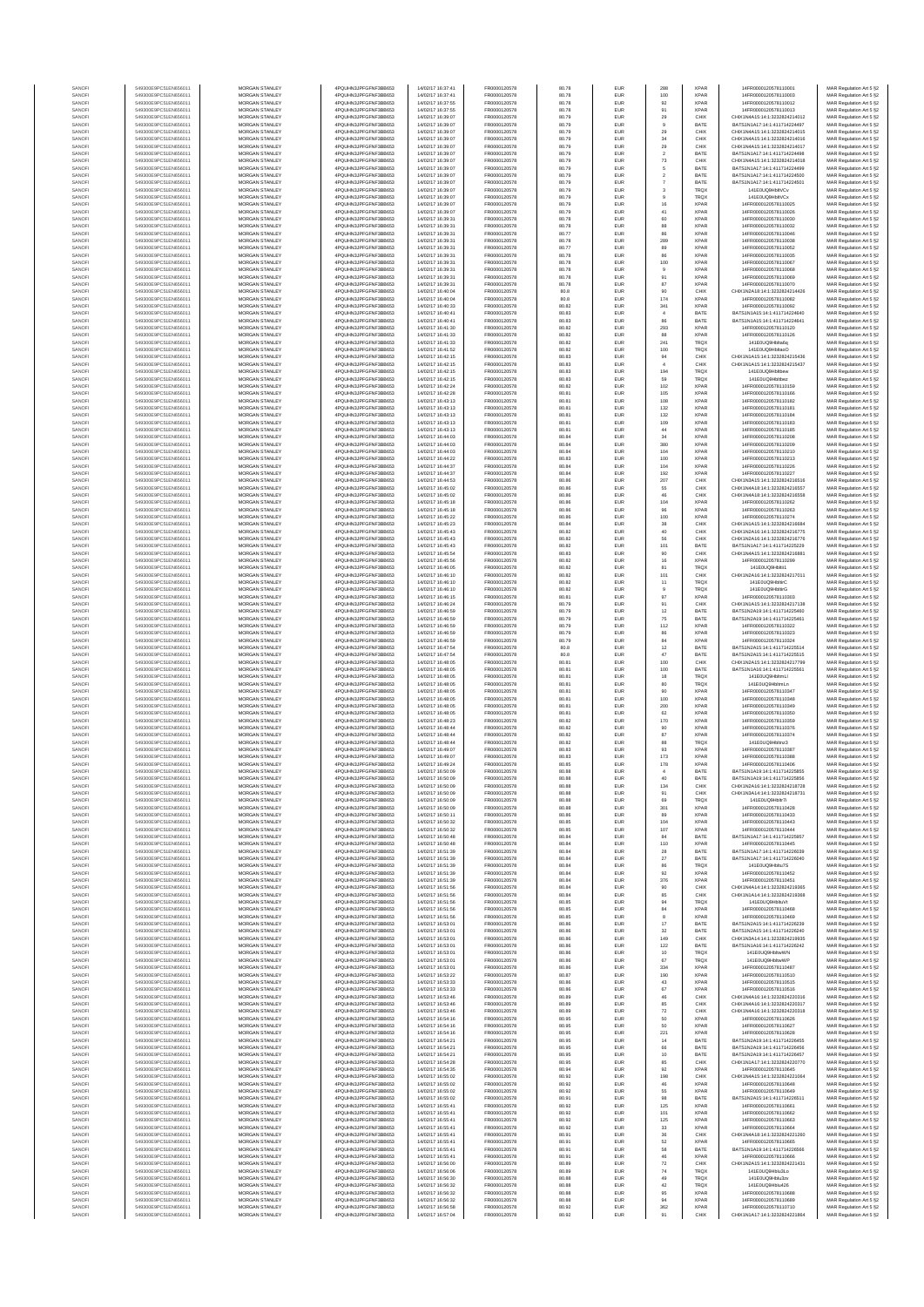| SANOF            | 549300E9PC51EN656011                         | MORGAN STANLEY                                 | 4PQUHN3JPFGFNF3BB653                          | 14/02/17 16:57:04                      | FR0000120578                 | 80.91          | EUR                      | 91                   | <b>XPAR</b>                | 14FR0000120578110716                                            | MAR Regulation Art 5 §2                            |
|------------------|----------------------------------------------|------------------------------------------------|-----------------------------------------------|----------------------------------------|------------------------------|----------------|--------------------------|----------------------|----------------------------|-----------------------------------------------------------------|----------------------------------------------------|
| SANOFI           | 549300E9PC51EN656011                         | MORGAN STANLEY                                 | 4PQUHN3JPFGFNF3BB653                          | 14/02/17 16:57:23                      | FR0000120578                 | 80.91          | EUR                      | 28                   | CHIX                       | CHIX1N4A16:14:1:3232824222111                                   | MAR Regulation Art 5 §2                            |
| SANOF<br>SANOFI  | 549300E9PC51EN656011<br>549300E9PC51EN656011 | MORGAN STANLEY<br>MORGAN STANLEY               | 4PQUHN3JPFGFNF3BB653<br>4PQUHN3JPFGFNF3BB653  | 4/02/17 16:57:29<br>14/02/17 16:57:51  | FR0000120578<br>FR0000120578 | 80.91<br>80.91 | EUR<br>EUR               | 63                   | CHIX<br>CHIX               | CHIX1N4A16:14:1:3232824222125<br>CHIX1N4A16:14:1:32328242222235 | MAR Regulation Art 5 §2<br>MAR Regulation Art 5 §2 |
| SANOFI           | 549300E9PC51EN656011                         | MORGAN STANLEY                                 | 4PQUHN3JPFGFNF3BB653                          | 14/02/17 16:58:07                      | FR0000120578                 | 80.91          | EUR                      | $\bf 22$             | <b>XPAR</b>                | 14FR0000120578110733                                            | MAR Regulation Art 5 §2                            |
| SANOFI           | 549300E9PC51EN656011                         | MORGAN STANLEY                                 | 4PQUHN3JPFGFNF3BB653                          | 14/02/17 16:58:07                      | FR0000120578                 | 80.91          | EUR                      | 85                   | <b>XPAR</b>                | 14FR0000120578110735                                            | MAR Regulation Art 5 §2                            |
| SANOFI           | 549300E9PC51EN656011                         | <b>MORGAN STANLEY</b>                          | 4PQUHN3JPFGFNF3BB653                          | 14/02/17 16:58:07                      | FR0000120578                 | 80.91          | EUR                      | 88                   | CHIX                       | CHIX1N3A18:14:1:3232824222319                                   | MAR Regulation Art 5 §2                            |
| SANOFI           | 549300E9PC51EN656011                         | MORGAN STANLEY                                 | 4PQUHN3JPFGFNF3BB653                          | 14/02/17 16:58:07                      | FR0000120578                 | 80.91          | <b>EUR</b>               | 88                   | <b>XPAR</b>                | 14FR0000120578110736                                            | MAR Regulation Art 5 §2                            |
| SANOFI<br>SANOFI | 549300E9PC51EN656011<br>549300E9PC51EN656011 | MORGAN STANLEY<br>MORGAN STANLEY               | 4PQUHN3JPFGFNF3BB653<br>4PQUHN3JPFGFNF3BB653  | 14/02/17 16:58:07<br>14/02/17 16:58:07 | FR0000120578<br>FR0000120578 | 80.91<br>80.91 | EUR<br>EUR               | 87<br>88             | <b>XPAR</b><br>XPAR        | 14FR0000120578110738<br>14FR0000120578110737                    | MAR Regulation Art 5 §2<br>MAR Regulation Art 5 §2 |
| SANOFI           | 549300E9PC51EN656011                         | MORGAN STANLEY                                 | 4PQUHN3JPFGFNF3BB653                          | 14/02/17 16:58:07                      | FR0000120578                 | 80.91          | EUR                      | 67                   | CHIX                       | CHIX1N1A16:14:1:3232824222320                                   | MAR Regulation Art 5 §2                            |
| SANOF            | 549300E9PC51EN656011                         | MORGAN STANLEY                                 | 4PQUHN3JPFGFNF3BB653                          | 4/02/17 16:58:12                       | FR0000120578                 | 80.9           | EUR                      | 91                   | CHIX                       | CHIX1N3A17:14:1:3232824222325                                   | MAR Regulation Art 5 §2                            |
| SANOFI<br>SANOFI | 549300E9PC51EN656011<br>549300E9PC51EN656011 | MORGAN STANLEY<br>MORGAN STANLEY               | 4PQUHN3JPFGFNF3BB653<br>4PQUHN3JPFGFNF3BB653  | 14/02/17 16:58:59<br>14/02/17 16:58:59 | FR0000120578<br>FR0000120578 | 80.9<br>80.9   | EUR<br>EUR               | 79<br>153            | TRQ)<br>CHIX               | 141E0UQ9Hblu90D<br>CHIX1N1A15:14:1:3232824222704                | MAR Regulation Art 5 §2<br>MAR Regulation Art 5 §2 |
| SANOFI           | 549300E9PC51EN656011                         | MORGAN STANLEY                                 | 4PQUHN3JPFGFNF3BB653                          | 14/02/17 16:58:59                      | FR0000120578                 | 80.9           | EUR                      | 50                   | BATE                       | BATS1N1A19:14:1:411714226937                                    | MAR Regulation Art 5 §2                            |
| SANOFI           | 549300E9PC51EN656011                         | <b>MORGAN STANLEY</b>                          | 4PQUHN3JPFGFNF3BB653                          | 14/02/17 16:58:59                      | FR0000120578                 | 80.9           | <b>EUR</b>               | 342                  | <b>XPAR</b>                | 14FR0000120578110792                                            | MAR Regulation Art 5 §2                            |
| SANOFI           | 549300E9PC51EN656011                         | MORGAN STANLEY                                 | 4PQUHN3JPFGFNF3BB653                          | 14/02/17 16:59:01                      | FR0000120578                 | 80.89          | <b>EUR</b>               | 93                   | <b>XPAR</b>                | 14FR0000120578110804                                            | MAR Regulation Art 5 §2                            |
| SANOFI           | 549300E9PC51EN656011                         | MORGAN STANLEY<br>MORGAN STANLEY               | 4PQUHN3JPFGFNF3BB653                          | 14/02/17 16:59:22                      | FR0000120578                 | 80.9<br>80.9   | EUR<br>EUR               | 290                  | XPAR                       | 14FR0000120578110831<br>CHIX1N1A14:14:1:323282422321            | MAR Regulation Art 5 §2                            |
| SANOFI<br>SANOFI | 549300E9PC51EN656011<br>549300E9PC51EN656011 | MORGAN STANLEY                                 | 4PQUHN3JPFGFNF3BB653<br>4PQUHN3JPFGFNF3BB653  | 14/02/17 16:59:53<br>14/02/17 16:59:53 | FR0000120578<br>FR0000120578 | 80.9           | EUR                      | 121<br>90            | CHIX<br>CHIX               | CHIX1N1A14:14:1:3232824223212                                   | MAR Regulation Art 5 §2<br>MAR Regulation Art 5 §2 |
| SANOFI           | 549300E9PC51EN656011                         | MORGAN STANLEY                                 | 4PQUHN3JPFGFNF3BB653                          | 14/02/17 16:59:53                      | FR0000120578                 | 80.9           | EUR                      | 97                   | CHIX                       | CHIX1N1A14:14:1:3232824223213                                   | MAR Regulation Art 5 §2                            |
| SANOFI           | 549300E9PC51EN656011                         | MORGAN STANLEY                                 | 4PQUHN3JPFGFNF3BB653                          | 14/02/17 17:00:00                      | FR0000120578                 | 80.91          | EUR                      | 180                  | TRQX                       | 141E0UQ9HbluBRS                                                 | MAR Regulation Art 5 §2                            |
| SANOFI           | 549300E9PC51EN656011                         | MORGAN STANLEY                                 | 4PQUHN3JPFGFNF3BB653                          | 14/02/17 17:00:18                      | FR0000120578                 | 80.91          | EUR                      | 93                   | <b>XPAR</b>                | 14FR0000120578110862                                            | MAR Regulation Art 5 §2                            |
| SANOFI<br>SANOFI | 549300E9PC51EN656011<br>549300E9PC51EN656011 | <b>MORGAN STANLEY</b><br><b>MORGAN STANLEY</b> | 4PQUHN3JPFGFNF3BB653<br>4PQUHN3JPFGFNF3BB653  | 14/02/17 17:00:18<br>14/02/17 17:00:18 | FR0000120578<br>FR0000120578 | 80.91<br>80.91 | <b>EUR</b><br><b>EUR</b> | 96<br>96             | CHIX<br><b>TRQX</b>        | CHIX1N1A18:14:1:3232824223413<br>141E0UQ9HbluCFk                | MAR Regulation Art 5 §2<br>MAR Regulation Art 5 §2 |
| SANOFI           | 549300E9PC51EN656011                         | MORGAN STANLEY                                 | 4PQUHN3JPFGFNF3BB653                          | 14/02/17 17:00:38                      | FR0000120578                 | 80.92          | EUR                      | 100                  | CHIX                       | CHIX1N3A16:14:1:3232824223608                                   | MAR Regulation Art 5 §2                            |
| SANOFI           | 549300E9PC51EN656011                         | MORGAN STANLEY                                 | 4PQUHN3JPFGFNF3BB653                          | 14/02/17 17:00:38                      | FR0000120578                 | 80.92          | EUR                      | 100                  | <b>TRQX</b>                | 141E0UQ9HbluD1E                                                 | MAR Regulation Art 5 §2                            |
| SANOFI           | 549300E9PC51EN656011                         | MORGAN STANLEY                                 | 4PQUHN3JPFGFNF3BB653                          | 14/02/17 17:00:38                      | FR0000120578                 | 80.92          | EUR                      | 95                   | <b>TRQX</b>                | 141E0UQ9HbluD1Y                                                 | MAR Regulation Art 5 §2                            |
| SANOFI           | 549300E9PC51EN656011<br>549300E9PC51EN656011 | MORGAN STANLEY<br>MORGAN STANLEY               | 4PQUHN3JPFGFNF3BB653<br>4PQUHN3JPFGFNF3BB653  | 14/02/17 17:01:22<br>14/02/17 17:01:22 | FR0000120578<br>FR0000120578 | 80.9<br>80.9   | EUR<br>EUR               | 30<br>106            | CHIX<br>BATE               | CHIX1N1A16:14:1:3232824223872<br>BATS1N1A18:14:1:411714227263   | MAR Regulation Art 5 §2<br>MAR Regulation Art 5 §2 |
| SANOFI<br>SANOFI | 549300E9PC51EN656011                         | MORGAN STANLEY                                 | 4PQUHN3JPFGFNF3BB653                          | 14/02/17 17:01:22                      | FR0000120578                 | 80.9           | <b>EUR</b>               | $9$                  | BATE                       | BATS1N2A18:14:1:411714227262                                    | MAR Regulation Art 5 §2                            |
| SANOFI           | 549300E9PC51EN656011                         | <b>MORGAN STANLEY</b>                          | 4PQUHN3JPFGFNF3BB653                          | 14/02/17 17:01:22                      | FR0000120578                 | 80.9           | <b>EUR</b>               | 30                   | CHIX                       | CHIX1N1A16:14:1:3232824223873                                   | MAR Regulation Art 5 §2                            |
| SANOFI           | 549300E9PC51EN656011                         | <b>MORGAN STANLEY</b>                          | 4PQUHN3JPFGFNF3BB653                          | 14/02/17 17:01:22                      | FR0000120578                 | 80.9           | <b>EUR</b>               | 50                   | CHIX                       | CHIX1N1A16:14:1:3232824223874                                   | MAR Regulation Art 5 §2                            |
| SANOFI<br>SANOFI | 549300E9PC51EN656011<br>549300E9PC51EN656011 | MORGAN STANLEY<br>MORGAN STANLEY               | 4PQUHN3JPFGFNF3BB653<br>4PQUHN3JPFGFNF3BB653  | 14/02/17 17:01:22<br>14/02/17 17:01:22 | FR0000120578<br>FR0000120578 | 80.9<br>80.9   | EUR<br>EUR               | $16\,$<br>$_{9}$     | <b>TRQX</b><br>BATE        | 141E0UQ9HbluECM<br>BATS1N2A18:14:1:411714227264                 | MAR Regulation Art 5 §2<br>MAR Regulation Art 5 §2 |
| SANOFI           | 549300E9PC51EN656011                         | MORGAN STANLEY                                 | 4PQUHN3JPFGFNF3BB653                          | 14/02/17 17:01:22                      | FR0000120578                 | 80.9           | EUR                      | 18                   | BATE                       | BATS1N2A18:14:1:411714227265                                    | MAR Regulation Art 5 §2                            |
| SANOFI           | 549300E9PC51EN656011                         | MORGAN STANLEY                                 | 4PQUHN3JPFGFNF3BB653                          | 14/02/17 17:01:22                      | FR0000120578                 | 80.9           | EUR                      | 16                   | TRQX                       | 141E0UQ9HbluECF                                                 | MAR Regulation Art 5 §2                            |
| SANOFI           | 549300E9PC51EN656011                         | MORGAN STANLEY                                 | 4PQUHN3JPFGFNF3BB653                          | 14/02/17 17:01:22                      | FR0000120578                 | 80.9           | EUR                      | 25                   | TRQX                       | 141E0UQ9HbluECS                                                 | MAR Regulation Art 5 §2                            |
| SANOFI<br>SANOFI | 549300E9PC51EN656011<br>549300E9PC51EN656011 | MORGAN STANLEY<br><b>MORGAN STANLEY</b>        | 4PQUHN3JPFGFNF3BB653<br>4PQUHN3JPFGFNF3BB653  | 14/02/17 17:01:22<br>14/02/17 17:01:32 | FR0000120578<br>FR0000120578 | 80.9<br>80.89  | EUR<br><b>EUR</b>        | 247<br>100           | <b>XPAR</b><br><b>XPAR</b> | 14FR0000120578110889<br>14FR0000120578110895                    | MAR Regulation Art 5 §2                            |
| SANOFI           | 549300E9PC51EN656011                         | <b>MORGAN STANLEY</b>                          | 4PQUHN3JPFGFNF3BB653                          | 14/02/17 17:01:32                      | FR0000120578                 | 80.89          | <b>EUR</b>               | 95                   | <b>XPAR</b>                | 14FR0000120578110897                                            | MAR Regulation Art 5 §2<br>MAR Regulation Art 5 §2 |
| SANOFI           | 549300E9PC51EN656011                         | MORGAN STANLEY                                 | 4PQUHN3JPFGFNF3BB653                          | 14/02/17 17:02:24                      | FR0000120578                 | 80.89          | EUR                      | 101                  | CHIX                       | CHIX1N4A18:14:1:3232824224292                                   | MAR Regulation Art 5 §2                            |
| SANOFI           | 549300E9PC51EN656011                         | MORGAN STANLEY                                 | 4PQUHN3JPFGFNF3BB653                          | 14/02/17 17:02:24                      | FR0000120578                 | 80.89          | EUR                      | 106                  | TRQX                       | 141E0UQ9HbluGFB                                                 | MAR Regulation Art 5 §2                            |
| SANOFI<br>SANOFI | 549300E9PC51EN656011<br>549300E9PC51EN656011 | MORGAN STANLEY<br>MORGAN STANLEY               | 4PQUHN3JPFGFNF3BB653<br>4PQUHN3JPFGFNF3BB653  | 14/02/17 17:02:24<br>14/02/17 17:02:24 | FR0000120578<br>FR0000120578 | 80.89<br>80.89 | EUR<br>EUR               | 63                   | <b>XPAR</b><br><b>XPAR</b> | 14FR0000120578110910<br>14FR0000120578110908                    | MAR Regulation Art 5 §2                            |
| SANOFI           | 549300E9PC51EN656011                         | MORGAN STANLEY                                 | 4PQUHN3JPFGFNF3BB653                          | 14/02/17 17:02:24                      | FR0000120578                 | 80.89          | EUR                      | 101<br>$42\,$        | <b>XPAR</b>                | 14FR0000120578110911                                            | MAR Regulation Art 5 §2<br>MAR Regulation Art 5 §2 |
| SANOFI           | 549300E9PC51EN656011                         | MORGAN STANLEY                                 | 4PQUHN3JPFGFNF3BB653                          | 14/02/17 17:02:24                      | FR0000120578                 | 80.89          | EUR                      | 96                   | <b>XPAR</b>                | 14FR0000120578110917                                            | MAR Regulation Art 5 §2                            |
| SANOFI           | 549300E9PC51EN656011                         | MORGAN STANLEY                                 | 4PQUHN3JPFGFNF3BB653                          | 14/02/17 17:02:24                      | FR0000120578                 | 80.89          | EUR                      | 105                  | <b>XPAR</b>                | 14FR0000120578110914                                            | MAR Regulation Art 5 §2                            |
| SANOFI           | 549300E9PC51EN656011                         | MORGAN STANLEY<br>MORGAN STANLEY               | 4PQUHN3JPFGFNF3BB653                          | 14/02/17 17:02:24<br>14/02/17 17:02:29 | FR0000120578<br>FR0000120578 | 80.89          | <b>EUR</b>               | 99                   | <b>XPAR</b>                | 14FR0000120578110916                                            | MAR Regulation Art 5 §2                            |
| SANOFI<br>SANOFI | 549300E9PC51EN656011<br>549300E9PC51EN656011 | MORGAN STANLEY                                 | 4PQUHN3JPFGFNF3BB653<br>4PQUHN3JPFGFNF3BB653  | 14/02/17 17:02:29                      | FR0000120578                 | 80.89<br>80.89 | <b>EUR</b><br>EUR        | $\overline{4}$<br>89 | CHIX<br>BATE               | CHIX1N2A15:14:1:3232824224326<br>BATS1N1A16:14:1:411714227375   | MAR Regulation Art 5 §2<br>MAR Regulation Art 5 §2 |
| SANOFI           | 549300E9PC51EN656011                         | MORGAN STANLEY                                 | 4PQUHN3JPFGFNF3BB653                          | 14/02/17 17:02:52                      | FR0000120578                 | 80.89          | EUR                      | 166                  | <b>TRQX</b>                | 141E0UQ9HbluHLL                                                 | MAR Regulation Art 5 §2                            |
| SANOF            | 549300E9PC51EN656011                         | MORGAN STANLEY                                 | 4PQUHN3JPFGFNF3BB653                          | 4/02/17 17:02:55                       | FR0000120578                 | 80.89          | EUR                      | 108                  | <b>TRQX</b>                | 141E0UQ9HbluHOu                                                 | MAR Regulation Art 5 §2                            |
| SANOFI           | 549300E9PC51EN656011                         | MORGAN STANLEY                                 | 4PQUHN3JPFGFNF3BB653                          | 14/02/17 17:02:55                      | FR0000120578                 | 80.89          | EUR                      | 89                   | <b>XPAR</b>                | 14FR0000120578110935                                            | MAR Regulation Art 5 §2                            |
| SANOFI<br>SANOFI | 549300E9PC51EN656011<br>549300E9PC51EN656011 | MORGAN STANLEY<br>MORGAN STANLEY               | 4PQUHN3JPFGFNF3BB653<br>4PQUHN3JPFGFNF3BB653  | 14/02/17 17:03:28<br>14/02/17 17:03:28 | FR0000120578<br>FR0000120578 | 80.88<br>80.88 | EUR<br><b>EUR</b>        | 251<br>113           | <b>XPAR</b><br>CHIX        | 14FR0000120578110951<br>CHIX1N1A17:14:1:3232824224836           | MAR Regulation Art 5 §2<br>MAR Regulation Art 5 §2 |
| SANOFI           | 549300E9PC51EN656011                         | <b>MORGAN STANLEY</b>                          | 4PQUHN3JPFGFNF3BB653                          | 14/02/17 17:03:28                      | FR0000120578                 | 80.88          | <b>EUR</b>               | 92                   | <b>XPAR</b>                | 14FR0000120578110952                                            | MAR Regulation Art 5 §2                            |
| SANOFI           | 549300E9PC51EN656011                         | <b>MORGAN STANLEY</b>                          | 4PQUHN3JPFGFNF3BB653                          | 14/02/17 17:04:48                      | FR0000120578                 | 80.91          | <b>EUR</b>               | 89                   | BATE                       | RATS1N1A15-14-1-411714227709                                    | MAR Regulation Art 5 §2                            |
| SANOFI           | 549300E9PC51EN656011                         | MORGAN STANLEY                                 | 4PQUHN3JPFGFNF3BB653                          | 14/02/17 17:04:48                      | FR0000120578                 | 80.91          | EUR                      | 279                  | CHIX                       | CHIX1N3A18:14:1:3232824225427                                   | MAR Regulation Art 5 §2                            |
| SANOFI<br>SANOFI | 549300E9PC51EN656011<br>549300E9PC51EN656011 | MORGAN STANLEY<br>MORGAN STANLEY               | 4PQUHN3JPFGFNF3BB653<br>4PQUHN3JPFGFNF3BB653  | 14/02/17 17:04:48<br>14/02/17 17:04:48 | FR0000120578<br>FR0000120578 | 80.91<br>80.91 | EUR<br>EUR               | 622<br>97            | XPAR<br><b>XPAR</b>        | 14FR0000120578110980<br>14FR0000120578110982                    | MAR Regulation Art 5 §2                            |
| SANOFI           | 549300E9PC51EN656011                         | MORGAN STANLEY                                 | 4PQUHN3JPFGFNF3BB653                          | 14/02/17 17:04:48                      | FR0000120578                 | 80.91          | EUR                      | 90                   | <b>XPAR</b>                | 4FR0000120578110983                                             | MAR Regulation Art 5 §2<br>MAR Regulation Art 5 §2 |
| SANOFI           | 549300E9PC51EN656011                         | MORGAN STANLEY                                 | 4PQUHN3JPFGFNF3BB653                          | 14/02/17 17:05:03                      | FR0000120578                 | 80.9           | EUR                      | 92                   | CHIX                       | CHIX1N4A18:14:1:3232824225634                                   | MAR Regulation Art 5 §2                            |
| SANOFI           | 549300E9PC51EN656011                         | MORGAN STANLEY                                 | 4PQUHN3JPFGFNF3BB653                          | 14/02/17 17:05:41                      | FR0000120578                 | 80.92          | EUR                      | 97                   | <b>XPAR</b>                | 14FR0000120578111021                                            | MAR Regulation Art 5 §2                            |
| SANOFI           | 549300E9PC51EN656011                         | <b>MORGAN STANLEY</b>                          | 4PQUHN3JPFGFNF3BB653                          | 14/02/17 17:05:41                      | FR0000120578                 | 80.92          | <b>EUR</b>               | 100                  | <b>XPAR</b>                | 14FR0000120578111024                                            | MAR Regulation Art 5 §2                            |
| SANOFI<br>SANOFI | 549300E9PC51EN656011<br>549300E9PC51EN656011 | <b>MORGAN STANLEY</b><br>MORGAN STANLEY        | 4PQUHN3JPFGFNF3BB653<br>4PQUHN3JPFGFNF3BB653  | 14/02/17 17:05:41<br>14/02/17 17:05:41 | FR0000120578<br>FR0000120578 | 80.92<br>80.92 | <b>EUR</b><br>EUR        | 100<br>$204\,$       | CHIX<br><b>XPAR</b>        | CHIX1N1A15:14:1:3232824225979<br>14FR0000120578111025           | MAR Regulation Art 5 §2<br>MAR Regulation Art 5 §2 |
| SANOFI           | 549300E9PC51EN656011                         | MORGAN STANLEY                                 | 4PQUHN3JPFGFNF3BB653                          | 14/02/17 17:05:41                      | FR0000120578                 | 80.92          | EUR                      | 82                   | <b>XPAR</b>                | 14FR0000120578111026                                            | MAR Regulation Art 5 §2                            |
| SANOFI           | 549300E9PC51EN656011                         | MORGAN STANLEY                                 | 4PQUHN3JPFGFNF3BB653                          | 14/02/17 17:05:41                      | FR0000120578                 | 80.91          | EUR                      | 68                   | CHIX                       | CHIX1N2A14:14:1:3232824225982                                   | MAR Regulation Art 5 §2                            |
| SANOFI           | 549300E9PC51EN656011                         | MORGAN STANLEY                                 | 4PQUHN3JPFGFNF3BB653                          | 14/02/17 17:05:41                      | FR0000120578                 | 80.91          | EUR                      | 29                   | CHIX                       | CHIX1N2A14:14:1:3232824225983                                   | MAR Regulation Art 5 §2                            |
| SANOFI<br>SANOFI | 549300E9PC51EN656011<br>549300E9PC51EN656011 | MORGAN STANLEY<br>MORGAN STANLEY               | 4PQUHN3JPFGFNF3BB653<br>4PQUHN3JPFGFNF3BB653  | 14/02/17 17:05:50<br>14/02/17 17:06:26 | FR0000120578<br>FR0000120578 | 80.89<br>80.87 | EUR<br>EUR               | 85<br>84             | <b>XPAR</b><br><b>XPAR</b> | 14FR0000120578111032<br>14FR0000120578111037                    | MAR Regulation Art 5 §2<br>MAR Regulation Art 5 §2 |
| SANOFI           | 549300E9PC51EN656011                         | <b>MORGAN STANLEY</b>                          | 4PQUHN3JPFGFNF3BB653                          | 14/02/17 17:06:38                      | FR0000120578                 | 80.87          | EUR                      | 39                   | <b>TRQX</b>                | 141E0UQ9HbluOS9                                                 | MAR Regulation Art 5 §2                            |
| SANOFI           | 549300E9PC51EN656011                         | <b>MORGAN STANLEY</b>                          | 4PQUHN3JPFGFNF3BB653                          | 14/02/17 17:06:38                      | FR0000120578                 | 80.87          | <b>EUR</b>               | $45\,$               | <b>TRQX</b>                | 141E0UQ9HbluOSE                                                 | MAR Regulation Art 5 §2                            |
| SANOFI           | 549300E9PC51EN656011                         | MORGAN STANLEY                                 | 4PQUHN3JPFGFNF3BB653                          | 14/02/17 17:06:38                      | FR0000120578                 | 80.87          | EUR                      | 87                   | BATE                       | BATS1N2A17:14:1:411714228061                                    | MAR Regulation Art 5 §2                            |
| SANOF<br>SANOFI  | 549300E9PC51EN656011<br>549300E9PC51EN656011 | MORGAN STANLEY<br>MORGAN STANLEY               | 4PQUHN3JPFGFNF3BB653<br>4PQUHN3JPFGFNF3BB653  | 14/02/17 17:06:38<br>14/02/17 17:06:38 | FR0000120578<br>FR0000120578 | 80.87<br>80.87 | EUR<br>EUR               | 88<br>86             | <b>XPAR</b><br>CHIX        | 14FR0000120578111040<br>CHIX1N4A16:14:1:3232824226515           | MAR Regulation Art 5 §2<br>MAR Regulation Art 5 §2 |
| SANOF            | 549300E9PC51EN656011                         | MORGAN STANLEY                                 | 4PQUHN3JPFGFNF3BB653                          | 14/02/17 17:06:38                      | FR0000120578                 | 80.87          | EUR                      | 85                   | CHIX                       | CHIX1N3A18:14:1:3232824226516                                   | MAR Regulation Art 5 §2                            |
| SANOFI           | 549300E9PC51EN656011                         | MORGAN STANLEY                                 | 4PQUHN3JPFGFNF3BB653                          | 14/02/17 17:06:38                      | FR0000120578                 | 80.87          | EUR                      | 87                   | <b>XPAR</b>                | 14FR0000120578111045                                            | MAR Regulation Art 5 §2                            |
| SANOFI           | 549300E9PC51EN656011                         | MORGAN STANLEY                                 | 4PQUHN3JPFGFNF3BB653                          | 14/02/17 17:06:38                      | FR0000120578                 | 80.86          | EUR                      | $\bf 28$             | TRQX                       | 141E0UQ9HbluOTZ                                                 | MAR Regulation Art 5 §2                            |
| SANOFI<br>SANOFI | 549300E9PC51EN656011<br>549300E9PC51EN656011 | MORGAN STANLEY<br><b>MORGAN STANLEY</b>        | 4PQUHN3JPFGFNF3BB653<br>4PQUHN3JPFGFNF3BB653  | 14/02/17 17:06:38<br>14/02/17 17:06:38 | FR0000120578<br>FR0000120578 | 80.86<br>80.86 | EUR<br><b>EUR</b>        | 72<br>100            | TRQX<br><b>TRQX</b>        | 141E0UQ9HbluOTd<br>141E0UQ9HbluOTs                              | MAR Regulation Art 5 §2<br>MAR Regulation Art 5 §2 |
| SANOFI           | 549300E9PC51EN656011                         | MORGAN STANLEY                                 | 4PQUHN3JPFGFNF3BB653                          | 14/02/17 17:06:38                      | FR0000120578                 | 80.86          | EUR                      | $12\,$               | CHIX                       | CHIX1N1A18:14:1:3232824226519                                   | MAR Regulation Art 5 §2                            |
| SANOFI           | 549300E9PC51EN656011                         | MORGAN STANLEY                                 | 4PQUHN3JPFGFNF3BB653                          | 14/02/17 17:06:54                      | FR0000120578                 | 80.85          | EUR                      | 89                   | CHIX                       | CHIX1N2A16:14:1:3232824226615                                   | MAR Regulation Art 5 §2                            |
| SANOFI           | 549300E9PC51EN656011                         | MORGAN STANLEY                                 | 4PQUHN3JPFGFNF3BB653                          | 14/02/17 17:06:54                      | FR0000120578                 | 80.84          | EUR                      | 17                   | <b>XPAR</b>                | 14FR0000120578111058                                            | MAR Regulation Art 5 §2                            |
| SANOFI<br>SANOFI | 549300E9PC51EN656011<br>549300E9PC51EN656011 | MORGAN STANLEY<br>MORGAN STANLEY               | 4PQUHN3JPFGFNF3BB653<br>4PQUHN3JPFGFNF3BB653  | 14/02/17 17:07:02<br>14/02/17 17:07:38 | FR0000120578<br>FR0000120578 | 80.81<br>80.79 | EUR<br>EUR               | 105<br>$27\,$        | CHIX<br>CHIX               | CHIX1N1A17:14:1:323282422669<br>CHIX1N4A18:14:1:3232824226898   | MAR Regulation Art 5 §2<br>MAR Regulation Art 5 §2 |
| SANOFI           | 549300E9PC51EN656011                         | MORGAN STANLEY                                 | 4PQUHN3JPFGFNF3BB653                          | 14/02/17 17:07:38                      | FR0000120578                 | 80.79          | EUR                      | 8                    | BATE                       | BATS1N2A16:14:1:411714228181                                    | MAR Regulation Art 5 §2                            |
| SANOFI           | 549300E9PC51EN656011                         | MORGAN STANLEY                                 | 4PQUHN3JPFGFNF3BB653                          | 14/02/17 17:07:38                      | FR0000120578                 | 80.79          | EUR                      | $13$                 | <b>TRQX</b>                | 141E0UQ9HbluQTz                                                 | MAR Regulation Art 5 §2                            |
| SANOFI           | 549300E9PC51EN656011                         | <b>MORGAN STANLEY</b>                          | 4PQUHN3JPFGFNF3BB653                          | 14/02/17 17:07:38                      | FR0000120578                 | 80.79          | <b>EUR</b>               | 60                   | <b>XPAR</b>                | 14FR0000120578111095                                            | MAR Regulation Art 5 §2                            |
| SANOFI<br>SANOFI | 549300E9PC51EN656011<br>549300E9PC51EN656011 | <b>MORGAN STANLEY</b><br>MORGAN STANLEY        | 4PQUHN3JPFGFNF3BB653<br>4PQUHN3JPFGFNF3BB653  | 14/02/17 17:07:38<br>14/02/17 17:07:39 | FR0000120578<br>FR0000120578 | 80.79<br>80.79 | EUR<br>EUR               | 183<br>108           | <b>XPAR</b><br><b>XPAR</b> | 14FR0000120578111096<br>14FR0000120578111097                    | MAR Regulation Art 5 §2<br>MAR Regulation Art 5 §2 |
| SANOFI           | 549300E9PC51EN656011                         | MORGAN STANLEY                                 | 4PQUHN3JPFGFNF3BB653                          | 14/02/17 17:07:39                      | FR0000120578                 | 80.79          | EUR                      | 93                   | <b>TRQX</b>                | 141E0UQ9HbluQUc                                                 | MAR Regulation Art 5 §2                            |
| SANOF            | 549300E9PC51EN656011                         | MORGAN STANLEY                                 | 4PQUHN3JPFGFNF3BB653                          | 14/02/17 17:07:39                      | FR0000120578                 | 80.79          | EUR                      | 43                   | <b>XPAR</b>                | 14FR0000120578111098                                            | MAR Regulation Art 5 §2                            |
| SANOFI           | 549300E9PC51EN656011                         | MORGAN STANLEY                                 | 4PQUHN3JPFGFNF3BB653                          | 14/02/17 17:08:04                      | FR0000120578                 | 80.77          |                          | 87                   | <b>XPAR</b>                | 14FR0000120578111124                                            | MAR Regulation Art 5 §2                            |
| SANOF<br>SANOFI  | 549300E9PC51EN656011                         | MORGAN STANLE'<br>MORGAN STANLEY               | POLIHN3 IPEGENE3BB653<br>4PQUHN3JPFGFNF3BB653 | 14/02/17 17:08:04<br>14/02/17 17:08:04 | ER0000120578<br>FR0000120578 | 80.77<br>80.77 | EUR                      | 99                   | <b>XPAR</b>                | 4FR0000120578111126<br>14FR0000120578111125                     | MAR Regulation Art 5 §2<br>MAR Regulation Art 5 §2 |
| SANOFI           | 549300E9PC51EN656011                         | <b>MORGAN STANLEY</b>                          | 4PQUHN3JPFGFNF3BB653                          | 14/02/17 17:08:04                      | FR0000120578                 | 80.77          | EUR                      | 94                   | <b>XPAR</b>                | 14FR0000120578111127                                            | MAR Regulation Art 5 §2                            |
| SANOFI           | 549300E9PC51EN656011                         | <b>MORGAN STANLEY</b>                          | 4PQUHN3JPFGFNF3BB653                          | 14/02/17 17:08:16                      | FR0000120578                 | 80.75          | <b>EUR</b>               | 96                   | <b>XPAR</b>                | 14FR0000120578111132                                            | MAR Regulation Art 5 §2                            |
| SANOFI           | 549300E9PC51EN656011                         | MORGAN STANLEY                                 | 4PQUHN3JPFGFNF3BB653<br>4PQUHN3JPFGFNF3BB653  | 14/02/17 17:08:24                      | FR0000120578                 | 80.75          | EUR                      | 181                  | <b>XPAR</b>                | 14FR0000120578111137                                            | MAR Regulation Art 5 §2                            |
| SANOFI<br>SANOFI | 549300E9PC51EN656011<br>549300E9PC51EN656011 | MORGAN STANLEY<br>MORGAN STANLEY               | 4PQUHN3JPFGFNF3BB653                          | 14/02/17 17:08:46<br>14/02/17 17:08:46 | FR0000120578<br>FR0000120578 | 80.76<br>80.76 | EUR<br>EUR               | 97<br>183            | <b>XPAR</b><br><b>XPAR</b> | 14FR0000120578111176<br>14FR0000120578111177                    | MAR Regulation Art 5 §2<br>MAR Regulation Art 5 §2 |
| SANOFI           | 549300E9PC51EN656011                         | MORGAN STANLEY                                 | 4PQUHN3JPFGFNF3BB653                          | 14/02/17 17:09:03                      | FR0000120578                 | 80.76          | EUR                      | 286                  | TRQX                       | 141E0UQ9HbluUty                                                 | MAR Regulation Art 5 §2                            |
| SANOFI           | 549300E9PC51EN656011                         | MORGAN STANLEY                                 | 4PQUHN3JPFGFNF3BB653                          | 14/02/17 17:09:27                      | FR0000120578                 | 80.75          | EUR                      | 385                  | <b>XPAR</b>                | 14FR0000120578111191                                            | MAR Regulation Art 5 §2                            |
| SANOFI           | 549300E9PC51EN656011                         | MORGAN STANLEY                                 | 4PQUHN3JPFGFNF3BB653                          | 14/02/17 17:09:37                      | FR0000120578                 | 80.75          | EUR                      | 191                  | <b>TRQX</b>                | 141E0UQ9HbluW9L                                                 | MAR Regulation Art 5 §2                            |
| SANOFI<br>SANOFI | 549300E9PC51EN656011<br>549300E9PC51EN656011 | MORGAN STANLEY<br><b>MORGAN STANLEY</b>        | 4PQUHN3JPFGFNF3BB653<br>4PQUHN3JPFGFNF3BB653  | 14/02/17 17:09:44<br>14/02/17 17:10:15 | FR0000120578<br>FR0000120578 | 80.74<br>80.75 | <b>EUR</b><br><b>EUR</b> | 98<br>54             | <b>XPAR</b><br>CHIX        | 14FR0000120578111219<br>CHIX1N4A17:14:1:3232824228684           | MAR Regulation Art 5 §2<br>MAR Regulation Art 5 §2 |
| SANOFI           | 549300E9PC51EN656011                         | MORGAN STANLEY                                 | 4PQUHN3JPFGFNF3BB653                          | 14/02/17 17:10:37                      | FR0000120578                 | 80.74          | EUR                      | $10$                 | BATE                       | BATS1N1A17:14:1:411714228914                                    | MAR Regulation Art 5 §2                            |
| SANOFI           | 549300E9PC51EN656011                         | MORGAN STANLEY                                 | 4PQUHN3JPFGFNF3BB653                          | 14/02/17 17:10:41                      | FR0000120578                 | 80.74          | EUR                      | 95                   | CHIX                       | CHIX1N4A17:14:1:3232824228860                                   | MAR Regulation Art 5 §2                            |
| SANOFI<br>SANOFI | 549300E9PC51EN656011<br>549300E9PC51EN656011 | MORGAN STANLEY<br>MORGAN STANLEY               | 4PQUHN3JPFGFNF3BB653<br>4PQUHN3JPFGFNF3BB653  | 14/02/17 17:10:41<br>14/02/17 17:10:41 | FR0000120578<br>FR0000120578 | 80.74<br>80.74 | EUR<br>EUR               | $31\,$<br>95         | BATE<br>CHIX               | BATS1N1A19:14:1:411714228923<br>CHIX1N4A17:14:1:3232824228861   | MAR Regulation Art 5 §2<br>MAR Regulation Art 5 §2 |
| SANOFI           | 549300E9PC51EN656011                         | MORGAN STANLEY                                 | 4PQUHN3JPFGFNF3BB653                          | 14/02/17 17:10:41                      | FR0000120578                 | 80.74          | EUR                      | 49                   | TRQX                       | 141E0UQ9HbluZSp                                                 | MAR Regulation Art 5 §2                            |
| SANOFI           | 549300E9PC51EN656011                         | MORGAN STANLEY                                 | 4PQUHN3JPFGFNF3BB653                          | 14/02/17 17:10:41                      | FR0000120578                 | 80.74          | EUR                      | 213                  | <b>XPAR</b>                | 14FR0000120578111254                                            | MAR Regulation Art 5 §2                            |
| SANOFI<br>SANOFI | 549300E9PC51EN656011<br>549300E9PC51EN656011 | MORGAN STANLEY<br>MORGAN STANLEY               | 4PQUHN3JPFGFNF3BB653<br>4PQUHN3JPFGFNF3BB653  | 14/02/17 17:10:41<br>14/02/17 17:10:41 | FR0000120578                 | 80.74<br>80.74 | EUR<br><b>EUR</b>        | 100                  | <b>XPAR</b><br>BATE        | 14FR0000120578111255<br>BATS1N1A19:14:1:411714228924            | MAR Regulation Art 5 §2                            |
| SANOFI           | 549300E9PC51EN656011                         | <b>MORGAN STANLEY</b>                          | 4PQUHN3JPFGFNF3BB653                          | 14/02/17 17:10:41                      | FR0000120578<br>FR0000120578 | 80.74          | <b>EUR</b>               | 14<br>15             | BATE                       | RATS1N1A19-14-1-411714228925                                    | MAR Regulation Art 5 §2<br>MAR Regulation Art 5 §2 |
| SANOFI           | 549300E9PC51EN656011                         | MORGAN STANLEY                                 | 4PQUHN3JPFGFNF3BB653                          | 14/02/17 17:10:46                      | FR0000120578                 | 80.74          | EUR                      | 141                  | CHIX                       | CHIX1N2A14:14:1:3232824228884                                   | MAR Regulation Art 5 §2                            |
| SANOFI           | 549300E9PC51EN656011                         | MORGAN STANLEY                                 | 4PQUHN3JPFGFNF3BB653                          | 14/02/17 17:10:46                      | FR0000120578                 | 80.74          | EUR                      | 156                  | CHIX                       | CHIX1N2A14:14:1:3232824228885                                   | MAR Regulation Art 5 §2                            |
| SANOFI<br>SANOFI | 549300E9PC51EN656011<br>549300E9PC51EN656011 | MORGAN STANLEY<br>MORGAN STANLEY               | 4PQUHN3JPFGFNF3BB653<br>4PQUHN3JPFGFNF3BB653  | 14/02/17 17:11:11<br>14/02/17 17:11:11 | FR0000120578<br>FR0000120578 | 80.75<br>80.75 | EUR<br>EUR               | 100<br>147           | CHIX<br>CHIX               | CHIX1N4A14:14:1:3232824229128<br>CHIX1N4A14:14:1:3232824229129  | MAR Regulation Art 5 §2<br>MAR Regulation Art 5 §2 |
| SANOFI           | 549300E9PC51EN656011                         | MORGAN STANLEY                                 | 4PQUHN3JPFGFNF3BB653                          | 14/02/17 17:11:11                      | FR0000120578                 | 80.75          | EUR                      | 20                   | TRQX                       | 141F0UQ9HbluaYX                                                 | MAR Regulation Art 5 §2                            |
| SANOFI           | 549300E9PC51EN656011                         | MORGAN STANLEY                                 | 4PQUHN3JPFGFNF3BB653                          | 14/02/17 17:11:11                      | FR0000120578                 | 80.75          | EUR                      | 100                  | <b>XPAR</b>                | 14FR0000120578111280                                            | MAR Regulation Art 5 §2                            |
| SANOFI           | 549300E9PC51EN656011                         | <b>MORGAN STANLEY</b>                          | 4PQUHN3JPFGFNF3BB653                          | 14/02/17 17:11:11                      | FR0000120578                 | 80.75          | <b>EUR</b>               | 29                   | <b>XPAR</b>                | 14FR0000120578111281                                            | MAR Regulation Art 5 §2                            |
| SANOFI           | 549300E9PC51EN656011<br>549300E9PC51EN656011 | <b>MORGAN STANLEY</b><br><b>MORGAN STANLEY</b> | 4PQUHN3JPFGFNF3BB653<br>4PQUHN3JPFGFNF3BB653  | 14/02/17 17:11:14<br>14/02/17 17:11:22 | FR0000120578                 | 80.75          | <b>EUR</b><br><b>EUR</b> | 40<br>136            | BATE<br><b>TRQX</b>        | BATS1N2A18:14:1:411714229025<br>141E0UQ9Hbluavf                 | MAR Regulation Art 5 §2                            |
| SANOFI<br>SANOFI | 549300E9PC51EN656011                         | MORGAN STANLEY                                 | 4PQUHN3JPFGFNF3BB653                          | 14/02/17 17:11:22                      | FR0000120578<br>FR0000120578 | 80.75<br>80.75 | EUR                      | $44\,$               | <b>TRQX</b>                | 141E0UQ9Hbluavm                                                 | MAR Regulation Art 5 §2<br>MAR Regulation Art 5 §2 |
| SANOFI           | 549300E9PC51EN656011                         | MORGAN STANLEY                                 | 4PQUHN3JPFGFNF3BB653                          | 14/02/17 17:11:44                      | FR0000120578                 | 80.76          | EUR                      | 189                  | <b>XPAR</b>                | 14FR0000120578111302                                            | MAR Regulation Art 5 §2                            |
| SANOFI           | 549300E9PC51EN656011                         | MORGAN STANLEY                                 | 4PQUHN3JPFGFNF3BB653                          | 14/02/17 17:11:44                      | FR0000120578                 | 80.76          | EUR                      | 87                   | CHIX                       | CHIX1N3A14:14:1:323282422938                                    | MAR Regulation Art 5 §2                            |
| SANOFI<br>SANOFI | 549300E9PC51EN656011<br>549300E9PC51EN656011 | MORGAN STANLEY<br>MORGAN STANLEY               | 4PQUHN3JPFGFNF3BB653<br>4PQUHN3JPFGFNF3BB653  | 14/02/17 17:11:44<br>14/02/17 17:12:24 | FR0000120578<br>FR0000120578 | 80.76<br>80.75 | EUR<br>EUR               | 87<br>$_{37}$        | CHIX<br>BATE               | CHIX1N4A14:14:1:3232824229382<br>BATS1N2A18:14:1:411714229204   | MAR Regulation Art 5 §2<br>MAR Regulation Art 5 §2 |
| SANOFI           | 549300E9PC51EN656011                         | <b>MORGAN STANLEY</b>                          | 4PQUHN3JPFGFNF3BB653                          | 14/02/17 17:12:24                      | FR0000120578                 | 80.75          | <b>EUR</b>               | 91                   | BATE                       | BATS1N1A15:14:1:411714229206                                    | MAR Regulation Art 5 §2                            |
| SANOFI           | 549300E9PC51EN656011                         | <b>MORGAN STANLEY</b>                          | 4PQUHN3JPFGFNF3BB653                          | 14/02/17 17:12:24                      | FR0000120578                 | 80.75          | <b>EUR</b>               | 53                   | BATE                       | BATS1N2A18:14:1:411714229205                                    | MAR Regulation Art 5 §2                            |
| SANOFI           | 549300E9PC51EN656011                         | MORGAN STANLEY                                 | 4PQUHN3JPFGFNF3BB653                          | 14/02/17 17:12:24                      | FR0000120578                 | 80.75          | <b>EUR</b>               |                      | BATE                       | BATS1N1A15:14:1:411714229207                                    | MAR Regulation Art 5 §2                            |
| SANOFI<br>SANOF  | 549300E9PC51EN656011<br>549300E9PC51EN656011 | MORGAN STANLEY<br>MORGAN STANLEY               | 4PQUHN3JPFGFNF3BB653<br>4PQUHN3JPFGFNF3BB653  | 14/02/17 17:12:24<br>14/02/17 17:12:24 | FR0000120578<br>FR0000120578 | 80.75<br>80.75 | EUR<br>EUR               | 389<br>85            | <b>XPAR</b><br><b>XPAR</b> | 14FR0000120578111334<br>14FR0000120578111335                    | MAR Regulation Art 5 §2                            |
| SANOFI           | 549300E9PC51EN656011                         | MORGAN STANLEY                                 | 4PQUHN3JPFGFNF3BB653                          | 14/02/17 17:13:07                      | FR0000120578                 | 80.75          | EUR                      | 100                  | BATE                       | BATS1N1A15:14:1:411714229289                                    | MAR Regulation Art 5 §2<br>MAR Regulation Art 5 §2 |
| SANOFI           | 549300E9PC51EN656011                         | MORGAN STANLEY                                 | 4PQUHN3JPFGFNF3BB653                          | 14/02/17 17:13:07                      | FR0000120578                 | 80.75          | <b>EUR</b>               | 62                   | BATE                       | BATS1N2A18:14:1:411714229290                                    | MAR Regulation Art 5 §2                            |
| SANOFI           | 549300E9PC51EN656011                         | MORGAN STANLEY                                 | 4PQUHN3JPFGFNF3BB653                          | 14/02/17 17:13:08                      | FR0000120578                 | 80.75          | EUR                      | 52                   | CHIX                       | CHIX1N1A16:14:1:3232824230024                                   | MAR Regulation Art 5 §2                            |
| SANOFI           | 549300E9PC51EN656011                         | <b>MORGAN STANLEY</b>                          | 4PQUHN3JPFGFNF3BB653                          | 14/02/17 17:13:08                      | FR0000120578                 | 80.75          | <b>EUR</b>               | 70                   | <b>XPAR</b>                | 14FR0000120578111347                                            | MAR Regulation Art 5 §2                            |
| SANOFI<br>SANOFI | 549300E9PC51EN656011<br>549300E9PC51EN656011 | MORGAN STANLEY<br>MORGAN STANLEY               | 4PQUHN3JPFGFNF3BB653<br>4PQUHN3JPFGFNF3BB653  | 14/02/17 17:13:09<br>14/02/17 17:13:09 | FR0000120578<br>FR0000120578 | 80.75<br>80.75 | <b>EUR</b><br>EUR        | 172<br>29            | <b>XPAR</b><br>BATE        | 14FR0000120578111348<br>BATS1N2A17:14:1:411714229291            | MAR Regulation Art 5 §2<br>MAR Regulation Art 5 §2 |
| SANOFI           | 549300E9PC51EN656011                         | MORGAN STANLEY                                 | 4PQUHN3JPFGFNF3BB653                          | 14/02/17 17:13:09                      | FR0000120578                 | 80.75          | <b>EUR</b>               | 19                   | BATE                       | BATS1N2A17:14:1:411714229292                                    | MAR Regulation Art 5 §2                            |
| SANOFI           | 549300E9PC51EN656011                         | MORGAN STANLEY                                 | 4PQUHN3JPFGFNF3BB653                          | 14/02/17 17:13:09                      | FR0000120578                 | 80.75          | <b>EUR</b>               | 95                   | CHIX                       | CHIX1N1A16:14:1:3232824230028                                   | MAR Regulation Art 5 §2                            |
| SANOFI           | 549300E9PC51EN656011                         | MORGAN STANLEY                                 | 4PQUHN3JPFGFNF3BB653                          | 14/02/17 17:13:09                      | FR0000120578                 | 80.75          | EUR                      | 100                  | <b>XPAR</b>                | 14FR0000120578111349                                            | MAR Regulation Art 5 §2                            |
| SANOFI<br>SANOFI | 549300E9PC51EN656011<br>549300E9PC51EN656011 | MORGAN STANLEY<br>MORGAN STANLEY               | 4PQUHN3JPFGFNF3BB653<br>4PQUHN3JPFGFNF3BB653  | 14/02/17 17:13:09<br>14/02/17 17:13:57 | FR0000120578<br>FR0000120578 | 80.75<br>80.77 | EUR<br>EUR               | 63<br>161            | <b>XPAR</b><br>CHIX        | 14FR0000120578111350<br>CHIX1N1A17:14:1:3232824230355           | MAR Regulation Art 5 §2<br>MAR Regulation Art 5 §2 |
| SANOFI           | 549300E9PC51EN656011                         | MORGAN STANLEY                                 | 4PQUHN3JPFGFNF3BB653                          | 14/02/17 17:14:23                      | FR0000120578                 | 80.77          | <b>EUR</b>               | 85                   | BATE                       | BATS1N1A18:14:1:411714229481                                    | MAR Regulation Art 5 §2                            |
| SANOFI           | 549300E9PC51EN656011                         | <b>MORGAN STANLEY</b>                          | 4PQUHN3JPFGFNF3BB653                          | 14/02/17 17:14:23                      | FR0000120578                 | 80.77          | <b>EUR</b>               | 33                   | <b>TRQX</b>                | 141E0UQ9HblugXG                                                 | MAR Regulation Art 5 §2                            |
| SANOFI           | 549300E9PC51EN656011                         | <b>MORGAN STANLEY</b>                          | 4PQUHN3JPFGFNF3BB653                          | 14/02/17 17:14:23                      | FR0000120578                 | 80.77          | <b>EUR</b>               | 50                   | <b>TRQX</b>                | 141E0UQ9HblugXI                                                 | MAR Regulation Art 5 §2                            |
| SANOFI<br>SANOFI | 549300E9PC51EN656011<br>549300E9PC51EN656011 | MORGAN STANLEY<br>MORGAN STANLEY               | 4PQUHN3JPFGFNF3BB653<br>4PQUHN3JPFGFNF3BB653  | 14/02/17 17:14:23<br>14/02/17 17:14:23 | FR0000120578<br>FR0000120578 | 80.77<br>80.77 | EUR<br><b>EUR</b>        | 88<br>86             | <b>TRQX</b><br>CHIX        | 141E0UQ9HblugXK<br>CHIX1N1A14:14:1:323282423060                 | MAR Regulation Art 5 §2<br>MAR Regulation Art 5 §2 |
| SANOFI           | 549300E9PC51EN656011                         | MORGAN STANLEY                                 | 4PQUHN3JPFGFNF3BB653                          | 14/02/17 17:14:23                      | FR0000120578                 | 80.77          | EUR                      | 360                  | <b>XPAR</b>                | 14FR0000120578111365                                            | MAR Regulation Art 5 §2                            |
| SANOFI           | 549300E9PC51EN656011                         | MORGAN STANLEY                                 | 4PQUHN3JPFGFNF3BB653                          | 14/02/17 17:14:23                      | FR0000120578                 | 80.77          | EUR                      | 84                   | <b>XPAR</b>                | 4FR0000120578111371                                             | MAR Regulation Art 5 §2                            |
| SANOFI           | 549300E9PC51EN656011                         | MORGAN STANLEY                                 | 4PQUHN3JPFGFNF3BB653                          | 14/02/17 17:14:23                      | FR0000120578                 | 80.77          | <b>EUR</b>               | 85                   | <b>XPAR</b>                | 14FR0000120578111366                                            | MAR Regulation Art 5 §2                            |
| SANOFI<br>SANOFI | 549300E9PC51EN656011<br>549300E9PC51EN656011 | MORGAN STANLEY<br><b>MORGAN STANLEY</b>        | 4PQUHN3JPFGFNF3BB653<br>4PQUHN3JPFGFNF3BB653  | 14/02/17 17:14:23<br>14/02/17 17:14:23 | FR0000120578<br>FR0000120578 | 80.77<br>80.77 | EUR<br>EUR               | 88<br>130            | <b>XPAR</b><br><b>XPAR</b> | 14FR0000120578111367<br>14FR0000120578111372                    | MAR Regulation Art 5 §2<br>MAR Regulation Art 5 §2 |
|                  |                                              |                                                |                                               |                                        |                              |                |                          |                      |                            |                                                                 |                                                    |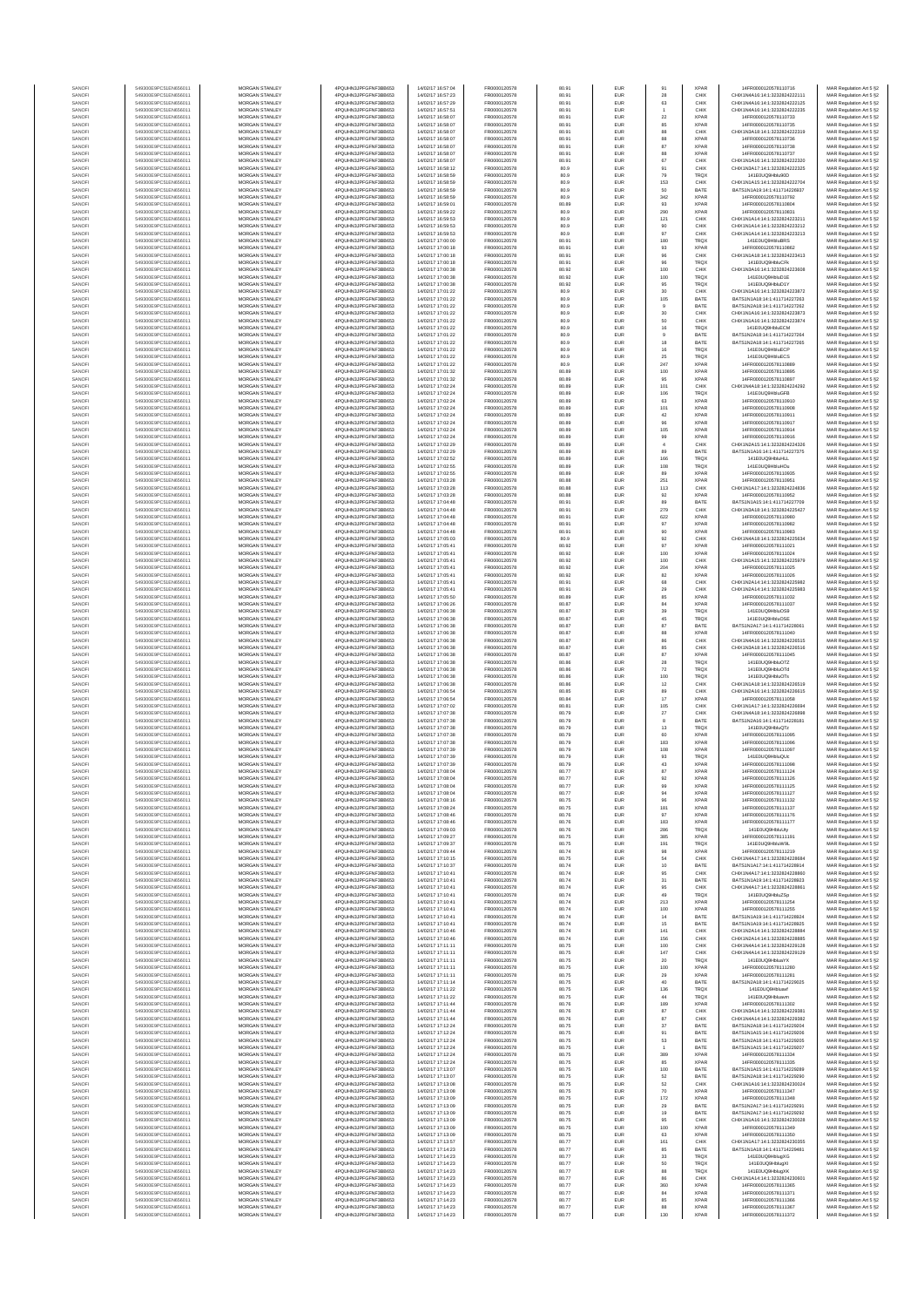| SANOFI           | 549300E9PC51EN656011                         | MORGAN STANLEY                                 | 4PQUHN3JPFGFNF3BB653                          | 14/02/17 17:14:38                      | FR0000120578                 | 80.76          | EUR                      | 174                  | <b>XPAR</b>                | 14FR0000120578111386                                           | MAR Regulation Art 5 §2                            |
|------------------|----------------------------------------------|------------------------------------------------|-----------------------------------------------|----------------------------------------|------------------------------|----------------|--------------------------|----------------------|----------------------------|----------------------------------------------------------------|----------------------------------------------------|
| SANOFI           | 549300E9PC51EN656011                         | MORGAN STANLEY                                 | 4PQUHN3JPFGFNF3BB653                          | 14/02/17 17:15:41                      | FR0000120578                 | 80.77          | EUR                      | 32                   | CHIX                       | CHIX1N2A18:14:1:3232824231492                                  | MAR Regulation Art 5 §2                            |
| SANOFI<br>SANOFI | 549300E9PC51EN656011<br>549300E9PC51EN656011 | <b>MORGAN STANLEY</b><br><b>MORGAN STANLEY</b> | 4PQUHN3JPFGFNF3BB653<br>4PQUHN3JPFGFNF3BB653  | 14/02/17 17:15:41<br>14/02/17 17:15:41 | FR0000120578<br>FR0000120578 | 80.77<br>80.77 | <b>EUR</b><br><b>EUR</b> | 10<br>10             | BATE<br>BATE               | BATS1N2A16:14:1:411714229819<br>BATS1N2A16:14:1:411714229820   | MAR Regulation Art 5 §2<br>MAR Regulation Art 5 §2 |
| SANOFI           | 549300E9PC51EN656011                         | MORGAN STANLEY                                 | 4PQUHN3JPFGFNF3BB653                          | 14/02/17 17:15:49                      | FR0000120578                 | 80.77          | EUR                      | 6                    | BATE                       | BATS1N2A17:14:1:411714229840                                   | MAR Regulation Art 5 §2                            |
| SANOFI<br>SANOFI | 549300E9PC51EN656011<br>549300E9PC51EN656011 | MORGAN STANLEY<br>MORGAN STANLEY               | 4PQUHN3JPFGFNF3BB653<br>4PQUHN3JPFGFNF3BB653  | 14/02/17 17:15:49<br>14/02/17 17:15:49 | FR0000120578<br>FR0000120578 | 80.77<br>80.77 | EUR<br>EUR               | $97\,$<br>89         | CHIX<br>CHIX               | CHIX1N4A17:14:1:3232824231564<br>CHIX1N4A17:14:1:3232824231565 | MAR Regulation Art 5 §2                            |
| SANOFI           | 549300E9PC51EN656011                         | MORGAN STANLEY                                 | 4PQUHN3JPFGFNF3BB653                          | 14/02/17 17:15:49                      | FR0000120578                 | 80.77          | EUR                      | 62                   | BATE                       | BATS1N2A17:14:1:411714229841                                   | MAR Regulation Art 5 §2<br>MAR Regulation Art 5 §2 |
| SANOFI           | 549300E9PC51EN656011                         | MORGAN STANLEY                                 | 4PQUHN3JPFGFNF3BB653                          | 14/02/17 17:15:49                      | FR0000120578                 | 80.77          | EUR                      | 3                    | BATE                       | BATS1N2A17:14:1:411714229842                                   | MAR Regulation Art 5 §2                            |
| SANOFI<br>SANOFI | 549300E9PC51EN656011<br>549300E9PC51EN656011 | MORGAN STANLEY<br>MORGAN STANLEY               | 4PQUHN3JPFGFNF3BB653<br>4PQUHN3JPFGFNF3BB653  | 14/02/17 17:16:03<br>14/02/17 17:16:03 | FR0000120578<br>FR0000120578 | 80.77<br>80.77 | EUR<br>EUR               | 88<br>34             | CHIX<br>CHIX               | CHIX1N4A17:14:1:3232824231755<br>CHIX1N1A14:14:1:3232824231759 | MAR Regulation Art 5 §2<br>MAR Regulation Art 5 §2 |
| SANOFI           | 549300E9PC51EN656011                         | <b>MORGAN STANLEY</b>                          | 4PQUHN3JPFGFNF3BB653                          | 14/02/17 17:18:03                      | FR0000120578                 | 80.77          | <b>EUR</b>               | 51                   | CHIX                       | CHIX1N1A14:14:1:3232824231760                                  | MAR Regulation Art 5 §2                            |
| SANOFI           | 549300E9PC51EN656011<br>549300E9PC51EN656011 | MORGAN STANLEY<br>MORGAN STANLEY               | 4PQUHN3JPFGFNF3BB653<br>4PQUHN3JPFGFNF3BB653  | 14/02/17 17:16:03<br>14/02/17 17:16:03 | FR0000120578<br>FR0000120578 | 80.77<br>80.77 | <b>EUR</b><br>EUR        | 18<br>94             | BATE<br>BATE               | BATS1N2A17:14:1:411714229912<br>BATS1N1A16:14:1:411714229915   | MAR Regulation Art 5 §2                            |
| SANOFI<br>SANOFI | 549300E9PC51EN656011                         | MORGAN STANLEY                                 | 4PQUHN3JPFGFNF3BB653                          | 14/02/17 17:16:03                      | FR0000120578                 | 80.77          | EUR                      | 140                  | <b>TRQX</b>                | 141E0UQ9HblukSJ                                                | MAR Regulation Art 5 §2<br>MAR Regulation Art 5 §2 |
| SANOFI           | 549300E9PC51EN656011                         | MORGAN STANLEY                                 | 4PQUHN3JPFGFNF3BB653                          | 14/02/17 17:16:03                      | FR0000120578                 | 80.77          | EUR                      | 331                  | <b>XPAR</b>                | 14FR0000120578111425                                           | MAR Regulation Art 5 §2                            |
| SANOFI<br>SANOFI | 549300E9PC51EN656011<br>549300E9PC51EN656011 | MORGAN STANLEY<br>MORGAN STANLEY               | 4PQUHN3JPFGFNF3BB653<br>4PQUHN3JPFGFNF3BB653  | 14/02/17 17:16:03<br>14/02/17 17:16:03 | FR0000120578<br>FR0000120578 | 80.77<br>80.77 | EUR<br>EUR               | 108<br>30            | <b>XPAR</b><br><b>XPAR</b> | 14FR0000120578111426<br>14FR0000120578111427                   | MAR Regulation Art 5 §2<br>MAR Regulation Art 5 §2 |
| SANOFI           | 549300E9PC51EN656011                         | MORGAN STANLEY                                 | 4PQUHN3JPFGFNF3BB653                          | 14/02/17 17:16:03                      | FR0000120578                 | 80.77          | EUR                      | 141                  | <b>XPAR</b>                | 14FR0000120578111428                                           | MAR Regulation Art 5 §2                            |
| SANOFI           | 549300E9PC51EN656011                         | <b>MORGAN STANLEY</b>                          | 4PQUHN3JPFGFNF3BB653                          | 14/02/17 17:16:03                      | FR0000120578                 | 80.77          | <b>EUR</b>               | 102                  | <b>XPAR</b>                | 14FR0000120578111429                                           | MAR Regulation Art 5 §2                            |
| SANOFI<br>SANOFI | 549300E9PC51EN656011<br>549300E9PC51EN656011 | MORGAN STANLEY<br>MORGAN STANLEY               | 4PQUHN3JPFGFNF3BB653<br>4PQUHN3JPFGFNF3BB653  | 14/02/17 17:17:07<br>14/02/17 17:17:07 | FR0000120578                 | 80.76<br>80.76 | <b>EUR</b><br>EUR        | 85                   | CHIX<br>CHIX               | CHIX1N2A17-14-1-3232824232219<br>CHIX1N3A14:14:1:3232824232220 | MAR Regulation Art 5 §2                            |
| SANOFI           | 549300E9PC51EN656011                         | MORGAN STANLEY                                 | 4PQUHN3JPFGFNF3BB653                          | 14/02/17 17:17:07                      | FR0000120578<br>FR0000120578 | 80.76          | EUR                      | $_{\rm 87}$<br>86    | CHIX                       | CHIX1N4A15:14:1:3232824232221                                  | MAR Regulation Art 5 §2<br>MAR Regulation Art 5 §2 |
| SANOFI           | 549300E9PC51EN656011                         | MORGAN STANLEY                                 | 4PQUHN3JPFGFNF3BB653                          | 14/02/17 17:17:07                      | FR0000120578                 | 80.76          | EUR                      | 115                  | TRQX                       | 141E0UQ9HblumNC                                                | MAR Regulation Art 5 §2                            |
| SANOFI<br>SANOFI | 549300E9PC51EN656011<br>549300E9PC51EN656011 | MORGAN STANLEY<br>MORGAN STANLEY               | 4PQUHN3JPFGFNF3BB653<br>4PQUHN3JPFGFNF3BB653  | 14/02/17 17:17:07<br>14/02/17 17:17:07 | FR0000120578<br>FR0000120578 | 80.76<br>80.76 | EUR<br>EUR               | 87<br>89             | <b>XPAR</b><br><b>XPAR</b> | 14FR0000120578111443<br>14FR0000120578111444                   | MAR Regulation Art 5 §2<br>MAR Regulation Art 5 §2 |
| SANOFI           | 549300E9PC51EN656011                         | MORGAN STANLEY                                 | 4PQUHN3JPFGFNF3BB653                          | 14/02/17 17:17:07                      | FR0000120578                 | 80.76          | EUR                      | 87                   | <b>XPAR</b>                | 14FR0000120578111446                                           | MAR Regulation Art 5 §2                            |
| SANOFI<br>SANOFI | 549300E9PC51EN656011<br>549300E9PC51EN656011 | <b>MORGAN STANLEY</b><br>MORGAN STANLEY        | 4PQUHN3JPFGFNF3BB653<br>4PQUHN3JPFGFNF3BB653  | 14/02/17 17:17:07<br>14/02/17 17:17:07 | FR0000120578<br>FR0000120578 | 80.76<br>80.76 | EUR<br>EUR               | 99                   | CHIX<br>CHIX               | CHIX1N2A18:14:1:3232824232223<br>CHIX1N2A18:14:1:3232824232224 | MAR Regulation Art 5 §2                            |
| SANOFI           | 549300E9PC51EN656011                         | MORGAN STANLEY                                 | 4PQUHN3JPFGFNF3BB653                          | 14/02/17 17:17:36                      | FR0000120578                 | 80.77          | EUR                      | $71\,$<br>$16\,$     | <b>TRQX</b>                | 141F0UQ9Hblun90                                                | MAR Regulation Art 5 §2<br>MAR Regulation Art 5 §2 |
| SANOFI           | 549300E9PC51EN656011                         | MORGAN STANLEY                                 | 4PQUHN3JPFGFNF3BB653                          | 14/02/17 17:17:43                      | FR0000120578                 | 80.77          | EUR                      | $10$                 | BATE                       | BATS1N2A15:14:1:411714230191                                   | MAR Regulation Art 5 §2                            |
| SANOFI<br>SANOFI | 549300E9PC51EN656011<br>549300E9PC51EN656011 | MORGAN STANLEY<br>MORGAN STANLEY               | 4PQUHN3JPFGFNF3BB653<br>4PQUHN3JPFGFNF3BB653  | 14/02/17 17:17:43<br>14/02/17 17:17:43 | FR0000120578<br>FR0000120578 | 80.77<br>80.77 | EUR<br>EUR               | 10<br>10             | BATE<br>BATE               | BATS1N2A15:14:1:411714230192<br>BATS1N2A15:14:1:411714230193   | MAR Regulation Art 5 §2<br>MAR Regulation Art 5 §2 |
| SANOFI           | 549300E9PC51EN656011                         | MORGAN STANLEY                                 | 4PQUHN3JPFGFNF3BB653                          | 14/02/17 17:17:43                      | FR0000120578                 | 80.77          | EUR                      | 10                   | BATE                       | BATS1N2A15:14:1:411714230194                                   | MAR Regulation Art 5 §2                            |
| SANOFI           | 549300E9PC51EN656011                         | MORGAN STANLEY                                 | 4PQUHN3JPFGFNF3BB653                          | 14/02/17 17:17:43                      | FR0000120578                 | 80.77          | EUR                      | $_{32}$              | CHIX                       | CHIX1N1A14:14:1:3232824232521                                  | MAR Regulation Art 5 §2                            |
| SANOFI<br>SANOFI | 549300E9PC51EN656011<br>549300E9PC51EN656011 | <b>MORGAN STANLEY</b><br><b>MORGAN STANLEY</b> | 4PQUHN3JPFGFNF3BB653<br>4PQUHN3JPFGFNF3BB653  | 14/02/17 17:17:43<br>14/02/17 17:17:43 | FR0000120578<br>FR0000120578 | 80.77<br>80.77 | <b>EUR</b><br><b>EUR</b> | $\overline{4}$<br>32 | BATE<br>CHIX               | BATS1N2A15:14:1:411714230195<br>CHIX1N1A14:14:1:3232824232525  | MAR Regulation Art 5 §2<br>MAR Regulation Art 5 §2 |
| SANOFI           | 549300E9PC51EN656011                         | MORGAN STANLEY                                 | 4PQUHN3JPFGFNF3BB653                          | 14/02/17 17:17:43                      | FR0000120578                 | 80.77          | EUR                      | $70\,$               | CHIX                       | CHIX1N1A14:14:1:3232824232526                                  | MAR Regulation Art 5 §2                            |
| SANOFI           | 549300E9PC51EN656011                         | MORGAN STANLEY                                 | 4PQUHN3JPFGFNF3BB653                          | 14/02/17 17:17:43                      | FR0000120578                 | 80.77          | EUR                      | 75                   | XPAR                       | 14FR0000120578111467                                           | MAR Regulation Art 5 §2                            |
| SANOF<br>SANOFI  | 549300E9PC51EN656011<br>549300E9PC51EN656011 | MORGAN STANLEY<br>MORGAN STANLEY               | 4PQUHN3JPFGFNF3BB653<br>4PQUHN3JPFGFNF3BB653  | 4/02/17 17:17:43<br>14/02/17 17:17:43  | FR0000120578<br>FR0000120578 | 80.77<br>80.77 | EUR<br>EUR               | $71\,$<br>18         | <b>XPAF</b><br><b>XPAR</b> | 14FR0000120578111465<br>14FR0000120578111468                   | MAR Regulation Art 5 §2<br>MAR Regulation Art 5 §2 |
| SANOFI           | 549300E9PC51EN656011                         | MORGAN STANLEY                                 | 4PQUHN3JPFGFNF3BB653                          | 14/02/17 17:17:43                      | FR0000120578                 | 80.77          | EUR                      | 92                   | <b>XPAR</b>                | 14FR0000120578111469                                           | MAR Regulation Art 5 §2                            |
| SANOFI<br>SANOFI | 549300E9PC51EN656011<br>549300E9PC51EN656011 | MORGAN STANLEY<br>MORGAN STANLEY               | 4PQUHN3JPFGFNF3BB653<br>4PQUHN3JPFGFNF3BB653  | 14/02/17 17:17:43<br>14/02/17 17:17:43 | FR0000120578<br>FR0000120578 | 80.77<br>80.77 | EUR<br>EUR               | 88<br>110            | <b>XPAR</b><br><b>XPAR</b> | 14FR0000120578111470<br>14FR0000120578111471                   | MAR Regulation Art 5 §2<br>MAR Regulation Art 5 §2 |
| SANOFI           | 549300E9PC51EN656011                         | <b>MORGAN STANLEY</b>                          | 4PQUHN3JPFGFNF3BB653                          | 14/02/17 17:17:43                      | FR0000120578                 | 80.77          | <b>EUR</b>               | 173                  | <b>XPAR</b>                | 14FR0000120578111472                                           | MAR Regulation Art 5 §2                            |
| SANOFI           | 549300E9PC51EN656011                         | MORGAN STANLEY                                 | 4PQUHN3JPFGFNF3BB653                          | 14/02/17 17:18:02                      | FR0000120578                 | 80.77          | <b>EUR</b>               | 97                   | <b>XPAR</b>                | 14FR0000120578111489                                           | MAR Regulation Art 5 §2                            |
| SANOFI<br>SANOFI | 549300E9PC51EN656011<br>549300E9PC51EN656011 | MORGAN STANLEY<br>MORGAN STANLEY               | 4PQUHN3JPFGFNF3BB653<br>4PQUHN3JPFGFNF3BB653  | 14/02/17 17:18:02<br>14/02/17 17:18:45 | FR0000120578<br>FR0000120578 | 80.77<br>80.77 | EUR<br>EUR               | 181<br>58            | <b>XPAR</b><br>BATE        | 14FR0000120578111488<br>BATS1N1A19:14:1:411714230441           | MAR Regulation Art 5 §2<br>MAR Regulation Art 5 §2 |
| SANOF            | 549300E9PC51EN656011                         | MORGAN STANLEY                                 | 4PQUHN3JPFGFNF3BB653                          | 4/02/17 17:18:45                       | FR0000120578                 | 80.77          | EUR                      | 126                  | CHIX                       | CHIX1N2A17:14:1:3232824233244                                  | MAR Regulation Art 5 §2                            |
| SANOFI           | 549300E9PC51EN656011<br>549300E9PC51EN656011 | MORGAN STANLEY                                 | 4PQUHN3JPFGFNF3BB653                          | 14/02/17 17:18:45                      | FR0000120578                 | 80.77          | EUR                      | $71\,$               | <b>TRQX</b><br>BATE        | 141E0UQ9HbluptJ                                                | MAR Regulation Art 5 §2                            |
| SANOFI<br>SANOFI | 549300E9PC51EN656011                         | MORGAN STANLEY<br>MORGAN STANLEY               | 4PQUHN3JPFGFNF3BB653<br>4PQUHN3JPFGFNF3BB653  | 14/02/17 17:18:45<br>14/02/17 17:18:45 | FR0000120578<br>FR0000120578 | 80.77<br>80.77 | EUR<br>EUR               | $2\mathrm{S}$<br>20  | BATE                       | BATS1N2A18:14:1:411714230442<br>BATS1N2A18:14:1:411714230443   | MAR Regulation Art 5 §2<br>MAR Regulation Art 5 §2 |
| SANOFI           | 549300E9PC51EN656011                         | <b>MORGAN STANLEY</b>                          | 4PQUHN3JPFGFNF3BB653                          | 14/02/17 17:18:45                      | FR0000120578                 | 80.77          | <b>EUR</b>               | 139                  | CHIX                       | CHIX1N2A17:14:1:3232824233248                                  | MAR Regulation Art 5 §2                            |
| SANOFI           | 549300E9PC51EN656011<br>549300E9PC51EN656011 | MORGAN STANLEY<br>MORGAN STANLEY               | 4PQUHN3JPFGFNF3BB653<br>4PQUHN3JPFGFNF3BB653  | 14/02/17 17:18:45<br>14/02/17 17:19:04 | FR0000120578<br>FR0000120578 | 80.77<br>80.76 | <b>EUR</b>               | 311                  | <b>XPAR</b><br><b>XPAR</b> | 14FR0000120578111499<br>14FR0000120578111502                   | MAR Regulation Art 5 §2                            |
| SANOFI<br>SANOFI | 549300E9PC51EN656011                         | MORGAN STANLEY                                 | 4PQUHN3JPFGFNF3BB653                          | 14/02/17 17:19:04                      | FR0000120578                 | 80.76          | EUR<br>EUR               | $97\,$<br>$71\,$     | <b>XPAR</b>                | 14FR0000120578111503                                           | MAR Regulation Art 5 §2<br>MAR Regulation Art 5 §2 |
| SANOFI           | 549300E9PC51EN656011                         | MORGAN STANLEY                                 | 4PQUHN3JPFGFNF3BB653                          | 14/02/17 17:19:04                      | FR0000120578                 | 80.76          | EUR                      | 24                   | BATE                       | BATS1N1A16:14:1:41171423048                                    | MAR Regulation Art 5 §2                            |
| SANOFI<br>SANOFI | 549300E9PC51EN656011<br>549300E9PC51EN656011 | MORGAN STANLEY<br>MORGAN STANLEY               | 4PQUHN3JPFGFNF3BB653<br>4PQUHN3JPFGFNF3BB653  | 14/02/17 17:19:34<br>14/02/17 17:20:10 | FR0000120578<br>FR0000120578 | 80.76<br>80.78 | EUR<br>EUR               | $2\mathrm{S}$<br>13  | <b>XPAR</b><br>BATE        | 14FR0000120578111517<br>BATS1N1A16:14:1:411714230781           | MAR Regulation Art 5 §2<br>MAR Regulation Art 5 §2 |
| SANOFI           | 549300E9PC51EN656011                         | MORGAN STANLEY                                 | 4PQUHN3JPFGFNF3BB653                          | 14/02/17 17:20:10                      | FR0000120578                 | 80.78          | EUR                      | 56                   | BATE                       | BATS1N1A16:14:1:411714230782                                   | MAR Regulation Art 5 §2                            |
| SANOFI           | 549300E9PC51EN656011                         | <b>MORGAN STANLEY</b>                          | 4PQUHN3JPFGFNF3BB653                          | 14/02/17 17:20:10                      | FR0000120578                 | 80.78          | <b>EUR</b>               | 211                  | CHIX                       | CHIX1N4A16:14:1:3232824234075                                  | MAR Regulation Art 5 §2                            |
| SANOFI<br>SANOFI | 549300E9PC51EN656011<br>549300E9PC51EN656011 | <b>MORGAN STANLEY</b><br>MORGAN STANLEY        | 4PQUHN3JPFGFNF3BB653<br>4PQUHN3JPFGFNF3BB653  | 14/02/17 17:20:10<br>14/02/17 17:20:10 | FR0000120578<br>FR0000120578 | 80.78<br>80.78 | <b>EUR</b><br>EUR        | 107<br>94            | <b>TRQX</b><br>CHIX        | 141E0UQ9HblutAE<br>CHIX1N1A17:14:1:3232824234079               | MAR Regulation Art 5 §2<br>MAR Regulation Art 5 §2 |
| SANOFI           | 549300E9PC51EN656011                         | MORGAN STANLEY                                 | 4PQUHN3JPFGFNF3BB653                          | 14/02/17 17:20:10                      | FR0000120578                 | 80.78          | EUR                      | 100                  | CHIX                       | CHIX1N2A14:14:1:3232824234080                                  | MAR Regulation Art 5 §2                            |
| SANOFI<br>SANOFI | 549300E9PC51EN656011<br>549300E9PC51EN656011 | MORGAN STANLEY<br>MORGAN STANLEY               | 4PQUHN3JPFGFNF3BB653<br>4PQUHN3JPFGFNF3BB653  | 14/02/17 17:20:10<br>14/02/17 17:20:10 | FR0000120578<br>FR0000120578 | 80.78<br>80.78 | EUR<br>EUR               | 115<br>259           | CHIX<br><b>XPAR</b>        | CHIX1N3A14:14:1:3232824234082<br>14FR0000120578111546          | MAR Regulation Art 5 §2<br>MAR Regulation Art 5 §2 |
| SANOFI           | 549300E9PC51EN656011                         | MORGAN STANLEY                                 | 4PQUHN3JPFGFNF3BB653                          | 14/02/17 17:20:31                      | FR0000120578                 | 80.77          | EUR                      | 55                   | TRQX                       | 141E0UQ9Hbluth                                                 | MAR Regulation Art 5 §2                            |
| SANOFI           | 549300E9PC51EN656011                         | MORGAN STANLEY                                 | 4PQUHN3JPFGFNF3BB653                          | 14/02/17 17:20:31                      | FR0000120578                 | 80.77          | EUR                      | 39                   | TRQX                       | 141E0UQ9Hbluth                                                 | MAR Regulation Art 5 §2                            |
| SANOFI<br>SANOFI | 549300E9PC51EN656011<br>549300E9PC51EN656011 | <b>MORGAN STANLEY</b><br><b>MORGAN STANLEY</b> | 4PQUHN3JPFGFNF3BB653<br>4PQUHN3JPFGFNF3BB653  | 14/02/17 17:20:31<br>14/02/17 17:20:31 | FR0000120578<br>FR0000120578 | 80.77<br>80.77 | <b>EUR</b><br><b>EUR</b> | 86<br>65             | <b>TRQX</b><br><b>XPAR</b> | 141E0UQ9Hbluthn<br>14FR0000120578111551                        | MAR Regulation Art 5 §2<br>MAR Regulation Art 5 §2 |
| SANOFI           | 549300E9PC51EN656011                         | MORGAN STANLEY                                 | 4PQUHN3JPFGFNF3BB653                          | 14/02/17 17:20:31                      | FR0000120578                 | 80.77          | EUR                      | 90                   | <b>XPAR</b>                | 14FR0000120578111553                                           | MAR Regulation Art 5 §2                            |
| SANOFI<br>SANOFI | 549300E9PC51EN656011<br>549300E9PC51EN656011 | MORGAN STANLEY<br>MORGAN STANLEY               | 4PQUHN3JPFGFNF3BB653<br>4PQUHN3JPFGFNF3BB653  | 14/02/17 17:20:31<br>14/02/17 17:21:05 | FR0000120578<br>FR0000120578 | 80.77<br>80.76 | EUR<br>EUR               | 94<br>54             | <b>XPAR</b><br><b>XPAR</b> | 14FR0000120578111554<br>14FR0000120578111563                   | MAR Regulation Art 5 §2<br>MAR Regulation Art 5 §2 |
| SANOFI           | 549300E9PC51EN656011                         | MORGAN STANLEY                                 | 4PQUHN3JPFGFNF3BB653                          | 14/02/17 17:21:05                      | FR0000120578                 | 80.76          | EUR                      | $_{\rm 38}$          | <b>XPAR</b>                | 14FR0000120578111564                                           | MAR Regulation Art 5 §2                            |
| SANOFI<br>SANOFI | 549300E9PC51EN656011<br>549300E9PC51EN656011 | MORGAN STANLEY<br>MORGAN STANLEY               | 4PQUHN3JPFGFNF3BB653<br>4PQUHN3JPFGFNF3BB653  | 14/02/17 17:21:05<br>14/02/17 17:21:05 | FR0000120578<br>FR0000120578 | 80.76<br>80.76 | EUR<br>EUR               | 85<br>87             | <b>XPAR</b><br><b>XPAR</b> | 14FR0000120578111567<br>14FR0000120578111565                   | MAR Regulation Art 5 §2<br>MAR Regulation Art 5 §2 |
| SANOFI           | 549300E9PC51EN656011                         | MORGAN STANLEY                                 | 4PQUHN3JPFGFNF3BB653                          | 14/02/17 17:21:05                      | FR0000120578                 | 80.76          | EUR                      | 178                  | CHIX                       | CHIX1N4A14:14:1:3232824234690                                  | MAR Regulation Art 5 §2                            |
| SANOFI           | 549300E9PC51EN656011                         | <b>MORGAN STANLEY</b>                          | 4PQUHN3JPFGFNF3BB653                          | 14/02/17 17:21:05                      | FR0000120578                 | 80.76          | <b>EUR</b>               | 86                   | <b>TRQX</b>                | 141E0UQ9Hbluugg                                                | MAR Regulation Art 5 §2                            |
| SANOFI<br>SANOFI | 549300E9PC51EN656011<br>549300E9PC51EN656011 | <b>MORGAN STANLEY</b><br>MORGAN STANLEY        | 4PQUHN3JPFGFNF3BB653<br>4PQUHN3JPFGFNF3BB653  | 14/02/17 17:21:05<br>14/02/17 17:21:12 | FR0000120578<br>FR0000120578 | 80.74<br>80.74 | EUR<br>EUR               | $27\,$<br>100        | <b>XPAR</b><br>TRQX        | 14FR0000120578111572<br>141E0UQ9Hbluv3S                        | MAR Regulation Art 5 §2<br>MAR Regulation Art 5 §2 |
| SANOFI           | 549300E9PC51EN656011                         | MORGAN STANLEY                                 | 4PQUHN3JPFGFNF3BB653                          | 14/02/17 17:21:39                      | FR0000120578                 | 80.75          | EUR                      | 263                  | <b>XPAR</b>                | 14FR0000120578111606                                           | MAR Regulation Art 5 §2                            |
| SANOFI<br>SANOFI | 549300E9PC51EN656011<br>549300E9PC51EN656011 | MORGAN STANLEY<br>MORGAN STANLEY               | 4PQUHN3JPFGFNF3BB653<br>4PQUHN3JPFGFNF3BB653  | 14/02/17 17:21:41<br>14/02/17 17:21:48 | FR0000120578<br>FR0000120578 | 80.75<br>80.74 | EUR<br>EUR               | 216<br>87            | CHIX<br><b>XPAF</b>        | CHIX1N3A14:14:1:3232824235056<br>14FR0000120578111620          | MAR Regulation Art 5 §2                            |
| SANOFI           | 549300E9PC51EN656011                         | MORGAN STANLEY                                 | 4PQUHN3JPFGFNF3BB653                          | 14/02/17 17:22:02                      | FR0000120578                 | 80.74          | EUR                      | 91                   | CHIX                       | CHIX1N2A17:14:1:3232824235257                                  | MAR Regulation Art 5 §2<br>MAR Regulation Art 5 §2 |
| SANOFI           | 549300E9PC51EN656011                         | MORGAN STANLEY                                 | 4PQUHN3JPFGFNF3BB653                          | 14/02/17 17:22:06                      | FR0000120578                 | 80.74          | EUR                      | 87                   | TRQX                       | 141E0UQ9Hbluwgx                                                | MAR Regulation Art 5 §2                            |
| SANOFI<br>SANOFI | 549300E9PC51EN656011<br>549300E9PC51EN656011 | <b>MORGAN STANLEY</b><br><b>MORGAN STANLEY</b> | 4PQUHN3JPFGFNF3BB653<br>4PQUHN3JPFGFNF3BB653  | 14/02/17 17:22:06<br>14/02/17 17:22:15 | FR0000120578<br>FR0000120578 | 80.74<br>80.65 | <b>EUR</b><br><b>EUR</b> | 92<br>77             | <b>XPAR</b><br>BATE        | 14FR0000120578111624<br>RATS1N1A15-14-1-411714231281           | MAR Regulation Art 5 §2<br>MAR Regulation Art 5 §2 |
| SANOFI           | 549300E9PC51EN656011                         | MORGAN STANLEY                                 | 4PQUHN3JPFGFNF3BB653                          | 14/02/17 17:22:15                      | FR0000120578                 | 80.65          | EUR                      | $9$                  | BATE                       | BATS1N1A15:14:1:411714231282                                   | MAR Regulation Art 5 §2                            |
| SANOFI           | 549300E9PC51EN656011                         | MORGAN STANLEY                                 | 4PQUHN3JPFGFNF3BB653                          | 14/02/17 17:22:33                      | FR0000120578<br>FR0000120578 | 80.67          | EUR                      | 54                   | <b>XPAR</b>                | 14FR0000120578111710                                           | MAR Regulation Art 5 §2                            |
| SANOF<br>SANOFI  | 549300E9PC51EN656011<br>549300E9PC51EN656011 | MORGAN STANLEY<br>MORGAN STANLEY               | 4PQUHN3JPFGFNF3BB653<br>4PQUHN3JPFGFNF3BB653  | 4/02/17 17:22:33<br>14/02/17 17:23:36  | FR0000120578                 | 80.67<br>80.71 | EUR<br>EUR               | 322<br>199           | <b>XPAR</b><br><b>XPAR</b> | 14FR0000120578111711<br>14FR0000120578111745                   | MAR Regulation Art 5 §2<br>MAR Regulation Art 5 §2 |
| SANOFI           | 549300E9PC51EN656011                         | MORGAN STANLEY                                 | 4PQUHN3JPFGFNF3BB653                          | 14/02/17 17:23:36                      | FR0000120578                 | 80.71          | EUR                      | 92                   | <b>XPAR</b>                | 14FR0000120578111748                                           | MAR Regulation Art 5 §2                            |
| SANOFI<br>SANOFI | 549300E9PC51EN656011<br>549300E9PC51EN656011 | MORGAN STANLEY<br><b>MORGAN STANLEY</b>        | 4PQUHN3JPFGFNF3BB653<br>4PQUHN3JPFGFNF3BB653  | 14/02/17 17:23:36<br>14/02/17 17:23:36 | FR0000120578<br>FR0000120578 | 80.71<br>80.71 | EUR<br><b>EUR</b>        | 29<br>29             | BATE<br>BATE               | BATS1N1A15:14:1:411714231479<br>BATS1N1A15-14-1-411714231480   | MAR Regulation Art 5 §2<br>MAR Regulation Art 5 §2 |
| SANOFI           | 549300E9PC51EN656011                         | <b>MORGAN STANLEY</b>                          | 4PQUHN3JPFGFNF3BB653                          | 14/02/17 17:23:36                      | FR0000120578                 | 80.71          | <b>EUR</b>               | 89                   | CHIX                       | CHIX1N2A14:14:1:3232824236109                                  | MAR Regulation Art 5 §2                            |
| SANOFI           | 549300E9PC51EN65601                          | <b>MORGAN STANLEY</b>                          | 4POLIHN3JPEGENE3BB653                         | 14/02/17 17:23:36                      | FR0000120578                 | 80.71          | <b>FUE</b>               |                      | <b>BATE</b>                | BATS1N1A15:14:1:411714231481                                   | MAR Regulation Art 5 §2                            |
| SANOFI<br>SANOF  | 549300E9PC51EN656011<br>549300E9PC51EN656011 | MORGAN STANLEY<br>MORGAN STANLEY               | 4PQUHN3JPFGFNF3BB653<br>4PQUHN3JPFGFNF3BB653  | 14/02/17 17:23:38<br>14/02/17 17:23:38 | FR0000120578<br>FR0000120578 | 80.71<br>80.71 | EUR<br>EUR               | $45\,$<br>45         | TRQX<br><b>TRQX</b>        | 141E0UQ9Hblv0BC<br>141E0UQ9Hblv0BH                             | MAR Regulation Art 5 §2<br>MAR Regulation Art 5 §2 |
| SANOFI           | 549300E9PC51EN656011                         | MORGAN STANLEY                                 | 4PQUHN3JPFGFNF3BB653                          | 14/02/17 17:23:41                      | FR0000120578                 | 80.71          | EUR                      | 141                  | <b>XPAR</b>                | 14FR0000120578111751                                           | MAR Regulation Art 5 §2                            |
| SANOFI<br>SANOFI | 549300E9PC51EN656011<br>549300E9PC51EN656011 | MORGAN STANLEY<br>MORGAN STANLEY               | 4PQUHN3JPFGFNF3BB653<br>4PQUHN3JPFGFNF3BB653  | 14/02/17 17:23:41<br>14/02/17 17:23:41 | FR0000120578<br>FR0000120578 | 80.71<br>80.71 | <b>EUR</b><br>EUR        | 95<br>257            | CHIX<br><b>XPAR</b>        | CHIX1N3A17:14:1:3232824236156<br>14FR0000120578111755          | MAR Regulation Art 5 §2<br>MAR Regulation Art 5 §2 |
| SANOFI           | 549300E9PC51EN656011                         | <b>MORGAN STANLEY</b>                          | 4PQUHN3JPFGFNF3BB653                          | 14/02/17 17:23:57                      | FR0000120578                 | 80.7           | <b>EUR</b>               | 85                   | BATE                       | BATS1N1A17:14:1:411714231525                                   | MAR Regulation Art 5 §2                            |
| SANOFI           | 549300E9PC51EN656011                         | <b>MORGAN STANLEY</b>                          | 4PQUHN3JPFGFNF3BB653                          | 14/02/17 17:23:57                      | FR0000120578                 | 80.7           | <b>EUR</b>               | 89                   | <b>TRQX</b>                | 141E0UQ9Hblv0el                                                | MAR Regulation Art 5 §2                            |
| SANOFI<br>SANOFI | 549300E9PC51EN656011<br>549300E9PC51EN656011 | MORGAN STANLEY<br>MORGAN STANLEY               | 4PQUHN3JPFGFNF3BB653<br>4PQUHN3JPFGFNF3BB653  | 14/02/17 17:23:57<br>14/02/17 17:24:00 | FR0000120578<br>FR0000120578 | 80.7<br>80.69  | <b>EUR</b><br>EUR        | 85<br>91             | TRQX<br>TRQX               | 141E0UQ9Hblv0eK<br>141E0UQ9Hblv0gT                             | MAR Regulation Art 5 §2<br>MAR Regulation Art 5 §2 |
| SANOFI           | 549300E9PC51EN656011                         | MORGAN STANLEY                                 | 4PQUHN3JPFGFNF3BB653                          | 14/02/17 17:24:16                      | FR0000120578                 | 80.61          | EUR                      | 271                  | CHIX                       | CHIX1N4A17:14:1:3232824236562                                  | MAR Regulation Art 5 §2                            |
| SANOFI<br>SANOFI | 549300E9PC51EN656011<br>549300E9PC51EN656011 | MORGAN STANLEY<br>MORGAN STANLEY               | 4PQUHN3JPFGFNF3BB653<br>4POLIHN3JPEGENE3BB653 | 14/02/17 17:24:47<br>14/02/17 17:24:47 | FR0000120578<br>FR0000120578 | 80.66<br>80.66 | EUR<br>EUR               | 255<br>107           | <b>XPAR</b><br><b>XPAR</b> | 14FR0000120578111854<br>14FR0000120578111855                   | MAR Regulation Art 5 §2<br>MAR Regulation Art 5 §2 |
| SANOFI           | 549300E9PC51EN656011                         | MORGAN STANLEY                                 | 4PQUHN3JPFGFNF3BB653                          | 14/02/17 17:24:47                      | FR0000120578                 | 80.66          | <b>EUR</b>               | 95                   | <b>XPAR</b>                | 14FR0000120578111856                                           | MAR Regulation Art 5 §2                            |
| SANOFI<br>SANOFI | 549300E9PC51EN656011<br>549300E9PC51EN656011 | MORGAN STANLEY<br><b>MORGAN STANLEY</b>        | 4PQUHN3JPFGFNF3BB653<br>4PQUHN3JPFGFNF3BB653  | 14/02/17 17:25:00<br>14/02/17 17:28:44 | FR0000120578<br>FR0000120578 | 80.65<br>80.71 | <b>EUR</b><br><b>EUR</b> | 190<br>300           | <b>XPAR</b><br><b>XPAR</b> | 14FR0000120578111871<br>14FR0000120578111914                   | MAR Regulation Art 5 §2                            |
| SANOFI           | 549300E9PC51EN656011                         | MORGAN STANLEY                                 | 4PQUHN3JPFGFNF3BB653                          | 14/02/17 17:26:44                      | FR0000120578                 | 80.71          | <b>EUR</b>               | 300                  | <b>XPAR</b>                | 14FR0000120578111915                                           | MAR Regulation Art 5 §2<br>MAR Regulation Art 5 §2 |
| SANOFI           | 549300E9PC51EN656011                         | MORGAN STANLEY                                 | 4PQUHN3JPFGFNF3BB653                          | 14/02/17 17:26:45                      | FR0000120578                 | 80.71          | <b>EUR</b>               | 300                  | <b>XPAR</b>                | 14FR0000120578111916                                           | MAR Regulation Art 5 §2                            |
| SANOFI<br>SANOFI | 549300E9PC51EN656011<br>549300E9PC51EN656011 | MORGAN STANLEY<br>MORGAN STANLEY               | 4PQUHN3JPFGFNF3BB653<br>4PQUHN3JPFGFNF3BB653  | 14/02/17 17:26:48<br>14/02/17 17:26:48 | FR0000120578<br>FR0000120578 | 80.71<br>80.71 | <b>EUR</b><br>EUR        | 52<br>140            | <b>XPAR</b><br>BATE        | 14FR0000120578111917<br>BATS1N2A15:14:1:411714232182           | MAR Regulation Art 5 §2<br>MAR Regulation Art 5 §2 |
| SANOFI           | 549300E9PC51EN656011                         | MORGAN STANLEY                                 | 4PQUHN3JPFGFNF3BB653                          | 14/02/17 17:26:48                      | FR0000120578                 | 80.71          | EUR                      | 218                  | TRQX                       | 141E0UQ9Hblv6G8                                                | MAR Regulation Art 5 §2                            |
| SANOFI           | 549300E9PC51EN656011<br>549300E9PC51EN656011 | MORGAN STANLEY<br>MORGAN STANLEY               | 4PQUHN3JPFGFNF3BB653<br>4PQUHN3JPFGFNF3BB653  | 14/02/17 17:26:48<br>14/02/17 17:26:50 | FR0000120578<br>FR0000120578 | 80.71          | EUR<br><b>EUR</b>        | 64<br>210            | CHIX<br><b>XPAR</b>        | CHIX1N1A14:14:1:3232824238002<br>14FR0000120578111926          | MAR Regulation Art 5 §2                            |
| SANOFI<br>SANOFI | 549300E9PC51EN656011                         | MORGAN STANLEY                                 | 4PQUHN3JPFGFNF3BB653                          | 14/02/17 17:26:50                      | FR0000120578                 | 80.7<br>80.7   | <b>EUR</b>               | 156                  | <b>XPAR</b>                | 14FR0000120578111927                                           | MAR Regulation Art 5 §2<br>MAR Regulation Art 5 §2 |
| SANOFI           | 549300E9PC51EN656011                         | <b>MORGAN STANLEY</b>                          | 4PQUHN3JPFGFNF3BB653                          | 14/02/17 17:26:52                      | FR0000120578                 | 80.68          | <b>EUR</b>               | 101                  | <b>XPAR</b>                | 14FR0000120578111931                                           | MAR Regulation Art 5 §2                            |
| SANOFI<br>SANOFI | 549300E9PC51EN656011<br>549300E9PC51EN656011 | <b>MORGAN STANLEY</b><br>MORGAN STANLEY        | 4POLIHN3JPEGENE3BB653<br>4PQUHN3JPFGFNF3BB653 | 14/02/17 17:27:12<br>14/02/17 17:27:54 | FR0000120578<br>FR0000120578 | 80.66<br>80.69 | <b>EUR</b><br><b>EUR</b> | 166<br>116           | <b>XPAR</b><br><b>XPAR</b> | 14FR0000120578111937<br>14FR0000120578111948                   | MAR Regulation Art 5 §2<br>MAR Regulation Art 5 §2 |
| SANOFI           | 549300E9PC51EN656011                         | MORGAN STANLEY                                 | 4PQUHN3JPFGFNF3BB653                          | 14/02/17 17:27:54                      | FR0000120578                 | 80.69          | EUR                      | 584                  | <b>XPAR</b>                | 14FR0000120578111949                                           | MAR Regulation Art 5 §2                            |
| SANOFI           | 549300E9PC51EN656011<br>549300E9PC51EN656011 | MORGAN STANLEY                                 | 4PQUHN3JPFGFNF3BB653                          | 14/02/17 17:27:54<br>14/02/17 17:28:29 | FR0000120578                 | 80.69          | EUR                      | 32                   | <b>XPAR</b><br>CHIX        | 4FR0000120578111950                                            | MAR Regulation Art 5 §2                            |
| SANOFI<br>SANOFI | 549300E9PC51EN656011                         | MORGAN STANLEY<br>MORGAN STANLEY               | 4PQUHN3JPFGFNF3BB653<br>4PQUHN3JPFGFNF3BB653  | 14/02/17 17:28:29                      | FR0000120578<br>FR0000120578 | 80.64<br>80.64 | <b>EUR</b><br>EUR        | 154<br>284           | BATE                       | CHIX1N2A18:14:1:3232824238779<br>BATS1N1A15:14:1:411714232459  | MAR Regulation Art 5 §2<br>MAR Regulation Art 5 §2 |
| SANOFI           | 549300E9PC51EN656011                         | MORGAN STANLEY                                 | 4PQUHN3JPFGFNF3BB653                          | 15/02/17 09:00:16                      | FR0000120578                 | 80.88          | <b>EUR</b>               | 91                   | <b>XPAR</b>                | 15FR00001205781153                                             | MAR Regulation Art 5 §2                            |
| SANOFI<br>SANOFI | 549300E9PC51EN656011<br>549300E9PC51EN656011 | <b>MORGAN STANLEY</b><br>MORGAN STANLEY        | 4PQUHN3JPFGFNF3BB653<br>4PQUHN3JPFGFNF3BB653  | 15/02/17 09:01:34<br>15/02/17 09:01:34 | FR0000120578<br>FR0000120578 | 81<br>81       | <b>EUR</b><br><b>EUR</b> | 119<br>40            | CHIX<br>CHIX               | CHIX1N4A16:15:1:3232824100083<br>CHIX1N4A16:15:1:3232824100084 | MAR Regulation Art 5 §2<br>MAR Regulation Art 5 §2 |
| SANOFI           | 549300E9PC51EN656011                         | MORGAN STANLEY                                 | 4PQUHN3JPFGFNF3BB653                          | 15/02/17 09:01:34                      | FR0000120578                 | 81             | EUR                      | 138                  | CHIX                       | CHIX1N1A18:15:1:3232824100085                                  | MAR Regulation Art 5 §2                            |
| SANOFI<br>SANOFI | 549300E9PC51EN656011<br>549300E9PC51EN656011 | MORGAN STANLEY<br>MORGAN STANLEY               | 4PQUHN3JPFGFNF3BB653<br>4PQUHN3JPFGFNF3BB653  | 15/02/17 09:01:34<br>15/02/17 09:01:34 | FR0000120578<br>FR0000120578 | 81<br>81       | EUR<br>EUR               | 136<br>18            | TRQX<br>TRQX               | 151E0UQsF5hEzCH<br>151E0UQsF5hEzCK                             | MAR Regulation Art 5 §2<br>MAR Regulation Art 5 §2 |
| SANOFI           | 549300E9PC51EN656011                         | MORGAN STANLEY                                 | 4PQUHN3JPFGFNF3BB653                          | 15/02/17 09:01:34                      | FR0000120578                 | 81             | <b>EUR</b>               | 159                  | <b>XPAR</b>                | 15FR00001205781208                                             | MAR Regulation Art 5 §2                            |
| SANOFI           | 549300E9PC51EN656011                         | MORGAN STANLEY                                 | 4PQUHN3JPFGFNF3BB653                          | 15/02/17 09:01:34                      | FR0000120578                 | 81             | EUR                      | 157                  | <b>XPAR</b>                | 15FR00001205781211                                             | MAR Regulation Art 5 §2                            |
| SANOFI<br>SANOFI | 549300E9PC51EN656011<br>549300E9PC51EN656011 | <b>MORGAN STANLEY</b><br><b>MORGAN STANLEY</b> | 4PQUHN3JPFGFNF3BB653<br>4PQUHN3JPFGFNF3BB653  | 15/02/17 09:01:34<br>15/02/17 09:01:34 | FR0000120578<br>FR0000120578 | 81<br>81       | <b>EUR</b><br><b>EUR</b> | 164<br>137           | <b>XPAR</b><br><b>XPAR</b> | 15FR00001205781212<br>15FR00001205781210                       | MAR Regulation Art 5 §2<br>MAR Regulation Art 5 §2 |
| SANOFI           | 549300E9PC51EN656011                         | MORGAN STANLEY                                 | 4PQUHN3JPFGFNF3BB653                          | 15/02/17 09:01:34                      | FR0000120578                 | 81             | EUR                      | 163                  | XPAR                       | 15FR00001205781209                                             | MAR Regulation Art 5 §2                            |
| SANOFI<br>SANOFI | 549300E9PC51EN656011<br>549300E9PC51EN656011 | MORGAN STANLEY<br>MORGAN STANLEY               | 4PQUHN3JPFGFNF3BB653<br>4PQUHN3JPFGFNF3BB653  | 15/02/17 09:01:34<br>15/02/17 09:01:54 | FR0000120578<br>FR0000120578 | 81<br>80.84    | <b>EUR</b><br>EUR        | $302\,$<br>91        | <b>XPAR</b><br><b>XPAR</b> | 15FR00001205781213<br>15FR00001205781224                       | MAR Regulation Art 5 §2<br>MAR Regulation Art 5 §2 |
| SANOFI           | 549300E9PC51EN656011                         | MORGAN STANLEY                                 | 4PQUHN3JPFGFNF3BB653                          | 15/02/17 09:04:43                      | FR0000120578                 | 81             | EUR                      | 102                  | CHIX                       | CHIX1N4A18:15:1:3232824100833                                  | MAR Regulation Art 5 §2                            |
| SANOFI<br>SANOFI | 549300E9PC51EN656011                         | MORGAN STANLEY                                 | 4PQUHN3JPFGFNF3BB653<br>4PQUHN3JPFGFNF3BB653  | 15/02/17 09:04:43                      | FR0000120578                 | 81<br>81       | <b>EUR</b>               | 86<br>95             | BATE<br>CHIX               | BATS1N1A15:15:1:411714192928                                   | MAR Regulation Art 5 §2                            |
| SANOFI           | 549300E9PC51EN656011<br>549300E9PC51EN656011 | MORGAN STANLEY<br>MORGAN STANLEY               | 4PQUHN3JPFGFNF3BB653                          | 15/02/17 09:04:43<br>15/02/17 09:04:43 | FR0000120578<br>FR0000120578 | 81             | EUR<br><b>EUR</b>        | 97                   | CHIX                       | CHIX1N1A15:15:1:3232824100834<br>CHIX1N2A15:15:1:3232824100835 | MAR Regulation Art 5 §2<br>MAR Regulation Art 5 §2 |
| SANOFI<br>SANOFI | 549300E9PC51EN656011<br>549300E9PC51EN656011 | <b>MORGAN STANLEY</b><br><b>MORGAN STANLEY</b> | 4PQUHN3JPFGFNF3BB653<br>4PQUHN3JPFGFNF3BB653  | 15/02/17 09:04:43<br>15/02/17 09:04:43 | FR0000120578<br>FR0000120578 | 81<br>81       | <b>EUR</b><br><b>EUR</b> | $\overline{1}$       | CHIX<br><b>XPAR</b>        | CHIX1N2A15:15:1:3232824100836<br>15FR00001205781269            | MAR Regulation Art 5 §2                            |
| SANOFI           | 549300E9PC51EN656011                         | MORGAN STANLEY                                 | 4PQUHN3JPFGFNF3BB653                          | 15/02/17 09:04:43                      | FR0000120578                 | 81             | EUR                      | 90<br>74             | <b>XPAR</b>                | 15FR00001205781270                                             | MAR Regulation Art 5 §2<br>MAR Regulation Art 5 §2 |
| SANOFI           | 549300E9PC51EN656011                         | MORGAN STANLEY                                 | 4PQUHN3JPFGFNF3BB653                          | 15/02/17 09:04:43                      | FR0000120578                 | 81             | EUR                      | 88                   | <b>XPAR</b>                | 15FR00001205781272                                             | MAR Regulation Art 5 §2                            |
| SANOFI<br>SANOFI | 549300E9PC51EN656011<br>549300E9PC51EN656011 | MORGAN STANLEY<br>MORGAN STANLEY               | 4PQUHN3JPFGFNF3BB653<br>4PQUHN3JPFGFNF3BB653  | 15/02/17 09:04:43<br>15/02/17 09:04:53 | FR0000120578<br>FR0000120578 | 81<br>80.92    | EUR<br>EUR               | 18<br>100            | <b>XPAR</b><br>CHIX        | 15FR00001205781271<br>CHIX1N4A16:15:1:3232824100884            | MAR Regulation Art 5 §2<br>MAR Regulation Art 5 §2 |
| SANOFI           | 549300E9PC51EN656011                         | MORGAN STANLEY                                 | 4PQUHN3JPFGFNF3BB653                          | 15/02/17 09:05:52                      | FR0000120578                 | 80.88          | <b>EUR</b>               | 86                   | <b>XPAR</b>                | 15FR00001205781285                                             | MAR Regulation Art 5 §2                            |
| SANOFI<br>SANOFI | 549300E9PC51EN656011<br>549300E9PC51EN656011 | MORGAN STANLEY<br><b>MORGAN STANLEY</b>        | 4PQUHN3JPFGFNF3BB653<br>4PQUHN3JPFGFNF3BB653  | 15/02/17 09:05:52<br>15/02/17 09:06:32 | FR0000120578<br>FR0000120578 | 80.88<br>80.88 | <b>EUR</b><br><b>EUR</b> | 86<br>73             | <b>XPAR</b><br>CHIX        | 15FR00001205781287<br>CHIX1N3A17:15:1:3232824101677            | MAR Regulation Art 5 §2<br>MAR Regulation Art 5 §2 |
| SANOFI           | 549300E9PC51EN656011                         | <b>MORGAN STANLEY</b>                          | 4PQUHN3JPFGFNF3BB653                          | 15/02/17 09:06:32                      | FR0000120578                 | 80.88          | <b>EUR</b>               | 73                   | CHIX                       | CHIX1N3A17:15:1:3232824101678                                  | MAR Regulation Art 5 §2                            |
| SANOFI<br>SANOFI | 549300E9PC51EN656011<br>549300E9PC51EN656011 | MORGAN STANLEY<br>MORGAN STANLEY               | 4PQUHN3JPFGFNF3BB653<br>4PQUHN3JPFGFNF3BB653  | 15/02/17 09:06:32<br>15/02/17 09:06:32 | FR0000120578<br>FR0000120578 | 80.88<br>80.88 | EUR<br>EUR               | $\sqrt{5}$           | BATE<br>BATE               | BATS1N1A19:15:1:411714193191<br>BATS1N1A19:15:1:411714193192   | MAR Regulation Art 5 §2<br>MAR Regulation Art 5 §2 |
| SANOFI           | 549300E9PC51EN656011                         | MORGAN STANLEY                                 | 4PQUHN3JPFGFNF3BB653                          | 15/02/17 09:06:32                      | FR0000120578                 | 80.88          | EUR                      | 12                   | BATE                       | BATS1N1A19:15:1:411714193193                                   | MAR Regulation Art 5 §2                            |
|                  |                                              |                                                |                                               |                                        |                              |                |                          |                      |                            |                                                                |                                                    |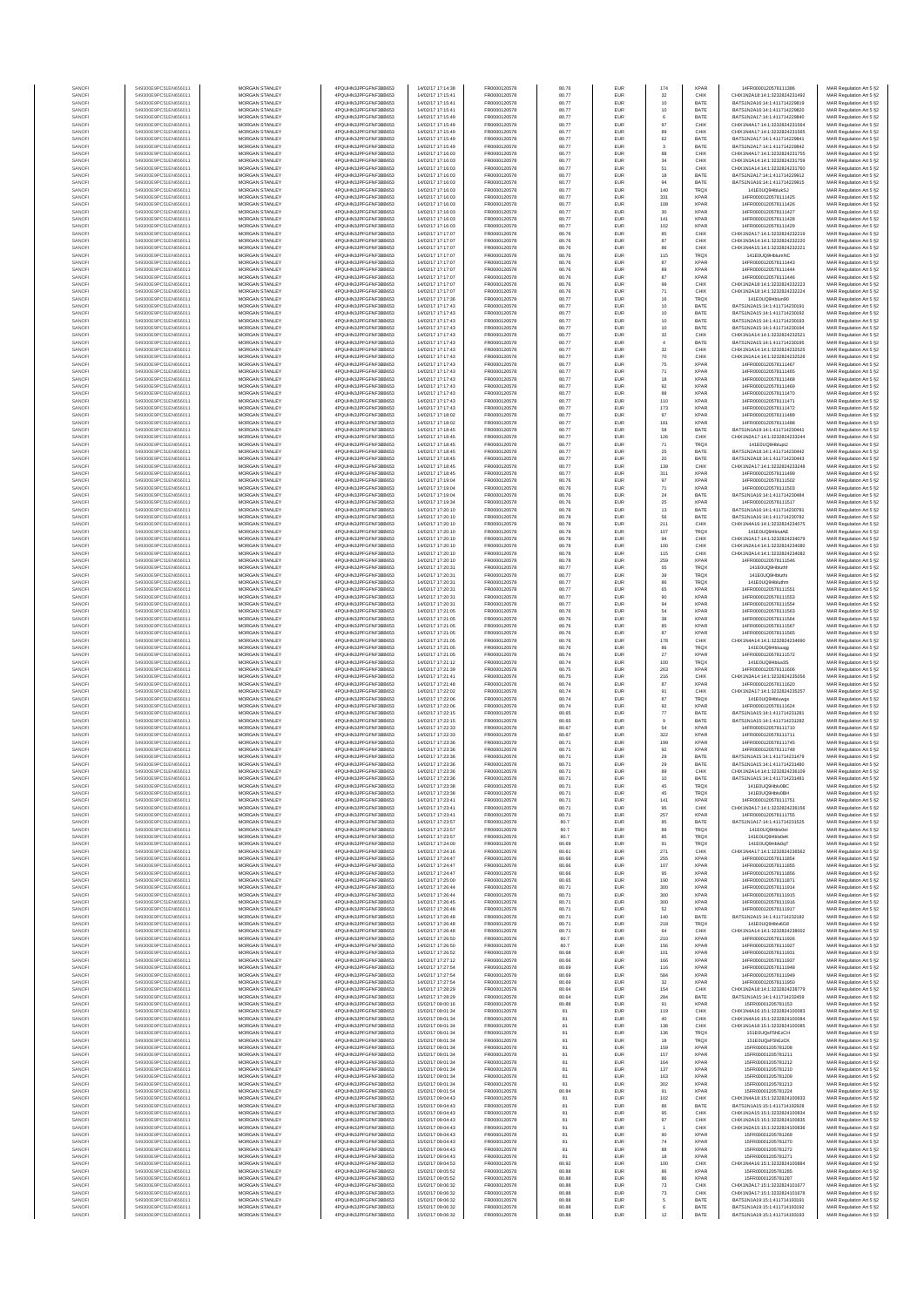| SANOF            | 549300E9PC51EN656011                         | MORGAN STANLEY                                 | 4PQUHN3JPFGFNF3BB653                           | 15/02/17 09:06:32                      | FR0000120578                 | 80.88          | EUR                      | 23                   | <b>BATE</b>                | BATS1N1A19:15:1:411714193194                                   | MAR Regulation Art 5 §2                            |
|------------------|----------------------------------------------|------------------------------------------------|------------------------------------------------|----------------------------------------|------------------------------|----------------|--------------------------|----------------------|----------------------------|----------------------------------------------------------------|----------------------------------------------------|
| SANOF            | 549300E9PC51EN656011                         | MORGAN STANLEY                                 | 4PQUHN3JPFGFNF3BB653                           | 15/02/17 09:06:32                      | FR0000120578                 | 80.88          | EUR                      |                      | BATE                       | BATS1N1A19:15:1:411714193195                                   | MAR Regulation Art 5 §2                            |
| SANOFI           | 549300E9PC51EN656011                         | <b>MORGAN STANLEY</b>                          | 4POLIHN3JPEGENE3BB653                          | 15/02/17 09:06:32                      | FR0000120578                 | 80.88          | <b>EUR</b>               | 134                  | BATE                       | BATS1N2A15:15:1:411714193196                                   | MAR Regulation Art 5 §2                            |
| SANOFI           | 549300E9PC51EN656011                         | MORGAN STANLEY                                 | 4PQUHN3JPFGFNF3BB653                           | 15/02/17 09:06:32                      | FR0000120578                 | 80.88          | EUR                      | 124                  | BATE                       | BATS1N2A15:15:1:411714193197                                   | MAR Regulation Art 5 §2                            |
| SANOFI<br>SANOFI | 549300E9PC51EN656011<br>549300E9PC51EN656011 | MORGAN STANLEY<br>MORGAN STANLEY               | 4PQUHN3JPFGFNF3BB653<br>4PQUHN3JPFGFNF3BB653   | 15/02/17 09:06:32<br>15/02/17 09:06:57 | FR0000120578<br>FR0000120578 | 80.88<br>80.85 | EUR<br>EUR               | 60<br>85             | CHIX<br><b>XPAR</b>        | CHIX1N4A17:15:1:3232824101680<br>15FR00001205781307            | MAR Regulation Art 5 §2<br>MAR Regulation Art 5 §2 |
| SANOF            | 549300E9PC51EN656011                         | MORGAN STANLEY                                 | 4PQUHN3JPFGFNF3BB653                           | 15/02/17 09:06:57                      | FR0000120578                 | 80.85          | EUR                      | 94                   | <b>XPAF</b>                | 15FR00001205781308                                             | MAR Regulation Art 5 §2                            |
| SANOFI           | 549300E9PC51EN656011                         | MORGAN STANLEY                                 | 4PQUHN3JPFGFNF3BB653                           | 15/02/17 09:07:39                      | FR0000120578                 | 80.92          | EUR                      | 87                   | <b>XPAR</b>                | 15FR00001205781322                                             | MAR Regulation Art 5 §2                            |
| SANOFI<br>SANOFI | 549300E9PC51EN656011<br>549300E9PC51EN656011 | MORGAN STANLEY<br>MORGAN STANLEY               | 4PQUHN3JPFGFNF3BB653<br>4PQUHN3JPFGFNF3BB653   | 15/02/17 09:07:39<br>15/02/17 09:07:39 | FR0000120578<br>FR0000120578 | 80.92<br>80.92 | EUR<br>EUR               | 91<br>94             | <b>XPAR</b><br><b>XPAR</b> | 15FR00001205781321<br>15FR00001205781323                       | MAR Regulation Art 5 §2<br>MAR Regulation Art 5 §2 |
| SANOFI           | 549300E9PC51EN656011                         | MORGAN STANLEY                                 | 4PQUHN3JPFGFNF3BB653                           | 15/02/17 09:07:39                      | FR0000120578                 | 80.92          | EUR                      | 94                   | <b>XPAR</b>                | 15FR00001205781324                                             | MAR Regulation Art 5 §2                            |
| SANOFI           | 549300E9PC51EN656011                         | <b>MORGAN STANLEY</b>                          | 4PQUHN3JPFGFNF3BB653                           | 15/02/17 09:08:21                      | FR0000120578                 | 80.87          | <b>EUR</b>               | 128                  | <b>XPAR</b>                | 15FR00001205781347                                             | MAR Regulation Art 5 §2                            |
| SANOFI           | 549300E9PC51EN656011<br>549300E9PC51EN656011 | MORGAN STANLEY<br>MORGAN STANLEY               | 4PQUHN3JPFGFNF3BB653<br>4PQUHN3JPFGFNF3BB653   | 15/02/17 09:08:21                      | FR0000120578                 | 80.87          | EUR                      | 128                  | <b>XPAR</b>                | 15FR00001205781348                                             | MAR Regulation Art 5 §2                            |
| SANOFI<br>SANOFI | 549300E9PC51EN656011                         | MORGAN STANLEY                                 | 4PQUHN3JPFGFNF3BB653                           | 15/02/17 09:08:21<br>15/02/17 09:09:51 | FR0000120578<br>FR0000120578 | 80.87<br>80.97 | EUR<br>EUR               | $20\,$<br>101        | <b>XPAR</b><br>TRQX        | 15FR00001205781349<br>151E0UQsF5hFGV6                          | MAR Regulation Art 5 §2<br>MAR Regulation Art 5 §2 |
| SANOF            | 549300E9PC51EN656011                         | MORGAN STANLEY                                 | 4PQUHN3JPFGFNF3BB653                           | 15/02/17 09:10:04                      | FR0000120578                 | 80.94          | EUR                      | 87                   | BATE                       | BATS1N1A16:15:1:411714193685                                   | MAR Regulation Art 5 §2                            |
| SANOFI           | 549300E9PC51EN656011                         | MORGAN STANLEY                                 | 4PQUHN3JPFGFNF3BB653                           | 15/02/17 09:10:04                      | FR0000120578                 | 80.94          | EUR                      | 13                   | <b>XPAR</b>                | 15FR00001205781369                                             | MAR Regulation Art 5 §2                            |
| SANOFI           | 549300E9PC51EN656011                         | MORGAN STANLEY                                 | 4PQUHN3JPFGFNF3BB653                           | 15/02/17 09:10:04                      | FR0000120578                 | 80.94          | EUR                      | 90                   | <b>XPAR</b>                | 15FR00001205781370                                             | MAR Regulation Art 5 §2                            |
| SANOFI<br>SANOFI | 549300E9PC51EN656011<br>549300E9PC51EN656011 | MORGAN STANLEY<br><b>MORGAN STANLEY</b>        | 4PQUHN3JPFGFNF3BB653<br>4PQUHN3JPFGFNF3BB653   | 15/02/17 09:10:04<br>15/02/17 09:10:18 | FR0000120578<br>FR0000120578 | 80.94<br>80.92 | EUR<br>EUR               | 109<br>85            | <b>XPAR</b><br>BATE        | 15FR00001205781371<br>BATS1N2A18:15:1:411714193702             | MAR Regulation Art 5 §2<br>MAR Regulation Art 5 §2 |
| SANOFI           | 549300E9PC51EN656011                         | MORGAN STANLEY                                 | 4PQUHN3JPFGFNF3BB653                           | 15/02/17 09:10:18                      | FR0000120578                 | 80.92          | EUR                      | 92                   | <b>XPAR</b>                | 15FR00001205781375                                             | MAR Regulation Art 5 §2                            |
| SANOFI           | 549300E9PC51EN656011                         | MORGAN STANLEY                                 | 4PQUHN3JPFGFNF3BB653                           | 15/02/17 09:10:18                      | FR0000120578                 | 80.92          | EUR                      | 95                   | <b>XPAR</b>                | 15FR00001205781376                                             | MAR Regulation Art 5 §2                            |
| SANOFI           | 549300E9PC51EN656011                         | MORGAN STANLEY                                 | 4PQUHN3JPFGFNF3BB653                           | 15/02/17 09:10:18                      | FR0000120578                 | 80.92          | EUR                      | 60                   | <b>XPAR</b>                | 15FR00001205781377                                             | MAR Regulation Art 5 §2                            |
| SANOFI           | 549300E9PC51EN656011<br>549300E9PC51EN656011 | MORGAN STANLEY<br>MORGAN STANLEY               | 4PQUHN3JPFGFNF3BB653<br>4PQUHN3JPFGFNF3BB653   | 15/02/17 09:10:18<br>15/02/17 09:10:23 | FR0000120578<br>FR0000120578 | 80.92<br>80.89 | EUR<br>EUR               | 51<br>86             | <b>XPAF</b><br>CHIX        | 15FR00001205781378<br>CHIX1N4A14:15:1:3232824103174            | MAR Regulation Art 5 §2<br>MAR Regulation Art 5 §2 |
| SANOF<br>SANOFI  | 549300E9PC51EN656011                         | MORGAN STANLEY                                 | 4PQUHN3JPFGFNF3BB653                           | 15/02/17 09:10:48                      | FR0000120578                 | 80.84          | EUR                      | 99                   | <b>XPAR</b>                | 15FR00001205781387                                             | MAR Regulation Art 5 §2                            |
| SANOFI           | 549300E9PC51EN656011                         | MORGAN STANLEY                                 | 4PQUHN3JPFGFNF3BB653                           | 15/02/17 09:10:48                      | FR0000120578                 | 80.84          | EUR                      | 88                   | <b>XPAR</b>                | 15FR00001205781389                                             | MAR Regulation Art 5 §2                            |
| SANOFI           | 549300E9PC51EN656011                         | <b>MORGAN STANLEY</b>                          | 4POLIHN3JPEGENE3BB653                          | 15/02/17 09:12:16                      | FR0000120578                 | 80.9           | <b>EUR</b>               | 64                   | CHIX                       | CHIX1N4A17-15-1-3232824103925                                  | MAR Regulation Art 5 §2                            |
| SANOFI           | 549300E9PC51EN656011                         | MORGAN STANLEY                                 | 4PQUHN3JPFGFNF3BB653                           | 15/02/17 09:12:16                      | FR0000120578                 | 80.9           | EUR                      | 118                  | CHIX                       | CHIX1N4A17:15:1:3232824103926                                  | MAR Regulation Art 5 §2                            |
| SANOFI<br>SANOFI | 549300E9PC51EN656011<br>549300E9PC51EN656011 | MORGAN STANLEY<br>MORGAN STANLEY               | 4PQUHN3JPFGFNF3BB653<br>4PQUHN3JPFGFNF3BB653   | 15/02/17 09:12:16<br>15/02/17 09:12:16 | FR0000120578<br>FR0000120578 | 80.89<br>80.89 | EUR<br>EUR               | 107<br>85            | BATE<br>CHIX               | BATS1N2A18:15:1:411714193881<br>CHIX1N3A15:15:1:3232824103927  | MAR Regulation Art 5 §2<br>MAR Regulation Art 5 §2 |
| SANOF            | 549300E9PC51EN656011                         | MORGAN STANLEY                                 | 4PQUHN3JPFGFNF3BB653                           | 15/02/17 09:12:16                      | FR0000120578                 | 80.89          | EUR                      | 98                   | <b>XPAF</b>                | 15FR00001205781423                                             | MAR Regulation Art 5 §2                            |
| SANOFI           | 549300E9PC51EN656011                         | MORGAN STANLEY                                 | 4PQUHN3JPFGFNF3BB653                           | 15/02/17 09:12:16                      | FR0000120578                 | 80.89          | EUR                      | 87                   | <b>XPAR</b>                | 15FR00001205781424                                             | MAR Regulation Art 5 §2                            |
| SANOFI           | 549300E9PC51EN656011<br>549300E9PC51EN656011 | MORGAN STANLEY<br>MORGAN STANLEY               | 4PQUHN3JPFGFNF3BB653<br>4PQUHN3JPFGFNF3BB653   | 15/02/17 09:12:16<br>15/02/17 09:12:33 | FR0000120578<br>FR0000120578 | 80.89<br>80.86 | EUR<br>EUR               | 94<br>90             | <b>XPAR</b><br>CHIX        | 15FR00001205781425<br>CHIX1N1A16:15:1:3232824104014            | MAR Regulation Art 5 §2<br>MAR Regulation Art 5 §2 |
| SANOFI<br>SANOFI | 549300E9PC51EN656011                         | <b>MORGAN STANLEY</b>                          | 4PQUHN3JPFGFNF3BB653                           | 15/02/17 09:12:33                      | FR0000120578                 | 80.86          | EUR                      | 80                   | <b>XPAR</b>                | 15FR00001205781445                                             | MAR Regulation Art 5 §2                            |
| SANOFI           | 549300E9PC51EN656011                         | <b>MORGAN STANLEY</b>                          | 4PQUHN3JPFGFNF3BB653                           | 15/02/17 09:12:33                      | FR0000120578                 | 80.86          | <b>EUR</b>               | 27                   | <b>XPAR</b>                | 15FR00001205781446                                             | MAR Regulation Art 5 §2                            |
| SANOFI           | 549300E9PC51EN656011                         | MORGAN STANLEY                                 | 4PQUHN3JPFGFNF3BB653                           | 15/02/17 09:13:23                      | FR0000120578                 | 80.86          | EUR                      | 164                  | TRQX                       | 151E0UQsF5hFOyz                                                | MAR Regulation Art 5 §2                            |
| SANOFI           | 549300E9PC51EN656011                         | MORGAN STANLEY                                 | 4PQUHN3JPFGFNF3BB653                           | 15/02/17 09:13:23                      | FR0000120578                 | 80.86          | EUR                      | 66                   | TRQX                       | 151E0UQsF5hFOzE                                                | MAR Regulation Art 5 §2                            |
| SANOFI<br>SANOFI | 549300E9PC51EN656011<br>549300E9PC51EN656011 | MORGAN STANLEY<br>MORGAN STANLEY               | 4PQUHN3JPFGFNF3BB653<br>4PQUHN3JPFGFNF3BB653   | 15/02/17 09:14:38<br>15/02/17 09:14:38 | FR0000120578<br>FR0000120578 | 80.89<br>80.88 | EUR<br>EUR               | 281<br>84            | <b>XPAF</b><br>CHIX        | 15FR00001205781463<br>CHIX1N2A18:15:1:3232824104634            | MAR Regulation Art 5 §2<br>MAR Regulation Art 5 §2 |
| SANOFI           | 549300E9PC51EN656011                         | MORGAN STANLEY                                 | 4PQUHN3JPFGFNF3BB653                           | 15/02/17 09:14:38                      | FR0000120578                 | 80.88          | EUR                      | 37                   | BATE                       | BATS1N2A16:15:1:411714194060                                   | MAR Regulation Art 5 §2                            |
| SANOFI           | 549300E9PC51EN656011                         | MORGAN STANLEY                                 | 4PQUHN3JPFGFNF3BB653                           | 15/02/17 09:14:38                      | FR0000120578                 | 80.88          | EUR                      | 88                   | <b>XPAR</b>                | 15FR00001205781466                                             | MAR Regulation Art 5 §2                            |
| SANOFI<br>SANOFI | 549300E9PC51EN656011<br>549300E9PC51EN656011 | MORGAN STANLEY<br><b>MORGAN STANLEY</b>        | 4PQUHN3JPFGFNF3BB653<br>4PQUHN3JPFGFNF3BB653   | 15/02/17 09:14:38<br>15/02/17 09:14:38 | FR0000120578<br>FR0000120578 | 80.88<br>80.88 | EUR<br>EUR               | $\overline{2}$<br>55 | BATE<br>BATE               | BATS1N2A16:15:1:411714194061<br>BATS1N2A16-15-1-411714194062   | MAR Regulation Art 5 §2                            |
| SANOFI           | 549300E9PC51EN656011                         | <b>MORGAN STANLEY</b>                          | 4PQUHN3JPFGFNF3BB653                           | 15/02/17 09:15:00                      | FR0000120578                 | 80.85          | <b>EUR</b>               | 86                   | CHIX                       | CHIX1N4A16:15:1:3232824104699                                  | MAR Regulation Art 5 §2<br>MAR Regulation Art 5 §2 |
| SANOFI           | 549300E9PC51EN656011                         | MORGAN STANLEY                                 | 4PQUHN3JPFGFNF3BB653                           | 15/02/17 09:15:00                      | FR0000120578                 | 80.85          | EUR                      | 85                   | <b>XPAR</b>                | 15FR00001205781472                                             | MAR Regulation Art 5 §2                            |
| SANOF            | 549300E9PC51EN656011                         | MORGAN STANLEY                                 | 4PQUHN3JPFGFNF3BB653                           | 15/02/17 09:15:00                      | FR0000120578                 | 80.84          | EUR                      | 87                   | <b>XPAR</b>                | 15FR00001205781478                                             | MAR Regulation Art 5 §2                            |
| SANOFI           | 549300E9PC51EN656011<br>549300E9PC51EN656011 | MORGAN STANLEY<br>MORGAN STANLEY               | 4PQUHN3JPFGFNF3BB653<br>4PQUHN3JPFGFNF3BB653   | 15/02/17 09:15:00<br>15/02/17 09:15:15 | FR0000120578<br>FR0000120578 | 80.84<br>80.86 | EUR<br>EUR               | 87<br>$77\,$         | <b>XPAF</b><br><b>XPAF</b> | 15FR00001205781477<br>15FR00001205781482                       | MAR Regulation Art 5 §2<br>MAR Regulation Art 5 §2 |
| SANOF<br>SANOFI  | 549300E9PC51EN656011                         | MORGAN STANLEY                                 | 4PQUHN3JPFGFNF3BB653                           | 15/02/17 09:15:15                      | FR0000120578                 | 80.86          | EUR                      | 26                   | <b>XPAR</b>                | 15FR00001205781483                                             | MAR Regulation Art 5 §2                            |
| SANOFI           | 549300E9PC51EN656011                         | MORGAN STANLEY                                 | 4PQUHN3JPFGFNF3BB653                           | 15/02/17 09:16:04                      | FR0000120578                 | 80.86          | EUR                      | $^{\rm 84}$          | CHIX                       | CHIX1N4A16:15:1:3232824105097                                  | MAR Regulation Art 5 §2                            |
| SANOFI           | 549300E9PC51EN656011                         | <b>MORGAN STANLEY</b>                          | 4POLIHN3JPEGENE3BB653                          | 15/02/17 09:16:04                      | FR0000120578                 | 80.86          | EUR                      | 99                   | <b>TRQX</b>                | 151F0UQsF5hFTvn                                                | MAR Regulation Art 5 §2                            |
| SANOFI           | 549300E9PC51EN656011                         | <b>MORGAN STANLEY</b>                          | 4PQUHN3JPFGFNF3BB653                           | 15/02/17 09:16:04                      | FR0000120578                 | 80.86          | EUR                      | 97                   | <b>XPAR</b>                | 15FR00001205781492                                             | MAR Regulation Art 5 §2                            |
| SANOFI<br>SANOFI | 549300E9PC51EN656011<br>549300E9PC51EN656011 | MORGAN STANLEY<br>MORGAN STANLEY               | 4PQUHN3JPFGFNF3BB653<br>4PQUHN3JPFGFNF3BB653   | 15/02/17 09:16:04<br>15/02/17 09:16:35 | FR0000120578<br>FR0000120578 | 80.86<br>80.83 | EUR<br>EUR               | $92\,$<br>172        | <b>XPAR</b><br><b>XPAR</b> | 15FR00001205781493<br>15FR00001205781513                       | MAR Regulation Art 5 §2<br>MAR Regulation Art 5 §2 |
| SANOF            | 549300E9PC51EN656011                         | MORGAN STANLEY                                 | 4PQUHN3JPFGFNF3BB653                           | 15/02/17 09:16:35                      | FR0000120578                 | 80.83          | EUR                      | 90                   | <b>XPAF</b>                | 15FR00001205781514                                             | MAR Regulation Art 5 §2                            |
| SANOFI           | 549300E9PC51EN656011                         | MORGAN STANLEY                                 | 4PQUHN3JPFGFNF3BB653                           | 15/02/17 09:18:35                      | FR0000120578                 | 80.85          | EUR                      |                      | BATE                       | BATS1N1A15:15:1:411714194332                                   | MAR Regulation Art 5 §2                            |
| SANOFI           | 549300E9PC51EN656011                         | MORGAN STANLEY                                 | 4PQUHN3JPFGFNF3BB653                           | 15/02/17 09:18:35                      | FR0000120578                 | 80.85          | EUR                      | 8                    | BATE                       | BATS1N1A15:15:1:411714194333                                   | MAR Regulation Art 5 §2                            |
| SANOFI<br>SANOFI | 549300E9PC51EN656011<br>549300E9PC51EN656011 | MORGAN STANLEY<br><b>MORGAN STANLEY</b>        | 4PQUHN3JPFGFNF3BB653<br>4PQUHN3JPFGFNF3BB653   | 15/02/17 09:18:35<br>15/02/17 09:18:35 | FR0000120578<br>FR0000120578 | 80.85<br>80.85 | EUR<br>EUR               | 26<br>26             | CHIX<br>CHIX               | CHIX1N4A18:15:1:3232824105802<br>CHIX1N4A18:15:1:3232824105803 | MAR Regulation Art 5 §2<br>MAR Regulation Art 5 §2 |
| SANOFI           | 549300E9PC51EN656011                         | <b>MORGAN STANLEY</b>                          | 4PQUHN3JPFGFNF3BB653                           | 15/02/17 09:18:35                      | FR0000120578                 | 80.85          | EUR                      | 8                    | BATE                       | BATS1N1A15:15:1:411714194334                                   | MAR Regulation Art 5 §2                            |
| SANOFI           | 549300E9PC51EN656011                         | MORGAN STANLEY                                 | 4PQUHN3JPFGFNF3BB653                           | 15/02/17 09:18:35                      | FR0000120578                 | 80.85          | EUR                      | 216                  | CHIX                       | CHIX1N4A18:15:1:3232824105804                                  | MAR Regulation Art 5 §2                            |
| SANOFI           | 549300E9PC51EN656011                         | MORGAN STANLEY                                 | 4PQUHN3JPFGFNF3BB653                           | 15/02/17 09:18:35                      | FR0000120578                 | 80.85          | EUR                      | 8                    | BATE                       | BATS1N1A15:15:1:411714194335                                   | MAR Regulation Art 5 §2                            |
| SANOF            | 549300E9PC51EN656011<br>549300E9PC51EN656011 | MORGAN STANLEY<br>MORGAN STANLEY               | 4PQUHN3JPFGFNF3BB653<br>4PQUHN3JPFGFNF3BB653   | 15/02/17 09:18:35<br>15/02/17 09:18:35 | FR0000120578<br>FR0000120578 | 80.85<br>80.85 | EUR<br>EUR               | 14                   | BATE<br>TRQ)               | BATS1N1A15:15:1:411714194336<br>151E0UQsF5hFYbH                | MAR Regulation Art 5 §2                            |
| SANOF<br>SANOFI  | 549300E9PC51EN656011                         | MORGAN STANLEY                                 | 4PQUHN3JPFGFNF3BB653                           | 15/02/17 09:18:35                      | FR0000120578                 | 80.85          | EUR                      | 8                    | BATE                       | BATS1N1A15:15:1:411714194337                                   | MAR Regulation Art 5 §2<br>MAR Regulation Art 5 §2 |
| SANOFI           | 549300E9PC51EN656011                         | MORGAN STANLEY                                 | 4PQUHN3JPFGFNF3BB653                           | 15/02/17 09:18:35                      | FR0000120578                 | 80.85          | EUR                      | 14                   | <b>TRQX</b>                | 151E0UQsF5hFYbO                                                | MAR Regulation Art 5 §2                            |
| SANOFI           | 549300E9PC51EN656011                         | <b>MORGAN STANLEY</b>                          | 4PQUHN3JPFGFNF3BB653                           | 15/02/17 09:18:35                      | FR0000120578                 | 80.85          | EUR                      | 8                    | BATE                       | BATS1N1A15:15:1:411714194338                                   | MAR Regulation Art 5 §2                            |
| SANOFI           | 549300E9PC51EN656011<br>549300E9PC51EN656011 | <b>MORGAN STANLEY</b>                          | 4PQUHN3JPFGFNF3BB653<br>4PQUHN3JPFGFNF3BB653   | 15/02/17 09:18:35                      | FR0000120578                 | 80.85          | EUR                      | 14                   | <b>TRQX</b>                | 151E0UQsF5hFYbR                                                | MAR Regulation Art 5 §2                            |
| SANOFI<br>SANOFI | 549300E9PC51EN656011                         | MORGAN STANLEY<br>MORGAN STANLEY               | 4PQUHN3JPFGFNF3BB653                           | 15/02/17 09:18:35<br>15/02/17 09:18:35 | FR0000120578<br>FR0000120578 | 80.85<br>80.85 | EUR<br>EUR               | 8<br>14              | BATE<br>TRQX               | BATS1N1A15:15:1:411714194339<br>151E0UQsF5hFYbU                | MAR Regulation Art 5 §2<br>MAR Regulation Art 5 §2 |
| SANOF            | 549300E9PC51EN656011                         | MORGAN STANLEY                                 | 4PQUHN3JPFGFNF3BB653                           | 15/02/17 09:18:35                      | FR0000120578                 | 80.85          | EUR                      |                      | BATE                       | BATS1N1A15:15:1:411714194340                                   | MAR Regulation Art 5 §2                            |
| SANOFI           | 549300E9PC51EN656011                         | MORGAN STANLEY                                 | 4PQUHN3JPFGFNF3BB653                           | 15/02/17 09:18:35                      | FR0000120578                 | 80.85          | EUR                      |                      | BATE                       | BATS1N1A15:15:1:411714194341                                   | MAR Regulation Art 5 §2                            |
| SANOFI<br>SANOFI | 549300E9PC51EN656011<br>549300E9PC51EN656011 | MORGAN STANLEY<br>MORGAN STANLEY               | 4PQUHN3JPFGFNF3BB653<br>4PQUHN3JPFGFNF3BB653   | 15/02/17 09:18:35<br>15/02/17 09:18:35 | FR0000120578<br>FR0000120578 | 80.85<br>80.85 | EUR<br>EUR               | $\overline{7}$<br>59 | BATE<br><b>XPAR</b>        | BATS1N1A15:15:1:411714194342<br>15FR00001205781537             | MAR Regulation Art 5 §2<br>MAR Regulation Art 5 §2 |
| SANOFI           | 549300E9PC51EN656011                         | MORGAN STANLEY                                 | 4PQUHN3JPFGFNF3BB653                           | 15/02/17 09:18:35                      | FR0000120578                 | 80.85          | EUR                      | $_{\rm 54}$          | <b>XPAR</b>                | 15FR00001205781539                                             | MAR Regulation Art 5 §2                            |
| SANOFI           | 549300E9PC51EN656011                         | <b>MORGAN STANLEY</b>                          | 4PQUHN3JPFGFNF3BB653                           | 15/02/17 09:18:35                      | FR0000120578                 | 80.85          | <b>EUR</b>               | 5                    | <b>XPAR</b>                | 15FR00001205781540                                             | MAR Regulation Art 5 §2                            |
| SANOFI           | 549300E9PC51EN656011                         | <b>MORGAN STANLEY</b>                          | 4PQUHN3JPFGFNF3BB653                           | 15/02/17 09:18:35                      | FR0000120578                 | 80.85          | EUR                      | 480                  | <b>XPAR</b>                | 15FR00001205781541                                             | MAR Regulation Art 5 §2                            |
| SANOFI<br>SANOFI | 549300E9PC51EN656011<br>549300E9PC51EN656011 | MORGAN STANLEY<br>MORGAN STANLEY               | 4PQUHN3JPFGFNF3BB653<br>4PQUHN3JPFGFNF3BB653   | 15/02/17 09:18:35<br>15/02/17 09:18:35 | FR0000120578<br>FR0000120578 | 80.85<br>80.85 | EUR<br>EUR               | $14\,$<br>14         | <b>TRQX</b><br>TRQX        | 151E0UQsF5hFYbl<br>151E0UQsF5hFYbi                             | MAR Regulation Art 5 §2<br>MAR Regulation Art 5 §2 |
| SANOF            | 549300E9PC51EN656011                         | MORGAN STANLEY                                 | 4PQUHN3JPFGFNF3BB653                           | 15/02/17 09:18:35                      | FR0000120578                 | 80.85          | EUR                      | 14                   | <b>TRQX</b>                | 151E0UQsF5hFYbm                                                | MAR Regulation Art 5 §2                            |
| SANOFI           | 549300E9PC51EN656011                         | MORGAN STANLEY                                 | 4PQUHN3JPFGFNF3BB653                           | 15/02/17 09:18:35                      | FR0000120578                 | 80.85          | EUR                      | 14                   | <b>TRQX</b>                | 151E0UQsF5hFYbp                                                | MAR Regulation Art 5 §2                            |
| SANOFI           | 549300E9PC51EN656011                         | MORGAN STANLEY                                 | 4PQUHN3JPFGFNF3BB653<br>4PQUHN3JPFGFNF3BB653   | 15/02/17 09:18:35                      | FR0000120578                 | 80.85          | EUR                      | $14\,$               | <b>TRQX</b>                | 151E0UQsF5hFYbs                                                | MAR Regulation Art 5 §2                            |
| SANOFI<br>SANOFI | 549300E9PC51EN656011<br>549300E9PC51EN656011 | MORGAN STANLEY<br><b>MORGAN STANLEY</b>        | 4PQUHN3JPFGFNF3BB653                           | 15/02/17 09:18:35<br>15/02/17 09:19:01 | FR0000120578<br>FR0000120578 | 80.85<br>80.85 | EUR<br>EUR               | 11<br>266            | <b>XPAR</b><br>CHIX        | 15FR00001205781542<br>CHIX1N2A14-15-1-3232824105931            | MAR Regulation Art 5 §2<br>MAR Regulation Art 5 §2 |
| SANOFI           | 549300E9PC51EN656011                         | MORGAN STANLEY                                 | 4PQUHN3JPFGFNF3BB653                           | 15/02/17 09:20:19                      | FR0000120578                 | 80.83          | EUR                      | 163                  | CHIX                       | CHIX1N2A18:15:1:3232824106293                                  | MAR Regulation Art 5 §2                            |
| SANOFI           | 549300E9PC51EN656011                         | MORGAN STANLEY                                 | 4PQUHN3JPFGFNF3BB653                           | 15/02/17 09:20:19                      | FR0000120578                 | 80.83          | EUR                      | 90                   | <b>XPAR</b>                | 15FR00001205781573                                             | MAR Regulation Art 5 §2                            |
| SANOFI           | 549300E9PC51EN656011                         | MORGAN STANLEY                                 | 4PQUHN3JPFGFNF3BB653                           | 15/02/17 09:20:19<br>15/02/17 09:20:19 | FR0000120578                 | 80.83          | EUR                      | 87                   | <b>XPAR</b>                | 15FR00001205781575                                             | MAR Regulation Art 5 §2                            |
| SANOFI<br>SANOFI | 549300E9PC51EN656011<br>549300E9PC51EN656011 | MORGAN STANLEY<br>MORGAN STANLEY               | 4PQUHN3JPFGFNF3BB653<br>4PQUHN3JPFGFNF3BB653   | 15/02/17 09:20:19                      | FR0000120578<br>FR0000120578 | 80.83<br>80.83 | EUR<br>EUR               | 85<br>92             | <b>XPAF</b><br><b>XPAF</b> | 15FR00001205781577<br>15FR00001205781576                       | MAR Regulation Art 5 §2<br>MAR Regulation Art 5 §2 |
| SANOFI           | 549300E9PC51EN656011                         | MORGAN STANLEY                                 | 4PQUHN3JPFGFNF3BB653                           | 15/02/17 09:20:19                      | FR0000120578                 | 80.83          | EUR                      | 93                   | <b>XPAR</b>                | 15FR00001205781574                                             | MAR Regulation Art 5 §2                            |
| SANOFI           | 549300E9PC51EN656011                         | MORGAN STANLEY                                 | 4PQUHN3JPFGFNF3BB653                           | 15/02/17 09:20:39                      | FR0000120578                 | 80.78          | EUR                      | 95                   | CHIX                       | CHIX1N3A14:15:1:3232824106373                                  | MAR Regulation Art 5 §2                            |
| SANOFI<br>SANOFI | 549300E9PC51EN656011<br>549300E9PC51EN656011 | <b>MORGAN STANLEY</b><br>MORGAN STANLEY        | 4POLIHN3JPEGENE3BB653<br>4POLIHN3JPEGENE3BB653 | 15/02/17 09:20:39                      | FR0000120578<br>FR0000120578 | 80.78<br>80.88 | <b>EUR</b><br>EUR        | 90                   | <b>XPAR</b><br>BATE        | 15FR00001205781584<br>BATS1N1A18:15:1:411714194664             | MAR Regulation Art 5 §2                            |
|                  |                                              |                                                |                                                | 15/02/17 09:22:33                      |                              |                |                          | 11                   |                            |                                                                | MAR Regulation Art 5 §2                            |
| SANOFI           | 549300E9PC51EN656011                         | MORGAN STANLEY                                 | 4PQUHN3JPFGFNF3BB653                           | 15/02/17 09:22:33                      | FR0000120578                 | 80.88          | EUR                      | 68                   | TRQX                       | 151E0UQsF5hFgF5                                                | MAR Regulation Art 5 §2                            |
| SANOF            | 549300E9PC51EN656011                         | MORGAN STANLEY                                 | 4PQUHN3JPFGFNF3BB653                           | 15/02/17 09:22:33                      | FR0000120578                 | 80.88          | EUR                      |                      | TRQX                       | 151E0UQsF5hFgF7                                                | MAR Regulation Art 5 §2                            |
| SANOFI<br>SANOFI | 549300E9PC51EN656011<br>549300E9PC51EN656011 | MORGAN STANLEY<br>MORGAN STANLEY               | 4PQUHN3JPFGFNF3BB653<br>4PQUHN3JPFGFNF3BB653   | 15/02/17 09:22:33<br>15/02/17 09:22:33 | FR0000120578<br>FR0000120578 | 80.88<br>80.87 | EUR<br>EUR               | 325<br>$22\,$        | <b>XPAR</b><br>CHIX        | 15FR00001205781601<br>CHIX1N4A14:15:1:3232824106923            | MAR Regulation Art 5 §2<br>MAR Regulation Art 5 §2 |
| SANOFI           | 549300E9PC51EN656011                         | MORGAN STANLEY                                 | 4PQUHN3JPFGFNF3BB653                           | 15/02/17 09:22:33                      | FR0000120578                 | 80.87          | <b>EUR</b>               | 65                   | CHIX                       | CHIX1N4A14:15:1:3232824106924                                  | MAR Regulation Art 5 §2                            |
| SANOFI           | 549300E9PC51EN656011                         | MORGAN STANLEY                                 | 4PQUHN3JPFGFNF3BB653                           | 15/02/17 09:22:33                      | FR0000120578                 | 80.87          | <b>EUR</b>               | 72                   | <b>XPAR</b>                | 15FR00001205781609                                             | MAR Regulation Art 5 §2                            |
| SANOFI           | 549300E9PC51EN656011                         | <b>MORGAN STANLEY</b>                          | 4PQUHN3JPFGFNF3BB653                           | 15/02/17 09:22:33                      | FR0000120578                 | 80.87          | <b>EUR</b>               | 84                   | <b>TRQX</b>                | 151E0UQsF5hFaFV                                                | MAR Regulation Art 5 §2                            |
| SANOFI<br>SANOFI | 549300E9PC51EN656011<br>549300E9PC51EN656011 | MORGAN STANLEY<br>MORGAN STANLEY               | 4PQUHN3JPFGFNF3BB653<br>4PQUHN3JPFGFNF3BB653   | 15/02/17 09:22:33<br>15/02/17 09:22:33 | FR0000120578<br>FR0000120578 | 80.87<br>80.87 | EUR<br>EUR               | 15<br>$98\,$         | <b>XPAR</b><br><b>XPAR</b> | 15FR00001205781610<br>15FR00001205781611                       | MAR Regulation Art 5 §2<br>MAR Regulation Art 5 §2 |
| SANOFI           | 549300E9PC51EN656011                         | MORGAN STANLEY                                 | 4PQUHN3JPFGFNF3BB653                           | 15/02/17 09:22:33                      | FR0000120578                 | 80.87          | EUR                      | 86                   | <b>XPAR</b>                | 15FR00001205781612                                             | MAR Regulation Art 5 §2                            |
| SANOFI           | 549300E9PC51EN656011                         | MORGAN STANLEY                                 | 4PQUHN3JPFGFNF3BB653                           | 15/02/17 09:22:33                      | FR0000120578                 | 80.87          | EUR                      | 48                   | <b>XPAR</b>                | 15FR00001205781613                                             | MAR Regulation Art 5 §2                            |
| SANOFI<br>SANOFI | 549300E9PC51EN656011                         | MORGAN STANLEY<br>MORGAN STANLEY               | 4PQUHN3JPFGFNF3BB653                           | 15/02/17 09:22:33                      | FR0000120578<br>FR0000120578 | 80.87          | EUR                      | 37<br>34             | <b>XPAR</b><br>CHIX        | 15FR00001205781614<br>CHIX1N4A14:15:1:3232824107394            | MAR Regulation Art 5 §2                            |
| SANOFI           | 549300E9PC51EN656011<br>549300E9PC51EN656011 | MORGAN STANLEY                                 | 4PQUHN3JPFGFNF3BB653<br>4PQUHN3JPFGFNF3BB653   | 15/02/17 09:23:54<br>15/02/17 09:23:54 | FR0000120578                 | 80.9<br>80.9   | EUR<br>EUR               | 11                   | BATE                       | BATS1N1A15:15:1:411714194752                                   | MAR Regulation Art 5 §2<br>MAR Regulation Art 5 §2 |
| SANOFI           | 549300E9PC51EN656011                         | <b>MORGAN STANLEY</b>                          | 4PQUHN3JPFGFNF3BB653                           | 15/02/17 09:23:54                      | FR0000120578                 | 80.9           | <b>EUR</b>               | 77                   | <b>XPAR</b>                | 15FR00001205781640                                             | MAR Regulation Art 5 §2                            |
| SANOFI           | 549300E9PC51EN656011                         | <b>MORGAN STANLEY</b>                          | 4PQUHN3JPFGFNF3BB653                           | 15/02/17 09:23:54                      | FR0000120578                 | 80.9           | <b>EUR</b>               | 51                   | <b>TRQX</b>                | 151FOUOsF5hFinO                                                | MAR Regulation Art 5 §2                            |
| SANOFI<br>SANOFI | 549300E9PC51EN656011<br>549300E9PC51EN656011 | MORGAN STANLEY<br>MORGAN STANLEY               | 4PQUHN3JPFGFNF3BB653<br>4PQUHN3JPFGFNF3BB653   | 15/02/17 09:23:54<br>15/02/17 09:23:54 | FR0000120578<br>FR0000120578 | 80.9<br>80.9   | EUR<br>EUR               | 18<br>11             | <b>TRQX</b><br>BATE        | 151E0UQsF5hFigL<br>BATS1N1A15:15:1:411714194753                | MAR Regulation Art 5 §2<br>MAR Regulation Art 5 §2 |
| SANOFI           | 549300E9PC51EN656011                         | MORGAN STANLEY                                 | 4PQUHN3JPFGFNF3BB653                           | 15/02/17 09:23:54                      | FR0000120578                 | 80.9           | EUR                      | 11                   | BATE                       | BATS1N1A15:15:1:411714194754                                   | MAR Regulation Art 5 §2                            |
| SANOFI           | 549300E9PC51EN656011                         | MORGAN STANLEY                                 | 4PQUHN3JPFGFNF3BB653                           | 15/02/17 09:23:54                      | FR0000120578                 | 80.9           | EUR                      | $77\,$               | <b>XPAR</b>                | 15FR00001205781643                                             | MAR Regulation Art 5 §2                            |
| SANOFI           | 549300E9PC51EN656011                         | MORGAN STANLEY                                 | 4PQUHN3JPFGFNF3BB653                           | 15/02/17 09:23:54                      | FR0000120578                 | 80.9<br>80.9   | <b>EUR</b>               | 99<br>$\overline{4}$ | <b>XPAR</b><br>BATE        | 15FR00001205781644                                             | MAR Regulation Art 5 §2<br>MAR Regulation Art 5 §2 |
| SANOFI<br>SANOFI | 549300E9PC51EN656011<br>549300E9PC51EN656011 | MORGAN STANLEY<br>MORGAN STANLEY               | 4PQUHN3JPFGFNF3BB653<br>4PQUHN3JPFGFNF3BB653   | 15/02/17 09:23:54<br>15/02/17 09:23:54 | FR0000120578<br>FR0000120578 | 80.9           | EUR<br><b>EUR</b>        | 46                   | <b>TRQX</b>                | BATS1N1A15:15:1:411714194755<br>151E0UQsF5hFigS                | MAR Regulation Art 5 §2                            |
| SANOFI           | 549300E9PC51EN656011                         | <b>MORGAN STANLEY</b>                          | 4PQUHN3JPFGFNF3BB653                           | 15/02/17 09:23:54                      | FR0000120578                 | 80.9           | <b>EUR</b>               | 86                   | <b>TRQX</b>                | 151E0UQsF5hFigU                                                | MAR Regulation Art 5 §2                            |
| SANOFI           | 549300E9PC51EN656011                         | MORGAN STANLEY                                 | 4PQUHN3JPFGFNF3BB653                           | 15/02/17 09:23:54                      | FR0000120578                 | 80.9           | EUR                      | 18                   | <b>TRQX</b>                | 151E0UQsF5hFigW                                                | MAR Regulation Art 5 §2                            |
| SANOFI<br>SANOFI | 549300E9PC51EN656011<br>549300E9PC51EN656011 | MORGAN STANLEY<br>MORGAN STANLEY               | 4PQUHN3JPFGFNF3BB653<br>4PQUHN3JPFGFNF3BB653   | 15/02/17 09:23:54<br>15/02/17 09:24:12 | FR0000120578<br>FR0000120578 | 80.9<br>80.89  | EUR<br>EUR               | $\bf 22$<br>139      | TRQX<br>CHIX               | 151E0UQsF5hFiqZ<br>CHIX1N3A17:15:1:3232824107511               | MAR Regulation Art 5 §2                            |
| SANOFI           | 549300E9PC51EN656011                         | MORGAN STANLEY                                 | 4PQUHN3JPFGFNF3BB653                           | 15/02/17 09:24:12                      | FR0000120578                 | 80.89          | EUR                      | 43                   | CHIX                       | CHIX1N3A17:15:1:3232824107512                                  | MAR Regulation Art 5 §2<br>MAR Regulation Art 5 §2 |
| SANOFI           | 549300E9PC51EN656011                         | MORGAN STANLEY                                 | 4PQUHN3JPFGFNF3BB653                           | 15/02/17 09:25:17                      | FR0000120578                 | 80.92          | EUR                      | 149                  | CHIX                       | CHIX1N3A16:15:1:3232824107928                                  | MAR Regulation Art 5 §2                            |
| SANOFI           | 549300E9PC51EN656011                         | MORGAN STANLEY                                 | 4PQUHN3JPFGFNF3BB653                           | 15/02/17 09:26:16                      | FR0000120578                 | 80.95          | EUR                      | 23                   | BATE                       | BATS1N1A17:15:1:411714194997                                   | MAR Regulation Art 5 §2                            |
| SANOFI<br>SANOFI | 549300E9PC51EN656011<br>549300E9PC51EN656011 | <b>MORGAN STANLEY</b><br><b>MORGAN STANLEY</b> | 4PQUHN3JPFGFNF3BB653<br>4PQUHN3JPFGFNF3BB653   | 15/02/17 09:26:16<br>15/02/17 09:26:16 | FR0000120578<br>FR0000120578 | 80.95<br>80.95 | <b>EUR</b><br><b>EUR</b> | 565<br>60            | <b>XPAR</b><br>BATE        | 15FR00001205781691<br>BATS1N1A17:15:1:411714194999             | MAR Regulation Art 5 §2<br>MAR Regulation Art 5 §2 |
| SANOFI           | 549300E9PC51EN656011                         | MORGAN STANLEY                                 | 4PQUHN3JPFGFNF3BB653                           | 15/02/17 09:26:16                      | FR0000120578                 | 80.95          | EUR                      | 130                  | TRQX                       | 151E0UQsF5hFnrJ                                                | MAR Regulation Art 5 §2                            |
| SANOFI           | 549300E9PC51EN656011                         | MORGAN STANLEY                                 | 4PQUHN3JPFGFNF3BB653                           | 15/02/17 09:26:16                      | FR0000120578                 | 80.95          | EUR                      | 206                  | CHIX                       | CHIX1N3A16:15:1:3232824108217                                  | MAR Regulation Art 5 §2                            |
| SANOFI           | 549300E9PC51EN656011                         | MORGAN STANLEY                                 | 4PQUHN3JPFGFNF3BB653                           | 15/02/17 09:26:16                      | FR0000120578                 | 80.95          | EUR                      | 47                   | CHIX                       | CHIX1N3A16:15:1:3232824108218                                  | MAR Regulation Art 5 §2                            |
| SANOFI<br>SANOFI | 549300E9PC51EN656011<br>549300E9PC51EN656011 | MORGAN STANLEY<br>MORGAN STANLEY               | 4PQUHN3JPFGFNF3BB653<br>4PQUHN3JPFGFNF3BB653   | 15/02/17 09:27:27<br>15/02/17 09:27:27 | FR0000120578<br>FR0000120578 | 80.86<br>80.86 | EUR<br>EUR               | 86<br>89             | <b>TRQX</b><br><b>TRQX</b> | 151E0UQsF5hFqDV<br>151E0UQsF5hFqDX                             | MAR Regulation Art 5 §2<br>MAR Regulation Art 5 §2 |
| SANOFI           | 549300E9PC51EN656011                         | MORGAN STANLEY                                 | 4PQUHN3JPFGFNF3BB653                           | 15/02/17 09:27:27                      | FR0000120578                 | 80.86          | EUR                      | 89                   | CHIX                       | CHIX1N4A17:15:1:3232824108593                                  | MAR Regulation Art 5 §2                            |
| SANOFI           | 549300E9PC51EN656011                         | <b>MORGAN STANLEY</b>                          | 4PQUHN3JPFGFNF3BB653                           | 15/02/17 09:27:27                      | FR0000120578                 | 80.86          | <b>EUR</b>               | 58                   | <b>XPAR</b>                | 15FR00001205781710                                             | MAR Regulation Art 5 §2                            |
| SANOFI           | 549300E9PC51EN656011                         | <b>MORGAN STANLEY</b>                          | 4PQUHN3JPFGFNF3BB653                           | 15/02/17 09:27:27                      | FR0000120578                 | 80.86          | <b>EUR</b>               | 29                   | <b>XPAR</b>                | 15FR00001205781714                                             | MAR Regulation Art 5 §2                            |
| SANOFI<br>SANOFI | 549300E9PC51EN656011<br>549300E9PC51EN656011 | MORGAN STANLEY<br>MORGAN STANLEY               | 4PQUHN3JPFGFNF3BB653<br>4PQUHN3JPFGFNF3BB653   | 15/02/17 09:27:27<br>15/02/17 09:27:27 | FR0000120578<br>FR0000120578 | 80.86<br>80.86 | EUR<br>EUR               | $_{88}$<br>34        | <b>XPAR</b><br>XPAR        | 15FR00001205781712<br>15FR00001205781711                       | MAR Regulation Art 5 §2<br>MAR Regulation Art 5 §2 |
| SANOF            | 549300E9PC51EN656011                         | MORGAN STANLEY                                 | 4PQUHN3JPFGFNF3BB653                           | 15/02/17 09:27:27                      | FR0000120578                 | 80.86          | EUR                      | 55                   | <b>XPAR</b>                | 15FR00001205781715                                             | MAR Regulation Art 5 §2                            |
| SANOFI           | 549300E9PC51EN656011                         | MORGAN STANLEY                                 | 4PQUHN3JPFGFNF3BB653                           | 15/02/17 09:27:27                      | FR0000120578                 | 80.86          | EUR                      | 88                   | <b>XPAR</b>                | 15FR00001205781709                                             | MAR Regulation Art 5 §2                            |
| SANOFI           | 549300E9PC51EN656011                         | MORGAN STANLEY                                 | 4PQUHN3JPFGFNF3BB653                           | 15/02/17 09:27:51                      | FR0000120578                 | 80.83          | EUR                      | 89                   | <b>XPAR</b>                | 15FR00001205781725                                             | MAR Regulation Art 5 §2                            |
| SANOFI<br>SANOFI | 549300E9PC51EN656011<br>549300E9PC51EN656011 | MORGAN STANLEY<br>MORGAN STANLEY               | 4PQUHN3JPFGFNF3BB653<br>4PQUHN3JPFGFNF3BB653   | 15/02/17 09:27:51<br>15/02/17 09:28:25 | FR0000120578<br>FR0000120578 | 80.83<br>80.84 | <b>EUR</b><br>EUR        | 87<br>100            | <b>XPAR</b><br><b>XPAR</b> | 15FR00001205781724<br>15FR00001205781733                       | MAR Regulation Art 5 §2<br>MAR Regulation Art 5 §2 |
| SANOFI           | 549300E9PC51EN656011                         | <b>MORGAN STANLEY</b>                          | 4PQUHN3JPFGFNF3BB653                           | 15/02/17 09:28:25                      | FR0000120578                 | 80.84          | <b>EUR</b>               | 85                   | <b>XPAR</b>                | 15FR00001205781735                                             | MAR Regulation Art 5 §2                            |
| SANOFI           | 549300E9PC51EN656011                         | <b>MORGAN STANLEY</b>                          | 4PQUHN3JPFGFNF3BB653                           | 15/02/17 09:28:25                      | FR0000120578                 | 80.84          | <b>EUR</b>               | 86                   | <b>XPAR</b>                | 15FR00001205781734                                             | MAR Regulation Art 5 §2                            |
| SANOFI           | 549300E9PC51EN656011                         | MORGAN STANLEY                                 | 4PQUHN3JPFGFNF3BB653                           | 15/02/17 09:30:32                      | FR0000120578                 | 80.95          | EUR                      | 10                   | BATE                       | BATS1N2A18:15:1:411714195317                                   | MAR Regulation Art 5 §2                            |
| SANOFI           | 549300E9PC51EN656011                         | MORGAN STANLEY                                 | 4PQUHN3JPFGFNF3BB653                           | 15/02/17 09:30:32                      | FR0000120578                 | 80.95          | EUR                      | 31                   | CHIX                       | CHIX1N1A17:15:1:3232824109402                                  | MAR Regulation Art 5 §2                            |
| SANOFI<br>SANOFI | 549300E9PC51EN656011<br>549300E9PC51EN656011 | MORGAN STANLEY<br>MORGAN STANLEY               | 4PQUHN3JPFGFNF3BB653<br>4PQUHN3JPFGFNF3BB653   | 15/02/17 09:30:32<br>15/02/17 09:30:32 | FR0000120578<br>FR0000120578 | 80.95<br>80.95 | EUR<br>EUR               | 42<br>219            | BATE<br>CHIX               | BATS1N2A18:15:1:411714195318<br>CHIX1N1A17:15:1:3232824109403  | MAR Regulation Art 5 §2<br>MAR Regulation Art 5 §2 |
| SANOFI           | 549300E9PC51EN656011                         | MORGAN STANLEY                                 | 4PQUHN3JPFGFNF3BB653                           | 15/02/17 09:30:32                      | FR0000120578                 | 80.95          | EUR                      | 10                   | BATE                       | BATS1N2A18:15:1:411714195319                                   | MAR Regulation Art 5 §2                            |
| SANOFI           | 549300E9PC51EN656011                         | MORGAN STANLEY                                 | 4PQUHN3JPFGFNF3BB653                           | 15/02/17 09:30:32                      | FR0000120578                 | 80.95          | EUR                      | 10                   | <b>BATE</b>                | BATS1N2A18:15:1:411714195320                                   | MAR Regulation Art 5 §2                            |
| SANOFI           | 549300E9PC51EN656011                         | <b>MORGAN STANLEY</b>                          | 4PQUHN3JPFGFNF3BB653                           | 15/02/17 09:30:32                      | FR0000120578                 | 80.95          | <b>EUR</b>               | $\overline{9}$       | <b>BATE</b>                | BATS1N2A18:15:1:411714195321                                   | MAR Regulation Art 5 §2                            |
| SANOFI<br>SANOFI | 549300E9PC51EN656011<br>549300E9PC51EN656011 | <b>MORGAN STANLEY</b><br>MORGAN STANLEY        | 4PQUHN3JPFGFNF3BB653<br>4PQUHN3JPFGFNF3BB653   | 15/02/17 09:30:32<br>15/02/17 09:30:32 | FR0000120578<br>FR0000120578 | 80.95<br>80.95 | <b>EUR</b><br>EUR        | 16<br>99             | <b>TRQX</b><br>TRQX        | 151E0UQsF5hFvjw<br>151E0UQsF5hFvjz                             | MAR Regulation Art 5 §2<br>MAR Regulation Art 5 §2 |
| SANOFI           | 549300E9PC51EN656011                         | MORGAN STANLEY                                 | 4PQUHN3JPFGFNF3BB653                           | 15/02/17 09:30:32                      | FR0000120578                 | 80.95          | EUR                      | $12\,$               | TRQX                       | 151E0UQsF5hFvk4                                                | MAR Regulation Art 5 §2                            |
| SANOFI           | 549300E9PC51EN656011                         | MORGAN STANLEY                                 | 4PQUHN3JPFGFNF3BB653                           | 15/02/17 09:30:32                      | FR0000120578                 | 80.95          | EUR                      | 14                   | XPAR                       | 15FR00001205781764                                             | MAR Regulation Art 5 §2                            |
|                  |                                              |                                                |                                                |                                        |                              |                |                          |                      |                            |                                                                |                                                    |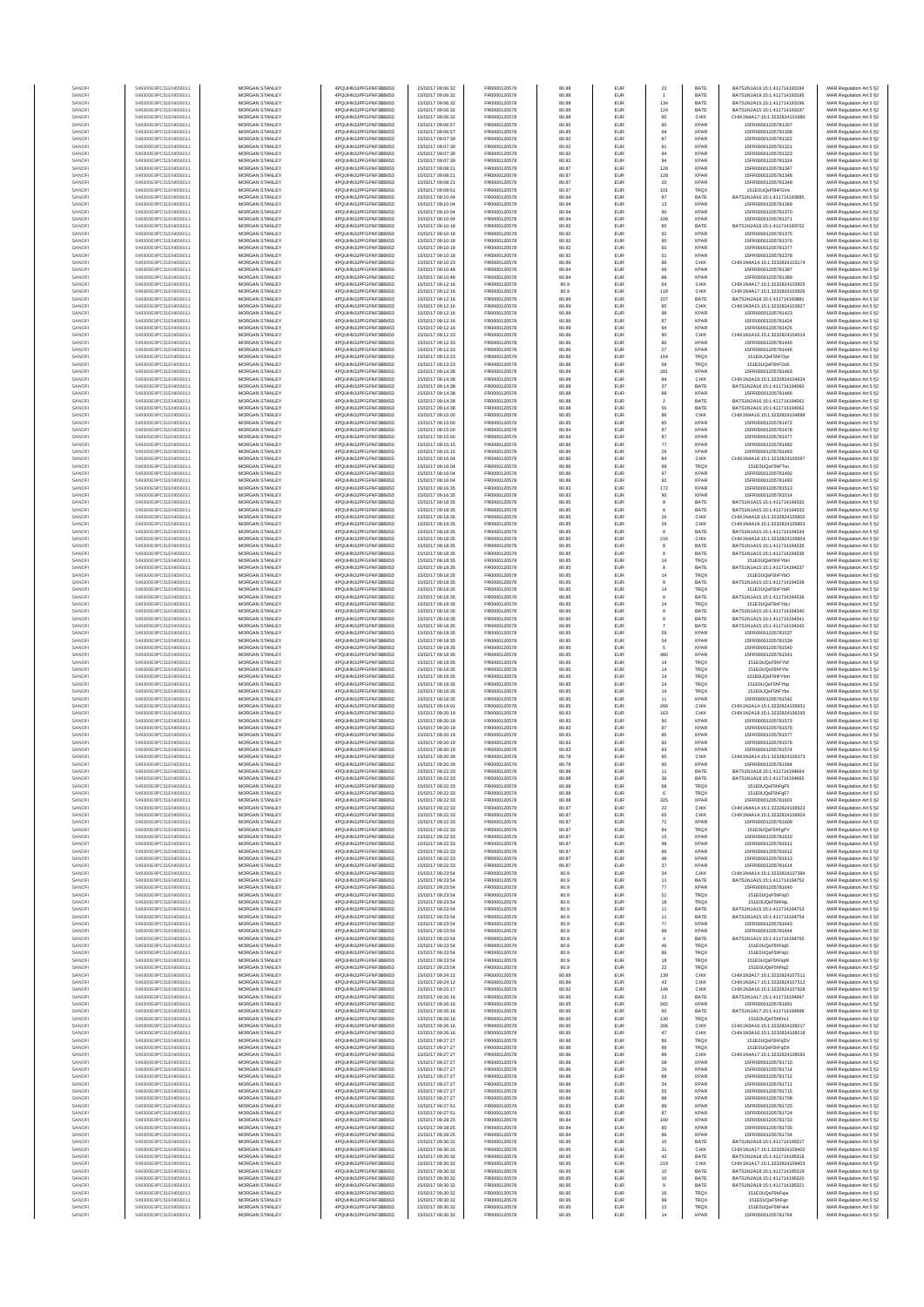| SANOF                  | 549300E9PC51EN656011                         | MORGAN STANLEY                                 | 4PQUHN3JPFGFNF3BB653                          | 15/02/17 09:30:32                      | FR0000120578                 | 80.95          | EUR                      | 57                            | <b>XPAR</b>                | 15FR00001205781765                                             | MAR Regulation Art 5 §2                            |
|------------------------|----------------------------------------------|------------------------------------------------|-----------------------------------------------|----------------------------------------|------------------------------|----------------|--------------------------|-------------------------------|----------------------------|----------------------------------------------------------------|----------------------------------------------------|
| SANOF                  | 549300E9PC51EN656011                         | MORGAN STANLEY                                 | 4PQUHN3JPFGFNF3BB653                          | 15/02/17 09:30:32                      | FR0000120578                 | 80.95          | EUR                      | 332                           | <b>XPAF</b>                | 15FR00001205781766                                             | MAR Regulation Art 5 §2                            |
| SANOFI                 | 549300E9PC51EN656011                         | MORGAN STANLEY                                 | 4PQUHN3JPFGFNF3BB653                          | 15/02/17 09:30:32                      | FR0000120578                 | 80.95          | EUR                      | 71                            | <b>XPAR</b>                | 15FR00001205781767                                             | MAR Regulation Art 5 §2                            |
| SANOFI<br>SANOFI       | 549300E9PC51EN656011<br>549300E9PC51EN656011 | MORGAN STANLEY<br><b>MORGAN STANLEY</b>        | 4PQUHN3JPFGFNF3BB653<br>4PQUHN3JPFGFNF3BB653  | 15/02/17 09:30:32<br>15/02/17 09:30:36 | FR0000120578<br>FR0000120578 | 80.95<br>80.91 | EUR<br><b>EUR</b>        | 83<br>96                      | <b>XPAR</b><br><b>XPAR</b> | 15FR00001205781768<br>15FR00001205781776                       | MAR Regulation Art 5 §2<br>MAR Regulation Art 5 §2 |
| SANOFI                 | 549300E9PC51EN656011                         | MORGAN STANLEY                                 | 4PQUHN3JPFGFNF3BB653                          | 15/02/17 09:31:36                      | FR0000120578                 | 80.91          | EUR                      | 103                           | CHIX                       | CHIX1N3A17:15:1:3232824109818                                  | MAR Regulation Art 5 §2                            |
| SANOFI                 | 549300E9PC51EN656011                         | MORGAN STANLEY                                 | 4PQUHN3JPFGFNF3BB653                          | 15/02/17 09:31:36                      | FR0000120578                 | 80.91          | EUR                      | $_{\rm 33}$                   | BATE                       | BATS1N2A16:15:1:411714195439                                   | MAR Regulation Art 5 §2                            |
| SANOFI                 | 549300E9PC51EN656011                         | MORGAN STANLEY                                 | 4PQUHN3JPFGFNF3BB653                          | 15/02/17 09:31:36                      | FR0000120578                 | 80.91          | EUR                      | $_{\rm 33}$                   | BATE                       | BATS1N2A16:15:1:411714195440                                   | MAR Regulation Art 5 §2                            |
| SANOFI<br>SANOFI       | 549300E9PC51EN656011<br>549300E9PC51EN656011 | MORGAN STANLEY<br>MORGAN STANLEY               | 4PQUHN3JPFGFNF3BB653<br>4PQUHN3JPFGFNF3BB653  | 15/02/17 09:31:36<br>15/02/17 09:33:46 | FR0000120578<br>FR0000120578 | 80.91<br>80.92 | EUR<br>EUR               | $9$<br>109                    | BATE<br><b>XPAF</b>        | BATS1N2A16:15:1:411714195441<br>15FR00001205781807             | MAR Regulation Art 5 §2<br>MAR Regulation Art 5 §2 |
| SANOFI                 | 549300E9PC51EN656011                         | MORGAN STANLEY                                 | 4PQUHN3JPFGFNF3BB653                          | 15/02/17 09:33:46                      | FR0000120578                 | 80.92          | EUR                      | 621                           | <b>XPAF</b>                | 15FR0000120578180                                              | MAR Regulation Art 5 §2                            |
| SANOFI                 | 549300E9PC51EN656011                         | MORGAN STANLEY                                 | 4PQUHN3JPFGFNF3BB653                          | 15/02/17 09:33:46                      | FR0000120578                 | 80.92          | EUR                      | 48                            | BATE                       | BATS1N1A18:15:1:411714195545                                   | MAR Regulation Art 5 §2                            |
| SANOFI                 | 549300E9PC51EN656011                         | MORGAN STANLEY                                 | 4PQUHN3JPFGFNF3BB653                          | 15/02/17 09:33:46                      | FR0000120578                 | 80.92          | EUR                      | 60                            | CHIX                       | CHIX1N3A14:15:1:3232824110164                                  | MAR Regulation Art 5 §2                            |
| SANOFI                 | 549300E9PC51EN656011                         | <b>MORGAN STANLEY</b>                          | 4POLIHN3JPEGENE3BB653                         | 15/02/17 09:33:46                      | FR0000120578<br>FR0000120578 | 80.92          | <b>EUR</b>               | 88                            | CHIX                       | CHIX1N3A14:15:1:3232824110165                                  | MAR Regulation Art 5 §2                            |
| SANOFI<br>SANOFI       | 549300E9PC51EN656011<br>549300E9PC51EN656011 | <b>MORGAN STANLEY</b><br>MORGAN STANLEY        | 4PQUHN3JPFGFNF3BB653<br>4PQUHN3JPFGFNF3BB653  | 15/02/17 09:33:46<br>15/02/17 09:33:46 | FR0000120578                 | 80.92<br>80.92 | EUR<br>EUR               | 76<br>330                     | <b>TRQX</b><br><b>XPAR</b> | 151E0UQsF5hG0W8<br>15FR00001205781809                          | MAR Regulation Art 5 §2<br>MAR Regulation Art 5 §2 |
| SANOFI                 | 549300E9PC51EN656011                         | MORGAN STANLEY                                 | 4PQUHN3JPFGFNF3BB653                          | 15/02/17 09:36:22                      | FR0000120578                 | 80.97          | EUR                      | 51                            | BATE                       | BATS1N2A15:15:1:411714195689                                   | MAR Regulation Art 5 §2                            |
| SANOF                  | 549300E9PC51EN656011                         | MORGAN STANLEY                                 | 4PQUHN3JPFGFNF3BB653                          | 15/02/17 09:36:22                      | FR0000120578                 | 80.97          | EUR                      | 156                           | CHIX                       | CHIX1N2A14:15:1:3232824110737                                  | MAR Regulation Art 5 §2                            |
| SANOFI                 | 549300E9PC51EN656011                         | MORGAN STANLEY                                 | 4PQUHN3JPFGFNF3BB653                          | 15/02/17 09:36:22                      | FR0000120578                 | 80.97          | EUR                      | 80                            | TRQ)                       | 151E0UQsF5hG3zy                                                | MAR Regulation Art 5 §2                            |
| SANOFI                 | 549300E9PC51EN656011                         | MORGAN STANLEY                                 | 4PQUHN3JPFGFNF3BB653                          | 15/02/17 09:36:22                      | FR0000120578                 | 80.97          | EUR                      | 350                           | <b>XPAR</b>                | 15FR00001205781822                                             | MAR Regulation Art 5 §2                            |
| SANOFI                 | 549300E9PC51EN656011                         | MORGAN STANLEY                                 | 4PQUHN3JPFGFNF3BB653<br>4POLIHN3JPEGENE3BB653 | 15/02/17 09:37:07<br>15/02/17 09:37:07 | FR0000120578                 | 80.98          | EUR                      | 50                            | BATE                       | BATS1N1A17:15:1:411714195727                                   | MAR Regulation Art 5 §2                            |
| SANOFI<br>SANOFI       | 549300E9PC51EN656011<br>549300E9PC51EN656011 | <b>MORGAN STANLEY</b><br><b>MORGAN STANLEY</b> | 4PQUHN3JPFGFNF3BB653                          | 15/02/17 09:37:07                      | FR0000120578<br>FR0000120578 | 80.98<br>80.98 | EUR<br><b>EUR</b>        | 154<br>92                     | CHIX<br><b>XPAR</b>        | CHIX1N1A15:15:1:3232824110903<br>15FR00001205781837            | MAR Regulation Art 5 §2<br>MAR Regulation Art 5 §2 |
| SANOFI                 | 549300E9PC51EN656011                         | MORGAN STANLEY                                 | 4POLIHN3JPEGENE3BB653                         | 15/02/17 09:37:07                      | FR0000120578                 | 80.98          | EUR                      | 78                            | <b>TRQX</b>                | 151E0UQsF5hG4wJ                                                | MAR Regulation Art 5 §2                            |
| SANOFI                 | 549300E9PC51EN656011                         | MORGAN STANLEY                                 | 4PQUHN3JPFGFNF3BB653                          | 15/02/17 09:37:07                      | FR0000120578                 | 80.98          | EUR                      | 101                           | <b>TRQX</b>                | 151E0UQsF5hG4wL                                                | MAR Regulation Art 5 §2                            |
| SANOFI                 | 549300E9PC51EN656011                         | MORGAN STANLEY                                 | 4PQUHN3JPFGFNF3BB653                          | 15/02/17 09:37:07                      | FR0000120578                 | 80.98          | EUR                      | 343                           | <b>XPAR</b>                | 15FR00001205781838                                             | MAR Regulation Art 5 §2                            |
| SANOFI                 | 549300E9PC51EN656011<br>549300E9PC51EN656011 | MORGAN STANLEY<br>MORGAN STANLEY               | 4PQUHN3JPFGFNF3BB653                          | 15/02/17 09:37:07                      | FR0000120578                 | 80.98          | EUR                      | 95                            | TRQ)                       | 151E0UQsF5hG4wN                                                | MAR Regulation Art 5 §2                            |
| SANOFI<br>SANOFI       | 549300E9PC51EN656011                         | MORGAN STANLEY                                 | 4PQUHN3JPFGFNF3BB653<br>4PQUHN3JPFGFNF3BB653  | 15/02/17 09:37:07<br>15/02/17 09:37:28 | FR0000120578<br>FR0000120578 | 80.98<br>80.96 | EUR<br>EUR               | 89<br>96                      | <b>XPAR</b><br><b>XPAR</b> | 15FR00001205781839<br>15FR00001205781860                       | MAR Regulation Art 5 §2<br>MAR Regulation Art 5 §2 |
| SANOFI                 | 549300E9PC51EN656011                         | <b>MORGAN STANLEY</b>                          | 4POLIHN3JPEGENE3BB653                         | 15/02/17 09:37:59                      | FR0000120578                 | 80.98          | <b>EUR</b>               | 273                           | CHIX                       | CHIX1N1A14:15:1:3232824111138                                  | MAR Regulation Art 5 §2                            |
| SANOFI                 | 549300E9PC51EN656011                         | <b>MORGAN STANLEY</b>                          | 4PQUHN3JPFGFNF3BB653                          | 15/02/17 09:37:59                      | FR0000120578                 | 80.98          | EUR                      | 12                            | CHIX                       | CHIX1N1A14-15-1-3232824111139                                  | MAR Regulation Art 5 §2                            |
| SANOFI                 | 549300E9PC51EN656011                         | MORGAN STANLEY                                 | 4PQUHN3JPFGFNF3BB653                          | 15/02/17 09:38:18                      | FR0000120578                 | 80.99          | EUR                      | $77\,$                        | <b>XPAR</b>                | 15FR00001205781882                                             | MAR Regulation Art 5 §2                            |
| SANOFI<br>SANOF        | 549300E9PC51EN656011<br>549300E9PC51EN656011 | MORGAN STANLEY<br>MORGAN STANLEY               | 4PQUHN3JPFGFNF3BB653<br>4PQUHN3JPFGFNF3BB653  | 15/02/17 09:38:18<br>15/02/17 09:38:18 | FR0000120578<br>FR0000120578 | 80.99<br>80.99 | EUR<br>EUR               | 101<br>16                     | <b>XPAR</b><br><b>XPAF</b> | 15FR00001205781880<br>15FR00001205781883                       | MAR Regulation Art 5 §2<br>MAR Regulation Art 5 §2 |
| SANOFI                 | 549300E9PC51EN656011                         | MORGAN STANLEY                                 | 4PQUHN3JPFGFNF3BB653                          | 15/02/17 09:39:33                      | FR0000120578                 | 80.97          | EUR                      | 108                           | CHIX                       | CHIX1N4A16:15:1:3232824111608                                  | MAR Regulation Art 5 §2                            |
| SANOFI                 | 549300E9PC51EN656011                         | MORGAN STANLEY                                 | 4PQUHN3JPFGFNF3BB653                          | 15/02/17 09:39:33                      | FR0000120578                 | 80.97          | EUR                      | $_{\rm 34}$                   | BATE                       | BATS1N2A18:15:1:411714195922                                   | MAR Regulation Art 5 §2                            |
| SANOFI                 | 549300E9PC51EN656011                         | MORGAN STANLEY                                 | 4PQUHN3JPFGFNF3BB653                          | 15/02/17 09:39:33                      | FR0000120578                 | 80.97          | EUR                      | 240                           | <b>XPAR</b>                | 15FR00001205781894                                             | MAR Regulation Art 5 §2                            |
| SANOFI<br>SANOFI       | 549300E9PC51EN656011<br>549300E9PC51EN656011 | <b>MORGAN STANLEY</b><br><b>MORGAN STANLEY</b> | 4PQUHN3JPFGFNF3BB653<br>4PQUHN3JPFGFNF3BB653  | 15/02/17 09:39:33<br>15/02/17 09:39:33 | FR0000120578<br>FR0000120578 | 80.97<br>80.97 | <b>EUR</b><br><b>EUR</b> | 97<br>55                      | <b>XPAR</b><br><b>TRQX</b> | 15FR00001205781895<br>151E0UQsF5hG8V3                          | MAR Regulation Art 5 §2<br>MAR Regulation Art 5 §2 |
| SANOFI                 | 549300E9PC51EN656011                         | MORGAN STANLEY                                 | 4PQUHN3JPFGFNF3BB653                          | 15/02/17 09:39:33                      | FR0000120578                 | 80.97          | EUR                      |                               | TRQX                       | 151E0UQsF5hG8VS                                                | MAR Regulation Art 5 §2                            |
| SANOFI                 | 549300E9PC51EN656011                         | MORGAN STANLEY                                 | 4PQUHN3JPFGFNF3BB653                          | 15/02/17 10:03:25                      | FR0000120578                 | 81.16          | EUR                      | 107                           | CHIX                       | CHIX1N1A17:15:1:3232824118442                                  | MAR Regulation Art 5 §2                            |
| SANOFI                 | 549300E9PC51EN656011                         | MORGAN STANLEY                                 | 4PQUHN3JPFGFNF3BB653                          | 15/02/17 10:03:25                      | FR0000120578                 | 81.16          | EUR                      | 111                           | BATE                       | BATS1N2A17:15:1:411714198026                                   | MAR Regulation Art 5 §2                            |
| SANOF<br>SANOFI        | 549300E9PC51EN656011<br>549300E9PC51EN656011 | MORGAN STANLEY<br>MORGAN STANLEY               | 4PQUHN3JPFGFNF3BB653<br>4PQUHN3JPFGFNF3BB653  | 15/02/17 10:03:25<br>15/02/17 10:03:25 | FR0000120578<br>FR0000120578 | 81.16<br>81.16 | EUR<br>EUR               | 107<br>119                    | CHIX<br><b>XPAF</b>        | CHIX1N2A14:15:1:3232824118443<br>15FR000012057811736           | MAR Regulation Art 5 §2                            |
| SANOFI                 | 549300E9PC51EN656011                         | MORGAN STANLEY                                 | 4PQUHN3JPFGFNF3BB653                          | 15/02/17 10:03:25                      | FR0000120578                 | 81.16          | EUR                      | 26                            | <b>XPAR</b>                | 15FR000012057811738                                            | MAR Regulation Art 5 §2<br>MAR Regulation Art 5 §2 |
| SANOFI                 | 549300E9PC51EN656011                         | MORGAN STANLEY                                 | 4PQUHN3JPFGFNF3BB653                          | 15/02/17 10:03:25                      | FR0000120578                 | 81.16          | EUR                      | 104                           | <b>XPAR</b>                | 15FR000012057811737                                            | MAR Regulation Art 5 §2                            |
| SANOFI                 | 549300E9PC51EN656011                         | <b>MORGAN STANLEY</b>                          | 4PQUHN3JPFGFNF3BB653                          | 15/02/17 10:03:25                      | FR0000120578                 | 81.16          | EUR                      | 124                           | <b>XPAR</b>                | 15FR000012057811740                                            | MAR Regulation Art 5 §2                            |
| SANOFI                 | 549300E9PC51EN656011                         | <b>MORGAN STANLEY</b>                          | 4PQUHN3JPFGFNF3BB653                          | 15/02/17 10:03:25                      | FR0000120578                 | 81.16          | <b>EUR</b>               | 88                            | <b>XPAR</b>                | 15FR000012057811739                                            | MAR Regulation Art 5 §2                            |
| SANOFI<br>SANOFI       | 549300E9PC51EN656011<br>549300E9PC51EN656011 | MORGAN STANLEY<br>MORGAN STANLEY               | 4PQUHN3JPFGFNF3BB653<br>4PQUHN3JPFGFNF3BB653  | 15/02/17 10:03:37<br>15/02/17 10:04:40 | FR0000120578<br>FR0000120578 | 81.13<br>81.18 | EUR<br>EUR               | 84<br>95                      | CHIX<br>CHIX               | CHIX1N4A17:15:1:3232824118507<br>CHIX1N4A17:15:1:3232824118808 | MAR Regulation Art 5 §2<br>MAR Regulation Art 5 §2 |
| SANOFI                 | 549300E9PC51EN656011                         | MORGAN STANLEY                                 | 4PQUHN3JPFGFNF3BB653                          | 15/02/17 10:04:40                      | FR0000120578                 | 81.18          | EUR                      | 21                            | CHIX                       | CHIX1N4A17:15:1:3232824118809                                  | MAR Regulation Art 5 §2                            |
| SANOFI                 | 549300E9PC51EN656011                         | MORGAN STANLEY                                 | 4PQUHN3JPFGFNF3BB653                          | 15/02/17 10:04:40                      | FR0000120578                 | 81.18          | EUR                      | $37\,$                        | BATE                       | BATS1N1A15:15:1:411714198136                                   | MAR Regulation Art 5 §2                            |
| SANOFI                 | 549300E9PC51EN656011                         | MORGAN STANLEY                                 | 4PQUHN3JPFGFNF3BB653                          | 15/02/17 10:04:40                      | FR0000120578                 | 81.18          | EUR                      | 59                            | <b>TRQX</b>                | 151E0UQsF5hGjGK                                                | MAR Regulation Art 5 §2                            |
| SANOFI<br>SANOFI       | 549300E9PC51EN656011<br>549300E9PC51EN656011 | MORGAN STANLEY<br><b>MORGAN STANLEY</b>        | 4PQUHN3JPFGFNF3BB653<br>4POLIHN3JPEGENE3BB653 | 15/02/17 10:04:40<br>15/02/17 10:04:42 | FR0000120578<br>FR0000120578 | 81.18<br>81.16 | EUR<br><b>EUR</b>        | 257<br>93                     | <b>XPAR</b><br>BATE        | 15FR000012057811761<br>BATS1N1A17:15:1:411714198142            | MAR Regulation Art 5 §2<br>MAR Regulation Art 5 §2 |
| SANOFI                 | 549300E9PC51EN656011                         | <b>MORGAN STANLEY</b>                          | 4PQUHN3JPFGFNF3BB653                          | 15/02/17 10:04:42                      | FR0000120578                 | 81.16          | EUR                      | 98                            | <b>XPAR</b>                | 15FR000012057811763                                            | MAR Regulation Art 5 §2                            |
| SANOFI                 | 549300E9PC51EN656011                         | MORGAN STANLEY                                 | 4PQUHN3JPFGFNF3BB653                          | 15/02/17 10:05:45                      | FR0000120578                 | 81.16          | EUR                      | $66\,$                        | CHIX                       | CHIX1N4A18:15:1:3232824119049                                  | MAR Regulation Art 5 §2                            |
| SANOFI                 | 549300E9PC51EN656011                         | MORGAN STANLEY                                 | 4PQUHN3JPFGFNF3BB653                          | 15/02/17 10:06:43                      | FR0000120578                 | 81.21          | EUR                      | 10                            | BATE                       | BATS1N1A15:15:1:411714198265                                   | MAR Regulation Art 5 §2                            |
| SANOFI<br>SANOFI       | 549300E9PC51EN656011<br>549300E9PC51EN656011 | MORGAN STANLEY<br>MORGAN STANLEY               | 4PQUHN3JPFGFNF3BB653<br>4PQUHN3JPFGFNF3BB653  | 15/02/17 10:06:43<br>15/02/17 10:06:43 | FR0000120578<br>FR0000120578 | 81.21<br>81.21 | EUR<br>EUR               | 13<br>18                      | CHIX<br>CHIX               | CHIX1N3A16:15:1:3232824119304<br>CHIX1N3A16:15:1:3232824119305 | MAR Regulation Art 5 §2<br>MAR Regulation Art 5 §2 |
| SANOFI                 | 549300E9PC51EN656011                         | MORGAN STANLEY                                 | 4PQUHN3JPFGFNF3BB653                          | 15/02/17 10:06:43                      | FR0000120578                 | 81.21          | EUR                      | $12\,$                        | CHIX                       | CHIX1N3A16:15:1:3232824119307                                  | MAR Regulation Art 5 §2                            |
| SANOFI                 | 549300E9PC51EN656011                         | MORGAN STANLEY                                 | 4PQUHN3JPFGFNF3BB653                          | 15/02/17 10:06:43                      | FR0000120578                 | 81.21          | EUR                      | 31                            | CHIX                       | CHIX1N3A16:15:1:3232824119308                                  | MAR Regulation Art 5 §2                            |
| SANOFI                 | 549300E9PC51EN656011                         | <b>MORGAN STANLEY</b>                          | 4PQUHN3JPFGFNF3BB653                          | 15/02/17 10:06:43                      | FR0000120578                 | 81.21          | EUR                      | 57                            | CHIX                       | CHIX1N3A16:15:1:3232824119309                                  | MAR Regulation Art 5 §2                            |
| SANOFI<br>SANOFI       | 549300E9PC51EN656011<br>549300E9PC51EN656011 | <b>MORGAN STANLEY</b><br>MORGAN STANLEY        | 4PQUHN3JPFGFNF3BB653<br>4PQUHN3JPFGFNF3BB653  | 15/02/17 10:06:43<br>15/02/17 10:06:43 | FR0000120578<br>FR0000120578 | 81.21<br>81.21 | <b>EUR</b><br>EUR        | 13<br>$\overline{\mathbf{3}}$ | <b>TRQX</b><br><b>TRQX</b> | 151E0UQsF5hGlwi<br>151E0UQsF5hGlwk                             | MAR Regulation Art 5 §2<br>MAR Regulation Art 5 §2 |
| SANOFI                 | 549300E9PC51EN656011                         | MORGAN STANLEY                                 | 4PQUHN3JPFGFNF3BB653                          | 15/02/17 10:06:43                      | FR0000120578                 | 81.21          | EUR                      | 65                            | TRQX                       | 151E0UQsF5hGlwr                                                | MAR Regulation Art 5 §2                            |
| SANOFI                 | 549300E9PC51EN656011                         | MORGAN STANLEY                                 | 4PQUHN3JPFGFNF3BB653                          | 15/02/17 10:06:43                      | FR0000120578                 | 81.21          | EUR                      | 67                            | <b>XPAF</b>                | 15FR000012057811795                                            | MAR Regulation Art 5 §2                            |
| SANOFI                 | 549300E9PC51EN656011                         | MORGAN STANLEY                                 | 4PQUHN3JPFGFNF3BB653                          | 15/02/17 10:06:43                      | FR0000120578                 | 81.21          | EUR                      | $\overline{\mathbf{3}}$       | <b>XPAF</b>                | 15FR000012057811796                                            | MAR Regulation Art 5 §2                            |
| SANOFI<br>SANOFI       | 549300E9PC51EN656011<br>549300E9PC51EN656011 | MORGAN STANLEY<br>MORGAN STANLEY               | 4PQUHN3JPFGFNF3BB653<br>4PQUHN3JPFGFNF3BB653  | 15/02/17 10:06:43<br>15/02/17 10:06:43 | FR0000120578<br>FR0000120578 | 81.21<br>81.21 | EUR<br>EUR               | 70<br>$30\,$                  | <b>XPAR</b><br><b>XPAR</b> | 15FR000012057811799<br>15FR000012057811800                     | MAR Regulation Art 5 §2<br>MAR Regulation Art 5 §2 |
| SANOFI                 | 549300E9PC51EN656011                         | <b>MORGAN STANLEY</b>                          | 4PQUHN3JPFGFNF3BB653                          | 15/02/17 10:06:43                      | FR0000120578                 | 81.21          | <b>EUR</b>               | 70                            | <b>XPAR</b>                | 15FR000012057811801                                            | MAR Regulation Art 5 §2                            |
| SANOFI                 | 549300E9PC51EN656011                         | <b>MORGAN STANLEY</b>                          | 4PQUHN3JPFGFNF3BB653                          | 15/02/17 10:06:43                      | FR0000120578                 | 81.21          | EUR                      | 113                           | <b>XPAR</b>                | 15FR000012057811802                                            | MAR Regulation Art 5 §2                            |
| SANOFI<br>SANOFI       | 549300E9PC51EN656011<br>549300E9PC51EN656011 | MORGAN STANLEY<br>MORGAN STANLEY               | 4PQUHN3JPFGFNF3BB653<br>4PQUHN3JPFGFNF3BB653  | 15/02/17 10:06:43<br>15/02/17 10:06:43 | FR0000120578<br>FR0000120578 | 81.21<br>81.21 | EUR<br>EUR               | $3\mathrm{5}$<br>$_{\rm 33}$  | <b>TRQX</b><br><b>XPAR</b> | 151E0UQsF5hGlxp<br>15FR000012057811803                         | MAR Regulation Art 5 §2<br>MAR Regulation Art 5 §2 |
| SANOF                  | 549300E9PC51EN656011                         | MORGAN STANLEY                                 | 4PQUHN3JPFGFNF3BB653                          | 15/02/17 10:07:05                      | FR0000120578                 | 81.19          | EUR                      | $^{\rm 84}$                   | <b>XPAF</b>                | 15FR000012057811808                                            | MAR Regulation Art 5 §2                            |
| SANOFI                 | 549300E9PC51EN656011                         | MORGAN STANLEY                                 | 4PQUHN3JPFGFNF3BB653                          | 15/02/17 10:07:05                      | FR0000120578                 | 81.19          | EUR                      | 98                            | <b>XPAF</b>                | 15FR000012057811809                                            | MAR Regulation Art 5 §2                            |
| SANOF                  | 549300E9PC51EN656011                         | MORGAN STANLEY                                 | 4PQUHN3JPFGFNF3BB653                          | 15/02/17 10:07:18                      | FR0000120578                 | 81.17          | EUR                      | 92                            | CHIX                       | CHIX1N1A15:15:1:3232824119474                                  | MAR Regulation Art 5 §2                            |
| SANOFI<br>SANOFI       | 549300E9PC51EN656011<br>549300E9PC51EN656011 | MORGAN STANLEY<br>MORGAN STANLEY               | 4PQUHN3JPFGFNF3BB653<br>4PQUHN3JPFGFNF3BB653  | 15/02/17 10:07:18<br>15/02/17 10:08:07 | FR0000120578<br>FR0000120578 | 81.17<br>81.22 | EUR<br>EUR               | 89<br>5                       | <b>TRQX</b><br><b>XPAR</b> | 151E0UQsF5hGn1x<br>15FR000012057811820                         | MAR Regulation Art 5 §2<br>MAR Regulation Art 5 §2 |
| SANOFI                 | 549300E9PC51EN656011                         | <b>MORGAN STANLEY</b>                          | 4PQUHN3JPFGFNF3BB653                          | 15/02/17 10:08:07                      | FR0000120578                 | 81.22          | <b>EUR</b>               | 15                            | BATE                       | BATS1N2A15:15:1:411714198361                                   | MAR Regulation Art 5 §2                            |
| SANOFI                 | 549300E9PC51EN656011                         | <b>MORGAN STANLEY</b>                          | 4PQUHN3JPFGFNF3BB653                          | 15/02/17 10:08:07                      | FR0000120578                 | 81.22          | EUR                      | 88                            | BATE                       | BATS1N2A15:15:1:411714198362                                   | MAR Regulation Art 5 §2                            |
| SANOFI                 | 549300E9PC51EN656011                         | MORGAN STANLEY                                 | 4PQUHN3JPFGFNF3BB653                          | 15/02/17 10:08:07                      | FR0000120578                 | 81.22          | EUR                      | $_{\rm 64}$                   | BATE                       | BATS1N2A15:15:1:411714198363                                   | MAR Regulation Art 5 §2                            |
| SANOFI                 | 549300E9PC51EN656011                         | MORGAN STANLEY                                 | 4PQUHN3JPFGFNF3BB653                          | 15/02/17 10:08:07                      | FR0000120578<br>FR0000120578 | 81.22          | EUR                      | 83                            | <b>XPAR</b>                | 15FR000012057811821                                            | MAR Regulation Art 5 §2                            |
| SANOF<br>SANOFI        | 549300E9PC51EN656011<br>549300E9PC51EN656011 | MORGAN STANLEY<br>MORGAN STANLEY               | 4PQUHN3JPFGFNF3BB653<br>4PQUHN3JPFGFNF3BB653  | 15/02/17 10:08:32<br>15/02/17 10:08:32 | FR0000120578                 | 81.23<br>81.23 | EUR<br>EUR               | 87<br>89                      | <b>XPAR</b><br><b>XPAR</b> | 15FR000012057811828<br>15FR000012057811829                     | MAR Regulation Art 5 §2<br>MAR Regulation Art 5 §2 |
| SANOFI                 | 549300E9PC51EN656011                         | MORGAN STANLEY                                 | 4PQUHN3JPFGFNF3BB653                          | 15/02/17 10:08:51                      | FR0000120578                 | 81.24          | EUR                      | $^{\rm 84}$                   | <b>XPAR</b>                | 15FR000012057811852                                            | MAR Regulation Art 5 §2                            |
| SANOFI                 | 549300E9PC51EN656011                         | MORGAN STANLEY                                 | 4PQUHN3JPFGFNF3BB653                          | 15/02/17 10:08:51                      | FR0000120578                 | 81.23          | EUR                      | 91                            | <b>XPAR</b>                | 15FR000012057811856                                            | MAR Regulation Art 5 §2                            |
| SANOFI                 | 549300E9PC51EN656011                         | <b>MORGAN STANLEY</b><br>MORGAN STANLEY        | 4PQUHN3JPFGFNF3BB653                          | 15/02/17 10:08:51                      | FR0000120578                 | 81.23          | EUR                      | 91                            | <b>XPAR</b>                | 15FR000012057811857                                            | MAR Regulation Art 5 §2                            |
| SANOFI<br>SANOFI       | 549300E9PC51EN656011<br>549300E9PC51EN656011 | MORGAN STANLEY                                 | 4PQUHN3JPFGFNF3BB653<br>4POLIHN3JPEGENE3BB653 | 15/02/17 10:09:48<br>15/02/17 10:10:46 | FR0000120578<br>FR0000120578 | 81.16<br>81.14 | <b>EUR</b><br>EUR        | 274<br>194                    | <b>XPAR</b><br>XPAR        | 15FR000012057811883<br>15FR000012057811887                     | MAR Regulation Art 5 §2<br>MAR Regulation Art 5 §2 |
| SANOFI                 | 549300E9PC51EN656011                         | MORGAN STANLEY                                 | 4PQUHN3JPFGFNF3BB653                          | 15/02/17 10:10:46                      | FR0000120578                 | 81.14          | EUR                      | 98                            | <b>XPAR</b>                | 15FR000012057811889                                            | MAR Regulation Art 5 §2                            |
| SANOF                  | 549300E9PC51EN656011                         | MORGAN STANLEY                                 | 4PQUHN3JPFGFNF3BB653                          | 15/02/17 10:10:46                      | FR0000120578                 | 81.14          | EUR                      | 93                            | <b>XPAR</b>                | 15FR000012057811890                                            | MAR Regulation Art 5 §2                            |
| SANOF                  | 549300E9PC51EN656011                         | MORGAN STANLEY                                 | 4PQUHN3JPFGFNF3BB653                          | 15/02/17 10:10:51                      | FR0000120578                 | 81.14          | EUR                      | 104                           | XPAR                       | 15FR000012057811903                                            | MAR Regulation Art 5 §2                            |
| SANOFI                 | 549300E9PC51EN656011<br>549300E9PC51EN656011 | MORGAN STANLEY<br>MORGAN STANLEY               | 4PQUHN3JPFGFNF3BB653<br>4PQUHN3JPFGFNF3BB653  | 15/02/17 10:10:52<br>15/02/17 10:14:09 | FR0000120578<br>FR0000120578 | 81.13<br>81.18 | EUR<br>EUR               | 98<br>98                      | <b>XPAR</b><br>BATE        | 15FR000012057811907<br>BATS1N1A19:15:1:411714198946            | MAR Regulation Art 5 §2<br>MAR Regulation Art 5 §2 |
| SANOFI<br><b>SANOF</b> | 9300E9PC51EN656011                           | <b>IORGAN STANLEY</b>                          | OLIHN3JPEGENE3BB652                           | 15/02/17 10:14:09                      | R000012057                   | 81 18          | FUR                      | 12                            |                            | HIX1N2A15-15-1-323282412152                                    | MAR Regulation Art 5.82                            |
| SANOFI                 | 549300E9PC51EN656011                         | <b>MORGAN STANLEY</b>                          | 4PQUHN3JPFGFNF3BB653                          | 15/02/17 10:14:09                      | FR0000120578                 | 81.18          | <b>EUR</b>               | 23                            | CHIX                       | CHIX1N2A15:15:1:3232824121527                                  | MAR Regulation Art 5 §2                            |
| SANOFI                 | 549300E9PC51EN656011                         | MORGAN STANLEY                                 | 4PQUHN3JPFGFNF3BB653                          | 15/02/17 10:14:10                      | FR0000120578                 | 81.18          | EUR                      | 265                           | CHIX                       | CHIX1N2A15:15:1:3232824121533                                  | MAR Regulation Art 5 §2                            |
| SANOFI                 | 549300E9PC51EN656011                         | MORGAN STANLEY                                 | 4PQUHN3JPFGFNF3BB653                          | 15/02/17 10:14:10<br>15/02/17 10:14:10 | FR0000120578                 | 81.18          | EUR                      | 153                           | TRQX                       | 151E0UQsF5hGvWn<br>15FR000012057811941                         | MAR Regulation Art 5 §2                            |
| SANOFI<br>SANOFI       | 549300E9PC51EN656011<br>549300E9PC51EN656011 | MORGAN STANLEY<br>MORGAN STANLEY               | 4PQUHN3JPFGFNF3BB653<br>4PQUHN3JPFGFNF3BB653  | 15/02/17 10:14:10                      | FR0000120578<br>FR0000120578 | 81.18<br>81.18 | EUR<br>EUR               | 669<br>186                    | <b>XPAR</b><br><b>XPAR</b> | 15FR000012057811943                                            | MAR Regulation Art 5 §2<br>MAR Regulation Art 5 §2 |
| SANOFI                 | 549300E9PC51EN656011                         | MORGAN STANLEY                                 | 4PQUHN3JPFGFNF3BB653                          | 15/02/17 10:14:11                      | FR0000120578                 | 81.16          | EUR                      | 85                            | TRQX                       | 151F0UQsF5hGvhc                                                | MAR Regulation Art 5 §2                            |
| SANOFI                 | 549300E9PC51EN656011                         | MORGAN STANLEY                                 | 4PQUHN3JPFGFNF3BB653                          | 15/02/17 10:14:14                      | FR0000120578                 | 81.13          | EUR                      | 95                            | <b>XPAR</b>                | 15FR000012057811953                                            | MAR Regulation Art 5 §2                            |
| SANOFI                 | 549300E9PC51EN656011                         | <b>MORGAN STANLEY</b>                          | 4PQUHN3JPFGFNF3BB653                          | 15/02/17 10:15:28                      | FR0000120578                 | 81.16          | <b>EUR</b>               | 180                           | <b>XPAR</b>                | 15FR000012057811996                                            | MAR Regulation Art 5 §2                            |
| SANOFI<br>SANOFI       | 549300E9PC51EN656011<br>549300E9PC51EN656011 | <b>MORGAN STANLEY</b><br>MORGAN STANLEY        | 4PQUHN3JPFGFNF3BB653<br>4PQUHN3JPFGFNF3BB653  | 15/02/17 10:15:28<br>15/02/17 10:15:34 | FR0000120578<br>FR0000120578 | 81.16<br>81.16 | <b>EUR</b><br>EUR        | 201<br>98                     | <b>XPAR</b><br>BATE        | 15FR000012057811997<br>BATS1N2A19:15:1:411714199061            | MAR Regulation Art 5 §2<br>MAR Regulation Art 5 §2 |
| SANOFI                 | 549300E9PC51EN656011                         | MORGAN STANLEY                                 | 4PQUHN3JPFGFNF3BB653                          | 15/02/17 10:15:38                      | FR0000120578                 | 81.15          | EUR                      | 95                            | BATE                       | BATS1N1A17:15:1:411714199066                                   | MAR Regulation Art 5 §2                            |
| SANOFI                 | 549300E9PC51EN656011                         | MORGAN STANLEY                                 | 4PQUHN3JPFGFNF3BB653                          | 15/02/17 10:15:38                      | FR0000120578                 | 81.15          | EUR                      | 89                            | <b>XPAR</b>                | 15FR000012057812013                                            | MAR Regulation Art 5 §2                            |
| SANOFI<br>SANOFI       | 549300E9PC51EN656011<br>549300E9PC51EN656011 | MORGAN STANLEY<br>MORGAN STANLEY               | 4PQUHN3JPFGFNF3BB653<br>4PQUHN3JPFGFNF3BB653  | 15/02/17 10:16:10<br>15/02/17 10:16:16 | FR0000120578<br>FR0000120578 | 81.12<br>81.12 | EUR<br>EUR               | 99<br>91                      | <b>XPAR</b><br><b>XPAR</b> | 15FR000012057812029<br>15FR000012057812037                     | MAR Regulation Art 5 §2<br>MAR Regulation Art 5 §2 |
| SANOFI                 | 549300E9PC51EN656011                         | MORGAN STANLEY                                 | 4PQUHN3JPFGFNF3BB653                          | 15/02/17 10:16:16                      | FR0000120578                 | 81.12          | <b>EUR</b>               | 98                            | <b>XPAR</b>                | 15FR000012057812036                                            | MAR Regulation Art 5 §2                            |
| SANOFI                 | 549300E9PC51EN656011                         | MORGAN STANLEY                                 | 4PQUHN3JPFGFNF3BB653                          | 15/02/17 10:17:02                      | FR0000120578                 | 81.14          | EUR                      | 157                           | CHIX                       | CHIX1N1A17:15:1:3232824122397                                  | MAR Regulation Art 5 §2                            |
| SANOFI                 | 549300E9PC51EN656011                         | <b>MORGAN STANLEY</b>                          | 4PQUHN3JPFGFNF3BB653                          | 15/02/17 10:17:32                      | FR0000120578                 | 81.13          | <b>EUR</b>               | 306                           | <b>XPAR</b>                | 15FR000012057812062                                            | MAR Regulation Art 5 §2                            |
| SANOFI<br>SANOFI       | 549300E9PC51EN656011<br>549300E9PC51EN656011 | <b>MORGAN STANLEY</b><br>MORGAN STANLEY        | 4PQUHN3JPFGFNF3BB653<br>4PQUHN3JPFGFNF3BB653  | 15/02/17 10:17:36<br>15/02/17 10:17:36 | FR0000120578<br>FR0000120578 | 81.11<br>81.11 | <b>EUR</b><br>EUR        | 89<br>87                      | CHIX<br>CHIX               | CHIX1N1A18:15:1:3232824122579<br>CHIX1N4A17:15:1:3232824122578 | MAR Regulation Art 5 §2<br>MAR Regulation Art 5 §2 |
| SANOFI                 | 549300E9PC51EN656011                         | MORGAN STANLEY                                 | 4PQUHN3JPFGFNF3BB653                          | 15/02/17 10:18:14                      | FR0000120578                 | 81.13          | EUR                      | 106                           | <b>XPAR</b>                | 15FR000012057812083                                            | MAR Regulation Art 5 §2                            |
| SANOFI                 | 549300E9PC51EN656011                         | MORGAN STANLEY                                 | 4PQUHN3JPFGFNF3BB653                          | 15/02/17 10:18:22                      | FR0000120578                 | 81.13          | EUR                      | 102                           | TRQ)                       | 151E0UQsF5hH5xs                                                | MAR Regulation Art 5 §2                            |
| SANOFI                 | 549300E9PC51EN656011                         | MORGAN STANLEY                                 | 4PQUHN3JPFGFNF3BB653                          | 15/02/17 10:18:35                      | FR0000120578                 | 81.14          | EUR                      | 20                            | <b>XPAR</b>                | 15FR000012057812101                                            | MAR Regulation Art 5 §2                            |
| SANOFI<br>SANOFI       | 549300E9PC51EN656011<br>549300E9PC51EN656011 | MORGAN STANLEY<br>MORGAN STANLEY               | 4PQUHN3JPFGFNF3BB653<br>4PQUHN3JPFGFNF3BB653  | 15/02/17 10:18:35<br>15/02/17 10:18:50 | FR0000120578<br>FR0000120578 | 81.14<br>81.13 | EUR<br>EUR               | 75<br>85                      | <b>XPAR</b><br><b>XPAR</b> | 15FR000012057812105<br>15FR000012057812117                     | MAR Regulation Art 5 §2<br>MAR Regulation Art 5 §2 |
| SANOFI                 | 549300E9PC51EN656011                         | <b>MORGAN STANLEY</b>                          | 4PQUHN3JPFGFNF3BB653                          | 15/02/17 10:18:50                      | FR0000120578                 | 81.13          | <b>EUR</b>               | 87                            | <b>XPAR</b>                | 15FR000012057812118                                            | MAR Regulation Art 5 §2                            |
| SANOFI                 | 549300E9PC51EN656011                         | <b>MORGAN STANLEY</b>                          | 4PQUHN3JPFGFNF3BB653                          | 15/02/17 10:19:22                      | FR0000120578                 | 81.12          | <b>EUR</b>               | $\overline{9}$                | <b>TRQX</b>                | 151E0UQsF5hH7nS                                                | MAR Regulation Art 5 §2                            |
| SANOFI                 | 549300E9PC51EN656011                         | MORGAN STANLEY                                 | 4PQUHN3JPFGFNF3BB653                          | 15/02/17 10:19:22                      | FR0000120578                 | 81.12          | EUR                      | 90                            | TRQX                       | 151E0UQsF5hH7nN                                                | MAR Regulation Art 5 §2                            |
| SANOFI<br>SANOFI       | 549300E9PC51EN656011<br>549300E9PC51EN656011 | MORGAN STANLEY<br>MORGAN STANLEY               | 4PQUHN3JPFGFNF3BB653<br>4PQUHN3JPFGFNF3BB653  | 15/02/17 10:19:22<br>15/02/17 10:20:20 | FR0000120578<br>FR0000120578 | 81.12<br>81.13 | EUR<br>EUR               | 79                            | <b>TRQX</b><br>BATE        | 151E0UQsF5hH7nd<br>BATS1N1A19:15:1:411714199471                | MAR Regulation Art 5 §2<br>MAR Regulation Art 5 §2 |
| SANOFI                 | 549300E9PC51EN656011                         | MORGAN STANLEY                                 | 4PQUHN3JPFGFNF3BB653                          | 15/02/17 10:20:20                      | FR0000120578                 | 81.13          | EUR                      |                               | BATE                       | BATS1N1A19:15:1:411714199472                                   | MAR Regulation Art 5 §2                            |
| SANOFI                 | 549300E9PC51EN656011                         | MORGAN STANLEY                                 | 4PQUHN3JPFGFNF3BB653                          | 15/02/17 10:20:20                      | FR0000120578                 | 81.13          | EUR                      | 8                             | BATE                       | BATS1N1A19:15:1:411714199473                                   | MAR Regulation Art 5 §2                            |
| SANOFI<br>SANOFI       | 549300E9PC51EN656011<br>549300E9PC51EN656011 | MORGAN STANLEY<br><b>MORGAN STANLEY</b>        | 4PQUHN3JPFGFNF3BB653<br>4PQUHN3JPFGFNF3BB653  | 15/02/17 10:20:20<br>15/02/17 10:20:20 | FR0000120578<br>FR0000120578 | 81.13<br>81.13 | EUR<br><b>EUR</b>        | 8                             | BATE<br><b>BATE</b>        | BATS1N1A19:15:1:411714199474<br>BATS1N1A19:15:1:411714199475   | MAR Regulation Art 5 §2<br>MAR Regulation Art 5 §2 |
| SANOFI                 | 549300E9PC51EN656011                         | <b>MORGAN STANLEY</b>                          | 4PQUHN3JPFGFNF3BB653                          | 15/02/17 10:20:21                      | FR0000120578                 | 81.13          | <b>EUR</b>               | $\Delta$                      | <b>TRQX</b>                | 151E0UQsF5hH9iL                                                | MAR Regulation Art 5 §2                            |
| SANOFI                 | 549300E9PC51EN656011                         | MORGAN STANLEY                                 | 4PQUHN3JPFGFNF3BB653                          | 15/02/17 10:20:21                      | FR0000120578                 | 81.13          | EUR                      | 10                            | TRQX                       | 151E0UQsF5hH9jN                                                | MAR Regulation Art 5 §2                            |
| SANOFI                 | 549300E9PC51EN656011                         | MORGAN STANLEY                                 | 4PQUHN3JPFGFNF3BB653                          | 15/02/17 10:20:21                      | FR0000120578                 | 81.13          | EUR                      | $\mathbf 2$                   | BATE                       | BATS1N1A19:15:1:411714199477                                   | MAR Regulation Art 5 §2                            |
| SANOFI<br>SANOFI       | 549300E9PC51EN656011<br>549300E9PC51EN656011 | MORGAN STANLEY<br>MORGAN STANLEY               | 4PQUHN3JPFGFNF3BB653<br>4PQUHN3JPFGFNF3BB653  | 15/02/17 10:20:21<br>15/02/17 10:20:21 | FR0000120578<br>FR0000120578 | 81.13<br>81.13 | EUR<br>EUR               | $27\,$<br>61                  | CHIX<br><b>XPAR</b>        | CHIX1N4A18:15:1:3232824123423<br>15FR000012057812147           | MAR Regulation Art 5 §2<br>MAR Regulation Art 5 §2 |
| SANOFI                 | 549300E9PC51EN656011                         | MORGAN STANLEY                                 | 4PQUHN3JPFGFNF3BB653                          | 15/02/17 10:20:21                      | FR0000120578                 | 81.13          | <b>EUR</b>               | 61                            | <b>XPAR</b>                | 15FR000012057812150                                            | MAR Regulation Art 5 §2                            |
| SANOFI                 | 549300E9PC51EN656011                         | MORGAN STANLEY                                 | 4PQUHN3JPFGFNF3BB653                          | 15/02/17 10:20:21                      | FR0000120578                 | 81.13          | EUR                      | 61                            | <b>XPAR</b>                | 15FR000012057812153                                            | MAR Regulation Art 5 §2                            |
| SANOFI                 | 549300E9PC51EN656011                         | <b>MORGAN STANLEY</b>                          | 4PQUHN3JPFGFNF3BB653                          | 15/02/17 10:20:22                      | FR0000120578                 | 81.13          | <b>EUR</b>               | 27                            | CHIX                       | CHIX1N4A18:15:1:3232824123426                                  | MAR Regulation Art 5 §2                            |
| SANOFI                 | 549300E9PC51EN656011                         | <b>MORGAN STANLEY</b>                          | 4PQUHN3JPFGFNF3BB653                          | 15/02/17 10:20:22                      | FR0000120578                 | 81.13          | <b>EUR</b>               | 8                             | <b>XPAR</b>                | 15FR000012057812155                                            | MAR Regulation Art 5 §2                            |
| SANOFI<br>SANOFI       | 549300E9PC51EN656011<br>549300E9PC51EN656011 | MORGAN STANLEY<br>MORGAN STANLEY               | 4PQUHN3JPFGFNF3BB653<br>4PQUHN3JPFGFNF3BB653  | 15/02/17 10:20:22<br>15/02/17 10:20:22 | FR0000120578<br>FR0000120578 | 81.13<br>81.13 | EUR<br>EUR               | $27\,$<br>14                  | CHIX<br>TRQX               | CHIX1N4A18:15:1:3232824123427<br>151E0UQsF5hH9lq               | MAR Regulation Art 5 §2<br>MAR Regulation Art 5 §2 |
| SANOFI                 | 549300E9PC51EN656011                         | MORGAN STANLEY                                 | 4PQUHN3JPFGFNF3BB653                          | 15/02/17 10:20:22                      | FR0000120578                 | 81.13          | EUR                      | 53                            | <b>XPAR</b>                | 15FR000012057812156                                            | MAR Regulation Art 5 §2                            |
| SANOFI                 | 549300E9PC51EN656011                         | MORGAN STANLEY                                 | 4PQUHN3JPFGFNF3BB653                          | 15/02/17 10:20:22                      | FR0000120578                 | 81.13          | EUR                      | 8                             | <b>XPAR</b>                | 15FR000012057812158                                            | MAR Regulation Art 5 §2                            |
| SANOFI<br>SANOFI       | 549300E9PC51EN656011<br>549300E9PC51EN656011 | MORGAN STANLEY<br>MORGAN STANLEY               | 4PQUHN3JPFGFNF3BB653<br>4PQUHN3JPFGFNF3BB653  | 15/02/17 10:20:22<br>15/02/17 10:20:24 | FR0000120578<br>FR0000120578 | 81.13<br>81.13 | EUR<br>EUR               | 36<br>89                      | <b>XPAR</b><br>BATE        | 15FR000012057812159<br>BATS1N2A17:15:1:411714199481            | MAR Regulation Art 5 §2<br>MAR Regulation Art 5 §2 |
| SANOFI                 | 549300E9PC51EN656011                         | MORGAN STANLEY                                 | 4PQUHN3JPFGFNF3BB653                          | 15/02/17 10:21:34                      | FR0000120578                 | 81.15          | EUR                      | 31                            | CHIX                       | CHIX1N1A18:15:1:3232824123713                                  | MAR Regulation Art 5 §2                            |
| SANOFI                 | 549300E9PC51EN656011                         | <b>MORGAN STANLEY</b>                          | 4PQUHN3JPFGFNF3BB653                          | 15/02/17 10:21:34                      | FR0000120578                 | 81.15          | <b>EUR</b>               | 31                            | CHIX                       | CHIX1N1A18:15:1:3232824123714                                  | MAR Regulation Art 5 §2                            |
| SANOFI                 | 549300E9PC51EN656011                         | <b>MORGAN STANLEY</b>                          | 4PQUHN3JPFGFNF3BB653                          | 15/02/17 10:21:34                      | FR0000120578                 | 81.15          | <b>EUR</b>               | 10                            | BATE                       | BATS1N1A19:15:1:411714199576                                   | MAR Regulation Art 5 §2                            |
| SANOFI<br>SANOFI       | 549300E9PC51EN656011<br>549300E9PC51EN656011 | MORGAN STANLEY<br>MORGAN STANLEY               | 4PQUHN3JPFGFNF3BB653<br>4PQUHN3JPFGFNF3BB653  | 15/02/17 10:21:34<br>15/02/17 10:21:34 | FR0000120578<br>FR0000120578 | 81.15<br>81.15 | EUR<br>EUR               | $47\,$<br>10                  | CHIX<br>BATE               | CHIX1N1A18:15:1:3232824123715<br>BATS1N1A19:15:1:411714199577  | MAR Regulation Art 5 §2                            |
| SANOFI                 | 549300E9PC51EN656011                         | MORGAN STANLEY                                 | 4PQUHN3JPFGFNF3BB653                          | 15/02/17 10:21:34                      | FR0000120578                 | 81.15          | EUR                      | $\bf 22$                      | CHIX                       | CHIX1N1A18:15:1:3232824123716                                  | MAR Regulation Art 5 §2<br>MAR Regulation Art 5 §2 |
| SANOFI                 | 549300E9PC51EN656011                         | MORGAN STANLEY                                 | 4PQUHN3JPFGFNF3BB653                          | 15/02/17 10:21:34                      | FR0000120578                 | 81.15          | EUR                      | 16                            | <b>TRQX</b>                | 151E0UQsF5hHBNt                                                | MAR Regulation Art 5 §2                            |
| SANOFI                 | 549300E9PC51EN656011                         | MORGAN STANLEY                                 | 4PQUHN3JPFGFNF3BB653                          | 15/02/17 10:21:34                      | FR0000120578                 | 81.15          | EUR                      | 16                            | TRQX                       | 151E0UQsF5hHBO2                                                | MAR Regulation Art 5 §2                            |
| SANOFI<br>SANOFI       | 549300E9PC51EN656011<br>549300E9PC51EN656011 | MORGAN STANLEY<br><b>MORGAN STANLEY</b>        | 4PQUHN3JPFGFNF3BB653<br>4PQUHN3JPFGFNF3BB653  | 15/02/17 10:21:34<br>15/02/17 10:21:34 | FR0000120578<br>FR0000120578 | 81.15<br>81.15 | <b>EUR</b><br><b>EUR</b> | 34<br>71                      | TRQX<br><b>XPAR</b>        | 151E0UQsF5hHBO8<br>15FR000012057812182                         | MAR Regulation Art 5 §2                            |
| SANOFI                 | 549300E9PC51EN656011                         | <b>MORGAN STANLEY</b>                          | 4PQUHN3JPFGFNF3BB653                          | 15/02/17 10:21:34                      | FR0000120578                 | 81.15          | <b>EUR</b>               | 71                            | <b>XPAR</b>                | 15FR000012057812184                                            | MAR Regulation Art 5 §2<br>MAR Regulation Art 5 §2 |
| SANOFI                 | 549300E9PC51EN656011                         | MORGAN STANLEY                                 | 4PQUHN3JPFGFNF3BB653                          | 15/02/17 10:21:34                      | FR0000120578                 | 81.15          | EUR                      | 151                           | XPAR                       | 15FR000012057812185                                            | MAR Regulation Art 5 §2                            |
|                        |                                              |                                                |                                               |                                        |                              |                |                          |                               |                            |                                                                |                                                    |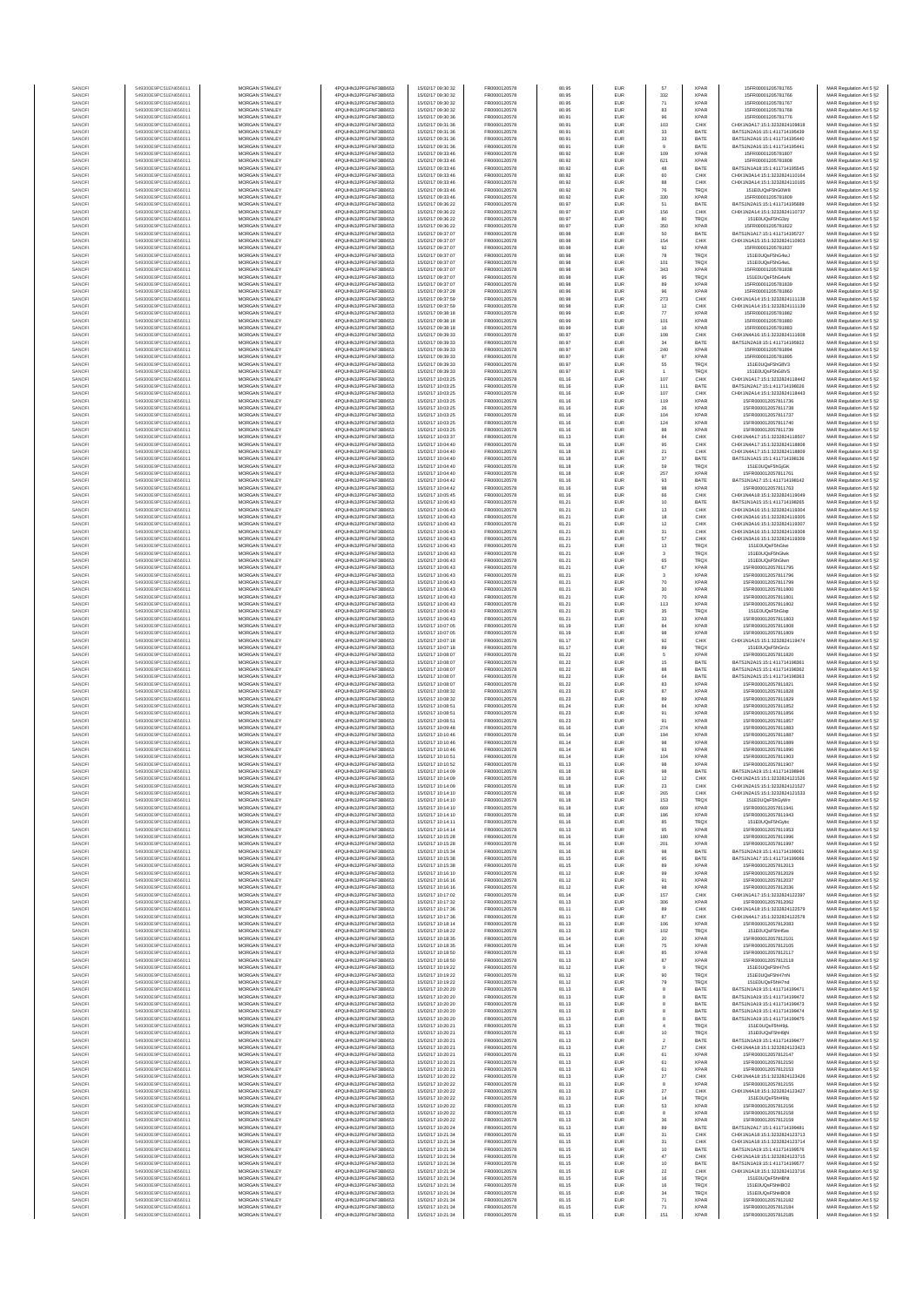| SANOF            | 549300E9PC51EN656011                         | MORGAN STANLEY                                 | 4PQUHN3JPFGFNF3BB653                           | 15/02/17 10:21:34                      | FR0000120578                 | 81.15          | EUR               | $23\,$               | <b>XPAR</b>                | 15FR000012057812186                                            | MAR Regulation Art 5 §2                            |
|------------------|----------------------------------------------|------------------------------------------------|------------------------------------------------|----------------------------------------|------------------------------|----------------|-------------------|----------------------|----------------------------|----------------------------------------------------------------|----------------------------------------------------|
| SANOF            | 549300E9PC51EN656011<br>549300E9PC51EN656011 | MORGAN STANLEY<br>MORGAN STANLEY               | 4PQUHN3JPFGFNF3BB653<br>4PQUHN3JPFGFNF3BB653   | 15/02/17 10:21:42<br>15/02/17 10:22:30 | FR0000120578<br>FR0000120578 | 81.15<br>81.16 | EUR<br>EUR        | 86                   | TRQ)                       | 15FR000012057812193<br>151E0UQsF5hHCaj                         | MAR Regulation Art 5 §2<br>MAR Regulation Art 5 §2 |
| SANOFI<br>SANOFI | 549300E9PC51EN656011                         | MORGAN STANLEY                                 | 4PQUHN3JPFGFNF3BB653                           | 15/02/17 10:22:32                      | FR0000120578                 | 81.16          | EUR               | 83<br>262            | TRQ)                       | 151E0UQsF5hHCdM                                                | MAR Regulation Art 5 §2                            |
| SANOFI           | 549300E9PC51EN656011                         | <b>MORGAN STANLEY</b>                          | 4PQUHN3JPFGFNF3BB653                           | 15/02/17 10:22:33                      | FR0000120578                 | 81.15          | EUR               | 85                   | <b>XPAF</b>                | 15FR000012057812200                                            | MAR Regulation Art 5 §2                            |
| SANOFI<br>SANOFI | 549300E9PC51EN656011<br>549300E9PC51EN656011 | <b>MORGAN STANLEY</b><br>MORGAN STANLEY        | 4POLIHN3JPEGENE3BB653<br>4PQUHN3JPFGFNF3BB653  | 15/02/17 10:23:03<br>15/02/17 10:23:10 | FR0000120578<br>FR0000120578 | 81.16<br>81.15 | EUR<br>EUR        | 187<br>$71\,$        | CHIX<br>CHIX               | CHIX1N4A16:15:1:3232824124025<br>CHIX1N4A16:15:1:3232824124074 | MAR Regulation Art 5 §2<br>MAR Regulation Art 5 §2 |
| SANOFI           | 549300E9PC51EN656011                         | MORGAN STANLEY                                 | 4PQUHN3JPFGFNF3BB653                           | 15/02/17 10:23:10                      | FR0000120578                 | 81.15          | EUR               | 25                   | CHIX                       | CHIX1N4A16:15:1:3232824124075                                  | MAR Regulation Art 5 §2                            |
| SANOF<br>SANOFI  | 549300E9PC51EN656011<br>549300E9PC51EN656011 | MORGAN STANLEY<br>MORGAN STANLEY               | 4PQUHN3JPFGFNF3BB653<br>4PQUHN3JPFGFNF3BB653   | 15/02/17 10:23:21<br>15/02/17 10:23:21 | FR0000120578<br>FR0000120578 | 81.12<br>81.12 | EUR<br>EUR        | $\mathsf{93}$<br>85  | <b>XPAF</b><br><b>XPAF</b> | 15FR000012057812226<br>15FR000012057812227                     | MAR Regulation Art 5 §2                            |
| SANOFI           | 549300E9PC51EN656011                         | MORGAN STANLEY                                 | 4PQUHN3JPFGFNF3BB653                           | 15/02/17 10:23:45                      | FR0000120578                 | 81.11          | EUR               | 101                  | <b>XPAF</b>                | 15FR000012057812250                                            | MAR Regulation Art 5 §2<br>MAR Regulation Art 5 §2 |
| SANOFI           | 549300E9PC51EN656011                         | MORGAN STANLEY                                 | 4PQUHN3JPFGFNF3BB653                           | 15/02/17 10:24:37                      | FR0000120578                 | 81.14          | EUR               | 18                   | <b>XPAF</b>                | 15FR000012057812269                                            | MAR Regulation Art 5 §2                            |
| SANOFI<br>SANOFI | 549300E9PC51EN656011<br>549300E9PC51EN656011 | MORGAN STANLEY<br><b>MORGAN STANLEY</b>        | 4PQUHN3JPFGFNF3BB653<br>4PQUHN3JPFGFNF3BB653   | 15/02/17 10:24:37<br>15/02/17 10:24:37 | FR0000120578<br>FR0000120578 | 81.14<br>81.14 | EUR<br>EUR        | 98<br>113            | <b>XPAF</b><br><b>XPAF</b> | 15FR000012057812272<br>15FR000012057812271                     | MAR Regulation Art 5 §2<br>MAR Regulation Art 5 §2 |
| SANOFI           | 549300E9PC51EN656011                         | MORGAN STANLEY                                 | 4POLIHN3JPEGENE3BB653                          | 15/02/17 10:24:37                      | FR0000120578                 | 81.14          | EUR               | 18                   | <b>XPAF</b>                | 15FR000012057812273                                            | MAR Regulation Art 5 §2                            |
| SANOFI           | 549300E9PC51EN656011                         | MORGAN STANLEY                                 | 4PQUHN3JPFGFNF3BB653                           | 15/02/17 10:24:37                      | FR0000120578                 | 81.14          | EUR               | 120                  | <b>XPAF</b>                | 15FR000012057812274                                            | MAR Regulation Art 5 §2                            |
| SANOFI<br>SANOFI | 549300E9PC51EN656011<br>549300E9PC51EN656011 | MORGAN STANLEY<br>MORGAN STANLEY               | 4PQUHN3JPFGFNF3BB653<br>4PQUHN3JPFGFNF3BB653   | 15/02/17 10:24:37<br>15/02/17 10:24:37 | FR0000120578<br>FR0000120578 | 81.14<br>81.14 | EUR<br>EUR        | $11\,$<br>$31\,$     | <b>XPAF</b><br><b>XPAF</b> | 15FR000012057812275<br>15FR000012057812276                     | MAR Regulation Art 5 §2<br>MAR Regulation Art 5 §2 |
| SANOFI           | 549300E9PC51EN656011                         | MORGAN STANLEY                                 | 4PQUHN3JPFGFNF3BB653                           | 15/02/17 10:25:20                      | FR0000120578                 | 81.13          | EUR               | 95                   | TRQ)                       | 151E0UQsF5hHHOv                                                | MAR Regulation Art 5 §2                            |
| SANOFI           | 549300E9PC51EN656011                         | MORGAN STANLEY                                 | 4PQUHN3JPFGFNF3BB653                           | 15/02/17 10:25:20                      | FR0000120578                 | 81.13          | EUR               | $97\,$               | TRQ)                       | 151E0UQsF5hHHOx                                                | MAR Regulation Art 5 §2                            |
| SANOFI<br>SANOFI | 549300E9PC51EN656011<br>549300E9PC51EN656011 | MORGAN STANLEY<br><b>MORGAN STANLEY</b>        | 4PQUHN3JPFGFNF3BB653<br>4PQUHN3JPFGFNF3BB653   | 15/02/17 10:25:20<br>15/02/17 10:27:52 | FR0000120578<br>FR0000120578 | 81.13<br>81.24 | EUR<br>EUR        | 99<br>16             | <b>XPAF</b><br><b>XPAF</b> | 15FR000012057812295<br>15FR000012057812318                     | MAR Regulation Art 5 §2<br>MAR Regulation Art 5 §2 |
| SANOFI           | 549300E9PC51EN656011                         | MORGAN STANLEY                                 | 4POLIHN3JPEGENE3BB653                          | 15/02/17 10:27:52                      | FR0000120578                 | 81.24          | EUR               | 69                   | <b>XPAF</b>                | 15FR000012057812319                                            | MAR Regulation Art 5 §2                            |
| SANOFI           | 549300E9PC51EN656011                         | MORGAN STANLEY                                 | 4POLIHN3JPEGENE3BB653                          | 15/02/17 10:27:52                      | FR0000120578                 | 81.24          | EUR               | $20\,$               | BATE                       | BATS1N2A18:15:1:411714200123                                   | MAR Regulation Art 5 §2                            |
| SANOFI<br>SANOFI | 549300E9PC51EN656011<br>549300E9PC51EN656011 | MORGAN STANLEY<br>MORGAN STANLEY               | 4PQUHN3JPFGFNF3BB653<br>4PQUHN3JPFGFNF3BB653   | 15/02/17 10:27:52<br>15/02/17 10:27:52 | FR0000120578<br>FR0000120578 | 81.24<br>81.24 | EUR<br>EUR        | 63<br>33             | CHIX<br>TRQ)               | CHIX1N1A18:15:1:3232824125460<br>151E0UQsF5hHLGT               | MAR Regulation Art 5 §2<br>MAR Regulation Art 5 §2 |
| SANOFI           | 549300E9PC51EN656011                         | MORGAN STANLEY                                 | 4PQUHN3JPFGFNF3BB653                           | 15/02/17 10:27:52                      | FR0000120578                 | 81.24          | EUR               | $2\mathrm{s}$        | CHIX                       | CHIX1N1A18:15:1:3232824125464                                  | MAR Regulation Art 5 §2                            |
| SANOFI           | 549300E9PC51EN656011                         | MORGAN STANLEY<br>MORGAN STANLEY               | 4PQUHN3JPFGFNF3BB653                           | 15/02/17 10:27:52                      | FR0000120578<br>FR0000120578 | 81.24<br>81.24 | EUR<br>EUR        | 38<br>121            | CHIX<br>CHIX               | CHIX1N1A18:15:1:3232824125465<br>CHIX1N1A18:15:1:3232824125466 | MAR Regulation Art 5 §2<br>MAR Regulation Art 5 §2 |
| SANOFI<br>SANOFI | 549300E9PC51EN656011<br>549300E9PC51EN656011 | <b>MORGAN STANLEY</b>                          | 4PQUHN3JPFGFNF3BB653<br>4PQUHN3JPFGFNF3BB653   | 15/02/17 10:27:52<br>15/02/17 10:27:52 | FR0000120578                 | 81.24          | EUR               | 56                   | <b>XPAF</b>                | 15FR000012057812320                                            | MAR Regulation Art 5 §2                            |
| SANOFI           | 549300E9PC51EN656011                         | <b>MORGAN STANLEY</b>                          | 4PQUHN3JPFGFNF3BB653                           | 15/02/17 10:27:52                      | FR0000120578                 | 81.24          | EUR               | 91                   | <b>XPAF</b>                | 15ER000012057812321                                            | MAR Regulation Art 5 §2                            |
| SANOFI           | 549300E9PC51EN656011<br>549300E9PC51EN656011 | MORGAN STANLEY<br>MORGAN STANLEY               | 4PQUHN3JPFGFNF3BB653                           | 15/02/17 10:27:52<br>15/02/17 10:27:52 | FR0000120578<br>FR0000120578 | 81.24          | EUR<br>EUR        | 88<br>84             | XPAF<br><b>XPAF</b>        | 15FR000012057812324                                            | MAR Regulation Art 5 §2                            |
| SANOFI<br>SANOF  | 549300E9PC51EN656011                         | MORGAN STANLEY                                 | 4PQUHN3JPFGFNF3BB653<br>4PQUHN3JPFGFNF3BB653   | 15/02/17 10:27:52                      | FR0000120578                 | 81.24<br>81.24 | EUR               | 169                  | <b>XPAF</b>                | 15FR000012057812325<br>15FR000012057812326                     | MAR Regulation Art 5 §2<br>MAR Regulation Art 5 §2 |
| SANOFI           | 549300E9PC51EN656011                         | MORGAN STANLEY                                 | 4PQUHN3JPFGFNF3BB653                           | 15/02/17 10:27:52                      | FR0000120578                 | 81.24          | EUR               | 20                   | BATE                       | BATS1N2A18:15:1:411714200124                                   | MAR Regulation Art 5 §2                            |
| SANOFI<br>SANOFI | 549300E9PC51EN656011<br>549300E9PC51EN656011 | MORGAN STANLEY<br>MORGAN STANLEY               | 4PQUHN3JPFGFNF3BB653<br>4PQUHN3JPFGFNF3BB653   | 15/02/17 10:27:52<br>15/02/17 10:27:52 | FR0000120578<br>FR0000120578 | 81.24<br>81.24 | EUR<br>EUR        | 141<br>20            | <b>XPAF</b><br>BATE        | 15FR000012057812327<br>BATS1N2A18:15:1:411714200125            | MAR Regulation Art 5 §2<br>MAR Regulation Art 5 §2 |
| SANOFI           | 549300E9PC51EN656011                         | <b>MORGAN STANLEY</b>                          | 4PQUHN3JPFGFNF3BB653                           | 15/02/17 10:27:52                      | FR0000120578                 | 81.24          | EUR               | 98                   | <b>XPAF</b>                | 15FR000012057812328                                            | MAR Regulation Art 5 §2                            |
| SANOFI           | 549300E9PC51EN656011                         | <b>MORGAN STANLEY</b>                          | 4PQUHN3JPFGFNF3BB653                           | 15/02/17 10:27:52                      | FR0000120578                 | 81.24          | EUR               |                      | BATE                       | BATS1N2A18:15:1:411714200126                                   | MAR Regulation Art 5 §2                            |
| SANOFI<br>SANOFI | 549300E9PC51EN656011<br>549300E9PC51EN656011 | MORGAN STANLEY<br>MORGAN STANLEY               | 4PQUHN3JPFGFNF3BB653<br>4PQUHN3JPFGFNF3BB653   | 15/02/17 10:27:52<br>15/02/17 10:27:52 | FR0000120578<br>FR0000120578 | 81.24<br>81.24 | EUR<br>EUR        | 19<br>$_{\rm 33}$    | BATE<br>TRQX               | BATS1N2A18:15:1:411714200127<br>151E0UQsF5hHLGf                | MAR Regulation Art 5 §2<br>MAR Regulation Art 5 §2 |
| SANOFI           | 549300E9PC51EN656011                         | MORGAN STANLEY                                 | 4PQUHN3JPFGFNF3BB653                           | 15/02/17 10:27:52                      | FR0000120578                 | 81.24          | EUR               | 18                   | TRQ)                       | 151E0UQsF5hHLGo                                                | MAR Regulation Art 5 §2                            |
| SANOF<br>SANOFI  | 549300E9PC51EN656011<br>549300E9PC51EN656011 | MORGAN STANLEY<br>MORGAN STANLEY               | 4PQUHN3JPFGFNF3BB653<br>4PQUHN3JPFGFNF3BB653   | 15/02/17 10:27:52<br>15/02/17 10:28:15 | FR0000120578<br>FR0000120578 | 81.24<br>81.24 | EUR<br>EUR        | $42\,$<br>99         | <b>XPAF</b><br>CHIX        | 15FR000012057812329<br>CHIX1N4A15:15:1:3232824125595           | MAR Regulation Art 5 §2<br>MAR Regulation Art 5 §2 |
| SANOFI           | 549300E9PC51EN656011                         | MORGAN STANLEY                                 | 4PQUHN3JPFGFNF3BB653                           | 15/02/17 10:28:15                      | FR0000120578                 | 81.23          | EUR               | 83                   | CHIX                       | CHIX1N3A18:15:1:3232824125599                                  | MAR Regulation Art 5 §2                            |
| SANOFI           | 549300E9PC51EN656011                         | MORGAN STANLEY                                 | 4PQUHN3JPFGFNF3BB653                           | 15/02/17 10:28:15                      | FR0000120578                 | 81.23          | EUR               | 12                   | CHIX                       | CHIX1N3A18:15:1:3232824125600                                  | MAR Regulation Art 5 §2                            |
| SANOFI<br>SANOFI | 549300E9PC51EN656011<br>549300E9PC51EN656011 | <b>MORGAN STANLEY</b><br>MORGAN STANLEY        | 4POLIHN3JPEGENE3BB653<br>4POLIHN3JPEGENE3BB653 | 15/02/17 10:28:15<br>15/02/17 10:28:46 | FR0000120578<br>FR0000120578 | 81.23<br>81.21 | EUR<br>EUR        | 93<br>87             | <b>XPAF</b><br><b>XPAF</b> | 15FR000012057812348<br>15FR000012057812354                     | MAR Regulation Art 5 §2<br>MAR Regulation Art 5 §2 |
| SANOFI           | 549300E9PC51EN656011                         | MORGAN STANLEY                                 | 4PQUHN3JPFGFNF3BB653                           | 15/02/17 10:30:02                      | FR0000120578                 | 81.25          | EUR               | $36\,$               | <b>XPAR</b>                | 15FR000012057812384                                            | MAR Regulation Art 5 §2                            |
| SANOFI           | 549300E9PC51EN656011                         | MORGAN STANLEY                                 | 4PQUHN3JPFGFNF3BB653                           | 15/02/17 10:30:02                      | FR0000120578                 | 81.25          | EUR               | 148                  | CHIX                       | CHIX1N3A18:15:1:3232824126023                                  | MAR Regulation Art 5 §2                            |
| SANOFI<br>SANOF  | 549300E9PC51EN656011<br>549300E9PC51EN656011 | MORGAN STANLEY<br>MORGAN STANLEY               | 4PQUHN3JPFGFNF3BB653<br>4PQUHN3JPFGFNF3BB653   | 15/02/17 10:30:02<br>15/02/17 10:30:02 | FR0000120578<br>FR0000120578 | 81.25<br>81.25 | EUR<br>EUR        | 76<br>48             | TRQ)<br>BATE               | 151E0UQsF5hHO4H<br>BATS1N2A18:15:1:411714200294                | MAR Regulation Art 5 §2<br>MAR Regulation Art 5 §2 |
| SANOFI           | 549300E9PC51EN656011                         | MORGAN STANLEY                                 | 4PQUHN3JPFGFNF3BB653                           | 15/02/17 10:30:27                      | FR0000120578                 | 81.26          | EUR               | 313                  | CHIX                       | CHIX1N3A17:15:1:3232824126141                                  | MAR Regulation Art 5 §2                            |
| SANOFI           | 549300E9PC51EN656011                         | MORGAN STANLEY                                 | 4PQUHN3JPFGFNF3BB653                           | 15/02/17 10:30:27                      | FR0000120578                 | 81.26          | EUR               | 160                  | TRQ)                       | 151E0UQsF5hHOzs                                                | MAR Regulation Art 5 §2                            |
| SANOFI<br>SANOFI | 549300E9PC51EN656011<br>549300E9PC51EN656011 | <b>MORGAN STANLEY</b><br>MORGAN STANLEY        | 4PQUHN3JPFGFNF3BB653<br>4PQUHN3JPFGFNF3BB653   | 15/02/17 10:30:27<br>15/02/17 10:30:27 | FR0000120578<br>FR0000120578 | 81.25<br>81.25 | EUR<br>EUR        | 64<br>91             | <b>XPAF</b><br>CHIX        | 15FR000012057812390<br>CHIX1N2A17:15:1:3232824126143           | MAR Regulation Art 5 §2<br>MAR Regulation Art 5 §2 |
| SANOFI           | 549300E9PC51EN656011                         | MORGAN STANLEY                                 | 4PQUHN3JPFGFNF3BB653                           | 15/02/17 10:30:27                      | FR0000120578                 | 81.25          | EUR               | $\bf 28$             | XPAF                       | 15FR000012057812391                                            | MAR Regulation Art 5 §2                            |
| SANOFI           | 549300E9PC51EN656011                         | MORGAN STANLEY                                 | 4PQUHN3JPFGFNF3BB653                           | 15/02/17 10:30:54                      | FR0000120578                 | 81.27          | EUR               | 97                   | BATE                       | BATS1N2A17:15:1:411714200377                                   | MAR Regulation Art 5 §2                            |
| SANOF<br>SANOFI  | 549300E9PC51EN656011<br>549300E9PC51EN656011 | MORGAN STANLEY<br>MORGAN STANLEY               | 4PQUHN3JPFGFNF3BB653<br>4PQUHN3JPFGFNF3BB653   | 15/02/17 10:31:15<br>15/02/17 10:31:49 | FR0000120578<br>FR0000120578 | 81.27<br>81.27 | EUR<br>EUR        | 98<br>50             | <b>XPAF</b><br><b>XPAF</b> | 15FR000012057812404<br>15FR000012057812411                     | MAR Regulation Art 5 §2<br>MAR Regulation Art 5 §2 |
| SANOFI           | 549300E9PC51EN656011                         | MORGAN STANLEY                                 | 4PQUHN3JPFGFNF3BB653                           | 15/02/17 10:32:18                      | FR0000120578                 | 81.28          | EUR               | 412                  | <b>XPAF</b>                | 15FR000012057812419                                            | MAR Regulation Art 5 §2                            |
| SANOFI           | 549300E9PC51EN656011                         | MORGAN STANLEY                                 | 4PQUHN3JPFGFNF3BB653                           | 15/02/17 10:32:19                      | FR0000120578                 | 81.27          | EUR               | 89                   | <b>XPAF</b>                | 15FR000012057812422                                            | MAR Regulation Art 5 §2                            |
| SANOFI<br>SANOFI | 549300E9PC51EN656011<br>549300E9PC51EN656011 | <b>MORGAN STANLEY</b><br><b>MORGAN STANLEY</b> | 4PQUHN3JPFGFNF3BB653<br>4PQUHN3JPFGFNF3BB653   | 15/02/17 10:33:24<br>15/02/17 10:33:24 | FR0000120578<br>FR0000120578 | 81.31<br>81.31 | EUR<br>EUR        | 92<br>111            | BATE<br><b>XPAF</b>        | BATS1N1A15:15:1:411714200588<br>15FR000012057812454            | MAR Regulation Art 5 §2<br>MAR Regulation Art 5 §2 |
| SANOFI           | 549300E9PC51EN656011                         | MORGAN STANLEY                                 | 4PQUHN3JPFGFNF3BB653                           | 15/02/17 10:33:24                      | FR0000120578                 | 81.31          | EUR               | 111                  | <b>XPAF</b>                | 15FR000012057812458                                            | MAR Regulation Art 5 §2                            |
| SANOFI           | 549300E9PC51EN656011                         | MORGAN STANLEY                                 | 4PQUHN3JPFGFNF3BB653                           | 15/02/17 10:33:24                      | FR0000120578                 | 81.31          | EUR               | 134                  | <b>XPAF</b>                | 15FR000012057812459                                            | MAR Regulation Art 5 §2                            |
| SANOFI<br>SANOFI | 549300E9PC51EN656011<br>549300E9PC51EN656011 | MORGAN STANLEY<br>MORGAN STANLEY               | 4PQUHN3JPFGFNF3BB653<br>4PQUHN3JPFGFNF3BB653   | 15/02/17 10:33:24<br>15/02/17 10:33:24 | FR0000120578<br>FR0000120578 | 81.31<br>81.3  | EUR<br>EUR        | 10<br>$^{\rm 87}$    | <b>XPAF</b><br>BATE        | 15FR000012057812460<br>BATS1N2A18:15:1:411714200590            | MAR Regulation Art 5 §2<br>MAR Regulation Art 5 §2 |
| SANOFI           | 549300E9PC51EN656011                         | MORGAN STANLEY                                 | 4PQUHN3JPFGFNF3BB653                           | 15/02/17 10:33:24                      | FR0000120578                 | 81.3           | EUR               | 89                   | <b>XPAF</b>                | 15FR000012057812461                                            | MAR Regulation Art 5 §2                            |
| SANOFI           | 549300E9PC51EN656011                         | MORGAN STANLEY                                 | 4PQUHN3JPFGFNF3BB653                           | 15/02/17 10:33:38                      | FR0000120578                 | 81.31          | EUR               | 93                   | <b>XPAF</b>                | 15FR000012057812497                                            | MAR Regulation Art 5 §2                            |
| SANOFI<br>SANOFI | 549300E9PC51EN656011<br>549300E9PC51EN656011 | <b>MORGAN STANLEY</b><br><b>MORGAN STANLEY</b> | 4PQUHN3JPFGFNF3BB653<br>4PQUHN3JPFGFNF3BB653   | 15/02/17 10:33:44<br>15/02/17 10:34:15 | FR0000120578<br>FR0000120578 | 81.29<br>81.29 | EUR<br>EUR        | 86<br>84             | CHIX<br><b>XPAF</b>        | CHIX1N2A16:15:1:3232824127024<br>15FR000012057812507           | MAR Regulation Art 5 §2<br>MAR Regulation Art 5 §2 |
| SANOFI           | 549300E9PC51EN656011                         | MORGAN STANLEY                                 | 4PQUHN3JPFGFNF3BB653                           | 15/02/17 10:34:29                      | FR0000120578                 | 81.28          | EUR               | 95                   | CHIX                       | CHIX1N3A14:15:1:3232824127172                                  | MAR Regulation Art 5 §2                            |
| SANOFI<br>SANOF  | 549300E9PC51EN656011<br>549300E9PC51EN656011 | MORGAN STANLEY<br>MORGAN STANLEY               | 4PQUHN3JPFGFNF3BB653<br>4PQUHN3JPFGFNF3BB653   | 15/02/17 10:34:39<br>15/02/17 10:34:39 | FR0000120578<br>FR0000120578 | 81.27<br>81.27 | EUR<br>EUR        | 64<br>34             | <b>XPAF</b><br><b>XPAF</b> | 15FR000012057812512<br>15FR000012057812513                     | MAR Regulation Art 5 §2<br>MAR Regulation Art 5 §2 |
| SANOFI           | 549300E9PC51EN656011                         | MORGAN STANLEY                                 | 4PQUHN3JPFGFNF3BB653                           | 15/02/17 10:35:26                      | FR0000120578                 | 81.27          | EUR               | 108                  | <b>XPAF</b>                | 15FR000012057812531                                            | MAR Regulation Art 5 §2                            |
| SANOF            | 549300E9PC51EN656011                         | MORGAN STANLEY                                 | 4PQUHN3JPFGFNF3BB653                           | 15/02/17 10:35:26                      | FR0000120578                 | 81.27          | EUR               | 108                  | <b>XPAF</b>                | 15FR000012057812532                                            | MAR Regulation Art 5 §2                            |
| SANOFI<br>SANOFI | 549300E9PC51EN656011<br>549300E9PC51EN656011 | MORGAN STANLEY<br>MORGAN STANLEY               | 4PQUHN3JPFGFNF3BB653<br>4PQUHN3JPFGFNF3BB653   | 15/02/17 10:35:26<br>15/02/17 10:35:26 | FR0000120578<br>FR0000120578 | 81.27<br>81.27 | EUR<br>EUR        | 108<br>$_{\rm 57}$   | CHIX<br><b>XPAF</b>        | CHIX1N2A15:15:1:3232824127469<br>15FR000012057812533           | MAR Regulation Art 5 §2<br>MAR Regulation Art 5 §2 |
| SANOFI           | 549300E9PC51EN656011                         | <b>MORGAN STANLEY</b>                          | 4PQUHN3JPFGFNF3BB653                           | 15/02/17 10:35:40                      | FR0000120578                 | 81.27          | EUR               | 99                   | <b>XPAF</b>                | 15FR000012057812540                                            | MAR Regulation Art 5 §2                            |
| SANOFI           | 549300E9PC51EN656011                         | <b>MORGAN STANLEY</b>                          | 4PQUHN3JPFGFNF3BB653                           | 15/02/17 10:36:12                      | FR0000120578                 | 81.29          | EUR               | 187                  | <b>XPAF</b>                | 15FR000012057812554                                            | MAR Regulation Art 5 §2                            |
| SANOFI<br>SANOFI | 549300E9PC51EN656011<br>549300E9PC51EN656011 | MORGAN STANLEY<br>MORGAN STANLEY               | 4PQUHN3JPFGFNF3BB653<br>4PQUHN3JPFGFNF3BB653   | 15/02/17 10:36:13<br>15/02/17 10:36:51 | FR0000120578<br>FR0000120578 | 81.28<br>81.3  | EUR<br>EUR        | 97<br>264            | XPAF<br><b>XPAF</b>        | 15FR000012057812558<br>15FR000012057812573                     | MAR Regulation Art 5 §2<br>MAR Regulation Art 5 §2 |
| SANOF            | 549300E9PC51EN656011                         | MORGAN STANLEY                                 | 4PQUHN3JPFGFNF3BB653                           | 15/02/17 10:37:23                      | FR0000120578                 | 81.29          | EUR               | $\mathsf{93}$        | <b>XPAF</b>                | 15FR000012057812584                                            | MAR Regulation Art 5 §2                            |
| SANOFI           | 549300E9PC51EN656011                         | MORGAN STANLEY                                 | 4PQUHN3JPFGFNF3BB653                           | 15/02/17 10:37:23                      | FR0000120578                 | 81.29          | EUR               | 55                   | <b>XPAF</b>                | 15FR000012057812586                                            | MAR Regulation Art 5 §2                            |
| SANOFI<br>SANOFI | 549300E9PC51EN656011<br>549300E9PC51EN656011 | MORGAN STANLEY<br>MORGAN STANLEY               | 4PQUHN3JPFGFNF3BB653<br>4PQUHN3JPFGFNF3BB653   | 15/02/17 10:37:23<br>15/02/17 10:37:23 | FR0000120578<br>FR0000120578 | 81.29<br>81.29 | EUR<br>EUR        | $_{33}$<br>86        | <b>XPAF</b><br><b>XPAF</b> | 15FR000012057812587<br>15FR000012057812590                     | MAR Regulation Art 5 §2<br>MAR Regulation Art 5 §2 |
| SANOFI           | 549300E9PC51EN656011                         | <b>MORGAN STANLEY</b>                          | 4POLIHN3JPEGENE3BB653                          | 15/02/17 10:37:25                      | FR0000120578                 | 81.27          | EUR               | 96                   | CHIX                       | CHIX1N1A17:15:1:3232824128032                                  | MAR Regulation Art 5 §2                            |
| SANOFI           | 549300E9PC51EN656011                         | MORGAN STANLEY<br>MORGAN STANLEY               | 4POLIHN3JPEGENE3BB653                          | 15/02/17 10:37:48                      | FR0000120578                 | 81.28          | EUR               | 95                   | <b>XPAF</b>                | 15FR000012057812602                                            | MAR Regulation Art 5 §2                            |
| SANOFI<br>SANOFI | 549300E9PC51EN656011<br>549300E9PC51EN656011 | MORGAN STANLEY                                 | 4PQUHN3JPFGFNF3BB653<br>4PQUHN3JPFGFNF3BB653   | 15/02/17 10:38:15<br>15/02/17 10:38:57 | FR0000120578<br>FR0000120578 | 81.26<br>81.29 | EUR<br>EUR        | 180<br>383           | CHIX<br><b>XPAF</b>        | CHIX1N1A14:15:1:3232824128233<br>15FR000012057812612           | MAR Regulation Art 5 §2<br>MAR Regulation Art 5 §2 |
| SANOF            | 549300E9PC51EN656011                         | MORGAN STANLEY                                 | 4PQUHN3JPFGFNF3BB653                           | 15/02/17 10:38:57                      | FR0000120578                 | 81.28          | EUR               |                      | <b>XPAF</b>                | 15FR000012057812617                                            | MAR Regulation Art 5 §2                            |
| SANOF<br>SANOFI  | 549300E9PC51EN656011<br>549300E9PC51EN656011 | MORGAN STANLEY<br>MORGAN STANLEY               | 4PQUHN3JPFGFNF3BB653<br>4PQUHN3JPFGFNF3BB653   | 15/02/17 10:40:19<br>15/02/17 10:40:19 | FR0000120578<br>FR0000120578 | 81.32<br>81.32 | EUR<br>EUR        | 79<br>51             | TRQ)<br>BATE               | 151E0UQsF5hHdwe<br>BATS1N2A18:15:1:411714201187                | MAR Regulation Art 5 §2<br>MAR Regulation Art 5 §2 |
| SANOFI           | 549300E9PC51EN656011                         | MORGAN STANLEY                                 | 4PQUHN3JPFGFNF3BB653                           | 15/02/17 10:40:19                      | FR0000120578                 | 81.32          | EUR               | 245                  | <b>XPAR</b>                | 15FR000012057812649                                            | MAR Regulation Art 5 §2                            |
| <b>ANOFI</b>     | 9300E9PC51EN656011                           | <b>IORGAN STANLEY</b>                          | OUHN3JPEGENE3BB653                             | 15/02/17 10:40:19                      | FR000012057                  | 81.32          | <b>FUR</b>        | 103                  | <b>XPAR</b>                | ISER000012057812650                                            | MAR Regulation Art 5.62                            |
| SANOFI<br>SANOFI | 549300E9PC51EN656011<br>549300E9PC51EN656011 | <b>MORGAN STANLEY</b><br>MORGAN STANLEY        | 4PQUHN3JPFGFNF3BB653<br>4PQUHN3JPFGFNF3BB653   | 15/02/17 10:40:19<br>15/02/17 10:40:43 | FR0000120578<br>FR0000120578 | 81.31<br>81.3  | EUR<br>EUR        | 107<br>86            | <b>XPAR</b><br>CHIX        | 15ER000012057812651<br>CHIX1N1A14:15:1:3232824129164           | MAR Regulation Art 5 §2<br>MAR Regulation Art 5 §2 |
| SANOFI           | 549300E9PC51EN656011                         | MORGAN STANLEY                                 | 4PQUHN3JPFGFNF3BB653                           | 15/02/17 10:41:00                      | FR0000120578                 | 81.3           | EUR               |                      | <b>XPAF</b>                | 15FR000012057812660                                            | MAR Regulation Art 5 §2                            |
| SANOFI           | 549300E9PC51EN656011                         | MORGAN STANLEY                                 | 4PQUHN3JPFGFNF3BB653                           | 15/02/17 10:41:01                      | FR0000120578                 | 81.3           | EUR               | 78                   | <b>XPAF</b>                | 15FR000012057812662                                            | MAR Regulation Art 5 §2                            |
| SANOFI<br>SANOFI | 549300E9PC51EN656011<br>549300E9PC51EN656011 | MORGAN STANLEY<br>MORGAN STANLEY               | 4PQUHN3JPFGFNF3BB653<br>4PQUHN3JPFGFNF3BB653   | 15/02/17 10:41:01<br>15/02/17 10:42:03 | FR0000120578<br>FR0000120578 | 81.3<br>81.3   | EUR<br>EUR        | 78<br>92             | TRQ)<br>BATE               | 151E0UQsF5hHegK<br>BATS1N2A18:15:1:411714201323                | MAR Regulation Art 5 §2<br>MAR Regulation Art 5 §2 |
| SANOFI           | 549300E9PC51EN656011                         | MORGAN STANLEY                                 | 4PQUHN3JPFGFNF3BB653                           | 15/02/17 10:42:03                      | FR0000120578                 | 81.3           | <b>EUR</b>        | 194                  | <b>XPAF</b>                | 15FR000012057812683                                            | MAR Regulation Art 5 §2                            |
| SANOFI<br>SANOFI | 549300E9PC51EN656011<br>549300E9PC51EN656011 | MORGAN STANLEY<br><b>MORGAN STANLEY</b>        | 4PQUHN3JPFGFNF3BB653<br>4PQUHN3JPFGFNF3BB653   | 15/02/17 10:42:14<br>15/02/17 10:42:14 | FR0000120578<br>FR0000120578 | 81.3<br>81.3   | EUR<br>EUR        | 161<br>91            | <b>XPAR</b><br><b>XPAR</b> | 15FR000012057812684<br>15FR000012057812687                     | MAR Regulation Art 5 §2<br>MAR Regulation Art 5 §2 |
| SANOFI           | 549300E9PC51EN656011                         | MORGAN STANLEY                                 | 4PQUHN3JPFGFNF3BB653                           | 15/02/17 10:42:43                      | FR0000120578                 | 81.29          | EUR               | 93                   | CHIX                       | CHIX1N4A15:15:1:3232824129601                                  | MAR Regulation Art 5 §2                            |
| SANOFI           | 549300E9PC51EN656011                         | MORGAN STANLEY                                 | 4PQUHN3JPFGFNF3BB653                           | 15/02/17 10:42:43                      | FR0000120578                 | 81.29          | EUR               | $92\,$               | <b>XPAF</b>                | 15FR000012057812691                                            | MAR Regulation Art 5 §2                            |
| SANOFI<br>SANOFI | 549300E9PC51EN656011<br>549300E9PC51EN656011 | MORGAN STANLEY<br>MORGAN STANLEY               | 4PQUHN3JPFGFNF3BB653<br>4PQUHN3JPFGFNF3BB653   | 15/02/17 10:44:32<br>15/02/17 10:44:32 | FR0000120578<br>FR0000120578 | 81.31<br>81.31 | EUR<br>EUR        | 27<br>92             | CHIX<br>CHIX               | CHIX1N1A14:15:1:3232824129965<br>CHIX1N3A16:15:1:3232824129967 | MAR Regulation Art 5 §2<br>MAR Regulation Art 5 §2 |
| SANOFI           | 549300E9PC51EN656011                         | MORGAN STANLEY                                 | 4PQUHN3JPFGFNF3BB653                           | 15/02/17 10:44:50                      | FR0000120578                 | 81.32          | EUR               | 20                   | BATE                       | BATS1N1A18:15:1:411714201523                                   | MAR Regulation Art 5 §2                            |
| SANOFI<br>SANOFI | 549300E9PC51EN656011<br>549300E9PC51EN656011 | MORGAN STANLEY<br>MORGAN STANLEY               | 4PQUHN3JPFGFNF3BB653<br>4PQUHN3JPFGFNF3BB653   | 15/02/17 10:44:53<br>15/02/17 10:45:05 | FR0000120578<br>FR0000120578 | 81.32<br>81.32 | EUR<br><b>EUR</b> | 35<br>47             | TRQ)<br>BATE               | 151E0UQsF5hHjGM<br>BATS1N1A18:15:1:411714201534                | MAR Regulation Art 5 §2<br>MAR Regulation Art 5 §2 |
| SANOFI           | 549300E9PC51EN656011                         | <b>MORGAN STANLEY</b>                          | 4PQUHN3JPFGFNF3BB653                           | 15/02/17 10:45:39                      | FR0000120578                 | 81.32          | EUR               | 223                  | CHIX                       | CHIX1N3A16:15:1:3232824130150                                  | MAR Regulation Art 5 §2                            |
| SANOFI           | 549300E9PC51EN656011                         | <b>MORGAN STANLEY</b>                          | 4PQUHN3JPFGFNF3BB653                           | 15/02/17 10:45:39                      | FR0000120578                 | 81.32          | EUR               | 91                   | CHIX                       | CHIX1N4A14:15:1:3232824130151                                  | MAR Regulation Art 5 §2                            |
| SANOFI<br>SANOFI | 549300E9PC51EN656011<br>549300E9PC51EN656011 | MORGAN STANLEY<br>MORGAN STANLEY               | 4POLIHN3JPEGENE3BB653<br>4PQUHN3JPFGFNF3BB653  | 15/02/17 10:45:39<br>15/02/17 10:45:39 | FR0000120578<br>FR0000120578 | 81.32<br>81.32 | EUR<br>EUR        | 73<br>114            | BATE<br>TRQ)               | BATS1N1A15:15:1:411714201573<br>151E0UQsF5hHkAk                | MAR Regulation Art 5 §2<br>MAR Regulation Art 5 §2 |
| SANOFI           | 549300E9PC51EN656011                         | MORGAN STANLEY                                 | 4PQUHN3JPFGFNF3BB653                           | 15/02/17 10:45:39                      | FR0000120578                 | 81.32          | EUR               | 98                   | <b>XPAF</b>                | 15FR000012057812733                                            | MAR Regulation Art 5 §2                            |
| SANOFI           | 549300E9PC51EN656011                         | MORGAN STANLEY                                 | 4PQUHN3JPFGFNF3BB653                           | 15/02/17 10:45:39                      | FR0000120578                 | 81.32          | EUR               | 335                  | <b>XPAF</b>                | 15FR000012057812736<br>15FR000012057812738                     | MAR Regulation Art 5 §2<br>MAR Regulation Art 5 §2 |
| SANOFI<br>SANOFI | 549300E9PC51EN656011<br>549300E9PC51EN656011 | MORGAN STANLEY<br>MORGAN STANLEY               | 4PQUHN3JPFGFNF3BB653<br>4PQUHN3JPFGFNF3BB653   | 15/02/17 10:45:39<br>15/02/17 10:45:39 | FR0000120578<br>FR0000120578 | 81.32<br>81.32 | EUR<br>EUR        | 88<br>164            | <b>XPAF</b><br><b>XPAF</b> | 15FR000012057812737                                            | MAR Regulation Art 5 §2                            |
| SANOFI           | 549300E9PC51EN656011                         | MORGAN STANLEY                                 | 4PQUHN3JPFGFNF3BB653                           | 15/02/17 10:46:17                      | FR0000120578                 | 81.33          | EUR               | 200                  | <b>XPAR</b>                | 15FR000012057812744                                            | MAR Regulation Art 5 §2                            |
| SANOFI<br>SANOFI | 549300E9PC51EN656011<br>549300E9PC51EN656011 | <b>MORGAN STANLEY</b><br>MORGAN STANLEY        | 4PQUHN3JPFGFNF3BB653<br>4PQUHN3JPFGFNF3BB653   | 15/02/17 10:46:17<br>15/02/17 10:46:28 | FR0000120578<br>FR0000120578 | 81.33<br>81.33 | EUR<br>EUR        | 11<br>46             | <b>XPAR</b><br><b>XPAF</b> | 15FR000012057812745<br>15FR000012057812752                     | MAR Regulation Art 5 §2<br>MAR Regulation Art 5 §2 |
| SANOFI           | 549300E9PC51EN656011                         | MORGAN STANLEY                                 | 4PQUHN3JPFGFNF3BB653                           | 15/02/17 10:46:28                      | FR0000120578                 | 81.33          | EUR               | 87                   | <b>XPAF</b>                | 15FR000012057812754                                            | MAR Regulation Art 5 §2                            |
| SANOF            | 549300E9PC51EN656011                         | MORGAN STANLEY                                 | 4PQUHN3JPFGFNF3BB653                           | 15/02/17 10:47:27                      | FR0000120578                 | 81.34          | EUR               | 350                  | <b>XPAF</b>                | 15FR000012057812762                                            | MAR Regulation Art 5 §2                            |
| SANOFI<br>SANOFI | 549300E9PC51EN656011<br>549300E9PC51EN656011 | MORGAN STANLEY<br>MORGAN STANLEY               | 4PQUHN3JPFGFNF3BB653<br>4PQUHN3JPFGFNF3BB653   | 15/02/17 10:48:16<br>15/02/17 10:48:16 | FR0000120578<br>FR0000120578 | 81.34<br>81.34 | EUR<br>EUR        | 87<br>27             | BATE<br>TRQ)               | BATS1N1A18:15:1:411714201753<br>151E0UQsF5hHngm                | MAR Regulation Art 5 §2<br>MAR Regulation Art 5 §2 |
| SANOFI           | 549300E9PC51EN656011                         | MORGAN STANLEY                                 | 4PQUHN3JPFGFNF3BB653                           | 15/02/17 10:48:16                      | FR0000120578                 | 81.35          | <b>EUR</b>        | 20                   | CHIX                       | CHIX1N4A17:15:1:3232824130741                                  | MAR Regulation Art 5 §2                            |
| SANOFI<br>SANOFI | 549300E9PC51EN656011<br>549300E9PC51EN656011 | <b>MORGAN STANLEY</b><br><b>MORGAN STANLEY</b> | 4PQUHN3JPFGFNF3BB653<br>4PQUHN3JPFGFNF3BB653   | 15/02/17 10:48:43<br>15/02/17 10:48:44 | FR0000120578                 | 81.33<br>81.33 | EUR<br>EUR        | 345                  | CHIX<br>CHIX               | CHIX1N4A15:15:1:3232824130899<br>CHIX1N4A15:15:1:3232824130900 | MAR Regulation Art 5 §2                            |
| SANOFI           | 549300E9PC51EN656011                         | MORGAN STANLEY                                 | 4PQUHN3JPFGFNF3BB653                           | 15/02/17 10:48:44                      | FR0000120578<br>FR0000120578 | 81.33          | EUR               | 27<br>99             | <b>XPAF</b>                | 15FR000012057812798                                            | MAR Regulation Art 5 §2<br>MAR Regulation Art 5 §2 |
| SANOFI           | 549300E9PC51EN656011                         | MORGAN STANLEY                                 | 4PQUHN3JPFGFNF3BB653                           | 15/02/17 10:48:44                      | FR0000120578                 | 81.33          | EUR               | 100                  | XPAR                       | 15FR000012057812796                                            | MAR Regulation Art 5 §2                            |
| SANOF<br>SANOFI  | 549300E9PC51EN656011<br>549300E9PC51EN656011 | MORGAN STANLEY<br>MORGAN STANLEY               | 4PQUHN3JPFGFNF3BB653<br>4PQUHN3JPFGFNF3BB653   | 15/02/17 10:48:44<br>15/02/17 10:49:06 | FR0000120578<br>FR0000120578 | 81.32<br>81.33 | EUR<br>EUR        | 96<br>101            | CHIX<br><b>XPAF</b>        | CHIX1N3A17:15:1:3232824130902<br>15FR000012057812812           | MAR Regulation Art 5 §2<br>MAR Regulation Art 5 §2 |
| SANOFI           | 549300E9PC51EN656011                         | MORGAN STANLEY                                 | 4PQUHN3JPFGFNF3BB653                           | 15/02/17 10:51:24                      | FR0000120578                 | 81.36          | EUR               | 71                   | BATE                       | BATS1N2A18:15:1:411714201983                                   | MAR Regulation Art 5 §2                            |
| SANOFI           | 549300E9PC51EN656011                         | MORGAN STANLEY                                 | 4PQUHN3JPFGFNF3BB653                           | 15/02/17 10:51:52                      | FR0000120578                 | 81.37          | EUR               | 9                    | BATE                       | BATS1N2A18:15:1:411714202018                                   | MAR Regulation Art 5 §2                            |
| SANOFI<br>SANOFI | 549300E9PC51EN656011<br>549300E9PC51EN656011 | <b>MORGAN STANLEY</b><br><b>MORGAN STANLEY</b> | 4PQUHN3JPFGFNF3BB653<br>4PQUHN3JPFGFNF3BB653   | 15/02/17 10:51:52<br>15/02/17 10:51:52 | FR0000120578<br>FR0000120578 | 81.37<br>81.37 | EUR<br>EUR        | $\overline{9}$<br>52 | BATE<br>BATE               | BATS1N2A18:15:1:411714202020<br>BATS1N2A18:15:1:411714202021   | MAR Regulation Art 5 §2<br>MAR Regulation Art 5 §2 |
| SANOFI           | 549300E9PC51EN656011                         | MORGAN STANLEY                                 | 4PQUHN3JPFGFNF3BB653                           | 15/02/17 10:51:52                      | FR0000120578                 | 81.37          | EUR               | $\overline{9}$       | BATE                       | BATS1N2A18:15:1:411714202022                                   | MAR Regulation Art 5 §2                            |
| SANOFI           | 549300E9PC51EN656011                         | MORGAN STANLEY                                 | 4PQUHN3JPFGFNF3BB653                           | 15/02/17 10:51:52                      | FR0000120578                 | 81.37          | EUR               | 30                   | CHIX                       | CHIX1N4A17:15:1:3232824131635                                  | MAR Regulation Art 5 §2                            |
| SANOFI<br>SANOFI | 549300E9PC51EN656011<br>549300E9PC51EN656011 | MORGAN STANLEY<br>MORGAN STANLEY               | 4PQUHN3JPFGFNF3BB653<br>4PQUHN3JPFGFNF3BB653   | 15/02/17 10:51:52<br>15/02/17 10:51:52 | FR0000120578<br>FR0000120578 | 81.37<br>81.37 | EUR<br>EUR        | 11<br>30             | BATE<br>CHIX               | BATS1N2A18:15:1:411714202023<br>CHIX1N4A17:15:1:3232824131637  | MAR Regulation Art 5 §2<br>MAR Regulation Art 5 §2 |
| SANOFI           | 549300E9PC51EN656011                         | MORGAN STANLEY                                 | 4PQUHN3JPFGFNF3BB653                           | 15/02/17 10:51:52                      | FR0000120578                 | 81.37          | EUR               | 167                  | CHIX                       | CHIX1N4A17:15:1:3232824131638                                  | MAR Regulation Art 5 §2                            |
| SANOFI<br>SANOFI | 549300E9PC51EN656011                         | MORGAN STANLEY<br>MORGAN STANLEY               | 4PQUHN3JPFGFNF3BB653<br>4PQUHN3JPFGFNF3BB653   | 15/02/17 10:51:52<br>15/02/17 10:51:52 | FR0000120578<br>FR0000120578 | 81.37<br>81.37 | EUR<br>EUR        | 30<br>20             | CHIX<br>CHIX               | CHIX1N4A17:15:1:3232824131639<br>CHIX1N4A17:15:1:3232824131640 | MAR Regulation Art 5 §2<br>MAR Regulation Art 5 §2 |
| SANOFI           | 549300E9PC51EN656011<br>549300E9PC51EN656011 | <b>MORGAN STANLEY</b>                          | 4PQUHN3JPFGFNF3BB653                           | 15/02/17 10:51:52                      | FR0000120578                 | 81.37          | EUR               | 15                   | <b>TRQX</b>                | 151E0UQsF5hHsDg                                                | MAR Regulation Art 5 §2                            |
| SANOFI           | 549300E9PC51EN656011                         | <b>MORGAN STANLEY</b>                          | 4PQUHN3JPFGFNF3BB653                           | 15/02/17 10:51:52                      | FR0000120578                 | 81.37          | EUR               | 14                   | <b>TRQX</b>                | 151E0UQsF5hHsDo                                                | MAR Regulation Art 5 §2                            |
| SANOFI<br>SANOFI | 549300E9PC51EN656011<br>549300E9PC51EN656011 | MORGAN STANLEY<br>MORGAN STANLEY               | 4PQUHN3JPFGFNF3BB653<br>4PQUHN3JPFGFNF3BB653   | 15/02/17 10:51:52<br>15/02/17 10:51:52 | FR0000120578                 | 81.37<br>81.37 | EUR<br>EUR        | 67                   | <b>XPAF</b><br>TRQ)        | 15FR000012057812836<br>151E0UQsF5hHsDr                         | MAR Regulation Art 5 §2                            |
| SANOFI           | 549300E9PC51EN656011                         | MORGAN STANLEY                                 | 4PQUHN3JPFGFNF3BB653                           | 15/02/17 10:51:52                      | FR0000120578<br>FR0000120578 | 81.37          | EUR               | 99                   | TRQ)                       | 151E0UQsF5hHsDu                                                | MAR Regulation Art 5 §2<br>MAR Regulation Art 5 §2 |
| SANOFI           | 549300E9PC51EN656011                         | MORGAN STANLEY                                 | 4PQUHN3JPFGFNF3BB653                           | 15/02/17 10:51:52                      | FR0000120578                 | 81.37          | EUR               | 12                   | TRQ)                       | 151E0UQsF5hHsE0                                                | MAR Regulation Art 5 §2                            |
| SANOFI<br>SANOFI | 549300E9PC51EN656011<br>549300E9PC51EN656011 | <b>MORGAN STANLEY</b><br>MORGAN STANLEY        | 4PQUHN3JPFGFNF3BB653<br>4PQUHN3JPFGFNF3BB653   | 15/02/17 10:51:52<br>15/02/17 10:51:52 | FR0000120578<br>FR0000120578 | 81.37<br>81.37 | EUR<br><b>EUR</b> | 67<br>426            | <b>XPAR</b><br><b>XPAR</b> | 15FR000012057812840<br>15FR000012057812841                     | MAR Regulation Art 5 §2<br>MAR Regulation Art 5 §2 |
| SANOFI           | 549300E9PC51EN656011                         | <b>MORGAN STANLEY</b>                          | 4PQUHN3JPFGFNF3BB653                           | 15/02/17 10:51:52                      | FR0000120578                 | 81.37          | EUR               | 56                   | <b>XPAR</b>                | 15FR000012057812842                                            | MAR Regulation Art 5 §2                            |
| SANOFI<br>SANOFI | 549300E9PC51EN656011                         | <b>MORGAN STANLEY</b><br>MORGAN STANLEY        | 4PQUHN3JPFGFNF3BB653<br>4PQUHN3JPFGFNF3BB653   | 15/02/17 10:51:52                      | FR0000120578                 | 81.36<br>81.34 | EUR<br>EUR        | 88<br>85             | <b>XPAR</b><br><b>XPAR</b> | 15FR000012057812849                                            | MAR Regulation Art 5 §2                            |
|                  | 549300E9PC51EN656011                         |                                                |                                                | 15/02/17 10:52:20                      | FR0000120578                 |                |                   |                      |                            | 15FR000012057812854                                            | MAR Regulation Art 5 §2                            |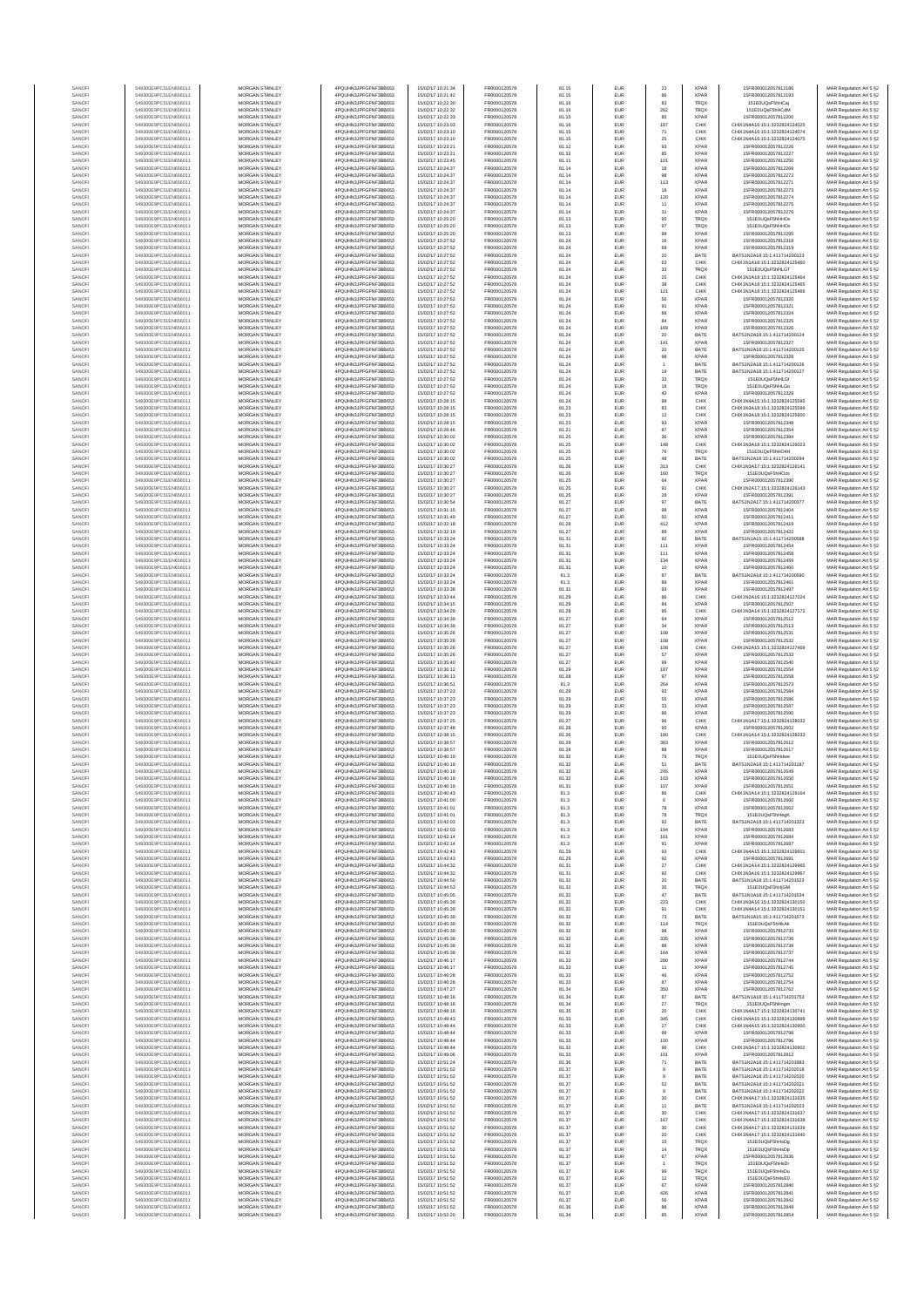| SANOFI<br>549300E9PC51EN656011<br><b>MORGAN STANLEY</b><br>4PQUHN3JPFGFNF3BB653<br>15/02/17 10:54:44<br>FR0000120578<br>81.37<br>EUR<br>SANOFI<br>549300E9PC51EN656011<br>MORGAN STANLEY<br>4PQUHN3JPFGFNF3BB653<br>15/02/17 10:54:44<br>FR0000120578<br>81.37<br>EUR<br>MORGAN STANLEY<br>15/02/17 10:54:44<br>FR0000120578<br>SANOFI<br>549300E9PC51EN656011<br>4PQUHN3JPFGFNF3BB653<br>81.37<br>EUR<br>SANOFI<br>549300E9PC51EN656011<br>MORGAN STANLEY<br>4PQUHN3JPFGFNF3BB653<br>15/02/17 10:54:44<br>FR0000120578<br>81.37<br>EUR<br>SANOFI<br>549300E9PC51EN656011<br>MORGAN STANLEY<br>4PQUHN3JPFGFNF3BB653<br>15/02/17 10:55:37<br>FR0000120578<br>81.31<br>EUR<br>549300E9PC51EN656011<br>MORGAN STANLEY<br>4PQUHN3JPFGFNF3BB653<br>15/02/17 10:55:37<br>FR0000120578<br>81.31<br>EUR<br>SANOFI<br>MORGAN STANLEY<br>15/02/17 10:55:37<br>FR0000120578<br>549300E9PC51EN656011<br>4PQUHN3JPFGFNF3BB653<br>81.31<br>EUR<br>SANOFI<br>SANOFI<br>549300E9PC51EN656011<br><b>MORGAN STANLEY</b><br>4PQUHN3JPFGFNF3BB653<br>15/02/17 10:55:37<br>FR0000120578<br>81.3<br>EUR<br>SANOFI<br>549300E9PC51EN656011<br><b>MORGAN STANLEY</b><br>4PQUHN3JPFGFNF3BB653<br>15/02/17 10:55:42<br>FR0000120578<br>81.2<br><b>EUR</b><br>SANOFI<br>549300E9PC51EN656011<br><b>MORGAN STANLEY</b><br>4PQUHN3JPFGFNF3BB653<br>15/02/17 10:55:56<br>FR0000120578<br>81.16<br>EUR<br>549300E9PC51EN656011<br>MORGAN STANLEY<br>4PQUHN3JPFGFNF3BB653<br>15/02/17 10:56:49<br>FR0000120578<br>81.18<br>EUR<br>SANOFI<br>MORGAN STANLEY<br>15/02/17 10:56:49<br>FR0000120578<br>SANOFI<br>549300E9PC51EN656011<br>4PQUHN3JPFGFNF3BB653<br>81.18<br>EUR<br>SANOF<br>549300E9PC51EN656011<br>MORGAN STANLEY<br>4PQUHN3JPFGFNF3BB653<br>15/02/17 10:56:51<br>FR0000120578<br>81.19<br>EUR<br>SANOFI<br>549300E9PC51EN656011<br>MORGAN STANLEY<br>4PQUHN3JPFGFNF3BB653<br>15/02/17 10:56:51<br>FR0000120578<br>81.19<br>EUR<br>549300E9PC51EN656011<br>MORGAN STANLEY<br>4PQUHN3JPFGFNF3BB653<br>15/02/17 10:56:51<br>FR0000120578<br>81.19<br>EUR<br>SANOFI<br>MORGAN STANLEY<br>15/02/17 10:57:27<br>FR0000120578<br>549300E9PC51EN656011<br>4PQUHN3JPFGFNF3BB653<br>81.18<br>EUR<br>SANOFI<br>SANOFI<br>549300E9PC51EN656011<br><b>MORGAN STANLEY</b><br>4PQUHN3JPFGFNF3BB653<br>15/02/17 10:57:27<br>FR0000120578<br>81.17<br>EUR<br>SANOFI<br>549300E9PC51EN656011<br><b>MORGAN STANLEY</b><br>4PQUHN3JPFGFNF3BB653<br>15/02/17 10:57:27<br>FR0000120578<br>81.17<br><b>EUR</b><br>549300E9PC51EN656011<br>MORGAN STANLEY<br>4PQUHN3JPFGFNF3BB653<br>15/02/17 10:58:21<br>FR0000120578<br>81.19<br>EUR<br>SANOFI<br>549300E9PC51EN656011<br>MORGAN STANLEY<br>4PQUHN3JPFGFNF3BB653<br>15/02/17 10:58:29<br>FR0000120578<br>81.19<br>EUR<br>SANOF<br>SANOFI<br>549300E9PC51EN656011<br>MORGAN STANLEY<br>4PQUHN3JPFGFNF3BB653<br>15/02/17 10:58:34<br>FR0000120578<br>81.19<br>EUR<br>SANOFI<br>549300E9PC51EN656011<br>MORGAN STANLEY<br>4PQUHN3JPFGFNF3BB653<br>15/02/17 10:58:45<br>FR0000120578<br>81.17<br>EUR<br>549300E9PC51EN656011<br>MORGAN STANLEY<br>15/02/17 11:00:43<br>FR0000120578<br>SANOFI<br>4PQUHN3JPFGFNF3BB653<br>81.2<br>EUR<br>81.19<br>EUR<br>549300E9PC51EN656011<br>MORGAN STANLEY<br>4PQUHN3JPFGFNF3BB653<br>15/02/17 11:00:48<br>FR0000120578<br>SANOFI<br>SANOFI<br>549300E9PC51EN656011<br><b>MORGAN STANLEY</b><br>4POLIHN3JPEGENE3BB653<br>15/02/17 11:02:27<br>FR0000120578<br>81.19<br><b>EUR</b><br>SANOFI<br>549300E9PC51EN656011<br>MORGAN STANLEY<br>4PQUHN3JPFGFNF3BB653<br>15/02/17 11:02:27<br>FR0000120578<br>81.19<br>EUR<br>549300E9PC51EN656011<br>MORGAN STANLEY<br>4PQUHN3JPFGFNF3BB653<br>15/02/17 11:02:27<br>FR0000120578<br>81.19<br>EUR<br>SANOFI<br>MORGAN STANLEY<br>15/02/17 11:03:51<br>FR0000120578<br>SANOFI<br>549300E9PC51EN656011<br>4PQUHN3JPFGFNF3BB653<br>81.19<br>EUR<br>SANOF<br>549300E9PC51EN656011<br>MORGAN STANLEY<br>4PQUHN3JPFGFNF3BB653<br>15/02/17 11:03:51<br>FR0000120578<br>81.19<br>EUR<br>SANOFI<br>549300E9PC51EN656011<br>MORGAN STANLEY<br>4PQUHN3JPFGFNF3BB653<br>15/02/17 11:04:27<br>FR0000120578<br>81.2<br>EUR<br>FR0000120578<br>81.2<br>EUR<br>549300E9PC51EN656011<br>MORGAN STANLEY<br>4PQUHN3JPFGFNF3BB653<br>15/02/17 11:04:27<br>SANOFI<br>15/02/17 11:04:27<br>FR0000120578<br>549300E9PC51EN656011<br>MORGAN STANLEY<br>4PQUHN3JPFGFNF3BB653<br>81.2<br>EUR<br>SANOFI<br>SANOFI<br>549300E9PC51EN656011<br><b>MORGAN STANLEY</b><br>4PQUHN3JPFGFNF3BB653<br>15/02/17 11:04:27<br>FR0000120578<br>81.2<br>EUR<br>SANOFI<br>549300E9PC51EN656011<br><b>MORGAN STANLEY</b><br>4PQUHN3JPFGFNF3BB653<br>15/02/17 11:04:27<br>FR0000120578<br>81.2<br>EUR<br>549300E9PC51EN656011<br>MORGAN STANLEY<br>4PQUHN3JPFGFNF3BB653<br>15/02/17 11:05:26<br>FR0000120578<br>81.2<br>EUR<br>SANOFI<br>549300E9PC51EN656011<br>MORGAN STANLEY<br>15/02/17 11:05:26<br>FR0000120578<br>81.2<br>EUR<br>SANOFI<br>4PQUHN3JPFGFNF3BB653<br>SANOFI<br>549300E9PC51EN656011<br>MORGAN STANLEY<br>4PQUHN3JPFGFNF3BB653<br>15/02/17 11:05:26<br>FR0000120578<br>81.2<br>EUR<br>549300E9PC51EN656011<br>MORGAN STANLEY<br>4PQUHN3JPFGFNF3BB653<br>15/02/17 11:05:49<br>FR0000120578<br>81.2<br>EUR<br>SANOFI<br>549300E9PC51EN656011<br>MORGAN STANLEY<br>4PQUHN3JPFGFNF3BB653<br>15/02/17 11:05:49<br>FR0000120578<br>81.2<br>EUR<br>SANOFI<br>81.2<br>EUR<br>MORGAN STANLEY<br>15/02/17 11:06:20<br>FR0000120578<br>SANOFI<br>549300E9PC51EN656011<br>4PQUHN3JPFGFNF3BB653<br>SANOFI<br>549300E9PC51EN656011<br><b>MORGAN STANLEY</b><br>4POLIHN3JPEGENE3BB653<br>15/02/17 11:06:27<br>FR0000120578<br>81.2<br><b>EUR</b><br>SANOFI<br>549300E9PC51EN656011<br><b>MORGAN STANLEY</b><br>4PQUHN3JPFGFNF3BB653<br>15/02/17 11:06:27<br>FR0000120578<br>81.2<br>EUR<br>SANOFI<br>549300E9PC51EN656011<br>MORGAN STANLEY<br>4PQUHN3JPFGFNF3BB653<br>15/02/17 11:06:27<br>FR0000120578<br>81.2<br>EUR<br>549300E9PC51EN656011<br>MORGAN STANLEY<br>4PQUHN3JPFGFNF3BB653<br>15/02/17 11:06:34<br>FR0000120578<br>EUR<br>SANOFI<br>81.18<br>549300E9PC51EN656011<br>MORGAN STANLEY<br>4PQUHN3JPFGFNF3BB653<br>15/02/17 11:06:34<br>FR0000120578<br>81.18<br>EUR<br>SANOFI<br>SANOFI<br>549300E9PC51EN656011<br>MORGAN STANLEY<br>4PQUHN3JPFGFNF3BB653<br>15/02/17 11:06:34<br>FR0000120578<br>81.18<br>EUR<br>549300E9PC51EN656011<br>MORGAN STANLEY<br>4PQUHN3JPFGFNF3BB653<br>15/02/17 11:06:34<br>FR0000120578<br>81.18<br>EUR<br>SANOFI<br>MORGAN STANLEY<br>15/02/17 11:07:40<br>FR0000120578<br>549300E9PC51EN656011<br>4PQUHN3JPFGFNF3BB653<br>81.16<br>EUR<br>SANOFI<br>MORGAN STANLEY<br>4PQUHN3JPFGFNF3BB653<br>15/02/17 11:07:40<br>FR0000120578<br>81.16<br>EUR<br>SANOFI<br>549300E9PC51EN656011<br>SANOFI<br>549300E9PC51EN656011<br><b>MORGAN STANLEY</b><br>4POLIHN3JPEGENE3BB653<br>15/02/17 11:08:08<br>FR0000120578<br>81.15<br><b>EUR</b><br>SANOFI<br>549300E9PC51EN656011<br><b>MORGAN STANLEY</b><br>4PQUHN3JPFGFNF3BB653<br>15/02/17 11:08:20<br>FR0000120578<br>81.14<br>EUR<br>549300E9PC51EN656011<br>MORGAN STANLEY<br>4PQUHN3JPFGFNF3BB653<br>15/02/17 11:08:27<br>FR0000120578<br>81.12<br>EUR<br>SANOFI<br>MORGAN STANLEY<br>15/02/17 11:08:27<br>FR0000120578<br>SANOFI<br>549300E9PC51EN656011<br>4PQUHN3JPFGFNF3BB653<br>81.12<br>EUR<br>SANOFI<br>549300E9PC51EN656011<br>MORGAN STANLEY<br>4PQUHN3JPFGFNF3BB653<br>15/02/17 11:08:27<br>FR0000120578<br>81.12<br>EUR<br>SANOFI<br>549300E9PC51EN656011<br>MORGAN STANLEY<br>4PQUHN3JPFGFNF3BB653<br>15/02/17 11:08:27<br>FR0000120578<br>81.12<br>EUR<br>549300E9PC51EN656011<br>MORGAN STANLEY<br>4PQUHN3JPFGFNF3BB653<br>15/02/17 11:09:21<br>FR0000120578<br>81.14<br>EUR<br>SANOFI<br>549300E9PC51EN656011<br>MORGAN STANLEY<br>15/02/17 11:09:42<br>FR0000120578<br>4PQUHN3JPFGFNF3BB653<br>81.13<br>EUR<br>SANOFI<br>SANOFI<br>549300E9PC51EN656011<br><b>MORGAN STANLEY</b><br>4PQUHN3JPFGFNF3BB653<br>15/02/17 11:09:42<br>FR0000120578<br>81.13<br>EUR<br>SANOFI<br>549300E9PC51EN656011<br><b>MORGAN STANLEY</b><br>4PQUHN3JPFGFNF3BB653<br>15/02/17 11:10:04<br>FR0000120578<br>81.14<br><b>EUR</b><br>549300E9PC51EN656011<br>MORGAN STANLEY<br>4POLIHN3JPEGENE3BB653<br>15/02/17 11:10:04<br>FR0000120578<br>81.14<br>EUR<br>SANOFI<br>549300E9PC51EN656011<br>MORGAN STANLEY<br>4PQUHN3JPFGFNF3BB653<br>15/02/17 11:10:50<br>FR0000120578<br>81.13<br>EUR<br>SANOFI<br>SANOFI<br>549300E9PC51EN656011<br>MORGAN STANLEY<br>4PQUHN3JPFGFNF3BB653<br>15/02/17 11:10:50<br>FR0000120578<br>81.13<br>EUR<br>549300E9PC51EN656011<br>MORGAN STANLEY<br>4PQUHN3JPFGFNF3BB653<br>15/02/17 11:10:51<br>FR0000120578<br>81.13<br>EUR<br>SANOFI<br>549300E9PC51EN656011<br>MORGAN STANLEY<br>15/02/17 11:10:51<br>FR0000120578<br>81.13<br>SANOFI<br>4PQUHN3JPFGFNF3BB653<br>EUR<br>549300E9PC51EN656011<br>MORGAN STANLEY<br>4PQUHN3JPFGFNF3BB653<br>15/02/17 11:10:51<br>FR0000120578<br>81.13<br>EUR<br>SANOFI<br>SANOFI<br>549300E9PC51EN656011<br><b>MORGAN STANLEY</b><br>4PQUHN3JPFGFNF3BB653<br>15/02/17 11:11:05<br>FR0000120578<br>81.1<br>EUR<br>SANOFI<br>549300E9PC51EN656011<br><b>MORGAN STANLEY</b><br>4PQUHN3JPFGFNF3BB653<br>15/02/17 11:12:09<br>FR0000120578<br>81.09<br>EUR<br>549300E9PC51EN656011<br>MORGAN STANLEY<br>4PQUHN3JPFGFNF3BB653<br>15/02/17 11:12:45<br>FR0000120578<br>81.13<br>EUR<br>SANOFI<br>MORGAN STANLEY<br>15/02/17 11:12:45<br>FR0000120578<br>SANOFI<br>549300E9PC51EN656011<br>4PQUHN3JPFGFNF3BB653<br>81.13<br>EUR<br>SANOF<br>549300E9PC51EN656011<br>MORGAN STANLEY<br>4PQUHN3JPFGFNF3BB653<br>15/02/17 11:13:17<br>FR0000120578<br>81.13<br>EUR<br>SANOFI<br>549300E9PC51EN656011<br>MORGAN STANLEY<br>4PQUHN3JPFGFNF3BB653<br>15/02/17 11:13:17<br>FR0000120578<br>81.13<br>EUR<br>MORGAN STANLEY<br>FR0000120578<br>81.13<br>EUR<br>549300E9PC51EN656011<br>4PQUHN3JPFGFNF3BB653<br>15/02/17 11:13:32<br>SANOFI<br>FR0000120578<br>549300E9PC51EN656011<br>MORGAN STANLEY<br>4PQUHN3JPFGFNF3BB653<br>15/02/17 11:13:32<br>81.13<br>EUR<br>SANOFI<br>SANOFI<br>549300E9PC51EN656011<br><b>MORGAN STANLEY</b><br>4PQUHN3JPFGFNF3BB653<br>15/02/17 11:13:33<br>FR0000120578<br>81.11<br>EUR<br>SANOFI<br>549300E9PC51EN656011<br><b>MORGAN STANLEY</b><br>4PQUHN3JPFGFNF3BB653<br>15/02/17 11:13:33<br>FR0000120578<br>81.11<br><b>EUR</b><br>SANOFI<br>549300E9PC51EN656011<br><b>MORGAN STANLEY</b><br>4PQUHN3JPFGFNF3BB653<br>15/02/17 11:13:33<br>FR0000120578<br>81.11<br>EUR<br>549300E9PC51EN656011<br>MORGAN STANLEY<br>4PQUHN3JPFGFNF3BB653<br>15/02/17 11:13:41<br>FR0000120578<br>81.09<br>EUR<br>SANOFI<br>MORGAN STANLEY<br>15/02/17 11:14:57<br>FR0000120578<br>SANOFI<br>549300E9PC51EN656011<br>4PQUHN3JPFGFNF3BB653<br>81.08<br>EUR<br>SANOF<br>549300E9PC51EN656011<br>MORGAN STANLEY<br>4PQUHN3JPFGFNF3BB653<br>15/02/17 11:14:57<br>FR0000120578<br>81.08<br>EUR<br>SANOFI<br>549300E9PC51EN656011<br>MORGAN STANLEY<br>4PQUHN3JPFGFNF3BB653<br>15/02/17 11:15:39<br>FR0000120578<br>81.08<br>EUR<br>MORGAN STANLEY<br>4PQUHN3JPFGFNF3BB653<br>FR0000120578<br>81.08<br>EUR<br>549300E9PC51EN656011<br>15/02/17 11:15:39<br>SANOFI<br>FR0000120578<br>549300E9PC51EN656011<br>MORGAN STANLEY<br>4PQUHN3JPFGFNF3BB653<br>15/02/17 11:15:39<br>81.07<br>EUR<br>SANOFI<br>SANOFI<br>549300E9PC51EN656011<br><b>MORGAN STANLEY</b><br>4PQUHN3JPFGFNF3BB653<br>15/02/17 11:16:16<br>FR0000120578<br>81.08<br>EUR<br>SANOFI<br>549300E9PC51EN656011<br><b>MORGAN STANLEY</b><br>4PQUHN3JPFGFNF3BB653<br>15/02/17 11:16:27<br>FR0000120578<br>81.07<br><b>EUR</b><br>549300E9PC51EN656011<br>MORGAN STANLEY<br>4PQUHN3JPFGFNF3BB653<br>15/02/17 11:16:27<br>FR0000120578<br>81.07<br>EUR<br>SANOFI<br>549300E9PC51EN656011<br>MORGAN STANLEY<br>4PQUHN3JPFGFNF3BB653<br>15/02/17 11:16:51<br>FR0000120578<br>81.06<br>EUR<br>SANOFI<br>SANOFI<br>549300E9PC51EN656011<br>MORGAN STANLEY<br>4PQUHN3JPFGFNF3BB653<br>15/02/17 11:16:51<br>FR0000120578<br>81.06<br>EUR<br>549300E9PC51EN656011<br>MORGAN STANLEY<br>4PQUHN3JPFGFNF3BB653<br>15/02/17 11:18:03<br>FR0000120578<br>81.1<br>EUR<br>SANOF<br>549300E9PC51EN656011<br>MORGAN STANLEY<br>4PQUHN3JPFGFNF3BB653<br>15/02/17 11:18:03<br>FR0000120578<br>81.1<br>EUR<br>SANOFI<br>MORGAN STANLEY<br>4PQUHN3JPFGFNF3BB653<br>FR0000120578<br>81.11<br>EUR<br>SANOFI<br>549300E9PC51EN656011<br>15/02/17 11:19:39<br>SANOFI<br>549300E9PC51EN656011<br><b>MORGAN STANLEY</b><br>4PQUHN3JPFGFNF3BB653<br>15/02/17 11:20:09<br>FR0000120578<br>81.11<br>EUR<br>SANOFI<br>549300E9PC51EN656011<br><b>MORGAN STANLEY</b><br>4PQUHN3JPFGFNF3BB653<br>15/02/17 11:20:34<br>FR0000120578<br>81.11<br>EUR<br>549300E9PC51EN656011<br>MORGAN STANLEY<br>4PQUHN3JPFGFNF3BB653<br>15/02/17 11:20:34<br>FR0000120578<br>81.11<br>EUR<br>SANOF<br>549300E9PC51EN656011<br>MORGAN STANLEY<br>4PQUHN3JPFGFNF3BB653<br>15/02/17 11:21:03<br>SANOFI<br>FR0000120578<br>81.16<br>EUR<br>N3JPFGFNF3BB653<br>02/17 11:21:03<br>SANOF<br>549300E9PC51EN656011<br>MORGAN STANLEY<br>4PQUHN3JPFGFNF3BB653<br>15/02/17 11:21:03<br>FR0000120578<br>81.16<br>EUR<br>549300E9PC51EN656011<br>MORGAN STANLEY<br>4PQUHN3JPFGFNF3BB653<br>15/02/17 11:21:03<br>FR0000120578<br>SANOFI<br>81.16<br>EUR<br>SANOFI<br>549300E9PC51EN656011<br>MORGAN STANLEY<br>4PQUHN3JPFGFNF3BB653<br>15/02/17 11:21:03<br>FR0000120578<br>EUR<br>81.16<br>SANOFI<br>549300E9PC51EN656011<br><b>MORGAN STANLEY</b><br>4PQUHN3JPFGFNF3BB653<br>15/02/17 11:21:03<br>FR0000120578<br>81.16<br><b>EUR</b><br>SANOFI<br>549300E9PC51EN656011<br><b>MORGAN STANLEY</b><br>4PQUHN3JPFGFNF3BB653<br>15/02/17 11:21:03<br>FR0000120578<br>81.16<br><b>EUR</b><br>549300E9PC51EN656011<br>MORGAN STANLEY<br>4PQUHN3JPFGFNF3BB653<br>15/02/17 11:21:03<br>FR0000120578<br>SANOFI<br>81.16<br>EUR<br>15/02/17 11:21:03<br>FR0000120578<br>SANOFI<br>549300E9PC51EN656011<br>MORGAN STANLEY<br>4PQUHN3JPFGFNF3BB653<br>81.16<br>EUR<br>SANOFI<br>549300E9PC51EN656011<br>MORGAN STANLEY<br>4PQUHN3JPFGFNF3BB653<br>15/02/17 11:21:03<br>FR0000120578<br>81.16<br>EUR<br>SANOFI<br>549300E9PC51EN656011<br>MORGAN STANLEY<br>4PQUHN3JPFGFNF3BB653<br>15/02/17 11:21:03<br>FR0000120578<br>81.16<br>EUR<br>SANOFI<br>549300E9PC51EN656011<br>MORGAN STANLEY<br>4PQUHN3JPFGFNF3BB653<br>15/02/17 11:21:03<br>FR0000120578<br>81.16<br>EUR<br>SANOFI<br>549300E9PC51EN656011<br>MORGAN STANLEY<br>4PQUHN3JPFGFNF3BB653<br>15/02/17 11:21:03<br>FR0000120578<br>81.16<br>EUR<br>SANOFI<br>549300E9PC51EN656011<br><b>MORGAN STANLEY</b><br>4PQUHN3JPFGFNF3BB653<br>15/02/17 11:21:03<br>FR0000120578<br>81.16<br><b>EUR</b><br>SANOFI<br>549300E9PC51EN656011<br>MORGAN STANLEY<br>4PQUHN3JPFGFNF3BB653<br>15/02/17 11:21:03<br>FR0000120578<br>81.16<br><b>EUR</b><br>SANOFI<br>549300E9PC51EN656011<br><b>MORGAN STANLEY</b><br>4PQUHN3JPFGFNF3BB653<br>15/02/17 11:21:03<br>FR0000120578<br>81.16<br><b>EUR</b><br>549300E9PC51EN656011<br>MORGAN STANLEY<br>4PQUHN3JPFGFNF3BB653<br>15/02/17 11:21:03<br>FR0000120578<br>SANOFI<br>81.16<br>EUR<br>FR0000120578<br>SANOFI<br>549300E9PC51EN656011<br>MORGAN STANLEY<br>4PQUHN3JPFGFNF3BB653<br>15/02/17 11:21:03<br>81.16<br>EUR<br>SANOFI<br>549300E9PC51EN656011<br>MORGAN STANLEY<br>4PQUHN3JPFGFNF3BB653<br>15/02/17 11:21:03<br>FR0000120578<br>81.16<br>EUR<br>SANOFI<br>549300E9PC51EN656011<br>MORGAN STANLEY<br>4PQUHN3JPFGFNF3BB653<br>15/02/17 11:21:49<br>FR0000120578<br>81.19<br>EUR<br>SANOFI<br>549300E9PC51EN656011<br>MORGAN STANLEY<br>4PQUHN3JPFGFNF3BB653<br>15/02/17 11:22:13<br>FR0000120578<br>81.21<br>EUR<br>SANOFI<br>549300E9PC51EN656011<br>MORGAN STANLEY<br>4PQUHN3JPFGFNF3BB653<br>15/02/17 11:22:33<br>FR0000120578<br>81.2<br>EUR<br>SANOFI<br>549300E9PC51EN656011<br><b>MORGAN STANLEY</b><br>4PQUHN3JPFGFNF3BB653<br>15/02/17 11:22:33<br>FR0000120578<br>81.19<br><b>EUR</b><br>SANOFI<br>549300E9PC51EN656011<br><b>MORGAN STANLEY</b><br>4PQUHN3JPFGFNF3BB653<br>15/02/17 11:23:39<br>FR0000120578<br>81.17<br>EUR<br>SANOFI<br>MORGAN STANLEY<br>15/02/17 11:23:39<br>FR0000120578<br>81.17<br>EUR<br>549300E9PC51EN656011<br>4PQUHN3JPFGFNF3BB653<br>MORGAN STANLEY<br>FR0000120578<br>SANOFI<br>549300E9PC51EN656011<br>4PQUHN3JPFGFNF3BB653<br>15/02/17 11:23:39<br>81.17<br>EUR<br>SANOFI<br>549300E9PC51EN656011<br>MORGAN STANLEY<br>4PQUHN3JPFGFNF3BB653<br>15/02/17 11:23:39<br>FR0000120578<br>81.17<br>EUR<br>SANOFI<br>549300E9PC51EN656011<br>MORGAN STANLEY<br>4PQUHN3JPFGFNF3BB653<br>15/02/17 11:24:15<br>FR0000120578<br>81.16<br>EUR<br>EUR<br>SANOFI<br>549300E9PC51EN656011<br>MORGAN STANLEY<br>4PQUHN3JPFGFNF3BB653<br>15/02/17 11:24:51<br>FR0000120578<br>81.16<br>SANOFI<br>549300E9PC51EN656011<br>MORGAN STANLEY<br>4PQUHN3JPFGFNF3BB653<br>15/02/17 11:24:51<br>FR0000120578<br>81.16<br>EUR<br>SANOFI<br>549300E9PC51EN656011<br><b>MORGAN STANLEY</b><br>4PQUHN3JPFGFNF3BB653<br>15/02/17 11:24:51<br>FR0000120578<br>81.16<br><b>EUR</b><br>SANOFI<br>549300E9PC51EN656011<br><b>MORGAN STANLEY</b><br>4PQUHN3JPFGFNF3BB653<br>15/02/17 11:24:51<br>FR0000120578<br>81.16<br><b>EUR</b><br>MORGAN STANLEY<br>15/02/17 11:24:51<br>FR0000120578<br>SANOFI<br>549300E9PC51EN656011<br>4PQUHN3JPFGFNF3BB653<br>81.16<br>EUR<br>SANOFI<br>549300E9PC51EN656011<br>MORGAN STANLEY<br>4PQUHN3JPFGFNF3BB653<br>15/02/17 11:25:14<br>FR0000120578<br>81.19<br>EUR<br>SANOFI<br>549300E9PC51EN656011<br>MORGAN STANLEY<br>4PQUHN3JPFGFNF3BB653<br>15/02/17 11:25:14<br>FR0000120578<br>81.19<br>EUR<br>SANOFI<br>549300E9PC51EN656011<br>MORGAN STANLEY<br>4PQUHN3JPFGFNF3BB653<br>15/02/17 11:25:14<br>FR0000120578<br>81.19<br>EUR<br>SANOFI<br>549300E9PC51EN656011<br>MORGAN STANLEY<br>4PQUHN3JPFGFNF3BB653<br>15/02/17 11:25:20<br>FR0000120578<br>81.16<br>EUR<br>SANOFI<br>MORGAN STANLEY<br>4PQUHN3JPFGFNF3BB653<br>FR0000120578<br>81.16<br>EUR<br>549300E9PC51EN656011<br>15/02/17 11:25:20<br>SANOFI<br>549300E9PC51EN656011<br>4PQUHN3JPFGFNF3BB653<br>81.16 | MORGAN STANLEY<br>4PQUHN3JPFGFNF3BB653 | 15/02/17 10:54:30<br>FR0000120578<br>81.37 | EUR<br>BATE<br>99                                      | BATS1N2A19:15:1:411714202194<br>MAR Regulation Art 5 §2                                                              |
|-----------------------------------------------------------------------------------------------------------------------------------------------------------------------------------------------------------------------------------------------------------------------------------------------------------------------------------------------------------------------------------------------------------------------------------------------------------------------------------------------------------------------------------------------------------------------------------------------------------------------------------------------------------------------------------------------------------------------------------------------------------------------------------------------------------------------------------------------------------------------------------------------------------------------------------------------------------------------------------------------------------------------------------------------------------------------------------------------------------------------------------------------------------------------------------------------------------------------------------------------------------------------------------------------------------------------------------------------------------------------------------------------------------------------------------------------------------------------------------------------------------------------------------------------------------------------------------------------------------------------------------------------------------------------------------------------------------------------------------------------------------------------------------------------------------------------------------------------------------------------------------------------------------------------------------------------------------------------------------------------------------------------------------------------------------------------------------------------------------------------------------------------------------------------------------------------------------------------------------------------------------------------------------------------------------------------------------------------------------------------------------------------------------------------------------------------------------------------------------------------------------------------------------------------------------------------------------------------------------------------------------------------------------------------------------------------------------------------------------------------------------------------------------------------------------------------------------------------------------------------------------------------------------------------------------------------------------------------------------------------------------------------------------------------------------------------------------------------------------------------------------------------------------------------------------------------------------------------------------------------------------------------------------------------------------------------------------------------------------------------------------------------------------------------------------------------------------------------------------------------------------------------------------------------------------------------------------------------------------------------------------------------------------------------------------------------------------------------------------------------------------------------------------------------------------------------------------------------------------------------------------------------------------------------------------------------------------------------------------------------------------------------------------------------------------------------------------------------------------------------------------------------------------------------------------------------------------------------------------------------------------------------------------------------------------------------------------------------------------------------------------------------------------------------------------------------------------------------------------------------------------------------------------------------------------------------------------------------------------------------------------------------------------------------------------------------------------------------------------------------------------------------------------------------------------------------------------------------------------------------------------------------------------------------------------------------------------------------------------------------------------------------------------------------------------------------------------------------------------------------------------------------------------------------------------------------------------------------------------------------------------------------------------------------------------------------------------------------------------------------------------------------------------------------------------------------------------------------------------------------------------------------------------------------------------------------------------------------------------------------------------------------------------------------------------------------------------------------------------------------------------------------------------------------------------------------------------------------------------------------------------------------------------------------------------------------------------------------------------------------------------------------------------------------------------------------------------------------------------------------------------------------------------------------------------------------------------------------------------------------------------------------------------------------------------------------------------------------------------------------------------------------------------------------------------------------------------------------------------------------------------------------------------------------------------------------------------------------------------------------------------------------------------------------------------------------------------------------------------------------------------------------------------------------------------------------------------------------------------------------------------------------------------------------------------------------------------------------------------------------------------------------------------------------------------------------------------------------------------------------------------------------------------------------------------------------------------------------------------------------------------------------------------------------------------------------------------------------------------------------------------------------------------------------------------------------------------------------------------------------------------------------------------------------------------------------------------------------------------------------------------------------------------------------------------------------------------------------------------------------------------------------------------------------------------------------------------------------------------------------------------------------------------------------------------------------------------------------------------------------------------------------------------------------------------------------------------------------------------------------------------------------------------------------------------------------------------------------------------------------------------------------------------------------------------------------------------------------------------------------------------------------------------------------------------------------------------------------------------------------------------------------------------------------------------------------------------------------------------------------------------------------------------------------------------------------------------------------------------------------------------------------------------------------------------------------------------------------------------------------------------------------------------------------------------------------------------------------------------------------------------------------------------------------------------------------------------------------------------------------------------------------------------------------------------------------------------------------------------------------------------------------------------------------------------------------------------------------------------------------------------------------------------------------------------------------------------------------------------------------------------------------------------------------------------------------------------------------------------------------------------------------------------------------------------------------------------------------------------------------------------------------------------------------------------------------------------------------------------------------------------------------------------------------------------------------------------------------------------------------------------------------------------------------------------------------------------------------------------------------------------------------------------------------------------------------------------------------------------------------------------------------------------------------------------------------------------------------------------------------------------------------------------------------------------------------------------------------------------------------------------------------------------------------------------------------------------------------------------------------------------------------------------------------------------------------------------------------------------------------------------------------------------------------------------------------------------------------------------------------------------------------------------------------------------------------------------------------------------------------------------------------------------------------------------------------------------------------------------------------------------------------------------------------------------------------------------------------------------------------------------------------------------------------------------------------------------------------------------------------------------------------------------------------------------------------------------------------------------------------------------------------------------------------------------------------------------------------------------------------------------------------------------------------------------------------------------------------------------------------------------------------------------------------------------------------------------------------------------------------------------------------------------------------------------------------------------------------------------------------------------------------------------------------------------------------------------------------------------------------------------------------------------------------------------------------------------------------------------------------------------------------------------------------------------------------------------------------------------------------------------------------------------------------------------------------------------------------------------------------------------------------------------------------------------------------------------------------------------------------------------------------------------------------------------------------------------------------------------------------------------------------------------------------------------------------------------------------------------------------------------------------------------------------------------------------------------------------------------------------------------------------------------------------------------------------------------------------------------------------------------------------------------------------------------------------------------------------------------------------------------------------------------------------------------------------------------------------------------------------------------------------------------------------------------------------------------------------------------------------------------------------------------------------------------------------------------------------------------------------------------------------------------------------------------------------------------------------------------------------------------------------------------------------------------------------------------------------------------------------------------------------------------------------------------------------------------------------------------------------------------------------------------------------------------------------------------------------------------------------------------------------------------------------------------------------------------------------------------------------------------------------------------------------------------------------------------------------------------------------------------------------------------------------------------------------------------------------------------------------------------------------------------------------------------------------------------------------------------------------------------------------------------------------------------------------------------------------------------------------------------------------------------------------------------------------------------------------------------------------------------------------------------------------------------------------------------------------------------------------------------------------------------------------------------------------------------------------------------------------------------------------------------------------------------------------------------------------------------------------------------------------------------------------------------------------------------------------------------------------------------------------------------------------------------------------------------------------------------------------------------------------------------------------------------------------------------------------------------------------------------------------------------------------------------------------------------------------------------------------------------------------------------------------------------------------------------------------------------------------------------------------------------------------------------------------------------------------------------------------------------------------------------------------------------------------------------------------------------------------------------------------------------------------------------------------------------------------------------------------------------------------------------------------------------------------------------------------------------------------------------------------------------------------------------------------------------------------------------------------------------------------------------------------------------------------------------------------------------------------------------------------------------------------------------------------------------------------------------------------------------------------------------------------------------------------------------------------------------------------------------------------------------------------------------------------------------------------------------------------------------------------------------------------------------------------------------------------------------------------------------------------------------------------------------------------------------------------------------------------------------------------------------------------------------------------------------------------------------------------------------------------------------------------------------------------------------------------------------------------------------------------------------------------------------------------------------------------------------------------------------------------------------------------------------------------------------------------------------------------------------------------------------------------------------------------------------------------------------------------------------------------|----------------------------------------|--------------------------------------------|--------------------------------------------------------|----------------------------------------------------------------------------------------------------------------------|
|                                                                                                                                                                                                                                                                                                                                                                                                                                                                                                                                                                                                                                                                                                                                                                                                                                                                                                                                                                                                                                                                                                                                                                                                                                                                                                                                                                                                                                                                                                                                                                                                                                                                                                                                                                                                                                                                                                                                                                                                                                                                                                                                                                                                                                                                                                                                                                                                                                                                                                                                                                                                                                                                                                                                                                                                                                                                                                                                                                                                                                                                                                                                                                                                                                                                                                                                                                                                                                                                                                                                                                                                                                                                                                                                                                                                                                                                                                                                                                                                                                                                                                                                                                                                                                                                                                                                                                                                                                                                                                                                                                                                                                                                                                                                                                                                                                                                                                                                                                                                                                                                                                                                                                                                                                                                                                                                                                                                                                                                                                                                                                                                                                                                                                                                                                                                                                                                                                                                                                                                                                                                                                                                                                                                                                                                                                                                                                                                                                                                                                                                                                                                                                                                                                                                                                                                                                                                                                                                                                                                                                                                                                                                                                                                                                                                                                                                                                                                                                                                                                                                                                                                                                                                                                                                                                                                                                                                                                                                                                                                                                                                                                                                                                                                                                                                                                                                                                                                                                                                                                                                                                                                                                                                                                                                                                                                                                                                                                                                                                                                                                                                                                                                                                                                                                                                                                                                                                                                                                                                                                                                                                                                                                                                                                                                                                                                                                                                                                                                                                                                                                                                                                                                                                                                                                                                                                                                                                                                                                                                                                                                                                                                                                                                                                                                                                                                                                                                                                                                                                                                                                                                                                                                                                                                                                                                                                                                                                                                                                                                                                                                                                                                                                                                                                                                                                                                                                                                                                                                                                                                                                                                                                                                                                                                                                                                                                                                                                                                                                                                                                                                                                                                                                                                                                                                                                                                                                                                                                                                                                                                                                                                                                                                                                                                                                                                                                                                                                                                                                                                                                                                                                                                                                                                                                                                                                                                                                                                                                                                                                                                                                                                                                                                                                                                                                                                                                                                                                                                                                                                                                                                                                                                                                                                                                                                                                                                                                                                                                                                                                                                                                                                                                                                                                                                                                                                                                                                                                                                                                                                                                                                                                                                                                                                                                                                                                                                                                                                                                                                                                                                                                                                                                                                                                                                                                                                                                                                                                                                                                                                                                                                                                                                                                                                                                                                                                                                                                                                                                                                                                                                                                                                                                                                                                                                                                                                                                                                                                                                                                                                                                                                                                                                                                                                                                                                                                                                                                                                                               |                                        |                                            | 47<br>CHIX                                             | CHIX1N2A16:15:1:3232824132276<br>MAR Regulation Art 5 §2                                                             |
|                                                                                                                                                                                                                                                                                                                                                                                                                                                                                                                                                                                                                                                                                                                                                                                                                                                                                                                                                                                                                                                                                                                                                                                                                                                                                                                                                                                                                                                                                                                                                                                                                                                                                                                                                                                                                                                                                                                                                                                                                                                                                                                                                                                                                                                                                                                                                                                                                                                                                                                                                                                                                                                                                                                                                                                                                                                                                                                                                                                                                                                                                                                                                                                                                                                                                                                                                                                                                                                                                                                                                                                                                                                                                                                                                                                                                                                                                                                                                                                                                                                                                                                                                                                                                                                                                                                                                                                                                                                                                                                                                                                                                                                                                                                                                                                                                                                                                                                                                                                                                                                                                                                                                                                                                                                                                                                                                                                                                                                                                                                                                                                                                                                                                                                                                                                                                                                                                                                                                                                                                                                                                                                                                                                                                                                                                                                                                                                                                                                                                                                                                                                                                                                                                                                                                                                                                                                                                                                                                                                                                                                                                                                                                                                                                                                                                                                                                                                                                                                                                                                                                                                                                                                                                                                                                                                                                                                                                                                                                                                                                                                                                                                                                                                                                                                                                                                                                                                                                                                                                                                                                                                                                                                                                                                                                                                                                                                                                                                                                                                                                                                                                                                                                                                                                                                                                                                                                                                                                                                                                                                                                                                                                                                                                                                                                                                                                                                                                                                                                                                                                                                                                                                                                                                                                                                                                                                                                                                                                                                                                                                                                                                                                                                                                                                                                                                                                                                                                                                                                                                                                                                                                                                                                                                                                                                                                                                                                                                                                                                                                                                                                                                                                                                                                                                                                                                                                                                                                                                                                                                                                                                                                                                                                                                                                                                                                                                                                                                                                                                                                                                                                                                                                                                                                                                                                                                                                                                                                                                                                                                                                                                                                                                                                                                                                                                                                                                                                                                                                                                                                                                                                                                                                                                                                                                                                                                                                                                                                                                                                                                                                                                                                                                                                                                                                                                                                                                                                                                                                                                                                                                                                                                                                                                                                                                                                                                                                                                                                                                                                                                                                                                                                                                                                                                                                                                                                                                                                                                                                                                                                                                                                                                                                                                                                                                                                                                                                                                                                                                                                                                                                                                                                                                                                                                                                                                                                                                                                                                                                                                                                                                                                                                                                                                                                                                                                                                                                                                                                                                                                                                                                                                                                                                                                                                                                                                                                                                                                                                                                                                                                                                                                                                                                                                                                                                                                                                                                                                                                               |                                        |                                            | 256<br>CHIX<br>677<br><b>XPAR</b>                      | CHIX1N2A16:15:1:3232824132277<br>MAR Regulation Art 5 §2<br>MAR Regulation Art 5 §2<br>15FR000012057812890           |
|                                                                                                                                                                                                                                                                                                                                                                                                                                                                                                                                                                                                                                                                                                                                                                                                                                                                                                                                                                                                                                                                                                                                                                                                                                                                                                                                                                                                                                                                                                                                                                                                                                                                                                                                                                                                                                                                                                                                                                                                                                                                                                                                                                                                                                                                                                                                                                                                                                                                                                                                                                                                                                                                                                                                                                                                                                                                                                                                                                                                                                                                                                                                                                                                                                                                                                                                                                                                                                                                                                                                                                                                                                                                                                                                                                                                                                                                                                                                                                                                                                                                                                                                                                                                                                                                                                                                                                                                                                                                                                                                                                                                                                                                                                                                                                                                                                                                                                                                                                                                                                                                                                                                                                                                                                                                                                                                                                                                                                                                                                                                                                                                                                                                                                                                                                                                                                                                                                                                                                                                                                                                                                                                                                                                                                                                                                                                                                                                                                                                                                                                                                                                                                                                                                                                                                                                                                                                                                                                                                                                                                                                                                                                                                                                                                                                                                                                                                                                                                                                                                                                                                                                                                                                                                                                                                                                                                                                                                                                                                                                                                                                                                                                                                                                                                                                                                                                                                                                                                                                                                                                                                                                                                                                                                                                                                                                                                                                                                                                                                                                                                                                                                                                                                                                                                                                                                                                                                                                                                                                                                                                                                                                                                                                                                                                                                                                                                                                                                                                                                                                                                                                                                                                                                                                                                                                                                                                                                                                                                                                                                                                                                                                                                                                                                                                                                                                                                                                                                                                                                                                                                                                                                                                                                                                                                                                                                                                                                                                                                                                                                                                                                                                                                                                                                                                                                                                                                                                                                                                                                                                                                                                                                                                                                                                                                                                                                                                                                                                                                                                                                                                                                                                                                                                                                                                                                                                                                                                                                                                                                                                                                                                                                                                                                                                                                                                                                                                                                                                                                                                                                                                                                                                                                                                                                                                                                                                                                                                                                                                                                                                                                                                                                                                                                                                                                                                                                                                                                                                                                                                                                                                                                                                                                                                                                                                                                                                                                                                                                                                                                                                                                                                                                                                                                                                                                                                                                                                                                                                                                                                                                                                                                                                                                                                                                                                                                                                                                                                                                                                                                                                                                                                                                                                                                                                                                                                                                                                                                                                                                                                                                                                                                                                                                                                                                                                                                                                                                                                                                                                                                                                                                                                                                                                                                                                                                                                                                                                                                                                                                                                                                                                                                                                                                                                                                                                                                                                                                                                                               |                                        |                                            | 155<br>TRQ)                                            | 151E0UQsF5hHvtw<br>MAR Regulation Art 5 §2                                                                           |
|                                                                                                                                                                                                                                                                                                                                                                                                                                                                                                                                                                                                                                                                                                                                                                                                                                                                                                                                                                                                                                                                                                                                                                                                                                                                                                                                                                                                                                                                                                                                                                                                                                                                                                                                                                                                                                                                                                                                                                                                                                                                                                                                                                                                                                                                                                                                                                                                                                                                                                                                                                                                                                                                                                                                                                                                                                                                                                                                                                                                                                                                                                                                                                                                                                                                                                                                                                                                                                                                                                                                                                                                                                                                                                                                                                                                                                                                                                                                                                                                                                                                                                                                                                                                                                                                                                                                                                                                                                                                                                                                                                                                                                                                                                                                                                                                                                                                                                                                                                                                                                                                                                                                                                                                                                                                                                                                                                                                                                                                                                                                                                                                                                                                                                                                                                                                                                                                                                                                                                                                                                                                                                                                                                                                                                                                                                                                                                                                                                                                                                                                                                                                                                                                                                                                                                                                                                                                                                                                                                                                                                                                                                                                                                                                                                                                                                                                                                                                                                                                                                                                                                                                                                                                                                                                                                                                                                                                                                                                                                                                                                                                                                                                                                                                                                                                                                                                                                                                                                                                                                                                                                                                                                                                                                                                                                                                                                                                                                                                                                                                                                                                                                                                                                                                                                                                                                                                                                                                                                                                                                                                                                                                                                                                                                                                                                                                                                                                                                                                                                                                                                                                                                                                                                                                                                                                                                                                                                                                                                                                                                                                                                                                                                                                                                                                                                                                                                                                                                                                                                                                                                                                                                                                                                                                                                                                                                                                                                                                                                                                                                                                                                                                                                                                                                                                                                                                                                                                                                                                                                                                                                                                                                                                                                                                                                                                                                                                                                                                                                                                                                                                                                                                                                                                                                                                                                                                                                                                                                                                                                                                                                                                                                                                                                                                                                                                                                                                                                                                                                                                                                                                                                                                                                                                                                                                                                                                                                                                                                                                                                                                                                                                                                                                                                                                                                                                                                                                                                                                                                                                                                                                                                                                                                                                                                                                                                                                                                                                                                                                                                                                                                                                                                                                                                                                                                                                                                                                                                                                                                                                                                                                                                                                                                                                                                                                                                                                                                                                                                                                                                                                                                                                                                                                                                                                                                                                                                                                                                                                                                                                                                                                                                                                                                                                                                                                                                                                                                                                                                                                                                                                                                                                                                                                                                                                                                                                                                                                                                                                                                                                                                                                                                                                                                                                                                                                                                                                                                                                                               |                                        |                                            | 88<br><b>XPAR</b>                                      | 15FR000012057812906<br>MAR Regulation Art 5 §2                                                                       |
|                                                                                                                                                                                                                                                                                                                                                                                                                                                                                                                                                                                                                                                                                                                                                                                                                                                                                                                                                                                                                                                                                                                                                                                                                                                                                                                                                                                                                                                                                                                                                                                                                                                                                                                                                                                                                                                                                                                                                                                                                                                                                                                                                                                                                                                                                                                                                                                                                                                                                                                                                                                                                                                                                                                                                                                                                                                                                                                                                                                                                                                                                                                                                                                                                                                                                                                                                                                                                                                                                                                                                                                                                                                                                                                                                                                                                                                                                                                                                                                                                                                                                                                                                                                                                                                                                                                                                                                                                                                                                                                                                                                                                                                                                                                                                                                                                                                                                                                                                                                                                                                                                                                                                                                                                                                                                                                                                                                                                                                                                                                                                                                                                                                                                                                                                                                                                                                                                                                                                                                                                                                                                                                                                                                                                                                                                                                                                                                                                                                                                                                                                                                                                                                                                                                                                                                                                                                                                                                                                                                                                                                                                                                                                                                                                                                                                                                                                                                                                                                                                                                                                                                                                                                                                                                                                                                                                                                                                                                                                                                                                                                                                                                                                                                                                                                                                                                                                                                                                                                                                                                                                                                                                                                                                                                                                                                                                                                                                                                                                                                                                                                                                                                                                                                                                                                                                                                                                                                                                                                                                                                                                                                                                                                                                                                                                                                                                                                                                                                                                                                                                                                                                                                                                                                                                                                                                                                                                                                                                                                                                                                                                                                                                                                                                                                                                                                                                                                                                                                                                                                                                                                                                                                                                                                                                                                                                                                                                                                                                                                                                                                                                                                                                                                                                                                                                                                                                                                                                                                                                                                                                                                                                                                                                                                                                                                                                                                                                                                                                                                                                                                                                                                                                                                                                                                                                                                                                                                                                                                                                                                                                                                                                                                                                                                                                                                                                                                                                                                                                                                                                                                                                                                                                                                                                                                                                                                                                                                                                                                                                                                                                                                                                                                                                                                                                                                                                                                                                                                                                                                                                                                                                                                                                                                                                                                                                                                                                                                                                                                                                                                                                                                                                                                                                                                                                                                                                                                                                                                                                                                                                                                                                                                                                                                                                                                                                                                                                                                                                                                                                                                                                                                                                                                                                                                                                                                                                                                                                                                                                                                                                                                                                                                                                                                                                                                                                                                                                                                                                                                                                                                                                                                                                                                                                                                                                                                                                                                                                                                                                                                                                                                                                                                                                                                                                                                                                                                                                                                                                               |                                        |                                            | 85<br><b>XPAR</b>                                      | 15FR000012057812907<br>MAR Regulation Art 5 §2                                                                       |
|                                                                                                                                                                                                                                                                                                                                                                                                                                                                                                                                                                                                                                                                                                                                                                                                                                                                                                                                                                                                                                                                                                                                                                                                                                                                                                                                                                                                                                                                                                                                                                                                                                                                                                                                                                                                                                                                                                                                                                                                                                                                                                                                                                                                                                                                                                                                                                                                                                                                                                                                                                                                                                                                                                                                                                                                                                                                                                                                                                                                                                                                                                                                                                                                                                                                                                                                                                                                                                                                                                                                                                                                                                                                                                                                                                                                                                                                                                                                                                                                                                                                                                                                                                                                                                                                                                                                                                                                                                                                                                                                                                                                                                                                                                                                                                                                                                                                                                                                                                                                                                                                                                                                                                                                                                                                                                                                                                                                                                                                                                                                                                                                                                                                                                                                                                                                                                                                                                                                                                                                                                                                                                                                                                                                                                                                                                                                                                                                                                                                                                                                                                                                                                                                                                                                                                                                                                                                                                                                                                                                                                                                                                                                                                                                                                                                                                                                                                                                                                                                                                                                                                                                                                                                                                                                                                                                                                                                                                                                                                                                                                                                                                                                                                                                                                                                                                                                                                                                                                                                                                                                                                                                                                                                                                                                                                                                                                                                                                                                                                                                                                                                                                                                                                                                                                                                                                                                                                                                                                                                                                                                                                                                                                                                                                                                                                                                                                                                                                                                                                                                                                                                                                                                                                                                                                                                                                                                                                                                                                                                                                                                                                                                                                                                                                                                                                                                                                                                                                                                                                                                                                                                                                                                                                                                                                                                                                                                                                                                                                                                                                                                                                                                                                                                                                                                                                                                                                                                                                                                                                                                                                                                                                                                                                                                                                                                                                                                                                                                                                                                                                                                                                                                                                                                                                                                                                                                                                                                                                                                                                                                                                                                                                                                                                                                                                                                                                                                                                                                                                                                                                                                                                                                                                                                                                                                                                                                                                                                                                                                                                                                                                                                                                                                                                                                                                                                                                                                                                                                                                                                                                                                                                                                                                                                                                                                                                                                                                                                                                                                                                                                                                                                                                                                                                                                                                                                                                                                                                                                                                                                                                                                                                                                                                                                                                                                                                                                                                                                                                                                                                                                                                                                                                                                                                                                                                                                                                                                                                                                                                                                                                                                                                                                                                                                                                                                                                                                                                                                                                                                                                                                                                                                                                                                                                                                                                                                                                                                                                                                                                                                                                                                                                                                                                                                                                                                                                                                                                                                                               |                                        |                                            | 101<br><b>XPAR</b><br>87<br><b>TRQX</b>                | 15FR000012057812905<br>MAR Regulation Art 5 §2<br>151E0UQsF5hHxIC                                                    |
|                                                                                                                                                                                                                                                                                                                                                                                                                                                                                                                                                                                                                                                                                                                                                                                                                                                                                                                                                                                                                                                                                                                                                                                                                                                                                                                                                                                                                                                                                                                                                                                                                                                                                                                                                                                                                                                                                                                                                                                                                                                                                                                                                                                                                                                                                                                                                                                                                                                                                                                                                                                                                                                                                                                                                                                                                                                                                                                                                                                                                                                                                                                                                                                                                                                                                                                                                                                                                                                                                                                                                                                                                                                                                                                                                                                                                                                                                                                                                                                                                                                                                                                                                                                                                                                                                                                                                                                                                                                                                                                                                                                                                                                                                                                                                                                                                                                                                                                                                                                                                                                                                                                                                                                                                                                                                                                                                                                                                                                                                                                                                                                                                                                                                                                                                                                                                                                                                                                                                                                                                                                                                                                                                                                                                                                                                                                                                                                                                                                                                                                                                                                                                                                                                                                                                                                                                                                                                                                                                                                                                                                                                                                                                                                                                                                                                                                                                                                                                                                                                                                                                                                                                                                                                                                                                                                                                                                                                                                                                                                                                                                                                                                                                                                                                                                                                                                                                                                                                                                                                                                                                                                                                                                                                                                                                                                                                                                                                                                                                                                                                                                                                                                                                                                                                                                                                                                                                                                                                                                                                                                                                                                                                                                                                                                                                                                                                                                                                                                                                                                                                                                                                                                                                                                                                                                                                                                                                                                                                                                                                                                                                                                                                                                                                                                                                                                                                                                                                                                                                                                                                                                                                                                                                                                                                                                                                                                                                                                                                                                                                                                                                                                                                                                                                                                                                                                                                                                                                                                                                                                                                                                                                                                                                                                                                                                                                                                                                                                                                                                                                                                                                                                                                                                                                                                                                                                                                                                                                                                                                                                                                                                                                                                                                                                                                                                                                                                                                                                                                                                                                                                                                                                                                                                                                                                                                                                                                                                                                                                                                                                                                                                                                                                                                                                                                                                                                                                                                                                                                                                                                                                                                                                                                                                                                                                                                                                                                                                                                                                                                                                                                                                                                                                                                                                                                                                                                                                                                                                                                                                                                                                                                                                                                                                                                                                                                                                                                                                                                                                                                                                                                                                                                                                                                                                                                                                                                                                                                                                                                                                                                                                                                                                                                                                                                                                                                                                                                                                                                                                                                                                                                                                                                                                                                                                                                                                                                                                                                                                                                                                                                                                                                                                                                                                                                                                                                                                                                                                                                               |                                        |                                            | 89<br>CHIX                                             | MAR Regulation Art 5 §2<br>CHIX1N3A18:15:1:3232824132602<br>MAR Regulation Art 5 §2                                  |
|                                                                                                                                                                                                                                                                                                                                                                                                                                                                                                                                                                                                                                                                                                                                                                                                                                                                                                                                                                                                                                                                                                                                                                                                                                                                                                                                                                                                                                                                                                                                                                                                                                                                                                                                                                                                                                                                                                                                                                                                                                                                                                                                                                                                                                                                                                                                                                                                                                                                                                                                                                                                                                                                                                                                                                                                                                                                                                                                                                                                                                                                                                                                                                                                                                                                                                                                                                                                                                                                                                                                                                                                                                                                                                                                                                                                                                                                                                                                                                                                                                                                                                                                                                                                                                                                                                                                                                                                                                                                                                                                                                                                                                                                                                                                                                                                                                                                                                                                                                                                                                                                                                                                                                                                                                                                                                                                                                                                                                                                                                                                                                                                                                                                                                                                                                                                                                                                                                                                                                                                                                                                                                                                                                                                                                                                                                                                                                                                                                                                                                                                                                                                                                                                                                                                                                                                                                                                                                                                                                                                                                                                                                                                                                                                                                                                                                                                                                                                                                                                                                                                                                                                                                                                                                                                                                                                                                                                                                                                                                                                                                                                                                                                                                                                                                                                                                                                                                                                                                                                                                                                                                                                                                                                                                                                                                                                                                                                                                                                                                                                                                                                                                                                                                                                                                                                                                                                                                                                                                                                                                                                                                                                                                                                                                                                                                                                                                                                                                                                                                                                                                                                                                                                                                                                                                                                                                                                                                                                                                                                                                                                                                                                                                                                                                                                                                                                                                                                                                                                                                                                                                                                                                                                                                                                                                                                                                                                                                                                                                                                                                                                                                                                                                                                                                                                                                                                                                                                                                                                                                                                                                                                                                                                                                                                                                                                                                                                                                                                                                                                                                                                                                                                                                                                                                                                                                                                                                                                                                                                                                                                                                                                                                                                                                                                                                                                                                                                                                                                                                                                                                                                                                                                                                                                                                                                                                                                                                                                                                                                                                                                                                                                                                                                                                                                                                                                                                                                                                                                                                                                                                                                                                                                                                                                                                                                                                                                                                                                                                                                                                                                                                                                                                                                                                                                                                                                                                                                                                                                                                                                                                                                                                                                                                                                                                                                                                                                                                                                                                                                                                                                                                                                                                                                                                                                                                                                                                                                                                                                                                                                                                                                                                                                                                                                                                                                                                                                                                                                                                                                                                                                                                                                                                                                                                                                                                                                                                                                                                                                                                                                                                                                                                                                                                                                                                                                                                                                                                                                                               |                                        |                                            | 94<br><b>TRQX</b>                                      | 151E0UQsF5hHv25<br>MAR Regulation Art 5 §2                                                                           |
|                                                                                                                                                                                                                                                                                                                                                                                                                                                                                                                                                                                                                                                                                                                                                                                                                                                                                                                                                                                                                                                                                                                                                                                                                                                                                                                                                                                                                                                                                                                                                                                                                                                                                                                                                                                                                                                                                                                                                                                                                                                                                                                                                                                                                                                                                                                                                                                                                                                                                                                                                                                                                                                                                                                                                                                                                                                                                                                                                                                                                                                                                                                                                                                                                                                                                                                                                                                                                                                                                                                                                                                                                                                                                                                                                                                                                                                                                                                                                                                                                                                                                                                                                                                                                                                                                                                                                                                                                                                                                                                                                                                                                                                                                                                                                                                                                                                                                                                                                                                                                                                                                                                                                                                                                                                                                                                                                                                                                                                                                                                                                                                                                                                                                                                                                                                                                                                                                                                                                                                                                                                                                                                                                                                                                                                                                                                                                                                                                                                                                                                                                                                                                                                                                                                                                                                                                                                                                                                                                                                                                                                                                                                                                                                                                                                                                                                                                                                                                                                                                                                                                                                                                                                                                                                                                                                                                                                                                                                                                                                                                                                                                                                                                                                                                                                                                                                                                                                                                                                                                                                                                                                                                                                                                                                                                                                                                                                                                                                                                                                                                                                                                                                                                                                                                                                                                                                                                                                                                                                                                                                                                                                                                                                                                                                                                                                                                                                                                                                                                                                                                                                                                                                                                                                                                                                                                                                                                                                                                                                                                                                                                                                                                                                                                                                                                                                                                                                                                                                                                                                                                                                                                                                                                                                                                                                                                                                                                                                                                                                                                                                                                                                                                                                                                                                                                                                                                                                                                                                                                                                                                                                                                                                                                                                                                                                                                                                                                                                                                                                                                                                                                                                                                                                                                                                                                                                                                                                                                                                                                                                                                                                                                                                                                                                                                                                                                                                                                                                                                                                                                                                                                                                                                                                                                                                                                                                                                                                                                                                                                                                                                                                                                                                                                                                                                                                                                                                                                                                                                                                                                                                                                                                                                                                                                                                                                                                                                                                                                                                                                                                                                                                                                                                                                                                                                                                                                                                                                                                                                                                                                                                                                                                                                                                                                                                                                                                                                                                                                                                                                                                                                                                                                                                                                                                                                                                                                                                                                                                                                                                                                                                                                                                                                                                                                                                                                                                                                                                                                                                                                                                                                                                                                                                                                                                                                                                                                                                                                                                                                                                                                                                                                                                                                                                                                                                                                                                                                                                                                               |                                        |                                            | 12<br>CHIX                                             | CHIX1N4A17:15:1:3232824132998<br>MAR Regulation Art 5 §2                                                             |
|                                                                                                                                                                                                                                                                                                                                                                                                                                                                                                                                                                                                                                                                                                                                                                                                                                                                                                                                                                                                                                                                                                                                                                                                                                                                                                                                                                                                                                                                                                                                                                                                                                                                                                                                                                                                                                                                                                                                                                                                                                                                                                                                                                                                                                                                                                                                                                                                                                                                                                                                                                                                                                                                                                                                                                                                                                                                                                                                                                                                                                                                                                                                                                                                                                                                                                                                                                                                                                                                                                                                                                                                                                                                                                                                                                                                                                                                                                                                                                                                                                                                                                                                                                                                                                                                                                                                                                                                                                                                                                                                                                                                                                                                                                                                                                                                                                                                                                                                                                                                                                                                                                                                                                                                                                                                                                                                                                                                                                                                                                                                                                                                                                                                                                                                                                                                                                                                                                                                                                                                                                                                                                                                                                                                                                                                                                                                                                                                                                                                                                                                                                                                                                                                                                                                                                                                                                                                                                                                                                                                                                                                                                                                                                                                                                                                                                                                                                                                                                                                                                                                                                                                                                                                                                                                                                                                                                                                                                                                                                                                                                                                                                                                                                                                                                                                                                                                                                                                                                                                                                                                                                                                                                                                                                                                                                                                                                                                                                                                                                                                                                                                                                                                                                                                                                                                                                                                                                                                                                                                                                                                                                                                                                                                                                                                                                                                                                                                                                                                                                                                                                                                                                                                                                                                                                                                                                                                                                                                                                                                                                                                                                                                                                                                                                                                                                                                                                                                                                                                                                                                                                                                                                                                                                                                                                                                                                                                                                                                                                                                                                                                                                                                                                                                                                                                                                                                                                                                                                                                                                                                                                                                                                                                                                                                                                                                                                                                                                                                                                                                                                                                                                                                                                                                                                                                                                                                                                                                                                                                                                                                                                                                                                                                                                                                                                                                                                                                                                                                                                                                                                                                                                                                                                                                                                                                                                                                                                                                                                                                                                                                                                                                                                                                                                                                                                                                                                                                                                                                                                                                                                                                                                                                                                                                                                                                                                                                                                                                                                                                                                                                                                                                                                                                                                                                                                                                                                                                                                                                                                                                                                                                                                                                                                                                                                                                                                                                                                                                                                                                                                                                                                                                                                                                                                                                                                                                                                                                                                                                                                                                                                                                                                                                                                                                                                                                                                                                                                                                                                                                                                                                                                                                                                                                                                                                                                                                                                                                                                                                                                                                                                                                                                                                                                                                                                                                                                                                                                                                                               |                                        |                                            | $71\,$<br>CHIX<br>$92\,$<br>TRQ)                       | CHIX1N4A17:15:1:3232824132999<br>MAR Regulation Art 5 §2<br>151E0UQsF5hHzPo<br>MAR Regulation Art 5 §2               |
|                                                                                                                                                                                                                                                                                                                                                                                                                                                                                                                                                                                                                                                                                                                                                                                                                                                                                                                                                                                                                                                                                                                                                                                                                                                                                                                                                                                                                                                                                                                                                                                                                                                                                                                                                                                                                                                                                                                                                                                                                                                                                                                                                                                                                                                                                                                                                                                                                                                                                                                                                                                                                                                                                                                                                                                                                                                                                                                                                                                                                                                                                                                                                                                                                                                                                                                                                                                                                                                                                                                                                                                                                                                                                                                                                                                                                                                                                                                                                                                                                                                                                                                                                                                                                                                                                                                                                                                                                                                                                                                                                                                                                                                                                                                                                                                                                                                                                                                                                                                                                                                                                                                                                                                                                                                                                                                                                                                                                                                                                                                                                                                                                                                                                                                                                                                                                                                                                                                                                                                                                                                                                                                                                                                                                                                                                                                                                                                                                                                                                                                                                                                                                                                                                                                                                                                                                                                                                                                                                                                                                                                                                                                                                                                                                                                                                                                                                                                                                                                                                                                                                                                                                                                                                                                                                                                                                                                                                                                                                                                                                                                                                                                                                                                                                                                                                                                                                                                                                                                                                                                                                                                                                                                                                                                                                                                                                                                                                                                                                                                                                                                                                                                                                                                                                                                                                                                                                                                                                                                                                                                                                                                                                                                                                                                                                                                                                                                                                                                                                                                                                                                                                                                                                                                                                                                                                                                                                                                                                                                                                                                                                                                                                                                                                                                                                                                                                                                                                                                                                                                                                                                                                                                                                                                                                                                                                                                                                                                                                                                                                                                                                                                                                                                                                                                                                                                                                                                                                                                                                                                                                                                                                                                                                                                                                                                                                                                                                                                                                                                                                                                                                                                                                                                                                                                                                                                                                                                                                                                                                                                                                                                                                                                                                                                                                                                                                                                                                                                                                                                                                                                                                                                                                                                                                                                                                                                                                                                                                                                                                                                                                                                                                                                                                                                                                                                                                                                                                                                                                                                                                                                                                                                                                                                                                                                                                                                                                                                                                                                                                                                                                                                                                                                                                                                                                                                                                                                                                                                                                                                                                                                                                                                                                                                                                                                                                                                                                                                                                                                                                                                                                                                                                                                                                                                                                                                                                                                                                                                                                                                                                                                                                                                                                                                                                                                                                                                                                                                                                                                                                                                                                                                                                                                                                                                                                                                                                                                                                                                                                                                                                                                                                                                                                                                                                                                                                                                                                                                                                               |                                        |                                            | 42<br><b>TRQX</b>                                      | 151E0UQsF5hHzPq<br>MAR Regulation Art 5 §2                                                                           |
|                                                                                                                                                                                                                                                                                                                                                                                                                                                                                                                                                                                                                                                                                                                                                                                                                                                                                                                                                                                                                                                                                                                                                                                                                                                                                                                                                                                                                                                                                                                                                                                                                                                                                                                                                                                                                                                                                                                                                                                                                                                                                                                                                                                                                                                                                                                                                                                                                                                                                                                                                                                                                                                                                                                                                                                                                                                                                                                                                                                                                                                                                                                                                                                                                                                                                                                                                                                                                                                                                                                                                                                                                                                                                                                                                                                                                                                                                                                                                                                                                                                                                                                                                                                                                                                                                                                                                                                                                                                                                                                                                                                                                                                                                                                                                                                                                                                                                                                                                                                                                                                                                                                                                                                                                                                                                                                                                                                                                                                                                                                                                                                                                                                                                                                                                                                                                                                                                                                                                                                                                                                                                                                                                                                                                                                                                                                                                                                                                                                                                                                                                                                                                                                                                                                                                                                                                                                                                                                                                                                                                                                                                                                                                                                                                                                                                                                                                                                                                                                                                                                                                                                                                                                                                                                                                                                                                                                                                                                                                                                                                                                                                                                                                                                                                                                                                                                                                                                                                                                                                                                                                                                                                                                                                                                                                                                                                                                                                                                                                                                                                                                                                                                                                                                                                                                                                                                                                                                                                                                                                                                                                                                                                                                                                                                                                                                                                                                                                                                                                                                                                                                                                                                                                                                                                                                                                                                                                                                                                                                                                                                                                                                                                                                                                                                                                                                                                                                                                                                                                                                                                                                                                                                                                                                                                                                                                                                                                                                                                                                                                                                                                                                                                                                                                                                                                                                                                                                                                                                                                                                                                                                                                                                                                                                                                                                                                                                                                                                                                                                                                                                                                                                                                                                                                                                                                                                                                                                                                                                                                                                                                                                                                                                                                                                                                                                                                                                                                                                                                                                                                                                                                                                                                                                                                                                                                                                                                                                                                                                                                                                                                                                                                                                                                                                                                                                                                                                                                                                                                                                                                                                                                                                                                                                                                                                                                                                                                                                                                                                                                                                                                                                                                                                                                                                                                                                                                                                                                                                                                                                                                                                                                                                                                                                                                                                                                                                                                                                                                                                                                                                                                                                                                                                                                                                                                                                                                                                                                                                                                                                                                                                                                                                                                                                                                                                                                                                                                                                                                                                                                                                                                                                                                                                                                                                                                                                                                                                                                                                                                                                                                                                                                                                                                                                                                                                                                                                                                                                                                               |                                        |                                            | $43\,$<br><b>TRQX</b>                                  | 151E0UQsF5hHzPu<br>MAR Regulation Art 5 §2                                                                           |
|                                                                                                                                                                                                                                                                                                                                                                                                                                                                                                                                                                                                                                                                                                                                                                                                                                                                                                                                                                                                                                                                                                                                                                                                                                                                                                                                                                                                                                                                                                                                                                                                                                                                                                                                                                                                                                                                                                                                                                                                                                                                                                                                                                                                                                                                                                                                                                                                                                                                                                                                                                                                                                                                                                                                                                                                                                                                                                                                                                                                                                                                                                                                                                                                                                                                                                                                                                                                                                                                                                                                                                                                                                                                                                                                                                                                                                                                                                                                                                                                                                                                                                                                                                                                                                                                                                                                                                                                                                                                                                                                                                                                                                                                                                                                                                                                                                                                                                                                                                                                                                                                                                                                                                                                                                                                                                                                                                                                                                                                                                                                                                                                                                                                                                                                                                                                                                                                                                                                                                                                                                                                                                                                                                                                                                                                                                                                                                                                                                                                                                                                                                                                                                                                                                                                                                                                                                                                                                                                                                                                                                                                                                                                                                                                                                                                                                                                                                                                                                                                                                                                                                                                                                                                                                                                                                                                                                                                                                                                                                                                                                                                                                                                                                                                                                                                                                                                                                                                                                                                                                                                                                                                                                                                                                                                                                                                                                                                                                                                                                                                                                                                                                                                                                                                                                                                                                                                                                                                                                                                                                                                                                                                                                                                                                                                                                                                                                                                                                                                                                                                                                                                                                                                                                                                                                                                                                                                                                                                                                                                                                                                                                                                                                                                                                                                                                                                                                                                                                                                                                                                                                                                                                                                                                                                                                                                                                                                                                                                                                                                                                                                                                                                                                                                                                                                                                                                                                                                                                                                                                                                                                                                                                                                                                                                                                                                                                                                                                                                                                                                                                                                                                                                                                                                                                                                                                                                                                                                                                                                                                                                                                                                                                                                                                                                                                                                                                                                                                                                                                                                                                                                                                                                                                                                                                                                                                                                                                                                                                                                                                                                                                                                                                                                                                                                                                                                                                                                                                                                                                                                                                                                                                                                                                                                                                                                                                                                                                                                                                                                                                                                                                                                                                                                                                                                                                                                                                                                                                                                                                                                                                                                                                                                                                                                                                                                                                                                                                                                                                                                                                                                                                                                                                                                                                                                                                                                                                                                                                                                                                                                                                                                                                                                                                                                                                                                                                                                                                                                                                                                                                                                                                                                                                                                                                                                                                                                                                                                                                                                                                                                                                                                                                                                                                                                                                                                                                                                                                                                                               |                                        |                                            | BATE<br>95<br>95                                       | BATS1N2A19:15:1:411714202555<br>MAR Regulation Art 5 §2                                                              |
|                                                                                                                                                                                                                                                                                                                                                                                                                                                                                                                                                                                                                                                                                                                                                                                                                                                                                                                                                                                                                                                                                                                                                                                                                                                                                                                                                                                                                                                                                                                                                                                                                                                                                                                                                                                                                                                                                                                                                                                                                                                                                                                                                                                                                                                                                                                                                                                                                                                                                                                                                                                                                                                                                                                                                                                                                                                                                                                                                                                                                                                                                                                                                                                                                                                                                                                                                                                                                                                                                                                                                                                                                                                                                                                                                                                                                                                                                                                                                                                                                                                                                                                                                                                                                                                                                                                                                                                                                                                                                                                                                                                                                                                                                                                                                                                                                                                                                                                                                                                                                                                                                                                                                                                                                                                                                                                                                                                                                                                                                                                                                                                                                                                                                                                                                                                                                                                                                                                                                                                                                                                                                                                                                                                                                                                                                                                                                                                                                                                                                                                                                                                                                                                                                                                                                                                                                                                                                                                                                                                                                                                                                                                                                                                                                                                                                                                                                                                                                                                                                                                                                                                                                                                                                                                                                                                                                                                                                                                                                                                                                                                                                                                                                                                                                                                                                                                                                                                                                                                                                                                                                                                                                                                                                                                                                                                                                                                                                                                                                                                                                                                                                                                                                                                                                                                                                                                                                                                                                                                                                                                                                                                                                                                                                                                                                                                                                                                                                                                                                                                                                                                                                                                                                                                                                                                                                                                                                                                                                                                                                                                                                                                                                                                                                                                                                                                                                                                                                                                                                                                                                                                                                                                                                                                                                                                                                                                                                                                                                                                                                                                                                                                                                                                                                                                                                                                                                                                                                                                                                                                                                                                                                                                                                                                                                                                                                                                                                                                                                                                                                                                                                                                                                                                                                                                                                                                                                                                                                                                                                                                                                                                                                                                                                                                                                                                                                                                                                                                                                                                                                                                                                                                                                                                                                                                                                                                                                                                                                                                                                                                                                                                                                                                                                                                                                                                                                                                                                                                                                                                                                                                                                                                                                                                                                                                                                                                                                                                                                                                                                                                                                                                                                                                                                                                                                                                                                                                                                                                                                                                                                                                                                                                                                                                                                                                                                                                                                                                                                                                                                                                                                                                                                                                                                                                                                                                                                                                                                                                                                                                                                                                                                                                                                                                                                                                                                                                                                                                                                                                                                                                                                                                                                                                                                                                                                                                                                                                                                                                                                                                                                                                                                                                                                                                                                                                                                                                                                                                                                               |                                        |                                            | CHIX<br>94<br>CHIX                                     | CHIX1N4A17:15:1:3232824133175<br>MAR Regulation Art 5 §2<br>CHIX1N3A18:15:1:3232824133174<br>MAR Regulation Art 5 §2 |
|                                                                                                                                                                                                                                                                                                                                                                                                                                                                                                                                                                                                                                                                                                                                                                                                                                                                                                                                                                                                                                                                                                                                                                                                                                                                                                                                                                                                                                                                                                                                                                                                                                                                                                                                                                                                                                                                                                                                                                                                                                                                                                                                                                                                                                                                                                                                                                                                                                                                                                                                                                                                                                                                                                                                                                                                                                                                                                                                                                                                                                                                                                                                                                                                                                                                                                                                                                                                                                                                                                                                                                                                                                                                                                                                                                                                                                                                                                                                                                                                                                                                                                                                                                                                                                                                                                                                                                                                                                                                                                                                                                                                                                                                                                                                                                                                                                                                                                                                                                                                                                                                                                                                                                                                                                                                                                                                                                                                                                                                                                                                                                                                                                                                                                                                                                                                                                                                                                                                                                                                                                                                                                                                                                                                                                                                                                                                                                                                                                                                                                                                                                                                                                                                                                                                                                                                                                                                                                                                                                                                                                                                                                                                                                                                                                                                                                                                                                                                                                                                                                                                                                                                                                                                                                                                                                                                                                                                                                                                                                                                                                                                                                                                                                                                                                                                                                                                                                                                                                                                                                                                                                                                                                                                                                                                                                                                                                                                                                                                                                                                                                                                                                                                                                                                                                                                                                                                                                                                                                                                                                                                                                                                                                                                                                                                                                                                                                                                                                                                                                                                                                                                                                                                                                                                                                                                                                                                                                                                                                                                                                                                                                                                                                                                                                                                                                                                                                                                                                                                                                                                                                                                                                                                                                                                                                                                                                                                                                                                                                                                                                                                                                                                                                                                                                                                                                                                                                                                                                                                                                                                                                                                                                                                                                                                                                                                                                                                                                                                                                                                                                                                                                                                                                                                                                                                                                                                                                                                                                                                                                                                                                                                                                                                                                                                                                                                                                                                                                                                                                                                                                                                                                                                                                                                                                                                                                                                                                                                                                                                                                                                                                                                                                                                                                                                                                                                                                                                                                                                                                                                                                                                                                                                                                                                                                                                                                                                                                                                                                                                                                                                                                                                                                                                                                                                                                                                                                                                                                                                                                                                                                                                                                                                                                                                                                                                                                                                                                                                                                                                                                                                                                                                                                                                                                                                                                                                                                                                                                                                                                                                                                                                                                                                                                                                                                                                                                                                                                                                                                                                                                                                                                                                                                                                                                                                                                                                                                                                                                                                                                                                                                                                                                                                                                                                                                                                                                                                                                                                                               |                                        |                                            | 178<br><b>XPAR</b>                                     | 15FR000012057813284<br>MAR Regulation Art 5 §2                                                                       |
|                                                                                                                                                                                                                                                                                                                                                                                                                                                                                                                                                                                                                                                                                                                                                                                                                                                                                                                                                                                                                                                                                                                                                                                                                                                                                                                                                                                                                                                                                                                                                                                                                                                                                                                                                                                                                                                                                                                                                                                                                                                                                                                                                                                                                                                                                                                                                                                                                                                                                                                                                                                                                                                                                                                                                                                                                                                                                                                                                                                                                                                                                                                                                                                                                                                                                                                                                                                                                                                                                                                                                                                                                                                                                                                                                                                                                                                                                                                                                                                                                                                                                                                                                                                                                                                                                                                                                                                                                                                                                                                                                                                                                                                                                                                                                                                                                                                                                                                                                                                                                                                                                                                                                                                                                                                                                                                                                                                                                                                                                                                                                                                                                                                                                                                                                                                                                                                                                                                                                                                                                                                                                                                                                                                                                                                                                                                                                                                                                                                                                                                                                                                                                                                                                                                                                                                                                                                                                                                                                                                                                                                                                                                                                                                                                                                                                                                                                                                                                                                                                                                                                                                                                                                                                                                                                                                                                                                                                                                                                                                                                                                                                                                                                                                                                                                                                                                                                                                                                                                                                                                                                                                                                                                                                                                                                                                                                                                                                                                                                                                                                                                                                                                                                                                                                                                                                                                                                                                                                                                                                                                                                                                                                                                                                                                                                                                                                                                                                                                                                                                                                                                                                                                                                                                                                                                                                                                                                                                                                                                                                                                                                                                                                                                                                                                                                                                                                                                                                                                                                                                                                                                                                                                                                                                                                                                                                                                                                                                                                                                                                                                                                                                                                                                                                                                                                                                                                                                                                                                                                                                                                                                                                                                                                                                                                                                                                                                                                                                                                                                                                                                                                                                                                                                                                                                                                                                                                                                                                                                                                                                                                                                                                                                                                                                                                                                                                                                                                                                                                                                                                                                                                                                                                                                                                                                                                                                                                                                                                                                                                                                                                                                                                                                                                                                                                                                                                                                                                                                                                                                                                                                                                                                                                                                                                                                                                                                                                                                                                                                                                                                                                                                                                                                                                                                                                                                                                                                                                                                                                                                                                                                                                                                                                                                                                                                                                                                                                                                                                                                                                                                                                                                                                                                                                                                                                                                                                                                                                                                                                                                                                                                                                                                                                                                                                                                                                                                                                                                                                                                                                                                                                                                                                                                                                                                                                                                                                                                                                                                                                                                                                                                                                                                                                                                                                                                                                                                                                                                                                               |                                        |                                            | 91<br><b>XPAR</b>                                      | MAR Regulation Art 5 §2<br>15FR000012057813288                                                                       |
|                                                                                                                                                                                                                                                                                                                                                                                                                                                                                                                                                                                                                                                                                                                                                                                                                                                                                                                                                                                                                                                                                                                                                                                                                                                                                                                                                                                                                                                                                                                                                                                                                                                                                                                                                                                                                                                                                                                                                                                                                                                                                                                                                                                                                                                                                                                                                                                                                                                                                                                                                                                                                                                                                                                                                                                                                                                                                                                                                                                                                                                                                                                                                                                                                                                                                                                                                                                                                                                                                                                                                                                                                                                                                                                                                                                                                                                                                                                                                                                                                                                                                                                                                                                                                                                                                                                                                                                                                                                                                                                                                                                                                                                                                                                                                                                                                                                                                                                                                                                                                                                                                                                                                                                                                                                                                                                                                                                                                                                                                                                                                                                                                                                                                                                                                                                                                                                                                                                                                                                                                                                                                                                                                                                                                                                                                                                                                                                                                                                                                                                                                                                                                                                                                                                                                                                                                                                                                                                                                                                                                                                                                                                                                                                                                                                                                                                                                                                                                                                                                                                                                                                                                                                                                                                                                                                                                                                                                                                                                                                                                                                                                                                                                                                                                                                                                                                                                                                                                                                                                                                                                                                                                                                                                                                                                                                                                                                                                                                                                                                                                                                                                                                                                                                                                                                                                                                                                                                                                                                                                                                                                                                                                                                                                                                                                                                                                                                                                                                                                                                                                                                                                                                                                                                                                                                                                                                                                                                                                                                                                                                                                                                                                                                                                                                                                                                                                                                                                                                                                                                                                                                                                                                                                                                                                                                                                                                                                                                                                                                                                                                                                                                                                                                                                                                                                                                                                                                                                                                                                                                                                                                                                                                                                                                                                                                                                                                                                                                                                                                                                                                                                                                                                                                                                                                                                                                                                                                                                                                                                                                                                                                                                                                                                                                                                                                                                                                                                                                                                                                                                                                                                                                                                                                                                                                                                                                                                                                                                                                                                                                                                                                                                                                                                                                                                                                                                                                                                                                                                                                                                                                                                                                                                                                                                                                                                                                                                                                                                                                                                                                                                                                                                                                                                                                                                                                                                                                                                                                                                                                                                                                                                                                                                                                                                                                                                                                                                                                                                                                                                                                                                                                                                                                                                                                                                                                                                                                                                                                                                                                                                                                                                                                                                                                                                                                                                                                                                                                                                                                                                                                                                                                                                                                                                                                                                                                                                                                                                                                                                                                                                                                                                                                                                                                                                                                                                                                                                                                                                               |                                        |                                            | 87<br>CHIX<br>91<br><b>XPAF</b>                        | CHIX1N1A18:15:1:3232824133457<br>MAR Regulation Art 5 §2<br>15FR000012057813294                                      |
|                                                                                                                                                                                                                                                                                                                                                                                                                                                                                                                                                                                                                                                                                                                                                                                                                                                                                                                                                                                                                                                                                                                                                                                                                                                                                                                                                                                                                                                                                                                                                                                                                                                                                                                                                                                                                                                                                                                                                                                                                                                                                                                                                                                                                                                                                                                                                                                                                                                                                                                                                                                                                                                                                                                                                                                                                                                                                                                                                                                                                                                                                                                                                                                                                                                                                                                                                                                                                                                                                                                                                                                                                                                                                                                                                                                                                                                                                                                                                                                                                                                                                                                                                                                                                                                                                                                                                                                                                                                                                                                                                                                                                                                                                                                                                                                                                                                                                                                                                                                                                                                                                                                                                                                                                                                                                                                                                                                                                                                                                                                                                                                                                                                                                                                                                                                                                                                                                                                                                                                                                                                                                                                                                                                                                                                                                                                                                                                                                                                                                                                                                                                                                                                                                                                                                                                                                                                                                                                                                                                                                                                                                                                                                                                                                                                                                                                                                                                                                                                                                                                                                                                                                                                                                                                                                                                                                                                                                                                                                                                                                                                                                                                                                                                                                                                                                                                                                                                                                                                                                                                                                                                                                                                                                                                                                                                                                                                                                                                                                                                                                                                                                                                                                                                                                                                                                                                                                                                                                                                                                                                                                                                                                                                                                                                                                                                                                                                                                                                                                                                                                                                                                                                                                                                                                                                                                                                                                                                                                                                                                                                                                                                                                                                                                                                                                                                                                                                                                                                                                                                                                                                                                                                                                                                                                                                                                                                                                                                                                                                                                                                                                                                                                                                                                                                                                                                                                                                                                                                                                                                                                                                                                                                                                                                                                                                                                                                                                                                                                                                                                                                                                                                                                                                                                                                                                                                                                                                                                                                                                                                                                                                                                                                                                                                                                                                                                                                                                                                                                                                                                                                                                                                                                                                                                                                                                                                                                                                                                                                                                                                                                                                                                                                                                                                                                                                                                                                                                                                                                                                                                                                                                                                                                                                                                                                                                                                                                                                                                                                                                                                                                                                                                                                                                                                                                                                                                                                                                                                                                                                                                                                                                                                                                                                                                                                                                                                                                                                                                                                                                                                                                                                                                                                                                                                                                                                                                                                                                                                                                                                                                                                                                                                                                                                                                                                                                                                                                                                                                                                                                                                                                                                                                                                                                                                                                                                                                                                                                                                                                                                                                                                                                                                                                                                                                                                                                                                                                                                                                               |                                        |                                            | <b>XPAR</b><br>798                                     | MAR Regulation Art 5 §2<br>MAR Regulation Art 5 §2<br>15FR000012057813323                                            |
|                                                                                                                                                                                                                                                                                                                                                                                                                                                                                                                                                                                                                                                                                                                                                                                                                                                                                                                                                                                                                                                                                                                                                                                                                                                                                                                                                                                                                                                                                                                                                                                                                                                                                                                                                                                                                                                                                                                                                                                                                                                                                                                                                                                                                                                                                                                                                                                                                                                                                                                                                                                                                                                                                                                                                                                                                                                                                                                                                                                                                                                                                                                                                                                                                                                                                                                                                                                                                                                                                                                                                                                                                                                                                                                                                                                                                                                                                                                                                                                                                                                                                                                                                                                                                                                                                                                                                                                                                                                                                                                                                                                                                                                                                                                                                                                                                                                                                                                                                                                                                                                                                                                                                                                                                                                                                                                                                                                                                                                                                                                                                                                                                                                                                                                                                                                                                                                                                                                                                                                                                                                                                                                                                                                                                                                                                                                                                                                                                                                                                                                                                                                                                                                                                                                                                                                                                                                                                                                                                                                                                                                                                                                                                                                                                                                                                                                                                                                                                                                                                                                                                                                                                                                                                                                                                                                                                                                                                                                                                                                                                                                                                                                                                                                                                                                                                                                                                                                                                                                                                                                                                                                                                                                                                                                                                                                                                                                                                                                                                                                                                                                                                                                                                                                                                                                                                                                                                                                                                                                                                                                                                                                                                                                                                                                                                                                                                                                                                                                                                                                                                                                                                                                                                                                                                                                                                                                                                                                                                                                                                                                                                                                                                                                                                                                                                                                                                                                                                                                                                                                                                                                                                                                                                                                                                                                                                                                                                                                                                                                                                                                                                                                                                                                                                                                                                                                                                                                                                                                                                                                                                                                                                                                                                                                                                                                                                                                                                                                                                                                                                                                                                                                                                                                                                                                                                                                                                                                                                                                                                                                                                                                                                                                                                                                                                                                                                                                                                                                                                                                                                                                                                                                                                                                                                                                                                                                                                                                                                                                                                                                                                                                                                                                                                                                                                                                                                                                                                                                                                                                                                                                                                                                                                                                                                                                                                                                                                                                                                                                                                                                                                                                                                                                                                                                                                                                                                                                                                                                                                                                                                                                                                                                                                                                                                                                                                                                                                                                                                                                                                                                                                                                                                                                                                                                                                                                                                                                                                                                                                                                                                                                                                                                                                                                                                                                                                                                                                                                                                                                                                                                                                                                                                                                                                                                                                                                                                                                                                                                                                                                                                                                                                                                                                                                                                                                                                                                                                                                                                               |                                        |                                            | 100<br><b>TRQX</b>                                     | 151E0UQsF5hl4XV<br>MAR Regulation Art 5 §2                                                                           |
|                                                                                                                                                                                                                                                                                                                                                                                                                                                                                                                                                                                                                                                                                                                                                                                                                                                                                                                                                                                                                                                                                                                                                                                                                                                                                                                                                                                                                                                                                                                                                                                                                                                                                                                                                                                                                                                                                                                                                                                                                                                                                                                                                                                                                                                                                                                                                                                                                                                                                                                                                                                                                                                                                                                                                                                                                                                                                                                                                                                                                                                                                                                                                                                                                                                                                                                                                                                                                                                                                                                                                                                                                                                                                                                                                                                                                                                                                                                                                                                                                                                                                                                                                                                                                                                                                                                                                                                                                                                                                                                                                                                                                                                                                                                                                                                                                                                                                                                                                                                                                                                                                                                                                                                                                                                                                                                                                                                                                                                                                                                                                                                                                                                                                                                                                                                                                                                                                                                                                                                                                                                                                                                                                                                                                                                                                                                                                                                                                                                                                                                                                                                                                                                                                                                                                                                                                                                                                                                                                                                                                                                                                                                                                                                                                                                                                                                                                                                                                                                                                                                                                                                                                                                                                                                                                                                                                                                                                                                                                                                                                                                                                                                                                                                                                                                                                                                                                                                                                                                                                                                                                                                                                                                                                                                                                                                                                                                                                                                                                                                                                                                                                                                                                                                                                                                                                                                                                                                                                                                                                                                                                                                                                                                                                                                                                                                                                                                                                                                                                                                                                                                                                                                                                                                                                                                                                                                                                                                                                                                                                                                                                                                                                                                                                                                                                                                                                                                                                                                                                                                                                                                                                                                                                                                                                                                                                                                                                                                                                                                                                                                                                                                                                                                                                                                                                                                                                                                                                                                                                                                                                                                                                                                                                                                                                                                                                                                                                                                                                                                                                                                                                                                                                                                                                                                                                                                                                                                                                                                                                                                                                                                                                                                                                                                                                                                                                                                                                                                                                                                                                                                                                                                                                                                                                                                                                                                                                                                                                                                                                                                                                                                                                                                                                                                                                                                                                                                                                                                                                                                                                                                                                                                                                                                                                                                                                                                                                                                                                                                                                                                                                                                                                                                                                                                                                                                                                                                                                                                                                                                                                                                                                                                                                                                                                                                                                                                                                                                                                                                                                                                                                                                                                                                                                                                                                                                                                                                                                                                                                                                                                                                                                                                                                                                                                                                                                                                                                                                                                                                                                                                                                                                                                                                                                                                                                                                                                                                                                                                                                                                                                                                                                                                                                                                                                                                                                                                                                                                                                               |                                        |                                            | 143<br>CHIX                                            | CHIX1N4A17:15:1:3232824134360<br>MAR Regulation Art 5 §2                                                             |
|                                                                                                                                                                                                                                                                                                                                                                                                                                                                                                                                                                                                                                                                                                                                                                                                                                                                                                                                                                                                                                                                                                                                                                                                                                                                                                                                                                                                                                                                                                                                                                                                                                                                                                                                                                                                                                                                                                                                                                                                                                                                                                                                                                                                                                                                                                                                                                                                                                                                                                                                                                                                                                                                                                                                                                                                                                                                                                                                                                                                                                                                                                                                                                                                                                                                                                                                                                                                                                                                                                                                                                                                                                                                                                                                                                                                                                                                                                                                                                                                                                                                                                                                                                                                                                                                                                                                                                                                                                                                                                                                                                                                                                                                                                                                                                                                                                                                                                                                                                                                                                                                                                                                                                                                                                                                                                                                                                                                                                                                                                                                                                                                                                                                                                                                                                                                                                                                                                                                                                                                                                                                                                                                                                                                                                                                                                                                                                                                                                                                                                                                                                                                                                                                                                                                                                                                                                                                                                                                                                                                                                                                                                                                                                                                                                                                                                                                                                                                                                                                                                                                                                                                                                                                                                                                                                                                                                                                                                                                                                                                                                                                                                                                                                                                                                                                                                                                                                                                                                                                                                                                                                                                                                                                                                                                                                                                                                                                                                                                                                                                                                                                                                                                                                                                                                                                                                                                                                                                                                                                                                                                                                                                                                                                                                                                                                                                                                                                                                                                                                                                                                                                                                                                                                                                                                                                                                                                                                                                                                                                                                                                                                                                                                                                                                                                                                                                                                                                                                                                                                                                                                                                                                                                                                                                                                                                                                                                                                                                                                                                                                                                                                                                                                                                                                                                                                                                                                                                                                                                                                                                                                                                                                                                                                                                                                                                                                                                                                                                                                                                                                                                                                                                                                                                                                                                                                                                                                                                                                                                                                                                                                                                                                                                                                                                                                                                                                                                                                                                                                                                                                                                                                                                                                                                                                                                                                                                                                                                                                                                                                                                                                                                                                                                                                                                                                                                                                                                                                                                                                                                                                                                                                                                                                                                                                                                                                                                                                                                                                                                                                                                                                                                                                                                                                                                                                                                                                                                                                                                                                                                                                                                                                                                                                                                                                                                                                                                                                                                                                                                                                                                                                                                                                                                                                                                                                                                                                                                                                                                                                                                                                                                                                                                                                                                                                                                                                                                                                                                                                                                                                                                                                                                                                                                                                                                                                                                                                                                                                                                                                                                                                                                                                                                                                                                                                                                                                                                                                                                                               |                                        |                                            | 53<br>BATE<br>$^{\rm 83}$<br><b>TRQX</b>               | BATS1N1A15:15:1:411714202824<br>MAR Regulation Art 5 §2<br>151E0UQsF5hl625<br>MAR Regulation Art 5 §2                |
|                                                                                                                                                                                                                                                                                                                                                                                                                                                                                                                                                                                                                                                                                                                                                                                                                                                                                                                                                                                                                                                                                                                                                                                                                                                                                                                                                                                                                                                                                                                                                                                                                                                                                                                                                                                                                                                                                                                                                                                                                                                                                                                                                                                                                                                                                                                                                                                                                                                                                                                                                                                                                                                                                                                                                                                                                                                                                                                                                                                                                                                                                                                                                                                                                                                                                                                                                                                                                                                                                                                                                                                                                                                                                                                                                                                                                                                                                                                                                                                                                                                                                                                                                                                                                                                                                                                                                                                                                                                                                                                                                                                                                                                                                                                                                                                                                                                                                                                                                                                                                                                                                                                                                                                                                                                                                                                                                                                                                                                                                                                                                                                                                                                                                                                                                                                                                                                                                                                                                                                                                                                                                                                                                                                                                                                                                                                                                                                                                                                                                                                                                                                                                                                                                                                                                                                                                                                                                                                                                                                                                                                                                                                                                                                                                                                                                                                                                                                                                                                                                                                                                                                                                                                                                                                                                                                                                                                                                                                                                                                                                                                                                                                                                                                                                                                                                                                                                                                                                                                                                                                                                                                                                                                                                                                                                                                                                                                                                                                                                                                                                                                                                                                                                                                                                                                                                                                                                                                                                                                                                                                                                                                                                                                                                                                                                                                                                                                                                                                                                                                                                                                                                                                                                                                                                                                                                                                                                                                                                                                                                                                                                                                                                                                                                                                                                                                                                                                                                                                                                                                                                                                                                                                                                                                                                                                                                                                                                                                                                                                                                                                                                                                                                                                                                                                                                                                                                                                                                                                                                                                                                                                                                                                                                                                                                                                                                                                                                                                                                                                                                                                                                                                                                                                                                                                                                                                                                                                                                                                                                                                                                                                                                                                                                                                                                                                                                                                                                                                                                                                                                                                                                                                                                                                                                                                                                                                                                                                                                                                                                                                                                                                                                                                                                                                                                                                                                                                                                                                                                                                                                                                                                                                                                                                                                                                                                                                                                                                                                                                                                                                                                                                                                                                                                                                                                                                                                                                                                                                                                                                                                                                                                                                                                                                                                                                                                                                                                                                                                                                                                                                                                                                                                                                                                                                                                                                                                                                                                                                                                                                                                                                                                                                                                                                                                                                                                                                                                                                                                                                                                                                                                                                                                                                                                                                                                                                                                                                                                                                                                                                                                                                                                                                                                                                                                                                                                                                                                                                                                               |                                        |                                            | 129<br>CHIX                                            | CHIX1N4A17:15:1:3232824134683<br>MAR Regulation Art 5 §2                                                             |
|                                                                                                                                                                                                                                                                                                                                                                                                                                                                                                                                                                                                                                                                                                                                                                                                                                                                                                                                                                                                                                                                                                                                                                                                                                                                                                                                                                                                                                                                                                                                                                                                                                                                                                                                                                                                                                                                                                                                                                                                                                                                                                                                                                                                                                                                                                                                                                                                                                                                                                                                                                                                                                                                                                                                                                                                                                                                                                                                                                                                                                                                                                                                                                                                                                                                                                                                                                                                                                                                                                                                                                                                                                                                                                                                                                                                                                                                                                                                                                                                                                                                                                                                                                                                                                                                                                                                                                                                                                                                                                                                                                                                                                                                                                                                                                                                                                                                                                                                                                                                                                                                                                                                                                                                                                                                                                                                                                                                                                                                                                                                                                                                                                                                                                                                                                                                                                                                                                                                                                                                                                                                                                                                                                                                                                                                                                                                                                                                                                                                                                                                                                                                                                                                                                                                                                                                                                                                                                                                                                                                                                                                                                                                                                                                                                                                                                                                                                                                                                                                                                                                                                                                                                                                                                                                                                                                                                                                                                                                                                                                                                                                                                                                                                                                                                                                                                                                                                                                                                                                                                                                                                                                                                                                                                                                                                                                                                                                                                                                                                                                                                                                                                                                                                                                                                                                                                                                                                                                                                                                                                                                                                                                                                                                                                                                                                                                                                                                                                                                                                                                                                                                                                                                                                                                                                                                                                                                                                                                                                                                                                                                                                                                                                                                                                                                                                                                                                                                                                                                                                                                                                                                                                                                                                                                                                                                                                                                                                                                                                                                                                                                                                                                                                                                                                                                                                                                                                                                                                                                                                                                                                                                                                                                                                                                                                                                                                                                                                                                                                                                                                                                                                                                                                                                                                                                                                                                                                                                                                                                                                                                                                                                                                                                                                                                                                                                                                                                                                                                                                                                                                                                                                                                                                                                                                                                                                                                                                                                                                                                                                                                                                                                                                                                                                                                                                                                                                                                                                                                                                                                                                                                                                                                                                                                                                                                                                                                                                                                                                                                                                                                                                                                                                                                                                                                                                                                                                                                                                                                                                                                                                                                                                                                                                                                                                                                                                                                                                                                                                                                                                                                                                                                                                                                                                                                                                                                                                                                                                                                                                                                                                                                                                                                                                                                                                                                                                                                                                                                                                                                                                                                                                                                                                                                                                                                                                                                                                                                                                                                                                                                                                                                                                                                                                                                                                                                                                                                                                                                                               |                                        |                                            | 66<br>BATE                                             | BATS1N1A17:15:1:411714202935<br>MAR Regulation Art 5 §2                                                              |
|                                                                                                                                                                                                                                                                                                                                                                                                                                                                                                                                                                                                                                                                                                                                                                                                                                                                                                                                                                                                                                                                                                                                                                                                                                                                                                                                                                                                                                                                                                                                                                                                                                                                                                                                                                                                                                                                                                                                                                                                                                                                                                                                                                                                                                                                                                                                                                                                                                                                                                                                                                                                                                                                                                                                                                                                                                                                                                                                                                                                                                                                                                                                                                                                                                                                                                                                                                                                                                                                                                                                                                                                                                                                                                                                                                                                                                                                                                                                                                                                                                                                                                                                                                                                                                                                                                                                                                                                                                                                                                                                                                                                                                                                                                                                                                                                                                                                                                                                                                                                                                                                                                                                                                                                                                                                                                                                                                                                                                                                                                                                                                                                                                                                                                                                                                                                                                                                                                                                                                                                                                                                                                                                                                                                                                                                                                                                                                                                                                                                                                                                                                                                                                                                                                                                                                                                                                                                                                                                                                                                                                                                                                                                                                                                                                                                                                                                                                                                                                                                                                                                                                                                                                                                                                                                                                                                                                                                                                                                                                                                                                                                                                                                                                                                                                                                                                                                                                                                                                                                                                                                                                                                                                                                                                                                                                                                                                                                                                                                                                                                                                                                                                                                                                                                                                                                                                                                                                                                                                                                                                                                                                                                                                                                                                                                                                                                                                                                                                                                                                                                                                                                                                                                                                                                                                                                                                                                                                                                                                                                                                                                                                                                                                                                                                                                                                                                                                                                                                                                                                                                                                                                                                                                                                                                                                                                                                                                                                                                                                                                                                                                                                                                                                                                                                                                                                                                                                                                                                                                                                                                                                                                                                                                                                                                                                                                                                                                                                                                                                                                                                                                                                                                                                                                                                                                                                                                                                                                                                                                                                                                                                                                                                                                                                                                                                                                                                                                                                                                                                                                                                                                                                                                                                                                                                                                                                                                                                                                                                                                                                                                                                                                                                                                                                                                                                                                                                                                                                                                                                                                                                                                                                                                                                                                                                                                                                                                                                                                                                                                                                                                                                                                                                                                                                                                                                                                                                                                                                                                                                                                                                                                                                                                                                                                                                                                                                                                                                                                                                                                                                                                                                                                                                                                                                                                                                                                                                                                                                                                                                                                                                                                                                                                                                                                                                                                                                                                                                                                                                                                                                                                                                                                                                                                                                                                                                                                                                                                                                                                                                                                                                                                                                                                                                                                                                                                                                                                                                                                                               |                                        |                                            | 76<br><b>TRQX</b><br>$72\,$<br><b>TRQX</b>             | 151E0UQsF5hl7oq<br>MAR Regulation Art 5 §2                                                                           |
|                                                                                                                                                                                                                                                                                                                                                                                                                                                                                                                                                                                                                                                                                                                                                                                                                                                                                                                                                                                                                                                                                                                                                                                                                                                                                                                                                                                                                                                                                                                                                                                                                                                                                                                                                                                                                                                                                                                                                                                                                                                                                                                                                                                                                                                                                                                                                                                                                                                                                                                                                                                                                                                                                                                                                                                                                                                                                                                                                                                                                                                                                                                                                                                                                                                                                                                                                                                                                                                                                                                                                                                                                                                                                                                                                                                                                                                                                                                                                                                                                                                                                                                                                                                                                                                                                                                                                                                                                                                                                                                                                                                                                                                                                                                                                                                                                                                                                                                                                                                                                                                                                                                                                                                                                                                                                                                                                                                                                                                                                                                                                                                                                                                                                                                                                                                                                                                                                                                                                                                                                                                                                                                                                                                                                                                                                                                                                                                                                                                                                                                                                                                                                                                                                                                                                                                                                                                                                                                                                                                                                                                                                                                                                                                                                                                                                                                                                                                                                                                                                                                                                                                                                                                                                                                                                                                                                                                                                                                                                                                                                                                                                                                                                                                                                                                                                                                                                                                                                                                                                                                                                                                                                                                                                                                                                                                                                                                                                                                                                                                                                                                                                                                                                                                                                                                                                                                                                                                                                                                                                                                                                                                                                                                                                                                                                                                                                                                                                                                                                                                                                                                                                                                                                                                                                                                                                                                                                                                                                                                                                                                                                                                                                                                                                                                                                                                                                                                                                                                                                                                                                                                                                                                                                                                                                                                                                                                                                                                                                                                                                                                                                                                                                                                                                                                                                                                                                                                                                                                                                                                                                                                                                                                                                                                                                                                                                                                                                                                                                                                                                                                                                                                                                                                                                                                                                                                                                                                                                                                                                                                                                                                                                                                                                                                                                                                                                                                                                                                                                                                                                                                                                                                                                                                                                                                                                                                                                                                                                                                                                                                                                                                                                                                                                                                                                                                                                                                                                                                                                                                                                                                                                                                                                                                                                                                                                                                                                                                                                                                                                                                                                                                                                                                                                                                                                                                                                                                                                                                                                                                                                                                                                                                                                                                                                                                                                                                                                                                                                                                                                                                                                                                                                                                                                                                                                                                                                                                                                                                                                                                                                                                                                                                                                                                                                                                                                                                                                                                                                                                                                                                                                                                                                                                                                                                                                                                                                                                                                                                                                                                                                                                                                                                                                                                                                                                                                                                                                                                                                               |                                        |                                            | <b>XPAR</b><br>646                                     | 151E0UQsF5hl7ov<br>MAR Regulation Art 5 §2<br>15FR000012057813353<br>MAR Regulation Art 5 §2                         |
|                                                                                                                                                                                                                                                                                                                                                                                                                                                                                                                                                                                                                                                                                                                                                                                                                                                                                                                                                                                                                                                                                                                                                                                                                                                                                                                                                                                                                                                                                                                                                                                                                                                                                                                                                                                                                                                                                                                                                                                                                                                                                                                                                                                                                                                                                                                                                                                                                                                                                                                                                                                                                                                                                                                                                                                                                                                                                                                                                                                                                                                                                                                                                                                                                                                                                                                                                                                                                                                                                                                                                                                                                                                                                                                                                                                                                                                                                                                                                                                                                                                                                                                                                                                                                                                                                                                                                                                                                                                                                                                                                                                                                                                                                                                                                                                                                                                                                                                                                                                                                                                                                                                                                                                                                                                                                                                                                                                                                                                                                                                                                                                                                                                                                                                                                                                                                                                                                                                                                                                                                                                                                                                                                                                                                                                                                                                                                                                                                                                                                                                                                                                                                                                                                                                                                                                                                                                                                                                                                                                                                                                                                                                                                                                                                                                                                                                                                                                                                                                                                                                                                                                                                                                                                                                                                                                                                                                                                                                                                                                                                                                                                                                                                                                                                                                                                                                                                                                                                                                                                                                                                                                                                                                                                                                                                                                                                                                                                                                                                                                                                                                                                                                                                                                                                                                                                                                                                                                                                                                                                                                                                                                                                                                                                                                                                                                                                                                                                                                                                                                                                                                                                                                                                                                                                                                                                                                                                                                                                                                                                                                                                                                                                                                                                                                                                                                                                                                                                                                                                                                                                                                                                                                                                                                                                                                                                                                                                                                                                                                                                                                                                                                                                                                                                                                                                                                                                                                                                                                                                                                                                                                                                                                                                                                                                                                                                                                                                                                                                                                                                                                                                                                                                                                                                                                                                                                                                                                                                                                                                                                                                                                                                                                                                                                                                                                                                                                                                                                                                                                                                                                                                                                                                                                                                                                                                                                                                                                                                                                                                                                                                                                                                                                                                                                                                                                                                                                                                                                                                                                                                                                                                                                                                                                                                                                                                                                                                                                                                                                                                                                                                                                                                                                                                                                                                                                                                                                                                                                                                                                                                                                                                                                                                                                                                                                                                                                                                                                                                                                                                                                                                                                                                                                                                                                                                                                                                                                                                                                                                                                                                                                                                                                                                                                                                                                                                                                                                                                                                                                                                                                                                                                                                                                                                                                                                                                                                                                                                                                                                                                                                                                                                                                                                                                                                                                                                                                                                                                                                               |                                        |                                            | 87<br><b>XPAR</b>                                      | 15FR000012057813357<br>MAR Regulation Art 5 §2                                                                       |
|                                                                                                                                                                                                                                                                                                                                                                                                                                                                                                                                                                                                                                                                                                                                                                                                                                                                                                                                                                                                                                                                                                                                                                                                                                                                                                                                                                                                                                                                                                                                                                                                                                                                                                                                                                                                                                                                                                                                                                                                                                                                                                                                                                                                                                                                                                                                                                                                                                                                                                                                                                                                                                                                                                                                                                                                                                                                                                                                                                                                                                                                                                                                                                                                                                                                                                                                                                                                                                                                                                                                                                                                                                                                                                                                                                                                                                                                                                                                                                                                                                                                                                                                                                                                                                                                                                                                                                                                                                                                                                                                                                                                                                                                                                                                                                                                                                                                                                                                                                                                                                                                                                                                                                                                                                                                                                                                                                                                                                                                                                                                                                                                                                                                                                                                                                                                                                                                                                                                                                                                                                                                                                                                                                                                                                                                                                                                                                                                                                                                                                                                                                                                                                                                                                                                                                                                                                                                                                                                                                                                                                                                                                                                                                                                                                                                                                                                                                                                                                                                                                                                                                                                                                                                                                                                                                                                                                                                                                                                                                                                                                                                                                                                                                                                                                                                                                                                                                                                                                                                                                                                                                                                                                                                                                                                                                                                                                                                                                                                                                                                                                                                                                                                                                                                                                                                                                                                                                                                                                                                                                                                                                                                                                                                                                                                                                                                                                                                                                                                                                                                                                                                                                                                                                                                                                                                                                                                                                                                                                                                                                                                                                                                                                                                                                                                                                                                                                                                                                                                                                                                                                                                                                                                                                                                                                                                                                                                                                                                                                                                                                                                                                                                                                                                                                                                                                                                                                                                                                                                                                                                                                                                                                                                                                                                                                                                                                                                                                                                                                                                                                                                                                                                                                                                                                                                                                                                                                                                                                                                                                                                                                                                                                                                                                                                                                                                                                                                                                                                                                                                                                                                                                                                                                                                                                                                                                                                                                                                                                                                                                                                                                                                                                                                                                                                                                                                                                                                                                                                                                                                                                                                                                                                                                                                                                                                                                                                                                                                                                                                                                                                                                                                                                                                                                                                                                                                                                                                                                                                                                                                                                                                                                                                                                                                                                                                                                                                                                                                                                                                                                                                                                                                                                                                                                                                                                                                                                                                                                                                                                                                                                                                                                                                                                                                                                                                                                                                                                                                                                                                                                                                                                                                                                                                                                                                                                                                                                                                                                                                                                                                                                                                                                                                                                                                                                                                                                                                                                                                                               |                                        |                                            | 144<br><b>XPAR</b>                                     | 15FR000012057813354<br>MAR Regulation Art 5 §2                                                                       |
|                                                                                                                                                                                                                                                                                                                                                                                                                                                                                                                                                                                                                                                                                                                                                                                                                                                                                                                                                                                                                                                                                                                                                                                                                                                                                                                                                                                                                                                                                                                                                                                                                                                                                                                                                                                                                                                                                                                                                                                                                                                                                                                                                                                                                                                                                                                                                                                                                                                                                                                                                                                                                                                                                                                                                                                                                                                                                                                                                                                                                                                                                                                                                                                                                                                                                                                                                                                                                                                                                                                                                                                                                                                                                                                                                                                                                                                                                                                                                                                                                                                                                                                                                                                                                                                                                                                                                                                                                                                                                                                                                                                                                                                                                                                                                                                                                                                                                                                                                                                                                                                                                                                                                                                                                                                                                                                                                                                                                                                                                                                                                                                                                                                                                                                                                                                                                                                                                                                                                                                                                                                                                                                                                                                                                                                                                                                                                                                                                                                                                                                                                                                                                                                                                                                                                                                                                                                                                                                                                                                                                                                                                                                                                                                                                                                                                                                                                                                                                                                                                                                                                                                                                                                                                                                                                                                                                                                                                                                                                                                                                                                                                                                                                                                                                                                                                                                                                                                                                                                                                                                                                                                                                                                                                                                                                                                                                                                                                                                                                                                                                                                                                                                                                                                                                                                                                                                                                                                                                                                                                                                                                                                                                                                                                                                                                                                                                                                                                                                                                                                                                                                                                                                                                                                                                                                                                                                                                                                                                                                                                                                                                                                                                                                                                                                                                                                                                                                                                                                                                                                                                                                                                                                                                                                                                                                                                                                                                                                                                                                                                                                                                                                                                                                                                                                                                                                                                                                                                                                                                                                                                                                                                                                                                                                                                                                                                                                                                                                                                                                                                                                                                                                                                                                                                                                                                                                                                                                                                                                                                                                                                                                                                                                                                                                                                                                                                                                                                                                                                                                                                                                                                                                                                                                                                                                                                                                                                                                                                                                                                                                                                                                                                                                                                                                                                                                                                                                                                                                                                                                                                                                                                                                                                                                                                                                                                                                                                                                                                                                                                                                                                                                                                                                                                                                                                                                                                                                                                                                                                                                                                                                                                                                                                                                                                                                                                                                                                                                                                                                                                                                                                                                                                                                                                                                                                                                                                                                                                                                                                                                                                                                                                                                                                                                                                                                                                                                                                                                                                                                                                                                                                                                                                                                                                                                                                                                                                                                                                                                                                                                                                                                                                                                                                                                                                                                                                                                                                                                                                               |                                        |                                            | 350<br>TRQX<br>$45\,$<br><b>TRQX</b>                   | 151E0UQsF5hl8jw<br>MAR Regulation Art 5 §2<br>151E0UQsF5hl8jy<br>MAR Regulation Art 5 §2                             |
|                                                                                                                                                                                                                                                                                                                                                                                                                                                                                                                                                                                                                                                                                                                                                                                                                                                                                                                                                                                                                                                                                                                                                                                                                                                                                                                                                                                                                                                                                                                                                                                                                                                                                                                                                                                                                                                                                                                                                                                                                                                                                                                                                                                                                                                                                                                                                                                                                                                                                                                                                                                                                                                                                                                                                                                                                                                                                                                                                                                                                                                                                                                                                                                                                                                                                                                                                                                                                                                                                                                                                                                                                                                                                                                                                                                                                                                                                                                                                                                                                                                                                                                                                                                                                                                                                                                                                                                                                                                                                                                                                                                                                                                                                                                                                                                                                                                                                                                                                                                                                                                                                                                                                                                                                                                                                                                                                                                                                                                                                                                                                                                                                                                                                                                                                                                                                                                                                                                                                                                                                                                                                                                                                                                                                                                                                                                                                                                                                                                                                                                                                                                                                                                                                                                                                                                                                                                                                                                                                                                                                                                                                                                                                                                                                                                                                                                                                                                                                                                                                                                                                                                                                                                                                                                                                                                                                                                                                                                                                                                                                                                                                                                                                                                                                                                                                                                                                                                                                                                                                                                                                                                                                                                                                                                                                                                                                                                                                                                                                                                                                                                                                                                                                                                                                                                                                                                                                                                                                                                                                                                                                                                                                                                                                                                                                                                                                                                                                                                                                                                                                                                                                                                                                                                                                                                                                                                                                                                                                                                                                                                                                                                                                                                                                                                                                                                                                                                                                                                                                                                                                                                                                                                                                                                                                                                                                                                                                                                                                                                                                                                                                                                                                                                                                                                                                                                                                                                                                                                                                                                                                                                                                                                                                                                                                                                                                                                                                                                                                                                                                                                                                                                                                                                                                                                                                                                                                                                                                                                                                                                                                                                                                                                                                                                                                                                                                                                                                                                                                                                                                                                                                                                                                                                                                                                                                                                                                                                                                                                                                                                                                                                                                                                                                                                                                                                                                                                                                                                                                                                                                                                                                                                                                                                                                                                                                                                                                                                                                                                                                                                                                                                                                                                                                                                                                                                                                                                                                                                                                                                                                                                                                                                                                                                                                                                                                                                                                                                                                                                                                                                                                                                                                                                                                                                                                                                                                                                                                                                                                                                                                                                                                                                                                                                                                                                                                                                                                                                                                                                                                                                                                                                                                                                                                                                                                                                                                                                                                                                                                                                                                                                                                                                                                                                                                                                                                                                                                                                                                               |                                        |                                            | 41<br>TRQ)                                             | 151E0UQsF5hl8k7<br>MAR Regulation Art 5 §2                                                                           |
|                                                                                                                                                                                                                                                                                                                                                                                                                                                                                                                                                                                                                                                                                                                                                                                                                                                                                                                                                                                                                                                                                                                                                                                                                                                                                                                                                                                                                                                                                                                                                                                                                                                                                                                                                                                                                                                                                                                                                                                                                                                                                                                                                                                                                                                                                                                                                                                                                                                                                                                                                                                                                                                                                                                                                                                                                                                                                                                                                                                                                                                                                                                                                                                                                                                                                                                                                                                                                                                                                                                                                                                                                                                                                                                                                                                                                                                                                                                                                                                                                                                                                                                                                                                                                                                                                                                                                                                                                                                                                                                                                                                                                                                                                                                                                                                                                                                                                                                                                                                                                                                                                                                                                                                                                                                                                                                                                                                                                                                                                                                                                                                                                                                                                                                                                                                                                                                                                                                                                                                                                                                                                                                                                                                                                                                                                                                                                                                                                                                                                                                                                                                                                                                                                                                                                                                                                                                                                                                                                                                                                                                                                                                                                                                                                                                                                                                                                                                                                                                                                                                                                                                                                                                                                                                                                                                                                                                                                                                                                                                                                                                                                                                                                                                                                                                                                                                                                                                                                                                                                                                                                                                                                                                                                                                                                                                                                                                                                                                                                                                                                                                                                                                                                                                                                                                                                                                                                                                                                                                                                                                                                                                                                                                                                                                                                                                                                                                                                                                                                                                                                                                                                                                                                                                                                                                                                                                                                                                                                                                                                                                                                                                                                                                                                                                                                                                                                                                                                                                                                                                                                                                                                                                                                                                                                                                                                                                                                                                                                                                                                                                                                                                                                                                                                                                                                                                                                                                                                                                                                                                                                                                                                                                                                                                                                                                                                                                                                                                                                                                                                                                                                                                                                                                                                                                                                                                                                                                                                                                                                                                                                                                                                                                                                                                                                                                                                                                                                                                                                                                                                                                                                                                                                                                                                                                                                                                                                                                                                                                                                                                                                                                                                                                                                                                                                                                                                                                                                                                                                                                                                                                                                                                                                                                                                                                                                                                                                                                                                                                                                                                                                                                                                                                                                                                                                                                                                                                                                                                                                                                                                                                                                                                                                                                                                                                                                                                                                                                                                                                                                                                                                                                                                                                                                                                                                                                                                                                                                                                                                                                                                                                                                                                                                                                                                                                                                                                                                                                                                                                                                                                                                                                                                                                                                                                                                                                                                                                                                                                                                                                                                                                                                                                                                                                                                                                                                                                                                                                                                               |                                        |                                            | 104<br><b>XPAR</b>                                     | 15FR000012057813392<br>MAR Regulation Art 5 §2                                                                       |
|                                                                                                                                                                                                                                                                                                                                                                                                                                                                                                                                                                                                                                                                                                                                                                                                                                                                                                                                                                                                                                                                                                                                                                                                                                                                                                                                                                                                                                                                                                                                                                                                                                                                                                                                                                                                                                                                                                                                                                                                                                                                                                                                                                                                                                                                                                                                                                                                                                                                                                                                                                                                                                                                                                                                                                                                                                                                                                                                                                                                                                                                                                                                                                                                                                                                                                                                                                                                                                                                                                                                                                                                                                                                                                                                                                                                                                                                                                                                                                                                                                                                                                                                                                                                                                                                                                                                                                                                                                                                                                                                                                                                                                                                                                                                                                                                                                                                                                                                                                                                                                                                                                                                                                                                                                                                                                                                                                                                                                                                                                                                                                                                                                                                                                                                                                                                                                                                                                                                                                                                                                                                                                                                                                                                                                                                                                                                                                                                                                                                                                                                                                                                                                                                                                                                                                                                                                                                                                                                                                                                                                                                                                                                                                                                                                                                                                                                                                                                                                                                                                                                                                                                                                                                                                                                                                                                                                                                                                                                                                                                                                                                                                                                                                                                                                                                                                                                                                                                                                                                                                                                                                                                                                                                                                                                                                                                                                                                                                                                                                                                                                                                                                                                                                                                                                                                                                                                                                                                                                                                                                                                                                                                                                                                                                                                                                                                                                                                                                                                                                                                                                                                                                                                                                                                                                                                                                                                                                                                                                                                                                                                                                                                                                                                                                                                                                                                                                                                                                                                                                                                                                                                                                                                                                                                                                                                                                                                                                                                                                                                                                                                                                                                                                                                                                                                                                                                                                                                                                                                                                                                                                                                                                                                                                                                                                                                                                                                                                                                                                                                                                                                                                                                                                                                                                                                                                                                                                                                                                                                                                                                                                                                                                                                                                                                                                                                                                                                                                                                                                                                                                                                                                                                                                                                                                                                                                                                                                                                                                                                                                                                                                                                                                                                                                                                                                                                                                                                                                                                                                                                                                                                                                                                                                                                                                                                                                                                                                                                                                                                                                                                                                                                                                                                                                                                                                                                                                                                                                                                                                                                                                                                                                                                                                                                                                                                                                                                                                                                                                                                                                                                                                                                                                                                                                                                                                                                                                                                                                                                                                                                                                                                                                                                                                                                                                                                                                                                                                                                                                                                                                                                                                                                                                                                                                                                                                                                                                                                                                                                                                                                                                                                                                                                                                                                                                                                                                                                                                                                                               |                                        |                                            | CHIX<br>71<br>$13$<br><b>XPAR</b>                      | CHIX1N1A14:15:1:3232824135074<br>MAR Regulation Art 5 §2<br>15FR000012057813399<br>MAR Regulation Art 5 §2           |
|                                                                                                                                                                                                                                                                                                                                                                                                                                                                                                                                                                                                                                                                                                                                                                                                                                                                                                                                                                                                                                                                                                                                                                                                                                                                                                                                                                                                                                                                                                                                                                                                                                                                                                                                                                                                                                                                                                                                                                                                                                                                                                                                                                                                                                                                                                                                                                                                                                                                                                                                                                                                                                                                                                                                                                                                                                                                                                                                                                                                                                                                                                                                                                                                                                                                                                                                                                                                                                                                                                                                                                                                                                                                                                                                                                                                                                                                                                                                                                                                                                                                                                                                                                                                                                                                                                                                                                                                                                                                                                                                                                                                                                                                                                                                                                                                                                                                                                                                                                                                                                                                                                                                                                                                                                                                                                                                                                                                                                                                                                                                                                                                                                                                                                                                                                                                                                                                                                                                                                                                                                                                                                                                                                                                                                                                                                                                                                                                                                                                                                                                                                                                                                                                                                                                                                                                                                                                                                                                                                                                                                                                                                                                                                                                                                                                                                                                                                                                                                                                                                                                                                                                                                                                                                                                                                                                                                                                                                                                                                                                                                                                                                                                                                                                                                                                                                                                                                                                                                                                                                                                                                                                                                                                                                                                                                                                                                                                                                                                                                                                                                                                                                                                                                                                                                                                                                                                                                                                                                                                                                                                                                                                                                                                                                                                                                                                                                                                                                                                                                                                                                                                                                                                                                                                                                                                                                                                                                                                                                                                                                                                                                                                                                                                                                                                                                                                                                                                                                                                                                                                                                                                                                                                                                                                                                                                                                                                                                                                                                                                                                                                                                                                                                                                                                                                                                                                                                                                                                                                                                                                                                                                                                                                                                                                                                                                                                                                                                                                                                                                                                                                                                                                                                                                                                                                                                                                                                                                                                                                                                                                                                                                                                                                                                                                                                                                                                                                                                                                                                                                                                                                                                                                                                                                                                                                                                                                                                                                                                                                                                                                                                                                                                                                                                                                                                                                                                                                                                                                                                                                                                                                                                                                                                                                                                                                                                                                                                                                                                                                                                                                                                                                                                                                                                                                                                                                                                                                                                                                                                                                                                                                                                                                                                                                                                                                                                                                                                                                                                                                                                                                                                                                                                                                                                                                                                                                                                                                                                                                                                                                                                                                                                                                                                                                                                                                                                                                                                                                                                                                                                                                                                                                                                                                                                                                                                                                                                                                                                                                                                                                                                                                                                                                                                                                                                                                                                                                                                                                                               |                                        |                                            | 83<br><b>XPAR</b>                                      | 15FR000012057813400<br>MAR Regulation Art 5 §2                                                                       |
|                                                                                                                                                                                                                                                                                                                                                                                                                                                                                                                                                                                                                                                                                                                                                                                                                                                                                                                                                                                                                                                                                                                                                                                                                                                                                                                                                                                                                                                                                                                                                                                                                                                                                                                                                                                                                                                                                                                                                                                                                                                                                                                                                                                                                                                                                                                                                                                                                                                                                                                                                                                                                                                                                                                                                                                                                                                                                                                                                                                                                                                                                                                                                                                                                                                                                                                                                                                                                                                                                                                                                                                                                                                                                                                                                                                                                                                                                                                                                                                                                                                                                                                                                                                                                                                                                                                                                                                                                                                                                                                                                                                                                                                                                                                                                                                                                                                                                                                                                                                                                                                                                                                                                                                                                                                                                                                                                                                                                                                                                                                                                                                                                                                                                                                                                                                                                                                                                                                                                                                                                                                                                                                                                                                                                                                                                                                                                                                                                                                                                                                                                                                                                                                                                                                                                                                                                                                                                                                                                                                                                                                                                                                                                                                                                                                                                                                                                                                                                                                                                                                                                                                                                                                                                                                                                                                                                                                                                                                                                                                                                                                                                                                                                                                                                                                                                                                                                                                                                                                                                                                                                                                                                                                                                                                                                                                                                                                                                                                                                                                                                                                                                                                                                                                                                                                                                                                                                                                                                                                                                                                                                                                                                                                                                                                                                                                                                                                                                                                                                                                                                                                                                                                                                                                                                                                                                                                                                                                                                                                                                                                                                                                                                                                                                                                                                                                                                                                                                                                                                                                                                                                                                                                                                                                                                                                                                                                                                                                                                                                                                                                                                                                                                                                                                                                                                                                                                                                                                                                                                                                                                                                                                                                                                                                                                                                                                                                                                                                                                                                                                                                                                                                                                                                                                                                                                                                                                                                                                                                                                                                                                                                                                                                                                                                                                                                                                                                                                                                                                                                                                                                                                                                                                                                                                                                                                                                                                                                                                                                                                                                                                                                                                                                                                                                                                                                                                                                                                                                                                                                                                                                                                                                                                                                                                                                                                                                                                                                                                                                                                                                                                                                                                                                                                                                                                                                                                                                                                                                                                                                                                                                                                                                                                                                                                                                                                                                                                                                                                                                                                                                                                                                                                                                                                                                                                                                                                                                                                                                                                                                                                                                                                                                                                                                                                                                                                                                                                                                                                                                                                                                                                                                                                                                                                                                                                                                                                                                                                                                                                                                                                                                                                                                                                                                                                                                                                                                                                                                                                               |                                        |                                            | 97<br><b>XPAR</b>                                      | 15FR000012057813401<br>MAR Regulation Art 5 §2                                                                       |
|                                                                                                                                                                                                                                                                                                                                                                                                                                                                                                                                                                                                                                                                                                                                                                                                                                                                                                                                                                                                                                                                                                                                                                                                                                                                                                                                                                                                                                                                                                                                                                                                                                                                                                                                                                                                                                                                                                                                                                                                                                                                                                                                                                                                                                                                                                                                                                                                                                                                                                                                                                                                                                                                                                                                                                                                                                                                                                                                                                                                                                                                                                                                                                                                                                                                                                                                                                                                                                                                                                                                                                                                                                                                                                                                                                                                                                                                                                                                                                                                                                                                                                                                                                                                                                                                                                                                                                                                                                                                                                                                                                                                                                                                                                                                                                                                                                                                                                                                                                                                                                                                                                                                                                                                                                                                                                                                                                                                                                                                                                                                                                                                                                                                                                                                                                                                                                                                                                                                                                                                                                                                                                                                                                                                                                                                                                                                                                                                                                                                                                                                                                                                                                                                                                                                                                                                                                                                                                                                                                                                                                                                                                                                                                                                                                                                                                                                                                                                                                                                                                                                                                                                                                                                                                                                                                                                                                                                                                                                                                                                                                                                                                                                                                                                                                                                                                                                                                                                                                                                                                                                                                                                                                                                                                                                                                                                                                                                                                                                                                                                                                                                                                                                                                                                                                                                                                                                                                                                                                                                                                                                                                                                                                                                                                                                                                                                                                                                                                                                                                                                                                                                                                                                                                                                                                                                                                                                                                                                                                                                                                                                                                                                                                                                                                                                                                                                                                                                                                                                                                                                                                                                                                                                                                                                                                                                                                                                                                                                                                                                                                                                                                                                                                                                                                                                                                                                                                                                                                                                                                                                                                                                                                                                                                                                                                                                                                                                                                                                                                                                                                                                                                                                                                                                                                                                                                                                                                                                                                                                                                                                                                                                                                                                                                                                                                                                                                                                                                                                                                                                                                                                                                                                                                                                                                                                                                                                                                                                                                                                                                                                                                                                                                                                                                                                                                                                                                                                                                                                                                                                                                                                                                                                                                                                                                                                                                                                                                                                                                                                                                                                                                                                                                                                                                                                                                                                                                                                                                                                                                                                                                                                                                                                                                                                                                                                                                                                                                                                                                                                                                                                                                                                                                                                                                                                                                                                                                                                                                                                                                                                                                                                                                                                                                                                                                                                                                                                                                                                                                                                                                                                                                                                                                                                                                                                                                                                                                                                                                                                                                                                                                                                                                                                                                                                                                                                                                                                                                                                                               |                                        |                                            | 85<br><b>XPAR</b><br>88<br>TRQX                        | 15FR000012057813402<br>MAR Regulation Art 5 §2<br>151E0UQsF5hIA7Y                                                    |
|                                                                                                                                                                                                                                                                                                                                                                                                                                                                                                                                                                                                                                                                                                                                                                                                                                                                                                                                                                                                                                                                                                                                                                                                                                                                                                                                                                                                                                                                                                                                                                                                                                                                                                                                                                                                                                                                                                                                                                                                                                                                                                                                                                                                                                                                                                                                                                                                                                                                                                                                                                                                                                                                                                                                                                                                                                                                                                                                                                                                                                                                                                                                                                                                                                                                                                                                                                                                                                                                                                                                                                                                                                                                                                                                                                                                                                                                                                                                                                                                                                                                                                                                                                                                                                                                                                                                                                                                                                                                                                                                                                                                                                                                                                                                                                                                                                                                                                                                                                                                                                                                                                                                                                                                                                                                                                                                                                                                                                                                                                                                                                                                                                                                                                                                                                                                                                                                                                                                                                                                                                                                                                                                                                                                                                                                                                                                                                                                                                                                                                                                                                                                                                                                                                                                                                                                                                                                                                                                                                                                                                                                                                                                                                                                                                                                                                                                                                                                                                                                                                                                                                                                                                                                                                                                                                                                                                                                                                                                                                                                                                                                                                                                                                                                                                                                                                                                                                                                                                                                                                                                                                                                                                                                                                                                                                                                                                                                                                                                                                                                                                                                                                                                                                                                                                                                                                                                                                                                                                                                                                                                                                                                                                                                                                                                                                                                                                                                                                                                                                                                                                                                                                                                                                                                                                                                                                                                                                                                                                                                                                                                                                                                                                                                                                                                                                                                                                                                                                                                                                                                                                                                                                                                                                                                                                                                                                                                                                                                                                                                                                                                                                                                                                                                                                                                                                                                                                                                                                                                                                                                                                                                                                                                                                                                                                                                                                                                                                                                                                                                                                                                                                                                                                                                                                                                                                                                                                                                                                                                                                                                                                                                                                                                                                                                                                                                                                                                                                                                                                                                                                                                                                                                                                                                                                                                                                                                                                                                                                                                                                                                                                                                                                                                                                                                                                                                                                                                                                                                                                                                                                                                                                                                                                                                                                                                                                                                                                                                                                                                                                                                                                                                                                                                                                                                                                                                                                                                                                                                                                                                                                                                                                                                                                                                                                                                                                                                                                                                                                                                                                                                                                                                                                                                                                                                                                                                                                                                                                                                                                                                                                                                                                                                                                                                                                                                                                                                                                                                                                                                                                                                                                                                                                                                                                                                                                                                                                                                                                                                                                                                                                                                                                                                                                                                                                                                                                                                                                                                                               |                                        |                                            | 88<br><b>TRQX</b>                                      | MAR Regulation Art 5 §2<br>151E0UQsF5hIA7W<br>MAR Regulation Art 5 §2                                                |
|                                                                                                                                                                                                                                                                                                                                                                                                                                                                                                                                                                                                                                                                                                                                                                                                                                                                                                                                                                                                                                                                                                                                                                                                                                                                                                                                                                                                                                                                                                                                                                                                                                                                                                                                                                                                                                                                                                                                                                                                                                                                                                                                                                                                                                                                                                                                                                                                                                                                                                                                                                                                                                                                                                                                                                                                                                                                                                                                                                                                                                                                                                                                                                                                                                                                                                                                                                                                                                                                                                                                                                                                                                                                                                                                                                                                                                                                                                                                                                                                                                                                                                                                                                                                                                                                                                                                                                                                                                                                                                                                                                                                                                                                                                                                                                                                                                                                                                                                                                                                                                                                                                                                                                                                                                                                                                                                                                                                                                                                                                                                                                                                                                                                                                                                                                                                                                                                                                                                                                                                                                                                                                                                                                                                                                                                                                                                                                                                                                                                                                                                                                                                                                                                                                                                                                                                                                                                                                                                                                                                                                                                                                                                                                                                                                                                                                                                                                                                                                                                                                                                                                                                                                                                                                                                                                                                                                                                                                                                                                                                                                                                                                                                                                                                                                                                                                                                                                                                                                                                                                                                                                                                                                                                                                                                                                                                                                                                                                                                                                                                                                                                                                                                                                                                                                                                                                                                                                                                                                                                                                                                                                                                                                                                                                                                                                                                                                                                                                                                                                                                                                                                                                                                                                                                                                                                                                                                                                                                                                                                                                                                                                                                                                                                                                                                                                                                                                                                                                                                                                                                                                                                                                                                                                                                                                                                                                                                                                                                                                                                                                                                                                                                                                                                                                                                                                                                                                                                                                                                                                                                                                                                                                                                                                                                                                                                                                                                                                                                                                                                                                                                                                                                                                                                                                                                                                                                                                                                                                                                                                                                                                                                                                                                                                                                                                                                                                                                                                                                                                                                                                                                                                                                                                                                                                                                                                                                                                                                                                                                                                                                                                                                                                                                                                                                                                                                                                                                                                                                                                                                                                                                                                                                                                                                                                                                                                                                                                                                                                                                                                                                                                                                                                                                                                                                                                                                                                                                                                                                                                                                                                                                                                                                                                                                                                                                                                                                                                                                                                                                                                                                                                                                                                                                                                                                                                                                                                                                                                                                                                                                                                                                                                                                                                                                                                                                                                                                                                                                                                                                                                                                                                                                                                                                                                                                                                                                                                                                                                                                                                                                                                                                                                                                                                                                                                                                                                                                                                                                                               |                                        |                                            | 87<br><b>XPAR</b>                                      | 15FR000012057813404<br>MAR Regulation Art 5 §2                                                                       |
|                                                                                                                                                                                                                                                                                                                                                                                                                                                                                                                                                                                                                                                                                                                                                                                                                                                                                                                                                                                                                                                                                                                                                                                                                                                                                                                                                                                                                                                                                                                                                                                                                                                                                                                                                                                                                                                                                                                                                                                                                                                                                                                                                                                                                                                                                                                                                                                                                                                                                                                                                                                                                                                                                                                                                                                                                                                                                                                                                                                                                                                                                                                                                                                                                                                                                                                                                                                                                                                                                                                                                                                                                                                                                                                                                                                                                                                                                                                                                                                                                                                                                                                                                                                                                                                                                                                                                                                                                                                                                                                                                                                                                                                                                                                                                                                                                                                                                                                                                                                                                                                                                                                                                                                                                                                                                                                                                                                                                                                                                                                                                                                                                                                                                                                                                                                                                                                                                                                                                                                                                                                                                                                                                                                                                                                                                                                                                                                                                                                                                                                                                                                                                                                                                                                                                                                                                                                                                                                                                                                                                                                                                                                                                                                                                                                                                                                                                                                                                                                                                                                                                                                                                                                                                                                                                                                                                                                                                                                                                                                                                                                                                                                                                                                                                                                                                                                                                                                                                                                                                                                                                                                                                                                                                                                                                                                                                                                                                                                                                                                                                                                                                                                                                                                                                                                                                                                                                                                                                                                                                                                                                                                                                                                                                                                                                                                                                                                                                                                                                                                                                                                                                                                                                                                                                                                                                                                                                                                                                                                                                                                                                                                                                                                                                                                                                                                                                                                                                                                                                                                                                                                                                                                                                                                                                                                                                                                                                                                                                                                                                                                                                                                                                                                                                                                                                                                                                                                                                                                                                                                                                                                                                                                                                                                                                                                                                                                                                                                                                                                                                                                                                                                                                                                                                                                                                                                                                                                                                                                                                                                                                                                                                                                                                                                                                                                                                                                                                                                                                                                                                                                                                                                                                                                                                                                                                                                                                                                                                                                                                                                                                                                                                                                                                                                                                                                                                                                                                                                                                                                                                                                                                                                                                                                                                                                                                                                                                                                                                                                                                                                                                                                                                                                                                                                                                                                                                                                                                                                                                                                                                                                                                                                                                                                                                                                                                                                                                                                                                                                                                                                                                                                                                                                                                                                                                                                                                                                                                                                                                                                                                                                                                                                                                                                                                                                                                                                                                                                                                                                                                                                                                                                                                                                                                                                                                                                                                                                                                                                                                                                                                                                                                                                                                                                                                                                                                                                                                                                                                               |                                        |                                            | 87<br>CHIX                                             | CHIX1N1A14:15:1:3232824135231<br>MAR Regulation Art 5 §2                                                             |
|                                                                                                                                                                                                                                                                                                                                                                                                                                                                                                                                                                                                                                                                                                                                                                                                                                                                                                                                                                                                                                                                                                                                                                                                                                                                                                                                                                                                                                                                                                                                                                                                                                                                                                                                                                                                                                                                                                                                                                                                                                                                                                                                                                                                                                                                                                                                                                                                                                                                                                                                                                                                                                                                                                                                                                                                                                                                                                                                                                                                                                                                                                                                                                                                                                                                                                                                                                                                                                                                                                                                                                                                                                                                                                                                                                                                                                                                                                                                                                                                                                                                                                                                                                                                                                                                                                                                                                                                                                                                                                                                                                                                                                                                                                                                                                                                                                                                                                                                                                                                                                                                                                                                                                                                                                                                                                                                                                                                                                                                                                                                                                                                                                                                                                                                                                                                                                                                                                                                                                                                                                                                                                                                                                                                                                                                                                                                                                                                                                                                                                                                                                                                                                                                                                                                                                                                                                                                                                                                                                                                                                                                                                                                                                                                                                                                                                                                                                                                                                                                                                                                                                                                                                                                                                                                                                                                                                                                                                                                                                                                                                                                                                                                                                                                                                                                                                                                                                                                                                                                                                                                                                                                                                                                                                                                                                                                                                                                                                                                                                                                                                                                                                                                                                                                                                                                                                                                                                                                                                                                                                                                                                                                                                                                                                                                                                                                                                                                                                                                                                                                                                                                                                                                                                                                                                                                                                                                                                                                                                                                                                                                                                                                                                                                                                                                                                                                                                                                                                                                                                                                                                                                                                                                                                                                                                                                                                                                                                                                                                                                                                                                                                                                                                                                                                                                                                                                                                                                                                                                                                                                                                                                                                                                                                                                                                                                                                                                                                                                                                                                                                                                                                                                                                                                                                                                                                                                                                                                                                                                                                                                                                                                                                                                                                                                                                                                                                                                                                                                                                                                                                                                                                                                                                                                                                                                                                                                                                                                                                                                                                                                                                                                                                                                                                                                                                                                                                                                                                                                                                                                                                                                                                                                                                                                                                                                                                                                                                                                                                                                                                                                                                                                                                                                                                                                                                                                                                                                                                                                                                                                                                                                                                                                                                                                                                                                                                                                                                                                                                                                                                                                                                                                                                                                                                                                                                                                                                                                                                                                                                                                                                                                                                                                                                                                                                                                                                                                                                                                                                                                                                                                                                                                                                                                                                                                                                                                                                                                                                                                                                                                                                                                                                                                                                                                                                                                                                                                                                                                                               |                                        |                                            | 97<br><b>XPAR</b><br>100<br><b>XPAR</b>                | 15FR000012057813419<br>MAR Regulation Art 5 §2<br>15FR000012057813420<br>MAR Regulation Art 5 §2                     |
|                                                                                                                                                                                                                                                                                                                                                                                                                                                                                                                                                                                                                                                                                                                                                                                                                                                                                                                                                                                                                                                                                                                                                                                                                                                                                                                                                                                                                                                                                                                                                                                                                                                                                                                                                                                                                                                                                                                                                                                                                                                                                                                                                                                                                                                                                                                                                                                                                                                                                                                                                                                                                                                                                                                                                                                                                                                                                                                                                                                                                                                                                                                                                                                                                                                                                                                                                                                                                                                                                                                                                                                                                                                                                                                                                                                                                                                                                                                                                                                                                                                                                                                                                                                                                                                                                                                                                                                                                                                                                                                                                                                                                                                                                                                                                                                                                                                                                                                                                                                                                                                                                                                                                                                                                                                                                                                                                                                                                                                                                                                                                                                                                                                                                                                                                                                                                                                                                                                                                                                                                                                                                                                                                                                                                                                                                                                                                                                                                                                                                                                                                                                                                                                                                                                                                                                                                                                                                                                                                                                                                                                                                                                                                                                                                                                                                                                                                                                                                                                                                                                                                                                                                                                                                                                                                                                                                                                                                                                                                                                                                                                                                                                                                                                                                                                                                                                                                                                                                                                                                                                                                                                                                                                                                                                                                                                                                                                                                                                                                                                                                                                                                                                                                                                                                                                                                                                                                                                                                                                                                                                                                                                                                                                                                                                                                                                                                                                                                                                                                                                                                                                                                                                                                                                                                                                                                                                                                                                                                                                                                                                                                                                                                                                                                                                                                                                                                                                                                                                                                                                                                                                                                                                                                                                                                                                                                                                                                                                                                                                                                                                                                                                                                                                                                                                                                                                                                                                                                                                                                                                                                                                                                                                                                                                                                                                                                                                                                                                                                                                                                                                                                                                                                                                                                                                                                                                                                                                                                                                                                                                                                                                                                                                                                                                                                                                                                                                                                                                                                                                                                                                                                                                                                                                                                                                                                                                                                                                                                                                                                                                                                                                                                                                                                                                                                                                                                                                                                                                                                                                                                                                                                                                                                                                                                                                                                                                                                                                                                                                                                                                                                                                                                                                                                                                                                                                                                                                                                                                                                                                                                                                                                                                                                                                                                                                                                                                                                                                                                                                                                                                                                                                                                                                                                                                                                                                                                                                                                                                                                                                                                                                                                                                                                                                                                                                                                                                                                                                                                                                                                                                                                                                                                                                                                                                                                                                                                                                                                                                                                                                                                                                                                                                                                                                                                                                                                                                                                                                                                               |                                        |                                            | 187<br><b>XPAR</b>                                     | 15FR000012057813469<br>MAR Regulation Art 5 §2                                                                       |
|                                                                                                                                                                                                                                                                                                                                                                                                                                                                                                                                                                                                                                                                                                                                                                                                                                                                                                                                                                                                                                                                                                                                                                                                                                                                                                                                                                                                                                                                                                                                                                                                                                                                                                                                                                                                                                                                                                                                                                                                                                                                                                                                                                                                                                                                                                                                                                                                                                                                                                                                                                                                                                                                                                                                                                                                                                                                                                                                                                                                                                                                                                                                                                                                                                                                                                                                                                                                                                                                                                                                                                                                                                                                                                                                                                                                                                                                                                                                                                                                                                                                                                                                                                                                                                                                                                                                                                                                                                                                                                                                                                                                                                                                                                                                                                                                                                                                                                                                                                                                                                                                                                                                                                                                                                                                                                                                                                                                                                                                                                                                                                                                                                                                                                                                                                                                                                                                                                                                                                                                                                                                                                                                                                                                                                                                                                                                                                                                                                                                                                                                                                                                                                                                                                                                                                                                                                                                                                                                                                                                                                                                                                                                                                                                                                                                                                                                                                                                                                                                                                                                                                                                                                                                                                                                                                                                                                                                                                                                                                                                                                                                                                                                                                                                                                                                                                                                                                                                                                                                                                                                                                                                                                                                                                                                                                                                                                                                                                                                                                                                                                                                                                                                                                                                                                                                                                                                                                                                                                                                                                                                                                                                                                                                                                                                                                                                                                                                                                                                                                                                                                                                                                                                                                                                                                                                                                                                                                                                                                                                                                                                                                                                                                                                                                                                                                                                                                                                                                                                                                                                                                                                                                                                                                                                                                                                                                                                                                                                                                                                                                                                                                                                                                                                                                                                                                                                                                                                                                                                                                                                                                                                                                                                                                                                                                                                                                                                                                                                                                                                                                                                                                                                                                                                                                                                                                                                                                                                                                                                                                                                                                                                                                                                                                                                                                                                                                                                                                                                                                                                                                                                                                                                                                                                                                                                                                                                                                                                                                                                                                                                                                                                                                                                                                                                                                                                                                                                                                                                                                                                                                                                                                                                                                                                                                                                                                                                                                                                                                                                                                                                                                                                                                                                                                                                                                                                                                                                                                                                                                                                                                                                                                                                                                                                                                                                                                                                                                                                                                                                                                                                                                                                                                                                                                                                                                                                                                                                                                                                                                                                                                                                                                                                                                                                                                                                                                                                                                                                                                                                                                                                                                                                                                                                                                                                                                                                                                                                                                                                                                                                                                                                                                                                                                                                                                                                                                                                                                                                                               |                                        |                                            | 90<br><b>XPAR</b>                                      | 15FR000012057813473<br>MAR Regulation Art 5 §2                                                                       |
|                                                                                                                                                                                                                                                                                                                                                                                                                                                                                                                                                                                                                                                                                                                                                                                                                                                                                                                                                                                                                                                                                                                                                                                                                                                                                                                                                                                                                                                                                                                                                                                                                                                                                                                                                                                                                                                                                                                                                                                                                                                                                                                                                                                                                                                                                                                                                                                                                                                                                                                                                                                                                                                                                                                                                                                                                                                                                                                                                                                                                                                                                                                                                                                                                                                                                                                                                                                                                                                                                                                                                                                                                                                                                                                                                                                                                                                                                                                                                                                                                                                                                                                                                                                                                                                                                                                                                                                                                                                                                                                                                                                                                                                                                                                                                                                                                                                                                                                                                                                                                                                                                                                                                                                                                                                                                                                                                                                                                                                                                                                                                                                                                                                                                                                                                                                                                                                                                                                                                                                                                                                                                                                                                                                                                                                                                                                                                                                                                                                                                                                                                                                                                                                                                                                                                                                                                                                                                                                                                                                                                                                                                                                                                                                                                                                                                                                                                                                                                                                                                                                                                                                                                                                                                                                                                                                                                                                                                                                                                                                                                                                                                                                                                                                                                                                                                                                                                                                                                                                                                                                                                                                                                                                                                                                                                                                                                                                                                                                                                                                                                                                                                                                                                                                                                                                                                                                                                                                                                                                                                                                                                                                                                                                                                                                                                                                                                                                                                                                                                                                                                                                                                                                                                                                                                                                                                                                                                                                                                                                                                                                                                                                                                                                                                                                                                                                                                                                                                                                                                                                                                                                                                                                                                                                                                                                                                                                                                                                                                                                                                                                                                                                                                                                                                                                                                                                                                                                                                                                                                                                                                                                                                                                                                                                                                                                                                                                                                                                                                                                                                                                                                                                                                                                                                                                                                                                                                                                                                                                                                                                                                                                                                                                                                                                                                                                                                                                                                                                                                                                                                                                                                                                                                                                                                                                                                                                                                                                                                                                                                                                                                                                                                                                                                                                                                                                                                                                                                                                                                                                                                                                                                                                                                                                                                                                                                                                                                                                                                                                                                                                                                                                                                                                                                                                                                                                                                                                                                                                                                                                                                                                                                                                                                                                                                                                                                                                                                                                                                                                                                                                                                                                                                                                                                                                                                                                                                                                                                                                                                                                                                                                                                                                                                                                                                                                                                                                                                                                                                                                                                                                                                                                                                                                                                                                                                                                                                                                                                                                                                                                                                                                                                                                                                                                                                                                                                                                                                                                                                               |                                        |                                            | 94<br>BATE<br>89                                       | BATS1N2A19:15:1:411714203257<br>MAR Regulation Art 5 §2<br>151E0UQsF5hIC53<br>MAR Regulation Art 5 §2                |
|                                                                                                                                                                                                                                                                                                                                                                                                                                                                                                                                                                                                                                                                                                                                                                                                                                                                                                                                                                                                                                                                                                                                                                                                                                                                                                                                                                                                                                                                                                                                                                                                                                                                                                                                                                                                                                                                                                                                                                                                                                                                                                                                                                                                                                                                                                                                                                                                                                                                                                                                                                                                                                                                                                                                                                                                                                                                                                                                                                                                                                                                                                                                                                                                                                                                                                                                                                                                                                                                                                                                                                                                                                                                                                                                                                                                                                                                                                                                                                                                                                                                                                                                                                                                                                                                                                                                                                                                                                                                                                                                                                                                                                                                                                                                                                                                                                                                                                                                                                                                                                                                                                                                                                                                                                                                                                                                                                                                                                                                                                                                                                                                                                                                                                                                                                                                                                                                                                                                                                                                                                                                                                                                                                                                                                                                                                                                                                                                                                                                                                                                                                                                                                                                                                                                                                                                                                                                                                                                                                                                                                                                                                                                                                                                                                                                                                                                                                                                                                                                                                                                                                                                                                                                                                                                                                                                                                                                                                                                                                                                                                                                                                                                                                                                                                                                                                                                                                                                                                                                                                                                                                                                                                                                                                                                                                                                                                                                                                                                                                                                                                                                                                                                                                                                                                                                                                                                                                                                                                                                                                                                                                                                                                                                                                                                                                                                                                                                                                                                                                                                                                                                                                                                                                                                                                                                                                                                                                                                                                                                                                                                                                                                                                                                                                                                                                                                                                                                                                                                                                                                                                                                                                                                                                                                                                                                                                                                                                                                                                                                                                                                                                                                                                                                                                                                                                                                                                                                                                                                                                                                                                                                                                                                                                                                                                                                                                                                                                                                                                                                                                                                                                                                                                                                                                                                                                                                                                                                                                                                                                                                                                                                                                                                                                                                                                                                                                                                                                                                                                                                                                                                                                                                                                                                                                                                                                                                                                                                                                                                                                                                                                                                                                                                                                                                                                                                                                                                                                                                                                                                                                                                                                                                                                                                                                                                                                                                                                                                                                                                                                                                                                                                                                                                                                                                                                                                                                                                                                                                                                                                                                                                                                                                                                                                                                                                                                                                                                                                                                                                                                                                                                                                                                                                                                                                                                                                                                                                                                                                                                                                                                                                                                                                                                                                                                                                                                                                                                                                                                                                                                                                                                                                                                                                                                                                                                                                                                                                                                                                                                                                                                                                                                                                                                                                                                                                                                                                                                                                                               |                                        |                                            | TRQX<br>88<br><b>XPAR</b>                              | 15FR000012057813479<br>MAR Regulation Art 5 §2                                                                       |
|                                                                                                                                                                                                                                                                                                                                                                                                                                                                                                                                                                                                                                                                                                                                                                                                                                                                                                                                                                                                                                                                                                                                                                                                                                                                                                                                                                                                                                                                                                                                                                                                                                                                                                                                                                                                                                                                                                                                                                                                                                                                                                                                                                                                                                                                                                                                                                                                                                                                                                                                                                                                                                                                                                                                                                                                                                                                                                                                                                                                                                                                                                                                                                                                                                                                                                                                                                                                                                                                                                                                                                                                                                                                                                                                                                                                                                                                                                                                                                                                                                                                                                                                                                                                                                                                                                                                                                                                                                                                                                                                                                                                                                                                                                                                                                                                                                                                                                                                                                                                                                                                                                                                                                                                                                                                                                                                                                                                                                                                                                                                                                                                                                                                                                                                                                                                                                                                                                                                                                                                                                                                                                                                                                                                                                                                                                                                                                                                                                                                                                                                                                                                                                                                                                                                                                                                                                                                                                                                                                                                                                                                                                                                                                                                                                                                                                                                                                                                                                                                                                                                                                                                                                                                                                                                                                                                                                                                                                                                                                                                                                                                                                                                                                                                                                                                                                                                                                                                                                                                                                                                                                                                                                                                                                                                                                                                                                                                                                                                                                                                                                                                                                                                                                                                                                                                                                                                                                                                                                                                                                                                                                                                                                                                                                                                                                                                                                                                                                                                                                                                                                                                                                                                                                                                                                                                                                                                                                                                                                                                                                                                                                                                                                                                                                                                                                                                                                                                                                                                                                                                                                                                                                                                                                                                                                                                                                                                                                                                                                                                                                                                                                                                                                                                                                                                                                                                                                                                                                                                                                                                                                                                                                                                                                                                                                                                                                                                                                                                                                                                                                                                                                                                                                                                                                                                                                                                                                                                                                                                                                                                                                                                                                                                                                                                                                                                                                                                                                                                                                                                                                                                                                                                                                                                                                                                                                                                                                                                                                                                                                                                                                                                                                                                                                                                                                                                                                                                                                                                                                                                                                                                                                                                                                                                                                                                                                                                                                                                                                                                                                                                                                                                                                                                                                                                                                                                                                                                                                                                                                                                                                                                                                                                                                                                                                                                                                                                                                                                                                                                                                                                                                                                                                                                                                                                                                                                                                                                                                                                                                                                                                                                                                                                                                                                                                                                                                                                                                                                                                                                                                                                                                                                                                                                                                                                                                                                                                                                                                                                                                                                                                                                                                                                                                                                                                                                                                                                                                                                                               |                                        |                                            | 35<br><b>XPAR</b>                                      | 15FR000012057813480<br>MAR Regulation Art 5 §2                                                                       |
|                                                                                                                                                                                                                                                                                                                                                                                                                                                                                                                                                                                                                                                                                                                                                                                                                                                                                                                                                                                                                                                                                                                                                                                                                                                                                                                                                                                                                                                                                                                                                                                                                                                                                                                                                                                                                                                                                                                                                                                                                                                                                                                                                                                                                                                                                                                                                                                                                                                                                                                                                                                                                                                                                                                                                                                                                                                                                                                                                                                                                                                                                                                                                                                                                                                                                                                                                                                                                                                                                                                                                                                                                                                                                                                                                                                                                                                                                                                                                                                                                                                                                                                                                                                                                                                                                                                                                                                                                                                                                                                                                                                                                                                                                                                                                                                                                                                                                                                                                                                                                                                                                                                                                                                                                                                                                                                                                                                                                                                                                                                                                                                                                                                                                                                                                                                                                                                                                                                                                                                                                                                                                                                                                                                                                                                                                                                                                                                                                                                                                                                                                                                                                                                                                                                                                                                                                                                                                                                                                                                                                                                                                                                                                                                                                                                                                                                                                                                                                                                                                                                                                                                                                                                                                                                                                                                                                                                                                                                                                                                                                                                                                                                                                                                                                                                                                                                                                                                                                                                                                                                                                                                                                                                                                                                                                                                                                                                                                                                                                                                                                                                                                                                                                                                                                                                                                                                                                                                                                                                                                                                                                                                                                                                                                                                                                                                                                                                                                                                                                                                                                                                                                                                                                                                                                                                                                                                                                                                                                                                                                                                                                                                                                                                                                                                                                                                                                                                                                                                                                                                                                                                                                                                                                                                                                                                                                                                                                                                                                                                                                                                                                                                                                                                                                                                                                                                                                                                                                                                                                                                                                                                                                                                                                                                                                                                                                                                                                                                                                                                                                                                                                                                                                                                                                                                                                                                                                                                                                                                                                                                                                                                                                                                                                                                                                                                                                                                                                                                                                                                                                                                                                                                                                                                                                                                                                                                                                                                                                                                                                                                                                                                                                                                                                                                                                                                                                                                                                                                                                                                                                                                                                                                                                                                                                                                                                                                                                                                                                                                                                                                                                                                                                                                                                                                                                                                                                                                                                                                                                                                                                                                                                                                                                                                                                                                                                                                                                                                                                                                                                                                                                                                                                                                                                                                                                                                                                                                                                                                                                                                                                                                                                                                                                                                                                                                                                                                                                                                                                                                                                                                                                                                                                                                                                                                                                                                                                                                                                                                                                                                                                                                                                                                                                                                                                                                                                                                                                                                                                               |                                        |                                            | 90<br><b>XPAR</b>                                      | 15FR000012057813488<br>MAR Regulation Art 5 §2                                                                       |
|                                                                                                                                                                                                                                                                                                                                                                                                                                                                                                                                                                                                                                                                                                                                                                                                                                                                                                                                                                                                                                                                                                                                                                                                                                                                                                                                                                                                                                                                                                                                                                                                                                                                                                                                                                                                                                                                                                                                                                                                                                                                                                                                                                                                                                                                                                                                                                                                                                                                                                                                                                                                                                                                                                                                                                                                                                                                                                                                                                                                                                                                                                                                                                                                                                                                                                                                                                                                                                                                                                                                                                                                                                                                                                                                                                                                                                                                                                                                                                                                                                                                                                                                                                                                                                                                                                                                                                                                                                                                                                                                                                                                                                                                                                                                                                                                                                                                                                                                                                                                                                                                                                                                                                                                                                                                                                                                                                                                                                                                                                                                                                                                                                                                                                                                                                                                                                                                                                                                                                                                                                                                                                                                                                                                                                                                                                                                                                                                                                                                                                                                                                                                                                                                                                                                                                                                                                                                                                                                                                                                                                                                                                                                                                                                                                                                                                                                                                                                                                                                                                                                                                                                                                                                                                                                                                                                                                                                                                                                                                                                                                                                                                                                                                                                                                                                                                                                                                                                                                                                                                                                                                                                                                                                                                                                                                                                                                                                                                                                                                                                                                                                                                                                                                                                                                                                                                                                                                                                                                                                                                                                                                                                                                                                                                                                                                                                                                                                                                                                                                                                                                                                                                                                                                                                                                                                                                                                                                                                                                                                                                                                                                                                                                                                                                                                                                                                                                                                                                                                                                                                                                                                                                                                                                                                                                                                                                                                                                                                                                                                                                                                                                                                                                                                                                                                                                                                                                                                                                                                                                                                                                                                                                                                                                                                                                                                                                                                                                                                                                                                                                                                                                                                                                                                                                                                                                                                                                                                                                                                                                                                                                                                                                                                                                                                                                                                                                                                                                                                                                                                                                                                                                                                                                                                                                                                                                                                                                                                                                                                                                                                                                                                                                                                                                                                                                                                                                                                                                                                                                                                                                                                                                                                                                                                                                                                                                                                                                                                                                                                                                                                                                                                                                                                                                                                                                                                                                                                                                                                                                                                                                                                                                                                                                                                                                                                                                                                                                                                                                                                                                                                                                                                                                                                                                                                                                                                                                                                                                                                                                                                                                                                                                                                                                                                                                                                                                                                                                                                                                                                                                                                                                                                                                                                                                                                                                                                                                                                                                                                                                                                                                                                                                                                                                                                                                                                                                                                                                                                                               |                                        |                                            | 145<br>CHIX<br>34<br>CHIX                              | CHIX1N4A18:15:1:3232824135979<br>MAR Regulation Art 5 §2<br>CHIX1N4A18:15:1:3232824135980<br>MAR Regulation Art 5 §2 |
|                                                                                                                                                                                                                                                                                                                                                                                                                                                                                                                                                                                                                                                                                                                                                                                                                                                                                                                                                                                                                                                                                                                                                                                                                                                                                                                                                                                                                                                                                                                                                                                                                                                                                                                                                                                                                                                                                                                                                                                                                                                                                                                                                                                                                                                                                                                                                                                                                                                                                                                                                                                                                                                                                                                                                                                                                                                                                                                                                                                                                                                                                                                                                                                                                                                                                                                                                                                                                                                                                                                                                                                                                                                                                                                                                                                                                                                                                                                                                                                                                                                                                                                                                                                                                                                                                                                                                                                                                                                                                                                                                                                                                                                                                                                                                                                                                                                                                                                                                                                                                                                                                                                                                                                                                                                                                                                                                                                                                                                                                                                                                                                                                                                                                                                                                                                                                                                                                                                                                                                                                                                                                                                                                                                                                                                                                                                                                                                                                                                                                                                                                                                                                                                                                                                                                                                                                                                                                                                                                                                                                                                                                                                                                                                                                                                                                                                                                                                                                                                                                                                                                                                                                                                                                                                                                                                                                                                                                                                                                                                                                                                                                                                                                                                                                                                                                                                                                                                                                                                                                                                                                                                                                                                                                                                                                                                                                                                                                                                                                                                                                                                                                                                                                                                                                                                                                                                                                                                                                                                                                                                                                                                                                                                                                                                                                                                                                                                                                                                                                                                                                                                                                                                                                                                                                                                                                                                                                                                                                                                                                                                                                                                                                                                                                                                                                                                                                                                                                                                                                                                                                                                                                                                                                                                                                                                                                                                                                                                                                                                                                                                                                                                                                                                                                                                                                                                                                                                                                                                                                                                                                                                                                                                                                                                                                                                                                                                                                                                                                                                                                                                                                                                                                                                                                                                                                                                                                                                                                                                                                                                                                                                                                                                                                                                                                                                                                                                                                                                                                                                                                                                                                                                                                                                                                                                                                                                                                                                                                                                                                                                                                                                                                                                                                                                                                                                                                                                                                                                                                                                                                                                                                                                                                                                                                                                                                                                                                                                                                                                                                                                                                                                                                                                                                                                                                                                                                                                                                                                                                                                                                                                                                                                                                                                                                                                                                                                                                                                                                                                                                                                                                                                                                                                                                                                                                                                                                                                                                                                                                                                                                                                                                                                                                                                                                                                                                                                                                                                                                                                                                                                                                                                                                                                                                                                                                                                                                                                                                                                                                                                                                                                                                                                                                                                                                                                                                                                                                                                                                               |                                        |                                            | 87<br>CHIX                                             | CHIX1N4A15-15-1-3232824136037<br>MAR Regulation Art 5 §2                                                             |
|                                                                                                                                                                                                                                                                                                                                                                                                                                                                                                                                                                                                                                                                                                                                                                                                                                                                                                                                                                                                                                                                                                                                                                                                                                                                                                                                                                                                                                                                                                                                                                                                                                                                                                                                                                                                                                                                                                                                                                                                                                                                                                                                                                                                                                                                                                                                                                                                                                                                                                                                                                                                                                                                                                                                                                                                                                                                                                                                                                                                                                                                                                                                                                                                                                                                                                                                                                                                                                                                                                                                                                                                                                                                                                                                                                                                                                                                                                                                                                                                                                                                                                                                                                                                                                                                                                                                                                                                                                                                                                                                                                                                                                                                                                                                                                                                                                                                                                                                                                                                                                                                                                                                                                                                                                                                                                                                                                                                                                                                                                                                                                                                                                                                                                                                                                                                                                                                                                                                                                                                                                                                                                                                                                                                                                                                                                                                                                                                                                                                                                                                                                                                                                                                                                                                                                                                                                                                                                                                                                                                                                                                                                                                                                                                                                                                                                                                                                                                                                                                                                                                                                                                                                                                                                                                                                                                                                                                                                                                                                                                                                                                                                                                                                                                                                                                                                                                                                                                                                                                                                                                                                                                                                                                                                                                                                                                                                                                                                                                                                                                                                                                                                                                                                                                                                                                                                                                                                                                                                                                                                                                                                                                                                                                                                                                                                                                                                                                                                                                                                                                                                                                                                                                                                                                                                                                                                                                                                                                                                                                                                                                                                                                                                                                                                                                                                                                                                                                                                                                                                                                                                                                                                                                                                                                                                                                                                                                                                                                                                                                                                                                                                                                                                                                                                                                                                                                                                                                                                                                                                                                                                                                                                                                                                                                                                                                                                                                                                                                                                                                                                                                                                                                                                                                                                                                                                                                                                                                                                                                                                                                                                                                                                                                                                                                                                                                                                                                                                                                                                                                                                                                                                                                                                                                                                                                                                                                                                                                                                                                                                                                                                                                                                                                                                                                                                                                                                                                                                                                                                                                                                                                                                                                                                                                                                                                                                                                                                                                                                                                                                                                                                                                                                                                                                                                                                                                                                                                                                                                                                                                                                                                                                                                                                                                                                                                                                                                                                                                                                                                                                                                                                                                                                                                                                                                                                                                                                                                                                                                                                                                                                                                                                                                                                                                                                                                                                                                                                                                                                                                                                                                                                                                                                                                                                                                                                                                                                                                                                                                                                                                                                                                                                                                                                                                                                                                                                                                                                                                                               |                                        |                                            | 85<br>CHIX                                             | CHIX1N4A15:15:1:3232824136038<br>MAR Regulation Art 5 §2                                                             |
|                                                                                                                                                                                                                                                                                                                                                                                                                                                                                                                                                                                                                                                                                                                                                                                                                                                                                                                                                                                                                                                                                                                                                                                                                                                                                                                                                                                                                                                                                                                                                                                                                                                                                                                                                                                                                                                                                                                                                                                                                                                                                                                                                                                                                                                                                                                                                                                                                                                                                                                                                                                                                                                                                                                                                                                                                                                                                                                                                                                                                                                                                                                                                                                                                                                                                                                                                                                                                                                                                                                                                                                                                                                                                                                                                                                                                                                                                                                                                                                                                                                                                                                                                                                                                                                                                                                                                                                                                                                                                                                                                                                                                                                                                                                                                                                                                                                                                                                                                                                                                                                                                                                                                                                                                                                                                                                                                                                                                                                                                                                                                                                                                                                                                                                                                                                                                                                                                                                                                                                                                                                                                                                                                                                                                                                                                                                                                                                                                                                                                                                                                                                                                                                                                                                                                                                                                                                                                                                                                                                                                                                                                                                                                                                                                                                                                                                                                                                                                                                                                                                                                                                                                                                                                                                                                                                                                                                                                                                                                                                                                                                                                                                                                                                                                                                                                                                                                                                                                                                                                                                                                                                                                                                                                                                                                                                                                                                                                                                                                                                                                                                                                                                                                                                                                                                                                                                                                                                                                                                                                                                                                                                                                                                                                                                                                                                                                                                                                                                                                                                                                                                                                                                                                                                                                                                                                                                                                                                                                                                                                                                                                                                                                                                                                                                                                                                                                                                                                                                                                                                                                                                                                                                                                                                                                                                                                                                                                                                                                                                                                                                                                                                                                                                                                                                                                                                                                                                                                                                                                                                                                                                                                                                                                                                                                                                                                                                                                                                                                                                                                                                                                                                                                                                                                                                                                                                                                                                                                                                                                                                                                                                                                                                                                                                                                                                                                                                                                                                                                                                                                                                                                                                                                                                                                                                                                                                                                                                                                                                                                                                                                                                                                                                                                                                                                                                                                                                                                                                                                                                                                                                                                                                                                                                                                                                                                                                                                                                                                                                                                                                                                                                                                                                                                                                                                                                                                                                                                                                                                                                                                                                                                                                                                                                                                                                                                                                                                                                                                                                                                                                                                                                                                                                                                                                                                                                                                                                                                                                                                                                                                                                                                                                                                                                                                                                                                                                                                                                                                                                                                                                                                                                                                                                                                                                                                                                                                                                                                                                                                                                                                                                                                                                                                                                                                                                                                                                                                                                                                               |                                        |                                            | 98<br><b>XPAR</b><br>233<br><b>XPAF</b>                | MAR Regulation Art 5 §2<br>15FR000012057813533<br>15FR000012057813530                                                |
|                                                                                                                                                                                                                                                                                                                                                                                                                                                                                                                                                                                                                                                                                                                                                                                                                                                                                                                                                                                                                                                                                                                                                                                                                                                                                                                                                                                                                                                                                                                                                                                                                                                                                                                                                                                                                                                                                                                                                                                                                                                                                                                                                                                                                                                                                                                                                                                                                                                                                                                                                                                                                                                                                                                                                                                                                                                                                                                                                                                                                                                                                                                                                                                                                                                                                                                                                                                                                                                                                                                                                                                                                                                                                                                                                                                                                                                                                                                                                                                                                                                                                                                                                                                                                                                                                                                                                                                                                                                                                                                                                                                                                                                                                                                                                                                                                                                                                                                                                                                                                                                                                                                                                                                                                                                                                                                                                                                                                                                                                                                                                                                                                                                                                                                                                                                                                                                                                                                                                                                                                                                                                                                                                                                                                                                                                                                                                                                                                                                                                                                                                                                                                                                                                                                                                                                                                                                                                                                                                                                                                                                                                                                                                                                                                                                                                                                                                                                                                                                                                                                                                                                                                                                                                                                                                                                                                                                                                                                                                                                                                                                                                                                                                                                                                                                                                                                                                                                                                                                                                                                                                                                                                                                                                                                                                                                                                                                                                                                                                                                                                                                                                                                                                                                                                                                                                                                                                                                                                                                                                                                                                                                                                                                                                                                                                                                                                                                                                                                                                                                                                                                                                                                                                                                                                                                                                                                                                                                                                                                                                                                                                                                                                                                                                                                                                                                                                                                                                                                                                                                                                                                                                                                                                                                                                                                                                                                                                                                                                                                                                                                                                                                                                                                                                                                                                                                                                                                                                                                                                                                                                                                                                                                                                                                                                                                                                                                                                                                                                                                                                                                                                                                                                                                                                                                                                                                                                                                                                                                                                                                                                                                                                                                                                                                                                                                                                                                                                                                                                                                                                                                                                                                                                                                                                                                                                                                                                                                                                                                                                                                                                                                                                                                                                                                                                                                                                                                                                                                                                                                                                                                                                                                                                                                                                                                                                                                                                                                                                                                                                                                                                                                                                                                                                                                                                                                                                                                                                                                                                                                                                                                                                                                                                                                                                                                                                                                                                                                                                                                                                                                                                                                                                                                                                                                                                                                                                                                                                                                                                                                                                                                                                                                                                                                                                                                                                                                                                                                                                                                                                                                                                                                                                                                                                                                                                                                                                                                                                                                                                                                                                                                                                                                                                                                                                                                                                                                                                                                                                               |                                        |                                            | 96<br>CHIX                                             | MAR Regulation Art 5 §2<br>CHIX1N4A16:15:1:3232824136226<br>MAR Regulation Art 5 §2                                  |
|                                                                                                                                                                                                                                                                                                                                                                                                                                                                                                                                                                                                                                                                                                                                                                                                                                                                                                                                                                                                                                                                                                                                                                                                                                                                                                                                                                                                                                                                                                                                                                                                                                                                                                                                                                                                                                                                                                                                                                                                                                                                                                                                                                                                                                                                                                                                                                                                                                                                                                                                                                                                                                                                                                                                                                                                                                                                                                                                                                                                                                                                                                                                                                                                                                                                                                                                                                                                                                                                                                                                                                                                                                                                                                                                                                                                                                                                                                                                                                                                                                                                                                                                                                                                                                                                                                                                                                                                                                                                                                                                                                                                                                                                                                                                                                                                                                                                                                                                                                                                                                                                                                                                                                                                                                                                                                                                                                                                                                                                                                                                                                                                                                                                                                                                                                                                                                                                                                                                                                                                                                                                                                                                                                                                                                                                                                                                                                                                                                                                                                                                                                                                                                                                                                                                                                                                                                                                                                                                                                                                                                                                                                                                                                                                                                                                                                                                                                                                                                                                                                                                                                                                                                                                                                                                                                                                                                                                                                                                                                                                                                                                                                                                                                                                                                                                                                                                                                                                                                                                                                                                                                                                                                                                                                                                                                                                                                                                                                                                                                                                                                                                                                                                                                                                                                                                                                                                                                                                                                                                                                                                                                                                                                                                                                                                                                                                                                                                                                                                                                                                                                                                                                                                                                                                                                                                                                                                                                                                                                                                                                                                                                                                                                                                                                                                                                                                                                                                                                                                                                                                                                                                                                                                                                                                                                                                                                                                                                                                                                                                                                                                                                                                                                                                                                                                                                                                                                                                                                                                                                                                                                                                                                                                                                                                                                                                                                                                                                                                                                                                                                                                                                                                                                                                                                                                                                                                                                                                                                                                                                                                                                                                                                                                                                                                                                                                                                                                                                                                                                                                                                                                                                                                                                                                                                                                                                                                                                                                                                                                                                                                                                                                                                                                                                                                                                                                                                                                                                                                                                                                                                                                                                                                                                                                                                                                                                                                                                                                                                                                                                                                                                                                                                                                                                                                                                                                                                                                                                                                                                                                                                                                                                                                                                                                                                                                                                                                                                                                                                                                                                                                                                                                                                                                                                                                                                                                                                                                                                                                                                                                                                                                                                                                                                                                                                                                                                                                                                                                                                                                                                                                                                                                                                                                                                                                                                                                                                                                                                                                                                                                                                                                                                                                                                                                                                                                                                                                                                                                                               |                                        |                                            | 100<br><b>XPAR</b>                                     | 15FR000012057813535<br>MAR Regulation Art 5 §2                                                                       |
|                                                                                                                                                                                                                                                                                                                                                                                                                                                                                                                                                                                                                                                                                                                                                                                                                                                                                                                                                                                                                                                                                                                                                                                                                                                                                                                                                                                                                                                                                                                                                                                                                                                                                                                                                                                                                                                                                                                                                                                                                                                                                                                                                                                                                                                                                                                                                                                                                                                                                                                                                                                                                                                                                                                                                                                                                                                                                                                                                                                                                                                                                                                                                                                                                                                                                                                                                                                                                                                                                                                                                                                                                                                                                                                                                                                                                                                                                                                                                                                                                                                                                                                                                                                                                                                                                                                                                                                                                                                                                                                                                                                                                                                                                                                                                                                                                                                                                                                                                                                                                                                                                                                                                                                                                                                                                                                                                                                                                                                                                                                                                                                                                                                                                                                                                                                                                                                                                                                                                                                                                                                                                                                                                                                                                                                                                                                                                                                                                                                                                                                                                                                                                                                                                                                                                                                                                                                                                                                                                                                                                                                                                                                                                                                                                                                                                                                                                                                                                                                                                                                                                                                                                                                                                                                                                                                                                                                                                                                                                                                                                                                                                                                                                                                                                                                                                                                                                                                                                                                                                                                                                                                                                                                                                                                                                                                                                                                                                                                                                                                                                                                                                                                                                                                                                                                                                                                                                                                                                                                                                                                                                                                                                                                                                                                                                                                                                                                                                                                                                                                                                                                                                                                                                                                                                                                                                                                                                                                                                                                                                                                                                                                                                                                                                                                                                                                                                                                                                                                                                                                                                                                                                                                                                                                                                                                                                                                                                                                                                                                                                                                                                                                                                                                                                                                                                                                                                                                                                                                                                                                                                                                                                                                                                                                                                                                                                                                                                                                                                                                                                                                                                                                                                                                                                                                                                                                                                                                                                                                                                                                                                                                                                                                                                                                                                                                                                                                                                                                                                                                                                                                                                                                                                                                                                                                                                                                                                                                                                                                                                                                                                                                                                                                                                                                                                                                                                                                                                                                                                                                                                                                                                                                                                                                                                                                                                                                                                                                                                                                                                                                                                                                                                                                                                                                                                                                                                                                                                                                                                                                                                                                                                                                                                                                                                                                                                                                                                                                                                                                                                                                                                                                                                                                                                                                                                                                                                                                                                                                                                                                                                                                                                                                                                                                                                                                                                                                                                                                                                                                                                                                                                                                                                                                                                                                                                                                                                                                                                                                                                                                                                                                                                                                                                                                                                                                                                                                                                                                                                               |                                        |                                            | 101<br><b>XPAR</b>                                     | 15FR000012057813536<br>MAR Regulation Art 5 §2                                                                       |
|                                                                                                                                                                                                                                                                                                                                                                                                                                                                                                                                                                                                                                                                                                                                                                                                                                                                                                                                                                                                                                                                                                                                                                                                                                                                                                                                                                                                                                                                                                                                                                                                                                                                                                                                                                                                                                                                                                                                                                                                                                                                                                                                                                                                                                                                                                                                                                                                                                                                                                                                                                                                                                                                                                                                                                                                                                                                                                                                                                                                                                                                                                                                                                                                                                                                                                                                                                                                                                                                                                                                                                                                                                                                                                                                                                                                                                                                                                                                                                                                                                                                                                                                                                                                                                                                                                                                                                                                                                                                                                                                                                                                                                                                                                                                                                                                                                                                                                                                                                                                                                                                                                                                                                                                                                                                                                                                                                                                                                                                                                                                                                                                                                                                                                                                                                                                                                                                                                                                                                                                                                                                                                                                                                                                                                                                                                                                                                                                                                                                                                                                                                                                                                                                                                                                                                                                                                                                                                                                                                                                                                                                                                                                                                                                                                                                                                                                                                                                                                                                                                                                                                                                                                                                                                                                                                                                                                                                                                                                                                                                                                                                                                                                                                                                                                                                                                                                                                                                                                                                                                                                                                                                                                                                                                                                                                                                                                                                                                                                                                                                                                                                                                                                                                                                                                                                                                                                                                                                                                                                                                                                                                                                                                                                                                                                                                                                                                                                                                                                                                                                                                                                                                                                                                                                                                                                                                                                                                                                                                                                                                                                                                                                                                                                                                                                                                                                                                                                                                                                                                                                                                                                                                                                                                                                                                                                                                                                                                                                                                                                                                                                                                                                                                                                                                                                                                                                                                                                                                                                                                                                                                                                                                                                                                                                                                                                                                                                                                                                                                                                                                                                                                                                                                                                                                                                                                                                                                                                                                                                                                                                                                                                                                                                                                                                                                                                                                                                                                                                                                                                                                                                                                                                                                                                                                                                                                                                                                                                                                                                                                                                                                                                                                                                                                                                                                                                                                                                                                                                                                                                                                                                                                                                                                                                                                                                                                                                                                                                                                                                                                                                                                                                                                                                                                                                                                                                                                                                                                                                                                                                                                                                                                                                                                                                                                                                                                                                                                                                                                                                                                                                                                                                                                                                                                                                                                                                                                                                                                                                                                                                                                                                                                                                                                                                                                                                                                                                                                                                                                                                                                                                                                                                                                                                                                                                                                                                                                                                                                                                                                                                                                                                                                                                                                                                                                                                                                                                                                                                                               |                                        |                                            | 90<br>CHIX<br>46<br><b>XPAR</b>                        | CHIX1N3A17:15:1:3232824136442<br>MAR Regulation Art 5 §2<br>15FR000012057813566<br>MAR Regulation Art 5 §2           |
|                                                                                                                                                                                                                                                                                                                                                                                                                                                                                                                                                                                                                                                                                                                                                                                                                                                                                                                                                                                                                                                                                                                                                                                                                                                                                                                                                                                                                                                                                                                                                                                                                                                                                                                                                                                                                                                                                                                                                                                                                                                                                                                                                                                                                                                                                                                                                                                                                                                                                                                                                                                                                                                                                                                                                                                                                                                                                                                                                                                                                                                                                                                                                                                                                                                                                                                                                                                                                                                                                                                                                                                                                                                                                                                                                                                                                                                                                                                                                                                                                                                                                                                                                                                                                                                                                                                                                                                                                                                                                                                                                                                                                                                                                                                                                                                                                                                                                                                                                                                                                                                                                                                                                                                                                                                                                                                                                                                                                                                                                                                                                                                                                                                                                                                                                                                                                                                                                                                                                                                                                                                                                                                                                                                                                                                                                                                                                                                                                                                                                                                                                                                                                                                                                                                                                                                                                                                                                                                                                                                                                                                                                                                                                                                                                                                                                                                                                                                                                                                                                                                                                                                                                                                                                                                                                                                                                                                                                                                                                                                                                                                                                                                                                                                                                                                                                                                                                                                                                                                                                                                                                                                                                                                                                                                                                                                                                                                                                                                                                                                                                                                                                                                                                                                                                                                                                                                                                                                                                                                                                                                                                                                                                                                                                                                                                                                                                                                                                                                                                                                                                                                                                                                                                                                                                                                                                                                                                                                                                                                                                                                                                                                                                                                                                                                                                                                                                                                                                                                                                                                                                                                                                                                                                                                                                                                                                                                                                                                                                                                                                                                                                                                                                                                                                                                                                                                                                                                                                                                                                                                                                                                                                                                                                                                                                                                                                                                                                                                                                                                                                                                                                                                                                                                                                                                                                                                                                                                                                                                                                                                                                                                                                                                                                                                                                                                                                                                                                                                                                                                                                                                                                                                                                                                                                                                                                                                                                                                                                                                                                                                                                                                                                                                                                                                                                                                                                                                                                                                                                                                                                                                                                                                                                                                                                                                                                                                                                                                                                                                                                                                                                                                                                                                                                                                                                                                                                                                                                                                                                                                                                                                                                                                                                                                                                                                                                                                                                                                                                                                                                                                                                                                                                                                                                                                                                                                                                                                                                                                                                                                                                                                                                                                                                                                                                                                                                                                                                                                                                                                                                                                                                                                                                                                                                                                                                                                                                                                                                                                                                                                                                                                                                                                                                                                                                                                                                                                                                                                                                               |                                        |                                            | 117<br>CHIX                                            | CHIX1N4A15:15:1:3232824136792<br>MAR Regulation Art 5 §2                                                             |
|                                                                                                                                                                                                                                                                                                                                                                                                                                                                                                                                                                                                                                                                                                                                                                                                                                                                                                                                                                                                                                                                                                                                                                                                                                                                                                                                                                                                                                                                                                                                                                                                                                                                                                                                                                                                                                                                                                                                                                                                                                                                                                                                                                                                                                                                                                                                                                                                                                                                                                                                                                                                                                                                                                                                                                                                                                                                                                                                                                                                                                                                                                                                                                                                                                                                                                                                                                                                                                                                                                                                                                                                                                                                                                                                                                                                                                                                                                                                                                                                                                                                                                                                                                                                                                                                                                                                                                                                                                                                                                                                                                                                                                                                                                                                                                                                                                                                                                                                                                                                                                                                                                                                                                                                                                                                                                                                                                                                                                                                                                                                                                                                                                                                                                                                                                                                                                                                                                                                                                                                                                                                                                                                                                                                                                                                                                                                                                                                                                                                                                                                                                                                                                                                                                                                                                                                                                                                                                                                                                                                                                                                                                                                                                                                                                                                                                                                                                                                                                                                                                                                                                                                                                                                                                                                                                                                                                                                                                                                                                                                                                                                                                                                                                                                                                                                                                                                                                                                                                                                                                                                                                                                                                                                                                                                                                                                                                                                                                                                                                                                                                                                                                                                                                                                                                                                                                                                                                                                                                                                                                                                                                                                                                                                                                                                                                                                                                                                                                                                                                                                                                                                                                                                                                                                                                                                                                                                                                                                                                                                                                                                                                                                                                                                                                                                                                                                                                                                                                                                                                                                                                                                                                                                                                                                                                                                                                                                                                                                                                                                                                                                                                                                                                                                                                                                                                                                                                                                                                                                                                                                                                                                                                                                                                                                                                                                                                                                                                                                                                                                                                                                                                                                                                                                                                                                                                                                                                                                                                                                                                                                                                                                                                                                                                                                                                                                                                                                                                                                                                                                                                                                                                                                                                                                                                                                                                                                                                                                                                                                                                                                                                                                                                                                                                                                                                                                                                                                                                                                                                                                                                                                                                                                                                                                                                                                                                                                                                                                                                                                                                                                                                                                                                                                                                                                                                                                                                                                                                                                                                                                                                                                                                                                                                                                                                                                                                                                                                                                                                                                                                                                                                                                                                                                                                                                                                                                                                                                                                                                                                                                                                                                                                                                                                                                                                                                                                                                                                                                                                                                                                                                                                                                                                                                                                                                                                                                                                                                                                                                                                                                                                                                                                                                                                                                                                                                                                                                                                                                                               |                                        |                                            | 192<br><b>XPAR</b>                                     | MAR Regulation Art 5 §2<br>15FR000012057813587                                                                       |
|                                                                                                                                                                                                                                                                                                                                                                                                                                                                                                                                                                                                                                                                                                                                                                                                                                                                                                                                                                                                                                                                                                                                                                                                                                                                                                                                                                                                                                                                                                                                                                                                                                                                                                                                                                                                                                                                                                                                                                                                                                                                                                                                                                                                                                                                                                                                                                                                                                                                                                                                                                                                                                                                                                                                                                                                                                                                                                                                                                                                                                                                                                                                                                                                                                                                                                                                                                                                                                                                                                                                                                                                                                                                                                                                                                                                                                                                                                                                                                                                                                                                                                                                                                                                                                                                                                                                                                                                                                                                                                                                                                                                                                                                                                                                                                                                                                                                                                                                                                                                                                                                                                                                                                                                                                                                                                                                                                                                                                                                                                                                                                                                                                                                                                                                                                                                                                                                                                                                                                                                                                                                                                                                                                                                                                                                                                                                                                                                                                                                                                                                                                                                                                                                                                                                                                                                                                                                                                                                                                                                                                                                                                                                                                                                                                                                                                                                                                                                                                                                                                                                                                                                                                                                                                                                                                                                                                                                                                                                                                                                                                                                                                                                                                                                                                                                                                                                                                                                                                                                                                                                                                                                                                                                                                                                                                                                                                                                                                                                                                                                                                                                                                                                                                                                                                                                                                                                                                                                                                                                                                                                                                                                                                                                                                                                                                                                                                                                                                                                                                                                                                                                                                                                                                                                                                                                                                                                                                                                                                                                                                                                                                                                                                                                                                                                                                                                                                                                                                                                                                                                                                                                                                                                                                                                                                                                                                                                                                                                                                                                                                                                                                                                                                                                                                                                                                                                                                                                                                                                                                                                                                                                                                                                                                                                                                                                                                                                                                                                                                                                                                                                                                                                                                                                                                                                                                                                                                                                                                                                                                                                                                                                                                                                                                                                                                                                                                                                                                                                                                                                                                                                                                                                                                                                                                                                                                                                                                                                                                                                                                                                                                                                                                                                                                                                                                                                                                                                                                                                                                                                                                                                                                                                                                                                                                                                                                                                                                                                                                                                                                                                                                                                                                                                                                                                                                                                                                                                                                                                                                                                                                                                                                                                                                                                                                                                                                                                                                                                                                                                                                                                                                                                                                                                                                                                                                                                                                                                                                                                                                                                                                                                                                                                                                                                                                                                                                                                                                                                                                                                                                                                                                                                                                                                                                                                                                                                                                                                                                                                                                                                                                                                                                                                                                                                                                                                                                                                                                                                                               |                                        |                                            | 89<br><b>XPAF</b><br>90<br><b>XPAR</b>                 | 15FR000012057813589<br>MAR Regulation Art 5 §2<br>15FR000012057813590                                                |
|                                                                                                                                                                                                                                                                                                                                                                                                                                                                                                                                                                                                                                                                                                                                                                                                                                                                                                                                                                                                                                                                                                                                                                                                                                                                                                                                                                                                                                                                                                                                                                                                                                                                                                                                                                                                                                                                                                                                                                                                                                                                                                                                                                                                                                                                                                                                                                                                                                                                                                                                                                                                                                                                                                                                                                                                                                                                                                                                                                                                                                                                                                                                                                                                                                                                                                                                                                                                                                                                                                                                                                                                                                                                                                                                                                                                                                                                                                                                                                                                                                                                                                                                                                                                                                                                                                                                                                                                                                                                                                                                                                                                                                                                                                                                                                                                                                                                                                                                                                                                                                                                                                                                                                                                                                                                                                                                                                                                                                                                                                                                                                                                                                                                                                                                                                                                                                                                                                                                                                                                                                                                                                                                                                                                                                                                                                                                                                                                                                                                                                                                                                                                                                                                                                                                                                                                                                                                                                                                                                                                                                                                                                                                                                                                                                                                                                                                                                                                                                                                                                                                                                                                                                                                                                                                                                                                                                                                                                                                                                                                                                                                                                                                                                                                                                                                                                                                                                                                                                                                                                                                                                                                                                                                                                                                                                                                                                                                                                                                                                                                                                                                                                                                                                                                                                                                                                                                                                                                                                                                                                                                                                                                                                                                                                                                                                                                                                                                                                                                                                                                                                                                                                                                                                                                                                                                                                                                                                                                                                                                                                                                                                                                                                                                                                                                                                                                                                                                                                                                                                                                                                                                                                                                                                                                                                                                                                                                                                                                                                                                                                                                                                                                                                                                                                                                                                                                                                                                                                                                                                                                                                                                                                                                                                                                                                                                                                                                                                                                                                                                                                                                                                                                                                                                                                                                                                                                                                                                                                                                                                                                                                                                                                                                                                                                                                                                                                                                                                                                                                                                                                                                                                                                                                                                                                                                                                                                                                                                                                                                                                                                                                                                                                                                                                                                                                                                                                                                                                                                                                                                                                                                                                                                                                                                                                                                                                                                                                                                                                                                                                                                                                                                                                                                                                                                                                                                                                                                                                                                                                                                                                                                                                                                                                                                                                                                                                                                                                                                                                                                                                                                                                                                                                                                                                                                                                                                                                                                                                                                                                                                                                                                                                                                                                                                                                                                                                                                                                                                                                                                                                                                                                                                                                                                                                                                                                                                                                                                                                                                                                                                                                                                                                                                                                                                                                                                                                                                                                                                                               |                                        |                                            | $^{\rm 87}$<br>TRQX                                    | MAR Regulation Art 5 §2<br>151E0UQsF5hllFu<br>MAR Regulation Art 5 §2                                                |
|                                                                                                                                                                                                                                                                                                                                                                                                                                                                                                                                                                                                                                                                                                                                                                                                                                                                                                                                                                                                                                                                                                                                                                                                                                                                                                                                                                                                                                                                                                                                                                                                                                                                                                                                                                                                                                                                                                                                                                                                                                                                                                                                                                                                                                                                                                                                                                                                                                                                                                                                                                                                                                                                                                                                                                                                                                                                                                                                                                                                                                                                                                                                                                                                                                                                                                                                                                                                                                                                                                                                                                                                                                                                                                                                                                                                                                                                                                                                                                                                                                                                                                                                                                                                                                                                                                                                                                                                                                                                                                                                                                                                                                                                                                                                                                                                                                                                                                                                                                                                                                                                                                                                                                                                                                                                                                                                                                                                                                                                                                                                                                                                                                                                                                                                                                                                                                                                                                                                                                                                                                                                                                                                                                                                                                                                                                                                                                                                                                                                                                                                                                                                                                                                                                                                                                                                                                                                                                                                                                                                                                                                                                                                                                                                                                                                                                                                                                                                                                                                                                                                                                                                                                                                                                                                                                                                                                                                                                                                                                                                                                                                                                                                                                                                                                                                                                                                                                                                                                                                                                                                                                                                                                                                                                                                                                                                                                                                                                                                                                                                                                                                                                                                                                                                                                                                                                                                                                                                                                                                                                                                                                                                                                                                                                                                                                                                                                                                                                                                                                                                                                                                                                                                                                                                                                                                                                                                                                                                                                                                                                                                                                                                                                                                                                                                                                                                                                                                                                                                                                                                                                                                                                                                                                                                                                                                                                                                                                                                                                                                                                                                                                                                                                                                                                                                                                                                                                                                                                                                                                                                                                                                                                                                                                                                                                                                                                                                                                                                                                                                                                                                                                                                                                                                                                                                                                                                                                                                                                                                                                                                                                                                                                                                                                                                                                                                                                                                                                                                                                                                                                                                                                                                                                                                                                                                                                                                                                                                                                                                                                                                                                                                                                                                                                                                                                                                                                                                                                                                                                                                                                                                                                                                                                                                                                                                                                                                                                                                                                                                                                                                                                                                                                                                                                                                                                                                                                                                                                                                                                                                                                                                                                                                                                                                                                                                                                                                                                                                                                                                                                                                                                                                                                                                                                                                                                                                                                                                                                                                                                                                                                                                                                                                                                                                                                                                                                                                                                                                                                                                                                                                                                                                                                                                                                                                                                                                                                                                                                                                                                                                                                                                                                                                                                                                                                                                                                                                                                                                                               |                                        |                                            | 87<br><b>XPAR</b>                                      | 15FR000012057813593<br>MAR Regulation Art 5 §2                                                                       |
|                                                                                                                                                                                                                                                                                                                                                                                                                                                                                                                                                                                                                                                                                                                                                                                                                                                                                                                                                                                                                                                                                                                                                                                                                                                                                                                                                                                                                                                                                                                                                                                                                                                                                                                                                                                                                                                                                                                                                                                                                                                                                                                                                                                                                                                                                                                                                                                                                                                                                                                                                                                                                                                                                                                                                                                                                                                                                                                                                                                                                                                                                                                                                                                                                                                                                                                                                                                                                                                                                                                                                                                                                                                                                                                                                                                                                                                                                                                                                                                                                                                                                                                                                                                                                                                                                                                                                                                                                                                                                                                                                                                                                                                                                                                                                                                                                                                                                                                                                                                                                                                                                                                                                                                                                                                                                                                                                                                                                                                                                                                                                                                                                                                                                                                                                                                                                                                                                                                                                                                                                                                                                                                                                                                                                                                                                                                                                                                                                                                                                                                                                                                                                                                                                                                                                                                                                                                                                                                                                                                                                                                                                                                                                                                                                                                                                                                                                                                                                                                                                                                                                                                                                                                                                                                                                                                                                                                                                                                                                                                                                                                                                                                                                                                                                                                                                                                                                                                                                                                                                                                                                                                                                                                                                                                                                                                                                                                                                                                                                                                                                                                                                                                                                                                                                                                                                                                                                                                                                                                                                                                                                                                                                                                                                                                                                                                                                                                                                                                                                                                                                                                                                                                                                                                                                                                                                                                                                                                                                                                                                                                                                                                                                                                                                                                                                                                                                                                                                                                                                                                                                                                                                                                                                                                                                                                                                                                                                                                                                                                                                                                                                                                                                                                                                                                                                                                                                                                                                                                                                                                                                                                                                                                                                                                                                                                                                                                                                                                                                                                                                                                                                                                                                                                                                                                                                                                                                                                                                                                                                                                                                                                                                                                                                                                                                                                                                                                                                                                                                                                                                                                                                                                                                                                                                                                                                                                                                                                                                                                                                                                                                                                                                                                                                                                                                                                                                                                                                                                                                                                                                                                                                                                                                                                                                                                                                                                                                                                                                                                                                                                                                                                                                                                                                                                                                                                                                                                                                                                                                                                                                                                                                                                                                                                                                                                                                                                                                                                                                                                                                                                                                                                                                                                                                                                                                                                                                                                                                                                                                                                                                                                                                                                                                                                                                                                                                                                                                                                                                                                                                                                                                                                                                                                                                                                                                                                                                                                                                                                                                                                                                                                                                                                                                                                                                                                                                                                                                                                                                               |                                        |                                            | 107<br>BATE                                            | BATS1N1A18:15:1:411714203618<br>MAR Regulation Art 5 §2                                                              |
|                                                                                                                                                                                                                                                                                                                                                                                                                                                                                                                                                                                                                                                                                                                                                                                                                                                                                                                                                                                                                                                                                                                                                                                                                                                                                                                                                                                                                                                                                                                                                                                                                                                                                                                                                                                                                                                                                                                                                                                                                                                                                                                                                                                                                                                                                                                                                                                                                                                                                                                                                                                                                                                                                                                                                                                                                                                                                                                                                                                                                                                                                                                                                                                                                                                                                                                                                                                                                                                                                                                                                                                                                                                                                                                                                                                                                                                                                                                                                                                                                                                                                                                                                                                                                                                                                                                                                                                                                                                                                                                                                                                                                                                                                                                                                                                                                                                                                                                                                                                                                                                                                                                                                                                                                                                                                                                                                                                                                                                                                                                                                                                                                                                                                                                                                                                                                                                                                                                                                                                                                                                                                                                                                                                                                                                                                                                                                                                                                                                                                                                                                                                                                                                                                                                                                                                                                                                                                                                                                                                                                                                                                                                                                                                                                                                                                                                                                                                                                                                                                                                                                                                                                                                                                                                                                                                                                                                                                                                                                                                                                                                                                                                                                                                                                                                                                                                                                                                                                                                                                                                                                                                                                                                                                                                                                                                                                                                                                                                                                                                                                                                                                                                                                                                                                                                                                                                                                                                                                                                                                                                                                                                                                                                                                                                                                                                                                                                                                                                                                                                                                                                                                                                                                                                                                                                                                                                                                                                                                                                                                                                                                                                                                                                                                                                                                                                                                                                                                                                                                                                                                                                                                                                                                                                                                                                                                                                                                                                                                                                                                                                                                                                                                                                                                                                                                                                                                                                                                                                                                                                                                                                                                                                                                                                                                                                                                                                                                                                                                                                                                                                                                                                                                                                                                                                                                                                                                                                                                                                                                                                                                                                                                                                                                                                                                                                                                                                                                                                                                                                                                                                                                                                                                                                                                                                                                                                                                                                                                                                                                                                                                                                                                                                                                                                                                                                                                                                                                                                                                                                                                                                                                                                                                                                                                                                                                                                                                                                                                                                                                                                                                                                                                                                                                                                                                                                                                                                                                                                                                                                                                                                                                                                                                                                                                                                                                                                                                                                                                                                                                                                                                                                                                                                                                                                                                                                                                                                                                                                                                                                                                                                                                                                                                                                                                                                                                                                                                                                                                                                                                                                                                                                                                                                                                                                                                                                                                                                                                                                                                                                                                                                                                                                                                                                                                                                                                                                                                                                                                               |                                        |                                            | 87<br>CHIX<br>84<br><b>TRQX</b>                        | CHIX1N2A17:15:1:3232824136944<br>MAR Regulation Art 5 §2<br>151E0UQsF5hillw<br>MAR Regulation Art 5 §2               |
|                                                                                                                                                                                                                                                                                                                                                                                                                                                                                                                                                                                                                                                                                                                                                                                                                                                                                                                                                                                                                                                                                                                                                                                                                                                                                                                                                                                                                                                                                                                                                                                                                                                                                                                                                                                                                                                                                                                                                                                                                                                                                                                                                                                                                                                                                                                                                                                                                                                                                                                                                                                                                                                                                                                                                                                                                                                                                                                                                                                                                                                                                                                                                                                                                                                                                                                                                                                                                                                                                                                                                                                                                                                                                                                                                                                                                                                                                                                                                                                                                                                                                                                                                                                                                                                                                                                                                                                                                                                                                                                                                                                                                                                                                                                                                                                                                                                                                                                                                                                                                                                                                                                                                                                                                                                                                                                                                                                                                                                                                                                                                                                                                                                                                                                                                                                                                                                                                                                                                                                                                                                                                                                                                                                                                                                                                                                                                                                                                                                                                                                                                                                                                                                                                                                                                                                                                                                                                                                                                                                                                                                                                                                                                                                                                                                                                                                                                                                                                                                                                                                                                                                                                                                                                                                                                                                                                                                                                                                                                                                                                                                                                                                                                                                                                                                                                                                                                                                                                                                                                                                                                                                                                                                                                                                                                                                                                                                                                                                                                                                                                                                                                                                                                                                                                                                                                                                                                                                                                                                                                                                                                                                                                                                                                                                                                                                                                                                                                                                                                                                                                                                                                                                                                                                                                                                                                                                                                                                                                                                                                                                                                                                                                                                                                                                                                                                                                                                                                                                                                                                                                                                                                                                                                                                                                                                                                                                                                                                                                                                                                                                                                                                                                                                                                                                                                                                                                                                                                                                                                                                                                                                                                                                                                                                                                                                                                                                                                                                                                                                                                                                                                                                                                                                                                                                                                                                                                                                                                                                                                                                                                                                                                                                                                                                                                                                                                                                                                                                                                                                                                                                                                                                                                                                                                                                                                                                                                                                                                                                                                                                                                                                                                                                                                                                                                                                                                                                                                                                                                                                                                                                                                                                                                                                                                                                                                                                                                                                                                                                                                                                                                                                                                                                                                                                                                                                                                                                                                                                                                                                                                                                                                                                                                                                                                                                                                                                                                                                                                                                                                                                                                                                                                                                                                                                                                                                                                                                                                                                                                                                                                                                                                                                                                                                                                                                                                                                                                                                                                                                                                                                                                                                                                                                                                                                                                                                                                                                                                                                                                                                                                                                                                                                                                                                                                                                                                                                                                                                                                               |                                        |                                            | 84<br><b>TRQX</b>                                      | 151E0UQsF5hllYo<br>MAR Regulation Art 5 §2                                                                           |
|                                                                                                                                                                                                                                                                                                                                                                                                                                                                                                                                                                                                                                                                                                                                                                                                                                                                                                                                                                                                                                                                                                                                                                                                                                                                                                                                                                                                                                                                                                                                                                                                                                                                                                                                                                                                                                                                                                                                                                                                                                                                                                                                                                                                                                                                                                                                                                                                                                                                                                                                                                                                                                                                                                                                                                                                                                                                                                                                                                                                                                                                                                                                                                                                                                                                                                                                                                                                                                                                                                                                                                                                                                                                                                                                                                                                                                                                                                                                                                                                                                                                                                                                                                                                                                                                                                                                                                                                                                                                                                                                                                                                                                                                                                                                                                                                                                                                                                                                                                                                                                                                                                                                                                                                                                                                                                                                                                                                                                                                                                                                                                                                                                                                                                                                                                                                                                                                                                                                                                                                                                                                                                                                                                                                                                                                                                                                                                                                                                                                                                                                                                                                                                                                                                                                                                                                                                                                                                                                                                                                                                                                                                                                                                                                                                                                                                                                                                                                                                                                                                                                                                                                                                                                                                                                                                                                                                                                                                                                                                                                                                                                                                                                                                                                                                                                                                                                                                                                                                                                                                                                                                                                                                                                                                                                                                                                                                                                                                                                                                                                                                                                                                                                                                                                                                                                                                                                                                                                                                                                                                                                                                                                                                                                                                                                                                                                                                                                                                                                                                                                                                                                                                                                                                                                                                                                                                                                                                                                                                                                                                                                                                                                                                                                                                                                                                                                                                                                                                                                                                                                                                                                                                                                                                                                                                                                                                                                                                                                                                                                                                                                                                                                                                                                                                                                                                                                                                                                                                                                                                                                                                                                                                                                                                                                                                                                                                                                                                                                                                                                                                                                                                                                                                                                                                                                                                                                                                                                                                                                                                                                                                                                                                                                                                                                                                                                                                                                                                                                                                                                                                                                                                                                                                                                                                                                                                                                                                                                                                                                                                                                                                                                                                                                                                                                                                                                                                                                                                                                                                                                                                                                                                                                                                                                                                                                                                                                                                                                                                                                                                                                                                                                                                                                                                                                                                                                                                                                                                                                                                                                                                                                                                                                                                                                                                                                                                                                                                                                                                                                                                                                                                                                                                                                                                                                                                                                                                                                                                                                                                                                                                                                                                                                                                                                                                                                                                                                                                                                                                                                                                                                                                                                                                                                                                                                                                                                                                                                                                                                                                                                                                                                                                                                                                                                                                                                                                                                                                                                                               |                                        |                                            | 189<br>BATE                                            | BATS1N1A16:15:1:411714203710<br>MAR Regulation Art 5 §2                                                              |
|                                                                                                                                                                                                                                                                                                                                                                                                                                                                                                                                                                                                                                                                                                                                                                                                                                                                                                                                                                                                                                                                                                                                                                                                                                                                                                                                                                                                                                                                                                                                                                                                                                                                                                                                                                                                                                                                                                                                                                                                                                                                                                                                                                                                                                                                                                                                                                                                                                                                                                                                                                                                                                                                                                                                                                                                                                                                                                                                                                                                                                                                                                                                                                                                                                                                                                                                                                                                                                                                                                                                                                                                                                                                                                                                                                                                                                                                                                                                                                                                                                                                                                                                                                                                                                                                                                                                                                                                                                                                                                                                                                                                                                                                                                                                                                                                                                                                                                                                                                                                                                                                                                                                                                                                                                                                                                                                                                                                                                                                                                                                                                                                                                                                                                                                                                                                                                                                                                                                                                                                                                                                                                                                                                                                                                                                                                                                                                                                                                                                                                                                                                                                                                                                                                                                                                                                                                                                                                                                                                                                                                                                                                                                                                                                                                                                                                                                                                                                                                                                                                                                                                                                                                                                                                                                                                                                                                                                                                                                                                                                                                                                                                                                                                                                                                                                                                                                                                                                                                                                                                                                                                                                                                                                                                                                                                                                                                                                                                                                                                                                                                                                                                                                                                                                                                                                                                                                                                                                                                                                                                                                                                                                                                                                                                                                                                                                                                                                                                                                                                                                                                                                                                                                                                                                                                                                                                                                                                                                                                                                                                                                                                                                                                                                                                                                                                                                                                                                                                                                                                                                                                                                                                                                                                                                                                                                                                                                                                                                                                                                                                                                                                                                                                                                                                                                                                                                                                                                                                                                                                                                                                                                                                                                                                                                                                                                                                                                                                                                                                                                                                                                                                                                                                                                                                                                                                                                                                                                                                                                                                                                                                                                                                                                                                                                                                                                                                                                                                                                                                                                                                                                                                                                                                                                                                                                                                                                                                                                                                                                                                                                                                                                                                                                                                                                                                                                                                                                                                                                                                                                                                                                                                                                                                                                                                                                                                                                                                                                                                                                                                                                                                                                                                                                                                                                                                                                                                                                                                                                                                                                                                                                                                                                                                                                                                                                                                                                                                                                                                                                                                                                                                                                                                                                                                                                                                                                                                                                                                                                                                                                                                                                                                                                                                                                                                                                                                                                                                                                                                                                                                                                                                                                                                                                                                                                                                                                                                                                                                                                                                                                                                                                                                                                                                                                                                                                                                                                                                                                                               |                                        |                                            | 92<br>TRQ)<br>179<br><b>XPAR</b>                       | 151E0UQsF5hlJnH<br>MAR Regulation Art 5 §2<br>15FR000012057813622<br>MAR Regulation Art 5 §2                         |
|                                                                                                                                                                                                                                                                                                                                                                                                                                                                                                                                                                                                                                                                                                                                                                                                                                                                                                                                                                                                                                                                                                                                                                                                                                                                                                                                                                                                                                                                                                                                                                                                                                                                                                                                                                                                                                                                                                                                                                                                                                                                                                                                                                                                                                                                                                                                                                                                                                                                                                                                                                                                                                                                                                                                                                                                                                                                                                                                                                                                                                                                                                                                                                                                                                                                                                                                                                                                                                                                                                                                                                                                                                                                                                                                                                                                                                                                                                                                                                                                                                                                                                                                                                                                                                                                                                                                                                                                                                                                                                                                                                                                                                                                                                                                                                                                                                                                                                                                                                                                                                                                                                                                                                                                                                                                                                                                                                                                                                                                                                                                                                                                                                                                                                                                                                                                                                                                                                                                                                                                                                                                                                                                                                                                                                                                                                                                                                                                                                                                                                                                                                                                                                                                                                                                                                                                                                                                                                                                                                                                                                                                                                                                                                                                                                                                                                                                                                                                                                                                                                                                                                                                                                                                                                                                                                                                                                                                                                                                                                                                                                                                                                                                                                                                                                                                                                                                                                                                                                                                                                                                                                                                                                                                                                                                                                                                                                                                                                                                                                                                                                                                                                                                                                                                                                                                                                                                                                                                                                                                                                                                                                                                                                                                                                                                                                                                                                                                                                                                                                                                                                                                                                                                                                                                                                                                                                                                                                                                                                                                                                                                                                                                                                                                                                                                                                                                                                                                                                                                                                                                                                                                                                                                                                                                                                                                                                                                                                                                                                                                                                                                                                                                                                                                                                                                                                                                                                                                                                                                                                                                                                                                                                                                                                                                                                                                                                                                                                                                                                                                                                                                                                                                                                                                                                                                                                                                                                                                                                                                                                                                                                                                                                                                                                                                                                                                                                                                                                                                                                                                                                                                                                                                                                                                                                                                                                                                                                                                                                                                                                                                                                                                                                                                                                                                                                                                                                                                                                                                                                                                                                                                                                                                                                                                                                                                                                                                                                                                                                                                                                                                                                                                                                                                                                                                                                                                                                                                                                                                                                                                                                                                                                                                                                                                                                                                                                                                                                                                                                                                                                                                                                                                                                                                                                                                                                                                                                                                                                                                                                                                                                                                                                                                                                                                                                                                                                                                                                                                                                                                                                                                                                                                                                                                                                                                                                                                                                                                                                                                                                                                                                                                                                                                                                                                                                                                                                                                                                                                                               |                                        |                                            | 115<br><b>XPAR</b>                                     | 15FR000012057813623<br>MAR Regulation Art 5 §2                                                                       |
|                                                                                                                                                                                                                                                                                                                                                                                                                                                                                                                                                                                                                                                                                                                                                                                                                                                                                                                                                                                                                                                                                                                                                                                                                                                                                                                                                                                                                                                                                                                                                                                                                                                                                                                                                                                                                                                                                                                                                                                                                                                                                                                                                                                                                                                                                                                                                                                                                                                                                                                                                                                                                                                                                                                                                                                                                                                                                                                                                                                                                                                                                                                                                                                                                                                                                                                                                                                                                                                                                                                                                                                                                                                                                                                                                                                                                                                                                                                                                                                                                                                                                                                                                                                                                                                                                                                                                                                                                                                                                                                                                                                                                                                                                                                                                                                                                                                                                                                                                                                                                                                                                                                                                                                                                                                                                                                                                                                                                                                                                                                                                                                                                                                                                                                                                                                                                                                                                                                                                                                                                                                                                                                                                                                                                                                                                                                                                                                                                                                                                                                                                                                                                                                                                                                                                                                                                                                                                                                                                                                                                                                                                                                                                                                                                                                                                                                                                                                                                                                                                                                                                                                                                                                                                                                                                                                                                                                                                                                                                                                                                                                                                                                                                                                                                                                                                                                                                                                                                                                                                                                                                                                                                                                                                                                                                                                                                                                                                                                                                                                                                                                                                                                                                                                                                                                                                                                                                                                                                                                                                                                                                                                                                                                                                                                                                                                                                                                                                                                                                                                                                                                                                                                                                                                                                                                                                                                                                                                                                                                                                                                                                                                                                                                                                                                                                                                                                                                                                                                                                                                                                                                                                                                                                                                                                                                                                                                                                                                                                                                                                                                                                                                                                                                                                                                                                                                                                                                                                                                                                                                                                                                                                                                                                                                                                                                                                                                                                                                                                                                                                                                                                                                                                                                                                                                                                                                                                                                                                                                                                                                                                                                                                                                                                                                                                                                                                                                                                                                                                                                                                                                                                                                                                                                                                                                                                                                                                                                                                                                                                                                                                                                                                                                                                                                                                                                                                                                                                                                                                                                                                                                                                                                                                                                                                                                                                                                                                                                                                                                                                                                                                                                                                                                                                                                                                                                                                                                                                                                                                                                                                                                                                                                                                                                                                                                                                                                                                                                                                                                                                                                                                                                                                                                                                                                                                                                                                                                                                                                                                                                                                                                                                                                                                                                                                                                                                                                                                                                                                                                                                                                                                                                                                                                                                                                                                                                                                                                                                                                                                                                                                                                                                                                                                                                                                                                                                                                                                                                                                               |                                        |                                            | BATE<br>95                                             | BATS1N2A19:15:1:411714203770<br>MAR Regulation Art 5 §2                                                              |
|                                                                                                                                                                                                                                                                                                                                                                                                                                                                                                                                                                                                                                                                                                                                                                                                                                                                                                                                                                                                                                                                                                                                                                                                                                                                                                                                                                                                                                                                                                                                                                                                                                                                                                                                                                                                                                                                                                                                                                                                                                                                                                                                                                                                                                                                                                                                                                                                                                                                                                                                                                                                                                                                                                                                                                                                                                                                                                                                                                                                                                                                                                                                                                                                                                                                                                                                                                                                                                                                                                                                                                                                                                                                                                                                                                                                                                                                                                                                                                                                                                                                                                                                                                                                                                                                                                                                                                                                                                                                                                                                                                                                                                                                                                                                                                                                                                                                                                                                                                                                                                                                                                                                                                                                                                                                                                                                                                                                                                                                                                                                                                                                                                                                                                                                                                                                                                                                                                                                                                                                                                                                                                                                                                                                                                                                                                                                                                                                                                                                                                                                                                                                                                                                                                                                                                                                                                                                                                                                                                                                                                                                                                                                                                                                                                                                                                                                                                                                                                                                                                                                                                                                                                                                                                                                                                                                                                                                                                                                                                                                                                                                                                                                                                                                                                                                                                                                                                                                                                                                                                                                                                                                                                                                                                                                                                                                                                                                                                                                                                                                                                                                                                                                                                                                                                                                                                                                                                                                                                                                                                                                                                                                                                                                                                                                                                                                                                                                                                                                                                                                                                                                                                                                                                                                                                                                                                                                                                                                                                                                                                                                                                                                                                                                                                                                                                                                                                                                                                                                                                                                                                                                                                                                                                                                                                                                                                                                                                                                                                                                                                                                                                                                                                                                                                                                                                                                                                                                                                                                                                                                                                                                                                                                                                                                                                                                                                                                                                                                                                                                                                                                                                                                                                                                                                                                                                                                                                                                                                                                                                                                                                                                                                                                                                                                                                                                                                                                                                                                                                                                                                                                                                                                                                                                                                                                                                                                                                                                                                                                                                                                                                                                                                                                                                                                                                                                                                                                                                                                                                                                                                                                                                                                                                                                                                                                                                                                                                                                                                                                                                                                                                                                                                                                                                                                                                                                                                                                                                                                                                                                                                                                                                                                                                                                                                                                                                                                                                                                                                                                                                                                                                                                                                                                                                                                                                                                                                                                                                                                                                                                                                                                                                                                                                                                                                                                                                                                                                                                                                                                                                                                                                                                                                                                                                                                                                                                                                                                                                                                                                                                                                                                                                                                                                                                                                                                                                                                                                                                                               |                                        |                                            | 87<br><b>XPAR</b>                                      | 15FR000012057813627<br>MAR Regulation Art 5 §2                                                                       |
|                                                                                                                                                                                                                                                                                                                                                                                                                                                                                                                                                                                                                                                                                                                                                                                                                                                                                                                                                                                                                                                                                                                                                                                                                                                                                                                                                                                                                                                                                                                                                                                                                                                                                                                                                                                                                                                                                                                                                                                                                                                                                                                                                                                                                                                                                                                                                                                                                                                                                                                                                                                                                                                                                                                                                                                                                                                                                                                                                                                                                                                                                                                                                                                                                                                                                                                                                                                                                                                                                                                                                                                                                                                                                                                                                                                                                                                                                                                                                                                                                                                                                                                                                                                                                                                                                                                                                                                                                                                                                                                                                                                                                                                                                                                                                                                                                                                                                                                                                                                                                                                                                                                                                                                                                                                                                                                                                                                                                                                                                                                                                                                                                                                                                                                                                                                                                                                                                                                                                                                                                                                                                                                                                                                                                                                                                                                                                                                                                                                                                                                                                                                                                                                                                                                                                                                                                                                                                                                                                                                                                                                                                                                                                                                                                                                                                                                                                                                                                                                                                                                                                                                                                                                                                                                                                                                                                                                                                                                                                                                                                                                                                                                                                                                                                                                                                                                                                                                                                                                                                                                                                                                                                                                                                                                                                                                                                                                                                                                                                                                                                                                                                                                                                                                                                                                                                                                                                                                                                                                                                                                                                                                                                                                                                                                                                                                                                                                                                                                                                                                                                                                                                                                                                                                                                                                                                                                                                                                                                                                                                                                                                                                                                                                                                                                                                                                                                                                                                                                                                                                                                                                                                                                                                                                                                                                                                                                                                                                                                                                                                                                                                                                                                                                                                                                                                                                                                                                                                                                                                                                                                                                                                                                                                                                                                                                                                                                                                                                                                                                                                                                                                                                                                                                                                                                                                                                                                                                                                                                                                                                                                                                                                                                                                                                                                                                                                                                                                                                                                                                                                                                                                                                                                                                                                                                                                                                                                                                                                                                                                                                                                                                                                                                                                                                                                                                                                                                                                                                                                                                                                                                                                                                                                                                                                                                                                                                                                                                                                                                                                                                                                                                                                                                                                                                                                                                                                                                                                                                                                                                                                                                                                                                                                                                                                                                                                                                                                                                                                                                                                                                                                                                                                                                                                                                                                                                                                                                                                                                                                                                                                                                                                                                                                                                                                                                                                                                                                                                                                                                                                                                                                                                                                                                                                                                                                                                                                                                                                                                                                                                                                                                                                                                                                                                                                                                                                                                                                                                                                               |                                        |                                            | 84<br>BATE<br>84<br><b>XPAR</b>                        | BATS1N2A16:15:1:411714203816<br>MAR Regulation Art 5 §2<br>15FR000012057813632<br>MAR Regulation Art 5 §2            |
|                                                                                                                                                                                                                                                                                                                                                                                                                                                                                                                                                                                                                                                                                                                                                                                                                                                                                                                                                                                                                                                                                                                                                                                                                                                                                                                                                                                                                                                                                                                                                                                                                                                                                                                                                                                                                                                                                                                                                                                                                                                                                                                                                                                                                                                                                                                                                                                                                                                                                                                                                                                                                                                                                                                                                                                                                                                                                                                                                                                                                                                                                                                                                                                                                                                                                                                                                                                                                                                                                                                                                                                                                                                                                                                                                                                                                                                                                                                                                                                                                                                                                                                                                                                                                                                                                                                                                                                                                                                                                                                                                                                                                                                                                                                                                                                                                                                                                                                                                                                                                                                                                                                                                                                                                                                                                                                                                                                                                                                                                                                                                                                                                                                                                                                                                                                                                                                                                                                                                                                                                                                                                                                                                                                                                                                                                                                                                                                                                                                                                                                                                                                                                                                                                                                                                                                                                                                                                                                                                                                                                                                                                                                                                                                                                                                                                                                                                                                                                                                                                                                                                                                                                                                                                                                                                                                                                                                                                                                                                                                                                                                                                                                                                                                                                                                                                                                                                                                                                                                                                                                                                                                                                                                                                                                                                                                                                                                                                                                                                                                                                                                                                                                                                                                                                                                                                                                                                                                                                                                                                                                                                                                                                                                                                                                                                                                                                                                                                                                                                                                                                                                                                                                                                                                                                                                                                                                                                                                                                                                                                                                                                                                                                                                                                                                                                                                                                                                                                                                                                                                                                                                                                                                                                                                                                                                                                                                                                                                                                                                                                                                                                                                                                                                                                                                                                                                                                                                                                                                                                                                                                                                                                                                                                                                                                                                                                                                                                                                                                                                                                                                                                                                                                                                                                                                                                                                                                                                                                                                                                                                                                                                                                                                                                                                                                                                                                                                                                                                                                                                                                                                                                                                                                                                                                                                                                                                                                                                                                                                                                                                                                                                                                                                                                                                                                                                                                                                                                                                                                                                                                                                                                                                                                                                                                                                                                                                                                                                                                                                                                                                                                                                                                                                                                                                                                                                                                                                                                                                                                                                                                                                                                                                                                                                                                                                                                                                                                                                                                                                                                                                                                                                                                                                                                                                                                                                                                                                                                                                                                                                                                                                                                                                                                                                                                                                                                                                                                                                                                                                                                                                                                                                                                                                                                                                                                                                                                                                                                                                                                                                                                                                                                                                                                                                                                                                                                                                                                                                                                               |                                        |                                            | 85<br><b>XPAR</b>                                      | 15FR000012057813635<br>MAR Regulation Art 5 §2                                                                       |
|                                                                                                                                                                                                                                                                                                                                                                                                                                                                                                                                                                                                                                                                                                                                                                                                                                                                                                                                                                                                                                                                                                                                                                                                                                                                                                                                                                                                                                                                                                                                                                                                                                                                                                                                                                                                                                                                                                                                                                                                                                                                                                                                                                                                                                                                                                                                                                                                                                                                                                                                                                                                                                                                                                                                                                                                                                                                                                                                                                                                                                                                                                                                                                                                                                                                                                                                                                                                                                                                                                                                                                                                                                                                                                                                                                                                                                                                                                                                                                                                                                                                                                                                                                                                                                                                                                                                                                                                                                                                                                                                                                                                                                                                                                                                                                                                                                                                                                                                                                                                                                                                                                                                                                                                                                                                                                                                                                                                                                                                                                                                                                                                                                                                                                                                                                                                                                                                                                                                                                                                                                                                                                                                                                                                                                                                                                                                                                                                                                                                                                                                                                                                                                                                                                                                                                                                                                                                                                                                                                                                                                                                                                                                                                                                                                                                                                                                                                                                                                                                                                                                                                                                                                                                                                                                                                                                                                                                                                                                                                                                                                                                                                                                                                                                                                                                                                                                                                                                                                                                                                                                                                                                                                                                                                                                                                                                                                                                                                                                                                                                                                                                                                                                                                                                                                                                                                                                                                                                                                                                                                                                                                                                                                                                                                                                                                                                                                                                                                                                                                                                                                                                                                                                                                                                                                                                                                                                                                                                                                                                                                                                                                                                                                                                                                                                                                                                                                                                                                                                                                                                                                                                                                                                                                                                                                                                                                                                                                                                                                                                                                                                                                                                                                                                                                                                                                                                                                                                                                                                                                                                                                                                                                                                                                                                                                                                                                                                                                                                                                                                                                                                                                                                                                                                                                                                                                                                                                                                                                                                                                                                                                                                                                                                                                                                                                                                                                                                                                                                                                                                                                                                                                                                                                                                                                                                                                                                                                                                                                                                                                                                                                                                                                                                                                                                                                                                                                                                                                                                                                                                                                                                                                                                                                                                                                                                                                                                                                                                                                                                                                                                                                                                                                                                                                                                                                                                                                                                                                                                                                                                                                                                                                                                                                                                                                                                                                                                                                                                                                                                                                                                                                                                                                                                                                                                                                                                                                                                                                                                                                                                                                                                                                                                                                                                                                                                                                                                                                                                                                                                                                                                                                                                                                                                                                                                                                                                                                                                                                                                                                                                                                                                                                                                                                                                                                                                                                                                                                                                                               |                                        |                                            | 57<br><b>XPAR</b>                                      | 15FR000012057813636<br>MAR Regulation Art 5 §2                                                                       |
|                                                                                                                                                                                                                                                                                                                                                                                                                                                                                                                                                                                                                                                                                                                                                                                                                                                                                                                                                                                                                                                                                                                                                                                                                                                                                                                                                                                                                                                                                                                                                                                                                                                                                                                                                                                                                                                                                                                                                                                                                                                                                                                                                                                                                                                                                                                                                                                                                                                                                                                                                                                                                                                                                                                                                                                                                                                                                                                                                                                                                                                                                                                                                                                                                                                                                                                                                                                                                                                                                                                                                                                                                                                                                                                                                                                                                                                                                                                                                                                                                                                                                                                                                                                                                                                                                                                                                                                                                                                                                                                                                                                                                                                                                                                                                                                                                                                                                                                                                                                                                                                                                                                                                                                                                                                                                                                                                                                                                                                                                                                                                                                                                                                                                                                                                                                                                                                                                                                                                                                                                                                                                                                                                                                                                                                                                                                                                                                                                                                                                                                                                                                                                                                                                                                                                                                                                                                                                                                                                                                                                                                                                                                                                                                                                                                                                                                                                                                                                                                                                                                                                                                                                                                                                                                                                                                                                                                                                                                                                                                                                                                                                                                                                                                                                                                                                                                                                                                                                                                                                                                                                                                                                                                                                                                                                                                                                                                                                                                                                                                                                                                                                                                                                                                                                                                                                                                                                                                                                                                                                                                                                                                                                                                                                                                                                                                                                                                                                                                                                                                                                                                                                                                                                                                                                                                                                                                                                                                                                                                                                                                                                                                                                                                                                                                                                                                                                                                                                                                                                                                                                                                                                                                                                                                                                                                                                                                                                                                                                                                                                                                                                                                                                                                                                                                                                                                                                                                                                                                                                                                                                                                                                                                                                                                                                                                                                                                                                                                                                                                                                                                                                                                                                                                                                                                                                                                                                                                                                                                                                                                                                                                                                                                                                                                                                                                                                                                                                                                                                                                                                                                                                                                                                                                                                                                                                                                                                                                                                                                                                                                                                                                                                                                                                                                                                                                                                                                                                                                                                                                                                                                                                                                                                                                                                                                                                                                                                                                                                                                                                                                                                                                                                                                                                                                                                                                                                                                                                                                                                                                                                                                                                                                                                                                                                                                                                                                                                                                                                                                                                                                                                                                                                                                                                                                                                                                                                                                                                                                                                                                                                                                                                                                                                                                                                                                                                                                                                                                                                                                                                                                                                                                                                                                                                                                                                                                                                                                                                                                                                                                                                                                                                                                                                                                                                                                                                                                                                                                                                               |                                        |                                            | $23\,$<br>CHIX<br>BATE<br>36                           | CHIX1N3A15:15:1:3232824138266<br>MAR Regulation Art 5 §2<br>MAR Regulation Art 5 §2<br>BATS1N1A16:15:1:411714203921  |
|                                                                                                                                                                                                                                                                                                                                                                                                                                                                                                                                                                                                                                                                                                                                                                                                                                                                                                                                                                                                                                                                                                                                                                                                                                                                                                                                                                                                                                                                                                                                                                                                                                                                                                                                                                                                                                                                                                                                                                                                                                                                                                                                                                                                                                                                                                                                                                                                                                                                                                                                                                                                                                                                                                                                                                                                                                                                                                                                                                                                                                                                                                                                                                                                                                                                                                                                                                                                                                                                                                                                                                                                                                                                                                                                                                                                                                                                                                                                                                                                                                                                                                                                                                                                                                                                                                                                                                                                                                                                                                                                                                                                                                                                                                                                                                                                                                                                                                                                                                                                                                                                                                                                                                                                                                                                                                                                                                                                                                                                                                                                                                                                                                                                                                                                                                                                                                                                                                                                                                                                                                                                                                                                                                                                                                                                                                                                                                                                                                                                                                                                                                                                                                                                                                                                                                                                                                                                                                                                                                                                                                                                                                                                                                                                                                                                                                                                                                                                                                                                                                                                                                                                                                                                                                                                                                                                                                                                                                                                                                                                                                                                                                                                                                                                                                                                                                                                                                                                                                                                                                                                                                                                                                                                                                                                                                                                                                                                                                                                                                                                                                                                                                                                                                                                                                                                                                                                                                                                                                                                                                                                                                                                                                                                                                                                                                                                                                                                                                                                                                                                                                                                                                                                                                                                                                                                                                                                                                                                                                                                                                                                                                                                                                                                                                                                                                                                                                                                                                                                                                                                                                                                                                                                                                                                                                                                                                                                                                                                                                                                                                                                                                                                                                                                                                                                                                                                                                                                                                                                                                                                                                                                                                                                                                                                                                                                                                                                                                                                                                                                                                                                                                                                                                                                                                                                                                                                                                                                                                                                                                                                                                                                                                                                                                                                                                                                                                                                                                                                                                                                                                                                                                                                                                                                                                                                                                                                                                                                                                                                                                                                                                                                                                                                                                                                                                                                                                                                                                                                                                                                                                                                                                                                                                                                                                                                                                                                                                                                                                                                                                                                                                                                                                                                                                                                                                                                                                                                                                                                                                                                                                                                                                                                                                                                                                                                                                                                                                                                                                                                                                                                                                                                                                                                                                                                                                                                                                                                                                                                                                                                                                                                                                                                                                                                                                                                                                                                                                                                                                                                                                                                                                                                                                                                                                                                                                                                                                                                                                                                                                                                                                                                                                                                                                                                                                                                                                                                                                                                                               |                                        |                                            | 143<br>BATE                                            | MAR Regulation Art 5 §2<br>BATS1N2A19:15:1:411714203974                                                              |
|                                                                                                                                                                                                                                                                                                                                                                                                                                                                                                                                                                                                                                                                                                                                                                                                                                                                                                                                                                                                                                                                                                                                                                                                                                                                                                                                                                                                                                                                                                                                                                                                                                                                                                                                                                                                                                                                                                                                                                                                                                                                                                                                                                                                                                                                                                                                                                                                                                                                                                                                                                                                                                                                                                                                                                                                                                                                                                                                                                                                                                                                                                                                                                                                                                                                                                                                                                                                                                                                                                                                                                                                                                                                                                                                                                                                                                                                                                                                                                                                                                                                                                                                                                                                                                                                                                                                                                                                                                                                                                                                                                                                                                                                                                                                                                                                                                                                                                                                                                                                                                                                                                                                                                                                                                                                                                                                                                                                                                                                                                                                                                                                                                                                                                                                                                                                                                                                                                                                                                                                                                                                                                                                                                                                                                                                                                                                                                                                                                                                                                                                                                                                                                                                                                                                                                                                                                                                                                                                                                                                                                                                                                                                                                                                                                                                                                                                                                                                                                                                                                                                                                                                                                                                                                                                                                                                                                                                                                                                                                                                                                                                                                                                                                                                                                                                                                                                                                                                                                                                                                                                                                                                                                                                                                                                                                                                                                                                                                                                                                                                                                                                                                                                                                                                                                                                                                                                                                                                                                                                                                                                                                                                                                                                                                                                                                                                                                                                                                                                                                                                                                                                                                                                                                                                                                                                                                                                                                                                                                                                                                                                                                                                                                                                                                                                                                                                                                                                                                                                                                                                                                                                                                                                                                                                                                                                                                                                                                                                                                                                                                                                                                                                                                                                                                                                                                                                                                                                                                                                                                                                                                                                                                                                                                                                                                                                                                                                                                                                                                                                                                                                                                                                                                                                                                                                                                                                                                                                                                                                                                                                                                                                                                                                                                                                                                                                                                                                                                                                                                                                                                                                                                                                                                                                                                                                                                                                                                                                                                                                                                                                                                                                                                                                                                                                                                                                                                                                                                                                                                                                                                                                                                                                                                                                                                                                                                                                                                                                                                                                                                                                                                                                                                                                                                                                                                                                                                                                                                                                                                                                                                                                                                                                                                                                                                                                                                                                                                                                                                                                                                                                                                                                                                                                                                                                                                                                                                                                                                                                                                                                                                                                                                                                                                                                                                                                                                                                                                                                                                                                                                                                                                                                                                                                                                                                                                                                                                                                                                                                                                                                                                                                                                                                                                                                                                                                                                                                                                                                                               |                                        |                                            | 36<br>CHIX                                             | CHIX1N3A15:15:1:3232824138568<br>MAR Regulation Art 5 §2                                                             |
|                                                                                                                                                                                                                                                                                                                                                                                                                                                                                                                                                                                                                                                                                                                                                                                                                                                                                                                                                                                                                                                                                                                                                                                                                                                                                                                                                                                                                                                                                                                                                                                                                                                                                                                                                                                                                                                                                                                                                                                                                                                                                                                                                                                                                                                                                                                                                                                                                                                                                                                                                                                                                                                                                                                                                                                                                                                                                                                                                                                                                                                                                                                                                                                                                                                                                                                                                                                                                                                                                                                                                                                                                                                                                                                                                                                                                                                                                                                                                                                                                                                                                                                                                                                                                                                                                                                                                                                                                                                                                                                                                                                                                                                                                                                                                                                                                                                                                                                                                                                                                                                                                                                                                                                                                                                                                                                                                                                                                                                                                                                                                                                                                                                                                                                                                                                                                                                                                                                                                                                                                                                                                                                                                                                                                                                                                                                                                                                                                                                                                                                                                                                                                                                                                                                                                                                                                                                                                                                                                                                                                                                                                                                                                                                                                                                                                                                                                                                                                                                                                                                                                                                                                                                                                                                                                                                                                                                                                                                                                                                                                                                                                                                                                                                                                                                                                                                                                                                                                                                                                                                                                                                                                                                                                                                                                                                                                                                                                                                                                                                                                                                                                                                                                                                                                                                                                                                                                                                                                                                                                                                                                                                                                                                                                                                                                                                                                                                                                                                                                                                                                                                                                                                                                                                                                                                                                                                                                                                                                                                                                                                                                                                                                                                                                                                                                                                                                                                                                                                                                                                                                                                                                                                                                                                                                                                                                                                                                                                                                                                                                                                                                                                                                                                                                                                                                                                                                                                                                                                                                                                                                                                                                                                                                                                                                                                                                                                                                                                                                                                                                                                                                                                                                                                                                                                                                                                                                                                                                                                                                                                                                                                                                                                                                                                                                                                                                                                                                                                                                                                                                                                                                                                                                                                                                                                                                                                                                                                                                                                                                                                                                                                                                                                                                                                                                                                                                                                                                                                                                                                                                                                                                                                                                                                                                                                                                                                                                                                                                                                                                                                                                                                                                                                                                                                                                                                                                                                                                                                                                                                                                                                                                                                                                                                                                                                                                                                                                                                                                                                                                                                                                                                                                                                                                                                                                                                                                                                                                                                                                                                                                                                                                                                                                                                                                                                                                                                                                                                                                                                                                                                                                                                                                                                                                                                                                                                                                                                                                                                                                                                                                                                                                                                                                                                                                                                                                                                                                                                                                               |                                        |                                            | 178<br>CHIX<br>154<br>CHIX                             | CHIX1N3A15:15:1:3232824138669<br>MAR Regulation Art 5 §2<br>CHIX1N1A14:15:1:3232824138671                            |
|                                                                                                                                                                                                                                                                                                                                                                                                                                                                                                                                                                                                                                                                                                                                                                                                                                                                                                                                                                                                                                                                                                                                                                                                                                                                                                                                                                                                                                                                                                                                                                                                                                                                                                                                                                                                                                                                                                                                                                                                                                                                                                                                                                                                                                                                                                                                                                                                                                                                                                                                                                                                                                                                                                                                                                                                                                                                                                                                                                                                                                                                                                                                                                                                                                                                                                                                                                                                                                                                                                                                                                                                                                                                                                                                                                                                                                                                                                                                                                                                                                                                                                                                                                                                                                                                                                                                                                                                                                                                                                                                                                                                                                                                                                                                                                                                                                                                                                                                                                                                                                                                                                                                                                                                                                                                                                                                                                                                                                                                                                                                                                                                                                                                                                                                                                                                                                                                                                                                                                                                                                                                                                                                                                                                                                                                                                                                                                                                                                                                                                                                                                                                                                                                                                                                                                                                                                                                                                                                                                                                                                                                                                                                                                                                                                                                                                                                                                                                                                                                                                                                                                                                                                                                                                                                                                                                                                                                                                                                                                                                                                                                                                                                                                                                                                                                                                                                                                                                                                                                                                                                                                                                                                                                                                                                                                                                                                                                                                                                                                                                                                                                                                                                                                                                                                                                                                                                                                                                                                                                                                                                                                                                                                                                                                                                                                                                                                                                                                                                                                                                                                                                                                                                                                                                                                                                                                                                                                                                                                                                                                                                                                                                                                                                                                                                                                                                                                                                                                                                                                                                                                                                                                                                                                                                                                                                                                                                                                                                                                                                                                                                                                                                                                                                                                                                                                                                                                                                                                                                                                                                                                                                                                                                                                                                                                                                                                                                                                                                                                                                                                                                                                                                                                                                                                                                                                                                                                                                                                                                                                                                                                                                                                                                                                                                                                                                                                                                                                                                                                                                                                                                                                                                                                                                                                                                                                                                                                                                                                                                                                                                                                                                                                                                                                                                                                                                                                                                                                                                                                                                                                                                                                                                                                                                                                                                                                                                                                                                                                                                                                                                                                                                                                                                                                                                                                                                                                                                                                                                                                                                                                                                                                                                                                                                                                                                                                                                                                                                                                                                                                                                                                                                                                                                                                                                                                                                                                                                                                                                                                                                                                                                                                                                                                                                                                                                                                                                                                                                                                                                                                                                                                                                                                                                                                                                                                                                                                                                                                                                                                                                                                                                                                                                                                                                                                                                                                                                                                                                                               |                                        |                                            | 31<br>CHIX                                             | MAR Regulation Art 5 §2<br>CHIX1N4A16:15:1:3232824138775<br>MAR Regulation Art 5 §2                                  |
|                                                                                                                                                                                                                                                                                                                                                                                                                                                                                                                                                                                                                                                                                                                                                                                                                                                                                                                                                                                                                                                                                                                                                                                                                                                                                                                                                                                                                                                                                                                                                                                                                                                                                                                                                                                                                                                                                                                                                                                                                                                                                                                                                                                                                                                                                                                                                                                                                                                                                                                                                                                                                                                                                                                                                                                                                                                                                                                                                                                                                                                                                                                                                                                                                                                                                                                                                                                                                                                                                                                                                                                                                                                                                                                                                                                                                                                                                                                                                                                                                                                                                                                                                                                                                                                                                                                                                                                                                                                                                                                                                                                                                                                                                                                                                                                                                                                                                                                                                                                                                                                                                                                                                                                                                                                                                                                                                                                                                                                                                                                                                                                                                                                                                                                                                                                                                                                                                                                                                                                                                                                                                                                                                                                                                                                                                                                                                                                                                                                                                                                                                                                                                                                                                                                                                                                                                                                                                                                                                                                                                                                                                                                                                                                                                                                                                                                                                                                                                                                                                                                                                                                                                                                                                                                                                                                                                                                                                                                                                                                                                                                                                                                                                                                                                                                                                                                                                                                                                                                                                                                                                                                                                                                                                                                                                                                                                                                                                                                                                                                                                                                                                                                                                                                                                                                                                                                                                                                                                                                                                                                                                                                                                                                                                                                                                                                                                                                                                                                                                                                                                                                                                                                                                                                                                                                                                                                                                                                                                                                                                                                                                                                                                                                                                                                                                                                                                                                                                                                                                                                                                                                                                                                                                                                                                                                                                                                                                                                                                                                                                                                                                                                                                                                                                                                                                                                                                                                                                                                                                                                                                                                                                                                                                                                                                                                                                                                                                                                                                                                                                                                                                                                                                                                                                                                                                                                                                                                                                                                                                                                                                                                                                                                                                                                                                                                                                                                                                                                                                                                                                                                                                                                                                                                                                                                                                                                                                                                                                                                                                                                                                                                                                                                                                                                                                                                                                                                                                                                                                                                                                                                                                                                                                                                                                                                                                                                                                                                                                                                                                                                                                                                                                                                                                                                                                                                                                                                                                                                                                                                                                                                                                                                                                                                                                                                                                                                                                                                                                                                                                                                                                                                                                                                                                                                                                                                                                                                                                                                                                                                                                                                                                                                                                                                                                                                                                                                                                                                                                                                                                                                                                                                                                                                                                                                                                                                                                                                                                                                                                                                                                                                                                                                                                                                                                                                                                                                                                                                                                               |                                        |                                            |                                                        | : Regulation Art 5 §2                                                                                                |
|                                                                                                                                                                                                                                                                                                                                                                                                                                                                                                                                                                                                                                                                                                                                                                                                                                                                                                                                                                                                                                                                                                                                                                                                                                                                                                                                                                                                                                                                                                                                                                                                                                                                                                                                                                                                                                                                                                                                                                                                                                                                                                                                                                                                                                                                                                                                                                                                                                                                                                                                                                                                                                                                                                                                                                                                                                                                                                                                                                                                                                                                                                                                                                                                                                                                                                                                                                                                                                                                                                                                                                                                                                                                                                                                                                                                                                                                                                                                                                                                                                                                                                                                                                                                                                                                                                                                                                                                                                                                                                                                                                                                                                                                                                                                                                                                                                                                                                                                                                                                                                                                                                                                                                                                                                                                                                                                                                                                                                                                                                                                                                                                                                                                                                                                                                                                                                                                                                                                                                                                                                                                                                                                                                                                                                                                                                                                                                                                                                                                                                                                                                                                                                                                                                                                                                                                                                                                                                                                                                                                                                                                                                                                                                                                                                                                                                                                                                                                                                                                                                                                                                                                                                                                                                                                                                                                                                                                                                                                                                                                                                                                                                                                                                                                                                                                                                                                                                                                                                                                                                                                                                                                                                                                                                                                                                                                                                                                                                                                                                                                                                                                                                                                                                                                                                                                                                                                                                                                                                                                                                                                                                                                                                                                                                                                                                                                                                                                                                                                                                                                                                                                                                                                                                                                                                                                                                                                                                                                                                                                                                                                                                                                                                                                                                                                                                                                                                                                                                                                                                                                                                                                                                                                                                                                                                                                                                                                                                                                                                                                                                                                                                                                                                                                                                                                                                                                                                                                                                                                                                                                                                                                                                                                                                                                                                                                                                                                                                                                                                                                                                                                                                                                                                                                                                                                                                                                                                                                                                                                                                                                                                                                                                                                                                                                                                                                                                                                                                                                                                                                                                                                                                                                                                                                                                                                                                                                                                                                                                                                                                                                                                                                                                                                                                                                                                                                                                                                                                                                                                                                                                                                                                                                                                                                                                                                                                                                                                                                                                                                                                                                                                                                                                                                                                                                                                                                                                                                                                                                                                                                                                                                                                                                                                                                                                                                                                                                                                                                                                                                                                                                                                                                                                                                                                                                                                                                                                                                                                                                                                                                                                                                                                                                                                                                                                                                                                                                                                                                                                                                                                                                                                                                                                                                                                                                                                                                                                                                                                                                                                                                                                                                                                                                                                                                                                                                                                                                                                                                                               |                                        |                                            | 95<br>CHIX                                             | CHIX1N4A16:15:1:3232824138777<br>MAR Regulation Art 5 §2                                                             |
|                                                                                                                                                                                                                                                                                                                                                                                                                                                                                                                                                                                                                                                                                                                                                                                                                                                                                                                                                                                                                                                                                                                                                                                                                                                                                                                                                                                                                                                                                                                                                                                                                                                                                                                                                                                                                                                                                                                                                                                                                                                                                                                                                                                                                                                                                                                                                                                                                                                                                                                                                                                                                                                                                                                                                                                                                                                                                                                                                                                                                                                                                                                                                                                                                                                                                                                                                                                                                                                                                                                                                                                                                                                                                                                                                                                                                                                                                                                                                                                                                                                                                                                                                                                                                                                                                                                                                                                                                                                                                                                                                                                                                                                                                                                                                                                                                                                                                                                                                                                                                                                                                                                                                                                                                                                                                                                                                                                                                                                                                                                                                                                                                                                                                                                                                                                                                                                                                                                                                                                                                                                                                                                                                                                                                                                                                                                                                                                                                                                                                                                                                                                                                                                                                                                                                                                                                                                                                                                                                                                                                                                                                                                                                                                                                                                                                                                                                                                                                                                                                                                                                                                                                                                                                                                                                                                                                                                                                                                                                                                                                                                                                                                                                                                                                                                                                                                                                                                                                                                                                                                                                                                                                                                                                                                                                                                                                                                                                                                                                                                                                                                                                                                                                                                                                                                                                                                                                                                                                                                                                                                                                                                                                                                                                                                                                                                                                                                                                                                                                                                                                                                                                                                                                                                                                                                                                                                                                                                                                                                                                                                                                                                                                                                                                                                                                                                                                                                                                                                                                                                                                                                                                                                                                                                                                                                                                                                                                                                                                                                                                                                                                                                                                                                                                                                                                                                                                                                                                                                                                                                                                                                                                                                                                                                                                                                                                                                                                                                                                                                                                                                                                                                                                                                                                                                                                                                                                                                                                                                                                                                                                                                                                                                                                                                                                                                                                                                                                                                                                                                                                                                                                                                                                                                                                                                                                                                                                                                                                                                                                                                                                                                                                                                                                                                                                                                                                                                                                                                                                                                                                                                                                                                                                                                                                                                                                                                                                                                                                                                                                                                                                                                                                                                                                                                                                                                                                                                                                                                                                                                                                                                                                                                                                                                                                                                                                                                                                                                                                                                                                                                                                                                                                                                                                                                                                                                                                                                                                                                                                                                                                                                                                                                                                                                                                                                                                                                                                                                                                                                                                                                                                                                                                                                                                                                                                                                                                                                                                                                                                                                                                                                                                                                                                                                                                                                                                                                                                                                                                               |                                        |                                            | 31<br>CHIX<br>188<br>CHIX                              | CHIX1N4A16:15:1:3232824138778<br>MAR Regulation Art 5 §2<br>CHIX1N4A16:15:1:3232824138779<br>MAR Regulation Art 5 §2 |
|                                                                                                                                                                                                                                                                                                                                                                                                                                                                                                                                                                                                                                                                                                                                                                                                                                                                                                                                                                                                                                                                                                                                                                                                                                                                                                                                                                                                                                                                                                                                                                                                                                                                                                                                                                                                                                                                                                                                                                                                                                                                                                                                                                                                                                                                                                                                                                                                                                                                                                                                                                                                                                                                                                                                                                                                                                                                                                                                                                                                                                                                                                                                                                                                                                                                                                                                                                                                                                                                                                                                                                                                                                                                                                                                                                                                                                                                                                                                                                                                                                                                                                                                                                                                                                                                                                                                                                                                                                                                                                                                                                                                                                                                                                                                                                                                                                                                                                                                                                                                                                                                                                                                                                                                                                                                                                                                                                                                                                                                                                                                                                                                                                                                                                                                                                                                                                                                                                                                                                                                                                                                                                                                                                                                                                                                                                                                                                                                                                                                                                                                                                                                                                                                                                                                                                                                                                                                                                                                                                                                                                                                                                                                                                                                                                                                                                                                                                                                                                                                                                                                                                                                                                                                                                                                                                                                                                                                                                                                                                                                                                                                                                                                                                                                                                                                                                                                                                                                                                                                                                                                                                                                                                                                                                                                                                                                                                                                                                                                                                                                                                                                                                                                                                                                                                                                                                                                                                                                                                                                                                                                                                                                                                                                                                                                                                                                                                                                                                                                                                                                                                                                                                                                                                                                                                                                                                                                                                                                                                                                                                                                                                                                                                                                                                                                                                                                                                                                                                                                                                                                                                                                                                                                                                                                                                                                                                                                                                                                                                                                                                                                                                                                                                                                                                                                                                                                                                                                                                                                                                                                                                                                                                                                                                                                                                                                                                                                                                                                                                                                                                                                                                                                                                                                                                                                                                                                                                                                                                                                                                                                                                                                                                                                                                                                                                                                                                                                                                                                                                                                                                                                                                                                                                                                                                                                                                                                                                                                                                                                                                                                                                                                                                                                                                                                                                                                                                                                                                                                                                                                                                                                                                                                                                                                                                                                                                                                                                                                                                                                                                                                                                                                                                                                                                                                                                                                                                                                                                                                                                                                                                                                                                                                                                                                                                                                                                                                                                                                                                                                                                                                                                                                                                                                                                                                                                                                                                                                                                                                                                                                                                                                                                                                                                                                                                                                                                                                                                                                                                                                                                                                                                                                                                                                                                                                                                                                                                                                                                                                                                                                                                                                                                                                                                                                                                                                                                                                                                                                                               |                                        |                                            | 20<br><b>TRQX</b>                                      | 151E0UQsF5hIQBx<br>MAR Regulation Art 5 §2                                                                           |
|                                                                                                                                                                                                                                                                                                                                                                                                                                                                                                                                                                                                                                                                                                                                                                                                                                                                                                                                                                                                                                                                                                                                                                                                                                                                                                                                                                                                                                                                                                                                                                                                                                                                                                                                                                                                                                                                                                                                                                                                                                                                                                                                                                                                                                                                                                                                                                                                                                                                                                                                                                                                                                                                                                                                                                                                                                                                                                                                                                                                                                                                                                                                                                                                                                                                                                                                                                                                                                                                                                                                                                                                                                                                                                                                                                                                                                                                                                                                                                                                                                                                                                                                                                                                                                                                                                                                                                                                                                                                                                                                                                                                                                                                                                                                                                                                                                                                                                                                                                                                                                                                                                                                                                                                                                                                                                                                                                                                                                                                                                                                                                                                                                                                                                                                                                                                                                                                                                                                                                                                                                                                                                                                                                                                                                                                                                                                                                                                                                                                                                                                                                                                                                                                                                                                                                                                                                                                                                                                                                                                                                                                                                                                                                                                                                                                                                                                                                                                                                                                                                                                                                                                                                                                                                                                                                                                                                                                                                                                                                                                                                                                                                                                                                                                                                                                                                                                                                                                                                                                                                                                                                                                                                                                                                                                                                                                                                                                                                                                                                                                                                                                                                                                                                                                                                                                                                                                                                                                                                                                                                                                                                                                                                                                                                                                                                                                                                                                                                                                                                                                                                                                                                                                                                                                                                                                                                                                                                                                                                                                                                                                                                                                                                                                                                                                                                                                                                                                                                                                                                                                                                                                                                                                                                                                                                                                                                                                                                                                                                                                                                                                                                                                                                                                                                                                                                                                                                                                                                                                                                                                                                                                                                                                                                                                                                                                                                                                                                                                                                                                                                                                                                                                                                                                                                                                                                                                                                                                                                                                                                                                                                                                                                                                                                                                                                                                                                                                                                                                                                                                                                                                                                                                                                                                                                                                                                                                                                                                                                                                                                                                                                                                                                                                                                                                                                                                                                                                                                                                                                                                                                                                                                                                                                                                                                                                                                                                                                                                                                                                                                                                                                                                                                                                                                                                                                                                                                                                                                                                                                                                                                                                                                                                                                                                                                                                                                                                                                                                                                                                                                                                                                                                                                                                                                                                                                                                                                                                                                                                                                                                                                                                                                                                                                                                                                                                                                                                                                                                                                                                                                                                                                                                                                                                                                                                                                                                                                                                                                                                                                                                                                                                                                                                                                                                                                                                                                                                                                                                                               |                                        |                                            | 20<br><b>TRQX</b>                                      | 151E0UQsF5hIQC3<br>MAR Regulation Art 5 §2                                                                           |
|                                                                                                                                                                                                                                                                                                                                                                                                                                                                                                                                                                                                                                                                                                                                                                                                                                                                                                                                                                                                                                                                                                                                                                                                                                                                                                                                                                                                                                                                                                                                                                                                                                                                                                                                                                                                                                                                                                                                                                                                                                                                                                                                                                                                                                                                                                                                                                                                                                                                                                                                                                                                                                                                                                                                                                                                                                                                                                                                                                                                                                                                                                                                                                                                                                                                                                                                                                                                                                                                                                                                                                                                                                                                                                                                                                                                                                                                                                                                                                                                                                                                                                                                                                                                                                                                                                                                                                                                                                                                                                                                                                                                                                                                                                                                                                                                                                                                                                                                                                                                                                                                                                                                                                                                                                                                                                                                                                                                                                                                                                                                                                                                                                                                                                                                                                                                                                                                                                                                                                                                                                                                                                                                                                                                                                                                                                                                                                                                                                                                                                                                                                                                                                                                                                                                                                                                                                                                                                                                                                                                                                                                                                                                                                                                                                                                                                                                                                                                                                                                                                                                                                                                                                                                                                                                                                                                                                                                                                                                                                                                                                                                                                                                                                                                                                                                                                                                                                                                                                                                                                                                                                                                                                                                                                                                                                                                                                                                                                                                                                                                                                                                                                                                                                                                                                                                                                                                                                                                                                                                                                                                                                                                                                                                                                                                                                                                                                                                                                                                                                                                                                                                                                                                                                                                                                                                                                                                                                                                                                                                                                                                                                                                                                                                                                                                                                                                                                                                                                                                                                                                                                                                                                                                                                                                                                                                                                                                                                                                                                                                                                                                                                                                                                                                                                                                                                                                                                                                                                                                                                                                                                                                                                                                                                                                                                                                                                                                                                                                                                                                                                                                                                                                                                                                                                                                                                                                                                                                                                                                                                                                                                                                                                                                                                                                                                                                                                                                                                                                                                                                                                                                                                                                                                                                                                                                                                                                                                                                                                                                                                                                                                                                                                                                                                                                                                                                                                                                                                                                                                                                                                                                                                                                                                                                                                                                                                                                                                                                                                                                                                                                                                                                                                                                                                                                                                                                                                                                                                                                                                                                                                                                                                                                                                                                                                                                                                                                                                                                                                                                                                                                                                                                                                                                                                                                                                                                                                                                                                                                                                                                                                                                                                                                                                                                                                                                                                                                                                                                                                                                                                                                                                                                                                                                                                                                                                                                                                                                                                                                                                                                                                                                                                                                                                                                                                                                                                                                                                                                                               |                                        |                                            | 152<br><b>TRQX</b><br>68<br><b>XPAR</b>                | 151E0UQsF5hIQC6<br>MAR Regulation Art 5 §2<br>15FR000012057813738<br>MAR Regulation Art 5 §2                         |
|                                                                                                                                                                                                                                                                                                                                                                                                                                                                                                                                                                                                                                                                                                                                                                                                                                                                                                                                                                                                                                                                                                                                                                                                                                                                                                                                                                                                                                                                                                                                                                                                                                                                                                                                                                                                                                                                                                                                                                                                                                                                                                                                                                                                                                                                                                                                                                                                                                                                                                                                                                                                                                                                                                                                                                                                                                                                                                                                                                                                                                                                                                                                                                                                                                                                                                                                                                                                                                                                                                                                                                                                                                                                                                                                                                                                                                                                                                                                                                                                                                                                                                                                                                                                                                                                                                                                                                                                                                                                                                                                                                                                                                                                                                                                                                                                                                                                                                                                                                                                                                                                                                                                                                                                                                                                                                                                                                                                                                                                                                                                                                                                                                                                                                                                                                                                                                                                                                                                                                                                                                                                                                                                                                                                                                                                                                                                                                                                                                                                                                                                                                                                                                                                                                                                                                                                                                                                                                                                                                                                                                                                                                                                                                                                                                                                                                                                                                                                                                                                                                                                                                                                                                                                                                                                                                                                                                                                                                                                                                                                                                                                                                                                                                                                                                                                                                                                                                                                                                                                                                                                                                                                                                                                                                                                                                                                                                                                                                                                                                                                                                                                                                                                                                                                                                                                                                                                                                                                                                                                                                                                                                                                                                                                                                                                                                                                                                                                                                                                                                                                                                                                                                                                                                                                                                                                                                                                                                                                                                                                                                                                                                                                                                                                                                                                                                                                                                                                                                                                                                                                                                                                                                                                                                                                                                                                                                                                                                                                                                                                                                                                                                                                                                                                                                                                                                                                                                                                                                                                                                                                                                                                                                                                                                                                                                                                                                                                                                                                                                                                                                                                                                                                                                                                                                                                                                                                                                                                                                                                                                                                                                                                                                                                                                                                                                                                                                                                                                                                                                                                                                                                                                                                                                                                                                                                                                                                                                                                                                                                                                                                                                                                                                                                                                                                                                                                                                                                                                                                                                                                                                                                                                                                                                                                                                                                                                                                                                                                                                                                                                                                                                                                                                                                                                                                                                                                                                                                                                                                                                                                                                                                                                                                                                                                                                                                                                                                                                                                                                                                                                                                                                                                                                                                                                                                                                                                                                                                                                                                                                                                                                                                                                                                                                                                                                                                                                                                                                                                                                                                                                                                                                                                                                                                                                                                                                                                                                                                                                                                                                                                                                                                                                                                                                                                                                                                                                                                                                                                                               |                                        |                                            | 68<br><b>XPAR</b>                                      | 15FR000012057813739<br>MAR Regulation Art 5 §2                                                                       |
|                                                                                                                                                                                                                                                                                                                                                                                                                                                                                                                                                                                                                                                                                                                                                                                                                                                                                                                                                                                                                                                                                                                                                                                                                                                                                                                                                                                                                                                                                                                                                                                                                                                                                                                                                                                                                                                                                                                                                                                                                                                                                                                                                                                                                                                                                                                                                                                                                                                                                                                                                                                                                                                                                                                                                                                                                                                                                                                                                                                                                                                                                                                                                                                                                                                                                                                                                                                                                                                                                                                                                                                                                                                                                                                                                                                                                                                                                                                                                                                                                                                                                                                                                                                                                                                                                                                                                                                                                                                                                                                                                                                                                                                                                                                                                                                                                                                                                                                                                                                                                                                                                                                                                                                                                                                                                                                                                                                                                                                                                                                                                                                                                                                                                                                                                                                                                                                                                                                                                                                                                                                                                                                                                                                                                                                                                                                                                                                                                                                                                                                                                                                                                                                                                                                                                                                                                                                                                                                                                                                                                                                                                                                                                                                                                                                                                                                                                                                                                                                                                                                                                                                                                                                                                                                                                                                                                                                                                                                                                                                                                                                                                                                                                                                                                                                                                                                                                                                                                                                                                                                                                                                                                                                                                                                                                                                                                                                                                                                                                                                                                                                                                                                                                                                                                                                                                                                                                                                                                                                                                                                                                                                                                                                                                                                                                                                                                                                                                                                                                                                                                                                                                                                                                                                                                                                                                                                                                                                                                                                                                                                                                                                                                                                                                                                                                                                                                                                                                                                                                                                                                                                                                                                                                                                                                                                                                                                                                                                                                                                                                                                                                                                                                                                                                                                                                                                                                                                                                                                                                                                                                                                                                                                                                                                                                                                                                                                                                                                                                                                                                                                                                                                                                                                                                                                                                                                                                                                                                                                                                                                                                                                                                                                                                                                                                                                                                                                                                                                                                                                                                                                                                                                                                                                                                                                                                                                                                                                                                                                                                                                                                                                                                                                                                                                                                                                                                                                                                                                                                                                                                                                                                                                                                                                                                                                                                                                                                                                                                                                                                                                                                                                                                                                                                                                                                                                                                                                                                                                                                                                                                                                                                                                                                                                                                                                                                                                                                                                                                                                                                                                                                                                                                                                                                                                                                                                                                                                                                                                                                                                                                                                                                                                                                                                                                                                                                                                                                                                                                                                                                                                                                                                                                                                                                                                                                                                                                                                                                                                                                                                                                                                                                                                                                                                                                                                                                                                                                                                                                               |                                        |                                            | 53<br><b>XPAR</b>                                      | 15FR000012057813740<br>MAR Regulation Art 5 §2                                                                       |
|                                                                                                                                                                                                                                                                                                                                                                                                                                                                                                                                                                                                                                                                                                                                                                                                                                                                                                                                                                                                                                                                                                                                                                                                                                                                                                                                                                                                                                                                                                                                                                                                                                                                                                                                                                                                                                                                                                                                                                                                                                                                                                                                                                                                                                                                                                                                                                                                                                                                                                                                                                                                                                                                                                                                                                                                                                                                                                                                                                                                                                                                                                                                                                                                                                                                                                                                                                                                                                                                                                                                                                                                                                                                                                                                                                                                                                                                                                                                                                                                                                                                                                                                                                                                                                                                                                                                                                                                                                                                                                                                                                                                                                                                                                                                                                                                                                                                                                                                                                                                                                                                                                                                                                                                                                                                                                                                                                                                                                                                                                                                                                                                                                                                                                                                                                                                                                                                                                                                                                                                                                                                                                                                                                                                                                                                                                                                                                                                                                                                                                                                                                                                                                                                                                                                                                                                                                                                                                                                                                                                                                                                                                                                                                                                                                                                                                                                                                                                                                                                                                                                                                                                                                                                                                                                                                                                                                                                                                                                                                                                                                                                                                                                                                                                                                                                                                                                                                                                                                                                                                                                                                                                                                                                                                                                                                                                                                                                                                                                                                                                                                                                                                                                                                                                                                                                                                                                                                                                                                                                                                                                                                                                                                                                                                                                                                                                                                                                                                                                                                                                                                                                                                                                                                                                                                                                                                                                                                                                                                                                                                                                                                                                                                                                                                                                                                                                                                                                                                                                                                                                                                                                                                                                                                                                                                                                                                                                                                                                                                                                                                                                                                                                                                                                                                                                                                                                                                                                                                                                                                                                                                                                                                                                                                                                                                                                                                                                                                                                                                                                                                                                                                                                                                                                                                                                                                                                                                                                                                                                                                                                                                                                                                                                                                                                                                                                                                                                                                                                                                                                                                                                                                                                                                                                                                                                                                                                                                                                                                                                                                                                                                                                                                                                                                                                                                                                                                                                                                                                                                                                                                                                                                                                                                                                                                                                                                                                                                                                                                                                                                                                                                                                                                                                                                                                                                                                                                                                                                                                                                                                                                                                                                                                                                                                                                                                                                                                                                                                                                                                                                                                                                                                                                                                                                                                                                                                                                                                                                                                                                                                                                                                                                                                                                                                                                                                                                                                                                                                                                                                                                                                                                                                                                                                                                                                                                                                                                                                                                                                                                                                                                                                                                                                                                                                                                                                                                                                                                                                                               |                                        |                                            | 68<br><b>XPAR</b><br>$\scriptstyle{72}$<br><b>XPAR</b> | 15FR000012057813741<br>MAR Regulation Art 5 §2<br>15FR000012057813742<br>MAR Regulation Art 5 §2                     |
|                                                                                                                                                                                                                                                                                                                                                                                                                                                                                                                                                                                                                                                                                                                                                                                                                                                                                                                                                                                                                                                                                                                                                                                                                                                                                                                                                                                                                                                                                                                                                                                                                                                                                                                                                                                                                                                                                                                                                                                                                                                                                                                                                                                                                                                                                                                                                                                                                                                                                                                                                                                                                                                                                                                                                                                                                                                                                                                                                                                                                                                                                                                                                                                                                                                                                                                                                                                                                                                                                                                                                                                                                                                                                                                                                                                                                                                                                                                                                                                                                                                                                                                                                                                                                                                                                                                                                                                                                                                                                                                                                                                                                                                                                                                                                                                                                                                                                                                                                                                                                                                                                                                                                                                                                                                                                                                                                                                                                                                                                                                                                                                                                                                                                                                                                                                                                                                                                                                                                                                                                                                                                                                                                                                                                                                                                                                                                                                                                                                                                                                                                                                                                                                                                                                                                                                                                                                                                                                                                                                                                                                                                                                                                                                                                                                                                                                                                                                                                                                                                                                                                                                                                                                                                                                                                                                                                                                                                                                                                                                                                                                                                                                                                                                                                                                                                                                                                                                                                                                                                                                                                                                                                                                                                                                                                                                                                                                                                                                                                                                                                                                                                                                                                                                                                                                                                                                                                                                                                                                                                                                                                                                                                                                                                                                                                                                                                                                                                                                                                                                                                                                                                                                                                                                                                                                                                                                                                                                                                                                                                                                                                                                                                                                                                                                                                                                                                                                                                                                                                                                                                                                                                                                                                                                                                                                                                                                                                                                                                                                                                                                                                                                                                                                                                                                                                                                                                                                                                                                                                                                                                                                                                                                                                                                                                                                                                                                                                                                                                                                                                                                                                                                                                                                                                                                                                                                                                                                                                                                                                                                                                                                                                                                                                                                                                                                                                                                                                                                                                                                                                                                                                                                                                                                                                                                                                                                                                                                                                                                                                                                                                                                                                                                                                                                                                                                                                                                                                                                                                                                                                                                                                                                                                                                                                                                                                                                                                                                                                                                                                                                                                                                                                                                                                                                                                                                                                                                                                                                                                                                                                                                                                                                                                                                                                                                                                                                                                                                                                                                                                                                                                                                                                                                                                                                                                                                                                                                                                                                                                                                                                                                                                                                                                                                                                                                                                                                                                                                                                                                                                                                                                                                                                                                                                                                                                                                                                                                                                                                                                                                                                                                                                                                                                                                                                                                                                                                                                                                                                               |                                        |                                            | 68<br><b>XPAR</b>                                      | 15FR000012057813743<br>MAR Regulation Art 5 §2                                                                       |
|                                                                                                                                                                                                                                                                                                                                                                                                                                                                                                                                                                                                                                                                                                                                                                                                                                                                                                                                                                                                                                                                                                                                                                                                                                                                                                                                                                                                                                                                                                                                                                                                                                                                                                                                                                                                                                                                                                                                                                                                                                                                                                                                                                                                                                                                                                                                                                                                                                                                                                                                                                                                                                                                                                                                                                                                                                                                                                                                                                                                                                                                                                                                                                                                                                                                                                                                                                                                                                                                                                                                                                                                                                                                                                                                                                                                                                                                                                                                                                                                                                                                                                                                                                                                                                                                                                                                                                                                                                                                                                                                                                                                                                                                                                                                                                                                                                                                                                                                                                                                                                                                                                                                                                                                                                                                                                                                                                                                                                                                                                                                                                                                                                                                                                                                                                                                                                                                                                                                                                                                                                                                                                                                                                                                                                                                                                                                                                                                                                                                                                                                                                                                                                                                                                                                                                                                                                                                                                                                                                                                                                                                                                                                                                                                                                                                                                                                                                                                                                                                                                                                                                                                                                                                                                                                                                                                                                                                                                                                                                                                                                                                                                                                                                                                                                                                                                                                                                                                                                                                                                                                                                                                                                                                                                                                                                                                                                                                                                                                                                                                                                                                                                                                                                                                                                                                                                                                                                                                                                                                                                                                                                                                                                                                                                                                                                                                                                                                                                                                                                                                                                                                                                                                                                                                                                                                                                                                                                                                                                                                                                                                                                                                                                                                                                                                                                                                                                                                                                                                                                                                                                                                                                                                                                                                                                                                                                                                                                                                                                                                                                                                                                                                                                                                                                                                                                                                                                                                                                                                                                                                                                                                                                                                                                                                                                                                                                                                                                                                                                                                                                                                                                                                                                                                                                                                                                                                                                                                                                                                                                                                                                                                                                                                                                                                                                                                                                                                                                                                                                                                                                                                                                                                                                                                                                                                                                                                                                                                                                                                                                                                                                                                                                                                                                                                                                                                                                                                                                                                                                                                                                                                                                                                                                                                                                                                                                                                                                                                                                                                                                                                                                                                                                                                                                                                                                                                                                                                                                                                                                                                                                                                                                                                                                                                                                                                                                                                                                                                                                                                                                                                                                                                                                                                                                                                                                                                                                                                                                                                                                                                                                                                                                                                                                                                                                                                                                                                                                                                                                                                                                                                                                                                                                                                                                                                                                                                                                                                                                                                                                                                                                                                                                                                                                                                                                                                                                                                                                                                                               |                                        |                                            | 53<br><b>XPAR</b><br>68<br><b>XPAR</b>                 | 15FR000012057813744<br>MAR Regulation Art 5 §2<br>15FR000012057813745                                                |
|                                                                                                                                                                                                                                                                                                                                                                                                                                                                                                                                                                                                                                                                                                                                                                                                                                                                                                                                                                                                                                                                                                                                                                                                                                                                                                                                                                                                                                                                                                                                                                                                                                                                                                                                                                                                                                                                                                                                                                                                                                                                                                                                                                                                                                                                                                                                                                                                                                                                                                                                                                                                                                                                                                                                                                                                                                                                                                                                                                                                                                                                                                                                                                                                                                                                                                                                                                                                                                                                                                                                                                                                                                                                                                                                                                                                                                                                                                                                                                                                                                                                                                                                                                                                                                                                                                                                                                                                                                                                                                                                                                                                                                                                                                                                                                                                                                                                                                                                                                                                                                                                                                                                                                                                                                                                                                                                                                                                                                                                                                                                                                                                                                                                                                                                                                                                                                                                                                                                                                                                                                                                                                                                                                                                                                                                                                                                                                                                                                                                                                                                                                                                                                                                                                                                                                                                                                                                                                                                                                                                                                                                                                                                                                                                                                                                                                                                                                                                                                                                                                                                                                                                                                                                                                                                                                                                                                                                                                                                                                                                                                                                                                                                                                                                                                                                                                                                                                                                                                                                                                                                                                                                                                                                                                                                                                                                                                                                                                                                                                                                                                                                                                                                                                                                                                                                                                                                                                                                                                                                                                                                                                                                                                                                                                                                                                                                                                                                                                                                                                                                                                                                                                                                                                                                                                                                                                                                                                                                                                                                                                                                                                                                                                                                                                                                                                                                                                                                                                                                                                                                                                                                                                                                                                                                                                                                                                                                                                                                                                                                                                                                                                                                                                                                                                                                                                                                                                                                                                                                                                                                                                                                                                                                                                                                                                                                                                                                                                                                                                                                                                                                                                                                                                                                                                                                                                                                                                                                                                                                                                                                                                                                                                                                                                                                                                                                                                                                                                                                                                                                                                                                                                                                                                                                                                                                                                                                                                                                                                                                                                                                                                                                                                                                                                                                                                                                                                                                                                                                                                                                                                                                                                                                                                                                                                                                                                                                                                                                                                                                                                                                                                                                                                                                                                                                                                                                                                                                                                                                                                                                                                                                                                                                                                                                                                                                                                                                                                                                                                                                                                                                                                                                                                                                                                                                                                                                                                                                                                                                                                                                                                                                                                                                                                                                                                                                                                                                                                                                                                                                                                                                                                                                                                                                                                                                                                                                                                                                                                                                                                                                                                                                                                                                                                                                                                                                                                                                                                                                                               |                                        |                                            | 68<br>XPAR                                             | MAR Regulation Art 5 §2<br>MAR Regulation Art 5 §2<br>15FR000012057813746                                            |
|                                                                                                                                                                                                                                                                                                                                                                                                                                                                                                                                                                                                                                                                                                                                                                                                                                                                                                                                                                                                                                                                                                                                                                                                                                                                                                                                                                                                                                                                                                                                                                                                                                                                                                                                                                                                                                                                                                                                                                                                                                                                                                                                                                                                                                                                                                                                                                                                                                                                                                                                                                                                                                                                                                                                                                                                                                                                                                                                                                                                                                                                                                                                                                                                                                                                                                                                                                                                                                                                                                                                                                                                                                                                                                                                                                                                                                                                                                                                                                                                                                                                                                                                                                                                                                                                                                                                                                                                                                                                                                                                                                                                                                                                                                                                                                                                                                                                                                                                                                                                                                                                                                                                                                                                                                                                                                                                                                                                                                                                                                                                                                                                                                                                                                                                                                                                                                                                                                                                                                                                                                                                                                                                                                                                                                                                                                                                                                                                                                                                                                                                                                                                                                                                                                                                                                                                                                                                                                                                                                                                                                                                                                                                                                                                                                                                                                                                                                                                                                                                                                                                                                                                                                                                                                                                                                                                                                                                                                                                                                                                                                                                                                                                                                                                                                                                                                                                                                                                                                                                                                                                                                                                                                                                                                                                                                                                                                                                                                                                                                                                                                                                                                                                                                                                                                                                                                                                                                                                                                                                                                                                                                                                                                                                                                                                                                                                                                                                                                                                                                                                                                                                                                                                                                                                                                                                                                                                                                                                                                                                                                                                                                                                                                                                                                                                                                                                                                                                                                                                                                                                                                                                                                                                                                                                                                                                                                                                                                                                                                                                                                                                                                                                                                                                                                                                                                                                                                                                                                                                                                                                                                                                                                                                                                                                                                                                                                                                                                                                                                                                                                                                                                                                                                                                                                                                                                                                                                                                                                                                                                                                                                                                                                                                                                                                                                                                                                                                                                                                                                                                                                                                                                                                                                                                                                                                                                                                                                                                                                                                                                                                                                                                                                                                                                                                                                                                                                                                                                                                                                                                                                                                                                                                                                                                                                                                                                                                                                                                                                                                                                                                                                                                                                                                                                                                                                                                                                                                                                                                                                                                                                                                                                                                                                                                                                                                                                                                                                                                                                                                                                                                                                                                                                                                                                                                                                                                                                                                                                                                                                                                                                                                                                                                                                                                                                                                                                                                                                                                                                                                                                                                                                                                                                                                                                                                                                                                                                                                                                                                                                                                                                                                                                                                                                                                                                                                                                                                                                                                                               |                                        |                                            | 25<br><b>XPAR</b>                                      | MAR Regulation Art 5 §2<br>15FR000012057813747                                                                       |
|                                                                                                                                                                                                                                                                                                                                                                                                                                                                                                                                                                                                                                                                                                                                                                                                                                                                                                                                                                                                                                                                                                                                                                                                                                                                                                                                                                                                                                                                                                                                                                                                                                                                                                                                                                                                                                                                                                                                                                                                                                                                                                                                                                                                                                                                                                                                                                                                                                                                                                                                                                                                                                                                                                                                                                                                                                                                                                                                                                                                                                                                                                                                                                                                                                                                                                                                                                                                                                                                                                                                                                                                                                                                                                                                                                                                                                                                                                                                                                                                                                                                                                                                                                                                                                                                                                                                                                                                                                                                                                                                                                                                                                                                                                                                                                                                                                                                                                                                                                                                                                                                                                                                                                                                                                                                                                                                                                                                                                                                                                                                                                                                                                                                                                                                                                                                                                                                                                                                                                                                                                                                                                                                                                                                                                                                                                                                                                                                                                                                                                                                                                                                                                                                                                                                                                                                                                                                                                                                                                                                                                                                                                                                                                                                                                                                                                                                                                                                                                                                                                                                                                                                                                                                                                                                                                                                                                                                                                                                                                                                                                                                                                                                                                                                                                                                                                                                                                                                                                                                                                                                                                                                                                                                                                                                                                                                                                                                                                                                                                                                                                                                                                                                                                                                                                                                                                                                                                                                                                                                                                                                                                                                                                                                                                                                                                                                                                                                                                                                                                                                                                                                                                                                                                                                                                                                                                                                                                                                                                                                                                                                                                                                                                                                                                                                                                                                                                                                                                                                                                                                                                                                                                                                                                                                                                                                                                                                                                                                                                                                                                                                                                                                                                                                                                                                                                                                                                                                                                                                                                                                                                                                                                                                                                                                                                                                                                                                                                                                                                                                                                                                                                                                                                                                                                                                                                                                                                                                                                                                                                                                                                                                                                                                                                                                                                                                                                                                                                                                                                                                                                                                                                                                                                                                                                                                                                                                                                                                                                                                                                                                                                                                                                                                                                                                                                                                                                                                                                                                                                                                                                                                                                                                                                                                                                                                                                                                                                                                                                                                                                                                                                                                                                                                                                                                                                                                                                                                                                                                                                                                                                                                                                                                                                                                                                                                                                                                                                                                                                                                                                                                                                                                                                                                                                                                                                                                                                                                                                                                                                                                                                                                                                                                                                                                                                                                                                                                                                                                                                                                                                                                                                                                                                                                                                                                                                                                                                                                                                                                                                                                                                                                                                                                                                                                                                                                                                                                                                                                                               |                                        |                                            | 101<br>CHIX<br>190<br><b>XPAR</b>                      | CHIX1N1A16:15:1:3232824138780<br>MAR Regulation Art 5 §2<br>15FR000012057813765<br>MAR Regulation Art 5 §2           |
|                                                                                                                                                                                                                                                                                                                                                                                                                                                                                                                                                                                                                                                                                                                                                                                                                                                                                                                                                                                                                                                                                                                                                                                                                                                                                                                                                                                                                                                                                                                                                                                                                                                                                                                                                                                                                                                                                                                                                                                                                                                                                                                                                                                                                                                                                                                                                                                                                                                                                                                                                                                                                                                                                                                                                                                                                                                                                                                                                                                                                                                                                                                                                                                                                                                                                                                                                                                                                                                                                                                                                                                                                                                                                                                                                                                                                                                                                                                                                                                                                                                                                                                                                                                                                                                                                                                                                                                                                                                                                                                                                                                                                                                                                                                                                                                                                                                                                                                                                                                                                                                                                                                                                                                                                                                                                                                                                                                                                                                                                                                                                                                                                                                                                                                                                                                                                                                                                                                                                                                                                                                                                                                                                                                                                                                                                                                                                                                                                                                                                                                                                                                                                                                                                                                                                                                                                                                                                                                                                                                                                                                                                                                                                                                                                                                                                                                                                                                                                                                                                                                                                                                                                                                                                                                                                                                                                                                                                                                                                                                                                                                                                                                                                                                                                                                                                                                                                                                                                                                                                                                                                                                                                                                                                                                                                                                                                                                                                                                                                                                                                                                                                                                                                                                                                                                                                                                                                                                                                                                                                                                                                                                                                                                                                                                                                                                                                                                                                                                                                                                                                                                                                                                                                                                                                                                                                                                                                                                                                                                                                                                                                                                                                                                                                                                                                                                                                                                                                                                                                                                                                                                                                                                                                                                                                                                                                                                                                                                                                                                                                                                                                                                                                                                                                                                                                                                                                                                                                                                                                                                                                                                                                                                                                                                                                                                                                                                                                                                                                                                                                                                                                                                                                                                                                                                                                                                                                                                                                                                                                                                                                                                                                                                                                                                                                                                                                                                                                                                                                                                                                                                                                                                                                                                                                                                                                                                                                                                                                                                                                                                                                                                                                                                                                                                                                                                                                                                                                                                                                                                                                                                                                                                                                                                                                                                                                                                                                                                                                                                                                                                                                                                                                                                                                                                                                                                                                                                                                                                                                                                                                                                                                                                                                                                                                                                                                                                                                                                                                                                                                                                                                                                                                                                                                                                                                                                                                                                                                                                                                                                                                                                                                                                                                                                                                                                                                                                                                                                                                                                                                                                                                                                                                                                                                                                                                                                                                                                                                                                                                                                                                                                                                                                                                                                                                                                                                                                                                                                                                               |                                        |                                            | TRQX<br>189                                            | MAR Regulation Art 5 §2<br>151E0UQsF5hlRaE                                                                           |
|                                                                                                                                                                                                                                                                                                                                                                                                                                                                                                                                                                                                                                                                                                                                                                                                                                                                                                                                                                                                                                                                                                                                                                                                                                                                                                                                                                                                                                                                                                                                                                                                                                                                                                                                                                                                                                                                                                                                                                                                                                                                                                                                                                                                                                                                                                                                                                                                                                                                                                                                                                                                                                                                                                                                                                                                                                                                                                                                                                                                                                                                                                                                                                                                                                                                                                                                                                                                                                                                                                                                                                                                                                                                                                                                                                                                                                                                                                                                                                                                                                                                                                                                                                                                                                                                                                                                                                                                                                                                                                                                                                                                                                                                                                                                                                                                                                                                                                                                                                                                                                                                                                                                                                                                                                                                                                                                                                                                                                                                                                                                                                                                                                                                                                                                                                                                                                                                                                                                                                                                                                                                                                                                                                                                                                                                                                                                                                                                                                                                                                                                                                                                                                                                                                                                                                                                                                                                                                                                                                                                                                                                                                                                                                                                                                                                                                                                                                                                                                                                                                                                                                                                                                                                                                                                                                                                                                                                                                                                                                                                                                                                                                                                                                                                                                                                                                                                                                                                                                                                                                                                                                                                                                                                                                                                                                                                                                                                                                                                                                                                                                                                                                                                                                                                                                                                                                                                                                                                                                                                                                                                                                                                                                                                                                                                                                                                                                                                                                                                                                                                                                                                                                                                                                                                                                                                                                                                                                                                                                                                                                                                                                                                                                                                                                                                                                                                                                                                                                                                                                                                                                                                                                                                                                                                                                                                                                                                                                                                                                                                                                                                                                                                                                                                                                                                                                                                                                                                                                                                                                                                                                                                                                                                                                                                                                                                                                                                                                                                                                                                                                                                                                                                                                                                                                                                                                                                                                                                                                                                                                                                                                                                                                                                                                                                                                                                                                                                                                                                                                                                                                                                                                                                                                                                                                                                                                                                                                                                                                                                                                                                                                                                                                                                                                                                                                                                                                                                                                                                                                                                                                                                                                                                                                                                                                                                                                                                                                                                                                                                                                                                                                                                                                                                                                                                                                                                                                                                                                                                                                                                                                                                                                                                                                                                                                                                                                                                                                                                                                                                                                                                                                                                                                                                                                                                                                                                                                                                                                                                                                                                                                                                                                                                                                                                                                                                                                                                                                                                                                                                                                                                                                                                                                                                                                                                                                                                                                                                                                                                                                                                                                                                                                                                                                                                                                                                                                                                                                                                                               |                                        |                                            | 90<br><b>XPAR</b>                                      | 15FR000012057813784<br>MAR Regulation Art 5 §2                                                                       |
|                                                                                                                                                                                                                                                                                                                                                                                                                                                                                                                                                                                                                                                                                                                                                                                                                                                                                                                                                                                                                                                                                                                                                                                                                                                                                                                                                                                                                                                                                                                                                                                                                                                                                                                                                                                                                                                                                                                                                                                                                                                                                                                                                                                                                                                                                                                                                                                                                                                                                                                                                                                                                                                                                                                                                                                                                                                                                                                                                                                                                                                                                                                                                                                                                                                                                                                                                                                                                                                                                                                                                                                                                                                                                                                                                                                                                                                                                                                                                                                                                                                                                                                                                                                                                                                                                                                                                                                                                                                                                                                                                                                                                                                                                                                                                                                                                                                                                                                                                                                                                                                                                                                                                                                                                                                                                                                                                                                                                                                                                                                                                                                                                                                                                                                                                                                                                                                                                                                                                                                                                                                                                                                                                                                                                                                                                                                                                                                                                                                                                                                                                                                                                                                                                                                                                                                                                                                                                                                                                                                                                                                                                                                                                                                                                                                                                                                                                                                                                                                                                                                                                                                                                                                                                                                                                                                                                                                                                                                                                                                                                                                                                                                                                                                                                                                                                                                                                                                                                                                                                                                                                                                                                                                                                                                                                                                                                                                                                                                                                                                                                                                                                                                                                                                                                                                                                                                                                                                                                                                                                                                                                                                                                                                                                                                                                                                                                                                                                                                                                                                                                                                                                                                                                                                                                                                                                                                                                                                                                                                                                                                                                                                                                                                                                                                                                                                                                                                                                                                                                                                                                                                                                                                                                                                                                                                                                                                                                                                                                                                                                                                                                                                                                                                                                                                                                                                                                                                                                                                                                                                                                                                                                                                                                                                                                                                                                                                                                                                                                                                                                                                                                                                                                                                                                                                                                                                                                                                                                                                                                                                                                                                                                                                                                                                                                                                                                                                                                                                                                                                                                                                                                                                                                                                                                                                                                                                                                                                                                                                                                                                                                                                                                                                                                                                                                                                                                                                                                                                                                                                                                                                                                                                                                                                                                                                                                                                                                                                                                                                                                                                                                                                                                                                                                                                                                                                                                                                                                                                                                                                                                                                                                                                                                                                                                                                                                                                                                                                                                                                                                                                                                                                                                                                                                                                                                                                                                                                                                                                                                                                                                                                                                                                                                                                                                                                                                                                                                                                                                                                                                                                                                                                                                                                                                                                                                                                                                                                                                                                                                                                                                                                                                                                                                                                                                                                                                                                                                                                                                               |                                        |                                            | 88<br><b>TRQX</b><br>166<br><b>XPAR</b>                | 151E0UQsF5hlRgN<br>MAR Regulation Art 5 §2<br>15FR000012057813799                                                    |
|                                                                                                                                                                                                                                                                                                                                                                                                                                                                                                                                                                                                                                                                                                                                                                                                                                                                                                                                                                                                                                                                                                                                                                                                                                                                                                                                                                                                                                                                                                                                                                                                                                                                                                                                                                                                                                                                                                                                                                                                                                                                                                                                                                                                                                                                                                                                                                                                                                                                                                                                                                                                                                                                                                                                                                                                                                                                                                                                                                                                                                                                                                                                                                                                                                                                                                                                                                                                                                                                                                                                                                                                                                                                                                                                                                                                                                                                                                                                                                                                                                                                                                                                                                                                                                                                                                                                                                                                                                                                                                                                                                                                                                                                                                                                                                                                                                                                                                                                                                                                                                                                                                                                                                                                                                                                                                                                                                                                                                                                                                                                                                                                                                                                                                                                                                                                                                                                                                                                                                                                                                                                                                                                                                                                                                                                                                                                                                                                                                                                                                                                                                                                                                                                                                                                                                                                                                                                                                                                                                                                                                                                                                                                                                                                                                                                                                                                                                                                                                                                                                                                                                                                                                                                                                                                                                                                                                                                                                                                                                                                                                                                                                                                                                                                                                                                                                                                                                                                                                                                                                                                                                                                                                                                                                                                                                                                                                                                                                                                                                                                                                                                                                                                                                                                                                                                                                                                                                                                                                                                                                                                                                                                                                                                                                                                                                                                                                                                                                                                                                                                                                                                                                                                                                                                                                                                                                                                                                                                                                                                                                                                                                                                                                                                                                                                                                                                                                                                                                                                                                                                                                                                                                                                                                                                                                                                                                                                                                                                                                                                                                                                                                                                                                                                                                                                                                                                                                                                                                                                                                                                                                                                                                                                                                                                                                                                                                                                                                                                                                                                                                                                                                                                                                                                                                                                                                                                                                                                                                                                                                                                                                                                                                                                                                                                                                                                                                                                                                                                                                                                                                                                                                                                                                                                                                                                                                                                                                                                                                                                                                                                                                                                                                                                                                                                                                                                                                                                                                                                                                                                                                                                                                                                                                                                                                                                                                                                                                                                                                                                                                                                                                                                                                                                                                                                                                                                                                                                                                                                                                                                                                                                                                                                                                                                                                                                                                                                                                                                                                                                                                                                                                                                                                                                                                                                                                                                                                                                                                                                                                                                                                                                                                                                                                                                                                                                                                                                                                                                                                                                                                                                                                                                                                                                                                                                                                                                                                                                                                                                                                                                                                                                                                                                                                                                                                                                                                                                                                                                                               |                                        |                                            | 89<br><b>XPAR</b>                                      | MAR Regulation Art 5 §2<br>15FR000012057813800<br>MAR Regulation Art 5 §2                                            |
|                                                                                                                                                                                                                                                                                                                                                                                                                                                                                                                                                                                                                                                                                                                                                                                                                                                                                                                                                                                                                                                                                                                                                                                                                                                                                                                                                                                                                                                                                                                                                                                                                                                                                                                                                                                                                                                                                                                                                                                                                                                                                                                                                                                                                                                                                                                                                                                                                                                                                                                                                                                                                                                                                                                                                                                                                                                                                                                                                                                                                                                                                                                                                                                                                                                                                                                                                                                                                                                                                                                                                                                                                                                                                                                                                                                                                                                                                                                                                                                                                                                                                                                                                                                                                                                                                                                                                                                                                                                                                                                                                                                                                                                                                                                                                                                                                                                                                                                                                                                                                                                                                                                                                                                                                                                                                                                                                                                                                                                                                                                                                                                                                                                                                                                                                                                                                                                                                                                                                                                                                                                                                                                                                                                                                                                                                                                                                                                                                                                                                                                                                                                                                                                                                                                                                                                                                                                                                                                                                                                                                                                                                                                                                                                                                                                                                                                                                                                                                                                                                                                                                                                                                                                                                                                                                                                                                                                                                                                                                                                                                                                                                                                                                                                                                                                                                                                                                                                                                                                                                                                                                                                                                                                                                                                                                                                                                                                                                                                                                                                                                                                                                                                                                                                                                                                                                                                                                                                                                                                                                                                                                                                                                                                                                                                                                                                                                                                                                                                                                                                                                                                                                                                                                                                                                                                                                                                                                                                                                                                                                                                                                                                                                                                                                                                                                                                                                                                                                                                                                                                                                                                                                                                                                                                                                                                                                                                                                                                                                                                                                                                                                                                                                                                                                                                                                                                                                                                                                                                                                                                                                                                                                                                                                                                                                                                                                                                                                                                                                                                                                                                                                                                                                                                                                                                                                                                                                                                                                                                                                                                                                                                                                                                                                                                                                                                                                                                                                                                                                                                                                                                                                                                                                                                                                                                                                                                                                                                                                                                                                                                                                                                                                                                                                                                                                                                                                                                                                                                                                                                                                                                                                                                                                                                                                                                                                                                                                                                                                                                                                                                                                                                                                                                                                                                                                                                                                                                                                                                                                                                                                                                                                                                                                                                                                                                                                                                                                                                                                                                                                                                                                                                                                                                                                                                                                                                                                                                                                                                                                                                                                                                                                                                                                                                                                                                                                                                                                                                                                                                                                                                                                                                                                                                                                                                                                                                                                                                                                                                                                                                                                                                                                                                                                                                                                                                                                                                                                                                                                               |                                        |                                            | 91<br><b>XPAR</b>                                      | MAR Regulation Art 5 §2<br>15FR000012057813798                                                                       |
|                                                                                                                                                                                                                                                                                                                                                                                                                                                                                                                                                                                                                                                                                                                                                                                                                                                                                                                                                                                                                                                                                                                                                                                                                                                                                                                                                                                                                                                                                                                                                                                                                                                                                                                                                                                                                                                                                                                                                                                                                                                                                                                                                                                                                                                                                                                                                                                                                                                                                                                                                                                                                                                                                                                                                                                                                                                                                                                                                                                                                                                                                                                                                                                                                                                                                                                                                                                                                                                                                                                                                                                                                                                                                                                                                                                                                                                                                                                                                                                                                                                                                                                                                                                                                                                                                                                                                                                                                                                                                                                                                                                                                                                                                                                                                                                                                                                                                                                                                                                                                                                                                                                                                                                                                                                                                                                                                                                                                                                                                                                                                                                                                                                                                                                                                                                                                                                                                                                                                                                                                                                                                                                                                                                                                                                                                                                                                                                                                                                                                                                                                                                                                                                                                                                                                                                                                                                                                                                                                                                                                                                                                                                                                                                                                                                                                                                                                                                                                                                                                                                                                                                                                                                                                                                                                                                                                                                                                                                                                                                                                                                                                                                                                                                                                                                                                                                                                                                                                                                                                                                                                                                                                                                                                                                                                                                                                                                                                                                                                                                                                                                                                                                                                                                                                                                                                                                                                                                                                                                                                                                                                                                                                                                                                                                                                                                                                                                                                                                                                                                                                                                                                                                                                                                                                                                                                                                                                                                                                                                                                                                                                                                                                                                                                                                                                                                                                                                                                                                                                                                                                                                                                                                                                                                                                                                                                                                                                                                                                                                                                                                                                                                                                                                                                                                                                                                                                                                                                                                                                                                                                                                                                                                                                                                                                                                                                                                                                                                                                                                                                                                                                                                                                                                                                                                                                                                                                                                                                                                                                                                                                                                                                                                                                                                                                                                                                                                                                                                                                                                                                                                                                                                                                                                                                                                                                                                                                                                                                                                                                                                                                                                                                                                                                                                                                                                                                                                                                                                                                                                                                                                                                                                                                                                                                                                                                                                                                                                                                                                                                                                                                                                                                                                                                                                                                                                                                                                                                                                                                                                                                                                                                                                                                                                                                                                                                                                                                                                                                                                                                                                                                                                                                                                                                                                                                                                                                                                                                                                                                                                                                                                                                                                                                                                                                                                                                                                                                                                                                                                                                                                                                                                                                                                                                                                                                                                                                                                                                                                                                                                                                                                                                                                                                                                                                                                                                                                                                                                                                               |                                        |                                            | 92<br><b>XPAR</b>                                      | 15FR000012057813803<br>MAR Regulation Art 5 §2                                                                       |
|                                                                                                                                                                                                                                                                                                                                                                                                                                                                                                                                                                                                                                                                                                                                                                                                                                                                                                                                                                                                                                                                                                                                                                                                                                                                                                                                                                                                                                                                                                                                                                                                                                                                                                                                                                                                                                                                                                                                                                                                                                                                                                                                                                                                                                                                                                                                                                                                                                                                                                                                                                                                                                                                                                                                                                                                                                                                                                                                                                                                                                                                                                                                                                                                                                                                                                                                                                                                                                                                                                                                                                                                                                                                                                                                                                                                                                                                                                                                                                                                                                                                                                                                                                                                                                                                                                                                                                                                                                                                                                                                                                                                                                                                                                                                                                                                                                                                                                                                                                                                                                                                                                                                                                                                                                                                                                                                                                                                                                                                                                                                                                                                                                                                                                                                                                                                                                                                                                                                                                                                                                                                                                                                                                                                                                                                                                                                                                                                                                                                                                                                                                                                                                                                                                                                                                                                                                                                                                                                                                                                                                                                                                                                                                                                                                                                                                                                                                                                                                                                                                                                                                                                                                                                                                                                                                                                                                                                                                                                                                                                                                                                                                                                                                                                                                                                                                                                                                                                                                                                                                                                                                                                                                                                                                                                                                                                                                                                                                                                                                                                                                                                                                                                                                                                                                                                                                                                                                                                                                                                                                                                                                                                                                                                                                                                                                                                                                                                                                                                                                                                                                                                                                                                                                                                                                                                                                                                                                                                                                                                                                                                                                                                                                                                                                                                                                                                                                                                                                                                                                                                                                                                                                                                                                                                                                                                                                                                                                                                                                                                                                                                                                                                                                                                                                                                                                                                                                                                                                                                                                                                                                                                                                                                                                                                                                                                                                                                                                                                                                                                                                                                                                                                                                                                                                                                                                                                                                                                                                                                                                                                                                                                                                                                                                                                                                                                                                                                                                                                                                                                                                                                                                                                                                                                                                                                                                                                                                                                                                                                                                                                                                                                                                                                                                                                                                                                                                                                                                                                                                                                                                                                                                                                                                                                                                                                                                                                                                                                                                                                                                                                                                                                                                                                                                                                                                                                                                                                                                                                                                                                                                                                                                                                                                                                                                                                                                                                                                                                                                                                                                                                                                                                                                                                                                                                                                                                                                                                                                                                                                                                                                                                                                                                                                                                                                                                                                                                                                                                                                                                                                                                                                                                                                                                                                                                                                                                                                                                                                                                                                                                                                                                                                                                                                                                                                                                                                                                                                                                                               |                                        |                                            | $27\,$<br><b>TRQX</b><br>91<br>CHIX                    | 151E0UQsF5hlTmw<br>MAR Regulation Art 5 §2<br>CHIX1N1A17:15:1:3232824139648<br>MAR Regulation Art 5 §2               |
|                                                                                                                                                                                                                                                                                                                                                                                                                                                                                                                                                                                                                                                                                                                                                                                                                                                                                                                                                                                                                                                                                                                                                                                                                                                                                                                                                                                                                                                                                                                                                                                                                                                                                                                                                                                                                                                                                                                                                                                                                                                                                                                                                                                                                                                                                                                                                                                                                                                                                                                                                                                                                                                                                                                                                                                                                                                                                                                                                                                                                                                                                                                                                                                                                                                                                                                                                                                                                                                                                                                                                                                                                                                                                                                                                                                                                                                                                                                                                                                                                                                                                                                                                                                                                                                                                                                                                                                                                                                                                                                                                                                                                                                                                                                                                                                                                                                                                                                                                                                                                                                                                                                                                                                                                                                                                                                                                                                                                                                                                                                                                                                                                                                                                                                                                                                                                                                                                                                                                                                                                                                                                                                                                                                                                                                                                                                                                                                                                                                                                                                                                                                                                                                                                                                                                                                                                                                                                                                                                                                                                                                                                                                                                                                                                                                                                                                                                                                                                                                                                                                                                                                                                                                                                                                                                                                                                                                                                                                                                                                                                                                                                                                                                                                                                                                                                                                                                                                                                                                                                                                                                                                                                                                                                                                                                                                                                                                                                                                                                                                                                                                                                                                                                                                                                                                                                                                                                                                                                                                                                                                                                                                                                                                                                                                                                                                                                                                                                                                                                                                                                                                                                                                                                                                                                                                                                                                                                                                                                                                                                                                                                                                                                                                                                                                                                                                                                                                                                                                                                                                                                                                                                                                                                                                                                                                                                                                                                                                                                                                                                                                                                                                                                                                                                                                                                                                                                                                                                                                                                                                                                                                                                                                                                                                                                                                                                                                                                                                                                                                                                                                                                                                                                                                                                                                                                                                                                                                                                                                                                                                                                                                                                                                                                                                                                                                                                                                                                                                                                                                                                                                                                                                                                                                                                                                                                                                                                                                                                                                                                                                                                                                                                                                                                                                                                                                                                                                                                                                                                                                                                                                                                                                                                                                                                                                                                                                                                                                                                                                                                                                                                                                                                                                                                                                                                                                                                                                                                                                                                                                                                                                                                                                                                                                                                                                                                                                                                                                                                                                                                                                                                                                                                                                                                                                                                                                                                                                                                                                                                                                                                                                                                                                                                                                                                                                                                                                                                                                                                                                                                                                                                                                                                                                                                                                                                                                                                                                                                                                                                                                                                                                                                                                                                                                                                                                                                                                                                                                                                               |                                        |                                            | 90<br>CHIX                                             | CHIX1N3A18:15:1:3232824139650<br>MAR Regulation Art 5 §2                                                             |
|                                                                                                                                                                                                                                                                                                                                                                                                                                                                                                                                                                                                                                                                                                                                                                                                                                                                                                                                                                                                                                                                                                                                                                                                                                                                                                                                                                                                                                                                                                                                                                                                                                                                                                                                                                                                                                                                                                                                                                                                                                                                                                                                                                                                                                                                                                                                                                                                                                                                                                                                                                                                                                                                                                                                                                                                                                                                                                                                                                                                                                                                                                                                                                                                                                                                                                                                                                                                                                                                                                                                                                                                                                                                                                                                                                                                                                                                                                                                                                                                                                                                                                                                                                                                                                                                                                                                                                                                                                                                                                                                                                                                                                                                                                                                                                                                                                                                                                                                                                                                                                                                                                                                                                                                                                                                                                                                                                                                                                                                                                                                                                                                                                                                                                                                                                                                                                                                                                                                                                                                                                                                                                                                                                                                                                                                                                                                                                                                                                                                                                                                                                                                                                                                                                                                                                                                                                                                                                                                                                                                                                                                                                                                                                                                                                                                                                                                                                                                                                                                                                                                                                                                                                                                                                                                                                                                                                                                                                                                                                                                                                                                                                                                                                                                                                                                                                                                                                                                                                                                                                                                                                                                                                                                                                                                                                                                                                                                                                                                                                                                                                                                                                                                                                                                                                                                                                                                                                                                                                                                                                                                                                                                                                                                                                                                                                                                                                                                                                                                                                                                                                                                                                                                                                                                                                                                                                                                                                                                                                                                                                                                                                                                                                                                                                                                                                                                                                                                                                                                                                                                                                                                                                                                                                                                                                                                                                                                                                                                                                                                                                                                                                                                                                                                                                                                                                                                                                                                                                                                                                                                                                                                                                                                                                                                                                                                                                                                                                                                                                                                                                                                                                                                                                                                                                                                                                                                                                                                                                                                                                                                                                                                                                                                                                                                                                                                                                                                                                                                                                                                                                                                                                                                                                                                                                                                                                                                                                                                                                                                                                                                                                                                                                                                                                                                                                                                                                                                                                                                                                                                                                                                                                                                                                                                                                                                                                                                                                                                                                                                                                                                                                                                                                                                                                                                                                                                                                                                                                                                                                                                                                                                                                                                                                                                                                                                                                                                                                                                                                                                                                                                                                                                                                                                                                                                                                                                                                                                                                                                                                                                                                                                                                                                                                                                                                                                                                                                                                                                                                                                                                                                                                                                                                                                                                                                                                                                                                                                                                                                                                                                                                                                                                                                                                                                                                                                                                                                                                                                                               |                                        |                                            | 68<br><b>TRQX</b>                                      | 151E0UQsF5hIUFV<br>MAR Regulation Art 5 §2                                                                           |
|                                                                                                                                                                                                                                                                                                                                                                                                                                                                                                                                                                                                                                                                                                                                                                                                                                                                                                                                                                                                                                                                                                                                                                                                                                                                                                                                                                                                                                                                                                                                                                                                                                                                                                                                                                                                                                                                                                                                                                                                                                                                                                                                                                                                                                                                                                                                                                                                                                                                                                                                                                                                                                                                                                                                                                                                                                                                                                                                                                                                                                                                                                                                                                                                                                                                                                                                                                                                                                                                                                                                                                                                                                                                                                                                                                                                                                                                                                                                                                                                                                                                                                                                                                                                                                                                                                                                                                                                                                                                                                                                                                                                                                                                                                                                                                                                                                                                                                                                                                                                                                                                                                                                                                                                                                                                                                                                                                                                                                                                                                                                                                                                                                                                                                                                                                                                                                                                                                                                                                                                                                                                                                                                                                                                                                                                                                                                                                                                                                                                                                                                                                                                                                                                                                                                                                                                                                                                                                                                                                                                                                                                                                                                                                                                                                                                                                                                                                                                                                                                                                                                                                                                                                                                                                                                                                                                                                                                                                                                                                                                                                                                                                                                                                                                                                                                                                                                                                                                                                                                                                                                                                                                                                                                                                                                                                                                                                                                                                                                                                                                                                                                                                                                                                                                                                                                                                                                                                                                                                                                                                                                                                                                                                                                                                                                                                                                                                                                                                                                                                                                                                                                                                                                                                                                                                                                                                                                                                                                                                                                                                                                                                                                                                                                                                                                                                                                                                                                                                                                                                                                                                                                                                                                                                                                                                                                                                                                                                                                                                                                                                                                                                                                                                                                                                                                                                                                                                                                                                                                                                                                                                                                                                                                                                                                                                                                                                                                                                                                                                                                                                                                                                                                                                                                                                                                                                                                                                                                                                                                                                                                                                                                                                                                                                                                                                                                                                                                                                                                                                                                                                                                                                                                                                                                                                                                                                                                                                                                                                                                                                                                                                                                                                                                                                                                                                                                                                                                                                                                                                                                                                                                                                                                                                                                                                                                                                                                                                                                                                                                                                                                                                                                                                                                                                                                                                                                                                                                                                                                                                                                                                                                                                                                                                                                                                                                                                                                                                                                                                                                                                                                                                                                                                                                                                                                                                                                                                                                                                                                                                                                                                                                                                                                                                                                                                                                                                                                                                                                                                                                                                                                                                                                                                                                                                                                                                                                                                                                                                                                                                                                                                                                                                                                                                                                                                                                                                                                                                                                                               |                                        |                                            | 88<br><b>TRQX</b><br>91<br><b>XPAR</b>                 | 151E0UQsF5hIUFZ<br>MAR Regulation Art 5 §2<br>MAR Regulation Art 5 §2<br>15FR000012057813807                         |
|                                                                                                                                                                                                                                                                                                                                                                                                                                                                                                                                                                                                                                                                                                                                                                                                                                                                                                                                                                                                                                                                                                                                                                                                                                                                                                                                                                                                                                                                                                                                                                                                                                                                                                                                                                                                                                                                                                                                                                                                                                                                                                                                                                                                                                                                                                                                                                                                                                                                                                                                                                                                                                                                                                                                                                                                                                                                                                                                                                                                                                                                                                                                                                                                                                                                                                                                                                                                                                                                                                                                                                                                                                                                                                                                                                                                                                                                                                                                                                                                                                                                                                                                                                                                                                                                                                                                                                                                                                                                                                                                                                                                                                                                                                                                                                                                                                                                                                                                                                                                                                                                                                                                                                                                                                                                                                                                                                                                                                                                                                                                                                                                                                                                                                                                                                                                                                                                                                                                                                                                                                                                                                                                                                                                                                                                                                                                                                                                                                                                                                                                                                                                                                                                                                                                                                                                                                                                                                                                                                                                                                                                                                                                                                                                                                                                                                                                                                                                                                                                                                                                                                                                                                                                                                                                                                                                                                                                                                                                                                                                                                                                                                                                                                                                                                                                                                                                                                                                                                                                                                                                                                                                                                                                                                                                                                                                                                                                                                                                                                                                                                                                                                                                                                                                                                                                                                                                                                                                                                                                                                                                                                                                                                                                                                                                                                                                                                                                                                                                                                                                                                                                                                                                                                                                                                                                                                                                                                                                                                                                                                                                                                                                                                                                                                                                                                                                                                                                                                                                                                                                                                                                                                                                                                                                                                                                                                                                                                                                                                                                                                                                                                                                                                                                                                                                                                                                                                                                                                                                                                                                                                                                                                                                                                                                                                                                                                                                                                                                                                                                                                                                                                                                                                                                                                                                                                                                                                                                                                                                                                                                                                                                                                                                                                                                                                                                                                                                                                                                                                                                                                                                                                                                                                                                                                                                                                                                                                                                                                                                                                                                                                                                                                                                                                                                                                                                                                                                                                                                                                                                                                                                                                                                                                                                                                                                                                                                                                                                                                                                                                                                                                                                                                                                                                                                                                                                                                                                                                                                                                                                                                                                                                                                                                                                                                                                                                                                                                                                                                                                                                                                                                                                                                                                                                                                                                                                                                                                                                                                                                                                                                                                                                                                                                                                                                                                                                                                                                                                                                                                                                                                                                                                                                                                                                                                                                                                                                                                                                                                                                                                                                                                                                                                                                                                                                                                                                                                                                                                                               |                                        |                                            | 16<br>CHIX                                             | MAR Regulation Art 5 §2<br>CHIX1N2A17:15:1:3232824139752                                                             |
|                                                                                                                                                                                                                                                                                                                                                                                                                                                                                                                                                                                                                                                                                                                                                                                                                                                                                                                                                                                                                                                                                                                                                                                                                                                                                                                                                                                                                                                                                                                                                                                                                                                                                                                                                                                                                                                                                                                                                                                                                                                                                                                                                                                                                                                                                                                                                                                                                                                                                                                                                                                                                                                                                                                                                                                                                                                                                                                                                                                                                                                                                                                                                                                                                                                                                                                                                                                                                                                                                                                                                                                                                                                                                                                                                                                                                                                                                                                                                                                                                                                                                                                                                                                                                                                                                                                                                                                                                                                                                                                                                                                                                                                                                                                                                                                                                                                                                                                                                                                                                                                                                                                                                                                                                                                                                                                                                                                                                                                                                                                                                                                                                                                                                                                                                                                                                                                                                                                                                                                                                                                                                                                                                                                                                                                                                                                                                                                                                                                                                                                                                                                                                                                                                                                                                                                                                                                                                                                                                                                                                                                                                                                                                                                                                                                                                                                                                                                                                                                                                                                                                                                                                                                                                                                                                                                                                                                                                                                                                                                                                                                                                                                                                                                                                                                                                                                                                                                                                                                                                                                                                                                                                                                                                                                                                                                                                                                                                                                                                                                                                                                                                                                                                                                                                                                                                                                                                                                                                                                                                                                                                                                                                                                                                                                                                                                                                                                                                                                                                                                                                                                                                                                                                                                                                                                                                                                                                                                                                                                                                                                                                                                                                                                                                                                                                                                                                                                                                                                                                                                                                                                                                                                                                                                                                                                                                                                                                                                                                                                                                                                                                                                                                                                                                                                                                                                                                                                                                                                                                                                                                                                                                                                                                                                                                                                                                                                                                                                                                                                                                                                                                                                                                                                                                                                                                                                                                                                                                                                                                                                                                                                                                                                                                                                                                                                                                                                                                                                                                                                                                                                                                                                                                                                                                                                                                                                                                                                                                                                                                                                                                                                                                                                                                                                                                                                                                                                                                                                                                                                                                                                                                                                                                                                                                                                                                                                                                                                                                                                                                                                                                                                                                                                                                                                                                                                                                                                                                                                                                                                                                                                                                                                                                                                                                                                                                                                                                                                                                                                                                                                                                                                                                                                                                                                                                                                                                                                                                                                                                                                                                                                                                                                                                                                                                                                                                                                                                                                                                                                                                                                                                                                                                                                                                                                                                                                                                                                                                                                                                                                                                                                                                                                                                                                                                                                                                                                                                                                                                               |                                        |                                            | $74$<br>CHIX                                           | CHIX1N2A17:15:1:3232824139753<br>MAR Regulation Art 5 §2                                                             |
|                                                                                                                                                                                                                                                                                                                                                                                                                                                                                                                                                                                                                                                                                                                                                                                                                                                                                                                                                                                                                                                                                                                                                                                                                                                                                                                                                                                                                                                                                                                                                                                                                                                                                                                                                                                                                                                                                                                                                                                                                                                                                                                                                                                                                                                                                                                                                                                                                                                                                                                                                                                                                                                                                                                                                                                                                                                                                                                                                                                                                                                                                                                                                                                                                                                                                                                                                                                                                                                                                                                                                                                                                                                                                                                                                                                                                                                                                                                                                                                                                                                                                                                                                                                                                                                                                                                                                                                                                                                                                                                                                                                                                                                                                                                                                                                                                                                                                                                                                                                                                                                                                                                                                                                                                                                                                                                                                                                                                                                                                                                                                                                                                                                                                                                                                                                                                                                                                                                                                                                                                                                                                                                                                                                                                                                                                                                                                                                                                                                                                                                                                                                                                                                                                                                                                                                                                                                                                                                                                                                                                                                                                                                                                                                                                                                                                                                                                                                                                                                                                                                                                                                                                                                                                                                                                                                                                                                                                                                                                                                                                                                                                                                                                                                                                                                                                                                                                                                                                                                                                                                                                                                                                                                                                                                                                                                                                                                                                                                                                                                                                                                                                                                                                                                                                                                                                                                                                                                                                                                                                                                                                                                                                                                                                                                                                                                                                                                                                                                                                                                                                                                                                                                                                                                                                                                                                                                                                                                                                                                                                                                                                                                                                                                                                                                                                                                                                                                                                                                                                                                                                                                                                                                                                                                                                                                                                                                                                                                                                                                                                                                                                                                                                                                                                                                                                                                                                                                                                                                                                                                                                                                                                                                                                                                                                                                                                                                                                                                                                                                                                                                                                                                                                                                                                                                                                                                                                                                                                                                                                                                                                                                                                                                                                                                                                                                                                                                                                                                                                                                                                                                                                                                                                                                                                                                                                                                                                                                                                                                                                                                                                                                                                                                                                                                                                                                                                                                                                                                                                                                                                                                                                                                                                                                                                                                                                                                                                                                                                                                                                                                                                                                                                                                                                                                                                                                                                                                                                                                                                                                                                                                                                                                                                                                                                                                                                                                                                                                                                                                                                                                                                                                                                                                                                                                                                                                                                                                                                                                                                                                                                                                                                                                                                                                                                                                                                                                                                                                                                                                                                                                                                                                                                                                                                                                                                                                                                                                                                                                                                                                                                                                                                                                                                                                                                                                                                                                                                                                                                               |                                        |                                            | 105<br><b>TRQX</b><br><b>XPAR</b>                      | 151E0UQsF5hIUZy<br>MAR Regulation Art 5 §2                                                                           |
|                                                                                                                                                                                                                                                                                                                                                                                                                                                                                                                                                                                                                                                                                                                                                                                                                                                                                                                                                                                                                                                                                                                                                                                                                                                                                                                                                                                                                                                                                                                                                                                                                                                                                                                                                                                                                                                                                                                                                                                                                                                                                                                                                                                                                                                                                                                                                                                                                                                                                                                                                                                                                                                                                                                                                                                                                                                                                                                                                                                                                                                                                                                                                                                                                                                                                                                                                                                                                                                                                                                                                                                                                                                                                                                                                                                                                                                                                                                                                                                                                                                                                                                                                                                                                                                                                                                                                                                                                                                                                                                                                                                                                                                                                                                                                                                                                                                                                                                                                                                                                                                                                                                                                                                                                                                                                                                                                                                                                                                                                                                                                                                                                                                                                                                                                                                                                                                                                                                                                                                                                                                                                                                                                                                                                                                                                                                                                                                                                                                                                                                                                                                                                                                                                                                                                                                                                                                                                                                                                                                                                                                                                                                                                                                                                                                                                                                                                                                                                                                                                                                                                                                                                                                                                                                                                                                                                                                                                                                                                                                                                                                                                                                                                                                                                                                                                                                                                                                                                                                                                                                                                                                                                                                                                                                                                                                                                                                                                                                                                                                                                                                                                                                                                                                                                                                                                                                                                                                                                                                                                                                                                                                                                                                                                                                                                                                                                                                                                                                                                                                                                                                                                                                                                                                                                                                                                                                                                                                                                                                                                                                                                                                                                                                                                                                                                                                                                                                                                                                                                                                                                                                                                                                                                                                                                                                                                                                                                                                                                                                                                                                                                                                                                                                                                                                                                                                                                                                                                                                                                                                                                                                                                                                                                                                                                                                                                                                                                                                                                                                                                                                                                                                                                                                                                                                                                                                                                                                                                                                                                                                                                                                                                                                                                                                                                                                                                                                                                                                                                                                                                                                                                                                                                                                                                                                                                                                                                                                                                                                                                                                                                                                                                                                                                                                                                                                                                                                                                                                                                                                                                                                                                                                                                                                                                                                                                                                                                                                                                                                                                                                                                                                                                                                                                                                                                                                                                                                                                                                                                                                                                                                                                                                                                                                                                                                                                                                                                                                                                                                                                                                                                                                                                                                                                                                                                                                                                                                                                                                                                                                                                                                                                                                                                                                                                                                                                                                                                                                                                                                                                                                                                                                                                                                                                                                                                                                                                                                                                                                                                                                                                                                                                                                                                                                                                                                                                                                                                                                                                               |                                        |                                            | 88<br>87<br>BATE                                       | 15FR000012057813826<br>MAR Regulation Art 5 §2<br>BATS1N2A19:15:1:411714204331<br>MAR Regulation Art 5 §2            |
|                                                                                                                                                                                                                                                                                                                                                                                                                                                                                                                                                                                                                                                                                                                                                                                                                                                                                                                                                                                                                                                                                                                                                                                                                                                                                                                                                                                                                                                                                                                                                                                                                                                                                                                                                                                                                                                                                                                                                                                                                                                                                                                                                                                                                                                                                                                                                                                                                                                                                                                                                                                                                                                                                                                                                                                                                                                                                                                                                                                                                                                                                                                                                                                                                                                                                                                                                                                                                                                                                                                                                                                                                                                                                                                                                                                                                                                                                                                                                                                                                                                                                                                                                                                                                                                                                                                                                                                                                                                                                                                                                                                                                                                                                                                                                                                                                                                                                                                                                                                                                                                                                                                                                                                                                                                                                                                                                                                                                                                                                                                                                                                                                                                                                                                                                                                                                                                                                                                                                                                                                                                                                                                                                                                                                                                                                                                                                                                                                                                                                                                                                                                                                                                                                                                                                                                                                                                                                                                                                                                                                                                                                                                                                                                                                                                                                                                                                                                                                                                                                                                                                                                                                                                                                                                                                                                                                                                                                                                                                                                                                                                                                                                                                                                                                                                                                                                                                                                                                                                                                                                                                                                                                                                                                                                                                                                                                                                                                                                                                                                                                                                                                                                                                                                                                                                                                                                                                                                                                                                                                                                                                                                                                                                                                                                                                                                                                                                                                                                                                                                                                                                                                                                                                                                                                                                                                                                                                                                                                                                                                                                                                                                                                                                                                                                                                                                                                                                                                                                                                                                                                                                                                                                                                                                                                                                                                                                                                                                                                                                                                                                                                                                                                                                                                                                                                                                                                                                                                                                                                                                                                                                                                                                                                                                                                                                                                                                                                                                                                                                                                                                                                                                                                                                                                                                                                                                                                                                                                                                                                                                                                                                                                                                                                                                                                                                                                                                                                                                                                                                                                                                                                                                                                                                                                                                                                                                                                                                                                                                                                                                                                                                                                                                                                                                                                                                                                                                                                                                                                                                                                                                                                                                                                                                                                                                                                                                                                                                                                                                                                                                                                                                                                                                                                                                                                                                                                                                                                                                                                                                                                                                                                                                                                                                                                                                                                                                                                                                                                                                                                                                                                                                                                                                                                                                                                                                                                                                                                                                                                                                                                                                                                                                                                                                                                                                                                                                                                                                                                                                                                                                                                                                                                                                                                                                                                                                                                                                                                                                                                                                                                                                                                                                                                                                                                                                                                                                                                                                                                               | <b>MORGAN STANLEY</b>                  | 15/02/17 11:25:20<br>FR0000120578          | <b>EUR</b><br>101<br><b>BATE</b>                       | BATS1N1A19:15:1:411714204332<br>MAR Regulation Art 5 §2                                                              |
| SANOFI<br>549300E9PC51EN656011<br><b>MORGAN STANLEY</b><br>4PQUHN3JPFGFNF3BB653<br>15/02/17 11:25:32<br>FR0000120578<br>81.16<br><b>EUR</b>                                                                                                                                                                                                                                                                                                                                                                                                                                                                                                                                                                                                                                                                                                                                                                                                                                                                                                                                                                                                                                                                                                                                                                                                                                                                                                                                                                                                                                                                                                                                                                                                                                                                                                                                                                                                                                                                                                                                                                                                                                                                                                                                                                                                                                                                                                                                                                                                                                                                                                                                                                                                                                                                                                                                                                                                                                                                                                                                                                                                                                                                                                                                                                                                                                                                                                                                                                                                                                                                                                                                                                                                                                                                                                                                                                                                                                                                                                                                                                                                                                                                                                                                                                                                                                                                                                                                                                                                                                                                                                                                                                                                                                                                                                                                                                                                                                                                                                                                                                                                                                                                                                                                                                                                                                                                                                                                                                                                                                                                                                                                                                                                                                                                                                                                                                                                                                                                                                                                                                                                                                                                                                                                                                                                                                                                                                                                                                                                                                                                                                                                                                                                                                                                                                                                                                                                                                                                                                                                                                                                                                                                                                                                                                                                                                                                                                                                                                                                                                                                                                                                                                                                                                                                                                                                                                                                                                                                                                                                                                                                                                                                                                                                                                                                                                                                                                                                                                                                                                                                                                                                                                                                                                                                                                                                                                                                                                                                                                                                                                                                                                                                                                                                                                                                                                                                                                                                                                                                                                                                                                                                                                                                                                                                                                                                                                                                                                                                                                                                                                                                                                                                                                                                                                                                                                                                                                                                                                                                                                                                                                                                                                                                                                                                                                                                                                                                                                                                                                                                                                                                                                                                                                                                                                                                                                                                                                                                                                                                                                                                                                                                                                                                                                                                                                                                                                                                                                                                                                                                                                                                                                                                                                                                                                                                                                                                                                                                                                                                                                                                                                                                                                                                                                                                                                                                                                                                                                                                                                                                                                                                                                                                                                                                                                                                                                                                                                                                                                                                                                                                                                                                                                                                                                                                                                                                                                                                                                                                                                                                                                                                                                                                                                                                                                                                                                                                                                                                                                                                                                                                                                                                                                                                                                                                                                                                                                                                                                                                                                                                                                                                                                                                                                                                                                                                                                                                                                                                                                                                                                                                                                                                                                                                                                                                                                                                                                                                                                                                                                                                                                                                                                                                                                                                                                                                                                                                                                                                                                                                                                                                                                                                                                                                                                                                                                                                                                                                                                                                                                                                                                                                                                                                                                                                                                                                                                                                                                                                                                                                                                                                                                                                                                                                                                                                                                                                                   |                                        |                                            | 35<br>BATE                                             | BATS1N2A19:15:1:411714204364<br>MAR Regulation Art 5 §2                                                              |
| SANOFI<br>MORGAN STANLEY<br>15/02/17 11:26:03<br>FR0000120578<br>549300E9PC51EN656011<br>4PQUHN3JPFGFNF3BB653<br>81.15<br>EUR<br>MORGAN STANLEY<br>SANOFI<br>549300E9PC51EN656011<br>4PQUHN3JPFGFNF3BB653<br>15/02/17 11:26:03<br>FR0000120578<br>81.15<br>EUR                                                                                                                                                                                                                                                                                                                                                                                                                                                                                                                                                                                                                                                                                                                                                                                                                                                                                                                                                                                                                                                                                                                                                                                                                                                                                                                                                                                                                                                                                                                                                                                                                                                                                                                                                                                                                                                                                                                                                                                                                                                                                                                                                                                                                                                                                                                                                                                                                                                                                                                                                                                                                                                                                                                                                                                                                                                                                                                                                                                                                                                                                                                                                                                                                                                                                                                                                                                                                                                                                                                                                                                                                                                                                                                                                                                                                                                                                                                                                                                                                                                                                                                                                                                                                                                                                                                                                                                                                                                                                                                                                                                                                                                                                                                                                                                                                                                                                                                                                                                                                                                                                                                                                                                                                                                                                                                                                                                                                                                                                                                                                                                                                                                                                                                                                                                                                                                                                                                                                                                                                                                                                                                                                                                                                                                                                                                                                                                                                                                                                                                                                                                                                                                                                                                                                                                                                                                                                                                                                                                                                                                                                                                                                                                                                                                                                                                                                                                                                                                                                                                                                                                                                                                                                                                                                                                                                                                                                                                                                                                                                                                                                                                                                                                                                                                                                                                                                                                                                                                                                                                                                                                                                                                                                                                                                                                                                                                                                                                                                                                                                                                                                                                                                                                                                                                                                                                                                                                                                                                                                                                                                                                                                                                                                                                                                                                                                                                                                                                                                                                                                                                                                                                                                                                                                                                                                                                                                                                                                                                                                                                                                                                                                                                                                                                                                                                                                                                                                                                                                                                                                                                                                                                                                                                                                                                                                                                                                                                                                                                                                                                                                                                                                                                                                                                                                                                                                                                                                                                                                                                                                                                                                                                                                                                                                                                                                                                                                                                                                                                                                                                                                                                                                                                                                                                                                                                                                                                                                                                                                                                                                                                                                                                                                                                                                                                                                                                                                                                                                                                                                                                                                                                                                                                                                                                                                                                                                                                                                                                                                                                                                                                                                                                                                                                                                                                                                                                                                                                                                                                                                                                                                                                                                                                                                                                                                                                                                                                                                                                                                                                                                                                                                                                                                                                                                                                                                                                                                                                                                                                                                                                                                                                                                                                                                                                                                                                                                                                                                                                                                                                                                                                                                                                                                                                                                                                                                                                                                                                                                                                                                                                                                                                                                                                                                                                                                                                                                                                                                                                                                                                                                                                                                                                                                                                                                                                                                                                                                                                                                                                                                                                                                                                                                                |                                        |                                            | 87<br>CHIX<br>101<br>BATE                              | CHIX1N3A15:15:1:3232824139969<br>MAR Regulation Art 5 §2<br>MAR Regulation Art 5 §2<br>BATS1N2A17:15:1:411714204394  |
| SANOFI<br>549300E9PC51EN656011<br>MORGAN STANLEY<br>4PQUHN3JPFGFNF3BB653<br>15/02/17 11:26:03<br>FR0000120578<br>81.15<br>EUR                                                                                                                                                                                                                                                                                                                                                                                                                                                                                                                                                                                                                                                                                                                                                                                                                                                                                                                                                                                                                                                                                                                                                                                                                                                                                                                                                                                                                                                                                                                                                                                                                                                                                                                                                                                                                                                                                                                                                                                                                                                                                                                                                                                                                                                                                                                                                                                                                                                                                                                                                                                                                                                                                                                                                                                                                                                                                                                                                                                                                                                                                                                                                                                                                                                                                                                                                                                                                                                                                                                                                                                                                                                                                                                                                                                                                                                                                                                                                                                                                                                                                                                                                                                                                                                                                                                                                                                                                                                                                                                                                                                                                                                                                                                                                                                                                                                                                                                                                                                                                                                                                                                                                                                                                                                                                                                                                                                                                                                                                                                                                                                                                                                                                                                                                                                                                                                                                                                                                                                                                                                                                                                                                                                                                                                                                                                                                                                                                                                                                                                                                                                                                                                                                                                                                                                                                                                                                                                                                                                                                                                                                                                                                                                                                                                                                                                                                                                                                                                                                                                                                                                                                                                                                                                                                                                                                                                                                                                                                                                                                                                                                                                                                                                                                                                                                                                                                                                                                                                                                                                                                                                                                                                                                                                                                                                                                                                                                                                                                                                                                                                                                                                                                                                                                                                                                                                                                                                                                                                                                                                                                                                                                                                                                                                                                                                                                                                                                                                                                                                                                                                                                                                                                                                                                                                                                                                                                                                                                                                                                                                                                                                                                                                                                                                                                                                                                                                                                                                                                                                                                                                                                                                                                                                                                                                                                                                                                                                                                                                                                                                                                                                                                                                                                                                                                                                                                                                                                                                                                                                                                                                                                                                                                                                                                                                                                                                                                                                                                                                                                                                                                                                                                                                                                                                                                                                                                                                                                                                                                                                                                                                                                                                                                                                                                                                                                                                                                                                                                                                                                                                                                                                                                                                                                                                                                                                                                                                                                                                                                                                                                                                                                                                                                                                                                                                                                                                                                                                                                                                                                                                                                                                                                                                                                                                                                                                                                                                                                                                                                                                                                                                                                                                                                                                                                                                                                                                                                                                                                                                                                                                                                                                                                                                                                                                                                                                                                                                                                                                                                                                                                                                                                                                                                                                                                                                                                                                                                                                                                                                                                                                                                                                                                                                                                                                                                                                                                                                                                                                                                                                                                                                                                                                                                                                                                                                                                                                                                                                                                                                                                                                                                                                                                                                                                                                                                                 |                                        |                                            | 89<br>BATE                                             | BATS1N1A16:15:1:411714204395<br>MAR Regulation Art 5 §2                                                              |
| SANOFI<br>549300E9PC51EN656011<br>MORGAN STANLEY<br>4PQUHN3JPFGFNF3BB653<br>15/02/17 11:26:43<br>FR0000120578<br>81.09<br>EUR                                                                                                                                                                                                                                                                                                                                                                                                                                                                                                                                                                                                                                                                                                                                                                                                                                                                                                                                                                                                                                                                                                                                                                                                                                                                                                                                                                                                                                                                                                                                                                                                                                                                                                                                                                                                                                                                                                                                                                                                                                                                                                                                                                                                                                                                                                                                                                                                                                                                                                                                                                                                                                                                                                                                                                                                                                                                                                                                                                                                                                                                                                                                                                                                                                                                                                                                                                                                                                                                                                                                                                                                                                                                                                                                                                                                                                                                                                                                                                                                                                                                                                                                                                                                                                                                                                                                                                                                                                                                                                                                                                                                                                                                                                                                                                                                                                                                                                                                                                                                                                                                                                                                                                                                                                                                                                                                                                                                                                                                                                                                                                                                                                                                                                                                                                                                                                                                                                                                                                                                                                                                                                                                                                                                                                                                                                                                                                                                                                                                                                                                                                                                                                                                                                                                                                                                                                                                                                                                                                                                                                                                                                                                                                                                                                                                                                                                                                                                                                                                                                                                                                                                                                                                                                                                                                                                                                                                                                                                                                                                                                                                                                                                                                                                                                                                                                                                                                                                                                                                                                                                                                                                                                                                                                                                                                                                                                                                                                                                                                                                                                                                                                                                                                                                                                                                                                                                                                                                                                                                                                                                                                                                                                                                                                                                                                                                                                                                                                                                                                                                                                                                                                                                                                                                                                                                                                                                                                                                                                                                                                                                                                                                                                                                                                                                                                                                                                                                                                                                                                                                                                                                                                                                                                                                                                                                                                                                                                                                                                                                                                                                                                                                                                                                                                                                                                                                                                                                                                                                                                                                                                                                                                                                                                                                                                                                                                                                                                                                                                                                                                                                                                                                                                                                                                                                                                                                                                                                                                                                                                                                                                                                                                                                                                                                                                                                                                                                                                                                                                                                                                                                                                                                                                                                                                                                                                                                                                                                                                                                                                                                                                                                                                                                                                                                                                                                                                                                                                                                                                                                                                                                                                                                                                                                                                                                                                                                                                                                                                                                                                                                                                                                                                                                                                                                                                                                                                                                                                                                                                                                                                                                                                                                                                                                                                                                                                                                                                                                                                                                                                                                                                                                                                                                                                                                                                                                                                                                                                                                                                                                                                                                                                                                                                                                                                                                                                                                                                                                                                                                                                                                                                                                                                                                                                                                                                                                                                                                                                                                                                                                                                                                                                                                                                                                                                                                                                 |                                        |                                            | 102<br><b>TRQX</b>                                     | 151E0UQsF5hIWks<br>MAR Regulation Art 5 §2                                                                           |
| MORGAN STANLEY<br>4PQUHN3JPFGFNF3BB653<br>FR0000120578<br>EUR<br>SANOFI<br>549300E9PC51EN656011<br>15/02/17 11:26:43<br>81.09                                                                                                                                                                                                                                                                                                                                                                                                                                                                                                                                                                                                                                                                                                                                                                                                                                                                                                                                                                                                                                                                                                                                                                                                                                                                                                                                                                                                                                                                                                                                                                                                                                                                                                                                                                                                                                                                                                                                                                                                                                                                                                                                                                                                                                                                                                                                                                                                                                                                                                                                                                                                                                                                                                                                                                                                                                                                                                                                                                                                                                                                                                                                                                                                                                                                                                                                                                                                                                                                                                                                                                                                                                                                                                                                                                                                                                                                                                                                                                                                                                                                                                                                                                                                                                                                                                                                                                                                                                                                                                                                                                                                                                                                                                                                                                                                                                                                                                                                                                                                                                                                                                                                                                                                                                                                                                                                                                                                                                                                                                                                                                                                                                                                                                                                                                                                                                                                                                                                                                                                                                                                                                                                                                                                                                                                                                                                                                                                                                                                                                                                                                                                                                                                                                                                                                                                                                                                                                                                                                                                                                                                                                                                                                                                                                                                                                                                                                                                                                                                                                                                                                                                                                                                                                                                                                                                                                                                                                                                                                                                                                                                                                                                                                                                                                                                                                                                                                                                                                                                                                                                                                                                                                                                                                                                                                                                                                                                                                                                                                                                                                                                                                                                                                                                                                                                                                                                                                                                                                                                                                                                                                                                                                                                                                                                                                                                                                                                                                                                                                                                                                                                                                                                                                                                                                                                                                                                                                                                                                                                                                                                                                                                                                                                                                                                                                                                                                                                                                                                                                                                                                                                                                                                                                                                                                                                                                                                                                                                                                                                                                                                                                                                                                                                                                                                                                                                                                                                                                                                                                                                                                                                                                                                                                                                                                                                                                                                                                                                                                                                                                                                                                                                                                                                                                                                                                                                                                                                                                                                                                                                                                                                                                                                                                                                                                                                                                                                                                                                                                                                                                                                                                                                                                                                                                                                                                                                                                                                                                                                                                                                                                                                                                                                                                                                                                                                                                                                                                                                                                                                                                                                                                                                                                                                                                                                                                                                                                                                                                                                                                                                                                                                                                                                                                                                                                                                                                                                                                                                                                                                                                                                                                                                                                                                                                                                                                                                                                                                                                                                                                                                                                                                                                                                                                                                                                                                                                                                                                                                                                                                                                                                                                                                                                                                                                                                                                                                                                                                                                                                                                                                                                                                                                                                                                                                                                                                                                                                                                                                                                                                                                                                                                                                                                                                                                                                                                 |                                        |                                            | 93<br><b>XPAR</b><br><b>XPAR</b>                       | 15FR000012057813866<br>MAR Regulation Art 5 §2                                                                       |
| SANOFI<br>549300E9PC51EN656011<br>MORGAN STANLEY<br>4PQUHN3JPFGFNF3BB653<br>15/02/17 11:26:43<br>FR0000120578<br>81.09<br><b>EUR</b><br>SANOFI<br>549300E9PC51EN656011<br><b>MORGAN STANLEY</b><br>4PQUHN3JPFGFNF3BB653<br>15/02/17 11:27:51<br>FR0000120578<br>81.08<br><b>EUR</b>                                                                                                                                                                                                                                                                                                                                                                                                                                                                                                                                                                                                                                                                                                                                                                                                                                                                                                                                                                                                                                                                                                                                                                                                                                                                                                                                                                                                                                                                                                                                                                                                                                                                                                                                                                                                                                                                                                                                                                                                                                                                                                                                                                                                                                                                                                                                                                                                                                                                                                                                                                                                                                                                                                                                                                                                                                                                                                                                                                                                                                                                                                                                                                                                                                                                                                                                                                                                                                                                                                                                                                                                                                                                                                                                                                                                                                                                                                                                                                                                                                                                                                                                                                                                                                                                                                                                                                                                                                                                                                                                                                                                                                                                                                                                                                                                                                                                                                                                                                                                                                                                                                                                                                                                                                                                                                                                                                                                                                                                                                                                                                                                                                                                                                                                                                                                                                                                                                                                                                                                                                                                                                                                                                                                                                                                                                                                                                                                                                                                                                                                                                                                                                                                                                                                                                                                                                                                                                                                                                                                                                                                                                                                                                                                                                                                                                                                                                                                                                                                                                                                                                                                                                                                                                                                                                                                                                                                                                                                                                                                                                                                                                                                                                                                                                                                                                                                                                                                                                                                                                                                                                                                                                                                                                                                                                                                                                                                                                                                                                                                                                                                                                                                                                                                                                                                                                                                                                                                                                                                                                                                                                                                                                                                                                                                                                                                                                                                                                                                                                                                                                                                                                                                                                                                                                                                                                                                                                                                                                                                                                                                                                                                                                                                                                                                                                                                                                                                                                                                                                                                                                                                                                                                                                                                                                                                                                                                                                                                                                                                                                                                                                                                                                                                                                                                                                                                                                                                                                                                                                                                                                                                                                                                                                                                                                                                                                                                                                                                                                                                                                                                                                                                                                                                                                                                                                                                                                                                                                                                                                                                                                                                                                                                                                                                                                                                                                                                                                                                                                                                                                                                                                                                                                                                                                                                                                                                                                                                                                                                                                                                                                                                                                                                                                                                                                                                                                                                                                                                                                                                                                                                                                                                                                                                                                                                                                                                                                                                                                                                                                                                                                                                                                                                                                                                                                                                                                                                                                                                                                                                                                                                                                                                                                                                                                                                                                                                                                                                                                                                                                                                                                                                                                                                                                                                                                                                                                                                                                                                                                                                                                                                                                                                                                                                                                                                                                                                                                                                                                                                                                                                                                                                                                                                                                                                                                                                                                                                                                                                                                                                                                                                                                                                           |                                        |                                            | 92<br>86<br><b>TRQX</b>                                | 15FR000012057813867<br>MAR Regulation Art 5 §2<br>151E0UQsF5hIYEM<br>MAR Regulation Art 5 §2                         |
| SANOFI<br>549300E9PC51EN656011<br><b>MORGAN STANLEY</b><br>4PQUHN3JPFGFNF3BB653<br>15/02/17 11:27:51<br>FR0000120578<br>81.08<br><b>EUR</b>                                                                                                                                                                                                                                                                                                                                                                                                                                                                                                                                                                                                                                                                                                                                                                                                                                                                                                                                                                                                                                                                                                                                                                                                                                                                                                                                                                                                                                                                                                                                                                                                                                                                                                                                                                                                                                                                                                                                                                                                                                                                                                                                                                                                                                                                                                                                                                                                                                                                                                                                                                                                                                                                                                                                                                                                                                                                                                                                                                                                                                                                                                                                                                                                                                                                                                                                                                                                                                                                                                                                                                                                                                                                                                                                                                                                                                                                                                                                                                                                                                                                                                                                                                                                                                                                                                                                                                                                                                                                                                                                                                                                                                                                                                                                                                                                                                                                                                                                                                                                                                                                                                                                                                                                                                                                                                                                                                                                                                                                                                                                                                                                                                                                                                                                                                                                                                                                                                                                                                                                                                                                                                                                                                                                                                                                                                                                                                                                                                                                                                                                                                                                                                                                                                                                                                                                                                                                                                                                                                                                                                                                                                                                                                                                                                                                                                                                                                                                                                                                                                                                                                                                                                                                                                                                                                                                                                                                                                                                                                                                                                                                                                                                                                                                                                                                                                                                                                                                                                                                                                                                                                                                                                                                                                                                                                                                                                                                                                                                                                                                                                                                                                                                                                                                                                                                                                                                                                                                                                                                                                                                                                                                                                                                                                                                                                                                                                                                                                                                                                                                                                                                                                                                                                                                                                                                                                                                                                                                                                                                                                                                                                                                                                                                                                                                                                                                                                                                                                                                                                                                                                                                                                                                                                                                                                                                                                                                                                                                                                                                                                                                                                                                                                                                                                                                                                                                                                                                                                                                                                                                                                                                                                                                                                                                                                                                                                                                                                                                                                                                                                                                                                                                                                                                                                                                                                                                                                                                                                                                                                                                                                                                                                                                                                                                                                                                                                                                                                                                                                                                                                                                                                                                                                                                                                                                                                                                                                                                                                                                                                                                                                                                                                                                                                                                                                                                                                                                                                                                                                                                                                                                                                                                                                                                                                                                                                                                                                                                                                                                                                                                                                                                                                                                                                                                                                                                                                                                                                                                                                                                                                                                                                                                                                                                                                                                                                                                                                                                                                                                                                                                                                                                                                                                                                                                                                                                                                                                                                                                                                                                                                                                                                                                                                                                                                                                                                                                                                                                                                                                                                                                                                                                                                                                                                                                                                                                                                                                                                                                                                                                                                                                                                                                                                                                                                                                                   |                                        |                                            | 89<br><b>XPAR</b>                                      | 15FR000012057813879<br>MAR Regulation Art 5 §2                                                                       |
| SANOFI<br>549300E9PC51EN656011<br><b>MORGAN STANLEY</b><br>4PQUHN3JPFGFNF3BB653<br>15/02/17 11:27:51<br>FR0000120578<br>81.07<br><b>EUR</b>                                                                                                                                                                                                                                                                                                                                                                                                                                                                                                                                                                                                                                                                                                                                                                                                                                                                                                                                                                                                                                                                                                                                                                                                                                                                                                                                                                                                                                                                                                                                                                                                                                                                                                                                                                                                                                                                                                                                                                                                                                                                                                                                                                                                                                                                                                                                                                                                                                                                                                                                                                                                                                                                                                                                                                                                                                                                                                                                                                                                                                                                                                                                                                                                                                                                                                                                                                                                                                                                                                                                                                                                                                                                                                                                                                                                                                                                                                                                                                                                                                                                                                                                                                                                                                                                                                                                                                                                                                                                                                                                                                                                                                                                                                                                                                                                                                                                                                                                                                                                                                                                                                                                                                                                                                                                                                                                                                                                                                                                                                                                                                                                                                                                                                                                                                                                                                                                                                                                                                                                                                                                                                                                                                                                                                                                                                                                                                                                                                                                                                                                                                                                                                                                                                                                                                                                                                                                                                                                                                                                                                                                                                                                                                                                                                                                                                                                                                                                                                                                                                                                                                                                                                                                                                                                                                                                                                                                                                                                                                                                                                                                                                                                                                                                                                                                                                                                                                                                                                                                                                                                                                                                                                                                                                                                                                                                                                                                                                                                                                                                                                                                                                                                                                                                                                                                                                                                                                                                                                                                                                                                                                                                                                                                                                                                                                                                                                                                                                                                                                                                                                                                                                                                                                                                                                                                                                                                                                                                                                                                                                                                                                                                                                                                                                                                                                                                                                                                                                                                                                                                                                                                                                                                                                                                                                                                                                                                                                                                                                                                                                                                                                                                                                                                                                                                                                                                                                                                                                                                                                                                                                                                                                                                                                                                                                                                                                                                                                                                                                                                                                                                                                                                                                                                                                                                                                                                                                                                                                                                                                                                                                                                                                                                                                                                                                                                                                                                                                                                                                                                                                                                                                                                                                                                                                                                                                                                                                                                                                                                                                                                                                                                                                                                                                                                                                                                                                                                                                                                                                                                                                                                                                                                                                                                                                                                                                                                                                                                                                                                                                                                                                                                                                                                                                                                                                                                                                                                                                                                                                                                                                                                                                                                                                                                                                                                                                                                                                                                                                                                                                                                                                                                                                                                                                                                                                                                                                                                                                                                                                                                                                                                                                                                                                                                                                                                                                                                                                                                                                                                                                                                                                                                                                                                                                                                                                                                                                                                                                                                                                                                                                                                                                                                                                                                                                                                                   |                                        |                                            | 86<br>CHIX                                             | CHIX1N3A17:15:1:3232824140464<br>MAR Regulation Art 5 §2                                                             |
| SANOFI<br>MORGAN STANLEY<br>15/02/17 11:28:09<br>FR0000120578<br>EUR<br>549300E9PC51EN656011<br>4PQUHN3JPFGFNF3BB653<br>81.04<br>MORGAN STANLEY<br>FR0000120578<br>SANOFI<br>549300E9PC51EN656011<br>4PQUHN3JPFGFNF3BB653<br>15/02/17 11:28:09<br>81.04<br>EUR                                                                                                                                                                                                                                                                                                                                                                                                                                                                                                                                                                                                                                                                                                                                                                                                                                                                                                                                                                                                                                                                                                                                                                                                                                                                                                                                                                                                                                                                                                                                                                                                                                                                                                                                                                                                                                                                                                                                                                                                                                                                                                                                                                                                                                                                                                                                                                                                                                                                                                                                                                                                                                                                                                                                                                                                                                                                                                                                                                                                                                                                                                                                                                                                                                                                                                                                                                                                                                                                                                                                                                                                                                                                                                                                                                                                                                                                                                                                                                                                                                                                                                                                                                                                                                                                                                                                                                                                                                                                                                                                                                                                                                                                                                                                                                                                                                                                                                                                                                                                                                                                                                                                                                                                                                                                                                                                                                                                                                                                                                                                                                                                                                                                                                                                                                                                                                                                                                                                                                                                                                                                                                                                                                                                                                                                                                                                                                                                                                                                                                                                                                                                                                                                                                                                                                                                                                                                                                                                                                                                                                                                                                                                                                                                                                                                                                                                                                                                                                                                                                                                                                                                                                                                                                                                                                                                                                                                                                                                                                                                                                                                                                                                                                                                                                                                                                                                                                                                                                                                                                                                                                                                                                                                                                                                                                                                                                                                                                                                                                                                                                                                                                                                                                                                                                                                                                                                                                                                                                                                                                                                                                                                                                                                                                                                                                                                                                                                                                                                                                                                                                                                                                                                                                                                                                                                                                                                                                                                                                                                                                                                                                                                                                                                                                                                                                                                                                                                                                                                                                                                                                                                                                                                                                                                                                                                                                                                                                                                                                                                                                                                                                                                                                                                                                                                                                                                                                                                                                                                                                                                                                                                                                                                                                                                                                                                                                                                                                                                                                                                                                                                                                                                                                                                                                                                                                                                                                                                                                                                                                                                                                                                                                                                                                                                                                                                                                                                                                                                                                                                                                                                                                                                                                                                                                                                                                                                                                                                                                                                                                                                                                                                                                                                                                                                                                                                                                                                                                                                                                                                                                                                                                                                                                                                                                                                                                                                                                                                                                                                                                                                                                                                                                                                                                                                                                                                                                                                                                                                                                                                                                                                                                                                                                                                                                                                                                                                                                                                                                                                                                                                                                                                                                                                                                                                                                                                                                                                                                                                                                                                                                                                                                                                                                                                                                                                                                                                                                                                                                                                                                                                                                                                                                                                                                                                                                                                                                                                                                                                                                                                                                                                                                                                                                |                                        |                                            | 98<br>CHIX<br>33<br>BATE                               | CHIX1N1A17:15:1:3232824140527<br>MAR Regulation Art 5 §2<br>MAR Regulation Art 5 §2<br>BATS1N1A16:15:1:411714204556  |
| SANOFI<br>549300E9PC51EN656011<br>MORGAN STANLEY<br>4PQUHN3JPFGFNF3BB653<br>15/02/17 11:28:45<br>FR0000120578<br>81.07<br>EUR                                                                                                                                                                                                                                                                                                                                                                                                                                                                                                                                                                                                                                                                                                                                                                                                                                                                                                                                                                                                                                                                                                                                                                                                                                                                                                                                                                                                                                                                                                                                                                                                                                                                                                                                                                                                                                                                                                                                                                                                                                                                                                                                                                                                                                                                                                                                                                                                                                                                                                                                                                                                                                                                                                                                                                                                                                                                                                                                                                                                                                                                                                                                                                                                                                                                                                                                                                                                                                                                                                                                                                                                                                                                                                                                                                                                                                                                                                                                                                                                                                                                                                                                                                                                                                                                                                                                                                                                                                                                                                                                                                                                                                                                                                                                                                                                                                                                                                                                                                                                                                                                                                                                                                                                                                                                                                                                                                                                                                                                                                                                                                                                                                                                                                                                                                                                                                                                                                                                                                                                                                                                                                                                                                                                                                                                                                                                                                                                                                                                                                                                                                                                                                                                                                                                                                                                                                                                                                                                                                                                                                                                                                                                                                                                                                                                                                                                                                                                                                                                                                                                                                                                                                                                                                                                                                                                                                                                                                                                                                                                                                                                                                                                                                                                                                                                                                                                                                                                                                                                                                                                                                                                                                                                                                                                                                                                                                                                                                                                                                                                                                                                                                                                                                                                                                                                                                                                                                                                                                                                                                                                                                                                                                                                                                                                                                                                                                                                                                                                                                                                                                                                                                                                                                                                                                                                                                                                                                                                                                                                                                                                                                                                                                                                                                                                                                                                                                                                                                                                                                                                                                                                                                                                                                                                                                                                                                                                                                                                                                                                                                                                                                                                                                                                                                                                                                                                                                                                                                                                                                                                                                                                                                                                                                                                                                                                                                                                                                                                                                                                                                                                                                                                                                                                                                                                                                                                                                                                                                                                                                                                                                                                                                                                                                                                                                                                                                                                                                                                                                                                                                                                                                                                                                                                                                                                                                                                                                                                                                                                                                                                                                                                                                                                                                                                                                                                                                                                                                                                                                                                                                                                                                                                                                                                                                                                                                                                                                                                                                                                                                                                                                                                                                                                                                                                                                                                                                                                                                                                                                                                                                                                                                                                                                                                                                                                                                                                                                                                                                                                                                                                                                                                                                                                                                                                                                                                                                                                                                                                                                                                                                                                                                                                                                                                                                                                                                                                                                                                                                                                                                                                                                                                                                                                                                                                                                                                                                                                                                                                                                                                                                                                                                                                                                                                                                                                                                 |                                        |                                            | 108<br>CHIX                                            | CHIX1N1A16:15:1:3232824140623<br>MAR Regulation Art 5 §2                                                             |
| SANOFI<br>549300E9PC51EN656011<br>MORGAN STANLEY<br>4PQUHN3JPFGFNF3BB653<br>15/02/17 11:29:01<br>FR0000120578<br>81.06<br>EUR                                                                                                                                                                                                                                                                                                                                                                                                                                                                                                                                                                                                                                                                                                                                                                                                                                                                                                                                                                                                                                                                                                                                                                                                                                                                                                                                                                                                                                                                                                                                                                                                                                                                                                                                                                                                                                                                                                                                                                                                                                                                                                                                                                                                                                                                                                                                                                                                                                                                                                                                                                                                                                                                                                                                                                                                                                                                                                                                                                                                                                                                                                                                                                                                                                                                                                                                                                                                                                                                                                                                                                                                                                                                                                                                                                                                                                                                                                                                                                                                                                                                                                                                                                                                                                                                                                                                                                                                                                                                                                                                                                                                                                                                                                                                                                                                                                                                                                                                                                                                                                                                                                                                                                                                                                                                                                                                                                                                                                                                                                                                                                                                                                                                                                                                                                                                                                                                                                                                                                                                                                                                                                                                                                                                                                                                                                                                                                                                                                                                                                                                                                                                                                                                                                                                                                                                                                                                                                                                                                                                                                                                                                                                                                                                                                                                                                                                                                                                                                                                                                                                                                                                                                                                                                                                                                                                                                                                                                                                                                                                                                                                                                                                                                                                                                                                                                                                                                                                                                                                                                                                                                                                                                                                                                                                                                                                                                                                                                                                                                                                                                                                                                                                                                                                                                                                                                                                                                                                                                                                                                                                                                                                                                                                                                                                                                                                                                                                                                                                                                                                                                                                                                                                                                                                                                                                                                                                                                                                                                                                                                                                                                                                                                                                                                                                                                                                                                                                                                                                                                                                                                                                                                                                                                                                                                                                                                                                                                                                                                                                                                                                                                                                                                                                                                                                                                                                                                                                                                                                                                                                                                                                                                                                                                                                                                                                                                                                                                                                                                                                                                                                                                                                                                                                                                                                                                                                                                                                                                                                                                                                                                                                                                                                                                                                                                                                                                                                                                                                                                                                                                                                                                                                                                                                                                                                                                                                                                                                                                                                                                                                                                                                                                                                                                                                                                                                                                                                                                                                                                                                                                                                                                                                                                                                                                                                                                                                                                                                                                                                                                                                                                                                                                                                                                                                                                                                                                                                                                                                                                                                                                                                                                                                                                                                                                                                                                                                                                                                                                                                                                                                                                                                                                                                                                                                                                                                                                                                                                                                                                                                                                                                                                                                                                                                                                                                                                                                                                                                                                                                                                                                                                                                                                                                                                                                                                                                                                                                                                                                                                                                                                                                                                                                                                                                                                                                                                 |                                        |                                            | $\,$ 2 $\,$<br>CHIX                                    | CHIX1N2A17:15:1:3232824140676<br>MAR Regulation Art 5 §2                                                             |
| MORGAN STANLEY<br>4PQUHN3JPFGFNF3BB653<br>FR0000120578<br>EUR<br>SANOFI<br>549300E9PC51EN656011<br>15/02/17 11:29:01<br>81.06<br>SANOFI<br>549300E9PC51EN656011<br>MORGAN STANLEY<br>4PQUHN3JPFGFNF3BB653<br>15/02/17 11:29:12<br>FR0000120578                                                                                                                                                                                                                                                                                                                                                                                                                                                                                                                                                                                                                                                                                                                                                                                                                                                                                                                                                                                                                                                                                                                                                                                                                                                                                                                                                                                                                                                                                                                                                                                                                                                                                                                                                                                                                                                                                                                                                                                                                                                                                                                                                                                                                                                                                                                                                                                                                                                                                                                                                                                                                                                                                                                                                                                                                                                                                                                                                                                                                                                                                                                                                                                                                                                                                                                                                                                                                                                                                                                                                                                                                                                                                                                                                                                                                                                                                                                                                                                                                                                                                                                                                                                                                                                                                                                                                                                                                                                                                                                                                                                                                                                                                                                                                                                                                                                                                                                                                                                                                                                                                                                                                                                                                                                                                                                                                                                                                                                                                                                                                                                                                                                                                                                                                                                                                                                                                                                                                                                                                                                                                                                                                                                                                                                                                                                                                                                                                                                                                                                                                                                                                                                                                                                                                                                                                                                                                                                                                                                                                                                                                                                                                                                                                                                                                                                                                                                                                                                                                                                                                                                                                                                                                                                                                                                                                                                                                                                                                                                                                                                                                                                                                                                                                                                                                                                                                                                                                                                                                                                                                                                                                                                                                                                                                                                                                                                                                                                                                                                                                                                                                                                                                                                                                                                                                                                                                                                                                                                                                                                                                                                                                                                                                                                                                                                                                                                                                                                                                                                                                                                                                                                                                                                                                                                                                                                                                                                                                                                                                                                                                                                                                                                                                                                                                                                                                                                                                                                                                                                                                                                                                                                                                                                                                                                                                                                                                                                                                                                                                                                                                                                                                                                                                                                                                                                                                                                                                                                                                                                                                                                                                                                                                                                                                                                                                                                                                                                                                                                                                                                                                                                                                                                                                                                                                                                                                                                                                                                                                                                                                                                                                                                                                                                                                                                                                                                                                                                                                                                                                                                                                                                                                                                                                                                                                                                                                                                                                                                                                                                                                                                                                                                                                                                                                                                                                                                                                                                                                                                                                                                                                                                                                                                                                                                                                                                                                                                                                                                                                                                                                                                                                                                                                                                                                                                                                                                                                                                                                                                                                                                                                                                                                                                                                                                                                                                                                                                                                                                                                                                                                                                                                                                                                                                                                                                                                                                                                                                                                                                                                                                                                                                                                                                                                                                                                                                                                                                                                                                                                                                                                                                                                                                                                                                                                                                                                                                                                                                                                                                                                                                                                                                                                                                |                                        |                                            | 100<br>TRQX<br>92<br><b>XPAR</b>                       | 151E0UQsF5hlZbT<br>MAR Regulation Art 5 §2<br>15FR000012057813893<br>MAR Regulation Art 5 §2                         |
| 81.05<br><b>EUR</b><br>SANOFI<br>549300E9PC51EN656011<br><b>MORGAN STANLEY</b><br>4PQUHN3JPFGFNF3BB653<br>15/02/17 11:29:21<br>FR0000120578<br>81.04<br><b>EUR</b>                                                                                                                                                                                                                                                                                                                                                                                                                                                                                                                                                                                                                                                                                                                                                                                                                                                                                                                                                                                                                                                                                                                                                                                                                                                                                                                                                                                                                                                                                                                                                                                                                                                                                                                                                                                                                                                                                                                                                                                                                                                                                                                                                                                                                                                                                                                                                                                                                                                                                                                                                                                                                                                                                                                                                                                                                                                                                                                                                                                                                                                                                                                                                                                                                                                                                                                                                                                                                                                                                                                                                                                                                                                                                                                                                                                                                                                                                                                                                                                                                                                                                                                                                                                                                                                                                                                                                                                                                                                                                                                                                                                                                                                                                                                                                                                                                                                                                                                                                                                                                                                                                                                                                                                                                                                                                                                                                                                                                                                                                                                                                                                                                                                                                                                                                                                                                                                                                                                                                                                                                                                                                                                                                                                                                                                                                                                                                                                                                                                                                                                                                                                                                                                                                                                                                                                                                                                                                                                                                                                                                                                                                                                                                                                                                                                                                                                                                                                                                                                                                                                                                                                                                                                                                                                                                                                                                                                                                                                                                                                                                                                                                                                                                                                                                                                                                                                                                                                                                                                                                                                                                                                                                                                                                                                                                                                                                                                                                                                                                                                                                                                                                                                                                                                                                                                                                                                                                                                                                                                                                                                                                                                                                                                                                                                                                                                                                                                                                                                                                                                                                                                                                                                                                                                                                                                                                                                                                                                                                                                                                                                                                                                                                                                                                                                                                                                                                                                                                                                                                                                                                                                                                                                                                                                                                                                                                                                                                                                                                                                                                                                                                                                                                                                                                                                                                                                                                                                                                                                                                                                                                                                                                                                                                                                                                                                                                                                                                                                                                                                                                                                                                                                                                                                                                                                                                                                                                                                                                                                                                                                                                                                                                                                                                                                                                                                                                                                                                                                                                                                                                                                                                                                                                                                                                                                                                                                                                                                                                                                                                                                                                                                                                                                                                                                                                                                                                                                                                                                                                                                                                                                                                                                                                                                                                                                                                                                                                                                                                                                                                                                                                                                                                                                                                                                                                                                                                                                                                                                                                                                                                                                                                                                                                                                                                                                                                                                                                                                                                                                                                                                                                                                                                                                                                                                                                                                                                                                                                                                                                                                                                                                                                                                                                                                                                                                                                                                                                                                                                                                                                                                                                                                                                                                                                                                                                                                                                                                                                                                                                                                                                                                                                                                                                                                                                                                            |                                        |                                            | 86<br><b>XPAR</b>                                      | 15FR000012057813898<br>MAR Regulation Art 5 §2                                                                       |
| SANOFI<br>549300E9PC51EN656011<br><b>MORGAN STANLEY</b><br>4PQUHN3JPFGFNF3BB653<br>15/02/17 11:30:15<br>FR0000120578<br>81.07<br><b>EUR</b>                                                                                                                                                                                                                                                                                                                                                                                                                                                                                                                                                                                                                                                                                                                                                                                                                                                                                                                                                                                                                                                                                                                                                                                                                                                                                                                                                                                                                                                                                                                                                                                                                                                                                                                                                                                                                                                                                                                                                                                                                                                                                                                                                                                                                                                                                                                                                                                                                                                                                                                                                                                                                                                                                                                                                                                                                                                                                                                                                                                                                                                                                                                                                                                                                                                                                                                                                                                                                                                                                                                                                                                                                                                                                                                                                                                                                                                                                                                                                                                                                                                                                                                                                                                                                                                                                                                                                                                                                                                                                                                                                                                                                                                                                                                                                                                                                                                                                                                                                                                                                                                                                                                                                                                                                                                                                                                                                                                                                                                                                                                                                                                                                                                                                                                                                                                                                                                                                                                                                                                                                                                                                                                                                                                                                                                                                                                                                                                                                                                                                                                                                                                                                                                                                                                                                                                                                                                                                                                                                                                                                                                                                                                                                                                                                                                                                                                                                                                                                                                                                                                                                                                                                                                                                                                                                                                                                                                                                                                                                                                                                                                                                                                                                                                                                                                                                                                                                                                                                                                                                                                                                                                                                                                                                                                                                                                                                                                                                                                                                                                                                                                                                                                                                                                                                                                                                                                                                                                                                                                                                                                                                                                                                                                                                                                                                                                                                                                                                                                                                                                                                                                                                                                                                                                                                                                                                                                                                                                                                                                                                                                                                                                                                                                                                                                                                                                                                                                                                                                                                                                                                                                                                                                                                                                                                                                                                                                                                                                                                                                                                                                                                                                                                                                                                                                                                                                                                                                                                                                                                                                                                                                                                                                                                                                                                                                                                                                                                                                                                                                                                                                                                                                                                                                                                                                                                                                                                                                                                                                                                                                                                                                                                                                                                                                                                                                                                                                                                                                                                                                                                                                                                                                                                                                                                                                                                                                                                                                                                                                                                                                                                                                                                                                                                                                                                                                                                                                                                                                                                                                                                                                                                                                                                                                                                                                                                                                                                                                                                                                                                                                                                                                                                                                                                                                                                                                                                                                                                                                                                                                                                                                                                                                                                                                                                                                                                                                                                                                                                                                                                                                                                                                                                                                                                                                                                                                                                                                                                                                                                                                                                                                                                                                                                                                                                                                                                                                                                                                                                                                                                                                                                                                                                                                                                                                                                                                                                                                                                                                                                                                                                                                                                                                                                                                                                                                                                   |                                        |                                            | 292<br><b>TRQX</b>                                     | 151E0UQsF5hlamf<br>MAR Regulation Art 5 §2                                                                           |
| MORGAN STANLEY<br>15/02/17 11:30:45<br>FR0000120578<br>SANOFI<br>549300E9PC51EN656011<br>4PQUHN3JPFGFNF3BB653<br>81.08<br>EUR                                                                                                                                                                                                                                                                                                                                                                                                                                                                                                                                                                                                                                                                                                                                                                                                                                                                                                                                                                                                                                                                                                                                                                                                                                                                                                                                                                                                                                                                                                                                                                                                                                                                                                                                                                                                                                                                                                                                                                                                                                                                                                                                                                                                                                                                                                                                                                                                                                                                                                                                                                                                                                                                                                                                                                                                                                                                                                                                                                                                                                                                                                                                                                                                                                                                                                                                                                                                                                                                                                                                                                                                                                                                                                                                                                                                                                                                                                                                                                                                                                                                                                                                                                                                                                                                                                                                                                                                                                                                                                                                                                                                                                                                                                                                                                                                                                                                                                                                                                                                                                                                                                                                                                                                                                                                                                                                                                                                                                                                                                                                                                                                                                                                                                                                                                                                                                                                                                                                                                                                                                                                                                                                                                                                                                                                                                                                                                                                                                                                                                                                                                                                                                                                                                                                                                                                                                                                                                                                                                                                                                                                                                                                                                                                                                                                                                                                                                                                                                                                                                                                                                                                                                                                                                                                                                                                                                                                                                                                                                                                                                                                                                                                                                                                                                                                                                                                                                                                                                                                                                                                                                                                                                                                                                                                                                                                                                                                                                                                                                                                                                                                                                                                                                                                                                                                                                                                                                                                                                                                                                                                                                                                                                                                                                                                                                                                                                                                                                                                                                                                                                                                                                                                                                                                                                                                                                                                                                                                                                                                                                                                                                                                                                                                                                                                                                                                                                                                                                                                                                                                                                                                                                                                                                                                                                                                                                                                                                                                                                                                                                                                                                                                                                                                                                                                                                                                                                                                                                                                                                                                                                                                                                                                                                                                                                                                                                                                                                                                                                                                                                                                                                                                                                                                                                                                                                                                                                                                                                                                                                                                                                                                                                                                                                                                                                                                                                                                                                                                                                                                                                                                                                                                                                                                                                                                                                                                                                                                                                                                                                                                                                                                                                                                                                                                                                                                                                                                                                                                                                                                                                                                                                                                                                                                                                                                                                                                                                                                                                                                                                                                                                                                                                                                                                                                                                                                                                                                                                                                                                                                                                                                                                                                                                                                                                                                                                                                                                                                                                                                                                                                                                                                                                                                                                                                                                                                                                                                                                                                                                                                                                                                                                                                                                                                                                                                                                                                                                                                                                                                                                                                                                                                                                                                                                                                                                                                                                                                                                                                                                                                                                                                                                                                                                                                                                                                                                 |                                        |                                            | 181<br><b>XPAR</b><br>94<br><b>XPAR</b>                | MAR Regulation Art 5 §2<br>15FR000012057813908                                                                       |
| SANOFI<br>549300E9PC51EN656011<br>MORGAN STANLEY<br>4PQUHN3JPFGFNF3BB653<br>15/02/17 11:30:45<br>FR0000120578<br>81.08<br>EUR<br>SANOF<br>549300E9PC51EN656011<br>MORGAN STANLEY<br>4PQUHN3JPFGFNF3BB653<br>15/02/17 11:31:15<br>FR0000120578<br>81.08<br>EUR                                                                                                                                                                                                                                                                                                                                                                                                                                                                                                                                                                                                                                                                                                                                                                                                                                                                                                                                                                                                                                                                                                                                                                                                                                                                                                                                                                                                                                                                                                                                                                                                                                                                                                                                                                                                                                                                                                                                                                                                                                                                                                                                                                                                                                                                                                                                                                                                                                                                                                                                                                                                                                                                                                                                                                                                                                                                                                                                                                                                                                                                                                                                                                                                                                                                                                                                                                                                                                                                                                                                                                                                                                                                                                                                                                                                                                                                                                                                                                                                                                                                                                                                                                                                                                                                                                                                                                                                                                                                                                                                                                                                                                                                                                                                                                                                                                                                                                                                                                                                                                                                                                                                                                                                                                                                                                                                                                                                                                                                                                                                                                                                                                                                                                                                                                                                                                                                                                                                                                                                                                                                                                                                                                                                                                                                                                                                                                                                                                                                                                                                                                                                                                                                                                                                                                                                                                                                                                                                                                                                                                                                                                                                                                                                                                                                                                                                                                                                                                                                                                                                                                                                                                                                                                                                                                                                                                                                                                                                                                                                                                                                                                                                                                                                                                                                                                                                                                                                                                                                                                                                                                                                                                                                                                                                                                                                                                                                                                                                                                                                                                                                                                                                                                                                                                                                                                                                                                                                                                                                                                                                                                                                                                                                                                                                                                                                                                                                                                                                                                                                                                                                                                                                                                                                                                                                                                                                                                                                                                                                                                                                                                                                                                                                                                                                                                                                                                                                                                                                                                                                                                                                                                                                                                                                                                                                                                                                                                                                                                                                                                                                                                                                                                                                                                                                                                                                                                                                                                                                                                                                                                                                                                                                                                                                                                                                                                                                                                                                                                                                                                                                                                                                                                                                                                                                                                                                                                                                                                                                                                                                                                                                                                                                                                                                                                                                                                                                                                                                                                                                                                                                                                                                                                                                                                                                                                                                                                                                                                                                                                                                                                                                                                                                                                                                                                                                                                                                                                                                                                                                                                                                                                                                                                                                                                                                                                                                                                                                                                                                                                                                                                                                                                                                                                                                                                                                                                                                                                                                                                                                                                                                                                                                                                                                                                                                                                                                                                                                                                                                                                                                                                                                                                                                                                                                                                                                                                                                                                                                                                                                                                                                                                                                                                                                                                                                                                                                                                                                                                                                                                                                                                                                                                                                                                                                                                                                                                                                                                                                                                                                                                                                                                                                                                 |                                        |                                            | 93<br><b>TRQX</b>                                      | 15FR000012057813909<br>MAR Regulation Art 5 §2<br>151E0UQsF5hlbxo<br>MAR Regulation Art 5 §2                         |
| SANOF<br>549300E9PC51EN656011<br>MORGAN STANLEY<br>4PQUHN3JPFGFNF3BB653<br>15/02/17 11:31:15<br>FR0000120578<br>81.08<br>EUR                                                                                                                                                                                                                                                                                                                                                                                                                                                                                                                                                                                                                                                                                                                                                                                                                                                                                                                                                                                                                                                                                                                                                                                                                                                                                                                                                                                                                                                                                                                                                                                                                                                                                                                                                                                                                                                                                                                                                                                                                                                                                                                                                                                                                                                                                                                                                                                                                                                                                                                                                                                                                                                                                                                                                                                                                                                                                                                                                                                                                                                                                                                                                                                                                                                                                                                                                                                                                                                                                                                                                                                                                                                                                                                                                                                                                                                                                                                                                                                                                                                                                                                                                                                                                                                                                                                                                                                                                                                                                                                                                                                                                                                                                                                                                                                                                                                                                                                                                                                                                                                                                                                                                                                                                                                                                                                                                                                                                                                                                                                                                                                                                                                                                                                                                                                                                                                                                                                                                                                                                                                                                                                                                                                                                                                                                                                                                                                                                                                                                                                                                                                                                                                                                                                                                                                                                                                                                                                                                                                                                                                                                                                                                                                                                                                                                                                                                                                                                                                                                                                                                                                                                                                                                                                                                                                                                                                                                                                                                                                                                                                                                                                                                                                                                                                                                                                                                                                                                                                                                                                                                                                                                                                                                                                                                                                                                                                                                                                                                                                                                                                                                                                                                                                                                                                                                                                                                                                                                                                                                                                                                                                                                                                                                                                                                                                                                                                                                                                                                                                                                                                                                                                                                                                                                                                                                                                                                                                                                                                                                                                                                                                                                                                                                                                                                                                                                                                                                                                                                                                                                                                                                                                                                                                                                                                                                                                                                                                                                                                                                                                                                                                                                                                                                                                                                                                                                                                                                                                                                                                                                                                                                                                                                                                                                                                                                                                                                                                                                                                                                                                                                                                                                                                                                                                                                                                                                                                                                                                                                                                                                                                                                                                                                                                                                                                                                                                                                                                                                                                                                                                                                                                                                                                                                                                                                                                                                                                                                                                                                                                                                                                                                                                                                                                                                                                                                                                                                                                                                                                                                                                                                                                                                                                                                                                                                                                                                                                                                                                                                                                                                                                                                                                                                                                                                                                                                                                                                                                                                                                                                                                                                                                                                                                                                                                                                                                                                                                                                                                                                                                                                                                                                                                                                                                                                                                                                                                                                                                                                                                                                                                                                                                                                                                                                                                                                                                                                                                                                                                                                                                                                                                                                                                                                                                                                                                                                                                                                                                                                                                                                                                                                                                                                                                                                                                                                                  |                                        |                                            | 91<br><b>XPAR</b>                                      | 15FR000012057813910<br>MAR Regulation Art 5 §2                                                                       |
| SANOFI<br>15/02/17 11:31:15<br>549300E9PC51EN656011<br>MORGAN STANLEY<br>4PQUHN3JPFGFNF3BB653<br>FR0000120578<br>81.07<br>EUR                                                                                                                                                                                                                                                                                                                                                                                                                                                                                                                                                                                                                                                                                                                                                                                                                                                                                                                                                                                                                                                                                                                                                                                                                                                                                                                                                                                                                                                                                                                                                                                                                                                                                                                                                                                                                                                                                                                                                                                                                                                                                                                                                                                                                                                                                                                                                                                                                                                                                                                                                                                                                                                                                                                                                                                                                                                                                                                                                                                                                                                                                                                                                                                                                                                                                                                                                                                                                                                                                                                                                                                                                                                                                                                                                                                                                                                                                                                                                                                                                                                                                                                                                                                                                                                                                                                                                                                                                                                                                                                                                                                                                                                                                                                                                                                                                                                                                                                                                                                                                                                                                                                                                                                                                                                                                                                                                                                                                                                                                                                                                                                                                                                                                                                                                                                                                                                                                                                                                                                                                                                                                                                                                                                                                                                                                                                                                                                                                                                                                                                                                                                                                                                                                                                                                                                                                                                                                                                                                                                                                                                                                                                                                                                                                                                                                                                                                                                                                                                                                                                                                                                                                                                                                                                                                                                                                                                                                                                                                                                                                                                                                                                                                                                                                                                                                                                                                                                                                                                                                                                                                                                                                                                                                                                                                                                                                                                                                                                                                                                                                                                                                                                                                                                                                                                                                                                                                                                                                                                                                                                                                                                                                                                                                                                                                                                                                                                                                                                                                                                                                                                                                                                                                                                                                                                                                                                                                                                                                                                                                                                                                                                                                                                                                                                                                                                                                                                                                                                                                                                                                                                                                                                                                                                                                                                                                                                                                                                                                                                                                                                                                                                                                                                                                                                                                                                                                                                                                                                                                                                                                                                                                                                                                                                                                                                                                                                                                                                                                                                                                                                                                                                                                                                                                                                                                                                                                                                                                                                                                                                                                                                                                                                                                                                                                                                                                                                                                                                                                                                                                                                                                                                                                                                                                                                                                                                                                                                                                                                                                                                                                                                                                                                                                                                                                                                                                                                                                                                                                                                                                                                                                                                                                                                                                                                                                                                                                                                                                                                                                                                                                                                                                                                                                                                                                                                                                                                                                                                                                                                                                                                                                                                                                                                                                                                                                                                                                                                                                                                                                                                                                                                                                                                                                                                                                                                                                                                                                                                                                                                                                                                                                                                                                                                                                                                                                                                                                                                                                                                                                                                                                                                                                                                                                                                                                                                                                                                                                                                                                                                                                                                                                                                                                                                                                                                                                                 |                                        |                                            | BATE<br>97                                             | BATS1N1A16:15:1:411714204685<br>MAR Regulation Art 5 §2                                                              |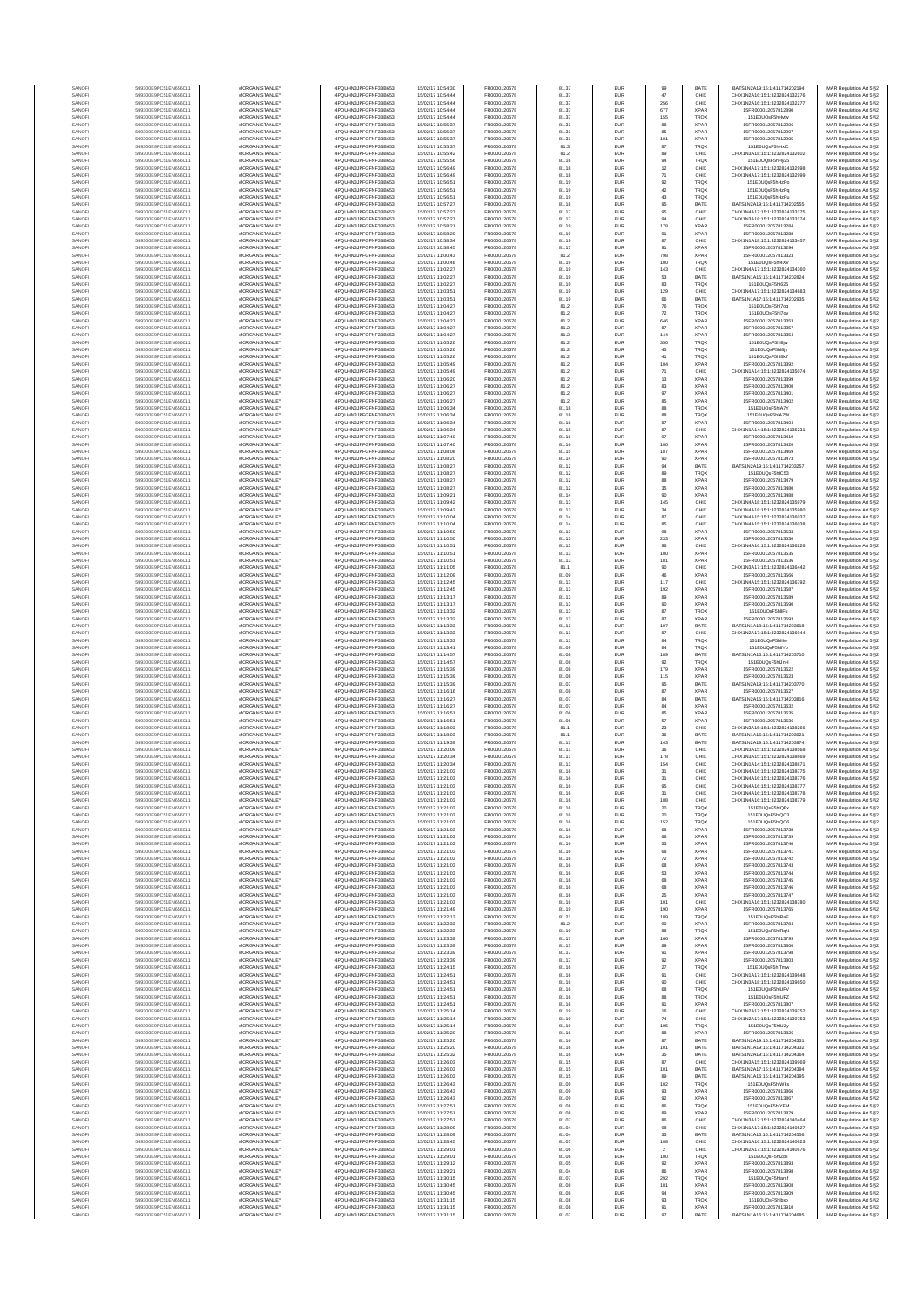| SANOFI<br>SANOF<br>SANOFI<br>SANOFI<br>SANOFI<br>SANOFI<br>SANOFI | 549300E9PC51EN656011<br>549300E9PC51EN656011<br>549300E9PC51EN656011<br>549300E9PC51EN656011<br>549300E9PC51EN656011 | <b>MORGAN STANLEY</b><br>MORGAN STANLEY<br>MORGAN STANLEY<br>MORGAN STANLEY | 4PQUHN3JPFGFNF3BB653<br>4PQUHN3JPFGFNF3BB653<br>4PQUHN3JPFGFNF3BB653<br>4PQUHN3JPFGFNF3BB653 | 15/02/17 11:31:15<br>15/02/17 11:32:41<br>15/02/17 11:32:41 | FR0000120578<br>FR0000120578<br>FR0000120578 | 81.07<br>81.09<br>81.09 | EUR<br>EUR<br>EUR | 95<br>89<br>179<br>85     | <b>XPAR</b><br>CHIX<br><b>XPAF</b><br>CHIX | 15FR000012057813913<br>CHIX1N1A18:15:1:3232824141300<br>15FR000012057813922         | MAR Regulation Art 5 §2<br>MAR Regulation Art 5 §2<br>MAR Regulation Art 5 §2<br>MAR Regulation Art 5 §2 |
|-------------------------------------------------------------------|----------------------------------------------------------------------------------------------------------------------|-----------------------------------------------------------------------------|----------------------------------------------------------------------------------------------|-------------------------------------------------------------|----------------------------------------------|-------------------------|-------------------|---------------------------|--------------------------------------------|-------------------------------------------------------------------------------------|----------------------------------------------------------------------------------------------------------|
|                                                                   |                                                                                                                      |                                                                             |                                                                                              |                                                             |                                              |                         |                   |                           |                                            |                                                                                     |                                                                                                          |
|                                                                   |                                                                                                                      |                                                                             |                                                                                              |                                                             |                                              |                         |                   |                           |                                            |                                                                                     |                                                                                                          |
|                                                                   |                                                                                                                      |                                                                             |                                                                                              | 15/02/17 11:32:44                                           | FR0000120578                                 | 81.07                   | EUR               |                           |                                            | CHIX1N3A14:15:1:3232824141341                                                       |                                                                                                          |
|                                                                   |                                                                                                                      | MORGAN STANLEY                                                              | 4PQUHN3JPFGFNF3BB653                                                                         | 15/02/17 11:32:44                                           | FR0000120578                                 | 81.07                   | EUR               | 86                        | <b>XPAF</b>                                | 15FR000012057813926                                                                 | MAR Regulation Art 5 §2                                                                                  |
|                                                                   | 549300E9PC51EN656011                                                                                                 | MORGAN STANLEY                                                              | 4PQUHN3JPFGFNF3BB653                                                                         | 15/02/17 11:32:44                                           | FR0000120578                                 | 81.07                   | EUR               | $44\,$                    | <b>XPAR</b>                                | 15FR000012057813927                                                                 | MAR Regulation Art 5 §2                                                                                  |
| SANOFI                                                            | 549300E9PC51EN656011<br>549300E9PC51EN656011                                                                         | MORGAN STANLEY<br><b>MORGAN STANLEY</b>                                     | 4PQUHN3JPFGFNF3BB653<br>4PQUHN3JPFGFNF3BB653                                                 | 15/02/17 11:32:44<br>15/02/17 11:32:44                      | FR0000120578<br>FR0000120578                 | 81.07<br>81.07          | EUR<br>EUR        | 44<br>84                  | <b>XPAR</b><br><b>XPAR</b>                 | 15FR000012057813928<br>15FR000012057813930                                          | MAR Regulation Art 5 §2                                                                                  |
| SANOFI                                                            | 549300E9PC51EN656011                                                                                                 | <b>MORGAN STANLEY</b>                                                       | 4PQUHN3JPFGFNF3BB653                                                                         | 15/02/17 11:35:01                                           | FR0000120578                                 | 81.05                   | EUR               | 100                       | BATE                                       | BATS1N2A15:15:1:411714204811                                                        | MAR Regulation Art 5 §2<br>MAR Regulation Art 5 §2                                                       |
| SANOFI                                                            | 549300E9PC51EN656011                                                                                                 | <b>MORGAN STANLEY</b>                                                       | 4PQUHN3JPFGFNF3BB653                                                                         | 15/02/17 11:35:01                                           | FR0000120578                                 | 81.05                   | EUR               | 100                       | CHIX                                       | CHIX1N1A17:15:1:3232824141716                                                       | MAR Regulation Art 5 §2                                                                                  |
| SANOFI                                                            | 549300E9PC51EN656011                                                                                                 | MORGAN STANLEY<br>MORGAN STANLEY                                            | 4PQUHN3JPFGFNF3BB653                                                                         | 15/02/17 11:35:01                                           | FR0000120578                                 | 81.05                   | EUR               | 165                       | <b>TRQX</b>                                | 151E0UQsF5hlfYh                                                                     | MAR Regulation Art 5 §2                                                                                  |
| SANOFI<br>SANOF                                                   | 549300E9PC51EN656011<br>549300E9PC51EN656011                                                                         | MORGAN STANLEY                                                              | 4PQUHN3JPFGFNF3BB653<br>4PQUHN3JPFGFNF3BB653                                                 | 15/02/17 11:35:01<br>15/02/17 11:35:01                      | FR0000120578<br>FR0000120578                 | 81.05<br>81.05          | EUR<br>EUR        | 80<br>100                 | <b>XPAR</b><br><b>XPAF</b>                 | 15FR000012057813956<br>15FR000012057813957                                          | MAR Regulation Art 5 §2<br>MAR Regulation Art 5 §2                                                       |
| SANOFI                                                            | 549300E9PC51EN656011                                                                                                 | MORGAN STANLEY                                                              | 4PQUHN3JPFGFNF3BB653                                                                         | 15/02/17 11:35:03                                           | FR0000120578                                 | 81.04                   | EUR               | 99                        | TRQ)                                       | 151E0UQsF5hlfaP                                                                     | MAR Regulation Art 5 §2                                                                                  |
| SANOFI                                                            | 549300E9PC51EN656011                                                                                                 | MORGAN STANLEY                                                              | 4PQUHN3JPFGFNF3BB653                                                                         | 15/02/17 11:35:41                                           | FR0000120578                                 | 81.05                   | EUR               | 104                       | <b>XPAR</b>                                | 15FR000012057813962                                                                 | MAR Regulation Art 5 §2                                                                                  |
| SANOFI<br>SANOFI                                                  | 549300E9PC51EN656011<br>549300E9PC51EN656011                                                                         | MORGAN STANLEY<br><b>MORGAN STANLEY</b>                                     | 4PQUHN3JPFGFNF3BB653<br>4PQUHN3JPFGFNF3BB653                                                 | 15/02/17 11:35:41<br>15/02/17 11:35:51                      | FR0000120578<br>FR0000120578                 | 81.05<br>81.05          | EUR<br>EUR        | 97<br>98                  | <b>XPAR</b><br><b>XPAR</b>                 | 15FR000012057813966<br>15FR000012057813969                                          | MAR Regulation Art 5 §2                                                                                  |
| SANOFI                                                            | 549300E9PC51EN656011                                                                                                 | <b>MORGAN STANLEY</b>                                                       | 4PQUHN3JPFGFNF3BB653                                                                         | 15/02/17 11:36:35                                           | FR0000120578                                 | 81.05                   | EUR               | 152                       | CHIX                                       | CHIX1N3A18:15:1:3232824142022                                                       | MAR Regulation Art 5 §2<br>MAR Regulation Art 5 §2                                                       |
| SANOFI                                                            | 549300E9PC51EN656011                                                                                                 | MORGAN STANLEY                                                              | 4PQUHN3JPFGFNF3BB653                                                                         | 15/02/17 11:36:35                                           | FR0000120578                                 | 81.05                   | EUR               | 46                        | CHIX                                       | CHIX1N3A18:15:1:3232824142023                                                       | MAR Regulation Art 5 §2                                                                                  |
| SANOF                                                             | 549300E9PC51EN656011                                                                                                 | MORGAN STANLEY                                                              | 4PQUHN3JPFGFNF3BB653                                                                         | 15/02/17 11:36:35                                           | FR0000120578                                 | 81.05                   | EUR               | $37\,$                    | CHIX                                       | CHIX1N2A17:15:1:3232824142025                                                       | MAR Regulation Art 5 §2                                                                                  |
| SANOFI<br>SANOFI                                                  | 549300E9PC51EN656011<br>549300E9PC51EN656011                                                                         | MORGAN STANLEY<br>MORGAN STANLEY                                            | 4PQUHN3JPFGFNF3BB653<br>4PQUHN3JPFGFNF3BB653                                                 | 15/02/17 11:36:35<br>15/02/17 11:37:14                      | FR0000120578<br>FR0000120578                 | 81.05<br>81.05          | EUR<br>EUR        | 55<br>6                   | CHIX<br>CHIX                               | CHIX1N2A17:15:1:3232824142026<br>CHIX1N1A14:15:1:3232824142162                      | MAR Regulation Art 5 §2                                                                                  |
| SANOFI                                                            | 549300E9PC51EN656011                                                                                                 | MORGAN STANLEY                                                              | 4PQUHN3JPFGFNF3BB653                                                                         | 15/02/17 11:37:14                                           | FR0000120578                                 | 81.05                   | EUR               | 28                        | CHIX                                       | CHIX1N1A14:15:1:3232824142163                                                       | MAR Regulation Art 5 §2<br>MAR Regulation Art 5 §2                                                       |
| SANOFI                                                            | 549300E9PC51EN656011                                                                                                 | MORGAN STANLEY                                                              | 4PQUHN3JPFGFNF3BB653                                                                         | 15/02/17 11:39:53                                           | FR0000120578                                 | 81.07                   | EUR               | $21\,$                    | CHIX                                       | CHIX1N3A14:15:1:3232824142632                                                       | MAR Regulation Art 5 §2                                                                                  |
| SANOFI<br>SANOFI                                                  | 549300E9PC51EN656011<br>549300E9PC51EN656011                                                                         | <b>MORGAN STANLEY</b><br><b>MORGAN STANLEY</b>                              | 4POLIHN3JPEGENE3BB653<br>4PQUHN3JPFGFNF3BB653                                                | 15/02/17 11:39:53<br>15/02/17 11:39:53                      | FR0000120578<br>FR0000120578                 | 81.07<br>81.07          | EUR<br>EUR        | 223                       | CHIX<br>BATE                               | CHIX1N3A14:15:1:3232824142633<br>BATS1N1A18:15:1:411714205104                       | MAR Regulation Art 5 §2                                                                                  |
| SANOFI                                                            | 549300E9PC51EN656011                                                                                                 | MORGAN STANLEY                                                              | 4PQUHN3JPFGFNF3BB653                                                                         | 15/02/17 11:39:53                                           | FR0000120578                                 | 81.07                   | EUR               | 68<br>$11\,$              | BATE                                       | BATS1N1A18:15:1:411714205105                                                        | MAR Regulation Art 5 §2<br>MAR Regulation Art 5 §2                                                       |
| SANOFI                                                            | 549300E9PC51EN656011                                                                                                 | MORGAN STANLEY                                                              | 4PQUHN3JPFGFNF3BB653                                                                         | 15/02/17 11:39:53                                           | FR0000120578                                 | 81.07                   | EUR               | 490                       | <b>XPAR</b>                                | 15FR000012057813993                                                                 | MAR Regulation Art 5 §2                                                                                  |
| SANOF                                                             | 549300E9PC51EN656011                                                                                                 | MORGAN STANLEY                                                              | 4PQUHN3JPFGFNF3BB653                                                                         | 15/02/17 11:39:53                                           | FR0000120578                                 | 81.07                   | EUR               | 124                       | TRQ)                                       | 151E0UQsF5hlkiD                                                                     | MAR Regulation Art 5 §2                                                                                  |
| SANOFI<br>SANOFI                                                  | 549300E9PC51EN656011<br>549300E9PC51EN656011                                                                         | MORGAN STANLEY<br>MORGAN STANLEY                                            | 4PQUHN3JPFGFNF3BB653<br>4PQUHN3JPFGFNF3BB653                                                 | 15/02/17 11:39:53<br>15/02/17 11:39:53                      | FR0000120578<br>FR0000120578                 | 81.07<br>81.07          | EUR<br>EUR        | 53<br>190                 | <b>XPAF</b><br><b>XPAR</b>                 | 15FR000012057813994<br>15FR000012057813995                                          | MAR Regulation Art 5 §2<br>MAR Regulation Art 5 §2                                                       |
| SANOFI                                                            | 549300E9PC51EN656011                                                                                                 | MORGAN STANLEY                                                              | 4PQUHN3JPFGFNF3BB653                                                                         | 15/02/17 11:39:53                                           | FR0000120578                                 | 81.07                   | EUR               | 99                        | <b>XPAR</b>                                | 15FR000012057813996                                                                 | MAR Regulation Art 5 §2                                                                                  |
| SANOFI                                                            | 549300E9PC51EN656011                                                                                                 | <b>MORGAN STANLEY</b>                                                       | 4PQUHN3JPFGFNF3BB653                                                                         | 15/02/17 11:40:19                                           | FR0000120578                                 | 81.06                   | EUR               | 104                       | <b>XPAR</b>                                | 15FR000012057814018                                                                 | MAR Regulation Art 5 §2                                                                                  |
| SANOFI<br>SANOFI                                                  | 549300E9PC51EN656011<br>549300E9PC51EN656011                                                                         | <b>MORGAN STANLEY</b><br>MORGAN STANLEY                                     | 4PQUHN3JPFGFNF3BB653<br>4PQUHN3JPFGFNF3BB653                                                 | 15/02/17 11:40:52<br>15/02/17 11:40:52                      | FR0000120578<br>FR0000120578                 | 81.05<br>81.05          | EUR<br>EUR        | 97<br>97                  | <b>XPAR</b><br><b>XPAR</b>                 | 15FR000012057814020<br>15FR000012057814022                                          | MAR Regulation Art 5 §2<br>MAR Regulation Art 5 §2                                                       |
| SANOFI                                                            | 549300E9PC51EN656011                                                                                                 | MORGAN STANLEY                                                              | 4PQUHN3JPFGFNF3BB653                                                                         | 15/02/17 11:40:53                                           | FR0000120578                                 | 81.04                   | EUR               | $29\,$                    | BATE                                       | BATS1N2A17:15:1:411714205193                                                        | MAR Regulation Art 5 §2                                                                                  |
| SANOFI                                                            | 549300E9PC51EN656011                                                                                                 | MORGAN STANLEY                                                              | 4PQUHN3JPFGFNF3BB653                                                                         | 15/02/17 11:40:53                                           | FR0000120578                                 | 81.04                   | EUR               | 59                        | BATE                                       | BATS1N2A17:15:1:411714205194                                                        | MAR Regulation Art 5 §2                                                                                  |
| SANOFI                                                            | 549300E9PC51EN656011                                                                                                 | MORGAN STANLEY                                                              | 4PQUHN3JPFGFNF3BB653                                                                         | 15/02/17 11:40:53                                           | FR0000120578                                 | 81.03                   | EUR               | 30                        | TRQ)                                       | 151E0UQsF5hlmG.                                                                     | MAR Regulation Art 5 §2                                                                                  |
| SANOFI<br>SANOFI                                                  | 549300E9PC51EN656011<br>549300E9PC51EN656011                                                                         | MORGAN STANLEY<br>MORGAN STANLEY                                            | 4PQUHN3JPFGFNF3BB653<br>4PQUHN3JPFGFNF3BB653                                                 | 15/02/17 11:41:57<br>15/02/17 11:41:57                      | FR0000120578<br>FR0000120578                 | 81.07<br>81.07          | EUR<br>EUR        | 88<br>184                 | CHIX<br><b>XPAF</b>                        | CHIX1N1A18:15:1:3232824143118<br>15FR000012057814035                                | MAR Regulation Art 5 §2<br>MAR Regulation Art 5 §2                                                       |
| SANOFI                                                            | 549300E9PC51EN656011                                                                                                 | <b>MORGAN STANLEY</b>                                                       | 4POLIHN3JPEGENE3BB653                                                                        | 15/02/17 11:41:57                                           | FR0000120578                                 | 81.07                   | EUR               | 68                        | <b>XPAR</b>                                | 15FR000012057814036                                                                 | MAR Regulation Art 5 §2                                                                                  |
| SANOFI                                                            | 549300E9PC51EN656011                                                                                                 | MORGAN STANLEY<br>MORGAN STANLEY                                            | 4PQUHN3JPFGFNF3BB653                                                                         | 15/02/17 11:41:57                                           | FR0000120578                                 | 81.06                   | EUR               | 89                        | <b>XPAR</b>                                | 15FR000012057814040                                                                 | MAR Regulation Art 5 §2                                                                                  |
| SANOFI<br>SANOFI                                                  | 549300E9PC51EN656011<br>549300E9PC51EN656011                                                                         | MORGAN STANLEY                                                              | 4PQUHN3JPFGFNF3BB653<br>4PQUHN3JPFGFNF3BB653                                                 | 15/02/17 11:43:01<br>15/02/17 11:43:01                      | FR0000120578<br>FR0000120578                 | 81.07<br>81.07          | EUR<br>EUR        | 90<br>91                  | <b>XPAR</b><br>XPAR                        | 15FR000012057814046<br>15FR000012057814051                                          | MAR Regulation Art 5 §2<br>MAR Regulation Art 5 §2                                                       |
| SANOFI                                                            | 549300E9PC51EN656011                                                                                                 | MORGAN STANLEY                                                              | 4PQUHN3JPFGFNF3BB653                                                                         | 15/02/17 11:43:01                                           | FR0000120578                                 | 81.07                   | EUR               | 178                       | <b>XPAR</b>                                | 15FR000012057814052                                                                 | MAR Regulation Art 5 §2                                                                                  |
| SANOFI                                                            | 549300E9PC51EN656011                                                                                                 | MORGAN STANLEY                                                              | 4PQUHN3JPFGFNF3BB653                                                                         | 15/02/17 11:43:47                                           | FR0000120578                                 | 81.06                   | EUR               | 87                        | BATE                                       | BATS1N1A16:15:1:411714205288                                                        | MAR Regulation Art 5 §2                                                                                  |
| SANOFI                                                            | 549300E9PC51EN656011<br>549300E9PC51EN656011                                                                         | MORGAN STANLEY<br>MORGAN STANLEY                                            | 4PQUHN3JPFGFNF3BB653                                                                         | 15/02/17 11:43:47                                           | FR0000120578<br>FR0000120578                 | 81.06                   | EUR               | 174<br>50                 | TRQ)<br><b>XPAR</b>                        | 151E0UQsF5hloz5<br>15FR000012057814067                                              | MAR Regulation Art 5 §2<br>MAR Regulation Art 5 §2                                                       |
| SANOFI<br>SANOFI                                                  | 549300E9PC51EN656011                                                                                                 | MORGAN STANLEY                                                              | 4PQUHN3JPFGFNF3BB653<br>4PQUHN3JPFGFNF3BB653                                                 | 15/02/17 11:44:01<br>15/02/17 11:44:01                      | FR0000120578                                 | 81.04<br>81.04          | EUR<br>EUR        | 38                        | <b>XPAR</b>                                | 15FR000012057814068                                                                 | MAR Regulation Art 5 §2                                                                                  |
| SANOFI                                                            | 549300E9PC51EN656011                                                                                                 | <b>MORGAN STANLEY</b>                                                       | 4POLIHN3JPEGENE3BB653                                                                        | 15/02/17 11:44:27                                           | FR0000120578                                 | 81.04                   | EUR               | 171                       | <b>XPAR</b>                                | 15FR000012057814073                                                                 | MAR Regulation Art 5 §2                                                                                  |
| SANOFI                                                            | 549300E9PC51EN656011                                                                                                 | <b>MORGAN STANLEY</b>                                                       | 4POLIHN3JPEGENE3BB653                                                                        | 15/02/17 11:46:10                                           | FR0000120578                                 | 81.05                   | EUR               | 46                        | BATE                                       | BATS1N2A18:15:1:411714205468                                                        | MAR Regulation Art 5 §2                                                                                  |
| SANOFI<br>SANOFI                                                  | 549300E9PC51EN656011<br>549300E9PC51EN656011                                                                         | MORGAN STANLEY<br>MORGAN STANLEY                                            | 4PQUHN3JPFGFNF3BB653<br>4PQUHN3JPFGFNF3BB653                                                 | 15/02/17 11:46:10<br>15/02/17 11:46:10                      | FR0000120578<br>FR0000120578                 | 81.05<br>81.05          | EUR<br>EUR        | $\scriptstyle{72}$<br>315 | TRQ)<br><b>XPAR</b>                        | 151E0UQsF5hlr8E<br>15FR000012057814109                                              | MAR Regulation Art 5 §2<br>MAR Regulation Art 5 §2                                                       |
| SANOFI                                                            | 549300E9PC51EN656011                                                                                                 | MORGAN STANLEY                                                              | 4PQUHN3JPFGFNF3BB653                                                                         | 15/02/17 11:46:10                                           | FR0000120578                                 | 81.05                   | EUR               | 97                        | <b>XPAF</b>                                | 15FR000012057814111                                                                 | MAR Regulation Art 5 §2                                                                                  |
| SANOFI                                                            | 549300E9PC51EN656011                                                                                                 | MORGAN STANLEY                                                              | 4PQUHN3JPFGFNF3BB653                                                                         | 15/02/17 11:46:10                                           | FR0000120578                                 | 81.04                   | EUR               | 101                       | <b>XPAF</b>                                | 15FR000012057814124                                                                 | MAR Regulation Art 5 §2                                                                                  |
| SANOFI                                                            | 549300E9PC51EN656011                                                                                                 | MORGAN STANLEY<br>MORGAN STANLEY                                            | 4PQUHN3JPFGFNF3BB653                                                                         | 15/02/17 11:46:10                                           | FR0000120578<br>FR0000120578                 | 81.05                   | EUR               | 141<br>156                | CHIX                                       | CHIX1N2A18:15:1:3232824143763                                                       | MAR Regulation Art 5 §2                                                                                  |
| SANOFI<br>SANOFI                                                  | 549300E9PC51EN656011<br>549300E9PC51EN656011                                                                         | <b>MORGAN STANLEY</b>                                                       | 4PQUHN3JPFGFNF3BB653<br>4POLIHN3JPEGENE3BB653                                                | 15/02/17 11:46:10<br>15/02/17 11:47:10                      | FR0000120578                                 | 81.04<br>81             | EUR<br>EUR        | 26                        | <b>TRQX</b><br>CHIX                        | 151E0UQsF5hlr8o<br>CHIX1N2A16:15:1:3232824144061                                    | MAR Regulation Art 5 §2<br>MAR Regulation Art 5 §2                                                       |
| SANOFI                                                            | 549300E9PC51EN656011                                                                                                 | MORGAN STANLEY                                                              | 4PQUHN3JPFGFNF3BB653                                                                         | 15/02/17 11:47:10                                           | FR0000120578                                 | 81                      | EUR               | 61                        | CHIX                                       | CHIX1N2A16:15:1:3232824144062                                                       | MAR Regulation Art 5 §2                                                                                  |
| SANOFI                                                            | 549300E9PC51EN656011                                                                                                 | MORGAN STANLEY                                                              | 4PQUHN3JPFGFNF3BB653                                                                         | 15/02/17 11:47:10                                           | FR0000120578                                 | 81                      | EUR               | $18\,$                    | CHIX                                       | CHIX1N3A17:15:1:3232824144063                                                       | MAR Regulation Art 5 §2                                                                                  |
| SANOF<br>SANOFI                                                   | 549300E9PC51EN656011<br>549300E9PC51EN656011                                                                         | MORGAN STANLEY<br>MORGAN STANLEY                                            | 4PQUHN3JPFGFNF3BB653<br>4PQUHN3JPFGFNF3BB653                                                 | 15/02/17 11:47:10<br>15/02/17 11:47:10                      | FR0000120578<br>FR0000120578                 | 81<br>81                | EUR<br>EUR        | 95                        | CHIX<br>CHIX                               | CHIX1N4A16:15:1:3232824144065<br>CHIX1N3A17:15:1:3232824144064                      | MAR Regulation Art 5 §2                                                                                  |
| SANOFI                                                            | 549300E9PC51EN656011                                                                                                 | MORGAN STANLEY                                                              | 4PQUHN3JPFGFNF3BB653                                                                         | 15/02/17 11:47:10                                           | FR0000120578                                 |                         | EUR               | ${\bf 76}$<br>86          | <b>XPAF</b>                                | 15FR000012057814140                                                                 | MAR Regulation Art 5 §2<br>MAR Regulation Art 5 §2                                                       |
| SANOFI                                                            | 549300E9PC51EN656011                                                                                                 | MORGAN STANLEY                                                              | 4PQUHN3JPFGFNF3BB653                                                                         | 15/02/17 11:47:25                                           | FR0000120578                                 | 80.97                   | EUR               | 89                        | <b>XPAR</b>                                | 15FR000012057814146                                                                 | MAR Regulation Art 5 §2                                                                                  |
| SANOFI                                                            | 549300E9PC51EN656011                                                                                                 | MORGAN STANLEY                                                              | 4PQUHN3JPFGFNF3BB653                                                                         | 15/02/17 11:51:09                                           | FR0000120578                                 | 80.99                   | EUR               | 96                        | <b>XPAR</b>                                | 15FR000012057814186                                                                 | MAR Regulation Art 5 §2                                                                                  |
| SANOFI<br>SANOFI                                                  | 549300E9PC51EN656011<br>549300E9PC51EN656011                                                                         | <b>MORGAN STANLEY</b><br><b>MORGAN STANLEY</b>                              | 4PQUHN3JPFGFNF3BB653<br>4PQUHN3JPFGFNF3BB653                                                 | 15/02/17 11:52:19<br>15/02/17 11:52:36                      | FR0000120578<br>FR0000120578                 | 81<br>81.04             | EUR<br>EUR        | 85<br>95                  | CHIX<br><b>XPAR</b>                        | CHIX1N3A14:15:1:3232824145177<br>15FR000012057814199                                | MAR Regulation Art 5 §2<br>MAR Regulation Art 5 §2                                                       |
| SANOFI                                                            | 549300E9PC51EN656011                                                                                                 | MORGAN STANLEY                                                              | 4PQUHN3JPFGFNF3BB653                                                                         | 15/02/17 11:52:47                                           | FR0000120578                                 | 81.04                   | EUR               | 100                       | CHIX                                       | CHIX1N2A18:15:1:3232824145334                                                       | MAR Regulation Art 5 §2                                                                                  |
| SANOFI                                                            | 549300E9PC51EN656011                                                                                                 | MORGAN STANLEY                                                              | 4PQUHN3JPFGFNF3BB653                                                                         | 15/02/17 11:52:47                                           | FR0000120578                                 | 81.04                   | EUR               | 800                       | <b>XPAR</b>                                | 15FR000012057814202                                                                 | MAR Regulation Art 5 §2                                                                                  |
| SANOFI                                                            | 549300E9PC51EN656011<br>549300E9PC51EN656011                                                                         | MORGAN STANLEY<br>MORGAN STANLEY                                            | 4PQUHN3JPFGFNF3BB653<br>4PQUHN3JPFGFNF3BB653                                                 | 15/02/17 11:52:47<br>15/02/17 11:52:4                       | FR0000120578<br>FR0000120578                 | 81.04<br>81.04          | EUR<br>EUR        | 100<br>86                 | <b>XPAF</b><br><b>XPAF</b>                 | 15FR000012057814203<br>15FR000012057814204                                          | MAR Regulation Art 5 §2                                                                                  |
| SANOFI<br>SANOFI                                                  | 549300E9PC51EN656011                                                                                                 | MORGAN STANLEY                                                              | 4PQUHN3JPFGFNF3BB653                                                                         | 15/02/17 11:52:47                                           | FR0000120578                                 | 81.04                   | EUR               | 100                       | <b>XPAR</b>                                | 15FR000012057814205                                                                 | MAR Regulation Art 5 §2<br>MAR Regulation Art 5 §2                                                       |
| SANOFI                                                            | 549300E9PC51EN656011                                                                                                 | MORGAN STANLEY                                                              | 4PQUHN3JPFGFNF3BB653                                                                         | 15/02/17 11:52:47                                           | FR0000120578                                 | 81.04                   | EUR               | 218                       | CHIX                                       | CHIX1N4A15:15:1:3232824145335                                                       | MAR Regulation Art 5 §2                                                                                  |
| SANOFI                                                            | 549300E9PC51EN656011                                                                                                 | <b>MORGAN STANLEY</b>                                                       | 4PQUHN3JPFGFNF3BB653                                                                         | 15/02/17 11:52:55                                           | FR0000120578                                 | 81.02                   | EUR               | 107                       | BATE                                       | BATS1N2A15:15:1:411714205904                                                        | MAR Regulation Art 5 §2                                                                                  |
| SANOFI<br>SANOFI                                                  | 549300E9PC51EN656011<br>549300E9PC51EN656011                                                                         | <b>MORGAN STANLEY</b><br><b>MORGAN STANLEY</b>                              | 4PQUHN3JPFGFNF3BB653<br>4PQUHN3JPFGFNF3BB653                                                 | 15/02/17 11:52:55<br>15/02/17 11:52:55                      | FR0000120578<br>FR0000120578                 | 81.02<br>81.02          | EUR<br>EUR        | 92<br>105                 | TRQX<br>CHIX                               | 151E0UQsF5hlvvN<br>CHIX1N1A16:15:1:3232824145380                                    | MAR Regulation Art 5 §2<br>MAR Regulation Art 5 §2                                                       |
| SANOFI                                                            | 549300E9PC51EN656011                                                                                                 | MORGAN STANLEY                                                              | 4PQUHN3JPFGFNF3BB653                                                                         | 15/02/17 11:52:55                                           | FR0000120578                                 | 81.02                   | EUR               | 100                       | <b>TRQX</b>                                | 151E0UQsF5hlyvP                                                                     | MAR Regulation Art 5 §2                                                                                  |
| SANOFI                                                            | 549300E9PC51EN656011                                                                                                 | MORGAN STANLEY                                                              | 4PQUHN3JPFGFNF3BB653                                                                         | 15/02/17 11:54:29                                           | FR0000120578                                 | 81.03                   | EUR               | 130                       | <b>XPAR</b>                                | 15FR000012057814271                                                                 | MAR Regulation Art 5 §2                                                                                  |
| SANOF<br>SANOFI                                                   | 549300E9PC51EN656011<br>549300E9PC51EN656011                                                                         | MORGAN STANLEY<br>MORGAN STANLEY                                            | 4PQUHN3JPFGFNF3BB653<br>4PQUHN3JPFGFNF3BB653                                                 | 15/02/17 11:54:29<br>15/02/17 11:54:29                      | FR0000120578<br>FR0000120578                 | 81.03<br>81.03          | EUR<br>EUR        | 125<br>15                 | TRQ)<br>CHIX                               | 151E0UQsF5hJ12Y<br>CHIX1N1A14:15:1:3232824145784                                    | MAR Regulation Art 5 §2<br>MAR Regulation Art 5 §2                                                       |
| SANOFI                                                            | 549300E9PC51EN656011                                                                                                 | MORGAN STANLEY                                                              | 4PQUHN3JPFGFNF3BB653                                                                         | 15/02/17 11:54:29                                           | FR0000120578                                 | 81.03                   | EUR               | 70                        | CHIX                                       | CHIX1N1A14:15:1:3232824145785                                                       | MAR Regulation Art 5 §2                                                                                  |
| SANOFI                                                            | 549300E9PC51EN656011                                                                                                 | MORGAN STANLEY                                                              | 4PQUHN3JPFGFNF3BB653                                                                         | 15/02/17 11:54:29                                           | FR0000120578                                 | 81.03                   | EUR               | 90                        | <b>XPAR</b>                                | 15FR000012057814273                                                                 | MAR Regulation Art 5 §2                                                                                  |
| SANOFI<br>SANOFI                                                  | 549300E9PC51EN656011<br>549300E9PC51EN656011                                                                         | <b>MORGAN STANLEY</b><br><b>MORGAN STANLEY</b>                              | 4PQUHN3JPFGFNF3BB653<br>4POLIHN3JPEGENE3BB653                                                | 15/02/17 11:54:29<br>15/02/17 11:54:29                      | FR0000120578<br>FR0000120578                 | 81.03<br>81.03          | EUR<br>EUR        | 8<br>100                  | <b>XPAR</b><br><b>XPAR</b>                 | 15FR000012057814274<br>15FR000012057814275                                          | MAR Regulation Art 5 §2<br>MAR Regulation Art 5 §2                                                       |
| SANOFI                                                            | 549300E9PC51EN656011                                                                                                 | MORGAN STANLEY                                                              | 4PQUHN3JPFGFNF3BB653                                                                         | 15/02/17 11:57:13                                           | FR0000120578                                 | 81.04                   | EUR               | $25\,$                    | CHIX                                       | CHIX1N3A16:15:1:3232824146342                                                       | MAR Regulation Art 5 §2                                                                                  |
| SANOFI                                                            | 549300E9PC51EN656011                                                                                                 | MORGAN STANLEY                                                              | 4PQUHN3JPFGFNF3BB653                                                                         | 15/02/17 11:57:13                                           | FR0000120578                                 | 81.04                   | EUR               | 8                         | BATE                                       | BATS1N2A17:15:1:411714206145                                                        | MAR Regulation Art 5 §2                                                                                  |
| SANOFI                                                            | 549300E9PC51EN656011                                                                                                 | MORGAN STANLEY                                                              | 4PQUHN3JPFGFNF3BB653                                                                         | 15/02/17 11:57:13                                           | FR0000120578                                 | 81.04                   | EUR               | 115                       | <b>XPAF</b>                                | 15FR000012057814319                                                                 | MAR Regulation Art 5 §2                                                                                  |
| SANOF<br>SANOFI                                                   | 549300E9PC51EN656011<br>549300E9PC51EN656011                                                                         | MORGAN STANLEY<br>MORGAN STANLEY                                            | 4PQUHN3JPFGFNF3BB653<br>4PQUHN3JPFGFNF3BB653                                                 | 15/02/17 11:57:13<br>15/02/17 11:57:13                      | FR0000120578<br>FR0000120578                 | 81.04<br>81.03          | EUR<br>EUR        | 249<br>102                | <b>XPAR</b><br><b>XPAR</b>                 | 15FR000012057814318<br>15FR000012057814321                                          | MAR Regulation Art 5 §2<br>MAR Regulation Art 5 §2                                                       |
| SANOFI                                                            | 549300E9PC51EN656011                                                                                                 | MORGAN STANLEY                                                              | 4PQUHN3JPFGFNF3BB653                                                                         | 15/02/17 11:57:13                                           | FR0000120578                                 | 81.04                   | EUR               | 8                         | BATE                                       | BATS1N2A17:15:1:411714206146                                                        | MAR Regulation Art 5 §2                                                                                  |
| SANOFI                                                            | 549300E9PC51EN656011                                                                                                 | <b>MORGAN STANLEY</b>                                                       | 4PQUHN3JPFGFNF3BB653                                                                         | 15/02/17 11:57:13                                           | FR0000120578                                 | 81.04                   | EUR               | 20                        | BATE                                       | BATS1N2A17:15:1:411714206147                                                        | MAR Regulation Art 5 §2                                                                                  |
| SANOFI<br>SANOF                                                   | 549300E9PC51EN656011<br>549300E9PC51EN656011                                                                         | <b>MORGAN STANLEY</b><br><b>MORGAN STANLEY</b>                              | 4PQUHN3JPFGFNF3BB653<br>4PQUHN3JPFGFNF3BB653                                                 | 15/02/17 11:57:13<br>15/02/17 11:57:13                      | FR0000120578<br>FR0000120578                 | 81.04<br>81.04          | EUR<br>EUR        | 25<br>12                  | CHIX<br><b>TRQX</b>                        | CHIX1N3A16:15:1:3232824146344<br>151E0UQsF5hJ4BW                                    | MAR Regulation Art 5 §2                                                                                  |
| SANOFI                                                            | 549300E9PC51EN656011                                                                                                 | MORGAN STANLEY                                                              | 4PQUHN3JPFGFNF3BB653                                                                         | 15/02/17 11:57:13                                           | FR0000120578                                 | 81.04                   | EUR               | 61                        | CHIX                                       | CHIX1N3A16:15:1:3232824146345                                                       | MAR Regulation Art 5 §2<br>MAR Regulation Art 5 §2                                                       |
|                                                                   |                                                                                                                      |                                                                             | 1N3JPFGFNF3BB653                                                                             |                                                             |                                              |                         |                   |                           |                                            |                                                                                     |                                                                                                          |
| SANOF                                                             | 549300E9PC51EN656011                                                                                                 | MORGAN STANLEY<br>MORGAN STANLEY                                            | 4PQUHN3JPFGFNF3BB653                                                                         | 15/02/17 11:57:13                                           | FR0000120578<br>FR0000120578                 | 81.04                   | EUR               | 44                        | <b>TRQX</b>                                | 151E0UQsF5hJ4Be                                                                     | MAR Regulation Art 5 §2                                                                                  |
| SANOFI<br>SANOFI                                                  | 549300E9PC51EN656011<br>549300E9PC51EN656011                                                                         | MORGAN STANLEY                                                              | 4PQUHN3JPFGFNF3BB653<br>4PQUHN3JPFGFNF3BB653                                                 | 15/02/17 11:57:14<br>15/02/17 11:57:14                      | FR0000120578                                 | 81.02<br>81.02          | EUR<br>EUR        | 103<br>111                | <b>XPAR</b><br><b>XPAR</b>                 | 15FR000012057814328<br>15FR000012057814329                                          | MAR Regulation Art 5 §2<br>MAR Regulation Art 5 §2                                                       |
| SANOFI                                                            | 549300E9PC51EN656011                                                                                                 | <b>MORGAN STANLEY</b>                                                       | 4PQUHN3JPFGFNF3BB653                                                                         | 15/02/17 11:57:14                                           | FR0000120578                                 | 81.02                   | EUR               | 100                       | <b>XPAR</b>                                | 15FR000012057814331                                                                 | MAR Regulation Art 5 §2                                                                                  |
| SANOFI                                                            | 549300E9PC51EN656011                                                                                                 | <b>MORGAN STANLEY</b>                                                       | 4PQUHN3JPFGFNF3BB653                                                                         | 15/02/17 11:57:14                                           | FR0000120578                                 | 81.02                   | EUR               | 101                       | <b>XPAR</b>                                | 15FR000012057814330                                                                 | MAR Regulation Art 5 §2                                                                                  |
| SANOFI<br>SANOFI                                                  | 549300E9PC51EN656011<br>549300E9PC51EN656011                                                                         | MORGAN STANLEY<br>MORGAN STANLEY                                            | 4PQUHN3JPFGFNF3BB653<br>4PQUHN3JPFGFNF3BB653                                                 | 15/02/17 11:59:48<br>15/02/17 11:59:48                      | FR0000120578<br>FR0000120578                 | 81.08<br>81.08          | EUR<br>EUR        | 96<br>16                  | CHIX<br>CHIX                               | CHIX1N3A18:15:1:3232824146830<br>CHIX1N3A18:15:1:3232824146831                      | MAR Regulation Art 5 §2<br>MAR Regulation Art 5 §2                                                       |
| SANOFI                                                            | 549300E9PC51EN656011                                                                                                 | MORGAN STANLEY                                                              | 4PQUHN3JPFGFNF3BB653                                                                         | 15/02/17 11:59:48                                           | FR0000120578                                 | 81.08                   | EUR               | 12                        | <b>XPAF</b>                                | 15FR000012057814402                                                                 | MAR Regulation Art 5 §2                                                                                  |
| SANOFI                                                            | 549300E9PC51EN656011                                                                                                 | MORGAN STANLEY                                                              | 4PQUHN3JPFGFNF3BB653                                                                         | 15/02/17 11:59:48                                           | FR0000120578                                 | 81.08                   | EUR               | 84                        | <b>XPAR</b>                                | 15FR000012057814403                                                                 | MAR Regulation Art 5 §2                                                                                  |
| SANOFI<br>SANOFI                                                  | 549300E9PC51EN656011<br>549300E9PC51EN656011                                                                         | MORGAN STANLEY<br>MORGAN STANLEY                                            | 4PQUHN3JPFGFNF3BB653<br>4PQUHN3JPFGFNF3BB653                                                 | 15/02/17 11:59:48<br>15/02/17 11:59:48                      | FR0000120578<br>FR0000120578                 | 81.08<br>81.08          | EUR<br>EUR        | 272<br>34                 | <b>TRQX</b><br><b>TRQX</b>                 | 151E0UQsF5hJ6nW<br>151E0UQsF5hJ6na                                                  | MAR Regulation Art 5 §2<br>MAR Regulation Art 5 §2                                                       |
| SANOFI                                                            | 549300E9PC51EN656011                                                                                                 | <b>MORGAN STANLEY</b>                                                       | 4PQUHN3JPFGFNF3BB653                                                                         | 15/02/17 11:59:48                                           | FR0000120578                                 | 81.07                   | EUR               | 97                        | <b>XPAR</b>                                | 15FR000012057814406                                                                 | MAR Regulation Art 5 §2                                                                                  |
| SANOFI                                                            | 549300E9PC51EN656011                                                                                                 | <b>MORGAN STANLEY</b>                                                       | 4PQUHN3JPFGFNF3BB653                                                                         | 15/02/17 11:59:48                                           | FR0000120578                                 | 81.07                   | EUR               | 125                       | <b>XPAR</b>                                | 15FR000012057814407                                                                 | MAR Regulation Art 5 §2                                                                                  |
| SANOFI<br>SANOFI                                                  | 549300E9PC51EN656011<br>549300E9PC51EN656011                                                                         | <b>MORGAN STANLEY</b><br>MORGAN STANLEY                                     | 4PQUHN3JPFGFNF3BB653<br>4PQUHN3JPFGFNF3BB653                                                 | 15/02/17 11:59:48<br>15/02/17 11:59:48                      | FR0000120578<br>FR0000120578                 | 81.07<br>81.07          | EUR<br>EUR        | 136<br>120                | <b>XPAR</b><br><b>XPAR</b>                 | 15FR000012057814408<br>15FR000012057814410                                          | MAR Regulation Art 5 §2<br>MAR Regulation Art 5 §2                                                       |
| SANOFI                                                            | 549300E9PC51EN656011                                                                                                 | <b>MORGAN STANLEY</b>                                                       | 4PQUHN3JPFGFNF3BB653                                                                         | 15/02/17 12:00:54                                           | FR0000120578                                 | 81.07                   | EUR               | 91                        | <b>XPAR</b>                                | 15FR000012057814456                                                                 | MAR Regulation Art 5 §2                                                                                  |
| SANOFI                                                            | 549300E9PC51EN656011                                                                                                 | MORGAN STANLEY                                                              | 4PQUHN3JPFGFNF3BB653                                                                         | 15/02/17 12:00:54                                           | FR0000120578                                 | 81.07                   | EUR               | 91                        | <b>XPAR</b>                                | 15FR000012057814457                                                                 | MAR Regulation Art 5 §2                                                                                  |
| SANOFI<br>SANOFI                                                  | 549300E9PC51EN656011<br>549300E9PC51EN656011                                                                         | MORGAN STANLEY<br>MORGAN STANLEY                                            | 4PQUHN3JPFGFNF3BB653<br>4PQUHN3JPFGFNF3BB653                                                 | 15/02/17 12:00:54<br>15/02/17 12:00:54                      | FR0000120578<br>FR0000120578                 | 81.07<br>81.07          | EUR<br>EUR        | 89<br>95                  | <b>XPAR</b><br><b>XPAR</b>                 | 15FR000012057814459<br>15FR000012057814460                                          | MAR Regulation Art 5 §2<br>MAR Regulation Art 5 §2                                                       |
| SANOFI                                                            | 549300E9PC51EN656011                                                                                                 | MORGAN STANLEY                                                              | 4PQUHN3JPFGFNF3BB653                                                                         | 15/02/17 12:03:19                                           | FR0000120578                                 | 81.08                   | EUR               | 205                       | <b>XPAR</b>                                | 15FR000012057814486                                                                 | MAR Regulation Art 5 §2                                                                                  |
| SANOFI                                                            | 549300E9PC51EN656011                                                                                                 | MORGAN STANLEY                                                              | 4PQUHN3JPFGFNF3BB653                                                                         | 15/02/17 12:03:19                                           | FR0000120578                                 | 81.08                   | EUR               | 137                       | <b>XPAR</b>                                | 15FR000012057814487                                                                 | MAR Regulation Art 5 §2                                                                                  |
| SANOFI<br>SANOFI                                                  | 549300E9PC51EN656011<br>549300E9PC51EN656011                                                                         | <b>MORGAN STANLEY</b><br>MORGAN STANLEY                                     | 4PQUHN3JPFGFNF3BB653<br>4PQUHN3JPFGFNF3BB653                                                 | 15/02/17 12:03:51<br>15/02/17 12:04:14                      | FR0000120578<br>FR0000120578                 | 81.06<br>81.08          | EUR<br>EUR        | 224<br>85                 | <b>XPAR</b><br><b>XPAR</b>                 | 15FR000012057814506<br>15FR000012057814511                                          | MAR Regulation Art 5 §2<br>MAR Regulation Art 5 §2                                                       |
| SANOFI                                                            | 549300E9PC51EN656011                                                                                                 | MORGAN STANLEY                                                              | 4PQUHN3JPFGFNF3BB653                                                                         | 15/02/17 12:04:28                                           | FR0000120578                                 | 81.05                   | EUR               | 89                        | <b>XPAR</b>                                | 15FR000012057814514                                                                 | MAR Regulation Art 5 §2                                                                                  |
| SANOFI                                                            | 549300E9PC51EN656011                                                                                                 | MORGAN STANLEY                                                              | 4PQUHN3JPFGFNF3BB653                                                                         | 15/02/17 12:05:12                                           | FR0000120578                                 | 81.09                   | EUR               | 162                       | <b>XPAR</b>                                | 15FR000012057814537                                                                 | MAR Regulation Art 5 §2                                                                                  |
| SANOFI<br>SANOFI                                                  | 549300E9PC51EN656011<br>549300E9PC51EN656011                                                                         | MORGAN STANLEY<br>MORGAN STANLEY                                            | 4PQUHN3JPFGFNF3BB653                                                                         | 15/02/17 12:07:04                                           | FR0000120578<br>FR0000120578                 | 81.1                    | EUR               | 328<br>189                | <b>XPAR</b><br><b>XPAR</b>                 | 15FR000012057814551                                                                 | MAR Regulation Art 5 §2                                                                                  |
| SANOFI                                                            | 549300E9PC51EN656011                                                                                                 | MORGAN STANLEY                                                              | 4PQUHN3JPFGFNF3BB653<br>4PQUHN3JPFGFNF3BB653                                                 | 15/02/17 12:08:17<br>15/02/17 12:09:04                      | FR0000120578                                 | 81.13<br>81.14          | EUR<br><b>EUR</b> | 201                       | CHIX                                       | 15FR000012057814564<br>CHIX1N1A16:15:1:3232824148459                                | MAR Regulation Art 5 §2<br>MAR Regulation Art 5 §2                                                       |
| SANOFI                                                            | 549300E9PC51EN656011                                                                                                 | <b>MORGAN STANLEY</b>                                                       | 4PQUHN3JPFGFNF3BB653                                                                         | 15/02/17 12:09:04                                           | FR0000120578                                 | 81.14                   | EUR               | 65                        | BATE                                       | BATS1N1A17:15:1:411714206813                                                        | MAR Regulation Art 5 §2                                                                                  |
| SANOFI                                                            | 549300E9PC51EN656011                                                                                                 | <b>MORGAN STANLEY</b><br>MORGAN STANLEY                                     | 4PQUHN3JPFGFNF3BB653                                                                         | 15/02/17 12:09:04                                           | FR0000120578                                 | 81.14                   | EUR               | 102<br>447                | <b>TRQX</b><br><b>XPAR</b>                 | 151E0UQsF5hJGau                                                                     | MAR Regulation Art 5 §2                                                                                  |
| SANOFI<br>SANOFI                                                  | 549300E9PC51EN656011<br>549300E9PC51EN656011                                                                         | MORGAN STANLEY                                                              | 4PQUHN3JPFGFNF3BB653<br>4PQUHN3JPFGFNF3BB653                                                 | 15/02/17 12:09:04<br>15/02/17 12:09:04                      | FR0000120578<br>FR0000120578                 | 81.14<br>81.13          | EUR<br>EUR        | 217                       | <b>XPAR</b>                                | 15FR000012057814585<br>15FR000012057814591                                          | MAR Regulation Art 5 §2<br>MAR Regulation Art 5 §2                                                       |
| SANOFI                                                            | 549300E9PC51EN656011                                                                                                 | MORGAN STANLEY                                                              | 4PQUHN3JPFGFNF3BB653                                                                         | 15/02/17 12:09:04                                           | FR0000120578                                 | 81.13                   | EUR               | 149                       | <b>XPAR</b>                                | 15FR000012057814592                                                                 | MAR Regulation Art 5 §2                                                                                  |
| SANOFI                                                            | 549300E9PC51EN656011                                                                                                 | MORGAN STANLEY                                                              | 4PQUHN3JPFGFNF3BB653                                                                         | 15/02/17 12:09:04                                           | FR0000120578                                 | 81.13                   | EUR               | 145                       | <b>XPAR</b>                                | 15FR000012057814593                                                                 | MAR Regulation Art 5 §2                                                                                  |
| SANOFI<br>SANOFI                                                  | 549300E9PC51EN656011<br>549300E9PC51EN656011                                                                         | MORGAN STANLEY<br>MORGAN STANLEY                                            | 4PQUHN3JPFGFNF3BB653<br>4PQUHN3JPFGFNF3BB653                                                 | 15/02/17 12:11:11<br>15/02/17 12:11:11                      | FR0000120578<br>FR0000120578                 | 81.19<br>81.19          | EUR<br>EUR        | 38<br>122                 | CHIX<br>CHIX                               | CHIX1N2A14:15:1:3232824148975<br>CHIX1N2A14:15:1:3232824148976                      | MAR Regulation Art 5 §2<br>MAR Regulation Art 5 §2                                                       |
| SANOFI                                                            | 549300E9PC51EN656011                                                                                                 | <b>MORGAN STANLEY</b>                                                       | 4PQUHN3JPFGFNF3BB653                                                                         | 15/02/17 12:11:11                                           | FR0000120578                                 | 81.19                   | EUR               | 93                        | <b>XPAR</b>                                | 15FR000012057814640                                                                 | MAR Regulation Art 5 §2                                                                                  |
| SANOFI                                                            | 549300E9PC51EN656011                                                                                                 | <b>MORGAN STANLEY</b>                                                       | 4PQUHN3JPFGFNF3BB653                                                                         | 15/02/17 12:11:29                                           | FR0000120578                                 | 81.18                   | EUR               | 91                        | <b>XPAR</b>                                | 15FR000012057814645                                                                 | MAR Regulation Art 5 §2                                                                                  |
| SANOFI<br>SANOFI                                                  | 549300E9PC51EN656011<br>549300E9PC51EN656011                                                                         | MORGAN STANLEY<br>MORGAN STANLEY                                            | 4PQUHN3JPFGFNF3BB653<br>4PQUHN3JPFGFNF3BB653                                                 | 15/02/17 12:13:07<br>15/02/17 12:13:24                      | FR0000120578<br>FR0000120578                 | 81.16<br>81.17          | EUR<br>EUR        | 48<br>76                  | BATE<br><b>TRQX</b>                        | BATS1N1A16:15:1:411714207077<br>151E0UQsF5hJMLm                                     | MAR Regulation Art 5 §2                                                                                  |
| SANOFI                                                            | 549300E9PC51EN656011                                                                                                 | MORGAN STANLEY                                                              | 4PQUHN3JPFGFNF3BB653                                                                         | 15/02/17 12:13:24                                           | FR0000120578                                 | 81.17                   | EUR               | 147                       | CHIX                                       | CHIX1N1A15:15:1:3232824149366                                                       | MAR Regulation Art 5 §2<br>MAR Regulation Art 5 §2                                                       |
| SANOFI                                                            | 549300E9PC51EN656011                                                                                                 | MORGAN STANLEY                                                              | 4PQUHN3JPFGFNF3BB653                                                                         | 15/02/17 12:13:24                                           | FR0000120578                                 | 81.17                   | EUR               | 48                        | BATE                                       | BATS1N1A18:15:1:411714207100                                                        | MAR Regulation Art 5 §2                                                                                  |
| SANOFI                                                            | 549300E9PC51EN656011                                                                                                 | MORGAN STANLEY                                                              | 4PQUHN3JPFGFNF3BB653                                                                         | 15/02/17 12:13:24                                           | FR0000120578                                 | 81.17                   | EUR               | 329                       | <b>XPAR</b>                                | 15FR000012057814657                                                                 | MAR Regulation Art 5 §2                                                                                  |
| SANOFI<br>SANOFI                                                  | 549300E9PC51EN656011<br>549300E9PC51EN656011                                                                         | MORGAN STANLEY<br><b>MORGAN STANLEY</b>                                     | 4PQUHN3JPFGFNF3BB653<br>4PQUHN3JPFGFNF3BB653                                                 | 15/02/17 12:13:24<br>15/02/17 12:13:24                      | FR0000120578<br>FR0000120578                 | 81.16<br>81.16          | EUR<br>EUR        | 38<br>99                  | TRQX<br><b>TRQX</b>                        | 151E0UQsF5hJMN9<br>151E0UQsF5hJMNH                                                  | MAR Regulation Art 5 §2<br>MAR Regulation Art 5 §2                                                       |
| SANOFI                                                            | 549300E9PC51EN656011                                                                                                 | <b>MORGAN STANLEY</b>                                                       | 4PQUHN3JPFGFNF3BB653                                                                         | 15/02/17 12:13:24                                           | FR0000120578                                 | 81.16                   | EUR               | 181                       | <b>XPAR</b>                                | 15FR000012057814658                                                                 | MAR Regulation Art 5 §2                                                                                  |
| SANOFI                                                            | 549300E9PC51EN656011                                                                                                 | <b>MORGAN STANLEY</b>                                                       | 4PQUHN3JPFGFNF3BB653                                                                         | 15/02/17 12:13:24                                           | FR0000120578                                 | 81.15                   | EUR               | 58                        | <b>BATE</b>                                | BATS1N2A19:15:1:411714207102                                                        | MAR Regulation Art 5 §2                                                                                  |
| SANOFI<br>SANOFI                                                  | 549300E9PC51EN656011<br>549300E9PC51EN656011                                                                         | MORGAN STANLEY<br>MORGAN STANLEY                                            | 4PQUHN3JPFGFNF3BB653<br>4PQUHN3JPFGFNF3BB653                                                 | 15/02/17 12:13:24<br>15/02/17 12:15:31                      | FR0000120578<br>FR0000120578                 | 81.15<br>81.18          | EUR<br>EUR        | $\overline{4}$<br>147     | BATE<br><b>TRQX</b>                        | BATS1N2A19:15:1:411714207103<br>151E0UQsF5hJO4B                                     | MAR Regulation Art 5 §2<br>MAR Regulation Art 5 §2                                                       |
| SANOFI                                                            | 549300E9PC51EN656011                                                                                                 | MORGAN STANLEY                                                              | 4PQUHN3JPFGFNF3BB653                                                                         | 15/02/17 12:15:31                                           | FR0000120578                                 | 81.18                   | EUR               | 290                       | CHIX                                       | CHIX1N1A15:15:1:3232824149651                                                       | MAR Regulation Art 5 §2                                                                                  |
|                                                                   | 549300E9PC51EN656011                                                                                                 | MORGAN STANLEY                                                              | 4PQUHN3JPFGFNF3BB653                                                                         | 15/02/17 12:17:26                                           | FR0000120578                                 | 81.19                   | EUR               | 57                        | <b>XPAR</b>                                | 15FR000012057814723                                                                 | MAR Regulation Art 5 §2                                                                                  |
|                                                                   | 549300E9PC51EN656011                                                                                                 | MORGAN STANLEY                                                              | 4PQUHN3JPFGFNF3BB653                                                                         | 15/02/17 12:17:26                                           | FR0000120578                                 | 81.19                   | EUR               | 192                       | <b>XPAR</b>                                | 15FR000012057814725                                                                 | MAR Regulation Art 5 §2                                                                                  |
|                                                                   |                                                                                                                      |                                                                             | 4PQUHN3JPFGFNF3BB653                                                                         | 15/02/17 12:17:26                                           | FR0000120578                                 | 81.19                   | EUR               | 183                       | CHIX                                       | CHIX1N2A16:15:1:3232824149914                                                       | MAR Regulation Art 5 §2                                                                                  |
|                                                                   | 549300E9PC51EN656011                                                                                                 | MORGAN STANLEY                                                              |                                                                                              |                                                             |                                              |                         |                   |                           |                                            |                                                                                     |                                                                                                          |
| SANOFI<br>SANOFI<br>SANOFI<br>SANOFI<br>SANOFI                    | 549300E9PC51EN656011<br>549300E9PC51EN656011                                                                         | <b>MORGAN STANLEY</b><br><b>MORGAN STANLEY</b>                              | 4PQUHN3JPFGFNF3BB653<br>4PQUHN3JPFGFNF3BB653                                                 | 15/02/17 12:17:26<br>15/02/17 12:17:26                      | FR0000120578<br>FR0000120578                 | 81.19<br>81.19          | EUR<br>EUR        | 104<br>61                 | <b>XPAR</b><br><b>XPAR</b>                 | 15FR000012057814726<br>15FR000012057814727                                          | MAR Regulation Art 5 §2<br>MAR Regulation Art 5 §2                                                       |
| SANOFI                                                            | 549300E9PC51EN656011                                                                                                 | MORGAN STANLEY                                                              | 4PQUHN3JPFGFNF3BB653                                                                         | 15/02/17 12:17:26                                           | FR0000120578                                 | 81.19                   | EUR               | 39                        | <b>XPAR</b>                                | 15FR000012057814728                                                                 | MAR Regulation Art 5 §2                                                                                  |
| SANOFI                                                            | 549300E9PC51EN656011                                                                                                 | MORGAN STANLEY                                                              | 4PQUHN3JPFGFNF3BB653                                                                         | 15/02/17 12:17:26                                           | FR0000120578                                 | 81.17                   | EUR               | 54                        | CHIX                                       | CHIX1N4A18:15:1:3232824149915                                                       | MAR Regulation Art 5 §2                                                                                  |
| SANOF<br>SANOF<br>SANOFI                                          | 549300E9PC51EN656011<br>549300E9PC51EN656011<br>549300E9PC51EN656011                                                 | MORGAN STANLEY<br>MORGAN STANLEY<br>MORGAN STANLEY                          | 4PQUHN3JPFGFNF3BB653<br>4PQUHN3JPFGFNF3BB653<br>4PQUHN3JPFGFNF3BB653                         | 15/02/17 12:17:59<br>15/02/17 12:18:46<br>15/02/17 12:18:46 | FR0000120578<br>FR0000120578<br>FR0000120578 | 81.16<br>81.13<br>81.13 | EUR<br>EUR<br>EUR | 151<br>155<br>126         | <b>XPAF</b><br>CHIX<br>BATE                | 15FR000012057814738<br>CHIX1N1A16:15:1:323282415009<br>BATS1N1A18:15:1:411714207330 | MAR Regulation Art 5 §2<br>MAR Regulation Art 5 §2<br>MAR Regulation Art 5 §2                            |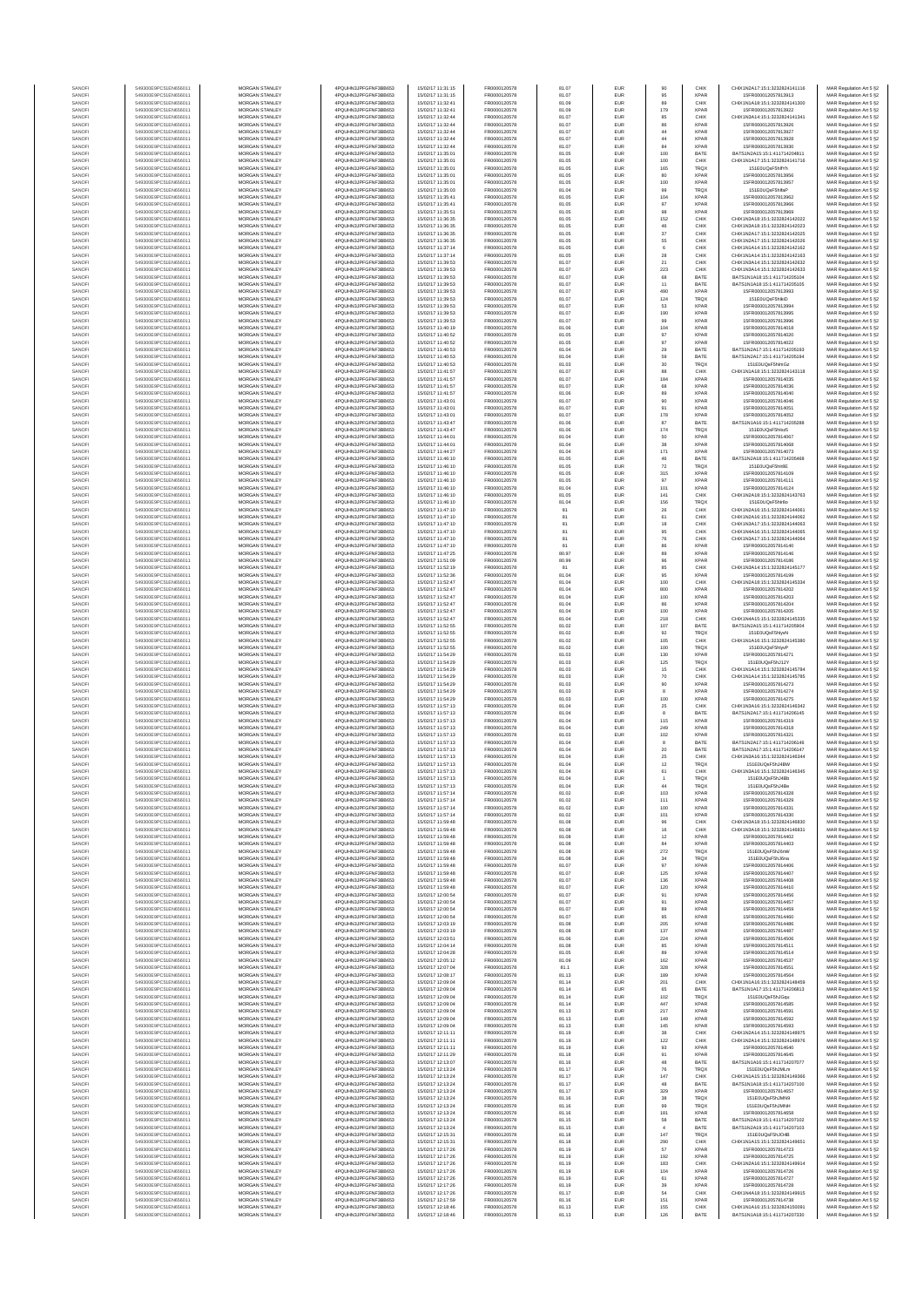| SANOF            | 549300E9PC51EN656011                         | MORGAN STANLEY                                 | 4PQUHN3JPFGFNF3BB653                          | 15/02/17 12:18:46                      | FR0000120578                 | 81.13          | EUR                      | 120              | <b>XPAR</b>                | 15FR000012057814754                                            | MAR Regulation Art 5 §2                            |
|------------------|----------------------------------------------|------------------------------------------------|-----------------------------------------------|----------------------------------------|------------------------------|----------------|--------------------------|------------------|----------------------------|----------------------------------------------------------------|----------------------------------------------------|
| SANOFI           | 549300E9PC51EN656011                         | <b>MORGAN STANLEY</b>                          | 4PQUHN3JPFGFNF3BB653                          | 15/02/17 12:19:22                      | FR0000120578                 | 81.05          | EUR                      |                  | <b>XPAR</b>                | 15FR000012057814771                                            | MAR Regulation Art 5 §2                            |
| SANOFI           | 549300E9PC51EN656011                         | MORGAN STANLEY                                 | 4PQUHN3JPFGFNF3BB653                          | 15/02/17 12:19:22                      | FR0000120578                 | 81.05          | EUR                      | 144              | <b>XPAR</b>                | 15FR000012057814770<br>CHIX1N1A14:15:1:3232824150307           | MAR Regulation Art 5 §2                            |
| SANOFI<br>SANOFI | 549300E9PC51EN656011<br>549300E9PC51EN656011 | MORGAN STANLEY<br>MORGAN STANLEY               | 4PQUHN3JPFGFNF3BB653<br>4PQUHN3JPFGFNF3BB653  | 15/02/17 12:19:22<br>15/02/17 12:19:22 | FR0000120578<br>FR0000120578 | 81.05<br>81.05 | EUR<br>EUR               | 117<br>110       | CHIX<br>CHIX               | CHIX1N4A17:15:1:3232824150306                                  | MAR Regulation Art 5 §2<br>MAR Regulation Art 5 §2 |
| SANOFI           | 549300E9PC51EN656011                         | MORGAN STANLEY                                 | 4PQUHN3JPFGFNF3BB653                          | 15/02/17 12:20:52                      | FR0000120578                 | 81.1           | EUR                      | 111              | CHIX                       | CHIX1N4A14:15:1:3232824150650                                  | MAR Regulation Art 5 §2                            |
| SANOFI           | 549300E9PC51EN656011                         | MORGAN STANLEY                                 | 4PQUHN3JPFGFNF3BB653                          | 15/02/17 12:21:00                      | FR0000120578                 | 81.07          | EUR                      | 104              | <b>XPAR</b>                | 15FR000012057814816                                            | MAR Regulation Art 5 §2                            |
| SANOFI           | 549300E9PC51EN656011                         | MORGAN STANLEY                                 | 4PQUHN3JPFGFNF3BB653                          | 15/02/17 12:21:00                      | FR0000120578                 | 81.07          | EUR                      | 159              | <b>XPAR</b>                | 15FR000012057814817                                            | MAR Regulation Art 5 §2                            |
| SANOFI<br>SANOFI | 549300E9PC51EN656011<br>549300E9PC51EN656011 | <b>MORGAN STANLEY</b><br><b>MORGAN STANLEY</b> | 4PQUHN3JPFGFNF3BB653<br>4PQUHN3JPFGFNF3BB653  | 15/02/17 12:21:00<br>15/02/17 12:22:10 | FR0000120578<br>FR0000120578 | 81.07<br>81.1  | EUR<br><b>EUR</b>        | 123<br>98        | <b>XPAR</b><br>CHIX        | 15FR000012057814818<br>CHIX1N1A16:15:1:3232824150833           | MAR Regulation Art 5 §2<br>MAR Regulation Art 5 §2 |
| SANOFI           | 549300E9PC51EN656011                         | <b>MORGAN STANLEY</b>                          | 4PQUHN3JPFGFNF3BB653                          | 15/02/17 12:22:10                      | FR0000120578                 | 81.1           | EUR                      | 126              | CHIX                       | CHIX1N3A16-15-1-3232824150834                                  | MAR Regulation Art 5 §2                            |
| SANOFI           | 549300E9PC51EN656011                         | MORGAN STANLEY                                 | 4PQUHN3JPFGFNF3BB653                          | 15/02/17 12:22:10                      | FR0000120578                 | 81.1           | EUR                      | 95               | CHIX                       | CHIX1N4A14:15:1:3232824150835                                  | MAR Regulation Art 5 §2                            |
| SANOFI           | 549300E9PC51EN656011                         | MORGAN STANLEY                                 | 4PQUHN3JPFGFNF3BB653                          | 15/02/17 12:22:10                      | FR0000120578                 | 81.1           | EUR                      | $\overline{4}$   | CHIX                       | CHIX1N2A17:15:1:3232824150837                                  | MAR Regulation Art 5 §2                            |
| SANOF<br>SANOFI  | 549300E9PC51EN656011<br>549300E9PC51EN656011 | MORGAN STANLEY<br>MORGAN STANLEY               | 4PQUHN3JPFGFNF3BB653<br>4PQUHN3JPFGFNF3BB653  | 15/02/17 12:22:10<br>15/02/17 12:22:10 | FR0000120578<br>FR0000120578 | 81.1<br>81.1   | EUR<br>EUR               | 68<br>86         | CHIX<br>CHIX               | CHIX1N4A14:15:1:3232824150836<br>CHIX1N2A17:15:1:3232824150838 | MAR Regulation Art 5 §2                            |
| SANOFI           | 549300E9PC51EN656011                         | MORGAN STANLEY                                 | 4PQUHN3JPFGFNF3BB653                          | 15/02/17 12:22:10                      | FR0000120578                 | 81.1           | EUR                      | $77\,$           | CHIX                       | CHIX1N2A17:15:1:3232824150839                                  | MAR Regulation Art 5 §2<br>MAR Regulation Art 5 §2 |
| SANOFI           | 549300E9PC51EN656011                         | MORGAN STANLEY                                 | 4PQUHN3JPFGFNF3BB653                          | 15/02/17 12:22:10                      | FR0000120578                 | 81.1           | EUR                      | 97               | <b>XPAR</b>                | 15FR000012057814866                                            | MAR Regulation Art 5 §2                            |
| SANOFI           | 549300E9PC51EN656011                         | <b>MORGAN STANLEY</b>                          | 4PQUHN3JPFGFNF3BB653                          | 15/02/17 12:24:39                      | FR0000120578                 | 81.12          | EUR                      | 97               | <b>XPAR</b>                | 15FR000012057814892                                            | MAR Regulation Art 5 §2                            |
| SANOFI           | 549300E9PC51EN656011                         | <b>MORGAN STANLEY</b>                          | 4PQUHN3JPFGFNF3BB653                          | 15/02/17 12:24:39                      | FR0000120578                 | 81.12          | EUR                      | 97               | CHIX                       | CHIX1N2A18:15:1:3232824151187                                  | MAR Regulation Art 5 §2                            |
| SANOFI           | 549300E9PC51EN656011                         | MORGAN STANLEY                                 | 4PQUHN3JPFGFNF3BB653                          | 15/02/17 12:26:57                      | FR0000120578                 | 81.19          | EUR                      | 29               | CHIX                       | CHIX1N3A15:15:1:3232824151532                                  | MAR Regulation Art 5 §2                            |
| SANOF<br>SANOFI  | 549300E9PC51EN656011<br>549300E9PC51EN656011 | MORGAN STANLEY<br>MORGAN STANLEY               | 4PQUHN3JPFGFNF3BB653<br>4PQUHN3JPFGFNF3BB653  | 15/02/17 12:26:57<br>15/02/17 12:26:57 | FR0000120578<br>FR0000120578 | 81.19<br>81.19 | EUR<br>EUR               | 14               | <b>TRQX</b><br>BATE        | 151E0UQsF5hJalK<br>BATS1N1A16:15:1:411714207763                | MAR Regulation Art 5 §2                            |
| SANOFI           | 549300E9PC51EN656011                         | MORGAN STANLEY                                 | 4PQUHN3JPFGFNF3BB653                          | 15/02/17 12:26:57                      | FR0000120578                 | 81.19          | EUR                      | $29\,$           | CHIX                       | CHIX1N3A15:15:1:3232824151533                                  | MAR Regulation Art 5 §2<br>MAR Regulation Art 5 §2 |
| SANOFI           | 549300E9PC51EN656011                         | MORGAN STANLEY                                 | 4PQUHN3JPFGFNF3BB653                          | 15/02/17 12:26:57                      | FR0000120578                 | 81.19          | EUR                      | 69               | CHIX                       | CHIX1N3A15:15:1:3232824151534                                  | MAR Regulation Art 5 §2                            |
| SANOFI           | 549300E9PC51EN656011                         | MORGAN STANLEY                                 | 4PQUHN3JPFGFNF3BB653                          | 15/02/17 12:26:57                      | FR0000120578                 | 81.19          | EUR                      | $\mathbf{9}$     | BATE                       | BATS1N1A16:15:1:411714207764                                   | MAR Regulation Art 5 §2                            |
| SANOFI           | 549300E9PC51EN656011                         | <b>MORGAN STANLEY</b><br>MORGAN STANLEY        | 4PQUHN3JPFGFNF3BB653                          | 15/02/17 12:26:57                      | FR0000120578                 | 81.19          | EUR                      |                  | <b>TRQX</b>                | 151E0UQsF5hJaIN                                                | MAR Regulation Art 5 §2                            |
| SANOFI<br>SANOFI | 549300E9PC51EN656011<br>549300E9PC51EN656011 | MORGAN STANLEY                                 | 4PQUHN3JPFGFNF3BB653<br>4PQUHN3JPFGFNF3BB653  | 15/02/17 12:26:57<br>15/02/17 12:26:57 | FR0000120578<br>FR0000120578 | 81.19<br>81.19 | EUR<br>EUR               | 14<br>65         | <b>TRQX</b><br><b>XPAR</b> | 151E0UQsF5hJalQ<br>15FR000012057814958                         | MAR Regulation Art 5 §2<br>MAR Regulation Art 5 §2 |
| SANOFI           | 549300E9PC51EN656011                         | MORGAN STANLEY                                 | 4PQUHN3JPFGFNF3BB653                          | 15/02/17 12:26:57                      | FR0000120578                 | 81.19          | EUR                      | $\mathsf g$      | BATE                       | BATS1N1A16:15:1:411714207765                                   | MAR Regulation Art 5 §2                            |
| SANOF            | 549300E9PC51EN656011                         | MORGAN STANLEY                                 | 4PQUHN3JPFGFNF3BB653                          | 15/02/17 12:26:57                      | FR0000120578                 | 81.19          | EUR                      | $29\,$           | CHIX                       | CHIX1N3A15:15:1:3232824151535                                  | MAR Regulation Art 5 §2                            |
| SANOFI           | 549300E9PC51EN656011                         | MORGAN STANLEY                                 | 4PQUHN3JPFGFNF3BB653                          | 15/02/17 12:26:57                      | FR0000120578                 | 81.19          | EUR                      | 65               | <b>XPAF</b>                | 15FR000012057814960                                            | MAR Regulation Art 5 §2                            |
| SANOFI<br>SANOFI | 549300E9PC51EN656011<br>549300E9PC51EN656011 | MORGAN STANLEY<br>MORGAN STANLEY               | 4PQUHN3JPFGFNF3BB653<br>4PQUHN3JPFGFNF3BB653  | 15/02/17 12:26:57<br>15/02/17 12:26:57 | FR0000120578<br>FR0000120578 | 81.19<br>81.19 | EUR<br>EUR               | 217<br>15        | <b>XPAR</b><br><b>TRQX</b> | 15FR000012057814961<br>151E0UQsF5hJali                         | MAR Regulation Art 5 §2<br>MAR Regulation Art 5 §2 |
| SANOFI           | 549300E9PC51EN656011                         | <b>MORGAN STANLEY</b>                          | 4PQUHN3JPFGFNF3BB653                          | 15/02/17 12:26:57                      | FR0000120578                 | 81.19          | EUR                      | 12               | <b>TRQX</b>                | 151E0UQsF5hJall                                                | MAR Regulation Art 5 §2                            |
| SANOFI           | 549300E9PC51EN656011                         | <b>MORGAN STANLEY</b>                          | 4PQUHN3JPFGFNF3BB653                          | 15/02/17 12:26:57                      | FR0000120578                 | 81.19          | EUR                      | $\overline{9}$   | BATE                       | BATS1N1A16:15:1:411714207766                                   | MAR Regulation Art 5 §2                            |
| SANOFI           | 549300E9PC51EN656011                         | <b>MORGAN STANLEY</b>                          | 4PQUHN3JPFGFNF3BB653                          | 15/02/17 12:26:57                      | FR0000120578                 | 81.19          | EUR                      |                  | BATE                       | BATS1N1A16:15:1:411714207767                                   | MAR Regulation Art 5 §2                            |
| SANOFI<br>SANOFI | 549300E9PC51EN656011<br>549300E9PC51EN656011 | MORGAN STANLEY<br>MORGAN STANLEY               | 4PQUHN3JPFGFNF3BB653<br>4PQUHN3JPFGFNF3BB653  | 15/02/17 12:26:57<br>15/02/17 12:26:57 | FR0000120578<br>FR0000120578 | 81.19<br>81.19 | EUR<br>EUR               | $29\,$<br>$23\,$ | CHIX<br>CHIX               | CHIX1N3A15:15:1:3232824151536<br>CHIX1N3A15:15:1:3232824151537 | MAR Regulation Art 5 §2                            |
| SANOFI           | 549300E9PC51EN656011                         | MORGAN STANLEY                                 | 4PQUHN3JPFGFNF3BB653                          | 15/02/17 12:26:57                      | FR0000120578                 | 81.19          | EUR                      | 65               | <b>XPAF</b>                | 15FR000012057814962                                            | MAR Regulation Art 5 §2<br>MAR Regulation Art 5 §2 |
| SANOFI           | 549300E9PC51EN656011                         | MORGAN STANLEY                                 | 4PQUHN3JPFGFNF3BB653                          | 15/02/17 12:26:57                      | FR0000120578                 | 81.19          | EUR                      | 71               | <b>XPAR</b>                | 15FR000012057814963                                            | MAR Regulation Art 5 §2                            |
| SANOFI           | 549300E9PC51EN656011                         | MORGAN STANLEY                                 | 4PQUHN3JPFGFNF3BB653                          | 15/02/17 12:26:57                      | FR0000120578                 | 81.19          | EUR                      | 55               | TRQX                       | 151E0UQsF5hJaJ2                                                | MAR Regulation Art 5 §2                            |
| SANOFI<br>SANOFI | 549300E9PC51EN656011<br>549300E9PC51EN656011 | <b>MORGAN STANLEY</b><br><b>MORGAN STANLEY</b> | 4POLIHN3JPEGENE3BB653<br>4PQUHN3JPFGFNF3BB653 | 15/02/17 12:28:18<br>15/02/17 12:28:18 | FR0000120578<br>FR0000120578 | 81.2<br>81.2   | <b>EUR</b><br>EUR        | 91<br>116        | CHIX<br>CHIX               | CHIX1N3A18:15:1:3232824151725<br>CHIX1N3A18:15:1:3232824151726 | MAR Regulation Art 5 §2                            |
| SANOFI           | 549300E9PC51EN656011                         | MORGAN STANLEY                                 | 4PQUHN3JPFGFNF3BB653                          | 15/02/17 12:28:18                      | FR0000120578                 | 81.2           | EUR                      | 210              | BATE                       | BATS1N2A19:15:1:411714207796                                   | MAR Regulation Art 5 §2<br>MAR Regulation Art 5 §2 |
| SANOFI           | 549300E9PC51EN656011                         | MORGAN STANLEY                                 | 4PQUHN3JPFGFNF3BB653                          | 15/02/17 12:28:56                      | FR0000120578                 | 81.2           | EUR                      | 53               | CHIX                       | CHIX1N1A17:15:1:3232824151803                                  | MAR Regulation Art 5 §2                            |
| SANOFI           | 549300E9PC51EN656011                         | MORGAN STANLEY                                 | 4PQUHN3JPFGFNF3BB653                          | 15/02/17 12:28:56                      | FR0000120578                 | 81.2           | EUR                      | 147              | CHIX                       | CHIX1N1A17:15:1:3232824151804                                  | MAR Regulation Art 5 §2                            |
| SANOFI           | 549300E9PC51EN656011                         | MORGAN STANLEY                                 | 4PQUHN3JPFGFNF3BB653                          | 15/02/17 12:28:56                      | FR0000120578                 | 81.2           | EUR                      | 117              | <b>XPAF</b>                | 15FR000012057815023                                            | MAR Regulation Art 5 §2                            |
| SANOFI<br>SANOFI | 549300E9PC51EN656011<br>549300E9PC51EN656011 | MORGAN STANLEY<br>MORGAN STANLEY               | 4PQUHN3JPFGFNF3BB653<br>4PQUHN3JPFGFNF3BB653  | 15/02/17 12:29:43<br>15/02/17 12:30:39 | FR0000120578<br>FR0000120578 | 81.19<br>81.22 | EUR<br>EUR               | 115<br>125       | <b>XPAF</b><br><b>XPAR</b> | 15FR000012057815031<br>15FR000012057815055                     | MAR Regulation Art 5 §2<br>MAR Regulation Art 5 §2 |
| SANOFI           | 549300E9PC51EN656011                         | MORGAN STANLEY                                 | 4PQUHN3JPFGFNF3BB653                          | 15/02/17 12:30:39                      | FR0000120578                 | 81.22          | EUR                      | 100              | <b>XPAR</b>                | 15FR000012057815056                                            | MAR Regulation Art 5 §2                            |
| SANOFI           | 549300E9PC51EN656011                         | <b>MORGAN STANLEY</b>                          | 4PQUHN3JPFGFNF3BB653                          | 15/02/17 12:31:33                      | FR0000120578                 | 81.23          | EUR                      | 135              | CHIX                       | CHIX1N4A16-15-1-3232824152266                                  | MAR Regulation Art 5 §2                            |
| SANOFI           | 549300E9PC51EN656011                         | MORGAN STANLEY                                 | 4PQUHN3JPFGFNF3BB653                          | 15/02/17 12:31:33                      | FR0000120578                 | 81.23          | EUR                      | 304              | <b>XPAR</b>                | 15FR000012057815066                                            | MAR Regulation Art 5 §2                            |
| SANOFI<br>SANOFI | 549300E9PC51EN656011<br>549300E9PC51EN656011 | MORGAN STANLEY<br>MORGAN STANLEY               | 4PQUHN3JPFGFNF3BB653<br>4PQUHN3JPFGFNF3BB653  | 15/02/17 12:32:13<br>15/02/17 12:32:24 | FR0000120578<br>FR0000120578 | 81.23<br>81.23 | EUR<br>EUR               | 150<br>143       | <b>XPAR</b><br>XPAR        | 15FR000012057815077<br>15FR000012057815103                     | MAR Regulation Art 5 §2<br>MAR Regulation Art 5 §2 |
| SANOFI           | 549300E9PC51EN656011                         | MORGAN STANLEY                                 | 4PQUHN3JPFGFNF3BB653                          | 15/02/17 12:34:13                      | FR0000120578                 | 81.25          | EUR                      | 131              | <b>XPAF</b>                | 15FR000012057815126                                            | MAR Regulation Art 5 §2                            |
| SANOFI           | 549300E9PC51EN656011                         | MORGAN STANLEY                                 | 4PQUHN3JPFGFNF3BB653                          | 15/02/17 12:34:13                      | FR0000120578                 | 81.25          | EUR                      | 145              | <b>XPAR</b>                | 15FR000012057815128                                            | MAR Regulation Art 5 §2                            |
| SANOFI           | 549300E9PC51EN656011                         | MORGAN STANLEY                                 | 4PQUHN3JPFGFNF3BB653                          | 15/02/17 12:34:13                      | FR0000120578                 | 81.25          | EUR                      | 128              | <b>XPAR</b>                | 15FR000012057815125<br>15FR000012057815127                     | MAR Regulation Art 5 §2                            |
| SANOFI<br>SANOFI | 549300E9PC51EN656011<br>549300E9PC51EN656011 | <b>MORGAN STANLEY</b><br><b>MORGAN STANLEY</b> | 4PQUHN3JPFGFNF3BB653<br>4PQUHN3JPFGFNF3BB653  | 15/02/17 12:34:13<br>15/02/17 12:35:39 | FR0000120578<br>FR0000120578 | 81.25<br>81.24 | EUR<br>EUR               | 147<br>429       | <b>XPAR</b><br><b>XPAR</b> | 15FR000012057815141                                            | MAR Regulation Art 5 §2<br>MAR Regulation Art 5 §2 |
| SANOFI           | 549300E9PC51EN656011                         | <b>MORGAN STANLEY</b>                          | 4PQUHN3JPFGFNF3BB653                          | 15/02/17 12:35:39                      | FR0000120578                 | 81.23          | EUR                      | 161              | <b>XPAR</b>                | 15FR000012057815158                                            | MAR Regulation Art 5 §2                            |
| SANOFI           | 549300E9PC51EN656011                         | MORGAN STANLEY                                 | 4PQUHN3JPFGFNF3BB653                          | 15/02/17 12:35:39                      | FR0000120578                 | 81.23          | EUR                      | 148              | <b>XPAR</b>                | 15ER000012057815180                                            | MAR Regulation Art 5 §2                            |
| SANOFI           | 549300E9PC51EN656011                         | MORGAN STANLEY                                 | 4PQUHN3JPFGFNF3BB653                          | 15/02/17 12:35:39                      | FR0000120578                 | 81.23          | EUR                      | 146              | <b>XPAR</b>                | 15FR000012057815179                                            | MAR Regulation Art 5 §2                            |
| SANOFI           | 549300E9PC51EN656011<br>549300E9PC51EN656011 | MORGAN STANLEY<br>MORGAN STANLEY               | 4PQUHN3JPFGFNF3BB653<br>4PQUHN3JPFGFNF3BB653  | 15/02/17 12:37:20<br>15/02/17 12:37:20 | FR0000120578<br>FR0000120578 | 81.31<br>81.28 | EUR<br>EUR               | 134<br>159       | <b>XPAF</b><br><b>XPAF</b> | 15FR000012057815297<br>15FR000012057815308                     | MAR Regulation Art 5 §2<br>MAR Regulation Art 5 §2 |
| SANOFI<br>SANOFI | 549300E9PC51EN656011                         | MORGAN STANLEY                                 | 4PQUHN3JPFGFNF3BB653                          | 15/02/17 12:37:20                      | FR0000120578                 | 81.28          | EUR                      | 95               | <b>XPAR</b>                | 15FR000012057815309                                            | MAR Regulation Art 5 §2                            |
| SANOFI           | 549300E9PC51EN656011                         | MORGAN STANLEY                                 | 4PQUHN3JPFGFNF3BB653                          | 15/02/17 12:37:20                      | FR0000120578                 | 81.28          | EUR                      | 86               | <b>XPAR</b>                | 15FR000012057815307                                            | MAR Regulation Art 5 §2                            |
| SANOFI           | 549300E9PC51EN656011                         | <b>MORGAN STANLEY</b>                          | 4PQUHN3JPFGFNF3BB653                          | 15/02/17 12:37:20                      | FR0000120578                 | 81.28          | EUR                      | 125              | BATE                       | BATS1N1A15:15:1:411714208269                                   | MAR Regulation Art 5 §2                            |
| SANOFI           | 549300E9PC51EN656011                         | <b>MORGAN STANLEY</b>                          | 4PQUHN3JPFGFNF3BB653                          | 15/02/17 12:37:20                      | FR0000120578                 | 81.28          | EUR                      | 94               | <b>TRQX</b>                | 151E0UQsF5hJkiv                                                | MAR Regulation Art 5 §2                            |
| SANOFI<br>SANOFI | 549300E9PC51EN656011<br>549300E9PC51EN656011 | MORGAN STANLEY<br>MORGAN STANLEY               | 4PQUHN3JPFGFNF3BB653<br>4PQUHN3JPFGFNF3BB653  | 15/02/17 12:37:48<br>15/02/17 12:39:04 | FR0000120578<br>FR0000120578 | 81.25<br>81.23 | EUR<br>EUR               | $98\,$<br>85     | <b>XPAR</b><br>CHIX        | 15FR000012057815347<br>CHIX1N1A14:15:1:3232824153645           | MAR Regulation Art 5 §2<br>MAR Regulation Art 5 §2 |
| SANOF            | 549300E9PC51EN656011                         | MORGAN STANLEY                                 | 4PQUHN3JPFGFNF3BB653                          | 15/02/17 12:39:04                      | FR0000120578                 | 81.23          | EUR                      | 97               | CHIX                       | CHIX1N2A15:15:1:3232824153646                                  | MAR Regulation Art 5 §2                            |
| SANOFI           | 549300E9PC51EN656011                         | MORGAN STANLEY                                 | 4PQUHN3JPFGFNF3BB653                          | 15/02/17 12:39:04                      | FR0000120578                 | 81.23          | EUR                      | 89               | CHIX                       | CHIX1N3A14:15:1:3232824153647                                  | MAR Regulation Art 5 §2                            |
| SANOFI           | 549300E9PC51EN656011                         | MORGAN STANLEY                                 | 4PQUHN3JPFGFNF3BB653                          | 15/02/17 12:39:04                      | FR0000120578                 | 81.23          | EUR                      | 142              | <b>XPAR</b>                | 15FR000012057815359                                            | MAR Regulation Art 5 §2                            |
| SANOFI<br>SANOFI | 549300E9PC51EN656011<br>549300E9PC51EN656011 | MORGAN STANLEY<br><b>MORGAN STANLEY</b>        | 4PQUHN3JPFGFNF3BB653<br>4PQUHN3JPFGFNF3BB653  | 15/02/17 12:39:04<br>15/02/17 12:41:30 | FR0000120578<br>FR0000120578 | 81.23<br>81.22 | EUR<br>EUR               | 89<br>89         | <b>TRQX</b><br>CHIX        | 151E0UQsF5hJmKh<br>CHIX1N3A15:15:1:3232824154032               | MAR Regulation Art 5 §2<br>MAR Regulation Art 5 §2 |
| SANOFI           | 549300E9PC51EN656011                         | <b>MORGAN STANLEY</b>                          | 4PQUHN3JPFGFNF3BB653                          | 15/02/17 12:41:30                      | FR0000120578                 | 81.22          | EUR                      | 86               | <b>XPAR</b>                | 15FR000012057815373                                            | MAR Regulation Art 5 §2                            |
| SANOFI           | 549300E9PC51EN656011                         | <b>MORGAN STANLEY</b>                          | 4PQUHN3JPFGFNF3BB653                          | 15/02/17 12:41:30                      | FR0000120578                 | 81.21          | EUR                      | 25               | CHIX                       | CHIX1N4A14:15:1:3232824154037                                  | MAR Regulation Art 5 §2                            |
| SANOFI           | 549300E9PC51EN656011                         | MORGAN STANLEY                                 | 4PQUHN3JPFGFNF3BB653                          | 15/02/17 12:44:06                      | FR0000120578                 | 81.27          | EUR                      | $_{\rm 64}$      | BATE                       | BATS1N2A18:15:1:411714208516                                   | MAR Regulation Art 5 §2                            |
| SANOFI<br>SANOF  | 549300E9PC51EN656011<br>549300E9PC51EN656011 | MORGAN STANLEY<br>MORGAN STANLEY               | 4PQUHN3JPFGFNF3BB653<br>4PQUHN3JPFGFNF3BB653  | 15/02/17 12:44:06<br>15/02/17 12:44:06 | FR0000120578<br>FR0000120578 | 81.27<br>81.27 | EUR<br>EUR               | 196<br>46        | CHIX<br>TRQ)               | CHIX1N1A14:15:1:3232824154340<br>151E0UQsF5hJr3)               | MAR Regulation Art 5 §2<br>MAR Regulation Art 5 §2 |
| SANOFI           | 549300E9PC51EN656011                         | MORGAN STANLEY                                 | 4PQUHN3JPFGFNF3BB653                          | 15/02/17 12:44:06                      | FR0000120578                 | 81.27          | EUR                      | 55               | TRQ)                       | 151E0UQsF5hJr3a                                                | MAR Regulation Art 5 §2                            |
| SANOFI           | 549300E9PC51EN656011                         | MORGAN STANLEY                                 | 4PQUHN3JPFGFNF3BB653                          | 15/02/17 12:44:06                      | FR0000120578                 | 81.27          | EUR                      | 438              | <b>XPAR</b>                | 15FR000012057815417                                            | MAR Regulation Art 5 §2                            |
| SANOFI           | 549300E9PC51EN656011                         | MORGAN STANLEY                                 | 4PQUHN3JPFGFNF3BB653                          | 15/02/17 12:46:56                      | FR0000120578                 | 81.27          | EUR                      | 73               | <b>XPAR</b>                | 15FR000012057815449                                            | MAR Regulation Art 5 §2                            |
| SANOFI<br>SANOFI | 549300E9PC51EN656011<br>549300E9PC51EN656011 | <b>MORGAN STANLEY</b><br><b>MORGAN STANLEY</b> | 4PQUHN3JPFGFNF3BB653<br>4PQUHN3JPFGFNF3BB653  | 15/02/17 12:47:29<br>15/02/17 12:48:03 | FR0000120578<br>FR0000120578 | 81.27<br>81.28 | EUR<br>EUR               | 41<br>59         | <b>XPAR</b><br>CHIX        | 15FR000012057815450<br>CHIX1N2A15:15:1:3232824154863           | MAR Regulation Art 5 §2<br>MAR Regulation Art 5 §2 |
| SANOFI           | 549300E9PC51EN656011                         | <b>MORGAN STANLEY</b>                          | 4PQUHN3JPFGFNF3BB653                          | 15/02/17 12:48:03                      | FR0000120578                 | 81.28          | EUR                      | 41               | CHIX                       | CHIX1N2A15:15:1:3232824154864                                  | MAR Regulation Art 5 §2                            |
| SANOFI           | 549300E9PC51EN656011                         | MORGAN STANLEY                                 | 4PQUHN3JPFGFNF3BB653                          | 15/02/17 12:48:04                      | FR0000120578                 | 81.27          | EUR                      | 128              | <b>TRQX</b>                | 151E0UQsF5hJuOa                                                | MAR Regulation Art 5 §2                            |
| SANOFI           | 549300E9PC51EN656011                         | MORGAN STANLEY                                 | 4PQUHN3JPFGFNF3BB653                          | 15/02/17 12:48:04                      | FR0000120578                 | 81.27          | EUR                      | 184              | CHIX                       | CHIX1N3A18:15:1:3232824154869                                  | MAR Regulation Art 5 §2                            |
| SANOF<br>SANOFI  | 549300E9PC51EN656011<br>549300E9PC51EN656011 | MORGAN STANLEY<br>MORGAN STANLEY               | 4PQUHN3JPFGFNF3BB653<br>4PQUHN3JPFGFNF3BB653  | 15/02/17 12:48:04<br>15/02/17 12:48:04 | FR0000120578<br>FR0000120578 | 81.27<br>81.27 | EUR<br>EUR               | 264<br>132       | <b>XPAR</b><br><b>XPAR</b> | 15FR000012057815451<br>15FR000012057815453                     | MAR Regulation Art 5 §2<br>MAR Regulation Art 5 §2 |
| SANOFI           | 549300E9PC51EN656011                         | MORGAN STANLEY                                 | 4PQUHN3JPFGFNF3BB653                          | 15/02/17 12:48:04                      | FR0000120578                 | 81.27          | EUR                      | 163              | <b>XPAR</b>                | 15FR000012057815460                                            | MAR Regulation Art 5 §2                            |
| SANOFI           | 549300E9PC51EN656011                         | <b>MORGAN STANLEY</b>                          | 4PQUHN3JPFGFNF3BB653                          | 15/02/17 12:48:04                      | FR0000120578                 | 81.27          | EUR                      | 130              | <b>XPAR</b>                | 15FR000012057815454                                            | MAR Regulation Art 5 §2                            |
| SANOFI           | 549300E9PC51EN656011                         | <b>MORGAN STANLEY</b>                          | 4PQUHN3JPFGFNF3BB653                          | 15/02/17 12:48:04                      | FR0000120578                 | 81.26          | EUR                      | 169              | CHIX                       | CHIX1N3A15:15:1:3232824154879                                  | MAR Regulation Art 5 §2                            |
| SANOF<br>SANOFI  | 549300E9PC51EN656011<br>549300E9PC51EN656011 | <b>MORGAN STANLEY</b><br>MORGAN STANLEY        | 4PQUHN3JPFGFNF3BB653<br>4PQUHN3JPFGFNF3BB653  | 15/02/17 12:48:04<br>15/02/17 12:49:36 | FR0000120578<br>FR0000120578 | 81.26<br>81.26 | EUR<br>EUR               | 264<br>6         | <b>XPAR</b><br>CHIX        | 15FR000012057815462<br>CHIX1N4A18:15:1:3232824155104           | MAR Regulation Art 5 §2<br>MAR Regulation Art 5 §2 |
|                  |                                              |                                                | N3JPFGFNF3BB653                               |                                        |                              |                |                          |                  |                            | 4155105                                                        | : Regulation Art 5 §2                              |
| SANOF            | 549300E9PC51EN656011                         | MORGAN STANLEY                                 | 4PQUHN3JPFGFNF3BB653                          | 15/02/17 12:49:36                      | FR0000120578                 | 81.26          | EUR                      | 100              | <b>XPAR</b>                | 15FR000012057815496                                            | MAR Regulation Art 5 §2                            |
| SANOFI           | 549300E9PC51EN656011                         | MORGAN STANLEY                                 | 4PQUHN3JPFGFNF3BB653                          | 15/02/17 12:49:36                      | FR0000120578                 | 81.26          | EUR                      | 101              | <b>XPAR</b>                | 15FR000012057815498                                            | MAR Regulation Art 5 §2                            |
| SANOFI<br>SANOFI | 549300E9PC51EN656011<br>549300E9PC51EN656011 | MORGAN STANLEY<br><b>MORGAN STANLEY</b>        | 4PQUHN3JPFGFNF3BB653<br>4PQUHN3JPFGFNF3BB653  | 15/02/17 12:49:36<br>15/02/17 12:49:36 | FR0000120578<br>FR0000120578 | 81.26<br>81.26 | EUR<br><b>EUR</b>        | 95<br>94         | <b>XPAR</b><br><b>XPAR</b> | 15FR000012057815497<br>15FR000012057815499                     | MAR Regulation Art 5 §2                            |
| SANOFI           | 549300E9PC51EN656011                         | <b>MORGAN STANLEY</b>                          | 4PQUHN3JPFGFNF3BB653                          | 15/02/17 12:49:49                      | FR0000120578                 | 81.24          | <b>EUR</b>               | 97               | <b>XPAR</b>                | 15FR000012057815508                                            | MAR Regulation Art 5 §2<br>MAR Regulation Art 5 §2 |
| SANOFI           | 549300E9PC51EN656011                         | MORGAN STANLEY                                 | 4PQUHN3JPFGFNF3BB653                          | 15/02/17 12:49:49                      | FR0000120578                 | 81.23          | EUR                      | 99               | <b>XPAR</b>                | 15FR000012057815511                                            | MAR Regulation Art 5 §2                            |
| SANOFI           | 549300E9PC51EN656011                         | MORGAN STANLEY                                 | 4PQUHN3JPFGFNF3BB653                          | 15/02/17 12:54:04                      | FR0000120578                 | 81.25          | EUR                      | 50               | BATE                       | BATS1N1A19:15:1:411714208950                                   | MAR Regulation Art 5 §2                            |
| SANOFI<br>SANOFI | 549300E9PC51EN656011<br>549300E9PC51EN656011 | MORGAN STANLEY<br>MORGAN STANLEY               | 4PQUHN3JPFGFNF3BB653<br>4PQUHN3JPFGFNF3BB653  | 15/02/17 12:54:04<br>15/02/17 12:54:04 | FR0000120578<br>FR0000120578 | 81.25<br>81.25 | EUR<br>EUR               | 129<br>343       | CHIX<br><b>XPAR</b>        | CHIX1N1A16:15:1:3232824155852<br>15FR000012057815537           | MAR Regulation Art 5 §2<br>MAR Regulation Art 5 §2 |
| SANOFI           | 549300E9PC51EN656011                         | MORGAN STANLEY                                 | 4PQUHN3JPFGFNF3BB653                          | 15/02/17 12:54:04                      | FR0000120578                 | 81.25          | EUR                      | 79               | <b>TRQX</b>                | 151E0UQsF5hK0lt                                                | MAR Regulation Art 5 §2                            |
| SANOFI           | 549300E9PC51EN656011                         | MORGAN STANLEY                                 | 4PQUHN3JPFGFNF3BB653                          | 15/02/17 12:54:04                      | FR0000120578                 | 81.25          | EUR                      | 25               | CHIX                       | CHIX1N1A16:15:1:3232824155853                                  | MAR Regulation Art 5 §2                            |
| SANOFI           | 549300E9PC51EN656011                         | <b>MORGAN STANLEY</b>                          | 4PQUHN3JPFGFNF3BB653                          | 15/02/17 12:54:04                      | FR0000120578                 | 81.25          | <b>EUR</b>               | 236              | <b>TROX</b>                | 151F0UQsF5hK0lz                                                | MAR Regulation Art 5 §2                            |
| SANOFI<br>SANOFI | 549300E9PC51EN656011<br>549300E9PC51EN656011 | MORGAN STANLEY<br><b>MORGAN STANLEY</b>        | 4PQUHN3JPFGFNF3BB653<br>4PQUHN3JPFGFNF3BB653  | 15/02/17 12:55:11<br>15/02/17 12:55:45 | FR0000120578<br>FR0000120578 | 81.26<br>81.24 | <b>EUR</b><br><b>EUR</b> | 366<br>229       | <b>XPAR</b><br><b>XPAR</b> | 15FR000012057815556<br>15FR000012057815559                     | MAR Regulation Art 5 §2<br>MAR Regulation Art 5 §2 |
| SANOFI           | 549300E9PC51EN656011                         | MORGAN STANLEY                                 | 4PQUHN3JPFGFNF3BB653                          | 15/02/17 12:56:28                      | FR0000120578                 | 81.25          | EUR                      | 135              | <b>XPAR</b>                | 15FR000012057815567                                            | MAR Regulation Art 5 §2                            |
| SANOFI           | 549300E9PC51EN656011                         | MORGAN STANLEY                                 | 4PQUHN3JPFGFNF3BB653                          | 15/02/17 12:58:49                      | FR0000120578                 | 81.29          | EUR                      | 189              | CHIX                       | CHIX1N1A15:15:1:3232824156631                                  | MAR Regulation Art 5 §2                            |
| SANOFI           | 549300E9PC51EN656011<br>549300E9PC51EN656011 | MORGAN STANLEY                                 | 4PQUHN3JPFGFNF3BB653                          | 15/02/17 12:58:49                      | FR0000120578                 | 81.29          | EUR                      | 97               | TRQ)                       | 151E0UQsF5hK5AJ                                                | MAR Regulation Art 5 §2                            |
| SANOFI<br>SANOFI | 549300E9PC51EN656011                         | MORGAN STANLEY<br>MORGAN STANLEY               | 4PQUHN3JPFGFNF3BB653<br>4PQUHN3JPFGFNF3BB653  | 15/02/17 12:58:49<br>15/02/17 12:58:49 | FR0000120578<br>FR0000120578 | 81.29<br>81.29 | EUR<br>EUR               | 62<br>422        | BATE<br><b>XPAR</b>        | BATS1N2A16:15:1:411714209130<br>15FR000012057815597            | MAR Regulation Art 5 §2<br>MAR Regulation Art 5 §2 |
| SANOFI           | 549300E9PC51EN656011                         | MORGAN STANLEY                                 | 4PQUHN3JPFGFNF3BB653                          | 15/02/17 12:59:16                      | FR0000120578                 | 81.24          | EUR                      | 168              | <b>XPAR</b>                | 15FR000012057815612                                            | MAR Regulation Art 5 §2                            |
| SANOFI           | 549300E9PC51EN656011                         | <b>MORGAN STANLEY</b>                          | 4PQUHN3JPFGFNF3BB653                          | 15/02/17 13:01:33                      | FR0000120578                 | 81.31          | <b>EUR</b>               | 8                | BATE                       | BATS1N2A18:15:1:411714209275                                   | MAR Regulation Art 5 §2                            |
| SANOFI<br>SANOFI | 549300E9PC51EN656011<br>549300E9PC51EN656011 | <b>MORGAN STANLEY</b>                          | 4PQUHN3JPFGFNF3BB653                          | 15/02/17 13:01:33<br>15/02/17 13:01:33 | FR0000120578                 | 81.31          | EUR<br>EUR               | 27               | CHIX<br>CHIX               | CHIX1N1A16:15:1:3232824157148                                  | MAR Regulation Art 5 §2                            |
| SANOFI           | 549300E9PC51EN656011                         | MORGAN STANLEY<br>MORGAN STANLEY               | 4PQUHN3JPFGFNF3BB653<br>4PQUHN3JPFGFNF3BB653  | 15/02/17 13:01:33                      | FR0000120578<br>FR0000120578 | 81.31<br>81.31 | EUR                      | 100<br>13        | TRQX                       | CHIX1N1A16:15:1:3232824157149<br>151E0UQsF5hK8bC               | MAR Regulation Art 5 §2<br>MAR Regulation Art 5 §2 |
| SANOFI           | 549300E9PC51EN656011                         | MORGAN STANLEY                                 | 4PQUHN3JPFGFNF3BB653                          | 15/02/17 13:01:33                      | FR0000120578                 | 81.31          | EUR                      | 60               | <b>XPAR</b>                | 15FR000012057815641                                            | MAR Regulation Art 5 §2                            |
| SANOFI           | 549300E9PC51EN656011                         | MORGAN STANLEY                                 | 4PQUHN3JPFGFNF3BB653                          | 15/02/17 13:01:33                      | FR0000120578                 | 81.31          | EUR                      | 60               | <b>XPAR</b>                | 15FR000012057815642                                            | MAR Regulation Art 5 §2                            |
| SANOFI           | 549300E9PC51EN656011                         | MORGAN STANLEY                                 | 4PQUHN3JPFGFNF3BB653                          | 15/02/17 13:01:33                      | FR0000120578                 | 81.31          | EUR                      | 50               | <b>XPAR</b>                | 15FR000012057815643                                            | MAR Regulation Art 5 §2                            |
| SANOFI<br>SANOFI | 549300E9PC51EN656011<br>549300E9PC51EN656011 | MORGAN STANLEY<br><b>MORGAN STANLEY</b>        | 4PQUHN3JPFGFNF3BB653<br>4PQUHN3JPFGFNF3BB653  | 15/02/17 13:02:30<br>15/02/17 13:02:30 | FR0000120578<br>FR0000120578 | 81.31<br>81.31 | EUR<br><b>EUR</b>        | 143<br>46        | CHIX<br>BATE               | CHIX1N4A16:15:1:3232824157336<br>BATS1N1A18:15:1:411714209303  | MAR Regulation Art 5 §2<br>MAR Regulation Art 5 §2 |
| SANOFI           | 549300E9PC51EN656011                         | <b>MORGAN STANLEY</b>                          | 4PQUHN3JPFGFNF3BB653                          | 15/02/17 13:02:30                      | FR0000120578                 | 81.31          | <b>EUR</b>               | 188              | BATE                       | BATS1N1A17:15:1:411714209304                                   | MAR Regulation Art 5 §2                            |
| SANOFI           | 549300E9PC51EN656011                         | MORGAN STANLEY                                 | 4PQUHN3JPFGFNF3BB653                          | 15/02/17 13:02:30                      | FR0000120578                 | 81.31          | EUR                      | 72               | <b>TRQX</b>                | 151E0UQsF5hKA9c                                                | MAR Regulation Art 5 §2                            |
| SANOFI           | 549300E9PC51EN656011                         | MORGAN STANLEY                                 | 4PQUHN3JPFGFNF3BB653                          | 15/02/17 13:02:30                      | FR0000120578                 | 81.31          | EUR                      | 318              | <b>XPAR</b>                | 15FR000012057815650                                            | MAR Regulation Art 5 §2                            |
| SANOFI<br>SANOFI | 549300E9PC51EN656011<br>549300E9PC51EN656011 | MORGAN STANLEY<br>MORGAN STANLEY               | 4PQUHN3JPFGFNF3BB653<br>4PQUHN3JPFGFNF3BB653  | 15/02/17 13:03:46<br>15/02/17 13:03:46 | FR0000120578<br>FR0000120578 | 81.3<br>81.3   | EUR<br>EUR               | 182<br>190       | CHIX<br><b>XPAR</b>        | CHIX1N1A14:15:1:3232824157522<br>15FR000012057815653           | MAR Regulation Art 5 §2<br>MAR Regulation Art 5 §2 |
| SANOFI           | 549300E9PC51EN656011                         | MORGAN STANLEY                                 | 4PQUHN3JPFGFNF3BB653                          | 15/02/17 13:04:50                      | FR0000120578                 | 81.28          | EUR                      | 123              | <b>XPAR</b>                | 15FR000012057815671                                            | MAR Regulation Art 5 §2                            |
| SANOFI           | 549300E9PC51EN656011                         | MORGAN STANLEY                                 | 4PQUHN3JPFGFNF3BB653                          | 15/02/17 13:04:50                      | FR0000120578                 | 81.28          | EUR                      | 227              | <b>XPAR</b>                | 15FR000012057815673                                            | MAR Regulation Art 5 §2                            |
| SANOFI<br>SANOFI | 549300E9PC51EN656011<br>549300E9PC51EN656011 | <b>MORGAN STANLEY</b><br><b>MORGAN STANLEY</b> | 4PQUHN3JPFGFNF3BB653<br>4PQUHN3JPFGFNF3BB653  | 15/02/17 13:04:50<br>15/02/17 13:04:50 | FR0000120578<br>FR0000120578 | 81.26<br>81.26 | <b>EUR</b><br><b>EUR</b> | 115<br>118       | <b>XPAR</b><br><b>XPAR</b> | 15FR000012057815680<br>15FR000012057815681                     | MAR Regulation Art 5 §2                            |
| SANOFI           | 549300E9PC51EN656011                         | MORGAN STANLEY                                 | 4PQUHN3JPFGFNF3BB653                          | 15/02/17 13:04:50                      | FR0000120578                 | 81.26          | EUR                      | 158              | <b>XPAR</b>                | 15FR000012057815679                                            | MAR Regulation Art 5 §2<br>MAR Regulation Art 5 §2 |
| SANOFI           | 549300E9PC51EN656011                         | MORGAN STANLEY                                 | 4PQUHN3JPFGFNF3BB653                          | 15/02/17 13:04:50                      | FR0000120578                 | 81.26          | EUR                      | 155              | <b>XPAR</b>                | 15FR000012057815686                                            | MAR Regulation Art 5 §2                            |
| SANOFI           | 549300E9PC51EN656011                         | MORGAN STANLEY                                 | 4PQUHN3JPFGFNF3BB653                          | 15/02/17 13:04:50                      | FR0000120578                 | 81.26          | EUR                      | 111              | <b>XPAR</b>                | 15FR000012057815687                                            | MAR Regulation Art 5 §2                            |
| SANOFI           | 549300E9PC51EN656011                         | MORGAN STANLEY                                 | 4PQUHN3JPFGFNF3BB653                          | 15/02/17 13:05:27                      | FR0000120578                 | 81.22          | EUR                      | 101              | CHIX                       | CHIX1N1A15:15:1:3232824157821                                  | MAR Regulation Art 5 §2                            |
| SANOFI<br>SANOFI | 549300E9PC51EN656011<br>549300E9PC51EN656011 | MORGAN STANLEY<br>MORGAN STANLEY               | 4PQUHN3JPFGFNF3BB653<br>4PQUHN3JPFGFNF3BB653  | 15/02/17 13:06:07<br>15/02/17 13:06:07 | FR0000120578<br>FR0000120578 | 81.2<br>81.2   | EUR<br><b>EUR</b>        | 94<br>100        | TRQX<br><b>XPAR</b>        | 151E0UQsF5hKEBK<br>15FR000012057815709                         | MAR Regulation Art 5 §2<br>MAR Regulation Art 5 §2 |
| SANOFI           | 549300E9PC51EN656011                         | <b>MORGAN STANLEY</b>                          | 4PQUHN3JPFGFNF3BB653                          | 15/02/17 13:06:07                      | FR0000120578                 | 81.2           | <b>EUR</b>               | 101              | <b>TRQX</b>                | 151E0UQsF5hKEBU                                                | MAR Regulation Art 5 §2                            |
| SANOFI           | 549300E9PC51EN656011                         | <b>MORGAN STANLEY</b>                          | 4PQUHN3JPFGFNF3BB653                          | 15/02/17 13:06:07                      | FR0000120578                 | 81.2           | <b>EUR</b>               | $\overline{7}$   | <b>TRQX</b>                | 151E0UQsF5hKEBS                                                | MAR Regulation Art 5 §2                            |
| SANOFI           | 549300E9PC51EN656011                         | <b>MORGAN STANLEY</b>                          | 4PQUHN3JPFGFNF3BB653                          | 15/02/17 13:10:26                      | FR0000120578                 | 81.24          | <b>EUR</b>               | 204              | CHIX                       | CHIX1N1A18:15:1:3232824158689                                  | MAR Regulation Art 5 §2                            |
| SANOFI<br>SANOFI | 549300E9PC51EN656011<br>549300E9PC51EN656011 | MORGAN STANLEY<br>MORGAN STANLEY               | 4PQUHN3JPFGFNF3BB653<br>4PQUHN3JPFGFNF3BB653  | 15/02/17 13:10:26<br>15/02/17 13:10:26 | FR0000120578<br>FR0000120578 | 81.24<br>81.24 | EUR<br>EUR               | 67<br>69         | BATE<br>TRQX               | BATS1N1A16:15:1:411714209664<br>151E0UQsF5hKIUa                | MAR Regulation Art 5 §2<br>MAR Regulation Art 5 §2 |
| SANOFI           | 549300E9PC51EN656011                         | MORGAN STANLEY                                 | 4PQUHN3JPFGFNF3BB653                          | 15/02/17 13:10:26                      | FR0000120578                 | 81.24          | EUR                      | 36               | <b>TRQX</b>                | 151E0UQsF5hKIUd                                                | MAR Regulation Art 5 §2                            |
| SANOFI           | 549300E9PC51EN656011                         | MORGAN STANLEY                                 | 4PQUHN3JPFGFNF3BB653                          | 15/02/17 13:10:26                      | FR0000120578                 | 81.24          | EUR                      | 456              | <b>XPAR</b>                | 15FR000012057815738                                            | MAR Regulation Art 5 §2                            |
| SANOFI           | 549300E9PC51EN656011                         | MORGAN STANLEY                                 | 4PQUHN3JPFGFNF3BB653                          | 15/02/17 13:12:40                      | FR0000120578                 | 81.24          | EUR                      | $\mathbf{1}$     | BATE                       | BATS1N2A19:15:1:411714209751                                   | MAR Regulation Art 5 §2                            |
| SANOFI<br>SANOFI | 549300E9PC51EN656011<br>549300E9PC51EN656011 | MORGAN STANLEY<br><b>MORGAN STANLEY</b>        | 4PQUHN3JPFGFNF3BB653<br>4PQUHN3JPFGFNF3BB653  | 15/02/17 13:12:40<br>15/02/17 13:12:40 | FR0000120578<br>FR0000120578 | 81.24<br>81.24 | <b>EUR</b><br><b>EUR</b> | 36<br>116        | BATE<br>CHIX               | BATS1N2A19:15:1:411714209752<br>CHIX1N4A14:15:1:3232824159167  | MAR Regulation Art 5 §2                            |
| SANOFI           | 549300E9PC51EN656011                         | <b>MORGAN STANLEY</b>                          | 4PQUHN3JPFGFNF3BB653                          | 15/02/17 13:12:40                      | FR0000120578                 | 81.24          | <b>EUR</b>               | 59               | <b>TRQX</b>                | 151E0UQsF5hKLJP                                                | MAR Regulation Art 5 §2<br>MAR Regulation Art 5 §2 |
| SANOFI           | 549300E9PC51EN656011                         | MORGAN STANLEY                                 | 4PQUHN3JPFGFNF3BB653                          | 15/02/17 13:12:40                      | FR0000120578                 | 81.24          | EUR                      | 258              | <b>XPAR</b>                | 15FR000012057815751                                            | MAR Regulation Art 5 §2                            |
| SANOFI           | 549300E9PC51EN656011                         | MORGAN STANLEY                                 | 4PQUHN3JPFGFNF3BB653                          | 15/02/17 13:12:40                      | FR0000120578                 | 81.24          | EUR                      | 139              | <b>XPAR</b>                | 15FR000012057815753                                            | MAR Regulation Art 5 §2                            |
| SANOFI<br>SANOF  | 549300E9PC51EN656011<br>549300E9PC51EN656011 | MORGAN STANLEY<br>MORGAN STANLEY               | 4PQUHN3JPFGFNF3BB653<br>4PQUHN3JPFGFNF3BB653  | 15/02/17 13:12:40<br>15/02/17 13:12:43 | FR0000120578<br>FR0000120578 | 81.24<br>81.22 | EUR<br>EUR               | 140<br>98        | <b>XPAR</b><br>CHIX        | 15FR000012057815755<br>CHIX1N4A14:15:1:3232824159183           | MAR Regulation Art 5 §2                            |
| SANOFI           | 549300E9PC51EN656011                         | MORGAN STANLEY                                 | 4PQUHN3JPFGFNF3BB653                          | 15/02/17 13:15:53                      | FR0000120578                 | 81.24          | EUR                      | 30               | CHIX                       | CHIX1N3A14:15:1:3232824159678                                  | MAR Regulation Art 5 §2<br>MAR Regulation Art 5 §2 |
|                  |                                              |                                                |                                               |                                        |                              |                |                          |                  |                            |                                                                |                                                    |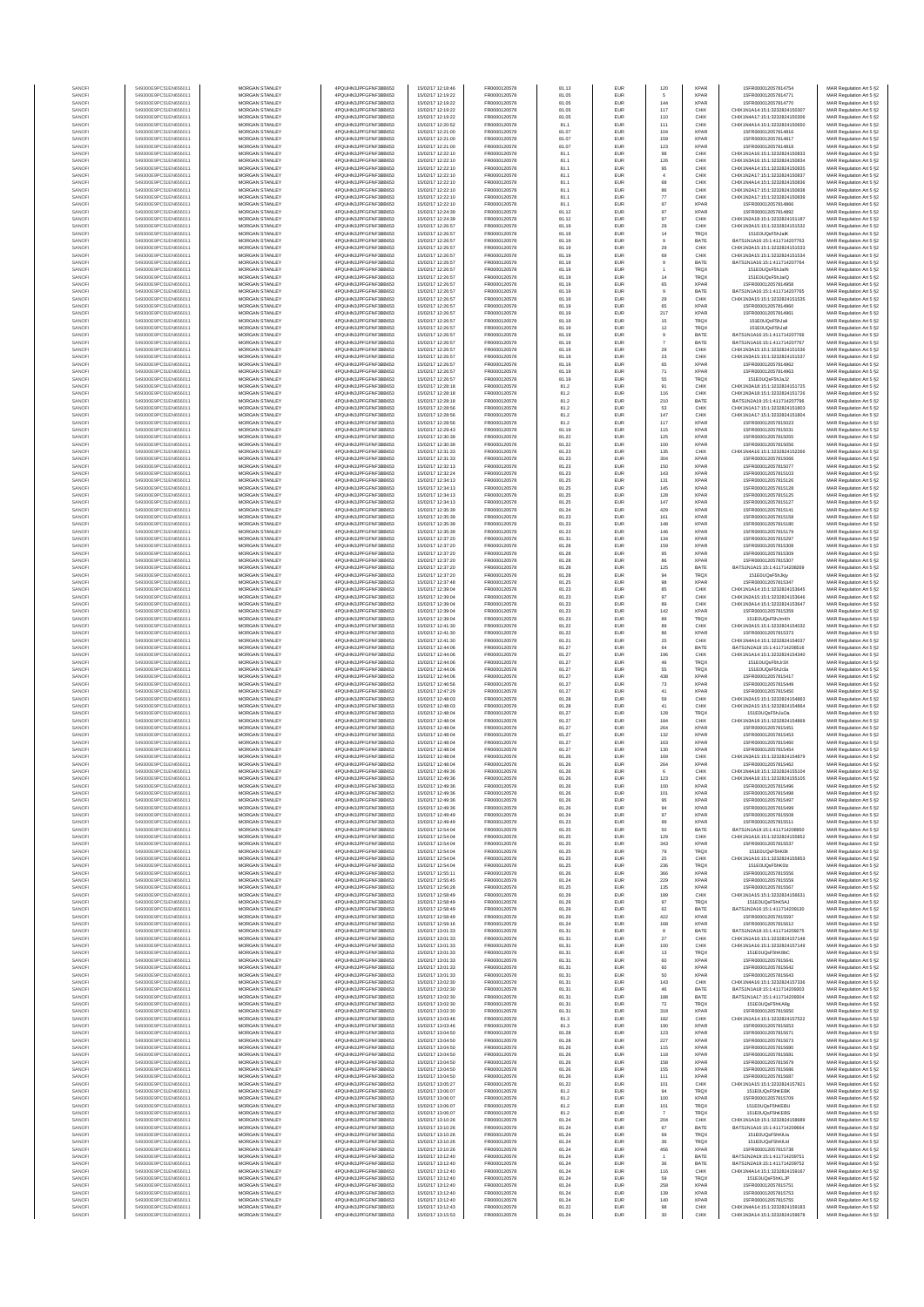| SANOF            | 549300E9PC51EN656011                         | MORGAN STANLEY                                 | 4PQUHN3JPFGFNF3BB653                          | 15/02/17 13:15:53                      | FR0000120578                 | 81.24          | EUR        | 30                    | CHIX                       | CHIX1N3A14:15:1:3232824159681                                  | MAR Regulation Art 5 §2                            |
|------------------|----------------------------------------------|------------------------------------------------|-----------------------------------------------|----------------------------------------|------------------------------|----------------|------------|-----------------------|----------------------------|----------------------------------------------------------------|----------------------------------------------------|
| SANOF            | 549300E9PC51EN656011                         | MORGAN STANLEY                                 | 4PQUHN3JPFGFNF3BB653                          | 15/02/17 13:15:53                      | FR0000120578                 | 81.24          | EUR        | 24                    | CHIX                       | CHIX1N3A14:15:1:3232824159682                                  | MAR Regulation Art 5 §2                            |
| SANOFI           | 549300E9PC51EN656011                         | MORGAN STANLEY                                 | 4PQUHN3JPFGFNF3BB653                          | 15/02/17 13:15:53                      | FR0000120578                 | 81.24          | EUR        | $_{9}$                | BATE                       | BATS1N1A16:15:1:411714209886                                   | MAR Regulation Art 5 §2<br>MAR Regulation Art 5 §2 |
| SANOFI<br>SANOFI | 549300E9PC51EN656011<br>549300E9PC51EN656011 | MORGAN STANLEY<br><b>MORGAN STANLEY</b>        | 4PQUHN3JPFGFNF3BB653<br>4PQUHN3JPFGFNF3BB653  | 15/02/17 13:15:53<br>15/02/17 13:15:53 | FR0000120578<br>FR0000120578 | 81.24<br>81.24 | EUR<br>EUR | 30<br>136             | CHIX<br>CHIX               | CHIX1N3A14:15:1:3232824159683<br>CHIX1N3A14:15:1:3232824159684 | MAR Regulation Art 5 §2                            |
| SANOFI           | 549300E9PC51EN656011                         | <b>MORGAN STANLEY</b>                          | 4PQUHN3JPFGFNF3BB653                          | 15/02/17 13:15:53                      | FR0000120578                 | 81.24          | EUR        | $9$                   | <b>BATE</b>                | BATS1N1A16-15-1-411714209887                                   | MAR Regulation Art 5 §2                            |
| SANOFI           | 549300E9PC51EN656011                         | MORGAN STANLEY                                 | 4PQUHN3JPFGFNF3BB653                          | 15/02/17 13:15:53                      | FR0000120578                 | 81.24          | EUR        | $^{\circ}$            | BATE                       | BATS1N1A16:15:1:411714209888                                   | MAR Regulation Art 5 §2                            |
| SANOF            | 549300E9PC51EN656011                         | MORGAN STANLEY                                 | 4PQUHN3JPFGFNF3BB653                          | 15/02/17 13:15:53                      | FR0000120578                 | 81.24          | EUR        | 15                    | <b>TRQX</b>                | 151E0UQsF5hKOj7                                                | MAR Regulation Art 5 §2                            |
| SANOFI<br>SANOF  | 549300E9PC51EN656011<br>549300E9PC51EN656011 | MORGAN STANLEY<br>MORGAN STANLEY               | 4PQUHN3JPFGFNF3BB653<br>4PQUHN3JPFGFNF3BB653  | 15/02/17 13:15:53<br>15/02/17 13:15:53 | FR0000120578<br>FR0000120578 | 81.24<br>81.24 | EUR<br>EUR | 15                    | BATE<br>TRQ)               | BATS1N1A16:15:1:411714209889<br>151E0UQsF5hKOjB                | MAR Regulation Art 5 §2<br>MAR Regulation Art 5 §2 |
| SANOFI           | 549300E9PC51EN656011                         | MORGAN STANLEY                                 | 4PQUHN3JPFGFNF3BB653                          | 15/02/17 13:15:53                      | FR0000120578                 | 81.24          | EUR        | $\mathsf g$           | BATE                       | BATS1N1A16:15:1:411714209890                                   | MAR Regulation Art 5 §2                            |
| SANOFI           | 549300E9PC51EN656011                         | MORGAN STANLEY                                 | 4PQUHN3JPFGFNF3BB653                          | 15/02/17 13:15:53                      | FR0000120578                 | 81.24          | EUR        | $\mathsf{9}$          | BATE                       | BATS1N1A16:15:1:411714209891                                   | MAR Regulation Art 5 §2                            |
| SANOFI<br>SANOFI | 549300E9PC51EN656011<br>549300E9PC51EN656011 | MORGAN STANLEY<br><b>MORGAN STANLEY</b>        | 4PQUHN3JPFGFNF3BB653<br>4POLIHN3JPEGENE3BB653 | 15/02/17 13:15:53<br>15/02/17 13:15:53 | FR0000120578<br>FR0000120578 | 81.24<br>81.24 | EUR<br>EUR | 66<br>$\mathbf{9}$    | <b>XPAR</b><br>BATE        | 15FR000012057815776<br>BATS1N1A16:15:1:411714209892            | MAR Regulation Art 5 §2<br>MAR Regulation Art 5 §2 |
| SANOFI           | 549300E9PC51EN656011                         | <b>MORGAN STANLEY</b>                          | 4PQUHN3JPFGFNF3BB653                          | 15/02/17 13:15:53                      | FR0000120578                 | 81.24          | EUR        | 66                    | <b>XPAR</b>                | 15FR000012057815777                                            | MAR Regulation Art 5 §2                            |
| SANOFI           | 549300E9PC51EN656011                         | MORGAN STANLEY                                 | 4PQUHN3JPFGFNF3BB653                          | 15/02/17 13:15:53                      | FR0000120578                 | 81.24          | EUR        | 179                   | <b>XPAR</b>                | 15FR000012057815778                                            | MAR Regulation Art 5 §2                            |
| SANOF            | 549300E9PC51EN656011                         | MORGAN STANLEY                                 | 4PQUHN3JPFGFNF3BB653                          | 15/02/17 13:15:53                      | FR0000120578                 | 81.24          | EUR        | $\mathsf g$           | BATE                       | BATS1N1A16:15:1:411714209893                                   | MAR Regulation Art 5 §2                            |
| SANOFI<br>SANOFI | 549300E9PC51EN656011<br>549300E9PC51EN656011 | MORGAN STANLEY<br>MORGAN STANLEY               | 4PQUHN3JPFGFNF3BB653<br>4PQUHN3JPFGFNF3BB653  | 15/02/17 13:15:53<br>15/02/17 13:15:53 | FR0000120578<br>FR0000120578 | 81.24<br>81.24 | EUR<br>EUR | 89<br>$\mathsf g$     | <b>XPAF</b><br>BATE        | 15FR000012057815779<br>BATS1N1A16:15:1:411714209894            | MAR Regulation Art 5 §2<br>MAR Regulation Art 5 §2 |
| SANOFI           | 549300E9PC51EN656011                         | MORGAN STANLEY                                 | 4PQUHN3JPFGFNF3BB653                          | 15/02/17 13:15:53                      | FR0000120578                 | 81.24          | EUR        | 15                    | <b>TRQX</b>                | 151E0UQsF5hKOjQ                                                | MAR Regulation Art 5 §2                            |
| SANOFI           | 549300E9PC51EN656011                         | MORGAN STANLEY                                 | 4PQUHN3JPFGFNF3BB653                          | 15/02/17 13:15:53                      | FR0000120578                 | 81.24          | EUR        | 1                     | BATE                       | BATS1N1A16:15:1:411714209895                                   | MAR Regulation Art 5 §2                            |
| SANOFI           | 549300E9PC51EN656011                         | <b>MORGAN STANLEY</b>                          | 4POLIHN3JPEGENE3BB653                         | 15/02/17 13:15:53                      | FR0000120578                 | 81.24          | EUR        | 13                    | <b>XPAR</b>                | 15FR000012057815780                                            | MAR Regulation Art 5 §2                            |
| SANOFI<br>SANOFI | 549300E9PC51EN656011<br>549300E9PC51EN656011 | <b>MORGAN STANLEY</b><br>MORGAN STANLEY        | 4PQUHN3JPFGFNF3BB653<br>4PQUHN3JPFGFNF3BB653  | 15/02/17 13:15:53<br>15/02/17 13:15:53 | FR0000120578<br>FR0000120578 | 81.24<br>81.24 | EUR<br>EUR | 53<br>$13\,$          | <b>XPAR</b><br><b>XPAR</b> | 15FR000012057815781<br>15FR000012057815782                     | MAR Regulation Art 5 §2<br>MAR Regulation Art 5 §2 |
| SANOFI           | 549300E9PC51EN656011                         | MORGAN STANLEY                                 | 4PQUHN3JPFGFNF3BB653                          | 15/02/17 13:15:53                      | FR0000120578                 | 81.24          | EUR        | 120                   | <b>XPAR</b>                | 15FR000012057815783                                            | MAR Regulation Art 5 §2                            |
| SANOF            | 549300E9PC51EN656011                         | MORGAN STANLEY                                 | 4PQUHN3JPFGFNF3BB653                          | 15/02/17 13:15:53                      | FR0000120578                 | 81.24          | EUR        | $43\,$                | <b>XPAF</b>                | 15FR000012057815784                                            | MAR Regulation Art 5 §2                            |
| SANOFI           | 549300E9PC51EN656011                         | MORGAN STANLEY                                 | 4PQUHN3JPFGFNF3BB653                          | 15/02/17 13:17:40                      | FR0000120578                 | 81.24          | EUR        | $22\,$                | BATE                       | BATS1N1A16:15:1:411714209964<br>15FR000012057815794            | MAR Regulation Art 5 §2                            |
| SANOFI<br>SANOFI | 549300E9PC51EN656011<br>549300E9PC51EN656011 | MORGAN STANLEY<br>MORGAN STANLEY               | 4PQUHN3JPFGFNF3BB653<br>4PQUHN3JPFGFNF3BB653  | 15/02/17 13:17:40<br>15/02/17 13:17:40 | FR0000120578<br>FR0000120578 | 81.24<br>81.24 | EUR<br>EUR | 247<br>156            | <b>XPAR</b><br><b>XPAR</b> | 15FR000012057815799                                            | MAR Regulation Art 5 §2<br>MAR Regulation Art 5 §2 |
| SANOFI           | 549300E9PC51EN656011                         | <b>MORGAN STANLEY</b>                          | 4PQUHN3JPFGFNF3BB653                          | 15/02/17 13:17:40                      | FR0000120578                 | 81.24          | EUR        | 27                    | BATE                       | BATS1N1A16:15:1:411714209965                                   | MAR Regulation Art 5 §2                            |
| SANOFI           | 549300E9PC51EN656011                         | <b>MORGAN STANLEY</b>                          | 4PQUHN3JPFGFNF3BB653                          | 15/02/17 13:17:40                      | FR0000120578                 | 81.24          | EUR        | 38                    | BATE                       | BATS1N1A16:15:1:411714209966                                   | MAR Regulation Art 5 §2                            |
| SANOFI<br>SANOFI | 549300E9PC51EN656011<br>549300E9PC51EN656011 | MORGAN STANLEY<br>MORGAN STANLEY               | 4PQUHN3JPFGFNF3BB653<br>4PQUHN3JPFGFNF3BB653  | 15/02/17 13:17:40<br>15/02/17 13:17:40 | FR0000120578<br>FR0000120578 | 81.24<br>81.24 | EUR<br>EUR | 16<br>$10$            | BATE<br>BATE               | BATS1N1A16:15:1:411714209967<br>BATS1N1A16:15:1:411714209968   | MAR Regulation Art 5 §2<br>MAR Regulation Art 5 §2 |
| SANOFI           | 549300E9PC51EN656011                         | MORGAN STANLEY                                 | 4PQUHN3JPFGFNF3BB653                          | 15/02/17 13:17:40                      | FR0000120578                 | 81.24          | EUR        | 47                    | BATE                       | BATS1N1A16:15:1:411714209969                                   | MAR Regulation Art 5 §2                            |
| SANOFI           | 549300E9PC51EN656011                         | MORGAN STANLEY                                 | 4PQUHN3JPFGFNF3BB653                          | 15/02/17 13:18:46                      | FR0000120578                 | 81.23          | EUR        | 153                   | CHIX                       | CHIX1N1A15:15:1:3232824160082                                  | MAR Regulation Art 5 §2                            |
| SANOFI<br>SANOFI | 549300E9PC51EN656011<br>549300E9PC51EN656011 | MORGAN STANLEY<br>MORGAN STANLEY               | 4PQUHN3JPFGFNF3BB653<br>4PQUHN3JPFGFNF3BB653  | 15/02/17 13:18:46<br>15/02/17 13:18:54 | FR0000120578<br>FR0000120578 | 81.23<br>81.22 | EUR<br>EUR | 108<br>150            | BATE<br><b>XPAF</b>        | BATS1N1A18:15:1:411714209996<br>15FR000012057815805            | MAR Regulation Art 5 §2<br>MAR Regulation Art 5 §2 |
| SANOFI           | 549300E9PC51EN656011                         | <b>MORGAN STANLEY</b>                          | 4PQUHN3JPFGFNF3BB653                          | 15/02/17 13:20:59                      | FR0000120578                 | 81.22          | EUR        | 24                    | BATE                       | BATS1N2A16:15:1:411714210128                                   | MAR Regulation Art 5 §2                            |
| SANOFI           | 549300E9PC51EN656011                         | <b>MORGAN STANLEY</b>                          | 4PQUHN3JPFGFNF3BB653                          | 15/02/17 13:21:00                      | FR0000120578                 | 81.22          | EUR        | 320                   | <b>XPAR</b>                | 15FR000012057815818                                            | MAR Regulation Art 5 §2                            |
| SANOFI<br>SANOFI | 549300E9PC51EN656011<br>549300E9PC51EN656011 | MORGAN STANLEY<br>MORGAN STANLEY               | 4PQUHN3JPFGFNF3BB653<br>4PQUHN3JPFGFNF3BB653  | 15/02/17 13:21:00<br>15/02/17 13:21:00 | FR0000120578<br>FR0000120578 | 81.22<br>81.22 | EUR<br>EUR | $23\,$<br>143         | BATE<br>CHIX               | BATS1N2A16:15:1:411714210130<br>CHIX1N4A15:15:1:3232824160487  | MAR Regulation Art 5 §2<br>MAR Regulation Art 5 §2 |
| SANOFI           | 549300E9PC51EN656011                         | MORGAN STANLEY                                 | 4PQUHN3JPFGFNF3BB653                          | 15/02/17 13:21:00                      | FR0000120578                 | 81.22          | EUR        | $\bf 73$              | TRQ)                       | 151E0UQsF5hKU7s                                                | MAR Regulation Art 5 §2                            |
| SANOFI           | 549300E9PC51EN656011                         | MORGAN STANLEY                                 | 4PQUHN3JPFGFNF3BB653                          | 15/02/17 13:21:16                      | FR0000120578                 | 81.21          | EUR        | 140                   | <b>XPAF</b>                | 15FR000012057815820                                            | MAR Regulation Art 5 §2                            |
| SANOFI           | 549300E9PC51EN656011<br>549300E9PC51EN656011 | MORGAN STANLEY<br>MORGAN STANLEY               | 4PQUHN3JPFGFNF3BB653                          | 15/02/17 13:23:07                      | FR0000120578                 | 81.24          | EUR        | 227                   | CHIX                       | CHIX1N3A14:15:1:323282416087                                   | MAR Regulation Art 5 §2                            |
| SANOFI<br>SANOFI | 549300E9PC51EN656011                         | MORGAN STANLEY                                 | 4PQUHN3JPFGFNF3BB653<br>4PQUHN3JPFGFNF3BB653  | 15/02/17 13:23:07<br>15/02/17 13:23:07 | FR0000120578<br>FR0000120578 | 81.24<br>81.24 | EUR<br>EUR | 145<br>189            | CHIX<br>CHIX               | CHIX1N4A17:15:1:3232824160873<br>CHIX1N3A14:15:1:3232824160872 | MAR Regulation Art 5 §2<br>MAR Regulation Art 5 §2 |
| SANOFI           | 549300E9PC51EN656011                         | <b>MORGAN STANLEY</b>                          | 4POLIHN3JPEGENE3BB653                         | 15/02/17 13:24:45                      | FR0000120578                 | 81.25          | EUR        | 511                   | <b>XPAR</b>                | 15FR000012057815848                                            | MAR Regulation Art 5 §2                            |
| SANOFI           | 549300E9PC51EN656011                         | <b>MORGAN STANLEY</b>                          | 4POLIHN3JPEGENE3BB653                         | 15/02/17 13:24:45                      | FR0000120578                 | 81.25          | EUR        | 75                    | BATE                       | BATS1N1A16:15:1:411714210269                                   | MAR Regulation Art 5 §2                            |
| SANOFI<br>SANOFI | 549300E9PC51EN656011<br>549300E9PC51EN656011 | MORGAN STANLEY<br>MORGAN STANLEY               | 4PQUHN3JPFGFNF3BB653<br>4PQUHN3JPFGFNF3BB653  | 15/02/17 13:27:05<br>15/02/17 13:27:09 | FR0000120578<br>FR0000120578 | 81.24<br>81.24 | EUR<br>EUR | 150<br>$_{\rm 33}$    | CHIX<br>CHIX               | CHIX1N3A14:15:1:3232824161547<br>CHIX1N3A14:15:1:3232824161563 | MAR Regulation Art 5 §2<br>MAR Regulation Art 5 §2 |
| SANOFI           | 549300E9PC51EN656011                         | MORGAN STANLEY                                 | 4PQUHN3JPFGFNF3BB653                          | 15/02/17 13:27:09                      | FR0000120578                 | 81.24          | EUR        | $\mathfrak{g}_3$      | TRQ)                       | 151E0UQsF5hKaVC                                                | MAR Regulation Art 5 §2                            |
| SANOFI           | 549300E9PC51EN656011                         | MORGAN STANLEY                                 | 4PQUHN3JPFGFNF3BB653                          | 15/02/17 13:27:09                      | FR0000120578                 | 81.24          | EUR        | 409                   | <b>XPAF</b>                | 15FR000012057815879                                            | MAR Regulation Art 5 §2                            |
| SANOFI           | 549300E9PC51EN656011                         | MORGAN STANLEY                                 | 4PQUHN3JPFGFNF3BB653                          | 15/02/17 13:29:19                      | FR0000120578                 | 81.23          | EUR        | 347                   | CHIX                       | CHIX1N3A16:15:1:3232824161914                                  | MAR Regulation Art 5 §2                            |
| SANOFI<br>SANOFI | 549300E9PC51EN656011<br>549300E9PC51EN656011 | MORGAN STANLEY<br><b>MORGAN STANLEY</b>        | 4PQUHN3JPFGFNF3BB653<br>4POLIHN3JPEGENE3BB653 | 15/02/17 13:29:19<br>15/02/17 13:29:19 | FR0000120578<br>FR0000120578 | 81.23<br>81.23 | EUR<br>EUR | 120<br>56             | <b>TRQX</b><br><b>TRQX</b> | 151E0UQsF5hKd3A<br>151E0UQsF5hKd3C                             | MAR Regulation Art 5 §2<br>MAR Regulation Art 5 §2 |
| SANOFI           | 549300E9PC51EN656011                         | MORGAN STANLEY                                 | 4PQUHN3JPFGFNF3BB653                          | 15/02/17 13:29:19                      | FR0000120578                 | 81.23          | EUR        | 100                   | <b>TRQX</b>                | 151E0UQsF5hKd3Q                                                | MAR Regulation Art 5 §2                            |
| SANOFI           | 549300E9PC51EN656011                         | MORGAN STANLEY                                 | 4PQUHN3JPFGFNF3BB653                          | 15/02/17 13:29:19                      | FR0000120578                 | 81.23          | EUR        | 161                   | <b>XPAR</b>                | 15FR000012057815891                                            | MAR Regulation Art 5 §2                            |
| SANOF<br>SANOFI  | 549300E9PC51EN656011<br>549300E9PC51EN656011 | MORGAN STANLEY<br>MORGAN STANLEY               | 4PQUHN3JPFGFNF3BB653<br>4PQUHN3JPFGFNF3BB653  | 15/02/17 13:30:53<br>15/02/17 13:30:53 | FR0000120578<br>FR0000120578 | 81.21<br>81.21 | EUR<br>EUR | 134<br>138            | <b>XPAR</b><br><b>XPAF</b> | 15FR000012057815911<br>15FR000012057815910                     | MAR Regulation Art 5 §2<br>MAR Regulation Art 5 §2 |
| SANOFI           | 549300E9PC51EN656011                         | MORGAN STANLEY                                 | 4PQUHN3JPFGFNF3BB653                          | 15/02/17 13:30:53                      | FR0000120578                 | 81.21          | EUR        | 143                   | CHIX                       | CHIX1N2A14:15:1:3232824162165                                  | MAR Regulation Art 5 §2                            |
| SANOFI           | 549300E9PC51EN656011                         | MORGAN STANLEY                                 | 4PQUHN3JPFGFNF3BB653                          | 15/02/17 13:30:54                      | FR0000120578                 | 81.18          | EUR        | 151                   | <b>XPAR</b>                | 15FR000012057815925                                            | MAR Regulation Art 5 §2                            |
| SANOFI           | 549300E9PC51EN656011                         | MORGAN STANLEY                                 | 4PQUHN3JPFGFNF3BB653                          | 15/02/17 13:30:54                      | FR0000120578                 | 81.18          | EUR        | 100                   | <b>XPAR</b>                | 15FR000012057815926                                            | MAR Regulation Art 5 §2                            |
| SANOFI<br>SANOFI | 549300E9PC51EN656011<br>549300E9PC51EN656011 | <b>MORGAN STANLEY</b><br><b>MORGAN STANLEY</b> | 4PQUHN3JPFGFNF3BB653<br>4PQUHN3JPFGFNF3BB653  | 15/02/17 13:34:51<br>15/02/17 13:34:51 | FR0000120578<br>FR0000120578 | 81.24<br>81.24 | EUR<br>EUR | 82<br>160             | <b>TRQX</b><br>CHIX        | 151E0UQsF5hKieG<br>CHIX1N1A14:15:1:3232824162758               | MAR Regulation Art 5 §2<br>MAR Regulation Art 5 §2 |
| SANOFI           | 549300E9PC51EN656011                         | MORGAN STANLEY                                 | 4PQUHN3JPFGFNF3BB653                          | 15/02/17 13:34:51                      | FR0000120578                 | 81.24          | EUR        | 52                    | BATE                       | BATS1N2A18:15:1:411714210727                                   | MAR Regulation Art 5 §2                            |
| SANOFI           | 549300E9PC51EN656011                         | MORGAN STANLEY                                 | 4PQUHN3JPFGFNF3BB653                          | 15/02/17 13:34:51                      | FR0000120578                 | 81.24          | EUR        | 357                   | <b>XPAR</b>                | 15FR000012057815994                                            | MAR Regulation Art 5 §2                            |
| SANOF<br>SANOFI  | 549300E9PC51EN656011<br>549300E9PC51EN656011 | MORGAN STANLEY<br>MORGAN STANLEY               | 4PQUHN3JPFGFNF3BB653<br>4PQUHN3JPFGFNF3BB653  | 15/02/17 13:34:51<br>15/02/17 13:37:24 | FR0000120578<br>FR0000120578 | 81.24<br>81.22 | EUR<br>EUR | 257<br>64             | <b>XPAF</b><br><b>XPAF</b> | 15FR000012057815995<br>15FR000012057816026                     | MAR Regulation Art 5 §2<br>MAR Regulation Art 5 §2 |
| SANOFI           | 549300E9PC51EN656011                         | MORGAN STANLEY                                 | 4PQUHN3JPFGFNF3BB653                          | 15/02/17 13:37:24                      | FR0000120578                 | 81.22          | EUR        | 312                   | <b>XPAR</b>                | 15FR000012057816029                                            | MAR Regulation Art 5 §2                            |
| SANOFI           | 549300E9PC51EN656011                         | MORGAN STANLEY                                 | 4PQUHN3JPFGFNF3BB653                          | 15/02/17 13:37:24                      | FR0000120578                 | 81.22          | EUR        | 115                   | <b>XPAR</b>                | 15FR000012057816030                                            | MAR Regulation Art 5 §2                            |
| SANOFI           | 549300E9PC51EN656011                         | <b>MORGAN STANLEY</b>                          | 4PQUHN3JPFGFNF3BB653                          | 15/02/17 13:37:24                      | FR0000120578                 | 81.22          | EUR        | 100                   | <b>XPAR</b>                | 15FR000012057816031                                            | MAR Regulation Art 5 §2                            |
| SANOFI<br>SANOFI | 549300E9PC51EN656011<br>549300E9PC51EN656011 | <b>MORGAN STANLEY</b><br>MORGAN STANLEY        | 4PQUHN3JPFGFNF3BB653<br>4PQUHN3JPFGFNF3BB653  | 15/02/17 13:37:24<br>15/02/17 13:37:28 | FR0000120578<br>FR0000120578 | 81.22<br>81.22 | EUR<br>EUR | 15<br>259             | <b>XPAR</b><br><b>XPAR</b> | 15FR000012057816032<br>15FR000012057816034                     | MAR Regulation Art 5 §2<br>MAR Regulation Art 5 §2 |
| SANOFI           | 549300E9PC51EN656011                         | MORGAN STANLEY                                 | 4PQUHN3JPFGFNF3BB653                          | 15/02/17 13:38:27                      | FR0000120578                 | 81.23          | EUR        | $212\,$               | <b>XPAR</b>                | 15FR000012057816077                                            | MAR Regulation Art 5 §2                            |
| SANOFI           | 549300E9PC51EN656011                         | MORGAN STANLEY                                 | 4PQUHN3JPFGFNF3BB653                          | 15/02/17 13:39:08                      | FR0000120578                 | 81.25          | EUR        | 216                   | <b>XPAF</b>                | 15FR000012057816107                                            | MAR Regulation Art 5 §2                            |
| SANOF<br>SANOFI  | 549300E9PC51EN656011<br>549300E9PC51EN656011 | MORGAN STANLEY<br>MORGAN STANLEY               | 4PQUHN3JPFGFNF3BB653<br>4PQUHN3JPFGFNF3BB653  | 15/02/17 13:40:27<br>15/02/17 13:40:27 | FR0000120578<br>FR0000120578 | 81.24<br>81.24 | EUR<br>EUR | 225<br>229            | CHIX<br><b>XPAF</b>        | CHIX1N1A14:15:1:3232824163684<br>15FR000012057816117           | MAR Regulation Art 5 §2<br>MAR Regulation Art 5 §2 |
| SANOFI           | 549300E9PC51EN656011                         | MORGAN STANLEY                                 | 4PQUHN3JPFGFNF3BB653                          | 15/02/17 13:44:06                      | FR0000120578                 | 81.25          | EUR        | 94                    | <b>TRQX</b>                | 151E0UQsF5hKs0W                                                | MAR Regulation Art 5 §2                            |
| SANOFI           | 549300E9PC51EN656011                         | MORGAN STANLEY                                 | 4PQUHN3JPFGFNF3BB653                          | 15/02/17 13:44:27                      | FR0000120578                 | 81.25          | EUR        | 100                   | CHIX                       | CHIX1N2A14:15:1:3232824164173                                  | MAR Regulation Art 5 §2                            |
| SANOFI<br>SANOFI | 549300E9PC51EN656011<br>549300E9PC51EN656011 | <b>MORGAN STANLEY</b><br><b>MORGAN STANLEY</b> | 4PQUHN3JPFGFNF3BB653<br>4PQUHN3JPFGFNF3BB653  | 15/02/17 13:44:27<br>15/02/17 13:44:43 | FR0000120578<br>FR0000120578 | 81.25<br>81.25 | EUR<br>EUR | $\overline{2}$<br>101 | CHIX<br>CHIX               | CHIX1N2A14:15:1:3232824164174<br>CHIX1N3A14:15:1:3232824164202 | MAR Regulation Art 5 §2<br>MAR Regulation Art 5 §2 |
| SANOFI           | 549300E9PC51EN656011                         | MORGAN STANLEY                                 | 4PQUHN3JPFGFNF3BB653                          | 15/02/17 13:44:54                      | FR0000120578                 | 81.24          | EUR        | 144                   | CHIX                       | CHIX1N3A14:15:1:3232824164268                                  | MAR Regulation Art 5 §2                            |
| SANOFI           | 549300E9PC51EN656011                         | MORGAN STANLEY                                 | 4PQUHN3JPFGFNF3BB653                          | 15/02/17 13:44:54                      | FR0000120578                 | 81.24          | EUR        | 208                   | BATE                       | BATS1N1A15:15:1:411714211214                                   | MAR Regulation Art 5 §2                            |
| SANOFI           | 549300E9PC51EN656011                         | MORGAN STANLEY                                 | 4PQUHN3JPFGFNF3BB653                          | 15/02/17 13:44:54                      | FR0000120578                 | 81.24          | EUR        | $^{\circ}$            | BATE                       | BATS1N1A15:15:1:411714211216                                   | MAR Regulation Art 5 §2                            |
| SANOFI<br>SANOFI | 549300E9PC51EN656011<br>549300E9PC51EN656011 | MORGAN STANLEY<br>MORGAN STANLEY               | 4PQUHN3JPFGFNF3BB653<br>4PQUHN3JPFGFNF3BB653  | 15/02/17 13:44:54<br>15/02/17 13:44:54 | FR0000120578<br>FR0000120578 | 81.24<br>81.24 | EUR<br>EUR | $\mathsf g$<br>29     | BATE<br>CHIX               | BATS1N1A15:15:1:411714211217<br>CHIX1N4A17:15:1:3232824164276  | MAR Regulation Art 5 §2<br>MAR Regulation Art 5 §2 |
| SANOFI           | 549300E9PC51EN656011                         | MORGAN STANLEY                                 | 4PQUHN3JPFGFNF3BB653                          | 15/02/17 13:44:54                      | FR0000120578                 | 81.24          | EUR        | $\rm 26$              | BATE                       | BATS1N1A15:15:1:411714211218                                   | MAR Regulation Art 5 §2                            |
| SANOFI           | 549300E9PC51EN656011                         | <b>MORGAN STANLEY</b>                          | 4POLIHN3JPEGENE3BB653                         | 15/02/17 13:44:54                      | FR0000120578                 | 81.24          | EUR        | 29                    | CHIX                       | CHIX1N4A17-15-1-3232824164278                                  | MAR Regulation Art 5 §2                            |
| SANOFI<br>SANOF  | 549300E9PC51EN656011<br>549300E9PC51EN656011 | MORGAN STANLEY<br>MORGAN STANLEY               | 4POLIHN3JPEGENE3BB653<br>4PQUHN3JPFGFNF3BB653 | 15/02/17 13:44:54<br>15/02/17 13:44:54 | FR0000120578<br>FR0000120578 | 81.24<br>81.24 | EUR<br>EUR | 79<br>151             | CHIX<br><b>XPAR</b>        | CHIX1N4A17:15:1:3232824164279<br>15FR000012057816225           | MAR Regulation Art 5 §2<br>MAR Regulation Art 5 §2 |
| SANOFI           | 549300E9PC51EN656011                         | MORGAN STANLEY                                 | 4PQUHN3JPFGFNF3BB653                          | 15/02/17 13:44:54                      | FR0000120578                 | 81.24          | EUR        | 144                   | XPAR                       | 15FR000012057816227                                            | MAR Regulation Art 5 §2                            |
| SANOF            | 549300E9PC51EN656011                         | MORGAN STANLEY                                 | 4PQUHN3JPFGFNF3BB653                          | 15/02/17 13:44:54                      | FR0000120578                 | 81.24          | EUR        | 187                   | <b>XPAR</b>                | 15FR000012057816231                                            | MAR Regulation Art 5 §2                            |
| SANOFI<br>SANOFI | 549300E9PC51EN656011<br>549300E9PC51EN656011 | MORGAN STANLEY<br>MORGAN STANLEY               | 4PQUHN3JPFGFNF3BB653<br>4PQUHN3JPFGFNF3BB653  | 15/02/17 13:44:54<br>15/02/17 13:44:54 | FR0000120578<br>FR0000120578 | 81.24<br>81.24 | EUR<br>EUR | 193<br>66             | <b>XPAF</b><br><b>XPAR</b> | 15FR000012057816230<br>15FR000012057816236                     | MAR Regulation Art 5 §2<br>MAR Regulation Art 5 §2 |
| SANOFI           | 549300E9PC51EN656011                         | MORGAN STANLEY                                 | 4PQUHN3JPFGFNF3BB653                          | 15/02/17 13:44:54                      | FR0000120578                 | 81.24          | EUR        | 239                   | <b>XPAR</b>                | 15FR000012057816237                                            | MAR Regulation Art 5 §2                            |
| SANOFI           | 549300E9PC51EN656011                         | <b>MORGAN STANLEY</b>                          | 4PQUHN3JPFGFNF3BB653                          | 15/02/17 13:44:54                      | FR0000120578                 | 81.24          | <b>FUR</b> | 70                    | <b>XPAR</b>                | 15FR000012057816240                                            | MAR Regulation Art 5 §2                            |
| SANOFI<br>SANOFI | 549300E9PC51EN656011<br>549300E9PC51EN656011 | <b>MORGAN STANLEY</b><br>MORGAN STANLEY        | 4PQUHN3JPFGFNF3BB653<br>4POLIHN3JPEGENE3BB653 | 15/02/17 13:46:03<br>15/02/17 13:46:03 | FR0000120578<br>FR0000120578 | 81.2           | EUR        | 125                   | <b>XPAR</b><br><b>XPAR</b> | 15FR000012057816266<br>15FR000012057816274                     | MAR Regulation Art 5 §2                            |
| SANOFI           | 549300E9PC51EN656011                         | MORGAN STANLEY                                 | 4PQUHN3JPFGFNF3BB653                          | 15/02/17 13:46:03                      | FR0000120578                 | 81.2<br>81.2   | EUR<br>EUR | 170<br>114            | <b>XPAR</b>                | 15FR000012057816275                                            | MAR Regulation Art 5 §2<br>MAR Regulation Art 5 §2 |
| SANOFI           | 549300E9PC51EN656011                         | MORGAN STANLEY                                 | 4PQUHN3JPFGFNF3BB653                          | 15/02/17 13:46:03                      | FR0000120578                 | 81.2           | EUR        | 204                   | <b>XPAR</b>                | 15FR000012057816276                                            | MAR Regulation Art 5 §2                            |
| SANOFI           | 549300E9PC51EN656011                         | MORGAN STANLEY                                 | 4PQUHN3JPFGFNF3BB653                          | 15/02/17 13:46:03                      | FR0000120578                 | 81.2           | EUR        | 186                   | <b>XPAR</b><br><b>XPAR</b> | 15FR000012057816277                                            | MAR Regulation Art 5 §2<br>MAR Regulation Art 5 §2 |
| SANOFI<br>SANOFI | 549300E9PC51EN656011<br>549300E9PC51EN656011 | MORGAN STANLEY<br>MORGAN STANLEY               | 4PQUHN3JPFGFNF3BB653<br>4PQUHN3JPFGFNF3BB653  | 15/02/17 13:46:03<br>15/02/17 13:50:09 | FR0000120578<br>FR0000120578 | 81.2<br>81.21  | EUR<br>EUR | 11<br>383             | <b>XPAR</b>                | 15FR000012057816278<br>15FR000012057816330                     | MAR Regulation Art 5 §2                            |
| SANOFI           | 549300E9PC51EN656011                         | MORGAN STANLEY                                 | 4PQUHN3JPFGFNF3BB653                          | 15/02/17 13:50:09                      | FR0000120578                 | 81.21          | EUR        | 83                    | CHIX                       | CHIX1N4A16-15-1-3232824165231                                  | MAR Regulation Art 5 §2                            |
| SANOFI<br>SANOFI | 549300E9PC51EN656011<br>549300E9PC51EN656011 | <b>MORGAN STANLEY</b><br>MORGAN STANLEY        | 4PQUHN3JPFGFNF3BB653<br>4PQUHN3JPFGFNF3BB653  | 15/02/17 13:50:09<br>15/02/17 13:50:09 | FR0000120578                 | 81.21          | EUR<br>EUR | 63                    | CHIX<br>CHIX               | CHIX1N4A16-15-1-3232824165232<br>CHIX1N4A16:15:1:3232824165233 | MAR Regulation Art 5 §2                            |
| SANOFI           | 549300E9PC51EN656011                         | MORGAN STANLEY                                 | 4PQUHN3JPFGFNF3BB653                          | 15/02/17 13:53:59                      | FR0000120578<br>FR0000120578 | 81.21<br>81.21 | EUR        | 103<br>210            | CHIX                       | CHIX1N1A15:15:1:3232824165803                                  | MAR Regulation Art 5 §2<br>MAR Regulation Art 5 §2 |
| SANOFI           | 549300E9PC51EN656011                         | MORGAN STANLEY                                 | 4PQUHN3JPFGFNF3BB653                          | 15/02/17 13:53:59                      | FR0000120578                 | 81.21          | EUR        | 69                    | BATE                       | BATS1N1A16:15:1:411714211652                                   | MAR Regulation Art 5 §2                            |
| SANOFI<br>SANOFI | 549300E9PC51EN656011<br>549300E9PC51EN656011 | MORGAN STANLEY<br>MORGAN STANLEY               | 4PQUHN3JPFGFNF3BB653<br>4PQUHN3JPFGFNF3BB653  | 15/02/17 13:53:59<br>15/02/17 13:53:59 | FR0000120578<br>FR0000120578 | 81.21<br>81.21 | EUR<br>EUR | 107<br>470            | TRQ)<br><b>XPAR</b>        | 151E0UQsF5hL0gT<br>15FR000012057816351                         | MAR Regulation Art 5 §2<br>MAR Regulation Art 5 §2 |
| SANOFI           | 549300E9PC51EN656011                         | MORGAN STANLEY                                 | 4PQUHN3JPFGFNF3BB653                          | 15/02/17 13:53:59                      | FR0000120578                 | 81.21          | EUR        | 244                   | <b>XPAR</b>                | 15FR000012057816353                                            | MAR Regulation Art 5 §2                            |
| SANOFI           | 549300E9PC51EN656011                         | MORGAN STANLEY                                 | 4PQUHN3JPFGFNF3BB653                          | 15/02/17 13:53:59                      | FR0000120578                 | 81.2           | EUR        | 245                   | CHIX                       | CHIX1N2A17:15:1:3232824165804                                  | MAR Regulation Art 5 §2                            |
| SANOFI<br>SANOFI | 549300E9PC51EN656011<br>549300E9PC51EN656011 | <b>MORGAN STANLEY</b><br><b>MORGAN STANLEY</b> | 4PQUHN3JPFGFNF3BB653<br>4PQUHN3JPFGFNF3BB653  | 15/02/17 13:53:59<br>15/02/17 13:53:59 | FR0000120578<br>FR0000120578 | 81.2<br>81.2   | EUR<br>EUR | 8<br>165              | CHIX<br>CHIX               | CHIX1N4A17-15-1-3232824165805<br>CHIX1N4A17:15:1:3232824165806 | MAR Regulation Art 5 §2<br>MAR Regulation Art 5 §2 |
| SANOFI           | 549300E9PC51EN656011                         | MORGAN STANLEY                                 | 4PQUHN3JPFGFNF3BB653                          | 15/02/17 13:53:59                      | FR0000120578                 | 81.2           | EUR        | 364                   | <b>XPAR</b>                | 15FR000012057816362                                            | MAR Regulation Art 5 §2                            |
| SANOFI           | 549300E9PC51EN656011                         | <b>MORGAN STANLEY</b>                          | 4PQUHN3JPFGFNF3BB653                          | 15/02/17 13:53:59                      | FR0000120578                 | 81.2           | EUR        | 168                   | <b>XPAR</b>                | 15FR000012057816363                                            | MAR Regulation Art 5 §2                            |
| SANOFI<br>SANOFI | 549300E9PC51EN656011<br>549300E9PC51EN656011 | MORGAN STANLEY<br>MORGAN STANLEY               | 4PQUHN3JPFGFNF3BB653<br>4PQUHN3JPFGFNF3BB653  | 15/02/17 13:54:26<br>15/02/17 13:54:26 | FR0000120578<br>FR0000120578 | 81.17<br>81.17 | EUR<br>EUR | 38<br>65              | <b>XPAR</b><br><b>XPAR</b> | 15FR000012057816373<br>15FR000012057816374                     | MAR Regulation Art 5 §2<br>MAR Regulation Art 5 §2 |
| SANOFI           | 549300E9PC51EN656011                         | MORGAN STANLEY                                 | 4PQUHN3JPFGFNF3BB653                          | 15/02/17 13:58:36                      | FR0000120578                 | 81.18          | EUR        | 126                   | <b>XPAR</b>                | 15FR000012057816408                                            | MAR Regulation Art 5 §2                            |
| SANOFI           | 549300E9PC51EN656011                         | MORGAN STANLEY                                 | 4PQUHN3JPFGFNF3BB653                          | 15/02/17 13:58:36                      | FR0000120578                 | 81.18          | <b>EUR</b> | 103                   | <b>XPAR</b>                | 15FR000012057816409                                            | MAR Regulation Art 5 §2                            |
| SANOFI<br>SANOFI | 549300E9PC51EN656011<br>549300E9PC51EN656011 | MORGAN STANLEY<br><b>MORGAN STANLEY</b>        | 4PQUHN3JPFGFNF3BB653<br>4PQUHN3JPFGFNF3BB653  | 15/02/17 13:58:36<br>15/02/17 13:58:36 | FR0000120578<br>FR0000120578 | 81.18<br>81.18 | EUR<br>EUR | 144<br>149            | <b>XPAR</b><br><b>XPAR</b> | 15FR000012057816411<br>15ER000012057816410                     | MAR Regulation Art 5 §2<br>MAR Regulation Art 5 §2 |
| SANOFI           | 549300E9PC51EN656011                         | MORGAN STANLEY                                 | 4PQUHN3JPFGFNF3BB653                          | 15/02/17 14:00:12                      | FR0000120578                 | 81.17          | EUR        | 143                   | CHIX                       | CHIX1N4A15:15:1:3232824166756                                  | MAR Regulation Art 5 §2                            |
| SANOFI           | 549300E9PC51EN656011                         | MORGAN STANLEY                                 | 4PQUHN3JPFGFNF3BB653                          | 15/02/17 14:00:12                      | FR0000120578                 | 81.17          | EUR        | 103                   | CHIX                       | CHIX1N1A16:15:1:3232824166757                                  | MAR Regulation Art 5 §2                            |
| SANOFI<br>SANOFI | 549300E9PC51EN656011<br>549300E9PC51EN656011 | MORGAN STANLEY<br>MORGAN STANLEY               | 4PQUHN3JPFGFNF3BB653<br>4PQUHN3JPFGFNF3BB653  | 15/02/17 14:00:12<br>15/02/17 14:00:12 | FR0000120578<br>FR0000120578 | 81.17<br>81.17 | EUR<br>EUR | 140<br>135            | <b>XPAF</b><br><b>XPAR</b> | 15FR000012057816422<br>15FR000012057816421                     | MAR Regulation Art 5 §2                            |
| SANOFI           | 549300E9PC51EN656011                         | MORGAN STANLEY                                 | 4PQUHN3JPFGFNF3BB653                          | 15/02/17 14:01:48                      | FR0000120578                 | 81.15          | EUR        | 144                   | <b>XPAR</b>                | 15FR000012057816437                                            | MAR Regulation Art 5 §2<br>MAR Regulation Art 5 §2 |
| SANOFI           | 549300E9PC51EN656011                         | MORGAN STANLEY                                 | 4PQUHN3JPFGFNF3BB653                          | 15/02/17 14:01:48                      | FR0000120578                 | 81.15          | EUR        | 137                   | <b>XPAR</b>                | 15FR000012057816440                                            | MAR Regulation Art 5 §2                            |
| SANOFI           | 549300E9PC51EN656011                         | <b>MORGAN STANLEY</b>                          | 4PQUHN3JPFGFNF3BB653                          | 15/02/17 14:01:48                      | FR0000120578                 | 81.15          | EUR        | 95                    | <b>XPAR</b>                | 15FR000012057816441                                            | MAR Regulation Art 5 §2                            |
| SANOFI<br>SANOFI | 549300E9PC51EN656011<br>549300E9PC51EN656011 | <b>MORGAN STANLEY</b><br>MORGAN STANLEY        | 4PQUHN3JPFGFNF3BB653<br>4PQUHN3JPFGFNF3BB653  | 15/02/17 14:01:48<br>15/02/17 14:01:48 | FR0000120578<br>FR0000120578 | 81.15<br>81.14 | EUR<br>EUR | 269<br>344            | <b>XPAR</b><br>CHIX        | 15FR000012057816442<br>CHIX1N3A15:15:1:3232824167233           | MAR Regulation Art 5 §2<br>MAR Regulation Art 5 §2 |
| SANOFI           | 549300E9PC51EN656011                         | MORGAN STANLEY                                 | 4PQUHN3JPFGFNF3BB653                          | 15/02/17 14:01:48                      | FR0000120578                 | 81.14          | EUR        | 251                   | <b>TRQX</b>                | 151E0UQsF5hL9DY                                                | MAR Regulation Art 5 §2                            |
| SANOFI           | 549300E9PC51EN656011                         | MORGAN STANLEY                                 | 4PQUHN3JPFGFNF3BB653                          | 15/02/17 14:01:48                      | FR0000120578                 | 81.14          | EUR        | 262                   | <b>TRQX</b>                | 151E0UQsF5hL9Da                                                | MAR Regulation Art 5 §2                            |
| SANOFI<br>SANOFI | 549300E9PC51EN656011<br>549300E9PC51EN656011 | MORGAN STANLEY<br>MORGAN STANLEY               | 4PQUHN3JPFGFNF3BB653<br>4PQUHN3JPFGFNF3BB653  | 15/02/17 14:04:47<br>15/02/17 14:06:27 | FR0000120578<br>FR0000120578 | 81.13<br>81.13 | EUR<br>EUR | 109<br>300            | CHIX<br>CHIX               | CHIX1N4A14:15:1:3232824167722<br>CHIX1N1A14:15:1:3232824167892 | MAR Regulation Art 5 §2<br>MAR Regulation Art 5 §2 |
| SANOFI           | 549300E9PC51EN656011                         | MORGAN STANLEY                                 | 4PQUHN3JPFGFNF3BB653                          | 15/02/17 14:06:27                      | FR0000120578                 | 81.13          | EUR        | 262                   | <b>XPAR</b>                | 15FR000012057816488                                            | MAR Regulation Art 5 §2                            |
| SANOFI           | 549300E9PC51EN656011                         | <b>MORGAN STANLEY</b>                          | 4PQUHN3JPFGFNF3BB653                          | 15/02/17 14:08:07                      | FR0000120578                 | 81.15          | EUR        | 9                     | <b>BATE</b>                | BATS1N2A16:15:1:411714212282                                   | MAR Regulation Art 5 §2                            |
| SANOFI<br>SANOFI | 549300E9PC51EN656011<br>549300E9PC51EN656011 | <b>MORGAN STANLEY</b><br>MORGAN STANLEY        | 4PQUHN3JPFGFNF3BB653<br>4PQUHN3JPFGFNF3BB653  | 15/02/17 14:08:07<br>15/02/17 14:08:07 | FR0000120578<br>FR0000120578 | 81.15<br>81.15 | EUR<br>EUR | 28<br>28              | CHIX<br>CHIX               | CHIX1N2A15:15:1:3232824168169<br>CHIX1N2A15:15:1:3232824168171 | MAR Regulation Art 5 §2                            |
| SANOFI           | 549300E9PC51EN656011                         | MORGAN STANLEY                                 | 4PQUHN3JPFGFNF3BB653                          | 15/02/17 14:08:07                      | FR0000120578                 | 81.15          | EUR        | $^{\circ}$            | BATE                       | BATS1N2A16:15:1:411714212285                                   | MAR Regulation Art 5 §2<br>MAR Regulation Art 5 §2 |
| SANOFI           | 549300E9PC51EN656011                         | MORGAN STANLEY                                 | 4PQUHN3JPFGFNF3BB653                          | 15/02/17 14:08:0                       | FR0000120578                 | 81.15          | EUR        | 51                    | CHIX                       | CHIX1N2A15:15:1:3232824168172                                  | MAR Regulation Art 5 §2                            |
| SANOFI<br>SANOFI | 549300E9PC51EN656011<br>549300E9PC51EN656011 | MORGAN STANLEY<br>MORGAN STANLEY               | 4PQUHN3JPFGFNF3BB653<br>4PQUHN3JPFGFNF3BB653  | 15/02/17 14:08:07<br>15/02/17 14:08:07 | FR0000120578<br>FR0000120578 | 81.15<br>81.15 | EUR<br>EUR | $\mathsf g$<br>10     | BATE<br>BATE               | BATS1N2A16:15:1:411714212286<br>BATS1N2A16:15:1:411714212287   | MAR Regulation Art 5 §2<br>MAR Regulation Art 5 §2 |
| SANOFI           | 549300E9PC51EN656011                         | MORGAN STANLEY                                 | 4PQUHN3JPFGFNF3BB653                          | 15/02/17 14:08:07                      | FR0000120578                 | 81.15          | EUR        | 262                   | <b>TRQX</b>                | 151E0UQsF5hLFkV                                                | MAR Regulation Art 5 §2                            |
| SANOFI           | 549300E9PC51EN656011                         | MORGAN STANLEY                                 | 4PQUHN3JPFGFNF3BB653                          | 15/02/17 14:08:07                      | FR0000120578                 | 81.15          | EUR        | 15                    | <b>TRQX</b>                | 151E0UQsF5hLFkS                                                | MAR Regulation Art 5 §2                            |
| SANOFI           | 549300E9PC51EN656011                         | <b>MORGAN STANLEY</b>                          | 4PQUHN3JPFGFNF3BB653                          | 15/02/17 14:08:07                      | FR0000120578                 | 81.15          | EUR        | 15                    | <b>TRQX</b>                | 151E0UQsF5hLFkX                                                | MAR Regulation Art 5 §2                            |
| SANOFI<br>SANOFI | 549300E9PC51EN656011<br>549300E9PC51EN656011 | <b>MORGAN STANLEY</b><br>MORGAN STANLEY        | 4PQUHN3JPFGFNF3BB653<br>4PQUHN3JPFGFNF3BB653  | 15/02/17 14:08:07<br>15/02/17 14:08:07 | FR0000120578<br>FR0000120578 | 81.15<br>81.15 | EUR<br>EUR | 29<br>64              | <b>TRQX</b><br><b>XPAR</b> | 151E0UQsF5hLFka<br>15FR000012057816506                         | MAR Regulation Art 5 §2<br>MAR Regulation Art 5 §2 |
| SANOFI           | 549300E9PC51EN656011                         | MORGAN STANLEY                                 | 4PQUHN3JPFGFNF3BB653                          | 15/02/17 14:08:07                      | FR0000120578                 | 81.15          | EUR        | 64                    | <b>XPAR</b>                | 15FR000012057816508                                            | MAR Regulation Art 5 §2                            |
| SANOFI           | 549300E9PC51EN656011                         | MORGAN STANLEY                                 | 4PQUHN3JPFGFNF3BB653                          | 15/02/17 14:08:07                      | FR0000120578                 | 81.15          | EUR        | 129                   | <b>XPAR</b>                | 15FR000012057816509                                            | MAR Regulation Art 5 §2                            |
| SANOFI<br>SANOFI | 549300E9PC51EN656011<br>549300E9PC51EN656011 | MORGAN STANLEY<br>MORGAN STANLEY               | 4PQUHN3JPFGFNF3BB653<br>4PQUHN3JPFGFNF3BB653  | 15/02/17 14:08:07<br>15/02/17 14:09:23 | FR0000120578<br>FR0000120578 | 81.15<br>81.15 | EUR<br>EUR | 8<br>198              | <b>XPAR</b><br>CHIX        | 15FR000012057816510<br>CHIX1N3A17:15:1:3232824168338           | MAR Regulation Art 5 §2<br>MAR Regulation Art 5 §2 |
| SANOFI           | 549300E9PC51EN656011                         | MORGAN STANLEY                                 | 4PQUHN3JPFGFNF3BB653                          | 15/02/17 14:09:23                      | FR0000120578                 | 81.15          | EUR        | - 5                   | CHIX                       | CHIX1N3A17:15:1:3232824168339                                  | MAR Regulation Art 5 §2                            |
| SANOFI           | 549300E9PC51EN656011                         | <b>MORGAN STANLEY</b>                          | 4PQUHN3JPFGFNF3BB653                          | 15/02/17 14:09:23                      | FR0000120578                 | 81.15          | EUR        | 130                   | <b>XPAR</b>                | 15FR000012057816515                                            | MAR Regulation Art 5 §2                            |
| SANOFI<br>SANOFI | 549300E9PC51EN656011<br>549300E9PC51EN656011 | <b>MORGAN STANLEY</b><br>MORGAN STANLEY        | 4PQUHN3JPFGFNF3BB653<br>4PQUHN3JPFGFNF3BB653  | 15/02/17 14:09:23<br>15/02/17 14:13:10 | FR0000120578<br>FR0000120578 | 81.15<br>81.18 | EUR<br>EUR | 74<br>9               | <b>XPAR</b><br>BATE        | 15FR000012057816516<br>BATS1N2A16:15:1:411714212497            | MAR Regulation Art 5 §2<br>MAR Regulation Art 5 §2 |
|                  |                                              |                                                |                                               |                                        |                              |                |            |                       |                            |                                                                |                                                    |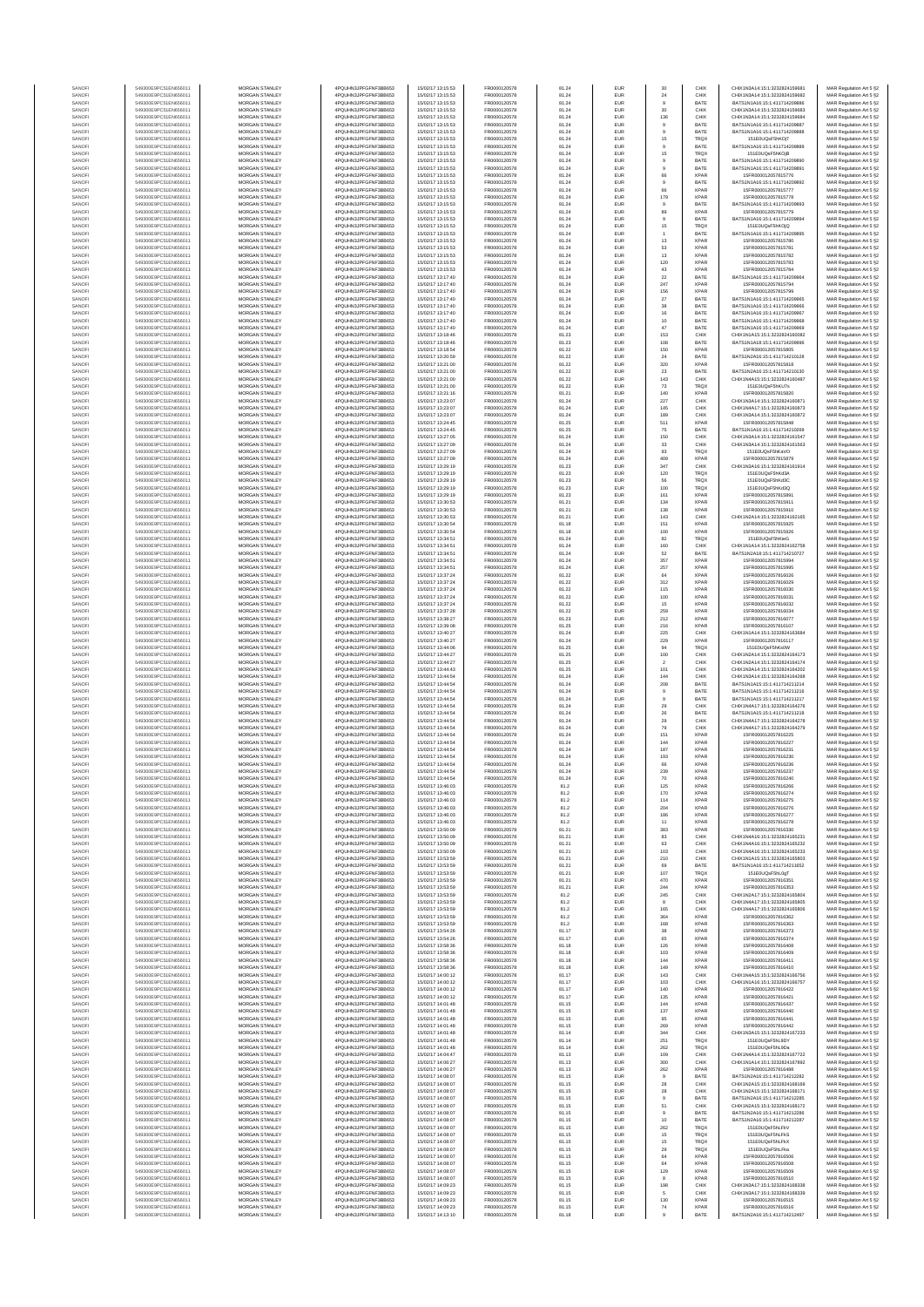| SANOF            | 549300E9PC51EN656011                         | MORGAN STANLEY                                 | 4PQUHN3JPFGFNF3BB653                          | 15/02/17 14:13:10                      | FR0000120578                 | 81.18          | EUR                      | 32                  | CHIX                       | CHIX1N3A18:15:1:3232824168914                                  | MAR Regulation Art 5 §2                            |
|------------------|----------------------------------------------|------------------------------------------------|-----------------------------------------------|----------------------------------------|------------------------------|----------------|--------------------------|---------------------|----------------------------|----------------------------------------------------------------|----------------------------------------------------|
| SANOFI           | 549300E9PC51EN656011                         | MORGAN STANLEY                                 | 4PQUHN3JPFGFNF3BB653                          | 15/02/17 14:13:10                      | FR0000120578                 | 81.18          | EUR                      | $\mathbf{9}$        | BATE                       | BATS1N2A16:15:1:411714212498                                   | MAR Regulation Art 5 §2                            |
| SANOFI<br>SANOFI | 549300E9PC51EN656011<br>549300E9PC51EN656011 | MORGAN STANLEY<br>MORGAN STANLEY               | 4PQUHN3JPFGFNF3BB653<br>4PQUHN3JPFGFNF3BB653  | 15/02/17 14:13:10<br>15/02/17 14:13:10 | FR0000120578<br>FR0000120578 | 81.18<br>81.18 | EUR<br>EUR               | 19<br>$32\,$        | <b>TRQX</b><br>CHIX        | 151E0UQsF5hLK5d<br>CHIX1N3A18:15:1:3232824168918               | MAR Regulation Art 5 §2<br>MAR Regulation Art 5 §2 |
| SANOFI           | 549300E9PC51EN656011                         | MORGAN STANLEY                                 | 4PQUHN3JPFGFNF3BB653                          | 15/02/17 14:13:10                      | FR0000120578                 | 81.18          | EUR                      | 62                  | BATE                       | BATS1N2A16:15:1:411714212499                                   | MAR Regulation Art 5 §2                            |
| SANOFI<br>SANOFI | 549300E9PC51EN656011<br>549300E9PC51EN656011 | MORGAN STANLEY<br>MORGAN STANLEY               | 4PQUHN3JPFGFNF3BB653<br>4PQUHN3JPFGFNF3BB653  | 15/02/17 14:13:10<br>15/02/17 14:13:10 | FR0000120578<br>FR0000120578 | 81.18<br>81.18 | EUR<br>EUR               | 292<br>70           | CHIX<br><b>XPAR</b>        | CHIX1N3A18:15:1:3232824168919<br>15FR000012057816547           | MAR Regulation Art 5 §2<br>MAR Regulation Art 5 §2 |
| SANOFI           | 549300E9PC51EN656011                         | MORGAN STANLEY                                 | 4PQUHN3JPFGFNF3BB653                          | 15/02/17 14:13:10                      | FR0000120578                 | 81.18          | EUR                      | 50                  | <b>XPAR</b>                | 15FR000012057816548                                            | MAR Regulation Art 5 §2                            |
| SANOFI           | 549300E9PC51EN656011                         | <b>MORGAN STANLEY</b>                          | 4PQUHN3JPFGFNF3BB653                          | 15/02/17 14:13:10                      | FR0000120578                 | 81.18          | EUR                      | $\overline{9}$      | BATE                       | BATS1N2A16:15:1:411714212500                                   | MAR Regulation Art 5 §2                            |
| SANOFI<br>SANOFI | 549300E9PC51EN656011<br>549300E9PC51EN656011 | <b>MORGAN STANLEY</b><br><b>MORGAN STANLEY</b> | 4PQUHN3JPFGFNF3BB653<br>4PQUHN3JPFGFNF3BB653  | 15/02/17 14:13:10<br>15/02/17 14:13:10 | FR0000120578<br>FR0000120578 | 81.18<br>81.18 | <b>EUR</b><br>EUR        | 70<br>60            | <b>XPAR</b><br><b>XPAR</b> | 15FR000012057816549<br>15FR000012057816550                     | MAR Regulation Art 5 §2<br>MAR Regulation Art 5 §2 |
| SANOFI           | 549300E9PC51EN656011                         | MORGAN STANLEY                                 | 4PQUHN3JPFGFNF3BB653                          | 15/02/17 14:13:10                      | FR0000120578                 | 81.18          | EUR                      | 543                 | <b>XPAR</b>                | 15FR000012057816551                                            | MAR Regulation Art 5 §2                            |
| SANOFI<br>SANOF  | 549300E9PC51EN656011<br>549300E9PC51EN656011 | MORGAN STANLEY<br>MORGAN STANLEY               | 4PQUHN3JPFGFNF3BB653<br>4PQUHN3JPFGFNF3BB653  | 15/02/17 14:13:10<br>15/02/17 14:13:10 | FR0000120578<br>FR0000120578 | 81.18<br>81.18 | EUR<br>EUR               | $\overline{9}$      | BATE<br>BATE               | BATS1N2A16:15:1:411714212501<br>BATS1N2A16:15:1:411714212502   | MAR Regulation Art 5 §2                            |
| SANOFI           | 549300E9PC51EN656011                         | MORGAN STANLEY                                 | 4PQUHN3JPFGFNF3BB653                          | 15/02/17 14:13:10                      | FR0000120578                 | 81.18          | EUR                      |                     | BATE                       | BATS1N2A16:15:1:411714212503                                   | MAR Regulation Art 5 §2<br>MAR Regulation Art 5 §2 |
| SANOFI           | 549300E9PC51EN656011                         | MORGAN STANLEY                                 | 4PQUHN3JPFGFNF3BB653                          | 15/02/17 14:13:10                      | FR0000120578                 | 81.18          | EUR                      | 19                  | <b>TRQX</b>                | 151E0UQsF5hLK5u                                                | MAR Regulation Art 5 §2                            |
| SANOFI<br>SANOFI | 549300E9PC51EN656011<br>549300E9PC51EN656011 | MORGAN STANLEY<br><b>MORGAN STANLEY</b>        | 4PQUHN3JPFGFNF3BB653<br>4PQUHN3JPFGFNF3BB653  | 15/02/17 14:13:10<br>15/02/17 14:13:10 | FR0000120578<br>FR0000120578 | 81.18<br>81.18 | EUR<br>EUR               | 120<br>10           | <b>XPAR</b><br><b>XPAR</b> | 15FR000012057816552<br>15FR000012057816553                     | MAR Regulation Art 5 §2                            |
| SANOFI           | 549300E9PC51EN656011                         | <b>MORGAN STANLEY</b>                          | 4PQUHN3JPFGFNF3BB653                          | 15/02/17 14:13:10                      | FR0000120578                 | 81.18          | <b>EUR</b>               | 13                  | <b>XPAR</b>                | 15FR000012057816554                                            | MAR Regulation Art 5 §2<br>MAR Regulation Art 5 §2 |
| SANOFI           | 549300E9PC51EN656011                         | <b>MORGAN STANLEY</b>                          | 4PQUHN3JPFGFNF3BB653                          | 15/02/17 14:14:37                      | FR0000120578                 | 81.16          | EUR                      | 161                 | CHIX                       | CHIX1N1A16:15:1:3232824169203                                  | MAR Regulation Art 5 §2                            |
| SANOF            | 549300E9PC51EN656011                         | MORGAN STANLEY                                 | 4PQUHN3JPFGFNF3BB653                          | 15/02/17 14:14:46                      | FR0000120578                 | 81.16          | EUR                      | 161                 | <b>XPAR</b>                | 15FR000012057816570                                            | MAR Regulation Art 5 §2                            |
| SANOFI<br>SANOFI | 549300E9PC51EN656011<br>549300E9PC51EN656011 | MORGAN STANLEY<br>MORGAN STANLEY               | 4PQUHN3JPFGFNF3BB653<br>4PQUHN3JPFGFNF3BB653  | 15/02/17 14:14:46<br>15/02/17 14:14:46 | FR0000120578<br>FR0000120578 | 81.15<br>81.15 | EUR<br>EUR               | 157<br>256          | <b>XPAR</b><br>CHIX        | 15FR000012057816571<br>CHIX1N2A15:15:1:3232824169247           | MAR Regulation Art 5 §2<br>MAR Regulation Art 5 §2 |
| SANOFI           | 549300E9PC51EN656011                         | MORGAN STANLEY                                 | 4PQUHN3JPFGFNF3BB653                          | 15/02/17 14:14:46                      | FR0000120578                 | 81.15          | EUR                      | 164                 | CHIX                       | CHIX1N4A16:15:1:3232824169249                                  | MAR Regulation Art 5 §2                            |
| SANOFI           | 549300E9PC51EN656011                         | MORGAN STANLEY                                 | 4PQUHN3JPFGFNF3BB653                          | 15/02/17 14:14:46                      | FR0000120578                 | 81.15          | EUR                      | 200                 | CHIX                       | CHIX1N3A16:15:1:3232824169248                                  | MAR Regulation Art 5 §2                            |
| SANOFI<br>SANOFI | 549300E9PC51EN656011<br>549300E9PC51EN656011 | <b>MORGAN STANLEY</b><br>MORGAN STANLEY        | 4POLIHN3JPEGENE3BB653<br>4PQUHN3JPFGFNF3BB653 | 15/02/17 14:14:46<br>15/02/17 14:17:53 | FR0000120578<br>FR0000120578 | 81.15<br>81.18 | <b>EUR</b><br>EUR        | 246<br>96           | <b>TRQX</b><br><b>XPAR</b> | 151F0UQsF5hLLng<br>15FR000012057816601                         | MAR Regulation Art 5 §2<br>MAR Regulation Art 5 §2 |
| SANOFI           | 549300E9PC51EN656011                         | MORGAN STANLEY                                 | 4PQUHN3JPFGFNF3BB653                          | 15/02/17 14:18:37                      | FR0000120578                 | 81.18          | EUR                      | 114                 | <b>XPAR</b>                | 15FR000012057816612                                            | MAR Regulation Art 5 §2                            |
| SANOFI           | 549300E9PC51EN656011                         | MORGAN STANLEY                                 | 4PQUHN3JPFGFNF3BB653                          | 15/02/17 14:18:37                      | FR0000120578                 | 81.18          | EUR                      | 114                 | <b>XPAR</b>                | 15FR000012057816614                                            | MAR Regulation Art 5 §2                            |
| SANOF<br>SANOFI  | 549300E9PC51EN656011<br>549300E9PC51EN656011 | MORGAN STANLEY<br>MORGAN STANLEY               | 4PQUHN3JPFGFNF3BB653<br>4PQUHN3JPFGFNF3BB653  | 15/02/17 14:18:37<br>15/02/17 14:20:15 | FR0000120578<br>FR0000120578 | 81.18<br>81.2  | EUR<br>EUR               | $21\,$<br>48        | <b>XPAF</b><br><b>XPAR</b> | 15FR000012057816615<br>15FR000012057816624                     | MAR Regulation Art 5 §2                            |
| SANOFI           | 549300E9PC51EN656011                         | MORGAN STANLEY                                 | 4PQUHN3JPFGFNF3BB653                          | 15/02/17 14:20:15                      | FR0000120578                 | 81.2           | EUR                      | 228                 | <b>XPAR</b>                | 15FR000012057816625                                            | MAR Regulation Art 5 §2<br>MAR Regulation Art 5 §2 |
| SANOFI           | 549300E9PC51EN656011                         | MORGAN STANLEY                                 | 4PQUHN3JPFGFNF3BB653                          | 15/02/17 14:21:12                      | FR0000120578                 | 81.2           | EUR                      | 248                 | <b>XPAR</b>                | 15FR000012057816634                                            | MAR Regulation Art 5 §2                            |
| SANOFI<br>SANOFI | 549300E9PC51EN656011<br>549300E9PC51EN656011 | <b>MORGAN STANLEY</b><br><b>MORGAN STANLEY</b> | 4PQUHN3JPFGFNF3BB653<br>4PQUHN3JPFGFNF3BB653  | 15/02/17 14:21:12<br>15/02/17 14:21:12 | FR0000120578                 | 81.2<br>81.2   | EUR<br>EUR               | 36<br>56            | BATE<br><b>TRQX</b>        | BATS1N1A18:15:1:411714212954<br>151E0UQsF5hLSNh                | MAR Regulation Art 5 §2                            |
| SANOFI           | 549300E9PC51EN656011                         | MORGAN STANLEY                                 | 4PQUHN3JPFGFNF3BB653                          | 15/02/17 14:21:12                      | FR0000120578<br>FR0000120578 | 81.2           | EUR                      | 111                 | <b>XPAR</b>                | 15FR000012057816640                                            | MAR Regulation Art 5 §2<br>MAR Regulation Art 5 §2 |
| SANOFI           | 549300E9PC51EN656011                         | MORGAN STANLEY                                 | 4PQUHN3JPFGFNF3BB653                          | 15/02/17 14:23:40                      | FR0000120578                 | 81.21          | EUR                      | 106                 | TRQX                       | 151E0UQsF5hLUol                                                | MAR Regulation Art 5 §2                            |
| SANOFI           | 549300E9PC51EN656011<br>549300E9PC51EN656011 | MORGAN STANLEY<br>MORGAN STANLEY               | 4PQUHN3JPFGFNF3BB653<br>4PQUHN3JPFGFNF3BB653  | 15/02/17 14:24:36<br>15/02/17 14:24:45 | FR0000120578<br>FR0000120578 | 81.22<br>81.22 | EUR<br>EUR               | 20<br>258           | BATE<br><b>XPAF</b>        | BATS1N2A15:15:1:411714213121<br>15FR000012057816673            | MAR Regulation Art 5 §2                            |
| SANOFI<br>SANOFI | 549300E9PC51EN656011                         | MORGAN STANLEY                                 | 4PQUHN3JPFGFNF3BB653                          | 15/02/17 14:24:45                      | FR0000120578                 | 81.22          | EUR                      | 48                  | BATE                       | BATS1N2A15:15:1:411714213130                                   | MAR Regulation Art 5 §2<br>MAR Regulation Art 5 §2 |
| SANOFI           | 549300E9PC51EN656011                         | MORGAN STANLEY                                 | 4PQUHN3JPFGFNF3BB653                          | 15/02/17 14:24:45                      | FR0000120578                 | 81.22          | EUR                      | 171                 | CHIX                       | CHIX1N2A18:15:1:3232824170974                                  | MAR Regulation Art 5 §2                            |
| SANOFI<br>SANOFI | 549300E9PC51EN656011<br>549300E9PC51EN656011 | <b>MORGAN STANLEY</b><br><b>MORGAN STANLEY</b> | 4POLIHN3JPEGENE3BB653<br>4PQUHN3JPFGFNF3BB653 | 15/02/17 14:24:45<br>15/02/17 14:24:45 | FR0000120578<br>FR0000120578 | 81.22<br>81.22 | <b>EUR</b><br>EUR        | 37<br>206           | CHIX<br><b>XPAR</b>        | CHIX1N2A18:15:1:3232824170975<br>15ER000012057816674           | MAR Regulation Art 5 §2<br>MAR Regulation Art 5 §2 |
| SANOFI           | 549300E9PC51EN656011                         | MORGAN STANLEY                                 | 4PQUHN3JPFGFNF3BB653                          | 15/02/17 14:24:45                      | FR0000120578                 | 81.22          | EUR                      | 373                 | <b>XPAR</b>                | 15FR000012057816676                                            | MAR Regulation Art 5 §2                            |
| SANOFI           | 549300E9PC51EN656011                         | MORGAN STANLEY                                 | 4PQUHN3JPFGFNF3BB653                          | 15/02/17 14:25:01                      | FR0000120578                 | 81.21          | EUR                      | 375                 | CHIX                       | CHIX1N3A17:15:1:3232824171037                                  | MAR Regulation Art 5 §2                            |
| SANOFI<br>SANOFI | 549300E9PC51EN656011<br>549300E9PC51EN656011 | MORGAN STANLEY<br>MORGAN STANLEY               | 4PQUHN3JPFGFNF3BB653<br>4PQUHN3JPFGFNF3BB653  | 15/02/17 14:26:29<br>15/02/17 14:28:10 | FR0000120578<br>FR0000120578 | 81.18<br>81.19 | EUR<br>EUR               | 519<br>175          | <b>XPAR</b><br><b>XPAF</b> | 15FR000012057816705<br>15FR000012057816710                     | MAR Regulation Art 5 §2                            |
| SANOFI           | 549300E9PC51EN656011                         | MORGAN STANLEY                                 | 4PQUHN3JPFGFNF3BB653                          | 15/02/17 14:28:10                      | FR0000120578                 | 81.19          | EUR                      | 94                  | <b>XPAR</b>                | 15FR000012057816711                                            | MAR Regulation Art 5 §2<br>MAR Regulation Art 5 §2 |
| SANOFI           | 549300E9PC51EN656011                         | MORGAN STANLEY                                 | 4PQUHN3JPFGFNF3BB653                          | 15/02/17 14:28:10                      | FR0000120578                 | 81.19          | EUR                      | 415                 | <b>XPAR</b>                | 15FR000012057816713                                            | MAR Regulation Art 5 §2                            |
| SANOFI<br>SANOFI | 549300E9PC51EN656011<br>549300E9PC51EN656011 | MORGAN STANLEY<br><b>MORGAN STANLEY</b>        | 4PQUHN3JPFGFNF3BB653<br>4POLIHN3JPEGENE3BB653 | 15/02/17 14:29:43<br>15/02/17 14:29:43 | FR0000120578<br>FR0000120578 | 81.16<br>81.16 | EUR<br><b>EUR</b>        | 92<br>100           | <b>XPAR</b><br>CHIX        | 15FR000012057816737<br>CHIX1N4A18:15:1:3232824171906           | MAR Regulation Art 5 §2<br>MAR Regulation Art 5 §2 |
| SANOFI           | 549300E9PC51EN656011                         | MORGAN STANLEY                                 | 4PQUHN3JPFGFNF3BB653                          | 15/02/17 14:29:43                      | FR0000120578                 | 81.16          | EUR                      | 36                  | CHIX                       | CHIX1N4A18:15:1:3232824171917                                  | MAR Regulation Art 5 §2                            |
| SANOFI           | 549300E9PC51EN656011                         | MORGAN STANLEY                                 | 4PQUHN3JPFGFNF3BB653                          | 15/02/17 14:29:43                      | FR0000120578                 | 81.16          | EUR                      | $29\,$              | CHIX                       | CHIX1N4A18:15:1:3232824171918                                  | MAR Regulation Art 5 §2                            |
| SANOFI<br>SANOFI | 549300E9PC51EN656011<br>549300E9PC51EN656011 | MORGAN STANLEY<br>MORGAN STANLEY               | 4PQUHN3JPFGFNF3BB653<br>4PQUHN3JPFGFNF3BB653  | 15/02/17 14:29:43<br>15/02/17 14:29:43 | FR0000120578<br>FR0000120578 | 81.16<br>81.16 | EUR<br>EUR               | 88<br>347           | CHIX<br><b>XPAF</b>        | CHIX1N4A18:15:1:3232824171920<br>15FR000012057816750           | MAR Regulation Art 5 §2                            |
| SANOFI           | 549300E9PC51EN656011                         | MORGAN STANLEY                                 | 4PQUHN3JPFGFNF3BB653                          | 15/02/17 14:29:43                      | FR0000120578                 | 81.16          | EUR                      | 248                 | <b>XPAR</b>                | 15FR000012057816749                                            | MAR Regulation Art 5 §2<br>MAR Regulation Art 5 §2 |
| SANOFI           | 549300E9PC51EN656011                         | MORGAN STANLEY                                 | 4PQUHN3JPFGFNF3BB653                          | 15/02/17 14:29:43                      | FR0000120578                 | 81.17          | EUR                      | 118                 | <b>XPAR</b>                | 15FR000012057816751                                            | MAR Regulation Art 5 §2                            |
| SANOFI<br>SANOFI | 549300E9PC51EN656011<br>549300E9PC51EN656011 | MORGAN STANLEY<br><b>MORGAN STANLEY</b>        | 4PQUHN3JPFGFNF3BB653<br>4PQUHN3JPFGFNF3BB653  | 15/02/17 14:29:43<br>15/02/17 14:30:01 | FR0000120578<br>FR0000120578 | 81.16<br>81.11 | EUR<br>EUR               | 249<br>178          | <b>XPAR</b><br>BATE        | 15FR000012057816752<br>BATS1N1A18:15:1:411714213495            | MAR Regulation Art 5 §2                            |
| SANOFI           | 549300E9PC51EN656011                         | <b>MORGAN STANLEY</b>                          | 4PQUHN3JPFGFNF3BB653                          | 15/02/17 14:30:01                      | FR0000120578                 | 81.11          | <b>EUR</b>               | 25                  | CHIX                       | CHIX1N2A18:15:1:3232824172274                                  | MAR Regulation Art 5 §2<br>MAR Regulation Art 5 §2 |
| SANOFI           | 549300E9PC51EN656011                         | MORGAN STANLEY                                 | 4PQUHN3JPFGFNF3BB653                          | 15/02/17 14:30:01                      | FR0000120578                 | 81.11          | EUR                      | 228                 | CHIX                       | CHIX1N2A18:15:1:3232824172275                                  | MAR Regulation Art 5 §2                            |
| SANOFI           | 549300E9PC51EN656011                         | MORGAN STANLEY                                 | 4PQUHN3JPFGFNF3BB653                          | 15/02/17 14:34:03                      | FR0000120578                 | 81.24          | EUR                      | 178                 | BATE                       | BATS1N2A15:15:1:411714213898                                   | MAR Regulation Art 5 §2                            |
| SANOFI<br>SANOFI | 549300E9PC51EN656011<br>549300E9PC51EN656011 | MORGAN STANLEY<br>MORGAN STANLEY               | 4PQUHN3JPFGFNF3BB653<br>4PQUHN3JPFGFNF3BB653  | 15/02/17 14:34:03<br>15/02/17 14:34:14 | FR0000120578<br>FR0000120578 | 81.24<br>81.22 | EUR<br>EUR               | 169<br>210          | BATE<br>CHIX               | BATS1N1A17:15:1:411714213899<br>CHIX1N1A15:15:1:3232824173698  | MAR Regulation Art 5 §2<br>MAR Regulation Art 5 §2 |
| SANOFI           | 549300E9PC51EN656011                         | MORGAN STANLEY                                 | 4PQUHN3JPFGFNF3BB653                          | 15/02/17 14:34:14                      | FR0000120578                 | 81.22          | EUR                      | 301                 | <b>XPAR</b>                | 15FR000012057816885                                            | MAR Regulation Art 5 §2                            |
| SANOFI           | 549300E9PC51EN656011                         | MORGAN STANLEY                                 | 4PQUHN3JPFGFNF3BB653                          | 15/02/17 14:34:14                      | FR0000120578                 | 81.22          | EUR                      | 262                 | <b>XPAR</b>                | 15FR000012057816886                                            | MAR Regulation Art 5 §2                            |
| SANOFI<br>SANOFI | 549300E9PC51EN656011<br>549300E9PC51EN656011 | <b>MORGAN STANLEY</b><br><b>MORGAN STANLEY</b> | 4PQUHN3JPFGFNF3BB653<br>4PQUHN3JPFGFNF3BB653  | 15/02/17 14:34:14<br>15/02/17 14:34:14 | FR0000120578<br>FR0000120578 | 81.22<br>81.22 | EUR<br>EUR               | 151<br>184          | CHIX<br>CHIX               | CHIX1N2A18:15:1:3232824173701<br>CHIX1N1A15:15:1:3232824173700 | MAR Regulation Art 5 §2<br>MAR Regulation Art 5 §2 |
| SANOFI           | 549300E9PC51EN656011                         | MORGAN STANLEY                                 | 4PQUHN3JPFGFNF3BB653                          | 15/02/17 14:34:14                      | FR0000120578                 | 81.22          | EUR                      | $96\,$              | CHIX                       | CHIX1N2A18:15:1:3232824173702                                  | MAR Regulation Art 5 §2                            |
| SANOFI           | 549300E9PC51EN656011                         | MORGAN STANLEY                                 | 4PQUHN3JPFGFNF3BB653                          | 15/02/17 14:35:38                      | FR0000120578                 | 81.22          | EUR                      | 126                 | CHIX                       | CHIX1N4A17:15:1:3232824174214                                  | MAR Regulation Art 5 §2                            |
| SANOF<br>SANOFI  | 549300E9PC51EN656011<br>549300E9PC51EN656011 | MORGAN STANLEY<br>MORGAN STANLEY               | 4PQUHN3JPFGFNF3BB653<br>4PQUHN3JPFGFNF3BB653  | 15/02/17 14:35:38<br>15/02/17 14:35:38 | FR0000120578<br>FR0000120578 | 81.22<br>81.22 | EUR<br>EUR               | 79<br>181           | CHIX<br>CHIX               | CHIX1N4A17:15:1:3232824174215<br>CHIX1N1A17:15:1:3232824174216 | MAR Regulation Art 5 §2<br>MAR Regulation Art 5 §2 |
| SANOFI           | 549300E9PC51EN656011                         | MORGAN STANLEY                                 | 4PQUHN3JPFGFNF3BB653                          | 15/02/17 14:35:38                      | FR0000120578                 | 81.22          | EUR                      | 208                 | <b>XPAR</b>                | 15FR000012057816934                                            | MAR Regulation Art 5 §2                            |
| SANOFI           | 549300E9PC51EN656011                         | MORGAN STANLEY                                 | 4PQUHN3JPFGFNF3BB653                          | 15/02/17 14:38:54                      | FR0000120578                 | 81.19          | EUR                      | 191<br>290          | <b>XPAR</b>                | 15FR000012057816979                                            | MAR Regulation Art 5 §2                            |
| SANOFI<br>SANOFI | 549300E9PC51EN656011<br>549300E9PC51EN656011 | <b>MORGAN STANLEY</b><br><b>MORGAN STANLEY</b> | 4PQUHN3JPFGFNF3BB653<br>4PQUHN3JPFGFNF3BB653  | 15/02/17 14:38:59<br>15/02/17 14:38:59 | FR0000120578<br>FR0000120578 | 81.18<br>81.18 | EUR<br><b>EUR</b>        | 190                 | CHIX<br><b>TRQX</b>        | CHIX1N3A18:15:1:3232824175154<br>151E0UQsF5hLtnD               | MAR Regulation Art 5 §2<br>MAR Regulation Art 5 §2 |
| SANOFI           | 549300E9PC51EN656011                         | <b>MORGAN STANLEY</b>                          | 4PQUHN3JPFGFNF3BB653                          | 15/02/17 14:38:59                      | FR0000120578                 | 81.18          | EUR                      | 213                 | <b>XPAR</b>                | 15FR000012057816980                                            | MAR Regulation Art 5 §2                            |
| SANOFI<br>SANOFI | 549300E9PC51EN656011<br>549300E9PC51EN656011 | MORGAN STANLEY<br>MORGAN STANLEY               | 4PQUHN3JPFGFNF3BB653<br>4PQUHN3JPFGFNF3BB653  | 15/02/17 14:39:07<br>15/02/17 14:39:07 | FR0000120578<br>FR0000120578 | 81.16<br>81.16 | EUR<br>EUR               | 79                  | CHIX<br><b>TRQX</b>        | CHIX1N1A14:15:1:3232824175203<br>151E0UQsF5hLuA5               | MAR Regulation Art 5 §2                            |
| SANOF            | 549300E9PC51EN656011                         | MORGAN STANLEY                                 | 4PQUHN3JPFGFNF3BB653                          | 15/02/17 14:39:08                      | FR0000120578                 | 81.16          | EUR                      | $31\,$<br>155       | CHIX                       | CHIX1N1A14:15:1:3232824175213                                  | MAR Regulation Art 5 §2<br>MAR Regulation Art 5 §2 |
| SANOFI           | 549300E9PC51EN656011                         | MORGAN STANLEY                                 | 4PQUHN3JPFGFNF3BB653                          | 15/02/17 14:39:08                      | FR0000120578                 | 81.16          | EUR                      | 158                 | <b>XPAF</b>                | 15FR000012057816983                                            | MAR Regulation Art 5 §2                            |
| SANOFI           | 549300E9PC51EN656011                         | MORGAN STANLEY                                 | 4PQUHN3JPFGFNF3BB653                          | 15/02/17 14:41:46                      | FR0000120578                 | 81.19          | EUR                      | 231                 | <b>XPAR</b>                | 15FR000012057817032                                            | MAR Regulation Art 5 §2                            |
| SANOFI<br>SANOFI | 549300E9PC51EN656011<br>549300E9PC51EN656011 | MORGAN STANLEY<br><b>MORGAN STANLEY</b>        | 4PQUHN3JPFGFNF3BB653<br>4PQUHN3JPFGFNF3BB653  | 15/02/17 14:41:46<br>15/02/17 14:41:46 | FR0000120578<br>FR0000120578 | 81.19<br>81.19 | EUR<br>EUR               | 142<br>388          | <b>XPAR</b><br><b>XPAR</b> | 15FR000012057817033<br>15FR000012057817034                     | MAR Regulation Art 5 §2<br>MAR Regulation Art 5 §2 |
| SANOFI           | 549300E9PC51EN656011                         | <b>MORGAN STANLEY</b>                          | 4PQUHN3JPFGFNF3BB653                          | 15/02/17 14:41:46                      | FR0000120578                 | 81.19          | <b>EUR</b>               | 219                 | <b>XPAR</b>                | 15FR000012057817035                                            | MAR Regulation Art 5 §2                            |
| SANOFI           | 549300E9PC51EN656011                         | MORGAN STANLEY<br>MORGAN STANLEY               | 4POLIHN3JPEGENE3BB653                         | 15/02/17 14:41:46                      | FR0000120578                 | 81.19          | EUR                      | 225                 | TRQX                       | 151E0UQsF5hLy2T                                                | MAR Regulation Art 5 §2                            |
| SANOFI<br>SANOFI | 549300E9PC51EN656011<br>549300E9PC51EN656011 | MORGAN STANLEY                                 | 4PQUHN3JPFGFNF3BB653<br>4PQUHN3JPFGFNF3BB653  | 15/02/17 14:41:46<br>15/02/17 14:41:46 | FR0000120578<br>FR0000120578 | 81.19<br>81.19 | EUR<br>EUR               | ${\bf 76}$<br>33    | <b>TRQX</b><br><b>TRQX</b> | 151E0UQsF5hLy2Y<br>151E0UQsF5hLy2a                             | MAR Regulation Art 5 §2<br>MAR Regulation Art 5 §2 |
| SANOF            | 549300E9PC51EN656011                         | MORGAN STANLEY                                 | 4PQUHN3JPFGFNF3BB653                          | 15/02/17 14:41:46                      | FR0000120578                 | 81.19          | EUR                      | 97                  | TRQX                       | 151E0UQsF5hLv2d                                                | MAR Regulation Art 5 §2                            |
| SANOFI           | 549300E9PC51EN656011                         | MORGAN STANLEY                                 | 4PQUHN3JPFGFNF3BB653<br>4PQUHN3JPFGFNF3BB653  | 15/02/17 14:45:53                      | FR0000120578                 | 81.22<br>81.22 | EUR                      | 137                 | <b>XPAR</b><br><b>XPAR</b> | 15FR000012057817079                                            | MAR Regulation Art 5 §2<br>MAR Regulation Art 5 §2 |
| SANOFI<br>SANOFI | 549300E9PC51EN656011<br>549300E9PC51EN656011 | MORGAN STANLEY<br><b>MORGAN STANLEY</b>        | 4PQUHN3JPFGFNF3BB653                          | 15/02/17 14:46:24<br>15/02/17 14:46:24 | FR0000120578<br>FR0000120578 | 81.22          | EUR<br>EUR               | 149                 | <b>XPAR</b>                | 15FR000012057817080<br>15FR000012057817082                     | MAR Regulation Art 5 §2                            |
| SANOFI           | 549300E9PC51EN656011                         | <b>MORGAN STANLEY</b>                          | 4PQUHN3JPFGFNF3BB653                          | 15/02/17 14:46:24                      | FR0000120578                 | 81.22          | EUR                      | 208                 | <b>XPAR</b>                | 15ER000012057817084                                            | MAR Regulation Art 5 §2                            |
| SANOF            | 549300E9PC51EN656011                         | MORGAN STANLEY<br>MORGAN STANLEY               | 4PQUHN3JPFGFNF3BB653                          | 15/02/17 14:46:57<br>15/02/17 14:46:57 | FR0000120578                 | 81.22          | EUR                      | 131                 | <b>XPAR</b>                | 15FR000012057817091                                            | MAR Regulation Art 5 §2                            |
| SANOFI           | 549300E9PC51EN656011                         |                                                | 4PQUHN3JPFGFNF3BB653<br>N3JPFGFNF3BB653       |                                        | FR0000120578                 | 81.22          | EUR                      | 96<br>123           | <b>XPAR</b>                | 15FR000012057817092                                            | MAR Regulation Art 5 §2<br>t Regulation Art 5 §2   |
| SANOF            | 549300E9PC51EN656011                         | MORGAN STANLEY                                 | 4PQUHN3JPFGFNF3BB653                          | 15/02/17 14:47:25                      | FR0000120578                 | 81.21          | EUR                      | 87                  | TRQX                       | 151E0UQsF5hM4k6                                                | MAR Regulation Art 5 §2                            |
| SANOFI<br>SANOFI | 549300E9PC51EN656011<br>549300E9PC51EN656011 | MORGAN STANLEY<br>MORGAN STANLEY               | 4PQUHN3JPFGFNF3BB653<br>4PQUHN3JPFGFNF3BB653  | 15/02/17 14:49:29<br>15/02/17 14:49:29 | FR0000120578<br>FR0000120578 | 81.23          | EUR<br>EUR               | 29<br>67            | BATE<br><b>TRQX</b>        | BATS1N1A18:15:1:411714214892<br>151E0UQsF5hM72U                | MAR Regulation Art 5 §2<br>MAR Regulation Art 5 §2 |
| SANOFI           | 549300E9PC51EN656011                         | <b>MORGAN STANLEY</b>                          | 4PQUHN3JPFGFNF3BB653                          | 15/02/17 14:49:29                      | FR0000120578                 | 81.23<br>81.23 | <b>EUR</b>               | 45                  | CHIX                       | CHIX1N2A17:15:1:3232824177400                                  | MAR Regulation Art 5 §2                            |
| SANOFI           | 549300E9PC51EN656011                         | <b>MORGAN STANLEY</b>                          | 4PQUHN3JPFGFNF3BB653                          | 15/02/17 14:49:29                      | FR0000120578                 | 81.23          | <b>EUR</b>               | $\overline{4}$      | BATE                       | BATS1N1A18:15:1:411714214893                                   | MAR Regulation Art 5 §2                            |
| SANOFI<br>SANOFI | 549300E9PC51EN656011<br>549300E9PC51EN656011 | MORGAN STANLEY<br>MORGAN STANLEY               | 4PQUHN3JPFGFNF3BB653<br>4PQUHN3JPFGFNF3BB653  | 15/02/17 14:49:29<br>15/02/17 14:49:29 | FR0000120578<br>FR0000120578 | 81.23<br>81.23 | EUR<br>EUR               | 70<br>$20\,$        | CHIX<br>BATE               | CHIX1N2A17-15-1-3232824177401<br>BATS1N1A18:15:1:411714214894  | MAR Regulation Art 5 §2<br>MAR Regulation Art 5 §2 |
| SANOFI           | 549300E9PC51EN656011                         | MORGAN STANLEY                                 | 4PQUHN3JPFGFNF3BB653                          | 15/02/17 14:49:29                      | FR0000120578                 | 81.23          | EUR                      | 199                 | <b>XPAR</b>                | 15FR000012057817117                                            | MAR Regulation Art 5 §2                            |
| SANOFI           | 549300E9PC51EN656011                         | MORGAN STANLEY                                 | 4PQUHN3JPFGFNF3BB653                          | 15/02/17 14:49:29                      | FR0000120578                 | 81.23          | EUR                      |                     | BATE                       | BATS1N1A18:15:1:411714214895                                   | MAR Regulation Art 5 §2                            |
| SANOFI<br>SANOFI | 549300E9PC51EN656011<br>549300E9PC51EN656011 | MORGAN STANLEY<br>MORGAN STANLEY               | 4PQUHN3JPFGFNF3BB653<br>4PQUHN3JPFGFNF3BB653  | 15/02/17 14:49:29<br>15/02/17 14:49:29 | FR0000120578<br>FR0000120578 | 81.23<br>81.23 | EUR<br>EUR               | 56<br>51            | BATE<br>CHIX               | BATS1N2A19:15:1:411714214896<br>CHIX1N2A17:15:1:3232824177402  | MAR Regulation Art 5 §2<br>MAR Regulation Art 5 §2 |
| SANOFI           | 549300E9PC51EN656011                         | <b>MORGAN STANLEY</b>                          | 4PQUHN3JPFGFNF3BB653                          | 15/02/17 14:49:29                      | FR0000120578                 | 81.23          | <b>EUR</b>               | 171                 | CHIX                       | CHIX1N3A15:15:1:3232824177403                                  | MAR Regulation Art 5 §2                            |
| SANOFI<br>SANOFI | 549300E9PC51EN656011<br>549300E9PC51EN656011 | MORGAN STANLEY<br><b>MORGAN STANLEY</b>        | 4PQUHN3JPFGFNF3BB653<br>4PQUHN3JPFGFNF3BB653  | 15/02/17 14:49:29<br>15/02/17 14:49:29 | FR0000120578<br>FR0000120578 | 81.23<br>81.23 | EUR<br><b>EUR</b>        | 17<br>87            | <b>TRQX</b><br><b>TRQX</b> | 151E0UQsF5hM72a<br>151E0UQsF5hM72c                             | MAR Regulation Art 5 §2<br>MAR Regulation Art 5 §2 |
| SANOFI           | 549300E9PC51EN656011                         | MORGAN STANLEY                                 | 4PQUHN3JPFGFNF3BB653                          | 15/02/17 14:49:29                      | FR0000120578                 | 81.23          | EUR                      | 171                 | <b>XPAR</b>                | 15FR000012057817118                                            | MAR Regulation Art 5 §2                            |
| SANOFI           | 549300E9PC51EN656011                         | MORGAN STANLEY                                 | 4PQUHN3JPFGFNF3BB653                          | 15/02/17 14:49:29                      | FR0000120578                 | 81.23          | EUR                      | 382                 | <b>XPAR</b>                | 15FR000012057817121                                            | MAR Regulation Art 5 §2                            |
| SANOFI<br>SANOFI | 549300E9PC51EN656011<br>549300E9PC51EN656011 | MORGAN STANLEY<br>MORGAN STANLEY               | 4PQUHN3JPFGFNF3BB653<br>4PQUHN3JPFGFNF3BB653  | 15/02/17 14:49:37<br>15/02/17 14:49:37 | FR0000120578<br>FR0000120578 | 81.21<br>81.21 | EUR<br>EUR               | 221<br>228          | <b>XPAR</b><br>BATE        | 15FR000012057817131<br>BATS1N1A16:15:1:411714214913            | MAR Regulation Art 5 §2<br>MAR Regulation Art 5 §2 |
| SANOFI           | 549300E9PC51EN656011                         | MORGAN STANLEY                                 | 4PQUHN3JPFGFNF3BB653                          | 15/02/17 14:49:37                      | FR0000120578                 | 81.21          | EUR                      | 295                 | CHIX                       | CHIX1N4A14:15:1:3232824177452                                  | MAR Regulation Art 5 §2                            |
| SANOFI           | 549300E9PC51EN656011                         | MORGAN STANLEY                                 | 4PQUHN3JPFGFNF3BB653                          | 15/02/17 14:49:37                      | FR0000120578                 | 81.21          | EUR                      | 289                 | CHIX                       | CHIX1N1A14:15:1:3232824177453                                  | MAR Regulation Art 5 §2                            |
| SANOFI<br>SANOFI | 549300E9PC51EN656011<br>549300E9PC51EN656011 | <b>MORGAN STANLEY</b><br><b>MORGAN STANLEY</b> | 4PQUHN3JPFGFNF3BB653<br>4PQUHN3JPFGFNF3BB653  | 15/02/17 14:50:13<br>15/02/17 14:50:52 | FR0000120578<br>FR0000120578 | 81.08<br>81.04 | <b>EUR</b><br>EUR        | 183<br>177          | <b>TRQX</b><br><b>XPAR</b> | 151E0UQsF5hMAAv<br>15ER000012057817217                         | MAR Regulation Art 5 §2<br>MAR Regulation Art 5 §2 |
| SANOFI           | 549300E9PC51EN656011                         | MORGAN STANLEY                                 | 4PQUHN3JPFGFNF3BB653                          | 15/02/17 14:52:25                      | FR0000120578                 | 80.99          | EUR                      | 215                 | CHIX                       | CHIX1N3A16:15:1:3232824178841                                  | MAR Regulation Art 5 §2                            |
| SANOFI           | 549300E9PC51EN656011                         | MORGAN STANLEY                                 | 4PQUHN3JPFGFNF3BB653                          | 15/02/17 14:52:25                      | FR0000120578                 | 80.99          | EUR                      | 85                  | CHIX                       | CHIX1N4A17:15:1:3232824178842                                  | MAR Regulation Art 5 §2                            |
| SANOF<br>SANOFI  | 549300E9PC51EN656011<br>549300E9PC51EN656011 | MORGAN STANLEY<br>MORGAN STANLEY               | 4PQUHN3JPFGFNF3BB653<br>4PQUHN3JPFGFNF3BB653  | 15/02/17 14:52:25<br>15/02/17 14:52:25 | FR0000120578<br>FR0000120578 | 80.99<br>80.99 | EUR<br>EUR               | 99<br>203           | CHIX<br>CHIX               | CHIX1N4A17:15:1:3232824178843<br>CHIX1N1A15:15:1:3232824178844 | MAR Regulation Art 5 §2<br>MAR Regulation Art 5 §2 |
| SANOFI           | 549300E9PC51EN656011                         | MORGAN STANLEY                                 | 4PQUHN3JPFGFNF3BB653                          | 15/02/17 14:52:25                      | FR0000120578                 | 80.99          | EUR                      | 18                  | CHIX                       | CHIX1N1A15:15:1:3232824178845                                  | MAR Regulation Art 5 §2                            |
| SANOFI           | 549300E9PC51EN656011                         | MORGAN STANLEY                                 | 4PQUHN3JPFGFNF3BB653                          | 15/02/17 14:52:25                      | FR0000120578                 | 80.99          | <b>EUR</b>               | 281                 | <b>XPAR</b>                | 15FR000012057817260                                            | MAR Regulation Art 5 §2                            |
| SANOFI<br>SANOFI | 549300E9PC51EN656011<br>549300E9PC51EN656011 | <b>MORGAN STANLEY</b><br><b>MORGAN STANLEY</b> | 4PQUHN3JPFGFNF3BB653<br>4PQUHN3JPFGFNF3BB653  | 15/02/17 14:52:25<br>15/02/17 14:53:02 | FR0000120578<br>FR0000120578 | 80.99<br>80.95 | EUR<br><b>EUR</b>        | $\mathbf{3}$<br>190 | <b>XPAR</b><br><b>XPAR</b> | 15FR000012057817261<br>15FR000012057817309                     | MAR Regulation Art 5 §2<br>MAR Regulation Art 5 §2 |
| SANOFI           | 549300E9PC51EN656011                         | MORGAN STANLEY                                 | 4PQUHN3JPFGFNF3BB653                          | 15/02/17 14:56:01                      | FR0000120578                 | 81             | EUR                      | 164                 | CHIX                       | CHIX1N3A18:15:1:3232824179704                                  | MAR Regulation Art 5 §2                            |
| SANOFI<br>SANOF  | 549300E9PC51EN656011<br>549300E9PC51EN656011 | MORGAN STANLEY<br>MORGAN STANLEY               | 4PQUHN3JPFGFNF3BB653<br>4PQUHN3JPFGFNF3BB653  | 15/02/17 14:56:01<br>15/02/17 14:56:01 | FR0000120578<br>FR0000120578 | 80.99<br>80.99 | EUR<br>EUR               | 362<br>164          | <b>XPAR</b><br><b>XPAR</b> | 15FR000012057817343<br>15FR000012057817344                     | MAR Regulation Art 5 §2                            |
| SANOFI           | 549300E9PC51EN656011                         | MORGAN STANLEY                                 | 4PQUHN3JPFGFNF3BB653                          | 15/02/17 14:58:41                      | FR0000120578                 | 81.05          | EUR                      | 316                 | BATE                       | BATS1N2A17:15:1:411714215811                                   | MAR Regulation Art 5 §2<br>MAR Regulation Art 5 §2 |
| SANOFI           | 549300E9PC51EN656011                         | MORGAN STANLEY                                 | 4PQUHN3JPFGFNF3BB653                          | 15/02/17 14:58:41                      | FR0000120578                 | 81.05          | <b>EUR</b>               | 340                 | BATE                       | BATS1N1A19:15:1:411714215812                                   | MAR Regulation Art 5 §2                            |
| SANOFI           | 549300E9PC51EN656011                         | MORGAN STANLEY                                 | 4PQUHN3JPFGFNF3BB653                          | 15/02/17 14:58:41                      | FR0000120578                 | 81.05          | EUR                      | 305                 | <b>TRQX</b>                | 151E0UQsF5hMPmX                                                | MAR Regulation Art 5 §2                            |
| SANOFI<br>SANOFI | 549300E9PC51EN656011<br>549300E9PC51EN656011 | <b>MORGAN STANLEY</b><br><b>MORGAN STANLEY</b> | 4PQUHN3JPFGFNF3BB653<br>4PQUHN3JPFGFNF3BB653  | 15/02/17 15:02:14<br>15/02/17 15:02:14 | FR0000120578<br>FR0000120578 | 81.07<br>81.07 | <b>EUR</b><br>EUR        | 22<br>11            | BATE<br>BATE               | BATS1N1A19:15:1:411714215997<br>BATS1N1A19:15:1:411714216000   | MAR Regulation Art 5 §2<br>MAR Regulation Art 5 §2 |
| SANOFI           | 549300E9PC51EN656011                         | MORGAN STANLEY                                 | 4PQUHN3JPFGFNF3BB653                          | 15/02/17 15:02:14                      | FR0000120578                 | 81.07          | EUR                      | 11                  | BATE                       | BATS1N1A19:15:1:411714216001                                   | MAR Regulation Art 5 §2                            |
| SANOFI<br>SANOFI | 549300E9PC51EN656011<br>549300E9PC51EN656011 | MORGAN STANLEY<br>MORGAN STANLEY               | 4PQUHN3JPFGFNF3BB653<br>4PQUHN3JPFGFNF3BB653  | 15/02/17 15:02:14<br>15/02/17 15:02:14 | FR0000120578<br>FR0000120578 | 81.07<br>81.07 | EUR<br>EUR               | 70<br>$\bf 22$      | CHIX<br>BATE               | CHIX1N3A14:15:1:3232824181024<br>BATS1N1A19:15:1:411714216002  | MAR Regulation Art 5 §2                            |
| SANOFI           | 549300E9PC51EN656011                         | MORGAN STANLEY                                 | 4PQUHN3JPFGFNF3BB653                          | 15/02/17 15:02:14                      | FR0000120578                 | 81.07          | EUR                      | 11                  | BATE                       | BATS1N1A19:15:1:411714216003                                   | MAR Regulation Art 5 §2<br>MAR Regulation Art 5 §2 |
| SANOFI           | 549300E9PC51EN656011                         | MORGAN STANLEY                                 | 4PQUHN3JPFGFNF3BB653                          | 15/02/17 15:02:14                      | FR0000120578                 | 81.07          | EUR                      | 70                  | CHIX                       | CHIX1N3A14:15:1:3232824181025                                  | MAR Regulation Art 5 §2                            |
| SANOFI<br>SANOFI | 549300E9PC51EN656011<br>549300E9PC51EN656011 | MORGAN STANLEY<br><b>MORGAN STANLEY</b>        | 4PQUHN3JPFGFNF3BB653<br>4PQUHN3JPFGFNF3BB653  | 15/02/17 15:02:14<br>15/02/17 15:02:14 | FR0000120578<br>FR0000120578 | 81.07<br>81.07 | <b>EUR</b><br>EUR        | 64<br>22            | CHIX<br>BATE               | CHIX1N3A14:15:1:3232824181026<br>BATS1N1A19:15:1:411714216004  | MAR Regulation Art 5 §2                            |
| SANOFI           | 549300E9PC51EN656011                         | <b>MORGAN STANLEY</b>                          | 4PQUHN3JPFGFNF3BB653                          | 15/02/17 15:02:14                      | FR0000120578                 | 81.07          | <b>EUR</b>               | 35                  | <b>TRQX</b>                | 151E0UQsF5hMUtf                                                | MAR Regulation Art 5 §2<br>MAR Regulation Art 5 §2 |
| SANOFI           | 549300E9PC51EN656011                         | <b>MORGAN STANLEY</b>                          | 4PQUHN3JPFGFNF3BB653                          | 15/02/17 15:02:14                      | FR0000120578                 | 81.07          | EUR                      | 22                  | BATE                       | BATS1N1A19:15:1:411714216005                                   | MAR Regulation Art 5 §2                            |
| SANOFI<br>SANOFI | 549300E9PC51EN656011<br>549300E9PC51EN656011 | MORGAN STANLEY<br>MORGAN STANLEY               | 4PQUHN3JPFGFNF3BB653<br>4PQUHN3JPFGFNF3BB653  | 15/02/17 15:02:14<br>15/02/17 15:02:14 | FR0000120578<br>FR0000120578 | 81.07<br>81.07 | EUR<br>EUR               | 70<br>6             | CHIX<br>BATE               | CHIX1N3A14:15:1:3232824181027<br>BATS1N1A19:15:1:411714216006  | MAR Regulation Art 5 §2<br>MAR Regulation Art 5 §2 |
| SANOFI           | 549300E9PC51EN656011                         | MORGAN STANLEY                                 | 4PQUHN3JPFGFNF3BB653                          | 15/02/17 15:02:14                      | FR0000120578                 | 81.07          | EUR                      | 70                  | CHIX                       | CHIX1N3A14:15:1:3232824181028                                  | MAR Regulation Art 5 §2                            |
| SANOFI           | 549300E9PC51EN656011                         | MORGAN STANLEY                                 | 4PQUHN3JPFGFNF3BB653                          | 15/02/17 15:02:14                      | FR0000120578                 | 81.07          | EUR                      | 42                  | CHIX                       | CHIX1N3A14:15:1:3232824181029                                  | MAR Regulation Art 5 §2                            |
| SANOFI           | 549300E9PC51EN656011                         | MORGAN STANLEY                                 | 4PQUHN3JPFGFNF3BB653                          | 15/02/17 15:02:14                      | FR0000120578                 | 81.07          | EUR                      | 155                 | <b>XPAR</b><br>BATE        | 15FR000012057817399                                            | MAR Regulation Art 5 §2                            |
| SANOFI<br>SANOFI | 549300E9PC51EN656011<br>549300E9PC51EN656011 | MORGAN STANLEY<br><b>MORGAN STANLEY</b>        | 4PQUHN3JPFGFNF3BB653<br>4PQUHN3JPFGFNF3BB653  | 15/02/17 15:02:14<br>15/02/17 15:02:14 | FR0000120578<br>FR0000120578 | 81.07<br>81.07 | <b>EUR</b><br><b>EUR</b> | 8<br>$\mathbf{R}$   | <b>BATE</b>                | BATS1N2A19:15:1:411714216011<br>BATS1N2A19:15:1:411714216012   | MAR Regulation Art 5 §2<br>MAR Regulation Art 5 §2 |
| SANOFI           | 549300E9PC51EN656011                         | <b>MORGAN STANLEY</b>                          | 4PQUHN3JPFGFNF3BB653                          | 15/02/17 15:02:14                      | FR0000120578                 | 81.07          | <b>EUR</b>               | 8                   | <b>BATE</b>                | BATS1N2A19:15:1:411714216013                                   | MAR Regulation Art 5 §2                            |
| SANOFI<br>SANOFI | 549300E9PC51EN656011<br>549300E9PC51EN656011 | MORGAN STANLEY<br>MORGAN STANLEY               | 4PQUHN3JPFGFNF3BB653<br>4PQUHN3JPFGFNF3BB653  | 15/02/17 15:02:14<br>15/02/17 15:02:14 | FR0000120578<br>FR0000120578 | 81.07<br>81.07 | EUR<br>EUR               | $\mathbf{R}$<br>14  | BATE<br><b>TRQX</b>        | BATS1N2A19:15:1:411714216014<br>151E0UQsF5hMUug                | MAR Regulation Art 5 §2<br>MAR Regulation Art 5 §2 |
| SANOF            | 549300E9PC51EN656011                         | MORGAN STANLEY                                 | 4PQUHN3JPFGFNF3BB653                          | 15/02/17 15:02:14                      | FR0000120578                 | 81.07          | EUR                      |                     | BATE                       | BATS1N2A19:15:1:411714216015                                   | MAR Regulation Art 5 §2                            |
| SANOF            | 549300E9PC51EN656011                         | MORGAN STANLEY                                 | 4PQUHN3JPFGFNF3BB653                          | 15/02/17 15:02:14                      | FR0000120578                 | 81.07          | EUR                      |                     | BATE                       | BATS1N2A19:15:1:411714216016                                   | MAR Regulation Art 5 §2                            |
| SANOFI           | 549300E9PC51EN656011                         | MORGAN STANLEY                                 | 4PQUHN3JPFGFNF3BB653                          | 15/02/17 15:02:14                      | FR0000120578                 | 81.07          | EUR                      |                     | BATE                       | BATS1N2A19:15:1:411714216017                                   | MAR Regulation Art 5 §2                            |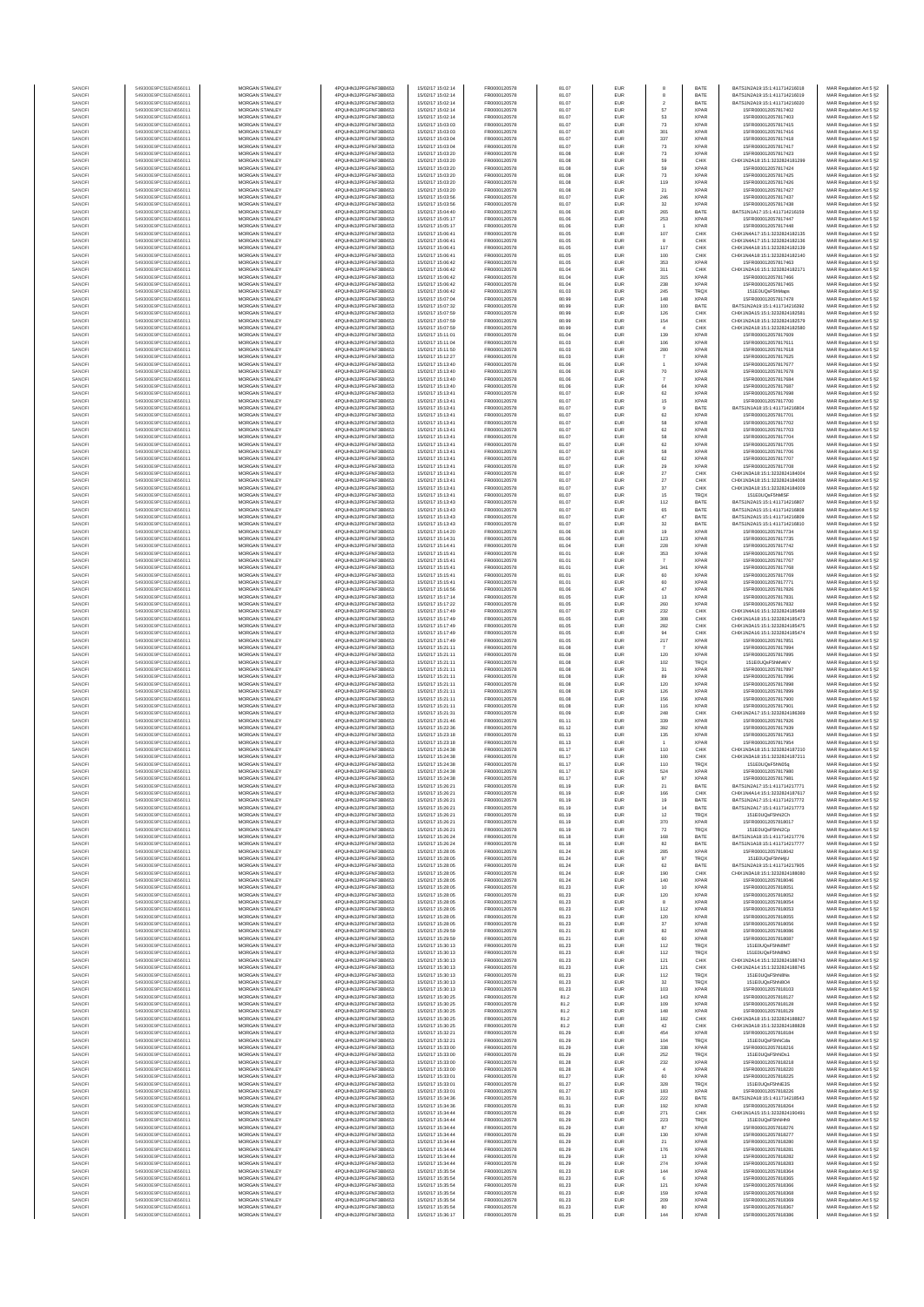| SANOF            | 549300E9PC51EN656011                         | MORGAN STANLEY                                 | 4PQUHN3JPFGFNF3BB653                           | 15/02/17 15:36:53                      | FR0000120578                 | 81.26          | EUR               | 185               | <b>BATE</b>                | BATS1N1A18:15:1:411714218862                                   | MAR Regulation Art 5 §2                            |
|------------------|----------------------------------------------|------------------------------------------------|------------------------------------------------|----------------------------------------|------------------------------|----------------|-------------------|-------------------|----------------------------|----------------------------------------------------------------|----------------------------------------------------|
| SANOFI           | 549300E9PC51EN656011                         | MORGAN STANLEY                                 | 4PQUHN3JPFGFNF3BB653                           | 15/02/17 15:36:53                      | FR0000120578                 | 81.26          | EUR               | 124               | CHIX                       | CHIX1N1A14:15:1:3232824191471                                  | MAR Regulation Art 5 §2                            |
| SANOFI           | 549300E9PC51EN656011                         | <b>MORGAN STANLEY</b>                          | 4PQUHN3JPFGFNF3BB653                           | 15/02/17 15:36:53                      | FR0000120578                 | 81.26          | EUR               | 179               | <b>XPAF</b>                | 15FR000012057818399                                            | MAR Regulation Art 5 §2                            |
| SANOFI<br>SANOFI | 549300E9PC51EN656011<br>549300E9PC51EN656011 | MORGAN STANLEY<br>MORGAN STANLEY               | 4PQUHN3JPFGFNF3BB653<br>4PQUHN3JPFGFNF3BB653   | 15/02/17 15:37:29<br>15/02/17 15:37:29 | FR0000120578                 | 81.25<br>81.25 | EUR<br>EUR        | 150<br>148        | TRQ)<br><b>XPAF</b>        | 151E0UQsF5hNNG3<br>15FR000012057818409                         | MAR Regulation Art 5 §2                            |
| SANOFI           | 549300E9PC51EN656011                         | MORGAN STANLEY                                 | 4PQUHN3JPFGFNF3BB653                           | 15/02/17 15:39:40                      | FR0000120578<br>FR0000120578 | 81.25          | EUR               | 62                | <b>XPAF</b>                | 15FR000012057818454                                            | MAR Regulation Art 5 §2<br>MAR Regulation Art 5 §2 |
| SANOF            | 549300E9PC51EN656011                         | MORGAN STANLEY                                 | 4PQUHN3JPFGFNF3BB653                           | 15/02/17 15:39:40                      | FR0000120578                 | 81.25          | EUR               | 62                | <b>XPAF</b>                | 15FR000012057818457                                            | MAR Regulation Art 5 §2                            |
| SANOFI           | 549300E9PC51EN656011                         | MORGAN STANLEY                                 | 4PQUHN3JPFGFNF3BB653                           | 15/02/17 15:39:40                      | FR0000120578                 | 81.25          | EUR               | 81                | <b>XPAF</b>                | 15FR000012057818458                                            | MAR Regulation Art 5 §2                            |
| SANOFI           | 549300E9PC51EN656011<br>549300E9PC51EN656011 | MORGAN STANLEY<br>MORGAN STANLEY               | 4PQUHN3JPFGFNF3BB653<br>4PQUHN3JPFGFNF3BB653   | 15/02/17 15:39:40<br>15/02/17 15:39:40 | FR0000120578<br>FR0000120578 | 81.25<br>81.25 | EUR<br>EUR        | 9<br>$27\,$       | BATE<br>CHIX               | BATS1N2A17:15:1:411714219134<br>CHIX1N1A18:15:1:3232824192382  | MAR Regulation Art 5 §2<br>MAR Regulation Art 5 §2 |
| SANOFI<br>SANOFI | 549300E9PC51EN656011                         | MORGAN STANLEY                                 | 4PQUHN3JPFGFNF3BB653                           | 15/02/17 15:39:40                      | FR0000120578                 | 81.25          | EUR               | $\overline{9}$    | BATE                       | BATS1N2A17:15:1:411714219137                                   | MAR Regulation Art 5 §2                            |
| SANOFI           | 549300E9PC51EN656011                         | <b>MORGAN STANLEY</b>                          | 4PQUHN3JPFGFNF3BB653                           | 15/02/17 15:39:40                      | FR0000120578                 | 81.25          | EUR               | 27                | BATE                       | BATS1N2A17:15:1:411714219138                                   | MAR Regulation Art 5 §2                            |
| SANOFI           | 549300E9PC51EN656011                         | <b>MORGAN STANLEY</b>                          | 4PQUHN3JPFGFNF3BB653                           | 15/02/17 15:39:40                      | FR0000120578                 | 81.25          | EUR               | 27                | CHIX                       | CHIX1N1A18:15:1:3232824192385                                  | MAR Regulation Art 5 §2                            |
| SANOFI           | 549300E9PC51EN656011                         | MORGAN STANLEY                                 | 4PQUHN3JPFGFNF3BB653                           | 15/02/17 15:39:40                      | FR0000120578                 | 81.25          | EUR               | $\overline{2}$    | BATE                       | BATS1N2A17:15:1:411714219139                                   | MAR Regulation Art 5 §2                            |
| SANOFI<br>SANOF  | 549300E9PC51EN656011<br>549300E9PC51EN656011 | MORGAN STANLEY<br>MORGAN STANLEY               | 4PQUHN3JPFGFNF3BB653<br>4PQUHN3JPFGFNF3BB653   | 15/02/17 15:39:40<br>15/02/17 15:39:40 | FR0000120578<br>FR0000120578 | 81.25<br>81.25 | EUR<br>EUR        | 91<br>15          | CHIX<br>TRQ)               | CHIX1N1A18:15:1:3232824192386<br>151E0UQsF5hNR7A               | MAR Regulation Art 5 §2<br>MAR Regulation Art 5 §2 |
| SANOFI           | 549300E9PC51EN656011                         | MORGAN STANLEY                                 | 4PQUHN3JPFGFNF3BB653                           | 15/02/17 15:39:40                      | FR0000120578                 | 81.25          | EUR               | 62                | <b>XPAF</b>                | 15FR000012057818459                                            | MAR Regulation Art 5 §2                            |
| SANOFI           | 549300E9PC51EN656011                         | MORGAN STANLEY                                 | 4PQUHN3JPFGFNF3BB653                           | 15/02/17 15:39:40                      | FR0000120578                 | 81.25          | EUR               | 113               | XPAF                       | 15FR000012057818460                                            | MAR Regulation Art 5 §2                            |
| SANOFI           | 549300E9PC51EN656011                         | MORGAN STANLEY                                 | 4PQUHN3JPFGFNF3BB653                           | 15/02/17 15:39:41                      | FR0000120578                 | 81.25          | EUR               | $\mathbf{3}$      | TRQ)                       | 151E0UQsF5hNRG9                                                | MAR Regulation Art 5 §2                            |
| SANOFI<br>SANOFI | 549300E9PC51EN656011<br>549300E9PC51EN656011 | <b>MORGAN STANLEY</b><br><b>MORGAN STANLEY</b> | 4PQUHN3JPFGFNF3BB653<br>4POLIHN3JPEGENE3BB653  | 15/02/17 15:40:03<br>15/02/17 15:40:23 | FR0000120578<br>FR0000120578 | 81.27<br>81.28 | EUR<br>EUR        | 100<br>123        | <b>XPAF</b><br>CHIX        | 15FR000012057818477<br>CHIX1N1A16:15:1:3232824192733           | MAR Regulation Art 5 §2<br>MAR Regulation Art 5 §2 |
| SANOFI           | 549300E9PC51EN656011                         | MORGAN STANLEY                                 | 4PQUHN3JPFGFNF3BB653                           | 15/02/17 15:40:23                      | FR0000120578                 | 81.28          | EUR               | 63                | TRQ)                       | 151E0UQsF5hNSke                                                | MAR Regulation Art 5 §2                            |
| SANOFI           | 549300E9PC51EN656011                         | MORGAN STANLEY                                 | 4PQUHN3JPFGFNF3BB653                           | 15/02/17 15:40:23                      | FR0000120578                 | 81.28          | EUR               | 104               | XPAF                       | 15FR000012057818482                                            | MAR Regulation Art 5 §2                            |
| SANOFI           | 549300E9PC51EN656011                         | MORGAN STANLEY                                 | 4PQUHN3JPFGFNF3BB653                           | 15/02/17 15:40:23                      | FR0000120578                 | 81.28          | EUR               | 172               | <b>XPAF</b>                | 15FR000012057818483                                            | MAR Regulation Art 5 §2                            |
| SANOFI           | 549300E9PC51EN656011                         | MORGAN STANLEY                                 | 4PQUHN3JPFGFNF3BB653                           | 15/02/17 15:41:41                      | FR0000120578                 | 81.31          | EUR               | 71                | BATE                       | BATS1N2A17:15:1:411714219315                                   | MAR Regulation Art 5 §2                            |
| SANOFI<br>SANOFI | 549300E9PC51EN656011<br>549300E9PC51EN656011 | MORGAN STANLEY<br>MORGAN STANLEY               | 4PQUHN3JPFGFNF3BB653<br>4PQUHN3JPFGFNF3BB653   | 15/02/17 15:41:41<br>15/02/17 15:41:41 | FR0000120578<br>FR0000120578 | 81.31<br>81.31 | EUR<br>EUR        | 216<br>111        | CHIX<br>TRQ)               | CHIX1N1A17:15:1:3232824193006<br>151E0UQsF5hNVCb               | MAR Regulation Art 5 §2<br>MAR Regulation Art 5 §2 |
| SANOFI           | 549300E9PC51EN656011                         | <b>MORGAN STANLEY</b>                          | 4PQUHN3JPFGFNF3BB653                           | 15/02/17 15:41:41                      | FR0000120578                 | 81.31          | EUR               | 329               | <b>XPAR</b>                | 15FR000012057818539                                            | MAR Regulation Art 5 §2                            |
| SANOFI           | 549300E9PC51EN656011                         | <b>MORGAN STANLEY</b>                          | 4PQUHN3JPFGFNF3BB653                           | 15/02/17 15:41:41                      | FR0000120578                 | 81.31          | EUR               | 155               | <b>XPAF</b>                | 15FR000012057818540                                            | MAR Regulation Art 5 §2                            |
| SANOFI           | 549300E9PC51EN656011                         | MORGAN STANLEY                                 | 4PQUHN3JPFGFNF3BB653                           | 15/02/17 15:42:15                      | FR0000120578                 | 81.34          | EUR               | $21\,$            | <b>XPAF</b>                | 15FR000012057818545                                            | MAR Regulation Art 5 §2                            |
| SANOFI<br>SANOF  | 549300E9PC51EN656011<br>549300E9PC51EN656011 | MORGAN STANLEY<br>MORGAN STANLEY               | 4PQUHN3JPFGFNF3BB653<br>4PQUHN3JPFGFNF3BB653   | 15/02/17 15:43:02<br>15/02/17 15:43:02 | FR0000120578<br>FR0000120578 | 81.36<br>81.36 | EUR<br>EUR        | $_{\rm 52}$<br>10 | BATE<br>BATE               | BATS1N1A17:15:1:411714219428<br>BATS1N1A17:15:1:411714219429   | MAR Regulation Art 5 §2                            |
| SANOFI           | 549300E9PC51EN656011                         | MORGAN STANLEY                                 | 4PQUHN3JPFGFNF3BB653                           | 15/02/17 15:43:02                      | FR0000120578                 | 81.36          | EUR               | 190               | CHIX                       | CHIX1N2A18:15:1:3232824193454                                  | MAR Regulation Art 5 §2<br>MAR Regulation Art 5 §2 |
| SANOFI           | 549300E9PC51EN656011                         | MORGAN STANLEY                                 | 4PQUHN3JPFGFNF3BB653                           | 15/02/17 15:43:02                      | FR0000120578                 | 81.36          | EUR               | 97                | TRQ)                       | 151E0UQsF5hNXIz                                                | MAR Regulation Art 5 §2                            |
| SANOFI           | 549300E9PC51EN656011                         | MORGAN STANLEY                                 | 4PQUHN3JPFGFNF3BB653                           | 15/02/17 15:43:02                      | FR0000120578                 | 81.36          | EUR               | 423               | <b>XPAF</b>                | 15FR000012057818559                                            | MAR Regulation Art 5 §2                            |
| SANOFI<br>SANOFI | 549300E9PC51EN656011<br>549300E9PC51EN656011 | <b>MORGAN STANLEY</b><br><b>MORGAN STANLEY</b> | 4PQUHN3JPFGFNF3BB653<br>4PQUHN3JPFGFNF3BB653   | 15/02/17 15:43:04<br>15/02/17 15:43:04 | FR0000120578<br>FR0000120578 | 81.34<br>81.34 | EUR<br>EUR        | 32<br>213         | CHIX<br><b>XPAF</b>        | CHIX1N1A15:15:1:3232824193475<br>15FR000012057818565           | MAR Regulation Art 5 §2<br>MAR Regulation Art 5 §2 |
| SANOFI           | 549300E9PC51EN656011                         | MORGAN STANLEY                                 | 4PQUHN3JPFGFNF3BB653                           | 15/02/17 15:43:04                      | FR0000120578                 | 81.34          | EUR               | 216               | <b>XPAF</b>                | 15FR000012057818566                                            | MAR Regulation Art 5 §2                            |
| SANOFI           | 549300E9PC51EN656011                         | MORGAN STANLEY                                 | 4PQUHN3JPFGFNF3BB653                           | 15/02/17 15:43:04                      | FR0000120578                 | 81.34          | EUR               | 190               | CHIX                       | CHIX1N1A15:15:1:3232824193476                                  | MAR Regulation Art 5 §2                            |
| SANOFI           | 549300E9PC51EN656011                         | MORGAN STANLEY                                 | 4PQUHN3JPFGFNF3BB653                           | 15/02/17 15:43:04                      | FR0000120578                 | 81.34          | EUR               | 218               | CHIX                       | CHIX1N2A16:15:1:3232824193477                                  | MAR Regulation Art 5 §2                            |
| SANOFI<br>SANOFI | 549300E9PC51EN656011<br>549300E9PC51EN656011 | MORGAN STANLEY<br>MORGAN STANLEY               | 4PQUHN3JPFGFNF3BB653<br>4PQUHN3JPFGFNF3BB653   | 15/02/17 15:43:04<br>15/02/17 15:43:27 | FR0000120578<br>FR0000120578 | 81.34<br>81.33 | EUR<br>EUR        | 222<br>130        | CHIX<br>CHIX               | CHIX1N3A17:15:1:3232824193478<br>CHIX1N4A14:15:1:3232824193569 | MAR Regulation Art 5 §2<br>MAR Regulation Art 5 §2 |
| SANOFI           | 549300E9PC51EN656011                         | MORGAN STANLEY                                 | 4PQUHN3JPFGFNF3BB653                           | 15/02/17 15:45:37                      | FR0000120578                 | 81.31          | EUR               | 12                | BATE                       | BATS1N2A18:15:1:411714219674                                   | MAR Regulation Art 5 §2                            |
| SANOFI           | 549300E9PC51EN656011                         | MORGAN STANLEY                                 | 4PQUHN3JPFGFNF3BB653                           | 15/02/17 15:45:37                      | FR0000120578                 | 81.31          | EUR               | 37                | CHIX                       | CHIX1N3A16:15:1:3232824194320                                  | MAR Regulation Art 5 §2                            |
| SANOFI           | 549300E9PC51EN656011                         | <b>MORGAN STANLEY</b><br>MORGAN STANLEY        | 4POLIHN3JPEGENE3BB653<br>4POLIHN3JPEGENE3BB653 | 15/02/17 15:45:37                      | FR0000120578<br>FR0000120578 | 81.31          | EUR               | 12                | BATE                       | BATS1N2A18-15-1-411714219875                                   | MAR Regulation Art 5 §2                            |
| SANOFI<br>SANOFI | 549300E9PC51EN656011<br>549300E9PC51EN656011 | MORGAN STANLEY                                 | 4POLIHN3JPEGENE3BB653                          | 15/02/17 15:45:37<br>15/02/17 15:45:37 | FR0000120578                 | 81.31<br>81.31 | EUR<br>EUR        | 37<br>64          | CHIX<br>CHIX               | CHIX1N3A16:15:1:3232824194321<br>CHIX1N3A16:15:1:3232824194322 | MAR Regulation Art 5 §2<br>MAR Regulation Art 5 §2 |
| SANOFI           | 549300E9PC51EN656011                         | MORGAN STANLEY                                 | 4PQUHN3JPFGFNF3BB653                           | 15/02/17 15:45:37                      | FR0000120578                 | 81.31          | EUR               | $12\,$            | BATE                       | BATS1N2A18:15:1:411714219676                                   | MAR Regulation Art 5 §2                            |
| SANOFI           | 549300E9PC51EN656011                         | MORGAN STANLEY                                 | 4PQUHN3JPFGFNF3BB653                           | 15/02/17 15:45:37                      | FR0000120578                 | 81.31          | EUR               | 18                | TRQ)                       | 151E0UQsF5hNc3w                                                | MAR Regulation Art 5 §2                            |
| SANOFI           | 549300E9PC51EN656011                         | MORGAN STANLEY                                 | 4PQUHN3JPFGFNF3BB653                           | 15/02/17 15:45:37                      | FR0000120578                 | 81.31          | EUR               | $12\,$            | BATE                       | BATS1N2A18:15:1:411714219677                                   | MAR Regulation Art 5 §2                            |
| SANOFI<br>SANOFI | 549300E9PC51EN656011<br>549300E9PC51EN656011 | MORGAN STANLEY<br>MORGAN STANLEY               | 4PQUHN3JPFGFNF3BB653<br>4PQUHN3JPFGFNF3BB653   | 15/02/17 15:45:37<br>15/02/17 15:45:37 | FR0000120578<br>FR0000120578 | 81.31<br>81.31 | EUR<br>EUR        | 83<br>$12\,$      | XPAF<br>BATE               | 15FR000012057818638<br>BATS1N2A18:15:1:411714219678            | MAR Regulation Art 5 §2<br>MAR Regulation Art 5 §2 |
| SANOFI           | 549300E9PC51EN656011                         | <b>MORGAN STANLEY</b>                          | 4PQUHN3JPFGFNF3BB653                           | 15/02/17 15:45:57                      | FR0000120578                 | 81.31          | EUR               | 60                | <b>XPAF</b>                | 15FR000012057818645                                            | MAR Regulation Art 5 §2                            |
| SANOFI           | 549300E9PC51EN656011                         | MORGAN STANLEY                                 | 4PQUHN3JPFGFNF3BB653                           | 15/02/17 15:45:57                      | FR0000120578                 | 81.31          | EUR               | 60                | <b>XPAF</b>                | 15FR000012057818646                                            | MAR Regulation Art 5 §2                            |
| SANOFI<br>SANOFI | 549300E9PC51EN656011<br>549300E9PC51EN656011 | MORGAN STANLEY<br>MORGAN STANLEY               | 4PQUHN3JPFGFNF3BB653<br>4PQUHN3JPFGFNF3BB653   | 15/02/17 15:47:03<br>15/02/17 15:47:13 | FR0000120578<br>FR0000120578 | 81.32<br>81.33 | EUR<br>EUR        | 50<br>60          | TRQ)<br><b>XPAF</b>        | 151E0UQsF5hNehp<br>15FR000012057818672                         | MAR Regulation Art 5 §2<br>MAR Regulation Art 5 §2 |
| SANOF            | 549300E9PC51EN656011                         | MORGAN STANLEY                                 | 4PQUHN3JPFGFNF3BB653                           | 15/02/17 15:47:13                      | FR0000120578                 | 81.33          | EUR               | 1274              | <b>XPAF</b>                | 15FR000012057818673                                            | MAR Regulation Art 5 §2                            |
| SANOFI           | 549300E9PC51EN656011                         | MORGAN STANLEY                                 | 4PQUHN3JPFGFNF3BB653                           | 15/02/17 15:47:28                      | FR0000120578                 | 81.32          | EUR               | 144               | BATE                       | BATS1N2A15:15:1:411714219872                                   | MAR Regulation Art 5 §2                            |
| SANOFI           | 549300E9PC51EN656011                         | MORGAN STANLEY<br>MORGAN STANLEY               | 4PQUHN3JPFGFNF3BB653                           | 15/02/17 15:47:28                      | FR0000120578                 | 81.32          | EUR               | 100               | TRQ)                       | 151E0UQsF5hNfYv                                                | MAR Regulation Art 5 §2                            |
| SANOFI<br>SANOFI | 549300E9PC51EN656011<br>549300E9PC51EN656011 | <b>MORGAN STANLEY</b>                          | 4PQUHN3JPFGFNF3BB653<br>4POLIHN3JPEGENE3BB653  | 15/02/17 15:47:28<br>15/02/17 15:47:28 | FR0000120578<br>FR0000120578 | 81.32<br>81.31 | EUR<br>EUR        | 43<br>136         | TRQ)<br><b>XPAF</b>        | 151E0UQsF5hNfYx<br>15FR000012057818683                         | MAR Regulation Art 5 §2<br>MAR Regulation Art 5 §2 |
| SANOFI           | 549300E9PC51EN656011                         | <b>MORGAN STANLEY</b>                          | 4PQUHN3JPFGFNF3BB653                           | 15/02/17 15:47:28                      | FR0000120578                 | 81.31          | EUR               | 142               | <b>XPAF</b>                | 15FR000012057818684                                            | MAR Regulation Art 5 §2                            |
| SANOFI           | 549300E9PC51EN656011                         | MORGAN STANLEY                                 | 4PQUHN3JPFGFNF3BB653                           | 15/02/17 15:47:28                      | FR0000120578                 | 81.31          | EUR               | 175               | <b>XPAR</b>                | 15FR000012057818686                                            | MAR Regulation Art 5 §2                            |
| SANOFI           | 549300E9PC51EN656011                         | MORGAN STANLEY                                 | 4PQUHN3JPFGFNF3BB653                           | 15/02/17 15:47:29                      | FR0000120578                 | 81.29          | EUR               | 97                | <b>XPAF</b>                | 15FR000012057818688                                            | MAR Regulation Art 5 §2                            |
| SANOFI<br>SANOFI | 549300E9PC51EN656011<br>549300E9PC51EN656011 | MORGAN STANLEY<br>MORGAN STANLEY               | 4PQUHN3JPFGFNF3BB653<br>4PQUHN3JPFGFNF3BB653   | 15/02/17 15:49:50<br>15/02/17 15:49:50 | FR0000120578<br>FR0000120578 | 81.32<br>81.32 | EUR<br>EUR        | 220<br>399        | CHIX<br><b>XPAF</b>        | CHIX1N4A14:15:1:3232824195690<br>15FR000012057818775           | MAR Regulation Art 5 §2<br>MAR Regulation Art 5 §2 |
| SANOFI           | 549300E9PC51EN656011                         | MORGAN STANLEY                                 | 4PQUHN3JPFGFNF3BB653                           | 15/02/17 15:49:50                      | FR0000120578                 | 81.32          | EUR               | 113               | TRQ)                       | 151E0UQsF5hNjTQ                                                | MAR Regulation Art 5 §2                            |
| SANOFI           | 549300E9PC51EN656011                         | MORGAN STANLEY                                 | 4PQUHN3JPFGFNF3BB653                           | 15/02/17 15:49:50                      | FR0000120578                 | 81.32          | EUR               | 93                | <b>XPAF</b>                | 15FR000012057818776                                            | MAR Regulation Art 5 §2                            |
| SANOFI<br>SANOFI | 549300E9PC51EN656011<br>549300E9PC51EN656011 | <b>MORGAN STANLEY</b><br><b>MORGAN STANLEY</b> | 4PQUHN3JPFGFNF3BB653<br>4PQUHN3JPFGFNF3BB653   | 15/02/17 15:50:30<br>15/02/17 15:50:30 | FR0000120578<br>FR0000120578 | 81.32<br>81.32 | EUR<br>EUR        | 100<br>110        | <b>XPAF</b><br><b>XPAF</b> | 15FR000012057818779<br>15FR000012057818780                     | MAR Regulation Art 5 §2<br>MAR Regulation Art 5 §2 |
| SANOFI           | 549300E9PC51EN656011                         | MORGAN STANLEY                                 | 4PQUHN3JPFGFNF3BB653                           | 15/02/17 15:50:30                      | FR0000120578                 | 81.32          | EUR               | 349               | <b>XPAF</b>                | 15FR000012057818781                                            | MAR Regulation Art 5 §2                            |
| SANOFI           | 549300E9PC51EN656011                         | MORGAN STANLEY                                 | 4PQUHN3JPFGFNF3BB653                           | 15/02/17 15:51:16                      | FR0000120578                 | 81.32          | EUR               | 160               | <b>XPAF</b>                | 15FR000012057818798                                            | MAR Regulation Art 5 §2                            |
| SANOF            | 549300E9PC51EN656011                         | MORGAN STANLEY                                 | 4PQUHN3JPFGFNF3BB653                           | 15/02/17 15:52:08                      | FR0000120578                 | 81.33          | EUR               | 50                | TRQ)                       | 151E0UQsF5hNmgn                                                | MAR Regulation Art 5 §2                            |
| SANOFI<br>SANOFI | 549300E9PC51EN656011<br>549300E9PC51EN656011 | MORGAN STANLEY<br>MORGAN STANLEY               | 4PQUHN3JPFGFNF3BB653<br>4PQUHN3JPFGFNF3BB653   | 15/02/17 15:52:10<br>15/02/17 15:52:10 | FR0000120578<br>FR0000120578 | 81.33<br>81.33 | EUR<br>EUR        | 41<br>180         | TRQ)<br>CHIX               | 151E0UQsF5hNmj2<br>CHIX1N3A18:15:1:3232824196486               | MAR Regulation Art 5 §2<br>MAR Regulation Art 5 §2 |
| SANOFI           | 549300E9PC51EN656011                         | MORGAN STANLEY                                 | 4PQUHN3JPFGFNF3BB653                           | 15/02/17 15:52:10                      | FR0000120578                 | 81.33          | EUR               | 59                | BATE                       | BATS1N2A15:15:1:411714220300                                   | MAR Regulation Art 5 §2                            |
| SANOFI           | 549300E9PC51EN656011                         | MORGAN STANLEY                                 | 4PQUHN3JPFGFNF3BB653                           | 15/02/17 15:52:10                      | FR0000120578                 | 81.33          | EUR               | 402               | <b>XPAF</b>                | 15FR000012057818828                                            | MAR Regulation Art 5 §2                            |
| SANOFI<br>SANOFI | 549300E9PC51EN656011<br>549300E9PC51EN656011 | <b>MORGAN STANLEY</b><br><b>MORGAN STANLEY</b> | 4PQUHN3JPFGFNF3BB653<br>4PQUHN3JPFGFNF3BB653   | 15/02/17 15:52:10<br>15/02/17 15:52:12 | FR0000120578<br>FR0000120578 | 81.33<br>81.31 | EUR<br>EUR        | 295<br>120        | <b>XPAF</b><br><b>XPAF</b> | 15FR000012057818831<br>15FR000012057818844                     | MAR Regulation Art 5 §2<br>MAR Regulation Art 5 §2 |
| SANOFI           | 549300E9PC51EN656011                         | MORGAN STANLEY                                 | 4PQUHN3JPFGFNF3BB653                           | 15/02/17 15:52:12                      | FR0000120578                 | 81.31          | EUR               | $^{\rm 84}$       | TRQ)                       | 151E0UQsF5hNmnV                                                | MAR Regulation Art 5 §2                            |
| SANOFI           | 549300E9PC51EN656011                         | MORGAN STANLEY                                 | 4PQUHN3JPFGFNF3BB653                           | 15/02/17 15:52:12                      | FR0000120578                 | 81.31          | EUR               | 115               | TRQ)                       | 151E0UQsF5hNmnX                                                | MAR Regulation Art 5 §2                            |
| SANOFI           | 549300E9PC51EN656011                         | MORGAN STANLEY                                 | 4PQUHN3JPFGFNF3BB653                           | 15/02/17 15:52:12                      | FR0000120578                 | 81.31          | EUR               | 111               | <b>XPAF</b>                | 15FR000012057818845                                            | MAR Regulation Art 5 §2                            |
| SANOFI           | 549300E9PC51EN656011<br>549300E9PC51EN656011 | MORGAN STANLEY<br>MORGAN STANLEY               | 4PQUHN3JPFGFNF3BB653<br>4PQUHN3JPFGFNF3BB653   | 15/02/17 15:53:25<br>15/02/17 15:53:25 | FR0000120578<br>FR0000120578 | 81.3<br>81.3   | EUR<br>EUR        | 6<br>6            | TRQ)<br>TRQ)               | 151E0UQsF5hNoT6<br>151E0UQsF5hNoT8                             | MAR Regulation Art 5 §2<br>MAR Regulation Art 5 §2 |
| SANOFI<br>SANOFI | 549300E9PC51EN656011                         | MORGAN STANLEY                                 | 4PQUHN3JPFGFNF3BB653                           | 15/02/17 15:53:25                      | FR0000120578                 | 81.3           | EUR               |                   | TRQ)                       | 151E0UQsF5hNoTA                                                | MAR Regulation Art 5 §2                            |
| SANOFI           | 549300E9PC51EN656011                         | <b>MORGAN STANLEY</b>                          | 4POLIHN3JPEGENE3BB653                          | 15/02/17 15:53:32                      | FR0000120578                 | 81.3           | EUR               | 37                | TRQ)                       | 151E0UQsF5hNofi                                                | MAR Regulation Art 5 §2                            |
| SANOFI           | 549300E9PC51EN656011                         | MORGAN STANLEY                                 | 4POLIHN3JPEGENE3BB653                          | 15/02/17 15:53:32                      | FR0000120578                 | 81.3           | EUR               | 39                | TRQ)                       | 151E0UQsF5hNofl                                                | MAR Regulation Art 5 §2                            |
| SANOFI<br>SANOFI | 549300E9PC51EN656011<br>549300E9PC51EN656011 | MORGAN STANLEY<br>MORGAN STANLEY               | 4PQUHN3JPFGFNF3BB653<br>4PQUHN3JPFGFNF3BB653   | 15/02/17 15:53:33<br>15/02/17 15:53:39 | FR0000120578<br>FR0000120578 | 81.3<br>81.3   | EUR<br>EUR        | $21\,$<br>98      | <b>XPAF</b><br><b>XPAF</b> | 15FR000012057818881<br>15FR000012057818882                     | MAR Regulation Art 5 §2<br>MAR Regulation Art 5 §2 |
| SANOFI           | 549300E9PC51EN656011                         | MORGAN STANLEY                                 | 4PQUHN3JPFGFNF3BB653                           | 15/02/17 15:53:45                      | FR0000120578                 | 81.3           | EUR               | 91                | <b>XPAF</b>                | 15FR000012057818885                                            | MAR Regulation Art 5 §2                            |
| SANOFI           | 549300E9PC51EN656011                         | MORGAN STANLEY                                 | 4PQUHN3JPFGFNF3BB653                           | 15/02/17 15:53:53                      | FR0000120578                 | 81.29          | EUR               | 198               | CHIX                       | CHIX1N1A16:15:1:3232824197010                                  | MAR Regulation Art 5 §2                            |
| SANOFI           | 549300E9PC51EN656011                         | MORGAN STANLEY                                 | 4PQUHN3JPFGFNF3BB653                           | 15/02/17 15:54:14                      | FR0000120578                 | 81.29          | EUR               | 201               | <b>XPAF</b>                | 15FR000012057818913                                            | MAR Regulation Art 5 §2                            |
| SANOFI<br>SANOFI | 549300E9PC51EN656011<br>549300E9PC51EN656011 | MORGAN STANLEY<br><b>MORGAN STANLEY</b>        | 4PQUHN3JPFGFNF3BB653<br>4PQUHN3JPFGFNF3BB653   | 15/02/17 15:54:26<br>15/02/17 15:55:26 | FR0000120578<br>FR0000120578 | 81.28<br>81.28 | EUR<br>EUR        | 163<br>165        | XPAF<br>CHIX               | 15FR000012057818920<br>CHIX1N1A16:15:1:3232824197604           | MAR Regulation Art 5 §2<br>MAR Regulation Art 5 §2 |
| SANOFI           | 549300E9PC51EN656011                         | <b>MORGAN STANLEY</b>                          | 4PQUHN3JPFGFNF3BB653                           | 15/02/17 15:55:26                      | FR0000120578                 | 81.28          | EUR               | 167               | <b>XPAR</b>                | 15FR000012057818942                                            | MAR Regulation Art 5 §2                            |
|                  |                                              |                                                |                                                |                                        |                              |                | ELID              | 151               |                            |                                                                |                                                    |
| SANOFI<br>SANOF  | 549300E9PC51EN656011<br>549300E9PC51EN656011 | MORGAN STANLEY<br>MORGAN STANLEY               | 4PQUHN3JPFGFNF3BB653<br>4PQUHN3JPFGFNF3BB653   | 15/02/17 15:55:26<br>15/02/17 15:55:26 | FR0000120578<br>FR0000120578 | 81.28<br>81.28 | EUR<br>EUR        | 162<br>158        | <b>XPAR</b><br><b>XPAF</b> | 15FR000012057818945<br>15FR000012057818943                     | MAR Regulation Art 5 §2                            |
| SANOFI           | 549300E9PC51EN656011                         | MORGAN STANLEY                                 | 4PQUHN3JPFGFNF3BB653                           | 15/02/17 15:55:57                      | FR0000120578                 | 81.27          | EUR               | 273               | <b>XPAF</b>                | 15FR000012057818963                                            | MAR Regulation Art 5 §2<br>MAR Regulation Art 5 §2 |
| SANOFI           | 549300E9PC51EN656011                         | MORGAN STANLEY                                 | 4PQUHN3JPFGFNF3BB653                           | 15/02/17 15:56:09                      | FR0000120578                 | 81.27          | EUR               | 157               | <b>XPAF</b>                | 15FR000012057818992                                            | MAR Regulation Art 5 §2                            |
| SANOFI           | 549300E9PC51EN656011                         | MORGAN STANLEY                                 | 4PQUHN3JPFGFNF3BB653                           | 15/02/17 15:56:11                      | FR0000120578<br>FR0000120578 | 81.25          | EUR               | 84                | <b>XPAF</b>                | 15FR000012057818998                                            | MAR Regulation Art 5 §2                            |
| SANOFI<br>SANOFI | 549300E9PC51EN656011<br>549300E9PC51EN656011 | <b>MORGAN STANLEY</b><br><b>MORGAN STANLEY</b> | 4PQUHN3JPFGFNF3BB653<br>4PQUHN3JPFGFNF3BB653   | 15/02/17 15:56:42<br>15/02/17 15:56:43 | FR0000120578                 | 81.25<br>81.25 | EUR<br>EUR        | 99<br>86          | <b>XPAR</b><br><b>XPAF</b> | 15FR000012057819028<br>15FR000012057819031                     | MAR Regulation Art 5 §2<br>MAR Regulation Art 5 §2 |
| SANOFI           | 549300E9PC51EN656011                         | MORGAN STANLEY                                 | 4PQUHN3JPFGFNF3BB653                           | 15/02/17 15:57:16                      | FR0000120578                 | 81.26          | EUR               | 231               | <b>XPAF</b>                | 15FR000012057819052                                            | MAR Regulation Art 5 §2                            |
| SANOFI           | 549300E9PC51EN656011                         | MORGAN STANLEY                                 | 4PQUHN3JPFGFNF3BB653                           | 15/02/17 15:57:16                      | FR0000120578                 | 81.26          | EUR               | 171               | <b>XPAF</b>                | 15FR000012057819053                                            | MAR Regulation Art 5 §2                            |
| SANOFI<br>SANOFI | 549300E9PC51EN656011<br>549300E9PC51EN656011 | MORGAN STANLEY<br>MORGAN STANLEY               | 4PQUHN3JPFGFNF3BB653<br>4PQUHN3JPFGFNF3BB653   | 15/02/17 15:57:33<br>15/02/17 15:57:33 | FR0000120578<br>FR0000120578 | 81.25<br>81.25 | EUR<br>EUR        | 144<br>8          | <b>XPAF</b><br><b>XPAF</b> | 15FR000012057819059<br>15FR000012057819060                     | MAR Regulation Art 5 §2<br>MAR Regulation Art 5 §2 |
| SANOFI           | 549300E9PC51EN656011                         | MORGAN STANLEY                                 | 4PQUHN3JPFGFNF3BB653                           | 15/02/17 15:59:21                      | FR0000120578                 | 81.3           | EUR               | 8                 | BATE                       | BATS1N1A18:15:1:411714221010                                   | MAR Regulation Art 5 §2                            |
| SANOFI           | 549300E9PC51EN656011                         | MORGAN STANLEY                                 | 4PQUHN3JPFGFNF3BB653                           | 15/02/17 15:59:21                      | FR0000120578                 | 81.3           | EUR               | 25                | CHIX                       | CHIX1N3A16:15:1:3232824198992                                  | MAR Regulation Art 5 §2                            |
| SANOFI<br>SANOFI | 549300E9PC51EN656011<br>549300E9PC51EN656011 | MORGAN STANLEY<br>MORGAN STANLEY               | 4PQUHN3JPFGFNF3BB653<br>4PQUHN3JPFGFNF3BB653   | 15/02/17 15:59:21<br>15/02/17 15:59:21 | FR0000120578<br>FR0000120578 | 81.3<br>81.3   | EUR<br>EUR        | 55<br>15          | <b>XPAF</b><br>TRQ)        | 15FR000012057819103<br>151FOLIOsF5bNxNk                        | MAR Regulation Art 5 §2                            |
| SANOFI           | 549300E9PC51EN656011                         | <b>MORGAN STANLEY</b>                          | 4PQUHN3JPFGFNF3BB653                           | 15/02/17 15:59:21                      | FR0000120578                 | 81.3           | EUR               | 25                | CHIX                       | CHIX1N3A16-15-1-3232824198995                                  | MAR Regulation Art 5 §2<br>MAR Regulation Art 5 §2 |
| SANOFI           | 549300E9PC51EN656011                         | MORGAN STANLEY                                 | 4PQUHN3JPFGFNF3BB653                           | 15/02/17 15:59:21                      | FR0000120578                 | 81.3           | EUR               | 55                | <b>XPAF</b>                | 15FR000012057819105                                            | MAR Regulation Art 5 §2                            |
| SANOFI           | 549300E9PC51EN656011                         | MORGAN STANLEY                                 | 4PQUHN3JPFGFNF3BB653                           | 15/02/17 15:59:21                      | FR0000120578                 | 81.3           | EUR               | 237               | CHIX                       | CHIX1N3A16:15:1:3232824198996                                  | MAR Regulation Art 5 §2                            |
| SANOF<br>SANOFI  | 549300E9PC51EN656011<br>549300E9PC51EN656011 | MORGAN STANLEY<br>MORGAN STANLEY               | 4PQUHN3JPFGFNF3BB653<br>4PQUHN3JPFGFNF3BB653   | 15/02/17 15:59:21<br>15/02/17 15:59:21 | FR0000120578<br>FR0000120578 | 81.3<br>81.3   | EUR<br>EUR        | 528<br>8          | <b>XPAF</b><br>BATE        | 15FR000012057819107<br>BATS1N1A18:15:1:411714221012            | MAR Regulation Art 5 §2<br>MAR Regulation Art 5 §2 |
| SANOFI           | 549300E9PC51EN656011                         | MORGAN STANLEY                                 | 4PQUHN3JPFGFNF3BB653                           | 15/02/17 15:59:21                      | FR0000120578                 | 81.3           | EUR               | 15                | BATE                       | BATS1N1A18:15:1:411714221013                                   | MAR Regulation Art 5 §2                            |
| SANOFI           | 549300E9PC51EN656011                         | MORGAN STANLEY                                 | 4PQUHN3JPFGFNF3BB653                           | 15/02/17 15:59:21                      | FR0000120578                 | 81.3           | EUR               | 8                 | BATE                       | BATS1N1A18:15:1:411714221014                                   | MAR Regulation Art 5 §2                            |
| SANOFI<br>SANOFI | 549300E9PC51EN656011<br>549300E9PC51EN656011 | MORGAN STANLEY<br><b>MORGAN STANLEY</b>        | 4PQUHN3JPFGFNF3BB653<br>4PQUHN3JPFGFNF3BB653   | 15/02/17 15:59:21<br>15/02/17 15:59:21 | FR0000120578<br>FR0000120578 | 81.3<br>81.3   | EUR<br>EUR        | 8<br>8            | BATE<br>BATE               | BATS1N1A18:15:1:411714221015<br>BATS1N1A18:15:1:411714221016   | MAR Regulation Art 5 §2                            |
| SANOFI           | 549300E9PC51EN656011                         | MORGAN STANLEY                                 | 4PQUHN3JPFGFNF3BB653                           | 15/02/17 15:59:21                      | FR0000120578                 | 81.3           | EUR               | $\overline{2}$    | XPAR                       | 15FR000012057819108                                            | MAR Regulation Art 5 §2<br>MAR Regulation Art 5 §2 |
| SANOFI           | 549300E9PC51EN656011                         | MORGAN STANLEY                                 | 4PQUHN3JPFGFNF3BB653                           | 15/02/17 15:59:21                      | FR0000120578                 | 81.3           | EUR               | 15                | <b>TRQX</b>                | 151E0UQsF5hNxOX                                                | MAR Regulation Art 5 §2                            |
| SANOFI           | 549300E9PC51EN656011                         | MORGAN STANLEY                                 | 4PQUHN3JPFGFNF3BB653                           | 15/02/17 15:59:21                      | FR0000120578                 | 81.3           | EUR               |                   | BATE                       | BATS1N1A18:15:1:411714221024                                   | MAR Regulation Art 5 §2                            |
| SANOFI<br>SANOFI | 549300E9PC51EN656011<br>549300E9PC51EN656011 | MORGAN STANLEY<br>MORGAN STANLEY               | 4PQUHN3JPFGFNF3BB653<br>4PQUHN3JPFGFNF3BB653   | 15/02/17 15:59:21<br>15/02/17 15:59:21 | FR0000120578<br>FR0000120578 | 81.3<br>81.3   | EUR<br>EUR        | 117<br>8          | TRQ)<br>BATE               | 151E0UQsF5hNxOa<br>BATS1N1A18:15:1:411714221025                | MAR Regulation Art 5 §2<br>MAR Regulation Art 5 §2 |
| SANOFI           | 549300E9PC51EN656011                         | MORGAN STANLEY                                 | 4PQUHN3JPFGFNF3BB653                           | 15/02/17 15:59:21                      | FR0000120578                 | 81.3           | <b>EUR</b>        | 23                | <b>XPAF</b>                | 15FR000012057819109                                            | MAR Regulation Art 5 §2                            |
| SANOFI           | 549300E9PC51EN656011                         | <b>MORGAN STANLEY</b>                          | 4PQUHN3JPFGFNF3BB653                           | 15/02/17 15:59:51                      | FR0000120578                 | 81.31          | EUR               | 47                | <b>TRQX</b>                | 151E0UQsF5hNveh                                                | MAR Regulation Art 5 §2                            |
| SANOFI<br>SANOFI | 549300E9PC51EN656011<br>549300E9PC51EN656011 | <b>MORGAN STANLEY</b><br>MORGAN STANLEY        | 4PQUHN3JPFGFNF3BB653<br>4PQUHN3JPFGFNF3BB653   | 15/02/17 16:00:01<br>15/02/17 16:00:18 | FR0000120578<br>FR0000120578 | 81.31<br>81.32 | EUR<br>EUR        | 1<br>140          | <b>TRQX</b><br>CHIX        | 151E0UQsF5hNz6O<br>CHIX1N3A17:15:1:3232824199522               | MAR Regulation Art 5 §2<br>MAR Regulation Art 5 §2 |
| SANOFI           | 549300E9PC51EN656011                         | MORGAN STANLEY                                 | 4PQUHN3JPFGFNF3BB653                           | 15/02/17 16:00:18                      | FR0000120578                 | 81.32          | EUR               | 204               | CHIX                       | CHIX1N4A16:15:1:3232824199524                                  | MAR Regulation Art 5 §2                            |
| SANOFI           | 549300E9PC51EN656011                         | MORGAN STANLEY                                 | 4PQUHN3JPFGFNF3BB653                           | 15/02/17 16:00:18                      | FR0000120578                 | 81.32          | EUR               | 72                | TRQ)                       | 151E0UQsF5hNzcj                                                | MAR Regulation Art 5 §2                            |
| SANOFI           | 549300E9PC51EN656011                         | MORGAN STANLEY                                 | 4PQUHN3JPFGFNF3BB653                           | 15/02/17 16:00:18                      | FR0000120578                 | 81.32          | EUR<br>EUR        | 315               | <b>XPAF</b><br>BATE        | 15FR000012057819119                                            | MAR Regulation Art 5 §2                            |
| SANOFI<br>SANOFI | 549300E9PC51EN656011<br>549300E9PC51EN656011 | MORGAN STANLEY<br>MORGAN STANLEY               | 4PQUHN3JPFGFNF3BB653<br>4PQUHN3JPFGFNF3BB653   | 15/02/17 16:00:58<br>15/02/17 16:01:04 | FR0000120578<br>FR0000120578 | 81.31<br>81.32 | EUR               | 64<br>78          | <b>XPAF</b>                | BATS1N1A19:15:1:411714221236<br>15FR000012057819150            | MAR Regulation Art 5 §2<br>MAR Regulation Art 5 §2 |
| SANOFI           | 549300E9PC51EN656011                         | <b>MORGAN STANLEY</b>                          | 4PQUHN3JPFGFNF3BB653                           | 15/02/17 16:01:07                      | FR0000120578                 | 81.32          | EUR               | 39                | BATE                       | BATS1N2A15:15:1:411714221285                                   | MAR Regulation Art 5 §2                            |
| SANOFI           | 549300E9PC51EN656011                         | <b>MORGAN STANLEY</b>                          | 4PQUHN3JPFGFNF3BB653                           | 15/02/17 16:01:07                      | FR0000120578                 | 81.32          | EUR               | 122               | CHIX                       | CHIX1N2A17:15:1:3232824199989                                  | MAR Regulation Art 5 §2                            |
| SANOFI<br>SANOFI | 549300E9PC51EN656011<br>549300E9PC51EN656011 | MORGAN STANLEY<br>MORGAN STANLEY               | 4PQUHN3JPFGFNF3BB653<br>4PQUHN3JPFGFNF3BB653   | 15/02/17 16:01:07<br>15/02/17 16:01:07 | FR0000120578<br>FR0000120578 | 81.32<br>81.32 | EUR<br>EUR        | 62<br>193         | TRQ)<br><b>XPAR</b>        | 151E0UQsF5hO1NI<br>15FR000012057819151                         | MAR Regulation Art 5 §2<br>MAR Regulation Art 5 §2 |
| SANOF            | 549300E9PC51EN656011                         | MORGAN STANLEY                                 | 4PQUHN3JPFGFNF3BB653                           | 15/02/17 16:01:17                      | FR0000120578                 | 81.3           | EUR               | 115               | BATE                       | BATS1N2A18:15:1:411714221298                                   | MAR Regulation Art 5 §2                            |
| SANOFI           | 549300E9PC51EN656011                         | MORGAN STANLEY                                 | 4PQUHN3JPFGFNF3BB653                           | 15/02/17 16:01:45                      | FR0000120578                 | 81.32          | EUR               | 340               | <b>XPAF</b>                | 15FR000012057819167                                            | MAR Regulation Art 5 §2                            |
| SANOFI<br>SANOFI | 549300E9PC51EN656011<br>549300E9PC51EN656011 | MORGAN STANLEY<br>MORGAN STANLEY               | 4PQUHN3JPFGFNF3BB653<br>4PQUHN3JPFGFNF3BB653   | 15/02/17 16:02:13<br>15/02/17 16:02:13 | FR0000120578<br>FR0000120578 | 81.31<br>81.31 | EUR<br><b>EUR</b> | 53<br>155         | TRQ)<br><b>XPAF</b>        | 151E0UQsF5hO3Mf<br>15FR000012057819173                         | MAR Regulation Art 5 §2<br>MAR Regulation Art 5 §2 |
| SANOFI           | 549300E9PC51EN656011                         | MORGAN STANLEY                                 | 4PQUHN3JPFGFNF3BB653                           | 15/02/17 16:02:18                      | FR0000120578                 | 81.31          | EUR               | 63                | TRQ)                       | 151E0UQsF5hO3SQ                                                | MAR Regulation Art 5 §2                            |
| SANOFI           | 549300E9PC51EN656011                         | <b>MORGAN STANLEY</b>                          | 4PQUHN3JPFGFNF3BB653                           | 15/02/17 16:02:18                      | FR0000120578                 | 81.31          | EUR               | 114               | CHIX                       | CHIX1N4A14:15:1:3232824200415                                  | MAR Regulation Art 5 §2                            |
| SANOFI           | 549300E9PC51EN656011                         | <b>MORGAN STANLEY</b>                          | 4PQUHN3JPFGFNF3BB653                           | 15/02/17 16:02:32                      | FR0000120578                 | 81.29          | EUR               | 111               | BATE<br>XPAR               | BATS1N2A16:15:1:411714221448                                   | MAR Regulation Art 5 §2                            |
| SANOFI<br>SANOFI | 549300E9PC51EN656011<br>549300E9PC51EN656011 | MORGAN STANLEY<br>MORGAN STANLEY               | 4PQUHN3JPFGFNF3BB653<br>4PQUHN3JPFGFNF3BB653   | 15/02/17 16:02:32<br>15/02/17 16:02:48 | FR0000120578<br>FR0000120578 | 81.28<br>81.26 | EUR<br>EUR        | 107<br>102        | XPAR                       | 15FR000012057819185<br>15FR000012057819198                     | MAR Regulation Art 5 §2<br>MAR Regulation Art 5 §2 |
| SANOF            | 549300E9PC51EN656011                         | MORGAN STANLEY                                 | 4PQUHN3JPFGFNF3BB653                           | 15/02/17 16:02:56                      | FR0000120578                 | 81.26          | EUR               | 107               | TRQ)                       | 151E0UQsF5hO4cY                                                | MAR Regulation Art 5 §2                            |
| SANOFI           | 549300E9PC51EN656011                         | MORGAN STANLEY                                 | 4PQUHN3JPFGFNF3BB653                           | 15/02/17 16:24:26                      | FR0000120578                 | 81.16          | EUR               | 211               | CHIX                       | CHIX1N1A18:15:1:3232824209834                                  | MAR Regulation Art 5 §2                            |
| SANOFI<br>SANOFI | 549300E9PC51EN656011<br>549300E9PC51EN656011 | MORGAN STANLEY<br>MORGAN STANLEY               | 4PQUHN3JPFGFNF3BB653<br>4PQUHN3JPFGFNF3BB653   | 15/02/17 16:24:26<br>15/02/17 16:24:26 | FR0000120578<br>FR0000120578 | 81.16<br>81.16 | EUR<br><b>EUR</b> | 199<br>221        | BATE<br>TRQ)               | BATS1N1A19:15:1:411714224025<br>151E0UQsF5hOmfZ                | MAR Regulation Art 5 §2<br>MAR Regulation Art 5 §2 |
| SANOFI           | 549300E9PC51EN656011                         | <b>MORGAN STANLEY</b>                          | 4PQUHN3JPFGFNF3BB653                           | 15/02/17 16:24:26                      | FR0000120578                 | 81.16          | EUR               | 200               | <b>XPAR</b>                | 15FR000012057819893                                            | MAR Regulation Art 5 §2                            |
| SANOFI           | 549300E9PC51EN656011                         | <b>MORGAN STANLEY</b>                          | 4PQUHN3JPFGFNF3BB653                           | 15/02/17 16:24:26                      | FR0000120578                 | 81.16          | EUR               | 207               | <b>XPAR</b>                | 15FR000012057819895                                            | MAR Regulation Art 5 §2                            |
| SANOFI<br>SANOFI | 549300E9PC51EN656011                         | MORGAN STANLEY<br>MORGAN STANLEY               | 4PQUHN3JPFGFNF3BB653<br>4PQUHN3JPFGFNF3BB653   | 15/02/17 16:24:26<br>15/02/17 16:24:26 | FR0000120578<br>FR0000120578 | 81.16<br>81.16 | EUR<br>EUR        | 220<br>230        | <b>XPAR</b><br>XPAR        | 15FR000012057819896<br>15FR000012057819894                     | MAR Regulation Art 5 §2                            |
| SANOF            | 549300E9PC51EN656011<br>549300E9PC51EN656011 | MORGAN STANLEY                                 | 4PQUHN3JPFGFNF3BB653                           | 15/02/17 16:24:26                      | FR0000120578                 | 81.16          | EUR               | 299               | <b>XPAR</b>                | 15FR000012057819898                                            | MAR Regulation Art 5 §2<br>MAR Regulation Art 5 §2 |
|                  |                                              |                                                |                                                |                                        |                              |                |                   |                   |                            |                                                                |                                                    |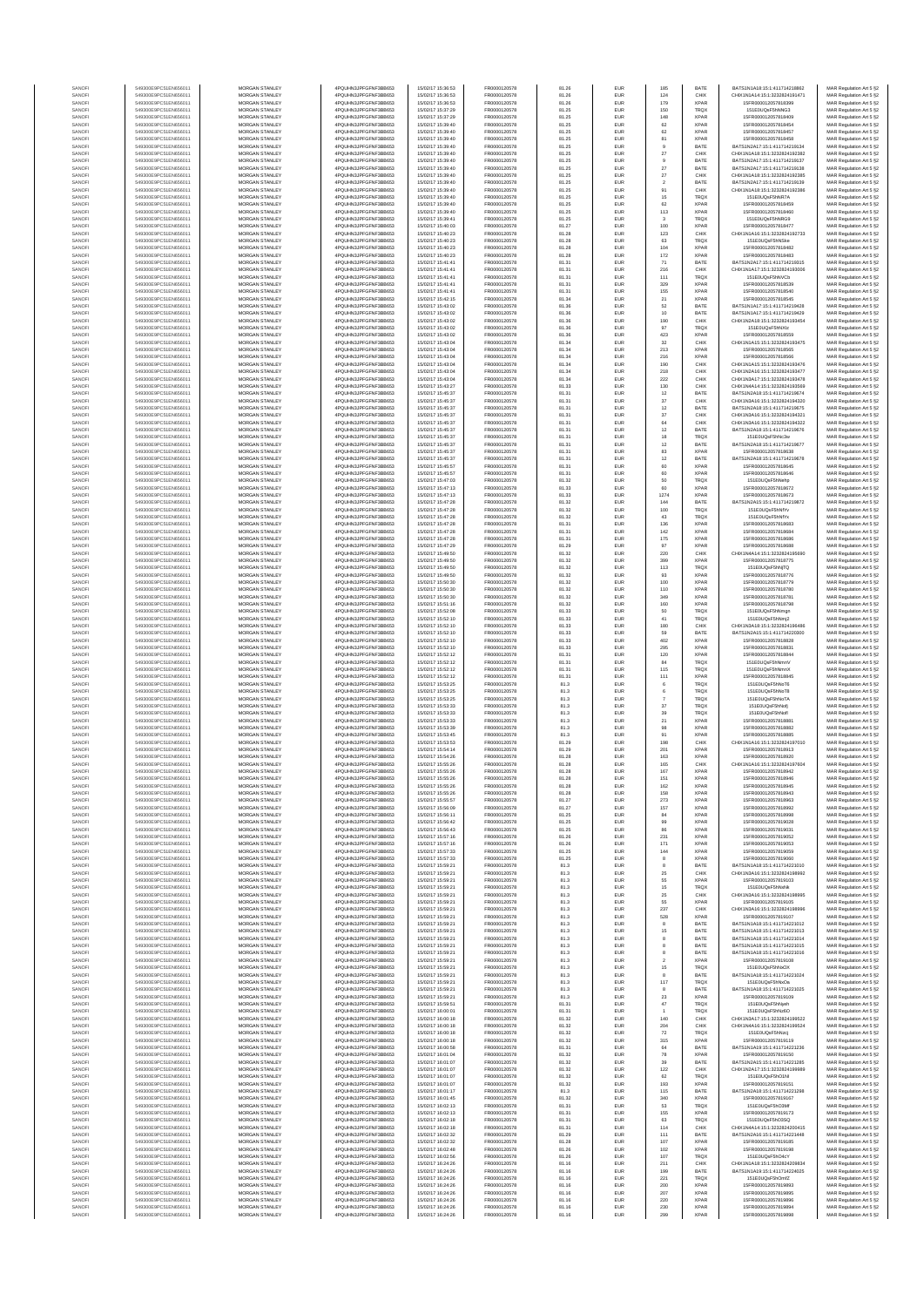| SANOF            | 549300E9PC51EN656011                         | MORGAN STANLEY                                 | 4PQUHN3JPFGFNF3BB653                           | 15/02/17 16:24:40                      | FR0000120578                 | 81.14          | EUR               | 106           | TRQX                       | 151E0UQsF5hOn0F                                                | MAR Regulation Art 5 §2                            |
|------------------|----------------------------------------------|------------------------------------------------|------------------------------------------------|----------------------------------------|------------------------------|----------------|-------------------|---------------|----------------------------|----------------------------------------------------------------|----------------------------------------------------|
| SANOFI           | 549300E9PC51EN656011                         | MORGAN STANLEY                                 | 4PQUHN3JPFGFNF3BB653                           | 15/02/17 16:25:47                      | FR0000120578                 | 81.16          | EUR               | 94            | CHIX                       | CHIX1N1A18:15:1:3232824210219                                  | MAR Regulation Art 5 §2                            |
| SANOFI           | 549300E9PC51EN656011                         | <b>MORGAN STANLEY</b>                          | 4PQUHN3JPFGFNF3BB653                           | 15/02/17 16:25:47                      | FR0000120578                 | 81.16          | EUR               | 94            | TRQ)                       | 151E0UQsF5hOoUx                                                | MAR Regulation Art 5 §2                            |
| SANOFI<br>SANOFI | 549300E9PC51EN656011<br>549300E9PC51EN656011 | MORGAN STANLEY<br>MORGAN STANLEY               | 4PQUHN3JPFGFNF3BB653<br>4PQUHN3JPFGFNF3BB653   | 15/02/17 16:25:47<br>15/02/17 16:25:53 | FR0000120578                 | 81.16<br>81.15 | EUR<br>EUR        | 365<br>87     | <b>XPAF</b><br>XPAF        | 15ER000012057819928<br>15FR000012057819931                     | MAR Regulation Art 5 §2                            |
| SANOFI           | 549300E9PC51EN656011                         | MORGAN STANLEY                                 | 4PQUHN3JPFGFNF3BB653                           | 15/02/17 16:26:24                      | FR0000120578<br>FR0000120578 | 81.15          | EUR               | 190           | <b>XPAF</b>                | 15FR000012057819949                                            | MAR Regulation Art 5 §2<br>MAR Regulation Art 5 §2 |
| SANOF            | 549300E9PC51EN656011                         | MORGAN STANLEY                                 | 4PQUHN3JPFGFNF3BB653                           | 15/02/17 16:26:24                      | FR0000120578                 | 81.15          | EUR               | 93            | <b>XPAF</b>                | 15FR000012057819950                                            | MAR Regulation Art 5 §2                            |
| SANOFI           | 549300E9PC51EN656011                         | MORGAN STANLEY                                 | 4PQUHN3JPFGFNF3BB653                           | 15/02/17 16:26:50                      | FR0000120578                 | 81.16          | EUR               | 379           | BATE                       | BATS1N1A17:15:1:411714224280                                   | MAR Regulation Art 5 §2                            |
| SANOFI           | 549300E9PC51EN656011<br>549300E9PC51EN656011 | MORGAN STANLEY<br>MORGAN STANLEY               | 4PQUHN3JPFGFNF3BB653<br>4PQUHN3JPFGFNF3BB653   | 15/02/17 16:55:42<br>15/02/17 16:55:42 | FR0000120578<br>FR0000120578 | 81.27<br>81.27 | EUR<br>EUR        | 348<br>179    | CHIX<br>TRQ)               | CHIX1N1A16:15:1:3232824223019<br>151E0UQsF5hPfSU               | MAR Regulation Art 5 §2<br>MAR Regulation Art 5 §2 |
| SANOFI<br>SANOFI | 549300E9PC51EN656011                         | MORGAN STANLEY                                 | 4PQUHN3JPFGFNF3BB653                           | 15/02/17 16:55:42                      | FR0000120578                 | 81.27          | EUR               | 778           | <b>XPAF</b>                | 15FR0000120578110636                                           | MAR Regulation Art 5 §2                            |
| SANOFI           | 549300E9PC51EN656011                         | <b>MORGAN STANLEY</b>                          | 4PQUHN3JPFGFNF3BB653                           | 15/02/17 16:55:42                      | FR0000120578                 | 81.27          | EUR               | 318           | <b>XPAF</b>                | 15FR0000120578110642                                           | MAR Regulation Art 5 §2                            |
| SANOFI           | 549300E9PC51EN656011                         | <b>MORGAN STANLEY</b>                          | 4PQUHN3JPFGFNF3BB653                           | 15/02/17 16:55:58                      | FR0000120578                 | 81.26          | EUR               | 153           | <b>XPAF</b>                | 15FR0000120578110664                                           | MAR Regulation Art 5 §2                            |
| SANOFI           | 549300E9PC51EN656011                         | MORGAN STANLEY                                 | 4PQUHN3JPFGFNF3BB653                           | 15/02/17 16:55:58                      | FR0000120578                 | 81.27          | EUR               | 115           | XPAF                       | 15FR0000120578110652                                           | MAR Regulation Art 5 §2                            |
| SANOFI<br>SANOF  | 549300E9PC51EN656011<br>549300E9PC51EN656011 | MORGAN STANLEY<br>MORGAN STANLEY               | 4PQUHN3JPFGFNF3BB653<br>4PQUHN3JPFGFNF3BB653   | 15/02/17 16:55:58<br>15/02/17 16:55:58 | FR0000120578<br>FR0000120578 | 81.26<br>81.27 | EUR<br>EUR        | 156<br>263    | <b>XPAF</b><br><b>XPAF</b> | 15FR0000120578110668<br>15FR0000120578110654                   | MAR Regulation Art 5 §2<br>MAR Regulation Art 5 §2 |
| SANOFI           | 549300E9PC51EN656011                         | MORGAN STANLEY                                 | 4PQUHN3JPFGFNF3BB653                           | 15/02/17 16:56:50                      | FR0000120578                 | 81.27          | EUR               | 173           | TRQ)                       | 151E0UQsF5hPhcL                                                | MAR Regulation Art 5 §2                            |
| SANOFI           | 549300E9PC51EN656011                         | MORGAN STANLEY                                 | 4PQUHN3JPFGFNF3BB653                           | 15/02/17 16:56:50                      | FR0000120578                 | 81.27          | EUR               | 172           | TRQ)                       | 151E0UQsF5hPhcP                                                | MAR Regulation Art 5 §2                            |
| SANOFI           | 549300E9PC51EN656011                         | MORGAN STANLEY                                 | 4PQUHN3JPFGFNF3BB653                           | 15/02/17 16:56:50                      | FR0000120578                 | 81.27          | EUR               | 173           | <b>XPAF</b>                | 15FR0000120578110714                                           | MAR Regulation Art 5 §2                            |
| SANOFI<br>SANOFI | 549300E9PC51EN656011<br>549300E9PC51EN656011 | <b>MORGAN STANLEY</b><br><b>MORGAN STANLEY</b> | 4PQUHN3JPFGFNF3BB653<br>4POLIHN3JPEGENE3BB653  | 15/02/17 16:57:29<br>15/02/17 18:57:29 | FR0000120578<br>FR0000120578 | 81.27<br>81.27 | EUR<br>EUR        | 41<br>283     | BATE<br><b>XPAF</b>        | BATS1N1A16:15:1:411714227916<br>15FR0000120578110732           | MAR Regulation Art 5 §2<br>MAR Regulation Art 5 §2 |
| SANOFI           | 549300E9PC51EN656011                         | MORGAN STANLEY                                 | 4PQUHN3JPFGFNF3BB653                           | 15/02/17 16:57:29                      | FR0000120578                 | 81.27          | EUR               | 127           | CHIX                       | CHIX1N1A15:15:1:3232824223918                                  | MAR Regulation Art 5 §2                            |
| SANOFI           | 549300E9PC51EN656011                         | MORGAN STANLEY                                 | 4PQUHN3JPFGFNF3BB653                           | 15/02/17 16:57:29                      | FR0000120578                 | 81.27          | EUR               | 120           | CHIX                       | CHIX1N4A18:15:1:3232824223922                                  | MAR Regulation Art 5 §2                            |
| SANOFI           | 549300E9PC51EN656011                         | MORGAN STANLEY                                 | 4PQUHN3JPFGFNF3BB653                           | 15/02/17 16:57:29                      | FR0000120578                 | 81.27          | EUR               | 63            | CHIX                       | CHIX1N4A18:15:1:3232824223923                                  | MAR Regulation Art 5 §2                            |
| SANOFI           | 549300E9PC51EN656011                         | MORGAN STANLEY                                 | 4PQUHN3JPFGFNF3BB653                           | 15/02/17 16:57:29                      | FR0000120578                 | 81.27          | EUR               | 120           | CHIX                       | CHIX1N4A18:15:1:3232824223924                                  | MAR Regulation Art 5 §2                            |
| SANOFI<br>SANOFI | 549300E9PC51EN656011<br>549300E9PC51EN656011 | MORGAN STANLEY<br>MORGAN STANLEY               | 4PQUHN3JPFGFNF3BB653<br>4PQUHN3JPFGFNF3BB653   | 15/02/17 16:57:29<br>15/02/17 16:57:29 | FR0000120578<br>FR0000120578 | 81.27<br>81.27 | EUR<br>EUR        | 32<br>65      | CHIX<br><b>XPAF</b>        | CHIX1N4A18:15:1:3232824223925<br>15FR0000120578110736          | MAR Regulation Art 5 §2<br>MAR Regulation Art 5 §2 |
| SANOFI           | 549300E9PC51EN656011                         | <b>MORGAN STANLEY</b>                          | 4PQUHN3JPFGFNF3BB653                           | 15/02/17 16:57:50                      | FR0000120578                 | 81.27          | EUR               | 149           | <b>XPAF</b>                | 15FR0000120578110745                                           | MAR Regulation Art 5 §2                            |
| SANOFI           | 549300E9PC51EN656011                         | <b>MORGAN STANLEY</b>                          | 4PQUHN3JPFGFNF3BB653                           | 15/02/17 16:57:50                      | FR0000120578                 | 81.27          | EUR               | 155           | <b>XPAF</b>                | 15FR0000120578110746                                           | MAR Regulation Art 5 §2                            |
| SANOFI           | 549300E9PC51EN656011                         | MORGAN STANLEY                                 | 4PQUHN3JPFGFNF3BB653                           | 15/02/17 16:57:53                      | FR0000120578                 | 81.27          | EUR               | 154           | BATE                       | BATS1N2A18:15:1:411714227960                                   | MAR Regulation Art 5 §2                            |
| SANOFI<br>SANOF  | 549300E9PC51EN656011<br>549300E9PC51EN656011 | MORGAN STANLEY<br>MORGAN STANLEY               | 4PQUHN3JPFGFNF3BB653<br>4PQUHN3JPFGFNF3BB653   | 15/02/17 16:57:53<br>15/02/17 16:58:07 | FR0000120578<br>FR0000120578 | 81.26<br>81.25 | EUR<br>EUR        | 50<br>192     | CHIX<br><b>XPAF</b>        | CHIX1N4A18:15:1:3232824224126<br>15FR0000120578110753          | MAR Regulation Art 5 §2                            |
| SANOFI           | 549300E9PC51EN656011                         | MORGAN STANLEY                                 | 4PQUHN3JPFGFNF3BB653                           | 15/02/17 16:58:07                      | FR0000120578                 | 81.26          | EUR               | 152           | CHIX                       | CHIX1N1A18:15:1:3232824224213                                  | MAR Regulation Art 5 §2<br>MAR Regulation Art 5 §2 |
| SANOFI           | 549300E9PC51EN656011                         | MORGAN STANLEY                                 | 4PQUHN3JPFGFNF3BB653                           | 15/02/17 16:58:07                      | FR0000120578                 | 81.26          | EUR               | 326           | CHIX                       | CHIX1N2A15:15:1:3232824224217                                  | MAR Regulation Art 5 §2                            |
| SANOFI           | 549300E9PC51EN656011                         | MORGAN STANLEY                                 | 4PQUHN3JPFGFNF3BB653                           | 15/02/17 16:59:43                      | FR0000120578                 | 81.28          | EUR               | 93            | TRQ)                       | 151E0UQsF5hPn04                                                | MAR Regulation Art 5 §2                            |
| SANOFI<br>SANOFI | 549300E9PC51EN656011<br>549300E9PC51EN656011 | <b>MORGAN STANLEY</b><br><b>MORGAN STANLEY</b> | 4PQUHN3JPFGFNF3BB653<br>4PQUHN3JPFGFNF3BB653   | 15/02/17 16:59:59<br>15/02/17 16:59:59 | FR0000120578<br>FR0000120578 | 81.28<br>81.28 | EUR<br>EUR        | 447<br>271    | <b>XPAF</b><br><b>XPAF</b> | 15FR0000120578110818<br>15FR0000120578110820                   | MAR Regulation Art 5 §2<br>MAR Regulation Art 5 §2 |
| SANOFI           | 549300E9PC51EN656011                         | MORGAN STANLEY                                 | 4PQUHN3JPFGFNF3BB653                           | 15/02/17 16:59:59                      | FR0000120578                 | 81.28          | EUR               | 65            | BATE                       | BATS1N2A19:15:1:411714228209                                   | MAR Regulation Art 5 §2                            |
| SANOFI           | 549300E9PC51EN656011                         | MORGAN STANLEY                                 | 4PQUHN3JPFGFNF3BB653                           | 15/02/17 16:59:59                      | FR0000120578                 | 81.28          | EUR               | 201           | CHIX                       | CHIX1N3A15:15:1:3232824225009                                  | MAR Regulation Art 5 §2                            |
| SANOFI           | 549300E9PC51EN656011                         | MORGAN STANLEY                                 | 4PQUHN3JPFGFNF3BB653                           | 15/02/17 16:59:59                      | FR0000120578                 | 81.28          | EUR               | 102           | TRQ)                       | 151E0UQsF5hPnSN                                                | MAR Regulation Art 5 §2                            |
| SANOFI<br>SANOFI | 549300E9PC51EN656011<br>549300E9PC51EN656011 | MORGAN STANLEY<br>MORGAN STANLEY               | 4PQUHN3JPFGFNF3BB653<br>4PQUHN3JPFGFNF3BB653   | 15/02/17 16:59:59<br>15/02/17 16:59:59 | FR0000120578<br>FR0000120578 | 81.28<br>81.28 | EUR<br>EUR        | 65<br>127     | BATE<br>CHIX               | BATS1N2A19:15:1:411714228211<br>CHIX1N3A15:15:1:3232824225014  | MAR Regulation Art 5 §2<br>MAR Regulation Art 5 §2 |
| SANOFI           | 549300E9PC51EN656011                         | MORGAN STANLEY                                 | 4PQUHN3JPFGFNF3BB653                           | 15/02/17 16:59:59                      | FR0000120578                 | 81.28          | EUR               | 246           | <b>XPAF</b>                | 15FR0000120578110821                                           | MAR Regulation Art 5 §2                            |
| SANOFI           | 549300E9PC51EN656011                         | MORGAN STANLEY                                 | 4PQUHN3JPFGFNF3BB653                           | 15/02/17 16:59:59                      | FR0000120578                 | 81.28          | EUR               | 201           | <b>XPAF</b>                | 15FR0000120578110822                                           | MAR Regulation Art 5 §2                            |
| SANOFI           | 549300E9PC51EN656011                         | <b>MORGAN STANLEY</b><br>MORGAN STANLEY        | 4POLIHN3JPEGENE3BB653<br>4POLIHN3JPEGENE3BB653 | 15/02/17 16:59:59                      | FR0000120578                 | 81.28          | EUR               | 82            | <b>XPAF</b>                | 15FR0000120578110823                                           | MAR Regulation Art 5 §2                            |
| SANOFI<br>SANOFI | 549300E9PC51EN656011<br>549300E9PC51EN656011 | MORGAN STANLEY                                 | 4PQUHN3JPFGFNF3BB653                           | 15/02/17 16:59:59<br>15/02/17 16:59:59 | FR0000120578<br>FR0000120578 | 81.28<br>81.28 | EUR<br>EUR        | 29<br>$18\,$  | <b>XPAF</b><br>BATE        | 15FR0000120578110824<br>BATS1N2A19:15:1:411714228212           | MAR Regulation Art 5 §2<br>MAR Regulation Art 5 §2 |
| SANOFI           | 549300E9PC51EN656011                         | MORGAN STANLEY                                 | 4PQUHN3JPFGFNF3BB653                           | 15/02/17 16:59:59                      | FR0000120578                 | 81.28          | EUR               | 74            | CHIX                       | CHIX1N3A15:15:1:3232824225015                                  | MAR Regulation Art 5 §2                            |
| SANOFI           | 549300E9PC51EN656011                         | MORGAN STANLEY                                 | 4PQUHN3JPFGFNF3BB653                           | 15/02/17 16:59:59                      | FR0000120578                 | 81.28          | EUR               | 102           | TRQ)                       | 151E0UQsF5hPnSn                                                | MAR Regulation Art 5 §2                            |
| SANOFI           | 549300E9PC51EN656011                         | MORGAN STANLEY                                 | 4PQUHN3JPFGFNF3BB653                           | 15/02/17 16:59:59                      | FR0000120578                 | 81.28          | EUR               | 75            | CHIX                       | CHIX1N4A16:15:1:3232824225017                                  | MAR Regulation Art 5 §2                            |
| SANOFI<br>SANOFI | 549300E9PC51EN656011<br>549300E9PC51EN656011 | MORGAN STANLEY<br>MORGAN STANLEY               | 4PQUHN3JPFGFNF3BB653<br>4PQUHN3JPFGFNF3BB653   | 15/02/17 17:00:00<br>15/02/17 17:00:00 | FR0000120578<br>FR0000120578 | 81.26<br>81.26 | EUR<br>EUR        | 271<br>208    | XPAF<br><b>XPAF</b>        | 15FR0000120578110832<br>15FR0000120578110836                   | MAR Regulation Art 5 §2<br>MAR Regulation Art 5 §2 |
| SANOFI           | 549300E9PC51EN656011                         | <b>MORGAN STANLEY</b>                          | 4PQUHN3JPFGFNF3BB653                           | 15/02/17 17:00:00                      | FR0000120578                 | 81.26          | EUR               | 222           | <b>XPAF</b>                | 15FR0000120578110835                                           | MAR Regulation Art 5 §2                            |
| SANOFI           | 549300E9PC51EN656011                         | MORGAN STANLEY                                 | 4PQUHN3JPFGFNF3BB653                           | 15/02/17 17:00:02                      | FR0000120578                 | 81.25          | EUR               | 125           | <b>XPAF</b>                | 15FR0000120578110848                                           | MAR Regulation Art 5 §2                            |
| SANOFI           | 549300E9PC51EN656011                         | MORGAN STANLEY                                 | 4PQUHN3JPFGFNF3BB653                           | 15/02/17 17:00:07                      | FR0000120578                 | 81.22          | EUR               | 70            | XPAF                       | 15FR0000120578110851                                           | MAR Regulation Art 5 §2                            |
| SANOFI<br>SANOF  | 549300E9PC51EN656011<br>549300E9PC51EN656011 | MORGAN STANLEY<br>MORGAN STANLEY               | 4PQUHN3JPFGFNF3BB653<br>4PQUHN3JPFGFNF3BB653   | 15/02/17 17:00:21<br>15/02/17 17:00:21 | FR0000120578<br>FR0000120578 | 81.23<br>81.23 | EUR<br>EUR        | 137<br>179    | TRQ)<br><b>XPAF</b>        | 151E0UQsF5hPoPA<br>15FR0000120578110868                        | MAR Regulation Art 5 §2<br>MAR Regulation Art 5 §2 |
| SANOFI           | 549300E9PC51EN656011                         | MORGAN STANLEY                                 | 4PQUHN3JPFGFNF3BB653                           | 15/02/17 17:00:21                      | FR0000120578                 | 81.23          | EUR               | 135           | <b>XPAF</b>                | 15FR0000120578110867                                           | MAR Regulation Art 5 §2                            |
| SANOFI           | 549300E9PC51EN656011                         | MORGAN STANLEY                                 | 4PQUHN3JPFGFNF3BB653                           | 15/02/17 17:00:28                      | FR0000120578                 | 81.21          | EUR               | 115           | CHIX                       | CHIX1N2A14:15:1:3232824225343                                  | MAR Regulation Art 5 §2                            |
| SANOFI           | 549300E9PC51EN656011                         | MORGAN STANLEY                                 | 4PQUHN3JPFGFNF3BB653                           | 15/02/17 17:00:28                      | FR0000120578                 | 81.21          | EUR               | 119           | CHIX                       | CHIX1N3A17:15:1:3232824225349                                  | MAR Regulation Art 5 §2                            |
| SANOFI<br>SANOFI | 549300E9PC51EN656011<br>549300E9PC51EN656011 | <b>MORGAN STANLEY</b><br><b>MORGAN STANLEY</b> | 4POLIHN3JPEGENE3BB653<br>4PQUHN3JPFGFNF3BB653  | 15/02/17 17:02:14<br>15/02/17 17:02:14 | FR0000120578<br>FR0000120578 | 81.28<br>81.28 | EUR<br>EUR        | 184<br>48     | <b>XPAF</b><br>BATE        | 15FR0000120578110966<br>BATS1N1A17:15:1:411714228558           | MAR Regulation Art 5 §2<br>MAR Regulation Art 5 §2 |
| SANOFI           | 549300E9PC51EN656011                         | MORGAN STANLEY                                 | 4PQUHN3JPFGFNF3BB653                           | 15/02/17 17:02:14                      | FR0000120578                 | 81.28          | EUR               | 147           | CHIX                       | CHIX1N1A18:15:1:3232824226177                                  | MAR Regulation Art 5 §2                            |
| SANOFI           | 549300E9PC51EN656011                         | MORGAN STANLEY                                 | 4PQUHN3JPFGFNF3BB653                           | 15/02/17 17:02:14                      | FR0000120578                 | 81.28          | EUR               | 144           | <b>XPAF</b>                | 15FR0000120578110967                                           | MAR Regulation Art 5 §2                            |
| SANOFI           | 549300E9PC51EN656011                         | MORGAN STANLEY                                 | 4PQUHN3JPFGFNF3BB653                           | 15/02/17 17:02:14                      | FR0000120578                 | 81.28          | EUR               | 298           | <b>XPAF</b>                | 15FR0000120578110972                                           | MAR Regulation Art 5 §2                            |
| SANOFI<br>SANOFI | 549300E9PC51EN656011<br>549300E9PC51EN656011 | MORGAN STANLEY<br>MORGAN STANLEY               | 4PQUHN3JPFGFNF3BB653<br>4PQUHN3JPFGFNF3BB653   | 15/02/17 17:02:14<br>15/02/17 17:02:14 | FR0000120578<br>FR0000120578 | 81.28<br>81.28 | EUR<br>EUR        | 319<br>75     | <b>XPAF</b><br>TRQ)        | 15FR0000120578110971<br>151E0UQsF5hPsDX                        | MAR Regulation Art 5 §2<br>MAR Regulation Art 5 §2 |
| SANOFI           | 549300E9PC51EN656011                         | MORGAN STANLEY                                 | 4PQUHN3JPFGFNF3BB653                           | 15/02/17 17:02:14                      | FR0000120578                 | 81.28          | EUR               | 295           | TRQ)                       | 151E0UQsF5hPsDb                                                | MAR Regulation Art 5 §2                            |
| SANOFI           | 549300E9PC51EN656011                         | <b>MORGAN STANLEY</b>                          | 4PQUHN3JPFGFNF3BB653                           | 15/02/17 17:02:14                      | FR0000120578                 | 81.27          | EUR               | 167           | TRQ)                       | 151E0UQsF5hPsEQ                                                | MAR Regulation Art 5 §2                            |
| SANOFI           | 549300E9PC51EN656011                         | <b>MORGAN STANLEY</b>                          | 4PQUHN3JPFGFNF3BB653                           | 15/02/17 17:02:14                      | FR0000120578                 | 81.27          | EUR               | 109           | TRQ)                       | 151E0UQsF5hPsES                                                | MAR Regulation Art 5 §2                            |
| SANOFI<br>SANOFI | 549300E9PC51EN656011<br>549300E9PC51EN656011 | MORGAN STANLEY<br>MORGAN STANLEY               | 4PQUHN3JPFGFNF3BB653<br>4PQUHN3JPFGFNF3BB653   | 15/02/17 17:02:14<br>15/02/17 17:02:14 | FR0000120578<br>FR0000120578 | 81.27<br>81.27 | EUR<br>EUR        | 311<br>408    | XPAF<br><b>XPAF</b>        | 15FR0000120578110974<br>15FR0000120578110977                   | MAR Regulation Art 5 §2<br>MAR Regulation Art 5 §2 |
| SANOF            | 549300E9PC51EN656011                         | MORGAN STANLEY                                 | 4PQUHN3JPFGFNF3BB653                           | 15/02/17 17:02:14                      | FR0000120578                 | 81.27          | EUR               |               | <b>XPAF</b>                | 15FR0000120578110978                                           | MAR Regulation Art 5 §2                            |
| SANOFI           | 549300E9PC51EN656011                         | MORGAN STANLEY                                 | 4PQUHN3JPFGFNF3BB653                           | 15/02/17 17:08:25                      | FR0000120578                 | 81.3           | EUR               | 341           | <b>XPAF</b>                | 15FR0000120578111164                                           | MAR Regulation Art 5 §2                            |
| SANOFI<br>SANOFI | 549300E9PC51EN656011<br>549300E9PC51EN656011 | MORGAN STANLEY<br>MORGAN STANLEY               | 4PQUHN3JPFGFNF3BB653<br>4PQUHN3JPFGFNF3BB653   | 15/02/17 17:08:25<br>15/02/17 17:08:25 | FR0000120578<br>FR0000120578 | 81.3<br>81.3   | EUR<br>EUR        | 342<br>326    | <b>XPAF</b><br><b>XPAF</b> | 15FR0000120578111165<br>15FR0000120578111168                   | MAR Regulation Art 5 §2<br>MAR Regulation Art 5 §2 |
| SANOFI           | 549300E9PC51EN656011                         | MORGAN STANLEY                                 | 4PQUHN3JPFGFNF3BB653                           | 15/02/17 17:08:25                      | FR0000120578                 | 81.3           | EUR               | 221           | <b>XPAF</b>                | 15FR0000120578111169                                           | MAR Regulation Art 5 §2                            |
| SANOFI           | 549300E9PC51EN656011                         | <b>MORGAN STANLEY</b>                          | 4PQUHN3JPFGFNF3BB653                           | 15/02/17 17:08:25                      | FR0000120578                 | 81.3           | EUR               | 167           | <b>XPAF</b>                | 15FR0000120578111167                                           | MAR Regulation Art 5 §2                            |
| SANOFI           | 549300E9PC51EN656011                         | <b>MORGAN STANLEY</b>                          | 4PQUHN3JPFGFNF3BB653                           | 15/02/17 17:08:25                      | FR0000120578                 | 81.3           | EUR               | 280           | CHIX                       | CHIX1N4A18:15:1:3232824229172                                  | MAR Regulation Art 5 §2                            |
| SANOFI<br>SANOFI | 549300E9PC51EN656011<br>549300E9PC51EN656011 | MORGAN STANLEY<br>MORGAN STANLEY               | 4PQUHN3JPFGFNF3BB653<br>4PQUHN3JPFGFNF3BB653   | 15/02/17 17:08:25<br>15/02/17 17:08:25 | FR0000120578<br>FR0000120578 | 81.3<br>81.3   | EUR<br>EUR        | 282<br>58     | <b>XPAF</b><br>TRQ)        | 15FR0000120578111171<br>151E0UQsF5hQ2ho                        | MAR Regulation Art 5 §2<br>MAR Regulation Art 5 §2 |
| SANOFI           | 549300E9PC51EN656011                         | MORGAN STANLEY                                 | 4PQUHN3JPFGFNF3BB653                           | 15/02/17 17:08:25                      | FR0000120578                 | 81.3           | EUR               | 210           | TRQ)                       | 151E0UQsF5hQ2h                                                 | MAR Regulation Art 5 §2                            |
| SANOFI           | 549300E9PC51EN656011                         | MORGAN STANLEY                                 | 4PQUHN3JPFGFNF3BB653                           | 15/02/17 17:09:06                      | FR0000120578                 | 81.28          | EUR               | 182           | BATE                       | BATS1N2A18:15:1:411714229555                                   | MAR Regulation Art 5 §2                            |
| SANOFI           | 549300E9PC51EN656011<br>549300E9PC51EN656011 | MORGAN STANLEY<br>MORGAN STANLEY               | 4POLIHN3JPEGENE3BB653<br>4PQUHN3JPFGFNF3BB653  | 15/02/17 17:10:42<br>15/02/17 17:10:42 | FR0000120578<br>FR0000120578 | 81.3<br>81.3   | EUR<br>EUR        | $37\,$<br>116 | BATE<br>CHIX               | BATS1N1A19:15:1:411714229753<br>CHIX1N2A18:15:1:3232824230283  | MAR Regulation Art 5 §2<br>MAR Regulation Art 5 §2 |
| SANOFI<br>SANOFI | 549300E9PC51EN656011                         | <b>MORGAN STANLEY</b>                          | 4POLIHN3JPEGENE3BB653                          | 15/02/17 17:10:42                      | FR0000120578                 | 81.3           | EUR               | 59            | TRQ)                       | 151E0LIOsE5hO6On                                               | MAR Regulation Art 5 §2                            |
| SANOFI           | 549300E9PC51EN656011                         | <b>MORGAN STANLEY</b>                          | 4PQUHN3JPFGFNF3BB653                           | 15/02/17 17:10:42                      | FR0000120578                 | 81.3           | EUR               | 37            | BATE                       | BATS1N1A19:15:1:411714229757                                   | MAR Regulation Art 5 §2                            |
| SANOFI           | 549300E9PC51EN656011                         | MORGAN STANLEY                                 | 4PQUHN3JPFGFNF3BB653                           | 15/02/17 17:10:42                      | FR0000120578                 | 81.3           | EUR               | 246           | <b>XPAF</b>                | 15FR0000120578111222                                           | MAR Regulation Art 5 §2                            |
| SANOFI<br>SANOFI | 549300E9PC51EN656011<br>549300E9PC51EN656011 | MORGAN STANLEY<br>MORGAN STANLEY               | 4PQUHN3JPFGFNF3BB653<br>4PQUHN3JPFGFNF3BB653   | 15/02/17 17:10:42<br>15/02/17 17:10:42 | FR0000120578<br>FR0000120578 | 81.3<br>81.3   | EUR<br>EUR        | 59<br>12      | TRQ)<br><b>XPAF</b>        | 151E0UQsF5hQ6Oy<br>15FR0000120578111223                        | MAR Regulation Art 5 §2<br>MAR Regulation Art 5 §2 |
| SANOFI           | 549300E9PC51EN656011                         | MORGAN STANLEY                                 | 4PQUHN3JPFGFNF3BB653                           | 15/02/17 17:10:42                      | FR0000120578                 | 81.3           | EUR               | 125           | TRQ)                       | 151E0UQsF5hQ6P1                                                | MAR Regulation Art 5 §2                            |
| SANOFI           | 549300E9PC51EN656011                         | MORGAN STANLEY                                 | 4PQUHN3JPFGFNF3BB653                           | 15/02/17 17:10:42                      | FR0000120578                 | 81.3           | EUR               | 234           | <b>XPAF</b>                | 15FR0000120578111224                                           | MAR Regulation Art 5 §2                            |
| SANOFI           | 549300E9PC51EN656011                         | MORGAN STANLEY                                 | 4PQUHN3JPFGFNF3BB653                           | 15/02/17 17:10:42                      | FR0000120578                 | 81.3           | EUR               | 258           | <b>XPAF</b>                | 15FR0000120578111225                                           | MAR Regulation Art 5 §2                            |
| SANOFI<br>SANOFI | 549300E9PC51EN656011<br>549300E9PC51EN656011 | <b>MORGAN STANLEY</b><br><b>MORGAN STANLEY</b> | 4PQUHN3JPFGFNF3BB653<br>4PQUHN3JPFGFNF3BB653   | 15/02/17 17:10:42<br>15/02/17 17:10:42 | FR0000120578<br>FR0000120578 | 81.3<br>81.3   | EUR<br>EUR        | 104<br>258    | CHIX<br><b>XPAR</b>        | CHIX1N2A18-15-1-3232824230288<br>15FR0000120578111226          | MAR Regulation Art 5 §2<br>MAR Regulation Art 5 §2 |
|                  |                                              |                                                |                                                |                                        |                              |                | ELID              |               |                            | 21N1A10-16-1-41171                                             |                                                    |
| SANOFI           | 549300E9PC51EN656011                         | MORGAN STANLEY                                 | 4PQUHN3JPFGFNF3BB653                           | 15/02/17 17:10:42                      | FR0000120578                 | 81.3           | EUR               | 26            | BATE                       | BATS1N1A19:15:1:411714229759                                   | MAR Regulation Art 5 §2                            |
| SANOF            | 549300E9PC51EN656011                         | MORGAN STANLEY                                 | 4PQUHN3JPFGFNF3BB653                           | 15/02/17 17:10:42                      | FR0000120578<br>FR0000120578 | 81.3           | EUR               | 12            | CHIX                       | CHIX1N2A18:15:1:3232824230289                                  | MAR Regulation Art 5 §2                            |
| SANOFI<br>SANOFI | 549300E9PC51EN656011<br>549300E9PC51EN656011 | MORGAN STANLEY<br>MORGAN STANLEY               | 4PQUHN3JPFGFNF3BB653<br>4PQUHN3JPFGFNF3BB653   | 15/02/17 17:10:42<br>15/02/17 17:10:42 | FR0000120578                 | 81.3<br>81.3   | EUR<br>EUR        | 188<br>157    | CHIX<br>CHIX               | CHIX1N2A18:15:1:3232824230290<br>CHIX1N3A16:15:1:3232824230301 | MAR Regulation Art 5 §2<br>MAR Regulation Art 5 §2 |
| SANOFI           | 549300E9PC51EN656011                         | MORGAN STANLEY                                 | 4PQUHN3JPFGFNF3BB653                           | 16/02/17 09:19:44                      | FR0000120578                 | 81.92          | <b>EUR</b>        | 141           | <b>XPAF</b>                | 16FR000012057811104                                            | MAR Regulation Art 5 §2                            |
| SANOFI           | 549300E9PC51EN656011                         | <b>MORGAN STANLEY</b>                          | 4PQUHN3JPFGFNF3BB653                           | 16/02/17 09:19:44                      | FR0000120578                 | 81.92          | EUR               | 62            | CHIX                       | CHIX1N4A17:16:1:3232824107763                                  | MAR Regulation Art 5 §2                            |
| SANOFI<br>SANOFI | 549300E9PC51EN656011<br>549300E9PC51EN656011 | <b>MORGAN STANLEY</b><br>MORGAN STANLEY        | 4PQUHN3JPFGFNF3BB653<br>4PQUHN3JPFGFNF3BB653   | 16/02/17 09:19:44<br>16/02/17 09:19:44 | FR0000120578<br>FR0000120578 | 81.92<br>81.92 | EUR<br>EUR        | 141<br>98     | <b>XPAF</b><br><b>XPAF</b> | 16FR000012057811105<br>16FR000012057811106                     | MAR Regulation Art 5 §2                            |
| SANOFI           | 549300E9PC51EN656011                         | MORGAN STANLEY                                 | 4PQUHN3JPFGFNF3BB653                           | 16/02/17 09:20:11                      | FR0000120578                 | 81.94          | EUR               | 304           | <b>XPAF</b>                | 16FR000012057811120                                            | MAR Regulation Art 5 §2<br>MAR Regulation Art 5 §2 |
| SANOF            | 549300E9PC51EN656011                         | MORGAN STANLEY                                 | 4PQUHN3JPFGFNF3BB653                           | 16/02/17 09:20:11                      | FR0000120578                 | 81.94          | EUR               | 136           | CHIX                       | CHIX1N3A18:16:1:3232824107895                                  | MAR Regulation Art 5 §2                            |
| SANOFI           | 549300E9PC51EN656011                         | MORGAN STANLEY                                 | 4PQUHN3JPFGFNF3BB653                           | 16/02/17 09:20:11                      | FR0000120578                 | 81.94          | EUR               | 304           | XPAF                       | 16FR000012057811121                                            | MAR Regulation Art 5 §2                            |
| SANOFI<br>SANOFI | 549300E9PC51EN656011<br>549300E9PC51EN656011 | MORGAN STANLEY<br>MORGAN STANLEY               | 4PQUHN3JPFGFNF3BB653<br>4PQUHN3JPFGFNF3BB653   | 16/02/17 09:20:11<br>16/02/17 09:20:11 | FR0000120578<br>FR0000120578 | 81.94<br>81.94 | EUR<br>EUR        | 133<br>171    | <b>XPAF</b><br><b>XPAF</b> | 16FR000012057811122<br>16FR000012057811123                     | MAR Regulation Art 5 §2<br>MAR Regulation Art 5 §2 |
| SANOFI           | 549300E9PC51EN656011                         | MORGAN STANLEY                                 | 4PQUHN3JPFGFNF3BB653                           | 16/02/17 09:20:11                      | FR0000120578                 | 81.94          | <b>EUR</b>        | 61            | <b>XPAF</b>                | 16FR000012057811124                                            | MAR Regulation Art 5 §2                            |
| SANOFI           | 549300E9PC51EN656011                         | <b>MORGAN STANLEY</b>                          | 4PQUHN3JPFGFNF3BB653                           | 16/02/17 09:20:11                      | FR0000120578                 | 81.94          | EUR               | 19            | <b>XPAR</b>                | 16FR000012057811125                                            | MAR Regulation Art 5 §2                            |
| SANOFI<br>SANOFI | 549300E9PC51EN656011<br>549300E9PC51EN656011 | <b>MORGAN STANLEY</b><br>MORGAN STANLEY        | 4PQUHN3JPFGFNF3BB653<br>4PQUHN3JPFGFNF3BB653   | 16/02/17 09:20:15<br>16/02/17 09:20:15 | FR0000120578<br>FR0000120578 | 81.94<br>81.94 | EUR<br>EUR        | 176<br>197    | <b>XPAR</b><br><b>XPAF</b> | 16FR000012057811128<br>16FR000012057811129                     | MAR Regulation Art 5 §2<br>MAR Regulation Art 5 §2 |
| SANOFI           | 549300E9PC51EN656011                         | MORGAN STANLEY                                 | 4PQUHN3JPFGFNF3BB653                           | 16/02/17 09:20:59                      | FR0000120578                 | 81.94          | EUR               | ${\bf 76}$    | <b>XPAF</b>                | 16FR000012057811136                                            | MAR Regulation Art 5 §2                            |
| SANOF            | 549300E9PC51EN656011                         | MORGAN STANLEY                                 | 4PQUHN3JPFGFNF3BB653                           | 16/02/17 09:20:59                      | FR0000120578                 | 81.94          | EUR               | 96            | CHIX                       | CHIX1N3A14:16:1:3232824108115                                  | MAR Regulation Art 5 §2                            |
| SANOF<br>SANOFI  | 549300E9PC51EN656011<br>549300E9PC51EN656011 | MORGAN STANLEY<br>MORGAN STANLEY               | 4PQUHN3JPFGFNF3BB653<br>4PQUHN3JPFGFNF3BB653   | 16/02/17 09:20:59<br>16/02/17 09:20:59 | FR0000120578<br>FR0000120578 | 81.94<br>81.94 | EUR<br>EUR        | 104<br>97     | <b>XPAF</b><br>TRQ)        | 16FR000012057811137<br>161E0URbCZcmC0s                         | MAR Regulation Art 5 §2<br>MAR Regulation Art 5 §2 |
| SANOFI           | 549300E9PC51EN656011                         | MORGAN STANLEY                                 | 4PQUHN3JPFGFNF3BB653                           | 16/02/17 09:20:59                      | FR0000120578                 | 81.94          | EUR               | 100           | <b>XPAF</b>                | 16FR000012057811142                                            | MAR Regulation Art 5 §2                            |
| SANOFI           | 549300E9PC51EN656011                         | <b>MORGAN STANLEY</b>                          | 4PQUHN3JPFGFNF3BB653                           | 16/02/17 09:21:11                      | FR0000120578                 | 81.91          | EUR               | 91            | <b>XPAR</b>                | 16FR000012057811167                                            | MAR Regulation Art 5 §2                            |
| SANOFI           | 549300E9PC51EN656011                         | <b>MORGAN STANLEY</b>                          | 4PQUHN3JPFGFNF3BB653                           | 16/02/17 09:21:16                      | FR0000120578                 | 81.9           | EUR               | 90            | CHIX                       | CHIX1N4A15:16:1:3232824108255                                  | MAR Regulation Art 5 §2                            |
| SANOFI<br>SANOFI | 549300E9PC51EN656011<br>549300E9PC51EN656011 | MORGAN STANLEY<br>MORGAN STANLEY               | 4PQUHN3JPFGFNF3BB653<br>4PQUHN3JPFGFNF3BB653   | 16/02/17 09:21:28<br>16/02/17 09:21:28 | FR0000120578<br>FR0000120578 | 81.88<br>81.87 | EUR<br>EUR        | 94<br>92      | <b>XPAF</b><br><b>XPAF</b> | 16FR000012057811178<br>16FR000012057811179                     | MAR Regulation Art 5 §2<br>MAR Regulation Art 5 §2 |
| SANOFI           | 549300E9PC51EN656011                         | MORGAN STANLEY                                 | 4PQUHN3JPFGFNF3BB653                           | 16/02/17 09:21:36                      | FR0000120578                 | 81.84          | EUR               | 86            | TRQ)                       | 161E0URbCZcmDXr                                                | MAR Regulation Art 5 §2                            |
| SANOFI           | 549300E9PC51EN656011                         | MORGAN STANLEY                                 | 4PQUHN3JPFGFNF3BB653                           | 16/02/17 09:22:41                      | FR0000120578                 | 81.94          | EUR               | 65            | <b>XPAF</b>                | 16FR000012057811250                                            | MAR Regulation Art 5 §2                            |
| SANOFI<br>SANOFI | 549300E9PC51EN656011<br>549300E9PC51EN656011 | MORGAN STANLEY<br>MORGAN STANLEY               | 4PQUHN3JPFGFNF3BB653<br>4PQUHN3JPFGFNF3BB653   | 16/02/17 09:22:46<br>16/02/17 09:22:46 | FR0000120578<br>FR0000120578 | 81.94          | EUR               | 305           | <b>XPAF</b><br><b>XPAF</b> | 16FR000012057811251<br>16FR000012057811254                     | MAR Regulation Art 5 §2<br>MAR Regulation Art 5 §2 |
| SANOFI           | 549300E9PC51EN656011                         | <b>MORGAN STANLEY</b>                          | 4PQUHN3JPFGFNF3BB653                           | 16/02/17 09:22:46                      | FR0000120578                 | 81.94<br>81.94 | <b>EUR</b><br>EUR | 91<br>88      | <b>XPAR</b>                | 16FR000012057811255                                            | MAR Regulation Art 5 §2                            |
| SANOFI           | 549300E9PC51EN656011                         | <b>MORGAN STANLEY</b>                          | 4PQUHN3JPFGFNF3BB653                           | 16/02/17 09:22:46                      | FR0000120578                 | 81.94          | EUR               | 89            | <b>XPAR</b>                | 16FR000012057811256                                            | MAR Regulation Art 5 §2                            |
| SANOFI           | 549300E9PC51EN656011                         | MORGAN STANLEY                                 | 4PQUHN3JPFGFNF3BB653                           | 16/02/17 09:22:46                      | FR0000120578                 | 81.94          | EUR               | 91            | <b>XPAR</b>                | 16FR000012057811252                                            | MAR Regulation Art 5 §2                            |
| SANOFI<br>SANOFI | 549300E9PC51EN656011<br>549300E9PC51EN656011 | MORGAN STANLEY<br>MORGAN STANLEY               | 4PQUHN3JPFGFNF3BB653<br>4PQUHN3JPFGFNF3BB653   | 16/02/17 09:23:11<br>16/02/17 09:23:11 | FR0000120578<br>FR0000120578 | 81.93<br>81.93 | EUR<br>EUR        | 110<br>110    | TRQ)<br>TRQ)               | 161E0URbCZcmGlp<br>161E0URbCZcmGmf                             | MAR Regulation Art 5 §2                            |
| SANOFI           | 549300E9PC51EN656011                         | MORGAN STANLEY                                 | 4PQUHN3JPFGFNF3BB653                           | 16/02/17 09:23:35                      | FR0000120578                 | 81.97          | EUR               | 320           | <b>XPAF</b>                | 16FR000012057811298                                            | MAR Regulation Art 5 §2<br>MAR Regulation Art 5 §2 |
| SANOFI           | 549300E9PC51EN656011                         | MORGAN STANLEY                                 | 4PQUHN3JPFGFNF3BB653                           | 16/02/17 09:24:06                      | FR0000120578                 | 81.96          | EUR               | 268           | <b>XPAF</b>                | 16FR000012057811315                                            | MAR Regulation Art 5 §2                            |
| SANOFI           | 549300E9PC51EN656011                         | MORGAN STANLEY                                 | 4PQUHN3JPFGFNF3BB653                           | 16/02/17 09:24:06                      | FR0000120578                 | 81.96          | EUR               | 3             | BATE                       | BATS1N2A19:16:1:411714194814                                   | MAR Regulation Art 5 §2                            |
| SANOFI<br>SANOFI | 549300E9PC51EN656011<br>549300E9PC51EN656011 | <b>MORGAN STANLEY</b><br><b>MORGAN STANLEY</b> | 4PQUHN3JPFGFNF3BB653<br>4PQUHN3JPFGFNF3BB653   | 16/02/17 09:25:14<br>16/02/17 09:25:22 | FR0000120578<br>FR0000120578 | 82<br>82       | EUR<br>EUR        | 29<br>62      | <b>XPAF</b><br><b>XPAR</b> | 16FR000012057811568<br>16FR000012057811570                     | MAR Regulation Art 5 §2<br>MAR Regulation Art 5 §2 |
| SANOFI           | 549300E9PC51EN656011                         | MORGAN STANLEY                                 | 4PQUHN3JPFGFNF3BB653                           | 16/02/17 09:25:23                      | FR0000120578                 | 82             | EUR               | $_{86}$       | <b>XPAF</b>                | 16FR000012057811573                                            | MAR Regulation Art 5 §2                            |
| SANOFI           | 549300E9PC51EN656011                         | MORGAN STANLEY                                 | 4PQUHN3JPFGFNF3BB653                           | 16/02/17 09:25:23                      | FR0000120578                 | 82             | EUR               | 92            | <b>XPAR</b>                | 16FR000012057811574                                            | MAR Regulation Art 5 §2                            |
| SANOF<br>SANOFI  | 549300E9PC51EN656011<br>549300E9PC51EN656011 | MORGAN STANLEY<br>MORGAN STANLEY               | 4PQUHN3JPFGFNF3BB653<br>4PQUHN3JPFGFNF3BB653   | 16/02/17 09:25:23<br>16/02/17 09:25:23 | FR0000120578<br>FR0000120578 | 82<br>82       | EUR               | 65<br>21      | <b>XPAF</b><br><b>XPAF</b> | 16FR000012057811575<br>16FR000012057811576                     | MAR Regulation Art 5 §2                            |
| SANOFI           | 549300E9PC51EN656011                         | MORGAN STANLEY                                 | 4PQUHN3JPFGFNF3BB653                           | 16/02/17 09:25:23                      | FR0000120578                 | 82             | EUR<br>EUR        | 207           | <b>XPAF</b>                | 16FR000012057811578                                            | MAR Regulation Art 5 §2<br>MAR Regulation Art 5 §2 |
| SANOFI           | 549300E9PC51EN656011                         | MORGAN STANLEY                                 | 4PQUHN3JPFGFNF3BB653                           | 16/02/17 09:25:23                      | FR0000120578                 | 82             | <b>EUR</b>        | 84            | <b>XPAF</b>                | 16FR000012057811577                                            | MAR Regulation Art 5 §2                            |
| SANOFI           | 549300E9PC51EN656011                         | MORGAN STANLEY                                 | 4PQUHN3JPFGFNF3BB653                           | 16/02/17 09:25:23                      | FR0000120578                 | 82             | EUR               | 52            | BATE                       | BATS1N1A16:16:1:411714194940                                   | MAR Regulation Art 5 §2                            |
| SANOFI<br>SANOFI | 549300E9PC51EN656011<br>549300E9PC51EN656011 | <b>MORGAN STANLEY</b><br><b>MORGAN STANLEY</b> | 4PQUHN3JPFGFNF3BB653<br>4PQUHN3JPFGFNF3BB653   | 16/02/17 09:25:23<br>16/02/17 09:25:23 | FR0000120578<br>FR0000120578 | 82<br>82       | EUR<br>EUR        | 36<br>87      | BATE<br>CHIX               | BATS1N1A16:16:1:411714194941<br>CHIX1N2A15:16:1:3232824109840  | MAR Regulation Art 5 §2<br>MAR Regulation Art 5 §2 |
| SANOFI           | 549300E9PC51EN656011                         | MORGAN STANLEY                                 | 4PQUHN3JPFGFNF3BB653                           | 16/02/17 09:25:23                      | FR0000120578                 | 82             | EUR               | 87            | CHIX                       | CHIX1N4A17:16:1:3232824109839                                  | MAR Regulation Art 5 §2                            |
| SANOFI           | 549300E9PC51EN656011                         | MORGAN STANLEY                                 | 4PQUHN3JPFGFNF3BB653                           | 16/02/17 09:38:23                      | FR0000120578                 | 82.11          | EUR               | 14            | <b>XPAF</b>                | 16FR000012057812101                                            | MAR Regulation Art 5 §2                            |
| SANOF<br>SANOFI  | 549300E9PC51EN656011<br>549300E9PC51EN656011 | MORGAN STANLEY<br>MORGAN STANLEY               | 4PQUHN3JPFGFNF3BB653<br>4PQUHN3JPFGFNF3BB653   | 16/02/17 09:38:23<br>16/02/17 09:38:23 | FR0000120578<br>FR0000120578 | 82.11<br>82.11 | EUR<br>EUR        | 27            | CHIX<br>BATE               | CHIX1N3A16:16:1:3232824113835<br>BATS1N1A17:16:1:411714196015  | MAR Regulation Art 5 §2                            |
| SANOFI           | 549300E9PC51EN656011                         | MORGAN STANLEY                                 | 4PQUHN3JPFGFNF3BB653                           | 16/02/17 09:38:23                      | FR0000120578                 | 82.11          | EUR               | 100           | CHIX                       | CHIX1N3A16:16:1:3232824113836                                  | MAR Regulation Art 5 §2<br>MAR Regulation Art 5 §2 |
| SANOFI           | 549300E9PC51EN656011                         | MORGAN STANLEY                                 | 4PQUHN3JPFGFNF3BB653                           | 16/02/17 09:38:23                      | FR0000120578                 | 82.11          | <b>EUR</b>        | 378           | <b>XPAF</b>                | 16FR000012057812102                                            | MAR Regulation Art 5 §2                            |
| SANOFI           | 549300E9PC51EN656011                         | <b>MORGAN STANLEY</b>                          | 4PQUHN3JPFGFNF3BB653                           | 16/02/17 09:38:23                      | FR0000120578                 | 82.11          | EUR               | 14            | <b>TRQX</b>                | 161E0URbCZcmdSN                                                | MAR Regulation Art 5 §2                            |
| SANOFI<br>SANOFI | 549300E9PC51EN656011<br>549300E9PC51EN656011 | <b>MORGAN STANLEY</b><br>MORGAN STANLEY        | 4PQUHN3JPFGFNF3BB653<br>4PQUHN3JPFGFNF3BB653   | 16/02/17 09:38:23<br>16/02/17 09:38:23 | FR0000120578<br>FR0000120578 | 82.11<br>82.11 | EUR<br>EUR        | 1<br>78       | BATE<br><b>XPAF</b>        | BATS1N1A17:16:1:411714196016<br>16FR000012057812103            | MAR Regulation Art 5 §2<br>MAR Regulation Art 5 §2 |
| SANOFI           | 549300E9PC51EN656011                         | MORGAN STANLEY                                 | 4PQUHN3JPFGFNF3BB653                           | 16/02/17 09:38:23                      | FR0000120578                 | 82.11          | EUR               | 8             | BATE                       | BATS1N1A17:16:1:411714196017                                   | MAR Regulation Art 5 §2                            |
| SANOF            | 549300E9PC51EN656011                         | MORGAN STANLEY                                 | 4PQUHN3JPFGFNF3BB653                           | 16/02/17 09:38:23                      | FR0000120578                 | 82.11          | EUR               | 59            | <b>XPAR</b>                | 16FR000012057812108                                            | MAR Regulation Art 5 §2                            |
|                  |                                              |                                                |                                                |                                        |                              |                |                   |               |                            |                                                                |                                                    |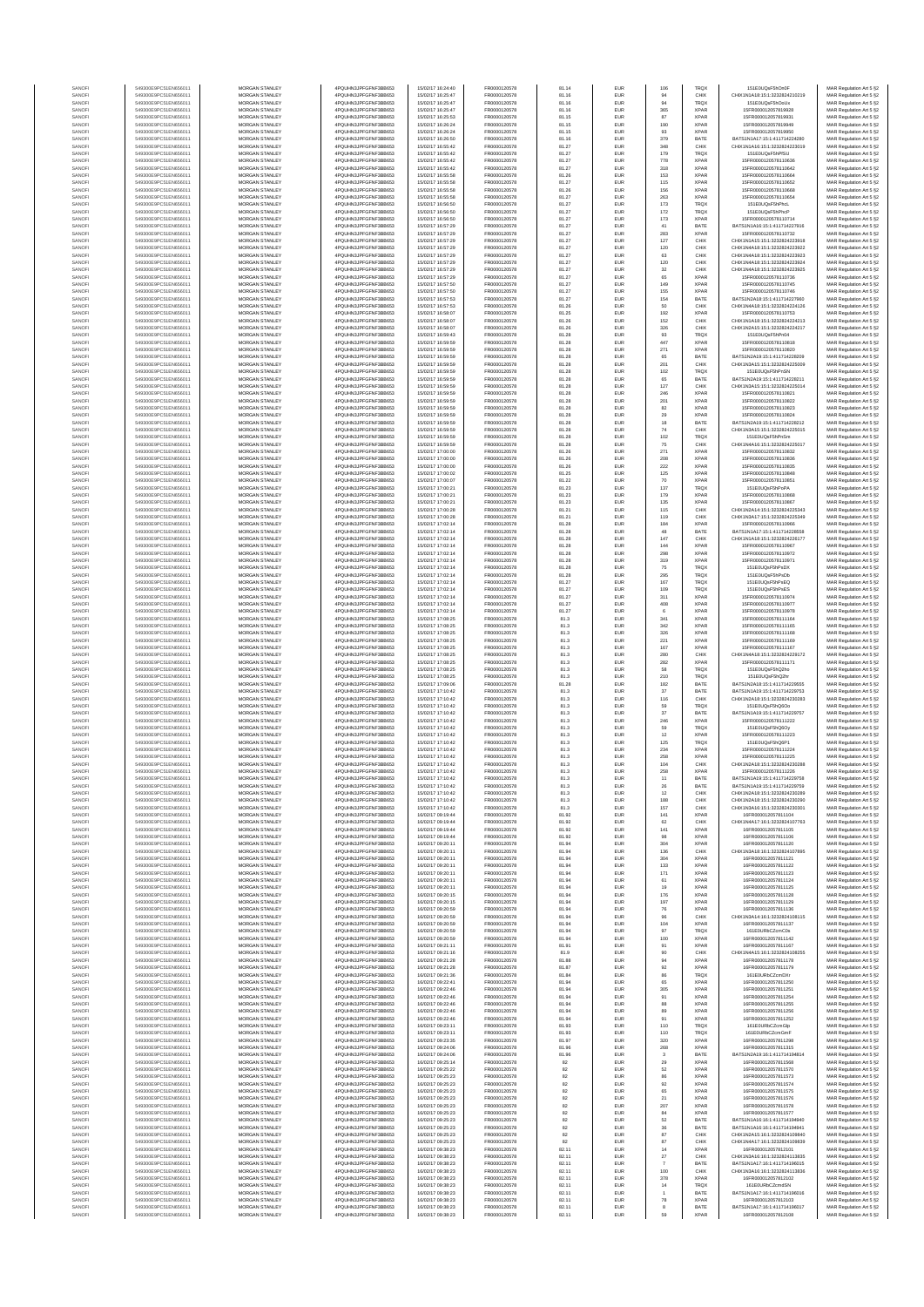| SANOF            | 549300E9PC51EN656011                         | MORGAN STANLEY                                 | 4PQUHN3JPFGFNF3BB653                          | 16/02/17 09:38:23                      | FR0000120578                 | 82.11          | EUR                      | 98                         | <b>XPAR</b>                | 16FR000012057812107                                            | MAR Regulation Art 5 §2                            |
|------------------|----------------------------------------------|------------------------------------------------|-----------------------------------------------|----------------------------------------|------------------------------|----------------|--------------------------|----------------------------|----------------------------|----------------------------------------------------------------|----------------------------------------------------|
| SANOFI           | 549300E9PC51EN656011                         | MORGAN STANLEY                                 | 4PQUHN3JPFGFNF3BB653                          | 16/02/17 09:38:23                      | FR0000120578                 | 82.11          | <b>EUR</b>               | 24                         | <b>XPAR</b>                | 16ER000012057812104                                            | MAR Regulation Art 5 §2                            |
| SANOFI<br>SANOFI | 549300E9PC51EN656011<br>549300E9PC51EN656011 | MORGAN STANLEY<br>MORGAN STANLEY               | 4PQUHN3JPFGFNF3BB653<br>4PQUHN3JPFGFNF3BB653  | 16/02/17 09:38:23<br>16/02/17 09:38:23 | FR0000120578<br>FR0000120578 | 82.11<br>82.11 | EUR<br>EUR               | 8<br>14                    | BATE<br><b>TRQX</b>        | BATS1N1A17:16:1:411714196018<br>161E0URbCZcmdST                | MAR Regulation Art 5 §2<br>MAR Regulation Art 5 §2 |
| SANOFI           | 549300E9PC51EN656011                         | MORGAN STANLEY                                 | 4PQUHN3JPFGFNF3BB653                          | 16/02/17 09:38:23                      | FR0000120578                 | 82.11          | EUR                      | 92                         | TRQ)                       | 161E0URbCZcmdSW                                                | MAR Regulation Art 5 §2                            |
| SANOFI           | 549300E9PC51EN656011                         | MORGAN STANLEY                                 | 4PQUHN3JPFGFNF3BB653                          | 16/02/17 09:38:23                      | FR0000120578                 | 82.11          | EUR                      | 8                          | BATE                       | BATS1N1A17:16:1:411714196019                                   | MAR Regulation Art 5 §2                            |
| SANOFI           | 549300E9PC51EN656011                         | MORGAN STANLEY                                 | 4PQUHN3JPFGFNF3BB653                          | 16/02/17 09:38:23                      | FR0000120578                 | 82.11          | EUR                      | $\scriptstyle\rm 7$        | BATE                       | BATS1N1A17:16:1:411714196020                                   | MAR Regulation Art 5 §2                            |
| SANOFI<br>SANOFI | 549300E9PC51EN656011<br>549300E9PC51EN656011 | MORGAN STANLEY<br><b>MORGAN STANLEY</b>        | 4PQUHN3JPFGFNF3BB653<br>4PQUHN3JPFGFNF3BB653  | 16/02/17 09:38:23<br>16/02/17 09:38:23 | FR0000120578<br>FR0000120578 | 82.11<br>82.11 | EUR<br>EUR               | 26<br>$\ddot{\phantom{1}}$ | CHIX<br>BATE               | CHIX1N3A16:16:1:3232824113837<br>BATS1N1A17:16:1:411714196021  | MAR Regulation Art 5 §2<br>MAR Regulation Art 5 §2 |
| SANOFI           | 549300E9PC51EN656011                         | <b>MORGAN STANLEY</b>                          | 4PQUHN3JPFGFNF3BB653                          | 16/02/17 09:38:23                      | FR0000120578                 | 82.11          | <b>EUR</b>               | 14                         | <b>TRQX</b>                | 161E0URbCZcmdSc                                                | MAR Regulation Art 5 §2                            |
| SANOFI           | 549300E9PC51EN656011<br>549300E9PC51EN656011 | <b>MORGAN STANLEY</b>                          | 4PQUHN3JPFGFNF3BB653                          | 16/02/17 09:38:23                      | FR0000120578                 | 82.11          | <b>EUR</b>               | $\ddot{\phantom{1}}$       | CHIX                       | CHIX1N3A16:16:1:3232824113838                                  | MAR Regulation Art 5 §2                            |
| SANOFI<br>SANOFI | 549300E9PC51EN656011                         | MORGAN STANLEY<br>MORGAN STANLEY               | 4PQUHN3JPFGFNF3BB653<br>4PQUHN3JPFGFNF3BB653  | 16/02/17 09:38:23<br>16/02/17 09:38:23 | FR0000120578<br>FR0000120578 | 82.11<br>82.11 | EUR<br>EUR               | $\overline{7}$<br>108      | BATE<br>CHIX               | BATS1N1A17:16:1:411714196022<br>CHIX1N3A16:16:1:3232824113839  | MAR Regulation Art 5 §2<br>MAR Regulation Art 5 §2 |
| SANOF            | 549300E9PC51EN656011                         | MORGAN STANLEY                                 | 4PQUHN3JPFGFNF3BB653                          | 16/02/17 09:38:23                      | FR0000120578                 | 82.11          | EUR                      | $^{\rm 8}$                 | BATE                       | BATS1N1A17:16:1:411714196023                                   | MAR Regulation Art 5 §2                            |
| SANOFI           | 549300E9PC51EN656011                         | MORGAN STANLEY                                 | 4PQUHN3JPFGFNF3BB653<br>4PQUHN3JPFGFNF3BB653  | 16/02/17 09:38:23                      | FR0000120578                 | 82.11          | EUR                      | 8                          | BATE                       | BATS1N1A17:16:1:411714196024<br>16FR000012057812110            | MAR Regulation Art 5 §2                            |
| SANOFI<br>SANOFI | 549300E9PC51EN656011<br>549300E9PC51EN656011 | MORGAN STANLEY<br>MORGAN STANLEY               | 4PQUHN3JPFGFNF3BB653                          | 16/02/17 09:38:23<br>16/02/17 09:38:23 | FR0000120578<br>FR0000120578 | 82.11<br>82.11 | EUR<br>EUR               | 39<br>20                   | XPAF<br><b>XPAF</b>        | 16FR000012057812112                                            | MAR Regulation Art 5 §2<br>MAR Regulation Art 5 §2 |
| SANOFI           | 549300E9PC51EN656011                         | <b>MORGAN STANLEY</b>                          | 4PQUHN3JPFGFNF3BB653                          | 16/02/17 09:38:23                      | FR0000120578                 | 82.11          | <b>EUR</b>               | 69                         | <b>XPAR</b>                | 16FR000012057812115                                            | MAR Regulation Art 5 §2                            |
| SANOFI           | 549300E9PC51EN656011                         | <b>MORGAN STANLEY</b>                          | 4PQUHN3JPFGFNF3BB653                          | 16/02/17 09:38:23                      | FR0000120578                 | 82.11          | <b>EUR</b>               | $17\,$                     | <b>XPAR</b>                | 16FR000012057812116                                            | MAR Regulation Art 5 §2                            |
| SANOFI<br>SANOFI | 549300E9PC51EN656011<br>549300E9PC51EN656011 | MORGAN STANLEY<br>MORGAN STANLEY               | 4PQUHN3JPFGFNF3BB653<br>4PQUHN3JPFGFNF3BB653  | 16/02/17 09:38:23<br>16/02/17 09:38:33 | FR0000120578<br>FR0000120578 | 82.11<br>82.1  | EUR<br>EUR               | $\bf 23$<br>${\bf 26}$     | TRQX<br><b>XPAR</b>        | 161E0URbCZcmdSs<br>16FR000012057812118                         | MAR Regulation Art 5 §2<br>MAR Regulation Art 5 §2 |
| SANOFI           | 549300E9PC51EN656011                         | MORGAN STANLEY                                 | 4PQUHN3JPFGFNF3BB653                          | 16/02/17 09:38:34                      | FR0000120578                 | 82.1           | EUR                      | 59                         | XPAF                       | 16FR000012057812120                                            | MAR Regulation Art 5 §2                            |
| SANOFI           | 549300E9PC51EN656011                         | MORGAN STANLEY                                 | 4PQUHN3JPFGFNF3BB653                          | 16/02/17 09:38:50                      | FR0000120578                 | 82.08          | EUR                      | 84                         | XPAF                       | 16FR000012057812139                                            | MAR Regulation Art 5 §2                            |
| SANOFI<br>SANOFI | 549300E9PC51EN656011<br>549300E9PC51EN656011 | MORGAN STANLEY<br>MORGAN STANLEY               | 4PQUHN3JPFGFNF3BB653<br>4PQUHN3JPFGFNF3BB653  | 16/02/17 09:39:02<br>16/02/17 09:39:02 | FR0000120578<br>FR0000120578 | 82.1<br>82.1   | EUR<br>EUR               | 5<br>84                    | BATE<br>BATE               | BATS1N2A19:16:1:411714196095<br>BATS1N2A19:16:1:411714196096   | MAR Regulation Art 5 §2<br>MAR Regulation Art 5 §2 |
| SANOFI           | 549300E9PC51EN656011                         | <b>MORGAN STANLEY</b>                          | 4PQUHN3JPFGFNF3BB653                          | 16/02/17 09:39:02                      | FR0000120578                 | 82.1           | <b>EUR</b>               | 90                         | CHIX                       | CHIX1N2A15:16:1:3232824114042                                  | MAR Regulation Art 5 §2                            |
| SANOFI           | 549300E9PC51EN656011                         | MORGAN STANLEY                                 | 4PQUHN3JPFGFNF3BB653                          | 16/02/17 09:39:24                      | FR0000120578                 | 82.12          | EUR                      | 175                        | <b>XPAR</b>                | 16FR000012057812188                                            | MAR Regulation Art 5 §2                            |
| SANOFI<br>SANOFI | 549300E9PC51EN656011<br>549300E9PC51EN656011 | MORGAN STANLEY<br>MORGAN STANLEY               | 4PQUHN3JPFGFNF3BB653<br>4PQUHN3JPFGFNF3BB653  | 16/02/17 09:39:46                      | FR0000120578<br>FR0000120578 | 82.14<br>82.15 | EUR<br>EUR               | 182                        | CHIX<br>TRQX               | CHIX1N4A15:16:1:3232824114256<br>161E0URbCZcmgQ4               | MAR Regulation Art 5 §2                            |
| SANOF            | 549300E9PC51EN656011                         | MORGAN STANLEY                                 | 4PQUHN3JPFGFNF3BB653                          | 16/02/17 09:40:17<br>16/02/17 09:40:17 | FR0000120578                 | 82.15          | EUR                      | 100<br>87                  | XPAF                       | 16FR000012057812219                                            | MAR Regulation Art 5 §2<br>MAR Regulation Art 5 §2 |
| SANOFI           | 549300E9PC51EN656011                         | MORGAN STANLEY                                 | 4PQUHN3JPFGFNF3BB653                          | 16/02/17 09:40:17                      | FR0000120578                 | 82.15          | EUR                      | 61                         | CHIX                       | CHIX1N2A15:16:1:3232824114406                                  | MAR Regulation Art 5 §2                            |
| SANOFI           | 549300E9PC51EN656011<br>549300E9PC51EN656011 | MORGAN STANLEY<br>MORGAN STANLEY               | 4PQUHN3JPFGFNF3BB653<br>4PQUHN3JPFGFNF3BB653  | 16/02/17 09:40:21<br>16/02/17 09:41:23 | FR0000120578<br>FR0000120578 | 82.13<br>82.15 | EUR<br>EUR               | 112<br>32                  | <b>XPAR</b><br><b>XPAR</b> | 16FR000012057812226<br>16FR000012057812253                     | MAR Regulation Art 5 §2<br>MAR Regulation Art 5 §2 |
| SANOFI<br>SANOFI | 549300E9PC51EN656011                         | <b>MORGAN STANLEY</b>                          | 4PQUHN3JPFGFNF3BB653                          | 16/02/17 09:41:24                      | FR0000120578                 | 82.15          | <b>EUR</b>               | 321                        | <b>XPAR</b>                | 16FR000012057812254                                            | MAR Regulation Art 5 §2                            |
| SANOFI           | 549300E9PC51EN656011                         | <b>MORGAN STANLEY</b>                          | 4PQUHN3JPFGFNF3BB653                          | 16/02/17 09:41:24                      | FR0000120578                 | 82.15          | <b>EUR</b>               | $71\,$                     | <b>XPAR</b>                | 16FR000012057812257                                            | MAR Regulation Art 5 §2                            |
| SANOFI<br>SANOFI | 549300E9PC51EN656011<br>549300E9PC51EN656011 | MORGAN STANLEY<br>MORGAN STANLEY               | 4PQUHN3JPFGFNF3BB653<br>4PQUHN3JPFGFNF3BB653  | 16/02/17 09:41:24<br>16/02/17 09:41:24 | FR0000120578<br>FR0000120578 | 82.15<br>82.15 | EUR<br>EUR               | 85                         | <b>XPAF</b><br><b>XPAF</b> | 16FR000012057812255<br>16FR000012057812256                     | MAR Regulation Art 5 §2                            |
| SANOFI           | 549300E9PC51EN656011                         | MORGAN STANLEY                                 | 4PQUHN3JPFGFNF3BB653                          | 16/02/17 09:41:24                      | FR0000120578                 | 82.15          | EUR                      | 86<br>14                   | XPAF                       | 16FR000012057812258                                            | MAR Regulation Art 5 §2<br>MAR Regulation Art 5 §2 |
| SANOFI           | 549300E9PC51EN656011                         | MORGAN STANLEY                                 | 4PQUHN3JPFGFNF3BB653                          | 16/02/17 09:41:42                      | FR0000120578                 | 82.12          | EUR                      | 102                        | XPAF                       | 16FR000012057812275                                            | MAR Regulation Art 5 §2                            |
| SANOFI           | 549300E9PC51EN656011<br>549300E9PC51EN656011 | MORGAN STANLEY<br>MORGAN STANLEY               | 4PQUHN3JPFGFNF3BB653<br>4PQUHN3JPFGFNF3BB653  | 16/02/17 09:41:51<br>16/02/17 09:42:00 | FR0000120578<br>FR0000120578 | 82.14<br>82.12 | EUR<br>EUR               | 90<br>103                  | <b>XPAR</b><br><b>XPAF</b> | 16FR000012057812283<br>16FR000012057812290                     | MAR Regulation Art 5 §2<br>MAR Regulation Art 5 §2 |
| SANOFI<br>SANOFI | 549300E9PC51EN656011                         | <b>MORGAN STANLEY</b>                          | 4POLIHN3JPEGENE3BB653                         | 16/02/17 09:42:11                      | FR0000120578                 | 82.12          | <b>EUR</b>               | 85                         | CHIX                       | CHIX1N4A17:16:1:3232824114858                                  | MAR Regulation Art 5 §2                            |
| SANOFI           | 549300E9PC51EN656011                         | MORGAN STANLEY                                 | 4PQUHN3JPFGFNF3BB653                          | 16/02/17 09:42:16                      | FR0000120578                 | 82.11          | <b>EUR</b>               | 93                         | <b>XPAR</b>                | 16FR000012057812310                                            | MAR Regulation Art 5 §2                            |
| SANOFI           | 549300E9PC51EN656011<br>549300E9PC51EN656011 | <b>MORGAN STANLEY</b><br>MORGAN STANLEY        | 4PQUHN3JPFGFNF3BB653<br>4PQUHN3JPFGFNF3BB653  | 16/02/17 09:42:34<br>16/02/17 09:42:34 | FR0000120578<br>FR0000120578 | 82.08<br>82.08 | <b>EUR</b><br>EUR        | 89<br>86                   | <b>XPAR</b><br><b>XPAR</b> | 16FR000012057812325<br>16FR000012057812342                     | MAR Regulation Art 5 §2                            |
| SANOFI<br>SANOFI | 549300E9PC51EN656011                         | MORGAN STANLEY                                 | 4PQUHN3JPFGFNF3BB653                          | 16/02/17 09:43:00                      | FR0000120578                 | 82.11          | EUR                      | 187                        | <b>XPAR</b>                | 16FR000012057812371                                            | MAR Regulation Art 5 §2<br>MAR Regulation Art 5 §2 |
| SANOFI           | 549300E9PC51EN656011                         | MORGAN STANLEY                                 | 4PQUHN3JPFGFNF3BB653                          | 16/02/17 09:43:10                      | FR0000120578                 | 82.09          | EUR                      | $11$                       | CHIX                       | CHIX1N1A15:16:1:3232824115102                                  | MAR Regulation Art 5 §2                            |
| SANOFI           | 549300E9PC51EN656011                         | MORGAN STANLEY                                 | 4PQUHN3JPFGFNF3BB653                          | 16/02/17 09:43:12                      | FR0000120578                 | 82.09          | EUR                      | 94                         | CHIX                       | CHIX1N1A15:16:1:3232824115107                                  | MAR Regulation Art 5 §2                            |
| SANOFI<br>SANOFI | 549300E9PC51EN656011<br>549300E9PC51EN656011 | MORGAN STANLEY<br>MORGAN STANLEY               | 4PQUHN3JPFGFNF3BB653<br>4PQUHN3JPFGFNF3BB653  | 16/02/17 09:43:41<br>16/02/17 09:43:41 | FR0000120578<br>FR0000120578 | 82.09<br>82.09 | EUR<br>EUR               | 10<br>90                   | BATE<br>BATE               | BATS1N2A16:16:1:411714196468<br>BATS1N2A16:16:1:411714196469   | MAR Regulation Art 5 §2<br>MAR Regulation Art 5 §2 |
| SANOFI           | 549300E9PC51EN656011                         | <b>MORGAN STANLEY</b>                          | 4PQUHN3JPFGFNF3BB653                          | 16/02/17 09:43:41                      | FR0000120578                 | 82.09          | EUR                      | $92\,$                     | CHIX                       | CHIX1N1A14-16-1-3232824115288                                  | MAR Regulation Art 5 §2                            |
| SANOFI           | 549300E9PC51EN656011                         | MORGAN STANLEY                                 | 4PQUHN3JPFGFNF3BB653                          | 16/02/17 09:43:41                      | FR0000120578                 | 82.09          | <b>EUR</b>               | 96                         | <b>XPAR</b>                | 16FR000012057812454                                            | MAR Regulation Art 5 §2                            |
| SANOFI<br>SANOFI | 549300E9PC51EN656011<br>549300E9PC51EN656011 | MORGAN STANLEY<br>MORGAN STANLEY               | 4PQUHN3JPFGFNF3BB653<br>4PQUHN3JPFGFNF3BB653  | 16/02/17 09:44:35<br>16/02/17 09:44:44 | FR0000120578<br>FR0000120578 | 82.07<br>82.07 | EUR<br>EUR               | 40<br>249                  | <b>XPAR</b><br>XPAR        | 16FR000012057812468<br>16FR000012057812469                     | MAR Regulation Art 5 §2<br>MAR Regulation Art 5 §2 |
| SANOF            | 549300E9PC51EN656011                         | MORGAN STANLEY                                 | 4PQUHN3JPFGFNF3BB653                          | 16/02/17 09:44:44                      | FR0000120578                 | 82.07          | EUR                      | 102                        | XPAF                       | 16FR000012057812471                                            | MAR Regulation Art 5 §2                            |
| SANOFI           | 549300E9PC51EN656011                         | MORGAN STANLEY                                 | 4PQUHN3JPFGFNF3BB653                          | 16/02/17 09:44:44                      | FR0000120578                 | 82.07          | EUR                      | 237                        | XPAF                       | 16FR000012057812472                                            | MAR Regulation Art 5 §2                            |
| SANOFI<br>SANOFI | 549300E9PC51EN656011<br>549300E9PC51EN656011 | MORGAN STANLEY<br>MORGAN STANLEY               | 4PQUHN3JPFGFNF3BB653<br>4PQUHN3JPFGFNF3BB653  | 16/02/17 09:44:46<br>16/02/17 09:44:46 | FR0000120578<br>FR0000120578 | 82.06<br>82.06 | EUR<br>EUR               | 60<br>36                   | CHIX<br>CHIX               | CHIX1N3A18:16:1:3232824115587<br>CHIX1N3A18:16:1:3232824115588 | MAR Regulation Art 5 §2<br>MAR Regulation Art 5 §2 |
| SANOFI           | 549300E9PC51EN656011                         | <b>MORGAN STANLEY</b>                          | 4POLIHN3JPEGENE3BB653                         | 16/02/17 09:45:08                      | FR0000120578                 | 82.05          | <b>EUR</b>               | 202                        | <b>XPAR</b>                | 16FR000012057812494                                            | MAR Regulation Art 5 §2                            |
| SANOFI           | 549300E9PC51EN656011                         | <b>MORGAN STANLEY</b>                          | 4PQUHN3JPFGFNF3BB653                          | 16/02/17 09:46:13                      | FR0000120578                 | 82.04          | <b>EUR</b>               | 86                         | <b>XPAR</b>                | 16FR000012057812509                                            | MAR Regulation Art 5 §2                            |
| SANOFI<br>SANOFI | 549300E9PC51EN656011<br>549300E9PC51EN656011 | MORGAN STANLEY<br>MORGAN STANLEY               | 4POLIHN3JPEGENE3BB653<br>4PQUHN3JPFGFNF3BB653 | 16/02/17 09:46:13<br>16/02/17 09:46:13 | FR0000120578<br>FR0000120578 | 82.04<br>82.04 | EUR<br>EUR               | 90<br>86                   | <b>XPAR</b><br>XPAF        | 16FR000012057812510<br>16FR000012057812511                     | MAR Regulation Art 5 §2<br>MAR Regulation Art 5 §2 |
| SANOFI           | 549300E9PC51EN656011                         | MORGAN STANLEY                                 | 4PQUHN3JPFGFNF3BB653                          | 16/02/17 09:46:13                      | FR0000120578                 | 82.04          | EUR                      | 95                         | CHIX                       | CHIX1N1A17:16:1:323282411592                                   | MAR Regulation Art 5 §2                            |
| SANOFI           | 549300E9PC51EN656011                         | MORGAN STANLEY                                 | 4PQUHN3JPFGFNF3BB653                          | 16/02/17 09:46:13                      | FR0000120578                 | 82.04          | EUR                      | 89                         | CHIX                       | CHIX1N2A17:16:1:3232824115930                                  | MAR Regulation Art 5 §2                            |
| SANOFI<br>SANOFI | 549300E9PC51EN656011<br>549300E9PC51EN656011 | MORGAN STANLEY<br>MORGAN STANLEY               | 4PQUHN3JPFGFNF3BB653<br>4PQUHN3JPFGFNF3BB653  | 16/02/17 09:46:13<br>16/02/17 09:46:13 | FR0000120578<br>FR0000120578 | 82.04<br>82.04 | EUR<br>EUR               | 94<br>89                   | TRQX<br>CHIX               | 161E0URbCZcmoOg<br>CHIX1N3A17:16:1:3232824115933               | MAR Regulation Art 5 §2<br>MAR Regulation Art 5 §2 |
| SANOFI           | 549300E9PC51EN656011                         | <b>MORGAN STANLEY</b>                          | 4PQUHN3JPFGFNF3BB653                          | 16/02/17 09:46:34                      | FR0000120578                 | 82.02          | <b>EUR</b>               |                            | <b>TRQX</b>                | 161E0URbCZcmozQ                                                | MAR Regulation Art 5 §2                            |
| SANOFI           | 549300E9PC51EN656011                         | <b>MORGAN STANLEY</b>                          | 4PQUHN3JPFGFNF3BB653                          | 16/02/17 09:46:34                      | FR0000120578                 | 82.02          | EUR                      | 90<br>90                   | <b>XPAR</b>                | 16FR000012057812525                                            | MAR Regulation Art 5 §2                            |
| SANOFI<br>SANOFI | 549300E9PC51EN656011<br>549300E9PC51EN656011 | MORGAN STANLEY<br>MORGAN STANLEY               | 4PQUHN3JPFGFNF3BB653<br>4PQUHN3JPFGFNF3BB653  | 16/02/17 09:46:34<br>16/02/17 09:46:45 | FR0000120578<br>FR0000120578 | 82.02<br>81.96 | EUR<br>EUR               | 87<br>$96\,$               | <b>XPAR</b><br><b>XPAR</b> | 16FR000012057812526<br>16FR000012057812537                     | MAR Regulation Art 5 §2<br>MAR Regulation Art 5 §2 |
| SANOF            | 549300E9PC51EN656011                         | MORGAN STANLEY                                 | 4PQUHN3JPFGFNF3BB653                          | 16/02/17 09:47:31                      | FR0000120578                 | 82.01          | EUR                      | 92                         | XPAF                       | 16FR000012057812558                                            | MAR Regulation Art 5 §2                            |
| SANOFI           | 549300E9PC51EN656011                         | MORGAN STANLEY                                 | 4PQUHN3JPFGFNF3BB653                          | 16/02/17 09:47:31                      | FR0000120578                 | 82.01          | EUR                      | 365                        | XPAF                       | 16FR00001205781255                                             | MAR Regulation Art 5 §2                            |
| SANOFI<br>SANOFI | 549300E9PC51EN656011<br>549300E9PC51EN656011 | MORGAN STANLEY<br>MORGAN STANLEY               | 4PQUHN3JPFGFNF3BB653<br>4PQUHN3JPFGFNF3BB653  | 16/02/17 09:47:34<br>16/02/17 09:47:52 | FR0000120578<br>FR0000120578 | 81.99<br>81.97 | EUR<br>EUR               | 86<br>191                  | CHIX<br><b>XPAR</b>        | CHIX1N3A17:16:1:3232824116452<br>16FR000012057812584           | MAR Regulation Art 5 §2<br>MAR Regulation Art 5 §2 |
| SANOFI           | 549300E9PC51EN656011                         | <b>MORGAN STANLEY</b>                          | 4PQUHN3JPFGFNF3BB653                          | 16/02/17 09:48:02                      | FR0000120578                 | 81.96          | <b>EUR</b>               | 88                         | <b>XPAR</b>                | 16FR000012057812589                                            | MAR Regulation Art 5 §2                            |
| SANOFI           | 549300E9PC51EN656011                         | <b>MORGAN STANLEY</b>                          | 4PQUHN3JPFGFNF3BB653                          | 16/02/17 09:48:19                      | FR0000120578                 | 81.97          | <b>EUR</b>               | 101                        | <b>XPAR</b>                | 16FR000012057812598                                            | MAR Regulation Art 5 §2                            |
| SANOFI<br>SANOFI | 549300E9PC51EN656011<br>549300E9PC51EN656011 | <b>MORGAN STANLEY</b><br>MORGAN STANLEY        | 4PQUHN3JPFGFNF3BB653<br>4PQUHN3JPFGFNF3BB653  | 16/02/17 09:48:34<br>16/02/17 09:48:34 | FR0000120578<br>FR0000120578 | 81.97<br>81.97 | EUR<br>EUR               | 94<br>87                   | <b>XPAR</b><br><b>XPAR</b> | 16FR000012057812604<br>16FR000012057812605                     | MAR Regulation Art 5 §2<br>MAR Regulation Art 5 §2 |
| SANOFI           | 549300E9PC51EN656011                         | MORGAN STANLEY                                 | 4PQUHN3JPFGFNF3BB653                          | 16/02/17 09:50:23                      | FR0000120578                 | 82             | EUR                      | 64                         | TRQX                       | 161E0URbCZcmvwg                                                | MAR Regulation Art 5 §2                            |
| SANOF            | 549300E9PC51EN656011                         | MORGAN STANLEY                                 | 4PQUHN3JPFGFNF3BB653                          | 16/02/17 09:50:23                      | FR0000120578                 | 82             | EUR                      | 118                        | CHIX                       | CHIX1N3A18:16:1:323282411754                                   | MAR Regulation Art 5 §2                            |
| SANOFI<br>SANOFI | 549300E9PC51EN656011<br>549300E9PC51EN656011 | MORGAN STANLEY<br>MORGAN STANLEY               | 4PQUHN3JPFGFNF3BB653<br>4PQUHN3JPFGFNF3BB653  | 16/02/17 09:50:23<br>16/02/17 09:50:23 | FR0000120578<br>FR0000120578 | 82<br>82       | EUR<br>EUR               | $\overline{7}$<br>118      | CHIX<br>CHIX               | CHIX1N3A18:16:1:3232824117542<br>CHIX1N3A18:16:1:3232824117544 | MAR Regulation Art 5 §2<br>MAR Regulation Art 5 §2 |
| SANOFI           | 549300E9PC51EN656011                         | MORGAN STANLEY                                 | 4PQUHN3JPFGFNF3BB653                          | 16/02/17 09:50:23                      | FR0000120578                 | 82             | EUR                      | 43                         | CHIX                       | CHIX1N3A18:16:1:3232824117545                                  | MAR Regulation Art 5 §2                            |
| SANOFI           | 549300E9PC51EN656011                         | <b>MORGAN STANLEY</b>                          | 4POLIHN3JPEGENE3BB653                         | 16/02/17 09:50:22                      | FR0000120578                 | 82             | <b>EUR</b>               | 41                         | BATE                       | BATS1N2A17:16:1:411714197015                                   | MAR Regulation Art 5 §2                            |
| SANOFI<br>SANOFI | 549300E9PC51EN656011<br>549300E9PC51EN656011 | <b>MORGAN STANLEY</b><br>MORGAN STANLEY        | 4PQUHN3JPFGFNF3BB653<br>4PQUHN3JPFGFNF3BB653  | 16/02/17 09:50:23<br>16/02/17 09:50:23 | FR0000120578<br>FR0000120578 | 82<br>82       | <b>EUR</b><br>EUR        | 280<br>162                 | <b>XPAR</b><br><b>XPAR</b> | 16FR000012057812655<br>16FR000012057812657                     | MAR Regulation Art 5 §2<br>MAR Regulation Art 5 §2 |
| SANOFI           | 549300E9PC51EN656011                         | MORGAN STANLEY                                 | 4PQUHN3JPFGFNF3BB653                          | 16/02/17 09:50:23                      | FR0000120578                 | 82             | EUR                      | 118                        | <b>XPAR</b>                | 16FR000012057812658                                            | MAR Regulation Art 5 §2                            |
| SANOFI           | 549300E9PC51EN656011                         | MORGAN STANLEY                                 | 4PQUHN3JPFGFNF3BB653                          | 16/02/17 09:50:23                      | FR0000120578                 | 82             | EUR                      | 44                         | XPAF                       | 16FR000012057812660                                            | MAR Regulation Art 5 §2                            |
| SANOFI<br>SANOFI | 549300E9PC51EN656011<br>549300E9PC51EN656011 | MORGAN STANLEY<br>MORGAN STANLEY               | 4PQUHN3JPFGFNF3BB653<br>4PQUHN3JPFGFNF3BB653  | 16/02/17 09:50:23<br>16/02/17 09:50:23 | FR0000120578<br>FR0000120578 | 82<br>82       | EUR<br>EUR               | 35<br>41                   | XPAF<br>BATE               | 16FR00001205781266<br>BATS1N2A17:16:1:411714197016             | MAR Regulation Art 5 §2<br>MAR Regulation Art 5 §2 |
| SANOFI           | 549300E9PC51EN656011                         | MORGAN STANLEY                                 | 4PQUHN3JPFGFNF3BB653                          | 16/02/17 09:50:23                      | FR0000120578                 | 82             | EUR                      | 64                         | TRQX                       | 161E0URbCZcmvwy                                                | MAR Regulation Art 5 §2                            |
| SANOFI           | 549300E9PC51EN656011                         | <b>MORGAN STANLEY</b>                          | 4PQUHN3JPFGFNF3BB653                          | 16/02/17 09:50:23                      | FR0000120578                 | 82             | <b>EUR</b>               | 19                         | <b>TRQX</b>                | 161E0URbCZcmvx1                                                | MAR Regulation Art 5 §2                            |
| SANOFI<br>SANOFI | 549300E9PC51EN656011<br>549300E9PC51EN656011 | <b>MORGAN STANLEY</b><br>MORGAN STANLEY        | 4PQUHN3JPFGFNF3BB653<br>4PQUHN3JPFGFNF3BB653  | 16/02/17 09:50:23<br>16/02/17 09:50:50 | FR0000120578<br>FR0000120578 | 82<br>81.99    | <b>EUR</b><br>EUR        | 12<br>100                  | <b>XPAR</b><br><b>XPAR</b> | 16FR000012057812665<br>16FR000012057812674                     | MAR Regulation Art 5 §2<br>MAR Regulation Art 5 §2 |
| SANOFI           | 549300E9PC51EN656011                         | MORGAN STANLEY                                 | 4PQUHN3JPFGFNF3BB653                          | 16/02/17 09:50:50                      | FR0000120578                 | 81.99          | EUR                      | 96                         | <b>XPAR</b>                | 16FR000012057812675                                            | MAR Regulation Art 5 §2                            |
|                  |                                              |                                                | 4PQUHN3JPFGFNF3BB653                          |                                        | FR0000120578                 |                |                          |                            |                            |                                                                | रे Regulation Art 5 \$2                            |
| SANOF<br>SANOFI  | 549300E9PC51EN656011<br>549300E9PC51EN656011 | MORGAN STANLEY<br>MORGAN STANLEY               | 4PQUHN3JPFGFNF3BB653                          | 16/02/17 09:52:01<br>16/02/17 09:52:01 | FR0000120578                 | 82.06<br>82.06 | EUR<br>EUR               | 94<br>160                  | TRQX<br>CHIX               | 161E0URbCZcmyAO<br>CHIX1N1A15:16:1:3232824117929               | MAR Regulation Art 5 §2<br>MAR Regulation Art 5 §2 |
| SANOFI           | 549300E9PC51EN656011                         | MORGAN STANLEY                                 | 4PQUHN3JPFGFNF3BB653                          | 16/02/17 09:52:01                      | FR0000120578                 | 82.06          | <b>EUR</b>               | 410                        | <b>XPAR</b>                | 16FR000012057812738                                            | MAR Regulation Art 5 §2                            |
| SANOFI<br>SANOFI | 549300E9PC51EN656011<br>549300E9PC51EN656011 | <b>MORGAN STANLEY</b><br><b>MORGAN STANLEY</b> | 4PQUHN3JPFGFNF3BB653<br>4PQUHN3JPFGFNF3BB653  | 16/02/17 09:52:01<br>16/02/17 09:52:43 | FR0000120578<br>FR0000120578 | 82.06<br>82.07 | <b>EUR</b><br><b>EUR</b> | 13                         | BATE<br>CHIX               | BATS1N2A15:16:1:411714197102<br>CHIX1N2A14:16:1:3232824118099  | MAR Regulation Art 5 §2                            |
| SANOFI           | 549300E9PC51EN656011                         | MORGAN STANLEY                                 | 4PQUHN3JPFGFNF3BB653                          | 16/02/17 09:52:43                      | FR0000120578                 | 82.07          | EUR                      | 91<br>86                   | CHIX                       | CHIX1N3A18:16:1:3232824118100                                  | MAR Regulation Art 5 §2<br>MAR Regulation Art 5 §2 |
| SANOFI           | 549300E9PC51EN656011                         | MORGAN STANLEY                                 | 4PQUHN3JPFGFNF3BB653                          | 16/02/17 09:52:43                      | FR0000120578                 | 82.07          | EUR                      | 274                        | <b>XPAR</b>                | 16FR000012057812751                                            | MAR Regulation Art 5 §2                            |
| SANOFI<br>SANOFI | 549300E9PC51EN656011<br>549300E9PC51EN656011 | MORGAN STANLEY<br>MORGAN STANLEY               | 4PQUHN3JPFGFNF3BB653<br>4PQUHN3JPFGFNF3BB653  | 16/02/17 09:52:43<br>16/02/17 09:54:04 | FR0000120578<br>FR0000120578 | 82.07<br>82.11 | EUR<br>EUR               | 83<br>120                  | <b>XPAR</b><br><b>XPAR</b> | 16FR000012057812753<br>16FR000012057812805                     | MAR Regulation Art 5 §2                            |
| SANOFI           | 549300E9PC51EN656011                         | MORGAN STANLEY                                 | 4PQUHN3JPFGFNF3BB653                          | 16/02/17 09:54:04                      | FR0000120578                 | 82.11          | EUR                      | 120                        | <b>XPAR</b>                | 16FR000012057812807                                            | MAR Regulation Art 5 §2<br>MAR Regulation Art 5 §2 |
| SANOFI           | 549300E9PC51EN656011                         | MORGAN STANLEY                                 | 4PQUHN3JPFGFNF3BB653                          | 16/02/17 09:54:04                      | FR0000120578                 | 82.11          | EUR                      | $72\,$                     | <b>XPAR</b>                | 16FR000012057812808                                            | MAR Regulation Art 5 §2                            |
| SANOFI<br>SANOFI | 549300E9PC51EN656011<br>549300E9PC51EN656011 | <b>MORGAN STANLEY</b><br><b>MORGAN STANLEY</b> | 4PQUHN3JPFGFNF3BB653<br>4PQUHN3JPFGFNF3BB653  | 16/02/17 09:54:04<br>16/02/17 09:54:04 | FR0000120578<br>FR0000120578 | 82.11<br>82.11 | <b>EUR</b><br><b>EUR</b> | 47<br>53                   | <b>XPAR</b><br>CHIX        | 16FR000012057812809<br>CHIX1N1A18:16:1:3232824118699           | MAR Regulation Art 5 §2<br>MAR Regulation Art 5 §2 |
| SANOFI           | 549300E9PC51EN656011                         | <b>MORGAN STANLEY</b>                          | 4PQUHN3JPFGFNF3BB653                          | 16/02/17 09:54:04                      | FR0000120578                 | 82.11          | <b>EUR</b>               | 53                         | CHIX                       | CHIX1N1A18:16:1:3232824118701                                  | MAR Regulation Art 5 §2                            |
| SANOFI           | 549300E9PC51EN656011                         | MORGAN STANLEY                                 | 4PQUHN3JPFGFNF3BB653                          | 16/02/17 09:54:04                      | FR0000120578                 | 82.11          | EUR                      | 158                        | CHIX                       | CHIX1N1A18:16:1:3232824118702                                  | MAR Regulation Art 5 §2                            |
| SANOFI<br>SANOFI | 549300E9PC51EN656011<br>549300E9PC51EN656011 | MORGAN STANLEY<br>MORGAN STANLEY               | 4PQUHN3JPFGFNF3BB653<br>4PQUHN3JPFGFNF3BB653  | 16/02/17 09:54:04<br>16/02/17 09:54:04 | FR0000120578<br>FR0000120578 | 82.11<br>82.11 | EUR<br>EUR               | $\bf 73$<br>47             | <b>XPAR</b><br><b>XPAR</b> | 16FR000012057812810<br>16FR000012057812811                     | MAR Regulation Art 5 §2<br>MAR Regulation Art 5 §2 |
| SANOFI           | 549300E9PC51EN656011                         | MORGAN STANLEY                                 | 4PQUHN3JPFGFNF3BB653                          | 16/02/17 09:54:04                      | FR0000120578                 | 82.11          | EUR                      | 73                         | <b>XPAR</b>                | 16FR000012057812812                                            | MAR Regulation Art 5 §2                            |
| SANOFI<br>SANOFI | 549300E9PC51EN656011<br>549300E9PC51EN656011 | MORGAN STANLEY<br>MORGAN STANLEY               | 4PQUHN3JPFGFNF3BB653<br>4PQUHN3JPFGFNF3BB653  | 16/02/17 09:54:04<br>16/02/17 09:55:13 | FR0000120578<br>FR0000120578 | 82.11<br>82.14 | EUR<br><b>EUR</b>        | 38<br>159                  | <b>XPAR</b><br>CHIX        | 16FR000012057812813<br>CHIX1N1A17:16:1:3232824118972           | MAR Regulation Art 5 §2<br>MAR Regulation Art 5 §2 |
| SANOFI           | 549300E9PC51EN656011                         | MORGAN STANLEY                                 | 4PQUHN3JPFGFNF3BB653                          | 16/02/17 09:55:13                      | FR0000120578                 | 82.14          | <b>EUR</b>               | 88                         | BATE                       | BATS1N1A18:16:1:411714197334                                   | MAR Regulation Art 5 §2                            |
| SANOFI           | 549300E9PC51EN656011                         | MORGAN STANLEY                                 | 4POLIHN3JPEGENE3BB653                         | 16/02/17 09:55:13                      | FR0000120578                 | 82.14          | <b>EUR</b>               | 92                         | <b>XPAR</b>                | 16ER000012057812831                                            | MAR Regulation Art 5 §2                            |
| SANOFI<br>SANOFI | 549300E9PC51EN656011<br>549300E9PC51EN656011 | MORGAN STANLEY<br>MORGAN STANLEY               | 4PQUHN3JPFGFNF3BB653<br>4PQUHN3JPFGFNF3BB653  | 16/02/17 09:55:13<br>16/02/17 09:55:13 | FR0000120578<br>FR0000120578 | 82.14<br>82.14 | EUR<br><b>EUR</b>        | 85<br>351                  | <b>XPAR</b><br>CHIX        | 16FR000012057812832<br>CHIX1N2A14:16:1:3232824118973           | MAR Regulation Art 5 §2<br>MAR Regulation Art 5 §2 |
| SANOF            | 549300E9PC51EN656011                         | MORGAN STANLEY                                 | 4PQUHN3JPFGFNF3BB653                          | 16/02/17 09:55:13                      | FR0000120578                 | 82.14          | EUR                      | 6                          | CHIX                       | CHIX1N2A14:16:1:3232824118974                                  | MAR Regulation Art 5 §2                            |
| SANOFI           | 549300E9PC51EN656011                         | MORGAN STANLEY                                 | 4PQUHN3JPFGFNF3BB653                          | 16/02/17 09:56:13                      | FR0000120578                 | 82.17          | EUR                      | 42                         | CHIX                       | CHIX1N2A18:16:1:3232824119183                                  | MAR Regulation Art 5 §2                            |
| SANOFI<br>SANOFI | 549300E9PC51EN656011<br>549300E9PC51EN656011 | MORGAN STANLEY<br>MORGAN STANLEY               | 4PQUHN3JPFGFNF3BB653<br>4PQUHN3JPFGFNF3BB653  | 16/02/17 09:56:13<br>16/02/17 09:56:13 | FR0000120578<br>FR0000120578 | 82.17<br>82.17 | EUR<br><b>EUR</b>        | $42\,$<br>21               | CHIX<br><b>TRQX</b>        | CHIX1N2A18:16:1:3232824119185<br>161E0URbCZcn2zr               | MAR Regulation Art 5 §2<br>MAR Regulation Art 5 §2 |
| SANOFI           | 549300E9PC51EN656011                         | <b>MORGAN STANLEY</b>                          | 4PQUHN3JPFGFNF3BB653                          | 16/02/17 09:56:13                      | FR0000120578                 | 82.17          | <b>EUR</b>               | 59                         | CHIX                       | CHIX1N2A18:16:1:3232824119186                                  | MAR Regulation Art 5 §2                            |
| SANOFI           | 549300E9PC51EN656011                         | <b>MORGAN STANLEY</b>                          | 4PQUHN3JPFGFNF3BB653                          | 16/02/17 09:56:13                      | FR0000120578                 | 82.17          | <b>EUR</b>               | 95                         | <b>XPAR</b>                | 16FR000012057812847                                            | MAR Regulation Art 5 §2                            |
| SANOFI<br>SANOFI | 549300E9PC51EN656011<br>549300E9PC51EN656011 | MORGAN STANLEY<br>MORGAN STANLEY               | 4PQUHN3JPFGFNF3BB653<br>4PQUHN3JPFGFNF3BB653  | 16/02/17 09:56:13<br>16/02/17 09:56:13 | FR0000120578<br>FR0000120578 | 82.17<br>82.17 | <b>EUR</b><br><b>EUR</b> | 100<br>$21\,$              | <b>XPAR</b><br><b>TRQX</b> | 16FR000012057812848<br>161E0URbCZcn2zu                         | MAR Regulation Art 5 §2<br>MAR Regulation Art 5 §2 |
| SANOFI           | 549300E9PC51EN656011                         | MORGAN STANLEY                                 | 4PQUHN3JPFGFNF3BB653                          | 16/02/17 09:56:13                      | FR0000120578                 | 82.17          | EUR                      | 31                         | TRQX                       | 161E0URbCZcn2zx                                                | MAR Regulation Art 5 §2                            |
| SANOFI           | 549300E9PC51EN656011                         | MORGAN STANLEY                                 | 4PQUHN3JPFGFNF3BB653                          | 16/02/17 09:56:13                      | FR0000120578                 | 82.17          | EUR                      | $44\,$                     | <b>XPAR</b>                | 16FR000012057812851                                            | MAR Regulation Art 5 §2                            |
| SANOFI<br>SANOFI | 549300E9PC51EN656011<br>549300E9PC51EN656011 | MORGAN STANLEY<br>MORGAN STANLEY               | 4PQUHN3JPFGFNF3BB653<br>4PQUHN3JPFGFNF3BB653  | 16/02/17 09:56:13<br>16/02/17 09:56:13 | FR0000120578<br>FR0000120578 | 82.17<br>82.17 | EUR<br>EUR               | 51<br>$44\,$               | <b>XPAR</b><br><b>XPAR</b> | 16FR000012057812852<br>16FR000012057812854                     | MAR Regulation Art 5 §2<br>MAR Regulation Art 5 §2 |
| SANOFI           | 549300E9PC51EN656011                         | <b>MORGAN STANLEY</b>                          | 4PQUHN3JPFGFNF3BB653                          | 16/02/17 09:56:13                      | FR0000120578                 | 82.17          | <b>EUR</b>               | 85                         | <b>XPAR</b>                | 16FR000012057812855                                            | MAR Regulation Art 5 §2                            |
| SANOFI           | 549300E9PC51EN656011                         | <b>MORGAN STANLEY</b>                          | 4PQUHN3JPFGFNF3BB653                          | 16/02/17 09:56:22                      | FR0000120578                 | 82.07          | <b>EUR</b>               | 89                         | <b>XPAR</b>                | 16FR000012057812885                                            | MAR Regulation Art 5 §2                            |
| SANOFI<br>SANOFI | 549300E9PC51EN656011<br>549300E9PC51EN656011 | MORGAN STANLEY<br>MORGAN STANLEY               | 4PQUHN3JPFGFNF3BB653<br>4PQUHN3JPFGFNF3BB653  | 16/02/17 09:56:42<br>16/02/17 09:56:42 | FR0000120578<br>FR0000120578 | 82.06<br>82.06 | <b>EUR</b><br>EUR        | 89<br>87                   | TRQX<br><b>XPAR</b>        | 161E0URbCZcn4RL<br>16FR000012057812905                         | MAR Regulation Art 5 §2<br>MAR Regulation Art 5 §2 |
| SANOFI           | 549300E9PC51EN656011                         | MORGAN STANLEY                                 | 4PQUHN3JPFGFNF3BB653                          | 16/02/17 09:57:16                      | FR0000120578                 | 82.05          | EUR                      |                            | BATE                       | BATS1N1A19:16:1:411714197493                                   | MAR Regulation Art 5 §2                            |
| SANOFI           | 549300E9PC51EN656011                         | MORGAN STANLEY                                 | 4PQUHN3JPFGFNF3BB653<br>4PQUHN3JPFGFNF3BB653  | 16/02/17 09:57:16                      | FR0000120578                 | 82.05          | EUR                      | 31                         | BATE                       | BATS1N1A19:16:1:411714197494                                   | MAR Regulation Art 5 §2                            |
| SANOFI<br>SANOFI | 549300E9PC51EN656011<br>549300E9PC51EN656011 | MORGAN STANLEY<br>MORGAN STANLEY               | 4PQUHN3JPFGFNF3BB653                          | 16/02/17 09:57:26<br>16/02/17 09:57:50 | FR0000120578<br>FR0000120578 | 82.05<br>82.05 | <b>EUR</b><br>EUR        | 403<br>93                  | <b>XPAR</b><br><b>XPAR</b> | 16FR000012057812929<br>16FR000012057812936                     | MAR Regulation Art 5 §2<br>MAR Regulation Art 5 §2 |
| SANOFI           | 549300E9PC51EN656011                         | <b>MORGAN STANLEY</b>                          | 4PQUHN3JPFGFNF3BB653                          | 16/02/17 09:57:50                      | FR0000120578                 | 82.05          | <b>EUR</b>               | 92                         | <b>XPAR</b>                | 16FR000012057812939                                            | MAR Regulation Art 5 §2                            |
| SANOFI<br>SANOFI | 549300E9PC51EN656011<br>549300E9PC51EN656011 | <b>MORGAN STANLEY</b><br><b>MORGAN STANLEY</b> | 4PQUHN3JPFGFNF3BB653<br>4PQUHN3JPFGFNF3BB653  | 16/02/17 09:57:50<br>16/02/17 09:57:50 | FR0000120578<br>FR0000120578 | 82.05<br>82.05 | <b>EUR</b><br><b>EUR</b> | 99<br>91                   | CHIX<br>CHIX               | CHIX1N3A17:16:1:3232824119744<br>CHIX1N4A17:16:1:3232824119747 | MAR Regulation Art 5 §2                            |
| SANOFI           | 549300E9PC51EN656011                         | MORGAN STANLEY                                 | 4PQUHN3JPFGFNF3BB653                          | 16/02/17 09:58:37                      | FR0000120578                 | 82.09          | <b>EUR</b>               | 138                        | CHIX                       | CHIX1N3A17:16:1:3232824119952                                  | MAR Regulation Art 5 §2<br>MAR Regulation Art 5 §2 |
| SANOFI           | 549300E9PC51EN656011                         | MORGAN STANLEY                                 | 4PQUHN3JPFGFNF3BB653                          | 16/02/17 09:58:37                      | FR0000120578                 | 82.09          | <b>EUR</b>               | 324                        | <b>XPAR</b>                | 16FR000012057812972                                            | MAR Regulation Art 5 §2                            |
| SANOFI<br>SANOFI | 549300E9PC51EN656011<br>549300E9PC51EN656011 | MORGAN STANLEY<br>MORGAN STANLEY               | 4PQUHN3JPFGFNF3BB653<br>4PQUHN3JPFGFNF3BB653  | 16/02/17 09:58:37<br>16/02/17 09:58:49 | FR0000120578<br>FR0000120578 | 82.09<br>82    | EUR<br>EUR               | 81<br>86                   | TRQX<br><b>XPAR</b>        | 161E0URbCZcn7Od<br>16FR000012057813001                         | MAR Regulation Art 5 §2<br>MAR Regulation Art 5 §2 |
| SANOFI           | 549300E9PC51EN656011                         | MORGAN STANLEY                                 | 4PQUHN3JPFGFNF3BB653                          | 16/02/17 09:59:29                      | FR0000120578                 | 82.06          | EUR                      | 10                         | BATE                       | BATS1N2A15:16:1:411714197627                                   | MAR Regulation Art 5 §2                            |
| SANOFI           | 549300E9PC51EN656011                         | MORGAN STANLEY                                 | 4PQUHN3JPFGFNF3BB653                          | 16/02/17 09:59:29                      | FR0000120578                 | 82.06          | <b>EUR</b>               | 10                         | BATE                       | BATS1N2A15:16:1:411714197628                                   | MAR Regulation Art 5 §2                            |
| SANOFI<br>SANOFI | 549300E9PC51EN656011<br>549300E9PC51EN656011 | <b>MORGAN STANLEY</b><br><b>MORGAN STANLEY</b> | 4PQUHN3JPFGFNF3BB653<br>4PQUHN3JPFGFNF3BB653  | 16/02/17 09:59:29<br>16/02/17 09:59:29 | FR0000120578<br>FR0000120578 | 82.06<br>82.06 | <b>EUR</b><br><b>EUR</b> | 10<br>10                   | BATE<br>BATE               | BATS1N2A15:16:1:411714197629<br>BATS1N2A15:16:1:411714197630   | MAR Regulation Art 5 §2<br>MAR Regulation Art 5 §2 |
| SANOFI           | 549300E9PC51EN656011                         | MORGAN STANLEY                                 | 4PQUHN3JPFGFNF3BB653                          | 16/02/17 09:59:29                      | FR0000120578                 | 82.06          | EUR                      |                            | BATE                       | BATS1N2A15:16:1:411714197631                                   | MAR Regulation Art 5 §2                            |
| SANOFI           | 549300E9PC51EN656011                         | MORGAN STANLEY                                 | 4PQUHN3JPFGFNF3BB653                          | 16/02/17 09:59:29                      | FR0000120578                 | 82.06          | EUR                      | 69                         | <b>XPAR</b>                | 16FR000012057813014                                            | MAR Regulation Art 5 §2                            |
| SANOFI<br>SANOF  | 549300E9PC51EN656011<br>549300E9PC51EN656011 | MORGAN STANLEY<br>MORGAN STANLEY               | 4PQUHN3JPFGFNF3BB653<br>4PQUHN3JPFGFNF3BB653  | 16/02/17 09:59:29<br>16/02/17 09:59:29 | FR0000120578<br>FR0000120578 | 82.06<br>82.06 | EUR<br>EUR               | 69<br>144                  | <b>XPAR</b><br><b>XPAR</b> | 16FR000012057813015<br>16FR000012057813016                     | MAR Regulation Art 5 §2<br>MAR Regulation Art 5 §2 |
| SANOFI           | 549300E9PC51EN656011                         | MORGAN STANLEY                                 | 4PQUHN3JPFGFNF3BB653                          | 16/02/17 09:59:29                      | FR0000120578                 | 82.06          | EUR                      | 100                        | BATE                       | BATS1N1A17:16:1:411714197632                                   | MAR Regulation Art 5 §2                            |
|                  |                                              |                                                |                                               |                                        |                              |                |                          |                            |                            |                                                                |                                                    |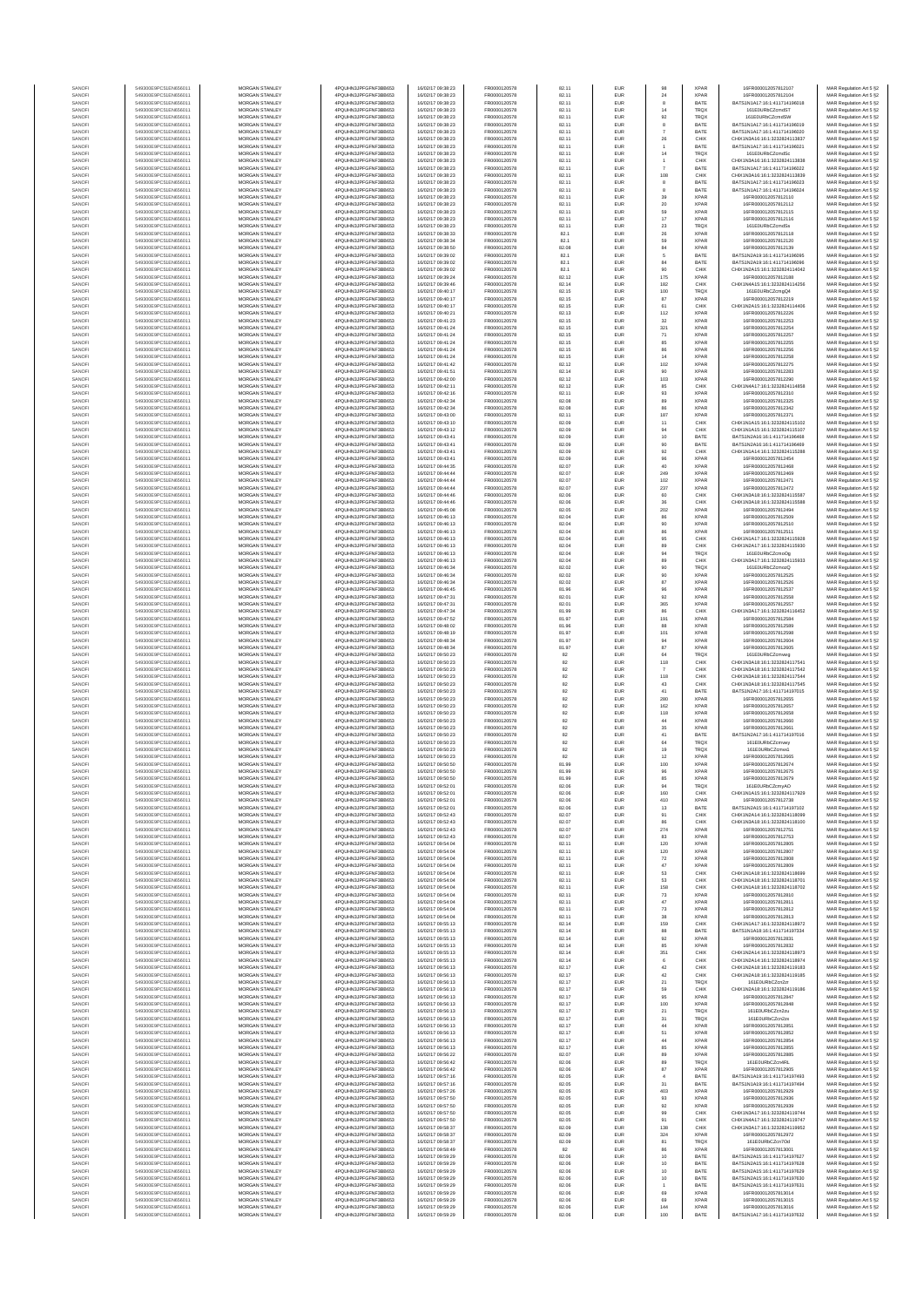| SANOF            | 549300E9PC51EN656011                         | <b>MORGAN STANLEY</b>                          | 4PQUHN3JPFGFNF3BB653                          | 16/02/17 09:59:54                      | FR0000120578                 | 82.07          | EUR                      | 276                       | <b>XPAR</b>                | 16FR000012057813024                                          | MAR Regulation Art 5 §2                            |
|------------------|----------------------------------------------|------------------------------------------------|-----------------------------------------------|----------------------------------------|------------------------------|----------------|--------------------------|---------------------------|----------------------------|--------------------------------------------------------------|----------------------------------------------------|
| SANOFI           | 549300E9PC51EN656011                         | MORGAN STANLEY                                 | 4PQUHN3JPFGFNF3BB653                          | 16/02/17 10:00:50                      | FR0000120578                 | 82.11          | <b>EUR</b>               | 16                        | BATE                       | RATS1N1A17-16-1-411714197759                                 | MAR Regulation Art 5 §2                            |
| SANOFI           | 549300E9PC51EN656011                         | MORGAN STANLEY                                 | 4POLIHN3JPEGENE3BB653                         | 16/02/17 10:00:50                      | FR0000120578                 | 82.11          | EUR                      | $20\,$                    | BATE                       | BATS1N1A17:16:1:411714197760                                 | MAR Regulation Art 5 §2                            |
| SANOFI           | 549300E9PC51EN656011                         | MORGAN STANLEY                                 | 4PQUHN3JPFGFNF3BB653                          | 16/02/17 10:00:50                      | FR0000120578                 | 82.11          | EUR                      | 140                       | CHIX                       | CHIX1N1A15:16:1:3232824120606                                | MAR Regulation Art 5 §2                            |
| SANOFI           | 549300E9PC51EN656011                         | MORGAN STANLEY                                 | 4PQUHN3JPFGFNF3BB653                          | 16/02/17 10:00:50                      | FR0000120578                 | 82.11          | EUR                      | $9$                       | BATE                       | BATS1N1A17:16:1:411714197761                                 | MAR Regulation Art 5 §2                            |
| SANOFI<br>SANOFI | 549300E9PC51EN656011<br>549300E9PC51EN656011 | MORGAN STANLEY<br>MORGAN STANLEY               | 4PQUHN3JPFGFNF3BB653<br>4PQUHN3JPFGFNF3BB653  | 16/02/17 10:00:50<br>16/02/17 10:00:50 | FR0000120578<br>FR0000120578 | 82.11<br>82.11 | EUR<br>EUR               | $\scriptstyle{72}$<br>312 | TRQ)<br><b>XPAR</b>        | 161E0URbCZcnBTK<br>16FR000012057813058                       | MAR Regulation Art 5 §2<br>MAR Regulation Art 5 §2 |
| SANOFI           | 549300E9PC51EN656011                         | MORGAN STANLEY                                 | 4PQUHN3JPFGFNF3BB653                          | 16/02/17 10:02:20                      | FR0000120578                 | 82.1           | EUR                      | 18                        | TRQX                       | 161E0URbCZcnDut                                              | MAR Regulation Art 5 §2                            |
| SANOFI           | 549300E9PC51EN656011                         | <b>MORGAN STANLEY</b>                          | 4PQUHN3JPFGFNF3BB653                          | 16/02/17 10:02:20                      | FR0000120578                 | 82.1           | EUR                      | 77                        | <b>XPAR</b>                | 16FR000012057813096                                          | MAR Regulation Art 5 §2                            |
| SANOFI           | 549300E9PC51EN656011                         | <b>MORGAN STANLEY</b>                          | 4PQUHN3JPFGFNF3BB653                          | 16/02/17 10:02:20                      | FR0000120578                 | 82.1           | <b>EUR</b>               | 130                       | <b>XPAR</b>                | 16FR000012057813097                                          | MAR Regulation Art 5 §2                            |
| SANOFI           | 549300E9PC51EN656011                         | <b>MORGAN STANLEY</b>                          | 4PQUHN3JPFGFNF3BB653                          | 16/02/17 10:02:20                      | FR0000120578                 | 82.1           | <b>EUR</b>               | 77                        | <b>XPAR</b>                | 16FR000012057813098                                          | MAR Regulation Art 5 §2                            |
| SANOFI<br>SANOFI | 549300E9PC51EN656011<br>549300E9PC51EN656011 | MORGAN STANLEY<br>MORGAN STANLEY               | 4PQUHN3JPFGFNF3BB653<br>4PQUHN3JPFGFNF3BB653  | 16/02/17 10:02:20<br>16/02/17 10:02:20 | FR0000120578<br>FR0000120578 | 82.1<br>82.1   | EUR<br>EUR               | 166                       | <b>XPAR</b><br><b>XPAF</b> | 16FR000012057813099<br>16FR000012057813100                   | MAR Regulation Art 5 §2                            |
| SANOF            | 549300E9PC51EN656011                         | MORGAN STANLEY                                 | 4PQUHN3JPFGFNF3BB653                          | 16/02/17 10:02:20                      | FR0000120578                 | 82.1           | EUR                      | $77\,$<br>36              | XPAF                       | 16FR00001205781310                                           | MAR Regulation Art 5 §2<br>MAR Regulation Art 5 §2 |
| SANOFI           | 549300E9PC51EN656011                         | MORGAN STANLEY                                 | 4PQUHN3JPFGFNF3BB653                          | 16/02/17 10:02:20                      | FR0000120578                 | 82.1           | EUR                      | 81                        | TRQ)                       | 161E0URbCZcnDvF                                              | MAR Regulation Art 5 §2                            |
| SANOFI           | 549300E9PC51EN656011                         | MORGAN STANLEY                                 | 4PQUHN3JPFGFNF3BB653                          | 16/02/17 10:02:20                      | FR0000120578                 | 82.1           | EUR                      | $24\,$                    | <b>XPAR</b>                | 16FR000012057813102                                          | MAR Regulation Art 5 §2                            |
| SANOFI           | 549300E9PC51EN656011                         | MORGAN STANLEY                                 | 4PQUHN3JPFGFNF3BB653                          | 16/02/17 10:02:20                      | FR0000120578                 | 82.1           | EUR                      | 100                       | <b>XPAF</b>                | 16FR000012057813103                                          | MAR Regulation Art 5 §2                            |
| SANOFI           | 549300E9PC51EN656011                         | <b>MORGAN STANLEY</b>                          | 4PQUHN3JPFGFNF3BB653                          | 16/02/17 10:02:20                      | FR0000120578                 | 82.1           | <b>EUR</b>               | 158                       | <b>XPAR</b>                | 16FR000012057813104                                          | MAR Regulation Art 5 §2                            |
| SANOFI           | 549300E9PC51EN656011                         | <b>MORGAN STANLEY</b>                          | 4PQUHN3JPFGFNF3BB653                          | 16/02/17 10:02:24                      | FR0000120578                 | 82.09          | <b>EUR</b>               | 96                        | CHIX                       | CHIX1N1A15:16:1:3232824121031                                | MAR Regulation Art 5 §2                            |
| SANOFI           | 549300E9PC51EN656011                         | MORGAN STANLEY<br>MORGAN STANLEY               | 4PQUHN3JPFGFNF3BB653<br>4PQUHN3JPFGFNF3BB653  | 16/02/17 10:03:12                      | FR0000120578                 | 82.11          | EUR<br>EUR               | 52                        | CHIX<br>CHIX               | CHIX1N1A16:16:1:3232824121181                                | MAR Regulation Art 5 §2                            |
| SANOF<br>SANOFI  | 549300E9PC51EN656011<br>549300E9PC51EN656011 | MORGAN STANLEY                                 | 4PQUHN3JPFGFNF3BB653                          | 16/02/17 10:03:12<br>16/02/17 10:03:12 | FR0000120578<br>FR0000120578 | 82.11<br>82.11 | EUR                      | 65<br>$\sqrt{27}$         | TRQ)                       | CHIX1N1A16:16:1:3232824121184<br>161E0URbCZcnFOQ             | MAR Regulation Art 5 §2<br>MAR Regulation Art 5 §2 |
| SANOFI           | 549300E9PC51EN656011                         | MORGAN STANLEY                                 | 4PQUHN3JPFGFNF3BB653                          | 16/02/17 10:03:12                      | FR0000120578                 | 82.11          | EUR                      | $_{32}$                   | TRQ)                       | 161E0URbCZcnFOV                                              | MAR Regulation Art 5 §2                            |
| SANOFI           | 549300E9PC51EN656011                         | MORGAN STANLEY                                 | 4PQUHN3JPFGFNF3BB653                          | 16/02/17 10:03:12                      | FR0000120578                 | 82.11          | EUR                      | 98                        | <b>XPAR</b>                | 16FR000012057813121                                          | MAR Regulation Art 5 §2                            |
| SANOFI           | 549300E9PC51EN656011                         | MORGAN STANLEY                                 | 4POLIHN3JPEGENE3BB653                         | 16/02/17 10:03:12                      | FR0000120578                 | 82.11          | EUR                      | 262                       | <b>XPAR</b>                | 16FR000012057813120                                          | MAR Regulation Art 5 §2                            |
| SANOFI           | 549300E9PC51EN656011                         | <b>MORGAN STANLEY</b>                          | 4PQUHN3JPFGFNF3BB653                          | 16/02/17 10:03:28                      | FR0000120578                 | 82.08          | <b>EUR</b>               | 173                       | CHIX                       | CHIX1N2A18:16:1:3232824121388                                | MAR Regulation Art 5 §2                            |
| SANOFI           | 549300E9PC51EN656011                         | MORGAN STANLEY                                 | 4PQUHN3JPFGFNF3BB653                          | 16/02/17 10:03:48                      | FR0000120578                 | 82.02          | EUR                      | 90                        | <b>XPAF</b>                | 16FR000012057813166                                          | MAR Regulation Art 5 §2                            |
| SANOFI<br>SANOFI | 549300E9PC51EN656011<br>549300E9PC51EN656011 | MORGAN STANLEY<br>MORGAN STANLEY               | 4PQUHN3JPFGFNF3BB653<br>4PQUHN3JPFGFNF3BB653  | 16/02/17 10:04:18<br>16/02/17 10:04:18 | FR0000120578<br>FR0000120578 | 82.06<br>82.06 | EUR<br>EUR               | 88<br>94                  | CHIX<br>TRQX               | CHIX1N4A15:16:1:3232824121782<br>161E0URbCZcnHhC             | MAR Regulation Art 5 §2<br>MAR Regulation Art 5 §2 |
| SANOF            | 549300E9PC51EN656011                         | MORGAN STANLEY                                 | 4PQUHN3JPFGFNF3BB653                          | 16/02/17 10:04:18                      | FR0000120578                 | 82.06          | EUR                      | 169                       | XPAF                       | 16FR000012057813182                                          | MAR Regulation Art 5 §2                            |
| SANOFI           | 549300E9PC51EN656011                         | MORGAN STANLEY                                 | 4PQUHN3JPFGFNF3BB653                          | 16/02/17 10:04:18                      | FR0000120578                 | 82.06          | EUR                      | 101                       | XPAF                       | 16FR000012057813183                                          | MAR Regulation Art 5 §2                            |
| SANOFI           | 549300E9PC51EN656011                         | MORGAN STANLEY                                 | 4PQUHN3JPFGFNF3BB653                          | 16/02/17 10:04:36                      | FR0000120578                 | 82.06          | EUR                      | 20                        | <b>XPAR</b>                | 16FR000012057813193                                          | MAR Regulation Art 5 §2                            |
| SANOFI           | 549300E9PC51EN656011                         | MORGAN STANLEY                                 | 4PQUHN3JPFGFNF3BB653                          | 16/02/17 10:04:52                      | FR0000120578                 | 82.06          | EUR                      | 69                        | <b>XPAR</b>                | 16FR000012057813199                                          | MAR Regulation Art 5 §2                            |
| SANOFI<br>SANOFI | 549300E9PC51EN656011<br>549300E9PC51EN656011 | <b>MORGAN STANLEY</b><br><b>MORGAN STANLEY</b> | 4PQUHN3JPFGFNF3BB653<br>4PQUHN3JPFGFNF3BB653  | 16/02/17 10:05:31<br>16/02/17 10:05:31 | FR0000120578<br>FR0000120578 | 82.1<br>82.1   | EUR<br><b>EUR</b>        | 19<br>38                  | <b>TRQX</b><br>CHIX        | 161E0URbCZcnKMx<br>CHIX1N3A16:16:1:3232824122299             | MAR Regulation Art 5 §2<br>MAR Regulation Art 5 §2 |
| SANOFI           | 549300E9PC51EN656011                         | MORGAN STANLEY                                 | 4PQUHN3JPFGFNF3BB653                          | 16/02/17 10:05:31                      | FR0000120578                 | 82.1           | EUR                      | 86                        | <b>XPAF</b>                | 16FR000012057813211                                          | MAR Regulation Art 5 §2                            |
| SANOFI           | 549300E9PC51EN656011                         | MORGAN STANLEY                                 | 4PQUHN3JPFGFNF3BB653                          | 16/02/17 10:05:31                      | FR0000120578                 | 82.1           | EUR                      | $_{\rm 38}$               | CHIX                       | CHIX1N3A16:16:1:3232824122300                                | MAR Regulation Art 5 §2                            |
| SANOFI           | 549300E9PC51EN656011                         | MORGAN STANLEY                                 | 4PQUHN3JPFGFNF3BB653                          | 16/02/17 10:05:31                      | FR0000120578                 | 82.1           | EUR                      | 100                       | XPAF                       | 16FR000012057813212                                          | MAR Regulation Art 5 §2                            |
| SANOFI           | 549300E9PC51EN656011                         | MORGAN STANLEY                                 | 4PQUHN3JPFGFNF3BB653                          | 16/02/17 10:05:31                      | FR0000120578                 | 82.1           | EUR                      | 120                       | CHIX                       | CHIX1N3A16:16:1:323282412230                                 | MAR Regulation Art 5 §2                            |
| SANOFI           | 549300E9PC51EN656011                         | MORGAN STANLEY                                 | 4PQUHN3JPFGFNF3BB653                          | 16/02/17 10:05:31                      | FR0000120578                 | 82.1           | EUR                      | 19                        | TRQX<br>TRQX               | 161E0URbCZcnKN8                                              | MAR Regulation Art 5 §2                            |
| SANOFI<br>SANOFI | 549300E9PC51EN656011<br>549300E9PC51EN656011 | MORGAN STANLEY<br><b>MORGAN STANLEY</b>        | 4PQUHN3JPFGFNF3BB653<br>4PQUHN3JPFGFNF3BB653  | 16/02/17 10:05:31<br>16/02/17 10:05:31 | FR0000120578<br>FR0000120578 | 82.1<br>82.1   | EUR<br><b>EUR</b>        | 50                        | <b>TRQX</b>                | 161E0URbCZcnKNB<br>161F0URbCZcnKNN                           | MAR Regulation Art 5 §2<br>MAR Regulation Art 5 §2 |
| SANOFI           | 549300E9PC51EN656011                         | MORGAN STANLEY                                 | 4PQUHN3JPFGFNF3BB653                          | 16/02/17 10:05:31                      | FR0000120578                 | 82.1           | EUR                      | $12\,$<br>86              | <b>XPAR</b>                | 16FR000012057813213                                          | MAR Regulation Art 5 §2                            |
| SANOFI           | 549300E9PC51EN656011                         | MORGAN STANLEY                                 | 4PQUHN3JPFGFNF3BB653                          | 16/02/17 10:05:31                      | FR0000120578                 | 82.1           | <b>EUR</b>               | 130                       | <b>XPAR</b>                | 16FR000012057813214                                          | MAR Regulation Art 5 §2                            |
| SANOFI           | 549300E9PC51EN656011                         | MORGAN STANLEY                                 | 4PQUHN3JPFGFNF3BB653                          | 16/02/17 10:05:31                      | FR0000120578                 | 82.1           | EUR                      | 37                        | <b>XPAF</b>                | 16FR000012057813215                                          | MAR Regulation Art 5 §2                            |
| SANOFI           | 549300E9PC51EN656011                         | MORGAN STANLEY                                 | 4PQUHN3JPFGFNF3BB653                          | 16/02/17 10:06:42                      | FR0000120578                 | 82.17          | EUR                      | $9\,$                     | BATE                       | BATS1N1A19:16:1:411714198341                                 | MAR Regulation Art 5 §2                            |
| SANOFI<br>SANOF  | 549300E9PC51EN656011<br>549300E9PC51EN656011 | MORGAN STANLEY<br>MORGAN STANLEY               | 4PQUHN3JPFGFNF3BB653<br>4PQUHN3JPFGFNF3BB653  | 16/02/17 10:06:42<br>16/02/17 10:06:42 | FR0000120578<br>FR0000120578 | 82.17<br>82.17 | EUR<br>EUR               | ${\bf 28}$<br>$\mathsf g$ | CHID<br>BATE               | CHIX1N4A15:16:1:323282412281<br>BATS1N1A19:16:1:411714198343 | MAR Regulation Art 5 §2                            |
| SANOFI           | 549300E9PC51EN656011                         | MORGAN STANLEY                                 | 4PQUHN3JPFGFNF3BB653                          | 16/02/17 10:06:42                      | FR0000120578                 | 82.17          | EUR                      | 43                        | BATE                       | BATS1N1A19:16:1:411714198344                                 | MAR Regulation Art 5 §2<br>MAR Regulation Art 5 §2 |
| SANOFI           | 549300E9PC51EN656011                         | MORGAN STANLEY                                 | 4PQUHN3JPFGFNF3BB653                          | 16/02/17 10:06:42                      | FR0000120578                 | 82.17          | EUR                      | 85                        | CHIX                       | CHIX1N4A15:16:1:3232824122812                                | MAR Regulation Art 5 §2                            |
| SANOFI           | 549300E9PC51EN656011                         | <b>MORGAN STANLEY</b>                          | 4PQUHN3JPFGFNF3BB653                          | 16/02/17 10:06:42                      | FR0000120578                 | 82.17          | <b>EUR</b>               | 28<br>48                  | CHIX                       | CHIX1N4A15:16:1:3232824122813                                | MAR Regulation Art 5 §2                            |
| SANOFI           | 549300E9PC51EN656011                         | <b>MORGAN STANLEY</b>                          | 4PQUHN3JPFGFNF3BB653                          | 16/02/17 10:06:42                      | FR0000120578                 | 82.17          | <b>EUR</b>               |                           | CHIX                       | CHIX1N4A15:16:1:3232824122814                                | MAR Regulation Art 5 §2                            |
| SANOFI           | 549300E9PC51EN656011<br>549300E9PC51EN656011 | MORGAN STANLEY<br>MORGAN STANLEY               | 4PQUHN3JPFGFNF3BB653                          | 16/02/17 10:06:42                      | FR0000120578<br>FR0000120578 | 82.17          | EUR                      | $14\,$                    | TRQ)                       | 161E0URbCZcnMei<br>16FR000012057813241                       | MAR Regulation Art 5 §2                            |
| SANOFI<br>SANOF  | 549300E9PC51EN656011                         | MORGAN STANLEY                                 | 4PQUHN3JPFGFNF3BB653<br>4PQUHN3JPFGFNF3BB653  | 16/02/17 10:06:42<br>16/02/17 10:06:42 | FR0000120578                 | 82.17<br>82.17 | EUR<br>EUR               | 63<br>63                  | <b>XPAF</b><br>XPAF        | 16FR000012057813244                                          | MAR Regulation Art 5 §2                            |
| SANOFI           | 549300E9PC51EN656011                         | MORGAN STANLEY                                 | 4PQUHN3JPFGFNF3BB653                          | 16/02/17 10:06:42                      | FR0000120578                 | 82.17          | EUR                      | 87                        | XPAF                       | 16FR000012057813245                                          | MAR Regulation Art 5 §2<br>MAR Regulation Art 5 §2 |
| SANOFI           | 549300E9PC51EN656011                         | MORGAN STANLEY                                 | 4PQUHN3JPFGFNF3BB653                          | 16/02/17 10:06:42                      | FR0000120578                 | 82.17          | EUR                      | $14\,$                    | TRQ)                       | 161E0URbCZcnMf4                                              | MAR Regulation Art 5 §2                            |
| SANOFI           | 549300E9PC51EN656011                         | MORGAN STANLEY                                 | 4PQUHN3JPFGFNF3BB653                          | 16/02/17 10:06:42                      | FR0000120578                 | 82.17          | EUR                      | 63                        | <b>XPAF</b>                | 16FR000012057813246                                          | MAR Regulation Art 5 §2                            |
| SANOFI           | 549300E9PC51EN656011                         | <b>MORGAN STANLEY</b>                          | 4PQUHN3JPFGFNF3BB653                          | 16/02/17 10:06:42                      | FR0000120578                 | 82.17          | EUR                      | 33                        | <b>XPAR</b>                | 16FR000012057813247                                          | MAR Regulation Art 5 §2                            |
| SANOFI           | 549300E9PC51EN656011                         | MORGAN STANLEY<br>MORGAN STANLEY               | 4PQUHN3JPFGFNF3BB653                          | 16/02/17 10:06:42                      | FR0000120578                 | 82.17          | <b>EUR</b>               | 30                        | <b>XPAR</b>                | 16FR000012057813248                                          | MAR Regulation Art 5 §2                            |
| SANOFI<br>SANOF  | 549300E9PC51EN656011<br>549300E9PC51EN656011 | MORGAN STANLEY                                 | 4PQUHN3JPFGFNF3BB653<br>4PQUHN3JPFGFNF3BB653  | 16/02/17 10:06:42<br>16/02/17 10:06:42 | FR0000120578<br>FR0000120578 | 82.17<br>82.16 | EUR<br>EUR               | 82<br>68                  | <b>XPAF</b><br>XPAF        | 16FR000012057813249<br>16FR000012057813254                   | MAR Regulation Art 5 §2<br>MAR Regulation Art 5 §2 |
| SANOFI           | 549300E9PC51EN656011                         | MORGAN STANLEY                                 | 4PQUHN3JPFGFNF3BB653                          | 16/02/17 10:07:02                      | FR0000120578                 | 82.19          | EUR                      | 182                       | CHIX                       | CHIX1N1A14:16:1:323282412289                                 | MAR Regulation Art 5 §2                            |
| SANOFI           | 549300E9PC51EN656011                         | MORGAN STANLEY                                 | 4PQUHN3JPFGFNF3BB653                          | 16/02/17 10:07:31                      | FR0000120578                 | 82.21          | EUR                      | 268                       | XPAF                       | 16FR000012057813296                                          | MAR Regulation Art 5 §2                            |
| SANOFI           | 549300E9PC51EN656011                         | MORGAN STANLEY                                 | 4PQUHN3JPFGFNF3BB653                          | 16/02/17 10:07:31                      | FR0000120578                 | 82.21          | EUR                      | 92                        | CHIX                       | CHIX1N2A15:16:1:3232824122984                                | MAR Regulation Art 5 §2                            |
| SANOFI           | 549300E9PC51EN656011                         | MORGAN STANLEY                                 | 4PQUHN3JPFGFNF3BB653                          | 16/02/17 10:08:08                      | FR0000120578                 | 82.21          | EUR                      | $74\,$                    | <b>XPAR</b>                | 16FR000012057813320                                          | MAR Regulation Art 5 §2                            |
| SANOFI           | 549300E9PC51EN656011                         | <b>MORGAN STANLEY</b>                          | 4PQUHN3JPFGFNF3BB653                          | 16/02/17 10:08:08                      | FR0000120578                 | 82.21          | <b>EUR</b>               | 31                        | <b>XPAR</b>                | 16FR000012057813321                                          | MAR Regulation Art 5 §2                            |
| SANOFI<br>SANOFI | 549300E9PC51EN656011<br>549300E9PC51EN656011 | <b>MORGAN STANLEY</b><br>MORGAN STANLEY        | 4PQUHN3JPFGFNF3BB653<br>4PQUHN3JPFGFNF3BB653  | 16/02/17 10:08:08<br>16/02/17 10:08:08 | FR0000120578<br>FR0000120578 | 82.21<br>82.21 | EUR<br>EUR               | 70<br>87                  | <b>XPAR</b><br>XPAF        | 16FR000012057813323<br>16FR000012057813325                   | MAR Regulation Art 5 §2<br>MAR Regulation Art 5 §2 |
| SANOFI           | 549300E9PC51EN656011                         | MORGAN STANLEY                                 | 4PQUHN3JPFGFNF3BB653                          | 16/02/17 10:08:08                      | FR0000120578                 | 82.21          | EUR                      | 86                        | CHIX                       | CHIX1N2A14:16:1:3232824123118                                | MAR Regulation Art 5 §2                            |
| SANOF            | 549300E9PC51EN656011                         | MORGAN STANLEY                                 | 4PQUHN3JPFGFNF3BB653                          | 16/02/17 10:08:08                      | FR0000120578                 | 82.21          | EUR                      | 14                        | CHIX                       | CHIX1N3A17:16:1:3232824123119                                | MAR Regulation Art 5 §2                            |
| SANOFI           | 549300E9PC51EN656011                         | MORGAN STANLEY                                 | 4PQUHN3JPFGFNF3BB653                          | 16/02/17 10:08:08                      | FR0000120578                 | 82.21          | EUR                      | $\scriptstyle{72}$        | CHIX                       | CHIX1N4A17:16:1:3232824123120                                | MAR Regulation Art 5 §2                            |
| SANOFI           | 549300E9PC51EN656011                         | MORGAN STANLEY                                 | 4PQUHN3JPFGFNF3BB653                          | 16/02/17 10:08:23                      | FR0000120578                 | 82.15          | EUR                      | 95                        | XPAF                       | 16FR000012057813359                                          | MAR Regulation Art 5 §2                            |
| SANOFI<br>SANOFI | 549300E9PC51EN656011<br>549300E9PC51EN656011 | MORGAN STANLEY<br><b>MORGAN STANLEY</b>        | 4PQUHN3JPFGFNF3BB653<br>4PQUHN3JPFGFNF3BB653  | 16/02/17 10:08:33<br>16/02/17 10:09:26 | FR0000120578<br>FR0000120578 | 82.16<br>82.16 | EUR<br>EUR               | 95<br>29                  | <b>XPAF</b><br>CHIX        | 16FR000012057813365<br>CHIX1N4A14:16:1:3232824123533         | MAR Regulation Art 5 §2<br>MAR Regulation Art 5 §2 |
| SANOFI           | 549300E9PC51EN656011                         | <b>MORGAN STANLEY</b>                          | 4PQUHN3JPFGFNF3BB653                          | 16/02/17 10:09:26                      | FR0000120578                 | 82.16          | <b>EUR</b>               | 90                        | CHIX                       | CHIX1N1A14:16:1:3232824123534                                | MAR Regulation Art 5 §2                            |
| SANOFI           | 549300E9PC51EN656011                         | <b>MORGAN STANLEY</b>                          | 4PQUHN3JPFGFNF3BB653                          | 16/02/17 10:09:26                      | FR0000120578                 | 82.16          | EUR                      | $\overline{9}$            | BATE                       | BATS1N2A16:16:1:411714198522                                 | MAR Regulation Art 5 §2                            |
| SANOFI           | 549300E9PC51EN656011                         | MORGAN STANLEY                                 | 4PQUHN3JPFGFNF3BB653                          | 16/02/17 10:09:26                      | FR0000120578                 | 82.16          | EUR                      | $15\,$                    | TRQX                       | 161E0URbCZcnRIA                                              | MAR Regulation Art 5 §2                            |
| SANOFI           | 549300E9PC51EN656011                         | MORGAN STANLEY                                 | 4PQUHN3JPFGFNF3BB653                          | 16/02/17 10:09:26                      | FR0000120578                 | 82.16          | EUR                      | $_{9}$                    | BATE                       | BATS1N2A16:16:1:411714198523                                 | MAR Regulation Art 5 §2                            |
| SANOF            | 549300E9PC51EN656011                         | MORGAN STANLEY                                 | 4PQUHN3JPFGFNF3BB653                          | 16/02/17 10:09:26                      | FR0000120578                 | 82.16          | EUR                      | 49                        | XPAF                       | 16FR000012057813378                                          | MAR Regulation Art 5 §2                            |
| SANOFI<br>SANOFI | 549300E9PC51EN656011<br>549300E9PC51EN656011 | MORGAN STANLEY<br>MORGAN STANLEY               | 4PQUHN3JPFGFNF3BB653<br>4PQUHN3JPFGFNF3BB653  | 16/02/17 10:10:12<br>16/02/17 10:10:12 | FR0000120578<br>FR0000120578 | 82.2<br>82.2   | EUR<br>EUR               | 8<br>$13$                 | BATE<br>TRQ)               | BATS1N1A16:16:1:411714198574<br>161E0URbCZcnSoa              | MAR Regulation Art 5 §2<br>MAR Regulation Art 5 §2 |
| SANOFI           | 549300E9PC51EN656011                         | MORGAN STANLEY                                 | 4PQUHN3JPFGFNF3BB653                          | 16/02/17 10:10:12                      | FR0000120578                 | 82.2           | EUR                      | 91                        | TRQX                       | 161E0URbCZcnSod                                              | MAR Regulation Art 5 §2                            |
| SANOFI           | 549300E9PC51EN656011                         | <b>MORGAN STANLEY</b>                          | 4PQUHN3JPFGFNF3BB653                          | 16/02/17 10:10:12                      | FR0000120578                 | 82.2           | <b>EUR</b>               | 26                        | CHIX                       | CHIX1N3A14:16:1:3232824123760                                | MAR Regulation Art 5 §2                            |
| SANOFI           | 549300E9PC51EN656011                         | MORGAN STANLEY                                 | 4PQUHN3JPFGFNF3BB653                          | 16/02/17 10:10:12                      | FR0000120578                 | 82.2           | <b>EUR</b>               | 59                        | <b>XPAR</b>                | 16FR000012057813398                                          | MAR Regulation Art 5 §2                            |
| SANOFI           | 549300E9PC51EN656011                         | MORGAN STANLEY                                 | 4PQUHN3JPFGFNF3BB653                          | 16/02/17 10:10:12                      | FR0000120578                 | 82.2           | EUR                      | 100                       | <b>XPAR</b>                | 16FR000012057813401                                          | MAR Regulation Art 5 §2                            |
| SANOFI           | 549300E9PC51EN656011                         | MORGAN STANLEY                                 | 4PQUHN3JPFGFNF3BB653                          | 16/02/17 10:10:12                      | FR0000120578                 | 82.2           | EUR                      | 8                         | BATE                       | BATS1N1A16:16:1:411714198575                                 | MAR Regulation Art 5 §2                            |
| SANOFI<br>SANOF  | 549300E9PC51EN656011<br>549300E9PC51EN656011 | MORGAN STANLEY<br>MORGAN STANLEY               | 4PQUHN3JPFGFNF3BB653<br>4PQUHN3JPFGFNF3BB653  | 16/02/17 10:10:12<br>16/02/17 10:10:12 | FR0000120578<br>FR0000120578 | 82.2<br>82.2   | EUR<br>EUR               | $^{\rm 8}$                | BATE<br>BATE               | BATS1N1A16:16:1:411714198576<br>BATS1N1A16:16:1:411714198577 | MAR Regulation Art 5 §2<br>MAR Regulation Art 5 §2 |
| SANOFI           | 549300E9PC51EN656011                         | MORGAN STANLEY                                 | 4PQUHN3JPFGFNF3BB653                          | 16/02/17 10:10:12                      | FR0000120578                 | 82.2           | EUR                      | 59                        | <b>XPAF</b>                | 16FR000012057813402                                          | MAR Regulation Art 5 §2                            |
| SANOFI           | 549300E9PC51EN656011                         | MORGAN STANLEY                                 | 4PQUHN3JPFGFNF3BB653                          | 16/02/17 10:10:12                      | FR0000120578                 | 82.2           | EUR                      | 226                       | <b>XPAF</b>                | 16FR000012057813404                                          | MAR Regulation Art 5 §2                            |
| SANOFI           | 549300E9PC51EN656011                         | <b>MORGAN STANLEY</b>                          | 4PQUHN3JPFGFNF3BB653                          | 16/02/17 10:10:12                      | FR0000120578                 | 82.2           | <b>EUR</b>               | 8                         | BATE                       | BATS1N1A16:16:1:411714198578                                 | MAR Regulation Art 5 §2                            |
| SANOFI           | 549300E9PC51EN656011                         | <b>MORGAN STANLEY</b>                          | 4PQUHN3JPFGFNF3BB653                          | 16/02/17 10:10:12                      | FR0000120578                 | 82.2           | <b>EUR</b>               | 8                         | BATE                       | BATS1N1A16:16:1:411714198579                                 | MAR Regulation Art 5 §2                            |
| SANOF            | 549300E9PC51EN656011<br>549300E9PC51EN656011 | MORGAN STANLEY<br>MORGAN STANLEY               | 4PQUHN3JPFGFNF3BB653<br>4PQUHN3JPFGFNF3BB653  | 16/02/17 10:10:12                      | FR0000120578                 | 82.2           | EUR                      | $13\,$                    | TRQX<br>BATE               | 161F0URbCZcnSow<br>BATS1N1A16:16:1:411714198580              | MAR Regulation Art 5 §2                            |
| SANOFI           |                                              |                                                |                                               | 16/02/17 10:10:12                      | FR0000120578                 | 82.2           | EUR                      | 8                         |                            | 3A14:16:1:3232824123762                                      | MAR Regulation Art 5 §2<br>: Regulation Art 5 §.   |
| SANOF            | 549300E9PC51EN656011                         | MORGAN STANLEY                                 | 4PQUHN3JPFGFNF3BB653                          | 16/02/17 10:10:12                      | FR0000120578                 | 82.2           | EUR                      | 8                         | BATE                       | BATS1N1A16:16:1:411714198581                                 | MAR Regulation Art 5 §2                            |
| SANOFI           | 549300E9PC51EN656011                         | MORGAN STANLEY                                 | 4PQUHN3JPFGFNF3BB653                          | 16/02/17 10:10:12                      | FR0000120578                 | 82.2           | EUR                      | 106                       | <b>TRQX</b>                | 161E0URbCZcnSpi                                              | MAR Regulation Art 5 §2                            |
| SANOFI           | 549300E9PC51EN656011                         | MORGAN STANLEY                                 | 4PQUHN3JPFGFNF3BB653                          | 16/02/17 10:10:12                      | FR0000120578                 | 82.2           | <b>EUR</b>               | 100                       | <b>XPAR</b>                | 16FR000012057813410                                          | MAR Regulation Art 5 §2                            |
| SANOFI<br>SANOFI | 549300E9PC51EN656011<br>549300E9PC51EN656011 | <b>MORGAN STANLEY</b><br><b>MORGAN STANLEY</b> | 4PQUHN3JPFGFNF3BB653<br>4PQUHN3JPFGFNF3BB653  | 16/02/17 10:10:12<br>16/02/17 10:10:16 | FR0000120578<br>FR0000120578 | 82.2<br>82.18  | <b>EUR</b><br><b>EUR</b> | 17<br>94                  | <b>XPAR</b><br><b>XPAR</b> | 16FR000012057813412<br>16FR000012057813419                   | MAR Regulation Art 5 §2<br>MAR Regulation Art 5 §2 |
| SANOFI           | 549300E9PC51EN656011                         | MORGAN STANLEY                                 | 4PQUHN3JPFGFNF3BB653                          | 16/02/17 10:10:32                      | FR0000120578                 | 82.17          | EUR                      | 85                        | CHIX                       | CHIX1N1A15:16:1:3232824123862                                | MAR Regulation Art 5 §2                            |
| SANOFI           | 549300E9PC51EN656011                         | MORGAN STANLEY                                 | 4PQUHN3JPFGFNF3BB653                          | 16/02/17 10:10:33                      | FR0000120578                 | 82.17          | EUR                      | 98                        | <b>TRQX</b>                | 161E0URbCZcnTOD                                              | MAR Regulation Art 5 §2                            |
| SANOFI           | 549300E9PC51EN656011                         | MORGAN STANLEY                                 | 4PQUHN3JPFGFNF3BB653                          | 16/02/17 10:11:14                      | FR0000120578                 | 82.16          | EUR                      | 352                       | <b>XPAR</b>                | 16FR000012057813463                                          | MAR Regulation Art 5 §2                            |
| SANOFI           | 549300E9PC51EN656011                         | MORGAN STANLEY                                 | 4PQUHN3JPFGFNF3BB653                          | 16/02/17 10:11:15                      | FR0000120578                 | 82.15          | EUR                      | 102                       | TRQX                       | 161E0URbCZcnUrW                                              | MAR Regulation Art 5 §2                            |
| SANOFI<br>SANOFI | 549300E9PC51EN656011                         | MORGAN STANLEY                                 | 4PQUHN3JPFGFNF3BB653<br>4PQUHN3JPFGFNF3BB653  | 16/02/17 10:11:44                      | FR0000120578<br>FR0000120578 | 82.15<br>82.15 | EUR                      | 199<br>103                | CHIX<br><b>XPAR</b>        | CHIX1N1A15:16:1:3232824124251                                | MAR Regulation Art 5 §2                            |
| SANOFI           | 549300E9PC51EN656011<br>549300E9PC51EN656011 | MORGAN STANLEY<br><b>MORGAN STANLEY</b>        | 4PQUHN3JPFGFNF3BB653                          | 16/02/17 10:11:44<br>16/02/17 10:11:52 | FR0000120578                 | 82.16          | EUR<br><b>EUR</b>        | 96                        | <b>TRQX</b>                | 16FR000012057813481<br>161E0URbCZcnVoa                       | MAR Regulation Art 5 §2<br>MAR Regulation Art 5 §2 |
| SANOFI           | 549300E9PC51EN656011                         | <b>MORGAN STANLEY</b>                          | 4PQUHN3JPFGFNF3BB653                          | 16/02/17 10:12:12                      | FR0000120578                 | 82.15          | <b>EUR</b>               | 76                        | <b>XPAR</b>                | 16FR000012057813497                                          | MAR Regulation Art 5 §2                            |
| SANOFI           | 549300E9PC51EN656011                         | <b>MORGAN STANLEY</b>                          | 4PQUHN3JPFGFNF3BB653                          | 16/02/17 10:12:12                      | FR0000120578                 | 82.15          | <b>EUR</b>               | 101                       | <b>XPAR</b>                | 16ER000012057813498                                          | MAR Regulation Art 5 §2                            |
| SANOFI           | 549300E9PC51EN656011                         | MORGAN STANLEY<br><b>MORGAN STANLEY</b>        | 4POLIHN3JPEGENE3BB653                         | 16/02/17 10:12:20                      | FR0000120578<br>FR0000120578 | 82.14          | <b>EUR</b>               | 98                        | <b>TRQX</b>                | 161F0URbCZcnWa5<br>CHIX1N4A16:16:1:3232824124883             | MAR Regulation Art 5 §2                            |
| SANOFI<br>SANOFI | 549300E9PC51EN656011<br>549300E9PC51EN656011 | MORGAN STANLEY                                 | 4PQUHN3JPFGFNF3BB653<br>4PQUHN3JPFGFNF3BB653  | 16/02/17 10:13:56<br>16/02/17 10:13:56 | FR0000120578                 | 82.18<br>82.18 | EUR<br>EUR               | $_{\rm 33}$<br>17         | CHIX<br>TRQX               | 161E0URbCZcnZKU                                              | MAR Regulation Art 5 §2<br>MAR Regulation Art 5 §2 |
| SANOFI           | 549300E9PC51EN656011                         | MORGAN STANLEY                                 | 4PQUHN3JPFGFNF3BB653                          | 16/02/17 10:13:56                      | FR0000120578                 | 82.18          | EUR                      | $17\,$                    | TRQX                       | 161E0URbCZcnZKd                                              | MAR Regulation Art 5 §2                            |
| SANOFI           | 549300E9PC51EN656011                         | MORGAN STANLEY                                 | 4PQUHN3JPFGFNF3BB653                          | 16/02/17 10:13:56                      | FR0000120578                 | 82.18          | EUR                      | 47                        | <b>TRQX</b>                | 161E0URbCZcnZKi                                              | MAR Regulation Art 5 §2                            |
| SANOFI           | 549300E9PC51EN656011                         | MORGAN STANLEY                                 | 4PQUHN3JPFGFNF3BB653                          | 16/02/17 10:13:56                      | FR0000120578                 | 82.18          | <b>EUR</b>               | $17\,$                    | TRQX                       | 161E0URbCZcnZKo                                              | MAR Regulation Art 5 §2                            |
| SANOFI<br>SANOFI | 549300E9PC51EN656011<br>549300E9PC51EN656011 | MORGAN STANLEY<br>MORGAN STANLEY               | 4PQUHN3JPFGFNF3BB653<br>4POLIHN3JPEGENE3BB653 | 16/02/17 10:13:56<br>16/02/17 10:13:56 | FR0000120578<br>FR0000120578 | 82.18<br>82.18 | <b>EUR</b><br><b>EUR</b> | 39<br>33                  | <b>TRQX</b><br>CHIX        | 161E0URbCZcnZKr<br>CHIX1N4A16:16:1:3232824124884             | MAR Regulation Art 5 §2<br>MAR Regulation Art 5 §2 |
| SANOFI           | 549300E9PC51EN656011                         | MORGAN STANLEY                                 | 4PQUHN3JPFGFNF3BB653                          | 16/02/17 10:13:56                      | FR0000120578                 | 82.18          | EUR                      | 167                       | CHIX                       | CHIX1N4A16:16:1:3232824124885                                | MAR Regulation Art 5 §2                            |
| SANOFI           | 549300E9PC51EN656011                         | MORGAN STANLEY                                 | 4PQUHN3JPFGFNF3BB653                          | 16/02/17 10:13:56                      | FR0000120578                 | 82.18          | <b>EUR</b>               | 33                        | CHIX                       | CHIX1N4A16:16:1:3232824124886                                | MAR Regulation Art 5 §2                            |
| SANOF            | 549300E9PC51EN656011                         | MORGAN STANLEY                                 | 4PQUHN3JPFGFNF3BB653                          | 16/02/17 10:13:56                      | FR0000120578                 | 82.18          | EUR                      | $_{3}$                    | CHIX                       | CHIX1N4A16:16:1:3232824124887                                | MAR Regulation Art 5 §2                            |
| SANOFI           | 549300E9PC51EN656011                         | MORGAN STANLEY                                 | 4PQUHN3JPFGFNF3BB653                          | 16/02/17 10:13:56                      | FR0000120578                 | 82.18          | EUR                      | 74                        | XPAF                       | 16FR000012057813539                                          | MAR Regulation Art 5 §2                            |
| SANOFI<br>SANOFI | 549300E9PC51EN656011<br>549300E9PC51EN656011 | MORGAN STANLEY<br>MORGAN STANLEY               | 4PQUHN3JPFGFNF3BB653<br>4PQUHN3JPFGFNF3BB653  | 16/02/17 10:13:56<br>16/02/17 10:13:56 | FR0000120578<br>FR0000120578 | 82.18<br>82.18 | EUR<br><b>EUR</b>        | $74\,$<br>55              | <b>XPAR</b><br><b>XPAR</b> | 16FR000012057813541<br>16FR000012057813542                   | MAR Regulation Art 5 §2                            |
| SANOFI           | 549300E9PC51EN656011                         | <b>MORGAN STANLEY</b>                          | 4PQUHN3JPFGFNF3BB653                          | 16/02/17 10:13:56                      | FR0000120578                 | 82.18          | <b>EUR</b>               | 74                        | <b>XPAR</b>                | 16FR000012057813543                                          | MAR Regulation Art 5 §2<br>MAR Regulation Art 5 §2 |
| SANOFI           | 549300E9PC51EN656011                         | <b>MORGAN STANLEY</b>                          | 4PQUHN3JPFGFNF3BB653                          | 16/02/17 10:13:56                      | FR0000120578                 | 82.18          | <b>EUR</b>               | 55                        | <b>XPAR</b>                | 16FR000012057813544                                          | MAR Regulation Art 5 §2                            |
| SANOFI           | 549300E9PC51EN656011                         | MORGAN STANLEY                                 | 4PQUHN3JPFGFNF3BB653                          | 16/02/17 10:13:56                      | FR0000120578                 | 82.18          | <b>EUR</b>               | 74                        | <b>XPAR</b>                | 16FR000012057813545                                          | MAR Regulation Art 5 §2                            |
| SANOFI           | 549300E9PC51EN656011                         | MORGAN STANLEY                                 | 4PQUHN3JPFGFNF3BB653                          | 16/02/17 10:13:56                      | FR0000120578                 | 82.18          | <b>EUR</b>               | 55                        | <b>XPAR</b>                | 16FR000012057813546                                          | MAR Regulation Art 5 §2                            |
| SANOFI<br>SANOFI | 549300E9PC51EN656011<br>549300E9PC51EN656011 | MORGAN STANLEY<br>MORGAN STANLEY               | 4PQUHN3JPFGFNF3BB653<br>4PQUHN3JPFGFNF3BB653  | 16/02/17 10:13:56<br>16/02/17 10:13:56 | FR0000120578<br>FR0000120578 | 82.18<br>82.18 | EUR<br>EUR               | 74<br>66                  | <b>XPAR</b><br><b>XPAR</b> | 16FR000012057813547<br>16FR000012057813548                   | MAR Regulation Art 5 §2<br>MAR Regulation Art 5 §2 |
| SANOFI           | 549300E9PC51EN656011                         | MORGAN STANLEY                                 | 4PQUHN3JPFGFNF3BB653                          | 16/02/17 10:14:19                      | FR0000120578                 | 82.17          | EUR                      | 88                        | <b>TRQX</b>                | 161E0URbCZcnaJT                                              | MAR Regulation Art 5 §2                            |
| SANOFI           | 549300E9PC51EN656011                         | MORGAN STANLEY                                 | 4PQUHN3JPFGFNF3BB653                          | 16/02/17 10:14:19                      | FR0000120578                 | 82.17          | EUR                      | 88                        | CHIX                       | CHIX1N1A18:16:1:3232824124998                                | MAR Regulation Art 5 §2                            |
| SANOFI           | 549300E9PC51EN656011                         | <b>MORGAN STANLEY</b>                          | 4PQUHN3JPFGFNF3BB653                          | 16/02/17 10:14:19                      | FR0000120578                 | 82.17          | <b>EUR</b>               | 90                        | <b>XPAR</b>                | 16FR000012057813555                                          | MAR Regulation Art 5 §2                            |
| SANOFI           | 549300E9PC51EN656011                         | <b>MORGAN STANLEY</b>                          | 4PQUHN3JPFGFNF3BB653                          | 16/02/17 10:14:39                      | FR0000120578                 | 82.17          | <b>EUR</b>               | 116                       | <b>XPAR</b>                | 16FR000012057813560                                          | MAR Regulation Art 5 §2                            |
| SANOFI<br>SANOFI | 549300E9PC51EN656011<br>549300E9PC51EN656011 | MORGAN STANLEY<br>MORGAN STANLEY               | 4PQUHN3JPFGFNF3BB653<br>4PQUHN3JPFGFNF3BB653  | 16/02/17 10:14:39<br>16/02/17 10:14:39 | FR0000120578<br>FR0000120578 | 82.17<br>82.17 | <b>EUR</b><br>EUR        | 116<br>43                 | <b>XPAR</b><br><b>XPAR</b> | 16FR000012057813561<br>16FR000012057813562                   | MAR Regulation Art 5 §2<br>MAR Regulation Art 5 §2 |
| SANOFI           | 549300E9PC51EN656011                         | MORGAN STANLEY                                 | 4PQUHN3JPFGFNF3BB653                          | 16/02/17 10:15:58                      | FR0000120578                 | 82.2           | EUR                      | 21                        | TRQX                       | 161E0URbCZcnd3H                                              | MAR Regulation Art 5 §2                            |
| SANOFI           | 549300E9PC51EN656011                         | MORGAN STANLEY                                 | 4PQUHN3JPFGFNF3BB653                          | 16/02/17 10:15:59                      | FR0000120578                 | 82.2           | EUR                      | 216                       | CHIX                       | CHIX1N1A14:16:1:3232824125376                                | MAR Regulation Art 5 §2                            |
| SANOFI           | 549300E9PC51EN656011                         | MORGAN STANLEY                                 | 4PQUHN3JPFGFNF3BB653                          | 16/02/17 10:15:59                      | FR0000120578                 | 82.2           | <b>EUR</b>               | 89                        | TRQX                       | 161E0URbCZcnd3n                                              | MAR Regulation Art 5 §2                            |
| SANOFI           | 549300E9PC51EN656011                         | MORGAN STANLEY                                 | 4PQUHN3JPFGFNF3BB653                          | 16/02/17 10:15:59                      | FR0000120578                 | 82.2           | EUR                      | 98                        | <b>XPAR</b>                | 16FR000012057813594                                          | MAR Regulation Art 5 §2                            |
| SANOFI<br>SANOFI | 549300E9PC51EN656011<br>549300E9PC51EN656011 | <b>MORGAN STANLEY</b><br><b>MORGAN STANLEY</b> | 4PQUHN3JPFGFNF3BB653<br>4PQUHN3JPFGFNF3BB653  | 16/02/17 10:15:59<br>16/02/17 10:16:12 | FR0000120578<br>FR0000120578 | 82.2<br>82.18  | <b>EUR</b><br><b>EUR</b> | 483<br>94                 | <b>XPAR</b><br>CHIX        | 16FR000012057813592<br>CHIX1N2A17:16:1:3232824125443         | MAR Regulation Art 5 §2                            |
| SANOFI           | 549300E9PC51EN656011                         | <b>MORGAN STANLEY</b>                          | 4PQUHN3JPFGFNF3BB653                          | 16/02/17 10:17:06                      | FR0000120578                 | 82.25          | <b>EUR</b>               | 74                        | <b>TRQX</b>                | 161E0URbCZcnflz                                              | MAR Regulation Art 5 §2<br>MAR Regulation Art 5 §2 |
| SANOFI           | 549300E9PC51EN656011                         | MORGAN STANLEY                                 | 4PQUHN3JPFGFNF3BB653                          | 16/02/17 10:17:06                      | FR0000120578                 | 82.25          | <b>EUR</b>               | $322\,$                   | <b>XPAR</b>                | 16FR000012057813631                                          | MAR Regulation Art 5 §2                            |
| SANOFI           | 549300E9PC51EN656011                         | MORGAN STANLEY                                 | 4PQUHN3JPFGFNF3BB653                          | 16/02/17 10:17:06                      | FR0000120578                 | 82.25          | <b>EUR</b>               | 144                       | CHIX                       | CHIX1N3A15:16:1:3232824125692                                | MAR Regulation Art 5 §2                            |
| SANOFI           | 549300E9PC51EN656011                         | MORGAN STANLEY                                 | 4PQUHN3JPFGFNF3BB653                          | 16/02/17 10:17:06                      | FR0000120578                 | 82.25          | EUR                      | 86                        | CHIX                       | CHIX1N4A15:16:1:3232824125693                                | MAR Regulation Art 5 §2                            |
| SANOFI           | 549300E9PC51EN656011                         | MORGAN STANLEY                                 | 4PQUHN3JPFGFNF3BB653<br>4PQUHN3JPFGFNF3BB653  | 16/02/17 10:17:06                      | FR0000120578                 | 82.25          | EUR                      |                           | CHIX<br><b>XPAR</b>        | CHIX1N4A15:16:1:3232824125694                                | MAR Regulation Art 5 §2                            |
| SANOFI<br>SANOFI | 549300E9PC51EN656011<br>549300E9PC51EN656011 | MORGAN STANLEY<br>MORGAN STANLEY               | 4PQUHN3JPFGFNF3BB653                          | 16/02/17 10:17:17<br>16/02/17 10:17:29 | FR0000120578<br>FR0000120578 | 82.23<br>82.22 | EUR<br><b>EUR</b>        | 87<br>95                  | <b>XPAR</b>                | 16FR000012057813633<br>16FR000012057813638                   | MAR Regulation Art 5 §2<br>MAR Regulation Art 5 §2 |
| SANOFI           | 549300E9PC51EN656011                         | <b>MORGAN STANLEY</b>                          | 4PQUHN3JPFGFNF3BB653                          | 16/02/17 10:18:37                      | FR0000120578                 | 82.25          | <b>EUR</b>               | 87                        | <b>XPAR</b>                | 16FR000012057813700                                          | MAR Regulation Art 5 §2                            |
| SANOFI           | 549300E9PC51EN656011                         | <b>MORGAN STANLEY</b>                          | 4PQUHN3JPFGFNF3BB653                          | 16/02/17 10:18:37                      | FR0000120578                 | 82.25          | <b>EUR</b>               | 88                        | <b>XPAR</b>                | 16FR000012057813702                                          | MAR Regulation Art 5 §2                            |
| SANOFI           | 549300E9PC51EN656011                         | <b>MORGAN STANLEY</b>                          | 4PQUHN3JPFGFNF3BB653                          | 16/02/17 10:18:37                      | FR0000120578                 | 82.25          | EUR                      | 84                        | <b>XPAR</b>                | 16FR000012057813701                                          | MAR Regulation Art 5 §2                            |
| SANOFI<br>SANOFI | 549300E9PC51EN656011<br>549300E9PC51EN656011 | MORGAN STANLEY<br>MORGAN STANLEY               | 4PQUHN3JPFGFNF3BB653<br>4PQUHN3JPFGFNF3BB653  | 16/02/17 10:18:37<br>16/02/17 10:18:37 | FR0000120578<br>FR0000120578 | 82.25<br>82.25 | EUR<br>EUR               | $\overline{4}$<br>12      | BATE<br>BATE               | BATS1N2A19:16:1:411714199317<br>BATS1N2A19:16:1:411714199318 | MAR Regulation Art 5 §2<br>MAR Regulation Art 5 §2 |
| SANOF            | 549300E9PC51EN656011                         | MORGAN STANLEY                                 | 4PQUHN3JPFGFNF3BB653                          | 16/02/17 10:18:37                      | FR0000120578                 | 82.25          | EUR                      | $23\,$                    | BATE                       | BATS1N2A19:16:1:411714199319                                 | MAR Regulation Art 5 §2                            |
| SANOFI           | 549300E9PC51EN656011                         | MORGAN STANLEY                                 | 4PQUHN3JPFGFNF3BB653                          | 16/02/17 10:18:37                      | FR0000120578                 | 82.25          | EUR                      | 30                        | BATE                       | BATS1N2A19:16:1:411714199320                                 | MAR Regulation Art 5 §2                            |
|                  |                                              |                                                |                                               |                                        |                              |                |                          |                           |                            |                                                              |                                                    |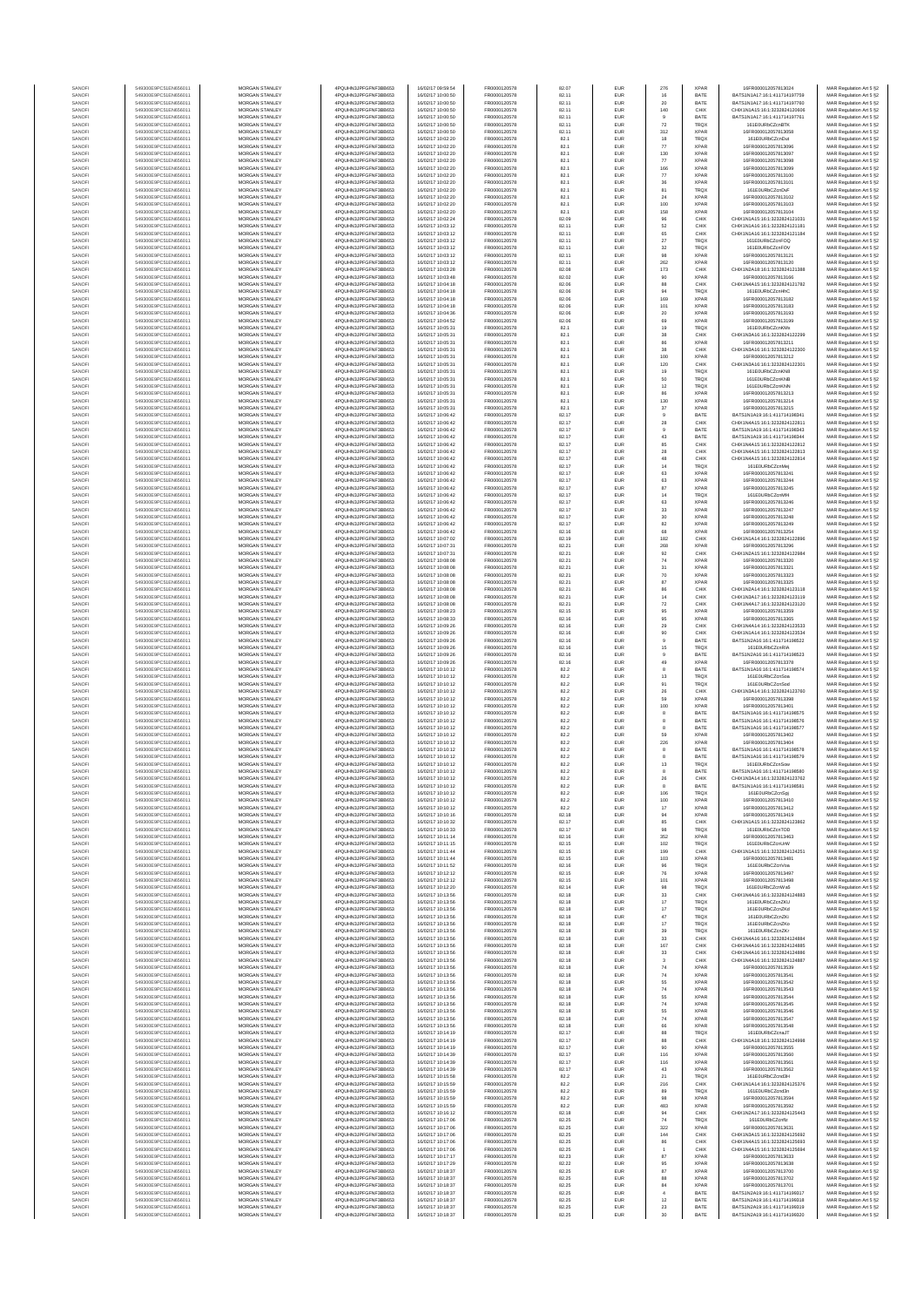| SANOFI           | 549300E9PC51EN656011                         | MORGAN STANLEY                                 | 4PQUHN3JPFGFNF3BB653                          | 16/02/17 10:19:17                      | FR0000120578                 | 82.27          | EUR                      | 98                   | BATE                       | BATS1N2A15:16:1:411714199359                                   | MAR Regulation Art 5 §2                            |
|------------------|----------------------------------------------|------------------------------------------------|-----------------------------------------------|----------------------------------------|------------------------------|----------------|--------------------------|----------------------|----------------------------|----------------------------------------------------------------|----------------------------------------------------|
| SANOFI           | 549300E9PC51EN656011                         | MORGAN STANLEY                                 | 4PQUHN3JPFGFNF3BB653                          | 16/02/17 10:19:17                      | FR0000120578                 | 82.27          | EUR                      | 191                  | CHIX                       | CHIX1N1A18:16:1:3232824126201                                  | MAR Regulation Art 5 §2                            |
| SANOFI<br>SANOFI | 549300E9PC51EN656011<br>549300E9PC51EN656011 | <b>MORGAN STANLEY</b><br><b>MORGAN STANLEY</b> | 4PQUHN3JPFGFNF3BB653<br>4PQUHN3JPFGFNF3BB653  | 16/02/17 10:19:17<br>16/02/17 10:19:17 | FR0000120578<br>FR0000120578 | 82.27<br>82.27 | <b>EUR</b><br><b>EUR</b> | 99<br>426            | CHIX<br><b>XPAR</b>        | CHIX1N2A14:16:1:3232824126203<br>16FR000012057813723           | MAR Regulation Art 5 §2<br>MAR Regulation Art 5 §2 |
| SANOFI           | 549300E9PC51EN656011                         | MORGAN STANLEY                                 | 4PQUHN3JPFGFNF3BB653                          | 16/02/17 10:19:22                      | FR0000120578                 | 82.26          | EUR                      | $97\,$               | <b>XPAF</b>                | 16FR000012057813740                                            | MAR Regulation Art 5 §2                            |
| SANOFI<br>SANOFI | 549300E9PC51EN656011<br>549300E9PC51EN656011 | MORGAN STANLEY<br>MORGAN STANLEY               | 4PQUHN3JPFGFNF3BB653<br>4PQUHN3JPFGFNF3BB653  | 16/02/17 10:19:33<br>16/02/17 10:20:45 | FR0000120578<br>FR0000120578 | 82.23<br>82.23 | EUR                      | $97\,$               | <b>XPAF</b><br>CHIX        | 16FR000012057813753<br>CHIX1N4A18:16:1:3232824126688           | MAR Regulation Art 5 §2                            |
| SANOFI           | 549300E9PC51EN656011                         | MORGAN STANLEY                                 | 4PQUHN3JPFGFNF3BB653                          | 16/02/17 10:20:45                      | FR0000120578                 | 82.23          | EUR<br>EUR               | $43\,$<br>88         | XPAF                       | 16FR000012057813773                                            | MAR Regulation Art 5 §2<br>MAR Regulation Art 5 §2 |
| SANOFI           | 549300E9PC51EN656011                         | MORGAN STANLEY                                 | 4PQUHN3JPFGFNF3BB653                          | 16/02/17 10:20:45                      | FR0000120578                 | 82.23          | <b>EUR</b>               | 95                   | <b>XPAF</b>                | 16FR000012057813771                                            | MAR Regulation Art 5 §2                            |
| SANOFI<br>SANOFI | 549300E9PC51EN656011<br>549300E9PC51EN656011 | MORGAN STANLEY<br>MORGAN STANLEY               | 4PQUHN3JPFGFNF3BB653<br>4PQUHN3JPFGFNF3BB653  | 16/02/17 10:20:45<br>16/02/17 10:20:45 | FR0000120578<br>FR0000120578 | 82.23<br>82.23 | EUR<br><b>EUR</b>        | $43\,$<br>13         | CHIX<br>BATE               | CHIX1N4A18:16:1:3232824126689<br>BATS1N1A19:16:1:411714199557  | MAR Regulation Art 5 §2<br>MAR Regulation Art 5 §2 |
| SANOFI           | 549300E9PC51EN656011                         | <b>MORGAN STANLEY</b>                          | 4PQUHN3JPFGFNF3BB653                          | 16/02/17 10:20:45                      | FR0000120578                 | 82.23          | <b>EUR</b>               | 13                   | BATE                       | BATS1N1A19:16:1:411714199558                                   | MAR Regulation Art 5 §2                            |
| SANOFI<br>SANOFI | 549300E9PC51EN656011<br>549300E9PC51EN656011 | MORGAN STANLEY<br>MORGAN STANLEY               | 4POLIHN3JPEGENE3BB653<br>4PQUHN3JPFGFNF3BB653 | 16/02/17 10:20:45<br>16/02/17 10:20:45 | FR0000120578<br>FR0000120578 | 82.23<br>82.23 | EUR<br>EUR               | $21\,$<br>${\bf 21}$ | <b>TRQX</b><br>TRQX        | 161F0URbCZcnlwu<br>161E0URbCZcnlvz                             | MAR Regulation Art 5 §2<br>MAR Regulation Art 5 §2 |
| SANOFI           | 549300E9PC51EN656011                         | MORGAN STANLEY                                 | 4PQUHN3JPFGFNF3BB653                          | 16/02/17 10:20:45                      | FR0000120578                 | 82.23          | EUR                      | 95                   | <b>XPAF</b>                | 16FR000012057813774                                            | MAR Regulation Art 5 §2                            |
| SANOFI           | 549300E9PC51EN656011                         | MORGAN STANLEY                                 | 4PQUHN3JPFGFNF3BB653                          | 16/02/17 10:20:45                      | FR0000120578                 | 82.23          | EUR                      | 21                   | XPAF                       | 16FR000012057813775                                            | MAR Regulation Art 5 §2                            |
| SANOFI<br>SANOFI | 549300E9PC51EN656011<br>549300E9PC51EN656011 | MORGAN STANLEY<br>MORGAN STANLEY               | 4PQUHN3JPFGFNF3BB653<br>4PQUHN3JPFGFNF3BB653  | 16/02/17 10:20:45<br>16/02/17 10:20:45 | FR0000120578<br>FR0000120578 | 82.23<br>82.23 | EUR<br><b>EUR</b>        | $43\,$<br>13         | CHIX<br>BATE               | CHIX1N4A18:16:1:3232824126690<br>BATS1N1A19:16:1:411714199559  | MAR Regulation Art 5 §2<br>MAR Regulation Art 5 §2 |
| SANOFI           | 549300E9PC51EN656011                         | MORGAN STANLEY                                 | 4PQUHN3JPFGFNF3BB653                          | 16/02/17 10:20:45                      | FR0000120578                 | 82.23          | EUR                      | $21\,$               | TRQ)                       | 161E0URbCZcnlzC                                                | MAR Regulation Art 5 §2                            |
| SANOFI<br>SANOFI | 549300E9PC51EN656011<br>549300E9PC51EN656011 | <b>MORGAN STANLEY</b><br><b>MORGAN STANLEY</b> | 4PQUHN3JPFGFNF3BB653<br>4PQUHN3JPFGFNF3BB653  | 16/02/17 10:20:45<br>16/02/17 10:21:15 | FR0000120578<br>FR0000120578 | 82.23<br>82.24 | <b>EUR</b><br><b>EUR</b> | 28<br>149            | <b>XPAR</b><br><b>TRQX</b> | 16FR000012057813776<br>161F0URbCZcnmbH                         | MAR Regulation Art 5 §2<br>MAR Regulation Art 5 §2 |
| SANOFI           | 549300E9PC51EN656011                         | MORGAN STANLEY                                 | 4PQUHN3JPFGFNF3BB653                          | 16/02/17 10:21:15                      | FR0000120578                 | 82.24          | EUR                      | $127\,$              | TRQ)                       | 161E0URbCZcnmhF                                                | MAR Regulation Art 5 §2                            |
| SANOFI           | 549300E9PC51EN656011                         | MORGAN STANLEY                                 | 4PQUHN3JPFGFNF3BB653                          | 16/02/17 10:21:15                      | FR0000120578                 | 82.24          | EUR                      | $\bf 22$             | TRQX                       | 161E0URbCZcnmhV                                                | MAR Regulation Art 5 §2                            |
| SANOFI<br>SANOFI | 549300E9PC51EN656011<br>549300E9PC51EN656011 | MORGAN STANLEY<br>MORGAN STANLEY               | 4PQUHN3JPFGFNF3BB653<br>4PQUHN3JPFGFNF3BB653  | 16/02/17 10:21:15<br>16/02/17 10:21:15 | FR0000120578<br>FR0000120578 | 82.24<br>82.24 | EUR<br>EUR               | 68<br>$\bf 22$       | TRQ)<br>TRQ)               | 161E0URbCZcnmhY<br>161E0URbCZcnmhb                             | MAR Regulation Art 5 §2<br>MAR Regulation Art 5 §2 |
| SANOFI           | 549300E9PC51EN656011                         | MORGAN STANLEY                                 | 4PQUHN3JPFGFNF3BB653                          | 16/02/17 10:21:15                      | FR0000120578                 | 82.24          | EUR                      | $\bf{22}$            | TRQ)                       | 161E0URbCZcnmhi                                                | MAR Regulation Art 5 §2                            |
| SANOFI<br>SANOFI | 549300E9PC51EN656011<br>549300E9PC51EN656011 | <b>MORGAN STANLEY</b><br><b>MORGAN STANLEY</b> | 4PQUHN3JPFGFNF3BB653<br>4PQUHN3JPFGFNF3BB653  | 16/02/17 10:21:15<br>16/02/17 10:21:32 | FR0000120578<br>FR0000120578 | 82.24<br>82.24 | <b>EUR</b><br>EUR        | 105                  | TRQX<br><b>TRQX</b>        | 161E0URbCZcnmhn<br>161E0URbCZcnn8U                             | MAR Regulation Art 5 §2                            |
| SANOFI           | 549300E9PC51EN656011                         | <b>MORGAN STANLEY</b>                          | 4PQUHN3JPFGFNF3BB653                          | 16/02/17 10:21:32                      | FR0000120578                 | 82.24          | <b>EUR</b>               | $96\,$<br>92         | <b>XPAR</b>                | 16FR000012057813782                                            | MAR Regulation Art 5 §2<br>MAR Regulation Art 5 §2 |
| SANOFI           | 549300E9PC51EN656011                         | MORGAN STANLEY                                 | 4PQUHN3JPFGFNF3BB653                          | 16/02/17 10:21:32                      | FR0000120578                 | 82.24          | EUR                      | 95                   | XPAR                       | 16ER000012057813783                                            | MAR Regulation Art 5 §2                            |
| SANOFI<br>SANOFI | 549300E9PC51EN656011<br>549300E9PC51EN656011 | MORGAN STANLEY<br>MORGAN STANLEY               | 4PQUHN3JPFGFNF3BB653<br>4PQUHN3JPFGFNF3BB653  | 16/02/17 10:21:49<br>16/02/17 10:21:49 | FR0000120578<br>FR0000120578 | 82.23<br>82.23 | EUR<br>EUR               | $_{88}$<br>88        | <b>XPAF</b><br>XPAF        | 16FR000012057813793<br>16FR000012057813794                     | MAR Regulation Art 5 §2<br>MAR Regulation Art 5 §2 |
| SANOFI           | 549300E9PC51EN656011                         | MORGAN STANLEY                                 | 4PQUHN3JPFGFNF3BB653                          | 16/02/17 10:21:57                      | FR0000120578                 | 82.27          | EUR                      | 102                  | XPAF                       | 16FR000012057813834                                            | MAR Regulation Art 5 §2                            |
| SANOFI<br>SANOFI | 549300E9PC51EN656011<br>549300E9PC51EN656011 | MORGAN STANLEY<br>MORGAN STANLEY               | 4PQUHN3JPFGFNF3BB653<br>4PQUHN3JPFGFNF3BB653  | 16/02/17 10:22:21<br>16/02/17 10:22:21 | FR0000120578<br>FR0000120578 | 82.27<br>82.27 | <b>EUR</b><br>EUR        | 85<br>90             | <b>XPAF</b><br>CHIX        | 16FR000012057813871<br>CHIX1N4A17:16:1:3232824127127           | MAR Regulation Art 5 §2<br>MAR Regulation Art 5 §2 |
| SANOFI           | 549300E9PC51EN656011                         | <b>MORGAN STANLEY</b>                          | 4PQUHN3JPFGFNF3BB653                          | 16/02/17 10:22:21                      | FR0000120578                 | 82.27          | <b>EUR</b>               | 18                   | <b>XPAR</b>                | 16FR000012057813874                                            | MAR Regulation Art 5 §2                            |
| SANOFI           | 549300E9PC51EN656011                         | <b>MORGAN STANLEY</b>                          | 4PQUHN3JPFGFNF3BB653                          | 16/02/17 10:22:21                      | FR0000120578                 | 82.27          | EUR                      | 75                   | <b>XPAF</b>                | 16FR000012057813875                                            | MAR Regulation Art 5 §2                            |
| SANOFI<br>SANOFI | 549300E9PC51EN656011<br>549300E9PC51EN656011 | MORGAN STANLEY<br>MORGAN STANLEY               | 4PQUHN3JPFGFNF3BB653<br>4PQUHN3JPFGFNF3BB653  | 16/02/17 10:22:53<br>16/02/17 10:22:54 | FR0000120578<br>FR0000120578 | 82.24<br>82.24 | EUR<br>EUR               | $96\,$<br>86         | CHIX<br><b>XPAF</b>        | CHIX1N1A17:16:1:3232824127217<br>16FR000012057813887           | MAR Regulation Art 5 §2<br>MAR Regulation Art 5 §2 |
| SANOF            | 549300E9PC51EN656011                         | MORGAN STANLEY                                 | 4PQUHN3JPFGFNF3BB653                          | 16/02/17 10:22:54                      | FR0000120578                 | 82.24          | EUR                      | $96\,$               | XPAF                       | 16FR000012057813886                                            | MAR Regulation Art 5 §2                            |
| SANOFI<br>SANOFI | 549300E9PC51EN656011<br>549300E9PC51EN656011 | MORGAN STANLEY<br>MORGAN STANLEY               | 4PQUHN3JPFGFNF3BB653<br>4PQUHN3JPFGFNF3BB653  | 16/02/17 10:23:19<br>16/02/17 10:23:19 | FR0000120578<br>FR0000120578 | 82.29<br>82.29 | EUR<br>EUR               | 88<br>93             | XPAF<br><b>XPAF</b>        | 16FR000012057813999<br>16FR000012057813996                     | MAR Regulation Art 5 §2<br>MAR Regulation Art 5 §2 |
| SANOFI           | 549300E9PC51EN656011                         | MORGAN STANLEY                                 | 4PQUHN3JPFGFNF3BB653                          | 16/02/17 10:23:19                      | FR0000120578                 | 82.28          | <b>EUR</b>               | 86                   | CHIX                       | CHIX1N4A18:16:1:3232824127374                                  | MAR Regulation Art 5 §2                            |
| SANOFI           | 549300E9PC51EN656011                         | MORGAN STANLEY                                 | 4PQUHN3JPFGFNF3BB653                          | 16/02/17 10:23:23                      | FR0000120578                 | 82.27          | EUR                      | 87                   | TRQ)                       | 161E0URbCZcnrGh                                                | MAR Regulation Art 5 §2                            |
| SANOFI<br>SANOFI | 549300E9PC51EN656011<br>549300E9PC51EN656011 | <b>MORGAN STANLEY</b><br><b>MORGAN STANLEY</b> | 4PQUHN3JPFGFNF3BB653<br>4PQUHN3JPFGFNF3BB653  | 16/02/17 10:23:42<br>16/02/17 10:23:55 | FR0000120578<br>FR0000120578 | 82.33<br>82.35 | <b>EUR</b><br>EUR        | 177<br>58            | <b>XPAF</b><br><b>XPAF</b> | 16FR000012057814041<br>16ER000012057814055                     | MAR Regulation Art 5 §2<br>MAR Regulation Art 5 §2 |
| SANOFI           | 549300E9PC51EN656011                         | MORGAN STANLEY                                 | 4PQUHN3JPFGFNF3BB653                          | 16/02/17 10:24:07                      | FR0000120578                 | 82.35          | EUR                      | 190                  | CHIX                       | CHIX1N2A15:16:1:3232824127639                                  | MAR Regulation Art 5 §2                            |
| SANOFI<br>SANOF  | 549300E9PC51EN656011<br>549300E9PC51EN656011 | MORGAN STANLEY<br>MORGAN STANLEY               | 4PQUHN3JPFGFNF3BB653<br>4PQUHN3JPFGFNF3BB653  | 16/02/17 10:24:07<br>16/02/17 10:24:23 | FR0000120578<br>FR0000120578 | 82.35<br>82.34 | EUR<br>EUR               | 88<br>88             | TRQX<br>XPAF               | 161E0URbCZcntAg<br>16FR000012057814070                         | MAR Regulation Art 5 §2<br>MAR Regulation Art 5 §2 |
| SANOFI           | 549300E9PC51EN656011                         | MORGAN STANLEY                                 | 4PQUHN3JPFGFNF3BB653                          | 16/02/17 10:24:23                      | FR0000120578                 | 82.34          | EUR                      | 87                   | CHIX                       | CHIX1N3A18:16:1:3232824127700                                  | MAR Regulation Art 5 §2                            |
| SANOFI           | 549300E9PC51EN656011                         | MORGAN STANLEY                                 | 4PQUHN3JPFGFNF3BB653                          | 16/02/17 10:24:31<br>16/02/17 10:24:46 | FR0000120578                 | 82.34          | EUR                      | $98\,$               | CHIX                       | CHIX1N4A14:16:1:3232824127714                                  | MAR Regulation Art 5 §2                            |
| SANOFI<br>SANOFI | 549300E9PC51EN656011<br>549300E9PC51EN656011 | MORGAN STANLEY<br><b>MORGAN STANLEY</b>        | 4PQUHN3JPFGFNF3BB653<br>4PQUHN3JPFGFNF3BB653  | 16/02/17 10:24:47                      | FR0000120578<br>FR0000120578 | 82.33<br>82.31 | <b>EUR</b><br><b>EUR</b> | 102<br>92            | <b>XPAF</b><br><b>XPAR</b> | 16FR000012057814093<br>16FR000012057814100                     | MAR Regulation Art 5 §2<br>MAR Regulation Art 5 §2 |
| SANOFI           | 549300E9PC51EN656011                         | MORGAN STANLEY                                 | 4POLIHN3JPEGENE3BB653                         | 16/02/17 10:25:00                      | FR0000120578                 | 82.31          | <b>EUR</b>               | 59                   | <b>XPAR</b>                | 16FR000012057814108                                            | MAR Regulation Art 5 §2                            |
| SANOFI<br>SANOFI | 549300E9PC51EN656011<br>549300E9PC51EN656011 | MORGAN STANLEY<br>MORGAN STANLEY               | 4PQUHN3JPFGFNF3BB653<br>4PQUHN3JPFGFNF3BB653  | 16/02/17 10:25:01<br>16/02/17 10:25:36 | FR0000120578<br>FR0000120578 | 82.3<br>82.32  | EUR<br>EUR               | $30\,$<br>298        | XPAR<br>CHIX               | 16FR000012057814112<br>CHIX1N2A16:16:1:3232824128020           | MAR Regulation Art 5 §2<br>MAR Regulation Art 5 §2 |
| SANOFI           | 549300E9PC51EN656011                         | MORGAN STANLEY                                 | 4PQUHN3JPFGFNF3BB653                          | 16/02/17 10:25:36                      | FR0000120578                 | 82.32          | EUR                      | 97                   | TRQ)                       | 161E0URbCZcnvi6                                                | MAR Regulation Art 5 §2                            |
| SANOFI           | 549300E9PC51EN656011                         | MORGAN STANLEY                                 | 4PQUHN3JPFGFNF3BB653                          | 16/02/17 10:26:30                      | FR0000120578                 | 82.34          | EUR                      | 266                  | XPAF                       | 16FR000012057814154                                            | MAR Regulation Art 5 §2                            |
| SANOFI<br>SANOFI | 549300E9PC51EN656011<br>549300E9PC51EN656011 | MORGAN STANLEY<br>MORGAN STANLEY               | 4PQUHN3JPFGFNF3BB653<br>4PQUHN3JPFGFNF3BB653  | 16/02/17 10:26:37<br>16/02/17 10:26:39 | FR0000120578<br>FR0000120578 | 82.34<br>82.34 | <b>EUR</b><br>EUR        | 101<br>180           | CHIX<br><b>XPAF</b>        | CHIX1N1A15:16:1:3232824128232<br>16FR000012057814155           | MAR Regulation Art 5 §2<br>MAR Regulation Art 5 §2 |
| SANOFI           | 549300E9PC51EN656011                         | <b>MORGAN STANLEY</b>                          | 4PQUHN3JPFGFNF3BB653                          | 16/02/17 10:26:39                      | FR0000120578                 | 82.34          | <b>EUR</b>               | 97                   | <b>XPAR</b>                | 16FR000012057814157                                            | MAR Regulation Art 5 §2                            |
| SANOFI<br>SANOFI | 549300E9PC51EN656011<br>549300E9PC51EN656011 | <b>MORGAN STANLEY</b><br>MORGAN STANLEY        | 4PQUHN3JPFGFNF3BB653<br>4PQUHN3JPFGFNF3BB653  | 16/02/17 10:26:40<br>16/02/17 10:28:40 | FR0000120578<br>FR0000120578 | 82.34          | <b>EUR</b>               | 96                   | CHIX                       | CHIX1N2A14:16:1:3232824128250<br>CHIX1N4A16:16:1:3232824128725 | MAR Regulation Art 5 §2                            |
| SANOFI           | 549300E9PC51EN656011                         | MORGAN STANLEY                                 | 4PQUHN3JPFGFNF3BB653                          | 16/02/17 10:28:40                      | FR0000120578                 | 82.41<br>82.41 | EUR<br>EUR               | 320<br>164           | CHIX<br>TRQ)               | 161E0URbCZco03Q                                                | MAR Regulation Art 5 §2<br>MAR Regulation Art 5 §2 |
| SANOFI           | 549300E9PC51EN656011                         | MORGAN STANLEY                                 | 4PQUHN3JPFGFNF3BB653                          | 16/02/17 10:28:40                      | FR0000120578                 | 82.41          | EUR                      | 600                  | <b>XPAF</b>                | 16FR000012057814206                                            | MAR Regulation Art 5 §2                            |
| SANOFI<br>SANOFI | 549300E9PC51EN656011<br>549300E9PC51EN656011 | MORGAN STANLEY<br>MORGAN STANLEY               | 4PQUHN3JPFGFNF3BB653<br>4PQUHN3JPFGFNF3BB653  | 16/02/17 10:28:40<br>16/02/17 10:28:44 | FR0000120578<br>FR0000120578 | 82.41<br>82.41 | EUR<br>EUR               | 116<br>94            | <b>XPAF</b><br><b>XPAF</b> | 16FR000012057814207<br>16FR000012057814238                     | MAR Regulation Art 5 §2<br>MAR Regulation Art 5 §2 |
| SANOFI           | 549300E9PC51EN656011                         | MORGAN STANLEY                                 | 4PQUHN3JPFGFNF3BB653                          | 16/02/17 10:28:52                      | FR0000120578                 | 82.41          | <b>EUR</b>               | 92                   | <b>XPAF</b>                | 16FR000012057814244                                            | MAR Regulation Art 5 §2                            |
| SANOFI<br>SANOFI | 549300E9PC51EN656011<br>549300E9PC51EN656011 | <b>MORGAN STANLEY</b><br><b>MORGAN STANLEY</b> | 4PQUHN3JPFGFNF3BB653<br>4PQUHN3JPFGFNF3BB653  | 16/02/17 10:29:12<br>16/02/17 10:29:12 | FR0000120578<br>FR0000120578 | 82.39<br>82.39 | EUR<br>EUR               | 30                   | BATE<br>BATE               | BATS1N1A19:16:1:411714200257<br>BATS1N1A19:16:1:411714200258   | MAR Regulation Art 5 §2                            |
| SANOFI           | 549300E9PC51EN656011                         | MORGAN STANLEY                                 | 4PQUHN3JPFGFNF3BB653                          | 16/02/17 10:29:12                      | FR0000120578                 | 82.39          | EUR                      | 121<br>$25\,$        | BATE                       | BATS1N1A19:16:1:411714200259                                   | MAR Regulation Art 5 §2<br>MAR Regulation Art 5 §2 |
| SANOFI           | 549300E9PC51EN656011                         | MORGAN STANLEY                                 | 4PQUHN3JPFGFNF3BB653                          | 16/02/17 10:29:53                      | FR0000120578                 | 82.43          | EUR                      | 447                  | <b>XPAF</b>                | 16FR000012057814274                                            | MAR Regulation Art 5 §2                            |
| SANOFI<br>SANOFI | 549300E9PC51EN656011<br>549300E9PC51EN656011 | MORGAN STANLEY<br>MORGAN STANLEY               | 4PQUHN3JPFGFNF3BB653<br>4PQUHN3JPFGFNF3BB653  | 16/02/17 10:30:09<br>16/02/17 10:30:45 | FR0000120578<br>FR0000120578 | 82.44<br>82.43 | EUR<br>EUR               | 189<br>102           | BATE<br>XPAF               | BATS1N1A18:16:1:411714200348<br>16FR000012057814314            | MAR Regulation Art 5 §2<br>MAR Regulation Art 5 §2 |
| SANOFI           | 549300E9PC51EN656011                         | MORGAN STANLEY                                 | 4PQUHN3JPFGFNF3BB653                          | 16/02/17 10:30:45                      | FR0000120578                 | 82.43          | <b>EUR</b>               | 101                  | <b>XPAF</b>                | 16FR000012057814316                                            | MAR Regulation Art 5 §2                            |
| SANOFI           | 549300E9PC51EN656011                         | MORGAN STANLEY                                 | 4PQUHN3JPFGFNF3BB653                          | 16/02/17 10:30:45<br>16/02/17 10:30:45 | FR0000120578                 | 82.43          | EUR                      | 99                   | CHIX<br>CHIX               | CHIX1N2A17:16:1:3232824129303                                  | MAR Regulation Art 5 §2<br>MAR Regulation Art 5 §2 |
| SANOFI<br>SANOFI | 549300E9PC51EN656011<br>549300E9PC51EN656011 | MORGAN STANLEY<br><b>MORGAN STANLEY</b>        | 4PQUHN3JPFGFNF3BB653<br>4PQUHN3JPFGFNF3BB653  | 16/02/17 10:30:56                      | FR0000120578<br>FR0000120578 | 82.43<br>82.42 | <b>EUR</b><br><b>EUR</b> | $96\,$<br>91         | BATE                       | CHIX1N3A15:16:1:3232824129304<br>BATS1N2A16:16:1:411714200421  | MAR Regulation Art 5 §2                            |
| SANOFI           | 549300E9PC51EN656011                         | <b>MORGAN STANLEY</b>                          | 4PQUHN3JPFGFNF3BB653                          | 16/02/17 10:31:23                      | FR0000120578                 | 82.4           | EUR                      | 94                   | <b>XPAF</b>                | 16FR000012057814327                                            | MAR Regulation Art 5 §2                            |
| SANOFI<br>SANOFI | 549300E9PC51EN656011<br>549300E9PC51EN656011 | MORGAN STANLEY<br>MORGAN STANLEY               | 4PQUHN3JPFGFNF3BB653<br>4PQUHN3JPFGFNF3BB653  | 16/02/17 10:31:23<br>16/02/17 10:31:23 | FR0000120578<br>FR0000120578 | 82.4<br>82.4   | EUR<br>EUR               | $92\,$<br>95         | <b>XPAF</b><br><b>XPAF</b> | 16FR000012057814328<br>16FR000012057814326                     | MAR Regulation Art 5 §2<br>MAR Regulation Art 5 §2 |
| SANOFI           | 549300E9PC51EN656011                         | MORGAN STANLEY                                 | 4PQUHN3JPFGFNF3BB653                          | 16/02/17 10:31:28                      | FR0000120578                 | 82.38          | EUR                      | 91                   | CHIX                       | CHIX1N1A16:16:1:3232824129459                                  | MAR Regulation Art 5 §2                            |
| SANOFI           | 549300E9PC51EN656011<br>549300E9PC51EN656011 | MORGAN STANLEY<br>MORGAN STANLEY               | 4PQUHN3JPFGFNF3BB653<br>4PQUHN3JPFGFNF3BB653  | 16/02/17 10:31:42<br>16/02/17 10:32:18 | FR0000120578<br>FR0000120578 | 82.39<br>82.44 | EUR                      | 88<br>124            | TRQ)<br><b>XPAF</b>        | 161E0URbCZco4Ys<br>16FR000012057814383                         | MAR Regulation Art 5 §2<br>MAR Regulation Art 5 §2 |
| SANOFI<br>SANOFI | 549300E9PC51EN656011                         | MORGAN STANLEY                                 | 4PQUHN3JPFGFNF3BB653                          | 16/02/17 10:32:18                      | FR0000120578                 | 82.44          | <b>EUR</b><br>EUR        | 253                  | <b>XPAF</b>                | 16FR00001205781438                                             | MAR Regulation Art 5 §2                            |
| SANOFI           | 549300E9PC51EN656011                         | <b>MORGAN STANLEY</b>                          | 4PQUHN3JPFGFNF3BB653                          | 16/02/17 10:32:21                      | FR0000120578                 | 82.43          | <b>EUR</b>               | 88                   | CHIX                       | CHIX1N3A16-16-1-3232824129718                                  | MAR Regulation Art 5 §2                            |
| SANOFI<br>SANOFI | 549300E9PC51EN656011<br>549300E9PC51EN656011 | <b>MORGAN STANLEY</b><br>MORGAN STANLEY        | 4PQUHN3JPFGFNF3BB653<br>4PQUHN3JPFGFNF3BB653  | 16/02/17 10:32:29<br>16/02/17 10:33:10 | FR0000120578<br>FR0000120578 | 82.39<br>82.43 | EUR<br>EUR               | 85<br>89             | <b>XPAF</b><br>CHIX        | 16FR000012057814416<br>CHIX1N3A17:16:1:3232824129921           | MAR Regulation Art 5 §2<br>MAR Regulation Art 5 §2 |
| SANOFI           | 549300E9PC51EN656011                         | MORGAN STANLEY                                 | 4PQUHN3JPFGFNF3BB653                          | 16/02/17 10:33:10                      | FR0000120578                 | 82.43          | EUR                      | 357                  | <b>XPAR</b>                | 16FR000012057814446                                            | MAR Regulation Art 5 §2                            |
| SANOF<br>SANOFI  | 549300E9PC51EN656011<br>549300E9PC51EN656011 | MORGAN STANLEY<br>MORGAN STANLEY               | 4PQUHN3JPFGFNF3BB653<br>4PQUHN3JPFGFNF3BB653  | 16/02/17 10:33:21<br>16/02/17 10:33:54 | FR0000120578<br>FR0000120578 | 82.42<br>82.4  | EUR<br>EUR               | 91<br>88             | BATE<br>XPAF               | BATS1N2A15:16:1:411714200579<br>16FR000012057814462            | MAR Regulation Art 5 §2<br>MAR Regulation Art 5 §2 |
| SANOFI           | 549300E9PC51EN656011                         | MORGAN STANLEY                                 | 4PQUHN3JPFGFNF3BB653                          | 16/02/17 10:34:08                      | FR0000120578                 | 82.4           | EUR                      | 345                  | TRQ)                       | 161E0URbCZco866                                                | MAR Regulation Art 5 §2                            |
| SANOFI           | 549300E9PC51EN656011                         | MORGAN STANLEY                                 | 4PQUHN3JPFGFNF3BB653                          | 16/02/17 10:34:13                      | FR0000120578                 | 82.39          | <b>EUR</b>               | 89                   | TRQX                       | 161E0URbCZco8Fb                                                | MAR Regulation Art 5 §2                            |
| SANOFI<br>SANOFI | 549300E9PC51EN656011<br>549300E9PC51EN656011 | <b>MORGAN STANLEY</b><br><b>MORGAN STANLEY</b> | 4PQUHN3JPFGFNF3BB653<br>4POLIHN3JPEGENE3BB653 | 16/02/17 10:34:22<br>16/02/17 10:34:39 | FR0000120578<br>FR0000120578 | 82.35<br>82.35 | <b>EUR</b><br><b>EUR</b> | 95<br>175            | <b>XPAR</b><br>CHIX        | 16FR000012057814493<br>CHIX1N1A15:16:1:3232824130221           | MAR Regulation Art 5 §2<br>MAR Regulation Art 5 §2 |
| SANOFI           | 549300E9PC51EN65601                          | <b>MORGAN STANLEY</b>                          | 4PQUHN3JPFGFNF3BB653                          | 16/02/17 10:34:52                      | ER0000120578                 | 82.32          | <b>FUE</b>               | 92                   | CHID                       | CHIX1N2A14-16-1-3232824130271                                  | MAR Regulation Art 5 §2                            |
| SANOFI<br>SANOF  | 549300E9PC51EN656011<br>549300E9PC51EN656011 | MORGAN STANLEY<br>MORGAN STANLEY               | 4PQUHN3JPFGFNF3BB653<br>4PQUHN3JPFGFNF3BB653  | 16/02/17 10:35:34<br>16/02/17 10:35:34 | FR0000120578<br>FR0000120578 | 82.34<br>82.34 | EUR<br>EUR               | $2\mathrm{s}$        | CHIX<br>BATE               | CHIX1N3A18:16:1:3232824130582<br>BATS1N2A16:16:1:411714200773  | MAR Regulation Art 5 §2                            |
| SANOFI           | 549300E9PC51EN656011                         | MORGAN STANLEY                                 | 4PQUHN3JPFGFNF3BB653                          | 16/02/17 10:35:34                      | FR0000120578                 | 82.34          | EUR                      | 25                   | CHIX                       | CHIX1N3A18:16:1:3232824130583                                  | MAR Regulation Art 5 §2<br>MAR Regulation Art 5 §2 |
| SANOFI           | 549300E9PC51EN656011                         | MORGAN STANLEY                                 | 4PQUHN3JPFGFNF3BB653                          | 16/02/17 10:35:34                      | FR0000120578                 | 82.34          | <b>EUR</b>               | 8                    | BATE<br>BATE               | BATS1N2A16:16:1:411714200774<br>BATS1N2A16:16:1:411714200775   | MAR Regulation Art 5 §2                            |
| SANOFI<br>SANOFI | 549300E9PC51EN656011<br>549300E9PC51EN656011 | MORGAN STANLEY<br><b>MORGAN STANLEY</b>        | 4PQUHN3JPFGFNF3BB653<br>4PQUHN3JPFGFNF3BB653  | 16/02/17 10:35:34<br>16/02/17 10:35:34 | FR0000120578<br>FR0000120578 | 82.34<br>82.34 | <b>EUR</b><br><b>EUR</b> | 8                    | BATE                       | BATS1N2A16:16:1:411714200776                                   | MAR Regulation Art 5 §2<br>MAR Regulation Art 5 §2 |
| SANOFI           | 549300E9PC51EN656011                         | <b>MORGAN STANLEY</b>                          | 4PQUHN3JPFGFNF3BB653                          | 16/02/17 10:35:34                      | FR0000120578                 | 82.34          | <b>EUR</b>               | 5                    | BATE                       | BATS1N2A16-16-1-411714200777                                   | MAR Regulation Art 5 §2                            |
| SANOFI<br>SANOFI | 549300E9PC51EN656011<br>549300E9PC51EN656011 | MORGAN STANLEY<br>MORGAN STANLEY               | 4PQUHN3JPFGFNF3BB653<br>4PQUHN3JPFGFNF3BB653  | 16/02/17 10:35:34<br>16/02/17 10:35:34 | FR0000120578<br>FR0000120578 | 82.34<br>82.34 | EUR<br>EUR               | $14\,$<br>$14\,$     | TRQX<br><b>TRQX</b>        | 161E0URbCZcoAFs<br>161E0URbCZcoAFv                             | MAR Regulation Art 5 §2<br>MAR Regulation Art 5 §2 |
| SANOFI           | 549300E9PC51EN656011                         | MORGAN STANLEY                                 | 4PQUHN3JPFGFNF3BB653                          | 16/02/17 10:35:34                      | FR0000120578                 | 82.34          | EUR                      | 30                   | TRQ)                       | 161E0URbCZcoAFy                                                | MAR Regulation Art 5 §2                            |
| SANOFI<br>SANOFI | 549300E9PC51EN656011<br>549300E9PC51EN656011 | MORGAN STANLEY<br>MORGAN STANLEY               | 4PQUHN3JPFGFNF3BB653<br>4PQUHN3JPFGFNF3BB653  | 16/02/17 10:35:34<br>16/02/17 10:35:34 | FR0000120578<br>FR0000120578 | 82.34<br>82.34 | EUR<br>EUR               | $90\,$<br>57         | <b>XPAF</b><br><b>XPAR</b> | 16FR000012057814516<br>16FR000012057814515                     | MAR Regulation Art 5 §2<br>MAR Regulation Art 5 §2 |
| SANOFI           | 549300E9PC51EN656011                         | MORGAN STANLEY                                 | 4PQUHN3JPFGFNF3BB653                          | 16/02/17 10:35:34                      | FR0000120578                 | 82.34          | <b>EUR</b>               | 186                  | <b>XPAR</b>                | 16FR000012057814517                                            | MAR Regulation Art 5 §2                            |
| SANOFI<br>SANOFI | 549300E9PC51EN656011<br>549300E9PC51EN656011 | MORGAN STANLEY<br><b>MORGAN STANLEY</b>        | 4PQUHN3JPFGFNF3BB653<br>4PQUHN3JPFGFNF3BB653  | 16/02/17 10:35:34<br>16/02/17 10:35:34 | FR0000120578<br>FR0000120578 | 82.34<br>82.34 | <b>EUR</b><br><b>EUR</b> | 10                   | <b>XPAR</b><br><b>TRQX</b> | 16FR000012057814518<br>161E0URbCZcoAGJ                         | MAR Regulation Art 5 §2                            |
| SANOFI           | 549300E9PC51EN656011                         | MORGAN STANLEY                                 | 4PQUHN3JPFGFNF3BB653                          | 16/02/17 10:36:04                      | FR0000120578                 | 82.37          | <b>EUR</b>               | 63<br>126            | BATE                       | BATS1N1A15:16:1:411714200837                                   | MAR Regulation Art 5 §2<br>MAR Regulation Art 5 §2 |
| SANOFI           | 549300E9PC51EN656011                         | <b>MORGAN STANLEY</b>                          | 4PQUHN3JPFGFNF3BB653                          | 16/02/17 10:36:04                      | FR0000120578                 | 82.37          | EUR                      | $11\,$               | BATE                       | BATS1N1A15:16:1:411714200838                                   | MAR Regulation Art 5 §2                            |
| SANOFI<br>SANOFI | 549300E9PC51EN656011<br>549300E9PC51EN656011 | MORGAN STANLEY<br>MORGAN STANLEY               | 4PQUHN3JPFGFNF3BB653<br>4PQUHN3JPFGFNF3BB653  | 16/02/17 10:36:04<br>16/02/17 10:36:04 | FR0000120578<br>FR0000120578 | 82.37<br>82.37 | EUR<br>EUR               | $44\,$<br>13         | BATE<br>BATE               | BATS1N1A15:16:1:411714200839<br>BATS1N1A15:16:1:411714200840   | MAR Regulation Art 5 §2<br>MAR Regulation Art 5 §2 |
| SANOFI           | 549300E9PC51EN656011                         | MORGAN STANLEY                                 | 4PQUHN3JPFGFNF3BB653                          | 16/02/17 10:36:04                      | FR0000120578                 | 82.37          | EUR                      | 89                   | BATE                       | BATS1N2A16:16:1:411714200841                                   | MAR Regulation Art 5 §2                            |
| SANOFI<br>SANOFI | 549300E9PC51EN656011<br>549300E9PC51EN656011 | MORGAN STANLEY<br>MORGAN STANLEY               | 4PQUHN3JPFGFNF3BB653<br>4PQUHN3JPFGFNF3BB653  | 16/02/17 10:36:15<br>16/02/17 10:36:15 | FR0000120578<br>FR0000120578 | 82.37<br>82.37 | EUR<br><b>EUR</b>        | $^{\rm 84}$<br>15    | CHIX<br>CHIX               | CHIX1N4A18:16:1:3232824130741<br>CHIX1N4A18:16:1:3232824130742 | MAR Regulation Art 5 §2<br>MAR Regulation Art 5 §2 |
| SANOFI           | 549300E9PC51EN656011                         | MORGAN STANLEY                                 | 4PQUHN3JPFGFNF3BB653                          | 16/02/17 10:36:22                      | FR0000120578                 | 82.37          | <b>EUR</b>               | 26                   | <b>XPAR</b>                | 16FR000012057814534                                            | MAR Regulation Art 5 §2                            |
| SANOFI           | 549300E9PC51EN656011                         | <b>MORGAN STANLEY</b>                          | 4PQUHN3JPFGFNF3BB653                          | 16/02/17 10:36:22                      | FR0000120578                 | 82.37          | <b>EUR</b>               | 76                   | <b>XPAR</b><br><b>XPAR</b> | 16FR000012057814535                                            | MAR Regulation Art 5 §2                            |
| SANOFI<br>SANOFI | 549300E9PC51EN656011<br>549300E9PC51EN656011 | MORGAN STANLEY<br>MORGAN STANLEY               | 4PQUHN3JPFGFNF3BB653<br>4PQUHN3JPFGFNF3BB653  | 16/02/17 10:36:54<br>16/02/17 10:36:54 | FR0000120578<br>FR0000120578 | 82.39<br>82.39 | EUR<br>EUR               | 93<br>157            | <b>XPAR</b>                | 16FR000012057814547<br>16FR000012057814548                     | MAR Regulation Art 5 §2<br>MAR Regulation Art 5 §2 |
| SANOFI           | 549300E9PC51EN656011                         | MORGAN STANLEY                                 | 4PQUHN3JPFGFNF3BB653                          | 16/02/17 10:37:03                      | FR0000120578                 | 82.38          | EUR                      | 12                   | XPAF                       | 16FR000012057814549                                            | MAR Regulation Art 5 §2                            |
| SANOFI<br>SANOFI | 549300E9PC51EN656011<br>549300E9PC51EN656011 | MORGAN STANLEY<br>MORGAN STANLEY               | 4PQUHN3JPFGFNF3BB653<br>4PQUHN3JPFGFNF3BB653  | 16/02/17 10:37:24<br>16/02/17 10:37:31 | FR0000120578<br>FR0000120578 | 82.39<br>82.38 | EUR<br><b>EUR</b>        | 370<br>86            | XPAF<br><b>XPAR</b>        | 16FR000012057814554<br>16FR000012057814562                     | MAR Regulation Art 5 §2<br>MAR Regulation Art 5 §2 |
| SANOFI           | 549300E9PC51EN656011                         | MORGAN STANLEY                                 | 4PQUHN3JPFGFNF3BB653                          | 16/02/17 10:37:41                      | FR0000120578                 | 82.35          | EUR                      | 101                  | CHIX                       | CHIX1N4A14:16:1:3232824131010                                  | MAR Regulation Art 5 §2                            |
| SANOFI           | 549300E9PC51EN656011                         | <b>MORGAN STANLEY</b>                          | 4PQUHN3JPFGFNF3BB653                          | 16/02/17 10:38:44                      | FR0000120578                 | 82.35          | <b>EUR</b>               | 257                  | <b>XPAR</b>                | 16FR000012057814591                                            | MAR Regulation Art 5 §2                            |
| SANOFI<br>SANOFI | 549300E9PC51EN656011<br>549300E9PC51EN656011 | <b>MORGAN STANLEY</b><br>MORGAN STANLEY        | 4PQUHN3JPFGFNF3BB653<br>4PQUHN3JPFGFNF3BB653  | 16/02/17 10:38:44<br>16/02/17 10:39:42 | FR0000120578<br>FR0000120578 | 82.36<br>82.38 | <b>EUR</b><br>EUR        | 407<br>124           | <b>XPAR</b><br>CHIX        | 16FR000012057814603<br>CHIX1N1A17:16:1:3232824131388           | MAR Regulation Art 5 §2<br>MAR Regulation Art 5 §2 |
| SANOFI           | 549300E9PC51EN656011                         | MORGAN STANLEY                                 | 4PQUHN3JPFGFNF3BB653                          | 16/02/17 10:39:42                      | FR0000120578                 | 82.38          | EUR                      | 96                   | CHIX                       | CHIX1N2A15:16:1:3232824131389                                  | MAR Regulation Art 5 §2                            |
| SANOFI<br>SANOFI | 549300E9PC51EN656011<br>549300E9PC51EN656011 | MORGAN STANLEY<br>MORGAN STANLEY               | 4PQUHN3JPFGFNF3BB653<br>4PQUHN3JPFGFNF3BB653  | 16/02/17 10:39:42<br>16/02/17 10:39:42 | FR0000120578<br>FR0000120578 | 82.38<br>82.38 | EUR<br>EUR               | 92<br>244            | CHIX<br>CHIX               | CHIX1N3A14:16:1:3232824131390<br>CHIX1N1A17:16:1:3232824131391 | MAR Regulation Art 5 §2<br>MAR Regulation Art 5 §2 |
| SANOFI           | 549300E9PC51EN656011                         | MORGAN STANLEY                                 | 4PQUHN3JPFGFNF3BB653                          | 16/02/17 10:39:42                      | FR0000120578                 | 82.38          | EUR                      | 91                   | BATE                       | BATS1N2A17:16:1:411714201076                                   | MAR Regulation Art 5 §2                            |
| SANOFI           | 549300E9PC51EN656011                         | MORGAN STANLEY                                 | 4PQUHN3JPFGFNF3BB653                          | 16/02/17 10:39:55                      | FR0000120578                 | 82.35          | <b>EUR</b>               | 73                   | <b>TRQX</b>                | 161E0URbCZcoFlq                                                | MAR Regulation Art 5 §2                            |
| SANOFI<br>SANOFI | 549300E9PC51EN656011<br>549300E9PC51EN656011 | <b>MORGAN STANLEY</b><br><b>MORGAN STANLEY</b> | 4PQUHN3JPFGFNF3BB653<br>4PQUHN3JPFGFNF3BB653  | 16/02/17 10:39:59<br>16/02/17 10:39:59 | FR0000120578<br>FR0000120578 | 82.35<br>82.35 | <b>EUR</b><br><b>EUR</b> | 86<br>13             | <b>XPAR</b><br><b>TRQX</b> | 16FR000012057814631<br>161E0URbCZcoFMg                         | MAR Regulation Art 5 §2<br>MAR Regulation Art 5 §2 |
| SANOFI           | 549300E9PC51EN656011                         | MORGAN STANLEY                                 | 4PQUHN3JPFGFNF3BB653                          | 16/02/17 10:40:24                      | FR0000120578                 | 82.32          | EUR                      | 85                   | CHIX                       | CHIX1N4A16:16:1:3232824131572                                  | MAR Regulation Art 5 §2                            |
| SANOFI           | 549300E9PC51EN656011                         | MORGAN STANLEY                                 | 4PQUHN3JPFGFNF3BB653                          | 16/02/17 10:40:24                      | FR0000120578                 | 82.32          | EUR                      | $_{86}$              | BATE                       | BATS1N1A15:16:1:411714201156                                   | MAR Regulation Art 5 §2                            |
| SANOFI<br>SANOFI | 549300E9PC51EN656011<br>549300E9PC51EN656011 | MORGAN STANLEY<br>MORGAN STANLEY               | 4PQUHN3JPFGFNF3BB653<br>4PQUHN3JPFGFNF3BB653  | 16/02/17 10:40:24<br>16/02/17 10:40:52 | FR0000120578<br>FR0000120578 | 82.32<br>82.35 | EUR<br>EUR               | 90<br>102            | TRQ)<br>CHIX               | 161E0URbCZcoG23<br>CHIX1N1A14:16:1:3232824131736               | MAR Regulation Art 5 §2<br>MAR Regulation Art 5 §2 |
| SANOFI           | 549300E9PC51EN656011                         | MORGAN STANLEY                                 | 4PQUHN3JPFGFNF3BB653                          | 16/02/17 10:40:52                      | FR0000120578                 | 82.35          | <b>EUR</b>               | 180                  | <b>TRQX</b>                | 161E0URbCZcoH2a                                                | MAR Regulation Art 5 §2                            |
| SANOFI<br>SANOFI | 549300E9PC51EN656011<br>549300E9PC51EN656011 | MORGAN STANLEY<br><b>MORGAN STANLEY</b>        | 4PQUHN3JPFGFNF3BB653<br>4PQUHN3JPFGFNF3BB653  | 16/02/17 10:42:00<br>16/02/17 10:42:00 | FR0000120578<br>FR0000120578 | 82.35<br>82.35 | <b>EUR</b><br><b>EUR</b> | 46<br>121            | CHIX<br>CHIX               | CHIX1N3A18:16:1:3232824131975<br>CHIX1N3A18:16:1:3232824131976 | MAR Regulation Art 5 §2<br>MAR Regulation Art 5 §2 |
| SANOFI           | 549300E9PC51EN656011                         | <b>MORGAN STANLEY</b>                          | 4PQUHN3JPFGFNF3BB653                          | 16/02/17 10:42:00                      | FR0000120578                 | 82.35          | <b>EUR</b>               | 104                  | <b>XPAR</b>                | 16FR000012057814698                                            | MAR Regulation Art 5 §2                            |
| SANOFI           | 549300E9PC51EN656011                         | MORGAN STANLEY                                 | 4PQUHN3JPFGFNF3BB653                          | 16/02/17 10:42:00                      | FR0000120578                 | 82.35          | <b>EUR</b>               | 270                  | <b>XPAR</b>                | 16FR000012057814699                                            | MAR Regulation Art 5 §2                            |
| SANOFI<br>SANOFI | 549300E9PC51EN656011<br>549300E9PC51EN656011 | MORGAN STANLEY<br>MORGAN STANLEY               | 4PQUHN3JPFGFNF3BB653<br>4PQUHN3JPFGFNF3BB653  | 16/02/17 10:42:00<br>16/02/17 10:42:00 | FR0000120578<br>FR0000120578 | 82.35<br>82.35 | EUR<br>EUR               | 15<br>$15\,$         | BATE<br>BATE               | BATS1N2A16:16:1:411714201298<br>BATS1N2A16:16:1:411714201299   | MAR Regulation Art 5 §2<br>MAR Regulation Art 5 §2 |
| SANOFI           | 549300E9PC51EN656011                         | MORGAN STANLEY                                 | 4PQUHN3JPFGFNF3BB653                          | 16/02/17 10:42:00                      | FR0000120578                 | 82.35          | EUR                      | 15                   | BATE                       | BATS1N2A16:16:1:411714201300                                   | MAR Regulation Art 5 §2                            |
| SANOFI<br>SANOFI | 549300E9PC51EN656011<br>549300E9PC51EN656011 | MORGAN STANLEY<br>MORGAN STANLEY               | 4PQUHN3JPFGFNF3BB653<br>4PQUHN3JPFGFNF3BB653  | 16/02/17 10:42:00<br>16/02/17 10:42:00 | FR0000120578<br>FR0000120578 | 82.35<br>82.35 | EUR<br><b>EUR</b>        | $10$<br>86           | BATE<br>CHIX               | BATS1N2A16:16:1:411714201301<br>CHIX1N1A18:16:1:3232824131977  | MAR Regulation Art 5 §2<br>MAR Regulation Art 5 §2 |
| SANOFI           | 549300E9PC51EN656011                         | MORGAN STANLEY                                 | 4PQUHN3JPFGFNF3BB653                          | 16/02/17 10:43:23                      | FR0000120578                 | 82.4           | <b>EUR</b>               | 68                   | <b>XPAF</b>                | 16FR000012057814745                                            | MAR Regulation Art 5 §2                            |
| SANOFI           | 549300E9PC51EN656011                         | <b>MORGAN STANLEY</b>                          | 4PQUHN3JPFGFNF3BB653                          | 16/02/17 10:43:25                      | FR0000120578                 | 82.4           | <b>EUR</b>               | 30                   | CHIX                       | CHIX1N4A14:16:1:3232824132307                                  | MAR Regulation Art 5 §2                            |
| SANOFI<br>SANOFI | 549300E9PC51EN656011<br>549300E9PC51EN656011 | <b>MORGAN STANLEY</b><br>MORGAN STANLEY        | 4PQUHN3JPFGFNF3BB653<br>4PQUHN3JPFGFNF3BB653  | 16/02/17 10:43:25<br>16/02/17 10:43:25 | FR0000120578<br>FR0000120578 | 82.4<br>82.4   | <b>EUR</b><br>EUR        | 108<br>$_{\rm 68}$   | CHIX<br><b>XPAR</b>        | CHIX1N4A14:16:1:3232824132308<br>16FR000012057814749           | MAR Regulation Art 5 §2<br>MAR Regulation Art 5 §2 |
| SANOFI           | 549300E9PC51EN656011                         | MORGAN STANLEY                                 | 4PQUHN3JPFGFNF3BB653                          | 16/02/17 10:43:25                      | FR0000120578                 | 82.4           | EUR                      | 30                   | CHIX                       | CHIX1N4A14:16:1:3232824132309                                  | MAR Regulation Art 5 §2                            |
| SANOFI           | 549300E9PC51EN656011                         | MORGAN STANLEY                                 | 4PQUHN3JPFGFNF3BB653                          | 16/02/17 10:43:25                      | FR0000120578                 | 82.4           | EUR                      | 10                   | BATE                       | BATS1N2A17:16:1:411714201400                                   | MAR Regulation Art 5 §2                            |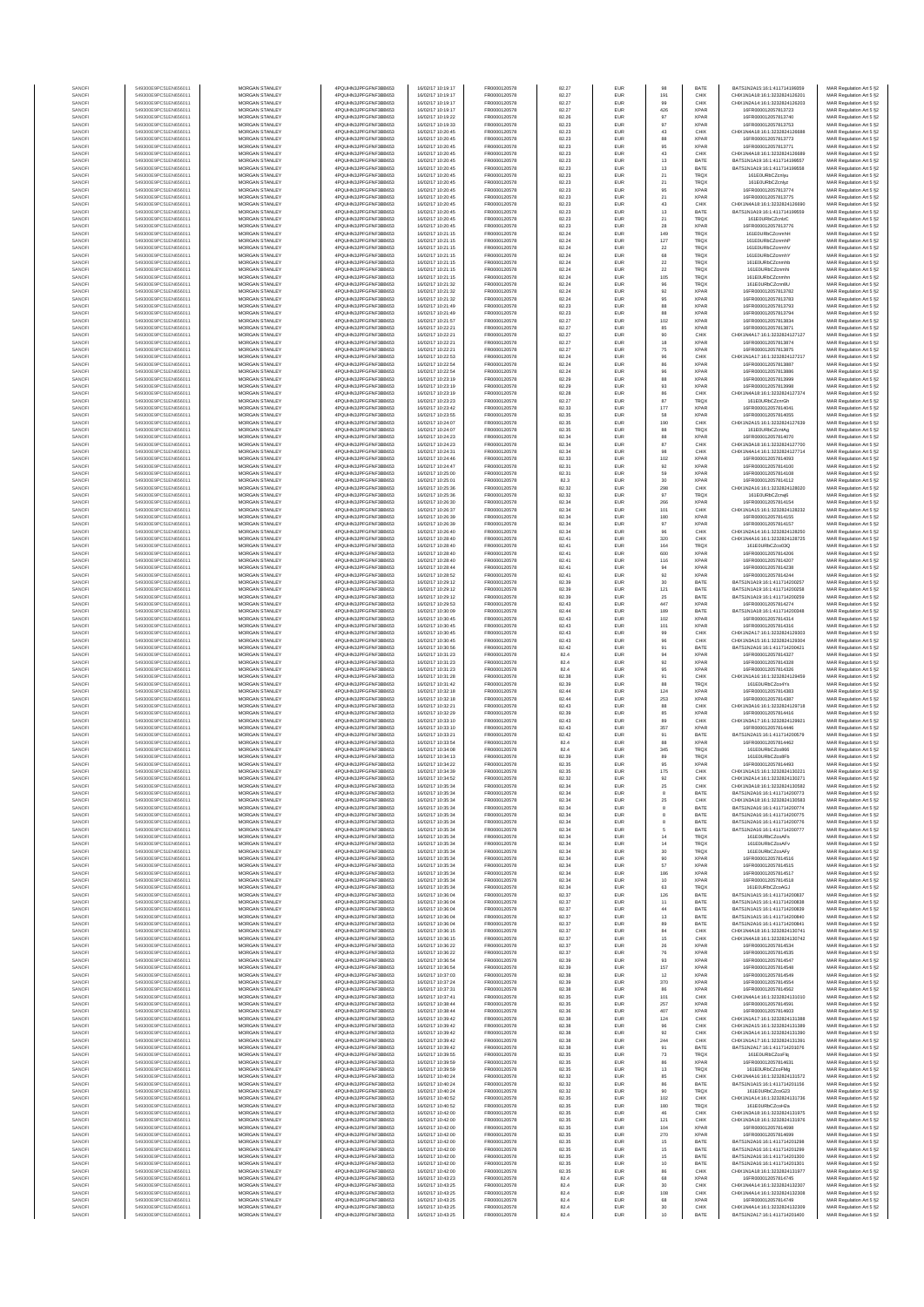| SANOF            | 549300E9PC51EN656011                         | MORGAN STANLEY                                 | 4PQUHN3JPFGFNF3BB653                         | 16/02/17 10:43:25                      | FR0000120578                 | 82.4           | EUR                      | 108                     | <b>XPAR</b>                | 16FR000012057814752                                            | MAR Regulation Art 5 §2                            |
|------------------|----------------------------------------------|------------------------------------------------|----------------------------------------------|----------------------------------------|------------------------------|----------------|--------------------------|-------------------------|----------------------------|----------------------------------------------------------------|----------------------------------------------------|
| SANOFI           | 549300E9PC51EN656011                         | <b>MORGAN STANLEY</b>                          | 4PQUHN3JPFGFNF3BB653                         | 16/02/17 10:43:25                      | FR0000120578                 | 82.4           | EUR                      | 16                      | <b>TRQX</b>                | 161E0URbCZcoK7d                                                | MAR Regulation Art 5 §2                            |
| SANOFI<br>SANOFI | 549300E9PC51EN656011<br>549300E9PC51EN656011 | MORGAN STANLEY<br>MORGAN STANLEY               | 4PQUHN3JPFGFNF3BB653<br>4PQUHN3JPFGFNF3BB653 | 16/02/17 10:43:25<br>16/02/17 10:43:29 | FR0000120578<br>FR0000120578 | 82.4<br>82.4   | EUR<br>EUR               | 68<br>$\overline{2}$    | <b>XPAR</b><br>BATE        | 16FR000012057814753<br>BATS1N1A15:16:1:411714201404            | MAR Regulation Art 5 §2<br>MAR Regulation Art 5 §2 |
| SANOFI           | 549300E9PC51EN656011                         | MORGAN STANLEY                                 | 4PQUHN3JPFGFNF3BB653                         | 16/02/17 10:43:29                      | FR0000120578                 | 82.4           | EUR                      | 35                      | BATE                       | BATS1N1A15:16:1:411714201405                                   | MAR Regulation Art 5 §2                            |
| SANOFI           | 549300E9PC51EN656011                         | MORGAN STANLEY                                 | 4PQUHN3JPFGFNF3BB653                         | 16/02/17 10:43:29                      | FR0000120578                 | 82.4           | EUR                      | 114                     | CHIX                       | CHIX1N1A17:16:1:3232824132321                                  | MAR Regulation Art 5 §2                            |
| SANOFI           | 549300E9PC51EN656011                         | MORGAN STANLEY                                 | 4PQUHN3JPFGFNF3BB653                         | 16/02/17 10:43:29                      | FR0000120578                 | 82.4           | EUR                      | $_{\rm 57}$             | <b>TRQX</b>                | 161F0LIRbCZcoKEZ                                               | MAR Regulation Art 5 §2                            |
| SANOFI<br>SANOFI | 549300E9PC51EN656011<br>549300E9PC51EN656011 | MORGAN STANLEY<br><b>MORGAN STANLEY</b>        | 4PQUHN3JPFGFNF3BB653<br>4PQUHN3JPFGFNF3BB653 | 16/02/17 10:43:29<br>16/02/17 10:43:29 | FR0000120578<br>FR0000120578 | 82.4<br>82.4   | EUR<br>EUR               | 254                     | <b>TRQX</b><br><b>XPAR</b> | 161E0URbCZcoKEd<br>16FR000012057814754                         | MAR Regulation Art 5 §2<br>MAR Regulation Art 5 §2 |
| SANOFI           | 549300E9PC51EN656011                         | <b>MORGAN STANLEY</b>                          | 4PQUHN3JPFGFNF3BB653                         | 16/02/17 10:43:51                      | FR0000120578                 | 82.37          | <b>EUR</b>               | 98                      | BATE                       | BATS1N2A16:16:1:411714201438                                   | MAR Regulation Art 5 §2                            |
| SANOFI           | 549300E9PC51EN656011                         | <b>MORGAN STANLEY</b>                          | 4PQUHN3JPFGFNF3BB653                         | 16/02/17 10:43:51                      | FR0000120578                 | 82.37          | EUR                      | 88                      | BATE                       | BATS1N1A18-16-1-411714201439                                   | MAR Regulation Art 5 §2                            |
| SANOFI           | 549300E9PC51EN656011                         | MORGAN STANLEY<br>MORGAN STANLEY               | 4PQUHN3JPFGFNF3BB653                         | 16/02/17 10:43:55<br>16/02/17 10:44:07 | FR0000120578<br>FR0000120578 | 82.35          | EUR                      | $\mathbf{93}$           | <b>XPAR</b>                | 16FR000012057814768<br>161E0URbCZcoL6u                         | MAR Regulation Art 5 §2                            |
| SANOFI<br>SANOF  | 549300E9PC51EN656011<br>549300E9PC51EN656011 | MORGAN STANLEY                                 | 4PQUHN3JPFGFNF3BB653<br>4PQUHN3JPFGFNF3BB653 | 16/02/17 10:45:01                      | FR0000120578                 | 82.35<br>82.34 | EUR<br>EUR               | 88<br>373               | TRQX<br><b>XPAR</b>        | 16FR000012057814789                                            | MAR Regulation Art 5 §2<br>MAR Regulation Art 5 §2 |
| SANOFI           | 549300E9PC51EN656011                         | MORGAN STANLEY                                 | 4PQUHN3JPFGFNF3BB653                         | 16/02/17 10:45:01                      | FR0000120578                 | 82.34          | EUR                      | 84                      | <b>XPAR</b>                | 16FR000012057814791                                            | MAR Regulation Art 5 §2                            |
| SANOFI           | 549300E9PC51EN656011                         | MORGAN STANLEY                                 | 4PQUHN3JPFGFNF3BB653                         | 16/02/17 10:45:01                      | FR0000120578                 | 82.34          | EUR                      | 87                      | <b>XPAR</b>                | 16FR000012057814790                                            | MAR Regulation Art 5 §2                            |
| SANOFI<br>SANOFI | 549300E9PC51EN656011<br>549300E9PC51EN656011 | MORGAN STANLEY<br><b>MORGAN STANLEY</b>        | 4PQUHN3JPFGFNF3BB653<br>4PQUHN3JPFGFNF3BB653 | 16/02/17 10:45:27<br>16/02/17 10:45:34 | FR0000120578<br>FR0000120578 | 82.36<br>82.35 | EUR<br>EUR               | 286<br>93               | <b>XPAR</b><br><b>XPAR</b> | 16FR000012057814819<br>16FR000012057814822                     | MAR Regulation Art 5 §2                            |
| SANOFI           | 549300E9PC51EN656011                         | <b>MORGAN STANLEY</b>                          | 4PQUHN3JPFGFNF3BB653                         | 16/02/17 10:46:21                      | FR0000120578                 | 82.33          | <b>EUR</b>               | 240                     | <b>XPAR</b>                | 16FR000012057814827                                            | MAR Regulation Art 5 §2<br>MAR Regulation Art 5 §2 |
| SANOFI           | 549300E9PC51EN656011                         | MORGAN STANLEY                                 | 4PQUHN3JPFGFNF3BB653                         | 16/02/17 10:46:21                      | FR0000120578                 | 82.33          | EUR                      | $35\,$                  | BATE                       | BATS1N2A15:16:1:411714201590                                   | MAR Regulation Art 5 §2                            |
| SANOF            | 549300E9PC51EN656011                         | MORGAN STANLEY                                 | 4PQUHN3JPFGFNF3BB653                         | 16/02/17 10:46:21                      | FR0000120578                 | 82.33          | EUR                      | $44\,$                  | TRQ)                       | 161E0URbCZcoNsU                                                | MAR Regulation Art 5 §2                            |
| SANOFI<br>SANOFI | 549300E9PC51EN656011<br>549300E9PC51EN656011 | MORGAN STANLEY<br>MORGAN STANLEY               | 4PQUHN3JPFGFNF3BB653<br>4PQUHN3JPFGFNF3BB653 | 16/02/17 10:46:21<br>16/02/17 10:46:21 | FR0000120578<br>FR0000120578 | 82.33<br>82.33 | EUR<br>EUR               | 107<br>11               | CHIX<br>CHIX               | CHIX1N4A16:16:1:3232824132863<br>CHIX1N3A18:16:1:3232824132864 | MAR Regulation Art 5 §2<br>MAR Regulation Art 5 §2 |
| SANOFI           | 549300E9PC51EN656011                         | MORGAN STANLEY                                 | 4PQUHN3JPFGFNF3BB653                         | 16/02/17 10:46:21                      | FR0000120578                 | 82.33          | EUR                      | $_{\rm 67}$             | <b>XPAR</b>                | 16FR000012057814831                                            | MAR Regulation Art 5 §2                            |
| SANOFI           | 549300E9PC51EN656011                         | MORGAN STANLEY                                 | 4PQUHN3JPFGFNF3BB653                         | 16/02/17 10:46:21                      | FR0000120578                 | 82.33          | EUR                      | 20                      | <b>XPAR</b>                | 16FR000012057814832                                            | MAR Regulation Art 5 §2                            |
| SANOFI           | 549300E9PC51EN656011                         | <b>MORGAN STANLEY</b><br>MORGAN STANLEY        | 4POLIHN3JPEGENE3BB653                        | 16/02/17 10:47:02                      | FR0000120578<br>FR0000120578 | 82.3           | EUR                      | 88                      | CHIX                       | CHIX1N4A18:16:1:3232824132955                                  | MAR Regulation Art 5 §2                            |
| SANOFI<br>SANOFI | 549300E9PC51EN656011<br>549300E9PC51EN656011 | MORGAN STANLEY                                 | 4PQUHN3JPFGFNF3BB653<br>4PQUHN3JPFGFNF3BB653 | 16/02/17 10:47:02<br>16/02/17 10:47:02 | FR0000120578                 | 82.3<br>82.3   | EUR<br>EUR               | 87<br>$92\,$            | CHIX<br><b>XPAR</b>        | CHIX1N1A14:16:1:3232824132957<br>16FR000012057814835           | MAR Regulation Art 5 §2<br>MAR Regulation Art 5 §2 |
| SANOFI           | 549300E9PC51EN656011                         | MORGAN STANLEY                                 | 4PQUHN3JPFGFNF3BB653                         | 16/02/17 10:47:02                      | FR0000120578                 | 82.3           | EUR                      | $92\,$                  | <b>XPAR</b>                | 16FR000012057814834                                            | MAR Regulation Art 5 §2                            |
| SANOF            | 549300E9PC51EN656011                         | MORGAN STANLEY                                 | 4PQUHN3JPFGFNF3BB653                         | 16/02/17 10:47:10                      | FR0000120578                 | 82.32          | EUR                      | $2\!\!\!$               | CHIX                       | CHIX1N3A14:16:1:3232824133028                                  | MAR Regulation Art 5 §2                            |
| SANOFI           | 549300E9PC51EN656011                         | MORGAN STANLEY                                 | 4PQUHN3JPFGFNF3BB653                         | 16/02/17 10:47:10                      | FR0000120578<br>FR0000120578 | 82.32<br>82.32 | EUR<br>EUR               | 59<br>$^{\rm 3}$        | CHIX<br>CHIX               | CHIX1N3A14:16:1:3232824133029                                  | MAR Regulation Art 5 §2                            |
| SANOFI<br>SANOFI | 549300E9PC51EN656011<br>549300E9PC51EN656011 | MORGAN STANLEY<br>MORGAN STANLEY               | 4PQUHN3JPFGFNF3BB653<br>4PQUHN3JPFGFNF3BB653 | 16/02/17 10:47:10<br>16/02/17 10:47:17 | FR0000120578                 | 82.31          | EUR                      | 92                      | <b>XPAR</b>                | CHIX1N3A14:16:1:3232824133030<br>16FR000012057814898           | MAR Regulation Art 5 §2<br>MAR Regulation Art 5 §2 |
| SANOFI           | 549300E9PC51EN656011                         | <b>MORGAN STANLEY</b>                          | 4PQUHN3JPFGFNF3BB653                         | 16/02/17 10:48:49                      | FR0000120578                 | 82.35          | EUR                      | 10                      | BATE                       | BATS1N1A18:16:1:411714201769                                   | MAR Regulation Art 5 §2                            |
| SANOFI           | 549300E9PC51EN656011                         | <b>MORGAN STANLEY</b><br>MORGAN STANLEY        | 4PQUHN3JPFGFNF3BB653<br>4PQUHN3JPFGFNF3BB653 | 16/02/17 10:48:49                      | FR0000120578                 | 82.35          | EUR                      | 8                       | BATE                       | BATS1N2A18:16:1:411714201770<br>BATS1N1A18:16:1:411714201772   | MAR Regulation Art 5 §2                            |
| SANOFI<br>SANOFI | 549300E9PC51EN656011<br>549300E9PC51EN656011 | MORGAN STANLEY                                 | 4PQUHN3JPFGFNF3BB653                         | 16/02/17 10:48:49<br>16/02/17 10:48:49 | FR0000120578<br>FR0000120578 | 82.35<br>82.35 | EUR<br>EUR               | $_{\rm 32}$             | BATE<br>CHIX               | CHIX1N4A17:16:1:3232824133389                                  | MAR Regulation Art 5 §2<br>MAR Regulation Art 5 §2 |
| SANOFI           | 549300E9PC51EN656011                         | MORGAN STANLEY                                 | 4PQUHN3JPFGFNF3BB653                         | 16/02/17 10:48:49                      | FR0000120578                 | 82.35          | EUR                      | $\overline{\mathbf{2}}$ | BATE                       | BATS1N1A18:16:1:411714201773                                   | MAR Regulation Art 5 §2                            |
| SANOFI           | 549300E9PC51EN656011                         | MORGAN STANLEY                                 | 4PQUHN3JPFGFNF3BB653                         | 16/02/17 10:48:49                      | FR0000120578                 | 82.35          | EUR                      | 83                      | BATE                       | BATS1N2A18:16:1:411714201771                                   | MAR Regulation Art 5 §2                            |
| SANOFI<br>SANOFI | 549300E9PC51EN656011<br>549300E9PC51EN656011 | MORGAN STANLEY<br>MORGAN STANLEY               | 4PQUHN3JPFGFNF3BB653<br>4PQUHN3JPFGFNF3BB653 | 16/02/17 10:48:49<br>16/02/17 10:48:49 | FR0000120578<br>FR0000120578 | 82.35<br>82.35 | EUR<br>EUR               | $32\,$<br>10            | CHIX<br>BATE               | CHIX1N4A17:16:1:3232824133394<br>BATS1N1A18:16:1:411714201774  | MAR Regulation Art 5 §2<br>MAR Regulation Art 5 §2 |
| SANOFI           | 549300E9PC51EN656011                         | <b>MORGAN STANLEY</b>                          | 4POLIHN3JPEGENE3BB653                        | 16/02/17 10:48:49                      | FR0000120578                 | 82.35          | <b>EUR</b>               | 155                     | CHIX                       | CHIX1N4A17-16-1-3232824133395                                  | MAR Regulation Art 5 §2                            |
| SANOFI           | 549300E9PC51EN656011                         | <b>MORGAN STANLEY</b>                          | 4PQUHN3JPFGFNF3BB653                         | 16/02/17 10:48:49                      | FR0000120578                 | 82.35          | EUR                      | 42                      | BATE                       | BATS1N1A18-16-1-411714201775                                   | MAR Regulation Art 5 §2                            |
| SANOFI           | 549300E9PC51EN656011<br>549300E9PC51EN656011 | MORGAN STANLEY<br>MORGAN STANLEY               | 4PQUHN3JPFGFNF3BB653                         | 16/02/17 10:48:49<br>16/02/17 10:48:49 | FR0000120578<br>FR0000120578 | 82.35<br>82.35 | EUR<br>EUR               | 16<br>71                | <b>TRQX</b><br><b>XPAR</b> | 161E0URbCZcoRFs<br>16FR000012057814931                         | MAR Regulation Art 5 §2                            |
| SANOFI<br>SANOFI | 549300E9PC51EN656011                         | MORGAN STANLEY                                 | 4PQUHN3JPFGFNF3BB653<br>4PQUHN3JPFGFNF3BB653 | 16/02/17 10:48:49                      | FR0000120578                 | 82.35          | EUR                      | 16                      | <b>TRQX</b>                | 161E0URbCZcoRGF                                                | MAR Regulation Art 5 §2<br>MAR Regulation Art 5 §2 |
| SANOFI           | 549300E9PC51EN656011                         | MORGAN STANLEY                                 | 4PQUHN3JPFGFNF3BB653                         | 16/02/17 10:48:49                      | FR0000120578                 | 82.35          | EUR                      | 71                      | <b>XPAR</b>                | 16FR000012057814933                                            | MAR Regulation Art 5 §2                            |
| SANOFI           | 549300E9PC51EN656011                         | MORGAN STANLEY                                 | 4PQUHN3JPFGFNF3BB653                         | 16/02/17 10:48:49                      | FR0000120578                 | 82.35          | EUR                      | 306                     | <b>XPAF</b>                | 16FR000012057814934                                            | MAR Regulation Art 5 §2                            |
| SANOFI<br>SANOFI | 549300E9PC51EN656011<br>549300E9PC51EN656011 | MORGAN STANLEY<br>MORGAN STANLEY               | 4PQUHN3JPFGFNF3BB653<br>4PQUHN3JPFGFNF3BB653 | 16/02/17 10:48:49<br>16/02/17 10:48:49 | FR0000120578<br>FR0000120578 | 82.35<br>82.35 | EUR<br>EUR               | 41<br>80                | <b>XPAR</b><br><b>XPAR</b> | 16FR000012057814935<br>16FR000012057814936                     | MAR Regulation Art 5 §2<br>MAR Regulation Art 5 §2 |
| SANOFI           | 549300E9PC51EN656011                         | <b>MORGAN STANLEY</b>                          | 4POLIHN3JPEGENE3BB653                        | 16/02/17 10:48:58                      | FR0000120578                 | 82.32          | <b>EUR</b>               | 99                      | CHIX                       | CHIX1N3A15:16:1:3232824133412                                  | MAR Regulation Art 5 §2                            |
| SANOFI           | 549300E9PC51EN656011                         | MORGAN STANLEY                                 | 4PQUHN3JPFGFNF3BB653                         | 16/02/17 10:49:26                      | FR0000120578                 | 82.33          | EUR                      | 100                     | <b>TRQX</b>                | 161E0URbCZcoSEu                                                | MAR Regulation Art 5 §2                            |
| SANOFI           | 549300E9PC51EN656011                         | MORGAN STANLEY                                 | 4PQUHN3JPFGFNF3BB653                         | 16/02/17 10:49:26                      | FR0000120578                 | 82.33          | EUR                      | 177                     | CHIX                       | CHIX1N1A18:16:1:3232824133517                                  | MAR Regulation Art 5 §2                            |
| SANOFI<br>SANOFI | 549300E9PC51EN656011<br>549300E9PC51EN656011 | MORGAN STANLEY<br>MORGAN STANLEY               | 4PQUHN3JPFGFNF3BB653<br>4PQUHN3JPFGFNF3BB653 | 16/02/17 10:51:00<br>16/02/17 10:51:00 | FR0000120578<br>FR0000120578 | 82.33<br>82.33 | EUR<br>EUR               | $27\,$                  | BATE<br>BATE               | BATS1N1A17:16:1:411714201860<br>BATS1N1A17:16:1:411714201861   | MAR Regulation Art 5 §2<br>MAR Regulation Art 5 §2 |
| SANOFI           | 549300E9PC51EN656011                         | MORGAN STANLEY                                 | 4PQUHN3JPFGFNF3BB653                         | 16/02/17 10:51:00                      | FR0000120578                 | 82.33          | EUR                      | 85                      | BATE                       | BATS1N2A15:16:1:411714201862                                   | MAR Regulation Art 5 §2                            |
| SANOFI           | 549300E9PC51EN656011                         | MORGAN STANLEY                                 | 4PQUHN3JPFGFNF3BB653                         | 16/02/17 10:51:00                      | FR0000120578                 | 82.33          | EUR                      | 107                     | CHIX                       | CHIX1N2A15:16:1:3232824133667                                  | MAR Regulation Art 5 §2                            |
| SANOFI<br>SANOFI | 549300E9PC51EN656011<br>549300E9PC51EN656011 | MORGAN STANLEY<br><b>MORGAN STANLEY</b>        | 4PQUHN3JPFGFNF3BB653<br>4PQUHN3JPFGFNF3BB653 | 16/02/17 10:51:00<br>16/02/17 10:51:00 | FR0000120578<br>FR0000120578 | 82.33<br>82.33 | EUR<br>EUR               | 55<br>89                | <b>TRQX</b><br><b>TRQX</b> | 161E0URbCZcoTuw<br>161F0URbCZcoTv0                             | MAR Regulation Art 5 §2<br>MAR Regulation Art 5 §2 |
| SANOFI           | 549300E9PC51EN656011                         | MORGAN STANLEY                                 | 4PQUHN3JPFGFNF3BB653                         | 16/02/17 10:51:00                      | FR0000120578                 | 82.33          | EUR                      | 92                      | <b>XPAR</b>                | 16FR000012057814965                                            | MAR Regulation Art 5 §2                            |
| SANOFI           | 549300E9PC51EN656011                         | MORGAN STANLEY                                 | 4PQUHN3JPFGFNF3BB653                         | 16/02/17 10:51:00                      | FR0000120578                 | 82.33          | EUR                      | 239                     | <b>XPAR</b>                | 16ER000012057814960                                            | MAR Regulation Art 5 §2                            |
| SANOFI           | 549300E9PC51EN656011                         | MORGAN STANLEY                                 | 4PQUHN3JPFGFNF3BB653                         | 16/02/17 10:51:00                      | FR0000120578                 | 82.33          | EUR                      | 85                      | <b>XPAR</b>                | 16FR000012057814969                                            | MAR Regulation Art 5 §2                            |
| SANOFI<br>SANOFI | 549300E9PC51EN656011<br>549300E9PC51EN656011 | MORGAN STANLEY<br>MORGAN STANLEY               | 4PQUHN3JPFGFNF3BB653<br>4PQUHN3JPFGFNF3BB653 | 16/02/17 10:51:00<br>16/02/17 10:51:00 | FR0000120578<br>FR0000120578 | 82.33<br>82.33 | EUR<br>EUR               | 84<br>87                | <b>XPAF</b><br><b>XPAF</b> | 16FR000012057814968<br>16FR000012057814966                     | MAR Regulation Art 5 §2<br>MAR Regulation Art 5 §2 |
| SANOFI           | 549300E9PC51EN656011                         | MORGAN STANLEY                                 | 4PQUHN3JPFGFNF3BB653                         | 16/02/17 10:51:37                      | FR0000120578                 | 82.33          | EUR                      | 91                      | <b>XPAR</b>                | 16FR000012057814985                                            | MAR Regulation Art 5 §2                            |
| SANOFI           | 549300E9PC51EN656011                         | MORGAN STANLEY                                 | 4PQUHN3JPFGFNF3BB653                         | 16/02/17 10:51:37                      | FR0000120578                 | 82.33          | EUR                      | $^{\rm 87}$             | <b>XPAR</b>                | 16FR000012057814984                                            | MAR Regulation Art 5 §2                            |
| SANOFI<br>SANOFI | 549300E9PC51EN656011<br>549300E9PC51EN656011 | <b>MORGAN STANLEY</b><br><b>MORGAN STANLEY</b> | 4PQUHN3JPFGFNF3BB653<br>4PQUHN3JPFGFNF3BB653 | 16/02/17 10:51:37<br>16/02/17 10:51:37 | FR0000120578<br>FR0000120578 | 82.33<br>82.33 | EUR<br>EUR               | 84<br>88                | <b>XPAR</b><br>TRQX        | 16FR000012057814986<br>161E0URbCZcoUnc                         | MAR Regulation Art 5 §2<br>MAR Regulation Art 5 §2 |
| SANOFI           | 549300E9PC51EN656011                         | MORGAN STANLEY                                 | 4PQUHN3JPFGFNF3BB653                         | 16/02/17 10:51:54                      | FR0000120578                 | 82.32          | EUR                      | 106                     | BATE                       | BATS1N1A17:16:1:411714201955                                   | MAR Regulation Art 5 §2                            |
| SANOFI           | 549300E9PC51EN656011                         | MORGAN STANLEY                                 | 4PQUHN3JPFGFNF3BB653                         | 16/02/17 10:51:54                      | FR0000120578                 | 82.32          | EUR                      | 98                      | <b>XPAR</b>                | 16FR000012057815000                                            | MAR Regulation Art 5 §2                            |
| SANOF            | 549300E9PC51EN656011                         | MORGAN STANLEY                                 | 4PQUHN3JPFGFNF3BB653                         | 16/02/17 10:52:10                      | FR0000120578                 | 82.3           | EUR                      | 90                      | CHIX                       | CHIX1N3A15:16:1:3232824133930                                  | MAR Regulation Art 5 §2                            |
| SANOFI<br>SANOFI | 549300E9PC51EN656011<br>549300E9PC51EN656011 | MORGAN STANLEY<br>MORGAN STANLEY               | 4PQUHN3JPFGFNF3BB653<br>4PQUHN3JPFGFNF3BB653 | 16/02/17 10:52:10<br>16/02/17 10:53:17 | FR0000120578<br>FR0000120578 | 82.3<br>82.27  | EUR<br>EUR               | 51                      | CHIX<br>BATE               | CHIX1N4A18:16:1:3232824133931<br>BATS1N1A17:16:1:411714202039  | MAR Regulation Art 5 §2<br>MAR Regulation Art 5 §2 |
| SANOFI           | 549300E9PC51EN656011                         | MORGAN STANLEY                                 | 4PQUHN3JPFGFNF3BB653                         | 16/02/17 10:53:35                      | FR0000120578                 | 82.28          | EUR                      | 56                      | BATE                       | BATS1N2A17:16:1:411714202060                                   | MAR Regulation Art 5 §2                            |
| SANOFI           | 549300E9PC51EN656011                         | <b>MORGAN STANLEY</b>                          | 4PQUHN3JPFGFNF3BB653                         | 16/02/17 10:53:35                      | FR0000120578                 | 82.28          | EUR                      | 173                     | CHIX                       | CHIX1N2A18:16:1:3232824134182                                  | MAR Regulation Art 5 §2                            |
| SANOFI<br>SANOFI | 549300E9PC51EN656011<br>549300E9PC51EN656011 | <b>MORGAN STANLEY</b><br><b>MORGAN STANLEY</b> | 4PQUHN3JPFGFNF3BB653<br>4PQUHN3JPFGFNF3BB653 | 16/02/17 10:53:35<br>16/02/17 10:53:35 | FR0000120578<br>FR0000120578 | 82.28<br>82.28 | <b>EUR</b><br>EUR        | 88<br>386               | <b>TRQX</b><br>CHIX        | 161E0URbCZcoX8N<br>CHIX1N4A14:16:1:3232824134184               | MAR Regulation Art 5 §2<br>MAR Regulation Art 5 §2 |
| SANOFI           | 549300E9PC51EN656011                         | MORGAN STANLEY                                 | 4PQUHN3JPFGFNF3BB653                         | 16/02/17 10:53:35                      | FR0000120578                 | 82.28          | EUR                      | $^{\rm 8}$              | <b>TRQX</b>                | 161E0URbCZcoX8i                                                | MAR Regulation Art 5 §2                            |
| SANOFI           | 549300E9PC51EN656011                         | MORGAN STANLEY                                 | 4PQUHN3JPFGFNF3BB653                         | 16/02/17 10:53:35                      | FR0000120578                 | 82.28          | EUR                      | 78                      | TRQX                       | 161E0URbCZcoX8c                                                | MAR Regulation Art 5 §2                            |
| SANOF<br>SANOFI  | 549300E9PC51EN656011<br>549300E9PC51EN656011 | MORGAN STANLEY<br>MORGAN STANLEY               | 4PQUHN3JPFGFNF3BB653<br>4PQUHN3JPFGFNF3BB653 | 16/02/17 10:54:08<br>16/02/17 10:54:23 | FR0000120578<br>FR0000120578 | 82.33<br>82.31 | EUR<br>EUR               | 362<br>90               | <b>XPAR</b><br>BATE        | 16FR000012057815047<br>BATS1N1A15:16:1:411714202144            | MAR Regulation Art 5 §2<br>MAR Regulation Art 5 §2 |
| SANOFI           | 549300E9PC51EN656011                         | MORGAN STANLEY                                 | 4PQUHN3JPFGFNF3BB653                         | 16/02/17 10:54:35                      | FR0000120578                 | 82.29          | EUR                      | 10                      | <b>XPAR</b>                | 16FR000012057815054                                            | MAR Regulation Art 5 §2                            |
| SANOFI           | 549300E9PC51EN656011                         | MORGAN STANLEY                                 | 4PQUHN3JPFGFNF3BB653                         | 16/02/17 10:54:37                      | FR0000120578                 | 82.29          | EUR                      | 78                      | <b>XPAR</b>                | 16FR000012057815055                                            | MAR Regulation Art 5 §2                            |
| SANOFI<br>SANOFI | 549300E9PC51EN656011<br>549300E9PC51EN656011 | <b>MORGAN STANLEY</b><br><b>MORGAN STANLEY</b> | 4PQUHN3JPFGFNF3BB653<br>4PQUHN3JPFGFNF3BB653 | 16/02/17 10:54:37<br>16/02/17 10:54:53 | FR0000120578<br>FR0000120578 | 82.29<br>82.31 | EUR<br>EUR               | 78<br>97                | <b>XPAR</b><br>CHIX        | 16FR000012057815057<br>CHIX1N1A14:16:1:3232824134527           | MAR Regulation Art 5 §2                            |
| SANOFI           | 549300E9PC51EN656011                         | MORGAN STANLEY                                 | 4PQUHN3JPFGFNF3BB653                         | 16/02/17 10:54:53                      | FR0000120578                 | 82.31          | EUR                      | 100                     | <b>XPAR</b>                | 16FR000012057815061                                            | MAR Regulation Art 5 §2<br>MAR Regulation Art 5 §2 |
| SANOFI           | 549300E9PC51EN656011                         | MORGAN STANLEY                                 | 4PQUHN3JPFGFNF3BB653                         | 16/02/17 10:55:43                      | FR0000120578                 | 82.31          | EUR                      | $_{\rm 67}$             | <b>XPAR</b>                | 16FR000012057815083                                            | MAR Regulation Art 5 §2                            |
| SANOFI           | 549300E9PC51EN656011                         | MORGAN STANLEY                                 | 4PQUHN3JPFGFNF3BB653                         | 16/02/17 10:55:43                      | FR0000120578                 | 82.31          | EUR                      | 29                      | CHIX                       | CHIX1N1A18:16:1:3232824134656                                  | MAR Regulation Art 5 §2                            |
| SANOF<br>SANOFI  | 549300E9PC51EN656011<br>549300E9PC51EN656011 | MORGAN STANLEY<br>MORGAN STANLEY               | 4PQUHN3JPFGFNF3BB653<br>4PQUHN3JPFGFNF3BB653 | 16/02/17 10:55:43<br>16/02/17 10:55:43 | FR0000120578<br>FR0000120578 | 82.31<br>82.31 | EUR<br>EUR               | $_{\rm 67}$<br>88       | <b>XPAR</b><br><b>XPAR</b> | 6FR000012057815087<br>16FR000012057815088                      | MAR Regulation Art 5 §2<br>MAR Regulation Art 5 §2 |
| SANOFI           | 549300E9PC51EN656011                         | MORGAN STANLEY                                 | 4PQUHN3JPFGFNF3BB653                         | 16/02/17 10:55:43                      | FR0000120578                 | 82.31          | EUR                      | 29                      | CHIX                       | CHIX1N1A18:16:1:3232824134663                                  | MAR Regulation Art 5 §2                            |
| SANOFI           | 549300E9PC51EN656011                         | <b>MORGAN STANLEY</b>                          | 4PQUHN3JPFGFNF3BB653                         | 16/02/17 10:55:43                      | FR0000120578                 | 82.31          | EUR                      | 17                      | <b>XPAR</b>                | 16FR000012057815089                                            | MAR Regulation Art 5 §2                            |
| SANOFI           | 549300E9PC51EN656011<br>549300E9PC51EN656011 | <b>MORGAN STANLEY</b><br><b>MORGAN STANLEY</b> | 4PQUHN3JPFGFNF3BB653<br>4PQUHN3JPFGFNF3BB653 | 16/02/17 10:55:43                      | FR0000120578                 | 82.31          | EUR<br>EUR               | 16                      | <b>TRQX</b><br>CHIX        | 161E0URbCZcoaDy<br>CHIX1N1A18:16:1:3232824134664               | MAR Regulation Art 5 §2                            |
| SANOF<br>SANOFI  | 549300E9PC51EN656011                         | MORGAN STANLEY                                 | 4PQUHN3JPFGFNF3BB653                         | 16/02/17 10:55:43<br>16/02/17 10:55:43 | FR0000120578<br>FR0000120578 | 82.31<br>82.31 | EUR                      | 61<br>16                | <b>TRQX</b>                | 161E0URbCZcoaE4                                                | MAR Regulation Art 5 §2<br>MAR Regulation Art 5 §2 |
|                  |                                              |                                                | N3JPFGFNF3BB653                              |                                        |                              |                |                          |                         |                            |                                                                | t Regulation Art 5 §2                              |
| SANOF            | 549300E9PC51EN656011                         | MORGAN STANLEY<br>MORGAN STANLEY               | 4PQUHN3JPFGFNF3BB653                         | 16/02/17 10:55:43                      | FR0000120578<br>FR0000120578 | 82.31          | EUR                      | $27\,$                  | <b>XPAR</b>                | 16FR000012057815090                                            | MAR Regulation Art 5 §2                            |
| SANOFI<br>SANOFI | 549300E9PC51EN656011<br>549300E9PC51EN656011 | MORGAN STANLEY                                 | 4PQUHN3JPFGFNF3BB653<br>4PQUHN3JPFGFNF3BB653 | 16/02/17 10:55:43<br>16/02/17 10:55:55 | FR0000120578                 | 82.3<br>82.3   | EUR<br>EUR               | 93<br>61                | CHIX<br><b>XPAR</b>        | CHIX1N2A18:16:1:3232824134684<br>16FR000012057815107           | MAR Regulation Art 5 §2<br>MAR Regulation Art 5 §2 |
| SANOFI           | 549300E9PC51EN656011                         | <b>MORGAN STANLEY</b>                          | 4PQUHN3JPFGFNF3BB653                         | 16/02/17 10:56:15                      | FR0000120578                 | 82.3           | <b>EUR</b>               |                         | <b>XPAR</b>                | 16FR000012057815110                                            | MAR Regulation Art 5 §2                            |
| SANOFI           | 549300E9PC51EN656011                         | <b>MORGAN STANLEY</b>                          | 4PQUHN3JPFGFNF3BB653                         | 16/02/17 10:56:21                      | FR0000120578                 | 82.32          | <b>EUR</b>               | 276                     | CHIX                       | CHIX1N4A18:16:1:3232824134794                                  | MAR Regulation Art 5 §2                            |
| SANOFI<br>SANOFI | 549300E9PC51EN656011<br>549300E9PC51EN656011 | MORGAN STANLEY<br>MORGAN STANLEY               | 4PQUHN3JPFGFNF3BB653<br>4PQUHN3JPFGFNF3BB653 | 16/02/17 10:56:38<br>16/02/17 10:56:38 | FR0000120578<br>FR0000120578 | 82.31<br>82.31 | EUR<br>EUR               | 16<br>175               | <b>XPAR</b><br><b>XPAR</b> | 16FR000012057815139<br>16FR000012057815140                     | MAR Regulation Art 5 §2<br>MAR Regulation Art 5 §2 |
| SANOFI           | 549300E9PC51EN656011                         | MORGAN STANLEY                                 | 4PQUHN3JPFGFNF3BB653                         | 16/02/17 10:57:36                      | FR0000120578                 | 82.31          | EUR                      |                         | <b>XPAR</b>                | 16FR000012057815154                                            | MAR Regulation Art 5 §2                            |
| SANOFI           | 549300E9PC51EN656011                         | MORGAN STANLEY                                 | 4PQUHN3JPFGFNF3BB653                         | 16/02/17 10:57:36                      | FR0000120578                 | 82.31          | EUR                      | 86                      | <b>XPAR</b>                | 16FR000012057815162                                            | MAR Regulation Art 5 §2                            |
| SANOFI<br>SANOFI | 549300E9PC51EN656011<br>549300E9PC51EN656011 | MORGAN STANLEY<br>MORGAN STANLEY               | 4PQUHN3JPFGFNF3BB653<br>4PQUHN3JPFGFNF3BB653 | 16/02/17 10:57:36<br>16/02/17 10:57:36 | FR0000120578<br>FR0000120578 | 82.31<br>82.31 | EUR<br>EUR               | 90<br>84                | <b>TRQX</b><br>TRQX        | 161E0URbCZcocSf<br>161E0URbCZcocSx                             | MAR Regulation Art 5 §2<br>MAR Regulation Art 5 §2 |
| SANOFI           | 549300E9PC51EN656011                         | <b>MORGAN STANLEY</b>                          | 4PQUHN3JPFGFNF3BB653                         | 16/02/17 10:57:36                      | FR0000120578                 | 82.31          | <b>EUR</b>               | 84                      | BATE                       | BATS1N1A17-16-1-411714202350                                   | MAR Regulation Art 5 §2                            |
| SANOFI           | 549300E9PC51EN656011                         | MORGAN STANLEY                                 | 4PQUHN3JPFGFNF3BB653                         | 16/02/17 10:57:36<br>16/02/17 10:57:36 | FR0000120578                 | 82.31          | EUR                      | 18                      | BATE                       | BATS1N2A19:16:1:411714202351                                   | MAR Regulation Art 5 §2                            |
| SANOFI<br>SANOFI | 549300E9PC51EN656011<br>549300E9PC51EN656011 | <b>MORGAN STANLEY</b><br>MORGAN STANLEY        | 4PQUHN3JPFGFNF3BB653<br>4PQUHN3JPFGFNF3BB653 | 16/02/17 10:57:36                      | FR0000120578<br>FR0000120578 | 82.31<br>82.31 | <b>EUR</b><br>EUR        | 69<br>86                | BATE<br>XPAR               | BATS1N2A19:16:1:411714202352<br>16ER000012057815166            | MAR Regulation Art 5 §2<br>MAR Regulation Art 5 §2 |
| SANOFI           | 549300E9PC51EN656011                         | MORGAN STANLEY                                 | 4PQUHN3JPFGFNF3BB653                         | 16/02/17 10:58:28                      | FR0000120578                 | 82.32          | EUR                      | 121                     | <b>XPAR</b>                | 16FR000012057815190                                            | MAR Regulation Art 5 §2                            |
| SANOFI           | 549300E9PC51EN656011                         | MORGAN STANLEY                                 | 4PQUHN3JPFGFNF3BB653                         | 16/02/17 10:58:28                      | FR0000120578                 | 82.32          | EUR                      | 94                      | <b>XPAR</b>                | 16FR000012057815194                                            | MAR Regulation Art 5 §2                            |
| SANOFI<br>SANOFI | 549300E9PC51EN656011<br>549300E9PC51EN656011 | MORGAN STANLEY<br>MORGAN STANLEY               | 4PQUHN3JPFGFNF3BB653<br>4PQUHN3JPFGFNF3BB653 | 16/02/17 10:58:28<br>16/02/17 10:58:28 | FR0000120578<br>FR0000120578 | 82.32<br>82.32 | EUR<br><b>EUR</b>        | 92<br>121               | CHIX<br><b>XPAR</b>        | CHIX1N2A16:16:1:3232824135240<br>16FR000012057815195           | MAR Regulation Art 5 §2<br>MAR Regulation Art 5 §2 |
| SANOFI           | 549300E9PC51EN656011                         | MORGAN STANLEY                                 | 4PQUHN3JPFGFNF3BB653                         | 16/02/17 10:58:28                      | FR0000120578                 | 82.32          | EUR                      | 21                      | <b>XPAR</b>                | 16FR000012057815196                                            | MAR Regulation Art 5 §2                            |
| SANOFI           | 549300E9PC51EN656011                         | <b>MORGAN STANLEY</b>                          | 4PQUHN3JPFGFNF3BB653                         | 16/02/17 10:58:33                      | FR0000120578                 | 82.32          | <b>EUR</b>               | 13                      | BATE                       | BATS1N1A15:16:1:411714202472                                   | MAR Regulation Art 5 §2                            |
| SANOFI<br>SANOFI | 549300E9PC51EN656011<br>549300E9PC51EN656011 | <b>MORGAN STANLEY</b>                          | 4PQUHN3JPFGFNF3BB653<br>4PQUHN3JPFGFNF3BB653 | 16/02/17 10:58:33<br>16/02/17 10:58:33 | FR0000120578                 | 82.32<br>82.32 | EUR<br>EUR               | 15                      | BATE<br>BATE               | BATS1N1A15:16:1:411714202473<br>BATS1N1A15:16:1:411714202474   | MAR Regulation Art 5 §2                            |
| SANOFI           | 549300E9PC51EN656011                         | MORGAN STANLEY<br>MORGAN STANLEY               | 4PQUHN3JPFGFNF3BB653                         | 16/02/17 10:58:33                      | FR0000120578<br>FR0000120578 | 82.32          | EUR                      | $14\,$<br>43            | BATE                       | BATS1N1A15:16:1:411714202475                                   | MAR Regulation Art 5 §2<br>MAR Regulation Art 5 §2 |
| SANOFI           | 549300E9PC51EN656011                         | MORGAN STANLEY                                 | 4PQUHN3JPFGFNF3BB653                         | 16/02/17 10:58:33                      | FR0000120578                 | 82.32          | EUR                      | 10                      | BATE                       | BATS1N1A15:16:1:411714202476                                   | MAR Regulation Art 5 §2                            |
| SANOFI           | 549300E9PC51EN656011                         | MORGAN STANLEY                                 | 4PQUHN3JPFGFNF3BB653                         | 16/02/17 10:59:20                      | FR0000120578                 | 82.33          | EUR                      | 98                      | <b>XPAR</b>                | 16FR000012057815216                                            | MAR Regulation Art 5 §2                            |
| SANOFI<br>SANOFI | 549300E9PC51EN656011<br>549300E9PC51EN656011 | MORGAN STANLEY<br>MORGAN STANLEY               | 4PQUHN3JPFGFNF3BB653<br>4PQUHN3JPFGFNF3BB653 | 16/02/17 10:59:20<br>16/02/17 10:59:20 | FR0000120578<br>FR0000120578 | 82.33<br>82.33 | EUR<br><b>EUR</b>        | 85<br>89                | <b>XPAR</b><br>CHIX        | 16FR000012057815218<br>CHIX1N4A18:16:1:3232824135396           | MAR Regulation Art 5 §2<br>MAR Regulation Art 5 §2 |
| SANOFI           | 549300E9PC51EN656011                         | <b>MORGAN STANLEY</b>                          | 4PQUHN3JPFGFNF3BB653                         | 16/02/17 10:59:20                      | FR0000120578                 | 82.33          | EUR                      | 85                      | <b>TRQX</b>                | 161E0URbCZcoeyq                                                | MAR Regulation Art 5 §2                            |
| SANOFI           | 549300E9PC51EN656011                         | <b>MORGAN STANLEY</b>                          | 4PQUHN3JPFGFNF3BB653                         | 16/02/17 10:59:20                      | FR0000120578                 | 82.33          | <b>EUR</b>               | 89                      | <b>TRQX</b>                | 161E0URbCZcoevo                                                | MAR Regulation Art 5 §2                            |
| SANOFI<br>SANOFI | 549300E9PC51EN656011<br>549300E9PC51EN656011 | MORGAN STANLEY<br>MORGAN STANLEY               | 4PQUHN3JPFGFNF3BB653<br>4PQUHN3JPFGFNF3BB653 | 16/02/17 11:00:03<br>16/02/17 11:00:03 | FR0000120578<br>FR0000120578 | 82.34<br>82.34 | EUR<br>EUR               | 112<br>$_{\rm 36}$      | CHIX<br>BATE               | CHIX1N2A18:16:1:3232824135527<br>BATS1N2A16:16:1:411714202556  | MAR Regulation Art 5 §2<br>MAR Regulation Art 5 §2 |
| SANOFI           | 549300E9PC51EN656011                         | MORGAN STANLEY                                 | 4PQUHN3JPFGFNF3BB653                         | 16/02/17 11:00:03                      | FR0000120578                 | 82.34          | EUR                      | 13                      | <b>XPAR</b>                | 16FR000012057815248                                            | MAR Regulation Art 5 §2                            |
| SANOFI           | 549300E9PC51EN656011                         | MORGAN STANLEY                                 | 4PQUHN3JPFGFNF3BB653                         | 16/02/17 11:00:14                      | FR0000120578                 | 82.36          | EUR                      | 393                     | <b>XPAR</b>                | 16FR000012057815251                                            | MAR Regulation Art 5 §2                            |
| SANOFI<br>SANOFI | 549300E9PC51EN656011<br>549300E9PC51EN656011 | MORGAN STANLEY<br>MORGAN STANLEY               | 4PQUHN3JPFGFNF3BB653<br>4PQUHN3JPFGFNF3BB653 | 16/02/17 11:00:32<br>16/02/17 11:00:32 | FR0000120578<br>FR0000120578 | 82.35<br>82.35 | <b>EUR</b><br>EUR        | 98<br>93                | CHIX<br><b>XPAR</b>        | CHIX1N4A17:16:1:3232824135622<br>16FR000012057815283           | MAR Regulation Art 5 §2<br>MAR Regulation Art 5 §2 |
| SANOFI           | 549300E9PC51EN656011                         | <b>MORGAN STANLEY</b>                          | 4PQUHN3JPFGFNF3BB653                         | 16/02/17 11:00:44                      | FR0000120578                 | 82.34          | <b>EUR</b>               | 97                      | <b>XPAR</b>                | 16FR000012057815296                                            | MAR Regulation Art 5 §2                            |
| SANOFI           | 549300E9PC51EN656011                         | <b>MORGAN STANLEY</b>                          | 4PQUHN3JPFGFNF3BB653                         | 16/02/17 11:00:57                      | FR0000120578                 | 82.33          | <b>EUR</b>               | 101                     | <b>XPAR</b>                | 16FR000012057815304                                            | MAR Regulation Art 5 §2                            |
| SANOFI<br>SANOFI | 549300E9PC51EN656011<br>549300E9PC51EN656011 | MORGAN STANLEY<br>MORGAN STANLEY               | 4PQUHN3JPFGFNF3BB653<br>4PQUHN3JPFGFNF3BB653 | 16/02/17 11:01:00<br>16/02/17 11:01:16 | FR0000120578<br>FR0000120578 | 82.32<br>82.31 | EUR<br>EUR               | 89                      | CHIX<br><b>XPAR</b>        | CHIX1N3A15:16:1:3232824135733<br>16FR000012057815315           | MAR Regulation Art 5 §2<br>MAR Regulation Art 5 §2 |
| SANOFI           | 549300E9PC51EN656011                         | MORGAN STANLEY                                 | 4PQUHN3JPFGFNF3BB653                         | 16/02/17 11:01:23                      | FR0000120578                 | 82.31          | EUR                      | 92                      | <b>XPAR</b>                | 16FR000012057815317                                            | MAR Regulation Art 5 §2                            |
| SANOFI           | 549300E9PC51EN656011                         | MORGAN STANLEY                                 | 4PQUHN3JPFGFNF3BB653                         | 16/02/17 11:01:23                      | FR0000120578                 | 82.31          | EUR                      |                         | CHIX                       | CHIX1N4A18:16:1:3232824135785                                  | MAR Regulation Art 5 §2                            |
| SANOFI           | 549300E9PC51EN656011                         | MORGAN STANLEY                                 | 4PQUHN3JPFGFNF3BB653                         | 16/02/17 11:01:30                      | FR0000120578                 | 82.29          | EUR                      | 86                      | <b>XPAR</b><br><b>XPAR</b> | 16FR000012057815327                                            | MAR Regulation Art 5 §2                            |
| SANOFI<br>SANOFI | 549300E9PC51EN656011<br>549300E9PC51EN656011 | MORGAN STANLEY<br><b>MORGAN STANLEY</b>        | 4PQUHN3JPFGFNF3BB653<br>4PQUHN3JPFGFNF3BB653 | 16/02/17 11:01:39<br>16/02/17 11:02:24 | FR0000120578<br>FR0000120578 | 82.27<br>82.27 | <b>EUR</b><br><b>EUR</b> | 88<br>100               | <b>XPAR</b>                | 16FR000012057815366<br>16FR000012057815388                     | MAR Regulation Art 5 §2<br>MAR Regulation Art 5 §2 |
| SANOFI           | 549300E9PC51EN656011                         | <b>MORGAN STANLEY</b>                          | 4PQUHN3JPFGFNF3BB653                         | 16/02/17 11:02:24                      | FR0000120578                 | 82.27          | <b>EUR</b>               | 283                     | CHIX                       | CHIX1N3A15:16:1:3232824136088                                  | MAR Regulation Art 5 §2                            |
| SANOFI           | 549300E9PC51EN656011                         | <b>MORGAN STANLEY</b>                          | 4PQUHN3JPFGFNF3BB653                         | 16/02/17 11:02:24                      | FR0000120578                 | 82.27          | <b>EUR</b>               | 100                     | CHIX                       | CHIX1N1A16:16:1:3232824136090                                  | MAR Regulation Art 5 §2                            |
| SANOFI<br>SANOFI | 549300E9PC51EN656011<br>549300E9PC51EN656011 | MORGAN STANLEY<br>MORGAN STANLEY               | 4PQUHN3JPFGFNF3BB653<br>4PQUHN3JPFGFNF3BB653 | 16/02/17 11:02:47<br>16/02/17 11:02:47 | FR0000120578<br>FR0000120578 | 82.25<br>82.25 | EUR<br>EUR               | 86<br>102               | <b>XPAR</b><br><b>XPAR</b> | 16FR000012057815398<br>16FR000012057815397                     | MAR Regulation Art 5 §2<br>MAR Regulation Art 5 §2 |
| SANOFI           | 549300E9PC51EN656011                         | MORGAN STANLEY                                 | 4PQUHN3JPFGFNF3BB653                         | 16/02/17 11:03:26                      | FR0000120578                 | 82.24          | EUR                      | 274                     | <b>TRQX</b>                | 161E0URbCZcokpE                                                | MAR Regulation Art 5 §2                            |
| SANOFI           | 549300E9PC51EN656011                         | MORGAN STANLEY                                 | 4PQUHN3JPFGFNF3BB653                         | 16/02/17 11:03:26                      | FR0000120578                 | 82.24          | EUR                      | 99                      | <b>XPAR</b>                | 16FR000012057815415                                            | MAR Regulation Art 5 §2                            |
| SANOFI           | 549300E9PC51EN656011                         | MORGAN STANLEY<br>MORGAN STANLEY               | 4PQUHN3JPFGFNF3BB653                         | 16/02/17 11:03:37<br>16/02/17 11:03:37 | FR0000120578<br>FR0000120578 | 82.23<br>82.23 | EUR                      | 13                      | BATE<br>BATE               | BATS1N2A18:16:1:411714202817<br>BATS1N2A18:16:1:411714202818   | MAR Regulation Art 5 §2<br>MAR Regulation Art 5 §2 |
| SANOFI<br>SANOFI | 549300E9PC51EN656011<br>549300E9PC51EN656011 | <b>MORGAN STANLEY</b>                          | 4PQUHN3JPFGFNF3BB653<br>4PQUHN3JPFGFNF3BB653 | 16/02/17 11:04:21                      | FR0000120578                 | 82.24          | <b>EUR</b><br><b>EUR</b> | 79<br>142               | CHIX                       | CHIX1N1A15:16:1:3232824136440                                  | MAR Regulation Art 5 §2                            |
| SANOFI           | 549300E9PC51EN656011                         | <b>MORGAN STANLEY</b>                          | 4PQUHN3JPFGFNF3BB653                         | 16/02/17 11:04:21                      | FR0000120578                 | 82.24          | <b>EUR</b>               | 73                      | <b>TRQX</b>                | 161E0URbCZcoldb                                                | MAR Regulation Art 5 §2                            |
| SANOFI           | 549300E9PC51EN656011                         | <b>MORGAN STANLEY</b>                          | 4PQUHN3JPFGFNF3BB653                         | 16/02/17 11:04:21                      | FR0000120578                 | 82.24          | EUR                      | 304                     | <b>XPAR</b>                | 16FR000012057815433                                            | MAR Regulation Art 5 §2                            |
| SANOFI<br>SANOFI | 549300E9PC51EN656011<br>549300E9PC51EN656011 | MORGAN STANLEY<br>MORGAN STANLEY               | 4PQUHN3JPFGFNF3BB653<br>4PQUHN3JPFGFNF3BB653 | 16/02/17 11:04:21<br>16/02/17 11:04:23 | FR0000120578<br>FR0000120578 | 82.24<br>82.21 | EUR<br>EUR               | 15<br>17                | <b>XPAR</b><br><b>XPAR</b> | 16FR000012057815434<br>16FR000012057815441                     | MAR Regulation Art 5 §2<br>MAR Regulation Art 5 §2 |
| SANOF            | 549300E9PC51EN656011                         | MORGAN STANLEY                                 | 4PQUHN3JPFGFNF3BB653                         | 16/02/17 11:06:56                      | FR0000120578                 | 82.27          | EUR                      |                         | BATE                       | BATS1N2A18:16:1:411714203010                                   | MAR Regulation Art 5 §2                            |
| SANOFI           | 549300E9PC51EN656011                         | MORGAN STANLEY                                 | 4PQUHN3JPFGFNF3BB653                         | 16/02/17 11:06:56                      | FR0000120578                 | 82.27          | EUR                      | $27\,$                  | CHIX                       | CHIX1N1A14:16:1:3232824136901                                  | MAR Regulation Art 5 §2                            |
|                  |                                              |                                                |                                              |                                        |                              |                |                          |                         |                            |                                                                |                                                    |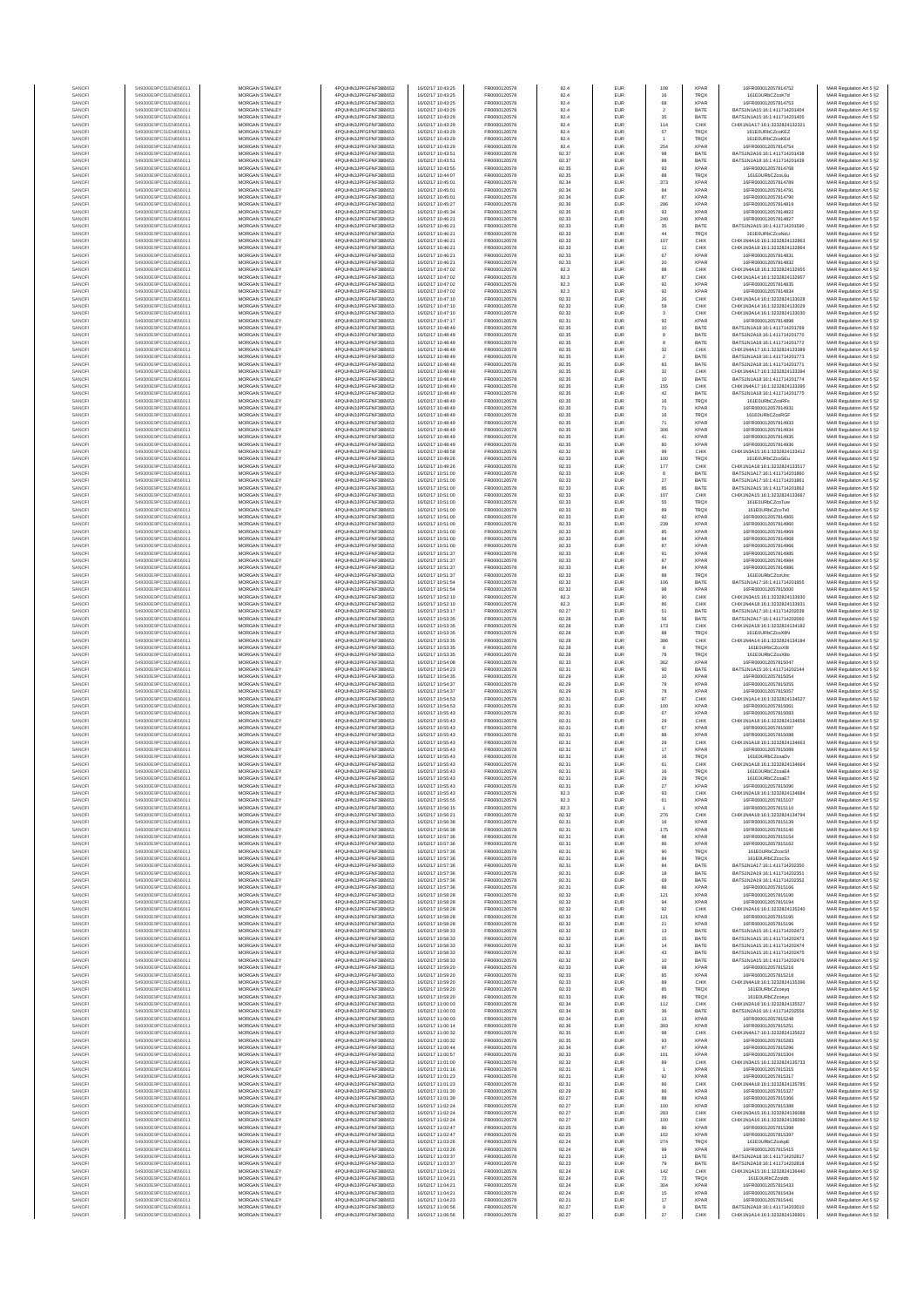| SANOF            | 549300E9PC51EN656011                         | MORGAN STANLEY                                 | 4PQUHN3JPFGFNF3BB653                          | 16/02/17 11:06:56                      | FR0000120578                 | 82.27          | EUR                      | 88                               | CHIX                       |
|------------------|----------------------------------------------|------------------------------------------------|-----------------------------------------------|----------------------------------------|------------------------------|----------------|--------------------------|----------------------------------|----------------------------|
| SANOFI           | 549300E9PC51EN656011                         | MORGAN STANLEY                                 | 4PQUHN3JPFGFNF3BB653                          | 16/02/17 11:06:56                      | FR0000120578                 | 82.27          | EUR                      |                                  | BATE                       |
| SANOF            | 549300E9PC51EN656011                         | MORGAN STANLEY                                 | 4PQUHN3JPFGFNF3BB653                          | 16/02/17 11:06:56                      | FR0000120578                 | 82.27          | EUR                      | $\sqrt{27}$                      | CHIX                       |
| SANOFI           | 549300E9PC51EN656011                         | MORGAN STANLEY                                 | 4PQUHN3JPFGFNF3BB653                          | 16/02/17 11:06:56                      | FR0000120578                 | 82.27          | EUR                      | 14                               | TRQ)                       |
| SANOFI           | 549300E9PC51EN656011                         | MORGAN STANLEY                                 | 4PQUHN3JPFGFNF3BB653                          | 16/02/17 11:06:56                      | FR0000120578                 | 82.27          | EUR                      | 169                              | CHIX                       |
| SANOFI<br>SANOFI | 549300E9PC51EN656011<br>549300E9PC51EN656011 | MORGAN STANLEY<br><b>MORGAN STANLEY</b>        | 4PQUHN3JPFGFNF3BB653<br>4PQUHN3JPFGFNF3BB653  | 16/02/17 11:06:56<br>16/02/17 11:06:56 | FR0000120578<br>FR0000120578 | 82.27<br>82.27 | <b>EUR</b><br><b>EUR</b> | $\overline{7}$<br>$\overline{2}$ | BATE<br>BATE               |
| SANOFI           | 549300E9PC51EN656011                         | <b>MORGAN STANLEY</b>                          | 4PQUHN3JPFGFNF3BB653                          | 16/02/17 11:06:56                      | FR0000120578                 | 82.27          | <b>EUR</b>               | $\theta$                         | BATE                       |
| SANOFI           | 549300E9PC51EN656011                         | MORGAN STANLEY                                 | 4PQUHN3JPFGFNF3BB653                          | 16/02/17 11:06:56                      | FR0000120578                 | 82.27          | EUR                      | $_{9}$                           | BATE                       |
| SANOFI           | 549300E9PC51EN656011                         | MORGAN STANLEY                                 | 4PQUHN3JPFGFNF3BB653                          | 16/02/17 11:06:56                      | FR0000120578                 | 82.27          | EUR                      | $_{9}$                           | BATE                       |
| SANOFI           | 549300E9PC51EN656011                         | MORGAN STANLEY                                 | 4PQUHN3JPFGFNF3BB653                          | 16/02/17 11:06:56                      | FR0000120578                 | 82.27          | EUR                      | 85                               | TRQX                       |
| SANOFI           | 549300E9PC51EN656011                         | MORGAN STANLEY                                 | 4PQUHN3JPFGFNF3BB653                          | 16/02/17 11:06:56                      | FR0000120578                 | 82.27          | EUR                      | $\mathsf g$                      | BATE                       |
| SANOFI           | 549300E9PC51EN656011                         | MORGAN STANLEY                                 | 4PQUHN3JPFGFNF3BB653                          | 16/02/17 11:06:56                      | FR0000120578                 | 82.27          | EUR                      |                                  | BATE                       |
| SANOFI<br>SANOFI | 549300E9PC51EN656011<br>549300E9PC51EN656011 | MORGAN STANLEY<br>MORGAN STANLEY               | 4PQUHN3JPFGFNF3BB653<br>4PQUHN3JPFGFNF3BB653  | 16/02/17 11:06:56<br>16/02/17 11:06:56 | FR0000120578<br>FR0000120578 | 82.27<br>82.27 | EUR<br>EUR               | -1<br>62                         | BATE<br><b>XPAF</b>        |
| SANOFI           | 549300E9PC51EN656011                         | <b>MORGAN STANLEY</b>                          | 4PQUHN3JPFGFNF3BB653                          | 16/02/17 11:06:56                      | FR0000120578                 | 82.27          | <b>EUR</b>               | 86                               | <b>XPAR</b>                |
| SANOFI           | 549300E9PC51EN656011                         | <b>MORGAN STANLEY</b>                          | 4PQUHN3JPFGFNF3BB653                          | 16/02/17 11:06:56                      | FR0000120578                 | 82.27          | <b>EUR</b>               | 88                               | <b>XPAR</b>                |
| SANOFI           | 549300E9PC51EN656011                         | MORGAN STANLEY                                 | 4PQUHN3JPFGFNF3BB653                          | 16/02/17 11:06:56                      | FR0000120578                 | 82.27          | EUR                      | 88                               | <b>XPAR</b>                |
| SANOFI           | 549300E9PC51EN656011                         | MORGAN STANLEY                                 | 4PQUHN3JPFGFNF3BB653                          | 16/02/17 11:06:56                      | FR0000120578                 | 82.27          | EUR                      | 85                               | <b>XPAR</b>                |
| SANOFI           | 549300E9PC51EN656011                         | MORGAN STANLEY                                 | 4PQUHN3JPFGFNF3BB653                          | 16/02/17 11:06:56                      | FR0000120578                 | 82.27          | EUR                      | $_{\rm 62}$                      | XPAF                       |
| SANOFI           | 549300E9PC51EN656011                         | MORGAN STANLEY                                 | 4PQUHN3JPFGFNF3BB653                          | 16/02/17 11:06:56                      | FR0000120578                 | 82.27          | EUR                      | $77\,$                           | XPAF                       |
| SANOFI           | 549300E9PC51EN656011                         | MORGAN STANLEY                                 | 4PQUHN3JPFGFNF3BB653                          | 16/02/17 11:06:56                      | FR0000120578                 | 82.27          | EUR                      | 88                               | <b>XPAF</b>                |
| SANOFI           | 549300E9PC51EN656011                         | MORGAN STANLEY                                 | 4PQUHN3JPFGFNF3BB653                          | 16/02/17 11:06:56                      | FR0000120578                 | 82.27          | EUR                      | 62                               | <b>XPAF</b>                |
| SANOFI<br>SANOFI | 549300E9PC51EN656011<br>549300E9PC51EN656011 | <b>MORGAN STANLEY</b><br><b>MORGAN STANLEY</b> | 4PQUHN3JPFGFNF3BB653<br>4PQUHN3JPFGFNF3BB653  | 16/02/17 11:06:56<br>16/02/17 11:06:56 | FR0000120578<br>FR0000120578 | 82.27<br>82.27 | <b>EUR</b><br><b>EUR</b> | 235<br>14                        | <b>XPAR</b><br><b>TRQX</b> |
| SANOFI           | 549300E9PC51EN656011                         | MORGAN STANLEY                                 | 4PQUHN3JPFGFNF3BB653                          | 16/02/17 11:06:56                      | FR0000120578                 | 82.27          | EUR                      | 86                               | TRQX                       |
| SANOFI           | 549300E9PC51EN656011                         | MORGAN STANLEY                                 | 4PQUHN3JPFGFNF3BB653                          | 16/02/17 11:07:06                      | FR0000120578                 | 82.24          | EUR                      | 102                              | <b>XPAR</b>                |
| SANOF            | 549300E9PC51EN656011                         | MORGAN STANLEY                                 | 4PQUHN3JPFGFNF3BB653                          | 16/02/17 11:07:06                      | FR0000120578                 | 82.24          | EUR                      | 92                               | XPAF                       |
| SANOFI           | 549300E9PC51EN656011                         | MORGAN STANLEY                                 | 4PQUHN3JPFGFNF3BB653                          | 16/02/17 11:07:47                      | FR0000120578                 | 82.24          | EUR                      | 358                              | XPAF                       |
| SANOFI           | 549300E9PC51EN656011                         | MORGAN STANLEY                                 | 4PQUHN3JPFGFNF3BB653                          | 16/02/17 11:07:56                      | FR0000120578                 | 82.23          | EUR                      | 95                               | BATE                       |
| SANOFI           | 549300E9PC51EN656011                         | MORGAN STANLEY                                 | 4PQUHN3JPFGFNF3BB653                          | 16/02/17 11:08:13                      | FR0000120578                 | 82.23          | EUR                      | 188                              | <b>XPAF</b>                |
| SANOFI<br>SANOFI | 549300E9PC51EN656011<br>549300E9PC51EN656011 | <b>MORGAN STANLEY</b><br><b>MORGAN STANLEY</b> | 4PQUHN3JPFGFNF3BB653<br>4PQUHN3JPFGFNF3BB653  | 16/02/17 11:08:23<br>16/02/17 11:09:57 | FR0000120578<br>FR0000120578 | 82.24<br>82.24 | <b>EUR</b><br><b>EUR</b> | 85<br>57                         | <b>XPAR</b><br><b>TRQX</b> |
| SANOFI           | 549300E9PC51EN656011                         | MORGAN STANLEY                                 | 4PQUHN3JPFGFNF3BB653                          | 16/02/17 11:09:57                      | FR0000120578                 | 82.24          | EUR                      | 253                              | <b>XPAR</b>                |
| SANOFI           | 549300E9PC51EN656011                         | MORGAN STANLEY                                 | 4PQUHN3JPFGFNF3BB653                          | 16/02/17 11:09:57                      | FR0000120578                 | 82.24          | EUR                      | 99                               | <b>XPAR</b>                |
| SANOFI           | 549300E9PC51EN656011                         | MORGAN STANLEY                                 | 4PQUHN3JPFGFNF3BB653                          | 16/02/17 11:09:57                      | FR0000120578                 | 82.24          | EUR                      | 15                               | XPAF                       |
| SANOFI           | 549300E9PC51EN656011                         | MORGAN STANLEY                                 | 4PQUHN3JPFGFNF3BB653                          | 16/02/17 11:09:57                      | FR0000120578                 | 82.24          | EUR                      | 82                               | XPAF                       |
| SANOFI           | 549300E9PC51EN656011                         | MORGAN STANLEY                                 | 4PQUHN3JPFGFNF3BB653                          | 16/02/17 11:09:57                      | FR0000120578                 | 82.24          | EUR                      | 118                              | <b>XPAF</b>                |
| SANOFI           | 549300E9PC51EN656011                         | MORGAN STANLEY                                 | 4PQUHN3JPFGFNF3BB653                          | 16/02/17 11:09:57                      | FR0000120578                 | 82.24          | EUR                      | 135                              | <b>XPAR</b>                |
| SANOFI<br>SANOFI | 549300E9PC51EN656011<br>549300E9PC51EN656011 | <b>MORGAN STANLEY</b><br><b>MORGAN STANLEY</b> | 4PQUHN3JPFGFNF3BB653<br>4PQUHN3JPFGFNF3BB653  | 16/02/17 11:09:57<br>16/02/17 11:09:57 | FR0000120578<br>FR0000120578 | 82.24<br>82.24 | <b>EUR</b><br>EUR        | 32<br>66                         | <b>XPAR</b><br><b>XPAR</b> |
| SANOFI           | 549300E9PC51EN656011                         | MORGAN STANLEY                                 | 4PQUHN3JPFGFNF3BB653                          | 16/02/17 11:09:58                      | FR0000120578                 | 82.24          | EUR                      | 88                               | <b>XPAR</b>                |
| SANOFI           | 549300E9PC51EN656011                         | MORGAN STANLEY                                 | 4PQUHN3JPFGFNF3BB653                          | 16/02/17 11:10:12                      | FR0000120578                 | 82.22          | EUR                      | 103                              | XPAR                       |
| SANOFI           | 549300E9PC51EN656011                         | MORGAN STANLEY                                 | 4PQUHN3JPFGFNF3BB653                          | 16/02/17 11:11:24                      | FR0000120578                 | 82.27          | EUR                      | 380                              | XPAF                       |
| SANOFI           | 549300E9PC51EN656011                         | MORGAN STANLEY                                 | 4PQUHN3JPFGFNF3BB653                          | 16/02/17 11:11:24                      | FR0000120578                 | 82.27          | EUR                      | 170                              | CHIX                       |
| SANOFI           | 549300E9PC51EN656011                         | MORGAN STANLEY                                 | 4PQUHN3JPFGFNF3BB653                          | 16/02/17 11:11:24                      | FR0000120578                 | 82.27          | EUR                      | 87                               | TRQ)                       |
| SANOFI<br>SANOFI | 549300E9PC51EN656011<br>549300E9PC51EN656011 | MORGAN STANLEY<br>MORGAN STANLEY               | 4PQUHN3JPFGFNF3BB653<br>4PQUHN3JPFGFNF3BB653  | 16/02/17 11:11:30<br>16/02/17 11:11:30 | FR0000120578<br>FR0000120578 | 82.26<br>82.26 | EUR<br>EUR               | 30<br>56                         | CHIX<br>CHIX               |
| SANOFI           | 549300E9PC51EN656011                         | <b>MORGAN STANLEY</b>                          | 4PQUHN3JPFGFNF3BB653                          | 16/02/17 11:12:13                      | FR0000120578                 | 82.26          | <b>EUR</b>               | 99                               | CHIX                       |
| SANOFI           | 549300E9PC51EN656011                         | MORGAN STANLEY                                 | 4PQUHN3JPFGFNF3BB653                          | 16/02/17 11:12:13                      | FR0000120578                 | 82.26          | EUR                      | 67                               | <b>XPAR</b>                |
| SANOFI           | 549300E9PC51EN656011                         | MORGAN STANLEY                                 | 4PQUHN3JPFGFNF3BB653                          | 16/02/17 11:12:13                      | FR0000120578                 | 82.26          | EUR                      | 65                               | <b>XPAR</b>                |
| SANOFI           | 549300E9PC51EN656011                         | MORGAN STANLEY                                 | 4PQUHN3JPFGFNF3BB653                          | 16/02/17 11:12:13                      | FR0000120578                 | 82.26          | EUR                      | 132                              | <b>XPAR</b>                |
| SANOF            | 549300E9PC51EN656011                         | MORGAN STANLEY                                 | 4PQUHN3JPFGFNF3BB653                          | 16/02/17 11:12:13                      | FR0000120578                 | 82.26          | EUR                      | 68                               | XPAF                       |
| SANOFI           | 549300E9PC51EN656011<br>549300E9PC51EN656011 | MORGAN STANLEY                                 | 4PQUHN3JPFGFNF3BB653<br>4PQUHN3JPFGFNF3BB653  | 16/02/17 11:12:13                      | FR0000120578<br>FR0000120578 | 82.26<br>82.26 | EUR<br>EUR               | 33<br>226                        | XPAF<br><b>XPAR</b>        |
| SANOFI<br>SANOFI | 549300E9PC51EN656011                         | MORGAN STANLEY<br>MORGAN STANLEY               | 4PQUHN3JPFGFNF3BB653                          | 16/02/17 11:13:06<br>16/02/17 11:13:06 | FR0000120578                 | 82.26          | EUR                      | 90                               | BATE                       |
| SANOFI           | 549300E9PC51EN656011                         | <b>MORGAN STANLEY</b>                          | 4PQUHN3JPFGFNF3BB653                          | 16/02/17 11:13:06                      | FR0000120578                 | 82.26          | <b>EUR</b>               | 120                              | <b>XPAR</b>                |
| SANOFI           | 549300E9PC51EN656011                         | MORGAN STANLEY                                 | 4PQUHN3JPFGFNF3BB653                          | 16/02/17 11:13:06                      | FR0000120578                 | 82.26          | <b>EUR</b>               | 37                               | <b>XPAR</b>                |
| SANOFI           | 549300E9PC51EN656011                         | MORGAN STANLEY                                 | 4PQUHN3JPFGFNF3BB653                          | 16/02/17 11:14:37                      | FR0000120578                 | 82.27          | EUR                      | 28                               | BATE                       |
| SANOFI           | 549300E9PC51EN656011                         | MORGAN STANLEY                                 | 4PQUHN3JPFGFNF3BB653                          | 16/02/17 11:14:37                      | FR0000120578                 | 82.27          | EUR                      | $28\,$                           | BATE                       |
| SANOFI           | 549300E9PC51EN656011                         | MORGAN STANLEY                                 | 4PQUHN3JPFGFNF3BB653                          | 16/02/17 11:14:37                      | FR0000120578                 | 82.27          | EUR                      | 88                               | CHIX                       |
| SANOFI           | 549300E9PC51EN656011                         | MORGAN STANLEY                                 | 4PQUHN3JPFGFNF3BB653                          | 16/02/17 11:14:37                      | FR0000120578                 | 82.27          | EUR                      | 140                              | CHIX                       |
| SANOFI<br>SANOFI | 549300E9PC51EN656011<br>549300E9PC51EN656011 | MORGAN STANLEY<br>MORGAN STANLEY               | 4PQUHN3JPFGFNF3BB653<br>4PQUHN3JPFGFNF3BB653  | 16/02/17 11:14:37<br>16/02/17 11:14:37 | FR0000120578<br>FR0000120578 | 82.27<br>82.27 | EUR<br>EUR               | 196<br>3                         | XPAF<br>BATE               |
| SANOFI           | 549300E9PC51EN656011                         | <b>MORGAN STANLEY</b>                          | 4PQUHN3JPFGFNF3BB653                          | 16/02/17 11:14:37                      | FR0000120578                 | 82.27          | <b>EUR</b>               | 180                              | <b>XPAR</b>                |
| SANOFI           | 549300E9PC51EN656011                         | <b>MORGAN STANLEY</b>                          | 4PQUHN3JPFGFNF3BB653                          | 16/02/17 11:14:37                      | FR0000120578                 | 82.27          | <b>EUR</b>               | 16                               | <b>XPAR</b>                |
| SANOFI           | 549300E9PC51EN656011                         | MORGAN STANLEY                                 | 4PQUHN3JPFGFNF3BB653                          | 16/02/17 11:14:37                      | FR0000120578                 | 82.27          | EUR                      | 119                              | <b>XPAR</b>                |
| SANOFI           | 549300E9PC51EN656011                         | MORGAN STANLEY                                 | 4PQUHN3JPFGFNF3BB653                          | 16/02/17 11:14:37                      | FR0000120578                 | 82.27          | EUR                      | 16                               | CHIX                       |
| SANOF            | 549300E9PC51EN656011                         | MORGAN STANLEY                                 | 4PQUHN3JPFGFNF3BB653                          | 16/02/17 11:14:38                      | FR0000120578                 | 82.26          | EUR                      | $\scriptstyle\rm 7$              | XPAF                       |
| SANOFI<br>SANOFI | 549300E9PC51EN656011<br>549300E9PC51EN656011 | MORGAN STANLEY<br>MORGAN STANLEY               | 4PQUHN3JPFGFNF3BB653<br>4PQUHN3JPFGFNF3BB653  | 16/02/17 11:14:38<br>16/02/17 11:15:06 | FR0000120578<br>FR0000120578 | 82.26<br>82.27 | EUR<br>EUR               | 89<br>84                         | XPAF<br>BATE               |
| SANOFI           | 549300E9PC51EN656011                         | MORGAN STANLEY                                 | 4PQUHN3JPFGFNF3BB653                          | 16/02/17 11:15:06                      | FR0000120578                 | 82.27          | <b>EUR</b>               | 174                              | <b>XPAF</b>                |
| SANOFI           | 549300E9PC51EN656011                         | <b>MORGAN STANLEY</b>                          | 4PQUHN3JPFGFNF3BB653                          | 16/02/17 11:15:29                      | FR0000120578                 | 82.25          | <b>EUR</b>               | 88                               | <b>XPAR</b>                |
| SANOFI           | 549300E9PC51EN656011                         | <b>MORGAN STANLEY</b>                          | 4PQUHN3JPFGFNF3BB653                          | 16/02/17 11:15:29                      | FR0000120578                 | 82.25          | <b>EUR</b>               | 85                               | <b>XPAR</b>                |
| SANOFI           | 549300E9PC51EN656011                         | MORGAN STANLEY                                 | 4PQUHN3JPFGFNF3BB653                          | 16/02/17 11:16:33                      | FR0000120578                 | 82.25          | EUR                      | 91                               | <b>XPAR</b>                |
| SANOF            | 549300E9PC51EN656011                         | MORGAN STANLEY                                 | 4PQUHN3JPFGFNF3BB653                          | 16/02/17 11:16:33                      | FR0000120578                 | 82.25          | EUR                      | 313                              | <b>XPAR</b>                |
| SANOFI<br>SANOFI | 549300E9PC51EN656011<br>549300E9PC51EN656011 | MORGAN STANLEY<br>MORGAN STANLEY               | 4PQUHN3JPFGFNF3BB653<br>4PQUHN3JPFGFNF3BB653  | 16/02/17 11:16:33<br>16/02/17 11:16:33 | FR0000120578<br>FR0000120578 | 82.25<br>82.25 | EUR<br>EUR               | 110<br>100                       | <b>XPAF</b><br>XPAF        |
| SANOFI           | 549300E9PC51EN656011                         | MORGAN STANLEY                                 | 4PQUHN3JPFGFNF3BB653                          | 16/02/17 11:16:33                      | FR0000120578                 | 82.25          | EUR                      | 48                               | XPAF                       |
| SANOFI           | 549300E9PC51EN656011                         | MORGAN STANLEY                                 | 4PQUHN3JPFGFNF3BB653                          | 16/02/17 11:17:10                      | FR0000120578                 | 82.25          | EUR                      | 86                               | CHIX                       |
| SANOFI           | 549300E9PC51EN656011                         | MORGAN STANLEY                                 | 4PQUHN3JPFGFNF3BB653                          | 16/02/17 11:17:10                      | FR0000120578                 | 82.25          | EUR                      | 35                               | XPAF                       |
| SANOFI           | 549300E9PC51EN656011                         | <b>MORGAN STANLEY</b>                          | 4PQUHN3JPFGFNF3BB653                          | 16/02/17 11:17:10                      | FR0000120578                 | 82.25          | EUR                      | 146                              | <b>XPAR</b>                |
| SANOFI           | 549300E9PC51EN656011                         | MORGAN STANLEY                                 | 4PQUHN3JPFGFNF3BB653                          | 16/02/17 11:17:22                      | FR0000120578                 | 82.25          | <b>EUR</b>               | 93                               | <b>XPAR</b>                |
| SANOFI           | 549300E9PC51EN656011                         | MORGAN STANLEY                                 | 4POURN3JPEGENE3BB653                          | 16/02/17 11:17:22                      | FR0000120578                 | 82.25          | EUR                      | 90                               | XPAF                       |
| SANOFI<br>SANOFI | 549300E9PC51EN656011<br>549300E9PC51EN656011 | MORGAN STANLEY<br>MORGAN STANLEY               | 4PQUHN3JPFGFNF3BB653<br>4PQUHN3JPFGFNF3BB653  | 16/02/17 11:17:51<br>16/02/17 11:17:58 | FR0000120578<br>FR0000120578 | 82.23<br>82.23 | EUR<br>EUR               | 80<br>25                         | CHIX<br>XPAF               |
| SANOFI           | 549300E9PC51EN656011                         | MORGAN STANLEY                                 | 4PQUHN3JPFGFNF3BB653                          | 16/02/17 11:18:09                      | FR0000120578                 | 82.23          | EUR                      | $20\,$                           | XPAF                       |
| SANOFI           | 549300E9PC51EN656011                         | MORGAN STANLEY                                 | 4PQUHN3JPFGFNF3BB653                          | 16/02/17 11:19:04                      | FR0000120578                 | 82.25          | EUR                      | 49                               | CHIX                       |
| SANOFI           | 549300E9PC51EN656011                         | MORGAN STANLEY                                 | 4PQUHN3JPFGFNF3BB653                          | 16/02/17 11:19:04                      | FR0000120578                 | 82.25          | EUR                      | 125                              | TRQX                       |
| SANOFI           | 549300E9PC51EN656011                         | <b>MORGAN STANLEY</b>                          | 4PQUHN3JPFGFNF3BB653                          | 16/02/17 11:19:04                      | FR0000120578                 | 82.25          | <b>EUR</b>               | 194                              | CHIX                       |
| SANOFI           | 549300E9PC51EN656011                         | <b>MORGAN STANLEY</b>                          | 4PQUHN3JPFGFNF3BB653                          | 16/02/17 11:19:04                      | FR0000120578                 | 82.25          | EUR                      | 544                              | <b>XPAR</b>                |
| SANOFI<br>SANOFI | 549300E9PC51EN656011<br>549300E9PC51EN656011 | MORGAN STANLEY<br>MORGAN STANLEY               | 4PQUHN3JPFGFNF3BB653<br>4POLIHN3JPEGENE3BB653 | 16/02/17 11:19:28<br>16/02/17 11:19:28 | FR0000120578<br>FR0000120578 | 82.21<br>82.21 | EUR<br>EUR               | 95<br>33                         | <b>XPAR</b><br><b>XPAR</b> |
| SANOF            | 549300E9PC51EN656011                         | MORGAN STANLEY                                 | 4PQUHN3JPFGFNF3BB653                          | 16/02/17 11:19:28                      | FR0000120578                 | 82.21          | EUR                      | 61                               | <b>XPAR</b>                |
| SANOFI           | 549300E9PC51EN656011                         | MORGAN STANLEY                                 | 4PQUHN3JPFGFNF3BB653                          | 16/02/17 11:19:41                      | FR0000120578                 | 82.16          |                          | 97                               | CHIX                       |
| SANOF            |                                              | MORGAN STANLEY                                 | PQUHN3JPFGFNF3BB653                           | 16/02/17 11:20:01                      | ER0000120578                 | 82.16          |                          |                                  |                            |
| SANOFI           | 549300E9PC51EN656011                         | MORGAN STANLEY                                 | 4PQUHN3JPFGFNF3BB653                          | 16/02/17 11:20:26                      | FR0000120578                 | 82.16          | EUR                      | 200                              | BATE                       |
| SANOFI           | 549300E9PC51EN656011                         | MORGAN STANLEY                                 | 4PQUHN3JPFGFNF3BB653                          | 16/02/17 11:20:26                      | FR0000120578                 | 82.15          | <b>EUR</b>               | 98                               | <b>XPAR</b>                |
| SANOFI<br>SANOFI | 549300E9PC51EN656011                         | <b>MORGAN STANLEY</b>                          | 4PQUHN3JPFGFNF3BB653                          | 16/02/17 11:20:45                      | FR0000120578                 | 82.14          | <b>EUR</b>               | 95                               | <b>TRQX</b>                |
| SANOFI           | 549300E9PC51EN656011<br>549300E9PC51EN656011 | MORGAN STANLEY<br>MORGAN STANLEY               | 4PQUHN3JPFGFNF3BB653<br>4PQUHN3JPFGFNF3BB653  | 16/02/17 11:21:00<br>16/02/17 11:21:00 | FR0000120578<br>FR0000120578 | 82.11<br>82.11 | <b>EUR</b><br>EUR        | 78<br>94                         | CHIX<br><b>XPAR</b>        |
| SANOFI           | 549300E9PC51EN656011                         | MORGAN STANLEY                                 | 4PQUHN3JPFGFNF3BB653                          | 16/02/17 11:21:41                      | FR0000120578                 | 82.12          | EUR                      | 286                              | <b>XPAR</b>                |
| SANOFI           | 549300E9PC51EN656011                         | MORGAN STANLEY                                 | 4PQUHN3JPFGFNF3BB653                          | 16/02/17 11:21:42                      | FR0000120578                 | 82.12          | EUR                      | 67                               | CHIX                       |
| SANOFI           | 549300E9PC51EN656011                         | MORGAN STANLEY                                 | 4PQUHN3JPFGFNF3BB653                          | 16/02/17 11:22:18                      | FR0000120578                 | 82.12          | EUR                      | 84                               | CHIX                       |
| SANOFI           | 549300E9PC51EN656011                         | MORGAN STANLEY                                 | 4PQUHN3JPFGFNF3BB653                          | 16/02/17 11:22:18                      | FR0000120578                 | 82.12          | EUR                      | 86                               | <b>XPAR</b>                |
| SANOFI           | 549300E9PC51EN656011                         | MORGAN STANLEY                                 | 4PQUHN3JPFGFNF3BB653                          | 16/02/17 11:22:18                      | FR0000120578                 | 82.12          | <b>EUR</b>               | 87                               | <b>XPAR</b>                |
| SANOFI<br>SANOFI | 549300E9PC51EN656011<br>549300E9PC51EN656011 | <b>MORGAN STANLEY</b><br>MORGAN STANLEY        | 4PQUHN3JPFGFNF3BB653<br>4PQUHN3JPFGFNF3BB653  | 16/02/17 11:22:18<br>16/02/17 11:22:18 | FR0000120578<br>FR0000120578 | 82.12<br>82.11 | <b>EUR</b><br>EUR        | 86                               | <b>XPAR</b><br><b>XPAR</b> |
| SANOFI           | 549300E9PC51EN656011                         | MORGAN STANLEY                                 | 4PQUHN3JPFGFNF3BB653                          | 16/02/17 11:23:15                      | FR0000120578                 | 82.08          | EUR                      | 88<br>$96\,$                     | CHIX                       |
| SANOFI           | 549300E9PC51EN656011                         | MORGAN STANLEY                                 | 4PQUHN3JPFGFNF3BB653                          | 16/02/17 11:23:15                      | FR0000120578                 | 82.08          | <b>EUR</b>               | $\sqrt{4}$                       | CHIX                       |
| SANOFI           | 549300E9PC51EN656011                         | MORGAN STANLEY                                 | 4PQUHN3JPFGFNF3BB653                          | 16/02/17 11:23:15                      | FR0000120578                 | 82.08          | EUR                      | 96                               | CHIX                       |
| SANOFI           | 549300E9PC51EN656011                         | MORGAN STANLEY                                 | 4PQUHN3JPFGFNF3BB653                          | 16/02/17 11:23:15                      | FR0000120578                 | 82.08          | EUR                      | 95                               | <b>XPAR</b>                |
| SANOFI<br>SANOFI | 549300E9PC51EN656011                         | MORGAN STANLEY<br>MORGAN STANLEY               | 4PQUHN3JPFGFNF3BB653<br>4PQUHN3JPFGFNF3BB653  | 16/02/17 11:23:15                      | FR0000120578<br>FR0000120578 | 82.08<br>82.08 | <b>EUR</b><br>EUR        | 22<br>$77\,$                     | <b>XPAR</b><br><b>XPAR</b> |
| SANOFI           | 549300E9PC51EN656011<br>549300E9PC51EN656011 | MORGAN STANLEY                                 | 4PQUHN3JPFGFNF3BB653                          | 16/02/17 11:23:15<br>16/02/17 11:23:15 | FR0000120578                 | 82.08          | <b>EUR</b>               | 102                              | <b>XPAR</b>                |
| SANOFI           | 549300E9PC51EN656011                         | <b>MORGAN STANLEY</b>                          | 4PQUHN3JPFGFNF3BB653                          | 16/02/17 11:23:15                      | FR0000120578                 | 82.07          | <b>EUR</b>               | 97                               | CHIX                       |
| SANOFI           | 549300E9PC51EN656011                         | MORGAN STANLEY                                 | 4PQUHN3JPFGFNF3BB653                          | 16/02/17 11:24:09                      | FR0000120578                 | 82.07          | <b>EUR</b>               | 346                              | TRQX                       |
| SANOFI           | 549300E9PC51EN656011                         | MORGAN STANLEY                                 | 4PQUHN3JPFGFNF3BB653                          | 16/02/17 11:24:42                      | FR0000120578                 | 82.06          | <b>EUR</b>               | 89                               | <b>XPAR</b>                |
| SANOFI           | 549300E9PC51EN656011                         | MORGAN STANLEY                                 | 4PQUHN3JPFGFNF3BB653                          | 16/02/17 11:24:42                      | FR0000120578                 | 82.06          | EUR                      | 90                               | CHIX                       |
| SANOFI           | 549300E9PC51EN656011                         | MORGAN STANLEY                                 | 4PQUHN3JPFGFNF3BB653                          | 16/02/17 11:24:42                      | FR0000120578                 | 82.06          | EUR                      | 87                               | BATE                       |
| SANOFI<br>SANOFI | 549300E9PC51EN656011<br>549300E9PC51EN656011 | MORGAN STANLEY<br>MORGAN STANLEY               | 4PQUHN3JPFGFNF3BB653<br>4PQUHN3JPFGFNF3BB653  | 16/02/17 11:25:20<br>16/02/17 11:25:20 | FR0000120578<br>FR0000120578 | 82.07<br>82.07 | EUR<br><b>EUR</b>        | 31<br>10                         | CHIX<br>BATE               |
| SANOFI           | 549300E9PC51EN656011                         | <b>MORGAN STANLEY</b>                          | 4PQUHN3JPFGFNF3BB653                          | 16/02/17 11:25:20                      | FR0000120578                 | 82.07          | <b>EUR</b>               | 71                               | <b>XPAR</b>                |
| SANOFI           | 549300E9PC51EN656011                         | <b>MORGAN STANLEY</b>                          | 4PQUHN3JPFGFNF3BB653                          | 16/02/17 11:25:20                      | FR0000120578                 | 82.07          | <b>EUR</b>               | 10                               | BATE                       |
| SANOFI           | 549300E9PC51EN656011                         | MORGAN STANLEY                                 | 4PQUHN3JPFGFNF3BB653                          | 16/02/17 11:25:20                      | FR0000120578                 | 82.07          | EUR                      | 31                               | CHIX                       |
| SANOFI           | 549300E9PC51EN656011                         | MORGAN STANLEY                                 | 4PQUHN3JPFGFNF3BB653                          | 16/02/17 11:25:20                      | FR0000120578                 | 82.07          | EUR                      | 54                               | CHIX                       |
| SANOFI<br>SANOFI | 549300E9PC51EN656011<br>549300E9PC51EN656011 | MORGAN STANLEY<br>MORGAN STANLEY               | 4PQUHN3JPFGFNF3BB653<br>4PQUHN3JPFGFNF3BB653  | 16/02/17 11:25:20<br>16/02/17 11:25:20 | FR0000120578<br>FR0000120578 | 82.07<br>82.07 | EUR<br>EUR               | 18<br>174                        | BATE<br><b>XPAR</b>        |
| SANOFI           | 549300E9PC51EN656011                         | MORGAN STANLEY                                 | 4PQUHN3JPFGFNF3BB653                          | 16/02/17 11:25:20                      | FR0000120578                 | 82.07          | EUR                      | 16                               | TRQX                       |
| SANOFI           | 549300E9PC51EN656011                         | MORGAN STANLEY                                 | 4PQUHN3JPFGFNF3BB653                          | 16/02/17 11:25:20                      | FR0000120578                 | 82.07          | <b>EUR</b>               | $14\,$                           | <b>XPAR</b>                |
| SANOFI           | 549300E9PC51EN656011                         | <b>MORGAN STANLEY</b>                          | 4PQUHN3JPFGFNF3BB653                          | 16/02/17 11:25:20                      | FR0000120578                 | 82.07          | <b>EUR</b>               | 16                               | <b>TRQX</b>                |
| SANOFI           | 549300E9PC51EN656011                         | <b>MORGAN STANLEY</b>                          | 4PQUHN3JPFGFNF3BB653                          | 16/02/17 11:25:20                      | FR0000120578                 | 82.07          | <b>EUR</b>               | 27                               | <b>TRQX</b>                |
| SANOFI           | 549300E9PC51EN656011                         | MORGAN STANLEY                                 | 4PQUHN3JPFGFNF3BB653                          | 16/02/17 11:25:20                      | FR0000120578                 | 82.06          | EUR                      | 80                               | TRQX                       |
| SANOFI           | 549300E9PC51EN656011                         | MORGAN STANLEY                                 | 4PQUHN3JPFGFNF3BB653                          | 16/02/17 11:26:05                      | FR0000120578                 | 82.06          | <b>EUR</b>               | 182                              | CHIX                       |
| SANOFI<br>SANOFI | 549300E9PC51EN656011<br>549300E9PC51EN656011 | MORGAN STANLEY<br>MORGAN STANLEY               | 4PQUHN3JPFGFNF3BB653<br>4PQUHN3JPFGFNF3BB653  | 16/02/17 11:26:05<br>16/02/17 11:26:05 | FR0000120578<br>FR0000120578 | 82.06<br>82.05 | EUR<br>EUR               | 92<br>96                         | TRQX<br><b>XPAR</b>        |
| SANOFI           | 549300E9PC51EN656011                         | MORGAN STANLEY                                 | 4PQUHN3JPFGFNF3BB653                          | 16/02/17 11:26:51                      | FR0000120578                 | 82.04          | EUR                      | 85                               | CHIX                       |
| SANOFI           | 549300E9PC51EN656011                         | MORGAN STANLEY                                 | 4PQUHN3JPFGFNF3BB653                          | 16/02/17 11:26:51                      | FR0000120578                 | 82.04          | <b>EUR</b>               | 184                              | <b>XPAR</b>                |
| SANOFI           | 549300E9PC51EN656011                         | <b>MORGAN STANLEY</b>                          | 4PQUHN3JPFGFNF3BB653                          | 16/02/17 11:26:51                      | FR0000120578                 | 82.04          | <b>EUR</b>               | 87                               | <b>XPAR</b>                |
| SANOFI           | 549300E9PC51EN656011                         | <b>MORGAN STANLEY</b>                          | 4PQUHN3JPFGFNF3BB653                          | 16/02/17 11:28:31                      | FR0000120578                 | 82.05          | <b>EUR</b>               | 188                              | CHIX                       |
| SANOFI           | 549300E9PC51EN656011                         | MORGAN STANLEY                                 | 4PQUHN3JPFGFNF3BB653                          | 16/02/17 11:28:31                      | FR0000120578                 | 82.05          | <b>EUR</b>               | 11                               | BATE                       |
| SANOFI           | 549300E9PC51EN656011                         | MORGAN STANLEY                                 | 4PQUHN3JPFGFNF3BB653                          | 16/02/17 11:28:31                      | FR0000120578                 | 82.05          | <b>EUR</b>               | 420                              | <b>XPAR</b>                |
| SANOFI<br>SANOF  | 549300E9PC51EN656011<br>549300E9PC51EN656011 | MORGAN STANLEY<br>MORGAN STANLEY               | 4PQUHN3JPFGFNF3BB653<br>4PQUHN3JPFGFNF3BB653  | 16/02/17 11:28:31<br>16/02/17 11:28:31 | FR0000120578<br>FR0000120578 | 82.05<br>82.05 | <b>EUR</b><br>EUR        | 50<br>96                         | BATE<br>TRQ)               |
| SANOFI           | 549300E9PC51EN656011                         | MORGAN STANLEY                                 | 4PQUHN3JPFGFNF3BB653                          | 16/02/17 11:28:31                      | FR0000120578                 | 82.04          | EUR                      | 88                               | <b>XPAR</b>                |
| SANOFI           | 549300E9PC51EN656011                         | MORGAN STANLEY                                 | 4PQUHN3JPFGFNF3BB653                          | 16/02/17 11:28:56                      | FR0000120578                 | 82.04          | <b>EUR</b>               | 93                               | <b>XPAR</b>                |
| SANOFI           | 549300E9PC51EN656011                         | MORGAN STANLEY                                 | 4PQUHN3JPFGFNF3BB653                          | 16/02/17 11:28:56                      | FR0000120578                 | 82.03          | EUR                      | 18                               | <b>TRQX</b>                |
| SANOFI           | 549300E9PC51EN656011                         | <b>MORGAN STANLEY</b>                          | 4PQUHN3JPFGFNF3BB653                          | 16/02/17 11:29:29                      | FR0000120578                 | 82.03          | <b>EUR</b>               | 95                               | CHIX                       |
| SANOFI           | 549300E9PC51EN656011                         | <b>MORGAN STANLEY</b>                          | 4PQUHN3JPFGFNF3BB653                          | 16/02/17 11:29:29                      | FR0000120578                 | 82.03          | <b>EUR</b>               | 91                               | <b>XPAR</b>                |
| SANOFI           | 549300E9PC51EN656011                         | MORGAN STANLEY                                 | 4PQUHN3JPFGFNF3BB653                          | 16/02/17 11:29:29                      | FR0000120578                 | 82.02          | EUR                      | 92                               | BATE                       |
| SANOFI<br>SANOFI | 549300E9PC51EN656011<br>549300E9PC51EN656011 | MORGAN STANLEY<br>MORGAN STANLEY               | 4PQUHN3JPFGFNF3BB653<br>4PQUHN3JPFGFNF3BB653  | 16/02/17 11:30:25<br>16/02/17 11:30:25 | FR0000120578<br>FR0000120578 | 82.04<br>82.04 | <b>EUR</b><br>EUR        | 90<br>200                        | <b>XPAR</b><br><b>XPAR</b> |
| SANOFI           | 549300E9PC51EN656011                         | MORGAN STANLEY                                 | 4PQUHN3JPFGFNF3BB653                          | 16/02/17 11:30:25                      | FR0000120578                 | 82.04          | EUR                      | 88                               | <b>XPAR</b>                |
| SANOFI           | 549300E9PC51EN656011                         | MORGAN STANLEY                                 | 4PQUHN3JPFGFNF3BB653                          | 16/02/17 11:30:46                      | FR0000120578                 | 82.02          | EUR                      | 90                               | CHIX                       |
| SANOFI           | 549300E9PC51EN656011                         | MORGAN STANLEY                                 | 4PQUHN3JPFGFNF3BB653                          | 16/02/17 11:30:46                      | FR0000120578                 | 82.02          | EUR                      | 92                               | TRQX                       |
| SANOFI           | 549300E9PC51EN656011                         | <b>MORGAN STANLEY</b>                          | 4PQUHN3JPFGFNF3BB653                          | 16/02/17 11:30:46                      | FR0000120578                 | 82.01          | EUR                      | 17                               | CHIX                       |
|                  |                                              |                                                |                                               |                                        |                              |                |                          |                                  |                            |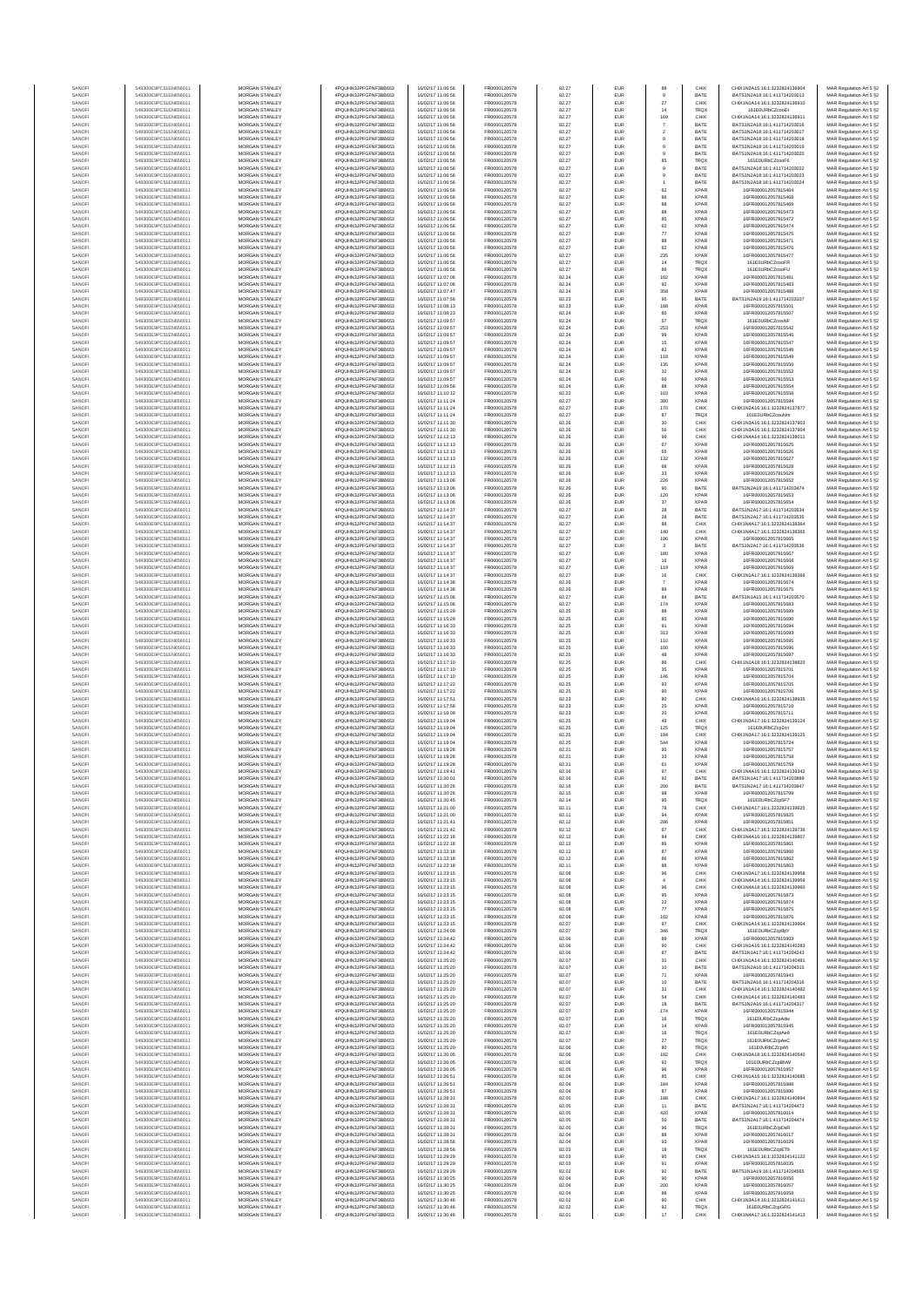| SANOF            | 549300E9PC51EN656011                         | MORGAN STANLEY                                 | 4PQUHN3JPFGFNF3BB653                          | 16/02/17 11:30:46                      | FR0000120578                 | 82.01          | EUR        | $73\,$                           | CHIX                       | CHIX1N4A17:16:1:3232824141414                                  | MAR Regulation Art 5 §2                            |
|------------------|----------------------------------------------|------------------------------------------------|-----------------------------------------------|----------------------------------------|------------------------------|----------------|------------|----------------------------------|----------------------------|----------------------------------------------------------------|----------------------------------------------------|
| SANOFI           | 549300E9PC51EN656011                         | MORGAN STANLEY                                 | 4PQUHN3JPFGFNF3BB653                          | 16/02/17 11:30:46                      | FR0000120578                 | 82.01          | EUR        | 53                               | <b>XPAF</b>                | 16FR000012057816061                                            | MAR Regulation Art 5 §2                            |
| SANOFI           | 549300E9PC51EN656011                         | <b>MORGAN STANLEY</b>                          | 4PQUHN3JPFGFNF3BB653                          | 16/02/17 11:30:46                      | FR0000120578                 | 82.01          | EUR        | 35                               | <b>XPAF</b>                | 16FR000012057816062                                            | MAR Regulation Art 5 §2                            |
| SANOFI<br>SANOFI | 549300E9PC51EN656011<br>549300E9PC51EN656011 | MORGAN STANLEY<br>MORGAN STANLEY               | 4PQUHN3JPFGFNF3BB653<br>4PQUHN3JPFGFNF3BB653  | 16/02/17 11:32:13<br>16/02/17 11:32:13 | FR0000120578                 | 82.08<br>82.08 | EUR<br>EUR | 41                               | BATE<br>CHIX               | BATS1N1A15:16:1:411714204739<br>CHIX1N1A15:16:1:3232824141682  | MAR Regulation Art 5 §2                            |
| SANOFI           | 549300E9PC51EN656011                         | MORGAN STANLEY                                 | 4PQUHN3JPFGFNF3BB653                          | 16/02/17 11:32:13                      | FR0000120578<br>FR0000120578 | 82.08          | EUR        | $98\,$<br>27                     | CHIX                       | CHIX1N1A15:16:1:3232824141683                                  | MAR Regulation Art 5 §2<br>MAR Regulation Art 5 §2 |
| SANOF            | 549300E9PC51EN656011                         | MORGAN STANLEY                                 | 4PQUHN3JPFGFNF3BB653                          | 16/02/17 11:32:13                      | FR0000120578                 | 82.08          | EUR        | 64                               | TRQ)                       | 161E0URbCZcpHo.                                                | MAR Regulation Art 5 §2                            |
| SANOFI           | 549300E9PC51EN656011                         | MORGAN STANLEY                                 | 4PQUHN3JPFGFNF3BB653                          | 16/02/17 11:32:13                      | FR0000120578                 | 82.08          | EUR        | 279                              | <b>XPAF</b>                | 16FR000012057816092                                            | MAR Regulation Art 5 §2                            |
| SANOFI           | 549300E9PC51EN656011                         | MORGAN STANLEY<br>MORGAN STANLEY               | 4PQUHN3JPFGFNF3BB653                          | 16/02/17 11:32:13<br>16/02/17 11:32:13 | FR0000120578                 | 82.08          | EUR        | 67<br>22                         | <b>XPAF</b><br><b>XPAF</b> | 16FR000012057816093                                            | MAR Regulation Art 5 §2<br>MAR Regulation Art 5 §2 |
| SANOFI<br>SANOFI | 549300E9PC51EN656011<br>549300E9PC51EN656011 | MORGAN STANLEY                                 | 4PQUHN3JPFGFNF3BB653<br>4PQUHN3JPFGFNF3BB653  | 16/02/17 11:32:39                      | FR0000120578<br>FR0000120578 | 82.08<br>82.12 | EUR<br>EUR | 172                              | <b>XPAF</b>                | 16FR000012057816094<br>16FR000012057816142                     | MAR Regulation Art 5 §2                            |
| SANOFI           | 549300E9PC51EN656011                         | <b>MORGAN STANLEY</b>                          | 4PQUHN3JPFGFNF3BB653                          | 16/02/17 11:32:54                      | FR0000120578                 | 82.1           | EUR        | 88                               | CHIX                       | CHIX1N1A17:16:1:3232824141816                                  | MAR Regulation Art 5 §2                            |
| SANOFI           | 549300E9PC51EN656011                         | <b>MORGAN STANLEY</b>                          | 4PQUHN3JPFGFNF3BB653                          | 16/02/17 11:32:54                      | FR0000120578                 | 82.1           | EUR        | 63                               | BATE                       | BATS1N2A19:16:1:411714204788                                   | MAR Regulation Art 5 §2                            |
| SANOFI           | 549300E9PC51EN656011                         | MORGAN STANLEY                                 | 4PQUHN3JPFGFNF3BB653                          | 16/02/17 11:32:54                      | FR0000120578                 | 82.1           | EUR        | $23\,$                           | BATE                       | BATS1N2A19:16:1:411714204789                                   | MAR Regulation Art 5 §2                            |
| SANOFI<br>SANOF  | 549300E9PC51EN656011<br>549300E9PC51EN656011 | MORGAN STANLEY<br>MORGAN STANLEY               | 4PQUHN3JPFGFNF3BB653<br>4PQUHN3JPFGFNF3BB653  | 16/02/17 11:33:04<br>16/02/17 11:35:24 | FR0000120578<br>FR0000120578 | 82.08<br>82.11 | EUR<br>EUR | 97<br>$70\,$                     | CHIX<br><b>XPAF</b>        | CHIX1N3A14:16:1:3232824141851<br>16FR000012057816171           | MAR Regulation Art 5 §2<br>MAR Regulation Art 5 §2 |
| SANOFI           | 549300E9PC51EN656011                         | MORGAN STANLEY                                 | 4PQUHN3JPFGFNF3BB653                          | 16/02/17 11:35:24                      | FR0000120578                 | 82.11          | EUR        | 38                               | BATE                       | BATS1N1A17:16:1:411714204969                                   | MAR Regulation Art 5 §2                            |
| SANOFI           | 549300E9PC51EN656011                         | MORGAN STANLEY                                 | 4PQUHN3JPFGFNF3BB653                          | 16/02/17 11:35:24                      | FR0000120578                 | 82.11          | EUR        | 190                              | <b>XPAF</b>                | 16FR000012057816172                                            | MAR Regulation Art 5 §2                            |
| SANOFI           | 549300E9PC51EN656011                         | MORGAN STANLEY                                 | 4PQUHN3JPFGFNF3BB653                          | 16/02/17 11:35:24                      | FR0000120578                 | 82.11          | EUR        | 100                              | <b>XPAF</b>                | 16FR000012057816174                                            | MAR Regulation Art 5 §2                            |
| SANOFI           | 549300E9PC51EN656011                         | <b>MORGAN STANLEY</b>                          | 4PQUHN3JPFGFNF3BB653                          | 16/02/17 11:35:24                      | FR0000120578                 | 82.11          | EUR        | 69                               | TRQ)                       | 161E0URbCZcoLZx                                                | MAR Regulation Art 5 §2                            |
| SANOFI           | 549300E9PC51EN656011                         | <b>MORGAN STANLEY</b>                          | 4POLIHN3JPEGENE3BB653<br>4PQUHN3JPFGFNF3BB653 | 16/02/17 11:35:24                      | FR0000120578                 | 82.11          | EUR        | 116                              | CHIX                       | CHIX1N1A1R-1R-1-3232R24142279                                  | MAR Regulation Art 5 §2                            |
| SANOFI<br>SANOFI | 549300E9PC51EN656011<br>549300E9PC51EN656011 | MORGAN STANLEY<br>MORGAN STANLEY               | 4PQUHN3JPFGFNF3BB653                          | 16/02/17 11:35:24<br>16/02/17 11:35:24 | FR0000120578<br>FR0000120578 | 82.11<br>82.11 | EUR<br>EUR | 116<br>$36\,$                    | CHIX<br>CHIX               | CHIX1N1A18:16:1:3232824142281<br>CHIX1N1A18:16:1:3232824142282 | MAR Regulation Art 5 §2<br>MAR Regulation Art 5 §2 |
| SANOFI           | 549300E9PC51EN656011                         | MORGAN STANLEY                                 | 4PQUHN3JPFGFNF3BB653                          | 16/02/17 11:35:24                      | FR0000120578                 | 82.11          | EUR        | 237                              | <b>XPAF</b>                | 16FR000012057816175                                            | MAR Regulation Art 5 §2                            |
| SANOFI           | 549300E9PC51EN656011                         | MORGAN STANLEY                                 | 4PQUHN3JPFGFNF3BB653                          | 16/02/17 11:35:24                      | FR0000120578                 | 82.11          | EUR        |                                  | <b>XPAF</b>                | 16FR000012057816176                                            | MAR Regulation Art 5 §2                            |
| SANOFI           | 549300E9PC51EN656011                         | MORGAN STANLEY                                 | 4PQUHN3JPFGFNF3BB653                          | 16/02/17 11:35:24                      | FR0000120578                 | 82.11          | EUR        | 128                              | TRQ)                       | 161E0URbCZcpLaC                                                | MAR Regulation Art 5 §2                            |
| SANOFI<br>SANOFI | 549300E9PC51EN656011<br>549300E9PC51EN656011 | MORGAN STANLEY<br><b>MORGAN STANLEY</b>        | 4PQUHN3JPFGFNF3BB653<br>4PQUHN3JPFGFNF3BB653  | 16/02/17 11:35:29<br>16/02/17 11:35:44 | FR0000120578<br>FR0000120578 | 82.08<br>82.07 | EUR<br>EUR | 99<br>91                         | <b>XPAF</b><br>CHIX        | 16FR000012057816180<br>CHIX1N2A14:16:1:3232824142343           | MAR Regulation Art 5 §2<br>MAR Regulation Art 5 §2 |
| SANOFI           | 549300E9PC51EN656011                         | <b>MORGAN STANLEY</b>                          | 4PQUHN3JPFGFNF3BB653                          | 16/02/17 11:35:44                      | FR0000120578                 | 82.06          | EUR        | 96                               | <b>XPAF</b>                | 16FR000012057816182                                            | MAR Regulation Art 5 §2                            |
| SANOFI           | 549300E9PC51EN656011                         | MORGAN STANLEY                                 | 4PQUHN3JPFGFNF3BB653                          | 16/02/17 11:35:44                      | FR0000120578                 | 82.06          | EUR        | 94                               | <b>XPAF</b>                | 16FR000012057816185                                            | MAR Regulation Art 5 §2                            |
| SANOFI           | 549300E9PC51EN656011                         | MORGAN STANLEY                                 | 4PQUHN3JPFGFNF3BB653                          | 16/02/17 11:36:48                      | FR0000120578                 | 82.07          | EUR        | 88                               | <b>XPAF</b>                | 16FR000012057816204                                            | MAR Regulation Art 5 §2                            |
| SANOF<br>SANOFI  | 549300E9PC51EN656011<br>549300E9PC51EN656011 | MORGAN STANLEY<br>MORGAN STANLEY               | 4PQUHN3JPFGFNF3BB653<br>4PQUHN3JPFGFNF3BB653  | 16/02/17 11:36:48<br>16/02/17 11:36:48 | FR0000120578<br>FR0000120578 | 82.07<br>82.07 | EUR<br>EUR | 84<br>86                         | <b>XPAF</b><br><b>XPAF</b> | 16FR000012057816201<br>16FR000012057816202                     | MAR Regulation Art 5 §2                            |
| SANOFI           | 549300E9PC51EN656011                         | MORGAN STANLEY                                 | 4PQUHN3JPFGFNF3BB653                          | 16/02/17 11:36:48                      | FR0000120578                 | 82.07          | EUR        | $_{86}$                          | <b>XPAF</b>                | 16FR000012057816203                                            | MAR Regulation Art 5 §2<br>MAR Regulation Art 5 §2 |
| SANOFI           | 549300E9PC51EN656011                         | MORGAN STANLEY                                 | 4PQUHN3JPFGFNF3BB653                          | 16/02/17 11:36:50                      | FR0000120578                 | 82.05          | EUR        | 96                               | BATE                       | BATS1N1A16:16:1:411714205056                                   | MAR Regulation Art 5 §2                            |
| SANOFI           | 549300E9PC51EN656011                         | <b>MORGAN STANLEY</b>                          | 4PQUHN3JPFGFNF3BB653                          | 16/02/17 11:36:50                      | FR0000120578                 | 82.05          | EUR        | 92                               | TRQ)                       | 161E0URbCZcpN4e                                                | MAR Regulation Art 5 §2                            |
| SANOFI           | 549300E9PC51EN656011                         | <b>MORGAN STANLEY</b>                          | 4PQUHN3JPFGFNF3BB653                          | 16/02/17 11:37:59                      | FR0000120578                 | 82.06          | EUR        | 420                              | <b>XPAF</b>                | 16FR000012057816237                                            | MAR Regulation Art 5 §2                            |
| SANOFI<br>SANOFI | 549300E9PC51EN656011<br>549300E9PC51EN656011 | MORGAN STANLEY<br>MORGAN STANLEY               | 4PQUHN3JPFGFNF3BB653<br>4PQUHN3JPFGFNF3BB653  | 16/02/17 11:38:10<br>16/02/17 11:38:20 | FR0000120578<br>FR0000120578 | 82.05<br>82.05 | EUR<br>EUR | 87<br>$92\,$                     | <b>XPAF</b><br>CHIX        | 16FR000012057816242<br>CHIX1N2A14:16:1:3232824142911           | MAR Regulation Art 5 §2<br>MAR Regulation Art 5 §2 |
| SANOFI           | 549300E9PC51EN656011                         | MORGAN STANLEY                                 | 4PQUHN3JPFGFNF3BB653                          | 16/02/17 11:39:17                      | FR0000120578                 | 82.05          | EUR        | 35                               | BATE                       | BATS1N1A19:16:1:411714205193                                   | MAR Regulation Art 5 §2                            |
| SANOFI           | 549300E9PC51EN656011                         | MORGAN STANLEY                                 | 4PQUHN3JPFGFNF3BB653                          | 16/02/17 11:39:17                      | FR0000120578                 | 82.05          | EUR        | 108                              | CHIX                       | CHIX1N3A14:16:1:3232824143071                                  | MAR Regulation Art 5 §2                            |
| SANOFI           | 549300E9PC51EN656011                         | MORGAN STANLEY                                 | 4PQUHN3JPFGFNF3BB653                          | 16/02/17 11:39:17                      | FR0000120578                 | 82.05          | EUR        | 55                               | TRQ)                       | 161E0URbCZcpPbv                                                | MAR Regulation Art 5 §2                            |
| SANOFI<br>SANOFI | 549300E9PC51EN656011<br>549300E9PC51EN656011 | MORGAN STANLEY<br>MORGAN STANLEY               | 4PQUHN3JPFGFNF3BB653<br>4PQUHN3JPFGFNF3BB653  | 16/02/17 11:39:17<br>16/02/17 11:39:19 | FR0000120578<br>FR0000120578 | 82.05<br>82.01 | EUR<br>EUR | 241<br>85                        | <b>XPAF</b><br><b>XPAF</b> | 16FR000012057816280<br>16FR000012057816285                     | MAR Regulation Art 5 §2<br>MAR Regulation Art 5 §2 |
| SANOFI           | 549300E9PC51EN656011                         | <b>MORGAN STANLEY</b>                          | 4POLIHN3JPEGENE3BB653                         | 16/02/17 11:39:19                      | FR0000120578                 | 82.01          | EUR        | 30 <sup>°</sup>                  | <b>XPAF</b>                | 16ER000012057816286                                            | MAR Regulation Art 5 §2                            |
| SANOFI           | 549300E9PC51EN656011                         | MORGAN STANLEY                                 | 4POLIHN3JPEGENE3BB653                         | 16/02/17 11:40:56                      | FR0000120578                 | 81.99          | EUR        | 102                              | CHIX                       | CHIX1N2A17-16-1-3232824143419                                  | MAR Regulation Art 5 §2                            |
| SANOFI           | 549300E9PC51EN656011                         | MORGAN STANLEY                                 | 4POLIHN3JPEGENE3BB653                         | 16/02/17 11:40:56                      | FR0000120578                 | 81.99          | EUR        | 98                               | CHIX                       | CHIX1N3A18:16:1:3232824143420                                  | MAR Regulation Art 5 §2                            |
| SANOFI<br>SANOFI | 549300E9PC51EN656011<br>549300E9PC51EN656011 | MORGAN STANLEY<br>MORGAN STANLEY               | 4PQUHN3JPFGFNF3BB653<br>4PQUHN3JPFGFNF3BB653  | 16/02/17 11:40:56<br>16/02/17 11:40:56 | FR0000120578<br>FR0000120578 | 81.99<br>81.99 | EUR<br>EUR | 101<br>98                        | CHIX<br>CHIX               | CHIX1N4A17:16:1:3232824143421<br>CHIX1N1A16:16:1:3232824143422 | MAR Regulation Art 5 §2<br>MAR Regulation Art 5 §2 |
| SANOFI           | 549300E9PC51EN656011                         | MORGAN STANLEY                                 | 4PQUHN3JPFGFNF3BB653                          | 16/02/17 11:40:56                      | FR0000120578                 | 81.99          | EUR        | 101                              | <b>XPAF</b>                | 16FR000012057816301                                            | MAR Regulation Art 5 §2                            |
| SANOFI           | 549300E9PC51EN656011                         | MORGAN STANLEY                                 | 4PQUHN3JPFGFNF3BB653                          | 16/02/17 11:40:56                      | FR0000120578                 | 81.99          | EUR        | 99                               | <b>XPAF</b>                | 16FR000012057816300                                            | MAR Regulation Art 5 §2                            |
| SANOFI           | 549300E9PC51EN656011                         | MORGAN STANLEY                                 | 4PQUHN3JPFGFNF3BB653                          | 16/02/17 11:40:56                      | FR0000120578                 | 81.99          | EUR        | $97\,$                           | <b>XPAF</b>                | 16FR000012057816302                                            | MAR Regulation Art 5 §2                            |
| SANOFI<br>SANOFI | 549300E9PC51EN656011<br>549300E9PC51EN656011 | <b>MORGAN STANLEY</b><br>MORGAN STANLEY        | 4PQUHN3JPFGFNF3BB653<br>4PQUHN3JPFGFNF3BB653  | 16/02/17 11:40:56<br>16/02/17 11:41:40 | FR0000120578<br>FR0000120578 | 81.98<br>81.99 | EUR<br>EUR | 93<br>186                        | TRQ)<br>CHIX               | 161E0URbCZcoRY7<br>CHIX1N4A15:16:1:3232824143646               | MAR Regulation Art 5 §2<br>MAR Regulation Art 5 §2 |
| SANOFI           | 549300E9PC51EN656011                         | MORGAN STANLEY                                 | 4PQUHN3JPFGFNF3BB653                          | 16/02/17 11:42:15                      | FR0000120578                 | 82.01          | EUR        | 276                              | CHIX                       | CHIX1N4A17:16:1:3232824143729                                  | MAR Regulation Art 5 §2                            |
| SANOFI           | 549300E9PC51EN656011                         | MORGAN STANLEY                                 | 4PQUHN3JPFGFNF3BB653                          | 16/02/17 11:42:15                      | FR0000120578                 | 82.01          | EUR        | 85                               | <b>XPAF</b>                | 16FR000012057816334                                            | MAR Regulation Art 5 §2                            |
| SANOF            | 549300E9PC51EN656011                         | MORGAN STANLEY                                 | 4PQUHN3JPFGFNF3BB653                          | 16/02/17 11:42:23                      | FR0000120578                 | 81.99          | EUR        | 94                               | <b>XPAF</b>                | 16FR000012057816340                                            | MAR Regulation Art 5 §2                            |
| SANOFI<br>SANOFI | 549300E9PC51EN656011<br>549300E9PC51EN656011 | MORGAN STANLEY<br>MORGAN STANLEY               | 4PQUHN3JPFGFNF3BB653<br>4PQUHN3JPFGFNF3BB653  | 16/02/17 11:43:56<br>16/02/17 11:43:56 | FR0000120578<br>FR0000120578 | 81.99<br>81.99 | EUR<br>EUR | 143<br>46                        | CHIX<br>BATE               | CHIX1N4A14:16:1:3232824144018<br>BATS1N2A18:16:1:411714205488  | MAR Regulation Art 5 §2<br>MAR Regulation Art 5 §2 |
| SANOFI           | 549300E9PC51EN656011                         | MORGAN STANLEY                                 | 4PQUHN3JPFGFNF3BB653                          | 16/02/17 11:43:56                      | FR0000120578                 | 81.99          | EUR        | 98                               | <b>XPAF</b>                | 16FR000012057816360                                            | MAR Regulation Art 5 §2                            |
| SANOFI           | 549300E9PC51EN656011                         | <b>MORGAN STANLEY</b>                          | 4POLIHN3JPEGENE3BB653                         | 16/02/17 11:43:56                      | FR0000120578                 | 81.99          | EUR        | 318                              | <b>XPAF</b>                | 16FR000012057816359                                            | MAR Regulation Art 5 §2                            |
| SANOFI           | 549300E9PC51EN656011                         | <b>MORGAN STANLEY</b>                          | 4PQUHN3JPFGFNF3BB653                          | 16/02/17 11:43:56                      | FR0000120578                 | 81.99          | EUR        | 53                               | <b>XPAF</b>                | 16FR000012057816365                                            | MAR Regulation Art 5 §2                            |
| SANOFI<br>SANOFI | 549300E9PC51EN656011<br>549300E9PC51EN656011 | MORGAN STANLEY<br>MORGAN STANLEY               | 4PQUHN3JPFGFNF3BB653<br>4PQUHN3JPFGFNF3BB653  | 16/02/17 11:43:56<br>16/02/17 11:43:56 | FR0000120578<br>FR0000120578 | 81.99<br>81.98 | EUR<br>EUR | $39\,$<br>$93\,$                 | <b>XPAF</b><br>CHIX        | 16FR000012057816366<br>CHIX1N3A16:16:1:3232824144047           | MAR Regulation Art 5 §2<br>MAR Regulation Art 5 §2 |
| SANOFI           | 549300E9PC51EN656011                         | MORGAN STANLEY                                 | 4PQUHN3JPFGFNF3BB653                          | 16/02/17 11:43:56                      | FR0000120578                 | 81.98          | EUR        | 36                               | <b>XPAF</b>                | 16FR000012057816370                                            | MAR Regulation Art 5 §2                            |
| SANOFI           | 549300E9PC51EN656011                         | MORGAN STANLEY                                 | 4PQUHN3JPFGFNF3BB653                          | 16/02/17 11:43:56                      | FR0000120578                 | 81.98          | EUR        | 61                               | <b>XPAF</b>                | 16FR000012057816371                                            | MAR Regulation Art 5 §2                            |
| SANOFI           | 549300E9PC51EN656011                         | MORGAN STANLEY                                 | 4PQUHN3JPFGFNF3BB653                          | 16/02/17 11:44:36                      | FR0000120578                 | 81.97          | EUR        | 33                               | <b>XPAF</b>                | 16FR000012057816384                                            | MAR Regulation Art 5 §2                            |
| SANOFI<br>SANOFI | 549300E9PC51EN656011<br>549300E9PC51EN656011 | MORGAN STANLEY<br><b>MORGAN STANLEY</b>        | 4PQUHN3JPFGFNF3BB653<br>4PQUHN3JPFGFNF3BB653  | 16/02/17 11:44:36<br>16/02/17 11:44:39 | FR0000120578<br>FR0000120578 | 81.97<br>81.96 | EUR<br>EUR | $_{\rm 57}$<br>81                | <b>XPAF</b><br><b>XPAF</b> | 16FR000012057816385<br>16FR000012057816386                     | MAR Regulation Art 5 §2<br>MAR Regulation Art 5 §2 |
| SANOFI           | 549300E9PC51EN656011                         | <b>MORGAN STANLEY</b>                          | 4PQUHN3JPFGFNF3BB653                          | 16/02/17 11:44:39                      | FR0000120578                 | 81.96          | EUR        | 15                               | <b>XPAF</b>                | 16FR000012057816387                                            | MAR Regulation Art 5 §2                            |
| SANOFI           | 549300E9PC51EN656011                         | MORGAN STANLEY                                 | 4PQUHN3JPFGFNF3BB653                          | 16/02/17 11:44:42                      | FR0000120578                 | 81.94          | EUR        | $_{86}$                          | TRQ)                       | 161E0URbCZcpWEu                                                | MAR Regulation Art 5 §2                            |
| SANOFI           | 549300E9PC51EN656011                         | MORGAN STANLEY                                 | 4PQUHN3JPFGFNF3BB653                          | 16/02/17 11:44:42                      | FR0000120578                 | 81.94          | EUR        | 92                               | CHIX                       | CHIX1N1A14:16:1:3232824144268                                  | MAR Regulation Art 5 §2                            |
| SANOF<br>SANOFI  | 549300E9PC51EN656011<br>549300E9PC51EN656011 | MORGAN STANLEY<br>MORGAN STANLEY               | 4PQUHN3JPFGFNF3BB653<br>4PQUHN3JPFGFNF3BB653  | 16/02/17 11:44:55<br>16/02/17 11:45:11 | FR0000120578<br>FR0000120578 | 81.93<br>81.87 | EUR<br>EUR | 94<br>85                         | <b>XPAF</b><br>XPAF        | 16FR000012057816408<br>16FR000012057816435                     | MAR Regulation Art 5 §2<br>MAR Regulation Art 5 §2 |
| SANOFI           | 549300E9PC51EN656011                         | MORGAN STANLEY                                 | 4PQUHN3JPFGFNF3BB653                          | 16/02/17 11:45:11                      | FR0000120578                 | 81.87          | EUR        | 13                               | <b>XPAF</b>                | 16FR000012057816436                                            | MAR Regulation Art 5 §2                            |
| SANOFI           | 549300E9PC51EN656011                         | MORGAN STANLEY                                 | 4PQUHN3JPFGFNF3BB653                          | 16/02/17 11:45:17                      | FR0000120578                 | 81.85          | EUR        | 99                               | CHIX                       | CHIX1N2A18:16:1:3232824144453                                  | MAR Regulation Art 5 §2                            |
| SANOFI           | 549300E9PC51EN656011                         | MORGAN STANLEY                                 | 4PQUHN3JPFGFNF3BB653                          | 16/02/17 11:45:44                      | FR0000120578                 | 81.82          | EUR        | 5                                | <b>XPAF</b>                | 16FR000012057816480                                            | MAR Regulation Art 5 §2                            |
| SANOFI<br>SANOFI | 549300E9PC51EN656011<br>549300E9PC51EN656011 | <b>MORGAN STANLEY</b><br><b>MORGAN STANLEY</b> | 4PQUHN3JPFGFNF3BB653<br>4PQUHN3JPFGFNF3BB653  | 16/02/17 11:45:44<br>16/02/17 11:47:07 | FR0000120578<br>FR0000120578 | 81.82<br>81.86 | EUR<br>EUR | 86<br>75                         | <b>XPAF</b><br>CHIX        | 16FR000012057816479<br>CHIX1N2A17:16:1:3232824144797           | MAR Regulation Art 5 §2<br>MAR Regulation Art 5 §2 |
| SANOFI           | 549300E9PC51EN656011                         | MORGAN STANLEY                                 | 4PQUHN3JPFGFNF3BB653                          | 16/02/17 11:47:07                      | FR0000120578                 | 81.86          | EUR        | $93\,$                           | CHIX                       | CHIX1N2A17:16:1:3232824144798                                  | MAR Regulation Art 5 §2                            |
| SANOFI           | 549300E9PC51EN656011                         | MORGAN STANLEY                                 | 4PQUHN3JPFGFNF3BB653                          | 16/02/17 11:47:07                      | FR0000120578                 | 81.86          | EUR        | $11\,$                           | <b>XPAF</b>                | 16FR000012057816494                                            | MAR Regulation Art 5 §2                            |
| SANOFI           | 549300E9PC51EN656011                         | MORGAN STANLEY                                 | 4PQUHN3JPFGFNF3BB653                          | 16/02/17 11:47:07                      | FR0000120578                 | 81.86          | EUR        | 365                              | <b>XPAF</b>                | 16FR000012057816495                                            | MAR Regulation Art 5 §2                            |
| SANOFI<br>SANOFI | 549300E9PC51EN656011<br>549300E9PC51EN656011 | MORGAN STANLEY<br>MORGAN STANLEY               | 4PQUHN3JPFGFNF3BB653<br>4POLIHN3JPEGENE3BB653 | 16/02/17 11:47:07<br>16/02/17 11:47:09 | FR0000120578<br>FR0000120578 | 81.86<br>81.84 | EUR<br>EUR | 97<br>65                         | <b>XPAF</b><br>XPAF        | 16FR000012057816496<br>16FR000012057816500                     | MAR Regulation Art 5 §2<br>MAR Regulation Art 5 §2 |
| SANOFI           | 549300E9PC51EN656011                         | MORGAN STANLEY                                 | 4PQUHN3JPFGFNF3BB653                          | 16/02/17 11:47:11                      | FR0000120578                 | 81.83          | EUR        | 87                               | TRQ)                       | 161E0URbCZcpZmE                                                | MAR Regulation Art 5 §2                            |
| SANOFI           | 549300E9PC51EN656011                         | <b>MORGAN STANLEY</b>                          | 4POLIHN3JPEGENE3BB653                         | 16/02/17 11:47:39                      | FR0000120578                 | 81.82          | EUR        | 84                               | CHIX                       | CHIX1N2A15:16:1:3232824144890                                  | MAR Regulation Art 5 §2                            |
| SANOFI           | 549300E9PC51EN656011                         | MORGAN STANLEY                                 | 4POLIHN3JPEGENE3BB653                         | 16/02/17 11:49:44                      | FR0000120578                 | 81.9           | EUR        | 220                              | <b>XPAF</b>                | 16FR000012057816577                                            | MAR Regulation Art 5 §2                            |
| SANOFI<br>SANOFI | 549300E9PC51EN656011<br>549300E9PC51EN656011 | MORGAN STANLEY<br>MORGAN STANLEY               | 4PQUHN3JPFGFNF3BB653<br>4PQUHN3JPFGFNF3BB653  | 16/02/17 11:49:44<br>16/02/17 11:49:44 | FR0000120578                 | 81.9<br>81.9   | EUR<br>EUR | 50                               | TRQ)<br><b>XPAF</b>        | 161E0URbCZcpcd3<br>16FR000012057816583                         | MAR Regulation Art 5 §2<br>MAR Regulation Art 5 §2 |
| SANOFI           | 549300E9PC51EN656011                         | MORGAN STANLEY                                 | 4PQUHN3JPFGFNF3BB653                          | 16/02/17 11:49:44                      | FR0000120578<br>FR0000120578 | 81.9           | EUR        | 90<br>86                         | <b>XPAF</b>                | 16FR000012057816585                                            | MAR Regulation Art 5 §2                            |
| SANOFI           | 549300E9PC51EN656011                         | MORGAN STANLEY                                 | 4PQUHN3JPFGFNF3BB653                          | 16/02/17 11:49:44                      | FR0000120578                 | 81.9           | EUR        | 85                               | <b>XPAF</b>                | 16FR000012057816586                                            | MAR Regulation Art 5 §2                            |
| SANOFI           | 549300E9PC51EN656011                         | MORGAN STANLEY                                 | 4PQUHN3JPFGFNF3BB653                          | 16/02/17 11:49:44                      | FR0000120578                 | 81.9           | EUR        | 220                              | XPAF                       | 16FR000012057816588                                            | MAR Regulation Art 5 §2                            |
| SANOFI<br>SANOFI | 549300E9PC51EN656011<br>549300E9PC51EN656011 | MORGAN STANLEY<br><b>MORGAN STANLEY</b>        | 4PQUHN3JPFGFNF3BB653<br>4PQUHN3JPFGFNF3BB653  | 16/02/17 11:49:44<br>16/02/17 11:49:44 | FR0000120578<br>FR0000120578 | 81.9<br>81.9   | EUR<br>EUR | 127<br>50                        | XPAF<br>TRQ)               | 16FR000012057816589<br>161E0URbCZcpcdL                         | MAR Regulation Art 5 §2<br>MAR Regulation Art 5 §2 |
| SANOFI           | 549300E9PC51EN656011                         | <b>MORGAN STANLEY</b>                          | 4PQUHN3JPFGFNF3BB653                          | 16/02/17 11:49:44                      | FR0000120578                 | 81.9           | EUR        | 29                               | <b>TRQX</b>                | 161E0URbCZcpcdO                                                | MAR Regulation Art 5 §2                            |
|                  |                                              |                                                |                                               |                                        |                              |                | ELID       |                                  |                            |                                                                |                                                    |
| SANOFI           | 549300E9PC51EN656011                         | MORGAN STANLEY                                 | 4PQUHN3JPFGFNF3BB653                          | 16/02/17 11:49:44                      | FR0000120578                 | 81.89          | EUR        | 54                               | <b>TRQX</b>                | 161E0URbCZcpce4                                                | MAR Regulation Art 5 §2                            |
| SANOF<br>SANOFI  | 549300E9PC51EN656011<br>549300E9PC51EN656011 | MORGAN STANLEY<br>MORGAN STANLEY               | 4PQUHN3JPFGFNF3BB653<br>4PQUHN3JPFGFNF3BB653  | 16/02/17 11:49:44<br>16/02/17 11:49:44 | FR0000120578<br>FR0000120578 | 81.89<br>81.89 | EUR<br>EUR | 38<br>54                         | <b>XPAF</b><br>CHIX        | 16FR000012057816591<br>CHIX1N2A15:16:1:3232824145495           | MAR Regulation Art 5 §2                            |
| SANOFI           | 549300E9PC51EN656011                         | MORGAN STANLEY                                 | 4PQUHN3JPFGFNF3BB653                          | 16/02/17 11:50:15                      | FR0000120578                 | 81.84          | EUR        | 93                               | BATE                       | BATS1N2A19:16:1:411714205977                                   | MAR Regulation Art 5 §2<br>MAR Regulation Art 5 §2 |
| SANOFI           | 549300E9PC51EN656011                         | MORGAN STANLEY                                 | 4PQUHN3JPFGFNF3BB653                          | 16/02/17 11:51:06                      | FR0000120578                 | 81.85          | EUR        | $\theta$                         | <b>XPAF</b>                | 16FR000012057816620                                            | MAR Regulation Art 5 §2                            |
| SANOFI           | 549300E9PC51EN656011                         | <b>MORGAN STANLEY</b>                          | 4PQUHN3JPFGFNF3BB653                          | 16/02/17 11:51:29                      | FR0000120578                 | 81.83          | EUR        | 102                              | <b>TRQX</b>                | 161E0URbCZcpefc                                                | MAR Regulation Art 5 §2                            |
| SANOFI<br>SANOFI | 549300E9PC51EN656011<br>549300E9PC51EN656011 | <b>MORGAN STANLEY</b><br>MORGAN STANLEY        | 4PQUHN3JPFGFNF3BB653<br>4PQUHN3JPFGFNF3BB653  | 16/02/17 11:51:29<br>16/02/17 11:51:29 | FR0000120578<br>FR0000120578 | 81.83<br>81.83 | EUR<br>EUR | 389<br>100                       | <b>XPAR</b><br>TRQ)        | 16FR000012057816626                                            | MAR Regulation Art 5 §2                            |
| SANOFI           | 549300E9PC51EN656011                         | MORGAN STANLEY                                 | 4PQUHN3JPFGFNF3BB653                          | 16/02/17 11:51:34                      | FR0000120578                 | 81.82          | EUR        | 69                               | CHIX                       | 161E0URbCZcpegs<br>CHIX1N1A15:16:1:3232824145955               | MAR Regulation Art 5 §2<br>MAR Regulation Art 5 §2 |
| SANOFI           | 549300E9PC51EN656011                         | MORGAN STANLEY                                 | 4PQUHN3JPFGFNF3BB653                          | 16/02/17 11:52:54                      | FR0000120578                 | 81.86          | EUR        | 19                               | XPAF                       | 16FR000012057816644                                            | MAR Regulation Art 5 §2                            |
| SANOFI           | 549300E9PC51EN656011                         | MORGAN STANLEY                                 | 4PQUHN3JPFGFNF3BB653                          | 16/02/17 11:52:54                      | FR0000120578                 | 81.86          | EUR        | 108                              | <b>XPAF</b>                | 16FR000012057816643                                            | MAR Regulation Art 5 §2                            |
| SANOFI<br>SANOFI | 549300E9PC51EN656011<br>549300E9PC51EN656011 | MORGAN STANLEY<br>MORGAN STANLEY               | 4PQUHN3JPFGFNF3BB653<br>4PQUHN3JPFGFNF3BB653  | 16/02/17 11:53:05<br>16/02/17 11:53:47 | FR0000120578<br>FR0000120578 | 81.86<br>81.86 | EUR<br>EUR | 12<br>38                         | <b>XPAF</b><br><b>XPAF</b> | 16FR000012057816646<br>16FR000012057816651                     | MAR Regulation Art 5 §2<br>MAR Regulation Art 5 §2 |
| SANOFI           | 549300E9PC51EN656011                         | MORGAN STANLEY                                 | 4PQUHN3JPFGFNF3BB653                          | 16/02/17 11:53:49                      | FR0000120578                 | 81.86          | EUR        | 85                               | TRQ)                       | 161E0URbCZcph5p                                                | MAR Regulation Art 5 §2                            |
| SANOFI           | 549300E9PC51EN656011                         | <b>MORGAN STANLEY</b>                          | 4PQUHN3JPFGFNF3BB653                          | 16/02/17 11:53:49                      | FR0000120578                 | 81.86          | EUR        | 86                               | <b>TRQX</b>                | 161E0URbCZcph5t                                                | MAR Regulation Art 5 §2                            |
| SANOFI<br>SANOFI | 549300E9PC51EN656011<br>549300E9PC51EN656011 | <b>MORGAN STANLEY</b><br>MORGAN STANLEY        | 4PQUHN3JPFGFNF3BB653<br>4PQUHN3JPFGFNF3BB653  | 16/02/17 11:53:49<br>16/02/17 11:53:49 | FR0000120578<br>FR0000120578 | 81.86<br>81.86 | EUR<br>EUR | 18<br>108                        | <b>XPAR</b><br><b>XPAF</b> | 16FR000012057816652<br>16FR000012057816654                     | MAR Regulation Art 5 §2<br>MAR Regulation Art 5 §2 |
| SANOFI           | 549300E9PC51EN656011                         | MORGAN STANLEY                                 | 4PQUHN3JPFGFNF3BB653                          | 16/02/17 11:53:49                      | FR0000120578                 | 81.86          | EUR        | 89                               | <b>XPAF</b>                | 16FR000012057816655                                            | MAR Regulation Art 5 §2                            |
| SANOFI           | 549300E9PC51EN656011                         | MORGAN STANLEY                                 | 4PQUHN3JPFGFNF3BB653                          | 16/02/17 11:53:49                      | FR0000120578                 | 81.86          | EUR        | 88                               | <b>XPAF</b>                | 16FR000012057816657                                            | MAR Regulation Art 5 §2                            |
| SANOFI           | 549300E9PC51EN656011                         | MORGAN STANLEY                                 | 4PQUHN3JPFGFNF3BB653                          | 16/02/17 11:53:49                      | FR0000120578                 | 81.86          | EUR        | 85                               | <b>XPAF</b>                | 16FR000012057816653                                            | MAR Regulation Art 5 §2                            |
| SANOFI<br>SANOFI | 549300E9PC51EN656011<br>549300E9PC51EN656011 | MORGAN STANLEY<br>MORGAN STANLEY               | 4PQUHN3JPFGFNF3BB653<br>4PQUHN3JPFGFNF3BB653  | 16/02/17 11:53:49<br>16/02/17 11:53:49 | FR0000120578<br>FR0000120578 | 81.86<br>81.86 | EUR<br>EUR | 108<br>$\overline{2}$            | <b>XPAF</b><br><b>XPAF</b> | 16FR000012057816662<br>16FR000012057816663                     | MAR Regulation Art 5 §2<br>MAR Regulation Art 5 §2 |
| SANOFI           | 549300E9PC51EN656011                         | <b>MORGAN STANLEY</b>                          | 4POLIHN3JPEGENE3BB653                         | 16/02/17 11:53:49                      | FR0000120578                 | 81.86          | EUR        | 139                              | <b>XPAR</b>                | 16FR000012057816661                                            | MAR Regulation Art 5 §2                            |
| SANOFI           | 549300E9PC51EN656011                         | <b>MORGAN STANLEY</b>                          | 4PQUHN3JPFGFNF3BB653                          | 16/02/17 11:53:49                      | FR0000120578                 | 81.86          | EUR        | 22                               | <b>XPAR</b>                | 16FR000012057816664                                            | MAR Regulation Art 5 §2                            |
| SANOFI           | 549300E9PC51EN656011                         | MORGAN STANLEY                                 | 4PQUHN3JPFGFNF3BB653                          | 16/02/17 11:57:11                      | FR0000120578                 | 81.93          | EUR        | 53                               | <b>XPAF</b>                | 16FR000012057816715                                            | MAR Regulation Art 5 §2                            |
| SANOFI           | 549300E9PC51EN656011                         | MORGAN STANLEY                                 | 4PQUHN3JPFGFNF3BB653                          | 16/02/17 11:57:11                      | FR0000120578                 | 81.93          | EUR        |                                  | BATE                       | BATS1N2A19:16:1:411714206353                                   | MAR Regulation Art 5 §2                            |
| SANOFI<br>SANOFI | 549300E9PC51EN656011<br>549300E9PC51EN656011 | MORGAN STANLEY<br>MORGAN STANLEY               | 4PQUHN3JPFGFNF3BB653<br>4PQUHN3JPFGFNF3BB653  | 16/02/17 11:57:11<br>16/02/17 11:57:11 | FR0000120578<br>FR0000120578 | 81.93<br>81.93 | EUR<br>EUR | 24<br>20                         | CHIX<br>TRQ)               | CHIX1N1A17:16:1:3232824146959<br>161E0URbCZcpk2A               | MAR Regulation Art 5 §2<br>MAR Regulation Art 5 §2 |
| SANOFI           | 549300E9PC51EN656011                         | MORGAN STANLEY                                 | 4PQUHN3JPFGFNF3BB653                          | 16/02/17 11:57:11                      | FR0000120578                 | 81.93          | EUR        | $\overline{7}$                   | BATE                       | BATS1N2A19:16:1:411714206355                                   | MAR Regulation Art 5 §2                            |
| SANOFI           | 549300E9PC51EN656011                         | MORGAN STANLEY                                 | 4PQUHN3JPFGFNF3BB653                          | 16/02/17 11:57:11                      | FR0000120578                 | 81.93          | <b>EUR</b> | 53                               | <b>XPAF</b>                | 16FR000012057816716                                            | MAR Regulation Art 5 §2                            |
| SANOFI<br>SANOFI | 549300E9PC51EN656011<br>549300E9PC51EN656011 | <b>MORGAN STANLEY</b><br><b>MORGAN STANLEY</b> | 4PQUHN3JPFGFNF3BB653<br>4PQUHN3JPFGFNF3BB653  | 16/02/17 11:57:11<br>16/02/17 11:57:11 | FR0000120578<br>FR0000120578 | 81.93<br>81.93 | EUR<br>EUR | 483<br>$\overline{7}$            | <b>XPAF</b><br>BATE        | 16FR000012057816717<br>BATS1N2A19:16:1:411714206356            | MAR Regulation Art 5 §2                            |
| SANOFI           | 549300E9PC51EN656011                         | MORGAN STANLEY                                 | 4PQUHN3JPFGFNF3BB653                          | 16/02/17 11:57:11                      | FR0000120578                 | 81.93          | EUR        | 53                               | <b>XPAF</b>                | 16FR000012057816718                                            | MAR Regulation Art 5 §2<br>MAR Regulation Art 5 §2 |
| SANOFI           | 549300E9PC51EN656011                         | MORGAN STANLEY                                 | 4PQUHN3JPFGFNF3BB653                          | 16/02/17 11:57:11                      | FR0000120578                 | 81.93          | EUR        | 148                              | <b>XPAF</b>                | 16FR000012057816719                                            | MAR Regulation Art 5 §2                            |
| SANOFI           | 549300E9PC51EN656011                         | MORGAN STANLEY                                 | 4PQUHN3JPFGFNF3BB653                          | 16/02/17 11:57:11                      | FR0000120578                 | 81.93          | EUR        |                                  | BATE                       | BATS1N2A19:16:1:411714206357                                   | MAR Regulation Art 5 §2                            |
| SANOFI           | 549300E9PC51EN656011                         | MORGAN STANLEY                                 | 4PQUHN3JPFGFNF3BB653                          | 16/02/17 11:57:11                      | FR0000120578                 | 81.93          | EUR        | 53                               | <b>XPAF</b>                | 16FR000012057816720                                            | MAR Regulation Art 5 §2                            |
| SANOFI<br>SANOFI | 549300E9PC51EN656011<br>549300E9PC51EN656011 | MORGAN STANLEY<br>MORGAN STANLEY               | 4PQUHN3JPFGFNF3BB653<br>4PQUHN3JPFGFNF3BB653  | 16/02/17 11:57:11<br>16/02/17 11:57:11 | FR0000120578<br>FR0000120578 | 81.93<br>81.93 | EUR<br>EUR | 20                               | BATE<br>TRQ)               | BATS1N2A19:16:1:411714206358<br>161E0URbCZcpk2S                | MAR Regulation Art 5 §2<br>MAR Regulation Art 5 §2 |
| SANOFI           | 549300E9PC51EN656011                         | <b>MORGAN STANLEY</b>                          | 4PQUHN3JPFGFNF3BB653                          | 16/02/17 11:57:11                      | FR0000120578                 | 81.93          | EUR        | 11                               | <b>XPAR</b>                | 16FR000012057816721                                            | MAR Regulation Art 5 §2                            |
| SANOFI           | 549300E9PC51EN656011                         | <b>MORGAN STANLEY</b>                          | 4PQUHN3JPFGFNF3BB653                          | 16/02/17 11:57:11                      | FR0000120578                 | 81.93          | EUR        | 155                              | <b>TRQX</b>                | 161E0URbCZcpk2V                                                | MAR Regulation Art 5 §2                            |
| SANOFI<br>SANOFI | 549300E9PC51EN656011<br>549300E9PC51EN656011 | MORGAN STANLEY<br>MORGAN STANLEY               | 4PQUHN3JPFGFNF3BB653<br>4PQUHN3JPFGFNF3BB653  | 16/02/17 11:57:11<br>16/02/17 11:57:11 | FR0000120578<br>FR0000120578 | 81.93<br>81.93 | EUR<br>EUR | $\overline{7}$<br>$\overline{7}$ | BATE<br>BATE               | BATS1N2A19:16:1:411714206359<br>BATS1N2A19:16:1:411714206360   | MAR Regulation Art 5 §2                            |
| SANOFI           | 549300E9PC51EN656011                         | MORGAN STANLEY                                 | 4PQUHN3JPFGFNF3BB653                          | 16/02/17 11:57:11                      | FR0000120578                 | 81.93          | EUR        | 24                               | CHIX                       | CHIX1N1A17:16:1:3232824146961                                  | MAR Regulation Art 5 §2<br>MAR Regulation Art 5 §2 |
| SANOFI           | 549300E9PC51EN656011                         | MORGAN STANLEY                                 | 4PQUHN3JPFGFNF3BB653                          | 16/02/17 11:57:11                      | FR0000120578                 | 81.93          | EUR        |                                  | BATE                       | BATS1N2A19:16:1:411714206361                                   | MAR Regulation Art 5 §2                            |
| SANOFI           | 549300E9PC51EN656011                         | MORGAN STANLEY                                 | 4PQUHN3JPFGFNF3BB653                          | 16/02/17 11:57:11                      | FR0000120578                 | 81.93          | EUR        |                                  | BATE                       | BATS1N2A19:16:1:411714206362                                   | MAR Regulation Art 5 §2                            |
| SANOFI<br>SANOFI | 549300E9PC51EN656011<br>549300E9PC51EN656011 | MORGAN STANLEY<br>MORGAN STANLEY               | 4PQUHN3JPFGFNF3BB653<br>4PQUHN3JPFGFNF3BB653  | 16/02/17 11:57:11<br>16/02/17 11:57:12 | FR0000120578<br>FR0000120578 | 81.93<br>81.91 | EUR<br>EUR | 63<br>177                        | CHIX<br>CHIX               | CHIX1N2A14:16:1:3232824146962<br>CHIX1N3A18:16:1:3232824146989 | MAR Regulation Art 5 §2<br>MAR Regulation Art 5 §2 |
| SANOFI           | 549300E9PC51EN656011                         | <b>MORGAN STANLEY</b>                          | 4PQUHN3JPFGFNF3BB653                          | 16/02/17 11:57:12                      | FR0000120578                 | 81.91          | EUR        | 91                               | TRQ)                       | 161E0URbCZcpkBI                                                | MAR Regulation Art 5 §2                            |
| SANOFI           | 549300E9PC51EN656011                         | <b>MORGAN STANLEY</b>                          | 4PQUHN3JPFGFNF3BB653                          | 16/02/17 11:57:50                      | FR0000120578                 | 81.89          | EUR        | 62                               | <b>XPAR</b>                | 16FR000012057816739                                            | MAR Regulation Art 5 §2                            |
| SANOFI           | 549300E9PC51EN656011                         | MORGAN STANLEY                                 | 4PQUHN3JPFGFNF3BB653                          | 16/02/17 11:58:31                      | FR0000120578                 | 81.88          | EUR        | $_{\rm 66}$                      | TRQX                       | 161E0URbCZcplJt                                                | MAR Regulation Art 5 §2                            |
| SANOFI<br>SANOF  | 549300E9PC51EN656011<br>549300E9PC51EN656011 | MORGAN STANLEY<br>MORGAN STANLEY               | 4PQUHN3JPFGFNF3BB653<br>4PQUHN3JPFGFNF3BB653  | 16/02/17 11:58:31<br>16/02/17 11:58:31 | FR0000120578<br>FR0000120578 | 81.88<br>81.88 | EUR<br>EUR | 58<br>84                         | <b>TRQX</b><br>TRQ)        | 161E0URbCZcplJv<br>161E0URbCZcplJx                             | MAR Regulation Art 5 §2                            |
| SANOFI           | 549300E9PC51EN656011                         | MORGAN STANLEY                                 | 4PQUHN3JPFGFNF3BB653                          | 16/02/17 11:58:31                      | FR0000120578                 | 81.88          | EUR        | 87                               | <b>XPAF</b>                | 16FR000012057816748                                            | MAR Regulation Art 5 §2<br>MAR Regulation Art 5 §2 |
| SANOFI           | 549300E9PC51EN656011                         | MORGAN STANLEY                                 | 4PQUHN3JPFGFNF3BB653                          | 16/02/17 11:58:31                      | FR0000120578                 | 81.88          | EUR        | 84                               | <b>XPAF</b>                | 16FR000012057816750                                            | MAR Regulation Art 5 §2                            |
| SANOFI           | 549300E9PC51EN656011                         | MORGAN STANLEY                                 | 4PQUHN3JPFGFNF3BB653                          | 16/02/17 11:58:31                      | FR0000120578                 | 81.88          | EUR        | 91                               | <b>XPAF</b>                | 16FR000012057816749                                            | MAR Regulation Art 5 §2                            |
| SANOFI<br>SANOFI | 549300E9PC51EN656011<br>549300E9PC51EN656011 | <b>MORGAN STANLEY</b><br><b>MORGAN STANLEY</b> | 4PQUHN3JPFGFNF3BB653<br>4PQUHN3JPFGFNF3BB653  | 16/02/17 12:00:00<br>16/02/17 12:00:00 | FR0000120578<br>FR0000120578 | 81.95<br>81.95 | EUR<br>EUR | 155<br>80                        | CHIX<br><b>TRQX</b>        | CHIX1N3A18:16:1:3232824147448<br>161E0URbCZcpmuj               | MAR Regulation Art 5 §2<br>MAR Regulation Art 5 §2 |
| SANOFI           | 549300E9PC51EN656011                         | MORGAN STANLEY                                 | 4PQUHN3JPFGFNF3BB653                          | 16/02/17 12:00:00                      | FR0000120578                 | 81.95          | EUR        | 347                              | <b>XPAR</b>                | 16FR000012057816767                                            | MAR Regulation Art 5 §2                            |
| SANOFI           | 549300E9PC51EN656011                         | MORGAN STANLEY                                 | 4PQUHN3JPFGFNF3BB653                          | 16/02/17 12:00:00                      | FR0000120578                 | 81.95          | EUR        | 98                               | XPAF                       | 16FR000012057816769                                            | MAR Regulation Art 5 §2                            |
| SANOFI           | 549300E9PC51EN656011                         | MORGAN STANLEY                                 | 4PQUHN3JPFGFNF3BB653                          | 16/02/17 12:00:00                      | FR0000120578                 | 81.94          | EUR        | 93                               | BATE                       | BATS1N2A16:16:1:411714206487                                   | MAR Regulation Art 5 §2                            |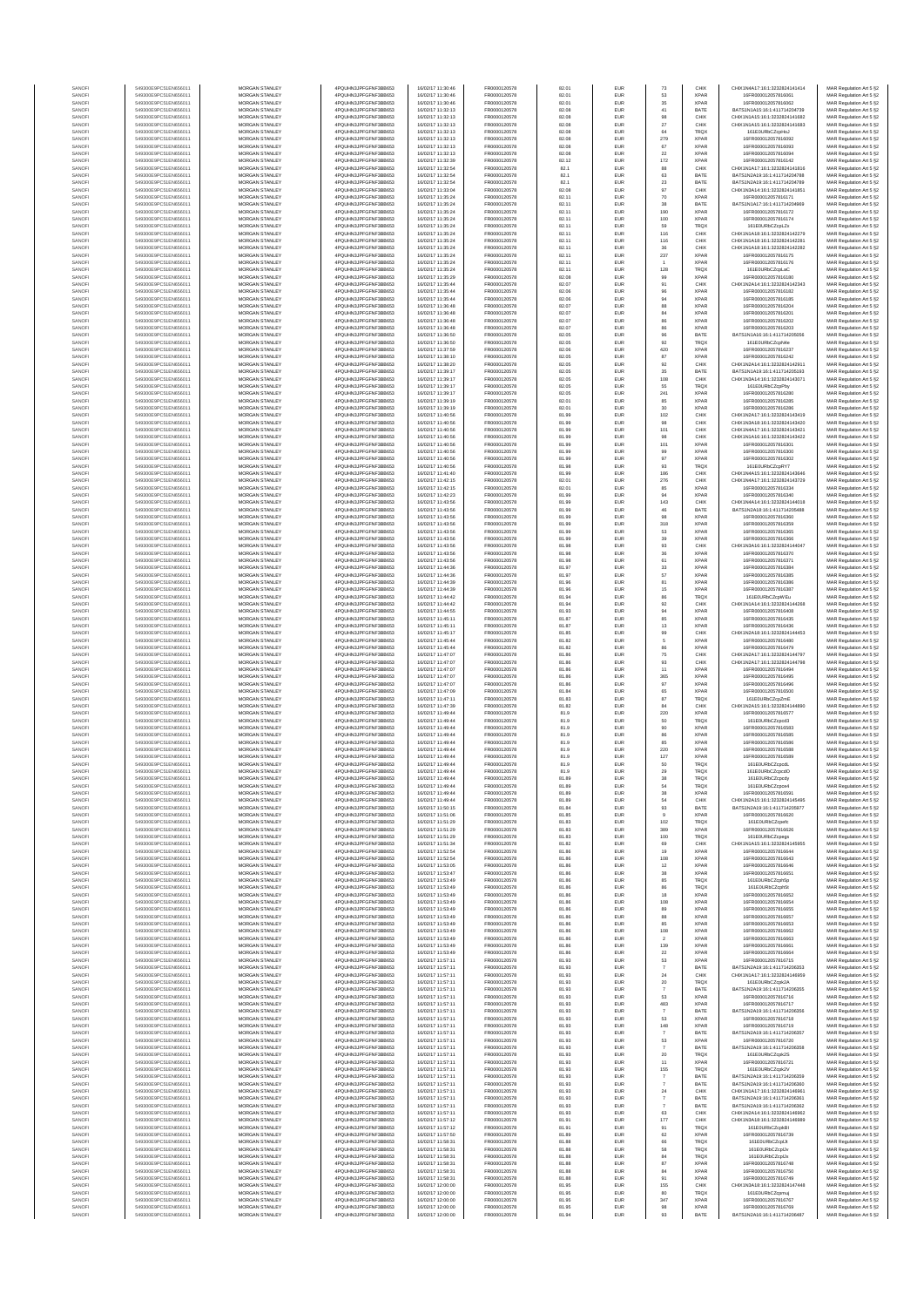| SANOF                  | 549300E9PC51EN656011                         | MORGAN STANLEY                                 | 4PQUHN3JPFGFNF3BB653                         | 16/02/17 12:00:00                      | FR0000120578                 | 81.94          | EUR                      | 93                | CHIX                       | CHIX1N2A14:16:1:3232824147460                                  | MAR Regulation Art 5 §2                            |
|------------------------|----------------------------------------------|------------------------------------------------|----------------------------------------------|----------------------------------------|------------------------------|----------------|--------------------------|-------------------|----------------------------|----------------------------------------------------------------|----------------------------------------------------|
| SANOF                  | 549300E9PC51EN656011                         | MORGAN STANLEY                                 | 4PQUHN3JPFGFNF3BB653                         | 6/02/17 12:00:00                       | FR0000120578                 | 81.94          | EUR                      | 94                |                            | 16FR000012057816776                                            | MAR Regulation Art 5 §2                            |
| SANOFI                 | 549300E9PC51EN656011                         | MORGAN STANLEY                                 | 4PQUHN3JPFGFNF3BB653                         | 16/02/17 12:00:52                      | FR0000120578                 | 81.94          | EUR                      | 87                | <b>XPAR</b>                | 16FR000012057816804                                            | MAR Regulation Art 5 §2                            |
| SANOFI                 | 549300E9PC51EN656011                         | MORGAN STANLEY                                 | 4PQUHN3JPFGFNF3BB653                         | 16/02/17 12:00:55                      | FR0000120578                 | 81.93          | EUR                      | 90                | <b>XPAR</b>                | 16FR000012057816806                                            | MAR Regulation Art 5 §2                            |
| SANOFI<br>SANOFI       | 549300E9PC51EN656011<br>549300E9PC51EN656011 | <b>MORGAN STANLEY</b><br><b>MORGAN STANLEY</b> | 4PQUHN3JPFGFNF3BB653<br>4PQUHN3JPFGFNF3BB653 | 16/02/17 12:03:39<br>16/02/17 12:03:39 | FR0000120578<br>FR0000120578 | 81.99<br>81.99 | <b>EUR</b><br>EUR        | 30<br>30          | CHIX<br>CHIX               | CHIX1N1A17:16:1:3232824148185<br>CHIX1N1A17:16:1:3232824148188 | MAR Regulation Art 5 §2<br>MAR Regulation Art 5 §2 |
| SANOFI                 | 549300E9PC51EN656011                         | MORGAN STANLEY                                 | 4PQUHN3JPFGFNF3BB653                         | 16/02/17 12:03:39                      | FR0000120578                 | 81.99          | EUR                      | $10$              | BATE                       | BATS1N2A18:16:1:411714206687                                   | MAR Regulation Art 5 §2                            |
| SANOFI                 | 549300E9PC51EN656011                         | MORGAN STANLEY                                 | 4PQUHN3JPFGFNF3BB653                         | 16/02/17 12:03:39                      | FR0000120578                 | 81.99          | EUR                      | 92                | CHIX                       | CHIX1N1A17:16:1:3232824148189                                  | MAR Regulation Art 5 §2                            |
| SANOFI                 | 549300E9PC51EN656011                         | MORGAN STANLEY                                 | 4PQUHN3JPFGFNF3BB653                         | 16/02/17 12:03:39                      | FR0000120578                 | 81.99          | EUR                      | 10                | BATE                       | BATS1N2A18:16:1:411714206688                                   | MAR Regulation Art 5 §2                            |
| SANOFI<br>SANOFI       | 549300E9PC51EN656011<br>549300E9PC51EN656011 | MORGAN STANLEY<br>MORGAN STANLEY               | 4PQUHN3JPFGFNF3BB653<br>4PQUHN3JPFGFNF3BB653 | 16/02/17 12:03:39<br>16/02/17 12:03:39 | FR0000120578<br>FR0000120578 | 81.99<br>81.99 | EUR<br>EUR               | 30<br>$37\,$      | CHIX<br>CHIX               | CHIX1N1A17:16:1:3232824148190<br>CHIX1N1A17:16:1:3232824148191 | MAR Regulation Art 5 §2<br>MAR Regulation Art 5 §2 |
| SANOFI                 | 549300E9PC51EN656011                         | MORGAN STANLEY                                 | 4PQUHN3JPFGFNF3BB653                         | 16/02/17 12:03:39                      | FR0000120578                 | 81.99          | EUR                      | 16                | <b>TRQX</b>                | 161E0URbCZcpghE                                                | MAR Regulation Art 5 §2                            |
| SANOFI                 | 549300E9PC51EN656011                         | MORGAN STANLEY                                 | 4PQUHN3JPFGFNF3BB653                         | 16/02/17 12:03:39                      | FR0000120578                 | 81.99          | EUR                      | 16                | TRQX                       | 161E0URbCZcpqhM                                                | MAR Regulation Art 5 §2                            |
| SANOFI                 | 549300E9PC51EN656011                         | <b>MORGAN STANLEY</b>                          | 4POLIHN3JPEGENE3BB653                        | 16/02/17 12:03:39                      | FR0000120578                 | 81.99          | <b>EUR</b>               | 31                | <b>TRQX</b>                | 161E0URbCZcpqhF                                                | MAR Regulation Art 5 §2                            |
| SANOFI<br>SANOFI       | 549300E9PC51EN656011<br>549300E9PC51EN656011 | <b>MORGAN STANLEY</b><br>MORGAN STANLEY        | 4PQUHN3JPFGFNF3BB653<br>4PQUHN3JPFGFNF3BB653 | 16/02/17 12:03:39<br>16/02/17 12:03:39 | FR0000120578<br>FR0000120578 | 81.99<br>81.99 | EUR<br>EUR               | 16                | <b>TRQX</b><br><b>TRQX</b> | 161E0URbCZcpghZ<br>161E0URbCZcpqhc                             | MAR Regulation Art 5 §2                            |
| SANOFI                 | 549300E9PC51EN656011                         | MORGAN STANLEY                                 | 4PQUHN3JPFGFNF3BB653                         | 16/02/17 12:03:39                      | FR0000120578                 | 81.99          | EUR                      | $_{\rm 33}$<br>68 | <b>XPAR</b>                | 16FR000012057816842                                            | MAR Regulation Art 5 §2<br>MAR Regulation Art 5 §2 |
| SANOF                  | 549300E9PC51EN656011                         | MORGAN STANLEY                                 | 4PQUHN3JPFGFNF3BB653                         | 16/02/17 12:03:39                      | FR0000120578                 | 81.99          | EUR                      | 68                | <b>XPAF</b>                | 16FR000012057816843                                            | MAR Regulation Art 5 §2                            |
| SANOFI                 | 549300E9PC51EN656011                         | MORGAN STANLEY                                 | 4PQUHN3JPFGFNF3BB653                         | 16/02/17 12:03:39                      | FR0000120578                 | 81.99          | EUR                      | $72\,$            | <b>XPAF</b>                | 16FR000012057816844                                            | MAR Regulation Art 5 §2                            |
| SANOFI                 | 549300E9PC51EN656011                         | MORGAN STANLEY                                 | 4PQUHN3JPFGFNF3BB653                         | 16/02/17 12:03:39                      | FR0000120578                 | 81.99          | EUR                      | 68                | <b>XPAR</b><br><b>XPAR</b> | 16FR000012057816845                                            | MAR Regulation Art 5 §2                            |
| SANOFI<br>SANOFI       | 549300E9PC51EN656011<br>549300E9PC51EN656011 | MORGAN STANLEY<br><b>MORGAN STANLEY</b>        | 4PQUHN3JPFGFNF3BB653<br>4PQUHN3JPFGFNF3BB653 | 16/02/17 12:03:39<br>16/02/17 12:03:39 | FR0000120578<br>FR0000120578 | 81.99<br>81.99 | EUR<br>EUR               | 131<br>68         | <b>XPAR</b>                | 16FR000012057816846<br>16FR000012057816847                     | MAR Regulation Art 5 §2<br>MAR Regulation Art 5 §2 |
| SANOFI                 | 549300E9PC51EN656011                         | MORGAN STANLEY                                 | 4PQUHN3JPFGFNF3BB653                         | 16/02/17 12:03:39                      | FR0000120578                 | 81.99          | <b>EUR</b>               | 14                | <b>XPAR</b>                | 16FR000012057816848                                            | MAR Regulation Art 5 §2                            |
| SANOFI                 | 549300E9PC51EN656011                         | MORGAN STANLEY                                 | 4POLIHN3JPEGENE3BB653                        | 16/02/17 12:03:39                      | FR0000120578                 | 81.99          | EUR                      | 52                | CHIX                       | CHIX1N2A17:16:1:3232824148192                                  | MAR Regulation Art 5 §2                            |
| SANOFI                 | 549300E9PC51EN656011                         | MORGAN STANLEY                                 | 4PQUHN3JPFGFNF3BB653                         | 16/02/17 12:03:45                      | FR0000120578                 | 81.98          | EUR                      | $66\,$            | CHIX                       | CHIX1N3A15:16:1:3232824148203                                  | MAR Regulation Art 5 §2                            |
| SANOFI<br>SANOFI       | 549300E9PC51EN656011<br>549300E9PC51EN656011 | MORGAN STANLEY<br>MORGAN STANLEY               | 4PQUHN3JPFGFNF3BB653<br>4PQUHN3JPFGFNF3BB653 | 16/02/17 12:03:45<br>16/02/17 12:03:45 | FR0000120578<br>FR0000120578 | 81.98<br>81.98 | EUR<br>EUR               | 21<br>79          | CHIX<br>CHIX               | CHIX1N3A15:16:1:3232824148204<br>CHIX1N4A16:16:1:3232824148205 | MAR Regulation Art 5 §2<br>MAR Regulation Art 5 §2 |
| SANOFI                 | 549300E9PC51EN656011                         | MORGAN STANLEY                                 | 4PQUHN3JPFGFNF3BB653                         | 16/02/17 12:03:45                      | FR0000120578                 | 81.98          | EUR                      | 116               | CHIX                       | CHIX1N2A18:16:1:3232824148206                                  | MAR Regulation Art 5 §2                            |
| SANOFI                 | 549300E9PC51EN656011                         | MORGAN STANLEY                                 | 4PQUHN3JPFGFNF3BB653                         | 16/02/17 12:03:45                      | FR0000120578                 | 81.98          | EUR                      | 6                 | <b>XPAR</b>                | 16FR000012057816850                                            | MAR Regulation Art 5 §2                            |
| SANOFI                 | 549300E9PC51EN656011                         | <b>MORGAN STANLEY</b>                          | 4POLIHN3JPEGENE3BB653                        | 16/02/17 12:03:58                      | FR0000120578                 | 81.97          | <b>EUR</b>               | 84                | <b>XPAR</b>                | 16FR000012057816851                                            | MAR Regulation Art 5 §2                            |
| SANOFI<br>SANOFI       | 549300E9PC51EN656011<br>549300E9PC51EN656011 | <b>MORGAN STANLEY</b><br>MORGAN STANLEY        | 4PQUHN3JPFGFNF3BB653<br>4PQUHN3JPFGFNF3BB653 | 16/02/17 12:03:58<br>16/02/17 12:03:58 | FR0000120578<br>FR0000120578 | 81.96<br>81.97 | EUR<br>EUR               | 86<br>85          | <b>XPAR</b><br><b>XPAR</b> | 16ER000012057816854<br>16FR000012057816853                     | MAR Regulation Art 5 §2<br>MAR Regulation Art 5 §2 |
| SANOFI                 | 549300E9PC51EN656011                         | MORGAN STANLEY                                 | 4PQUHN3JPFGFNF3BB653                         | 16/02/17 12:03:58                      | FR0000120578                 | 81.96          | EUR                      | 84                | <b>XPAR</b>                | 16FR000012057816855                                            | MAR Regulation Art 5 §2                            |
| SANOF                  | 549300E9PC51EN656011                         | MORGAN STANLEY                                 | 4PQUHN3JPFGFNF3BB653                         | 16/02/17 12:04:56                      | FR0000120578                 | 81.98          | EUR                      | 94                | CHIX                       | CHIX1N4A14:16:1:3232824148377                                  | MAR Regulation Art 5 §2                            |
| SANOFI                 | 549300E9PC51EN656011                         | MORGAN STANLEY                                 | 4PQUHN3JPFGFNF3BB653                         | 16/02/17 12:06:08                      | FR0000120578                 | 82.01          | EUR                      |                   | TRQ)                       | 161E0URbCZcpsqW                                                | MAR Regulation Art 5 §2                            |
| SANOFI<br>SANOFI       | 549300E9PC51EN656011<br>549300E9PC51EN656011 | MORGAN STANLEY<br>MORGAN STANLEY               | 4PQUHN3JPFGFNF3BB653<br>4PQUHN3JPFGFNF3BB653 | 16/02/17 12:06:40<br>16/02/17 12:06:41 | FR0000120578<br>FR0000120578 | 82.01<br>82.01 | EUR<br>EUR               | 117<br>391        | <b>XPAR</b><br>CHIX        | 16FR000012057816886<br>CHIX1N3A15:16:1:3232824148708           | MAR Regulation Art 5 §2<br>MAR Regulation Art 5 §2 |
| SANOFI                 | 549300E9PC51EN656011                         | <b>MORGAN STANLEY</b>                          | 4PQUHN3JPFGFNF3BB653                         | 16/02/17 12:06:41                      | FR0000120578                 | 82.01          | EUR                      | 185               | CHIX                       | CHIX1N2A17:16:1:3232824148709                                  | MAR Regulation Art 5 §2                            |
| SANOFI                 | 549300E9PC51EN656011                         | <b>MORGAN STANLEY</b>                          | 4PQUHN3JPFGFNF3BB653                         | 16/02/17 12:06:41                      | FR0000120578                 | 82.01          | <b>EUR</b>               | 196               | <b>TRQX</b>                | 161E0URbCZcptOo                                                | MAR Regulation Art 5 §2                            |
| SANOFI                 | 549300E9PC51EN656011                         | MORGAN STANLEY                                 | 4PQUHN3JPFGFNF3BB653                         | 16/02/17 12:07:20                      | FR0000120578                 | 82             | EUR                      | 49                | <b>XPAR</b>                | 16FR000012057816912                                            | MAR Regulation Art 5 §2                            |
| SANOFI<br>SANOF        | 549300E9PC51EN656011<br>549300E9PC51EN656011 | MORGAN STANLEY<br>MORGAN STANLEY               | 4PQUHN3JPFGFNF3BB653<br>4PQUHN3JPFGFNF3BB653 | 16/02/17 12:07:49<br>16/02/17 12:07:49 | FR0000120578<br>FR0000120578 | 82.02<br>82.01 | EUR<br>EUR               | 382<br>89         | CHIX<br>CHIX               | CHIX1N4A18:16:1:3232824149005<br>CHIX1N3A14:16:1:3232824149010 | MAR Regulation Art 5 §2                            |
| SANOF                  | 549300E9PC51EN656011                         | MORGAN STANLEY                                 | 4PQUHN3JPFGFNF3BB653                         | 16/02/17 12:07:49                      | FR0000120578                 | 82.01          | EUR                      | 91                | CHIX                       | CHIX1N4A17:16:1:3232824149009                                  | MAR Regulation Art 5 §2<br>MAR Regulation Art 5 §2 |
| SANOFI                 | 549300E9PC51EN656011                         | MORGAN STANLEY                                 | 4PQUHN3JPFGFNF3BB653                         | 16/02/17 12:07:49                      | FR0000120578                 | 82.02          | EUR                      | 92                | <b>XPAF</b>                | 16FR000012057816914                                            | MAR Regulation Art 5 §2                            |
| SANOFI                 | 549300E9PC51EN656011                         | MORGAN STANLEY                                 | 4PQUHN3JPFGFNF3BB653                         | 16/02/17 12:07:49                      | FR0000120578                 | 82.01          | EUR                      | 81                | <b>XPAR</b>                | 16FR000012057816918                                            | MAR Regulation Art 5 §2                            |
| SANOFI                 | 549300E9PC51EN656011                         | MORGAN STANLEY                                 | 4PQUHN3JPFGFNF3BB653                         | 16/02/17 12:07:49                      | FR0000120578                 | 82.01          | EUR                      | 11<br>89          | <b>XPAR</b>                | 16FR000012057816919                                            | MAR Regulation Art 5 §2                            |
| SANOFI<br>SANOFI       | 549300E9PC51EN656011<br>549300E9PC51EN656011 | <b>MORGAN STANLEY</b><br><b>MORGAN STANLEY</b> | 4PQUHN3JPFGFNF3BB653<br>4PQUHN3JPFGFNF3BB653 | 16/02/17 12:08:43<br>16/02/17 12:08:43 | FR0000120578<br>FR0000120578 | 82<br>82       | EUR<br>EUR               | 90                | <b>XPAR</b><br><b>XPAR</b> | 16FR000012057816940<br>16FR000012057816941                     | MAR Regulation Art 5 §2<br>MAR Regulation Art 5 §2 |
| SANOFI                 | 549300E9PC51EN656011                         | MORGAN STANLEY                                 | 4PQUHN3JPFGFNF3BB653                         | 16/02/17 12:09:23                      | FR0000120578                 | 81.97          | EUR                      | 85                | <b>XPAR</b>                | 16FR000012057816946                                            | MAR Regulation Art 5 §2                            |
| SANOFI                 | 549300E9PC51EN656011                         | MORGAN STANLEY                                 | 4PQUHN3JPFGFNF3BB653                         | 16/02/17 12:09:23                      | FR0000120578                 | 81.97          | EUR                      | 85                | <b>XPAR</b>                | 16FR000012057816945                                            | MAR Regulation Art 5 §2                            |
| SANOFI                 | 549300E9PC51EN656011                         | MORGAN STANLEY                                 | 4PQUHN3JPFGFNF3BB653                         | 16/02/17 12:09:23                      | FR0000120578                 | 81.97          | EUR                      | 86                | TRQ)                       | 161E0URbCZcpwZt                                                | MAR Regulation Art 5 §2                            |
| SANOFI<br>SANOFI       | 549300E9PC51EN656011<br>549300E9PC51EN656011 | MORGAN STANLEY<br>MORGAN STANLEY               | 4PQUHN3JPFGFNF3BB653<br>4PQUHN3JPFGFNF3BB653 | 16/02/17 12:09:53<br>16/02/17 12:11:52 | FR0000120578<br>FR0000120578 | 81.95<br>81.94 | EUR<br>EUR               | 257<br>58         | <b>XPAF</b><br><b>XPAR</b> | 16FR000012057816949<br>16FR000012057816977                     | MAR Regulation Art 5 §2<br>MAR Regulation Art 5 §2 |
| SANOFI                 | 549300E9PC51EN656011                         | MORGAN STANLEY                                 | 4PQUHN3JPFGFNF3BB653                         | 16/02/17 12:11:52                      | FR0000120578                 | 81.95          | EUR                      | 140               | CHIX                       | CHIX1N3A16:16:1:3232824149727                                  | MAR Regulation Art 5 §2                            |
| SANOFI                 | 549300E9PC51EN656011                         | <b>MORGAN STANLEY</b>                          | 4POLIHN3JPEGENE3BB653                        | 16/02/17 12:11:54                      | FR0000120578                 | 81.95          | <b>EUR</b>               | 11                | <b>TRQX</b>                | 161E0URbCZcpyzM                                                | MAR Regulation Art 5 §2                            |
| SANOFI                 | 549300E9PC51EN656011                         | MORGAN STANLEY                                 | 4PQUHN3JPFGFNF3BB653                         | 16/02/17 12:11:55                      | FR0000120578                 | 81.95          | EUR                      | 30                | CHIX                       | CHIX1N3A16:16:1:3232824149733                                  | MAR Regulation Art 5 §2                            |
| SANOFI<br>SANOFI       | 549300E9PC51EN656011<br>549300E9PC51EN656011 | MORGAN STANLEY<br>MORGAN STANLEY               | 4PQUHN3JPFGFNF3BB653<br>4PQUHN3JPFGFNF3BB653 | 16/02/17 12:11:58<br>16/02/17 12:11:58 | FR0000120578<br>FR0000120578 | 81.95<br>81.95 | EUR<br>EUR               | 110<br>87         | CHIX<br>CHIX               | CHIX1N3A16:16:1:3232824149743<br>CHIX1N3A16:16:1:3232824149746 | MAR Regulation Art 5 §2<br>MAR Regulation Art 5 §2 |
| SANOFI                 | 549300E9PC51EN656011                         | MORGAN STANLEY                                 | 4PQUHN3JPFGFNF3BB653                         | 16/02/17 12:11:58                      | FR0000120578                 | 81.95          | EUR                      | 45                | BATE                       | BATS1N2A15:16:1:411714207143                                   | MAR Regulation Art 5 §2                            |
| SANOFI                 | 549300E9PC51EN656011                         | MORGAN STANLEY                                 | 4PQUHN3JPFGFNF3BB653                         | 16/02/17 12:11:58                      | FR0000120578                 | 81.95          | EUR                      | 45                | BATE                       | BATS1N2A15:16:1:411714207144                                   | MAR Regulation Art 5 §2                            |
| SANOFI                 | 549300E9PC51EN656011                         | MORGAN STANLEY                                 | 4PQUHN3JPFGFNF3BB653                         | 16/02/17 12:11:58                      | FR0000120578                 | 81.95          | EUR                      | $30\,$            | BATE                       | BATS1N2A15:16:1:411714207145                                   | MAR Regulation Art 5 §2                            |
| SANOFI                 | 549300E9PC51EN656011                         | MORGAN STANLEY                                 | 4PQUHN3JPFGFNF3BB653                         | 16/02/17 12:11:58                      | FR0000120578                 | 81.95          | EUR                      | 61                | <b>TRQX</b>                | 161E0URbCZcpz4G                                                | MAR Regulation Art 5 §2                            |
| SANOFI<br>SANOFI       | 549300E9PC51EN656011<br>549300E9PC51EN656011 | <b>MORGAN STANLEY</b><br><b>MORGAN STANLEY</b> | 4PQUHN3JPFGFNF3BB653<br>4PQUHN3JPFGFNF3BB653 | 16/02/17 12:11:58<br>16/02/17 12:11:58 | FR0000120578<br>FR0000120578 | 81.95<br>81.95 | EUR<br><b>EUR</b>        | 100<br>16         | CHIX<br>CHIX               | CHIX1N4A14:16:1:3232824149747<br>CHIX1N4A14:16:1:3232824149748 | MAR Regulation Art 5 §2<br>MAR Regulation Art 5 §2 |
| SANOFI                 | 549300E9PC51EN656011                         | MORGAN STANLEY                                 | 4PQUHN3JPFGFNF3BB653                         | 16/02/17 12:12:02                      | FR0000120578                 | 81.94          | EUR                      | 86                | CHIX                       | CHIX1N3A17:16:1:3232824149759                                  | MAR Regulation Art 5 §2                            |
| SANOFI                 | 549300E9PC51EN656011                         | MORGAN STANLEY                                 | 4PQUHN3JPFGFNF3BB653                         | 16/02/17 12:12:02                      | FR0000120578                 | 81.93          | EUR                      | 85                | <b>XPAR</b>                | 16FR000012057816983                                            | MAR Regulation Art 5 §2                            |
| SANOFI                 | 549300E9PC51EN656011                         | MORGAN STANLEY                                 | 4PQUHN3JPFGFNF3BB653                         | 16/02/17 12:13:42                      | FR0000120578                 | 81.93          | EUR                      | 24                | BATE                       | BATS1N2A17:16:1:411714207264                                   | MAR Regulation Art 5 §2                            |
| SANOFI<br>SANOFI       | 549300E9PC51EN656011<br>549300E9PC51EN656011 | MORGAN STANLEY<br>MORGAN STANLEY               | 4PQUHN3JPFGFNF3BB653<br>4PQUHN3JPFGFNF3BB653 | 16/02/17 12:13:42<br>16/02/17 12:13:42 | FR0000120578<br>FR0000120578 | 81.93<br>81.93 | EUR<br>EUR               | 56<br>194         | BATE<br>CHIX               | BATS1N2A17:16:1:411714207265<br>CHIX1N2A18:16:1:3232824150087  | MAR Regulation Art 5 §2<br>MAR Regulation Art 5 §2 |
| SANOFI                 | 549300E9PC51EN656011                         | MORGAN STANLEY                                 | 4PQUHN3JPFGFNF3BB653                         | 16/02/17 12:13:42                      | FR0000120578                 | 81.93          | EUR                      | $14\,$            | BATE                       | BATS1N2A17:16:1:411714207266                                   | MAR Regulation Art 5 §2                            |
| SANOFI                 | 549300E9PC51EN656011                         | <b>MORGAN STANLEY</b>                          | 4PQUHN3JPFGFNF3BB653                         | 16/02/17 12:13:42                      | FR0000120578                 | 81.93          | <b>EUR</b>               | 98                | <b>XPAR</b>                | 16FR000012057816996                                            | MAR Regulation Art 5 §2                            |
| SANOFI                 | 549300E9PC51EN656011                         | <b>MORGAN STANLEY</b>                          | 4PQUHN3JPFGFNF3BB653                         | 16/02/17 12:13:42                      | FR0000120578                 | 81.93          | EUR                      | 95                | <b>XPAR</b>                | 16FR000012057816993                                            | MAR Regulation Art 5 §2                            |
| SANOFI<br>SANOFI       | 549300E9PC51EN656011<br>549300E9PC51EN656011 | MORGAN STANLEY<br>MORGAN STANLEY               | 4PQUHN3JPFGFNF3BB653<br>4PQUHN3JPFGFNF3BB653 | 16/02/17 12:13:42<br>16/02/17 12:15:06 | FR0000120578<br>FR0000120578 | 81.93<br>81.94 | EUR<br>EUR               | 95<br>58          | <b>XPAR</b><br>CHIX        | 16FR000012057816992<br>CHIX1N4A15:16:1:3232824150418           | MAR Regulation Art 5 §2<br>MAR Regulation Art 5 §2 |
| SANOF                  | 549300E9PC51EN656011                         | MORGAN STANLEY                                 | 4PQUHN3JPFGFNF3BB653                         | 16/02/17 12:15:06                      | FR0000120578                 | 81.94          | EUR                      | $_{33}$           | CHIX                       | CHIX1N4A15:16:1:3232824150419                                  | MAR Regulation Art 5 §2                            |
| SANOFI                 | 549300E9PC51EN656011                         | MORGAN STANLEY                                 | 4PQUHN3JPFGFNF3BB653                         | 16/02/17 12:15:06                      | FR0000120578                 | 81.94          | EUR                      | 275               | <b>XPAF</b>                | 16FR000012057817009                                            | MAR Regulation Art 5 §2                            |
| SANOF                  | 549300E9PC51EN656011                         | MORGAN STANLEY                                 | 4PQUHN3JPFGFNF3BB653                         | 16/02/17 12:15:06                      | FR0000120578                 | 81.94          | EUR                      | 98                | <b>XPAF</b>                | 16FR000012057817015                                            | MAR Regulation Art 5 §2                            |
| SANOFI<br>SANOFI       | 549300E9PC51EN656011<br>549300E9PC51EN656011 | MORGAN STANLEY<br>MORGAN STANLEY               | 4PQUHN3JPFGFNF3BB653<br>4PQUHN3JPFGFNF3BB653 | 16/02/17 12:15:06<br>16/02/17 12:15:06 | FR0000120578<br>FR0000120578 | 81.94<br>81.94 | EUR<br>EUR               | 93<br>95          | <b>XPAR</b><br><b>XPAR</b> | 16FR000012057817014<br>16FR000012057817012                     | MAR Regulation Art 5 §2<br>MAR Regulation Art 5 §2 |
| SANOFI                 | 549300E9PC51EN656011                         | <b>MORGAN STANLEY</b>                          | 4PQUHN3JPFGFNF3BB653                         | 16/02/17 12:15:06                      | FR0000120578                 | 81.93          | <b>EUR</b>               | 31                | CHIX                       | CHIX1N4A15:16:1:3232824150421                                  | MAR Regulation Art 5 §2                            |
| SANOFI                 | 549300E9PC51EN656011                         | <b>MORGAN STANLEY</b>                          | 4PQUHN3JPFGFNF3BB653                         | 16/02/17 12:15:06                      | FR0000120578                 | 81.93          | EUR                      | 95                | <b>TRQX</b>                | 161E0URbCZcg1vh                                                | MAR Regulation Art 5 §2                            |
| SANOFI                 | 549300E9PC51EN656011                         | MORGAN STANLEY                                 | 4PQUHN3JPFGFNF3BB653                         | 16/02/17 12:15:06                      | FR0000120578                 | 81.93          | EUR                      | $62\,$            | CHIX                       | CHIX1N4A15:16:1:3232824150422                                  | MAR Regulation Art 5 §2                            |
| SANOFI                 | 549300E9PC51EN656011                         | MORGAN STANLEY                                 | 4PQUHN3JPFGFNF3BB653                         | 16/02/17 12:16:30                      | FR0000120578                 | 81.91          | EUR                      | 59                | CHIX                       | CHIX1N4A16:16:1:3232824150667                                  | MAR Regulation Art 5 §2                            |
| SANOF<br>SANOFI        | 549300E9PC51EN656011<br>549300E9PC51EN656011 | MORGAN STANLEY<br>MORGAN STANLEY               | 4PQUHN3JPFGFNF3BB653<br>4PQUHN3JPFGFNF3BB653 | 16/02/17 12:16:35<br>16/02/17 12:16:35 | FR0000120578<br>FR0000120578 | 81.91<br>81.91 | EUR<br>EUR               | 240<br>138        | <b>XPAR</b><br>TRQ)        | 6FR000012057817032<br>161E0URbCZcq3Ct                          | MAR Regulation Art 5 §2<br>MAR Regulation Art 5 §2 |
| SANOFI                 | 549300E9PC51EN656011                         | MORGAN STANLEY                                 | 4PQUHN3JPFGFNF3BB653                         | 16/02/17 12:18:00                      | FR0000120578                 | 81.92          | EUR                      | 117               | <b>XPAR</b>                | 16FR000012057817051                                            | MAR Regulation Art 5 §2                            |
| SANOFI                 | 549300E9PC51EN656011                         | MORGAN STANLEY                                 | 4PQUHN3JPFGFNF3BB653                         | 16/02/17 12:18:00                      | FR0000120578                 | 81.92          | EUR                      | 97                | <b>XPAR</b>                | 16FR000012057817053                                            | MAR Regulation Art 5 §2                            |
| SANOFI                 | 549300E9PC51EN656011                         | <b>MORGAN STANLEY</b>                          | 4PQUHN3JPFGFNF3BB653                         | 16/02/17 12:18:00                      | FR0000120578                 | 81.92          | EUR                      | 111               | <b>XPAR</b>                | 16FR000012057817052                                            | MAR Regulation Art 5 §2                            |
| SANOFI<br>SANOFI       | 549300E9PC51EN656011<br>549300E9PC51EN656011 | MORGAN STANLEY<br>MORGAN STANLEY               | 4PQUHN3JPFGFNF3BB653<br>4PQUHN3JPFGFNF3BB653 | 16/02/17 12:19:23<br>16/02/17 12:19:23 | FR0000120578<br>FR0000120578 | 81.92<br>81.92 | <b>EUR</b><br>EUR        | 33<br>16          | CHIX<br>TRQX               | CHIX1N2A15:16:1:3232824151356<br>161E0URbCZcg7wy               | MAR Regulation Art 5 §2                            |
| SANOFI                 | 549300E9PC51EN656011                         | MORGAN STANLEY                                 | 4PQUHN3JPFGFNF3BB653                         | 16/02/17 12:19:23                      | FR0000120578                 | 81.92          | EUR                      | 105               | <b>TRQX</b>                | 161E0URbCZcq7wy                                                | MAR Regulation Art 5 §2<br>MAR Regulation Art 5 §2 |
| SANOF                  | 549300E9PC51EN656011                         | MORGAN STANLEY                                 | 4PQUHN3JPFGFNF3BB653                         | 16/02/17 12:19:23                      | FR0000120578                 | 81.92          | EUR                      | 10                | BATE                       | BATS1N2A15:16:1:411714207636                                   | MAR Regulation Art 5 §2                            |
| SANOF                  | 549300E9PC51EN656011                         | MORGAN STANLEY                                 | 4PQUHN3JPFGFNF3BB653                         | 16/02/17 12:19:23                      | FR0000120578                 | 81.92          | EUR                      | 73                | <b>XPAR</b>                | 6FR000012057817080                                             | MAR Regulation Art 5 §2                            |
| SANOFI                 | 549300E9PC51EN656011                         | MORGAN STANLEY<br>MORGAN STANLEY               | 4PQUHN3JPFGFNF3BB653<br>4PQUHN3JPFGFNF3BB653 | 16/02/17 12:19:23                      | FR0000120578                 | 81.92<br>81.92 | EUR<br>EUR               | 33<br>10          | CHIX<br>BATE               | CHIX1N2A15:16:1:3232824151357<br>BATS1N2A15:16:1:411714207637  | MAR Regulation Art 5 §2<br>MAR Regulation Art 5 §2 |
| SANOFI<br><b>SANOF</b> | 549300E9PC51EN656011<br>9300E9PC51EN65601    | <b>IORGAN STANLEY</b>                          | OLIHN3.IPEGENE3BB653                         | 16/02/17 12:19:23<br>R/02/17 12:19:23  | FR0000120578<br>R000012057   | 81.92          | FUR                      | 16                | <b>TRO)</b>                | 161FOURbC                                                      | MAR Regulation Art 5.82                            |
| SANOFI                 | 549300E9PC51EN656011                         | <b>MORGAN STANLEY</b>                          | 4PQUHN3JPFGFNF3BB653                         | 16/02/17 12:19:23                      | FR0000120578                 | 81.92          | <b>EUR</b>               | 50                | <b>TRQX</b>                | 161F0URbCZcg7x6                                                | MAR Regulation Art 5 §2                            |
| SANOFI                 | 549300E9PC51EN656011                         | MORGAN STANLEY                                 | 4PQUHN3JPFGFNF3BB653                         | 16/02/17 12:19:23                      | FR0000120578                 | 81.92          | EUR                      | 10                | BATE                       | BATS1N2A15:16:1:411714207638                                   | MAR Regulation Art 5 §2                            |
| SANOFI                 | 549300E9PC51EN656011                         | MORGAN STANLEY<br>MORGAN STANLEY               | 4PQUHN3JPFGFNF3BB653                         | 16/02/17 12:19:23                      | FR0000120578<br>FR0000120578 | 81.92          | EUR                      | 73                | <b>XPAR</b>                | 16FR000012057817082<br>BATS1N2A15:16:1:411714207639            | MAR Regulation Art 5 §2                            |
| SANOFI<br>SANOFI       | 549300E9PC51EN656011<br>549300E9PC51EN656011 | MORGAN STANLEY                                 | 4PQUHN3JPFGFNF3BB653<br>4PQUHN3JPFGFNF3BB653 | 16/02/17 12:19:23<br>16/02/17 12:19:23 | FR0000120578                 | 81.92<br>81.92 | EUR<br>EUR               | 10<br>69          | BATE<br><b>XPAR</b>        | 16FR000012057817083                                            | MAR Regulation Art 5 §2<br>MAR Regulation Art 5 §2 |
| SANOFI                 | 549300E9PC51EN656011                         | MORGAN STANLEY                                 | 4PQUHN3JPFGFNF3BB653                         | 16/02/17 12:19:23                      | FR0000120578                 | 81.92          | EUR                      | 73                | <b>XPAR</b>                | 16FR000012057817084                                            | MAR Regulation Art 5 §2                            |
| SANOFI                 | 549300E9PC51EN656011                         | MORGAN STANLEY                                 | 4PQUHN3JPFGFNF3BB653                         | 16/02/17 12:19:23                      | FR0000120578                 | 81.92          | EUR                      | 10                | BATE                       | BATS1N2A15:16:1:411714207640                                   | MAR Regulation Art 5 §2                            |
| SANOFI<br>SANOFI       | 549300E9PC51EN656011<br>549300E9PC51EN656011 | <b>MORGAN STANLEY</b><br><b>MORGAN STANLEY</b> | 4PQUHN3JPFGFNF3BB653<br>4PQUHN3JPFGFNF3BB653 | 16/02/17 12:19:23<br>16/02/17 12:19:23 | FR0000120578<br>FR0000120578 | 81.92<br>81.92 | <b>EUR</b><br><b>EUR</b> | 33<br>27          | CHIX<br><b>XPAR</b>        | CHIX1N2A15:16:1:3232824151358<br>16FR000012057817085           | MAR Regulation Art 5 §2                            |
| SANOFI                 | 549300E9PC51EN656011                         | MORGAN STANLEY                                 | 4POLIHN3JPEGENE3BB653                        | 16/02/17 12:19:23                      | FR0000120578                 | 81.92          | EUR                      | $_{\rm 33}$       | CHIX                       | CHIX1N2A15-16-1-3232824151359                                  | MAR Regulation Art 5 §2<br>MAR Regulation Art 5 §2 |
| SANOFI                 | 549300E9PC51EN656011                         | MORGAN STANLEY                                 | 4PQUHN3JPFGFNF3BB653                         | 16/02/17 12:19:23                      | FR0000120578                 | 81.92          | EUR                      | $\,$ 2 $\,$       | BATE                       | BATS1N2A15:16:1:411714207642                                   | MAR Regulation Art 5 §2                            |
| SANOFI                 | 549300E9PC51EN656011                         | MORGAN STANLEY                                 | 4PQUHN3JPFGFNF3BB653                         | 16/02/17 12:19:23                      | FR0000120578                 | 81.92          | EUR                      | 39                | <b>XPAR</b>                | 16FR000012057817086                                            | MAR Regulation Art 5 §2                            |
| SANOFI<br>SANOFI       | 549300E9PC51EN656011<br>549300E9PC51EN656011 | MORGAN STANLEY<br>MORGAN STANLEY               | 4PQUHN3JPFGFNF3BB653<br>4PQUHN3JPFGFNF3BB653 | 16/02/17 12:19:23<br>16/02/17 12:19:23 | FR0000120578<br>FR0000120578 | 81.92<br>81.91 | EUR<br>EUR               | 26<br>10          | <b>XPAR</b><br>BATE        | 16FR000012057817087<br>BATS1N1A15:16:1:411714207645            | MAR Regulation Art 5 §2<br>MAR Regulation Art 5 §2 |
| SANOFI                 | 549300E9PC51EN656011                         | MORGAN STANLEY                                 | 4PQUHN3JPFGFNF3BB653                         | 16/02/17 12:20:23                      | FR0000120578                 | 81.91          | <b>EUR</b>               | 121               | CHIX                       | CHIX1N3A16:16:1:3232824151493                                  | MAR Regulation Art 5 §2                            |
| SANOFI                 | 549300E9PC51EN656011                         | MORGAN STANLEY                                 | 4PQUHN3JPFGFNF3BB653                         | 16/02/17 12:20:23                      | FR0000120578                 | 81.91          | EUR                      | 104               | BATE                       | BATS1N1A17:16:1:411714207695                                   | MAR Regulation Art 5 §2                            |
| SANOFI                 | 549300E9PC51EN656011                         | <b>MORGAN STANLEY</b>                          | 4PQUHN3JPFGFNF3BB653                         | 16/02/17 12:20:23<br>16/02/17 12:20:23 | FR0000120578<br>FR0000120578 | 81.91          | <b>EUR</b>               | 101               | <b>XPAR</b>                | 16ER000012057817091                                            | MAR Regulation Art 5 §2                            |
| SANOFI<br>SANOFI       | 549300E9PC51EN656011<br>549300E9PC51EN656011 | <b>MORGAN STANLEY</b><br>MORGAN STANLEY        | 4PQUHN3JPFGFNF3BB653<br>4PQUHN3JPFGFNF3BB653 | 16/02/17 12:23:17                      | FR0000120578                 | 81.91<br>81.89 | <b>EUR</b><br>EUR        | 127<br>218        | <b>XPAR</b><br>CHIX        | 16FR000012057817092<br>CHIX1N3A15:16:1:3232824152080           | MAR Regulation Art 5 §2<br>MAR Regulation Art 5 §2 |
| SANOFI                 | 549300E9PC51EN656011                         | MORGAN STANLEY                                 | 4PQUHN3JPFGFNF3BB653                         | 16/02/17 12:23:17                      | FR0000120578                 | 81.89          | EUR                      | 82                | CHIX                       | CHIX1N4A15:16:1:3232824152081                                  | MAR Regulation Art 5 §2                            |
| SANOFI                 | 549300E9PC51EN656011                         | MORGAN STANLEY                                 | 4PQUHN3JPFGFNF3BB653                         | 16/02/17 12:23:17                      | FR0000120578                 | 81.89          | EUR                      | 15                | CHIX                       | CHIX1N4A15:16:1:3232824152082                                  | MAR Regulation Art 5 §2                            |
| SANOFI                 | 549300E9PC51EN656011                         | MORGAN STANLEY                                 | 4PQUHN3JPFGFNF3BB653                         | 16/02/17 12:23:17                      | FR0000120578                 | 81.89          | EUR                      | 112               | <b>TRQX</b>                | 161E0URbCZcgBIU                                                | MAR Regulation Art 5 §2                            |
| SANOFI<br>SANOFI       | 549300E9PC51EN656011<br>549300E9PC51EN656011 | MORGAN STANLEY<br>MORGAN STANLEY               | 4PQUHN3JPFGFNF3BB653<br>4PQUHN3JPFGFNF3BB653 | 16/02/17 12:23:17<br>16/02/17 12:23:17 | FR0000120578<br>FR0000120578 | 81.89<br>81.89 | EUR<br>EUR               | 94<br>99          | <b>XPAR</b><br><b>XPAR</b> | 16FR000012057817120<br>16FR000012057817118                     | MAR Regulation Art 5 §2<br>MAR Regulation Art 5 §2 |
| SANOFI                 | 549300E9PC51EN656011                         | MORGAN STANLEY                                 | 4PQUHN3JPFGFNF3BB653                         | 16/02/17 12:23:17                      | FR0000120578                 | 81.89          | <b>EUR</b>               | 487               | <b>XPAR</b>                | 16FR000012057817117                                            | MAR Regulation Art 5 §2                            |
| SANOFI                 | 549300E9PC51EN656011                         | <b>MORGAN STANLEY</b>                          | 4PQUHN3JPFGFNF3BB653                         | 16/02/17 12:23:17                      | FR0000120578                 | 81.89          | <b>EUR</b>               | 91                | <b>XPAR</b>                | 16FR000012057817122                                            | MAR Regulation Art 5 §2                            |
| SANOFI                 | 549300E9PC51EN656011                         | MORGAN STANLEY                                 | 4PQUHN3JPFGFNF3BB653                         | 16/02/17 12:23:17                      | FR0000120578                 | 81.88          | EUR                      | 180               | BATE                       | BATS1N1A15:16:1:411714207860                                   | MAR Regulation Art 5 §2                            |
| SANOFI                 | 549300E9PC51EN656011                         | MORGAN STANLEY                                 | 4PQUHN3JPFGFNF3BB653                         | 16/02/17 12:23:17                      | FR0000120578                 | 81.88          | EUR                      | 70                | <b>TRQX</b>                | 161E0URbCZcqBlz                                                | MAR Regulation Art 5 §2                            |
| SANOFI<br>SANOFI       | 549300E9PC51EN656011<br>549300E9PC51EN656011 | MORGAN STANLEY<br>MORGAN STANLEY               | 4PQUHN3JPFGFNF3BB653<br>4PQUHN3JPFGFNF3BB653 | 16/02/17 12:23:17<br>16/02/17 12:24:34 | FR0000120578<br>FR0000120578 | 81.88<br>81.83 | EUR<br>EUR               | 48<br>17          | <b>TRQX</b><br><b>TRQX</b> | 161E0URbCZcqBm7<br>161E0URbCZcqDKD                             | MAR Regulation Art 5 §2<br>MAR Regulation Art 5 §2 |
| SANOFI                 | 549300E9PC51EN656011                         | MORGAN STANLEY                                 | 4PQUHN3JPFGFNF3BB653                         | 16/02/17 12:24:34                      | FR0000120578                 | 81.83          | EUR                      | $72\,$            | <b>TRQX</b>                | 161E0URbCZcqDKG                                                | MAR Regulation Art 5 §2                            |
| SANOFI                 | 549300E9PC51EN656011                         | MORGAN STANLEY                                 | 4PQUHN3JPFGFNF3BB653                         | 16/02/17 12:24:34                      | FR0000120578                 | 81.83          | EUR                      | 91                | CHIX                       | CHIX1N4A14:16:1:3232824152330                                  | MAR Regulation Art 5 §2                            |
| SANOFI<br>SANOFI       | 549300E9PC51EN656011<br>549300E9PC51EN656011 | <b>MORGAN STANLEY</b><br><b>MORGAN STANLEY</b> | 4PQUHN3JPFGFNF3BB653<br>4PQUHN3JPFGFNF3BB653 | 16/02/17 12:25:51<br>16/02/17 12:25:51 | FR0000120578<br>FR0000120578 | 81.89<br>81.89 | <b>EUR</b><br><b>EUR</b> | 162<br>153        | <b>XPAR</b><br><b>XPAR</b> | 16FR000012057817150<br>16FR000012057817151                     | MAR Regulation Art 5 §2                            |
| SANOFI                 | 549300E9PC51EN656011                         | MORGAN STANLEY                                 | 4PQUHN3JPFGFNF3BB653                         | 16/02/17 12:25:51                      | FR0000120578                 | 81.89          | EUR                      | 91                | <b>XPAR</b>                | 16FR000012057817152                                            | MAR Regulation Art 5 §2<br>MAR Regulation Art 5 §2 |
| SANOFI                 | 549300E9PC51EN656011                         | MORGAN STANLEY                                 | 4PQUHN3JPFGFNF3BB653                         | 16/02/17 12:25:51                      | FR0000120578                 | 81.89          | EUR                      | 111               | <b>XPAR</b>                | 16FR000012057817153                                            | MAR Regulation Art 5 §2                            |
| SANOFI                 | 549300E9PC51EN656011                         | MORGAN STANLEY                                 | 4PQUHN3JPFGFNF3BB653                         | 16/02/17 12:25:51                      | FR0000120578                 | 81.88          | EUR                      | 85                | CHIX                       | CHIX1N2A15:16:1:3232824152632                                  | MAR Regulation Art 5 §2                            |
| SANOFI                 | 549300E9PC51EN656011                         | MORGAN STANLEY                                 | 4PQUHN3JPFGFNF3BB653                         | 16/02/17 12:25:51                      | FR0000120578                 | 81.88          | EUR                      | 71                | CHIX                       | CHIX1N3A16:16:1:3232824152633                                  | MAR Regulation Art 5 §2                            |
| SANOFI<br>SANOFI       | 549300E9PC51EN656011<br>549300E9PC51EN656011 | MORGAN STANLEY<br>MORGAN STANLEY               | 4PQUHN3JPFGFNF3BB653<br>4PQUHN3JPFGFNF3BB653 | 16/02/17 12:25:51<br>16/02/17 12:25:51 | FR0000120578<br>FR0000120578 | 81.88<br>81.88 | EUR<br>EUR               | 124<br>38         | CHIX<br>TRQX               | CHIX1N3A16:16:1:3232824152634<br>161E0URbCZcqEsT               | MAR Regulation Art 5 §2<br>MAR Regulation Art 5 §2 |
| SANOFI                 | 549300E9PC51EN656011                         | <b>MORGAN STANLEY</b>                          | 4PQUHN3JPFGFNF3BB653                         | 16/02/17 12:25:51                      | FR0000120578                 | 81.88          | <b>EUR</b>               | 74                | <b>TRQX</b>                | 161E0URbCZcgEsa                                                | MAR Regulation Art 5 §2                            |
| SANOFI                 | 549300E9PC51EN656011                         | <b>MORGAN STANLEY</b>                          | 4PQUHN3JPFGFNF3BB653                         | 16/02/17 12:27:44                      | FR0000120578                 | 81.88          | <b>EUR</b>               | 147               | <b>XPAR</b>                | 16FR000012057817178                                            | MAR Regulation Art 5 §2                            |
| SANOFI                 | 549300E9PC51EN656011                         | MORGAN STANLEY                                 | 4PQUHN3JPFGFNF3BB653                         | 16/02/17 12:27:44                      | FR0000120578                 | 81.88          | EUR                      | 235               | CHIX                       | CHIX1N1A16:16:1:3232824152913                                  | MAR Regulation Art 5 §2                            |
| SANOFI<br>SANOFI       | 549300E9PC51EN656011<br>549300E9PC51EN656011 | MORGAN STANLEY<br>MORGAN STANLEY               | 4PQUHN3JPFGFNF3BB653<br>4PQUHN3JPFGFNF3BB653 | 16/02/17 12:27:45<br>16/02/17 12:27:45 | FR0000120578<br>FR0000120578 | 81.86<br>81.86 | EUR<br>EUR               | 90                | CHIX<br><b>XPAR</b>        | CHIX1N3A17:16:1:3232824152928<br>16FR000012057817182           | MAR Regulation Art 5 §2<br>MAR Regulation Art 5 §2 |
| SANOFI                 | 549300E9PC51EN656011                         | MORGAN STANLEY                                 | 4PQUHN3JPFGFNF3BB653                         | 16/02/17 12:27:45                      | FR0000120578                 | 81.86          | EUR                      | 91                | TRQ)                       | 161E0URbCZcqHEu                                                | MAR Regulation Art 5 §2                            |
| SANOFI                 | 549300E9PC51EN656011                         | MORGAN STANLEY                                 | 4PQUHN3JPFGFNF3BB653                         | 16/02/17 12:27:45                      | FR0000120578                 | 81.86          | EUR                      | 100               | <b>XPAR</b>                | 16FR000012057817183                                            | MAR Regulation Art 5 §2                            |
| SANOFI                 | 549300E9PC51EN656011                         | MORGAN STANLEY                                 | 4PQUHN3JPFGFNF3BB653                         | 16/02/17 12:27:45                      | FR0000120578                 | 81.86          | EUR                      | 15                | <b>XPAR</b>                | 16FR000012057817184                                            | MAR Regulation Art 5 §2                            |
| SANOFI<br>SANOFI       | 549300E9PC51EN656011<br>549300E9PC51EN656011 | MORGAN STANLEY<br><b>MORGAN STANLEY</b>        | 4PQUHN3JPFGFNF3BB653<br>4PQUHN3JPFGFNF3BB653 | 16/02/17 12:27:45<br>16/02/17 12:27:45 | FR0000120578<br>FR0000120578 | 81.86<br>81.86 | EUR<br><b>EUR</b>        | 95<br>45          | <b>XPAR</b><br><b>TRQX</b> | 16FR000012057817185<br>161E0URbCZcqHFQ                         | MAR Regulation Art 5 §2                            |
| SANOFI                 | 549300E9PC51EN656011                         | <b>MORGAN STANLEY</b>                          | 4PQUHN3JPFGFNF3BB653                         | 16/02/17 12:29:52                      | FR0000120578                 | 81.89          | <b>EUR</b>               | 269               | <b>TRQX</b>                | 161E0URbCZcaJKd                                                | MAR Regulation Art 5 §2<br>MAR Regulation Art 5 §2 |
| SANOFI                 | 549300E9PC51EN656011                         | MORGAN STANLEY                                 | 4PQUHN3JPFGFNF3BB653                         | 16/02/17 12:29:52                      | FR0000120578                 | 81.89          | EUR                      | ${\bf 76}$        | <b>TRQX</b>                | 161E0URbCZcqJKg                                                | MAR Regulation Art 5 §2                            |
| SANOFI                 | 549300E9PC51EN656011                         | MORGAN STANLEY                                 | 4PQUHN3JPFGFNF3BB653                         | 16/02/17 12:30:14                      | FR0000120578                 | 81.89          | EUR                      | 38                | TRQX                       | 161E0URbCZcqJiU                                                | MAR Regulation Art 5 §2                            |
| SANOFI<br>SANOFI       | 549300E9PC51EN656011<br>549300E9PC51EN656011 | MORGAN STANLEY<br>MORGAN STANLEY               | 4PQUHN3JPFGFNF3BB653<br>4PQUHN3JPFGFNF3BB653 | 16/02/17 12:30:14<br>16/02/17 12:31:16 | FR0000120578<br>FR0000120578 | 81.89<br>81.87 | EUR<br>EUR               | 199<br>19         | <b>XPAR</b><br><b>XPAR</b> | 16FR000012057817193<br>16FR000012057817201                     | MAR Regulation Art 5 §2                            |
| SANOFI                 | 549300E9PC51EN656011                         | MORGAN STANLEY                                 | 4PQUHN3JPFGFNF3BB653                         | 16/02/17 12:31:16                      | FR0000120578                 | 81.87          | EUR                      | 184               | <b>XPAR</b>                | 16FR000012057817200                                            | MAR Regulation Art 5 §2<br>MAR Regulation Art 5 §2 |
| SANOFI                 | 549300E9PC51EN656011                         | MORGAN STANLEY                                 | 4PQUHN3JPFGFNF3BB653                         | 16/02/17 12:31:20                      | FR0000120578                 | 81.87          | <b>EUR</b>               | 82                | <b>XPAR</b>                | 16FR000012057817205                                            | MAR Regulation Art 5 §2                            |
| SANOFI                 | 549300E9PC51EN656011                         | <b>MORGAN STANLEY</b>                          | 4PQUHN3JPFGFNF3BB653                         | 16/02/17 12:33:11                      | FR0000120578                 | 81.89          | <b>EUR</b>               | 37                | CHIX                       | CHIX1N2A17:16:1:3232824153731                                  | MAR Regulation Art 5 §2                            |
| SANOFI<br>SANOFI       | 549300E9PC51EN656011                         | <b>MORGAN STANLEY</b><br>MORGAN STANLEY        | 4PQUHN3JPFGFNF3BB653<br>4PQUHN3JPFGFNF3BB653 | 16/02/17 12:33:11                      | FR0000120578<br>FR0000120578 | 81.89          | <b>EUR</b>               | 37<br>187         | CHIX<br>CHIX               | CHIX1N2A17:16:1:3232824153734                                  | MAR Regulation Art 5 §2                            |
|                        | 549300E9PC51EN656011                         |                                                |                                              | 16/02/17 12:33:11                      |                              | 81.89          | EUR                      |                   |                            | CHIX1N2A17:16:1:3232824153735                                  | MAR Regulation Art 5 §2                            |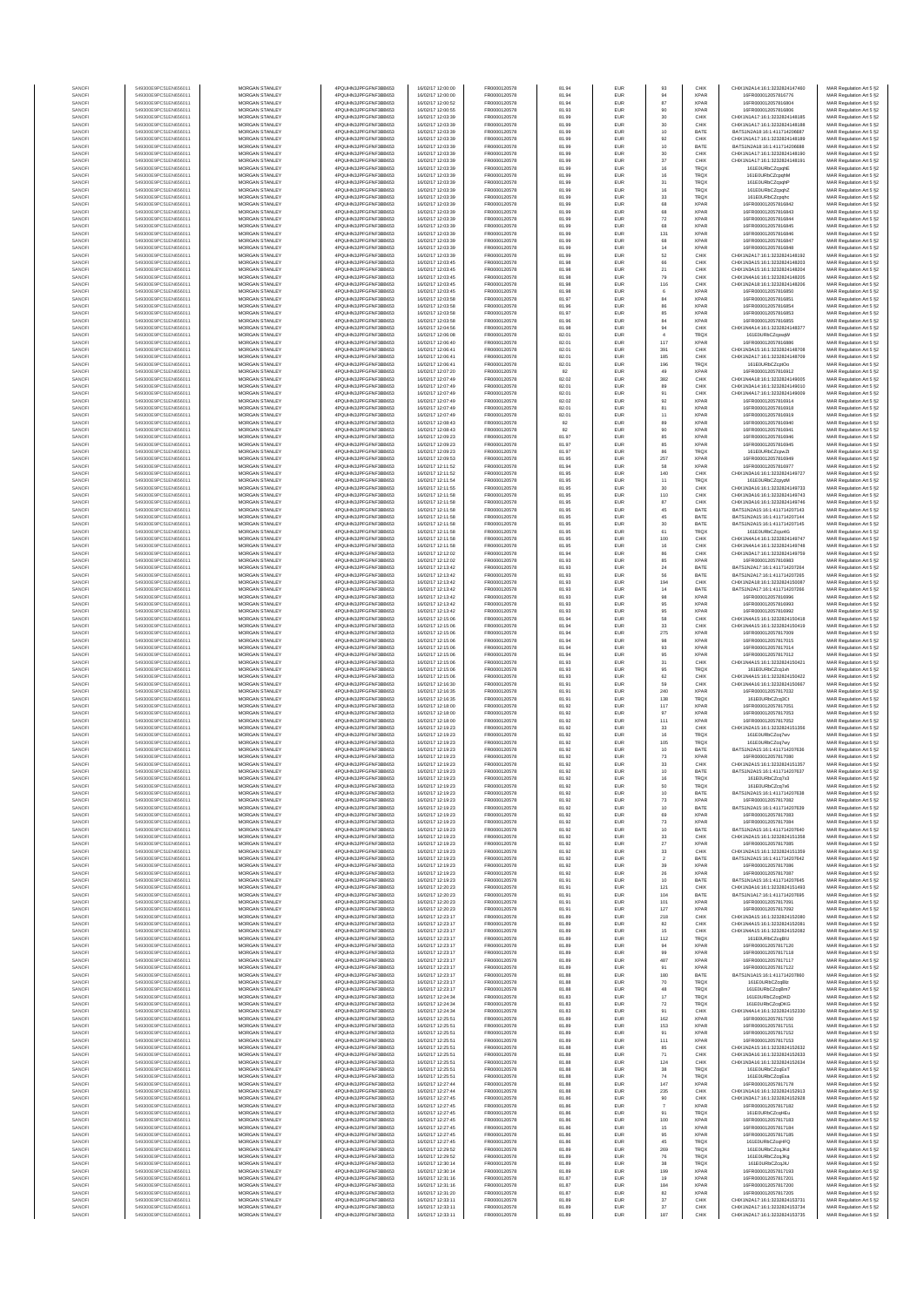| SANOF            | 549300E9PC51EN656011                         | MORGAN STANLEY                                 | 4PQUHN3JPFGFNF3BB653                          | 16/02/17 12:33:11                      | FR0000120578                 | 81.89          | EUR               | 83                    | <b>XPAR</b>                | 16FR000012057817225                                            | MAR Regulation Art 5 §2                            |
|------------------|----------------------------------------------|------------------------------------------------|-----------------------------------------------|----------------------------------------|------------------------------|----------------|-------------------|-----------------------|----------------------------|----------------------------------------------------------------|----------------------------------------------------|
| SANOF            | 549300E9PC51EN656011                         | MORGAN STANLEY                                 | 4PQUHN3JPFGFNF3BB653                          | 16/02/17 12:33:11                      | FR0000120578                 | 81.89          | EUR               | 83                    | XPAR                       | 16FR000012057817227                                            | MAR Regulation Art 5 §2                            |
| SANOFI           | 549300E9PC51EN656011                         | MORGAN STANLEY                                 | 4PQUHN3JPFGFNF3BB653                          | 16/02/17 12:33:11                      | FR0000120578                 | 81.89          | EUR               | 27                    | <b>XPAR</b>                | 16FR000012057817228                                            | MAR Regulation Art 5 §2                            |
| SANOFI<br>SANOFI | 549300E9PC51EN656011<br>549300E9PC51EN656011 | MORGAN STANLEY<br><b>MORGAN STANLEY</b>        | 4PQUHN3JPFGFNF3BB653<br>4PQUHN3JPFGFNF3BB653  | 16/02/17 12:33:11<br>16/02/17 12:33:11 | FR0000120578<br>FR0000120578 | 81.89          | EUR<br>EUR        | 83                    | <b>XPAR</b><br><b>XPAR</b> | 16FR000012057817229<br>16FR000012057817230                     | MAR Regulation Art 5 §2                            |
| SANOFI           | 549300E9PC51EN656011                         | <b>MORGAN STANLEY</b>                          | 4PQUHN3JPFGFNF3BB653                          | 16/02/17 12:33:11                      | FR0000120578                 | 81.89<br>81.89 | EUR               | 120                   | <b>XPAR</b>                | 16FR000012057817231                                            | MAR Regulation Art 5 §2<br>MAR Regulation Art 5 §2 |
| SANOFI           | 549300E9PC51EN656011                         | MORGAN STANLEY                                 | 4PQUHN3JPFGFNF3BB653                          | 16/02/17 12:33:11                      | FR0000120578                 | 81.89          | EUR               | 18                    | <b>XPAR</b>                | 16FR000012057817232                                            | MAR Regulation Art 5 §2                            |
| SANOFI           | 549300E9PC51EN656011                         | MORGAN STANLEY                                 | 4PQUHN3JPFGFNF3BB653                          | 16/02/17 12:33:19                      | FR0000120578                 | 81.88          | EUR               | 125                   | <b>XPAR</b>                | 16FR000012057817233                                            | MAR Regulation Art 5 §2                            |
| SANOFI           | 549300E9PC51EN656011                         | MORGAN STANLEY                                 | 4PQUHN3JPFGFNF3BB653                          | 16/02/17 12:33:41                      | FR0000120578                 | 81.89          | EUR               | 121                   | <b>XPAR</b>                | 16FR000012057817238                                            | MAR Regulation Art 5 §2                            |
| SANOFI<br>SANOFI | 549300E9PC51EN656011<br>549300E9PC51EN656011 | MORGAN STANLEY<br>MORGAN STANLEY               | 4PQUHN3JPFGFNF3BB653<br>4PQUHN3JPFGFNF3BB653  | 16/02/17 12:33:41<br>16/02/17 12:33:57 | FR0000120578<br>FR0000120578 | 81.89<br>81.88 | EUR<br>EUR        | 121<br>151            | <b>XPAR</b><br><b>XPAR</b> | 16FR000012057817243<br>16FR000012057817246                     | MAR Regulation Art 5 §2<br>MAR Regulation Art 5 §2 |
| SANOFI           | 549300E9PC51EN656011                         | MORGAN STANLEY                                 | 4PQUHN3JPFGFNF3BB653                          | 16/02/17 12:35:33                      | FR0000120578                 | 81.86          | EUR               | 150                   | <b>XPAR</b>                | 16FR000012057817257                                            | MAR Regulation Art 5 §2                            |
| SANOFI           | 549300E9PC51EN656011                         | MORGAN STANLEY                                 | 4PQUHN3JPFGFNF3BB653                          | 16/02/17 12:37:02                      | FR0000120578                 | 81.87          | EUR               | 415                   | <b>XPAR</b>                | 16FR000012057817262                                            | MAR Regulation Art 5 §2                            |
| SANOFI           | 549300E9PC51EN656011                         | <b>MORGAN STANLEY</b>                          | 4POLIHN3JPEGENE3BB653                         | 16/02/17 12:37:02                      | FR0000120578                 | 81.87          | EUR               | 10                    | BATE                       | BATS1N1A15:16:1:411714208555                                   | MAR Regulation Art 5 §2                            |
| SANOFI           | 549300E9PC51EN656011<br>549300E9PC51EN656011 | <b>MORGAN STANLEY</b><br>MORGAN STANLEY        | 4PQUHN3JPFGFNF3BB653<br>4PQUHN3JPFGFNF3BB653  | 16/02/17 12:37:02                      | FR0000120578                 | 81.87          | EUR               | 31                    | CHIX                       | CHIX1N2A15:16:1:3232824154312<br>CHIX1N3A15:16:1:3232824154315 | MAR Regulation Art 5 §2                            |
| SANOFI<br>SANOFI | 549300E9PC51EN656011                         | MORGAN STANLEY                                 | 4PQUHN3JPFGFNF3BB653                          | 16/02/17 12:37:02<br>16/02/17 12:37:02 | FR0000120578<br>FR0000120578 | 81.87<br>81.87 | EUR<br>EUR        | 120<br>$16\,$         | CHIX<br>TRQX               | 161E0URbCZcqPeq                                                | MAR Regulation Art 5 §2<br>MAR Regulation Art 5 §2 |
| SANOFI           | 549300E9PC51EN656011                         | MORGAN STANLEY                                 | 4PQUHN3JPFGFNF3BB653                          | 16/02/17 12:37:02                      | FR0000120578                 | 81.87          | EUR               | 30                    | <b>XPAR</b>                | 16FR000012057817269                                            | MAR Regulation Art 5 §2                            |
| SANOFI           | 549300E9PC51EN656011                         | MORGAN STANLEY                                 | 4PQUHN3JPFGFNF3BB653                          | 16/02/17 12:37:02                      | FR0000120578                 | 81.87          | EUR               | 10                    | BATE                       | BATS1N1A15:16:1:411714208556                                   | MAR Regulation Art 5 §2                            |
| SANOFI           | 549300E9PC51EN656011                         | MORGAN STANLEY                                 | 4PQUHN3JPFGFNF3BB653                          | 16/02/17 12:37:02                      | FR0000120578                 | 81.87          | EUR               | $10$                  | BATE                       | BATS1N1A15:16:1:411714208557                                   | MAR Regulation Art 5 §2                            |
| SANOFI           | 549300E9PC51EN656011                         | <b>MORGAN STANLEY</b>                          | 4PQUHN3JPFGFNF3BB653                          | 16/02/17 12:37:02                      | FR0000120578                 | 81.87          | EUR               | 10                    | BATE                       | BATS1N1A15:16:1:411714208558                                   | MAR Regulation Art 5 §2                            |
| SANOFI<br>SANOFI | 549300E9PC51EN656011<br>549300E9PC51EN656011 | <b>MORGAN STANLEY</b><br>MORGAN STANLEY        | 4PQUHN3JPFGFNF3BB653<br>4PQUHN3JPFGFNF3BB653  | 16/02/17 12:37:02<br>16/02/17 12:37:02 | FR0000120578<br>FR0000120578 | 81.87<br>81.87 | EUR<br>EUR        | 31<br>120             | CHIX<br>CHIX               | CHIX1N2A15:16:1:3232824154316<br>CHIX1N3A15-16-1-3232824154317 | MAR Regulation Art 5 §2<br>MAR Regulation Art 5 §2 |
| SANOFI           | 549300E9PC51EN656011                         | MORGAN STANLEY                                 | 4PQUHN3JPFGFNF3BB653                          | 16/02/17 12:37:02                      | FR0000120578                 | 81.87          | EUR               | $10$                  | BATE                       | BATS1N1A15:16:1:411714208559                                   | MAR Regulation Art 5 §2                            |
| SANOFI           | 549300E9PC51EN656011                         | MORGAN STANLEY                                 | 4PQUHN3JPFGFNF3BB653                          | 16/02/17 12:37:02                      | FR0000120578                 | 81.87          | EUR               | $16\,$                | TRQX                       | 161E0URbCZcqPf3                                                | MAR Regulation Art 5 §2                            |
| SANOFI           | 549300E9PC51EN656011                         | MORGAN STANLEY                                 | 4PQUHN3JPFGFNF3BB653                          | 16/02/17 12:37:02                      | FR0000120578                 | 81.87          | EUR               | 65                    | TRQX                       | 161E0URbCZcqPf6                                                | MAR Regulation Art 5 §2                            |
| SANOFI           | 549300E9PC51EN656011                         | MORGAN STANLEY<br><b>MORGAN STANLEY</b>        | 4PQUHN3JPFGFNF3BB653                          | 16/02/17 12:37:02                      | FR0000120578<br>FR0000120578 | 81.87<br>81.87 | EUR               | $10$                  | BATE                       | BATS1N1A15:16:1:411714208560<br>BATS1N1A15:16:1:411714208561   | MAR Regulation Art 5 §2<br>MAR Regulation Art 5 §2 |
| SANOFI<br>SANOFI | 549300E9PC51EN656011<br>549300E9PC51EN656011 | MORGAN STANLEY                                 | 4PQUHN3JPFGFNF3BB653<br>4PQUHN3JPFGFNF3BB653  | 16/02/17 12:37:02<br>16/02/17 12:37:02 | FR0000120578                 | 81.87          | EUR<br>EUR        | 5<br>$17\,$           | BATE<br>CHIX               | CHIX1N3A15:16:1:3232824154318                                  | MAR Regulation Art 5 §2                            |
| SANOFI           | 549300E9PC51EN656011                         | <b>MORGAN STANLEY</b>                          | 4POLIHN3JPEGENE3BB653                         | 16/02/17 12:38:10                      | FR0000120578                 | 81.88          | EUR               | 163                   | CHIX                       | CHIX1N3A14:16:1:3232824154454                                  | MAR Regulation Art 5 §2                            |
| SANOFI           | 549300E9PC51EN656011                         | <b>MORGAN STANLEY</b>                          | 4PQUHN3JPFGFNF3BB653                          | 16/02/17 12:38:16                      | FR0000120578                 | 81.88          | EUR               | 135                   | CHIX                       | CHIX1N3A14:16:1:3232824154457                                  | MAR Regulation Art 5 §2                            |
| SANOFI           | 549300E9PC51EN656011                         | MORGAN STANLEY<br>MORGAN STANLEY               | 4PQUHN3JPFGFNF3BB653                          | 16/02/17 12:38:16                      | FR0000120578<br>FR0000120578 | 81.88          | EUR               | 186<br>146            | <b>XPAR</b><br><b>XPAR</b> | 16FR000012057817276                                            | MAR Regulation Art 5 §2                            |
| SANOFI<br>SANOF  | 549300E9PC51EN656011<br>549300E9PC51EN656011 | MORGAN STANLEY                                 | 4PQUHN3JPFGFNF3BB653<br>4PQUHN3JPFGFNF3BB653  | 16/02/17 12:38:20<br>16/02/17 12:38:20 | FR0000120578                 | 81.86<br>81.86 | EUR<br>EUR        | 154                   | <b>XPAR</b>                | 16FR000012057817278<br>16FR000012057817279                     | MAR Regulation Art 5 §2<br>MAR Regulation Art 5 §2 |
| SANOFI           | 549300E9PC51EN656011                         | MORGAN STANLEY                                 | 4PQUHN3JPFGFNF3BB653                          | 16/02/17 12:38:20                      | FR0000120578                 | 81.86          | EUR               | 154                   | CHIX                       | CHIX1N2A15:16:1:3232824154500                                  | MAR Regulation Art 5 §2                            |
| SANOFI           | 549300E9PC51EN656011                         | MORGAN STANLEY                                 | 4PQUHN3JPFGFNF3BB653                          | 16/02/17 12:38:20                      | FR0000120578                 | 81.86          | EUR               | 186                   | CHIX                       | CHIX1N1A14:16:1:3232824154499                                  | MAR Regulation Art 5 §2                            |
| SANOFI           | 549300E9PC51EN656011                         | MORGAN STANLEY                                 | 4PQUHN3JPFGFNF3BB653                          | 16/02/17 12:40:02                      | FR0000120578                 | 81.82          | EUR               | 151                   | CHIX                       | CHIX1N2A17:16:1:3232824154847                                  | MAR Regulation Art 5 §2                            |
| SANOFI<br>SANOFI | 549300E9PC51EN656011<br>549300E9PC51EN656011 | <b>MORGAN STANLEY</b><br><b>MORGAN STANLEY</b> | 4PQUHN3JPFGFNF3BB653<br>4PQUHN3JPFGFNF3BB653  | 16/02/17 12:40:03<br>16/02/17 12:41:02 | FR0000120578<br>FR0000120578 | 81.79<br>81.79 | EUR<br>EUR        | 113<br>151            | <b>XPAR</b><br><b>XPAR</b> | 16FR000012057817314<br>16FR000012057817326                     | MAR Regulation Art 5 §2<br>MAR Regulation Art 5 §2 |
| SANOFI           | 549300E9PC51EN656011                         | MORGAN STANLEY                                 | 4PQUHN3JPFGFNF3BB653                          | 16/02/17 12:41:02                      | FR0000120578                 | 81.79          | EUR               | 149                   | <b>XPAR</b>                | 16FR000012057817328                                            | MAR Regulation Art 5 §2                            |
| SANOFI           | 549300E9PC51EN656011                         | MORGAN STANLEY                                 | 4PQUHN3JPFGFNF3BB653                          | 16/02/17 12:42:20                      | FR0000120578                 | 81.8           | EUR               | $36\,$                | <b>XPAR</b>                | 16FR000012057817335                                            | MAR Regulation Art 5 §2                            |
| SANOFI           | 549300E9PC51EN656011                         | MORGAN STANLEY                                 | 4PQUHN3JPFGFNF3BB653                          | 16/02/17 12:42:20                      | FR0000120578                 | 81.8           | EUR               | 35                    | <b>XPAR</b>                | 16FR000012057817336                                            | MAR Regulation Art 5 §2                            |
| SANOF<br>SANOFI  | 549300E9PC51EN656011<br>549300E9PC51EN656011 | MORGAN STANLEY<br>MORGAN STANLEY               | 4PQUHN3JPFGFNF3BB653<br>4PQUHN3JPFGFNF3BB653  | 16/02/17 12:42:20<br>16/02/17 12:42:20 | FR0000120578<br>FR0000120578 | 81.8<br>81.8   | EUR<br>EUR        | 282<br>103            | <b>XPAR</b><br><b>XPAR</b> | 16FR000012057817337<br>16FR000012057817338                     | MAR Regulation Art 5 §2<br>MAR Regulation Art 5 §2 |
| SANOFI           | 549300E9PC51EN656011                         | MORGAN STANLEY                                 | 4PQUHN3JPFGFNF3BB653                          | 16/02/17 12:42:23                      | FR0000120578                 | 81.78          | EUR               | 96                    | CHIX                       | CHIX1N4A16:16:1:3232824155250                                  | MAR Regulation Art 5 §2                            |
| SANOFI           | 549300E9PC51EN656011                         | MORGAN STANLEY                                 | 4PQUHN3JPFGFNF3BB653                          | 16/02/17 12:42:23                      | FR0000120578                 | 81.78          | EUR               | 158                   | <b>XPAR</b>                | 16FR000012057817340                                            | MAR Regulation Art 5 §2                            |
| SANOFI           | 549300E9PC51EN656011                         | <b>MORGAN STANLEY</b>                          | 4PQUHN3JPFGFNF3BB653<br>4POLIHN3JPEGENE3BB653 | 16/02/17 12:42:23<br>16/02/17 12:42:23 | FR0000120578                 | 81.78          | EUR               | 250                   | <b>XPAR</b>                | 16FR000012057817342                                            | MAR Regulation Art 5 §2                            |
| SANOFI<br>SANOFI | 549300E9PC51EN656011<br>549300E9PC51EN656011 | <b>MORGAN STANLEY</b><br>MORGAN STANLEY        | 4PQUHN3JPFGFNF3BB653                          | 16/02/17 12:44:32                      | FR0000120578<br>FR0000120578 | 81.78<br>81.8  | EUR<br>EUR        | 32<br>329             | <b>XPAR</b><br><b>XPAR</b> | 16FR000012057817341<br>16FR000012057817368                     | MAR Regulation Art 5 §2<br>MAR Regulation Art 5 §2 |
| SANOFI           | 549300E9PC51EN656011                         | MORGAN STANLEY                                 | 4PQUHN3JPFGFNF3BB653                          | 16/02/17 12:44:56                      | FR0000120578                 | 81.81          | EUR               | 100                   | <b>XPAR</b>                | 16FR000012057817382                                            | MAR Regulation Art 5 §2                            |
| SANOFI           | 549300E9PC51EN656011                         | MORGAN STANLEY                                 | 4PQUHN3JPFGFNF3BB653                          | 16/02/17 12:45:03                      | FR0000120578                 | 81.81          | EUR               | 92                    | <b>XPAR</b>                | 16FR000012057817385                                            | MAR Regulation Art 5 §2                            |
| SANOFI           | 549300E9PC51EN656011                         | MORGAN STANLEY                                 | 4PQUHN3JPFGFNF3BB653                          | 16/02/17 12:45:27                      | FR0000120578                 | 81.8           | EUR               | 122                   | CHIX                       | CHIX1N2A17:16:1:3232824155801                                  | MAR Regulation Art 5 §2                            |
| SANOFI<br>SANOFI | 549300E9PC51EN656011<br>549300E9PC51EN656011 | MORGAN STANLEY<br>MORGAN STANLEY               | 4PQUHN3JPFGFNF3BB653<br>4PQUHN3JPFGFNF3BB653  | 16/02/17 12:45:34<br>16/02/17 12:46:19 | FR0000120578<br>FR0000120578 | 81.79<br>81.79 | EUR<br>EUR        | 125<br>170            | <b>XPAR</b><br><b>XPAR</b> | 16FR000012057817393<br>16FR000012057817397                     | MAR Regulation Art 5 §2<br>MAR Regulation Art 5 §2 |
| SANOFI           | 549300E9PC51EN656011                         | <b>MORGAN STANLEY</b>                          | 4POLIHN3JPEGENE3BB653                         | 16/02/17 12:46:19                      | FR0000120578                 | 81.79          | EUR               | 165                   | <b>XPAR</b>                | 16FR000012057817399                                            | MAR Regulation Art 5 §2                            |
| SANOFI           | 549300E9PC51EN656011                         | <b>MORGAN STANLEY</b>                          | 4PQUHN3JPFGFNF3BB653                          | 16/02/17 12:47:00                      | FR0000120578                 | 81.78          | EUR               | 147                   | <b>XPAR</b>                | 16FR000012057817409                                            | MAR Regulation Art 5 §2                            |
| SANOFI           | 549300E9PC51EN656011                         | MORGAN STANLEY                                 | 4PQUHN3JPFGFNF3BB653                          | 16/02/17 12:47:12                      | FR0000120578                 | 81.77          | EUR               | 122                   | <b>TRQX</b>                | 161E0URbCZcqanA                                                | MAR Regulation Art 5 §2                            |
| SANOFI<br>SANOFI | 549300E9PC51EN656011<br>549300E9PC51EN656011 | MORGAN STANLEY<br>MORGAN STANLEY               | 4PQUHN3JPFGFNF3BB653<br>4PQUHN3JPFGFNF3BB653  | 16/02/17 12:47:12<br>16/02/17 12:47:46 | FR0000120578<br>FR0000120578 | 81.77<br>81.75 | EUR<br>EUR        | $_{\rm 33}$           | TRQX<br>BATE               | 161E0URbCZcganD<br>BATS1N2A16:16:1:411714209113                | MAR Regulation Art 5 §2                            |
| SANOFI           | 549300E9PC51EN656011                         | MORGAN STANLEY                                 | 4PQUHN3JPFGFNF3BB653                          | 16/02/17 12:47:48                      | FR0000120578                 | 81.73          | EUR               | 137<br>96             | CHIX                       | CHIX1N4A18:16:1:3232824156168                                  | MAR Regulation Art 5 §2<br>MAR Regulation Art 5 §2 |
| SANOFI           | 549300E9PC51EN656011                         | MORGAN STANLEY                                 | 4PQUHN3JPFGFNF3BB653                          | 16/02/17 12:49:11                      | FR0000120578                 | 81.73          | EUR               | 151                   | CHIX                       | CHIX1N2A17:16:1:3232824156439                                  | MAR Regulation Art 5 §2                            |
| SANOFI           | 549300E9PC51EN656011                         | MORGAN STANLEY                                 | 4PQUHN3JPFGFNF3BB653                          | 16/02/17 12:49:11                      | FR0000120578                 | 81.73          | EUR               | 338                   | <b>XPAR</b>                | 16FR000012057817457                                            | MAR Regulation Art 5 §2                            |
| SANOFI<br>SANOFI | 549300E9PC51EN656011<br>549300E9PC51EN656011 | <b>MORGAN STANLEY</b><br><b>MORGAN STANLEY</b> | 4PQUHN3JPFGFNF3BB653<br>4PQUHN3JPFGFNF3BB653  | 16/02/17 12:49:11<br>16/02/17 12:49:11 | FR0000120578<br>FR0000120578 | 81.72          | EUR               | 132                   | BATE<br><b>XPAR</b>        | BATS1N1A15:16:1:411714209217<br>16FR000012057817462            | MAR Regulation Art 5 §2                            |
| SANOFI           | 549300E9PC51EN656011                         | MORGAN STANLEY                                 | 4PQUHN3JPFGFNF3BB653                          | 16/02/17 12:50:16                      | FR0000120578                 | 81.72<br>81.7  | EUR<br>EUR        | 47<br>57              | <b>XPAR</b>                | 16FR000012057817481                                            | MAR Regulation Art 5 §2<br>MAR Regulation Art 5 §2 |
| SANOFI           | 549300E9PC51EN656011                         | MORGAN STANLEY                                 | 4PQUHN3JPFGFNF3BB653                          | 16/02/17 12:50:16                      | FR0000120578                 | 81.7           | EUR               | 124                   | <b>XPAR</b>                | 16FR000012057817480                                            | MAR Regulation Art 5 §2                            |
| SANOFI           | 549300E9PC51EN656011                         | MORGAN STANLEY                                 | 4PQUHN3JPFGFNF3BB653                          | 16/02/17 12:50:16                      | FR0000120578                 | 81.7           | EUR               | 65                    | <b>XPAR</b>                | 16FR000012057817482                                            | MAR Regulation Art 5 §2                            |
| SANOFI           | 549300E9PC51EN656011                         | MORGAN STANLEY                                 | 4PQUHN3JPFGFNF3BB653                          | 16/02/17 12:50:31                      | FR0000120578                 | 81.69          | EUR               | 125                   | <b>XPAR</b>                | 16FR000012057817488                                            | MAR Regulation Art 5 §2                            |
| SANOFI<br>SANOFI | 549300E9PC51EN656011<br>549300E9PC51EN656011 | MORGAN STANLEY<br>MORGAN STANLEY               | 4PQUHN3JPFGFNF3BB653<br>4PQUHN3JPFGFNF3BB653  | 16/02/17 12:54:21<br>16/02/17 12:54:21 | FR0000120578<br>FR0000120578 | 81.74<br>81.74 | EUR<br>EUR        | 88<br>$\overline{1}$  | <b>XPAR</b><br><b>XPAR</b> | 16FR000012057817515<br>16FR000012057817516                     | MAR Regulation Art 5 §2<br>MAR Regulation Art 5 §2 |
| SANOFI           | 549300E9PC51EN656011                         | <b>MORGAN STANLEY</b>                          | 4PQUHN3JPFGFNF3BB653                          | 16/02/17 12:54:21                      | FR0000120578                 | 81.73          | EUR               | 482                   | CHIX                       | CHIX1N3A17:16:1:3232824157161                                  | MAR Regulation Art 5 §2                            |
| SANOFI           | 549300E9PC51EN656011                         | <b>MORGAN STANLEY</b>                          | 4PQUHN3JPFGFNF3BB653                          | 16/02/17 12:54:21                      | FR0000120578                 | 81.73          | EUR               | 1076                  | <b>XPAR</b>                | 16FR000012057817521                                            | MAR Regulation Art 5 §2                            |
| SANOFI<br>SANOFI | 549300E9PC51EN656011<br>549300E9PC51EN656011 | MORGAN STANLEY<br>MORGAN STANLEY               | 4PQUHN3JPFGFNF3BB653<br>4PQUHN3JPFGFNF3BB653  | 16/02/17 12:56:43                      | FR0000120578<br>FR0000120578 | 81.73          | EUR<br>EUR        | $\overline{7}$        | CHIX<br>CHIX               | CHIX1N4A15:16:1:3232824157398<br>CHIX1N4A15:16:1:3232824157399 | MAR Regulation Art 5 §2                            |
| SANOFI           | 549300E9PC51EN656011                         | MORGAN STANLEY                                 | 4PQUHN3JPFGFNF3BB653                          | 16/02/17 12:56:43<br>16/02/17 12:56:43 | FR0000120578                 | 81.73<br>81.73 | EUR               | $22\,$<br>$29\,$      | CHIX                       | CHIX1N4A15:16:1:3232824157401                                  | MAR Regulation Art 5 §2<br>MAR Regulation Art 5 §2 |
| SANOFI           | 549300E9PC51EN656011                         | MORGAN STANLEY                                 | 4PQUHN3JPFGFNF3BB653                          | 16/02/17 12:56:43                      | FR0000120578                 | 81.73          | EUR               |                       | BATE                       | BATS1N2A17:16:1:411714209540                                   | MAR Regulation Art 5 §2                            |
| SANOFI           | 549300E9PC51EN656011                         | MORGAN STANLEY                                 | 4PQUHN3JPFGFNF3BB653                          | 16/02/17 12:56:43                      | FR0000120578                 | 81.73          | EUR               | 79                    | CHIX                       | CHIX1N4A15:16:1:3232824157402                                  | MAR Regulation Art 5 §2                            |
| SANOFI<br>SANOFI | 549300E9PC51EN656011<br>549300E9PC51EN656011 | MORGAN STANLEY<br>MORGAN STANLEY               | 4PQUHN3JPFGFNF3BB653<br>4PQUHN3JPFGFNF3BB653  | 16/02/17 12:56:43<br>16/02/17 12:56:43 | FR0000120578<br>FR0000120578 | 81.73<br>81.73 | EUR<br>EUR        | 137<br>65             | <b>XPAR</b><br><b>XPAR</b> | 16FR000012057817550<br>16FR000012057817549                     | MAR Regulation Art 5 §2<br>MAR Regulation Art 5 §2 |
| SANOFI           | 549300E9PC51EN656011                         | <b>MORGAN STANLEY</b>                          | 4PQUHN3JPFGFNF3BB653                          | 16/02/17 12:56:43                      | FR0000120578                 | 81.73          | EUR               | 9                     | <b>BATE</b>                | BATS1N2A17:16:1:411714209541                                   | MAR Regulation Art 5 §2                            |
| SANOFI           | 549300E9PC51EN656011                         | <b>MORGAN STANLEY</b>                          | 4PQUHN3JPFGFNF3BB653                          | 16/02/17 12:56:43                      | FR0000120578                 | 81.73          | EUR               | 15                    | <b>TRQX</b>                | 161E0URbCZcaka9                                                | MAR Regulation Art 5 §2                            |
| SANOFI           | 549300E9PC51EN656011                         | MORGAN STANLEY                                 | 4PQUHN3JPFGFNF3BB653                          | 16/02/17 12:56:43                      | FR0000120578                 | 81.73          | EUR               | $9$                   | BATE                       | BATS1N2A17:16:1:411714209542                                   | MAR Regulation Art 5 §2                            |
| SANOFI           | 549300E9PC51EN656011                         | MORGAN STANLEY<br>MORGAN STANLEY               | 4PQUHN3JPFGFNF3BB653                          | 16/02/17 12:56:43<br>16/02/17 12:56:43 | FR0000120578<br>FR0000120578 | 81.73          | EUR               | 65                    | <b>XPAR</b>                | 16FR000012057817551                                            | MAR Regulation Art 5 §2                            |
| SANOFI<br>SANOFI | 549300E9PC51EN656011<br>549300E9PC51EN656011 | MORGAN STANLEY                                 | 4PQUHN3JPFGFNF3BB653<br>4PQUHN3JPFGFNF3BB653  | 16/02/17 12:56:43                      | FR0000120578                 | 81.73<br>81.73 | EUR<br>EUR        | $\overline{4}$<br>177 | BATE<br><b>XPAR</b>        | BATS1N2A17:16:1:411714209545<br>16FR000012057817552            | MAR Regulation Art 5 §2<br>MAR Regulation Art 5 §2 |
| SANOFI           | 549300E9PC51EN656011                         | MORGAN STANLEY                                 | 4PQUHN3JPFGFNF3BB653                          | 16/02/17 12:56:43                      | FR0000120578                 | 81.73          | EUR               | $15\,$                | TRQX                       | 161E0URbCZcqkgO                                                | MAR Regulation Art 5 §2                            |
| SANOFI           | 549300E9PC51EN656011                         | MORGAN STANLEY                                 | 4PQUHN3JPFGFNF3BB653                          | 16/02/17 12:56:43                      | FR0000120578                 | 81.73          | EUR               | -1                    | BATE                       | BATS1N2A17:16:1:411714209546                                   | MAR Regulation Art 5 §2                            |
| SANOFI<br>SANOFI | 549300E9PC51EN656011<br>549300E9PC51EN656011 | <b>MORGAN STANLEY</b><br>MORGAN STANLEY        | 4PQUHN3JPFGFNF3BB653<br>4POLIHN3JPEGENE3BB653 | 16/02/17 12:56:43<br>16/02/17 12:56:43 | FR0000120578<br>FR0000120578 | 81.73<br>81.72 | EUR<br>EUR        | 41<br>230             | <b>TRQX</b><br><b>BATE</b> | 161E0URbCZcakaR<br>BATS1N2A16-16-1-411714209548                | MAR Regulation Art 5 §2                            |
| SANOFI           | 549300E9PC51EN656011                         | MORGAN STANLEY                                 | 4PQUHN3JPFGFNF3BB653                          | 16/02/17 12:56:43                      | FR0000120578                 | 81.72          | EUR               | 190                   | BATE                       | BATS1N1A15:16:1:411714209550                                   | MAR Regulation Art 5 §2<br>MAR Regulation Art 5 §2 |
| SANOFI           | 549300E9PC51EN656011                         | MORGAN STANLEY                                 | 4PQUHN3JPFGFNF3BB653                          | 16/02/17 12:56:43                      | FR0000120578                 | 81.72          | EUR               | 102                   | BATE                       | BATS1N2A16:16:1:411714209549                                   | MAR Regulation Art 5 §2                            |
| SANOFI           | 549300E9PC51EN656011<br>549300E9PC51EN656011 | MORGAN STANLEY                                 | 4PQUHN3JPFGFNF3BB653                          | 16/02/17 12:56:43                      | FR0000120578                 | 81.73          | EUR               | 13                    | <b>XPAR</b>                | 16FR000012057817553                                            | MAR Regulation Art 5 §2                            |
| SANOF<br>SANOFI  | 549300E9PC51EN656011                         | MORGAN STANLEY<br>MORGAN STANLEY               | 4PQUHN3JPFGFNF3BB653<br>4PQUHN3JPFGFNF3BB653  | 16/02/17 12:56:43<br>16/02/17 12:59:32 | FR0000120578<br>FR0000120578 | 81.72<br>81.73 | EUR<br>EUR        | 296<br>185            | <b>XPAR</b><br><b>XPAR</b> | 16FR000012057817558<br>16FR000012057817576                     | MAR Regulation Art 5 §2<br>MAR Regulation Art 5 §2 |
| SANOFI           | 549300E9PC51EN656011                         | MORGAN STANLEY                                 | 4PQUHN3JPFGFNF3BB653                          | 16/02/17 12:59:32                      | FR0000120578                 | 81.73          | EUR               | 235                   | <b>XPAR</b>                | 16FR000012057817578                                            | MAR Regulation Art 5 §2                            |
| <b>ANOF</b>      |                                              | <b>IORGAN STANLEY</b>                          | OUHN3JPEGENE3BB65                             | 6/02/17 13:00:58                       | FR000012057                  | 81.76          | FUR               |                       | TROX                       | 161FOLIRhCZ                                                    | MAR Regulation Art 5.62                            |
| SANOFI           | 549300E9PC51EN656011                         | MORGAN STANLEY                                 | 4PQUHN3JPFGFNF3BB653                          | 16/02/17 13:01:11                      | FR0000120578                 | 81.76          | EUR               | 115                   | <b>BATE</b>                | BATS1N2A15:16:1:411714209775                                   | MAR Regulation Art 5 §2                            |
| SANOF<br>SANOFI  | 549300E9PC51EN656011<br>549300E9PC51EN656011 | MORGAN STANLEY<br>MORGAN STANLEY               | 4PQUHN3JPFGFNF3BB653<br>4PQUHN3JPFGFNF3BB653  | 16/02/17 13:01:11<br>16/02/17 13:01:11 | FR0000120578<br>FR0000120578 | 81.76<br>81.76 | EUR<br>EUR        | 355<br>215            | TRQX<br>TRQX               | 161E0URbCZcggM5<br>161E0URbCZcqqM9                             | MAR Regulation Art 5 §2<br>MAR Regulation Art 5 §2 |
| SANOFI           | 549300E9PC51EN656011                         | MORGAN STANLEY                                 | 4PQUHN3JPFGFNF3BB653                          | 16/02/17 13:02:42                      | FR0000120578                 | 81.76          | EUR               | 77                    | <b>XPAR</b>                | 16FR000012057817604                                            | MAR Regulation Art 5 §2                            |
| SANOFI           | 549300E9PC51EN656011                         | MORGAN STANLEY                                 | 4PQUHN3JPFGFNF3BB653                          | 16/02/17 13:02:42                      | FR0000120578                 | 81.76          | EUR               | 412                   | <b>XPAR</b>                | 16FR000012057817601                                            | MAR Regulation Art 5 §2                            |
| SANOFI<br>SANOFI | 549300E9PC51EN656011<br>549300E9PC51EN656011 | MORGAN STANLEY<br>MORGAN STANLEY               | 4POLIHN3JPEGENE3BB653<br>4PQUHN3JPFGFNF3BB653 | 16/02/17 13:02:42<br>16/02/17 13:02:42 | FR0000120578<br>FR0000120578 | 81.76<br>81.76 | EUR<br><b>EUR</b> | 48<br>278             | <b>XPAR</b><br><b>XPAR</b> | 16ER000012057817605<br>16FR000012057817606                     | MAR Regulation Art 5 §2<br>MAR Regulation Art 5 §2 |
| SANOFI           | 549300E9PC51EN656011                         | MORGAN STANLEY                                 | 4PQUHN3JPFGFNF3BB653                          | 16/02/17 13:04:20                      | FR0000120578                 | 81.8           | EUR               | 100                   | CHIX                       | CHIX1N4A18-16-1-3232824158705                                  | MAR Regulation Art 5 §2                            |
| SANOFI           | 549300E9PC51EN656011                         | <b>MORGAN STANLEY</b>                          | 4PQUHN3JPFGFNF3BB653                          | 16/02/17 13:04:20                      | FR0000120578                 | 81.8           | EUR               | 148                   | CHIX                       | CHIX1N4A18:16:1:3232824158706                                  | MAR Regulation Art 5 §2                            |
| SANOFI           | 549300E9PC51EN656011                         | MORGAN STANLEY<br><b>MORGAN STANLEY</b>        | 4PQUHN3JPFGFNF3BB653<br>4PQUHN3JPFGFNF3BB653  | 16/02/17 13:04:20                      | FR0000120578                 | 81.8           | EUR               | 100                   | <b>TRQX</b><br><b>XPAR</b> | 161E0URbCZcqtsN                                                | MAR Regulation Art 5 §2                            |
| SANOFI<br>SANOF  | 549300E9PC51EN656011<br>549300E9PC51EN656011 | MORGAN STANLEY                                 | 4PQUHN3JPFGFNF3BB653                          | 16/02/17 13:04:20<br>16/02/17 13:05:46 | FR0000120578<br>FR0000120578 | 81.8<br>81.82  | EUR<br>EUR        | 41<br>167             | <b>XPAR</b>                | 16FR000012057817647<br>16FR000012057817663                     | MAR Regulation Art 5 §2<br>MAR Regulation Art 5 §2 |
| SANOFI           | 549300E9PC51EN656011                         | MORGAN STANLEY                                 | 4PQUHN3JPFGFNF3BB653                          | 16/02/17 13:05:46                      | FR0000120578                 | 81.82          | EUR               | 129                   | <b>XPAR</b>                | 16FR000012057817665                                            | MAR Regulation Art 5 §2                            |
| SANOFI           | 549300E9PC51EN656011                         | MORGAN STANLEY                                 | 4PQUHN3JPFGFNF3BB653                          | 16/02/17 13:05:46                      | FR0000120578                 | 81.82          | EUR               | 153                   | <b>XPAR</b>                | 16FR000012057817664                                            | MAR Regulation Art 5 §2                            |
| SANOFI<br>SANOFI | 549300E9PC51EN656011<br>549300E9PC51EN656011 | MORGAN STANLEY<br>MORGAN STANLEY               | 4PQUHN3JPFGFNF3BB653<br>4PQUHN3JPFGFNF3BB653  | 16/02/17 13:05:46<br>16/02/17 13:05:46 | FR0000120578<br>FR0000120578 | 81.82<br>81.82 | EUR<br><b>EUR</b> | 11<br>148             | CHIX<br>CHIX               | CHIX1N2A15:16:1:3232824158897<br>CHIX1N2A15:16:1:3232824158898 | MAR Regulation Art 5 §2<br>MAR Regulation Art 5 §2 |
| SANOFI           | 549300E9PC51EN656011                         | <b>MORGAN STANLEY</b>                          | 4PQUHN3JPFGFNF3BB653                          | 16/02/17 13:06:33                      | FR0000120578                 | 81.82          | EUR               | 115                   | <b>XPAR</b>                | 16FR000012057817685                                            | MAR Regulation Art 5 §2                            |
| SANOFI           | 549300E9PC51EN656011                         | <b>MORGAN STANLEY</b>                          | 4PQUHN3JPFGFNF3BB653                          | 16/02/17 13:06:33                      | FR0000120578                 | 81.82          | EUR               | 115                   | <b>XPAR</b>                | 16FR000012057817686                                            | MAR Regulation Art 5 §2                            |
| SANOFI           | 549300E9PC51EN656011                         | MORGAN STANLEY                                 | 4PQUHN3JPFGFNF3BB653                          | 16/02/17 13:06:33                      | FR0000120578                 | 81.82          | EUR               | 10                    | <b>XPAR</b>                | 16FR000012057817687                                            | MAR Regulation Art 5 §2                            |
| SANOFI<br>SANOF  | 549300E9PC51EN656011<br>549300E9PC51EN656011 | MORGAN STANLEY<br>MORGAN STANLEY               | 4PQUHN3JPFGFNF3BB653<br>4PQUHN3JPFGFNF3BB653  | 16/02/17 13:07:12<br>16/02/17 13:07:12 | FR0000120578<br>FR0000120578 | 81.85<br>81.85 | EUR<br>EUR        | 195<br>24             | <b>XPAR</b><br><b>XPAR</b> | 16FR000012057817696<br>16FR000012057817697                     | MAR Regulation Art 5 §2<br>MAR Regulation Art 5 §2 |
| SANOFI           | 549300E9PC51EN656011                         | MORGAN STANLEY                                 | 4PQUHN3JPFGFNF3BB653                          | 16/02/17 13:07:12                      | FR0000120578                 | 81.85          | EUR               | 117                   | <b>XPAR</b>                | 16FR000012057817701                                            | MAR Regulation Art 5 §2                            |
| SANOFI           | 549300E9PC51EN656011                         | MORGAN STANLEY                                 | 4PQUHN3JPFGFNF3BB653                          | 16/02/17 13:07:32                      | FR0000120578                 | 81.86          | <b>EUR</b>        | 107                   | BATE                       | BATS1N2A15:16:1:411714210041                                   | MAR Regulation Art 5 §2                            |
| SANOFI           | 549300E9PC51EN656011                         | MORGAN STANLEY                                 | 4PQUHN3JPFGFNF3BB653                          | 16/02/17 13:07:32                      | FR0000120578                 | 81.86          | EUR               | 108                   | CHIX                       | CHIX1N2A14:16:1:3232824159168                                  | MAR Regulation Art 5 §2                            |
| SANOFI<br>SANOFI | 549300E9PC51EN656011<br>549300E9PC51EN656011 | MORGAN STANLEY<br><b>MORGAN STANLEY</b>        | 4PQUHN3JPFGFNF3BB653<br>4PQUHN3JPFGFNF3BB653  | 16/02/17 13:07:32<br>16/02/17 13:07:32 | FR0000120578<br>FR0000120578 | 81.86<br>81.87 | EUR<br>EUR        | 102<br>129            | CHIX<br><b>XPAR</b>        | CHIX1N3A18:16:1:3232824159169<br>16FR000012057817726           | MAR Regulation Art 5 §2<br>MAR Regulation Art 5 §2 |
| SANOFI           | 549300E9PC51EN656011                         | MORGAN STANLEY                                 | 4PQUHN3JPFGFNF3BB653                          | 16/02/17 13:07:32                      | FR0000120578                 | 81.86          | EUR               | 122                   | <b>TRQX</b>                | 161E0URbCZcqxUJ                                                | MAR Regulation Art 5 §2                            |
| SANOFI           | 549300E9PC51EN656011                         | MORGAN STANLEY                                 | 4PQUHN3JPFGFNF3BB653                          | 16/02/17 13:07:47                      | FR0000120578                 | 81.87          | EUR               | 158                   | CHIX                       | CHIX1N4A16:16:1:3232824159192                                  | MAR Regulation Art 5 §2                            |
| SANOF            | 549300E9PC51EN656011                         | MORGAN STANLEY                                 | 4PQUHN3JPFGFNF3BB653                          | 16/02/17 13:07:47                      | FR0000120578                 | 81.87          | EUR               | 42                    | CHIX                       | CHIX1N1A16:16:1:3232824159193                                  | MAR Regulation Art 5 §2                            |
| SANOFI<br>SANOFI | 549300E9PC51EN656011<br>549300E9PC51EN656011 | MORGAN STANLEY<br>MORGAN STANLEY               | 4PQUHN3JPFGFNF3BB653<br>4PQUHN3JPFGFNF3BB653  | 16/02/17 13:07:47<br>16/02/17 13:07:47 | FR0000120578<br>FR0000120578 | 81.87<br>81.87 | EUR<br>EUR        | 123<br>106            | CHIX<br><b>XPAR</b>        | CHIX1N1A16:16:1:3232824159194<br>16FR000012057817748           | MAR Regulation Art 5 §2<br>MAR Regulation Art 5 §2 |
| SANOFI           | 549300E9PC51EN656011                         | MORGAN STANLEY                                 | 4PQUHN3JPFGFNF3BB653                          | 16/02/17 13:07:47                      | FR0000120578                 | 81.87          | <b>EUR</b>        | 97                    | TRQX                       | 161E0URbCZcqxiw                                                | MAR Regulation Art 5 §2                            |
| SANOFI           | 549300E9PC51EN656011                         | <b>MORGAN STANLEY</b>                          | 4PQUHN3JPFGFNF3BB653                          | 16/02/17 13:08:05                      | FR0000120578                 | 81.77          | EUR               | 100                   | <b>TRQX</b>                | 161E0URbCZcavFx                                                | MAR Regulation Art 5 §2                            |
| SANOFI           | 549300E9PC51EN656011                         | <b>MORGAN STANLEY</b>                          | 4PQUHN3JPFGFNF3BB653                          | 16/02/17 13:09:21                      | FR0000120578                 | 81.81          | EUR               | 170                   | <b>XPAR</b>                | 16FR000012057817798                                            | MAR Regulation Art 5 §2                            |
| SANOFI<br>SANOFI | 549300E9PC51EN656011<br>549300E9PC51EN656011 | MORGAN STANLEY<br>MORGAN STANLEY               | 4PQUHN3JPFGFNF3BB653<br>4PQUHN3JPFGFNF3BB653  | 16/02/17 13:09:21<br>16/02/17 13:09:21 | FR0000120578<br>FR0000120578 | 81.81<br>81.81 | EUR<br>EUR        | 102<br>126            | <b>XPAR</b><br><b>XPAR</b> | 16FR000012057817796<br>16FR000012057817797                     | MAR Regulation Art 5 §2<br>MAR Regulation Art 5 §2 |
| SANOF            | 549300E9PC51EN656011                         | MORGAN STANLEY                                 | 4PQUHN3JPFGFNF3BB653                          | 16/02/17 13:09:21                      | FR0000120578                 | 81.81          | EUR               | 101                   | <b>XPAR</b>                | 16FR000012057817799                                            | MAR Regulation Art 5 §2                            |
| SANOFI           | 549300E9PC51EN656011                         | MORGAN STANLEY                                 | 4PQUHN3JPFGFNF3BB653                          | 16/02/17 13:09:47                      | FR0000120578                 | 81.8           | EUR               | 103                   | <b>XPAR</b>                | 16FR000012057817816                                            | MAR Regulation Art 5 §2                            |
| SANOFI           | 549300E9PC51EN656011                         | MORGAN STANLEY                                 | 4PQUHN3JPFGFNF3BB653                          | 16/02/17 13:09:47                      | FR0000120578                 | 81.8           | EUR               | 99                    | <b>XPAR</b>                | 16FR000012057817817                                            | MAR Regulation Art 5 §2                            |
| SANOFI<br>SANOFI | 549300E9PC51EN656011<br>549300E9PC51EN656011 | <b>MORGAN STANLEY</b><br><b>MORGAN STANLEY</b> | 4PQUHN3JPFGFNF3BB653<br>4PQUHN3JPFGFNF3BB653  | 16/02/17 13:11:45<br>16/02/17 13:11:48 | FR0000120578<br>FR0000120578 | 81.82<br>81.81 | EUR<br>EUR        | 30<br>200             | <b>XPAR</b><br>CHIX        | 16FR000012057817842<br>CHIX1N2A16:16:1:3232824159663           | MAR Regulation Art 5 §2<br>MAR Regulation Art 5 §2 |
| SANOFI           | 549300E9PC51EN656011                         | <b>MORGAN STANLEY</b>                          | 4PQUHN3JPFGFNF3BB653                          | 16/02/17 13:11:48                      | FR0000120578                 | 81.81          | EUR               | 131                   | <b>XPAR</b>                | 16FR000012057817844                                            | MAR Regulation Art 5 §2                            |
| SANOFI           | 549300E9PC51EN656011                         | MORGAN STANLEY                                 | 4PQUHN3JPFGFNF3BB653                          | 16/02/17 13:11:48                      | FR0000120578                 | 81.81          | EUR               | 205                   | <b>XPAR</b>                | 16FR000012057817843                                            | MAR Regulation Art 5 §2                            |
| SANOFI           | 549300E9PC51EN656011                         | MORGAN STANLEY                                 | 4PQUHN3JPFGFNF3BB653                          | 16/02/17 13:11:48                      | FR0000120578                 | 81.81          | EUR               | 37                    | BATE                       | BATS1N2A15:16:1:411714210199                                   | MAR Regulation Art 5 §2                            |
| SANOFI<br>SANOFI | 549300E9PC51EN656011<br>549300E9PC51EN656011 | MORGAN STANLEY<br>MORGAN STANLEY               | 4PQUHN3JPFGFNF3BB653<br>4PQUHN3JPFGFNF3BB653  | 16/02/17 13:11:48<br>16/02/17 13:11:48 | FR0000120578<br>FR0000120578 | 81.81<br>81.81 | EUR<br>EUR        | 100<br>51             | TRQX<br>BATE               | 161E0URbCZcr1ko<br>BATS1N2A15:16:1:411714210200                | MAR Regulation Art 5 §2<br>MAR Regulation Art 5 §2 |
| SANOFI           | 549300E9PC51EN656011                         | MORGAN STANLEY                                 | 4PQUHN3JPFGFNF3BB653                          | 16/02/17 13:11:48                      | FR0000120578                 | 81.81          | EUR               | 39                    | BATE                       | BATS1N2A15:16:1:411714210201                                   | MAR Regulation Art 5 §2                            |
| SANOFI           | 549300E9PC51EN656011                         | MORGAN STANLEY                                 | 4PQUHN3JPFGFNF3BB653                          | 16/02/17 13:11:48                      | FR0000120578                 | 81.81          | EUR               | 8                     | CHIX                       | CHIX1N2A16:16:1:3232824159664                                  | MAR Regulation Art 5 §2                            |
| SANOFI<br>SANOFI | 549300E9PC51EN656011<br>549300E9PC51EN656011 | MORGAN STANLEY<br><b>MORGAN STANLEY</b>        | 4PQUHN3JPFGFNF3BB653<br>4PQUHN3JPFGFNF3BB653  | 16/02/17 13:11:48<br>16/02/17 13:11:48 | FR0000120578<br>FR0000120578 | 81.81<br>81.81 | <b>EUR</b><br>EUR | 103<br>100            | TRQX<br><b>TRQX</b>        | 161E0URbCZcr1kh<br>161E0URbCZcr1kv                             | MAR Regulation Art 5 §2<br>MAR Regulation Art 5 §2 |
| SANOFI           | 549300E9PC51EN656011                         | <b>MORGAN STANLEY</b>                          | 4PQUHN3JPFGFNF3BB653                          | 16/02/17 13:11:48                      | FR0000120578                 | 81.81          | EUR               | 13                    | <b>TRQX</b>                | 161E0URbCZcr1l3                                                | MAR Regulation Art 5 §2                            |
| SANOFI           | 549300E9PC51EN656011                         | MORGAN STANLEY                                 | 4PQUHN3JPFGFNF3BB653                          | 16/02/17 13:11:48                      | FR0000120578                 | 81.81          | EUR               | 85                    | <b>TRQX</b>                | 161E0URbCZcr1l5                                                | MAR Regulation Art 5 §2                            |
| SANOFI           | 549300E9PC51EN656011                         | MORGAN STANLEY                                 | 4PQUHN3JPFGFNF3BB653                          | 16/02/17 13:12:00                      | FR0000120578                 | 81.78          | EUR               | 112                   | CHIX                       | CHIX1N1A17:16:1:3232824159692                                  | MAR Regulation Art 5 §2                            |
| SANOFI<br>SANOFI | 549300E9PC51EN656011<br>549300E9PC51EN656011 | MORGAN STANLEY<br>MORGAN STANLEY               | 4PQUHN3JPFGFNF3BB653<br>4PQUHN3JPFGFNF3BB653  | 16/02/17 13:15:02<br>16/02/17 13:15:02 | FR0000120578<br>FR0000120578 | 81.86<br>81.86 | EUR<br>EUR        | 85<br>28              | BATE<br>BATE               | BATS1N1A19:16:1:411714210329<br>BATS1N1A19:16:1:411714210330   | MAR Regulation Art 5 §2<br>MAR Regulation Art 5 §2 |
| SANOFI           | 549300E9PC51EN656011                         | MORGAN STANLEY                                 | 4PQUHN3JPFGFNF3BB653                          | 16/02/17 13:15:02                      | FR0000120578                 | 81.86          | EUR               | 209                   | <b>TRQX</b>                | 161E0URbCZcr5FH                                                | MAR Regulation Art 5 §2                            |
| SANOFI           | 549300E9PC51EN656011                         | <b>MORGAN STANLEY</b>                          | 4PQUHN3JPFGFNF3BB653                          | 16/02/17 13:15:02                      | FR0000120578                 | 81.86          | <b>EUR</b>        | 146                   | <b>XPAR</b>                | 16FR000012057817891                                            | MAR Regulation Art 5 §2                            |
| SANOFI           | 549300E9PC51EN656011                         | <b>MORGAN STANLEY</b>                          | 4PQUHN3JPFGFNF3BB653                          | 16/02/17 13:15:02                      | FR0000120578                 | 81.85          | EUR               | 266                   | CHIX                       | CHIX1N1A17:16:1:3232824160028                                  | MAR Regulation Art 5 §2                            |
| SANOFI<br>SANOFI | 549300E9PC51EN656011<br>549300E9PC51EN656011 | <b>MORGAN STANLEY</b><br>MORGAN STANLEY        | 4PQUHN3JPFGFNF3BB653<br>4PQUHN3JPFGFNF3BB653  | 16/02/17 13:15:02<br>16/02/17 13:15:02 | FR0000120578<br>FR0000120578 | 81.85<br>81.85 | EUR<br>EUR        | 134<br>116            | CHIX<br>CHIX               | CHIX1N2A16:16:1:3232824160029<br>CHIX1N2A16:16:1:3232824160030 | MAR Regulation Art 5 §2<br>MAR Regulation Art 5 §2 |
|                  |                                              |                                                |                                               |                                        |                              |                |                   |                       |                            |                                                                |                                                    |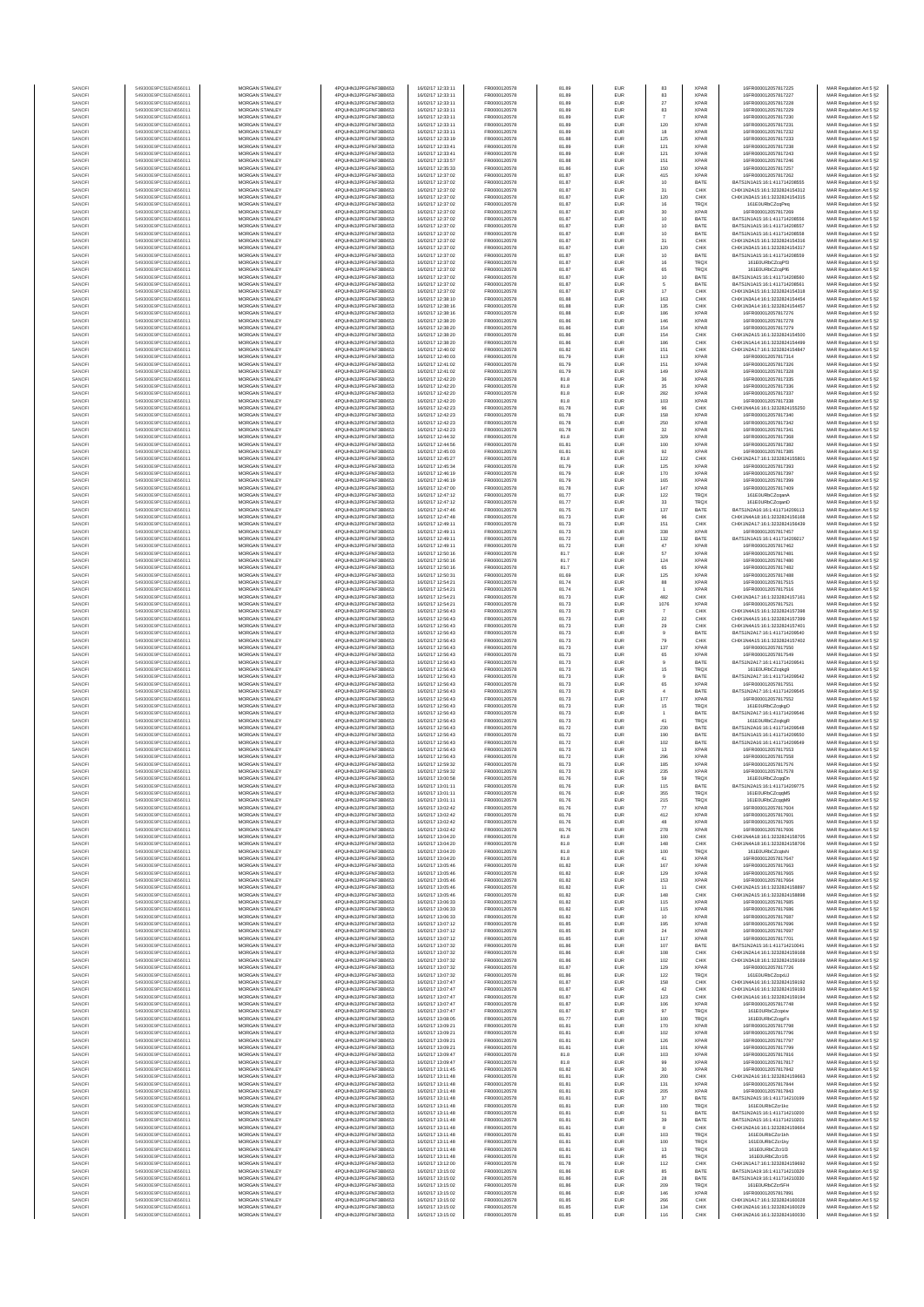| SANOF            | 549300E9PC51EN656011                         | <b>MORGAN STANLEY</b>                          | 4PQUHN3JPFGFNF3BB653                         | 16/02/17 13:15:11                      | FR0000120578                 | 81.83          | <b>EUR</b>               | 146                     | CHIX                       | CHIX1N1A17:16:1:3232824160118                                  | MAR Regulation Art 5 §2                            |
|------------------|----------------------------------------------|------------------------------------------------|----------------------------------------------|----------------------------------------|------------------------------|----------------|--------------------------|-------------------------|----------------------------|----------------------------------------------------------------|----------------------------------------------------|
| SANOFI           | 549300E9PC51EN656011                         | <b>MORGAN STANLEY</b>                          | 4PQUHN3JPFGFNF3BB653                         | 16/02/17 13:15:11                      | FR0000120578                 | 81.83          | <b>EUR</b>               | 409                     | <b>TRQX</b>                | 161E0URbCZcr5a6                                                | MAR Regulation Art 5 §2                            |
| SANOFI<br>SANOFI | 549300E9PC51EN656011<br>549300E9PC51EN656011 | MORGAN STANLEY<br>MORGAN STANLEY               | 4PQUHN3JPFGFNF3BB653<br>4PQUHN3JPFGFNF3BB653 | 16/02/17 13:19:48<br>16/02/17 13:19:48 | FR0000120578<br>FR0000120578 | 81.86<br>81.86 | EUR<br>EUR               | 100<br>140              | CHIX<br>CHIX               | CHIX1N1A14:16:1:3232824160808<br>CHIX1N1A14:16:1:3232824160809 | MAR Regulation Art 5 §2<br>MAR Regulation Art 5 §2 |
| SANOFI           | 549300E9PC51EN656011                         | MORGAN STANLEY                                 | 4PQUHN3JPFGFNF3BB653                         | 16/02/17 13:19:48                      | FR0000120578                 | 81.86          | EUR                      | 100                     | CHIX                       | CHIX1N1A14:16:1:3232824160810                                  | MAR Regulation Art 5 §2                            |
| SANOFI<br>SANOFI | 549300E9PC51EN656011<br>549300E9PC51EN656011 | MORGAN STANLEY<br>MORGAN STANLEY               | 4PQUHN3JPFGFNF3BB653<br>4PQUHN3JPFGFNF3BB653 | 16/02/17 13:19:48<br>16/02/17 13:19:48 | FR0000120578<br>FR0000120578 | 81.86<br>81.86 | EUR<br>EUR               | 100<br>100              | TRQX<br><b>XPAR</b>        | 161E0URbCZcr99<br>16FR000012057817944                          | MAR Regulation Art 5 §2<br>MAR Regulation Art 5 §2 |
| SANOFI           | 549300E9PC51EN656011                         | MORGAN STANLEY                                 | 4PQUHN3JPFGFNF3BB653                         | 16/02/17 13:19:48                      | FR0000120578                 | 81.86          | EUR                      | 200                     | <b>XPAR</b>                | 16FR000012057817945                                            | MAR Regulation Art 5 §2                            |
| SANOFI           | 549300E9PC51EN656011                         | <b>MORGAN STANLEY</b>                          | 4PQUHN3JPFGFNF3BB653                         | 16/02/17 13:21:14                      | FR0000120578                 | 81.89          | EUR                      | 15                      | BATE                       | BATS1N2A15:16:1:411714210594                                   | MAR Regulation Art 5 §2                            |
| SANOFI<br>SANOFI | 549300E9PC51EN656011<br>549300E9PC51EN656011 | MORGAN STANLEY<br>MORGAN STANLEY               | 4PQUHN3JPFGFNF3BB653<br>4PQUHN3JPFGFNF3BB653 | 16/02/17 13:21:14<br>16/02/17 13:21:14 | FR0000120578<br>FR0000120578 | 81.89<br>81.89 | <b>EUR</b><br><b>EUR</b> | $15$<br>$15$            | BATE<br>BATE               | BATS1N2A15:16:1:411714210595<br>BATS1N2A15-16-1-411714210596   | MAR Regulation Art 5 §2<br>MAR Regulation Art 5 §2 |
| SANOFI           | 549300E9PC51EN656011                         | MORGAN STANLEY                                 | 4PQUHN3JPFGFNF3BB653                         | 16/02/17 13:21:14                      | FR0000120578                 | 81.89          | EUR                      | $15\,$                  | BATE                       | BATS1N2A15:16:1:411714210597                                   | MAR Regulation Art 5 §2                            |
| SANOFI<br>SANOF  | 549300E9PC51EN656011<br>549300E9PC51EN656011 | MORGAN STANLEY<br>MORGAN STANLEY               | 4PQUHN3JPFGFNF3BB653<br>4PQUHN3JPFGFNF3BB653 | 16/02/17 13:21:14<br>16/02/17 13:21:17 | FR0000120578<br>FR0000120578 | 81.89<br>81.89 | EUR<br>EUR               | $13\,$                  | BATE<br><b>XPAF</b>        | BATS1N2A15:16:1:411714210598<br>16FR000012057817964            | MAR Regulation Art 5 §2                            |
| SANOFI           | 549300E9PC51EN656011                         | MORGAN STANLEY                                 | 4PQUHN3JPFGFNF3BB653                         | 16/02/17 13:21:17                      | FR0000120578                 | 81.89          | EUR                      | $20\,$<br>46            | CHIX                       | CHIX1N2A16:16:1:3232824160969                                  | MAR Regulation Art 5 §2<br>MAR Regulation Art 5 §2 |
| SANOFI           | 549300E9PC51EN656011                         | MORGAN STANLEY                                 | 4PQUHN3JPFGFNF3BB653                         | 16/02/17 13:21:17                      | FR0000120578                 | 81.89          | EUR                      | $\bf 23$                | TRQX                       | 161E0URbCZcrACB                                                | MAR Regulation Art 5 §2                            |
| SANOFI<br>SANOFI | 549300E9PC51EN656011<br>549300E9PC51EN656011 | MORGAN STANLEY<br><b>MORGAN STANLEY</b>        | 4PQUHN3JPFGFNF3BB653<br>4PQUHN3JPFGFNF3BB653 | 16/02/17 13:21:17<br>16/02/17 13:21:17 | FR0000120578<br>FR0000120578 | 81.89<br>81.89 | <b>EUR</b><br>EUR        | 83<br>124               | <b>XPAR</b><br><b>XPAR</b> | 16FR000012057817965<br>16FR000012057817967                     | MAR Regulation Art 5 §2                            |
| SANOFI           | 549300E9PC51EN656011                         | <b>MORGAN STANLEY</b>                          | 4PQUHN3JPFGFNF3BB653                         | 16/02/17 13:21:17                      | FR0000120578                 | 81.89          | <b>EUR</b>               | 103                     | <b>XPAR</b>                | 16FR000012057817968                                            | MAR Regulation Art 5 §2<br>MAR Regulation Art 5 §2 |
| SANOFI           | 549300E9PC51EN656011                         | MORGAN STANLEY                                 | 4PQUHN3JPFGFNF3BB653                         | 16/02/17 13:21:21                      | FR0000120578                 | 81.88          | EUR                      | 107                     | <b>XPAR</b>                | 16FR000012057817971                                            | MAR Regulation Art 5 §2                            |
| SANOF            | 549300E9PC51EN656011                         | MORGAN STANLEY                                 | 4PQUHN3JPFGFNF3BB653                         | 16/02/17 13:21:21                      | FR0000120578                 | 81.88          | EUR                      | 325                     | <b>XPAR</b>                | 16FR000012057817974                                            | MAR Regulation Art 5 §2                            |
| SANOFI<br>SANOFI | 549300E9PC51EN656011<br>549300E9PC51EN656011 | MORGAN STANLEY<br>MORGAN STANLEY               | 4PQUHN3JPFGFNF3BB653<br>4PQUHN3JPFGFNF3BB653 | 16/02/17 13:21:21<br>16/02/17 13:22:42 | FR0000120578<br>FR0000120578 | 81.88<br>81.88 | EUR<br>EUR               | 188<br>$\,$ 6           | CHIX<br>BATE               | CHIX1N3A18:16:1:323282416099<br>BATS1N1A16:16:1:411714210670   | MAR Regulation Art 5 §2<br>MAR Regulation Art 5 §2 |
| SANOFI           | 549300E9PC51EN656011                         | MORGAN STANLEY                                 | 4PQUHN3JPFGFNF3BB653                         | 16/02/17 13:22:42                      | FR0000120578                 | 81.88          | EUR                      | 3                       | BATE                       | BATS1N1A16:16:1:411714210671                                   | MAR Regulation Art 5 §2                            |
| SANOFI           | 549300E9PC51EN656011                         | MORGAN STANLEY                                 | 4PQUHN3JPFGFNF3BB653                         | 16/02/17 13:22:42                      | FR0000120578                 | 81.88          | EUR                      | 8                       | BATE                       | BATS1N1A16:16:1:411714210672                                   | MAR Regulation Art 5 §2                            |
| SANOFI<br>SANOFI | 549300E9PC51EN656011<br>549300E9PC51EN656011 | <b>MORGAN STANLEY</b><br><b>MORGAN STANLEY</b> | 4PQUHN3JPFGFNF3BB653<br>4PQUHN3JPFGFNF3BB653 | 16/02/17 13:22:42<br>16/02/17 13:22:42 | FR0000120578<br>FR0000120578 | 81.88<br>81.88 | <b>EUR</b><br>EUR        | 8                       | BATE<br>BATE               | BATS1N1A16:16:1:411714210673<br>BATS1N1A16:16:1:411714210674   | MAR Regulation Art 5 §2<br>MAR Regulation Art 5 §2 |
| SANOFI           | 549300E9PC51EN656011                         | MORGAN STANLEY                                 | 4PQUHN3JPFGFNF3BB653                         | 16/02/17 13:22:42                      | FR0000120578                 | 81.88          | EUR                      |                         | BATE                       | BATS1N1A16:16:1:411714210675                                   | MAR Regulation Art 5 §2                            |
| SANOFI           | 549300E9PC51EN656011                         | MORGAN STANLEY                                 | 4PQUHN3JPFGFNF3BB653                         | 16/02/17 13:22:42                      | FR0000120578                 | 81.88          | EUR                      | 27                      | CHIX                       | CHIX1N4A18:16:1:3232824161213                                  | MAR Regulation Art 5 §2                            |
| SANOF<br>SANOFI  | 549300E9PC51EN656011<br>549300E9PC51EN656011 | MORGAN STANLEY<br>MORGAN STANLEY               | 4PQUHN3JPFGFNF3BB653<br>4PQUHN3JPFGFNF3BB653 | 6/02/17 13:22:42<br>16/02/17 13:22:42  | FR0000120578<br>FR0000120578 | 81.88<br>81.88 | EUR<br>EUR               | 137                     | BATE<br>CHIX               | BATS1N1A16:16:1:411714210676<br>CHIX1N4A18:16:1:3232824161214  | MAR Regulation Art 5 §2                            |
| SANOFI           | 549300E9PC51EN656011                         | MORGAN STANLEY                                 | 4PQUHN3JPFGFNF3BB653                         | 16/02/17 13:22:42                      | FR0000120578                 | 81.88          | EUR                      | $_{\rm 6}$              | BATE                       | BATS1N1A16:16:1:411714210677                                   | MAR Regulation Art 5 §2<br>MAR Regulation Art 5 §2 |
| SANOFI           | 549300E9PC51EN656011                         | MORGAN STANLEY                                 | 4PQUHN3JPFGFNF3BB653                         | 16/02/17 13:22:42                      | FR0000120578                 | 81.88          | EUR                      | 80                      | <b>XPAR</b>                | 16FR000012057817994                                            | MAR Regulation Art 5 §2                            |
| SANOFI<br>SANOFI | 549300E9PC51EN656011<br>549300E9PC51EN656011 | <b>MORGAN STANLEY</b><br>MORGAN STANLEY        | 4PQUHN3JPFGFNF3BB653<br>4PQUHN3JPFGFNF3BB653 | 16/02/17 13:22:42<br>16/02/17 13:22:42 | FR0000120578<br>FR0000120578 | 81.88<br>81.88 | EUR<br><b>EUR</b>        | 60<br>228               | <b>XPAR</b><br><b>XPAR</b> | 16FR000012057817996<br>16FR000012057817997                     | MAR Regulation Art 5 §2<br>MAR Regulation Art 5 §2 |
| SANOFI           | 549300E9PC51EN656011                         | MORGAN STANLEY                                 | 4PQUHN3JPFGFNF3BB653                         | 16/02/17 13:22:42                      | FR0000120578                 | 81.88          | EUR                      | 84                      | <b>XPAR</b>                | 16FR000012057817998                                            | MAR Regulation Art 5 §2                            |
| SANOFI           | 549300E9PC51EN656011                         | MORGAN STANLEY                                 | 4PQUHN3JPFGFNF3BB653                         | 16/02/17 13:24:47                      | FR0000120578                 | 81.89          | EUR                      | $27\,$                  | CHIX                       | CHIX1N3A17:16:1:3232824161469                                  | MAR Regulation Art 5 §2                            |
| SANOFI<br>SANOFI | 549300E9PC51EN656011<br>549300E9PC51EN656011 | MORGAN STANLEY<br>MORGAN STANLEY               | 4PQUHN3JPFGFNF3BB653<br>4PQUHN3JPFGFNF3BB653 | 16/02/17 13:24:47<br>16/02/17 13:24:47 | FR0000120578<br>FR0000120578 | 81.89<br>81.89 | EUR<br>EUR               |                         | BATE<br>BATE               | BATS1N2A17:16:1:411714210763<br>BATS1N2A17:16:1:411714210764   | MAR Regulation Art 5 §2<br>MAR Regulation Art 5 §2 |
| SANOFI           | 549300E9PC51EN656011                         | MORGAN STANLEY                                 | 4PQUHN3JPFGFNF3BB653                         | 16/02/17 13:24:47                      | FR0000120578                 | 81.89          | EUR                      |                         | BATE                       | BATS1N2A17:16:1:411714210765                                   | MAR Regulation Art 5 §2                            |
| SANOFI           | 549300E9PC51EN656011                         | MORGAN STANLEY                                 | 4PQUHN3JPFGFNF3BB653                         | 16/02/17 13:24:47                      | FR0000120578                 | 81.89          | EUR                      | $\theta$                | BATE                       | BATS1N2A17:16:1:411714210766                                   | MAR Regulation Art 5 §2                            |
| SANOFI<br>SANOFI | 549300E9PC51EN656011<br>549300E9PC51EN656011 | <b>MORGAN STANLEY</b><br>MORGAN STANLEY        | 4PQUHN3JPFGFNF3BB653<br>4PQUHN3JPFGFNF3BB653 | 16/02/17 13:24:47<br>16/02/17 13:24:47 | FR0000120578<br>FR0000120578 | 81.89<br>81.89 | <b>EUR</b><br><b>EUR</b> | 14<br>14                | <b>TRQX</b><br><b>TRQX</b> | 161F0URbCZerDOU<br>161E0URbCZcrDQi                             | MAR Regulation Art 5 §2<br>MAR Regulation Art 5 §2 |
| SANOFI           | 549300E9PC51EN656011                         | MORGAN STANLEY                                 | 4PQUHN3JPFGFNF3BB653                         | 16/02/17 13:24:47                      | FR0000120578                 | 81.89          | <b>EUR</b>               | 164                     | <b>XPAR</b>                | 16FR000012057818014                                            | MAR Regulation Art 5 §2                            |
| SANOFI           | 549300E9PC51EN656011                         | MORGAN STANLEY                                 | 4PQUHN3JPFGFNF3BB653                         | 16/02/17 13:24:47                      | FR0000120578                 | 81.89          | EUR                      | $_{\rm 34}$             | TRQX                       | 161E0URbCZcrDQm                                                | MAR Regulation Art 5 §2                            |
| SANOFI<br>SANOFI | 549300E9PC51EN656011<br>549300E9PC51EN656011 | MORGAN STANLEY<br>MORGAN STANLEY               | 4PQUHN3JPFGFNF3BB653<br>4PQUHN3JPFGFNF3BB653 | 16/02/17 13:24:47<br>16/02/17 13:24:47 | FR0000120578<br>FR0000120578 | 81.89<br>81.89 | EUR<br>EUR               | $62\,$<br>27            | <b>XPAR</b><br>CHIX        | 16FR000012057818013<br>CHIX1N3A17:16:1:3232824161472           | MAR Regulation Art 5 §2<br>MAR Regulation Art 5 §2 |
| SANOFI           | 549300E9PC51EN656011                         | MORGAN STANLEY                                 | 4PQUHN3JPFGFNF3BB653                         | 16/02/17 13:24:47                      | FR0000120578                 | 81.89          | EUR                      | $62\,$                  | <b>XPAR</b>                | 16FR000012057818015                                            | MAR Regulation Art 5 §2                            |
| SANOFI           | 549300E9PC51EN656011                         | MORGAN STANLEY<br>MORGAN STANLEY               | 4PQUHN3JPFGFNF3BB653<br>4PQUHN3JPFGFNF3BB653 | 16/02/17 13:24:47<br>16/02/17 13:24:47 | FR0000120578<br>FR0000120578 | 81.89<br>81.89 | EUR<br>EUR               | 67<br>147               | CHIX<br><b>XPAR</b>        | CHIX1N3A17:16:1:3232824161473<br>16FR000012057818016           | MAR Regulation Art 5 §2<br>MAR Regulation Art 5 §2 |
| SANOFI<br>SANOFI | 549300E9PC51EN656011<br>549300E9PC51EN656011 | <b>MORGAN STANLEY</b>                          | 4PQUHN3JPFGFNF3BB653                         | 16/02/17 13:24:47                      | FR0000120578                 | 81.89          | <b>EUR</b>               | $\overline{\mathbf{3}}$ | BATE                       | BATS1N2A17:16:1:411714210767                                   | MAR Regulation Art 5 §2                            |
| SANOFI           | 549300E9PC51EN656011                         | <b>MORGAN STANLEY</b>                          | 4POLIHN3JPEGENE3BB653                        | 16/02/17 13:25:38                      | FR0000120578                 | 81.89          | <b>EUR</b>               | 14                      | <b>XPAR</b>                | 16ER000012057818026                                            | MAR Regulation Art 5 §2                            |
| SANOFI           | 549300E9PC51EN656011                         | MORGAN STANLEY                                 | 4PQUHN3JPFGFNF3BB653                         | 16/02/17 13:25:39<br>16/02/17 13:25:39 | FR0000120578                 | 81.89          | EUR                      | 109                     | <b>XPAR</b>                | 16FR000012057818027                                            | MAR Regulation Art 5 §2                            |
| SANOFI<br>SANOFI | 549300E9PC51EN656011<br>549300E9PC51EN656011 | MORGAN STANLEY<br>MORGAN STANLEY               | 4PQUHN3JPFGFNF3BB653<br>4PQUHN3JPFGFNF3BB653 | 16/02/17 13:25:39                      | FR0000120578<br>FR0000120578 | 81.89<br>81.89 | EUR<br>EUR               | 49<br>88                | <b>XPAR</b><br><b>XPAR</b> | 16FR000012057818028<br>16FR000012057818029                     | MAR Regulation Art 5 §2<br>MAR Regulation Art 5 §2 |
| SANOFI           | 549300E9PC51EN656011                         | MORGAN STANLEY                                 | 4PQUHN3JPFGFNF3BB653                         | 16/02/17 13:26:10                      | FR0000120578                 | 81.88          | EUR                      | 85                      | <b>XPAR</b>                | 16FR000012057818032                                            | MAR Regulation Art 5 §2                            |
| SANOFI           | 549300E9PC51EN656011<br>549300E9PC51EN656011 | MORGAN STANLEY                                 | 4PQUHN3JPFGFNF3BB653                         | 16/02/17 13:26:43                      | FR0000120578                 | 81.88          | EUR                      | 239                     | CHIX                       | CHIX1N2A18:16:1:3232824161753                                  | MAR Regulation Art 5 §2                            |
| SANOFI<br>SANOFI | 549300E9PC51EN656011                         | MORGAN STANLEY<br><b>MORGAN STANLEY</b>        | 4PQUHN3JPFGFNF3BB653<br>4PQUHN3JPFGFNF3BB653 | 16/02/17 13:26:43<br>16/02/17 13:26:57 | FR0000120578<br>FR0000120578 | 81.88<br>81.86 | EUR<br>EUR               | 156<br>152              | <b>XPAR</b><br>CHIX        | 16FR000012057818033<br>CHIX1N1A18:16:1:3232824161774           | MAR Regulation Art 5 §2<br>MAR Regulation Art 5 §2 |
| SANOFI           | 549300E9PC51EN656011                         | MORGAN STANLEY                                 | 4PQUHN3JPFGFNF3BB653                         | 16/02/17 13:27:35                      | FR0000120578                 | 81.86          | <b>EUR</b>               | 183                     | <b>TRQX</b>                | 161E0URbCZcrG2B                                                | MAR Regulation Art 5 §2                            |
| SANOFI           | 549300E9PC51EN656011                         | MORGAN STANLEY                                 | 4POLIHN3JPEGENE3BB653                        | 16/02/17 13:27:47                      | FR0000120578                 | 81.83          | EUR                      | 213                     | <b>XPAR</b>                | 16FR000012057818058                                            | MAR Regulation Art 5 §2                            |
| SANOF<br>SANOFI  | 549300E9PC51EN656011<br>549300E9PC51EN656011 | MORGAN STANLEY<br>MORGAN STANLEY               | 4PQUHN3JPFGFNF3BB653<br>4PQUHN3JPFGFNF3BB653 | 16/02/17 13:28:46<br>16/02/17 13:29:46 | FR0000120578<br>FR0000120578 | 81.82<br>81.83 | EUR<br>EUR               | $30\,$<br>78            | <b>XPAR</b><br>CHIX        | 16FR000012057818071<br>CHIX1N1A17:16:1:3232824162142           | MAR Regulation Art 5 §2<br>MAR Regulation Art 5 §2 |
| SANOFI           | 549300E9PC51EN656011                         | MORGAN STANLEY                                 | 4PQUHN3JPFGFNF3BB653                         | 16/02/17 13:29:46                      | FR0000120578                 | 81.83          | EUR                      | 129                     | CHIX                       | CHIX1N1A17:16:1:3232824162143                                  | MAR Regulation Art 5 §2                            |
| SANOFI           | 549300E9PC51EN656011                         | MORGAN STANLEY                                 | 4PQUHN3JPFGFNF3BB653                         | 16/02/17 13:29:46                      | FR0000120578                 | 81.83          | EUR                      | 198                     | <b>XPAR</b>                | 16FR000012057818080                                            | MAR Regulation Art 5 §2                            |
| SANOFI<br>SANOFI | 549300E9PC51EN656011<br>549300E9PC51EN656011 | MORGAN STANLEY<br>MORGAN STANLEY               | 4PQUHN3JPFGFNF3BB653<br>4PQUHN3JPFGFNF3BB653 | 16/02/17 13:29:46<br>16/02/17 13:29:46 | FR0000120578<br>FR0000120578 | 81.83<br>81.83 | EUR<br><b>EUR</b>        | 123<br>123              | <b>XPAR</b><br><b>XPAR</b> | 16FR000012057818079<br>16FR000012057818083                     | MAR Regulation Art 5 §2<br>MAR Regulation Art 5 §2 |
| SANOFI           | 549300E9PC51EN656011                         | <b>MORGAN STANLEY</b>                          | 4PQUHN3JPFGFNF3BB653                         | 16/02/17 13:29:46                      | FR0000120578                 | 81.83          | <b>EUR</b>               | 110                     | <b>XPAR</b>                | 16FR000012057818084                                            | MAR Regulation Art 5 §2                            |
| SANOFI           | 549300E9PC51EN656011                         | MORGAN STANLEY<br>MORGAN STANLEY               | 4PQUHN3JPFGFNF3BB653                         | 16/02/17 13:29:51                      | FR0000120578                 | 81.81          | EUR                      | $31\,$                  | <b>XPAR</b><br>XPAR        | 16FR000012057818090                                            | MAR Regulation Art 5 §2                            |
| SANOFI<br>SANOF  | 549300E9PC51EN656011<br>549300E9PC51EN656011 | MORGAN STANLEY                                 | 4PQUHN3JPFGFNF3BB653<br>4PQUHN3JPFGFNF3BB653 | 16/02/17 13:29:51<br>6/02/17 13:29:51  | FR0000120578<br>FR0000120578 | 81.81<br>81.81 | EUR<br>EUR               | 176<br>108              | <b>XPAR</b>                | 16FR000012057818091<br>16FR000012057818092                     | MAR Regulation Art 5 §2<br>MAR Regulation Art 5 §2 |
| SANOFI           | 549300E9PC51EN656011                         | MORGAN STANLEY                                 | 4PQUHN3JPFGFNF3BB653                         | 16/02/17 13:29:51                      | FR0000120578                 | 81.81          | EUR                      | 251                     | <b>XPAR</b>                | 16FR000012057818094                                            | MAR Regulation Art 5 §2                            |
| SANOFI<br>SANOFI | 549300E9PC51EN656011<br>549300E9PC51EN656011 | MORGAN STANLEY<br>MORGAN STANLEY               | 4PQUHN3JPFGFNF3BB653<br>4PQUHN3JPFGFNF3BB653 | 16/02/17 13:29:51<br>16/02/17 13:32:48 | FR0000120578<br>FR0000120578 | 81.81<br>81.83 | EUR<br>EUR               | 166<br>176              | <b>XPAR</b><br><b>XPAR</b> | 16FR000012057818093<br>16FR000012057818154                     | MAR Regulation Art 5 §2<br>MAR Regulation Art 5 §2 |
| SANOFI           | 549300E9PC51EN656011                         | <b>MORGAN STANLEY</b>                          | 4PQUHN3JPFGFNF3BB653                         | 16/02/17 13:32:48                      | FR0000120578                 | 81.83          | <b>EUR</b>               | 176                     | CHIX                       | CHIX1N3A14:16:1:3232824162885                                  | MAR Regulation Art 5 §2                            |
| SANOFI           | 549300E9PC51EN656011                         | <b>MORGAN STANLEY</b>                          | 4PQUHN3JPFGFNF3BB653                         | 16/02/17 13:32:48                      | FR0000120578                 | 81.83          | <b>EUR</b>               | 31                      | CHIX                       | CHIX1N3A14:16:1:3232824162886                                  | MAR Regulation Art 5 §2                            |
| SANOFI<br>SANOFI | 549300E9PC51EN656011<br>549300E9PC51EN656011 | <b>MORGAN STANLEY</b><br>MORGAN STANLEY        | 4PQUHN3JPFGFNF3BB653<br>4PQUHN3JPFGFNF3BB653 | 16/02/17 13:34:02<br>16/02/17 13:34:02 | FR0000120578<br>FR0000120578 | 81.91<br>81.91 | EUR<br>EUR               | 44<br>136               | BATE<br>CHIX               | BATS1N1A17:16:1:411714211327<br>CHIX1N3A17:16:1:3232824163190  | MAR Regulation Art 5 §2<br>MAR Regulation Art 5 §2 |
| SANOFI           | 549300E9PC51EN656011                         | MORGAN STANLEY                                 | 4PQUHN3JPFGFNF3BB653                         | 16/02/17 13:34:02                      | FR0000120578                 | 81.91          | EUR                      | 69                      | TRQX                       | 161E0URbCZcrOtm                                                | MAR Regulation Art 5 §2                            |
| SANOF            | 549300E9PC51EN656011                         | MORGAN STANLEY                                 | 4PQUHN3JPFGFNF3BB653                         | 6/02/17 13:34:02                       | FR0000120578                 | 81.91          | EUR                      | 120                     | <b>XPAR</b>                | 16FR000012057818181                                            | MAR Regulation Art 5 §2                            |
| SANOFI<br>SANOFI | 549300E9PC51EN656011<br>549300E9PC51EN656011 | MORGAN STANLEY<br>MORGAN STANLEY               | 4PQUHN3JPFGFNF3BB653<br>4PQUHN3JPFGFNF3BB653 | 16/02/17 13:34:02<br>16/02/17 13:34:02 | FR0000120578<br>FR0000120578 | 81.91<br>81.91 | EUR<br>EUR               | 100<br>80               | <b>XPAR</b><br><b>XPAR</b> | 16FR000012057818182<br>16FR000012057818183                     | MAR Regulation Art 5 §2<br>MAR Regulation Art 5 §2 |
| SANOFI           | 549300E9PC51EN656011                         | MORGAN STANLEY                                 | 4PQUHN3JPFGFNF3BB653                         | 16/02/17 13:34:02                      | FR0000120578                 | 81.91          | EUR                      | 3                       | <b>XPAR</b>                | 16FR000012057818184                                            | MAR Regulation Art 5 §2                            |
| SANOFI           | 549300E9PC51EN656011                         | <b>MORGAN STANLEY</b>                          | 4PQUHN3JPFGFNF3BB653                         | 16/02/17 13:36:06                      | FR0000120578                 | 81.95          | EUR                      | 67                      | <b>XPAR</b>                | 16ER000012057818254                                            | MAR Regulation Art 5 §2                            |
| SANOFI<br>SANOFI | 549300E9PC51EN656011<br>549300E9PC51EN656011 | MORGAN STANLEY<br>MORGAN STANLEY               | 4PQUHN3JPFGFNF3BB653<br>4PQUHN3JPFGFNF3BB653 | 16/02/17 13:36:06<br>16/02/17 13:36:06 | FR0000120578<br>FR0000120578 | 81.95<br>81.95 | <b>EUR</b><br>EUR        | 283<br>$30\,$           | <b>XPAR</b><br>CHIX        | 16FR000012057818256<br>CHIX1N4A15:16:1:3232824163587           | MAR Regulation Art 5 §2<br>MAR Regulation Art 5 §2 |
| SANOFI           | 549300E9PC51EN656011                         | MORGAN STANLEY                                 | 4PQUHN3JPFGFNF3BB653                         | 16/02/17 13:36:08                      | FR0000120578                 | 81.95          | EUR                      | $_{\rm 67}$             | <b>XPAR</b>                | 16FR000012057818257                                            | MAR Regulation Art 5 §2                            |
| SANOFI           | 549300E9PC51EN656011                         | MORGAN STANLEY                                 | 4PQUHN3JPFGFNF3BB653                         | 16/02/17 13:36:08                      | FR0000120578                 | 81.95          | EUR                      | 20                      | <b>XPAR</b>                | 16FR000012057818259                                            | MAR Regulation Art 5 §2                            |
| SANOF<br>SANOFI  | 549300E9PC51EN656011<br>549300E9PC51EN656011 | MORGAN STANLEY<br>MORGAN STANLEY               | 4PQUHN3JPFGFNF3BB653<br>4PQUHN3JPFGFNF3BB653 | 6/02/17 13:36:08<br>16/02/17 13:36:08  | FR0000120578<br>FR0000120578 | 81.95<br>81.95 | EUR<br>EUR               | $\mathbf{3}$<br>9       | CHIX<br>BATE               | CHIX1N4A15:16:1:3232824163596<br>BATS1N1A18:16:1:411714211484  | MAR Regulation Art 5 §2<br>MAR Regulation Art 5 §2 |
| SANOFI           | 549300E9PC51EN656011                         | MORGAN STANLEY                                 | 4PQUHN3JPFGFNF3BB653                         | 16/02/17 13:36:08                      | FR0000120578                 | 81.95          | EUR                      | $27\,$                  | CHIX                       | CHIX1N4A15:16:1:3232824163597                                  | MAR Regulation Art 5 §2                            |
| SANOFI           | 549300E9PC51EN656011                         | <b>MORGAN STANLEY</b>                          | 4PQUHN3JPFGFNF3BB653                         | 16/02/17 13:36:08                      | FR0000120578                 | 81.95          | <b>EUR</b>               | 135                     | CHIX                       | CHIX1N4A15:16:1:3232824163599                                  | MAR Regulation Art 5 §2                            |
| SANOFI<br>SANOF  | 549300E9PC51EN656011<br>549300E9PC51EN656011 | <b>MORGAN STANLEY</b><br>MORGAN STANLEY        | 4PQUHN3JPFGFNF3BB653<br>4PQUHN3JPFGFNF3BB653 | 16/02/17 13:36:08<br>16/02/17 13:36:08 | FR0000120578<br>FR0000120578 | 81.95<br>81.95 | <b>EUR</b><br>EUR        | 16<br>$9$               | BATE<br>BATE               | BATS1N1A18:16:1:411714211487<br>BATS1N1A18:16:1:411714211488   | MAR Regulation Art 5 §2<br>MAR Regulation Art 5 §2 |
| SANOFI           | 549300E9PC51EN656011                         | MORGAN STANLEY                                 | 4PQUHN3JPFGFNF3BB653                         | 16/02/17 13:36:08                      | FR0000120578                 | 81.95          | EUR                      | 30                      | BATE                       | BATS1N1A18:16:1:411714211489                                   | MAR Regulation Art 5 §2                            |
|                  |                                              |                                                |                                              |                                        |                              |                |                          |                         |                            |                                                                | ⊀ Regulation Art 5 §.                              |
| SANOF<br>SANOFI  | 549300E9PC51EN656011<br>549300E9PC51EN656011 | MORGAN STANLEY<br>MORGAN STANLEY               | 4PQUHN3JPFGFNF3BB653<br>4PQUHN3JPFGFNF3BB653 | 16/02/17 13:36:08<br>16/02/17 13:36:08 | FR0000120578<br>FR0000120578 | 81.95<br>81.95 | EUR<br>EUR               | 67<br>18                | TRQX<br><b>XPAR</b>        | 161E0URbCZcrRxx<br>16FR000012057818260                         | MAR Regulation Art 5 §2<br>MAR Regulation Art 5 §2 |
| SANOFI           | 549300E9PC51EN656011                         | MORGAN STANLEY                                 | 4PQUHN3JPFGFNF3BB653                         | 16/02/17 13:37:56                      | FR0000120578                 | 81.93          | <b>EUR</b>               | 11                      | BATE                       | BATS1N2A18:16:1:411714211611                                   | MAR Regulation Art 5 §2                            |
| SANOFI<br>SANOFI | 549300E9PC51EN656011<br>549300E9PC51EN656011 | MORGAN STANLEY<br><b>MORGAN STANLEY</b>        | 4PQUHN3JPFGFNF3BB653<br>4PQUHN3JPFGFNF3BB653 | 16/02/17 13:37:56<br>16/02/17 13:37:56 | FR0000120578<br>FR0000120578 | 81.93<br>81.93 | <b>EUR</b><br><b>EUR</b> | 11<br>11                | BATE<br>BATE               | BATS1N2A18:16:1:411714211612<br>BATS1N2A18:16:1:411714211613   | MAR Regulation Art 5 §2                            |
| SANOFI           | 549300E9PC51EN656011                         | MORGAN STANLEY                                 | 4PQUHN3JPFGFNF3BB653                         | 16/02/17 13:37:56                      | FR0000120578                 | 81.93          | EUR                      | 11                      | BATE                       | BATS1N2A18:16:1:411714211614                                   | MAR Regulation Art 5 §2<br>MAR Regulation Art 5 §2 |
| SANOFI           | 549300E9PC51EN656011                         | MORGAN STANLEY                                 | 4PQUHN3JPFGFNF3BB653                         | 16/02/17 13:37:56                      | FR0000120578                 | 81.93          | EUR                      | $11\,$                  | BATE                       | BATS1N2A18:16:1:411714211615                                   | MAR Regulation Art 5 §2                            |
| SANOFI<br>SANOFI | 549300E9PC51EN656011<br>549300E9PC51EN656011 | MORGAN STANLEY<br>MORGAN STANLEY               | 4PQUHN3JPFGFNF3BB653<br>4PQUHN3JPFGFNF3BB653 | 16/02/17 13:37:56<br>16/02/17 13:37:56 | FR0000120578<br>FR0000120578 | 81.93<br>81.93 | EUR<br>EUR               | 11<br>19                | BATE<br>TRQX               | BATS1N2A18:16:1:411714211616<br>161E0URbCZcrUj2                | MAR Regulation Art 5 §2<br>MAR Regulation Art 5 §2 |
| SANOFI           | 549300E9PC51EN656011                         | MORGAN STANLEY                                 | 4PQUHN3JPFGFNF3BB653                         | 16/02/17 13:37:56                      | FR0000120578                 | 81.93          | <b>EUR</b>               | 19                      | <b>TRQX</b>                | 161E0URbCZcrUi6                                                | MAR Regulation Art 5 §2                            |
| SANOFI           | 549300E9PC51EN656011                         | MORGAN STANLEY                                 | 4PQUHN3JPFGFNF3BB653                         | 16/02/17 13:37:56                      | FR0000120578                 | 81.93          | EUR                      | $11\,$                  | BATE                       | BATS1N2A18:16:1:411714211617                                   | MAR Regulation Art 5 §2                            |
| SANOFI<br>SANOFI | 549300E9PC51EN656011<br>549300E9PC51EN656011 | <b>MORGAN STANLEY</b><br><b>MORGAN STANLEY</b> | 4PQUHN3JPFGFNF3BB653<br>4PQUHN3JPFGFNF3BB653 | 16/02/17 13:37:56<br>16/02/17 13:37:56 | FR0000120578<br>FR0000120578 | 81.93<br>81.93 | <b>EUR</b><br><b>EUR</b> | 81<br>81                | <b>XPAR</b><br><b>XPAR</b> | 16FR000012057818309<br>16FR000012057818310                     | MAR Regulation Art 5 §2<br>MAR Regulation Art 5 §2 |
| SANOFI           | 549300E9PC51EN656011                         | <b>MORGAN STANLEY</b>                          | 4PQUHN3JPFGFNF3BB653                         | 16/02/17 13:37:56                      | FR0000120578                 | 81.93          | <b>EUR</b>               | 8                       | BATE                       | BATS1N2A18:16:1:411714211618                                   | MAR Regulation Art 5 §2                            |
| SANOFI<br>SANOFI | 549300E9PC51EN656011<br>549300E9PC51EN656011 | MORGAN STANLEY<br>MORGAN STANLEY               | 4PQUHN3JPFGFNF3BB653<br>4PQUHN3JPFGFNF3BB653 | 16/02/17 13:38:13<br>16/02/17 13:38:13 | FR0000120578<br>FR0000120578 | 81.91<br>81.91 | <b>EUR</b><br><b>EUR</b> | 47<br>145               | BATE<br>CHIX               | BATS1N1A15:16:1:411714211633<br>CHIX1N2A17:16:1:3232824164073  | MAR Regulation Art 5 §2<br>MAR Regulation Art 5 §2 |
| SANOFI           | 549300E9PC51EN656011                         | MORGAN STANLEY                                 | 4PQUHN3JPFGFNF3BB653                         | 16/02/17 13:38:13                      | FR0000120578                 | 81.91          | EUR                      | 74                      | TRQX                       | 161E0URbCZcrVHc                                                | MAR Regulation Art 5 §2                            |
| SANOFI           | 549300E9PC51EN656011                         | MORGAN STANLEY                                 | 4PQUHN3JPFGFNF3BB653                         | 16/02/17 13:38:13                      | FR0000120578                 | 81.91          | EUR                      | 324                     | <b>XPAR</b>                | 16FR000012057818313                                            | MAR Regulation Art 5 §2                            |
| SANOFI<br>SANOFI | 549300E9PC51EN656011<br>549300E9PC51EN656011 | MORGAN STANLEY<br>MORGAN STANLEY               | 4PQUHN3JPFGFNF3BB653<br>4PQUHN3JPFGFNF3BB653 | 16/02/17 13:38:18<br>16/02/17 13:38:18 | FR0000120578<br>FR0000120578 | 81.9<br>81.9   | <b>EUR</b><br><b>EUR</b> | 100<br>89               | TRQX<br><b>XPAR</b>        | 161E0URbCZcrVVX<br>16FR000012057818314                         | MAR Regulation Art 5 §2<br>MAR Regulation Art 5 §2 |
| SANOFI           | 549300E9PC51EN656011                         | MORGAN STANLEY                                 | 4PQUHN3JPFGFNF3BB653                         | 16/02/17 13:38:27                      | FR0000120578                 | 81.88          | <b>EUR</b>               | 174                     | CHIX                       | CHIX1N2A17:16:1:3232824164182                                  | MAR Regulation Art 5 §2                            |
| SANOFI<br>SANOFI | 549300E9PC51EN656011                         | <b>MORGAN STANLEY</b>                          | 4PQUHN3JPFGFNF3BB653<br>4PQUHN3JPFGFNF3BB653 | 16/02/17 13:38:27<br>16/02/17 13:38:27 | FR0000120578                 | 81.88          | <b>EUR</b>               | 181<br>87               | <b>TRQX</b><br><b>XPAR</b> | 161F0URbCZcrVvY                                                | MAR Regulation Art 5 §2                            |
| SANOFI           | 549300E9PC51EN656011<br>549300E9PC51EN656011 | MORGAN STANLEY<br>MORGAN STANLEY               | 4PQUHN3JPFGFNF3BB653                         | 16/02/17 13:38:27                      | FR0000120578<br>FR0000120578 | 81.88<br>81.88 | <b>EUR</b><br>EUR        | 157                     | <b>XPAR</b>                | 16FR000012057818315<br>16FR000012057818316                     | MAR Regulation Art 5 §2<br>MAR Regulation Art 5 §2 |
| SANOF            | 549300E9PC51EN656011                         | MORGAN STANLEY                                 | 4PQUHN3JPFGFNF3BB653                         | 16/02/17 13:38:27                      | FR0000120578                 | 81.88          | EUR                      | 10                      | <b>XPAR</b>                | 16FR000012057818317                                            | MAR Regulation Art 5 §2                            |
| SANOFI           | 549300E9PC51EN656011                         | MORGAN STANLEY                                 | 4PQUHN3JPFGFNF3BB653<br>4PQUHN3JPFGFNF3BB653 | 16/02/17 13:39:22                      | FR0000120578                 | 81.84          | EUR                      | 104                     | <b>XPAR</b><br><b>XPAR</b> | 16FR000012057818333                                            | MAR Regulation Art 5 §2                            |
| SANOFI<br>SANOFI | 549300E9PC51EN656011<br>549300E9PC51EN656011 | MORGAN STANLEY<br>MORGAN STANLEY               | 4PQUHN3JPFGFNF3BB653                         | 16/02/17 13:39:22<br>16/02/17 13:39:22 | FR0000120578<br>FR0000120578 | 81.84<br>81.84 | <b>EUR</b><br>EUR        | 105<br>111              | <b>XPAR</b>                | 16FR000012057818335<br>16FR000012057818334                     | MAR Regulation Art 5 §2<br>MAR Regulation Art 5 §2 |
| SANOFI           | 549300E9PC51EN656011                         | <b>MORGAN STANLEY</b>                          | 4PQUHN3JPFGFNF3BB653                         | 16/02/17 13:39:22                      | FR0000120578                 | 81.84          | <b>EUR</b>               | 167                     | <b>XPAR</b>                | 16FR000012057818336                                            | MAR Regulation Art 5 §2                            |
| SANOFI<br>SANOFI | 549300E9PC51EN656011<br>549300E9PC51EN656011 | MORGAN STANLEY<br>MORGAN STANLEY               | 4PQUHN3JPFGFNF3BB653<br>4PQUHN3JPFGFNF3BB653 | 16/02/17 13:40:11<br>16/02/17 13:40:11 | FR0000120578<br>FR0000120578 | 81.8<br>81.8   | <b>EUR</b><br>EUR        | 73<br>122               | <b>XPAR</b><br><b>XPAR</b> | 16FR000012057818349<br>16FR000012057818348                     | MAR Regulation Art 5 §2<br>MAR Regulation Art 5 §2 |
| SANOFI           | 549300E9PC51EN656011                         | MORGAN STANLEY                                 | 4PQUHN3JPFGFNF3BB653                         | 16/02/17 13:40:12                      | FR0000120578                 | 81.79          | <b>EUR</b>               | 57                      | TRQX                       | 161E0URbCZcrYXa                                                | MAR Regulation Art 5 §2                            |
| SANOFI           | 549300E9PC51EN656011                         | MORGAN STANLEY                                 | 4PQUHN3JPFGFNF3BB653                         | 16/02/17 13:40:58                      | FR0000120578                 | 81.77          | EUR                      | 109                     | CHIX                       | CHIX1N2A15:16:1:3232824164569                                  | MAR Regulation Art 5 §2                            |
| SANOFI<br>SANOFI | 549300E9PC51EN656011<br>549300E9PC51EN656011 | MORGAN STANLEY<br>MORGAN STANLEY               | 4PQUHN3JPFGFNF3BB653<br>4PQUHN3JPFGFNF3BB653 | 16/02/17 13:40:58<br>16/02/17 13:40:58 | FR0000120578<br>FR0000120578 | 81.77<br>81.77 | EUR<br><b>EUR</b>        | 103<br>66               | TRQX<br><b>TRQX</b>        | 161E0URbCZcrZis<br>161E0URbCZcrZiu                             | MAR Regulation Art 5 §2<br>MAR Regulation Art 5 §2 |
| SANOFI           | 549300E9PC51EN656011                         | MORGAN STANLEY                                 | 4PQUHN3JPFGFNF3BB653                         | 16/02/17 13:43:00                      | FR0000120578                 | 81.76          | <b>EUR</b>               | 69                      | CHIX                       | CHIX1N2A14:16:1:3232824164809                                  | MAR Regulation Art 5 §2                            |
| SANOFI           | 549300E9PC51EN656011                         | <b>MORGAN STANLEY</b>                          | 4PQUHN3JPFGFNF3BB653                         | 16/02/17 13:43:23                      | FR0000120578                 | 81.79          | <b>EUR</b>               | 326                     | <b>XPAR</b>                | 16FR000012057818386                                            | MAR Regulation Art 5 §2                            |
| SANOFI<br>SANOFI | 549300E9PC51EN656011<br>549300E9PC51EN656011 | <b>MORGAN STANLEY</b><br>MORGAN STANLEY        | 4PQUHN3JPFGFNF3BB653<br>4PQUHN3JPFGFNF3BB653 | 16/02/17 13:46:09<br>16/02/17 13:46:09 | FR0000120578<br>FR0000120578 | 81.8<br>81.8   | <b>EUR</b><br><b>EUR</b> | 9<br>$27\,$             | BATE<br>CHIX               | BATS1N2A17:16:1:411714212065<br>CHIX1N2A18:16:1:3232824165385  | MAR Regulation Art 5 §2<br>MAR Regulation Art 5 §2 |
| SANOFI           | 549300E9PC51EN656011                         | MORGAN STANLEY                                 | 4PQUHN3JPFGFNF3BB653                         | 16/02/17 13:46:09                      | FR0000120578                 | 81.8           | EUR                      | $27\,$                  | CHIX                       | CHIX1N2A18:16:1:3232824165386                                  | MAR Regulation Art 5 §2                            |
| SANOFI           | 549300E9PC51EN656011                         | MORGAN STANLEY                                 | 4PQUHN3JPFGFNF3BB653                         | 16/02/17 13:46:09                      | FR0000120578                 | 81.8           | EUR                      |                         | BATE                       | BATS1N2A17:16:1:411714212066                                   | MAR Regulation Art 5 §2                            |
| SANOFI<br>SANOFI | 549300E9PC51EN656011<br>549300E9PC51EN656011 | MORGAN STANLEY<br>MORGAN STANLEY               | 4PQUHN3JPFGFNF3BB653<br>4PQUHN3JPFGFNF3BB653 | 16/02/17 13:46:09<br>16/02/17 13:46:09 | FR0000120578<br>FR0000120578 | 81.8<br>81.8   | EUR<br>EUR               | 216<br>$\theta$         | CHIX<br>BATE               | CHIX1N2A18:16:1:3232824165387<br>BATS1N2A17:16:1:411714212067  | MAR Regulation Art 5 §2<br>MAR Regulation Art 5 §2 |
| SANOFI           | 549300E9PC51EN656011                         | MORGAN STANLEY                                 | 4PQUHN3JPFGFNF3BB653                         | 16/02/17 13:46:09                      | FR0000120578                 | 81.8           | EUR                      |                         | BATE                       | BATS1N2A17:16:1:411714212068                                   | MAR Regulation Art 5 §2                            |
| SANOFI           | 549300E9PC51EN656011                         | <b>MORGAN STANLEY</b>                          | 4PQUHN3JPFGFNF3BB653                         | 16/02/17 13:46:09                      | FR0000120578                 | 81.8           | <b>EUR</b>               | 14                      | <b>TRQX</b>                | 161E0URbCZcrfGo                                                | MAR Regulation Art 5 §2                            |
| SANOFI<br>SANOFI | 549300E9PC51EN656011<br>549300E9PC51EN656011 | <b>MORGAN STANLEY</b><br><b>MORGAN STANLEY</b> | 4PQUHN3JPFGFNF3BB653<br>4PQUHN3JPFGFNF3BB653 | 16/02/17 13:46:09<br>16/02/17 13:46:09 | FR0000120578<br>FR0000120578 | 81.8<br>81.8   | <b>EUR</b><br><b>EUR</b> | 9<br>62                 | BATE<br><b>XPAR</b>        | BATS1N2A17:16:1:411714212069<br>16FR000012057818410            | MAR Regulation Art 5 §2<br>MAR Regulation Art 5 §2 |
| SANOFI           | 549300E9PC51EN656011                         | MORGAN STANLEY                                 | 4PQUHN3JPFGFNF3BB653                         | 16/02/17 13:46:09                      | FR0000120578                 | 81.8           | EUR                      | 14                      | TRQX                       | 161E0URbCZcrfGz                                                | MAR Regulation Art 5 §2                            |
| SANOFI<br>SANOFI | 549300E9PC51EN656011<br>549300E9PC51EN656011 | MORGAN STANLEY<br>MORGAN STANLEY               | 4PQUHN3JPFGFNF3BB653<br>4PQUHN3JPFGFNF3BB653 | 16/02/17 13:46:09<br>16/02/17 13:46:09 | FR0000120578<br>FR0000120578 | 81.8<br>81.8   | EUR<br>EUR               | 110                     | <b>TRQX</b><br>BATE        | 161E0URbCZcrfH2<br>BATS1N2A17:16:1:411714212070                | MAR Regulation Art 5 §2                            |
| SANOFI           | 549300E9PC51EN656011                         | MORGAN STANLEY                                 | 4PQUHN3JPFGFNF3BB653                         | 16/02/17 13:46:09                      | FR0000120578                 | 81.8           | EUR                      |                         | BATE                       | BATS1N2A17:16:1:411714212071                                   | MAR Regulation Art 5 §2<br>MAR Regulation Art 5 §2 |
| SANOFI           | 549300E9PC51EN656011                         | MORGAN STANLEY                                 | 4PQUHN3JPFGFNF3BB653                         | 16/02/17 13:46:09                      | FR0000120578                 | 81.8           | EUR                      | $\theta$                | BATE                       | BATS1N2A17:16:1:411714212072                                   | MAR Regulation Art 5 §2                            |
| SANOFI<br>SANOFI | 549300E9PC51EN656011<br>549300E9PC51EN656011 | MORGAN STANLEY<br><b>MORGAN STANLEY</b>        | 4PQUHN3JPFGFNF3BB653<br>4PQUHN3JPFGFNF3BB653 | 16/02/17 13:46:09<br>16/02/17 13:46:09 | FR0000120578<br>FR0000120578 | 81.8<br>81.8   | EUR<br><b>EUR</b>        | 62                      | BATE<br><b>XPAR</b>        | BATS1N2A17:16:1:411714212073<br>16FR000012057818411            | MAR Regulation Art 5 §2                            |
| SANOFI           | 549300E9PC51EN656011                         | <b>MORGAN STANLEY</b>                          | 4PQUHN3JPFGFNF3BB653                         | 16/02/17 13:46:09                      | FR0000120578                 | 81.8           | <b>EUR</b>               | 479                     | <b>XPAR</b>                | 16FR000012057818412                                            | MAR Regulation Art 5 §2<br>MAR Regulation Art 5 §2 |
| SANOFI           | 549300E9PC51EN656011                         | MORGAN STANLEY                                 | 4PQUHN3JPFGFNF3BB653                         | 16/02/17 13:46:09                      | FR0000120578                 | 81.8           | EUR                      | $\overline{7}$          | BATE                       | BATS1N2A17:16:1:411714212074                                   | MAR Regulation Art 5 §2                            |
| SANOFI<br>SANOFI | 549300E9PC51EN656011<br>549300E9PC51EN656011 | MORGAN STANLEY<br>MORGAN STANLEY               | 4PQUHN3JPFGFNF3BB653<br>4PQUHN3JPFGFNF3BB653 | 16/02/17 13:46:14<br>16/02/17 13:46:14 | FR0000120578<br>FR0000120578 | 81.79<br>81.79 | <b>EUR</b><br>EUR        | 151<br>15               | <b>XPAR</b><br><b>XPAR</b> | 16FR000012057818417<br>16FR000012057818418                     | MAR Regulation Art 5 §2<br>MAR Regulation Art 5 §2 |
| SANOF            | 549300E9PC51EN656011                         | MORGAN STANLEY                                 | 4PQUHN3JPFGFNF3BB653                         | 16/02/17 13:47:23                      | FR0000120578                 | 81.79          | EUR                      | 153                     | <b>XPAR</b>                | 16FR000012057818427                                            | MAR Regulation Art 5 §2                            |
| SANOFI           | 549300E9PC51EN656011                         | MORGAN STANLEY                                 | 4PQUHN3JPFGFNF3BB653                         | 16/02/17 13:47:23                      | FR0000120578                 | 81.79          | <b>EUR</b>               | 67                      | XPAR                       | 16FR000012057818428                                            | MAR Regulation Art 5 §2                            |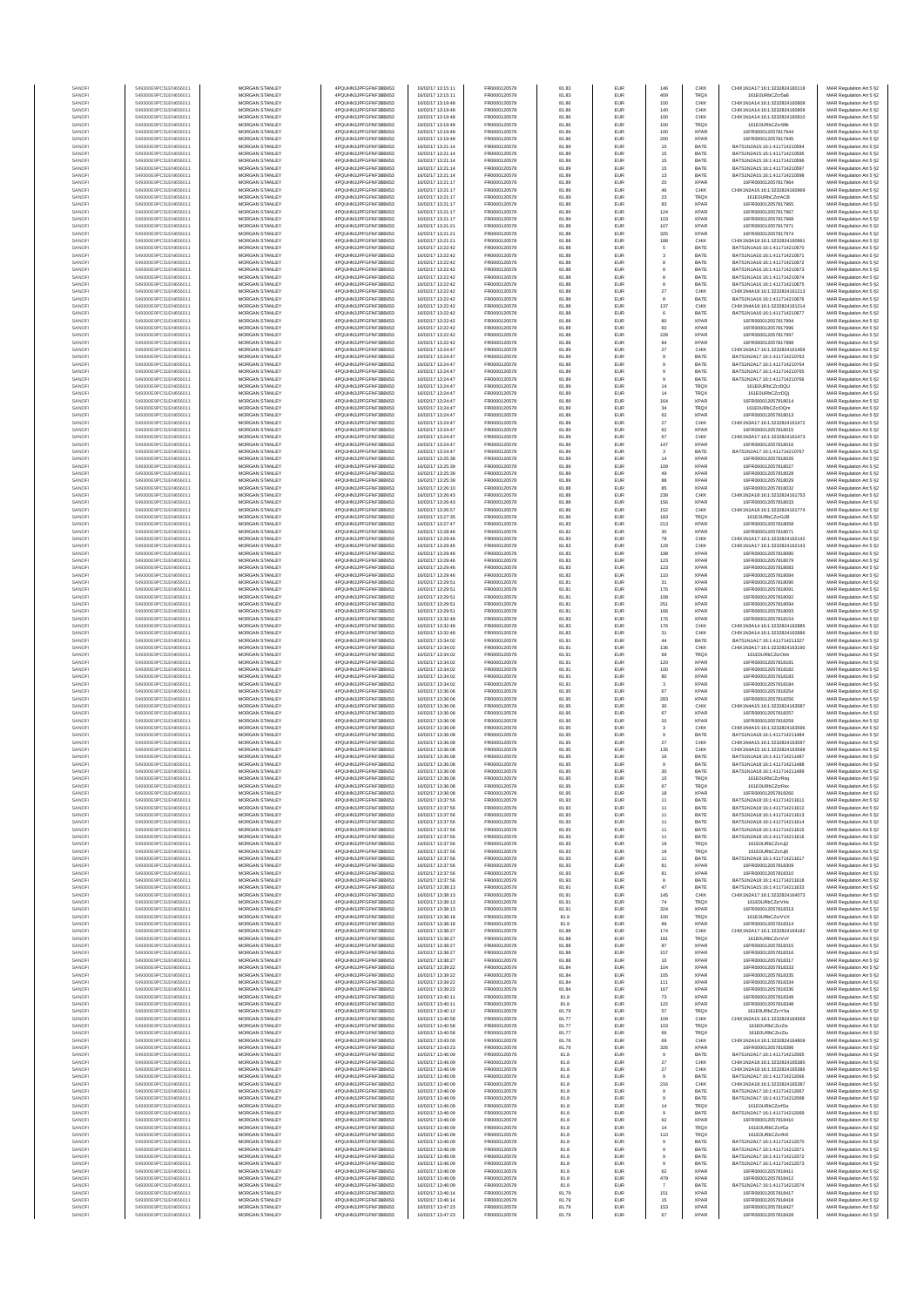| SANOF            | 549300E9PC51EN656011                         | MORGAN STANLEY                                 | 4PQUHN3JPFGFNF3BB653                          | 16/02/17 13:47:23                      | FR0000120578                 | 81.79          | EUR               | 153                     | <b>XPAR</b>                | 16FR000012057818429                                            | MAR Regulation Art 5 §2                            |
|------------------|----------------------------------------------|------------------------------------------------|-----------------------------------------------|----------------------------------------|------------------------------|----------------|-------------------|-------------------------|----------------------------|----------------------------------------------------------------|----------------------------------------------------|
| SANOFI           | 549300E9PC51EN656011                         | MORGAN STANLEY                                 | 4PQUHN3JPFGFNF3BB653                          | 16/02/17 13:47:23                      | FR0000120578                 | 81.79          | EUR               | 42                      | <b>XPAR</b>                | 16FR000012057818430                                            | MAR Regulation Art 5 §2                            |
| SANOF<br>SANOFI  | 549300E9PC51EN656011<br>549300E9PC51EN656011 | MORGAN STANLEY<br>MORGAN STANLEY               | 4PQUHN3JPFGFNF3BB653<br>4PQUHN3JPFGFNF3BB653  | 16/02/17 13:48:58<br>16/02/17 13:48:58 | FR0000120578<br>FR0000120578 | 81.79<br>81.79 | EUR<br>EUR        | 156<br>151              | <b>XPAR</b><br>CHIX        | 16FR000012057818439<br>CHIX1N4A17:16:1:3232824165701           | MAR Regulation Art 5 §2<br>MAR Regulation Art 5 §2 |
| SANOFI           | 549300E9PC51EN656011                         | MORGAN STANLEY                                 | 4PQUHN3JPFGFNF3BB653                          | 16/02/17 13:48:58                      | FR0000120578                 | 81.79          | EUR               | 152                     | CHIX                       | CHIX1N3A15:16:1:3232824165700                                  | MAR Regulation Art 5 §2                            |
| SANOFI           | 549300E9PC51EN656011                         | MORGAN STANLEY                                 | 4PQUHN3JPFGFNF3BB653                          | 16/02/17 13:48:58<br>16/02/17 13:48:58 | FR0000120578                 | 81.79          | EUR               | 72                      | CHIX                       | CHIX1N1A15:16:1:3232824165702                                  | MAR Regulation Art 5 §2<br>MAR Regulation Art 5 §2 |
| SANOFI<br>SANOFI | 549300E9PC51EN656011<br>549300E9PC51EN656011 | <b>MORGAN STANLEY</b><br><b>MORGAN STANLEY</b> | 4PQUHN3JPFGFNF3BB653<br>4PQUHN3JPFGFNF3BB653  | 16/02/17 13:48:58                      | FR0000120578<br>FR0000120578 | 81.79<br>81.78 | EUR<br>EUR        | 76<br>148               | CHIX<br><b>XPAR</b>        | CHIX1N1A15:16:1:3232824165703<br>16FR000012057818448           | MAR Regulation Art 5 §2                            |
| SANOFI           | 549300E9PC51EN656011                         | MORGAN STANLEY                                 | 4PQUHN3JPFGFNF3BB653                          | 16/02/17 13:50:34                      | FR0000120578                 | 81.77          | EUR               | 44                      | BATE                       | BATS1N1A15:16:1:411714212221                                   | MAR Regulation Art 5 §2                            |
| SANOFI<br>SANOFI | 549300E9PC51EN656011<br>549300E9PC51EN656011 | MORGAN STANLEY<br>MORGAN STANLEY               | 4PQUHN3JPFGFNF3BB653<br>4PQUHN3JPFGFNF3BB653  | 16/02/17 13:51:05<br>16/02/17 13:51:05 | FR0000120578<br>FR0000120578 | 81.79<br>81.79 | EUR<br>EUR        | 241<br>365              | XPAF<br><b>XPAR</b>        | 16FR000012057818464<br>16FR000012057818463                     | MAR Regulation Art 5 §2<br>MAR Regulation Art 5 §2 |
| SANOFI           | 549300E9PC51EN656011                         | MORGAN STANLEY                                 | 4PQUHN3JPFGFNF3BB653                          | 16/02/17 13:51:05                      | FR0000120578                 | 81.79          | EUR               | 80                      | CHIX                       | CHIX1N2A17:16:1:3232824166112                                  | MAR Regulation Art 5 §2                            |
| SANOFI           | 549300E9PC51EN656011                         | MORGAN STANLEY                                 | 4PQUHN3JPFGFNF3BB653                          | 16/02/17 13:51:05                      | FR0000120578                 | 81.79          | EUR               | 83                      | CHIX                       | CHIX1N2A17:16:1:3232824166113                                  | MAR Regulation Art 5 §2                            |
| SANOFI<br>SANOFI | 549300E9PC51EN656011<br>549300E9PC51EN656011 | MORGAN STANLEY<br>MORGAN STANLEY               | 4PQUHN3JPFGFNF3BB653<br>4PQUHN3JPFGFNF3BB653  | 16/02/17 13:51:05<br>16/02/17 13:51:05 | FR0000120578<br>FR0000120578 | 81.79<br>81.79 | EUR<br>EUR        | 65<br>18                | <b>TRQX</b><br><b>XPAR</b> | 161E0URbCZcrjsg<br>16FR000012057818467                         | MAR Regulation Art 5 §2<br>MAR Regulation Art 5 §2 |
| SANOFI           | 549300E9PC51EN656011                         | <b>MORGAN STANLEY</b>                          | 4PQUHN3JPFGFNF3BB653                          | 16/02/17 13:52:12                      | FR0000120578                 | 81.78          | EUR               | $\mathbf{3}$            | CHIX                       | CHIX1N2A18:16:1:3232824166244                                  | MAR Regulation Art 5 §2                            |
| SANOFI           | 549300E9PC51EN656011                         | <b>MORGAN STANLEY</b>                          | 4PQUHN3JPFGFNF3BB653                          | 16/02/17 13:52:20                      | FR0000120578                 | 81.77          | EUR               | 14                      | BATE                       | BATS1N2A15:16:1:411714212308                                   | MAR Regulation Art 5 §2                            |
| SANOFI<br>SANOFI | 549300E9PC51EN656011<br>549300E9PC51EN656011 | MORGAN STANLEY<br>MORGAN STANLEY               | 4PQUHN3JPFGFNF3BB653<br>4PQUHN3JPFGFNF3BB653  | 16/02/17 13:52:20<br>16/02/17 13:53:12 | FR0000120578<br>FR0000120578 | 81.77<br>81.77 | EUR<br>EUR        | $29\,$<br>105           | BATE<br><b>XPAF</b>        | BATS1N2A15:16:1:411714212309<br>16FR000012057818497            | MAR Regulation Art 5 §2<br>MAR Regulation Art 5 §2 |
| SANOFI           | 549300E9PC51EN656011                         | MORGAN STANLEY                                 | 4PQUHN3JPFGFNF3BB653                          | 16/02/17 13:53:12                      | FR0000120578                 | 81.77          | EUR               | 15                      | BATE                       | BATS1N1A18:16:1:411714212340                                   | MAR Regulation Art 5 §2                            |
| SANOFI           | 549300E9PC51EN656011                         | MORGAN STANLEY                                 | 4PQUHN3JPFGFNF3BB653                          | 16/02/17 13:53:12                      | FR0000120578                 | 81.77          | EUR               | 47                      | CHIX                       | CHIX1N4A16:16:1:3232824166351                                  | MAR Regulation Art 5 §2                            |
| SANOFI           | 549300E9PC51EN656011                         | MORGAN STANLEY<br>MORGAN STANLEY               | 4PQUHN3JPFGFNF3BB653<br>4PQUHN3JPFGFNF3BB653  | 16/02/17 13:53:12                      | FR0000120578<br>FR0000120578 | 81.77<br>81.77 | EUR<br>EUR        | 15<br>167               | BATE<br>CHIX               | BATS1N1A18:16:1:411714212341<br>CHIX1N1A15:16:1:3232824166353  | MAR Regulation Art 5 §2<br>MAR Regulation Art 5 §2 |
| SANOFI<br>SANOFI | 549300E9PC51EN656011<br>549300E9PC51EN656011 | <b>MORGAN STANLEY</b>                          | 4POLIHN3JPEGENE3BB653                         | 16/02/17 13:53:12<br>16/02/17 13:53:12 | FR0000120578                 | 81.77          | EUR               | 47                      | CHIX                       | CHIX1N4A16:16:1:3232824166354                                  | MAR Regulation Art 5 §2                            |
| SANOFI           | 549300E9PC51EN656011                         | <b>MORGAN STANLEY</b>                          | 4PQUHN3JPFGFNF3BB653                          | 16/02/17 13:53:12                      | FR0000120578                 | 81.77          | EUR               | 24                      | <b>TRQX</b>                | 161E0URbCZcrm8F                                                | MAR Regulation Art 5 §2                            |
| SANOFI           | 549300E9PC51EN656011                         | MORGAN STANLEY<br>MORGAN STANLEY               | 4PQUHN3JPFGFNF3BB653                          | 16/02/17 13:53:12                      | FR0000120578                 | 81.77          | EUR               | ${\bf 28}$              | CHIX                       | CHIX1N4A16:16:1:3232824166355                                  | MAR Regulation Art 5 §2                            |
| SANOFI<br>SANOFI | 549300E9PC51EN656011<br>549300E9PC51EN656011 | MORGAN STANLEY                                 | 4PQUHN3JPFGFNF3BB653<br>4PQUHN3JPFGFNF3BB653  | 16/02/17 13:53:12<br>16/02/17 13:53:12 | FR0000120578<br>FR0000120578 | 81.77<br>81.77 | EUR<br>EUR        | $\mathsf g$<br>$\bf 22$ | BATE<br><b>XPAF</b>        | BATS1N1A18:16:1:411714212342<br>16FR000012057818500            | MAR Regulation Art 5 §2<br>MAR Regulation Art 5 §2 |
| SANOFI           | 549300E9PC51EN656011                         | MORGAN STANLEY                                 | 4PQUHN3JPFGFNF3BB653                          | 16/02/17 13:53:12                      | FR0000120578                 | 81.77          | EUR               | $\bf{24}$               | TRQ)                       | 161E0URbCZcrm8b                                                | MAR Regulation Art 5 §2                            |
| SANOFI           | 549300E9PC51EN656011                         | MORGAN STANLEY                                 | 4PQUHN3JPFGFNF3BB653                          | 16/02/17 13:53:12                      | FR0000120578                 | 81.77          | EUR               | $14$                    | <b>TRQX</b>                | 161E0URbCZcrm8e                                                | MAR Regulation Art 5 §2                            |
| SANOFI<br>SANOFI | 549300E9PC51EN656011<br>549300E9PC51EN656011 | MORGAN STANLEY<br><b>MORGAN STANLEY</b>        | 4PQUHN3JPFGFNF3BB653<br>4PQUHN3JPFGFNF3BB653  | 16/02/17 13:53:12<br>16/02/17 13:53:12 | FR0000120578<br>FR0000120578 | 81.77<br>81.77 | EUR<br>EUR        | 83<br>22                | <b>XPAR</b><br><b>XPAR</b> | 16FR000012057818501<br>16FR000012057818502                     | MAR Regulation Art 5 §2<br>MAR Regulation Art 5 §2 |
| SANOFI           | 549300E9PC51EN656011                         | <b>MORGAN STANLEY</b>                          | 4PQUHN3JPFGFNF3BB653                          | 16/02/17 13:53:12                      | FR0000120578                 | 81.77          | EUR               | 39                      | <b>XPAR</b>                | 16FR000012057818503                                            | MAR Regulation Art 5 §2                            |
| SANOFI           | 549300E9PC51EN656011                         | MORGAN STANLEY<br>MORGAN STANLEY               | 4PQUHN3JPFGFNF3BB653                          | 16/02/17 13:53:12                      | FR0000120578<br>FR0000120578 | 81.77<br>81.76 | EUR               | 165<br>86               | <b>TRQX</b><br><b>XPAR</b> | 161E0URbCZcrmDb<br>16FR000012057818506                         | MAR Regulation Art 5 §2                            |
| SANOF<br>SANOFI  | 549300E9PC51EN656011<br>549300E9PC51EN656011 | MORGAN STANLEY                                 | 4PQUHN3JPFGFNF3BB653<br>4PQUHN3JPFGFNF3BB653  | 16/02/17 13:53:12<br>16/02/17 13:53:12 | FR0000120578                 | 81.76          | EUR<br>EUR        | 141                     | <b>XPAF</b>                | 16FR000012057818507                                            | MAR Regulation Art 5 §2<br>MAR Regulation Art 5 §2 |
| SANOFI           | 549300E9PC51EN656011                         | MORGAN STANLEY                                 | 4PQUHN3JPFGFNF3BB653                          | 16/02/17 13:53:12                      | FR0000120578                 | 81.76          | EUR               | 169                     | <b>XPAF</b>                | 16FR000012057818506                                            | MAR Regulation Art 5 §2                            |
| SANOFI           | 549300E9PC51EN656011<br>549300E9PC51EN656011 | MORGAN STANLEY<br>MORGAN STANLEY               | 4PQUHN3JPFGFNF3BB653<br>4PQUHN3JPFGFNF3BB653  | 16/02/17 13:54:20                      | FR0000120578<br>FR0000120578 | 81.76<br>81.77 | EUR<br>EUR        | 128<br>100              | <b>XPAR</b><br>TRQX        | 16FR000012057818529<br>161E0URbCZcrqOw                         | MAR Regulation Art 5 §2<br>MAR Regulation Art 5 §2 |
| SANOFI<br>SANOFI | 549300E9PC51EN656011                         | <b>MORGAN STANLEY</b>                          | 4PQUHN3JPFGFNF3BB653                          | 16/02/17 13:56:04<br>16/02/17 13:56:04 | FR0000120578                 | 81.77          | EUR               | 130                     | <b>XPAR</b>                | 16FR000012057818549                                            | MAR Regulation Art 5 §2                            |
| SANOFI           | 549300E9PC51EN656011                         | <b>MORGAN STANLEY</b>                          | 4PQUHN3JPFGFNF3BB653                          | 16/02/17 13:56:04                      | FR0000120578                 | 81.77          | EUR               | 100                     | <b>XPAR</b>                | 16FR000012057818550                                            | MAR Regulation Art 5 §2                            |
| SANOFI<br>SANOFI | 549300E9PC51EN656011<br>549300E9PC51EN656011 | MORGAN STANLEY<br>MORGAN STANLEY               | 4PQUHN3JPFGFNF3BB653<br>4PQUHN3JPFGFNF3BB653  | 16/02/17 13:56:39<br>16/02/17 13:56:39 | FR0000120578<br>FR0000120578 | 81.78<br>81.78 | EUR<br>EUR        | 58<br>122               | CHIX<br>CHIX               | CHIX1N2A17:16:1:3232824166999<br>CHIX1N2A17:16:1:3232824167000 | MAR Regulation Art 5 §2<br>MAR Regulation Art 5 §2 |
| SANOF            | 549300E9PC51EN656011                         | MORGAN STANLEY                                 | 4PQUHN3JPFGFNF3BB653                          | 16/02/17 13:56:39                      | FR0000120578                 | 81.78          | EUR               | 59                      | BATE                       | BATS1N1A17:16:1:411714212499                                   | MAR Regulation Art 5 §2                            |
| SANOFI           | 549300E9PC51EN656011                         | MORGAN STANLEY                                 | 4PQUHN3JPFGFNF3BB653                          | 16/02/17 13:56:39                      | FR0000120578                 | 81.78          | EUR               |                         | CHIX                       | CHIX1N2A17:16:1:3232824167001                                  | MAR Regulation Art 5 §2                            |
| SANOFI           | 549300E9PC51EN656011<br>549300E9PC51EN656011 | MORGAN STANLEY<br>MORGAN STANLEY               | 4PQUHN3JPFGFNF3BB653<br>4PQUHN3JPFGFNF3BB653  | 16/02/17 13:56:39<br>16/02/17 13:57:47 | FR0000120578<br>FR0000120578 | 81.78<br>81.79 | EUR<br>EUR        | 404<br>242              | <b>XPAF</b><br><b>TRQX</b> | 16FR000012057818554<br>161E0URbCZcmZ                           | MAR Regulation Art 5 §2<br>MAR Regulation Art 5 §2 |
| SANOFI<br>SANOFI | 549300E9PC51EN656011                         | MORGAN STANLEY                                 | 4PQUHN3JPFGFNF3BB653                          | 16/02/17 13:57:47                      | FR0000120578                 | 81.79          | EUR               | 14                      | <b>XPAR</b>                | 16FR000012057818562                                            | MAR Regulation Art 5 §2                            |
| SANOFI           | 549300E9PC51EN656011                         | <b>MORGAN STANLEY</b>                          | 4PQUHN3JPFGFNF3BB653                          | 16/02/17 13:57:47                      | FR0000120578                 | 81.79          | EUR               | 111                     | <b>XPAR</b>                | 16FR000012057818561                                            | MAR Regulation Art 5 §2                            |
| SANOFI<br>SANOFI | 549300E9PC51EN656011<br>549300E9PC51EN656011 | MORGAN STANLEY<br>MORGAN STANLEY               | 4PQUHN3JPFGFNF3BB653<br>4PQUHN3JPFGFNF3BB653  | 16/02/17 13:57:47<br>16/02/17 13:57:47 | FR0000120578<br>FR0000120578 | 81.79<br>81.78 | EUR<br>EUR        | 92<br>191               | <b>XPAR</b><br>CHIX        | 16FR000012057818563<br>CHIX1N4A18:16:1:3232824167200           | MAR Regulation Art 5 §2<br>MAR Regulation Art 5 §2 |
| SANOFI           | 549300E9PC51EN656011                         | MORGAN STANLEY                                 | 4PQUHN3JPFGFNF3BB653                          | 16/02/17 13:57:47                      | FR0000120578                 | 81.78          | EUR               | 186                     | <b>XPAR</b>                | 16FR000012057818565                                            | MAR Regulation Art 5 §2                            |
| SANOF            | 549300E9PC51EN656011                         | MORGAN STANLEY                                 | 4PQUHN3JPFGFNF3BB653                          | 16/02/17 13:57:47                      | FR0000120578                 | 81.78          | EUR               | 190                     | <b>XPAF</b>                | 16FR000012057818566                                            | MAR Regulation Art 5 §2                            |
| SANOFI<br>SANOFI | 549300E9PC51EN656011<br>549300E9PC51EN656011 | MORGAN STANLEY<br>MORGAN STANLEY               | 4PQUHN3JPFGFNF3BB653<br>4PQUHN3JPFGFNF3BB653  | 16/02/17 13:59:56<br>16/02/17 14:00:55 | FR0000120578<br>FR0000120578 | 81.76<br>81.78 | EUR<br>EUR        | 96<br>81                | <b>XPAF</b><br>CHIX        | 16FR000012057818600<br>CHIX1N4A16:16:1:3232824167658           | MAR Regulation Art 5 §2<br>MAR Regulation Art 5 §2 |
| SANOFI           | 549300E9PC51EN656011                         | MORGAN STANLEY                                 | 4PQUHN3JPFGFNF3BB653                          | 16/02/17 14:00:55                      | FR0000120578                 | 81.78          | EUR               | 134                     | CHIX                       | CHIX1N3A18:16:1:3232824167660                                  | MAR Regulation Art 5 §2                            |
| SANOFI           | 549300E9PC51EN656011                         | <b>MORGAN STANLEY</b>                          | 4PQUHN3JPFGFNF3BB653                          | 16/02/17 14:00:55                      | FR0000120578                 | 81.78          | EUR               | 40                      | CHIX                       | CHIX1N4A16:16:1:3232824167659                                  | MAR Regulation Art 5 §2                            |
| SANOFI<br>SANOFI | 549300E9PC51EN656011<br>549300E9PC51EN656011 | <b>MORGAN STANLEY</b><br>MORGAN STANLEY        | 4PQUHN3JPFGFNF3BB653<br>4POLIHN3JPEGENE3BB653 | 16/02/17 14:00:55<br>16/02/17 14:00:55 | FR0000120578<br>FR0000120578 | 81.78<br>81.78 | EUR<br>EUR        | 121<br>53               | CHIX<br>CHIX               | CHIX1N4A16:16:1:3232824167661<br>CHIX1N4A16:16:1:3232824167662 | MAR Regulation Art 5 §2<br>MAR Regulation Art 5 §2 |
| SANOFI           | 549300E9PC51EN656011                         | MORGAN STANLEY                                 | 4PQUHN3JPFGFNF3BB653                          | 16/02/17 14:00:55                      | FR0000120578                 | 81.78          | EUR               | $_{\rm 38}$             | CHIX                       | CHIX1N4A16:16:1:3232824167663                                  | MAR Regulation Art 5 §2                            |
| SANOFI           | 549300E9PC51EN656011                         | MORGAN STANLEY                                 | 4PQUHN3JPFGFNF3BB653                          | 16/02/17 14:00:55                      | FR0000120578                 | 81.78          | EUR               | 204                     | <b>XPAF</b>                | 16FR000012057818620                                            | MAR Regulation Art 5 §2                            |
| SANOFI           | 549300E9PC51EN656011<br>549300E9PC51EN656011 | MORGAN STANLEY<br>MORGAN STANLEY               | 4PQUHN3JPFGFNF3BB653<br>4PQUHN3JPFGFNF3BB653  | 16/02/17 14:00:55<br>16/02/17 14:02:02 | FR0000120578<br>FR0000120578 | 81.77<br>81.77 | EUR<br>EUR        | 100<br>199              | CHIX<br><b>XPAR</b>        | CHIX1N1A18:16:1:3232824167665<br>16FR000012057818632           | MAR Regulation Art 5 §2<br>MAR Regulation Art 5 §2 |
| SANOFI<br>SANOFI | 549300E9PC51EN656011                         | MORGAN STANLEY                                 | 4PQUHN3JPFGFNF3BB653                          | 16/02/17 14:02:02                      | FR0000120578                 | 81.77          | EUR               | 98                      | <b>XPAR</b>                | 16FR000012057818631                                            | MAR Regulation Art 5 §2                            |
| SANOFI           | 549300E9PC51EN656011                         | <b>MORGAN STANLEY</b>                          | 4PQUHN3JPFGFNF3BB653                          | 16/02/17 14:02:52                      | FR0000120578                 | 81.8           | EUR               | 111                     | <b>XPAR</b>                | 16FR000012057818643                                            | MAR Regulation Art 5 §2                            |
| SANOFI           | 549300E9PC51EN656011<br>549300E9PC51EN656011 | <b>MORGAN STANLEY</b><br>MORGAN STANLEY        | 4PQUHN3JPFGFNF3BB653<br>4PQUHN3JPFGFNF3BB653  | 16/02/17 14:04:44<br>16/02/17 14:04:44 | FR0000120578<br>FR0000120578 | 81.8           | EUR<br>EUR        | 246                     | CHIX<br><b>XPAR</b>        | CHIX1N3A17:16:1:3232824168179<br>16FR000012057818657           | MAR Regulation Art 5 §2                            |
| SANOFI<br>SANOFI | 549300E9PC51EN656011                         | MORGAN STANLEY                                 | 4PQUHN3JPFGFNF3BB653                          | 16/02/17 14:04:44                      | FR0000120578                 | 81.8<br>81.8   | EUR               | 255<br>252              | <b>XPAR</b>                | 16FR000012057818659                                            | MAR Regulation Art 5 §2<br>MAR Regulation Art 5 §2 |
| SANOFI           | 549300E9PC51EN656011                         | MORGAN STANLEY                                 | 4PQUHN3JPFGFNF3BB653                          | 16/02/17 14:04:44                      | FR0000120578                 | 81.8           | EUR               | 236                     | <b>XPAR</b>                | 16FR000012057818661                                            | MAR Regulation Art 5 §2                            |
| SANOFI           | 549300E9PC51EN656011                         | MORGAN STANLEY<br>MORGAN STANLEY               | 4PQUHN3JPFGFNF3BB653<br>4PQUHN3JPFGFNF3BB653  | 16/02/17 14:04:44                      | FR0000120578<br>FR0000120578 | 81.79<br>81.79 | EUR<br>EUR        | 100<br>100              | TRQ)<br>TRQX               | 161E0URbCZcryNG                                                | MAR Regulation Art 5 §2                            |
| SANOFI<br>SANOFI | 549300E9PC51EN656011<br>549300E9PC51EN656011 | MORGAN STANLEY                                 | 4PQUHN3JPFGFNF3BB653                          | 16/02/17 14:04:44<br>16/02/17 14:04:44 | FR0000120578                 | 81.79          | EUR               | 167                     | <b>XPAR</b>                | 161E0URbCZcryNQ<br>16FR000012057818667                         | MAR Regulation Art 5 §2<br>MAR Regulation Art 5 §2 |
| SANOFI           | 549300E9PC51EN656011                         | <b>MORGAN STANLEY</b>                          | 4PQUHN3JPFGFNF3BB653                          | 16/02/17 14:04:44                      | FR0000120578                 | 81.79          | EUR               | 136                     | BATE                       | BATS1N1A17:16:1:411714212915                                   | MAR Regulation Art 5 §2                            |
| SANOFI<br>SANOFI | 549300E9PC51EN656011<br>549300E9PC51EN656011 | <b>MORGAN STANLEY</b><br>MORGAN STANLEY        | 4PQUHN3JPFGFNF3BB653<br>4PQUHN3JPFGFNF3BB653  | 16/02/17 14:04:44<br>16/02/17 14:06:45 | FR0000120578<br>FR0000120578 | 81.79<br>81.72 | EUR<br>EUR        | 112<br>129              | CHIX<br>CHIX               | CHIX1N2A17:16:1:3232824168181<br>CHIX1N3A16:16:1:3232824168573 | MAR Regulation Art 5 §2<br>MAR Regulation Art 5 §2 |
| SANOF            | 549300E9PC51EN656011                         | MORGAN STANLEY                                 | 4PQUHN3JPFGFNF3BB653                          | 16/02/17 14:06:50                      | FR0000120578                 | 81.72          | EUR               |                         | CHIX                       | CHIX1N3A16:16:1:3232824168584                                  | MAR Regulation Art 5 §2                            |
| SANOFI           | 549300E9PC51EN656011                         | MORGAN STANLEY                                 | 4PQUHN3JPFGFNF3BB653                          | 16/02/17 14:06:50                      | FR0000120578                 | 81.72          | EUR               | 216                     | CHIX                       | CHIX1N3A16:16:1:3232824168585                                  | MAR Regulation Art 5 §2                            |
| SANOFI<br>SANOFI | 549300E9PC51EN656011<br>549300E9PC51EN656011 | MORGAN STANLEY<br>MORGAN STANLEY               | 4PQUHN3JPFGFNF3BB653<br>4PQUHN3JPFGFNF3BB653  | 16/02/17 14:07:07<br>16/02/17 14:07:27 | FR0000120578<br>FR0000120578 | 81.71<br>81.72 | EUR<br>EUR        | 105<br>60               | <b>XPAF</b><br>CHIX        | 16FR000012057818712<br>CHIX1N2A17:16:1:3232824168695           | MAR Regulation Art 5 §2<br>MAR Regulation Art 5 §2 |
| SANOFI           | 549300E9PC51EN656011                         | MORGAN STANLEY                                 | 4PQUHN3JPFGFNF3BB653                          | 16/02/17 14:07:39                      | FR0000120578                 | 81.72          | EUR               | 95                      | CHIX                       | CHIX1N2A17:16:1:3232824168718                                  | MAR Regulation Art 5 §2                            |
| SANOFI           | 549300E9PC51EN656011                         | MORGAN STANLEY                                 | 4PQUHN3JPFGFNF3BB653                          | 16/02/17 14:07:39                      | FR0000120578                 | 81.72          | EUR               | 168                     | <b>XPAR</b>                | 16FR000012057818718                                            | MAR Regulation Art 5 §2                            |
| SANOFI<br>SANOFI | 549300E9PC51EN656011<br>549300E9PC51EN656011 | <b>MORGAN STANLEY</b><br>MORGAN STANLEY        | 4PQUHN3JPFGFNF3BB653<br>4PQUHN3JPFGFNF3BB653  | 16/02/17 14:08:03<br>16/02/17 14:08:03 | FR0000120578<br>FR0000120578 | 81.72<br>81.72 | EUR<br>EUR        | 112<br>52               | <b>TRQX</b><br><b>TRQX</b> | 161E0URbCZcs2QZ<br>161E0URbCZcs2Qg                             | MAR Regulation Art 5 §2                            |
| SANOFI           | 549300E9PC51EN656011                         | MORGAN STANLEY                                 | 4PQUHN3JPFGFNF3BB653                          | 16/02/17 14:08:34                      | FR0000120578                 | 81.72          | EUR               | 164                     | <b>XPAR</b>                | 16FR000012057818736                                            | MAR Regulation Art 5 §2<br>MAR Regulation Art 5 §2 |
| SANOF            | 549300E9PC51EN656011                         | MORGAN STANLEY                                 | 4PQUHN3JPFGFNF3BB653                          | 16/02/17 14:08:48                      | FR0000120578                 | 81.71          | EUR               | 171                     | <b>XPAR</b>                | 16FR000012057818740                                            | MAR Regulation Art 5 §2                            |
| SANOFI<br>SANOFI | 549300E9PC51EN656011<br>549300E9PC51EN656011 | MORGAN STANLEY<br>MORGAN STANLEY               | 4PQUHN3JPFGFNF3BB653<br>4PQUHN3JPFGFNF3BB653  | 16/02/17 14:09:01<br>16/02/17 14:09:17 | FR0000120578<br>FR0000120578 | 81.7<br>81.7   | EUR<br>EUR        | 114<br>94               | CHIX<br><b>XPAF</b>        | CHIX1N1A18:16:1:3232824168933<br>16FR000012057818748           | MAR Regulation Art 5 §2<br>MAR Regulation Art 5 §2 |
| SANOFI           | 549300E9PC51EN656011                         | MORGAN STANLEY                                 | 4PQUHN3JPFGFNF3BB653                          | 16/02/17 14:09:30                      | FR0000120578                 | 81.7           | EUR               | 223                     | CHIX                       | CHIX1N2A15:16:1:3232824169007                                  | MAR Regulation Art 5 §2                            |
| SANOFI           | 549300E9PC51EN656011                         | MORGAN STANLEY                                 | 4PQUHN3JPFGFNF3BB653                          | 16/02/17 14:10:46                      | FR0000120578                 | 81.7           | EUR               | 62                      | <b>XPAR</b>                | 16FR000012057818758                                            | MAR Regulation Art 5 §2                            |
| SANOFI<br>SANOFI | 549300E9PC51EN656011<br>549300E9PC51EN656011 | <b>MORGAN STANLEY</b><br><b>MORGAN STANLEY</b> | 4PQUHN3JPFGFNF3BB653<br>4PQUHN3JPFGFNF3BB653  | 16/02/17 14:12:06<br>16/02/17 14:12:06 | FR0000120578<br>FR0000120578 | 81.72<br>81.72 | EUR<br>EUR        | 532<br>121              | <b>XPAR</b><br><b>TRQX</b> | 16FR000012057818770<br>161E0URbCZcs6a5                         | MAR Regulation Art 5 §2<br>MAR Regulation Art 5 §2 |
| SANOFI           | 549300E9PC51EN656011                         | MORGAN STANLEY                                 | 4PQUHN3JPFGFNF3BB653                          | 16/02/17 14:12:06                      | FR0000120578                 | 81.72          | EUR               | 202                     | <b>XPAR</b>                | 16FR000012057818772                                            | MAR Regulation Art 5 §2                            |
| SANOFI           | 549300E9PC51EN656011                         | MORGAN STANLEY                                 | 4PQUHN3JPFGFNF3BB653                          | 16/02/17 14:12:06                      | FR0000120578                 | 81.72          | EUR               | 200                     | CHIX                       | CHIX1N4A17:16:1:3232824169408                                  | MAR Regulation Art 5 §2                            |
| SANOF<br>SANOFI  | 549300E9PC51EN656011<br>549300E9PC51EN656011 | MORGAN STANLEY<br>MORGAN STANLEY               | 4PQUHN3JPFGFNF3BB653<br>4PQUHN3JPFGFNF3BB653  | 16/02/17 14:12:06<br>16/02/17 14:12:06 | FR0000120578<br>FR0000120578 | 81.72<br>81.71 | EUR<br>EUR        | 38                      | CHIX<br>BATE               | CHIX1N4A17:16:1:3232824169411<br>BATS1N1A16:16:1:411714213301  | MAR Regulation Art 5 §2<br>MAR Regulation Art 5 §2 |
| SANOF            | 549300E9PC51EN656011                         | MORGAN STANLEY                                 | PQUHN3JPFGFNF3BB653                           | 16/02/17 14:12:06                      | ER0000120578                 | 81.71          |                   | 122                     | BATE                       | BATS1N1A16:16:1:411714213302                                   | MAR Regulation Art 5 §2                            |
| SANOFI           | 549300E9PC51EN656011                         | MORGAN STANLEY                                 | 4PQUHN3JPFGFNF3BB653                          | 16/02/17 14:12:06                      | FR0000120578                 | 81.71          | EUR               | 33                      | BATE                       | BATS1N1A16:16:1:411714213303                                   | MAR Regulation Art 5 §2                            |
| SANOFI<br>SANOFI | 549300E9PC51EN656011<br>549300E9PC51EN656011 | MORGAN STANLEY<br><b>MORGAN STANLEY</b>        | 4PQUHN3JPFGFNF3BB653<br>4PQUHN3JPFGFNF3BB653  | 16/02/17 14:12:06<br>16/02/17 14:12:06 | FR0000120578<br>FR0000120578 | 81.71<br>81.71 | EUR<br>EUR        | 10<br>37                | <b>BATE</b><br>BATE        | BATS1N1A16-16-1-411714213304<br>BATS1N1A16:16:1:411714213305   | MAR Regulation Art 5 §2<br>MAR Regulation Art 5 §2 |
| SANOFI           | 549300E9PC51EN656011                         | MORGAN STANLEY                                 | 4PQUHN3JPFGFNF3BB653                          | 16/02/17 14:12:06                      | FR0000120578                 | 81.71          | EUR               | 184                     | CHIX                       | CHIX1N3A18:16:1:3232824169434                                  | MAR Regulation Art 5 §2                            |
| SANOFI           | 549300E9PC51EN656011                         | MORGAN STANLEY<br>MORGAN STANLEY               | 4PQUHN3JPFGFNF3BB653<br>4PQUHN3JPFGFNF3BB653  | 16/02/17 14:12:06                      | FR0000120578                 | 81.71          | EUR               | 204                     | <b>XPAR</b>                | 16FR000012057818775<br>161E0URbCZcs6xH                         | MAR Regulation Art 5 §2                            |
| SANOFI<br>SANOFI | 549300E9PC51EN656011<br>549300E9PC51EN656011 | MORGAN STANLEY                                 | 4PQUHN3JPFGFNF3BB653                          | 16/02/17 14:12:21<br>16/02/17 14:12:45 | FR0000120578<br>FR0000120578 | 81.68<br>81.7  | EUR<br>EUR        | 91<br>105               | TRQ)<br>CHIX               | CHIX1N3A15:16:1:3232824169613                                  | MAR Regulation Art 5 §2<br>MAR Regulation Art 5 §2 |
| SANOFI           | 549300E9PC51EN656011                         | MORGAN STANLEY                                 | 4PQUHN3JPFGFNF3BB653                          | 16/02/17 14:14:19                      | FR0000120578                 | 81.73          | EUR               | 103                     | CHIX                       | CHIX1N4A17:16:1:3232824169924                                  | MAR Regulation Art 5 §2                            |
| SANOFI<br>SANOFI | 549300E9PC51EN656011<br>549300E9PC51EN656011 | MORGAN STANLEY<br><b>MORGAN STANLEY</b>        | 4PQUHN3JPFGFNF3BB653<br>4PQUHN3JPFGFNF3BB653  | 16/02/17 14:15:06<br>16/02/17 14:15:06 | FR0000120578<br>FR0000120578 | 81.73<br>81.73 | EUR<br>EUR        | 136<br>126              | CHIX<br><b>XPAR</b>        | CHIX1N2A15:16:1:3232824170002<br>16FR000012057818819           | MAR Regulation Art 5 §2                            |
| SANOFI           | 549300E9PC51EN656011                         | <b>MORGAN STANLEY</b>                          | 4PQUHN3JPFGFNF3BB653                          | 16/02/17 14:15:09                      | FR0000120578                 | 81.73          | EUR               | 156                     | <b>XPAR</b>                | 16FR000012057818823                                            | MAR Regulation Art 5 §2<br>MAR Regulation Art 5 §2 |
| SANOFI           | 549300E9PC51EN656011                         | MORGAN STANLEY                                 | 4PQUHN3JPFGFNF3BB653                          | 16/02/17 14:16:01                      | FR0000120578                 | 81.71          | EUR               | 147                     | <b>XPAR</b>                | 16FR000012057818844                                            | MAR Regulation Art 5 §2                            |
| SANOFI<br>SANOFI | 549300E9PC51EN656011<br>549300E9PC51EN656011 | MORGAN STANLEY<br>MORGAN STANLEY               | 4PQUHN3JPFGFNF3BB653<br>4PQUHN3JPFGFNF3BB653  | 16/02/17 14:16:01<br>16/02/17 14:18:58 | FR0000120578<br>FR0000120578 | 81.71<br>81.69 | EUR<br>EUR        | 145<br>$13\,$           | <b>XPAR</b><br>BATE        | 16FR000012057818846<br>BATS1N1A19:16:1:411714213658            | MAR Regulation Art 5 §2<br>MAR Regulation Art 5 §2 |
| SANOF            | 549300E9PC51EN656011                         | MORGAN STANLEY                                 | 4PQUHN3JPFGFNF3BB653                          | 16/02/17 14:18:58                      | FR0000120578                 | 81.69          | EUR               | 48                      | BATE                       | BATS1N1A19:16:1:411714213659                                   | MAR Regulation Art 5 §2                            |
| SANOFI           | 549300E9PC51EN656011                         | MORGAN STANLEY                                 | 4PQUHN3JPFGFNF3BB653                          | 16/02/17 14:18:58                      | FR0000120578                 | 81.69          | EUR               | 10                      | BATE                       | BATS1N1A19:16:1:411714213660                                   | MAR Regulation Art 5 §2                            |
| SANOFI<br>SANOFI | 549300E9PC51EN656011<br>549300E9PC51EN656011 | MORGAN STANLEY<br>MORGAN STANLEY               | 4PQUHN3JPFGFNF3BB653<br>4PQUHN3JPFGFNF3BB653  | 16/02/17 14:18:58<br>16/02/17 14:18:58 | FR0000120578<br>FR0000120578 | 81.69<br>81.69 | EUR<br>EUR        | 258<br>107              | BATE<br>CHIX               | BATS1N2A17:16:1:411714213661<br>CHIX1N4A16:16:1:3232824170750  | MAR Regulation Art 5 §2<br>MAR Regulation Art 5 §2 |
| SANOFI           | 549300E9PC51EN656011                         | MORGAN STANLEY                                 | 4PQUHN3JPFGFNF3BB653                          | 16/02/17 14:18:58                      | FR0000120578                 | 81.69          | EUR               | 41                      | BATE                       | BATS1N2A17-16-1-411714213662                                   | MAR Regulation Art 5 §2                            |
| SANOFI<br>SANOFI | 549300E9PC51EN656011<br>549300E9PC51EN656011 | <b>MORGAN STANLEY</b><br>MORGAN STANLEY        | 4PQUHN3JPFGFNF3BB653<br>4PQUHN3JPFGFNF3BB653  | 16/02/17 14:18:58<br>16/02/17 14:18:58 | FR0000120578<br>FR0000120578 | 81.69<br>81.69 | EUR<br>EUR        | 109<br>8                | CHIX<br>BATE               | CHIX1N4A16:16:1:3232824170751<br>BATS1N2A17:16:1:411714213663  | MAR Regulation Art 5 §2<br>MAR Regulation Art 5 §2 |
| SANOFI           | 549300E9PC51EN656011                         | MORGAN STANLEY                                 | 4PQUHN3JPFGFNF3BB653                          | 16/02/17 14:18:58                      | FR0000120578                 | 81.69          | EUR               | 110                     | TRQX                       | 161E0URbCZcsFMS                                                | MAR Regulation Art 5 §2                            |
| SANOFI           | 549300E9PC51EN656011                         | MORGAN STANLEY                                 | 4PQUHN3JPFGFNF3BB653                          | 16/02/17 14:18:58                      | FR0000120578                 | 81.69          | EUR               | 33                      | <b>TRQX</b>                | 161E0URbCZcsFML                                                | MAR Regulation Art 5 §2                            |
| SANOFI<br>SANOFI | 549300E9PC51EN656011<br>549300E9PC51EN656011 | MORGAN STANLEY<br>MORGAN STANLEY               | 4PQUHN3JPFGFNF3BB653<br>4PQUHN3JPFGFNF3BB653  | 16/02/17 14:18:58<br>16/02/17 14:18:58 | FR0000120578<br>FR0000120578 | 81.69<br>81.69 | EUR<br>EUR        | 155<br>23               | <b>TRQX</b><br><b>TRQX</b> | 161E0URbCZcsFMX<br>161E0URbCZcsFMc                             | MAR Regulation Art 5 §2<br>MAR Regulation Art 5 §2 |
| SANOFI           | 549300E9PC51EN656011                         | MORGAN STANLEY                                 | 4PQUHN3JPFGFNF3BB653                          | 16/02/17 14:18:58                      | FR0000120578                 | 81.69          | EUR               | 238                     | <b>XPAR</b>                | 16FR000012057818864                                            | MAR Regulation Art 5 §2                            |
| SANOFI           | 549300E9PC51EN656011                         | <b>MORGAN STANLEY</b>                          | 4PQUHN3JPFGFNF3BB653                          | 16/02/17 14:18:58                      | FR0000120578                 | 81.69          | EUR               | 245                     | <b>XPAR</b>                | 16FR000012057818865                                            | MAR Regulation Art 5 §2                            |
| SANOFI<br>SANOFI | 549300E9PC51EN656011<br>549300E9PC51EN656011 | <b>MORGAN STANLEY</b><br>MORGAN STANLEY        | 4PQUHN3JPFGFNF3BB653<br>4PQUHN3JPFGFNF3BB653  | 16/02/17 14:18:58<br>16/02/17 14:18:58 | FR0000120578<br>FR0000120578 | 81.68<br>81.68 | EUR<br>EUR        | 100<br>108              | <b>TRQX</b><br><b>XPAR</b> | 161E0URbCZcsFNi<br>16FR000012057818874                         | MAR Regulation Art 5 §2<br>MAR Regulation Art 5 §2 |
| SANOFI           | 549300E9PC51EN656011                         | MORGAN STANLEY                                 | 4PQUHN3JPFGFNF3BB653                          | 16/02/17 14:22:44                      | FR0000120578                 | 81.72          | EUR               | 37                      | TRQX                       | 161E0URbCZcsK4Z                                                | MAR Regulation Art 5 §2                            |
| SANOFI<br>SANOFI | 549300E9PC51EN656011<br>549300E9PC51EN656011 | MORGAN STANLEY<br>MORGAN STANLEY               | 4PQUHN3JPFGFNF3BB653<br>4PQUHN3JPFGFNF3BB653  | 16/02/17 14:22:44<br>16/02/17 14:22:44 | FR0000120578<br>FR0000120578 | 81.72<br>81.72 | EUR<br>EUR        | 23<br>23                | BATE<br>BATE               | BATS1N2A15:16:1:411714213876<br>BATS1N2A15:16:1:411714213877   | MAR Regulation Art 5 §2                            |
| SANOFI           | 549300E9PC51EN656011                         | MORGAN STANLEY                                 | 4PQUHN3JPFGFNF3BB653                          | 16/02/17 14:23:15                      | FR0000120578                 | 81.75          | EUR               | 102                     | <b>XPAR</b>                | 16FR000012057818913                                            | MAR Regulation Art 5 §2<br>MAR Regulation Art 5 §2 |
| SANOFI           | 549300E9PC51EN656011                         | MORGAN STANLEY                                 | 4PQUHN3JPFGFNF3BB653                          | 16/02/17 14:23:28                      | FR0000120578                 | 81.76          | EUR               | 97                      | CHIX                       | CHIX1N1A16:16:1:3232824171553                                  | MAR Regulation Art 5 §2                            |
| SANOFI<br>SANOFI | 549300E9PC51EN656011<br>549300E9PC51EN656011 | <b>MORGAN STANLEY</b><br><b>MORGAN STANLEY</b> | 4PQUHN3JPFGFNF3BB653<br>4PQUHN3JPFGFNF3BB653  | 16/02/17 14:23:28<br>16/02/17 14:23:30 | FR0000120578<br>FR0000120578 | 81.76<br>81.75 | EUR<br>EUR        | $\overline{2}$<br>21    | CHIX<br>CHIX               | CHIX1N1A16:16:1:3232824171554<br>CHIX1N2A15:16:1:3232824171582 | MAR Regulation Art 5 §2<br>MAR Regulation Art 5 §2 |
| SANOFI           | 549300E9PC51EN656011                         | MORGAN STANLEY                                 | 4PQUHN3JPFGFNF3BB653                          | 16/02/17 14:23:33                      | FR0000120578                 | 81.75          | EUR               | $13\,$                  | CHIX                       | CHIX1N2A15:16:1:3232824171584                                  | MAR Regulation Art 5 §2                            |
| SANOFI           | 549300E9PC51EN656011                         | MORGAN STANLEY                                 | 4PQUHN3JPFGFNF3BB653                          | 16/02/17 14:23:33                      | FR0000120578                 | 81.75          | EUR               | 23                      | TRQX                       | 161E0URbCZcsKxN                                                | MAR Regulation Art 5 §2                            |
| SANOFI<br>SANOFI | 549300E9PC51EN656011<br>549300E9PC51EN656011 | MORGAN STANLEY<br>MORGAN STANLEY               | 4PQUHN3JPFGFNF3BB653<br>4PQUHN3JPFGFNF3BB653  | 16/02/17 14:23:33<br>16/02/17 14:23:33 | FR0000120578<br>FR0000120578 | 81.75<br>81.75 | EUR<br>EUR        | 35<br>23                | <b>TRQX</b><br><b>TRQX</b> | 161E0URbCZcsKxS<br>161E0URbCZcsKxW                             | MAR Regulation Art 5 §2<br>MAR Regulation Art 5 §2 |
| SANOFI           | 549300E9PC51EN656011                         | MORGAN STANLEY                                 | 4PQUHN3JPFGFNF3BB653                          | 16/02/17 14:23:33                      | FR0000120578                 | 81.75          | EUR               | 115                     | <b>TRQX</b>                | 161E0URbCZcsKxZ                                                | MAR Regulation Art 5 §2                            |
| SANOFI           | 549300E9PC51EN656011                         | MORGAN STANLEY                                 | 4PQUHN3JPFGFNF3BB653                          | 16/02/17 14:23:33                      | FR0000120578                 | 81.75          | EUR               | 213                     | <b>XPAR</b>                | 16FR000012057818917                                            | MAR Regulation Art 5 §2                            |
| SANOFI<br>SANOFI | 549300E9PC51EN656011<br>549300E9PC51EN656011 | <b>MORGAN STANLEY</b><br><b>MORGAN STANLEY</b> | 4PQUHN3JPFGFNF3BB653<br>4PQUHN3JPFGFNF3BB653  | 16/02/17 14:23:33<br>16/02/17 14:23:34 | FR0000120578<br>FR0000120578 | 81.75<br>81.75 | EUR<br>EUR        | 34<br>75                | CHIX<br><b>XPAR</b>        | CHIX1N2A15:16:1:3232824171587<br>16FR000012057818919           | MAR Regulation Art 5 §2<br>MAR Regulation Art 5 §2 |
| SANOFI           | 549300E9PC51EN656011                         | MORGAN STANLEY                                 | 4PQUHN3JPFGFNF3BB653                          | 16/02/17 14:23:34                      | FR0000120578                 | 81.75          | EUR               | 68                      | <b>XPAR</b>                | 16FR000012057818920                                            | MAR Regulation Art 5 §2                            |
| SANOFI           | 549300E9PC51EN656011                         | MORGAN STANLEY                                 | 4PQUHN3JPFGFNF3BB653                          | 16/02/17 14:23:34                      | FR0000120578                 | 81.75          | EUR               | $23\,$                  | TRQX                       | 161E0URbCZcsKyq                                                | MAR Regulation Art 5 §2                            |
| SANOFI<br>SANOFI | 549300E9PC51EN656011<br>549300E9PC51EN656011 | MORGAN STANLEY<br>MORGAN STANLEY               | 4PQUHN3JPFGFNF3BB653<br>4PQUHN3JPFGFNF3BB653  | 16/02/17 14:23:34<br>16/02/17 14:23:34 | FR0000120578<br>FR0000120578 | 81.75<br>81.75 | EUR<br>EUR        | $_{\rm 34}$<br>11       | CHIX<br>CHIX               | CHIX1N2A15:16:1:3232824171590<br>CHIX1N2A15:16:1:323282417159  | MAR Regulation Art 5 §2<br>MAR Regulation Art 5 §2 |
| SANOFI           | 549300E9PC51EN656011                         | MORGAN STANLEY                                 | 4PQUHN3JPFGFNF3BB653                          | 16/02/17 14:24:02                      | FR0000120578                 | 81.75          | EUR               | 134                     | CHIX                       | CHIX1N3A14:16:1:3232824171653                                  | MAR Regulation Art 5 §2                            |
| SANOFI           | 549300E9PC51EN656011                         | MORGAN STANLEY                                 | 4PQUHN3JPFGFNF3BB653                          | 16/02/17 14:24:02                      | FR0000120578                 | 81.75          | EUR               | $37\,$                  | CHIX                       | CHIX1N3A14:16:1:3232824171654                                  | MAR Regulation Art 5 §2                            |
| SANOFI<br>SANOFI | 549300E9PC51EN656011<br>549300E9PC51EN656011 | MORGAN STANLEY<br><b>MORGAN STANLEY</b>        | 4PQUHN3JPFGFNF3BB653<br>4PQUHN3JPFGFNF3BB653  | 16/02/17 14:24:02<br>16/02/17 14:24:02 | FR0000120578<br>FR0000120578 | 81.75<br>81.75 | <b>EUR</b><br>EUR | 24<br>20                | BATE<br><b>BATE</b>        | BATS1N2A16:16:1:411714213939<br>BATS1N2A16:16:1:411714213940   | MAR Regulation Art 5 §2<br>MAR Regulation Art 5 §2 |
| SANOFI           | 549300E9PC51EN656011                         | <b>MORGAN STANLEY</b>                          | 4PQUHN3JPFGFNF3BB653                          | 16/02/17 14:24:02                      | FR0000120578                 | 81.75          | EUR               | 133                     | CHIX                       | CHIX1N3A14:16:1:3232824171664                                  | MAR Regulation Art 5 §2                            |
| SANOFI<br>SANOFI | 549300E9PC51EN656011<br>549300E9PC51EN656011 | MORGAN STANLEY                                 | 4PQUHN3JPFGFNF3BB653<br>4PQUHN3JPFGFNF3BB653  | 16/02/17 14:24:02<br>16/02/17 14:24:02 | FR0000120578<br>FR0000120578 | 81.75<br>81.75 | EUR<br>EUR        | 301                     | <b>XPAR</b><br>TRQX        | 16FR000012057818924<br>161E0URbCZcsLLz                         | MAR Regulation Art 5 §2                            |
| SANOFI           | 549300E9PC51EN656011                         | MORGAN STANLEY<br>MORGAN STANLEY               | 4PQUHN3JPFGFNF3BB653                          | 16/02/17 14:24:02                      | FR0000120578                 | 81.75          | EUR               | 69<br>44                | BATE                       | BATS1N2A16:16:1:411714213944                                   | MAR Regulation Art 5 §2<br>MAR Regulation Art 5 §2 |
| SANOFI           | 549300E9PC51EN656011                         | MORGAN STANLEY                                 | 4PQUHN3JPFGFNF3BB653                          | 16/02/17 14:24:02                      | FR0000120578                 | 81.75          | EUR               | 244                     | <b>XPAR</b>                | 16FR000012057818925                                            | MAR Regulation Art 5 §2                            |
| SANOFI<br>SANOFI | 549300E9PC51EN656011<br>549300E9PC51EN656011 | MORGAN STANLEY<br>MORGAN STANLEY               | 4PQUHN3JPFGFNF3BB653<br>4PQUHN3JPFGFNF3BB653  | 16/02/17 14:24:02<br>16/02/17 14:24:02 | FR0000120578<br>FR0000120578 | 81.75<br>81.75 | EUR<br>EUR        | 5<br>57                 | BATE<br><b>XPAR</b>        | BATS1N2A16:16:1:411714213946<br>16FR000012057818926            | MAR Regulation Art 5 §2<br>MAR Regulation Art 5 §2 |
| SANOFI           | 549300E9PC51EN656011                         | <b>MORGAN STANLEY</b>                          | 4PQUHN3JPFGFNF3BB653                          | 16/02/17 14:24:02                      | FR0000120578                 | 81.75          | EUR               | 76                      | <b>XPAR</b>                | 16FR000012057818927                                            | MAR Regulation Art 5 §2                            |
|                  |                                              |                                                |                                               |                                        |                              |                |                   |                         |                            |                                                                |                                                    |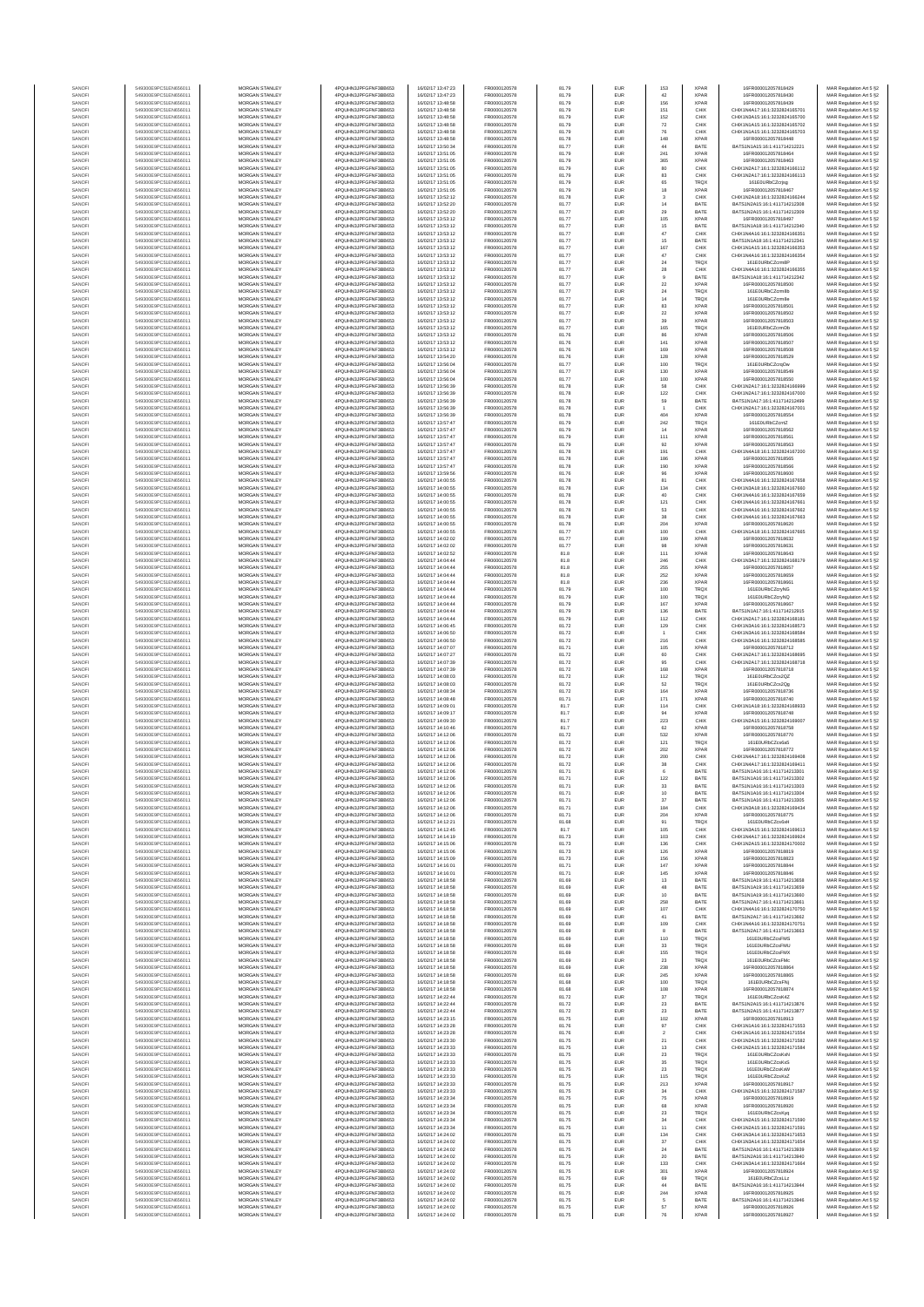| SANOF            | 549300E9PC51EN656011                         | MORGAN STANLEY                                 | 4PQUHN3JPFGFNF3BB653                           | 16/02/17 14:24:02                      | FR0000120578                 | 81.75          | EUR        | 6                                    | BATE                       | BATS1N2A16:16:1:411714213947                                   | MAR Regulation Art 5 §2                            |
|------------------|----------------------------------------------|------------------------------------------------|------------------------------------------------|----------------------------------------|------------------------------|----------------|------------|--------------------------------------|----------------------------|----------------------------------------------------------------|----------------------------------------------------|
| SANOFI<br>SANOFI | 549300E9PC51EN656011<br>549300E9PC51EN656011 | <b>MORGAN STANLEY</b><br>MORGAN STANLEY        | 4PQUHN3JPFGFNF3BB653<br>4PQUHN3JPFGFNF3BB653   | 16/02/17 14:24:02<br>16/02/17 14:24:02 | FR0000120578<br>FR0000120578 | 81.75<br>81.75 | EUR<br>EUR | 69<br>17                             | TRQ)<br>TRQ)               | 161F0URbCZesLNZ<br>161E0URbCZcsLNA                             | MAR Regulation Art 5 §2<br>MAR Regulation Art 5 §2 |
| SANOFI           | 549300E9PC51EN656011                         | MORGAN STANLEY                                 | 4PQUHN3JPFGFNF3BB653                           | 16/02/17 14:25:17                      | FR0000120578                 | 81.73          | EUR        | 146                                  | <b>XPAF</b>                | 16FR000012057818937                                            | MAR Regulation Art 5 §2                            |
| SANOFI<br>SANOFI | 549300E9PC51EN656011<br>549300E9PC51EN656011 | MORGAN STANLEY<br>MORGAN STANLEY               | 4PQUHN3JPFGFNF3BB653<br>4PQUHN3JPFGFNF3BB653   | 16/02/17 14:25:17<br>16/02/17 14:25:17 | FR0000120578<br>FR0000120578 | 81.73<br>81.73 | EUR<br>EUR | 141<br>143                           | XPAF<br>TRQ)               | 16FR000012057818936<br>161E0URbCZcsMjT                         | MAR Regulation Art 5 §2<br>MAR Regulation Art 5 §2 |
| SANOFI           | 549300E9PC51EN656011                         | MORGAN STANLEY<br>MORGAN STANLEY               | 4PQUHN3JPFGFNF3BB653                           | 16/02/17 14:26:05                      | FR0000120578                 | 81.72          | EUR        | 146                                  | <b>XPAF</b><br><b>XPAF</b> | 16FR000012057818945                                            | MAR Regulation Art 5 §2                            |
| SANOFI<br>SANOFI | 549300E9PC51EN656011<br>549300E9PC51EN656011 | <b>MORGAN STANLEY</b>                          | 4PQUHN3JPFGFNF3BB653<br>4PQUHN3JPFGFNF3BB653   | 16/02/17 14:26:05<br>16/02/17 14:27:39 | FR0000120578<br>FR0000120578 | 81.72<br>81.72 | EUR<br>EUR | 299<br>121                           | CHIX                       | 16FR000012057818944<br>CHIX1N4A15:16:1:3232824172312           | MAR Regulation Art 5 §2<br>MAR Regulation Art 5 §2 |
| SANOFI<br>SANOFI | 549300E9PC51EN656011<br>549300E9PC51EN656011 | <b>MORGAN STANLEY</b><br>MORGAN STANLEY        | 4PQUHN3JPFGFNF3BB653<br>4PQUHN3JPFGFNF3BB653   | 16/02/17 14:27:39<br>16/02/17 14:27:39 | FR0000120578<br>FR0000120578 | 81.72<br>81.72 | EUR<br>EUR | 73<br>89                             | TRQ)<br><b>XPAF</b>        | 161E0URbCZcsPKs<br>16FR000012057818968                         | MAR Regulation Art 5 §2<br>MAR Regulation Art 5 §2 |
| SANOFI           | 549300E9PC51EN656011                         | MORGAN STANLEY                                 | 4PQUHN3JPFGFNF3BB653                           | 16/02/17 14:28:41                      | FR0000120578                 | 81.73          | EUR        | 160                                  | XPAF                       | 16FR000012057818980                                            | MAR Regulation Art 5 §2                            |
| SANOFI<br>SANOF  | 549300E9PC51EN656011<br>549300E9PC51EN656011 | MORGAN STANLEY<br>MORGAN STANLEY               | 4PQUHN3JPFGFNF3BB653<br>4PQUHN3JPFGFNF3BB653   | 16/02/17 14:28:45<br>16/02/17 14:29:12 | FR0000120578<br>FR0000120578 | 81.73<br>81.73 | EUR<br>EUR | $36\,$<br>$_{\rm 36}$                | TRQ)<br>TRQ)               | 161E0URbCZcsQFF<br>161E0URbCZcsQgX                             | MAR Regulation Art 5 §2<br>MAR Regulation Art 5 §2 |
| SANOFI           | 549300E9PC51EN656011                         | MORGAN STANLEY                                 | 4PQUHN3JPFGFNF3BB653                           | 16/02/17 14:29:41                      | FR0000120578                 | 81.75          | EUR        | 89                                   | <b>XPAF</b>                | 16FR000012057819002                                            | MAR Regulation Art 5 §2                            |
| SANOFI           | 549300E9PC51EN656011<br>549300E9PC51EN656011 | MORGAN STANLEY<br>MORGAN STANLEY               | 4PQUHN3JPFGFNF3BB653<br>4PQUHN3JPFGFNF3BB653   | 16/02/17 14:29:42<br>16/02/17 14:29:43 | FR0000120578<br>FR0000120578 | 81.75<br>81.75 | EUR<br>EUR | 67<br>188                            | <b>XPAF</b><br><b>XPAF</b> | 16FR000012057819003<br>16FR000012057819004                     | MAR Regulation Art 5 §2<br>MAR Regulation Art 5 §2 |
| SANOFI<br>SANOFI | 549300E9PC51EN656011                         | <b>MORGAN STANLEY</b>                          | 4PQUHN3JPFGFNF3BB653                           | 16/02/17 14:29:43                      | FR0000120578                 | 81.75          | EUR        | 186                                  | <b>XPAF</b>                | 16FR000012057819005                                            | MAR Regulation Art 5 §2                            |
| SANOFI           | 549300E9PC51EN656011<br>549300E9PC51EN656011 | <b>MORGAN STANLEY</b><br>MORGAN STANLEY        | 4PQUHN3JPFGFNF3BB653<br>4PQUHN3JPFGFNF3BB653   | 16/02/17 14:29:43<br>16/02/17 14:29:43 | FR0000120578<br>FR0000120578 | 81.75<br>81.75 | EUR<br>EUR | 120                                  | <b>XPAF</b><br><b>XPAF</b> | 16FR000012057819006<br>16FR000012057819007                     | MAR Regulation Art 5 §2                            |
| SANOFI<br>SANOFI | 549300E9PC51EN656011                         | MORGAN STANLEY                                 | 4PQUHN3JPFGFNF3BB653                           | 16/02/17 14:29:43                      | FR0000120578                 | 81.75          | EUR        | 120<br>80                            | <b>XPAR</b>                | 16FR000012057819008                                            | MAR Regulation Art 5 §2<br>MAR Regulation Art 5 §2 |
| SANOFI           | 549300E9PC51EN656011                         | MORGAN STANLEY                                 | 4PQUHN3JPFGFNF3BB653                           | 16/02/17 14:30:31                      | FR0000120578                 | 81.74          | EUR        | 228                                  | <b>XPAF</b>                | 16FR000012057819029                                            | MAR Regulation Art 5 §2                            |
| SANOFI<br>SANOFI | 549300E9PC51EN656011<br>549300E9PC51EN656011 | MORGAN STANLEY<br>MORGAN STANLEY               | 4PQUHN3JPFGFNF3BB653<br>4PQUHN3JPFGFNF3BB653   | 16/02/17 14:30:57<br>16/02/17 14:30:57 | FR0000120578<br>FR0000120578 | 81.76<br>81.76 | EUR<br>EUR | 135<br>31                            | BATE<br>BATE               | BATS1N2A18:16:1:411714214342<br>BATS1N2A18:16:1:411714214343   | MAR Regulation Art 5 §2<br>MAR Regulation Art 5 §2 |
| SANOFI           | 549300E9PC51EN656011                         | MORGAN STANLEY                                 | 4PQUHN3JPFGFNF3BB653                           | 16/02/17 14:30:57                      | FR0000120578                 | 81.76          | EUR        | 125                                  | BATE                       | BATS1N2A19:16:1:411714214344                                   | MAR Regulation Art 5 §2                            |
| SANOFI<br>SANOFI | 549300E9PC51EN656011<br>549300E9PC51EN656011 | <b>MORGAN STANLEY</b><br><b>MORGAN STANLEY</b> | 4PQUHN3JPFGFNF3BB653<br>4PQUHN3JPFGFNF3BB653   | 16/02/17 14:31:27<br>16/02/17 14:32:07 | FR0000120578<br>FR0000120578 | 81.75<br>81.75 | EUR<br>EUR | $\overline{4}$<br>20                 | <b>XPAF</b><br>CHIX        | 16FR000012057819052<br>CHIX1N1A17:16:1:3232824173354           | MAR Regulation Art 5 §2<br>MAR Regulation Art 5 §2 |
| SANOFI           | 549300E9PC51EN656011                         | MORGAN STANLEY                                 | 4PQUHN3JPFGFNF3BB653                           | 16/02/17 14:32:36                      | FR0000120578                 | 81.77          | EUR        | $\sqrt{2}$                           | BATE                       | BATS1N1A18:16:1:411714214469                                   | MAR Regulation Art 5 §2                            |
| SANOFI<br>SANOF  | 549300E9PC51EN656011<br>549300E9PC51EN656011 | MORGAN STANLEY<br>MORGAN STANLEY               | 4PQUHN3JPFGFNF3BB653<br>4PQUHN3JPFGFNF3BB653   | 16/02/17 14:32:36<br>16/02/17 14:32:53 | FR0000120578<br>FR0000120578 | 81.77<br>81.78 | EUR<br>EUR | ${\bf 78}$<br>75                     | BATE<br>BATE               | BATS1N1A18:16:1:411714214470<br>BATS1N2A15:16:1:411714214481   | MAR Regulation Art 5 §2<br>MAR Regulation Art 5 §2 |
| SANOFI           | 549300E9PC51EN656011                         | MORGAN STANLEY                                 | 4PQUHN3JPFGFNF3BB653                           | 16/02/17 14:32:58                      | FR0000120578                 | 81.78          | EUR        | 152                                  | TRQ)                       | 161E0URbCZcsWwd                                                | MAR Regulation Art 5 §2                            |
| SANOFI<br>SANOFI | 549300E9PC51EN656011<br>549300E9PC51EN656011 | MORGAN STANLEY<br>MORGAN STANLEY               | 4PQUHN3JPFGFNF3BB653<br>4PQUHN3JPFGFNF3BB653   | 16/02/17 14:32:58<br>16/02/17 14:32:58 | FR0000120578<br>FR0000120578 | 81.78<br>81.78 | EUR<br>EUR | 298<br>$22\,$                        | CHIX<br>BATE               | CHIX1N2A16:16:1:3232824173515<br>BATS1N2A15:16:1:411714214482  | MAR Regulation Art 5 §2<br>MAR Regulation Art 5 §2 |
| SANOFI           | 549300E9PC51EN656011                         | <b>MORGAN STANLEY</b>                          | 4PQUHN3JPFGFNF3BB653                           | 16/02/17 14:32:58                      | FR0000120578                 | 81.78          | EUR        | 664                                  | <b>XPAF</b>                | 16FR000012057819088                                            | MAR Regulation Art 5 §2                            |
| SANOFI<br>SANOFI | 549300E9PC51EN656011<br>549300E9PC51EN656011 | <b>MORGAN STANLEY</b><br>MORGAN STANLEY        | 4PQUHN3JPFGFNF3BB653<br>4PQUHN3JPFGFNF3BB653   | 16/02/17 14:34:14<br>16/02/17 14:34:14 | FR0000120578<br>FR0000120578 | 81.79<br>81.79 | EUR<br>EUR | 112<br>$112$                         | <b>XPAF</b><br><b>XPAF</b> | 16FR000012057819098<br>16FR000012057819103                     | MAR Regulation Art 5 §2<br>MAR Regulation Art 5 §2 |
| SANOFI           | 549300E9PC51EN656011                         | MORGAN STANLEY                                 | 4PQUHN3JPFGFNF3BB653                           | 16/02/17 14:34:14                      | FR0000120578                 | 81.79          | EUR        | 216                                  | <b>XPAF</b>                | 16FR000012057819104                                            | MAR Regulation Art 5 §2                            |
| SANOFI<br>SANOFI | 549300E9PC51EN656011<br>549300E9PC51EN656011 | MORGAN STANLEY<br>MORGAN STANLEY               | 4PQUHN3JPFGFNF3BB653<br>4PQUHN3JPFGFNF3BB653   | 16/02/17 14:36:30<br>16/02/17 14:36:30 | FR0000120578<br>FR0000120578 | 81.81<br>81.81 | EUR<br>EUR | 10<br>$32\,$                         | BATE<br>CHIX               | BATS1N2A18:16:1:411714214692<br>CHIX1N3A17:16:1:3232824174381  | MAR Regulation Art 5 §2<br>MAR Regulation Art 5 §2 |
| SANOFI           | 549300E9PC51EN656011                         | MORGAN STANLEY                                 | 4PQUHN3JPFGFNF3BB653                           | 16/02/17 14:36:30                      | FR0000120578                 | 81.81          | EUR        | 216                                  | CHIX                       | CHIX1N3A17:16:1:3232824174382                                  | MAR Regulation Art 5 §2                            |
| SANOFI<br>SANOFI | 549300E9PC51EN656011<br>549300E9PC51EN656011 | MORGAN STANLEY<br><b>MORGAN STANLEY</b>        | 4PQUHN3JPFGFNF3BB653<br>4PQUHN3JPFGFNF3BB653   | 16/02/17 14:36:30<br>16/02/17 14:36:30 | FR0000120578<br>FR0000120578 | 81.81<br>81.81 | EUR<br>EUR | 10<br>32                             | BATE<br>CHIX               | BATS1N2A18:16:1:411714214693<br>CHIX1N3A17:16:1:3232824174383  | MAR Regulation Art 5 §2<br>MAR Regulation Art 5 §2 |
| SANOFI           | 549300E9PC51EN656011                         | <b>MORGAN STANLEY</b>                          | 4PQUHN3JPFGFNF3BB653                           | 16/02/17 14:36:30                      | FR0000120578                 | 81.81          | EUR        | 69                                   | CHIX                       | CHIX1N3A17:16:1:3232824174384                                  | MAR Regulation Art 5 §2                            |
| SANOFI<br>SANOFI | 549300E9PC51EN656011<br>549300E9PC51EN656011 | MORGAN STANLEY<br>MORGAN STANLEY               | 4POLIHN3JPEGENE3BB653<br>4POLIHN3JPEGENE3BB653 | 16/02/17 14:36:30<br>16/02/17 14:36:30 | FR0000120578<br>FR0000120578 | 81.81<br>81.81 | EUR<br>EUR | 10<br>18                             | BATE<br>TRQ)               | BATS1N2A18:16:1:411714214694<br>161E0URbCZcsb8                 | MAR Regulation Art 5 §2<br>MAR Regulation Art 5 §2 |
| SANOFI           | 549300E9PC51EN656011                         | MORGAN STANLEY                                 | 4PQUHN3JPFGFNF3BB653                           | 16/02/17 14:36:30                      | FR0000120578                 | 81.81          | EUR        | 10                                   | BATE                       | BATS1N2A18:16:1:411714214695                                   | MAR Regulation Art 5 §2                            |
| SANOFI<br>SANOF  | 549300E9PC51EN656011<br>549300E9PC51EN656011 | MORGAN STANLEY<br>MORGAN STANLEY               | 4PQUHN3JPFGFNF3BB653<br>4PQUHN3JPFGFNF3BB653   | 16/02/17 14:36:30<br>16/02/17 14:36:30 | FR0000120578<br>FR0000120578 | 81.81<br>81.81 | EUR<br>EUR | 10<br>33                             | BATE<br>BATE               | BATS1N2A18:16:1:411714214696<br>BATS1N2A18:16:1:411714214697   | MAR Regulation Art 5 §2<br>MAR Regulation Art 5 §2 |
| SANOFI           | 549300E9PC51EN656011                         | MORGAN STANLEY                                 | 4PQUHN3JPFGFNF3BB653                           | 16/02/17 14:36:30                      | FR0000120578                 | 81.81          | EUR        | 10                                   | BATE                       | BATS1N2A18:16:1:411714214698                                   | MAR Regulation Art 5 §2                            |
| SANOFI<br>SANOFI | 549300E9PC51EN656011<br>549300E9PC51EN656011 | MORGAN STANLEY<br><b>MORGAN STANLEY</b>        | 4PQUHN3JPFGFNF3BB653<br>4PQUHN3JPFGFNF3BB653   | 16/02/17 14:36:30<br>16/02/17 14:36:30 | FR0000120578<br>FR0000120578 | 81.81<br>81.81 | EUR<br>EUR | 71<br>10                             | <b>XPAF</b><br>BATE        | 16FR000012057819130<br>BATS1N2A18:16:1:411714214699            | MAR Regulation Art 5 §2<br>MAR Regulation Art 5 §2 |
| SANOFI           | 549300E9PC51EN656011                         | <b>MORGAN STANLEY</b>                          | 4PQUHN3JPFGFNF3BB653                           | 16/02/17 14:36:30                      | FR0000120578                 | 81.81          | EUR        | $\overline{7}$                       | BATE                       | BATS1N2A18:16:1:411714214700                                   | MAR Regulation Art 5 §2                            |
| SANOFI<br>SANOFI | 549300E9PC51EN656011<br>549300E9PC51EN656011 | MORGAN STANLEY<br>MORGAN STANLEY               | 4PQUHN3JPFGFNF3BB653<br>4PQUHN3JPFGFNF3BB653   | 16/02/17 14:36:30<br>16/02/17 14:36:30 | FR0000120578<br>FR0000120578 | 81.81<br>81.81 | EUR<br>EUR | $71\,$<br>3                          | XPAF<br>BATE               | 16FR000012057819132<br>BATS1N2A18:16:1:411714214701            | MAR Regulation Art 5 §2<br>MAR Regulation Art 5 §2 |
| SANOF            | 549300E9PC51EN656011                         | MORGAN STANLEY                                 | 4PQUHN3JPFGFNF3BB653                           | 16/02/17 14:36:30                      | FR0000120578                 | 81.81          | EUR        | 173                                  | <b>XPAF</b>                | 16FR000012057819133                                            | MAR Regulation Art 5 §2                            |
| SANOFI<br>SANOFI | 549300E9PC51EN656011<br>549300E9PC51EN656011 | MORGAN STANLEY<br>MORGAN STANLEY               | 4PQUHN3JPFGFNF3BB653<br>4POLIHN3JPEGENE3BB653  | 16/02/17 14:36:30<br>16/02/17 14:36:30 | FR0000120578<br>FR0000120578 | 81.81<br>81.81 | EUR<br>EUR | 71                                   | BATE<br><b>XPAF</b>        | BATS1N2A18:16:1:411714214702<br>16FR000012057819134            | MAR Regulation Art 5 §2<br>MAR Regulation Art 5 §2 |
| SANOFI           | 549300E9PC51EN656011                         | MORGAN STANLEY                                 | 4PQUHN3JPFGFNF3BB653                           | 16/02/17 14:36:30                      | FR0000120578                 | 81.81          | EUR        | 18                                   | TRQ)                       | 161E0URbCZcsb9A                                                | MAR Regulation Art 5 §2                            |
| SANOFI<br>SANOFI | 549300E9PC51EN656011<br>549300E9PC51EN656011 | <b>MORGAN STANLEY</b><br><b>MORGAN STANLEY</b> | 4PQUHN3JPFGFNF3BB653<br>4PQUHN3JPFGFNF3BB653   | 16/02/17 14:36:30<br>16/02/17 14:36:30 | FR0000120578<br>FR0000120578 | 81.81<br>81.81 | EUR<br>EUR | 173<br>142                           | <b>XPAF</b><br>TRQ)        | 16FR000012057819135<br>161E0URbCZcsb9D                         | MAR Regulation Art 5 §2<br>MAR Regulation Art 5 §2 |
| SANOFI           | 549300E9PC51EN656011                         | MORGAN STANLEY                                 | 4PQUHN3JPFGFNF3BB653                           | 16/02/17 14:36:30                      | FR0000120578                 | 81.81          | EUR        | $71\,$                               | <b>XPAF</b>                | 16FR000012057819136                                            | MAR Regulation Art 5 §2                            |
| SANOFI<br>SANOFI | 549300E9PC51EN656011<br>549300E9PC51EN656011 | MORGAN STANLEY<br>MORGAN STANLEY               | 4PQUHN3JPFGFNF3BB653<br>4PQUHN3JPFGFNF3BB653   | 16/02/17 14:36:30<br>16/02/17 14:36:30 | FR0000120578<br>FR0000120578 | 81.81<br>81.8  | EUR<br>EUR | 149<br>89                            | <b>XPAF</b><br>CHIX        | 16FR000012057819137<br>CHIX1N2A17:16:1:3232824174406           | MAR Regulation Art 5 §2<br>MAR Regulation Art 5 §2 |
| SANOFI           | 549300E9PC51EN656011                         | MORGAN STANLEY                                 | 4PQUHN3JPFGFNF3BB653                           | 16/02/17 14:36:30                      | FR0000120578                 | 81.8           | EUR        | 292                                  | <b>XPAF</b>                | 16FR000012057819138                                            | MAR Regulation Art 5 §2                            |
| SANOFI<br>SANOFI | 549300E9PC51EN656011<br>549300E9PC51EN656011 | MORGAN STANLEY<br>MORGAN STANLEY               | 4PQUHN3JPFGFNF3BB653<br>4PQUHN3JPFGFNF3BB653   | 16/02/17 14:36:30<br>16/02/17 14:36:30 | FR0000120578<br>FR0000120578 | 81.8<br>81.8   | EUR<br>EUR | 19<br>279                            | CHIX<br><b>XPAF</b>        | CHIX1N2A17:16:1:3232824174407<br>16FR000012057819139           | MAR Regulation Art 5 §2<br>MAR Regulation Art 5 §2 |
| SANOFI           | 549300E9PC51EN656011                         | <b>MORGAN STANLEY</b>                          | 4PQUHN3JPFGFNF3BB653                           | 16/02/17 14:36:30                      | FR0000120578                 | 81.8           | EUR        | 218                                  | <b>XPAF</b>                | 16FR000012057819140                                            | MAR Regulation Art 5 §2                            |
| SANOFI<br>SANOFI | 549300E9PC51EN656011<br>549300E9PC51EN656011 | <b>MORGAN STANLEY</b><br>MORGAN STANLEY        | 4PQUHN3JPFGFNF3BB653<br>4PQUHN3JPFGFNF3BB653   | 16/02/17 14:36:30<br>16/02/17 14:36:30 | FR0000120578<br>FR0000120578 | 81.8<br>81.8   | EUR<br>EUR | 94<br>$44\,$                         | CHIX<br>CHIX               | CHIX1N2A17:16:1:3232824174408<br>CHIX1N2A17:16:1:3232824174409 | MAR Regulation Art 5 §2<br>MAR Regulation Art 5 §2 |
| SANOFI           | 549300E9PC51EN656011                         | MORGAN STANLEY                                 | 4PQUHN3JPFGFNF3BB653                           | 16/02/17 14:40:15                      | FR0000120578                 | 81.85          | EUR        | 10                                   | BATE                       | BATS1N2A16:16:1:411714214931                                   | MAR Regulation Art 5 §2                            |
| SANOF<br>SANOFI  | 549300E9PC51EN656011<br>549300E9PC51EN656011 | MORGAN STANLEY<br>MORGAN STANLEY               | 4PQUHN3JPFGFNF3BB653<br>4PQUHN3JPFGFNF3BB653   | 16/02/17 14:40:15<br>16/02/17 14:40:15 | FR0000120578<br>FR0000120578 | 81.85<br>81.85 | EUR<br>EUR | 10<br>10                             | BATE<br>BATE               | BATS1N2A16:16:1:411714214932<br>BATS1N2A16:16:1:411714214933   | MAR Regulation Art 5 §2<br>MAR Regulation Art 5 §2 |
| SANOFI           | 549300E9PC51EN656011                         | MORGAN STANLEY                                 | 4PQUHN3JPFGFNF3BB653                           | 16/02/17 14:40:15                      | FR0000120578                 | 81.85          | EUR        | 31                                   | CHIX                       | CHIX1N1A17:16:1:3232824175203                                  | MAR Regulation Art 5 §2                            |
| SANOFI<br>SANOFI | 549300E9PC51EN656011<br>549300E9PC51EN656011 | MORGAN STANLEY<br><b>MORGAN STANLEY</b>        | 4PQUHN3JPFGFNF3BB653<br>4PQUHN3JPFGFNF3BB653   | 16/02/17 14:40:15<br>16/02/17 14:40:15 | FR0000120578<br>FR0000120578 | 81.85<br>81.85 | EUR<br>EUR | 10                                   | CHIX<br>BATE               | CHIX1N1A17:16:1:3232824175204<br>BATS1N2A16:16:1:411714214934  | MAR Regulation Art 5 §2<br>MAR Regulation Art 5 §2 |
| SANOFI           | 549300E9PC51EN656011                         | <b>MORGAN STANLEY</b>                          | 4PQUHN3JPFGFNF3BB653                           | 16/02/17 14:40:15                      | FR0000120578                 | 81.85          | EUR        | 108                                  | CHIX                       | CHIX1N1A17:16:1:3232824175206                                  | MAR Regulation Art 5 §2                            |
| SANOFI<br>SANOFI | 549300E9PC51EN656011<br>549300E9PC51EN656011 | <b>MORGAN STANLEY</b><br>MORGAN STANLEY        | 4PQUHN3JPFGFNF3BB653<br>4PQUHN3JPFGFNF3BB653   | 16/02/17 14:40:15<br>16/02/17 14:40:15 | FR0000120578<br>FR0000120578 | 81.85<br>81.85 | EUR<br>EUR | 32<br>$10$                           | CHIX<br>BATE               | CHIX1N1A17:16:1:3232824175207<br>BATS1N2A16:16:1:411714214935  | MAR Regulation Art 5 §2<br>MAR Regulation Art 5 §2 |
| SANOFI           | 549300E9PC51EN656011                         | MORGAN STANLEY                                 | 4PQUHN3JPFGFNF3BB653                           | 16/02/17 14:40:15                      | FR0000120578                 | 81.85          | EUR        | 85                                   | CHIX                       | CHIX1N1A17:16:1:3232824175208                                  | MAR Regulation Art 5 §2                            |
| SANOF<br>SANOFI  | 549300E9PC51EN656011<br>549300E9PC51EN656011 | MORGAN STANLEY<br>MORGAN STANLEY               | 4PQUHN3JPFGFNF3BB653<br>4PQUHN3JPFGFNF3BB653   | 16/02/17 14:40:15<br>16/02/17 14:40:15 | FR0000120578<br>FR0000120578 | 81.85<br>81.85 | EUR<br>EUR | 10<br>10                             | BATE<br>BATE               | BATS1N2A16:16:1:411714214936<br>BATS1N2A16:16:1:411714214937   | MAR Regulation Art 5 §2<br>MAR Regulation Art 5 §2 |
| SANOFI           | 549300E9PC51EN656011                         | MORGAN STANLEY                                 | 4PQUHN3JPFGFNF3BB653                           | 16/02/17 14:40:15                      | FR0000120578                 | 81.85          | EUR        | $17\,$                               | TRQ)                       | 161E0URbCZcsglo                                                | MAR Regulation Art 5 §2                            |
| SANOFI<br>SANOFI | 549300E9PC51EN656011<br>549300E9PC51EN656011 | MORGAN STANLEY<br><b>MORGAN STANLEY</b>        | 4PQUHN3JPFGFNF3BB653<br>4POLIHN3JPEGENE3BB653  | 16/02/17 14:40:15<br>16/02/17 14:40:15 | FR0000120578<br>FR0000120578 | 81.85<br>81.85 | EUR<br>EUR | 10<br>72                             | BATE<br><b>XPAF</b>        | BATS1N2A16:16:1:411714214938<br>16FR000012057819181            | MAR Regulation Art 5 §2<br>MAR Regulation Art 5 §2 |
| SANOFI           | 549300E9PC51EN656011                         | <b>MORGAN STANLEY</b>                          | 4POLIHN3JPEGENE3BB653                          | 16/02/17 14:40:15                      | FR0000120578                 | 81.85          | EUR        | 17                                   | TRQ)                       | 161E0URbCZcsgly                                                | MAR Regulation Art 5 §2                            |
| SANOFI<br>SANOFI | 549300E9PC51EN656011<br>549300E9PC51EN656011 | MORGAN STANLEY<br>MORGAN STANLEY               | 4PQUHN3JPFGFNF3BB653<br>4PQUHN3JPFGFNF3BB653   | 16/02/17 14:40:15<br>16/02/17 14:40:15 | FR0000120578<br>FR0000120578 | 81.85<br>81.85 | EUR<br>EUR | $\overline{4}$<br>$\scriptstyle{72}$ | BATE<br><b>XPAF</b>        | BATS1N2A16:16:1:411714214939<br>16FR000012057819182            | MAR Regulation Art 5 §2<br>MAR Regulation Art 5 §2 |
| SANOFI           | 549300E9PC51EN656011                         | MORGAN STANLEY                                 | 4PQUHN3JPFGFNF3BB653                           | 16/02/17 14:40:15                      | FR0000120578                 | 81.85          | EUR        | 98                                   | TRQ)                       | 161E0URbCZcsgJ1                                                | MAR Regulation Art 5 §2                            |
| SANOFI<br>SANOFI | 549300E9PC51EN656011<br>549300E9PC51EN656011 | MORGAN STANLEY<br>MORGAN STANLEY               | 4PQUHN3JPFGFNF3BB653<br>4PQUHN3JPFGFNF3BB653   | 16/02/17 14:40:15<br>16/02/17 14:40:15 | FR0000120578<br>FR0000120578 | 81.85<br>81.85 | EUR<br>EUR | 316<br>72                            | <b>XPAF</b><br><b>XPAF</b> | 16FR000012057819183<br>16FR000012057819184                     | MAR Regulation Art 5 §2<br>MAR Regulation Art 5 §2 |
| SANOFI           | 549300E9PC51EN656011                         | MORGAN STANLEY                                 | 4PQUHN3JPFGFNF3BB653                           | 16/02/17 14:40:15                      | FR0000120578                 | 81.85          | EUR        | $42\,$                               | <b>XPAF</b>                | 16FR000012057819185                                            | MAR Regulation Art 5 §2                            |
| SANOFI<br>SANOFI | 549300E9PC51EN656011<br>549300E9PC51EN656011 | <b>MORGAN STANLEY</b><br>MORGAN STANLEY        | 4PQUHN3JPFGFNF3BB653<br>4PQUHN3JPFGFNF3BB653   | 16/02/17 14:40:15<br>16/02/17 14:40:15 | FR0000120578<br>ER0000120578 | 81.84<br>81.84 | EUR<br>EUR | 31<br>86                             | CHIX<br>CHIX               | CHIX1N2A14:16:1:3232824175209<br>CHIX1N2A14:16:1:3232824175210 | MAR Regulation Art 5 §2<br>MAR Regulation Art 5 §2 |
| SANOFI           | 549300E9PC51EN656011                         | MORGAN STANLEY                                 | 4PQUHN3JPFGFNF3BB653                           | 16/02/17 14:40:15                      | FR0000120578                 | 81.84          | EUR        | 131                                  | TRQ)                       | 161E0URbCZcsgJk                                                | MAR Regulation Art 5 §2                            |
| SANOFI           | 549300E9PC51EN656011                         | MORGAN STANLEY                                 | 4PQUHN3JPFGFNF3BB653                           | 16/02/17 14:40:15                      | FR0000120578                 | 81.84          | EUR        | 242                                  | TRQX                       | 161E0URbCZcsgK1<br>BATS1N2A18:16:1:411714215037                | MAR Regulation Art 5 §2                            |
| SANOF            | 549300E9PC51EN656011                         | MORGAN STANLEY                                 | 4PQUHN3JPFGFNF3BB653                           | 16/02/17 14:41:27                      | FR0000120578                 | 81.84          | EUR        | 234                                  | TRQ)                       | 161E0URbCZcsiBU                                                | MAR Regulation Art 5 §2                            |
| SANOFI<br>SANOFI | 549300E9PC51EN656011<br>549300E9PC51EN656011 | MORGAN STANLEY<br>MORGAN STANLEY               | 4PQUHN3JPFGFNF3BB653<br>4PQUHN3JPFGFNF3BB653   | 16/02/17 14:41:27<br>16/02/17 14:42:21 | FR0000120578<br>FR0000120578 | 81.84<br>81.85 | EUR<br>EUR | 136                                  | <b>TRQX</b><br>CHIX        | 161E0URbCZcsiBY<br>CHIX1N2A17:16:1:3232824175721               | MAR Regulation Art 5 §2<br>MAR Regulation Art 5 §2 |
| SANOFI           | 549300E9PC51EN656011                         | <b>MORGAN STANLEY</b>                          | 4PQUHN3JPFGFNF3BB653                           | 16/02/17 14:42:21                      | FR0000120578                 | 81.85          | EUR        | 394                                  | CHIX                       | CHIX1N3A18:16:1:3232824175722                                  | MAR Regulation Art 5 §2                            |
| SANOFI<br>SANOFI | 549300E9PC51EN656011<br>549300E9PC51EN656011 | <b>MORGAN STANLEY</b><br>MORGAN STANLEY        | 4PQUHN3JPFGFNF3BB653<br>4POLIHN3JPEGENE3BB653  | 16/02/17 14:42:21<br>16/02/17 14:42:21 | FR0000120578<br>FR0000120578 | 81.85<br>81.85 | EUR<br>EUR | 127<br>246                           | <b>XPAR</b><br><b>XPAF</b> | 16FR000012057819231<br>16FR000012057819233                     | MAR Regulation Art 5 §2<br>MAR Regulation Art 5 §2 |
| SANOFI           | 549300E9PC51EN656011                         | MORGAN STANLEY                                 | 4PQUHN3JPFGFNF3BB653                           | 16/02/17 14:42:21                      | FR0000120578                 | 81.85          | EUR        | 136                                  | <b>XPAF</b>                | 16FR000012057819232                                            | MAR Regulation Art 5 §2                            |
| SANOFI<br>SANOFI | 549300E9PC51EN656011<br>549300E9PC51EN656011 | MORGAN STANLEY<br>MORGAN STANLEY               | 4PQUHN3JPFGFNF3BB653<br>4PQUHN3JPFGFNF3BB653   | 16/02/17 14:45:40<br>16/02/17 14:45:40 | FR0000120578<br>FR0000120578 | 81.86<br>81.86 | EUR<br>EUR | 30<br>30                             | CHIX<br>CHIX               | CHIX1N3A17:16:1:3232824176268<br>CHIX1N3A17:16:1:3232824176269 | MAR Regulation Art 5 §2<br>MAR Regulation Art 5 §2 |
| SANOFI<br>SANOFI | 549300E9PC51EN656011                         | MORGAN STANLEY                                 | 4PQUHN3JPFGFNF3BB653                           | 16/02/17 14:45:40                      | FR0000120578                 | 81.86          | EUR<br>EUR | 30<br>16                             | CHIX<br>TRQX               | CHIX1N3A17:16:1:3232824176270<br>161F0URbCZesnG6               | MAR Regulation Art 5 §2                            |
| SANOFI           | 549300E9PC51EN656011<br>549300E9PC51EN656011 | MORGAN STANLEY<br><b>MORGAN STANLEY</b>        | 4PQUHN3JPFGFNF3BB653<br>4POLIHN3JPEGENE3BB653  | 16/02/17 14:45:40<br>16/02/17 14:45:40 | FR0000120578<br>FR0000120578 | 81.86<br>81.86 | EUR        | 16                                   | <b>TRQX</b>                | 161E0URbCZcsnGC                                                | MAR Regulation Art 5 §2<br>MAR Regulation Art 5 §2 |
| SANOFI<br>SANOFI | 549300E9PC51EN656011<br>549300E9PC51EN656011 | <b>MORGAN STANLEY</b><br><b>MORGAN STANLEY</b> | 4PQUHN3JPFGFNF3BB653<br>4PQUHN3JPFGFNF3BB653   | 16/02/17 14:45:40<br>16/02/17 14:45:40 | FR0000120578<br>FR0000120578 | 81.86<br>81.86 | EUR<br>EUR | 38<br>16                             | <b>TRQX</b><br><b>TRQX</b> | 161F0URbCZesnGE<br>161E0URbCZcsnGH                             | MAR Regulation Art 5 §2<br>MAR Regulation Art 5 §2 |
| SANOFI           | 549300E9PC51EN656011                         | MORGAN STANLEY                                 | 4PQUHN3JPFGFNF3BB653                           | 16/02/17 14:45:40                      | FR0000120578                 | 81.86          | EUR        | 6                                    | <b>TRQX</b>                | 161E0URbCZcsnGK                                                | MAR Regulation Art 5 §2                            |
| SANOFI<br>SANOFI | 549300E9PC51EN656011<br>549300E9PC51EN656011 | MORGAN STANLEY<br>MORGAN STANLEY               | 4PQUHN3JPFGFNF3BB653<br>4PQUHN3JPFGFNF3BB653   | 16/02/17 14:45:40<br>16/02/17 14:45:40 | FR0000120578<br>FR0000120578 | 81.86<br>81.86 | EUR<br>EUR | 50<br>18                             | <b>XPAF</b><br><b>XPAF</b> | 16FR000012057819283<br>16FR000012057819284                     | MAR Regulation Art 5 §2<br>MAR Regulation Art 5 §2 |
| SANOFI           | 549300E9PC51EN656011                         | MORGAN STANLEY                                 | 4PQUHN3JPFGFNF3BB653                           | 16/02/17 14:45:40                      | FR0000120578                 | 81.86          | EUR        | 30                                   | CHIX                       | CHIX1N3A17:16:1:3232824176271                                  | MAR Regulation Art 5 §2                            |
| SANOFI<br>SANOFI | 549300E9PC51EN656011<br>549300E9PC51EN656011 | MORGAN STANLEY<br>MORGAN STANLEY               | 4PQUHN3JPFGFNF3BB653<br>4PQUHN3JPFGFNF3BB653   | 16/02/17 14:45:40<br>16/02/17 14:45:40 | FR0000120578<br>FR0000120578 | 81.86<br>81.86 | EUR<br>EUR | 166<br>68                            | <b>XPAF</b><br><b>XPAR</b> | 16FR000012057819285<br>16FR000012057819286                     | MAR Regulation Art 5 §2<br>MAR Regulation Art 5 §2 |
| SANOFI           | 549300E9PC51EN656011                         | MORGAN STANLEY                                 | 4PQUHN3JPFGFNF3BB653                           | 16/02/17 14:45:40                      | FR0000120578                 | 81.86          | EUR        | 98                                   | <b>XPAR</b>                | 16FR000012057819287                                            | MAR Regulation Art 5 §2                            |
| SANOFI<br>SANOFI | 549300E9PC51EN656011<br>549300E9PC51EN656011 | <b>MORGAN STANLEY</b><br>MORGAN STANLEY        | 4PQUHN3JPFGFNF3BB653<br>4PQUHN3JPFGFNF3BB653   | 16/02/17 14:45:40<br>16/02/17 14:45:40 | FR0000120578<br>FR0000120578 | 81.86<br>81.85 | EUR<br>EUR | 59<br>84                             | CHIX<br>CHIX               | CHIX1N1A14-16-1-3232824176272<br>CHIX1N2A18:16:1:3232824176273 | MAR Regulation Art 5 §2<br>MAR Regulation Art 5 §2 |
| SANOFI           | 549300E9PC51EN656011                         | MORGAN STANLEY                                 | 4PQUHN3JPFGFNF3BB653                           | 16/02/17 14:46:51                      | FR0000120578                 | 81.89          | EUR        | 14                                   | BATE                       | BATS1N2A18:16:1:411714215323                                   | MAR Regulation Art 5 §2                            |
| SANOFI<br>SANOFI | 549300E9PC51EN656011<br>549300E9PC51EN656011 | MORGAN STANLEY<br>MORGAN STANLEY               | 4PQUHN3JPFGFNF3BB653<br>4PQUHN3JPFGFNF3BB653   | 16/02/17 14:46:51<br>16/02/17 14:46:51 | FR0000120578<br>FR0000120578 | 81.89<br>81.89 | EUR<br>EUR | 41<br>71                             | BATE<br>CHIX               | BATS1N2A18:16:1:411714215324<br>CHIX1N4A17:16:1:3232824176437  | MAR Regulation Art 5 §2<br>MAR Regulation Art 5 §2 |
| SANOFI           | 549300E9PC51EN656011                         | MORGAN STANLEY                                 | 4PQUHN3JPFGFNF3BB653                           | 16/02/17 14:46:51                      | FR0000120578                 | 81.89          | EUR        | 97                                   | CHIX                       | CHIX1N4A17:16:1:3232824176438                                  | MAR Regulation Art 5 §2                            |
| SANOFI<br>SANOFI | 549300E9PC51EN656011<br>549300E9PC51EN656011 | MORGAN STANLEY<br><b>MORGAN STANLEY</b>        | 4PQUHN3JPFGFNF3BB653<br>4PQUHN3JPFGFNF3BB653   | 16/02/17 14:46:51<br>16/02/17 14:46:51 | FR0000120578<br>FR0000120578 | 81.89<br>81.89 | EUR<br>EUR | 87<br>376                            | <b>TRQX</b><br><b>XPAR</b> | 161E0URbCZcsoUa<br>16FR000012057819307                         | MAR Regulation Art 5 §2<br>MAR Regulation Art 5 §2 |
| SANOFI           | 549300E9PC51EN656011                         | <b>MORGAN STANLEY</b>                          | 4PQUHN3JPFGFNF3BB653                           | 16/02/17 14:47:21                      | FR0000120578                 | 81.9           | EUR        | 238                                  | <b>XPAR</b>                | 16FR000012057819316                                            | MAR Regulation Art 5 §2                            |
| SANOFI<br>SANOFI | 549300E9PC51EN656011<br>549300E9PC51EN656011 | MORGAN STANLEY<br>MORGAN STANLEY               | 4PQUHN3JPFGFNF3BB653<br>4PQUHN3JPFGFNF3BB653   | 16/02/17 14:47:54<br>16/02/17 14:47:54 | FR0000120578<br>FR0000120578 | 81.91<br>81.91 | EUR<br>EUR | 110<br>149                           | <b>XPAF</b><br><b>XPAF</b> | 16FR000012057819333<br>16FR000012057819334                     | MAR Regulation Art 5 §2<br>MAR Regulation Art 5 §2 |
| SANOFI<br>SANOFI | 549300E9PC51EN656011<br>549300E9PC51EN656011 | MORGAN STANLEY<br>MORGAN STANLEY               | 4PQUHN3JPFGFNF3BB653<br>4PQUHN3JPFGFNF3BB653   | 16/02/17 14:48:09<br>16/02/17 14:48:52 | FR0000120578<br>FR0000120578 | 81.91<br>81.89 | EUR<br>EUR | 228<br>193                           | <b>XPAF</b><br><b>XPAF</b> | 16FR000012057819339<br>16FR000012057819347                     | MAR Regulation Art 5 §2<br>MAR Regulation Art 5 §2 |
| SANOFI           | 549300E9PC51EN656011                         | MORGAN STANLEY                                 | 4PQUHN3JPFGFNF3BB653                           | 16/02/17 14:48:58                      | FR0000120578                 | 81.88          | EUR        | 202                                  | <b>XPAF</b>                | 16FR000012057819349                                            | MAR Regulation Art 5 §2                            |
| SANOFI<br>SANOFI | 549300E9PC51EN656011<br>549300E9PC51EN656011 | MORGAN STANLEY<br><b>MORGAN STANLEY</b>        | 4PQUHN3JPFGFNF3BB653<br>4PQUHN3JPFGFNF3BB653   | 16/02/17 14:50:02<br>16/02/17 14:50:02 | FR0000120578<br>FR0000120578 | 81.9<br>81.9   | EUR<br>EUR | 299<br>387                           | CHIX<br><b>XPAR</b>        | CHIX1N3A18:16:1:3232824177016<br>16FR000012057819367           | MAR Regulation Art 5 §2<br>MAR Regulation Art 5 §2 |
| SANOFI           | 549300E9PC51EN656011                         | <b>MORGAN STANLEY</b>                          | 4PQUHN3JPFGFNF3BB653                           | 16/02/17 14:51:35                      | FR0000120578                 | 81.92          | EUR        | 58                                   | TRQ)                       | 161E0URbCZcsuiJ                                                | MAR Regulation Art 5 §2                            |
| SANOFI<br>SANOFI | 549300E9PC51EN656011<br>549300E9PC51EN656011 | MORGAN STANLEY<br>MORGAN STANLEY               | 4PQUHN3JPFGFNF3BB653<br>4PQUHN3JPFGFNF3BB653   | 16/02/17 14:51:35<br>16/02/17 14:51:38 | FR0000120578<br>FR0000120578 | 81.92<br>81.92 | EUR<br>EUR | ${\bf 78}$<br>241                    | <b>XPAF</b><br>CHIX        | 16FR000012057819426<br>CHIX1N4A16:16:1:3232824177404           | MAR Regulation Art 5 §2<br>MAR Regulation Art 5 §2 |
| SANOFI           | 549300E9PC51EN656011                         | MORGAN STANLEY                                 | 4PQUHN3JPFGFNF3BB653                           | 16/02/17 14:51:38                      | FR0000120578                 | 81.92          | EUR        | 250                                  | TRQ)                       | 161E0URbCZcsuo/                                                | MAR Regulation Art 5 §2                            |
| SANOFI<br>SANOFI | 549300E9PC51EN656011<br>549300E9PC51EN656011 | MORGAN STANLEY<br>MORGAN STANLEY               | 4PQUHN3JPFGFNF3BB653<br>4PQUHN3JPFGFNF3BB653   | 16/02/17 14:51:38<br>16/02/17 14:51:38 | FR0000120578<br>FR0000120578 | 81.92<br>81.91 | EUR<br>EUR | 204<br>204                           | <b>XPAF</b><br>BATE        | 16FR000012057819427<br>BATS1N1A18:16:1:411714215637            | MAR Regulation Art 5 §2<br>MAR Regulation Art 5 §2 |
| SANOFI           | 549300E9PC51EN656011                         | MORGAN STANLEY                                 | 4PQUHN3JPFGFNF3BB653                           | 16/02/17 14:51:38                      | FR0000120578                 | 81.9           | EUR        | 62                                   | CHIX                       | CHIX1N1A16:16:1:3232824177407                                  | MAR Regulation Art 5 §2                            |
| SANOFI<br>SANOFI | 549300E9PC51EN656011<br>549300E9PC51EN656011 | <b>MORGAN STANLEY</b><br><b>MORGAN STANLEY</b> | 4PQUHN3JPFGFNF3BB653<br>4PQUHN3JPFGFNF3BB653   | 16/02/17 14:52:15<br>16/02/17 14:52:15 | FR0000120578<br>FR0000120578 | 81.88<br>81.88 | EUR<br>EUR | 145<br>44                            | BATE<br>BATE               | BATS1N2A19:16:1:411714215670<br>BATS1N2A19:16:1:411714215671   | MAR Regulation Art 5 §2<br>MAR Regulation Art 5 §2 |
| SANOFI           | 549300E9PC51EN656011                         | <b>MORGAN STANLEY</b>                          | 4PQUHN3JPFGFNF3BB653                           | 16/02/17 14:53:11                      | FR0000120578                 | 81.89          | EUR        | 199                                  | <b>XPAF</b>                | 16FR000012057819440                                            | MAR Regulation Art 5 §2                            |
| SANOFI<br>SANOFI | 549300E9PC51EN656011<br>549300E9PC51EN656011 | MORGAN STANLEY<br>MORGAN STANLEY               | 4PQUHN3JPFGFNF3BB653<br>4PQUHN3JPFGFNF3BB653   | 16/02/17 14:53:51<br>16/02/17 14:53:51 | FR0000120578<br>FR0000120578 | 81.88<br>81.88 | EUR<br>EUR | 18<br>175                            | XPAR<br><b>XPAF</b>        | 16FR000012057819442<br>16FR000012057819443                     | MAR Regulation Art 5 §2<br>MAR Regulation Art 5 §2 |
| SANOFI           | 549300E9PC51EN656011                         | MORGAN STANLEY                                 | 4PQUHN3JPFGFNF3BB653                           | 16/02/17 14:53:51                      | FR0000120578                 | 81.88          | EUR        | 193                                  | XPAF                       | 16FR000012057819444                                            | MAR Regulation Art 5 §2                            |
| SANOFI<br>SANOFI | 549300E9PC51EN656011<br>549300E9PC51EN656011 | MORGAN STANLEY<br>MORGAN STANLEY               | 4PQUHN3JPFGFNF3BB653<br>4PQUHN3JPFGFNF3BB653   | 16/02/17 14:54:30<br>16/02/17 14:55:51 | FR0000120578<br>FR0000120578 | 81.88<br>81.9  | EUR<br>EUR | 350<br>30                            | <b>XPAF</b><br>CHIX        | 16FR000012057819466<br>CHIX1N4A18:16:1:3232824178250           | MAR Regulation Art 5 §2<br>MAR Regulation Art 5 §2 |
| SANOFI           | 549300E9PC51EN656011                         | MORGAN STANLEY                                 | 4PQUHN3JPFGFNF3BB653                           | 16/02/17 14:55:51                      | FR0000120578                 | 81.9           | EUR        | 10                                   | BATE                       | BATS1N1A16:16:1:411714215946                                   | MAR Regulation Art 5 §2                            |
| SANOFI<br>SANOFI | 549300E9PC51EN656011<br>549300E9PC51EN656011 | <b>MORGAN STANLEY</b><br><b>MORGAN STANLEY</b> | 4PQUHN3JPFGFNF3BB653<br>4PQUHN3JPFGFNF3BB653   | 16/02/17 14:55:51<br>16/02/17 14:55:51 | FR0000120578<br>FR0000120578 | 81.9<br>81.9   | EUR<br>EUR | 30 <sup>°</sup><br>16                | CHIX<br><b>TRQX</b>        | CHIX1N4A18:16:1:3232824178254<br>161E0URbCZcszgh               | MAR Regulation Art 5 §2<br>MAR Regulation Art 5 §2 |
| SANOFI           | 549300E9PC51EN656011                         | MORGAN STANLEY                                 | 4PQUHN3JPFGFNF3BB653                           | 16/02/17 14:55:51                      | FR0000120578                 | 81.9           | EUR        | 69                                   | <b>XPAR</b>                | 16FR000012057819476                                            | MAR Regulation Art 5 §2                            |
| SANOFI<br>SANOFI | 549300E9PC51EN656011<br>549300E9PC51EN656011 | MORGAN STANLEY<br>MORGAN STANLEY               | 4PQUHN3JPFGFNF3BB653<br>4PQUHN3JPFGFNF3BB653   | 16/02/17 14:55:51<br>16/02/17 14:55:51 | FR0000120578<br>FR0000120578 | 81.9<br>81.9   | EUR<br>EUR | 10<br>10                             | BATE<br>BATE               | BATS1N1A16:16:1:411714215947<br>BATS1N1A16:16:1:411714215948   | MAR Regulation Art 5 §2<br>MAR Regulation Art 5 §2 |
| SANOF            | 549300E9PC51EN656011                         | MORGAN STANLEY                                 | 4PQUHN3JPFGFNF3BB653                           | 16/02/17 14:55:51                      | FR0000120578                 | 81.9           | EUR        | 10                                   | BATE                       | BATS1N1A16:16:1:411714215949                                   | MAR Regulation Art 5 §2                            |
| SANOFI           | 549300E9PC51EN656011                         | MORGAN STANLEY                                 | 4PQUHN3JPFGFNF3BB653                           | 16/02/17 14:55:51                      | FR0000120578                 | 81.9           | EUR        | 69                                   | XPAR                       | 16FR000012057819479                                            | MAR Regulation Art 5 §2                            |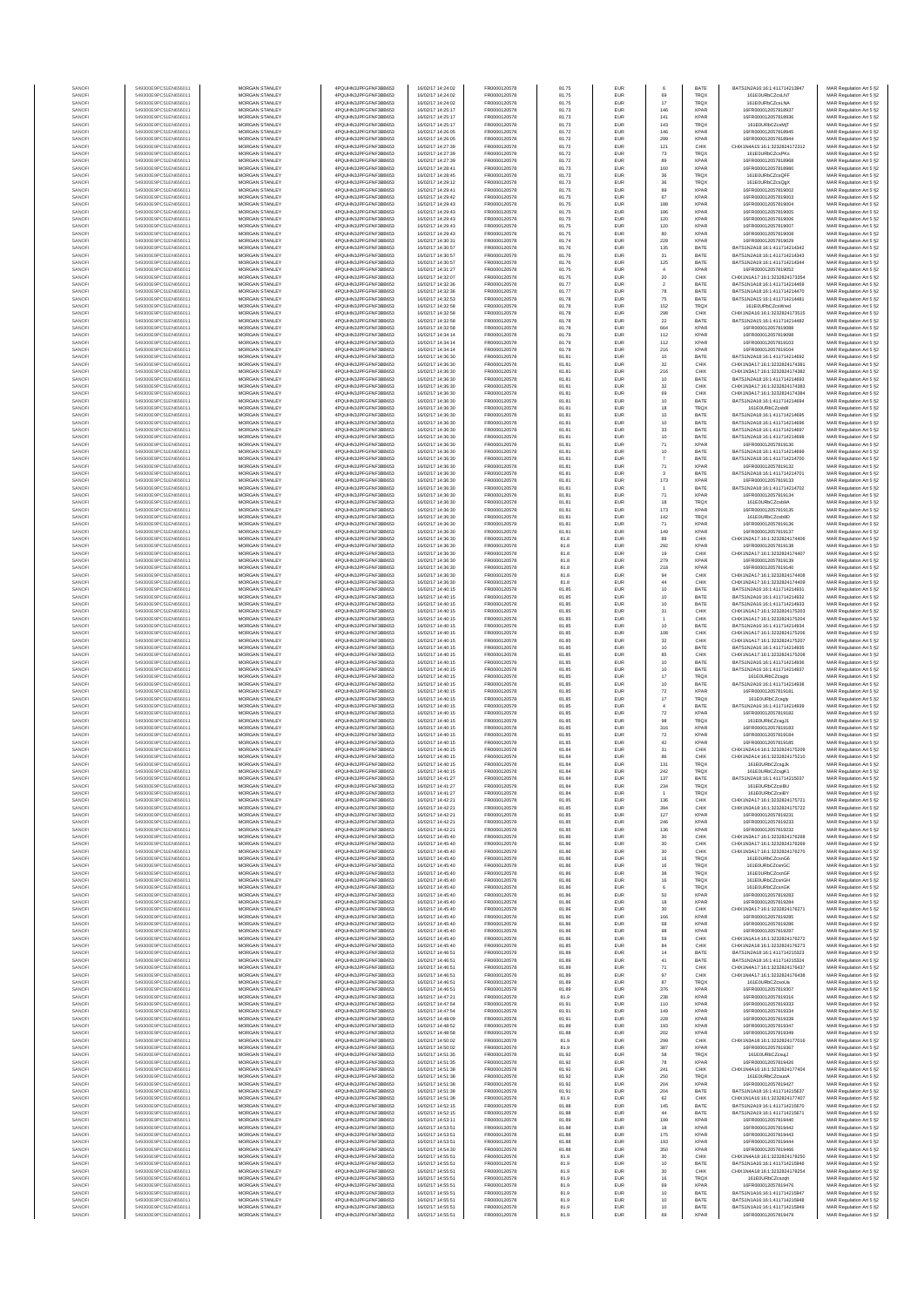| SANOF            | 549300E9PC51EN656011                         | MORGAN STANLEY                                 | 4PQUHN3JPFGFNF3BB653                          | 16/02/17 14:55:51                      | FR0000120578                 | 81.9           | EUR                      | 69                | <b>XPAR</b>                | 16FR000012057819480                                            | MAR Regulation Art 5 §2                            |
|------------------|----------------------------------------------|------------------------------------------------|-----------------------------------------------|----------------------------------------|------------------------------|----------------|--------------------------|-------------------|----------------------------|----------------------------------------------------------------|----------------------------------------------------|
| SANOFI           | 549300E9PC51EN656011                         | MORGAN STANLEY                                 | 4PQUHN3JPFGFNF3BB653                          | 16/02/17 14:58:42                      | FR0000120578                 | 81.94          | EUR                      | 110               | TRQX                       | 161E0URbCZct3bt                                                | MAR Regulation Art 5 §2                            |
| SANOF<br>SANOFI  | 549300E9PC51EN656011<br>549300E9PC51EN656011 | MORGAN STANLEY<br>MORGAN STANLEY               | 4PQUHN3JPFGFNF3BB653<br>4PQUHN3JPFGFNF3BB653  | 16/02/17 14:58:42<br>16/02/17 14:58:48 | FR0000120578<br>FR0000120578 | 81.94<br>81.94 | EUR<br>EUR               | 76<br>98          | TRQ)<br>CHIX               | 161E0URbCZct3b<br>CHIX1N1A16:16:1:3232824178832                | MAR Regulation Art 5 §2<br>MAR Regulation Art 5 §2 |
| SANOFI           | 549300E9PC51EN656011                         | MORGAN STANLEY                                 | 4PQUHN3JPFGFNF3BB653                          | 16/02/17 14:58:54                      | FR0000120578                 | 81.93          | EUR                      | 101               | CHIX                       | CHIX1N4A14:16:1:3232824178849                                  | MAR Regulation Art 5 §2                            |
| SANOFI           | 549300E9PC51EN656011                         | MORGAN STANLEY                                 | 4PQUHN3JPFGFNF3BB653                          | 16/02/17 14:58:54                      | FR0000120578                 | 81.93          | EUR                      | 62                | <b>TRQX</b>                | 161E0URbCZct3sC                                                | MAR Regulation Art 5 §2                            |
| SANOFI           | 549300E9PC51EN656011                         | <b>MORGAN STANLEY</b>                          | 4PQUHN3JPFGFNF3BB653                          | 16/02/17 14:58:54                      | FR0000120578                 | 81.93          | <b>EUR</b>               | 64                | CHIX                       | CHIX1N4A14:16:1:3232824178854                                  | MAR Regulation Art 5 §2                            |
| SANOFI           | 549300E9PC51EN656011                         | <b>MORGAN STANLEY</b>                          | 4PQUHN3JPFGFNF3BB653                          | 16/02/17 14:58:54                      | FR0000120578                 | 81.93          | <b>EUR</b>               | 228               | <b>XPAR</b>                | 16FR000012057819522                                            | MAR Regulation Art 5 §2                            |
| SANOFI<br>SANOFI | 549300E9PC51EN656011<br>549300E9PC51EN656011 | MORGAN STANLEY<br>MORGAN STANLEY               | 4PQUHN3JPFGFNF3BB653<br>4PQUHN3JPFGFNF3BB653  | 16/02/17 14:58:54<br>16/02/17 14:58:54 | FR0000120578<br>FR0000120578 | 81.93<br>81.93 | EUR<br>EUR               | 8<br>140          | <b>XPAF</b><br><b>XPAR</b> | 16FR000012057819525<br>16FR000012057819524                     | MAR Regulation Art 5 §2<br>MAR Regulation Art 5 §2 |
| SANOFI           | 549300E9PC51EN656011                         | MORGAN STANLEY                                 | 4PQUHN3JPFGFNF3BB653                          | 16/02/17 14:58:54                      | FR0000120578                 | 81.93          | EUR                      | 130               | XPAR                       | 16FR000012057819526                                            | MAR Regulation Art 5 §2                            |
| SANOFI           | 549300E9PC51EN656011                         | MORGAN STANLEY                                 | 4PQUHN3JPFGFNF3BB653                          | 16/02/17 14:58:54                      | FR0000120578                 | 81.92          | EUR                      | 88                | CHIX                       | CHIX1N3A15:16:1:323282417885                                   | MAR Regulation Art 5 §2                            |
| SANOFI<br>SANOFI | 549300E9PC51EN656011<br>549300E9PC51EN656011 | MORGAN STANLEY<br>MORGAN STANLEY               | 4PQUHN3JPFGFNF3BB653<br>4PQUHN3JPFGFNF3BB653  | 16/02/17 14:59:15<br>16/02/17 14:59:15 | FR0000120578<br>FR0000120578 | 81.93<br>81.93 | EUR<br>EUR               | 117<br>117        | XPAF<br>BATE               | 16FR000012057819534<br>BATS1N2A17:16:1:411714216160            | MAR Regulation Art 5 §2<br>MAR Regulation Art 5 §2 |
| SANOFI           | 549300E9PC51EN656011                         | MORGAN STANLEY                                 | 4PQUHN3JPFGFNF3BB653                          | 16/02/17 14:59:15                      | FR0000120578                 | 81.93          | EUR                      | 528               | <b>XPAF</b>                | 16FR000012057819535                                            | MAR Regulation Art 5 §2                            |
| SANOFI           | 549300E9PC51EN656011                         | <b>MORGAN STANLEY</b>                          | 4PQUHN3JPFGFNF3BB653                          | 16/02/17 14:59:15                      | FR0000120578                 | 81.93          | <b>EUR</b>               | 75                | CHIX                       | CHIX1N2A14:16:1:3232824178953                                  | MAR Regulation Art 5 §2                            |
| SANOFI           | 549300E9PC51EN656011                         | <b>MORGAN STANLEY</b>                          | 4PQUHN3JPFGFNF3BB653                          | 16/02/17 14:59:15                      | FR0000120578                 | 81.93          | <b>EUR</b>               | 283               | CHIX                       | CHIX1N2A14:16:1:3232824178954                                  | MAR Regulation Art 5 §2                            |
| SANOFI<br>SANOFI | 549300E9PC51EN656011<br>549300E9PC51EN656011 | MORGAN STANLEY<br>MORGAN STANLEY               | 4PQUHN3JPFGFNF3BB653<br>4PQUHN3JPFGFNF3BB653  | 16/02/17 14:59:15<br>16/02/17 14:59:15 | FR0000120578<br>FR0000120578 | 81.93<br>81.93 | EUR<br>EUR               | 182<br>153        | TRQX<br><b>XPAR</b>        | 161E0URbCZn4VI<br>16FR000012057819536                          | MAR Regulation Art 5 §2<br>MAR Regulation Art 5 §2 |
| SANOFI           | 549300E9PC51EN656011                         | MORGAN STANLEY                                 | 4PQUHN3JPFGFNF3BB653                          | 16/02/17 14:59:45                      | FR0000120578                 | 81.94          | EUR                      | 328               | BATE                       | BATS1N2A15:16:1:411714216207                                   | MAR Regulation Art 5 §2                            |
| SANOFI           | 549300E9PC51EN656011                         | MORGAN STANLEY                                 | 4PQUHN3JPFGFNF3BB653                          | 16/02/17 14:59:45                      | FR0000120578                 | 81.94          | EUR                      | $_{\rm 33}$       | BATE                       | BATS1N2A15:16:1:411714216208                                   | MAR Regulation Art 5 §2                            |
| SANOFI           | 549300E9PC51EN656011                         | MORGAN STANLEY                                 | 4PQUHN3JPFGFNF3BB653                          | 16/02/17 15:00:47                      | FR0000120578                 | 81.97          | EUR                      | 42                | XPAF                       | 16FR000012057819559                                            | MAR Regulation Art 5 §2                            |
| SANOFI<br>SANOFI | 549300E9PC51EN656011<br>549300E9PC51EN656011 | MORGAN STANLEY<br><b>MORGAN STANLEY</b>        | 4PQUHN3JPFGFNF3BB653<br>4PQUHN3JPFGFNF3BB653  | 16/02/17 15:00:47<br>16/02/17 15:02:02 | FR0000120578<br>FR0000120578 | 81.97<br>81.98 | EUR<br><b>EUR</b>        | 173               | <b>XPAF</b><br>CHIX        | 16FR000012057819560<br>CHIX1N3A17:16:1:3232824179557           | MAR Regulation Art 5 §2<br>MAR Regulation Art 5 §2 |
| SANOFI           | 549300E9PC51EN656011                         | <b>MORGAN STANLEY</b>                          | 4PQUHN3JPFGFNF3BB653                          | 16/02/17 15:02:02                      | FR0000120578                 | 81.98          | <b>EUR</b>               | 25<br>25          | CHIX                       | CHIX1N3A17:16:1:3232824179560                                  | MAR Regulation Art 5 §2                            |
| SANOFI           | 549300E9PC51EN656011                         | MORGAN STANLEY                                 | 4PQUHN3JPFGFNF3BB653                          | 16/02/17 15:02:02                      | FR0000120578                 | 81.98          | EUR                      | $\,$ 8            | BATE                       | BATS1N1A19:16:1:411714216370                                   | MAR Regulation Art 5 §2                            |
| SANOFI           | 549300E9PC51EN656011                         | MORGAN STANLEY                                 | 4PQUHN3JPFGFNF3BB653                          | 16/02/17 15:02:02                      | FR0000120578                 | 81.98          | EUR                      | 54                | BATE                       | BATS1N1A19:16:1:411714216371                                   | MAR Regulation Art 5 §2                            |
| SANOF<br>SANOFI  | 549300E9PC51EN656011<br>549300E9PC51EN656011 | MORGAN STANLEY<br>MORGAN STANLEY               | 4PQUHN3JPFGFNF3BB653<br>4PQUHN3JPFGFNF3BB653  | 16/02/17 15:02:02<br>16/02/17 15:02:02 | FR0000120578<br>FR0000120578 | 81.98<br>81.98 | EUR<br>EUR               | $^{\rm 14}$<br>25 | TRQ)<br>CHIX               | 161E0URbCZct8KO<br>CHIX1N3A17:16:1:323282417956                | MAR Regulation Art 5 §2<br>MAR Regulation Art 5 §2 |
| SANOFI           | 549300E9PC51EN656011                         | MORGAN STANLEY                                 | 4PQUHN3JPFGFNF3BB653                          | 16/02/17 15:02:02                      | FR0000120578                 | 81.98          | EUR                      | 117               | CHIX                       | CHIX1N3A17:16:1:3232824179562                                  | MAR Regulation Art 5 §2                            |
| SANOFI           | 549300E9PC51EN656011                         | MORGAN STANLEY                                 | 4PQUHN3JPFGFNF3BB653                          | 16/02/17 15:02:02                      | FR0000120578                 | 81.98          | EUR                      | 57                | XPAF                       | 16FR000012057819582                                            | MAR Regulation Art 5 §2                            |
| SANOFI           | 549300E9PC51EN656011                         | <b>MORGAN STANLEY</b>                          | 4PQUHN3JPFGFNF3BB653                          | 16/02/17 15:02:02                      | FR0000120578                 | 81.98          | <b>EUR</b>               | 100               | <b>XPAR</b>                | 16FR000012057819583                                            | MAR Regulation Art 5 §2                            |
| SANOFI<br>SANOFI | 549300E9PC51EN656011<br>549300E9PC51EN656011 | <b>MORGAN STANLEY</b><br>MORGAN STANLEY        | 4PQUHN3JPFGFNF3BB653<br>4PQUHN3JPFGFNF3BB653  | 16/02/17 15:02:02<br>16/02/17 15:02:02 | FR0000120578<br>FR0000120578 | 81.98<br>81.98 | <b>EUR</b><br>EUR        | 57<br>$\bf 73$    | <b>XPAR</b><br><b>XPAR</b> | 16FR000012057819584<br>16FR000012057819585                     | MAR Regulation Art 5 §2<br>MAR Regulation Art 5 §2 |
| SANOFI           | 549300E9PC51EN656011                         | MORGAN STANLEY                                 | 4PQUHN3JPFGFNF3BB653                          | 16/02/17 15:02:02                      | FR0000120578                 | 81.98          | EUR                      | 57                | <b>XPAR</b>                | 16FR000012057819586                                            | MAR Regulation Art 5 §2                            |
| SANOFI           | 549300E9PC51EN656011                         | MORGAN STANLEY                                 | 4PQUHN3JPFGFNF3BB653                          | 16/02/17 15:02:05                      | FR0000120578                 | 81.97          | EUR                      | 194               | CHIX                       | CHIX1N1A15:16:1:3232824179583                                  | MAR Regulation Art 5 §2                            |
| SANOFI<br>SANOFI | 549300E9PC51EN656011<br>549300E9PC51EN656011 | MORGAN STANLEY<br>MORGAN STANLEY               | 4PQUHN3JPFGFNF3BB653<br>4PQUHN3JPFGFNF3BB653  | 16/02/17 15:02:07<br>16/02/17 15:02:07 | FR0000120578<br>FR0000120578 | 81.96<br>81.96 | EUR<br>EUR               | 190<br>191        | BATE<br>XPAF               | BATS1N2A17:16:1:411714216399<br>16FR000012057819592            | MAR Regulation Art 5 §2<br>MAR Regulation Art 5 §2 |
| SANOFI           | 549300E9PC51EN656011                         | MORGAN STANLEY                                 | 4PQUHN3JPFGFNF3BB653                          | 16/02/17 15:02:07                      | FR0000120578                 | 81.96          | EUR                      | 311               | <b>XPAR</b>                | 16FR000012057819593                                            | MAR Regulation Art 5 §2                            |
| SANOFI           | 549300E9PC51EN656011                         | <b>MORGAN STANLEY</b>                          | 4PQUHN3JPFGFNF3BB653                          | 16/02/17 15:05:11                      | FR0000120578                 | 82.02          | <b>EUR</b>               | 250               | BATE                       | BATS1N2A16:16:1:411714216602                                   | MAR Regulation Art 5 §2                            |
| SANOFI           | 549300E9PC51EN656011<br>549300E9PC51EN656011 | <b>MORGAN STANLEY</b>                          | 4PQUHN3JPFGFNF3BB653                          | 16/02/17 15:05:11                      | FR0000120578                 | 82.02          | EUR                      | 378               | BATE                       | BATS1N1A17:16:1:411714216604                                   | MAR Regulation Art 5 §2                            |
| SANOFI<br>SANOFI | 549300E9PC51EN656011                         | MORGAN STANLEY<br>MORGAN STANLEY               | 4PQUHN3JPFGFNF3BB653<br>4POLIHN3JPEGENE3BB653 | 16/02/17 15:05:11<br>16/02/17 15:05:11 | FR0000120578<br>FR0000120578 | 82.02<br>82.02 | EUR<br>EUR               | 97<br>283         | BATE<br>CHIX               | BATS1N2A16:16:1:411714216603<br>CHIX1N2A18:16:1:3232824180197  | MAR Regulation Art 5 §2<br>MAR Regulation Art 5 §2 |
| SANOFI           | 549300E9PC51EN656011                         | MORGAN STANLEY                                 | 4PQUHN3JPFGFNF3BB653                          | 16/02/17 15:05:11                      | FR0000120578                 | 82.01          | EUR                      | 268               | XPAF                       | 16FR000012057819662                                            | MAR Regulation Art 5 §2                            |
| SANOFI           | 549300E9PC51EN656011                         | MORGAN STANLEY                                 | 4PQUHN3JPFGFNF3BB653                          | 16/02/17 15:05:11                      | FR0000120578                 | 82.01          | EUR                      | 186               | CHIX                       | CHIX1N4A15:16:1:3232824180211                                  | MAR Regulation Art 5 §2                            |
| SANOFI           | 549300E9PC51EN656011                         | MORGAN STANLEY                                 | 4PQUHN3JPFGFNF3BB653                          | 16/02/17 15:05:11                      | FR0000120578                 | 82.01          | EUR                      | 39                | BATE                       | BATS1N1A15:16:1:411714216606                                   | MAR Regulation Art 5 §2                            |
| SANOFI<br>SANOFI | 549300E9PC51EN656011<br>549300E9PC51EN656011 | MORGAN STANLEY<br>MORGAN STANLEY               | 4PQUHN3JPFGFNF3BB653<br>4PQUHN3JPFGFNF3BB653  | 16/02/17 15:05:11<br>16/02/17 15:05:11 | FR0000120578<br>FR0000120578 | 82.01<br>82.01 | EUR<br>EUR               | 104<br>127        | TRQX<br>TRQX               | 161E0URbCZctCST<br>161E0URbCZctCSa                             | MAR Regulation Art 5 §2<br>MAR Regulation Art 5 §2 |
| SANOFI           | 549300E9PC51EN656011                         | <b>MORGAN STANLEY</b>                          | 4PQUHN3JPFGFNF3BB653                          | 16/02/17 16:06:11                      | FR0000120578                 | 82.01          | <b>EUR</b>               | $112\,$           | <b>TRQX</b>                | 161F0URbCZetCSY                                                | MAR Regulation Art 5 §2                            |
| SANOFI           | 549300E9PC51EN656011                         | MORGAN STANLEY                                 | 4PQUHN3JPFGFNF3BB653                          | 16/02/17 15:05:11                      | FR0000120578                 | 82.01          | EUR                      | 21                | <b>TRQX</b>                | 161E0URbCZctCSe                                                | MAR Regulation Art 5 §2                            |
| SANOFI<br>SANOFI | 549300E9PC51EN656011<br>549300E9PC51EN656011 | MORGAN STANLEY<br>MORGAN STANLEY               | 4PQUHN3JPFGFNF3BB653<br>4PQUHN3JPFGFNF3BB653  | 16/02/17 15:05:11<br>16/02/17 15:05:11 | FR0000120578<br>FR0000120578 | 82.01<br>82.01 | EUR<br>EUR               | $_{\rm 32}$       | BATE<br>BATE               | BATS1N2A15:16:1:411714216607<br>BATS1N2A15:16:1:411714216608   | MAR Regulation Art 5 §2                            |
| SANOFI           | 549300E9PC51EN656011                         | MORGAN STANLEY                                 | 4PQUHN3JPFGFNF3BB653                          | 16/02/17 15:05:11                      | FR0000120578                 | 82.01          | EUR                      | $17\,$<br>86      | BATE                       | BATS1N2A15:16:1:411714216609                                   | MAR Regulation Art 5 §2<br>MAR Regulation Art 5 §2 |
| SANOFI           | 549300E9PC51EN656011                         | MORGAN STANLEY                                 | 4PQUHN3JPFGFNF3BB653                          | 16/02/17 15:05:11                      | FR0000120578                 | 82.01          | EUR                      | 10                | BATE                       | BATS1N2A15:16:1:411714216610                                   | MAR Regulation Art 5 §2                            |
| SANOFI           | 549300E9PC51EN656011                         | MORGAN STANLEY                                 | 4PQUHN3JPFGFNF3BB653                          | 16/02/17 15:05:11                      | FR0000120578                 | 82.01          | EUR                      | $37\,$            | BATE                       | BATS1N2A15:16:1:411714216611                                   | MAR Regulation Art 5 §2                            |
| SANOFI           | 549300E9PC51EN656011                         | MORGAN STANLEY                                 | 4PQUHN3JPFGFNF3BB653<br>4POLIHN3JPEGENE3BB653 | 16/02/17 15:06:35<br>16/02/17 15:06:35 | FR0000120578                 | 81.99          | EUR                      | 220               | CHIX                       | CHIX1N2A14:16:1:3232824180522                                  | MAR Regulation Art 5 §2                            |
| SANOFI<br>SANOFI | 549300E9PC51EN656011<br>549300E9PC51EN656011 | <b>MORGAN STANLEY</b><br>MORGAN STANLEY        | 4PQUHN3JPFGFNF3BB653                          | 16/02/17 15:06:35                      | FR0000120578<br>FR0000120578 | 81.99<br>81.99 | <b>EUR</b><br><b>EUR</b> | 137<br>144        | CHIX<br><b>XPAR</b>        | CHIX1N1A17:16:1:3232824180521<br>16ER000012057819676           | MAR Regulation Art 5 §2<br>MAR Regulation Art 5 §2 |
| SANOFI           | 549300E9PC51EN656011                         | MORGAN STANLEY                                 | 4POURN3JPEGENE3BB653                          | 16/02/17 15:06:35                      | FR0000120578                 | 81.99          | EUR                      | 221               | <b>XPAF</b>                | 16FR000012057819677                                            | MAR Regulation Art 5 §2                            |
| SANOFI           | 549300E9PC51EN656011                         | MORGAN STANLEY                                 | 4PQUHN3JPFGFNF3BB653                          | 16/02/17 15:07:15                      | FR0000120578                 | 82.03          | EUR                      | 145               | CHIX                       | CHIX1N4A14:16:1:3232824180665                                  | MAR Regulation Art 5 §2                            |
| SANOFI<br>SANOFI | 549300E9PC51EN656011<br>549300E9PC51EN656011 | MORGAN STANLEY<br>MORGAN STANLEY               | 4PQUHN3JPFGFNF3BB653<br>4PQUHN3JPFGFNF3BB653  | 16/02/17 15:08:33<br>16/02/17 15:08:33 | FR0000120578<br>FR0000120578 | 82.07<br>82.06 | EUR<br>EUR               | 184<br>193        | XPAF<br>CHIX               | 16FR000012057819725<br>CHIX1N2A16:16:1:3232824180915           | MAR Regulation Art 5 §2                            |
| SANOFI           | 549300E9PC51EN656011                         | MORGAN STANLEY                                 | 4PQUHN3JPFGFNF3BB653                          | 16/02/17 15:08:33                      | FR0000120578                 | 82.06          | EUR                      | 25                | XPAF                       | 16FR000012057819728                                            | MAR Regulation Art 5 §2<br>MAR Regulation Art 5 §2 |
| SANOFI           | 549300E9PC51EN656011                         | MORGAN STANLEY                                 | 4PQUHN3JPFGFNF3BB653                          | 16/02/17 15:08:33                      | FR0000120578                 | 82.06          | EUR                      | 100               | <b>XPAR</b>                | 16FR000012057819729                                            | MAR Regulation Art 5 §2                            |
| SANOFI           | 549300E9PC51EN656011                         | <b>MORGAN STANLEY</b>                          | 4PQUHN3JPFGFNF3BB653                          | 16/02/17 15:08:33                      | FR0000120578                 | 82.06          | <b>EUR</b>               | 36                | <b>XPAR</b>                | 16FR000012057819730                                            | MAR Regulation Art 5 §2                            |
| SANOFI           | 549300E9PC51EN656011<br>549300E9PC51EN656011 | <b>MORGAN STANLEY</b>                          | 4PQUHN3JPFGFNF3BB653<br>4PQUHN3JPFGFNF3BB653  | 16/02/17 15:08:33                      | FR0000120578                 | 82.06          | <b>EUR</b>               | 174               | <b>XPAR</b><br><b>XPAR</b> | 16FR000012057819731                                            | MAR Regulation Art 5 §2                            |
| SANOFI<br>SANOFI | 549300E9PC51EN656011                         | MORGAN STANLEY<br>MORGAN STANLEY               | 4PQUHN3JPFGFNF3BB653                          | 16/02/17 15:08:33<br>16/02/17 15:08:33 | FR0000120578<br>FR0000120578 | 82.06<br>82.06 | EUR<br>EUR               | 188<br>248        | XPAR                       | 16FR000012057819732<br>16FR000012057819734                     | MAR Regulation Art 5 §2<br>MAR Regulation Art 5 §2 |
| SANOF            | 549300E9PC51EN656011                         | MORGAN STANLEY                                 | 4PQUHN3JPFGFNF3BB653                          | 16/02/17 15:10:19                      | FR0000120578                 | 82.04          | EUR                      | 153               | TRQ)                       | 161E0URbCZctJPh                                                | MAR Regulation Art 5 §2                            |
| SANOFI           | 549300E9PC51EN656011                         | MORGAN STANLEY                                 | 4PQUHN3JPFGFNF3BB653                          | 16/02/17 15:10:19                      | FR0000120578                 | 82.04          | EUR                      | 174               | CHIX                       | CHIX1N4A15:16:1:3232824181292                                  | MAR Regulation Art 5 §2                            |
| SANOFI<br>SANOFI | 549300E9PC51EN656011<br>549300E9PC51EN656011 | MORGAN STANLEY<br>MORGAN STANLEY               | 4PQUHN3JPFGFNF3BB653<br>4PQUHN3JPFGFNF3BB653  | 16/02/17 15:10:19<br>16/02/17 15:10:19 | FR0000120578<br>FR0000120578 | 82.04<br>82.04 | EUR<br>EUR               | 273<br>185        | XPAF<br><b>XPAF</b>        | 16FR000012057819771<br>16FR000012057819773                     | MAR Regulation Art 5 §2<br>MAR Regulation Art 5 §2 |
| SANOFI           | 549300E9PC51EN656011                         | <b>MORGAN STANLEY</b>                          | 4PQUHN3JPFGFNF3BB653                          | 16/02/17 15:10:19                      | FR0000120578                 | 82.04          | <b>EUR</b>               | 120               | <b>XPAR</b>                | 16FR000012057819770                                            | MAR Regulation Art 5 §2                            |
| SANOFI           | 549300E9PC51EN656011                         | <b>MORGAN STANLEY</b>                          | 4PQUHN3JPFGFNF3BB653                          | 16/02/17 15:10:19                      | FR0000120578                 | 82.04          | <b>EUR</b>               | 94                | <b>XPAR</b>                | 16FR000012057819772                                            | MAR Regulation Art 5 §2                            |
| SANOFI           | 549300E9PC51EN656011<br>549300E9PC51EN656011 | MORGAN STANLEY<br>MORGAN STANLEY               | 4PQUHN3JPFGFNF3BB653<br>4PQUHN3JPFGFNF3BB653  | 16/02/17 15:11:23<br>16/02/17 15:13:42 | FR0000120578                 | 82.02          | EUR<br>EUR               | 134               | CHIX<br>XPAF               | CHIX1N1A17:16:1:3232824181433<br>16FR000012057819812           | MAR Regulation Art 5 §2                            |
| SANOFI<br>SANOFI | 549300E9PC51EN656011                         | MORGAN STANLEY                                 | 4PQUHN3JPFGFNF3BB653                          | 16/02/17 15:13:42                      | FR0000120578<br>FR0000120578 | 82.03<br>82.03 | EUR                      | 173<br>167        | <b>XPAR</b>                | 16FR000012057819813                                            | MAR Regulation Art 5 §2<br>MAR Regulation Art 5 §2 |
| SANOFI           | 549300E9PC51EN656011                         | MORGAN STANLEY                                 | 4PQUHN3JPFGFNF3BB653                          | 16/02/17 15:13:42                      | FR0000120578                 | 82.03          | EUR                      | $\,$ 2 $\,$       | TRQ)                       | 161E0URbCZctNel                                                | MAR Regulation Art 5 §2                            |
| SANOFI           | 549300E9PC51EN656011                         | MORGAN STANLEY                                 | 4PQUHN3JPFGFNF3BB653                          | 16/02/17 15:13:42                      | FR0000120578                 | 82.03          | EUR                      | 124               | TRQ)                       | 161E0URbCZctNer                                                | MAR Regulation Art 5 §2                            |
| SANOFI<br>SANOFI | 549300E9PC51EN656011<br>549300E9PC51EN656011 | MORGAN STANLEY<br>MORGAN STANLEY               | 4PQUHN3JPFGFNF3BB653<br>4PQUHN3JPFGFNF3BB653  | 16/02/17 15:13:42<br>16/02/17 15:13:42 | FR0000120578<br>FR0000120578 | 82.03<br>82.03 | EUR<br>EUR               | 63<br>39          | <b>XPAR</b><br><b>TRQX</b> | 16FR000012057819814<br>161E0URbCZctNf3                         | MAR Regulation Art 5 §2<br>MAR Regulation Art 5 §2 |
| SANOFI           | 549300E9PC51EN656011                         | <b>MORGAN STANLEY</b>                          | 4PQUHN3JPFGFNF3BB653                          | 16/02/17 15:13:42                      | FR0000120578                 | 82.03          | EUR                      | 126               | <b>XPAR</b>                | 16FR000012057819815                                            | MAR Regulation Art 5 §2                            |
| SANOFI           | 549300E9PC51EN656011                         | MORGAN STANLEY                                 | 4PQUHN3JPFGFNF3BB653                          | 16/02/17 15:15:04                      | FR0000120578                 | 82.07          | <b>EUR</b>               | $47\,$            | <b>XPAR</b>                | 16FR000012057819831                                            | MAR Regulation Art 5 §2                            |
| SANOFI           | 549300E9PC51EN656011                         | MORGAN STANLEY                                 | 4PQUHN3JPFGFNF3BB653                          | 16/02/17 15:15:32                      | FR0000120578                 | 82.07          | EUR                      | 285               | CHIX                       | CHIX1N3A16:16:1:3232824182258                                  | MAR Regulation Art 5 §2                            |
| SANOFI<br>SANOFI | 549300E9PC51EN656011<br>549300E9PC51EN656011 | MORGAN STANLEY<br>MORGAN STANLEY               | 4PQUHN3JPFGFNF3BB653<br>4PQUHN3JPFGFNF3BB653  | 16/02/17 15:15:32<br>16/02/17 15:15:32 | FR0000120578<br>FR0000120578 | 82.07<br>82.07 | EUR<br>EUR               | 272<br>243        | CHIX<br>XPAF               | CHIX1N4A17:16:1:3232824182260<br>16FR000012057819832           | MAR Regulation Art 5 §2<br>MAR Regulation Art 5 §2 |
| SANOFI           | 549300E9PC51EN656011                         | MORGAN STANLEY                                 | 4PQUHN3JPFGFNF3BB653                          | 16/02/17 15:15:32                      | FR0000120578                 | 82.07          | EUR                      | 243               | XPAF                       | 16FR000012057819833                                            | MAR Regulation Art 5 §2                            |
| SANOFI           | 549300E9PC51EN656011                         | MORGAN STANLEY                                 | 4PQUHN3JPFGFNF3BB653                          | 16/02/17 15:15:32                      | FR0000120578                 | 82.07          | EUR                      | 105               | <b>XPAR</b>                | 16FR000012057819834                                            | MAR Regulation Art 5 §2                            |
| SANOFI<br>SANOFI | 549300E9PC51EN656011<br>549300E9PC51EN656011 | MORGAN STANLEY<br><b>MORGAN STANLEY</b>        | 4PQUHN3JPFGFNF3BB653<br>4PQUHN3JPFGFNF3BB653  | 16/02/17 15:16:36<br>16/02/17 15:16:36 | FR0000120578<br>FR0000120578 | 82.06<br>82.06 | EUR<br><b>EUR</b>        | 124<br>40         | CHIX<br>BATE               | CHIX1N2A14:16:1:3232824182444<br>BATS1N2A15:16:1:411714217316  | MAR Regulation Art 5 §2<br>MAR Regulation Art 5 §2 |
| SANOFI           | 549300E9PC51EN656011                         | MORGAN STANLEY                                 | 4PQUHN3JPFGFNF3BB653                          | 16/02/17 15:16:36                      | FR0000120578                 | 82.06          | EUR                      | 64                | <b>TRQX</b>                | 161E0URbCZctR6s                                                | MAR Regulation Art 5 §2                            |
| SANOFI           | 549300E9PC51EN656011                         | MORGAN STANLEY                                 | 4PQUHN3JPFGFNF3BB653                          | 16/02/17 15:16:36                      | FR0000120578                 | 82.06          | EUR                      | 277               | <b>XPAR</b>                | 16FR000012057819841                                            | MAR Regulation Art 5 §2                            |
| SANOFI           | 549300E9PC51EN656011                         | MORGAN STANLEY                                 | 4POLIHN3JPEGENE3BB653                         | 16/02/17 15:16:36                      | FR0000120578                 | 82.05          | EUR                      | 172               | CHIX                       | CHIX1N1A16:16:1:3232824182446                                  | MAR Regulation Art 5 §2                            |
| SANOF<br>SANOFI  | 549300E9PC51EN656011<br>549300E9PC51EN656011 | MORGAN STANLEY<br>MORGAN STANLEY               | 4PQUHN3JPFGFNF3BB653<br>4PQUHN3JPFGFNF3BB653  | 16/02/17 15:17:38<br>16/02/17 15:17:38 | FR0000120578<br>FR0000120578 | 82.03<br>82.03 | EUR                      | 157<br>156        | TRQX<br><b>XPAR</b>        | 161E0URbCZctS5A<br>16FR000012057819848                         | MAR Regulation Art 5 §2<br>MAR Regulation Art 5 §2 |
| SANOF            |                                              | MORGAN STANLEY                                 | PQUHN3JPFGFNF3BB653                           | 16/02/17 15:17:38                      | ER0000120578                 | 82.03          |                          | 152               |                            | 16FR00001205781985                                             | MAR Regulation Art 5 §2                            |
| SANOFI           | 549300E9PC51EN656011                         | MORGAN STANLEY                                 | 4PQUHN3JPFGFNF3BB653                          | 16/02/17 15:17:38                      | FR0000120578                 | 82.02          | EUR                      | 79                | <b>XPAR</b>                | 16FR000012057819862                                            | MAR Regulation Art 5 §2                            |
| SANOFI<br>SANOFI | 549300E9PC51EN656011<br>549300E9PC51EN656011 | MORGAN STANLEY<br>MORGAN STANLEY               | 4PQUHN3JPFGFNF3BB653<br>4PQUHN3JPFGFNF3BB653  | 16/02/17 15:17:38<br>16/02/17 15:17:38 | FR0000120578<br>FR0000120578 | 82.02<br>82.02 | <b>EUR</b><br><b>EUR</b> | 154<br>152        | CHIX<br><b>XPAR</b>        | CHIX1N3A16:16:1:3232824182672<br>16FR000012057819863           | MAR Regulation Art 5 §2                            |
| SANOFI           | 549300E9PC51EN656011                         | MORGAN STANLEY                                 | 4PQUHN3JPFGFNF3BB653                          | 16/02/17 15:18:30                      | FR0000120578                 | 82             | <b>EUR</b>               | 161               | <b>XPAR</b>                | 16FR000012057819870                                            | MAR Regulation Art 5 §2<br>MAR Regulation Art 5 §2 |
| SANOFI           | 549300E9PC51EN656011                         | MORGAN STANLEY                                 | 4PQUHN3JPFGFNF3BB653                          | 16/02/17 15:18:30                      | FR0000120578                 | 82             | EUR                      | $\overline{4}$    | <b>XPAR</b>                | 16FR000012057819871                                            | MAR Regulation Art 5 §2                            |
| SANOFI<br>SANOFI | 549300E9PC51EN656011<br>549300E9PC51EN656011 | MORGAN STANLEY<br>MORGAN STANLEY               | 4PQUHN3JPFGFNF3BB653<br>4PQUHN3JPFGFNF3BB653  | 16/02/17 15:20:42<br>16/02/17 15:20:42 | FR0000120578<br>FR0000120578 | 82.04<br>82.04 | EUR<br>EUR               | 91<br>$_{37}$     | CHIX<br>CHIX               | CHIX1N4A16:16:1:323282418335<br>CHIX1N4A16:16:1:3232824183353  | MAR Regulation Art 5 §2                            |
| SANOFI           | 549300E9PC51EN656011                         | MORGAN STANLEY                                 | 4PQUHN3JPFGFNF3BB653                          | 16/02/17 15:20:42                      | FR0000120578                 | 82.04          | EUR                      | 54                | CHIX                       | CHIX1N4A16:16:1:3232824183354                                  | MAR Regulation Art 5 §2<br>MAR Regulation Art 5 §2 |
| SANOFI           | 549300E9PC51EN656011                         | MORGAN STANLEY                                 | 4PQUHN3JPFGFNF3BB653                          | 16/02/17 15:20:42                      | FR0000120578                 | 82.04          | EUR                      | 67                | CHIX                       | CHIX1N4A16:16:1:3232824183355                                  | MAR Regulation Art 5 §2                            |
| SANOFI           | 549300E9PC51EN656011                         | MORGAN STANLEY                                 | 4PQUHN3JPFGFNF3BB653                          | 16/02/17 16:20:42                      | FR0000120578                 | 82.04          | <b>EUR</b>               | 8<br>47           | CHIX                       | CHIX1N4A16:16:1:3232824183356                                  | MAR Regulation Art 5 §2                            |
| SANOFI<br>SANOFI | 549300E9PC51EN656011<br>549300E9PC51EN656011 | <b>MORGAN STANLEY</b><br>MORGAN STANLEY        | 4PQUHN3JPFGFNF3BB653<br>4PQUHN3JPFGFNF3BB653  | 16/02/17 15:20:42<br>16/02/17 15:20:42 | FR0000120578<br>FR0000120578 | 82.04<br>82.04 | <b>EUR</b><br>EUR        | 177               | <b>TRQX</b><br><b>XPAR</b> | 161E0URbCZctVGY<br>16FR000012057819897                         | MAR Regulation Art 5 §2<br>MAR Regulation Art 5 §2 |
| SANOFI           | 549300E9PC51EN656011                         | MORGAN STANLEY                                 | 4PQUHN3JPFGFNF3BB653                          | 16/02/17 15:20:42                      | FR0000120578                 | 82.04          | <b>EUR</b>               | 204               | <b>XPAR</b>                | 16FR000012057819895                                            | MAR Regulation Art 5 §2                            |
| SANOFI           | 549300E9PC51EN656011                         | MORGAN STANLEY                                 | 4PQUHN3JPFGFNF3BB653                          | 16/02/17 15:20:42                      | FR0000120578                 | 82.04          | <b>EUR</b>               | $204\,$           | <b>XPAR</b>                | 16FR000012057819898                                            | MAR Regulation Art 5 §2                            |
| SANOFI<br>SANOFI | 549300E9PC51EN656011<br>549300E9PC51EN656011 | MORGAN STANLEY<br>MORGAN STANLEY               | 4PQUHN3JPFGFNF3BB653<br>4PQUHN3JPFGFNF3BB653  | 16/02/17 15:20:42<br>16/02/17 15:20:42 | FR0000120578<br>FR0000120578 | 82.04<br>82.04 | EUR<br>EUR               | 166<br>47         | <b>XPAR</b><br>TRQX        | 16FR000012057819899<br>161E0URbCZctVGt                         | MAR Regulation Art 5 §2<br>MAR Regulation Art 5 §2 |
| SANOFI           | 549300E9PC51EN656011                         | MORGAN STANLEY                                 | 4PQUHN3JPFGFNF3BB653                          | 16/02/17 15:20:42                      | FR0000120578                 | 82.04          | <b>EUR</b>               | 38                | <b>TRQX</b>                | 161E0URbCZctVGw                                                | MAR Regulation Art 5 §2                            |
| SANOFI           | 549300E9PC51EN656011                         | MORGAN STANLEY                                 | 4PQUHN3JPFGFNF3BB653                          | 16/02/17 15:21:02                      | FR0000120578                 | 82.05          | EUR                      | 181               | <b>XPAR</b>                | 16FR000012057819907                                            | MAR Regulation Art 5 §2                            |
| SANOFI<br>SANOFI | 549300E9PC51EN656011<br>549300E9PC51EN656011 | MORGAN STANLEY<br><b>MORGAN STANLEY</b>        | 4PQUHN3JPFGFNF3BB653<br>4PQUHN3JPFGFNF3BB653  | 16/02/17 16:21:27<br>16/02/17 15:21:27 | FR0000120578<br>FR0000120578 | 82.04<br>82.04 | <b>EUR</b><br><b>EUR</b> | 57<br>100         | <b>TRQX</b><br><b>TRQX</b> | 161F0URbCZetWiC<br>161FOURbCZetWiF                             | MAR Regulation Art 5 §2<br>MAR Regulation Art 5 §2 |
| SANOFI           | 549300E9PC51EN656011                         | MORGAN STANLEY                                 | 4PQUHN3JPFGFNF3BB653                          | 16/02/17 15:21:27                      | FR0000120578                 | 82.04          | <b>EUR</b>               | 20                | TRQX                       | 161E0URbCZctWiJ                                                | MAR Regulation Art 5 §2                            |
| SANOFI           | 549300E9PC51EN656011                         | MORGAN STANLEY                                 | 4PQUHN3JPFGFNF3BB653                          | 16/02/17 15:21:27                      | FR0000120578                 | 82.04          | <b>EUR</b>               | 186               | <b>XPAR</b>                | 16FR000012057819911                                            | MAR Regulation Art 5 §2                            |
| SANOFI           | 549300E9PC51EN656011                         | MORGAN STANLEY                                 | 4PQUHN3JPFGFNF3BB653                          | 16/02/17 15:21:31                      | FR0000120578<br>FR0000120578 | 82.02          | EUR                      | 296               | TRQX                       | 161E0URbCZctWx5                                                | MAR Regulation Art 5 §2                            |
| SANOFI<br>SANOFI | 549300E9PC51EN656011<br>549300E9PC51EN656011 | MORGAN STANLEY<br>MORGAN STANLEY               | 4PQUHN3JPFGFNF3BB653<br>4PQUHN3JPFGFNF3BB653  | 16/02/17 15:21:31<br>16/02/17 15:21:31 | FR0000120578                 | 82.02<br>82.02 | EUR<br>EUR               | 242<br>224        | TRQX<br><b>XPAR</b>        | 161E0URbCZctWx7<br>16FR000012057819914                         | MAR Regulation Art 5 §2<br>MAR Regulation Art 5 §2 |
| SANOFI           | 549300E9PC51EN656011                         | MORGAN STANLEY                                 | 4PQUHN3JPFGFNF3BB653                          | 16/02/17 15:21:31                      | FR0000120578                 | 82.02          | EUR                      | 228               | <b>XPAR</b>                | 16FR000012057819915                                            | MAR Regulation Art 5 §2                            |
| SANOFI           | 549300E9PC51EN656011                         | <b>MORGAN STANLEY</b>                          | 4PQUHN3JPFGFNF3BB653                          | 16/02/17 16:23:21                      | FR0000120578                 | 82             | <b>EUR</b>               | 217               | CHIX                       | CHIX1N3A17:16:1:3232824184049                                  | MAR Regulation Art 5 §2                            |
| SANOFI           | 549300E9PC51EN656011                         | <b>MORGAN STANLEY</b>                          | 4PQUHN3JPFGFNF3BB653                          | 16/02/17 15:23:21                      | FR0000120578                 | 82<br>82       | <b>EUR</b>               | 304               | BATE<br>TRQX               | BATS1N1A15:16:1:411714217846                                   | MAR Regulation Art 5 §2                            |
| SANOFI<br>SANOFI | 549300E9PC51EN656011<br>549300E9PC51EN656011 | MORGAN STANLEY<br>MORGAN STANLEY               | 4PQUHN3JPFGFNF3BB653<br>4PQUHN3JPFGFNF3BB653  | 16/02/17 15:23:21<br>16/02/17 15:23:21 | FR0000120578<br>FR0000120578 | 82.01          | EUR<br>EUR               | 37<br>111         | <b>XPAR</b>                | 161E0URbCZctZSm<br>16FR000012057819937                         | MAR Regulation Art 5 §2<br>MAR Regulation Art 5 §2 |
| SANOFI           | 549300E9PC51EN656011                         | MORGAN STANLEY                                 | 4PQUHN3JPFGFNF3BB653                          | 16/02/17 15:23:36                      | FR0000120578                 | 81.98          | EUR                      | 147               | <b>XPAR</b>                | 16FR000012057819954                                            | MAR Regulation Art 5 §2                            |
| SANOFI           | 549300E9PC51EN656011                         | MORGAN STANLEY                                 | 4PQUHN3JPFGFNF3BB653                          | 16/02/17 15:23:36                      | FR0000120578                 | 81.98          | EUR                      | 152               | <b>XPAR</b>                | 16FR000012057819955                                            | MAR Regulation Art 5 §2                            |
| SANOFI<br>SANOFI | 549300E9PC51EN656011<br>549300E9PC51EN656011 | MORGAN STANLEY<br>MORGAN STANLEY               | 4PQUHN3JPFGFNF3BB653<br>4PQUHN3JPFGFNF3BB653  | 16/02/17 15:24:46<br>16/02/17 15:25:00 | FR0000120578<br>FR0000120578 | 81.98<br>82    | EUR<br><b>EUR</b>        | 108<br>62         | <b>XPAR</b><br><b>TRQX</b> | 16FR000012057819964<br>161E0URbCZctbKu                         | MAR Regulation Art 5 §2<br>MAR Regulation Art 5 §2 |
| SANOFI           | 549300E9PC51EN656011                         | <b>MORGAN STANLEY</b>                          | 4PQUHN3JPFGFNF3BB653                          | 16/02/17 15:25:21                      | FR0000120578                 | 82             | <b>EUR</b>               | 71                | <b>TRQX</b>                | 161E0URbCZctbh4                                                | MAR Regulation Art 5 §2                            |
| SANOFI           | 549300E9PC51EN656011                         | <b>MORGAN STANLEY</b>                          | 4PQUHN3JPFGFNF3BB653                          | 16/02/17 15:25:21                      | FR0000120578                 | 82             | <b>EUR</b>               | 173               | <b>XPAR</b>                | 16FR000012057819989                                            | MAR Regulation Art 5 §2                            |
| SANOFI           | 549300E9PC51EN656011                         | MORGAN STANLEY                                 | 4PQUHN3JPFGFNF3BB653                          | 16/02/17 15:25:21                      | FR0000120578                 | 81.99          | EUR                      | 100               | CHIX                       | CHIX1N4A14:16:1:3232824184515                                  | MAR Regulation Art 5 §2                            |
| SANOFI<br>SANOFI | 549300E9PC51EN656011<br>549300E9PC51EN656011 | MORGAN STANLEY<br>MORGAN STANLEY               | 4PQUHN3JPFGFNF3BB653<br>4PQUHN3JPFGFNF3BB653  | 16/02/17 15:25:21<br>16/02/17 15:25:21 | FR0000120578<br>FR0000120578 | 81.99<br>81.99 | <b>EUR</b><br>EUR        | 95<br>165         | CHIX<br>CHIX               | CHIX1N2A17:16:1:3232824184517<br>CHIX1N4A14:16:1:3232824184516 | MAR Regulation Art 5 §2<br>MAR Regulation Art 5 §2 |
| SANOFI           | 549300E9PC51EN656011                         | MORGAN STANLEY                                 | 4PQUHN3JPFGFNF3BB653                          | 16/02/17 15:25:21                      | FR0000120578                 | 81.99          | EUR                      | 72                | CHIX                       | CHIX1N2A17:16:1:3232824184518                                  | MAR Regulation Art 5 §2                            |
| SANOFI           | 549300E9PC51EN656011                         | MORGAN STANLEY                                 | 4PQUHN3JPFGFNF3BB653                          | 16/02/17 15:25:21                      | FR0000120578                 | 81.99          | EUR                      | $72\,$            | <b>XPAR</b>                | 16FR000012057819994                                            | MAR Regulation Art 5 §2                            |
| SANOFI<br>SANOFI | 549300E9PC51EN656011<br>549300E9PC51EN656011 | MORGAN STANLEY<br><b>MORGAN STANLEY</b>        | 4PQUHN3JPFGFNF3BB653<br>4PQUHN3JPFGFNF3BB653  | 16/02/17 15:25:21<br>16/02/17 15:25:21 | FR0000120578<br>FR0000120578 | 81.99<br>81.99 | <b>EUR</b><br><b>EUR</b> | 95<br>258         | <b>XPAR</b><br><b>XPAR</b> | 16FR000012057819995<br>16FR000012057819996                     | MAR Regulation Art 5 §2                            |
| SANOFI           | 549300E9PC51EN656011                         | <b>MORGAN STANLEY</b>                          | 4PQUHN3JPFGFNF3BB653                          | 16/02/17 15:26:50                      | FR0000120578                 | 82.01          | <b>EUR</b>               | 160               | <b>XPAR</b>                | 16FR0000120578110022                                           | MAR Regulation Art 5 §2<br>MAR Regulation Art 5 §2 |
| SANOFI           | 549300E9PC51EN656011                         | MORGAN STANLEY                                 | 4PQUHN3JPFGFNF3BB653                          | 16/02/17 15:27:22                      | FR0000120578                 | 82.01          | <b>EUR</b>               | 33                | <b>TROX</b>                | 161E0URbCZctdyX                                                | MAR Regulation Art 5 §2                            |
| SANOFI           | 549300E9PC51EN656011                         | MORGAN STANLEY                                 | 4PQUHN3JPFGFNF3BB653                          | 16/02/17 15:27:25                      | FR0000120578                 | 82.01          | <b>EUR</b>               | 129               | <b>TRQX</b>                | 161E0URbCZcte0y                                                | MAR Regulation Art 5 §2                            |
| SANOFI<br>SANOFI | 549300E9PC51EN656011<br>549300E9PC51EN656011 | MORGAN STANLEY<br>MORGAN STANLEY               | 4PQUHN3JPFGFNF3BB653<br>4PQUHN3JPFGFNF3BB653  | 16/02/17 15:27:34<br>16/02/17 15:27:34 | FR0000120578<br>FR0000120578 | 82.01<br>82.01 | <b>EUR</b><br>EUR        | 148<br>154        | <b>TRQX</b><br><b>XPAR</b> | 161E0URbCZcteAl<br>6FR0000120578110025                         | MAR Regulation Art 5 §2<br>MAR Regulation Art 5 §2 |
| SANOFI           | 549300E9PC51EN656011                         | MORGAN STANLEY                                 | 4PQUHN3JPFGFNF3BB653                          | 16/02/17 15:28:00                      | FR0000120578                 | 81.99          | EUR                      | 223               | CHIX                       | CHIX1N3A14:16:1:3232824184926                                  | MAR Regulation Art 5 §2                            |
| SANOFI           | 549300E9PC51EN656011                         | MORGAN STANLEY                                 | 4PQUHN3JPFGFNF3BB653                          | 16/02/17 15:28:00                      | FR0000120578                 | 81.99          | <b>EUR</b>               | 151               | <b>XPAR</b>                | 16FR0000120578110044                                           | MAR Regulation Art 5 §2                            |
| SANOFI           | 549300E9PC51EN656011                         | MORGAN STANLEY                                 | 4PQUHN3JPFGFNF3BB653                          | 16/02/17 15:28:19                      | FR0000120578                 | 81.98          | EUR                      | 132               | CHIX                       | CHIX1N1A16:16:1:3232824185019                                  | MAR Regulation Art 5 §2                            |
| SANOFI<br>SANOFI | 549300E9PC51EN656011<br>549300E9PC51EN656011 | <b>MORGAN STANLEY</b><br><b>MORGAN STANLEY</b> | 4PQUHN3JPFGFNF3BB653<br>4PQUHN3JPFGFNF3BB653  | 16/02/17 15:29:24<br>16/02/17 15:30:00 | FR0000120578<br>FR0000120578 | 81.97<br>81.98 | <b>EUR</b><br><b>EUR</b> | 200<br>290        | <b>XPAR</b><br><b>XPAR</b> | 16FR0000120578110056<br>16FR0000120578110068                   | MAR Regulation Art 5 §2<br>MAR Regulation Art 5 §2 |
| SANOFI           | 549300E9PC51EN656011                         | MORGAN STANLEY                                 | 4PQUHN3JPFGFNF3BB653                          | 16/02/17 15:30:00                      | FR0000120578                 | 81.98          | EUR                      | 310               | <b>XPAR</b>                | 16FR0000120578110069                                           | MAR Regulation Art 5 §2                            |
| SANOFI           | 549300E9PC51EN656011                         | MORGAN STANLEY                                 | 4PQUHN3JPFGFNF3BB653                          | 16/02/17 15:30:04                      | FR0000120578                 | 81.98          | <b>EUR</b>               | 330               | <b>XPAR</b>                | 16FR0000120578110084                                           | MAR Regulation Art 5 §2                            |
| SANOFI           | 549300E9PC51EN656011                         | MORGAN STANLEY                                 | 4PQUHN3JPFGFNF3BB653                          | 16/02/17 15:30:10                      | FR0000120578                 | 81.98          | EUR                      | 23                | CHIX                       | CHIX1N2A14:16:1:3232824185608                                  | MAR Regulation Art 5 §2                            |
| SANOFI<br>SANOFI | 549300E9PC51EN656011<br>549300E9PC51EN656011 | MORGAN STANLEY<br>MORGAN STANLEY               | 4PQUHN3JPFGFNF3BB653<br>4PQUHN3JPFGFNF3BB653  | 16/02/17 15:30:17<br>16/02/17 15:30:17 | FR0000120578<br>FR0000120578 | 82<br>82       | EUR<br>EUR               | 50<br>162         | <b>XPAR</b><br><b>XPAR</b> | 6FR0000120578110111<br>16FR0000120578110112                    | MAR Regulation Art 5 §2<br>MAR Regulation Art 5 §2 |
| SANOFI           | 549300E9PC51EN656011                         | MORGAN STANLEY                                 | 4PQUHN3JPFGFNF3BB653                          | 16/02/17 15:30:30                      | FR0000120578                 | 81.98          | EUR                      | 175               | <b>XPAR</b>                | 16FR0000120578110121                                           | MAR Regulation Art 5 §2                            |
| SANOFI           | 549300E9PC51EN656011                         | <b>MORGAN STANLEY</b>                          | 4PQUHN3JPFGFNF3BB653                          | 16/02/17 15:30:52                      | FR0000120578                 | 81.98          | EUR                      | 337               | <b>XPAR</b>                | 16FR0000120578110127                                           | MAR Regulation Art 5 §2                            |
|                  |                                              |                                                |                                               |                                        |                              |                |                          |                   |                            |                                                                |                                                    |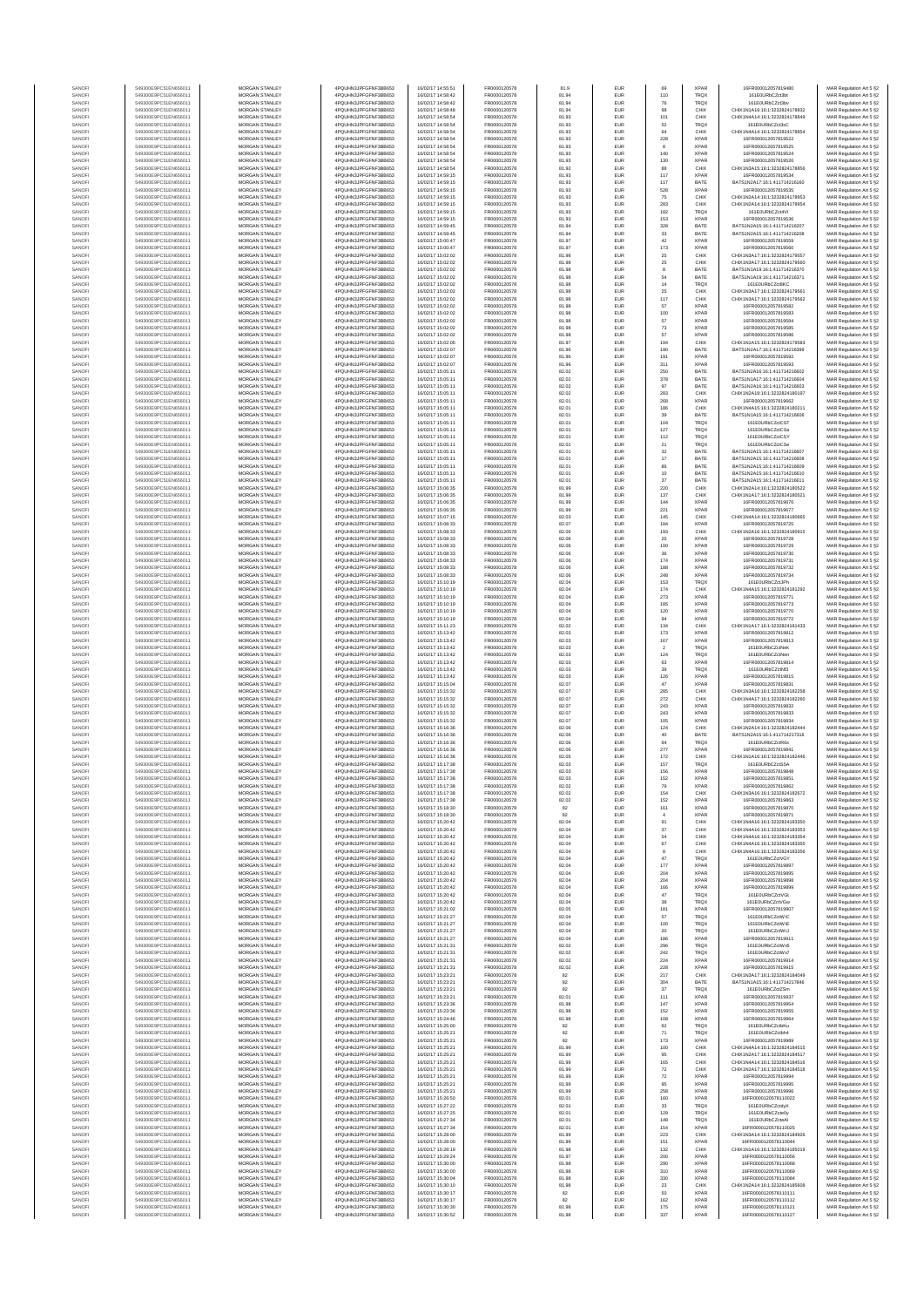| SANOF            | 549300E9PC51EN656011                         | MORGAN STANLEY                   | 4PQUHN3JPFGFNF3BB653                         | 16/02/17 15:31:03                      | FR0000120578                 | 81.98          | EUR        | 256               | <b>XPAR</b>                | 16FR0000120578110129                                          | MAR Regulation Art 5 §2                            |
|------------------|----------------------------------------------|----------------------------------|----------------------------------------------|----------------------------------------|------------------------------|----------------|------------|-------------------|----------------------------|---------------------------------------------------------------|----------------------------------------------------|
| SANOF            | 549300E9PC51EN656011                         | MORGAN STANLEY                   | 4PQUHN3JPFGFNF3BB653                         | 16/02/17 15:31:03                      | FR0000120578                 | 81.98          | EUR        | 37                | BATE                       | BATS1N2A18:16:1:411714218420                                  | MAR Regulation Art 5 §2                            |
| SANOFI           | 549300E9PC51EN656011                         | MORGAN STANLEY                   | 4PQUHN3JPFGFNF3BB653                         | 16/02/17 15:31:03                      | FR0000120578                 | 81.98          | EUR        | 100               | <b>XPAR</b>                | 16FR0000120578110130                                          | MAR Regulation Art 5 §2                            |
| SANOFI           | 549300E9PC51EN656011                         | MORGAN STANLEY                   | 4PQUHN3JPFGFNF3BB653                         | 16/02/17 15:31:03                      | FR0000120578                 | 81.98          | <b>EUR</b> | 73                | <b>XPAR</b>                | 16FR0000120578110131                                          | MAR Regulation Art 5 §2                            |
| SANOFI           | 549300E9PC51EN656011                         | <b>MORGAN STANLEY</b>            | 4PQUHN3JPFGFNF3BB653                         | 16/02/17 15:31:40                      | FR0000120578                 | 81.99          | <b>EUR</b> | 210               | <b>XPAR</b>                | 16FR0000120578110147                                          | MAR Regulation Art 5 §2                            |
| SANOFI           | 549300E9PC51EN656011                         | <b>MORGAN STANLEY</b>            | 4PQUHN3JPFGFNF3BB653                         | 16/02/17 16:32:04                      | FR0000120578                 | 82             | <b>EUR</b> | 13                | <b>TRQX</b>                | 161E0URbCZctmS1                                               | MAR Regulation Art 5 §2                            |
| SANOFI           | 549300E9PC51EN656011                         | MORGAN STANLEY                   | 4PQUHN3JPFGFNF3BB653                         | 16/02/17 15:32:33                      | FR0000120578                 | 82.02          | EUR        | 200               | CHIX                       | CHIX1N4A17:16:1:3232824186407                                 | MAR Regulation Art 5 §2                            |
| SANOFI           | 549300E9PC51EN656011                         | MORGAN STANLEY                   | 4PQUHN3JPFGFNF3BB653                         | 16/02/17 15:32:33                      | FR0000120578                 | 82.02          | EUR        | $\sqrt{5}$        | CHIX                       | CHIX1N4A17:16:1:3232824186408                                 | MAR Regulation Art 5 §2                            |
| SANOFI           | 549300E9PC51EN656011                         | MORGAN STANLEY                   | 4PQUHN3JPFGFNF3BB653                         | 16/02/17 15:32:33                      | FR0000120578                 | 82.02          | EUR        | 106               | TRQ)                       | 161E0URbCZctnWI                                               | MAR Regulation Art 5 §2                            |
| SANOFI           | 549300E9PC51EN656011                         | MORGAN STANLEY                   | 4PQUHN3JPFGFNF3BB653                         | 16/02/17 15:32:33                      | FR0000120578                 | 82.02          | EUR        | 459               | <b>XPAR</b>                | 16FR0000120578110165                                          | MAR Regulation Art 5 §2                            |
| SANOFI           | 549300E9PC51EN656011                         | MORGAN STANLEY                   | 4PQUHN3JPFGFNF3BB653                         | 16/02/17 15:32:33                      | FR0000120578                 | 82.01          | EUR        | 121               | CHIX                       | CHIX1N2A15:16:1:3232824186409                                 | MAR Regulation Art 5 §2                            |
| SANOFI           | 549300E9PC51EN656011                         | MORGAN STANLEY                   | 4PQUHN3JPFGFNF3BB653                         | 16/02/17 15:32:33                      | FR0000120578                 | 82.01          | EUR        | $40\,$            | BATE                       | BATS1N2A16:16:1:411714218606                                  | MAR Regulation Art 5 §2                            |
| SANOFI           | 549300E9PC51EN656011                         | MORGAN STANLEY                   | 4PQUHN3JPFGFNF3BB653                         | 16/02/17 15:32:33                      | FR0000120578                 | 82.01          | EUR        |                   | CHIX                       | CHIX1N2A15:16:1:3232824186410                                 | MAR Regulation Art 5 §2                            |
| SANOFI           | 549300E9PC51EN656011                         | <b>MORGAN STANLEY</b>            | 4PQUHN3JPFGFNF3BB653                         | 16/02/17 16:32:33                      | FR0000120578                 | 82.01          | <b>EUR</b> | 61                | <b>TROX</b>                | 161E0URbCZctnX4                                               | MAR Regulation Art 5 §2                            |
| SANOFI           | 549300E9PC51EN656011                         | MORGAN STANLEY                   | 4PQUHN3JPFGFNF3BB653                         | 16/02/17 15:32:33                      | FR0000120578                 | 82.01          | <b>EUR</b> |                   | <b>TRQX</b>                | 161F0URbCZctnX9                                               | MAR Regulation Art 5 §2                            |
| SANOFI           | 549300E9PC51EN656011                         | MORGAN STANLEY                   | 4PQUHN3JPFGFNF3BB653                         | 16/02/17 15:32:33                      | FR0000120578                 | 82.01          | EUR        | 273               | XPAR                       | 16FR0000120578110166                                          | MAR Regulation Art 5 §2                            |
| SANOFI           | 549300E9PC51EN656011                         | MORGAN STANLEY                   | 4PQUHN3JPFGFNF3BB653                         | 16/02/17 15:32:33                      | FR0000120578                 | 82.01          | EUR        | 292               | <b>XPAR</b>                | 16FR0000120578110168                                          | MAR Regulation Art 5 §2                            |
| SANOFI           | 549300E9PC51EN656011                         | MORGAN STANLEY                   | 4PQUHN3JPFGFNF3BB653                         | 16/02/17 15:32:33                      | FR0000120578                 | 82.01          | EUR        | 276               | <b>XPAR</b>                | 16FR0000120578110169                                          | MAR Regulation Art 5 §2                            |
| SANOFI           | 549300E9PC51EN656011                         | MORGAN STANLEY                   | 4PQUHN3JPFGFNF3BB653                         | 16/02/17 15:32:33                      | FR0000120578                 | 82.01          | EUR        | $_{\rm 6}$        | <b>XPAR</b>                | 16FR0000120578110170                                          | MAR Regulation Art 5 §2                            |
| SANOFI           | 549300E9PC51EN656011                         | MORGAN STANLEY                   | 4PQUHN3JPFGFNF3BB653                         | 16/02/17 15:34:05                      | FR0000120578                 | 82.02          | EUR        | 60                | <b>XPAR</b>                | 16FR0000120578110190                                          | MAR Regulation Art 5 §2                            |
| SANOFI           | 549300E9PC51EN656011                         | MORGAN STANLEY                   | 4PQUHN3JPFGFNF3BB653                         | 16/02/17 15:34:05                      | FR0000120578                 | 82.02          | EUR        | 199               | <b>XPAR</b>                | 16FR0000120578110191                                          | MAR Regulation Art 5 §2                            |
| SANOFI           | 549300E9PC51EN656011                         | <b>MORGAN STANLEY</b>            | 4PQUHN3JPFGFNF3BB653                         | 16/02/17 15:34:27                      | FR0000120578                 | 82             | <b>EUR</b> | 250               | CHIX                       | CHIX1N4A17:16:1:3232824186973                                 | MAR Regulation Art 5 §2                            |
| SANOFI           | 549300E9PC51EN656011                         | MORGAN STANLEY                   | 4PQUHN3JPFGFNF3BB653                         | 16/02/17 15:34:27                      | FR0000120578                 | 82             | <b>EUR</b> | 156               | CHIX                       | CHIX1N4A17:16:1:3232824186974                                 | MAR Regulation Art 5 §2                            |
| SANOFI           | 549300E9PC51EN656011                         | MORGAN STANLEY                   | 4PQUHN3JPFGFNF3BB653                         | 16/02/17 15:34:51                      | FR0000120578                 | 81.99          | EUR        | $48\,$            | TRQX                       | 161E0URbCZctsfX                                               | MAR Regulation Art 5 §2                            |
| SANOFI           | 549300E9PC51EN656011                         | MORGAN STANLEY                   | 4PQUHN3JPFGFNF3BB653                         | 16/02/17 15:34:51                      | FR0000120578                 | 81.99          | EUR        | 19                | TRQX                       | 161E0URbCZctsfZ                                               | MAR Regulation Art 5 §2                            |
| SANOF            | 549300E9PC51EN656011                         | MORGAN STANLEY                   | 4PQUHN3JPFGFNF3BB653                         | 6/02/17 15:35:31                       | FR0000120578                 | 82             | EUR        | 67                | <b>XPAR</b>                | 16FR0000120578110216                                          | MAR Regulation Art 5 §2                            |
| SANOFI           | 549300E9PC51EN656011                         | MORGAN STANLEY                   | 4PQUHN3JPFGFNF3BB653                         | 16/02/17 15:35:31                      | FR0000120578                 | 82             | EUR        | 149               | <b>XPAR</b>                | 16FR0000120578110217                                          | MAR Regulation Art 5 §2                            |
| SANOFI           | 549300E9PC51EN656011                         | MORGAN STANLEY                   | 4PQUHN3JPFGFNF3BB653                         | 16/02/17 15:35:31                      | FR0000120578                 | 82             | EUR        | 201               | <b>XPAR</b>                | 16FR0000120578110219                                          | MAR Regulation Art 5 §2                            |
| SANOFI           | 549300E9PC51EN656011                         | MORGAN STANLEY                   | 4PQUHN3JPFGFNF3BB653                         | 16/02/17 15:35:31                      | FR0000120578                 | 82             | <b>EUR</b> | 245               | <b>XPAR</b>                | 16FR0000120578110220                                          | MAR Regulation Art 5 §2                            |
| SANOFI           | 549300E9PC51EN656011                         | <b>MORGAN STANLEY</b>            | 4PQUHN3JPFGFNF3BB653                         | 16/02/17 15:35:31                      | FR0000120578                 | 82             | <b>EUR</b> | 16                | <b>TRQX</b>                | 161E0URbCZcttkv                                               | MAR Regulation Art 5 §2                            |
| SANOFI           | 549300E9PC51EN656011                         | MORGAN STANLEY                   | 4PQUHN3JPFGFNF3BB653                         | 16/02/17 15:36:16                      | FR0000120578                 | 82.04          | <b>EUR</b> | $\overline{4}$    | CHIX                       | CHIX1N1A14:16:1:3232824187526                                 | MAR Regulation Art 5 §2                            |
| SANOFI           | 549300E9PC51EN656011                         | MORGAN STANLEY                   | 4PQUHN3JPFGFNF3BB653                         | 16/02/17 15:36:17                      | FR0000120578                 | 82.04          | EUR        | 544               | <b>XPAR</b>                | 16FR0000120578110230                                          | MAR Regulation Art 5 §2                            |
| SANOFI           | 549300E9PC51EN656011                         | MORGAN STANLEY                   | 4PQUHN3JPFGFNF3BB653                         | 16/02/17 15:36:17                      | FR0000120578                 | 82.04          | EUR        | 239               | CHIX                       | CHIX1N1A14:16:1:3232824187534                                 | MAR Regulation Art 5 §2                            |
| SANOFI           | 549300E9PC51EN656011                         | MORGAN STANLEY                   | 4PQUHN3JPFGFNF3BB653                         | 16/02/17 15:37:09                      | FR0000120578                 | 82.08          | EUR        | 327               | CHIX                       | CHIX1N4A15:16:1:3232824187718                                 | MAR Regulation Art 5 §2                            |
| SANOFI           | 549300E9PC51EN656011                         | MORGAN STANLEY                   | 4PQUHN3JPFGFNF3BB653                         | 16/02/17 15:37:09                      | FR0000120578                 | 82.08          | EUR        | 731               | <b>XPAR</b>                | 16FR0000120578110266                                          | MAR Regulation Art 5 §2                            |
| SANOFI           | 549300E9PC51EN656011                         | MORGAN STANLEY                   | 4PQUHN3JPFGFNF3BB653                         | 16/02/17 15:37:09                      | FR0000120578                 | 82.08          | EUR        | 167               | TRQX                       | 161E0URbCZctx5n                                               | MAR Regulation Art 5 §2                            |
| SANOFI           | 549300E9PC51EN656011                         | MORGAN STANLEY                   | 4PQUHN3JPFGFNF3BB653                         | 16/02/17 15:37:15                      | FR0000120578                 | 82.08          | EUR        | 208               | <b>XPAR</b>                | 16FR0000120578110279                                          | MAR Regulation Art 5 §2                            |
| SANOFI           | 549300E9PC51EN656011                         | <b>MORGAN STANLEY</b>            | 4PQUHN3JPFGFNF3BB653                         | 16/02/17 15:37:15                      | FR0000120578                 | 82.08          | <b>EUR</b> | 158               | <b>XPAR</b>                | 16FR0000120578110277                                          | MAR Regulation Art 5 §2                            |
| SANOFI           | 549300E9PC51EN656011                         | <b>MORGAN STANLEY</b>            | 4PQUHN3JPFGFNF3BB653                         | 16/02/17 15:37:15                      | FR0000120578                 | 82.08          | <b>EUR</b> | 183               | <b>XPAR</b>                | 16FR0000120578110278                                          | MAR Regulation Art 5 §2                            |
| SANOFI           | 549300E9PC51EN656011                         | MORGAN STANLEY                   | 4PQUHN3JPFGFNF3BB653                         | 16/02/17 15:37:15                      | FR0000120578                 | 82.08          | EUR        | 278               | TRQX                       | 161E0URbCZctxSQ                                               | MAR Regulation Art 5 §2                            |
| SANOFI           | 549300E9PC51EN656011                         | MORGAN STANLEY                   | 4PQUHN3JPFGFNF3BB653                         | 16/02/17 15:37:15                      | FR0000120578                 | 82.08          | EUR        | 201               | <b>TRQX</b>                | 161E0URbCZctxSS                                               | MAR Regulation Art 5 §2                            |
| SANOFI           | 549300E9PC51EN656011                         | MORGAN STANLEY                   | 4PQUHN3JPFGFNF3BB653                         | 16/02/17 15:38:37                      | FR0000120578                 | 82.07          | EUR        | 134               | <b>XPAR</b>                | 16FR0000120578110303                                          | MAR Regulation Art 5 §2                            |
| SANOFI           | 549300E9PC51EN656011                         | MORGAN STANLEY                   | 4PQUHN3JPFGFNF3BB653                         | 16/02/17 15:38:55                      | FR0000120578                 | 82.05          | EUR        | 180               | CHIX                       | CHIX1N1A16:16:1:3232824188205                                 | MAR Regulation Art 5 §2                            |
| SANOFI           | 549300E9PC51EN656011                         | MORGAN STANLEY                   | 4PQUHN3JPFGFNF3BB653                         | 16/02/17 15:39:25                      | FR0000120578                 | 82.03          | EUR        | $\boldsymbol{7}$  | <b>TRQX</b>                | 161E0URbCZcu1JM                                               | MAR Regulation Art 5 §2                            |
| SANOFI           | 549300E9PC51EN656011                         | MORGAN STANLEY                   | 4PQUHN3JPFGFNF3BB653                         | 16/02/17 15:39:25                      | FR0000120578                 | 82.03          | EUR        |                   | TRQX                       | 161E0URbCZcu1JO                                               | MAR Regulation Art 5 §2                            |
| SANOFI           | 549300E9PC51EN656011                         | MORGAN STANLEY                   | 4PQUHN3JPFGFNF3BB653                         | 16/02/17 15:39:25                      | FR0000120578                 | 82.03          | EUR        | $43\,$            | TRQX                       | 161E0URbCZcu1JR                                               | MAR Regulation Art 5 §2                            |
| SANOFI           | 549300E9PC51EN656011                         | <b>MORGAN STANLEY</b>            | 4PQUHN3JPFGFNF3BB653                         | 16/02/17 15:39:48                      | FR0000120578                 | 82.04          | <b>EUR</b> | 100               | <b>TRQX</b>                | 161F0URbCZcu1in                                               | MAR Regulation Art 5 §2                            |
| SANOFI           | 549300E9PC51EN656011<br>549300E9PC51EN656011 | <b>MORGAN STANLEY</b>            | 4PQUHN3JPFGFNF3BB653<br>4PQUHN3JPFGFNF3BB653 | 16/02/17 15:39:48                      | FR0000120578                 | 82.04          | <b>EUR</b> | 465               | <b>XPAR</b>                | 16FR0000120578110323                                          | MAR Regulation Art 5 §2                            |
| SANOFI<br>SANOFI | 549300E9PC51EN656011                         | MORGAN STANLEY<br>MORGAN STANLEY | 4PQUHN3JPFGFNF3BB653                         | 16/02/17 15:39:48<br>16/02/17 15:39:48 | FR0000120578<br>FR0000120578 | 82.04<br>82.04 | EUR<br>EUR | 68<br>208         | BATE<br>CHIX               | BATS1N2A18:16:1:411714219161<br>CHIX1N4A17:16:1:3232824188345 | MAR Regulation Art 5 §2<br>MAR Regulation Art 5 §2 |
| SANOFI<br>SANOFI | 549300E9PC51EN656011<br>549300E9PC51EN656011 | MORGAN STANLEY<br>MORGAN STANLEY | 4PQUHN3JPFGFNF3BB653<br>4PQUHN3JPFGFNF3BB653 | 16/02/17 15:39:48<br>16/02/17 15:40:03 | FR0000120578<br>FR0000120578 | 82.04<br>82.03 | EUR<br>EUR | $\scriptstyle{7}$ | CHIX<br><b>XPAR</b>        | CHIX1N4A15:16:1:3232824188346<br>16FR0000120578110330         | MAR Regulation Art 5 §2                            |
| SANOFI           | 549300E9PC51EN656011                         | MORGAN STANLEY                   | 4PQUHN3JPFGFNF3BB653                         | 16/02/17 15:40:03                      | FR0000120578                 | 82.03          | EUR        | $20\,$<br>56      | <b>XPAR</b>                | 16FR0000120578110331                                          | MAR Regulation Art 5 §2<br>MAR Regulation Art 5 §2 |
| SANOFI           | 549300E9PC51EN656011                         | MORGAN STANLEY                   | 4PQUHN3JPFGFNF3BB653                         | 16/02/17 15:40:03                      | FR0000120578                 | 82.03          | EUR        | 20                | <b>XPAR</b>                | 16FR0000120578110332                                          | MAR Regulation Art 5 §2                            |
| SANOFI           | 549300E9PC51EN656011                         | <b>MORGAN STANLEY</b>            | 4PQUHN3JPFGFNF3BB653                         | 16/02/17 16:40:03                      | FR0000120578                 | 82.03          | <b>EUR</b> | 96                | <b>TRQX</b>                | 161E0URbCZcu27t                                               | MAR Regulation Art 5 §2                            |
| SANOFI           | 549300E9PC51EN656011                         | MORGAN STANLEY                   | 4PQUHN3JPFGFNF3BB653                         | 16/02/17 15:41:01                      | FR0000120578                 | 82.05          | <b>EUR</b> | 68                | <b>XPAR</b>                | 16FR0000120578110347                                          | MAR Regulation Art 5 §2                            |
| SANOFI           | 549300E9PC51EN656011                         | MORGAN STANLEY                   | 4POLIHN3JPEGENE3BB653                        | 16/02/17 15:41:11                      | FR0000120578                 | 82.05          | EUR        | 64                | XPAR                       | 16ER0000120578110348                                          | MAR Regulation Art 5 §2                            |
| SANOFI           | 549300E9PC51EN656011                         | MORGAN STANLEY                   | 4PQUHN3JPFGFNF3BB653                         | 16/02/17 15:41:26                      | FR0000120578                 | 82.05          | EUR        | $\overline{7}$    | CHIX                       | CHIX1N4A14:16:1:3232824188734                                 | MAR Regulation Art 5 §2                            |
| SANOFI           | 549300E9PC51EN656011                         | MORGAN STANLEY                   | 4PQUHN3JPFGFNF3BB653                         | 16/02/17 15:41:29                      | FR0000120578                 | 82.05          | EUR        | 137               | CHIX                       | CHIX1N4A14:16:1:3232824188763                                 | MAR Regulation Art 5 §2                            |
| SANOFI           | 549300E9PC51EN656011                         | MORGAN STANLEY                   | 4PQUHN3JPFGFNF3BB653                         | 16/02/17 15:41:29                      | FR0000120578                 | 82.05          | EUR        | 309               | CHIX                       | CHIX1N3A18:16:1:3232824188765                                 | MAR Regulation Art 5 §2                            |
| SANOFI           | 549300E9PC51EN656011                         | MORGAN STANLEY                   | 4PQUHN3JPFGFNF3BB653                         | 16/02/17 15:41:29                      | FR0000120578                 | 82.05          | EUR        | $47\,$            | BATE                       | BATS1N2A16:16:1:411714219312                                  | MAR Regulation Art 5 §2                            |
| SANOFI           | 549300E9PC51EN656011                         | MORGAN STANLEY                   | 4PQUHN3JPFGFNF3BB653                         | 16/02/17 15:41:29                      | FR0000120578                 | 82.05          | EUR        | $74\,$            | <b>TROX</b>                | 161E0URbCZcu4fv                                               | MAR Regulation Art 5 §2                            |
| SANOFI           | 549300E9PC51EN656011                         | <b>MORGAN STANLEY</b>            | 4PQUHN3JPFGFNF3BB653                         | 16/02/17 15:41:29                      | FR0000120578                 | 82.05          | <b>EUR</b> | 191               | <b>XPAR</b>                | 16FR0000120578110352                                          | MAR Regulation Art 5 §2                            |
| SANOFI           | 549300E9PC51EN656011                         | <b>MORGAN STANLEY</b>            | 4PQUHN3JPFGFNF3BB653                         | 16/02/17 15:41:29                      | FR0000120578                 | 82.05          | <b>EUR</b> | 409               | <b>XPAR</b>                | 16FR0000120578110353                                          | MAR Regulation Art 5 §2                            |
| SANOFI           | 549300E9PC51EN656011                         | MORGAN STANLEY                   | 4PQUHN3JPFGFNF3BB653                         | 16/02/17 15:41:29                      | FR0000120578                 | 82.04          | EUR        | 198               | <b>XPAR</b>                | 16FR0000120578110356                                          | MAR Regulation Art 5 §2                            |
| SANOFI           | 549300E9PC51EN656011                         | MORGAN STANLEY                   | 4PQUHN3JPFGFNF3BB653                         | 16/02/17 15:41:29                      | FR0000120578                 | 82.04          | EUR        | 179               | BATE                       | BATS1N1A16:16:1:411714219314                                  | MAR Regulation Art 5 §2                            |
| SANOF            | 549300E9PC51EN656011                         | MORGAN STANLEY                   | 4PQUHN3JPFGFNF3BB653                         | 6/02/17 15:41:29                       | FR0000120578                 | 82.04          | EUR        | 308               | <b>TRQX</b>                | 161E0URbCZcu4gd                                               | MAR Regulation Art 5 §2                            |
| SANOFI           | 549300E9PC51EN656011                         | MORGAN STANLEY                   | 4PQUHN3JPFGFNF3BB653                         | 16/02/17 15:41:29                      | FR0000120578                 | 82.02          | EUR        | 50                | <b>XPAR</b>                | 16FR0000120578110366                                          | MAR Regulation Art 5 §2                            |
| SANOFI           | 549300E9PC51EN656011                         | MORGAN STANLEY                   | 4PQUHN3JPFGFNF3BB653                         | 16/02/17 15:41:29                      | FR0000120578                 | 82.02          | EUR        | 50                | <b>XPAR</b>                | 16FR0000120578110367                                          | MAR Regulation Art 5 §2                            |
| SANOFI           | 549300E9PC51EN656011                         | MORGAN STANLEY                   | 4PQUHN3JPFGFNF3BB653                         | 16/02/17 15:43:47                      | FR0000120578                 | 82.05          | <b>EUR</b> | 84                | TRQX                       | 161E0URbCZcu9VN                                               | MAR Regulation Art 5 §2                            |
| SANOFI           | 549300E9PC51EN656011                         | <b>MORGAN STANLEY</b>            | 4PQUHN3JPFGFNF3BB653                         | 16/02/17 15:43:47                      | FR0000120578                 | 82.05          | <b>EUR</b> | 64                | BATE                       | BATS1N2A19:16:1:411714219526                                  | MAR Regulation Art 5 §2                            |
| SANOFI           | 549300E9PC51EN656011                         | <b>MORGAN STANLEY</b>            | 4PQUHN3JPFGFNF3BB653                         | 16/02/17 15:43:47                      | FR0000120578                 | 82.05          | <b>EUR</b> | 164               | CHIX                       | CHIX1N1A14:16:1:3232824189456                                 | MAR Regulation Art 5 §2                            |
| SANOFI           | 549300E9PC51EN656011                         | MORGAN STANLEY                   | 4PQUHN3JPFGFNF3BB653                         | 16/02/17 15:43:47                      | FR0000120578                 | 82.05          | EUR        | 330               | XPAR                       | 16FR0000120578110409                                          | MAR Regulation Art 5 §2                            |
| SANOFI           | 549300E9PC51EN656011                         | MORGAN STANLEY                   | 4PQUHN3JPFGFNF3BB653                         | 16/02/17 15:44:07                      | FR0000120578                 | 82.05          | EUR        | 75                | <b>XPAR</b>                | 16FR0000120578110419                                          | MAR Regulation Art 5 §2                            |
| SANOFI           | 549300E9PC51EN656011                         | MORGAN STANLEY                   | 4PQUHN3JPFGFNF3BB653                         | 16/02/17 15:44:10                      | FR0000120578                 | 82.05          | EUR        | 44                | TRQX                       | 161E0URbCZcuA5a                                               | MAR Regulation Art 5 §2                            |
| SANOF            | 549300E9PC51EN656011                         | MORGAN STANLEY                   | 4PQUHN3JPFGFNF3BB653                         | 16/02/17 15:44:10                      | FR0000120578                 | 82.05          | EUR        | 86                | CHIX                       | CHIX1N1A18:16:1:3232824189560                                 | MAR Regulation Art 5 §2                            |
| SANOFI           | 549300E9PC51EN656011                         | MORGAN STANLEY                   | 4PQUHN3JPFGFNF3BB653                         | 16/02/17 15:44:10                      | FR0000120578                 | 82.05          | EUR        | 28                | BATE                       | BATS1N1A16:16:1:411714219558                                  | MAR Regulation Art 5 §2                            |
| SANOFI           | 549300E9PC51EN656011                         | MORGAN STANLEY                   | 4PQUHN3JPFGFNF3BB653                         | 16/02/17 15:44:10                      | FR0000120578                 | 82.05          | EUR        | 117               | <b>XPAR</b>                | 16FR0000120578110420                                          | MAR Regulation Art 5 §2                            |
| SANOFI           | 549300E9PC51EN656011                         | MORGAN STANLEY                   | 4PQUHN3JPFGFNF3BB653                         | 16/02/17 15:44:10                      | FR0000120578                 | 82.05          | EUR        | 209               | <b>XPAR</b>                | 16FR0000120578110423                                          | MAR Regulation Art 5 §2                            |
| SANOFI           | 549300E9PC51EN656011                         | <b>MORGAN STANLEY</b>            | 4PQUHN3JPFGFNF3BB653                         | 16/02/17 15:44:10                      | FR0000120578                 | 82.04          | <b>EUR</b> | 272               | <b>XPAR</b>                | 16FR0000120578110427                                          | MAR Regulation Art 5 §2                            |
| SANOFI           | 549300E9PC51EN656011                         | MORGAN STANLEY                   | 4PQUHN3JPFGFNF3BB653                         | 16/02/17 15:44:10                      | FR0000120578                 | 82.04          | <b>EUR</b> | 171               | <b>XPAR</b>                | 16FR0000120578110428                                          | MAR Regulation Art 5 §2                            |
| SANOFI           | 549300E9PC51EN656011                         | MORGAN STANLEY                   | 4PQUHN3JPFGFNF3BB653                         | 16/02/17 15:44:10                      | FR0000120578                 | 82.05          | EUR        | ${\bf 28}$        | BATE                       | BATS1N1A16:16:1:411714219559                                  | MAR Regulation Art 5 §2                            |
| SANOFI           | 549300E9PC51EN656011                         | MORGAN STANLEY                   | 4PQUHN3JPFGFNF3BB653                         | 16/02/17 15:44:10                      | FR0000120578                 | 82.05          | EUR        | 86                | CHIX                       | CHIX1N1A18:16:1:3232824189562                                 | MAR Regulation Art 5 §2                            |
| SANOFI<br>SANOFI | 549300E9PC51EN656011<br>549300E9PC51EN656011 | MORGAN STANLEY<br>MORGAN STANLEY | 4PQUHN3JPFGFNF3BB653<br>4PQUHN3JPFGFNF3BB653 | 16/02/17 15:44:10<br>16/02/17 15:44:10 | FR0000120578<br>FR0000120578 | 82.05<br>82.05 | EUR<br>EUR | 55                | BATE<br><b>XPAR</b>        | BATS1N1A16:16:1:411714219560<br>16FR0000120578110430          | MAR Regulation Art 5 §2                            |
| SANOFI           | 549300E9PC51EN656011                         | MORGAN STANLEY                   | 4PQUHN3JPFGFNF3BB653                         | 16/02/17 15:44:17                      | FR0000120578                 | 82.03          | EUR        | 172               | TRQX                       | 161E0URbCZcuAFy                                               | MAR Regulation Art 5 §2<br>MAR Regulation Art 5 §2 |
| SANOFI           | 549300E9PC51EN656011                         | MORGAN STANLEY                   | 4PQUHN3JPFGFNF3BB653                         | 16/02/17 15:44:17                      | FR0000120578                 | 82.03          | EUR        | 179               | <b>XPAR</b>                | 16FR0000120578110435                                          | MAR Regulation Art 5 §2                            |
| SANOFI           | 549300E9PC51EN656011                         | <b>MORGAN STANLEY</b>            | 4PQUHN3JPFGFNF3BB653                         | 16/02/17 15:44:17                      | FR0000120578                 | 82.03          | <b>EUR</b> | 141               | <b>XPAR</b>                | 16FR0000120578110436                                          | MAR Regulation Art 5 §2                            |
| SANOFI           | 549300E9PC51EN656011                         | MORGAN STANLEY                   | 4PQUHN3JPFGFNF3BB653                         | 16/02/17 15:45:00                      | FR0000120578                 | 81.96          | <b>EUR</b> | 20                | CHIX                       | CHIX1N1A14-16-1-3232824189804                                 | MAR Regulation Art 5 §2                            |
| SANOFI           | 549300E9PC51EN656011                         | MORGAN STANLEY                   | 4PQUHN3JPFGFNF3BB653                         | 16/02/17 15:45:01                      | FR0000120578                 | 81.95          | EUR        | 126               | CHIX                       | CHIX1N3A15:16:1:3232824189819                                 | MAR Regulation Art 5 §2                            |
| SANOFI           | 549300E9PC51EN656011                         | MORGAN STANLEY                   | 4PQUHN3JPFGFNF3BB653                         | 16/02/17 15:45:01                      | FR0000120578                 | 81.95          | EUR        | 156               | XPAR                       | 16FR0000120578110465                                          | MAR Regulation Art 5 §2                            |
| SANOF            | 549300E9PC51EN656011                         | MORGAN STANLEY                   | 4PQUHN3JPFGFNF3BB653                         | 16/02/17 15:45:01                      | FR0000120578                 | 81.95          | EUR        | 158               | <b>XPAR</b>                | 16FR0000120578110467                                          | MAR Regulation Art 5 §2                            |
| SANOFI           | 549300E9PC51EN656011                         | MORGAN STANLEY                   | 4PQUHN3JPFGFNF3BB653                         | 16/02/17 15:45:01                      | FR0000120578                 | 81.95          | EUR        | 105               | <b>XPAR</b>                | 16FR0000120578110466                                          | MAR Regulation Art 5 §2                            |
| SANOFI           | 549300E9PC51EN656011                         | MORGAN STANLEY                   | 4PQUHN3JPFGFNF3BB653                         | 16/02/17 15:45:11                      | FR0000120578                 | 81.93          | EUR        | 123               | <b>XPAR</b>                | 16FR0000120578110470                                          | MAR Regulation Art 5 §2                            |
| SANOFI           | 549300E9PC51EN656011                         | MORGAN STANLEY                   | 4PQUHN3JPFGFNF3BB653                         | 16/02/17 15:45:23                      | FR0000120578                 | 81.89          | <b>EUR</b> | 20                | TRQX                       | 161E0URbCZcuCaY                                               | MAR Regulation Art 5 §2                            |
| SANOFI           | 549300E9PC51EN656011                         | <b>MORGAN STANLEY</b>            | 4PQUHN3JPFGFNF3BB653                         | 16/02/17 15:45:23                      | FR0000120578                 | 81.89          | <b>FUR</b> | 50                | TRO)                       | 161F0URbCZcuCac                                               | MAR Regulation Art 5 §2                            |
| SANOFI           | 549300E9PC51EN656011                         | MORGAN STANLEY                   | 4PQUHN3JPFGFNF3BB653                         | 16/02/17 15:45:58                      | FR0000120578                 | 81.91          | <b>EUR</b> | 146               | <b>XPAR</b>                | 16FR0000120578110514                                          | MAR Regulation Art 5 §2                            |
| SANOFI           | 549300E9PC51EN656011                         | MORGAN STANLEY<br>MORGAN STANLEY | 4POLIHN3JPEGENE3BB653                        | 16/02/17 15:45:58<br>16/02/17 15:45:58 | FR0000120578<br>FR0000120578 | 81.91          | EUR<br>EUR | 146               | <b>XPAR</b><br><b>XPAR</b> | 16FR0000120578110515                                          | MAR Regulation Art 5 §2<br>MAR Regulation Art 5 §2 |
| SANOFI<br>SANOFI | 549300E9PC51EN656011<br>549300E9PC51EN656011 | MORGAN STANLEY                   | 4PQUHN3JPFGFNF3BB653<br>4PQUHN3JPFGFNF3BB653 | 16/02/17 15:46:21                      | FR0000120578                 | 81.91<br>81.88 | EUR        | 120               | CHIX                       | 16FR0000120578110513<br>CHIX1N2A15:16:1:3232824190245         | MAR Regulation Art 5 §2                            |
| SANOFI           | 549300E9PC51EN656011                         | MORGAN STANLEY                   | 4PQUHN3JPFGFNF3BB653                         | 16/02/17 15:46:21                      | FR0000120578                 | 81.88          | EUR        | $\mathbf s$       | CHIX                       | CHIX1N2A15:16:1:3232824190246                                 | MAR Regulation Art 5 §2                            |
| SANOFI           | 549300E9PC51EN656011                         | MORGAN STANLEY                   | 4PQUHN3JPFGFNF3BB653                         | 16/02/17 15:46:21                      | FR0000120578                 | 81.88          | <b>EUR</b> | 50                | CHIX                       | CHIX1N2A15:16:1:3232824190247                                 | MAR Regulation Art 5 §2                            |
| SANOFI           | 549300E9PC51EN656011                         | MORGAN STANLEY                   | 4PQUHN3JPFGFNF3BB653                         | 16/02/17 15:46:21                      | FR0000120578                 | 81.88          | EUR        | 50                | CHIX                       | CHIX1N2A15:16:1:3232824190248                                 | MAR Regulation Art 5 §2                            |
| SANOFI           | 549300E9PC51EN656011                         | <b>MORGAN STANLEY</b>            | 4PQUHN3JPFGFNF3BB653                         | 16/02/17 15:46:34                      | FR0000120578                 | 81.83          | <b>EUR</b> | 8                 | <b>XPAR</b>                | 16FR0000120578110548                                          | MAR Regulation Art 5 §2                            |
| SANOFI           | 549300E9PC51EN656011                         | MORGAN STANLEY                   | 4PQUHN3JPFGFNF3BB653                         | 16/02/17 15:46:34                      | FR0000120578                 | 81.83          | <b>EUR</b> | 127               | <b>XPAR</b>                | 16FR0000120578110549                                          | MAR Regulation Art 5 §2                            |
| SANOFI           | 549300E9PC51EN656011                         | MORGAN STANLEY                   | 4PQUHN3JPFGFNF3BB653                         | 16/02/17 15:46:34                      | FR0000120578                 | 81.83          | EUR        | $142\,$           | XPAR                       | 16FR0000120578110550<br>161E0URbCZcuFGv                       | MAR Regulation Art 5 §2                            |
| SANOFI           | 549300E9PC51EN656011                         | MORGAN STANLEY                   | 4PQUHN3JPFGFNF3BB653                         | 16/02/17 15:46:34                      | FR0000120578                 | 81.83          | EUR        | 189               | <b>TRQX</b>                | 16FR0000120578110595                                          | MAR Regulation Art 5 §2                            |
| SANOF            | 549300E9PC51EN656011                         | MORGAN STANLEY                   | 4PQUHN3JPFGFNF3BB653                         | 16/02/17 15:48:13                      | FR0000120578                 | 81.92          | EUR        | 402               | <b>XPAR</b>                |                                                               | MAR Regulation Art 5 §2                            |
| SANOFI           | 549300E9PC51EN656011                         | MORGAN STANLEY                   | 4PQUHN3JPFGFNF3BB653                         | 16/02/17 15:48:48                      | FR0000120578                 | 81.92          | EUR        | 188               | CHIX                       | CHIX1N3A17:16:1:323282419080                                  | MAR Regulation Art 5 §2                            |
| SANOFI           | 549300E9PC51EN656011                         | MORGAN STANLEY                   | 4PQUHN3JPFGFNF3BB653                         | 16/02/17 15:48:48                      | FR0000120578                 | 81.92          | EUR        | 73                | CHIX                       | CHIX1N3A17:16:1:3232824190808                                 | MAR Regulation Art 5 §2                            |
| SANOFI           | 549300E9PC51EN656011                         | MORGAN STANLEY                   | 4PQUHN3JPFGFNF3BB653                         | 16/02/17 15:48:48                      | FR0000120578                 | 81.92          | EUR        | 161               | TRQX                       | 161E0URbCZcuJ2e                                               | MAR Regulation Art 5 §2                            |
| SANOFI           | 549300E9PC51EN656011                         | MORGAN STANLEY                   | 4PQUHN3JPFGFNF3BB653                         | 16/02/17 15:49:16                      | FR0000120578                 | 81.92          | EUR        | 209               | CHIX                       | CHIX1N1A17:16:1:3232824190981                                 | MAR Regulation Art 5 §2                            |
| SANOFI           | 549300E9PC51EN656011                         | MORGAN STANLEY                   | 4PQUHN3JPFGFNF3BB653                         | 16/02/17 15:49:24                      | FR0000120578                 | 81.92          | <b>EUR</b> | 60                | CHIX                       | CHIX1N1A17:16:1:3232824191034                                 | MAR Regulation Art 5 §2                            |
| SANOFI           | 549300E9PC51EN656011                         | MORGAN STANLEY                   | 4PQUHN3JPFGFNF3BB653                         | 16/02/17 15:49:24                      | FR0000120578                 | 81.92          | <b>EUR</b> | 165               | <b>XPAR</b><br><b>XPAR</b> | 16FR0000120578110614                                          | MAR Regulation Art 5 §2                            |
| SANOFI           | 549300E9PC51EN656011                         | MORGAN STANLEY                   | 4PQUHN3JPFGFNF3BB653                         | 16/02/17 15:49:32                      | FR0000120578                 | 81.91          | EUR        | 163               | TRQX                       | 16FR0000120578110618                                          | MAR Regulation Art 5 §2                            |
| SANOFI           | 549300E9PC51EN656011                         | MORGAN STANLEY                   | 4PQUHN3JPFGFNF3BB653                         | 16/02/17 15:49:47                      | FR0000120578                 | 81.9           | EUR        | 100               |                            | 161E0URbCZcuKvi                                               | MAR Regulation Art 5 §2                            |
| SANOFI           | 549300E9PC51EN656011                         | MORGAN STANLEY                   | 4PQUHN3JPFGFNF3BB653                         | 16/02/17 15:49:47                      | FR0000120578                 | 81.9           | EUR        | 66                | <b>TRQX</b>                | 161E0URbCZcuKyl                                               | MAR Regulation Art 5 §2                            |
| SANOFI           | 549300E9PC51EN656011                         | MORGAN STANLEY                   | 4PQUHN3JPFGFNF3BB653                         | 16/02/17 15:49:53                      | FR0000120578                 | 81.88          | EUR        | 237               | BATE                       | BATS1N1A16:16:1:411714220092                                  | MAR Regulation Art 5 §2                            |
| SANOFI           | 549300E9PC51EN656011                         | MORGAN STANLEY                   | 4PQUHN3JPFGFNF3BB653                         | 16/02/17 15:50:17                      | FR0000120578                 | 81.88          | EUR        | 157               | <b>XPAR</b>                | 16FR0000120578110626                                          | MAR Regulation Art 5 §2                            |
| SANOFI           | 549300E9PC51EN656011                         | MORGAN STANLEY                   | 4PQUHN3JPFGFNF3BB653                         | 16/02/17 15:50:57                      | FR0000120578                 | 81.88          | EUR        | 316               | <b>XPAR</b>                | 16FR0000120578110639                                          | MAR Regulation Art 5 §2                            |
| SANOFI           | 549300E9PC51EN656011                         | MORGAN STANLEY                   | 4PQUHN3JPFGFNF3BB653                         | 16/02/17 16:50:57                      | FR0000120578                 | 81.88          | <b>EUR</b> | 157               | <b>XPAR</b>                | 16FR0000120578110640                                          | MAR Regulation Art 5 §2                            |
| SANOFI           | 549300E9PC51EN656011                         | MORGAN STANLEY                   | 4PQUHN3JPFGFNF3BB653                         | 16/02/17 15:50:57                      | FR0000120578                 | 81.88          | <b>EUR</b> | 156               | <b>XPAR</b>                | 16FR0000120578110643                                          | MAR Regulation Art 5 §2                            |
| SANOFI           | 549300E9PC51EN656011                         | MORGAN STANLEY                   | 4PQUHN3JPFGFNF3BB653                         | 16/02/17 15:51:21                      | FR0000120578                 | 81.88          | EUR        | 233               | TRQX                       | 161E0URbCZcuNv4                                               | MAR Regulation Art 5 §2                            |
| SANOFI           | 549300E9PC51EN656011                         | MORGAN STANLEY                   | 4PQUHN3JPFGFNF3BB653                         | 16/02/17 15:51:22                      | FR0000120578                 | 81.86          | EUR        | 251               | <b>XPAR</b>                | 16FR0000120578110658                                          | MAR Regulation Art 5 §2                            |
| SANOFI           | 549300E9PC51EN656011                         | MORGAN STANLEY                   | 4PQUHN3JPFGFNF3BB653                         | 16/02/17 15:51:22                      | FR0000120578                 | 81.86          | EUR        | 267               | <b>XPAR</b>                | 16FR0000120578110657                                          | MAR Regulation Art 5 §2                            |
| SANOFI           | 549300E9PC51EN656011                         | MORGAN STANLEY                   | 4PQUHN3JPFGFNF3BB653                         | 16/02/17 15:51:22                      | FR0000120578                 | 81.86          | EUR        | 232               | <b>XPAR</b>                | 16FR0000120578110659                                          | MAR Regulation Art 5 §2                            |
| SANOFI           | 549300E9PC51EN656011                         | MORGAN STANLEY                   | 4PQUHN3JPFGFNF3BB653                         | 16/02/17 15:51:49                      | FR0000120578                 | 81.84          | <b>EUR</b> | 188               | <b>XPAR</b>                | 16FR0000120578110666                                          | MAR Regulation Art 5 §2                            |
| SANOFI           | 549300E9PC51EN656011                         | MORGAN STANLEY                   | 4PQUHN3JPFGFNF3BB653                         | 16/02/17 15:51:49                      | FR0000120578                 | 81.84          | EUR        | 180               | <b>XPAR</b>                | 16FR0000120578110667                                          | MAR Regulation Art 5 §2                            |
| SANOFI           | 549300E9PC51EN656011                         | <b>MORGAN STANLEY</b>            | 4PQUHN3JPFGFNF3BB653                         | 16/02/17 15:51:49                      | FR0000120578                 | 81.84          | <b>EUR</b> | 32                | <b>XPAR</b>                | 16FR0000120578110668                                          | MAR Regulation Art 5 §2                            |
| SANOFI           | 549300E9PC51EN656011                         | <b>MORGAN STANLEY</b>            | 4PQUHN3JPFGFNF3BB653                         | 16/02/17 15:51:49                      | FR0000120578                 | 81.84          | <b>EUR</b> | 98                | <b>XPAR</b>                | 16FR0000120578110669                                          | MAR Regulation Art 5 §2                            |
| SANOFI           | 549300E9PC51EN656011                         | MORGAN STANLEY                   | 4PQUHN3JPFGFNF3BB653                         | 16/02/17 15:52:03                      | FR0000120578                 | 81.8           | EUR        | 143               | <b>XPAR</b>                | 16FR0000120578110675                                          | MAR Regulation Art 5 §2                            |
| SANOFI           | 549300E9PC51EN656011                         | MORGAN STANLEY                   | 4PQUHN3JPFGFNF3BB653                         | 16/02/17 15:52:03                      | FR0000120578                 | 81.8           | EUR        | 146               | <b>XPAR</b>                | 16FR0000120578110676                                          | MAR Regulation Art 5 §2                            |
| SANOFI           | 549300E9PC51EN656011                         | MORGAN STANLEY                   | 4PQUHN3JPFGFNF3BB653                         | 16/02/17 15:52:13                      | FR0000120578                 | 81.79          | EUR        | 111               | <b>XPAR</b>                | 16FR0000120578110679                                          | MAR Regulation Art 5 §2                            |
| SANOFI           | 549300E9PC51EN656011                         | MORGAN STANLEY                   | 4PQUHN3JPFGFNF3BB653                         | 16/02/17 15:52:45                      | FR0000120578                 | 81.74          | EUR        | 146               | CHIX                       | CHIX1N4A18:16:1:3232824192202                                 |                                                    |
| SANOFI           | 549300E9PC51EN656011                         | MORGAN STANLEY                   | 4PQUHN3JPFGFNF3BB653                         | 16/02/17 15:52:45                      | FR0000120578                 | 81.74          | EUR        | 128               | TRQX                       | 161E0URbCZcuQtN                                               | MAR Regulation Art 5 §2<br>MAR Regulation Art 5 §2 |
| SANOFI           | 549300E9PC51EN656011                         | MORGAN STANLEY                   | 4PQUHN3JPFGFNF3BB653                         | 16/02/17 15:52:45                      | FR0000120578                 | 81.74          | EUR        | 139               | <b>XPAR</b>                | 16FR0000120578110717                                          | MAR Regulation Art 5 §2                            |
| SANOFI           | 549300E9PC51EN656011                         | <b>MORGAN STANLEY</b>            | 4PQUHN3JPFGFNF3BB653                         | 16/02/17 15:53:37                      | FR0000120578                 | 81.77          | <b>EUR</b> | 100               | CHIX                       | CHIX1N3A14:16:1:3232824192515                                 | MAR Regulation Art 5 §2                            |
| SANOFI           | 549300E9PC51EN656011                         | <b>MORGAN STANLEY</b>            | 4PQUHN3JPFGFNF3BB653                         | 16/02/17 15:53:56                      | FR0000120578                 | 81.77          | <b>EUR</b> | 110               | <b>XPAR</b>                | 16FR0000120578110741                                          | MAR Regulation Art 5 §2                            |
| SANOFI           | 549300E9PC51EN656011                         | MORGAN STANLEY                   | 4PQUHN3JPFGFNF3BB653                         | 16/02/17 15:53:56                      | FR0000120578                 | 81.77          | EUR        | 100               | <b>XPAR</b>                | 16FR0000120578110743                                          | MAR Regulation Art 5 §2                            |
| SANOFI           | 549300E9PC51EN656011                         | MORGAN STANLEY                   | 4PQUHN3JPFGFNF3BB653                         | 16/02/17 15:55:37                      | FR0000120578                 | 81.83          | EUR        | 75                | TRQX                       | 161E0URbCZcuWtM                                               | MAR Regulation Art 5 §2                            |
| SANOFI           | 549300E9PC51EN656011                         | MORGAN STANLEY                   | 4PQUHN3JPFGFNF3BB653                         | 16/02/17 15:55:37                      | FR0000120578                 | 81.83          | EUR        | 188               | TRQX                       | 161E0URbCZcuWtR                                               | MAR Regulation Art 5 §2                            |
| SANOFI           | 549300E9PC51EN656011                         | MORGAN STANLEY                   | 4PQUHN3JPFGFNF3BB653                         | 16/02/17 15:55:37                      | FR0000120578                 | 81.83          | EUR        | $_{\rm 6}$        | TRQX                       | 161E0URbCZcuWto                                               | MAR Regulation Art 5 §2                            |
| SANOFI           | 549300E9PC51EN656011                         | MORGAN STANLEY                   | 4PQUHN3JPFGFNF3BB653                         | 16/02/17 15:56:45                      | FR0000120578                 | 81.89          | EUR        | 33                | TRQX                       | 161E0URbCZcuYpg                                               | MAR Regulation Art 5 §2                            |
| SANOFI           | 549300E9PC51EN656011                         | MORGAN STANLEY                   | 4PQUHN3JPFGFNF3BB653                         | 16/02/17 15:56:45                      | FR0000120578                 | 81.89          | <b>EUR</b> | 26                | CHIX                       | CHIX1N4A16:16:1:3232824193487                                 | MAR Regulation Art 5 §2                            |
| SANOFI           | 549300E9PC51EN656011                         | MORGAN STANLEY                   | 4PQUHN3JPFGFNF3BB653                         | 16/02/17 15:56:45                      | FR0000120578                 | 81.89          | EUR        | 33                | TRQX                       | 161E0URbCZcuYpj                                               | MAR Regulation Art 5 §2                            |
| SANOFI           | 549300E9PC51EN656011                         | <b>MORGAN STANLEY</b>            | 4PQUHN3JPFGFNF3BB653                         | 16/02/17 15:56:45                      | FR0000120578                 | 81.89          | <b>EUR</b> | 23                | CHIX                       | CHIX1N4A16:16:1:3232824193488                                 | MAR Regulation Art 5 §2                            |
| SANOFI           | 549300E9PC51EN656011                         | <b>MORGAN STANLEY</b>            | 4PQUHN3JPFGFNF3BB653                         | 16/02/17 15:56:45                      | FR0000120578                 | 81.89          | <b>EUR</b> | 59                | <b>XPAR</b>                | 16FR0000120578110794                                          | MAR Regulation Art 5 §2                            |
| SANOFI           | 549300E9PC51EN656011                         | MORGAN STANLEY                   | 4PQUHN3JPFGFNF3BB653                         | 16/02/17 15:56:45                      | FR0000120578                 | 81.89          | EUR        | ${\bf 26}$        | CHIX                       | CHIX1N4A16:16:1:3232824193489                                 | MAR Regulation Art 5 §2                            |
| SANOFI           | 549300E9PC51EN656011                         | MORGAN STANLEY                   | 4PQUHN3JPFGFNF3BB653                         | 16/02/17 15:56:45                      | FR0000120578                 | 81.89          | EUR        | 99                | CHIX                       | CHIX1N4A16:16:1:3232824193490                                 | MAR Regulation Art 5 §2                            |
| SANOFI           | 549300E9PC51EN656011                         | MORGAN STANLEY                   | 4PQUHN3JPFGFNF3BB653                         | 16/02/17 15:56:45                      | FR0000120578                 | 81.89          | EUR        | 26                | CHIX                       | CHIX1N4A16:16:1:3232824193491                                 | MAR Regulation Art 5 §2                            |
| SANOFI           | 549300E9PC51EN656011                         | MORGAN STANLEY                   | 4PQUHN3JPFGFNF3BB653                         | 16/02/17 15:56:45                      | FR0000120578                 | 81.89          | EUR        | 59                | <b>XPAR</b>                | 16FR0000120578110797                                          | MAR Regulation Art 5 §2                            |
| SANOFI           | 549300E9PC51EN656011                         | MORGAN STANLEY                   | 4PQUHN3JPFGFNF3BB653                         | 16/02/17 15:56:45                      | FR0000120578                 | 81.89          | <b>EUR</b> | 442               | <b>XPAR</b>                | 16FR0000120578110798                                          | MAR Regulation Art 5 §2                            |
| SANOFI           |                                              | MORGAN STANLEY                   | 4PQUHN3JPFGFNF3BB653                         | 16/02/17 15:56:45                      | FR0000120578                 | 81.89          | EUR        | 26                | CHIX                       | CHIX1N4A16:16:1:3232824193492                                 | MAR Regulation Art 5 §2                            |
| SANOFI           | 549300E9PC51EN656011<br>549300E9PC51EN656011 | <b>MORGAN STANLEY</b>            | 4PQUHN3JPFGFNF3BB653                         | 16/02/17 15:56:45                      | FR0000120578                 | 81.89          | <b>EUR</b> | 174               | CHIX                       | CHIX1N4A16:16:1:3232824193493                                 | MAR Regulation Art 5 §2                            |
| SANOFI           | 549300E9PC51EN656011                         | <b>MORGAN STANLEY</b>            | 4PQUHN3JPFGFNF3BB653                         | 16/02/17 15:56:45                      | FR0000120578                 | 81.89          | <b>EUR</b> | 59                | <b>XPAR</b>                | 16FR0000120578110799                                          | MAR Regulation Art 5 §2                            |
| SANOFI           | 549300E9PC51EN656011                         | MORGAN STANLEY                   | 4PQUHN3JPFGFNF3BB653                         | 16/02/17 15:56:45                      | FR0000120578                 | 81.89          | EUR        | 81                | <b>XPAR</b>                | 16FR0000120578110800                                          | MAR Regulation Art 5 §2                            |
|                  |                                              |                                  |                                              |                                        |                              |                |            |                   |                            |                                                               |                                                    |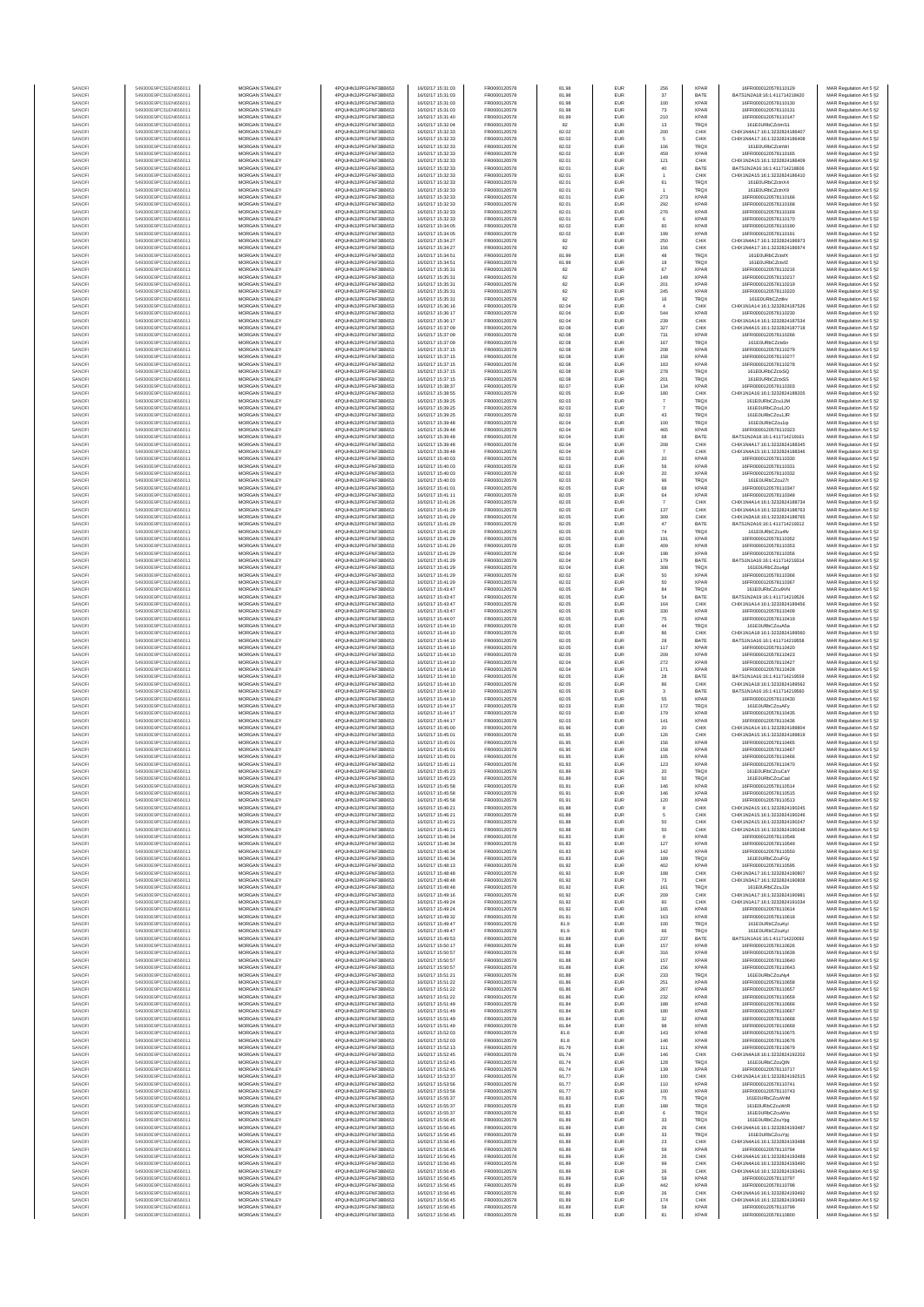| SANOF            | 549300E9PC51EN656011                         | MORGAN STANLEY                                 | 4PQUHN3JPFGFNF3BB653                          | 16/02/17 15:56:45                      | FR0000120578                 | 81.89          | EUR                      | 33                         | <b>TRQX</b>                | 161E0URbCZcuYpw                                                | MAR Regulation Art 5 §2                            |
|------------------|----------------------------------------------|------------------------------------------------|-----------------------------------------------|----------------------------------------|------------------------------|----------------|--------------------------|----------------------------|----------------------------|----------------------------------------------------------------|----------------------------------------------------|
| SANOFI<br>SANOFI | 549300E9PC51EN656011<br>549300E9PC51EN656011 | MORGAN STANLEY<br>MORGAN STANLEY               | 4PQUHN3JPFGFNF3BB653<br>4POLIHN3JPEGENE3BB653 | 16/02/17 15:56:45<br>16/02/17 15:57:16 | FR0000120578<br>FR0000120578 | 81.89<br>81.93 | EUR<br>EUR               | 59<br>41                   | <b>XPAR</b><br><b>TRQX</b> | 16FR0000120578110801<br>161E0URbCZcua0v                        | MAR Regulation Art 5 §2<br>MAR Regulation Art 5 §2 |
| SANOFI           | 549300E9PC51EN656011                         | MORGAN STANLEY                                 | 4PQUHN3JPFGFNF3BB653                          | 16/02/17 15:57:16                      | FR0000120578                 | 81.93          | EUR                      | 79                         | CHIX                       | CHIX1N1A17:16:1:3232824193721                                  | MAR Regulation Art 5 §2                            |
| SANOFI<br>SANOFI | 549300E9PC51EN656011<br>549300E9PC51EN656011 | MORGAN STANLEY<br>MORGAN STANLEY               | 4PQUHN3JPFGFNF3BB653<br>4PQUHN3JPFGFNF3BB653  | 16/02/17 15:57:16<br>16/02/17 15:57:16 | FR0000120578<br>FR0000120578 | 81.93<br>81.93 | EUR<br>EUR               | 79<br>29                   | CHIX<br>CHIX               | CHIX1N1A17:16:1:3232824193723<br>CHIX1N1A17:16:1:3232824193724 | MAR Regulation Art 5 §2<br>MAR Regulation Art 5 §2 |
| SANOFI           | 549300E9PC51EN656011                         | MORGAN STANLEY                                 | 4PQUHN3JPFGFNF3BB653                          | 16/02/17 15:57:16                      | FR0000120578                 | 81.93          | EUR                      | 178                        | <b>XPAR</b>                | 16ER0000120578110831                                           | MAR Regulation Art 5 §2                            |
| SANOFI<br>SANOFI | 549300E9PC51EN656011<br>549300E9PC51EN656011 | MORGAN STANLEY<br><b>MORGAN STANLEY</b>        | 4PQUHN3JPFGFNF3BB653<br>4PQUHN3JPFGFNF3BB653  | 16/02/17 15:57:16<br>16/02/17 15:57:16 | FR0000120578<br>FR0000120578 | 81.93<br>81.92 | EUR<br>EUR               | 856<br>19                  | <b>XPAR</b><br><b>XPAR</b> | 16FR0000120578110835<br>16FR0000120578110843                   | MAR Regulation Art 5 §2<br>MAR Regulation Art 5 §2 |
| SANOFI           | 549300E9PC51EN656011                         | <b>MORGAN STANLEY</b>                          | 4PQUHN3JPFGFNF3BB653                          | 16/02/17 15:57:16                      | FR0000120578                 | 81.92          | <b>EUR</b>               | 259                        | <b>XPAR</b>                | 16FR0000120578110842                                           | MAR Regulation Art 5 §2                            |
| SANOFI<br>SANOFI | 549300E9PC51EN656011<br>549300E9PC51EN656011 | <b>MORGAN STANLEY</b><br>MORGAN STANLEY        | 4PQUHN3JPFGFNF3BB653<br>4PQUHN3JPFGFNF3BB653  | 16/02/17 15:57:16<br>16/02/17 15:57:16 | FR0000120578<br>FR0000120578 | 81.93<br>81.93 | EUR<br>EUR               | 41<br>79                   | <b>TRQX</b><br>CHIX        | 161E0URbCZcua14<br>CHIX1N1A17:16:1:3232824193725               | MAR Regulation Art 5 §2<br>MAR Regulation Art 5 §2 |
| SANOFI           | 549300E9PC51EN656011                         | MORGAN STANLEY                                 | 4PQUHN3JPFGFNF3BB653                          | 16/02/17 15:57:16                      | FR0000120578                 | 81.93          | EUR                      | 47                         | CHIX                       | CHIX1N1A17:16:1:3232824193726                                  | MAR Regulation Art 5 §2                            |
| SANOF<br>SANOFI  | 549300E9PC51EN656011<br>549300E9PC51EN656011 | MORGAN STANLEY<br>MORGAN STANLEY               | 4PQUHN3JPFGFNF3BB653<br>4PQUHN3JPFGFNF3BB653  | 16/02/17 15:57:16<br>16/02/17 15:57:16 | FR0000120578<br>FR0000120578 | 81.93<br>81.93 | EUR<br>EUR               | $23\,$<br>100              | TRQ)<br><b>XPAF</b>        | 161E0URbCZcua1S<br>16FR0000120578110844                        | MAR Regulation Art 5 §2<br>MAR Regulation Art 5 §2 |
| SANOFI           | 549300E9PC51EN656011                         | MORGAN STANLEY                                 | 4PQUHN3JPFGFNF3BB653                          | 16/02/17 15:57:16                      | FR0000120578                 | 81.93          | EUR                      | 100                        | <b>XPAR</b><br><b>XPAR</b> | 16FR0000120578110845                                           | MAR Regulation Art 5 §2                            |
| SANOFI<br>SANOFI | 549300E9PC51EN656011<br>549300E9PC51EN656011 | MORGAN STANLEY<br><b>MORGAN STANLEY</b>        | 4PQUHN3JPFGFNF3BB653<br>4PQUHN3JPFGFNF3BB653  | 16/02/17 15:57:16<br>16/02/17 15:57:33 | FR0000120578<br>FR0000120578 | 81.93<br>81.94 | EUR<br>EUR               | 82<br>162                  | <b>XPAR</b>                | 16FR0000120578110846<br>16FR0000120578110870                   | MAR Regulation Art 5 §2<br>MAR Regulation Art 5 §2 |
| SANOFI           | 549300E9PC51EN656011                         | <b>MORGAN STANLEY</b>                          | 4PQUHN3JPFGFNF3BB653                          | 16/02/17 15:57:33                      | FR0000120578                 | 81.94          | EUR                      | 179                        | <b>XPAR</b>                | 16FR0000120578110869                                           | MAR Regulation Art 5 §2                            |
| SANOFI<br>SANOF  | 549300E9PC51EN656011<br>549300E9PC51EN656011 | <b>MORGAN STANLEY</b><br>MORGAN STANLEY        | 4PQUHN3JPFGFNF3BB653<br>4PQUHN3JPFGFNF3BB653  | 16/02/17 15:58:33<br>16/02/17 15:58:33 | FR0000120578<br>FR0000120578 | 81.96<br>81.96 | EUR<br>EUR               | 112<br>489                 | TROX<br><b>XPAR</b>        | 161E0URbCZcuc4N<br>16FR0000120578110889                        | MAR Regulation Art 5 §2<br>MAR Regulation Art 5 §2 |
| SANOFI           | 549300E9PC51EN656011                         | MORGAN STANLEY                                 | 4PQUHN3JPFGFNF3BB653                          | 16/02/17 15:58:45                      | FR0000120578                 | 81.97          | EUR                      | 192                        | <b>XPAF</b>                | 16FR0000120578110911<br>BATS1N1A18:16:1:411714221072           | MAR Regulation Art 5 §2                            |
| SANOFI<br>SANOFI | 549300E9PC51EN656011<br>549300E9PC51EN656011 | MORGAN STANLEY<br>MORGAN STANLEY               | 4PQUHN3JPFGFNF3BB653<br>4PQUHN3JPFGFNF3BB653  | 16/02/17 15:59:15<br>16/02/17 15:59:15 | FR0000120578<br>FR0000120578 | 81.94<br>81.94 | EUR<br>EUR               | 8<br>8                     | BATE<br>BATE               | BATS1N1A18:16:1:411714221073                                   | MAR Regulation Art 5 §2<br>MAR Regulation Art 5 §2 |
| SANOFI           | 549300E9PC51EN656011                         | MORGAN STANLEY                                 | 4PQUHN3JPFGFNF3BB653<br>4POLIHN3JPEGENE3BB653 | 16/02/17 15:59:15                      | FR0000120578                 | 81.94          | EUR                      | $22\,$                     | CHIX                       | CHIX1N3A15:16:1:3232824194381                                  | MAR Regulation Art 5 §2                            |
| SANOFI<br>SANOFI | 549300E9PC51EN656011<br>549300E9PC51EN656011 | <b>MORGAN STANLEY</b><br>MORGAN STANLEY        | 4PQUHN3JPFGFNF3BB653                          | 16/02/17 15:59:15<br>16/02/17 15:59:15 | FR0000120578<br>FR0000120578 | 81.94<br>81.94 | EUR<br>EUR               | 14<br>60                   | <b>TRQX</b><br><b>XPAR</b> | 161E0URbCZcudGD<br>16FR0000120578110918                        | MAR Regulation Art 5 §2<br>MAR Regulation Art 5 §2 |
| SANOFI           | 549300E9PC51EN656011                         | MORGAN STANLEY<br>MORGAN STANLEY               | 4PQUHN3JPFGFNF3BB653                          | 16/02/17 15:59:15<br>16/02/17 15:59:15 | FR0000120578<br>FR0000120578 | 81.94          | EUR                      | 14<br>$27\,$               | <b>TRQX</b>                | 161E0URbCZcudGJ<br>161E0URbCZcudGM                             | MAR Regulation Art 5 §2                            |
| SANOFI<br>SANOF  | 549300E9PC51EN656011<br>549300E9PC51EN656011 | MORGAN STANLEY                                 | 4PQUHN3JPFGFNF3BB653<br>4PQUHN3JPFGFNF3BB653  | 16/02/17 15:59:15                      | FR0000120578                 | 81.94<br>81.94 | EUR<br>EUR               | 8                          | TRQX<br>BATE               | BATS1N1A18:16:1:411714221074                                   | MAR Regulation Art 5 §2<br>MAR Regulation Art 5 §2 |
| SANOFI           | 549300E9PC51EN656011<br>549300E9PC51EN656011 | MORGAN STANLEY<br>MORGAN STANLEY               | 4PQUHN3JPFGFNF3BB653<br>4PQUHN3JPFGFNF3BB653  | 16/02/17 15:59:15<br>16/02/17 15:59:15 | FR0000120578<br>FR0000120578 | 81.94<br>81.94 | EUR<br>EUR               | 60                         | BATE<br><b>XPAR</b>        | BATS1N1A18:16:1:411714221075<br>16FR0000120578110922           | MAR Regulation Art 5 §2<br>MAR Regulation Art 5 §2 |
| SANOFI<br>SANOFI | 549300E9PC51EN656011                         | MORGAN STANLEY                                 | 4PQUHN3JPFGFNF3BB653                          | 16/02/17 15:59:15                      | FR0000120578                 | 81.94          | EUR                      | 123                        | <b>XPAR</b>                | 16FR0000120578110923                                           | MAR Regulation Art 5 §2                            |
| SANOFI<br>SANOFI | 549300E9PC51EN656011<br>549300E9PC51EN656011 | <b>MORGAN STANLEY</b><br><b>MORGAN STANLEY</b> | 4PQUHN3JPFGFNF3BB653<br>4PQUHN3JPFGFNF3BB653  | 16/02/17 15:59:15<br>16/02/17 15:59:15 | FR0000120578<br>FR0000120578 | 81.94<br>81.94 | EUR<br>EUR               | $\mathbf{3}$<br>5          | BATE<br>CHIX               | BATS1N1A18:16:1:411714221076<br>CHIX1N3A15:16:1:3232824194382  | MAR Regulation Art 5 §2<br>MAR Regulation Art 5 §2 |
| SANOFI           | 549300E9PC51EN656011                         | MORGAN STANLEY                                 | 4PQUHN3JPFGFNF3BB653                          | 16/02/17 15:59:15                      | FR0000120578                 | 81.94          | EUR                      | 82                         | CHIX                       | CHIX1N3A15:16:1:3232824194383                                  | MAR Regulation Art 5 §2                            |
| SANOFI<br>SANOFI | 549300E9PC51EN656011<br>549300E9PC51EN656011 | MORGAN STANLEY<br>MORGAN STANLEY               | 4PQUHN3JPFGFNF3BB653<br>4PQUHN3JPFGFNF3BB653  | 16/02/17 16:00:21<br>16/02/17 16:00:27 | FR0000120578<br>FR0000120578 | 81.94<br>81.95 | EUR<br>EUR               | 5                          | CHIX<br>BATE               | CHIX1N3A17:16:1:3232824194700<br>BATS1N2A15:16:1:411714221202  | MAR Regulation Art 5 §2<br>MAR Regulation Art 5 §2 |
| SANOFI           | 549300E9PC51EN656011                         | MORGAN STANLEY                                 | 4PQUHN3JPFGFNF3BB653                          | 16/02/17 16:00:27                      | FR0000120578                 | 81.95          | EUR                      | 66                         | <b>XPAF</b>                | 16FR0000120578110941                                           | MAR Regulation Art 5 §2                            |
| SANOFI<br>SANOFI | 549300E9PC51EN656011<br>549300E9PC51EN656011 | MORGAN STANLEY<br>MORGAN STANLEY               | 4PQUHN3JPFGFNF3BB653<br>4PQUHN3JPFGFNF3BB653  | 16/02/17 16:00:27<br>16/02/17 16:00:27 | FR0000120578<br>FR0000120578 | 81.95<br>81.95 | EUR<br>EUR               | 15<br>$66\,$               | <b>TRQX</b><br><b>XPAR</b> | 161E0URbCZcufWR<br>16FR0000120578110942                        | MAR Regulation Art 5 §2<br>MAR Regulation Art 5 §2 |
| SANOFI           | 549300E9PC51EN656011                         | <b>MORGAN STANLEY</b>                          | 4POLIHN3JPEGENE3BB653                         | 16/02/17 16:00:27                      | FR0000120578                 | 81.95          | <b>EUR</b>               | 66                         | <b>XPAR</b>                | 16FR0000120578110943                                           | MAR Regulation Art 5 §2                            |
| SANOFI<br>SANOFI | 549300E9PC51EN656011<br>549300E9PC51EN656011 | <b>MORGAN STANLEY</b><br>MORGAN STANLEY        | 4PQUHN3JPFGFNF3BB653<br>4PQUHN3JPFGFNF3BB653  | 16/02/17 16:00:27<br>16/02/17 16:00:27 | FR0000120578<br>FR0000120578 | 81.95<br>81.95 | EUR<br>EUR               | 54<br>66                   | <b>XPAR</b><br><b>XPAR</b> | 16FR0000120578110944<br>16FR0000120578110945                   | MAR Regulation Art 5 §2<br>MAR Regulation Art 5 §2 |
| SANOFI           | 549300E9PC51EN656011<br>549300E9PC51EN656011 | MORGAN STANLEY                                 | 4PQUHN3JPFGFNF3BB653                          | 16/02/17 16:00:27<br>16/02/17 16:00:27 | FR0000120578<br>FR0000120578 | 81.95<br>81.95 | EUR<br>EUR               | 66                         | <b>XPAR</b><br><b>XPAR</b> | 16FR0000120578110946                                           | MAR Regulation Art 5 §2<br>MAR Regulation Art 5 §2 |
| SANOFI<br>SANOFI | 549300E9PC51EN656011                         | MORGAN STANLEY<br>MORGAN STANLEY               | 4PQUHN3JPFGFNF3BB653<br>4PQUHN3JPFGFNF3BB653  | 16/02/17 16:00:27                      | FR0000120578                 | 81.95          | EUR                      | $66\,$<br>66               | <b>XPAF</b>                | 16FR0000120578110947<br>16FR0000120578110948                   | MAR Regulation Art 5 §2                            |
| SANOFI<br>SANOFI | 549300E9PC51EN656011<br>549300E9PC51EN656011 | MORGAN STANLEY<br>MORGAN STANLEY               | 4PQUHN3JPFGFNF3BB653<br>4PQUHN3JPFGFNF3BB653  | 16/02/17 16:00:27<br>16/02/17 16:00:27 | FR0000120578<br>FR0000120578 | 81.95<br>81.95 | EUR<br>EUR               | 66<br>55                   | <b>XPAF</b><br><b>XPAR</b> | 16FR0000120578110949<br>16FR0000120578110950                   | MAR Regulation Art 5 §2<br>MAR Regulation Art 5 §2 |
| SANOFI           | 549300E9PC51EN656011                         | MORGAN STANLEY                                 | 4PQUHN3JPFGFNF3BB653                          | 16/02/17 16:00:32                      | FR0000120578                 | 81.95          | EUR                      | $66\,$                     | <b>XPAR</b>                | 16FR0000120578110951                                           | MAR Regulation Art 5 §2                            |
| SANOFI<br>SANOFI | 549300E9PC51EN656011<br>549300E9PC51EN656011 | <b>MORGAN STANLEY</b><br>MORGAN STANLEY        | 4POLIHN3JPEGENE3BB653<br>4PQUHN3JPFGFNF3BB653 | 16/02/17 16:00:32<br>16/02/17 16:00:32 | FR0000120578<br>FR0000120578 | 81.95<br>81.95 | EUR<br>EUR               | 29<br>66                   | CHIX<br><b>XPAR</b>        | CHIX1N3A17:16:1:3232824194757<br>16FR0000120578110952          | MAR Regulation Art 5 §2<br>MAR Regulation Art 5 §2 |
| SANOFI           | 549300E9PC51EN656011                         | MORGAN STANLEY                                 | 4PQUHN3JPFGFNF3BB653                          | 16/02/17 16:00:32                      | FR0000120578                 | 81.95          | EUR                      | 66                         | <b>XPAR</b>                | 16FR0000120578110953                                           | MAR Regulation Art 5 §2                            |
| SANOFI<br>SANOFI | 549300E9PC51EN656011<br>549300E9PC51EN656011 | MORGAN STANLEY<br>MORGAN STANLEY               | 4PQUHN3JPFGFNF3BB653<br>4PQUHN3JPFGFNF3BB653  | 16/02/17 16:00:32<br>16/02/17 16:00:32 | FR0000120578<br>FR0000120578 | 81.95<br>81.95 | EUR<br>EUR               | $\overline{9}$             | BATE<br>BATE               | BATS1N2A15:16:1:411714221222<br>BATS1N2A15:16:1:411714221226   | MAR Regulation Art 5 §2<br>MAR Regulation Art 5 §2 |
| SANOFI           | 549300E9PC51EN656011                         | MORGAN STANLEY                                 | 4PQUHN3JPFGFNF3BB653                          | 16/02/17 16:00:32                      | FR0000120578                 | 81.95          | EUR                      | 6                          | BATE                       | BATS1N2A15:16:1:411714221227                                   | MAR Regulation Art 5 §2                            |
| SANOFI<br>SANOFI | 549300E9PC51EN656011<br>549300E9PC51EN656011 | MORGAN STANLEY<br><b>MORGAN STANLEY</b>        | 4PQUHN3JPFGFNF3BB653<br>4PQUHN3JPFGFNF3BB653  | 16/02/17 16:00:32<br>16/02/17 16:00:32 | FR0000120578<br>FR0000120578 | 81.95<br>81.95 | EUR<br>EUR               | $15\,$<br>66               | <b>TRQX</b><br><b>XPAR</b> | 161E0URbCZcufh0<br>16FR0000120578110954                        | MAR Regulation Art 5 §2<br>MAR Regulation Art 5 §2 |
| SANOFI           | 549300E9PC51EN656011                         | <b>MORGAN STANLEY</b>                          | 4PQUHN3JPFGFNF3BB653                          | 16/02/17 16:00:32                      | FR0000120578                 | 81.95          | EUR                      | 11                         | <b>XPAR</b>                | 16FR0000120578110955                                           | MAR Regulation Art 5 §2                            |
| SANOFI<br>SANOFI | 549300E9PC51EN656011<br>549300E9PC51EN656011 | <b>MORGAN STANLEY</b><br>MORGAN STANLEY        | 4PQUHN3JPFGFNF3BB653<br>4PQUHN3JPFGFNF3BB653  | 16/02/17 16:00:32<br>16/02/17 16:00:32 | FR0000120578<br>FR0000120578 | 81.95<br>81.95 | <b>EUR</b><br>EUR        | $\theta$<br>119            | BATE<br>CHIX               | BATS1N2A15:16:1:411714221228<br>CHIX1N4A15:16:1:3232824194759  | MAR Regulation Art 5 §2<br>MAR Regulation Art 5 §2 |
| SANOFI           | 549300E9PC51EN656011                         | MORGAN STANLEY                                 | 4PQUHN3JPFGFNF3BB653                          | 16/02/17 16:00:32                      | FR0000120578                 | 81.95          | EUR                      | $30\,$                     | <b>XPAR</b>                | 16FR0000120578110956                                           | MAR Regulation Art 5 §2                            |
| SANOFI<br>SANOFI | 549300E9PC51EN656011<br>549300E9PC51EN656011 | MORGAN STANLEY<br>MORGAN STANLEY               | 4PQUHN3JPFGFNF3BB653<br>4PQUHN3JPFGFNF3BB653  | 16/02/17 16:00:39<br>16/02/17 16:01:21 | FR0000120578<br>FR0000120578 | 81.93<br>81.93 | EUR<br>EUR               | 126<br>390                 | <b>XPAF</b><br><b>XPAR</b> | 16FR0000120578110960<br>16FR0000120578110970                   | MAR Regulation Art 5 §2<br>MAR Regulation Art 5 §2 |
| SANOFI           | 549300E9PC51EN656011                         | MORGAN STANLEY                                 | 4PQUHN3JPFGFNF3BB653                          | 16/02/17 16:01:21                      | FR0000120578                 | 81.93          | EUR                      | 151                        | <b>TRQX</b>                | 161E0URbCZcuiP0                                                | MAR Regulation Art 5 §2                            |
| SANOFI<br>SANOFI | 549300E9PC51EN656011<br>549300E9PC51EN656011 | MORGAN STANLEY<br><b>MORGAN STANLEY</b>        | 4PQUHN3JPFGFNF3BB653<br>4PQUHN3JPFGFNF3BB653  | 16/02/17 16:01:31<br>16/02/17 16:01:39 | FR0000120578<br>FR0000120578 | 81.91<br>81.88 | EUR<br>EUR               | 154<br>155                 | CHIX<br><b>XPAR</b>        | CHIX1N1A18:16:1:3232824195340<br>16FR0000120578110972          | MAR Regulation Art 5 §2<br>MAR Regulation Art 5 §2 |
| SANOFI<br>SANOFI | 549300E9PC51EN656011<br>549300E9PC51EN656011 | <b>MORGAN STANLEY</b><br>MORGAN STANLEY        | 4PQUHN3JPFGFNF3BB653<br>4PQUHN3JPFGFNF3BB653  | 16/02/17 16:01:43<br>16/02/17 16:01:43 | FR0000120578<br>FR0000120578 | 81.86<br>81.86 | EUR<br>EUR               | 221                        | CHIX<br>CHIX               | CHIX1N3A15:16:1:3232824195432<br>CHIX1N4A15:16:1:3232824195433 | MAR Regulation Art 5 §2                            |
| SANOFI           | 549300E9PC51EN656011                         | MORGAN STANLEY                                 | 4PQUHN3JPFGFNF3BB653                          | 16/02/17 16:01:43                      | FR0000120578                 | 81.86          | EUR                      | 136<br>149                 | <b>XPAR</b>                | 16FR0000120578110974                                           | MAR Regulation Art 5 §2<br>MAR Regulation Art 5 §2 |
| SANOF<br>SANOFI  | 549300E9PC51EN656011<br>549300E9PC51EN656011 | MORGAN STANLEY<br>MORGAN STANLEY               | 4PQUHN3JPFGFNF3BB653<br>4PQUHN3JPFGFNF3BB653  | 16/02/17 16:01:43<br>16/02/17 16:03:01 | FR0000120578<br>FR0000120578 | 81.86<br>81.89 | EUR<br>EUR               | 239<br>$\bar{2}$           | <b>XPAR</b><br>BATE        | 16FR0000120578110975<br>BATS1N2A15:16:1:411714221616           | MAR Regulation Art 5 §2<br>MAR Regulation Art 5 §2 |
| SANOFI           | 549300E9PC51EN656011                         | MORGAN STANLEY                                 | 4PQUHN3JPFGFNF3BB653                          | 16/02/17 16:03:01                      | FR0000120578                 | 81.89          | EUR                      |                            | BATE                       | BATS1N2A15:16:1:411714221617                                   | MAR Regulation Art 5 §2                            |
| SANOFI<br>SANOFI | 549300E9PC51EN656011<br>549300E9PC51EN656011 | MORGAN STANLEY<br><b>MORGAN STANLEY</b>        | 4PQUHN3JPFGFNF3BB653<br>4PQUHN3JPFGFNF3BB653  | 16/02/17 16:03:01<br>16/02/17 16:03:01 | FR0000120578<br>FR0000120578 | 81.89<br>81.89 | EUR<br>EUR               | $\overline{7}$             | BATE<br>BATE               | BATS1N2A15:16:1:411714221618<br>BATS1N2A15:16:1:411714221619   | MAR Regulation Art 5 §2<br>MAR Regulation Art 5 §2 |
| SANOFI<br>SANOFI | 549300E9PC51EN656011<br>549300E9PC51EN656011 | <b>MORGAN STANLEY</b><br><b>MORGAN STANLEY</b> | 4PQUHN3JPFGFNF3BB653<br>4PQUHN3JPFGFNF3BB653  | 16/02/17 16:03:01<br>16/02/17 16:03:01 | FR0000120578<br>FR0000120578 | 81.89<br>81.89 | <b>EUR</b><br>EUR        | 31<br>3                    | CHIX<br>BATE               | CHIX1N4A14:16:1:3232824195803<br>BATS1N2A15:16:1:411714221620  | MAR Regulation Art 5 §2<br>MAR Regulation Art 5 §2 |
| SANOFI           | 549300E9PC51EN656011                         | MORGAN STANLEY                                 | 4PQUHN3JPFGFNF3BB653                          | 16/02/17 16:03:01                      | FR0000120578                 | 81.89          | EUR                      |                            | BATE                       | BATS1N2A15:16:1:411714221621                                   | MAR Regulation Art 5 §2                            |
| SANOFI<br>SANOF  | 549300E9PC51EN656011<br>549300E9PC51EN656011 | MORGAN STANLEY<br>MORGAN STANLEY               | 4PQUHN3JPFGFNF3BB653<br>4PQUHN3JPFGFNF3BB653  | 16/02/17 16:03:01<br>16/02/17 16:03:01 | FR0000120578<br>FR0000120578 | 81.89<br>81.89 | EUR<br>EUR               | 31<br>$\boldsymbol{6}$     | CHIX<br>BATE               | CHIX1N4A14:16:1:3232824195804<br>BATS1N2A15:16:1:411714221622  | MAR Regulation Art 5 §2<br>MAR Regulation Art 5 §2 |
| SANOFI           | 549300E9PC51EN656011                         | MORGAN STANLEY                                 | 4PQUHN3JPFGFNF3BB653                          | 16/02/17 16:03:01                      | FR0000120578                 | 81.89          | EUR                      | 61                         | CHIX                       | CHIX1N4A14:16:1:3232824195805                                  | MAR Regulation Art 5 §2                            |
| SANOFI<br>SANOFI | 549300E9PC51EN656011<br>549300E9PC51EN656011 | MORGAN STANLEY<br>MORGAN STANLEY               | 4PQUHN3JPFGFNF3BB653<br>4PQUHN3JPFGFNF3BB653  | 16/02/17 16:03:01<br>16/02/17 16:03:01 | FR0000120578<br>FR0000120578 | 81.89<br>81.89 | EUR<br>EUR               | $\overline{4}$<br>$\theta$ | BATE<br>BATE               | BATS1N2A15:16:1:411714221623<br>BATS1N2A15:16:1:411714221624   | MAR Regulation Art 5 §2<br>MAR Regulation Art 5 §2 |
| SANOFI<br>SANOFI | 549300E9PC51EN656011<br>549300E9PC51EN656011 | <b>MORGAN STANLEY</b><br><b>MORGAN STANLEY</b> | 4PQUHN3JPFGFNF3BB653<br>4PQUHN3JPFGFNF3BB653  | 16/02/17 16:03:01<br>16/02/17 16:03:01 | FR0000120578<br>FR0000120578 | 81.89<br>81.89 | EUR<br><b>EUR</b>        | 69<br>69                   | <b>XPAR</b><br><b>XPAR</b> | 16FR0000120578110997<br>16FR0000120578110999                   | MAR Regulation Art 5 §2<br>MAR Regulation Art 5 §2 |
| SANOFI           | 549300E9PC51EN656011                         | MORGAN STANLEY                                 | 4POLIHN3JPEGENE3BB653                         | 16/02/17 16:03:01                      | FR0000120578                 | 81.89          | EUR                      | 41                         | <b>XPAR</b>                | 16FR0000120578111000                                           | MAR Regulation Art 5 §2                            |
| SANOFI<br>SANOFI | 549300E9PC51EN656011<br>549300E9PC51EN656011 | MORGAN STANLEY<br>MORGAN STANLEY               | 4PQUHN3JPFGFNF3BB653<br>4PQUHN3JPFGFNF3BB653  | 16/02/17 16:03:01<br>16/02/17 16:03:01 | FR0000120578<br>FR0000120578 | 81.89<br>81.89 | EUR<br>EUR               | 69<br>26                   | <b>XPAR</b><br><b>XPAR</b> | 16FR0000120578111001<br>16FR0000120578111002                   | MAR Regulation Art 5 §2<br>MAR Regulation Art 5 §2 |
| SANOF            | 549300E9PC51EN656011                         | MORGAN STANLEY                                 | 4PQUHN3JPFGFNF3BB653                          | 16/02/17 16:03:01                      | FR0000120578                 | 81.88          | EUR                      | 144                        | <b>XPAR</b>                | 16FR0000120578111004                                           | MAR Regulation Art 5 §2                            |
| SANOFI<br>SANOFI | 549300E9PC51EN656011<br>549300E9PC51EN656011 | MORGAN STANLEY<br>MORGAN STANLEY               | 4PQUHN3JPFGFNF3BB653<br>4PQUHN3JPFGFNF3BB653  | 16/02/17 16:03:10<br>16/02/17 16:03:10 | FR0000120578<br>FR0000120578 | 81.86<br>81.86 | EUR<br>EUR               | 49<br>6                    | CHIX<br>CHIX               | CHIX1N3A15:16:1:3232824195897<br>CHIX1N3A15:16:1:3232824195898 | MAR Regulation Art 5 §2<br>MAR Regulation Art 5 §2 |
| SANOFI           | 549300E9PC51EN656011                         | <b>MORGAN STANLEY</b>                          | 4PQUHN3JPFGFNF3BB653                          | 16/02/17 16:03:10                      | FR0000120578                 | 81.86          | EUR                      | 89                         | BATE                       | BATS1N2A19:16:1:411714221656                                   | MAR Regulation Art 5 §2                            |
| SANOFI<br>SANOF  | 549300E9PC51EN656011<br>549300E9PC51EN656011 | <b>MORGAN STANLEY</b><br>MORGAN STANLEY        | 4PQUHN3JPFGFNF3BB653<br>4PQUHN3JPFGFNF3BB653  | 16/02/17 16:03:58<br>16/02/17 16:03:58 | FR0000120578<br>FR0000120578 | 81.88<br>81.88 | EUR<br>EUR               | 31<br>10                   | CHIX<br>BATE               | CHIX1N2A17:16:1:3232824196214<br>BATS1N2A17:16:1:411714221759  | MAR Regulation Art 5 §2<br>MAR Regulation Art 5 §2 |
| SANOFI           | 549300E9PC51EN656011                         | MORGAN STANLEY                                 | 4PQUHN3JPFGFNF3BB653                          | 16/02/17 16:03:58                      | FR0000120578                 | 81.88          | EUR                      | 70                         | <b>XPAR</b>                | 16FR0000120578111036                                           | MAR Regulation Art 5 §2                            |
| SANOF            | 549300E9PC51EN656011                         | MORGAN STANLEY                                 | N3JPFGFNF3BB653<br>4PQUHN3JPFGFNF3BB653       | 16/02/17 16:03:58                      | FR0000120578                 | 81.88          | EUR                      | 207                        | <b>XPAR</b>                | 16FR0000120578111037                                           | t Regulation Art 5 §2<br>MAR Regulation Art 5 §2   |
| SANOF            | 549300E9PC51EN656011<br>549300E9PC51EN656011 | MORGAN STANLEY                                 | 4PQUHN3JPFGFNF3BB653                          | 16/02/17 16:03:58                      | FR0000120578                 | 81.88          | EUR                      | 23                         | <b>XPAR</b>                | 16FR0000120578111038                                           | MAR Regulation Art 5 §2                            |
| SANOFI<br>SANOFI | 549300E9PC51EN656011                         | MORGAN STANLEY<br><b>MORGAN STANLEY</b>        | 4PQUHN3JPFGFNF3BB653<br>4PQUHN3JPFGFNF3BB653  | 16/02/17 16:03:58<br>16/02/17 16:03:58 | FR0000120578<br>FR0000120578 | 81.88<br>81.88 | EUR<br><b>EUR</b>        | 10<br>16                   | BATE<br><b>TRQX</b>        | BATS1N2A17:16:1:411714221760<br>161E0URbCZcuciv                | MAR Regulation Art 5 §2<br>MAR Regulation Art 5 §2 |
| SANOFI<br>SANOFI | 549300E9PC51EN656011<br>549300E9PC51EN656011 | <b>MORGAN STANLEY</b><br>MORGAN STANLEY        | 4PQUHN3JPFGFNF3BB653<br>4PQUHN3JPFGFNF3BB653  | 16/02/17 16:03:58<br>16/02/17 16:03:58 | FR0000120578<br>FR0000120578 | 81.88<br>81.88 | <b>EUR</b><br>EUR        | 16<br>20                   | <b>TRQX</b><br><b>TRQX</b> | 161E0URbCZcuok1<br>161E0URbCZcuok4                             | MAR Regulation Art 5 §2<br>MAR Regulation Art 5 §2 |
| SANOFI           | 549300E9PC51EN656011                         | MORGAN STANLEY                                 | 4PQUHN3JPFGFNF3BB653                          | 16/02/17 16:03:58                      | FR0000120578                 | 81.88          | EUR                      | 49                         | <b>XPAR</b>                | 16FR0000120578111040                                           | MAR Regulation Art 5 §2                            |
| SANOFI<br>SANOFI | 549300E9PC51EN656011<br>549300E9PC51EN656011 | MORGAN STANLEY<br>MORGAN STANLEY               | 4PQUHN3JPFGFNF3BB653<br>4PQUHN3JPFGFNF3BB653  | 16/02/17 16:04:17<br>16/02/17 16:04:17 | FR0000120578<br>FR0000120578 | 81.89<br>81.89 | EUR<br>EUR               | 229<br>222                 | CHIX<br>CHIX               | CHIX1N3A18:16:1:3232824196350<br>CHIX1N1A16:16:1:3232824196351 | MAR Regulation Art 5 §2<br>MAR Regulation Art 5 §2 |
| SANOFI           | 549300E9PC51EN656011                         | MORGAN STANLEY                                 | 4PQUHN3JPFGFNF3BB653                          | 16/02/17 16:04:35                      | FR0000120578                 | 81.88          | EUR                      | 203                        | <b>XPAR</b>                | 16FR0000120578111066                                           | MAR Regulation Art 5 §2                            |
| SANOFI<br>SANOFI | 549300E9PC51EN656011<br>549300E9PC51EN656011 | MORGAN STANLEY<br><b>MORGAN STANLEY</b>        | 4PQUHN3JPFGFNF3BB653<br>4PQUHN3JPFGFNF3BB653  | 16/02/17 16:04:45<br>16/02/17 16:06:29 | FR0000120578<br>FR0000120578 | 81.89<br>81.97 | EUR<br><b>EUR</b>        | 244<br>18                  | TRQX<br><b>TRQX</b>        | 161E0URbCZcugDF<br>161E0URbCZcutw0                             | MAR Regulation Art 5 §2<br>MAR Regulation Art 5 §2 |
| SANOFI<br>SANOFI | 549300E9PC51EN656011<br>549300E9PC51EN656011 | MORGAN STANLEY<br><b>MORGAN STANLEY</b>        | 4PQUHN3JPFGFNF3BB653<br>4PQUHN3JPFGFNF3BB653  | 16/02/17 16:06:29<br>16/02/17 16:06:29 | FR0000120578<br>FR0000120578 | 81.97<br>81.97 | EUR<br><b>EUR</b>        | 28<br>61                   | CHIX<br><b>XPAR</b>        | CHIX1N3A14:16:1:3232824197205<br>16FR0000120578111094          | MAR Regulation Art 5 §2<br>MAR Regulation Art 5 §2 |
| SANOFI           | 549300E9PC51EN656011                         | MORGAN STANLEY                                 | 4PQUHN3JPFGFNF3BB653                          | 16/02/17 16:06:29                      | FR0000120578                 | 81.97          | EUR                      | 119                        | <b>XPAR</b>                | 16ER0000120578111095                                           | MAR Regulation Art 5 §2                            |
| SANOFI<br>SANOFI | 549300E9PC51EN656011<br>549300E9PC51EN656011 | MORGAN STANLEY<br>MORGAN STANLEY               | 4PQUHN3JPFGFNF3BB653<br>4PQUHN3JPFGFNF3BB653  | 16/02/17 16:06:29<br>16/02/17 16:06:29 | FR0000120578<br>FR0000120578 | 81.97<br>81.97 | EUR<br>EUR               | 100                        | <b>XPAR</b><br><b>XPAR</b> | 16FR0000120578111096<br>16FR0000120578111098                   | MAR Regulation Art 5 §2<br>MAR Regulation Art 5 §2 |
| SANOFI           | 549300E9PC51EN656011                         | MORGAN STANLEY                                 | 4PQUHN3JPFGFNF3BB653                          | 16/02/17 16:06:29                      | FR0000120578                 | 81.97          | EUR                      | 61                         | <b>XPAR</b>                | 16FR0000120578111097                                           | MAR Regulation Art 5 §2                            |
| SANOFI<br>SANOFI | 549300E9PC51EN656011<br>549300E9PC51EN656011 | MORGAN STANLEY<br>MORGAN STANLEY               | 4PQUHN3JPFGFNF3BB653<br>4PQUHN3JPFGFNF3BB653  | 16/02/17 16:06:29<br>16/02/17 16:06:29 | FR0000120578<br>FR0000120578 | 81.97<br>81.97 | <b>EUR</b><br>EUR        | 50<br>61                   | <b>XPAR</b><br><b>XPAR</b> | 16FR0000120578111099<br>16FR0000120578111100                   | MAR Regulation Art 5 §2<br>MAR Regulation Art 5 §2 |
| SANOFI<br>SANOFI | 549300E9PC51EN656011<br>549300E9PC51EN656011 | <b>MORGAN STANLEY</b><br><b>MORGAN STANLEY</b> | 4PQUHN3JPFGFNF3BB653<br>4PQUHN3JPFGFNF3BB653  | 16/02/17 16:06:29<br>16/02/17 16:06:29 | FR0000120578<br>FR0000120578 | 81.97<br>81.97 | <b>EUR</b><br>EUR        | $\theta$<br>38             | <b>XPAR</b><br><b>XPAR</b> | 16FR0000120578111102<br>16ER0000120578111101                   | MAR Regulation Art 5 §2                            |
| SANOFI           | 549300E9PC51EN656011                         | MORGAN STANLEY                                 | 4PQUHN3JPFGFNF3BB653                          | 16/02/17 16:06:42                      | FR0000120578                 | 81.97          | EUR                      | 81                         | BATE                       | BATS1N1A16:16:1:411714222190                                   | MAR Regulation Art 5 §2<br>MAR Regulation Art 5 §2 |
| SANOFI<br>SANOF  | 549300E9PC51EN656011<br>549300E9PC51EN656011 | MORGAN STANLEY<br>MORGAN STANLEY               | 4PQUHN3JPFGFNF3BB653<br>4PQUHN3JPFGFNF3BB653  | 16/02/17 16:06:42<br>16/02/17 16:06:42 | FR0000120578<br>FR0000120578 | 81.97<br>81.97 | EUR<br>EUR               | 127<br>250                 | <b>TRQX</b><br>CHIX        | 161E0URbCZcuuln<br>CHIX1N4A18:16:1:3232824197310               | MAR Regulation Art 5 §2<br>MAR Regulation Art 5 §2 |
| SANOFI           | 549300E9PC51EN656011                         | MORGAN STANLEY                                 | 4PQUHN3JPFGFNF3BB653                          | 16/02/17 16:06:42                      | FR0000120578                 | 81.97          | EUR                      | 243                        | <b>XPAR</b>                | 16FR0000120578111108                                           | MAR Regulation Art 5 §2                            |
| SANOFI<br>SANOFI | 549300E9PC51EN656011<br>549300E9PC51EN656011 | MORGAN STANLEY<br>MORGAN STANLEY               | 4PQUHN3JPFGFNF3BB653<br>4PQUHN3JPFGFNF3BB653  | 16/02/17 16:06:42<br>16/02/17 16:06:51 | FR0000120578<br>FR0000120578 | 81.97<br>81.95 | EUR<br><b>EUR</b>        | 313<br>418                 | <b>XPAR</b><br><b>XPAR</b> | 16FR0000120578111109<br>16FR0000120578111121                   | MAR Regulation Art 5 §2<br>MAR Regulation Art 5 §2 |
| SANOFI           | 549300E9PC51EN656011                         | <b>MORGAN STANLEY</b>                          | 4PQUHN3JPFGFNF3BB653                          | 16/02/17 16:07:33                      | FR0000120578                 | 81.95          | <b>EUR</b>               | 160                        | <b>TRQX</b>                | 161E0URbCZcuw3h                                                | MAR Regulation Art 5 §2                            |
| SANOFI<br>SANOFI | 549300E9PC51EN656011<br>549300E9PC51EN656011 | <b>MORGAN STANLEY</b><br>MORGAN STANLEY        | 4PQUHN3JPFGFNF3BB653<br>4PQUHN3JPFGFNF3BB653  | 16/02/17 16:08:55<br>16/02/17 16:08:55 | FR0000120578<br>FR0000120578 | 81.98<br>81.98 | <b>EUR</b><br>EUR        | 69<br>$\overline{9}$       | <b>XPAR</b><br>BATE        | 16FR0000120578111169<br>BATS1N1A15:16:1:411714222412           | MAR Regulation Art 5 §2<br>MAR Regulation Art 5 §2 |
| SANOFI<br>SANOF  | 549300E9PC51EN656011<br>549300E9PC51EN656011 | MORGAN STANLEY<br>MORGAN STANLEY               | 4PQUHN3JPFGFNF3BB653<br>4PQUHN3JPFGFNF3BB653  | 16/02/17 16:08:55<br>16/02/17 16:08:55 | FR0000120578<br>FR0000120578 | 81.98<br>81.98 | EUR<br>EUR               | $\overline{9}$<br>32       | BATE<br>CHIX               | BATS1N1A15:16:1:411714222413<br>CHIX1N4A16:16:1:3232824197928  | MAR Regulation Art 5 §2                            |
| SANOFI           | 549300E9PC51EN656011                         | MORGAN STANLEY                                 | 4PQUHN3JPFGFNF3BB653                          | 16/02/17 16:08:55                      | FR0000120578                 | 81.98          | EUR                      | $9$                        | BATE                       | BATS1N1A15:16:1:411714222414                                   | MAR Regulation Art 5 §2<br>MAR Regulation Art 5 §2 |
| SANOFI<br>SANOFI | 549300E9PC51EN656011<br>549300E9PC51EN656011 | MORGAN STANLEY<br>MORGAN STANLEY               | 4PQUHN3JPFGFNF3BB653<br>4PQUHN3JPFGFNF3BB653  | 16/02/17 16:08:55<br>16/02/17 16:08:55 | FR0000120578<br>FR0000120578 | 81.98<br>81.98 | <b>EUR</b><br>EUR        | 32<br>192                  | CHIX<br>CHIX               | CHIX1N4A16:16:1:3232824197930<br>CHIX1N4A16:16:1:3232824197931 | MAR Regulation Art 5 §2<br>MAR Regulation Art 5 §2 |
| SANOFI           | 549300E9PC51EN656011                         | <b>MORGAN STANLEY</b>                          | 4PQUHN3JPFGFNF3BB653                          | 16/02/17 16:08:55                      | FR0000120578                 | 81.98          | <b>EUR</b>               | $\overline{9}$             | <b>BATE</b>                | BATS1N1A15:16:1:411714222415                                   | MAR Regulation Art 5 §2                            |
| SANOFI<br>SANOFI | 549300E9PC51EN656011<br>549300E9PC51EN656011 | <b>MORGAN STANLEY</b><br>MORGAN STANLEY        | 4PQUHN3JPFGFNF3BB653<br>4PQUHN3JPFGFNF3BB653  | 16/02/17 16:08:55<br>16/02/17 16:08:55 | FR0000120578<br>FR0000120578 | 81.98<br>81.98 | <b>EUR</b><br>EUR        | 21<br>69                   | <b>TRQX</b><br><b>XPAR</b> | 161E0URbCZcuvD9<br>16FR0000120578111173                        | MAR Regulation Art 5 §2<br>MAR Regulation Art 5 §2 |
| SANOFI           | 549300E9PC51EN656011                         | MORGAN STANLEY                                 | 4PQUHN3JPFGFNF3BB653                          | 16/02/17 16:08:55                      | FR0000120578                 | 81.98          | EUR                      |                            | BATE                       | BATS1N1A15:16:1:411714222416                                   | MAR Regulation Art 5 §2                            |
| SANOFI<br>SANOFI | 549300E9PC51EN656011<br>549300E9PC51EN656011 | MORGAN STANLEY<br>MORGAN STANLEY               | 4PQUHN3JPFGFNF3BB653<br>4PQUHN3JPFGFNF3BB653  | 16/02/17 16:08:55<br>16/02/17 16:08:55 | FR0000120578<br>FR0000120578 | 81.98<br>81.98 | EUR<br>EUR               |                            | BATE<br>BATE               | BATS1N1A15:16:1:411714222417<br>BATS1N1A15:16:1:411714222418   | MAR Regulation Art 5 §2<br>MAR Regulation Art 5 §2 |
| SANOFI<br>SANOFI | 549300E9PC51EN656011<br>549300E9PC51EN656011 | MORGAN STANLEY<br>MORGAN STANLEY               | 4PQUHN3JPFGFNF3BB653<br>4PQUHN3JPFGFNF3BB653  | 16/02/17 16:08:55<br>16/02/17 16:08:55 | FR0000120578<br>FR0000120578 | 81.98          | EUR                      | $\theta$                   | BATE<br>BATE               | BATS1N1A15:16:1:411714222419<br>BATS1N1A15:16:1:411714222420   | MAR Regulation Art 5 §2                            |
| SANOFI           | 549300E9PC51EN656011                         | <b>MORGAN STANLEY</b>                          | 4PQUHN3JPFGFNF3BB653                          | 16/02/17 16:09:03                      | FR0000120578                 | 81.98<br>81.97 | <b>EUR</b><br><b>EUR</b> | 714                        | <b>XPAR</b>                | 16FR0000120578111174                                           | MAR Regulation Art 5 §2<br>MAR Regulation Art 5 §2 |
| SANOFI<br>SANOFI | 549300E9PC51EN656011<br>549300E9PC51EN656011 | <b>MORGAN STANLEY</b><br><b>MORGAN STANLEY</b> | 4PQUHN3JPFGFNF3BB653<br>4PQUHN3JPFGFNF3BB653  | 16/02/17 16:09:03<br>16/02/17 16:09:03 | FR0000120578<br>FR0000120578 | 81.97<br>81.97 | <b>EUR</b><br><b>EUR</b> | 320<br>105                 | CHIX<br><b>BATE</b>        | CHIX1N2A18:16:1:3232824197957<br>BATS1N1A18:16:1:411714222437  | MAR Regulation Art 5 §2<br>MAR Regulation Art 5 §2 |
| SANOFI           | 549300E9PC51EN656011                         | MORGAN STANLEY                                 | 4PQUHN3JPFGFNF3BB653                          | 16/02/17 16:09:03                      | FR0000120578                 | 81.97          | EUR                      | 164                        | <b>TRQX</b>                | 161E0URbCZcuyRY                                                | MAR Regulation Art 5 §2                            |
| SANOFI<br>SANOFI | 549300E9PC51EN656011<br>549300E9PC51EN656011 | MORGAN STANLEY<br>MORGAN STANLEY               | 4PQUHN3JPFGFNF3BB653<br>4PQUHN3JPFGFNF3BB653  | 16/02/17 16:09:03<br>16/02/17 16:09:03 | FR0000120578<br>FR0000120578 | 81.96<br>81.96 | EUR<br>EUR               | 14<br>88                   | BATE<br>BATE               | BATS1N2A18:16:1:411714222440<br>BATS1N2A18:16:1:411714222441   | MAR Regulation Art 5 §2<br>MAR Regulation Art 5 §2 |
| SANOFI           | 549300E9PC51EN656011                         | MORGAN STANLEY<br>MORGAN STANLEY               | 4PQUHN3JPFGFNF3BB653<br>4PQUHN3JPFGFNF3BB653  | 16/02/17 16:09:03                      | FR0000120578                 | 81.96<br>81.96 | EUR<br>EUR               | 81                         | BATE<br>BATE               | BATS1N2A18:16:1:411714222442<br>BATS1N2A18:16:1:411714222443   | MAR Regulation Art 5 §2                            |
| SANOFI<br>SANOFI | 549300E9PC51EN656011<br>549300E9PC51EN656011 | MORGAN STANLEY                                 | 4PQUHN3JPFGFNF3BB653                          | 16/02/17 16:09:03<br>16/02/17 16:09:03 | FR0000120578<br>FR0000120578 | 81.96          | <b>EUR</b>               | $\,$ 2 $\,$                | BATE                       | BATS1N2A18:16:1:411714222444                                   | MAR Regulation Art 5 §2<br>MAR Regulation Art 5 §2 |
| SANOFI<br>SANOFI | 549300E9PC51EN656011<br>549300E9PC51EN656011 | <b>MORGAN STANLEY</b><br><b>MORGAN STANLEY</b> | 4PQUHN3JPFGFNF3BB653<br>4PQUHN3JPFGFNF3BB653  | 16/02/17 16:09:03<br>16/02/17 16:09:03 | FR0000120578<br>FR0000120578 | 81.96<br>81.96 | <b>EUR</b><br><b>EUR</b> | 68<br>9                    | <b>BATE</b><br><b>BATE</b> | BATS1N2A18:16:1:411714222445<br>BATS1N2A18:16:1:411714222446   | MAR Regulation Art 5 §2<br>MAR Regulation Art 5 §2 |
| SANOFI           | 549300E9PC51EN656011                         | MORGAN STANLEY                                 | 4PQUHN3JPFGFNF3BB653                          | 16/02/17 16:09:38                      | FR0000120578                 | 81.98          | EUR                      | 103                        | CHIX                       | CHIX1N2A15:16:1:3232824198074                                  | MAR Regulation Art 5 §2                            |
| SANOFI<br>SANOF  | 549300E9PC51EN656011<br>549300E9PC51EN656011 | MORGAN STANLEY<br>MORGAN STANLEY               | 4PQUHN3JPFGFNF3BB653<br>4PQUHN3JPFGFNF3BB653  | 16/02/17 16:09:38<br>16/02/17 16:09:38 | FR0000120578<br>FR0000120578 | 81.98<br>81.98 | EUR<br>EUR               | 103<br>18                  | CHIX<br>CHIX               | CHIX1N2A15:16:1:3232824198078<br>CHIX1N2A15:16:1:3232824198079 | MAR Regulation Art 5 §2<br>MAR Regulation Art 5 §2 |
| SANOF<br>SANOFI  | 549300E9PC51EN656011<br>549300E9PC51EN656011 | MORGAN STANLEY<br>MORGAN STANLEY               | 4PQUHN3JPFGFNF3BB653<br>4PQUHN3JPFGFNF3BB653  | 16/02/17 16:09:38<br>16/02/17 16:09:38 | FR0000120578<br>FR0000120578 | 81.98<br>81.98 | EUR<br>EUR               | 51<br>102                  | <b>XPAR</b><br>XPAR        | 16FR0000120578111188<br>16FR0000120578111189                   | MAR Regulation Art 5 §2<br>MAR Regulation Art 5 §2 |
|                  |                                              |                                                |                                               |                                        |                              |                |                          |                            |                            |                                                                |                                                    |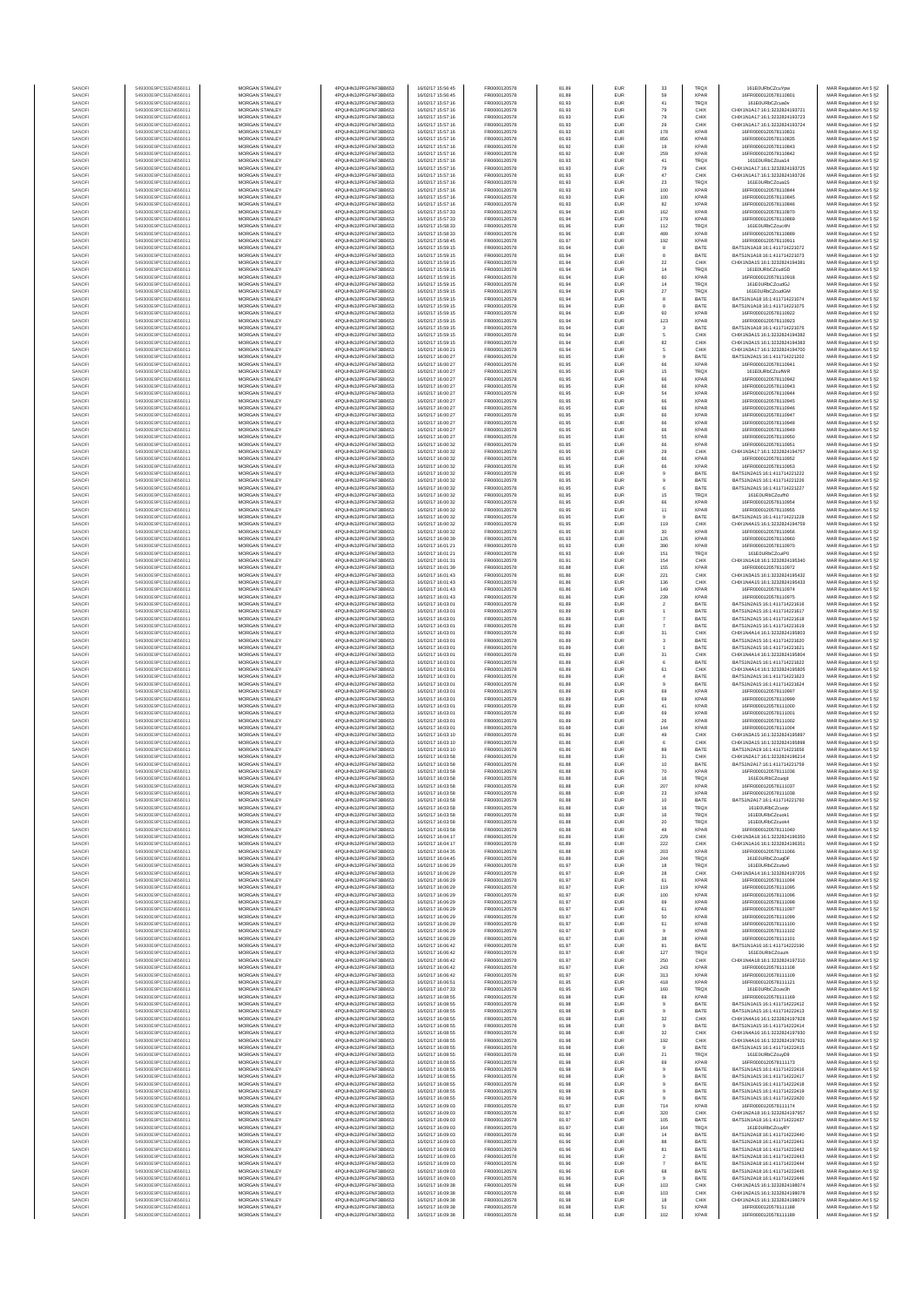| SANOF            | 549300E9PC51EN656011                         | <b>MORGAN STANLEY</b>                          | 4PQUHN3JPFGFNF3BB653                          | 16/02/17 16:09:58                      | FR0000120578                 | 81.99          | EUR                      | 130                            | BATE                       | RATS1N1A19-16-1-411714222515                                   | MAR Regulation Art 5 §2                            |
|------------------|----------------------------------------------|------------------------------------------------|-----------------------------------------------|----------------------------------------|------------------------------|----------------|--------------------------|--------------------------------|----------------------------|----------------------------------------------------------------|----------------------------------------------------|
| SANOFI<br>SANOFI | 549300E9PC51EN656011<br>549300E9PC51EN656011 | <b>MORGAN STANLEY</b><br>MORGAN STANLEY        | 4PQUHN3JPFGFNF3BB653<br>4POLIHN3JPEGENE3BB653 | 16/02/17 16:09:58<br>16/02/17 16:09:58 | FR0000120578<br>FR0000120578 | 81.99<br>81.99 | <b>EUR</b><br>EUR        | 127<br>$\overline{\mathbf{3}}$ | BATE<br>BATE               | BATS1N1A19:16:1:411714222516<br>BATS1N1A19:16:1:411714222517   | MAR Regulation Art 5 §2<br>MAR Regulation Art 5 §2 |
| SANOFI           | 549300E9PC51EN656011                         | MORGAN STANLEY                                 | 4PQUHN3JPFGFNF3BB653                          | 16/02/17 16:09:58                      | FR0000120578                 | 81.99          | EUR                      |                                | BATE                       | BATS1N1A19:16:1:411714222518                                   | MAR Regulation Art 5 §2                            |
| SANOF<br>SANOFI  | 549300E9PC51EN656011<br>549300E9PC51EN656011 | MORGAN STANLEY<br>MORGAN STANLEY               | 4PQUHN3JPFGFNF3BB653<br>4PQUHN3JPFGFNF3BB653  | 16/02/17 16:09:58<br>16/02/17 16:09:58 | FR0000120578<br>FR0000120578 | 81.99<br>81.99 | EUR<br>EUR               | 24                             | BATE<br>BATE               | BATS1N1A19:16:1:411714222519<br>BATS1N1A19:16:1:411714222520   | MAR Regulation Art 5 §2<br>MAR Regulation Art 5 §2 |
| SANOFI           | 549300E9PC51EN656011                         | MORGAN STANLEY                                 | 4PQUHN3JPFGFNF3BB653                          | 16/02/17 16:10:03                      | FR0000120578                 | 81.96          | EUR                      | 81                             | <b>XPAR</b>                | 16FR0000120578111201                                           | MAR Regulation Art 5 §2<br>MAR Regulation Art 5 §2 |
| SANOFI<br>SANOFI | 549300E9PC51EN656011<br>549300E9PC51EN656011 | MORGAN STANLEY<br><b>MORGAN STANLEY</b>        | 4PQUHN3JPFGFNF3BB653<br>4PQUHN3JPFGFNF3BB653  | 16/02/17 16:10:05<br>16/02/17 16:10:45 | FR0000120578<br>FR0000120578 | 81.95<br>81.95 | EUR<br>EUR               | 86<br>8                        | <b>TRQX</b><br>BATE        | 161E0URbCZcv0eO<br>BATS1N2A19:16:1:411714222606                | MAR Regulation Art 5 §2                            |
| SANOFI<br>SANOFI | 549300E9PC51EN656011<br>549300E9PC51EN656011 | MORGAN STANLEY<br>MORGAN STANLEY               | 4PQUHN3JPFGFNF3BB653<br>4PQUHN3JPFGFNF3BB653  | 16/02/17 16:10:45<br>16/02/17 16:10:45 | FR0000120578<br>FR0000120578 | 81.95<br>81.95 | <b>EUR</b><br><b>EUR</b> | 8<br>25                        | BATE<br>CHIX               | BATS1N2A19:16:1:411714222607<br>CHIX1N3A18:16:1:3232824198389  | MAR Regulation Art 5 §2<br>MAR Regulation Art 5 §2 |
| SANOFI           | 549300E9PC51EN656011                         | MORGAN STANLEY                                 | 4PQUHN3JPFGFNF3BB653                          | 16/02/17 16:10:45                      | FR0000120578                 | 81.95          | EUR                      |                                | BATE                       | BATS1N2A19:16:1:411714222608                                   | MAR Regulation Art 5 §2                            |
| SANOFI<br>SANOF  | 549300E9PC51EN656011<br>549300E9PC51EN656011 | MORGAN STANLEY<br>MORGAN STANLEY               | 4PQUHN3JPFGFNF3BB653<br>4PQUHN3JPFGFNF3BB653  | 16/02/17 16:10:45<br>16/02/17 16:10:45 | FR0000120578<br>FR0000120578 | 81.95<br>81.95 | EUR<br>EUR               |                                | BATE<br>BATE               | BATS1N2A19:16:1:41171422260!<br>BATS1N2A19:16:1:411714222610   | MAR Regulation Art 5 §2<br>MAR Regulation Art 5 §2 |
| SANOFI           | 549300E9PC51EN656011                         | MORGAN STANLEY                                 | 4PQUHN3JPFGFNF3BB653                          | 16/02/17 16:10:45                      | FR0000120578                 | 81.95          | EUR                      | 14                             | <b>TRQX</b>                | 161E0URbCZcv1MY                                                | MAR Regulation Art 5 §2                            |
| SANOFI           | 549300E9PC51EN656011<br>549300E9PC51EN656011 | MORGAN STANLEY<br>MORGAN STANLEY               | 4PQUHN3JPFGFNF3BB653<br>4PQUHN3JPFGFNF3BB653  | 16/02/17 16:10:45<br>16/02/17 16:10:45 | FR0000120578<br>FR0000120578 | 81.95<br>81.95 | EUR<br>EUR               | 57<br>57                       | <b>XPAR</b><br><b>XPAR</b> | 16FR0000120578111227<br>16FR0000120578111228                   | MAR Regulation Art 5 §2<br>MAR Regulation Art 5 §2 |
| SANOFI<br>SANOFI | 549300E9PC51EN656011                         | <b>MORGAN STANLEY</b>                          | 4PQUHN3JPFGFNF3BB653                          | 16/02/17 16:10:45                      | FR0000120578                 | 81.95          | EUR                      | 63                             | <b>XPAR</b>                | 16FR0000120578111229                                           | MAR Regulation Art 5 §2                            |
| SANOFI           | 549300E9PC51EN656011<br>549300E9PC51EN656011 | <b>MORGAN STANLEY</b><br>MORGAN STANLEY        | 4PQUHN3JPFGFNF3BB653<br>4PQUHN3JPFGFNF3BB653  | 16/02/17 16:10:45<br>16/02/17 16:10:51 | FR0000120578<br>FR0000120578 | 81.95          | EUR                      | $\overline{4}$                 | BATE<br>XPAR               | BATS1N2A19:16:1:411714222611<br>16FR0000120578111232           | MAR Regulation Art 5 §2                            |
| SANOFI<br>SANOF  | 549300E9PC51EN656011                         | MORGAN STANLEY                                 | 4PQUHN3JPFGFNF3BB653                          | 16/02/17 16:10:51                      | FR0000120578                 | 81.95<br>81.95 | EUR<br>EUR               | 207<br>$39\,$                  | <b>XPAR</b>                | 16FR0000120578111233                                           | MAR Regulation Art 5 §2<br>MAR Regulation Art 5 §2 |
| SANOFI           | 549300E9PC51EN656011                         | MORGAN STANLEY                                 | 4PQUHN3JPFGFNF3BB653<br>4PQUHN3JPFGFNF3BB653  | 16/02/17 16:10:51                      | FR0000120578                 | 81.95          | EUR                      | 136                            | <b>XPAF</b>                | 16FR0000120578111234                                           | MAR Regulation Art 5 §2                            |
| SANOFI<br>SANOFI | 549300E9PC51EN656011<br>549300E9PC51EN656011 | MORGAN STANLEY<br>MORGAN STANLEY               | 4PQUHN3JPFGFNF3BB653                          | 16/02/17 16:11:05<br>16/02/17 16:12:16 | FR0000120578<br>FR0000120578 | 81.95<br>81.95 | EUR<br>EUR               | 124<br>32                      | <b>XPAF</b><br>CHIX        | 16FR0000120578111243<br>CHIX1N4A14:16:1:3232824198827          | MAR Regulation Art 5 §2<br>MAR Regulation Art 5 §2 |
| SANOFI           | 549300E9PC51EN656011                         | MORGAN STANLEY                                 | 4PQUHN3JPFGFNF3BB653                          | 16/02/17 16:12:16                      | FR0000120578                 | 81.95          | EUR                      | $_{32}$                        | CHIX                       | CHIX1N4A14:16:1:3232824198828                                  | MAR Regulation Art 5 §2                            |
| SANOFI<br>SANOFI | 549300E9PC51EN656011<br>549300E9PC51EN656011 | <b>MORGAN STANLEY</b><br><b>MORGAN STANLEY</b> | 4PQUHN3JPFGFNF3BB653<br>4PQUHN3JPFGFNF3BB653  | 16/02/17 16:12:16<br>16/02/17 16:12:16 | FR0000120578<br>FR0000120578 | 81.95<br>81.95 | <b>EUR</b><br>EUR        | 210<br>73                      | CHIX<br><b>XPAR</b>        | CHIX1N4A14:16:1:3232824198829<br>16FR0000120578111265          | MAR Regulation Art 5 §2<br>MAR Regulation Art 5 §2 |
| SANOFI           | 549300E9PC51EN656011                         | MORGAN STANLEY                                 | 4PQUHN3JPFGFNF3BB653                          | 16/02/17 16:12:16                      | FR0000120578<br>FR0000120578 | 81.95          | EUR                      | $16\,$                         | TRQX                       | 161E0URbCZcv3bt                                                | MAR Regulation Art 5 §2                            |
| SANOFI<br>SANOF  | 549300E9PC51EN656011<br>549300E9PC51EN656011 | MORGAN STANLEY<br>MORGAN STANLEY               | 4PQUHN3JPFGFNF3BB653<br>4PQUHN3JPFGFNF3BB653  | 16/02/17 16:12:16<br>6/02/17 16:12:16  | FR0000120578                 | 81.95<br>81.95 | EUR<br>EUR               | $16\,$<br>87                   | TRQX<br>TRQX               | 161E0URbCZcv3c7<br>161E0URbCZcv3cA                             | MAR Regulation Art 5 §2<br>MAR Regulation Art 5 §2 |
| SANOFI           | 549300E9PC51EN656011                         | MORGAN STANLEY                                 | 4PQUHN3JPFGFNF3BB653                          | 16/02/17 16:12:16                      | FR0000120578                 | 81.95          | EUR                      | 16                             | TRQX                       | 161E0URbCZcv3cH                                                | MAR Regulation Art 5 §2                            |
| SANOFI<br>SANOFI | 549300E9PC51EN656011<br>549300E9PC51EN656011 | MORGAN STANLEY<br>MORGAN STANLEY               | 4PQUHN3JPFGFNF3BB653<br>4PQUHN3JPFGFNF3BB653  | 16/02/17 16:12:16<br>16/02/17 16:12:16 | FR0000120578<br>FR0000120578 | 81.95<br>81.95 | EUR<br>EUR               | $\,$ 6<br>73                   | TRQX<br><b>XPAR</b>        | 161E0URbCZcv3cK<br>16FR0000120578111266                        | MAR Regulation Art 5 §2<br>MAR Regulation Art 5 §2 |
| SANOFI<br>SANOFI | 549300E9PC51EN656011<br>549300E9PC51EN656011 | <b>MORGAN STANLEY</b><br>MORGAN STANLEY        | 4PQUHN3JPFGFNF3BB653<br>4PQUHN3JPFGFNF3BB653  | 16/02/17 16:12:16<br>16/02/17 16:12:16 | FR0000120578<br>FR0000120578 | 81.95<br>81.95 | EUR<br><b>EUR</b>        | 73<br>$27\,$                   | <b>XPAR</b><br><b>XPAR</b> | 16FR0000120578111267<br>16FR0000120578111268                   | MAR Regulation Art 5 §2<br>MAR Regulation Art 5 §2 |
| SANOFI           | 549300E9PC51EN656011                         | MORGAN STANLEY                                 | 4PQUHN3JPFGFNF3BB653                          | 16/02/17 16:12:16                      | FR0000120578                 | 81.95          | EUR                      | $\bf 73$                       | <b>XPAR</b>                | 16FR0000120578111269                                           | MAR Regulation Art 5 §2                            |
| SANOFI<br>SANOFI | 549300E9PC51EN656011<br>549300E9PC51EN656011 | MORGAN STANLEY<br>MORGAN STANLEY               | 4PQUHN3JPFGFNF3BB653<br>4PQUHN3JPFGFNF3BB653  | 16/02/17 16:12:16<br>16/02/17 16:12:16 | FR0000120578<br>FR0000120578 | 81.95<br>81.95 | EUR<br>EUR               | $\bf 73$<br>19                 | <b>XPAR</b><br><b>XPAR</b> | 16FR0000120578111270<br>16FR0000120578111271                   | MAR Regulation Art 5 §2                            |
| SANOF            | 549300E9PC51EN656011                         | MORGAN STANLEY                                 | 4PQUHN3JPFGFNF3BB653                          | 16/02/17 16:12:16                      | FR0000120578                 | 81.95          | EUR                      | 121                            | CHIX                       | CHIX1N3A17:16:1:3232824198848                                  | MAR Regulation Art 5 §2<br>MAR Regulation Art 5 §2 |
| SANOFI<br>SANOFI | 549300E9PC51EN656011                         | MORGAN STANLEY<br>MORGAN STANLEY               | 4PQUHN3JPFGFNF3BB653<br>4PQUHN3JPFGFNF3BB653  | 16/02/17 16:12:16<br>16/02/17 16:12:31 | FR0000120578<br>FR0000120578 | 81.95<br>81.95 | EUR<br>EUR               | 81<br>175                      | CHIX<br>TRQX               | CHIX1N3A17:16:1:3232824198849<br>161E0URbCZcv47Y               | MAR Regulation Art 5 §2<br>MAR Regulation Art 5 §2 |
| SANOFI           | 549300E9PC51EN656011<br>549300E9PC51EN656011 | <b>MORGAN STANLEY</b>                          | 4PQUHN3JPFGFNF3BB653                          | 16/02/17 16:12:31                      | FR0000120578                 | 81.95          | <b>EUR</b>               | 100                            | <b>XPAR</b>                | 16FR0000120578111281                                           | MAR Regulation Art 5 §2                            |
| SANOFI<br>SANOFI | 549300E9PC51EN656011<br>549300E9PC51EN656011 | MORGAN STANLEY<br>MORGAN STANLEY               | 4PQUHN3JPFGFNF3BB653<br>4PQUHN3JPFGFNF3BB653  | 16/02/17 16:12:31<br>16/02/17 16:12:31 | FR0000120578<br>FR0000120578 | 81.95<br>81.94 | <b>EUR</b><br>EUR        | 26<br>47                       | <b>XPAR</b><br><b>XPAR</b> | 16FR0000120578111282<br>16FR0000120578111291                   | MAR Regulation Art 5 §2<br>MAR Regulation Art 5 §2 |
| SANOFI           | 549300E9PC51EN656011                         | MORGAN STANLEY                                 | 4PQUHN3JPFGFNF3BB653                          | 16/02/17 16:12:31                      | FR0000120578                 | 81.94          | EUR                      | 62                             | XPAR                       | 16FR0000120578111292                                           | MAR Regulation Art 5 §2                            |
| SANOFI<br>SANOFI | 549300E9PC51EN656011<br>549300E9PC51EN656011 | MORGAN STANLEY<br>MORGAN STANLEY               | 4PQUHN3JPFGFNF3BB653<br>4PQUHN3JPFGFNF3BB653  | 16/02/17 16:12:31<br>16/02/17 16:12:31 | FR0000120578<br>FR0000120578 | 81.94<br>81.94 | EUR<br>EUR               | 123<br>119                     | <b>XPAR</b><br>CHIX        | 16FR0000120578111293<br>CHIX1N1A15:16:1:3232824198974          | MAR Regulation Art 5 §2<br>MAR Regulation Art 5 §2 |
| SANOFI           | 549300E9PC51EN656011                         | MORGAN STANLEY                                 | 4PQUHN3JPFGFNF3BB653                          | 16/02/17 16:13:39                      | FR0000120578                 | 81.93          | EUR                      | 136                            | <b>XPAR</b>                | 6FR0000120578111335                                            | MAR Regulation Art 5 §2                            |
| SANOFI<br>SANOFI | 549300E9PC51EN656011<br>549300E9PC51EN656011 | MORGAN STANLEY<br>MORGAN STANLEY               | 4PQUHN3JPFGFNF3BB653<br>4PQUHN3JPFGFNF3BB653  | 16/02/17 16:13:39<br>16/02/17 16:13:39 | FR0000120578<br>FR0000120578 | 81.93<br>81.93 | EUR<br>EUR               | 261<br>116                     | <b>XPAR</b><br>CHIX        | 16FR0000120578111333<br>CHIX1N3A17:16:1:3232824199278          | MAR Regulation Art 5 §2<br>MAR Regulation Art 5 §2 |
| SANOFI           | 549300E9PC51EN656011                         | <b>MORGAN STANLEY</b>                          | 4PQUHN3JPFGFNF3BB653                          | 16/02/17 16:13:39                      | FR0000120578                 | 81.93          | <b>EUR</b>               | 60                             | <b>TRQX</b>                | 161F0URbCZcv6Cd                                                | MAR Regulation Art 5 §2                            |
| SANOFI<br>SANOFI | 549300E9PC51EN656011<br>549300E9PC51EN656011 | <b>MORGAN STANLEY</b><br>MORGAN STANLEY        | 4POLIHN3JPEGENE3BB653<br>4PQUHN3JPFGFNF3BB653 | 16/02/17 16:13:41<br>16/02/17 16:13:41 | FR0000120578<br>FR0000120578 | 81.91<br>81.91 | EUR<br>EUR               | 113<br>$92\,$                  | <b>XPAR</b><br><b>XPAR</b> | 16FR0000120578111339<br>16FR0000120578111337                   | MAR Regulation Art 5 §2<br>MAR Regulation Art 5 §2 |
| SANOFI           | 549300E9PC51EN656011                         | MORGAN STANLEY                                 | 4PQUHN3JPFGFNF3BB653                          | 16/02/17 16:13:41                      | FR0000120578                 | 81.91          | EUR                      | 87                             | TRQX                       | 161E0URbCZcv6Rw                                                | MAR Regulation Art 5 §2                            |
| SANOFI<br>SANOFI | 549300E9PC51EN656011<br>549300E9PC51EN656011 | MORGAN STANLEY<br>MORGAN STANLEY               | 4PQUHN3JPFGFNF3BB653<br>4PQUHN3JPFGFNF3BB653  | 16/02/17 16:13:41<br>16/02/17 16:14:47 | FR0000120578<br>FR0000120578 | 81.91<br>81.92 | EUR<br>EUR               | 142<br>101                     | <b>XPAR</b><br><b>XPAR</b> | 16FR0000120578111338<br>16FR0000120578111361                   | MAR Regulation Art 5 §2<br>MAR Regulation Art 5 §2 |
| SANOFI           | 549300E9PC51EN656011                         | MORGAN STANLEY                                 | 4PQUHN3JPFGFNF3BB653                          | 16/02/17 16:14:47                      | FR0000120578                 | 81.92          | EUR                      | 154                            | <b>XPAR</b>                | 16ER0000120578111360                                           | MAR Regulation Art 5 §2                            |
| SANOFI<br>SANOFI | 549300E9PC51EN656011<br>549300E9PC51EN656011 | MORGAN STANLEY<br><b>MORGAN STANLEY</b>        | 4PQUHN3JPFGFNF3BB653<br>4PQUHN3JPFGFNF3BB653  | 16/02/17 16:14:47<br>16/02/17 16:14:47 | FR0000120578<br>FR0000120578 | 81.93<br>81.93 | EUR<br>EUR               | 100<br>121                     | CHIX<br>CHIX               | CHIX1N1A18:16:1:3232824199564<br>CHIX1N1A18-16-1-3232824199565 | MAR Regulation Art 5 §2<br>MAR Regulation Art 5 §2 |
| SANOFI           | 549300E9PC51EN656011                         | MORGAN STANLEY                                 | 4PQUHN3JPFGFNF3BB653                          | 16/02/17 16:14:47                      | FR0000120578                 | 81.93          | <b>EUR</b>               | 110                            | CHIX                       | CHIX1N1A18:16:1:3232824199566                                  | MAR Regulation Art 5 §2                            |
| SANOFI<br>SANOF  | 549300E9PC51EN656011<br>549300E9PC51EN656011 | MORGAN STANLEY<br>MORGAN STANLEY               | 4PQUHN3JPFGFNF3BB653<br>4PQUHN3JPFGFNF3BB653  | 16/02/17 16:14:47<br>16/02/17 16:14:47 | FR0000120578<br>FR0000120578 | 81.93<br>81.93 | EUR<br>EUR               | 133<br>$\bf 22$                | CHIX<br><b>TRQX</b>        | CHIX1N1A18:16:1:3232824199567<br>161E0URbCZcv80H               | MAR Regulation Art 5 §2<br>MAR Regulation Art 5 §2 |
| SANOFI           | 549300E9PC51EN656011                         | MORGAN STANLEY                                 | 4PQUHN3JPFGFNF3BB653                          | 16/02/17 16:14:47                      | FR0000120578                 | 81.93          | EUR                      | 60                             | CHIX                       | CHIX1N1A18:16:1:3232824199568                                  | MAR Regulation Art 5 §2                            |
| SANOFI<br>SANOFI | 549300E9PC51EN656011<br>549300E9PC51EN656011 | MORGAN STANLEY<br>MORGAN STANLEY               | 4PQUHN3JPFGFNF3BB653<br>4PQUHN3JPFGFNF3BB653  | 6/02/17 16:15:37<br>16/02/17 16:15:40  | FR0000120578<br>FR0000120578 | 81.94<br>81.94 | EUR<br>EUR               | 100<br>166                     | <b>XPAF</b><br><b>XPAR</b> | 6FR0000120578111381<br>16FR0000120578111382                    | MAR Regulation Art 5 §2<br>MAR Regulation Art 5 §2 |
| SANOFI           | 549300E9PC51EN656011                         | MORGAN STANLEY                                 | 4PQUHN3JPFGFNF3BB653                          | 16/02/17 16:15:40                      | FR0000120578                 | 81.94          | EUR                      | 57                             | <b>XPAR</b>                | 16FR0000120578111384                                           | MAR Regulation Art 5 §2                            |
| SANOFI<br>SANOFI | 549300E9PC51EN656011<br>549300E9PC51EN656011 | MORGAN STANLEY<br><b>MORGAN STANLEY</b>        | 4PQUHN3JPFGFNF3BB653<br>4PQUHN3JPFGFNF3BB653  | 16/02/17 16:15:40<br>16/02/17 16:15:40 | FR0000120578<br>FR0000120578 | 81.94<br>81.94 | <b>EUR</b><br>EUR        | 86<br>52                       | CHIX<br><b>XPAR</b>        | CHIX1N2A16:16:1:3232824199897<br>16FR0000120578111385          | MAR Regulation Art 5 §2<br>MAR Regulation Art 5 §2 |
| SANOFI           | 549300E9PC51EN656011                         | MORGAN STANLEY                                 | 4PQUHN3JPFGFNF3BB653                          | 16/02/17 16:16:26                      | FR0000120578                 | 81.93          | EUR                      | 100                            | BATE                       | BATS1N2A19:16:1:411714223303                                   | MAR Regulation Art 5 §2                            |
| SANOFI<br>SANOF  | 549300E9PC51EN656011<br>549300E9PC51EN656011 | MORGAN STANLEY<br>MORGAN STANLEY               | 4PQUHN3JPFGFNF3BB653<br>4PQUHN3JPFGFNF3BB653  | 16/02/17 16:16:31<br>6/02/17 16:16:31  | FR0000120578<br>FR0000120578 | 81.93<br>81.93 | EUR<br>EUR               | 87<br>53                       | <b>XPAR</b><br><b>XPAR</b> | 16FR0000120578111418<br>16FR0000120578111419                   | MAR Regulation Art 5 §2<br>MAR Regulation Art 5 §2 |
| SANOFI           | 549300E9PC51EN656011                         | MORGAN STANLEY                                 | 4PQUHN3JPFGFNF3BB653                          | 16/02/17 16:16:56                      | FR0000120578                 | 81.93          | EUR                      | $\mathbf{3}$                   | BATE                       | BATS1N2A16:16:1:411714223381                                   | MAR Regulation Art 5 §2                            |
| SANOFI<br>SANOFI | 549300E9PC51EN656011<br>549300E9PC51EN656011 | MORGAN STANLEY<br>MORGAN STANLEY               | 4PQUHN3JPFGFNF3BB653<br>4PQUHN3JPFGFNF3BB653  | 16/02/17 16:16:56<br>16/02/17 16:16:56 | FR0000120578<br>FR0000120578 | 81.93<br>81.93 | EUR<br>EUR               | 62<br>6                        | BATE<br>BATE               | BATS1N2A16:16:1:411714223382<br>BATS1N2A16:16:1:411714223383   | MAR Regulation Art 5 §2<br>MAR Regulation Art 5 §2 |
| SANOFI           | 549300E9PC51EN656011                         | <b>MORGAN STANLEY</b>                          | 4PQUHN3JPFGFNF3BB653                          | 16/02/17 16:16:56                      | FR0000120578                 | 81.93          | <b>EUR</b>               | 125                            | CHIX                       | CHIX1N3A16:16:1:3232824200361                                  | MAR Regulation Art 5 §2                            |
| SANOFI<br>SANOFI | 549300E9PC51EN656011<br>549300E9PC51EN656011 | <b>MORGAN STANLEY</b><br><b>MORGAN STANLEY</b> | 4PQUHN3JPFGFNF3BB653<br>4PQUHN3JPFGFNF3BB653  | 16/02/17 16:16:56<br>16/02/17 16:16:56 | FR0000120578<br>FR0000120578 | 81.93<br>81.93 | <b>EUR</b><br>EUR        | 60<br>30                       | CHIX<br><b>XPAR</b>        | CHIX1N3A16:16:1:3232824200362<br>16FR0000120578111445          | MAR Regulation Art 5 §2<br>MAR Regulation Art 5 §2 |
| SANOFI<br>SANOFI | 549300E9PC51EN656011<br>549300E9PC51EN656011 | MORGAN STANLEY<br>MORGAN STANLEY               | 4PQUHN3JPFGFNF3BB653<br>4PQUHN3JPFGFNF3BB653  | 16/02/17 16:16:56<br>16/02/17 16:16:56 | FR0000120578<br>FR0000120578 | 81.93<br>81.93 | EUR<br>EUR               | 95<br>210                      | TRQX<br><b>XPAR</b>        | 161E0URbCZcvBlk<br>16FR0000120578111446                        | MAR Regulation Art 5 §2<br>MAR Regulation Art 5 §2 |
| SANOF            | 549300E9PC51EN656011                         | MORGAN STANLEY                                 | 4PQUHN3JPFGFNF3BB653                          | 6/02/17 16:16:56                       | FR0000120578                 | 81.93          | EUR                      | 175                            | <b>XPAR</b>                | 16FR0000120578111447                                           | MAR Regulation Art 5 §2                            |
| SANOFI           | 549300E9PC51EN656011                         | MORGAN STANLEY                                 | 4PQUHN3JPFGFNF3BB653<br>4PQUHN3JPFGFNF3BB653  | 16/02/17 16:17:09<br>16/02/17 16:17:28 | FR0000120578<br>FR0000120578 | 81.94          | EUR<br>EUR               | 209<br>320                     | <b>XPAR</b><br><b>XPAR</b> | 16FR0000120578111459<br>16FR0000120578111461                   | MAR Regulation Art 5 §2                            |
| SANOFI<br>SANOFI | 549300E9PC51EN656011<br>549300E9PC51EN656011 | MORGAN STANLEY<br>MORGAN STANLEY               | 4PQUHN3JPFGFNF3BB653                          | 16/02/17 16:18:06                      | FR0000120578                 | 81.94<br>81.95 | EUR                      | 100                            | <b>XPAR</b>                | 16FR0000120578111470                                           | MAR Regulation Art 5 §2<br>MAR Regulation Art 5 §2 |
| SANOFI<br>SANOFI | 549300E9PC51EN656011<br>549300E9PC51EN656011 | <b>MORGAN STANLEY</b><br>MORGAN STANLEY        | 4PQUHN3JPFGFNF3BB653<br>4PQUHN3JPFGFNF3BB653  | 16/02/17 16:18:45<br>16/02/17 16:18:45 | FR0000120578<br>FR0000120578 | 81.98<br>81.98 | EUR<br><b>EUR</b>        | 66<br>34                       | <b>XPAR</b><br><b>XPAR</b> | 16FR0000120578111489<br>16FR0000120578111490                   | MAR Regulation Art 5 §2<br>MAR Regulation Art 5 §2 |
| SANOFI           | 549300E9PC51EN656011                         | MORGAN STANLEY                                 | 4POUHN3JPEGENE3BB653                          | 16/02/17 16:19:19                      | FR0000120578                 | 81.99          | EUR                      | 19                             | BATE                       | BATS1N2A18:16:1:411714223619                                   | MAR Regulation Art 5 §2                            |
| SANOFI<br>SANOFI | 549300E9PC51EN656011<br>549300E9PC51EN656011 | MORGAN STANLEY<br>MORGAN STANLEY               | 4PQUHN3JPFGFNF3BB653<br>4PQUHN3JPFGFNF3BB653  | 16/02/17 16:19:19<br>16/02/17 16:19:19 | FR0000120578<br>FR0000120578 | 81.99<br>81.99 | EUR<br>EUR               | 19<br>59                       | BATE<br>CHIX               | BATS1N2A18:16:1:411714223622<br>CHIX1N1A15:16:1:3232824201034  | MAR Regulation Art 5 §2<br>MAR Regulation Art 5 §2 |
| SANOF            | 549300E9PC51EN656011                         | MORGAN STANLEY                                 | 4PQUHN3JPFGFNF3BB653                          | 6/02/17 16:19:19                       | FR0000120578                 | 81.99          | EUR                      | 59                             | CHIX                       | CHIX1N1A15:16:1:3232824201038                                  | MAR Regulation Art 5 §2                            |
| SANOFI<br>SANOFI | 549300E9PC51EN656011<br>549300E9PC51EN656011 | MORGAN STANLEY<br>MORGAN STANLEY               | 4PQUHN3JPFGFNF3BB653<br>4PQUHN3JPFGFNF3BB653  | 16/02/17 16:19:19<br>16/02/17 16:19:19 | FR0000120578<br>FR0000120578 | 81.99<br>81.99 | EUR<br>EUR               | 10<br>125                      | BATE<br>CHIX               | BATS1N2A18:16:1:411714223623<br>CHIX1N1A15:16:1:3232824201039  | MAR Regulation Art 5 §2<br>MAR Regulation Art 5 §2 |
| SANOFI           | 549300E9PC51EN656011                         | <b>MORGAN STANLEY</b>                          | 4PQUHN3JPFGFNF3BB653                          | 16/02/17 16:19:19                      | FR0000120578                 | 81.99          | <b>EUR</b>               | $\theta$                       | BATE                       | BATS1N2A18-16-1-411714223624                                   | MAR Regulation Art 5 §2                            |
| SANOFI<br>SANOF  | 549300E9PC51EN656011<br>549300E9PC51EN656011 | <b>MORGAN STANLEY</b><br>MORGAN STANLEY        | 4PQUHN3JPFGFNF3BB653<br>4PQUHN3JPFGFNF3BB653  | 16/02/17 16:19:19<br>16/02/17 16:19:19 | FR0000120578<br>FR0000120578 | 81.99<br>81.99 | <b>EUR</b><br>EUR        | 57<br>$10$                     | CHIX<br>BATE               | CHIX1N1A15:16:1:3232824201040<br>BATS1N2A18:16:1:411714223625  | MAR Regulation Art 5 §2<br>MAR Regulation Art 5 §2 |
| SANOF            | 549300E9PC51EN656011                         | MORGAN STANLEY                                 | 4PQUHN3JPFGFNF3BB653                          | 16/02/17 16:19:19                      | FR0000120578                 | 81.99          | EUR                      | 19                             | BATE                       | BATS1N2A18:16:1:411714223626                                   | MAR Regulation Art 5 §2                            |
| SANOF            | 549300E9PC51EN656011                         | MORGAN STANLEY                                 | 4PQUHN3JPFGFNF3BB653                          | 16/02/17 16:19:19                      | FR0000120578                 | 81.99          | EUR                      | 30                             | TRQX                       | 161E0URbCZcvG7F                                                | Art $5.9$<br>MAR Regulation Art 5 §2               |
| SANOFI           | 549300E9PC51EN656011                         | MORGAN STANLEY                                 | 4PQUHN3JPFGFNF3BB653                          | 16/02/17 16:19:19                      | FR0000120578                 | 81.99          | EUR                      | 109                            | <b>TRQX</b>                | 161E0URbCZcvG7W                                                | MAR Regulation Art 5 §2                            |
| SANOFI<br>SANOFI | 549300E9PC51EN656011<br>549300E9PC51EN656011 | MORGAN STANLEY<br><b>MORGAN STANLEY</b>        | 4PQUHN3JPFGFNF3BB653<br>4PQUHN3JPFGFNF3BB653  | 16/02/17 16:19:19<br>16/02/17 16:19:19 | FR0000120578<br>FR0000120578 | 81.99<br>81.99 | EUR<br><b>EUR</b>        | 30<br>16                       | <b>TRQX</b><br><b>TRQX</b> | 161E0URbCZcvG7T<br>161E0URbCZcvG7b                             | MAR Regulation Art 5 §2<br>MAR Regulation Art 5 §2 |
| SANOFI           | 549300E9PC51EN656011                         | <b>MORGAN STANLEY</b>                          | 4PQUHN3JPFGFNF3BB653                          | 16/02/17 16:19:19                      | FR0000120578                 | 81.99          | <b>EUR</b>               | 94                             | <b>TRQX</b>                | 161E0URbCZcvG7h                                                | MAR Regulation Art 5 §2                            |
| SANOFI<br>SANOFI | 549300E9PC51EN656011<br>549300E9PC51EN656011 | MORGAN STANLEY<br>MORGAN STANLEY               | 4PQUHN3JPFGFNF3BB653<br>4PQUHN3JPFGFNF3BB653  | 16/02/17 16:19:19<br>16/02/17 16:19:19 | FR0000120578<br>FR0000120578 | 81.99<br>81.99 | EUR<br>EUR               | 14<br>$30\,$                   | <b>TRQX</b><br>TRQX        | 161E0URbCZcvG7Z<br>161E0URbCZcvG7e                             | MAR Regulation Art 5 §2<br>MAR Regulation Art 5 §2 |
| SANOFI<br>SANOFI | 549300E9PC51EN656011<br>549300E9PC51EN656011 | MORGAN STANLEY<br>MORGAN STANLEY               | 4PQUHN3JPFGFNF3BB653<br>4PQUHN3JPFGFNF3BB653  | 16/02/17 16:19:19<br>16/02/17 16:19:19 | FR0000120578<br>FR0000120578 | 81.99<br>81.99 | EUR<br>EUR               | 131<br>$\sqrt{4}$              | <b>XPAR</b><br>TRQX        | 16FR0000120578111497<br>161E0URbCZcvG7m                        | MAR Regulation Art 5 §2                            |
| SANOFI           | 549300E9PC51EN656011                         | MORGAN STANLEY                                 | 4PQUHN3JPFGFNF3BB653                          | 16/02/17 16:19:19                      | FR0000120578                 | 81.99          | <b>EUR</b>               | 30                             | <b>TRQX</b>                | 161E0URbCZcvG7o                                                | MAR Regulation Art 5 §2<br>MAR Regulation Art 5 §2 |
| SANOFI           | 549300E9PC51EN656011                         | MORGAN STANLEY                                 | 4PQUHN3JPFGFNF3BB653                          | 16/02/17 16:19:19                      | FR0000120578                 | 81.99          | EUR                      | 19                             | TRQX                       | 161E0URbCZcvG7r                                                | MAR Regulation Art 5 §2                            |
| SANOFI<br>SANOFI | 549300E9PC51EN656011<br>549300E9PC51EN656011 | <b>MORGAN STANLEY</b><br>MORGAN STANLEY        | 4PQUHN3JPFGFNF3BB653<br>4PQUHN3JPFGFNF3BB653  | 16/02/17 16:19:19<br>16/02/17 16:19:19 | FR0000120578<br>FR0000120578 | 81.99<br>81.99 | <b>EUR</b><br><b>EUR</b> | 12<br>131                      | BATE<br><b>XPAR</b>        | BATS1N2A18:16:1:411714223627<br>16FR0000120578111498           | MAR Regulation Art 5 §2<br>MAR Regulation Art 5 §2 |
| SANOFI<br>SANOFI | 549300E9PC51EN656011<br>549300E9PC51EN656011 | <b>MORGAN STANLEY</b><br>MORGAN STANLEY        | 4PQUHN3JPFGFNF3BB653<br>4PQUHN3JPFGFNF3BB653  | 16/02/17 16:19:19<br>16/02/17 16:19:19 | FR0000120578<br>FR0000120578 | 81.99<br>81.98 | <b>EUR</b><br><b>EUR</b> | 131<br>62                      | <b>XPAR</b><br><b>XPAR</b> | 16FR0000120578111499<br>16FR0000120578111500                   | MAR Regulation Art 5 §2<br>MAR Regulation Art 5 §2 |
| SANOFI           | 549300E9PC51EN656011                         | MORGAN STANLEY                                 | 4PQUHN3JPFGFNF3BB653                          | 16/02/17 16:19:19                      | FR0000120578                 | 81.98          | EUR                      | 125                            | <b>XPAR</b>                | 16FR0000120578111501                                           | MAR Regulation Art 5 §2                            |
| SANOFI<br>SANOFI | 549300E9PC51EN656011<br>549300E9PC51EN656011 | MORGAN STANLEY<br>MORGAN STANLEY               | 4PQUHN3JPFGFNF3BB653<br>4PQUHN3JPFGFNF3BB653  | 16/02/17 16:19:34<br>16/02/17 16:19:46 | FR0000120578<br>FR0000120578 | 81.99<br>81.98 | EUR<br>EUR               | 98<br>90                       | CHIX<br><b>XPAR</b>        | CHIX1N4A14:16:1:3232824201181<br>6FR0000120578111511           | MAR Regulation Art 5 §2<br>MAR Regulation Art 5 §2 |
| SANOFI           | 549300E9PC51EN656011                         | MORGAN STANLEY                                 | 4PQUHN3JPFGFNF3BB653                          | 16/02/17 16:19:46                      | FR0000120578                 | 81.97          | EUR                      | 97                             | CHIX<br><b>XPAR</b>        | CHIX1N2A14:16:1:3232824201269                                  | MAR Regulation Art 5 §2                            |
| SANOFI<br>SANOFI | 549300E9PC51EN656011<br>549300E9PC51EN656011 | MORGAN STANLEY<br>MORGAN STANLEY               | 4PQUHN3JPFGFNF3BB653<br>4PQUHN3JPFGFNF3BB653  | 16/02/17 16:19:46<br>16/02/17 16:20:31 | FR0000120578<br>FR0000120578 | 81.97<br>82    | EUR<br><b>EUR</b>        | 90<br>200                      | <b>XPAR</b>                | 16FR0000120578111512<br>16FR0000120578111528                   | MAR Regulation Art 5 §2<br>MAR Regulation Art 5 §2 |
| SANOFI<br>SANOFI | 549300E9PC51EN656011                         | MORGAN STANLEY                                 | 4PQUHN3JPFGFNF3BB653                          | 16/02/17 16:20:36                      | FR0000120578                 | 82             | <b>EUR</b>               | 146                            | CHIX<br>TRQX               | CHIX1N4A16:16:1:3232824201636                                  | MAR Regulation Art 5 §2                            |
| SANOFI           | 549300E9PC51EN656011<br>549300E9PC51EN656011 | MORGAN STANLEY<br>MORGAN STANLEY               | 4PQUHN3JPFGFNF3BB653<br>4PQUHN3JPFGFNF3BB653  | 16/02/17 16:20:36<br>16/02/17 16:20:36 | FR0000120578<br>FR0000120578 | 82<br>82       | EUR<br><b>EUR</b>        | 75<br>128                      | <b>XPAR</b>                | 161E0URbCZcvJAT<br>16FR0000120578111529                        | MAR Regulation Art 5 §2<br>MAR Regulation Art 5 §2 |
| SANOF<br>SANOFI  | 549300E9PC51EN656011<br>549300E9PC51EN656011 | MORGAN STANLEY<br>MORGAN STANLEY               | 4PQUHN3JPFGFNF3BB653<br>4PQUHN3JPFGFNF3BB653  | 16/02/17 16:21:42<br>16/02/17 16:21:42 | FR0000120578<br>FR0000120578 | 82<br>82       | EUR<br>EUR               | 83<br>61                       | <b>XPAR</b><br><b>XPAR</b> | 16FR0000120578111543<br>16FR0000120578111545                   | MAR Regulation Art 5 §2<br>MAR Regulation Art 5 §2 |
| SANOFI           | 549300E9PC51EN656011                         | MORGAN STANLEY                                 | 4PQUHN3JPFGFNF3BB653                          | 16/02/17 16:21:42                      | FR0000120578                 | 82             | <b>EUR</b>               | 127                            | <b>XPAR</b>                | 16FR0000120578111546                                           | MAR Regulation Art 5 §2                            |
| SANOFI<br>SANOFI | 549300E9PC51EN656011<br>549300E9PC51EN656011 | MORGAN STANLEY<br><b>MORGAN STANLEY</b>        | 4PQUHN3JPFGFNF3BB653<br>4PQUHN3JPFGFNF3BB653  | 16/02/17 16:21:42<br>16/02/17 16:21:42 | FR0000120578<br>FR0000120578 | 82<br>82       | EUR<br><b>EUR</b>        | 83<br>12                       | <b>XPAR</b><br>BATE        | 16FR0000120578111547<br>BATS1N1A19:16:1:411714223964           | MAR Regulation Art 5 §2<br>MAR Regulation Art 5 §2 |
| SANOFI           | 549300E9PC51EN656011                         | MORGAN STANLEY                                 | 4PQUHN3JPFGFNF3BB653                          | 16/02/17 16:21:42                      | FR0000120578                 | 82             | <b>EUR</b>               | 340                            | <b>XPAR</b>                | 16FR0000120578111548                                           | MAR Regulation Art 5 §2                            |
| SANOFI<br>SANOFI | 549300E9PC51EN656011<br>549300E9PC51EN656011 | MORGAN STANLEY<br>MORGAN STANLEY               | 4PQUHN3JPFGFNF3BB653<br>4PQUHN3JPFGFNF3BB653  | 16/02/17 16:21:50<br>16/02/17 16:21:50 | FR0000120578<br>FR0000120578 | 82<br>82       | EUR<br><b>EUR</b>        | 191<br>132                     | <b>XPAR</b><br><b>XPAR</b> | 16FR0000120578111554<br>16FR0000120578111551                   | MAR Regulation Art 5 §2<br>MAR Regulation Art 5 §2 |
| SANOFI           | 549300E9PC51EN656011                         | MORGAN STANLEY                                 | 4PQUHN3JPFGFNF3BB653                          | 16/02/17 16:21:50                      | FR0000120578                 | 82             | EUR                      | 132                            | <b>XPAR</b>                | 16FR0000120578111558                                           | MAR Regulation Art 5 §2                            |
| SANOFI<br>SANOFI | 549300E9PC51EN656011<br>549300E9PC51EN656011 | MORGAN STANLEY<br>MORGAN STANLEY               | 4PQUHN3JPFGFNF3BB653<br>4PQUHN3JPFGFNF3BB653  | 16/02/17 16:21:50<br>16/02/17 16:22:27 | FR0000120578<br>FR0000120578 | 82<br>82.04    | EUR<br><b>EUR</b>        | 25<br>135                      | <b>XPAR</b><br>BATE        | 16FR0000120578111559<br>BATS1N1A19:16:1:411714224083           | MAR Regulation Art 5 §2<br>MAR Regulation Art 5 §2 |
| SANOFI           | 549300E9PC51EN656011                         | MORGAN STANLEY                                 | 4PQUHN3JPFGFNF3BB653                          | 16/02/17 16:22:27                      | FR0000120578                 | 82.04          | <b>EUR</b>               | 159                            | BATE                       | BATS1N1A19:16:1:411714224084                                   | MAR Regulation Art 5 §2                            |
| SANOFI<br>SANOFI | 549300E9PC51EN656011<br>549300E9PC51EN656011 | <b>MORGAN STANLEY</b><br><b>MORGAN STANLEY</b> | 4PQUHN3JPFGFNF3BB653<br>4PQUHN3JPFGFNF3BB653  | 16/02/17 16:22:27<br>16/02/17 16:22:27 | FR0000120578<br>FR0000120578 | 82.04<br>82.04 | <b>EUR</b><br><b>EUR</b> | 22<br>99                       | BATE<br>BATE               | BATS1N1A19:16:1:411714224085<br>BATS1N1A19:16:1:411714224086   | MAR Regulation Art 5 §2<br>MAR Regulation Art 5 §2 |
| SANOFI           | 549300E9PC51EN656011                         | MORGAN STANLEY                                 | 4PQUHN3JPFGFNF3BB653                          | 16/02/17 16:22:27                      | FR0000120578                 | 82.04          | <b>EUR</b>               | 103                            | TRQX                       | 161E0URbCZcvMCt                                                | MAR Regulation Art 5 §2                            |
| SANOFI<br>SANOFI | 549300E9PC51EN656011<br>549300E9PC51EN656011 | MORGAN STANLEY<br>MORGAN STANLEY               | 4PQUHN3JPFGFNF3BB653<br>4PQUHN3JPFGFNF3BB653  | 16/02/17 16:24:12<br>16/02/17 16:24:12 | FR0000120578<br>FR0000120578 | 82.07<br>82.07 | <b>EUR</b><br>EUR        | $9$<br>30                      | BATE<br>CHIX               | BATS1N1A17:16:1:411714224274<br>CHIX1N2A17:16:1:3232824202929  | MAR Regulation Art 5 §2<br>MAR Regulation Art 5 §2 |
| SANOFI           | 549300E9PC51EN656011                         | MORGAN STANLEY                                 | 4PQUHN3JPFGFNF3BB653                          | 16/02/17 16:24:12                      | FR0000120578                 | 82.07          | EUR                      | 125                            | CHIX<br>BATE               | CHIX1N4A14:16:1:3232824202934                                  | MAR Regulation Art 5 §2                            |
| SANOFI<br>SANOFI | 549300E9PC51EN656011<br>549300E9PC51EN656011 | MORGAN STANLEY<br>MORGAN STANLEY               | 4PQUHN3JPFGFNF3BB653<br>4PQUHN3JPFGFNF3BB653  | 16/02/17 16:24:12<br>16/02/17 16:24:12 | FR0000120578<br>FR0000120578 | 82.07<br>82.07 | <b>EUR</b><br><b>EUR</b> | $\theta$<br>60                 | BATE                       | BATS1N1A17:16:1:411714224278<br>BATS1N1A17:16:1:411714224280   | MAR Regulation Art 5 §2<br>MAR Regulation Art 5 §2 |
| SANOFI<br>SANOFI | 549300E9PC51EN656011<br>549300E9PC51EN656011 | <b>MORGAN STANLEY</b><br><b>MORGAN STANLEY</b> | 4PQUHN3JPFGFNF3BB653<br>4PQUHN3JPFGFNF3BB653  | 16/02/17 16:24:12<br>16/02/17 16:24:12 | FR0000120578                 | 82.07<br>82.07 | <b>EUR</b><br><b>EUR</b> | 30<br>236                      | CHIX<br>CHIX               | CHIX1N2A17:16:1:3232824202935<br>CHIX1N2A17:16:1:3232824202936 | MAR Regulation Art 5 §2                            |
| SANOFI           | 549300E9PC51EN656011                         | <b>MORGAN STANLEY</b>                          | 4PQUHN3JPFGFNF3BB653                          | 16/02/17 16:24:12                      | FR0000120578<br>FR0000120578 | 82.07          | <b>EUR</b>               | 16                             | <b>TRQX</b>                | 161E0URbCZcvPCm                                                | MAR Regulation Art 5 §2<br>MAR Regulation Art 5 §2 |
| SANOFI<br>SANOFI | 549300E9PC51EN656011<br>549300E9PC51EN656011 | MORGAN STANLEY<br>MORGAN STANLEY               | 4PQUHN3JPFGFNF3BB653<br>4PQUHN3JPFGFNF3BB653  | 16/02/17 16:24:12<br>16/02/17 16:24:12 | FR0000120578<br>FR0000120578 | 82.07<br>82.07 | <b>EUR</b><br><b>EUR</b> | 124<br>100                     | TRQX<br>TRQX               | 161E0URbCZcvPCr<br>161E0URbCZcvPCx                             | MAR Regulation Art 5 §2<br>MAR Regulation Art 5 §2 |
| SANOFI           | 549300E9PC51EN656011                         | MORGAN STANLEY                                 | 4PQUHN3JPFGFNF3BB653                          | 16/02/17 16:24:12                      | FR0000120578                 | 82.07          | EUR                      | $\overline{9}$                 | BATE                       | BATS1N1A17:16:1:411714224281                                   | MAR Regulation Art 5 §2                            |
| SANOFI<br>SANOFI | 549300E9PC51EN656011<br>549300E9PC51EN656011 | MORGAN STANLEY<br>MORGAN STANLEY               | 4PQUHN3JPFGFNF3BB653<br>4PQUHN3JPFGFNF3BB653  | 16/02/17 16:24:12<br>16/02/17 16:24:12 | FR0000120578<br>FR0000120578 | 82.07<br>82.07 | EUR<br><b>EUR</b>        | 67<br>67                       | <b>XPAR</b><br><b>XPAR</b> | 16FR0000120578111594<br>16FR0000120578111600                   | MAR Regulation Art 5 §2<br>MAR Regulation Art 5 §2 |
| SANOFI           | 549300E9PC51EN656011                         | MORGAN STANLEY                                 | 4PQUHN3JPFGFNF3BB653                          | 16/02/17 16:24:12                      | FR0000120578                 | 82.07          | EUR                      | 176                            | <b>XPAR</b>                | 16FR0000120578111601                                           | MAR Regulation Art 5 §2                            |
| SANOFI<br>SANOFI | 549300E9PC51EN656011<br>549300E9PC51EN656011 | <b>MORGAN STANLEY</b><br><b>MORGAN STANLEY</b> | 4PQUHN3JPFGFNF3BB653<br>4PQUHN3JPFGFNF3BB653  | 16/02/17 16:24:12<br>16/02/17 16:24:12 | FR0000120578<br>FR0000120578 | 82.07<br>82.07 | <b>EUR</b><br><b>EUR</b> | 67                             | BATE<br><b>XPAR</b>        | BATS1N1A17:16:1:411714224283<br>16FR0000120578111602           | MAR Regulation Art 5 §2<br>MAR Regulation Art 5 §2 |
| SANOFI           | 549300E9PC51EN656011                         | MORGAN STANLEY                                 | 4PQUHN3JPFGFNF3BB653                          | 16/02/17 16:24:12                      | FR0000120578                 | 82.07          | EUR                      |                                | BATE                       | BATS1N1A17:16:1:411714224284                                   | MAR Regulation Art 5 §2                            |
| SANOFI<br>SANOFI | 549300E9PC51EN656011<br>549300E9PC51EN656011 | MORGAN STANLEY<br>MORGAN STANLEY               | 4PQUHN3JPFGFNF3BB653<br>4PQUHN3JPFGFNF3BB653  | 16/02/17 16:24:12<br>16/02/17 16:24:12 | FR0000120578<br>FR0000120578 | 82.07<br>82.07 | <b>EUR</b><br>EUR        | 176<br>67                      | <b>XPAR</b><br><b>XPAR</b> | 16FR0000120578111603<br>16FR0000120578111604                   | MAR Regulation Art 5 §2<br>MAR Regulation Art 5 §2 |
| SANOFI<br>SANOFI | 549300E9PC51EN656011                         | MORGAN STANLEY                                 | 4PQUHN3JPFGFNF3BB653                          | 16/02/17 16:24:12                      | FR0000120578                 | 82.07          | EUR                      | 41                             | <b>XPAR</b><br>TRQX        | 16FR0000120578111605                                           | MAR Regulation Art 5 §2                            |
|                  | 549300E9PC51EN656011                         | MORGAN STANLEY                                 | 4PQUHN3JPFGFNF3BB653                          | 16/02/17 16:24:12                      | FR0000120578                 | 82.07          | <b>EUR</b>               | 16                             |                            | 161E0URbCZcvPD3                                                | MAR Regulation Art 5 §2                            |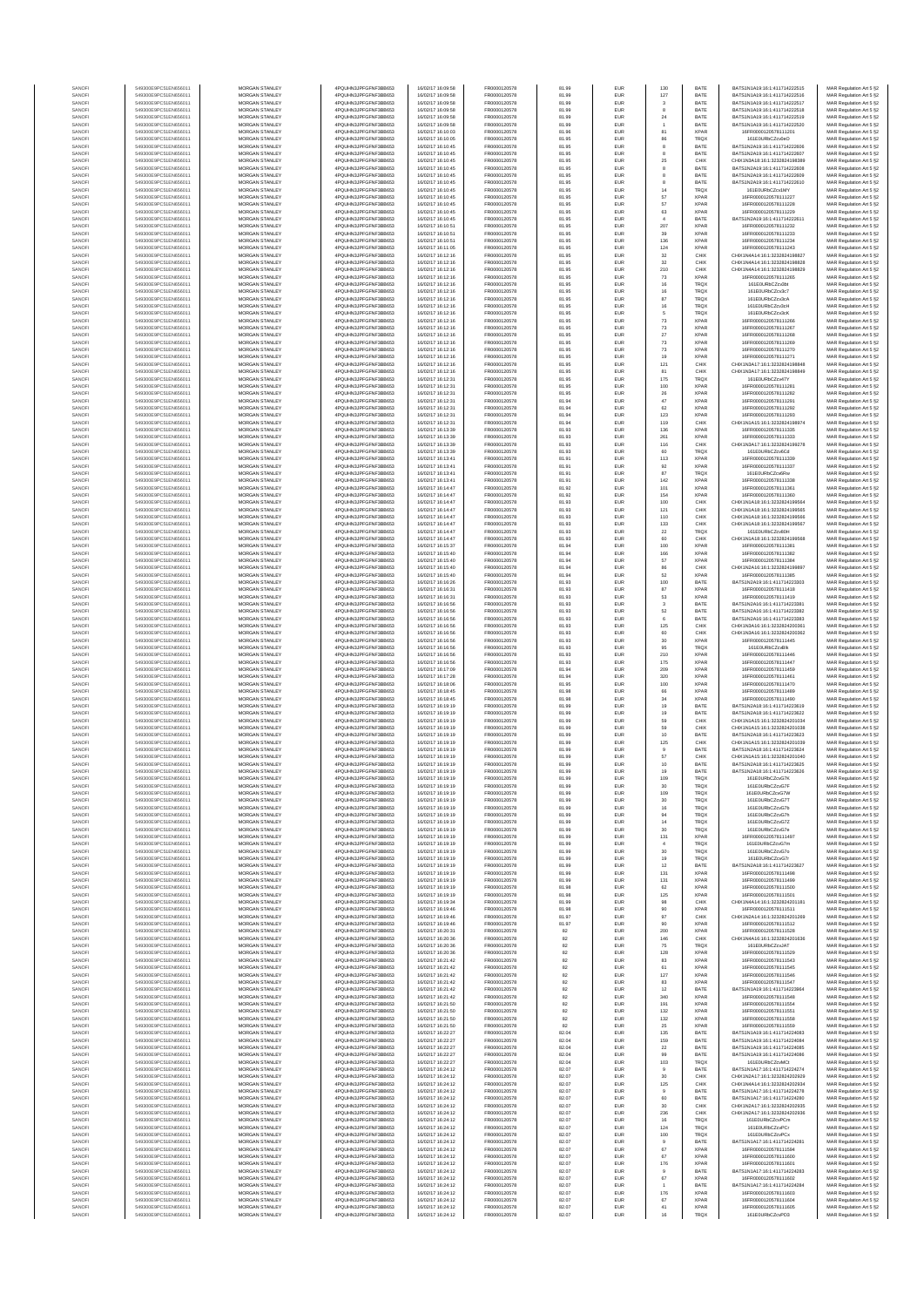| SANOF            | 549300E9PC51EN656011                         | MORGAN STANLEY                                 | 4PQUHN3JPFGFNF3BB653                          | 16/02/17 16:24:12                      | FR0000120578                 | 82.07          | EUR        | 20                                      | <b>TRQX</b>                | 161F0URbCZcvPD6                                                | MAR Regulation Art 5 §2                            |
|------------------|----------------------------------------------|------------------------------------------------|-----------------------------------------------|----------------------------------------|------------------------------|----------------|------------|-----------------------------------------|----------------------------|----------------------------------------------------------------|----------------------------------------------------|
| SANOFI<br>SANOFI | 549300E9PC51EN656011<br>549300E9PC51EN656011 | MORGAN STANLEY<br>MORGAN STANLEY               | 4PQUHN3JPFGFNF3BB653<br>4PQUHN3JPFGFNF3BB653  | 16/02/17 16:24:13<br>16/02/17 16:24:40 | FR0000120578<br>FR0000120578 | 82.06<br>82.04 | EUR<br>EUR | 124<br>182                              | <b>XPAR</b><br><b>XPAR</b> | 16FR0000120578111608<br>16FR0000120578111626                   | MAR Regulation Art 5 §2<br>MAR Regulation Art 5 §2 |
| SANOFI           | 549300E9PC51EN656011                         | MORGAN STANLEY                                 | 4PQUHN3JPFGFNF3BB653                          | 16/02/17 16:24:40                      | FR0000120578                 | 82.03          | EUR        | 107                                     | XPAR                       | 16FR0000120578111640                                           | MAR Regulation Art 5 §2                            |
| SANOFI<br>SANOFI | 549300E9PC51EN656011<br>549300E9PC51EN656011 | MORGAN STANLEY<br>MORGAN STANLEY               | 4PQUHN3JPFGFNF3BB653<br>4PQUHN3JPFGFNF3BB653  | 16/02/17 16:24:41<br>16/02/17 16:24:41 | FR0000120578<br>FR0000120578 | 82.05<br>82.05 | EUR<br>EUR | 216<br>136                              | CHIX<br>CHIX               | CHIX1N3A15:16:1:3232824203077<br>CHIX1N3A15:16:1:3232824203078 | MAR Regulation Art 5 §2<br>MAR Regulation Art 5 §2 |
| SANOFI           | 549300E9PC51EN656011                         | MORGAN STANLEY                                 | 4PQUHN3JPFGFNF3BB653                          | 16/02/17 16:25:28                      | FR0000120578                 | 82.03          | EUR        | $20\,$                                  | <b>TRQX</b>                | 161E0URbCZcvRED                                                | MAR Regulation Art 5 §2                            |
| SANOFI<br>SANOFI | 549300E9PC51EN656011<br>549300E9PC51EN656011 | MORGAN STANLEY<br><b>MORGAN STANLEY</b>        | 4PQUHN3JPFGFNF3BB653<br>4PQUHN3JPFGFNF3BB653  | 16/02/17 16:25:28<br>16/02/17 16:25:58 | FR0000120578<br>FR0000120578 | 82.03<br>82.03 | EUR<br>EUR | 49<br>99                                | TRQX<br><b>XPAR</b>        | 161E0URbCZcvREF<br>16FR0000120578111676                        | MAR Regulation Art 5 §2<br>MAR Regulation Art 5 §2 |
| SANOFI           | 549300E9PC51EN656011                         | <b>MORGAN STANLEY</b>                          | 4PQUHN3JPFGFNF3BB653                          | 16/02/17 16:25:58                      | FR0000120578                 | 82.03          | EUR        | 104                                     | <b>XPAR</b>                | 16FR0000120578111675                                           | MAR Regulation Art 5 §2                            |
| SANOFI<br>SANOFI | 549300E9PC51EN656011<br>549300E9PC51EN656011 | <b>MORGAN STANLEY</b><br>MORGAN STANLEY        | 4PQUHN3JPFGFNF3BB653<br>4PQUHN3JPFGFNF3BB653  | 16/02/17 16:25:59<br>16/02/17 16:25:59 | FR0000120578<br>FR0000120578 | 82.03<br>82.03 | EUR<br>EUR | 63<br>$44\,$                            | BATE<br>BATE               | RATS1N1A18-16-1-411714224445<br>BATS1N1A18:16:1:411714224446   | MAR Regulation Art 5 §2<br>MAR Regulation Art 5 §2 |
| SANOFI           | 549300E9PC51EN656011                         | MORGAN STANLEY                                 | 4PQUHN3JPFGFNF3BB653                          | 16/02/17 16:25:59                      | FR0000120578                 | 82.03          | EUR        | 112                                     | CHIX                       | CHIX1N3A18:16:1:3232824203346                                  | MAR Regulation Art 5 §2                            |
| SANOF<br>SANOFI  | 549300E9PC51EN656011<br>549300E9PC51EN656011 | MORGAN STANLEY<br>MORGAN STANLEY               | 4PQUHN3JPFGFNF3BB653<br>4PQUHN3JPFGFNF3BB653  | 16/02/17 16:25:59<br>16/02/17 16:25:59 | FR0000120578<br>FR0000120578 | 82.03<br>82.03 | EUR<br>EUR | 103<br>132                              | CHIX<br>CHIX               | CHIX1N1A17:16:1:3232824203347<br>CHIX1N3A14:16:1:3232824203348 | MAR Regulation Art 5 §2<br>MAR Regulation Art 5 §2 |
| SANOFI           | 549300E9PC51EN656011                         | MORGAN STANLEY                                 | 4PQUHN3JPFGFNF3BB653                          | 16/02/17 16:25:59                      | FR0000120578                 | 82.03          | EUR        | 12                                      | CHIX                       | CHIX1N3A14:16:1:3232824203349                                  | MAR Regulation Art 5 §2                            |
| SANOFI<br>SANOFI | 549300E9PC51EN656011<br>549300E9PC51EN656011 | MORGAN STANLEY<br><b>MORGAN STANLEY</b>        | 4PQUHN3JPFGFNF3BB653<br>4PQUHN3JPFGFNF3BB653  | 16/02/17 16:25:59<br>16/02/17 16:25:59 | FR0000120578<br>FR0000120578 | 82.03<br>82.03 | EUR<br>EUR | 53<br>249                               | TRQX<br><b>XPAR</b>        | 161E0URbCZcvS6T<br>16FR0000120578111678                        | MAR Regulation Art 5 §2<br>MAR Regulation Art 5 §2 |
| SANOFI           | 549300E9PC51EN656011                         | <b>MORGAN STANLEY</b>                          | 4PQUHN3JPFGFNF3BB653                          | 16/02/17 16:25:59                      | FR0000120578                 | 82.02          | EUR        | 103                                     | <b>TRQX</b>                | 161E0URbCZcvS7U                                                | MAR Regulation Art 5 §2                            |
| SANOFI<br>SANOF  | 549300E9PC51EN656011<br>549300E9PC51EN656011 | MORGAN STANLEY<br>MORGAN STANLEY               | 4PQUHN3JPFGFNF3BB653<br>4PQUHN3JPFGFNF3BB653  | 16/02/17 16:26:20<br>16/02/17 16:26:20 | FR0000120578<br>FR0000120578 | 82.01<br>82.01 | EUR<br>EUR | 89<br>84                                | <b>XPAR</b><br><b>XPAR</b> | 16FR0000120578111698<br>16FR0000120578111696                   | MAR Regulation Art 5 §2<br>MAR Regulation Art 5 §2 |
| SANOFI           | 549300E9PC51EN656011                         | MORGAN STANLEY                                 | 4PQUHN3JPFGFNF3BB653                          | 16/02/17 16:26:20                      | FR0000120578                 | 82.01          | EUR        | 101                                     | <b>XPAF</b>                | 16FR0000120578111697                                           | MAR Regulation Art 5 §2                            |
| SANOFI<br>SANOFI | 549300E9PC51EN656011<br>549300E9PC51EN656011 | MORGAN STANLEY<br>MORGAN STANLEY               | 4PQUHN3JPFGFNF3BB653<br>4PQUHN3JPFGFNF3BB653  | 16/02/17 16:26:20<br>16/02/17 16:26:20 | FR0000120578<br>FR0000120578 | 82.02<br>82.01 | EUR<br>EUR | 86<br>89                                | TRQ)<br>CHIX               | 161E0URbCZcvT7K<br>CHIX1N4A17:16:1:3232824203560               | MAR Regulation Art 5 §2<br>MAR Regulation Art 5 §2 |
| SANOFI           | 549300E9PC51EN656011                         | MORGAN STANLEY                                 | 4PQUHN3JPFGFNF3BB653                          | 16/02/17 16:26:55<br>16/02/17 16:26:55 | FR0000120578                 | 81.97          | EUR        | 89                                      | <b>XPAR</b>                | 16FR0000120578111778                                           | MAR Regulation Art 5 §2                            |
| SANOFI<br>SANOFI | 549300E9PC51EN656011<br>549300E9PC51EN656011 | <b>MORGAN STANLEY</b><br>MORGAN STANLEY        | 4PQUHN3JPFGFNF3BB653<br>4PQUHN3JPFGFNF3BB653  | 16/02/17 16:26:55                      | FR0000120578<br>FR0000120578 | 81.96<br>81.96 | EUR<br>EUR | 85<br>87                                | <b>XPAR</b><br><b>XPAR</b> | 16FR0000120578111780<br>16FR0000120578111779                   | MAR Regulation Art 5 §2<br>MAR Regulation Art 5 §2 |
| SANOFI<br>SANOFI | 549300E9PC51EN656011<br>549300E9PC51EN656011 | MORGAN STANLEY<br>MORGAN STANLEY               | 4PQUHN3JPFGFNF3BB653<br>4PQUHN3JPFGFNF3BB653  | 16/02/17 16:27:24                      | FR0000120578<br>FR0000120578 | 81.98          | EUR<br>EUR | 267                                     | <b>XPAR</b><br>XPAR        | 16FR0000120578111795<br>16FR0000120578111803                   | MAR Regulation Art 5 §2                            |
| SANOF            | 549300E9PC51EN656011                         | MORGAN STANLEY                                 | 4PQUHN3JPFGFNF3BB653                          | 16/02/17 16:27:27<br>16/02/17 16:27:53 | FR0000120578                 | 81.97<br>81.95 | EUR        | 89<br>75                                | CHIX                       | CHIX1N1A15:16:1:3232824204058                                  | MAR Regulation Art 5 §2<br>MAR Regulation Art 5 §2 |
| SANOFI<br>SANOFI | 549300E9PC51EN656011<br>549300E9PC51EN656011 | MORGAN STANLEY<br>MORGAN STANLEY               | 4PQUHN3JPFGFNF3BB653<br>4PQUHN3JPFGFNF3BB653  | 16/02/17 16:27:54<br>16/02/17 16:27:54 | FR0000120578<br>FR0000120578 | 81.95<br>81.95 | EUR<br>EUR | 39<br>84                                | CHIX<br><b>XPAF</b>        | CHIX1N1A15:16:1:3232824204060<br>16FR0000120578111814          | MAR Regulation Art 5 §2<br>MAR Regulation Art 5 §2 |
| SANOFI           | 549300E9PC51EN656011                         | MORGAN STANLEY                                 | 4PQUHN3JPFGFNF3BB653                          | 16/02/17 16:27:54                      | FR0000120578                 | 81.95          | EUR        | 86                                      | <b>XPAR</b>                | 16FR0000120578111815                                           | MAR Regulation Art 5 §2                            |
| SANOFI<br>SANOFI | 549300E9PC51EN656011<br>549300E9PC51EN656011 | <b>MORGAN STANLEY</b><br><b>MORGAN STANLEY</b> | 4PQUHN3JPFGFNF3BB653<br>4PQUHN3JPFGFNF3BB653  | 16/02/17 16:27:54<br>16/02/17 16:27:54 | FR0000120578<br>FR0000120578 | 81.95<br>81.95 | EUR<br>EUR | 74<br>10                                | <b>XPAR</b><br><b>XPAR</b> | 16FR0000120578111816<br>16FR0000120578111817                   | MAR Regulation Art 5 §2<br>MAR Regulation Art 5 §2 |
| SANOFI           | 549300E9PC51EN656011                         | MORGAN STANLEY                                 | 4PQUHN3JPFGFNF3BB653                          | 16/02/17 16:27:54                      | FR0000120578                 | 81.94          | EUR        | 84                                      | <b>XPAR</b>                | 16FR0000120578111820                                           | MAR Regulation Art 5 §2                            |
| SANOFI<br>SANOFI | 549300E9PC51EN656011<br>549300E9PC51EN656011 | MORGAN STANLEY<br>MORGAN STANLEY               | 4PQUHN3JPFGFNF3BB653<br>4PQUHN3JPFGFNF3BB653  | 16/02/17 16:27:54<br>16/02/17 16:27:54 | FR0000120578<br>FR0000120578 | 81.94<br>81.94 | EUR<br>EUR | 88<br>84                                | <b>XPAR</b><br><b>XPAF</b> | 16FR0000120578111818<br>16FR0000120578111819                   | MAR Regulation Art 5 §2<br>MAR Regulation Art 5 §2 |
| SANOFI           | 549300E9PC51EN656011                         | MORGAN STANLEY                                 | 4PQUHN3JPFGFNF3BB653                          | 16/02/17 16:28:28                      | FR0000120578                 | 81.93          | EUR        | 67                                      | TRQ)                       | 161E0URbCZcvXFd                                                | MAR Regulation Art 5 §2                            |
| SANOFI<br>SANOFI | 549300E9PC51EN656011<br>549300E9PC51EN656011 | MORGAN STANLEY<br>MORGAN STANLEY               | 4PQUHN3JPFGFNF3BB653<br>4PQUHN3JPFGFNF3BB653  | 16/02/17 16:28:28<br>16/02/17 16:28:28 | FR0000120578<br>FR0000120578 | 81.93<br>81.93 | EUR<br>EUR | 36<br>107                               | <b>TRQX</b><br><b>XPAR</b> | 161E0URbCZcvXFk<br>16FR0000120578111834                        | MAR Regulation Art 5 §2<br>MAR Regulation Art 5 §2 |
| SANOFI           | 549300E9PC51EN656011                         | <b>MORGAN STANLEY</b><br>MORGAN STANLEY        | 4PQUHN3JPFGFNF3BB653                          | 16/02/17 16:29:09                      | FR0000120578<br>FR0000120578 | 81.93          | EUR        | 20                                      | CHIX                       | CHIX1N4A15-16-1-3232824204400                                  | MAR Regulation Art 5 §2                            |
| SANOFI<br>SANOFI | 549300E9PC51EN656011<br>549300E9PC51EN656011 | <b>MORGAN STANLEY</b>                          | 4PQUHN3JPFGFNF3BB653<br>4PQUHN3JPFGFNF3BB653  | 16/02/17 16:29:09<br>16/02/17 16:29:09 | FR0000120578                 | 81.93<br>81.93 | EUR<br>EUR | 183<br>98                               | CHIX<br>CHIX               | CHIX1N4A15:16:1:3232824204401<br>CHIX1N3A14:16:1:3232824204402 | MAR Regulation Art 5 §2<br>MAR Regulation Art 5 §2 |
| SANOFI<br>SANOFI | 549300E9PC51EN656011<br>549300E9PC51EN656011 | MORGAN STANLEY<br>MORGAN STANLEY               | 4PQUHN3JPFGFNF3BB653<br>4PQUHN3JPFGFNF3BB653  | 16/02/17 16:29:09                      | FR0000120578                 | 81.93          | EUR<br>EUR | $92\,$                                  | TRQ)<br><b>XPAR</b>        | 161E0URbCZcvYMt<br>16FR0000120578111838                        | MAR Regulation Art 5 §2                            |
| SANOFI           | 549300E9PC51EN656011                         | MORGAN STANLEY                                 | 4PQUHN3JPFGFNF3BB653                          | 16/02/17 16:29:09<br>16/02/17 16:29:09 | FR0000120578<br>FR0000120578 | 81.93<br>81.93 | EUR        | 104<br>94                               | <b>XPAF</b>                | 16FR0000120578111839                                           | MAR Regulation Art 5 §2<br>MAR Regulation Art 5 §2 |
| SANOFI<br>SANOFI | 549300E9PC51EN656011<br>549300E9PC51EN656011 | MORGAN STANLEY<br>MORGAN STANLEY               | 4PQUHN3JPFGFNF3BB653<br>4PQUHN3JPFGFNF3BB653  | 16/02/17 16:29:13<br>16/02/17 16:29:13 | FR0000120578<br>FR0000120578 | 81.92<br>81.92 | EUR<br>EUR | 15<br>108                               | TRQ)<br><b>TRQX</b>        | 161E0URbCZcvYbw<br>161E0URbCZcvYby                             | MAR Regulation Art 5 §2<br>MAR Regulation Art 5 §2 |
| SANOFI           | 549300E9PC51EN656011                         | MORGAN STANLEY                                 | 4PQUHN3JPFGFNF3BB653                          | 16/02/17 16:29:23                      | FR0000120578                 | 81.92          | EUR        | 92                                      | <b>XPAR</b>                | 16FR0000120578111844                                           | MAR Regulation Art 5 §2                            |
| SANOFI<br>SANOFI | 549300E9PC51EN656011<br>549300E9PC51EN656011 | <b>MORGAN STANLEY</b><br><b>MORGAN STANLEY</b> | 4POLIHN3JPEGENE3BB653<br>4PQUHN3JPFGFNF3BB653 | 16/02/17 16:29:23<br>16/02/17 16:30:14 | FR0000120578<br>FR0000120578 | 81.92<br>81.92 | EUR<br>EUR | $\begin{array}{c} 91 \\ 87 \end{array}$ | <b>XPAR</b><br>CHIX        | 16FR0000120578111845<br>CHIX1N3A15:16:1:3232824204785          | MAR Regulation Art 5 §2<br>MAR Regulation Art 5 §2 |
| SANOFI           | 549300E9PC51EN656011                         | MORGAN STANLEY                                 | 4PQUHN3JPFGFNF3BB653                          | 16/02/17 16:30:14                      | FR0000120578                 | 81.92          | EUR        | 371                                     | <b>XPAR</b>                | 16FR0000120578111872                                           | MAR Regulation Art 5 §2                            |
| SANOFI<br>SANOFI | 549300E9PC51EN656011<br>549300E9PC51EN656011 | MORGAN STANLEY<br>MORGAN STANLEY               | 4PQUHN3JPFGFNF3BB653<br>4PQUHN3JPFGFNF3BB653  | 16/02/17 16:30:14<br>16/02/17 16:30:14 | FR0000120578<br>FR0000120578 | 81.92<br>81.92 | EUR<br>EUR | 87<br>129                               | <b>XPAR</b><br><b>XPAF</b> | 16FR0000120578111877<br>16FR0000120578111873                   | MAR Regulation Art 5 §2<br>MAR Regulation Art 5 §2 |
| SANOFI           | 549300E9PC51EN656011                         | MORGAN STANLEY                                 | 4PQUHN3JPFGFNF3BB653                          | 16/02/17 16:30:14                      | FR0000120578                 | 81.91          | EUR        | 129                                     | CHIX                       | CHIX1N4A18:16:1:3232824204791                                  | MAR Regulation Art 5 §2                            |
| SANOFI<br>SANOFI | 549300E9PC51EN656011<br>549300E9PC51EN656011 | MORGAN STANLEY<br>MORGAN STANLEY               | 4PQUHN3JPFGFNF3BB653<br>4PQUHN3JPFGFNF3BB653  | 16/02/17 16:30:14<br>16/02/17 16:31:21 | FR0000120578<br>FR0000120578 | 81.91<br>81.92 | EUR<br>EUR | 90<br>397                               | <b>XPAR</b><br><b>XPAR</b> | 16FR0000120578111882<br>16FR0000120578111944                   | MAR Regulation Art 5 §2<br>MAR Regulation Art 5 §2 |
| SANOFI           | 549300E9PC51EN656011                         | <b>MORGAN STANLEY</b>                          | 4POLIHN3JPEGENE3BB653                         | 16/02/17 16:31:21                      | FR0000120578                 | 81.92          | EUR        | 397                                     | <b>XPAR</b>                | 16FR0000120578111945                                           | MAR Regulation Art 5 §2                            |
| SANOFI<br>SANOFI | 549300E9PC51EN656011<br>549300E9PC51EN656011 | MORGAN STANLEY<br>MORGAN STANLEY               | 4PQUHN3JPFGFNF3BB653<br>4PQUHN3JPFGFNF3BB653  | 16/02/17 16:31:21<br>16/02/17 16:31:43 | FR0000120578<br>FR0000120578 | 81.92<br>81.93 | EUR<br>EUR | 82<br>231                               | <b>XPAR</b><br><b>XPAR</b> | 16FR0000120578111946<br>16FR0000120578111965                   | MAR Regulation Art 5 §2<br>MAR Regulation Art 5 §2 |
| SANOFI           | 549300E9PC51EN656011                         | MORGAN STANLEY                                 | 4PQUHN3JPFGFNF3BB653                          | 16/02/17 16:31:44                      | FR0000120578                 | 81.93          | EUR        | $96\,$                                  | CHIX                       | CHIX1N3A17:16:1:3232824205336                                  | MAR Regulation Art 5 §2                            |
| SANOFI<br>SANOFI | 549300E9PC51EN656011<br>549300E9PC51EN656011 | MORGAN STANLEY<br>MORGAN STANLEY               | 4PQUHN3JPFGFNF3BB653<br>4PQUHN3JPFGFNF3BB653  | 16/02/17 16:33:3<br>16/02/17 16:33:31  | FR0000120578<br>FR0000120578 | 81.96<br>81.96 | EUR<br>EUR | 770<br>17                               | <b>XPAF</b><br><b>XPAF</b> | 16FR0000120578112018<br>6FR000012057811202                     | MAR Regulation Art 5 §2<br>MAR Regulation Art 5 §2 |
| SANOFI           | 549300E9PC51EN656011                         | MORGAN STANLEY                                 | 4PQUHN3JPFGFNF3BB653                          | 16/02/17 16:33:39                      | FR0000120578                 | 81.96          | EUR        | 49<br>156                               | BATE<br><b>XPAF</b>        | BATS1N1A16:16:1:411714225492<br>16FR0000120578112028           | MAR Regulation Art 5 §2                            |
| SANOFI<br>SANOFI | 549300E9PC51EN656011<br>549300E9PC51EN656011 | MORGAN STANLEY<br><b>MORGAN STANLEY</b>        | 4PQUHN3JPFGFNF3BB653<br>4PQUHN3JPFGFNF3BB653  | 16/02/17 16:33:39<br>16/02/17 16:33:39 | FR0000120578<br>FR0000120578 | 81.96<br>81.96 | EUR<br>EUR | 339                                     | <b>XPAR</b>                | 16FR0000120578112029                                           | MAR Regulation Art 5 §2<br>MAR Regulation Art 5 §2 |
| SANOFI<br>SANOFI | 549300E9PC51EN656011<br>549300E9PC51EN656011 | <b>MORGAN STANLEY</b><br>MORGAN STANLEY        | 4PQUHN3JPFGFNF3BB653<br>4PQUHN3JPFGFNF3BB653  | 16/02/17 16:33:39<br>16/02/17 16:33:39 | FR0000120578<br>FR0000120578 | 81.96<br>81.96 | EUR<br>EUR | 152<br>104                              | CHIX<br>CHIX               | CHIX1N2A17:16:1:3232824205971<br>CHIX1N3A14:16:1:3232824205973 | MAR Regulation Art 5 §2<br>MAR Regulation Art 5 §2 |
| SANOFI           | 549300E9PC51EN656011                         | MORGAN STANLEY                                 | 4PQUHN3JPFGFNF3BB653                          | 16/02/17 16:33:39                      | FR0000120578                 | 81.96          | EUR        | $77\,$                                  | <b>TRQX</b>                | 161E0URbCZcvg8                                                 | MAR Regulation Art 5 §2                            |
| SANOFI<br>SANOFI | 549300E9PC51EN656011<br>549300E9PC51EN656011 | MORGAN STANLEY<br>MORGAN STANLEY               | 4PQUHN3JPFGFNF3BB653<br>4PQUHN3JPFGFNF3BB653  | 16/02/17 16:35:1<br>16/02/17 16:35:11  | FR0000120578<br>FR0000120578 | 82.01<br>82.01 | EUR<br>EUR | 299<br>120                              | CHIX<br>CHIX               | CHIX1N1A15:16:1:3232824206727<br>CHIX1N2A15:16:1:3232824206731 | MAR Regulation Art 5 §2<br>MAR Regulation Art 5 §2 |
| SANOFI<br>SANOFI | 549300E9PC51EN656011<br>549300E9PC51EN656011 | MORGAN STANLEY<br>MORGAN STANLEY               | 4PQUHN3JPFGFNF3BB653<br>4PQUHN3JPFGFNF3BB653  | 16/02/17 16:35:11<br>16/02/17 16:35:11 | FR0000120578<br>FR0000120578 | 82.01<br>82    | EUR<br>EUR | 668<br>121                              | <b>XPAR</b><br><b>XPAR</b> | 16FR0000120578112069<br>16FR0000120578112073                   | MAR Regulation Art 5 §2<br>MAR Regulation Art 5 §2 |
| SANOFI           | 549300E9PC51EN656011                         | <b>MORGAN STANLEY</b>                          | 4PQUHN3JPFGFNF3BB653                          | 16/02/17 16:35:11                      | FR0000120578                 | 82             | EUR        | 100                                     | <b>XPAR</b>                | 16FR0000120578112082                                           | MAR Regulation Art 5 §2                            |
| SANOFI<br>SANOFI | 549300E9PC51EN656011<br>549300E9PC51EN656011 | <b>MORGAN STANLEY</b><br><b>MORGAN STANLEY</b> | 4PQUHN3JPFGFNF3BB653<br>4PQUHN3JPFGFNF3BB653  | 16/02/17 16:35:11<br>16/02/17 16:35:11 | FR0000120578<br>FR0000120578 | 82.01<br>82.01 | EUR<br>EUR | 153<br>121                              | <b>TRQX</b><br><b>TRQX</b> | 161E0URbCZcviJU<br>161E0URbCZcviJe                             | MAR Regulation Art 5 §2<br>MAR Regulation Art 5 §2 |
| SANOFI           | 549300E9PC51EN656011                         | MORGAN STANLEY<br>MORGAN STANLEY               | 4PQUHN3JPFGFNF3BB653                          | 16/02/17 16:35:11                      | FR0000120578<br>FR0000120578 | $\bf 82$<br>82 | EUR        | 60<br>61                                | CHIX                       | CHIX1N4A17:16:1:3232824206736<br>CHIX1N4A17:16:1:3232824206737 | MAR Regulation Art 5 §2                            |
| SANOFI<br>SANOF  | 549300E9PC51EN656011<br>549300E9PC51EN656011 | MORGAN STANLEY                                 | 4PQUHN3JPFGFNF3BB653<br>4PQUHN3JPFGFNF3BB653  | 16/02/17 16:35:11<br>16/02/17 16:35:16 | FR0000120578                 | 81.96          | EUR<br>EUR | 94                                      | CHIX<br><b>XPAF</b>        | 16FR0000120578112104                                           | MAR Regulation Art 5 §2<br>MAR Regulation Art 5 §2 |
| SANOFI<br>SANOFI | 549300E9PC51EN656011<br>549300E9PC51EN656011 | MORGAN STANLEY<br>MORGAN STANLEY               | 4PQUHN3JPFGFNF3BB653<br>4PQUHN3JPFGFNF3BB653  | 16/02/17 16:35:52<br>16/02/17 16:35:53 | FR0000120578<br>FR0000120578 | 81.98<br>81.98 | EUR<br>EUR | 100<br>88                               | <b>XPAF</b><br>CHIX        | 16FR0000120578112116<br>CHIX1N2A16:16:1:3232824207065          | MAR Regulation Art 5 §2<br>MAR Regulation Art 5 §2 |
| SANOFI           | 549300E9PC51EN656011                         | MORGAN STANLEY                                 | 4PQUHN3JPFGFNF3BB653                          | 16/02/17 16:36:34                      | FR0000120578                 | 81.98          | EUR        | 32                                      | CHIX                       | CHIX1N1A17:16:1:3232824207380                                  | MAR Regulation Art 5 §2                            |
| SANOFI<br>SANOFI | 549300E9PC51EN656011<br>549300E9PC51EN656011 | <b>MORGAN STANLEY</b><br><b>MORGAN STANLEY</b> | 4PQUHN3JPFGFNF3BB653<br>4POLIHN3JPEGENE3BB653 | 16/02/17 16:36:36<br>16/02/17 16:36:36 | FR0000120578<br>FR0000120578 | 81.98<br>81.98 | EUR<br>EUR | 10<br>32                                | BATE<br>CHIX               | BATS1N2A16-16-1-411714226000<br>CHIX1N1A17:16:1:3232824207396  | MAR Regulation Art 5 §2<br>MAR Regulation Art 5 §2 |
| SANOFI           | 549300E9PC51EN656011                         | MORGAN STANLEY<br>MORGAN STANLEY               | 4PQUHN3JPFGFNF3BB653                          | 16/02/17 16:36:36                      | FR0000120578                 | 81.98          | EUR        | $_{\rm 32}$                             | CHIX                       | CHIX1N1A17:16:1:3232824207397                                  | MAR Regulation Art 5 §2                            |
| SANOFI<br>SANOFI | 549300E9PC51EN656011<br>549300E9PC51EN656011 | MORGAN STANLEY                                 | 4PQUHN3JPFGFNF3BB653<br>4PQUHN3JPFGFNF3BB653  | 16/02/17 16:36:36<br>16/02/17 16:36:36 | FR0000120578<br>FR0000120578 | 81.98<br>81.98 | EUR<br>EUR | $10$<br>41                              | BATE<br>CHIX               | BATS1N2A16:16:1:411714226002<br>CHIX1N1A17:16:1:3232824207398  | MAR Regulation Art 5 §2<br>MAR Regulation Art 5 §2 |
| SANOF            | 549300E9PC51EN656011<br>549300E9PC51EN656011 | MORGAN STANLEY<br>MORGAN STANLEY               | 4PQUHN3JPFGFNF3BB653<br>4PQUHN3JPFGFNF3BB653  | 16/02/17 16:36:36<br>16/02/17 16:36:36 | FR0000120578<br>FR0000120578 | 81.98<br>81.98 | EUR<br>EUR | $\bf{24}$<br>5                          | BATE<br>BATE               | BATS1N2A16:16:1:411714226003<br>BATS1N2A16:16:1:411714226004   | MAR Regulation Art 5 §2<br>MAR Regulation Art 5 §2 |
| SANOFI<br>SANOFI | 549300E9PC51EN656011                         | MORGAN STANLEY                                 | 4PQUHN3JPFGFNF3BB653                          | 16/02/17 16:36:36                      | FR0000120578                 | 81.98          | EUR        | 15                                      | CHIX                       | CHIX1N1A17:16:1:3232824207399                                  | MAR Regulation Art 5 §2                            |
| SANOFI<br>SANOFI | 549300E9PC51EN656011<br>549300E9PC51EN656011 | <b>MORGAN STANLEY</b><br><b>MORGAN STANLEY</b> | 4PQUHN3JPFGFNF3BB653<br>4PQUHN3JPFGFNF3BB653  | 16/02/17 16:36:36<br>16/02/17 16:36:36 | FR0000120578<br>FR0000120578 | 81.98<br>81.98 | EUR<br>EUR | 16<br>16                                | <b>TRQX</b><br><b>TRQX</b> | 161E0URbCZcymQi<br>161E0URbCZcvmQs                             | MAR Regulation Art 5 §2<br>MAR Regulation Art 5 §2 |
| SANOF            | 549300E9PC51EN656011                         | MORGAN STANLEY                                 | 4PQUHN3JPFGFNF3BB653                          | 16/02/17 16:36:36                      | FR0000120578                 | 81.98          | EUR        | 13                                      | TRQX                       | 161E0URbCZcvmQv                                                | MAR Regulation Art 5 §2                            |
| SANOFI           | 549300E9PC51EN656011                         | MORGAN STANLEY                                 | 4PQUHN3JPFGFNF3BB653<br>1N3JPFGFNF3BB653      | 16/02/17 16:36:36<br>J2/17 16:36:36    | FR0000120578                 | 81.98          | EUR        | 16                                      | TRQX                       | 161E0URbCZcvmQy                                                | MAR Regulation Art 5 §2                            |
| SANOF            | 549300E9PC51EN656011                         | MORGAN STANLEY                                 | 4PQUHN3JPFGFNF3BB653                          | 16/02/17 16:36:36                      | FR0000120578                 | 81.98          | EUR        | 71                                      | <b>XPAR</b>                | 16FR0000120578112139                                           | MAR Regulation Art 5 §2                            |
| SANOFI<br>SANOFI | 549300E9PC51EN656011<br>549300E9PC51EN656011 | MORGAN STANLEY<br>MORGAN STANLEY               | 4PQUHN3JPFGFNF3BB653<br>4PQUHN3JPFGFNF3BB653  | 16/02/17 16:36:36<br>16/02/17 16:36:36 | FR0000120578<br>FR0000120578 | 81.98<br>81.98 | EUR<br>EUR | 94<br>71                                | <b>XPAR</b><br><b>XPAR</b> | 16FR0000120578112140<br>16FR0000120578112142                   | MAR Regulation Art 5 §2<br>MAR Regulation Art 5 §2 |
| SANOFI<br>SANOFI | 549300E9PC51EN656011<br>549300E9PC51EN656011 | <b>MORGAN STANLEY</b><br><b>MORGAN STANLEY</b> | 4PQUHN3JPFGFNF3BB653<br>4PQUHN3JPFGFNF3BB653  | 16/02/17 16:36:36<br>16/02/17 16:36:36 | FR0000120578<br>FR0000120578 | 81.98<br>81.98 | EUR<br>EUR | 66<br>197                               | <b>XPAR</b><br><b>XPAR</b> | 16FR0000120578112141<br>16FR0000120578112143                   | MAR Regulation Art 5 §2<br>MAR Regulation Art 5 §2 |
| SANOFI           | 549300E9PC51EN656011                         | MORGAN STANLEY                                 | 4PQUHN3JPFGFNF3BB653                          | 16/02/17 16:37:17                      | FR0000120578                 | 81.95          | EUR        | 60                                      | <b>XPAR</b>                | 16FR0000120578112154                                           | MAR Regulation Art 5 §2                            |
| SANOFI<br>SANOFI | 549300E9PC51EN656011<br>549300E9PC51EN656011 | MORGAN STANLEY<br>MORGAN STANLEY               | 4PQUHN3JPFGFNF3BB653<br>4PQUHN3JPFGFNF3BB653  | 16/02/17 16:37:22<br>16/02/17 16:37:22 | FR0000120578<br>FR0000120578 | 81.95<br>81.95 | EUR<br>EUR | 94<br>106                               | <b>XPAR</b><br><b>XPAR</b> | 16FR0000120578112157<br>16FR0000120578112158                   | MAR Regulation Art 5 §2<br>MAR Regulation Art 5 §2 |
| SANOFI           | 549300E9PC51EN656011                         | MORGAN STANLEY                                 | 4PQUHN3JPFGFNF3BB653                          | 16/02/17 16:37:35                      | FR0000120578                 | 81.95          | EUR        | 81                                      | CHIX                       | CHIX1N2A17:16:1:3232824207909                                  | MAR Regulation Art 5 §2                            |
| SANOFI<br>SANOFI | 549300E9PC51EN656011<br>549300E9PC51EN656011 | MORGAN STANLEY<br>MORGAN STANLEY               | 4PQUHN3JPFGFNF3BB653<br>4PQUHN3JPFGFNF3BB653  | 16/02/17 16:37:49<br>16/02/17 16:37:49 | FR0000120578<br>FR0000120578 | 81.99<br>81.99 | EUR<br>EUR | 10<br>46                                | BATE<br>BATE               | BATS1N2A18:16:1:411714226248<br>BATS1N2A18:16:1:411714226249   | MAR Regulation Art 5 §2<br>MAR Regulation Art 5 §2 |
| SANOFI<br>SANOFI | 549300E9PC51EN656011<br>549300E9PC51EN656011 | <b>MORGAN STANLEY</b><br>MORGAN STANLEY        | 4PQUHN3JPFGFNF3BB653<br>4PQUHN3JPFGFNF3BB653  | 16/02/17 16:37:49<br>16/02/17 16:37:49 | FR0000120578<br>FR0000120578 | 81.99<br>81.99 | EUR<br>EUR | 30<br>16                                | CHIX<br><b>TRQX</b>        | CHIX1N3A14:16:1:3232824208042<br>161F0URbCZcynob               | MAR Regulation Art 5 §2<br>MAR Regulation Art 5 §2 |
| SANOFI           | 549300E9PC51EN656011                         | <b>MORGAN STANLEY</b>                          | 4PQUHN3JPFGFNF3BB653                          | 16/02/17 16:37:49                      | FR0000120578                 | 81.99          | EUR        | 44                                      | BATE                       | BATS1N1A18:16:1:411714226250                                   | MAR Regulation Art 5 §2                            |
| SANOFI<br>SANOFI | 549300E9PC51EN656011<br>549300E9PC51EN656011 | MORGAN STANLEY<br>MORGAN STANLEY               | 4PQUHN3JPFGFNF3BB653<br>4PQUHN3JPFGFNF3BB653  | 16/02/17 16:37:51<br>16/02/17 16:37:51 | FR0000120578<br>FR0000120578 | 81.99<br>81.99 | EUR<br>EUR | 30<br>$10$                              | CHIX<br>BATE               | CHIX1N4A16:16:1:3232824208048<br>BATS1N2A16:16:1:411714226257  | MAR Regulation Art 5 §2<br>MAR Regulation Art 5 §2 |
| SANOFI           | 549300E9PC51EN656011                         | MORGAN STANLEY                                 | 4PQUHN3JPFGFNF3BB653                          | 16/02/17 16:37:51                      | FR0000120578                 | 81.99          | EUR        | 10                                      | BATE                       | BATS1N2A16:16:1:411714226258                                   | MAR Regulation Art 5 §2                            |
| SANOFI<br>SANOFI | 549300E9PC51EN656011<br>549300E9PC51EN656011 | MORGAN STANLEY<br>MORGAN STANLEY               | 4PQUHN3JPFGFNF3BB653<br>4PQUHN3JPFGFNF3BB653  | 16/02/17 16:37:51<br>16/02/17 16:37:51 | FR0000120578<br>FR0000120578 | 81.99<br>81.99 | EUR<br>EUR | 16<br>16                                | <b>TRQX</b><br>TRQX        | 161E0URbCZcvotR<br>161E0URbCZcvotU                             | MAR Regulation Art 5 §2<br>MAR Regulation Art 5 §2 |
| SANOFI<br>SANOFI | 549300E9PC51EN656011<br>549300E9PC51EN656011 | MORGAN STANLEY<br>MORGAN STANLEY               | 4PQUHN3JPFGFNF3BB653<br>4PQUHN3JPFGFNF3BB653  | 16/02/17 16:37:52<br>16/02/17 16:37:52 | FR0000120578                 | 81.98<br>81.98 | EUR<br>EUR | 15<br>47                                | BATE<br>CHIX               | BATS1N1A16:16:1:411714226259                                   | MAR Regulation Art 5 §2                            |
| SANOFI           | 549300E9PC51EN656011                         | <b>MORGAN STANLEY</b>                          | 4PQUHN3JPFGFNF3BB653                          | 16/02/17 16:37:52                      | FR0000120578<br>FR0000120578 | 81.98          | EUR        | 24                                      | <b>TRQX</b>                | CHIX1N1A16:16:1:3232824208050<br>161F0URbCZcypxG               | MAR Regulation Art 5 §2<br>MAR Regulation Art 5 §2 |
| SANOFI<br>SANOFI | 549300E9PC51EN656011<br>549300E9PC51EN656011 | MORGAN STANLEY<br>MORGAN STANLEY               | 4PQUHN3JPFGFNF3BB653<br>4PQUHN3JPFGFNF3BB653  | 16/02/17 16:37:52<br>16/02/17 16:37:52 | FR0000120578<br>FR0000120578 | 81.98<br>81.98 | EUR<br>EUR | $15\,$<br>25                            | BATE<br><b>XPAR</b>        | BATS1N1A16:16:1:411714226260<br>16FR0000120578112176           | MAR Regulation Art 5 §2<br>MAR Regulation Art 5 §2 |
| SANOFI           | 549300E9PC51EN656011<br>549300E9PC51EN656011 | MORGAN STANLEY                                 | 4PQUHN3JPFGFNF3BB653                          | 16/02/17 16:37:52                      | FR0000120578                 | 81.98          | EUR        | $_{\rm 6}$                              | BATE                       | BATS1N1A16:16:1:411714226261<br>CHIX1N2A18:16:1:3232824208051  | MAR Regulation Art 5 §2                            |
| SANOFI<br>SANOFI | 549300E9PC51EN656011                         | MORGAN STANLEY<br>MORGAN STANLEY               | 4PQUHN3JPFGFNF3BB653<br>4PQUHN3JPFGFNF3BB653  | 16/02/17 16:37:52<br>16/02/17 16:37:52 | FR0000120578<br>FR0000120578 | 81.98<br>81.98 | EUR<br>EUR | 192<br>68                               | CHIX<br>CHIX               | CHIX1N2A18:16:1:3232824208052                                  | MAR Regulation Art 5 §2<br>MAR Regulation Art 5 §2 |
| SANOFI           | 549300E9PC51EN656011                         | MORGAN STANLEY                                 | 4PQUHN3JPFGFNF3BB653                          | 16/02/17 16:37:52                      | FR0000120578                 | 81.98          | <b>EUR</b> | 66                                      | CHIX                       | CHIX1N2A18:16:1:3232824208053                                  | MAR Regulation Art 5 §2                            |
| SANOFI<br>SANOFI | 549300E9PC51EN656011<br>549300E9PC51EN656011 | <b>MORGAN STANLEY</b><br><b>MORGAN STANLEY</b> | 4PQUHN3JPFGFNF3BB653<br>4PQUHN3JPFGFNF3BB653  | 16/02/17 16:39:12<br>16/02/17 16:39:12 | FR0000120578<br>FR0000120578 | 82<br>82       | EUR<br>EUR | 3<br>6                                  | BATE<br>BATE               | BATS1N2A17:16:1:411714226428<br>BATS1N2A17:16:1:411714226429   | MAR Regulation Art 5 §2<br>MAR Regulation Art 5 §2 |
| SANOFI<br>SANOFI | 549300E9PC51EN656011<br>549300E9PC51EN656011 | MORGAN STANLEY<br>MORGAN STANLEY               | 4PQUHN3JPFGFNF3BB653<br>4PQUHN3JPFGFNF3BB653  | 16/02/17 16:39:12<br>16/02/17 16:39:12 | FR0000120578<br>FR0000120578 | 82<br>82       | EUR<br>EUR | 30<br>6                                 | CHIX<br>BATE               | CHIX1N3A15:16:1:3232824208543<br>BATS1N2A17:16:1:411714226430  | MAR Regulation Art 5 §2<br>MAR Regulation Art 5 §2 |
| SANOFI           | 549300E9PC51EN656011                         | MORGAN STANLEY                                 | 4PQUHN3JPFGFNF3BB653                          | 16/02/17 16:39:12                      | FR0000120578                 | 82             | EUR        | 69                                      | CHIX                       | CHIX1N3A15:16:1:3232824208544                                  | MAR Regulation Art 5 §2                            |
| SANOFI<br>SANOFI | 549300E9PC51EN656011<br>549300E9PC51EN656011 | MORGAN STANLEY<br>MORGAN STANLEY               | 4PQUHN3JPFGFNF3BB653<br>4PQUHN3JPFGFNF3BB653  | 16/02/17 16:39:12<br>16/02/17 16:39:12 | FR0000120578<br>FR0000120578 | 82<br>82       | EUR<br>EUR | 30<br>3                                 | CHIX<br>BATE               | CHIX1N3A15:16:1:3232824208545<br>BATS1N2A17:16:1:411714226431  | MAR Regulation Art 5 §2<br>MAR Regulation Art 5 §2 |
| SANOFI           | 549300E9PC51EN656011                         | MORGAN STANLEY                                 | 4PQUHN3JPFGFNF3BB653                          | 16/02/17 16:39:12                      | FR0000120578                 | 82             | <b>EUR</b> | 100                                     | CHIX                       | CHIX1N3A15:16:1:3232824208546                                  | MAR Regulation Art 5 §2                            |
| SANOFI<br>SANOFI | 549300E9PC51EN656011<br>549300E9PC51EN656011 | <b>MORGAN STANLEY</b><br><b>MORGAN STANLEY</b> | 4PQUHN3JPFGFNF3BB653<br>4PQUHN3JPFGFNF3BB653  | 16/02/17 16:39:12<br>16/02/17 16:39:12 | FR0000120578<br>FR0000120578 | 82<br>82       | EUR<br>EUR | 6<br>30                                 | BATE<br>CHIX               | BATS1N2A17:16:1:411714226432<br>CHIX1N3A15:16:1:3232824208547  | MAR Regulation Art 5 §2<br>MAR Regulation Art 5 §2 |
| SANOFI<br>SANOFI | 549300E9PC51EN656011<br>549300E9PC51EN656011 | MORGAN STANLEY<br>MORGAN STANLEY               | 4PQUHN3JPFGFNF3BB653<br>4PQUHN3JPFGFNF3BB653  | 16/02/17 16:39:12<br>16/02/17 16:39:12 | FR0000120578<br>FR0000120578 | 82<br>82       | EUR<br>EUR | 62<br>8                                 | CHIX<br><b>TRQX</b>        | CHIX1N3A15:16:1:3232824208548<br>161E0URbCZcvrcG               | MAR Regulation Art 5 §2<br>MAR Regulation Art 5 §2 |
| SANOFI           | 549300E9PC51EN656011                         | MORGAN STANLEY                                 | 4PQUHN3JPFGFNF3BB653                          | 16/02/17 16:39:12                      | FR0000120578                 | 82             | EUR        | $\mathsf g$                             | <b>TRQX</b>                | 161E0URbCZcwcl                                                 | MAR Regulation Art 5 §2                            |
| SANOFI<br>SANOFI | 549300E9PC51EN656011<br>549300E9PC51EN656011 | MORGAN STANLEY<br>MORGAN STANLEY               | 4PQUHN3JPFGFNF3BB653<br>4PQUHN3JPFGFNF3BB653  | 16/02/17 16:39:12<br>16/02/17 16:39:12 | FR0000120578<br>FR0000120578 | 82<br>82       | EUR<br>EUR | 65                                      | <b>TRQX</b><br><b>XPAR</b> | 161E0URbCZcwcN<br>16FR0000120578112215                         | MAR Regulation Art 5 §2<br>MAR Regulation Art 5 §2 |
| SANOFI           | 549300E9PC51EN656011                         | MORGAN STANLEY                                 | 4PQUHN3JPFGFNF3BB653                          | 16/02/17 16:39:12                      | FR0000120578                 | 82             | EUR        | 45                                      | <b>XPAR</b>                | 16FR0000120578112217                                           | MAR Regulation Art 5 §2                            |
| SANOFI<br>SANOFI | 549300E9PC51EN656011<br>549300E9PC51EN656011 | <b>MORGAN STANLEY</b><br><b>MORGAN STANLEY</b> | 4PQUHN3JPFGFNF3BB653<br>4PQUHN3JPFGFNF3BB653  | 16/02/17 16:39:12<br>16/02/17 16:39:12 | FR0000120578<br>FR0000120578 | 82<br>82       | EUR<br>EUR | 65<br>35                                | <b>XPAR</b><br><b>XPAR</b> | 16FR0000120578112218<br>16FR0000120578112219                   | MAR Regulation Art 5 §2<br>MAR Regulation Art 5 §2 |
| SANOFI<br>SANOFI | 549300E9PC51EN656011<br>549300E9PC51EN656011 | <b>MORGAN STANLEY</b><br>MORGAN STANLEY        | 4PQUHN3JPFGFNF3BB653<br>4PQUHN3JPFGFNF3BB653  | 16/02/17 16:39:12<br>16/02/17 16:39:12 | FR0000120578<br>FR0000120578 | 82<br>82       | EUR<br>EUR | $\mathbf{9}$<br>$\mathsf g$             | BATE<br>BATE               | BATS1N2A17:16:1:411714226433<br>BATS1N2A17:16:1:411714226434   | MAR Regulation Art 5 §2<br>MAR Regulation Art 5 §2 |
| SANOFI           | 549300E9PC51EN656011                         | MORGAN STANLEY                                 | 4PQUHN3JPFGFNF3BB653                          | 16/02/17 16:39:12                      | FR0000120578                 | 82             | EUR        |                                         | BATE                       | BATS1N2A17:16:1:411714226435                                   | MAR Regulation Art 5 §2                            |
| SANOFI<br>SANOFI | 549300E9PC51EN656011<br>549300E9PC51EN656011 | MORGAN STANLEY<br>MORGAN STANLEY               | 4PQUHN3JPFGFNF3BB653<br>4PQUHN3JPFGFNF3BB653  | 16/02/17 16:39:12<br>16/02/17 16:39:17 | FR0000120578<br>FR0000120578 | 82<br>82       | EUR<br>EUR | 65<br>380                               | <b>XPAF</b><br><b>XPAR</b> | 16FR0000120578112220<br>16FR0000120578112222                   | MAR Regulation Art 5 §2<br>MAR Regulation Art 5 §2 |
| SANOFI           | 549300E9PC51EN656011<br>549300E9PC51EN656011 | MORGAN STANLEY<br>MORGAN STANLEY               | 4PQUHN3JPFGFNF3BB653<br>4PQUHN3JPFGFNF3BB653  | 16/02/17 16:39:17<br>16/02/17 16:39:17 | FR0000120578<br>FR0000120578 | 82<br>82       | EUR        | 170<br>55                               | CHIX<br>BATE               | CHIX1N3A15:16:1:3232824208577<br>BATS1N2A16:16:1:411714226449  | MAR Regulation Art 5 §2<br>MAR Regulation Art 5 §2 |
| SANOFI<br>SANOFI | 549300E9PC51EN656011                         | <b>MORGAN STANLEY</b>                          | 4PQUHN3JPFGFNF3BB653                          | 16/02/17 16:39:17                      | FR0000120578                 | 82             | EUR<br>EUR | 87                                      | <b>TRQX</b>                | 161E0URbCZcvrmD                                                | MAR Regulation Art 5 §2                            |
| SANOFI<br>SANOFI | 549300E9PC51EN656011<br>549300E9PC51EN656011 | <b>MORGAN STANLEY</b><br>MORGAN STANLEY        | 4PQUHN3JPFGFNF3BB653<br>4PQUHN3JPFGFNF3BB653  | 16/02/17 16:39:41<br>16/02/17 16:39:41 | FR0000120578<br>FR0000120578 | 82<br>82       | EUR<br>EUR | 97<br>102                               | <b>XPAR</b><br>TRQX        | 16FR0000120578112233<br>161E0URbCZcvsUM                        | MAR Regulation Art 5 §2<br>MAR Regulation Art 5 §2 |
| SANOFI           | 549300E9PC51EN656011                         | MORGAN STANLEY                                 | 4PQUHN3JPFGFNF3BB653                          | 16/02/17 16:40:41                      | FR0000120578                 | 82.04          | EUR        | 50                                      | TRQX                       | 161E0URbCZcvuCm                                                | MAR Regulation Art 5 §2                            |
| SANOF<br>SANOF   | 549300E9PC51EN656011<br>549300E9PC51EN656011 | MORGAN STANLEY<br>MORGAN STANLEY               | 4PQUHN3JPFGFNF3BB653<br>4PQUHN3JPFGFNF3BB653  | 16/02/17 16:40:41<br>16/02/17 16:42:06 | FR0000120578<br>FR0000120578 | 82.04<br>82.07 | EUR<br>EUR | 50<br>$\bf{22}$                         | TRQ)<br>CHIX               | 161E0URbCZcvuCt<br>CHIX1N1A17:16:1:3232824209477               | MAR Regulation Art 5 §2<br>MAR Regulation Art 5 §2 |
| SANOFI           | 549300E9PC51EN656011                         | MORGAN STANLEY                                 | 4PQUHN3JPFGFNF3BB653                          | 16/02/17 16:42:06                      | FR0000120578                 | 82.07          | EUR        | 6                                       | BATE                       | BATS1N2A16:16:1:411714226740                                   | MAR Regulation Art 5 §2                            |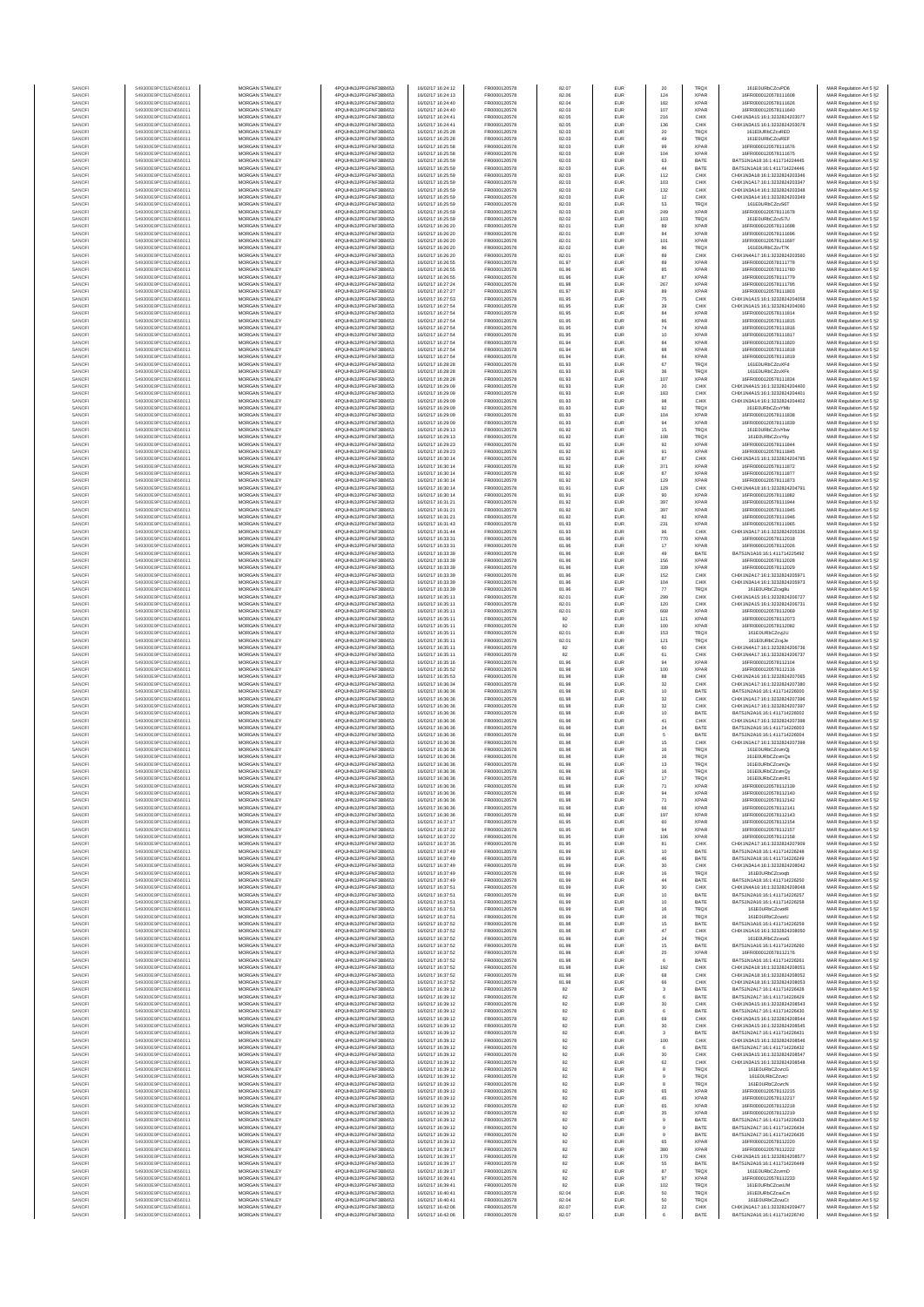| SANOF            | 549300E9PC51EN656011                         | MORGAN STANLEY                                 | 4PQUHN3JPFGFNF3BB653                           | 16/02/17 16:42:06                      | FR0000120578                 | 82.07          | EUR                      | 14                                       | CHIX                       | CHIX1N3A18:16:1:3232824209480                                  | MAR Regulation Art 5 §2                            |
|------------------|----------------------------------------------|------------------------------------------------|------------------------------------------------|----------------------------------------|------------------------------|----------------|--------------------------|------------------------------------------|----------------------------|----------------------------------------------------------------|----------------------------------------------------|
| SANOF<br>SANOFI  | 549300E9PC51EN656011<br>549300E9PC51EN656011 | MORGAN STANLEY<br>MORGAN STANLEY               | 4PQUHN3JPFGFNF3BB653<br>4PQUHN3JPFGFNF3BB653   | 16/02/17 16:42:06<br>16/02/17 16:42:06 | FR0000120578<br>FR0000120578 | 82.07<br>82.07 | EUR<br>EUR               | 74<br>$_{\rm 6}$                         | CHIX<br>BATE               | CHIX1N3A18:16:1:3232824209481<br>BATS1N2A16:16:1:411714226742  | MAR Regulation Art 5 §2<br>MAR Regulation Art 5 §2 |
| SANOFI           | 549300E9PC51EN656011                         | MORGAN STANLEY                                 | 4PQUHN3JPFGFNF3BB653                           | 16/02/17 16:42:06                      | FR0000120578                 | 82.07          | EUR                      | 6                                        | BATE                       | BATS1N2A16:16:1:411714226745                                   | MAR Regulation Art 5 §2                            |
| SANOFI<br>SANOFI | 549300E9PC51EN656011<br>549300E9PC51EN656011 | <b>MORGAN STANLEY</b><br><b>MORGAN STANLEY</b> | 4PQUHN3JPFGFNF3BB653<br>4PQUHN3JPFGFNF3BB653   | 16/02/17 16:42:06<br>16/02/17 16:42:06 | FR0000120578<br>FR0000120578 | 82.07<br>82.07 | EUR<br><b>EUR</b>        | 22<br>478                                | CHIX<br>CHIX               | CHIX1N1A17:16:1:3232824209482<br>CHIX1N1A17:16:1:3232824209483 | MAR Regulation Art 5 §2<br>MAR Regulation Art 5 §2 |
| SANOFI           | 549300E9PC51EN656011                         | MORGAN STANLEY                                 | 4PQUHN3JPFGFNF3BB653                           | 16/02/17 16:42:06                      | FR0000120578                 | 82.07          | EUR                      | $\mathbf s$                              | CHIX                       | CHIX1N1A17:16:1:3232824209485                                  | MAR Regulation Art 5 §2                            |
| SANOF<br>SANOFI  | 549300E9PC51EN656011<br>549300E9PC51EN656011 | MORGAN STANLEY<br>MORGAN STANLEY               | 4PQUHN3JPFGFNF3BB653<br>4PQUHN3JPFGFNF3BB653   | 16/02/17 16:42:06<br>16/02/17 16:42:06 | FR0000120578<br>FR0000120578 | 82.07<br>82.07 | EUR<br>EUR               | 88                                       | BATE<br><b>XPAR</b>        | BATS1N2A16:16:1:411714226748<br>16FR0000120578112279           | MAR Regulation Art 5 §2<br>MAR Regulation Art 5 §2 |
| SANOFI           | 549300E9PC51EN656011                         | MORGAN STANLEY                                 | 4PQUHN3JPFGFNF3BB653                           | 16/02/17 16:42:06                      | FR0000120578                 | 82.07          | EUR                      | 48                                       | <b>XPAR</b>                | 16FR0000120578112276<br>161E0URbCZcwv8g                        | MAR Regulation Art 5 §2                            |
| SANOFI<br>SANOFI | 549300E9PC51EN656011<br>549300E9PC51EN656011 | MORGAN STANLEY<br>MORGAN STANLEY               | 4PQUHN3JPFGFNF3BB653<br>4PQUHN3JPFGFNF3BB653   | 16/02/17 16:42:06<br>16/02/17 16:42:06 | FR0000120578<br>FR0000120578 | 82.07<br>82.07 | EUR<br>EUR               | 27<br>$\mathbf s$                        | TRQX<br>BATE               | BATS1N2A16:16:1:411714226752                                   | MAR Regulation Art 5 §2<br>MAR Regulation Art 5 §2 |
| SANOFI           | 549300E9PC51EN656011                         | MORGAN STANLEY                                 | 4PQUHN3JPFGFNF3BB653                           | 16/02/17 16:42:06                      | FR0000120578                 | 82.07          | EUR                      | 15                                       | BATE                       | BATS1N2A16:16:1:411714226753                                   | MAR Regulation Art 5 §2                            |
| SANOFI<br>SANOFI | 549300E9PC51EN656011<br>549300E9PC51EN656011 | <b>MORGAN STANLEY</b><br>MORGAN STANLEY        | 4PQUHN3JPFGFNF3BB653<br>4PQUHN3JPFGFNF3BB653   | 16/02/17 16:42:06<br>16/02/17 16:42:06 | FR0000120578<br>FR0000120578 | 82.07<br>82.07 | <b>EUR</b><br>EUR        | $\overline{1}$<br>6                      | <b>TROX</b><br>BATE        | 161F0URbCZcwv95<br>BATS1N2A16:16:1:411714226754                | MAR Regulation Art 5 §2<br>MAR Regulation Art 5 §2 |
| SANOFI           | 549300E9PC51EN656011                         | MORGAN STANLEY                                 | 4PQUHN3JPFGFNF3BB653                           | 16/02/17 16:42:06                      | FR0000120578                 | 82.07          | EUR                      | ${\bf 26}$                               | TRQX                       | 161E0URbCZcwv98                                                | MAR Regulation Art 5 §2                            |
| SANOFI<br>SANOFI | 549300E9PC51EN656011<br>549300E9PC51EN656011 | MORGAN STANLEY<br>MORGAN STANLEY               | 4PQUHN3JPFGFNF3BB653<br>4PQUHN3JPFGFNF3BB653   | 16/02/17 16:42:06<br>16/02/17 16:42:06 | FR0000120578<br>FR0000120578 | 82.07<br>82.07 | EUR<br>EUR               | 214<br>$_{\rm 6}$                        | <b>TRQX</b><br>BATE        | 161E0URbCZcvw9B<br>BATS1N2A16:16:1:411714226755                | MAR Regulation Art 5 §2<br>MAR Regulation Art 5 §2 |
| SANOFI           | 549300E9PC51EN656011                         | MORGAN STANLEY                                 | 4PQUHN3JPFGFNF3BB653                           | 16/02/17 16:42:06                      | FR0000120578                 | 82.07          | EUR                      | $\,$ 2                                   | BATE                       | BATS1N2A16:16:1:411714226756                                   | MAR Regulation Art 5 §2                            |
| SANOFI<br>SANOFI | 549300E9PC51EN656011<br>549300E9PC51EN656011 | MORGAN STANLEY<br>MORGAN STANLEY               | 4PQUHN3JPFGFNF3BB653<br>4PQUHN3JPFGFNF3BB653   | 16/02/17 16:42:06<br>16/02/17 16:42:06 | FR0000120578<br>FR0000120578 | 82.07<br>82.07 | EUR<br>EUR               | 48<br>297                                | <b>XPAR</b><br><b>XPAR</b> | 16FR0000120578112281<br>16FR0000120578112283                   | MAR Regulation Art 5 §2<br>MAR Regulation Art 5 §2 |
| SANOFI           | 549300E9PC51EN656011                         | <b>MORGAN STANLEY</b>                          | 4PQUHN3JPFGFNF3BB653                           | 16/02/17 16:42:06                      | FR0000120578                 | 82.07          | <b>EUR</b>               | $\overline{4}$                           | BATE                       | BATS1N2A16-16-1-411714226757                                   | MAR Regulation Art 5 §2                            |
| SANOFI<br>SANOFI | 549300E9PC51EN656011<br>549300E9PC51EN656011 | MORGAN STANLEY<br>MORGAN STANLEY               | 4POLIHN3JPEGENE3BB653<br>4PQUHN3JPFGFNF3BB653  | 16/02/17 16:42:06<br>16/02/17 16:42:06 | FR0000120578                 | 82.07<br>82.07 | <b>EUR</b>               | $\overline{2}$                           | BATE<br><b>XPAR</b>        | BATS1N2A16:16:1:411714226758<br>16FR0000120578112284           | MAR Regulation Art 5 §2                            |
| SANOFI           | 549300E9PC51EN656011                         | MORGAN STANLEY                                 | 4PQUHN3JPFGFNF3BB653                           | 16/02/17 16:42:06                      | FR0000120578<br>FR0000120578 | 82.07          | EUR<br>EUR               | $48\,$<br>245                            | <b>XPAR</b>                | 16FR0000120578112286                                           | MAR Regulation Art 5 §2<br>MAR Regulation Art 5 §2 |
| SANOFI<br>SANOFI | 549300E9PC51EN656011<br>549300E9PC51EN656011 | MORGAN STANLEY<br>MORGAN STANLEY               | 4PQUHN3JPFGFNF3BB653<br>4PQUHN3JPFGFNF3BB653   | 6/02/17 16:42:06<br>16/02/17 16:42:06  | FR0000120578<br>FR0000120578 | 82.07<br>82.07 | EUR<br>EUR               | $_{\rm 6}$<br>48                         | BATE<br><b>XPAR</b>        | BATS1N2A16:16:1:411714226759<br>16FR0000120578112287           | MAR Regulation Art 5 §2<br>MAR Regulation Art 5 §2 |
| SANOFI           | 549300E9PC51EN656011                         | MORGAN STANLEY                                 | 4PQUHN3JPFGFNF3BB653                           | 16/02/17 16:42:06                      | FR0000120578                 | 82.07          | EUR                      | 62                                       | <b>XPAR</b>                | 16FR0000120578112289                                           | MAR Regulation Art 5 §2                            |
| SANOFI           | 549300E9PC51EN656011                         | MORGAN STANLEY                                 | 4PQUHN3JPFGFNF3BB653                           | 16/02/17 16:42:06                      | FR0000120578                 | 82.07          | EUR                      | 6                                        | BATE                       | BATS1N2A16:16:1:411714226761                                   | MAR Regulation Art 5 §2<br>MAR Regulation Art 5 §2 |
| SANOFI<br>SANOFI | 549300E9PC51EN656011<br>549300E9PC51EN656011 | <b>MORGAN STANLEY</b><br>MORGAN STANLEY        | 4PQUHN3JPFGFNF3BB653<br>4PQUHN3JPFGFNF3BB653   | 16/02/17 16:42:06<br>16/02/17 16:42:06 | FR0000120578<br>FR0000120578 | 82.07<br>82.07 | <b>EUR</b><br><b>EUR</b> | 6<br>6                                   | BATE<br>BATE               | BATS1N2A16:16:1:411714226762<br>BATS1N2A16:16:1:411714226765   | MAR Regulation Art 5 §2                            |
| SANOFI           | 549300E9PC51EN656011                         | MORGAN STANLEY<br>MORGAN STANLEY               | 4PQUHN3JPFGFNF3BB653                           | 16/02/17 16:42:06<br>16/02/17 16:42:06 | FR0000120578                 | 82.07<br>82.07 | EUR<br>EUR               | 48                                       | <b>XPAR</b><br><b>XPAR</b> | 16FR0000120578112290                                           | MAR Regulation Art 5 §2                            |
| SANOFI<br>SANOFI | 549300E9PC51EN656011<br>549300E9PC51EN656011 | MORGAN STANLEY                                 | 4PQUHN3JPFGFNF3BB653<br>4PQUHN3JPFGFNF3BB653   | 16/02/17 16:42:06                      | FR0000120578<br>FR0000120578 | 82.07          | EUR                      | $92\,$                                   | BATE                       | 16FR0000120578112291<br>BATS1N2A16:16:1:41171422677            | MAR Regulation Art 5 §2<br>MAR Regulation Art 5 §2 |
| SANOFI           | 549300E9PC51EN656011<br>549300E9PC51EN656011 | MORGAN STANLEY<br>MORGAN STANLEY               | 4PQUHN3JPFGFNF3BB653<br>4PQUHN3JPFGFNF3BB653   | 6/02/17 16:42:06<br>16/02/17 16:42:06  | FR0000120578<br>FR0000120578 | 82.07<br>82.07 | EUR<br>EUR               | $_{\rm 6}$<br>48                         | BATE<br><b>XPAR</b>        | BATS1N2A16:16:1:411714226772<br>16FR0000120578112292           | MAR Regulation Art 5 §2<br>MAR Regulation Art 5 §2 |
| SANOFI<br>SANOFI | 549300E9PC51EN656011                         | MORGAN STANLEY                                 | 4PQUHN3JPFGFNF3BB653                           | 16/02/17 16:42:06                      | FR0000120578                 | 82.07          | EUR                      | 107                                      | <b>XPAR</b>                | 16FR0000120578112293                                           | MAR Regulation Art 5 §2                            |
| SANOFI<br>SANOFI | 549300E9PC51EN656011<br>549300E9PC51EN656011 | <b>MORGAN STANLEY</b><br><b>MORGAN STANLEY</b> | 4PQUHN3JPFGFNF3BB653<br>4PQUHN3JPFGFNF3BB653   | 16/02/17 16:42:06<br>16/02/17 16:42:06 | FR0000120578<br>FR0000120578 | 82.07<br>82.07 | <b>EUR</b><br><b>EUR</b> | 6<br>6                                   | BATE<br>BATE               | BATS1N2A16:16:1:411714226773<br>BATS1N2A16:16:1:411714226774   | MAR Regulation Art 5 §2                            |
| SANOFI           | 549300E9PC51EN656011                         | MORGAN STANLEY                                 | 4PQUHN3JPFGFNF3BB653                           | 16/02/17 16:42:06                      | FR0000120578                 | 82.07          | EUR                      |                                          | BATE                       | BATS1N2A16:16:1:411714226775                                   | MAR Regulation Art 5 §2<br>MAR Regulation Art 5 §2 |
| SANOFI           | 549300E9PC51EN656011                         | MORGAN STANLEY<br>MORGAN STANLEY               | 4PQUHN3JPFGFNF3BB653                           | 16/02/17 16:42:06                      | FR0000120578<br>FR0000120578 | 82.07          | EUR                      |                                          | BATE                       | BATS1N2A16:16:1:411714226776                                   | MAR Regulation Art 5 §2                            |
| SANOFI<br>SANOFI | 549300E9PC51EN656011<br>549300E9PC51EN656011 | MORGAN STANLEY                                 | 4PQUHN3JPFGFNF3BB653<br>4PQUHN3JPFGFNF3BB653   | 16/02/17 16:42:06<br>16/02/17 16:42:06 | FR0000120578                 | 82.07<br>82.07 | EUR<br>EUR               |                                          | BATE<br>BATE               | BATS1N2A16:16:1:411714226777<br>BATS1N2A16:16:1:411714226778   | MAR Regulation Art 5 §2<br>MAR Regulation Art 5 §2 |
| SANOFI           | 549300E9PC51EN656011<br>549300E9PC51EN656011 | MORGAN STANLEY                                 | 4PQUHN3JPFGFNF3BB653<br>4PQUHN3JPFGFNF3BB653   | 16/02/17 16:42:06<br>16/02/17 16:42:06 | FR0000120578                 | 82.07          | EUR                      | $_{\rm 6}$                               | BATE                       | BATS1N2A16:16:1:411714226779<br>BATS1N1A18:16:1:411714226781   | MAR Regulation Art 5 §2<br>MAR Regulation Art 5 §2 |
| SANOFI<br>SANOFI | 549300E9PC51EN656011                         | MORGAN STANLEY<br>MORGAN STANLEY               | 4PQUHN3JPFGFNF3BB653                           | 16/02/17 16:42:27                      | FR0000120578<br>FR0000120578 | 82.07<br>82.07 | EUR<br>EUR               | 88<br>222                                | BATE<br><b>XPAR</b>        | 16FR0000120578112296                                           | MAR Regulation Art 5 §2                            |
| SANOFI<br>SANOFI | 549300E9PC51EN656011<br>549300E9PC51EN656011 | <b>MORGAN STANLEY</b><br><b>MORGAN STANLEY</b> | 4PQUHN3JPFGFNF3BB653<br>4PQUHN3JPFGFNF3BB653   | 16/02/17 16:42:27<br>16/02/17 16:42:27 | FR0000120578<br>FR0000120578 | 82.07<br>82.07 | <b>EUR</b><br><b>EUR</b> | 125<br>$\overline{4}$                    | <b>XPAR</b><br><b>XPAR</b> | 16FR0000120578112297<br>16FR0000120578112298                   | MAR Regulation Art 5 §2<br>MAR Regulation Art 5 §2 |
| SANOFI           | 549300E9PC51EN656011                         | MORGAN STANLEY                                 | 4PQUHN3JPFGFNF3BB653                           | 16/02/17 16:42:27                      | FR0000120578                 | 82.07          | EUR                      | 88                                       | <b>XPAR</b>                | 16FR0000120578112299                                           | MAR Regulation Art 5 §2                            |
| SANOFI<br>SANOFI | 549300E9PC51EN656011<br>549300E9PC51EN656011 | MORGAN STANLEY<br>MORGAN STANLEY               | 4PQUHN3JPFGFNF3BB653<br>4PQUHN3JPFGFNF3BB653   | 16/02/17 16:43:02<br>16/02/17 16:43:02 | FR0000120578<br>FR0000120578 | 82.09<br>82.09 | EUR<br>EUR               | $_{\rm 32}$                              | CHIX<br>CHIX               | CHIX1N4A17:16:1:3232824209856<br>CHIX1N4A17:16:1:323282420985  | MAR Regulation Art 5 §2                            |
| SANOFI           | 549300E9PC51EN656011                         | MORGAN STANLEY                                 | 4PQUHN3JPFGFNF3BB653                           | 16/02/17 16:43:02                      | FR0000120578                 | 82.09          | EUR                      | $_{\rm 32}$<br>93                        | CHIX                       | CHIX1N4A17:16:1:3232824209858                                  | MAR Regulation Art 5 §2<br>MAR Regulation Art 5 §2 |
| SANOFI           | 549300E9PC51EN656011                         | MORGAN STANLEY<br>MORGAN STANLEY               | 4PQUHN3JPFGFNF3BB653                           | 16/02/17 16:43:02<br>16/02/17 16:43:02 | FR0000120578                 | 82.09          | EUR                      | $\scriptstyle{72}$                       | <b>XPAR</b><br><b>XPAR</b> | 16FR0000120578112314                                           | MAR Regulation Art 5 §2<br>MAR Regulation Art 5 §2 |
| SANOFI<br>SANOFI | 549300E9PC51EN656011<br>549300E9PC51EN656011 | <b>MORGAN STANLEY</b>                          | 4PQUHN3JPFGFNF3BB653<br>4PQUHN3JPFGFNF3BB653   | 16/02/17 16:43:02                      | FR0000120578<br>FR0000120578 | 82.09<br>82.09 | EUR<br><b>EUR</b>        | $\scriptstyle{72}$<br>$\scriptstyle{72}$ | <b>XPAR</b>                | 16FR0000120578112315<br>16FR0000120578112316                   | MAR Regulation Art 5 §2                            |
| SANOFI           | 549300E9PC51EN656011                         | MORGAN STANLEY<br>MORGAN STANLEY               | 4PQUHN3JPFGFNF3BB653                           | 16/02/17 16:43:02                      | FR0000120578                 | 82.09          | <b>EUR</b>               | $\scriptstyle{72}$                       | <b>XPAR</b>                | 16FR0000120578112317                                           | MAR Regulation Art 5 §2                            |
| SANOFI<br>SANOFI | 549300E9PC51EN656011<br>549300E9PC51EN656011 | MORGAN STANLEY                                 | 4PQUHN3JPFGFNF3BB653<br>4PQUHN3JPFGFNF3BB653   | 16/02/17 16:43:02<br>16/02/17 16:43:02 | FR0000120578<br>FR0000120578 | 82.09<br>82.09 | EUR<br>EUR               | ${\bf 28}$<br>$37\,$                     | <b>XPAR</b><br><b>XPAR</b> | 16FR0000120578112318<br>16FR0000120578112319                   | MAR Regulation Art 5 §2<br>MAR Regulation Art 5 §2 |
| SANOFI           | 549300E9PC51EN656011                         | MORGAN STANLEY                                 | 4PQUHN3JPFGFNF3BB653                           | 16/02/17 16:43:09                      | FR0000120578                 | 82.07          | EUR                      | 86                                       | <b>XPAF</b>                | 16FR0000120578112325                                           | MAR Regulation Art 5 §2                            |
| SANOFI<br>SANOFI | 549300E9PC51EN656011<br>549300E9PC51EN656011 | MORGAN STANLEY<br>MORGAN STANLEY               | 4PQUHN3JPFGFNF3BB653<br>4PQUHN3JPFGFNF3BB653   | 16/02/17 16:43:32<br>16/02/17 16:43:32 | FR0000120578<br>FR0000120578 | 82.07<br>82.07 | EUR<br>EUR               | 92<br>$\overline{7}$                     | CHIX<br>CHIX               | CHIX1N2A16:16:1:3232824210018<br>CHIX1N4A14:16:1:3232824210021 | MAR Regulation Art 5 §2<br>MAR Regulation Art 5 §2 |
| SANOFI           | 549300E9PC51EN656011                         | MORGAN STANLEY                                 | 4PQUHN3JPFGFNF3BB653                           | 16/02/17 16:43:35                      | FR0000120578                 | 82.07          | EUR                      | 86                                       | CHIX                       | CHIX1N4A14:16:1:3232824210032                                  | MAR Regulation Art 5 §2                            |
| SANOFI<br>SANOFI | 549300E9PC51EN656011<br>549300E9PC51EN656011 | <b>MORGAN STANLEY</b><br><b>MORGAN STANLEY</b> | 4PQUHN3JPFGFNF3BB653<br>4PQUHN3JPFGFNF3BB653   | 16/02/17 16:43:35<br>16/02/17 16:43:35 | FR0000120578<br>FR0000120578 | 82.07<br>82.07 | <b>EUR</b><br><b>EUR</b> | 91<br>13                                 | CHIX<br>CHIX               | CHIX1N1A15:16:1:3232824210034<br>CHIX1N2A14:16:1:3232824210035 | MAR Regulation Art 5 §2<br>MAR Regulation Art 5 §2 |
| SANOFI           | 549300E9PC51EN656011                         | MORGAN STANLEY                                 | 4PQUHN3JPFGFNF3BB653                           | 16/02/17 16:43:35                      | FR0000120578                 | 82.07          | EUR                      | 75                                       | CHIX                       | CHIX1N2A14:16:1:3232824210036                                  | MAR Regulation Art 5 §2                            |
| SANOFI<br>SANOF  | 549300E9PC51EN656011<br>549300E9PC51EN656011 | MORGAN STANLEY<br>MORGAN STANLEY               | 4PQUHN3JPFGFNF3BB653<br>4PQUHN3JPFGFNF3BB653   | 16/02/17 16:43:35<br>6/02/17 16:43:42  | FR0000120578<br>FR0000120578 | 82.07<br>82.08 | EUR<br>EUR               | 85<br>136                                | XPAR<br><b>XPAR</b>        | 16FR0000120578112331<br>16FR0000120578112348                   | MAR Regulation Art 5 §2<br>MAR Regulation Art 5 §2 |
| SANOFI           | 549300E9PC51EN656011                         | MORGAN STANLEY                                 | 4PQUHN3JPFGFNF3BB653                           | 16/02/17 16:44:00                      | FR0000120578                 | 82.08          | EUR                      | 91                                       | CHIX                       | CHIX1N2A15:16:1:3232824210190                                  | MAR Regulation Art 5 §2                            |
| SANOFI<br>SANOFI | 549300E9PC51EN656011<br>549300E9PC51EN656011 | MORGAN STANLEY<br>MORGAN STANLEY               | 4PQUHN3JPFGFNF3BB653<br>4PQUHN3JPFGFNF3BB653   | 16/02/17 16:44:00<br>16/02/17 16:44:00 | FR0000120578<br>FR0000120578 | 82.08<br>82.07 | EUR<br>EUR               | 88<br>113                                | <b>XPAR</b><br><b>XPAR</b> | 16FR0000120578112366<br>16FR0000120578112368                   | MAR Regulation Art 5 §2<br>MAR Regulation Art 5 §2 |
| SANOFI           | 549300E9PC51EN656011                         | <b>MORGAN STANLEY</b>                          | 4PQUHN3JPFGFNF3BB653                           | 16/02/17 16:44:00                      | FR0000120578                 | 82.07          | <b>EUR</b>               | 85                                       | BATE                       | BATS1N1A18:16:1:411714227033                                   | MAR Regulation Art 5 §2                            |
| SANOFI<br>SANOFI | 549300E9PC51EN656011<br>549300E9PC51EN656011 | <b>MORGAN STANLEY</b><br>MORGAN STANLEY        | 4PQUHN3JPFGFNF3BB653<br>4PQUHN3JPFGFNF3BB653   | 16/02/17 16:44:00<br>16/02/17 16:44:00 | FR0000120578<br>FR0000120578 | 82.07<br>82.07 | <b>EUR</b><br>EUR        | 85<br>$\mathbf{93}$                      | <b>XPAR</b><br>CHIX        | 16FR0000120578112367<br>CHIX1N1A14:16:1:3232824210194          | MAR Regulation Art 5 §2<br>MAR Regulation Art 5 §2 |
| SANOFI           | 549300E9PC51EN656011                         | MORGAN STANLEY                                 | 4PQUHN3JPFGFNF3BB653                           | 16/02/17 16:45:03                      | FR0000120578                 | 82.05          | EUR                      | $45\,$                                   | BATE                       | BATS1N1A17:16:1:411714227151                                   | MAR Regulation Art 5 §2                            |
| SANOFI<br>SANOF  | 549300E9PC51EN656011<br>549300E9PC51EN656011 | MORGAN STANLEY<br>MORGAN STANLEY               | 4PQUHN3JPFGFNF3BB653<br>4PQUHN3JPFGFNF3BB653   | 16/02/17 16:45:03<br>16/02/17 16:45:03 | FR0000120578<br>FR0000120578 | 82.05<br>82.05 | EUR<br>EUR               | 94<br>92                                 | CHIX<br>CHIX               | CHIX1N3A16:16:1:3232824210533<br>CHIX1N1A15:16:1:3232824210531 | MAR Regulation Art 5 §2<br>MAR Regulation Art 5 §2 |
| SANOFI           | 549300E9PC51EN656011                         | MORGAN STANLEY                                 | 4PQUHN3JPFGFNF3BB653                           | 16/02/17 16:45:03                      | FR0000120578                 | 82.05          | EUR                      | 20                                       | BATE                       | BATS1N1A17:16:1:411714227152                                   | MAR Regulation Art 5 §2                            |
| SANOFI<br>SANOFI | 549300E9PC51EN656011<br>549300E9PC51EN656011 | MORGAN STANLEY<br>MORGAN STANLEY               | 4PQUHN3JPFGFNF3BB653<br>4PQUHN3JPFGFNF3BB653   | 16/02/17 16:45:03<br>16/02/17 16:45:03 | FR0000120578<br>FR0000120578 | 82.05<br>82.05 | EUR<br>EUR               | $27\,$<br>64                             | BATE<br>TRQX               | BATS1N1A17:16:1:411714227153<br>161E0URbCZcw2J5                | MAR Regulation Art 5 §2<br>MAR Regulation Art 5 §2 |
| SANOFI           | 549300E9PC51EN656011                         | <b>MORGAN STANLEY</b>                          | 4PQUHN3JPFGFNF3BB653                           | 16/02/17 16:45:03                      | FR0000120578                 | 82.05          | <b>EUR</b>               | 83                                       | <b>TRQX</b>                | 161E0URbCZcw2J9                                                | MAR Regulation Art 5 §2                            |
| SANOFI<br>SANOFI | 549300E9PC51EN656011<br>549300E9PC51EN656011 | MORGAN STANLEY<br>MORGAN STANLEY               | 4PQUHN3JPFGFNF3BB653<br>4PQUHN3JPFGFNF3BB653   | 16/02/17 16:45:03<br>16/02/17 16:45:03 | FR0000120578<br>FR0000120578 | 82.05<br>82.05 | <b>EUR</b><br>EUR        | 96<br>$96\,$                             | <b>XPAR</b><br><b>XPAR</b> | 16FR0000120578112378<br>16FR0000120578112381                   | MAR Regulation Art 5 §2<br>MAR Regulation Art 5 §2 |
| SANOFI           | 549300E9PC51EN656011                         | MORGAN STANLEY                                 | 4PQUHN3JPFGFNF3BB653                           | 16/02/17 16:45:03                      | FR0000120578                 | 82.05          | EUR                      | 95                                       | <b>XPAR</b>                | 16FR0000120578112379                                           | MAR Regulation Art 5 §2                            |
| SANOFI<br>SANOFI | 549300E9PC51EN656011<br>549300E9PC51EN656011 | MORGAN STANLEY<br>MORGAN STANLEY               | 4PQUHN3JPFGFNF3BB653<br>4PQUHN3JPFGFNF3BB653   | 16/02/17 16:45:03<br>16/02/17 16:45:03 | FR0000120578<br>FR0000120578 | 82.04<br>82.04 | EUR<br>EUR               | 75<br>52                                 | BATE<br><b>XPAR</b>        | BATS1N2A16:16:1:411714227154<br>6FR0000120578112390            | MAR Regulation Art 5 §2<br>MAR Regulation Art 5 §2 |
| SANOFI           | 549300E9PC51EN656011                         | MORGAN STANLEY                                 | 4PQUHN3JPFGFNF3BB653                           | 16/02/17 16:45:03                      | FR0000120578                 | 82.04          | EUR                      | 20                                       | <b>XPAR</b>                | 16FR0000120578112391                                           | MAR Regulation Art 5 §2                            |
| SANOFI<br>SANOFI | 549300E9PC51EN656011<br>549300E9PC51EN656011 | MORGAN STANLEY<br><b>MORGAN STANLEY</b>        | 4PQUHN3JPFGFNF3BB653<br>4PQUHN3JPFGFNF3BB653   | 16/02/17 16:45:13<br>16/02/17 16:45:13 | FR0000120578<br>FR0000120578 | 82.02<br>82.02 | EUR<br><b>EUR</b>        | 75                                       | CHIX<br>CHIX               | CHIX1N3A15:16:1:3232824210599<br>CHIX1N3A15:16:1:3232824210600 | MAR Regulation Art 5 §2<br>MAR Regulation Art 5 §2 |
| SANOFI           | 549300E9PC51EN656011                         | MORGAN STANLEY                                 | 4PQUHN3JPFGFNF3BB653                           | 16/02/17 16:45:13                      | FR0000120578                 | 82.02          | <b>EUR</b>               | $14$<br>76                               | <b>TRQX</b>                | 161F0URbCZcw2nf                                                | MAR Regulation Art 5 §2                            |
| SANOFI<br>SANOFI | 549300E9PC51EN656011<br>549300E9PC51EN656011 | MORGAN STANLEY<br>MORGAN STANLEY               | 4PQUHN3JPFGFNF3BB653<br>4PQUHN3JPFGFNF3BB653   | 16/02/17 16:45:13<br>16/02/17 16:45:13 | FR0000120578<br>FR0000120578 | 82.02<br>82.02 | EUR<br>EUR               | $10$<br>87                               | TRQX<br><b>XPAR</b>        | 161E0URbCZcw2nh<br>16FR0000120578112393                        | MAR Regulation Art 5 §2<br>MAR Regulation Art 5 §2 |
| SANOF            | 549300E9PC51EN656011                         | MORGAN STANLEY                                 | 4PQUHN3JPFGFNF3BB653                           | 16/02/17 16:45:38                      | FR0000120578                 | 82.02          | EUR                      | 92                                       | <b>TRQX</b>                | 161E0URbCZcw3Xx                                                | MAR Regulation Art 5 §2                            |
| SANOFI<br>SANOFI | 549300E9PC51EN656011<br>549300E9PC51EN656011 | MORGAN STANLEY<br>MORGAN STANLEY               | 4PQUHN3JPFGFNF3BB653<br>4PQUHN3JPFGFNF3BB653   | 16/02/17 16:45:42<br>16/02/17 16:45:47 | FR0000120578<br>FR0000120578 | 82.01<br>81.99 | EUR<br>EUR               | 95<br>86                                 | BATE<br>CHIX               | BATS1N1A19:16:1:411714227236<br>CHIX1N2A16:16:1:3232824210832  | MAR Regulation Art 5 §2<br>MAR Regulation Art 5 §2 |
| SANOFI           | 549300E9PC51EN656011                         | MORGAN STANLEY                                 | 4PQUHN3JPFGFNF3BB653                           | 16/02/17 16:45:47                      | FR0000120578                 | 81.99          | <b>EUR</b>               | 43                                       | CHIX                       | CHIX1N3A18:16:1:3232824210835                                  | MAR Regulation Art 5 §2                            |
| SANOFI<br>SANOFI | 549300E9PC51EN656011<br>549300E9PC51EN656011 | <b>MORGAN STANLEY</b><br>MORGAN STANLEY        | 4POLIHN3-IPEGENE3BB653<br>4PQUHN3JPFGFNF3BB653 | 16/02/17 16:46:07<br>16/02/17 16:46:07 | FR0000120578<br>FR0000120578 | 81.99<br>81.99 | <b>FUR</b><br><b>EUR</b> | RA<br>85                                 | <b>TROX</b><br><b>XPAR</b> | 161E0URbCZcw4gS<br>16FR0000120578112426                        | MAR Regulation Art 5 §2<br>MAR Regulation Art 5 §2 |
| SANOFI           | 549300E9PC51EN656011                         | MORGAN STANLEY                                 | 4POLIHN3JPEGENE3BB653                          | 16/02/17 16:46:07                      | FR0000120578                 | 81.99          | EUR                      | 89                                       | <b>XPAR</b>                | 16FR0000120578112429                                           | MAR Regulation Art 5 §2                            |
| SANOFI<br>SANOFI | 549300E9PC51EN656011<br>549300E9PC51EN656011 | MORGAN STANLEY<br>MORGAN STANLEY               | 4PQUHN3JPFGFNF3BB653<br>4PQUHN3JPFGFNF3BB653   | 16/02/17 16:46:43<br>16/02/17 16:46:43 | FR0000120578<br>FR0000120578 | 82             | EUR<br>EUR               | 129<br>42                                | CHIX<br>BATE               | CHIX1N2A18:16:1:3232824211315<br>BATS1N1A18:16:1:411714227458  | MAR Regulation Art 5 §2<br>MAR Regulation Art 5 §2 |
| SANOFI           | 549300E9PC51EN656011                         | MORGAN STANLEY                                 | 4PQUHN3JPFGFNF3BB653                           | 16/02/17 16:46:43                      | FR0000120578                 | 82             | EUR                      | 66                                       | TRQX                       | 161E0URbCZcw6UX                                                | MAR Regulation Art 5 §2                            |
| SANOFI<br>SANOFI | 549300E9PC51EN656011<br>549300E9PC51EN656011 | MORGAN STANLEY<br>MORGAN STANLEY               | 4PQUHN3JPFGFNF3BB653<br>4PQUHN3JPFGFNF3BB653   | 16/02/17 16:46:43<br>16/02/17 16:46:53 | FR0000120578<br>FR0000120578 | 82<br>81.99    | <b>EUR</b><br>EUR        | 289<br>85                                | <b>XPAR</b><br><b>TRQX</b> | 16FR0000120578112458<br>161E0URbCZcw6kH                        | MAR Regulation Art 5 §2<br>MAR Regulation Art 5 §2 |
| SANOFI           | 549300E9PC51EN656011                         | <b>MORGAN STANLEY</b>                          | 4PQUHN3JPFGFNF3BB653                           | 16/02/17 16:46:53                      | FR0000120578                 | 81.99          | <b>EUR</b>               | 98                                       | <b>XPAR</b>                | 16FR0000120578112466                                           | MAR Regulation Art 5 §2                            |
| SANOFI<br>SANOFI | 549300E9PC51EN656011<br>549300E9PC51EN656011 | MORGAN STANLEY<br>MORGAN STANLEY               | 4PQUHN3JPFGFNF3BB653<br>4PQUHN3JPFGFNF3BB653   | 16/02/17 16:47:09<br>16/02/17 16:47:09 | FR0000120578<br>FR0000120578 | 81.97<br>81.97 | <b>EUR</b><br><b>EUR</b> | 87<br>182                                | <b>XPAR</b><br>XPAR        | 16ER0000120578112486<br>16FR0000120578112484                   | MAR Regulation Art 5 §2<br>MAR Regulation Art 5 §2 |
| SANOFI           | 549300E9PC51EN656011                         | MORGAN STANLEY                                 | 4PQUHN3JPFGFNF3BB653                           | 16/02/17 16:47:13                      | FR0000120578                 | 81.97          | <b>EUR</b>               | 84                                       | <b>XPAR</b>                | 16FR0000120578112493                                           | MAR Regulation Art 5 §2                            |
| SANOF<br>SANOFI  | 549300E9PC51EN656011<br>549300E9PC51EN656011 | MORGAN STANLEY<br>MORGAN STANLEY               | 4PQUHN3JPFGFNF3BB653<br>4PQUHN3JPFGFNF3BB653   | 16/02/17 16:47:34<br>16/02/17 16:47:34 | FR0000120578<br>FR0000120578 | 81.97<br>81.97 | EUR<br>EUR               | 106<br>195                               | CHIX<br>TRQX               | CHIX1N1A14:16:1:3232824211639<br>161E0URbCZcw8at               | MAR Regulation Art 5 §2<br>MAR Regulation Art 5 §2 |
| SANOFI           | 549300E9PC51EN656011                         | MORGAN STANLEY                                 | 4PQUHN3JPFGFNF3BB653                           | 16/02/17 16:47:34<br>16/02/17 16:47:41 | FR0000120578                 | 81.97          | EUR                      | $\mathbf{3}$                             | <b>TRQX</b><br><b>XPAR</b> | 161E0URbCZcw8az                                                | MAR Regulation Art 5 §2                            |
| SANOFI<br>SANOFI | 549300E9PC51EN656011<br>549300E9PC51EN656011 | MORGAN STANLEY<br>MORGAN STANLEY               | 4PQUHN3JPFGFNF3BB653<br>4PQUHN3JPFGFNF3BB653   | 16/02/17 16:47:45                      | FR0000120578<br>FR0000120578 | 81.96<br>81.95 | EUR<br>EUR               | 103<br>53                                | <b>XPAR</b>                | 16FR0000120578112560<br>16FR0000120578112563                   | MAR Regulation Art 5 §2<br>MAR Regulation Art 5 §2 |
| SANOFI<br>SANOFI | 549300E9PC51EN656011<br>549300E9PC51EN656011 | MORGAN STANLEY<br>MORGAN STANLEY               | 4PQUHN3JPFGFNF3BB653<br>4PQUHN3JPFGFNF3BB653   | 16/02/17 16:47:45<br>16/02/17 16:47:56 | FR0000120578<br>FR0000120578 | 81.95<br>81.94 | <b>EUR</b><br><b>EUR</b> | 47<br>100                                | <b>XPAR</b><br><b>XPAR</b> | 16FR0000120578112564<br>16FR0000120578112568                   | MAR Regulation Art 5 §2<br>MAR Regulation Art 5 §2 |
| SANOFI           | 549300E9PC51EN656011                         | MORGAN STANLEY                                 | 4PQUHN3JPFGFNF3BB653                           | 16/02/17 16:48:22                      | FR0000120578                 | 81.95          | <b>EUR</b>               | 185                                      | <b>XPAR</b>                | 16FR0000120578112583                                           | MAR Regulation Art 5 §2                            |
| SANOFI<br>SANOFI | 549300E9PC51EN656011<br>549300E9PC51EN656011 | MORGAN STANLEY<br>MORGAN STANLEY               | 4PQUHN3JPFGFNF3BB653<br>4PQUHN3JPFGFNF3BB653   | 16/02/17 16:48:25<br>16/02/17 16:48:30 | FR0000120578<br>FR0000120578 | 81.95<br>81.95 | EUR<br>EUR               | $77\,$<br>99                             | <b>XPAR</b><br>BATE        | 16FR0000120578112584<br>BATS1N1A16:16:1:411714227622           | MAR Regulation Art 5 §2<br>MAR Regulation Art 5 §2 |
| SANOFI           | 549300E9PC51EN656011                         | MORGAN STANLEY                                 | 4PQUHN3JPFGFNF3BB653                           | 16/02/17 16:48:32                      | FR0000120578                 | 81.95          | EUR                      | 97                                       | CHIX                       | CHIX1N2A17:16:1:3232824211903                                  | MAR Regulation Art 5 §2                            |
| SANOFI<br>SANOFI | 549300E9PC51EN656011<br>549300E9PC51EN656011 | MORGAN STANLEY<br>MORGAN STANLEY               | 4PQUHN3JPFGFNF3BB653<br>4PQUHN3JPFGFNF3BB653   | 16/02/17 16:48:32<br>16/02/17 16:48:43 | FR0000120578<br>FR0000120578 | 81.95<br>81.94 | <b>EUR</b><br>EUR        | 99<br>95                                 | <b>XPAR</b><br><b>TROX</b> | 16FR0000120578112589<br>161E0URbCZcwAG7                        | MAR Regulation Art 5 §2<br>MAR Regulation Art 5 §2 |
| SANOFI           | 549300E9PC51EN656011                         | MORGAN STANLEY                                 | 4PQUHN3JPFGFNF3BB653                           | 16/02/17 16:48:43                      | FR0000120578                 | 81.94          | <b>EUR</b>               | 117                                      | <b>XPAR</b>                | 16FR0000120578112592                                           | MAR Regulation Art 5 §2                            |
| SANOFI<br>SANOFI | 549300E9PC51EN656011<br>549300E9PC51EN656011 | <b>MORGAN STANLEY</b><br>MORGAN STANLEY        | 4PQUHN3JPFGFNF3BB653<br>4PQUHN3JPFGFNF3BB653   | 16/02/17 16:48:43<br>16/02/17 16:48:43 | FR0000120578<br>FR0000120578 | 81.93<br>81.93 | <b>EUR</b><br>EUR        | 121<br>87                                | <b>XPAR</b><br><b>XPAR</b> | 16FR0000120578112598<br>16FR0000120578112599                   | MAR Regulation Art 5 §2<br>MAR Regulation Art 5 §2 |
| SANOFI           | 549300E9PC51EN656011                         | MORGAN STANLEY                                 | 4PQUHN3JPFGFNF3BB653                           | 16/02/17 16:48:43                      | FR0000120578                 | 81.93          | <b>EUR</b>               | 87                                       | TRQX                       | 161E0URbCZcwAJS                                                | MAR Regulation Art 5 §2                            |
| SANOFI<br>SANOFI | 549300E9PC51EN656011<br>549300E9PC51EN656011 | MORGAN STANLEY<br>MORGAN STANLEY               | 4PQUHN3JPFGFNF3BB653<br>4PQUHN3JPFGFNF3BB653   | 16/02/17 16:48:43<br>16/02/17 16:49:25 | FR0000120578<br>FR0000120578 | 81.93<br>81.9  | EUR<br>EUR               | 86<br>118                                | <b>XPAR</b><br><b>XPAR</b> | 16FR0000120578112600<br>16FR0000120578112622                   | MAR Regulation Art 5 §2<br>MAR Regulation Art 5 §2 |
| SANOFI           | 549300E9PC51EN656011                         | MORGAN STANLEY                                 | 4PQUHN3JPFGFNF3BB653                           | 16/02/17 16:49:25                      | FR0000120578                 | 81.9           | <b>EUR</b>               | 118                                      | <b>XPAR</b>                | 16FR0000120578112626                                           | MAR Regulation Art 5 §2                            |
| SANOFI<br>SANOFI | 549300E9PC51EN656011<br>549300E9PC51EN656011 | MORGAN STANLEY<br><b>MORGAN STANLEY</b>        | 4PQUHN3JPFGFNF3BB653<br>4PQUHN3JPFGFNF3BB653   | 16/02/17 16:50:01<br>16/02/17 16:50:01 | FR0000120578<br>FR0000120578 | 81.93<br>81.93 | EUR<br><b>EUR</b>        | 51<br>133                                | BATE<br>CHIX               | BATS1N1A15:16:1:411714227873<br>CHIX1N3A15:16:1:3232824212538  | MAR Regulation Art 5 §2<br>MAR Regulation Art 5 §2 |
| SANOFI           | 549300E9PC51EN656011                         | <b>MORGAN STANLEY</b>                          | 4PQUHN3JPFGFNF3BB653                           | 16/02/17 16:50:01                      | FR0000120578                 | 81.93          | <b>EUR</b>               | 23                                       | CHIX                       | CHIX1N3A15:16:1:3232824212539                                  | MAR Regulation Art 5 §2                            |
| SANOFI<br>SANOFI | 549300E9PC51EN656011<br>549300E9PC51EN656011 | MORGAN STANLEY<br>MORGAN STANLEY               | 4PQUHN3JPFGFNF3BB653<br>4PQUHN3JPFGFNF3BB653   | 16/02/17 16:50:01<br>16/02/17 16:50:01 | FR0000120578<br>FR0000120578 | 81.93<br>81.93 | EUR<br>EUR               | 348<br>79                                | <b>XPAR</b><br><b>TRQX</b> | 16FR0000120578112658<br>161E0URbCZcwDaB                        | MAR Regulation Art 5 §2<br>MAR Regulation Art 5 §2 |
| SANOFI           | 549300E9PC51EN656011                         | MORGAN STANLEY                                 | 4PQUHN3JPFGFNF3BB653                           | 16/02/17 16:50:08                      | FR0000120578                 | 81.94          | EUR                      | 93                                       | <b>XPAR</b>                | 16FR0000120578112663                                           | MAR Regulation Art 5 §2                            |
| SANOFI<br>SANOFI | 549300E9PC51EN656011<br>549300E9PC51EN656011 | MORGAN STANLEY<br>MORGAN STANLEY               | 4PQUHN3JPFGFNF3BB653<br>4PQUHN3JPFGFNF3BB653   | 16/02/17 16:50:08<br>16/02/17 16:50:18 | FR0000120578<br>FR0000120578 | 81.94<br>81.94 | EUR<br>EUR               | 92<br>93                                 | <b>XPAR</b><br><b>XPAR</b> | 16FR0000120578112664<br>16FR0000120578112689                   | MAR Regulation Art 5 §2<br>MAR Regulation Art 5 §2 |
| SANOFI           | 549300E9PC51EN656011                         | MORGAN STANLEY                                 | 4PQUHN3JPFGFNF3BB653                           | 16/02/17 16:50:28                      | FR0000120578                 | 81.95          | EUR                      | 93                                       | CHIX                       | CHIX1N2A18:16:1:3232824212768                                  | MAR Regulation Art 5 §2                            |
| SANOFI<br>SANOFI | 549300E9PC51EN656011<br>549300E9PC51EN656011 | <b>MORGAN STANLEY</b><br><b>MORGAN STANLEY</b> | 4PQUHN3JPFGFNF3BB653<br>4PQUHN3JPFGFNF3BB653   | 16/02/17 16:50:28<br>16/02/17 16:50:28 | FR0000120578<br>FR0000120578 | 81.95<br>81.96 | <b>EUR</b><br><b>EUR</b> | 87<br>74                                 | CHIX<br><b>XPAR</b>        | CHIX1N3A16:16:1:3232824212769<br>16FR0000120578112709          | MAR Regulation Art 5 §2<br>MAR Regulation Art 5 §2 |
| SANOFI           | 549300E9PC51EN656011                         | MORGAN STANLEY                                 | 4PQUHN3JPFGFNF3BB653                           | 16/02/17 16:50:28                      | FR0000120578                 | 81.96          | EUR                      | 94                                       | <b>XPAR</b>                | 16FR0000120578112710                                           | MAR Regulation Art 5 §2                            |
| SANOFI<br>SANOFI | 549300E9PC51EN656011<br>549300E9PC51EN656011 | MORGAN STANLEY<br>MORGAN STANLEY               | 4PQUHN3JPFGFNF3BB653<br>4PQUHN3JPFGFNF3BB653   | 16/02/17 16:50:28<br>16/02/17 16:50:46 | FR0000120578<br>FR0000120578 | 81.95<br>81.96 | EUR<br>EUR               | $48\,$<br>90                             | <b>XPAR</b><br>TRQX        | 16FR0000120578112716<br>161E0URbCZcwFei                        | MAR Regulation Art 5 §2<br>MAR Regulation Art 5 §2 |
| SANOFI           | 549300E9PC51EN656011                         | MORGAN STANLEY                                 | 4PQUHN3JPFGFNF3BB653                           | 16/02/17 16:50:53                      | FR0000120578                 | 81.95          | EUR                      | 81                                       | CHIX                       | CHIX1N1A17:16:1:3232824213029                                  | MAR Regulation Art 5 §2                            |
| SANOFI<br>SANOFI | 549300E9PC51EN656011<br>549300E9PC51EN656011 | MORGAN STANLEY<br>MORGAN STANLEY               | 4PQUHN3JPFGFNF3BB653<br>4PQUHN3JPFGFNF3BB653   | 16/02/17 16:51:04<br>16/02/17 16:51:07 | FR0000120578<br>FR0000120578 | 81.96<br>81.96 | EUR<br><b>EUR</b>        | 204<br>92                                | <b>XPAR</b><br><b>XPAR</b> | 16FR0000120578112736<br>16FR0000120578112738                   | MAR Regulation Art 5 §2<br>MAR Regulation Art 5 §2 |
| SANOFI           | 549300E9PC51EN656011                         | MORGAN STANLEY                                 | 4PQUHN3JPFGFNF3BB653                           | 16/02/17 16:51:07                      | FR0000120578                 | 81.95          | EUR                      | 92<br>32                                 | CHIX                       | CHIX1N1A17:16:1:3232824213145                                  | MAR Regulation Art 5 §2                            |
| SANOFI<br>SANOFI | 549300E9PC51EN656011<br>549300E9PC51EN656011 | <b>MORGAN STANLEY</b><br><b>MORGAN STANLEY</b> | 4PQUHN3JPFGFNF3BB653<br>4PQUHN3JPFGFNF3BB653   | 16/02/17 16:51:07<br>16/02/17 16:51:07 | FR0000120578<br>FR0000120578 | 81.95<br>81.95 | <b>EUR</b><br><b>EUR</b> | 63                                       | CHIX<br>CHIX               | CHIX1N4A16:16:1:3232824213146<br>CHIX1N4A16:16:1:3232824213147 | MAR Regulation Art 5 §2<br>MAR Regulation Art 5 §2 |
| SANOFI<br>SANOFI | 549300E9PC51EN656011<br>549300E9PC51EN656011 | MORGAN STANLEY<br>MORGAN STANLEY               | 4PQUHN3JPFGFNF3BB653<br>4PQUHN3JPFGFNF3BB653   | 16/02/17 16:51:07<br>16/02/17 16:51:19 | FR0000120578<br>FR0000120578 | 81.95<br>81.95 | EUR<br>EUR               | 97                                       | <b>XPAR</b><br>CHIX        | 16FR0000120578112745<br>CHIX1N3A17:16:1:3232824213272          | MAR Regulation Art 5 §2                            |
| SANOFI           | 549300E9PC51EN656011                         | MORGAN STANLEY                                 | 4PQUHN3JPFGFNF3BB653                           | 16/02/17 16:51:33                      | FR0000120578                 | 81.96          | EUR                      | $96\,$<br>96                             | <b>XPAR</b>                | 16FR0000120578112765                                           | MAR Regulation Art 5 §2<br>MAR Regulation Art 5 §2 |
| SANOFI           | 549300E9PC51EN656011                         | MORGAN STANLEY                                 | 4PQUHN3JPFGFNF3BB653                           | 16/02/17 16:51:33                      | FR0000120578                 | 81.96          | EUR                      | 84                                       | <b>XPAR</b>                | 16FR0000120578112768                                           | MAR Regulation Art 5 §2                            |
| SANOFI<br>SANOFI | 549300E9PC51EN656011<br>549300E9PC51EN656011 | MORGAN STANLEY<br>MORGAN STANLEY               | 4PQUHN3JPFGFNF3BB653<br>4PQUHN3JPFGFNF3BB653   | 16/02/17 16:51:33<br>16/02/17 16:51:33 | FR0000120578<br>FR0000120578 | 81.96<br>81.96 | <b>EUR</b><br>EUR        | 62<br>23                                 | <b>XPAR</b><br><b>XPAR</b> | 16FR0000120578112766<br>16FR0000120578112767                   | MAR Regulation Art 5 §2<br>MAR Regulation Art 5 §2 |
| SANOFI<br>SANOFI | 549300E9PC51EN656011<br>549300E9PC51EN656011 | <b>MORGAN STANLEY</b><br><b>MORGAN STANLEY</b> | 4PQUHN3JPFGFNF3BB653<br>4PQUHN3JPFGFNF3BB653   | 16/02/17 16:51:33<br>16/02/17 16:52:01 | FR0000120578<br>FR0000120578 | 81.96<br>81.93 | <b>EUR</b><br><b>EUR</b> | 87<br>86                                 | CHIX<br><b>XPAR</b>        | CHIX1N3A15:16:1:3232824213405<br>16FR0000120578112778          | MAR Regulation Art 5 §2<br>MAR Regulation Art 5 §2 |
| SANOFI           | 549300E9PC51EN656011                         | MORGAN STANLEY                                 | 4PQUHN3JPFGFNF3BB653                           | 16/02/17 16:52:02                      | FR0000120578                 | 81.93          | EUR                      | 14                                       | <b>XPAR</b>                | 16FR0000120578112779                                           | MAR Regulation Art 5 §2                            |
|                  |                                              |                                                |                                                |                                        |                              |                |                          |                                          |                            |                                                                |                                                    |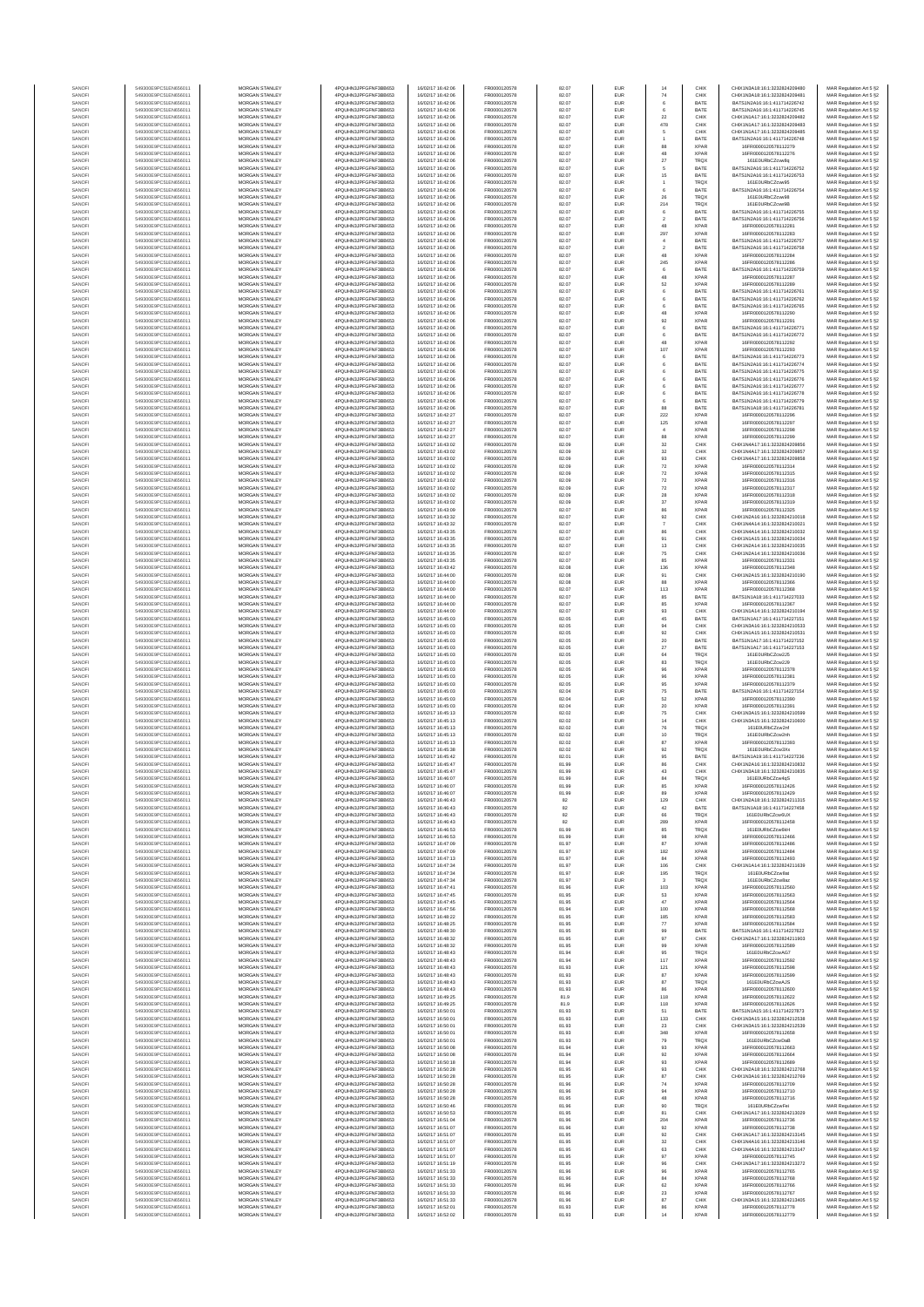| SANOF            | 549300E9PC51EN656011                         | MORGAN STANLEY                                 | 4PQUHN3JPFGFNF3BB653                          | 16/02/17 16:52:02                      | FR0000120578                 | 81.92          | EUR                      | 110                       | CHIX                       | CHIX1N4A17:16:1:3232824213679                                  | MAR Regulation Art 5 §2                            |
|------------------|----------------------------------------------|------------------------------------------------|-----------------------------------------------|----------------------------------------|------------------------------|----------------|--------------------------|---------------------------|----------------------------|----------------------------------------------------------------|----------------------------------------------------|
| SANOF            | 549300E9PC51EN656011                         | MORGAN STANLEY                                 | 4PQUHN3JPFGFNF3BB653<br>4POLIHN3JPEGENE3BB653 | 16/02/17 16:52:02                      | FR0000120578                 | 81.92          | EUR                      |                           | TRQ)                       | 161E0URbCZcwl1K                                                | MAR Regulation Art 5 §2                            |
| SANOFI<br>SANOFI | 549300E9PC51EN656011<br>549300E9PC51EN656011 | MORGAN STANLEY<br>MORGAN STANLEY               | 4PQUHN3JPFGFNF3BB653                          | 16/02/17 16:52:05<br>16/02/17 16:52:05 | FR0000120578<br>FR0000120578 | 81.9<br>81.9   | EUR<br>EUR               | 89<br>91                  | <b>XPAR</b><br><b>XPAR</b> | 16FR0000120578112782<br>16FR0000120578112783                   | MAR Regulation Art 5 §2<br>MAR Regulation Art 5 §2 |
| SANOFI           | 549300E9PC51EN656011                         | <b>MORGAN STANLEY</b>                          | 4PQUHN3JPFGFNF3BB653                          | 16/02/17 16:52:30                      | FR0000120578                 | 81.89          | EUR                      | 23                        | BATE                       | BATS1N1A18:16:1:411714228387                                   | MAR Regulation Art 5 §2                            |
| SANOFI<br>SANOFI | 549300E9PC51EN656011<br>549300E9PC51EN656011 | <b>MORGAN STANLEY</b><br>MORGAN STANLEY        | 4PQUHN3JPFGFNF3BB653<br>4PQUHN3JPFGFNF3BB653  | 16/02/17 16:52:30<br>16/02/17 16:52:35 | FR0000120578<br>FR0000120578 | 81.89<br>81.88 | <b>EUR</b><br>EUR        | 66<br>$\theta$            | BATE<br><b>XPAR</b>        | BATS1N1A18:16:1:411714228388<br>16ER0000120578112805           | MAR Regulation Art 5 §2<br>MAR Regulation Art 5 §2 |
| SANOF            | 549300E9PC51EN656011                         | MORGAN STANLEY                                 | 4PQUHN3JPFGFNF3BB653                          | 16/02/17 16:52:48                      | FR0000120578                 | 81.88          | EUR                      | 139                       | <b>TRQX</b>                | 161E0URbCZcwK7h                                                | MAR Regulation Art 5 §2                            |
| SANOFI           | 549300E9PC51EN656011                         | MORGAN STANLEY                                 | 4PQUHN3JPFGFNF3BB653                          | 16/02/17 16:52:48                      | FR0000120578                 | 81.88          | EUR                      | 144                       | TRQ)                       | 161E0URbCZcwK7j                                                | MAR Regulation Art 5 §2                            |
| SANOF<br>SANOFI  | 549300E9PC51EN656011<br>549300E9PC51EN656011 | MORGAN STANLEY<br>MORGAN STANLEY               | 4PQUHN3JPFGFNF3BB653<br>4PQUHN3JPFGFNF3BB653  | 16/02/17 16:52:51<br>16/02/17 16:52:58 | FR0000120578<br>FR0000120578 | 81.88<br>81.87 | EUR<br>EUR               | 96<br>99                  | <b>XPAR</b><br><b>XPAR</b> | 16FR0000120578112815<br>16FR0000120578112832                   | MAR Regulation Art 5 §2<br>MAR Regulation Art 5 §2 |
| SANOFI           | 549300E9PC51EN656011                         | MORGAN STANLEY                                 | 4PQUHN3JPFGFNF3BB653                          | 16/02/17 16:53:15                      | FR0000120578                 | 81.9           | EUR                      | 96                        | <b>XPAR</b>                | 16FR0000120578112853                                           | MAR Regulation Art 5 §2                            |
| SANOFI<br>SANOFI | 549300E9PC51EN656011<br>549300E9PC51EN656011 | MORGAN STANLEY<br><b>MORGAN STANLEY</b>        | 4PQUHN3JPFGFNF3BB653<br>4POLIHN3JPEGENE3BB653 | 16/02/17 16:53:15<br>16/02/17 16:53:15 | FR0000120578<br>FR0000120578 | 81.9<br>81.9   | EUR<br>EUR               | 98<br>100                 | <b>XPAR</b><br>CHIX        | 16FR0000120578112856<br>CHIX1N4A14-16-1-3232824214432          | MAR Regulation Art 5 §2<br>MAR Regulation Art 5 §2 |
| SANOFI           | 549300E9PC51EN656011                         | <b>MORGAN STANLEY</b>                          | 4PQUHN3JPFGFNF3BB653                          | 16/02/17 16:53:33                      | FR0000120578                 | 81.93          | <b>EUR</b>               | 224                       | <b>TRQX</b>                | 161E0URbCZcwMJr                                                | MAR Regulation Art 5 §2                            |
| SANOFI           | 549300E9PC51EN656011                         | MORGAN STANLEY                                 | 4PQUHN3JPFGFNF3BB653                          | 16/02/17 16:53:33                      | FR0000120578                 | 81.93          | EUR                      | 64                        | TRQX                       | 161E0URbCZcwMJv                                                | MAR Regulation Art 5 §2                            |
| SANOFI<br>SANOFI | 549300E9PC51EN656011<br>549300E9PC51EN656011 | MORGAN STANLEY<br>MORGAN STANLEY               | 4PQUHN3JPFGFNF3BB653<br>4PQUHN3JPFGFNF3BB653  | 16/02/17 16:53:38<br>16/02/17 16:54:11 | FR0000120578<br>FR0000120578 | 81.91<br>81.89 | EUR<br>EUR               | 122<br>308                | <b>XPAR</b><br><b>XPAR</b> | 16FR0000120578112880<br>16FR0000120578112894                   | MAR Regulation Art 5 §2<br>MAR Regulation Art 5 §2 |
| SANOFI           | 549300E9PC51EN656011                         | MORGAN STANLEY                                 | 4PQUHN3JPFGFNF3BB653                          | 16/02/17 16:54:11                      | FR0000120578                 | 81.89          | EUR                      | 138                       | CHIX                       | CHIX1N3A14:16:1:3232824214953                                  | MAR Regulation Art 5 §2                            |
| SANOFI           | 549300E9PC51EN656011                         | MORGAN STANLEY                                 | 4PQUHN3JPFGFNF3BB653                          | 16/02/17 16:54:11                      | FR0000120578                 | 81.89          | EUR                      | 70                        | <b>TRQX</b>                | 161E0URbCZcwNw4                                                | MAR Regulation Art 5 §2                            |
| SANOFI<br>SANOFI | 549300E9PC51EN656011<br>549300E9PC51EN656011 | MORGAN STANLEY<br><b>MORGAN STANLEY</b>        | 4PQUHN3JPFGFNF3BB653<br>4POLIHN3JPEGENE3BB653 | 16/02/17 16:54:11<br>16/02/17 16:54:11 | FR0000120578<br>FR0000120578 | 81.89<br>81.89 | EUR<br><b>EUR</b>        | $18\,$<br>27              | <b>XPAR</b><br><b>XPAR</b> | 16ER0000120578112896<br>16FR0000120578112897                   | MAR Regulation Art 5 §2<br>MAR Regulation Art 5 §2 |
| SANOFI           | 549300E9PC51EN656011                         | MORGAN STANLEY                                 | 4PQUHN3JPFGFNF3BB653                          | 16/02/17 16:54:15                      | FR0000120578                 | 81.88          | EUR                      | 155                       | <b>XPAR</b>                | 16ER0000120578112901                                           | MAR Regulation Art 5 §2                            |
| SANOFI           | 549300E9PC51EN656011                         | MORGAN STANLEY                                 | 4PQUHN3JPFGFNF3BB653                          | 16/02/17 16:54:19                      | FR0000120578                 | 81.87          | EUR                      | 109                       | BATE                       | BATS1N1A15:16:1:411714228721                                   | MAR Regulation Art 5 §2                            |
| SANOFI<br>SANOF  | 549300E9PC51EN656011<br>549300E9PC51EN656011 | MORGAN STANLEY<br>MORGAN STANLEY               | 4PQUHN3JPFGFNF3BB653<br>4PQUHN3JPFGFNF3BB653  | 16/02/17 16:54:19<br>16/02/17 16:54:55 | FR0000120578<br>FR0000120578 | 81.87<br>81.86 | EUR<br>EUR               | 96<br>125                 | CHIX<br>CHIX               | CHIX1N4A17:16:1:3232824215029<br>CHIX1N2A18:16:1:3232824215351 | MAR Regulation Art 5 §2<br>MAR Regulation Art 5 §2 |
| SANOFI           | 549300E9PC51EN656011                         | MORGAN STANLEY                                 | 4PQUHN3JPFGFNF3BB653                          | 16/02/17 16:54:55                      | FR0000120578                 | 81.86          | EUR                      | 152                       | CHIX                       | CHIX1N2A18:16:1:3232824215352                                  | MAR Regulation Art 5 §2                            |
| SANOFI           | 549300E9PC51EN656011                         | MORGAN STANLEY                                 | 4PQUHN3JPFGFNF3BB653                          | 16/02/17 16:54:55                      | FR0000120578                 | 81.86          | EUR                      | 96                        | <b>XPAR</b>                | 16FR0000120578112934                                           | MAR Regulation Art 5 §2                            |
| SANOFI<br>SANOFI | 549300E9PC51EN656011<br>549300E9PC51EN656011 | MORGAN STANLEY<br><b>MORGAN STANLEY</b>        | 4PQUHN3JPFGFNF3BB653<br>4PQUHN3JPFGFNF3BB653  | 16/02/17 16:55:00<br>16/02/17 16:56:02 | FR0000120578<br>FR0000120578 | 81.84<br>81.89 | EUR<br>EUR               | 93<br>33                  | <b>XPAR</b><br><b>TRQX</b> | 16FR0000120578112939<br>161E0URbCZcwT3o                        | MAR Regulation Art 5 §2<br>MAR Regulation Art 5 §2 |
| SANOFI           | 549300E9PC51EN656011                         | <b>MORGAN STANLEY</b>                          | 4PQUHN3JPFGFNF3BB653                          | 16/02/17 16:56:06                      | FR0000120578                 | 81.89          | <b>EUR</b>               | 197                       | CHIX                       | CHIX1N1A18:16:1:3232824215971                                  | MAR Regulation Art 5 §2                            |
| SANOFI           | 549300E9PC51EN656011                         | MORGAN STANLEY                                 | 4PQUHN3JPFGFNF3BB653                          | 16/02/17 16:56:06                      | FR0000120578                 | 81.89          | EUR                      | 92                        | CHIX                       | CHIX1N1A18:16:1:3232824215973                                  | MAR Regulation Art 5 §2                            |
| SANOFI<br>SANOFI | 549300E9PC51EN656011<br>549300E9PC51EN656011 | MORGAN STANLEY<br>MORGAN STANLEY               | 4PQUHN3JPFGFNF3BB653<br>4PQUHN3JPFGFNF3BB653  | 16/02/17 16:56:06<br>16/02/17 16:56:06 | FR0000120578<br>FR0000120578 | 81.89<br>81.89 | EUR<br>EUR               | 442<br>88                 | <b>XPAR</b><br><b>XPAF</b> | 16FR0000120578112973<br>16FR0000120578112976                   | MAR Regulation Art 5 §2<br>MAR Regulation Art 5 §2 |
| SANOFI           | 549300E9PC51EN656011                         | MORGAN STANLEY                                 | 4PQUHN3JPFGFNF3BB653                          | 16/02/17 16:56:06                      | FR0000120578                 | 81.89          | EUR                      | $93\,$                    | <b>XPAR</b>                | 16FR0000120578112975                                           | MAR Regulation Art 5 §2                            |
| SANOFI           | 549300E9PC51EN656011                         | MORGAN STANLEY<br>MORGAN STANLEY               | 4PQUHN3JPFGFNF3BB653                          | 16/02/17 16:56:06<br>16/02/17 16:56:06 | FR0000120578<br>FR0000120578 | 81.89<br>81.89 | EUR<br>EUR               | 68<br>$92\,$              | <b>TRQX</b><br>TRQX        | 161E0URbCZcwT93<br>161E0URbCZcwT9F                             | MAR Regulation Art 5 §2<br>MAR Regulation Art 5 §2 |
| SANOFI<br>SANOFI | 549300E9PC51EN656011<br>549300E9PC51EN656011 | <b>MORGAN STANLEY</b>                          | 4PQUHN3JPFGFNF3BB653<br>4PQUHN3JPFGFNF3BB653  | 16/02/17 16:56:42                      | FR0000120578                 | 81.88          | <b>EUR</b>               | 305                       | <b>TRQX</b>                | 161E0URbCZcwUOn                                                | MAR Regulation Art 5 §2                            |
| SANOFI           | 549300E9PC51EN656011                         | <b>MORGAN STANLEY</b>                          | 4PQUHN3JPFGFNF3BB653                          | 16/02/17 16:56:42                      | FR0000120578                 | 81.88          | EUR                      | 103                       | <b>XPAR</b>                | 16FR0000120578112993                                           | MAR Regulation Art 5 §2                            |
| SANOFI<br>SANOFI | 549300E9PC51EN656011<br>549300E9PC51EN656011 | MORGAN STANLEY<br>MORGAN STANLEY               | 4PQUHN3JPFGFNF3BB653<br>4PQUHN3JPFGFNF3BB653  | 16/02/17 16:56:42<br>16/02/17 16:56:42 | FR0000120578<br>FR0000120578 | 81.88<br>81.87 | EUR<br>EUR               | 103<br>95                 | <b>XPAR</b><br>XPAR        | 16FR0000120578112992<br>16FR0000120578112997                   | MAR Regulation Art 5 §2<br>MAR Regulation Art 5 §2 |
| SANOFI           | 549300E9PC51EN656011                         | MORGAN STANLEY                                 | 4PQUHN3JPFGFNF3BB653                          | 16/02/17 16:56:42                      | FR0000120578                 | 81.87          | EUR                      | 101                       | <b>XPAF</b>                | 16FR0000120578112998                                           | MAR Regulation Art 5 §2                            |
| SANOFI           | 549300E9PC51EN656011<br>549300E9PC51EN656011 | MORGAN STANLEY                                 | 4PQUHN3JPFGFNF3BB653                          | 16/02/17 16:56:42                      | FR0000120578                 | 81.87          | EUR                      | $72\,$                    | CHIX                       | CHIX1N4A17:16:1:3232824216214                                  | MAR Regulation Art 5 §2                            |
| SANOFI<br>SANOFI | 549300E9PC51EN656011                         | MORGAN STANLEY<br>MORGAN STANLEY               | 4PQUHN3JPFGFNF3BB653<br>4PQUHN3JPFGFNF3BB653  | 16/02/17 16:56:42<br>16/02/17 16:57:12 | FR0000120578<br>FR0000120578 | 81.87<br>81.86 | EUR<br>EUR               | 18<br>183                 | CHIX<br><b>XPAR</b>        | CHIX1N4A17:16:1:3232824216215<br>16FR0000120578113008          | MAR Regulation Art 5 §2<br>MAR Regulation Art 5 §2 |
| SANOFI           | 549300E9PC51EN656011                         | MORGAN STANLEY                                 | 4PQUHN3JPFGFNF3BB653                          | 16/02/17 16:57:16                      | FR0000120578                 | 81.86          | EUR                      | 90                        | <b>XPAR</b>                | 16FR0000120578113009                                           | MAR Regulation Art 5 §2                            |
| SANOFI<br>SANOFI | 549300E9PC51EN656011<br>549300E9PC51EN656011 | <b>MORGAN STANLEY</b><br><b>MORGAN STANLEY</b> | 4POLIHN3JPEGENE3BB653<br>4PQUHN3JPFGFNF3BB653 | 16/02/17 16:57:16<br>16/02/17 16:57:33 | FR0000120578<br>FR0000120578 | 81.86<br>81.84 | <b>EUR</b><br>EUR        | 91<br>3                   | <b>XPAR</b><br>CHIX        | 16FR0000120578113010<br>CHIX1N1A17:16:1:3232824216452          | MAR Regulation Art 5 §2                            |
| SANOFI           | 549300E9PC51EN656011                         | MORGAN STANLEY                                 | 4PQUHN3JPFGFNF3BB653                          | 16/02/17 16:57:33                      | FR0000120578                 | 81.84          | EUR                      | 87                        | CHIX                       | CHIX1N1A17:16:1:3232824216453                                  | MAR Regulation Art 5 §2<br>MAR Regulation Art 5 §2 |
| SANOFI           | 549300E9PC51EN656011                         | MORGAN STANLEY                                 | 4PQUHN3JPFGFNF3BB653                          | 16/02/17 16:57:33                      | FR0000120578                 | 81.84          | EUR                      | 17                        | <b>XPAR</b>                | 16FR0000120578113024                                           | MAR Regulation Art 5 §2                            |
| SANOFI<br>SANOFI | 549300E9PC51EN656011<br>549300E9PC51EN656011 | MORGAN STANLEY<br>MORGAN STANLEY               | 4PQUHN3JPFGFNF3BB653<br>4PQUHN3JPFGFNF3BB653  | 16/02/17 16:57:33<br>16/02/17 16:57:33 | FR0000120578<br>FR0000120578 | 81.84<br>81.84 | EUR<br>EUR               | $\scriptstyle{72}$<br>43  | <b>XPAF</b><br><b>XPAR</b> | 16FR0000120578113025<br>16FR0000120578113026                   | MAR Regulation Art 5 §2                            |
| SANOFI           | 549300E9PC51EN656011                         | MORGAN STANLEY                                 | 4PQUHN3JPFGFNF3BB653                          | 16/02/17 16:57:34                      | FR0000120578                 | 81.81          | EUR                      | 68                        | TRQX                       | 161E0URbCZcwW6r                                                | MAR Regulation Art 5 §2<br>MAR Regulation Art 5 §2 |
| SANOFI           | 549300E9PC51EN656011                         | MORGAN STANLEY                                 | 4PQUHN3JPFGFNF3BB653                          | 16/02/17 16:58:11                      | FR0000120578                 | 81.88          | EUR                      | $\,$ 2 $\,$               | BATE                       | BATS1N2A15:16:1:411714229275                                   | MAR Regulation Art 5 §2                            |
| SANOFI<br>SANOFI | 549300E9PC51EN656011<br>549300E9PC51EN656011 | <b>MORGAN STANLEY</b><br>MORGAN STANLEY        | 4PQUHN3JPFGFNF3BB653<br>4PQUHN3JPFGFNF3BB653  | 16/02/17 16:58:13<br>16/02/17 16:58:13 | FR0000120578<br>FR0000120578 | 81.88<br>81.88 | EUR<br><b>EUR</b>        | 72<br>46                  | <b>TRQX</b><br>BATE        | 161E0URbCZcwXC9<br>BATS1N1A15:16:1:411714229283                | MAR Regulation Art 5 §2<br>MAR Regulation Art 5 §2 |
| SANOFI           | 549300E9PC51EN656011                         | MORGAN STANLEY                                 | 4POLIHN3JPEGENE3BB653                         | 16/02/17 16:58:13                      | FR0000120578                 | 81.88          | EUR                      | 111                       | CHIX                       | CHIX1N3A15:16:1:3232824216739                                  | MAR Regulation Art 5 §2                            |
| SANOFI           | 549300E9PC51EN656011                         | MORGAN STANLEY                                 | 4PQUHN3JPFGFNF3BB653                          | 16/02/17 16:58:13                      | FR0000120578                 | 81.88          | EUR                      | $30\,$                    | CHIX                       | CHIX1N3A15:16:1:3232824216740                                  | MAR Regulation Art 5 §2                            |
| SANOFI<br>SANOFI | 549300E9PC51EN656011<br>549300E9PC51EN656011 | MORGAN STANLEY<br>MORGAN STANLEY               | 4PQUHN3JPFGFNF3BB653<br>4PQUHN3JPFGFNF3BB653  | 16/02/17 16:58:13<br>16/02/17 16:58:23 | FR0000120578<br>FR0000120578 | 81.88<br>81.88 | EUR<br>EUR               | 316<br>102                | <b>XPAF</b><br>TRQ)        | 16FR0000120578113067<br>161E0URbCZcwXRO                        | MAR Regulation Art 5 §2<br>MAR Regulation Art 5 §2 |
| SANOFI           | 549300E9PC51EN656011                         | MORGAN STANLEY                                 | 4PQUHN3JPFGFNF3BB653                          | 16/02/17 16:58:37                      | FR0000120578                 | 81.87          | EUR                      | 64                        | CHIX                       | CHIX1N3A14:16:1:3232824216884                                  | MAR Regulation Art 5 §2                            |
| SANOFI           | 549300E9PC51EN656011                         | MORGAN STANLEY                                 | 4PQUHN3JPFGFNF3BB653                          | 16/02/17 16:58:37                      | FR0000120578                 | 81.87          | EUR                      | 26                        | CHIX                       | CHIX1N3A14:16:1:3232824216885                                  | MAR Regulation Art 5 §2                            |
| SANOFI<br>SANOFI | 549300E9PC51EN656011<br>549300E9PC51EN656011 | <b>MORGAN STANLEY</b><br><b>MORGAN STANLEY</b> | 4PQUHN3JPFGFNF3BB653<br>4PQUHN3JPFGFNF3BB653  | 16/02/17 16:58:37<br>16/02/17 16:58:41 | FR0000120578<br>FR0000120578 | 81.87<br>81.86 | <b>EUR</b><br>EUR        | 203<br>90                 | <b>XPAR</b><br>BATE        | 16FR0000120578113084<br>BATS1N1A19:16:1:411714229360           | MAR Regulation Art 5 §2<br>MAR Regulation Art 5 §2 |
| SANOFI           | 549300E9PC51EN656011                         | MORGAN STANLEY                                 | 4PQUHN3JPFGFNF3BB653                          | 16/02/17 16:59:01                      | FR0000120578                 | 81.85          | EUR                      | 367                       | BATE                       | BATS1N1A18:16:1:411714229404                                   | MAR Regulation Art 5 §2                            |
| SANOFI<br>SANOF  | 549300E9PC51EN656011<br>549300E9PC51EN656011 | MORGAN STANLEY<br>MORGAN STANLEY               | 4PQUHN3JPFGFNF3BB653<br>4PQUHN3JPFGFNF3BB653  | 16/02/17 16:59:19<br>16/02/17 16:59:19 | FR0000120578<br>FR0000120578 | 81.85<br>81.85 | EUR<br>EUR               | ${\bf 76}$<br>$^{\rm 87}$ | <b>XPAR</b><br>TRQ)        | 16FR0000120578113104<br>161E0URbCZcwZ4m                        | MAR Regulation Art 5 §2<br>MAR Regulation Art 5 §2 |
| SANOFI           | 549300E9PC51EN656011                         | MORGAN STANLEY                                 | 4PQUHN3JPFGFNF3BB653                          | 16/02/17 16:59:19                      | FR0000120578                 | 81.85          | EUR                      |                           | <b>XPAF</b>                | 16FR0000120578113105                                           | MAR Regulation Art 5 §2                            |
| SANOFI           | 549300E9PC51EN656011                         | MORGAN STANLEY                                 | 4PQUHN3JPFGFNF3BB653                          | 16/02/17 16:59:19                      | FR0000120578<br>FR0000120578 | 81.85          | EUR                      | $^{\rm 87}$               | <b>XPAR</b><br>CHIX        | 16FR0000120578113106                                           | MAR Regulation Art 5 §2                            |
| SANOFI<br>SANOFI | 549300E9PC51EN656011<br>549300E9PC51EN656011 | MORGAN STANLEY<br><b>MORGAN STANLEY</b>        | 4PQUHN3JPFGFNF3BB653<br>4PQUHN3JPFGFNF3BB653  | 16/02/17 16:59:19<br>16/02/17 16:59:20 | FR0000120578                 | 81.85<br>81.84 | EUR<br>EUR               | 85<br>88                  | <b>XPAR</b>                | CHIX1N1A17:16:1:3232824217198<br>16FR0000120578113111          | MAR Regulation Art 5 §2<br>MAR Regulation Art 5 §2 |
| SANOFI           | 549300E9PC51EN656011                         | <b>MORGAN STANLEY</b>                          | 4PQUHN3JPFGFNF3BB653                          | 16/02/17 16:59:51                      | FR0000120578                 | 81.82          | <b>EUR</b>               | 25                        | CHIX                       | CHIX1N4A18:16:1:3232824217356                                  | MAR Regulation Art 5 §2                            |
| SANOFI<br>SANOFI | 549300E9PC51EN656011<br>549300E9PC51EN656011 | <b>MORGAN STANLEY</b><br>MORGAN STANLEY        | 4PQUHN3JPFGFNF3BB653<br>4PQUHN3JPFGFNF3BB653  | 16/02/17 16:59:51<br>16/02/17 16:59:51 | FR0000120578<br>FR0000120578 | 81.82<br>81.82 | EUR<br>EUR               | 57<br>149                 | <b>XPAR</b><br><b>XPAR</b> | 16FR0000120578113125<br>16FR0000120578113128                   | MAR Regulation Art 5 §2<br>MAR Regulation Art 5 §2 |
| SANOFI           | 549300E9PC51EN656011                         | MORGAN STANLEY                                 | 4PQUHN3JPFGFNF3BB653                          | 16/02/17 16:59:51                      | FR0000120578                 | 81.82          | EUR                      | 14                        | TRQ)                       | 161E0URbCZcwZmt                                                | MAR Regulation Art 5 §2                            |
| SANOF<br>SANOFI  | 549300E9PC51EN656011<br>549300E9PC51EN656011 | MORGAN STANLEY<br>MORGAN STANLEY               | 4PQUHN3JPFGFNF3BB653<br>4PQUHN3JPFGFNF3BB653  | 16/02/17 16:59:51<br>16/02/17 16:59:51 | FR0000120578<br>FR0000120578 | 81.82<br>81.82 | EUR<br>EUR               | 8                         | BATE<br>BATE               | BATS1N2A16:16:1:411714229491<br>BATS1N2A16:16:1:411714229492   | MAR Regulation Art 5 §2                            |
| SANOFI           | 549300E9PC51EN656011                         | MORGAN STANLEY                                 | 4PQUHN3JPFGFNF3BB653                          | 16/02/17 16:59:51                      | FR0000120578                 | 81.82          | EUR                      | 8                         | BATE                       | BATS1N2A16:16:1:411714229493                                   | MAR Regulation Art 5 §2<br>MAR Regulation Art 5 §2 |
| SANOFI           | 549300E9PC51EN656011                         | MORGAN STANLEY                                 | 4PQUHN3JPFGFNF3BB653                          | 16/02/17 16:59:51                      | FR0000120578                 | 81.82          | EUR                      | 57                        | <b>XPAR</b>                | 16FR0000120578113129                                           | MAR Regulation Art 5 §2                            |
| SANOFI<br>SANOFI | 549300E9PC51EN656011<br>549300E9PC51EN656011 | <b>MORGAN STANLEY</b><br><b>MORGAN STANLEY</b> | 4PQUHN3JPFGFNF3BB653<br>4PQUHN3JPFGFNF3BB653  | 16/02/17 16:59:51<br>16/02/17 16:59:51 | FR0000120578<br>FR0000120578 | 81.82<br>81.82 | EUR<br><b>EUR</b>        | 8<br>3                    | BATE<br>BATE               | BATS1N2A16:16:1:411714229494<br>BATS1N2A16:16:1:411714229495   | MAR Regulation Art 5 §2<br>MAR Regulation Art 5 §2 |
| SANOFI           | 549300E9PC51EN656011                         | MORGAN STANLEY                                 | 4PQUHN3JPFGFNF3BB653                          | 16/02/17 16:59:52                      | FR0000120578                 | 81.82          | EUR                      | 261                       | <b>XPAR</b>                | 16FR0000120578113132                                           | MAR Regulation Art 5 §2                            |
| SANOFI           | 549300E9PC51EN656011                         | MORGAN STANLEY                                 | 4PQUHN3JPFGFNF3BB653                          | 16/02/17 17:00:03                      | FR0000120578                 | 81.8           | EUR                      | 176                       | TRQX                       | 161E0URbCZcwaW9                                                | MAR Regulation Art 5 §2                            |
| SANOFI<br>SANOFI | 549300E9PC51EN656011<br>549300E9PC51EN656011 | MORGAN STANLEY<br>MORGAN STANLEY               | 4PQUHN3JPFGFNF3BB653<br>4PQUHN3JPFGFNF3BB653  | 16/02/17 17:00:28<br>16/02/17 17:00:28 | FR0000120578<br>FR0000120578 | 81.83<br>81.83 | EUR<br>EUR               | 94<br>94                  | <b>XPAR</b><br><b>XPAR</b> | 16FR0000120578113182<br>16FR0000120578113184                   | MAR Regulation Art 5 §2<br>MAR Regulation Art 5 §2 |
| SANOFI           | 549300E9PC51EN656011                         | MORGAN STANLEY                                 | 4PQUHN3JPFGFNF3BB653                          | 16/02/17 17:00:28                      | FR0000120578                 | 81.83          | EUR                      | 272                       | <b>XPAR</b>                | 16FR0000120578113178                                           | MAR Regulation Art 5 §2                            |
| SANOFI<br>SANOFI | 549300E9PC51EN656011<br>549300E9PC51EN656011 | MORGAN STANLEY<br><b>MORGAN STANLEY</b>        | 4PQUHN3JPFGFNF3BB653<br>4POLIHN3JPEGENE3BB653 | 16/02/17 17:00:28<br>16/02/17 17:00:29 | FR0000120578<br>FR0000120578 | 81.83<br>81.83 | EUR<br><b>EUR</b>        | 99<br>97                  | <b>XPAR</b><br><b>XPAR</b> | 16FR0000120578113179<br>16FR0000120578113189                   | MAR Regulation Art 5 §2<br>MAR Regulation Art 5 §2 |
| SANOFI           | 549300E9PC51EN656011                         | <b>MORGAN STANLEY</b>                          | 4PQUHN3JPFGFNF3BB653                          | 16/02/17 17:00:37                      | FR0000120578                 | 81.83          | EUR                      | 101                       | CHIX                       | CHIX1N1A14:16:1:3232824217768                                  | MAR Regulation Art 5 §2                            |
| SANOFI           | 549300E9PC51EN656011                         | MORGAN STANLEY                                 | 4POLIHN3JPEGENE3BB653                         | 16/02/17 17:00:48                      | FR0000120578                 | 81.85          | EUR                      | 132                       | <b>XPAR</b>                | 16FR0000120578113228                                           | MAR Regulation Art 5 §2                            |
| SANOFI<br>SANOF  | 549300E9PC51EN656011<br>549300E9PC51EN656011 | MORGAN STANLEY<br>MORGAN STANLEY               | 4PQUHN3JPFGFNF3BB653<br>4PQUHN3JPFGFNF3BB653  | 16/02/17 17:00:48<br>16/02/17 17:00:54 | FR0000120578<br>FR0000120578 | 81.85<br>81.84 | EUR<br>EUR               | 162<br>101                | XPAR<br><b>XPAR</b>        | 16FR0000120578113230<br>16FR0000120578113243                   | MAR Regulation Art 5 §2<br>MAR Regulation Art 5 §2 |
| SANOFI           | 549300E9PC51EN656011                         | MORGAN STANLEY                                 | 4PQUHN3JPFGFNF3BB653                          | 16/02/17 17:00:57                      | FR0000120578                 | 81.84          | EUR                      | 93                        | <b>XPAR</b>                | 16FR0000120578113245                                           | MAR Regulation Art 5 §2                            |
| SANOFI           | 549300E9PC51EN656011<br>549300E9PC51EN656011 | MORGAN STANLEY<br>MORGAN STANLEY               | 4PQUHN3JPFGFNF3BB653<br>4PQUHN3JPFGFNF3BB653  | 16/02/17 17:01:00<br>16/02/17 17:01:03 | FR0000120578<br>FR0000120578 | 81.84<br>81.82 | EUR<br>EUR               | 87<br>85                  | <b>XPAR</b><br>TRQX        | 16FR0000120578113249<br>161E0URbCZcwdgP                        | MAR Regulation Art 5 §2<br>MAR Regulation Art 5 §2 |
| SANOFI<br>SANOFI | 549300E9PC51EN656011                         | <b>MORGAN STANLEY</b>                          | 4PQUHN3JPFGFNF3BB653                          | 6/02/17 17:01:18                       | FR0000120578                 | 81.8           | <b>FLIR</b>              |                           | RATE                       | BATS1N2A18:16:1:411714229805                                   | MAR Regulation Art 5 §2                            |
| SANOFI           | 549300E9PC51EN656011                         | <b>MORGAN STANLEY</b>                          | 4PQUHN3JPFGFNF3BB653                          | 16/02/17 17:01:18                      | FR0000120578                 | 81.8           | <b>EUR</b>               | 102                       | BATE                       | BATS1N2A18:16:1:411714229806                                   | MAR Regulation Art 5 §2                            |
| SANOFI<br>SANOFI | 549300E9PC51EN656011<br>549300E9PC51EN656011 | MORGAN STANLEY<br>MORGAN STANLEY               | 4PQUHN3JPFGFNF3BB653<br>4PQUHN3JPFGFNF3BB653  | 16/02/17 17:01:31<br>16/02/17 17:01:31 | FR0000120578<br>FR0000120578 | 81.79<br>81.79 | EUR<br>EUR               | 92<br>90                  | <b>XPAR</b><br><b>XPAR</b> | 16FR0000120578113270<br>16FR0000120578113271                   | MAR Regulation Art 5 §2<br>MAR Regulation Art 5 §2 |
| SANOFI           | 549300E9PC51EN656011                         | MORGAN STANLEY                                 | 4PQUHN3JPFGFNF3BB653                          | 16/02/17 17:01:31                      | FR0000120578                 | 81.78          | EUR                      | 93                        | CHIX                       | CHIX1N2A18:16:1:3232824218285                                  | MAR Regulation Art 5 §2                            |
| SANOFI           | 549300E9PC51EN656011                         | MORGAN STANLEY                                 | 4PQUHN3JPFGFNF3BB653                          | 16/02/17 17:01:56                      | FR0000120578                 | 81.77          | EUR                      | 6                         | BATE                       | 8ATS1N1A17:16:1:411714229904                                   | MAR Regulation Art 5 §2                            |
| SANOFI<br>SANOFI | 549300E9PC51EN656011<br>549300E9PC51EN656011 | MORGAN STANLEY<br>MORGAN STANLEY               | 4PQUHN3JPFGFNF3BB653<br>4PQUHN3JPFGFNF3BB653  | 16/02/17 17:01:56<br>16/02/17 17:02:07 | FR0000120578<br>FR0000120578 | 81.77<br>81.77 | EUR<br>EUR               | 96<br>183                 | BATE<br><b>XPAR</b>        | BATS1N1A17:16:1:411714229905<br>16FR0000120578113294           | MAR Regulation Art 5 §2<br>MAR Regulation Art 5 §2 |
| SANOFI           | 549300E9PC51EN656011                         | MORGAN STANLEY                                 | 4PQUHN3JPFGFNF3BB653                          | 16/02/17 17:02:07                      | FR0000120578                 | 81.77          | <b>EUR</b>               | 88                        | <b>XPAR</b>                | 16FR0000120578113298                                           | MAR Regulation Art 5 §2                            |
| SANOFI<br>SANOFI | 549300E9PC51EN656011<br>549300E9PC51EN656011 | <b>MORGAN STANLEY</b><br>MORGAN STANLEY        | 4PQUHN3JPFGFNF3BB653<br>4PQUHN3JPFGFNF3BB653  | 16/02/17 17:02:07<br>16/02/17 17:02:07 | FR0000120578<br>FR0000120578 | 81.77<br>81.77 | EUR<br>EUR               | 16<br>99                  | <b>XPAR</b><br><b>XPAR</b> | 16ER0000120578113299<br>16FR0000120578113296                   | MAR Regulation Art 5 §2<br>MAR Regulation Art 5 §2 |
| SANOFI           | 549300E9PC51EN656011                         | MORGAN STANLEY                                 | 4POLIHN3JPEGENE3BB653                         | 16/02/17 17:02:07                      | FR0000120578                 | 81.77          | EUR                      | 73                        | XPAR                       | 16FR0000120578113300                                           | MAR Regulation Art 5 §2                            |
| SANOFI           | 549300E9PC51EN656011                         | MORGAN STANLEY                                 | 4PQUHN3JPFGFNF3BB653                          | 16/02/17 17:02:07                      | FR0000120578                 | 81.77          | EUR                      | 88                        | BATE                       | BATS1N2A18:16:1:411714229944<br>16FR0000120578113305           | MAR Regulation Art 5 §2                            |
| SANOFI<br>SANOFI | 549300E9PC51EN656011<br>549300E9PC51EN656011 | MORGAN STANLEY<br>MORGAN STANLEY               | 4PQUHN3JPFGFNF3BB653<br>4PQUHN3JPFGFNF3BB653  | 16/02/17 17:02:11<br>16/02/17 17:02:50 | FR0000120578<br>FR0000120578 | 81.76<br>81.77 | EUR<br>EUR               | 96<br>95                  | <b>XPAR</b><br><b>XPAR</b> | 16FR0000120578113340                                           | MAR Regulation Art 5 §2<br>MAR Regulation Art 5 §2 |
| SANOFI           | 549300E9PC51EN656011                         | MORGAN STANLEY                                 | 4PQUHN3JPFGFNF3BB653                          | 16/02/17 17:02:50                      | FR0000120578                 | 81.77          | EUR                      | 62                        | <b>XPAR</b>                | 16FR0000120578113337                                           | MAR Regulation Art 5 §2                            |
| SANOFI<br>SANOFI | 549300E9PC51EN656011<br>549300E9PC51EN656011 | MORGAN STANLEY<br>MORGAN STANLEY               | 4PQUHN3JPFGFNF3BB653<br>4PQUHN3JPFGFNF3BB653  | 16/02/17 17:02:50<br>16/02/17 17:03:35 | FR0000120578<br>FR0000120578 | 81.77<br>81.77 | EUR<br><b>EUR</b>        | 198<br>213                | <b>XPAR</b><br><b>XPAR</b> | 16FR0000120578113338<br>16FR0000120578113347                   | MAR Regulation Art 5 §2<br>MAR Regulation Art 5 §2 |
| SANOFI           | 549300E9PC51EN656011                         | <b>MORGAN STANLEY</b>                          | 4PQUHN3JPFGFNF3BB653                          | 16/02/17 17:03:35                      | FR0000120578                 | 81.77          | EUR                      | 89                        | <b>XPAR</b>                | 16ER0000120578113350                                           | MAR Regulation Art 5 §2                            |
| SANOFI           | 549300E9PC51EN656011                         | MORGAN STANLEY                                 | 4PQUHN3JPFGFNF3BB653                          | 16/02/17 17:03:35                      | FR0000120578                 | 81.77          | EUR                      | 135                       | <b>XPAR</b>                | 16FR0000120578113353                                           | MAR Regulation Art 5 §2                            |
| SANOFI<br>SANOF  | 549300E9PC51EN656011<br>549300E9PC51EN656011 | <b>MORGAN STANLEY</b><br>MORGAN STANLEY        | 4PQUHN3JPFGFNF3BB653<br>4PQUHN3JPFGFNF3BB653  | 16/02/17 17:03:35<br>16/02/17 17:03:35 | FR0000120578<br>FR0000120578 | 81.77<br>81.77 | EUR<br>EUR               | 87<br>88                  | <b>XPAR</b><br><b>XPAR</b> | 16FR0000120578113352<br>16FR0000120578113349                   | MAR Regulation Art 5 §2<br>MAR Regulation Art 5 §2 |
| SANOFI           | 549300E9PC51EN656011                         | MORGAN STANLEY                                 | 4PQUHN3JPFGFNF3BB653                          | 16/02/17 17:03:35                      | FR0000120578                 | 81.77          | EUR                      | 203                       | <b>XPAR</b>                | 16FR0000120578113356                                           | MAR Regulation Art 5 §2                            |
| SANOFI           | 549300E9PC51EN656011                         | MORGAN STANLEY<br>MORGAN STANLEY               | 4PQUHN3JPFGFNF3BB653                          | 16/02/17 17:03:35                      | FR0000120578                 | 81.77          | EUR                      | 58                        | BATE<br>BATE               | BATS1N2A17:16:1:411714230205                                   | MAR Regulation Art 5 §2                            |
| SANOFI<br>SANOFI | 549300E9PC51EN656011<br>549300E9PC51EN656011 | MORGAN STANLEY                                 | 4PQUHN3JPFGFNF3BB653<br>4PQUHN3JPFGFNF3BB653  | 16/02/17 17:03:35<br>16/02/17 17:03:35 | FR0000120578<br>FR0000120578 | 81.77<br>81.77 | <b>EUR</b><br><b>EUR</b> | 13<br>99                  | CHIX                       | BATS1N2A17:16:1:411714230207<br>CHIX1N1A16:16:1:3232824219241  | MAR Regulation Art 5 §2<br>MAR Regulation Art 5 §2 |
| SANOFI           | 549300E9PC51EN656011                         | <b>MORGAN STANLEY</b>                          | 4PQUHN3JPFGFNF3BB653                          | 16/02/17 17:03:35                      | FR0000120578                 | 81.77          | <b>EUR</b>               | 14                        | BATE                       | BATS1N2A17:16:1:411714230209                                   | MAR Regulation Art 5 §2                            |
| SANOFI<br>SANOFI | 549300E9PC51EN656011<br>549300E9PC51EN656011 | MORGAN STANLEY<br>MORGAN STANLEY               | 4PQUHN3JPFGFNF3BB653<br>4PQUHN3JPFGFNF3BB653  | 16/02/17 17:03:35<br>16/02/17 17:03:35 | FR0000120578<br>FR0000120578 | 81.77<br>81.77 | EUR<br>EUR               | 100<br>100                | <b>TRQX</b><br><b>TRQX</b> | 161E0URbCZcwizi<br>161E0URbCZcwizk                             | MAR Regulation Art 5 §2<br>MAR Regulation Art 5 §2 |
| SANOF            | 549300E9PC51EN656011                         | MORGAN STANLEY                                 | 4PQUHN3JPFGFNF3BB653                          | 16/02/17 17:03:35                      | FR0000120578                 | 81.77          | EUR                      | 46                        | <b>TRQX</b>                | 161E0URbCZcwizm                                                | MAR Regulation Art 5 §2                            |
| SANOFI<br>SANOFI | 549300E9PC51EN656011<br>549300E9PC51EN656011 | MORGAN STANLEY<br>MORGAN STANLEY               | 4PQUHN3JPFGFNF3BB653<br>4PQUHN3JPFGFNF3BB653  | 16/02/17 17:04:13<br>16/02/17 17:04:13 | FR0000120578<br>FR0000120578 | 81.76<br>81.76 | EUR                      | 238<br>175                | <b>XPAR</b><br>CHIX        | 16FR0000120578113408<br>CHIX1N4A17:16:1:3232824219744          | MAR Regulation Art 5 §2<br>MAR Regulation Art 5 §2 |
| SANOFI           | 549300E9PC51EN656011                         | MORGAN STANLEY                                 | 4PQUHN3JPFGFNF3BB653                          | 16/02/17 17:04:13                      | FR0000120578                 | 81.76          | <b>EUR</b><br>EUR        | 245                       | CHIX                       | CHIX1N1A15:16:1:3232824219749                                  | MAR Regulation Art 5 §2                            |
| SANOFI           | 549300E9PC51EN656011                         | <b>MORGAN STANLEY</b>                          | 4PQUHN3JPFGFNF3BB653                          | 16/02/17 17:04:46                      | FR0000120578                 | 81.77          | <b>EUR</b>               | 29                        | CHIX                       | CHIX1N2A18:16:1:3232824220084                                  | MAR Regulation Art 5 §2                            |
| SANOFI<br>SANOFI | 549300E9PC51EN656011<br>549300E9PC51EN656011 | <b>MORGAN STANLEY</b><br>MORGAN STANLEY        | 4PQUHN3JPFGFNF3BB653<br>4PQUHN3JPFGFNF3BB653  | 16/02/17 17:04:46<br>16/02/17 17:04:46 | FR0000120578<br>FR0000120578 | 81.77<br>81.77 | <b>EUR</b><br>EUR        | $\overline{9}$<br>14      | BATE<br><b>TRQX</b>        | BATS1N2A18:16:1:411714230486<br>161E0URbCZcwllv                | MAR Regulation Art 5 §2<br>MAR Regulation Art 5 §2 |
| SANOFI           | 549300E9PC51EN656011                         | MORGAN STANLEY                                 | 4PQUHN3JPFGFNF3BB653                          | 16/02/17 17:04:46                      | FR0000120578                 | 81.77          | EUR                      | 65                        | <b>XPAR</b>                | 16FR0000120578113425                                           | MAR Regulation Art 5 §2                            |
| SANOFI<br>SANOFI | 549300E9PC51EN656011<br>549300E9PC51EN656011 | MORGAN STANLEY<br>MORGAN STANLEY               | 4PQUHN3JPFGFNF3BB653<br>4PQUHN3JPFGFNF3BB653  | 16/02/17 17:04:46<br>16/02/17 17:04:46 | FR0000120578<br>FR0000120578 | 81.77<br>81.77 | EUR<br>EUR               | 213<br>12                 | <b>XPAR</b><br><b>XPAR</b> | 16FR0000120578113426<br>16FR0000120578113427                   | MAR Regulation Art 5 §2                            |
| SANOFI           | 549300E9PC51EN656011                         | MORGAN STANLEY                                 | 4PQUHN3JPFGFNF3BB653                          | 16/02/17 17:04:49                      | FR0000120578                 | 81.77          | EUR                      | 263                       | TRQX                       | 161E0URbCZcwlak                                                | MAR Regulation Art 5 §2<br>MAR Regulation Art 5 §2 |
| SANOFI           | 549300E9PC51EN656011                         | MORGAN STANLEY                                 | 4PQUHN3JPFGFNF3BB653                          | 16/02/17 17:04:49                      | FR0000120578                 | 81.77          | <b>EUR</b>               | 10                        | <b>TRQX</b>                | 161E0URbCZcwlgn                                                | MAR Regulation Art 5 §2                            |
| SANOFI<br>SANOFI | 549300E9PC51EN656011<br>549300E9PC51EN656011 | <b>MORGAN STANLEY</b><br><b>MORGAN STANLEY</b> | 4PQUHN3JPFGFNF3BB653<br>4PQUHN3JPFGFNF3BB653  | 16/02/17 17:04:49<br>16/02/17 17:04:57 | FR0000120578<br>FR0000120578 | 81.77<br>81.74 | <b>EUR</b><br><b>EUR</b> | 99<br>88                  | CHIX<br><b>XPAR</b>        | CHIX1N3A17:16:1:3232824220101<br>16FR0000120578113455          | MAR Regulation Art 5 §2<br>MAR Regulation Art 5 §2 |
| SANOFI           | 549300E9PC51EN656011                         | <b>MORGAN STANLEY</b>                          | 4PQUHN3JPFGFNF3BB653                          | 16/02/17 17:05:33                      | FR0000120578                 | 81.76          | EUR                      | 102                       | CHIX                       | CHIX1N4A15:16:1:3232824220527                                  | MAR Regulation Art 5 §2                            |
| SANOFI<br>SANOFI | 549300E9PC51EN656011<br>549300E9PC51EN656011 | MORGAN STANLEY<br>MORGAN STANLEY               | 4PQUHN3JPFGFNF3BB653<br>4PQUHN3JPFGFNF3BB653  | 16/02/17 17:05:33<br>16/02/17 17:05:33 | FR0000120578<br>FR0000120578 | 81.76<br>81.76 | EUR<br>EUR               | 84<br>145                 | <b>XPAR</b><br><b>XPAR</b> | 16FR0000120578113479<br>16FR0000120578113476                   | MAR Regulation Art 5 §2                            |
| SANOFI           | 549300E9PC51EN656011                         | MORGAN STANLEY                                 | 4PQUHN3JPFGFNF3BB653                          | 16/02/17 17:05:33                      | FR0000120578                 | 81.76          | EUR                      | 138                       | <b>XPAR</b>                | 16FR0000120578113477                                           | MAR Regulation Art 5 §2<br>MAR Regulation Art 5 §2 |
| SANOFI           | 549300E9PC51EN656011                         | MORGAN STANLEY                                 | 4PQUHN3JPFGFNF3BB653                          | 16/02/17 17:05:33                      | FR0000120578                 | 81.76          | EUR                      | 5                         | <b>XPAR</b>                | 16FR0000120578113481                                           | MAR Regulation Art 5 §2                            |
| SANOFI<br>SANOFI | 549300E9PC51EN656011<br>549300E9PC51EN656011 | MORGAN STANLEY<br>MORGAN STANLEY               | 4PQUHN3JPFGFNF3BB653<br>4PQUHN3JPFGFNF3BB653  | 16/02/17 17:05:33<br>16/02/17 17:05:33 | FR0000120578<br>FR0000120578 | 81.76<br>81.76 | EUR<br><b>EUR</b>        | $62\,$<br>81              | TRQX<br><b>XPAR</b>        | 161E0URbCZcwnis<br>16FR0000120578113482                        | MAR Regulation Art 5 §2<br>MAR Regulation Art 5 §2 |
| SANOFI           | 549300E9PC51EN656011                         | <b>MORGAN STANLEY</b>                          | 4PQUHN3JPFGFNF3BB653                          | 16/02/17 17:05:33                      | FR0000120578                 | 81.76          | <b>EUR</b>               | 25                        | <b>TRQX</b>                | 161E0URbCZcwniu                                                | MAR Regulation Art 5 §2                            |
| SANOFI<br>SANOFI | 549300E9PC51EN656011<br>549300E9PC51EN656011 | <b>MORGAN STANLEY</b><br>MORGAN STANLEY        | 4PQUHN3JPFGFNF3BB653<br>4PQUHN3JPFGFNF3BB653  | 16/02/17 17:05:33<br>16/02/17 17:05:33 | FR0000120578<br>FR0000120578 | 81.76<br>81.76 | <b>EUR</b><br>EUR        | 46<br>43                  | <b>TRQX</b><br><b>TRQX</b> | 161E0URbCZcwniy<br>161E0URbCZcwnj0                             | MAR Regulation Art 5 §2<br>MAR Regulation Art 5 §2 |
| SANOFI           | 549300E9PC51EN656011                         | MORGAN STANLEY                                 | 4PQUHN3JPFGFNF3BB653                          | 16/02/17 17:05:42                      | FR0000120578                 | 81.71          | EUR                      | 86                        | CHIX                       | CHIX1N1A16:16:1:3232824220651                                  | MAR Regulation Art 5 §2                            |
| SANOFI<br>SANOFI | 549300E9PC51EN656011<br>549300E9PC51EN656011 | MORGAN STANLEY<br>MORGAN STANLEY               | 4PQUHN3JPFGFNF3BB653<br>4PQUHN3JPFGFNF3BB653  | 16/02/17 17:05:42<br>16/02/17 17:06:17 | FR0000120578<br>FR0000120578 | 81.71<br>81.72 | EUR<br>EUR               | 85<br>25                  | CHIX<br>CHIX               | CHIX1N2A16:16:1:3232824220664<br>CHIX1N4A14:16:1:3232824220946 | MAR Regulation Art 5 §2                            |
| SANOFI           | 549300E9PC51EN656011                         | MORGAN STANLEY                                 | 4PQUHN3JPFGFNF3BB653                          | 16/02/17 17:06:17                      | FR0000120578                 | 81.72          | EUR                      | 106                       | CHIX                       | CHIX1N4A14:16:1:3232824220947                                  | MAR Regulation Art 5 §2<br>MAR Regulation Art 5 §2 |
| SANOFI           | 549300E9PC51EN656011                         | MORGAN STANLEY                                 | 4PQUHN3JPFGFNF3BB653                          | 16/02/17 17:06:17                      | FR0000120578                 | 81.72          | EUR                      | 8                         | BATE                       | BATS1N1A17:16:1:411714230790                                   | MAR Regulation Art 5 §2                            |
| SANOFI<br>SANOFI | 549300E9PC51EN656011<br>549300E9PC51EN656011 | <b>MORGAN STANLEY</b><br><b>MORGAN STANLEY</b> | 4PQUHN3JPFGFNF3BB653<br>4PQUHN3JPFGFNF3BB653  | 16/02/17 17:06:17<br>16/02/17 17:06:17 | FR0000120578<br>FR0000120578 | 81.72<br>81.72 | <b>EUR</b><br>EUR        | 8<br>57                   | <b>BATE</b><br><b>XPAR</b> | BATS1N1A17:16:1:411714230791<br>16FR0000120578113520           | MAR Regulation Art 5 §2<br>MAR Regulation Art 5 §2 |
| SANOFI           | 549300E9PC51EN656011                         | MORGAN STANLEY                                 | 4PQUHN3JPFGFNF3BB653                          | 16/02/17 17:06:17                      | FR0000120578                 | 81.72          | EUR                      | 91                        | XPAR                       | 16FR0000120578113521                                           | MAR Regulation Art 5 §2                            |
|                  |                                              |                                                |                                               |                                        |                              |                |                          |                           |                            |                                                                |                                                    |